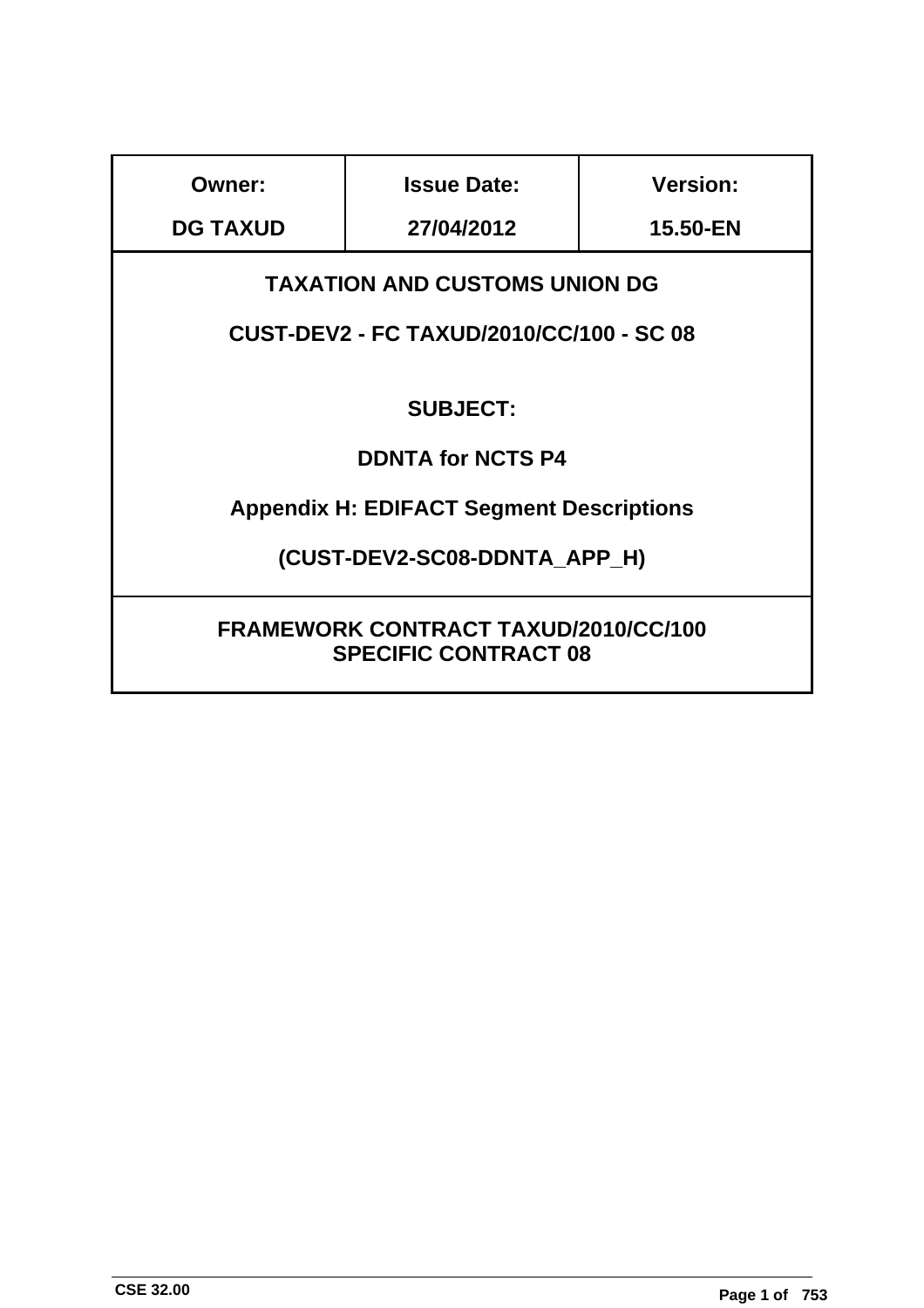**REF:CUST-DEV2-SC08-DDNTA\_APP\_H**

**Appendix H: EDIFACT Segment Descriptions**

**1. Introduction**

# **1. Introduction**

This document presents the EDIFACT Segment Descriptions for the messages.

# **DDNA KEL Alignment**

The specific Appendix is aligned to DDNA KEL V0.24

# **Symbolism used**

# **Definitions**

Segment descriptions contain the detailed specification of how each EDIFACT segment is used for each message.

# **Components**

For each occurrence of a segment, the table given shows the following:

| <b>Position</b>   | <b>∣Content</b>                                                                                                                                                                                                                                                                                                                                                                                                                                                                                                                         |
|-------------------|-----------------------------------------------------------------------------------------------------------------------------------------------------------------------------------------------------------------------------------------------------------------------------------------------------------------------------------------------------------------------------------------------------------------------------------------------------------------------------------------------------------------------------------------|
| Heading, column 1 | The segment tag and its position in the EDIFACT message in brackets. They are in bold. The position number for the UNB segment is 0 as it is the<br>interchange header and part of all messages. The position number is the position within the entire UNSM. The segment tables appear in position number<br>order.<br>The position number is followed by the segment name, segment usage (M=mandatory; C=conditional) and the segment occurrence (the maximum number<br>of times it can be used in the transaction).                   |
| Heading, column 2 | Data group from the FMS that contains the data items carried in the segment. Several data groups can be mapped to the same segment, depending on the<br>segment occurrence (column 1).                                                                                                                                                                                                                                                                                                                                                  |
| Body, column 1    | TAG of the composite, component data element and/or simple data element;<br>Name of the composite, component data element (upper case) and/or simple data element (lower case);<br>Usage specified in the UNSM (M=mandatory: C=conditional);<br>Format specified in the UNSM (a=alpha only, n=numeric only, an = alpha-numeric, followed by maximum number of characters allowed. Formats containing<br>"" (e.g. an. 35) signify that the size can be less than or equal to the number of characters shown. Otherwise, size is constant |
| Body, column 2    | Qualifier value to be used (shown between apostrophes, e.g. "14") qualifier description (in brackets); OR attribute name from FMS, followed by format in<br>brackets                                                                                                                                                                                                                                                                                                                                                                    |
| Body, column 3    | The NCTS P4 Code list applicable.                                                                                                                                                                                                                                                                                                                                                                                                                                                                                                       |

Table 1: Segment Description Content

The FMS Usage codes included in previous versions of Appendix H have been removed.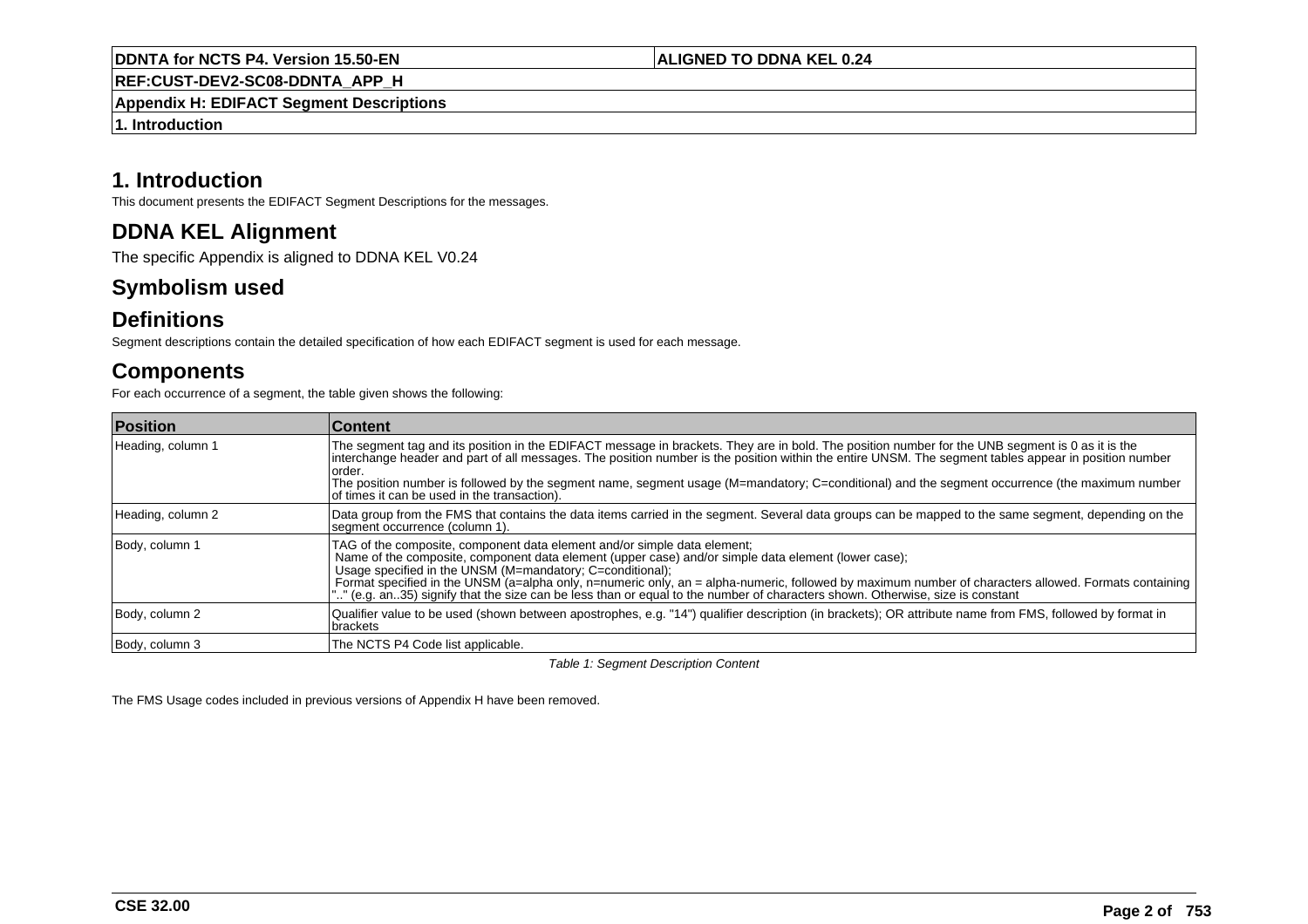**REF:CUST-DEV2-SC08-DDNTA\_APP\_H**

**Appendix H: EDIFACT Segment Descriptions**

**2. Changes**

# **2. Changes**

The following adjustments have been done to the UN Standard Messages.

# **Format changes**

| <b>UNSM</b>   | <b>Position</b>          | Change             | Reason                                                                                                                                                                                   |
|---------------|--------------------------|--------------------|------------------------------------------------------------------------------------------------------------------------------------------------------------------------------------------|
| BANSTA        | <b>MOA[19]</b>           | Repeat factor 5    | This segment is used to map FMS data fields that are repeated more than one times.                                                                                                       |
| <b>BANSTA</b> | <b>FII[24]</b>           | Repeat factor 999  | This segment is used to map FMS data fields that are repeated more than one times.                                                                                                       |
| BANSTA        | NAD[10]                  | Repeat factor 5    | This segment is used to map FMS data fields that are repeated more than three times.                                                                                                     |
| <b>BANSTA</b> | DTM[18]                  | Repeat factor 5    | This segment is used to map FMS data fields that are repeated more than two times.                                                                                                       |
| <b>BANSTA</b> | COM[26].C076.3155        | Status from M to C | Goods description LNG (O)                                                                                                                                                                |
| BANSTA        | <b>NAD[27]</b>           | Repeat factor 99   | This segment is used to map FMS data fields that are repeated more than 1 time. MESSAGE - GUARANTOR -<br>GUARANTOR OTHER ADDRESSES(99x)                                                  |
| BANSTA        | DTM[3]                   | Status from M to C | Not Used                                                                                                                                                                                 |
| BANSTA        | SEQ[16]                  | Repeat factor 99   | This segment is used to map FMS data fields that are repeated more than 9 times. MESSAGE - GUARANTEE<br>REFERENCE - GUARANTEE QUERY (1x)<br>MESSAGE - GUARANTEE REFERENCE - USAGE(9999x) |
| BANSTA        | FII[24].C088.3433        | an11 to an22       | Commodity Code in IE037                                                                                                                                                                  |
| BANSTA        | GIS[17]                  | Repeat factor 9    | This segment is used to map FMS data fields that are repeated more than one time.                                                                                                        |
| <b>CUSDEC</b> | PAC[14].C402.7077        | an3 to an4         | Guarantee Access Code and Seals Number                                                                                                                                                   |
| <b>CUSDEC</b> | <b>PAC[99]</b>           | Repeat factor 99   | GOODS ITEM - PACKAGES (99x)                                                                                                                                                              |
| <b>CUSDEC</b> | GIR[131].C206#1          | Status from M to C | SGI CODES.Sensitive quantity                                                                                                                                                             |
| <b>CUSDEC</b> | <b>PAC[14]</b>           | Repeat factor 99   | <b>GUARANTEE - GUARANTEE REFERENCE (99x)</b>                                                                                                                                             |
| <b>CUSDEC</b> | PAC[14].C402.7077        | an3 to an4         | Seals Number                                                                                                                                                                             |
| <b>CUSDEC</b> | PAC[14].C402.7077        | Status from M to C | Guarantee Access Code                                                                                                                                                                    |
| <b>CUSDEC</b> | PCI[15].C210.7102        | Status from M to C | <b>Endorsement Date</b>                                                                                                                                                                  |
| <b>CUSDEC</b> | PAC[14&99].C402.706      | Status from M to C | Number of Packages Guarantee reference number                                                                                                                                            |
| <b>CUSDEC</b> | CST[92].C246.7361        | an18 to an22       | <b>Commodity Code</b>                                                                                                                                                                    |
| <b>CUSDEC</b> | FTX[11&93].C108.444<br>0 | Status from M to C | Pointer to the attribute                                                                                                                                                                 |
| <b>CUSDEC</b> | <b>TOD[115]</b>          | Repeat factor 99   | GOODS ITEM - SPECIAL MENTIONS (99x)                                                                                                                                                      |
| <b>CUSDEC</b> | CST[92]                  | Repeat factor 999  | Mapping of GOODS ITEM (999)                                                                                                                                                              |
| <b>CUSDEC</b> | CST.FTX[93]              | Repeat factor 999  | Mapping of GOODS ITEM - RESULTS OF CONTROLS (199)                                                                                                                                        |
| <b>CUSDEC</b> | DOC[111]                 | Repeat factor 999  | GOODS ITEM - PREVIOUS ADMINISTRATIVE REFERENCES (9x)<br>PRODUCED DOCUMENTS/CERTIFICATES (99x)<br>PRODUCED DOCUMENTS/CERTIFICATES (495x)                                                  |
| <b>CUSRES</b> | FTX[4].C107.4441         | Status from C to O | ENQUIRY.Delivery date TC11                                                                                                                                                               |
| <b>CUSRES</b> | FTX[4]                   | Repeat factor 9999 | <b>FUNCTIONAL ERROR (999x)</b><br><b>HEADER.Cancellation justification</b><br>HEADER.Release request rejection                                                                           |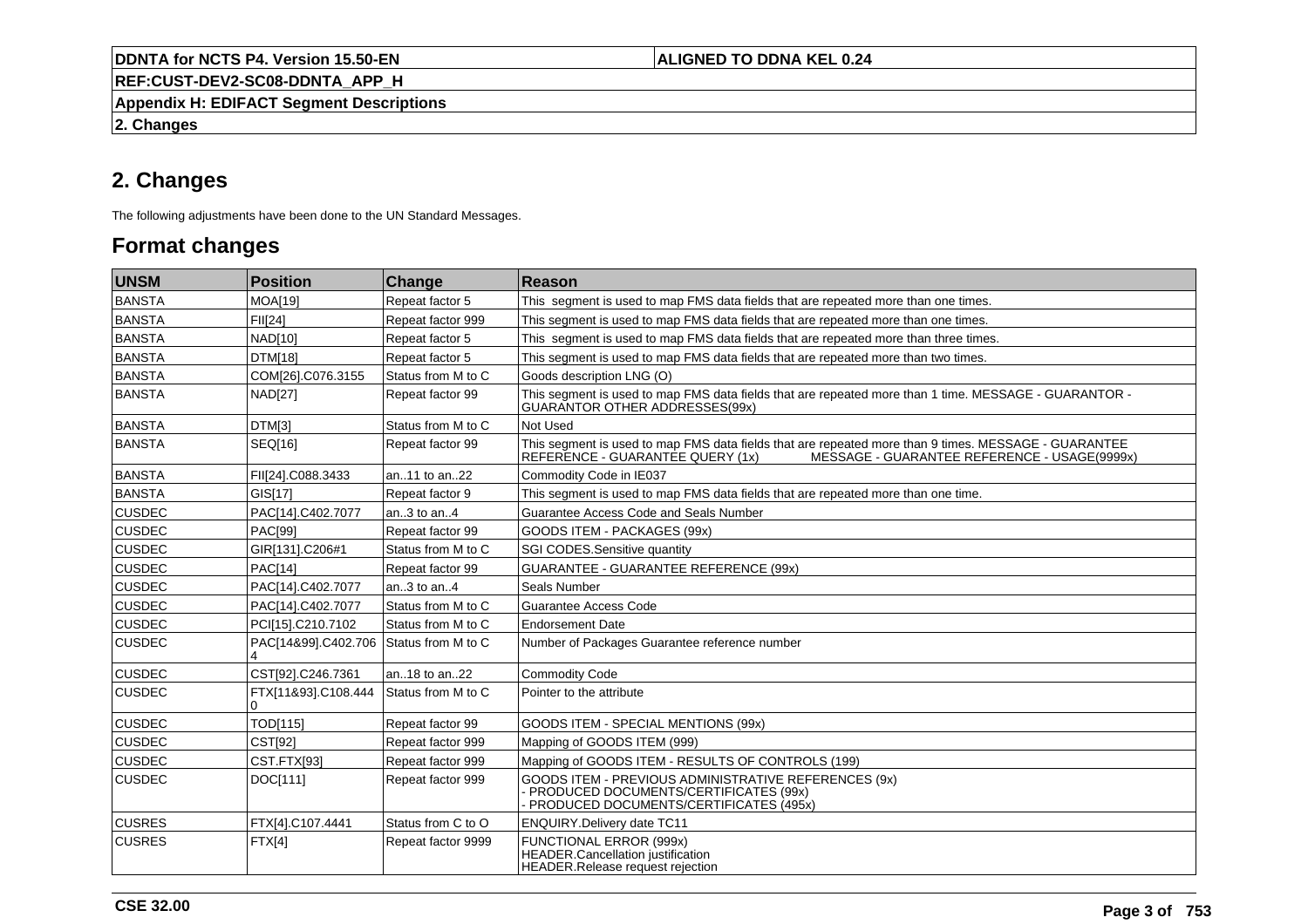# **ALIGNED TO DDNA KEL 0.24**

# **REF:CUST-DEV2-SC08-DDNTA\_APP\_H**

#### **Appendix H: EDIFACT Segment Descriptions**

# **2. Changes**

| <b>CUSRES</b> | <b>FTX[48]</b>                | Repeat factor 999          | This segment is used to map FMS data fields that are repeated more than 99 times.                                                                                   |
|---------------|-------------------------------|----------------------------|---------------------------------------------------------------------------------------------------------------------------------------------------------------------|
| <b>FINSTA</b> | DTM[3]                        | Status from M to C         | Not Used                                                                                                                                                            |
| <b>FINSTA</b> | <b>RFF[19]</b>                | Status from M to C         | Not Used.                                                                                                                                                           |
| <b>FINSTA</b> | FII[13]                       | Status from M to C         | The optionality of segment FII.                                                                                                                                     |
| <b>FINSTA</b> | <b>MOA[16]</b>                | Status from M to C         | Reference amount, Percentage of reference amount.                                                                                                                   |
| <b>FINSTA</b> | <b>DTM[20]</b>                | Status from M to C         | The optionality of segment DTM.                                                                                                                                     |
| <b>FINSTA</b> | <b>BUS[21]</b>                | Status from M to C         | Not Used                                                                                                                                                            |
| <b>FINSTA</b> | <b>RFF[14]</b>                | Status from M to C.        | The optionality of segment RFF.                                                                                                                                     |
| <b>FINSTA</b> | <b>MOA[22]</b>                | Status from M to C         | Not Used                                                                                                                                                            |
| <b>GENRAL</b> | LOCI141                       | Repeat factor 9            | This segment is used to map FMS data fields that are repeated more than one times.                                                                                  |
| <b>GESMES</b> | FTX.C108.4440                 | Status from M to C         | Validity Date (D)                                                                                                                                                   |
| <b>GESMES</b> | <b>VLI[10]</b>                | Repeat factor 99999        | UN/LOCODE (9999x) plus others of (999x).                                                                                                                            |
| <b>GESMES</b> | DSI[32].ARR[37].C770.<br>9424 | 9424 Added 2 more<br>times | In UNSM appears only once - used three times for transit                                                                                                            |
| PARTIN        | <b>CTA[20]</b>                | Repeat factor 99           | CUSTOMS OFFICE INFORMATION -TRADER DEDICATED (99x)                                                                                                                  |
| PARTIN        | DTM[3]                        | Status from M to C         | Not used                                                                                                                                                            |
| PARTIN        | <b>TOD[24]</b>                | Repeat factor 999          | <b>CUSTOMS OFFICE INFORMATION - CUSTOMS OFFICE TIMETABLE (9x)</b><br><b>CUSTOMS OFFICE LSD (9x)</b><br>COUNTRY HOLIDAYS DATÁ (99x)<br>COUNTRY/REGION HOLIDAYS (99x) |
| PARTIN        | FTX.C108.4440                 | Status from M to C         | Validity Date (D)                                                                                                                                                   |
| <b>PARTIN</b> | <b>FTX[27]</b>                | Inserted                   | COI-COT-COTL - CUSTOMS OFFICE ROLE/TRAFFIC COMPETENCE                                                                                                               |
| PARTIN        | <b>FTX[15]</b>                | Inserted                   | COUNTRY/REGION HOLIDAYS - ACTION (1x)various - LANGUAGE SPECIFIC DATA (99x)                                                                                         |
| <b>PARTIN</b> | LOC[26]                       | Repeat factor 99           | CUSTOMS OFFICE INFORMATION-CUSTOMS OFFICE TIMETABLE (9x)COUNTRY HOLIDAYS -COUNTRY<br>HOLIDAYS DATA (9x)COUNTRY/REGION-COUNTRY/REGION HOLIDAYS (9x)                  |
| PARTIN        | BGM[2]                        | Status from M to C         | Message Identification re-mapped to UNH for consistency with other Message Types.                                                                                   |
| <b>PARTIN</b> | DTM[25]                       | Inserted                   | CUSTOMS OFFICE INFORMATION - CUSTOMS OFFICE TIMETABLE. Season start/end date                                                                                        |
| SANCRT        | FTX[48]                       | Repeat factor 999          | This segment is used to map FMS data fields that are repeated more than 99 time.                                                                                    |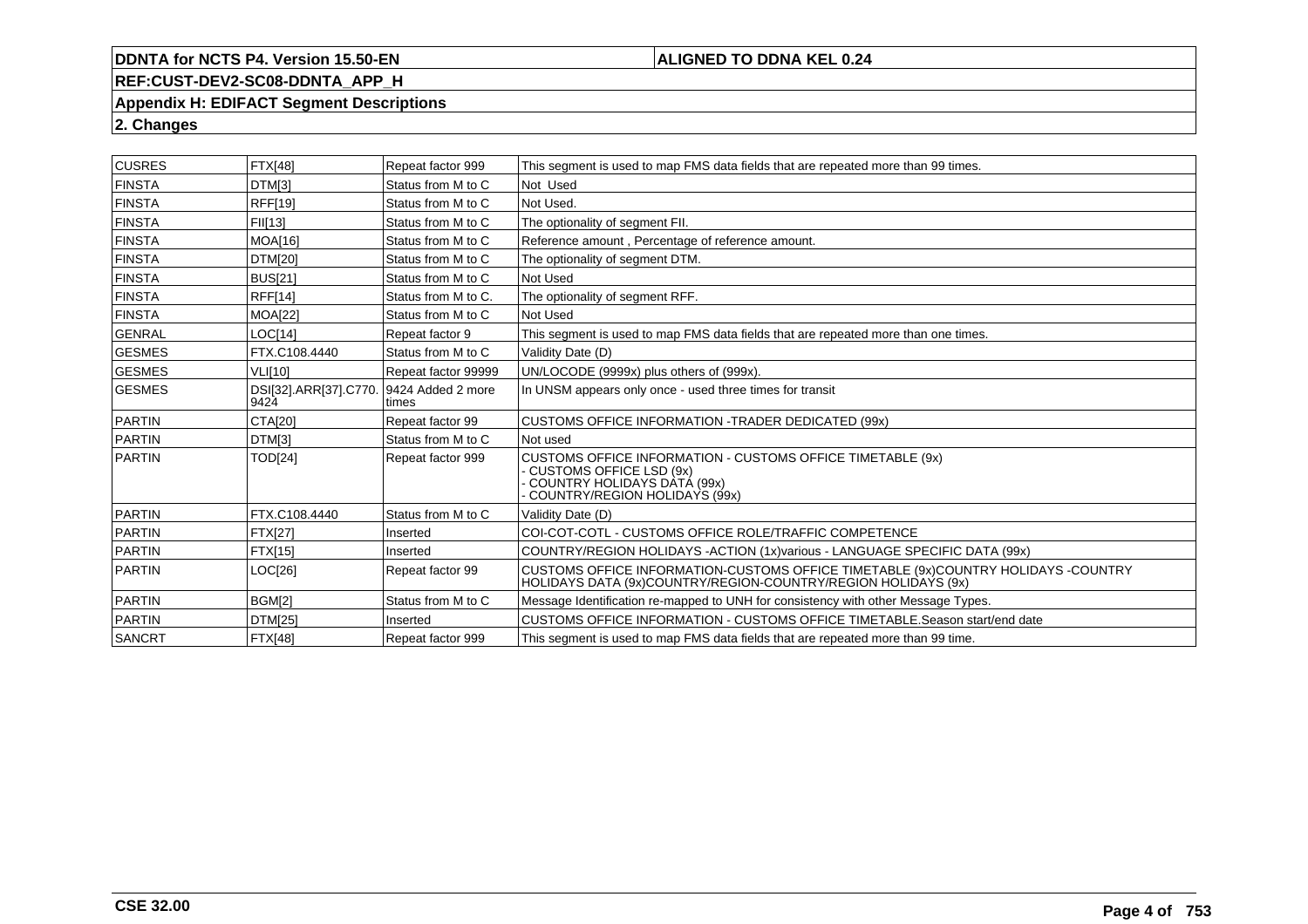**REF:CUST-DEV2-SC08-DDNTA\_APP\_H**

**Appendix H: EDIFACT Segment Descriptions**

**3. Stuffing**

# **3. Stuffing**

In a number of cases, there is no proper segment or qualifier for mapping functional requirements. In these cases, another segment is selected for exchanging the functional messag structures. This

is called 'stuffing'. Basic reasons are the difference in hierarchy between FMS and UN/EDIFACT UNSMs and missing segments/data elements to represent the semantics of the FMS. Stuffing to

D96B CUSDEC concerns the mapping of the 'En route event' and the 'Guarantee' groups.

A requirement in the SAM Mapping Guideline has been to not use the DMS group of D96B CUSDEC. Therefore, alignment to the SAM Mapping Guideline required mapping of these groups to other

groups in D96B CUSDEC.

This concerns the following major mappings:

| Message       | <b>Element</b>                           | Segment    | Position |  |
|---------------|------------------------------------------|------------|----------|--|
| BANSTA        | <b>COMPREHENSIVE GUARANTEE</b>           | <b>DOC</b> | 23       |  |
| BANSTA        | <b>GUARANTEE REFERENCE</b>               | <b>DTM</b> | 15       |  |
| BANSTA        | <b>USAGE</b>                             | <b>DTM</b> | 18       |  |
| BANSTA        | <b>COMPREHENSIVE GUARANTEE</b>           | <b>DTM</b> | 18       |  |
| BANSTA        | <b>GUARANTOR</b>                         | <b>DOC</b> | 23       |  |
| BANSTA        | <b>USAGE</b>                             | <b>DOC</b> | 23       |  |
| BANSTA        | INDIVIDUAL GUARANTEE VOUCHER             | <b>CUX</b> | 20       |  |
| BANSTA        | INDIVIDUAL GUARANTEE BY GUARANTOR        | <b>CUX</b> | 20       |  |
| BANSTA        | <b>USAGE</b>                             | <b>CUX</b> | 20       |  |
| BANSTA        | <b>COMPREHENSIVE GUARANTEE</b>           | <b>CUX</b> | 20       |  |
| BANSTA        | <b>GUARANTEE REFERENCE</b>               | <b>RFF</b> | 14       |  |
| BANSTA        | <b>COMPREHENSIVE GUARANTEE</b>           | <b>PCD</b> | 21       |  |
| <b>BANSTA</b> | INDIVIDUAL GUARANTEE VOUCHER             | <b>MOA</b> | 19       |  |
| BANSTA        | <b>INDIVIDUAL GUARANTEE BY GUARANTOR</b> | <b>MOA</b> | 19       |  |
| BANSTA        | <b>COMPREHENSIVE GUARANTEE</b>           | <b>MOA</b> | 19       |  |
| BANSTA        | <b>USAGE</b>                             | MOA        | 19       |  |
| BANSTA        | <b>GUARANTEE REFERENCE</b>               | ILIN       | 13       |  |
| BANSTA        | INDIVIDUAL GUARANTEE VOUCHER             | GIS        | 17       |  |
| BANSTA        | <b>GUARANTEE QUERY</b>                   | GIS        | 17       |  |
| BANSTA        | <b>GUARANTOR</b>                         | FTX        | 22       |  |
| <b>CUSDEC</b> | <b>INCIDENT</b>                          | <b>FTX</b> | 16       |  |
| <b>CUSDEC</b> | EN ROUTE EVENT                           | PAC        | 14       |  |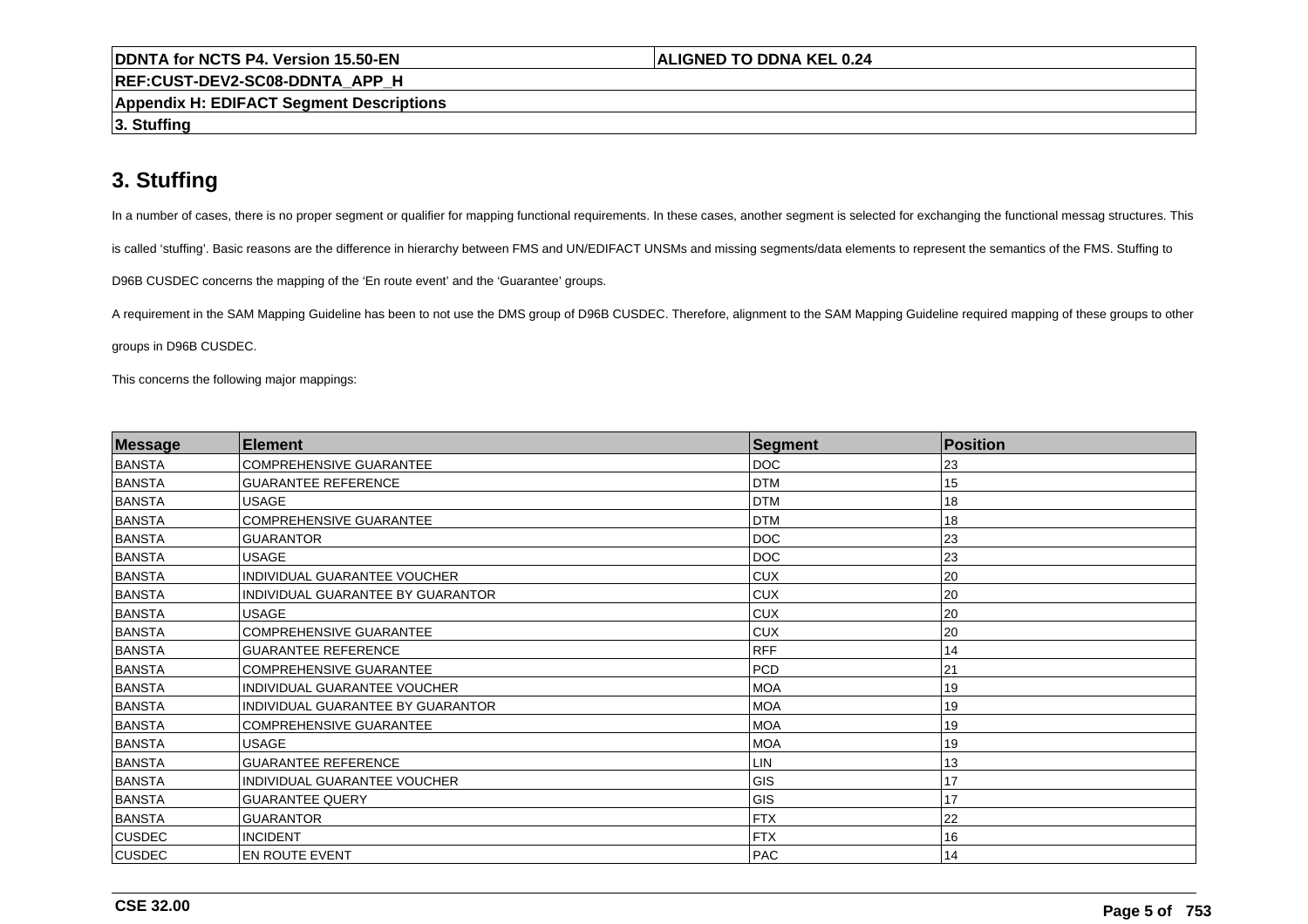# **ALIGNED TO DDNA KEL 0.24**

# **REF:CUST-DEV2-SC08-DDNTA\_APP\_H**

#### **Appendix H: EDIFACT Segment Descriptions**

**3. Stuffing**

| <b>CUSDEC</b> | ITRANSHIPMENT                         | PCI        | 15 |
|---------------|---------------------------------------|------------|----|
| <b>CUSDEC</b> | <b>ITRANSHIPMENT</b>                  | <b>FTX</b> | 16 |
| <b>CUSDEC</b> | <b>CONTAINERS</b>                     | <b>PCI</b> | 15 |
| <b>CUSDEC</b> | <b>INCIDENT</b>                       | PCI        | 15 |
| <b>CUSDEC</b> | <b>IGUARANTEE REFERENCE</b>           | <b>PAC</b> | 14 |
| <b>FINSTA</b> | <b>IGUARANTEE REFERENCE</b>           | <b>MOA</b> | 16 |
| <b>FINSTA</b> | <b>IGUARANTEE REFERENCE</b>           | <b>FTX</b> | 23 |
| <b>FINSTA</b> | <b>IGUARANTEE REFERENCE</b>           | <b>DTM</b> | 20 |
| <b>GESMES</b> | ILANGUAGE SPECIFIC DATA               | <b>DTM</b> | 15 |
| GESMES        | <b>ACTION</b>                         | <b>FTX</b> | 12 |
| PARTTC        | <b>ICOUNTRY HOLIDAYS DATA LSD</b>     | LOC.       | 26 |
| PARTTC        | COUNTRY/REGION HOLIDAYS LSD           | LOC        | 26 |
| PARTTC        | <b>ICUSTOMS OFFICE LSD</b>            | LOC.       | 26 |
| PARTTC        | <b>CUSTOMS OFFICE LSD</b>             | <b>TOD</b> | 24 |
| PARTTC        | <b>ICUSTOMS OFFICE TIMETABLE LINE</b> | LOC        | 26 |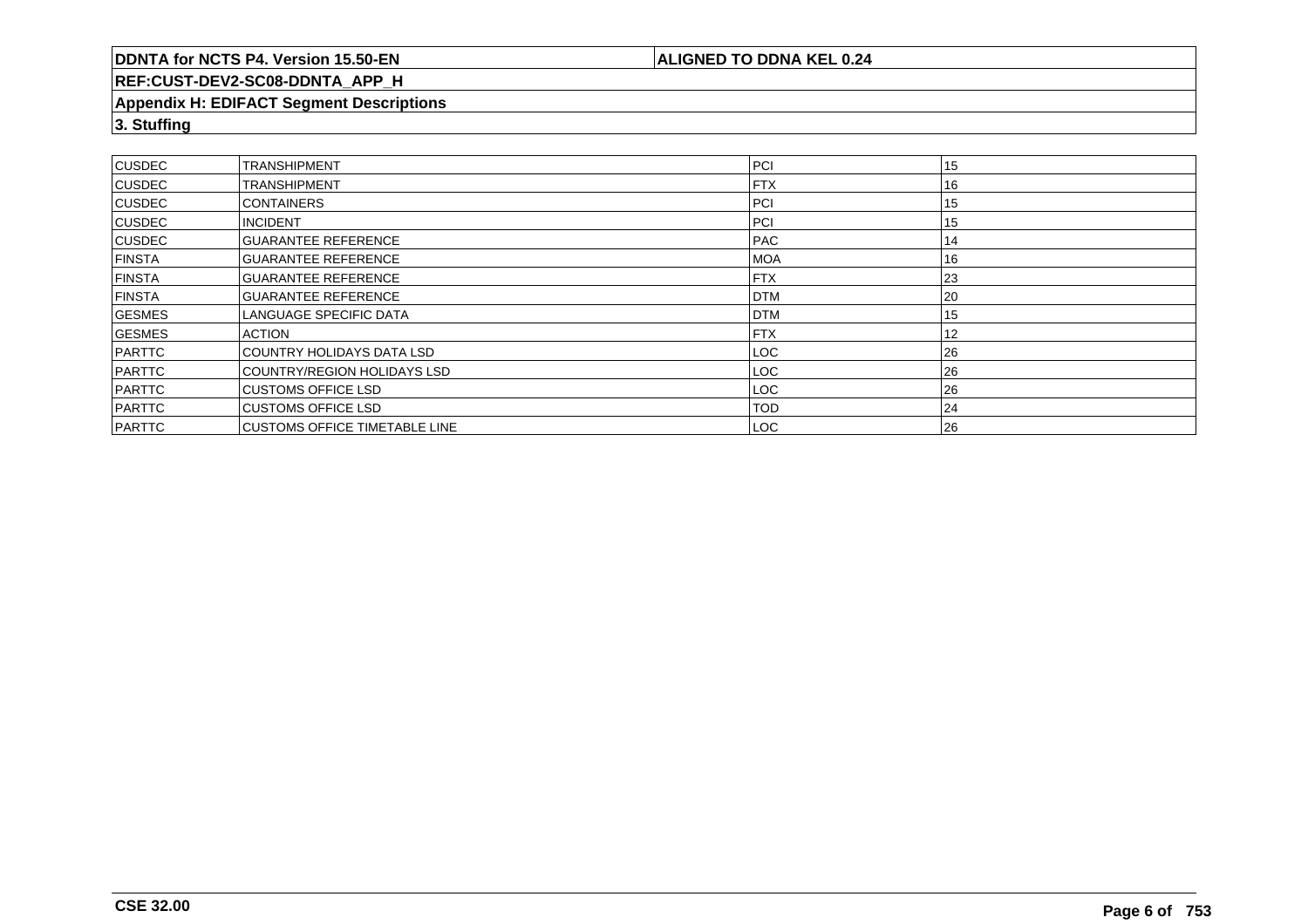# **REF:CUST-DEV2-SC08-DDNTA\_APP\_H**

**Appendix H: EDIFACT Segment Descriptions**

**4. EDIFACT**

# **4. EDIFACT**

# **BANSTA**

|      | UNB[0], INTERCHANGE HEADER, M, 1x        |   |         | <b>MESSAGE</b>                                | <b>Codelist</b> |
|------|------------------------------------------|---|---------|-----------------------------------------------|-----------------|
| S001 | <b>SYNTAX IDENTIFIER</b>                 | M |         |                                               |                 |
| 0001 | Syntax identifier                        | М | a4      | Syntax identifier(a4)                         | 21              |
| 0002 | Syntax version number                    | м | n1      | Syntax version number(n1)                     | 22              |
| S002 | <b>INTERCHANGE SENDER</b>                | М |         |                                               |                 |
| 0004 | Sender identification                    | М | an35    | Message sender(an35)                          |                 |
| 0007 | Identification code qualifier            | С | an. $4$ | Sender identification code qualifier(an4)     |                 |
| 0008 | Address for reverse routing              | С | an14    |                                               |                 |
| S003 | <b>INTERCHANGE RECIPIENT</b>             | М |         |                                               |                 |
| 0010 | Recipient identification                 | М | an35    | Message recipient(an35)                       |                 |
| 0007 | Identification code qualifier            | С | an. $4$ | Recipient identification code qualifier(an4)  |                 |
| 0014 | Routing address                          | С | an14    |                                               |                 |
| S004 | DATE/TIME OF PREPARATION                 | М |         |                                               |                 |
| 0017 | Date                                     | М | n6      | Date of preparation(n6)                       |                 |
| 0019 | Time                                     | М | n4      | Time of preparation(n4)                       |                 |
| 0020 | Interchange control reference            | М | an14    | Interchange control reference(an14)           |                 |
| S005 | RECIPIENTS REFERENCE, PASSWORD           | С |         |                                               |                 |
| 0022 | Recipient's reference/password           | М | an14    | Recipient's reference/password(an14)          |                 |
| 0025 | Recipient's reference/password qualifier | С | an2     | Recipient's reference/password qualifier(an2) |                 |
| 0026 | Application reference                    | С | an14    | Application reference(an14)                   |                 |
| 0029 | Processing priority code                 | С | a1      | Priority(a1)                                  |                 |
| 0031 | Acknowledgement request                  | С | n1      | Acknowledgement request(n1)                   | 27              |
| 0032 | Communications agreement id.             | С | an35    | Communications agreement id(an35)             |                 |
| 0035 | <b>Test indicator</b>                    | С | n1      | Test indicator(n1)                            | 27              |
|      |                                          |   |         |                                               |                 |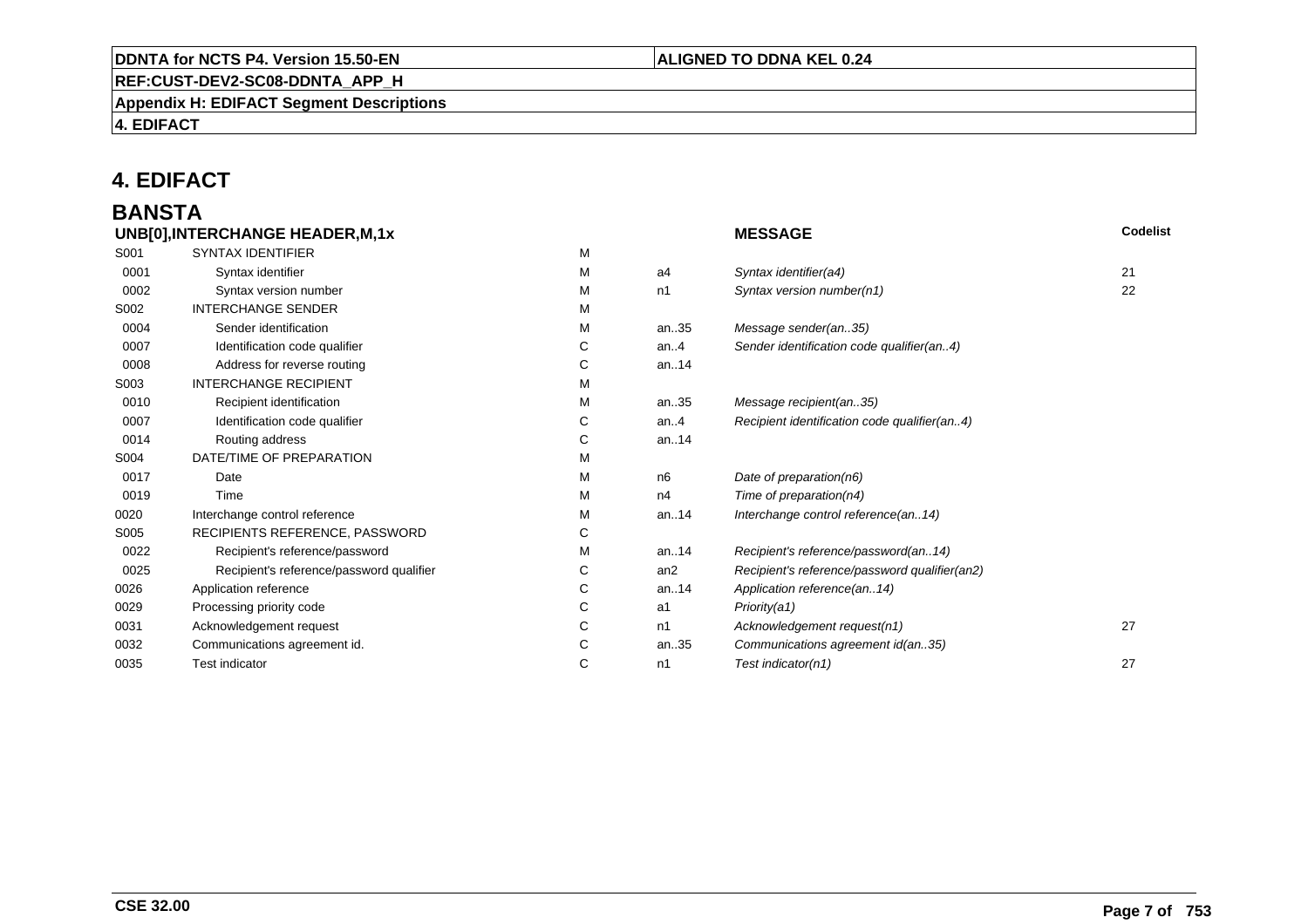#### **REF:CUST-DEV2-SC08-DDNTA\_APP\_H**

#### **Appendix H: EDIFACT Segment Descriptions**

# **4. EDIFACT**

#### **UNH[1],MESSAGE HEADER,M,1xx** MESSAGE **Codelist** Codelist 0062 Message reference number <sup>M</sup> an..14 Message identification(an..14) S009 MESSAGE IDENTIFIERR M M 0065Message type Message version number and the Message version number and the Message of Message Message Message M an..6 'BANSTA'<br>an..3 'D' 0052 Message version number <sup>M</sup>an..3 '*D'*<br>an..3 '96*B'* 0054Message release number Message release number Message of the Message of the Message of Message of Message of Me<br>
Message release number of Message of Message of Message of Message of Message of Message of Message of Messag an..3 '96B'<br>an..2 'UN' 0051Controlling agency<br>
Association assigned code<br>
C an..2<br>an..6 0057Association assigned code **C** C<br>
mmon Access Reference **C** C an..6 Message type(an..6)<br>an..35 Common access reference(an..35) 0068Common Access Reference C<br>
STATUS OF THE TRANSFER
C Common access reference(an..35) S010 STATUS OF THE TRANSFERR C 0070Sequence of transfers M<br>
First and last transfer C n..2 Message sequence number(n..2)<br>a1 First and last transfer(a1) 0073First and last transfer First and last transfer(a1) 28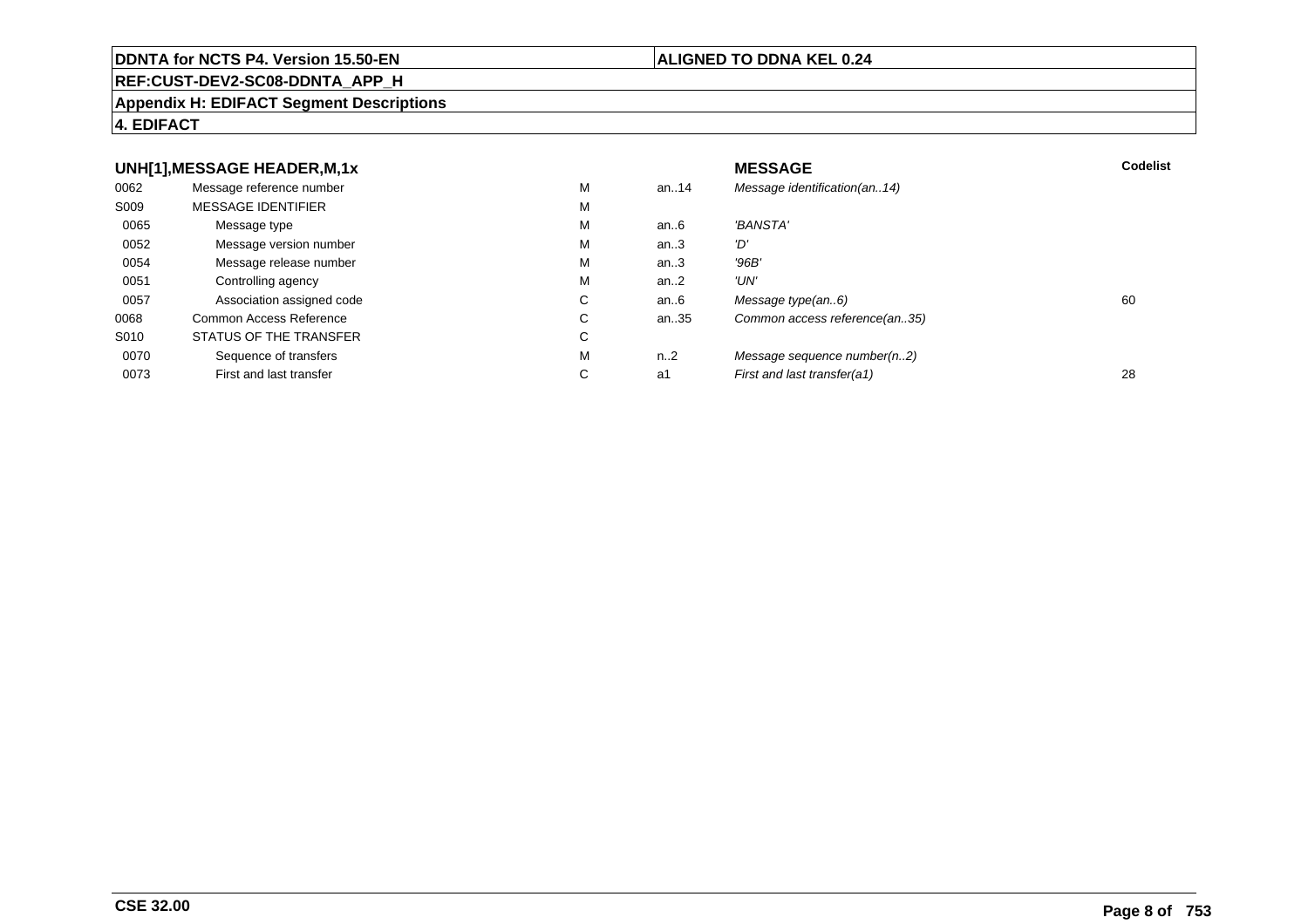#### **ALIGNED TO DDNA KEL 0.24**

**MESSAGE**

**REF:CUST-DEV2-SC08-DDNTA\_APP\_H**

**Appendix H: EDIFACT Segment Descriptions**

**4. EDIFACT**

# **BGM[2],BEGINNING OF MESSAGE,M,1x**

|                  | <b>BGM[2], BEGINNING OF MESSAGE, M, 1x</b> |    |      | <b>MESSAGE</b>                        | Codelist |
|------------------|--------------------------------------------|----|------|---------------------------------------|----------|
| C002             | DOCUMENT/MESSAGE NAME                      | C  |      |                                       |          |
| 1001             | Document/message name, coded               | C. | an.3 |                                       |          |
| 1131             | Code list qualifier                        | ◡  | an.3 |                                       |          |
| 3055             | Code list responsible agency, coded        | Ü  | an.3 |                                       |          |
| 1000             | Document/message name                      | С  | an35 |                                       |          |
| C <sub>106</sub> | DOCUMENT/MESSAGE IDENTIFICATION            | С  |      |                                       |          |
| 1004             | Document/message number                    | C  | an35 | Original message identification(an14) |          |
| 1056             | Version                                    | C  | an.9 |                                       |          |
| 1060             | <b>Revision number</b>                     | C  | an.6 |                                       |          |
| 1225             | Message function, coded                    | C  | an.3 | '13'                                  |          |
| 4343             | Response type, coded                       | C  | an.3 |                                       |          |
|                  |                                            |    |      |                                       |          |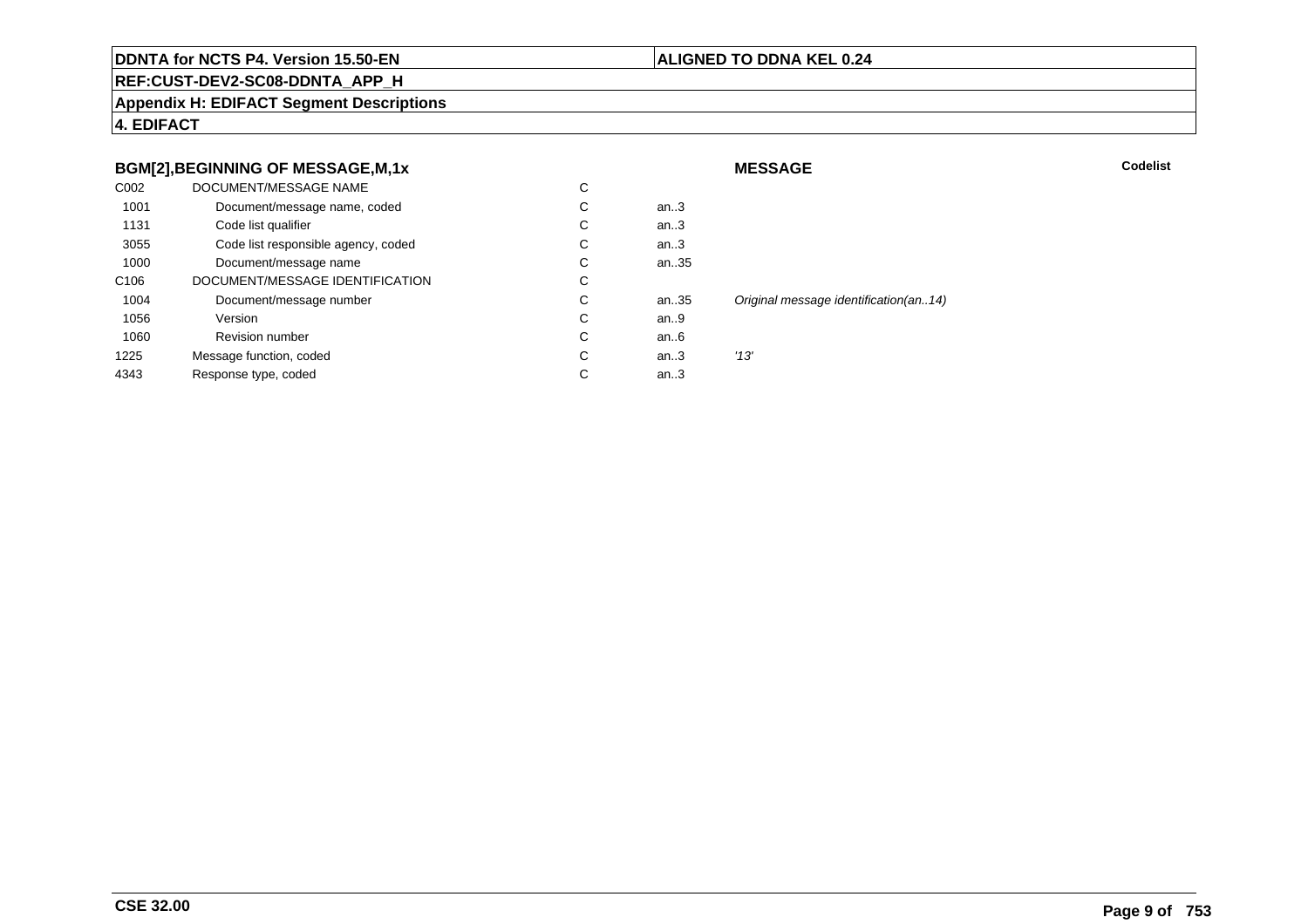#### **REF:CUST-DEV2-SC08-DDNTA\_APP\_H**

**Appendix H: EDIFACT Segment Descriptions**

#### **4. EDIFACT**

# **NAD[10],NAME AND ADDRESS,C,5x**

| 3035 | Party qualifier                     | M | an.3  | 'AM' |
|------|-------------------------------------|---|-------|------|
| C082 | PARTY IDENTIFICATION DETAILS        | C |       |      |
| 3039 | Party id. identification            | М | an.35 | Refe |
| 1131 | Code list qualifier                 | C | an.3  |      |
| 3055 | Code list responsible agency, coded | С | an.3  |      |
| C058 | <b>NAME AND ADDRESS</b>             | C |       |      |
| 3124 | Name and address line               | M | an.35 |      |
| 3124 | Name and address line               | C | an35  |      |
| 3124 | Name and address line               | C | an35  |      |
| 3124 | Name and address line               | C | an35  |      |
| 3124 | Name and address line               | С | an35  |      |
| C080 | PARTY NAME                          | C |       |      |
| 3036 | Party name                          | M | an35  |      |
| 3036 | Party name                          | C | an35  |      |
| 3036 | Party name                          | C | an35  |      |
| 3036 | Party name                          | C | an35  |      |
| 3036 | Party name                          | С | an35  |      |
| 3045 | Party name format, coded            | C | an.3  |      |
| C059 | <b>STREET</b>                       | C |       |      |
| 3042 | Street and number/p.o. box          | M | an35  |      |
| 3042 | Street and number/p.o. box          | C | an35  |      |
| 3042 | Street and number/p.o. box          | С | an35  |      |
| 3042 | Street and number/p.o. box          | C | an35  |      |
| 3164 | City name                           | С | an35  |      |
| 3229 | Country sub-entity identification   | C | an.9  |      |
| 3251 | Postcode identification             | С | an.9  |      |
| 3207 | Country, coded                      | C | an.3  |      |
|      |                                     |   |       |      |

#### **MESSAGE - (GUARANTEE SIMPLIFICATION) CUSTOMS OFFICECodelist**

Reference number(an8)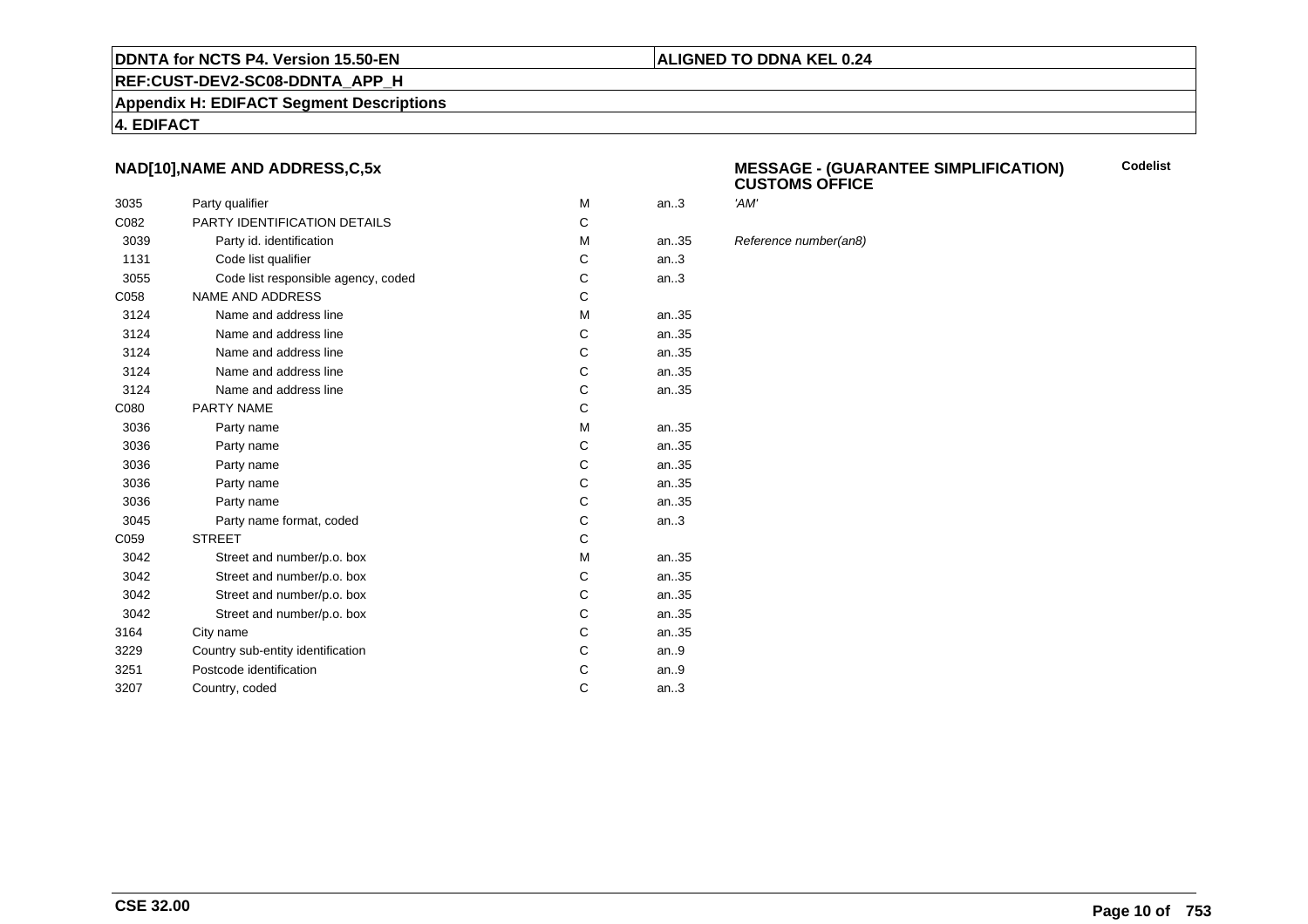#### **REF:CUST-DEV2-SC08-DDNTA\_APP\_H**

#### **Appendix H: EDIFACT Segment Descriptions**

**4. EDIFACT**

# **NAD[10],NAME AND ADDRESS,C,5x**

| 3035 | Party qualifier                     | M | an.3  | 'CM' |
|------|-------------------------------------|---|-------|------|
| C082 | <b>PARTY IDENTIFICATION DETAILS</b> | C |       |      |
| 3039 | Party id. identification            | M | an.35 | Refe |
| 1131 | Code list qualifier                 | С | an.3  |      |
| 3055 | Code list responsible agency, coded | С | an.3  |      |
| C058 | <b>NAME AND ADDRESS</b>             | C |       |      |
| 3124 | Name and address line               | M | an35  |      |
| 3124 | Name and address line               | C | an.35 |      |
| 3124 | Name and address line               | C | an.35 |      |
| 3124 | Name and address line               | C | an.35 |      |
| 3124 | Name and address line               | C | an35  |      |
| C080 | <b>PARTY NAME</b>                   | C |       |      |
| 3036 | Party name                          | M | an35  |      |
| 3036 | Party name                          | C | an.35 |      |
| 3036 | Party name                          | C | an35  |      |
| 3036 | Party name                          | С | an35  |      |
| 3036 | Party name                          | C | an35  |      |
| 3045 | Party name format, coded            | C | an.3  |      |
| C059 | <b>STREET</b>                       | C |       |      |
| 3042 | Street and number/p.o. box          | M | an.35 |      |
| 3042 | Street and number/p.o. box          | C | an.35 |      |
| 3042 | Street and number/p.o. box          | С | an35  |      |
| 3042 | Street and number/p.o. box          | C | an35  |      |
| 3164 | City name                           | С | an35  |      |
| 3229 | Country sub-entity identification   | C | an.9  |      |
| 3251 | Postcode identification             | С | an.9  |      |
| 3207 | Country, coded                      | C | an.3  |      |
|      |                                     |   |       |      |

#### **MESSAGE - (REQUESTER) CUSTOMS OFFICE Codelist**

#### Reference number(an8)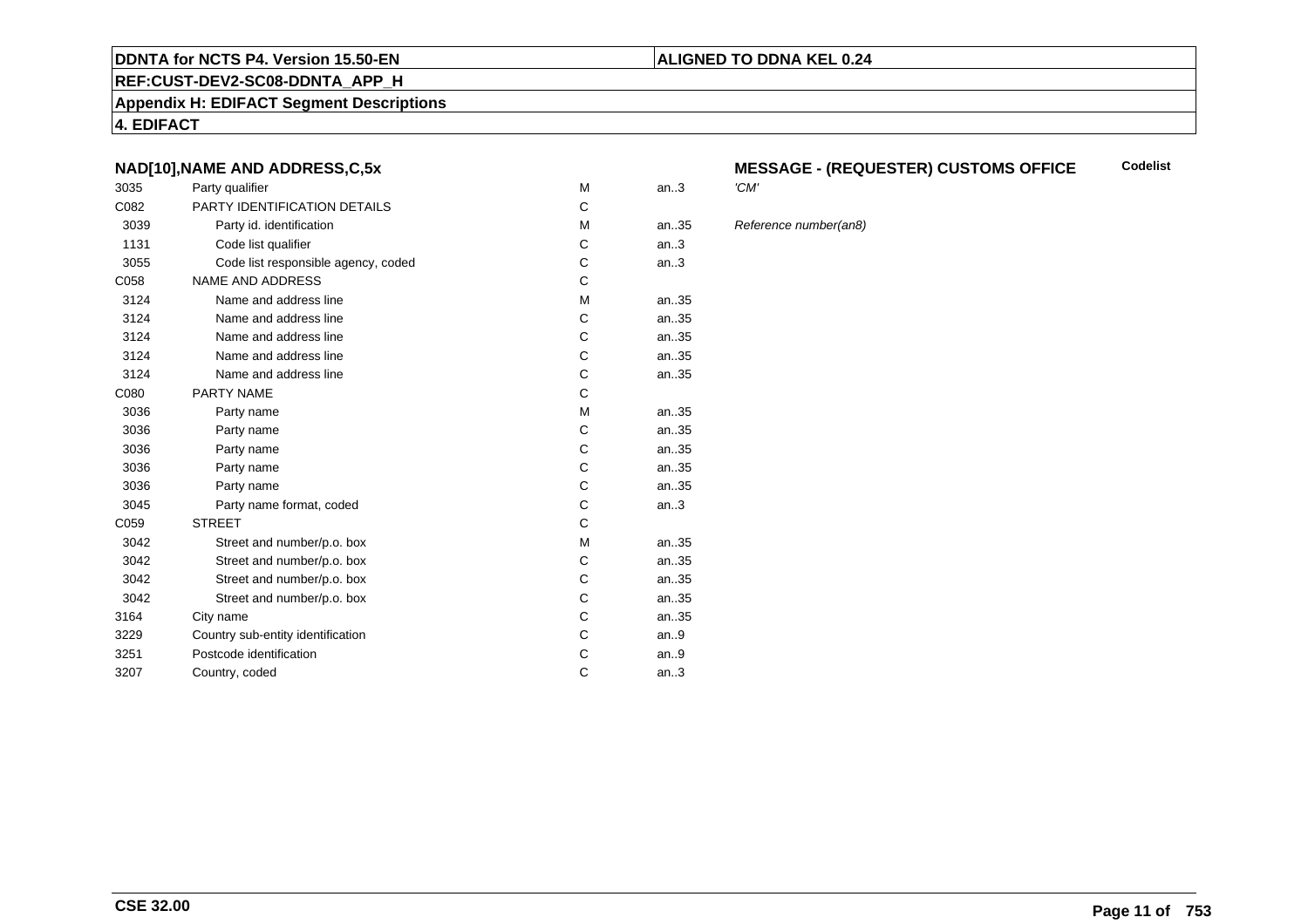#### **REF:CUST-DEV2-SC08-DDNTA\_APP\_H**

#### **Appendix H: EDIFACT Segment Descriptions**

**4. EDIFACT**

# **NAD[10],NAME AND ADDRESS,C,5x**

| 3035 | Party qualifier                     | M | an.3  | 'RE' |
|------|-------------------------------------|---|-------|------|
| C082 | <b>PARTY IDENTIFICATION DETAILS</b> | C |       |      |
| 3039 | Party id. identification            | M | an35  | Refe |
| 1131 | Code list qualifier                 | С | an.3  |      |
| 3055 | Code list responsible agency, coded | С | an.3  |      |
| C058 | <b>NAME AND ADDRESS</b>             | C |       |      |
| 3124 | Name and address line               | M | an35  |      |
| 3124 | Name and address line               | C | an.35 |      |
| 3124 | Name and address line               | C | an35  |      |
| 3124 | Name and address line               | C | an.35 |      |
| 3124 | Name and address line               | C | an35  |      |
| C080 | <b>PARTY NAME</b>                   | C |       |      |
| 3036 | Party name                          | M | an35  |      |
| 3036 | Party name                          | C | an35  |      |
| 3036 | Party name                          | C | an35  |      |
| 3036 | Party name                          | С | an35  |      |
| 3036 | Party name                          | C | an35  |      |
| 3045 | Party name format, coded            | С | an.3  |      |
| C059 | <b>STREET</b>                       | C |       |      |
| 3042 | Street and number/p.o. box          | M | an35  |      |
| 3042 | Street and number/p.o. box          | C | an35  |      |
| 3042 | Street and number/p.o. box          | С | an35  |      |
| 3042 | Street and number/p.o. box          | C | an35  |      |
| 3164 | City name                           | С | an35  |      |
| 3229 | Country sub-entity identification   | C | an.9  |      |
| 3251 | Postcode identification             | С | an.9  |      |
| 3207 | Country, coded                      | C | an.3  |      |
|      |                                     |   |       |      |

#### **MESSAGE - (RECOVERY) CUSTOMS OFFICECodelist**

#### Reference number(an8)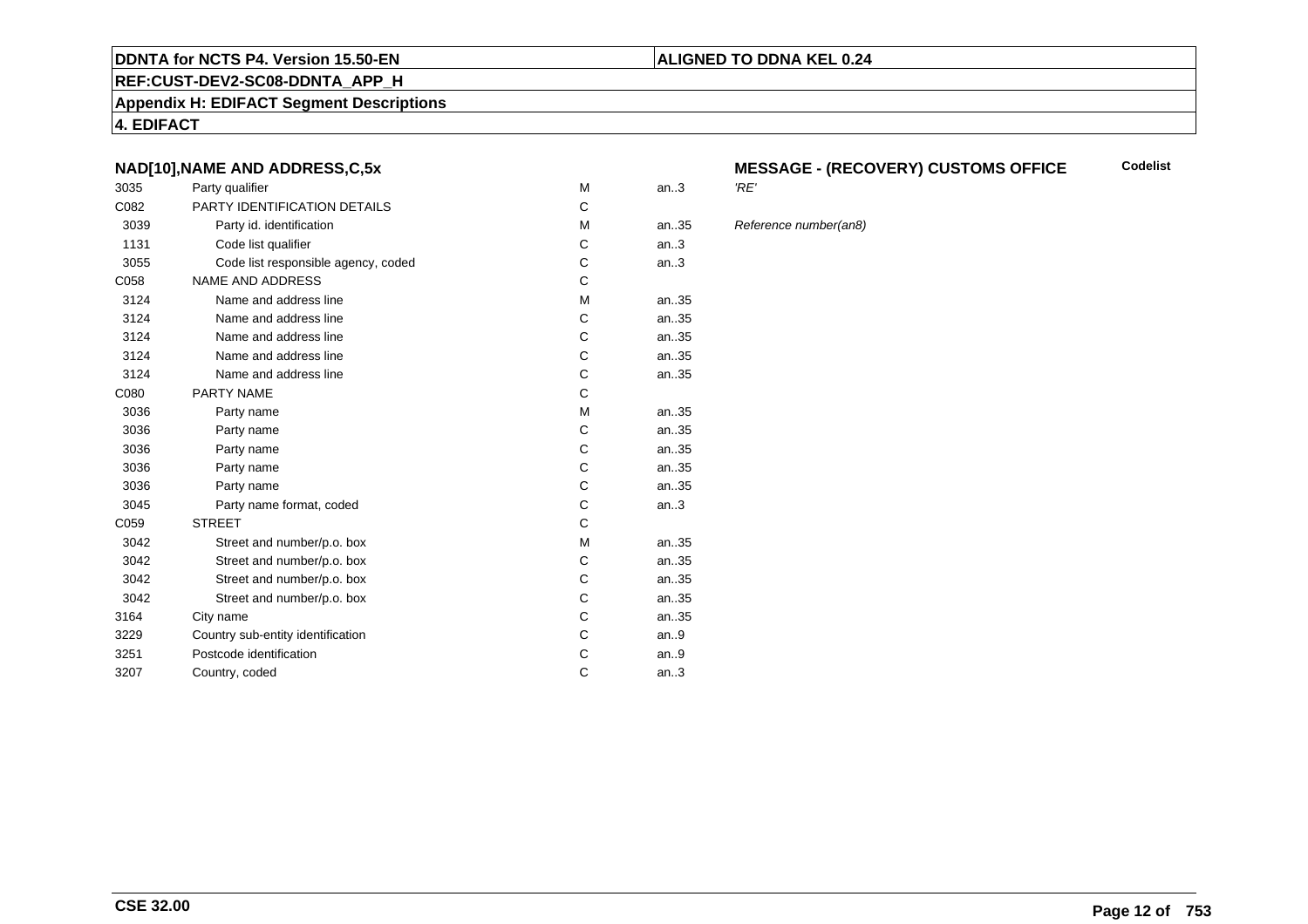# **REF:CUST-DEV2-SC08-DDNTA\_APP\_H**

**Appendix H: EDIFACT Segment Descriptions**

**4. EDIFACT**

# **NAD[10],NAME AND ADDRESS,C,5x**

| 3035 | Party qualifier                     | M | an.3  | 'GF' |
|------|-------------------------------------|---|-------|------|
| C082 | <b>PARTY IDENTIFICATION DETAILS</b> | C |       |      |
| 3039 | Party id. identification            | м | an.35 | Cou  |
| 1131 | Code list qualifier                 | C | an.3  |      |
| 3055 | Code list responsible agency, coded | C | an.3  |      |
| C058 | <b>NAME AND ADDRESS</b>             | C |       |      |
| 3124 | Name and address line               | M | an35  |      |
| 3124 | Name and address line               | C | an35  |      |
| 3124 | Name and address line               | C | an35  |      |
| 3124 | Name and address line               | C | an35  |      |
| 3124 | Name and address line               | C | an35  |      |
| C080 | PARTY NAME                          | C |       |      |
| 3036 | Party name                          | M | an35  |      |
| 3036 | Party name                          | C | an35  |      |
| 3036 | Party name                          | C | an35  |      |
| 3036 | Party name                          | C | an35  |      |
| 3036 | Party name                          | C | an35  |      |
| 3045 | Party name format, coded            | C | an.3  |      |
| C059 | <b>STREET</b>                       | C |       |      |
| 3042 | Street and number/p.o. box          | M | an35  |      |
| 3042 | Street and number/p.o. box          | C | an35  |      |
| 3042 | Street and number/p.o. box          | C | an35  |      |
| 3042 | Street and number/p.o. box          | C | an35  |      |
| 3164 | City name                           | C | an35  |      |
| 3229 | Country sub-entity identification   | C | an.9  |      |
| 3251 | Postcode identification             | C | an.9  |      |
| 3207 | Country, coded                      | C | an.3  |      |
|      |                                     |   |       |      |

# **MESSAGE - (GUARANTEE) COUNTRY**

**ALIGNED TO DDNA KEL 0.24**

**Country code(a2)** 70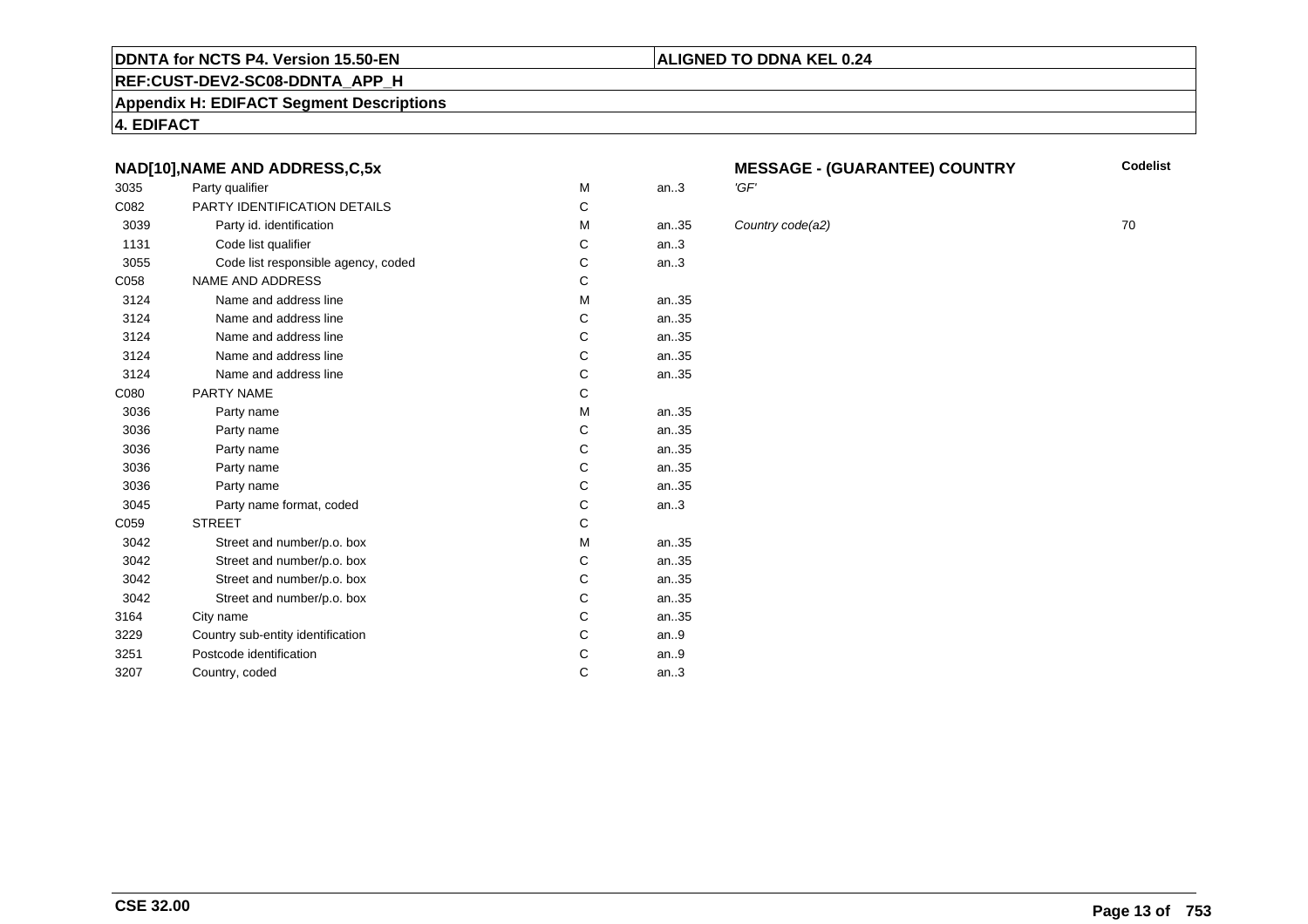#### **REF:CUST-DEV2-SC08-DDNTA\_APP\_H**

**Appendix H: EDIFACT Segment Descriptions**

**4. EDIFACT**

# **NAD[10],NAME AND ADDRESS,C,5x**

| 3035 | Party qualifier                     | M | an.3 | 'AF'       |
|------|-------------------------------------|---|------|------------|
| C082 | PARTY IDENTIFICATION DETAILS        | C |      |            |
| 3039 | Party id. identification            | M | an35 | <b>TIN</b> |
| 1131 | Code list qualifier                 | C | an.3 |            |
| 3055 | Code list responsible agency, coded | C | an.3 |            |
| C058 | <b>NAME AND ADDRESS</b>             | C |      |            |
| 3124 | Name and address line               | M | an35 |            |
| 3124 | Name and address line               | C | an35 |            |
| 3124 | Name and address line               | C | an35 |            |
| 3124 | Name and address line               | C | an35 |            |
| 3124 | Name and address line               | C | an35 |            |
| C080 | <b>PARTY NAME</b>                   | C |      |            |
| 3036 | Party name                          | M | an35 |            |
| 3036 | Party name                          | С | an35 |            |
| 3036 | Party name                          | C | an35 |            |
| 3036 | Party name                          | C | an35 |            |
| 3036 | Party name                          | C | an35 |            |
| 3045 | Party name format, coded            | C | an.3 |            |
| C059 | <b>STREET</b>                       | C |      |            |
| 3042 | Street and number/p.o. box          | M | an35 |            |
| 3042 | Street and number/p.o. box          | C | an35 |            |
| 3042 | Street and number/p.o. box          | C | an35 |            |
| 3042 | Street and number/p.o. box          | C | an35 |            |
| 3164 | City name                           | С | an35 |            |
| 3229 | Country sub-entity identification   | C | an.9 |            |
| 3251 | Postcode identification             | С | an.9 |            |
| 3207 | Country, coded                      | C | an.3 |            |
|      |                                     |   |      |            |

#### **MESSAGE - (REQUESTER PRINCIPAL) TRADERCodelist**

**ALIGNED TO DDNA KEL 0.24**

 $TIN(an..17)$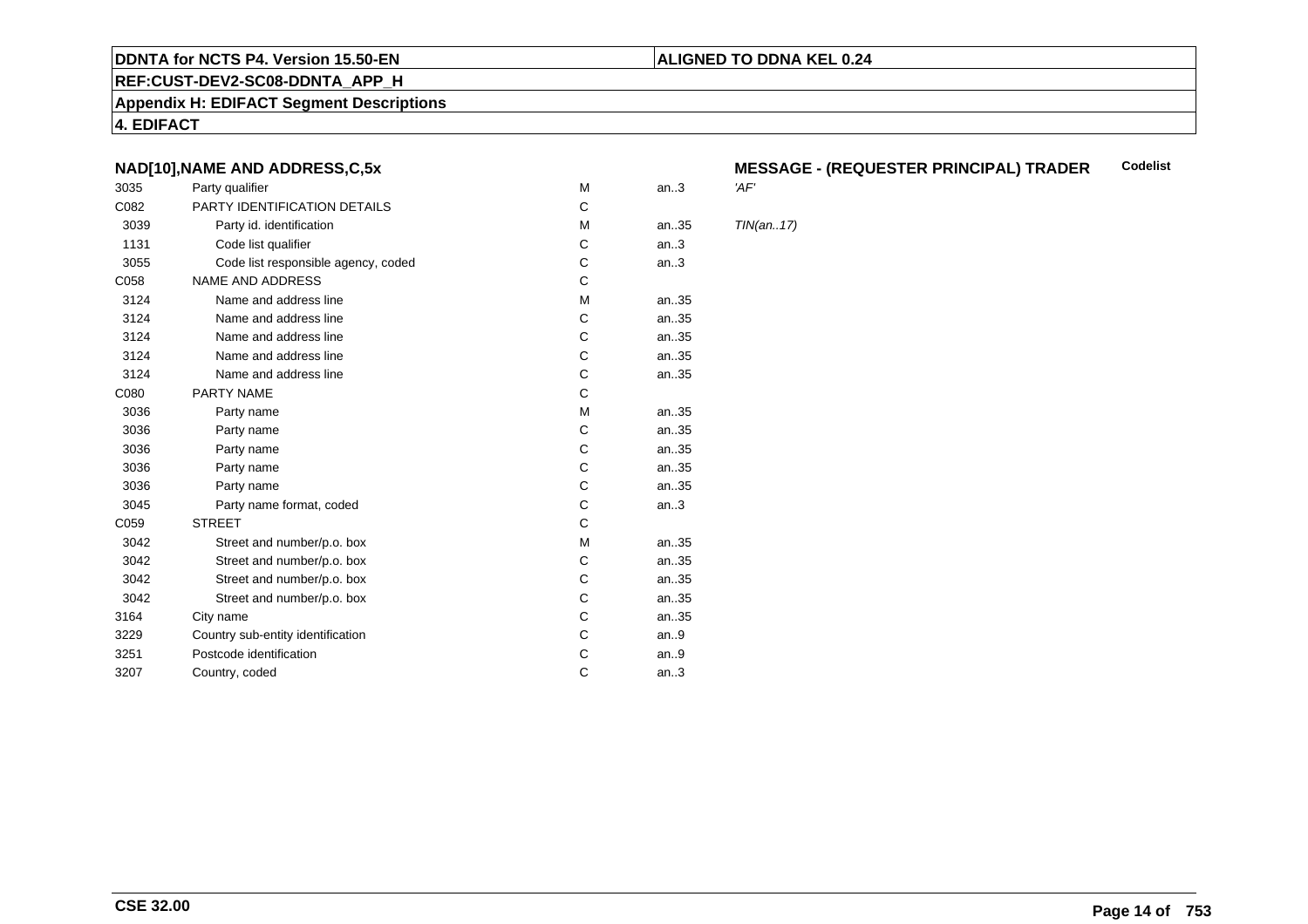#### **REF:CUST-DEV2-SC08-DDNTA\_APP\_H**

#### **Appendix H: EDIFACT Segment Descriptions**

**4. EDIFACT**

# **NAD[10],NAME AND ADDRESS,C,5x**

| 3035 | Party qualifier                     | M | an.3  | 'GU' |
|------|-------------------------------------|---|-------|------|
| C082 | PARTY IDENTIFICATION DETAILS        | C |       |      |
| 3039 | Party id. identification            | M | an.35 | Refe |
| 1131 | Code list qualifier                 | C | an.3  |      |
| 3055 | Code list responsible agency, coded | С | an.3  |      |
| C058 | <b>NAME AND ADDRESS</b>             | C |       |      |
| 3124 | Name and address line               | M | an35  |      |
| 3124 | Name and address line               | C | an35  |      |
| 3124 | Name and address line               | C | an35  |      |
| 3124 | Name and address line               | С | an35  |      |
| 3124 | Name and address line               | С | an35  |      |
| C080 | PARTY NAME                          | C |       |      |
| 3036 | Party name                          | M | an35  |      |
| 3036 | Party name                          | С | an35  |      |
| 3036 | Party name                          | Ċ | an.35 |      |
| 3036 | Party name                          | C | an.35 |      |
| 3036 | Party name                          | C | an35  |      |
| 3045 | Party name format, coded            | С | an.3  |      |
| C059 | <b>STREET</b>                       | C |       |      |
| 3042 | Street and number/p.o. box          | M | an35  |      |
| 3042 | Street and number/p.o. box          | C | an35  |      |
| 3042 | Street and number/p.o. box          | С | an35  |      |
| 3042 | Street and number/p.o. box          | C | an.35 |      |
| 3164 | City name                           | С | an.35 |      |
| 3229 | Country sub-entity identification   | С | an.9  |      |
| 3251 | Postcode identification             | С | an.9  |      |
| 3207 | Country, coded                      | C | an.3  |      |
|      |                                     |   |       |      |

#### **MESSAGE - (GUARANTEE) CUSTOMS OFFICE Codelist**

#### Reference number(an8)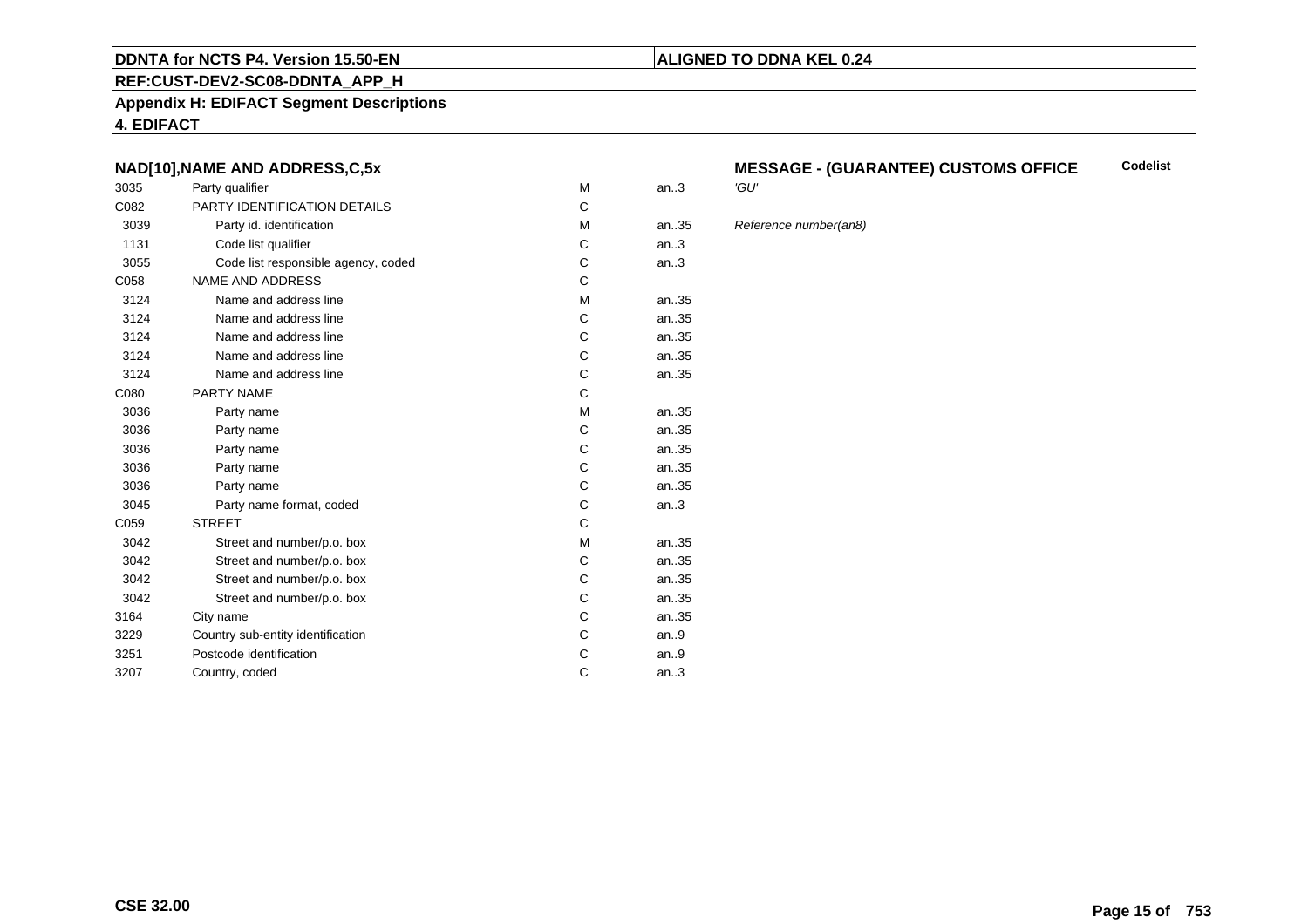# **REF:CUST-DEV2-SC08-DDNTA\_APP\_H**

#### **Appendix H: EDIFACT Segment Descriptions**

# **4. EDIFACT**

# **LIN[13],LINE ITEM,M,99x**

| 1082             | Line item number                    | С | n6        | '10' |
|------------------|-------------------------------------|---|-----------|------|
| 1229             | Action request/notification, coded  | С | an3       |      |
| C <sub>212</sub> | <b>ITEM NUMBER IDENTIFICATION</b>   | C |           |      |
| 7140             | Item number                         | C | an35      | Doo  |
| 7143             | Item number type, coded             | С | an.3      | Col  |
| 1131             | Code list qualifier                 | С | an.3      | Rol  |
| 3055             | Code list responsible agency, coded | C | an.3      | Col  |
| C829             | <b>SUB-LINE INFORMATION</b>         | С |           |      |
| 5495             | Sub-line indicator, coded           | С | an.3      | Rol  |
| 1082             | Line item number                    | C | n6        |      |
| 1222             | Configuration level                 | C | $n_{.}.2$ |      |
| 7083             | Configuration, coded                | С | an.3      |      |

# **MESSAGE - MRNLIST**<br>n.6  $10'$ **T** Codelist an..3 an..35 Document/reference number(an..21)<br>an..3 Country code A(a2) an..3 Country code  $A(a2)$  70<br>an..3 Role  $A(a2)$  83 C an..3 Role  $A(a2)$  83  $a_n = 3$  Country code  $B(a2)$  70 C an..3 Role  $B(a2)$  83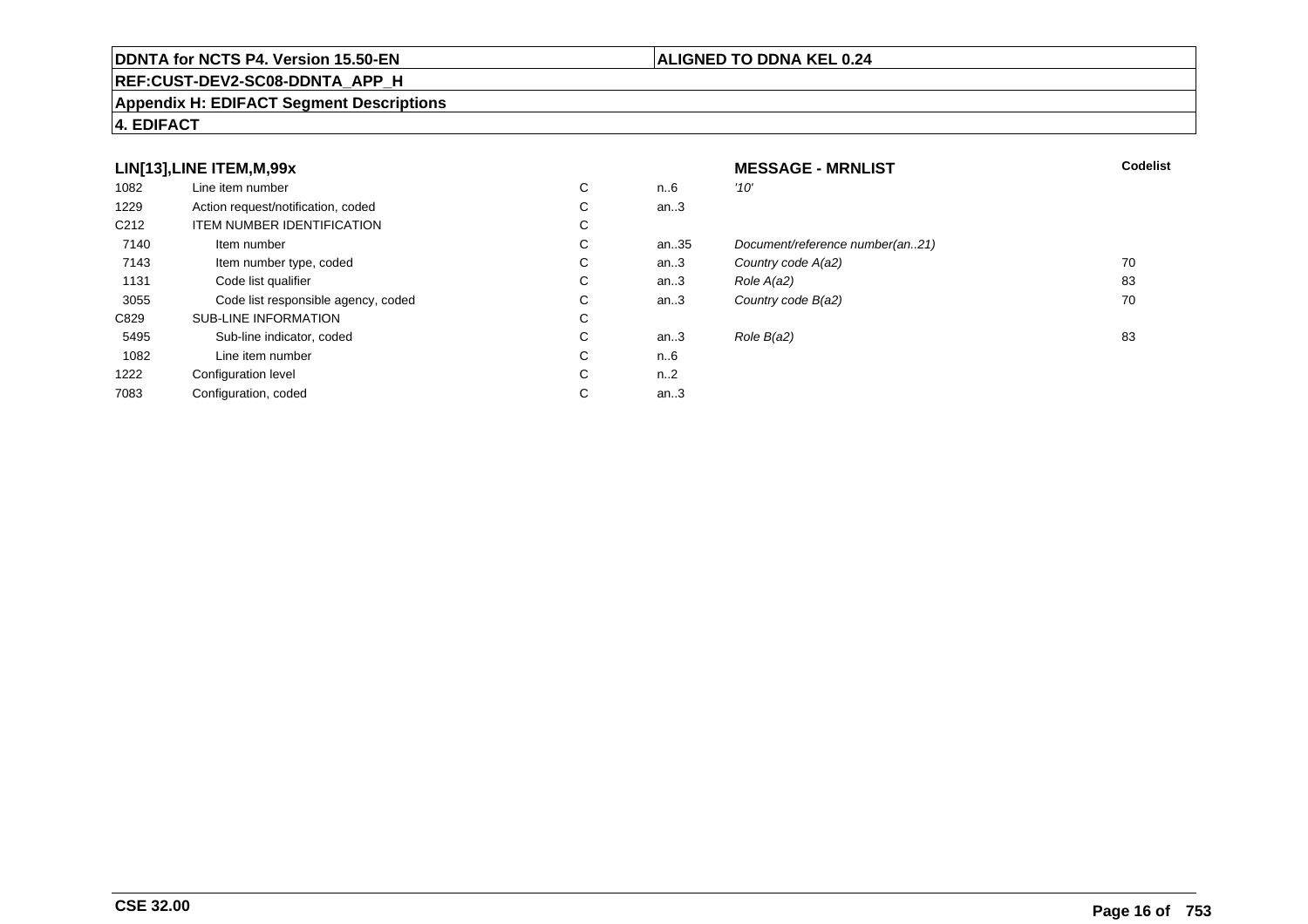# **REF:CUST-DEV2-SC08-DDNTA\_APP\_H**

# **ALIGNED TO DDNA KEL 0.24**

**Appendix H: EDIFACT Segment Descriptions**

# **4. EDIFACT**

|                  | LIN[13], LINE ITEM, M, 99x          |   |      | <b>MESSAGE - MRNINFO</b>          | <b>Codelist</b> |
|------------------|-------------------------------------|---|------|-----------------------------------|-----------------|
| 1082             | Line item number                    | C | n.6  | '10'                              |                 |
| 1229             | Action request/notification, coded  | С | an.3 |                                   |                 |
| C <sub>212</sub> | <b>ITEM NUMBER IDENTIFICATION</b>   | С |      |                                   |                 |
| 7140             | Item number                         | C | an35 | Document/reference number(an21)   |                 |
| 7143             | Item number type, coded             | C | an.3 |                                   |                 |
| 1131             | Code list qualifier                 | C | an.3 |                                   |                 |
| 3055             | Code list responsible agency, coded | С | an.3 |                                   |                 |
| C829             | <b>SUB-LINE INFORMATION</b>         | C |      |                                   |                 |
| 5495             | Sub-line indicator, coded           | C | an.3 |                                   |                 |
| 1082             | Line item number                    | C | n.6  |                                   |                 |
| 1222             | <b>Configuration level</b>          | С | n2   | CSMIS status explanation code(n2) | 84              |
| 7083             | Configuration, coded                | С | an.3 | CSMIS status(an2)                 | 81              |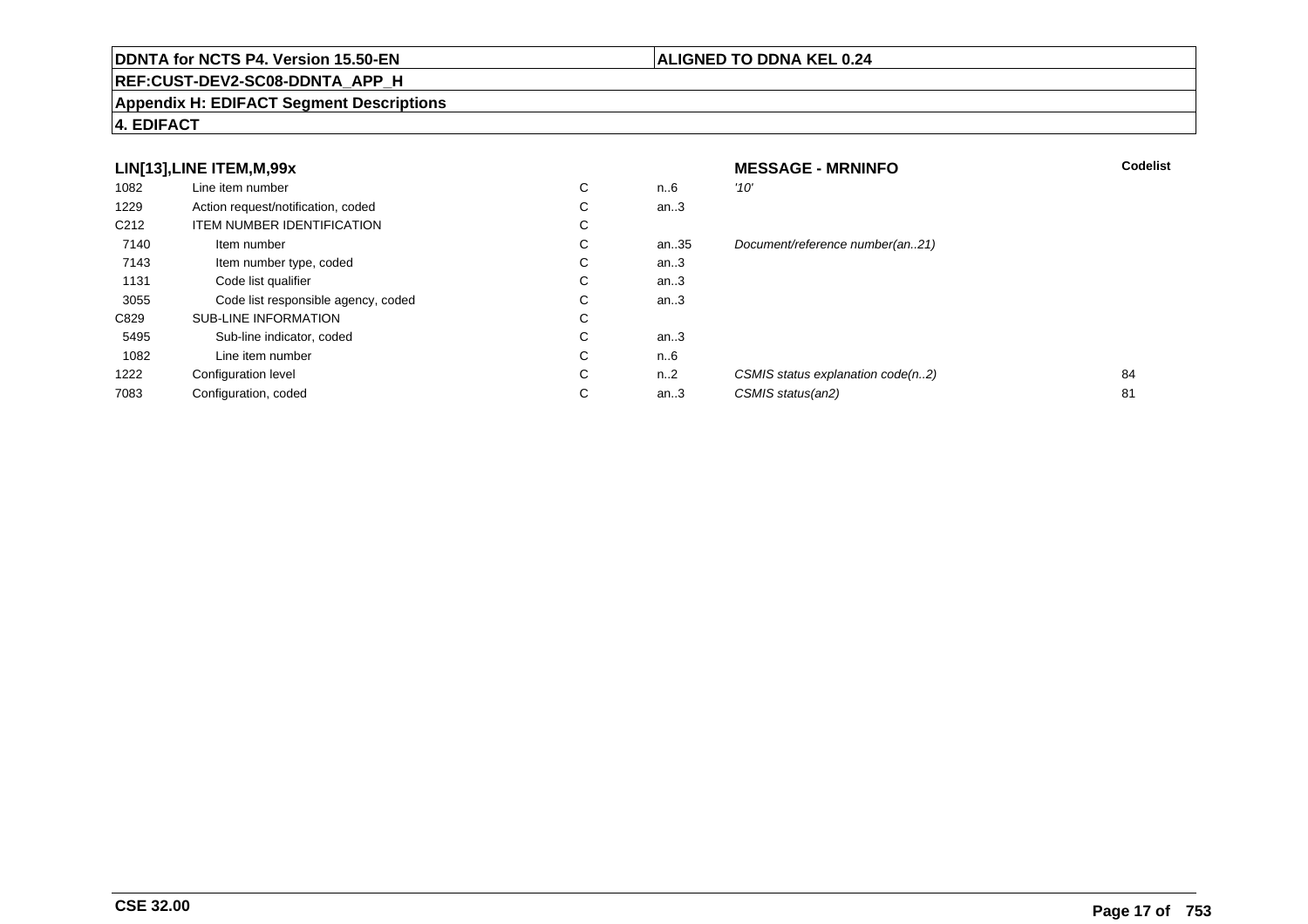#### **REF:CUST-DEV2-SC08-DDNTA\_APP\_H**

#### **Appendix H: EDIFACT Segment Descriptions**

# **4. EDIFACT**

# **LIN[13],LINE ITEM,M,99x**

| 1082             | Line item number                    | С | n6   | '10' |
|------------------|-------------------------------------|---|------|------|
| 1229             | Action request/notification, coded  | С | an.3 |      |
| C <sub>212</sub> | <b>ITEM NUMBER IDENTIFICATION</b>   | С |      |      |
| 7140             | Item number                         | С | an35 |      |
| 7143             | Item number type, coded             | С | an.3 |      |
| 1131             | Code list qualifier                 | С | an.3 |      |
| 3055             | Code list responsible agency, coded | С | an.3 |      |
| C829             | <b>SUB-LINE INFORMATION</b>         | С |      |      |
| 5495             | Sub-line indicator, coded           | С | an.3 |      |
| 1082             | Line item number                    | С | n6   |      |
| 1222             | Configuration level                 | С | n2   |      |
| 7083             | Configuration, coded                | С | an.3 |      |
|                  |                                     |   |      |      |

**MESSAGE - MRNLIST - MSGTYPE**

**ALIGNED TO DDNA KEL 0.24**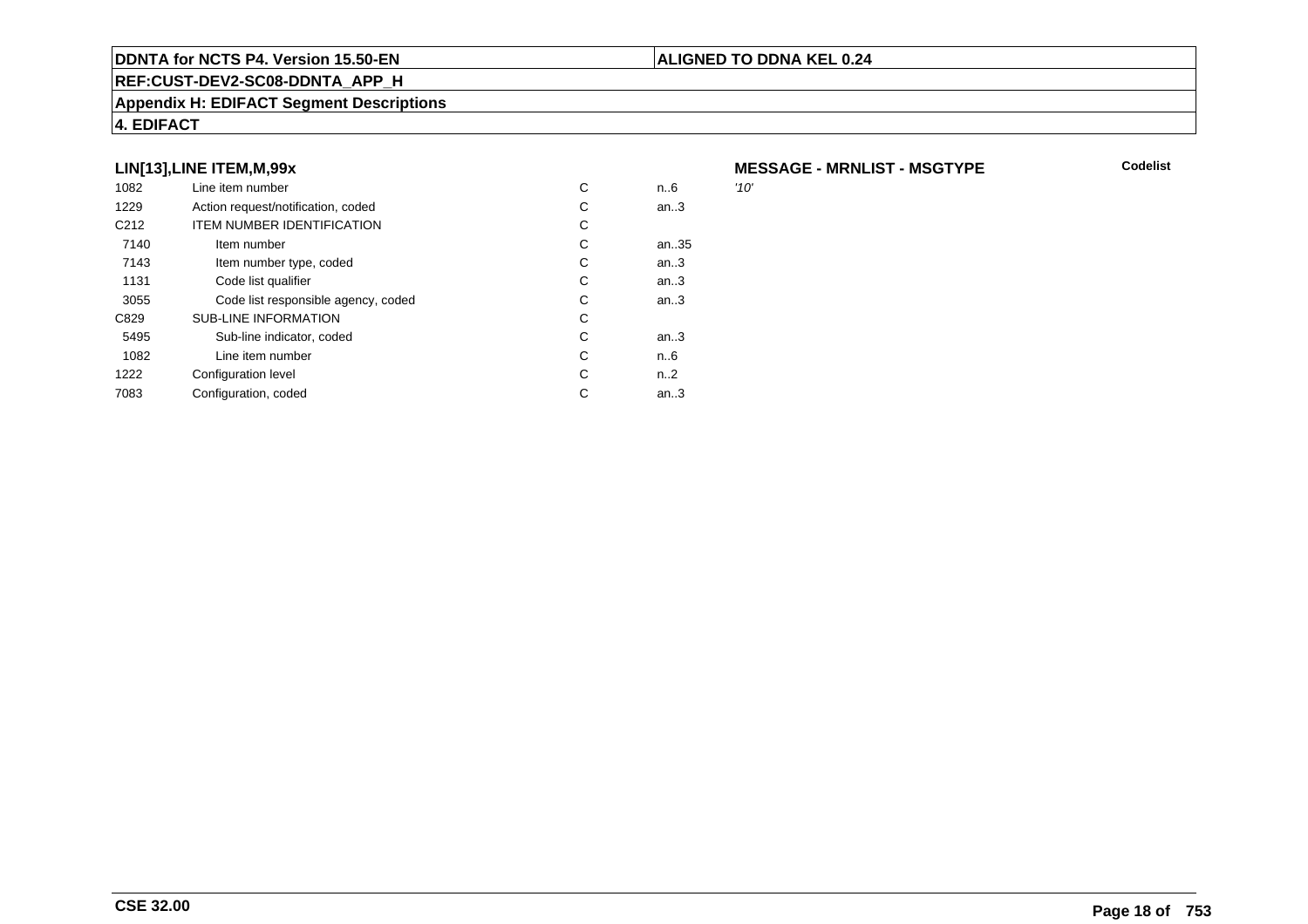#### **REF:CUST-DEV2-SC08-DDNTA\_APP\_H**

#### **Appendix H: EDIFACT Segment Descriptions**

# **4. EDIFACT**

# **LIN[13],LINE ITEM,M,99x**

| 1082             | Line item number                    | С | n6   |      |
|------------------|-------------------------------------|---|------|------|
| 1229             | Action request/notification, coded  | С | an.3 | '10' |
| C <sub>212</sub> | <b>ITEM NUMBER IDENTIFICATION</b>   | С |      |      |
| 7140             | Item number                         | С | an35 | Gu   |
| 7143             | Item number type, coded             | С | an.3 | Gu   |
| 1131             | Code list qualifier                 | С | an.3 | Gu   |
| 3055             | Code list responsible agency, coded | С | an.3 |      |
| C829             | <b>SUB-LINE INFORMATION</b>         | C |      |      |
| 5495             | Sub-line indicator, coded           | C | an.3 |      |
| 1082             | Line item number                    | C | n6   |      |
| 1222             | Configuration level                 | C | n2   |      |
| 7083             | Configuration, coded                | C | an.3 |      |
|                  |                                     |   |      |      |

#### **MESSAGE - GUARANTEE REFERENCE**

#### **Codelist**

| ີ  | 11U  |                                        |    |
|----|------|----------------------------------------|----|
| С  | an.3 | '10'                                   |    |
| C. |      |                                        |    |
| С  | an35 | Guarantee reference number (GRN)(an24) |    |
| С  | an.3 | Guarantee type(an1)                    | 51 |
| С  | an.3 | Guarantee monitoring code(n1)          | 50 |
| C  | an.3 |                                        |    |
|    |      |                                        |    |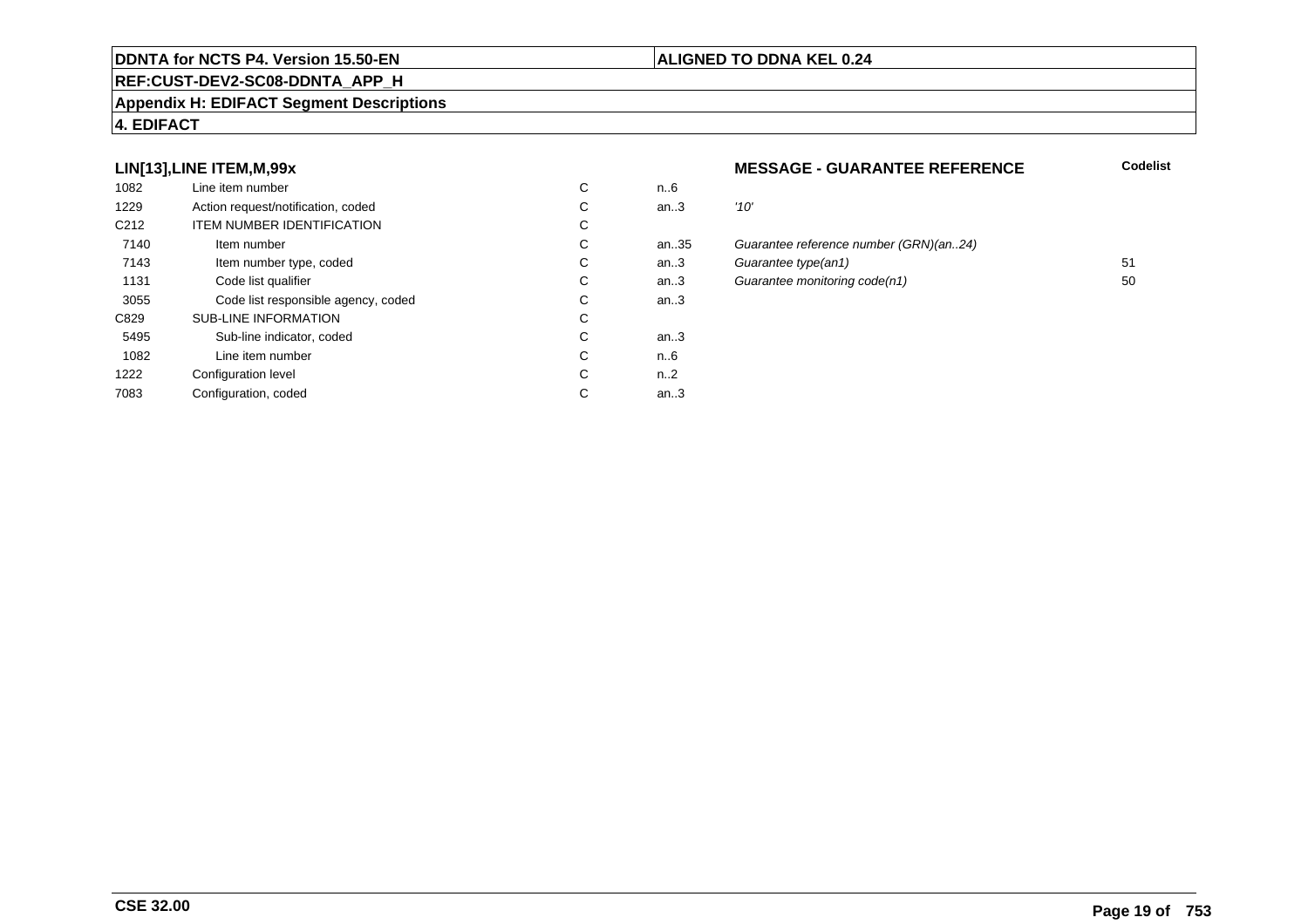#### **REF:CUST-DEV2-SC08-DDNTA\_APP\_H**

#### **Appendix H: EDIFACT Segment Descriptions**

# **4. EDIFACT**

# **LIN[13],LINE ITEM,M,99x**

| 1082             | Line item number                    | С | n6   |      |
|------------------|-------------------------------------|---|------|------|
| 1229             | Action request/notification, coded  | С | an.3 | '10' |
| C <sub>212</sub> | <b>ITEM NUMBER IDENTIFICATION</b>   | С |      |      |
| 7140             | Item number                         | С | an35 |      |
| 7143             | Item number type, coded             | С | an.3 |      |
| 1131             | Code list qualifier                 | С | an.3 |      |
| 3055             | Code list responsible agency, coded | С | an.3 |      |
| C829             | <b>SUB-LINE INFORMATION</b>         | С |      |      |
| 5495             | Sub-line indicator, coded           | С | an.3 |      |
| 1082             | Line item number                    | С | n6   |      |
| 1222             | Configuration level                 | С | n2   |      |
| 7083             | Configuration, coded                | С | an.3 |      |
|                  |                                     |   |      |      |

#### **MESSAGE - GUARANTEE REFERENCE**

**Codelist**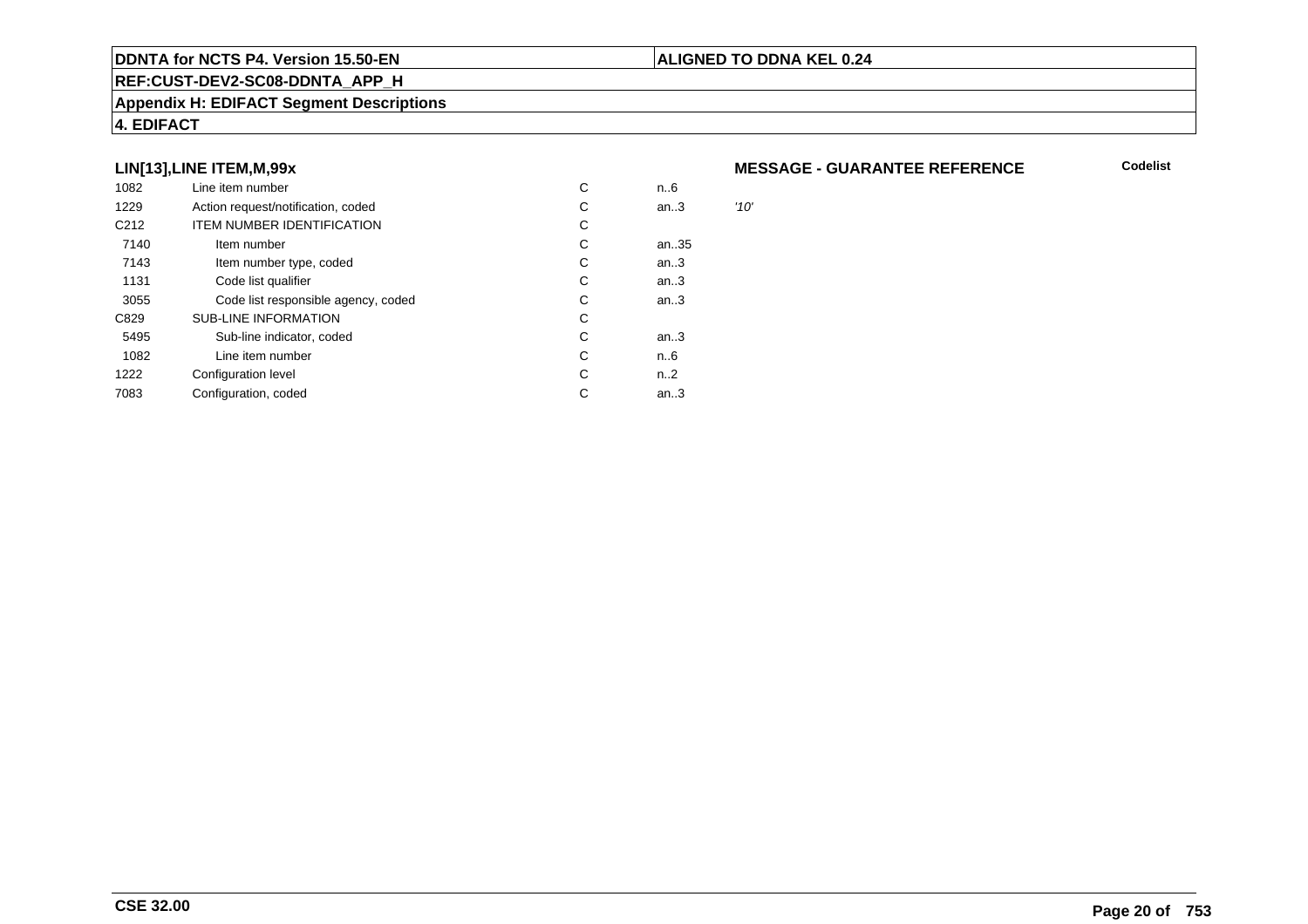#### **REF:CUST-DEV2-SC08-DDNTA\_APP\_H**

#### **Appendix H: EDIFACT Segment Descriptions**

# **4. EDIFACT**

# **LIN[13],LINE ITEM,M,99x**

| 1082             | Line item number                    | С | n.6  |      |
|------------------|-------------------------------------|---|------|------|
| 1229             | Action request/notification, coded  | C | an.3 | '10' |
| C <sub>212</sub> | <b>ITEM NUMBER IDENTIFICATION</b>   | С |      |      |
| 7140             | Item number                         | C | an35 |      |
| 7143             | Item number type, coded             | С | an.3 |      |
| 1131             | Code list qualifier                 | C | an.3 |      |
| 3055             | Code list responsible agency, coded | C | an.3 |      |
| C829             | <b>SUB-LINE INFORMATION</b>         | C |      |      |
| 5495             | Sub-line indicator, coded           | C | an.3 |      |
| 1082             | Line item number                    | C | n6   |      |
| 1222             | Configuration level                 | C | n2   |      |
| 7083             | Configuration, coded                | C | an.3 |      |
|                  |                                     |   |      |      |

#### **MESSAGE - GUARANTEE REFERENCE - ACCESSCodelistCODE**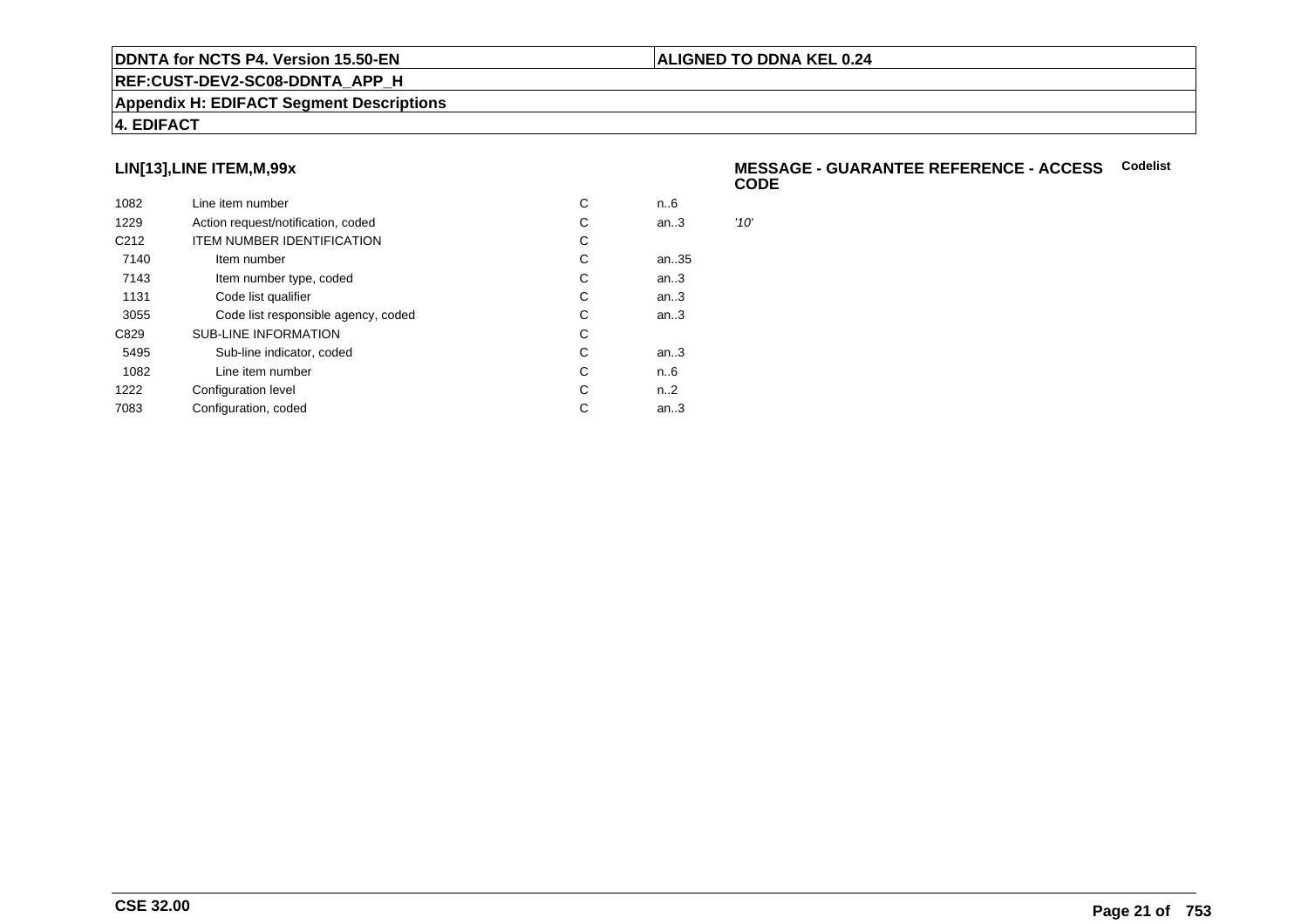# **REF:CUST-DEV2-SC08-DDNTA\_APP\_H**

#### **Appendix H: EDIFACT Segment Descriptions**

# **4. EDIFACT**

# **RFF[14],REFERENCE,C,5x**

| C506 | <b>REFERENCE</b>         | М |      |       |
|------|--------------------------|---|------|-------|
| 1153 | Reference qualifier      | М | an.3 | 'ABL' |
| 1154 | Reference number         | C | an35 |       |
| 1156 | Line number              | C | an6  |       |
| 4000 | Reference version number | С | an35 |       |
|      |                          |   |      |       |

#### **MESSAGE - GUARANTEE REFERENCE**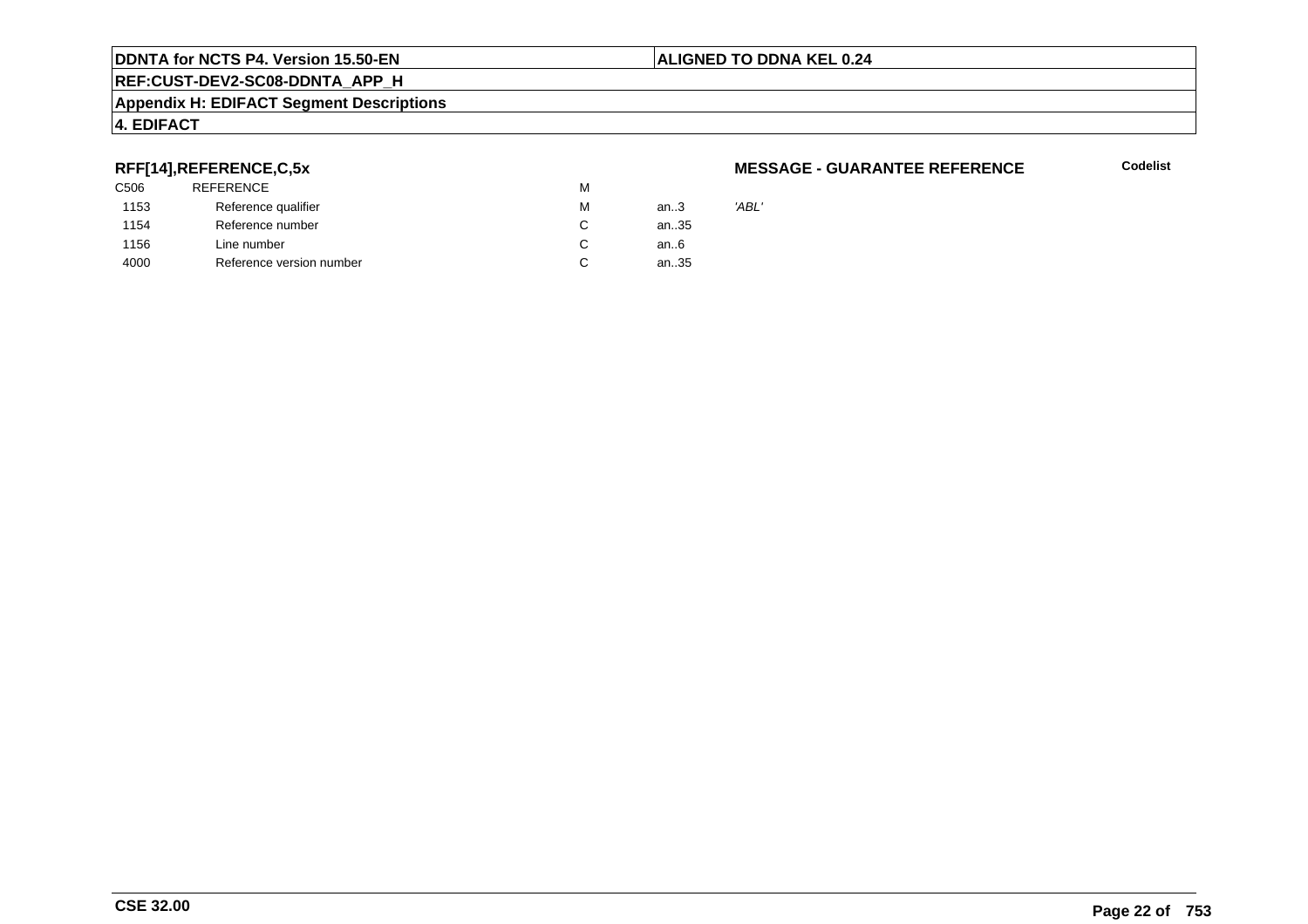**REF:CUST-DEV2-SC08-DDNTA\_APP\_H**

#### **Appendix H: EDIFACT Segment Descriptions**

# **4. EDIFACT**

# **RFF[14],REFERENCE,C,5x**

| C506 | <b>REFERENCE</b>         | M |      |                  |
|------|--------------------------|---|------|------------------|
| 1153 | Reference qualifier      | м | an.3 | 'ABL'            |
| 1154 | Reference number         |   | an35 | Access code(an4) |
| 1156 | Line number              |   | an6  |                  |
| 4000 | Reference version number |   | an35 |                  |
|      |                          |   |      |                  |

#### **MESSAGE - GUARANTEE REFERENCE - ACCESSCodelistCODE**

|    | 'ABL'       |
|----|-------------|
| :5 | Access code |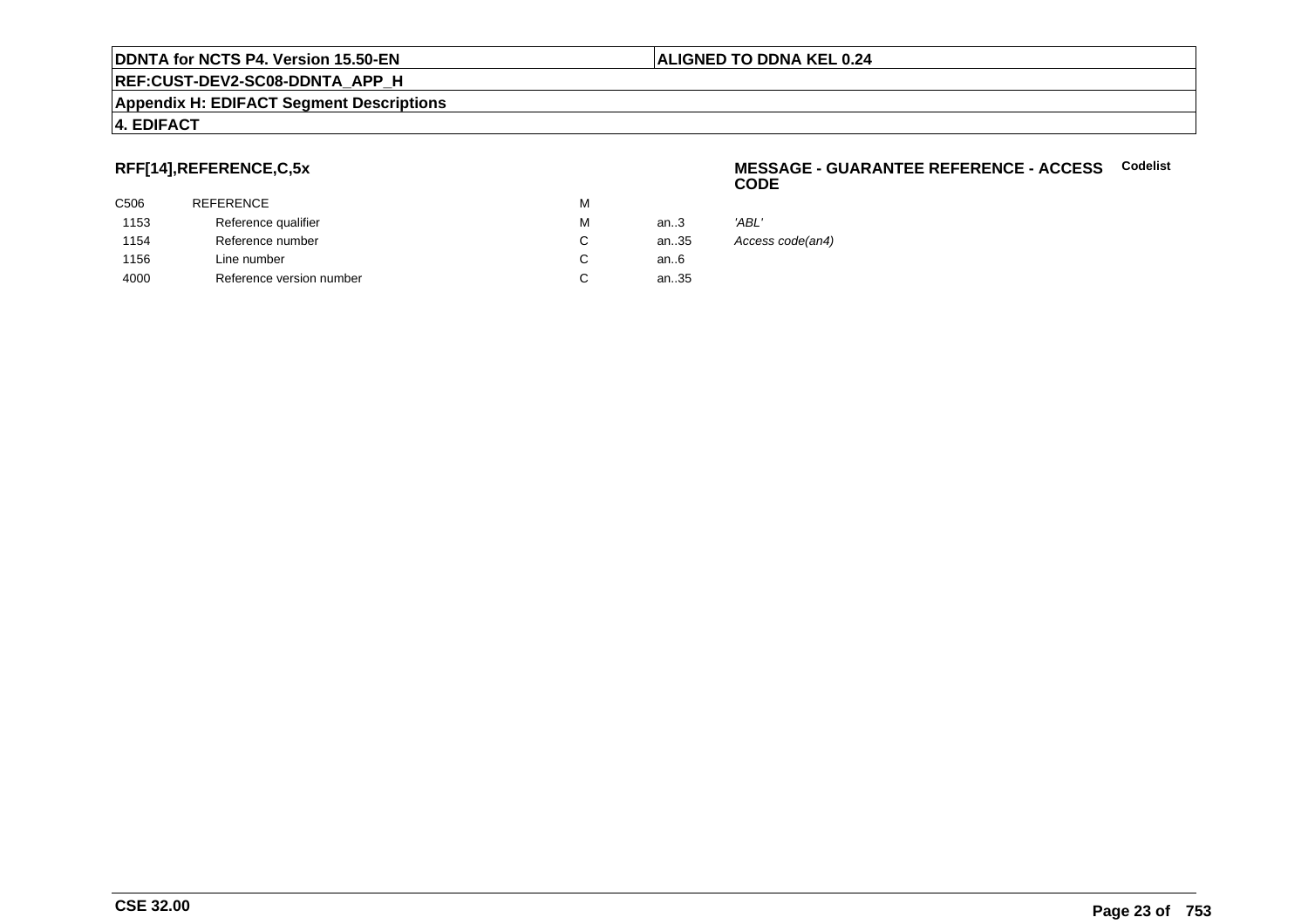# **REF:CUST-DEV2-SC08-DDNTA\_APP\_H**

#### **Appendix H: EDIFACT Segment Descriptions**

# **4. EDIFACT**

# **DTM[15],DATE/TIME/PERIOD,C,1x**

| DATE/TIME/PERIOD                  | М |          |       |
|-----------------------------------|---|----------|-------|
| Date/time/period qualifier        | М | an $3$   | '143' |
| Date/time/period                  |   | an $.35$ | Ассе  |
| Date/time/period format qualifier |   | an.3     |       |
|                                   |   |          |       |

#### **MESSAGE - GUARANTEE REFERENCE**

**Codelist**

an.35 Acceptance date(n8)<br>3.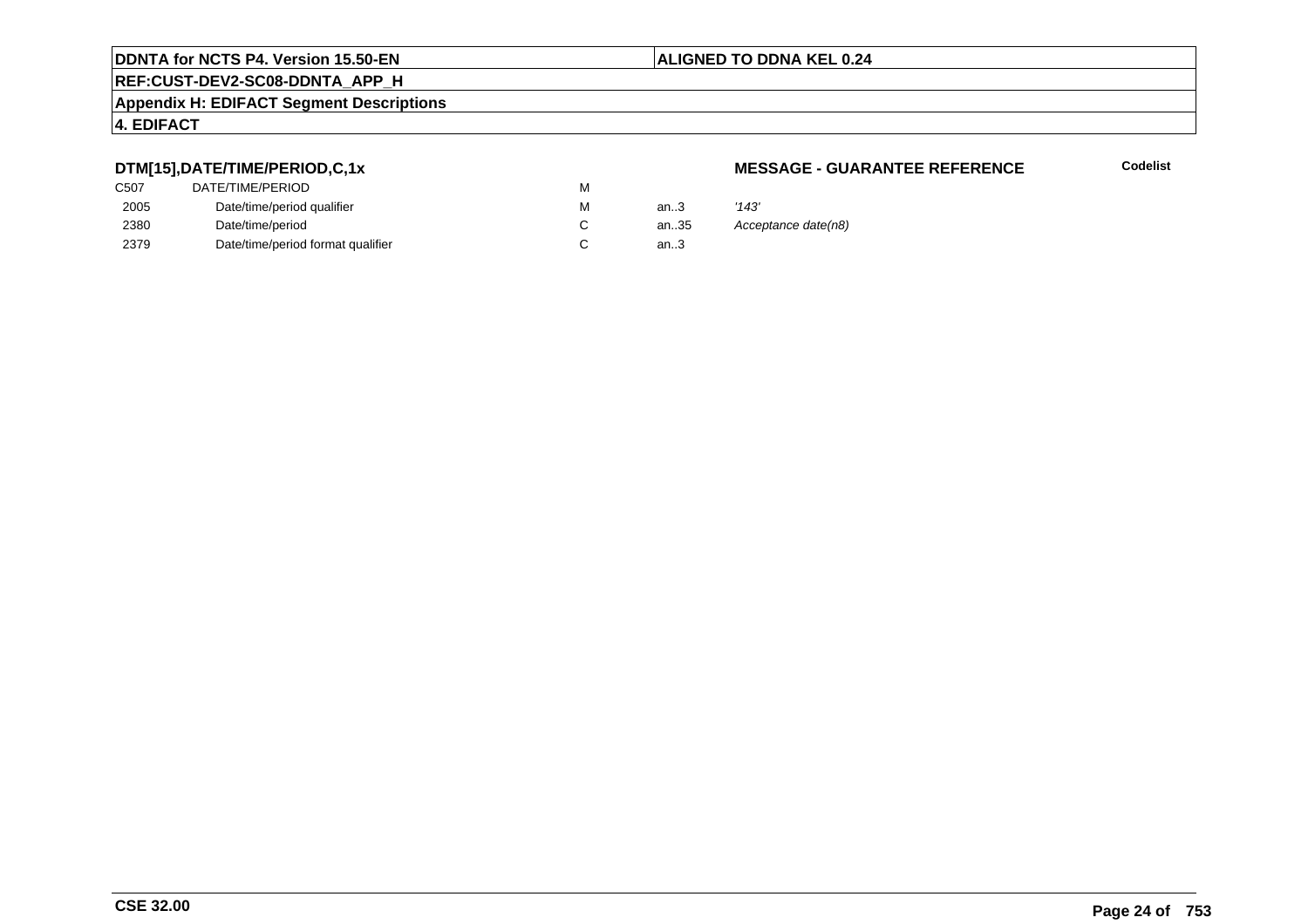### **ALIGNED TO DDNA KEL 0.24**

**REF:CUST-DEV2-SC08-DDNTA\_APP\_H**

#### **Appendix H: EDIFACT Segment Descriptions**

# **4. EDIFACT**

# **SEQ[16],SEQUENCE DETAILS,C,99x**

| 1245 | Status indicator, coded             | C | an.3 | פי |
|------|-------------------------------------|---|------|----|
| C286 | <b>SEQUENCE INFORMATION</b>         | С |      |    |
| 1050 | Sequence number                     | м | an10 |    |
| 1159 | Sequence number source, coded       | C | an.3 |    |
| 1131 | Code list qualifier                 | C | an.3 |    |
| 3055 | Code list responsible agency, coded | C | an.3 |    |

#### **MESSAGE - MRNLIST - PERIOD OF REQUESTCodelist**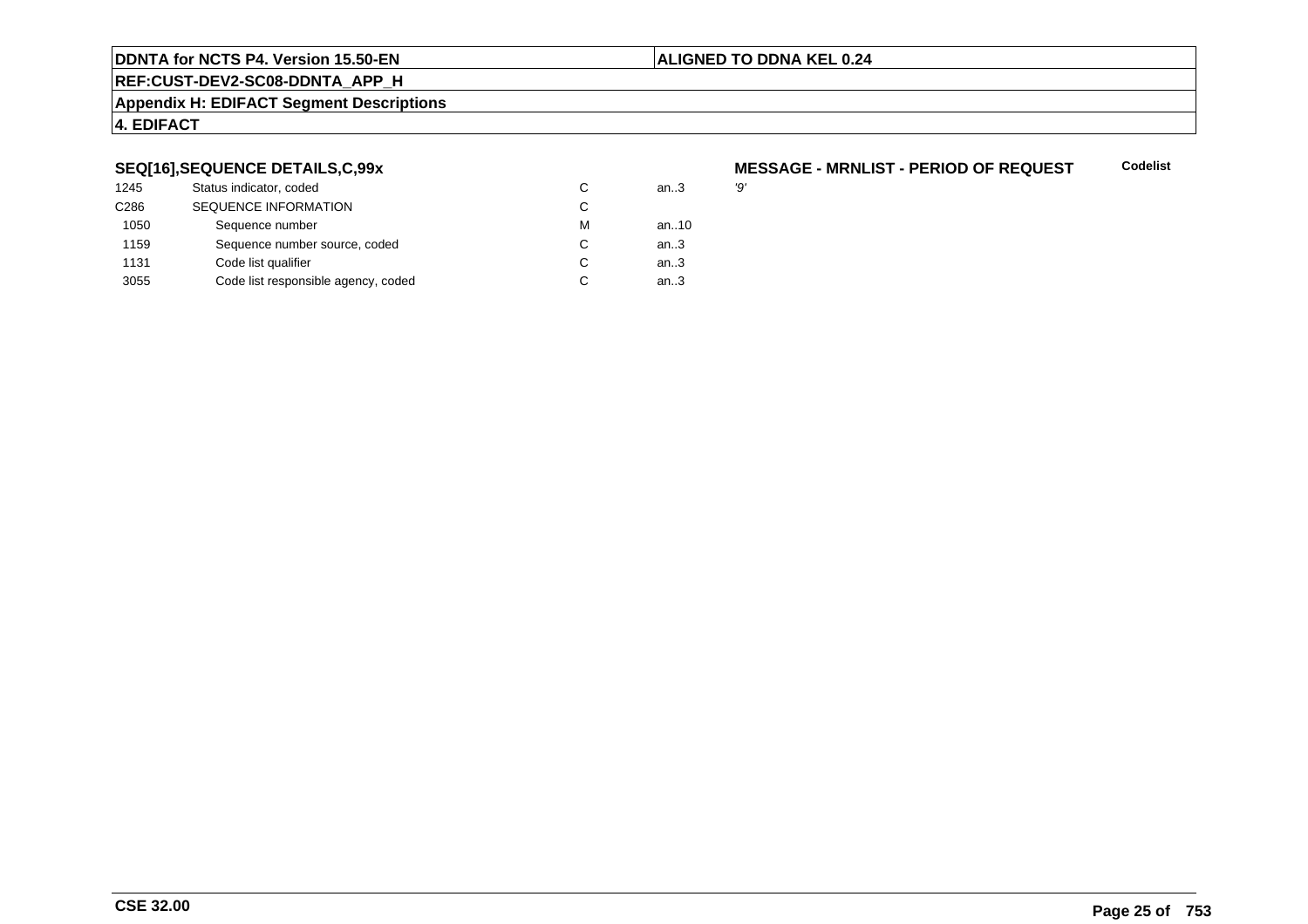# **ALIGNED TO DDNA KEL 0.24**

**REF:CUST-DEV2-SC08-DDNTA\_APP\_H**

#### **Appendix H: EDIFACT Segment Descriptions**

# **4. EDIFACT**

# **SEQ[16],SEQUENCE DETAILS,C,99x**

| 1245             | Status indicator, coded             | C | an.3 | '8' |
|------------------|-------------------------------------|---|------|-----|
| C <sub>286</sub> | <b>SEQUENCE INFORMATION</b>         | C |      |     |
| 1050             | Sequence number                     | м | an10 |     |
| 1159             | Sequence number source, coded       | C | an.3 |     |
| 1131             | Code list qualifier                 | C | an.3 |     |
| 3055             | Code list responsible agency, coded | C | an.3 |     |
|                  |                                     |   |      |     |

# **MESSAGE - MRNINFO - MSGINFO**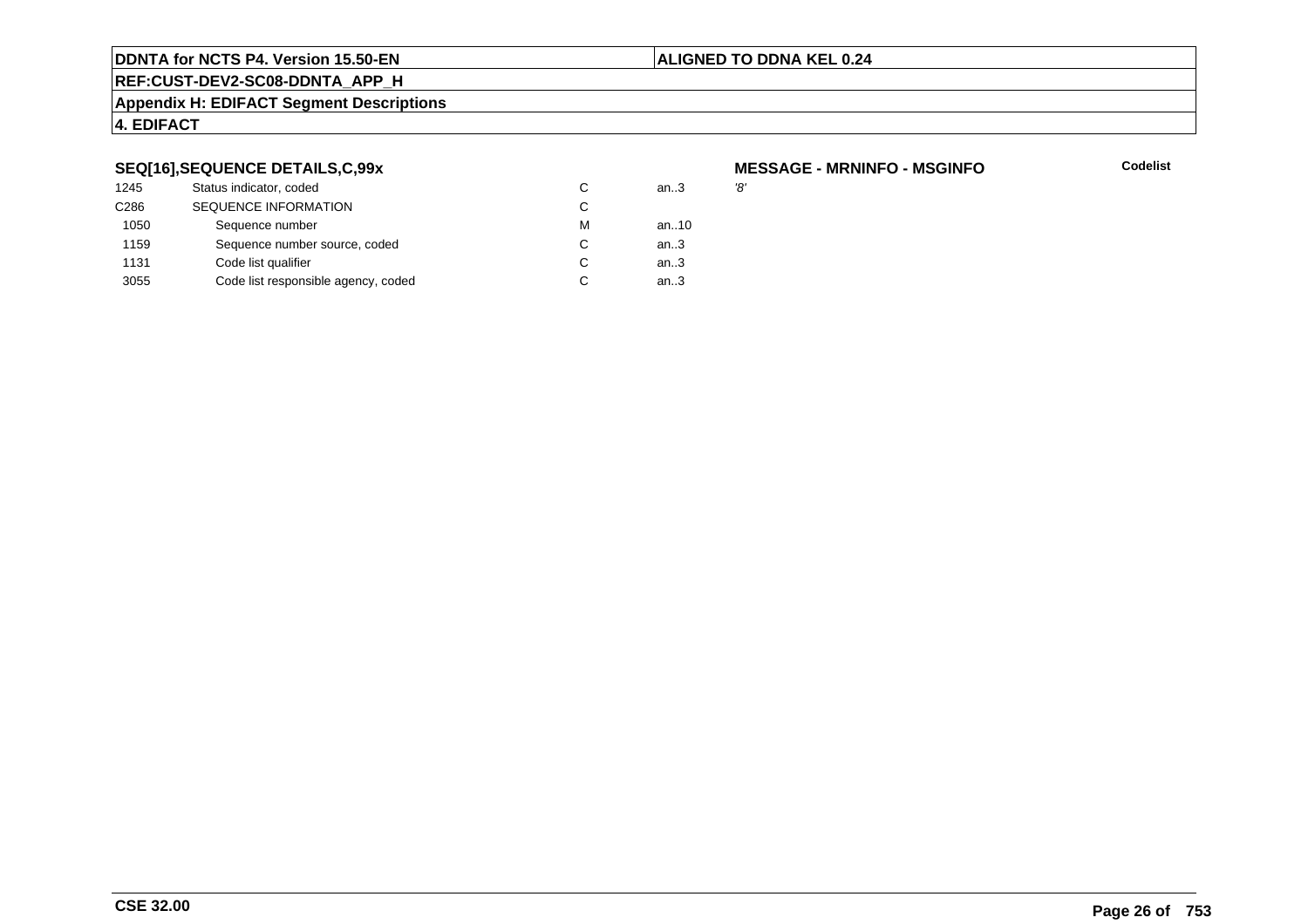# **ALIGNED TO DDNA KEL 0.24**

**REF:CUST-DEV2-SC08-DDNTA\_APP\_H**

#### **Appendix H: EDIFACT Segment Descriptions**

# **4. EDIFACT**

# **SEQ[16],SEQUENCE DETAILS,C,99x**

| 1245             | Status indicator, coded             | C | an.3 | פי |
|------------------|-------------------------------------|---|------|----|
| C <sub>286</sub> | <b>SEQUENCE INFORMATION</b>         | C |      |    |
| 1050             | Sequence number                     | м | an10 |    |
| 1159             | Sequence number source, coded       | C | an.3 |    |
| 1131             | Code list qualifier                 | C | an.3 |    |
| 3055             | Code list responsible agency, coded | C | an.3 |    |

# **MESSAGE - MRNINFO - MSGINFO**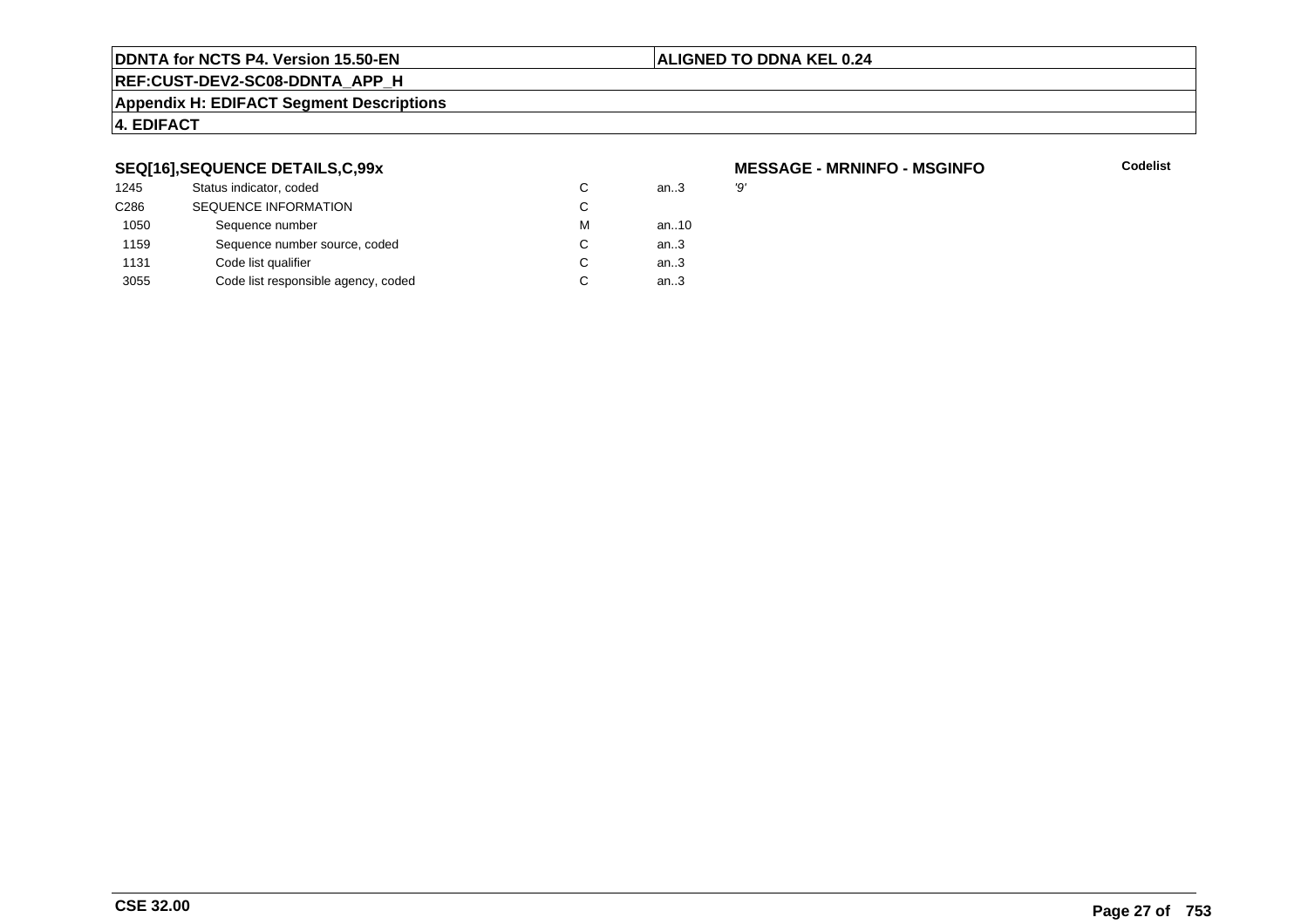# **ALIGNED TO DDNA KEL 0.24**

**REF:CUST-DEV2-SC08-DDNTA\_APP\_H**

#### **Appendix H: EDIFACT Segment Descriptions**

# **4. EDIFACT**

# **SEQ[16],SEQUENCE DETAILS,C,99x**

| 1245             | Status indicator, coded             | C | an.3 | '4' |
|------------------|-------------------------------------|---|------|-----|
| C <sub>286</sub> | <b>SEQUENCE INFORMATION</b>         | C |      |     |
| 1050             | Sequence number                     | м | an10 |     |
| 1159             | Sequence number source, coded       | C | an.3 |     |
| 1131             | Code list qualifier                 | C | an.3 |     |
| 3055             | Code list responsible agency, coded | C | an.3 |     |

# **MESSAGE - MRNINFO - MSGINFO**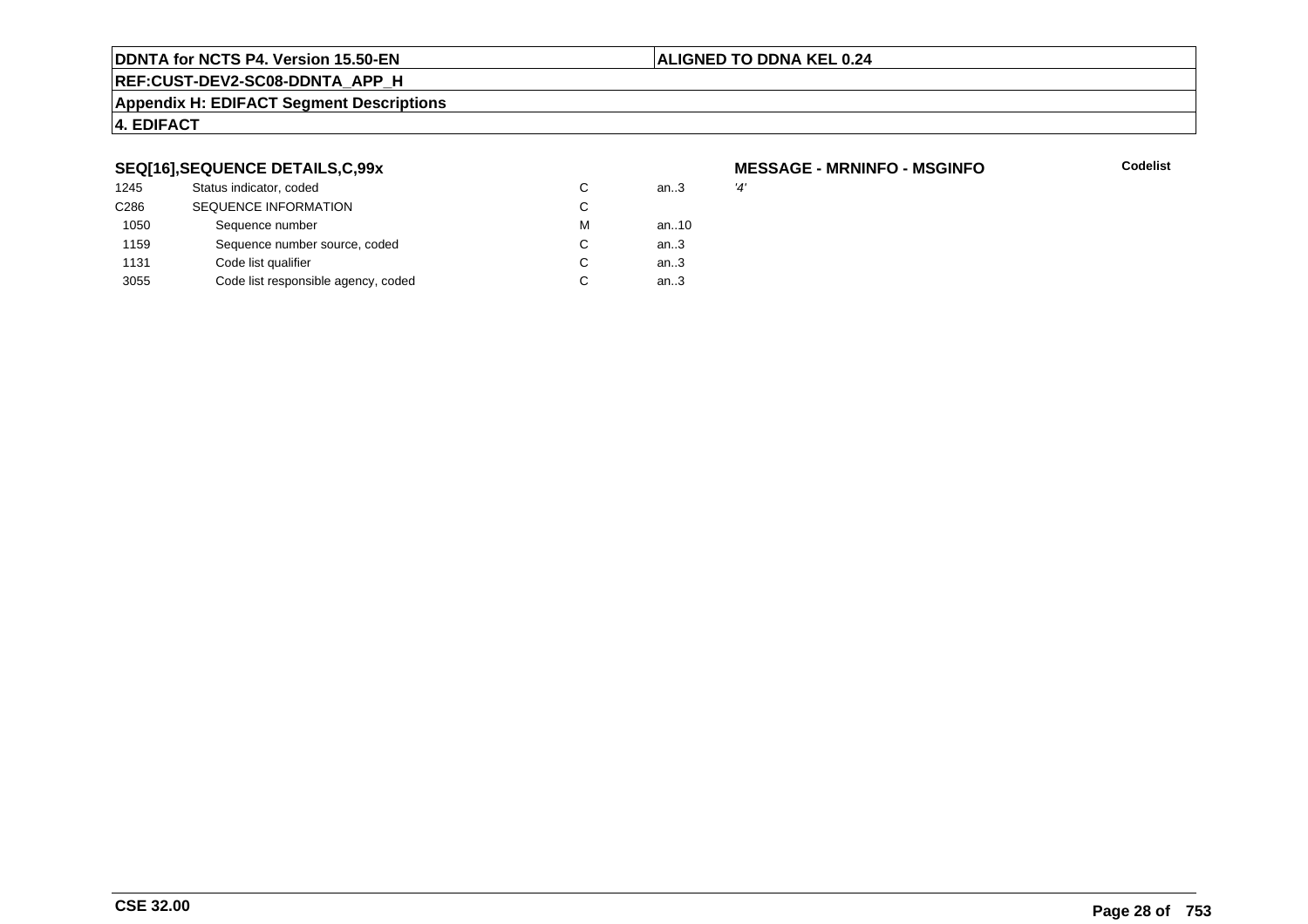# **ALIGNED TO DDNA KEL 0.24**

**REF:CUST-DEV2-SC08-DDNTA\_APP\_H**

#### **Appendix H: EDIFACT Segment Descriptions**

# **4. EDIFACT**

# **SEQ[16],SEQUENCE DETAILS,C,99x**

| 1245             | Status indicator, coded             | C | an.3 | '8' |
|------------------|-------------------------------------|---|------|-----|
| C <sub>286</sub> | <b>SEQUENCE INFORMATION</b>         | C |      |     |
| 1050             | Sequence number                     | м | an10 |     |
| 1159             | Sequence number source, coded       | C | an.3 |     |
| 1131             | Code list qualifier                 | C | an.3 |     |
| 3055             | Code list responsible agency, coded | C | an.3 |     |

# **MESSAGE - MRNLIST - MSGTYPE**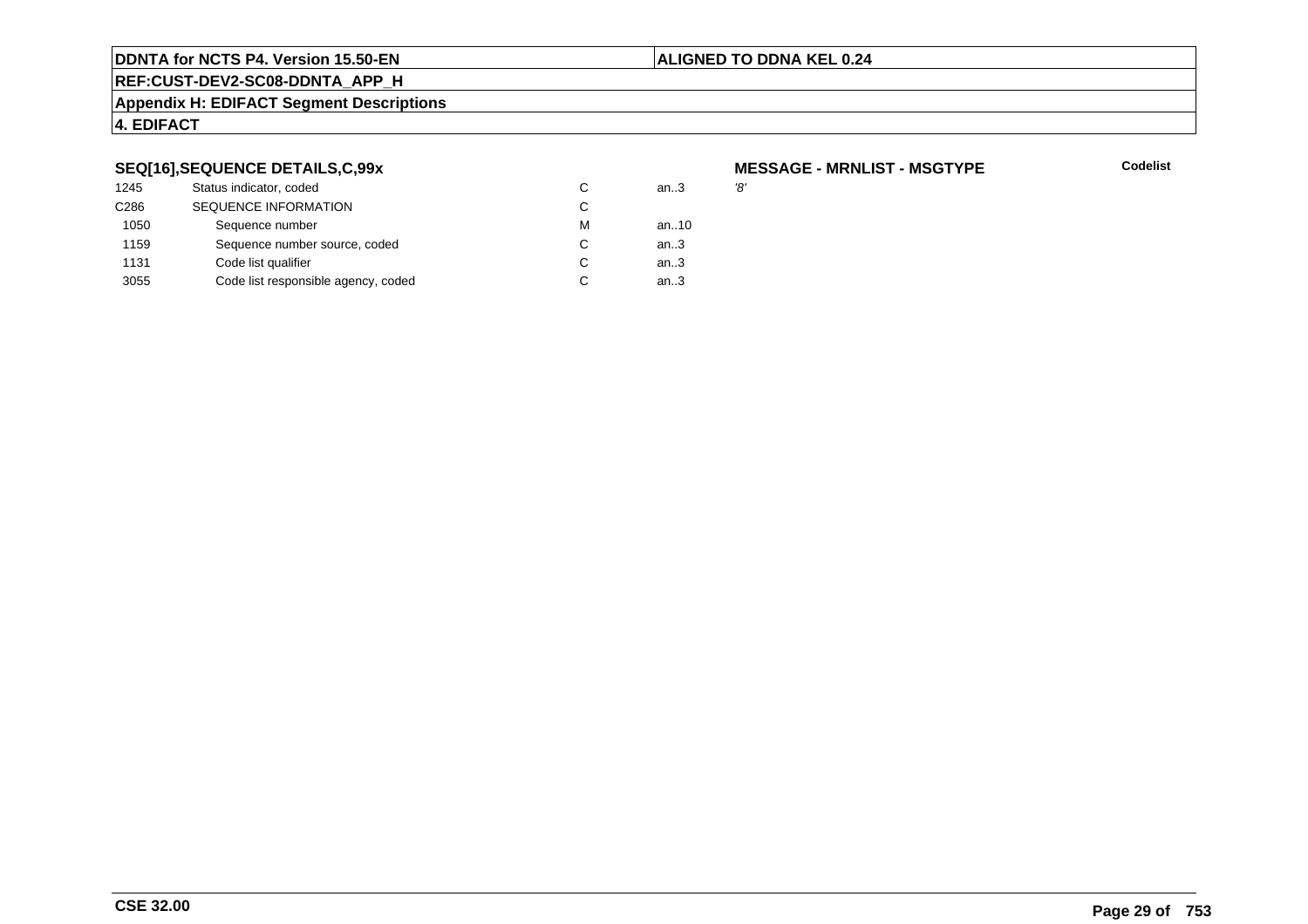#### **ALIGNED TO DDNA KEL 0.24**

**REF:CUST-DEV2-SC08-DDNTA\_APP\_H**

#### **Appendix H: EDIFACT Segment Descriptions**

# **4. EDIFACT**

# **SEQ[16],SEQUENCE DETAILS,C,99x**

| 1245             | Status indicator, coded             | С | an.3   | Έ, |
|------------------|-------------------------------------|---|--------|----|
| C <sub>286</sub> | <b>SEQUENCE INFORMATION</b>         | С |        |    |
| 1050             | Sequence number                     | м | an10   |    |
| 1159             | Sequence number source, coded       | С | an $3$ |    |
| 1131             | Code list qualifier                 | С | an.3   |    |
| 3055             | Code list responsible agency, coded | С | an.3   |    |
|                  |                                     |   |        |    |

#### **MESSAGE - GUARANTEE REFERENCE - GUARANTEE QUERY**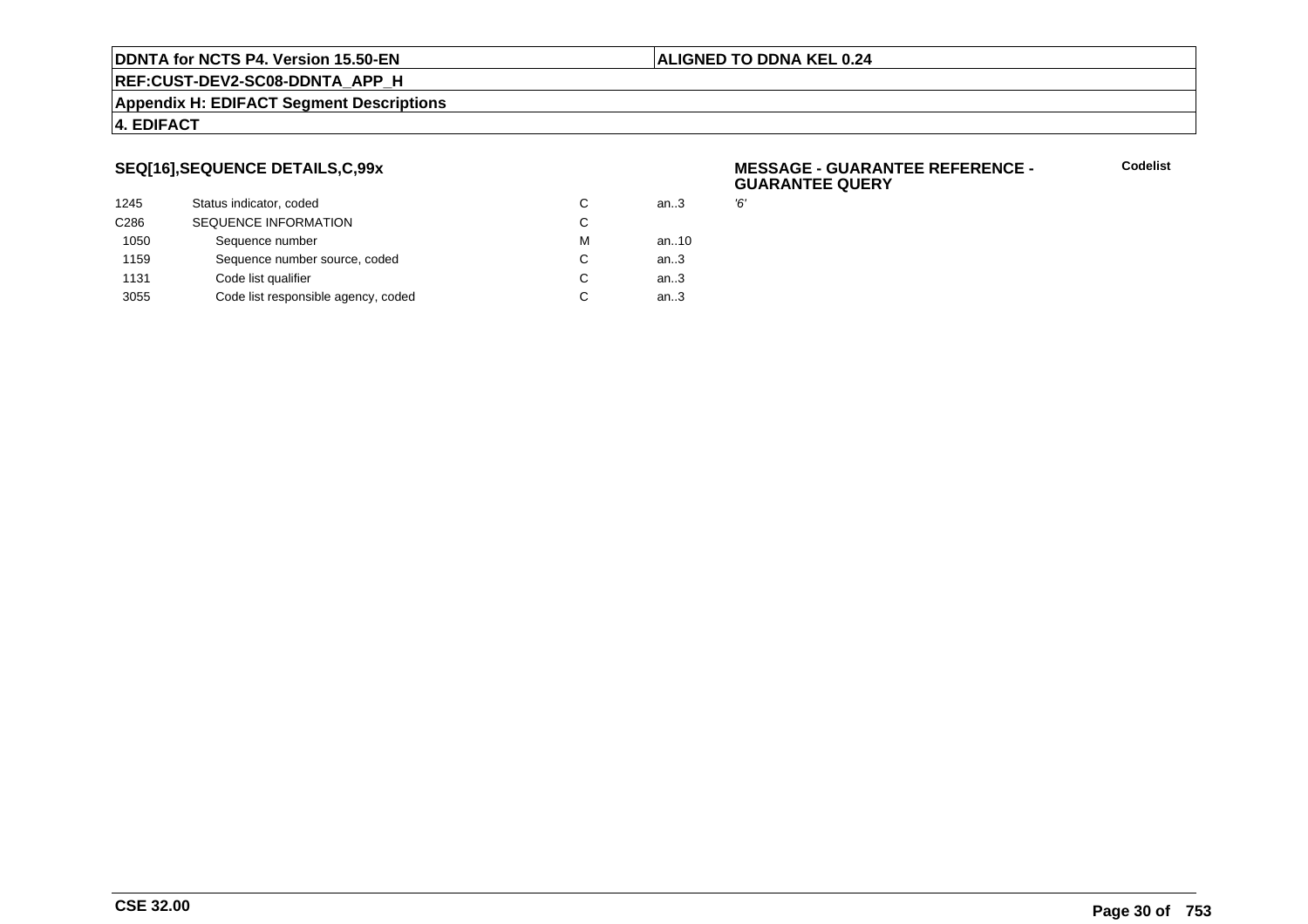#### **ALIGNED TO DDNA KEL 0.24**

**REF:CUST-DEV2-SC08-DDNTA\_APP\_H**

#### **Appendix H: EDIFACT Segment Descriptions**

# **4. EDIFACT**

# **SEQ[16],SEQUENCE DETAILS,C,99x**

| 1245             | Status indicator, coded             | C | an.3 | 11' |
|------------------|-------------------------------------|---|------|-----|
| C <sub>286</sub> | <b>SEQUENCE INFORMATION</b>         | C |      |     |
| 1050             | Sequence number                     | м | an10 |     |
| 1159             | Sequence number source, coded       | C | an.3 |     |
| 1131             | Code list qualifier                 | C | an.3 |     |
| 3055             | Code list responsible agency, coded | C | an.3 |     |
|                  |                                     |   |      |     |

#### **MESSAGE - GUARANTEE REFERENCE - (OWNER**<br> **CONNER**<br> **CONNER PRINCIPAL) TRADER**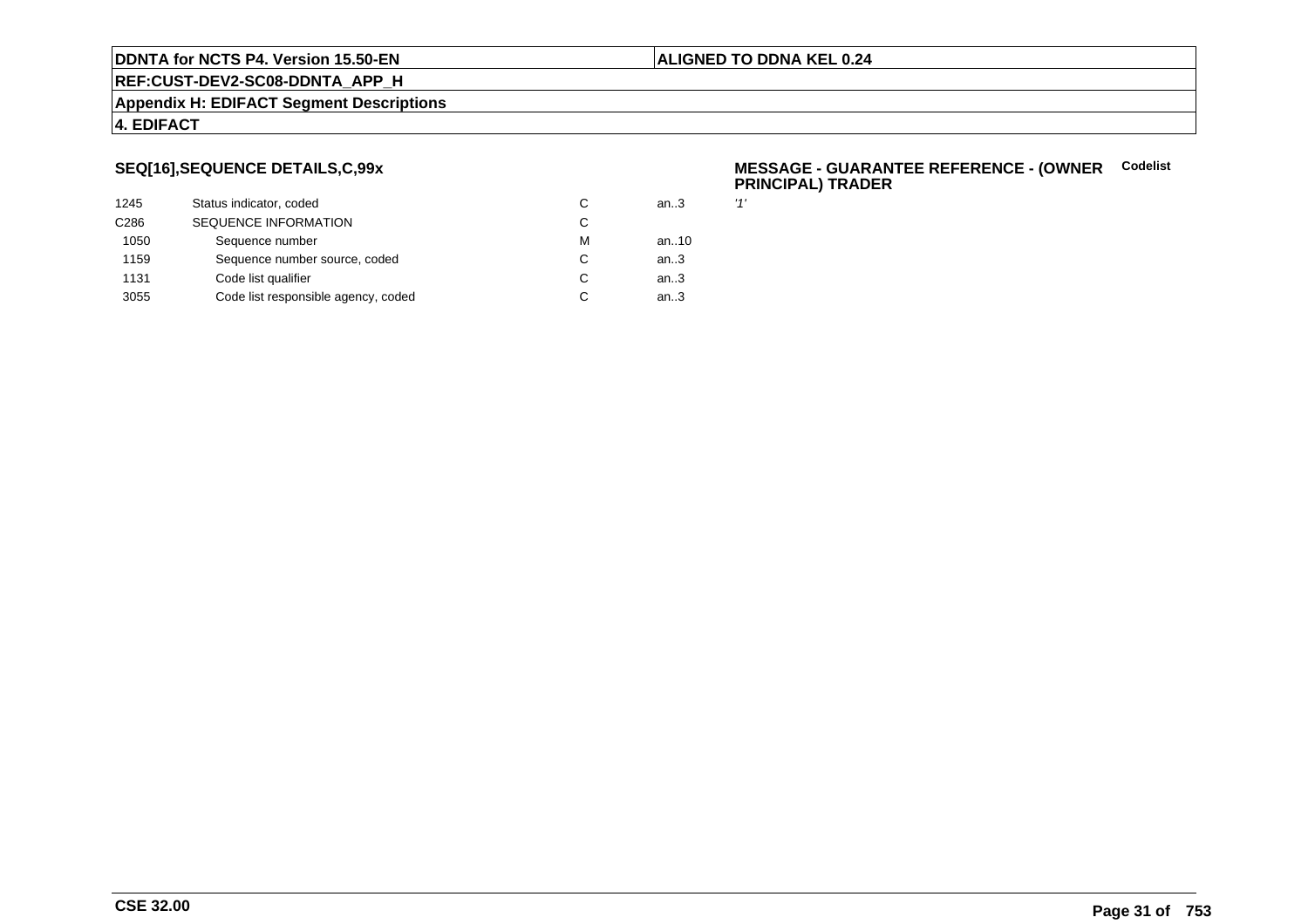# **ALIGNED TO DDNA KEL 0.24**

**REF:CUST-DEV2-SC08-DDNTA\_APP\_H**

#### **Appendix H: EDIFACT Segment Descriptions**

# **4. EDIFACT**

# **SEQ[16],SEQUENCE DETAILS,C,99x**

| 1245             | Status indicator, coded             |   | an3  | '10' |
|------------------|-------------------------------------|---|------|------|
| C <sub>286</sub> | <b>SEQUENCE INFORMATION</b>         | С |      |      |
| 1050             | Sequence number                     | М | an10 |      |
| 1159             | Sequence number source, coded       | С | an3  |      |
| 1131             | Code list qualifier                 | C | an3  |      |
| 3055             | Code list responsible agency, coded | С | an.3 |      |

#### **MESSAGE - GUARANTEE REFERENCE - USAGECodelist**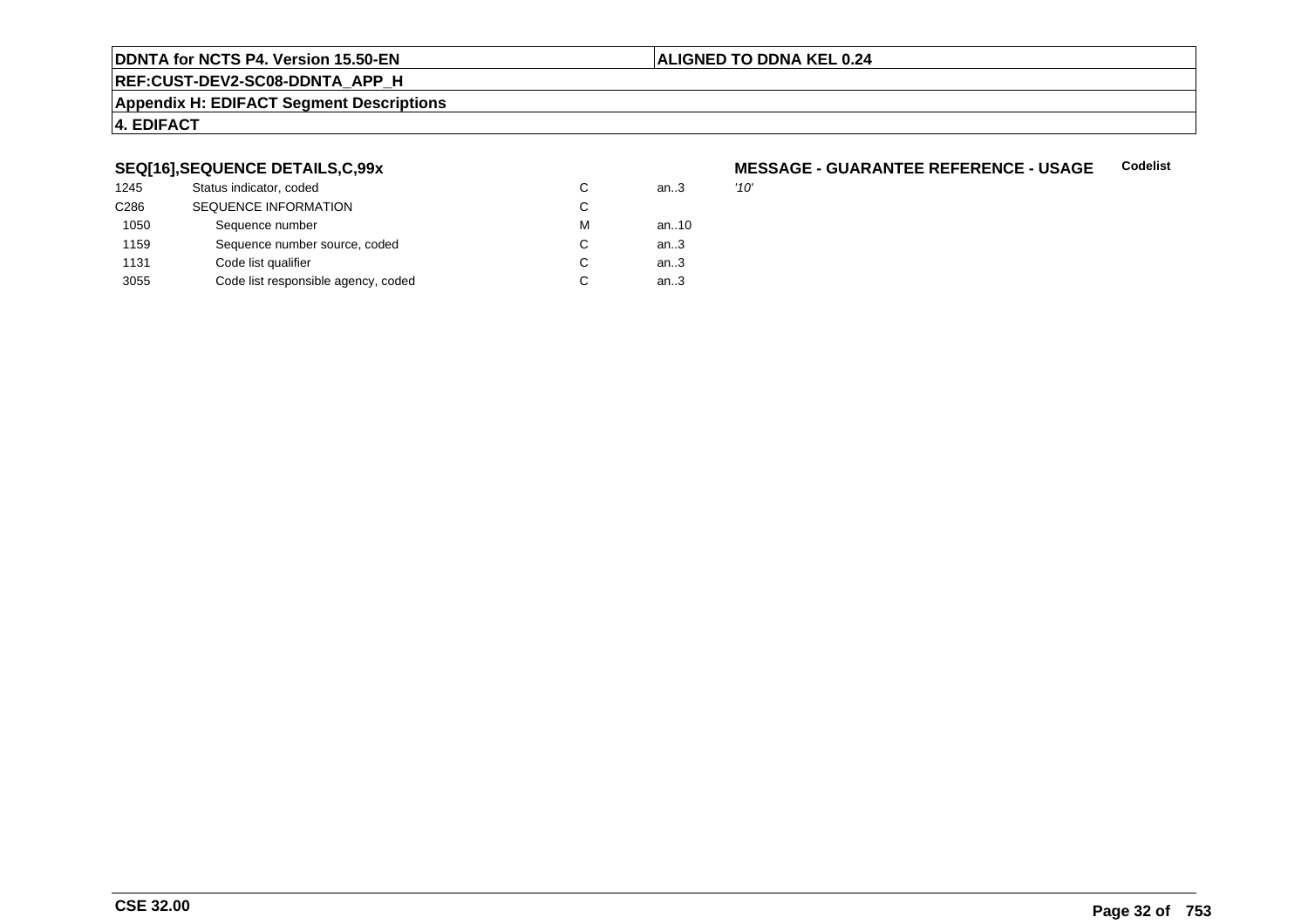#### **ALIGNED TO DDNA KEL 0.24**

# **REF:CUST-DEV2-SC08-DDNTA\_APP\_H**

#### **Appendix H: EDIFACT Segment Descriptions**

# **4. EDIFACT**

# **SEQ[16],SEQUENCE DETAILS,C,99x**

| 1245             | Status indicator, coded             | C | an.3   | ידי |
|------------------|-------------------------------------|---|--------|-----|
| C <sub>286</sub> | <b>SEQUENCE INFORMATION</b>         | С |        |     |
| 1050             | Sequence number                     | м | an10   | F)  |
| 1159             | Sequence number source, coded       | C | an $3$ |     |
| 1131             | Code list qualifier                 | C | an.3   |     |
| 3055             | Code list responsible agency, coded | С | an.3   |     |
|                  |                                     |   |        |     |

#### **MESSAGE - GUARANTEE REFERENCE - EXPOSURE**

**Codelist**

Exposure counter(n..8)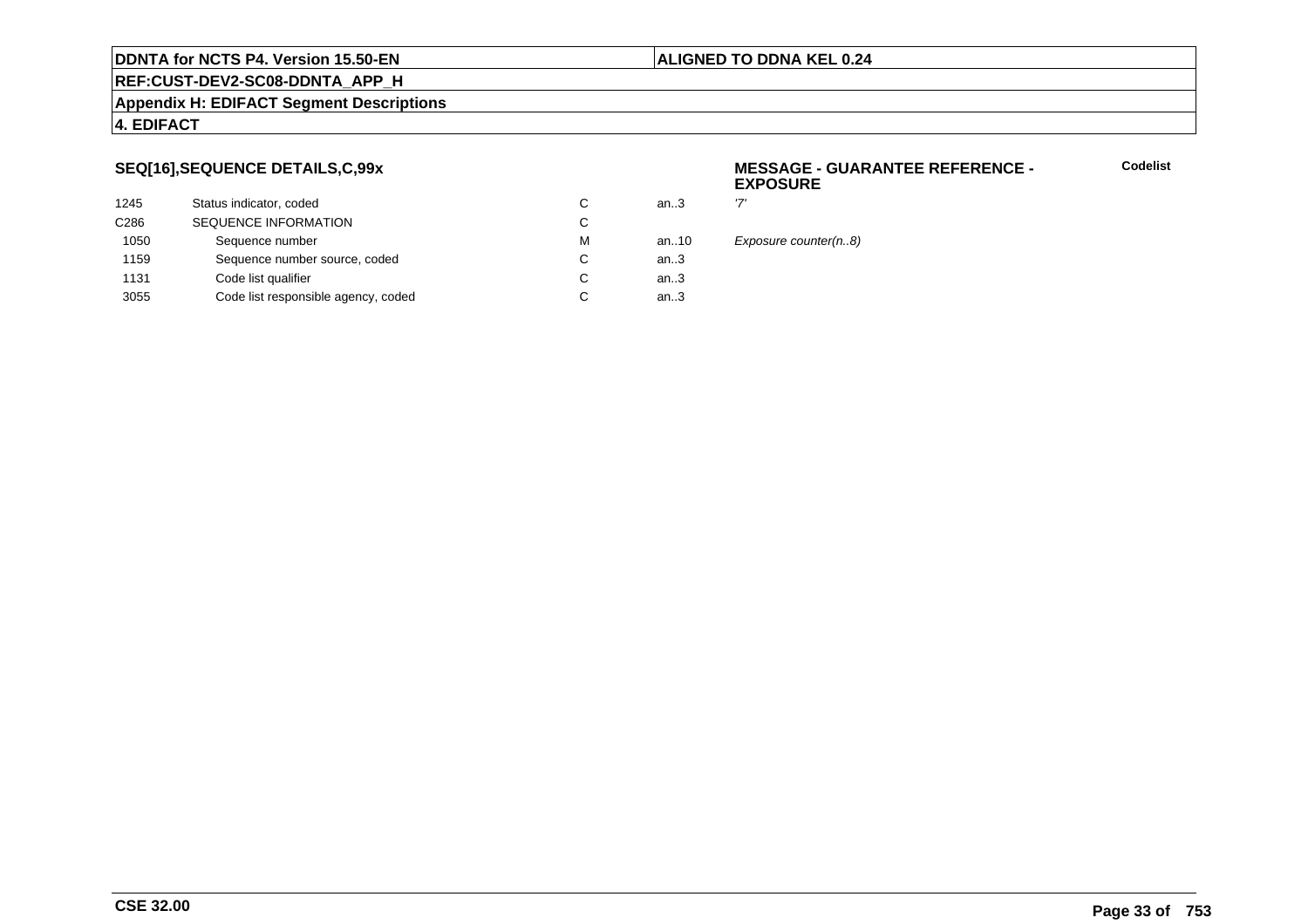### **ALIGNED TO DDNA KEL 0.24**

**REF:CUST-DEV2-SC08-DDNTA\_APP\_H**

#### **Appendix H: EDIFACT Segment Descriptions**

# **4. EDIFACT**

# **SEQ[16],SEQUENCE DETAILS,C,99x**

| 1245             | Status indicator, coded             | С | an.3   | '4' |
|------------------|-------------------------------------|---|--------|-----|
| C <sub>286</sub> | <b>SEQUENCE INFORMATION</b>         | С |        |     |
| 1050             | Sequence number                     | м | an10   |     |
| 1159             | Sequence number source, coded       | С | an $3$ |     |
| 1131             | Code list qualifier                 | С | an.3   |     |
| 3055             | Code list responsible agency, coded | С | an.3   |     |
|                  |                                     |   |        |     |

#### **MESSAGE - GUARANTEE REFERENCE - GUARANTOR**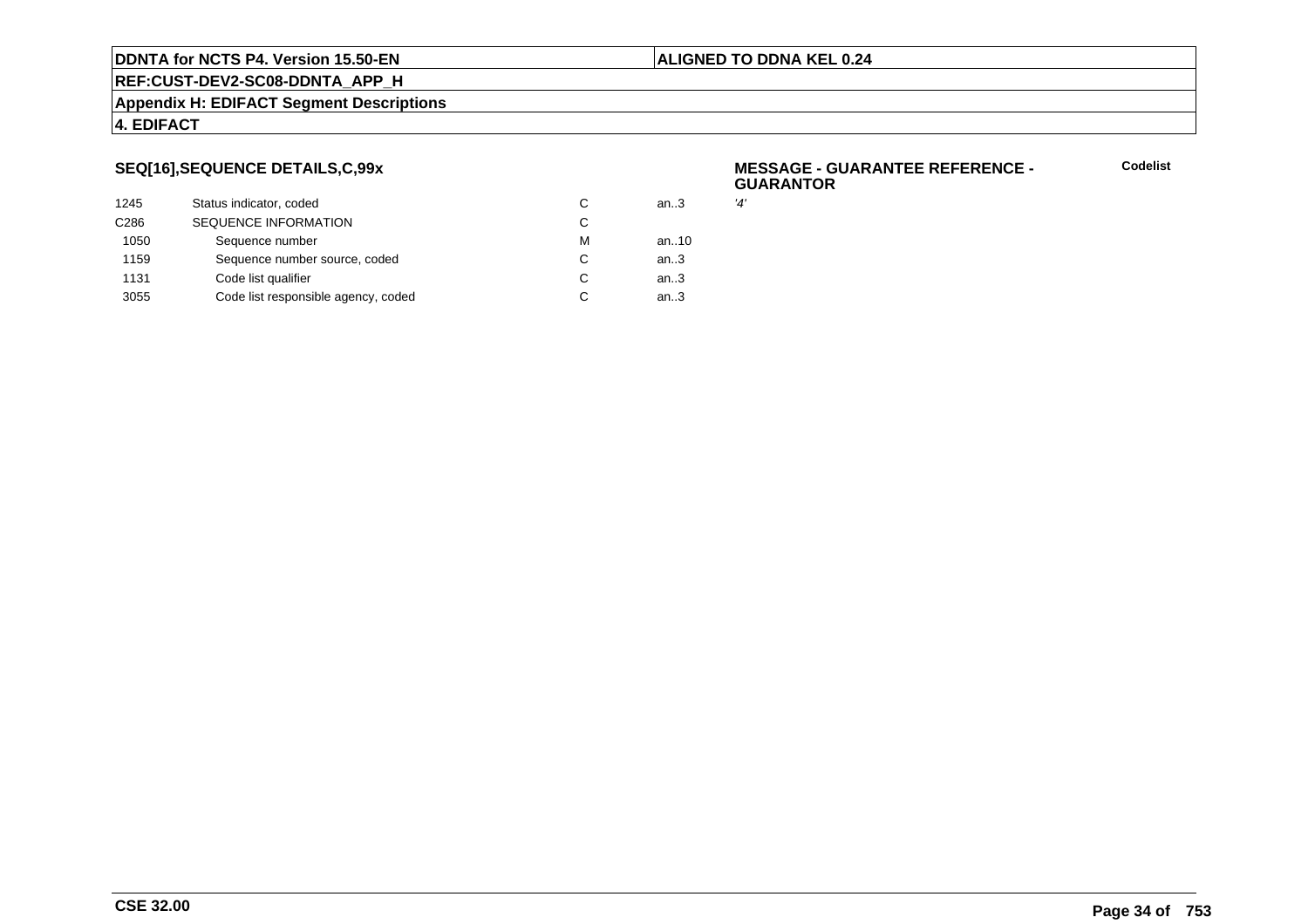#### **ALIGNED TO DDNA KEL 0.24**

**REF:CUST-DEV2-SC08-DDNTA\_APP\_H**

#### **Appendix H: EDIFACT Segment Descriptions**

# **4. EDIFACT**

# **SEQ[16],SEQUENCE DETAILS,C,99x**

| 1245             | Status indicator, coded             | C | an.3 | '5' |
|------------------|-------------------------------------|---|------|-----|
| C <sub>286</sub> | <b>SEQUENCE INFORMATION</b>         | С |      |     |
| 1050             | Sequence number                     | м | an10 |     |
| 1159             | Sequence number source, coded       | С | an.3 |     |
| 1131             | Code list qualifier                 | С | an.3 |     |
| 3055             | Code list responsible agency, coded | С | an.3 |     |
|                  |                                     |   |      |     |

#### **MESSAGE - GUARANTEE REFERENCE - COMPREHENSIVE GUARANTEE**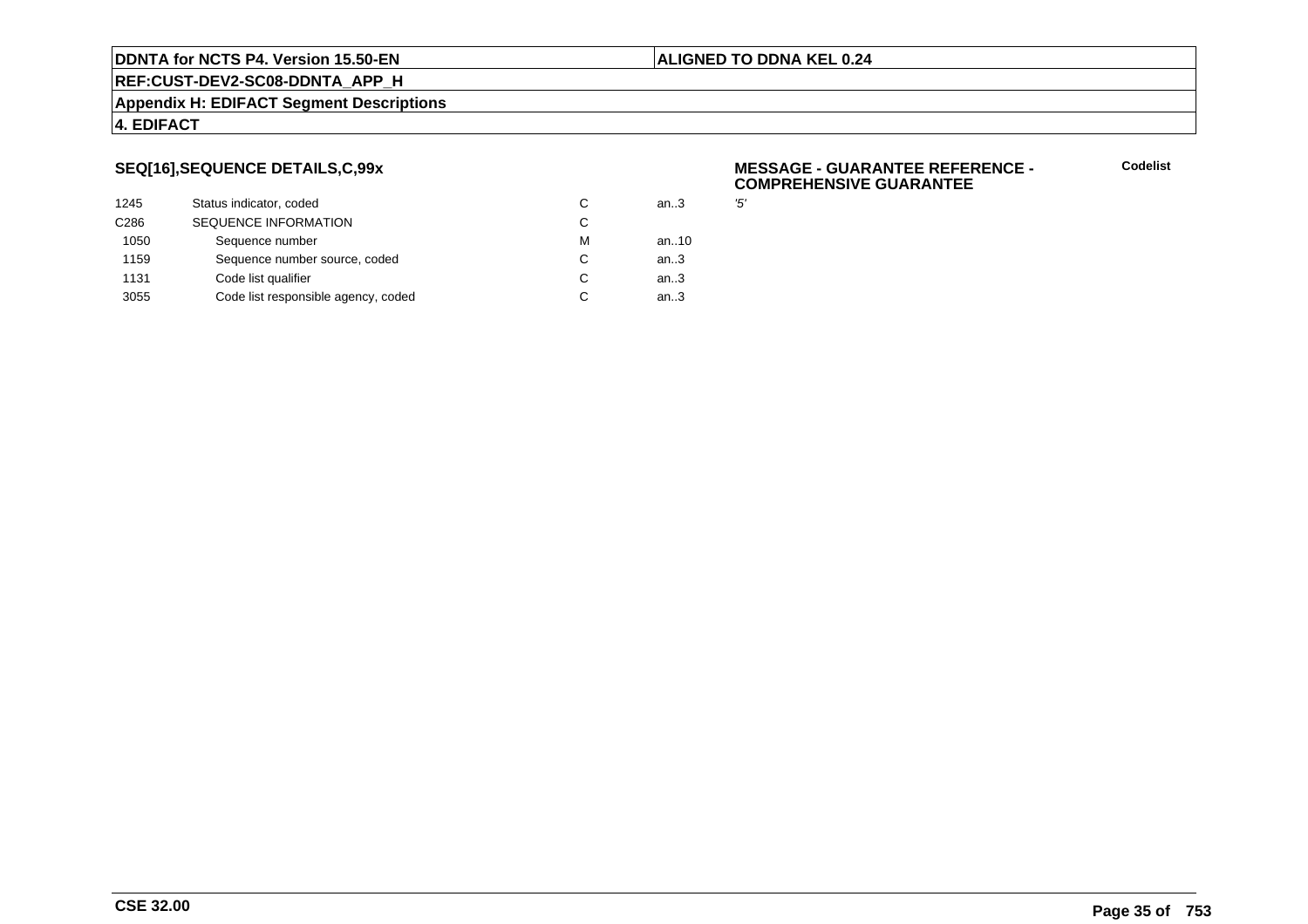#### **ALIGNED TO DDNA KEL 0.24**

**REF:CUST-DEV2-SC08-DDNTA\_APP\_H**

#### **Appendix H: EDIFACT Segment Descriptions**

# **4. EDIFACT**

# **SEQ[16],SEQUENCE DETAILS,C,99x**

| 1245             | Status indicator, coded             | С | an.3 | '8' |
|------------------|-------------------------------------|---|------|-----|
| C <sub>286</sub> | <b>SEQUENCE INFORMATION</b>         | С |      |     |
| 1050             | Sequence number                     | м | an10 |     |
| 1159             | Sequence number source, coded       | С | an.3 |     |
| 1131             | Code list qualifier                 | С | an.3 |     |
| 3055             | Code list responsible agency, coded | С | an.3 |     |
|                  |                                     |   |      |     |

#### **MESSAGE - GUARANTEE REFERENCE - INDIVIDUAL GUARANTEE BY GUARANTOR**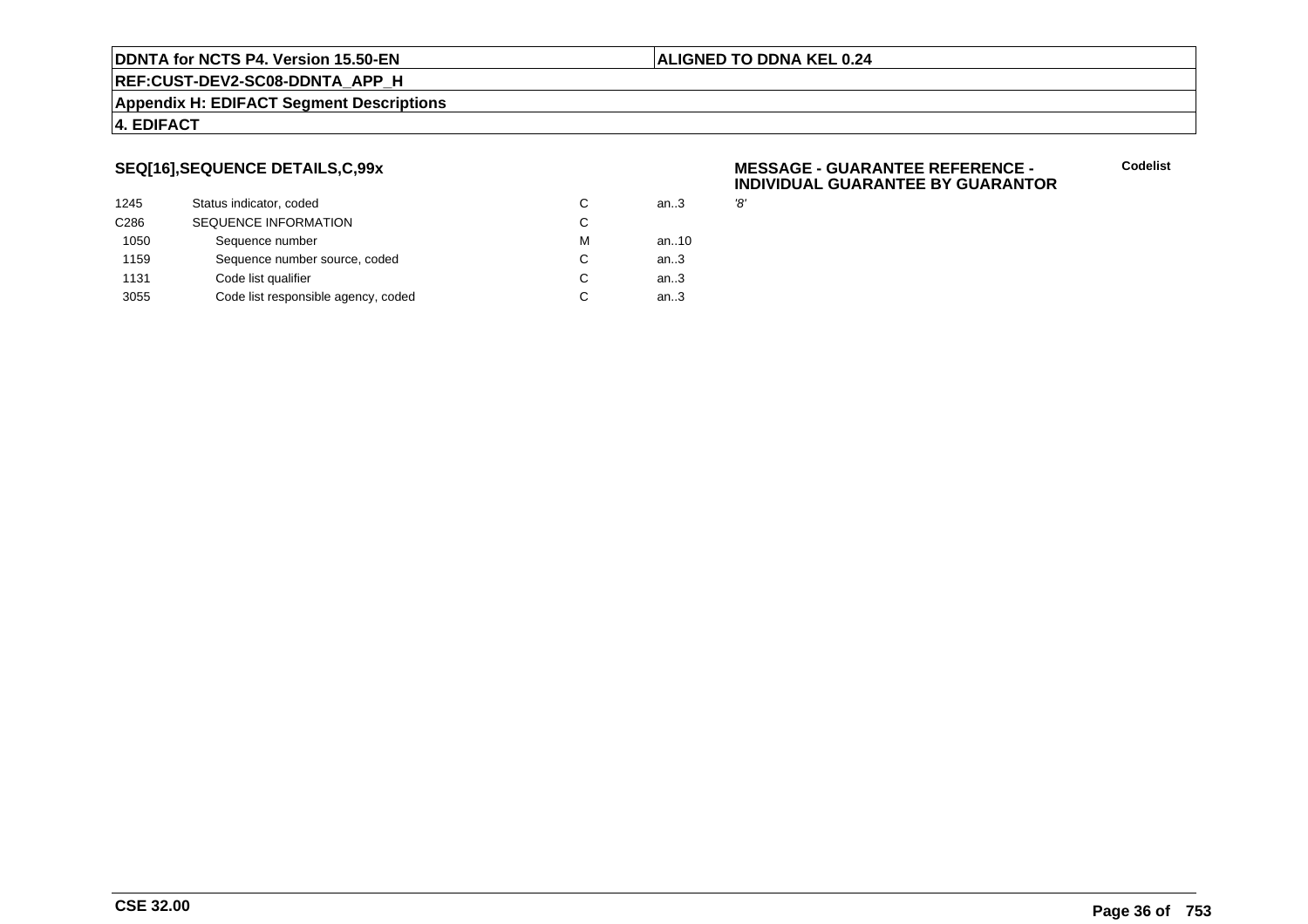### **ALIGNED TO DDNA KEL 0.24**

**REF:CUST-DEV2-SC08-DDNTA\_APP\_H**

### **Appendix H: EDIFACT Segment Descriptions**

### **4. EDIFACT**

# **SEQ[16],SEQUENCE DETAILS,C,99x**

| 1245             | Status indicator, coded             | С | an.3 | פי |
|------------------|-------------------------------------|---|------|----|
| C <sub>286</sub> | <b>SEQUENCE INFORMATION</b>         | С |      |    |
| 1050             | Sequence number                     | м | an10 |    |
| 1159             | Sequence number source, coded       | С | an.3 |    |
| 1131             | Code list qualifier                 | С | an.3 |    |
| 3055             | Code list responsible agency, coded | С | an.3 |    |
|                  |                                     |   |      |    |

### **MESSAGE - GUARANTEE REFERENCE - INDIVIDUAL GUARANTEE VOUCHER**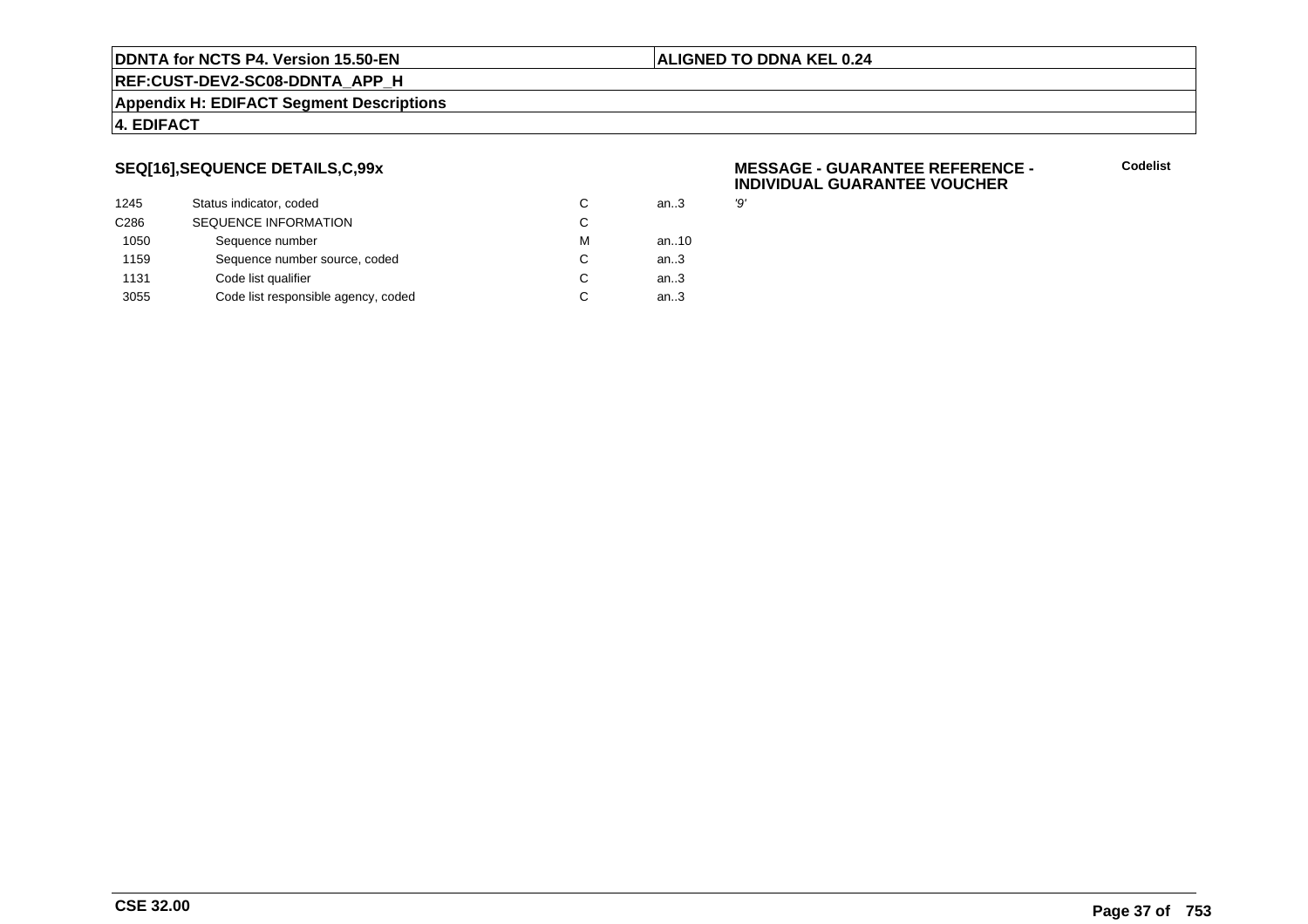### **ALIGNED TO DDNA KEL 0.24**

**REF:CUST-DEV2-SC08-DDNTA\_APP\_H**

### **Appendix H: EDIFACT Segment Descriptions**

### **4. EDIFACT**

# **SEQ[16],SEQUENCE DETAILS,C,99x**

| 1245             | Status indicator, coded             | C | an.3 | '5' |
|------------------|-------------------------------------|---|------|-----|
| C <sub>286</sub> | <b>SEQUENCE INFORMATION</b>         | C |      |     |
| 1050             | Sequence number                     | м | an10 |     |
| 1159             | Sequence number source, coded       | C | an.3 |     |
| 1131             | Code list qualifier                 | C | an.3 |     |
| 3055             | Code list responsible agency, coded | C | an.3 |     |
|                  |                                     |   |      |     |

### **MESSAGE - GUARANTEE REFERENCE - COMPREHENSIVE GUARANTEE - GOODS ITEM**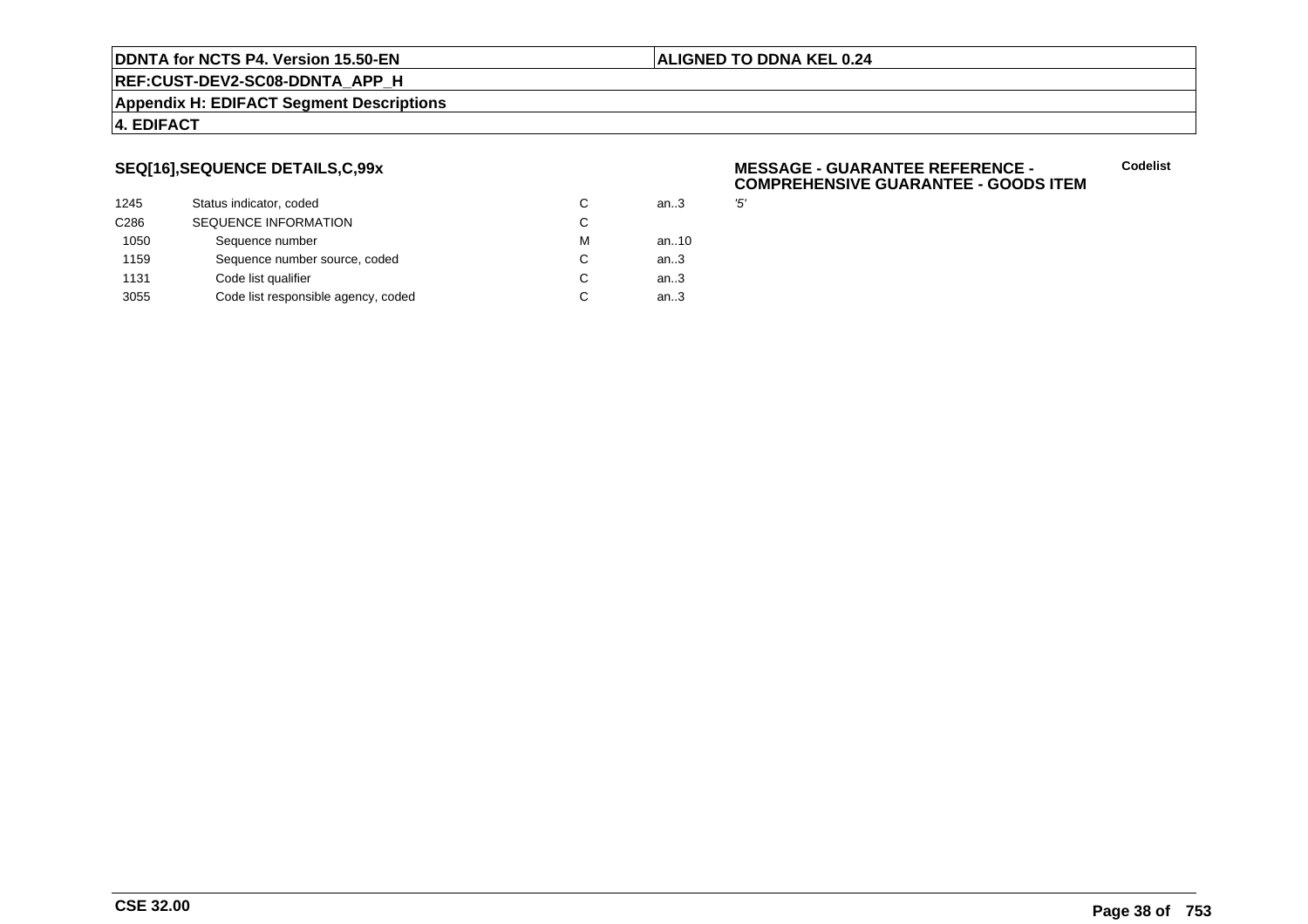# **REF:CUST-DEV2-SC08-DDNTA\_APP\_H**

**Appendix H: EDIFACT Segment Descriptions**

### **4. EDIFACT**

# **SEQ[16],SEQUENCE DETAILS,C,99x**

| 1245             | Status indicator, coded             | C | an.3 | '8' |
|------------------|-------------------------------------|---|------|-----|
| C <sub>286</sub> | <b>SEQUENCE INFORMATION</b>         | С |      |     |
| 1050             | Sequence number                     | м | an10 |     |
| 1159             | Sequence number source, coded       | С | an.3 |     |
| 1131             | Code list qualifier                 | C | an.3 |     |
| 3055             | Code list responsible agency, coded | С | an.3 |     |
|                  |                                     |   |      |     |

### **MESSAGE - GUARANTEE REFERENCE - INDIVIDUAL GUARANTEE BY GUARANTOR -GOODS ITEM**

**Codelist**

**ALIGNED TO DDNA KEL 0.24**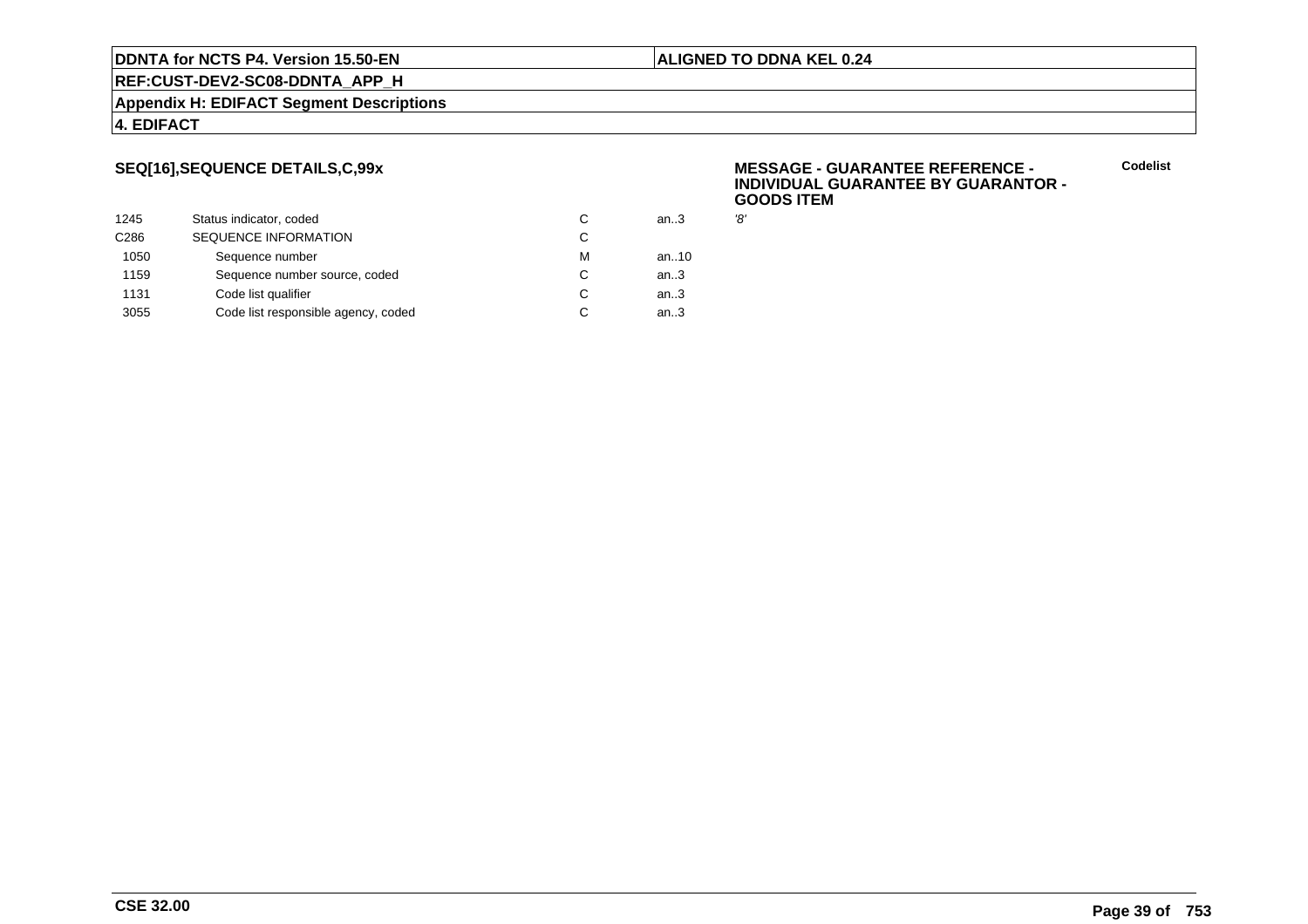# **ALIGNED TO DDNA KEL 0.24**

# **REF:CUST-DEV2-SC08-DDNTA\_APP\_H**

### **Appendix H: EDIFACT Segment Descriptions**

### **4. EDIFACT**

## **GIS[17],GENERAL INDICATOR,C,9x**

| <b>PROCESSING INDICATOR</b>         | м |          |     |
|-------------------------------------|---|----------|-----|
| Processing indicator, coded         | м | an.3     | '5' |
| Code list qualifier                 | C | an.3     | R   |
| Code list responsible agency, coded | C | an $3$   |     |
| Process type identification         |   | an. $17$ |     |
|                                     |   |          |     |

### **MESSAGE - MRNINFO - MSGINFO**

**Codelist**

 $\therefore$  Reception return code(n1) 27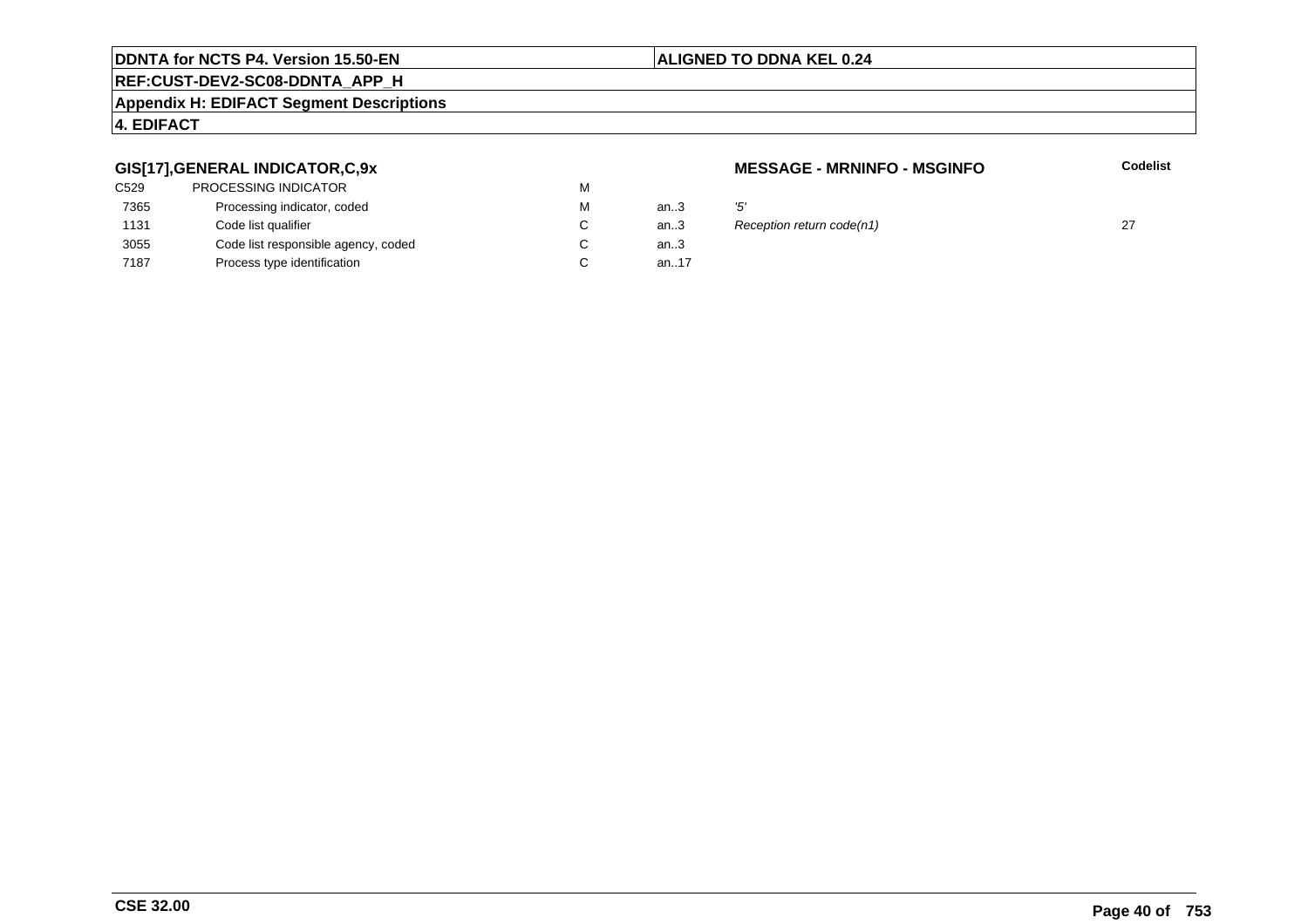### **ALIGNED TO DDNA KEL 0.24**

# **REF:CUST-DEV2-SC08-DDNTA\_APP\_H**

### **Appendix H: EDIFACT Segment Descriptions**

# **4. EDIFACT**

# **GIS[17],GENERAL INDICATOR,C,9x**

| C529 | PROCESSING INDICATOR                | м |        |     |
|------|-------------------------------------|---|--------|-----|
| 7365 | Processing indicator, coded         | м | an.3   | ידי |
| 1131 | Code list qualifier                 | C | an.3   | C(  |
| 3055 | Code list responsible agency, coded | C | an $3$ |     |
| 7187 | Process type identification         |   | an17   |     |
|      |                                     |   |        |     |

### **MESSAGE - MRNINFO - MSGINFO**

| М | an3 |                |    |
|---|-----|----------------|----|
| С | an3 | CoA report(n1) | 82 |
|   |     |                |    |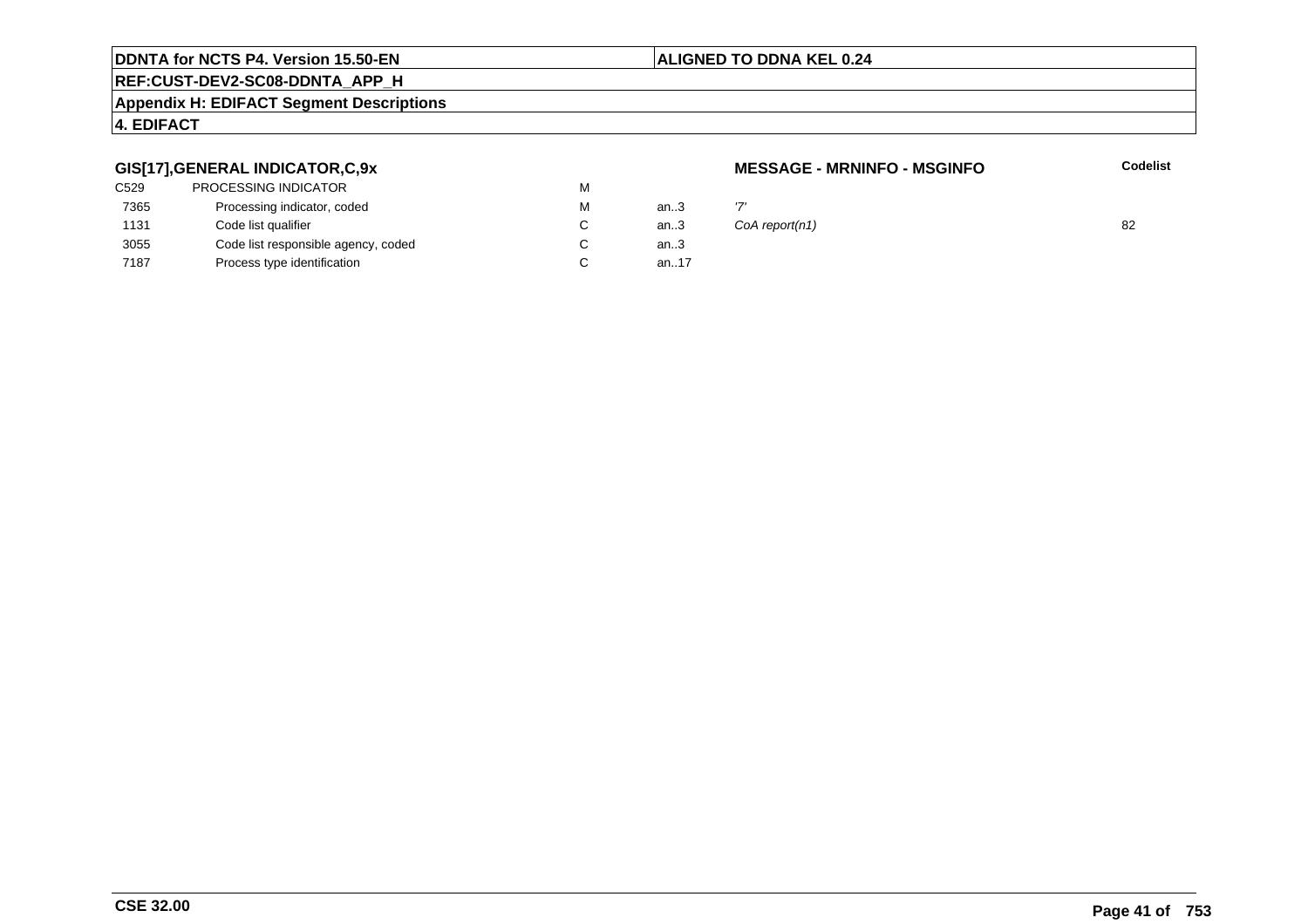### **ALIGNED TO DDNA KEL 0.24**

# **REF:CUST-DEV2-SC08-DDNTA\_APP\_H**

### **Appendix H: EDIFACT Segment Descriptions**

# **4. EDIFACT**

# **GIS[17],GENERAL INDICATOR,C,9x**

| C529 | PROCESSING INDICATOR                | м |        |    |
|------|-------------------------------------|---|--------|----|
| 7365 | Processing indicator, coded         | м | an.3   | פי |
| 1131 | Code list qualifier                 | C | an.3   | C( |
| 3055 | Code list responsible agency, coded |   | an $3$ |    |
| 7187 | Process type identification         |   | an17   |    |
|      |                                     |   |        |    |

### **MESSAGE - MRNINFO - MSGINFO**

| М  | an3         | 'Q'                |    |
|----|-------------|--------------------|----|
| C. |             | an3 CoD report(n1) | 82 |
| ⌒  | <b>AR</b> 2 |                    |    |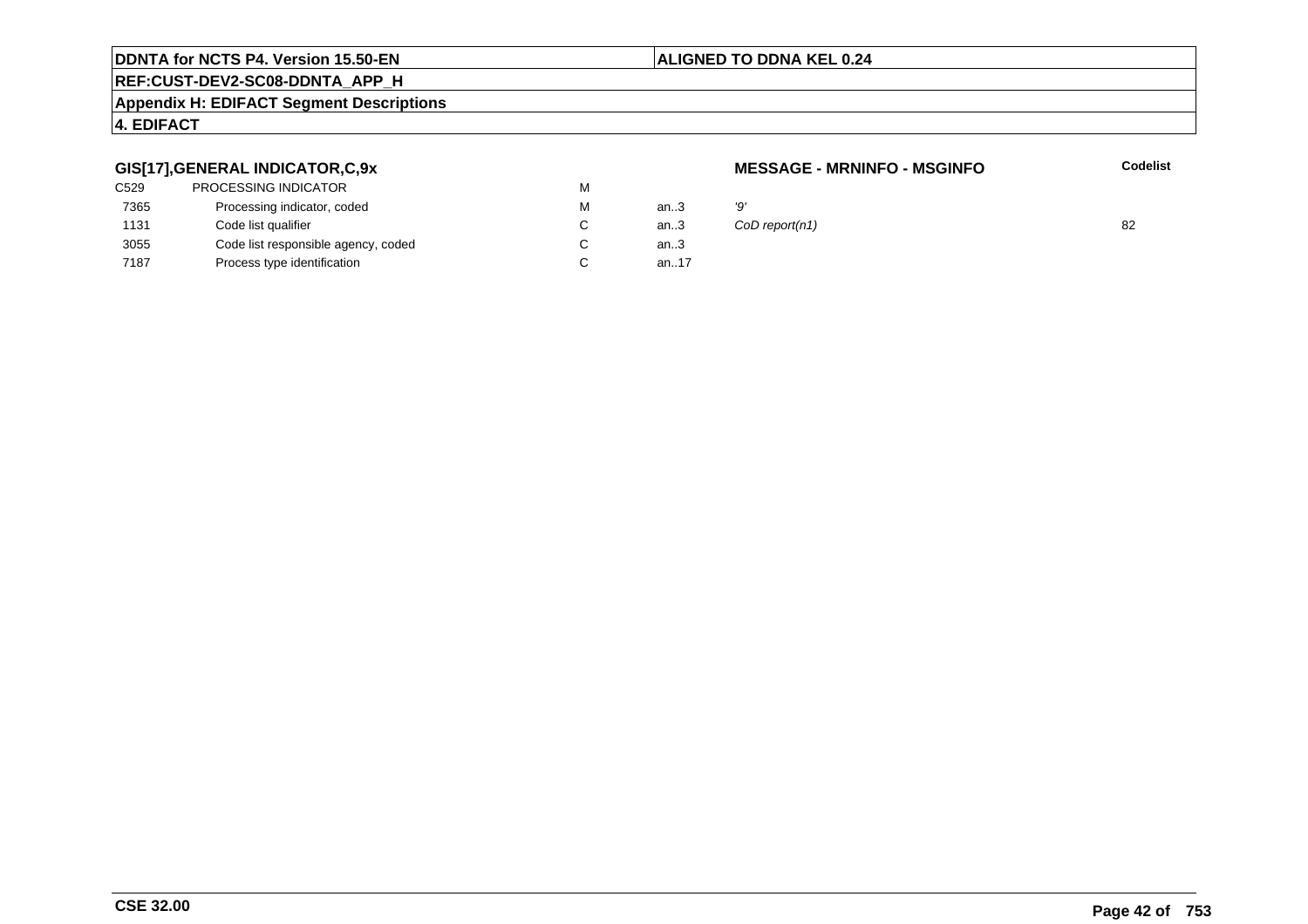### **ALIGNED TO DDNA KEL 0.24**

# **REF:CUST-DEV2-SC08-DDNTA\_APP\_H**

### **Appendix H: EDIFACT Segment Descriptions**

# **4. EDIFACT**

# **GIS[17],GENERAL INDICATOR,C,9x**

| C529 | <b>PROCESSING INDICATOR</b>         | м |          |      |
|------|-------------------------------------|---|----------|------|
| 7365 | Processing indicator, coded         | м | an.3     | '11' |
| 1131 | Code list qualifier                 |   | an.3     | EXI  |
| 3055 | Code list responsible agency, coded |   | an.3     |      |
| 7187 | Process type identification         |   | an. $17$ |      |

### **MESSAGE - MRNINFO - MSGINFO**

| М  | an3         | '11'           |    |
|----|-------------|----------------|----|
| C. | an3         | EXP report(n1) | 82 |
| ⌒  | <b>AR</b> 2 |                |    |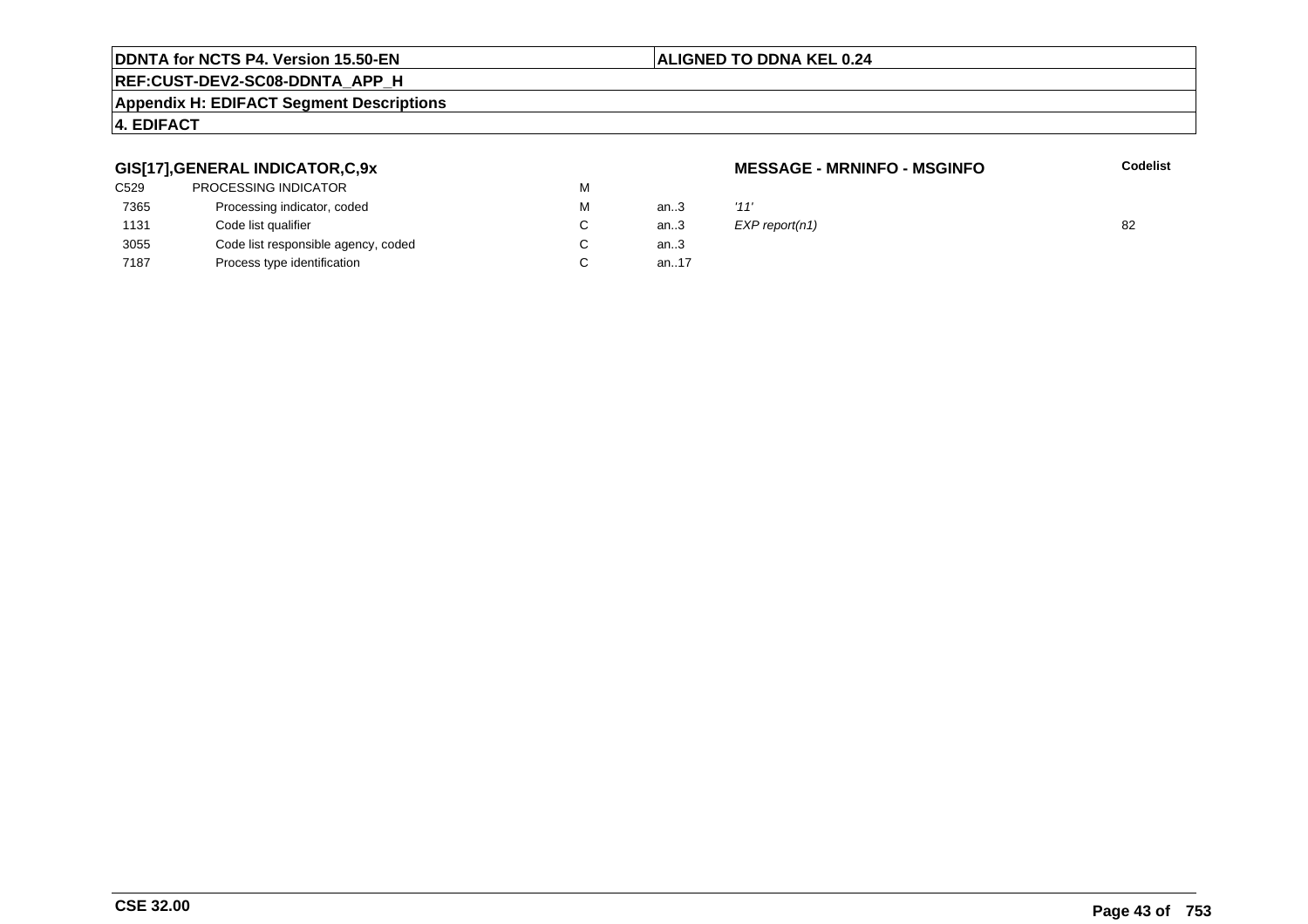### **ALIGNED TO DDNA KEL 0.24**

# **REF:CUST-DEV2-SC08-DDNTA\_APP\_H**

### **Appendix H: EDIFACT Segment Descriptions**

# **4. EDIFACT**

# **GIS[17],GENERAL INDICATOR,C,9x**

| C529 | PROCESSING INDICATOR                | м |      |      |
|------|-------------------------------------|---|------|------|
| 7365 | Processing indicator, coded         | м | an.3 | '13' |
| 1131 | Code list qualifier                 |   | an.3 | EX   |
| 3055 | Code list responsible agency, coded |   | an.3 |      |
| 7187 | Process type identification         |   | an17 |      |
|      |                                     |   |      |      |

### **MESSAGE - MRNINFO - MSGINFO**

**Codelist**

C an..3  $EXC$  report(n1) 82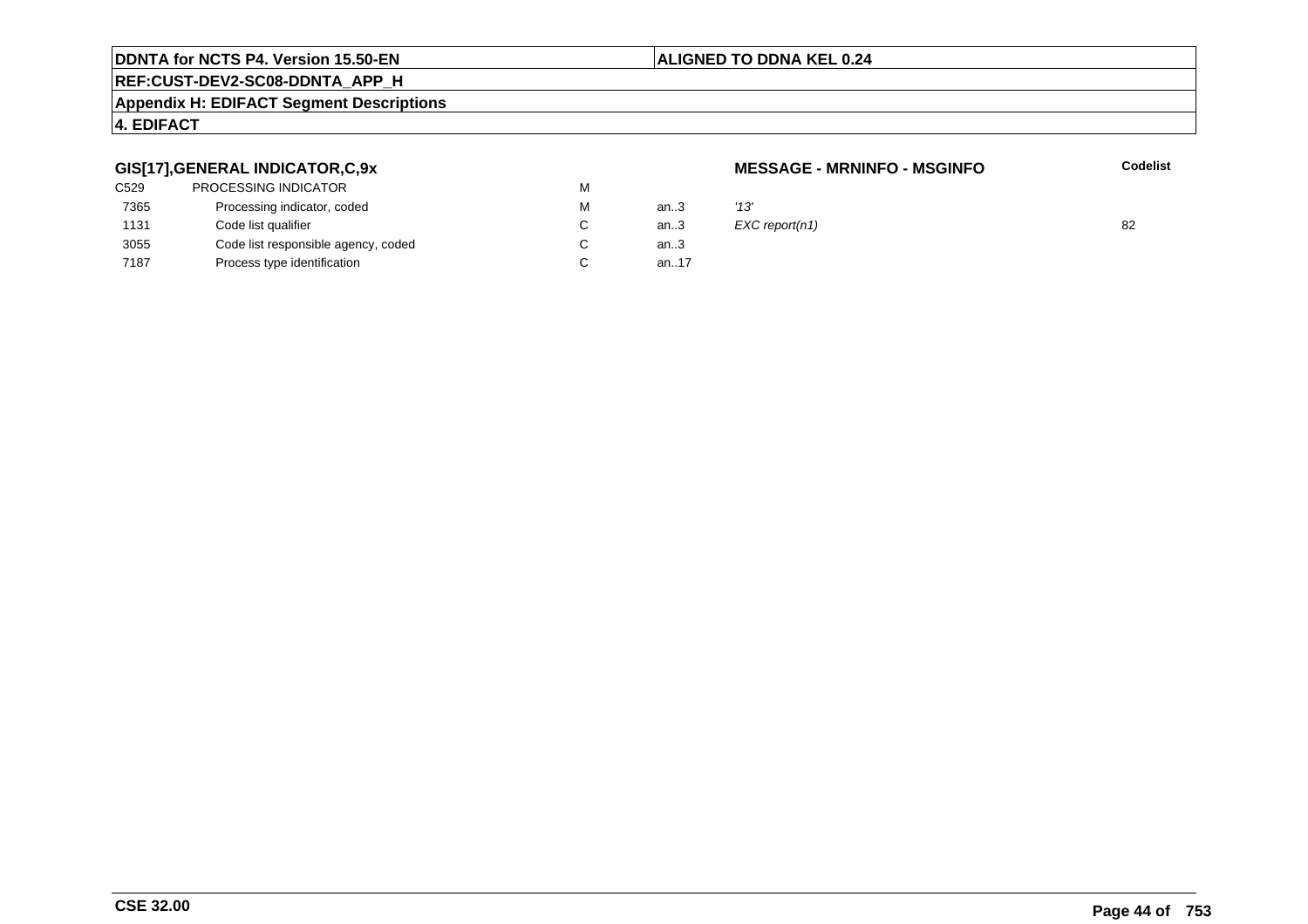### **ALIGNED TO DDNA KEL 0.24**

**REF:CUST-DEV2-SC08-DDNTA\_APP\_H**

### **Appendix H: EDIFACT Segment Descriptions**

### **4. EDIFACT**

# **GIS[17],GENERAL INDICATOR,C,9x**

| C529 | PROCESSING INDICATOR                | м |          |     |
|------|-------------------------------------|---|----------|-----|
| 7365 | Processing indicator, coded         | м | an.3     | '3' |
| 1131 | Code list qualifier                 | C | an.3     | Qı  |
| 3055 | Code list responsible agency, coded | С | an.3     |     |
| 7187 | Process type identification         |   | an. $17$ |     |

### **MESSAGE - GUARANTEE REFERENCE - GUARANTEE QUERY**

| М  | an.3 | יפי                  |    |
|----|------|----------------------|----|
| С  | an.3 | Query identifier(n1) | 54 |
| C. | an 3 |                      |    |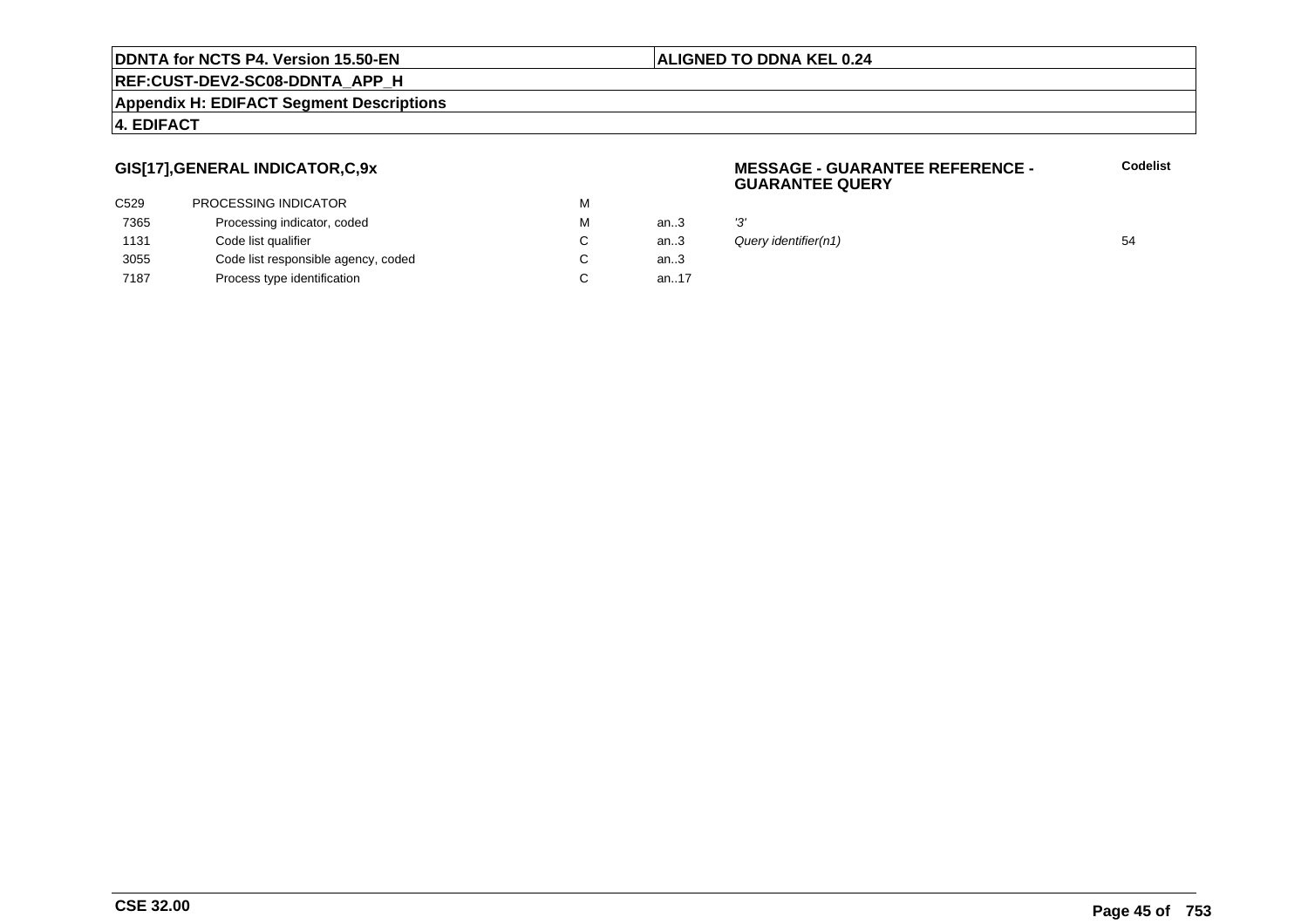### **ALIGNED TO DDNA KEL 0.24**

**REF:CUST-DEV2-SC08-DDNTA\_APP\_H**

### **Appendix H: EDIFACT Segment Descriptions**

### **4. EDIFACT**

# **GIS[17],GENERAL INDICATOR,C,9x**

|      |                                     |   |      | .         |
|------|-------------------------------------|---|------|-----------|
| C529 | PROCESSING INDICATOR                | м |      |           |
| 7365 | Processing indicator, coded         | м | an.3 | '10'      |
| 1131 | Code list qualifier                 | C | an3  |           |
| 3055 | Code list responsible agency, coded |   | an.3 |           |
| 7187 | Process type identification         | C | an17 | TIN(an17) |
|      |                                     |   |      |           |

### **MESSAGE - GUARANTEE REFERENCE - GUARANTOR**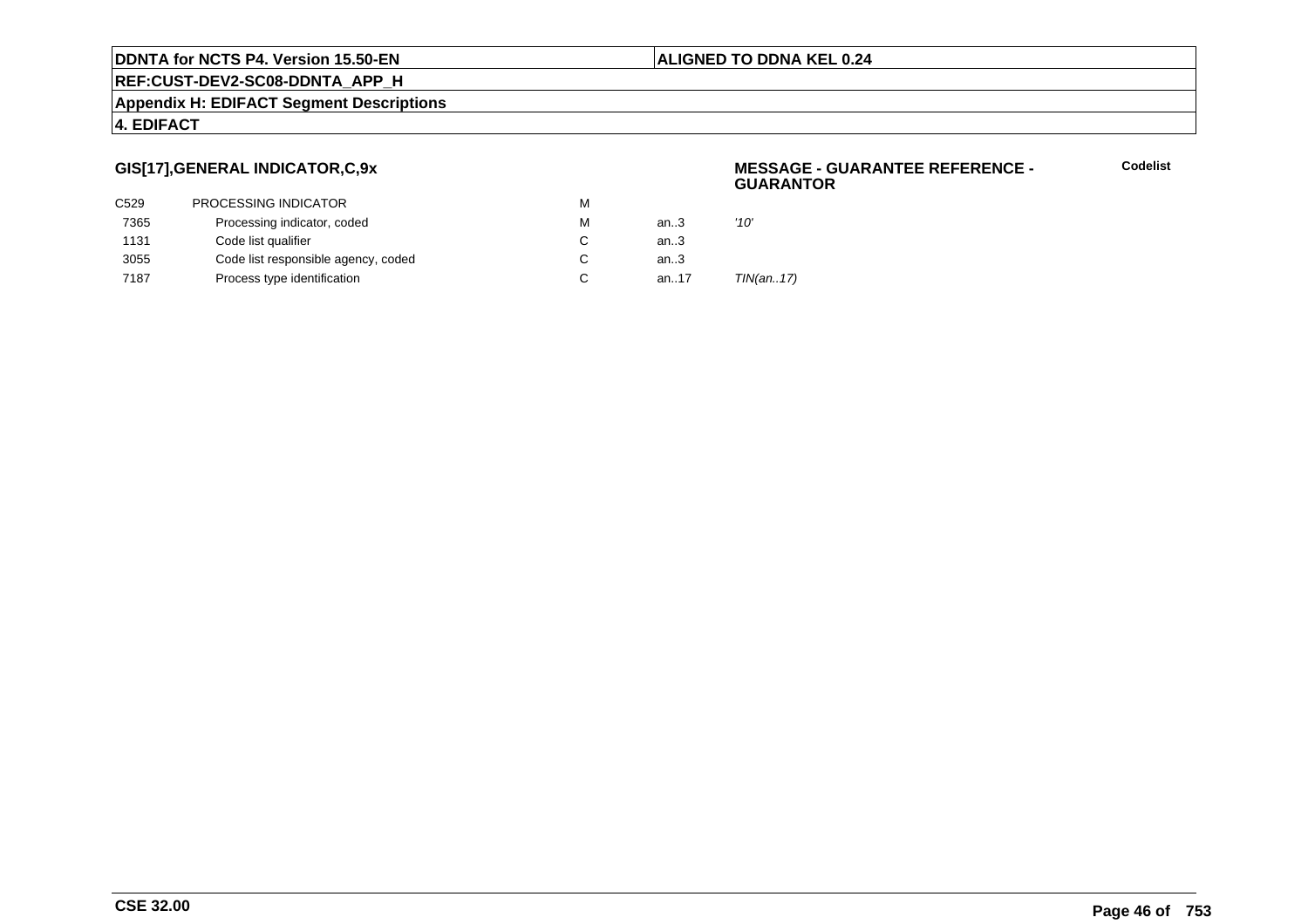### **REF:CUST-DEV2-SC08-DDNTA\_APP\_H**

### **Appendix H: EDIFACT Segment Descriptions**

### **4. EDIFACT**

# **GIS[17],GENERAL INDICATOR,C,9x**

| C <sub>529</sub> | <b>PROCESSING INDICATOR</b>         | м |          |     |
|------------------|-------------------------------------|---|----------|-----|
| 7365             | Processing indicator, coded         | м | an.3     | '5' |
| 1131             | Code list qualifier                 | C | an.3     | Liı |
| 3055             | Code list responsible agency, coded |   | an.3     |     |
| 7187             | Process type identification         |   | an. $17$ |     |

### **MESSAGE - GUARANTEE REFERENCE - COMPREHENSIVE GUARANTEE**

**Codelist**

an... 27<br>an... Limited validity (sensitive goods)(n1) 27<br>3

### **ALIGNED TO DDNA KEL 0.24**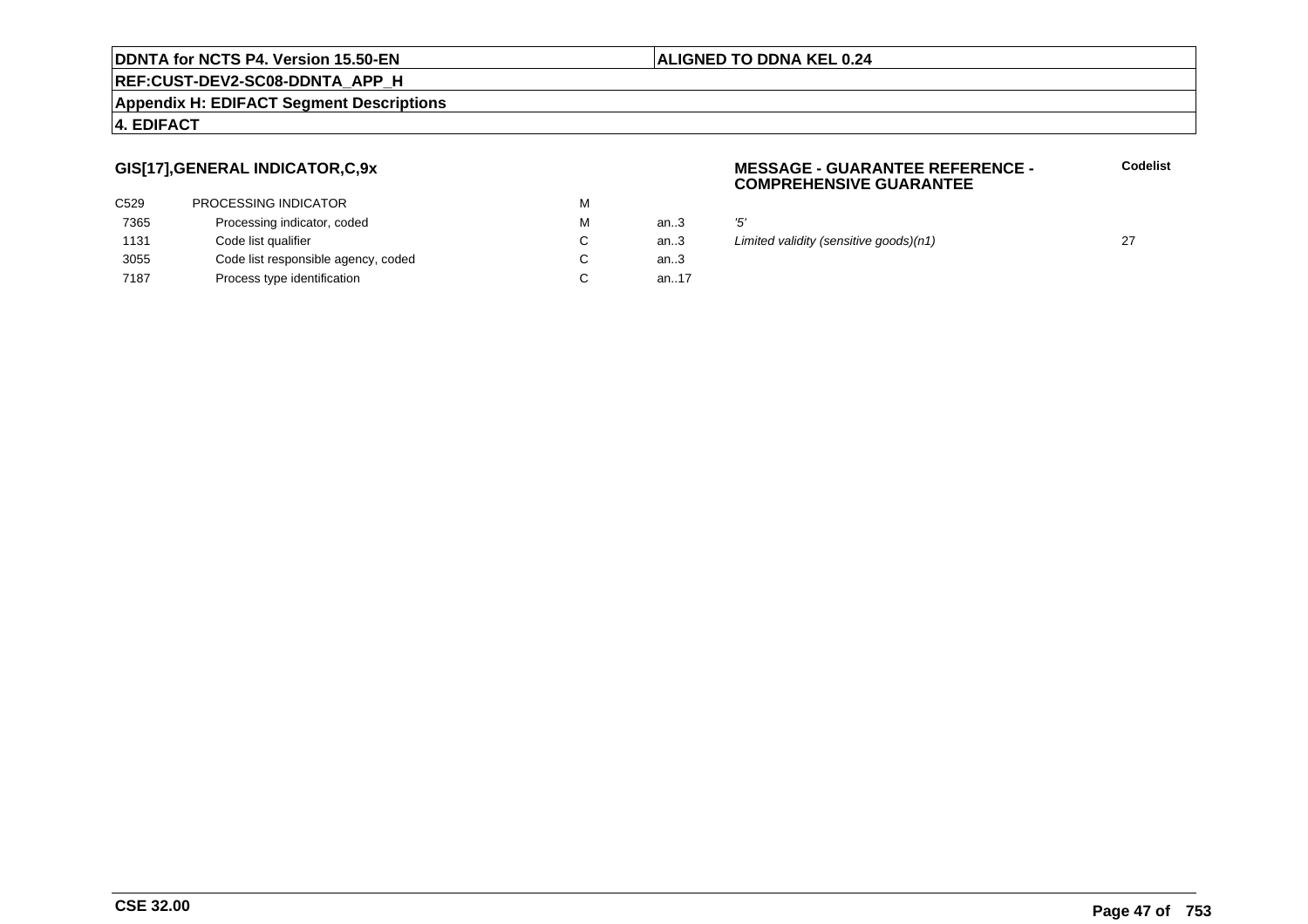### **REF:CUST-DEV2-SC08-DDNTA\_APP\_H**

### **Appendix H: EDIFACT Segment Descriptions**

### **4. EDIFACT**

# **GIS[17],GENERAL INDICATOR,C,9x**

| <b>PROCESSING INDICATOR</b>         | м |          |    |
|-------------------------------------|---|----------|----|
| Processing indicator, coded         | м | an.3     | Έ, |
| Code list qualifier                 |   | an.3     | R  |
| Code list responsible agency, coded | C | an.3     |    |
| Process type identification         |   | an. $17$ |    |
|                                     |   |          |    |

### **MESSAGE - GUARANTEE REFERENCE - COMPREHENSIVE GUARANTEE**

**Codelist**

an...<br>3 Restricted use (suspended goods)(n1) 27

### **ALIGNED TO DDNA KEL 0.24**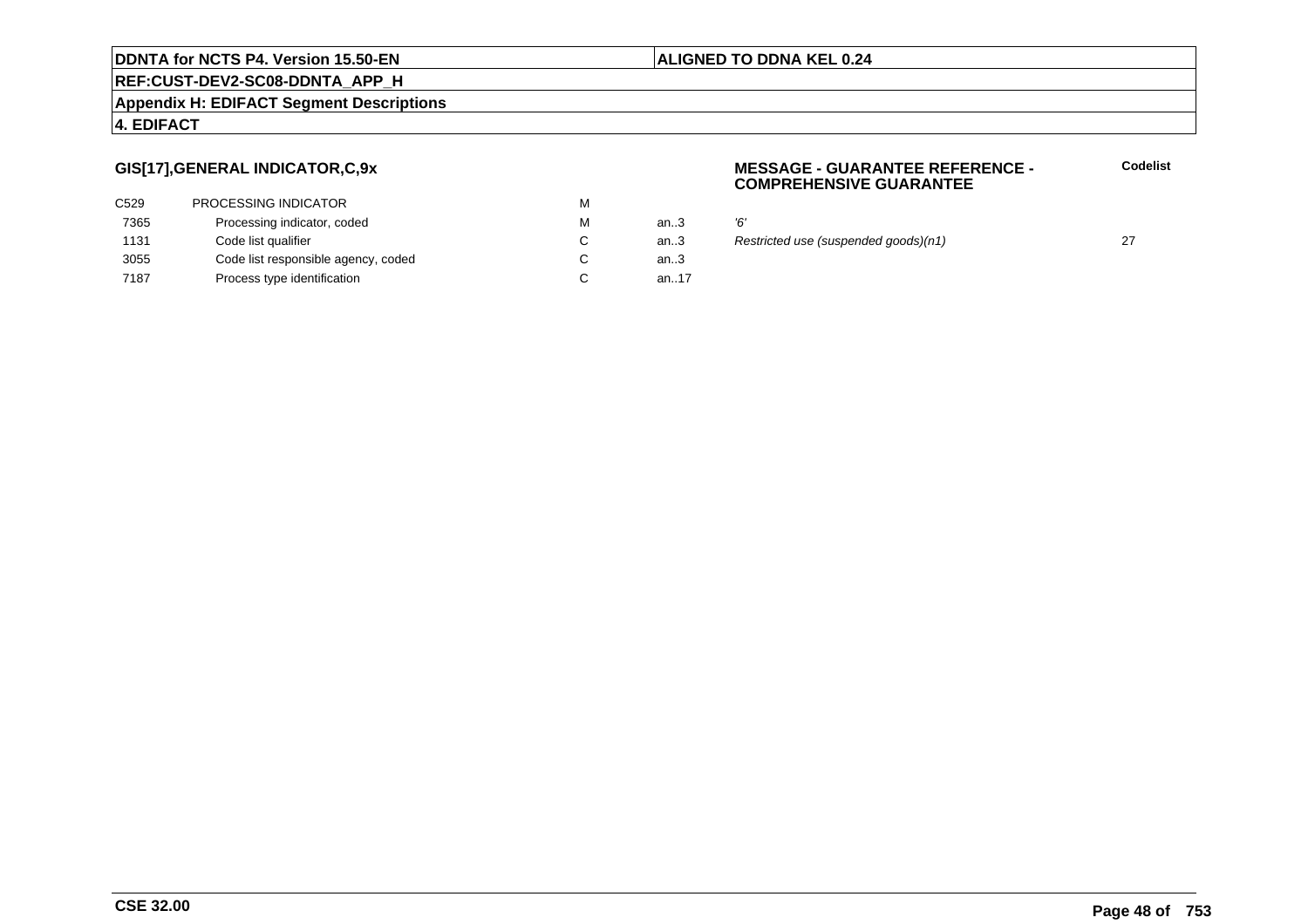# **REF:CUST-DEV2-SC08-DDNTA\_APP\_H**

### **Appendix H: EDIFACT Segment Descriptions**

### **4. EDIFACT**

# **GIS[17],GENERAL INDICATOR,C,9x**

| C <sub>529</sub> | <b>PROCESSING INDICATOR</b>         | м |       |      |
|------------------|-------------------------------------|---|-------|------|
| 7365             | Processing indicator, coded         | М | an.3  | '15' |
| 1131             | Code list qualifier                 |   | an.3  | Haı  |
| 3055             | Code list responsible agency, coded |   | an.3  |      |
| 7187             | Process type identification         |   | an.17 |      |

### **MESSAGE - GUARANTEE REFERENCE - INDIVIDUAL GUARANTEE VOUCHER**

an...<br>3 Hard copy given to Principal(n1) 27

**ALIGNED TO DDNA KEL 0.24**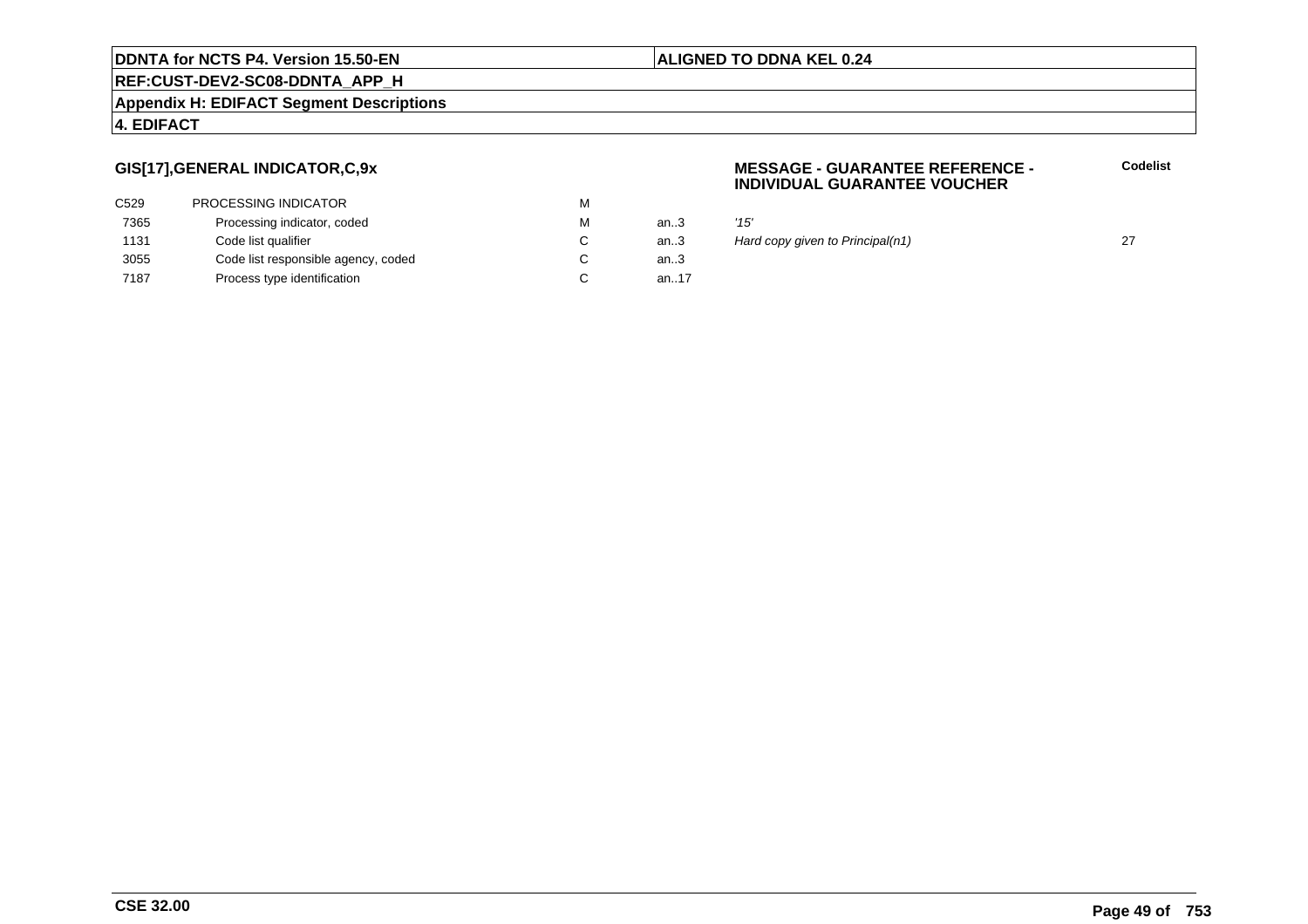### **REF:CUST-DEV2-SC08-DDNTA\_APP\_H**

### **Appendix H: EDIFACT Segment Descriptions**

### **4. EDIFACT**

# **GIS[17],GENERAL INDICATOR,C,9x**

| C <sub>529</sub> | <b>PROCESSING INDICATOR</b>         | м |          |     |
|------------------|-------------------------------------|---|----------|-----|
| 7365             | Processing indicator, coded         | м | an.3     | '5' |
| 1131             | Code list qualifier                 |   | an.3     | Liı |
| 3055             | Code list responsible agency, coded | C | an $3$   |     |
| 7187             | Process type identification         |   | an. $17$ |     |

### **MESSAGE - GUARANTEE REFERENCE - INDIVIDUAL GUARANTEE VOUCHER**

an... 27<br>an... Limited validity (sensitive goods)(n1) 27<br>3

**ALIGNED TO DDNA KEL 0.24**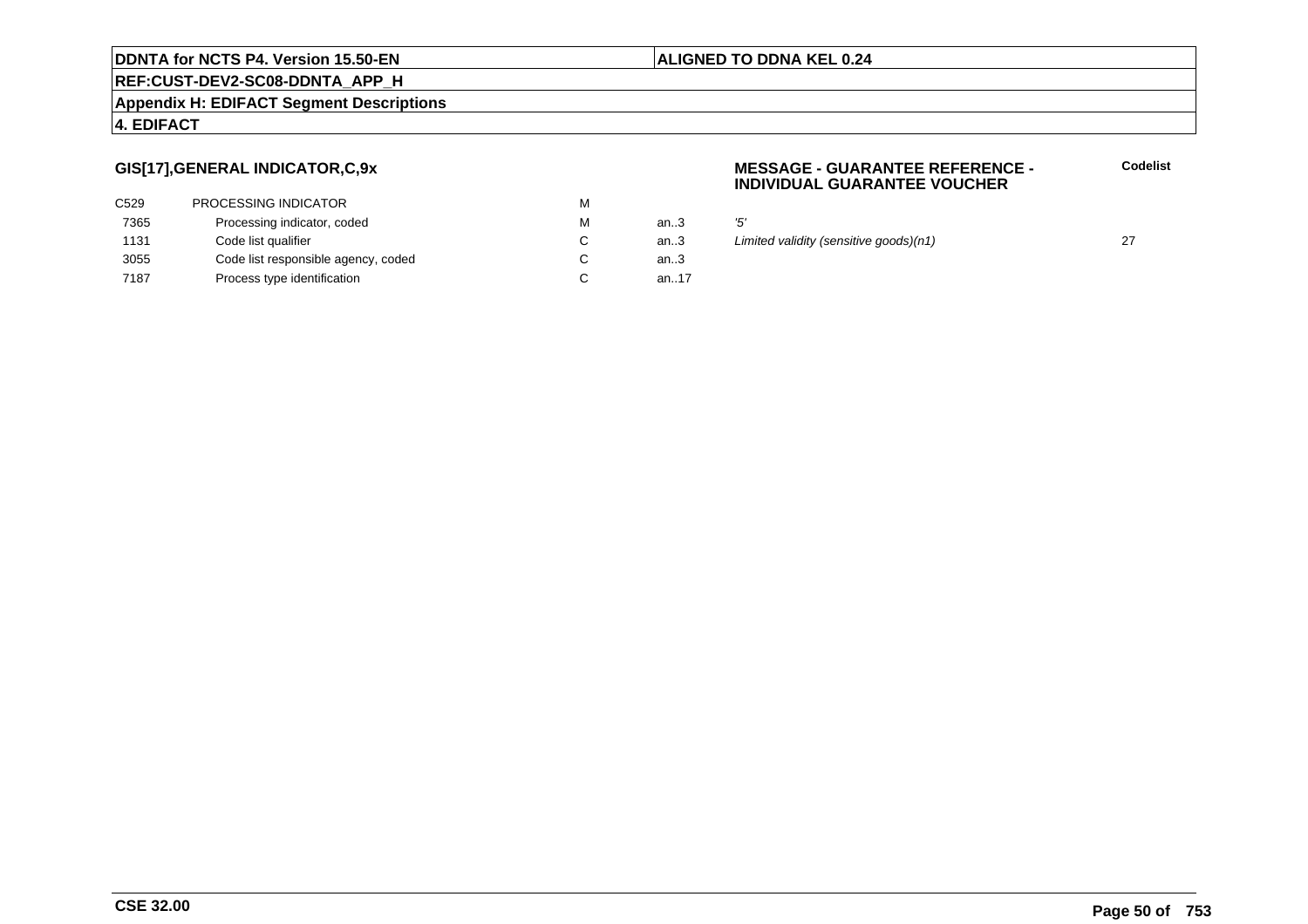# **ALIGNED TO DDNA KEL 0.24**

**REF:CUST-DEV2-SC08-DDNTA\_APP\_H**

### **Appendix H: EDIFACT Segment Descriptions**

### **4. EDIFACT**

# **GIS[17],GENERAL INDICATOR,C,9x**

| PROCESSING INDICATOR                | м |       |      |
|-------------------------------------|---|-------|------|
| Processing indicator, coded         | м | an.3  | '13' |
| Code list qualifier                 |   | an.3  | TIR  |
| Code list responsible agency, coded |   | an.3  |      |
| Process type identification         |   | an.17 |      |
|                                     |   |       |      |

#### **MESSAGE - GUARANTEE REFERENCE - INDIVIDUAL GUARANTEE VOUCHERCodelist**

 $TIR \, \text{carnet}(n1)$  27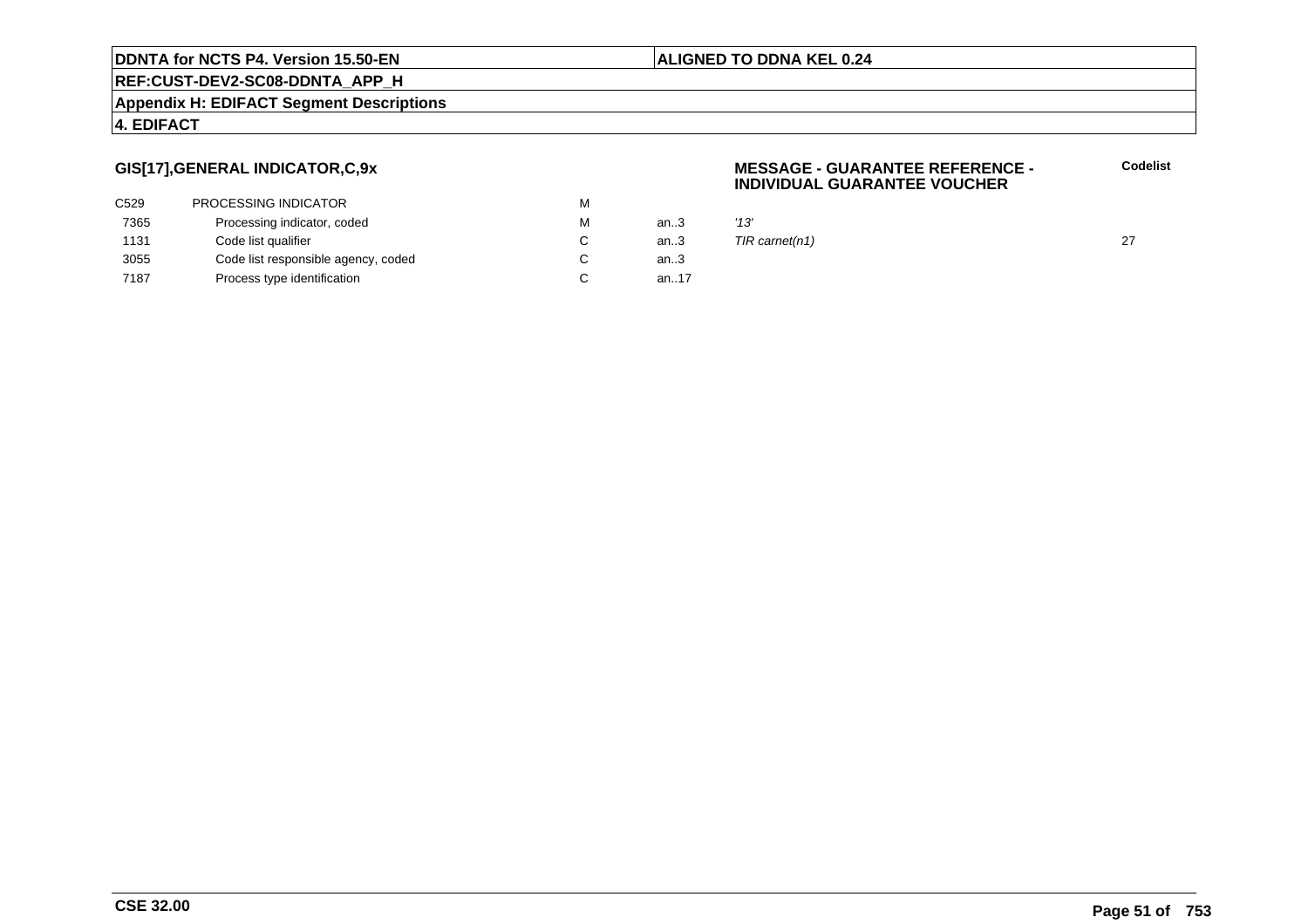# **REF:CUST-DEV2-SC08-DDNTA\_APP\_H**

### **Appendix H: EDIFACT Segment Descriptions**

# **4. EDIFACT**

# **DTM[18],DATE/TIME/PERIOD,C,5x**

| C507 | DATE/TIME/PERIOD                  | М |      |       |
|------|-----------------------------------|---|------|-------|
| 2005 | Date/time/period qualifier        | М | an.3 | '147' |
| 2380 | Date/time/period                  |   | an35 | Day   |
| 2379 | Date/time/period format qualifier |   | an.3 |       |

### **MESSAGE - MRNLIST - PERIOD OF REQUEST**

**Codelist**

Day period from(n8)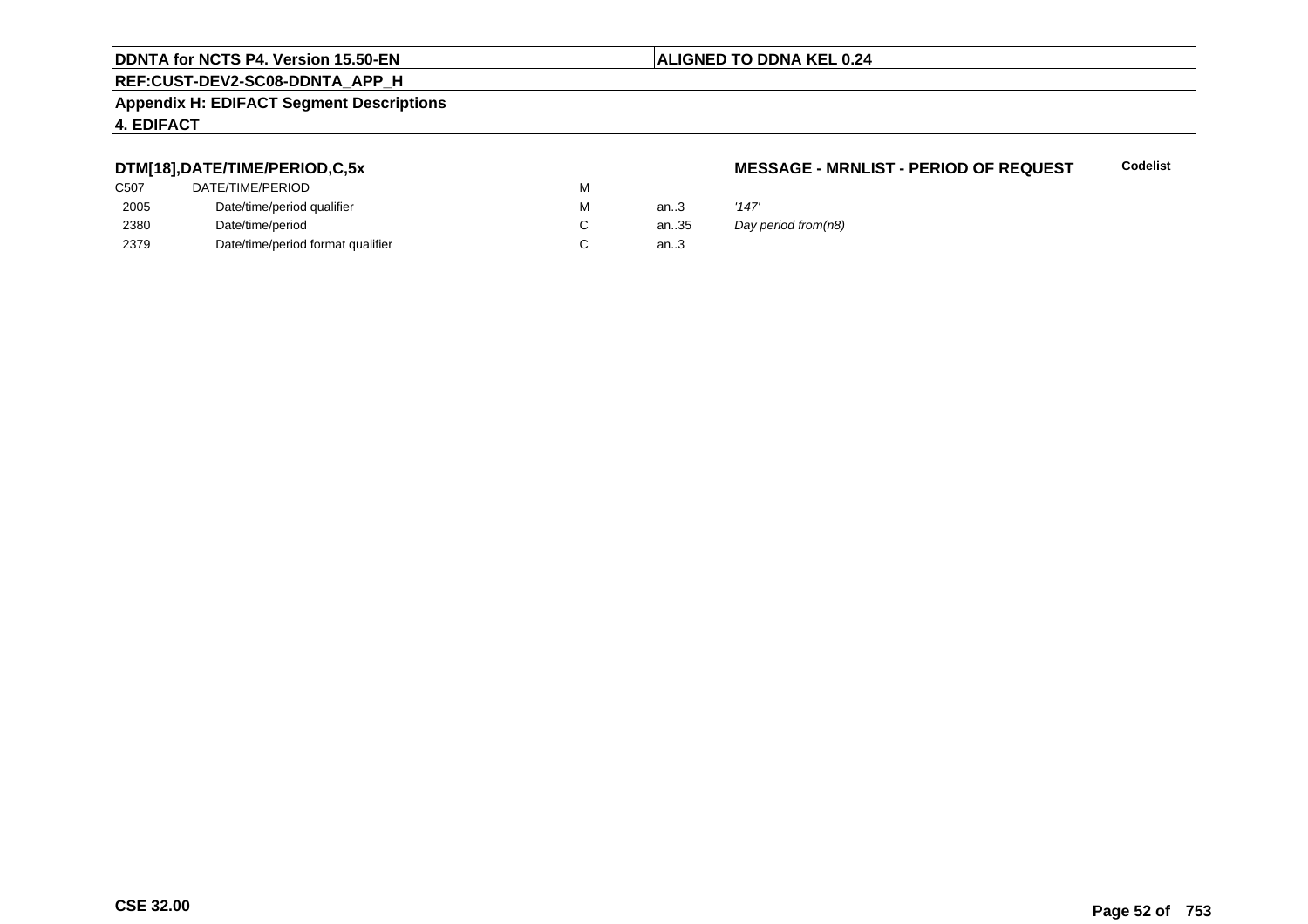# **REF:CUST-DEV2-SC08-DDNTA\_APP\_H**

### **Appendix H: EDIFACT Segment Descriptions**

# **4. EDIFACT**

# **DTM[18],DATE/TIME/PERIOD,C,5x**

| C507 | DATE/TIME/PERIOD                  | м |        |      |
|------|-----------------------------------|---|--------|------|
| 2005 | Date/time/period qualifier        | м | an $3$ | '10' |
| 2380 | Date/time/period                  |   | an35   | Tim  |
| 2379 | Date/time/period format qualifier |   | an.3   |      |

#### **MESSAGE - MRNLIST - PERIOD OF REQUESTCodelist**

35 Time period from(n6)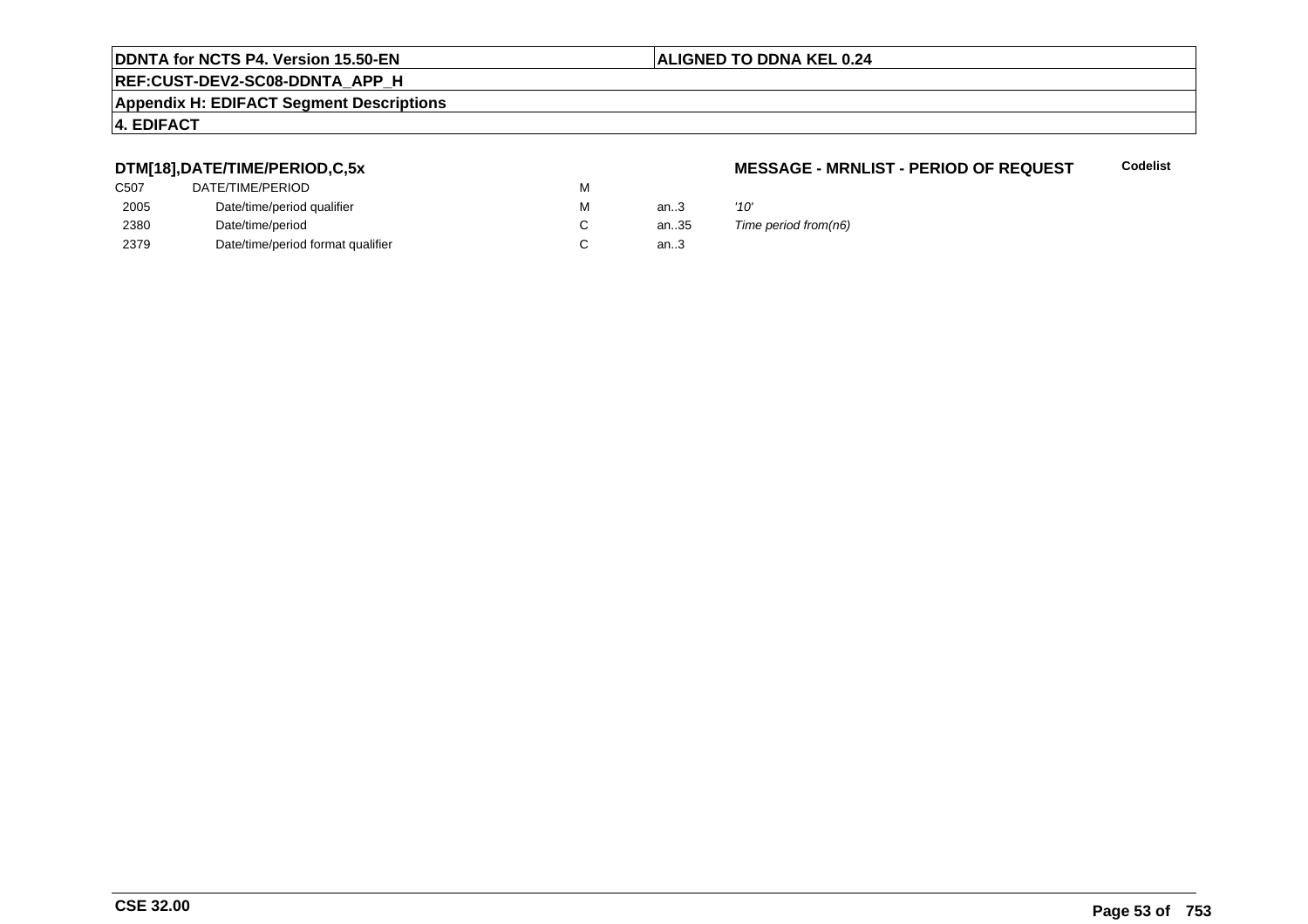# **REF:CUST-DEV2-SC08-DDNTA\_APP\_H**

#### **Appendix H: EDIFACT Segment Descriptions**

### **4. EDIFACT**

# **DTM[18],DATE/TIME/PERIOD,C,5x**

| C507 | DATE/TIME/PERIOD                  | М |        |       |
|------|-----------------------------------|---|--------|-------|
| 2005 | Date/time/period qualifier        | М | an $3$ | '156' |
| 2380 | Date/time/period                  |   | an35   | Day   |
| 2379 | Date/time/period format qualifier |   | an.3   |       |

### **MESSAGE - MRNLIST - PERIOD OF REQUEST**

**Codelist**

Day period to(n8)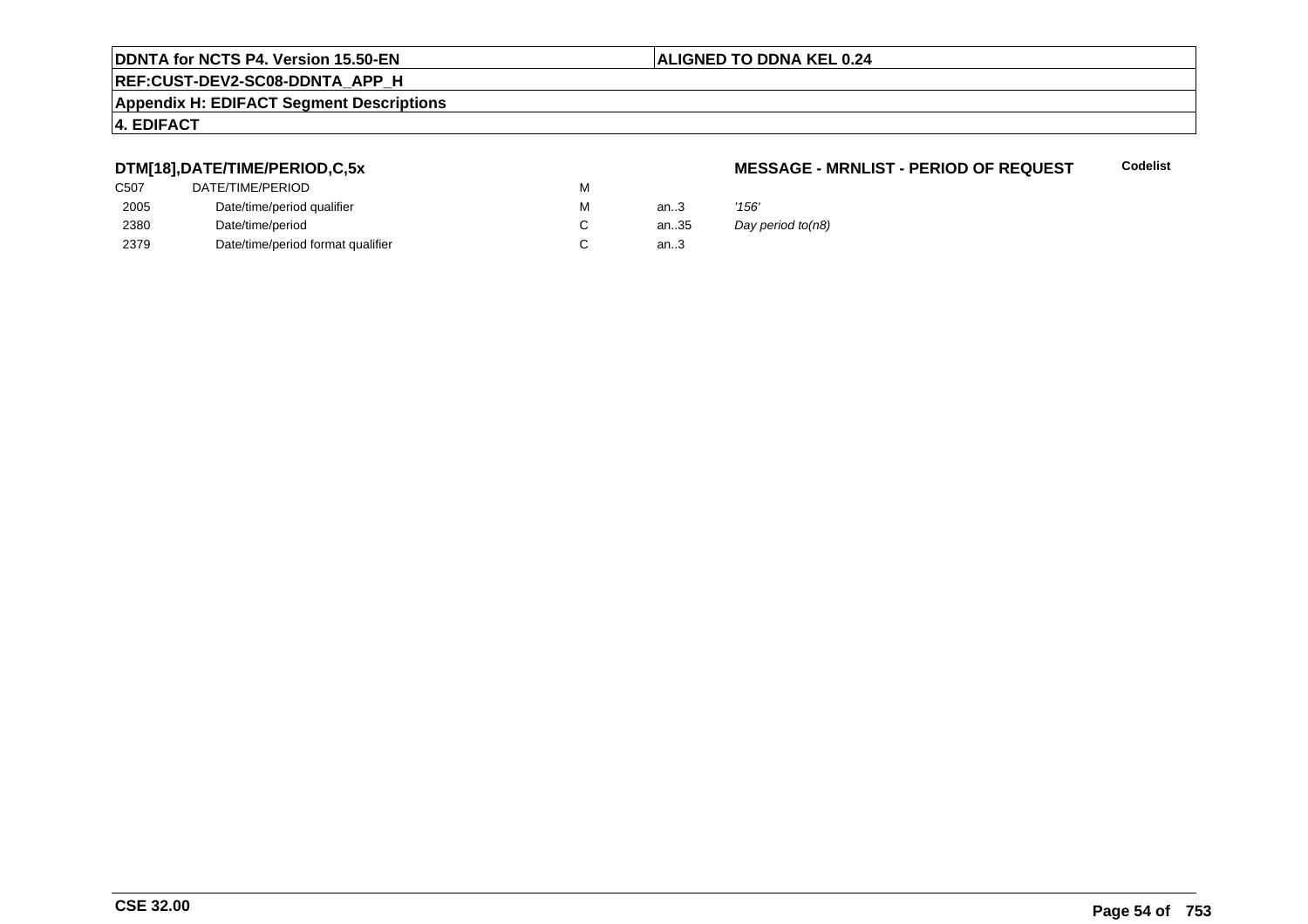# **REF:CUST-DEV2-SC08-DDNTA\_APP\_H**

### **Appendix H: EDIFACT Segment Descriptions**

# **4. EDIFACT**

# **DTM[18],DATE/TIME/PERIOD,C,5x**

| DATE/TIME/PERIOD                  | М |        |       |
|-----------------------------------|---|--------|-------|
| Date/time/period qualifier        | М | an $3$ | '180' |
| Date/time/period                  |   | an35   | Time  |
| Date/time/period format qualifier |   | an.3   |       |
|                                   |   |        |       |

#### **MESSAGE - MRNLIST - PERIOD OF REQUESTCodelist**

 $5$  Time period to(n6)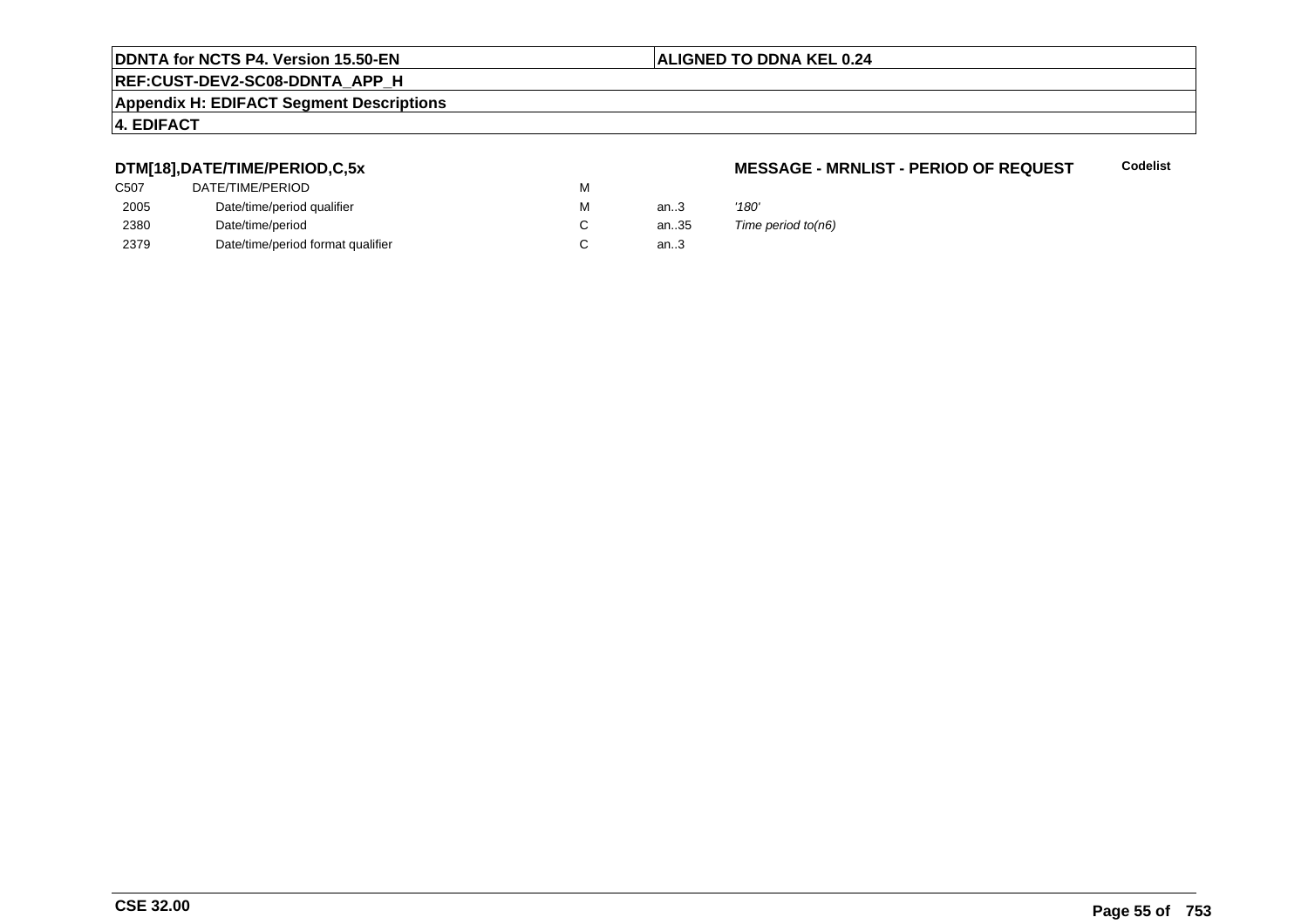# **REF:CUST-DEV2-SC08-DDNTA\_APP\_H**

### **Appendix H: EDIFACT Segment Descriptions**

### **4. EDIFACT**

# **DTM[18],DATE/TIME/PERIOD,C,5x**

| C <sub>50</sub> 7 | DATE/TIME/PERIOD                  | м |        |       |
|-------------------|-----------------------------------|---|--------|-------|
| 2005              | Date/time/period qualifier        | м | an.3   | '147' |
| 2380              | Date/time/period                  |   | an35   | Sent  |
| 2379              | Date/time/period format qualifier |   | an $3$ |       |

### **MESSAGE - MRNINFO - MSGINFO**

**Codelist**

Sent Date(n14)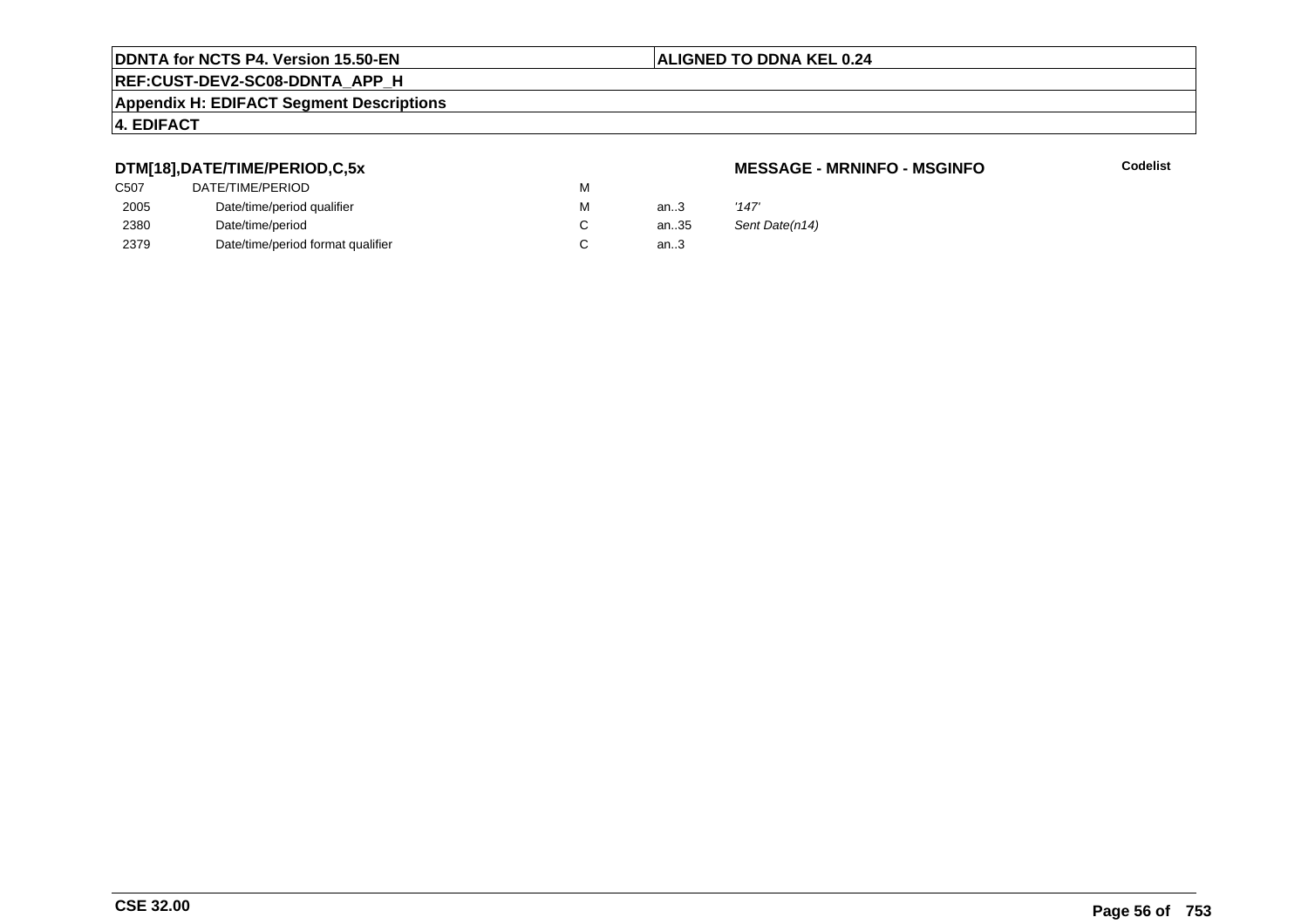# **REF:CUST-DEV2-SC08-DDNTA\_APP\_H**

### **Appendix H: EDIFACT Segment Descriptions**

### **4. EDIFACT**

# **DTM[18],DATE/TIME/PERIOD,C,5x**

| C507 | DATE/TIME/PERIOD                  | М |          |       |
|------|-----------------------------------|---|----------|-------|
| 2005 | Date/time/period qualifier        | М | an $3$   | '185' |
| 2380 | Date/time/period                  |   | an $.35$ | Rece  |
| 2379 | Date/time/period format qualifier |   | an.3     |       |

### **MESSAGE - MRNINFO - MSGINFO**

**Codelist**

35 Received Date(n14)<br>3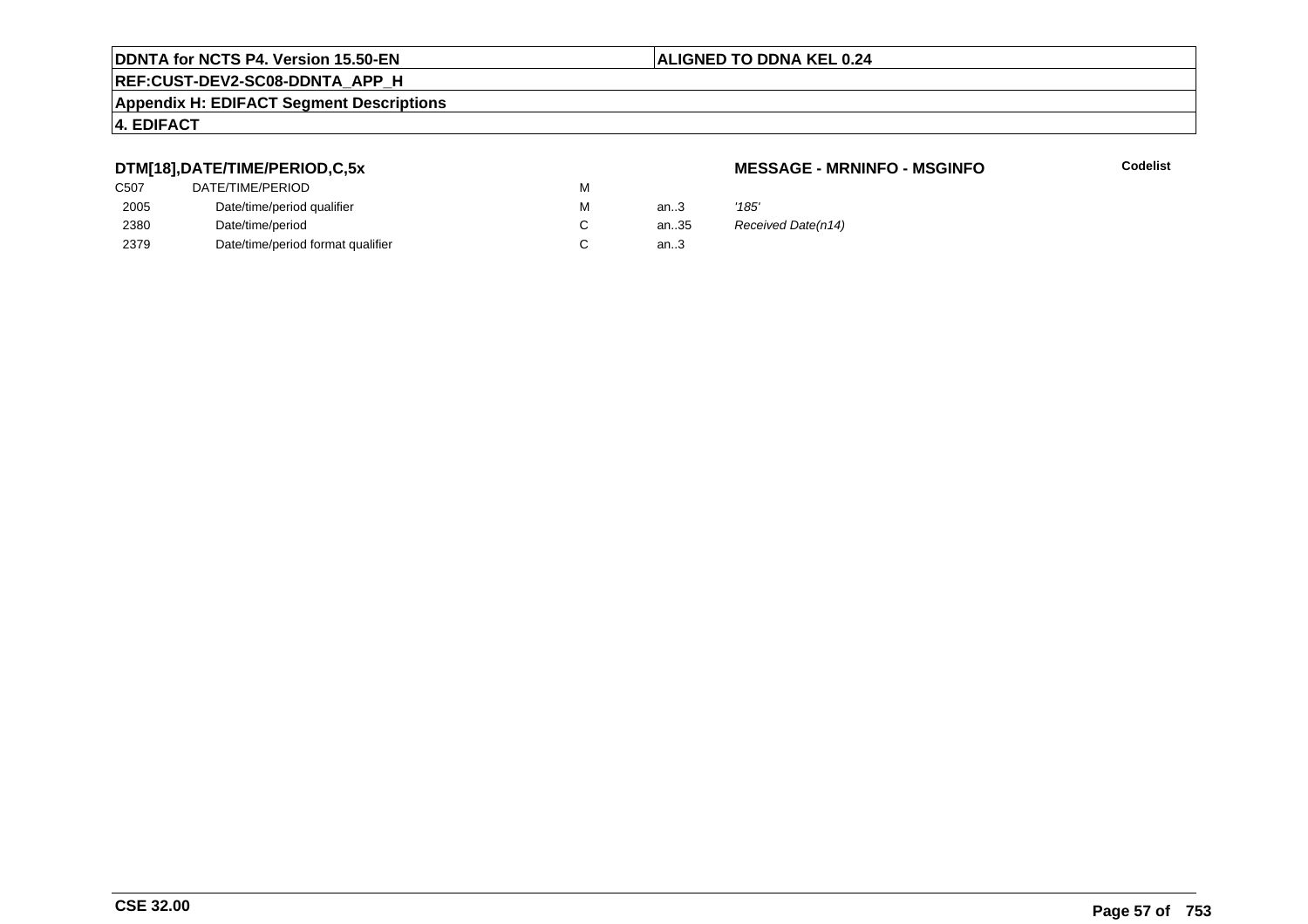**REF:CUST-DEV2-SC08-DDNTA\_APP\_H**

**Appendix H: EDIFACT Segment Descriptions**

## **4. EDIFACT**

# **DTM[18],DATE/TIME/PERIOD,C,5x**

| DATE/TIME/PERIOD                  | M |        |       |
|-----------------------------------|---|--------|-------|
| Date/time/period qualifier        | M | an $3$ | '273' |
| Date/time/period                  |   | an35   | Perio |
| Date/time/period format qualifier |   | an $3$ |       |
|                                   |   |        |       |

### **MESSAGE - GUARANTEE REFERENCE - GUARANTEE QUERY**

**Codelist**

Period from date(n8)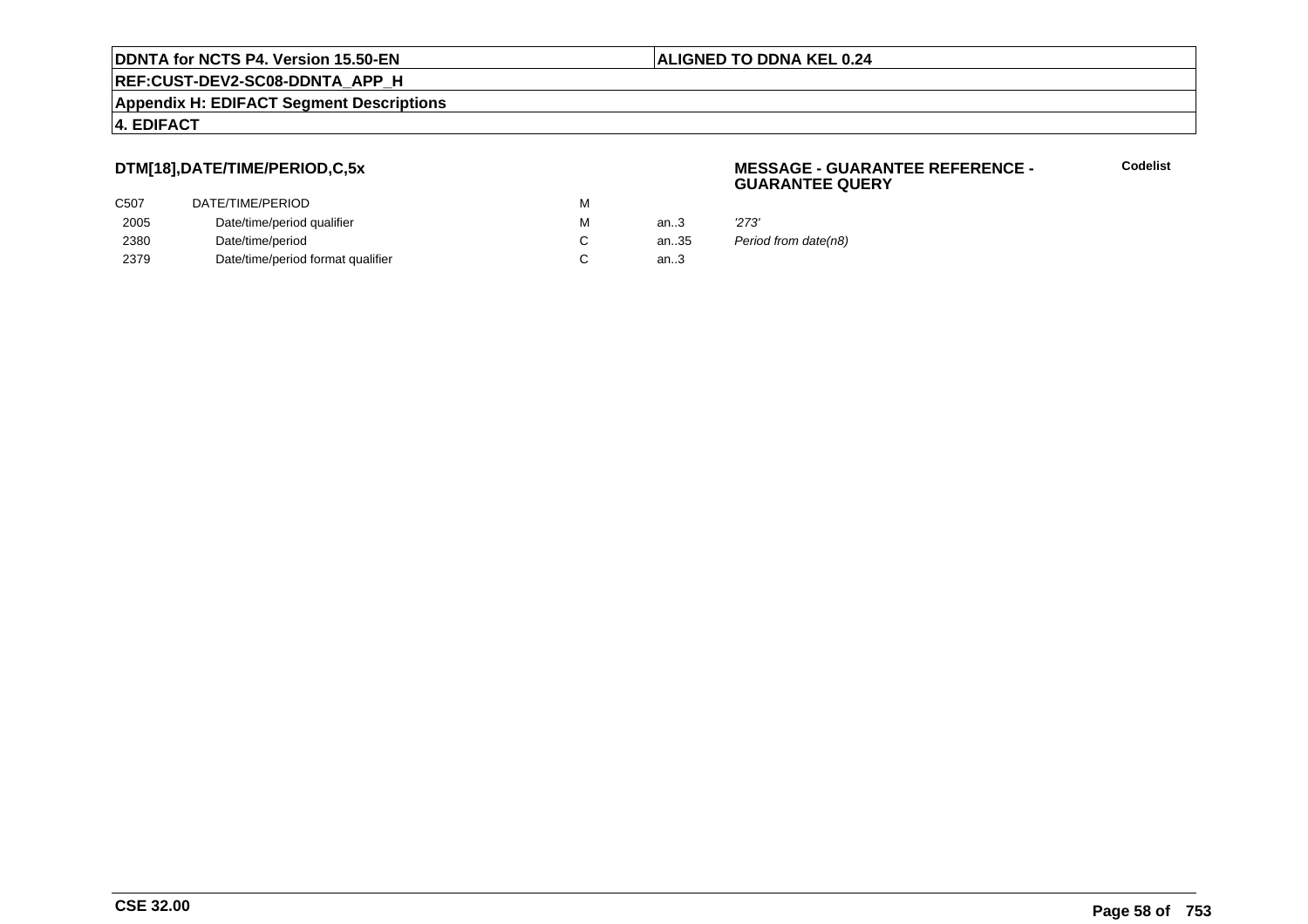**REF:CUST-DEV2-SC08-DDNTA\_APP\_H**

**Appendix H: EDIFACT Segment Descriptions**

## **4. EDIFACT**

# **DTM[18],DATE/TIME/PERIOD,C,5x**

| DATE/TIME/PERIOD                  | М |      |       |
|-----------------------------------|---|------|-------|
| Date/time/period qualifier        | M | an.3 | '206' |
| Date/time/period                  |   | an35 | Perio |
| Date/time/period format qualifier |   | an.3 |       |
|                                   |   |      |       |

### **MESSAGE - GUARANTEE REFERENCE - GUARANTEE QUERY**

**Codelist**

Period to date(n8)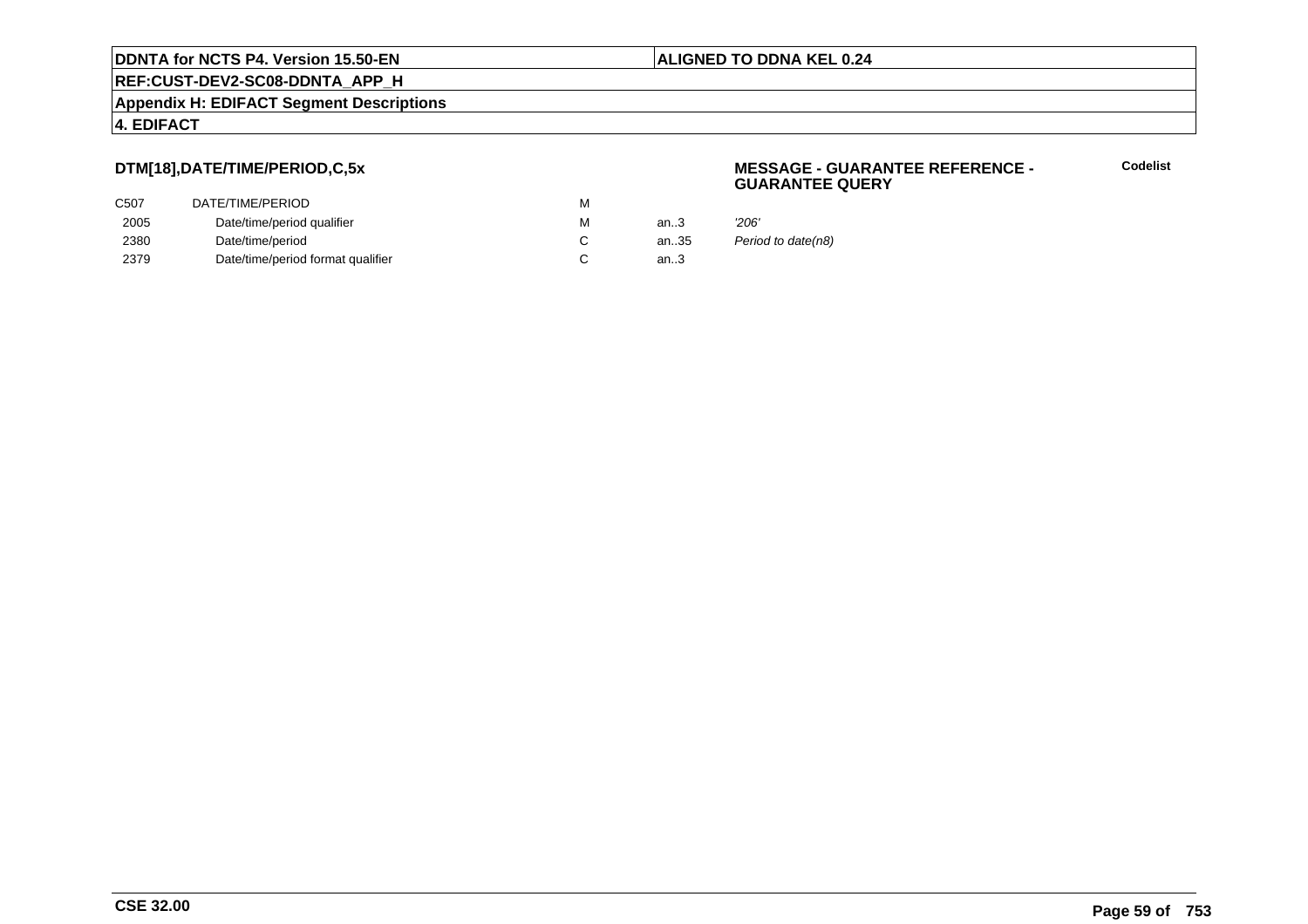# **REF:CUST-DEV2-SC08-DDNTA\_APP\_H**

### **Appendix H: EDIFACT Segment Descriptions**

# **4. EDIFACT**

# **DTM[18],DATE/TIME/PERIOD,C,5x**

| C507 | DATE/TIME/PERIOD                  | М |        |       |
|------|-----------------------------------|---|--------|-------|
| 2005 | Date/time/period qualifier        | М | an.3   | '109' |
| 2380 | Date/time/period                  |   | an35   | Lock  |
| 2379 | Date/time/period format qualifier |   | an $3$ |       |

#### **MESSAGE - GUARANTEE REFERENCE - USAGECodelist**

Lock date(n8)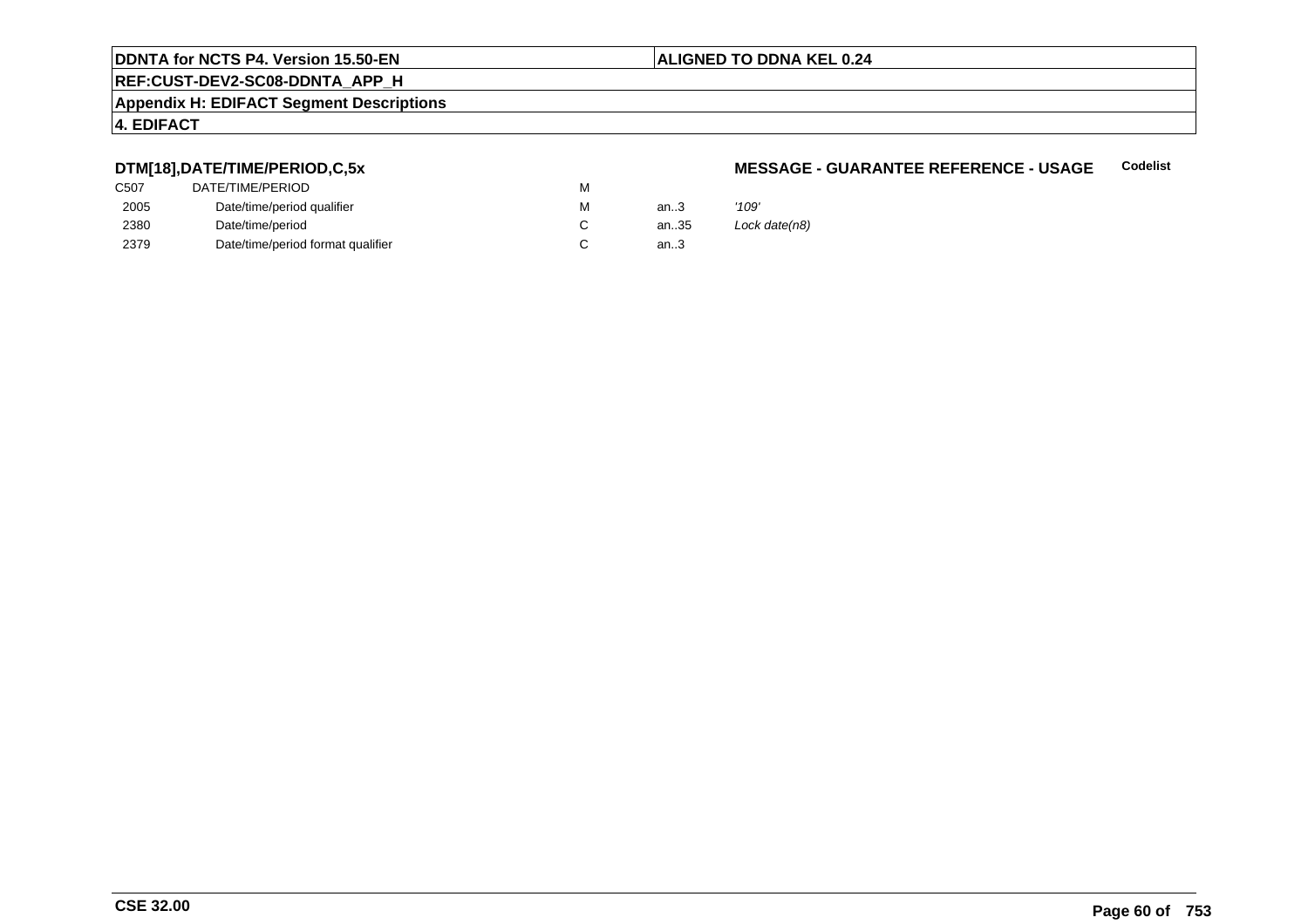# **REF:CUST-DEV2-SC08-DDNTA\_APP\_H**

### **Appendix H: EDIFACT Segment Descriptions**

### **4. EDIFACT**

# **DTM[18],DATE/TIME/PERIOD,C,5x**

| C507 | DATE/TIME/PERIOD                  | М |        |       |
|------|-----------------------------------|---|--------|-------|
| 2005 | Date/time/period qualifier        | М | an $3$ | '132' |
| 2380 | Date/time/period                  |   | an35   | Arriv |
| 2379 | Date/time/period format qualifier |   | an.3   |       |

#### **MESSAGE - GUARANTEE REFERENCE - USAGECodelist**

Arrival date(n8)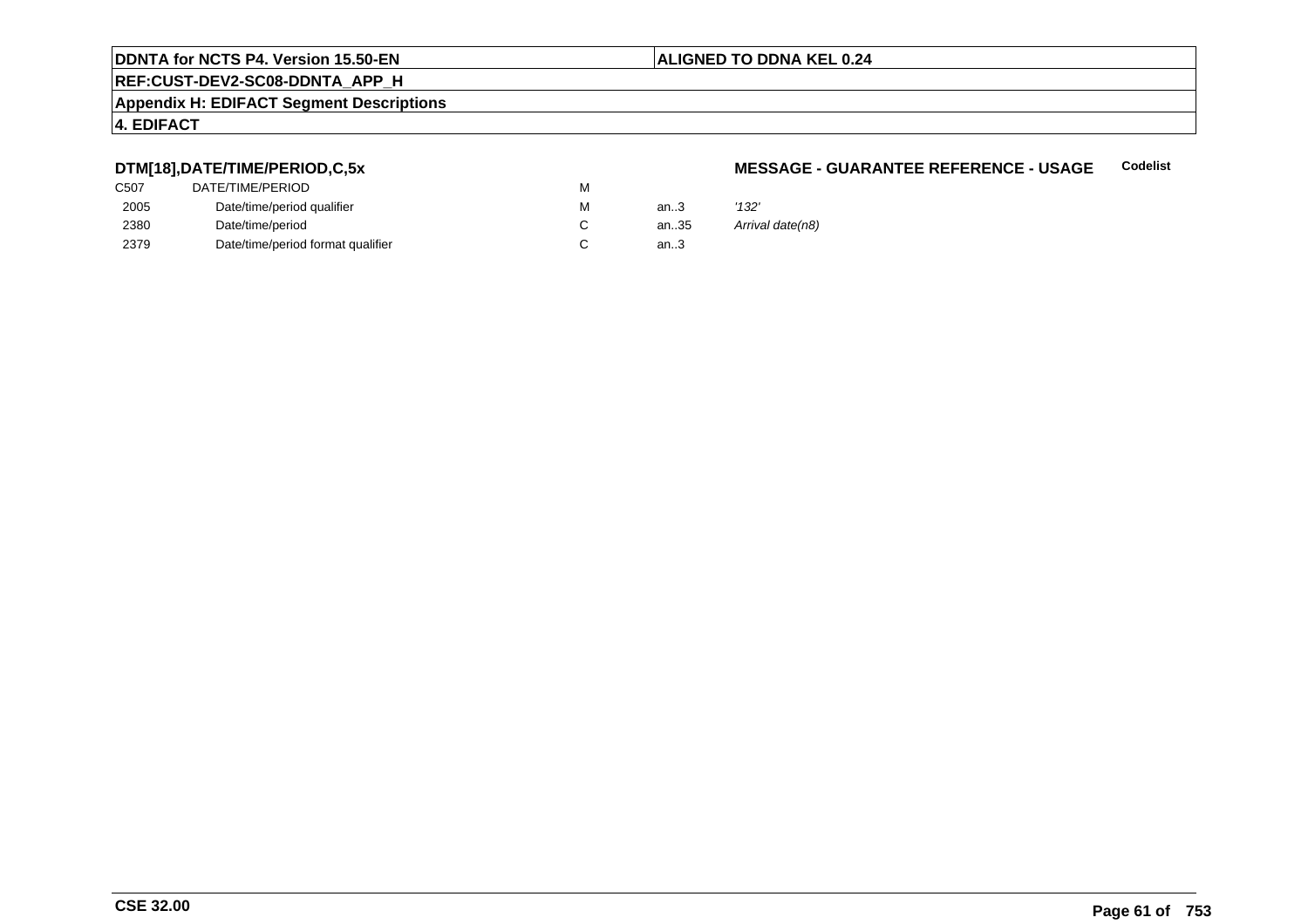# **REF:CUST-DEV2-SC08-DDNTA\_APP\_H**

#### **Appendix H: EDIFACT Segment Descriptions**

# **4. EDIFACT**

# **DTM[18],DATE/TIME/PERIOD,C,5x**

| C507 | DATE/TIME/PERIOD                  | М |          |       |
|------|-----------------------------------|---|----------|-------|
| 2005 | Date/time/period qualifier        | М | an $3$   | '161' |
| 2380 | Date/time/period                  |   | an $.35$ | Date  |
| 2379 | Date/time/period format qualifier |   | an.3     |       |

#### **MESSAGE - GUARANTEE REFERENCE - USAGECodelist**

| м | an.3 | '161'               |
|---|------|---------------------|
| С | an35 | Date of release(n8) |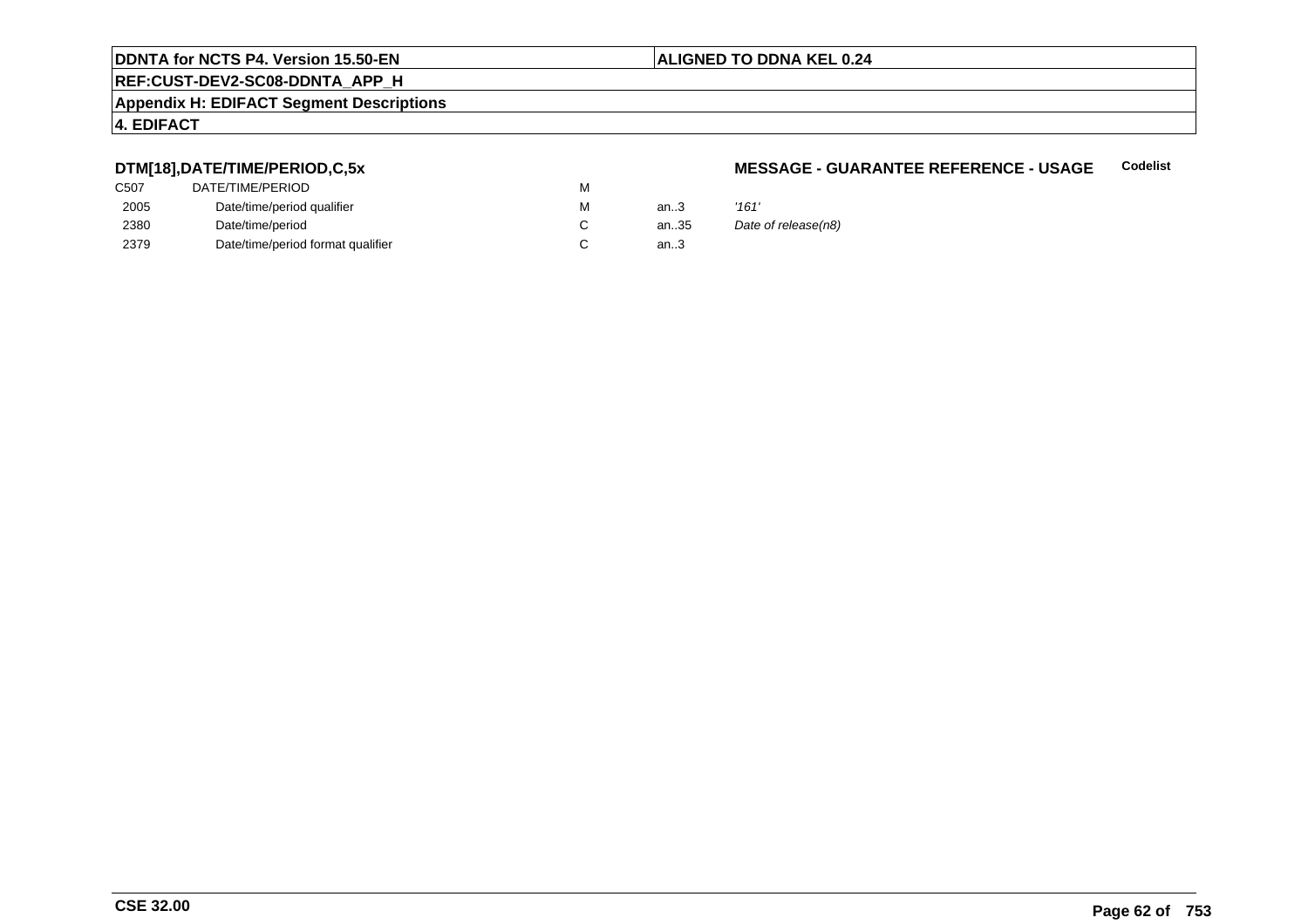**REF:CUST-DEV2-SC08-DDNTA\_APP\_H**

**Appendix H: EDIFACT Segment Descriptions**

### **4. EDIFACT**

# **DTM[18],DATE/TIME/PERIOD,C,5x**

| DATE/TIME/PERIOD                  | M |      |       |
|-----------------------------------|---|------|-------|
| Date/time/period qualifier        | M | an.3 | '157' |
| Date/time/period                  |   | an35 | Valic |
| Date/time/period format qualifier |   | an3  |       |
|                                   |   |      |       |

### **MESSAGE - GUARANTEE REFERENCE - COMPREHENSIVE GUARANTEE**

**Codelist**

Validity date(n8)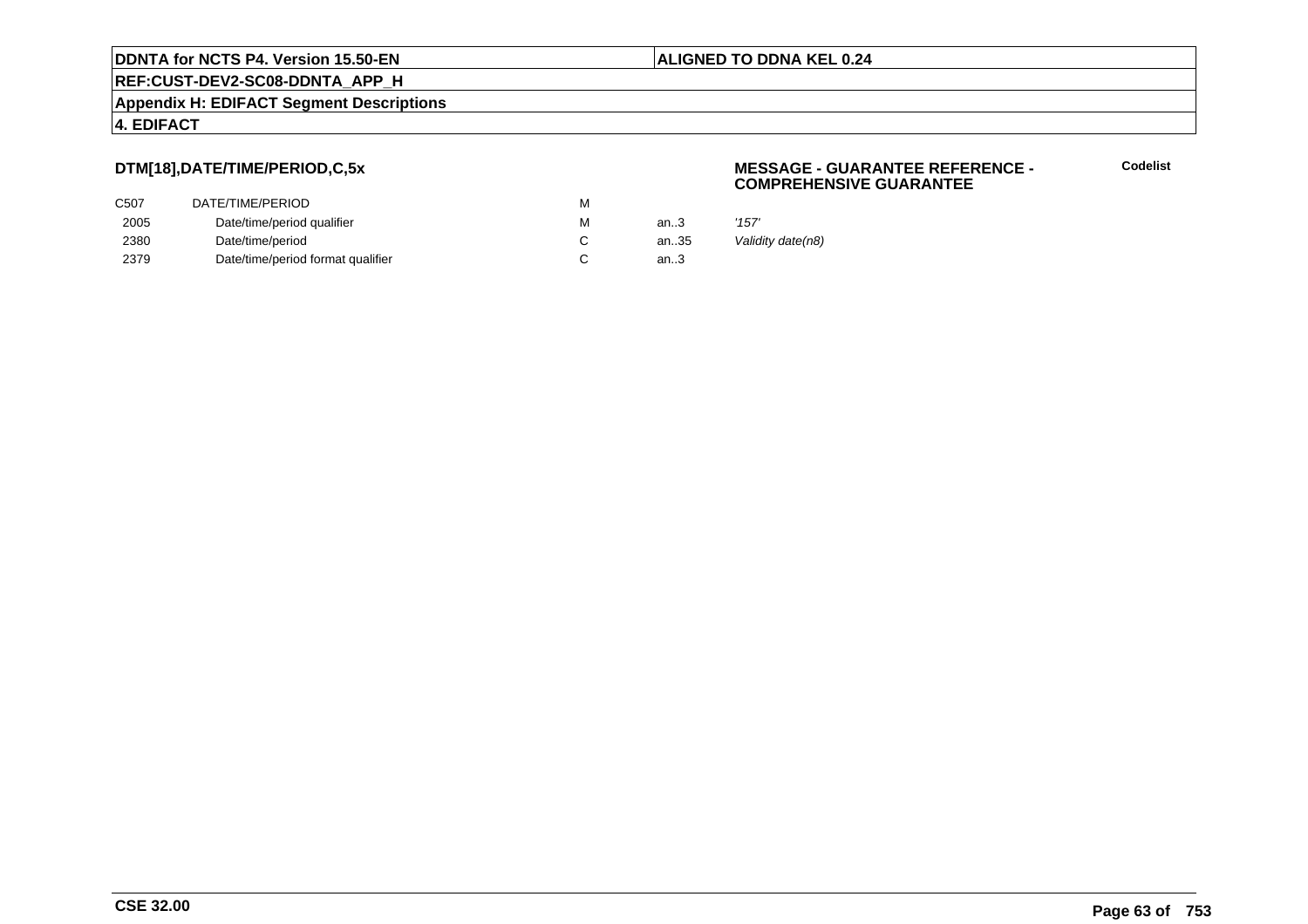**REF:CUST-DEV2-SC08-DDNTA\_APP\_H**

**Appendix H: EDIFACT Segment Descriptions**

## **4. EDIFACT**

# **DTM[18],DATE/TIME/PERIOD,C,5x**

| C507 | DATE/TIME/PERIOD                  | M |        |       |
|------|-----------------------------------|---|--------|-------|
| 2005 | Date/time/period qualifier        | M | an.3   | '192' |
| 2380 | Date/time/period                  |   | an35   | Inval |
| 2379 | Date/time/period format qualifier |   | an $3$ |       |

### **MESSAGE - GUARANTEE REFERENCE - COMPREHENSIVE GUARANTEE**

**Codelist**

Invalidity date(n8)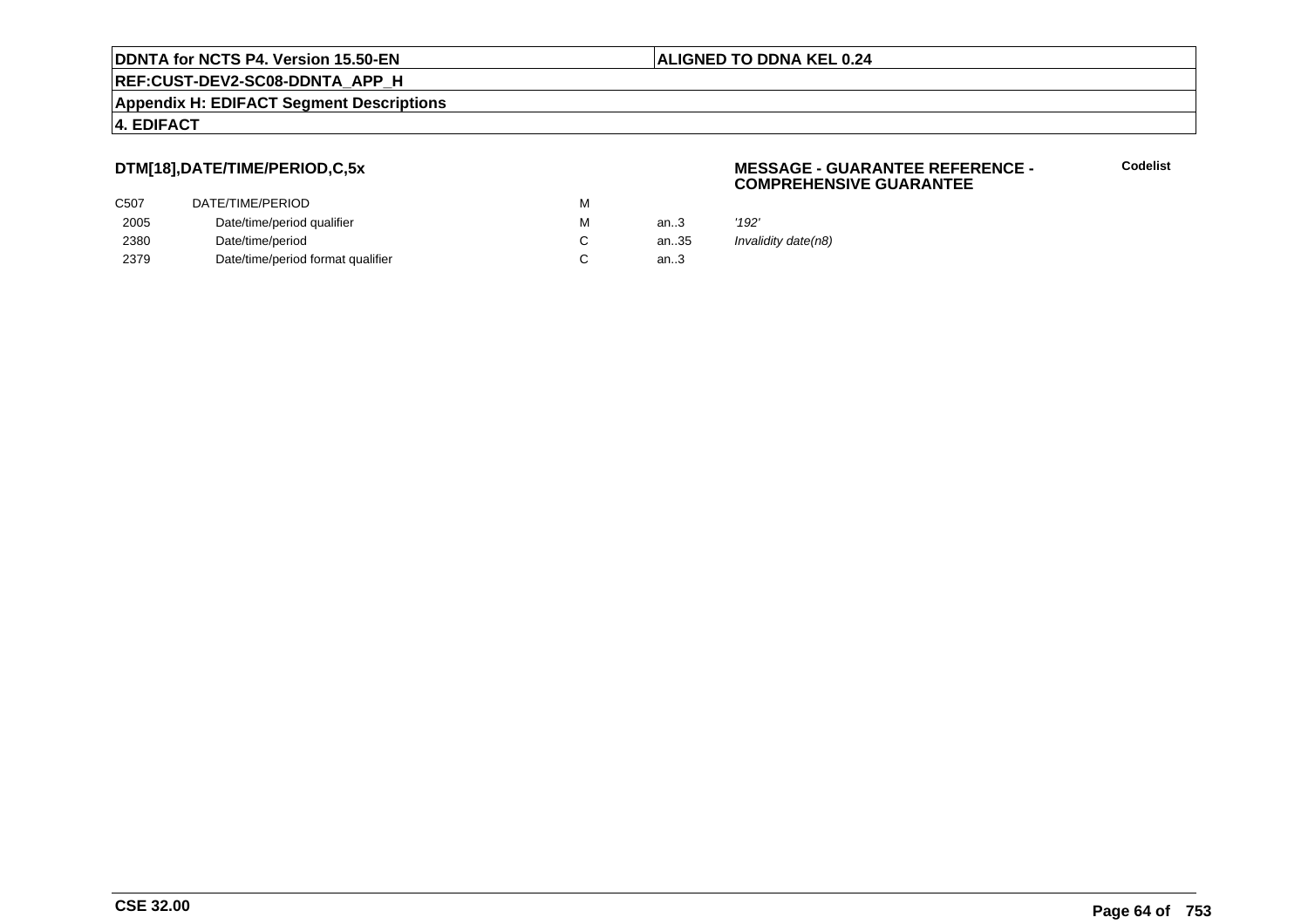**REF:CUST-DEV2-SC08-DDNTA\_APP\_H**

**Appendix H: EDIFACT Segment Descriptions**

# **4. EDIFACT**

# **DTM[18],DATE/TIME/PERIOD,C,5x**

| DATE/TIME/PERIOD                  | M |      |       |
|-----------------------------------|---|------|-------|
| Date/time/period qualifier        | M | an.3 | '261' |
| Date/time/period                  |   | an35 | Liabi |
| Date/time/period format qualifier |   | an3  |       |
|                                   |   |      |       |

### **MESSAGE - GUARANTEE REFERENCE - COMPREHENSIVE GUARANTEE**

**Codelist**

Liability liberation date(n8)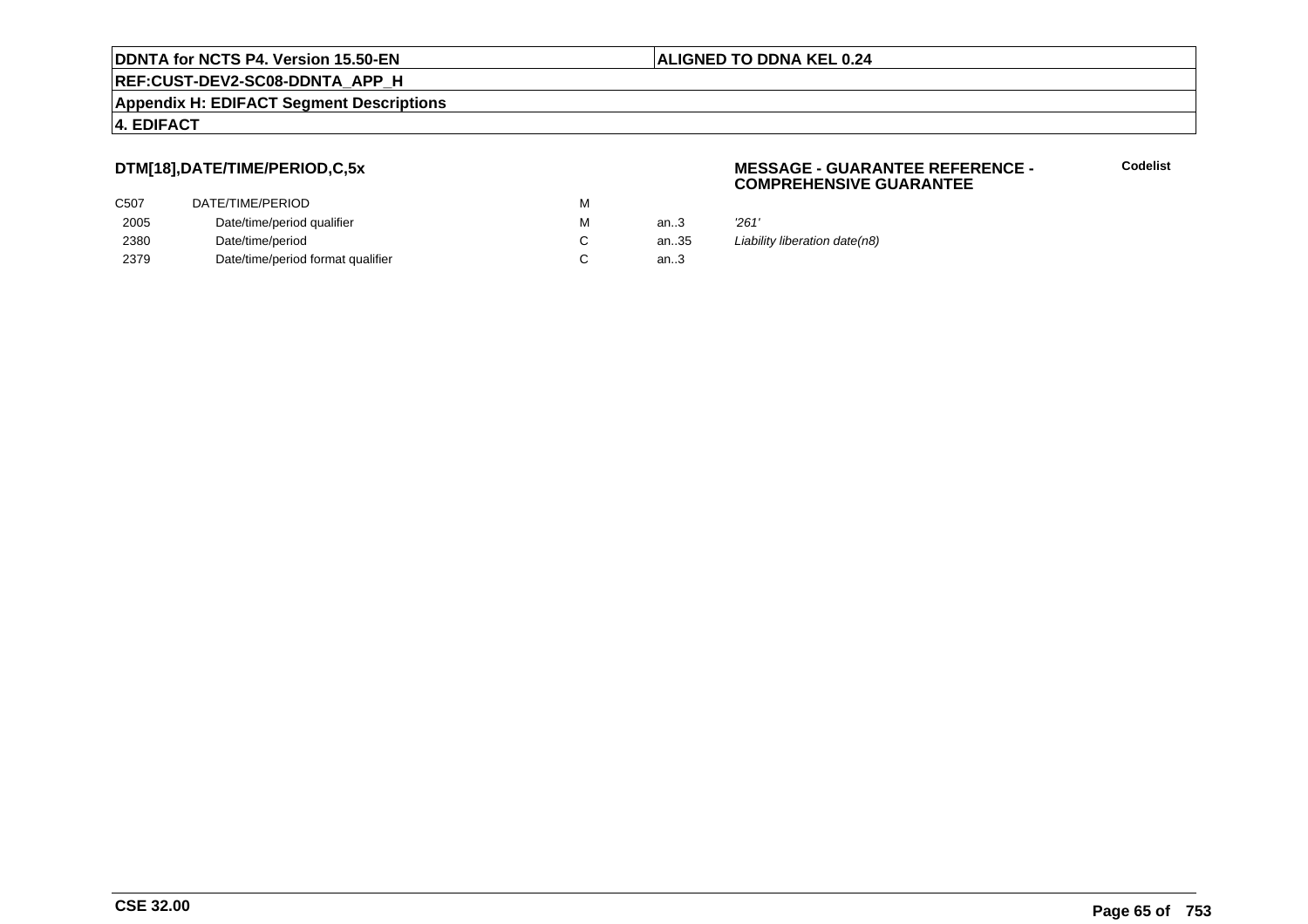**REF:CUST-DEV2-SC08-DDNTA\_APP\_H**

**Appendix H: EDIFACT Segment Descriptions**

## **4. EDIFACT**

# **DTM[18],DATE/TIME/PERIOD,C,5x**

| DATE/TIME/PERIOD                  | М |        |       |
|-----------------------------------|---|--------|-------|
| Date/time/period qualifier        | М | an $3$ | '182' |
| Date/time/period                  |   | an35   | Date  |
| Date/time/period format qualifier |   | an $3$ |       |
|                                   |   |        |       |

### **MESSAGE - GUARANTEE REFERENCE - INDIVIDUAL GUARANTEE VOUCHER**

**Codelist**

Date of issue(n8)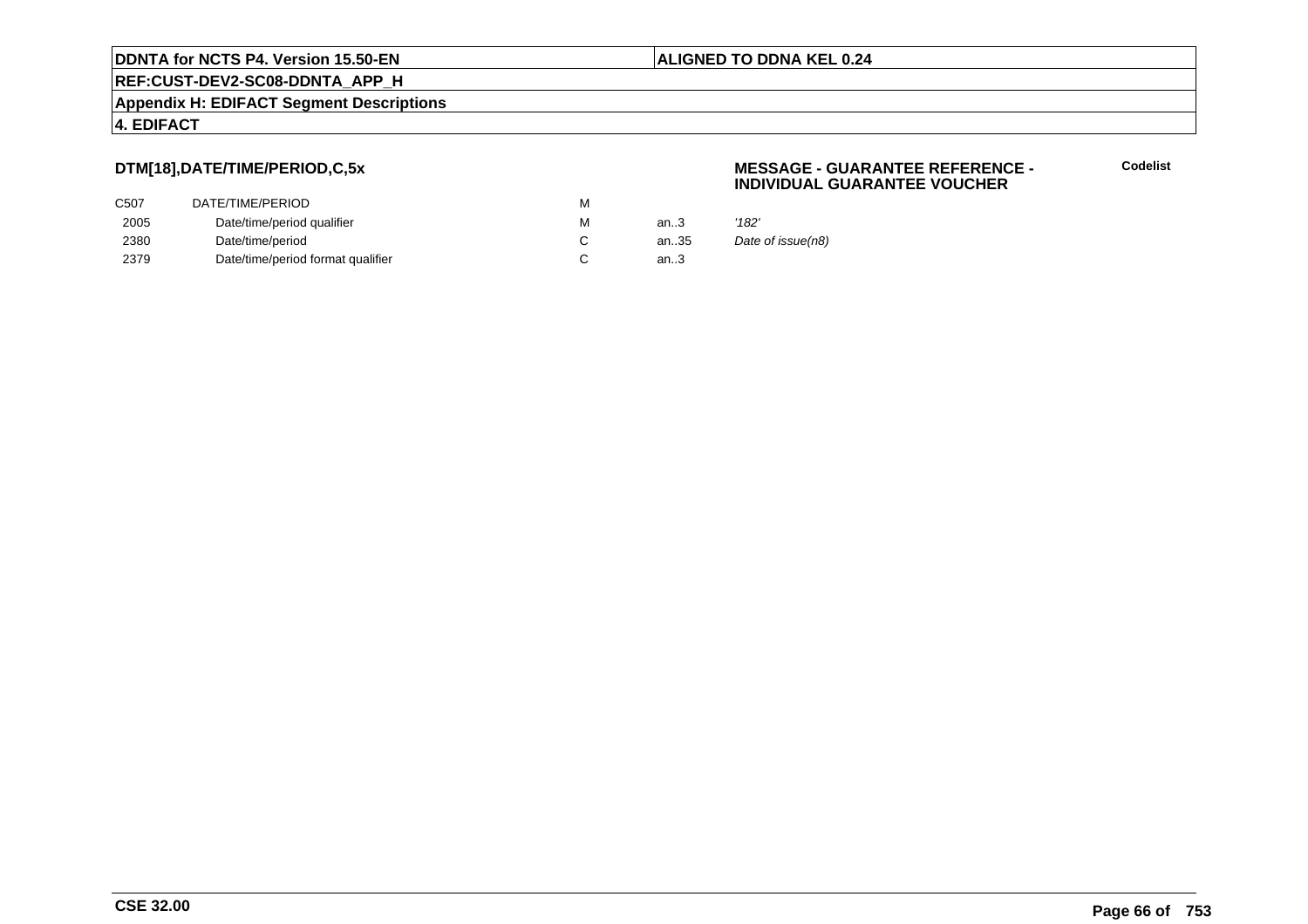**REF:CUST-DEV2-SC08-DDNTA\_APP\_H**

**Appendix H: EDIFACT Segment Descriptions**

### **4. EDIFACT**

# **DTM[18],DATE/TIME/PERIOD,C,5x**

| C507 | DATE/TIME/PERIOD                  | м |      |                 |
|------|-----------------------------------|---|------|-----------------|
| 2005 | Date/time/period qualifier        | м | an.3 | '36'            |
| 2380 | Date/time/period                  |   | an35 | Expiry date(n8) |
| 2379 | Date/time/period format qualifier |   | an.3 |                 |

### **MESSAGE - GUARANTEE REFERENCE - INDIVIDUAL GUARANTEE VOUCHER**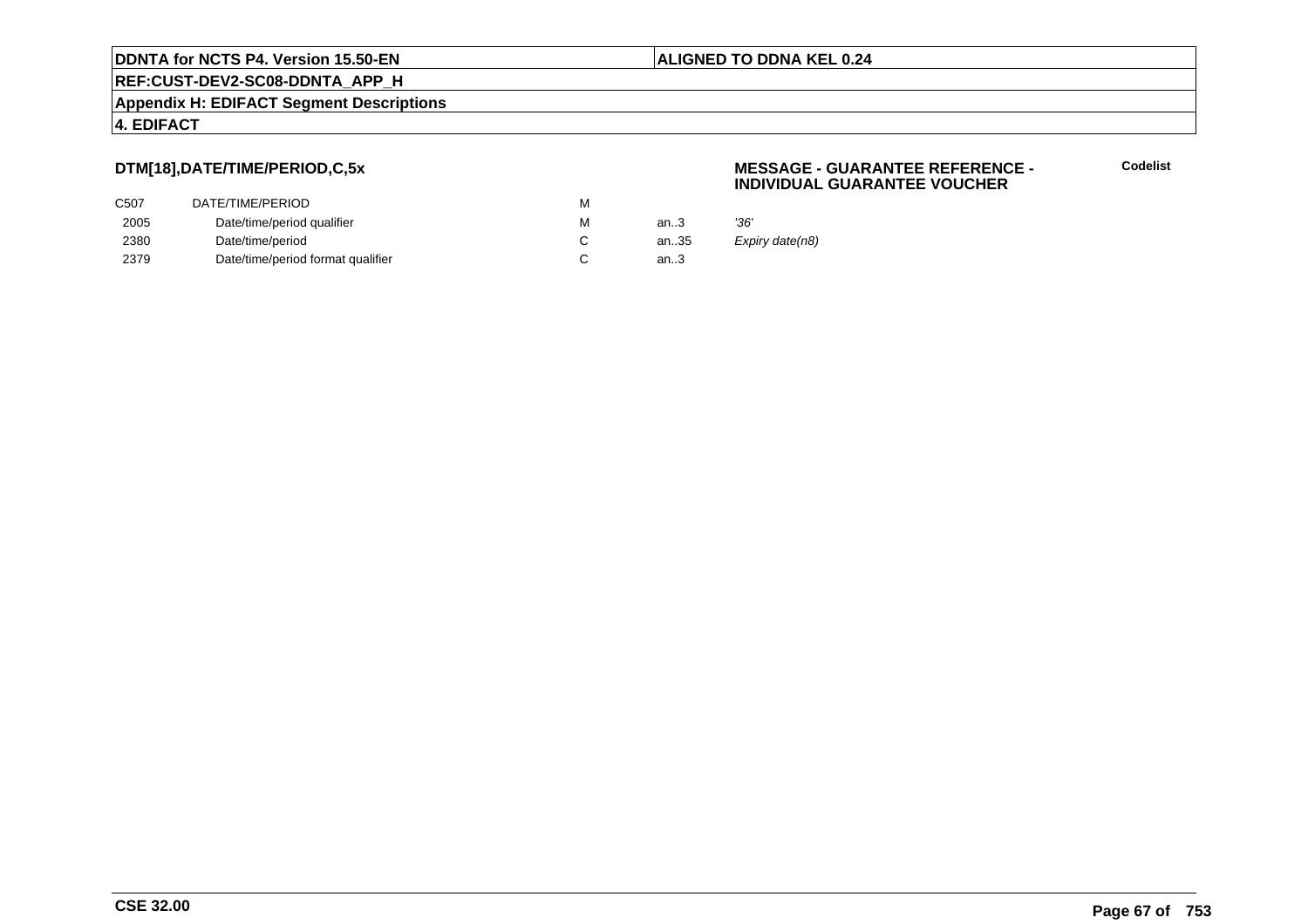### **ALIGNED TO DDNA KEL 0.24**

# **REF:CUST-DEV2-SC08-DDNTA\_APP\_H**

### **Appendix H: EDIFACT Segment Descriptions**

### **4. EDIFACT**

### **MOA[19],MONETARY AMOUNT,C,5x**

| '168' |
|-------|
| Sequ  |
|       |
|       |
|       |
|       |

### **MESSAGE - MRNINFO - MSGINFO**

**Codelist**

Sequence id(n..8)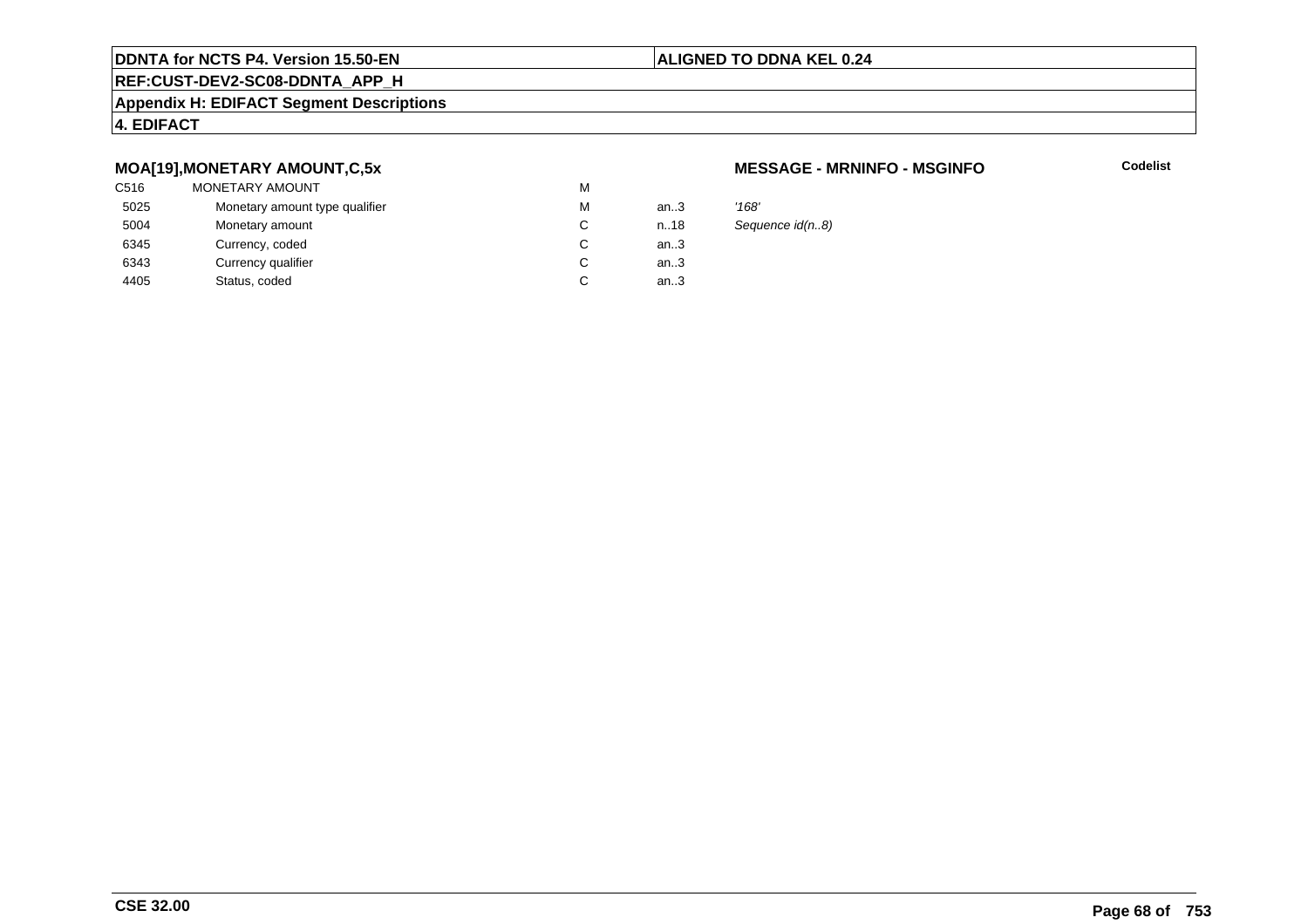### **ALIGNED TO DDNA KEL 0.24**

# **REF:CUST-DEV2-SC08-DDNTA\_APP\_H**

### **Appendix H: EDIFACT Segment Descriptions**

### **4. EDIFACT**

### **MOA[19],MONETARY AMOUNT,C,5x**

| C516 | <b>MONETARY AMOUNT</b>         | M |      |       |
|------|--------------------------------|---|------|-------|
| 5025 | Monetary amount type qualifier | M | an.3 | '167' |
| 5004 | Monetary amount                | C | n.18 | Repl  |
| 6345 | Currency, coded                | C | an.3 |       |
| 6343 | Currency qualifier             | C | an.3 |       |
| 4405 | Status, coded                  | C | an.3 |       |
|      |                                |   |      |       |

### **MESSAGE - MRNINFO - MSGINFO**

**Codelist**

Reply to(n..8)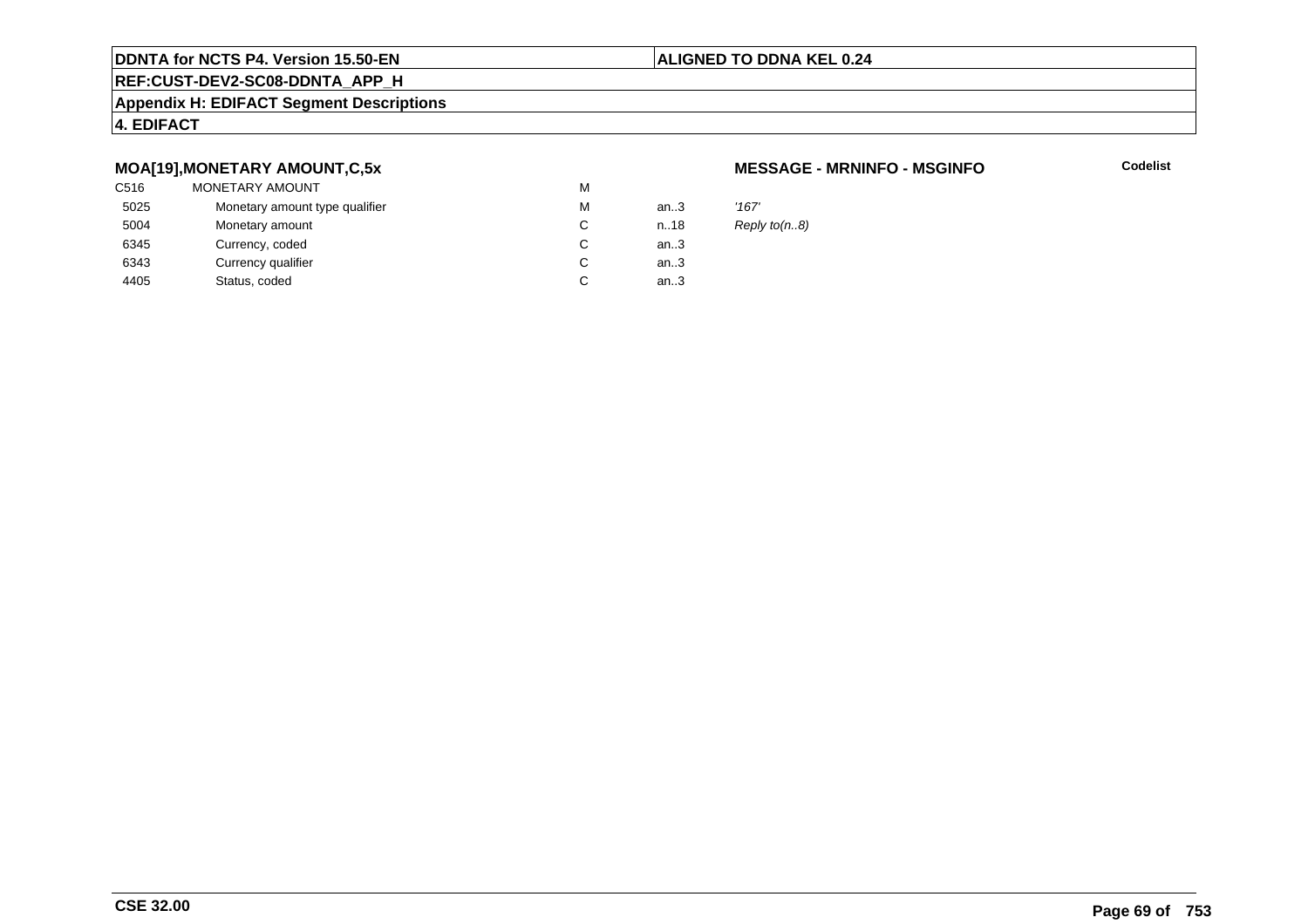### **ALIGNED TO DDNA KEL 0.24**

# **REF:CUST-DEV2-SC08-DDNTA\_APP\_H**

### **Appendix H: EDIFACT Segment Descriptions**

### **4. EDIFACT**

### **MOA[19],MONETARY AMOUNT,C,5x**

| C516 | MONETARY AMOUNT                | M |      |    |
|------|--------------------------------|---|------|----|
| 5025 | Monetary amount type qualifier | M | an.3 | Έ, |
| 5004 | Monetary amount                | C | n.18 | Co |
| 6345 | Currency, coded                | C | an.3 |    |
| 6343 | Currency qualifier             | C | an.3 |    |
| 4405 | Status, coded                  | C | an.3 |    |
|      |                                |   |      |    |

#### **MESSAGE - GUARANTEE REFERENCE - USAGECodelist**

Covered amount(n..15,2)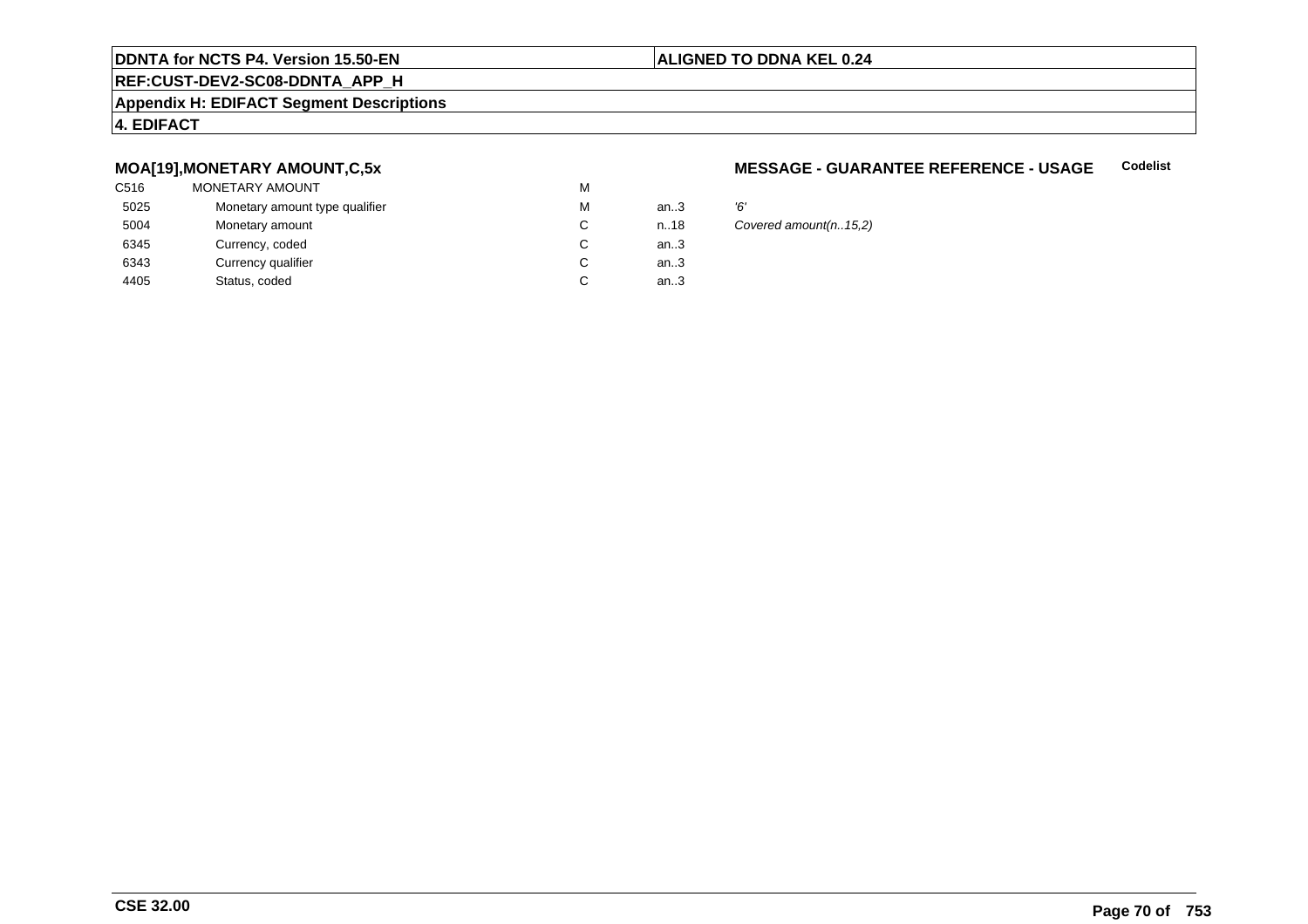### **ALIGNED TO DDNA KEL 0.24**

**REF:CUST-DEV2-SC08-DDNTA\_APP\_H**

### **Appendix H: EDIFACT Segment Descriptions**

### **4. EDIFACT**

# **MOA[19],MONETARY AMOUNT,C,5x**

| C516 | MONETARY AMOUNT                | М |      |      |
|------|--------------------------------|---|------|------|
| 5025 | Monetary amount type qualifier | м | an3  | '14' |
| 5004 | Monetary amount                | C | n.18 | Exp  |
| 6345 | Currency, coded                | C | an3  |      |
| 6343 | Currency qualifier             | C | an3  |      |
| 4405 | Status, coded                  | C | an.3 |      |
|      |                                |   |      |      |

### **MESSAGE - GUARANTEE REFERENCE - EXPOSURE**

**Codelist**

 $Exposure(n..15,2)$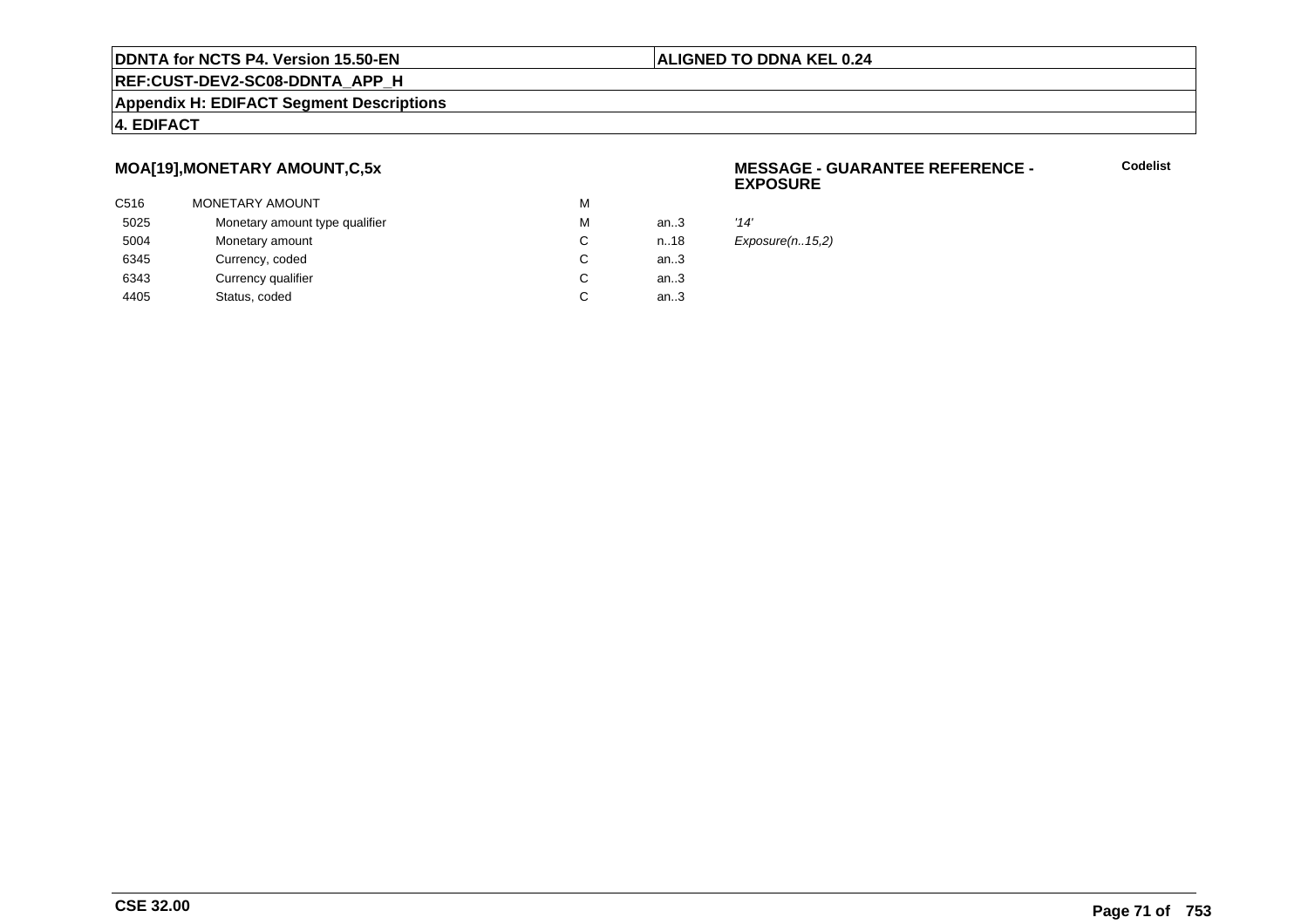### **ALIGNED TO DDNA KEL 0.24**

**REF:CUST-DEV2-SC08-DDNTA\_APP\_H**

### **Appendix H: EDIFACT Segment Descriptions**

### **4. EDIFACT**

# **MOA[19],MONETARY AMOUNT,C,5x**

| C516 | <b>MONETARY AMOUNT</b>         | м |      |      |
|------|--------------------------------|---|------|------|
| 5025 | Monetary amount type qualifier | м | an.3 | '34' |
| 5004 | Monetary amount                | C | n.18 | Bal  |
| 6345 | Currency, coded                |   | an.3 |      |
| 6343 | Currency qualifier             | C | an.3 |      |
| 4405 | Status, coded                  | C | an.3 |      |
|      |                                |   |      |      |

### **MESSAGE - GUARANTEE REFERENCE - EXPOSURE**

**Codelist**

Balance(n..15,2)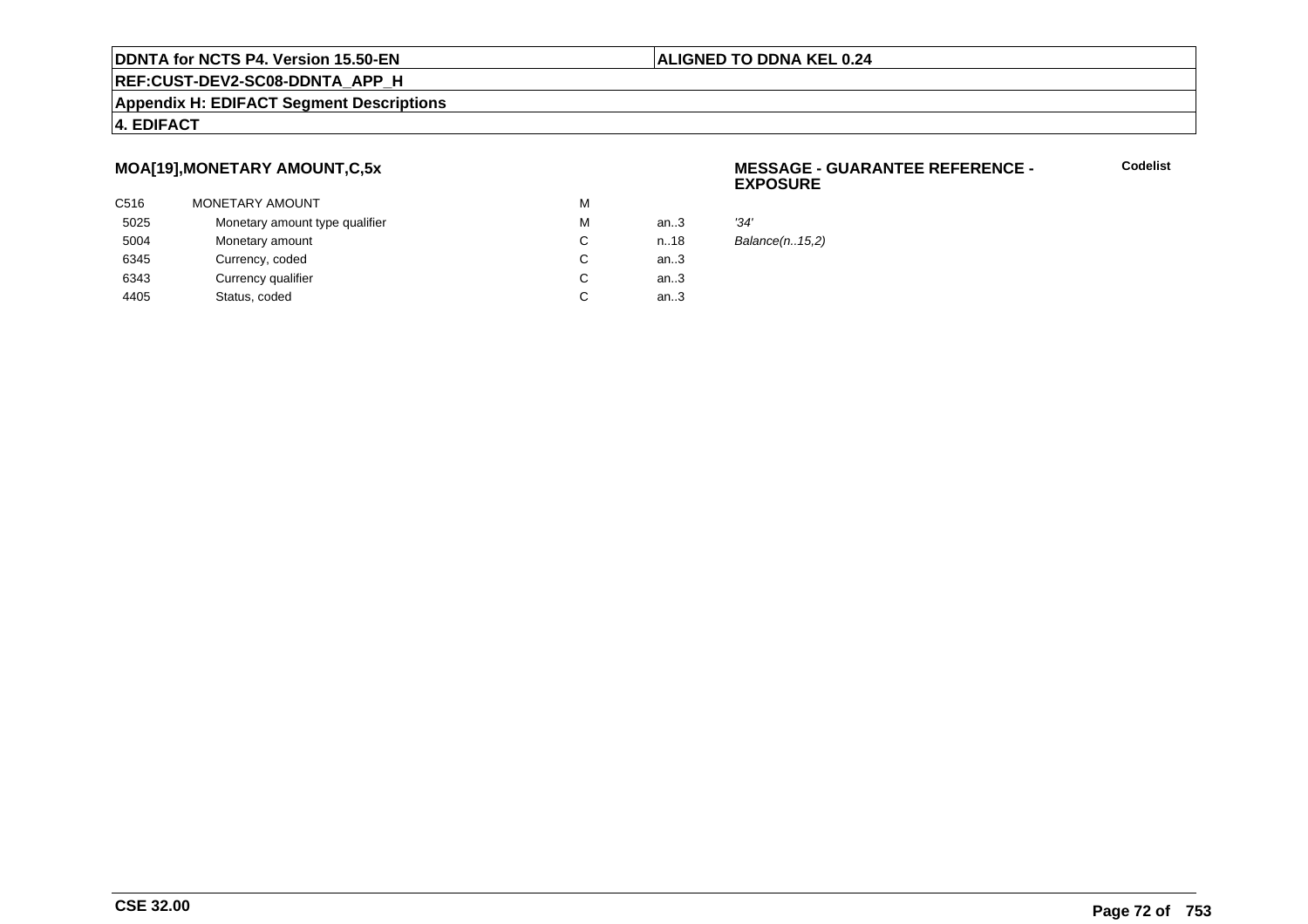#### **ALIGNED TO DDNA KEL 0.24**

# **REF:CUST-DEV2-SC08-DDNTA\_APP\_H**

#### **Appendix H: EDIFACT Segment Descriptions**

#### **4. EDIFACT**

# **MOA[19],MONETARY AMOUNT,C,5x**

| C516 | MONETARY AMOUNT                | M |      |    |
|------|--------------------------------|---|------|----|
| 5025 | Monetary amount type qualifier | M | an.3 | Έ, |
| 5004 | Monetary amount                | С | n.18 | R  |
| 6345 | Currency, coded                | С | an.3 |    |
| 6343 | Currency qualifier             | С | an.3 |    |
| 4405 | Status, coded                  | C | an.3 |    |
|      |                                |   |      |    |

#### **MESSAGE - GUARANTEE REFERENCE - COMPREHENSIVE GUARANTEE**

**Codelist**

8 Reference amount(n..15,2)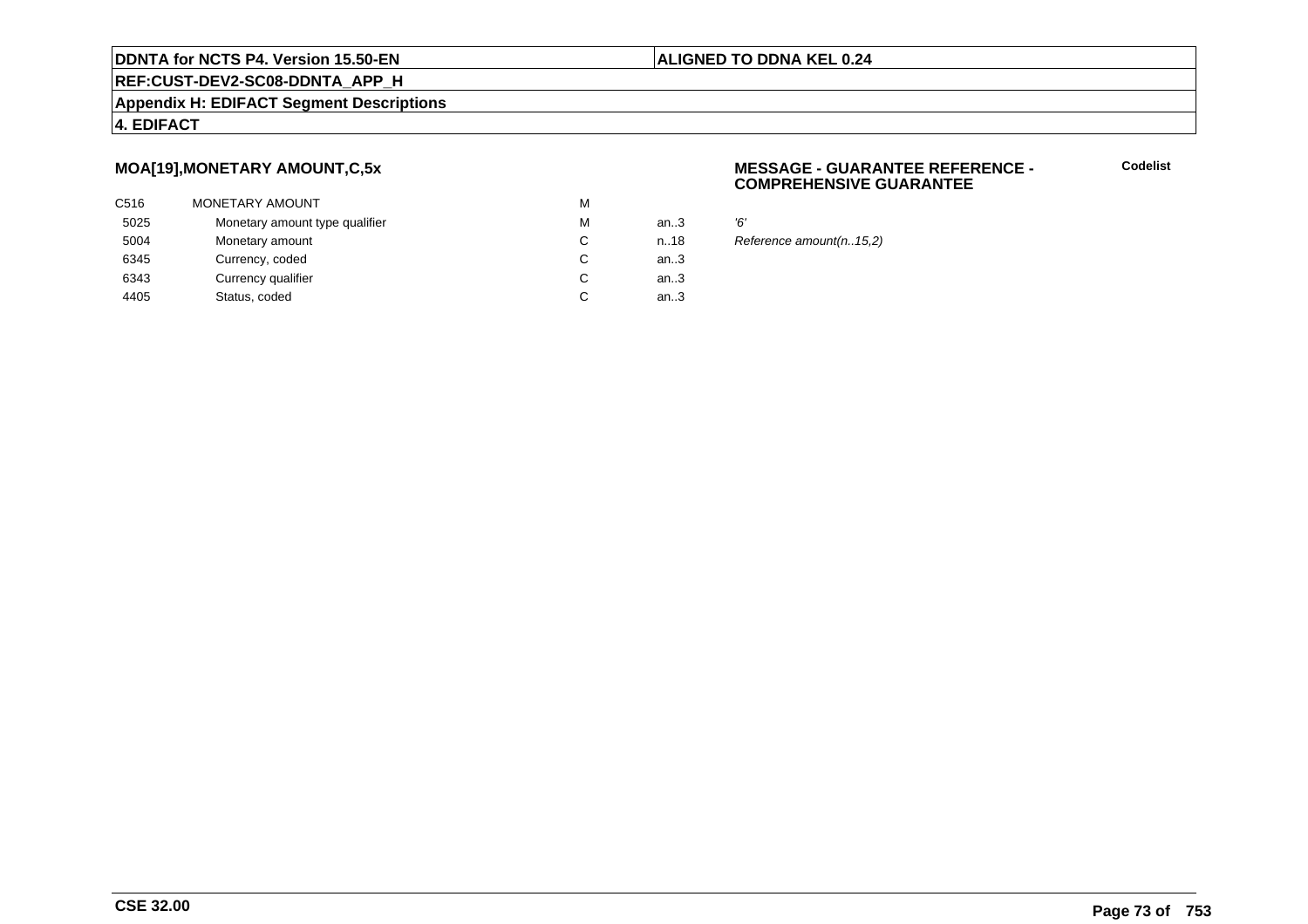# **ALIGNED TO DDNA KEL 0.24**

# **REF:CUST-DEV2-SC08-DDNTA\_APP\_H**

#### **Appendix H: EDIFACT Segment Descriptions**

#### **4. EDIFACT**

# **MOA[19],MONETARY AMOUNT,C,5x**

| C516 | <b>MONETARY AMOUNT</b>         | M |        |       |
|------|--------------------------------|---|--------|-------|
| 5025 | Monetary amount type qualifier | M | an.3   | '166' |
| 5004 | Monetary amount                | C | n.18   | Guai  |
| 6345 | Currency, coded                | C | an $3$ |       |
| 6343 | Currency qualifier             | C | an.3   |       |
| 4405 | Status, coded                  | C | an.3   |       |
|      |                                |   |        |       |

#### **MESSAGE - GUARANTEE REFERENCE - COMPREHENSIVE GUARANTEE**

**Codelist**

Guarantee amount(n..15,2)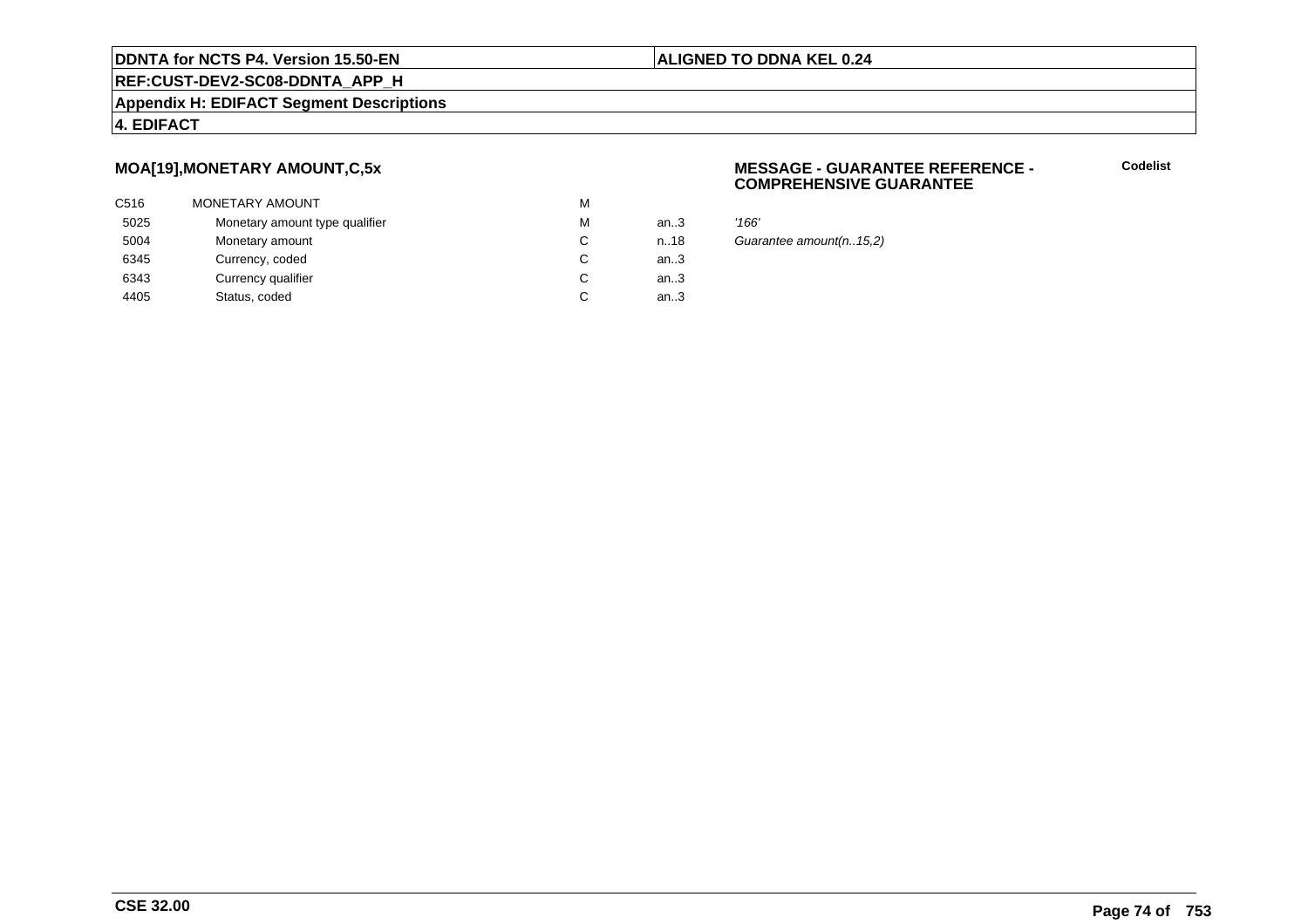#### **ALIGNED TO DDNA KEL 0.24**

**REF:CUST-DEV2-SC08-DDNTA\_APP\_H**

**Appendix H: EDIFACT Segment Descriptions**

# **4. EDIFACT**

# **MOA[19],MONETARY AMOUNT,C,5x**

| C516 | MONETARY AMOUNT                | M |        |       |
|------|--------------------------------|---|--------|-------|
| 5025 | Monetary amount type qualifier | M | an $3$ | '166' |
| 5004 | Monetary amount                | С | n.18   | Guai  |
| 6345 | Currency, coded                | C | an $3$ |       |
| 6343 | Currency qualifier             | C | an $3$ |       |
| 4405 | Status, coded                  | C | an $3$ |       |
|      |                                |   |        |       |

#### **MESSAGE - GUARANTEE REFERENCE - INDIVIDUAL GUARANTEE BY GUARANTOR**

**Codelist**

Guarantee amount(n..15,2)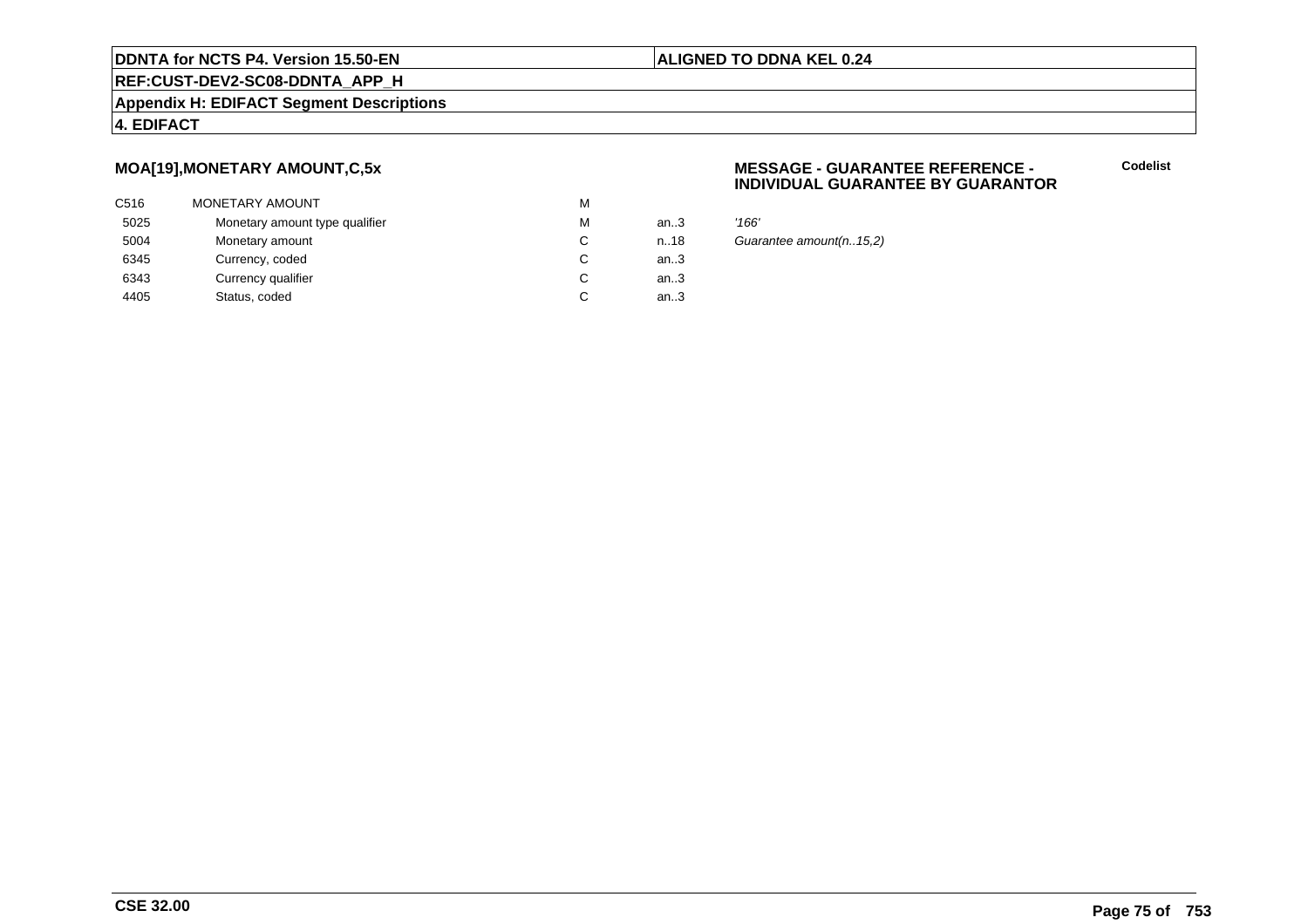### **ALIGNED TO DDNA KEL 0.24**

# **REF:CUST-DEV2-SC08-DDNTA\_APP\_H**

#### **Appendix H: EDIFACT Segment Descriptions**

#### **4. EDIFACT**

# **MOA[19],MONETARY AMOUNT,C,5x**

| C516 | <b>MONETARY AMOUNT</b>         | M |        |       |
|------|--------------------------------|---|--------|-------|
| 5025 | Monetary amount type qualifier | M | an $3$ | '229' |
| 5004 | Monetary amount                | C | n.18   | Vouc  |
| 6345 | Currency, coded                | C | an $3$ |       |
| 6343 | Currency qualifier             | C | an.3   |       |
| 4405 | Status, coded                  | C | an.3   |       |
|      |                                |   |        |       |

#### **MESSAGE - GUARANTEE REFERENCE - INDIVIDUAL GUARANTEE VOUCHER**

**Codelist**

Voucher amount(n..15,2)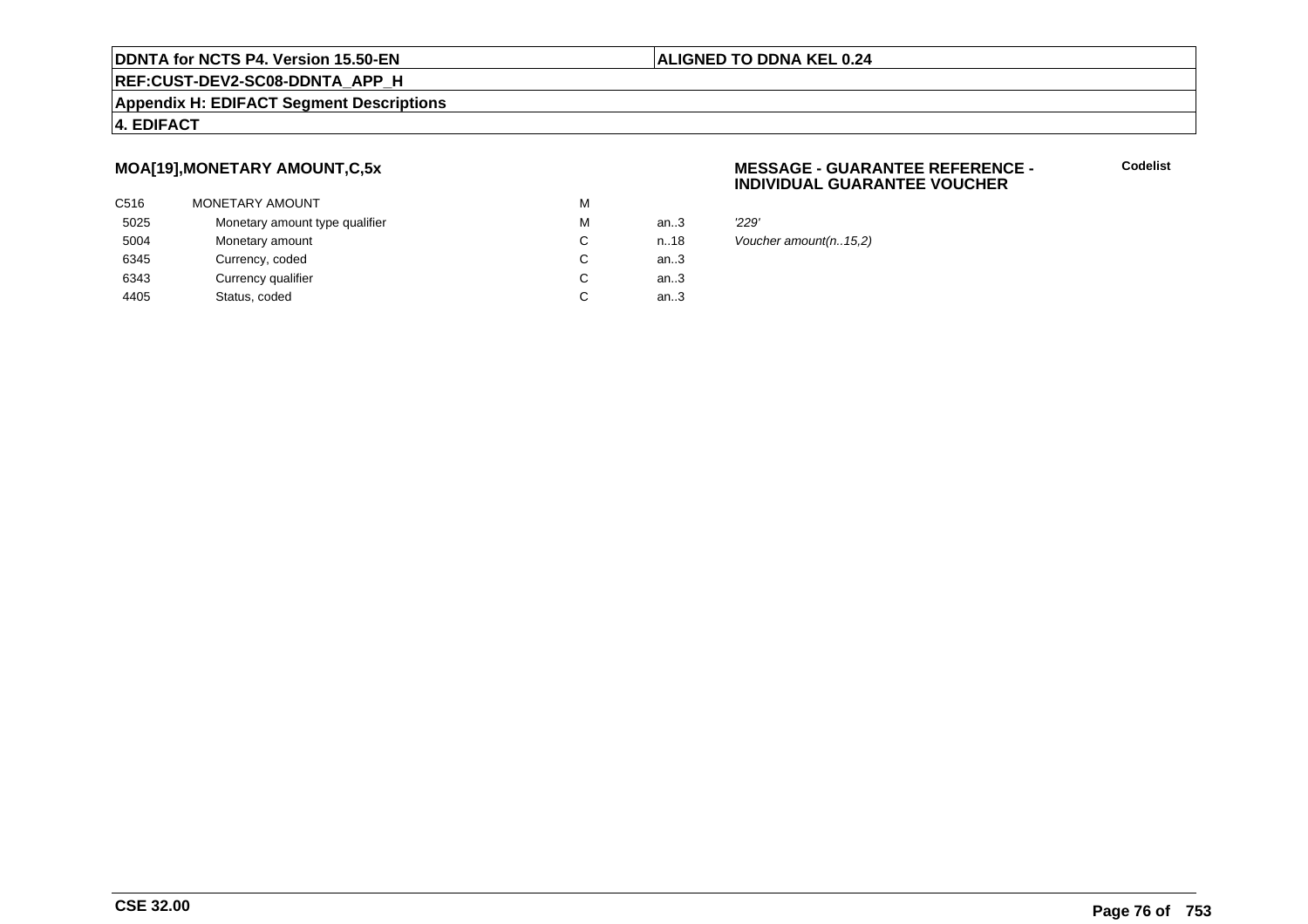## **REF:CUST-DEV2-SC08-DDNTA\_APP\_H**

#### **Appendix H: EDIFACT Segment Descriptions**

## **4. EDIFACT**

## **CUX[20],CURRENCIES,C,1x**

| C504 | <b>CURRENCY DETAILS</b>         | C |      |               |    |
|------|---------------------------------|---|------|---------------|----|
| 6347 | Currency details qualifier      | M | an.3 | '7'           |    |
| 6345 | Currency, coded                 | C | an.3 | Currency(an3) | 48 |
| 6343 | Currency qualifier              | C | an.3 |               |    |
| 6348 | Currency rate base              | C | n.4  |               |    |
| C504 | <b>CURRENCY DETAILS</b>         | C |      |               |    |
| 6347 | Currency details qualifier      | M | an.3 |               |    |
| 6345 | Currency, coded                 | C | an.3 |               |    |
| 6343 | Currency qualifier              | C | an.3 |               |    |
| 6348 | Currency rate base              | C | n.4  |               |    |
| 5402 | Rate of exchange                | C | n.12 |               |    |
| 6341 | Currency market exchange, coded | C | an.3 |               |    |

#### **MESSAGE - GUARANTEE REFERENCE - USAGECodelist**

**ALIGNED TO DDNA KEL 0.24**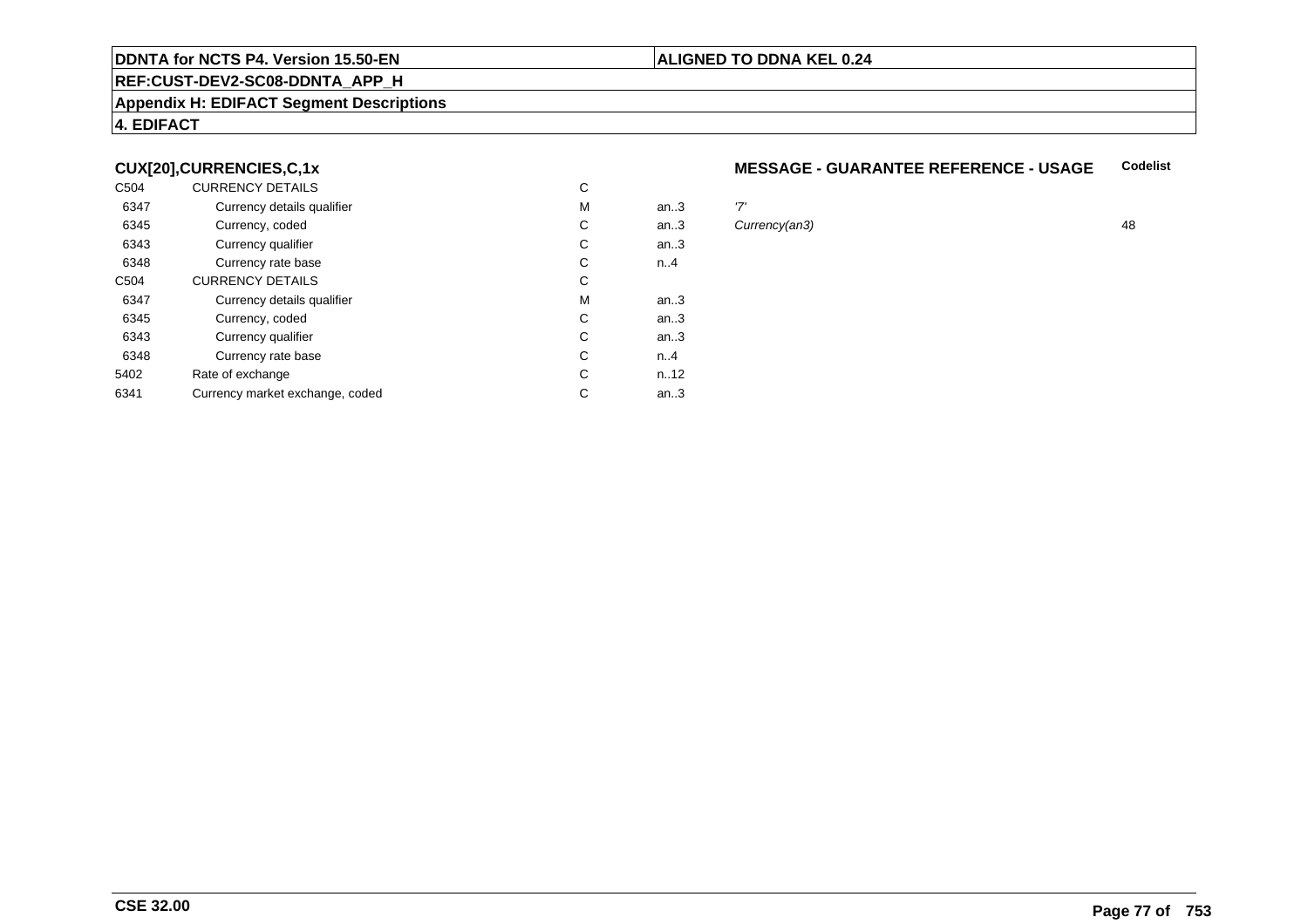#### **Appendix H: EDIFACT Segment Descriptions**

#### **4. EDIFACT**

# **CUX[20],CURRENCIES,C,1x**

| C <sub>504</sub> | <b>CURRENCY DETAILS</b>         | С |      |     |
|------------------|---------------------------------|---|------|-----|
| 6347             | Currency details qualifier      | M | an.3 | '7' |
| 6345             | Currency, coded                 | С | an.3 | Cι  |
| 6343             | Currency qualifier              | С | an.3 |     |
| 6348             | Currency rate base              | С | n.A  |     |
| C <sub>504</sub> | <b>CURRENCY DETAILS</b>         | C |      |     |
| 6347             | Currency details qualifier      | M | an.3 |     |
| 6345             | Currency, coded                 | С | an.3 |     |
| 6343             | Currency qualifier              | C | an.3 |     |
| 6348             | Currency rate base              | С | n.A  |     |
| 5402             | Rate of exchange                | C | n.12 |     |
| 6341             | Currency market exchange, coded | С | an.3 |     |

#### **MESSAGE - GUARANTEE REFERENCE - EXPOSURECodelist**

Currency(an3) 48

**ALIGNED TO DDNA KEL 0.24**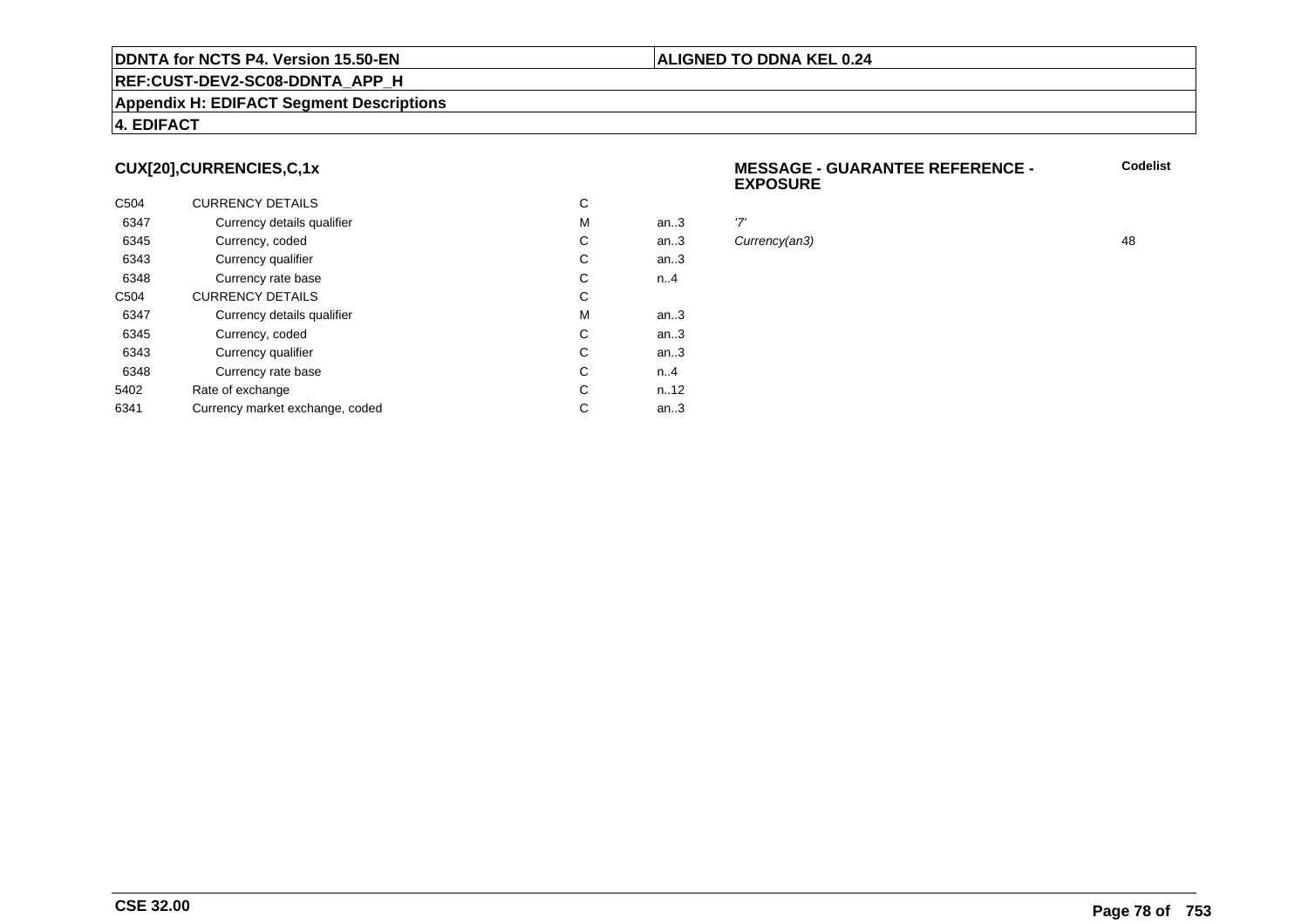#### **Appendix H: EDIFACT Segment Descriptions**

#### **4. EDIFACT**

# **CUX[20],CURRENCIES,C,1x**

| C <sub>504</sub> | <b>CURRENCY DETAILS</b>         | С |        |     |
|------------------|---------------------------------|---|--------|-----|
| 6347             | Currency details qualifier      | M | an.3   | '7' |
| 6345             | Currency, coded                 | С | an.3   | Cι  |
| 6343             | Currency qualifier              | С | an.3   |     |
| 6348             | Currency rate base              | С | n.A    |     |
| C <sub>504</sub> | <b>CURRENCY DETAILS</b>         | С |        |     |
| 6347             | Currency details qualifier      | M | an $3$ |     |
| 6345             | Currency, coded                 | С | an.3   |     |
| 6343             | Currency qualifier              | С | an.3   |     |
| 6348             | Currency rate base              | С | n.A    |     |
| 5402             | Rate of exchange                | С | n.12   |     |
| 6341             | Currency market exchange, coded | С | an.3   |     |

#### **MESSAGE - GUARANTEE REFERENCE - COMPREHENSIVE GUARANTEE**

Currency(an3) 48

**ALIGNED TO DDNA KEL 0.24**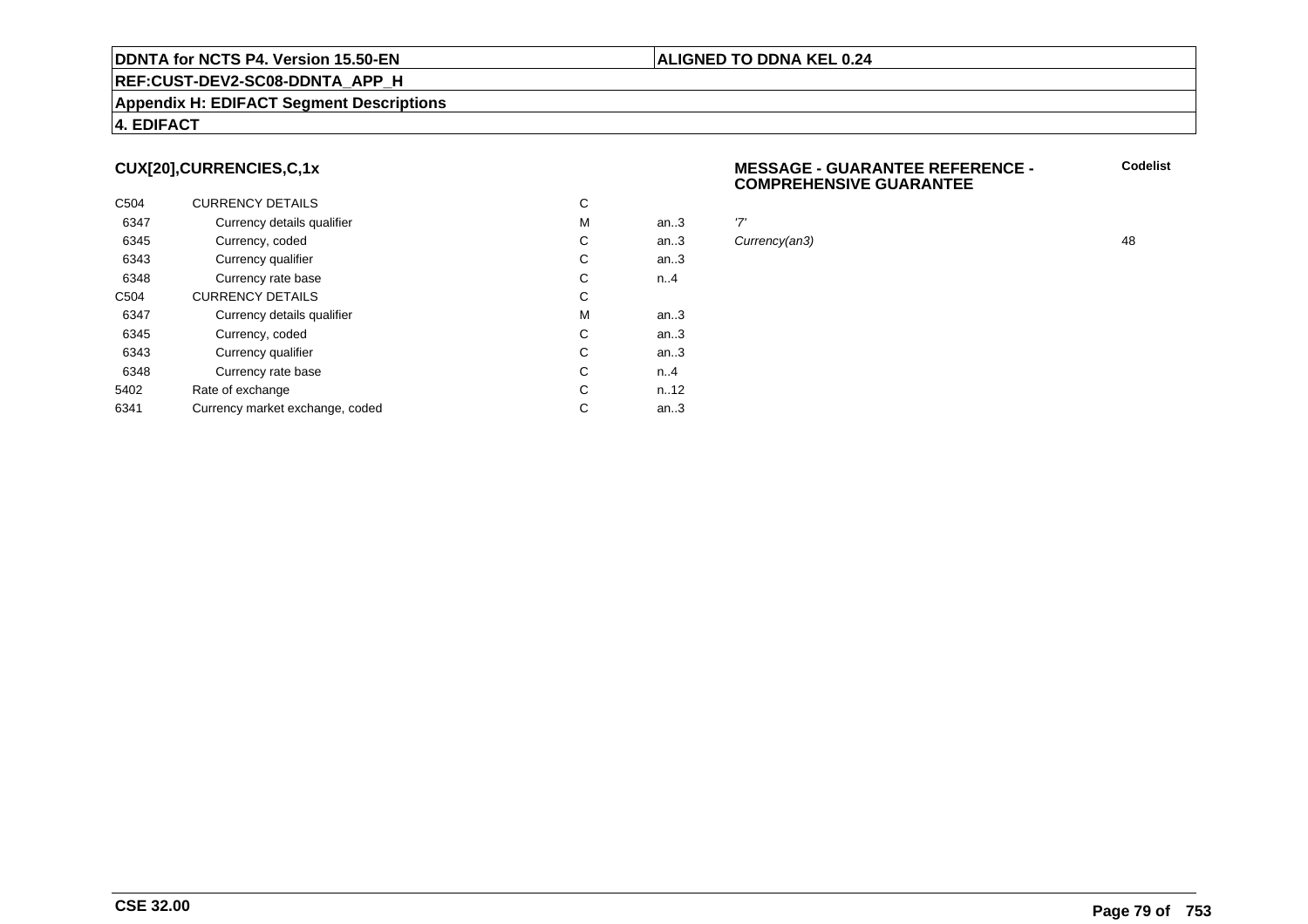#### **Appendix H: EDIFACT Segment Descriptions**

#### **4. EDIFACT**

# **CUX[20],CURRENCIES,C,1x**

| C <sub>504</sub> | <b>CURRENCY DETAILS</b>         | С |        |     |
|------------------|---------------------------------|---|--------|-----|
| 6347             | Currency details qualifier      | M | an.3   | '7' |
| 6345             | Currency, coded                 | С | an.3   | Cι  |
| 6343             | Currency qualifier              | С | an.3   |     |
| 6348             | Currency rate base              | С | n.A    |     |
| C <sub>504</sub> | <b>CURRENCY DETAILS</b>         | С |        |     |
| 6347             | Currency details qualifier      | M | an $3$ |     |
| 6345             | Currency, coded                 | С | an.3   |     |
| 6343             | Currency qualifier              | С | an.3   |     |
| 6348             | Currency rate base              | С | n.A    |     |
| 5402             | Rate of exchange                | С | n.12   |     |
| 6341             | Currency market exchange, coded | С | an.3   |     |

#### **MESSAGE - GUARANTEE REFERENCE - INDIVIDUAL GUARANTEE BY GUARANTOR**

Currency(an3) 48

**ALIGNED TO DDNA KEL 0.24**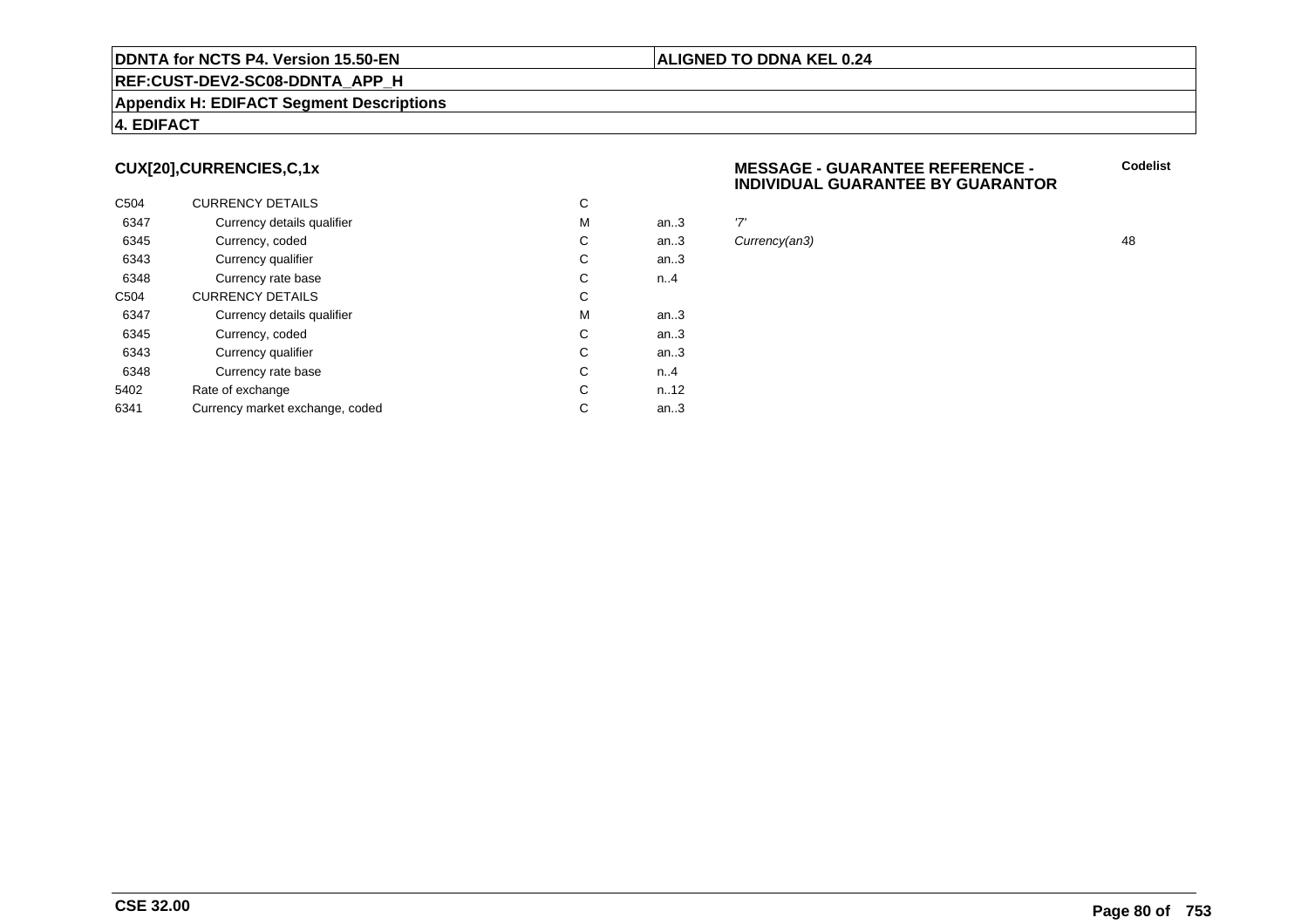#### **Appendix H: EDIFACT Segment Descriptions**

#### **4. EDIFACT**

# **CUX[20],CURRENCIES,C,1x**

| C <sub>504</sub> | <b>CURRENCY DETAILS</b>         | С |      |     |
|------------------|---------------------------------|---|------|-----|
| 6347             | Currency details qualifier      | M | an.3 | '7' |
| 6345             | Currency, coded                 | С | an.3 | Cι  |
| 6343             | Currency qualifier              | С | an.3 |     |
| 6348             | Currency rate base              | С | n.A  |     |
| C <sub>504</sub> | <b>CURRENCY DETAILS</b>         | С |      |     |
| 6347             | Currency details qualifier      | M | an.3 |     |
| 6345             | Currency, coded                 | С | an.3 |     |
| 6343             | Currency qualifier              | C | an.3 |     |
| 6348             | Currency rate base              | C | n.A  |     |
| 5402             | Rate of exchange                | С | n.12 |     |
| 6341             | Currency market exchange, coded | С | an.3 |     |

#### **MESSAGE - GUARANTEE REFERENCE - INDIVIDUAL GUARANTEE VOUCHER**

Currency(an3) 48

**ALIGNED TO DDNA KEL 0.24**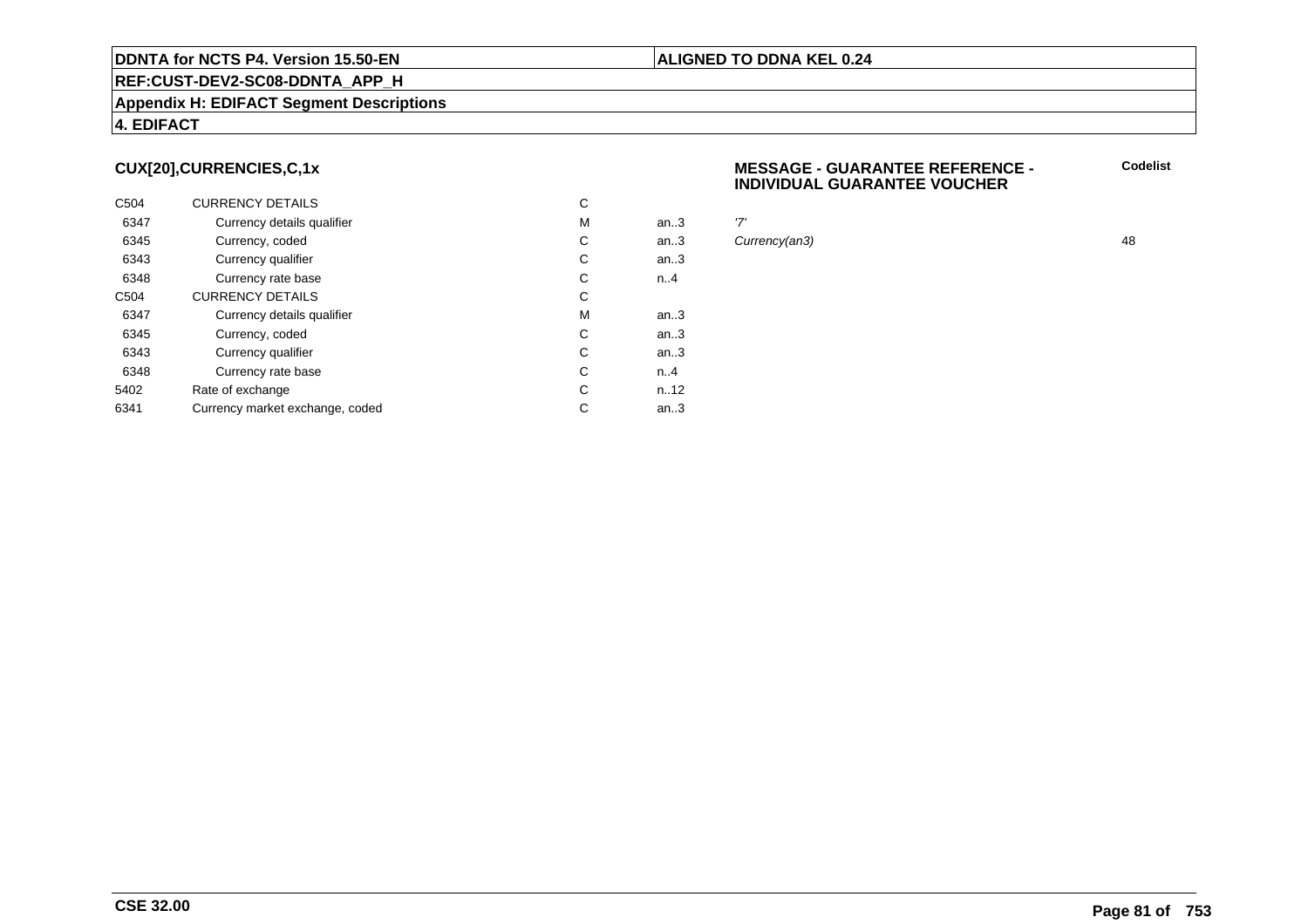#### **REF:CUST-DEV2-SC08-DDNTA\_APP\_H**

#### **Appendix H: EDIFACT Segment Descriptions**

#### **4. EDIFACT**

# **PCD[21],PERCENTAGE DETAILS,C,1x**

| C501 | PERCENTAGE DETAILS                  | M |        |     |
|------|-------------------------------------|---|--------|-----|
| 5245 | Percentage qualifier                | M | an.3   | י7' |
| 5482 | Percentage                          | C | n.10   | Pε  |
| 5249 | Percentage basis, coded             | C | an.3   |     |
| 1131 | Code list qualifier                 | C | an.3   |     |
| 3055 | Code list responsible agency, coded | С | an $3$ |     |
|      |                                     |   |        |     |

#### **MESSAGE - GUARANTEE REFERENCE - COMPREHENSIVE GUARANTEE**

**Codelist**

n..10 Percentage of reference amount(n..3)

**ALIGNED TO DDNA KEL 0.24**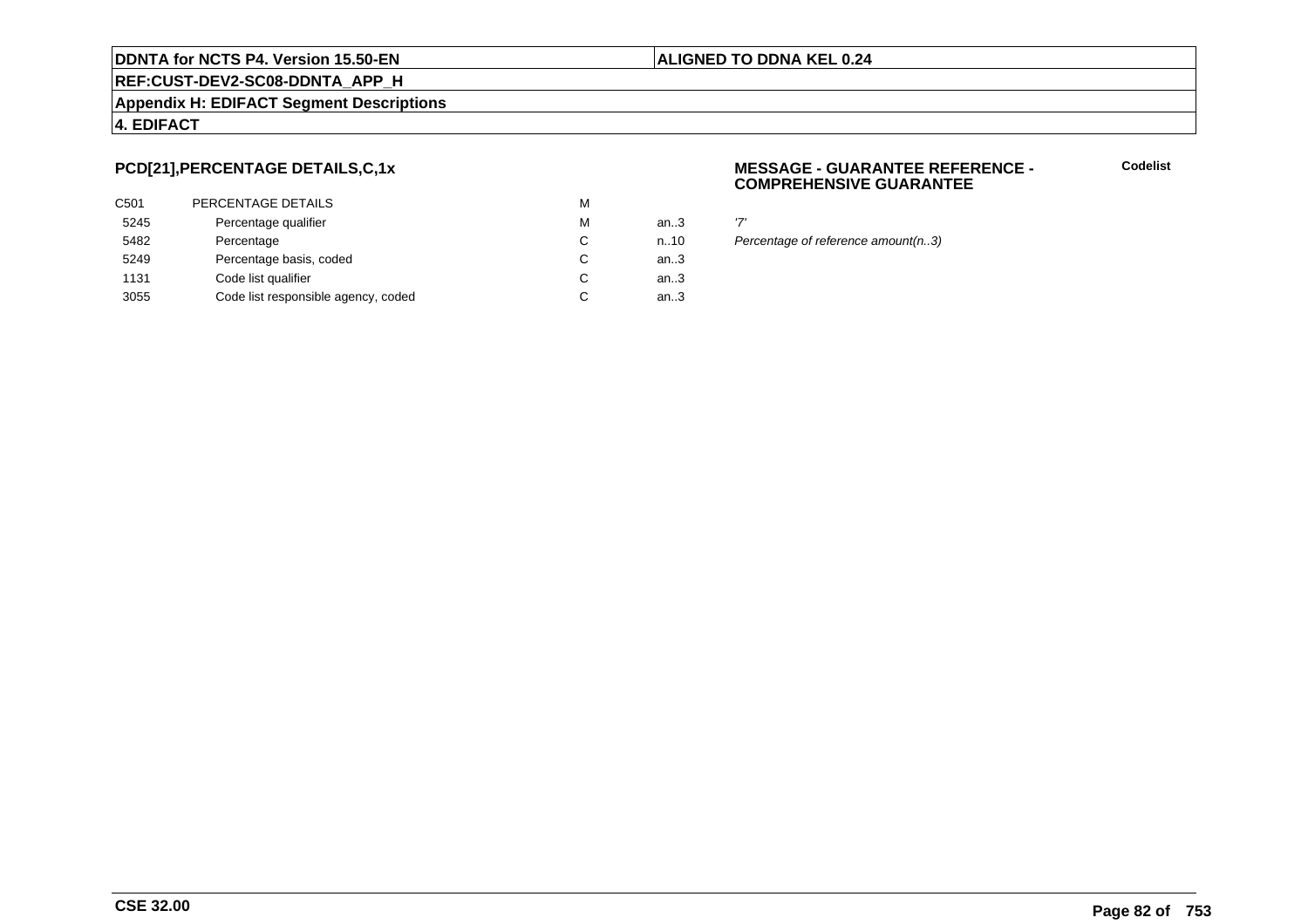#### **Appendix H: EDIFACT Segment Descriptions**

# **4. EDIFACT**

# **FTX[22],FREE TEXT,C,1x**

|                                     |   |      | <b>GUARANTOR</b>        |    |
|-------------------------------------|---|------|-------------------------|----|
| Text subject qualifier              | М | an.3 | 'ACB'                   |    |
| Text function, coded                | С | an.3 |                         |    |
| <b>TEXT REFERENCE</b>               | С |      |                         |    |
| Free text identification            | М | an17 | Postal code(an9)        |    |
| Code list qualifier                 | С | an.3 |                         |    |
| Code list responsible agency, coded | С | an.3 | Country code(a2)        | 70 |
| <b>TEXT LITERAL</b>                 | С |      |                         |    |
| Free text                           | C | an70 | Name(an35)              |    |
| Free text                           | С | an70 | Street and number(an35) |    |
| Free text                           | C | an70 | City(an35)              |    |
| Free text                           | C | an70 |                         |    |
| Free text                           | С | an70 |                         |    |
| Language, coded                     | С | an.3 | NAD LNG(a2)             | 12 |
|                                     |   |      |                         |    |

**Codelist**

# **ALIGNED TO DDNA KEL 0.24**

**MESSAGE - GUARANTEE REFERENCE -**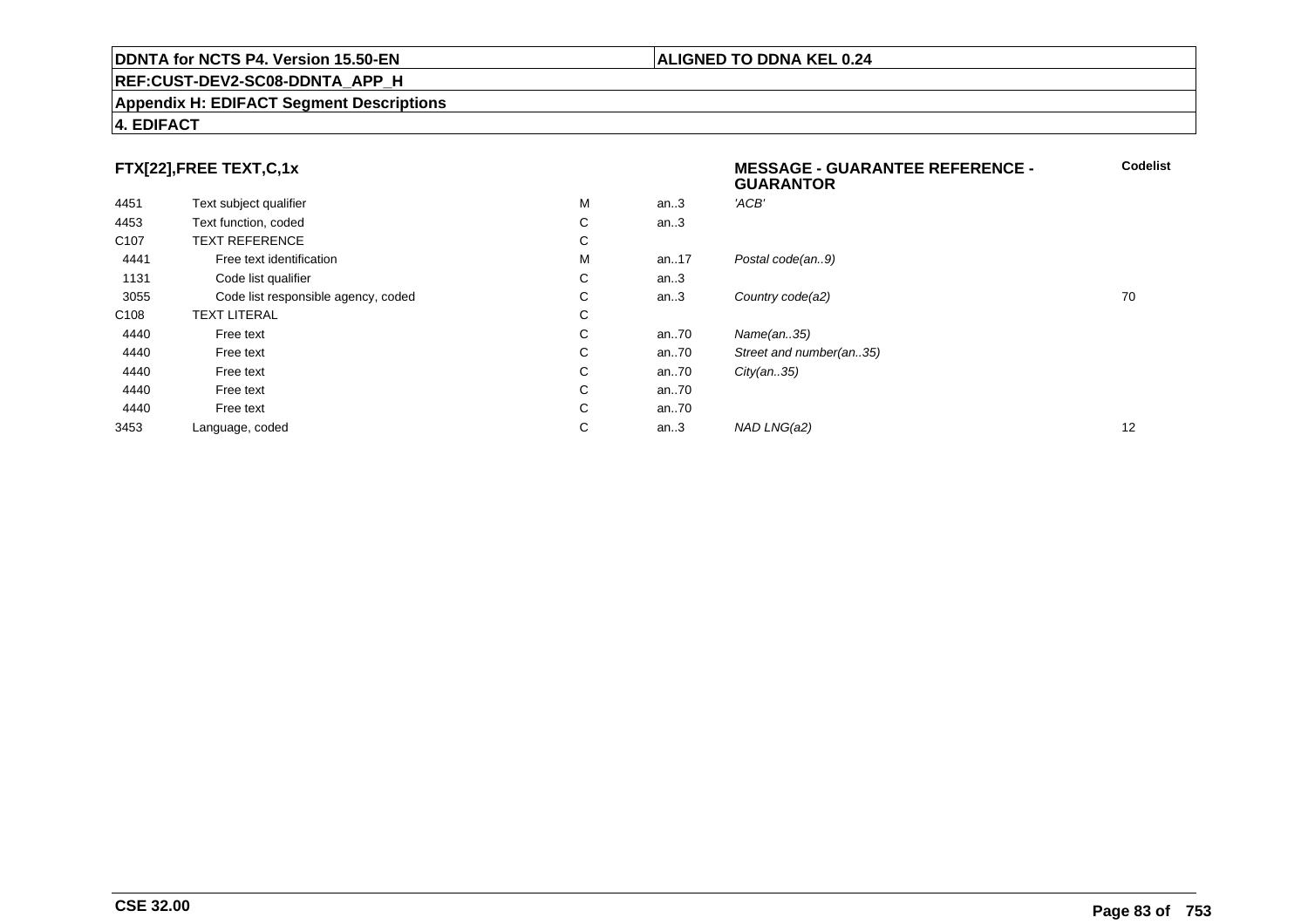#### **Appendix H: EDIFACT Segment Descriptions**

#### **4. EDIFACT**

# **FTX[22],FREE TEXT,C,1x**

| 4451             | Text subject qualifier              | M | an.3      | 'ACB'      |
|------------------|-------------------------------------|---|-----------|------------|
| 4453             | Text function, coded                | С | an.3      | Language   |
| C <sub>107</sub> | <b>TEXT REFERENCE</b>               | С |           |            |
| 4441             | Free text identification            | M | an. $.17$ |            |
| 1131             | Code list qualifier                 | C | an.3      |            |
| 3055             | Code list responsible agency, coded | С | an.3      |            |
| C <sub>108</sub> | <b>TEXT LITERAL</b>                 | С |           |            |
| 4440             | Free text                           | C | an70      |            |
| 4440             | Free text                           | C | an.70     |            |
| 4440             | Free text                           | C | an.70     |            |
| 4440             | Free text                           | С | an70      | E-mail add |
| 4440             | Free text                           | C | an70      | Telex num  |
| 3453             | Language, coded                     | С | an.3      |            |
|                  |                                     |   |           |            |

 **MESSAGE - GUARANTEE REFERENCE - GUARANTORCodelist** $C$  an..3 Language code(a2) and  $12$ dress(an..70) nber(an..35)

#### **CSE 32.00**

#### **ALIGNED TO DDNA KEL 0.24**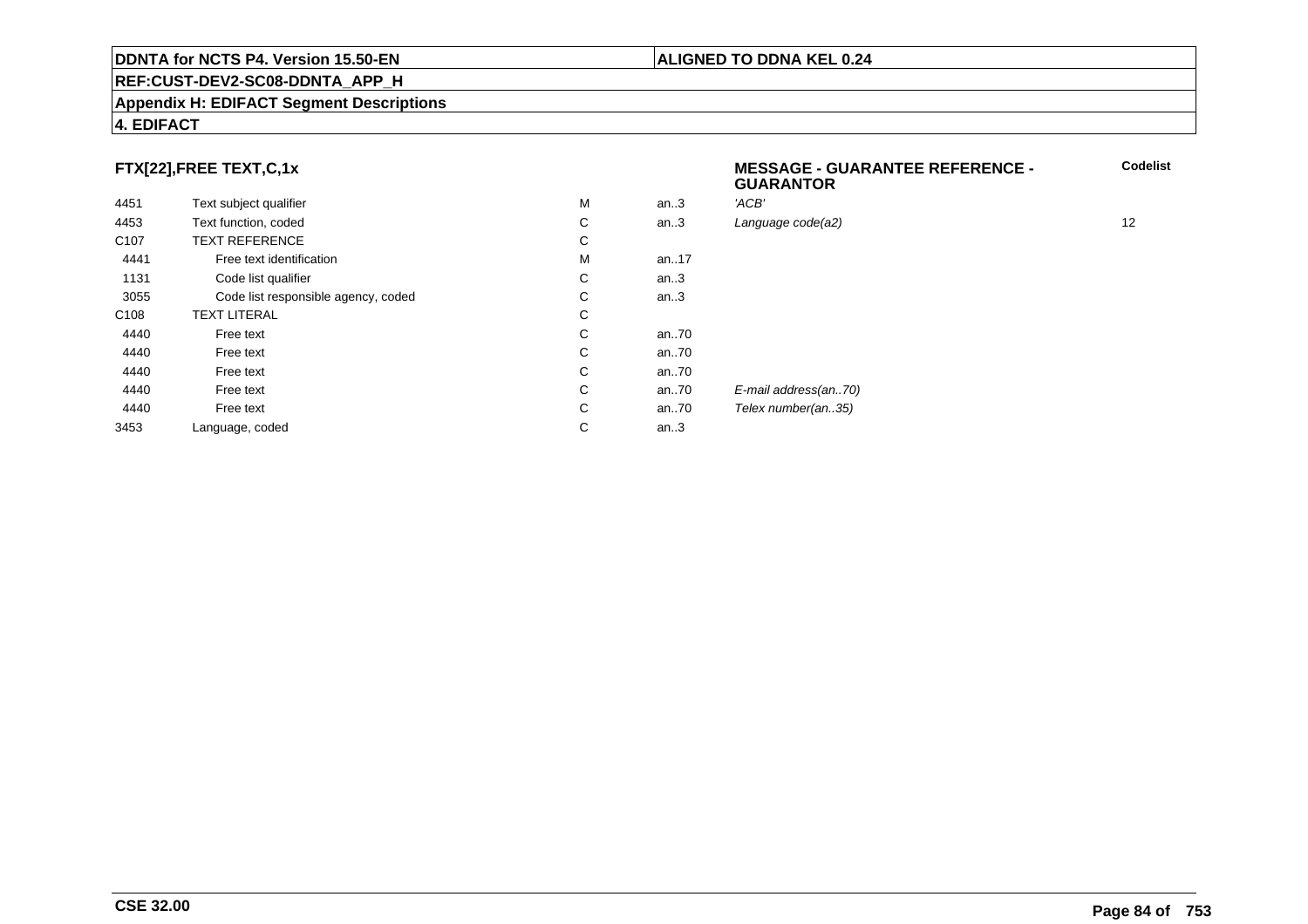#### **Appendix H: EDIFACT Segment Descriptions**

#### **4. EDIFACT**

# **FTX[22],FREE TEXT,C,1x**

|                  |                                     |   |      | <b>COMPREHENSIVE GUARANTEE</b> |    |
|------------------|-------------------------------------|---|------|--------------------------------|----|
| 4451             | Text subject qualifier              | M | an.3 | 'ACD'                          |    |
| 4453             | Text function, coded                | C | an.3 | Invalidity reason code(an3)    |    |
| C <sub>107</sub> | <b>TEXT REFERENCE</b>               | C |      |                                |    |
| 4441             | Free text identification            | M | an17 |                                |    |
| 1131             | Code list qualifier                 | C | an.3 |                                |    |
| 3055             | Code list responsible agency, coded | С | an.3 |                                |    |
| C108             | <b>TEXT LITERAL</b>                 | C |      |                                |    |
| 4440             | Free text                           | C | an70 | Invalidity reason(an350)       |    |
| 4440             | Free text                           | C | an70 |                                |    |
| 4440             | Free text                           | C | an70 |                                |    |
| 4440             | Free text                           | C | an70 |                                |    |
| 4440             | Free text                           | C | an70 |                                |    |
| 3453             | Language, coded                     | С | an.3 | Invalidity reason LNG(a2)      | 12 |
|                  |                                     |   |      |                                |    |

#### **ALIGNED TO DDNA KEL 0.24**

**MESSAGE - GUARANTEE REFERENCE -**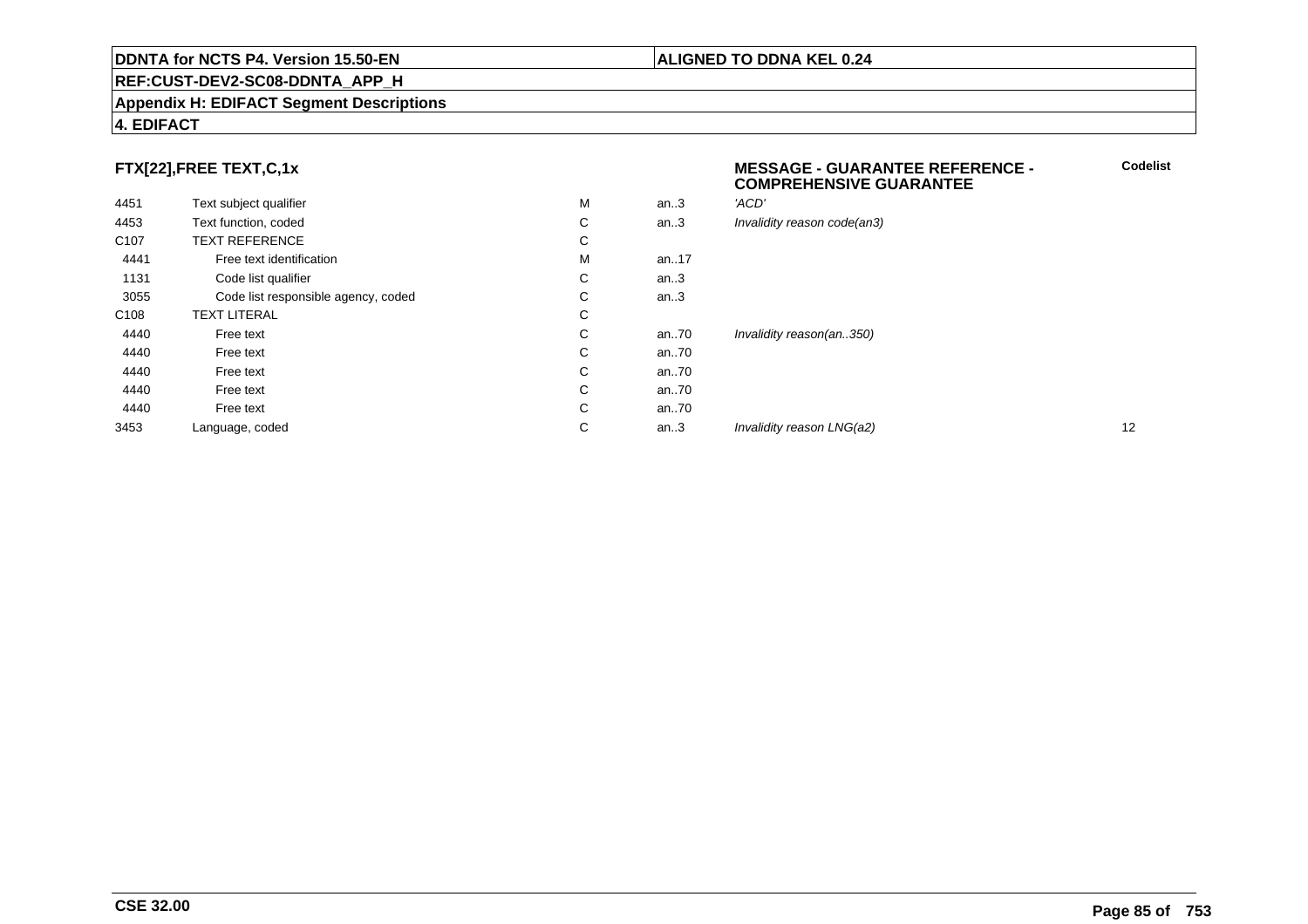#### **REF:CUST-DEV2-SC08-DDNTA\_APP\_H**

**Appendix H: EDIFACT Segment Descriptions**

**4. EDIFACT**

## **DOC[23],DOCUMENT/MESSAGE DETAILS,C,5x**

| C <sub>0</sub> 02 | DOCUMENT/MESSAGE NAME                    | M |                  |       |
|-------------------|------------------------------------------|---|------------------|-------|
| 1001              | Document/message name, coded             | С | an.3             | '101' |
| 1131              | Code list qualifier                      | С | an $3$           |       |
| 3055              | Code list responsible agency, coded      | С | an.3             |       |
| 1000              | Document/message name                    | С | an35             | Docu  |
| C <sub>503</sub>  | DOCUMENT/MESSAGE DETAILS                 | С |                  |       |
| 1004              | Document/message number                  | С | an35             |       |
| 1373              | Document/message status, coded           | С | an.3             |       |
| 1366              | Document/message source                  | С | an35             |       |
| 3453              | Language, coded                          | С | an.3             |       |
| 3153              | Communication channel identifier, coded  | С | an.3             |       |
| 1220              | Number of copies of document required    | С | n <sub>1</sub> 2 |       |
| 1218              | Number of originals of document required | С | $n_{-2}$         |       |
|                   |                                          |   |                  |       |

#### **MESSAGE - GUARANTEE REFERENCE - USAGECodelist**

**ALIGNED TO DDNA KEL 0.24**

Document/reference number(an..21)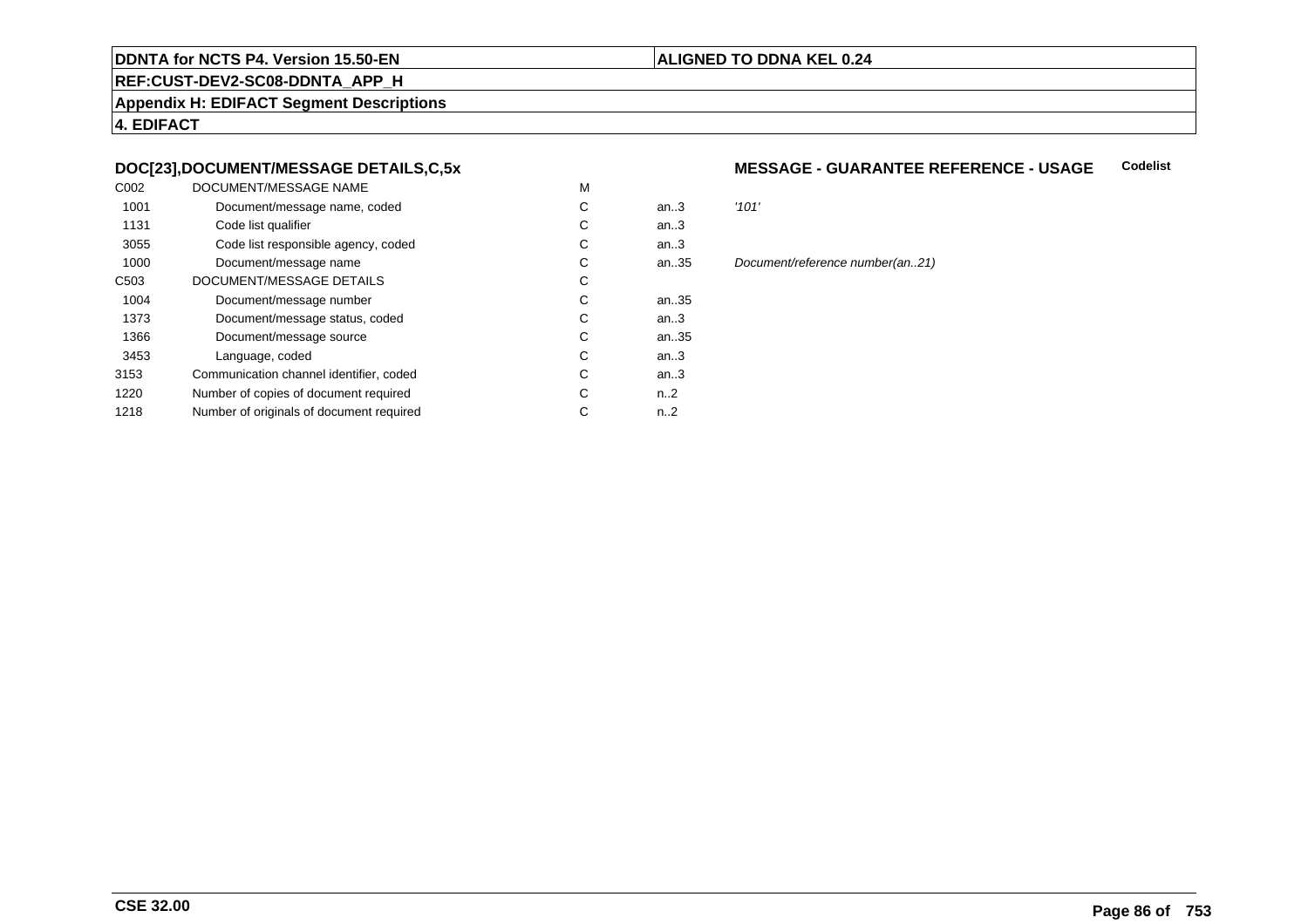#### **ALIGNED TO DDNA KEL 0.24**

**REF:CUST-DEV2-SC08-DDNTA\_APP\_H**

**Appendix H: EDIFACT Segment Descriptions**

**4. EDIFACT**

## **DOC[23],DOCUMENT/MESSAGE DETAILS,C,5x**

| C <sub>0</sub> 02 | DOCUMENT/MESSAGE NAME                    | M |                  |                      |
|-------------------|------------------------------------------|---|------------------|----------------------|
| 1001              | Document/message name, coded             | С | an.3             | '10'                 |
| 1131              | Code list qualifier                      | C | an.3             |                      |
| 3055              | Code list responsible agency, coded      | С | an.3             |                      |
| 1000              | Document/message name                    | С | an.35            | Fax number(an35)     |
| C <sub>503</sub>  | DOCUMENT/MESSAGE DETAILS                 | С |                  |                      |
| 1004              | Document/message number                  | С | an35             | Contact person(an35) |
| 1373              | Document/message status, coded           | С | an.3             |                      |
| 1366              | Document/message source                  | С | an.35            | Phone number(an35)   |
| 3453              | Language, coded                          | C | an.3             |                      |
| 3153              | Communication channel identifier, coded  | С | an.3             |                      |
| 1220              | Number of copies of document required    | С | n <sub>1</sub> 2 |                      |
| 1218              | Number of originals of document required | С | n2               |                      |
|                   |                                          |   |                  |                      |

#### **MESSAGE - GUARANTEE REFERENCE - GUARANTOR**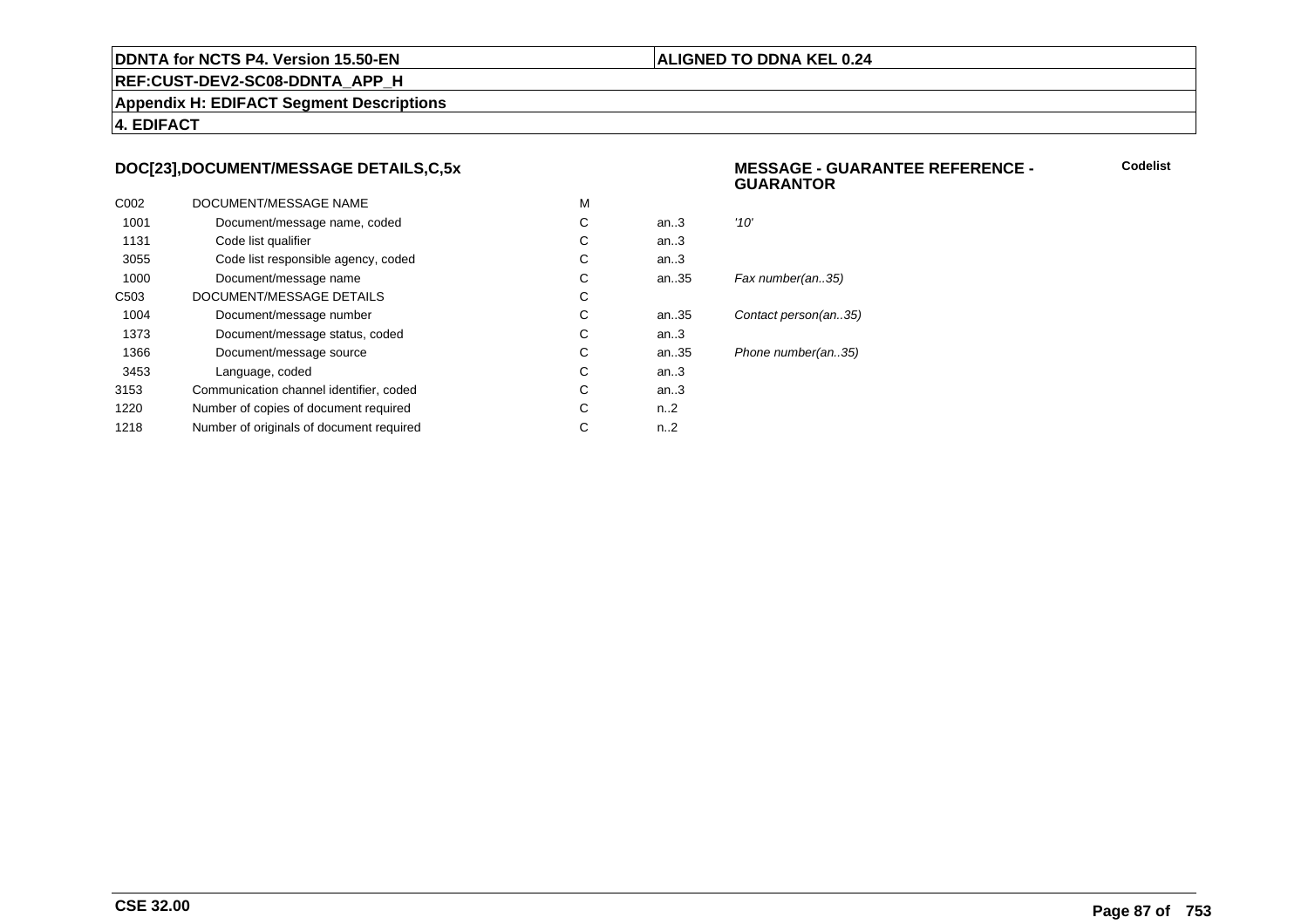#### **ALIGNED TO DDNA KEL 0.24**

**REF:CUST-DEV2-SC08-DDNTA\_APP\_H**

**Appendix H: EDIFACT Segment Descriptions**

**4. EDIFACT**

## **DOC[23],DOCUMENT/MESSAGE DETAILS,C,5x**

| C <sub>0</sub> 02 | DOCUMENT/MESSAGE NAME                    | M |                  |                            |
|-------------------|------------------------------------------|---|------------------|----------------------------|
| 1001              | Document/message name, coded             | C | an.3             | '16'                       |
| 1131              | Code list qualifier                      | C | an.3             |                            |
| 3055              | Code list responsible agency, coded      | С | an.3             |                            |
| 1000              | Document/message name                    | C | an35             |                            |
| C <sub>503</sub>  | DOCUMENT/MESSAGE DETAILS                 | C |                  |                            |
| 1004              | Document/message number                  | C | an35             | Number of certificates(n8) |
| 1373              | Document/message status, coded           | С | an.3             |                            |
| 1366              | Document/message source                  | C | an35             |                            |
| 3453              | Language, coded                          | C | an.3             |                            |
| 3153              | Communication channel identifier, coded  | С | an.3             |                            |
| 1220              | Number of copies of document required    | С | n <sub>1</sub> 2 |                            |
| 1218              | Number of originals of document required | С | n2               |                            |
|                   |                                          |   |                  |                            |

#### **MESSAGE - GUARANTEE REFERENCE - COMPREHENSIVE GUARANTEE**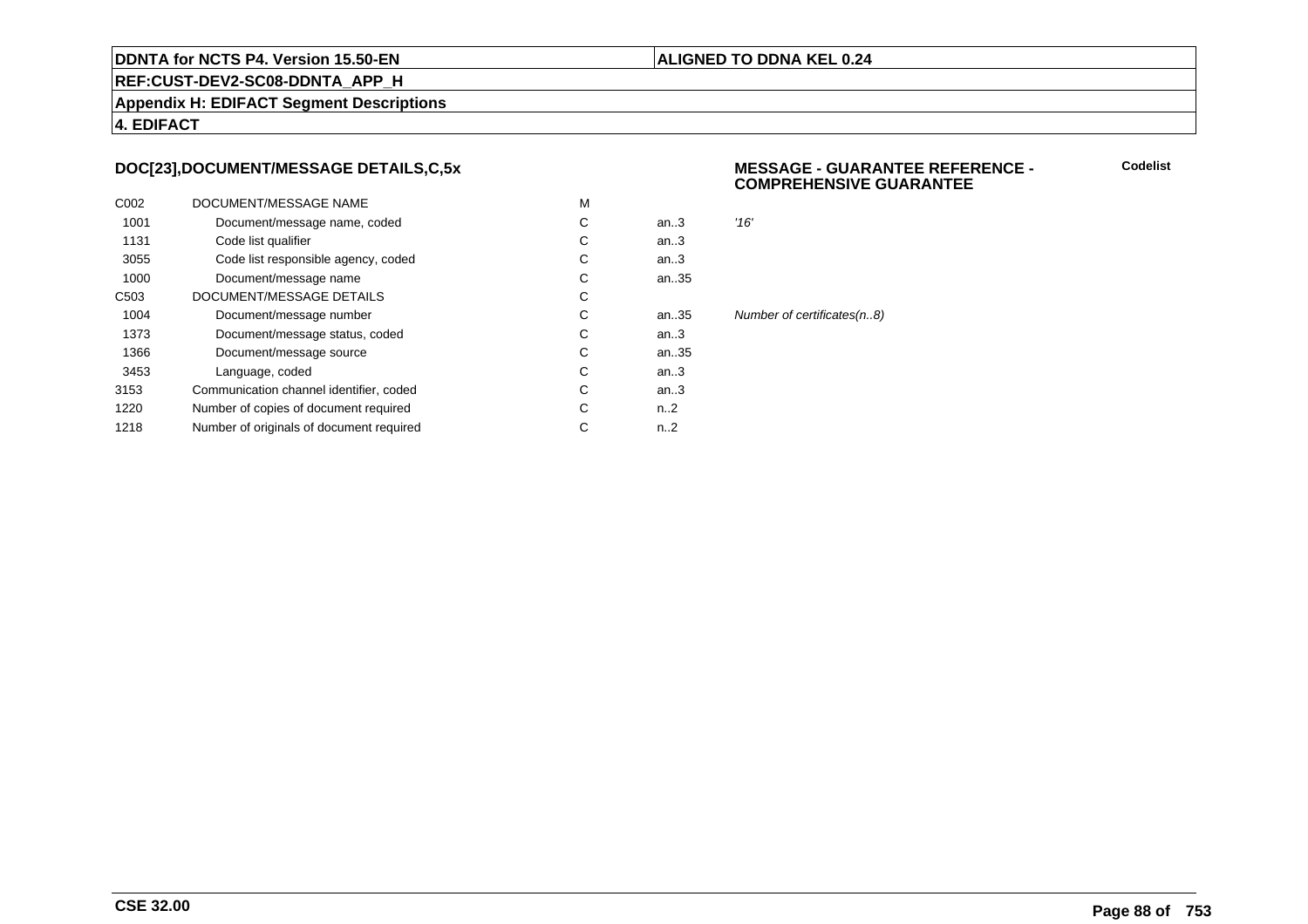# **REF:CUST-DEV2-SC08-DDNTA\_APP\_H**

**Appendix H: EDIFACT Segment Descriptions**

**4. EDIFACT**

## **FII[24],FINANCIAL INSTITUTION INFORMATION,C,999x**

| 3035 | Party qualifier                     | М | an.3   | 'CJ' |
|------|-------------------------------------|---|--------|------|
| C078 | ACCOUNT IDENTIFICATION              | С |        |      |
| 3194 | Account holder number               | С | an35   | Mes  |
| 3192 | Account holder name                 | С | an35   |      |
| 3192 | Account holder name                 | C | an35   |      |
| 6345 | Currency, coded                     | С | an.3   |      |
| C088 | INSTITUTION IDENTIFICATION          | С |        |      |
| 3433 | Institution name identification     | C | an11   |      |
| 1131 | Code list qualifier                 | С | an.3   |      |
| 3055 | Code list responsible agency, coded | С | an $3$ |      |
| 3434 | Institution branch number           | C | an17   |      |
| 1131 | Code list qualifier                 | С | an $3$ |      |
| 3055 | Code list responsible agency, coded | С | an.3   |      |
| 3432 | Institution name                    | С | an350  |      |
| 3436 | Institution branch place            | C | an70   |      |
| 3207 | Country, coded                      | С | an.3   |      |
|      |                                     |   |        |      |

# **MESSAGE - MRNINFO - MSGINFO**<br>3

35 Message type(an..6) 60<br>35

**ALIGNED TO DDNA KEL 0.24**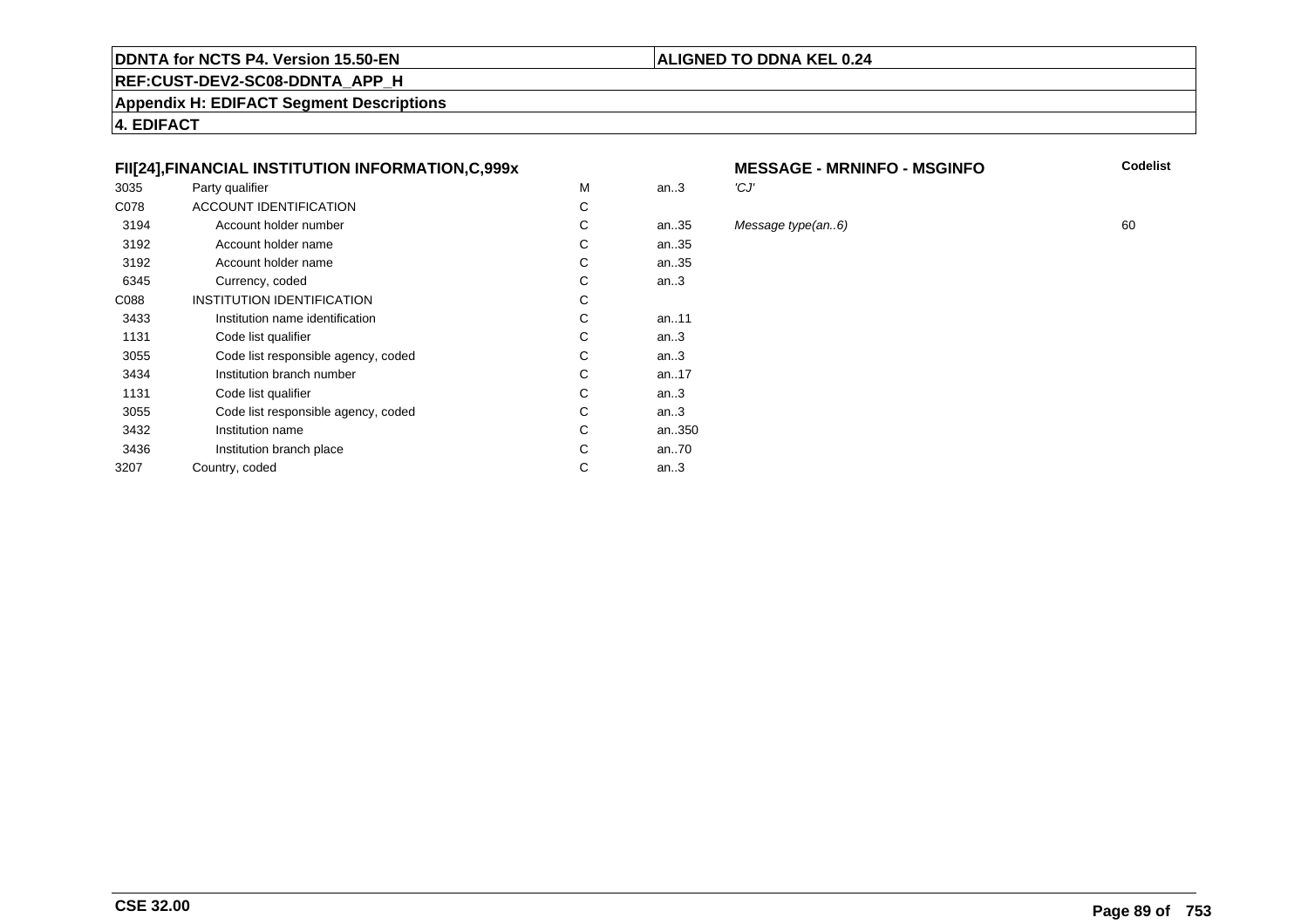# **ALIGNED TO DDNA KEL 0.24**

**REF:CUST-DEV2-SC08-DDNTA\_APP\_H**

**Appendix H: EDIFACT Segment Descriptions**

**4. EDIFACT**

|      | FII[24], FINANCIAL INSTITUTION INFORMATION, C, 999x |   |           | <b>ME</b> |
|------|-----------------------------------------------------|---|-----------|-----------|
| 3035 | Party qualifier                                     | M | an.3      | 'CU'      |
| C078 | ACCOUNT IDENTIFICATION                              | С |           |           |
| 3194 | Account holder number                               | С | an35      |           |
| 3192 | Account holder name                                 | С | an35      |           |
| 3192 | Account holder name                                 | C | an.35     |           |
| 6345 | Currency, coded                                     | С | an.3      |           |
| C088 | INSTITUTION IDENTIFICATION                          | С |           |           |
| 3433 | Institution name identification                     | C | an11      |           |
| 1131 | Code list qualifier                                 | C | an.3      |           |
| 3055 | Code list responsible agency, coded                 | C | an.3      |           |
| 3434 | Institution branch number                           | C | an. $.17$ |           |
| 1131 | Code list qualifier                                 | C | an.3      |           |
| 3055 | Code list responsible agency, coded                 | C | an.3      |           |
| 3432 | Institution name                                    | C | an350     |           |
| 3436 | Institution branch place                            | С | an70      |           |
| 3207 | Country, coded                                      | C | an.3      | Cou       |
|      |                                                     |   |           |           |

| X |   |       | <b>MESSAGE - MRNINFO - MSGINFO</b> | Codelist |
|---|---|-------|------------------------------------|----------|
|   | M | an.3  | 'CU'                               |          |
|   | С |       |                                    |          |
|   | C | an35  |                                    |          |
|   | С | an35  |                                    |          |
|   | С | an35  |                                    |          |
|   | С | an.3  |                                    |          |
|   | C |       |                                    |          |
|   | С | an11  |                                    |          |
|   | С | an.3  |                                    |          |
|   | С | an.3  |                                    |          |
|   | C | an17  |                                    |          |
|   | С | an.3  |                                    |          |
|   | С | an.3  |                                    |          |
|   | С | an350 |                                    |          |
|   | C | an70  |                                    |          |
|   | С | an.3  | Country code A(a2)                 | 70       |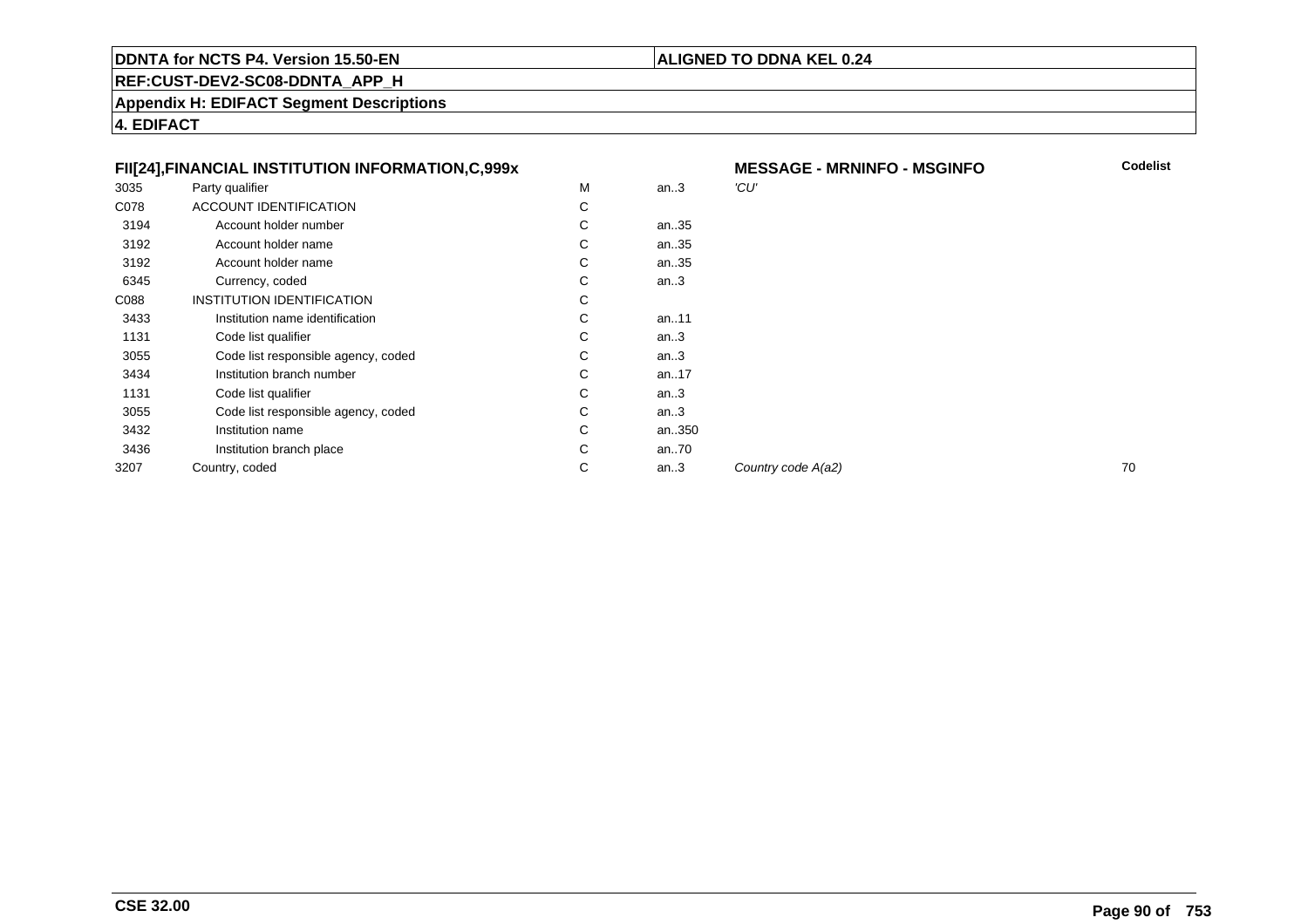# **ALIGNED TO DDNA KEL 0.24**

**REF:CUST-DEV2-SC08-DDNTA\_APP\_H**

**Appendix H: EDIFACT Segment Descriptions**

**4. EDIFACT**

|      | FII[24], FINANCIAL INSTITUTION INFORMATION, C, 999x |   |           | <b>ME</b> |
|------|-----------------------------------------------------|---|-----------|-----------|
| 3035 | Party qualifier                                     | М | an.3      | 'CV'      |
| C078 | <b>ACCOUNT IDENTIFICATION</b>                       | C |           |           |
| 3194 | Account holder number                               | C | an35      |           |
| 3192 | Account holder name                                 | C | an35      |           |
| 3192 | Account holder name                                 | C | an35      |           |
| 6345 | Currency, coded                                     | C | an.3      |           |
| C088 | <b>INSTITUTION IDENTIFICATION</b>                   | C |           |           |
| 3433 | Institution name identification                     | C | an11      |           |
| 1131 | Code list qualifier                                 | C | an.3      |           |
| 3055 | Code list responsible agency, coded                 | C | an.3      |           |
| 3434 | Institution branch number                           | C | an. $.17$ |           |
| 1131 | Code list qualifier                                 | C | an.3      |           |
| 3055 | Code list responsible agency, coded                 | C | an.3      |           |
| 3432 | Institution name                                    | C | an350     |           |
| 3436 | Institution branch place                            | C | an70      |           |
| 3207 | Country, coded                                      | С | an.3      | Cou       |
|      |                                                     |   |           |           |

 **MESSAGE - MRNINFO - MSGINFO Codelist**  $\frac{1}{2}$  Country code  $B(a2)$  70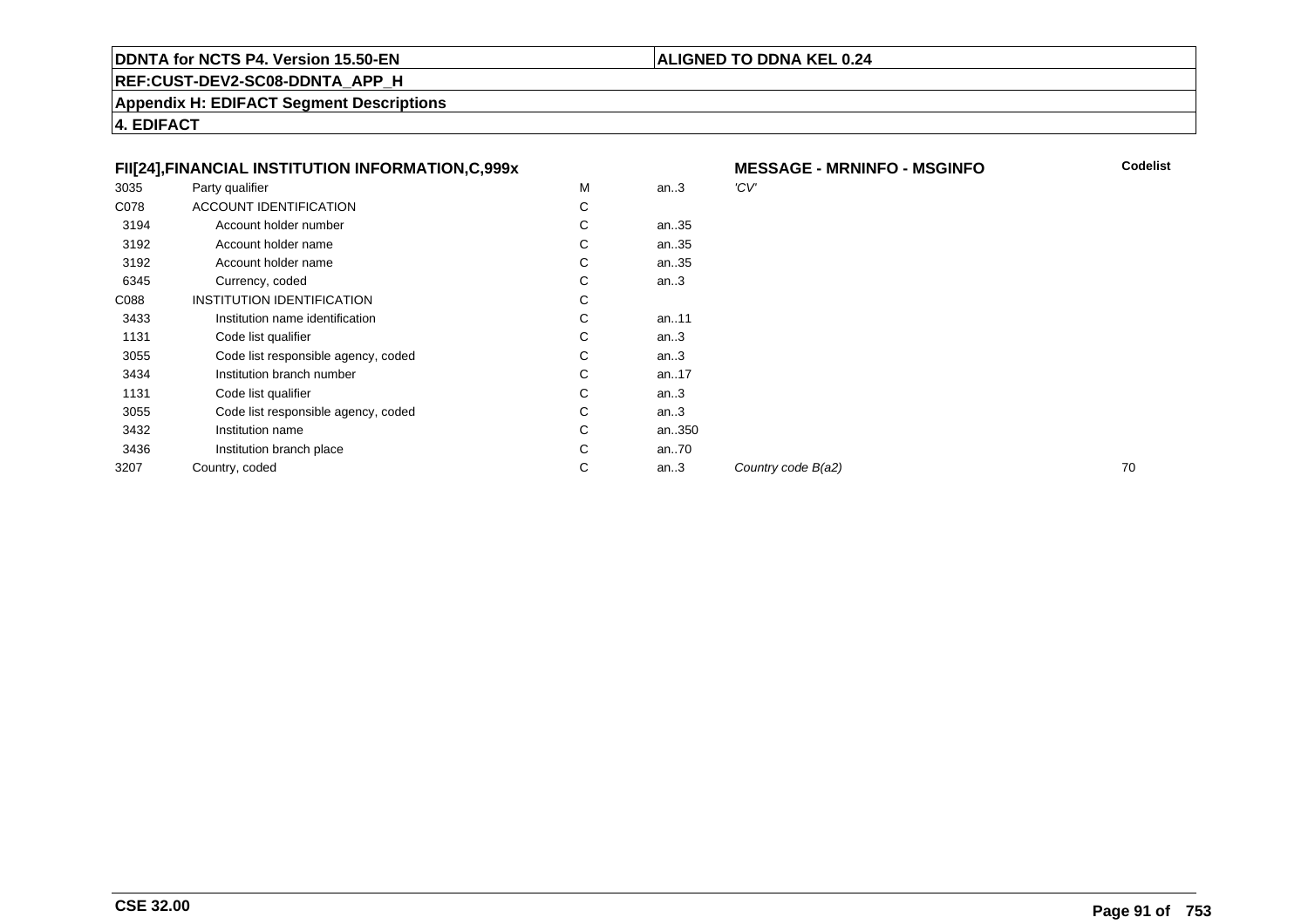# **REF:CUST-DEV2-SC08-DDNTA\_APP\_H**

**Appendix H: EDIFACT Segment Descriptions**

**4. EDIFACT**

## **FII[24],FINANCIAL INSTITUTION INFORMATION,C,999x**

| 3035 | Party qualifier                     | M | an.3  | 'CJ' |
|------|-------------------------------------|---|-------|------|
| C078 | <b>ACCOUNT IDENTIFICATION</b>       | С |       |      |
| 3194 | Account holder number               | С | an35  | Mes  |
| 3192 | Account holder name                 | С | an35  |      |
| 3192 | Account holder name                 | С | an35  |      |
| 6345 | Currency, coded                     | С | an.3  |      |
| C088 | INSTITUTION IDENTIFICATION          | С |       |      |
| 3433 | Institution name identification     | C | an.11 |      |
| 1131 | Code list qualifier                 | С | an.3  |      |
| 3055 | Code list responsible agency, coded | С | an.3  |      |
| 3434 | Institution branch number           | C | an17  |      |
| 1131 | Code list qualifier                 | С | an.3  |      |
| 3055 | Code list responsible agency, coded | С | an.3  |      |
| 3432 | Institution name                    | C | an350 |      |
| 3436 | Institution branch place            | С | an70  |      |
| 3207 | Country, coded                      | С | an.3  |      |
|      |                                     |   |       |      |

# **MESSAGE - MRNLIST - MSGTYPE**<br>3

an..35 Message type(an..6) <sup>60</sup>

**ALIGNED TO DDNA KEL 0.24**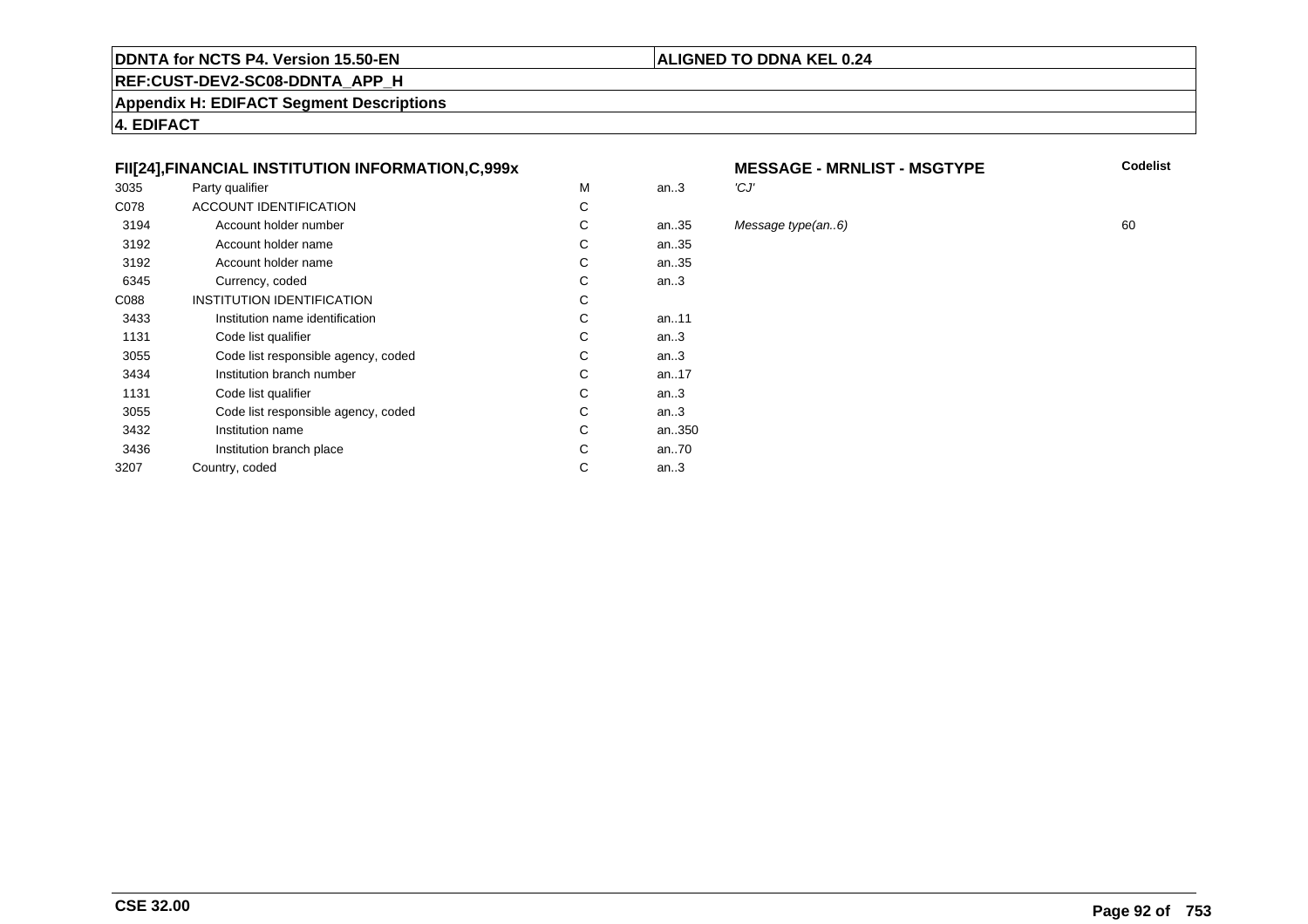#### **ALIGNED TO DDNA KEL 0.24**

**REF:CUST-DEV2-SC08-DDNTA\_APP\_H**

**Appendix H: EDIFACT Segment Descriptions**

**4. EDIFACT**

# **FII[24],FINANCIAL INSTITUTION INFORMATION,C,999x**

|      |                                     |   |           | ---- |
|------|-------------------------------------|---|-----------|------|
| 3035 | Party qualifier                     | м | an $3$    | 'AN' |
| C078 | <b>ACCOUNT IDENTIFICATION</b>       | C |           |      |
| 3194 | Account holder number               | С | an35      |      |
| 3192 | Account holder name                 | С | an35      |      |
| 3192 | Account holder name                 | С | an35      |      |
| 6345 | Currency, coded                     | C | an.3      | Not  |
| C088 | <b>INSTITUTION IDENTIFICATION</b>   | C |           |      |
| 3433 | Institution name identification     | C | an. $.11$ |      |
| 1131 | Code list qualifier                 | С | an.3      |      |
| 3055 | Code list responsible agency, coded | С | an.3      |      |
| 3434 | Institution branch number           | С | an17      |      |
| 1131 | Code list qualifier                 | C | an.3      |      |
| 3055 | Code list responsible agency, coded | С | an.3      |      |
| 3432 | Institution name                    | C | an350     |      |
| 3436 | Institution branch place            | C | an70      |      |
| 3207 | Country, coded                      | С | an.3      |      |
|      |                                     |   |           |      |

#### **MESSAGE - GUARANTEE REFERENCE - COMPREHENSIVE GUARANTEE - VALIDITYLIMITATION EC**

Not valid for  $EC(n1)$  27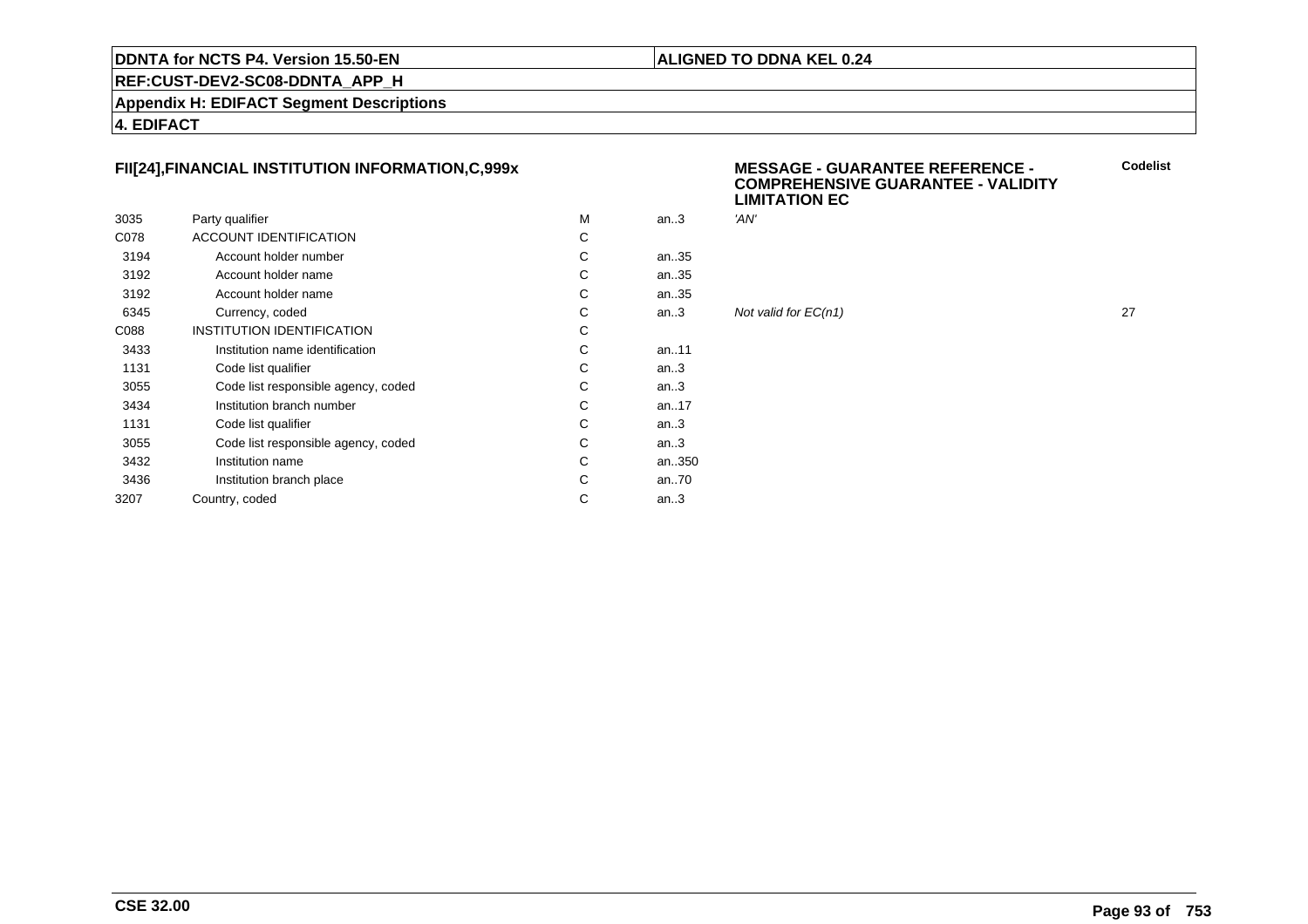#### **ALIGNED TO DDNA KEL 0.24**

**REF:CUST-DEV2-SC08-DDNTA\_APP\_H**

**Appendix H: EDIFACT Segment Descriptions**

**4. EDIFACT**

# **FII[24],FINANCIAL INSTITUTION INFORMATION,C,999x**

|      |                                     |   |        | --   |
|------|-------------------------------------|---|--------|------|
| 3035 | Party qualifier                     | м | an $3$ | 'וע" |
| C078 | <b>ACCOUNT IDENTIFICATION</b>       | С |        |      |
| 3194 | Account holder number               | С | an35   |      |
| 3192 | Account holder name                 | С | an35   |      |
| 3192 | Account holder name                 | С | an35   |      |
| 6345 | Currency, coded                     | C | an.3   |      |
| C088 | INSTITUTION IDENTIFICATION          | С |        |      |
| 3433 | Institution name identification     | С | an11   |      |
| 1131 | Code list qualifier                 | С | an.3   |      |
| 3055 | Code list responsible agency, coded | C | an.3   |      |
| 3434 | Institution branch number           | С | an17   |      |
| 1131 | Code list qualifier                 | С | an.3   |      |
| 3055 | Code list responsible agency, coded | C | an.3   |      |
| 3432 | Institution name                    | C | an350  |      |
| 3436 | Institution branch place            | С | an70   |      |
| 3207 | Country, coded                      | С | an $3$ | Noi  |
|      |                                     |   |        |      |

#### **MESSAGE - GUARANTEE REFERENCE - COMPREHENSIVE GUARANTEE - VALIDITYLIMITATION NON EC**

Not valid for other contracting parties(a2) 71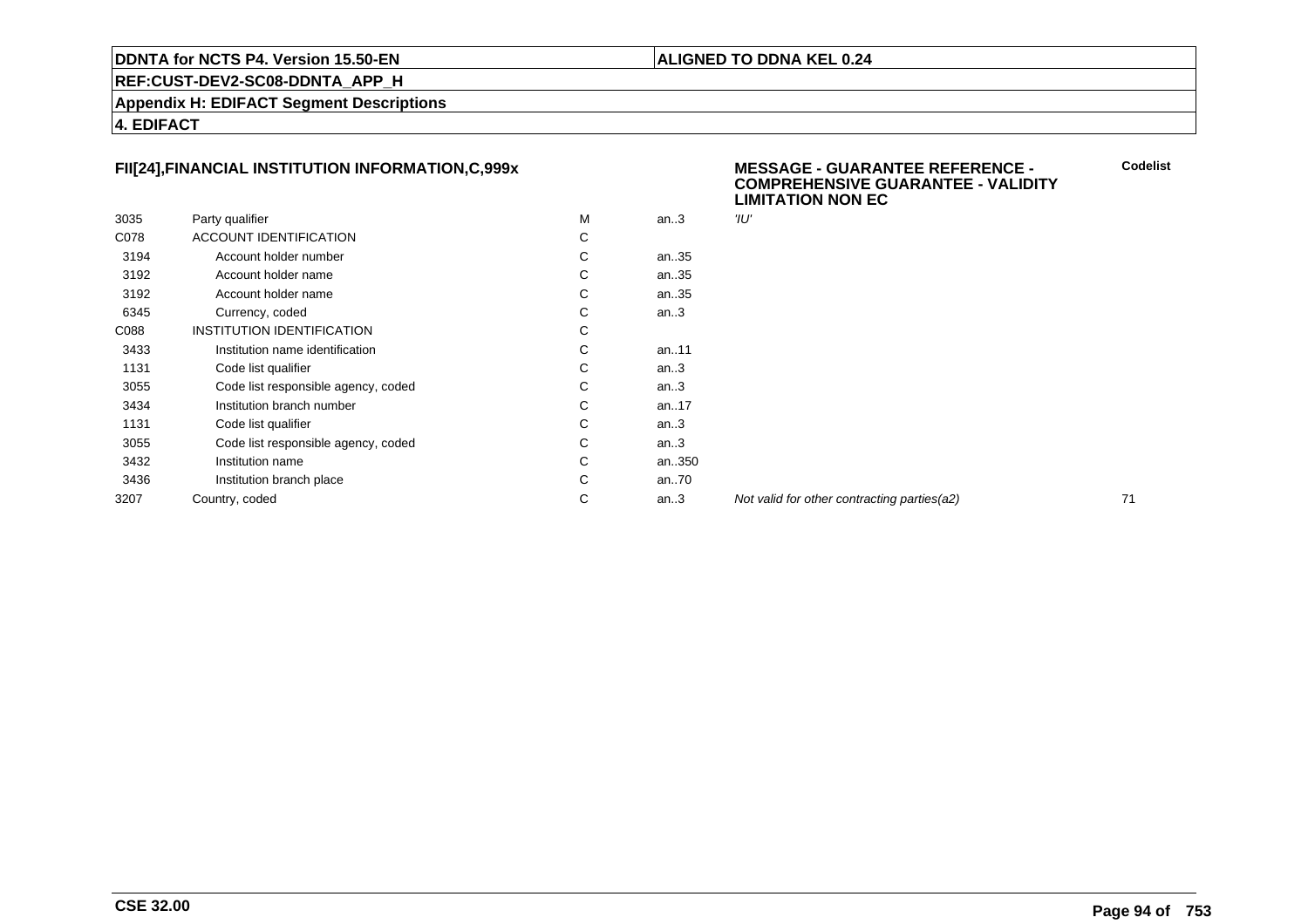#### **ALIGNED TO DDNA KEL 0.24**

**REF:CUST-DEV2-SC08-DDNTA\_APP\_H**

**Appendix H: EDIFACT Segment Descriptions**

**4. EDIFACT**

# **FII[24],FINANCIAL INSTITUTION INFORMATION,C,999x**

|      |                                     |   |           | `    |
|------|-------------------------------------|---|-----------|------|
| 3035 | Party qualifier                     | M | an $3$    | 'CM' |
| C078 | ACCOUNT IDENTIFICATION              | С |           |      |
| 3194 | Account holder number               | С | an35      | Refe |
| 3192 | Account holder name                 | C | an35      |      |
| 3192 | Account holder name                 | С | an35      |      |
| 6345 | Currency, coded                     | С | an.3      |      |
| C088 | INSTITUTION IDENTIFICATION          | С |           |      |
| 3433 | Institution name identification     | C | an11      |      |
| 1131 | Code list qualifier                 | С | an.3      |      |
| 3055 | Code list responsible agency, coded | С | an.3      |      |
| 3434 | Institution branch number           | C | an. $.17$ |      |
| 1131 | Code list qualifier                 | С | an $3$    |      |
| 3055 | Code list responsible agency, coded | С | an.3      |      |
| 3432 | Institution name                    | С | an350     |      |
| 3436 | Institution branch place            | C | an70      |      |
| 3207 | Country, coded                      | С | an.3      |      |
|      |                                     |   |           |      |

#### **MESSAGE - GUARANTEE REFERENCE - INDIVIDUAL GUARANTEE BY GUARANTOR -(DEPARTURE) CUSTOMS OFFICE**

| м | an.3   | 'CM'                  |
|---|--------|-----------------------|
| С |        |                       |
| С | an35   | Reference number(an8) |
| C | an35   |                       |
| C | an. 35 |                       |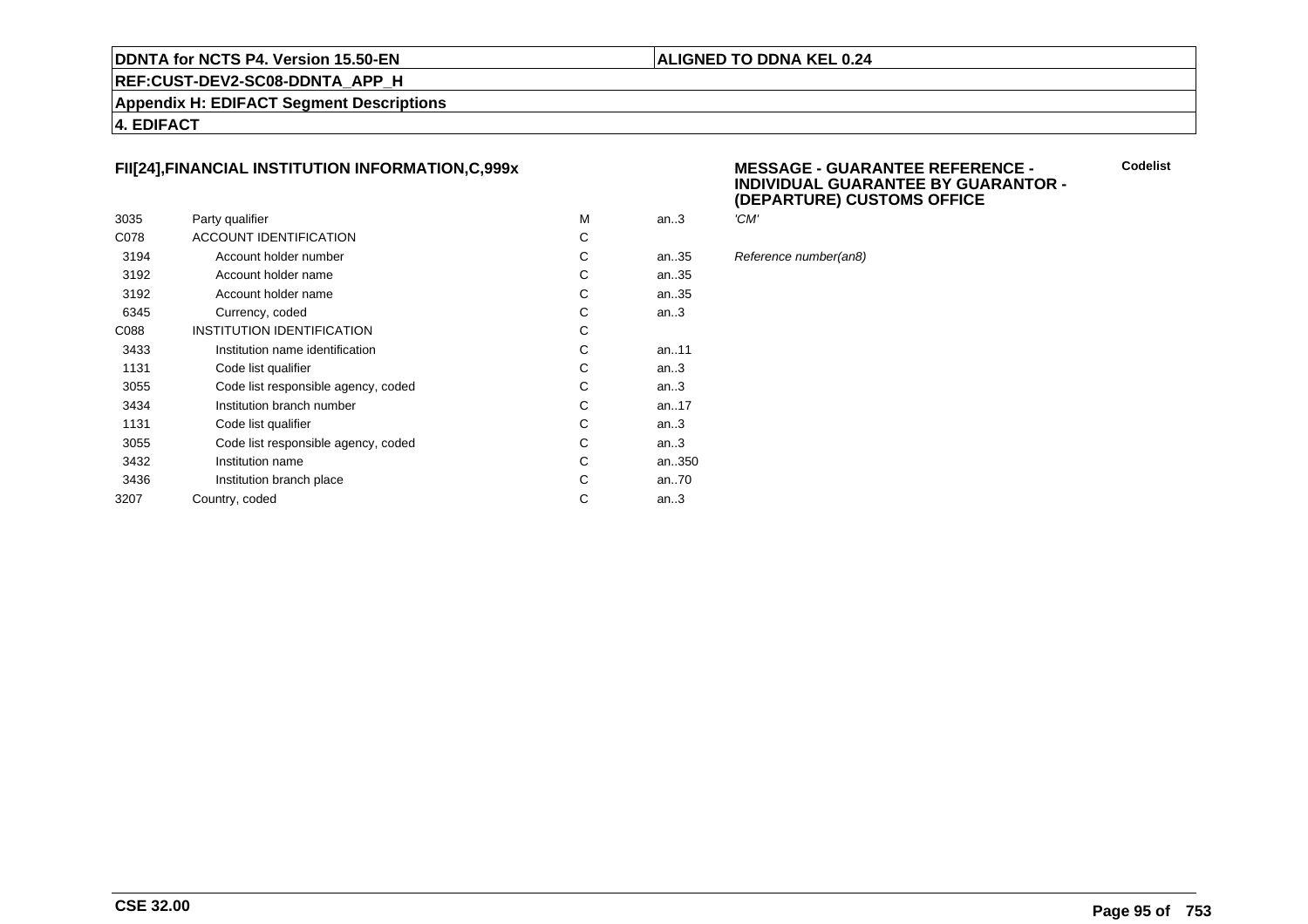#### **ALIGNED TO DDNA KEL 0.24**

**REF:CUST-DEV2-SC08-DDNTA\_APP\_H**

**Appendix H: EDIFACT Segment Descriptions**

**4. EDIFACT**

# **FII[24],FINANCIAL INSTITUTION INFORMATION,C,999x**

|      |                                     |   |           | `     |
|------|-------------------------------------|---|-----------|-------|
| 3035 | Party qualifier                     | M | an.3      | 'CPD' |
| C078 | <b>ACCOUNT IDENTIFICATION</b>       | С |           |       |
| 3194 | Account holder number               | С | an35      | Refer |
| 3192 | Account holder name                 | С | an35      |       |
| 3192 | Account holder name                 | С | an35      |       |
| 6345 | Currency, coded                     | С | an.3      |       |
| C088 | INSTITUTION IDENTIFICATION          | С |           |       |
| 3433 | Institution name identification     | С | an11      |       |
| 1131 | Code list qualifier                 | С | an.3      |       |
| 3055 | Code list responsible agency, coded | С | an.3      |       |
| 3434 | Institution branch number           | С | an. $.17$ |       |
| 1131 | Code list qualifier                 | С | an $3$    |       |
| 3055 | Code list responsible agency, coded | С | an.3      |       |
| 3432 | Institution name                    | С | an350     |       |
| 3436 | Institution branch place            | С | an70      |       |
| 3207 | Country, coded                      | С | an $3$    |       |
|      |                                     |   |           |       |

#### **MESSAGE - GUARANTEE REFERENCE - INDIVIDUAL GUARANTEE BY GUARANTOR -(DESTINATION) CUSTOMS OFFICE**

| м | an.3 | 'CPD'                 |
|---|------|-----------------------|
| С |      |                       |
| C | an35 | Reference number(an8) |
| C | an35 |                       |
| Ć | an35 |                       |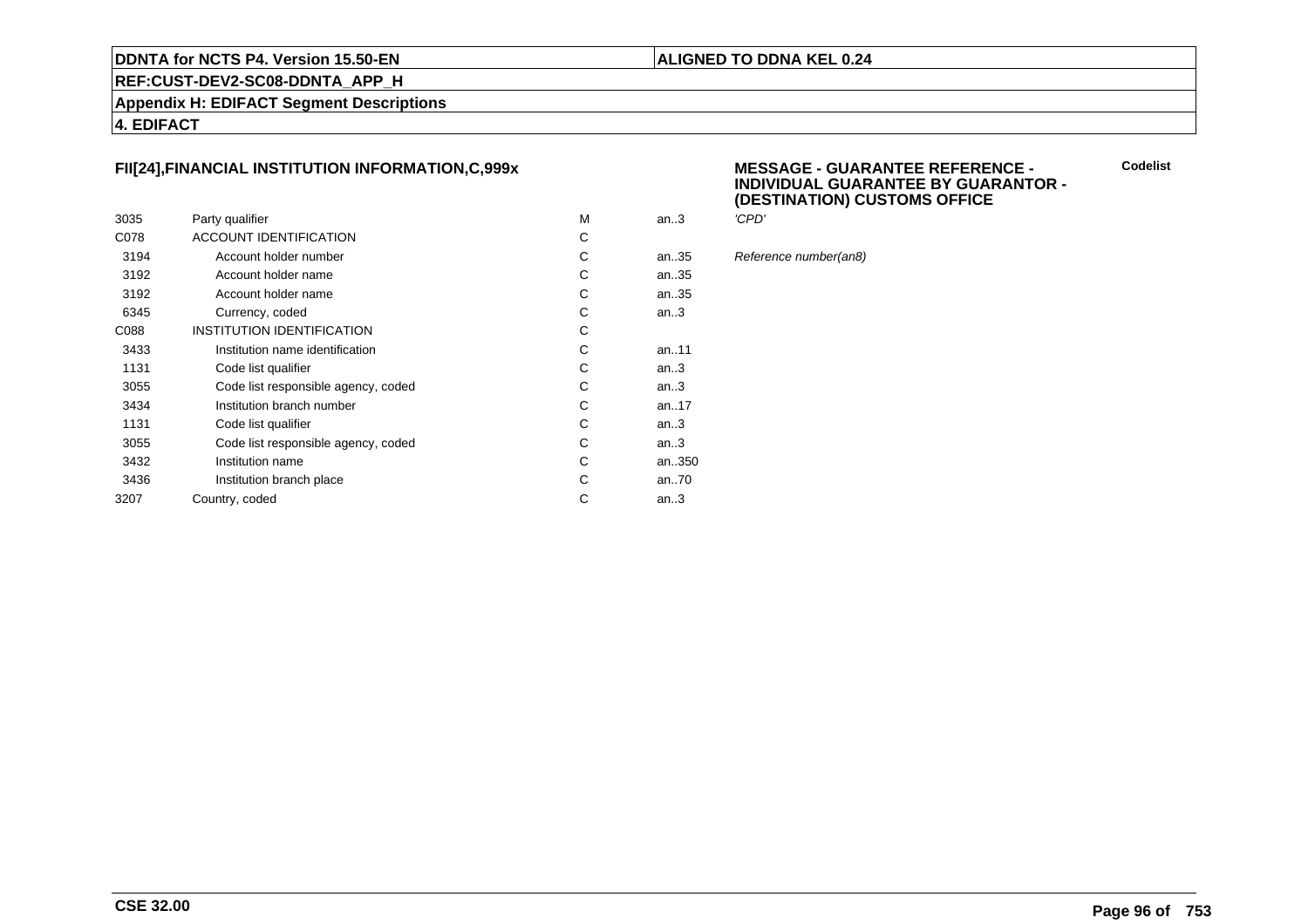#### **ALIGNED TO DDNA KEL 0.24**

**REF:CUST-DEV2-SC08-DDNTA\_APP\_H**

**Appendix H: EDIFACT Segment Descriptions**

**4. EDIFACT**

# **FII[24],FINANCIAL INSTITUTION INFORMATION,C,999x**

|      |                                     |   |           | .    |
|------|-------------------------------------|---|-----------|------|
| 3035 | Party qualifier                     | м | an $3$    | 'AN' |
| C078 | <b>ACCOUNT IDENTIFICATION</b>       | C |           |      |
| 3194 | Account holder number               | С | an35      |      |
| 3192 | Account holder name                 | С | an35      |      |
| 3192 | Account holder name                 | С | an35      |      |
| 6345 | Currency, coded                     | C | an.3      | Not  |
| C088 | <b>INSTITUTION IDENTIFICATION</b>   | C |           |      |
| 3433 | Institution name identification     | C | an. $.11$ |      |
| 1131 | Code list qualifier                 | С | an.3      |      |
| 3055 | Code list responsible agency, coded | С | an.3      |      |
| 3434 | Institution branch number           | С | an17      |      |
| 1131 | Code list qualifier                 | C | an.3      |      |
| 3055 | Code list responsible agency, coded | С | an.3      |      |
| 3432 | Institution name                    | C | an350     |      |
| 3436 | Institution branch place            | C | an70      |      |
| 3207 | Country, coded                      | С | an.3      |      |
|      |                                     |   |           |      |

#### **MESSAGE - GUARANTEE REFERENCE - INDIVIDUAL GUARANTEE BY GUARANTOR -VALIDITY LIMITATION EC**

Not valid for  $EC(n1)$  27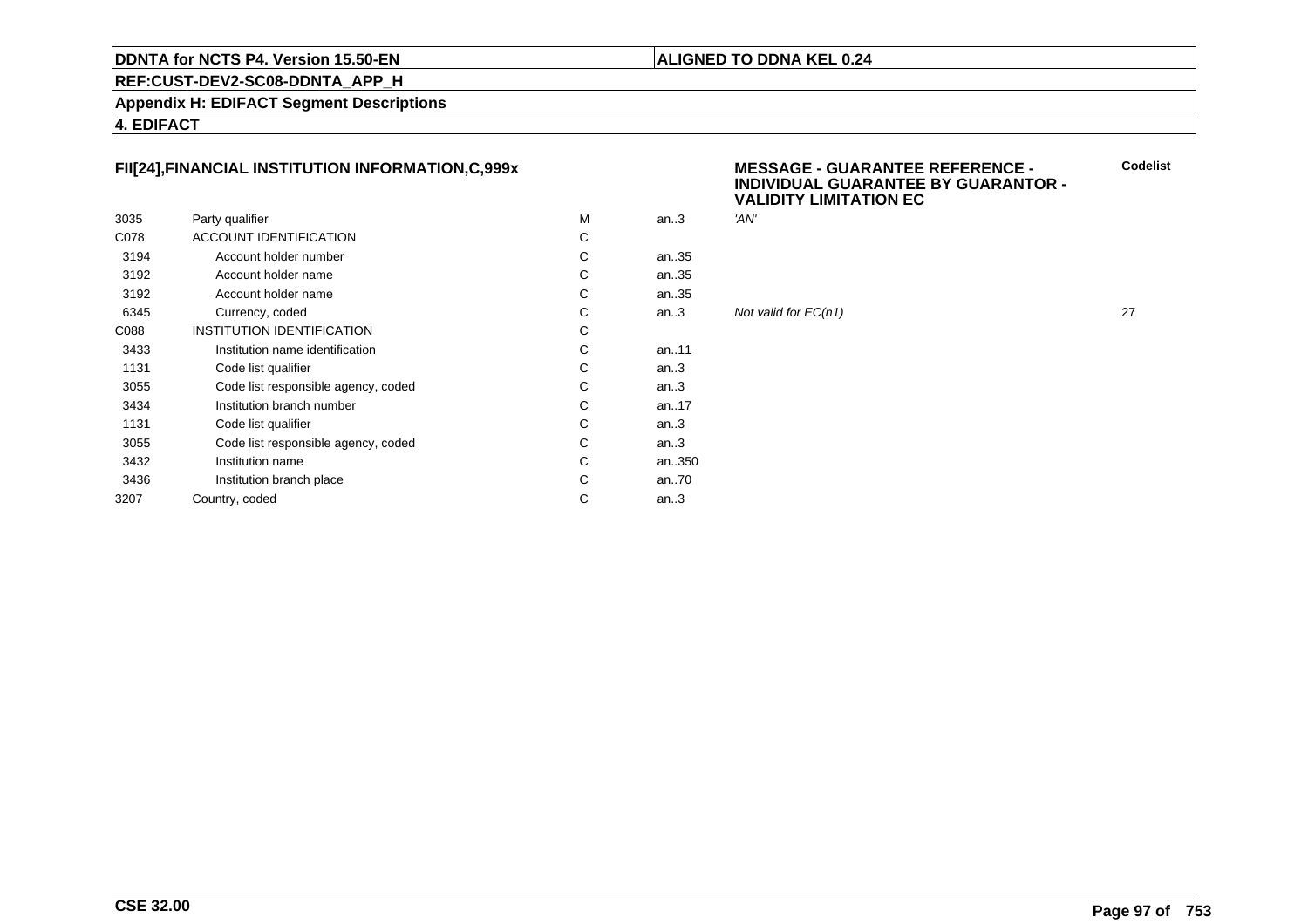#### **ALIGNED TO DDNA KEL 0.24**

**REF:CUST-DEV2-SC08-DDNTA\_APP\_H**

**Appendix H: EDIFACT Segment Descriptions**

**4. EDIFACT**

# **FII[24],FINANCIAL INSTITUTION INFORMATION,C,999x**

|      |                                     |   |       | . <i>.</i> |
|------|-------------------------------------|---|-------|------------|
| 3035 | Party qualifier                     | M | an.3  | 'וע"       |
| C078 | ACCOUNT IDENTIFICATION              | С |       |            |
| 3194 | Account holder number               | C | an35  |            |
| 3192 | Account holder name                 | С | an35  |            |
| 3192 | Account holder name                 | С | an35  |            |
| 6345 | Currency, coded                     | C | an.3  |            |
| C088 | INSTITUTION IDENTIFICATION          | С |       |            |
| 3433 | Institution name identification     | С | an11  |            |
| 1131 | Code list qualifier                 | С | an.3  |            |
| 3055 | Code list responsible agency, coded | C | an.3  |            |
| 3434 | Institution branch number           | С | an17  |            |
| 1131 | Code list qualifier                 | С | an.3  |            |
| 3055 | Code list responsible agency, coded | C | an.3  |            |
| 3432 | Institution name                    | C | an350 |            |
| 3436 | Institution branch place            | C | an70  |            |
| 3207 | Country, coded                      | С | an.3  | Noi        |
|      |                                     |   |       |            |

#### **MESSAGE - GUARANTEE REFERENCE - INDIVIDUAL GUARANTEE BY GUARANTOR -VALIDITY LIMITATION NON EC**

Not valid for other contracting parties(a2) 71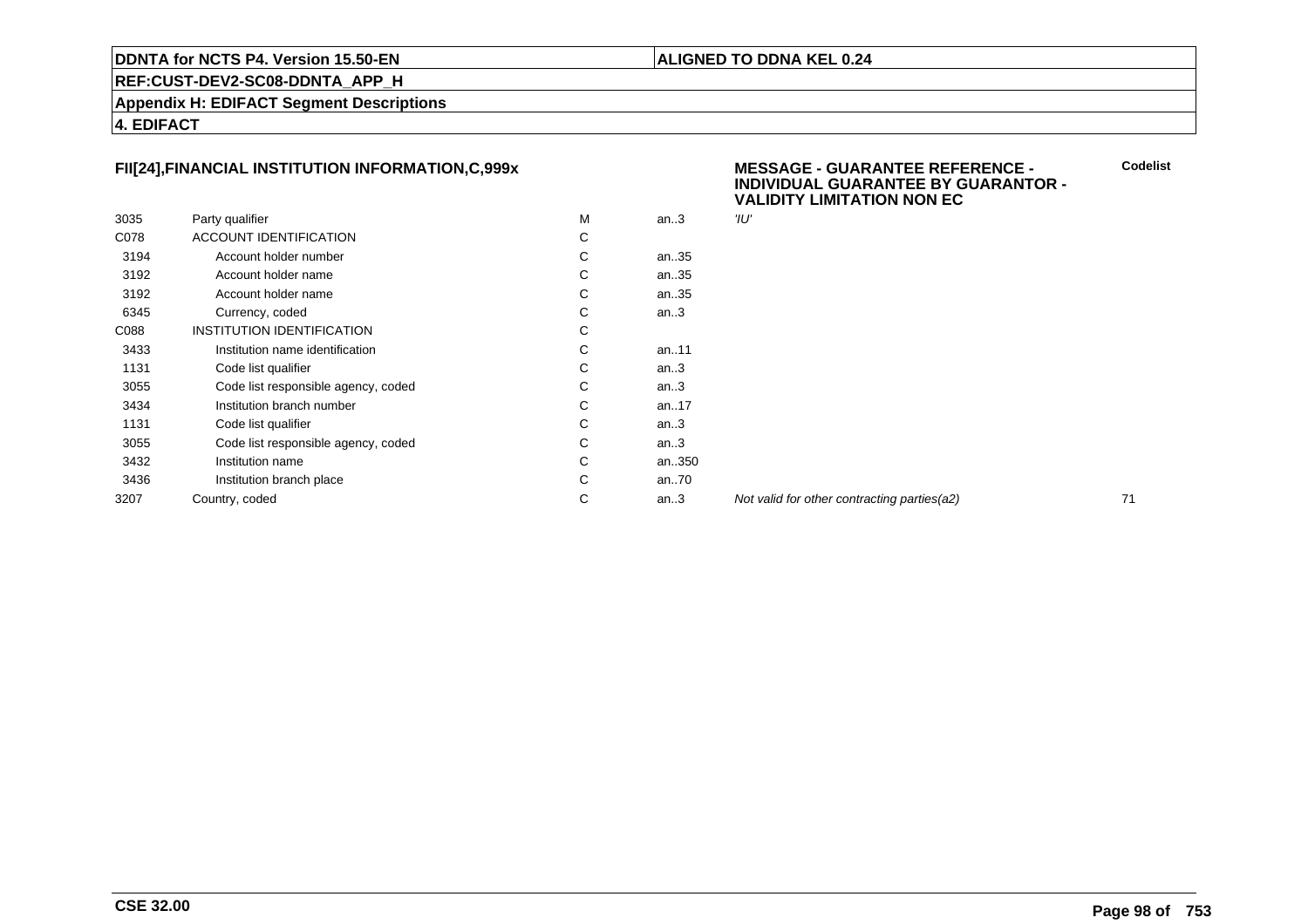#### **ALIGNED TO DDNA KEL 0.24**

**REF:CUST-DEV2-SC08-DDNTA\_APP\_H**

**Appendix H: EDIFACT Segment Descriptions**

**4. EDIFACT**

## **FII[24],FINANCIAL INSTITUTION INFORMATION,C,999x**

|      | FII[24],FINANCIAL INSTITUTION INFORMATION,C,999x |   |          | <b>MESSAGE - GUARANTEE REFERENCE -</b><br><b>COMPREHENSIVE GUARANTEE - GOODS ITEM</b> |    |  |
|------|--------------------------------------------------|---|----------|---------------------------------------------------------------------------------------|----|--|
| 3035 | Party qualifier                                  | M | an.3     | 'CG'                                                                                  |    |  |
| C078 | ACCOUNT IDENTIFICATION                           | С |          |                                                                                       |    |  |
| 3194 | Account holder number                            | С | an35     |                                                                                       |    |  |
| 3192 | Account holder name                              | С | an35     |                                                                                       |    |  |
| 3192 | Account holder name                              | С | an35     |                                                                                       |    |  |
| 6345 | Currency, coded                                  | С | an.3     |                                                                                       |    |  |
| C088 | INSTITUTION IDENTIFICATION                       | С |          |                                                                                       |    |  |
| 3433 | Institution name identification                  | С | an11     | Commodity code(an22)                                                                  |    |  |
| 1131 | Code list qualifier                              | С | an.3     |                                                                                       |    |  |
| 3055 | Code list responsible agency, coded              | С | an.3     |                                                                                       |    |  |
| 3434 | Institution branch number                        | С | an17     |                                                                                       |    |  |
| 1131 | Code list qualifier                              | С | an.3     |                                                                                       |    |  |
| 3055 | Code list responsible agency, coded              | С | an.3     |                                                                                       |    |  |
| 3432 | Institution name                                 | С | an350    |                                                                                       |    |  |
| 3436 | Institution branch place                         | С | an $.70$ |                                                                                       |    |  |
| 3207 | Country, coded                                   | С | an.3     | Sensitive goods code(n2)                                                              | 64 |  |
|      |                                                  |   |          |                                                                                       |    |  |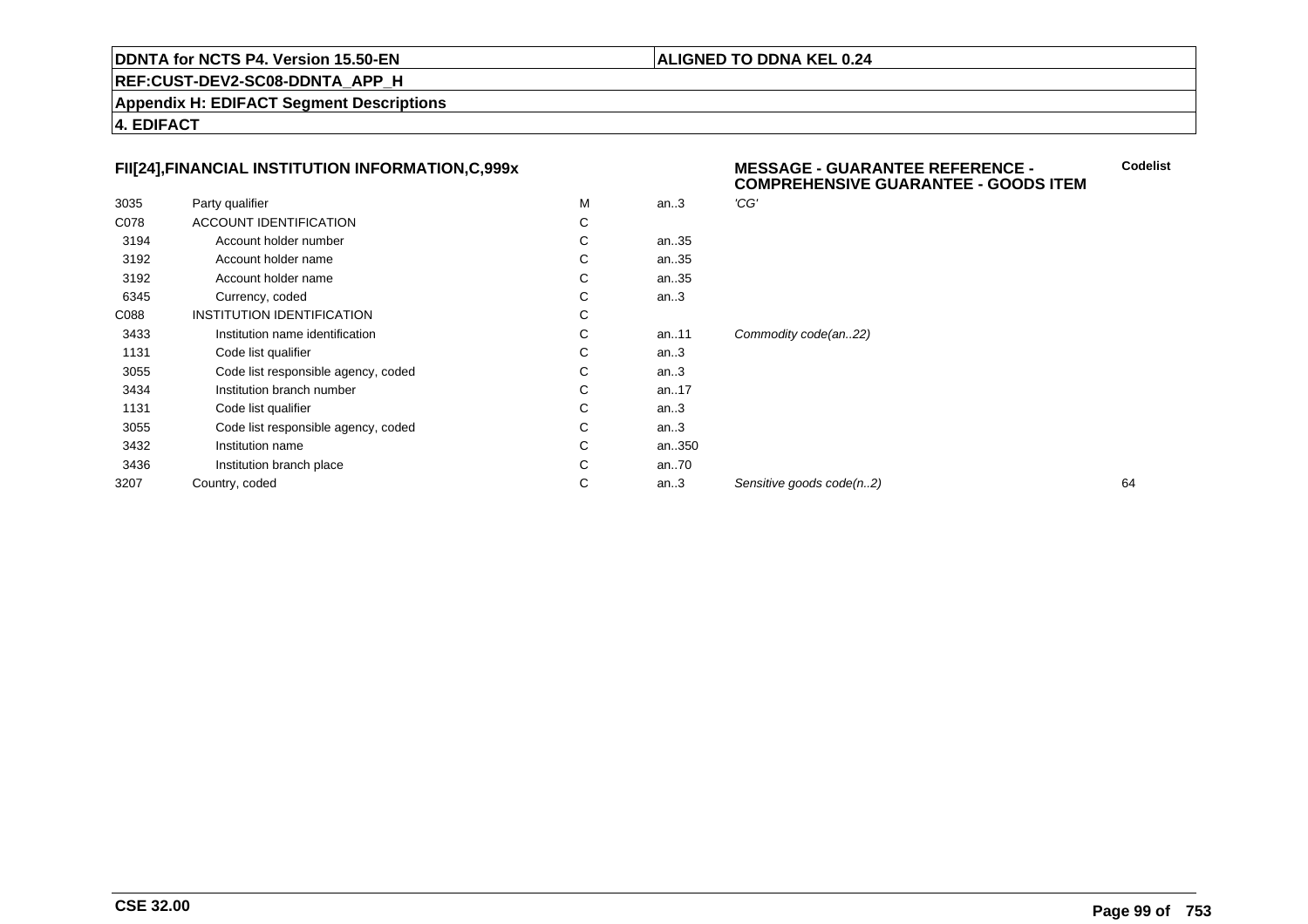#### **ALIGNED TO DDNA KEL 0.24**

**REF:CUST-DEV2-SC08-DDNTA\_APP\_H**

**Appendix H: EDIFACT Segment Descriptions**

**4. EDIFACT**

# **FII[24],FINANCIAL INSTITUTION INFORMATION,C,999x**

|      |                                     |   |          | <b>UUUU II LIVI</b>      |    |
|------|-------------------------------------|---|----------|--------------------------|----|
| 3035 | Party qualifier                     | M | an.3     | 'GG'                     |    |
| C078 | ACCOUNT IDENTIFICATION              | С |          |                          |    |
| 3194 | Account holder number               | С | an35     |                          |    |
| 3192 | Account holder name                 | С | an35     |                          |    |
| 3192 | Account holder name                 | С | an35     |                          |    |
| 6345 | Currency, coded                     | С | an.3     |                          |    |
| C088 | INSTITUTION IDENTIFICATION          | С |          |                          |    |
| 3433 | Institution name identification     | С | an11     | Commodity code(an22)     |    |
| 1131 | Code list qualifier                 | С | an.3     |                          |    |
| 3055 | Code list responsible agency, coded | С | an.3     |                          |    |
| 3434 | Institution branch number           | С | an17     |                          |    |
| 1131 | Code list qualifier                 | С | an.3     |                          |    |
| 3055 | Code list responsible agency, coded | С | an.3     |                          |    |
| 3432 | Institution name                    | С | an350    |                          |    |
| 3436 | Institution branch place            | С | an $.70$ |                          |    |
| 3207 | Country, coded                      | С | an.3     | Sensitive goods code(n2) | 64 |
|      |                                     |   |          |                          |    |

#### **MESSAGE - GUARANTEE REFERENCE - INDIVIDUAL GUARANTEE BY GUARANTOR - GOODS ITEMCodelist**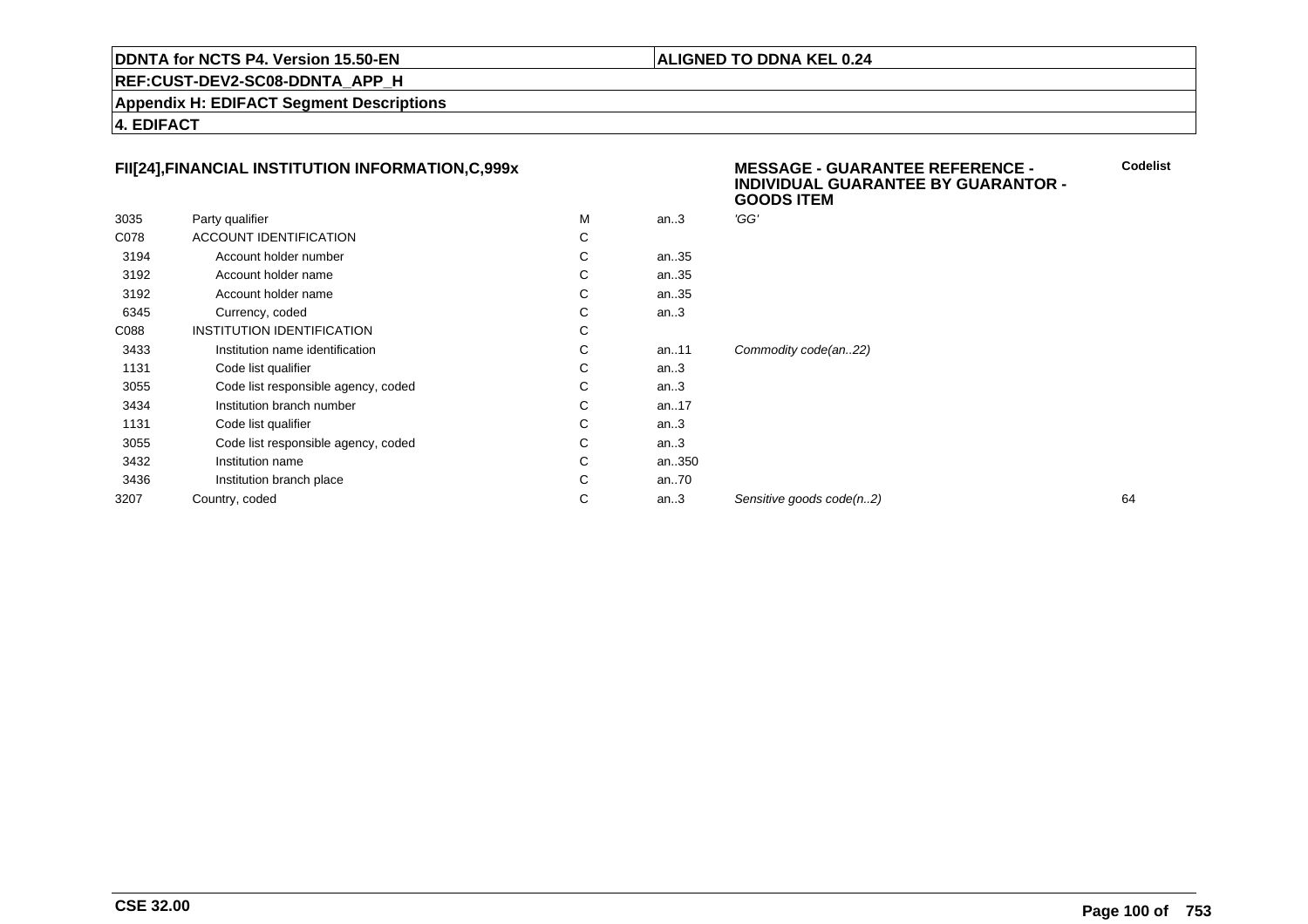#### **ALIGNED TO DDNA KEL 0.24**

**REF:CUST-DEV2-SC08-DDNTA\_APP\_H**

**Appendix H: EDIFACT Segment Descriptions**

**4. EDIFACT**

# **COM[26],COMMUNICATION CONTACT,C,5x**

#### **MESSAGE - GUARANTEE REFERENCE - COMPREHENSIVE GUARANTEE - GOODS ITEMCodelist**

| C076 | COMMUNICATION CONTACT           |       |                           |  |
|------|---------------------------------|-------|---------------------------|--|
| 3148 | Communication number            | an512 | Goods description(an280)  |  |
| 3155 | Communication channel qualifier | an3   | Goods description LNG(a2) |  |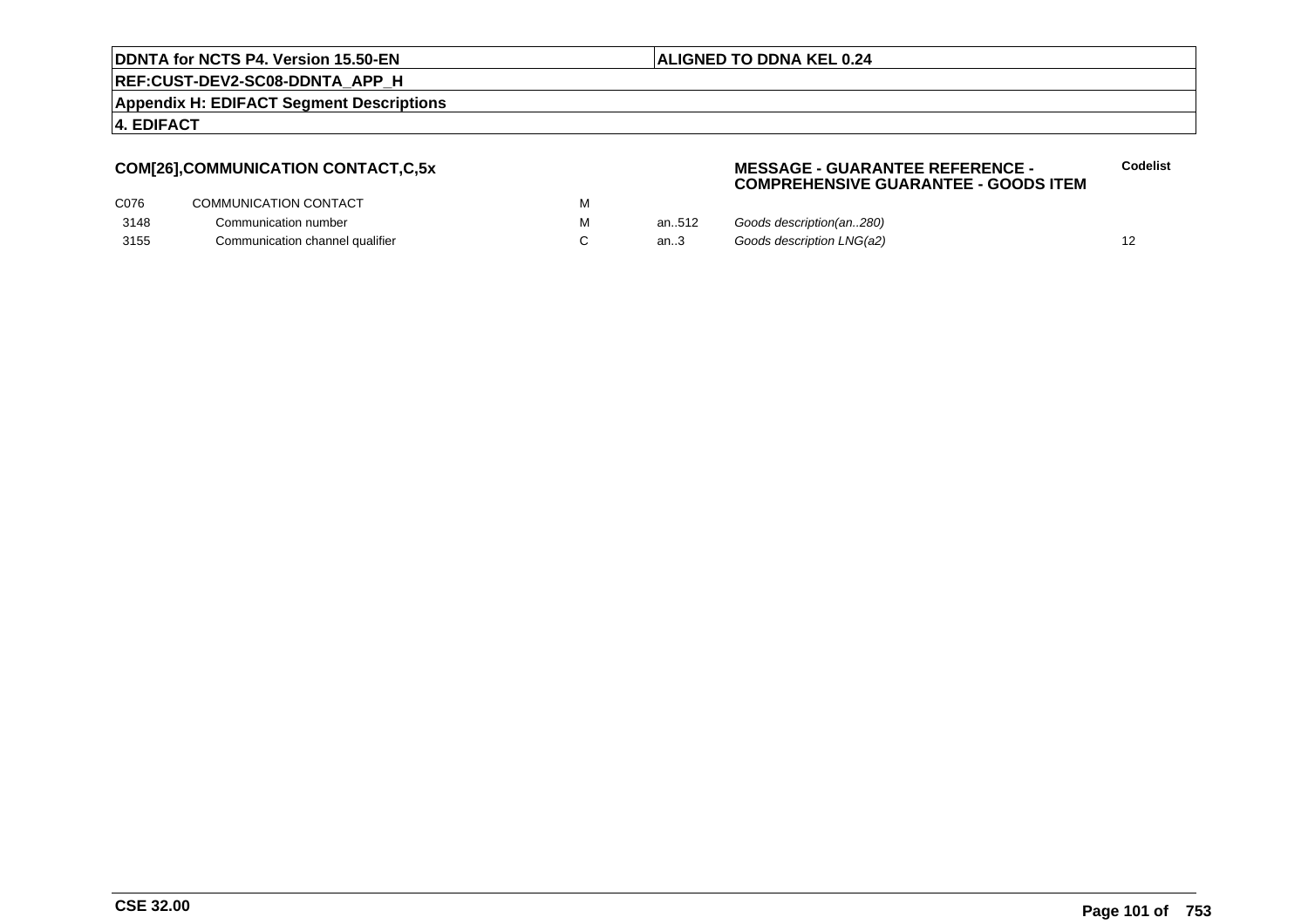#### **ALIGNED TO DDNA KEL 0.24**

**REF:CUST-DEV2-SC08-DDNTA\_APP\_H**

**Appendix H: EDIFACT Segment Descriptions**

#### **4. EDIFACT**

## **COM[26],COMMUNICATION CONTACT,C,5x**

#### **MESSAGE - GUARANTEE REFERENCE - INDIVIDUAL GUARANTEE BY GUARANTOR -GOODS ITEM**

| C076 | COMMUNICATION CONTACT           |       |                           |  |
|------|---------------------------------|-------|---------------------------|--|
| 3148 | Communication number            | an512 | Goods description(an280)  |  |
| 3155 | Communication channel qualifier | an3   | Goods description LNG(a2) |  |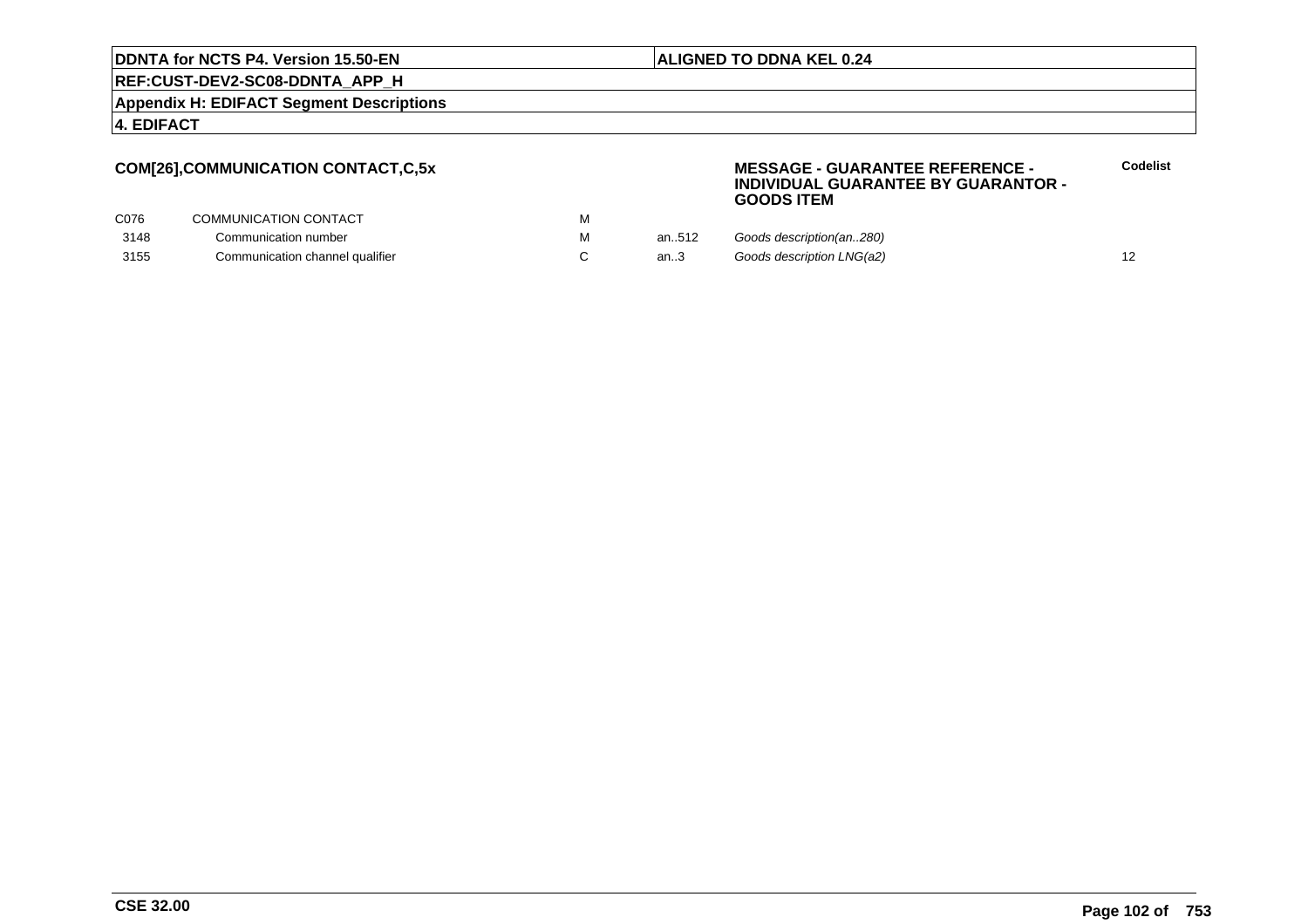#### **REF:CUST-DEV2-SC08-DDNTA\_APP\_H**

**Appendix H: EDIFACT Segment Descriptions**

**4. EDIFACT**

# **NAD[27],NAME AND ADDRESS,C,99x**

|      |                                     |   |         | יישעמייי נשמייש וייטוויי |    |
|------|-------------------------------------|---|---------|--------------------------|----|
| 3035 | Party qualifier                     | М | an $.3$ | 'AF'                     |    |
| C082 | PARTY IDENTIFICATION DETAILS        | С |         |                          |    |
| 3039 | Party id. identification            | M | an35    | TIN(an17)                |    |
| 1131 | Code list qualifier                 | С | an.3    |                          |    |
| 3055 | Code list responsible agency, coded | С | an.3    |                          |    |
| C058 | NAME AND ADDRESS                    | С |         |                          |    |
| 3124 | Name and address line               | М | an35    |                          |    |
| 3124 | Name and address line               | С | an35    |                          |    |
| 3124 | Name and address line               | С | an35    |                          |    |
| 3124 | Name and address line               | С | an35    |                          |    |
| 3124 | Name and address line               | С | an35    |                          |    |
| C080 | PARTY NAME                          | С |         |                          |    |
| 3036 | Party name                          | М | an35    | Name(an35)               |    |
| 3036 | Party name                          | С | an35    |                          |    |
| 3036 | Party name                          | C | an35    |                          |    |
| 3036 | Party name                          | С | an35    |                          |    |
| 3036 | Party name                          | С | an35    |                          |    |
| 3045 | Party name format, coded            | С | an.3    |                          |    |
| C059 | <b>STREET</b>                       | С |         |                          |    |
| 3042 | Street and number/p.o. box          | М | an35    | Street and number(an35)  |    |
| 3042 | Street and number/p.o. box          | С | an35    |                          |    |
| 3042 | Street and number/p.o. box          | C | an35    |                          |    |
| 3042 | Street and number/p.o. box          | С | an35    |                          |    |
| 3164 | City name                           | С | an35    | City(an35)               |    |
| 3229 | Country sub-entity identification   | С | an.9    | NAD LNG(a2)              | 12 |
| 3251 | Postcode identification             | С | an.9    | Postal code(an9)         |    |
| 3207 | Country, coded                      | C | an.3    | Country code(a2)         | 8  |
|      |                                     |   |         |                          |    |

#### **MESSAGE - GUARANTEE REFERENCE - (OWNER PRINCIPAL) TRADERCodelist**

#### **ALIGNED TO DDNA KEL 0.24**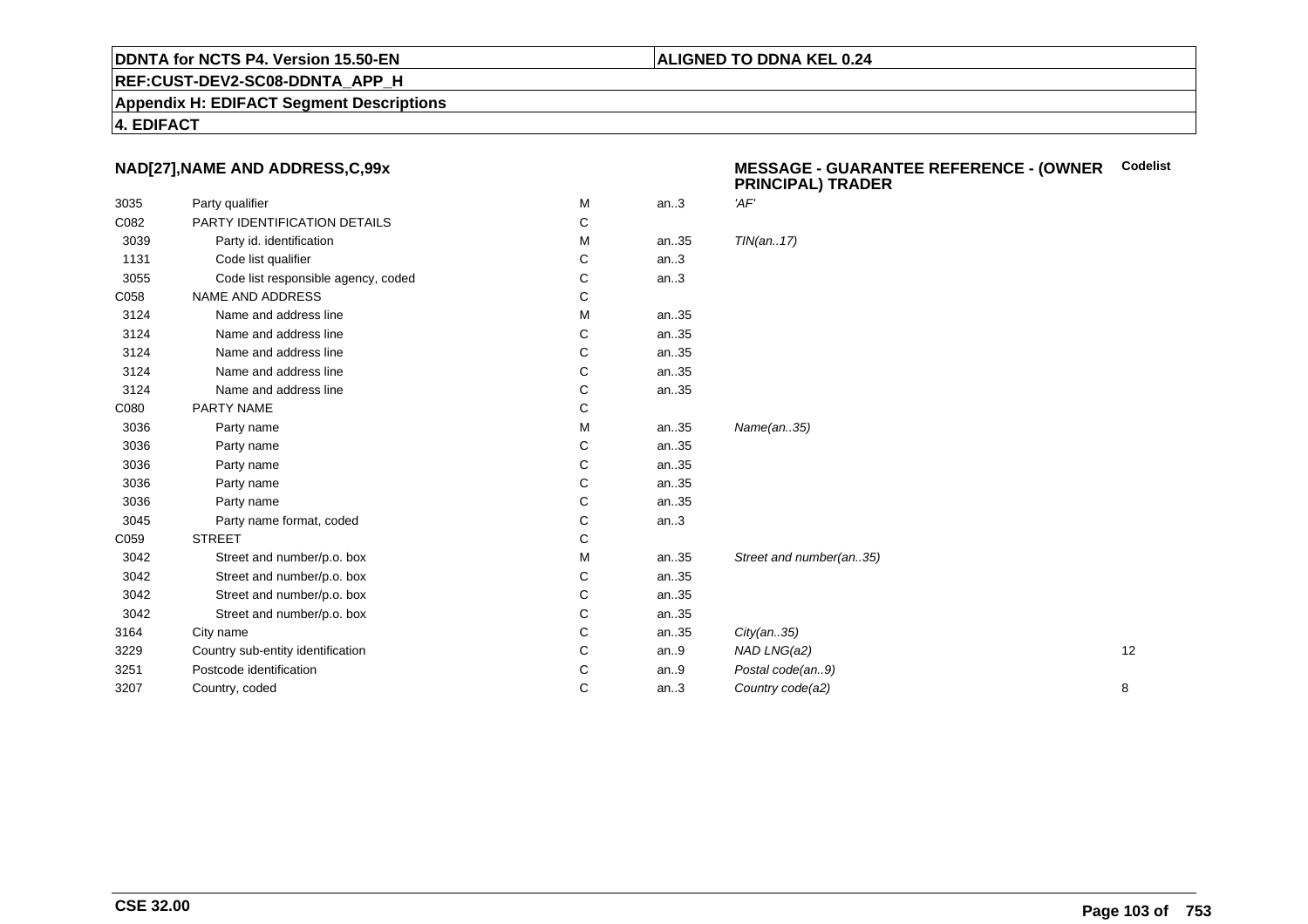#### **REF:CUST-DEV2-SC08-DDNTA\_APP\_H**

**Appendix H: EDIFACT Segment Descriptions**

#### **4. EDIFACT**

## **NAD[27],NAME AND ADDRESS,C,99x**

|      | NAD[27], NAME AND ADDRESS, C, 99x   |   |      | <b>MESSAGE - GUARANTEE REFERENCE -</b><br><b>GUARANTOR - GUARANTOR OTHER ADDRESSES</b> | Codelis |
|------|-------------------------------------|---|------|----------------------------------------------------------------------------------------|---------|
| 3035 | Party qualifier                     | М | an.3 | 'AH'                                                                                   |         |
| C082 | <b>PARTY IDENTIFICATION DETAILS</b> | С |      |                                                                                        |         |
| 3039 | Party id. identification            | М | an35 | Language code(a2)                                                                      | 12      |
| 1131 | Code list qualifier                 | С | an.3 |                                                                                        |         |
| 3055 | Code list responsible agency, coded | C | an.3 |                                                                                        |         |
| C058 | NAME AND ADDRESS                    | С |      |                                                                                        |         |
| 3124 | Name and address line               | М | an35 | Address type(a1)                                                                       | 25      |
| 3124 | Name and address line               | С | an35 |                                                                                        |         |
| 3124 | Name and address line               | C | an35 | Phone number(an35)                                                                     |         |
| 3124 | Name and address line               | C | an35 | Fax number(an35)                                                                       |         |
| 3124 | Name and address line               | C | an35 | Telex number(an35)                                                                     |         |
| C080 | PARTY NAME                          | C |      |                                                                                        |         |
| 3036 | Party name                          | М | an35 | Name(an35)                                                                             |         |
| 3036 | Party name                          | С | an35 | Contact person(an35)                                                                   |         |
| 3036 | Party name                          | C | an35 |                                                                                        |         |
| 3036 | Party name                          | С | an35 |                                                                                        |         |
| 3036 | Party name                          | C | an35 |                                                                                        |         |
| 3045 | Party name format, coded            | С | an.3 |                                                                                        |         |
| C059 | <b>STREET</b>                       | C |      |                                                                                        |         |
| 3042 | Street and number/p.o. box          | М | an35 | Street and number(an35)                                                                |         |
| 3042 | Street and number/p.o. box          | C | an35 |                                                                                        |         |
| 3042 | Street and number/p.o. box          | С | an35 | E-mail address(an70)                                                                   |         |
| 3042 | Street and number/p.o. box          | С | an35 |                                                                                        |         |
| 3164 | City name                           | С | an35 | City(an35)                                                                             |         |
| 3229 | Country sub-entity identification   | C | an.9 | NAD LNG(a2)                                                                            | 12      |
| 3251 | Postcode identification             | С | an.9 | Postal code(an9)                                                                       |         |
| 3207 | Country, coded                      | C | an.3 | Country code(a2)                                                                       | 70      |
|      |                                     |   |      |                                                                                        |         |

#### **ALIGNED TO DDNA KEL 0.24**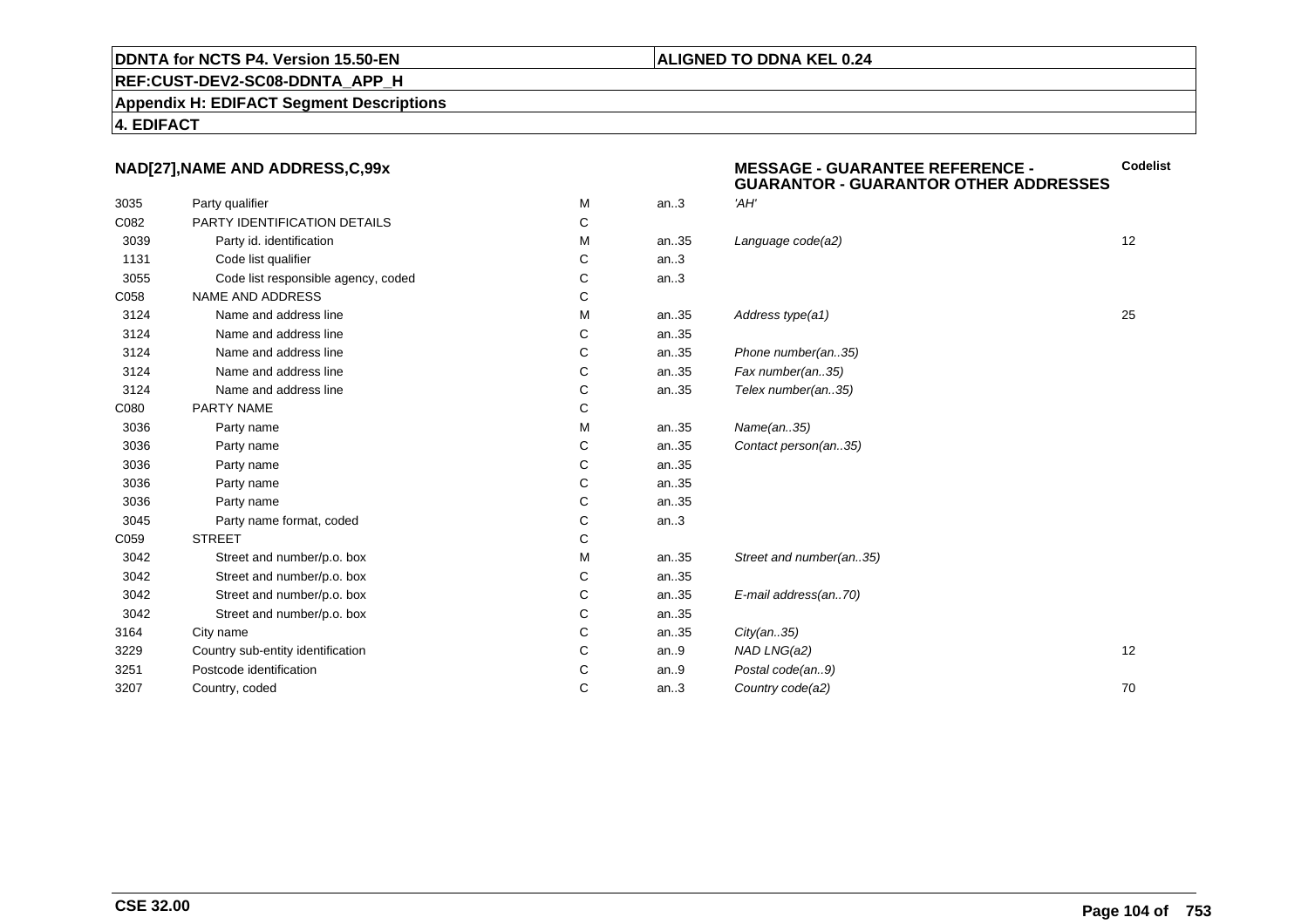# **ALIGNED TO DDNA KEL 0.24**

# **REF:CUST-DEV2-SC08-DDNTA\_APP\_H**

#### **Appendix H: EDIFACT Segment Descriptions**

#### **4. EDIFACT**

# **UNT[33],MESSAGE TRAILER,M,1x**

| 0074 | Number of segments in the message |  |
|------|-----------------------------------|--|
| 0062 | Message reference number          |  |

**MESSAGE**<br>M n.6 <sup>'--</sup> Number of s **Codelist** n..6 '-- Number of segments in the message --' M an..14 Message identification(an..14)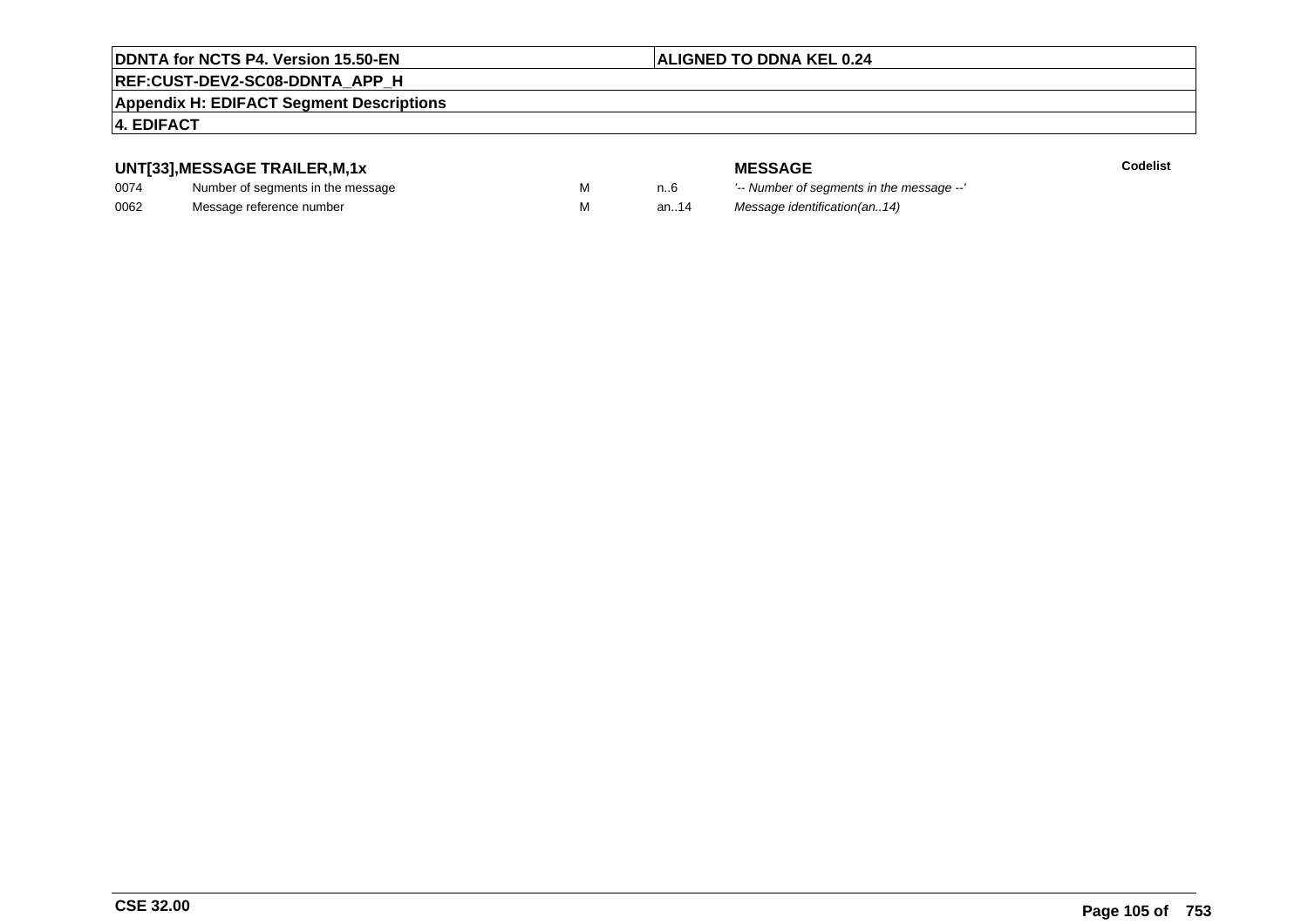#### **ALIGNED TO DDNA KEL 0.24**

# **REF:CUST-DEV2-SC08-DDNTA\_APP\_H**

**Appendix H: EDIFACT Segment Descriptions**

#### **4. EDIFACT**

# **UNZ[34],INTERCHANGE TRAILER,M,1x**

| 0036 | Interchange control count     |  |
|------|-------------------------------|--|
| 0020 | Interchange control reference |  |

**MESSAGE**<br>M n.6 <sup>1-</sup>- Interchange **E** m..6 <sup>1</sup>-- Interchange control count --'<br>
M an..14 Interchange control reference a Interchange control reference(an..14)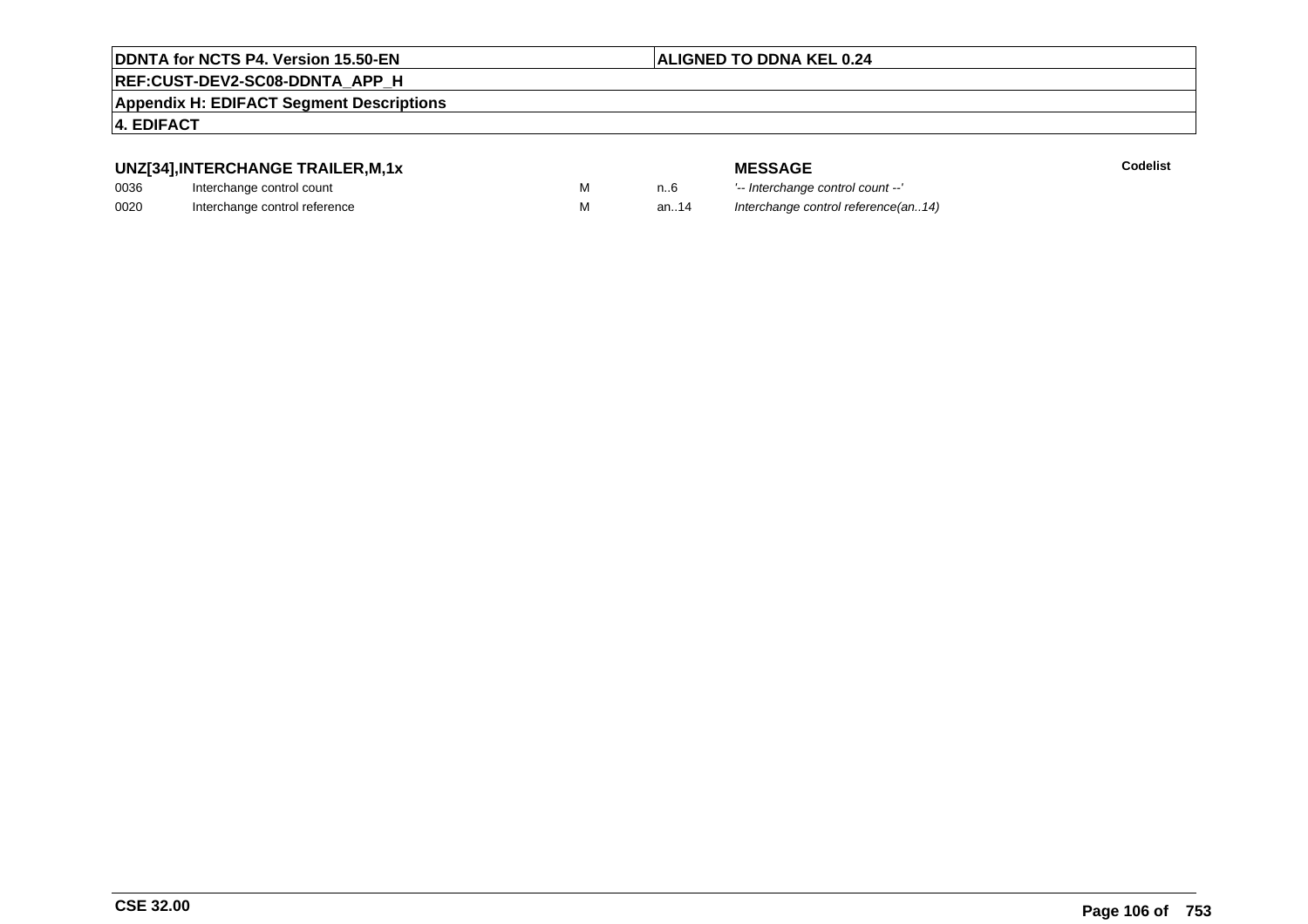## **REF:CUST-DEV2-SC08-DDNTA\_APP\_H**

**Appendix H: EDIFACT Segment Descriptions**

**4. EDIFACT**

# **CONTRL**

| UNB[0], INTERCHANGE HEADER, M, 1x |                                          |   |      | <b>MESSAGE</b>                                | Codelist |
|-----------------------------------|------------------------------------------|---|------|-----------------------------------------------|----------|
| S001                              | <b>SYNTAX IDENTIFIER</b>                 | М |      |                                               |          |
| 0001                              | Syntax identifier                        | М | a4   | Syntax identifier(a4)                         | 21       |
| 0002                              | Syntax version number                    | М | n1   | Syntax version number(n1)                     | 22       |
| S002                              | <b>INTERCHANGE SENDER</b>                | м |      |                                               |          |
| 0004                              | Sender identification                    | М | an35 | Message sender(an35)                          |          |
| 0007                              | Identification code qualifier            | С | an.4 | Sender identification code qualifier(an4)     |          |
| 0008                              | Address for reverse routing              | С | an14 |                                               |          |
| S003                              | <b>INTERCHANGE RECIPIENT</b>             | М |      |                                               |          |
| 0010                              | Recipient identification                 | М | an35 | Message recipient(an35)                       |          |
| 0007                              | Identification code qualifier            | С | an.4 | Recipient identification code qualifier(an4)  |          |
| 0014                              | Routing address                          | С | an14 |                                               |          |
| S004                              | DATE/TIME OF PREPARATION                 | М |      |                                               |          |
| 0017                              | Date                                     | М | n6   | Date of preparation(n6)                       |          |
| 0019                              | Time                                     | м | n4   | Time of preparation(n4)                       |          |
| 0020                              | Interchange control reference            | М | an14 | Interchange control reference(an14)           |          |
| S005                              | RECIPIENTS REFERENCE, PASSWORD           | С |      |                                               |          |
| 0022                              | Recipient's reference/password           | М | an14 | Recipient's reference/password(an14)          |          |
| 0025                              | Recipient's reference/password qualifier | С | an2  | Recipient's reference/password qualifier(an2) |          |
| 0026                              | Application reference                    | С | an14 | Application reference(an14)                   |          |
| 0029                              | Processing priority code                 | С | a1   | Priority(a1)                                  |          |
| 0031                              | Acknowledgement request                  | С | n1   | Acknowledgement request(n1)                   | 27       |
| 0032                              | Communications agreement id.             | С | an35 | Communications agreement id(an35)             |          |
| 0035                              | <b>Test indicator</b>                    | С | n1   | Test indicator(n1)                            | 27       |
|                                   |                                          |   |      |                                               |          |

# **ALIGNED TO DDNA KEL 0.24**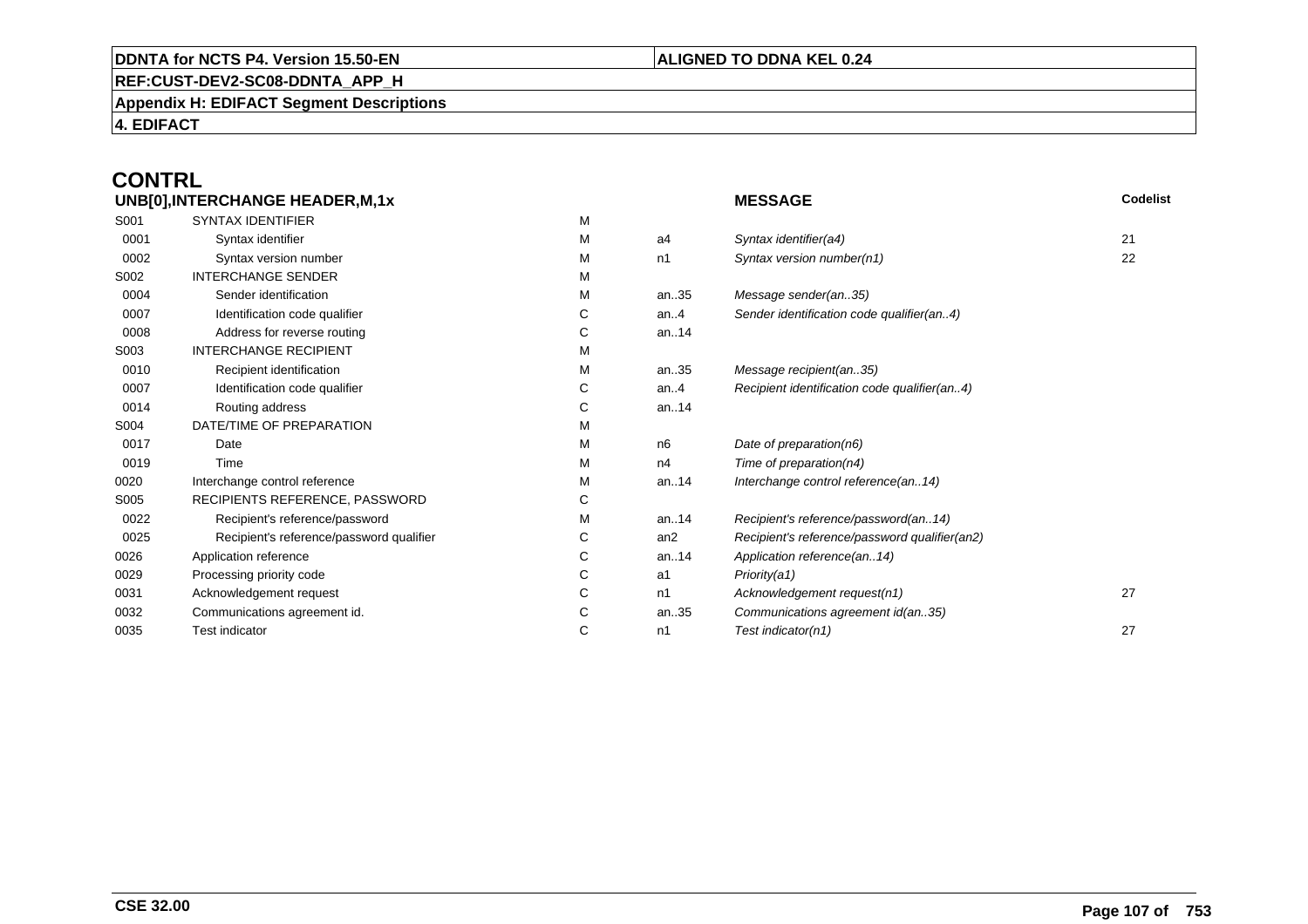#### **REF:CUST-DEV2-SC08-DDNTA\_APP\_H**

#### **Appendix H: EDIFACT Segment Descriptions**

### **4. EDIFACT**

#### **UNH[1],MESSAGE HEADER,M,1xx** MESSAGE **Codelist** Codelist 0062 Message reference number <sup>M</sup> an..14 Message identification(an..14) S009 MESSAGE IDENTIFIERR M M 0065Message type Message version number and the Message version number and the Message of Message Message Message M an..6 'CONTRL'<br>an..3 'D' 0052 Message version number <sup>M</sup>an..3 'D'<br>an..3 '3' 0054Message release number Message release number Message of the Message of the Message of Message of Message of Me<br>
Message release number of Message of Message of Message of Message of Message of Message of Message of Messag an..3 '3'<br>an..2 'UN' 0051 Controlling agency <sup>M</sup>an..2<br>an..6 0057Association assigned code **C** C<br>
mmon Access Reference **C** C an..6 Message type(an..6)<br>an..35 Common access reference(an..35) 0068Common Access Reference C<br>
STATUS OF THE TRANSFER
C Common access reference(an..35) S010 STATUS OF THE TRANSFERR C 0070Sequence of transfers M<br>
First and last transfer C n..2<br>a1 0073First and last transfer  $C \qquad \qquad$  a1

### **ALIGNED TO DDNA KEL 0.24**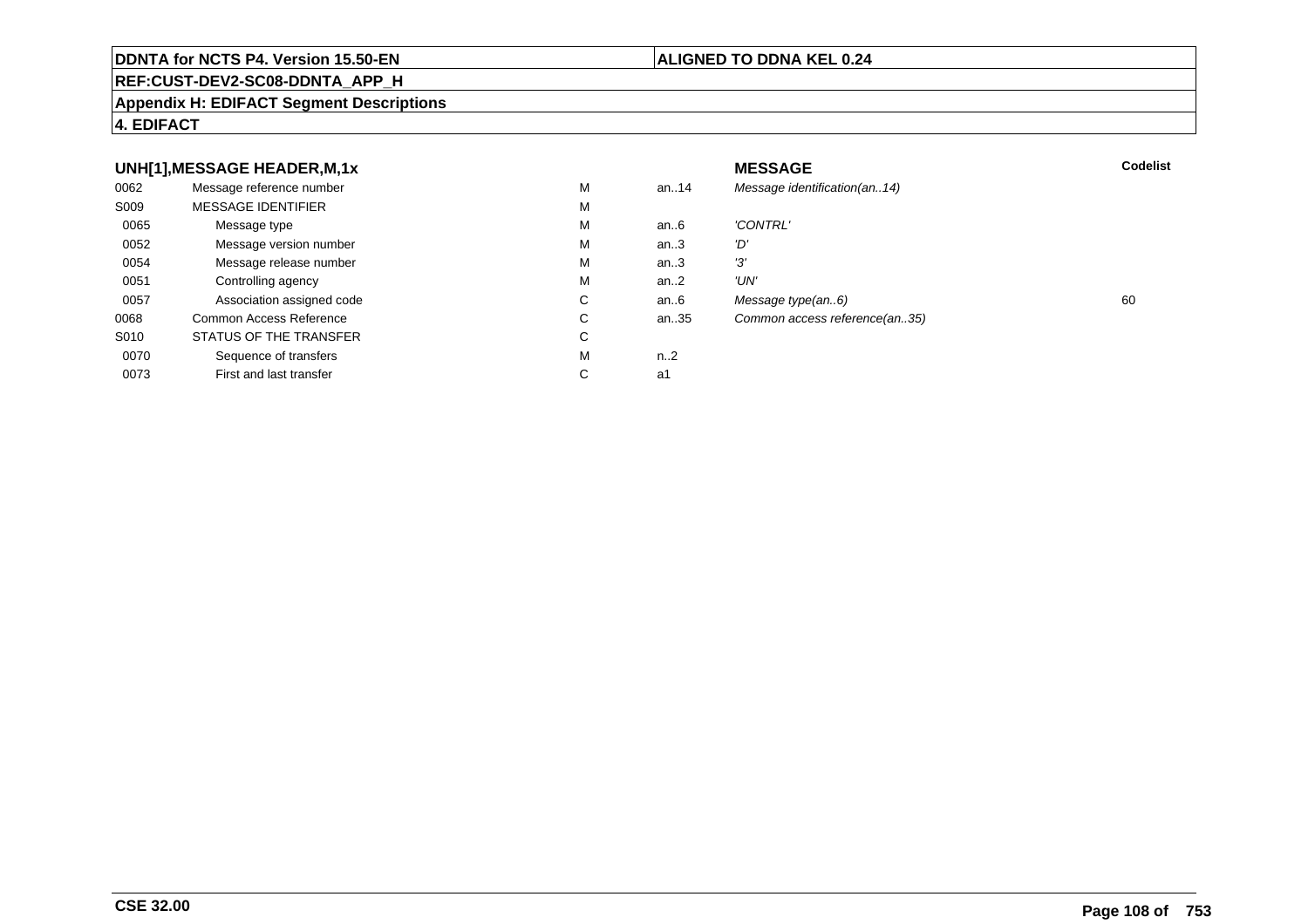#### **REF:CUST-DEV2-SC08-DDNTA\_APP\_H**

#### **Appendix H: EDIFACT Segment Descriptions**

**4. EDIFACT**

#### **UCI[2],INTERCHANGE RESPONSE,M,1xMESSAGE - INTERCHANGE ERRORS**<br>M an..14 *Interchange control reference(an..14)*  **Codelist** 0020Interchange control reference<br>
INTERCHANGE SENDER<br>
M Interchange control reference(an..14) S002 INTERCHANGE SENDERR M M 0004Sender identification M<br>
Identification code qualifier C an..35 Message sender(an..35) 0007Identification code qualifier example of the Control of Control of Control of Control of Control of Control of Control of Control of Control of Control of Control of Control of Control of Control of Control of Control of C an..4 0008Address for reverse routing the control of the Control of Control of Control of Control of Control of Control of Control of Control of Control of Control of Control of Control of Control of Control of Control of Control of an..14 S003 INTERCHANGE RECIPIENTT M M 0010Recipient identification M<br>
Identification code qualifier C an..35 Message recipient(an..35) 0007Identification code qualifier example of the Control of Control of Control of Control of Control of Control of Control of Control of Control of Control of Control of Control of Control of Control of Control of Control of C an..4 0014Routing address Contact Contact Contact Contact Contact Contact Contact Contact Contact Contact Contact Contact Contact Contact Contact Contact Contact Contact Contact Contact Contact Contact Contact Contact Contact Contac an..14<br>an..3 0083Action, coded M<br>
Syntax error. coded C an..3 Action taken by recipient(an..3) 32<br>an..3 Svntax error(n..2) 33 0085Syntax error, coded C<br>
Service seament taa. coded C an..3 Syntax error(n..2) 23<br>a3 Interchange service segment(a3) 23 33 0013Service segment tag, coded C<br>
DATA ELEMENT IDENTIFICATION C Interchange service segment(a3) S011 DATA ELEMENT IDENTIFICATIONN C 0098Erroneous data element position in segment<br>
Erroneous component data element in position C n..3 Position of erroneous data element(n..3)<br>n..3 Position of erroneous data component(n. 0104Erroneous component data element in position Position of erroneous data component(n..3)

#### **ALIGNED TO DDNA KEL 0.24**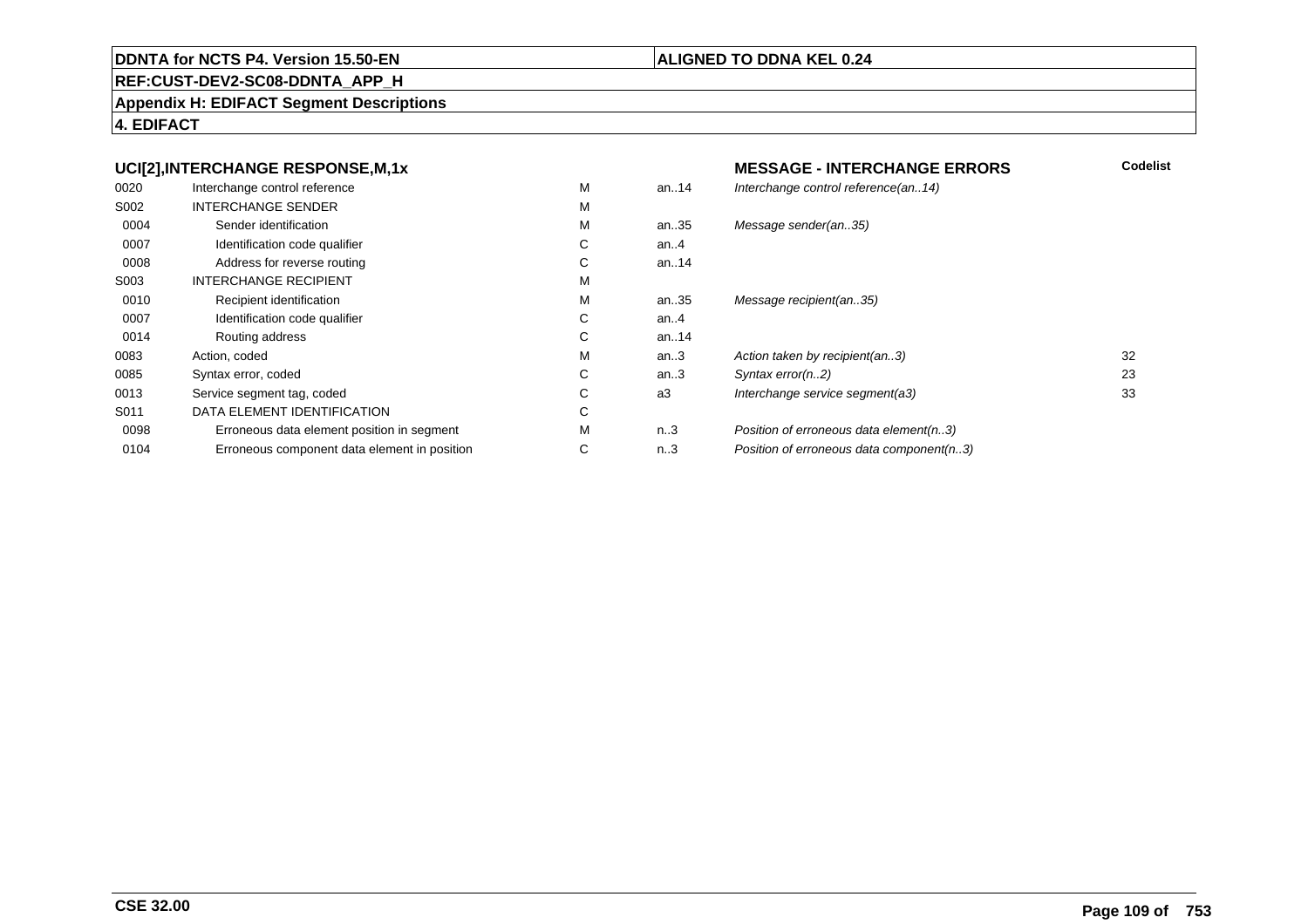#### **REF:CUST-DEV2-SC08-DDNTA\_APP\_H**

#### **Appendix H: EDIFACT Segment Descriptions**

#### **4. EDIFACT**

#### **UCM[3],MESSAGE RESPONSE,C,99999x**

| 0062 | Message reference number                     | М |
|------|----------------------------------------------|---|
| S009 | <b>MESSAGE IDENTIFIER</b>                    | M |
| 0065 | Message type                                 | M |
| 0052 | Message version number                       | М |
| 0054 | Message release number                       | М |
| 0051 | Controlling agency                           | M |
| 0057 | Association assigned code                    | С |
| 0083 | Action, coded                                | M |
| 0085 | Syntax error, coded                          | С |
| 0013 | Service segment tag, coded                   | C |
| S011 | DATA ELEMENT IDENTIFICATION                  | C |
| 0098 | Erroneous data element position in segment   | M |
| 0104 | Erroneous component data element in position | С |
|      |                                              |   |

#### **ALIGNED TO DDNA KEL 0.24**

#### **MESSAGE - MESSAGE ERRORS**<br>an..14 *Message identification(an..14)*  **Codelist** Message identification(an..14) an..6 Message type(an..6)<br>an..3 Message version(an..3) 135 an..3 Message version(an..3)<br>an..3 Message release number(an..3) 36 an..3 Message release number(an..3)<br>an..2 Controlling agency(an..2) 37 an..2 Controlling agency(an..2)<br>an..6 Association assigned code an..6 Association assigned code(an..6)<br>an..3 Action taken by recipient(an..3) an..3 Action taken by recipient(an..3)<br>an..3 Error(n..2) 23 C an..3  $Error(n.2)$  23 a3 Message service segment(a3) 34

#### n..3 Position of erroneous data element(n..3)<br>n..3 Position of erroneous data component(n. Position of erroneous data component(n..3)

#### **CSE 32.00**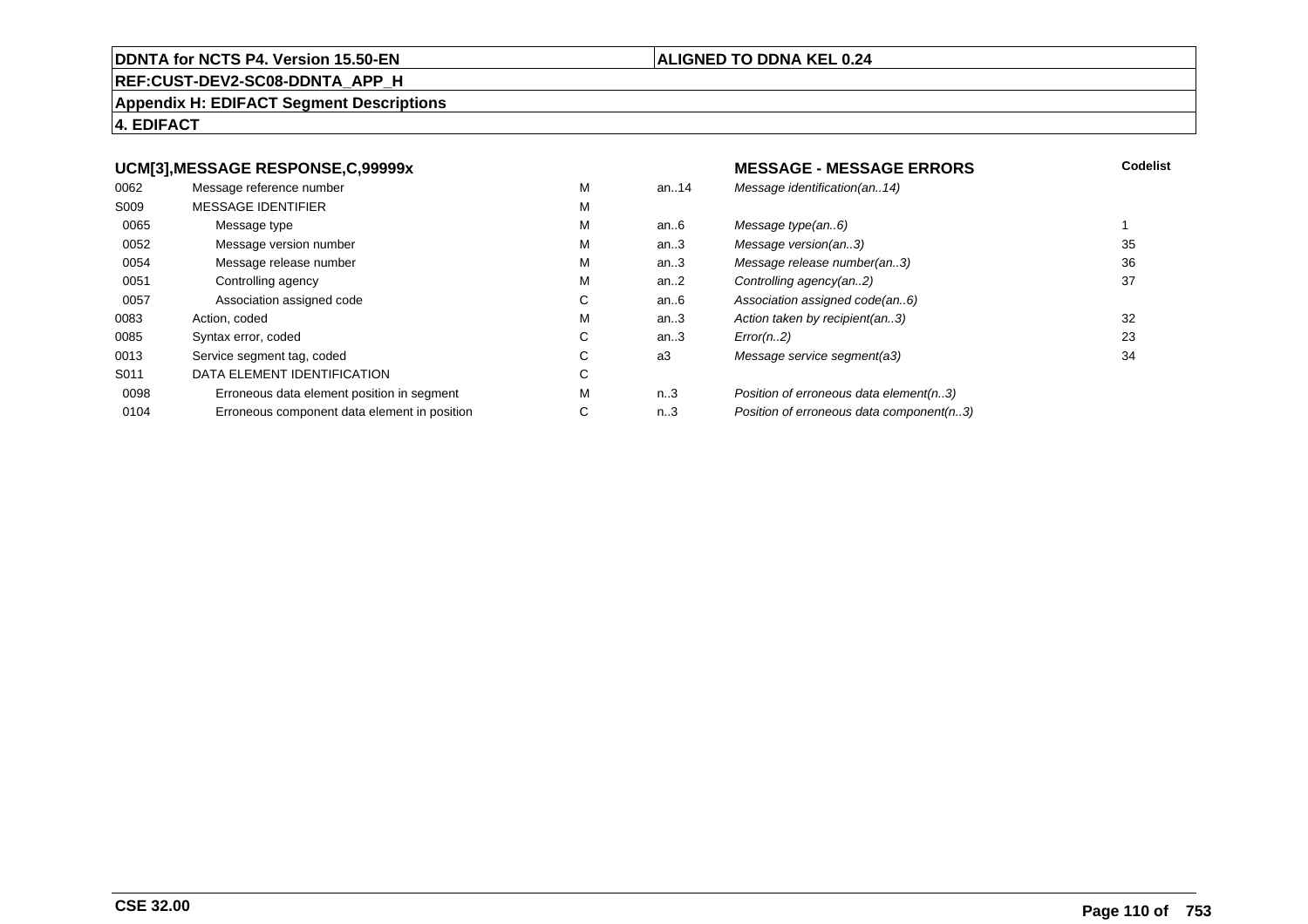#### **ALIGNED TO DDNA KEL 0.24**

**REF:CUST-DEV2-SC08-DDNTA\_APP\_H**

**Appendix H: EDIFACT Segment Descriptions**

**4. EDIFACT**

#### **UCS[4],SEGMENT ERROR DESCRIPTION,C,999x**

| 0096 | Segment position in tag |  |
|------|-------------------------|--|
| 0085 | Syntax error, coded     |  |

#### **MESSAGE - MESSAGE ERRORS - SEGMENTERRORSCodelist**

M m..6 Segment position in message(n..6) C an..3  $Error(n.2)$  23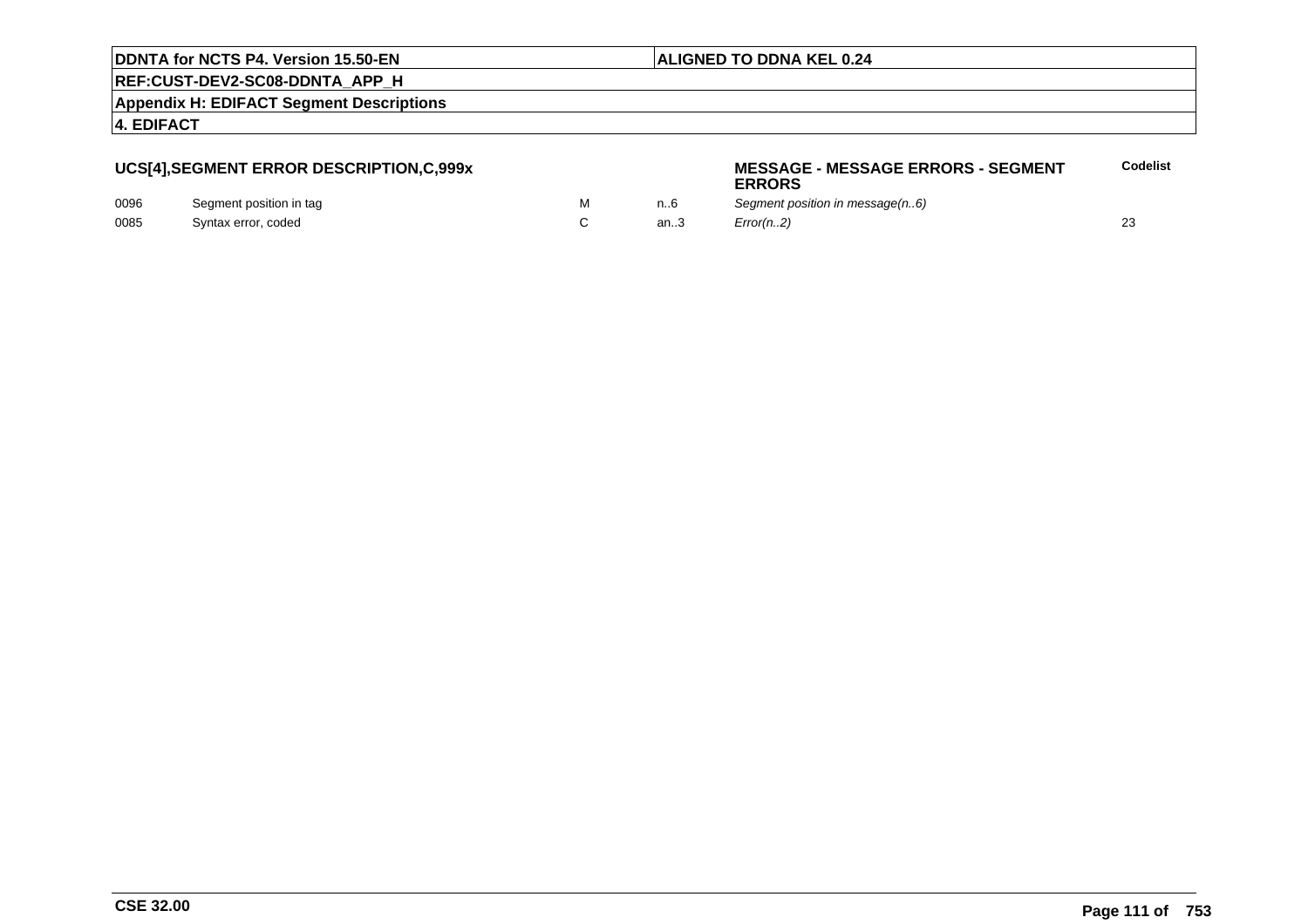#### **ALIGNED TO DDNA KEL 0.24**

**REF:CUST-DEV2-SC08-DDNTA\_APP\_H**

**Appendix H: EDIFACT Segment Descriptions**

#### **4. EDIFACT**

#### **UCD[5],DATA ELEMENT ERROR INDICATION,C,99x**

| Syntax error, coded                          | м |
|----------------------------------------------|---|
| DATA ELEMENT IDENTIFICATION                  | м |
| Erroneous data element position in segment   | м |
| Erroneous component data element in position | C |
|                                              |   |

#### **MESSAGE - MESSAGE ERRORS - SEGMENTERRORS - DATA ELEMENT ERRORSCodelist**

- M an..3 *Error(n..2)* 23 n..3 Position of erroneous data element(n..3)<br>n..3 Position of erroneous data component(n.
	- Position of erroneous data component(n..3)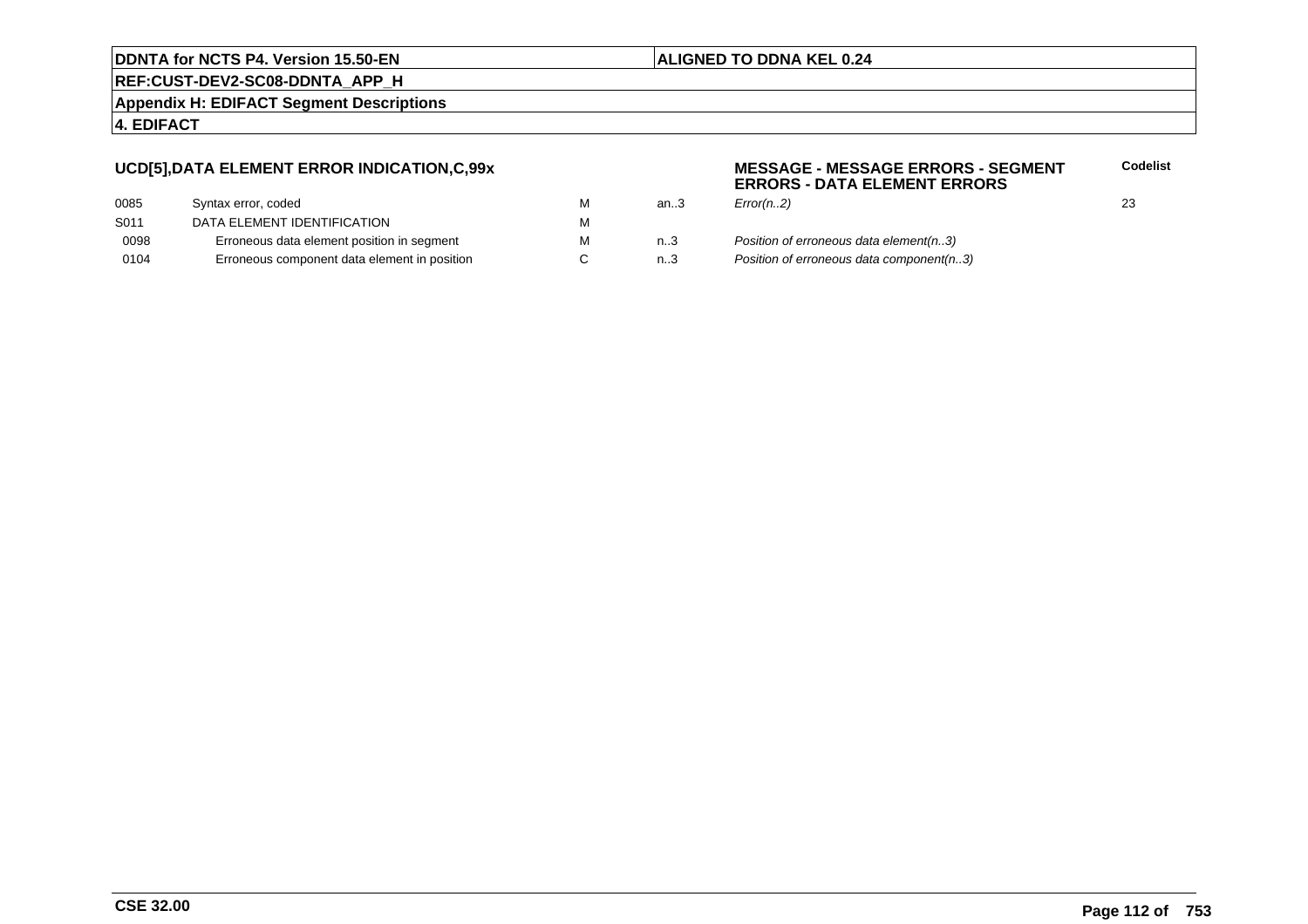#### **ALIGNED TO DDNA KEL 0.24**

### **REF:CUST-DEV2-SC08-DDNTA\_APP\_H**

#### **Appendix H: EDIFACT Segment Descriptions**

#### **4. EDIFACT**

#### **UNT[10],MESSAGE TRAILER,M,1x**

| 0074 | Number of segments in the message |  |
|------|-----------------------------------|--|
| 0062 | Message reference number          |  |

**MESSAGE**<br>M n.6 <sup>'--</sup> Number of s

**Codelist**

M carried manufacturer of segments in the message'<br>Carried manufacturer in the message's M an..14 Message identification(an..14)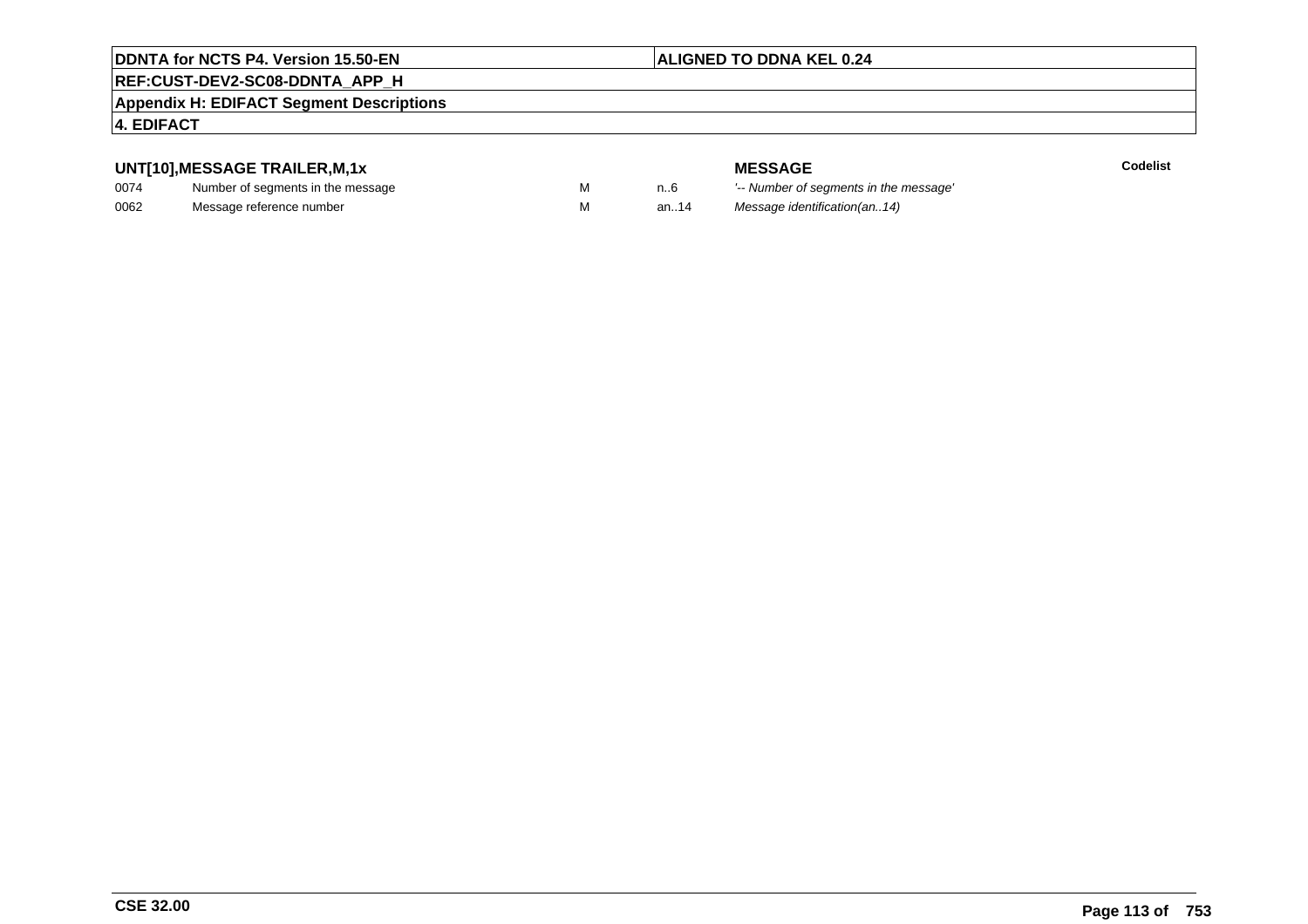#### **ALIGNED TO DDNA KEL 0.24**

### **REF:CUST-DEV2-SC08-DDNTA\_APP\_H**

**Appendix H: EDIFACT Segment Descriptions**

#### **4. EDIFACT**

#### **UNZ[11],INTERCHANGE TRAILER,M,1x**

| 0036 | Interchange control count     |  |
|------|-------------------------------|--|
| 0020 | Interchange control reference |  |

| -             |  |
|---------------|--|
| ol count      |  |
| al roforonco: |  |

|   |      | <b>MESSAGE</b>                      | Codelist |
|---|------|-------------------------------------|----------|
| M | n6   | '-- Interchange control count'      |          |
| M | an14 | Interchange control reference(an14) |          |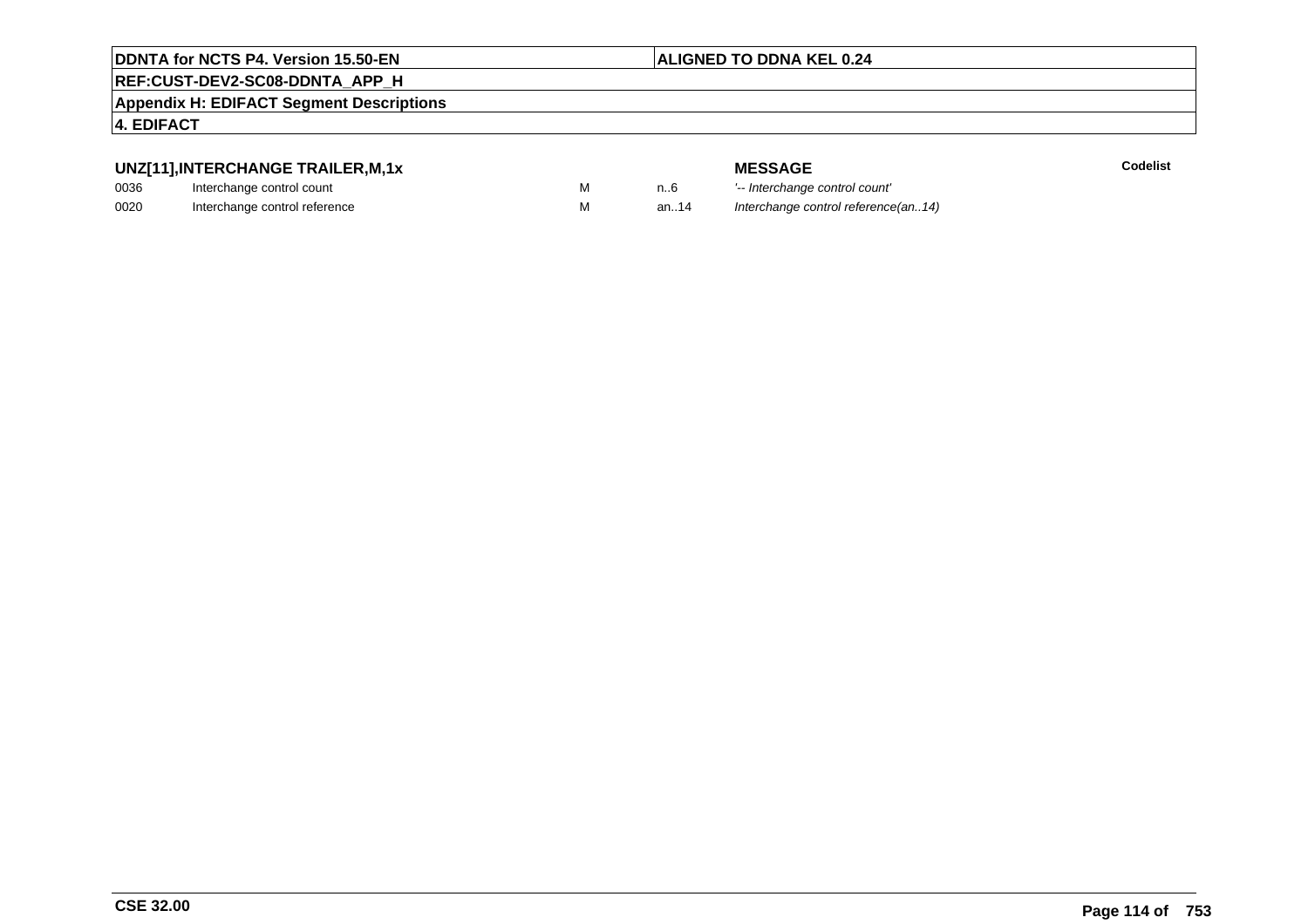#### **REF:CUST-DEV2-SC08-DDNTA\_APP\_H**

**Appendix H: EDIFACT Segment Descriptions**

**4. EDIFACT**

### **CUSDEC**

|      | UNB[0], INTERCHANGE HEADER, M, 1x        |   |         | <b>MESSAGE</b>                                | Codelist |
|------|------------------------------------------|---|---------|-----------------------------------------------|----------|
| S001 | <b>SYNTAX IDENTIFIER</b>                 | M |         |                                               |          |
| 0001 | Syntax identifier                        | М | a4      | Syntax identifier(a4)                         | 21       |
| 0002 | Syntax version number                    | м | n1      | Syntax version number(n1)                     | 22       |
| S002 | <b>INTERCHANGE SENDER</b>                | м |         |                                               |          |
| 0004 | Sender identification                    | М | an35    | Message sender(an35)                          |          |
| 0007 | Identification code qualifier            | С | an. $4$ | Sender identification code qualifier(an4)     |          |
| 0008 | Address for reverse routing              | С | an14    |                                               |          |
| S003 | <b>INTERCHANGE RECIPIENT</b>             | М |         |                                               |          |
| 0010 | Recipient identification                 | м | an35    | Message recipient(an35)                       |          |
| 0007 | Identification code qualifier            | С | an. $4$ | Recipient identification code qualifier(an4)  |          |
| 0014 | Routing address                          | С | an14    |                                               |          |
| S004 | DATE/TIME OF PREPARATION                 | М |         |                                               |          |
| 0017 | Date                                     | м | n6      | Date of preparation(n6)                       |          |
| 0019 | Time                                     | м | n4      | Time of preparation(n4)                       |          |
| 0020 | Interchange control reference            | М | an14    | Interchange control reference(an14)           |          |
| S005 | RECIPIENTS REFERENCE, PASSWORD           | С |         |                                               |          |
| 0022 | Recipient's reference/password           | М | an14    | Recipient's reference/password(an14)          |          |
| 0025 | Recipient's reference/password qualifier | С | an2     | Recipient's reference/password qualifier(an2) |          |
| 0026 | Application reference                    | С | an14    | Application reference(an14)                   |          |
| 0029 | Processing priority code                 | С | a1      | Priority(a1)                                  |          |
| 0031 | Acknowledgement request                  | С | n1      | Acknowledgement request(n1)                   | 27       |
| 0032 | Communications agreement id.             | С | an35    | Communications agreement id(an35)             |          |
| 0035 | <b>Test indicator</b>                    | С | n1      | Test indicator(n1)                            | 27       |
|      |                                          |   |         |                                               |          |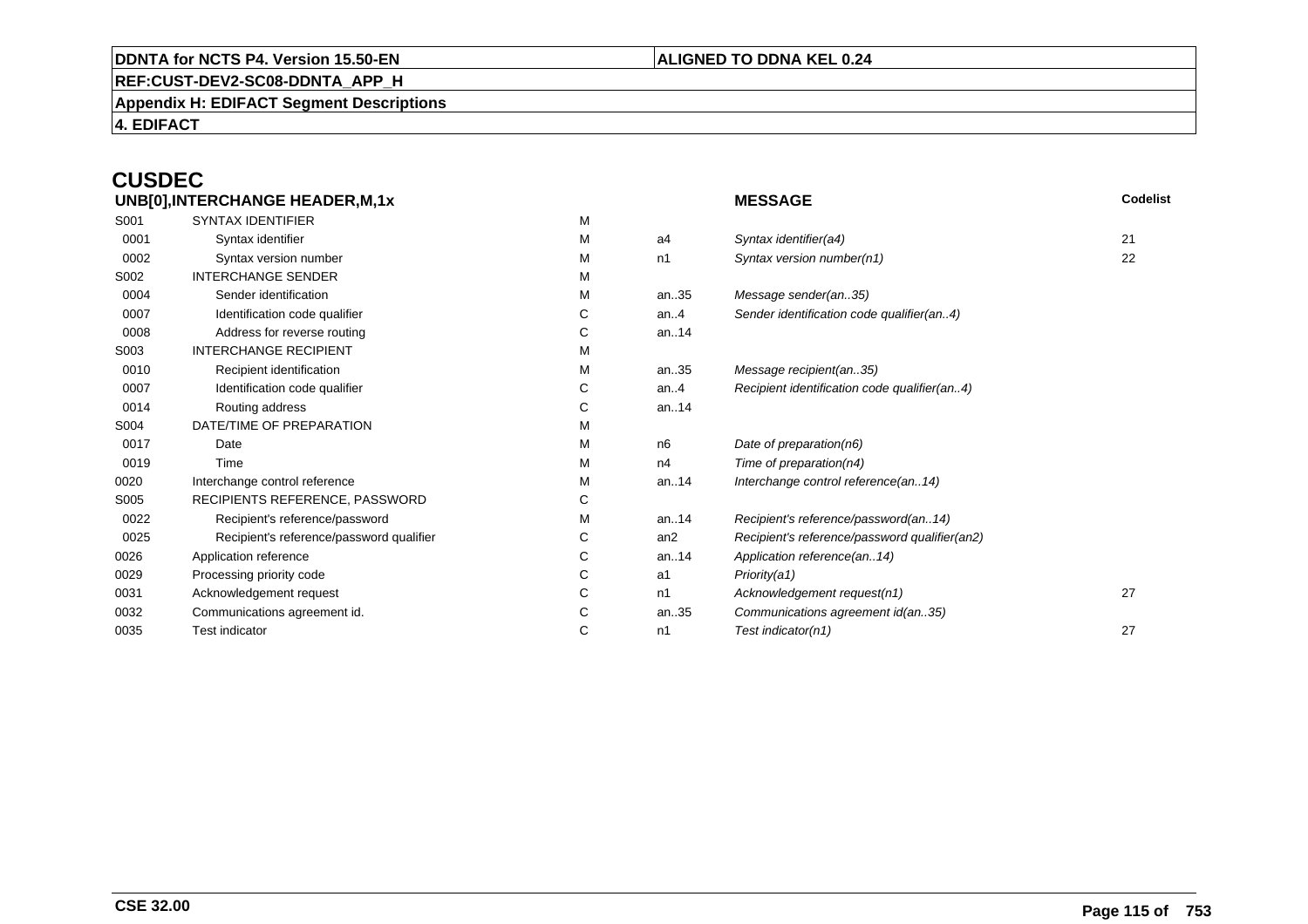#### **REF:CUST-DEV2-SC08-DDNTA\_APP\_H**

#### **Appendix H: EDIFACT Segment Descriptions**

#### **4. EDIFACT**

#### **UNH[1],MESSAGE HEADER,M,1xx** MESSAGE **Codelist** Codelist 0062 Message reference number <sup>M</sup> an..14 Message identification(an..14) S009 MESSAGE IDENTIFIERR M M 0065Message type Message version number and the Message version number and the Message of Message Message Message M an..6 'CUSDEC' 0052 Message version number <sup>M</sup>an..3 '*D'*<br>an..3 '96*B'* 0054Message release number Message release number Message of the Message of the Message of Message of Message of Me<br>
Message release number of Message of Message of Message of Message of Message of Message of Message of Messag an..3 '96B'<br>an..2 'UN' 0051Controlling agency<br>
Association assigned code<br>
C an..2<br>an..6 0057Association assigned code **C** C<br>
mmon Access Reference **C** C an..6 Message type(an..6)<br>an..35 Common access reference(an..35) 0068Common Access Reference C<br>
STATUS OF THE TRANSFER
C Common access reference(an..35) S010 STATUS OF THE TRANSFERR C 0070Sequence of transfers M<br>
First and last transfer C n..2 Message sequence number(n..2)<br>a1 First and last transfer(a1) 0073First and last transfer First and last transfer(a1) 28

#### **ALIGNED TO DDNA KEL 0.24**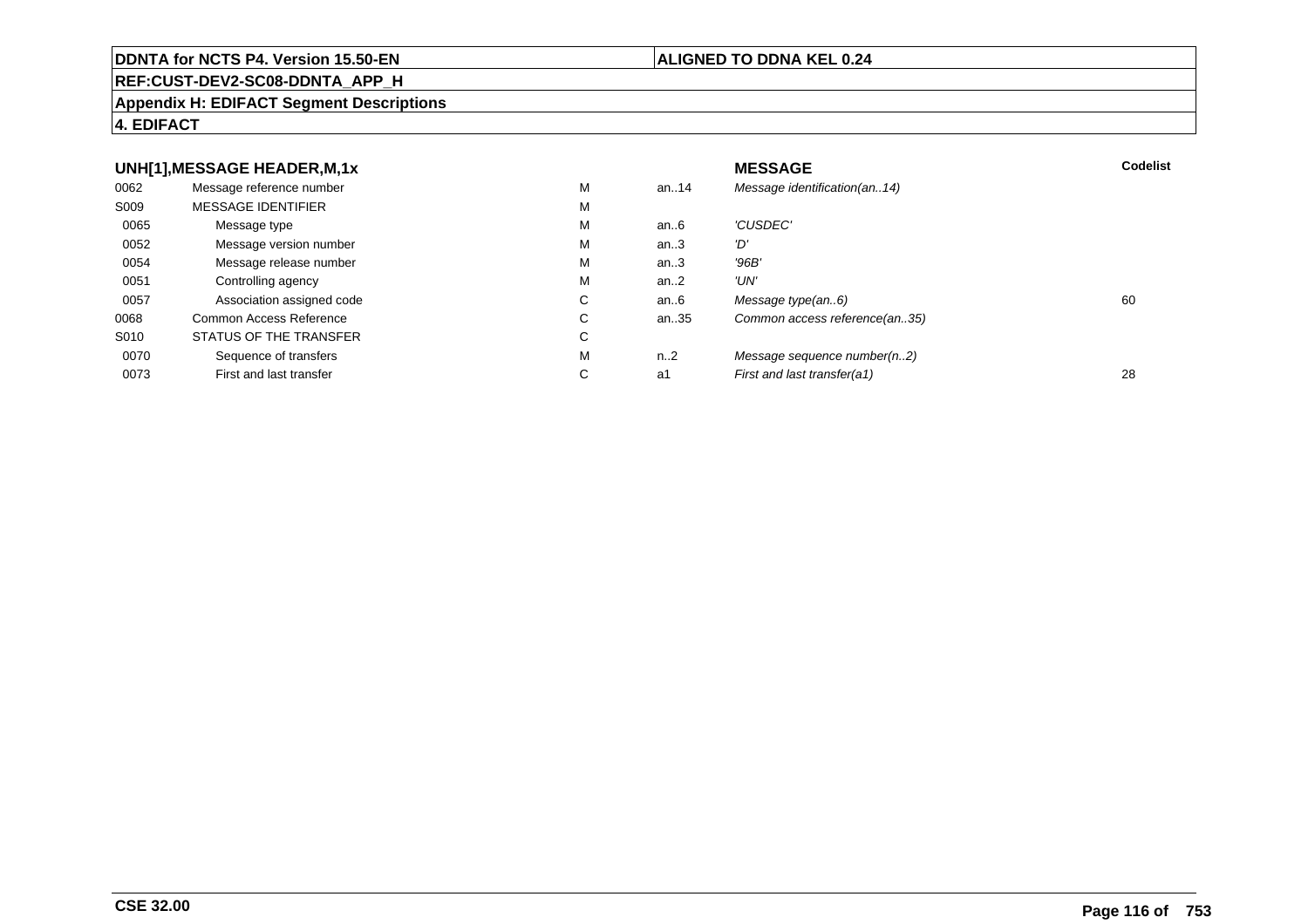#### **ALIGNED TO DDNA KEL 0.24**

### **REF:CUST-DEV2-SC08-DDNTA\_APP\_H**

**Appendix H: EDIFACT Segment Descriptions**

**4. EDIFACT**

#### **BGM[2],BEGINNING OF MESSAGE,M,1x**

| C <sub>0</sub> 02 | DOCUMENT/MESSAGE NAME               | C |        |
|-------------------|-------------------------------------|---|--------|
| 1001              | Document/message name, coded        | С | an $3$ |
| 1131              | Code list qualifier                 | С | an.3   |
| 3055              | Code list responsible agency, coded | С | an3    |
| 1000              | Document/message name               | C | an35   |
| C <sub>106</sub>  | DOCUMENT/MESSAGE IDENTIFICATION     | С |        |
| 1004              | Document/message number             | С | an35   |
| 1056              | Version                             | C | an.9   |
| 1060              | <b>Revision number</b>              | C | an.6   |
| 1225              | Message function, coded             | С | an.3   |
| 4343              | Response type, coded                | C | an.3   |
|                   |                                     |   |        |

#### **MESSAGE - HEADER**

**R** Codelist

# an.35 Type of declaration(an..9) 31

n..35 Document/reference number(an..21)<br>n..9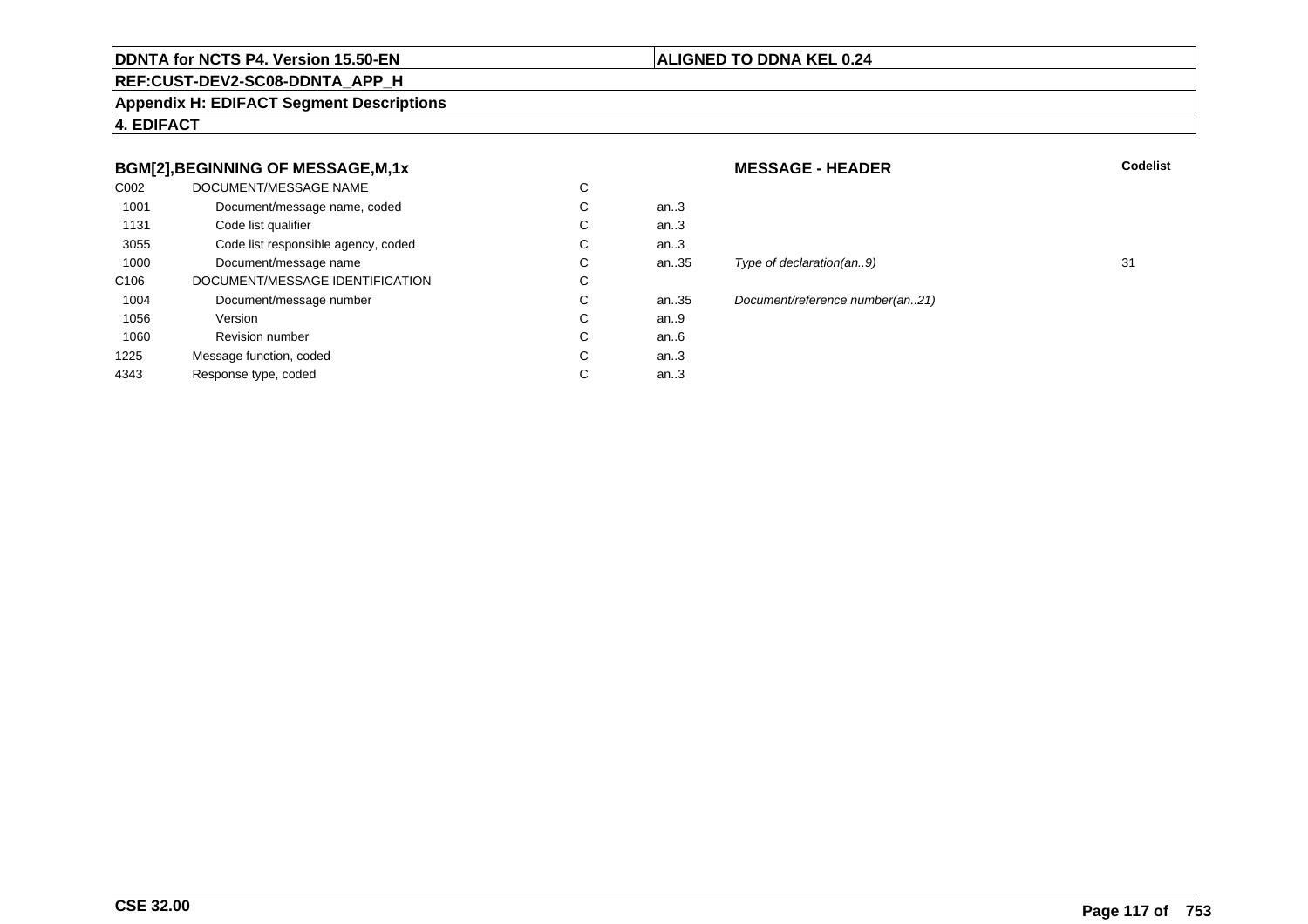#### **ALIGNED TO DDNA KEL 0.24**

**REF:CUST-DEV2-SC08-DDNTA\_APP\_H**

**Appendix H: EDIFACT Segment Descriptions**

**4. EDIFACT**

#### **LOC[4],PLACE/LOCATION IDENTIFICATION,C,99x**

| 3227             | Place/location qualifier                   | M | an $3$    | '122' |
|------------------|--------------------------------------------|---|-----------|-------|
| C <sub>517</sub> | <b>LOCATION IDENTIFICATION</b>             | C |           |       |
| 3225             | Place/location identification              | C | an. $.25$ | Refe  |
| 1131             | Code list qualifier                        | С | an3       |       |
| 3055             | Code list responsible agency, coded        | C | an.3      |       |
| 3224             | Place/location                             | С | an70      |       |
| C <sub>519</sub> | RELATED LOCATION ONE IDENTIFICATION        | С |           |       |
| 3223             | Related place/location one identification  | С | an25      |       |
| 1131             | Code list qualifier                        | С | an.3      |       |
| 3055             | Code list responsible agency, coded        | С | an.3      |       |
| 3222             | Related place/location one                 | С | an70      |       |
| C <sub>553</sub> | <b>RELATED LOCATION TWO IDENTIFICATION</b> | C |           |       |
| 3233             | Related place/location two identification  | С | an. $.25$ |       |
| 1131             | Code list qualifier                        | C | an.3      |       |
| 3055             | Code list responsible agency, coded        | C | an3       |       |
| 3232             | Related place/location two                 | C | an70      |       |
| 5479             | Relation, coded                            | C | an $3$    |       |
|                  |                                            |   |           |       |

#### **MESSAGE - (DESTINATION DECLARED) CUSTOMSCodelist OFFICE**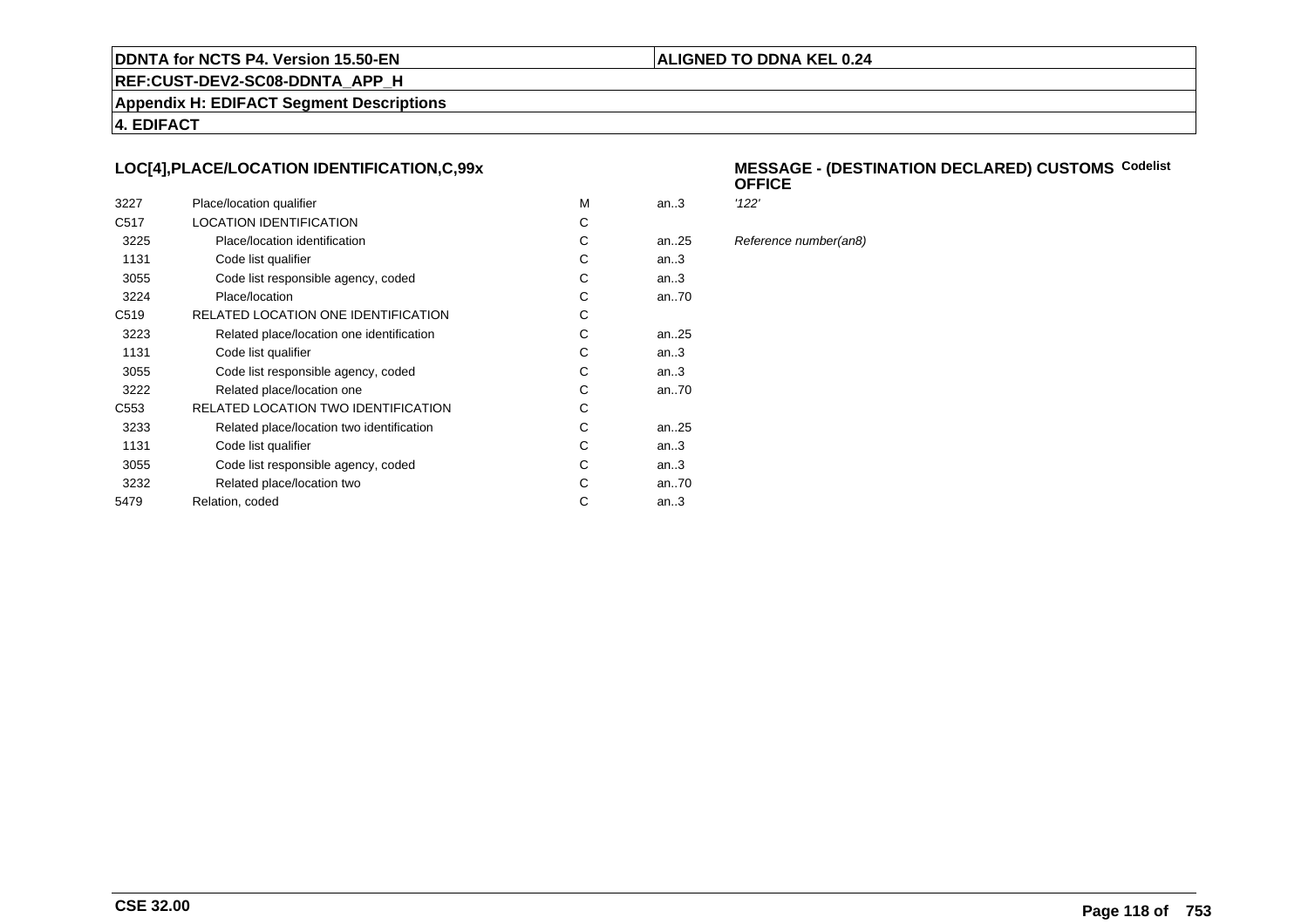#### **ALIGNED TO DDNA KEL 0.24**

**REF:CUST-DEV2-SC08-DDNTA\_APP\_H**

**Appendix H: EDIFACT Segment Descriptions**

**4. EDIFACT**

#### **LOC[4],PLACE/LOCATION IDENTIFICATION,C,99x**

| 3227             | Place/location qualifier                   | м | an.3 | '65' |
|------------------|--------------------------------------------|---|------|------|
| C <sub>517</sub> | <b>LOCATION IDENTIFICATION</b>             | C |      |      |
| 3225             | Place/location identification              | С | an25 | Ref  |
| 1131             | Code list qualifier                        | С | an.3 | Gu   |
| 3055             | Code list responsible agency, coded        | С | an.3 |      |
| 3224             | Place/location                             | С | an70 |      |
| C <sub>519</sub> | RELATED LOCATION ONE IDENTIFICATION        | С |      |      |
| 3223             | Related place/location one identification  | C | an25 |      |
| 1131             | Code list qualifier                        | С | an.3 |      |
| 3055             | Code list responsible agency, coded        | С | an.3 |      |
| 3222             | Related place/location one                 | С | an70 |      |
| C <sub>553</sub> | <b>RELATED LOCATION TWO IDENTIFICATION</b> | С |      |      |
| 3233             | Related place/location two identification  | С | an25 |      |
| 1131             | Code list qualifier                        | C | an.3 |      |
| 3055             | Code list responsible agency, coded        | C | an.3 |      |
| 3232             | Related place/location two                 | C | an70 |      |
| 5479             | Relation, coded                            | С | an.3 |      |
|                  |                                            |   |      |      |

#### **MESSAGE - (ACTUAL OFFICE OF TRANSIT) CUSTOMS OFFICECodelist**

| М  | an.3     | '65'                                |    |
|----|----------|-------------------------------------|----|
| С  |          |                                     |    |
| C. | an25     | Reference number(an8)               |    |
| С  | an.3     | Guarantee not valid for country(n1) | 27 |
| С  | an $.3$  |                                     |    |
| C. | an70     |                                     |    |
| C. |          |                                     |    |
| С  | an $.25$ |                                     |    |
|    |          |                                     |    |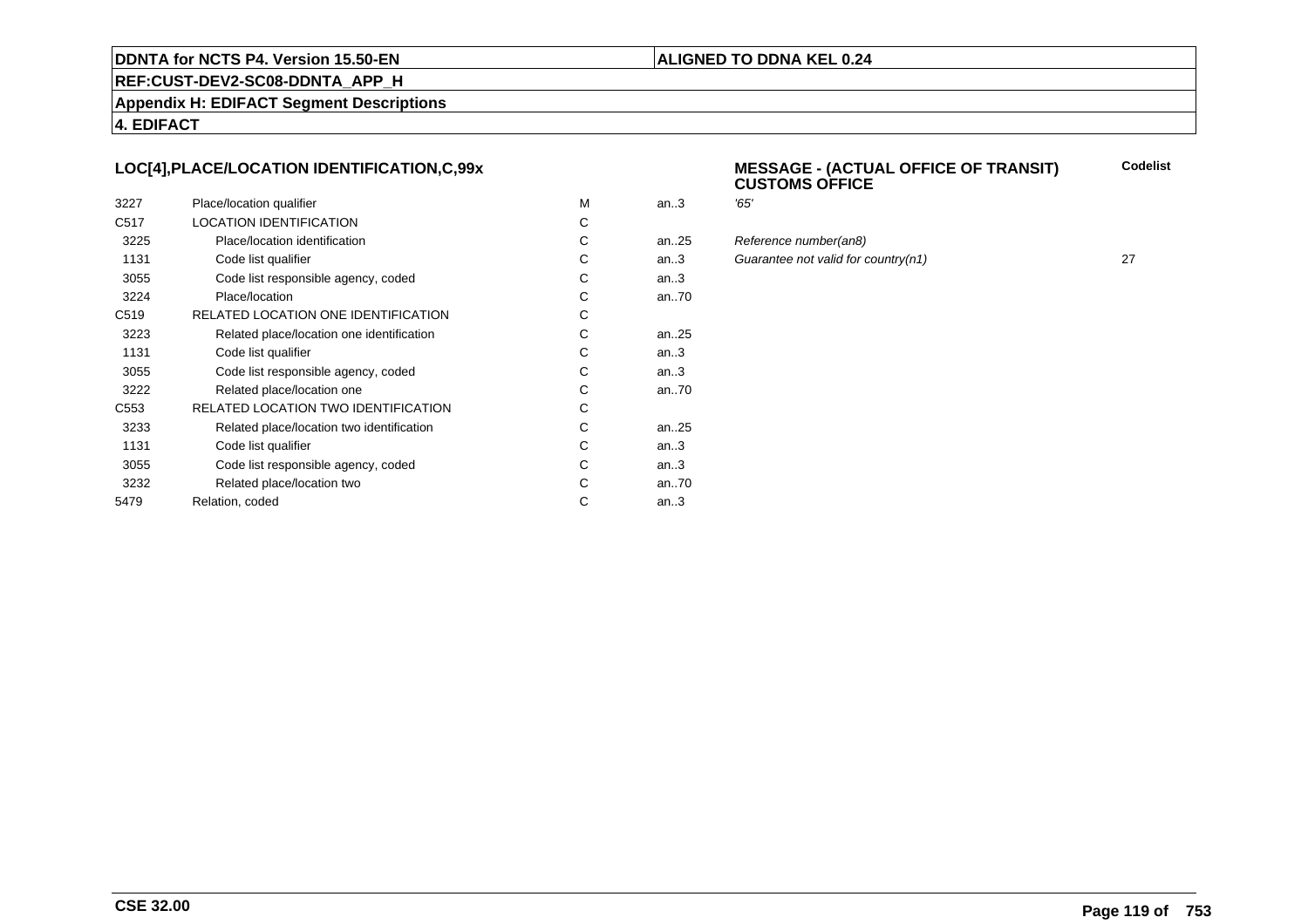#### **ALIGNED TO DDNA KEL 0.24**

**REF:CUST-DEV2-SC08-DDNTA\_APP\_H**

**Appendix H: EDIFACT Segment Descriptions**

|      | LOC[4], PLACE/LOCATION IDENTIFICATION, C, 99x |   |      | <b>MESSAGE - HEADER</b>                  | Codelist |
|------|-----------------------------------------------|---|------|------------------------------------------|----------|
| 3227 | Place/location qualifier                      | M | an.3 | '14'                                     |          |
| C517 | <b>LOCATION IDENTIFICATION</b>                | С |      |                                          |          |
| 3225 | Place/location identification                 | С | an25 | Agreed location of goods, code(an17)     |          |
| 1131 | Code list qualifier                           | С | an.3 |                                          |          |
| 3055 | Code list responsible agency, coded           | С | an.3 |                                          |          |
| 3224 | Place/location                                | C | an70 | Agreed location of goods(an35)           |          |
| C519 | RELATED LOCATION ONE IDENTIFICATION           | С |      |                                          |          |
| 3223 | Related place/location one identification     | С | an25 | Authorised location of goods, code(an17) |          |
| 1131 | Code list qualifier                           | С | an.3 |                                          |          |
| 3055 | Code list responsible agency, coded           | С | an.3 |                                          |          |
| 3222 | Related place/location one                    | С | an70 |                                          |          |
| C553 | RELATED LOCATION TWO IDENTIFICATION           | С |      |                                          |          |
| 3233 | Related place/location two identification     | С | an25 |                                          |          |
| 1131 | Code list qualifier                           | С | an.3 |                                          |          |
| 3055 | Code list responsible agency, coded           | С | an.3 |                                          |          |
| 3232 | Related place/location two                    | С | an70 |                                          |          |
| 5479 | Relation, coded                               | С | an.3 | Agreed location of goods LNG(a2)         | 12       |
|      |                                               |   |      |                                          |          |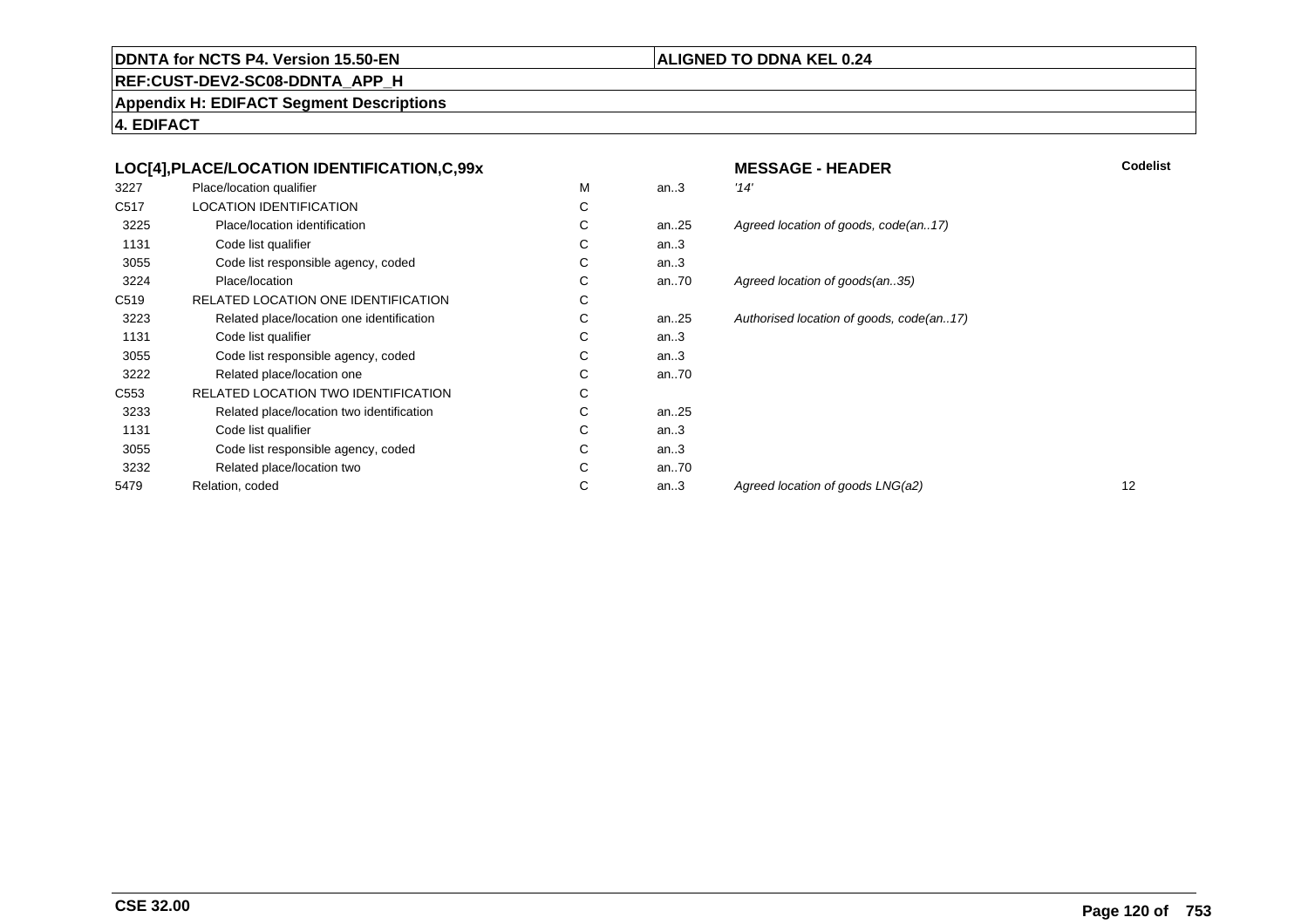#### **ALIGNED TO DDNA KEL 0.24**

**REF:CUST-DEV2-SC08-DDNTA\_APP\_H**

**Appendix H: EDIFACT Segment Descriptions**

|                  | LOC[4], PLACE/LOCATION IDENTIFICATION, C, 99x |   |      | <b>MESSAGE - (RETURN COPIES) CUSTOMS OFFICE</b> | Codelist |
|------------------|-----------------------------------------------|---|------|-------------------------------------------------|----------|
| 3227             | Place/location qualifier                      | M | an.3 | '168'                                           |          |
| C517             | <b>LOCATION IDENTIFICATION</b>                | C |      |                                                 |          |
| 3225             | Place/location identification                 | C | an25 | Reference number(an8)                           |          |
| 1131             | Code list qualifier                           | C | an.3 |                                                 |          |
| 3055             | Code list responsible agency, coded           | С | an.3 |                                                 |          |
| 3224             | Place/location                                | С | an70 | Customs office name(an35)                       |          |
| C519             | RELATED LOCATION ONE IDENTIFICATION           | С |      |                                                 |          |
| 3223             | Related place/location one identification     | С | an25 | Country code(a2)                                | 9        |
| 1131             | Code list qualifier                           | С | an.3 |                                                 |          |
| 3055             | Code list responsible agency, coded           | С | an.3 |                                                 |          |
| 3222             | Related place/location one                    | С | an70 | Street and number(an35)                         |          |
| C <sub>553</sub> | RELATED LOCATION TWO IDENTIFICATION           | С |      |                                                 |          |
| 3233             | Related place/location two identification     | C | an25 | Postal code(an9)                                |          |
| 1131             | Code list qualifier                           | C | an.3 |                                                 |          |
| 3055             | Code list responsible agency, coded           | C | an.3 |                                                 |          |
| 3232             | Related place/location two                    | C | an70 | City(an35)                                      |          |
| 5479             | Relation, coded                               | С | an.3 | NAD LNG(a2)                                     | 12       |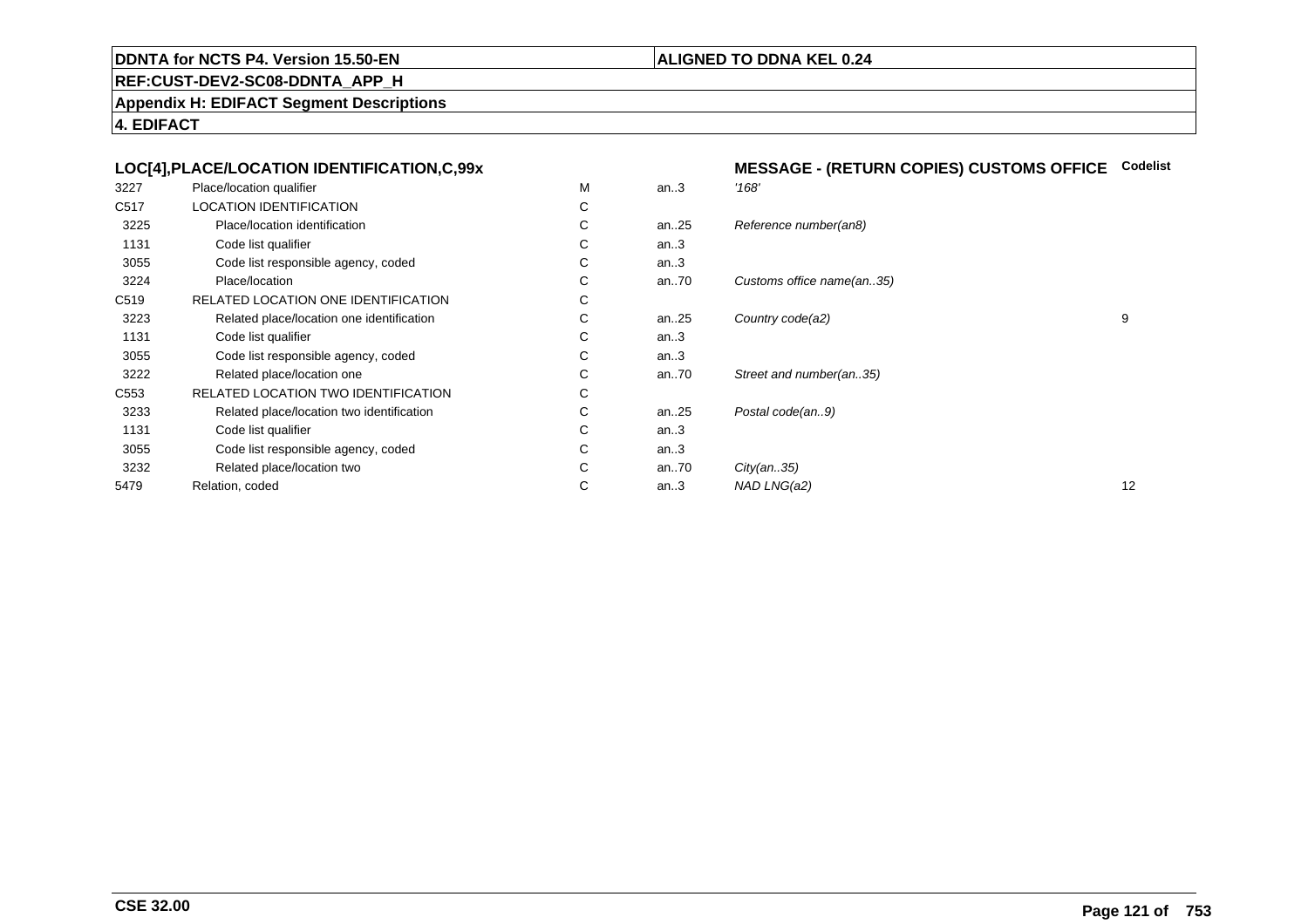#### **ALIGNED TO DDNA KEL 0.24**

**REF:CUST-DEV2-SC08-DDNTA\_APP\_H**

**Appendix H: EDIFACT Segment Descriptions**

|                  | LOC[4], PLACE/LOCATION IDENTIFICATION, C, 99x |   |           | <b>MESSAGE - HEADER</b>       |
|------------------|-----------------------------------------------|---|-----------|-------------------------------|
| 3227             | Place/location qualifier                      | M | an.3      | 20'                           |
| C517             | <b>LOCATION IDENTIFICATION</b>                | C |           |                               |
| 3225             | Place/location identification                 | C | an25      | Arrival agreed Location code  |
| 1131             | Code list qualifier                           | C | an.3      |                               |
| 3055             | Code list responsible agency, coded           | C | an.3      |                               |
| 3224             | Place/location                                | C | an70      | Arrival agreed Location of go |
| C <sub>519</sub> | RELATED LOCATION ONE IDENTIFICATION           | С |           |                               |
| 3223             | Related place/location one identification     | С | an. $.25$ |                               |
| 1131             | Code list qualifier                           | С | an.3      |                               |
| 3055             | Code list responsible agency, coded           | С | an.3      |                               |
| 3222             | Related place/location one                    | C | an70      |                               |
| C <sub>553</sub> | RELATED LOCATION TWO IDENTIFICATION           | С |           |                               |
| 3233             | Related place/location two identification     | С | an $.25$  |                               |
| 1131             | Code list qualifier                           | С | an.3      |                               |
| 3055             | Code list responsible agency, coded           | C | an.3      |                               |
| 3232             | Related place/location two                    | C | an70      |                               |
| 5479             | Relation, coded                               | С | an.3      | Arrival agreed Location of go |
|                  |                                               |   |           |                               |

|   |      | <b>MESSAGE - HEADER</b>                  | <b>Codelist</b> |
|---|------|------------------------------------------|-----------------|
| М | an.3 | 20'                                      |                 |
| С |      |                                          |                 |
| С | an25 | Arrival agreed Location code(an17)       |                 |
| С | an.3 |                                          |                 |
| С | an.3 |                                          |                 |
| С | an70 | Arrival agreed Location of goods(an35)   |                 |
| С |      |                                          |                 |
| С | an25 |                                          |                 |
| С | an.3 |                                          |                 |
| С | an.3 |                                          |                 |
| С | an70 |                                          |                 |
| С |      |                                          |                 |
| С | an25 |                                          |                 |
| С | an.3 |                                          |                 |
| С | an.3 |                                          |                 |
| С | an70 |                                          |                 |
| С | an.3 | Arrival agreed Location of goods LNG(a2) | 12              |
|   |      |                                          |                 |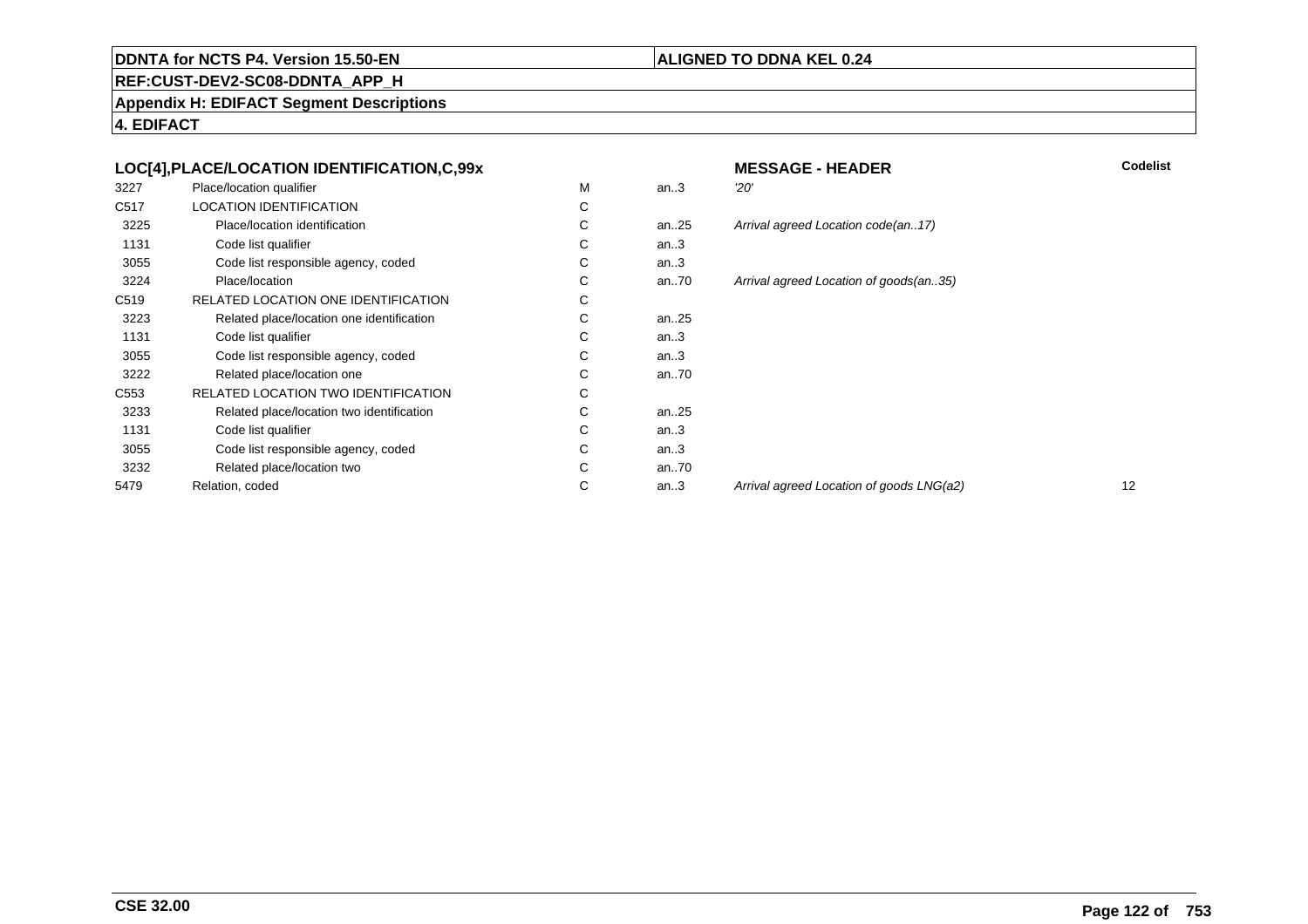#### **ALIGNED TO DDNA KEL 0.24**

**REF:CUST-DEV2-SC08-DDNTA\_APP\_H**

**Appendix H: EDIFACT Segment Descriptions**

**4. EDIFACT**

#### **LOC[4],PLACE/LOCATION IDENTIFICATION,C,99x**

| 3227             | Place/location qualifier                   | м | an.3      | 22' |
|------------------|--------------------------------------------|---|-----------|-----|
| C <sub>517</sub> | <b>LOCATION IDENTIFICATION</b>             | С |           |     |
| 3225             | Place/location identification              | С | an25      | Ref |
| 1131             | Code list qualifier                        | С | an.3      |     |
| 3055             | Code list responsible agency, coded        | С | an.3      |     |
| 3224             | Place/location                             | С | an70      |     |
| C <sub>519</sub> | RELATED LOCATION ONE IDENTIFICATION        | С |           |     |
| 3223             | Related place/location one identification  | С | an25      |     |
| 1131             | Code list qualifier                        | С | an.3      |     |
| 3055             | Code list responsible agency, coded        | С | an.3      |     |
| 3222             | Related place/location one                 | С | an70      |     |
| C <sub>553</sub> | <b>RELATED LOCATION TWO IDENTIFICATION</b> | С |           |     |
| 3233             | Related place/location two identification  | С | an. $.25$ |     |
| 1131             | Code list qualifier                        | C | an.3      |     |
| 3055             | Code list responsible agency, coded        | С | an.3      |     |
| 3232             | Related place/location two                 | С | an70      |     |
| 5479             | Relation, coded                            | С | an.3      |     |
|                  |                                            |   |           |     |

#### **MESSAGE - (PRESENTATION OFFICE) CUSTOMSCodelist OFFICE**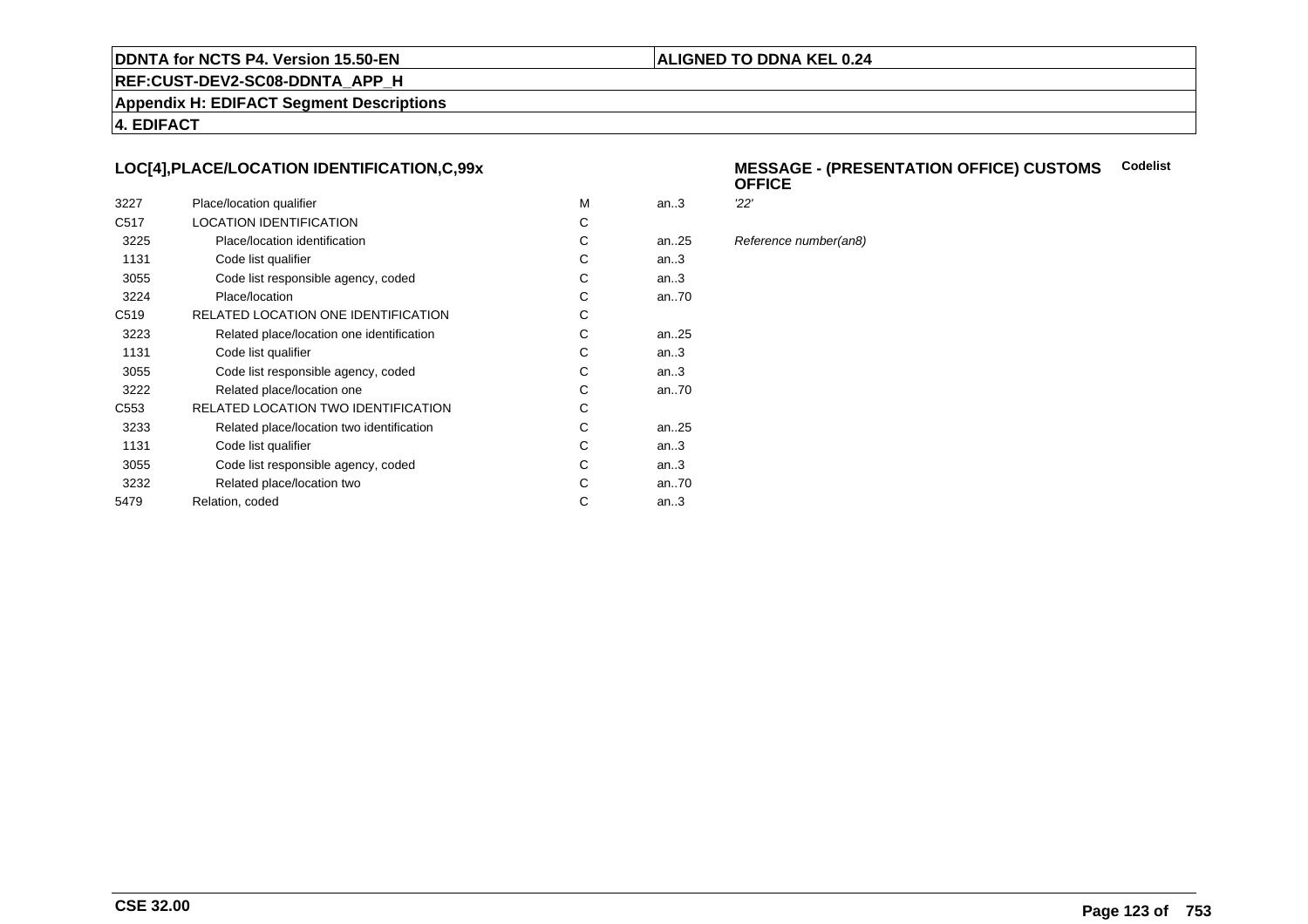#### **REF:CUST-DEV2-SC08-DDNTA\_APP\_H**

**Appendix H: EDIFACT Segment Descriptions**

**4. EDIFACT**

#### **LOC[4],PLACE/LOCATION IDENTIFICATION,C,99x**

| 3227             | Place/location qualifier                   | М | an.3      | 26' |
|------------------|--------------------------------------------|---|-----------|-----|
| C <sub>517</sub> | <b>LOCATION IDENTIFICATION</b>             | С |           |     |
| 3225             | Place/location identification              | С | an25      | Cus |
| 1131             | Code list qualifier                        | С | an.3      |     |
| 3055             | Code list responsible agency, coded        | С | an.3      |     |
| 3224             | Place/location                             | С | an70      |     |
| C <sub>519</sub> | RELATED LOCATION ONE IDENTIFICATION        | С |           |     |
| 3223             | Related place/location one identification  | С | an25      |     |
| 1131             | Code list qualifier                        | С | an.3      |     |
| 3055             | Code list responsible agency, coded        | С | an.3      |     |
| 3222             | Related place/location one                 | С | an70      |     |
| C <sub>553</sub> | <b>RELATED LOCATION TWO IDENTIFICATION</b> | С |           |     |
| 3233             | Related place/location two identification  | С | an. $.25$ |     |
| 1131             | Code list qualifier                        | C | an.3      |     |
| 3055             | Code list responsible agency, coded        | С | an.3      |     |
| 3232             | Related place/location two                 | С | an70      |     |
| 5479             | Relation, coded                            | С | an.3      |     |
|                  |                                            |   |           |     |

# **MESSAGE - HEADER**

**ALIGNED TO DDNA KEL 0.24**

**R** Codelist

Customs sub place(an..17)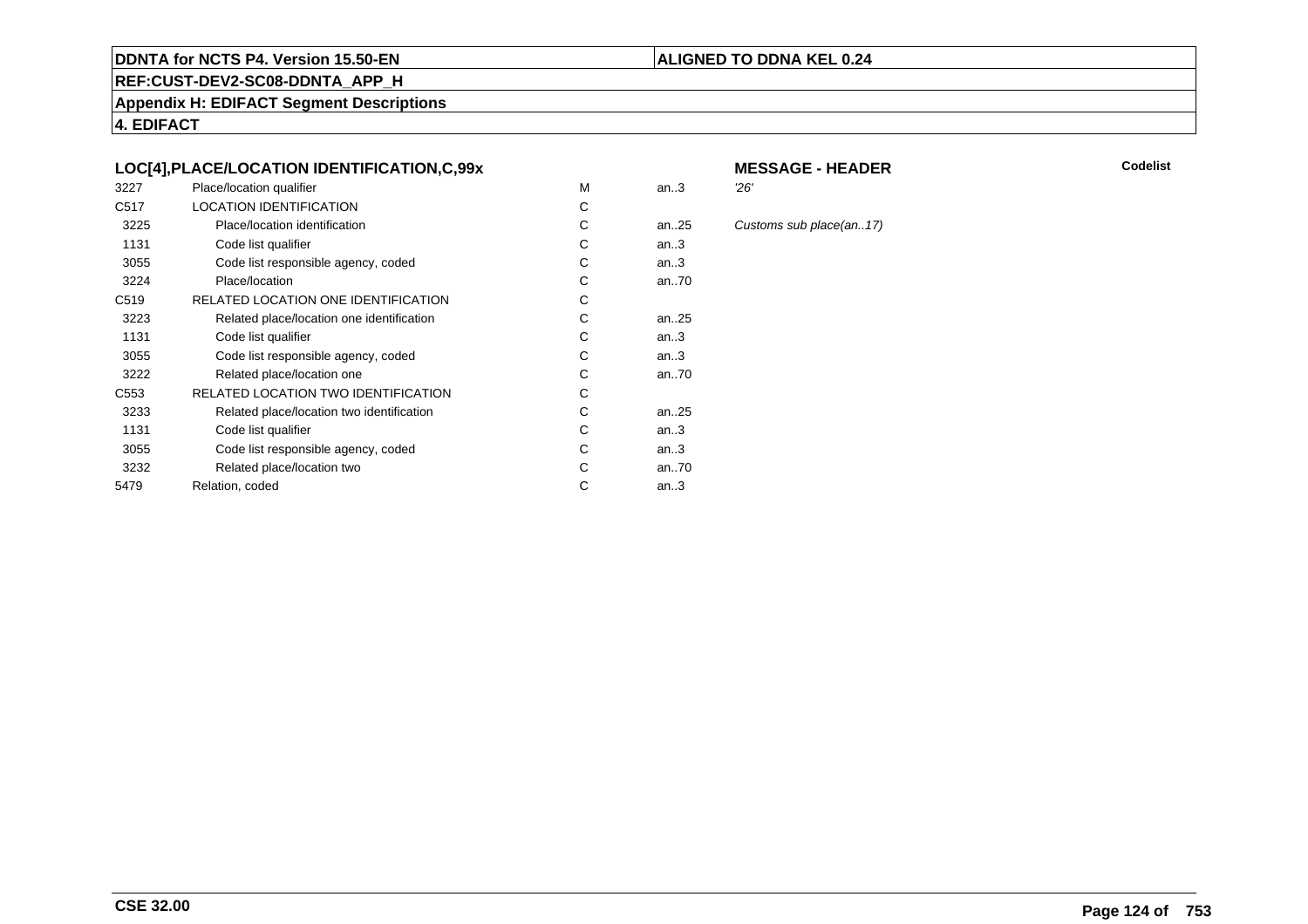#### **REF:CUST-DEV2-SC08-DDNTA\_APP\_H**

**Appendix H: EDIFACT Segment Descriptions**

**4. EDIFACT**

#### **LOC[4],PLACE/LOCATION IDENTIFICATION,C,99x**

| 3227             | Place/location qualifier                  | м | an.3      | '35' |
|------------------|-------------------------------------------|---|-----------|------|
| C <sub>517</sub> | <b>LOCATION IDENTIFICATION</b>            | C |           |      |
| 3225             | Place/location identification             | С | an25      | Col  |
| 1131             | Code list qualifier                       | С | an.3      |      |
| 3055             | Code list responsible agency, coded       | С | an.3      |      |
| 3224             | Place/location                            | С | an70      |      |
| C <sub>519</sub> | RELATED LOCATION ONE IDENTIFICATION       | С |           |      |
| 3223             | Related place/location one identification | С | an25      |      |
| 1131             | Code list qualifier                       | С | an.3      |      |
| 3055             | Code list responsible agency, coded       | С | an.3      |      |
| 3222             | Related place/location one                | С | an70      |      |
| C553             | RELATED LOCATION TWO IDENTIFICATION       | С |           |      |
| 3233             | Related place/location two identification | С | an. $.25$ |      |
| 1131             | Code list qualifier                       | C | an.3      |      |
| 3055             | Code list responsible agency, coded       | С | an.3      |      |
| 3232             | Related place/location two                | C | an70      |      |
| 5479             | Relation, coded                           | С | an.3      |      |
|                  |                                           |   |           |      |

# **MESSAGE - HEADER**

**R** Codelist

**ALIGNED TO DDNA KEL 0.24**

an...<br>25 Country of dispatch/export code(a2) 8

**Page 125 of753**

- 
- 
-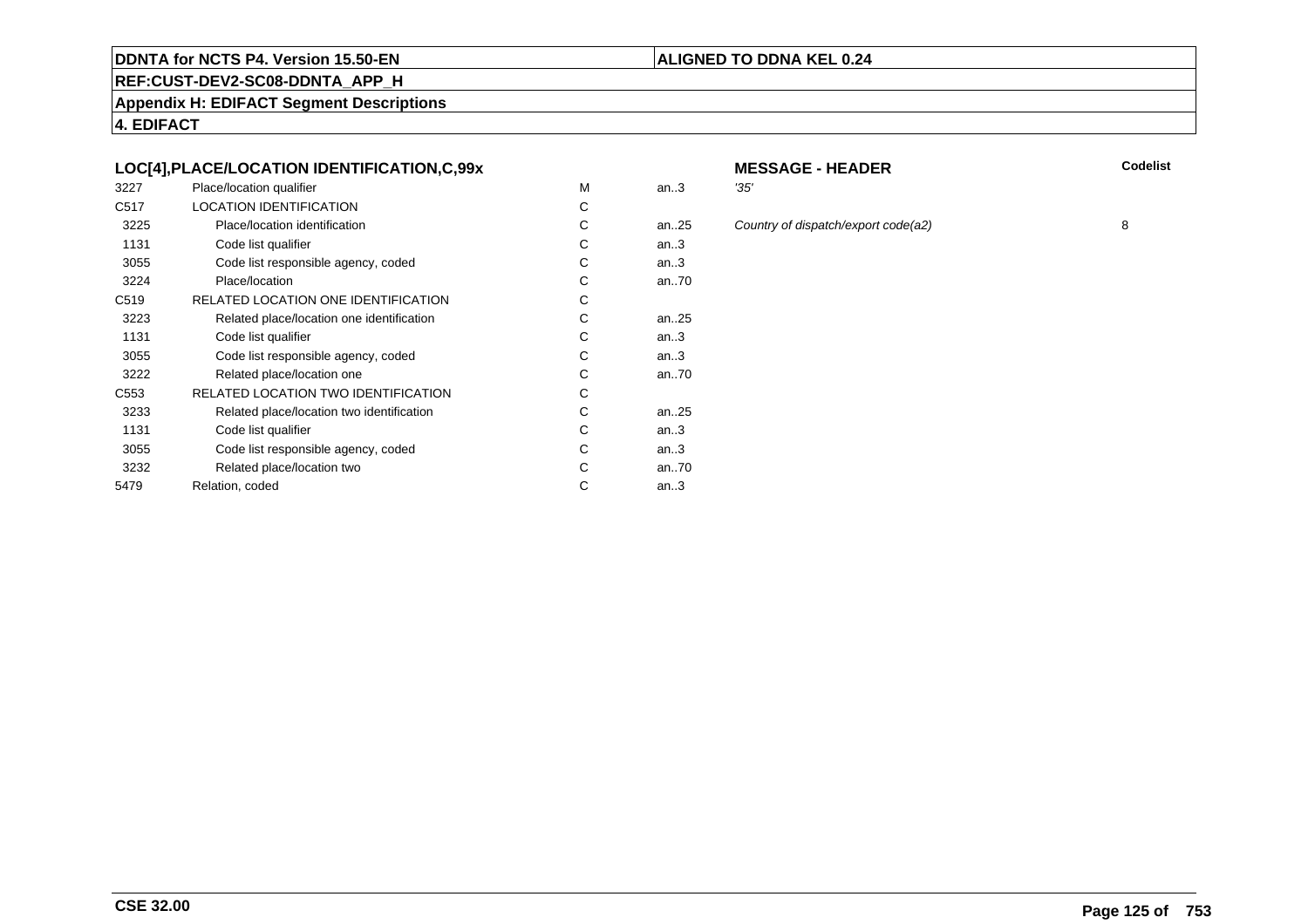#### **REF:CUST-DEV2-SC08-DDNTA\_APP\_H**

**Appendix H: EDIFACT Segment Descriptions**

**4. EDIFACT**

#### **LOC[4],PLACE/LOCATION IDENTIFICATION,C,99x**

| 3227             | Place/location qualifier                  | M | an.3 | '36' |
|------------------|-------------------------------------------|---|------|------|
| C <sub>517</sub> | <b>LOCATION IDENTIFICATION</b>            | C |      |      |
| 3225             | Place/location identification             | С | an25 | Col  |
| 1131             | Code list qualifier                       | С | an.3 |      |
| 3055             | Code list responsible agency, coded       | C | an.3 |      |
| 3224             | Place/location                            | С | an70 |      |
| C <sub>519</sub> | RELATED LOCATION ONE IDENTIFICATION       | С |      |      |
| 3223             | Related place/location one identification | C | an25 |      |
| 1131             | Code list qualifier                       | С | an.3 |      |
| 3055             | Code list responsible agency, coded       | С | an.3 |      |
| 3222             | Related place/location one                | C | an70 |      |
| C553             | RELATED LOCATION TWO IDENTIFICATION       | С |      |      |
| 3233             | Related place/location two identification | С | an25 |      |
| 1131             | Code list qualifier                       | C | an.3 |      |
| 3055             | Code list responsible agency, coded       | С | an.3 |      |
| 3232             | Related place/location two                | C | an70 |      |
| 5479             | Relation, coded                           | С | an.3 |      |
|                  |                                           |   |      |      |

# **MESSAGE - HEADER**

**R** Codelist

an...<br>25 Country of destination code(a2) 8

**ALIGNED TO DDNA KEL 0.24**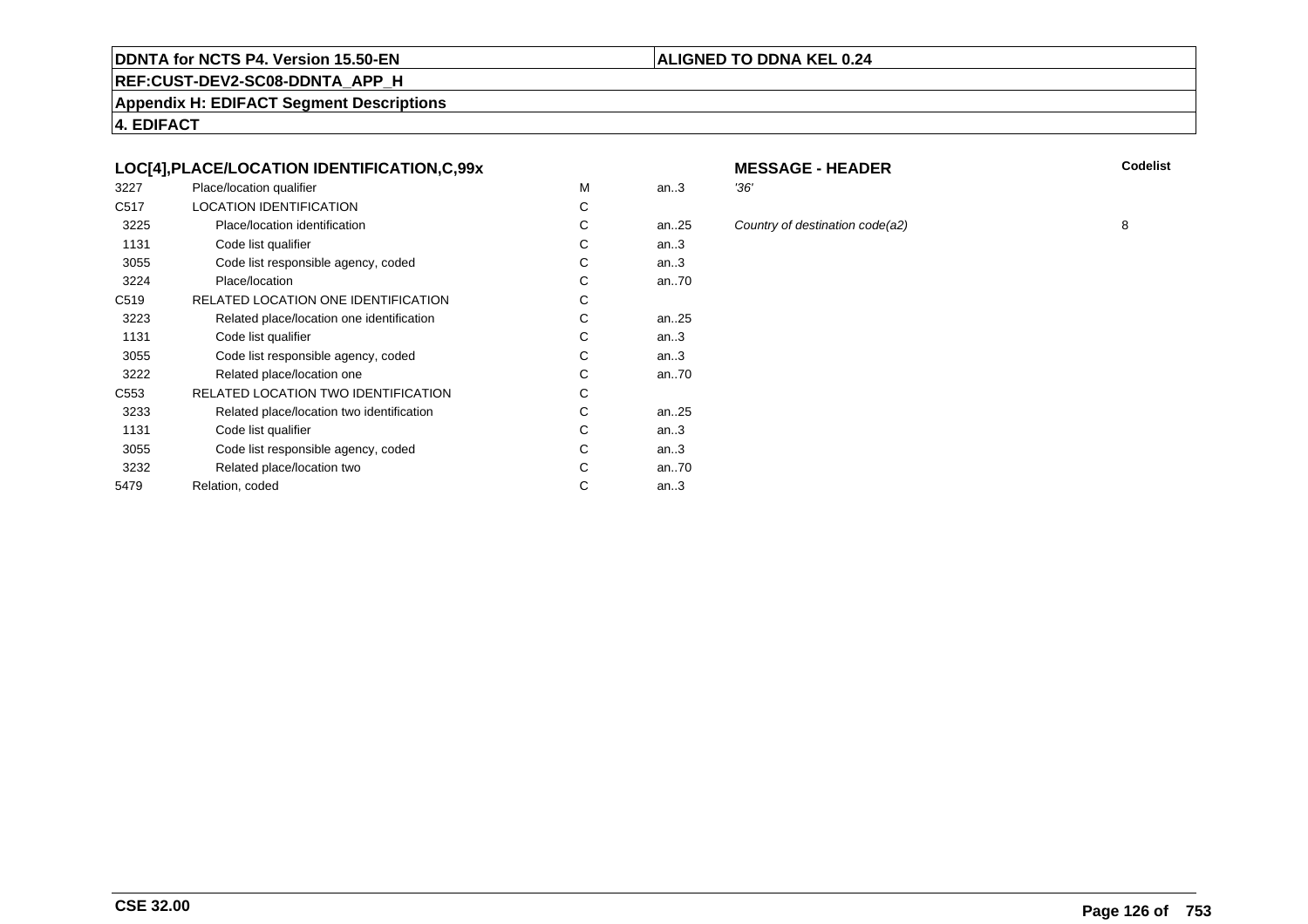#### **REF:CUST-DEV2-SC08-DDNTA\_APP\_H**

**Appendix H: EDIFACT Segment Descriptions**

**4. EDIFACT**

#### **LOC[4],PLACE/LOCATION IDENTIFICATION,C,99x**

| 3227             | Place/location qualifier                   | М | an.3      | '45' |
|------------------|--------------------------------------------|---|-----------|------|
| C <sub>517</sub> | <b>LOCATION IDENTIFICATION</b>             | С |           |      |
| 3225             | Place/location identification              | С | an25      | Ref  |
| 1131             | Code list qualifier                        | С | an.3      |      |
| 3055             | Code list responsible agency, coded        | С | an.3      |      |
| 3224             | Place/location                             | С | an70      |      |
| C <sub>519</sub> | RELATED LOCATION ONE IDENTIFICATION        | С |           |      |
| 3223             | Related place/location one identification  | С | an25      |      |
| 1131             | Code list qualifier                        | С | an.3      |      |
| 3055             | Code list responsible agency, coded        | С | an.3      |      |
| 3222             | Related place/location one                 | С | an70      |      |
| C <sub>553</sub> | <b>RELATED LOCATION TWO IDENTIFICATION</b> | С |           |      |
| 3233             | Related place/location two identification  | С | an. $.25$ |      |
| 1131             | Code list qualifier                        | C | an.3      |      |
| 3055             | Code list responsible agency, coded        | С | an.3      |      |
| 3232             | Related place/location two                 | С | an70      |      |
| 5479             | Relation, coded                            | С | an.3      |      |
|                  |                                            |   |           |      |

#### **MESSAGE - (DESTINATION) CUSTOMS OFFICE Codelist**

**ALIGNED TO DDNA KEL 0.24**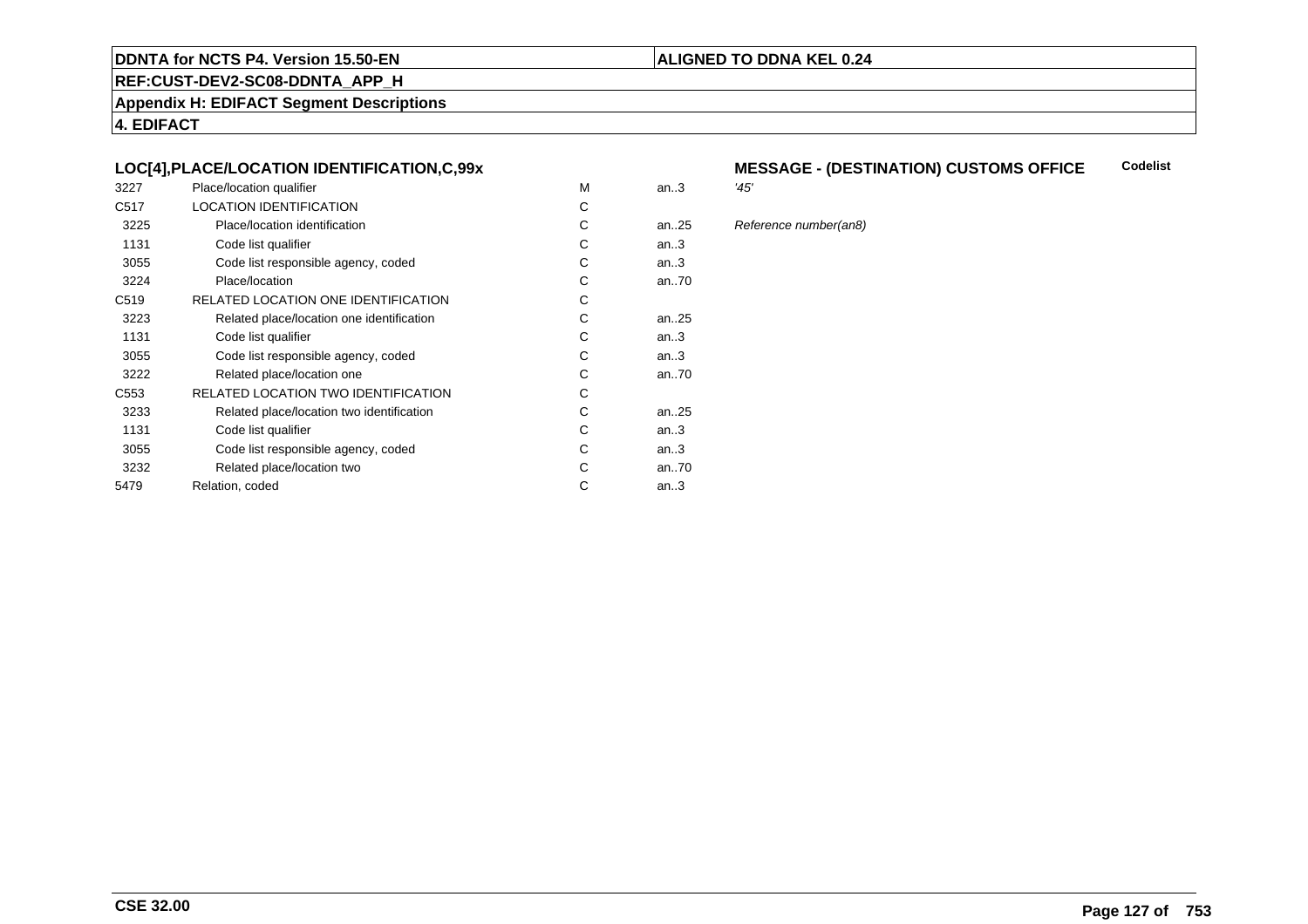#### **REF:CUST-DEV2-SC08-DDNTA\_APP\_H**

**Appendix H: EDIFACT Segment Descriptions**

**4. EDIFACT**

#### **LOC[4],PLACE/LOCATION IDENTIFICATION,C,99x**

| 3227             | Place/location qualifier                   | M | an.3      | '5' |
|------------------|--------------------------------------------|---|-----------|-----|
| C <sub>517</sub> | <b>LOCATION IDENTIFICATION</b>             | С |           |     |
| 3225             | Place/location identification              | С | an. $.25$ | Co  |
| 1131             | Code list qualifier                        | С | an.3      |     |
| 3055             | Code list responsible agency, coded        | С | an.3      |     |
| 3224             | Place/location                             | C | an70      |     |
| C <sub>519</sub> | RELATED LOCATION ONE IDENTIFICATION        | С |           |     |
| 3223             | Related place/location one identification  | С | an. $.25$ |     |
| 1131             | Code list qualifier                        | C | an.3      |     |
| 3055             | Code list responsible agency, coded        | С | an.3      |     |
| 3222             | Related place/location one                 | С | an70      |     |
| C553             | <b>RELATED LOCATION TWO IDENTIFICATION</b> | С |           |     |
| 3233             | Related place/location two identification  | С | an. $.25$ |     |
| 1131             | Code list qualifier                        | С | an.3      |     |
| 3055             | Code list responsible agency, coded        | С | an.3      |     |
| 3232             | Related place/location two                 | С | an70      |     |
| 5479             | Relation, coded                            | С | an $3$    |     |
|                  |                                            |   |           |     |

# **MESSAGE - HEADER**

**R** Codelist

an...<br>25 Country of departure code(a2) 9

**ALIGNED TO DDNA KEL 0.24**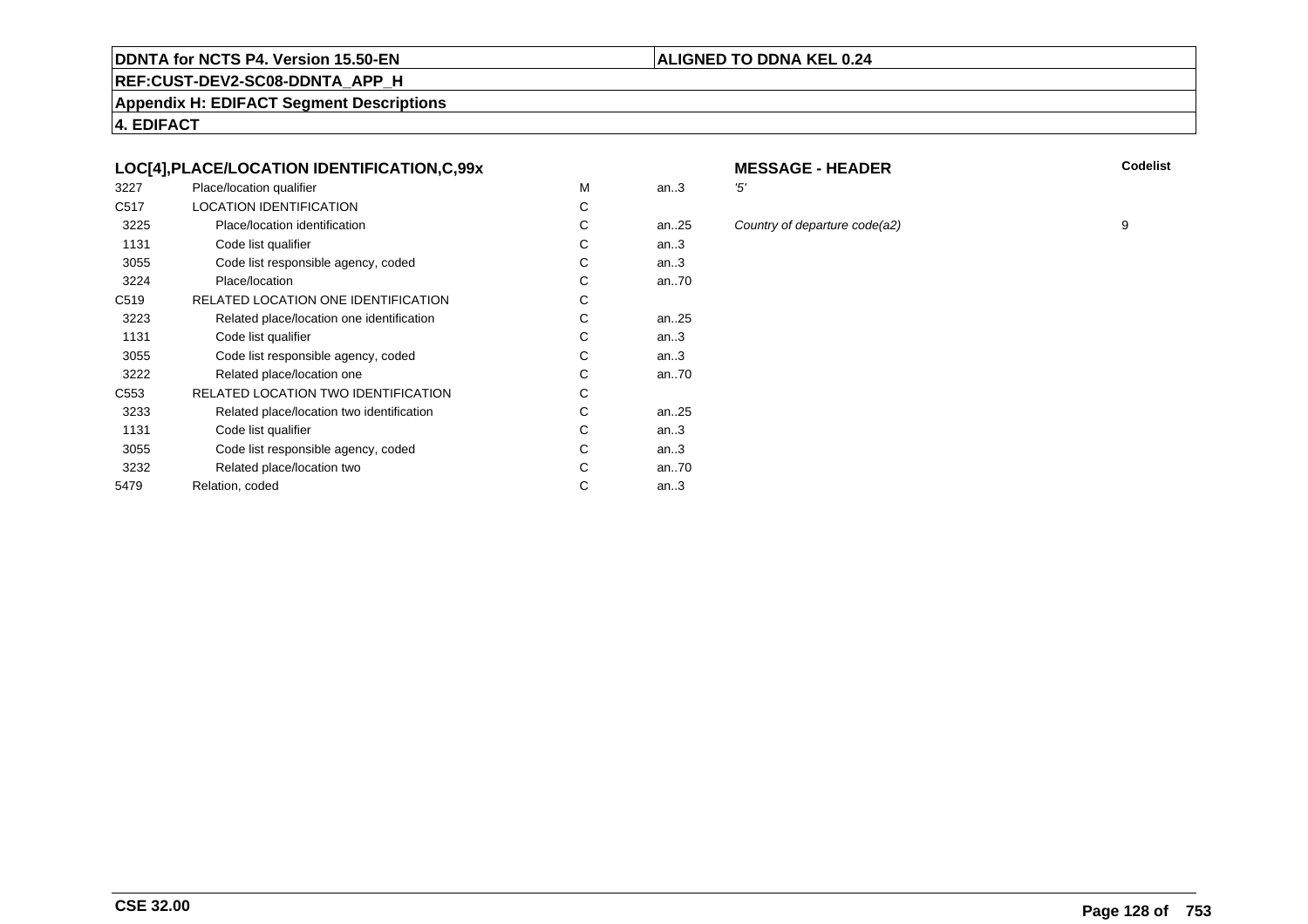#### **ALIGNED TO DDNA KEL 0.24**

**REF:CUST-DEV2-SC08-DDNTA\_APP\_H**

**Appendix H: EDIFACT Segment Descriptions**

|                  | LOC[4], PLACE/LOCATION IDENTIFICATION, C, 99x |   |          | <b>MESSAGE - HEADER</b>            | Codelist |
|------------------|-----------------------------------------------|---|----------|------------------------------------|----------|
| 3227             | Place/location qualifier                      | M | an.3     | '60'                               |          |
| C517             | <b>LOCATION IDENTIFICATION</b>                | С |          |                                    |          |
| 3225             | Place/location identification                 | С | an $.25$ |                                    |          |
| 1131             | Code list qualifier                           | С | an.3     |                                    |          |
| 3055             | Code list responsible agency, coded           | С | an.3     |                                    |          |
| 3224             | Place/location                                | С | an $.70$ | Arrival notification place(an35)   |          |
| C <sub>519</sub> | RELATED LOCATION ONE IDENTIFICATION           | С |          |                                    |          |
| 3223             | Related place/location one identification     | С | an $.25$ |                                    |          |
| 1131             | Code list qualifier                           | С | an.3     |                                    |          |
| 3055             | Code list responsible agency, coded           | С | an.3     |                                    |          |
| 3222             | Related place/location one                    | С | an $.70$ |                                    |          |
| C <sub>553</sub> | RELATED LOCATION TWO IDENTIFICATION           | С |          |                                    |          |
| 3233             | Related place/location two identification     | С | an $.25$ |                                    |          |
| 1131             | Code list qualifier                           | С | an.3     |                                    |          |
| 3055             | Code list responsible agency, coded           | С | an.3     |                                    |          |
| 3232             | Related place/location two                    | С | an $.70$ |                                    |          |
| 5479             | Relation, coded                               | С | an.3     | Arrival notification place LNG(a2) | 12       |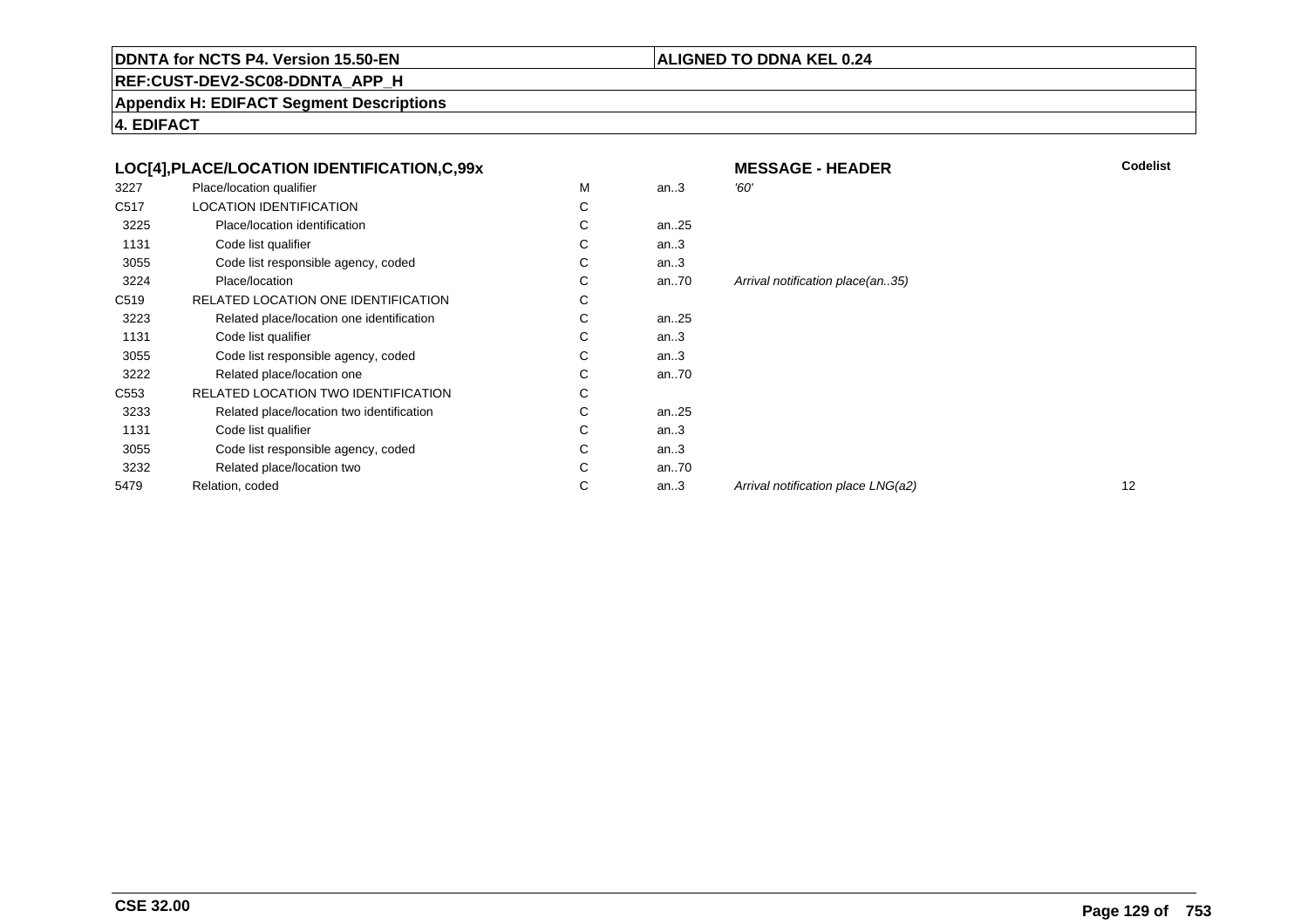#### **REF:CUST-DEV2-SC08-DDNTA\_APP\_H**

**Appendix H: EDIFACT Segment Descriptions**

**4. EDIFACT**

#### **LOC[4],PLACE/LOCATION IDENTIFICATION,C,99x**

| 3227             | Place/location qualifier                  | M | an.3 | '84' |
|------------------|-------------------------------------------|---|------|------|
| C <sub>517</sub> | <b>LOCATION IDENTIFICATION</b>            | C |      |      |
| 3225             | Place/location identification             | С | an25 | Arri |
| 1131             | Code list qualifier                       | С | an.3 |      |
| 3055             | Code list responsible agency, coded       | C | an.3 |      |
| 3224             | Place/location                            | С | an70 |      |
| C <sub>519</sub> | RELATED LOCATION ONE IDENTIFICATION       | С |      |      |
| 3223             | Related place/location one identification | C | an25 |      |
| 1131             | Code list qualifier                       | С | an.3 |      |
| 3055             | Code list responsible agency, coded       | С | an.3 |      |
| 3222             | Related place/location one                | C | an70 |      |
| C553             | RELATED LOCATION TWO IDENTIFICATION       | С |      |      |
| 3233             | Related place/location two identification | С | an25 |      |
| 1131             | Code list qualifier                       | C | an.3 |      |
| 3055             | Code list responsible agency, coded       | С | an.3 |      |
| 3232             | Related place/location two                | C | an70 |      |
| 5479             | Relation, coded                           | С | an.3 |      |
|                  |                                           |   |      |      |

### **MESSAGE - HEADER**

**R** Codelist

25 Arrival authorised location of goods(an..17)

**ALIGNED TO DDNA KEL 0.24**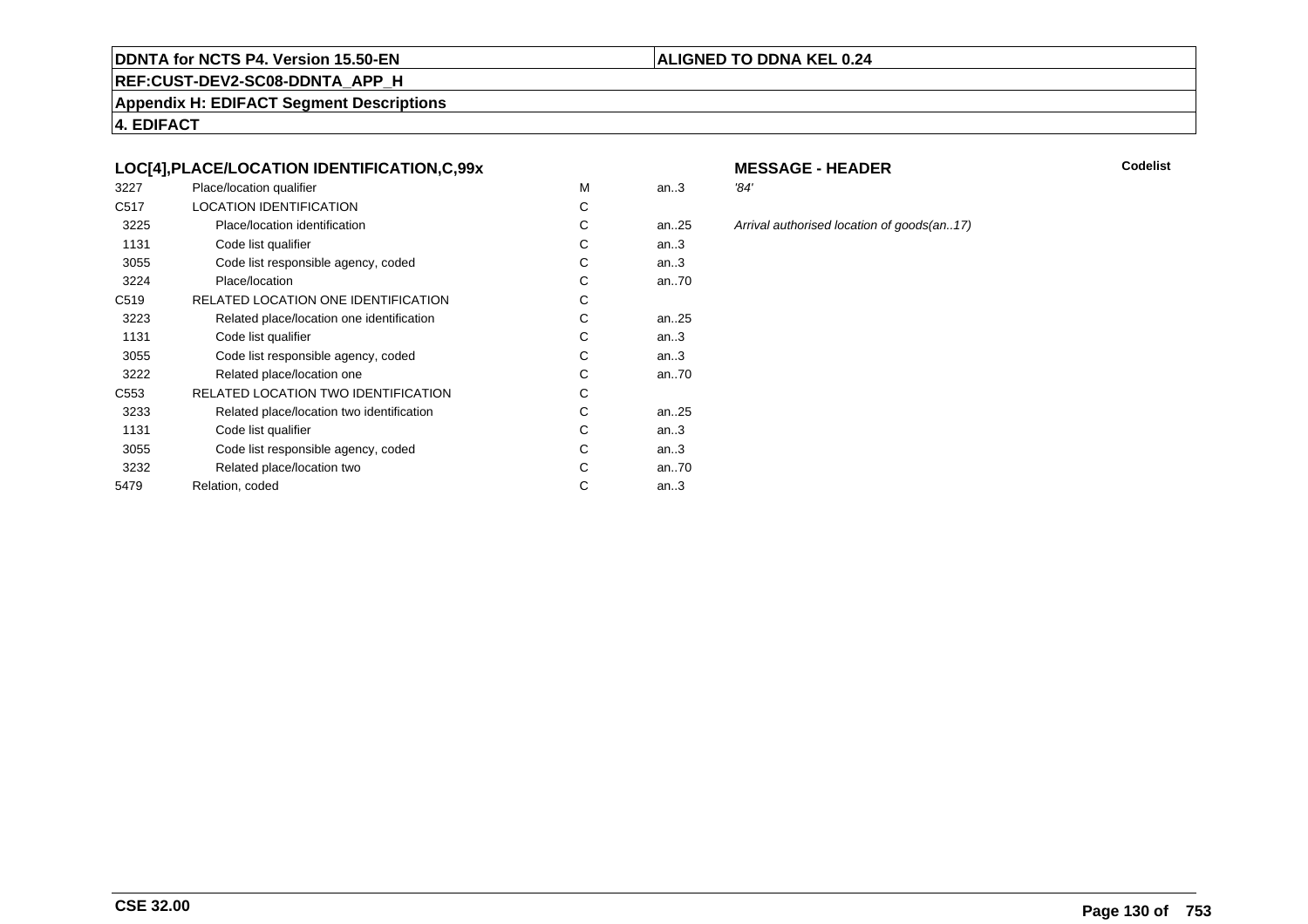#### **REF:CUST-DEV2-SC08-DDNTA\_APP\_H**

**Appendix H: EDIFACT Segment Descriptions**

**4. EDIFACT**

#### **LOC[4],PLACE/LOCATION IDENTIFICATION,C,99x**

| 3227             | Place/location qualifier                  | M | an.3      | יפי |
|------------------|-------------------------------------------|---|-----------|-----|
| C <sub>517</sub> | <b>LOCATION IDENTIFICATION</b>            | C |           |     |
| 3225             | Place/location identification             | C | an. $.25$ | PI  |
| 1131             | Code list qualifier                       | C | an.3      |     |
| 3055             | Code list responsible agency, coded       | С | an.3      |     |
| 3224             | Place/location                            | С | an70      |     |
| C <sub>519</sub> | RELATED LOCATION ONE IDENTIFICATION       | C |           |     |
| 3223             | Related place/location one identification | C | an25      |     |
| 1131             | Code list qualifier                       | С | an.3      |     |
| 3055             | Code list responsible agency, coded       | С | an.3      |     |
| 3222             | Related place/location one                | С | an70      |     |
| C <sub>553</sub> | RELATED LOCATION TWO IDENTIFICATION       | С |           |     |
| 3233             | Related place/location two identification | C | an25      |     |
| 1131             | Code list qualifier                       | C | an.3      |     |
| 3055             | Code list responsible agency, coded       | С | an.3      |     |
| 3232             | Related place/location two                | С | an70      |     |
| 5479             | Relation, coded                           | С | an.3      |     |
|                  |                                           |   |           |     |

### **MESSAGE - HEADER**

**ALIGNED TO DDNA KEL 0.24**

**R** Codelist

25 Place of loading, code(an..17)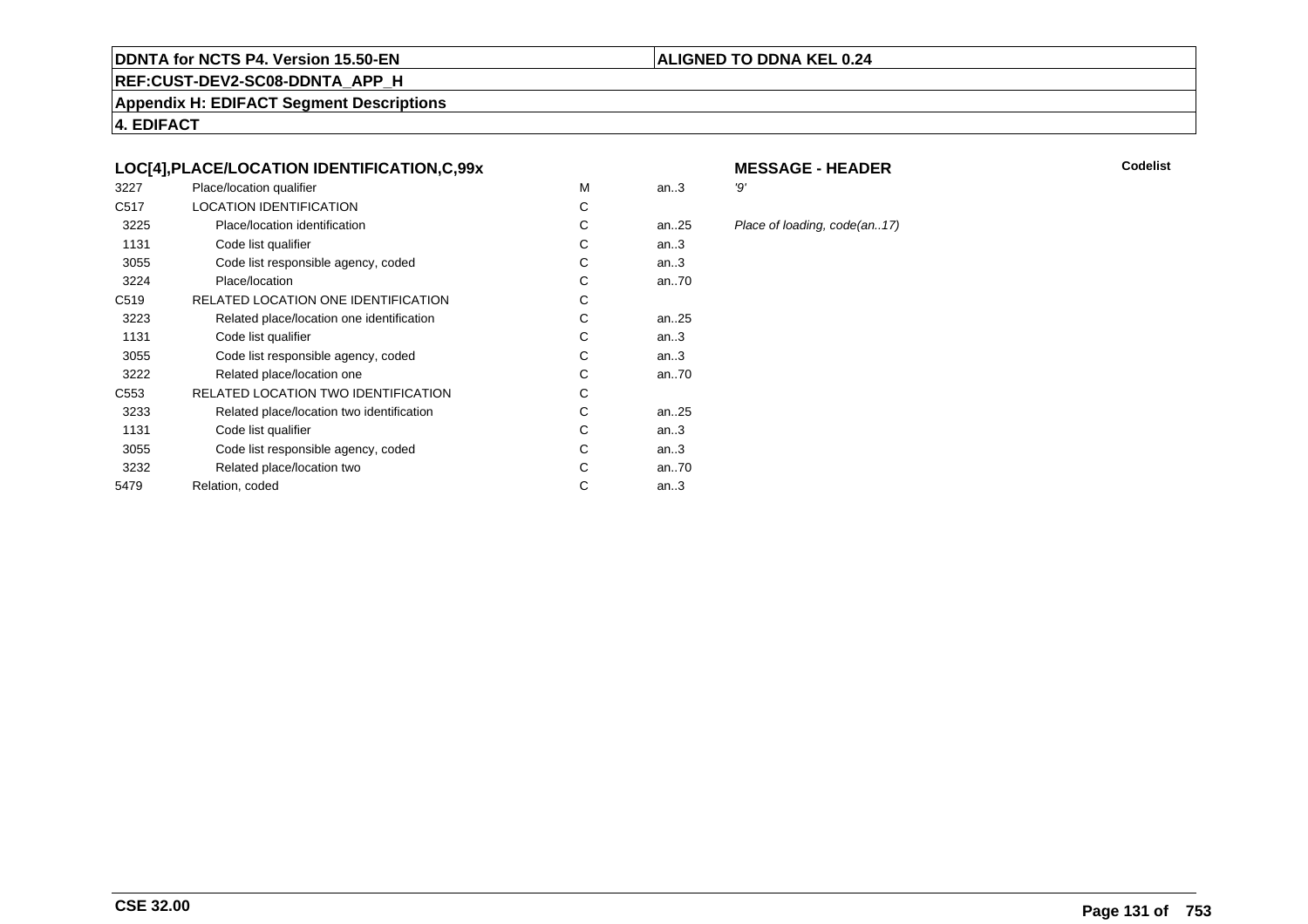#### **ALIGNED TO DDNA KEL 0.24**

**REF:CUST-DEV2-SC08-DDNTA\_APP\_H**

**Appendix H: EDIFACT Segment Descriptions**

|                  | LOC[4], PLACE/LOCATION IDENTIFICATION, C, 99x |             |          | <b>MESSAGE - HEADER</b>   | C  |
|------------------|-----------------------------------------------|-------------|----------|---------------------------|----|
| 3227             | Place/location qualifier                      | М           | an.3     | '91'                      |    |
| C517             | <b>LOCATION IDENTIFICATION</b>                | C           |          |                           |    |
| 3225             | Place/location identification                 | C           | an25     |                           |    |
| 1131             | Code list qualifier                           | C           | an.3     |                           |    |
| 3055             | Code list responsible agency, coded           | C           | an.3     |                           |    |
| 3224             | Place/location                                | C           | an $.70$ | Declaration place(an35)   |    |
| C519             | RELATED LOCATION ONE IDENTIFICATION           | $\sim$<br>◡ |          |                           |    |
| 3223             | Related place/location one identification     | C           | an25     |                           |    |
| 1131             | Code list qualifier                           | С           | an.3     |                           |    |
| 3055             | Code list responsible agency, coded           | С           | an.3     |                           |    |
| 3222             | Related place/location one                    | C           | an70     |                           |    |
| C <sub>553</sub> | RELATED LOCATION TWO IDENTIFICATION           | C           |          |                           |    |
| 3233             | Related place/location two identification     | C           | an $.25$ |                           |    |
| 1131             | Code list qualifier                           | C           | an.3     |                           |    |
| 3055             | Code list responsible agency, coded           | C           | an.3     |                           |    |
| 3232             | Related place/location two                    | С           | an $.70$ |                           |    |
| 5479             | Relation, coded                               | C           | an.3     | Declaration place LNG(a2) | 12 |
|                  |                                               |             |          |                           |    |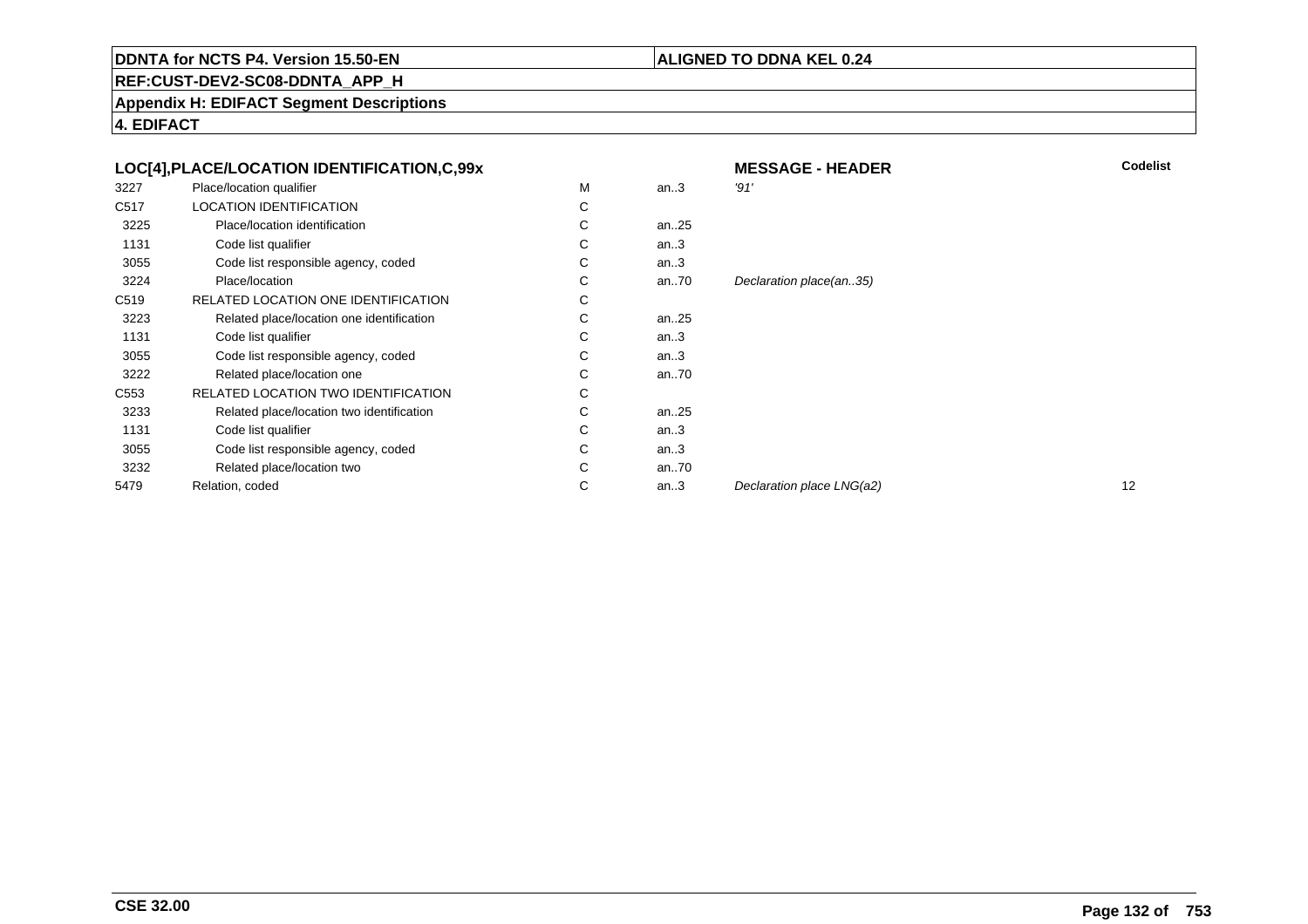#### **ALIGNED TO DDNA KEL 0.24**

**REF:CUST-DEV2-SC08-DDNTA\_APP\_H**

**Appendix H: EDIFACT Segment Descriptions**

|                  | LOC[4], PLACE/LOCATION IDENTIFICATION, C, 99x |   |          | <b>MESSAGE - HEADER</b> | Codelist |
|------------------|-----------------------------------------------|---|----------|-------------------------|----------|
| 3227             | Place/location qualifier                      | М | an.3     | '112'                   |          |
| C <sub>517</sub> | <b>LOCATION IDENTIFICATION</b>                | С |          |                         |          |
| 3225             | Place/location identification                 | С | an $.25$ |                         |          |
| 1131             | Code list qualifier                           | С | an.3     |                         |          |
| 3055             | Code list responsible agency, coded           | С | an.3     |                         |          |
| 3224             | Place/location                                | С | an70     | Amendment place(an35)   |          |
| C519             | RELATED LOCATION ONE IDENTIFICATION           | C |          |                         |          |
| 3223             | Related place/location one identification     | C | an25     |                         |          |
| 1131             | Code list qualifier                           | С | an.3     |                         |          |
| 3055             | Code list responsible agency, coded           | С | an.3     |                         |          |
| 3222             | Related place/location one                    | С | an $.70$ |                         |          |
| C <sub>553</sub> | RELATED LOCATION TWO IDENTIFICATION           | С |          |                         |          |
| 3233             | Related place/location two identification     | С | an25     |                         |          |
| 1131             | Code list qualifier                           | С | an.3     |                         |          |
| 3055             | Code list responsible agency, coded           | С | an.3     |                         |          |
| 3232             | Related place/location two                    | C | an $.70$ |                         |          |
| 5479             | Relation, coded                               | С | an.3     | Amendment place LNG(a2) | 12       |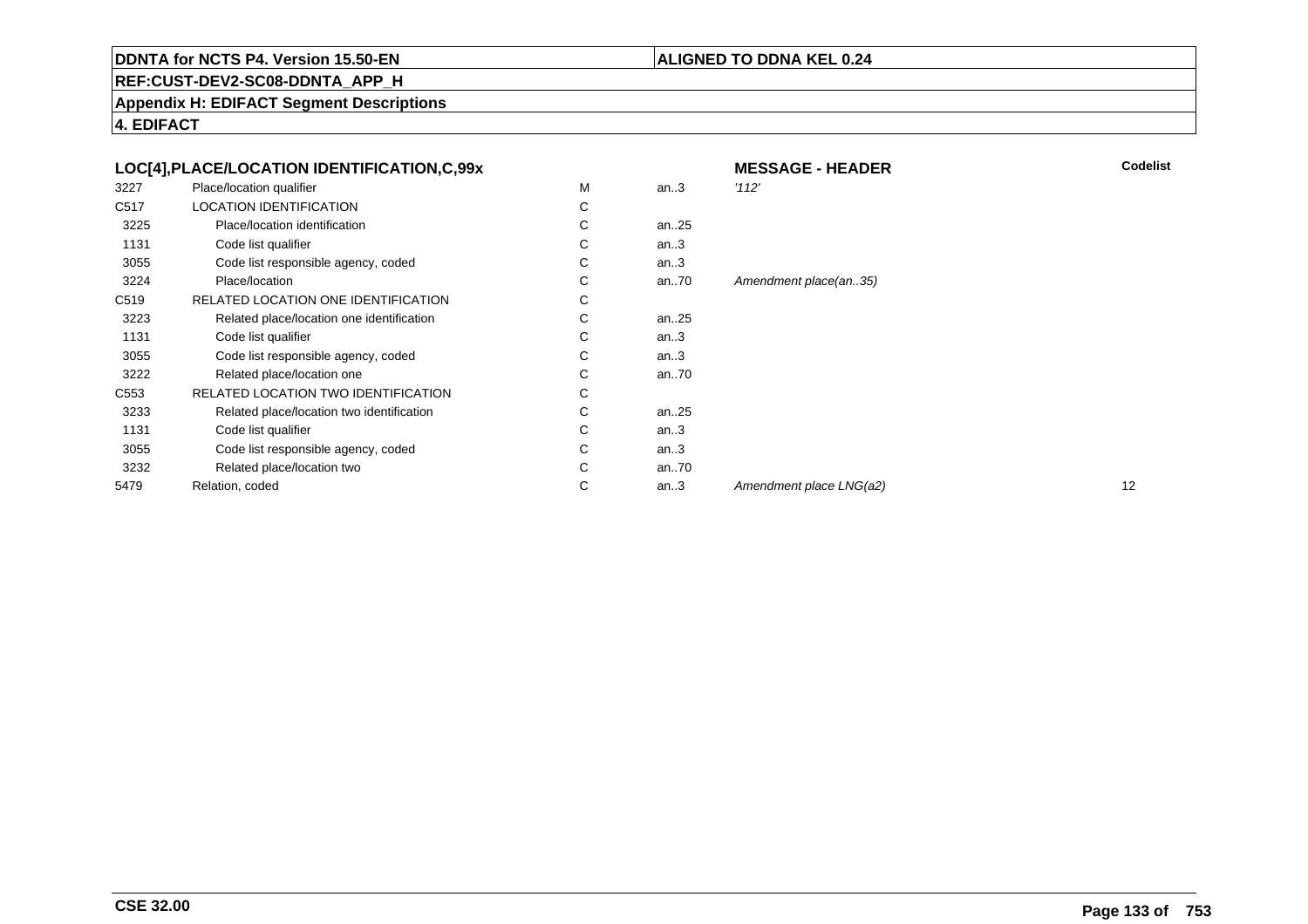#### **ALIGNED TO DDNA KEL 0.24**

**REF:CUST-DEV2-SC08-DDNTA\_APP\_H**

**Appendix H: EDIFACT Segment Descriptions**

**4. EDIFACT**

#### **LOC[4],PLACE/LOCATION IDENTIFICATION,C,99x**

| 3227             | Place/location qualifier                   | M | an.3 | '120' |
|------------------|--------------------------------------------|---|------|-------|
| C <sub>517</sub> | <b>LOCATION IDENTIFICATION</b>             | С |      |       |
| 3225             | Place/location identification              | C | an25 | Refe  |
| 1131             | Code list qualifier                        | C | an.3 |       |
| 3055             | Code list responsible agency, coded        | С | an.3 |       |
| 3224             | Place/location                             | С | an70 |       |
| C <sub>519</sub> | RELATED LOCATION ONE IDENTIFICATION        | С |      |       |
| 3223             | Related place/location one identification  | C | an25 |       |
| 1131             | Code list qualifier                        | C | an.3 |       |
| 3055             | Code list responsible agency, coded        | C | an.3 |       |
| 3222             | Related place/location one                 | C | an70 |       |
| C <sub>553</sub> | <b>RELATED LOCATION TWO IDENTIFICATION</b> | С |      |       |
| 3233             | Related place/location two identification  | C | an25 |       |
| 1131             | Code list qualifier                        | C | an.3 |       |
| 3055             | Code list responsible agency, coded        | C | an.3 |       |
| 3232             | Related place/location two                 | С | an70 |       |
| 5479             | Relation, coded                            | C | an.3 |       |
|                  |                                            |   |      |       |

#### **MESSAGE - (COMPETENT AUTHORITY OFDEPARTURE) CUSTOMS OFFICE**

**Codelist**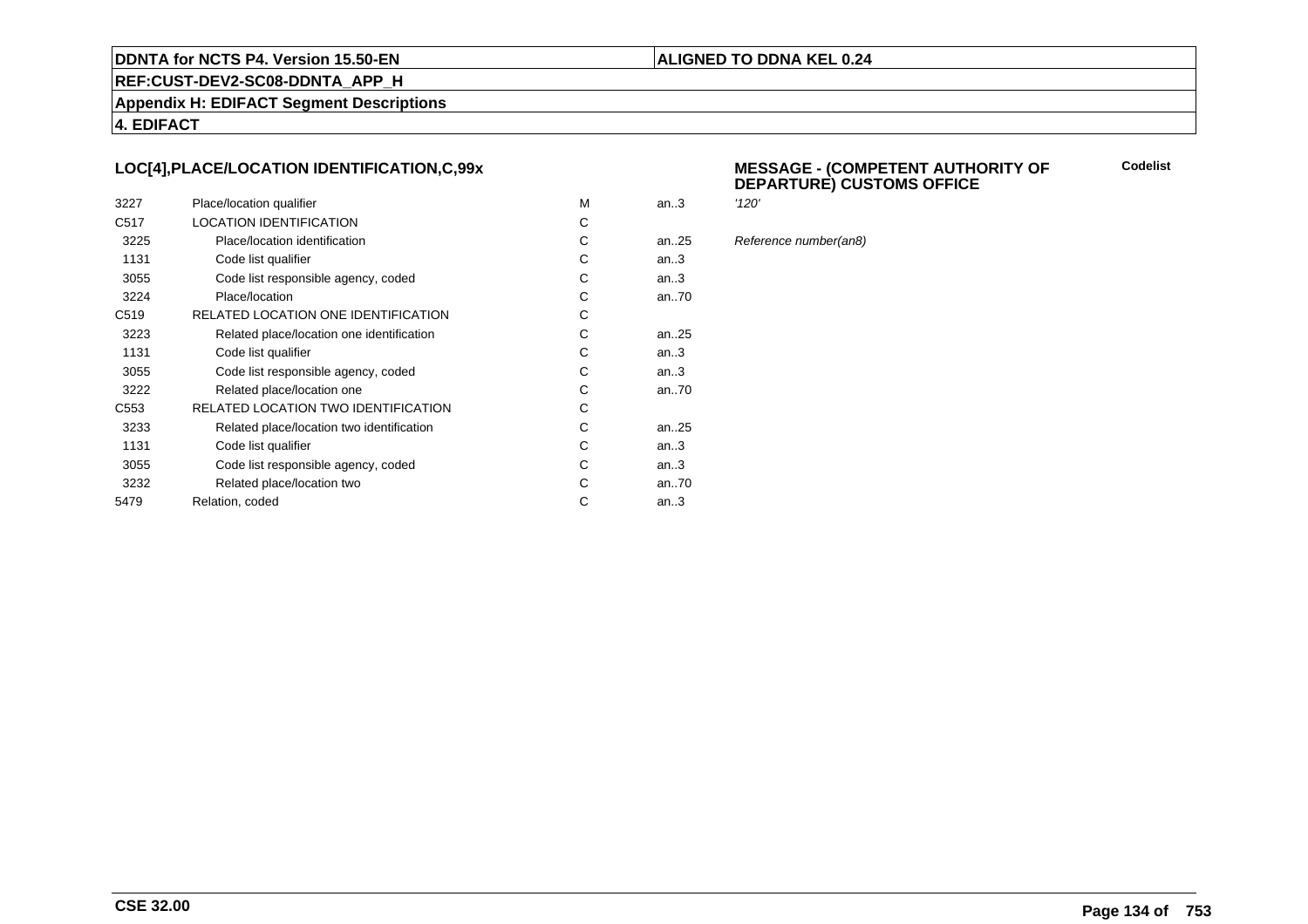#### **REF:CUST-DEV2-SC08-DDNTA\_APP\_H**

**Appendix H: EDIFACT Segment Descriptions**

**4. EDIFACT**

#### **LOC[4],PLACE/LOCATION IDENTIFICATION,C,99x**

| 3227             | Place/location qualifier                   | м | an.3      | 25' |
|------------------|--------------------------------------------|---|-----------|-----|
| C <sub>517</sub> | <b>LOCATION IDENTIFICATION</b>             | С |           |     |
| 3225             | Place/location identification              | С | an25      | Col |
| 1131             | Code list qualifier                        | С | an.3      |     |
| 3055             | Code list responsible agency, coded        | С | an.3      |     |
| 3224             | Place/location                             | С | an70      |     |
| C <sub>519</sub> | RELATED LOCATION ONE IDENTIFICATION        | С |           |     |
| 3223             | Related place/location one identification  | C | an. $.25$ |     |
| 1131             | Code list qualifier                        | С | an.3      |     |
| 3055             | Code list responsible agency, coded        | С | an.3      |     |
| 3222             | Related place/location one                 | С | an70      |     |
| C553             | <b>RELATED LOCATION TWO IDENTIFICATION</b> | С |           |     |
| 3233             | Related place/location two identification  | С | an. $.25$ |     |
| 1131             | Code list qualifier                        | C | an.3      |     |
| 3055             | Code list responsible agency, coded        | С | an.3      |     |
| 3232             | Related place/location two                 | С | an70      |     |
| 5479             | Relation, coded                            | С | an.3      |     |
|                  |                                            |   |           |     |

# **MESSAGE - (INVOLVED) COUNTRY**

**ALIGNED TO DDNA KEL 0.24**

 $25$  Country code(a2) 8

**Codelist**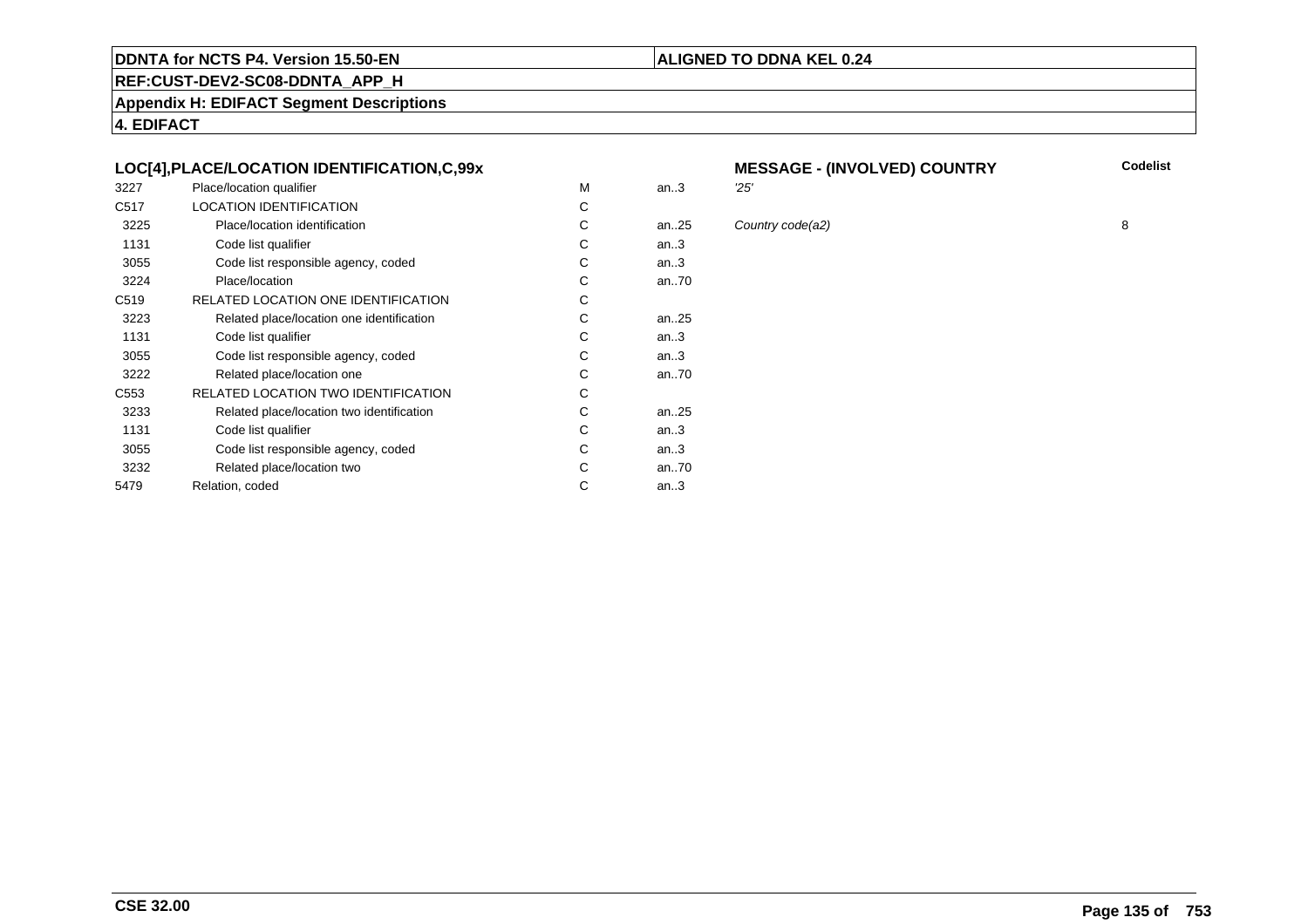#### **REF:CUST-DEV2-SC08-DDNTA\_APP\_H**

**Appendix H: EDIFACT Segment Descriptions**

**4. EDIFACT**

#### **LOC[4],PLACE/LOCATION IDENTIFICATION,C,99x**

| 3227             | Place/location qualifier                   | М | an.3      | '96' |
|------------------|--------------------------------------------|---|-----------|------|
| C <sub>517</sub> | <b>LOCATION IDENTIFICATION</b>             | С |           |      |
| 3225             | Place/location identification              | С | an25      | Ref  |
| 1131             | Code list qualifier                        | С | an.3      |      |
| 3055             | Code list responsible agency, coded        | С | an.3      |      |
| 3224             | Place/location                             | С | an70      |      |
| C <sub>519</sub> | RELATED LOCATION ONE IDENTIFICATION        | С |           |      |
| 3223             | Related place/location one identification  | С | an25      |      |
| 1131             | Code list qualifier                        | С | an.3      |      |
| 3055             | Code list responsible agency, coded        | С | an.3      |      |
| 3222             | Related place/location one                 | С | an70      |      |
| C <sub>553</sub> | <b>RELATED LOCATION TWO IDENTIFICATION</b> | С |           |      |
| 3233             | Related place/location two identification  | С | an. $.25$ |      |
| 1131             | Code list qualifier                        | C | an.3      |      |
| 3055             | Code list responsible agency, coded        | С | an.3      |      |
| 3232             | Related place/location two                 | С | an70      |      |
| 5479             | Relation, coded                            | С | an.3      |      |
|                  |                                            |   |           |      |

#### **MESSAGE - (REQUESTED) CUSTOMS OFFICE**<br>'96' **Codelist**

**ALIGNED TO DDNA KEL 0.24**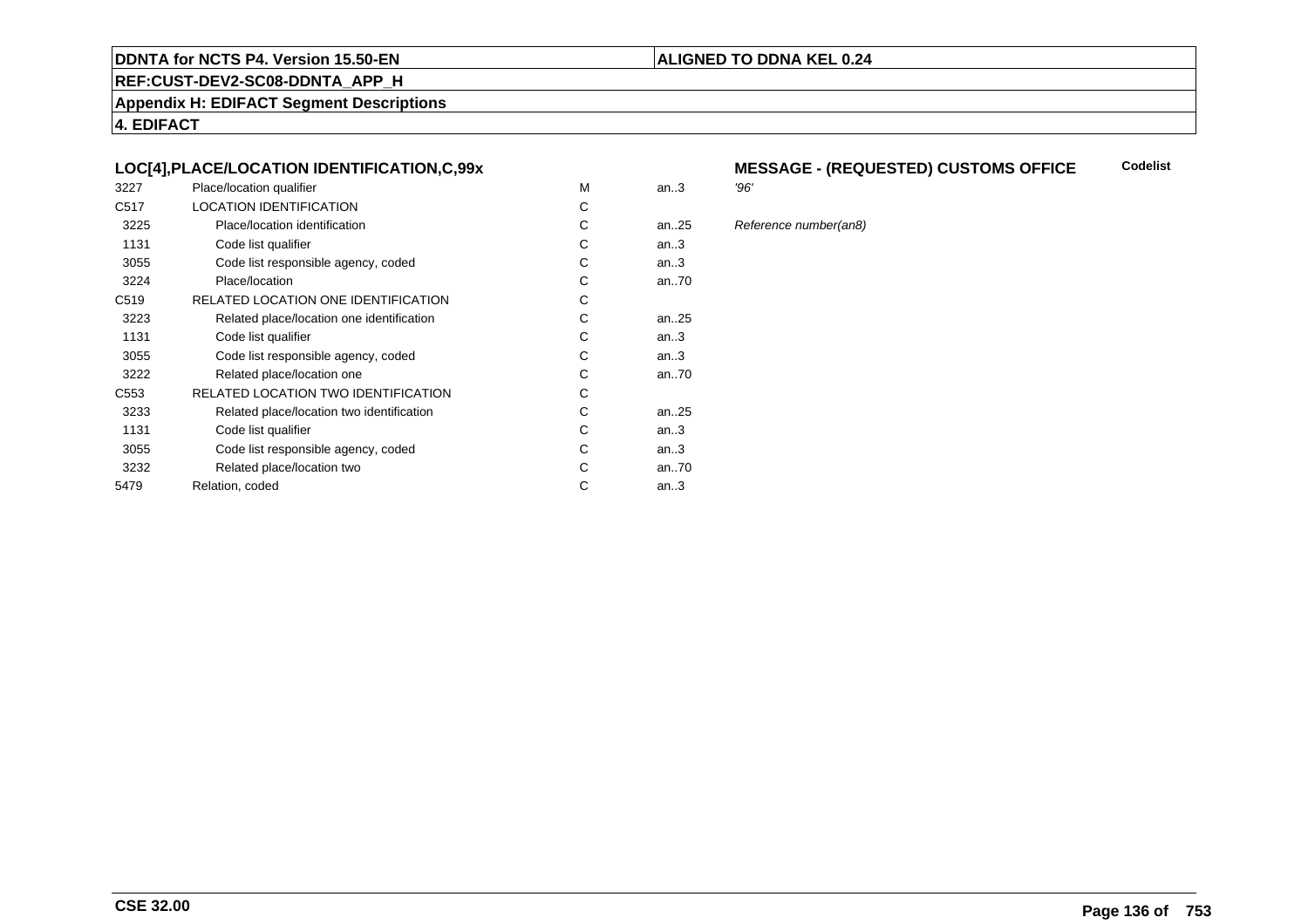#### **REF:CUST-DEV2-SC08-DDNTA\_APP\_H**

**Appendix H: EDIFACT Segment Descriptions**

**4. EDIFACT**

#### **LOC[4],PLACE/LOCATION IDENTIFICATION,C,99x**

| 3227             | Place/location qualifier                  | М | an.3      | '86' |
|------------------|-------------------------------------------|---|-----------|------|
| C <sub>517</sub> | <b>LOCATION IDENTIFICATION</b>            | С |           |      |
| 3225             | Place/location identification             | С | an25      | Col  |
| 1131             | Code list qualifier                       | С | an.3      |      |
| 3055             | Code list responsible agency, coded       | С | an.3      |      |
| 3224             | Place/location                            | С | an70      |      |
| C <sub>519</sub> | RELATED LOCATION ONE IDENTIFICATION       | С |           |      |
| 3223             | Related place/location one identification | С | an25      |      |
| 1131             | Code list qualifier                       | С | an.3      |      |
| 3055             | Code list responsible agency, coded       | С | an.3      |      |
| 3222             | Related place/location one                | С | an70      |      |
| C <sub>553</sub> | RELATED LOCATION TWO IDENTIFICATION       | С |           |      |
| 3233             | Related place/location two identification | С | an. $.25$ |      |
| 1131             | Code list qualifier                       | C | an.3      |      |
| 3055             | Code list responsible agency, coded       | С | an.3      |      |
| 3232             | Related place/location two                | С | an70      |      |
| 5479             | Relation, coded                           | С | an.3      |      |
|                  |                                           |   |           |      |

# **MESSAGE - (GUARANTEE) COUNTRY**

**ALIGNED TO DDNA KEL 0.24**

 $25$  Country code(a2)  $25$  70

**CSE 32.00**

**Codelist**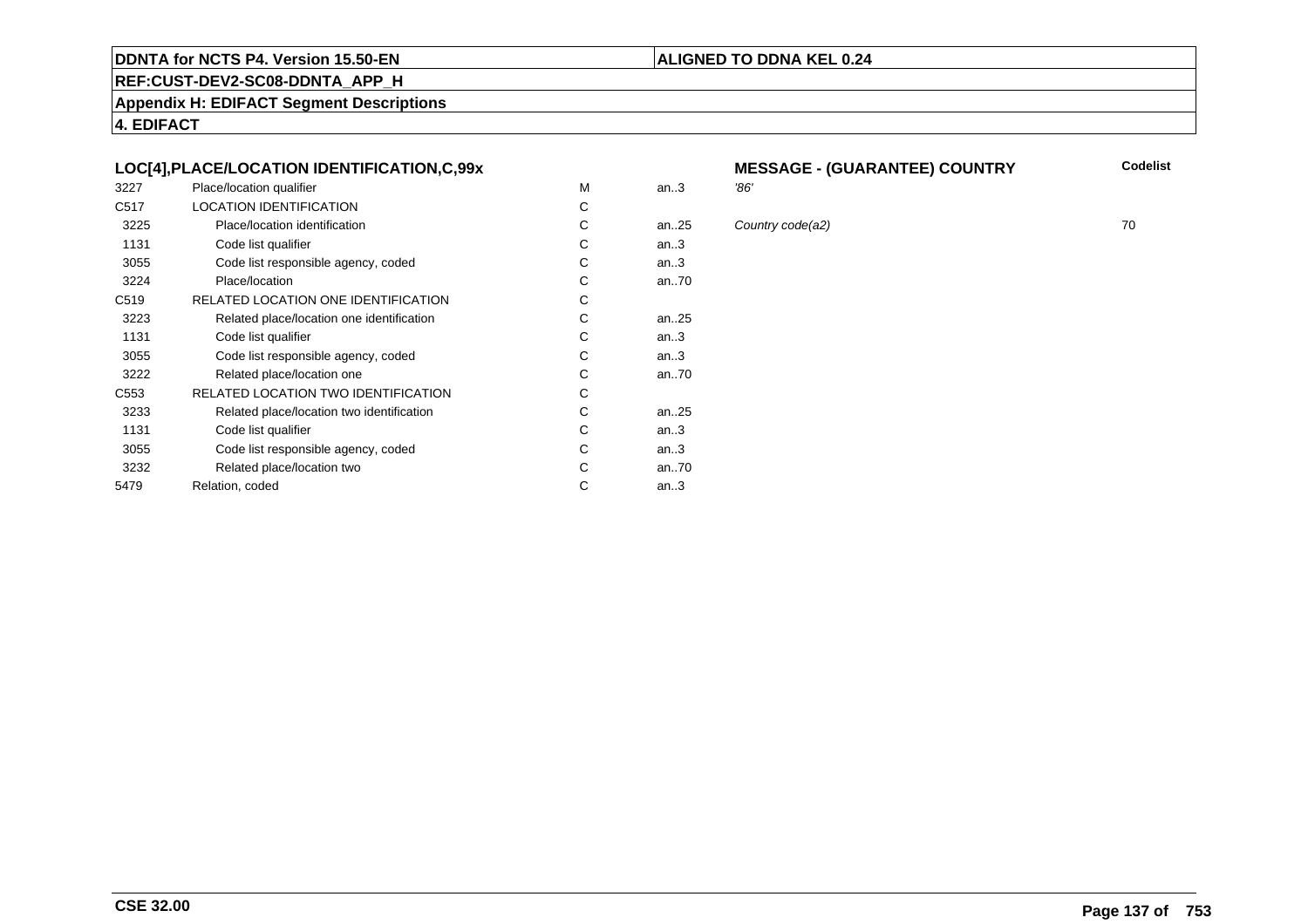#### **REF:CUST-DEV2-SC08-DDNTA\_APP\_H**

**Appendix H: EDIFACT Segment Descriptions**

**4. EDIFACT**

#### **LOC[4],PLACE/LOCATION IDENTIFICATION,C,99x**

| 3227             | Place/location qualifier                   | M | an.3 | '116' |
|------------------|--------------------------------------------|---|------|-------|
| C <sub>517</sub> | <b>LOCATION IDENTIFICATION</b>             | C |      |       |
| 3225             | Place/location identification              | C | an25 | Refe  |
| 1131             | Code list qualifier                        | С | an.3 |       |
| 3055             | Code list responsible agency, coded        | С | an.3 |       |
| 3224             | Place/location                             | C | an70 |       |
| C <sub>519</sub> | RELATED LOCATION ONE IDENTIFICATION        | С |      |       |
| 3223             | Related place/location one identification  | C | an25 |       |
| 1131             | Code list qualifier                        | C | an.3 |       |
| 3055             | Code list responsible agency, coded        | С | an.3 |       |
| 3222             | Related place/location one                 | C | an70 |       |
| C <sub>553</sub> | <b>RELATED LOCATION TWO IDENTIFICATION</b> | C |      |       |
| 3233             | Related place/location two identification  | С | an25 |       |
| 1131             | Code list qualifier                        | C | an.3 |       |
| 3055             | Code list responsible agency, coded        | C | an.3 |       |
| 3232             | Related place/location two                 | С | an70 |       |
| 5479             | Relation, coded                            | С | an.3 |       |
|                  |                                            |   |      |       |

# **MESSAGE - (EXPORT) CUSTOMS OFFICE**

#### 25 Reference number(an8)

**Codelist**

#### **ALIGNED TO DDNA KEL 0.24**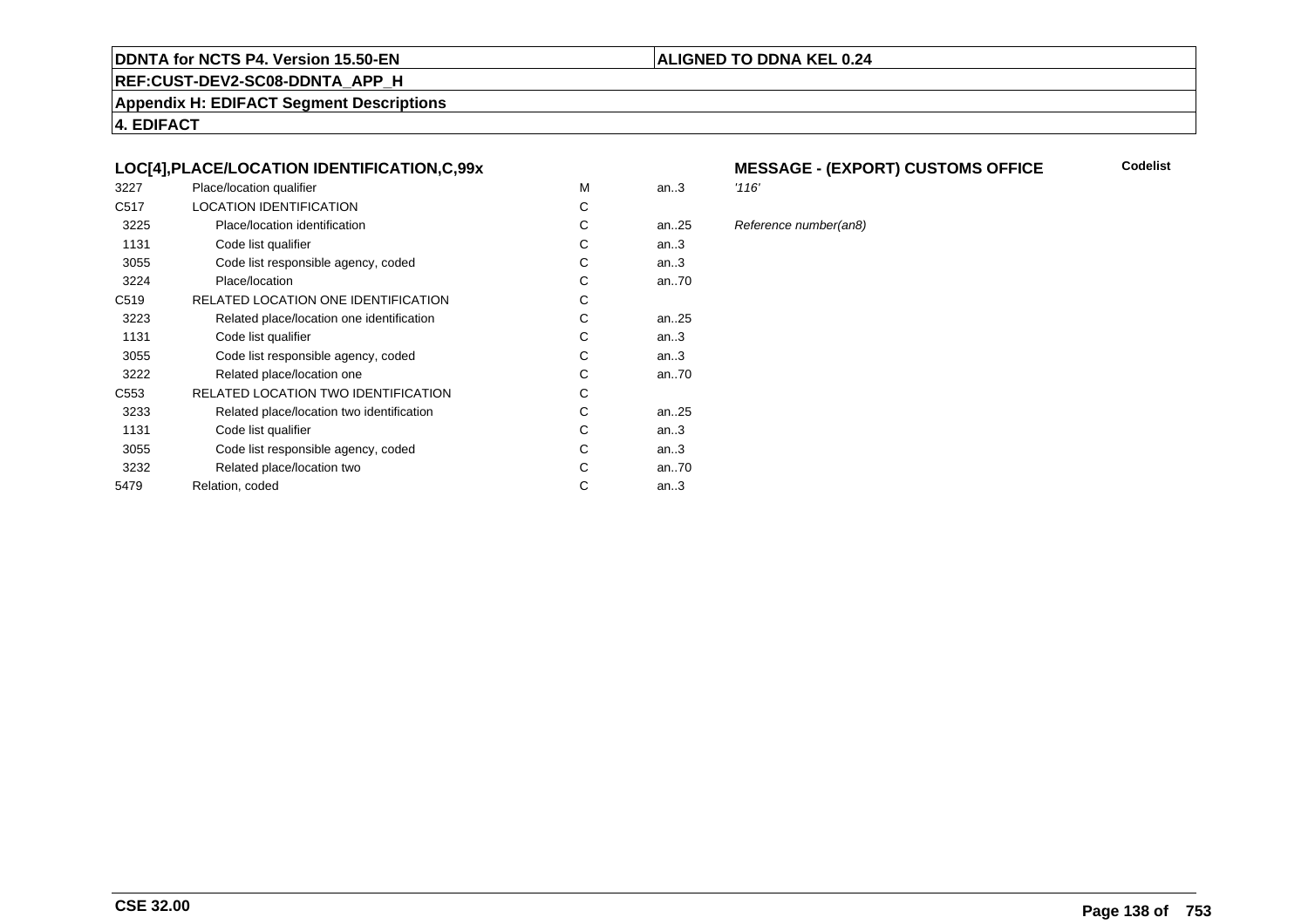### **REF:CUST-DEV2-SC08-DDNTA\_APP\_H**

**Appendix H: EDIFACT Segment Descriptions**

**4. EDIFACT**

#### **LOC[4],PLACE/LOCATION IDENTIFICATION,C,99x**

| 3227             | Place/location qualifier                   | M | an.3 | '115' |
|------------------|--------------------------------------------|---|------|-------|
| C <sub>517</sub> | <b>LOCATION IDENTIFICATION</b>             | C |      |       |
| 3225             | Place/location identification              | C | an25 | Refe  |
| 1131             | Code list qualifier                        | C | an.3 |       |
| 3055             | Code list responsible agency, coded        | С | an.3 |       |
| 3224             | Place/location                             | C | an70 |       |
| C <sub>519</sub> | RELATED LOCATION ONE IDENTIFICATION        | C |      |       |
| 3223             | Related place/location one identification  | C | an25 |       |
| 1131             | Code list qualifier                        | C | an.3 |       |
| 3055             | Code list responsible agency, coded        | С | an.3 |       |
| 3222             | Related place/location one                 | С | an70 |       |
| C <sub>553</sub> | <b>RELATED LOCATION TWO IDENTIFICATION</b> | C |      |       |
| 3233             | Related place/location two identification  | С | an25 |       |
| 1131             | Code list qualifier                        | C | an.3 |       |
| 3055             | Code list responsible agency, coded        | C | an.3 |       |
| 3232             | Related place/location two                 | С | an70 |       |
| 5479             | Relation, coded                            | С | an.3 |       |
|                  |                                            |   |      |       |

### **MESSAGE - (EXIT DECLARED) CUSTOMS OFFICE Codelist**

**ALIGNED TO DDNA KEL 0.24**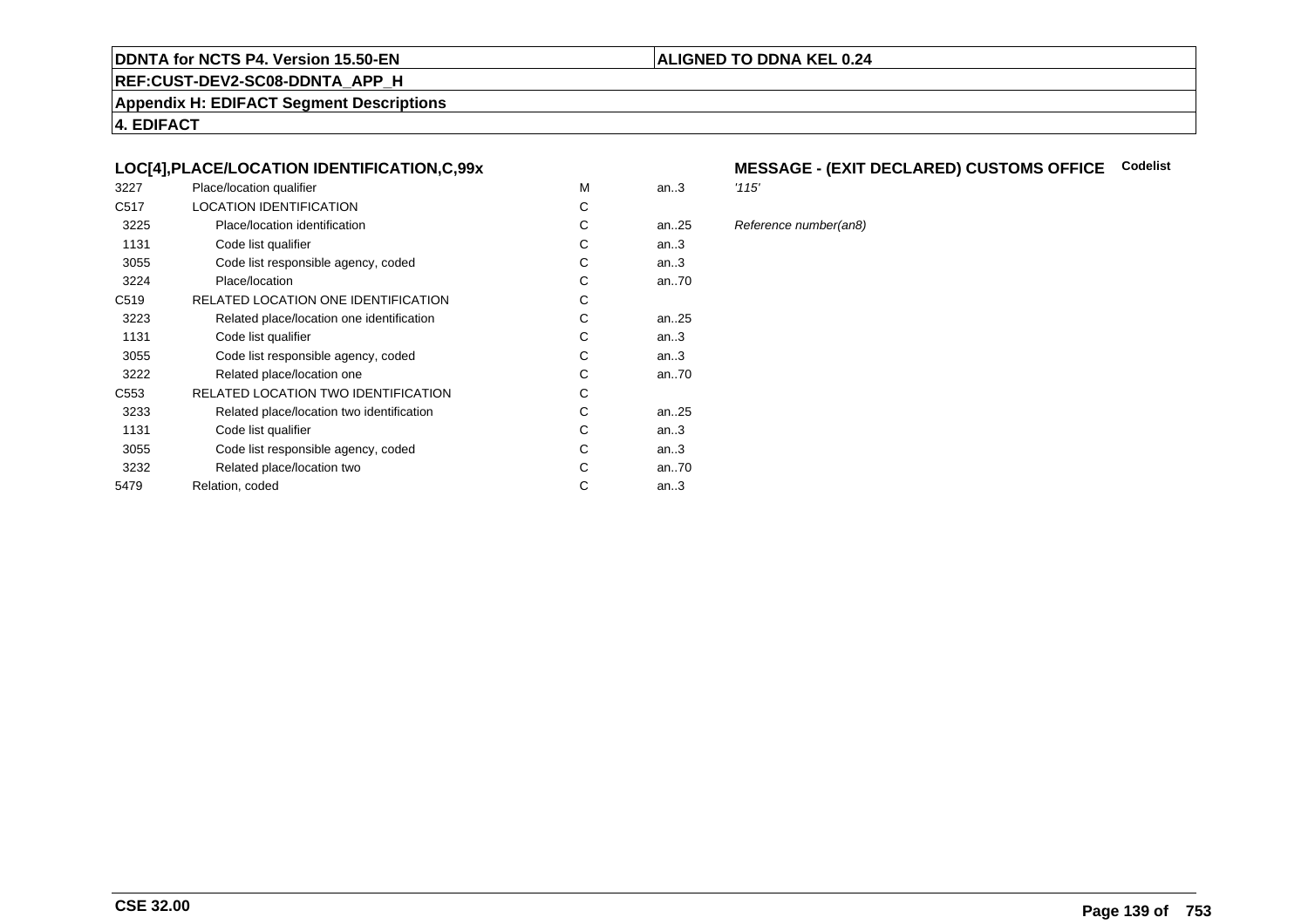#### **ALIGNED TO DDNA KEL 0.24**

**REF:CUST-DEV2-SC08-DDNTA\_APP\_H**

**Appendix H: EDIFACT Segment Descriptions**

**4. EDIFACT**

|                  | LOC[4], PLACE/LOCATION IDENTIFICATION, C, 99x |   |      | M   |
|------------------|-----------------------------------------------|---|------|-----|
| 3227             | Place/location qualifier                      | M | an.3 | '5' |
| C <sub>517</sub> | <b>LOCATION IDENTIFICATION</b>                | C |      |     |
| 3225             | Place/location identification                 | C | an25 |     |
| 1131             | Code list qualifier                           | С | an.3 |     |
| 3055             | Code list responsible agency, coded           | С | an.3 |     |
| 3224             | Place/location                                | C | an70 |     |
| C <sub>519</sub> | RELATED LOCATION ONE IDENTIFICATION           | C |      |     |
| 3223             | Related place/location one identification     | C | an25 |     |
| 1131             | Code list qualifier                           | C | an.3 |     |
| 3055             | Code list responsible agency, coded           | C | an.3 |     |
| 3222             | Related place/location one                    | С | an70 |     |
| C <sub>553</sub> | RELATED LOCATION TWO IDENTIFICATION           | С |      |     |
| 3233             | Related place/location two identification     | C | an25 |     |
| 1131             | Code list qualifier                           | C | an.3 |     |
| 3055             | Code list responsible agency, coded           | C | an.3 |     |
| 3232             | Related place/location two                    | С | an70 |     |
| 5479             | Relation, coded                               | C | an.3 |     |
|                  |                                               |   |      |     |

**R** Codelist

**MESSAGE - HEADER**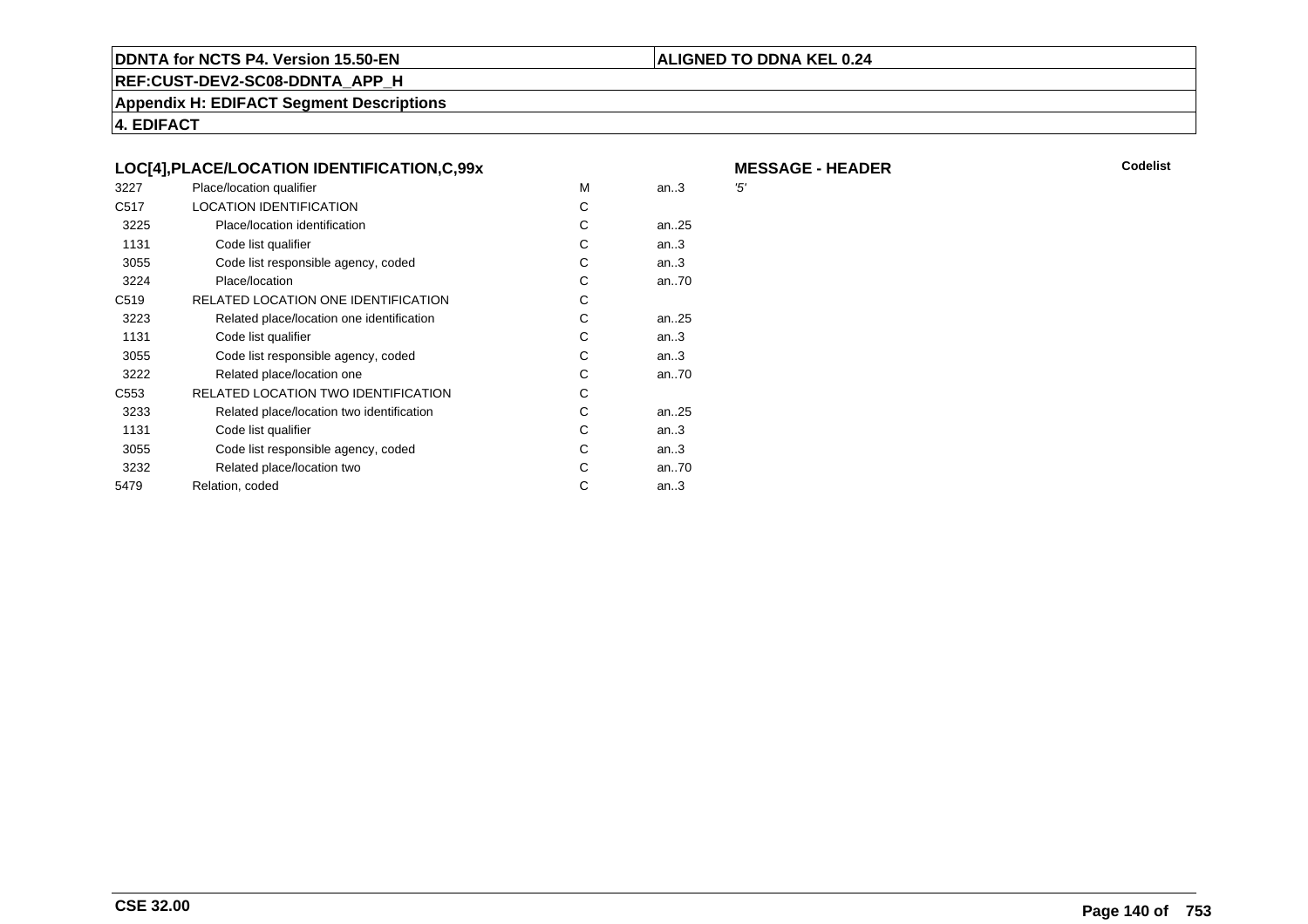#### **REF:CUST-DEV2-SC08-DDNTA\_APP\_H**

**Appendix H: EDIFACT Segment Descriptions**

**4. EDIFACT**

#### **LOC[4],PLACE/LOCATION IDENTIFICATION,C,99x**

| 3227             | Place/location qualifier                   | M | an.3 | '118' |
|------------------|--------------------------------------------|---|------|-------|
| C <sub>517</sub> | <b>LOCATION IDENTIFICATION</b>             | C |      |       |
| 3225             | Place/location identification              | C | an25 | Refe  |
| 1131             | Code list qualifier                        | С | an.3 |       |
| 3055             | Code list responsible agency, coded        | С | an.3 |       |
| 3224             | Place/location                             | C | an70 |       |
| C <sub>519</sub> | RELATED LOCATION ONE IDENTIFICATION        | С |      |       |
| 3223             | Related place/location one identification  | C | an25 |       |
| 1131             | Code list qualifier                        | C | an.3 |       |
| 3055             | Code list responsible agency, coded        | С | an.3 |       |
| 3222             | Related place/location one                 | C | an70 |       |
| C <sub>553</sub> | <b>RELATED LOCATION TWO IDENTIFICATION</b> | C |      |       |
| 3233             | Related place/location two identification  | С | an25 |       |
| 1131             | Code list qualifier                        | C | an.3 |       |
| 3055             | Code list responsible agency, coded        | C | an.3 |       |
| 3232             | Related place/location two                 | С | an70 |       |
| 5479             | Relation, coded                            | С | an.3 |       |
|                  |                                            |   |      |       |

#### **MESSAGE - (DEPARTURE) CUSTOMS OFFICECodelist**

**ALIGNED TO DDNA KEL 0.24**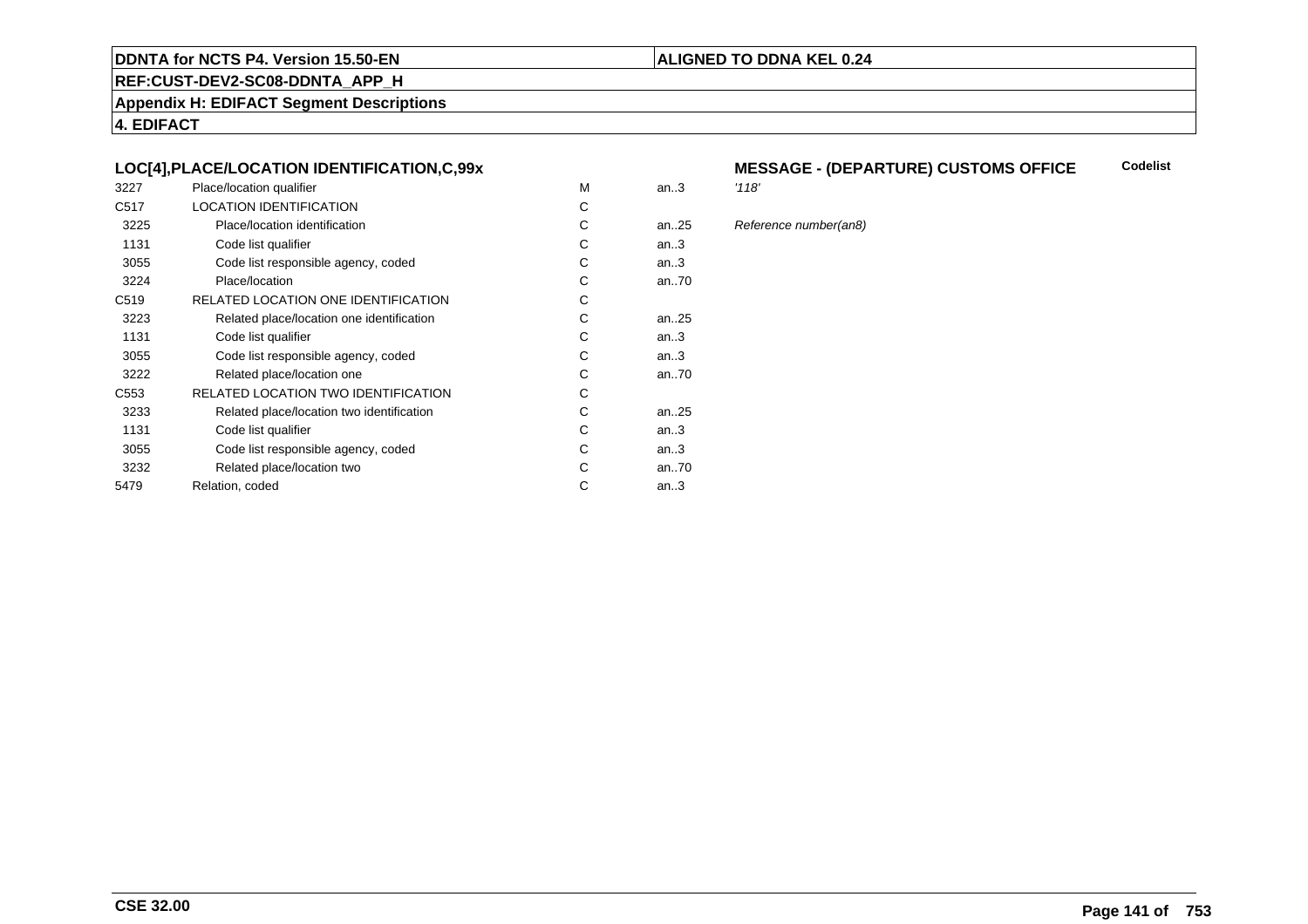### **ALIGNED TO DDNA KEL 0.24**

**REF:CUST-DEV2-SC08-DDNTA\_APP\_H**

**Appendix H: EDIFACT Segment Descriptions**

**4. EDIFACT**

#### **LOC[4],PLACE/LOCATION IDENTIFICATION,C,99x**

| 3227             | Place/location qualifier                  | M | an.3      | '50'              |
|------------------|-------------------------------------------|---|-----------|-------------------|
| C <sub>517</sub> | LOCATION IDENTIFICATION                   | C |           |                   |
| 3225             | Place/location identification             | C | an25      | Reference numbe   |
| 1131             | Code list qualifier                       | C | an.3      |                   |
| 3055             | Code list responsible agency, coded       | C | an.3      |                   |
| 3224             | Place/location                            | C | an.70     |                   |
| C <sub>519</sub> | RELATED LOCATION ONE IDENTIFICATION       | C |           |                   |
| 3223             | Related place/location one identification | C | an25      | Arrival Time(n12) |
| 1131             | Code list qualifier                       | C | an.3      |                   |
| 3055             | Code list responsible agency, coded       | C | an.3      |                   |
| 3222             | Related place/location one                | C | an $.70$  |                   |
| C553             | RELATED LOCATION TWO IDENTIFICATION       | C |           |                   |
| 3233             | Related place/location two identification | C | an. $.25$ |                   |
| 1131             | Code list qualifier                       | C | an.3      |                   |
| 3055             | Code list responsible agency, coded       | C | an.3      |                   |
| 3232             | Related place/location two                | C | an70      |                   |
| 5479             | Relation, coded                           | C | an $.3$   |                   |
|                  |                                           |   |           |                   |

#### **MESSAGE - (TRANSIT) CUSTOMS OFFICE Codelist**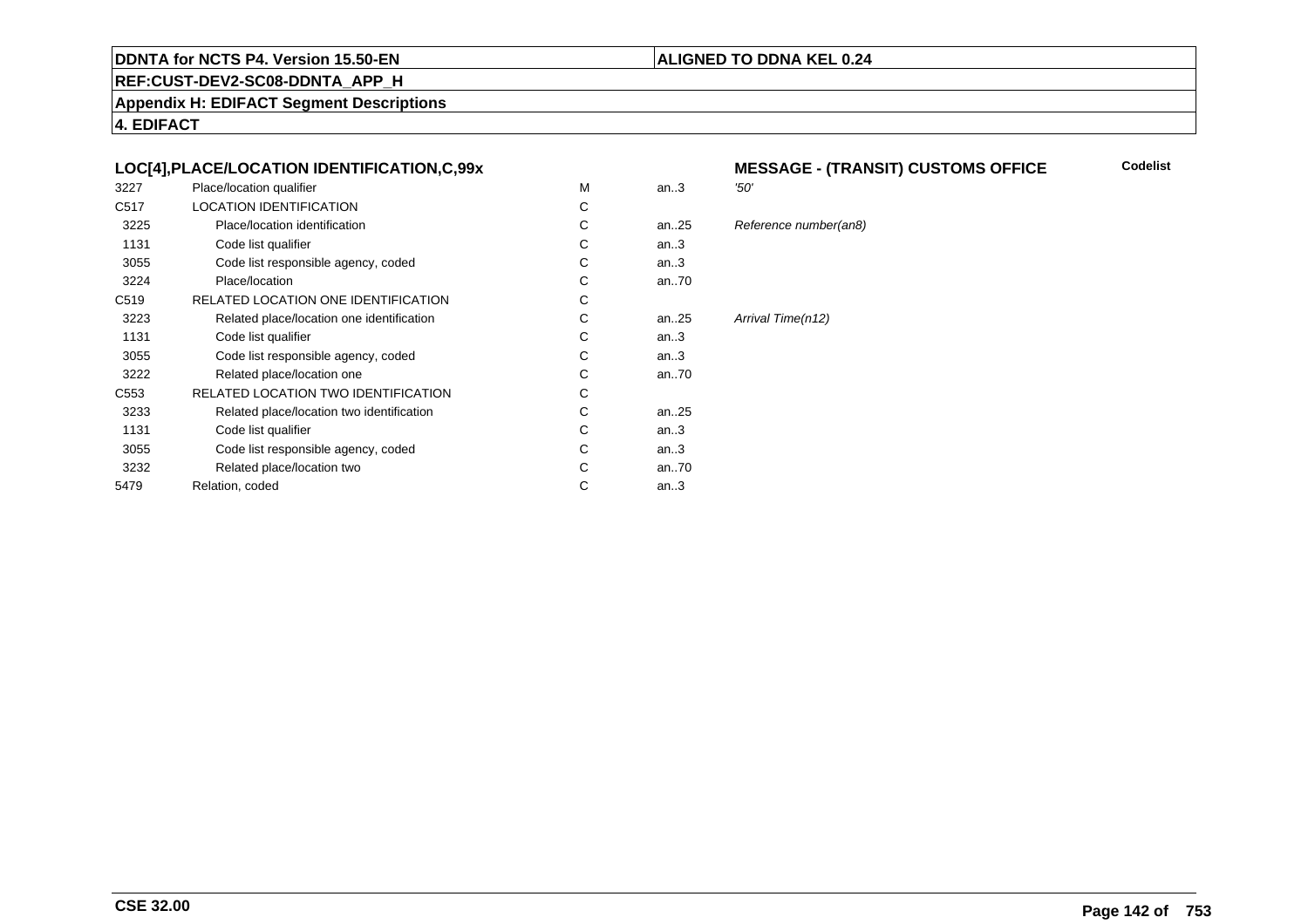#### **REF:CUST-DEV2-SC08-DDNTA\_APP\_H**

**Appendix H: EDIFACT Segment Descriptions**

**4. EDIFACT**

#### **LOC[4],PLACE/LOCATION IDENTIFICATION,C,99x**

| 3227             | Place/location qualifier                   | М | an.3 | '58' |
|------------------|--------------------------------------------|---|------|------|
| C <sub>517</sub> | <b>LOCATION IDENTIFICATION</b>             | С |      |      |
| 3225             | Place/location identification              | C | an25 | Pla  |
| 1131             | Code list qualifier                        | С | an.3 |      |
| 3055             | Code list responsible agency, coded        | С | an.3 |      |
| 3224             | Place/location                             | C | an70 | Pla  |
| C <sub>519</sub> | RELATED LOCATION ONE IDENTIFICATION        | С |      |      |
| 3223             | Related place/location one identification  | C | an25 |      |
| 1131             | Code list qualifier                        | С | an.3 |      |
| 3055             | Code list responsible agency, coded        | С | an.3 |      |
| 3222             | Related place/location one                 | C | an70 |      |
| C553             | <b>RELATED LOCATION TWO IDENTIFICATION</b> | С |      |      |
| 3233             | Related place/location two identification  | С | an25 |      |
| 1131             | Code list qualifier                        | C | an.3 |      |
| 3055             | Code list responsible agency, coded        | С | an.3 |      |
| 3232             | Related place/location two                 | С | an70 |      |
| 5479             | Relation, coded                            | С | an.3 |      |
|                  |                                            |   |      |      |

**ALIGNED TO DDNA KEL 0.24**

#### **MESSAGE - HEADER**<br>3 58' **R** Codelist

25 Place of unloading LNG(a2) 12<br>3

70 Place of unloading, code(an..35)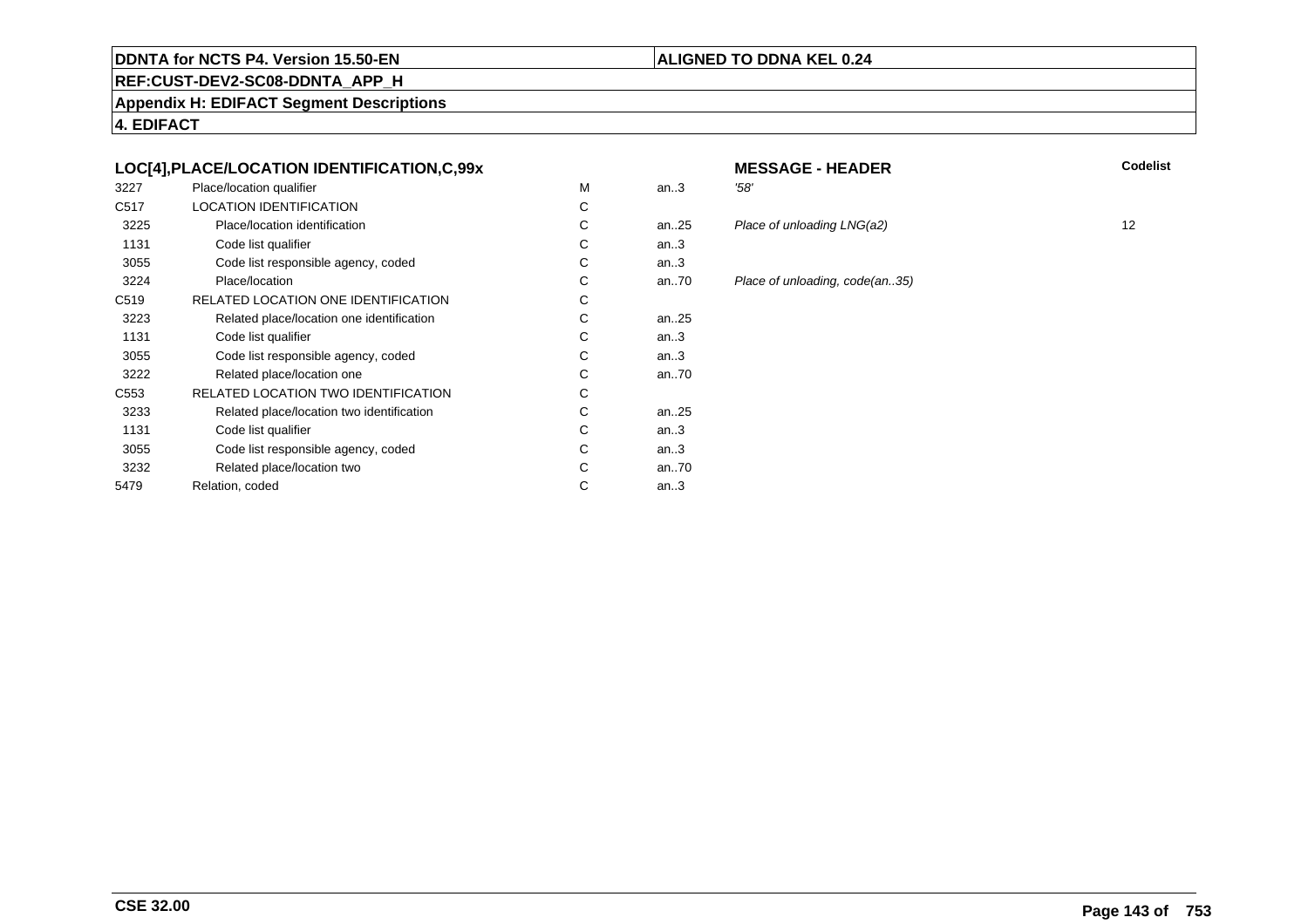#### **ALIGNED TO DDNA KEL 0.24**

**REF:CUST-DEV2-SC08-DDNTA\_APP\_H**

**Appendix H: EDIFACT Segment Descriptions**

**4. EDIFACT**

#### **LOC[4],PLACE/LOCATION IDENTIFICATION,C,99x**

| 3227             | Place/location qualifier                   | M | an.3 | '169' |
|------------------|--------------------------------------------|---|------|-------|
| C <sub>517</sub> | <b>LOCATION IDENTIFICATION</b>             | С |      |       |
| 3225             | Place/location identification              | C | an25 | Refe  |
| 1131             | Code list qualifier                        | C | an.3 |       |
| 3055             | Code list responsible agency, coded        | С | an.3 |       |
| 3224             | Place/location                             | С | an70 |       |
| C <sub>519</sub> | RELATED LOCATION ONE IDENTIFICATION        | С |      |       |
| 3223             | Related place/location one identification  | C | an25 |       |
| 1131             | Code list qualifier                        | C | an.3 |       |
| 3055             | Code list responsible agency, coded        | C | an.3 |       |
| 3222             | Related place/location one                 | C | an70 |       |
| C <sub>553</sub> | <b>RELATED LOCATION TWO IDENTIFICATION</b> | С |      |       |
| 3233             | Related place/location two identification  | C | an25 |       |
| 1131             | Code list qualifier                        | C | an.3 |       |
| 3055             | Code list responsible agency, coded        | C | an.3 |       |
| 3232             | Related place/location two                 | С | an70 |       |
| 5479             | Relation, coded                            | C | an.3 |       |
|                  |                                            |   |      |       |

#### **MESSAGE - (COMPETENT AUTHORITY OFREQUESTED COUNTRY) CUSTOMS OFFICE**

**Codelist**

Reference number(an8)

**CSE 32.00**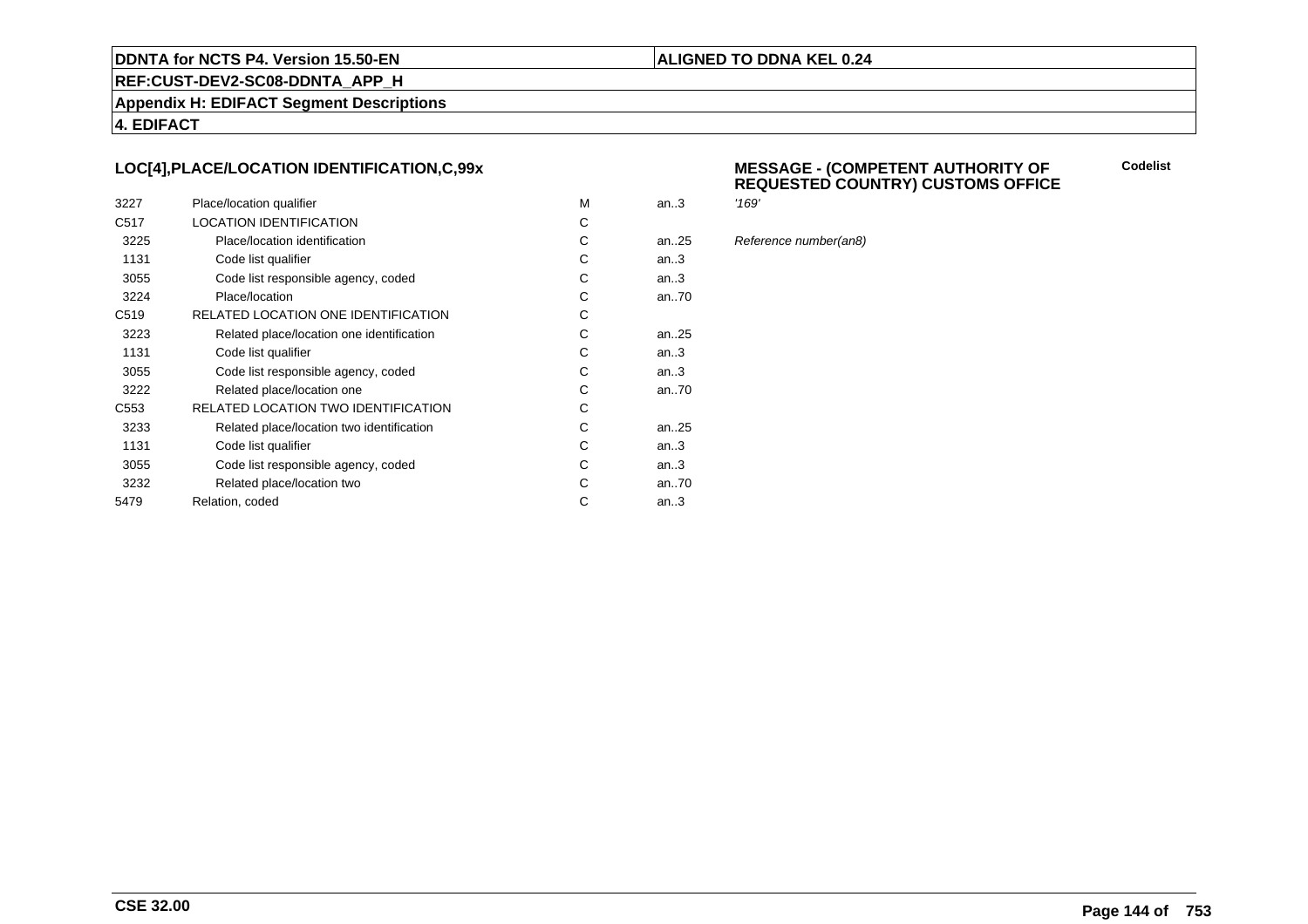#### **ALIGNED TO DDNA KEL 0.24**

**REF:CUST-DEV2-SC08-DDNTA\_APP\_H**

**Appendix H: EDIFACT Segment Descriptions**

**4. EDIFACT**

#### **LOC[4],PLACE/LOCATION IDENTIFICATION,C,99x**

| 3227             | Place/location qualifier                  | M | an.3      | '167' |
|------------------|-------------------------------------------|---|-----------|-------|
| C <sub>517</sub> | <b>LOCATION IDENTIFICATION</b>            | C |           |       |
| 3225             | Place/location identification             | C | an. $.25$ | Refe  |
| 1131             | Code list qualifier                       | C | an.3      |       |
| 3055             | Code list responsible agency, coded       | C | an3       |       |
| 3224             | Place/location                            | C | an70      |       |
| C <sub>519</sub> | RELATED LOCATION ONE IDENTIFICATION       | C |           |       |
| 3223             | Related place/location one identification | C | an25      |       |
| 1131             | Code list qualifier                       | C | an.3      |       |
| 3055             | Code list responsible agency, coded       | C | an.3      |       |
| 3222             | Related place/location one                | C | an70      |       |
| C <sub>553</sub> | RELATED LOCATION TWO IDENTIFICATION       | C |           |       |
| 3233             | Related place/location two identification | C | an25      |       |
| 1131             | Code list qualifier                       | C | an.3      |       |
| 3055             | Code list responsible agency, coded       | C | an.3      |       |
| 3232             | Related place/location two                | C | an70      |       |
| 5479             | Relation, coded                           | C | an.3      |       |
|                  |                                           |   |           |       |

#### **MESSAGE - (COMPETENT AUTHORITY OFREQUESTING COUNTRY) CUSTOMS OFFICE**

**Codelist**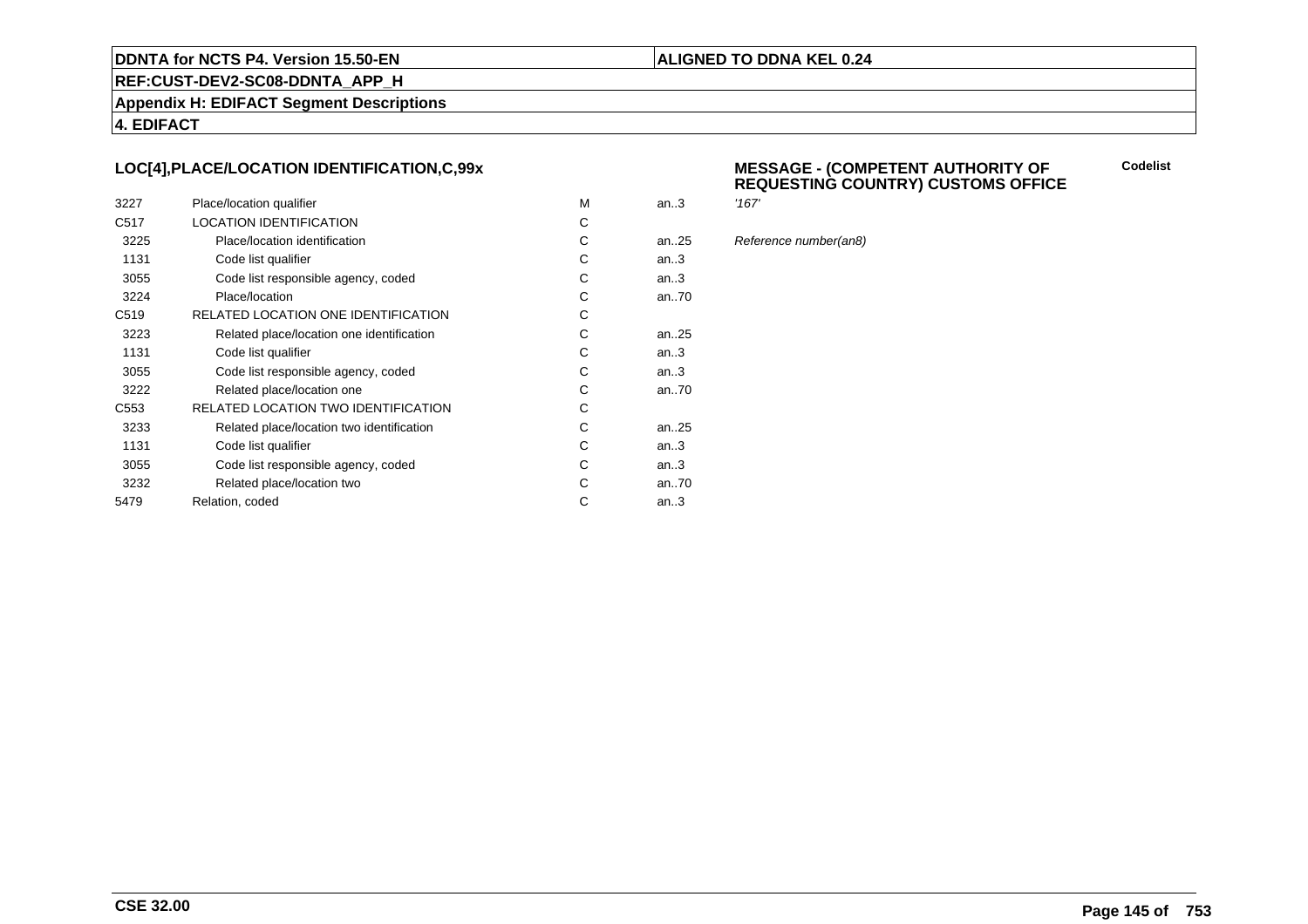#### **ALIGNED TO DDNA KEL 0.24**

**REF:CUST-DEV2-SC08-DDNTA\_APP\_H**

**Appendix H: EDIFACT Segment Descriptions**

**4. EDIFACT**

#### **LOC[4],PLACE/LOCATION IDENTIFICATION,C,99x**

| 3227             | Place/location qualifier                   | M | an.3      | '167' |
|------------------|--------------------------------------------|---|-----------|-------|
| C <sub>517</sub> | <b>LOCATION IDENTIFICATION</b>             | С |           |       |
| 3225             | Place/location identification              | C | an. $.25$ | Refe  |
| 1131             | Code list qualifier                        | C | an.3      |       |
| 3055             | Code list responsible agency, coded        | С | an.3      |       |
| 3224             | Place/location                             | С | an70      |       |
| C <sub>519</sub> | RELATED LOCATION ONE IDENTIFICATION        | С |           |       |
| 3223             | Related place/location one identification  | C | an25      |       |
| 1131             | Code list qualifier                        | C | an.3      |       |
| 3055             | Code list responsible agency, coded        | C | an.3      |       |
| 3222             | Related place/location one                 | C | an70      |       |
| C <sub>553</sub> | <b>RELATED LOCATION TWO IDENTIFICATION</b> | С |           |       |
| 3233             | Related place/location two identification  | C | an25      |       |
| 1131             | Code list qualifier                        | C | an.3      |       |
| 3055             | Code list responsible agency, coded        | C | an.3      |       |
| 3232             | Related place/location two                 | С | an70      |       |
| 5479             | Relation, coded                            | C | an.3      |       |
|                  |                                            |   |           |       |

#### **MESSAGE - (COMPETENT AUTHORITY OFDESTINATION) CUSTOMS OFFICE**

**Codelist**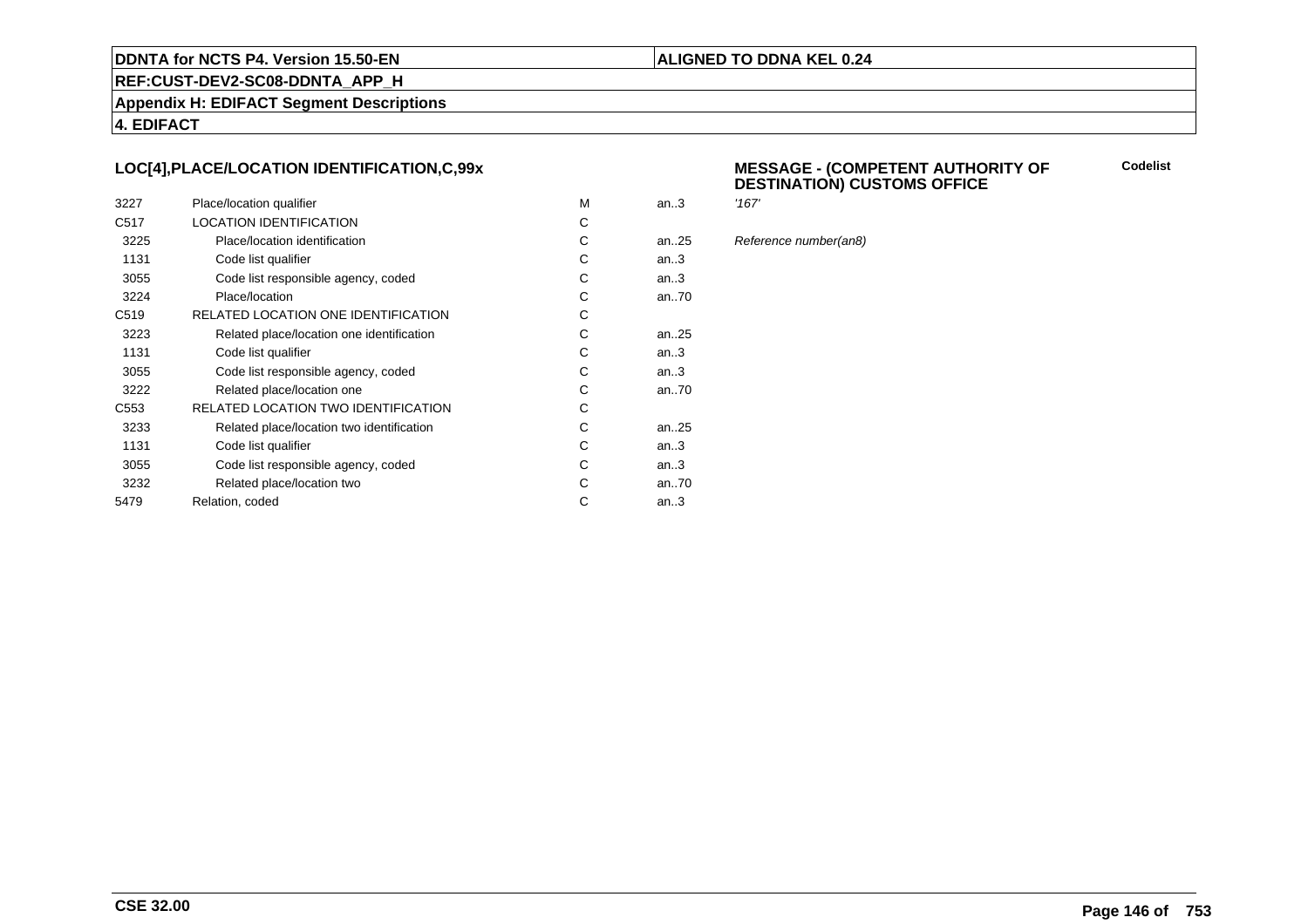#### **REF:CUST-DEV2-SC08-DDNTA\_APP\_H**

**Appendix H: EDIFACT Segment Descriptions**

**4. EDIFACT**

#### **LOC[4],PLACE/LOCATION IDENTIFICATION,C,99x**

| 3227             | Place/location qualifier                   | M | an.3      | '119' |
|------------------|--------------------------------------------|---|-----------|-------|
| C <sub>517</sub> | <b>LOCATION IDENTIFICATION</b>             | C |           |       |
| 3225             | Place/location identification              | C | an. $.25$ | Refe  |
| 1131             | Code list qualifier                        | С | an.3      |       |
| 3055             | Code list responsible agency, coded        | С | an.3      |       |
| 3224             | Place/location                             | C | an70      |       |
| C <sub>519</sub> | RELATED LOCATION ONE IDENTIFICATION        | С |           |       |
| 3223             | Related place/location one identification  | C | an25      |       |
| 1131             | Code list qualifier                        | C | an.3      |       |
| 3055             | Code list responsible agency, coded        | С | an.3      |       |
| 3222             | Related place/location one                 | C | an70      |       |
| C <sub>553</sub> | <b>RELATED LOCATION TWO IDENTIFICATION</b> | C |           |       |
| 3233             | Related place/location two identification  | С | an25      |       |
| 1131             | Code list qualifier                        | C | an.3      |       |
| 3055             | Code list responsible agency, coded        | C | an.3      |       |
| 3232             | Related place/location two                 | С | an70      |       |
| 5479             | Relation, coded                            | С | an.3      |       |
|                  |                                            |   |           |       |

#### **MESSAGE - (GUARANTEE) CUSTOMS OFFICE Codelist**

**ALIGNED TO DDNA KEL 0.24**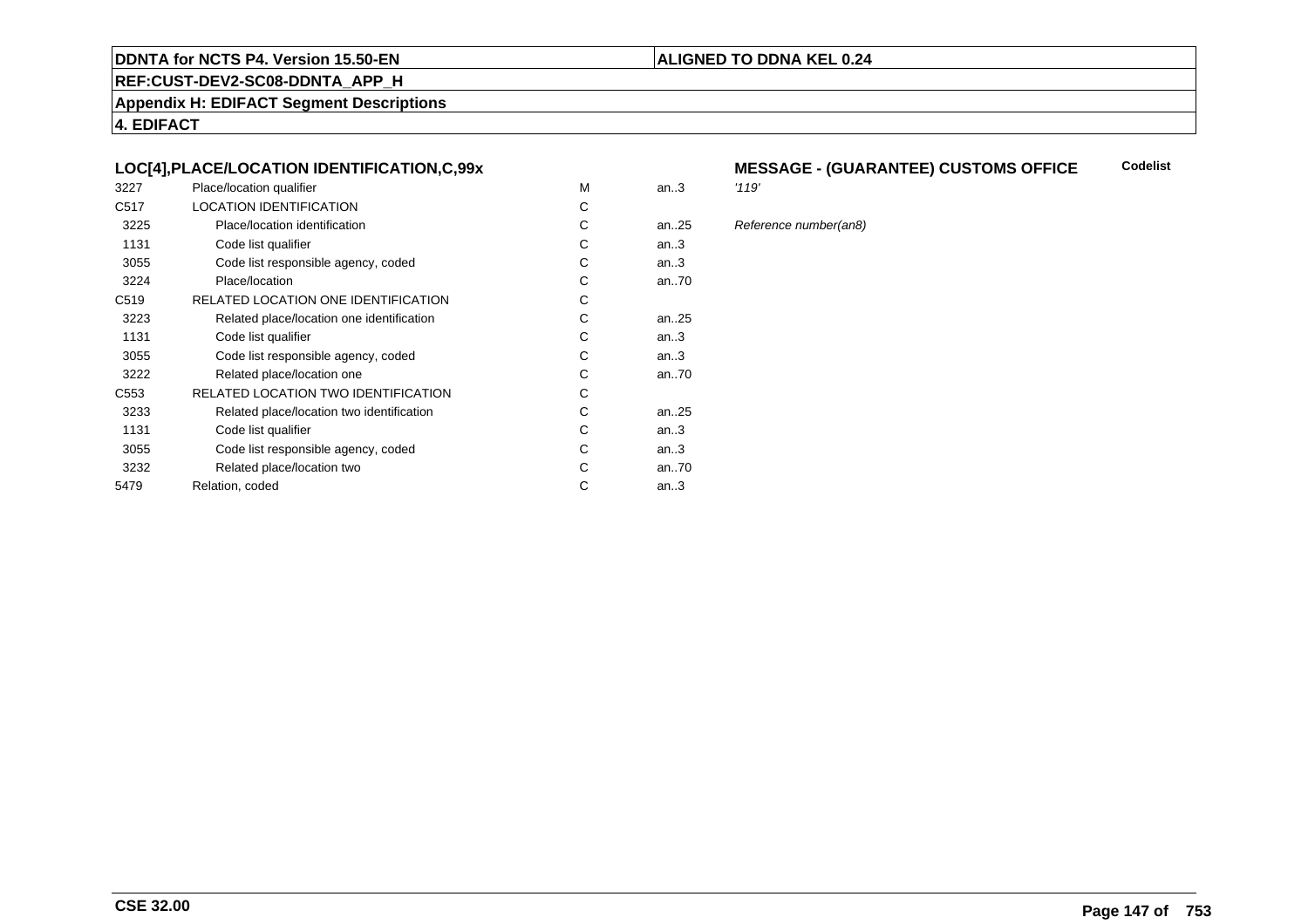#### **ALIGNED TO DDNA KEL 0.24**

**REF:CUST-DEV2-SC08-DDNTA\_APP\_H**

**Appendix H: EDIFACT Segment Descriptions**

**4. EDIFACT**

#### **LOC[4],PLACE/LOCATION IDENTIFICATION,C,99x**

| 3227             | Place/location qualifier                   | м | an.3      | '52' |
|------------------|--------------------------------------------|---|-----------|------|
| C <sub>517</sub> | <b>LOCATION IDENTIFICATION</b>             | С |           |      |
| 3225             | Place/location identification              | С | an. $.25$ | Ref  |
| 1131             | Code list qualifier                        | С | an.3      |      |
| 3055             | Code list responsible agency, coded        | С | an.3      |      |
| 3224             | Place/location                             | С | an70      |      |
| C <sub>519</sub> | RELATED LOCATION ONE IDENTIFICATION        | С |           |      |
| 3223             | Related place/location one identification  | С | an25      |      |
| 1131             | Code list qualifier                        | С | an.3      |      |
| 3055             | Code list responsible agency, coded        | С | an.3      |      |
| 3222             | Related place/location one                 | С | an70      |      |
| C <sub>553</sub> | <b>RELATED LOCATION TWO IDENTIFICATION</b> | С |           |      |
| 3233             | Related place/location two identification  | С | an. $.25$ |      |
| 1131             | Code list qualifier                        | C | an.3      |      |
| 3055             | Code list responsible agency, coded        | С | an.3      |      |
| 3232             | Related place/location two                 | С | an70      |      |
| 5479             | Relation, coded                            | С | an.3      |      |
|                  |                                            |   |           |      |

#### **MESSAGE - (TRANSIT DECLARED) CUSTOMSOFFICECodelist**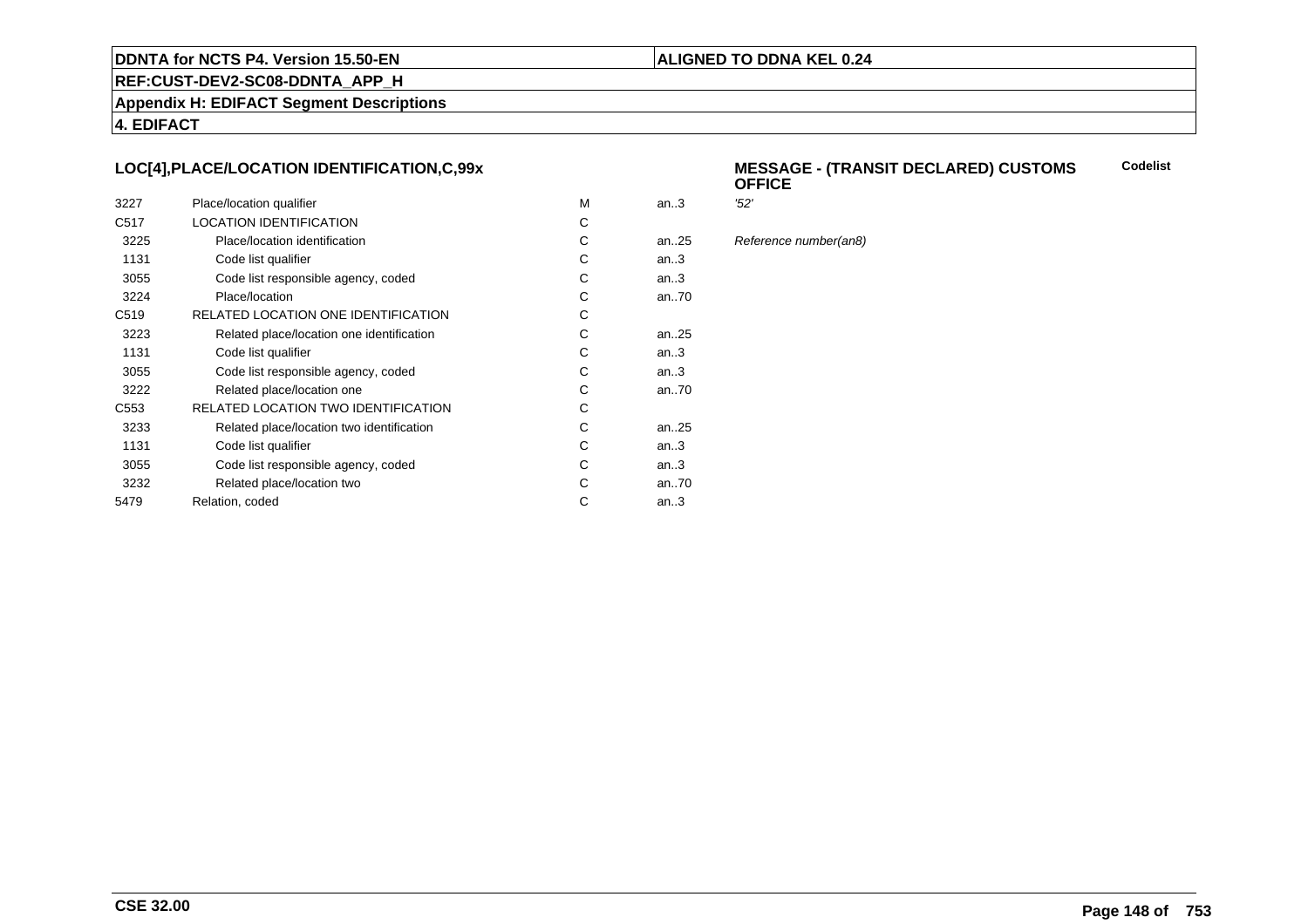## **REF:CUST-DEV2-SC08-DDNTA\_APP\_H**

**Appendix H: EDIFACT Segment Descriptions**

**4. EDIFACT**

#### **LOC[4],PLACE/LOCATION IDENTIFICATION,C,99x**

| 3227             | Place/location qualifier                   | м | an.3 | '95' |
|------------------|--------------------------------------------|---|------|------|
| C <sub>517</sub> | <b>LOCATION IDENTIFICATION</b>             | С |      |      |
| 3225             | Place/location identification              | С | an25 | Ref  |
| 1131             | Code list qualifier                        | С | an.3 |      |
| 3055             | Code list responsible agency, coded        | С | an.3 |      |
| 3224             | Place/location                             | С | an70 |      |
| C <sub>519</sub> | RELATED LOCATION ONE IDENTIFICATION        | С |      |      |
| 3223             | Related place/location one identification  | С | an25 |      |
| 1131             | Code list qualifier                        | С | an.3 |      |
| 3055             | Code list responsible agency, coded        | С | an.3 |      |
| 3222             | Related place/location one                 | С | an70 |      |
| C <sub>553</sub> | <b>RELATED LOCATION TWO IDENTIFICATION</b> | С |      |      |
| 3233             | Related place/location two identification  | С | an25 |      |
| 1131             | Code list qualifier                        | C | an.3 |      |
| 3055             | Code list responsible agency, coded        | С | an.3 |      |
| 3232             | Related place/location two                 | С | an70 |      |
| 5479             | Relation, coded                            | С | an.3 |      |
|                  |                                            |   |      |      |

#### **MESSAGE - (REQUESTER) CUSTOMS OFFICECodelist**

**ALIGNED TO DDNA KEL 0.24**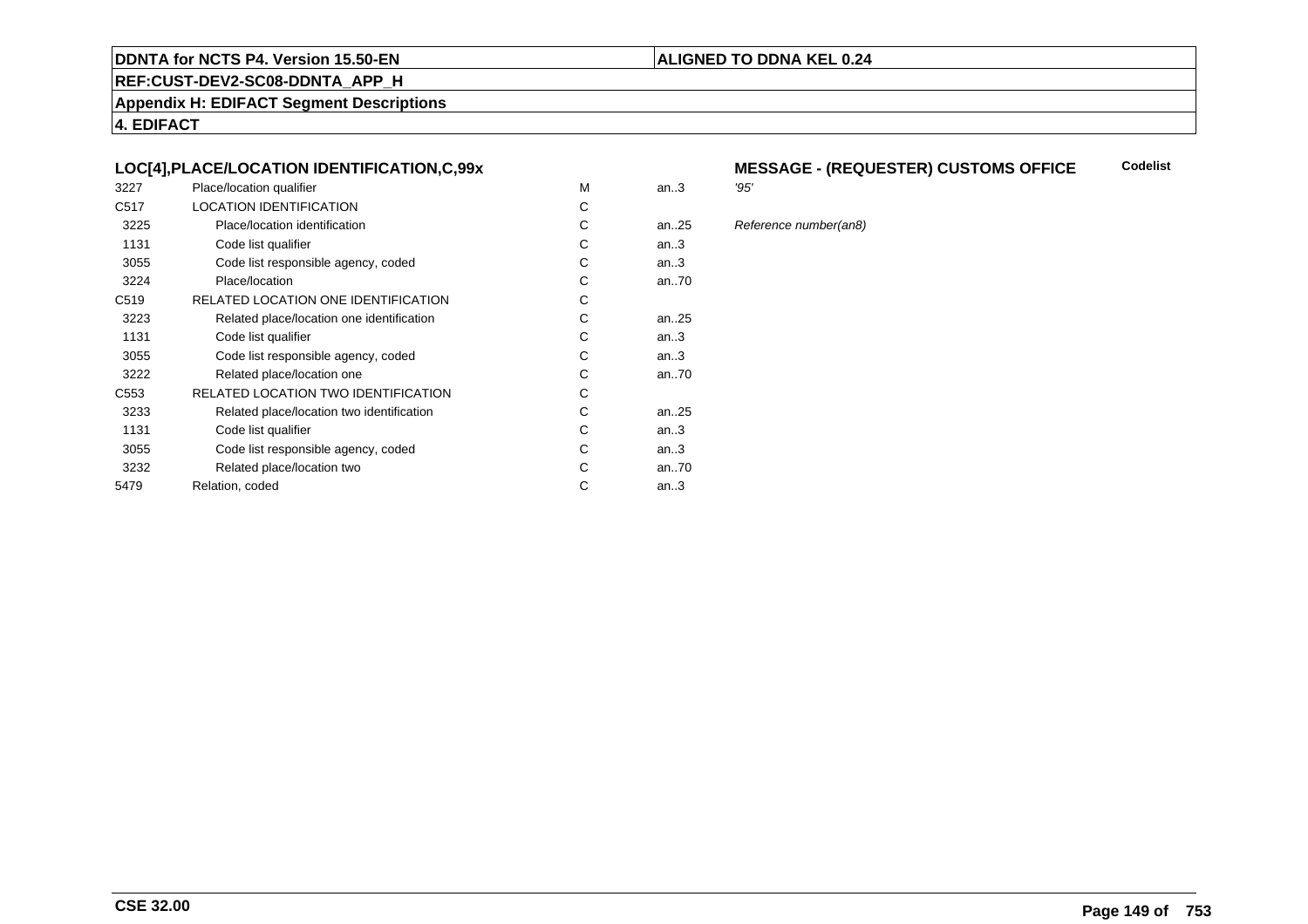#### **ALIGNED TO DDNA KEL 0.24**

**REF:CUST-DEV2-SC08-DDNTA\_APP\_H**

**Appendix H: EDIFACT Segment Descriptions**

**4. EDIFACT**

#### **LOC[4],PLACE/LOCATION IDENTIFICATION,C,99x**

| 3227             | Place/location qualifier                   | M | an.3      | '158' |
|------------------|--------------------------------------------|---|-----------|-------|
| C <sub>517</sub> | <b>LOCATION IDENTIFICATION</b>             | С |           |       |
| 3225             | Place/location identification              | C | an. $.25$ | Refe  |
| 1131             | Code list qualifier                        | C | an.3      |       |
| 3055             | Code list responsible agency, coded        | С | an.3      |       |
| 3224             | Place/location                             | С | an70      |       |
| C <sub>519</sub> | RELATED LOCATION ONE IDENTIFICATION        | С |           |       |
| 3223             | Related place/location one identification  | C | an25      |       |
| 1131             | Code list qualifier                        | C | an.3      |       |
| 3055             | Code list responsible agency, coded        | C | an.3      |       |
| 3222             | Related place/location one                 | C | an70      |       |
| C <sub>553</sub> | <b>RELATED LOCATION TWO IDENTIFICATION</b> | С |           |       |
| 3233             | Related place/location two identification  | C | an25      |       |
| 1131             | Code list qualifier                        | C | an.3      |       |
| 3055             | Code list responsible agency, coded        | C | an.3      |       |
| 3232             | Related place/location two                 | С | an70      |       |
| 5479             | Relation, coded                            | C | an.3      |       |
|                  |                                            |   |           |       |

#### **MESSAGE - (COMPETENT AUTHORITY FORRECOVERY) CUSTOMS OFFICE**

**Codelist**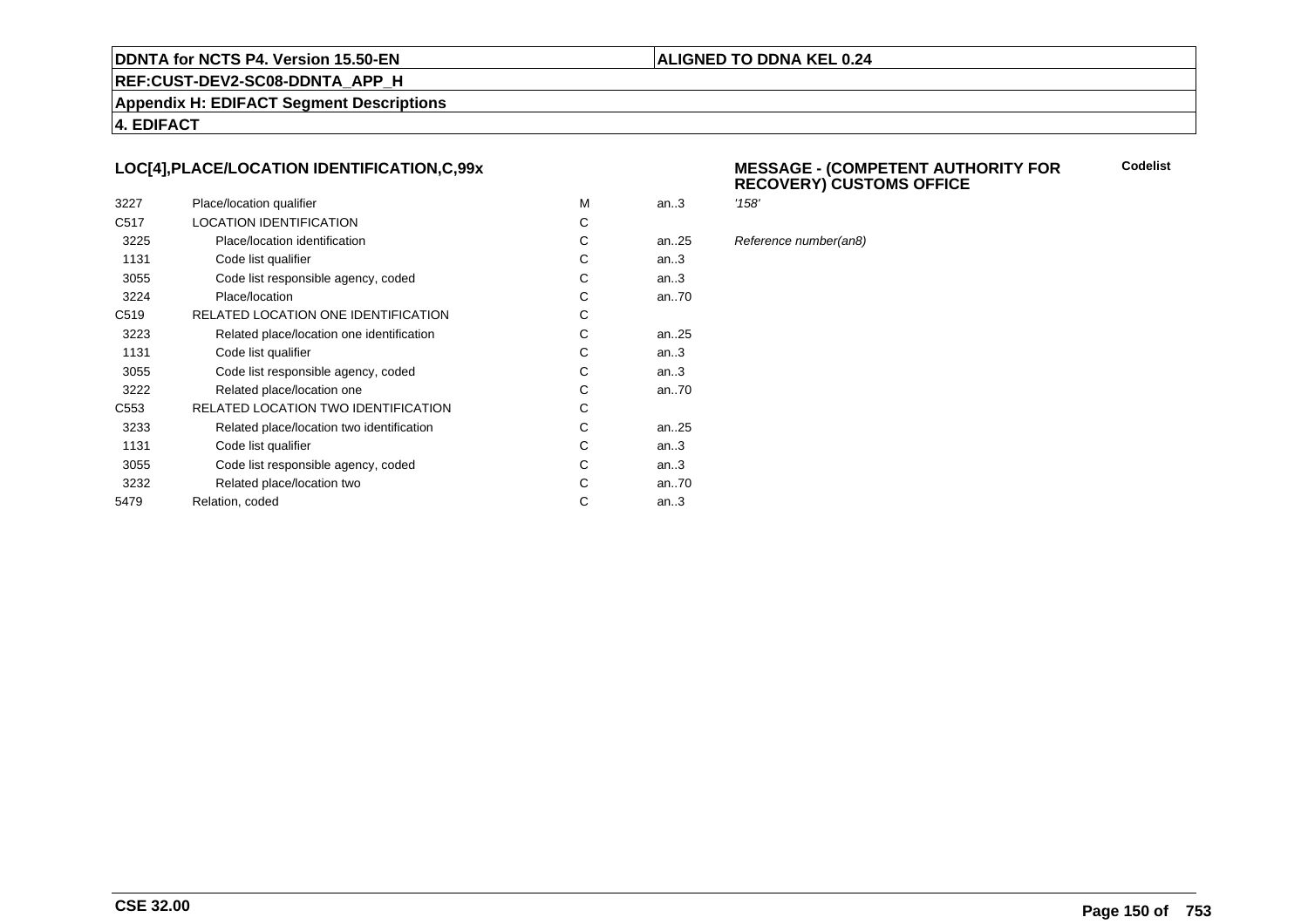# **REF:CUST-DEV2-SC08-DDNTA\_APP\_H**

#### **Appendix H: EDIFACT Segment Descriptions**

#### **4. EDIFACT**

## **DTM[5],DATE/TIME/PERIOD,C,15x**

| C <sub>50</sub> 7 | DATE/TIME/PERIOD                  | м |          |       |
|-------------------|-----------------------------------|---|----------|-------|
| 2005              | Date/time/period qualifier        | м | an $3$   | '132' |
| 2380              | Date/time/period                  |   | an $.35$ | Arriv |
| 2379              | Date/time/period format qualifier |   | an3      |       |
|                   |                                   |   |          |       |

#### **MESSAGE - HEADER**

**R** Codelist

an.35 Arrival notification date(n8)<br>.3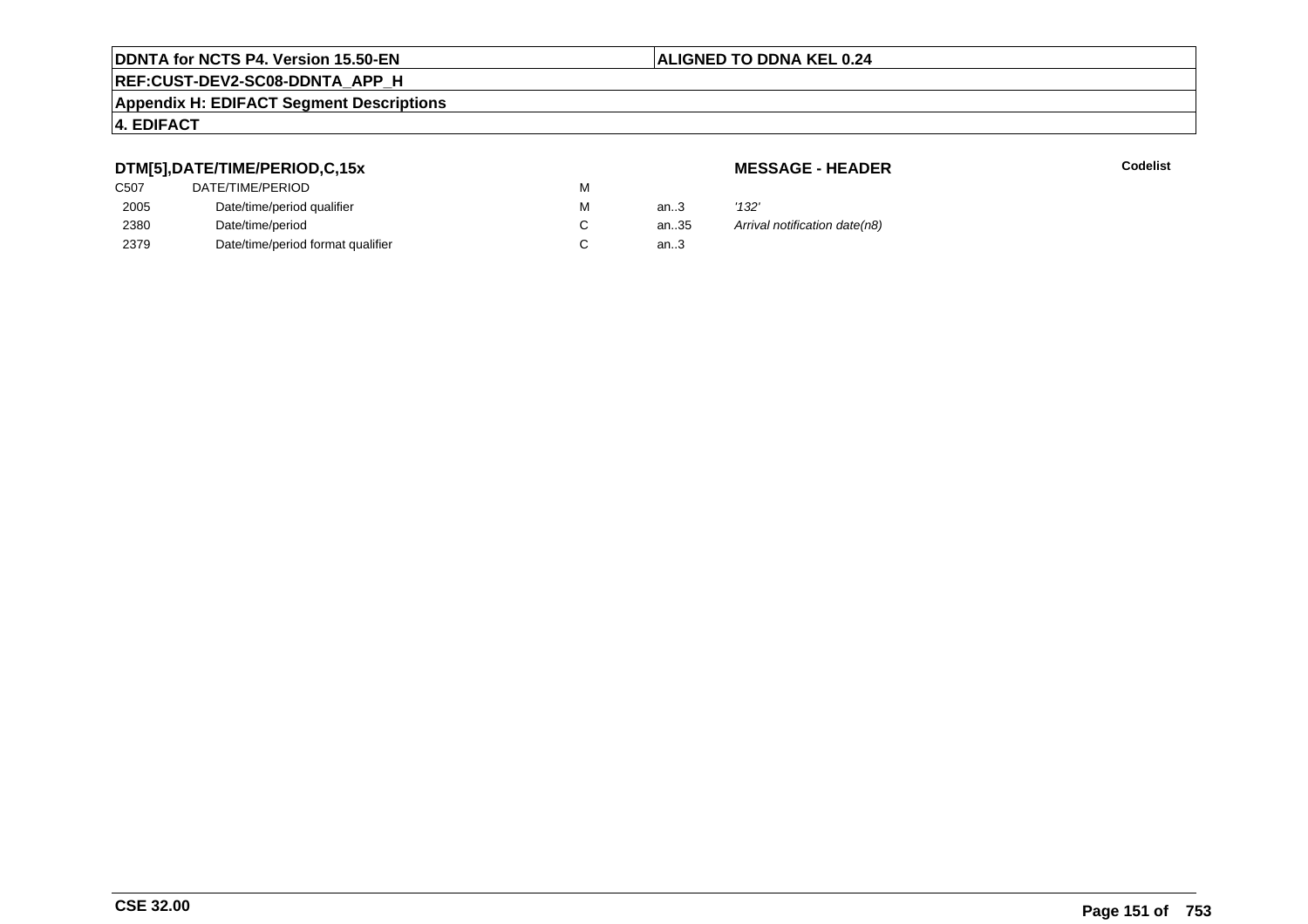# **REF:CUST-DEV2-SC08-DDNTA\_APP\_H**

#### **Appendix H: EDIFACT Segment Descriptions**

#### **4. EDIFACT**

## **DTM[5],DATE/TIME/PERIOD,C,15x**

## **MESSAGE - HEADER**

| C <sub>507</sub> | DATE/TIME/PERIOD                  | м |        |                      |
|------------------|-----------------------------------|---|--------|----------------------|
| 2005             | Date/time/period qualifier        | м | an $3$ | '137'                |
| 2380             | Date/time/period                  |   | an35   | Declaration date(n8) |
| 2379             | Date/time/period format qualifier |   | an.3   |                      |
|                  |                                   |   |        |                      |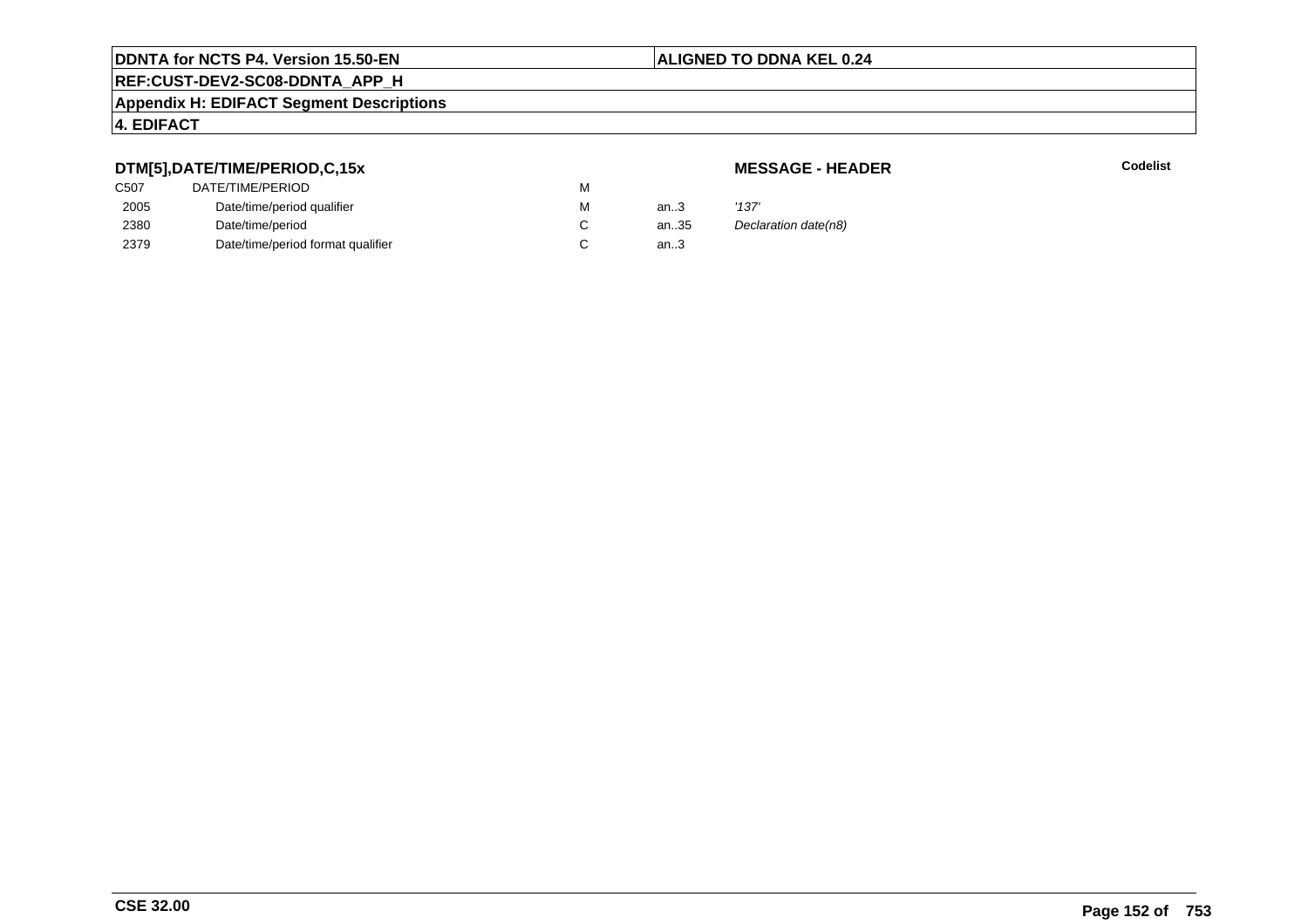# **REF:CUST-DEV2-SC08-DDNTA\_APP\_H**

#### **Appendix H: EDIFACT Segment Descriptions**

## **4. EDIFACT**

## **DTM[5],DATE/TIME/PERIOD,C,15x**

| <b>MESSAGE - HEADER</b> |  |
|-------------------------|--|
|-------------------------|--|

|      | DTM[5],DATE/TIME/PERIOD,C,15x     |    |      | <b>MESSAGE - HEADER</b> |
|------|-----------------------------------|----|------|-------------------------|
| C507 | DATE/TIME/PERIOD                  | м  |      |                         |
| 2005 | Date/time/period qualifier        | М  | an.3 | '148'                   |
| 2380 | Date/time/period                  | C. | an35 | Acceptance date(n8)     |
| 2379 | Date/time/period format qualifier |    | an.3 |                         |
|      |                                   |    |      |                         |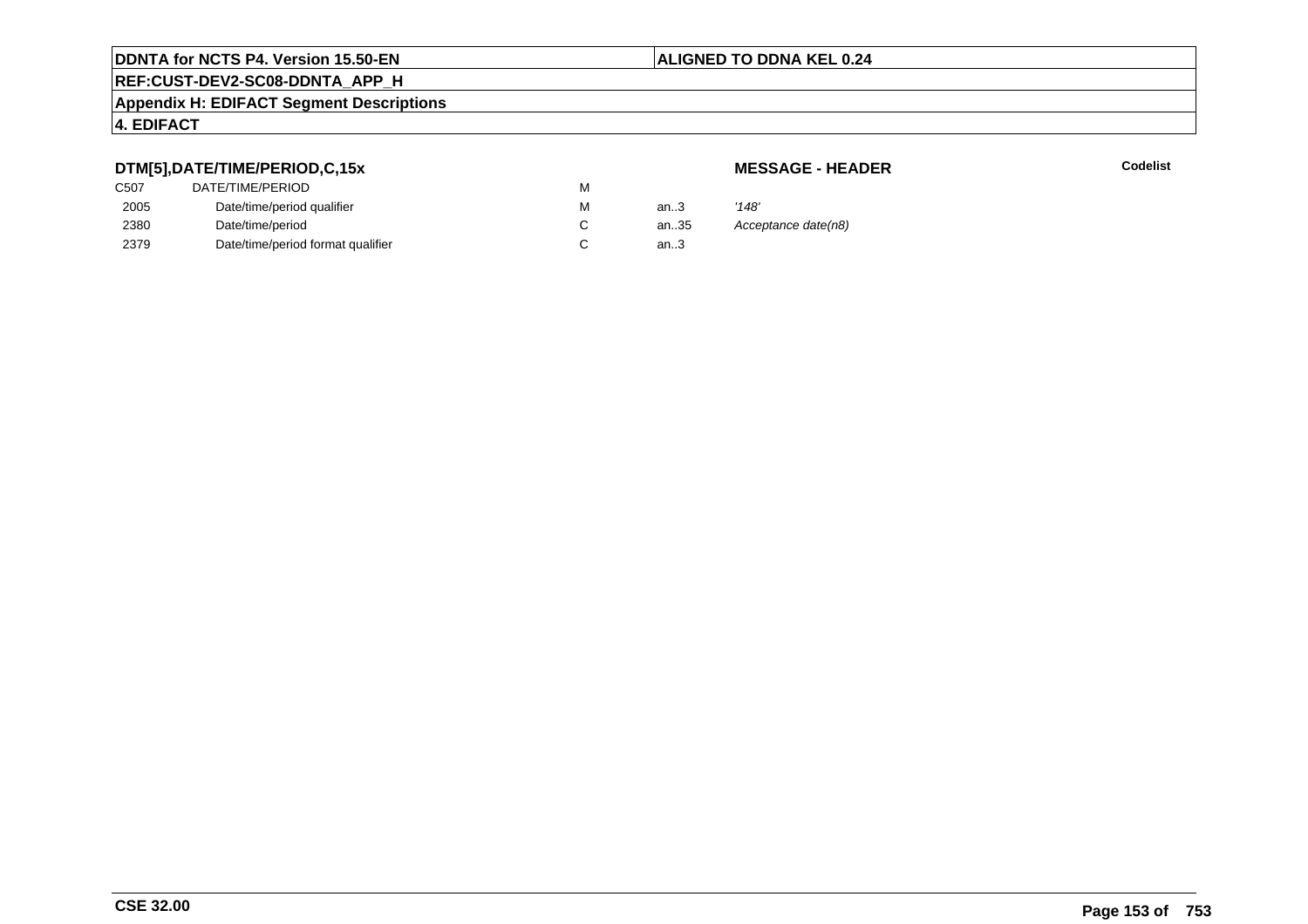# **REF:CUST-DEV2-SC08-DDNTA\_APP\_H**

#### **Appendix H: EDIFACT Segment Descriptions**

## **4. EDIFACT**

## **DTM[5],DATE/TIME/PERIOD,C,15x**

## **MESSAGE - HEADER**

| C507 | DATE/TIME/PERIOD                  | М |        |                  |
|------|-----------------------------------|---|--------|------------------|
| 2005 | Date/time/period qualifier        | М | an $3$ | '182'            |
| 2380 | Date/time/period                  |   | an35   | Issuing date(n8) |
| 2379 | Date/time/period format qualifier |   | an3    |                  |
|      |                                   |   |        |                  |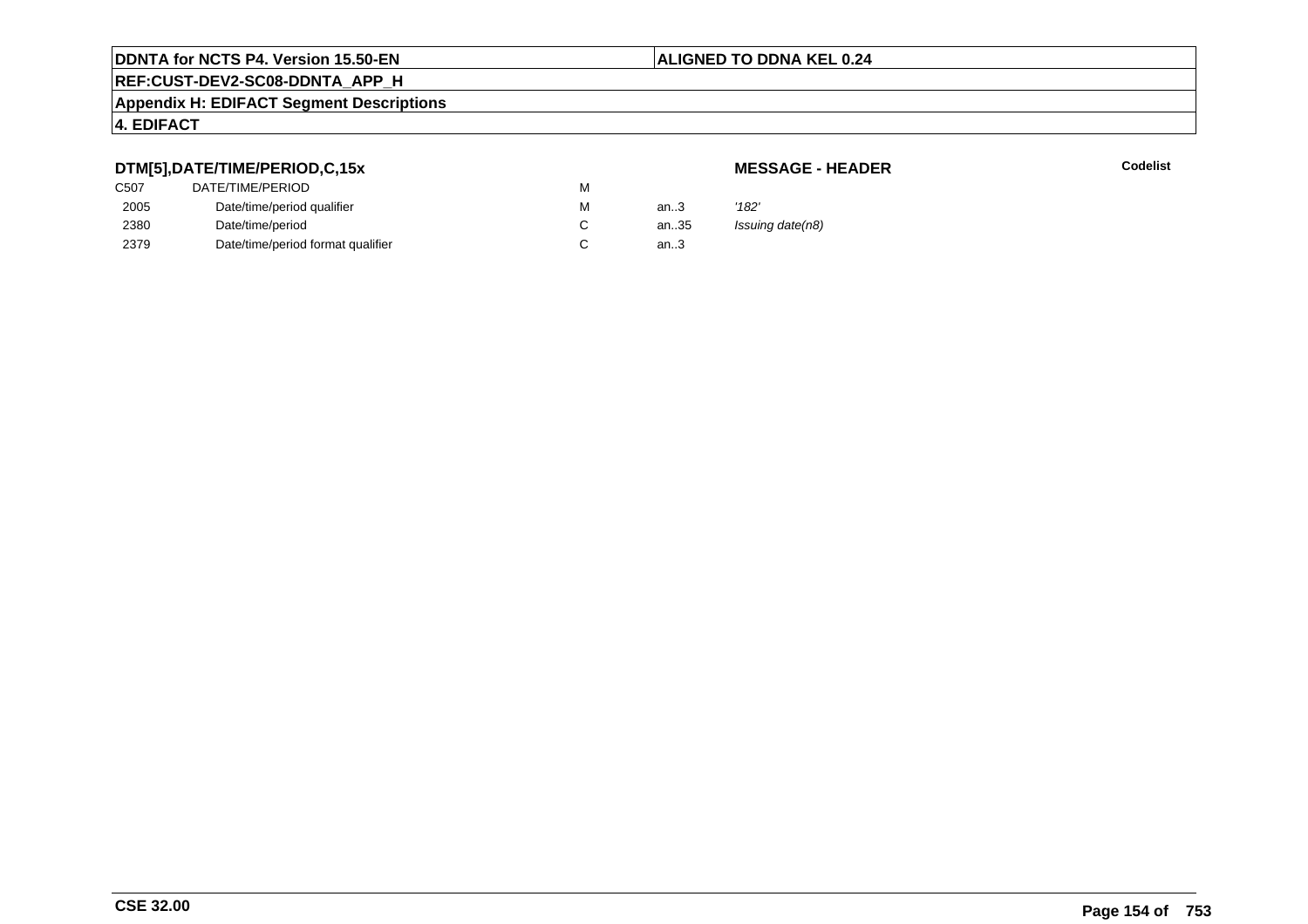## **REF:CUST-DEV2-SC08-DDNTA\_APP\_H**

#### **Appendix H: EDIFACT Segment Descriptions**

#### **4. EDIFACT**

C507

2005

2380

2379

### **DTM[5],DATE/TIME/PERIOD,C,15x**

|    | DATE/TIME/PERIOD                  | M |      |       |
|----|-----------------------------------|---|------|-------|
| 05 | Date/time/period qualifier        | м | an3  | '261' |
| 80 | Date/time/period                  |   | an35 | Date  |
| 79 | Date/time/period format qualifier |   | an3  |       |

#### **MESSAGE - HEADER**

**R** Codelist

C an..35 Date of release request(n8)<br>C an..3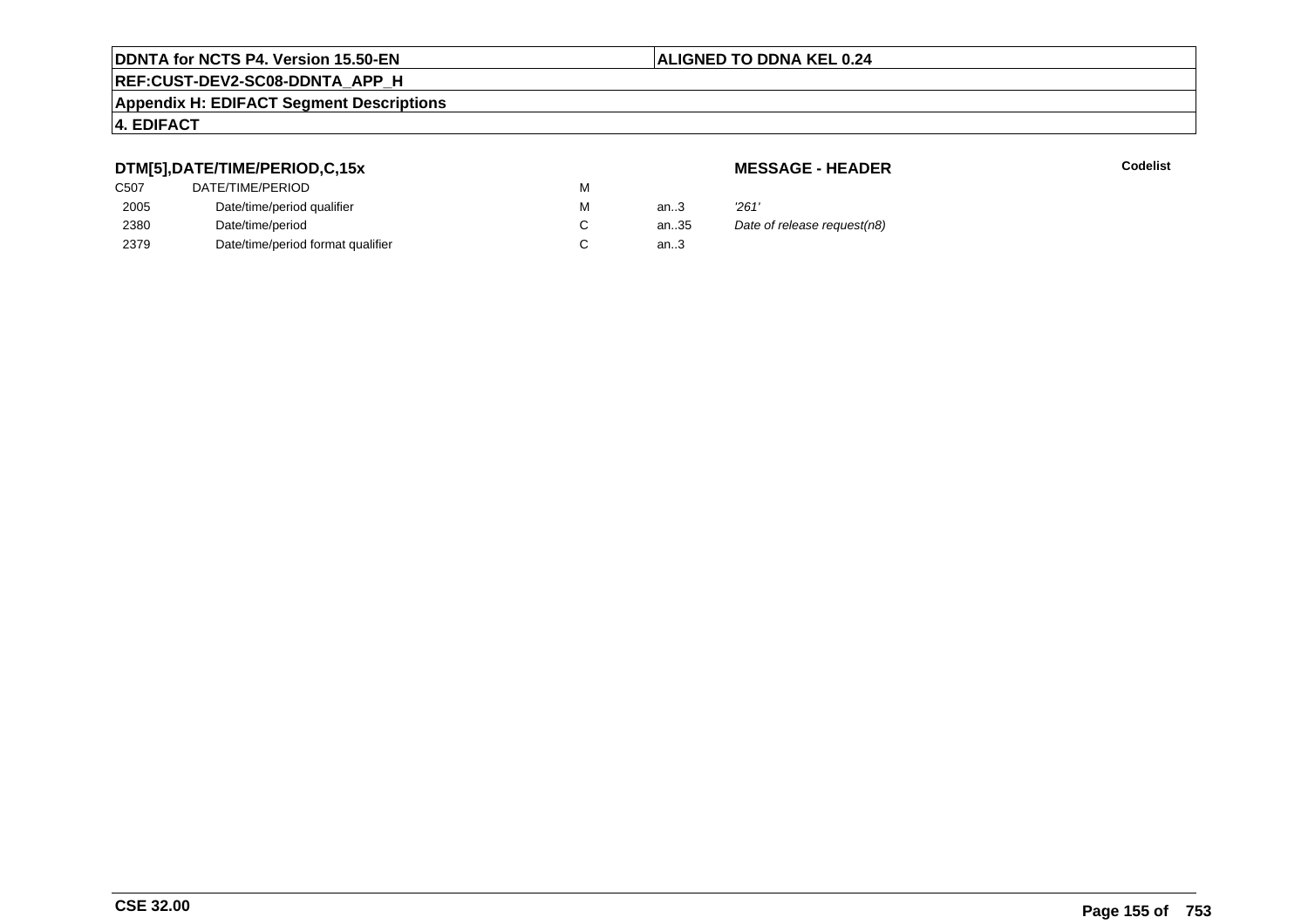## **REF:CUST-DEV2-SC08-DDNTA\_APP\_H**

#### **Appendix H: EDIFACT Segment Descriptions**

#### **4. EDIFACT**

## **DTM[5],DATE/TIME/PERIOD,C,15x**

| C <sub>50</sub> 7 | DATE/TIME/PERIOD                  | м |        |       |
|-------------------|-----------------------------------|---|--------|-------|
| 2005              | Date/time/period qualifier        | м | an.3   | '184' |
| 2380              | Date/time/period                  |   | an35   | Ame   |
| 2379              | Date/time/period format qualifier |   | an $3$ |       |

**MESSAGE - HEADER**

**R** Codelist

andment acceptance date(n8)<br>..3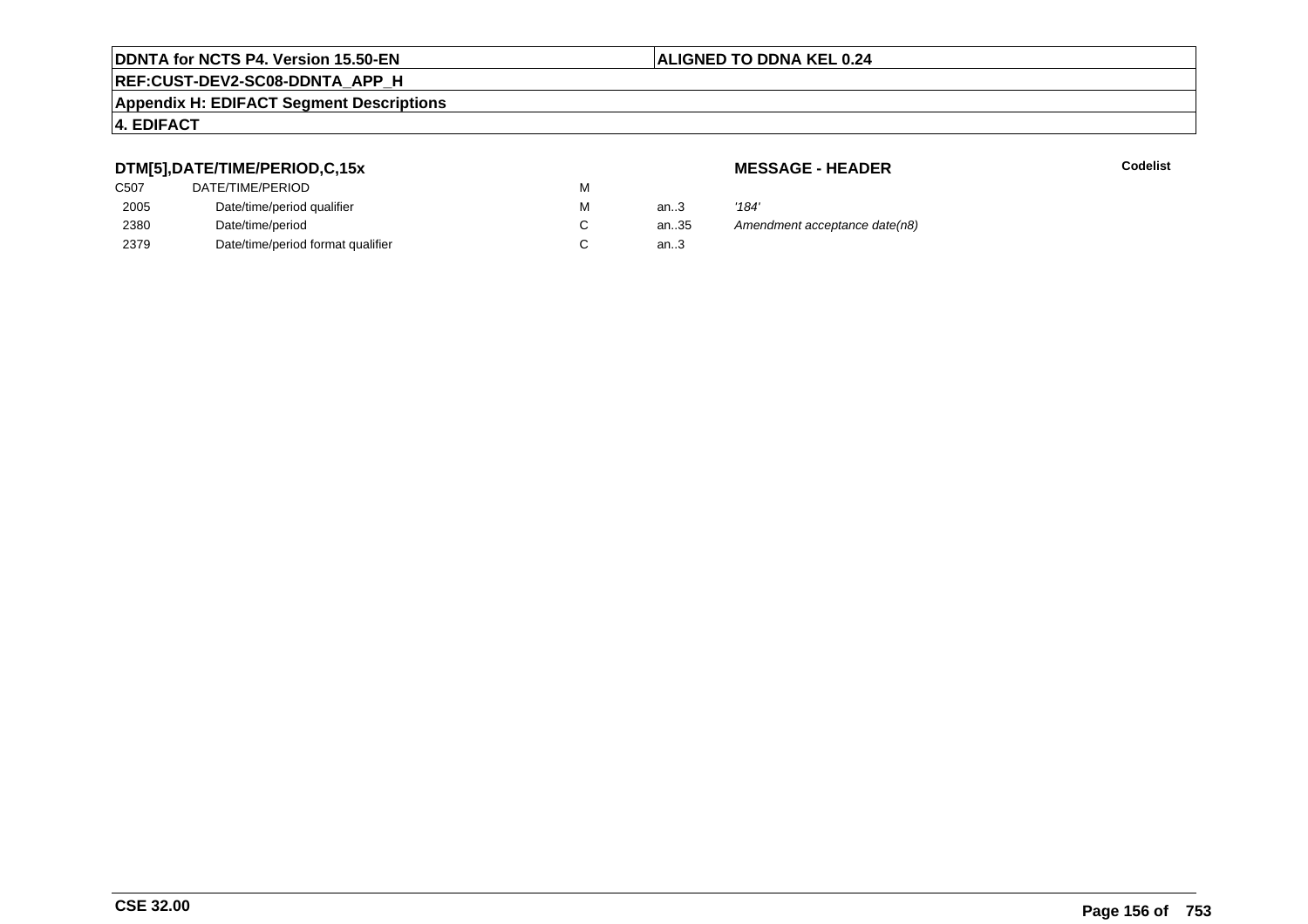#### **ALIGNED TO DDNA KEL 0.24**

**REF:CUST-DEV2-SC08-DDNTA\_APP\_H**

#### **Appendix H: EDIFACT Segment Descriptions**

#### **4. EDIFACT**

## **DTM[5],DATE/TIME/PERIOD,C,15x**

| C <sub>50</sub> 7 | DATE/TIME/PERIOD                  | м |        |       |
|-------------------|-----------------------------------|---|--------|-------|
| 2005              | Date/time/period qualifier        | м | an.3   | '268' |
| 2380              | Date/time/period                  |   | an.35  | Date  |
| 2379              | Date/time/period format qualifier |   | an $3$ |       |

#### **MESSAGE - CONTROL RESULT**

**Codelist**

Date limit(n8)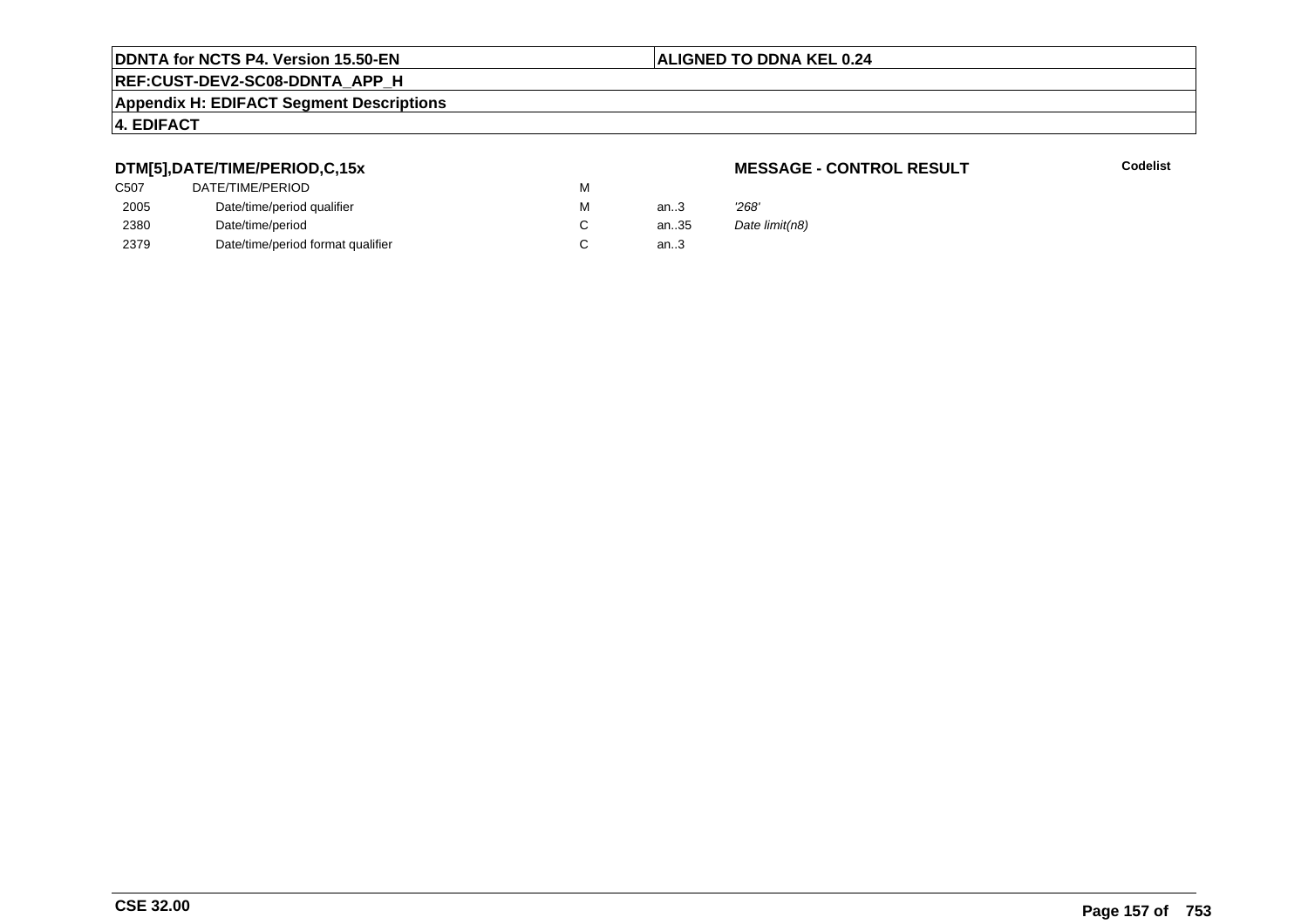## **REF:CUST-DEV2-SC08-DDNTA\_APP\_H**

#### **Appendix H: EDIFACT Segment Descriptions**

#### **4. EDIFACT**

### **DTM[5],DATE/TIME/PERIOD,C,15x**

| C <sub>50</sub> 7 | DATE/TIME/PERIOD                  | м |        |       |
|-------------------|-----------------------------------|---|--------|-------|
| 2005              | Date/time/period qualifier        | м | an.3   | '318' |
| 2380              | Date/time/period                  |   | an.35  | Date  |
| 2379              | Date/time/period format qualifier |   | an $3$ |       |

#### **MESSAGE - HEADER**

**R** Codelist

an...<br>35 Date of cancellation request(n8)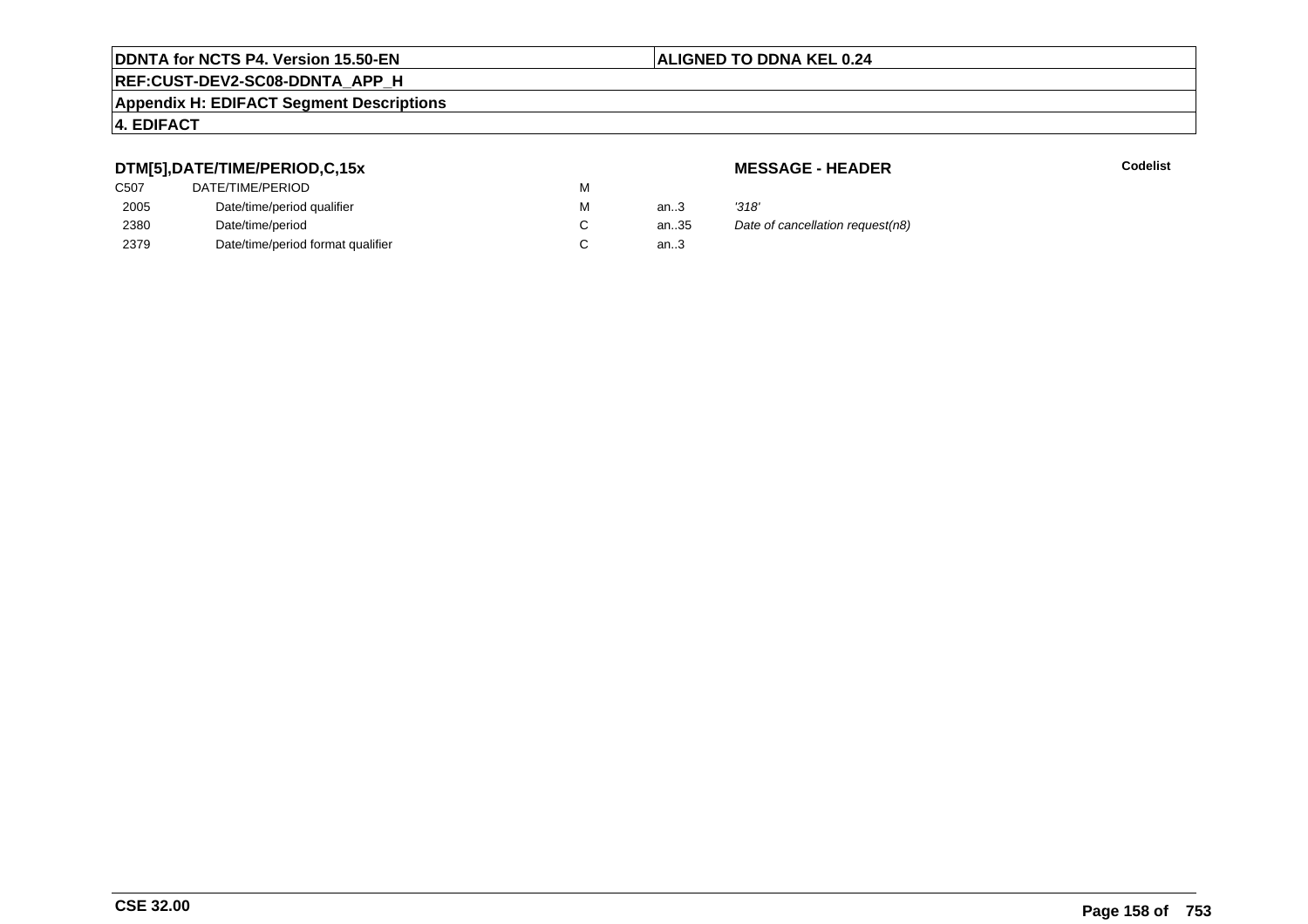# **REF:CUST-DEV2-SC08-DDNTA\_APP\_H**

#### **Appendix H: EDIFACT Segment Descriptions**

#### **4. EDIFACT**

## **DTM[5],DATE/TIME/PERIOD,C,15x**

## **MESSAGE - HEADER**

| ---               |                                   |   |        |                          |
|-------------------|-----------------------------------|---|--------|--------------------------|
| C <sub>50</sub> 7 | DATE/TIME/PERIOD                  | М |        |                          |
| 2005              | Date/time/period qualifier        | М | an $3$ | '46'                     |
| 2380              | Date/time/period                  |   | an35   | Date of cancellation(n8) |
| 2379              | Date/time/period format qualifier |   | an.3   |                          |
|                   |                                   |   |        |                          |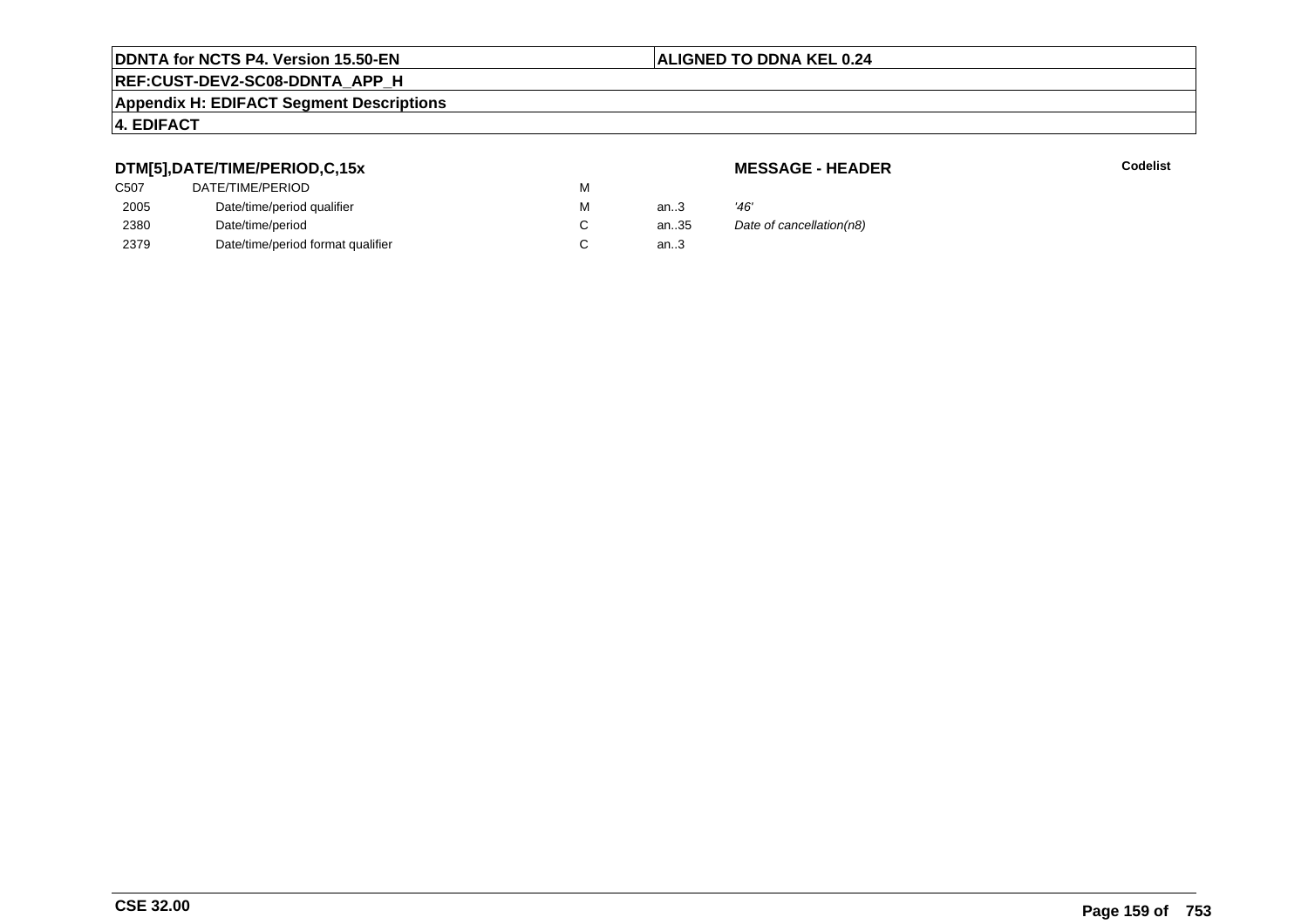## **REF:CUST-DEV2-SC08-DDNTA\_APP\_H**

#### **Appendix H: EDIFACT Segment Descriptions**

#### **4. EDIFACT**

#### **DTM[5],DATE/TIME/PERIOD,C,15x**

| C <sub>50</sub> 7 | DATE/TIME/PERIOD                  | м |      |    |
|-------------------|-----------------------------------|---|------|----|
| 2005              | Date/time/period qualifier        | м | an.3 | פי |
| 2380              | Date/time/period                  |   | an35 | C  |
| 2379              | Date/time/period format qualifier |   | an.3 |    |

#### **MESSAGE - CONTROL RESULT**

**Codelist**

Control date(n8)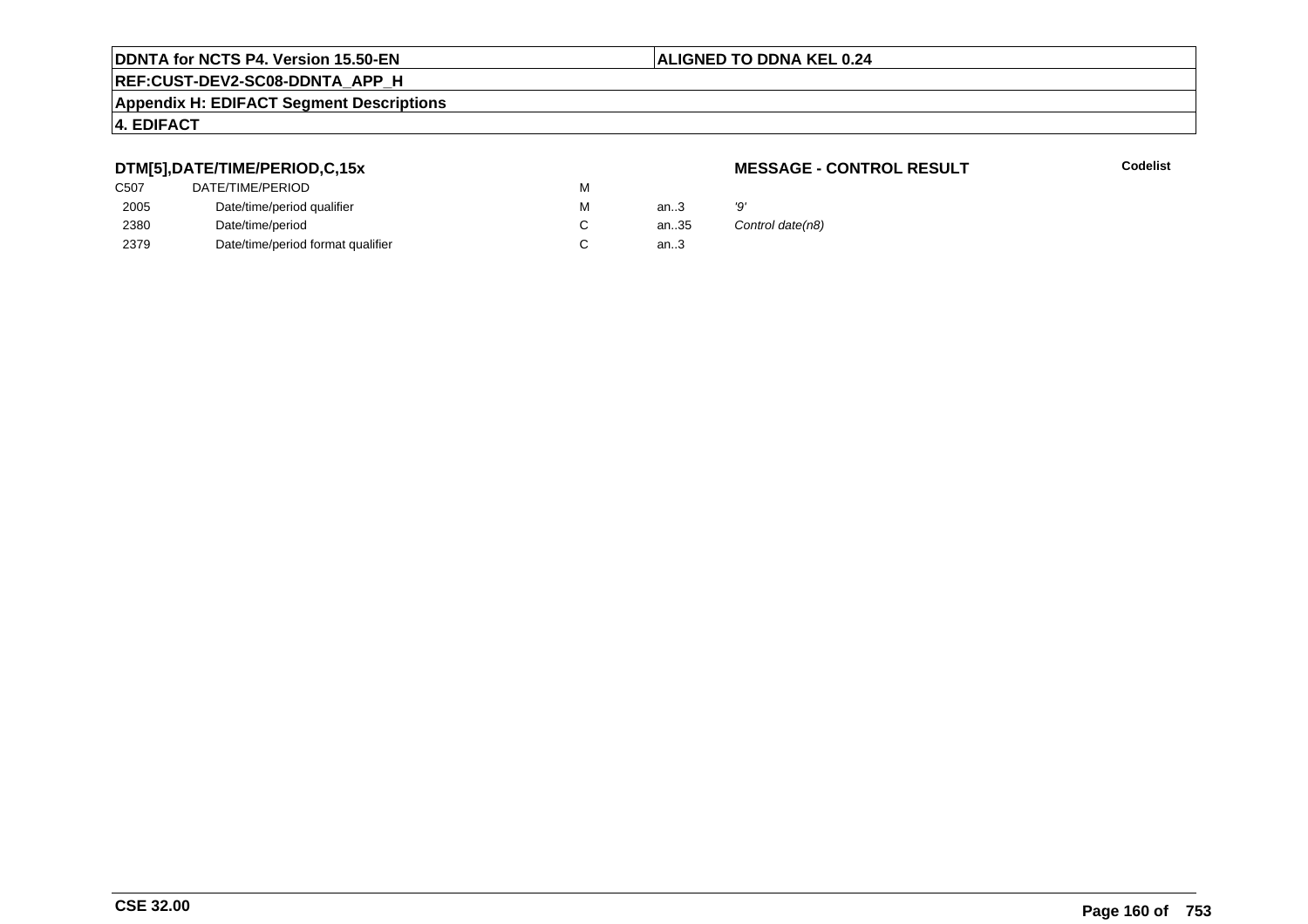# **REF:CUST-DEV2-SC08-DDNTA\_APP\_H**

#### **Appendix H: EDIFACT Segment Descriptions**

#### **4. EDIFACT**

## **DTM[5],DATE/TIME/PERIOD,C,15x**

| C <sub>50</sub> 7 | DATE/TIME/PERIOD                  | м |        |      |
|-------------------|-----------------------------------|---|--------|------|
| 2005              | Date/time/period qualifier        | М | an.3   | '89' |
| 2380              | Date/time/period                  |   | an.35  | Gu   |
| 2379              | Date/time/period format qualifier |   | an $3$ |      |

#### **MESSAGE - HEADER**

**R** Codelist

85 Guarantor notification date(n8)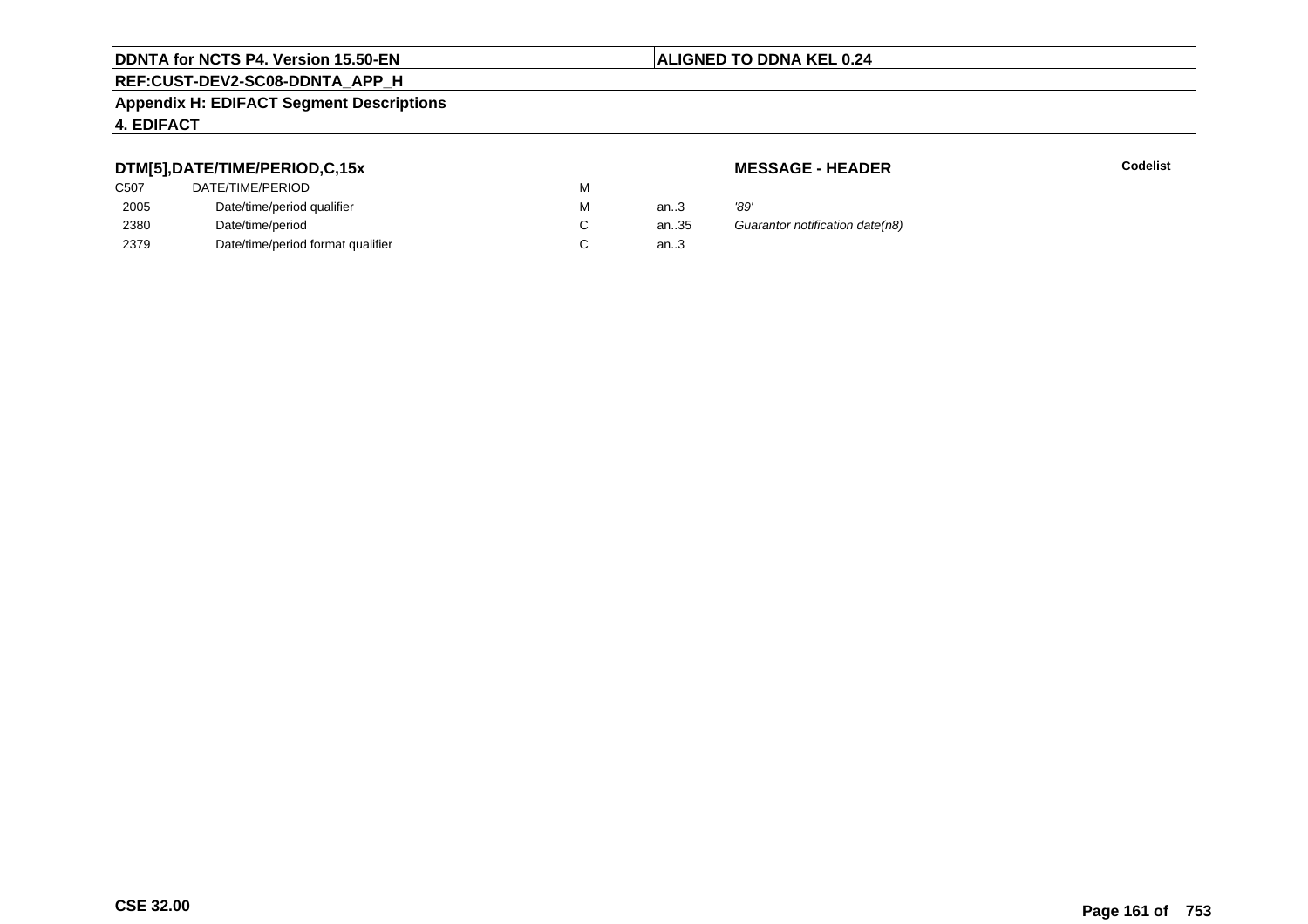## **REF:CUST-DEV2-SC08-DDNTA\_APP\_H**

#### **Appendix H: EDIFACT Segment Descriptions**

#### **4. EDIFACT**

### **DTM[5],DATE/TIME/PERIOD,C,15x**

| C507 | DATE/TIME/PERIOD                  | М |        |       |
|------|-----------------------------------|---|--------|-------|
| 2005 | Date/time/period qualifier        | М | an $3$ | '226' |
| 2380 | Date/time/period                  |   | an35   | Disci |
| 2379 | Date/time/period format qualifier |   | an.3   |       |

**MESSAGE - HEADER**

**R** Codelist

an.35 Discrepancies notification date(n8)<br>3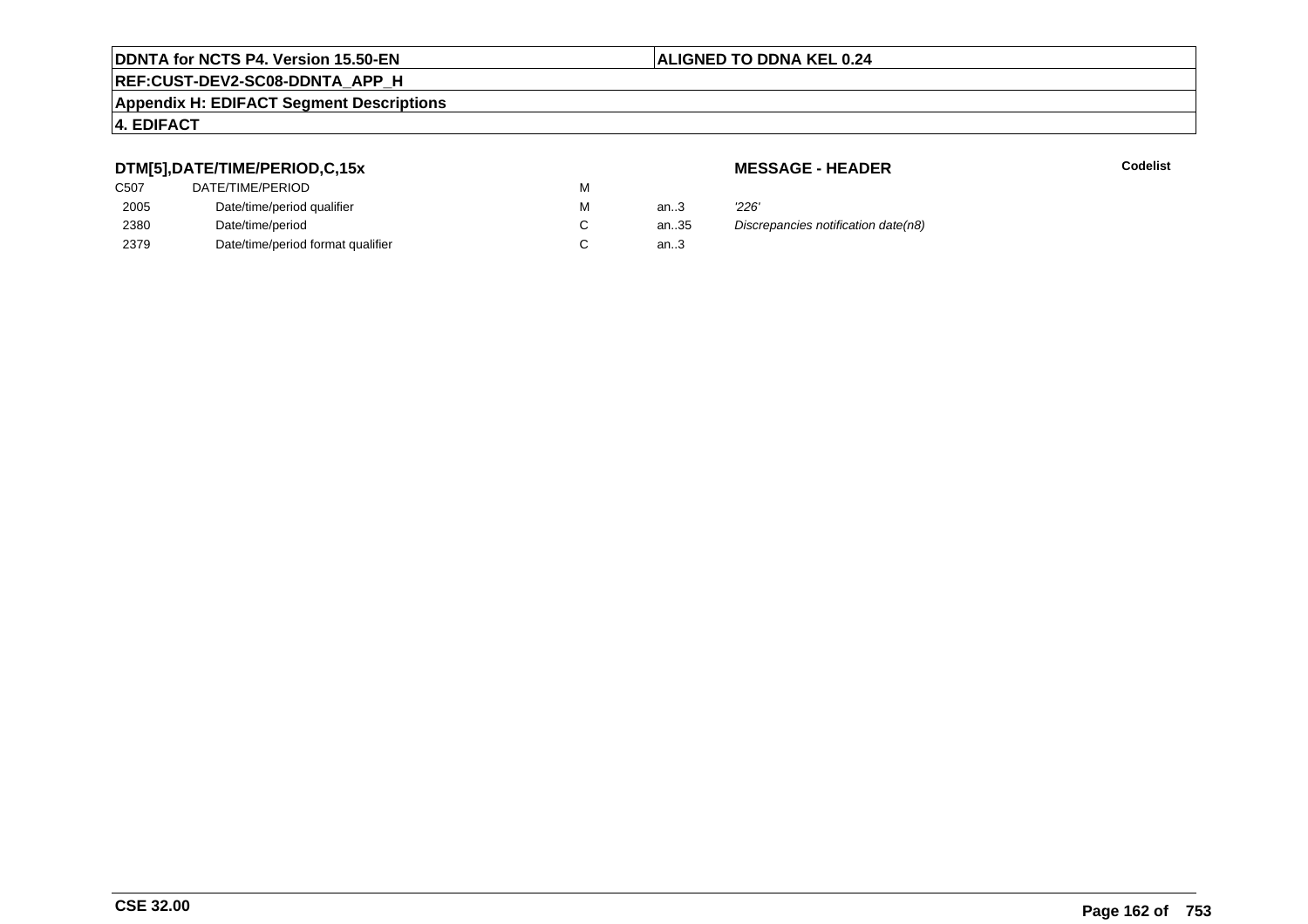## **REF:CUST-DEV2-SC08-DDNTA\_APP\_H**

#### **Appendix H: EDIFACT Segment Descriptions**

#### **4. EDIFACT**

### **DTM[5],DATE/TIME/PERIOD,C,15x**

| DATE/TIME/PERIOD                  | М |          |       |
|-----------------------------------|---|----------|-------|
| Date/time/period qualifier        | М | an $3$   | '218' |
| Date/time/period                  |   | an $.35$ | Disci |
| Date/time/period format qualifier |   | an.3     |       |
|                                   |   |          |       |

**MESSAGE - HEADER**

**R** Codelist

n..35 Discrepancies solved notification date(n8)<br>n..3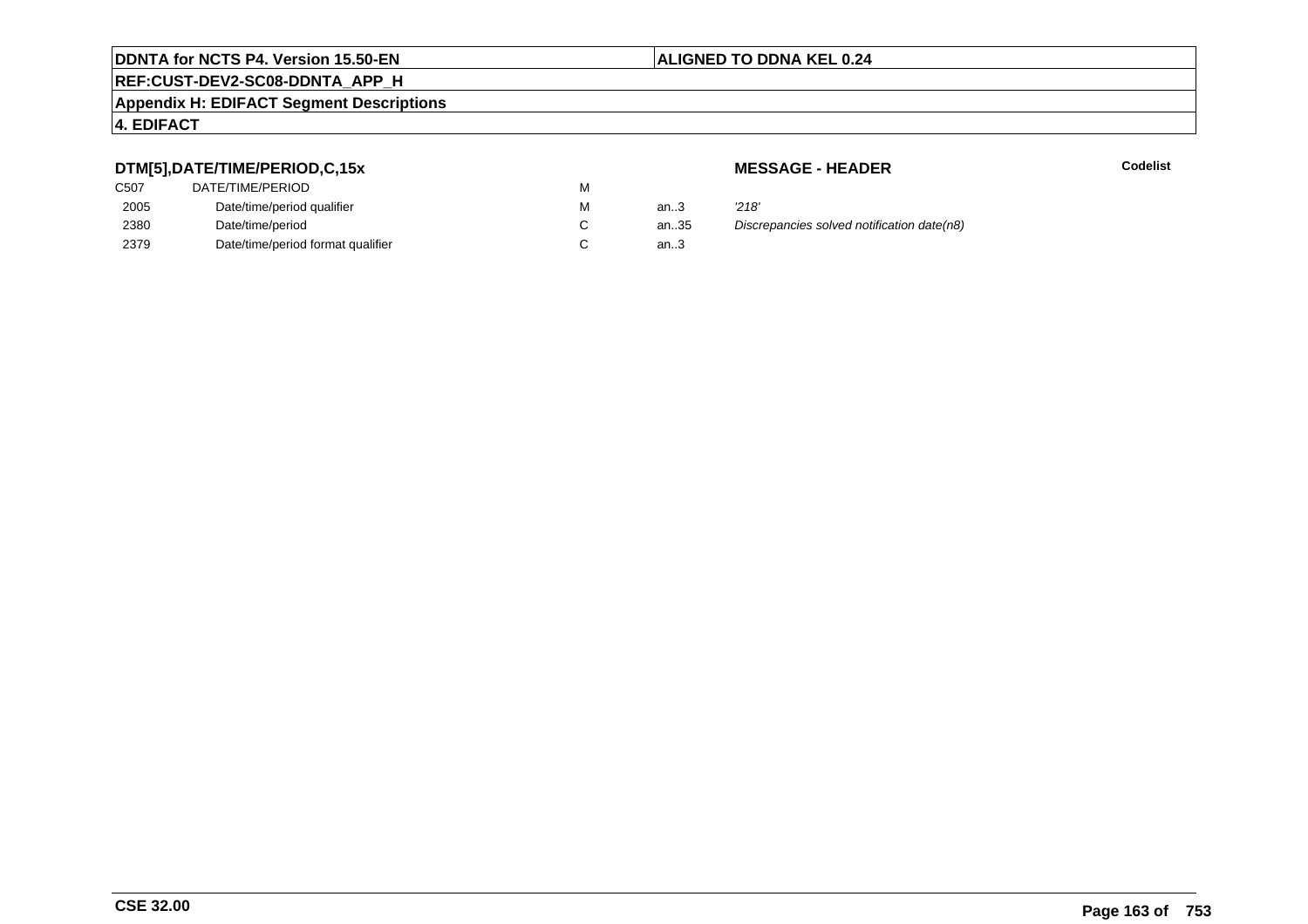# **REF:CUST-DEV2-SC08-DDNTA\_APP\_H**

#### **Appendix H: EDIFACT Segment Descriptions**

#### **4. EDIFACT**

## **DTM[5],DATE/TIME/PERIOD,C,15x**

| C <sub>50</sub> 7 | DATE/TIME/PERIOD                  | м |        |       |
|-------------------|-----------------------------------|---|--------|-------|
| 2005              | Date/time/period qualifier        | м | an.3   | '317' |
| 2380              | Date/time/period                  |   | an35   | Ame   |
| 2379              | Date/time/period format qualifier |   | an $3$ |       |

#### **MESSAGE - HEADER**

**R** Codelist

an.35 Amendment rejection date(n8)<br>..3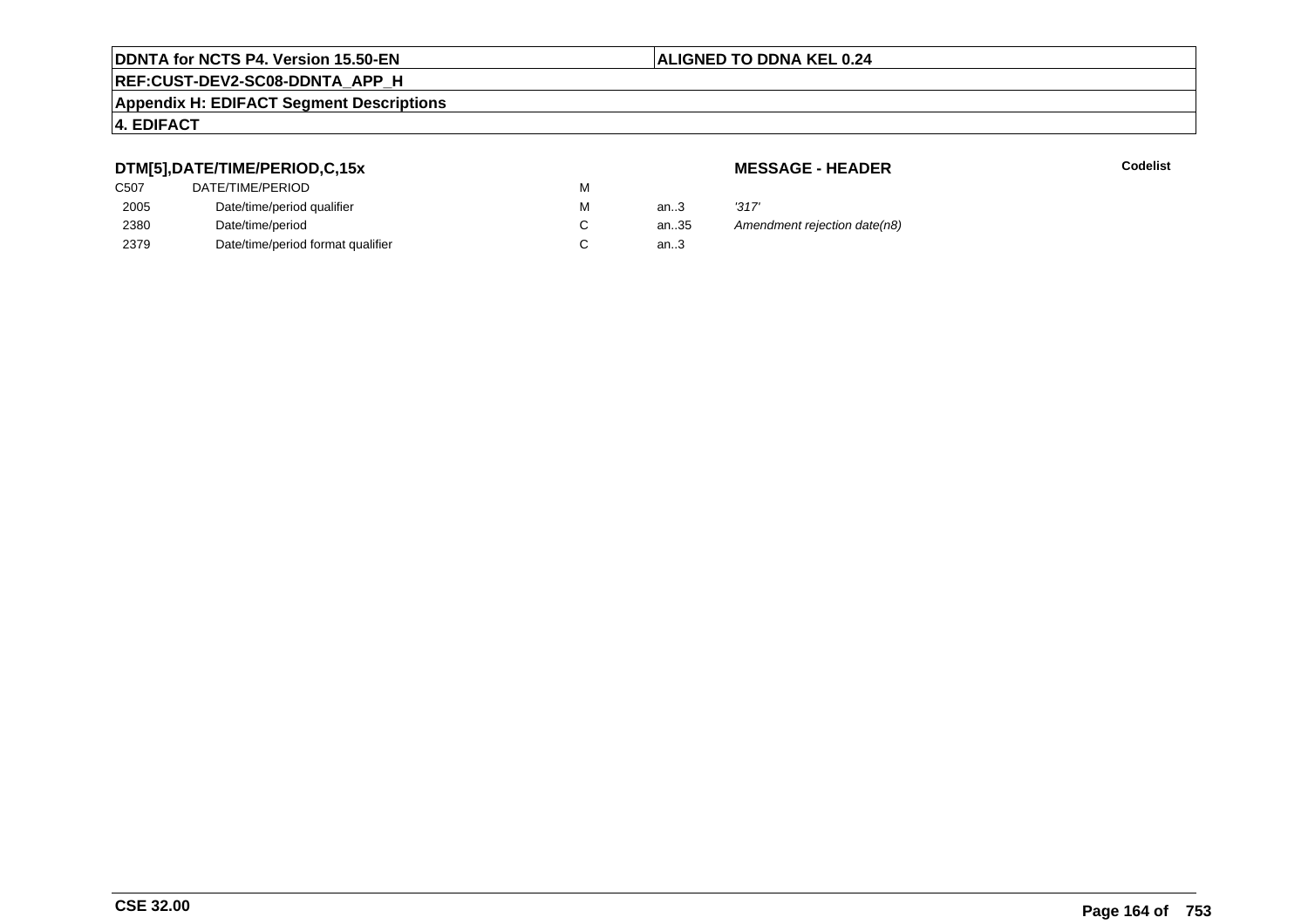# **REF:CUST-DEV2-SC08-DDNTA\_APP\_H**

#### **Appendix H: EDIFACT Segment Descriptions**

#### **4. EDIFACT**

## **DTM[5],DATE/TIME/PERIOD,C,15x**

## **MESSAGE - HEADER**

| ---               |                                   |   |        |                       |
|-------------------|-----------------------------------|---|--------|-----------------------|
| C <sub>50</sub> 7 | DATE/TIME/PERIOD                  | М |        |                       |
| 2005              | Date/time/period qualifier        | М | an $3$ | '318'                 |
| 2380              | Date/time/period                  |   | an35   | Date of amendment(n8) |
| 2379              | Date/time/period format qualifier |   | an.3   |                       |
|                   |                                   |   |        |                       |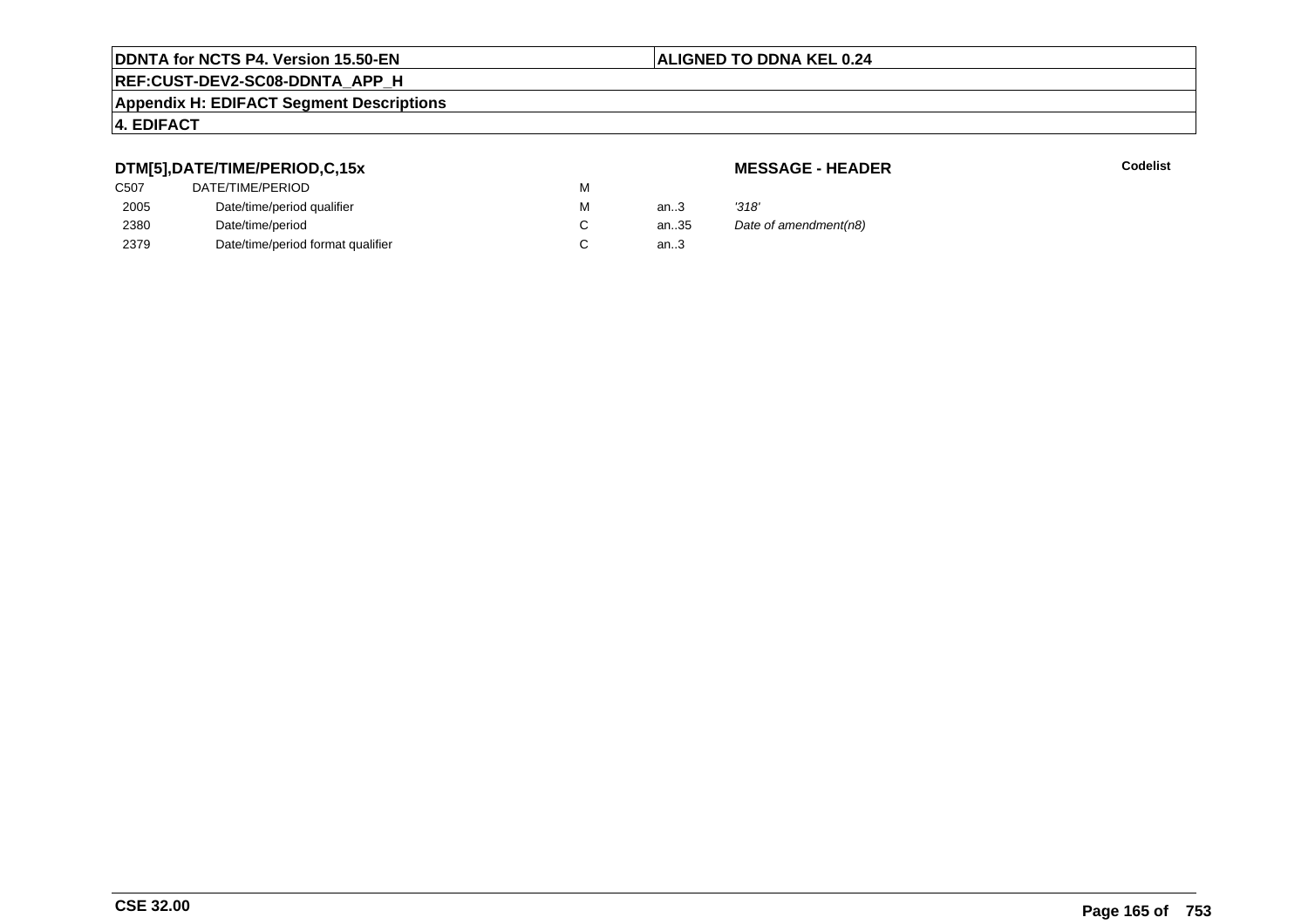#### **ALIGNED TO DDNA KEL 0.24**

## **REF:CUST-DEV2-SC08-DDNTA\_APP\_H**

#### **Appendix H: EDIFACT Segment Descriptions**

#### **4. EDIFACT**

#### **DTM[5],DATE/TIME/PERIOD,C,15x**

#### **MESSAGE - HEADER**

| C507 | DATE/TIME/PERIOD                  | M |      |       |
|------|-----------------------------------|---|------|-------|
| 2005 | Date/time/period qualifier        | M | an.3 | '265' |
| 2380 | Date/time/period                  |   | an35 |       |
| 2379 | Date/time/period format qualifier | C | an.3 |       |
|      |                                   |   |      |       |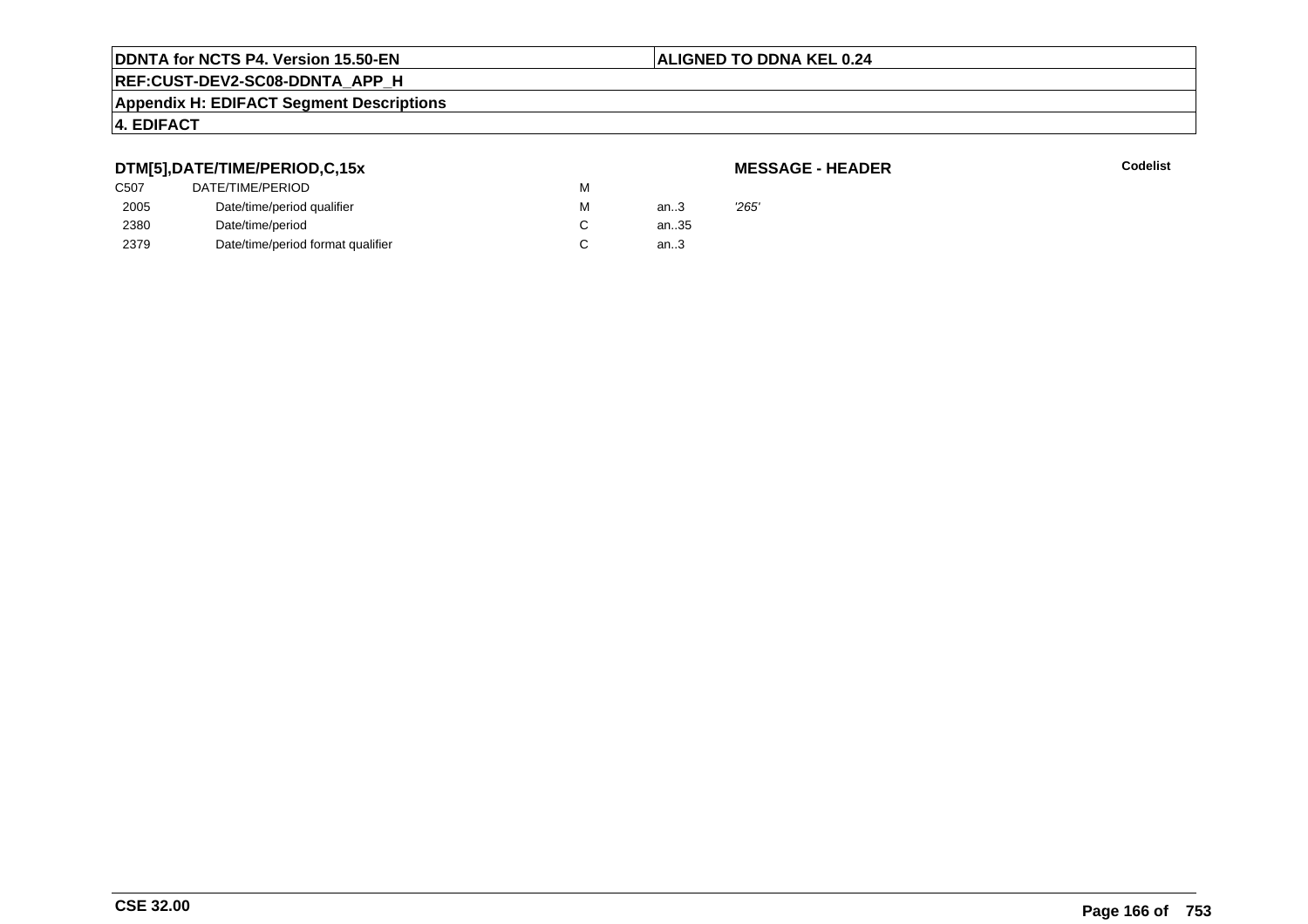# **REF:CUST-DEV2-SC08-DDNTA\_APP\_H**

#### **Appendix H: EDIFACT Segment Descriptions**

## **4. EDIFACT**

## **DTM[5],DATE/TIME/PERIOD,C,15x**

## **MESSAGE - HEADER**

| C507 | DATE/TIME/PERIOD                  | м |      |                    |
|------|-----------------------------------|---|------|--------------------|
| 2005 | Date/time/period qualifier        | м | an.3 | 204'               |
| 2380 | Date/time/period                  |   | an35 | Write-off date(n8) |
| 2379 | Date/time/period format qualifier |   | an.3 |                    |
|      |                                   |   |      |                    |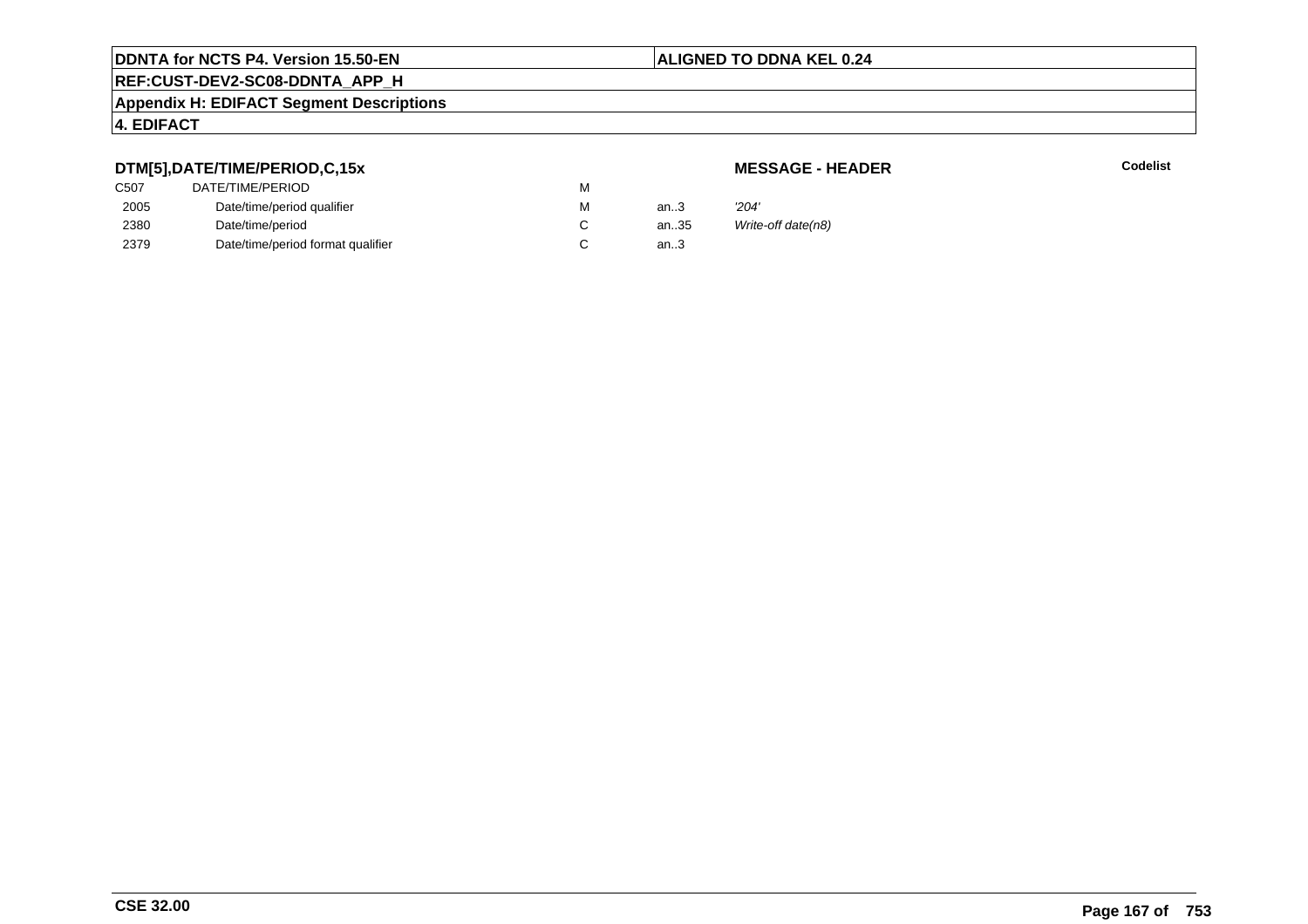# **REF:CUST-DEV2-SC08-DDNTA\_APP\_H**

#### **Appendix H: EDIFACT Segment Descriptions**

## **4. EDIFACT**

#### **DTM[5],DATE/TIME/PERIOD,C,15x**

## **MESSAGE - PASSAGE**

**Codelist** Codelist

| C <sub>507</sub> | DATE/TIME/PERIOD                  | м |        |                     |
|------------------|-----------------------------------|---|--------|---------------------|
| 2005             | Date/time/period qualifier        | м | an $3$ | '219'               |
| 2380             | Date/time/period                  |   | an35   | Date of passage(n8) |
| 2379             | Date/time/period format qualifier |   | an3    |                     |
|                  |                                   |   |        |                     |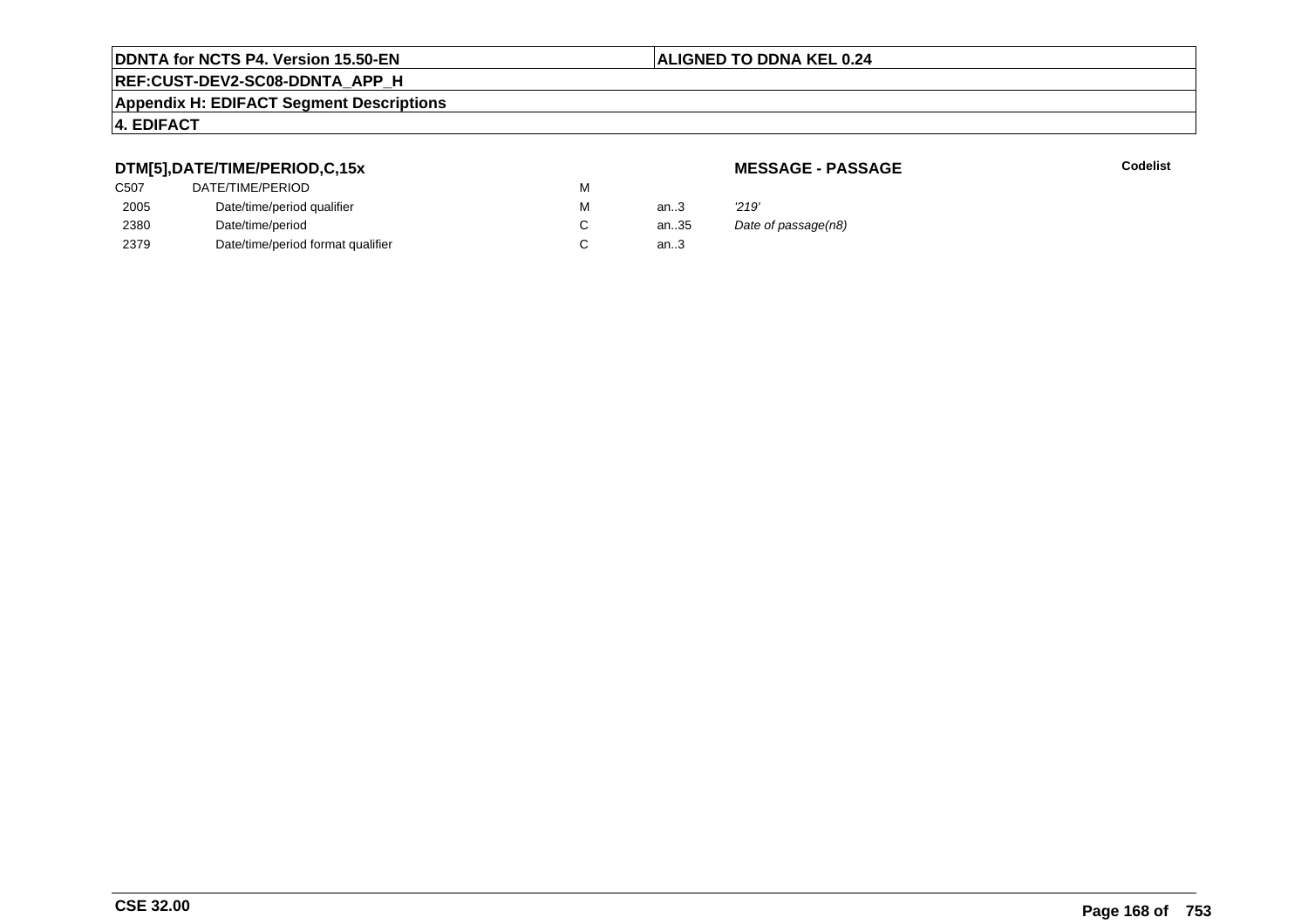# **REF:CUST-DEV2-SC08-DDNTA\_APP\_H**

#### **Appendix H: EDIFACT Segment Descriptions**

### **4. EDIFACT**

## **DTM[5],DATE/TIME/PERIOD,C,15x**

| C <sub>50</sub> 7 | DATE/TIME/PERIOD                  | м |        |       |
|-------------------|-----------------------------------|---|--------|-------|
| 2005              | Date/time/period qualifier        | м | an.3   | '153' |
| 2380              | Date/time/period                  |   | an.35  | Date  |
| 2379              | Date/time/period format qualifier |   | an $3$ |       |
|                   |                                   |   |        |       |

**MESSAGE - HEADER**

**R** Codelist

35 Date of usage cancellation(n8)<br>3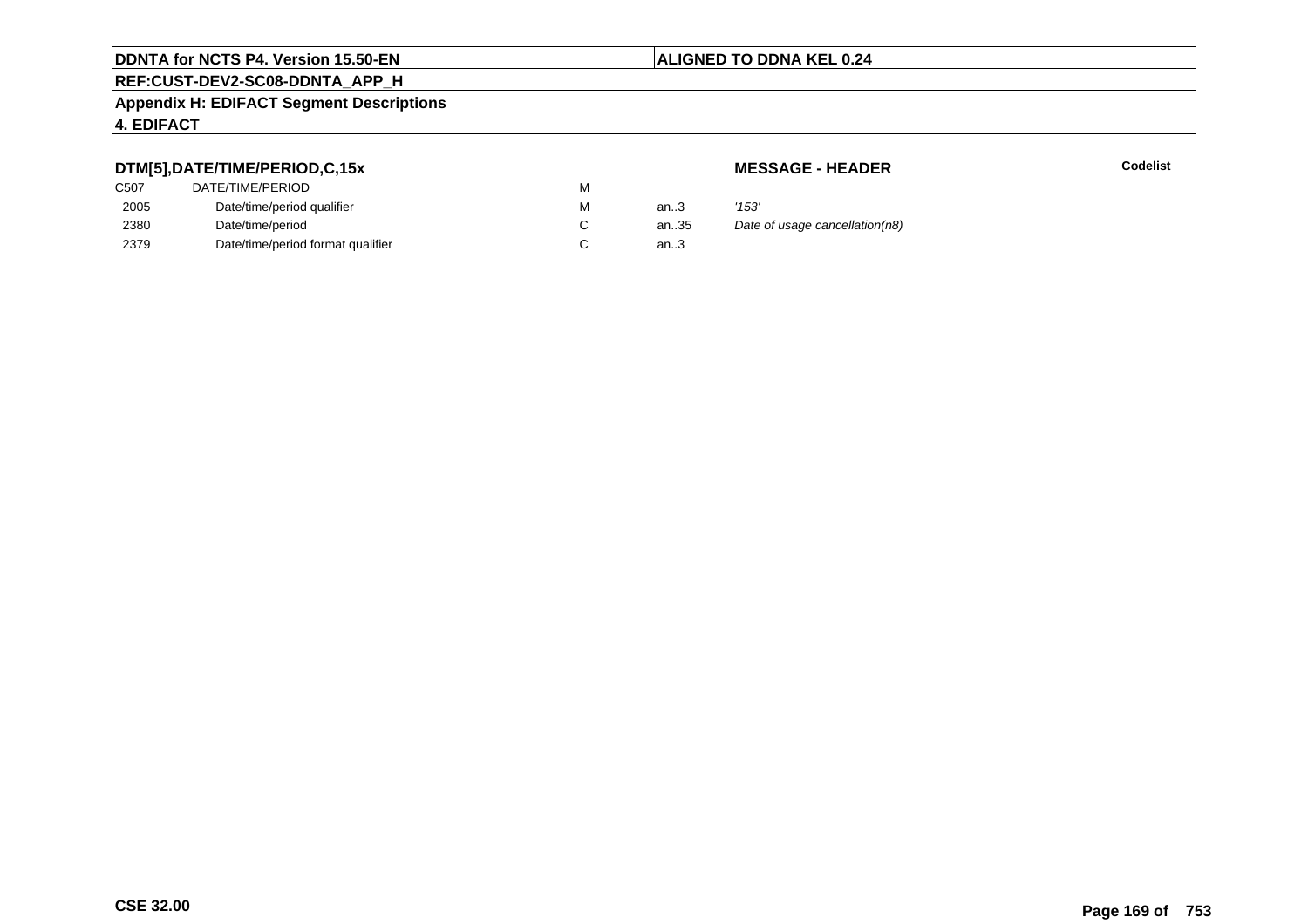# **REF:CUST-DEV2-SC08-DDNTA\_APP\_H**

#### **Appendix H: EDIFACT Segment Descriptions**

#### **4. EDIFACT**

## **DTM[5],DATE/TIME/PERIOD,C,15x**

## **MESSAGE - HEADER**

| ---               |                                   |   |      |                     |
|-------------------|-----------------------------------|---|------|---------------------|
| C <sub>50</sub> 7 | DATE/TIME/PERIOD                  | м |      |                     |
| 2005              | Date/time/period qualifier        | м | an3  | 296'                |
| 2380              | Date/time/period                  |   | an35 | Date of release(n8) |
| 2379              | Date/time/period format qualifier |   | an3  |                     |
|                   |                                   |   |      |                     |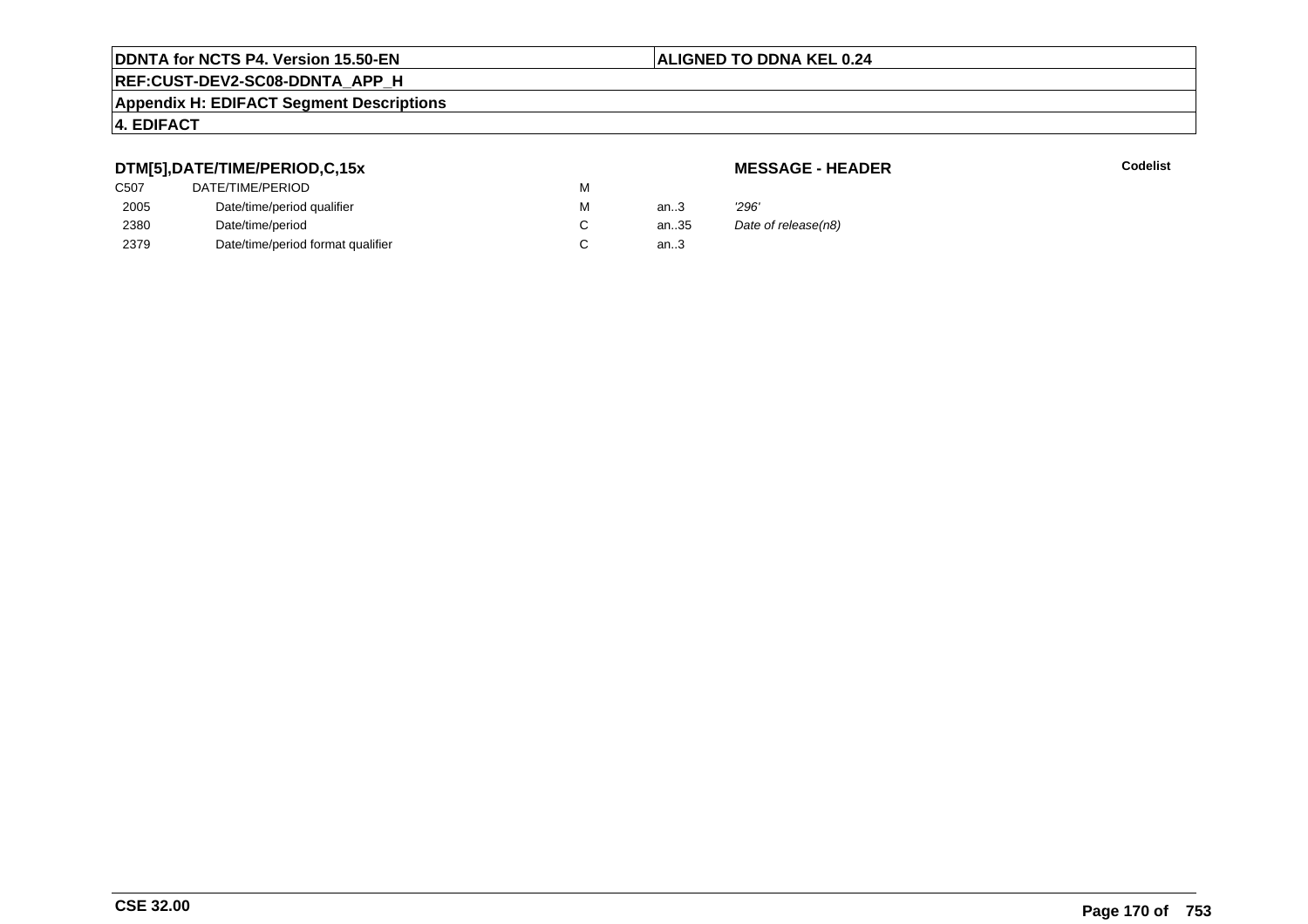## **REF:CUST-DEV2-SC08-DDNTA\_APP\_H**

#### **Appendix H: EDIFACT Segment Descriptions**

#### **4. EDIFACT**

## **DTM[5],DATE/TIME/PERIOD,C,15x**

| C507 | DATE/TIME/PERIOD                  | М |          |       |
|------|-----------------------------------|---|----------|-------|
| 2005 | Date/time/period qualifier        | М | an $3$   | '153' |
| 2380 | Date/time/period                  |   | an $.35$ | Date  |
| 2379 | Date/time/period format qualifier |   | an.3     |       |

**MESSAGE - HEADER**

**R** Codelist

antian.35 Date of request on non-arrived movement(n8)...3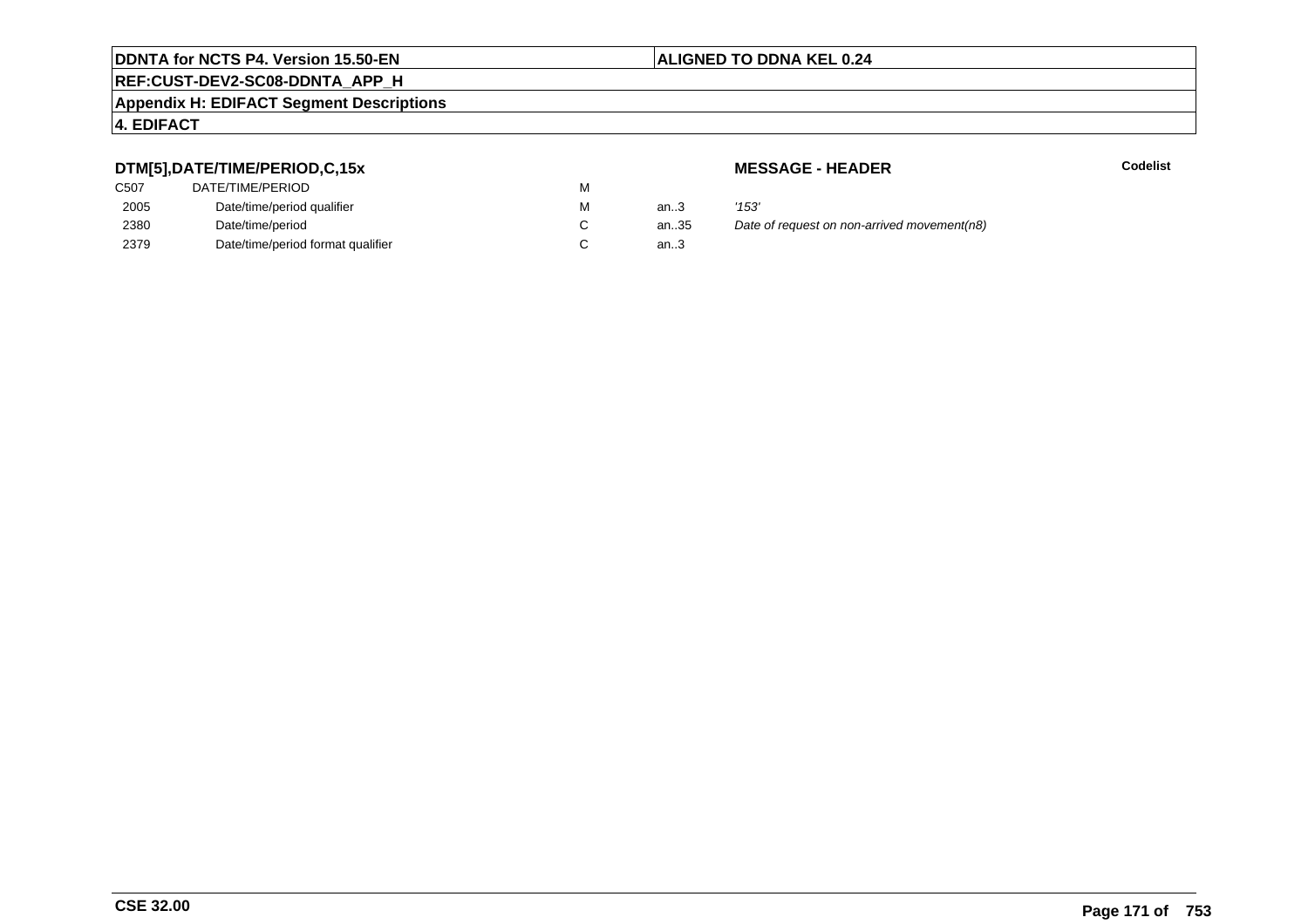# **REF:CUST-DEV2-SC08-DDNTA\_APP\_H**

#### **Appendix H: EDIFACT Segment Descriptions**

#### **4. EDIFACT**

## **DTM[5],DATE/TIME/PERIOD,C,15x**

## **MESSAGE - HEADER**

| .                 |                                   |   |      |                             |
|-------------------|-----------------------------------|---|------|-----------------------------|
| C <sub>50</sub> 7 | DATE/TIME/PERIOD                  | м |      |                             |
| 2005              | Date/time/period qualifier        | м | an.3 |                             |
| 2380              | Date/time/period                  |   | an35 | Date limit for response(n8) |
| 2379              | Date/time/period format qualifier |   | an.3 |                             |
|                   |                                   |   |      |                             |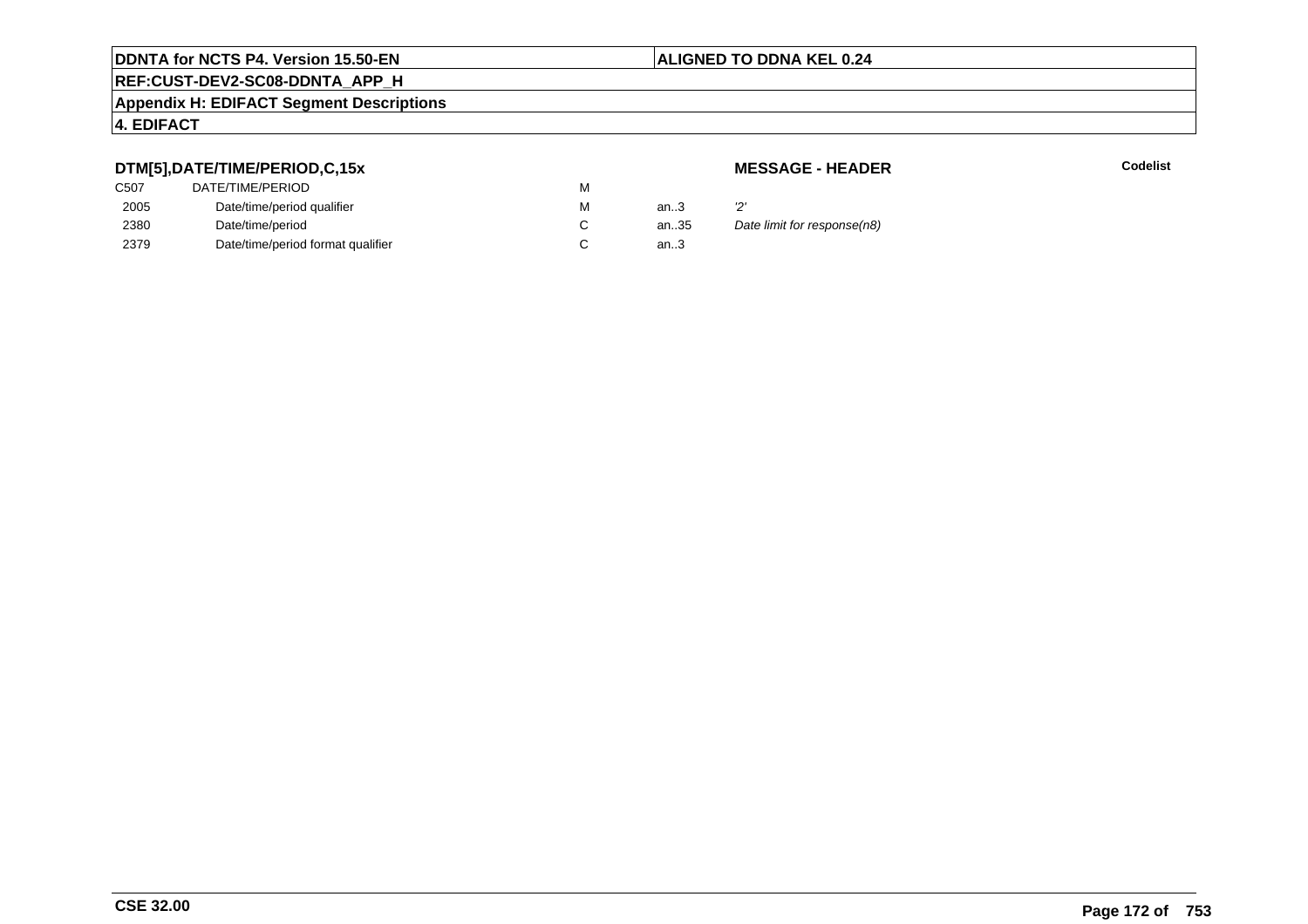## **REF:CUST-DEV2-SC08-DDNTA\_APP\_H**

#### **Appendix H: EDIFACT Segment Descriptions**

#### **4. EDIFACT**

## **DTM[5],DATE/TIME/PERIOD,C,15x**

| C <sub>50</sub> 7 | DATE/TIME/PERIOD                  | м |        |      |
|-------------------|-----------------------------------|---|--------|------|
| 2005              | Date/time/period qualifier        | М | an.3   | '46' |
| 2380              | Date/time/period                  |   | an.35  | Caı  |
| 2379              | Date/time/period format qualifier |   | an $3$ |      |

**MESSAGE - HEADER**

**R** Codelist

althrow Cancel enquiry notification date(n8)<br>3.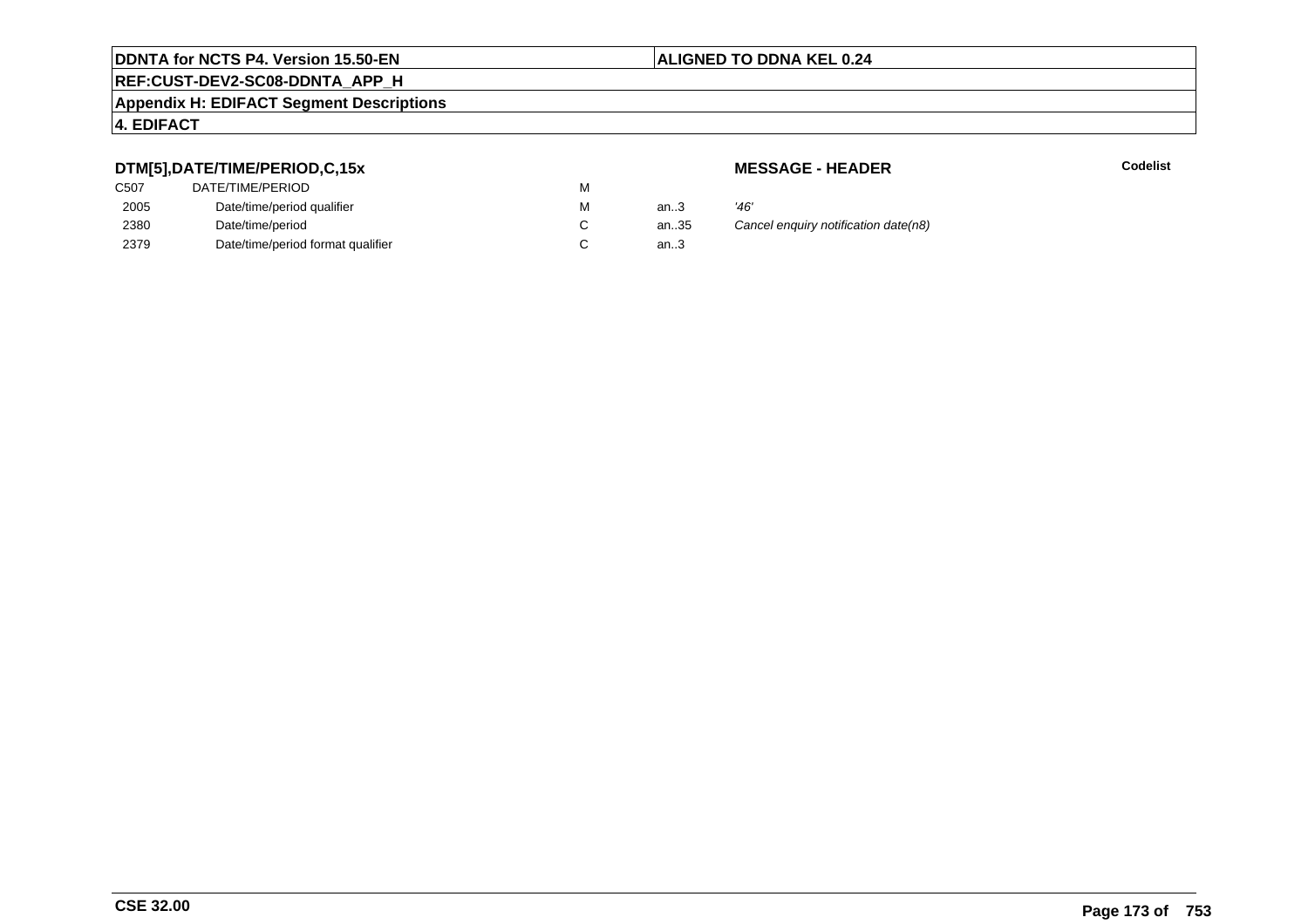# **REF:CUST-DEV2-SC08-DDNTA\_APP\_H**

#### **Appendix H: EDIFACT Segment Descriptions**

#### **4. EDIFACT**

## **DTM[5],DATE/TIME/PERIOD,C,15x**

#### **MESSAGE - HEADER**

| C507 | DATE/TIME/PERIOD                  | М |      |                  |
|------|-----------------------------------|---|------|------------------|
| 2005 | Date/time/period qualifier        | м | an.3 | '178'            |
| 2380 | Date/time/period                  |   | an35 | Arrival date(n8) |
| 2379 | Date/time/period format qualifier |   | an.3 |                  |
|      |                                   |   |      |                  |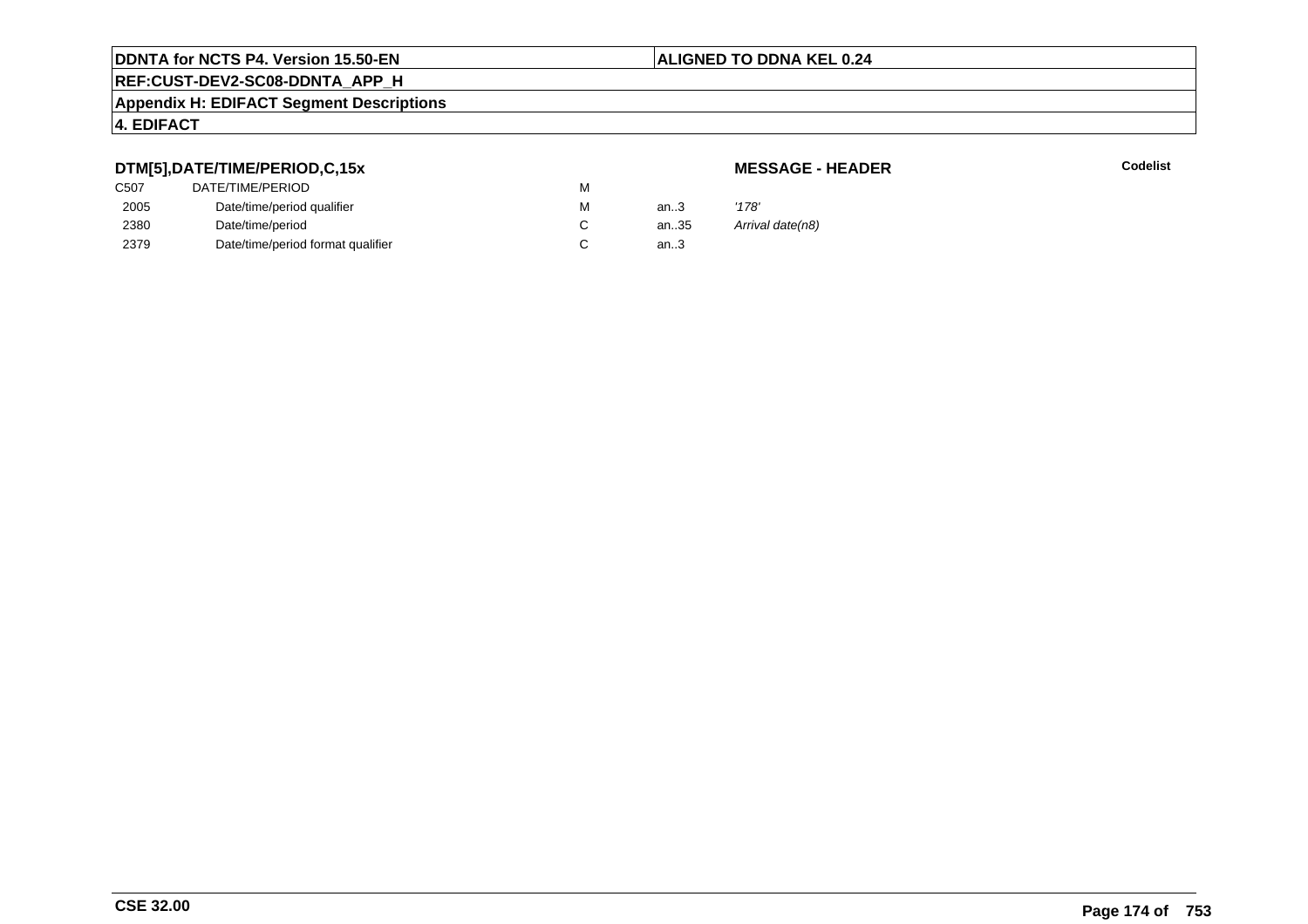### **ALIGNED TO DDNA KEL 0.24**

## **REF:CUST-DEV2-SC08-DDNTA\_APP\_H**

#### **Appendix H: EDIFACT Segment Descriptions**

## **4. EDIFACT**

### **DTM[5],DATE/TIME/PERIOD,C,15x**

| <b>MESSAGE - HEADER</b> |  |
|-------------------------|--|
|-------------------------|--|

|      | DTM[5],DATE/TIME/PERIOD,C,15x     |   |      | <b>MESSAGE - HEADER</b> |
|------|-----------------------------------|---|------|-------------------------|
| C507 | DATE/TIME/PERIOD                  | м |      |                         |
| 2005 | Date/time/period qualifier        | М | an.3 | '150'                   |
| 2380 | Date/time/period                  |   | an35 |                         |
| 2379 | Date/time/period format qualifier |   | an.3 |                         |
|      |                                   |   |      |                         |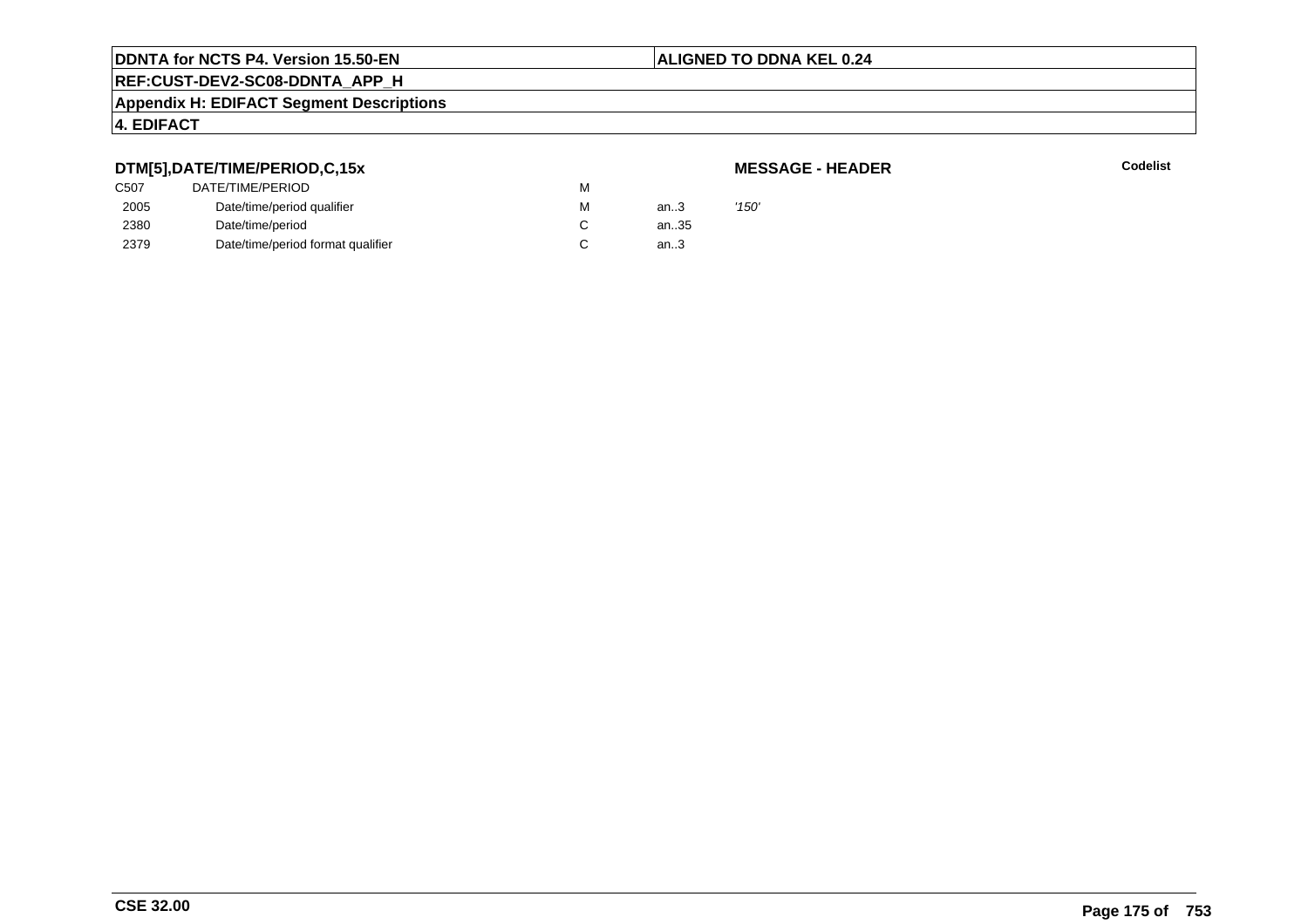#### **ALIGNED TO DDNA KEL 0.24**

# **REF:CUST-DEV2-SC08-DDNTA\_APP\_H**

#### **Appendix H: EDIFACT Segment Descriptions**

## **4. EDIFACT**

## **DTM[5],DATE/TIME/PERIOD,C,15x**

| <b>MESSAGE - HEADER</b> |  |  |
|-------------------------|--|--|
|-------------------------|--|--|

|      | DTM[5],DATE/TIME/PERIOD,C,15x     |   |      | <b>MESSAGE - HEADER</b> |
|------|-----------------------------------|---|------|-------------------------|
| C507 | DATE/TIME/PERIOD                  | м |      |                         |
| 2005 | Date/time/period qualifier        | М | an.3 | '221'                   |
| 2380 | Date/time/period                  |   | an35 |                         |
| 2379 | Date/time/period format qualifier |   | an.3 |                         |
|      |                                   |   |      |                         |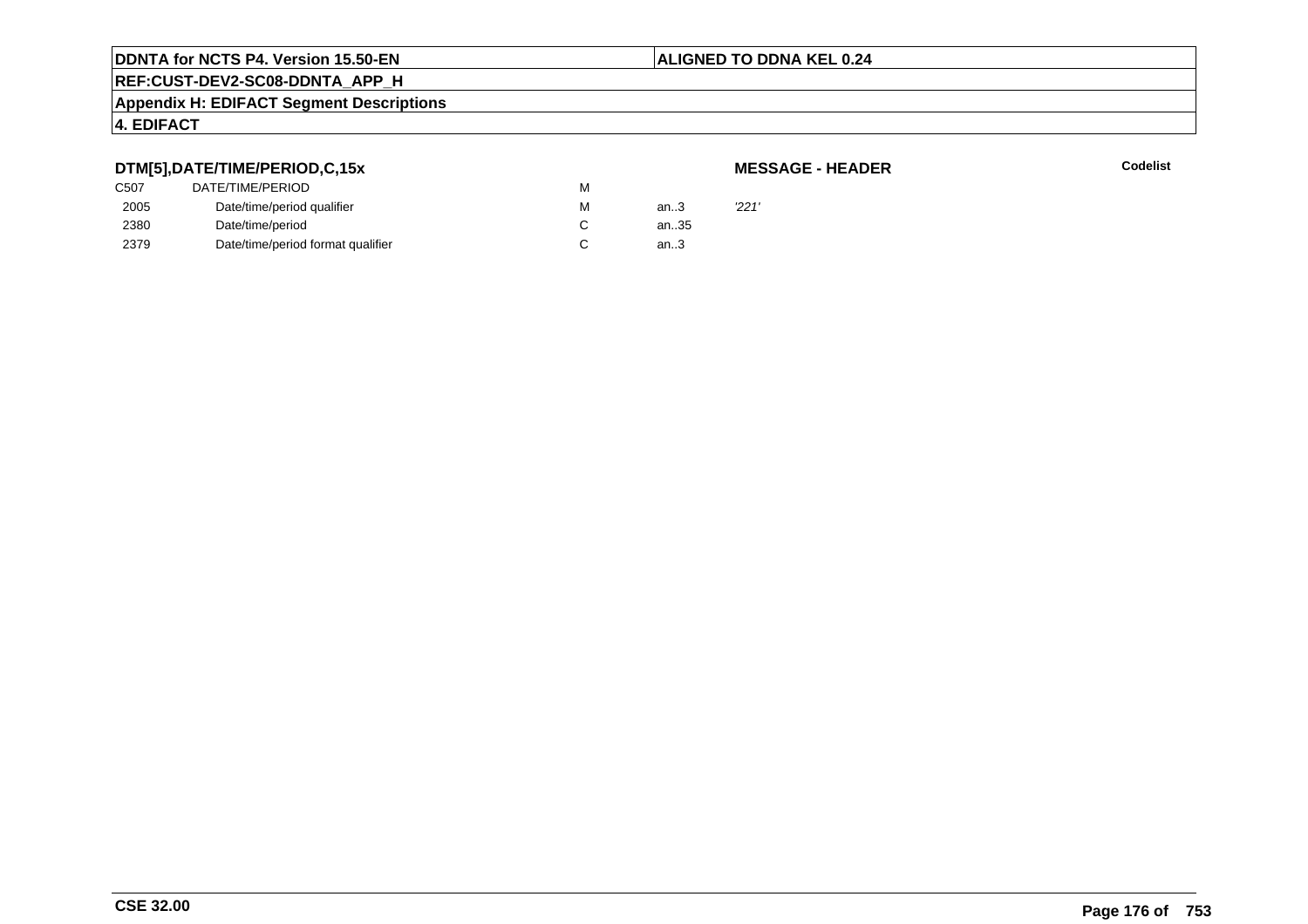#### **ALIGNED TO DDNA KEL 0.24**

## **REF:CUST-DEV2-SC08-DDNTA\_APP\_H**

#### **Appendix H: EDIFACT Segment Descriptions**

#### **4. EDIFACT**

#### **DTM[5],DATE/TIME/PERIOD,C,15x**

#### **MESSAGE - HEADER**

| .    |                                   |   |      |       |
|------|-----------------------------------|---|------|-------|
| C507 | DATE/TIME/PERIOD                  | M |      |       |
| 2005 | Date/time/period qualifier        | M | an.3 | '312' |
| 2380 | Date/time/period                  |   | an35 |       |
| 2379 | Date/time/period format qualifier |   | an.3 |       |
|      |                                   |   |      |       |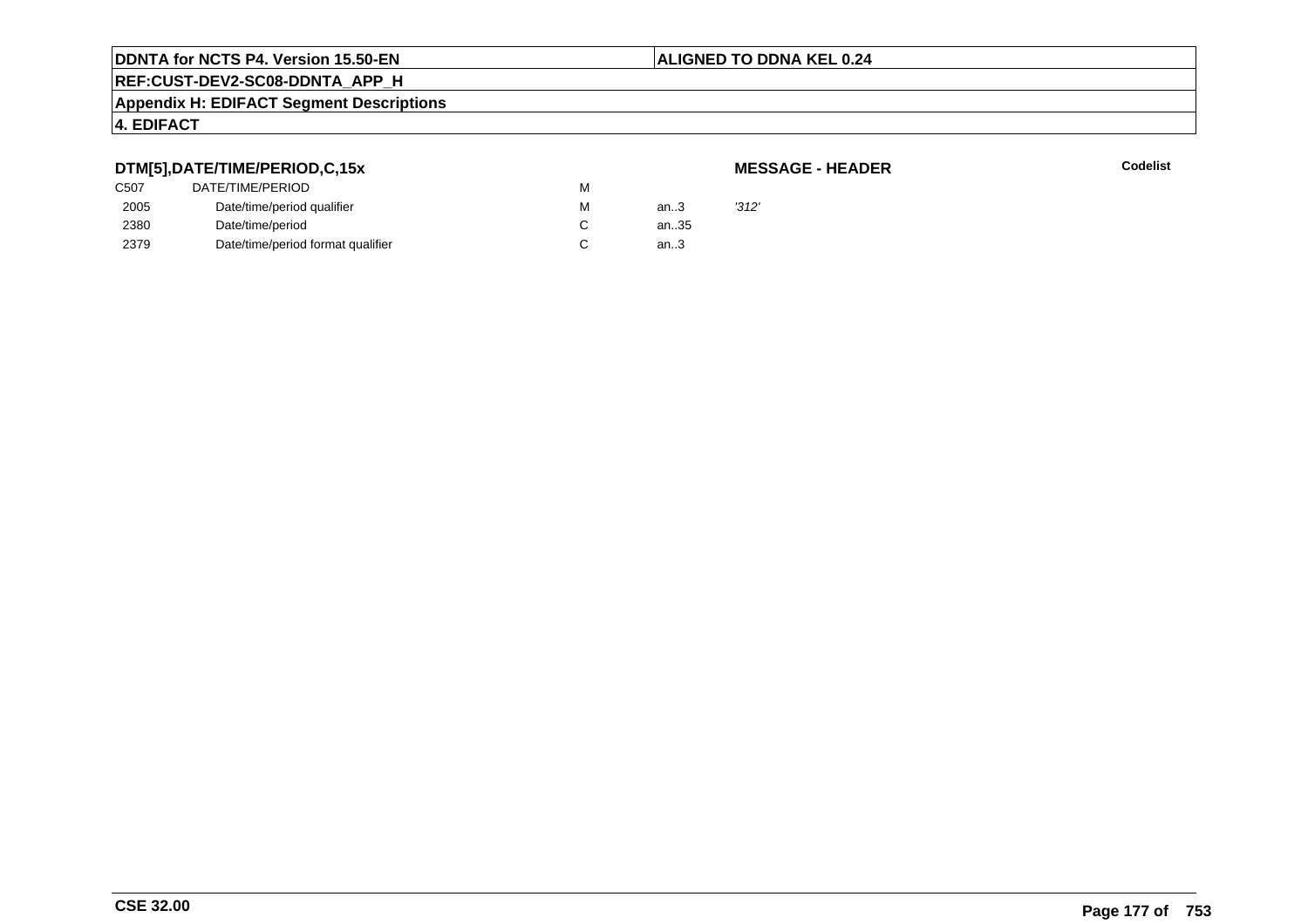## **REF:CUST-DEV2-SC08-DDNTA\_APP\_H**

#### **Appendix H: EDIFACT Segment Descriptions**

### **4. EDIFACT**

## **DTM[5],DATE/TIME/PERIOD,C,15x**

## **MESSAGE - ENQUIRY**

**Latter School** School Codelist

| C507 | DATE/TIME/PERIOD                  | м |          |                  |
|------|-----------------------------------|---|----------|------------------|
| 2005 | Date/time/period qualifier        | М | an.3     | '316'            |
| 2380 | Date/time/period                  |   | an $.35$ | Enquiry date(n8) |
| 2379 | Date/time/period format qualifier |   | an.3     |                  |
|      |                                   |   |          |                  |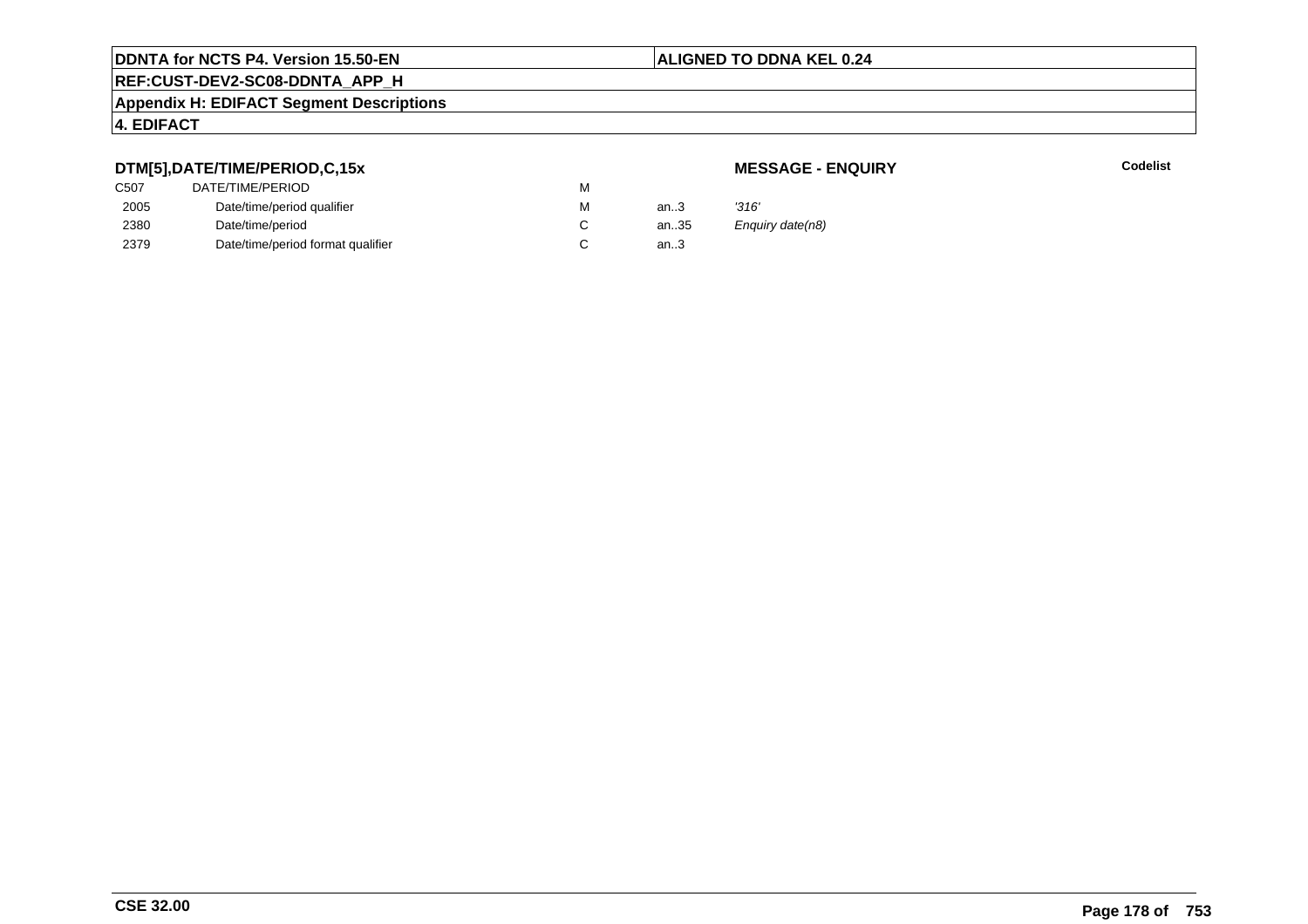#### **ALIGNED TO DDNA KEL 0.24**

# **REF:CUST-DEV2-SC08-DDNTA\_APP\_H**

#### **Appendix H: EDIFACT Segment Descriptions**

## **4. EDIFACT**

## **GIS[6],GENERAL INDICATOR,C,25x**

| C529 | <b>PROCESSING INDICATOR</b>         | M |      |       |
|------|-------------------------------------|---|------|-------|
| 7365 | Processing indicator, coded         | M | an.3 | Cont  |
| 1131 | Code list qualifier                 | C | an.3 | '109' |
| 3055 | Code list responsible agency, coded | С | an.3 |       |
| 7187 | Process type identification         | C | an17 |       |

**MESSAGE - HEADER**

**R** Codelist

Containerised indicator(n1) 27<br> $'109'$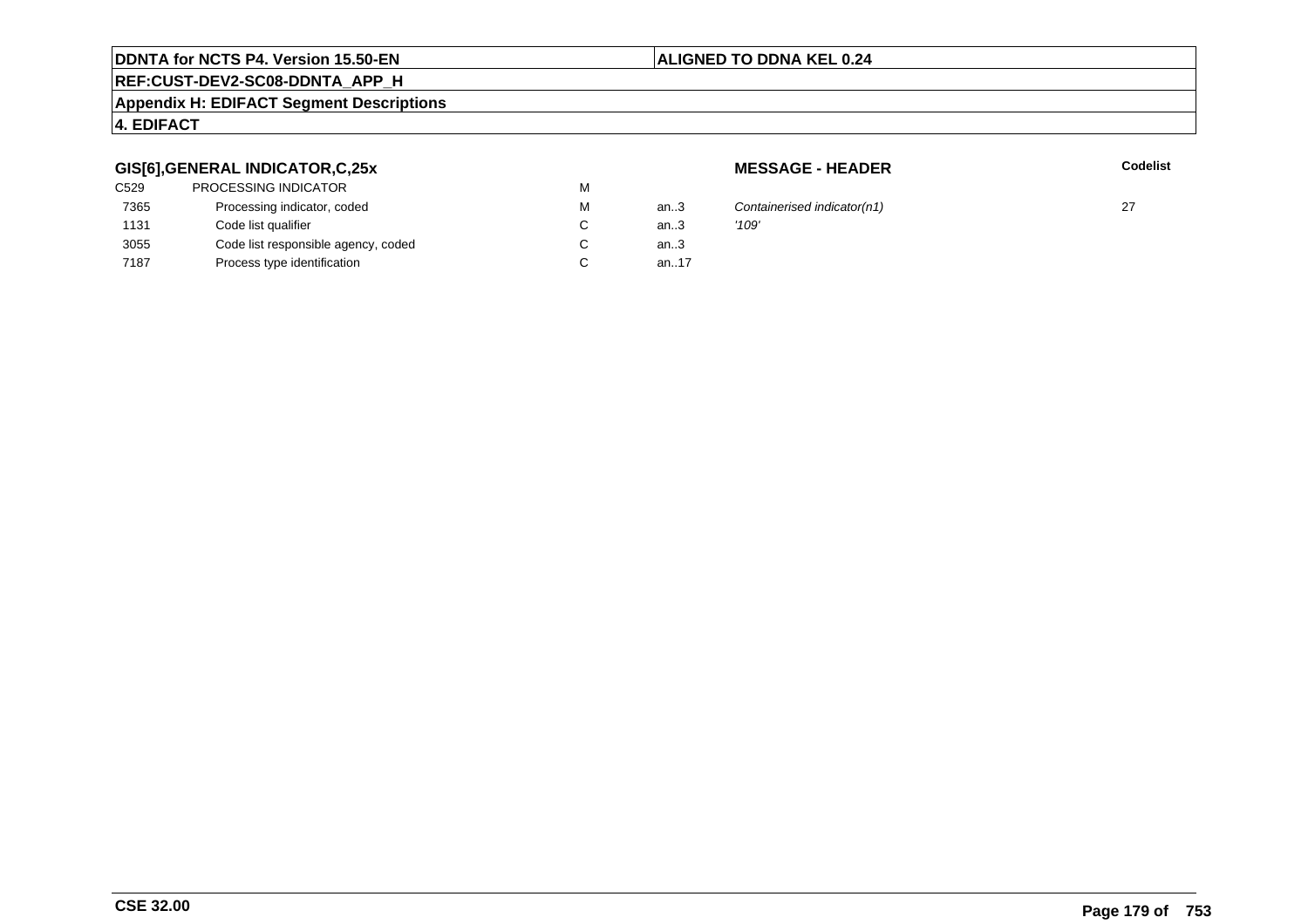## **ALIGNED TO DDNA KEL 0.24**

# **REF:CUST-DEV2-SC08-DDNTA\_APP\_H**

#### **Appendix H: EDIFACT Segment Descriptions**

## **4. EDIFACT**

#### **GIS[6],GENERAL INDICATOR,C,25x**

| C529 | <b>PROCESSING INDICATOR</b>         | M |      |       |
|------|-------------------------------------|---|------|-------|
| 7365 | Processing indicator, coded         | M | an.3 | Simp  |
| 1131 | Code list qualifier                 | C | an.3 | '119' |
| 3055 | Code list responsible agency, coded | C | an.3 |       |
| 7187 | Process type identification         |   | an17 |       |
|      |                                     |   |      |       |

**MESSAGE - HEADER**

**R** Codelist

Simplified procedure flag(n1)  $27$ <br>'119'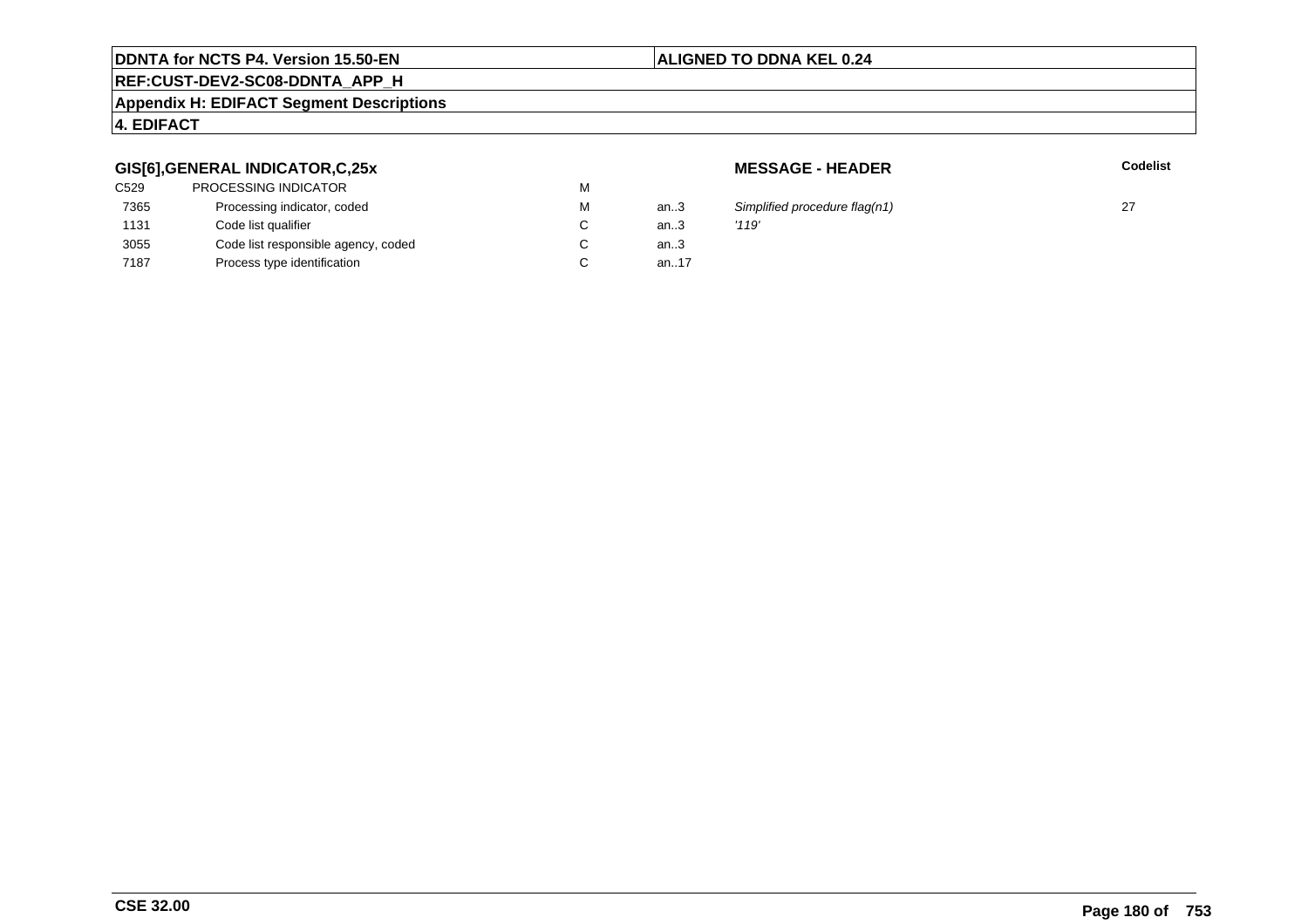# **ALIGNED TO DDNA KEL 0.24**

**REF:CUST-DEV2-SC08-DDNTA\_APP\_H**

**Appendix H: EDIFACT Segment Descriptions**

# **4. EDIFACT**

# **GIS[6],GENERAL INDICATOR,C,25x**

| <b>PROCESSING INDICATOR</b>         | M |      |       |
|-------------------------------------|---|------|-------|
| Processing indicator, coded         | M | an.3 |       |
| Code list qualifier                 | C | an.3 | '128' |
| Code list responsible agency, coded | C | an.3 |       |
| Process type identification         | C | an17 |       |
|                                     |   |      |       |

### **MESSAGE - CONTROL RESULT**

**Codelist**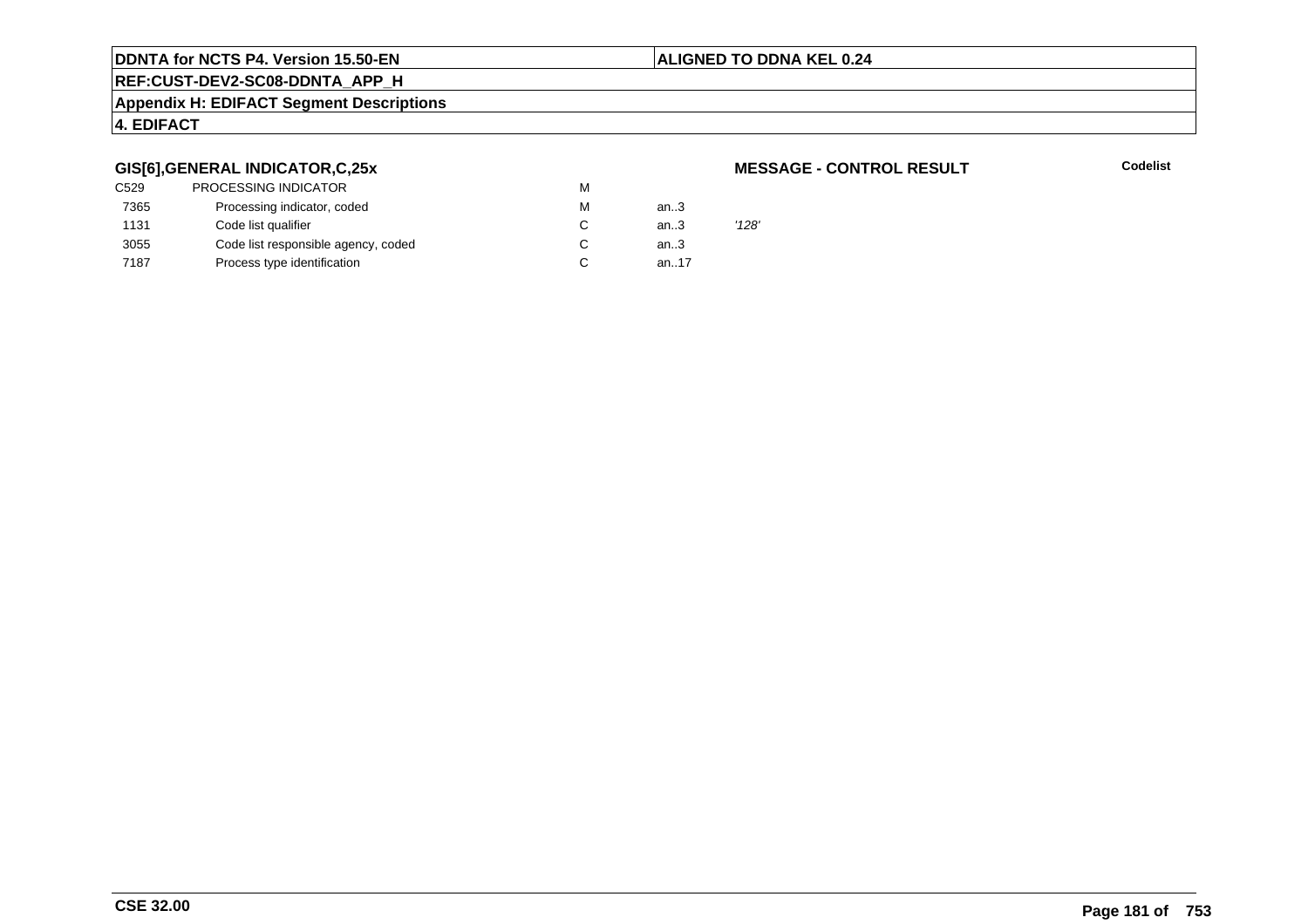# **Appendix H: EDIFACT Segment Descriptions**

# **4. EDIFACT**

# **GIS[6],GENERAL INDICATOR,C,25x**

| <b>PROCESSING INDICATOR</b>         | м |        |       |
|-------------------------------------|---|--------|-------|
| Processing indicator, coded         | м | an.3   | Ame   |
| Code list qualifier                 | C | an.3   | '165' |
| Code list responsible agency, coded | С | an $3$ |       |
| Process type identification         | С | an17   |       |
|                                     |   |        |       |

**MESSAGE - CTL\_CONTROL**

**Codelist**

**ALIGNED TO DDNA KEL 0.24**

# **REF:CUST-DEV2-SC08-DDNTA\_APP\_H**

3 Amendment type flag(n1) 27<br>3  $'165'$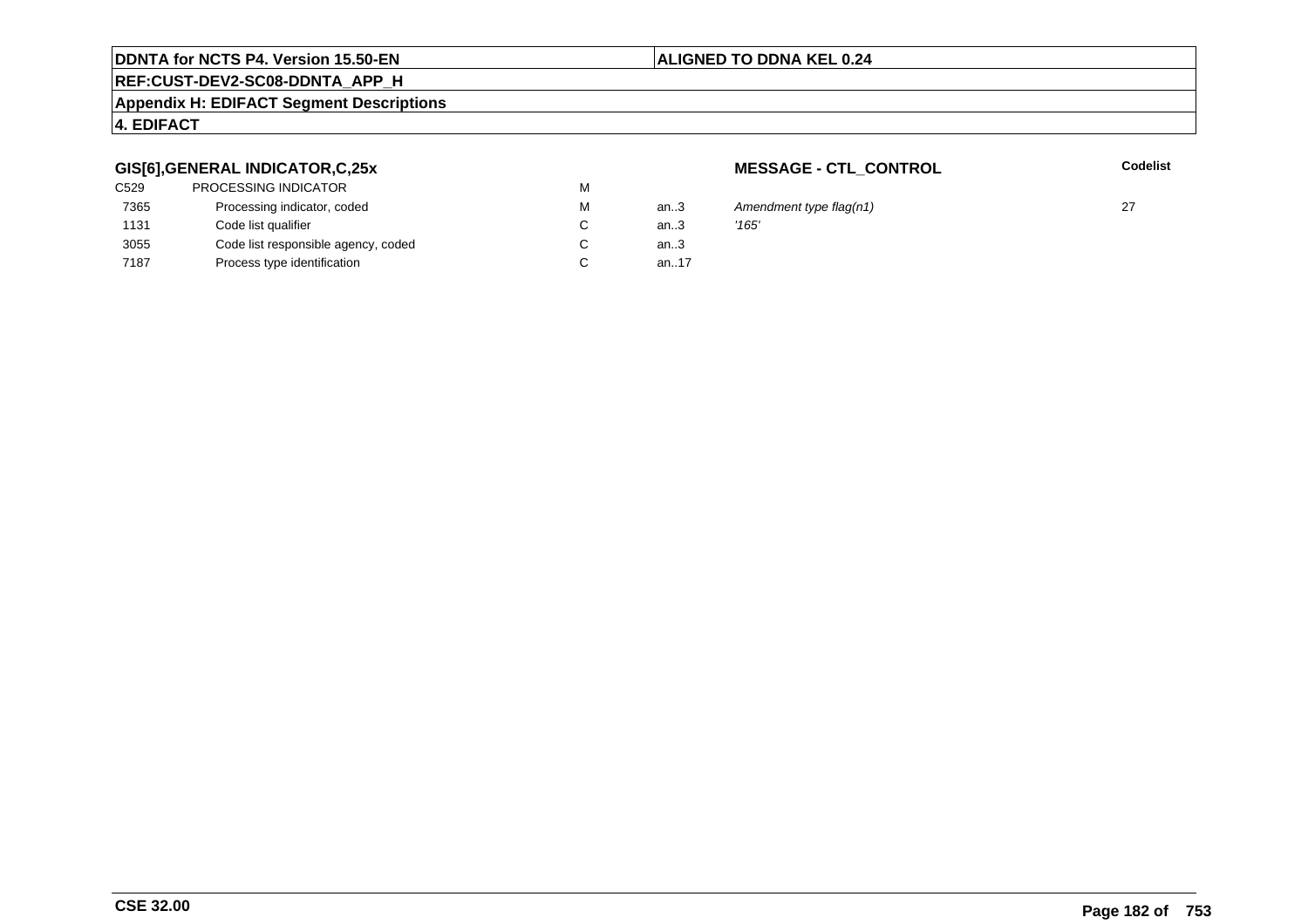# **ALIGNED TO DDNA KEL 0.24**

# **REF:CUST-DEV2-SC08-DDNTA\_APP\_H**

### **Appendix H: EDIFACT Segment Descriptions**

# **4. EDIFACT**

# **GIS[6],GENERAL INDICATOR,C,25x**

| C <sub>529</sub> | <b>PROCESSING INDICATOR</b>         | м |           |       |
|------------------|-------------------------------------|---|-----------|-------|
| 7365             | Processing indicator, coded         | м | an $3$    | State |
| 1131             | Code list qualifier                 | C | an.3      | '131' |
| 3055             | Code list responsible agency, coded | C | an $3$    |       |
| 7187             | Process type identification         |   | an. $.17$ |       |

# **MESSAGE - CONTROL RESULT**

**Codelist**

3 State of seals  $ok(n1)$  27<br>3  $'131'$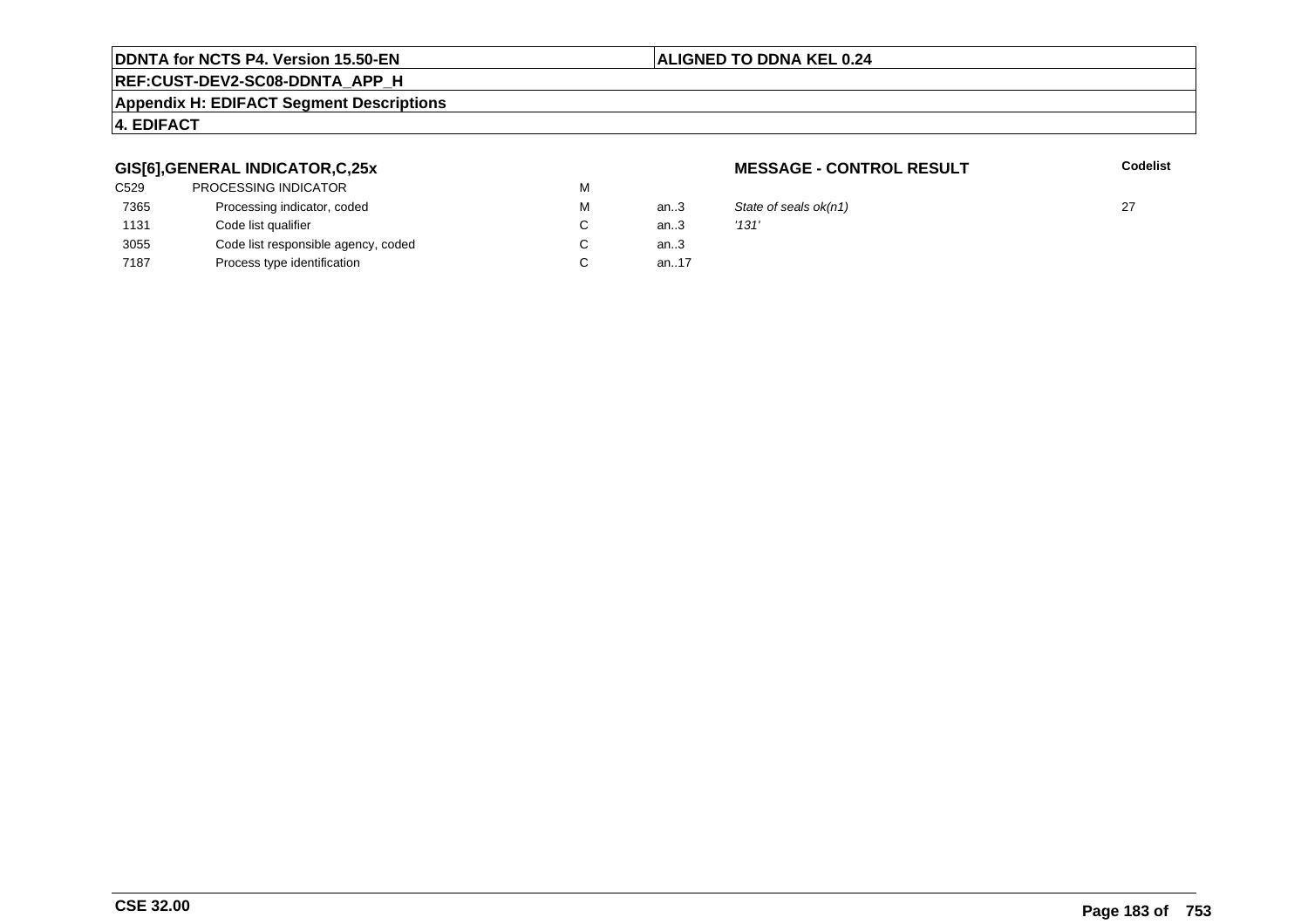# **ALIGNED TO DDNA KEL 0.24**

# **REF:CUST-DEV2-SC08-DDNTA\_APP\_H**

### **Appendix H: EDIFACT Segment Descriptions**

# **4. EDIFACT**

# **GIS[6],GENERAL INDICATOR,C,25x**

| <b>PROCESSING INDICATOR</b>         | M |      |       |
|-------------------------------------|---|------|-------|
| Processing indicator, coded         | M | an3  | Rele  |
| Code list qualifier                 | C | an.3 | '148' |
| Code list responsible agency, coded | С | an.3 |       |
| Process type identification         | C | an17 |       |
|                                     |   |      |       |

**MESSAGE - HEADER**

**R** Codelist

3 Release requested(n1)  $27$ <br>3  $'148'$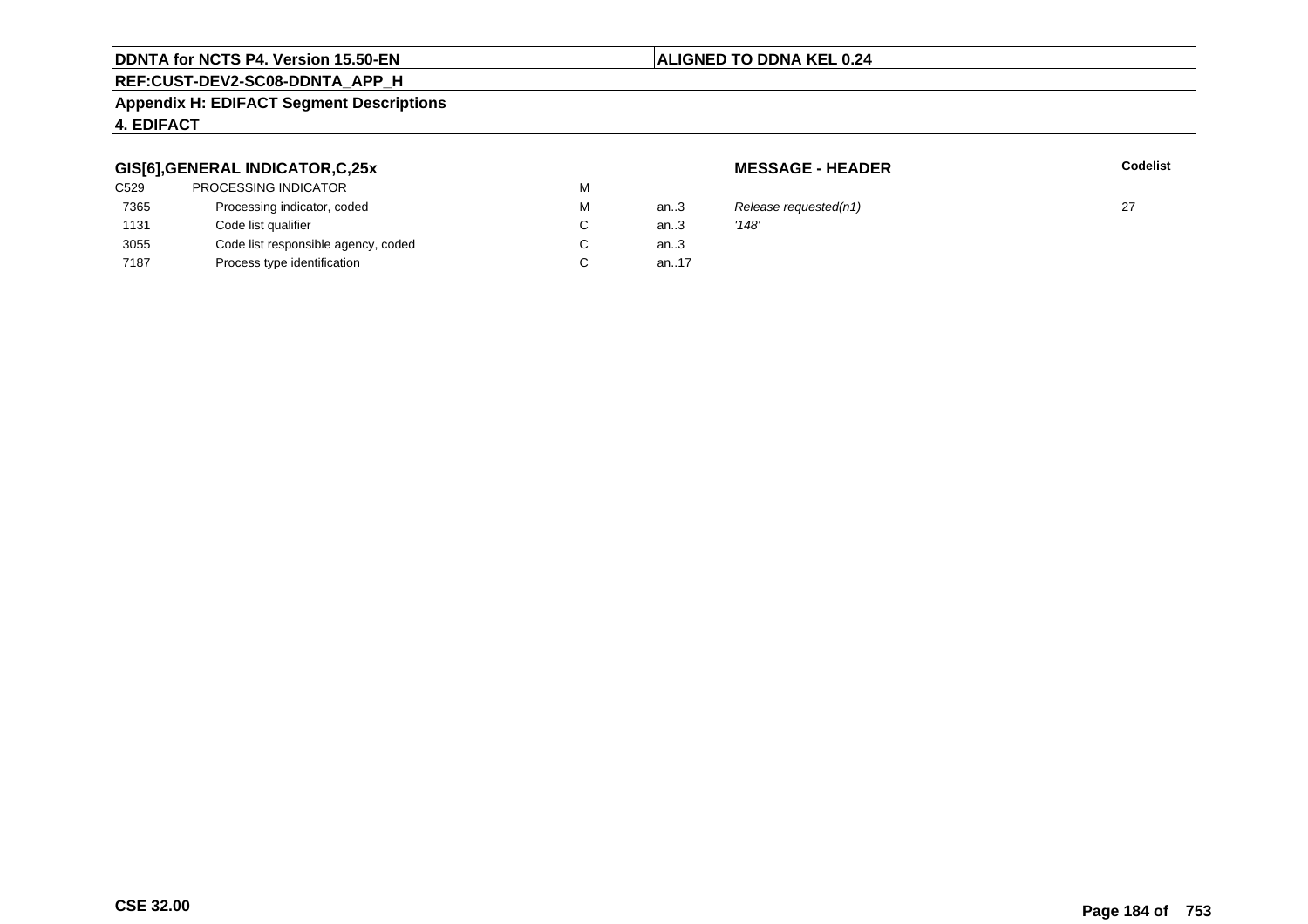### **ALIGNED TO DDNA KEL 0.24**

# **REF:CUST-DEV2-SC08-DDNTA\_APP\_H**

### **Appendix H: EDIFACT Segment Descriptions**

# **4. EDIFACT**

# **GIS[6],GENERAL INDICATOR,C,25x**

| C529 | <b>PROCESSING INDICATOR</b>         | м |      |      |
|------|-------------------------------------|---|------|------|
| 7365 | Processing indicator, coded         | м | an.3 | ΝC   |
| 1131 | Code list qualifier                 |   | an.3 | '62' |
| 3055 | Code list responsible agency, coded |   | an.3 |      |
| 7187 | Process type identification         |   | an17 |      |
|      |                                     |   |      |      |

**MESSAGE - HEADER**

**R** Codelist

NCTS return copy(n1)  $27$ <br>'62'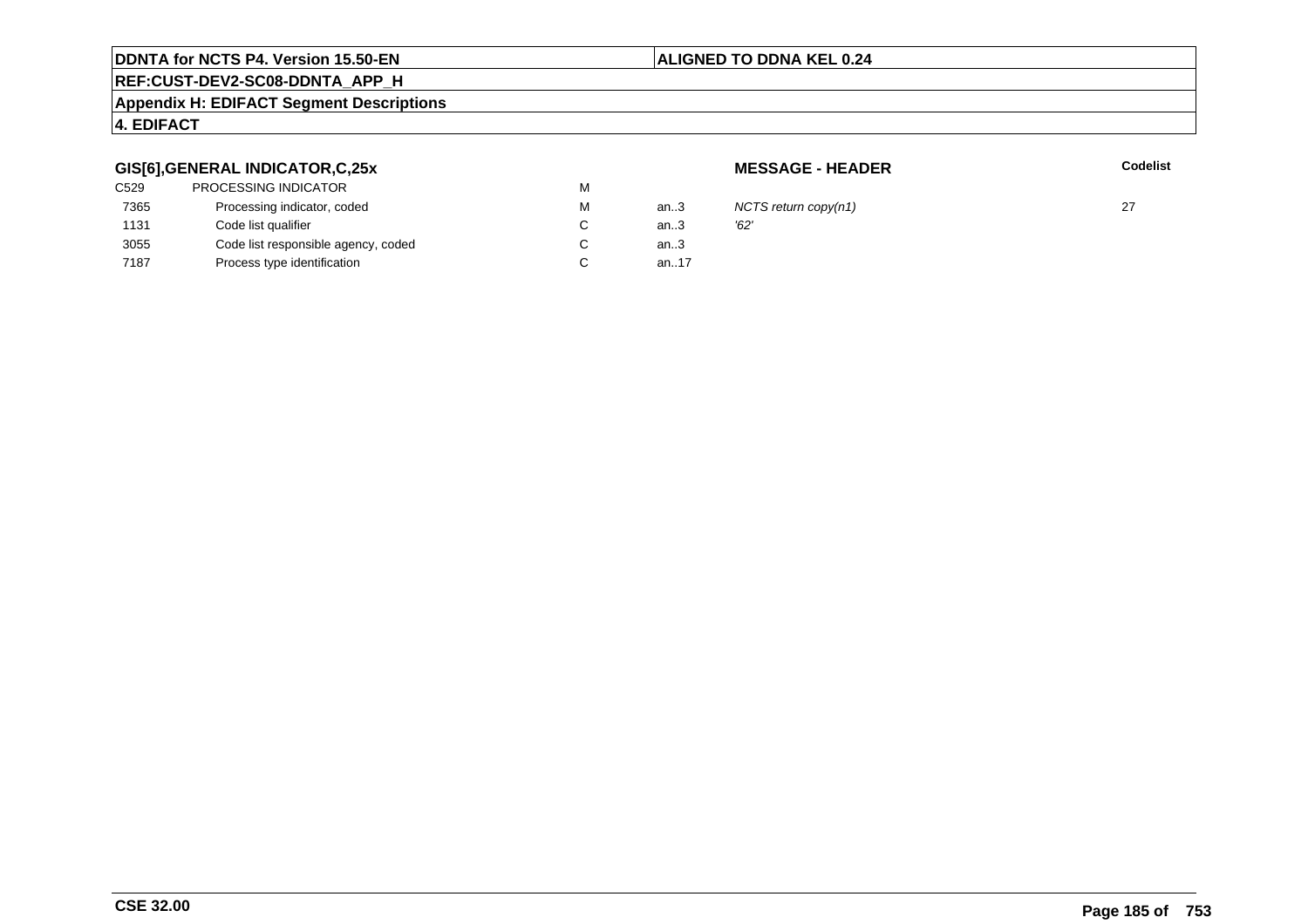# **REF:CUST-DEV2-SC08-DDNTA\_APP\_H**

### **Appendix H: EDIFACT Segment Descriptions**

# **4. EDIFACT**

# **GIS[6],GENERAL INDICATOR,C,25x**

| <b>PROCESSING INDICATOR</b>         | м |      |      |
|-------------------------------------|---|------|------|
| Processing indicator, coded         | м | an3  | Cor  |
| Code list qualifier                 |   | an.3 | '63' |
| Code list responsible agency, coded |   | an.3 |      |
| Process type identification         |   | an17 |      |
|                                     |   |      |      |

# **MESSAGE - CTL\_CONTROL**

**Codelist**

Continue unloading(n1)<br>'63'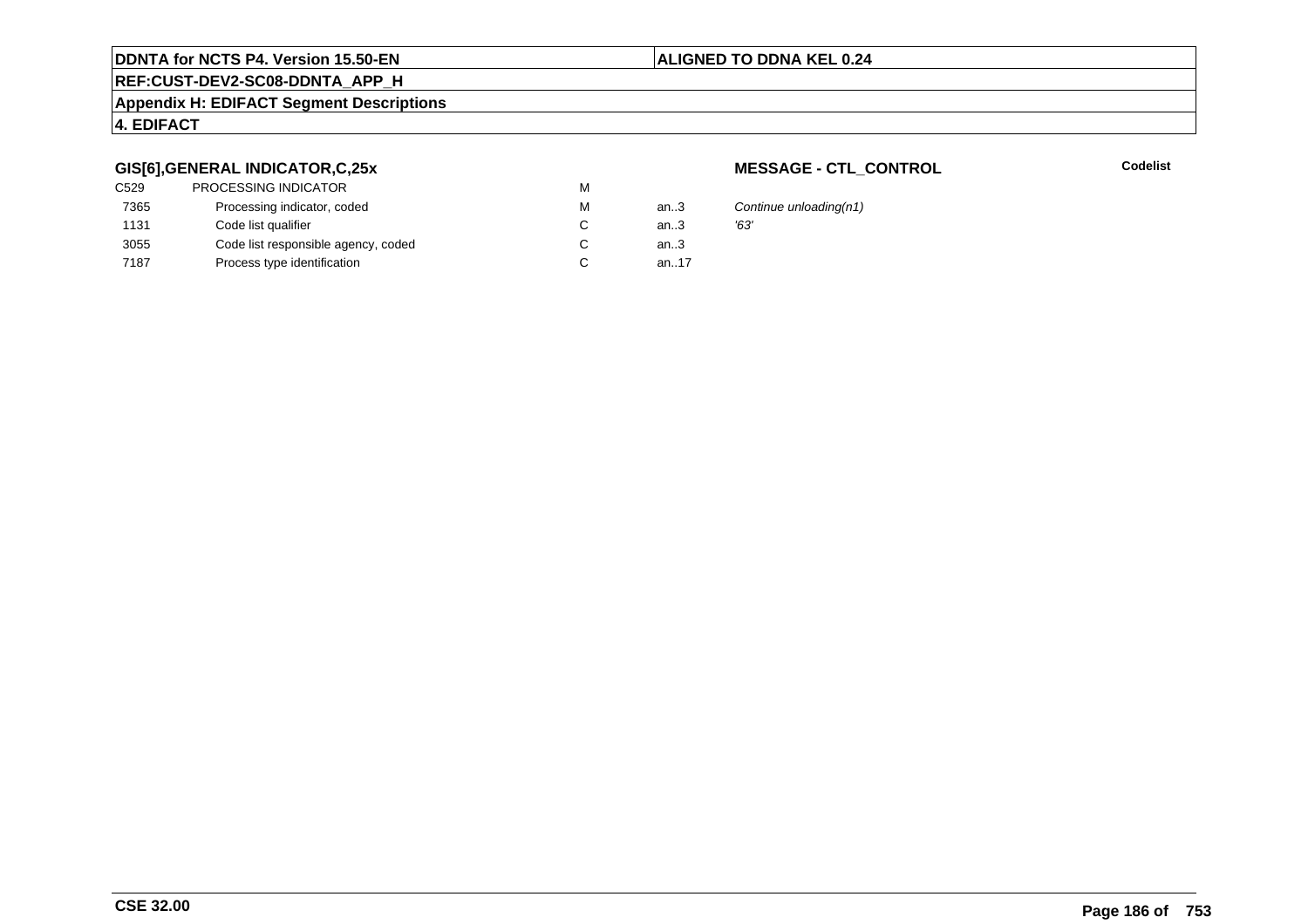# **REF:CUST-DEV2-SC08-DDNTA\_APP\_H**

### **Appendix H: EDIFACT Segment Descriptions**

# **4. EDIFACT**

# **GIS[6],GENERAL INDICATOR,C,25x**

| <b>PROCESSING INDICATOR</b>         | М |      |      |
|-------------------------------------|---|------|------|
| Processing indicator, coded         | м | an3  | Ser  |
| Code list qualifier                 |   | an.3 | '64' |
| Code list responsible agency, coded |   | an.3 |      |
| Process type identification         |   | an17 |      |
|                                     |   |      |      |

**MESSAGE - CTL\_CONTROL**

**Codelist**

an..3 Sensitive goods flag(n1) <sup>27</sup>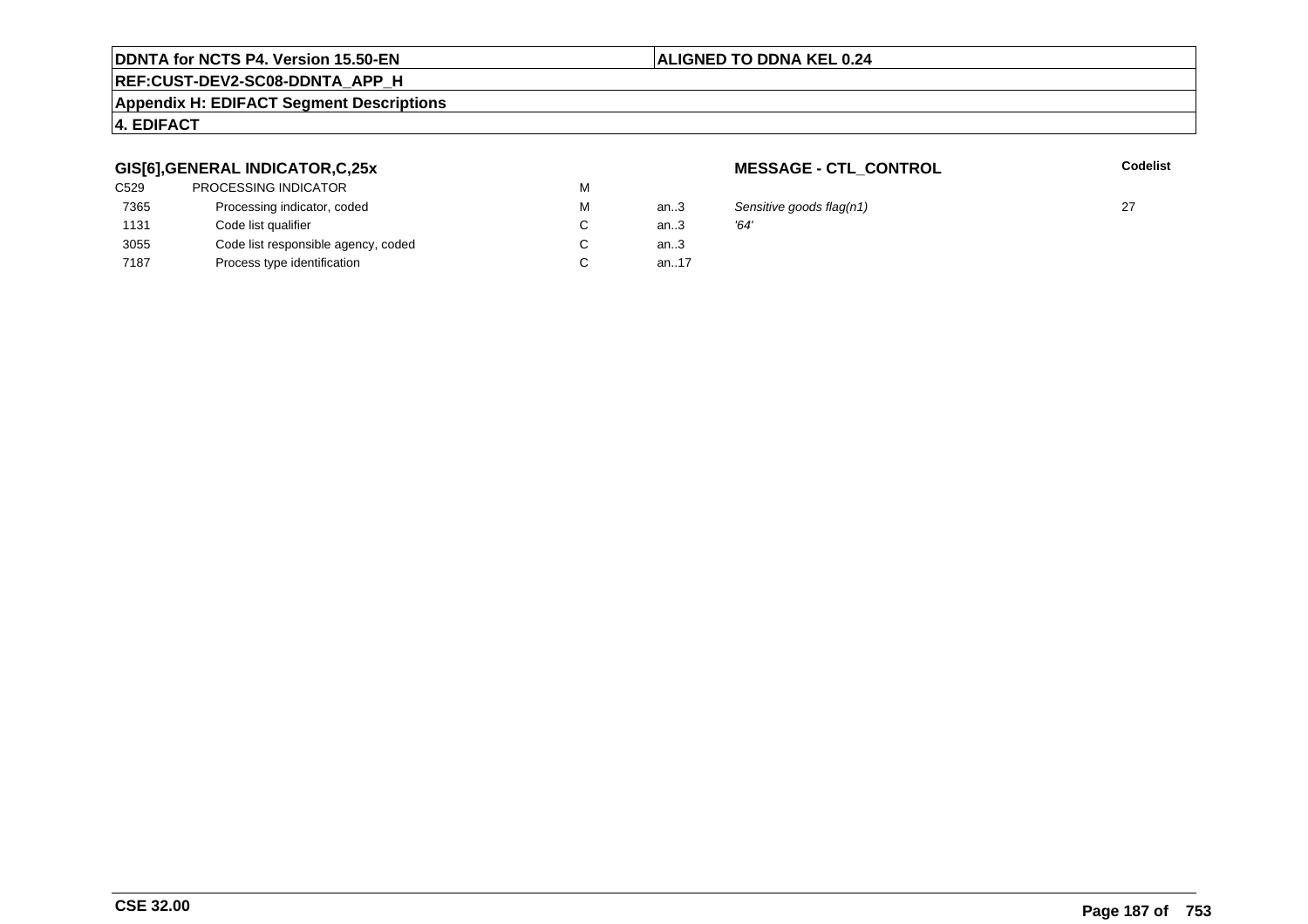# **REF:CUST-DEV2-SC08-DDNTA\_APP\_H**

### **Appendix H: EDIFACT Segment Descriptions**

# **4. EDIFACT**

# **GIS[6],GENERAL INDICATOR,C,25x**

| <b>PROCESSING INDICATOR</b>         | м |          |     |
|-------------------------------------|---|----------|-----|
| Processing indicator, coded         | м | an.3     | Sι  |
| Code list qualifier                 | C | an.3     | '5' |
| Code list responsible agency, coded | C | an $3$   |     |
| Process type identification         |   | an. $17$ |     |
|                                     |   |          |     |

**MESSAGE - CTL\_CONTROL**

**Codelist**

an..3 Suspended goods flag(n1) <sup>27</sup>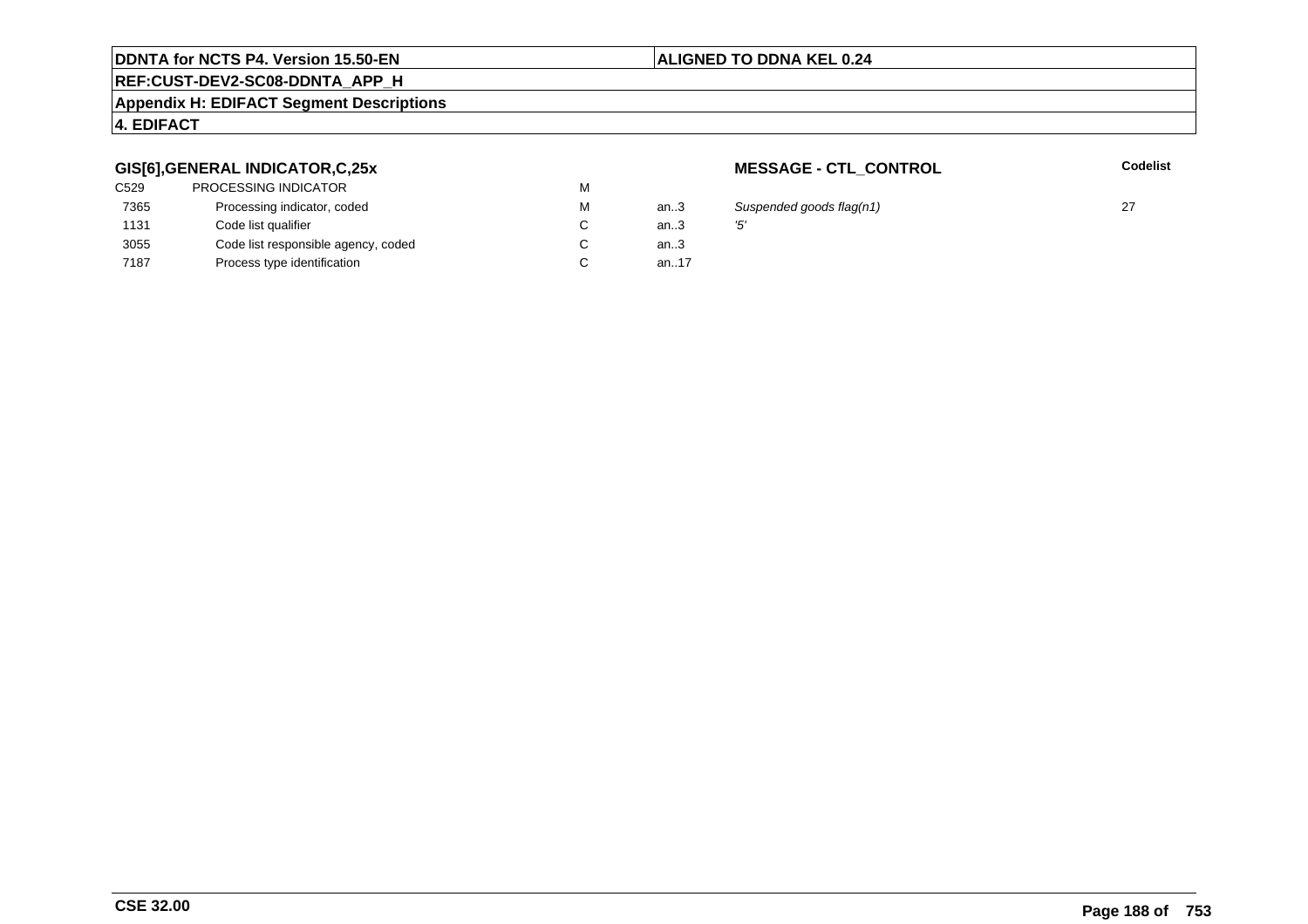### **ALIGNED TO DDNA KEL 0.24**

# **REF:CUST-DEV2-SC08-DDNTA\_APP\_H**

### **Appendix H: EDIFACT Segment Descriptions**

# **4. EDIFACT**

# **GIS[6],GENERAL INDICATOR,C,25x**

| C529 | PROCESSING INDICATOR                | М      |         |             |    |
|------|-------------------------------------|--------|---------|-------------|----|
| 7365 | Processing indicator, coded         | М      | an $.3$ | Status(an3) | 58 |
| 1131 | Code list qualifier                 | $\sim$ | an.3    | '120'       |    |
| 3055 | Code list responsible agency, coded | $\sim$ | an $.3$ |             |    |
| 7187 | Process type identification         | $\sim$ | an.17   |             |    |
|      |                                     |        |         |             |    |

**MESSAGE - HEADER**

**R** Codelist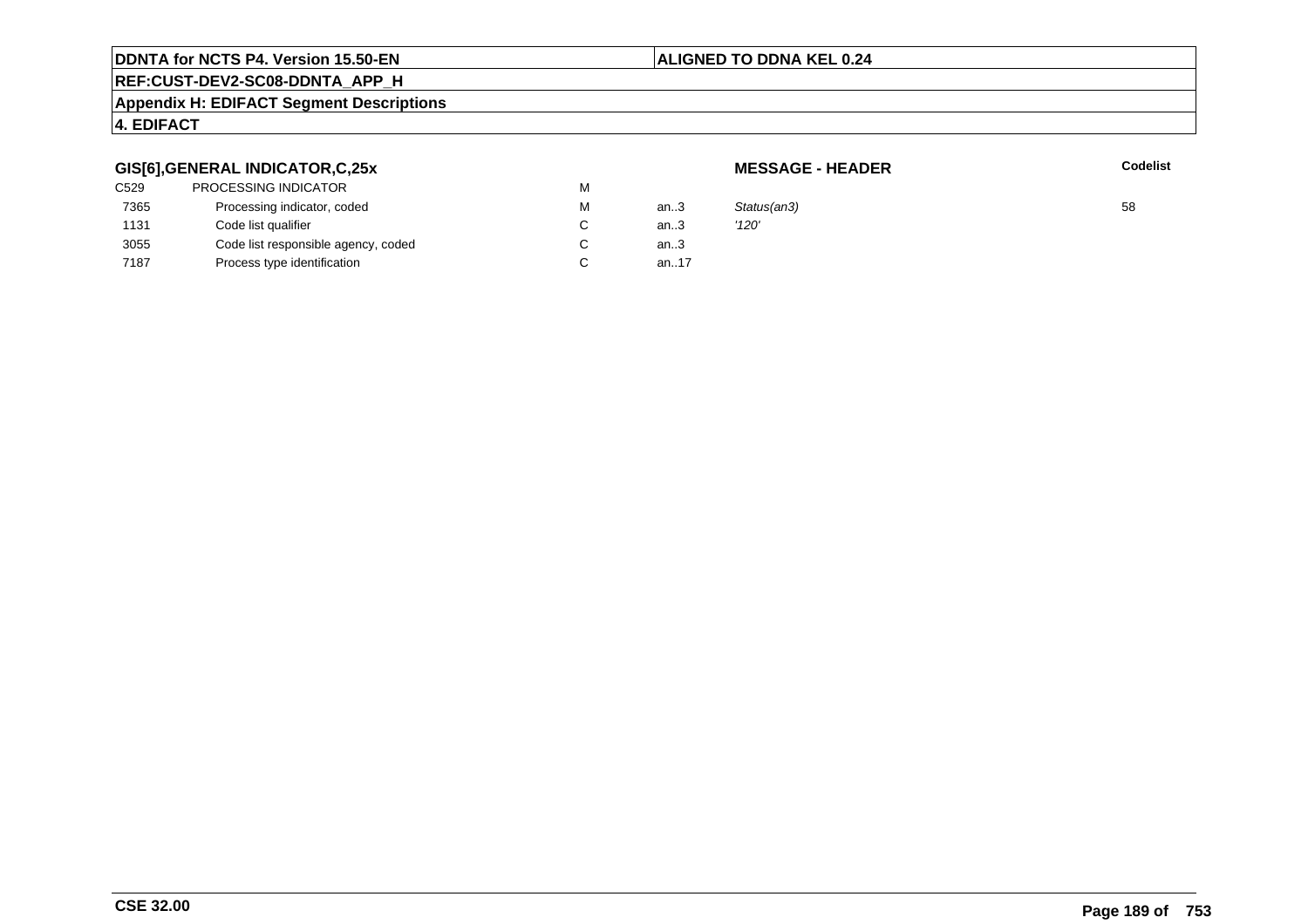# **REF:CUST-DEV2-SC08-DDNTA\_APP\_H**

### **Appendix H: EDIFACT Segment Descriptions**

# **4. EDIFACT**

# **GIS[6],GENERAL INDICATOR,C,25x**

| C529 | <b>PROCESSING INDICATOR</b>         | М |      |       |
|------|-------------------------------------|---|------|-------|
| 7365 | Processing indicator, coded         | М | an.3 | TC1:  |
| 1131 | Code list qualifier                 | C | an.3 | '126' |
| 3055 | Code list responsible agency, coded | С | an.3 |       |
| 7187 | Process type identification         |   | an17 |       |
|      |                                     |   |      |       |

**MESSAGE - ENQUIRY**

 $TC11$  delivered by Customs(n1) 27<br> $'126'$ 

**ALIGNED TO DDNA KEL 0.24**

**Latter School** School Codelist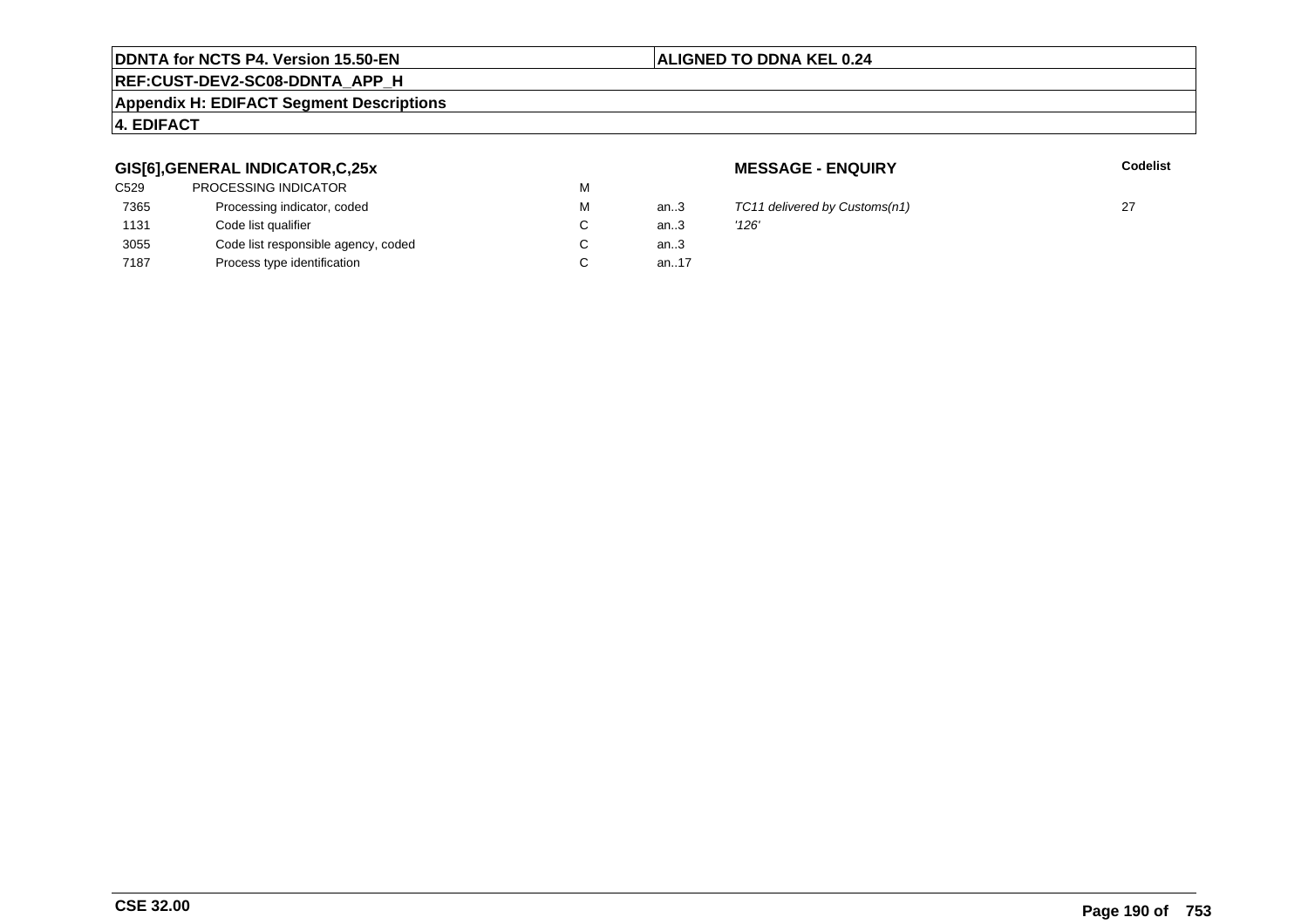### **ALIGNED TO DDNA KEL 0.24**

# **REF:CUST-DEV2-SC08-DDNTA\_APP\_H**

#### **Appendix H: EDIFACT Segment Descriptions**

# **4. EDIFACT**

# **GIS[6],GENERAL INDICATOR,C,25x**

| C529 | <b>PROCESSING INDICATOR</b>         | м |      |     |
|------|-------------------------------------|---|------|-----|
| 7365 | Processing indicator, coded         | м | an.3 |     |
| 1131 | Code list qualifier                 |   | an.3 | 22' |
| 3055 | Code list responsible agency, coded |   | an.3 |     |
| 7187 | Process type identification         |   | an17 |     |
|      |                                     |   |      |     |

**MESSAGE - HEADER**

**R** Codelist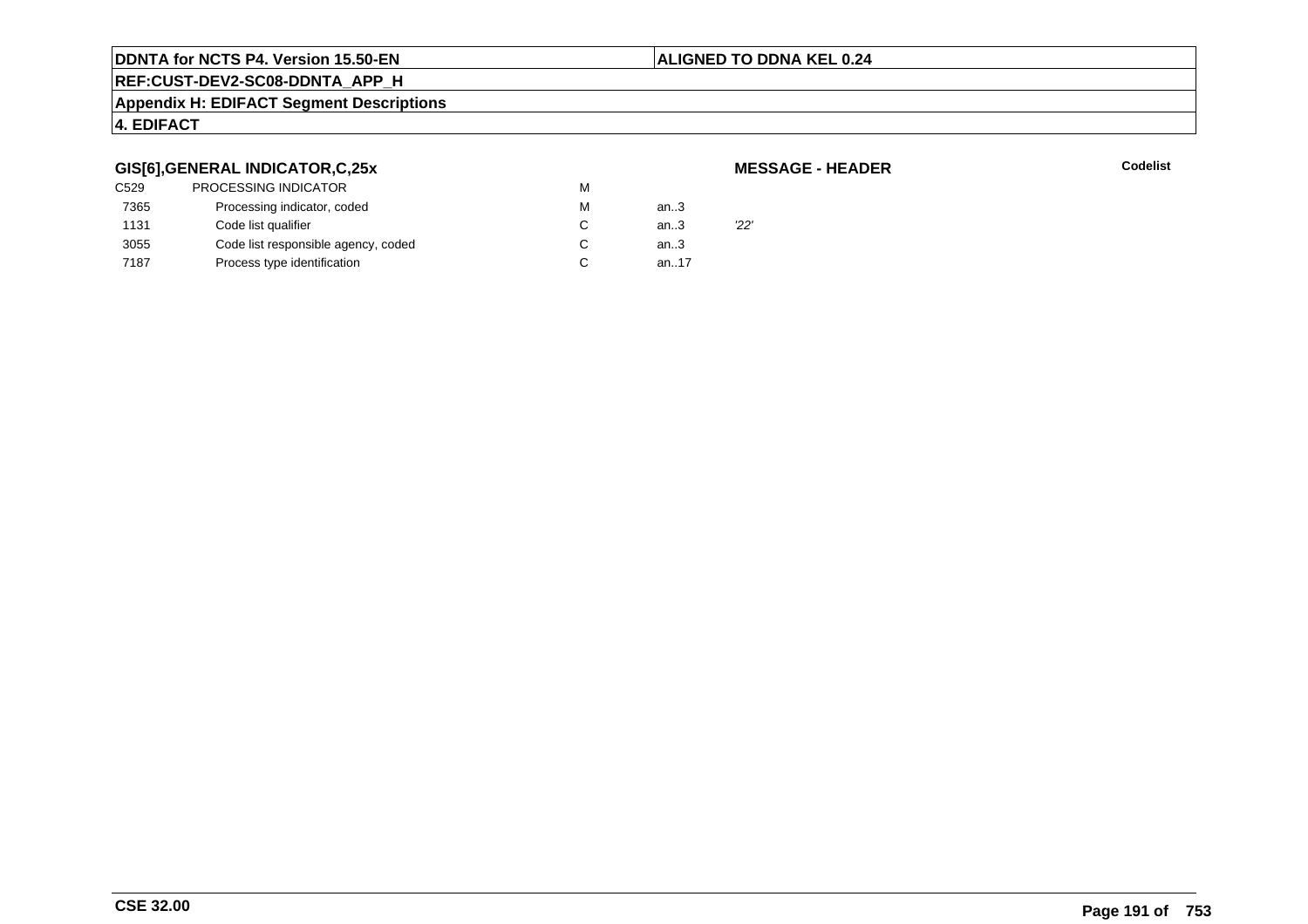# **REF:CUST-DEV2-SC08-DDNTA\_APP\_H**

### **Appendix H: EDIFACT Segment Descriptions**

# **4. EDIFACT**

# **GIS[6],GENERAL INDICATOR,C,25x**

| <b>PROCESSING INDICATOR</b>         | M |      |       |
|-------------------------------------|---|------|-------|
| Processing indicator, coded         | M | an3  | Wait  |
| Code list qualifier                 | C | an.3 | '128' |
| Code list responsible agency, coded | С | an.3 |       |
| Process type identification         | C | an17 |       |
|                                     |   |      |       |

**MESSAGE - CONTROL RESULT**

**Codelist**

an.3 Waiting for discrepancies resolution(n1)  $27$ <br>  $\frac{128'}{128'}$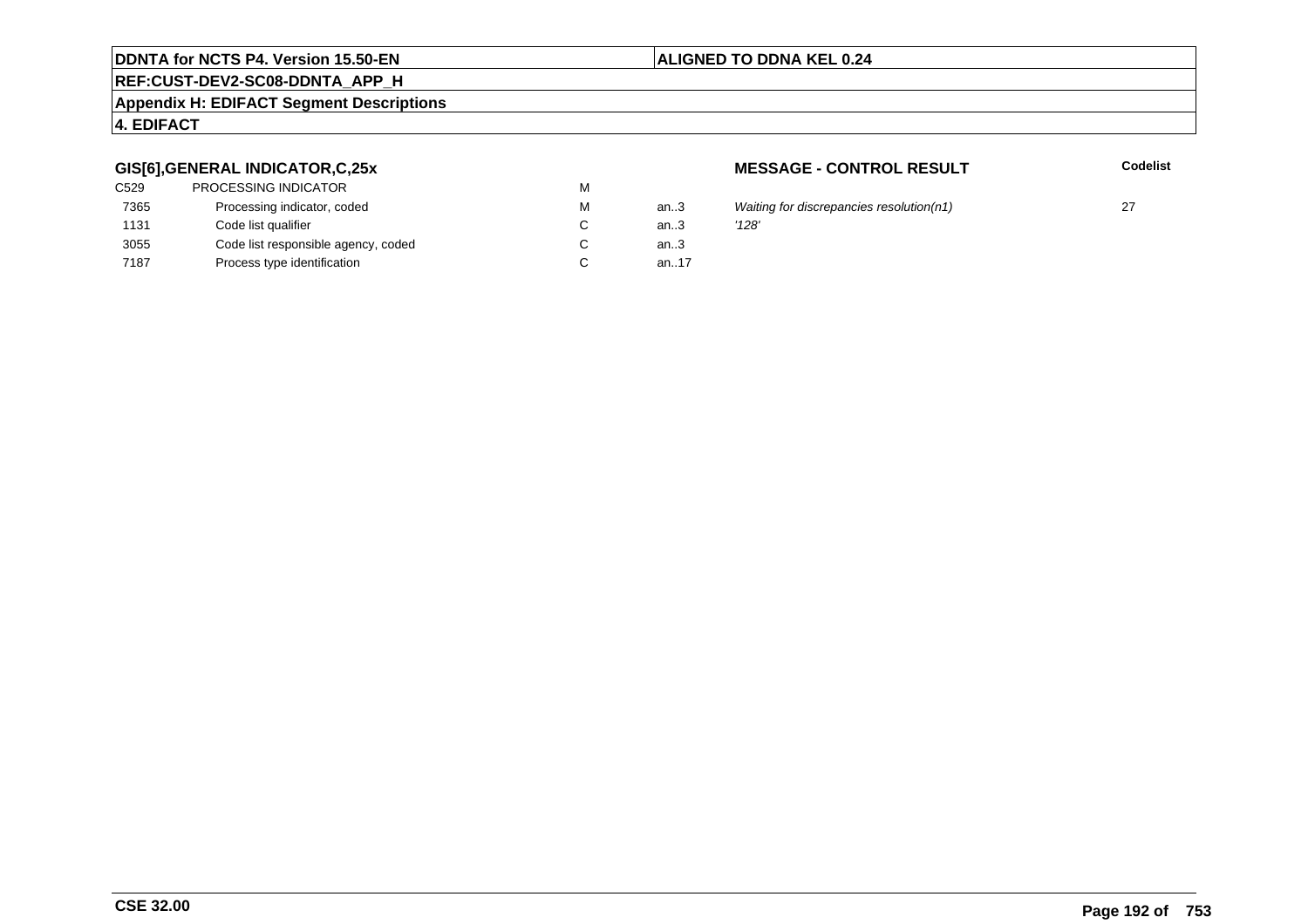# **ALIGNED TO DDNA KEL 0.24**

# **REF:CUST-DEV2-SC08-DDNTA\_APP\_H**

### **Appendix H: EDIFACT Segment Descriptions**

# **4. EDIFACT**

# **GIS[6],GENERAL INDICATOR,C,25x**

| C529 | PROCESSING INDICATOR                | М |      |       |
|------|-------------------------------------|---|------|-------|
| 7365 | Processing indicator, coded         | М | an.3 | Secu  |
| 1131 | Code list qualifier                 | C | an.3 | '187' |
| 3055 | Code list responsible agency, coded | C | an.3 |       |
| 7187 | Process type identification         |   | an17 |       |
|      |                                     |   |      |       |

**MESSAGE - HEADER**

**R** Codelist

M an..3 Security(n1) 117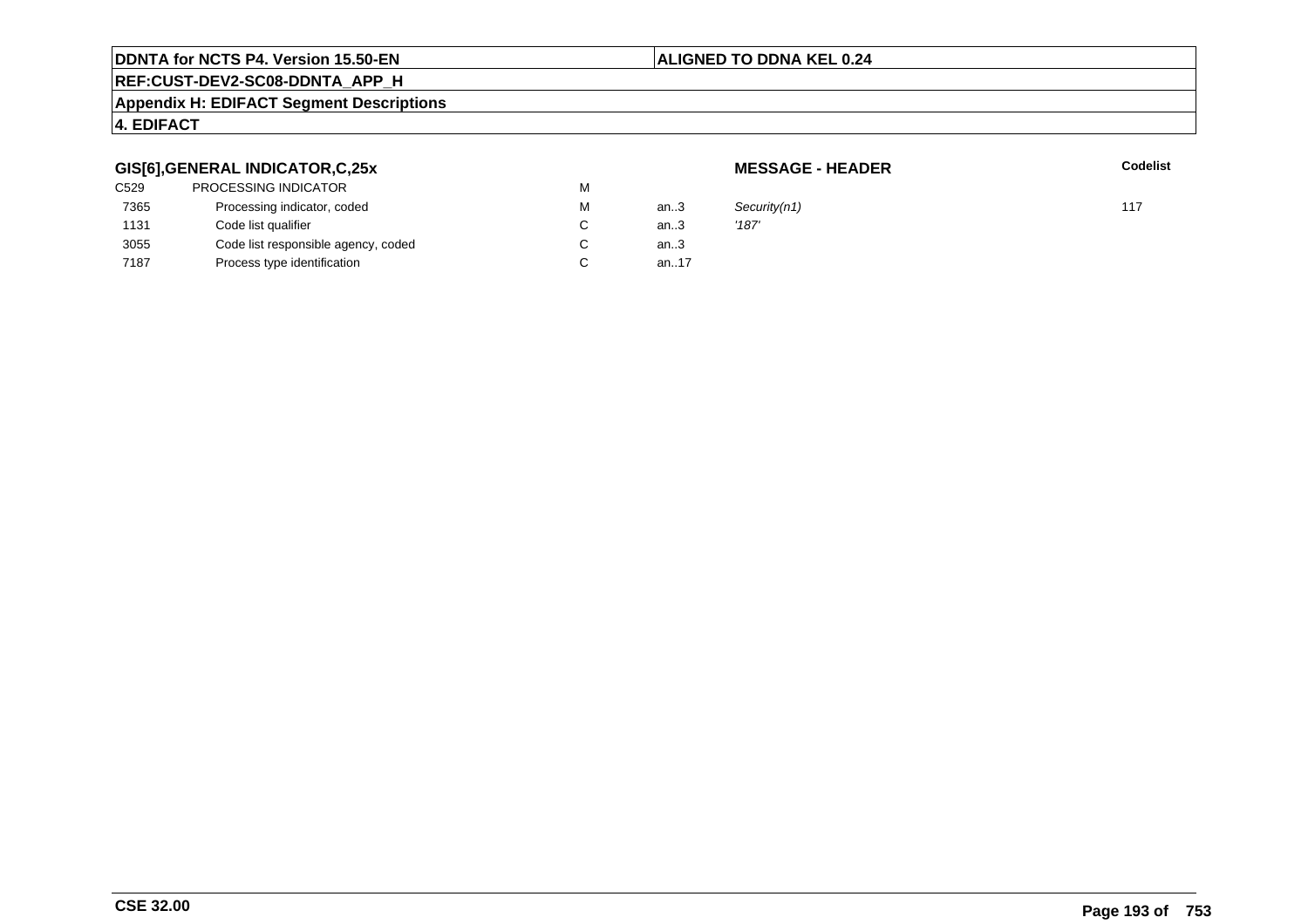# **ALIGNED TO DDNA KEL 0.24**

**REF:CUST-DEV2-SC08-DDNTA\_APP\_H**

**Appendix H: EDIFACT Segment Descriptions**

**4. EDIFACT**

|      | FII[7], FINANCIAL INSTITUTION INFORMATION, C, 1x |   |       | <b>MESSAGE - HEADER</b>           | Codelist |
|------|--------------------------------------------------|---|-------|-----------------------------------|----------|
| 3035 | Party qualifier                                  | M | an.3  | 'XX'                              |          |
| C078 | ACCOUNT IDENTIFICATION                           | С |       |                                   |          |
| 3194 | Account holder number                            | C | an35  |                                   |          |
| 3192 | Account holder name                              | С | an35  |                                   |          |
| 3192 | Account holder name                              | С | an35  |                                   |          |
| 6345 | Currency, coded                                  | С | an.3  |                                   |          |
| C088 | INSTITUTION IDENTIFICATION                       | С |       |                                   |          |
| 3433 | Institution name identification                  | C | an11  |                                   |          |
| 1131 | Code list qualifier                              | С | an.3  |                                   |          |
| 3055 | Code list responsible agency, coded              | С | an.3  |                                   |          |
| 3434 | Institution branch number                        | C | an17  |                                   |          |
| 1131 | Code list qualifier                              | С | an.3  |                                   |          |
| 3055 | Code list responsible agency, coded              | C | an.3  |                                   |          |
| 3432 | Institution name                                 | С | an350 |                                   |          |
| 3436 | Institution branch place                         | С | an70  | Commercial Reference Number(an70) |          |
| 3207 | Country, coded                                   | С | an.3  |                                   |          |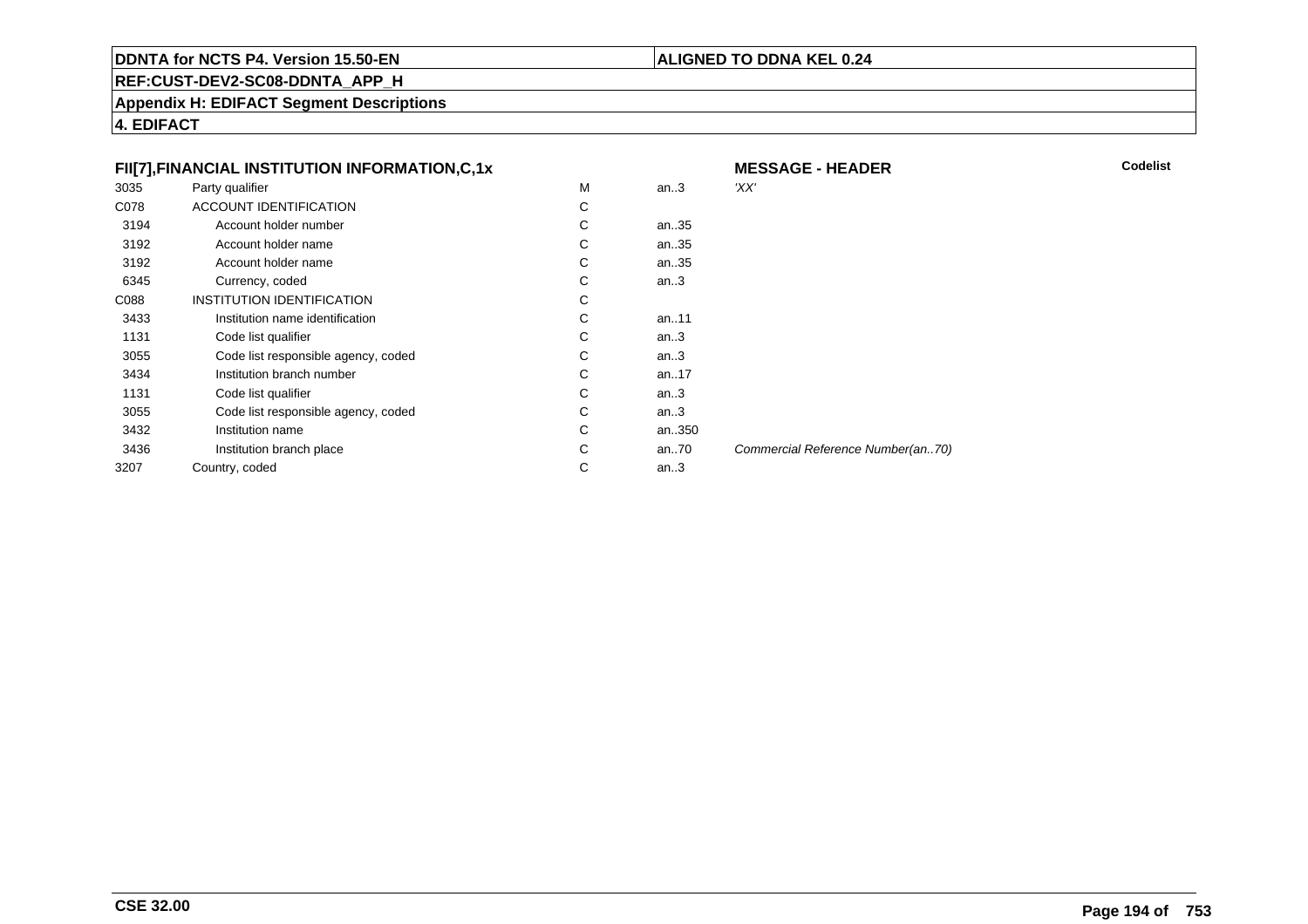### **ALIGNED TO DDNA KEL 0.24**

**REF:CUST-DEV2-SC08-DDNTA\_APP\_H**

### **Appendix H: EDIFACT Segment Descriptions**

**4. EDIFACT**

#### **MEA[8],MEASUREMENTS,C,5xMESSAGE - HEADER**<br>M an..3 'WT' 6311Measurement application qualifier  $M$ <br>MEASUREMENT DETAILS M an..3 *'WT'* C<sub>502</sub> MEASUREMENT DETAILSs c  $\mathsf{C}$ 6313Measurement dimension, coded<br>
Measurement significance, coded<br>
C C an..3 'AAD' 6321Measurement significance, coded C<br>
Measurement attribute identification<br>
C an..3 6155Measurement attribute identification  $\begin{array}{ccc} \text{C} \\ \text{C} \end{array}$  an..17 6154Measurement attribute C<br>COLLE/RANGE C an..70 C174 VALUE/RANGEE C  $\mathsf{M}% _{T}=\mathsf{M}_{T}\!\left( a,b\right) ,\ \mathsf{M}_{T}=\mathsf{M}_{T}$ 6411Measure unit qualifier the matrix of the matrix of the Measurement value of the Measurement value of the Measurement value of the Measurement value of the Measurement value of the Measurement value of the Measurement value an..3 *'KGM'*<br>an..18 *Total g* 6314Measurement value C<br>
Range minimum C<br>
C an..18 Total gross mass(n..11,3)<br>n..18 6162 Range minimum <sup>C</sup> n..18 6152 Range maximum <sup>C</sup> n..18 6432Significant digits C<br>
Face/laver indicator. coded n..2 7383Surface/layer indicator, coded an..3

**R** Codelist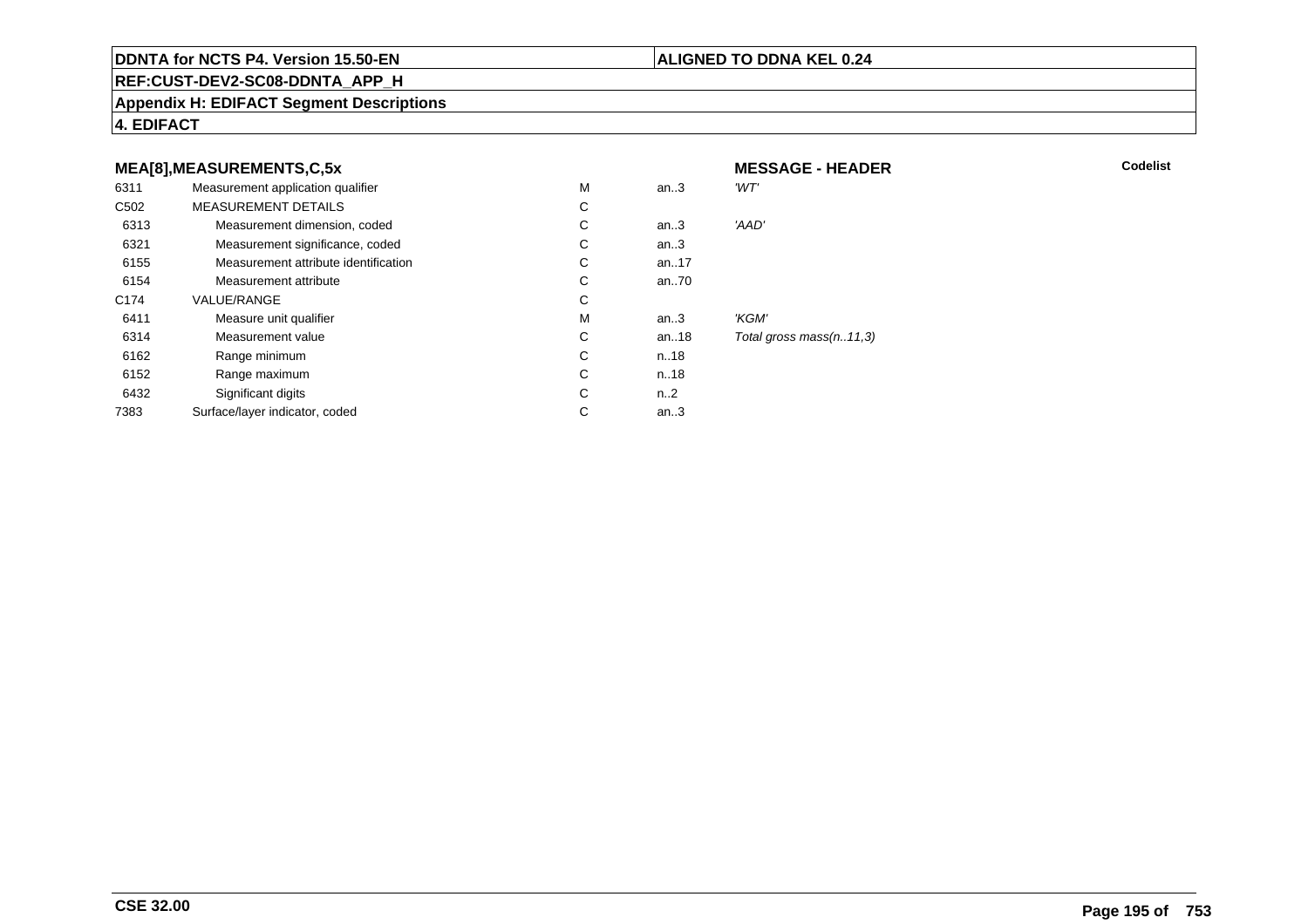# **ALIGNED TO DDNA KEL 0.24**

**REF:CUST-DEV2-SC08-DDNTA\_APP\_H**

**Appendix H: EDIFACT Segment Descriptions**

**4. EDIFACT**

# **EQD[9],EQUIPMENT DETAILS,C,999x**

| 8053             | Equipment qualifier                    | M | an.3      | 'CH' |
|------------------|----------------------------------------|---|-----------|------|
| C <sub>237</sub> | EQUIPMENT IDENTIFICATION               | C |           |      |
| 8260             | Equipment identification number        | C | an. $.17$ |      |
| 1131             | Code list qualifier                    | C | an $3$    |      |
| 3055             | Code list responsible agency, coded    | C | an.3      |      |
| 3207             | Country, coded                         | C | an.3      | Cou  |
| C <sub>224</sub> | <b>EQUIPMENT SIZE AND TYPE</b>         | C |           |      |
| 8155             | Equipment size and type identification | C | an. $.10$ |      |
| 1131             | Code list qualifier                    | C | an $3$    |      |
| 3055             | Code list responsible agency, coded    | C | an $3$    |      |
| 8154             | Equipment size and type                | C | an35      |      |
| 8077             | Equipment supplier, coded              | C | an.3      |      |
| 8249             | Equipment status, coded                | C | an.3      |      |
| 8169             | Full/empty indicator, coded            | C | an $3$    |      |
|                  |                                        |   |           |      |

| x         |   |          | <b>MESSAGE - ITINERARY</b>  | <b>Codelist</b> |
|-----------|---|----------|-----------------------------|-----------------|
|           | м | an.3     | 'CH'                        |                 |
|           | C |          |                             |                 |
| er        | C | an17     |                             |                 |
|           | C | an.3     |                             |                 |
| coded     | C | an.3     |                             |                 |
|           | C | an $.3$  | Country of routing code(a2) | 8               |
|           | C |          |                             |                 |
| ification | С | an $.10$ |                             |                 |
|           |   |          |                             |                 |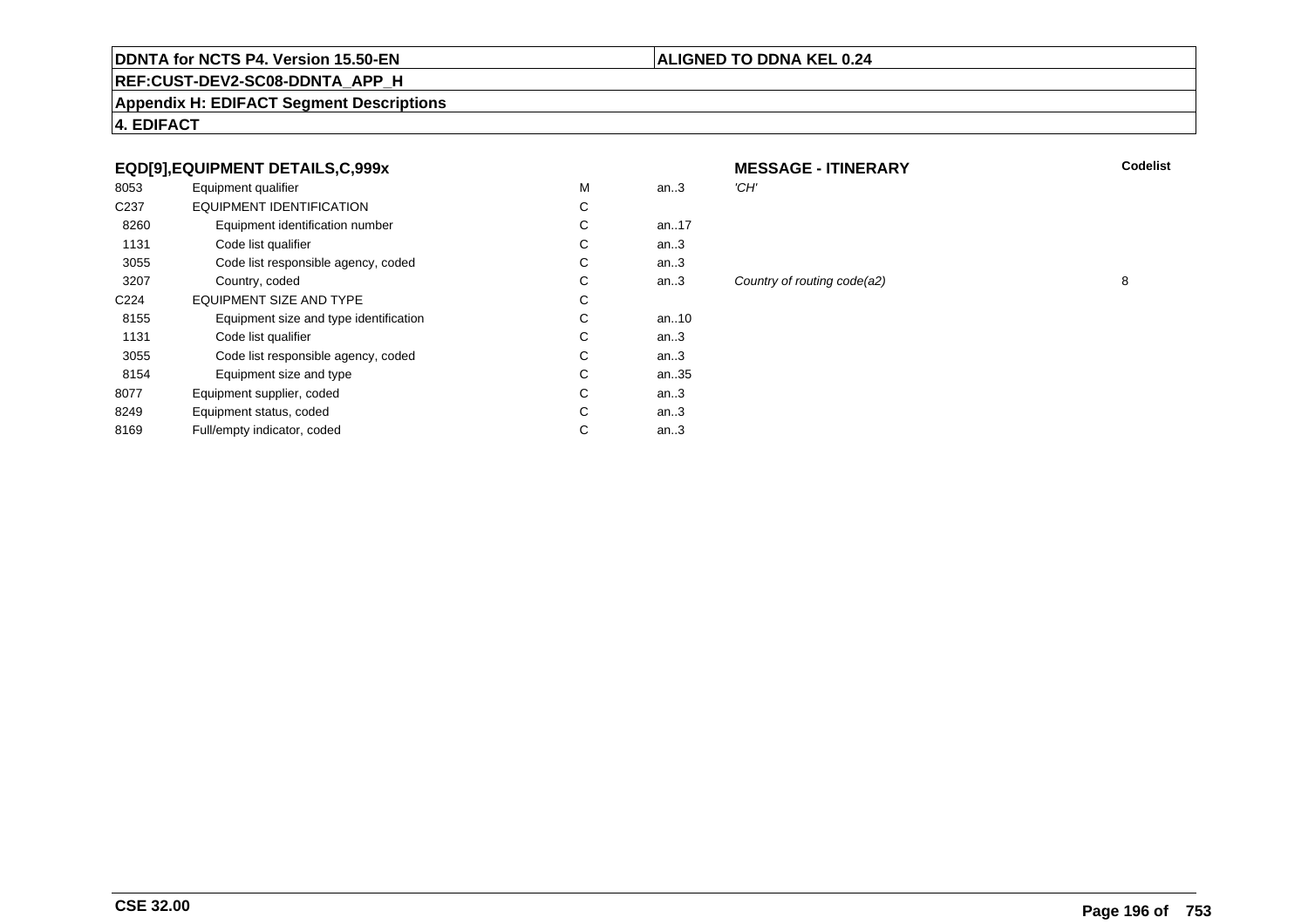### **ALIGNED TO DDNA KEL 0.24**

# **REF:CUST-DEV2-SC08-DDNTA\_APP\_H**

### **Appendix H: EDIFACT Segment Descriptions**

# **4. EDIFACT**

### **SEL[10],SEAL NUMBER,C,999x**

|                  | SEL[10], SEAL NUMBER, C, 999x       |             |        | <b>MESSAGE - SEALS INFO - SEALS ID</b> | <b>Codelist</b> |
|------------------|-------------------------------------|-------------|--------|----------------------------------------|-----------------|
| 9308             | Seal number                         | M           | an10   | '0'                                    |                 |
| C <sub>215</sub> | <b>SEAL ISSUER</b>                  | C           |        |                                        |                 |
| 9303             | Sealing party, coded                | ◡           | an3    |                                        |                 |
| 1131             | Code list qualifier                 | Ü           | an3    |                                        |                 |
| 3055             | Code list responsible agency, coded | $\sim$<br>◡ | an.3   |                                        |                 |
| 9302             | Sealing party                       | $\sim$<br>◡ | an35   | Seals identity(an20)                   |                 |
| 4517             | Seal condition, coded               | $\sim$<br>◡ | an $3$ | Seals identity LNG(a2)                 | 12              |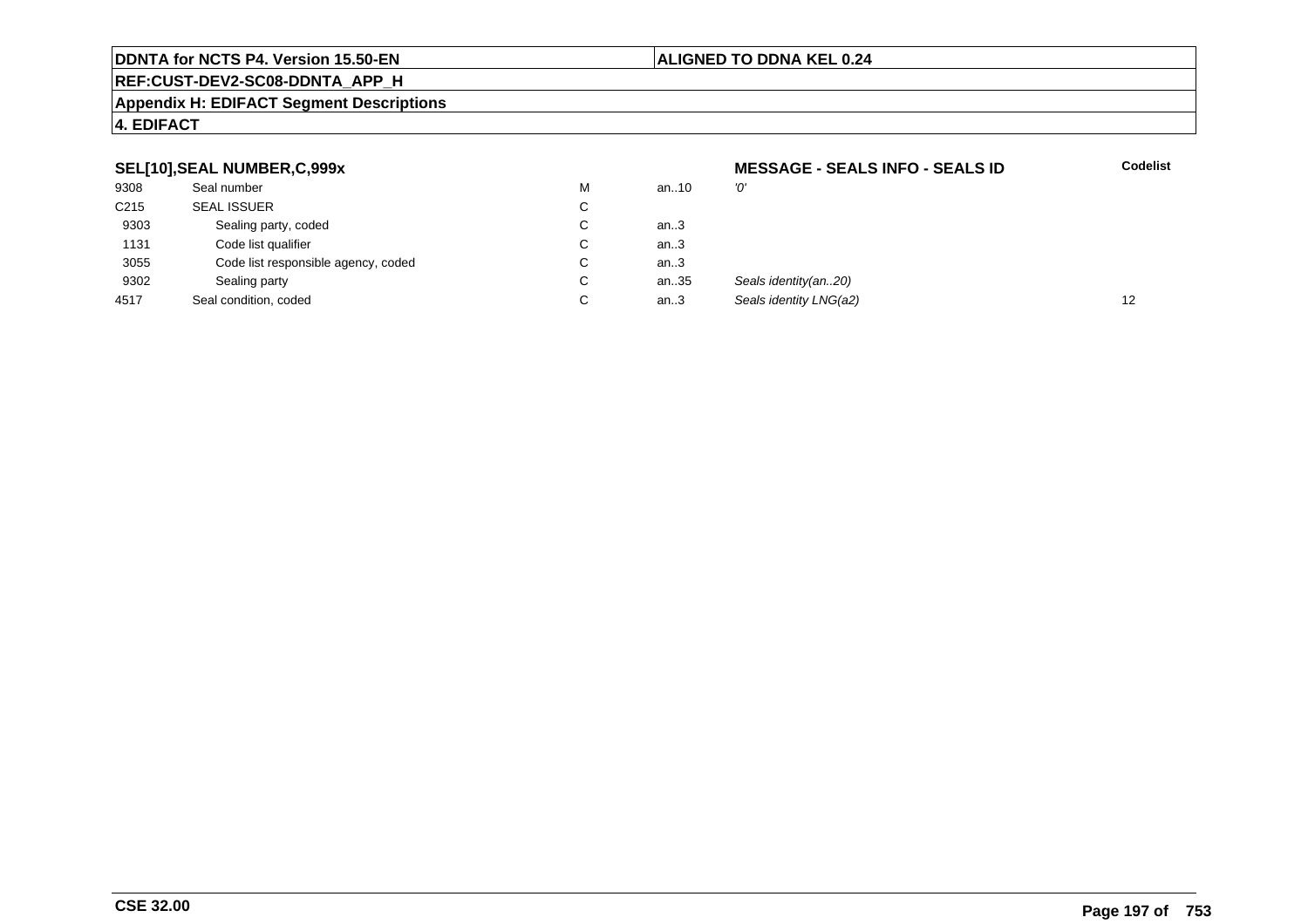# **ALIGNED TO DDNA KEL 0.24**

# **REF:CUST-DEV2-SC08-DDNTA\_APP\_H**

### **Appendix H: EDIFACT Segment Descriptions**

# **4. EDIFACT**

| SEL[10], SEAL NUMBER, C, 999x |                                     |                      | <b>MESSAGE - SEALS ID</b> | <b>Codelist</b>        |    |
|-------------------------------|-------------------------------------|----------------------|---------------------------|------------------------|----|
| 9308                          | Seal number                         | M                    | an10                      | '5'                    |    |
| C <sub>215</sub>              | <b>SEAL ISSUER</b>                  | $\mathbf{\tilde{v}}$ |                           |                        |    |
| 9303                          | Sealing party, coded                |                      | an.3                      |                        |    |
| 1131                          | Code list qualifier                 |                      | an.3                      |                        |    |
| 3055                          | Code list responsible agency, coded | ◡                    | an.3                      |                        |    |
| 9302                          | Sealing party                       | ◡                    | an35                      | Seals identity(an20)   |    |
| 4517                          | Seal condition, coded               |                      | an.3                      | Seals identity LNG(a2) | 12 |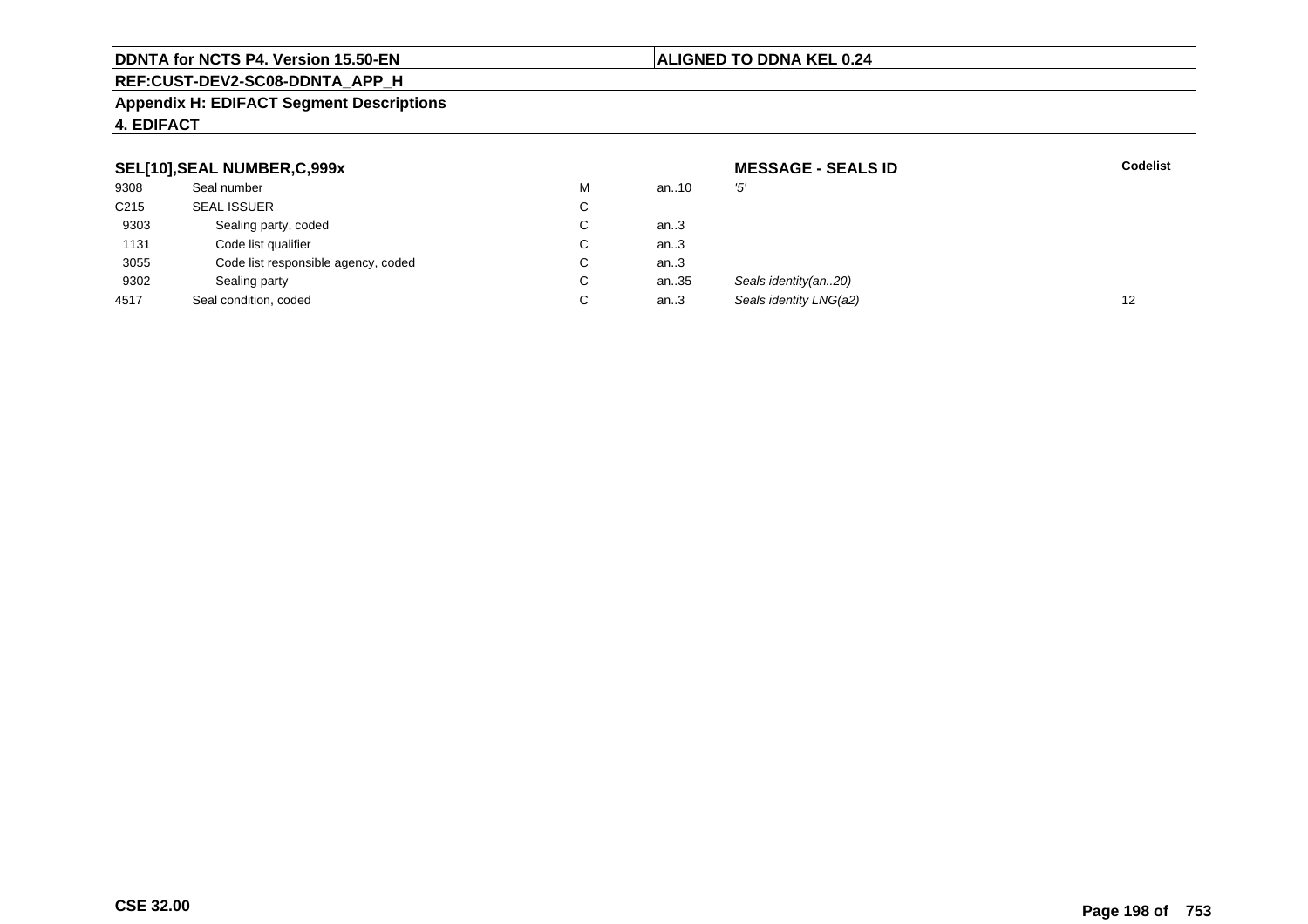# **REF:CUST-DEV2-SC08-DDNTA\_APP\_H**

### **Appendix H: EDIFACT Segment Descriptions**

# **4. EDIFACT**

|                  | FTX[11],FREE TEXT,C,99x             |   |          | <b>MESSAGE - CTL CONTROL</b>               | <b>Codelist</b> |
|------------------|-------------------------------------|---|----------|--------------------------------------------|-----------------|
| 4451             | Text subject qualifier              | М | an.3     | 'AAP'                                      |                 |
| 4453             | Text function, coded                | C | an.3     |                                            |                 |
| C <sub>107</sub> | <b>TEXT REFERENCE</b>               | С |          |                                            |                 |
| 4441             | Free text identification            | М | an17     | Incident notified(n1)                      | 27              |
| 1131             | Code list qualifier                 | C | an.3     |                                            |                 |
| 3055             | Code list responsible agency, coded | С | an.3     | Transhipment notified(n1)                  | 27              |
| C <sub>108</sub> | <b>TEXT LITERAL</b>                 | C |          |                                            |                 |
| 4440             | Free text                           | C | an70     | Other movement information request(an350)  |                 |
| 4440             | Free text                           | C | an $.70$ | $'-$ Continued 70 $-$ '                    |                 |
| 4440             | Free text                           | C | an $.70$ | $'-$ Continued 70 $-$ '                    |                 |
| 4440             | Free text                           | С | an $.70$ | $'-$ Continued 70 $-$ '                    |                 |
| 4440             | Free text                           | C | an $.70$ | $'-$ Continued 70 $-$ '                    |                 |
| 3453             | Language, coded                     | C | an.3     | Other movement information request LNG(a2) | 12              |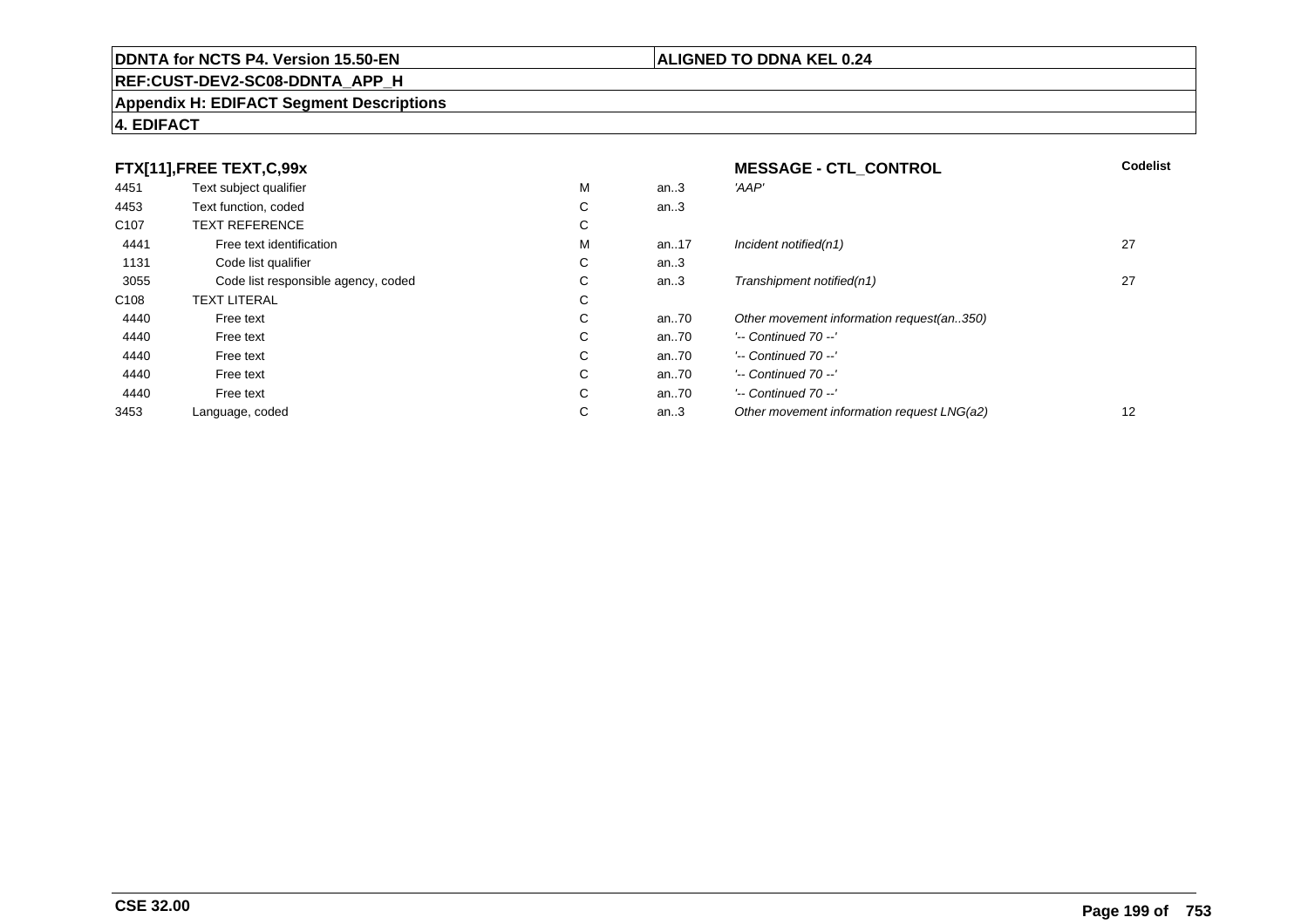# **REF:CUST-DEV2-SC08-DDNTA\_APP\_H**

### **Appendix H: EDIFACT Segment Descriptions**

# **4. EDIFACT**

|                  | FTX[11],FREE TEXT,C,99x             |             |      | <b>MESSAGE - CTL CONTROL</b>                | <b>Codelist</b>   |
|------------------|-------------------------------------|-------------|------|---------------------------------------------|-------------------|
| 4451             | Text subject qualifier              | м           | an.3 | 'AAP'                                       |                   |
| 4453             | Text function, coded                | $\sim$<br>Ü | an.3 |                                             |                   |
| C <sub>107</sub> | <b>TEXT REFERENCE</b>               | $\sim$<br>◡ |      |                                             |                   |
| 4441             | Free text identification            | м           | an17 | Transit operation state type(an3)           | 58                |
| 1131             | Code list qualifier                 | С           | an.3 |                                             |                   |
| 3055             | Code list responsible agency, coded | $\sim$<br>◡ | an.3 |                                             |                   |
| C <sub>108</sub> | <b>TEXT LITERAL</b>                 | $\sim$<br>Ü |      |                                             |                   |
| 4440             | Free text                           | $\sim$<br>◡ | an70 | Other movement information response(an350)  |                   |
| 4440             | Free text                           | $\sim$<br>◡ | an70 | $'-$ Continued 70 $-$ '                     |                   |
| 4440             | Free text                           | С           | an70 | $'-$ Continued 70 $-$ '                     |                   |
| 4440             | Free text                           | С           | an70 | $'-$ Continued 70 $-$ '                     |                   |
| 4440             | Free text                           | $\sim$<br>Ü | an70 | $'-$ Continued 70 $-$ '                     |                   |
| 3453             | Language, coded                     | $\sim$<br>◡ | an.3 | Other movement information response LNG(a2) | $12 \overline{ }$ |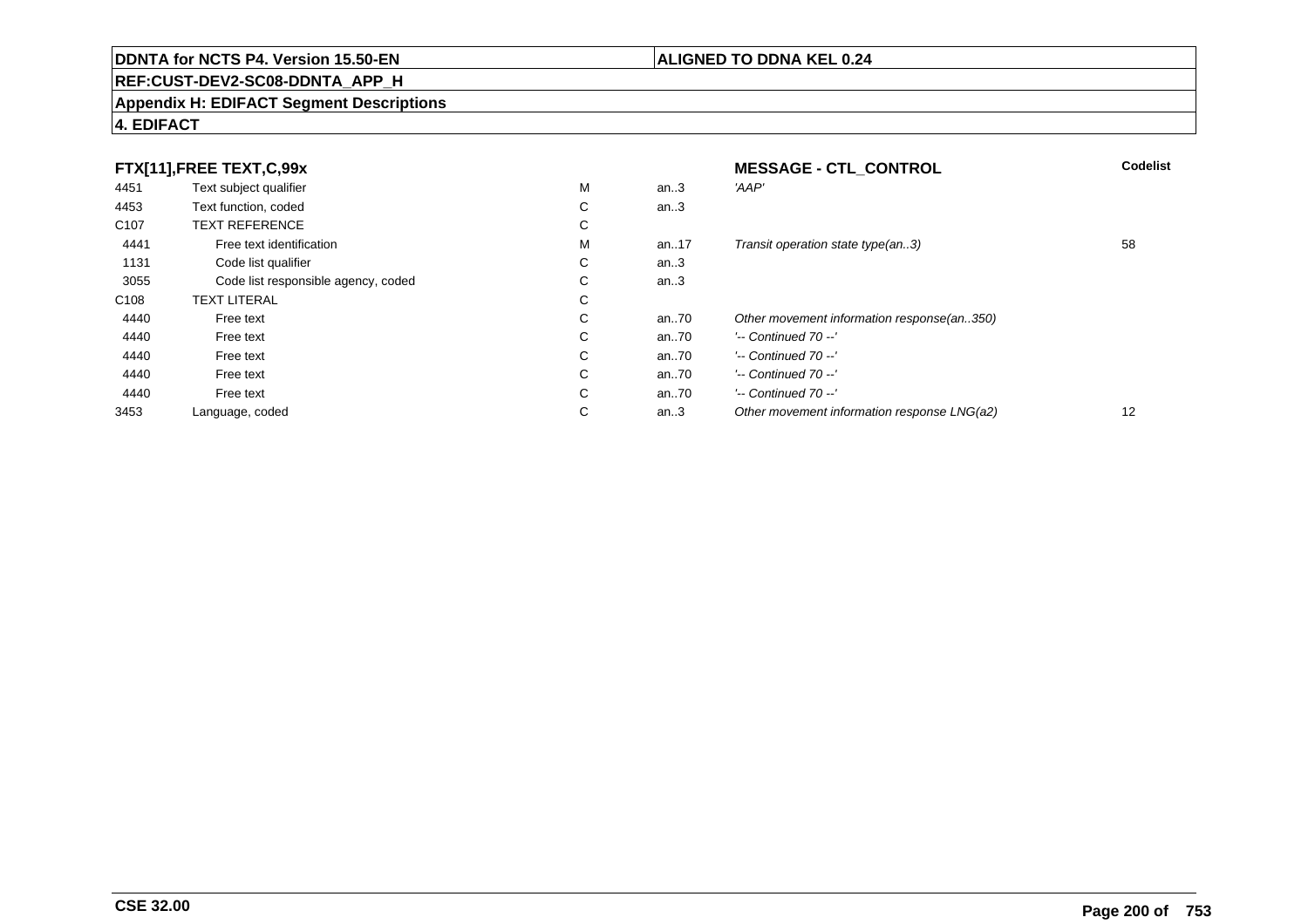# **REF:CUST-DEV2-SC08-DDNTA\_APP\_H**

### **Appendix H: EDIFACT Segment Descriptions**

| FTX[11],FREE TEXT,C,99x |                                     |             | <b>MESSAGE - HEADER</b> | <b>Codelist</b>          |    |
|-------------------------|-------------------------------------|-------------|-------------------------|--------------------------|----|
| 4451                    | Text subject qualifier              | M           | an.3                    | 'ABL'                    |    |
| 4453                    | Text function, coded                | С           | an.3                    |                          |    |
| C <sub>107</sub>        | <b>TEXT REFERENCE</b>               | С           |                         |                          |    |
| 4441                    | Free text identification            | М           | an17                    |                          |    |
| 1131                    | Code list qualifier                 | С           | an.3                    |                          |    |
| 3055                    | Code list responsible agency, coded | С           | an.3                    |                          |    |
| C <sub>108</sub>        | <b>TEXT LITERAL</b>                 | С           |                         |                          |    |
| 4440                    | Free text                           | С           | an70                    | Binding itinerary $(n1)$ | 27 |
| 4440                    | Free text                           | C           | an.70                   | $'-$ Continued 70 $-$ '  |    |
| 4440                    | Free text                           | С           | an70                    |                          |    |
| 4440                    | Free text                           | C           | an70                    |                          |    |
| 4440                    | Free text                           | С           | an70                    |                          |    |
| 3453                    | Language, coded                     | $\sim$<br>Ü | an. $3$                 |                          |    |

# **4. EDIFACT**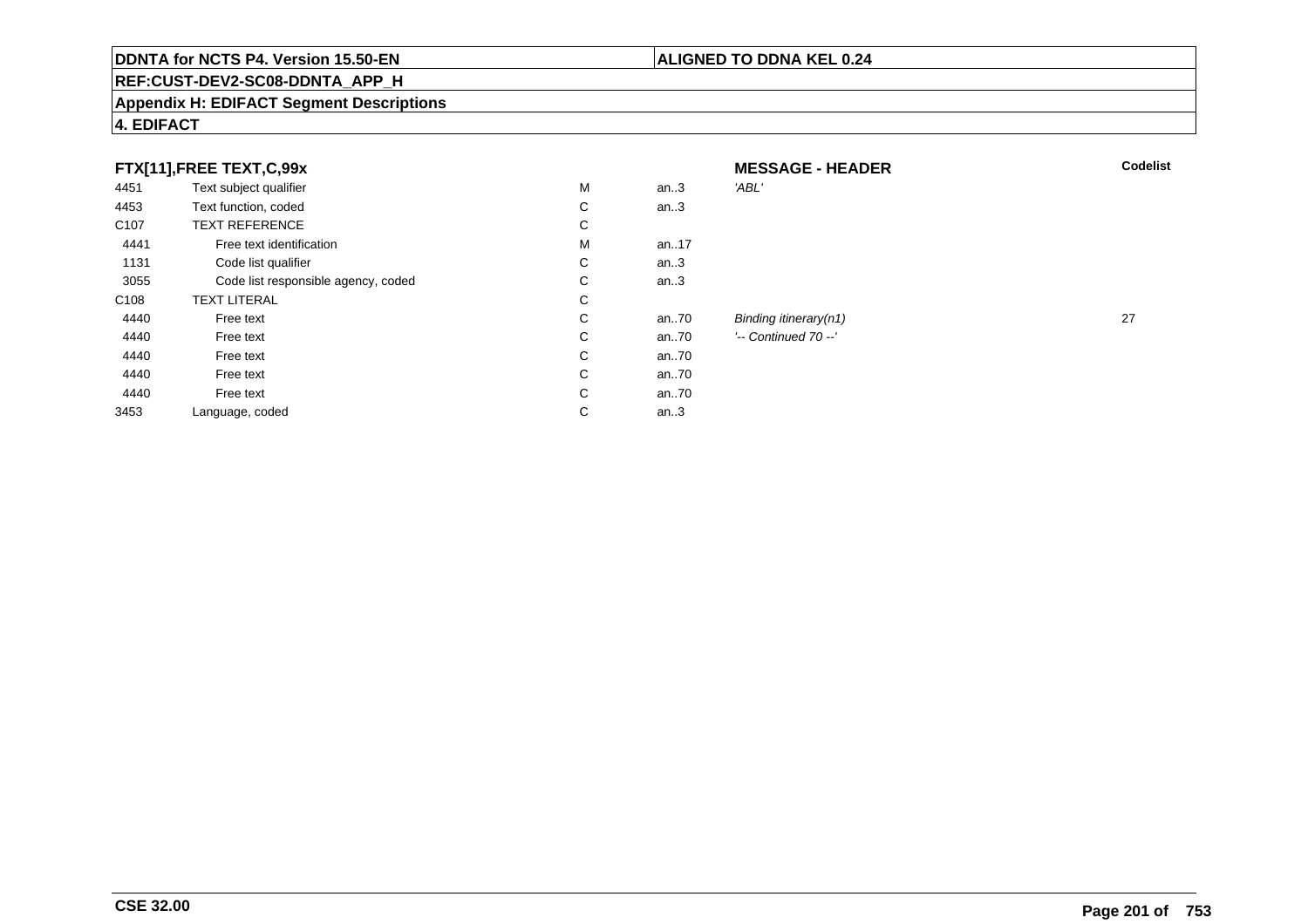# **REF:CUST-DEV2-SC08-DDNTA\_APP\_H**

### **Appendix H: EDIFACT Segment Descriptions**

# **4. EDIFACT**

| FTX[11], FREE TEXT, C, 99x |                                     |    | <b>MESSAGE - HEADER</b> | <b>Codelist</b>               |    |
|----------------------------|-------------------------------------|----|-------------------------|-------------------------------|----|
| 4451                       | Text subject qualifier              | M  | an $.3$                 | 'ABQ'                         |    |
| 4453                       | Text function, coded                | C  | an $.3$                 |                               |    |
| C <sub>107</sub>           | <b>TEXT REFERENCE</b>               | C  |                         |                               |    |
| 4441                       | Free text identification            | M  | an17                    |                               |    |
| 1131                       | Code list qualifier                 | C. | an $3$                  |                               |    |
| 3055                       | Code list responsible agency, coded | C  | an $3$                  |                               |    |
| C <sub>108</sub>           | <b>TEXT LITERAL</b>                 | C  |                         |                               |    |
| 4440                       | Free text                           | C  | an70                    | No release motivation(an350)  |    |
| 4440                       | Free text                           | C  | an70                    | $'-$ Continued 70 $-$ '       |    |
| 4440                       | Free text                           | C  | an70                    | $'-$ Continued 70 $-$ '       |    |
| 4440                       | Free text                           | C  | an70                    | $'-$ Continued 70 $-$ '       |    |
| 4440                       | Free text                           | C. | an70                    | $'-$ Continued 70 $-$ '       |    |
| 3453                       | Language, coded                     | C  | an $3$                  | No release motivation LNG(a2) | 12 |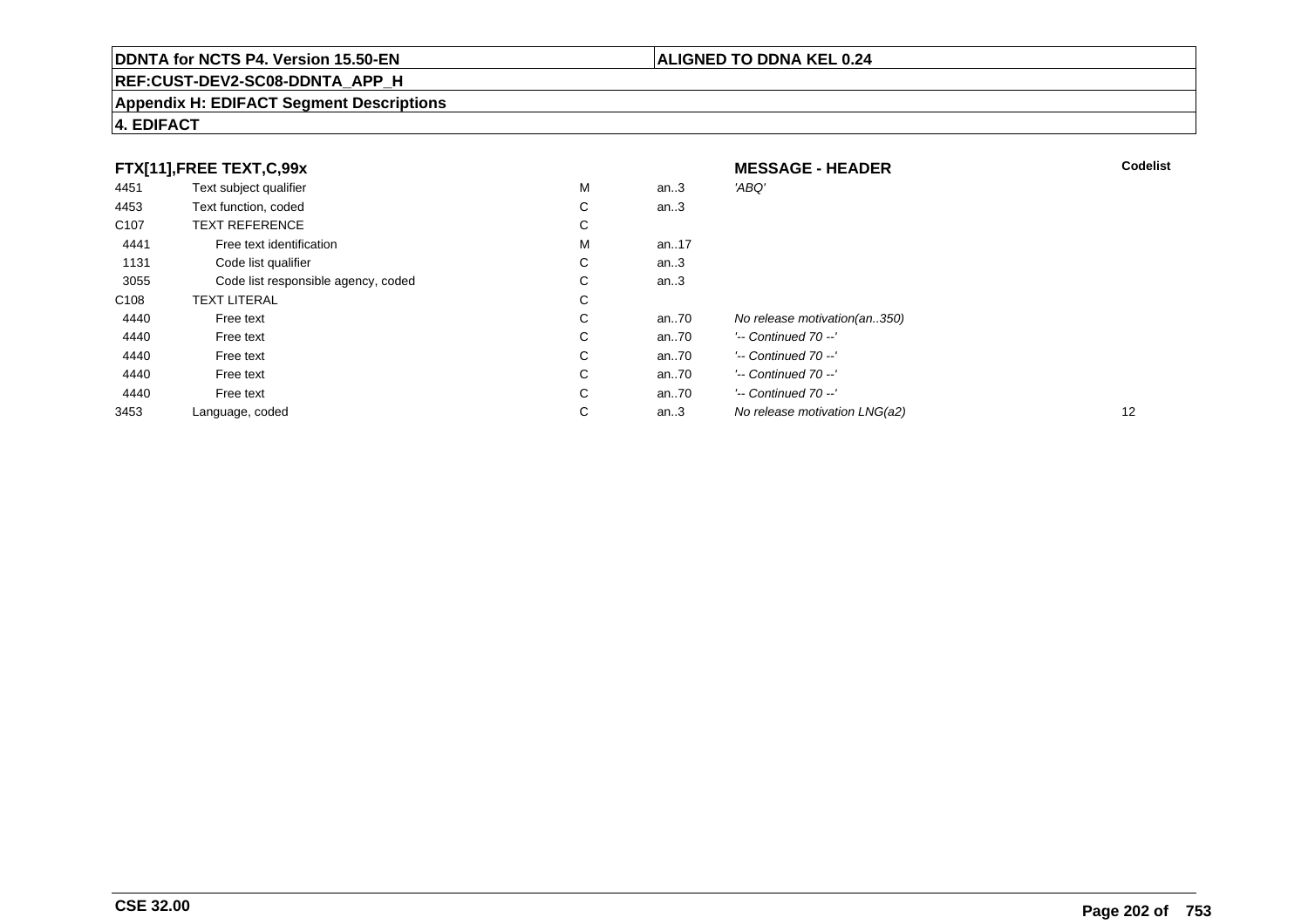# **REF:CUST-DEV2-SC08-DDNTA\_APP\_H**

### **Appendix H: EDIFACT Segment Descriptions**

# **4. EDIFACT**

|                  | FTX[11],FREE TEXT,C,99x             |             |      | <b>MESSAGE - RESULTS OF CONTROL</b> | <b>Codelist</b> |
|------------------|-------------------------------------|-------------|------|-------------------------------------|-----------------|
| 4451             | Text subject qualifier              | м           | an.3 | 'ABV'                               |                 |
| 4453             | Text function, coded                | $\sim$<br>Ü | an.3 |                                     |                 |
| C <sub>107</sub> | <b>TEXT REFERENCE</b>               | ⌒<br>Ü      |      |                                     |                 |
| 4441             | Free text identification            | м           | an17 | Control indicator(an2)              | 41              |
| 1131             | Code list qualifier                 | С           | an.3 |                                     |                 |
| 3055             | Code list responsible agency, coded | $\sim$<br>◡ | an.3 |                                     |                 |
| C <sub>108</sub> | <b>TEXT LITERAL</b>                 | $\sim$<br>Ü |      |                                     |                 |
| 4440             | Free text                           | ⌒<br>Ü      | an70 | Pointer to the attribute (an35)     |                 |
| 4440             | Free text                           | $\sim$<br>Ü | an70 | Description(an140)                  |                 |
| 4440             | Free text                           | C           | an70 | $'-$ Continued 70 $-$ '             |                 |
| 4440             | Free text                           | C           | an70 | Corrected value(an27)               |                 |
| 4440             | Free text                           | C           | an70 |                                     |                 |
| 3453             | Language, coded                     | ⌒<br>◡      | an.3 | Description LNG(a2)                 | 12              |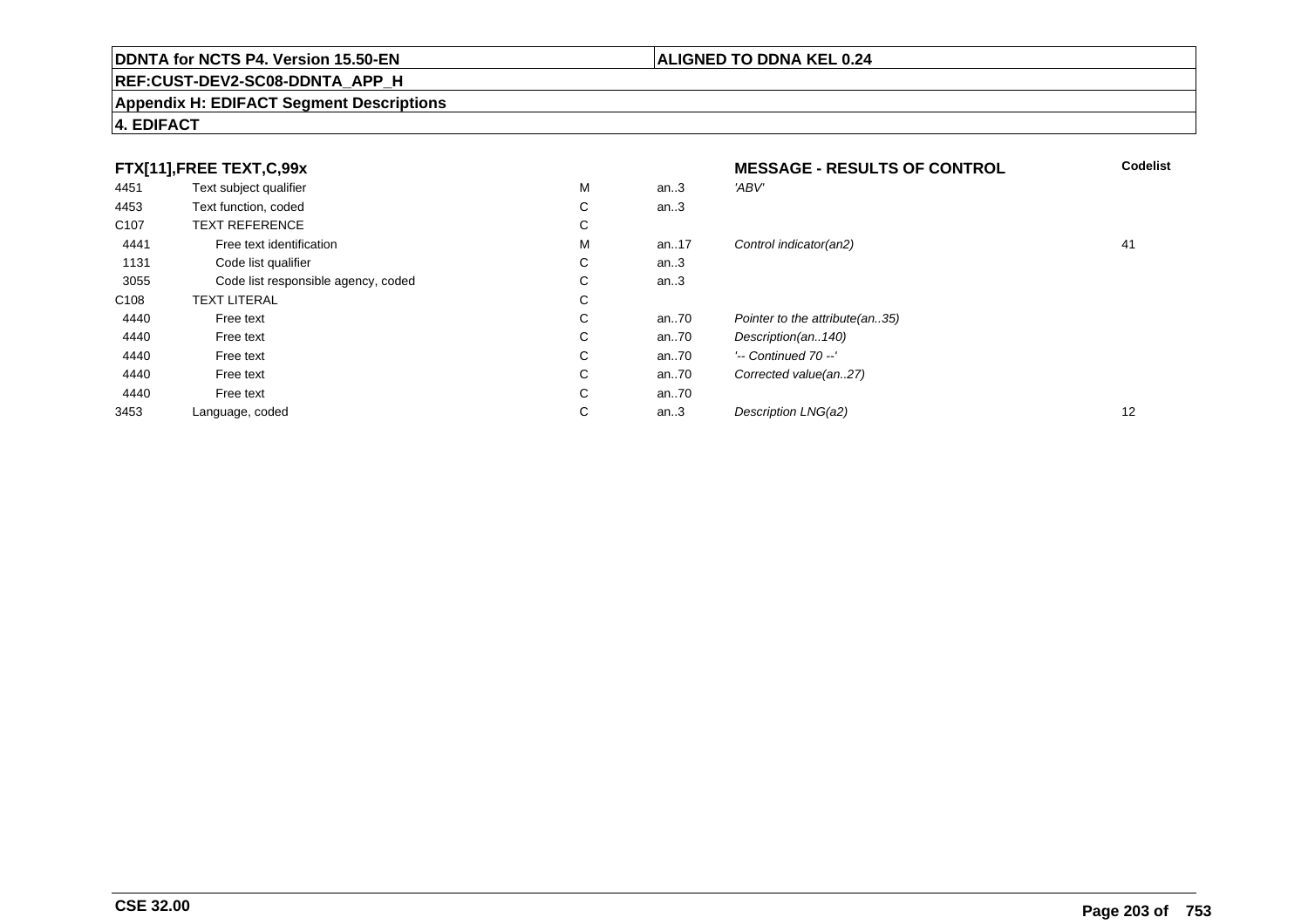# **REF:CUST-DEV2-SC08-DDNTA\_APP\_H**

### **Appendix H: EDIFACT Segment Descriptions**

# **4. EDIFACT**

|                  | FTX[11],FREE TEXT,C,99x             |              |      | <b>MESSAGE - HEADER</b>                    | <b>Codelist</b> |
|------------------|-------------------------------------|--------------|------|--------------------------------------------|-----------------|
| 4451             | Text subject qualifier              | м            | an.3 | 'ACB'                                      |                 |
| 4453             | Text function, coded                | C            | an.3 |                                            |                 |
| C <sub>107</sub> | <b>TEXT REFERENCE</b>               | С            |      |                                            |                 |
| 4441             | Free text identification            | м            | an17 |                                            |                 |
| 1131             | Code list qualifier                 | С            | an.3 |                                            |                 |
| 3055             | Code list responsible agency, coded | C            | an.3 |                                            |                 |
| C108             | <b>TEXT LITERAL</b>                 | C            |      |                                            |                 |
| 4440             | Free text                           | C            | an70 |                                            |                 |
| 4440             | Free text                           | $\mathsf{C}$ | an70 |                                            |                 |
| 4440             | Free text                           | C            | an70 |                                            |                 |
| 4440             | Free text                           | C            | an70 |                                            |                 |
| 4440             | Free text                           | C            | an70 |                                            |                 |
| 3453             | Language, coded                     | C            | an.3 | Dialog language indicator at departure(a2) | 12              |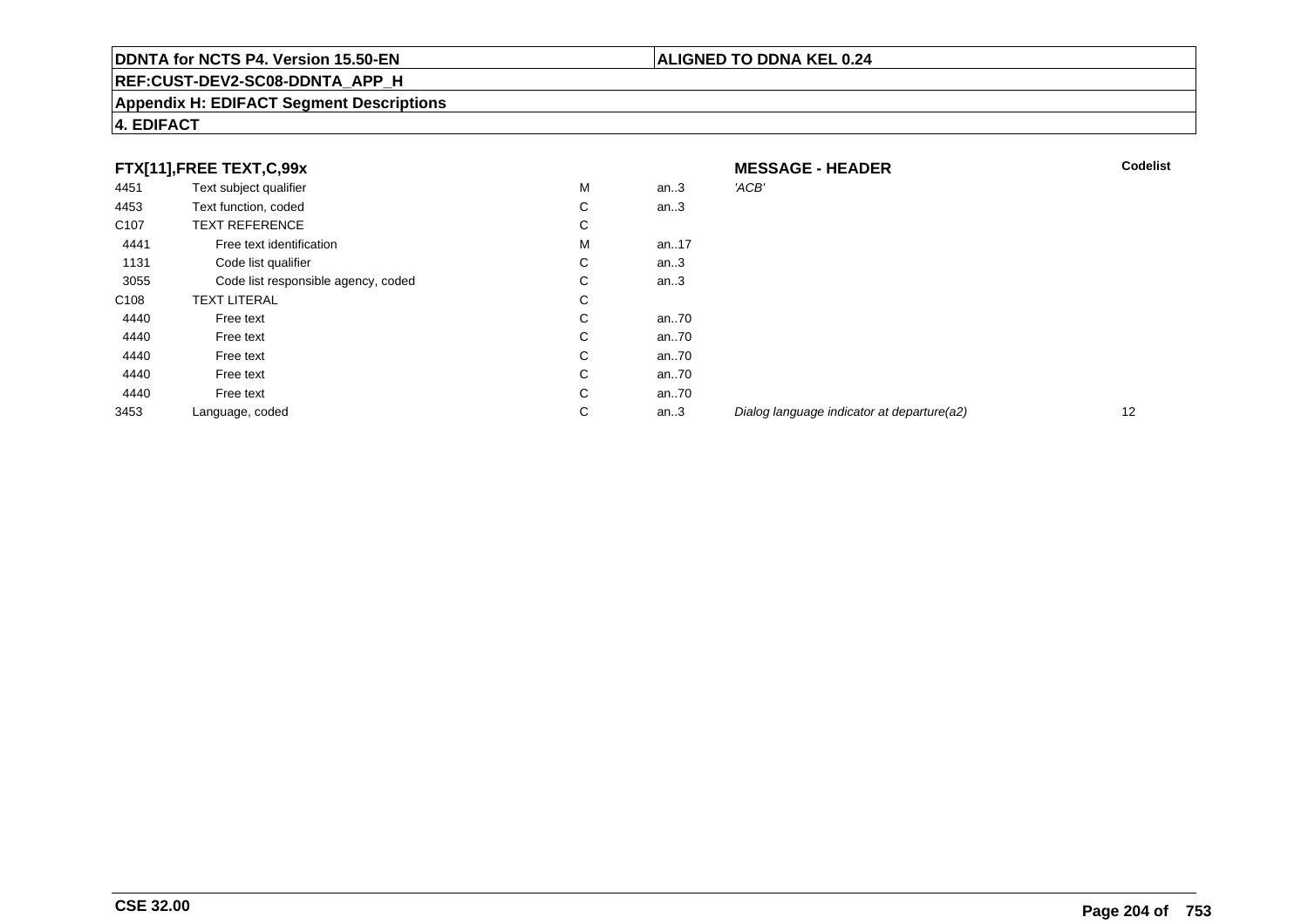# **REF:CUST-DEV2-SC08-DDNTA\_APP\_H**

### **Appendix H: EDIFACT Segment Descriptions**

# **4. EDIFACT**

| FTX[11],FREE TEXT,C,99x |                                     | <b>MESSAGE - HEADER</b> | <b>Codelist</b> |                                              |    |
|-------------------------|-------------------------------------|-------------------------|-----------------|----------------------------------------------|----|
| 4451                    | Text subject qualifier              | М                       | an $3$          | 'ACB'                                        |    |
| 4453                    | Text function, coded                | С                       | an $3$          |                                              |    |
| C <sub>107</sub>        | <b>TEXT REFERENCE</b>               | $\sim$<br>Ü             |                 |                                              |    |
| 4441                    | Free text identification            | М                       | an17            |                                              |    |
| 1131                    | Code list qualifier                 | С                       | an $3$          |                                              |    |
| 3055                    | Code list responsible agency, coded | $\sim$<br>Ü             | an $.3$         |                                              |    |
| C <sub>108</sub>        | <b>TEXT LITERAL</b>                 | $\sim$<br>Ü             |                 |                                              |    |
| 4440                    | Free text                           | С                       | an70            |                                              |    |
| 4440                    | Free text                           | С                       | an70            |                                              |    |
| 4440                    | Free text                           | С                       | an70            |                                              |    |
| 4440                    | Free text                           | $\sim$<br>Ü             | an70            |                                              |    |
| 4440                    | Free text                           | C                       | an70            |                                              |    |
| 3453                    | Language, coded                     | С                       | an.3            | Dialog language indicator at destination(a2) | 12 |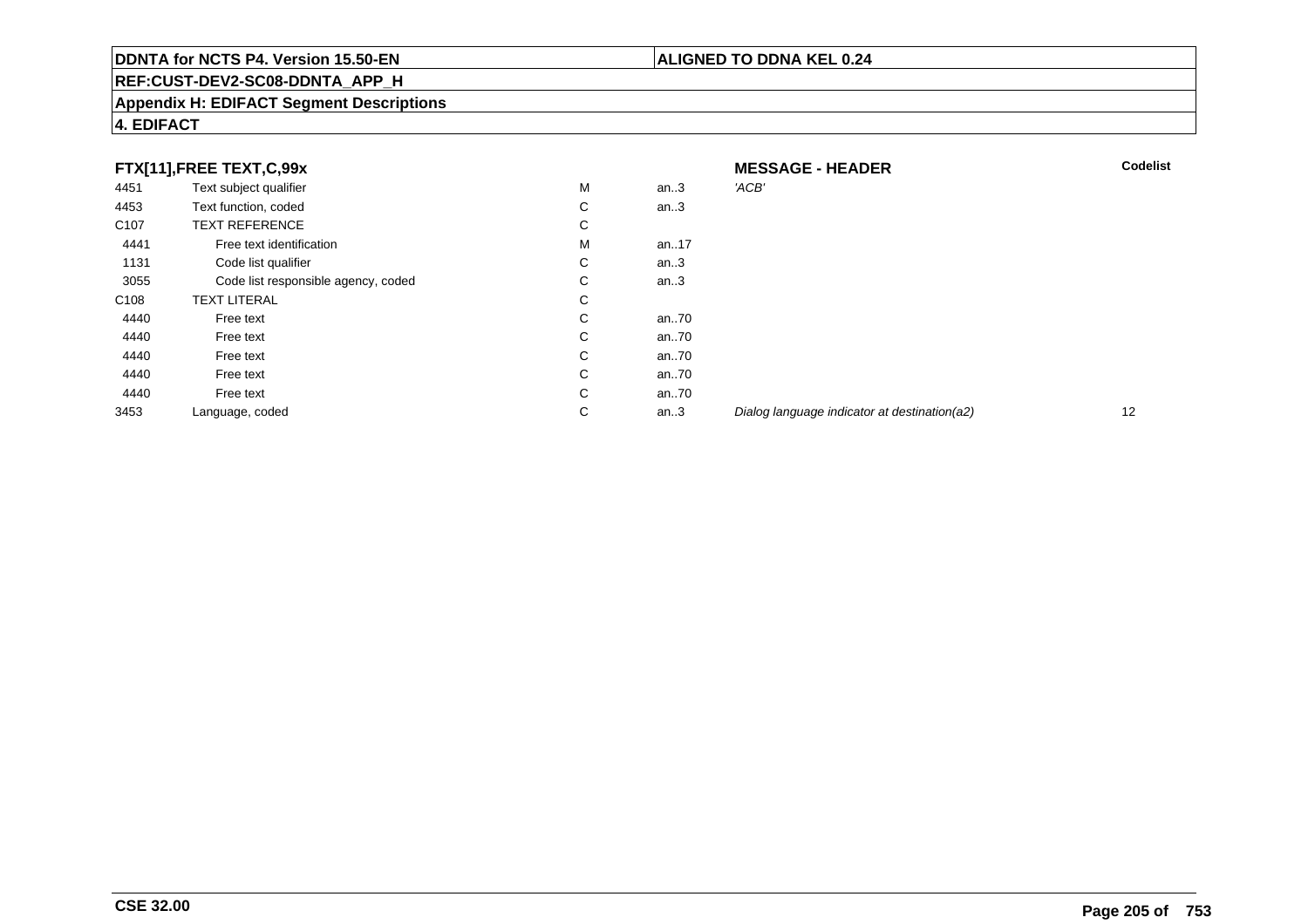# **REF:CUST-DEV2-SC08-DDNTA\_APP\_H**

### **Appendix H: EDIFACT Segment Descriptions**

# **4. EDIFACT**

| FTX[11],FREE TEXT,C,99x |                                     |   | <b>MESSAGE - HEADER</b> | <b>Codelist</b>              |                   |
|-------------------------|-------------------------------------|---|-------------------------|------------------------------|-------------------|
| 4451                    | Text subject qualifier              | M | an.3                    | 'ACD'                        |                   |
| 4453                    | Text function, coded                | С | an.3                    |                              |                   |
| C <sub>107</sub>        | <b>TEXT REFERENCE</b>               | С |                         |                              |                   |
| 4441                    | Free text identification            | M | an17                    |                              |                   |
| 1131                    | Code list qualifier                 | C | an.3                    |                              |                   |
| 3055                    | Code list responsible agency, coded | С | an.3                    |                              |                   |
| C108                    | <b>TEXT LITERAL</b>                 | С |                         |                              |                   |
| 4440                    | Free text                           | С | an70                    |                              |                   |
| 4440                    | Free text                           | С | an70                    | $'-$ Continued 70 $-$ '      |                   |
| 4440                    | Free text                           | C | an70                    | $'-$ Continued 70 $-$ '      |                   |
| 4440                    | Free text                           | C | an70                    | $'-$ Continued 70 $-$ '      |                   |
| 4440                    | Free text                           | С | an70                    | $'-$ Continued 70 $-$ '      |                   |
| 3453                    | Language, coded                     | С | an.3                    | AAR rejection reason LNG(a2) | $12 \overline{ }$ |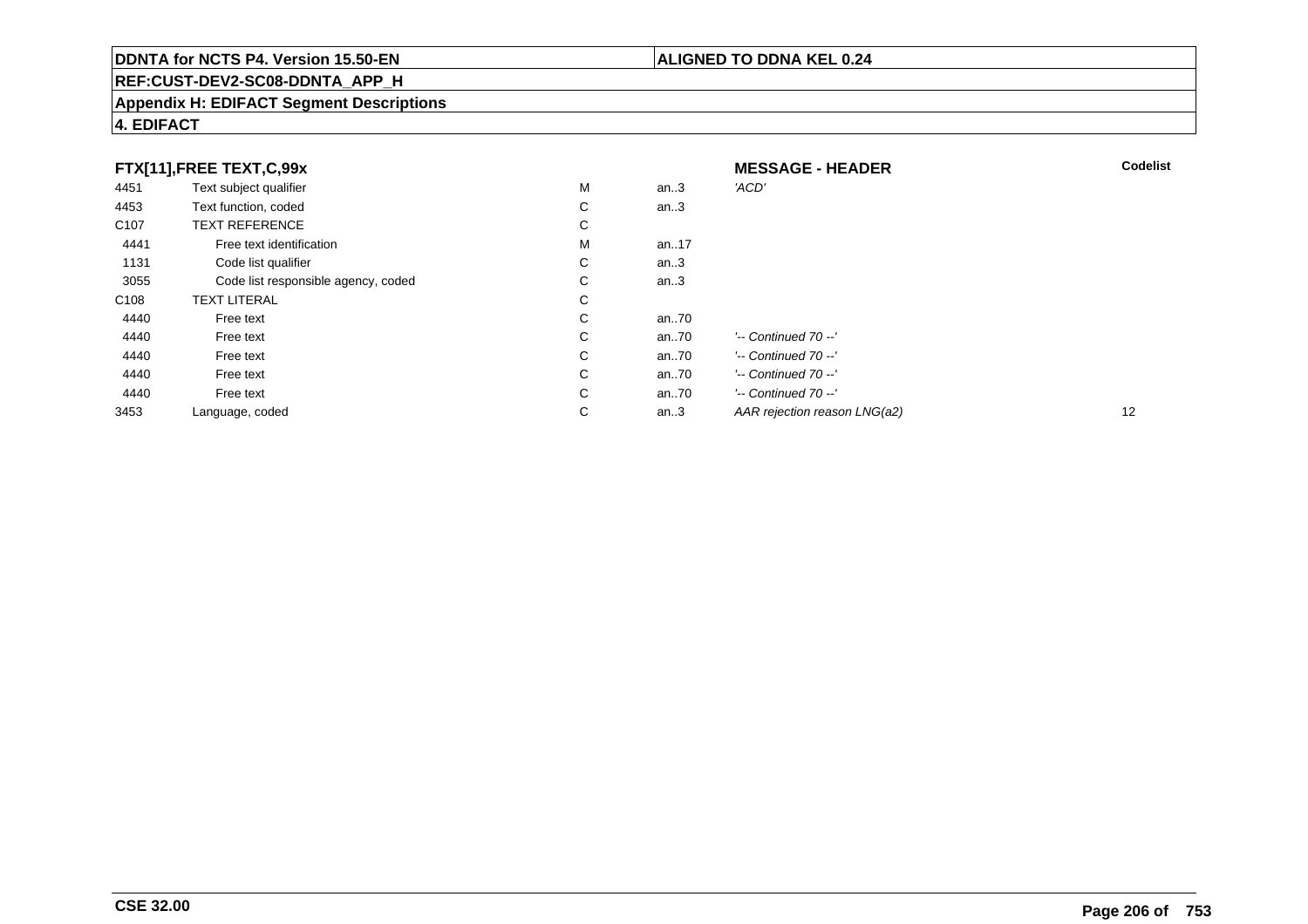# **REF:CUST-DEV2-SC08-DDNTA\_APP\_H**

### **Appendix H: EDIFACT Segment Descriptions**

# **4. EDIFACT**

| FTX[11],FREE TEXT,C,99x |                                     |    | <b>MESSAGE - HEADER</b> | <b>Codelist</b>             |    |
|-------------------------|-------------------------------------|----|-------------------------|-----------------------------|----|
| 4451                    | Text subject qualifier              | M  | an $.3$                 | 'ACD'                       |    |
| 4453                    | Text function, coded                | C  | an.3                    |                             |    |
| C <sub>107</sub>        | <b>TEXT REFERENCE</b>               | C  |                         |                             |    |
| 4441                    | Free text identification            | M  | an17                    |                             |    |
| 1131                    | Code list qualifier                 | C  | an.3                    |                             |    |
| 3055                    | Code list responsible agency, coded | C  | an.3                    |                             |    |
| C <sub>108</sub>        | <b>TEXT LITERAL</b>                 | C  |                         |                             |    |
| 4440                    | Free text                           | C  | an70                    | Cancellation reason(an350)  |    |
| 4440                    | Free text                           | C  | an70                    | $'-$ Continued 70 $-$ '     |    |
| 4440                    | Free text                           | C  | an70                    | $'-$ Continued $70 -'$      |    |
| 4440                    | Free text                           | C. | an70                    | $'-$ Continued 70 $-$ '     |    |
| 4440                    | Free text                           | C  | an70                    | $'-$ Continued 70 $-$ '     |    |
| 3453                    | Language, coded                     | C  | an. $3$                 | Cancellation reason LNG(a2) | 12 |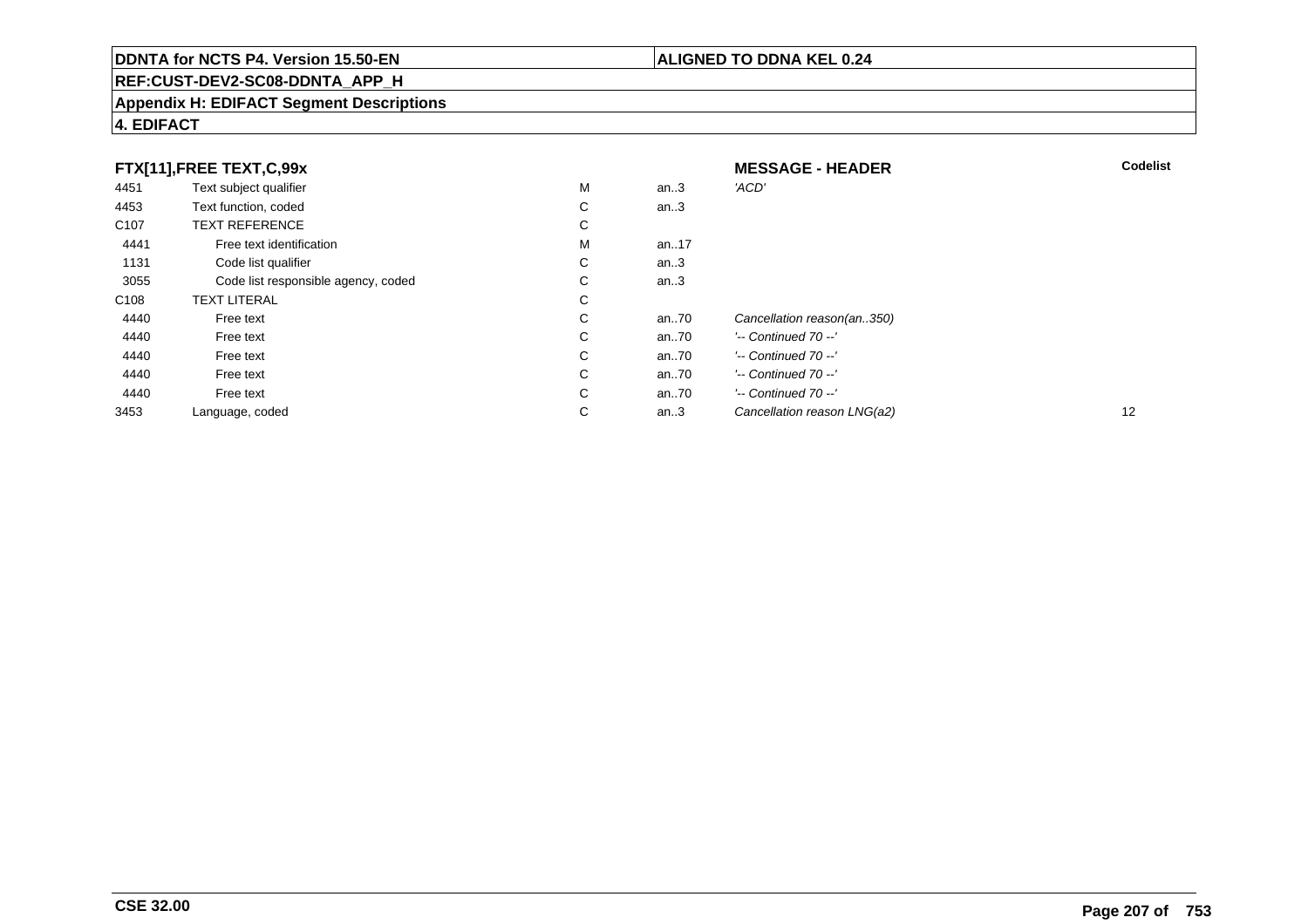# **REF:CUST-DEV2-SC08-DDNTA\_APP\_H**

### **Appendix H: EDIFACT Segment Descriptions**

# **4. EDIFACT**

| FTX[11],FREE TEXT,C,99x |                                     |             | <b>MESSAGE - HEADER</b> | <b>Codelist</b>                             |    |
|-------------------------|-------------------------------------|-------------|-------------------------|---------------------------------------------|----|
| 4451                    | Text subject qualifier              | M           | an.3                    | 'ACD'                                       |    |
| 4453                    | Text function, coded                | ⌒<br>Ü      | an.3                    |                                             |    |
| C <sub>107</sub>        | <b>TEXT REFERENCE</b>               | ⌒<br>◡      |                         |                                             |    |
| 4441                    | Free text identification            | M           | an17                    | Amendment rejection motivation code(n1)     | 45 |
| 1131                    | Code list qualifier                 | ⌒<br>◡      | an.3                    |                                             |    |
| 3055                    | Code list responsible agency, coded | ⌒<br>◡      | an.3                    |                                             |    |
| C <sub>108</sub>        | <b>TEXT LITERAL</b>                 | С           |                         |                                             |    |
| 4440                    | Free text                           | ⌒<br>◡      | an70                    | Amendment rejection motivation text(an350)  |    |
| 4440                    | Free text                           | $\sim$<br>Ü | an70                    | $'-$ Continued 70 $-$ '                     |    |
| 4440                    | Free text                           | C           | an70                    | $'-$ Continued 70 $-$ '                     |    |
| 4440                    | Free text                           | С           | an70                    | $'-$ Continued 70 $-$ '                     |    |
| 4440                    | Free text                           | С           | an70                    | $'-$ Continued 70 $-$ '                     |    |
| 3453                    | Language, coded                     | ⌒<br>◡      | an.3                    | Amendment rejection motivation text LNG(a2) | 12 |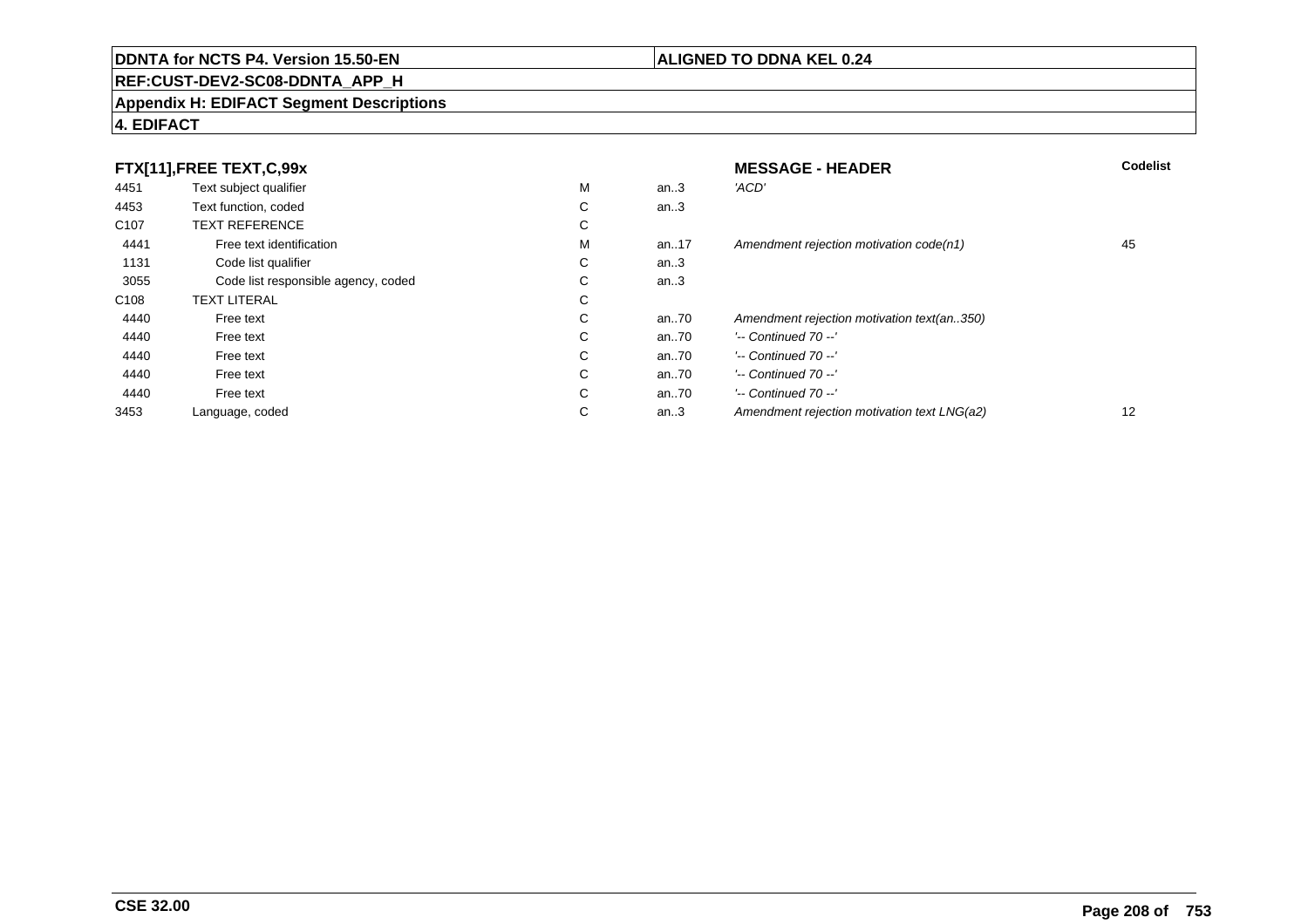# **REF:CUST-DEV2-SC08-DDNTA\_APP\_H**

### **Appendix H: EDIFACT Segment Descriptions**

# **4. EDIFACT**

| FTX[11],FREE TEXT,C,99x |                                     |             | <b>MESSAGE - HEADER</b> | Codelist                      |                   |
|-------------------------|-------------------------------------|-------------|-------------------------|-------------------------------|-------------------|
| 4451                    | Text subject qualifier              | М           | an.3                    | 'ACD'                         |                   |
| 4453                    | Text function, coded                | ⌒<br>◡      | an.3                    |                               |                   |
| C <sub>107</sub>        | <b>TEXT REFERENCE</b>               | $\sim$<br>Ü |                         |                               |                   |
| 4441                    | Free text identification            | М           | an17                    | ATR rejection reason code(n2) | 44                |
| 1131                    | Code list qualifier                 | С           | an.3                    |                               |                   |
| 3055                    | Code list responsible agency, coded | $\sim$<br>Ü | an.3                    |                               |                   |
| C <sub>108</sub>        | <b>TEXT LITERAL</b>                 | $\sim$<br>◡ |                         |                               |                   |
| 4440                    | Free text                           | $\sim$<br>◡ | an70                    | ATR rejection reason(an350)   |                   |
| 4440                    | Free text                           | С           | an70                    | $'-$ Continued 70 $-$ '       |                   |
| 4440                    | Free text                           | C           | an70                    | $'-$ Continued 70 $-$ '       |                   |
| 4440                    | Free text                           | С           | an70                    | $'-$ Continued 70 $-$ '       |                   |
| 4440                    | Free text                           | С           | an.70                   | $'-$ Continued 70 $-$ '       |                   |
| 3453                    | Language, coded                     | $\sim$<br>◡ | an.3                    | ATR rejection reason LNG(a2)  | $12 \overline{ }$ |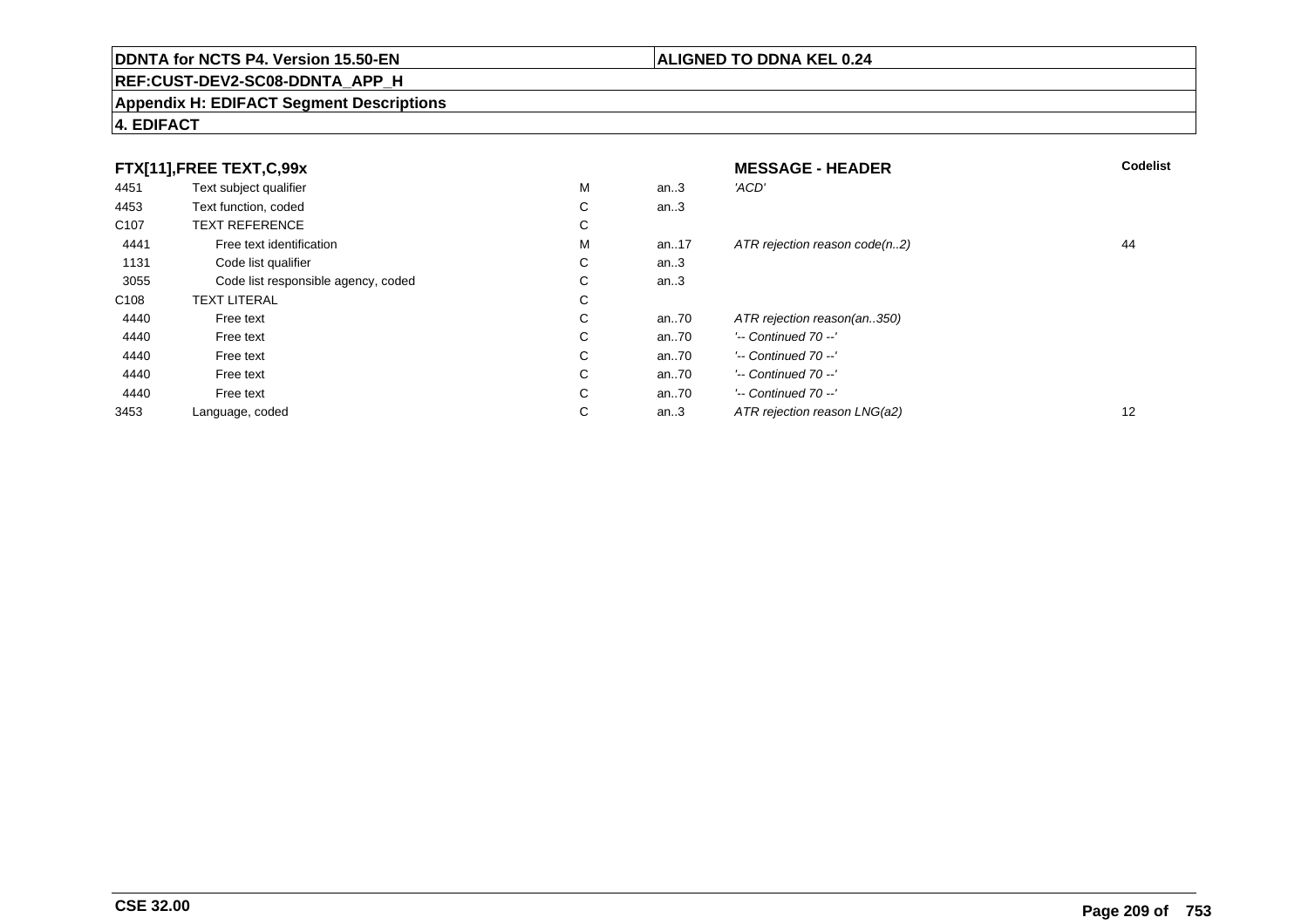# **REF:CUST-DEV2-SC08-DDNTA\_APP\_H**

### **Appendix H: EDIFACT Segment Descriptions**

# **4. EDIFACT**

| FTX[11],FREE TEXT,C,99x |                                     |    | <b>MESSAGE - HEADER</b> | <b>Codelist</b>                |    |
|-------------------------|-------------------------------------|----|-------------------------|--------------------------------|----|
| 4451                    | Text subject qualifier              | M  | an $.3$                 | 'ABX'                          |    |
| 4453                    | Text function, coded                | C  | an.3                    |                                |    |
| C <sub>107</sub>        | <b>TEXT REFERENCE</b>               | C  |                         |                                |    |
| 4441                    | Free text identification            | M  | an17                    |                                |    |
| 1131                    | Code list qualifier                 | C  | an.3                    |                                |    |
| 3055                    | Code list responsible agency, coded | C  | an.3                    |                                |    |
| C <sub>108</sub>        | <b>TEXT LITERAL</b>                 | C  |                         |                                |    |
| 4440                    | Free text                           | C  | an70                    | Ask for documents text(an350)  |    |
| 4440                    | Free text                           | C  | an70                    | $'-$ Continued 70 $-$ '        |    |
| 4440                    | Free text                           | C  | an70                    | $'-$ Continued $70 -'$         |    |
| 4440                    | Free text                           | C. | an70                    | $'-$ Continued 70 $-$ '        |    |
| 4440                    | Free text                           | C  | an70                    | $'-$ Continued 70 $-$ '        |    |
| 3453                    | Language, coded                     | C  | an. $3$                 | Ask for documents text LNG(a2) | 12 |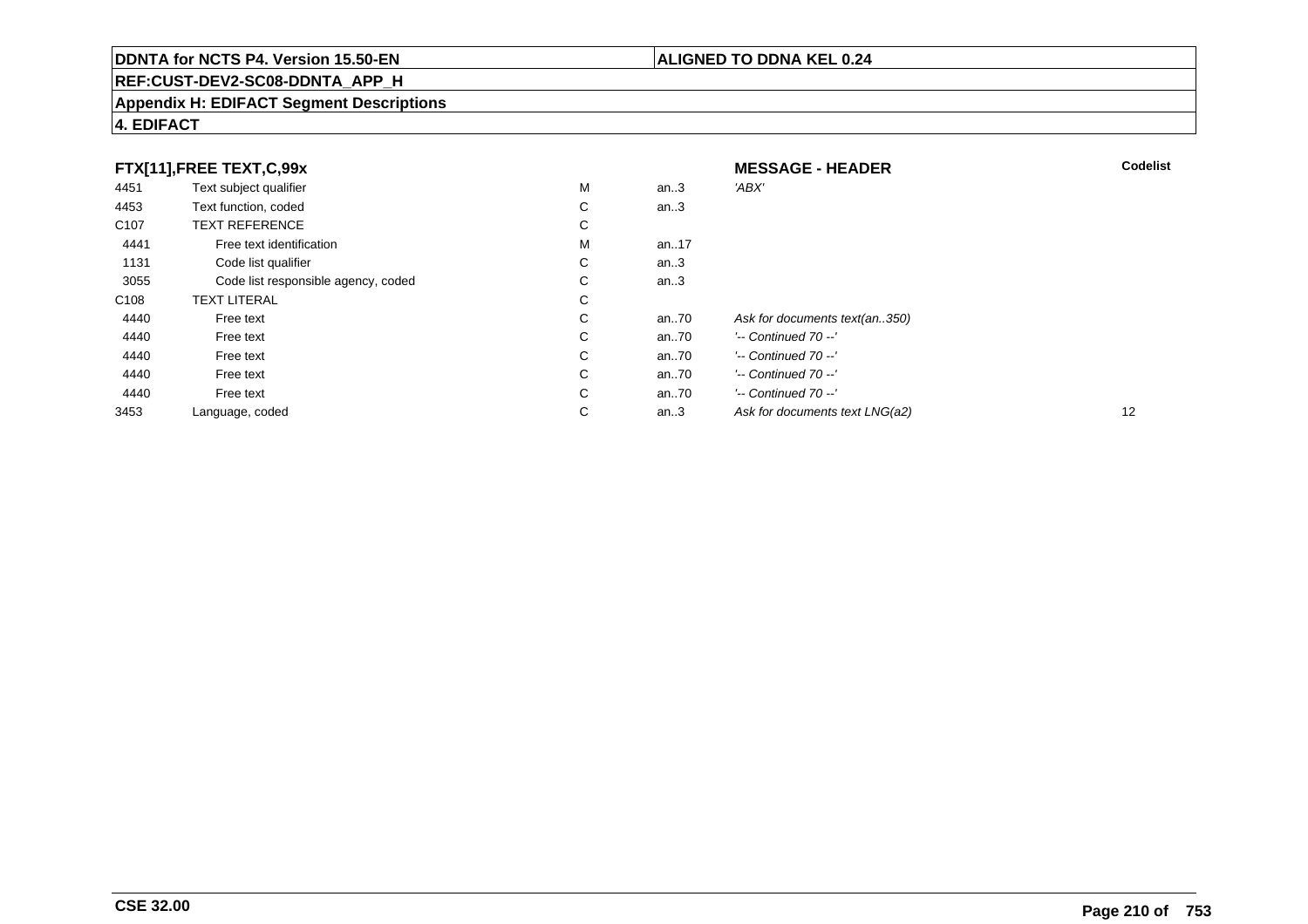# **REF:CUST-DEV2-SC08-DDNTA\_APP\_H**

### **Appendix H: EDIFACT Segment Descriptions**

# **4. EDIFACT**

| FTX[11],FREE TEXT,C,99x |                                     |   | <b>MESSAGE - HEADER</b> | <b>Codelist</b>                         |    |
|-------------------------|-------------------------------------|---|-------------------------|-----------------------------------------|----|
| 4451                    | Text subject qualifier              | М | an.3                    | 'ABO                                    |    |
| 4453                    | Text function, coded                | С | an.3                    |                                         |    |
| C <sub>107</sub>        | <b>TEXT REFERENCE</b>               | С |                         |                                         |    |
| 4441                    | Free text identification            | М | an17                    |                                         |    |
| 1131                    | Code list qualifier                 | С | an.3                    |                                         |    |
| 3055                    | Code list responsible agency, coded | С | an.3                    |                                         |    |
| C <sub>108</sub>        | <b>TEXT LITERAL</b>                 | С |                         |                                         |    |
| 4440                    | Free text                           | С | an70                    | Discrepancies notification text(an350)  |    |
| 4440                    | Free text                           | С | an70                    | $'-$ Continued 70 $-$ '                 |    |
| 4440                    | Free text                           | С | an70                    | $'-$ Continued 70 $-$ '                 |    |
| 4440                    | Free text                           | С | an70                    | $'-$ Continued 70 $-$ '                 |    |
| 4440                    | Free text                           | С | an70                    | $'-$ Continued 70 $-$ '                 |    |
| 3453                    | Language, coded                     | С | an.3                    | Discrepancies notification text LNG(a2) | 12 |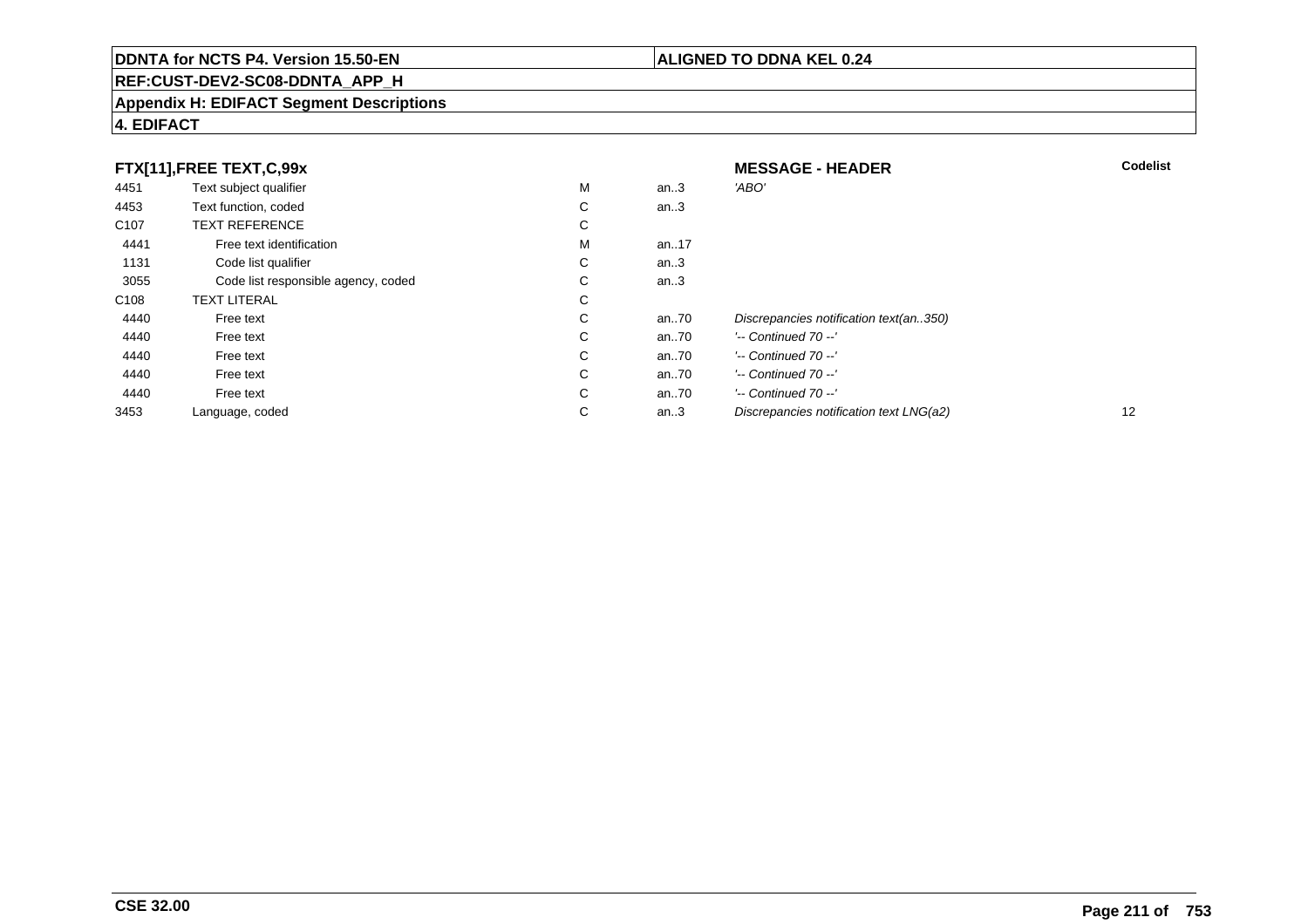# **REF:CUST-DEV2-SC08-DDNTA\_APP\_H**

### **Appendix H: EDIFACT Segment Descriptions**

# **4. EDIFACT**

| FTX[11],FREE TEXT,C,99x |                                     |             | <b>MESSAGE - HEADER</b> | <b>Codelist</b>                                |    |
|-------------------------|-------------------------------------|-------------|-------------------------|------------------------------------------------|----|
| 4451                    | Text subject qualifier              | М           | an.3                    | 'ABO'                                          |    |
| 4453                    | Text function, coded                | С           | an.3                    |                                                |    |
| C <sub>107</sub>        | <b>TEXT REFERENCE</b>               | С           |                         |                                                |    |
| 4441                    | Free text identification            | М           | an17                    | Discrepancies solved notification code(an2)    | 69 |
| 1131                    | Code list qualifier                 | С           | an.3                    |                                                |    |
| 3055                    | Code list responsible agency, coded | С           | an.3                    |                                                |    |
| C <sub>108</sub>        | <b>TEXT LITERAL</b>                 | С           |                         |                                                |    |
| 4440                    | Free text                           | $\sim$<br>Ü | an70                    | Discrepancies solved notification text(an350)  |    |
| 4440                    | Free text                           | С           | an70                    | $'-$ Continued 70 $-$ '                        |    |
| 4440                    | Free text                           | С           | an70                    | $'-$ Continued 70 $-$ '                        |    |
| 4440                    | Free text                           | С           | an70                    | $'-$ Continued 70 $-$ '                        |    |
| 4440                    | Free text                           | C           | an70                    | $'-$ Continued 70 $-$ '                        |    |
| 3453                    | Language, coded                     | С           | an.3                    | Discrepancies solved notification text LNG(a2) | 12 |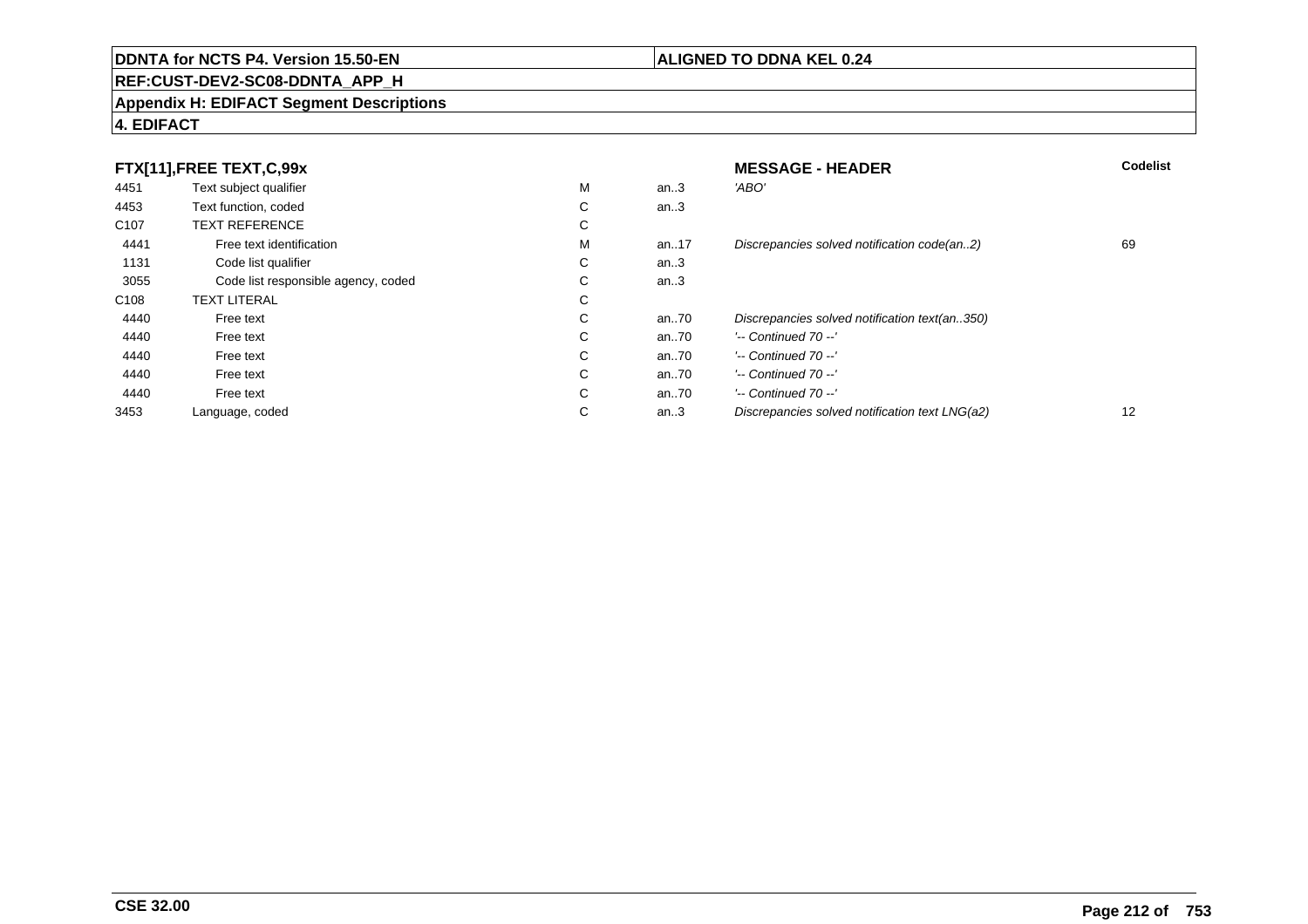# **REF:CUST-DEV2-SC08-DDNTA\_APP\_H**

### **Appendix H: EDIFACT Segment Descriptions**

# **4. EDIFACT**

| FTX[11],FREE TEXT,C,99x |                                     |             | <b>MESSAGE - HEADER</b> | Codelist                         |    |
|-------------------------|-------------------------------------|-------------|-------------------------|----------------------------------|----|
| 4451                    | Text subject qualifier              | М           | an.3                    | 'ACD'                            |    |
| 4453                    | Text function, coded                | ⌒<br>◡      | an.3                    |                                  |    |
| C <sub>107</sub>        | <b>TEXT REFERENCE</b>               | $\sim$<br>Ü |                         |                                  |    |
| 4441                    | Free text identification            | М           | an17                    | Diversion rejection code(n2)     | 46 |
| 1131                    | Code list qualifier                 | С           | an.3                    |                                  |    |
| 3055                    | Code list responsible agency, coded | $\sim$<br>Ü | an.3                    |                                  |    |
| C <sub>108</sub>        | <b>TEXT LITERAL</b>                 | $\sim$<br>◡ |                         |                                  |    |
| 4440                    | Free text                           | $\sim$<br>◡ | an70                    | Diversion rejection text(an350)  |    |
| 4440                    | Free text                           | С           | an70                    | $'-$ Continued 70 $-$ '          |    |
| 4440                    | Free text                           | C           | an70                    | $'-$ Continued 70 $-$ '          |    |
| 4440                    | Free text                           | С           | an70                    | $'-$ Continued 70 $-$ '          |    |
| 4440                    | Free text                           | $\sim$<br>Ü | an.70                   | $'-$ Continued 70 $-$ '          |    |
| 3453                    | Language, coded                     | $\sim$<br>◡ | an.3                    | Diversion rejection text LNG(a2) | 12 |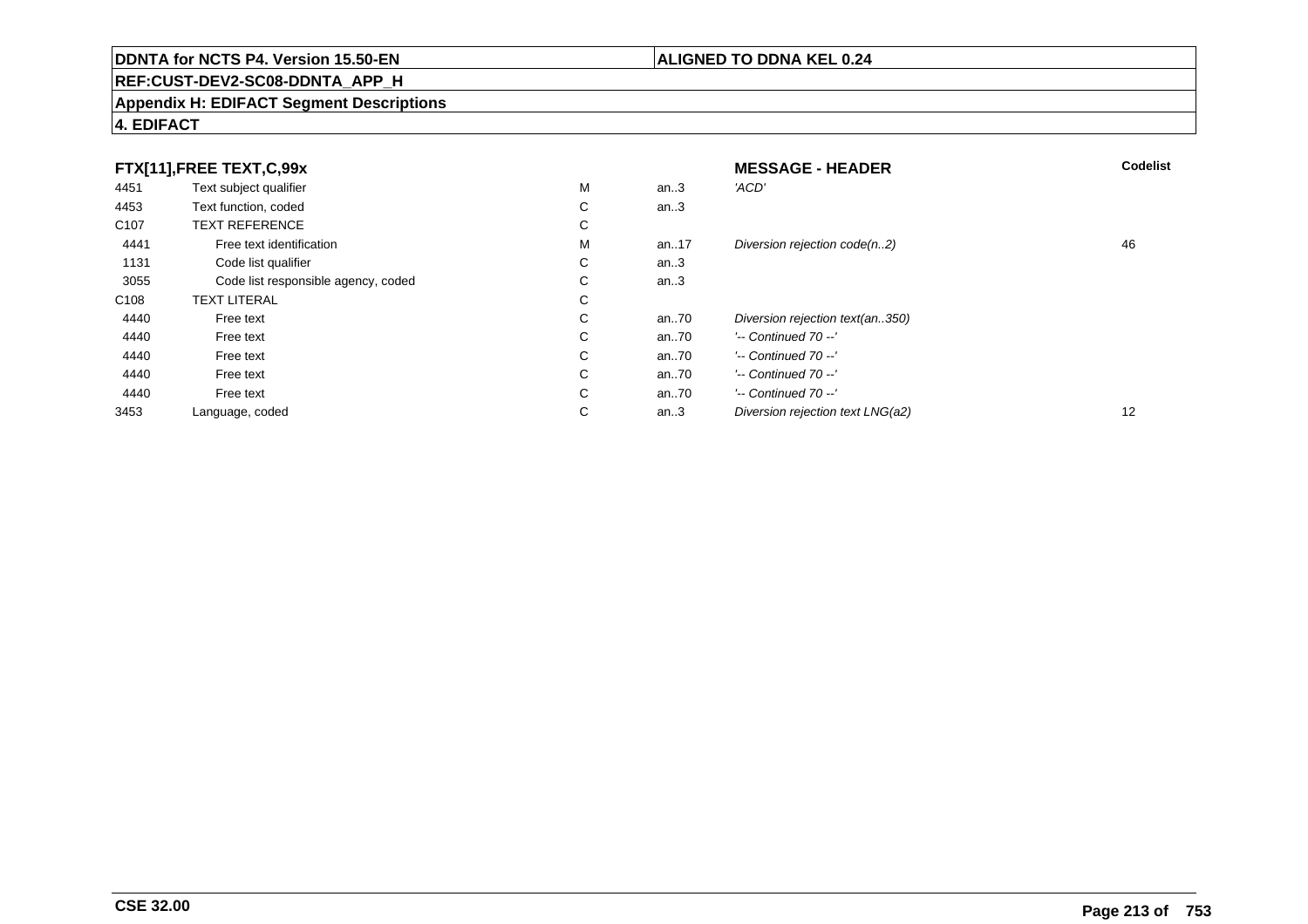# **REF:CUST-DEV2-SC08-DDNTA\_APP\_H**

### **Appendix H: EDIFACT Segment Descriptions**

# **4. EDIFACT**

| FTX[11],FREE TEXT,C,99x |                                     | <b>MESSAGE - HEADER</b> | <b>Codelist</b> |                                     |    |
|-------------------------|-------------------------------------|-------------------------|-----------------|-------------------------------------|----|
| 4451                    | Text subject qualifier              | М                       | an.3            | 'AAG'                               |    |
| 4453                    | Text function, coded                | ⌒<br>Ü                  | an.3            |                                     |    |
| C <sub>107</sub>        | <b>TEXT REFERENCE</b>               | С                       |                 |                                     |    |
| 4441                    | Free text identification            | м                       | an17            |                                     |    |
| 1131                    | Code list qualifier                 | С                       | an $.3$         |                                     |    |
| 3055                    | Code list responsible agency, coded | C.                      | an.3            |                                     |    |
| C <sub>108</sub>        | <b>TEXT LITERAL</b>                 | C                       |                 |                                     |    |
| 4440                    | Free text                           | ⌒<br>Ü                  | an70            | Guarantor notification text(an350)  |    |
| 4440                    | Free text                           | C                       | an70            | $'-$ Continued 70 $-$ '             |    |
| 4440                    | Free text                           | C                       | an70            | $'-$ Continued 70 $-$ '             |    |
| 4440                    | Free text                           | C                       | an70            | $'-$ Continued 70 $-$ '             |    |
| 4440                    | Free text                           | C                       | an70            | $'-$ Continued 70 $-$ '             |    |
| 3453                    | Language, coded                     | С                       | an. $3$         | Guarantor notification text LNG(a2) | 12 |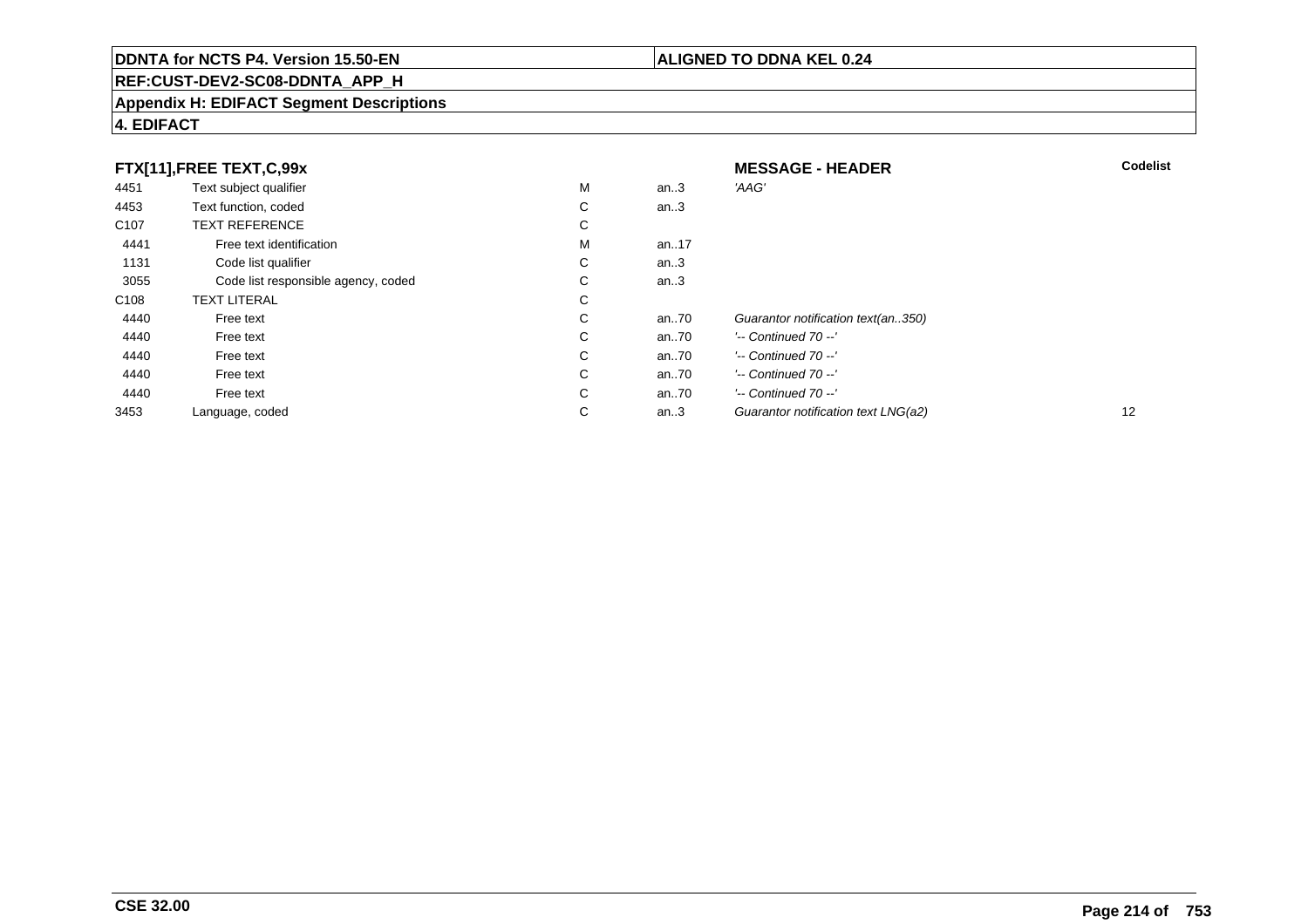### **REF:CUST-DEV2-SC08-DDNTA\_APP\_H**

### **Appendix H: EDIFACT Segment Descriptions**

# **4. EDIFACT**

# **FTX[11],FREE TEXT,C,99x**

| 4451             | Text subject qualifier              | М | an.3  |
|------------------|-------------------------------------|---|-------|
| 4453             | Text function, coded                | С | an.3  |
| C <sub>107</sub> | <b>TEXT REFERENCE</b>               | С |       |
| 4441             | Free text identification            | М | an17  |
| 1131             | Code list qualifier                 | С | an.3  |
| 3055             | Code list responsible agency, coded | С | an.3  |
| C <sub>108</sub> | <b>TEXT LITERAL</b>                 | С |       |
| 4440             | Free text                           | C | an.70 |
| 4440             | Free text                           | С | an70  |
| 4440             | Free text                           | C | an.70 |
| 4440             | Free text                           | С | an.70 |
| 4440             | Free text                           | С | an70  |
| 3453             | Language, coded                     | C | an.3  |
|                  |                                     |   |       |

### **MESSAGE - CONTROL RESULT**<br>3 *ADO'* **Codelist**

# 17 Control result code(an2) 47<br>3

### **ALIGNED TO DDNA KEL 0.24**

# an..3 'ADO' an..3 an..3 an..3 an..70 an..70 an..70 an..70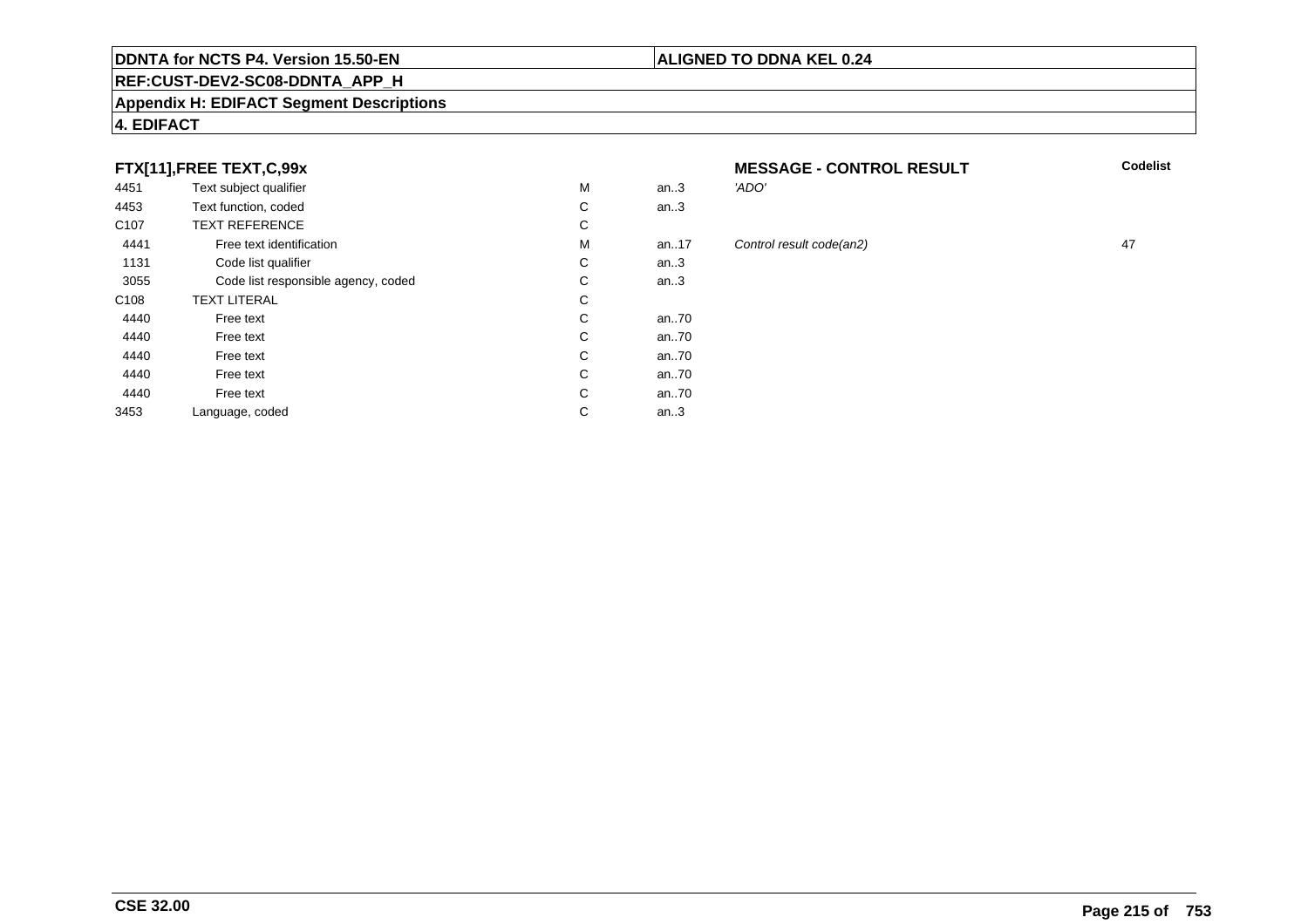# **REF:CUST-DEV2-SC08-DDNTA\_APP\_H**

### **Appendix H: EDIFACT Segment Descriptions**

# **4. EDIFACT**

| FTX[11],FREE TEXT,C,99x |                                     |   | <b>MESSAGE - HEADER</b> | <b>Codelist</b>                              |    |
|-------------------------|-------------------------------------|---|-------------------------|----------------------------------------------|----|
| 4451                    | Text subject qualifier              | М | an.3                    | 'ALL'                                        |    |
| 4453                    | Text function, coded                | С | an.3                    |                                              |    |
| C <sub>107</sub>        | <b>TEXT REFERENCE</b>               | С |                         |                                              |    |
| 4441                    | Free text identification            | М | an17                    |                                              |    |
| 1131                    | Code list qualifier                 | С | an.3                    |                                              |    |
| 3055                    | Code list responsible agency, coded | С | an.3                    |                                              |    |
| C <sub>108</sub>        | <b>TEXT LITERAL</b>                 | С |                         |                                              |    |
| 4440                    | Free text                           | С | an70                    |                                              |    |
| 4440                    | Free text                           | С | an70                    |                                              |    |
| 4440                    | Free text                           | С | an70                    |                                              |    |
| 4440                    | Free text                           | С | an70                    |                                              |    |
| 4440                    | Free text                           | C | an70                    |                                              |    |
| 3453                    | Language, coded                     | С | an.3                    | NCTS accompanying document language code(a2) | 12 |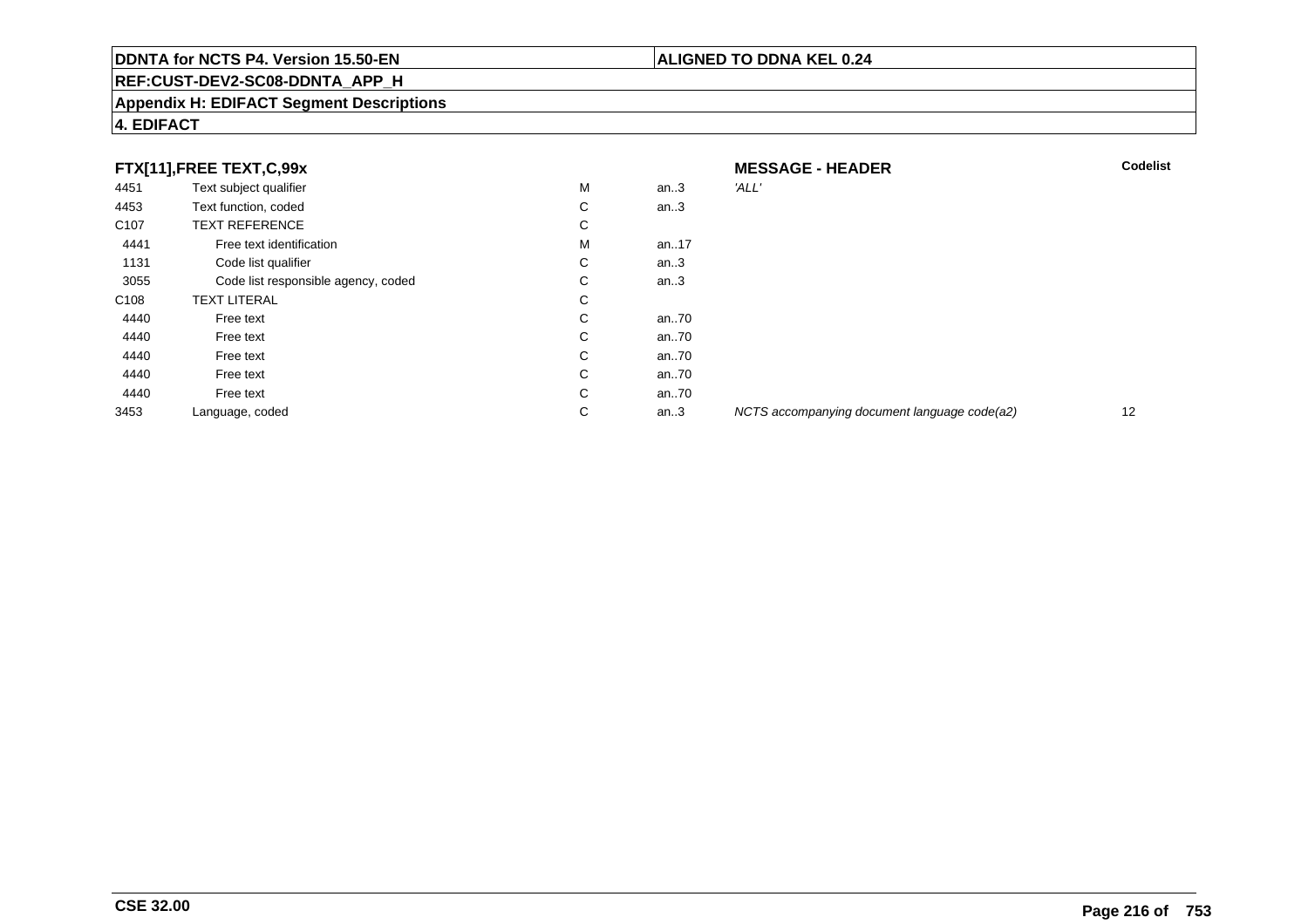### **REF:CUST-DEV2-SC08-DDNTA\_APP\_H**

#### **Appendix H: EDIFACT Segment Descriptions**

#### **4. EDIFACT**

| FTX[11],FREE TEXT,C,99x |                                     |             | <b>MESSAGE - CONTROL RESULT</b> | <b>Codelist</b>         |    |
|-------------------------|-------------------------------------|-------------|---------------------------------|-------------------------|----|
| 4451                    | Text subject qualifier              | М           | an.3                            | 'CUR'                   |    |
| 4453                    | Text function, coded                | $\sim$<br>Ü | an.3                            |                         |    |
| C <sub>107</sub>        | <b>TEXT REFERENCE</b>               | $\sim$<br>Ü |                                 |                         |    |
| 4441                    | Free text identification            | м           | an17                            |                         |    |
| 1131                    | Code list qualifier                 | С           | an.3                            |                         |    |
| 3055                    | Code list responsible agency, coded | С           | an.3                            |                         |    |
| C <sub>108</sub>        | <b>TEXT LITERAL</b>                 | С           |                                 |                         |    |
| 4440                    | Free text                           | С           | an70                            | Remark(an350)           |    |
| 4440                    | Free text                           | C           | an70                            | $'-$ Continued 70 $-$ ' |    |
| 4440                    | Free text                           | С           | an70                            | $'-$ Continued 70 $-$ ' |    |
| 4440                    | Free text                           | C           | an70                            | $'-$ Continued 70 $-$ ' |    |
| 4440                    | Free text                           | C           | an70                            | $'-$ Continued 70 $-$ ' |    |
| 3453                    | Language, coded                     | С           | an.3                            | Remark LNG(a2)          | 12 |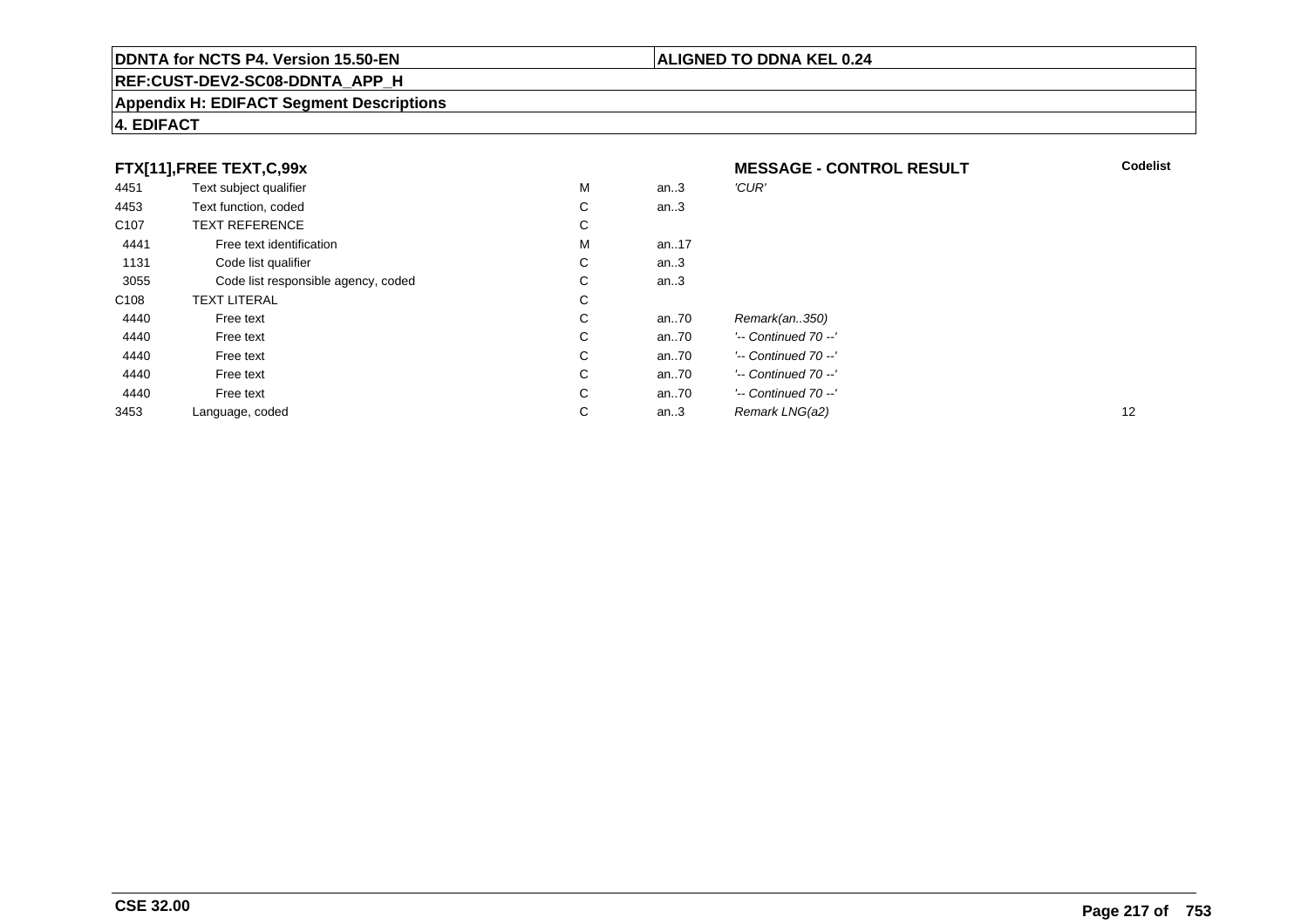### **REF:CUST-DEV2-SC08-DDNTA\_APP\_H**

#### **Appendix H: EDIFACT Segment Descriptions**

#### **4. EDIFACT**

|                  | FTX[11],FREE TEXT,C,99x             |   |      | <b>MESSAGE - HEADER</b>                     | <b>Codelist</b> |
|------------------|-------------------------------------|---|------|---------------------------------------------|-----------------|
| 4451             | Text subject qualifier              | M | an.3 | 'ABG'                                       |                 |
| 4453             | Text function, coded                | С | an.3 |                                             |                 |
| C <sub>107</sub> | <b>TEXT REFERENCE</b>               | С |      |                                             |                 |
| 4441             | Free text identification            | M | an17 |                                             |                 |
| 1131             | Code list qualifier                 | C | an.3 |                                             |                 |
| 3055             | Code list responsible agency, coded | С | an.3 |                                             |                 |
| C <sub>108</sub> | <b>TEXT LITERAL</b>                 | С |      |                                             |                 |
| 4440             | Free text                           | C | an70 | Cancel enquiry notification remarks(an350)  |                 |
| 4440             | Free text                           | С | an70 | $'-$ Continued 70 $-$ '                     |                 |
| 4440             | Free text                           | C | an70 | $'-$ Continued 70 $-$ '                     |                 |
| 4440             | Free text                           | С | an70 | $'-$ Continued 70 $-$ '                     |                 |
| 4440             | Free text                           | С | an70 | $'-$ Continued 70 $-$ '                     |                 |
| 3453             | Language, coded                     | С | an.3 | Cancel enquiry notification remarks LNG(a2) | 12              |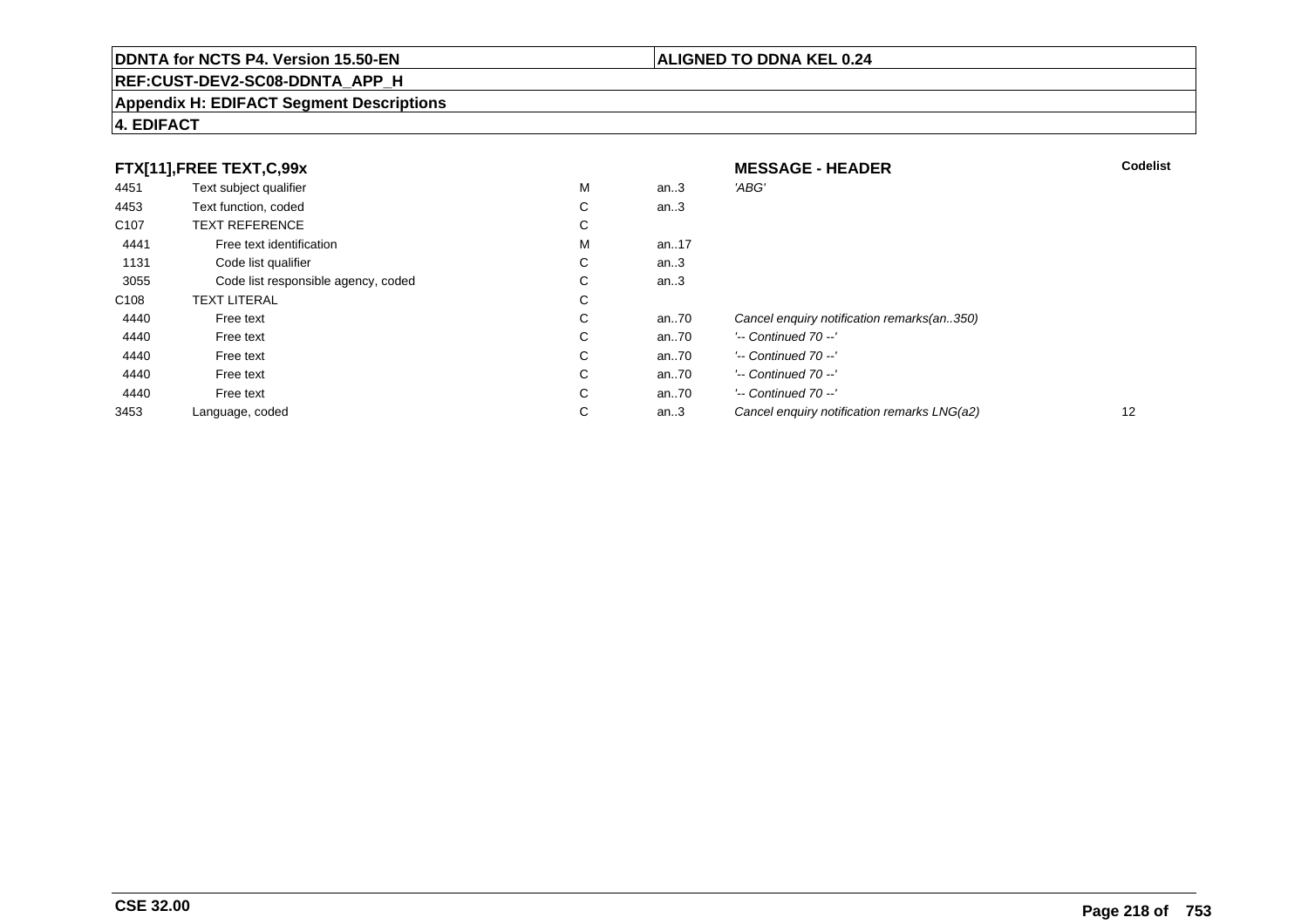#### **REF:CUST-DEV2-SC08-DDNTA\_APP\_H**

#### **Appendix H: EDIFACT Segment Descriptions**

#### **4. EDIFACT**

#### **FTX[11],FREE TEXT,C,99x**

| 4451             | Text subject qualifier              | М | an.3 | 'AAL' |
|------------------|-------------------------------------|---|------|-------|
| 4453             | Text function, coded                | C | an.3 |       |
| C <sub>107</sub> | <b>TEXT REFERENCE</b>               | C |      |       |
| 4441             | Free text identification            | M | an17 |       |
| 1131             | Code list qualifier                 | С | an.3 |       |
| 3055             | Code list responsible agency, coded | C | an.3 |       |
| C <sub>108</sub> | <b>TEXT LITERAL</b>                 | С |      |       |
| 4440             | Free text                           | C | an70 |       |
| 4440             | Free text                           | C | an70 |       |
| 4440             | Free text                           | C | an70 |       |
| 4440             | Free text                           | C | an70 |       |
| 4440             | Free text                           | C | an70 |       |
| 3453             | Language, coded                     | С | an.3 |       |
|                  |                                     |   |      |       |

**MESSAGE - HEADER**

**ALIGNED TO DDNA KEL 0.24**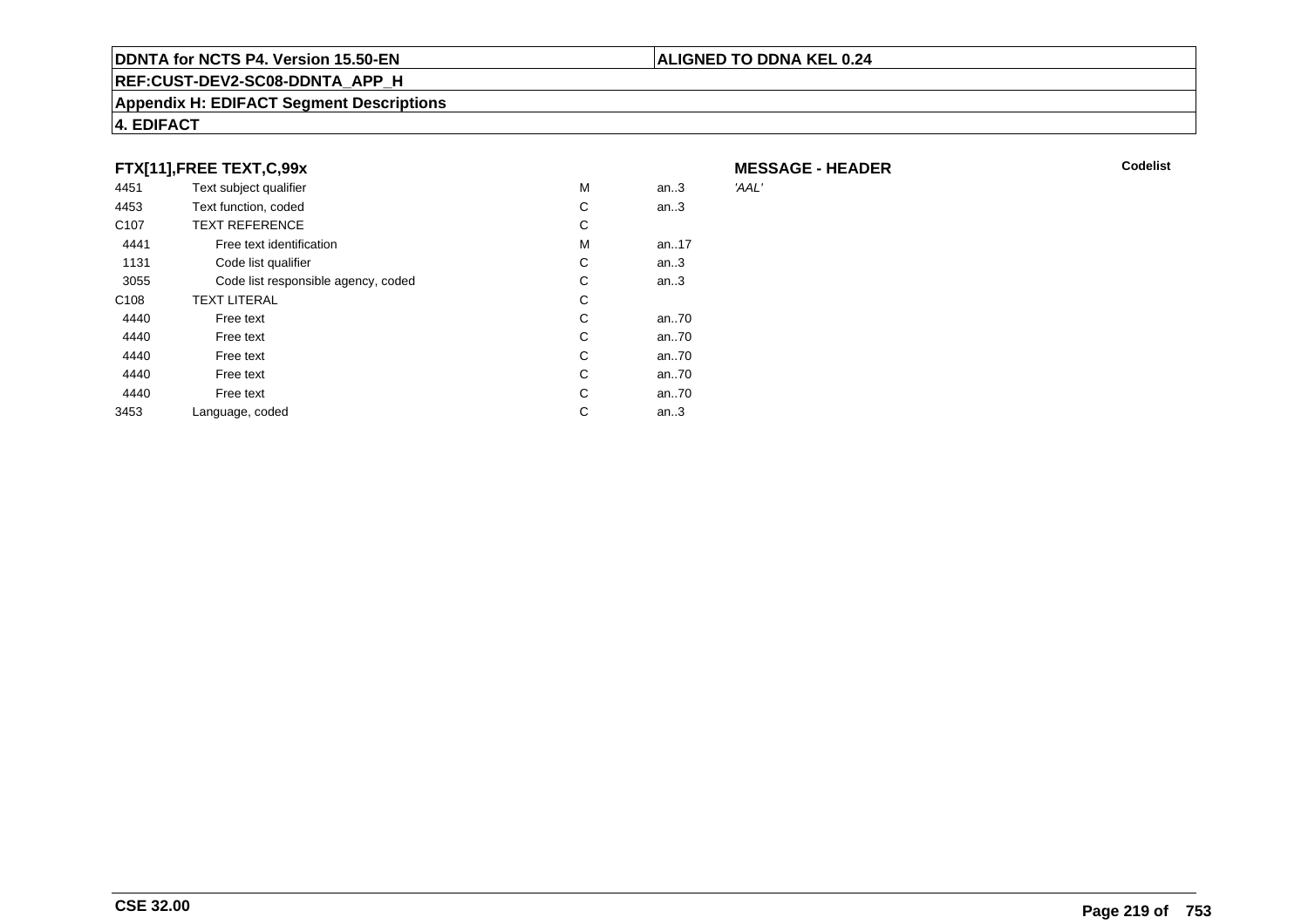#### **REF:CUST-DEV2-SC08-DDNTA\_APP\_H**

#### **Appendix H: EDIFACT Segment Descriptions**

#### **4. EDIFACT**

|                  | FTX[11], FREE TEXT, C, 99x          |   |       | <b>MESSAGE - HEADER</b> |
|------------------|-------------------------------------|---|-------|-------------------------|
| 4451             | Text subject qualifier              | M | an.3  | 'ACD'                   |
| 4453             | Text function, coded                | С | an.3  |                         |
| C <sub>107</sub> | <b>TEXT REFERENCE</b>               | С |       |                         |
| 4441             | Free text identification            | M | an17  |                         |
| 1131             | Code list qualifier                 | С | an.3  |                         |
| 3055             | Code list responsible agency, coded | С | an.3  |                         |
| C <sub>108</sub> | <b>TEXT LITERAL</b>                 | С |       |                         |
| 4440             | Free text                           | С | an70  |                         |
| 4440             | Free text                           | С | an70  | '-- Continued 70 --'    |
| 4440             | Free text                           | С | an70  | '-- Continued 70 --'    |
| 4440             | Free text                           | С | an.70 | '-- Continued 70 --'    |
| 4440             | Free text                           | С | an.70 | '-- Continued 70 --'    |
| 3453             | Language, coded                     | С | an.3  |                         |

#### **ALIGNED TO DDNA KEL 0.24**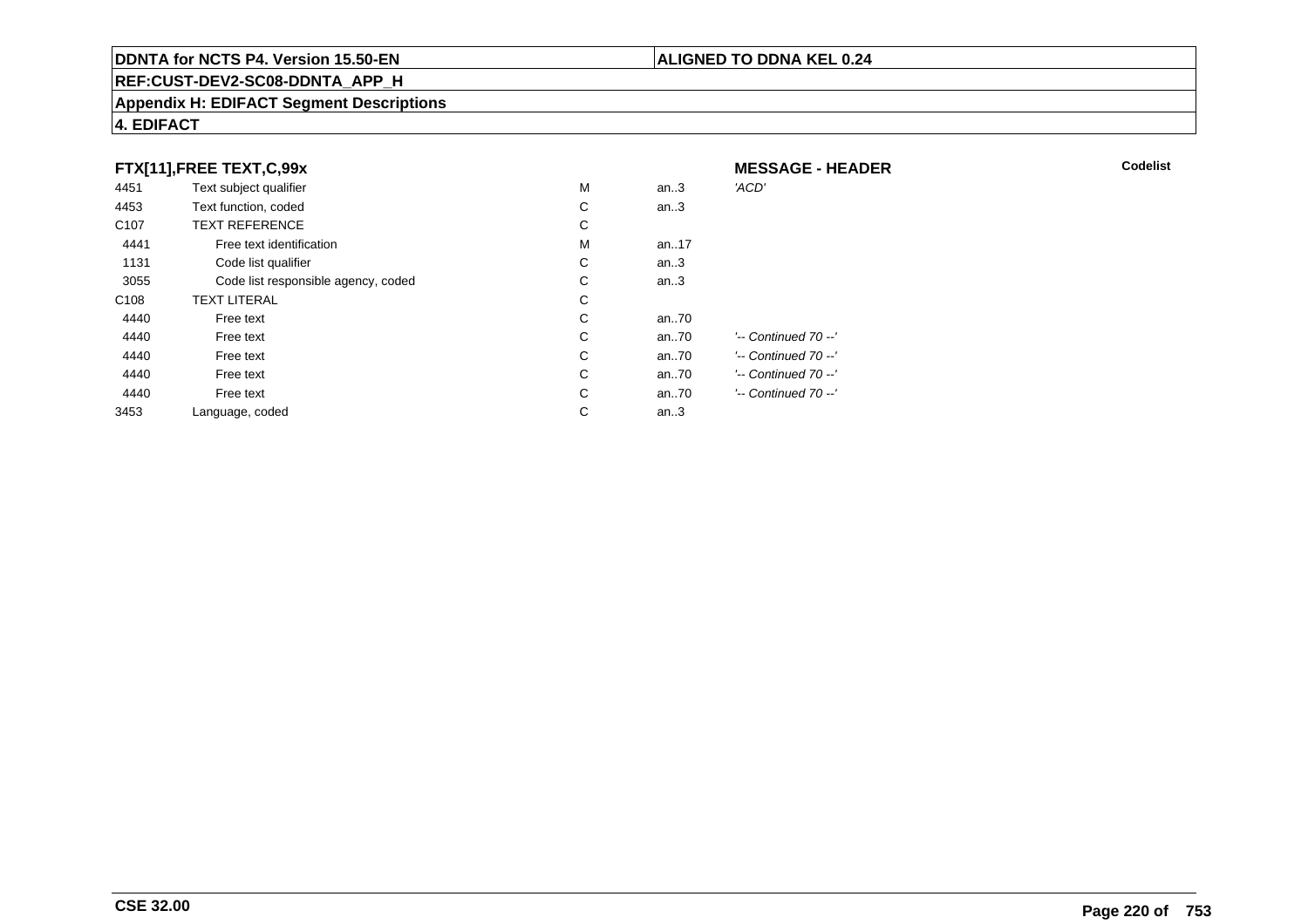### **REF:CUST-DEV2-SC08-DDNTA\_APP\_H**

#### **Appendix H: EDIFACT Segment Descriptions**

#### **4. EDIFACT**

|                  | FTX[11],FREE TEXT,C,99x             |   |      | <b>MESSAGE - ENQUIRY</b> | <b>Codelist</b> |
|------------------|-------------------------------------|---|------|--------------------------|-----------------|
| 4451             | Text subject qualifier              | M | an.3 | 'QUT'                    |                 |
| 4453             | Text function, coded                | С | an.3 |                          |                 |
| C <sub>107</sub> | <b>TEXT REFERENCE</b>               | С |      |                          |                 |
| 4441             | Free text identification            | M | an17 |                          |                 |
| 1131             | Code list qualifier                 | С | an.3 |                          |                 |
| 3055             | Code list responsible agency, coded | С | an.3 |                          |                 |
| C <sub>108</sub> | <b>TEXT LITERAL</b>                 | С |      |                          |                 |
| 4440             | Free text                           | С | an70 | Information text(an140)  |                 |
| 4440             | Free text                           | C | an70 |                          |                 |
| 4440             | Free text                           | С | an70 |                          |                 |
| 4440             | Free text                           | C | an70 |                          |                 |
| 4440             | Free text                           | С | an70 |                          |                 |
| 3453             | Language, coded                     | С | an.3 | Information text LNG(a2) | 12              |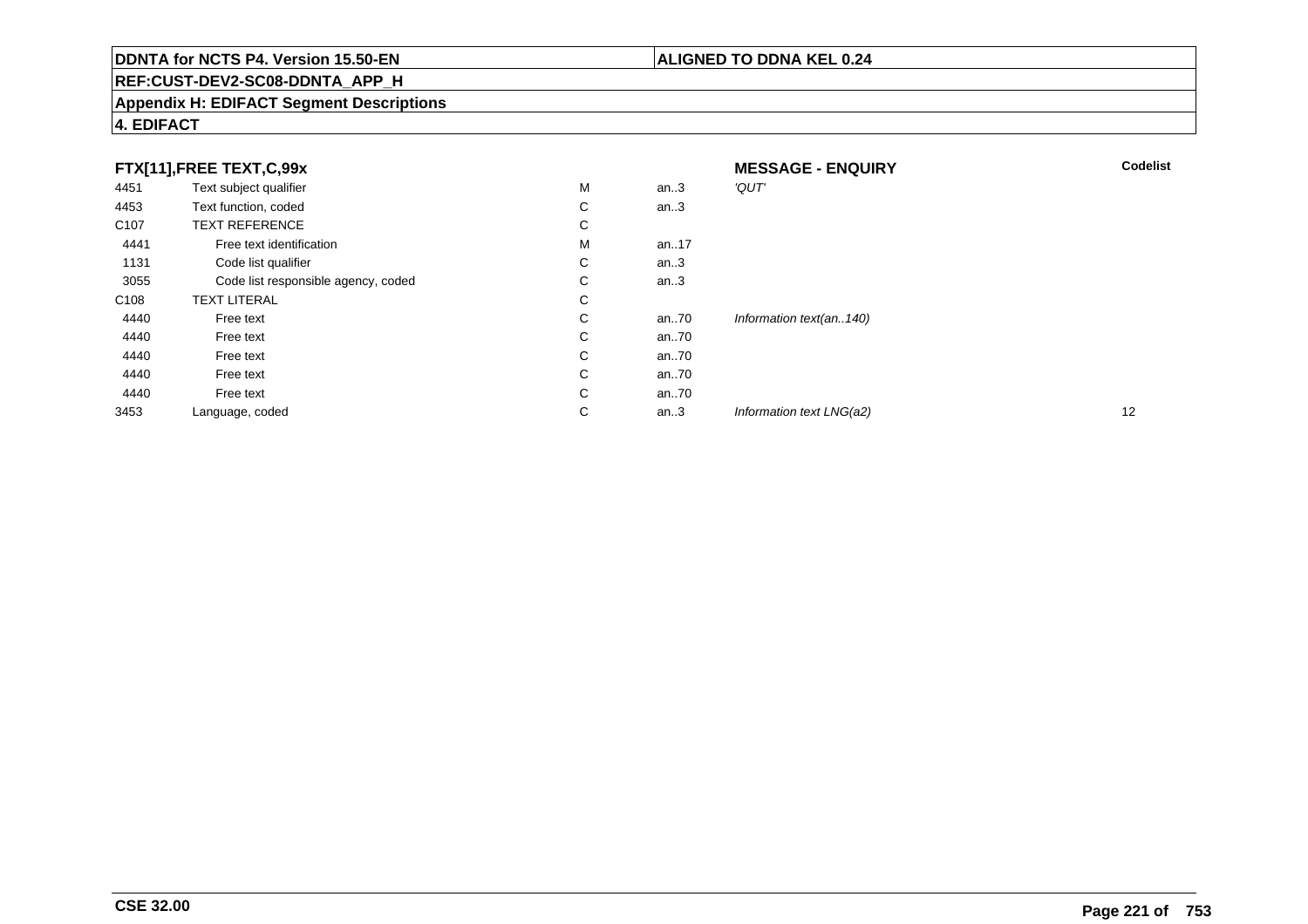#### **REF:CUST-DEV2-SC08-DDNTA\_APP\_H**

#### **Appendix H: EDIFACT Segment Descriptions**

#### **4. EDIFACT**

#### **FTX[11],FREE TEXT,C,99x**

| 4451             | Text subject qualifier              | М | an.3 | 'AAP' |
|------------------|-------------------------------------|---|------|-------|
| 4453             | Text function, coded                | C | an.3 |       |
| C <sub>107</sub> | <b>TEXT REFERENCE</b>               | С |      |       |
| 4441             | Free text identification            | М | an17 |       |
| 1131             | Code list qualifier                 | С | an.3 |       |
| 3055             | Code list responsible agency, coded | С | an.3 |       |
| C <sub>108</sub> | <b>TEXT LITERAL</b>                 | С |      |       |
| 4440             | Free text                           | С | an70 |       |
| 4440             | Free text                           | С | an70 |       |
| 4440             | Free text                           | C | an70 |       |
| 4440             | Free text                           | C | an70 |       |
| 4440             | Free text                           | C | an70 |       |
| 3453             | Language, coded                     | С | an.3 |       |
|                  |                                     |   |      |       |

**MESSAGE - CTL\_CONTROL**<br>'AAP'

**Codelist**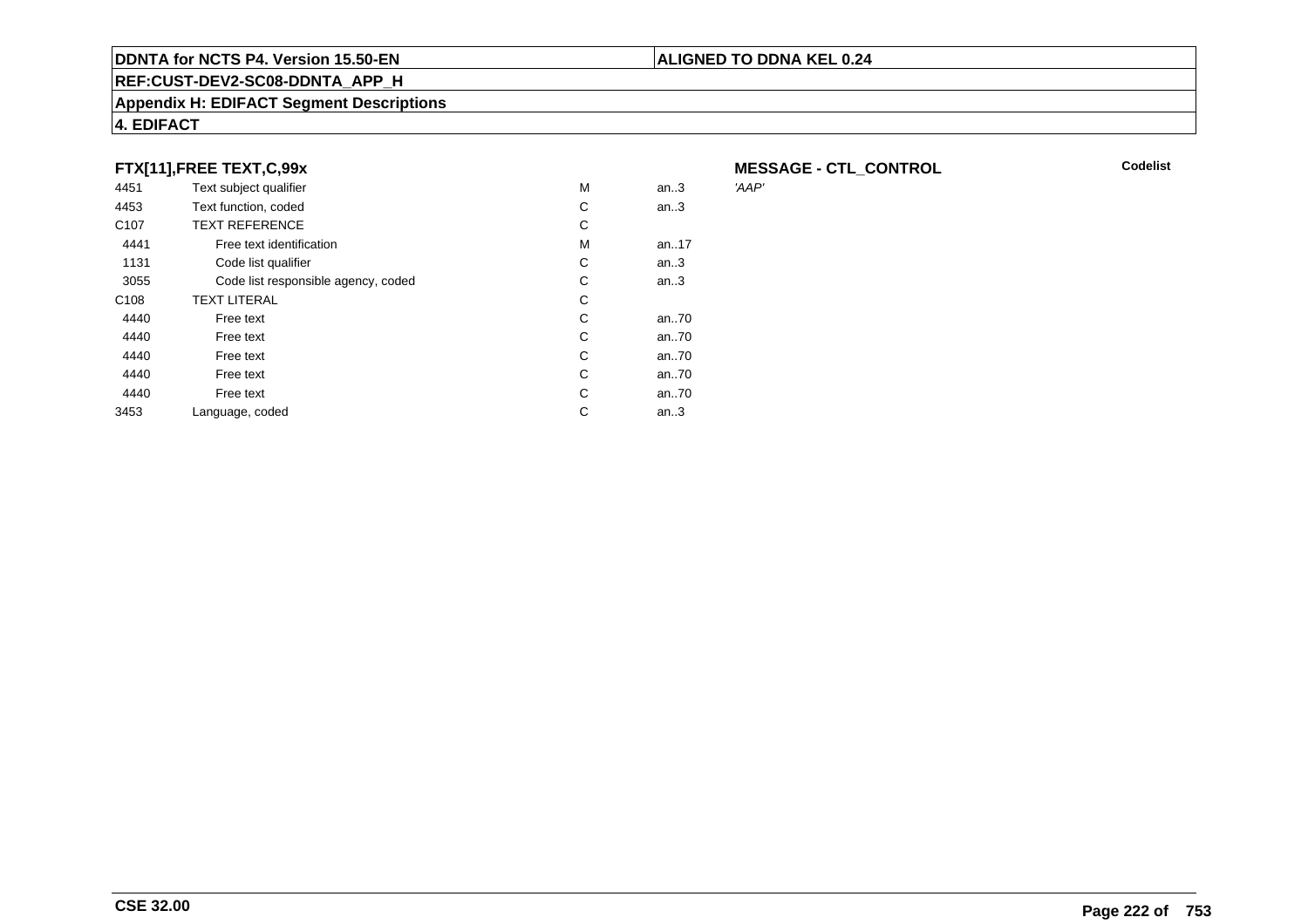#### **REF:CUST-DEV2-SC08-DDNTA\_APP\_H**

#### **Appendix H: EDIFACT Segment Descriptions**

#### **4. EDIFACT**

#### **FTX[11],FREE TEXT,C,99x**

| 4451             | Text subject qualifier              | М | an.3 | 'ACG' |
|------------------|-------------------------------------|---|------|-------|
| 4453             | Text function, coded                | С | an.3 |       |
| C <sub>107</sub> | <b>TEXT REFERENCE</b>               | С |      |       |
| 4441             | Free text identification            | М | an17 |       |
| 1131             | Code list qualifier                 | С | an.3 |       |
| 3055             | Code list responsible agency, coded | С | an.3 |       |
| C <sub>108</sub> | <b>TEXT LITERAL</b>                 | С |      |       |
| 4440             | Free text                           | С | an70 |       |
| 4440             | Free text                           | С | an70 |       |
| 4440             | Free text                           | C | an70 |       |
| 4440             | Free text                           | С | an70 |       |
| 4440             | Free text                           | C | an70 |       |
| 3453             | Language, coded                     | С | an.3 |       |
|                  |                                     |   |      |       |

**MESSAGE - HEADER**

**ALIGNED TO DDNA KEL 0.24**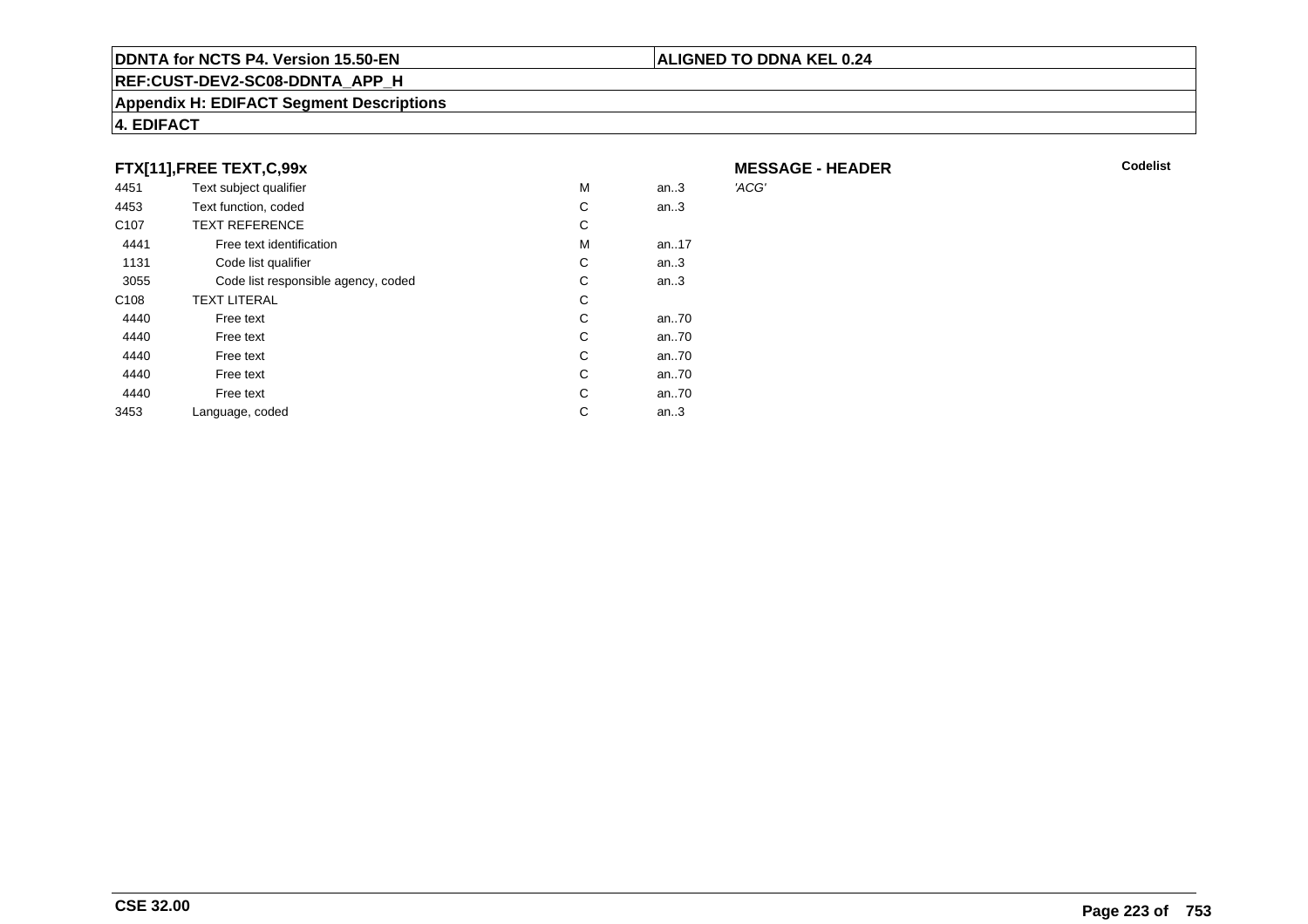#### **REF:CUST-DEV2-SC08-DDNTA\_APP\_H**

#### **Appendix H: EDIFACT Segment Descriptions**

#### **4. EDIFACT**

#### **FTX[11],FREE TEXT,C,99x**

| 4451             | Text subject qualifier              | М | an.3 | 'ADM' |
|------------------|-------------------------------------|---|------|-------|
| 4453             | Text function, coded                | C | an.3 |       |
| C <sub>107</sub> | <b>TEXT REFERENCE</b>               | С |      |       |
| 4441             | Free text identification            | М | an17 |       |
| 1131             | Code list qualifier                 | C | an.3 |       |
| 3055             | Code list responsible agency, coded | С | an.3 |       |
| C <sub>108</sub> | <b>TEXT LITERAL</b>                 | С |      |       |
| 4440             | Free text                           | С | an70 |       |
| 4440             | Free text                           | C | an70 |       |
| 4440             | Free text                           | C | an70 |       |
| 4440             | Free text                           | C | an70 |       |
| 4440             | Free text                           | C | an70 |       |
| 3453             | Language, coded                     | С | an.3 |       |
|                  |                                     |   |      |       |

**MESSAGE - HEADER**

**ALIGNED TO DDNA KEL 0.24**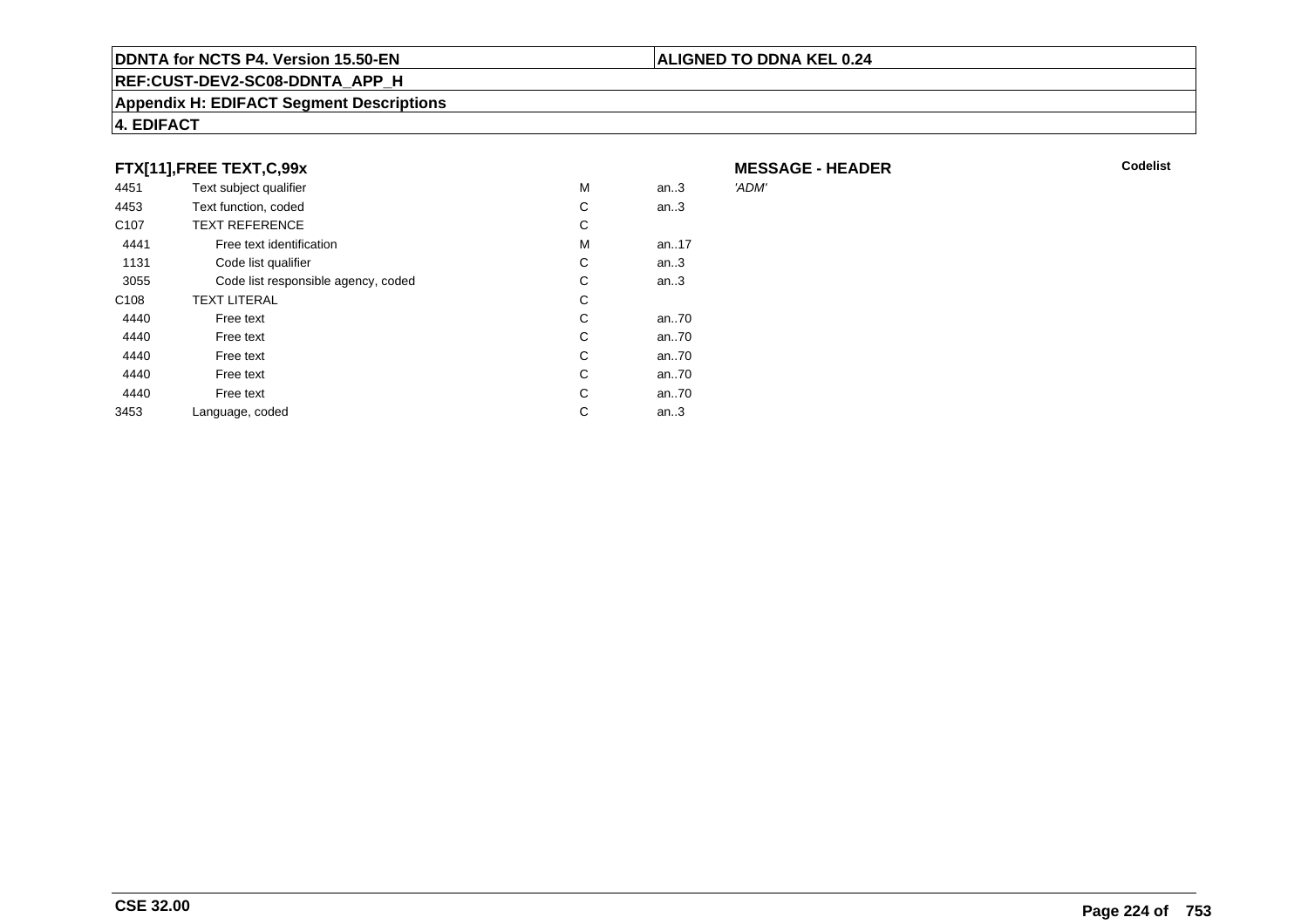#### **REF:CUST-DEV2-SC08-DDNTA\_APP\_H**

#### **Appendix H: EDIFACT Segment Descriptions**

#### **4. EDIFACT**

#### **FTX[11],FREE TEXT,C,99x**

| 4451             | Text subject qualifier              | M | an.3     | 'PAI' |
|------------------|-------------------------------------|---|----------|-------|
| 4453             | Text function, coded                | С | an.3     | Tran  |
| C <sub>107</sub> | <b>TEXT REFERENCE</b>               | С |          |       |
| 4441             | Free text identification            | M | an. $17$ |       |
| 1131             | Code list qualifier                 | С | an.3     |       |
| 3055             | Code list responsible agency, coded | С | an.3     |       |
| C <sub>108</sub> | <b>TEXT LITERAL</b>                 | C |          |       |
| 4440             | Free text                           | C | an70     |       |
| 4440             | Free text                           | C | an70     |       |
| 4440             | Free text                           | C | an70     |       |
| 4440             | Free text                           | C | an70     |       |
| 4440             | Free text                           | C | an70     |       |
| 3453             | Language, coded                     | С | an.3     |       |
|                  |                                     |   |          |       |

# **MESSAGE - HEADER**

**ALIGNED TO DDNA KEL 0.24**

- Transport charges/ Method of Payment(a1) 116
-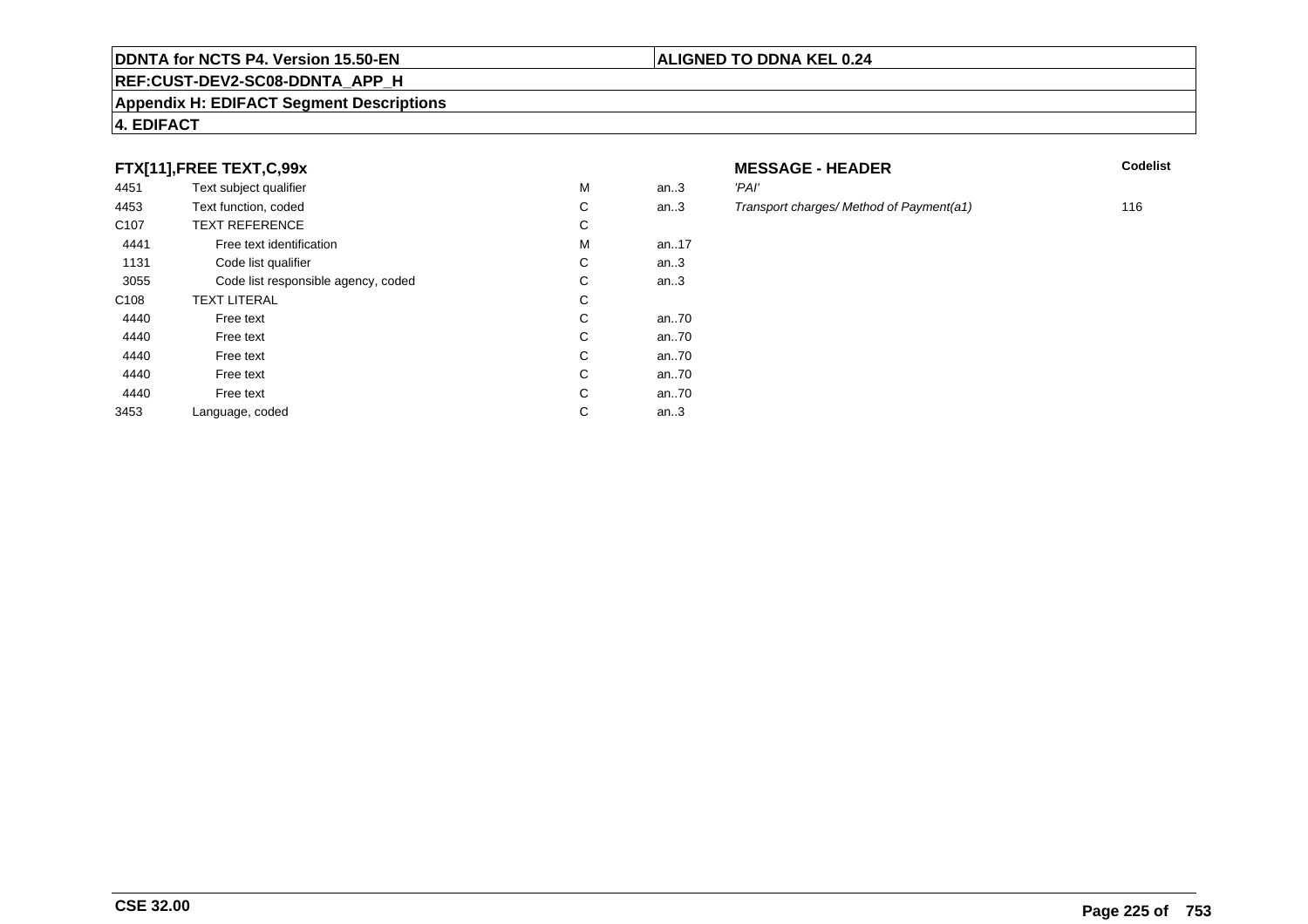#### **REF:CUST-DEV2-SC08-DDNTA\_APP\_H**

#### **Appendix H: EDIFACT Segment Descriptions**

#### **4. EDIFACT**

| FTX[11],FREE TEXT,C,99x |  |
|-------------------------|--|
|                         |  |

|                  | FTX[11], FREE TEXT, C, 99x          |   |          | <b>MESSAGE - HEADER</b>           | Codelist |
|------------------|-------------------------------------|---|----------|-----------------------------------|----------|
| 4451             | Text subject qualifier              | M | an.3     | 'ACR'                             |          |
| 4453             | Text function, coded                | С | an.3     |                                   |          |
| C <sub>107</sub> | <b>TEXT REFERENCE</b>               | С |          |                                   |          |
| 4441             | Free text identification            | м | an17     |                                   |          |
| 1131             | Code list qualifier                 | С | an.3     |                                   |          |
| 3055             | Code list responsible agency, coded | C | an.3     |                                   |          |
| C <sub>108</sub> | <b>TEXT LITERAL</b>                 | С |          |                                   |          |
| 4440             | Free text                           | С | an $.70$ | Conveyance reference number(an35) |          |
| 4440             | Free text                           | С | an $.70$ |                                   |          |
| 4440             | Free text                           | C | an70     |                                   |          |
| 4440             | Free text                           | C | an70     |                                   |          |
| 4440             | Free text                           | C | an70     |                                   |          |
| 3453             | Language, coded                     | С | an.3     |                                   |          |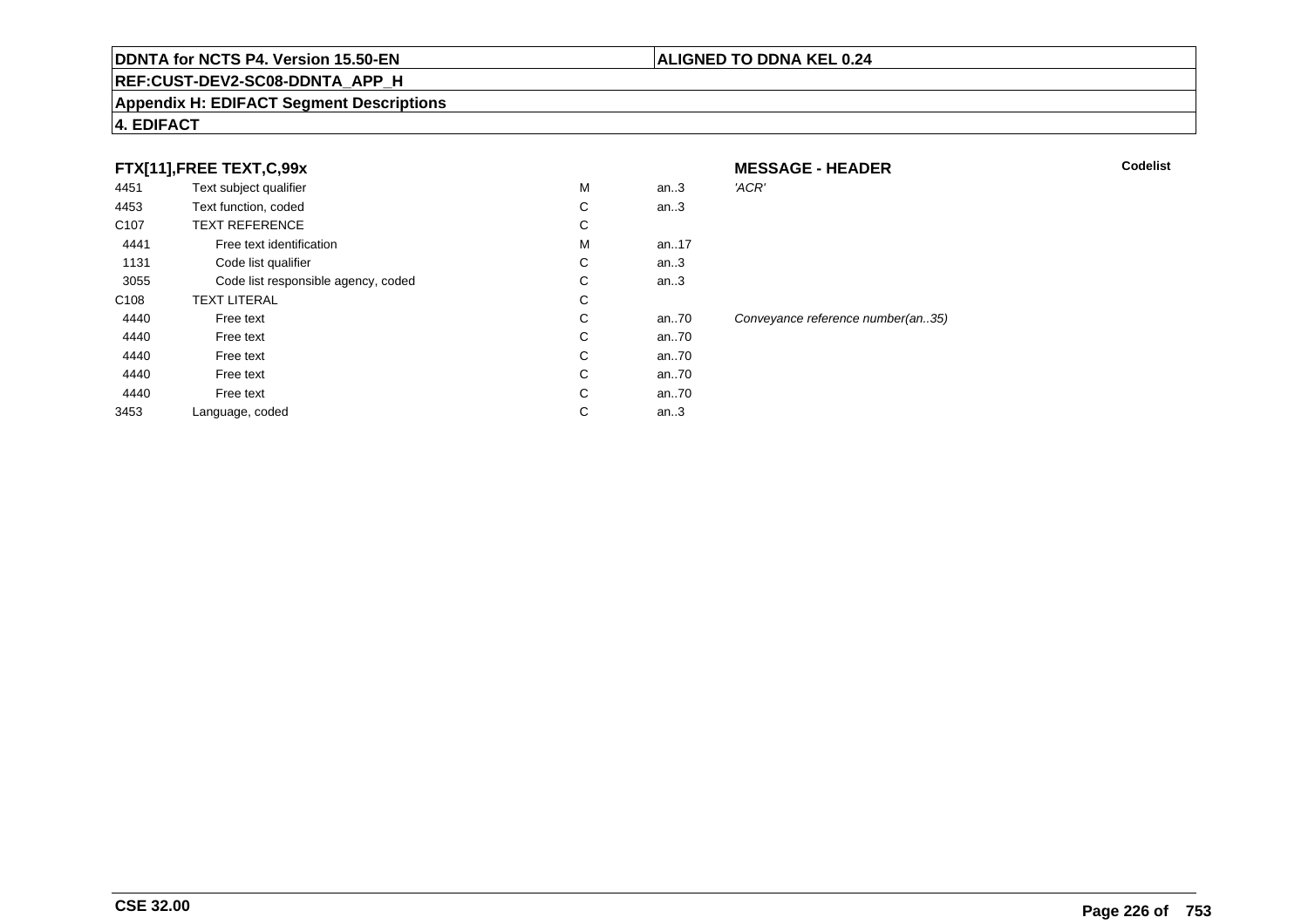#### **REF:CUST-DEV2-SC08-DDNTA\_APP\_H**

#### **Appendix H: EDIFACT Segment Descriptions**

#### **4. EDIFACT**

#### **FTX[11],FREE TEXT,C,99x**

| FTX[11],FREE TEXT,C,99x |                                     |   |          | <b>MESSAGE - (COMPETENT AUTHORITY OF</b><br><b>DESTINATION) CUSTOMS OFFICE</b> |    |
|-------------------------|-------------------------------------|---|----------|--------------------------------------------------------------------------------|----|
| 4451                    | Text subject qualifier              | M | an.3     | 'CCI'                                                                          |    |
| 4453                    | Text function, coded                | С | an.3     |                                                                                |    |
| C <sub>107</sub>        | <b>TEXT REFERENCE</b>               | С |          |                                                                                |    |
| 4441                    | Free text identification            | M | an. $17$ |                                                                                |    |
| 1131                    | Code list qualifier                 | С | an.3     |                                                                                |    |
| 3055                    | Code list responsible agency, coded | С | an.3     |                                                                                |    |
| C108                    | <b>TEXT LITERAL</b>                 | С |          |                                                                                |    |
| 4440                    | Free text                           | С | an70     | Reply Address(an140)                                                           |    |
| 4440                    | Free text                           | С | an70     | $'-$ Continued 70 $-$ '                                                        |    |
| 4440                    | Free text                           | С | an70     |                                                                                |    |
| 4440                    | Free text                           | С | an70     |                                                                                |    |
| 4440                    | Free text                           | С | an70     |                                                                                |    |
| 3453                    | Language, coded                     | С | an.3     | Reply Address LNG(a2)                                                          | 12 |
|                         |                                     |   |          |                                                                                |    |

**Codelist**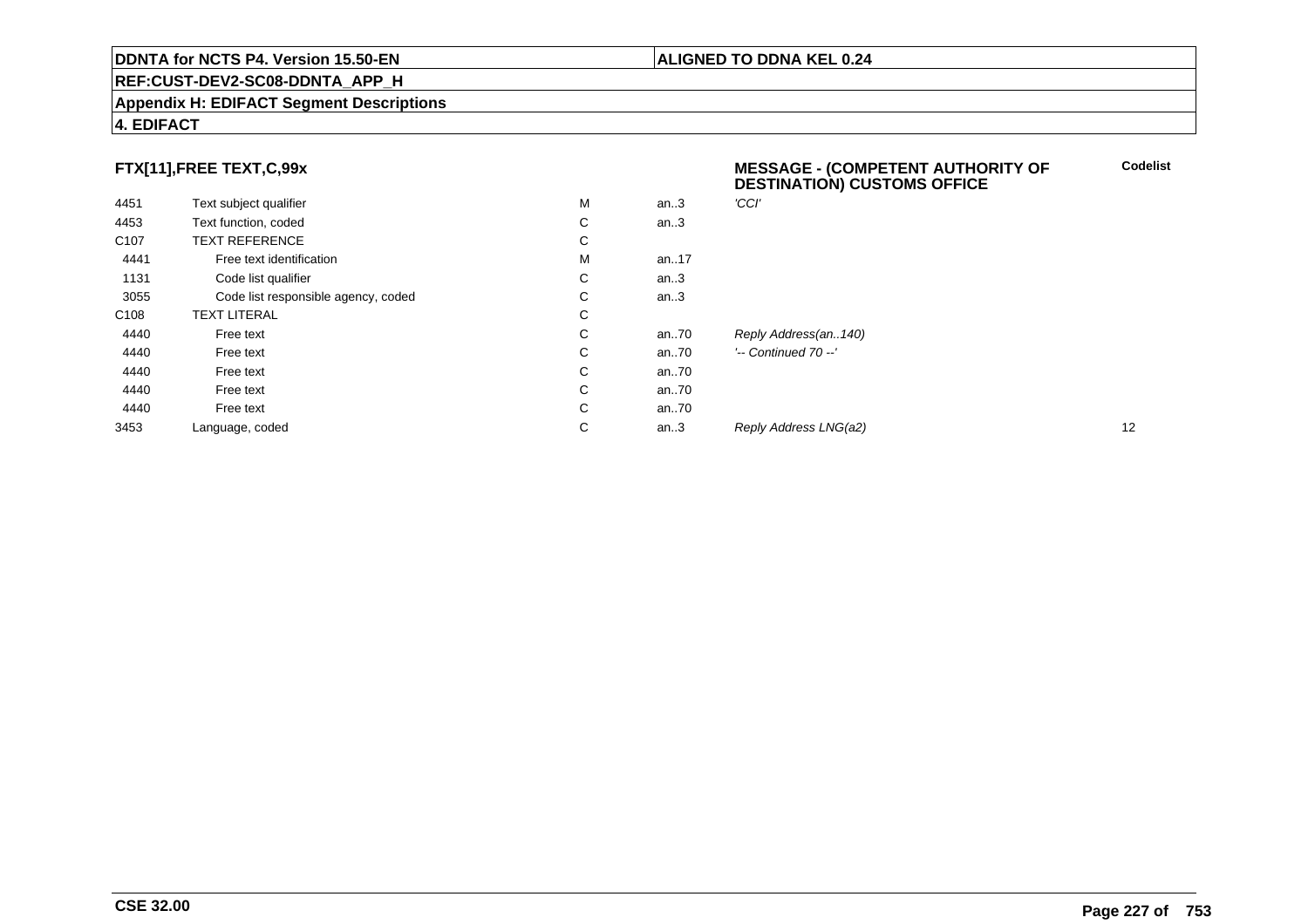#### **REF:CUST-DEV2-SC08-DDNTA\_APP\_H**

#### **Appendix H: EDIFACT Segment Descriptions**

#### **4. EDIFACT**

#### **FTX[11],FREE TEXT,C,99x**

| 4451             | Text subject qualifier              | M | an.3  | 'CEX'   |
|------------------|-------------------------------------|---|-------|---------|
| 4453             | Text function, coded                | C | an.3  |         |
| C <sub>107</sub> | <b>TEXT REFERENCE</b>               | С |       |         |
| 4441             | Free text identification            | M | an17  |         |
| 1131             | Code list qualifier                 | С | an.3  |         |
| 3055             | Code list responsible agency, coded | С | an.3  |         |
| C <sub>108</sub> | <b>TEXT LITERAL</b>                 | C |       |         |
| 4440             | Free text                           | C | an70  |         |
| 4440             | Free text                           | C | an70  |         |
| 4440             | Free text                           | C | an70  | Conta   |
| 4440             | Free text                           | C | an.70 | '-- Co. |
| 4440             | Free text                           | C | an70  |         |
| 3453             | Language, coded                     | С | an.3  | Conta   |
|                  |                                     |   |       |         |

#### **MESSAGE - (COMPETENT AUTHORITY OFDESTINATION) CUSTOMS OFFICE**

**ALIGNED TO DDNA KEL 0.24**

**Codelist**

act person Details(an..140) ntinued 70 --' act person Details LNG(a2) 12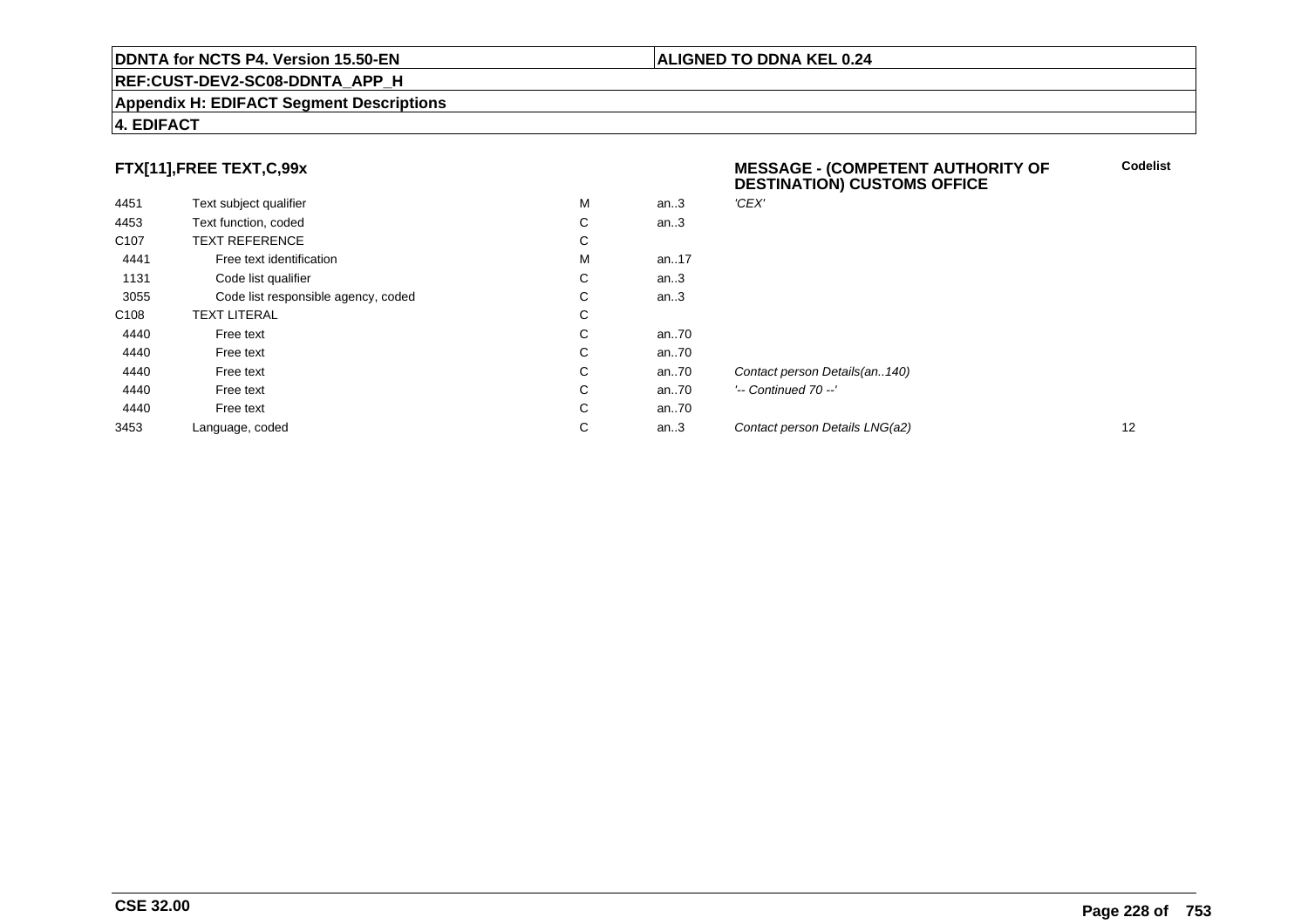### **REF:CUST-DEV2-SC08-DDNTA\_APP\_H**

#### **Appendix H: EDIFACT Segment Descriptions**

#### **4. EDIFACT**

|                  | FTX[11],FREE TEXT,C,99x             |   |      | <b>MESSAGE - ENQUIRY INFORMATION</b> | <b>Codelist</b> |
|------------------|-------------------------------------|---|------|--------------------------------------|-----------------|
| 4451             | Text subject qualifier              | М | an.3 | 'SIC'                                |                 |
| 4453             | Text function, coded                | C | an.3 | Information Code(n2)                 | 119             |
| C <sub>107</sub> | <b>TEXT REFERENCE</b>               | C |      |                                      |                 |
| 4441             | Free text identification            | М | an17 |                                      |                 |
| 1131             | Code list qualifier                 | C | an.3 |                                      |                 |
| 3055             | Code list responsible agency, coded | C | an.3 |                                      |                 |
| C <sub>108</sub> | <b>TEXT LITERAL</b>                 | C |      |                                      |                 |
| 4440             | Free text                           | C | an70 | Information text(an140)              |                 |
| 4440             | Free text                           | C | an70 |                                      |                 |
| 4440             | Free text                           | C | an70 |                                      |                 |
| 4440             | Free text                           | C | an70 |                                      |                 |
| 4440             | Free text                           | C | an70 |                                      |                 |
| 3453             | Language, coded                     | С | an.3 | Information text LNG(a2)             | 12              |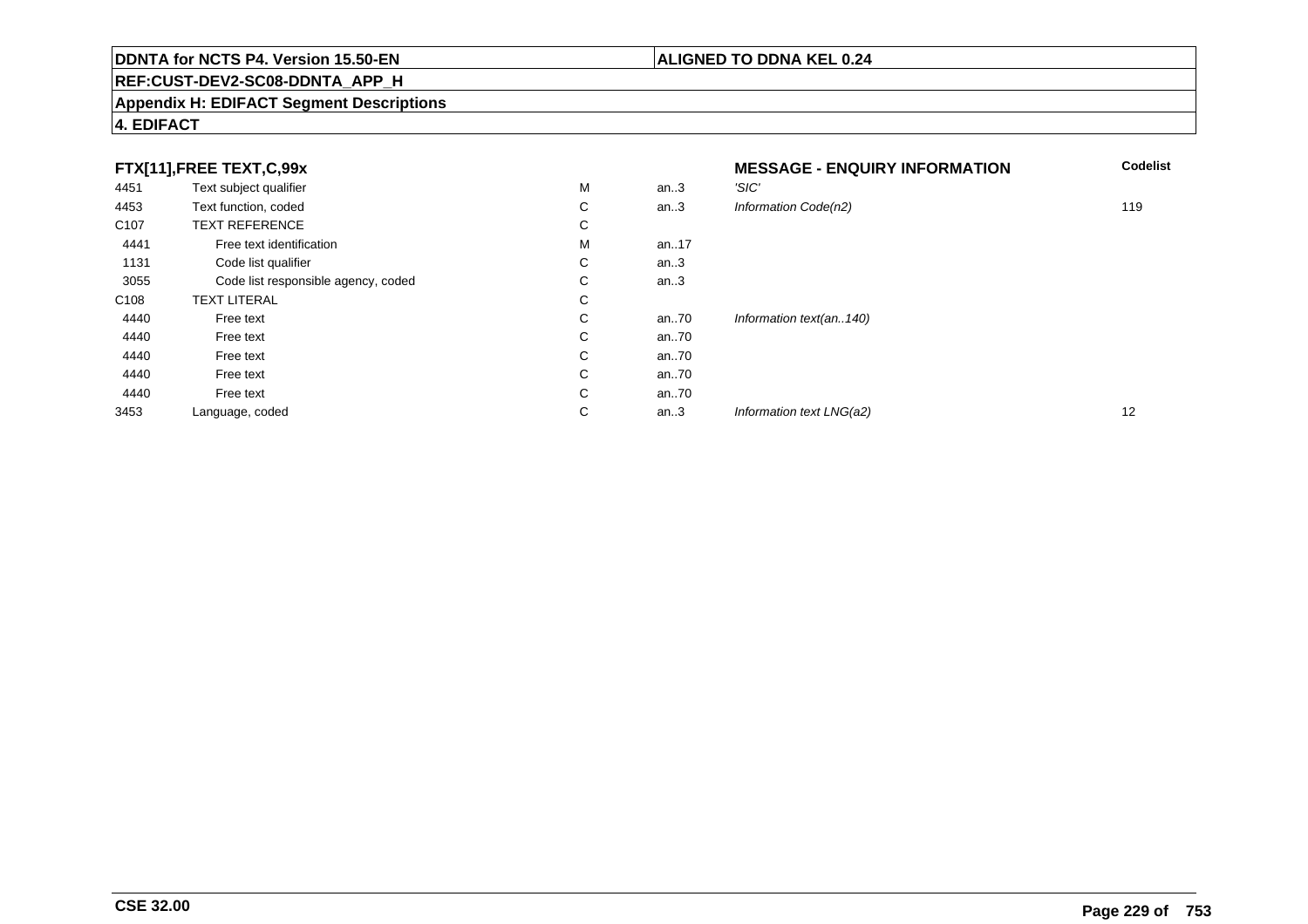#### **REF:CUST-DEV2-SC08-DDNTA\_APP\_H**

#### **Appendix H: EDIFACT Segment Descriptions**

#### **4. EDIFACT**

#### **FTX[11],FREE TEXT,C,99x**

| 4451             | Text subject qualifier              | М | an.3  | 'QUT'  |
|------------------|-------------------------------------|---|-------|--------|
|                  |                                     |   |       |        |
| 4453             | Text function, coded                | С | an.3  |        |
| C <sub>107</sub> | <b>TEXT REFERENCE</b>               | С |       |        |
| 4441             | Free text identification            | M | an.17 | Delive |
| 1131             | Code list qualifier                 | С | an.3  |        |
| 3055             | Code list responsible agency, coded | С | an.3  |        |
| C <sub>108</sub> | <b>TEXT LITERAL</b>                 | С |       |        |
| 4440             | Free text                           | С | an70  |        |
| 4440             | Free text                           | С | an70  |        |
| 4440             | Free text                           | C | an70  |        |
| 4440             | Free text                           | C | an70  |        |
| 4440             | Free text                           | C | an70  |        |
| 3453             | Language, coded                     | С | an.3  |        |
|                  |                                     |   |       |        |

# **MESSAGE - ENQUIRY**

**Latter School** School Codelist

#### Delivery date TC11(n8)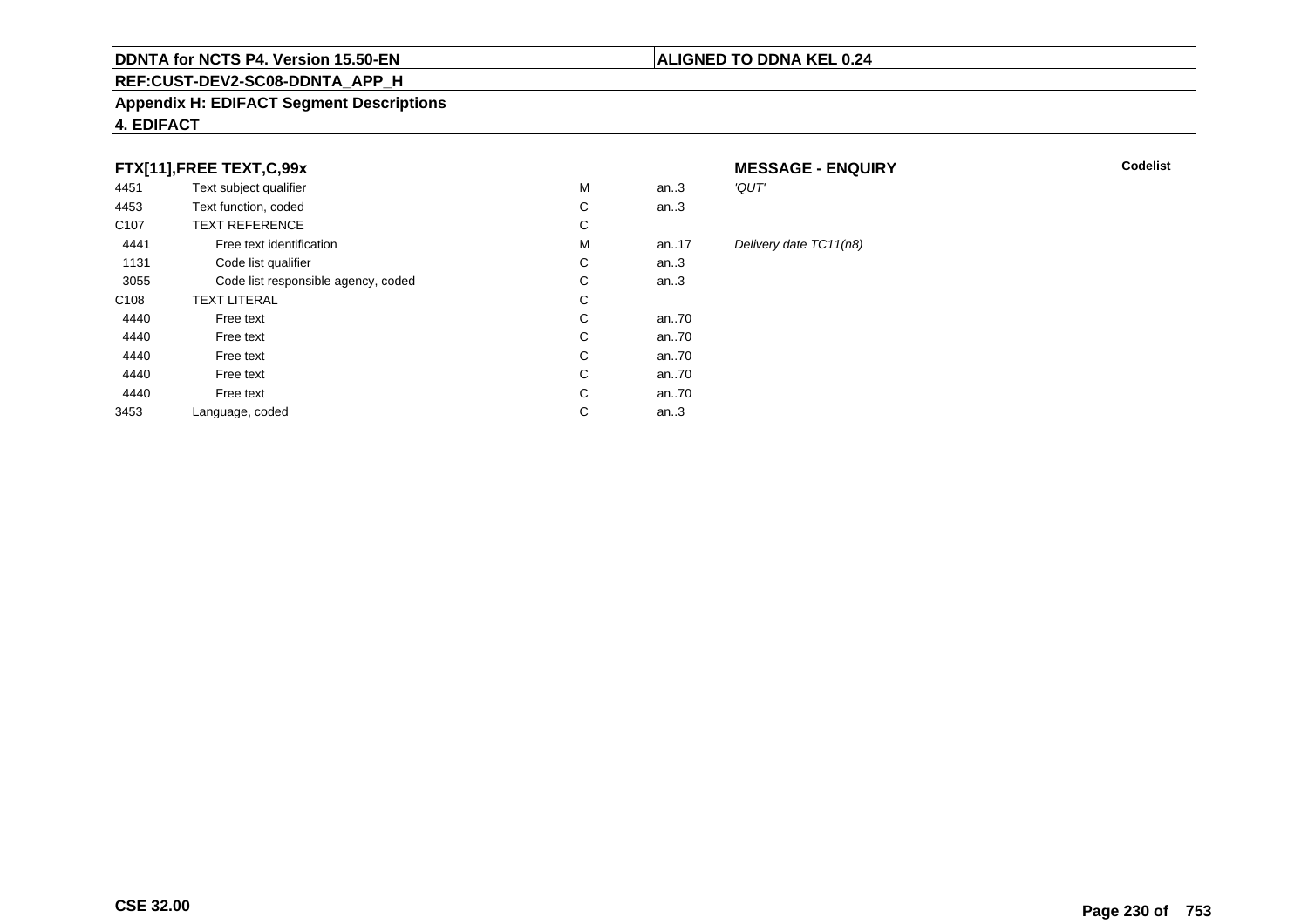#### **REF:CUST-DEV2-SC08-DDNTA\_APP\_H**

#### **Appendix H: EDIFACT Segment Descriptions**

#### **4. EDIFACT**

#### **FTX[11],FREE TEXT,C,99x**

| 4451             | Text subject qualifier              | М | an.3  | 'RQR'         |
|------------------|-------------------------------------|---|-------|---------------|
| 4453             | Text function, coded                | C | an.3  | <b>Inform</b> |
| C <sub>107</sub> | <b>TEXT REFERENCE</b>               | С |       |               |
| 4441             | Free text identification            | М | an.17 | Enqui         |
| 1131             | Code list qualifier                 | C | an.3  |               |
| 3055             | Code list responsible agency, coded | С | an.3  |               |
| C <sub>108</sub> | <b>TEXT LITERAL</b>                 | С |       |               |
| 4440             | Free text                           | С | an70  |               |
| 4440             | Free text                           | C | an70  |               |
| 4440             | Free text                           | C | an70  |               |
| 4440             | Free text                           | C | an70  |               |
| 4440             | Free text                           | C | an70  |               |
| 3453             | Language, coded                     | С | an.3  |               |
|                  |                                     |   |       |               |

# **MESSAGE - ENQUIRY**<br>3 RQR'

**Latter School** School Codelist

- an.3 Information from Principal available(n1) 27 an.17 Enquiry request date(n8)<br>.3
- an..70 an..70 an..70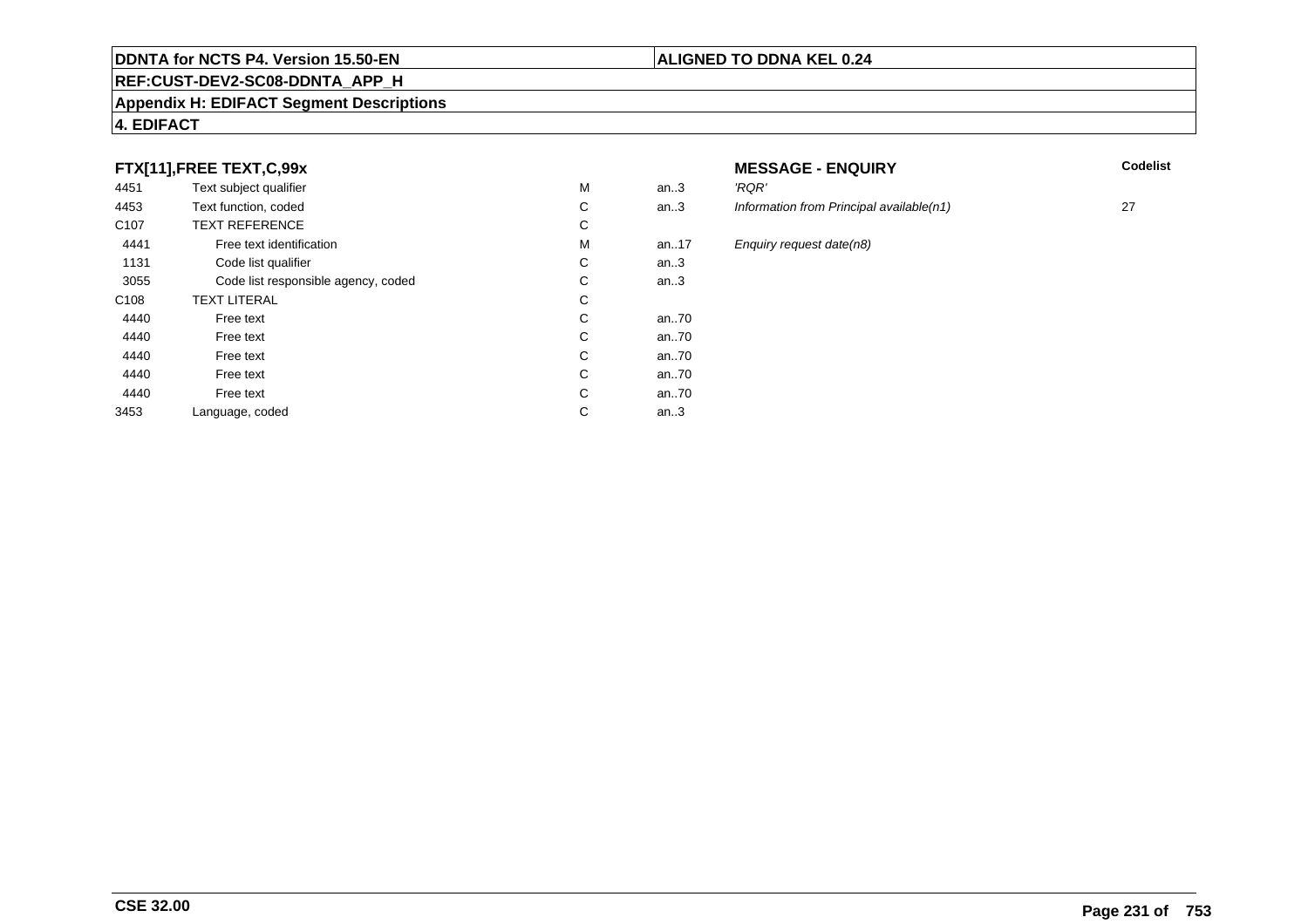### **REF:CUST-DEV2-SC08-DDNTA\_APP\_H**

#### **Appendix H: EDIFACT Segment Descriptions**

#### **4. EDIFACT**

|                  | FTX[11],FREE TEXT,C,99x             |             |      | <b>MESSAGE - INFORMATION</b>         | <b>Codelist</b>   |
|------------------|-------------------------------------|-------------|------|--------------------------------------|-------------------|
| 4451             | Text subject qualifier              | М           | an.3 | 'OSI'                                |                   |
| 4453             | Text function, coded                | С           | an.3 | Information (on paper) available(n1) | 27                |
| C <sub>107</sub> | <b>TEXT REFERENCE</b>               | С           |      |                                      |                   |
| 4441             | Free text identification            | M           | an17 |                                      |                   |
| 1131             | Code list qualifier                 | $\sim$<br>◡ | an.3 |                                      |                   |
| 3055             | Code list responsible agency, coded | $\sim$<br>◡ | an.3 |                                      |                   |
| C108             | <b>TEXT LITERAL</b>                 | С           |      |                                      |                   |
| 4440             | Free text                           | С           | an70 | Information text(an140)              |                   |
| 4440             | Free text                           | С           | an70 |                                      |                   |
| 4440             | Free text                           | С           | an70 |                                      |                   |
| 4440             | Free text                           | С           | an70 |                                      |                   |
| 4440             | Free text                           | С           | an70 |                                      |                   |
| 3453             | Language, coded                     | С           | an.3 | Information text LNG(a2)             | $12 \overline{ }$ |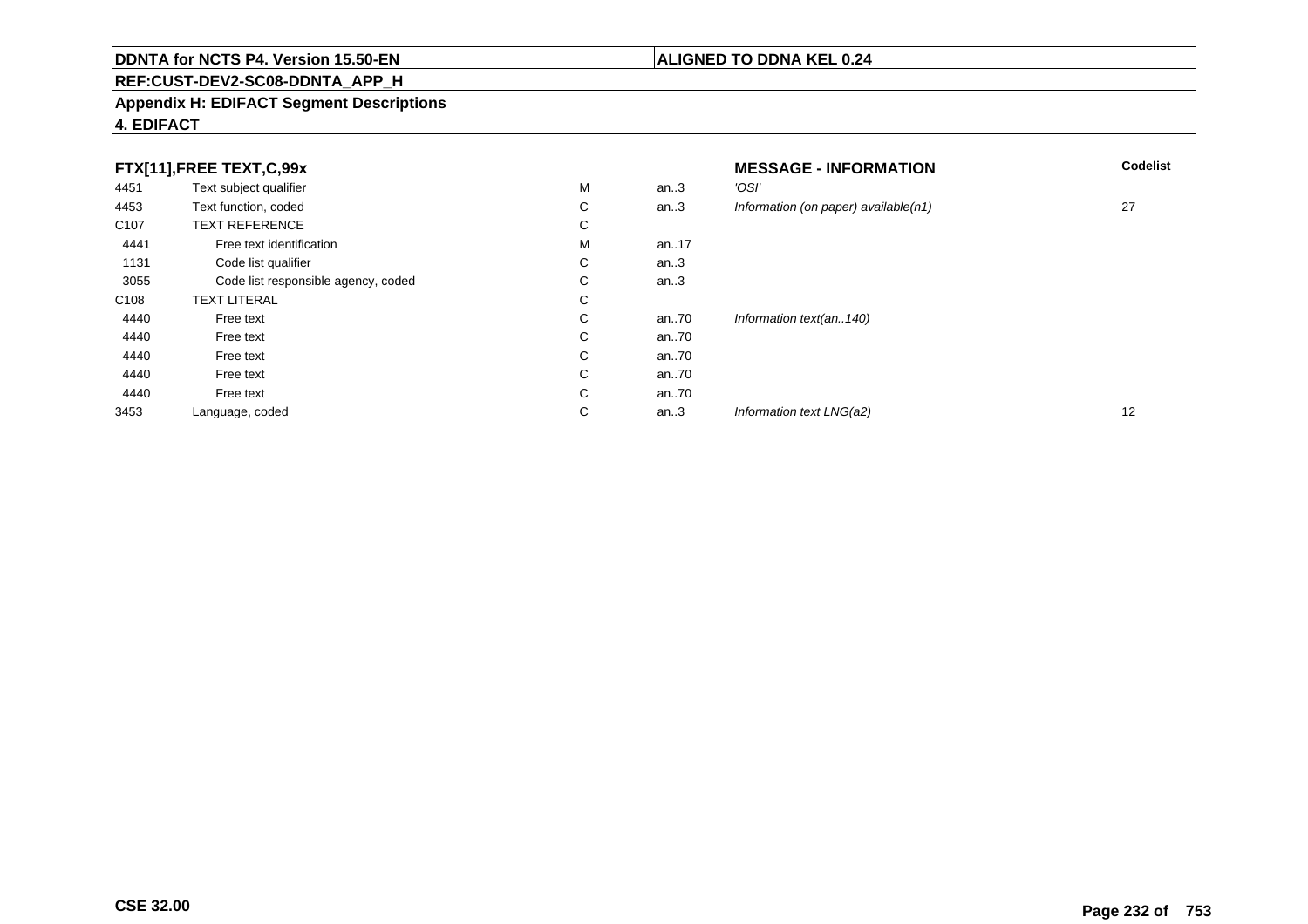#### **Appendix H: EDIFACT Segment Descriptions**

#### **4. EDIFACT**

#### **FTX[11],FREE TEXT,C,99x**

| 4451             | Text subject qualifier              | M | an.3     | 'MKS' |
|------------------|-------------------------------------|---|----------|-------|
| 4453             | Text function, coded                | С | an.3     | Reque |
| C <sub>107</sub> | <b>TEXT REFERENCE</b>               | С |          |       |
| 4441             | Free text identification            | M | an. $17$ |       |
| 1131             | Code list qualifier                 | С | an.3     |       |
| 3055             | Code list responsible agency, coded | С | an.3     |       |
| C <sub>108</sub> | <b>TEXT LITERAL</b>                 | C |          |       |
| 4440             | Free text                           | С | an70     | Reque |
| 4440             | Free text                           | С | an70     |       |
| 4440             | Free text                           | С | an70     |       |
| 4440             | Free text                           | С | an70     |       |
| 4440             | Free text                           | С | an70     |       |
| 3453             | Language, coded                     | С | an.3     | Reque |
|                  |                                     |   |          |       |

# **MESSAGE - REQUEST FOR ENQUIRYINFORMATIONCodelist**quested Information Code(n1) 118 quested Information Text(an..140) an...<br>and the method of the method is a set of the method is a set of the method is a set of the method is a set of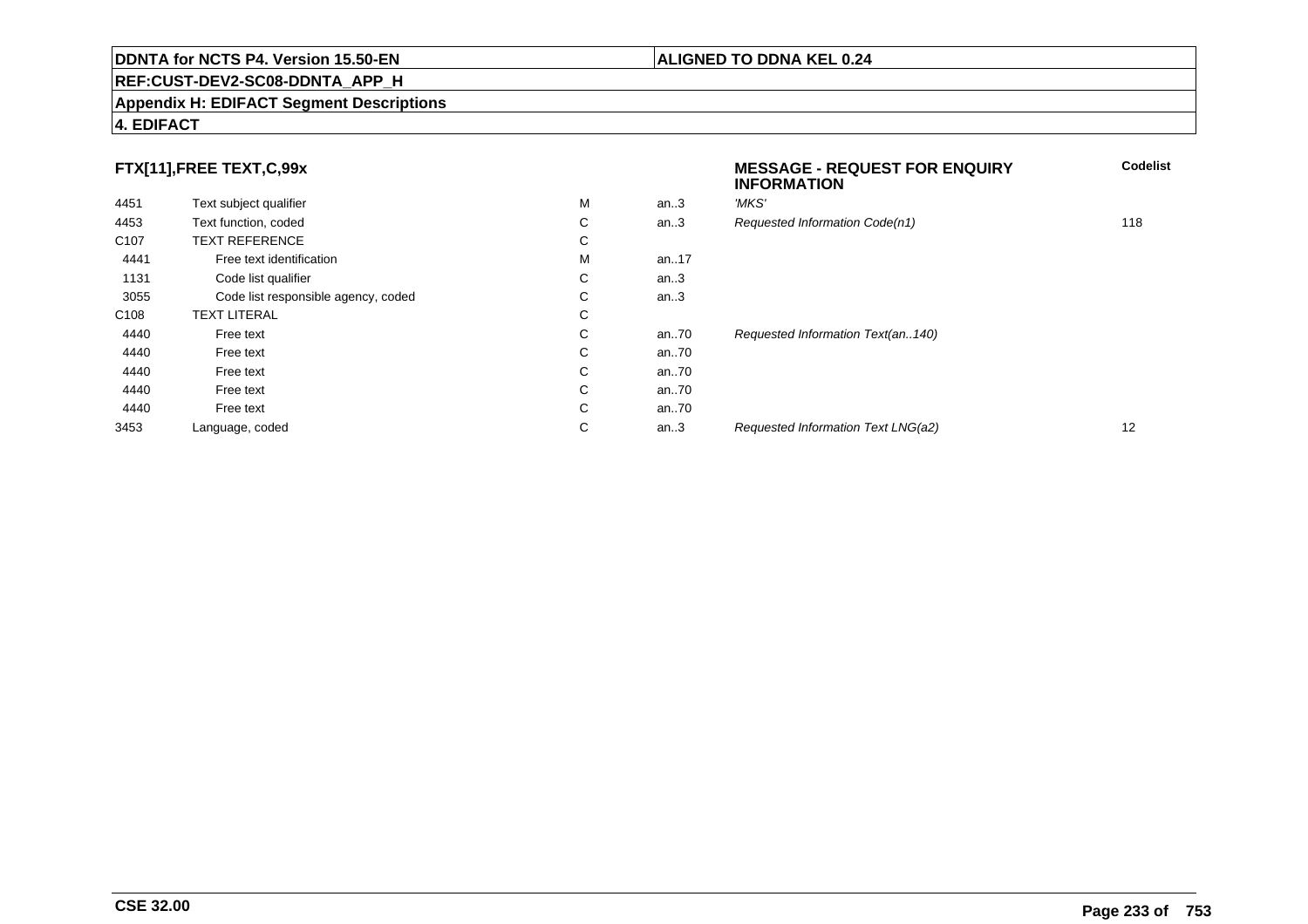### **REF:CUST-DEV2-SC08-DDNTA\_APP\_H**

#### **Appendix H: EDIFACT Segment Descriptions**

#### **FTX[11],FREE TEXT,C,99x**

| 4451             | Text subject qualifier              | M | an.3     | 'ACD' |
|------------------|-------------------------------------|---|----------|-------|
| 4453             | Text function, coded                | С | an.3     |       |
| C <sub>107</sub> | <b>TEXT REFERENCE</b>               | С |          |       |
| 4441             | Free text identification            | M | an. $17$ | AAR I |
| 1131             | Code list qualifier                 | С | an.3     |       |
| 3055             | Code list responsible agency, coded | С | an.3     |       |
| C <sub>108</sub> | <b>TEXT LITERAL</b>                 | С |          |       |
| 4440             | Free text                           | С | an.70    | AAR I |
| 4440             | Free text                           | С | an70     |       |
| 4440             | Free text                           | С | an70     |       |
| 4440             | Free text                           | С | an70     |       |
| 4440             | Free text                           | C | an70     |       |
| 3453             | Language, coded                     | С | an.3     |       |
|                  |                                     |   |          |       |

| X                    |   |          | <b>MESSAGE - HEADER</b>       | Codelist |
|----------------------|---|----------|-------------------------------|----------|
| эr                   | M | an.3     | 'ACD'                         |          |
|                      | С | an.3     |                               |          |
|                      | С |          |                               |          |
| fication             | M | an17     | AAR rejection reason code(n2) | 43       |
| ier                  | С | an.3     |                               |          |
| nsible agency, coded | С | an.3     |                               |          |
|                      | C |          |                               |          |
|                      | C | an70     | AAR rejection reason(an350)   |          |
|                      | С | an $.70$ |                               |          |
|                      | C | an $.70$ |                               |          |
|                      | C | an $.70$ |                               |          |
|                      | С | an70     |                               |          |
|                      |   |          |                               |          |

# **4. EDIFACT**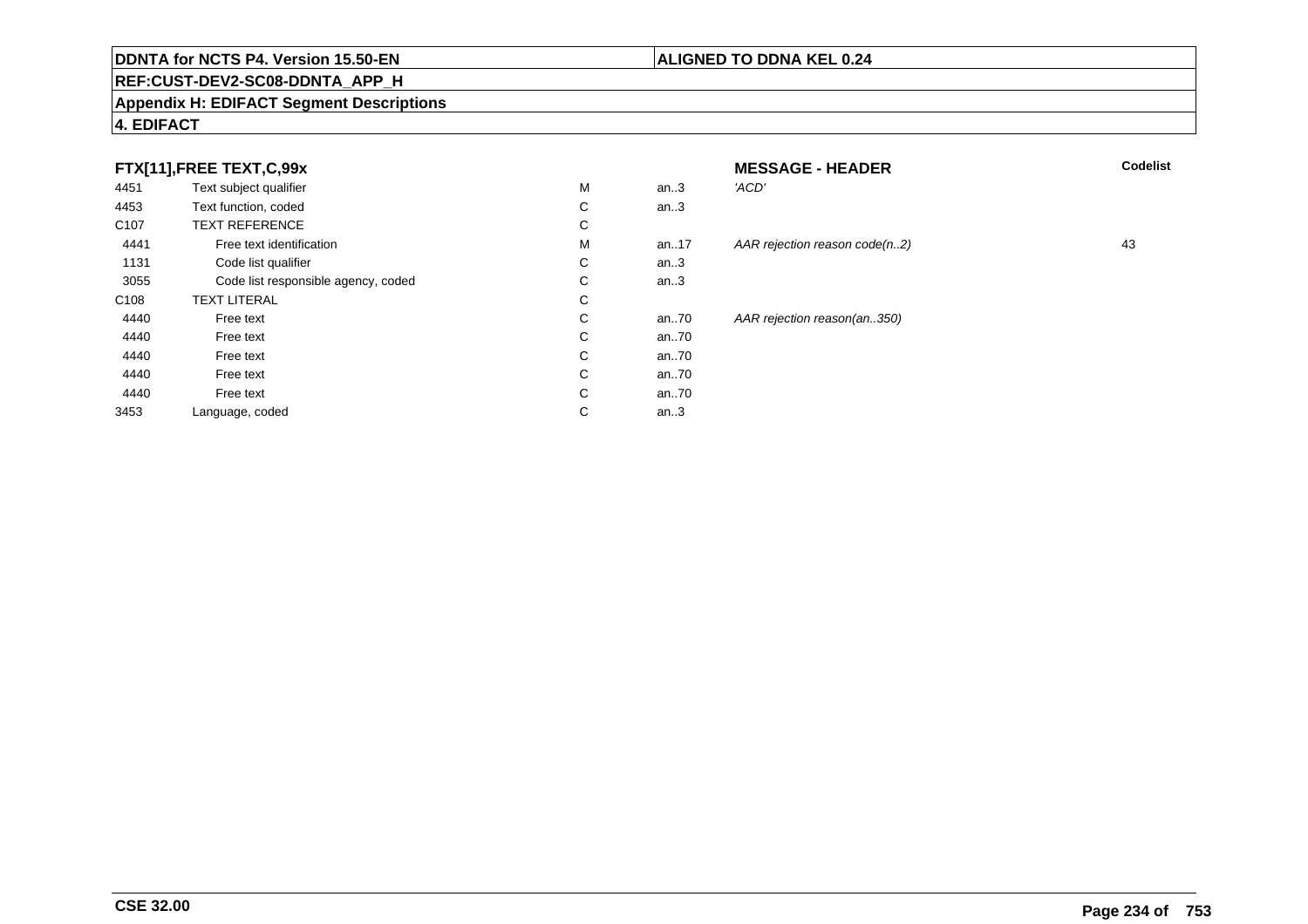### **REF:CUST-DEV2-SC08-DDNTA\_APP\_H**

#### **Appendix H: EDIFACT Segment Descriptions**

#### **4. EDIFACT**

|                  | FTX[11],FREE TEXT,C,99x             |   |      | <b>MESSAGE - REPRESENTATIVE</b> | <b>Codelist</b> |
|------------------|-------------------------------------|---|------|---------------------------------|-----------------|
| 4451             | Text subject qualifier              | М | an.3 | 'ACP'                           |                 |
| 4453             | Text function, coded                | С | an.3 |                                 |                 |
| C <sub>107</sub> | <b>TEXT REFERENCE</b>               | С |      |                                 |                 |
| 4441             | Free text identification            | М | an17 |                                 |                 |
| 1131             | Code list qualifier                 | C | an.3 |                                 |                 |
| 3055             | Code list responsible agency, coded | С | an.3 |                                 |                 |
| C <sub>108</sub> | <b>TEXT LITERAL</b>                 | С |      |                                 |                 |
| 4440             | Free text                           | С | an70 | Representative capacity(an35)   |                 |
| 4440             | Free text                           | С | an70 |                                 |                 |
| 4440             | Free text                           | С | an70 |                                 |                 |
| 4440             | Free text                           | C | an70 |                                 |                 |
| 4440             | Free text                           | С | an70 |                                 |                 |
| 3453             | Language, coded                     | С | an.3 | Representative capacity LNG(a2) | 12              |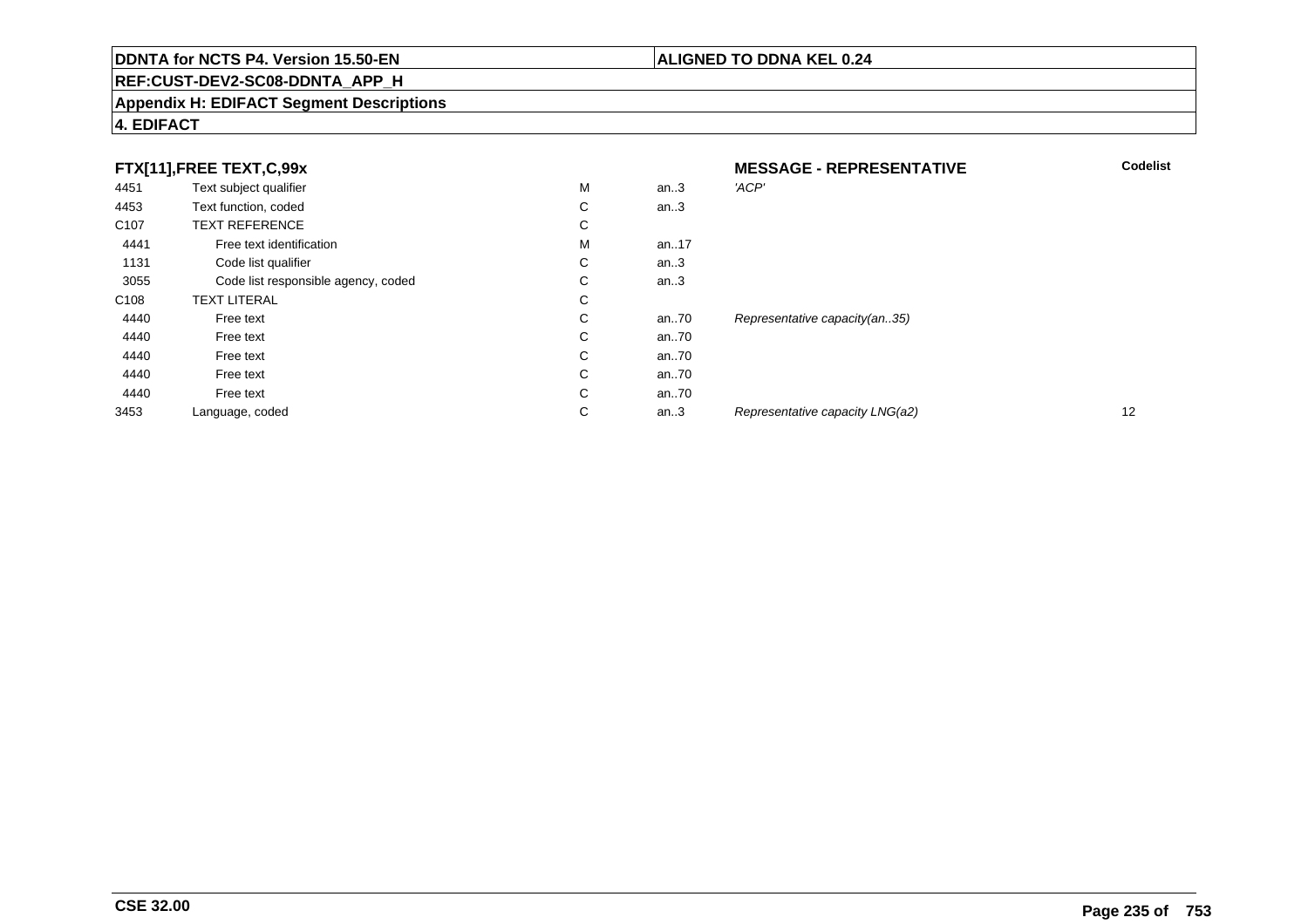### **REF:CUST-DEV2-SC08-DDNTA\_APP\_H**

#### **Appendix H: EDIFACT Segment Descriptions**

#### **4. EDIFACT**

|                  | FTX[11],FREE TEXT,C,99x             |   |      | <b>MESSAGE - INFORMATION</b>   | <b>Codelist</b> |
|------------------|-------------------------------------|---|------|--------------------------------|-----------------|
| 4451             | Text subject qualifier              | M | an.3 | 'IND'                          |                 |
| 4453             | Text function, coded                | С | an.3 |                                |                 |
| C <sub>107</sub> | <b>TEXT REFERENCE</b>               | С |      |                                |                 |
| 4441             | Free text identification            | M | an17 |                                |                 |
| 1131             | Code list qualifier                 | С | an.3 |                                |                 |
| 3055             | Code list responsible agency, coded | С | an.3 |                                |                 |
| C <sub>108</sub> | <b>TEXT LITERAL</b>                 | С |      |                                |                 |
| 4440             | Free text                           | С | an70 | Contact person Details(an140)  |                 |
| 4440             | Free text                           | С | an70 |                                |                 |
| 4440             | Free text                           | C | an70 |                                |                 |
| 4440             | Free text                           | С | an70 |                                |                 |
| 4440             | Free text                           | C | an70 |                                |                 |
| 3453             | Language, coded                     | С | an.3 | Contact person Details LNG(a2) | 12              |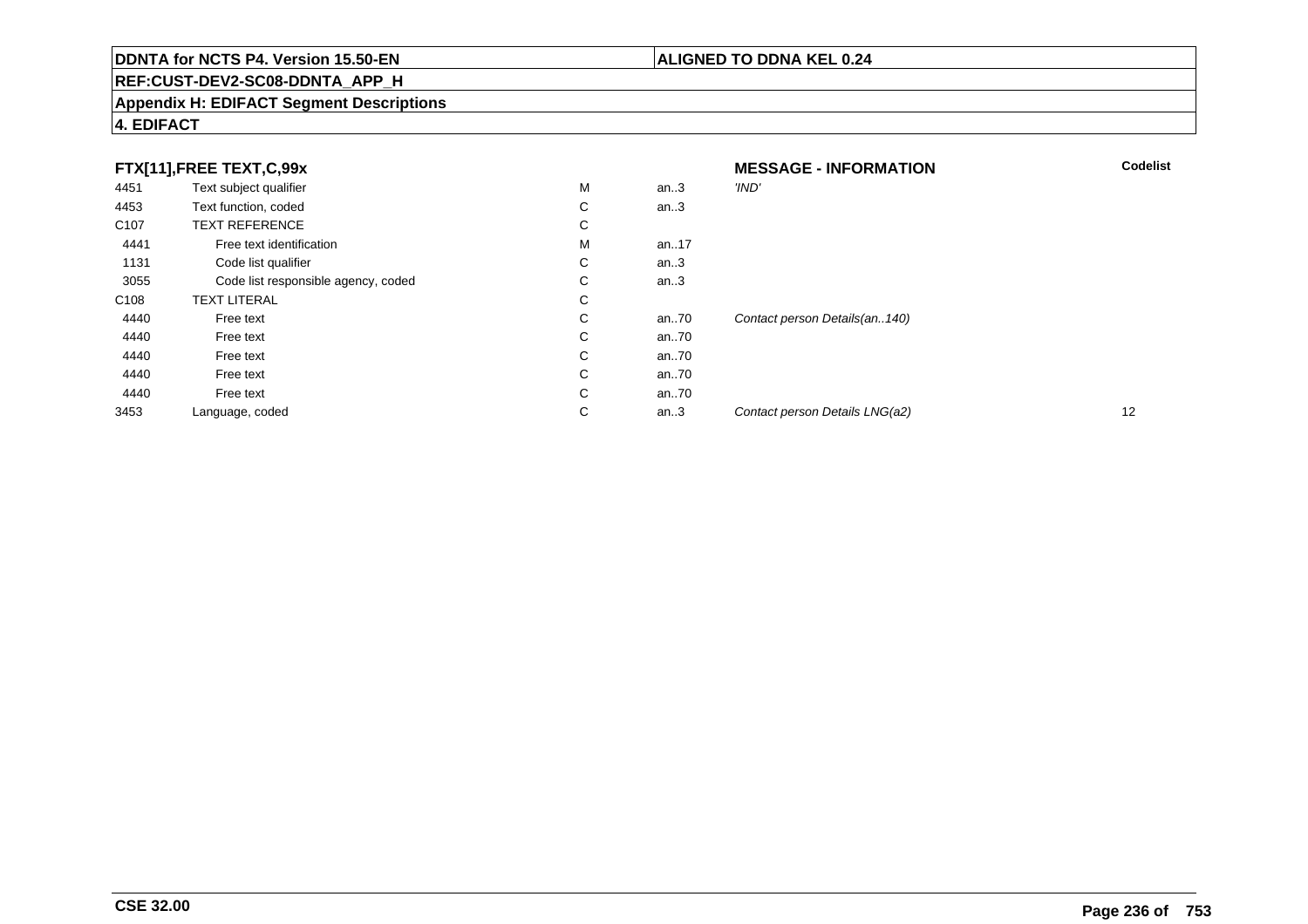#### **REF:CUST-DEV2-SC08-DDNTA\_APP\_H**

#### **Appendix H: EDIFACT Segment Descriptions**

#### **4. EDIFACT**

#### **FTX[11],FREE TEXT,C,99x**

|                  | FTX[11],FREE TEXT,C,99x             |   |      | <b>MESSAGE - (DEPARTURE) CUSTOMS OFFICE</b> | Coo               |
|------------------|-------------------------------------|---|------|---------------------------------------------|-------------------|
| 4451             | Text subject qualifier              | М | an.3 | 'SPH'                                       |                   |
| 4453             | Text function, coded                | С | an.3 |                                             |                   |
| C <sub>107</sub> | <b>TEXT REFERENCE</b>               | С |      |                                             |                   |
| 4441             | Free text identification            | M | an17 |                                             |                   |
| 1131             | Code list qualifier                 | С | an.3 |                                             |                   |
| 3055             | Code list responsible agency, coded | С | an.3 |                                             |                   |
| C <sub>108</sub> | <b>TEXT LITERAL</b>                 | С |      |                                             |                   |
| 4440             | Free text                           | С | an70 | Address(an140)                              |                   |
| 4440             | Free text                           | С | an70 |                                             |                   |
| 4440             | Free text                           | С | an70 |                                             |                   |
| 4440             | Free text                           | С | an70 |                                             |                   |
| 4440             | Free text                           | С | an70 |                                             |                   |
| 3453             | Language, coded                     | С | an.3 | Address LNG(a2)                             | $12 \overline{ }$ |

**Codelist**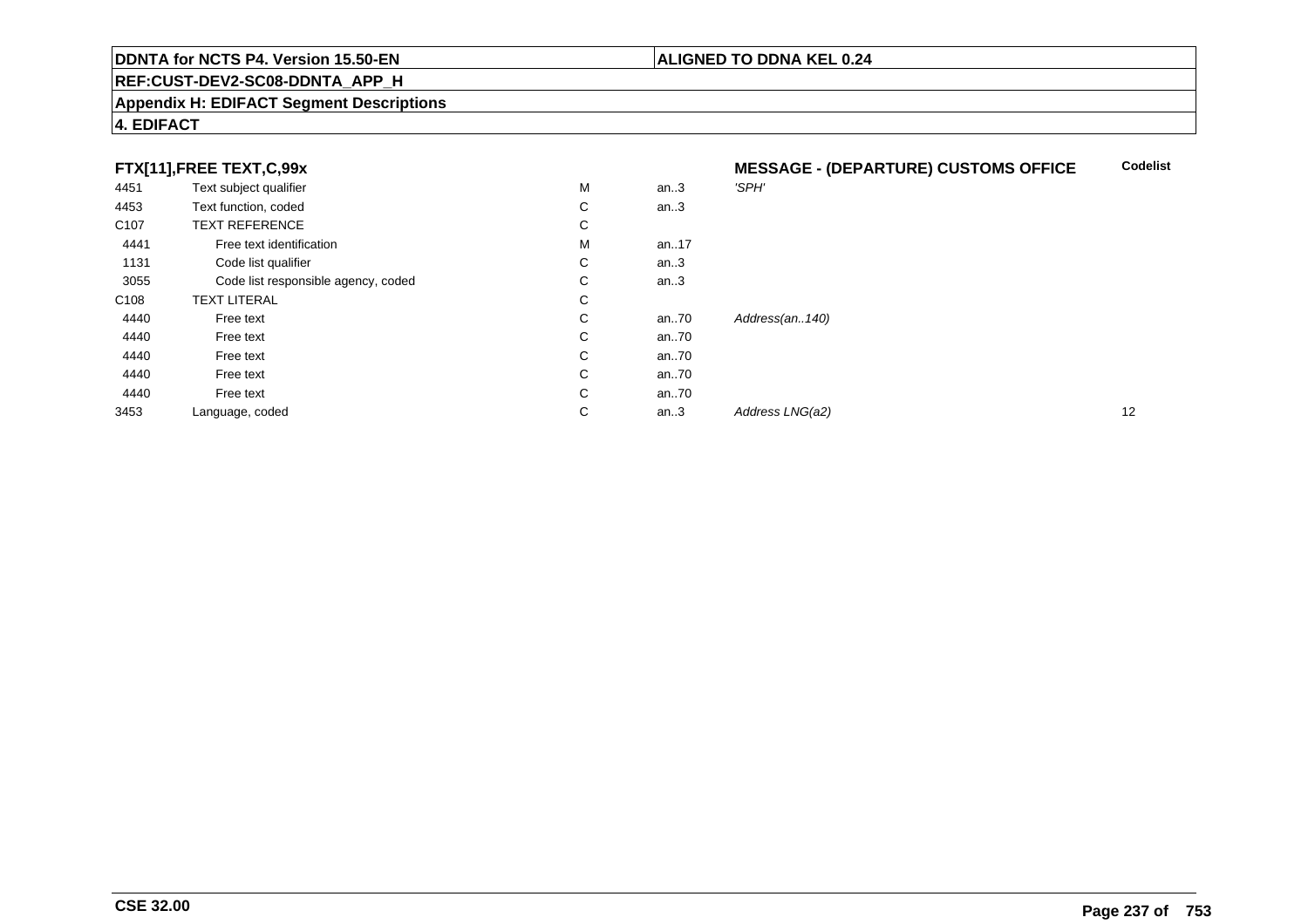#### **REF:CUST-DEV2-SC08-DDNTA\_APP\_H**

#### **Appendix H: EDIFACT Segment Descriptions**

#### **4. EDIFACT**

#### **FTX[11],FREE TEXT,C,99x**

| 4451 | Text subject qualifier              | M            | an.3 | 'SSR'                            |    |
|------|-------------------------------------|--------------|------|----------------------------------|----|
| 4453 | Text function, coded                | C            | an.3 |                                  |    |
| C107 | <b>TEXT REFERENCE</b>               | С            |      |                                  |    |
| 4441 | Free text identification            | M            | an17 |                                  |    |
| 1131 | Code list qualifier                 | C            | an.3 |                                  |    |
| 3055 | Code list responsible agency, coded | С            | an.3 |                                  |    |
| C108 | <b>TEXT LITERAL</b>                 | C            |      |                                  |    |
| 4440 | Free text                           | C            | an70 | Contact person Details(an., 140) |    |
| 4440 | Free text                           | C            | an70 |                                  |    |
| 4440 | Free text                           | C            | an70 |                                  |    |
| 4440 | Free text                           | $\mathsf{C}$ | an70 |                                  |    |
| 4440 | Free text                           | C            | an70 |                                  |    |
| 3453 | Language, coded                     | С            | an.3 | Contact person Details LNG(a2)   | 12 |
|      |                                     |              |      |                                  |    |

## **MESSAGE - (DEPARTURE) CUSTOMS OFFICECodelist**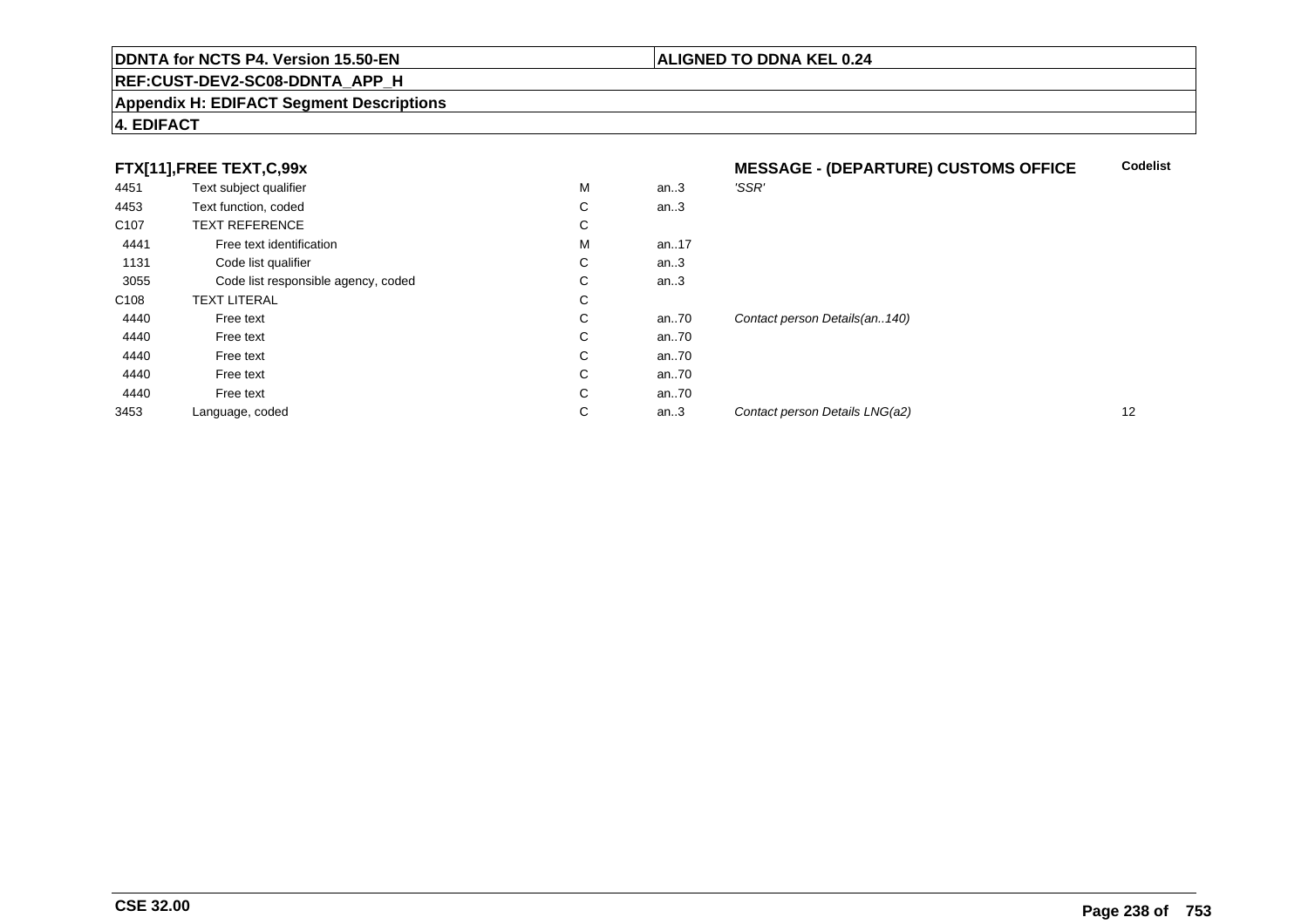#### **REF:CUST-DEV2-SC08-DDNTA\_APP\_H**

#### **Appendix H: EDIFACT Segment Descriptions**

#### **4. EDIFACT**

#### **FTX[11],FREE TEXT,C,99x**

|                  | FTX[11],FREE TEXT,C,99x             |   |          | <b>MESSAGE - (COMPETENT AUTHORITY OF</b><br><b>DEPARTURE) CUSTOMS OFFICE</b> | <b>Codelis</b> |  |
|------------------|-------------------------------------|---|----------|------------------------------------------------------------------------------|----------------|--|
| 4451             | Text subject qualifier              | M | an.3     | 'CUS'                                                                        |                |  |
| 4453             | Text function, coded                | C | an.3     |                                                                              |                |  |
| C <sub>107</sub> | <b>TEXT REFERENCE</b>               | C |          |                                                                              |                |  |
| 4441             | Free text identification            | м | an17     |                                                                              |                |  |
| 1131             | Code list qualifier                 | С | an.3     |                                                                              |                |  |
| 3055             | Code list responsible agency, coded | C | an.3     |                                                                              |                |  |
| C <sub>108</sub> | <b>TEXT LITERAL</b>                 | C |          |                                                                              |                |  |
| 4440             | Free text                           | C | an $.70$ | Address(an140)                                                               |                |  |
| 4440             | Free text                           | C | an $.70$ |                                                                              |                |  |
| 4440             | Free text                           | C | an $.70$ |                                                                              |                |  |
| 4440             | Free text                           | C | an $.70$ |                                                                              |                |  |
| 4440             | Free text                           | C | an.70    |                                                                              |                |  |
| 3453             | Language, coded                     | С | an.3     | Address LNG(a2)                                                              | 12             |  |
|                  |                                     |   |          |                                                                              |                |  |

**Codelist**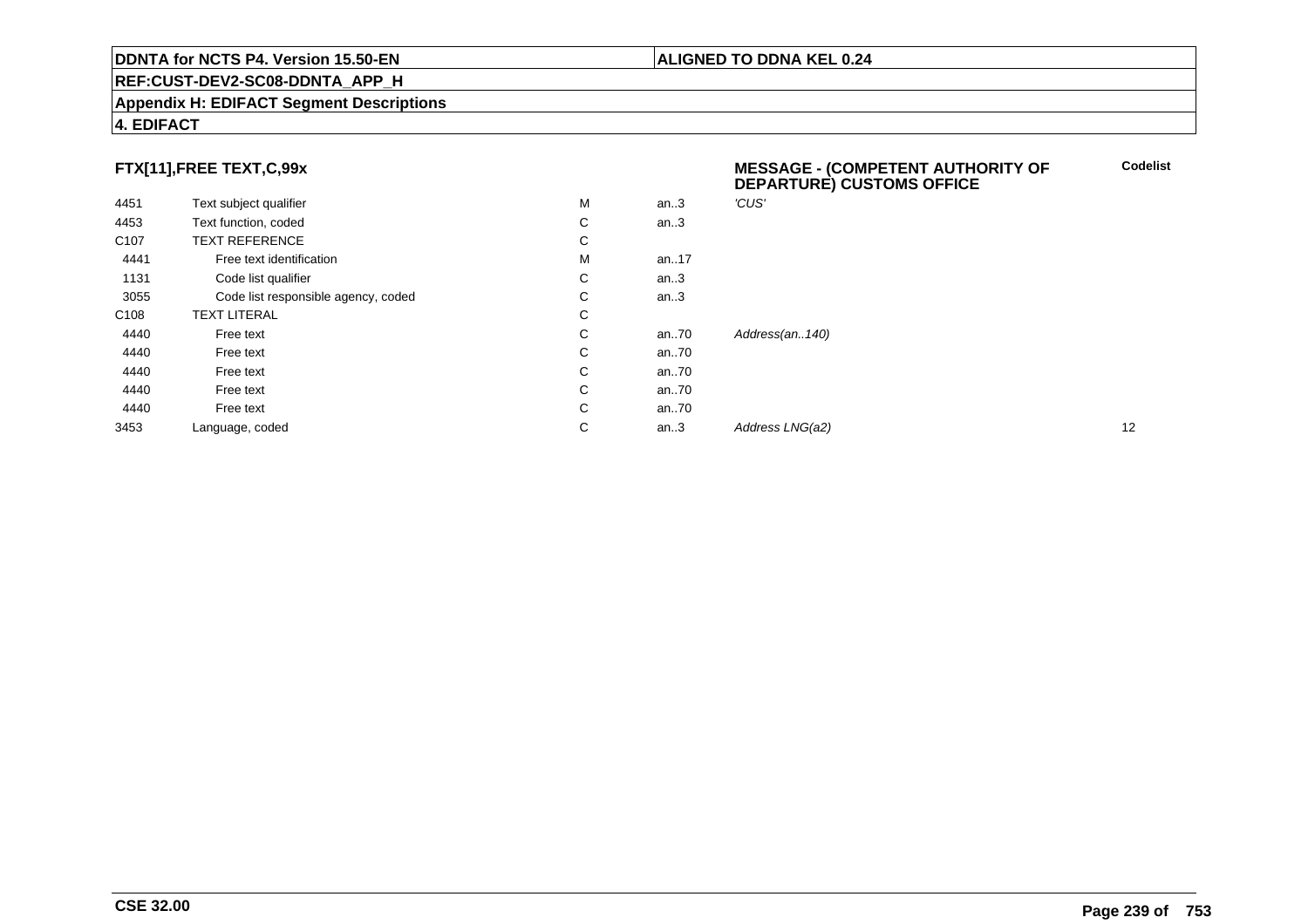#### **REF:CUST-DEV2-SC08-DDNTA\_APP\_H**

#### **Appendix H: EDIFACT Segment Descriptions**

#### **4. EDIFACT**

#### **FTX[11],FREE TEXT,C,99x**

| 4451             | Text subject qualifier              | М | an.3     | 'CHG'   |
|------------------|-------------------------------------|---|----------|---------|
| 4453             | Text function, coded                | C | an.3     |         |
| C <sub>107</sub> | <b>TEXT REFERENCE</b>               | C |          |         |
| 4441             | Free text identification            | М | an. $17$ |         |
| 1131             | Code list qualifier                 | C | an $3$   |         |
| 3055             | Code list responsible agency, coded | C | an.3     |         |
| C <sub>108</sub> | <b>TEXT LITERAL</b>                 | С |          |         |
| 4440             | Free text                           | C | an70     |         |
| 4440             | Free text                           | C | an70     |         |
| 4440             | Free text                           | C | an70     | Contact |
| 4440             | Free text                           | C | an70     |         |
| 4440             | Free text                           | C | an70     |         |
| 3453             | Language, coded                     | С | an.3     | Contact |

#### **MESSAGE - (COMPETENT AUTHORITY OFDEPARTURE) CUSTOMS OFFICECodelist**

t person Details(an..140) an...<br>2 Contact person Details LNG(a2) 12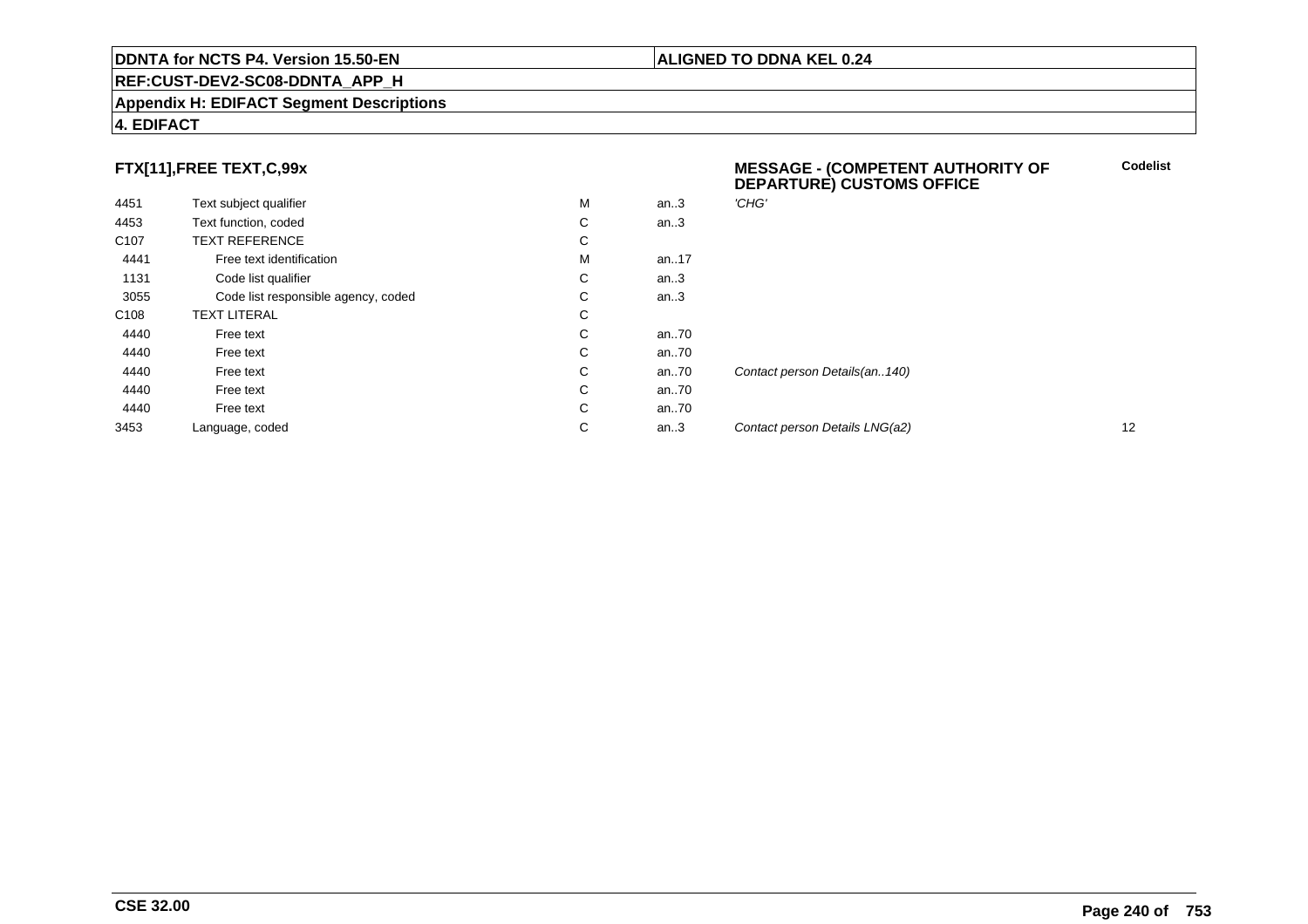#### **Appendix H: EDIFACT Segment Descriptions**

#### **4. EDIFACT**

#### **RFF[12],REFERENCE,C,99x**

| C506 | <b>REFERENCE</b>         | м  |        |       |
|------|--------------------------|----|--------|-------|
| 1153 | Reference qualifier      | М  | an $3$ | 'ABE' |
| 1154 | Reference number         | С  | an35   | Refer |
| 1156 | Line number              | С  | an6    |       |
| 4000 | Reference version number | C. | an35   |       |
|      |                          |    |        |       |

**MESSAGE - HEADER**

**R** Codelist

Reference number(an..22)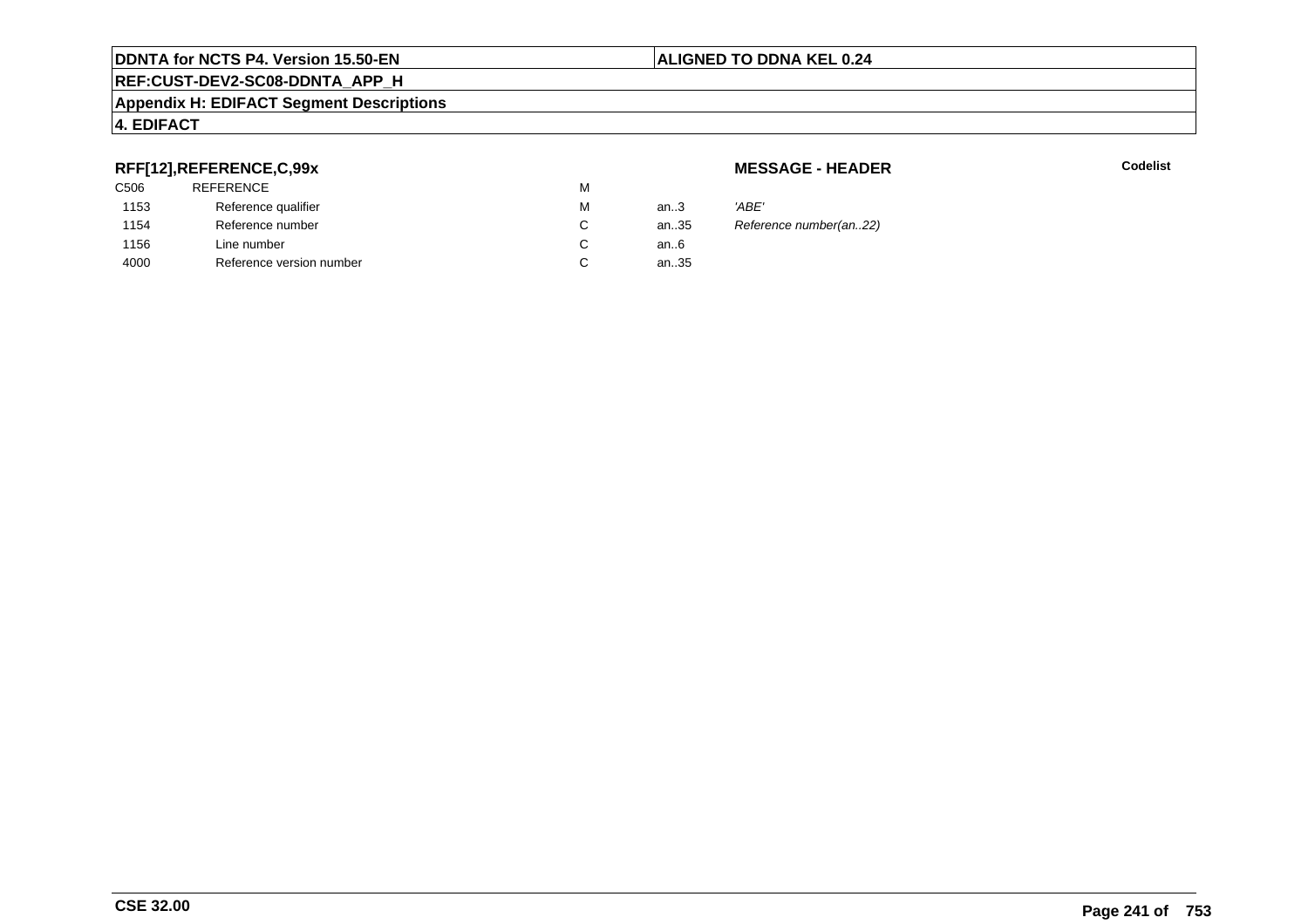#### **Appendix H: EDIFACT Segment Descriptions**

#### **4. EDIFACT**

#### **RFF[12],REFERENCE,C,99x**

| C506 | <b>REFERENCE</b>         | м |      |       |
|------|--------------------------|---|------|-------|
| 1153 | Reference qualifier      | М | an.3 | 'LAN' |
| 1154 | Reference number         | C | an35 | Autho |
| 1156 | Line number              |   | an6  |       |
| 4000 | Reference version number | С | an35 |       |
|      |                          |   |      |       |

**MESSAGE - HEADER**

**R** Codelist

Authorisation id(an..17)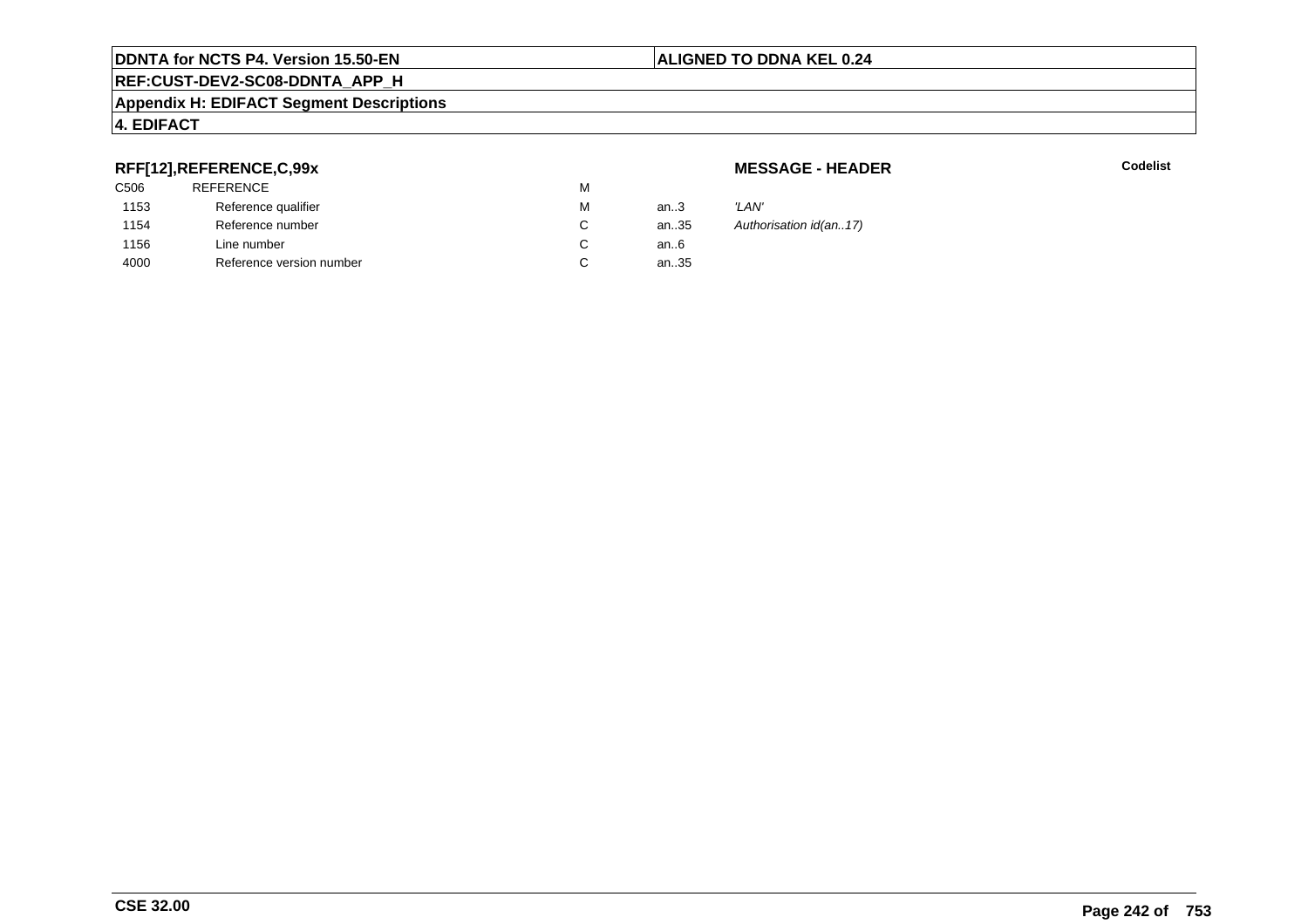#### **ALIGNED TO DDNA KEL 0.24**

### **REF:CUST-DEV2-SC08-DDNTA\_APP\_H**

#### **Appendix H: EDIFACT Segment Descriptions**

#### **4. EDIFACT**

#### **RFF[12],REFERENCE,C,99x**

| C506 | <b>REFERENCE</b>         | M |        |       |
|------|--------------------------|---|--------|-------|
| 1153 | Reference qualifier      | М | an $3$ | 'AAT' |
| 1154 | Reference number         | C | an35   |       |
| 1156 | Line number              | C | an6    |       |
| 4000 | Reference version number | С | an35   |       |
|      |                          |   |        |       |

#### **MESSAGE - HEADER**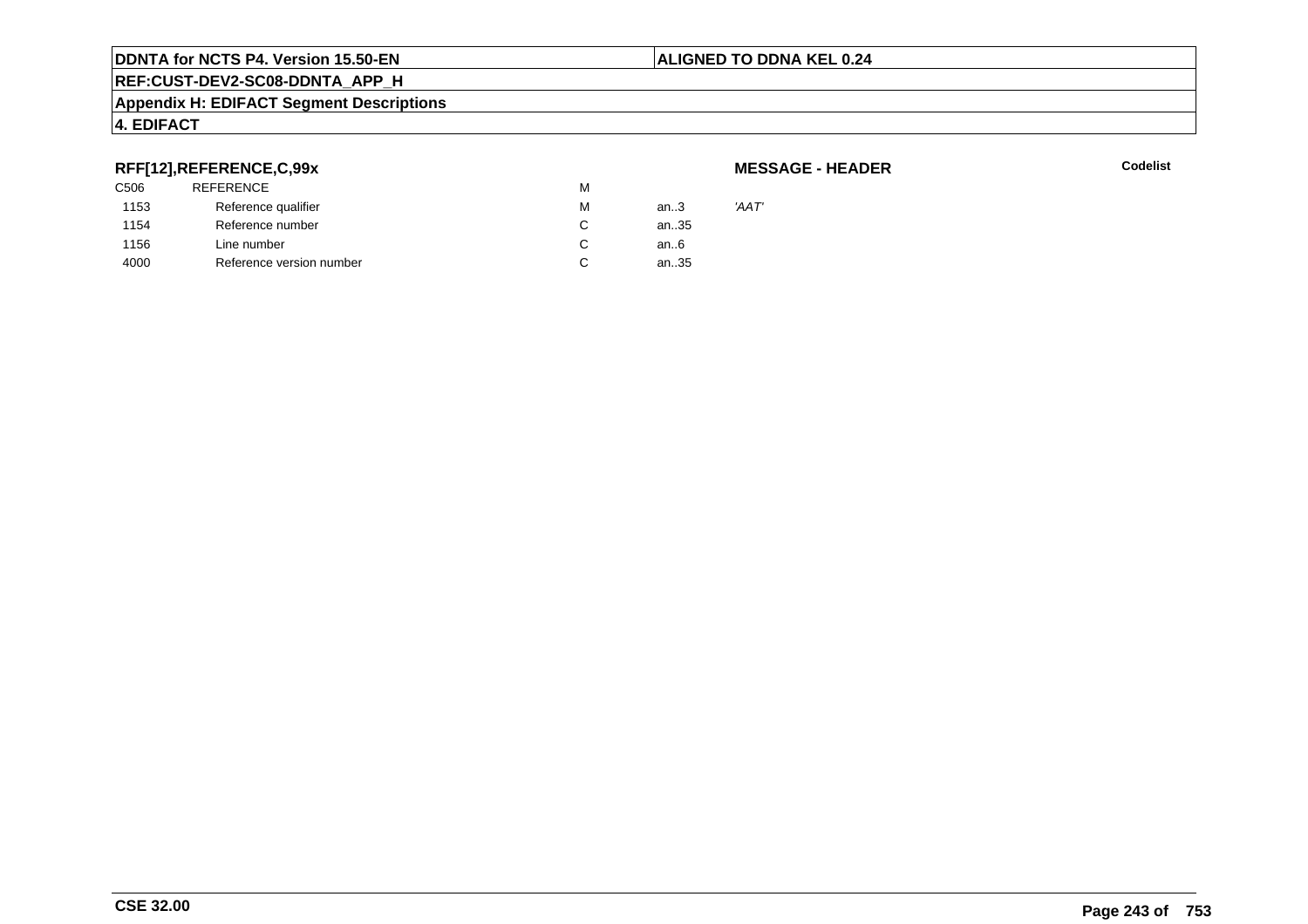#### **Appendix H: EDIFACT Segment Descriptions**

#### **4. EDIFACT**

#### **RFF[12],REFERENCE,C,99x**

| C506 | <b>REFERENCE</b>         | м |        |       |
|------|--------------------------|---|--------|-------|
| 1153 | Reference qualifier      | М | an $3$ | 'AMJ' |
| 1154 | Reference number         | С | an35   | Speci |
| 1156 | Line number              | С | an6    |       |
| 4000 | Reference version number | С | an35   |       |

**MESSAGE - HEADER**

**R** Codelist

| М  | an $3$ | 'AMJ'                               |    |
|----|--------|-------------------------------------|----|
| С  | an35   | Specific Circumstance Indicator(a1) | 96 |
| C. | an6    |                                     |    |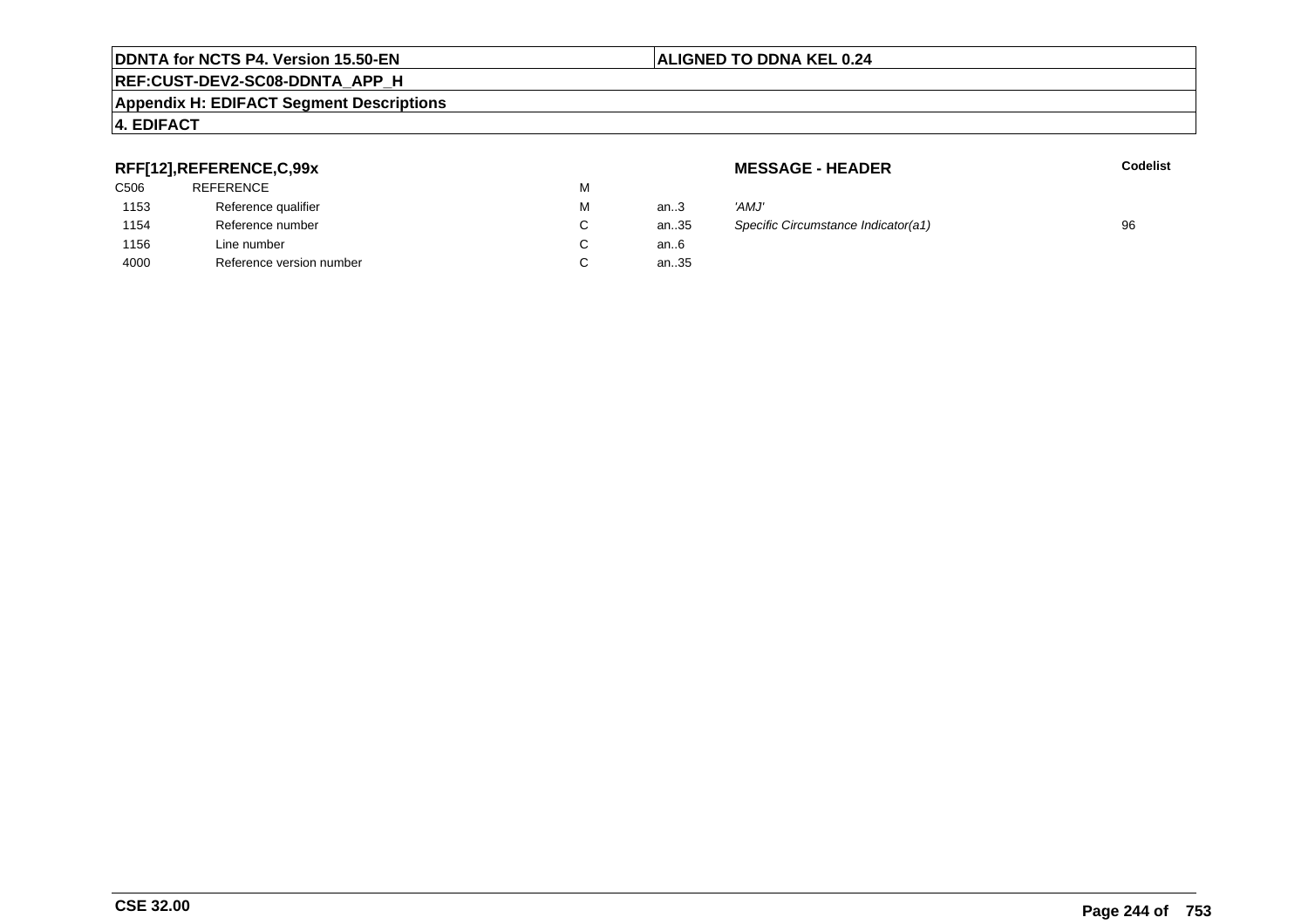#### **Appendix H: EDIFACT Segment Descriptions**

#### **4. EDIFACT**

#### **RFF[12],REFERENCE,C,99x**

| C506 | <b>REFERENCE</b>         | M |      |       |
|------|--------------------------|---|------|-------|
| 1153 | Reference qualifier      | М | an.3 | 'ABL' |
| 1154 | Reference number         | C | an35 | Guar  |
| 1156 | Line number              | C | an6  |       |
| 4000 | Reference version number | С | an35 |       |

**MESSAGE - GUARANTEE**

**Codelist**

| М | an.3 | 'ABL'               |    |
|---|------|---------------------|----|
| С | an35 | Guarantee type(an1) | 51 |
| С | an6  |                     |    |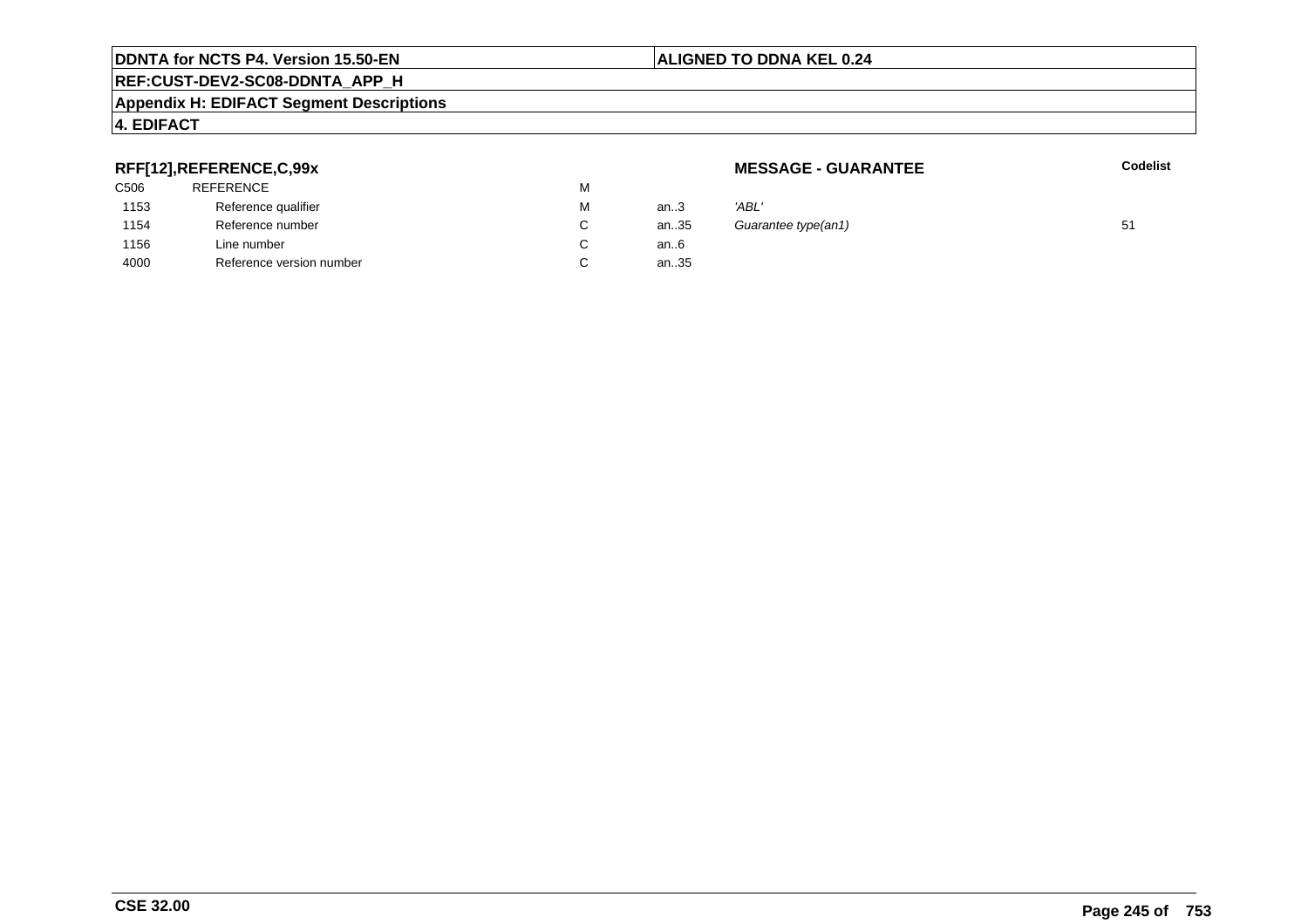#### **Appendix H: EDIFACT Segment Descriptions**

#### **4. EDIFACT**

#### **RFF[12],REFERENCE,C,99x**

| C506 | <b>REFERENCE</b>         | M |      |       |
|------|--------------------------|---|------|-------|
| 1153 | Reference qualifier      | М | an.3 | 'ABL' |
| 1154 | Reference number         | C | an35 |       |
| 1156 | Line number              | C | an6  |       |
| 4000 | Reference version number | C | an35 |       |
|      |                          |   |      |       |

#### **MESSAGE - GUARANTEE - GUARANTEEREFERENCE**

**Codelist**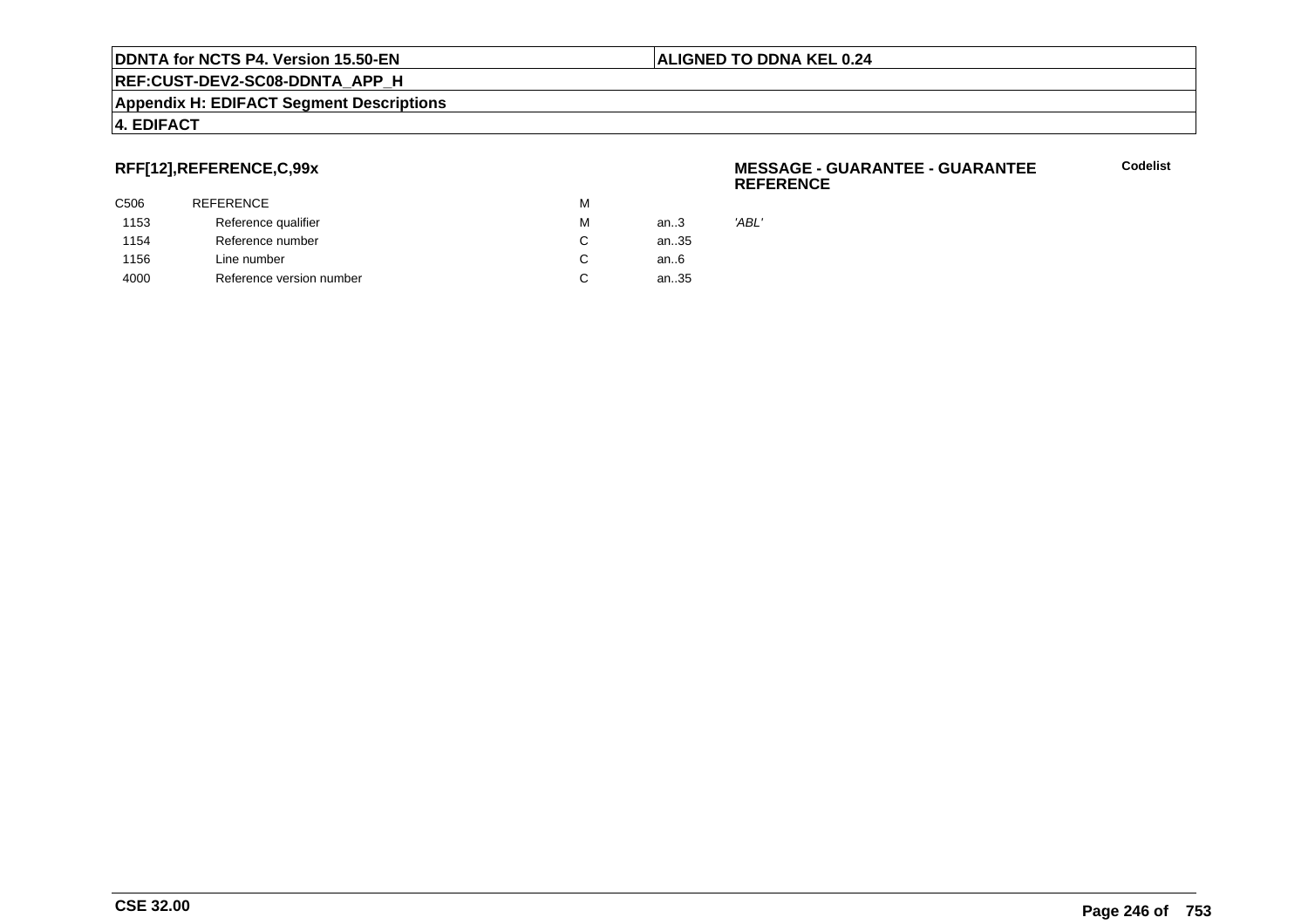#### **Appendix H: EDIFACT Segment Descriptions**

#### **4. EDIFACT**

#### **RFF[12],REFERENCE,C,99x**

| C506 | <b>REFERENCE</b>         | M |      |       |
|------|--------------------------|---|------|-------|
| 1153 | Reference qualifier      | M | an.3 | 'ABL' |
| 1154 | Reference number         | C | an35 |       |
| 1156 | Line number              | C | an6  |       |
| 4000 | Reference version number | C | an35 |       |
|      |                          |   |      |       |

#### **MESSAGE - GUARANTEE - GUARANTEEREFERENCE - VALIDITY LIMITATION NON EC**

**Codelist**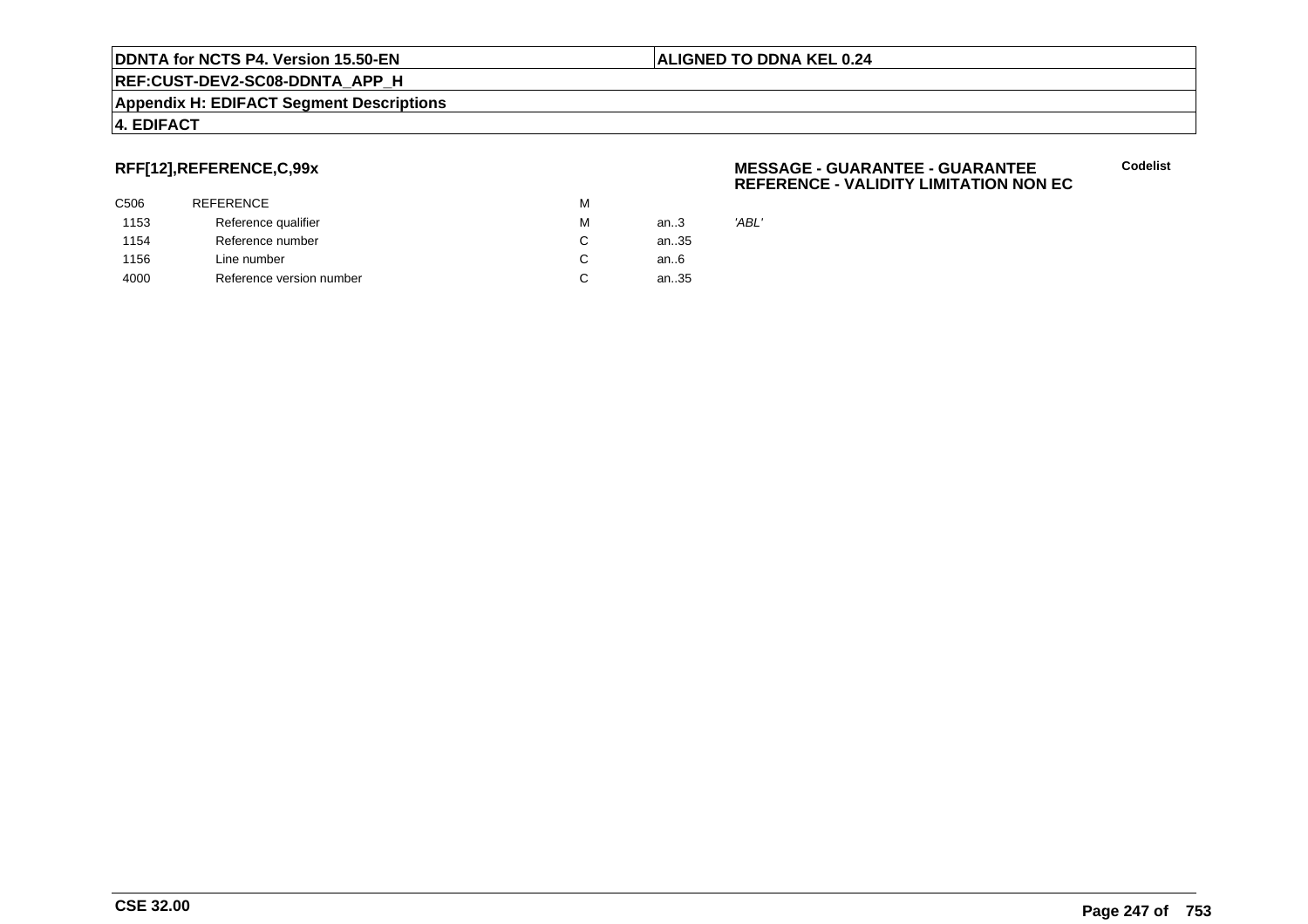#### **Appendix H: EDIFACT Segment Descriptions**

#### **4. EDIFACT**

#### **RFF[12],REFERENCE,C,99x**

| . .  |                          |   |      |               |    |
|------|--------------------------|---|------|---------------|----|
| C506 | REFERENCE                |   |      |               |    |
| 1153 | Reference qualifier      | М | an3  | 'AIV'         |    |
| 1154 | Reference number         |   | an35 | Place(an35)   |    |
| 1156 | Line number              |   | an6  | Place LNG(a2) | 12 |
| 4000 | Reference version number |   | an35 |               |    |
|      |                          |   |      |               |    |

#### **ALIGNED TO DDNA KEL 0.24**

**MESSAGE - EN ROUTE EVENT**

**Codelist**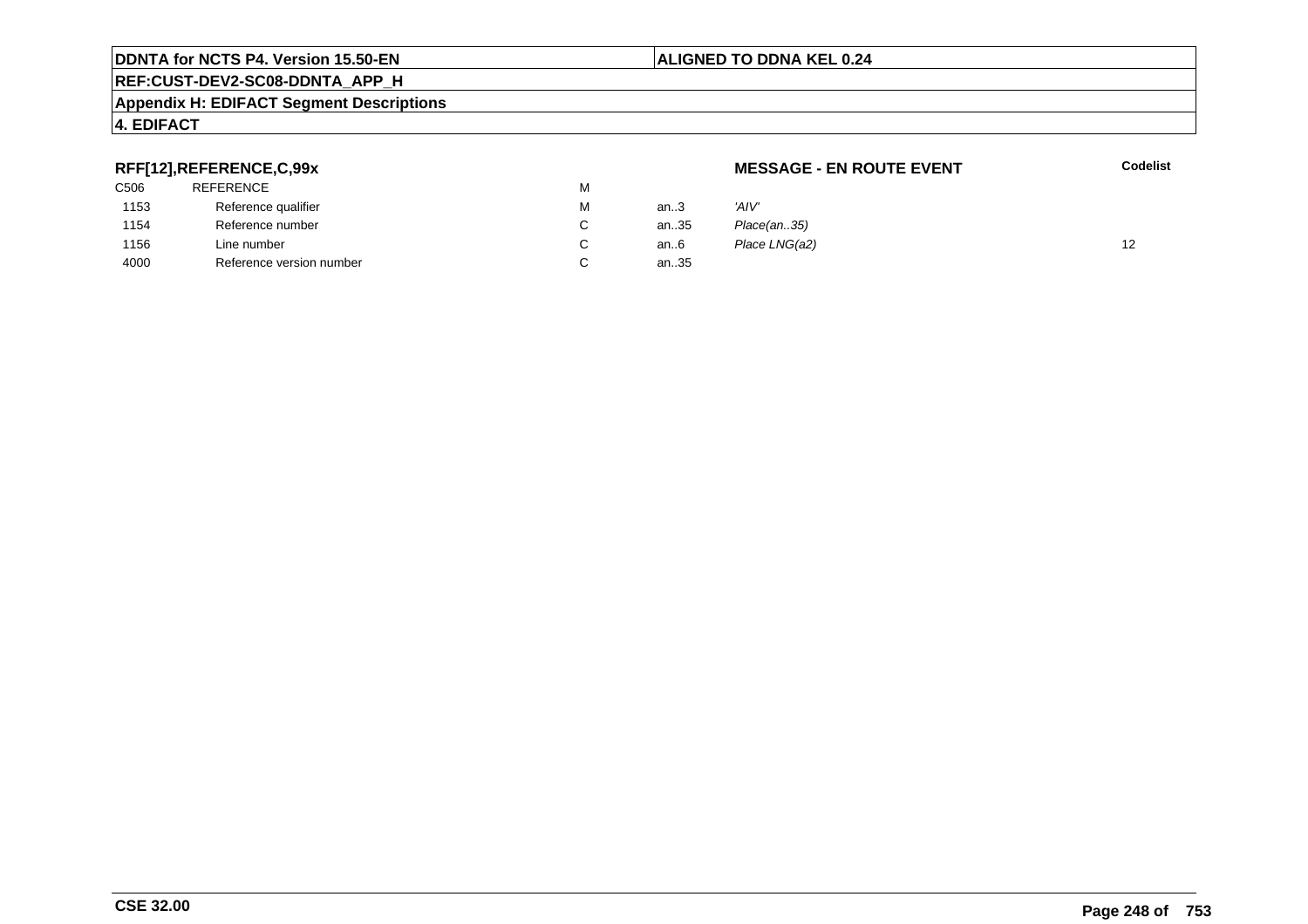#### **Appendix H: EDIFACT Segment Descriptions**

#### **4. EDIFACT**

#### **RFF[12],REFERENCE,C,99x**

| 'ABP' |
|-------|
| Secu  |
|       |
|       |
|       |

**MESSAGE - HEADER**

**R** Codelist

Security code(an..8)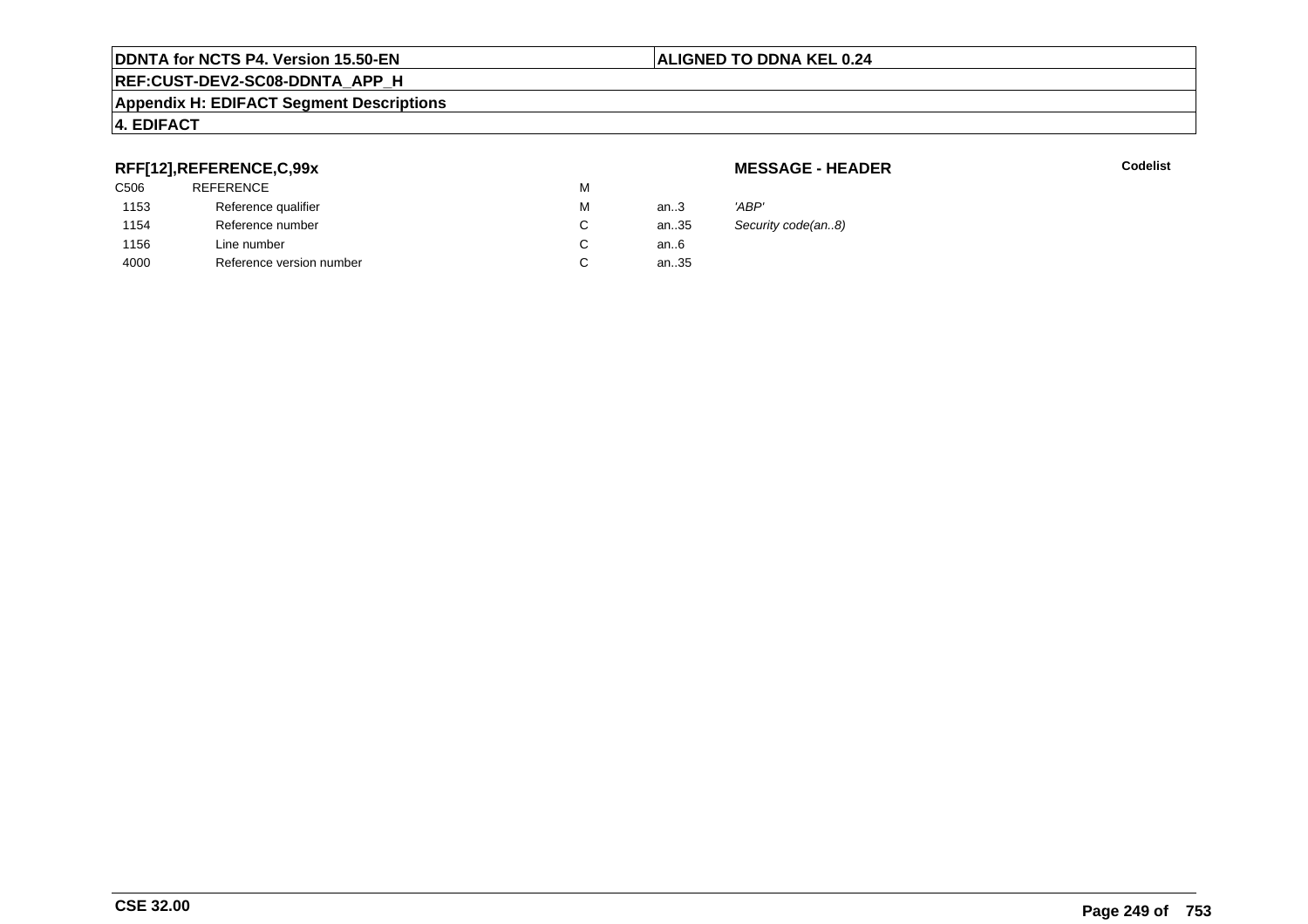#### **Appendix H: EDIFACT Segment Descriptions**

#### **4. EDIFACT**

#### **RFF[12],REFERENCE,C,99x**

| C506 | REFERENCE                | М |        |
|------|--------------------------|---|--------|
| 1153 | Reference qualifier      | М | an $3$ |
| 1154 | Reference number         | С | an35   |
| 1156 | Line number              | C | an6    |
| 4000 | Reference version number |   | an35   |

#### **MESSAGE - GUARANTEE REFERENCE - INVALIDCodelist GUARANTEE REASON**

'ABK'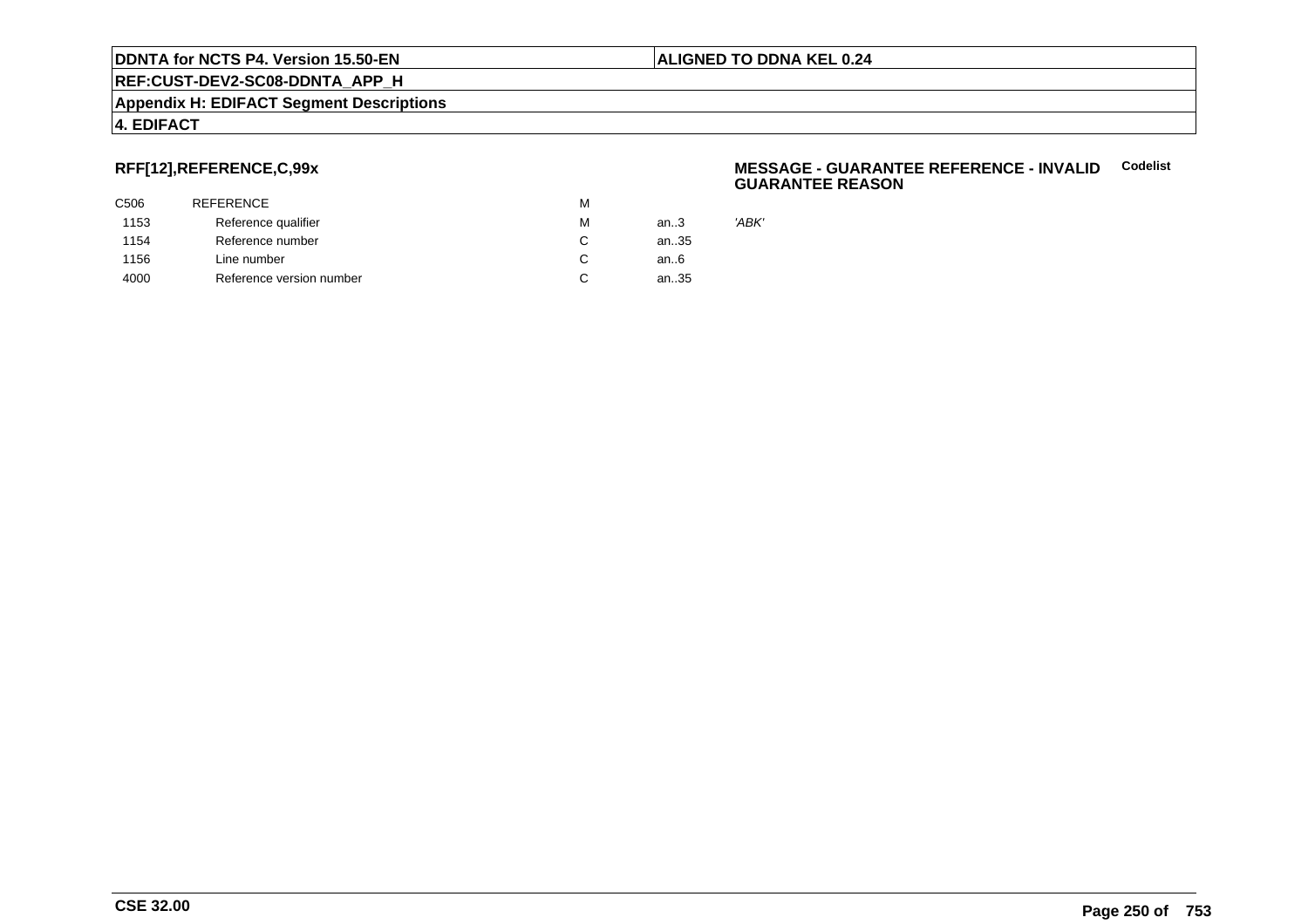#### **ALIGNED TO DDNA KEL 0.24**

### **REF:CUST-DEV2-SC08-DDNTA\_APP\_H**

#### **Appendix H: EDIFACT Segment Descriptions**

#### **4. EDIFACT**

#### **RFF[12],REFERENCE,C,99x**

| 'ABK' |
|-------|
|       |
|       |
|       |
|       |

#### **MESSAGE - GUARANTEE REFERENCE**

**Codelist**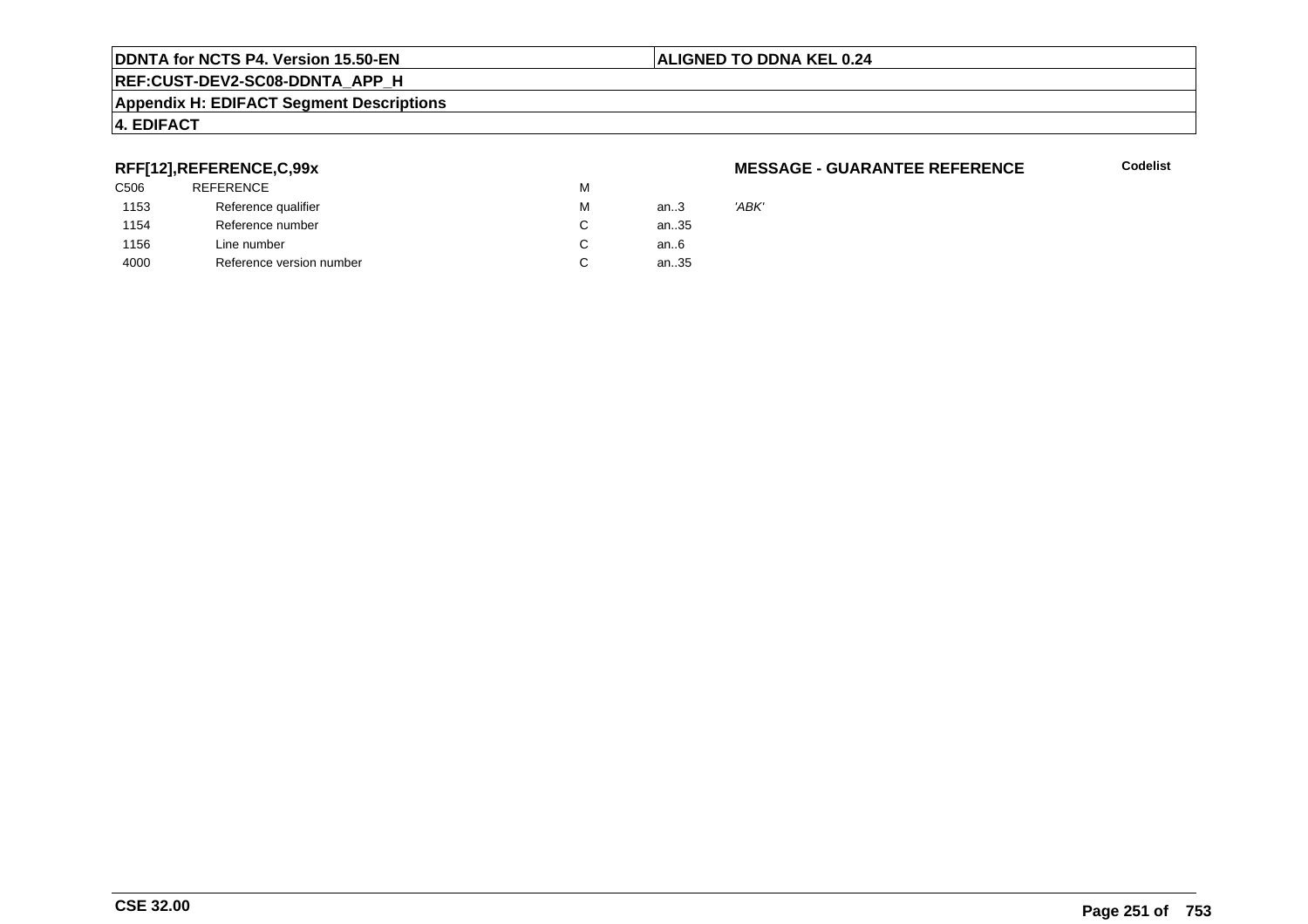#### **ALIGNED TO DDNA KEL 0.24**

### **REF:CUST-DEV2-SC08-DDNTA\_APP\_H**

#### **Appendix H: EDIFACT Segment Descriptions**

#### **4. EDIFACT**

#### **DTM[13],DATE/TIME/PERIOD,C,1x**

| C507 | DATE/TIME/PERIOD                  | M |
|------|-----------------------------------|---|
| 2005 | Date/time/period qualifier        | м |
| 2380 | Date/time/period                  |   |
| 2379 | Date/time/period format qualifier |   |

#### **MESSAGE - EN ROUTE EVENT - CTL\_CONTROLCodelist**

| М | an.3 | '311'               |  |
|---|------|---------------------|--|
| С | an35 | Already in NCTS(n1) |  |
| С | an.3 |                     |  |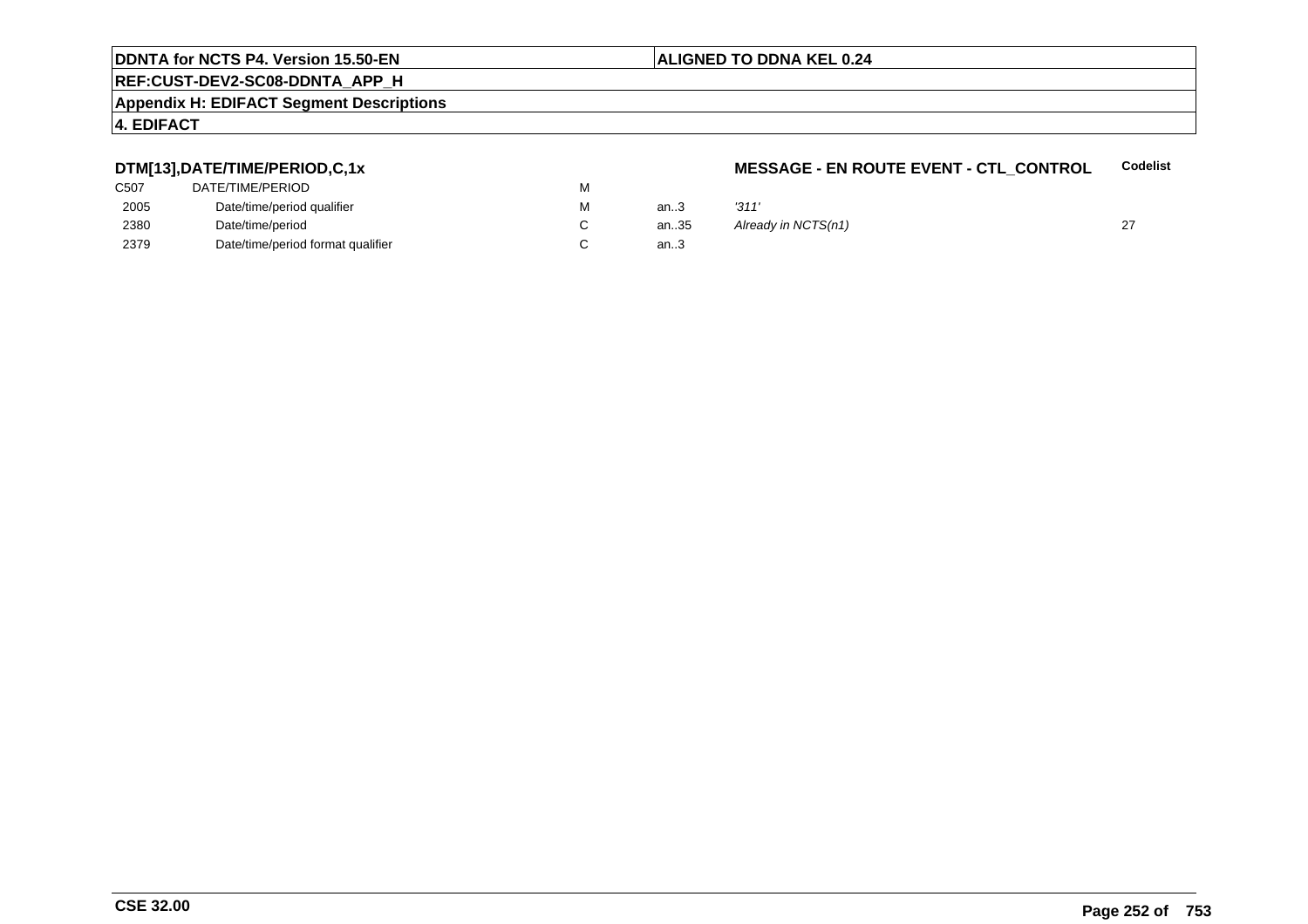### **REF:CUST-DEV2-SC08-DDNTA\_APP\_H**

#### **Appendix H: EDIFACT Segment Descriptions**

#### **4. EDIFACT**

#### **PAC[14],PACKAGE,C,99x**

|                  | PAC[14], PACKAGE, C, 99x                                 |   |         | <b>MESSAGE - GUARANTEE - GUARANTEE</b><br><b>REFERENCE</b> | Codeli: |
|------------------|----------------------------------------------------------|---|---------|------------------------------------------------------------|---------|
| 7224             | Number of packages                                       | C | n.8     | '1'                                                        |         |
| C531             | PACKAGING DETAILS                                        | С |         |                                                            |         |
| 7075             | Packaging level, coded                                   | С | an.3    |                                                            |         |
| 7233             | Packaging related information, coded                     |   | an.3    |                                                            |         |
| 7073             | Packaging terms and conditions, coded                    | С | an.3    |                                                            |         |
| C <sub>202</sub> | PACKAGE TYPE                                             | С |         |                                                            |         |
| 7065             | Type of packages identification                          | С | an17    |                                                            |         |
| 1131             | Code list qualifier                                      | С | an.3    |                                                            |         |
| 3055             | Code list responsible agency, coded                      |   | an.3    |                                                            |         |
| 7064             | Type of packages                                         | С | an35    | Amount concerned(n15,2)                                    |         |
| C402             | PACKAGE TYPE IDENTIFICATION                              |   |         |                                                            |         |
| 7077             | Item description type, coded                             | С | an. $4$ | Access code(an4)                                           |         |
| 7064             | Type of packages                                         | С | an35    | Guarantee reference number (GRN)(an24)                     |         |
| 7143             | Item number type, coded                                  | С | an.3    |                                                            |         |
| 7064             | Type of packages                                         | С | an35    | Other guarantee reference(an35)                            |         |
| 7143             | Item number type, coded                                  | С | an.3    | Currency(an3)                                              | 48      |
| C <sub>532</sub> | RETURNABLE PACKAGE DETAILS                               | С |         |                                                            |         |
| 8395             | Returnable package freight payment responsibility, coded | C | an.3    |                                                            |         |
| 8393             | Returnable package load contents, coded                  | С | an.3    |                                                            |         |
|                  |                                                          |   |         |                                                            |         |

# **ALIGNED TO DDNA KEL 0.24**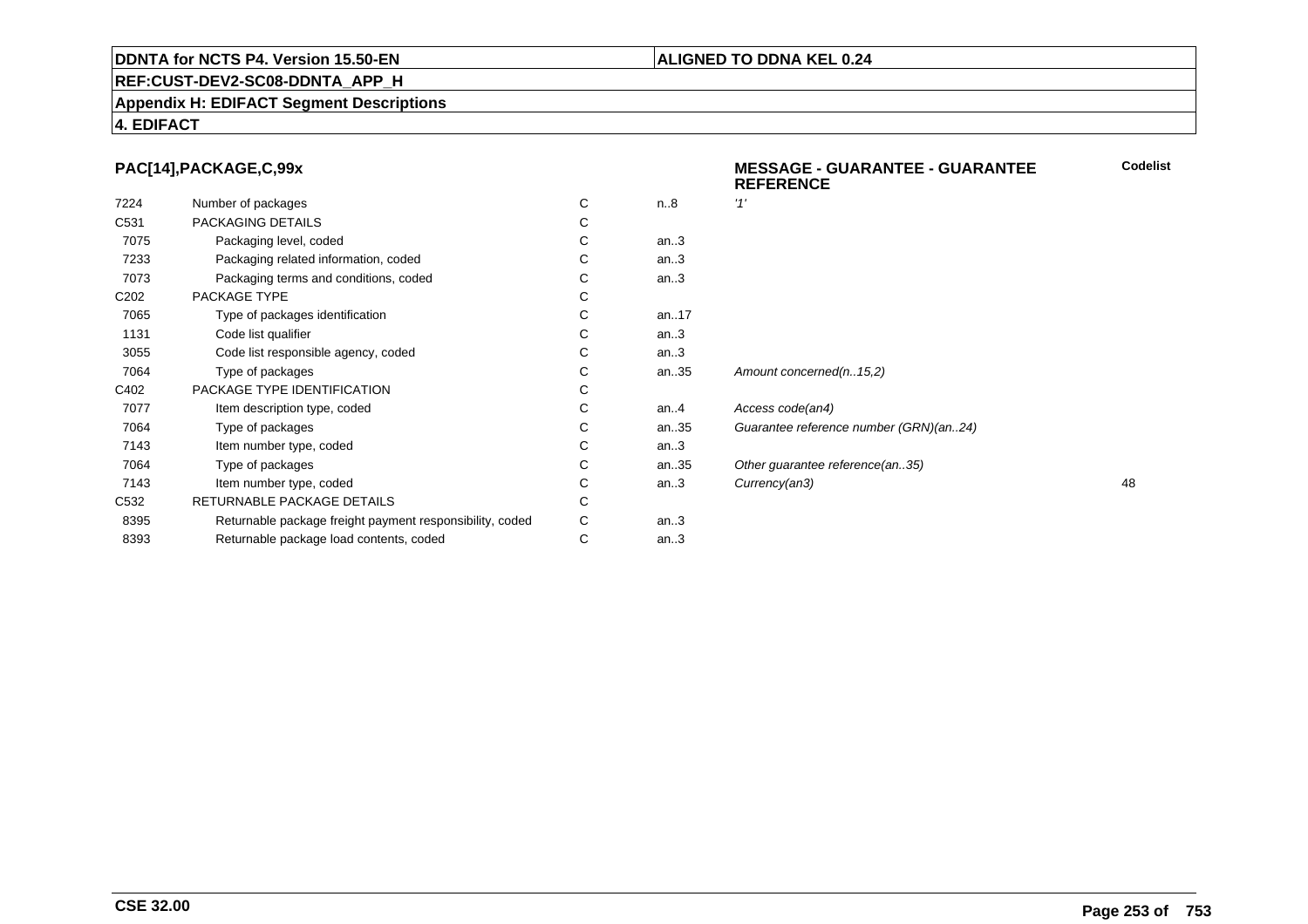#### **REF:CUST-DEV2-SC08-DDNTA\_APP\_H**

#### **Appendix H: EDIFACT Segment Descriptions**

#### **4. EDIFACT**

### **PAC[14],PACKAGE,C,99x**

| 7224             | Number of packages                                       | C | n.8     | '1' |
|------------------|----------------------------------------------------------|---|---------|-----|
| C <sub>531</sub> | PACKAGING DETAILS                                        | C |         |     |
| 7075             | Packaging level, coded                                   | С | an.3    |     |
| 7233             | Packaging related information, coded                     | C | an.3    |     |
| 7073             | Packaging terms and conditions, coded                    | С | an.3    |     |
| C <sub>202</sub> | PACKAGE TYPE                                             | C |         |     |
| 7065             | Type of packages identification                          | C | an17    |     |
| 1131             | Code list qualifier                                      | C | an.3    |     |
| 3055             | Code list responsible agency, coded                      | C | an.3    |     |
| 7064             | Type of packages                                         | С | an35    |     |
| C402             | PACKAGE TYPE IDENTIFICATION                              | C |         |     |
| 7077             | Item description type, coded                             | C | an. $4$ |     |
| 7064             | Type of packages                                         | C | an35    |     |
| 7143             | Item number type, coded                                  | C | an.3    |     |
| 7064             | Type of packages                                         | C | an35    |     |
| 7143             | Item number type, coded                                  | C | an.3    |     |
| C <sub>532</sub> | RETURNABLE PACKAGE DETAILS                               | C |         |     |
| 8395             | Returnable package freight payment responsibility, coded | С | an.3    |     |
| 8393             | Returnable package load contents, coded                  | С | an.3    |     |
|                  |                                                          |   |         |     |

#### **MESSAGE - GUARANTEE - GUARANTEEREFERENCE - VALIDITY LIMITATION EC**

**ALIGNED TO DDNA KEL 0.24**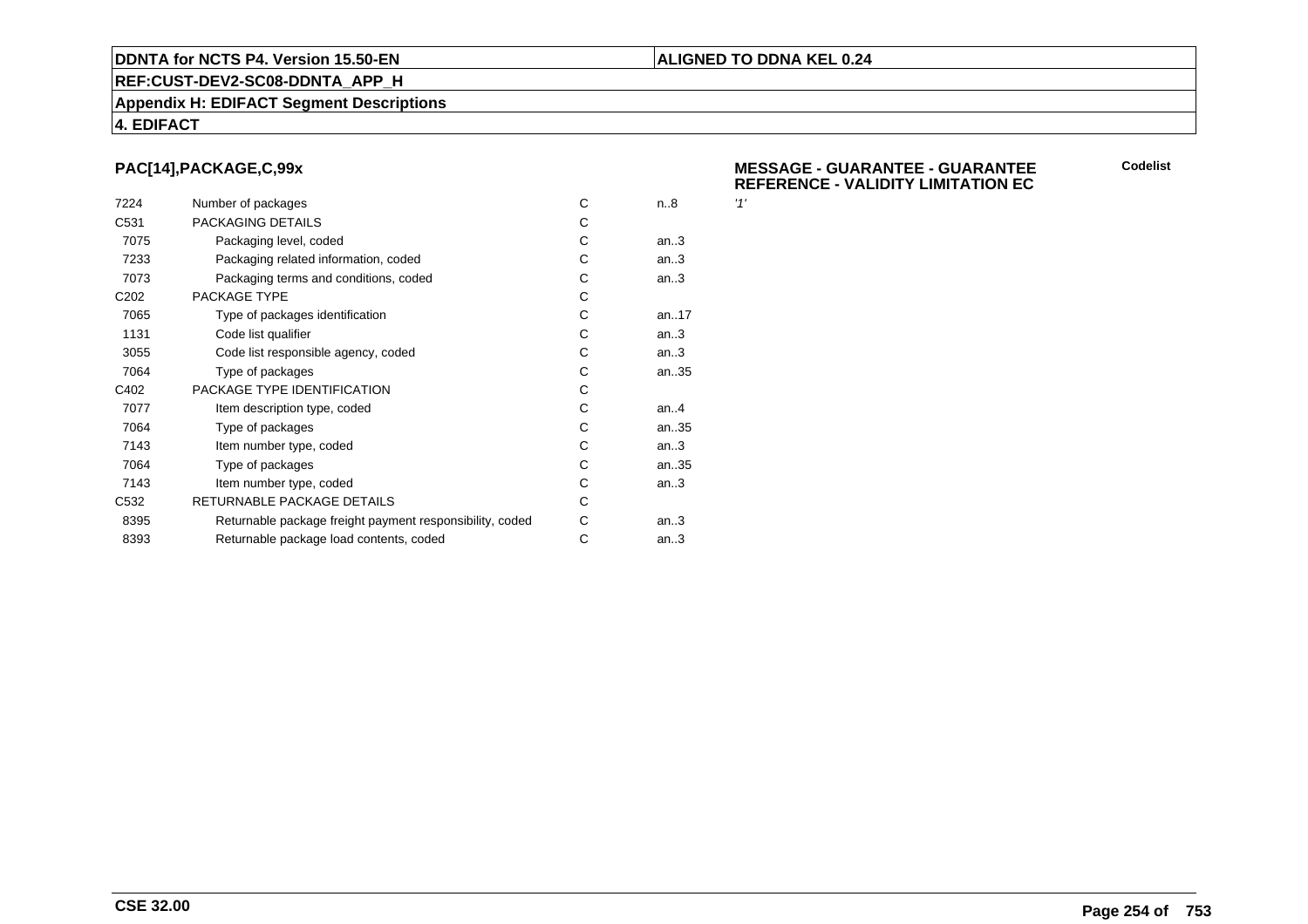#### **REF:CUST-DEV2-SC08-DDNTA\_APP\_H**

#### **Appendix H: EDIFACT Segment Descriptions**

#### **4. EDIFACT**

### **PAC[14],PACKAGE,C,99x**

| 7224             | Number of packages                                       | C | n.8     | '1' |
|------------------|----------------------------------------------------------|---|---------|-----|
| C <sub>531</sub> | PACKAGING DETAILS                                        | C |         |     |
| 7075             | Packaging level, coded                                   | С | an.3    |     |
| 7233             | Packaging related information, coded                     | C | an.3    |     |
| 7073             | Packaging terms and conditions, coded                    | С | an.3    |     |
| C <sub>202</sub> | PACKAGE TYPE                                             | C |         |     |
| 7065             | Type of packages identification                          | C | an17    |     |
| 1131             | Code list qualifier                                      | C | an.3    |     |
| 3055             | Code list responsible agency, coded                      | C | an.3    |     |
| 7064             | Type of packages                                         | С | an35    |     |
| C402             | PACKAGE TYPE IDENTIFICATION                              | C |         |     |
| 7077             | Item description type, coded                             | C | an. $4$ |     |
| 7064             | Type of packages                                         | C | an35    |     |
| 7143             | Item number type, coded                                  | C | an.3    |     |
| 7064             | Type of packages                                         | C | an35    |     |
| 7143             | Item number type, coded                                  | C | an.3    |     |
| C <sub>532</sub> | RETURNABLE PACKAGE DETAILS                               | C |         |     |
| 8395             | Returnable package freight payment responsibility, coded | С | an.3    |     |
| 8393             | Returnable package load contents, coded                  | С | an.3    |     |
|                  |                                                          |   |         |     |

#### **MESSAGE - GUARANTEE - GUARANTEEREFERENCE - VALIDITY LIMITATION NON EC**

**ALIGNED TO DDNA KEL 0.24**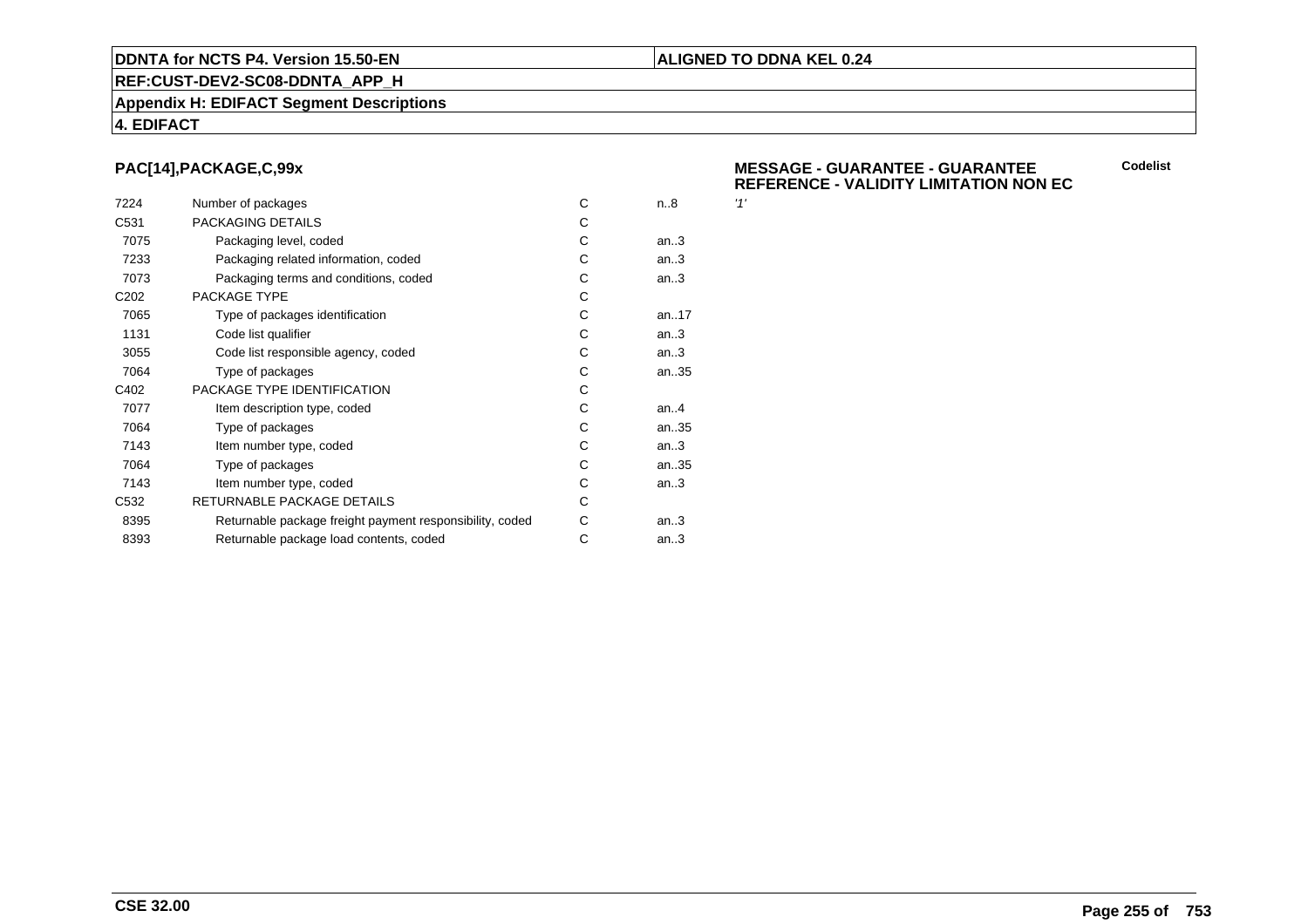#### **REF:CUST-DEV2-SC08-DDNTA\_APP\_H**

#### **Appendix H: EDIFACT Segment Descriptions**

**4. EDIFACT**

#### **PAC[14],PACKAGE,C,99x**

| 7224             | Number of packages                                       | С | n.8     | יכי |
|------------------|----------------------------------------------------------|---|---------|-----|
| C <sub>531</sub> | PACKAGING DETAILS                                        | С |         |     |
| 7075             | Packaging level, coded                                   | С | an.3    |     |
| 7233             | Packaging related information, coded                     | С | an.3    |     |
| 7073             | Packaging terms and conditions, coded                    | С | an.3    |     |
| C <sub>202</sub> | PACKAGE TYPE                                             | С |         |     |
| 7065             | Type of packages identification                          | С | an17    |     |
| 1131             | Code list qualifier                                      | С | an.3    |     |
| 3055             | Code list responsible agency, coded                      | С | an.3    |     |
| 7064             | Type of packages                                         | С | an35    |     |
| C402             | PACKAGE TYPE IDENTIFICATION                              | С |         |     |
| 7077             | Item description type, coded                             | С | an. $4$ | Co  |
| 7064             | Type of packages                                         | C | an35    |     |
| 7143             | Item number type, coded                                  | С | an.3    |     |
| 7064             | Type of packages                                         | С | an35    |     |
| 7143             | Item number type, coded                                  | С | an.3    |     |
| C <sub>532</sub> | RETURNABLE PACKAGE DETAILS                               | С |         |     |
| 8395             | Returnable package freight payment responsibility, coded | С | an.3    |     |
| 8393             | Returnable package load contents, coded                  | С | an.3    |     |
|                  |                                                          |   |         |     |

**MESSAGE - EN ROUTE EVENT**

Country code(a2) 9

**ALIGNED TO DDNA KEL 0.24**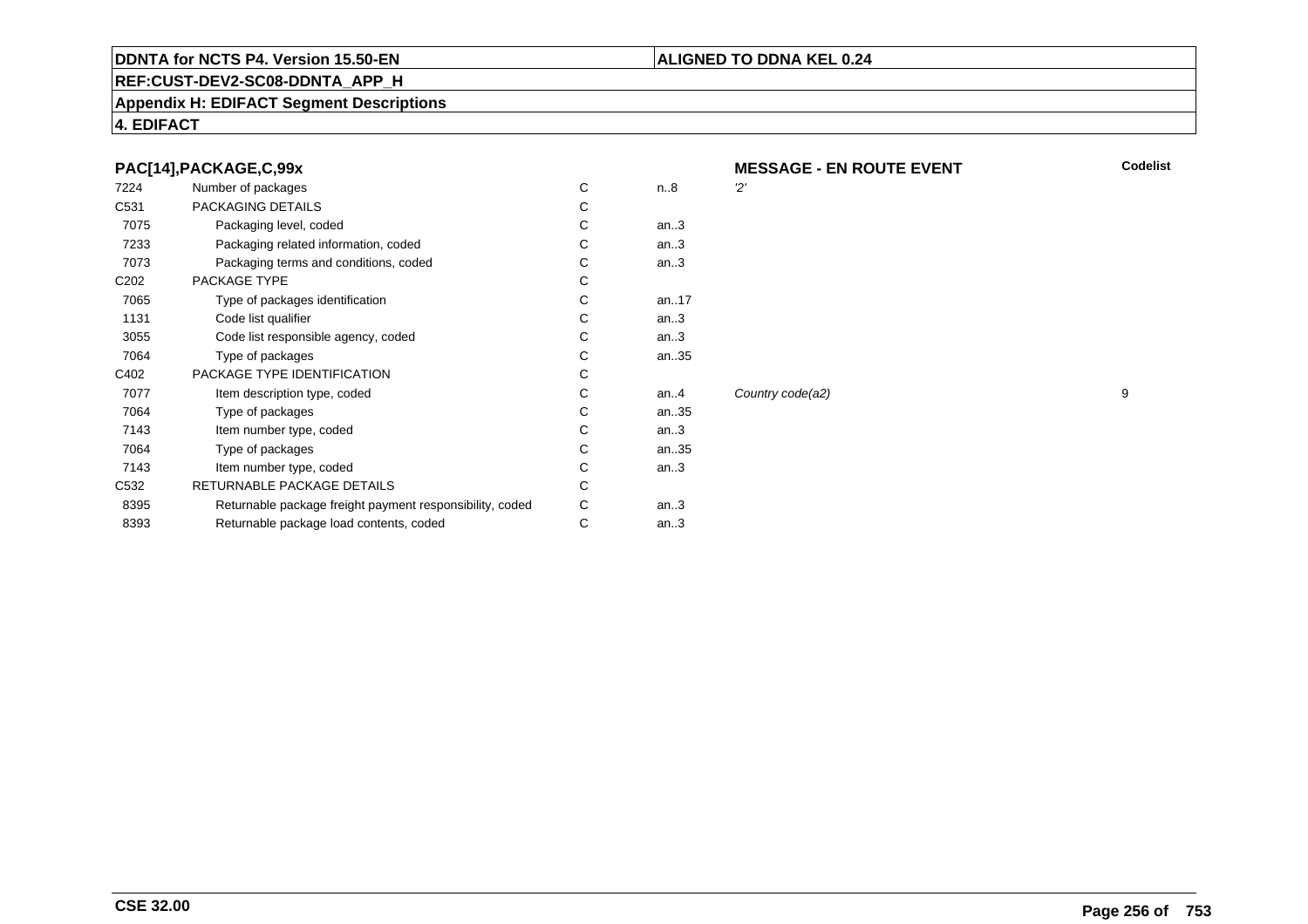#### **REF:CUST-DEV2-SC08-DDNTA\_APP\_H**

#### **Appendix H: EDIFACT Segment Descriptions**

#### **4. EDIFACT**

#### **PAC[14],PACKAGE,C,99x**

| 7224             | Number of packages                                       | C | n.8     | '3' |
|------------------|----------------------------------------------------------|---|---------|-----|
| C <sub>531</sub> | PACKAGING DETAILS                                        | С |         |     |
| 7075             | Packaging level, coded                                   | С | an.3    | In  |
| 7233             | Packaging related information, coded                     | С | an.3    |     |
| 7073             | Packaging terms and conditions, coded                    | С | an.3    |     |
| C <sub>202</sub> | PACKAGE TYPE                                             | C |         |     |
| 7065             | Type of packages identification                          | C | an17    |     |
| 1131             | Code list qualifier                                      | C | an.3    |     |
| 3055             | Code list responsible agency, coded                      | C | an.3    |     |
| 7064             | Type of packages                                         | C | an35    |     |
| C402             | PACKAGE TYPE IDENTIFICATION                              | C |         |     |
| 7077             | Item description type, coded                             | C | an. $4$ |     |
| 7064             | Type of packages                                         | C | an35    |     |
| 7143             | Item number type, coded                                  | C | an.3    |     |
| 7064             | Type of packages                                         | C | an35    |     |
| 7143             | Item number type, coded                                  | С | an.3    |     |
| C <sub>532</sub> | RETURNABLE PACKAGE DETAILS                               | C |         |     |
| 8395             | Returnable package freight payment responsibility, coded | С | an.3    |     |
| 8393             | Returnable package load contents, coded                  | С | an.3    |     |
|                  |                                                          |   |         |     |

#### **MESSAGE - EN ROUTE EVENT - INCIDENT Codelist**

**ALIGNED TO DDNA KEL 0.24**

 $\ln$ *an.* Incident flag(n1) 27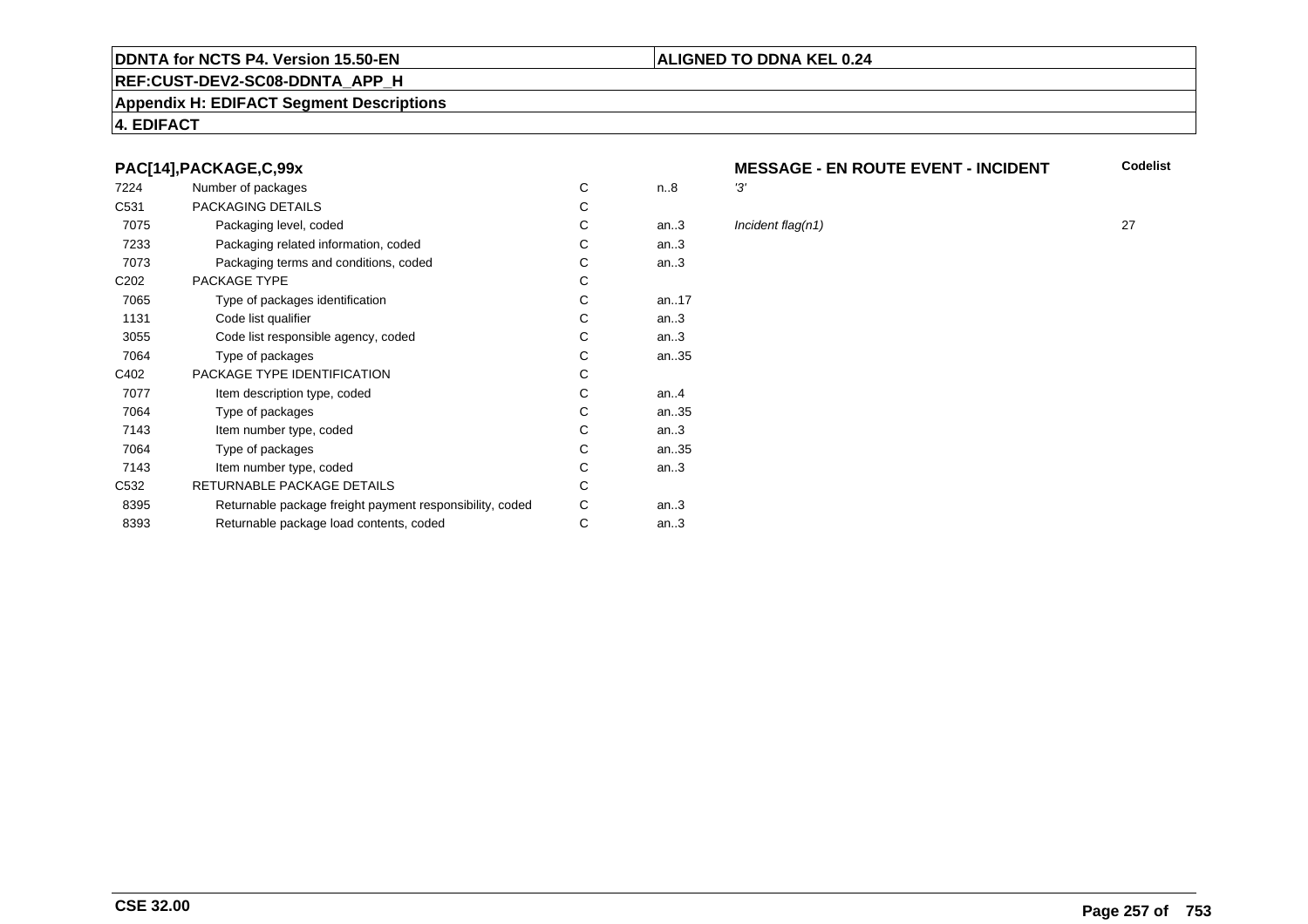#### **REF:CUST-DEV2-SC08-DDNTA\_APP\_H**

#### **Appendix H: EDIFACT Segment Descriptions**

#### **4. EDIFACT**

#### **PAC[14],PACKAGE,C,99x**

| 7224             | Number of packages                                       | С | n.8    | '4'              |
|------------------|----------------------------------------------------------|---|--------|------------------|
| C <sub>531</sub> | PACKAGING DETAILS                                        | С |        |                  |
| 7075             | Packaging level, coded                                   | С | an.3   |                  |
| 7233             | Packaging related information, coded                     | С | an.3   |                  |
| 7073             | Packaging terms and conditions, coded                    | С | an.3   |                  |
| C <sub>202</sub> | PACKAGE TYPE                                             | С |        |                  |
| 7065             | Type of packages identification                          | С | an17   |                  |
| 1131             | Code list qualifier                                      | С | an.3   |                  |
| 3055             | Code list responsible agency, coded                      | С | an.3   |                  |
| 7064             | Type of packages                                         | C | an35   |                  |
| C402             | PACKAGE TYPE IDENTIFICATION                              | C |        |                  |
| 7077             | Item description type, coded                             | С | an $4$ | Seals number(n4) |
| 7064             | Type of packages                                         | С | an35   |                  |
| 7143             | Item number type, coded                                  | С | an.3   |                  |
| 7064             | Type of packages                                         | С | an35   |                  |
| 7143             | Item number type, coded                                  | С | an.3   |                  |
| C <sub>532</sub> | RETURNABLE PACKAGE DETAILS                               | C |        |                  |
| 8395             | Returnable package freight payment responsibility, coded | С | an.3   |                  |
| 8393             | Returnable package load contents, coded                  | С | an.3   |                  |
|                  |                                                          |   |        |                  |

#### **MESSAGE - EN ROUTE EVENT - SEALS INFOCodelist**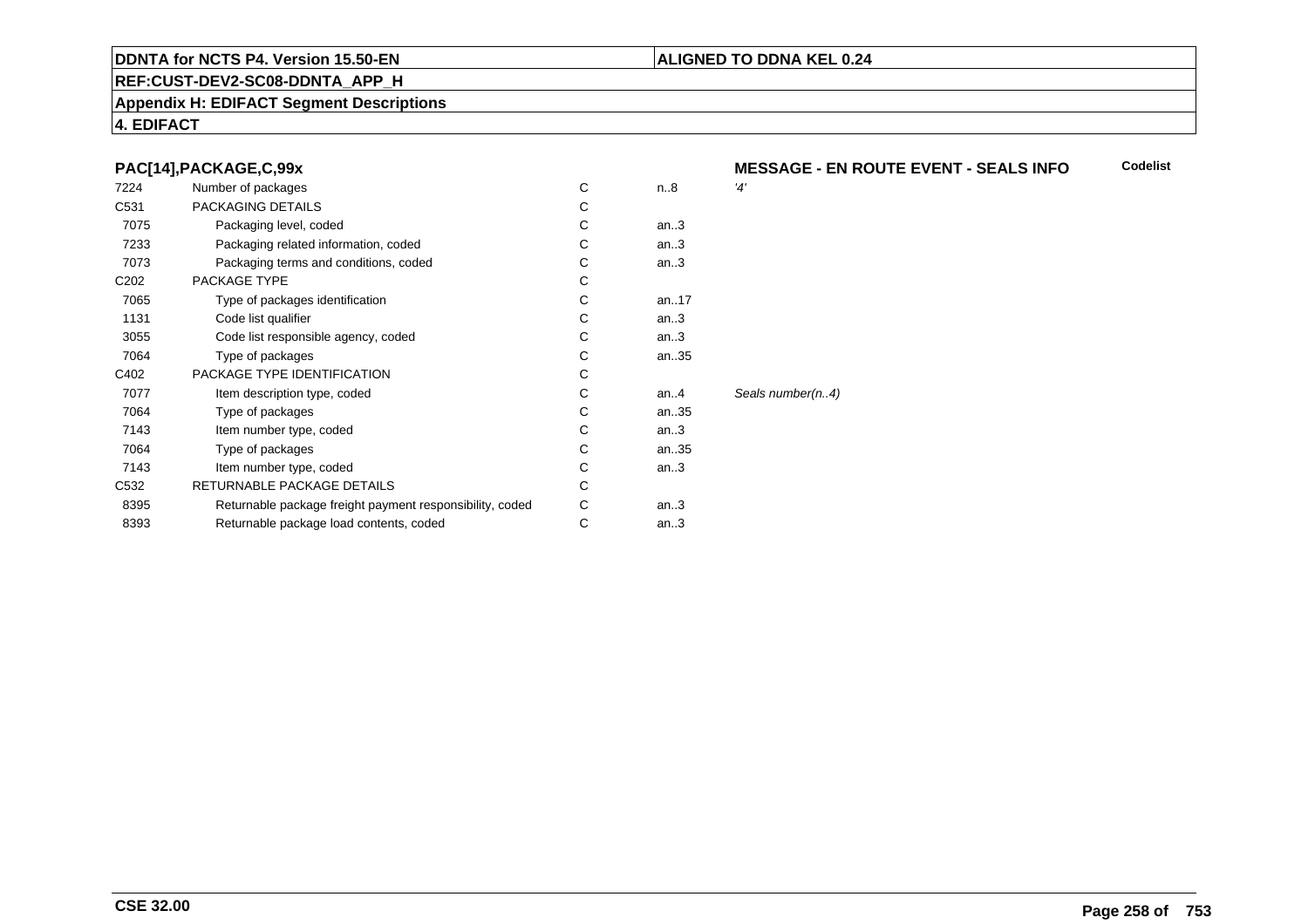#### **REF:CUST-DEV2-SC08-DDNTA\_APP\_H**

#### **Appendix H: EDIFACT Segment Descriptions**

### **4. EDIFACT**

### **PAC[14],PACKAGE,C,99x**

| 7224             | Number of packages                                       | C | n.8  | '4' |
|------------------|----------------------------------------------------------|---|------|-----|
| C <sub>531</sub> | PACKAGING DETAILS                                        | C |      |     |
| 7075             | Packaging level, coded                                   | C | an.3 |     |
| 7233             | Packaging related information, coded                     | С | an.3 |     |
| 7073             | Packaging terms and conditions, coded                    | С | an.3 |     |
| C <sub>202</sub> | PACKAGE TYPE                                             | C |      |     |
| 7065             | Type of packages identification                          | C | an17 |     |
| 1131             | Code list qualifier                                      | C | an.3 |     |
| 3055             | Code list responsible agency, coded                      | C | an.3 |     |
| 7064             | Type of packages                                         | С | an35 |     |
| C402             | PACKAGE TYPE IDENTIFICATION                              | C |      |     |
| 7077             | Item description type, coded                             | C | an.A |     |
| 7064             | Type of packages                                         | C | an35 |     |
| 7143             | Item number type, coded                                  | C | an.3 |     |
| 7064             | Type of packages                                         | C | an35 |     |
| 7143             | Item number type, coded                                  | C | an.3 |     |
| C <sub>532</sub> | RETURNABLE PACKAGE DETAILS                               | C |      |     |
| 8395             | Returnable package freight payment responsibility, coded | С | an.3 |     |
| 8393             | Returnable package load contents, coded                  | С | an.3 |     |
|                  |                                                          |   |      |     |

#### **MESSAGE - EN ROUTE EVENT - SEALS INFO - SEALS IDCodelist**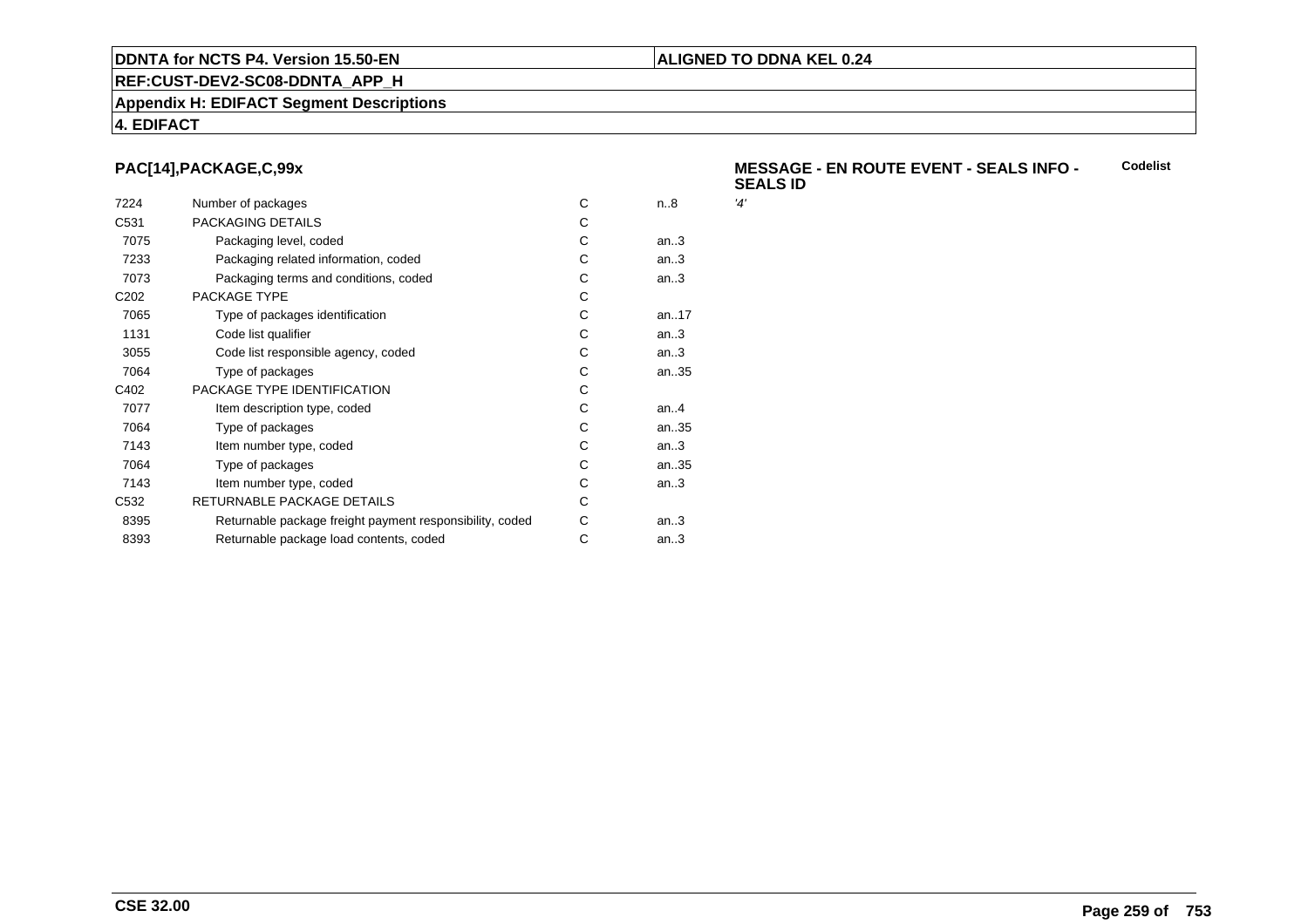#### **REF:CUST-DEV2-SC08-DDNTA\_APP\_H**

#### **Appendix H: EDIFACT Segment Descriptions**

#### **4. EDIFACT**

#### **PAC[14],PACKAGE,C,99x**

| 7224             | Number of packages                                       | C | n.8     | '5'            |
|------------------|----------------------------------------------------------|---|---------|----------------|
| C <sub>531</sub> | PACKAGING DETAILS                                        | С |         |                |
| 7075             | Packaging level, coded                                   | С | an.3    |                |
| 7233             | Packaging related information, coded                     | С | an.3    |                |
| 7073             | Packaging terms and conditions, coded                    | C | an.3    |                |
| C <sub>202</sub> | PACKAGE TYPE                                             | C |         |                |
| 7065             | Type of packages identification                          | C | an17    |                |
| 1131             | Code list qualifier                                      | C | an.3    |                |
| 3055             | Code list responsible agency, coded                      | C | an.3    |                |
| 7064             | Type of packages                                         | C | an35    | N <sub>6</sub> |
| C402             | PACKAGE TYPE IDENTIFICATION                              | C |         |                |
| 7077             | Item description type, coded                             | C | an. $4$ |                |
| 7064             | Type of packages                                         | C | an35    |                |
| 7143             | Item number type, coded                                  | C | an.3    |                |
| 7064             | Type of packages                                         | C | an35    |                |
| 7143             | Item number type, coded                                  | C | an.3    |                |
| C <sub>532</sub> | RETURNABLE PACKAGE DETAILS                               | C |         |                |
| 8395             | Returnable package freight payment responsibility, coded | С | an.3    |                |
| 8393             | Returnable package load contents, coded                  | С | an.3    |                |
|                  |                                                          |   |         |                |

# **MESSAGE - EN ROUTE EVENT - TRANSHIPMENT** Codelist

an...<br>35 New transport means nationality(a2) 8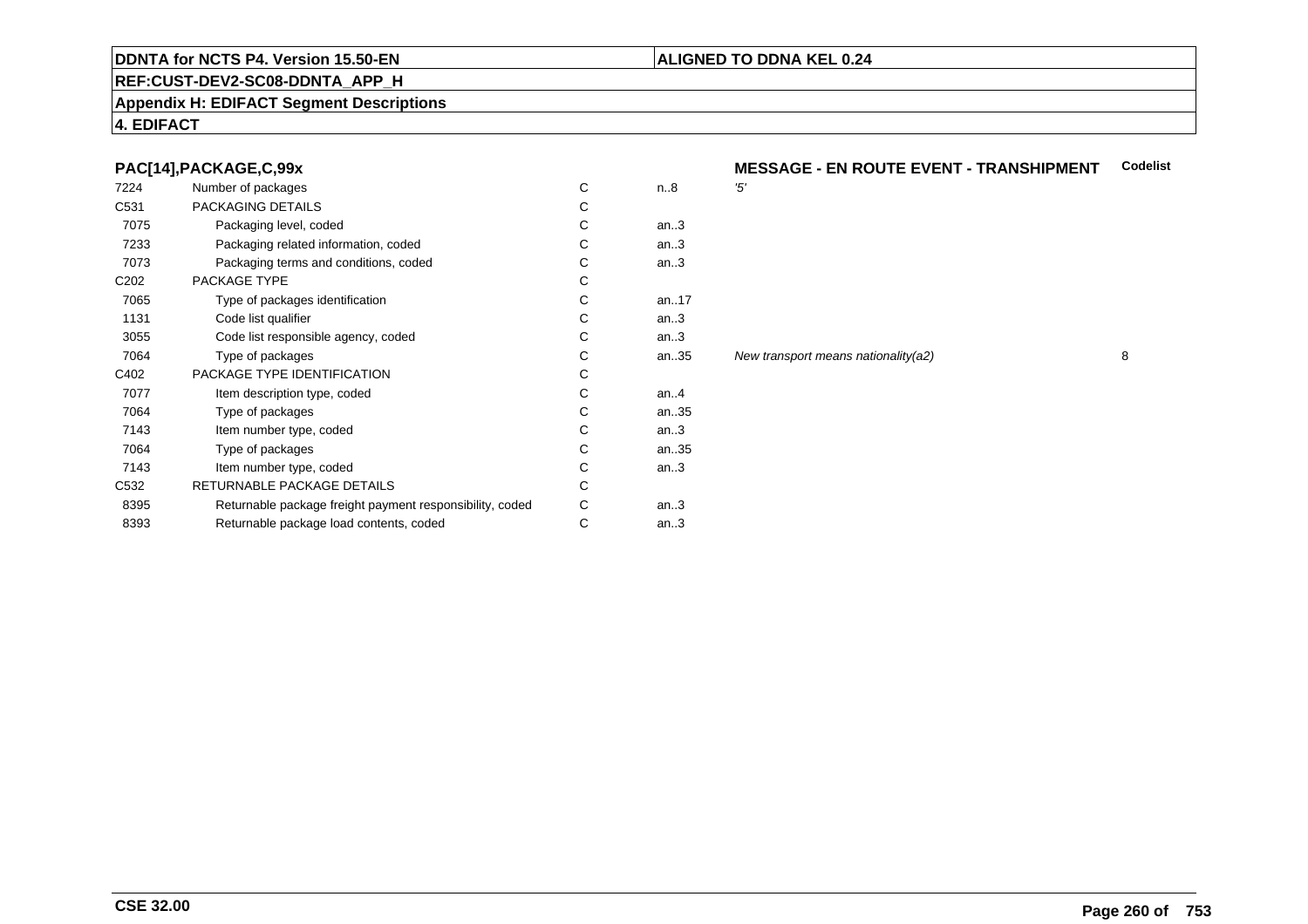#### **ALIGNED TO DDNA KEL 0.24**

**REF:CUST-DEV2-SC08-DDNTA\_APP\_H**

#### **Appendix H: EDIFACT Segment Descriptions**

#### **4. EDIFACT**

#### **PAC[14],PACKAGE,C,99x**

| 7224             | Number of packages                                       | С | n.8     |     |
|------------------|----------------------------------------------------------|---|---------|-----|
| C <sub>531</sub> | PACKAGING DETAILS                                        | С |         |     |
| 7075             | Packaging level, coded                                   | C | an.3    | '1' |
| 7233             | Packaging related information, coded                     | C | an.3    |     |
| 7073             | Packaging terms and conditions, coded                    | C | an.3    |     |
| C <sub>202</sub> | PACKAGE TYPE                                             | C |         |     |
| 7065             | Type of packages identification                          | C | an17    |     |
| 1131             | Code list qualifier                                      | С | an.3    |     |
| 3055             | Code list responsible agency, coded                      | С | an.3    |     |
| 7064             | Type of packages                                         | С | an35    |     |
| C402             | PACKAGE TYPE IDENTIFICATION                              | С |         |     |
| 7077             | Item description type, coded                             | С | an. $4$ |     |
| 7064             | Type of packages                                         | С | an35    |     |
| 7143             | Item number type, coded                                  | С | an.3    |     |
| 7064             | Type of packages                                         | C | an35    |     |
| 7143             | Item number type, coded                                  | С | an.3    |     |
| C <sub>532</sub> | RETURNABLE PACKAGE DETAILS                               | С |         |     |
| 8395             | Returnable package freight payment responsibility, coded | С | an.3    |     |
| 8393             | Returnable package load contents, coded                  | С | an.3    |     |
|                  |                                                          |   |         |     |

#### **MESSAGE - GUARANTEE REFERENCE - INVALIDCodelist GUARANTEE REASON**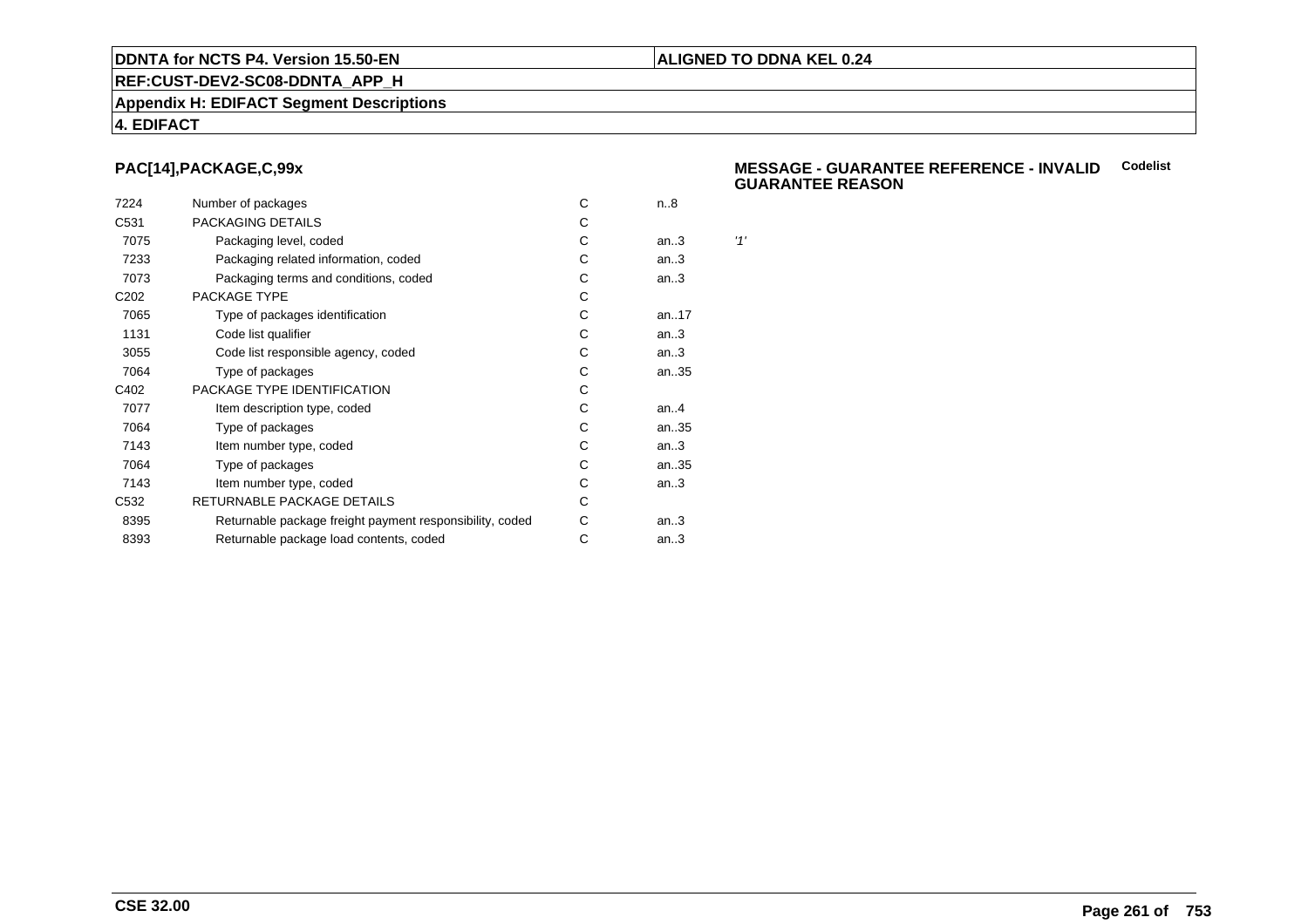#### **REF:CUST-DEV2-SC08-DDNTA\_APP\_H**

#### **Appendix H: EDIFACT Segment Descriptions**

#### **4. EDIFACT**

#### **PAC[14],PACKAGE,C,99x**

| 7224             | Number of packages                                       | C | n.8     |       |
|------------------|----------------------------------------------------------|---|---------|-------|
| C531             | PACKAGING DETAILS                                        | С |         |       |
| 7075             | Packaging level, coded                                   | С | an.3    | '1'   |
| 7233             | Packaging related information, coded                     | С | an.3    |       |
| 7073             | Packaging terms and conditions, coded                    | C | an.3    |       |
| C <sub>202</sub> | PACKAGE TYPE                                             | С |         |       |
| 7065             | Type of packages identification                          | С | an17    |       |
| 1131             | Code list qualifier                                      | С | an.3    |       |
| 3055             | Code list responsible agency, coded                      | С | an.3    |       |
| 7064             | Type of packages                                         | С | an35    |       |
| C402             | PACKAGE TYPE IDENTIFICATION                              | С |         |       |
| 7077             | Item description type, coded                             | C | an. $4$ |       |
| 7064             | Type of packages                                         | C | an35    | Guara |
| 7143             | Item number type, coded                                  | C | an.3    |       |
| 7064             | Type of packages                                         | C | an35    |       |
| 7143             | Item number type, coded                                  | С | an.3    |       |
| C <sub>532</sub> | RETURNABLE PACKAGE DETAILS                               | C |         |       |
| 8395             | Returnable package freight payment responsibility, coded | C | an.3    |       |
| 8393             | Returnable package load contents, coded                  | С | an.3    |       |
|                  |                                                          |   |         |       |

#### **MESSAGE - GUARANTEE REFERENCE**

**ALIGNED TO DDNA KEL 0.24**

**Codelist**

antee reference number (GRN)(an..24)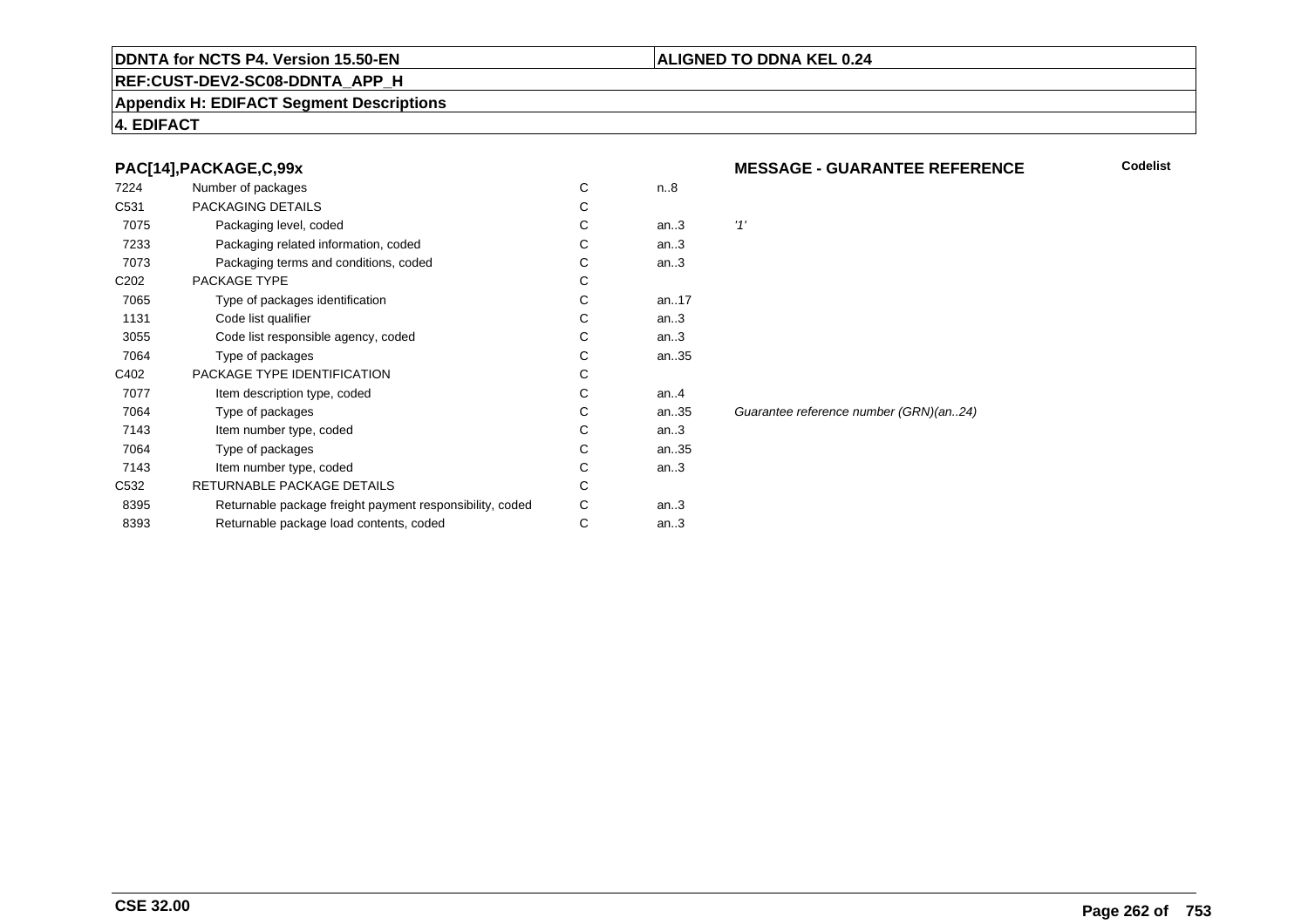#### **ALIGNED TO DDNA KEL 0.24**

# **REF:CUST-DEV2-SC08-DDNTA\_APP\_H**

**Appendix H: EDIFACT Segment Descriptions**

**4. EDIFACT**

#### **PCI[15],PACKAGE IDENTIFICATION,C,999x**

|                  |                                     |   |      | '19' |
|------------------|-------------------------------------|---|------|------|
| 4233             | Marking instructions, coded         | C | an.3 |      |
| C <sub>210</sub> | <b>MARKS &amp; LABELS</b>           | С |      |      |
| 7102             | Shipping marks                      | С | an35 | Not  |
| 7102             | Shipping marks                      | С | an35 |      |
| 7102             | Shipping marks                      | С | an35 |      |
| 7102             | Shipping marks                      | С | an35 |      |
| 7102             | Shipping marks                      | С | an35 |      |
| 7102             | Shipping marks                      | С | an35 |      |
| 7102             | Shipping marks                      | С | an35 |      |
| 7102             | Shipping marks                      | С | an35 |      |
| 7102             | Shipping marks                      | С | an35 |      |
| 7102             | Shipping marks                      | С | an35 |      |
| 8275             | Container/package status, coded     | С | an.3 |      |
| C827             | <b>TYPE OF MARKING</b>              | C |      |      |
| 7511             | Type of marking, coded              | М | an.3 |      |
| 1131             | Code list qualifier                 | С | an.3 |      |
| 3055             | Code list responsible agency, coded | С | an.3 |      |
|                  |                                     |   |      |      |

| v<br>^ | <b>MESSAGE - GUARANTEE - GUARANTEE</b>    |
|--------|-------------------------------------------|
|        | <b>REFERENCE - VALIDITY LIMITATION EC</b> |

Not valid for  $EC(n1)$  27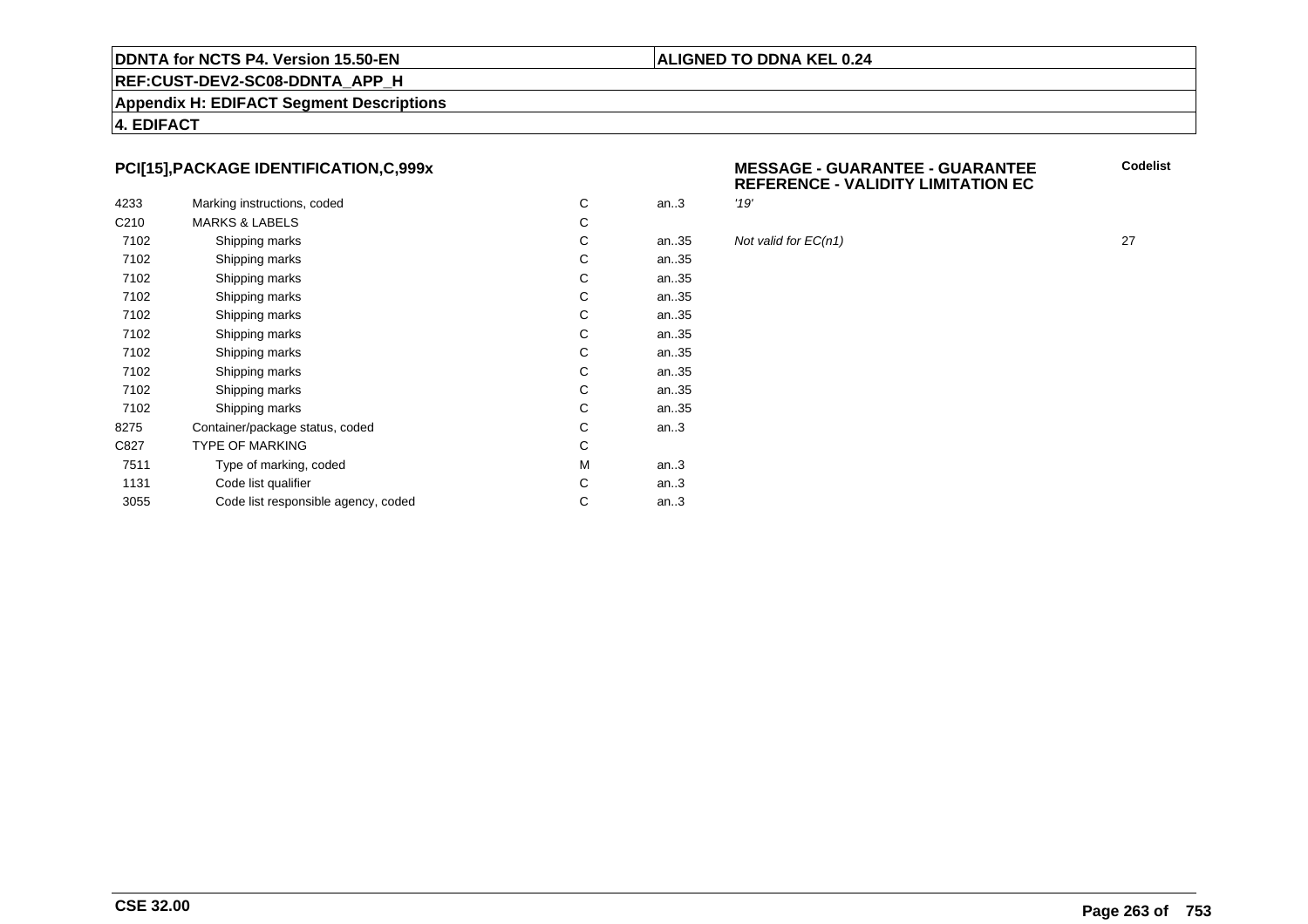## **REF:CUST-DEV2-SC08-DDNTA\_APP\_H**

**Appendix H: EDIFACT Segment Descriptions**

**4. EDIFACT**

#### **PCI[15],PACKAGE IDENTIFICATION,C,999x**

| 4233             | Marking instructions, coded         | C | an.3 | 28' |
|------------------|-------------------------------------|---|------|-----|
| C <sub>210</sub> | <b>MARKS &amp; LABELS</b>           | С |      |     |
| 7102             | Shipping marks                      | C | an35 | Not |
| 7102             | Shipping marks                      | С | an35 |     |
| 7102             | Shipping marks                      | С | an35 |     |
| 7102             | Shipping marks                      | С | an35 |     |
| 7102             | Shipping marks                      | С | an35 |     |
| 7102             | Shipping marks                      | С | an35 |     |
| 7102             | Shipping marks                      | C | an35 |     |
| 7102             | Shipping marks                      | С | an35 |     |
| 7102             | Shipping marks                      | С | an35 |     |
| 7102             | Shipping marks                      | С | an35 |     |
| 8275             | Container/package status, coded     | С | an.3 |     |
| C827             | <b>TYPE OF MARKING</b>              | С |      |     |
| 7511             | Type of marking, coded              | М | an.3 |     |
| 1131             | Code list qualifier                 | C | an.3 |     |
| 3055             | Code list responsible agency, coded | С | an.3 |     |
|                  |                                     |   |      |     |

#### **MESSAGE - GUARANTEE - GUARANTEEREFERENCE - VALIDITY LIMITATION NON EC**

an...<br>35 Not valid for other contracting parties(a2) 71

**Codelist**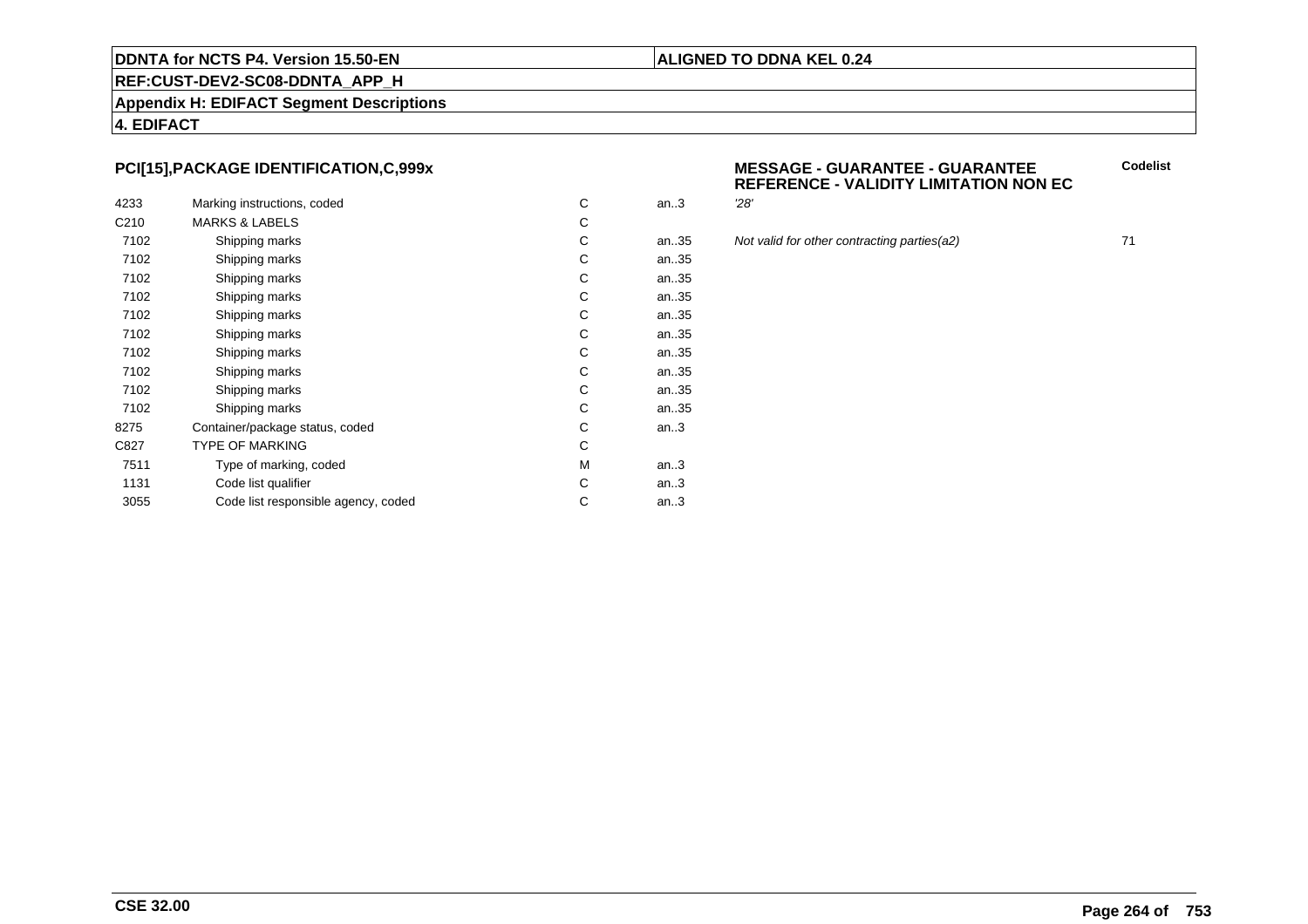#### **ALIGNED TO DDNA KEL 0.24**

**REF:CUST-DEV2-SC08-DDNTA\_APP\_H**

**Appendix H: EDIFACT Segment Descriptions**

**4. EDIFACT**

#### **PCI[15],PACKAGE IDENTIFICATION,C,999x**

| 4233             | Marking instructions, coded         | C | an.3 | '18' |
|------------------|-------------------------------------|---|------|------|
| C <sub>210</sub> | <b>MARKS &amp; LABELS</b>           | C |      |      |
| 7102             | Shipping marks                      | C | an35 |      |
| 7102             | Shipping marks                      | C | an35 |      |
| 7102             | Shipping marks                      | C | an35 |      |
| 7102             | Shipping marks                      | C | an35 |      |
| 7102             | Shipping marks                      | C | an35 |      |
| 7102             | Shipping marks                      | C | an35 |      |
| 7102             | Shipping marks                      | C | an35 |      |
| 7102             | Shipping marks                      | C | an35 |      |
| 7102             | Shipping marks                      | C | an35 |      |
| 7102             | Shipping marks                      | C | an35 |      |
| 8275             | Container/package status, coded     | C | an.3 |      |
| C827             | <b>TYPE OF MARKING</b>              | C |      |      |
| 7511             | Type of marking, coded              | M | an.3 |      |
| 1131             | Code list qualifier                 | C | an.3 |      |
| 3055             | Code list responsible agency, coded | C | an.3 |      |
|                  |                                     |   |      |      |

# **MESSAGE - EN ROUTE EVENT - INCIDENT**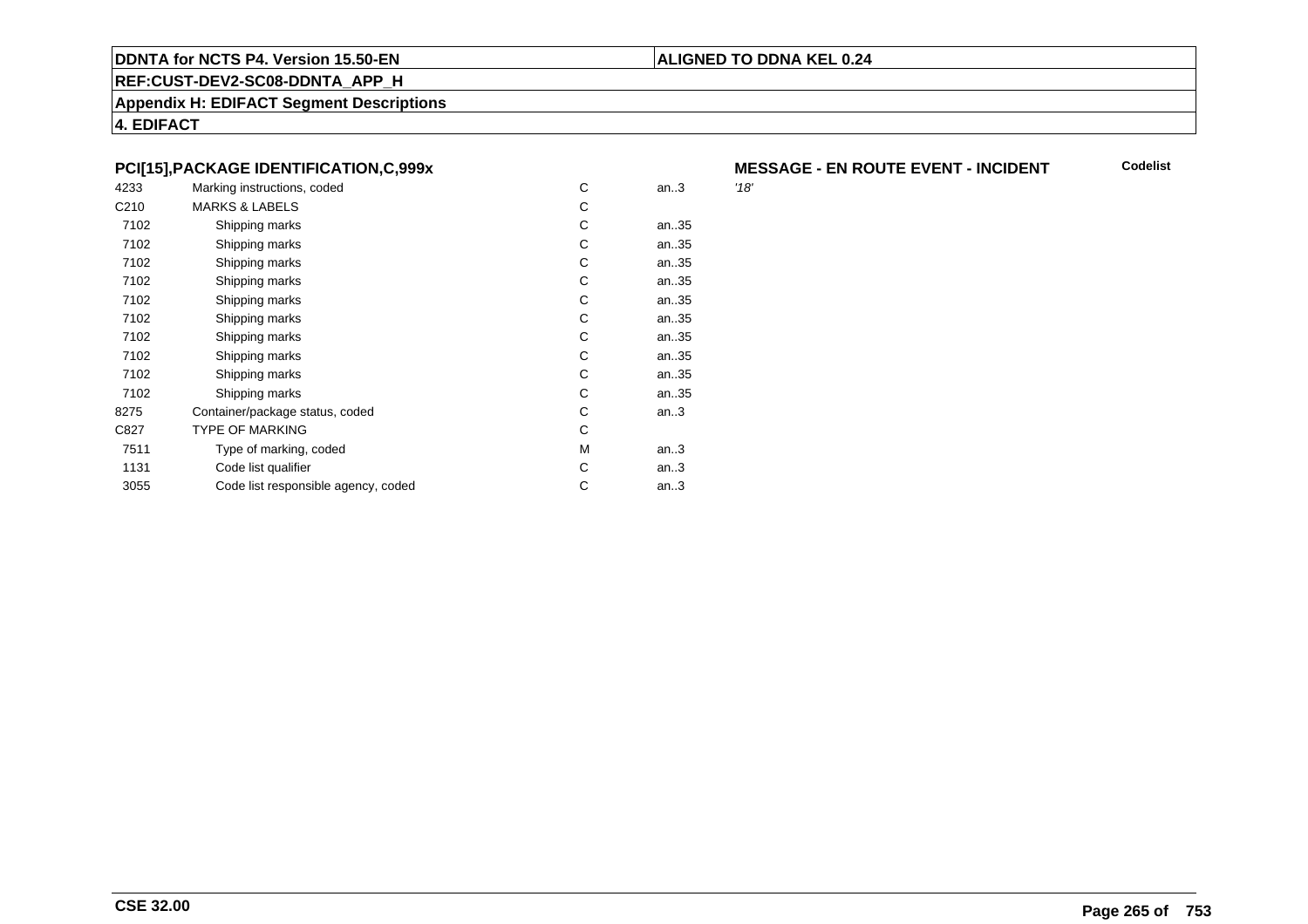#### **REF:CUST-DEV2-SC08-DDNTA\_APP\_H**

**Appendix H: EDIFACT Segment Descriptions**

**4. EDIFACT**

#### **PCI[15],PACKAGE IDENTIFICATION,C,999x**

| 4233             | Marking instructions, coded         | C | an.3 | '18' |
|------------------|-------------------------------------|---|------|------|
| C <sub>210</sub> | <b>MARKS &amp; LABELS</b>           | С |      |      |
| 7102             | Shipping marks                      | С | an35 | Eno  |
| 7102             | Shipping marks                      | С | an35 | Eno  |
| 7102             | Shipping marks                      | С | an35 | Eno  |
| 7102             | Shipping marks                      | С | an35 | Eno  |
| 7102             | Shipping marks                      | С | an35 | Eno  |
| 7102             | Shipping marks                      | С | an35 | Eno  |
| 7102             | Shipping marks                      | С | an35 |      |
| 7102             | Shipping marks                      | С | an35 |      |
| 7102             | Shipping marks                      | С | an35 |      |
| 7102             | Shipping marks                      | С | an35 |      |
| 8275             | Container/package status, coded     | С | an.3 |      |
| C827             | <b>TYPE OF MARKING</b>              | C |      |      |
| 7511             | Type of marking, coded              | М | an.3 |      |
| 1131             | Code list qualifier                 | С | an.3 |      |
| 3055             | Code list responsible agency, coded | С | an.3 |      |
|                  |                                     |   |      |      |

#### **ALIGNED TO DDNA KEL 0.24**

#### **MESSAGE - EN ROUTE EVENT - INCIDENT**<br>3 **Codelist**

| C. | an35 | Endorsement date(n8)          |    |
|----|------|-------------------------------|----|
| C. | an35 | Endorsement authority (an35)  |    |
| C. | an35 | Endorsement authority LNG(a2) | 12 |
| C. | an35 | Endorsement place(an35)       |    |
| C. | an35 | Endorsement place LNG(a2)     | 12 |
| C  | an35 | Endorsement country(a2)       | 9  |
|    |      |                               |    |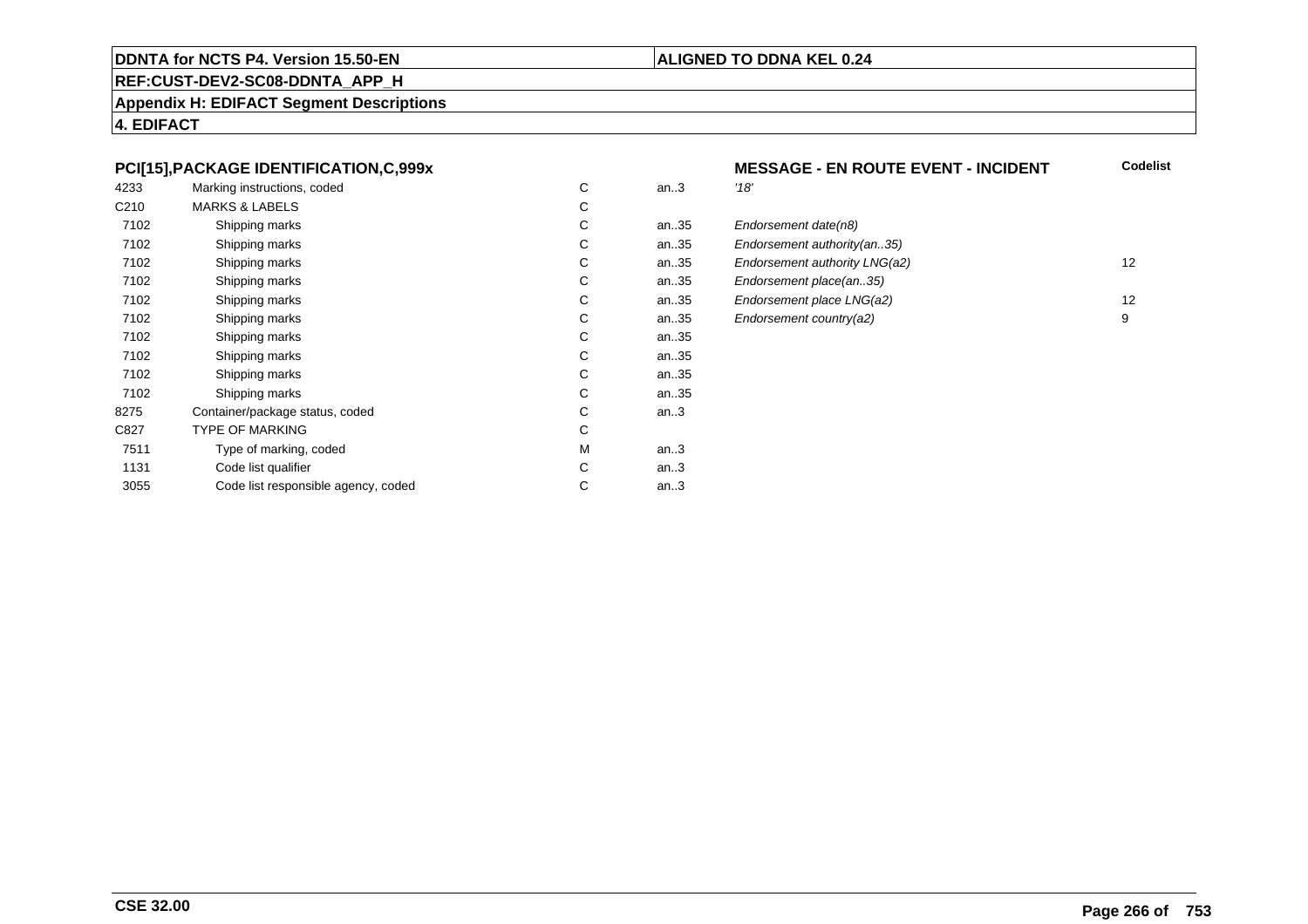#### **ALIGNED TO DDNA KEL 0.24**

## **REF:CUST-DEV2-SC08-DDNTA\_APP\_H**

**Appendix H: EDIFACT Segment Descriptions**

**4. EDIFACT**

#### **PCI[15],PACKAGE IDENTIFICATION,C,999x**

| 4233             | Marking instructions, coded         | C | an.3 | 21' |
|------------------|-------------------------------------|---|------|-----|
| C <sub>210</sub> | <b>MARKS &amp; LABELS</b>           | С |      |     |
| 7102             | Shipping marks                      | С | an35 | Sea |
| 7102             | Shipping marks                      | С | an35 | Sea |
| 7102             | Shipping marks                      | С | an35 |     |
| 7102             | Shipping marks                      | С | an35 |     |
| 7102             | Shipping marks                      | С | an35 |     |
| 7102             | Shipping marks                      | С | an35 |     |
| 7102             | Shipping marks                      | C | an35 |     |
| 7102             | Shipping marks                      | С | an35 |     |
| 7102             | Shipping marks                      | С | an35 |     |
| 7102             | Shipping marks                      | С | an35 |     |
| 8275             | Container/package status, coded     | С | an.3 |     |
| C827             | <b>TYPE OF MARKING</b>              | C |      |     |
| 7511             | Type of marking, coded              | М | an.3 |     |
| 1131             | Code list qualifier                 | C | an.3 |     |
| 3055             | Code list responsible agency, coded | С | an.3 |     |
|                  |                                     |   |      |     |

#### **MESSAGE - EN ROUTE EVENT - SEALS INFO - SEALS IDCodelist**

| С  | an.3 | 21'                    |    |
|----|------|------------------------|----|
| C. |      |                        |    |
| C. | an35 | Seals identity(an20)   |    |
| C. | an35 | Seals identity LNG(a2) | 12 |
| C. | an35 |                        |    |
| С  | an35 |                        |    |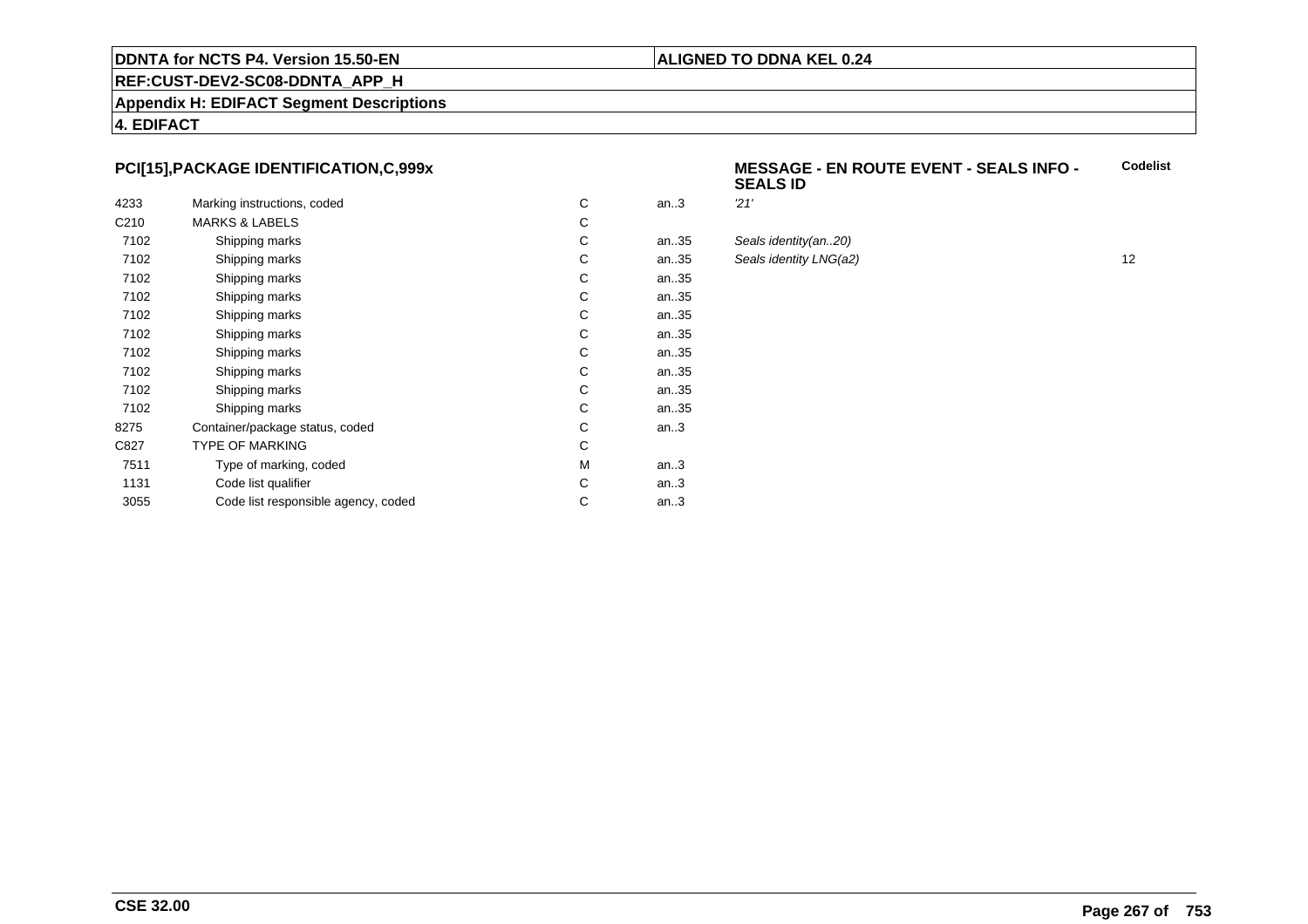#### **REF:CUST-DEV2-SC08-DDNTA\_APP\_H**

**Appendix H: EDIFACT Segment Descriptions**

**4. EDIFACT**

#### **PCI[15],PACKAGE IDENTIFICATION,C,999x**

| 4233             | Marking instructions, coded         | C | an.3 | 23' |
|------------------|-------------------------------------|---|------|-----|
| C <sub>210</sub> | <b>MARKS &amp; LABELS</b>           | С |      |     |
| 7102             | Shipping marks                      | С | an35 | Eno |
| 7102             | Shipping marks                      | С | an35 | Eno |
| 7102             | Shipping marks                      | С | an35 | Eno |
| 7102             | Shipping marks                      | С | an35 | Eno |
| 7102             | Shipping marks                      | С | an35 | Eno |
| 7102             | Shipping marks                      | С | an35 | Eno |
| 7102             | Shipping marks                      | С | an35 |     |
| 7102             | Shipping marks                      | С | an35 |     |
| 7102             | Shipping marks                      | С | an35 |     |
| 7102             | Shipping marks                      | С | an35 |     |
| 8275             | Container/package status, coded     | С | an.3 |     |
| C827             | <b>TYPE OF MARKING</b>              | C |      |     |
| 7511             | Type of marking, coded              | М | an.3 |     |
| 1131             | Code list qualifier                 | С | an.3 |     |
| 3055             | Code list responsible agency, coded | С | an.3 |     |
|                  |                                     |   |      |     |

# **MESSAGE - EN ROUTE EVENT - TRANSHIPMENT Codelist**

| C. | an35 | Endorsement date(n8)          |    |
|----|------|-------------------------------|----|
| C. | an35 | Endorsement authority (an35)  |    |
| C. | an35 | Endorsement authority LNG(a2) | 12 |
| C. | an35 | Endorsement place(an35)       |    |
| C. | an35 | Endorsement place LNG(a2)     | 12 |
| C. | an35 | Endorsement country(a2)       | 9  |
|    |      |                               |    |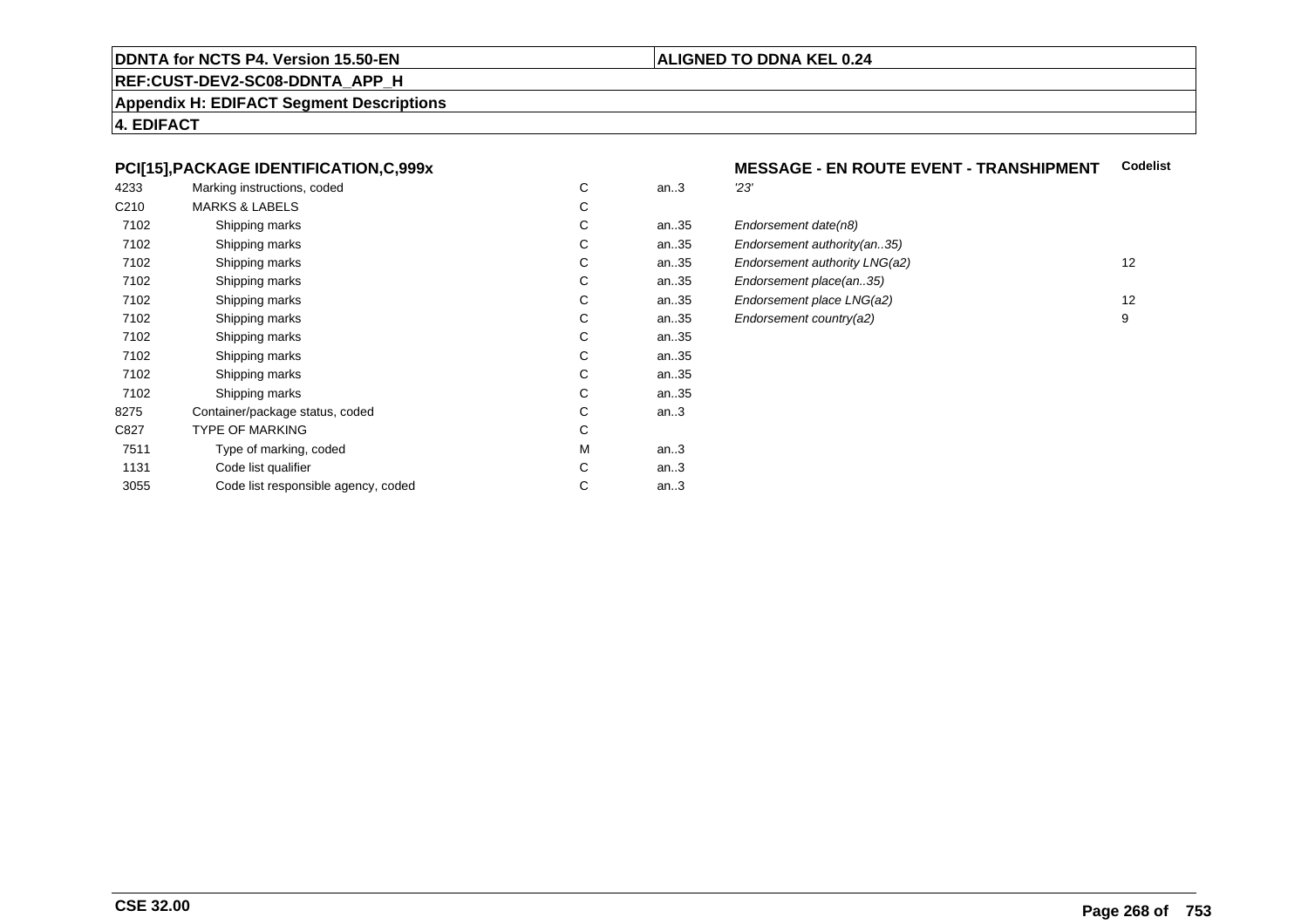#### **ALIGNED TO DDNA KEL 0.24**

# **REF:CUST-DEV2-SC08-DDNTA\_APP\_H**

**Appendix H: EDIFACT Segment Descriptions**

**4. EDIFACT**

#### **PCI[15],PACKAGE IDENTIFICATION,C,999x**

| 4233             | Marking instructions, coded         | C | an.3 | '30' |
|------------------|-------------------------------------|---|------|------|
| C <sub>210</sub> | <b>MARKS &amp; LABELS</b>           | C |      |      |
| 7102             | Shipping marks                      | C | an35 | Cor  |
| 7102             | Shipping marks                      | C | an35 |      |
| 7102             | Shipping marks                      | С | an35 |      |
| 7102             | Shipping marks                      | С | an35 |      |
| 7102             | Shipping marks                      | С | an35 |      |
| 7102             | Shipping marks                      | C | an35 |      |
| 7102             | Shipping marks                      | C | an35 |      |
| 7102             | Shipping marks                      | С | an35 |      |
| 7102             | Shipping marks                      | C | an35 |      |
| 7102             | Shipping marks                      | C | an35 |      |
| 8275             | Container/package status, coded     | С | an.3 |      |
| C827             | <b>TYPE OF MARKING</b>              | C |      |      |
| 7511             | Type of marking, coded              | M | an.3 |      |
| 1131             | Code list qualifier                 | C | an.3 |      |
| 3055             | Code list responsible agency, coded | С | an.3 |      |
|                  |                                     |   |      |      |

#### **MESSAGE - EN ROUTE EVENT - TRANSHIPMENT -** Codelist<br>CONTAINERS **CONTAINERS**

Container number(an..17)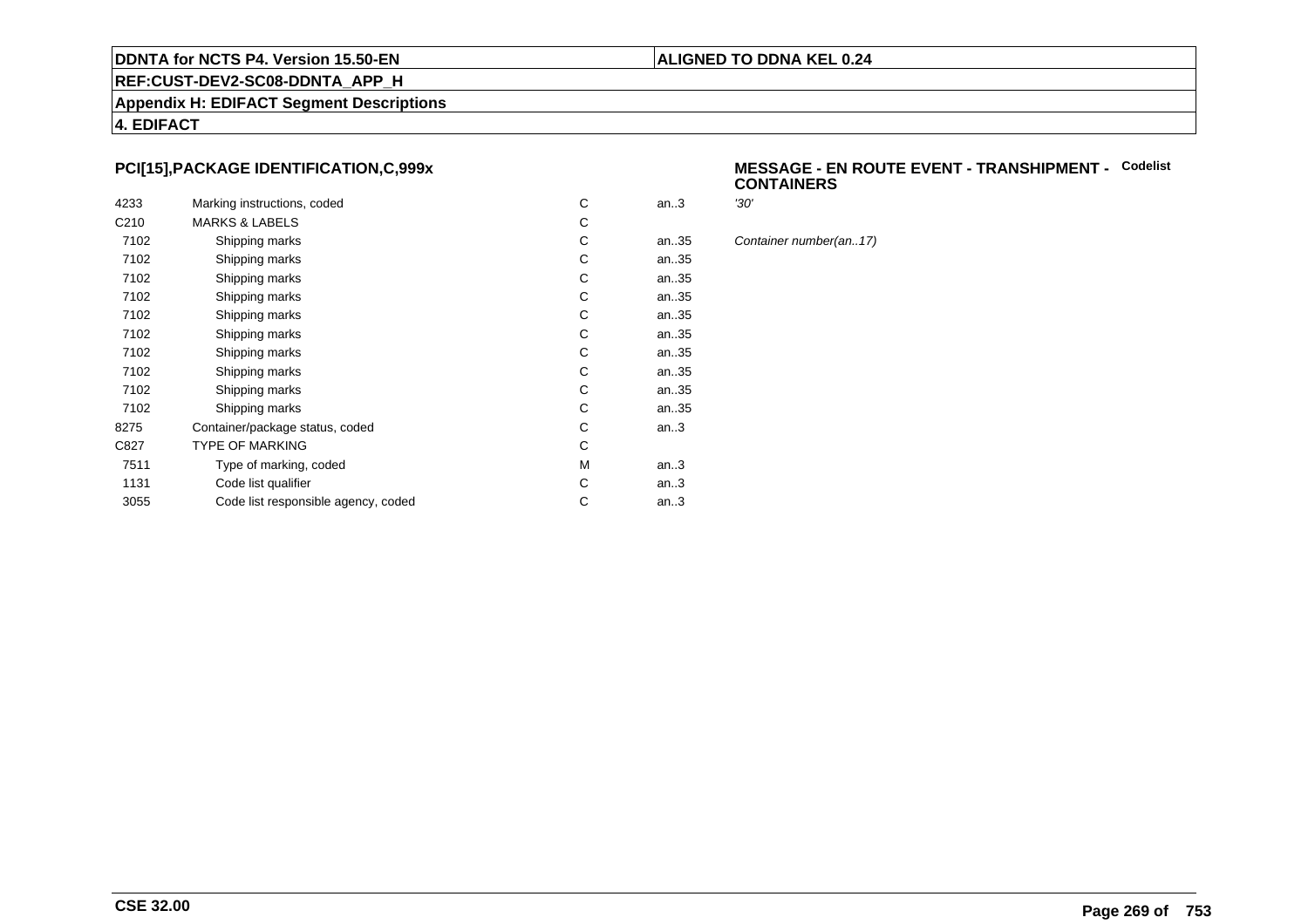#### **ALIGNED TO DDNA KEL 0.24**

**REF:CUST-DEV2-SC08-DDNTA\_APP\_H**

**Appendix H: EDIFACT Segment Descriptions**

**4. EDIFACT**

#### **PCI[15],PACKAGE IDENTIFICATION,C,999x**

| 4233             | Marking instructions, coded         | C | an.3 | 23' |
|------------------|-------------------------------------|---|------|-----|
|                  |                                     |   |      |     |
| C <sub>210</sub> | <b>MARKS &amp; LABELS</b>           | С |      |     |
| 7102             | Shipping marks                      | C | an35 |     |
| 7102             | Shipping marks                      | С | an35 |     |
| 7102             | Shipping marks                      | С | an35 |     |
| 7102             | Shipping marks                      | С | an35 |     |
| 7102             | Shipping marks                      | С | an35 |     |
| 7102             | Shipping marks                      | С | an35 |     |
| 7102             | Shipping marks                      | C | an35 |     |
| 7102             | Shipping marks                      | С | an35 |     |
| 7102             | Shipping marks                      | С | an35 |     |
| 7102             | Shipping marks                      | С | an35 |     |
| 8275             | Container/package status, coded     | С | an.3 |     |
| C827             | <b>TYPE OF MARKING</b>              | С |      |     |
| 7511             | Type of marking, coded              | М | an.3 |     |
| 1131             | Code list qualifier                 | C | an.3 |     |
| 3055             | Code list responsible agency, coded | С | an.3 |     |
|                  |                                     |   |      |     |

#### **MESSAGE - GUARANTEE REFERENCE - INVALIDCodelist GUARANTEE REASON**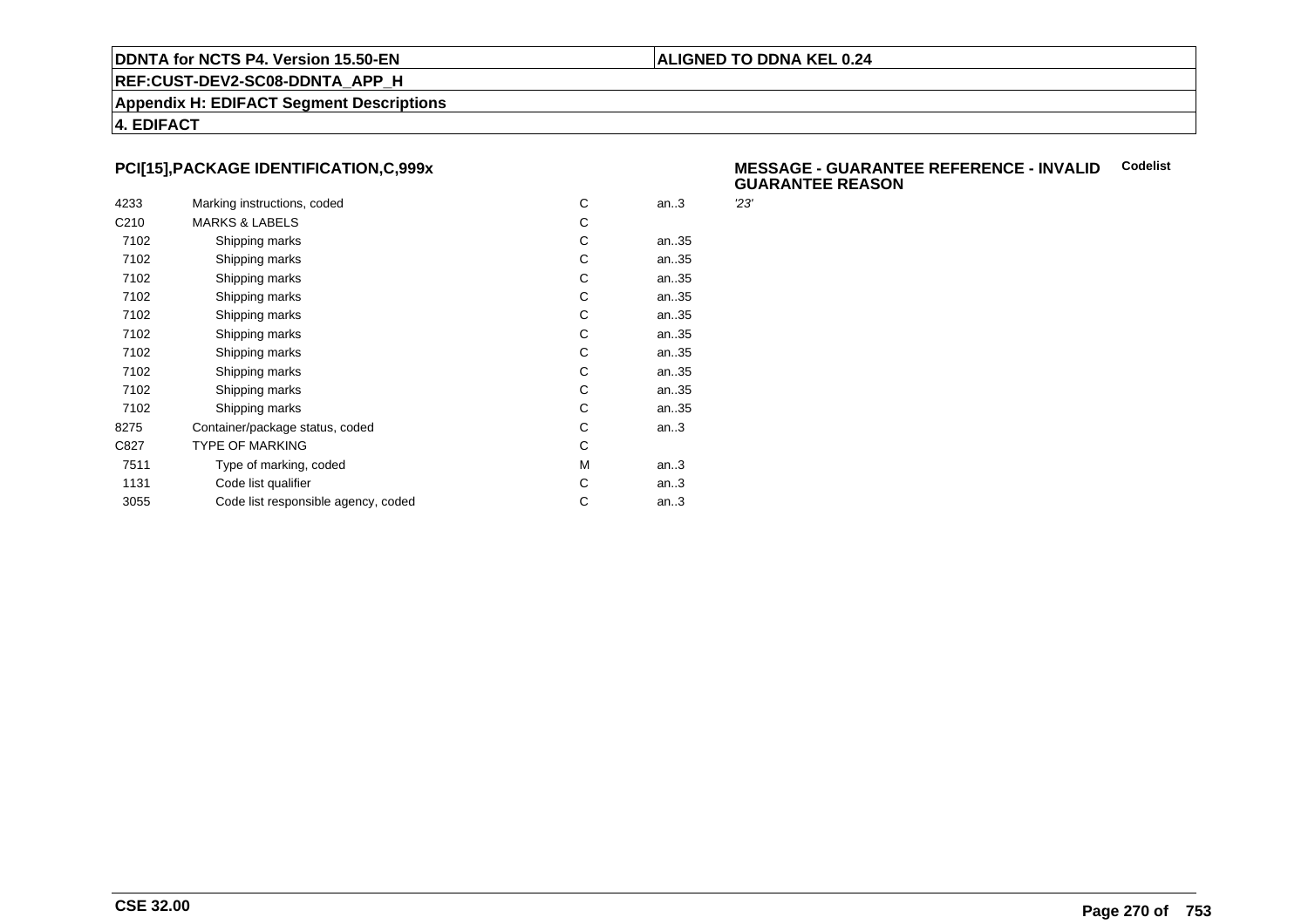#### **REF:CUST-DEV2-SC08-DDNTA\_APP\_H**

#### **Appendix H: EDIFACT Segment Descriptions**

#### **4. EDIFACT**

### **FTX[16],FREE TEXT,C,1x**

|                  | FTX[16],FREE TEXT,C,1x              |   |      | <b>MESSAGE - EN ROUTE EVENT - INCIDENT</b> |    |
|------------------|-------------------------------------|---|------|--------------------------------------------|----|
| 4451             | Text subject qualifier              | M | an.3 | 'ABM'                                      |    |
| 4453             | Text function, coded                | С | an.3 |                                            |    |
| C <sub>107</sub> | <b>TEXT REFERENCE</b>               | С |      |                                            |    |
| 4441             | Free text identification            | м | an17 |                                            |    |
| 1131             | Code list qualifier                 | С | an.3 |                                            |    |
| 3055             | Code list responsible agency, coded | С | an.3 |                                            |    |
| C <sub>108</sub> | <b>TEXT LITERAL</b>                 | С |      |                                            |    |
| 4440             | Free text                           | С | an70 | Incident information(an350)                |    |
| 4440             | Free text                           | С | an70 |                                            |    |
| 4440             | Free text                           | С | an70 |                                            |    |
| 4440             | Free text                           | С | an70 |                                            |    |
| 4440             | Free text                           | С | an70 |                                            |    |
| 3453             | Language, coded                     | С | an.3 | Incident information LNG(a2)               | 12 |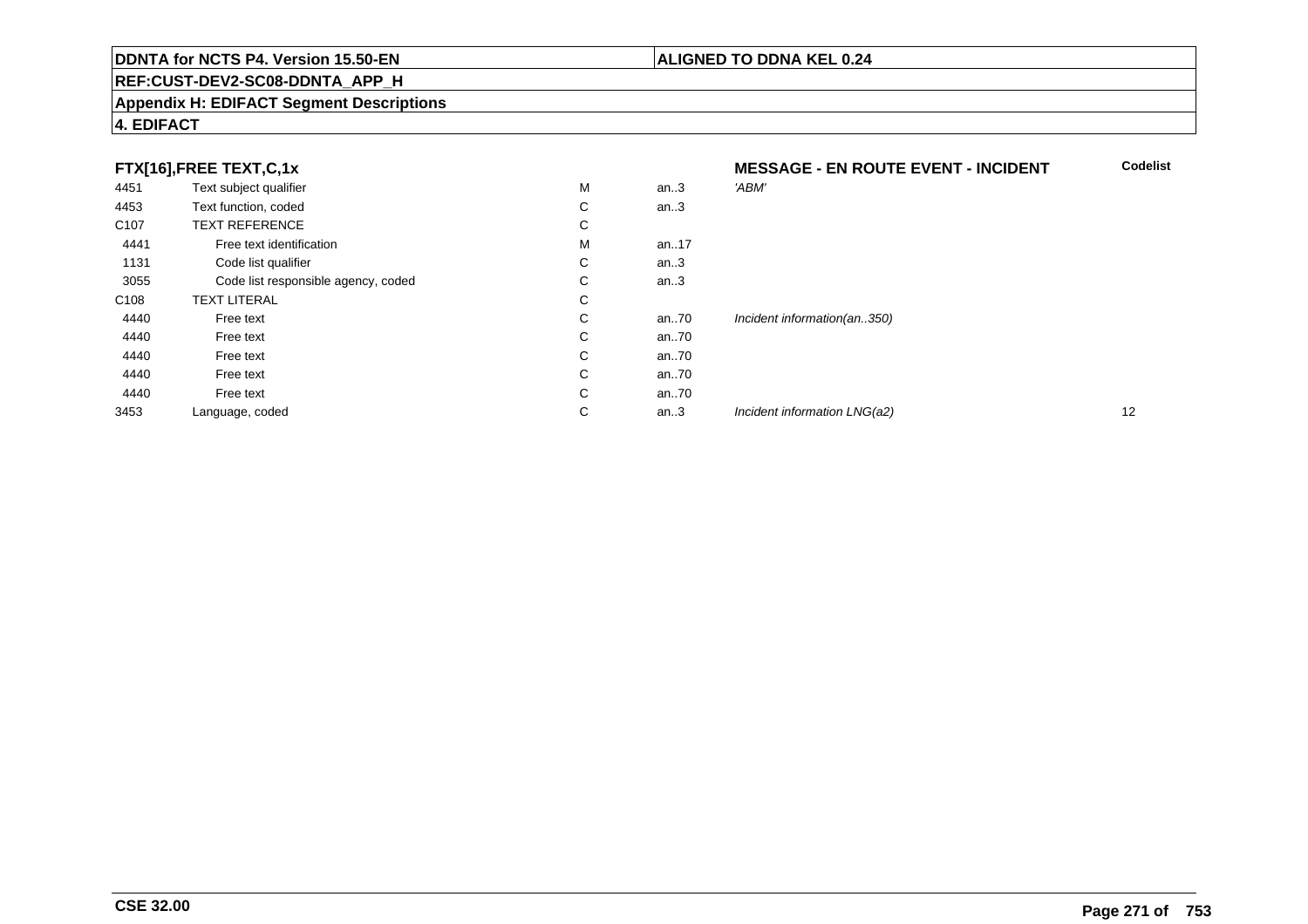#### **REF:CUST-DEV2-SC08-DDNTA\_APP\_H**

#### **Appendix H: EDIFACT Segment Descriptions**

#### **4. EDIFACT**

#### **FTX[16] FREE TEXT C.1x**

|                  | FTX[16],FREE TEXT,C,1x              |    |      | <b>MESSAGE - EN ROUTE EVENT - TRANSHIPMENT</b> |    |
|------------------|-------------------------------------|----|------|------------------------------------------------|----|
| 4451             | Text subject qualifier              | M  | an.3 | 'TRA'                                          |    |
| 4453             | Text function, coded                | C  | an.3 |                                                |    |
| C <sub>107</sub> | <b>TEXT REFERENCE</b>               | С  |      |                                                |    |
| 4441             | Free text identification            | M  | an17 |                                                |    |
| 1131             | Code list qualifier                 | C  | an.3 |                                                |    |
| 3055             | Code list responsible agency, coded | C  | an.3 |                                                |    |
| C <sub>108</sub> | <b>TEXT LITERAL</b>                 | С  |      |                                                |    |
| 4440             | Free text                           | C. | an70 | New transport means identity $(an.27)$         |    |
| 4440             | Free text                           | C  | an70 |                                                |    |
| 4440             | Free text                           | С  | an70 |                                                |    |
| 4440             | Free text                           | C  | an70 |                                                |    |
| 4440             | Free text                           | C. | an70 |                                                |    |
| 3453             | Language, coded                     | С  | an.3 | New transport means identity LNG(a2)           | 12 |
|                  |                                     |    |      |                                                |    |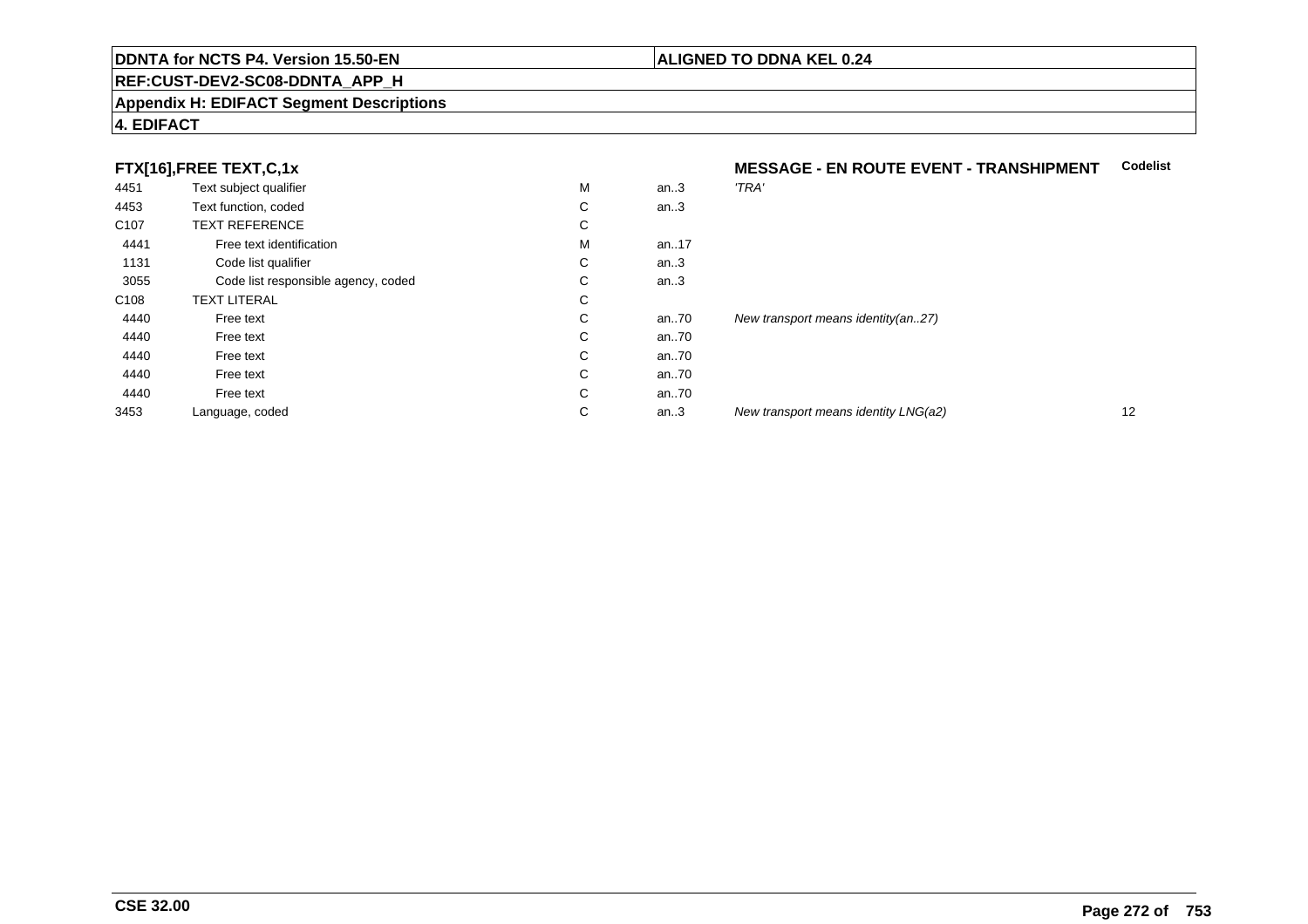#### **REF:CUST-DEV2-SC08-DDNTA\_APP\_H**

#### **Appendix H: EDIFACT Segment Descriptions**

#### **4. EDIFACT**

## **FTX[16],FREE TEXT,C,1x**

| 4451             | Text subject qualifier              | М | an.3  | 'AUT'  |
|------------------|-------------------------------------|---|-------|--------|
| 4453             | Text function, coded                | C | an.3  |        |
| C <sub>107</sub> | <b>TEXT REFERENCE</b>               | С |       |        |
| 4441             | Free text identification            | М | an.17 | Invali |
| 1131             | Code list qualifier                 | С | an.3  |        |
| 3055             | Code list responsible agency, coded | С | an.3  |        |
| C <sub>108</sub> | <b>TEXT LITERAL</b>                 | С |       |        |
| 4440             | Free text                           | C | an70  | Invali |
| 4440             | Free text                           | C | an70  |        |
| 4440             | Free text                           | C | an70  |        |
| 4440             | Free text                           | C | an70  |        |
| 4440             | Free text                           | C | an70  |        |
| 3453             | Language, coded                     | C | an.3  | Invali |
|                  |                                     |   |       |        |

#### **MESSAGE - GUARANTEE REFERENCE - INVALIDCodelistGUARANTEE REASON**

| M | an.3 | 'AUT'                              |    |
|---|------|------------------------------------|----|
| C | an.3 |                                    |    |
| C |      |                                    |    |
| M | an17 | Invalid guarantee reason code(an3) | 52 |
| C | an.3 |                                    |    |
| C | an.3 |                                    |    |
| C |      |                                    |    |
| C | an70 | Invalid guarantee reason(an350)    |    |
| C | an70 |                                    |    |
| C | an70 |                                    |    |
| C | an70 |                                    |    |
| C | an70 |                                    |    |
| C | an.3 | Invalid guarantee reason LNG(a2)   | 12 |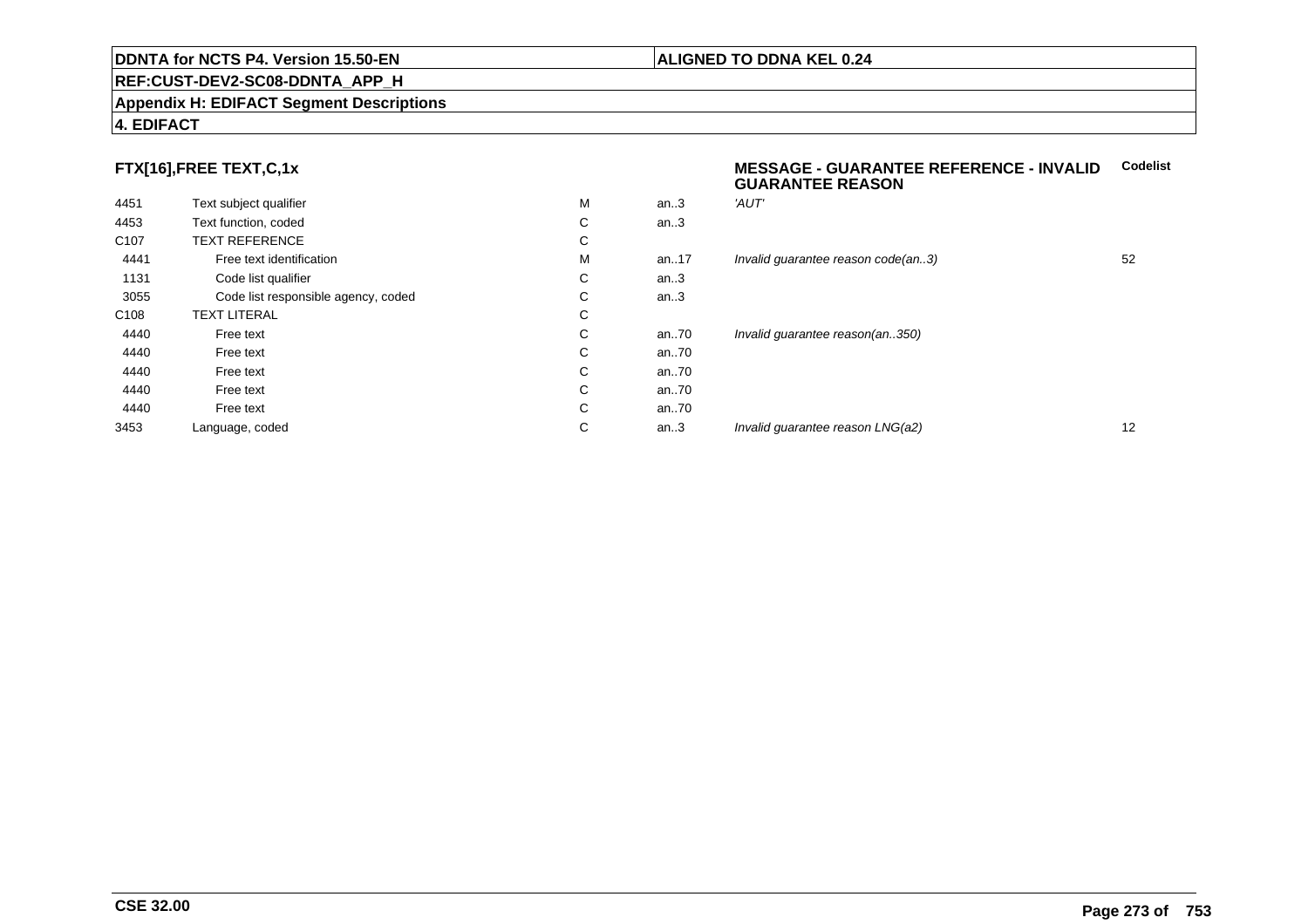#### **REF:CUST-DEV2-SC08-DDNTA\_APP\_H**

**Appendix H: EDIFACT Segment Descriptions**

**4. EDIFACT**

#### **TDT[17],DETAILS OF TRANSPORT,C,5x**

| 8051             | Transport stage qualifier                   | M | an.3  | '1' |
|------------------|---------------------------------------------|---|-------|-----|
| 8028             | Conveyance reference number                 | C | an17  |     |
| C <sub>220</sub> | <b>MODE OF TRANSPORT</b>                    | C |       |     |
| 8067             | Mode of transport, coded                    | C | an.3  | In  |
| 8066             | Mode of transport                           | C | an.17 |     |
| C228             | <b>TRANSPORT MEANS</b>                      | C |       |     |
| 8179             | Type of means of transport identification   | C | an.8  |     |
| 8178             | Type of means of transport                  | C | an.17 |     |
| C040             | <b>CARRIER</b>                              | C |       |     |
| 3127             | Carrier identification                      | C | an.17 |     |
| 1131             | Code list qualifier                         | C | an.3  |     |
| 3055             | Code list responsible agency, coded         | C | an.3  |     |
| 3128             | Carrier name                                | C | an.35 |     |
| 8101             | Transit direction, coded                    | C | an.3  |     |
| C401             | <b>EXCESS TRANSPORTATION INFORMATION</b>    | C |       |     |
| 8457             | Excess transportation reason, coded         | M | an.3  |     |
| 8459             | Excess transportation responsibility, coded | M | an.3  |     |
| 7130             | Customer authorization number               | C | an.17 |     |
| C222             | <b>TRANSPORT IDENTIFICATION</b>             | C |       |     |
| 8213             | Id. of means of transport identification    | C | an.9  |     |
| 1131             | Code list qualifier                         | C | an.3  |     |
| 3055             | Code list responsible agency, coded         | C | an.3  |     |
| 8212             | Id. of the means of transport               | C | an.35 |     |
| 8453             | Nationality of means of transport, coded    | C | an.3  |     |
| 8281             | Transport ownership, coded                  | C | an.3  |     |
|                  |                                             |   |       |     |

# **MESSAGE - HEADER**

**ALIGNED TO DDNA KEL 0.24**

**R** Codelist

# Inland transport mode(n..2) 18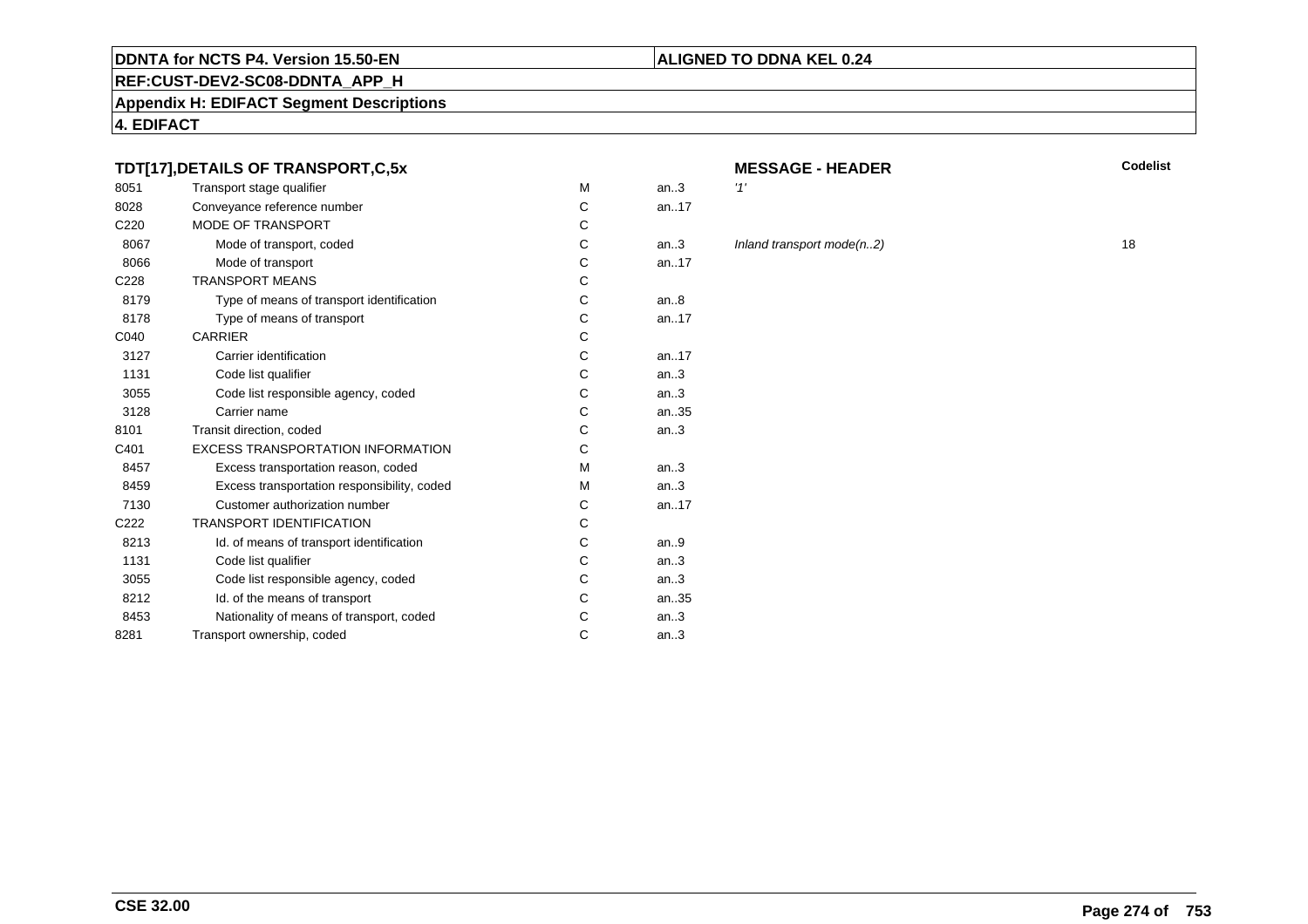# **REF:CUST-DEV2-SC08-DDNTA\_APP\_H**

**Appendix H: EDIFACT Segment Descriptions**

|      | TDT[17], DETAILS OF TRANSPORT, C, 5x        |   |       | <b>MESSAGE - HEADER</b>                               | <b>Codelist</b> |
|------|---------------------------------------------|---|-------|-------------------------------------------------------|-----------------|
| 8051 | Transport stage qualifier                   | M | an.3  | '11'                                                  |                 |
| 8028 | Conveyance reference number                 | C | an17  |                                                       |                 |
| C220 | MODE OF TRANSPORT                           | С |       |                                                       |                 |
| 8067 | Mode of transport, coded                    | С | an.3  | Transport mode at border(n2)                          | 18              |
| 8066 | Mode of transport                           | C | an17  |                                                       |                 |
| C228 | <b>TRANSPORT MEANS</b>                      | C |       |                                                       |                 |
| 8179 | Type of means of transport identification   | C | an.8  | Type of means of transport crossing border(n2)        |                 |
| 8178 | Type of means of transport                  | С | an.17 |                                                       |                 |
| C040 | <b>CARRIER</b>                              | С |       |                                                       |                 |
| 3127 | Carrier identification                      | C | an.17 |                                                       |                 |
| 1131 | Code list qualifier                         | C | an.3  |                                                       |                 |
| 3055 | Code list responsible agency, coded         | C | an.3  |                                                       |                 |
| 3128 | Carrier name                                | C | an35  |                                                       |                 |
| 8101 | Transit direction, coded                    | С | an.3  |                                                       |                 |
| C401 | <b>EXCESS TRANSPORTATION INFORMATION</b>    | C |       |                                                       |                 |
| 8457 | Excess transportation reason, coded         | M | an.3  |                                                       |                 |
| 8459 | Excess transportation responsibility, coded | м | an.3  |                                                       |                 |
| 7130 | Customer authorization number               | C | an17  |                                                       |                 |
| C222 | <b>TRANSPORT IDENTIFICATION</b>             | C |       |                                                       |                 |
| 8213 | Id. of means of transport identification    | С | an.9  |                                                       |                 |
| 1131 | Code list qualifier                         | С | an.3  |                                                       |                 |
| 3055 | Code list responsible agency, coded         | C | an.3  |                                                       |                 |
| 8212 | Id. of the means of transport               | C | an35  | Identity of means of transport crossing border(an27)  |                 |
| 8453 | Nationality of means of transport, coded    | C | an.3  | Nationality of means of transport crossing border(a2) | 8               |
| 8281 | Transport ownership, coded                  | C | an.3  |                                                       |                 |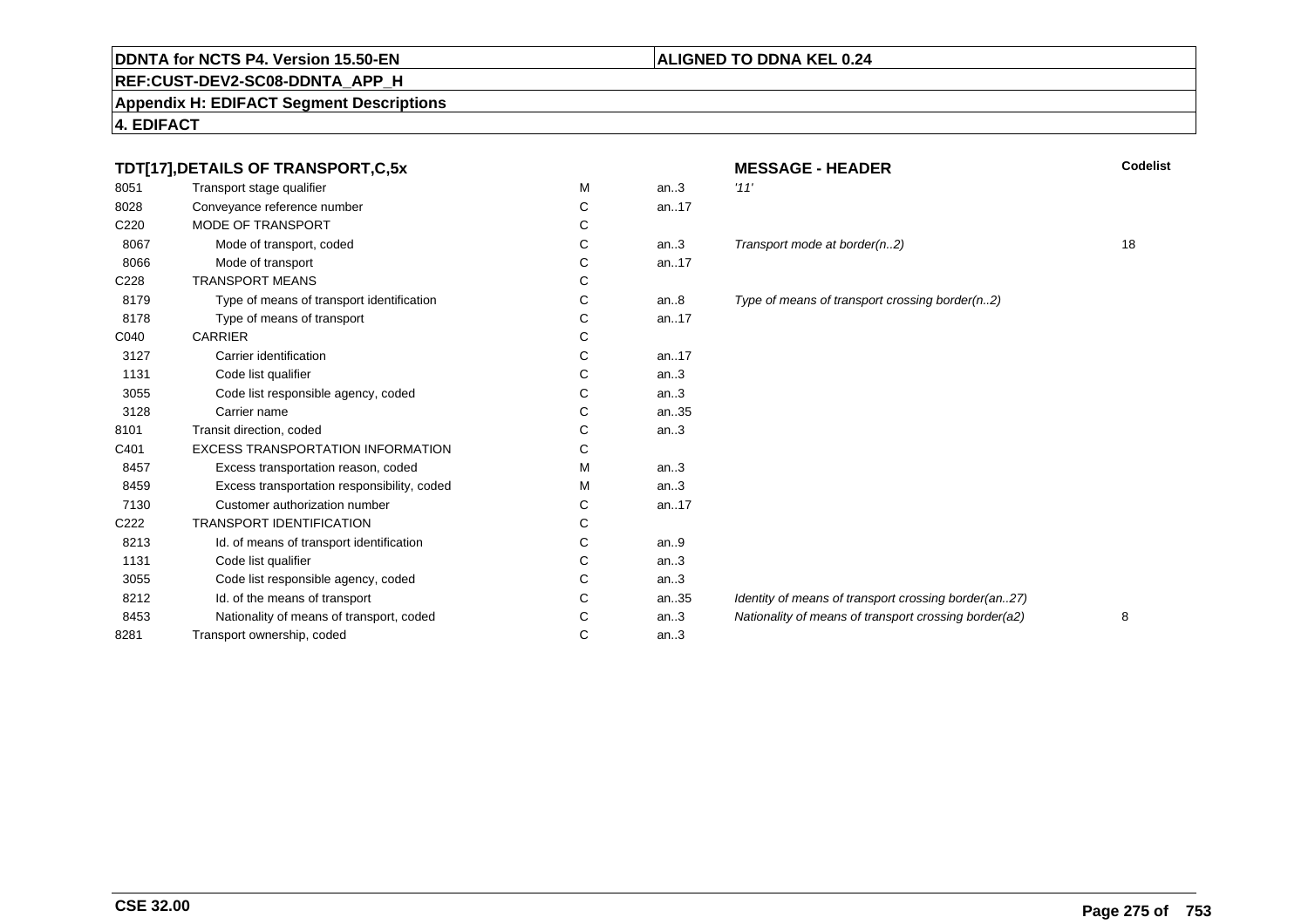# **ALIGNED TO DDNA KEL 0.24**

**REF:CUST-DEV2-SC08-DDNTA\_APP\_H**

**Appendix H: EDIFACT Segment Descriptions**

|                  | TDT[17], DETAILS OF TRANSPORT, C, 5x        |   |      | <b>MESSAGE - HEADER</b>                                       | <b>Codelist</b> |
|------------------|---------------------------------------------|---|------|---------------------------------------------------------------|-----------------|
| 8051             | Transport stage qualifier                   | м | an.3 | '12'                                                          |                 |
| 8028             | Conveyance reference number                 | C | an17 |                                                               |                 |
| C <sub>220</sub> | <b>MODE OF TRANSPORT</b>                    | С |      |                                                               |                 |
| 8067             | Mode of transport, coded                    | C | an.3 |                                                               |                 |
| 8066             | Mode of transport                           | С | an17 |                                                               |                 |
| C228             | <b>TRANSPORT MEANS</b>                      | С |      |                                                               |                 |
| 8179             | Type of means of transport identification   | С | an.8 |                                                               |                 |
| 8178             | Type of means of transport                  | С | an17 |                                                               |                 |
| C040             | <b>CARRIER</b>                              |   |      |                                                               |                 |
| 3127             | Carrier identification                      | С | an17 |                                                               |                 |
| 1131             | Code list qualifier                         | С | an.3 |                                                               |                 |
| 3055             | Code list responsible agency, coded         | С | an.3 |                                                               |                 |
| 3128             | Carrier name                                | С | an35 |                                                               |                 |
| 8101             | Transit direction, coded                    | С | an.3 |                                                               |                 |
| C401             | <b>EXCESS TRANSPORTATION INFORMATION</b>    | С |      |                                                               |                 |
| 8457             | Excess transportation reason, coded         | M | an.3 |                                                               |                 |
| 8459             | Excess transportation responsibility, coded | M | an.3 |                                                               |                 |
| 7130             | Customer authorization number               | С | an17 |                                                               |                 |
| C222             | <b>TRANSPORT IDENTIFICATION</b>             | С |      |                                                               |                 |
| 8213             | Id. of means of transport identification    | С | an.9 |                                                               |                 |
| 1131             | Code list qualifier                         | С | an.3 |                                                               |                 |
| 3055             | Code list responsible agency, coded         |   | an.3 |                                                               |                 |
| 8212             | Id. of the means of transport               | С | an35 | Identity of means of transport at departure (exp/trans)(an27) |                 |
| 8453             | Nationality of means of transport, coded    | С | an.3 |                                                               |                 |
| 8281             | Transport ownership, coded                  | С | an.3 |                                                               |                 |
|                  |                                             |   |      |                                                               |                 |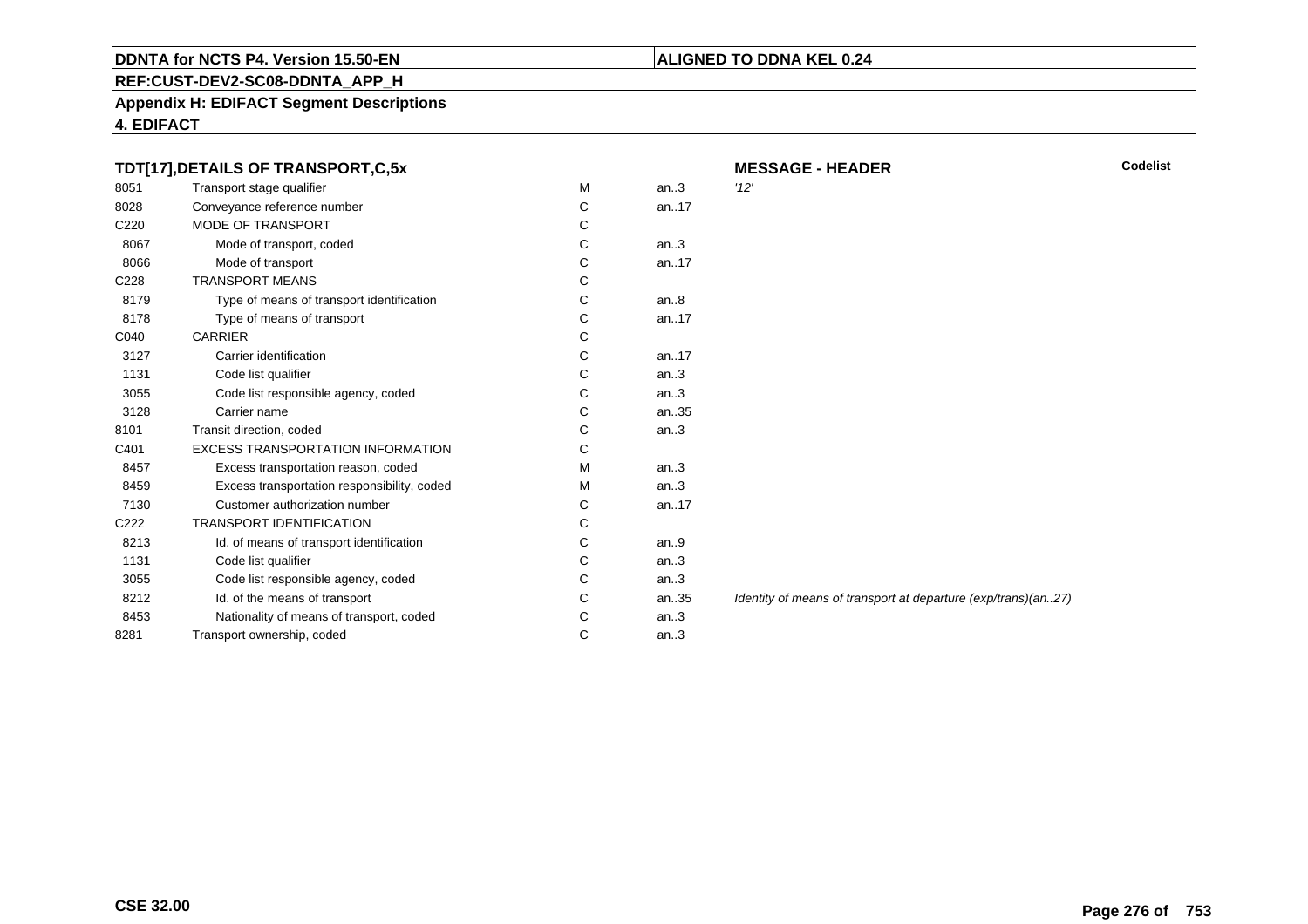# **ALIGNED TO DDNA KEL 0.24**

**REF:CUST-DEV2-SC08-DDNTA\_APP\_H**

**Appendix H: EDIFACT Segment Descriptions**

| TDT[17], DETAILS OF TRANSPORT, C, 5x |                                             |    | <b>MESSAGE - HEADER</b> | <b>Codelist</b>                                    |   |
|--------------------------------------|---------------------------------------------|----|-------------------------|----------------------------------------------------|---|
| 8051                                 | Transport stage qualifier                   | М  | an.3                    | '12'                                               |   |
| 8028                                 | Conveyance reference number                 | С  | an17                    |                                                    |   |
| C <sub>220</sub>                     | <b>MODE OF TRANSPORT</b>                    | С  |                         |                                                    |   |
| 8067                                 | Mode of transport, coded                    | C  | an.3                    |                                                    |   |
| 8066                                 | Mode of transport                           | C  | an17                    |                                                    |   |
| C228                                 | <b>TRANSPORT MEANS</b>                      | С  |                         |                                                    |   |
| 8179                                 | Type of means of transport identification   | C  | an.8                    |                                                    |   |
| 8178                                 | Type of means of transport                  | С  | an17                    |                                                    |   |
| C040                                 | <b>CARRIER</b>                              | С  |                         |                                                    |   |
| 3127                                 | Carrier identification                      | С  | an17                    |                                                    |   |
| 1131                                 | Code list qualifier                         | С  | an.3                    |                                                    |   |
| 3055                                 | Code list responsible agency, coded         | С  | an.3                    |                                                    |   |
| 3128                                 | Carrier name                                | С  | an35                    |                                                    |   |
| 8101                                 | Transit direction, coded                    | С  | an.3                    |                                                    |   |
| C401                                 | <b>EXCESS TRANSPORTATION INFORMATION</b>    | C  |                         |                                                    |   |
| 8457                                 | Excess transportation reason, coded         | м  | an.3                    |                                                    |   |
| 8459                                 | Excess transportation responsibility, coded | м  | an.3                    |                                                    |   |
| 7130                                 | Customer authorization number               | C. | an17                    |                                                    |   |
| C222                                 | <b>TRANSPORT IDENTIFICATION</b>             | С  |                         |                                                    |   |
| 8213                                 | Id. of means of transport identification    | С  | an.9                    |                                                    |   |
| 1131                                 | Code list qualifier                         | С  | an.3                    |                                                    |   |
| 3055                                 | Code list responsible agency, coded         | С  | an.3                    |                                                    |   |
| 8212                                 | Id. of the means of transport               | С  | an35                    |                                                    |   |
| 8453                                 | Nationality of means of transport, coded    | C  | an.3                    | Nationality of means of transport at departure(a2) | 8 |
| 8281                                 | Transport ownership, coded                  | C  | an.3                    |                                                    |   |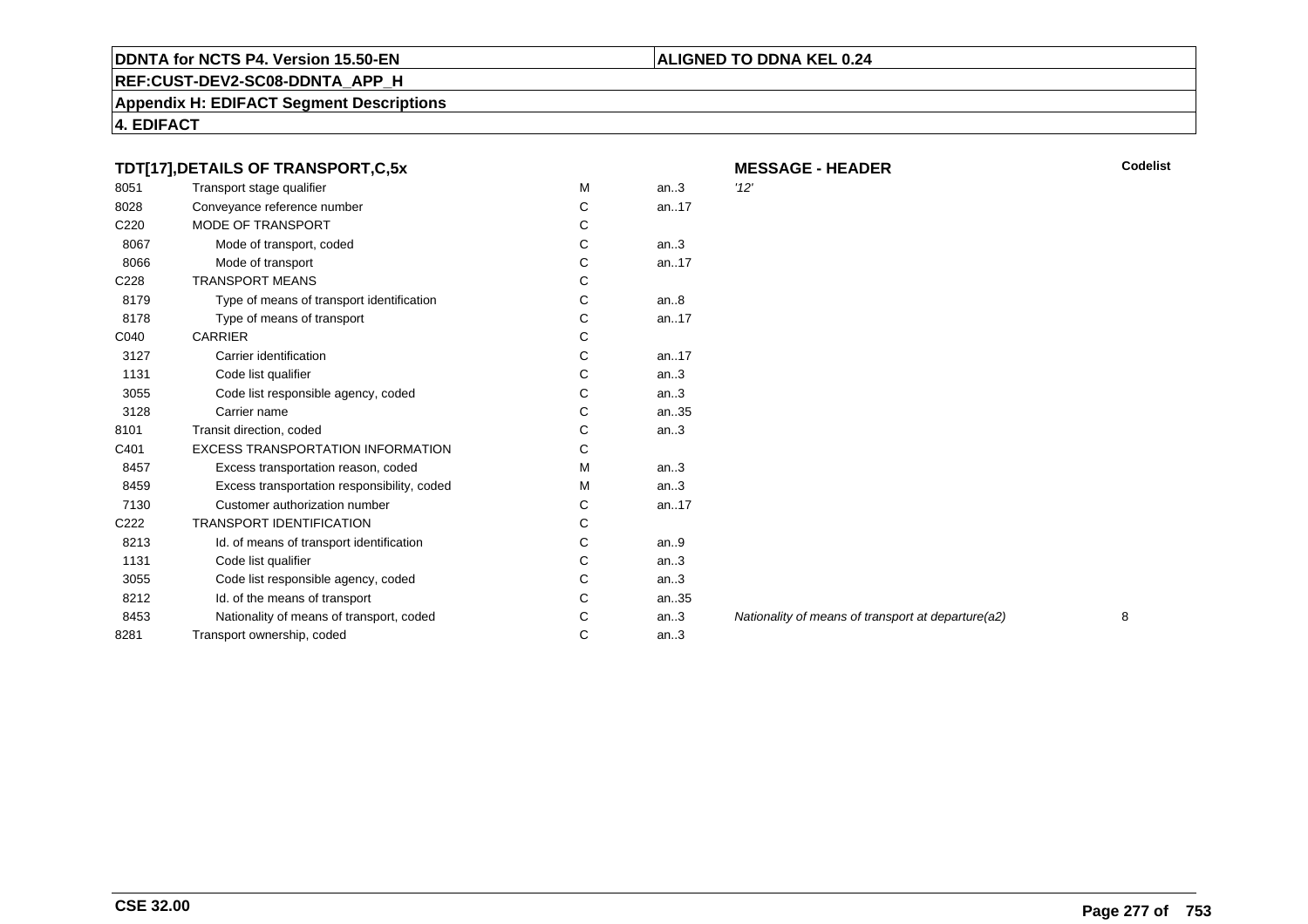#### **ALIGNED TO DDNA KEL 0.24**

# **REF:CUST-DEV2-SC08-DDNTA\_APP\_H**

**Appendix H: EDIFACT Segment Descriptions**

#### **4. EDIFACT**

#### **TPL[18],TRANSPORT PLACEMENT,C,1x**

| C <sub>222</sub> | TRANSPORT IDENTIFICATION                 | М |      |
|------------------|------------------------------------------|---|------|
| 8213             | Id. of means of transport identification | C | an.9 |
| 1131             | Code list qualifier                      | C | an.3 |
| 3055             | Code list responsible agency, coded      | C | an.3 |
| 8212             | Id. of the means of transport            | C | an.3 |
| 8453             | Nationality of means of transport, coded | C | an3  |

 **MESSAGE - HEADERR** Codelist ..35<br>..3 Identity of means of transport crossing border LNG(a2) 12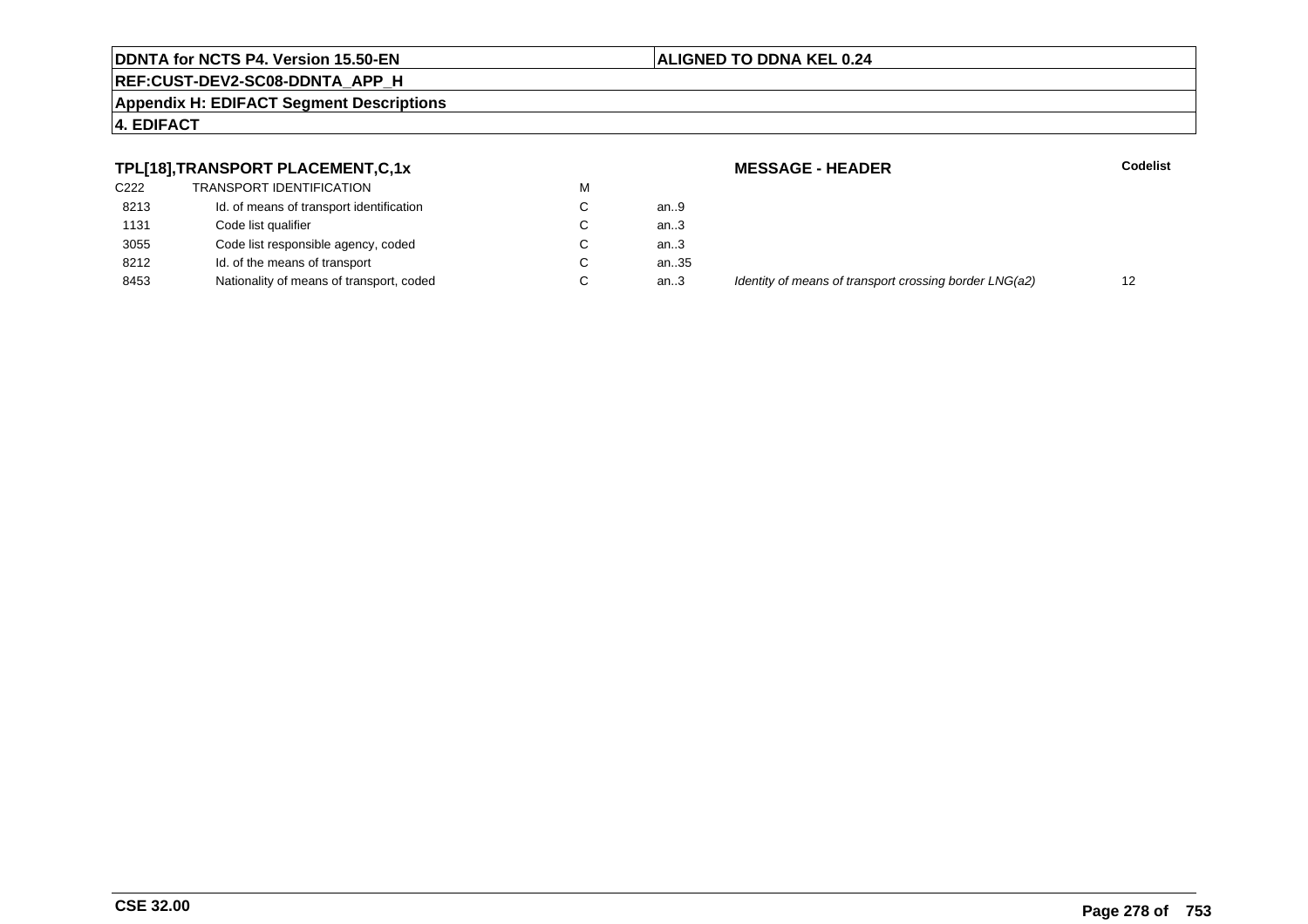#### **ALIGNED TO DDNA KEL 0.24**

# **REF:CUST-DEV2-SC08-DDNTA\_APP\_H**

**Appendix H: EDIFACT Segment Descriptions**

#### **4. EDIFACT**

#### **TPL[18],TRANSPORT PLACEMENT,C,1x**

| C222 | <b>TRANSPORT IDENTIFICATION</b>          | м |      |
|------|------------------------------------------|---|------|
| 8213 | Id. of means of transport identification | C | an.9 |
| 1131 | Code list qualifier                      | C | an.3 |
| 3055 | Code list responsible agency, coded      | C | an.3 |
| 8212 | Id. of the means of transport            | C | an.3 |
| 8453 | Nationality of means of transport, coded | C | an3  |

 **MESSAGE - HEADERR** Codelist ..35<br>..3 Identity of means of transport at departure LNG(a2) 12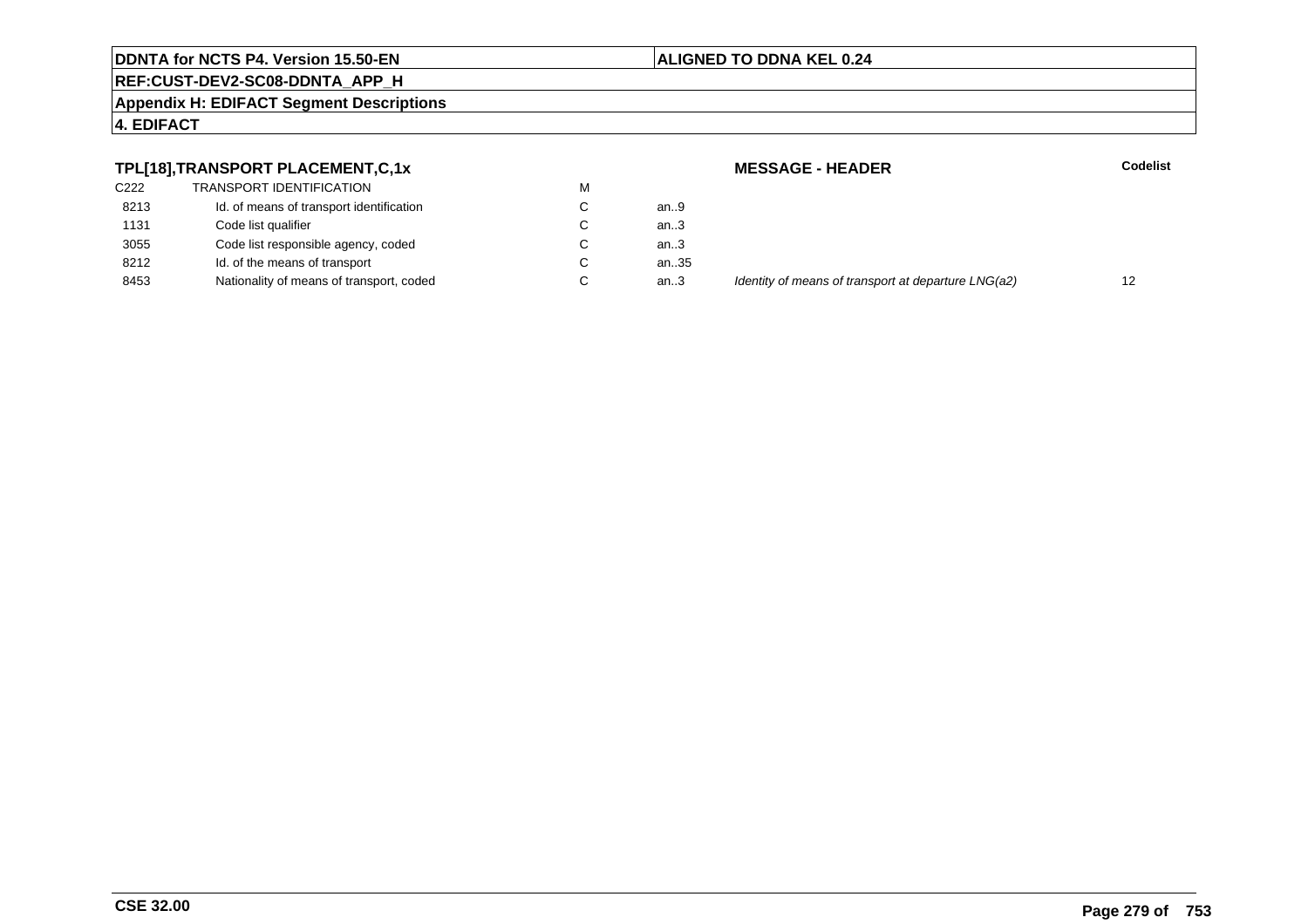# **ALIGNED TO DDNA KEL 0.24**

**REF:CUST-DEV2-SC08-DDNTA\_APP\_H**

**Appendix H: EDIFACT Segment Descriptions**

| NAD[22], NAME AND ADDRESS, C, 10x |                                     |   | <b>MESSAGE - (CONSIGNEE) TRADER</b> | <b>Codelist</b>         |    |
|-----------------------------------|-------------------------------------|---|-------------------------------------|-------------------------|----|
| 3035                              | Party qualifier                     | М | an.3                                | 'CN'                    |    |
| C082                              | PARTY IDENTIFICATION DETAILS        | C |                                     |                         |    |
| 3039                              | Party id. identification            | М | an35                                | TIN(an17)               |    |
| 1131                              | Code list qualifier                 | С | an.3                                |                         |    |
| 3055                              | Code list responsible agency, coded | С | an.3                                |                         |    |
| C058                              | NAME AND ADDRESS                    | С |                                     |                         |    |
| 3124                              | Name and address line               | М | an35                                |                         |    |
| 3124                              | Name and address line               | C | an35                                |                         |    |
| 3124                              | Name and address line               | С | an35                                |                         |    |
| 3124                              | Name and address line               | С | an35                                |                         |    |
| 3124                              | Name and address line               | С | an35                                |                         |    |
| C080                              | PARTY NAME                          | С |                                     |                         |    |
| 3036                              | Party name                          | м | an35                                | Name(an35)              |    |
| 3036                              | Party name                          | С | an35                                |                         |    |
| 3036                              | Party name                          | С | an35                                |                         |    |
| 3036                              | Party name                          | С | an35                                |                         |    |
| 3036                              | Party name                          | С | an35                                |                         |    |
| 3045                              | Party name format, coded            | С | an.3                                |                         |    |
| C059                              | <b>STREET</b>                       | С |                                     |                         |    |
| 3042                              | Street and number/p.o. box          | М | an35                                | Street and number(an35) |    |
| 3042                              | Street and number/p.o. box          | С | an35                                |                         |    |
| 3042                              | Street and number/p.o. box          | С | an35                                |                         |    |
| 3042                              | Street and number/p.o. box          | С | an35                                |                         |    |
| 3164                              | City name                           | C | an35                                | City(an35)              |    |
| 3229                              | Country sub-entity identification   | С | an.9                                | NAD LNG(a2)             | 12 |
| 3251                              | Postcode identification             | С | an.9                                | Postal code(an9)        |    |
| 3207                              | Country, coded                      | C | an.3                                | Country code(a2)        | 8  |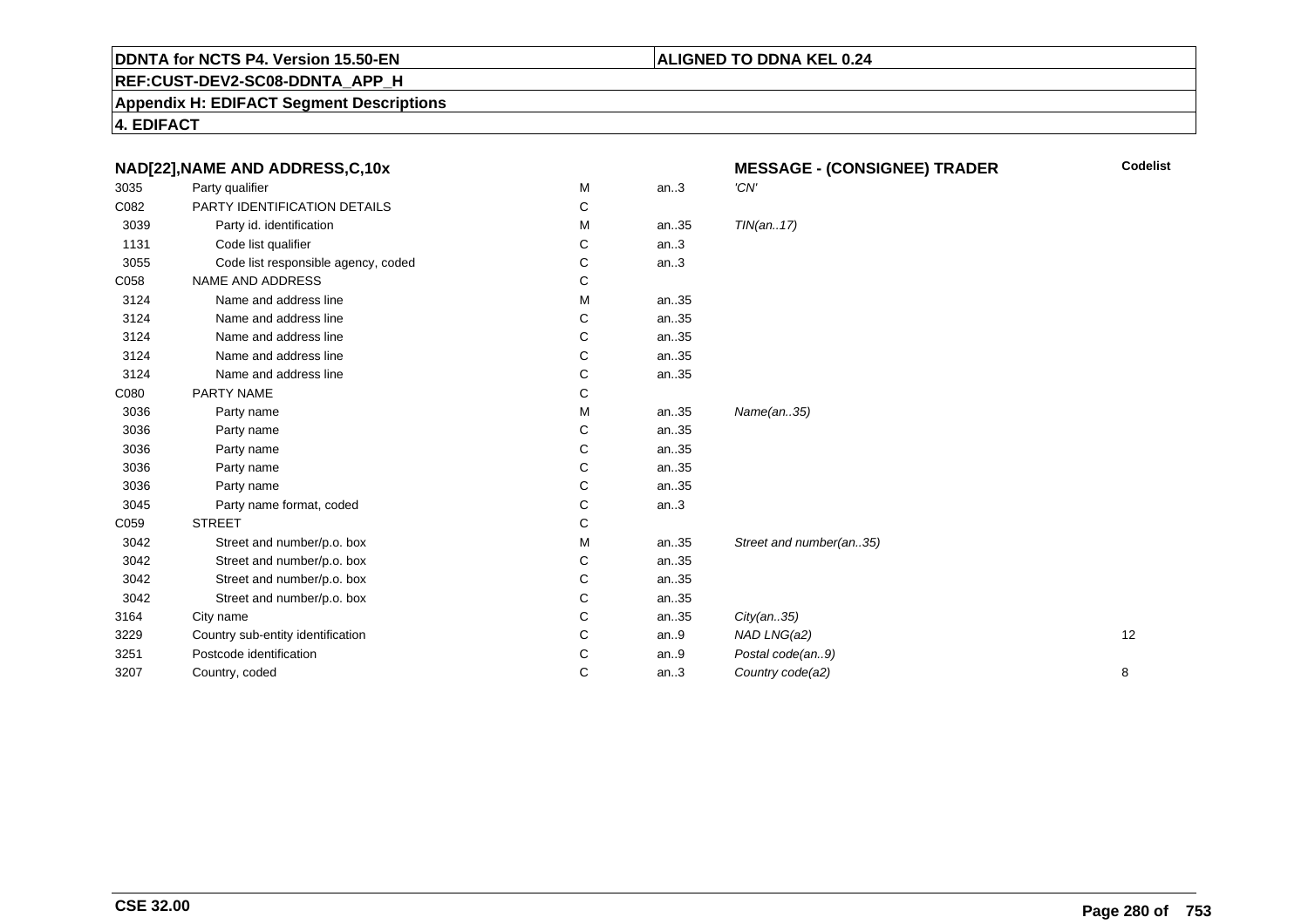# **REF:CUST-DEV2-SC08-DDNTA\_APP\_H**

**Appendix H: EDIFACT Segment Descriptions**

| NAD[22], NAME AND ADDRESS, C, 10x |                                     | <b>MESSAGE - (DESTINATION) TRADER</b> | <b>Codelist</b> |                         |    |
|-----------------------------------|-------------------------------------|---------------------------------------|-----------------|-------------------------|----|
| 3035                              | Party qualifier                     | M                                     | an.3            | 'CPD'                   |    |
| C082                              | PARTY IDENTIFICATION DETAILS        | C                                     |                 |                         |    |
| 3039                              | Party id. identification            | м                                     | an35            | TIN(an17)               |    |
| 1131                              | Code list qualifier                 | C                                     | an.3            |                         |    |
| 3055                              | Code list responsible agency, coded | C                                     | an.3            |                         |    |
| C058                              | <b>NAME AND ADDRESS</b>             | C                                     |                 |                         |    |
| 3124                              | Name and address line               | М                                     | an35            |                         |    |
| 3124                              | Name and address line               | C                                     | an35            |                         |    |
| 3124                              | Name and address line               | C                                     | an35            |                         |    |
| 3124                              | Name and address line               | C                                     | an35            |                         |    |
| 3124                              | Name and address line               | С                                     | an35            |                         |    |
| C080                              | PARTY NAME                          | C                                     |                 |                         |    |
| 3036                              | Party name                          | M                                     | an35            | Name(an35)              |    |
| 3036                              | Party name                          | C                                     | an35            |                         |    |
| 3036                              | Party name                          | C                                     | an35            |                         |    |
| 3036                              | Party name                          | C                                     | an35            |                         |    |
| 3036                              | Party name                          | C                                     | an35            |                         |    |
| 3045                              | Party name format, coded            | C                                     | an.3            |                         |    |
| C059                              | <b>STREET</b>                       | C                                     |                 |                         |    |
| 3042                              | Street and number/p.o. box          | M                                     | an35            | Street and number(an35) |    |
| 3042                              | Street and number/p.o. box          | C                                     | an35            |                         |    |
| 3042                              | Street and number/p.o. box          | C                                     | an35            |                         |    |
| 3042                              | Street and number/p.o. box          | C                                     | an35            |                         |    |
| 3164                              | City name                           | C                                     | an35            | City(an35)              |    |
| 3229                              | Country sub-entity identification   | C                                     | an.9            | NAD LNG(a2)             | 12 |
| 3251                              | Postcode identification             | C                                     | an.9            | Postal code(an9)        |    |
| 3207                              | Country, coded                      | C                                     | an.3            | Country code(a2)        | 8  |
|                                   |                                     |                                       |                 |                         |    |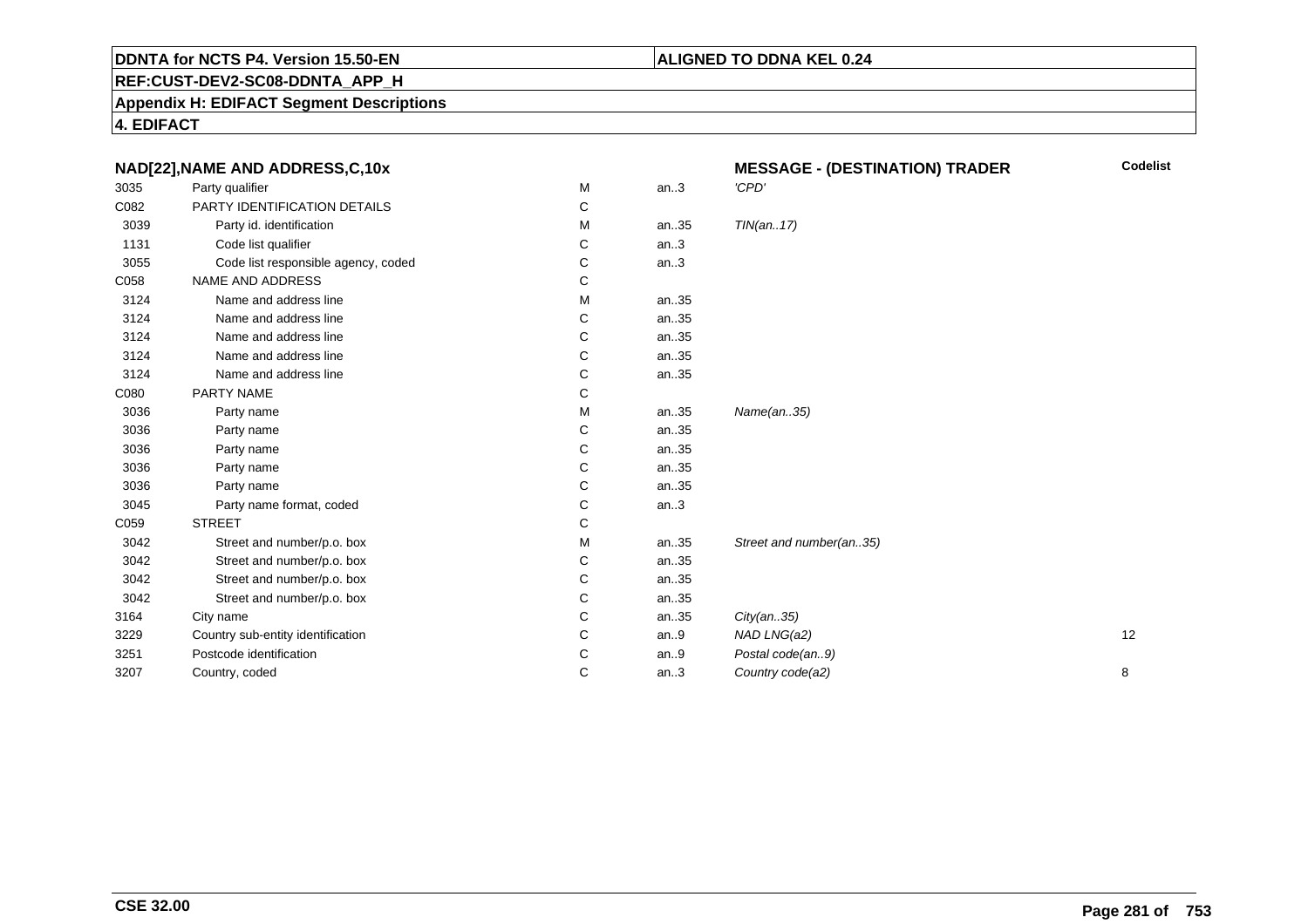# **ALIGNED TO DDNA KEL 0.24**

**REF:CUST-DEV2-SC08-DDNTA\_APP\_H**

**Appendix H: EDIFACT Segment Descriptions**

|      | NAD[22], NAME AND ADDRESS, C, 10x   |   |      | <b>MESSAGE - (CONSIGNOR) TRADER</b> | <b>Codelist</b> |
|------|-------------------------------------|---|------|-------------------------------------|-----------------|
| 3035 | Party qualifier                     | М | an.3 | 'CZ'                                |                 |
| C082 | PARTY IDENTIFICATION DETAILS        | C |      |                                     |                 |
| 3039 | Party id. identification            | М | an35 | TIN(an17)                           |                 |
| 1131 | Code list qualifier                 | С | an.3 |                                     |                 |
| 3055 | Code list responsible agency, coded | C | an.3 |                                     |                 |
| C058 | NAME AND ADDRESS                    | С |      |                                     |                 |
| 3124 | Name and address line               | М | an35 |                                     |                 |
| 3124 | Name and address line               | C | an35 |                                     |                 |
| 3124 | Name and address line               | С | an35 |                                     |                 |
| 3124 | Name and address line               | C | an35 |                                     |                 |
| 3124 | Name and address line               | С | an35 |                                     |                 |
| C080 | PARTY NAME                          | С |      |                                     |                 |
| 3036 | Party name                          | М | an35 | Name(an35)                          |                 |
| 3036 | Party name                          | С | an35 |                                     |                 |
| 3036 | Party name                          | С | an35 |                                     |                 |
| 3036 | Party name                          | С | an35 |                                     |                 |
| 3036 | Party name                          | C | an35 |                                     |                 |
| 3045 | Party name format, coded            | С | an.3 |                                     |                 |
| C059 | <b>STREET</b>                       | C |      |                                     |                 |
| 3042 | Street and number/p.o. box          | М | an35 | Street and number(an35)             |                 |
| 3042 | Street and number/p.o. box          | C | an35 |                                     |                 |
| 3042 | Street and number/p.o. box          | С | an35 |                                     |                 |
| 3042 | Street and number/p.o. box          | С | an35 |                                     |                 |
| 3164 | City name                           | C | an35 | City(an35)                          |                 |
| 3229 | Country sub-entity identification   | С | an.9 | NAD LNG(a2)                         | 12              |
| 3251 | Postcode identification             | С | an.9 | Postal code(an9)                    |                 |
| 3207 | Country, coded                      | С | an.3 | Country code(a2)                    | 8               |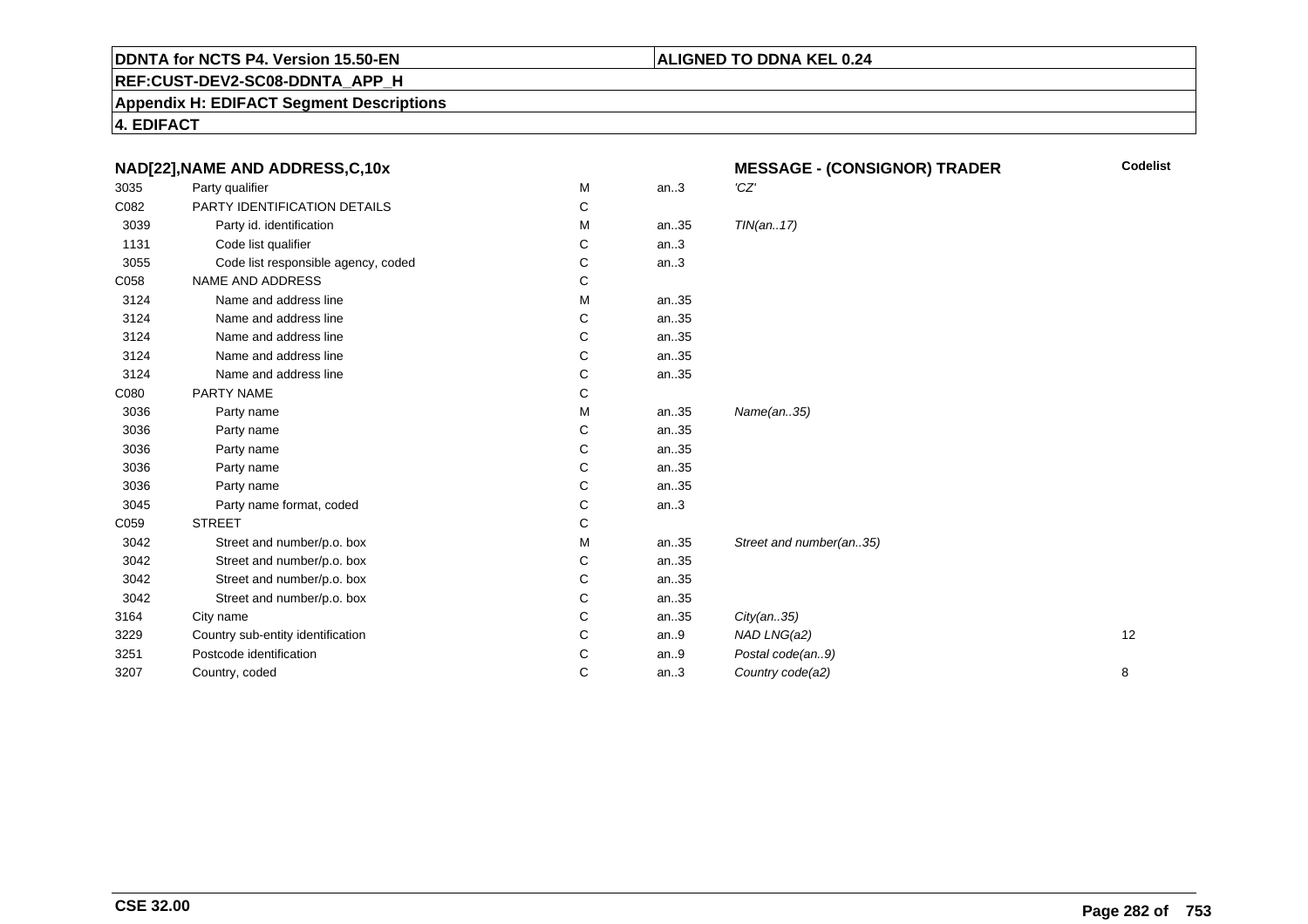#### **REF:CUST-DEV2-SC08-DDNTA\_APP\_H**

**Appendix H: EDIFACT Segment Descriptions**

**4. EDIFACT**

#### **NAD[22],NAME AND ADDRESS,C,10x**

| 3035 | Party qualifier                     | M | an.3 | 'El'  |
|------|-------------------------------------|---|------|-------|
| C082 | PARTY IDENTIFICATION DETAILS        | C |      |       |
| 3039 | Party id. identification            | M | an35 | Conti |
| 1131 | Code list qualifier                 | C | an.3 |       |
| 3055 | Code list responsible agency, coded | C | an.3 |       |
| C058 | <b>NAME AND ADDRESS</b>             | C |      |       |
| 3124 | Name and address line               | M | an35 |       |
| 3124 | Name and address line               | C | an35 |       |
| 3124 | Name and address line               | C | an35 |       |
| 3124 | Name and address line               | C | an35 |       |
| 3124 | Name and address line               | C | an35 |       |
| C080 | PARTY NAME                          | C |      |       |
| 3036 | Party name                          | М | an35 |       |
| 3036 | Party name                          | C | an35 |       |
| 3036 | Party name                          | C | an35 |       |
| 3036 | Party name                          | С | an35 |       |
| 3036 | Party name                          | C | an35 |       |
| 3045 | Party name format, coded            | C | an.3 |       |
| C059 | <b>STREET</b>                       | C |      |       |
| 3042 | Street and number/p.o. box          | M | an35 |       |
| 3042 | Street and number/p.o. box          | C | an35 |       |
| 3042 | Street and number/p.o. box          | С | an35 |       |
| 3042 | Street and number/p.o. box          | C | an35 |       |
| 3164 | City name                           | С | an35 |       |
| 3229 | Country sub-entity identification   | C | an.9 |       |
| 3251 | Postcode identification             | С | an.9 |       |
| 3207 | Country, coded                      | C | an.3 | Conti |
|      |                                     |   |      |       |

# **MESSAGE - CONTROL RESULT**

**Codelist**

#### trolled by(an..35)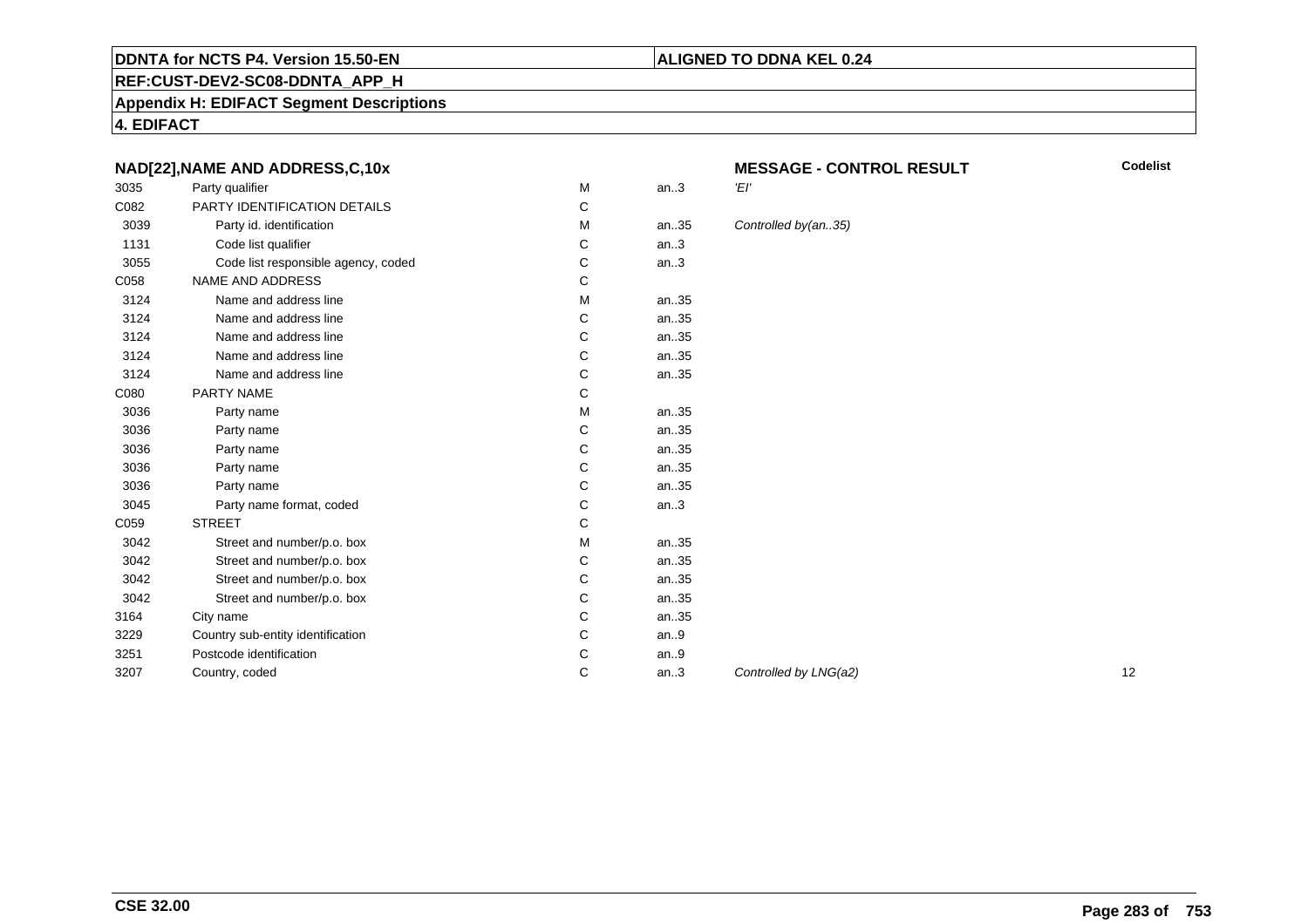#### **ALIGNED TO DDNA KEL 0.24**

**REF:CUST-DEV2-SC08-DDNTA\_APP\_H**

**Appendix H: EDIFACT Segment Descriptions**

| NAD[22], NAME AND ADDRESS, C, 10x |                                     |   | <b>Codelist</b><br><b>MESSAGE - (CONSIGNOR-SECURITY) TRADER</b> |                         |    |
|-----------------------------------|-------------------------------------|---|-----------------------------------------------------------------|-------------------------|----|
| 3035                              | Party qualifier                     | M | an.3                                                            | 'GL'                    |    |
| C082                              | PARTY IDENTIFICATION DETAILS        | C |                                                                 |                         |    |
| 3039                              | Party id. identification            | M | an35                                                            | TIN(an17)               |    |
| 1131                              | Code list qualifier                 | C | an.3                                                            |                         |    |
| 3055                              | Code list responsible agency, coded | C | an.3                                                            |                         |    |
| C058                              | NAME AND ADDRESS                    | C |                                                                 |                         |    |
| 3124                              | Name and address line               | M | an35                                                            |                         |    |
| 3124                              | Name and address line               | С | an35                                                            |                         |    |
| 3124                              | Name and address line               | C | an35                                                            |                         |    |
| 3124                              | Name and address line               | C | an35                                                            |                         |    |
| 3124                              | Name and address line               | C | an35                                                            |                         |    |
| C080                              | PARTY NAME                          | C |                                                                 |                         |    |
| 3036                              | Party name                          | M | an35                                                            | Name(an35)              |    |
| 3036                              | Party name                          | C | an35                                                            |                         |    |
| 3036                              | Party name                          | C | an35                                                            |                         |    |
| 3036                              | Party name                          | C | an35                                                            |                         |    |
| 3036                              | Party name                          | C | an35                                                            |                         |    |
| 3045                              | Party name format, coded            | C | an.3                                                            |                         |    |
| C059                              | <b>STREET</b>                       | C |                                                                 |                         |    |
| 3042                              | Street and number/p.o. box          | M | an35                                                            | Street and number(an35) |    |
| 3042                              | Street and number/p.o. box          | C | an35                                                            |                         |    |
| 3042                              | Street and number/p.o. box          | C | an35                                                            |                         |    |
| 3042                              | Street and number/p.o. box          | C | an35                                                            |                         |    |
| 3164                              | City name                           | C | an35                                                            | City(an35)              |    |
| 3229                              | Country sub-entity identification   | C | an.9                                                            | NAD LNG(a2)             | 12 |
| 3251                              | Postcode identification             | C | an.9                                                            | Postal code(an9)        |    |
| 3207                              | Country, coded                      | C | an.3                                                            | Country code(a2)        | 8  |
|                                   |                                     |   |                                                                 |                         |    |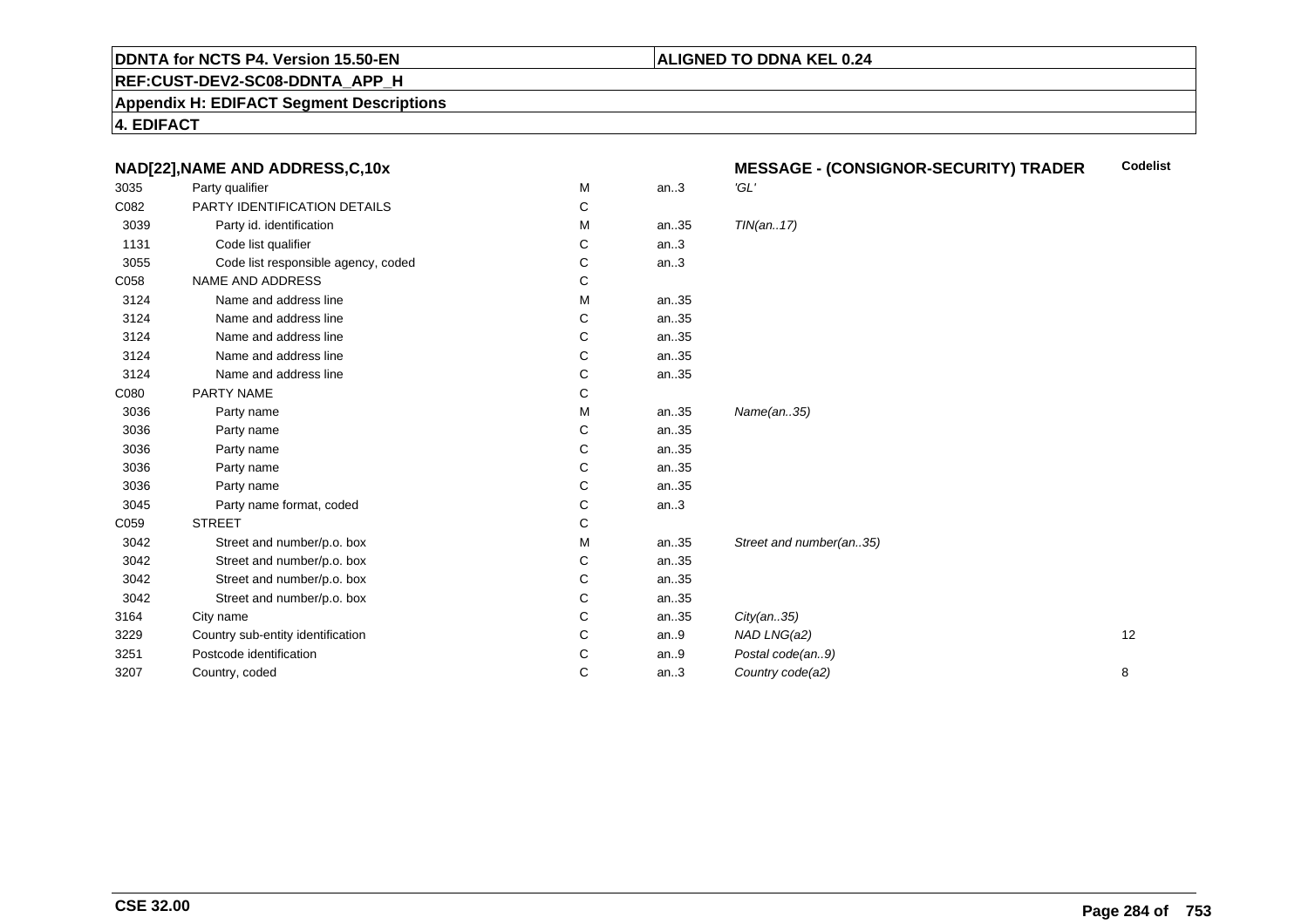## **ALIGNED TO DDNA KEL 0.24**

**REF:CUST-DEV2-SC08-DDNTA\_APP\_H**

**Appendix H: EDIFACT Segment Descriptions**

| NAD[22], NAME AND ADDRESS, C, 10x |                                     |   | <b>Codelist</b><br><b>MESSAGE - (CONSIGNEE-SECURITY) TRADER</b> |                         |    |
|-----------------------------------|-------------------------------------|---|-----------------------------------------------------------------|-------------------------|----|
| 3035                              | Party qualifier                     | M | an.3                                                            | 'UC'                    |    |
| C082                              | PARTY IDENTIFICATION DETAILS        | С |                                                                 |                         |    |
| 3039                              | Party id. identification            | М | an35                                                            | TIN(an17)               |    |
| 1131                              | Code list qualifier                 | С | an.3                                                            |                         |    |
| 3055                              | Code list responsible agency, coded | С | an.3                                                            |                         |    |
| C058                              | NAME AND ADDRESS                    | С |                                                                 |                         |    |
| 3124                              | Name and address line               | М | an35                                                            |                         |    |
| 3124                              | Name and address line               | С | an35                                                            |                         |    |
| 3124                              | Name and address line               | С | an35                                                            |                         |    |
| 3124                              | Name and address line               | С | an35                                                            |                         |    |
| 3124                              | Name and address line               | C | an35                                                            |                         |    |
| C080                              | PARTY NAME                          | С |                                                                 |                         |    |
| 3036                              | Party name                          | М | an35                                                            | Name(an35)              |    |
| 3036                              | Party name                          | С | an35                                                            |                         |    |
| 3036                              | Party name                          | С | an35                                                            |                         |    |
| 3036                              | Party name                          | C | an35                                                            |                         |    |
| 3036                              | Party name                          | С | an35                                                            |                         |    |
| 3045                              | Party name format, coded            | С | an.3                                                            |                         |    |
| C059                              | <b>STREET</b>                       | С |                                                                 |                         |    |
| 3042                              | Street and number/p.o. box          | М | an35                                                            | Street and number(an35) |    |
| 3042                              | Street and number/p.o. box          | С | an35                                                            |                         |    |
| 3042                              | Street and number/p.o. box          | С | an35                                                            |                         |    |
| 3042                              | Street and number/p.o. box          | С | an35                                                            |                         |    |
| 3164                              | City name                           | С | an35                                                            | City(an35)              |    |
| 3229                              | Country sub-entity identification   | С | an.9                                                            | NAD LNG(a2)             | 12 |
| 3251                              | Postcode identification             | С | an.9                                                            | Postal code(an9)        |    |
| 3207                              | Country, coded                      | C | an.3                                                            | Country code(a2)        | 8  |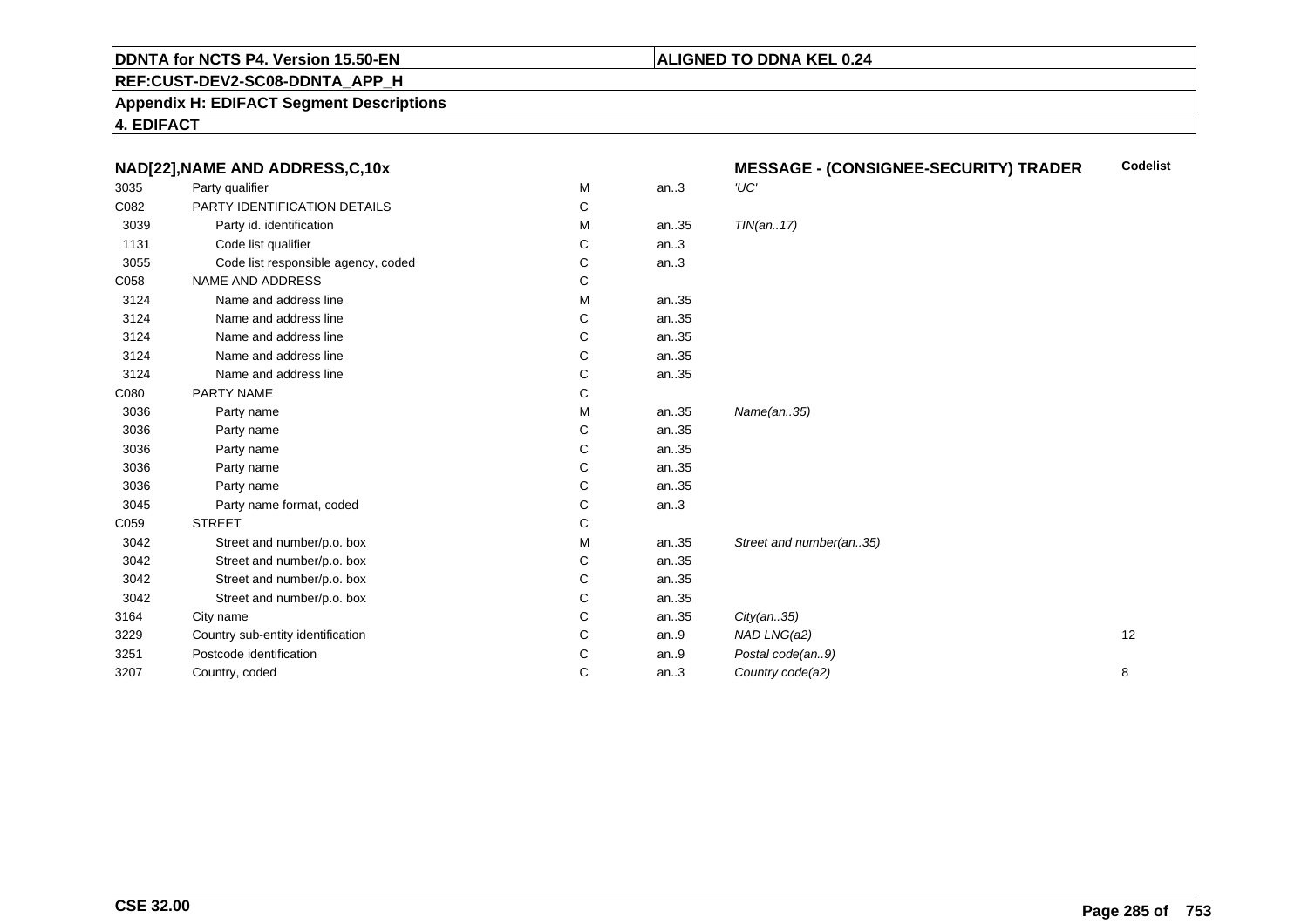# **ALIGNED TO DDNA KEL 0.24**

**REF:CUST-DEV2-SC08-DDNTA\_APP\_H**

**Appendix H: EDIFACT Segment Descriptions**

| NAD[22], NAME AND ADDRESS, C, 10x |                                     |   | <b>MESSAGE - (CARRIER) TRADER</b> | <b>Codelist</b>         |    |
|-----------------------------------|-------------------------------------|---|-----------------------------------|-------------------------|----|
| 3035                              | Party qualifier                     | М | an.3                              | 'GA'                    |    |
| C082                              | PARTY IDENTIFICATION DETAILS        | C |                                   |                         |    |
| 3039                              | Party id. identification            | М | an35                              | TIN(an17)               |    |
| 1131                              | Code list qualifier                 | С | an.3                              |                         |    |
| 3055                              | Code list responsible agency, coded | С | an.3                              |                         |    |
| C058                              | NAME AND ADDRESS                    | С |                                   |                         |    |
| 3124                              | Name and address line               | М | an35                              |                         |    |
| 3124                              | Name and address line               | С | an35                              |                         |    |
| 3124                              | Name and address line               | С | an35                              |                         |    |
| 3124                              | Name and address line               | С | an35                              |                         |    |
| 3124                              | Name and address line               | С | an35                              |                         |    |
| C080                              | PARTY NAME                          | С |                                   |                         |    |
| 3036                              | Party name                          | м | an35                              | Name(an35)              |    |
| 3036                              | Party name                          | С | an35                              |                         |    |
| 3036                              | Party name                          | C | an35                              |                         |    |
| 3036                              | Party name                          | C | an35                              |                         |    |
| 3036                              | Party name                          | С | an35                              |                         |    |
| 3045                              | Party name format, coded            | C | an.3                              |                         |    |
| C059                              | <b>STREET</b>                       | С |                                   |                         |    |
| 3042                              | Street and number/p.o. box          | м | an35                              | Street and number(an35) |    |
| 3042                              | Street and number/p.o. box          | C | an35                              |                         |    |
| 3042                              | Street and number/p.o. box          | С | an35                              |                         |    |
| 3042                              | Street and number/p.o. box          | С | an35                              |                         |    |
| 3164                              | City name                           | C | an35                              | City(an35)              |    |
| 3229                              | Country sub-entity identification   | С | an.9                              | NAD LNG(a2)             | 12 |
| 3251                              | Postcode identification             | С | an.9                              | Postal code(an9)        |    |
| 3207                              | Country, coded                      | C | an.3                              | Country code(a2)        | 8  |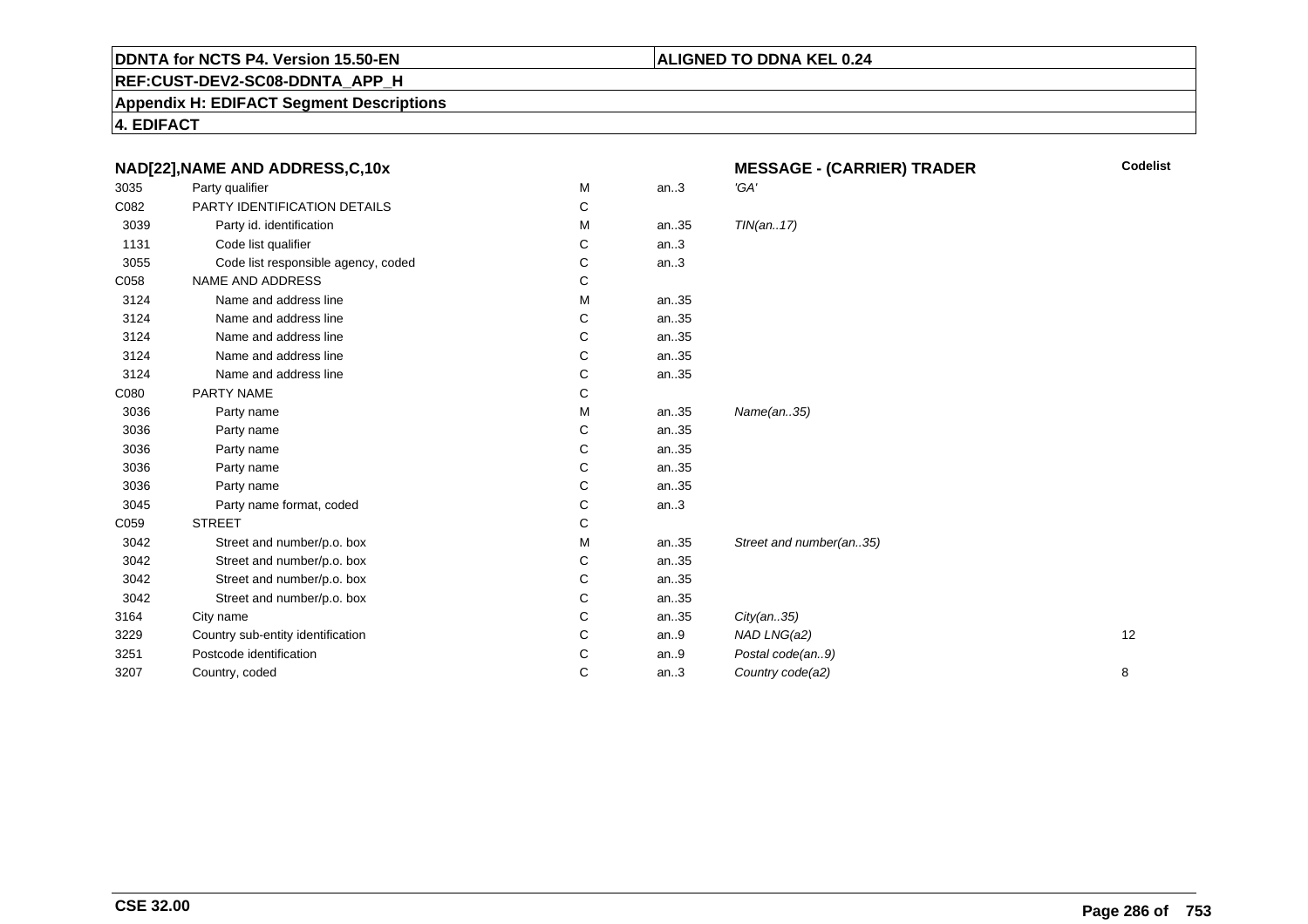#### **REF:CUST-DEV2-SC08-DDNTA\_APP\_H**

**Appendix H: EDIFACT Segment Descriptions**

**4. EDIFACT**

|      | NAD[22], NAME AND ADDRESS, C, 10x   |   |       | <b>MESSAGE</b> |
|------|-------------------------------------|---|-------|----------------|
| 3035 | Party qualifier                     | M | an.3  | 'AH'           |
| C082 | PARTY IDENTIFICATION DETAILS        | C |       |                |
| 3039 | Party id. identification            | M | an35  |                |
| 1131 | Code list qualifier                 | С | an.3  |                |
| 3055 | Code list responsible agency, coded | С | an.3  |                |
| C058 | <b>NAME AND ADDRESS</b>             | C |       |                |
| 3124 | Name and address line               | M | an.35 |                |
| 3124 | Name and address line               | С | an35  |                |
| 3124 | Name and address line               | C | an35  |                |
| 3124 | Name and address line               | C | an35  |                |
| 3124 | Name and address line               | С | an35  |                |
| C080 | <b>PARTY NAME</b>                   | C |       |                |
| 3036 | Party name                          | М | an35  | Name(an35)     |
| 3036 | Party name                          | C | an35  |                |
| 3036 | Party name                          | C | an35  |                |
| 3036 | Party name                          | С | an35  |                |
| 3036 | Party name                          | C | an35  |                |
| 3045 | Party name format, coded            | С | an.3  |                |
| C059 | <b>STREET</b>                       | C |       |                |
| 3042 | Street and number/p.o. box          | M | an35  |                |
| 3042 | Street and number/p.o. box          | C | an.35 |                |
| 3042 | Street and number/p.o. box          | С | an35  |                |
| 3042 | Street and number/p.o. box          | C | an35  |                |
| 3164 | City name                           | C | an35  |                |
| 3229 | Country sub-entity identification   | С | an.9  |                |
| 3251 | Postcode identification             | С | an.9  |                |
| 3207 | Country, coded                      | C | an.3  |                |
|      |                                     |   |       |                |

# **ALIGNED TO DDNA KEL 0.24**

**GE - REPRESENTATIVE**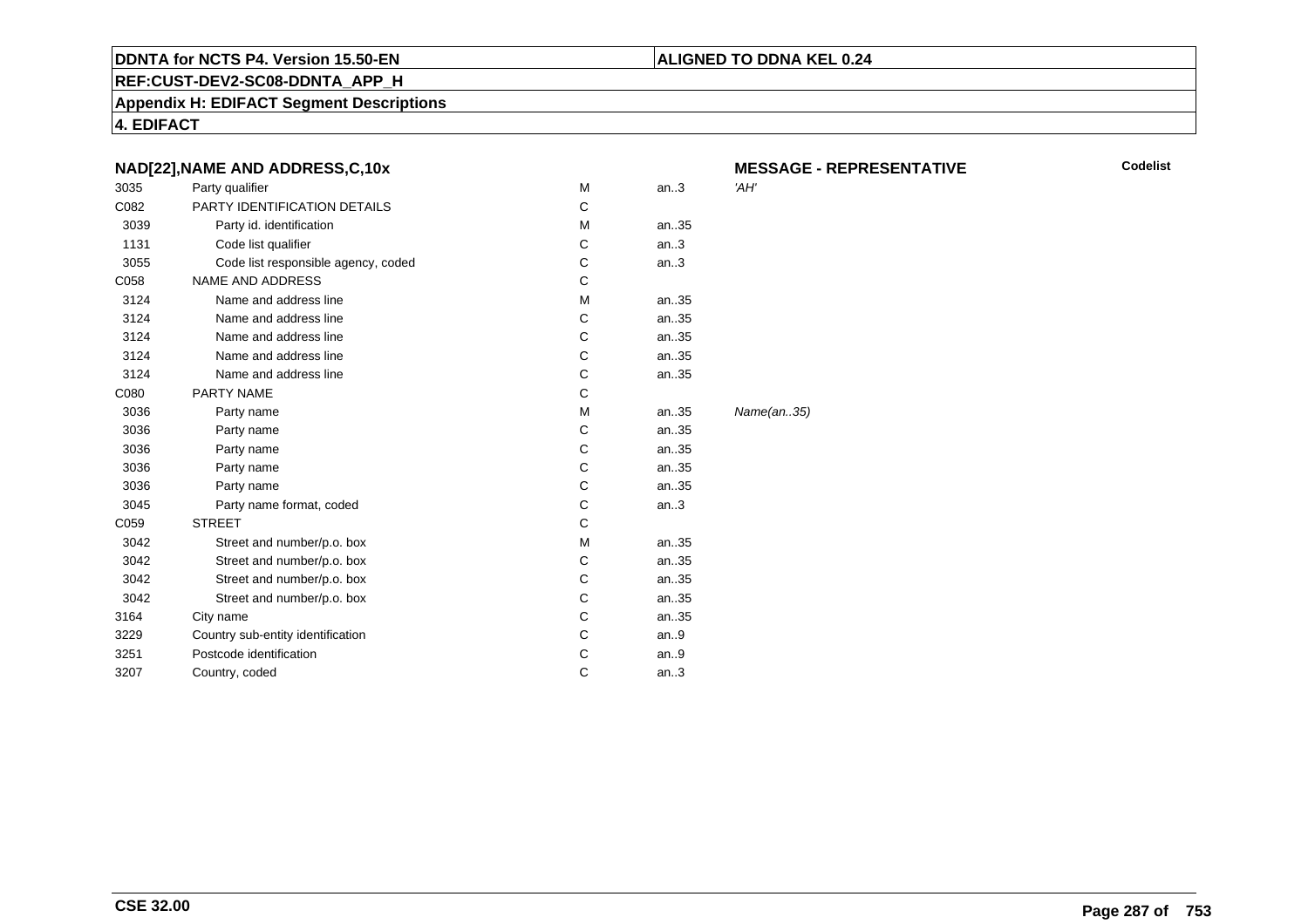# **REF:CUST-DEV2-SC08-DDNTA\_APP\_H**

### **Appendix H: EDIFACT Segment Descriptions**

| NAD[22], NAME AND ADDRESS, C, 10x |                                     |   | <b>MESSAGE - (PRINCIPAL) TRADER</b> | <b>Codelist</b>         |    |
|-----------------------------------|-------------------------------------|---|-------------------------------------|-------------------------|----|
| 3035                              | Party qualifier                     | M | an.3                                | 'AF'                    |    |
| C082                              | PARTY IDENTIFICATION DETAILS        | С |                                     |                         |    |
| 3039                              | Party id. identification            | M | an35                                | TIN(an17)               |    |
| 1131                              | Code list qualifier                 | C | an.3                                |                         |    |
| 3055                              | Code list responsible agency, coded | С | an.3                                |                         |    |
| C058                              | <b>NAME AND ADDRESS</b>             | С |                                     |                         |    |
| 3124                              | Name and address line               | м | an35                                |                         |    |
| 3124                              | Name and address line               | С | an35                                |                         |    |
| 3124                              | Name and address line               | С | an35                                |                         |    |
| 3124                              | Name and address line               | С | an35                                |                         |    |
| 3124                              | Name and address line               | С | an35                                |                         |    |
| C080                              | PARTY NAME                          | С |                                     |                         |    |
| 3036                              | Party name                          | м | an35                                | Name(an35)              |    |
| 3036                              | Party name                          | С | an35                                | Holder ID TIR(an17)     |    |
| 3036                              | Party name                          | С | an35                                |                         |    |
| 3036                              | Party name                          | С | an35                                |                         |    |
| 3036                              | Party name                          | С | an35                                |                         |    |
| 3045                              | Party name format, coded            | С | an.3                                |                         |    |
| C059                              | <b>STREET</b>                       | С |                                     |                         |    |
| 3042                              | Street and number/p.o. box          | м | an35                                | Street and number(an35) |    |
| 3042                              | Street and number/p.o. box          | С | an35                                |                         |    |
| 3042                              | Street and number/p.o. box          | С | an35                                |                         |    |
| 3042                              | Street and number/p.o. box          | С | an35                                |                         |    |
| 3164                              | City name                           | C | an35                                | City(an35)              |    |
| 3229                              | Country sub-entity identification   | С | an.9                                | NAD LNG(a2)             | 12 |
| 3251                              | Postcode identification             | С | an.9                                | Postal code(an9)        |    |
| 3207                              | Country, coded                      | С | an.3                                | Country code(a2)        | 8  |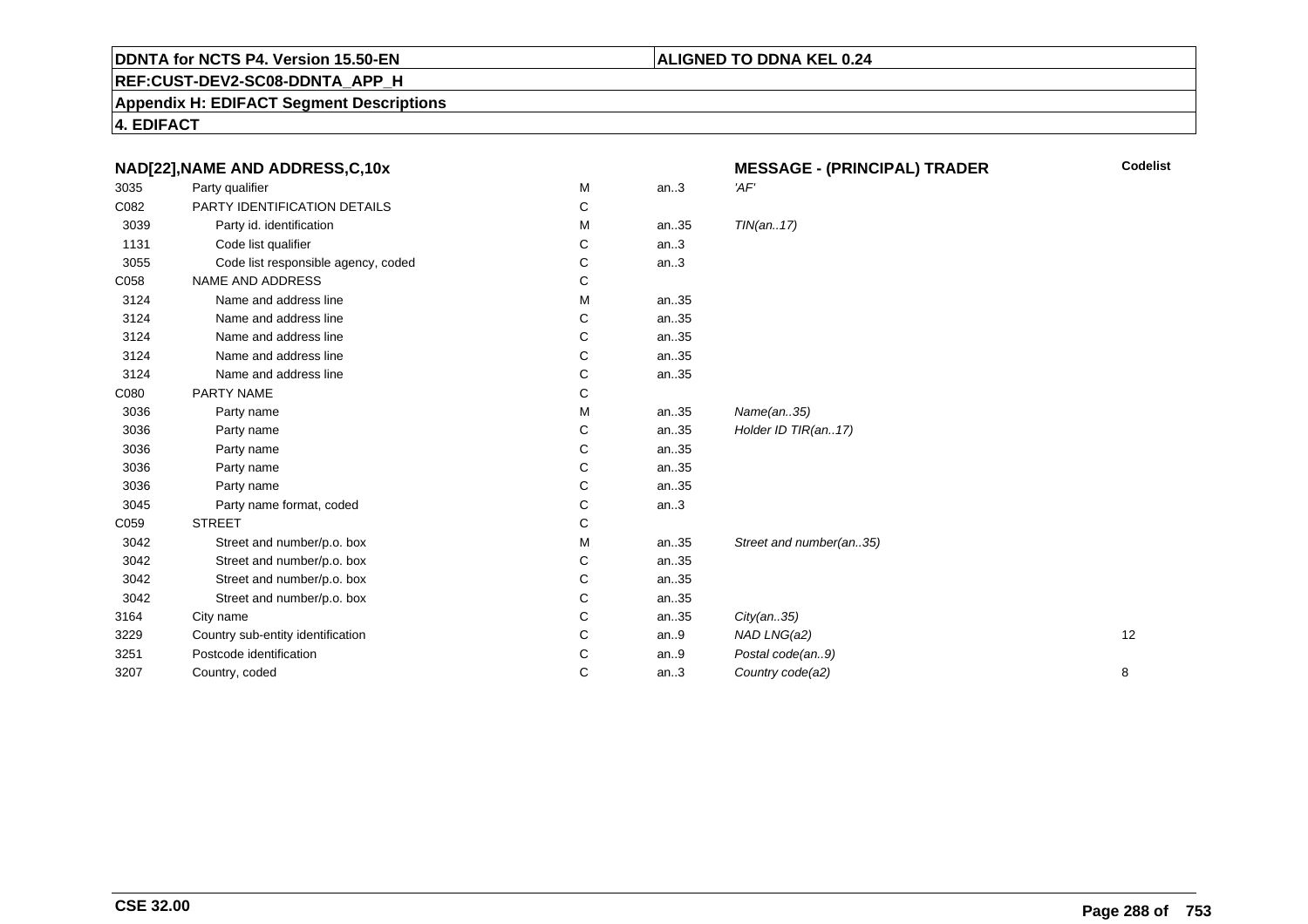## **REF:CUST-DEV2-SC08-DDNTA\_APP\_H**

**Appendix H: EDIFACT Segment Descriptions**

**4. EDIFACT**

|      | NAD[22], NAME AND ADDRESS, C, 10x   |   |      | <b>MESSAGE - GUARANTOR</b>                               | Codelist |
|------|-------------------------------------|---|------|----------------------------------------------------------|----------|
| 3035 | Party qualifier                     | М | an.3 | 'SX'                                                     |          |
| C082 | PARTY IDENTIFICATION DETAILS        | C |      |                                                          |          |
| 3039 | Party id. identification            | м | an35 | TIN(an17)                                                |          |
| 1131 | Code list qualifier                 | C | an.3 |                                                          |          |
| 3055 | Code list responsible agency, coded | C | an.3 |                                                          |          |
| C058 | NAME AND ADDRESS                    | С |      |                                                          |          |
| 3124 | Name and address line               | M | an35 | Contact details in country of competent authority(an140) |          |
| 3124 | Name and address line               | C | an35 | '-- Continued 70 --'                                     |          |
| 3124 | Name and address line               | C | an35 | $'-$ Continued 70 $-$ '                                  |          |
| 3124 | Name and address line               | C | an35 |                                                          |          |
| 3124 | Name and address line               | C | an35 |                                                          |          |
| C080 | PARTY NAME                          | C |      |                                                          |          |
| 3036 | Party name                          | M | an35 | Name(an35)                                               |          |
| 3036 | Party name                          | C | an35 |                                                          |          |
| 3036 | Party name                          | C | an35 |                                                          |          |
| 3036 | Party name                          | C | an35 |                                                          |          |
| 3036 | Party name                          | C | an35 |                                                          |          |
| 3045 | Party name format, coded            | C | an.3 |                                                          |          |
| C059 | <b>STREET</b>                       | C |      |                                                          |          |
| 3042 | Street and number/p.o. box          | м | an35 | Street and number(an35)                                  |          |
| 3042 | Street and number/p.o. box          | C | an35 |                                                          |          |
| 3042 | Street and number/p.o. box          | С | an35 |                                                          |          |
| 3042 | Street and number/p.o. box          | С | an35 |                                                          |          |
| 3164 | City name                           | C | an35 | City(an35)                                               |          |
| 3229 | Country sub-entity identification   | C | an.9 | NAD LNG(a2)                                              | 12       |
| 3251 | Postcode identification             | C | an.9 | Postal code(an9)                                         |          |
| 3207 | Country, coded                      | C | an.3 | Country code(a2)                                         | 70       |
|      |                                     |   |      |                                                          |          |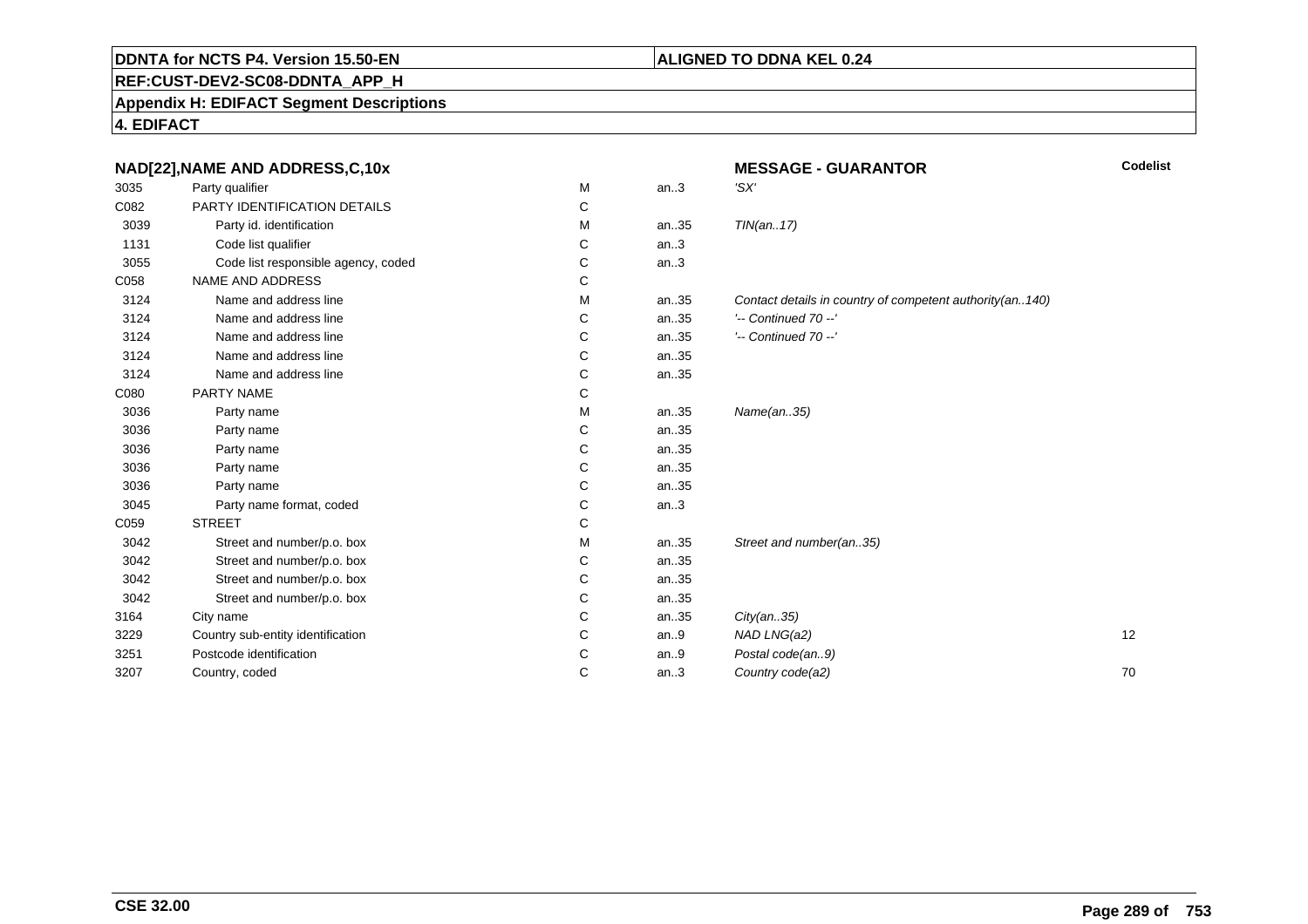#### **REF:CUST-DEV2-SC08-DDNTA\_APP\_H**

**Appendix H: EDIFACT Segment Descriptions**

**4. EDIFACT**

#### **NAD[22],NAME AND ADDRESS,C,10x**

| 3035 | Party qualifier                     | M | an.3  | 'TD'       |
|------|-------------------------------------|---|-------|------------|
| C082 | PARTY IDENTIFICATION DETAILS        | С |       |            |
| 3039 | Party id. identification            | M | an.35 | <b>TIN</b> |
| 1131 | Code list qualifier                 | С | an.3  |            |
| 3055 | Code list responsible agency, coded | С | an.3  |            |
| C058 | <b>NAME AND ADDRESS</b>             | C |       |            |
| 3124 | Name and address line               | M | an35  |            |
| 3124 | Name and address line               | С | an.35 |            |
| 3124 | Name and address line               | C | an35  |            |
| 3124 | Name and address line               | С | an35  |            |
| 3124 | Name and address line               | C | an35  |            |
| C080 | <b>PARTY NAME</b>                   | C |       |            |
| 3036 | Party name                          | М | an.35 |            |
| 3036 | Party name                          | С | an35  |            |
| 3036 | Party name                          | C | an35  |            |
| 3036 | Party name                          | С | an.35 |            |
| 3036 | Party name                          | C | an35  |            |
| 3045 | Party name format, coded            | С | an.3  |            |
| C059 | <b>STREET</b>                       | C |       |            |
| 3042 | Street and number/p.o. box          | M | an35  |            |
| 3042 | Street and number/p.o. box          | C | an35  |            |
| 3042 | Street and number/p.o. box          | C | an35  |            |
| 3042 | Street and number/p.o. box          | С | an35  |            |
| 3164 | City name                           | С | an35  |            |
| 3229 | Country sub-entity identification   | С | an.9  |            |
| 3251 | Postcode identification             | С | an.9  |            |
| 3207 | Country, coded                      | C | an.3  |            |
|      |                                     |   |       |            |

## **MESSAGE - (AUTHORISED CONSIGNEE) TRADER Codelist**

 $TIN(an..17)$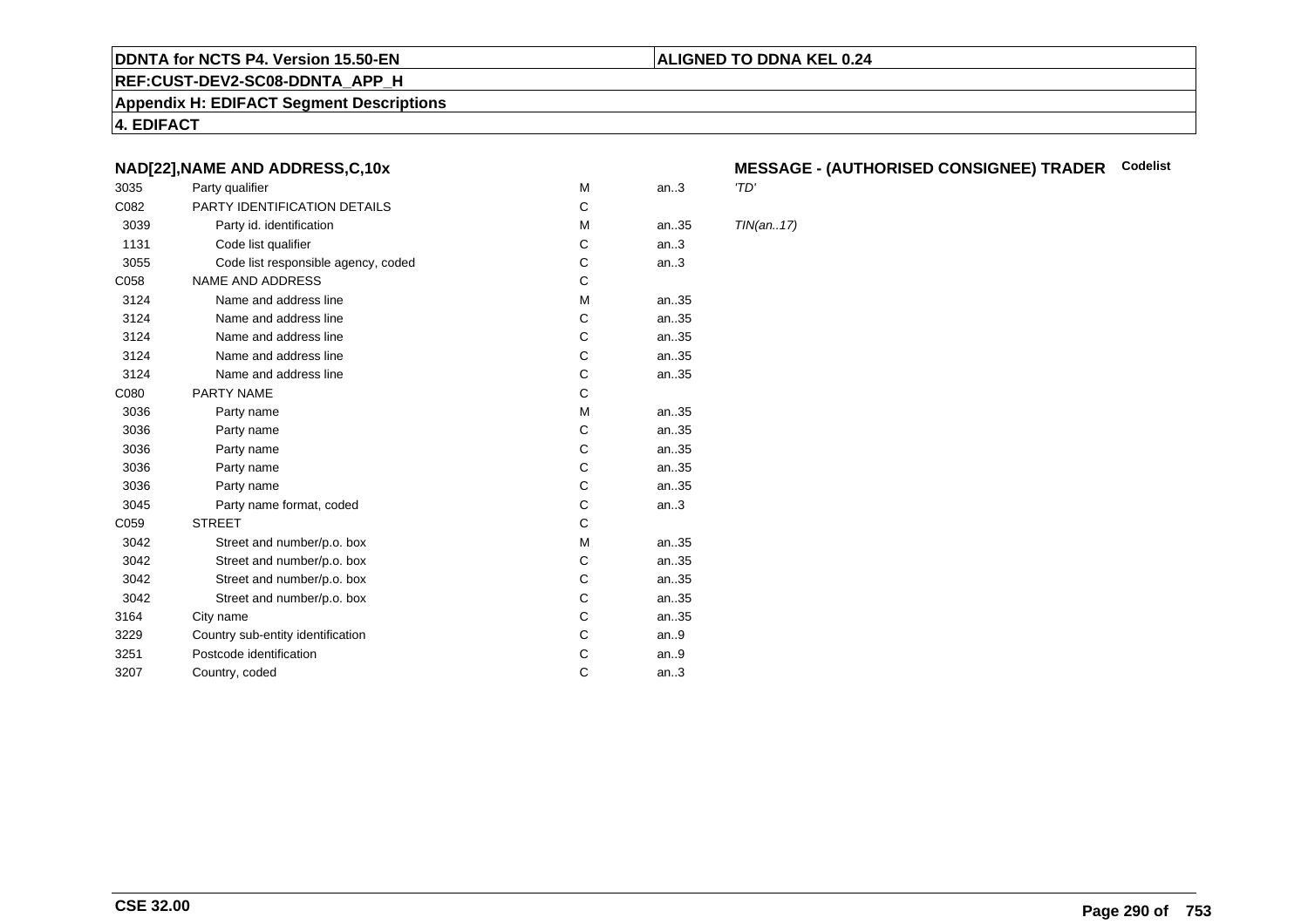## **REF:CUST-DEV2-SC08-DDNTA\_APP\_H**

#### **Appendix H: EDIFACT Segment Descriptions**

**4. EDIFACT**

| M<br>'CM'<br>3035<br>Party qualifier<br>an.3<br>C082<br>PARTY IDENTIFICATION DETAILS<br>С<br>3039<br>Party id. identification<br>TIN(an17)<br>М<br>an35<br>1131<br>Code list qualifier<br>an.3<br>С |    |
|-----------------------------------------------------------------------------------------------------------------------------------------------------------------------------------------------------|----|
|                                                                                                                                                                                                     |    |
|                                                                                                                                                                                                     |    |
|                                                                                                                                                                                                     |    |
|                                                                                                                                                                                                     |    |
| 3055<br>Code list responsible agency, coded<br>an.3<br>С                                                                                                                                            |    |
| C058<br>NAME AND ADDRESS<br>С                                                                                                                                                                       |    |
| 3124<br>Name and address line<br>an35<br>М                                                                                                                                                          |    |
| 3124<br>Name and address line<br>an35<br>С                                                                                                                                                          |    |
| 3124<br>Name and address line<br>an35<br>С                                                                                                                                                          |    |
| 3124<br>Name and address line<br>C<br>an35                                                                                                                                                          |    |
| 3124<br>Name and address line<br>С<br>an35                                                                                                                                                          |    |
| C080<br>PARTY NAME<br>С                                                                                                                                                                             |    |
| Name(an35)<br>3036<br>М<br>an35<br>Party name                                                                                                                                                       |    |
| С<br>3036<br>an35<br>Party name                                                                                                                                                                     |    |
| 3036<br>an35<br>Party name<br>С                                                                                                                                                                     |    |
| 3036<br>С<br>an35<br>Party name                                                                                                                                                                     |    |
| 3036<br>Party name<br>С<br>an35                                                                                                                                                                     |    |
| an.3<br>3045<br>Party name format, coded<br>С                                                                                                                                                       |    |
| C059<br><b>STREET</b><br>С                                                                                                                                                                          |    |
| 3042<br>Street and number/p.o. box<br>an35<br>Street and number(an35)<br>м                                                                                                                          |    |
| Street and number/p.o. box<br>3042<br>an35<br>С                                                                                                                                                     |    |
| 3042<br>Street and number/p.o. box<br>С<br>an35                                                                                                                                                     |    |
| 3042<br>an35<br>Street and number/p.o. box<br>С                                                                                                                                                     |    |
| 3164<br>City name<br>С<br>an35<br>City(an35)                                                                                                                                                        |    |
| Country sub-entity identification<br>3229<br>С<br>an.9<br>NAD LNG(a2)                                                                                                                               | 12 |
| Postcode identification<br>C<br>Postal code(an9)<br>3251<br>an.9                                                                                                                                    |    |
| C<br>Country code(a2)<br>3207<br>Country, coded<br>an.3                                                                                                                                             | 8  |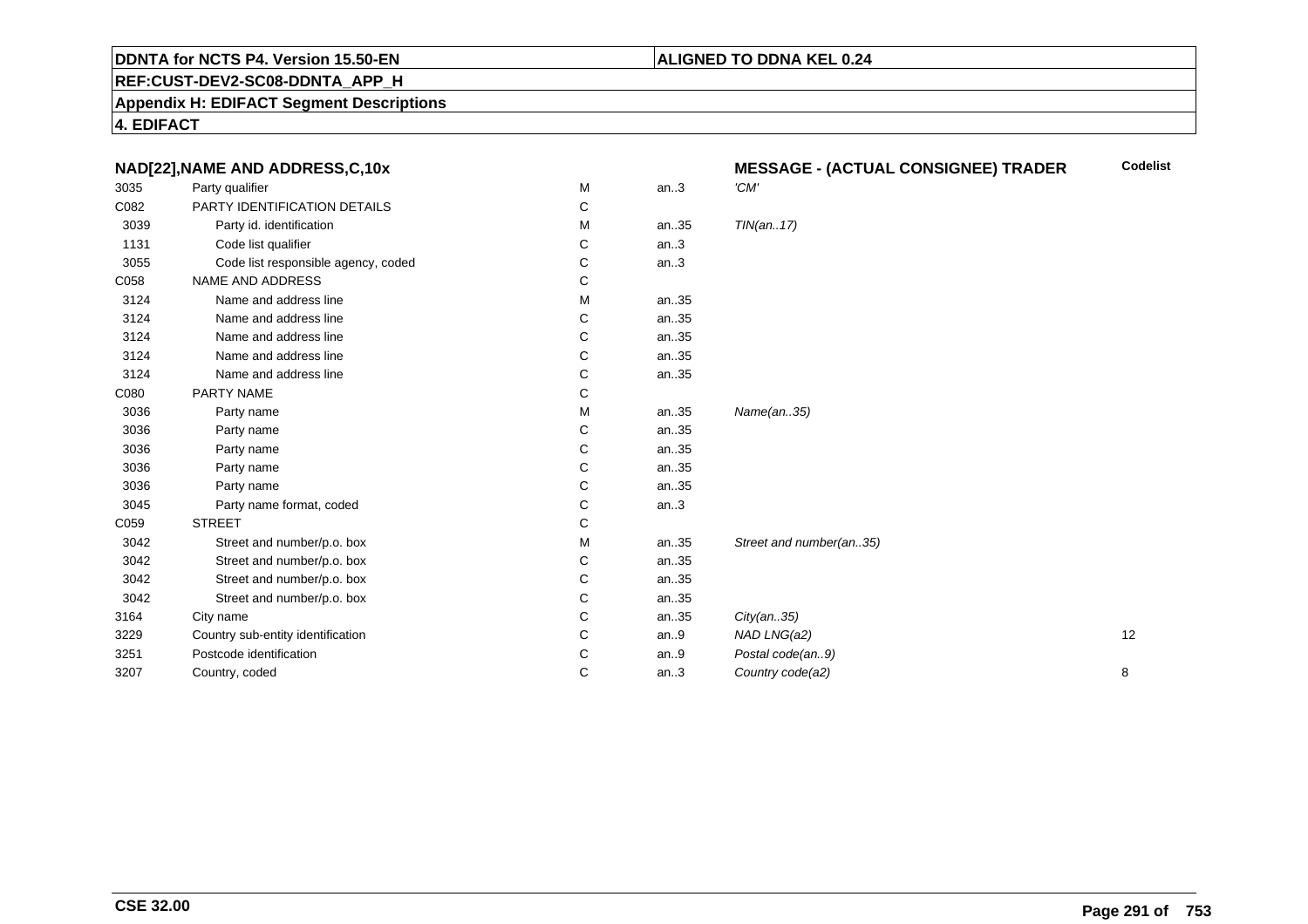#### **ALIGNED TO DDNA KEL 0.24**

an.. $3$ <br>an.. $3$ 

an..3

an..3<br>an..70

an..70

**REF:CUST-DEV2-SC08-DDNTA\_APP\_H**

**Appendix H: EDIFACT Segment Descriptions**

**4. EDIFACT**

#### **TOD[26],TERMS OF DELIVERY OR TRANSPORT,C,1x**

| 4055             | Terms of delivery or transport function, coded | D |
|------------------|------------------------------------------------|---|
| 4215             | Transport charges method of payment, coded     | С |
| C <sub>100</sub> | TERMS OF DELIVERY OR TRANSPORT                 | С |
| 4053             | Terms of delivery or transport, coded          | C |
| 1131             | Code list qualifier                            | C |
| 3055             | Code list responsible agency, coded            | С |
| 4052             | Terms of delivery or transport                 | С |
| 4052             | Terms of delivery or transport                 | С |

## **MESSAGE - UNLOADING REMARK Codelist**  $Conform(n1)$ an..3 Unloading completion(n1) 27 Unloading date(n8)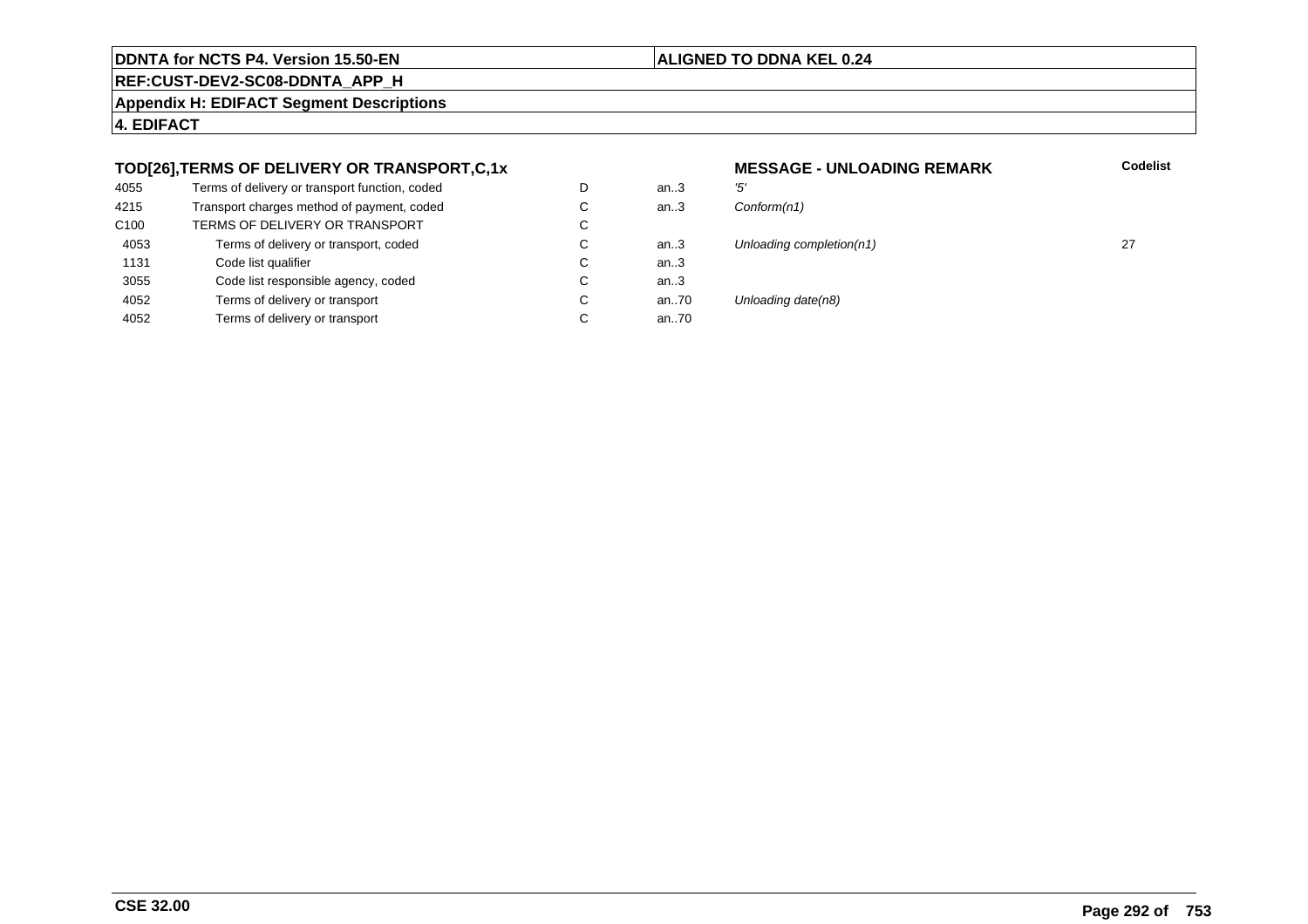#### **ALIGNED TO DDNA KEL 0.24**

**REF:CUST-DEV2-SC08-DDNTA\_APP\_H**

**Appendix H: EDIFACT Segment Descriptions**

**4. EDIFACT**

#### **TOD[26],TERMS OF DELIVERY OR TRANSPORT,C,1x**

| 4055             | Terms of delivery or transport function, coded | D | an.3 | '1'                 |
|------------------|------------------------------------------------|---|------|---------------------|
| 4215             | Transport charges method of payment, coded     | С | an.3 |                     |
| C <sub>100</sub> | TERMS OF DELIVERY OR TRANSPORT                 | С |      |                     |
| 4053             | Terms of delivery or transport, coded          | С | an3  |                     |
| 1131             | Code list qualifier                            | С | an.3 |                     |
| 3055             | Code list responsible agency, coded            | С | an.3 |                     |
| 4052             | Terms of delivery or transport                 | С | an70 | Collection Date(n8) |
| 4052             | Terms of delivery or transport                 | C | an70 |                     |
|                  |                                                |   |      |                     |

#### **MESSAGE - RECOVERY**

**Lackson Codelist** Codelist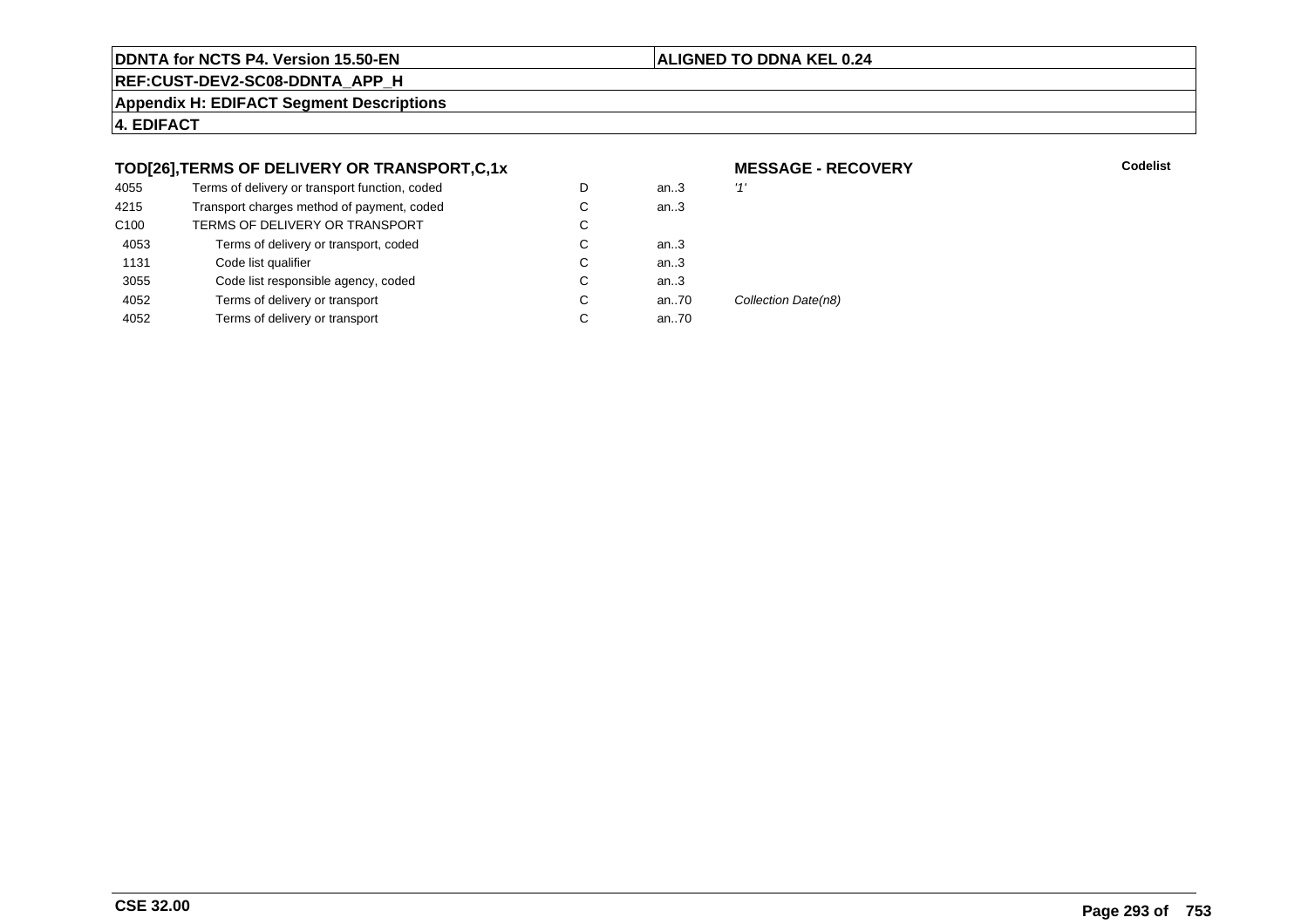#### **ALIGNED TO DDNA KEL 0.24**

**REF:CUST-DEV2-SC08-DDNTA\_APP\_H**

**Appendix H: EDIFACT Segment Descriptions**

**4. EDIFACT**

#### **TOD[26],TERMS OF DELIVERY OR TRANSPORT,C,1x**

| 4055             | Terms of delivery or transport function, coded | D | an.3 | '1' |
|------------------|------------------------------------------------|---|------|-----|
| 4215             | Transport charges method of payment, coded     | С | an.3 |     |
| C <sub>100</sub> | TERMS OF DELIVERY OR TRANSPORT                 | С |      |     |
| 4053             | Terms of delivery or transport, coded          | С | an3  | R   |
| 1131             | Code list qualifier                            | C | an.3 |     |
| 3055             | Code list responsible agency, coded            | С | an.3 |     |
| 4052             | Terms of delivery or transport                 | С | an70 |     |
| 4052             | Terms of delivery or transport                 | С | an70 |     |
|                  |                                                |   |      |     |

#### **MESSAGE - RECOVERY**<br>m..3  $'$ **Lackson Codelist** Codelist

#### n..3 Recovery Acceptance(n1) 27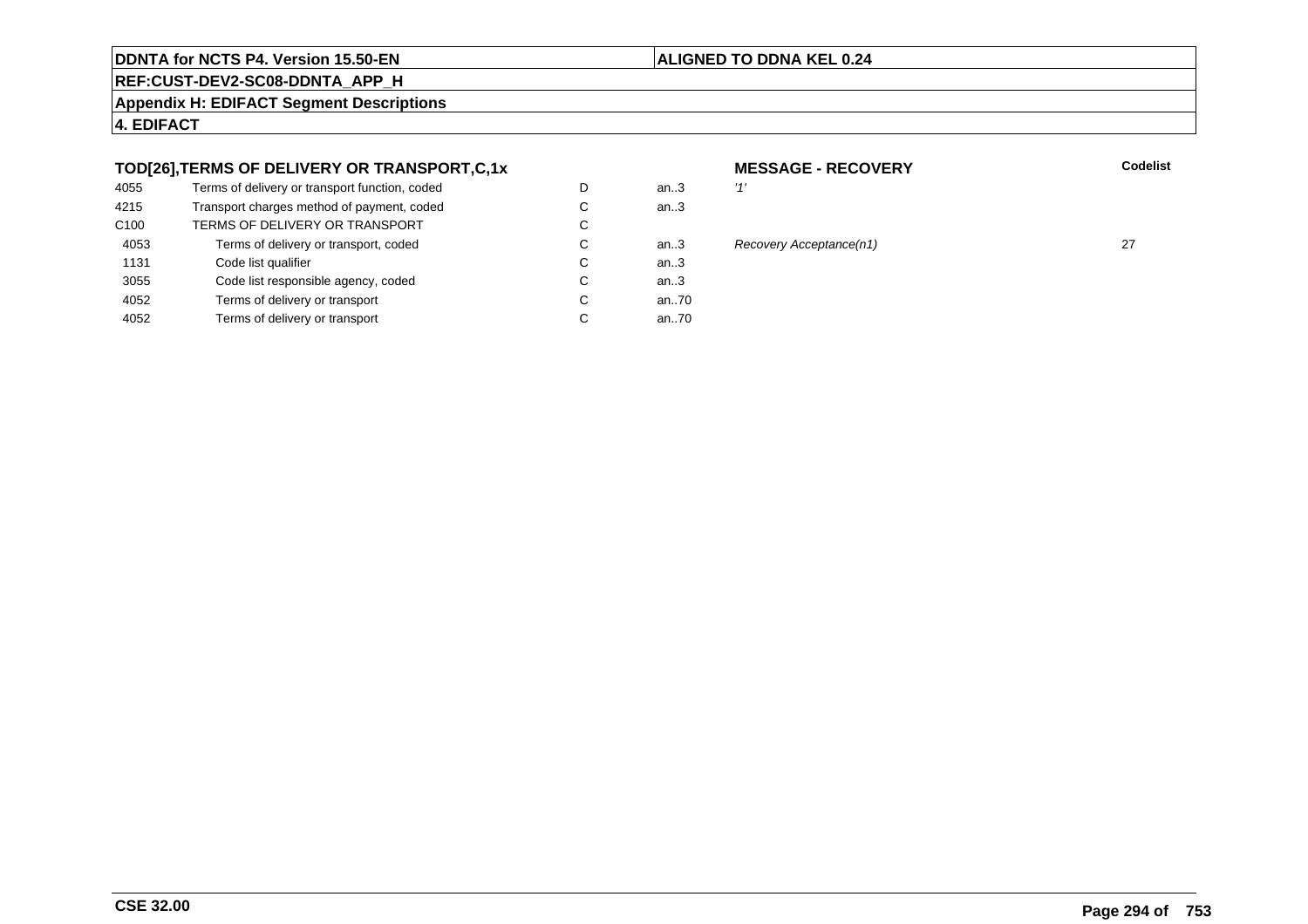#### **ALIGNED TO DDNA KEL 0.24**

**REF:CUST-DEV2-SC08-DDNTA\_APP\_H**

**Appendix H: EDIFACT Segment Descriptions**

**4. EDIFACT**

#### **TOD[26],TERMS OF DELIVERY OR TRANSPORT,C,1x**

| 4055             | Terms of delivery or transport function, coded | D | an $3$ | '1' |
|------------------|------------------------------------------------|---|--------|-----|
| 4215             | Transport charges method of payment, coded     | С | an.3   |     |
| C <sub>100</sub> | TERMS OF DELIVERY OR TRANSPORT                 | C |        |     |
| 4053             | Terms of delivery or transport, coded          | С | an $3$ |     |
| 1131             | Code list qualifier                            | C | an.3   |     |
| 3055             | Code list responsible agency, coded            | С | an.3   |     |
| 4052             | Terms of delivery or transport                 | С | an70   |     |
| 4052             | Terms of delivery or transport                 | С | an70   | R   |
|                  |                                                |   |        |     |

**MESSAGE - RECOVERY**

**Lackson Codelist** Codelist

Recovery communication date(n8)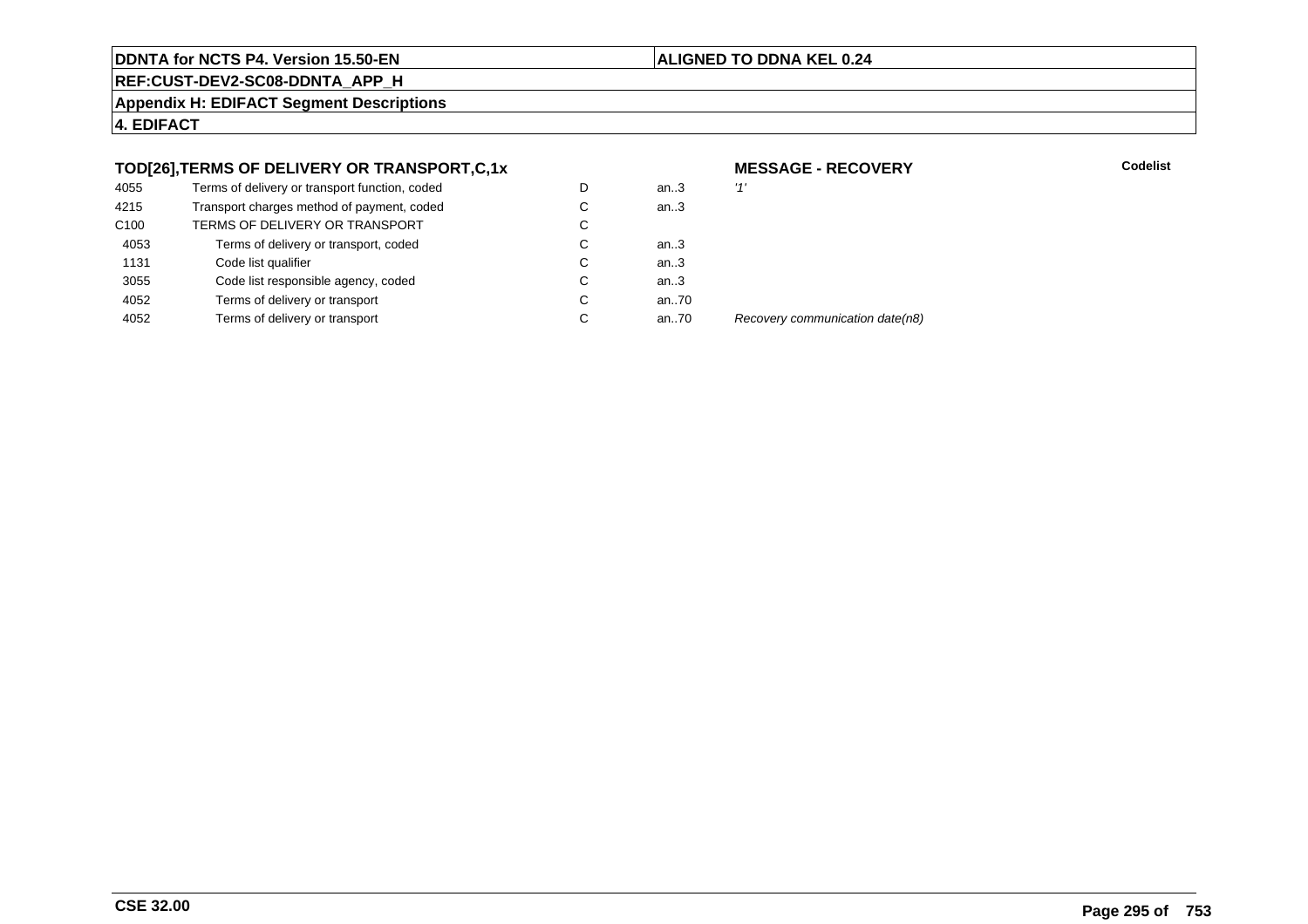## **REF:CUST-DEV2-SC08-DDNTA\_APP\_H**

#### **Appendix H: EDIFACT Segment Descriptions**

#### **4. EDIFACT**

|                  | FTX[28], FREE TEXT, C, 1x           |             |       | <b>MESSAGE - UNLOADING REMARK</b> | <b>Codelist</b> |
|------------------|-------------------------------------|-------------|-------|-----------------------------------|-----------------|
| 4451             | Text subject qualifier              | М           | an.3  | 'CLR'                             |                 |
| 4453             | Text function, coded                | ⌒<br>Ü      | an.3  |                                   |                 |
| C <sub>107</sub> | <b>TEXT REFERENCE</b>               | С           |       |                                   |                 |
| 4441             | Free text identification            | M           | an17  | State of seals ok(n1)             | 27              |
| 1131             | Code list qualifier                 | С           | an.3  |                                   |                 |
| 3055             | Code list responsible agency, coded | ⌒<br>◡      | an.3  |                                   |                 |
| C <sub>108</sub> | <b>TEXT LITERAL</b>                 | $\sim$<br>Ü |       |                                   |                 |
| 4440             | Free text                           | $\sim$<br>Ü | an70  | Unloading remark(an350)           |                 |
| 4440             | Free text                           | С           | an.70 | $'-$ Continued 70 $-$ '           |                 |
| 4440             | Free text                           | С           | an70  | $'-$ Continued 70 $-$ '           |                 |
| 4440             | Free text                           | С           | an70  | $'-$ Continued 70 $-$ '           |                 |
| 4440             | Free text                           | $\sim$<br>Ü | an70  | $'-$ Continued 70 $-$ '           |                 |
| 3453             | Language, coded                     | $\sim$<br>◡ | an.3  | Unloading remark LNG(a2)          | 12              |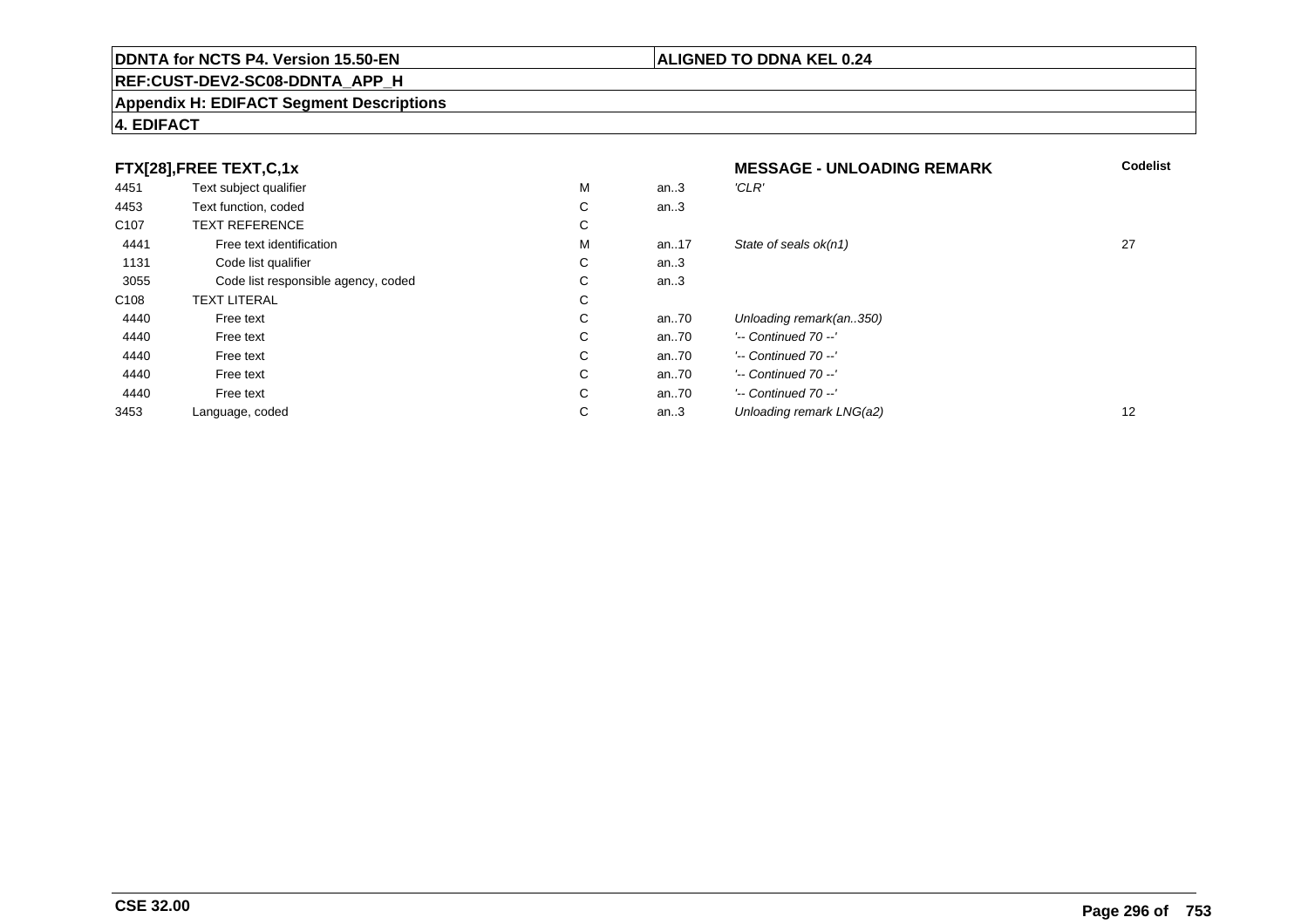#### **ALIGNED TO DDNA KEL 0.24**

## **REF:CUST-DEV2-SC08-DDNTA\_APP\_H**

#### **Appendix H: EDIFACT Segment Descriptions**

#### **4. EDIFACT**

#### **MOA[29],MONETARY AMOUNT,C,25x**

| C516 | <b>MONETARY AMOUNT</b>         | м |        |      |
|------|--------------------------------|---|--------|------|
| 5025 | Monetary amount type qualifier | м | an $3$ | '39' |
| 5004 | Monetary amount                |   | n.18   |      |
| 6345 | Currency, coded                |   | an.3   |      |
| 6343 | Currency qualifier             |   | an.3   |      |
| 4405 | Status, coded                  |   | an.3   |      |

#### **MESSAGE - HEADER**

**R** Codelist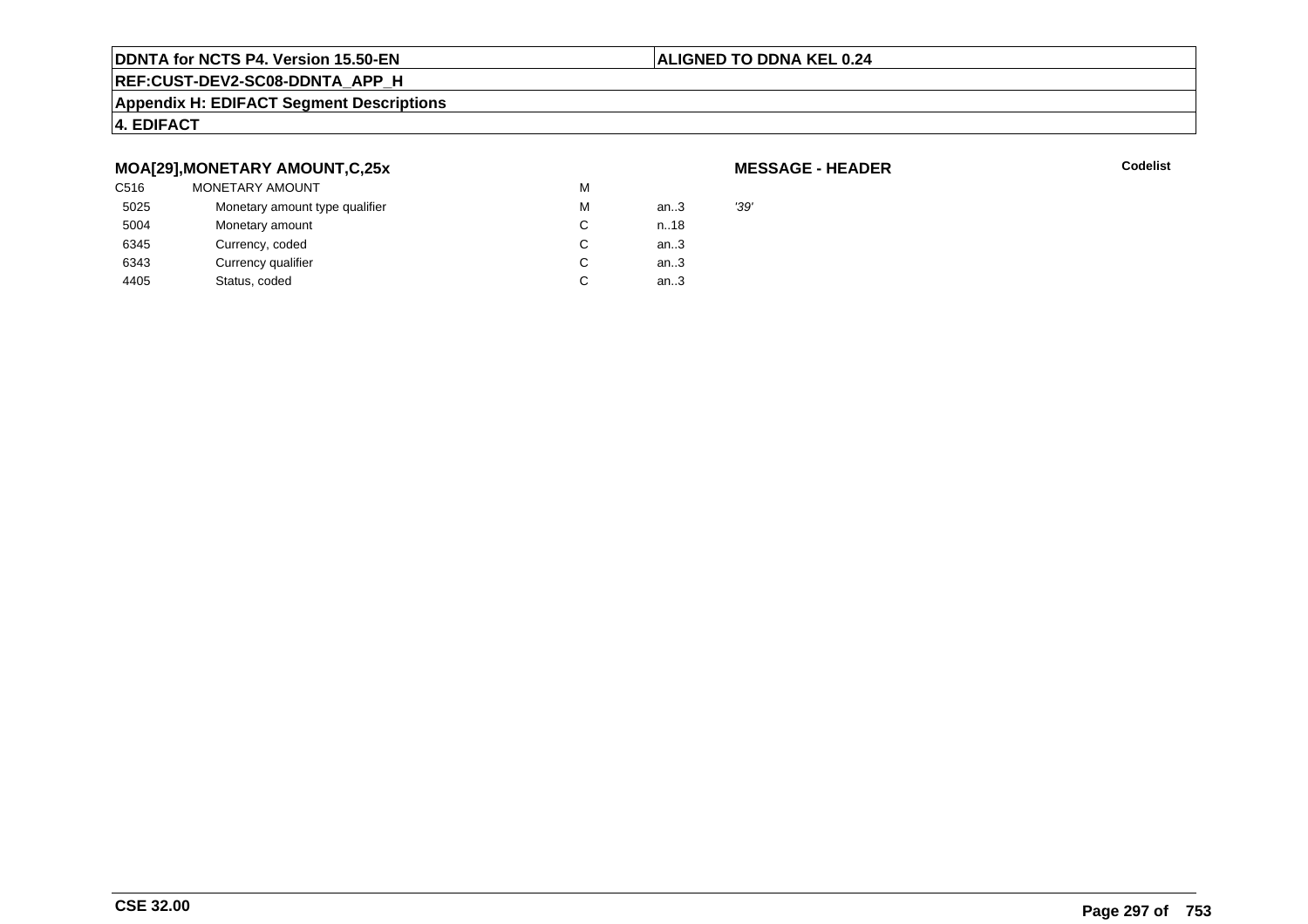#### **ALIGNED TO DDNA KEL 0.24**

**REF:CUST-DEV2-SC08-DDNTA\_APP\_H**

**Appendix H: EDIFACT Segment Descriptions**

**4. EDIFACT**

#### **DMS[33],DOCUMENT/MESSAGE SUMMARY,C,999x**

| 1004 | Document/message number      | an3 |
|------|------------------------------|-----|
| 1001 | Document/message name, coded | an3 |
| 7240 | Total number of items        | n15 |

# **MESSAGE - RISK ANALYSIS**

**Codelist**

า..35<br>า..3

n.15 Item Number involved(n..5)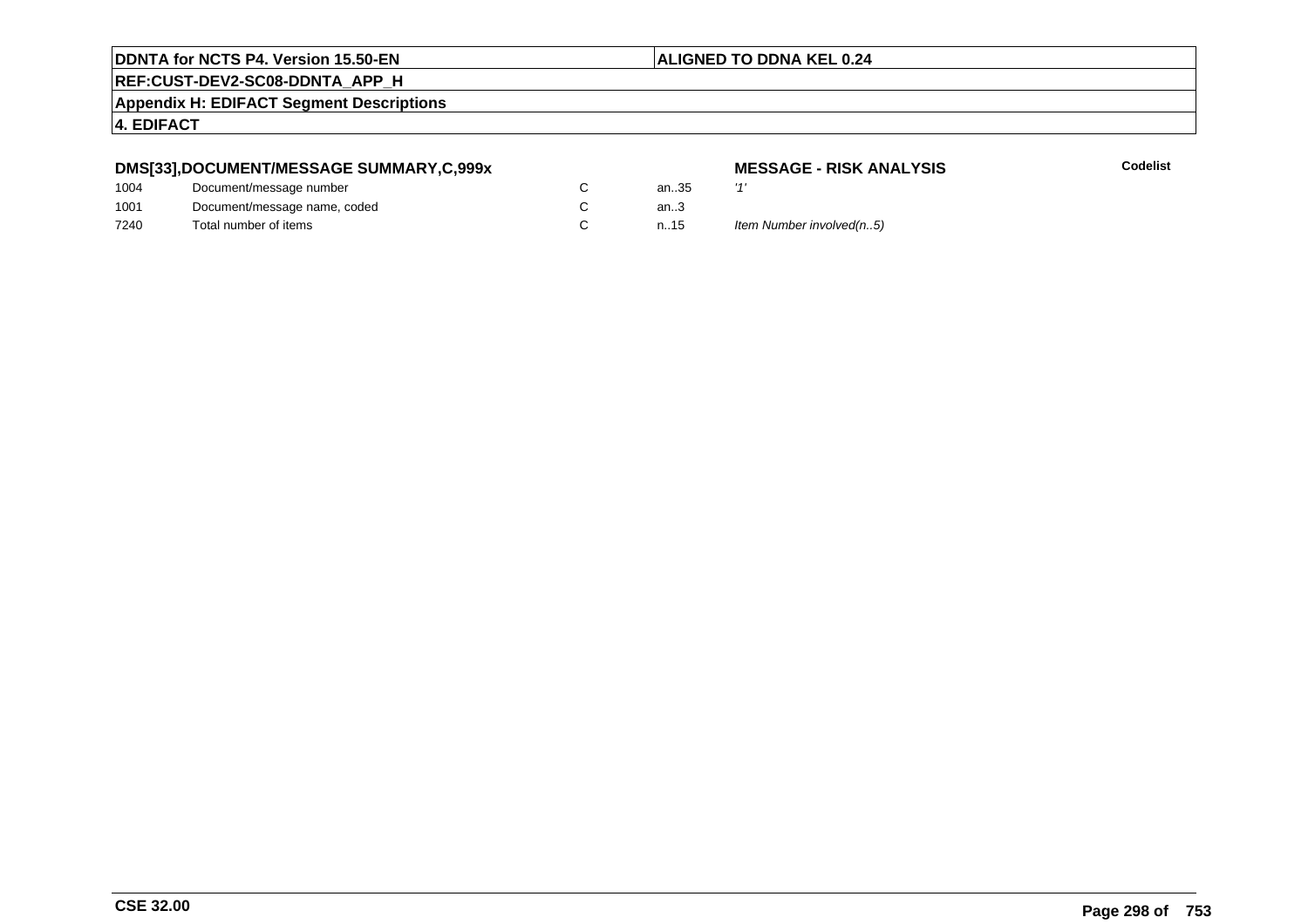#### **ALIGNED TO DDNA KEL 0.24**

**REF:CUST-DEV2-SC08-DDNTA\_APP\_H**

**Appendix H: EDIFACT Segment Descriptions**

**4. EDIFACT**

#### **DMS[33],DOCUMENT/MESSAGE SUMMARY,C,999x**

#### **MESSAGE - RISK ANALYSIS**

| 1004 | Document/message number      |  | an35 |  |
|------|------------------------------|--|------|--|
| 1001 | Document/message name, coded |  | an.3 |  |
| 7240 | Total number of items        |  | n.15 |  |
|      |                              |  |      |  |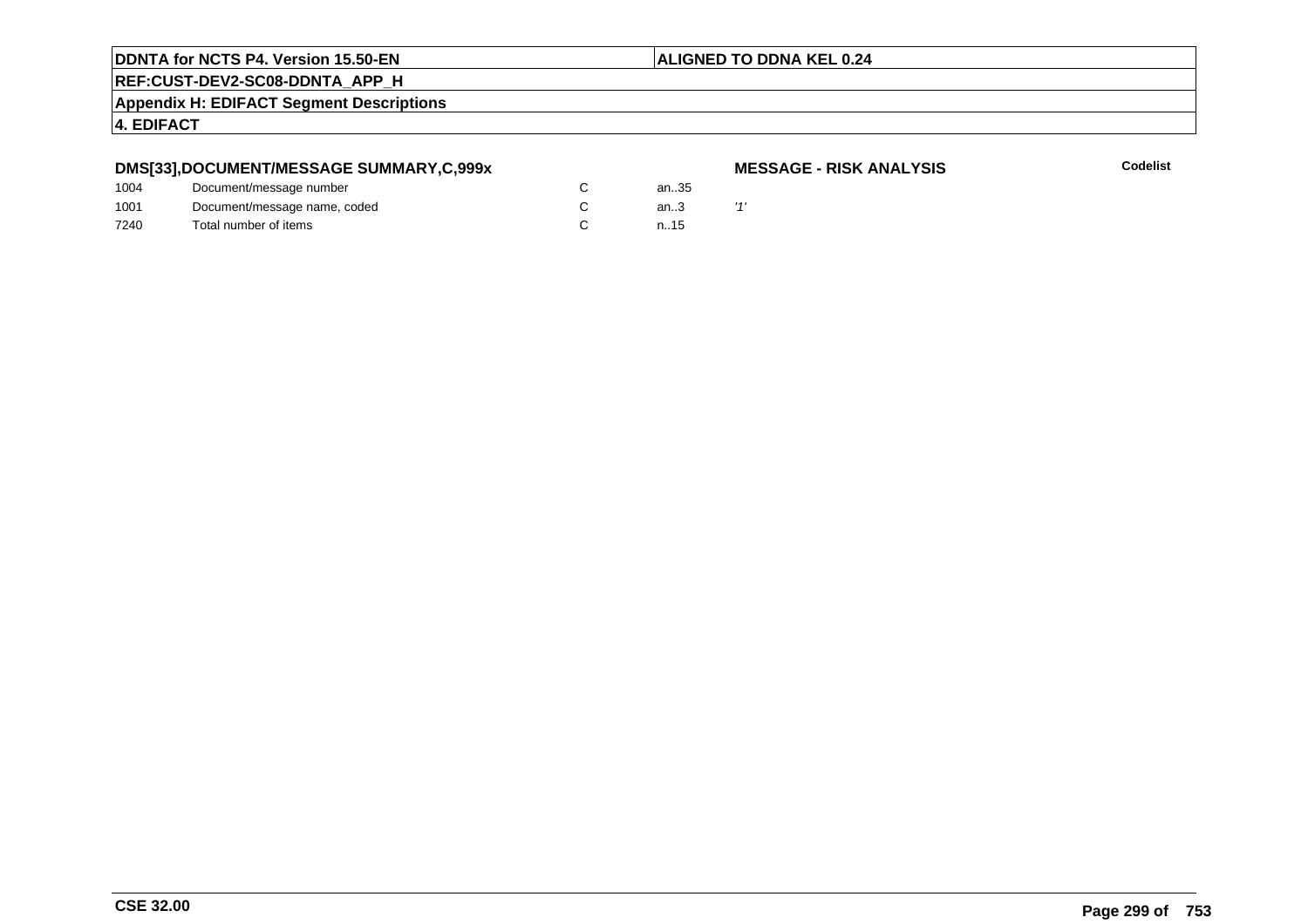#### **ALIGNED TO DDNA KEL 0.24**

**REF:CUST-DEV2-SC08-DDNTA\_APP\_H**

**Appendix H: EDIFACT Segment Descriptions**

**4. EDIFACT**

#### **DMS[33],DOCUMENT/MESSAGE SUMMARY,C,999x**

#### **MESSAGE - RISK ANALYSIS**

| 1004 | Document/message number      |  | an35 |  |
|------|------------------------------|--|------|--|
| 1001 | Document/message name, coded |  | an.3 |  |
| 7240 | Total number of items        |  | n.15 |  |
|      |                              |  |      |  |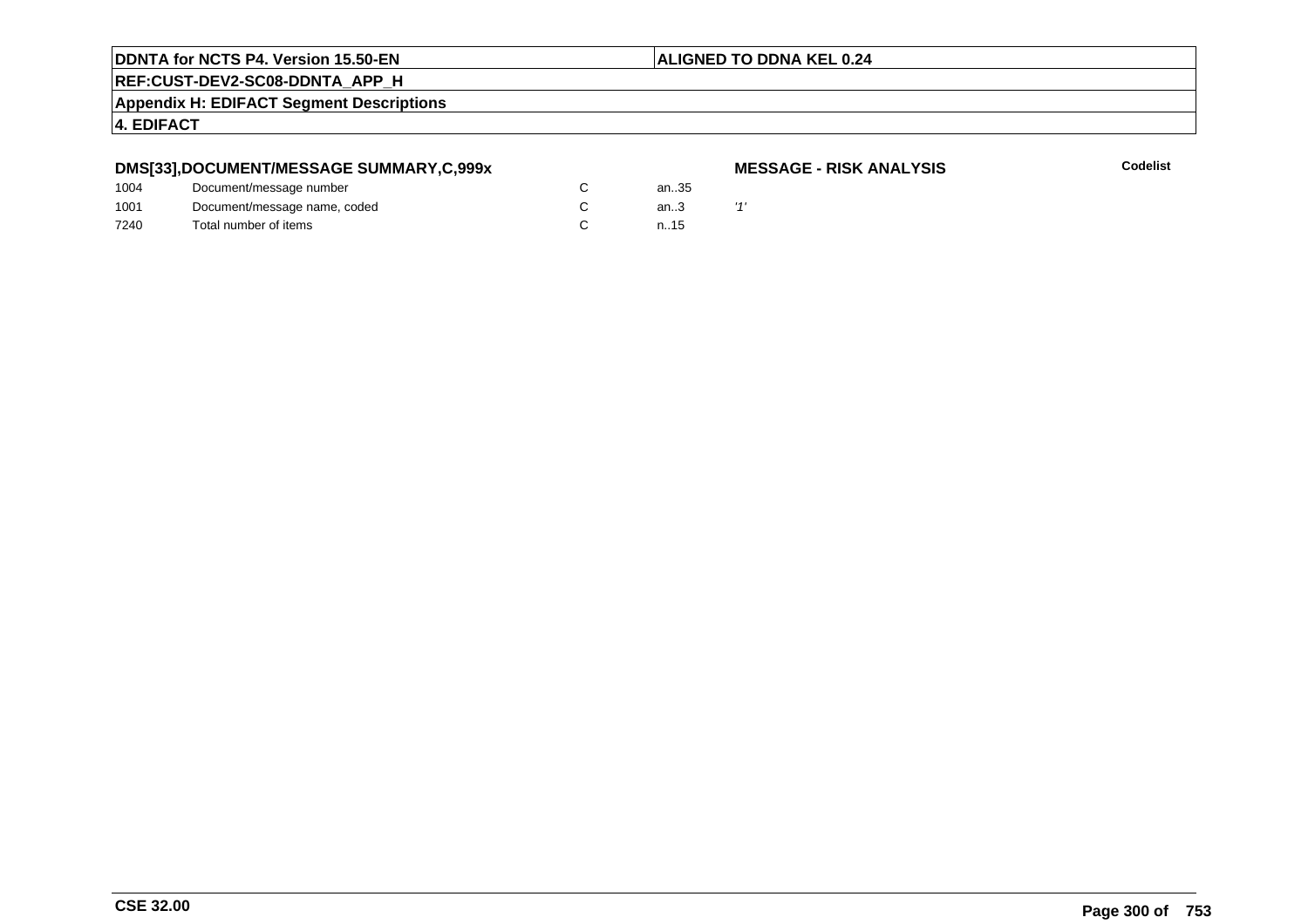#### **ALIGNED TO DDNA KEL 0.24**

**REF:CUST-DEV2-SC08-DDNTA\_APP\_H**

**Appendix H: EDIFACT Segment Descriptions**

**4. EDIFACT**

#### **DMS[33],DOCUMENT/MESSAGE SUMMARY,C,999x**

| 1004 | Document/message number      | an35   | $\overline{1}$ |
|------|------------------------------|--------|----------------|
| 1001 | Document/message name, coded | an $3$ |                |
| 7240 | Total number of items        | n.15   |                |

# **MESSAGE - RISK ANALYSIS**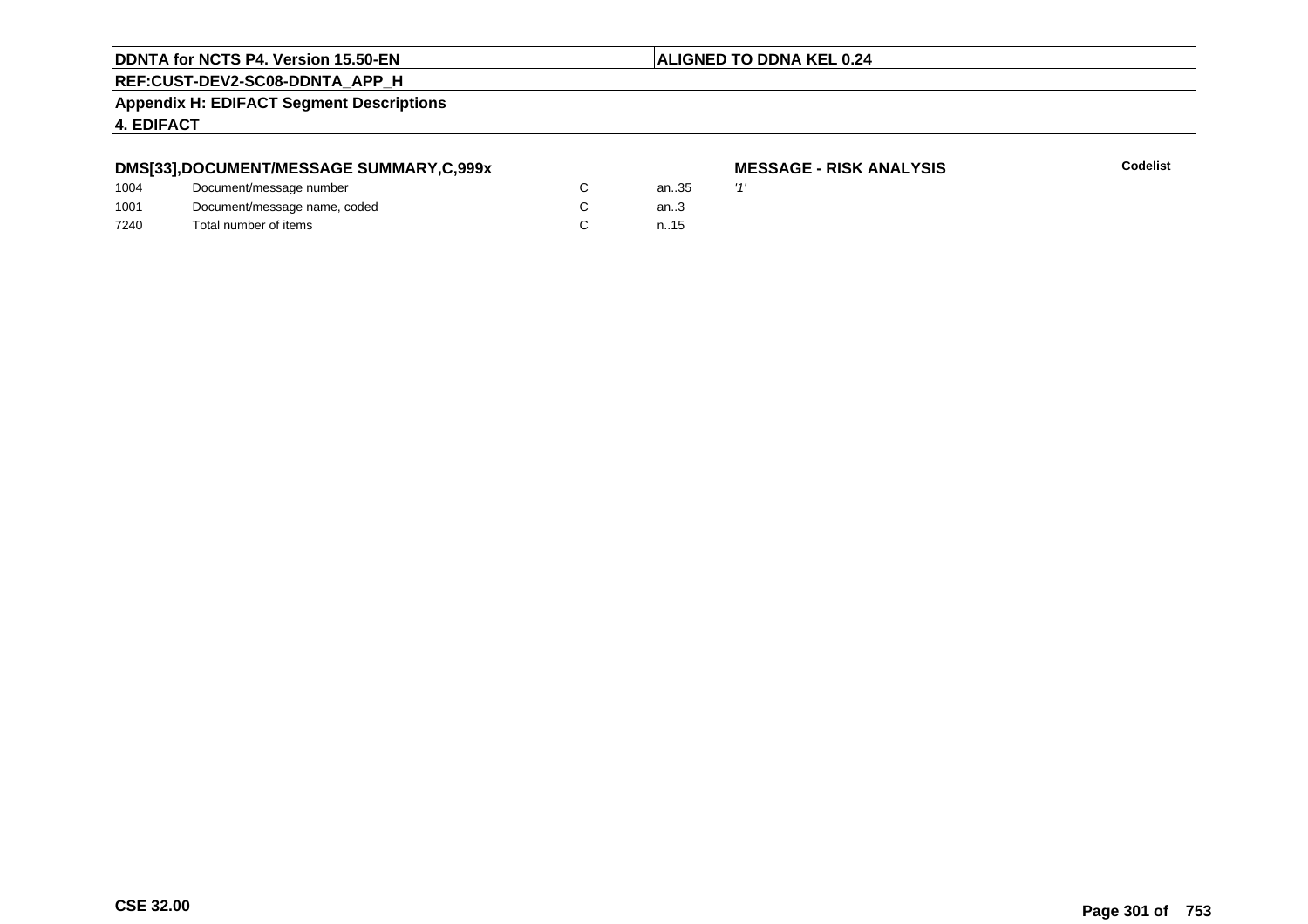#### **REF:CUST-DEV2-SC08-DDNTA\_APP\_H**

**Appendix H: EDIFACT Segment Descriptions**

#### **4. EDIFACT**

#### **DMS[33],DOCUMENT/MESSAGE SUMMARY,C,999x**

| 1004 | Document/message number      | an.35  | Guai  |
|------|------------------------------|--------|-------|
| 1001 | Document/message name, coded | an $3$ | '429' |
| 7240 | Total number of items        | n.15   |       |

#### **MESSAGE - GUARANTEE INFORMATION**

Guarantee reference number (GRN)(an..24)<br>'429'

**ALIGNED TO DDNA KEL 0.24**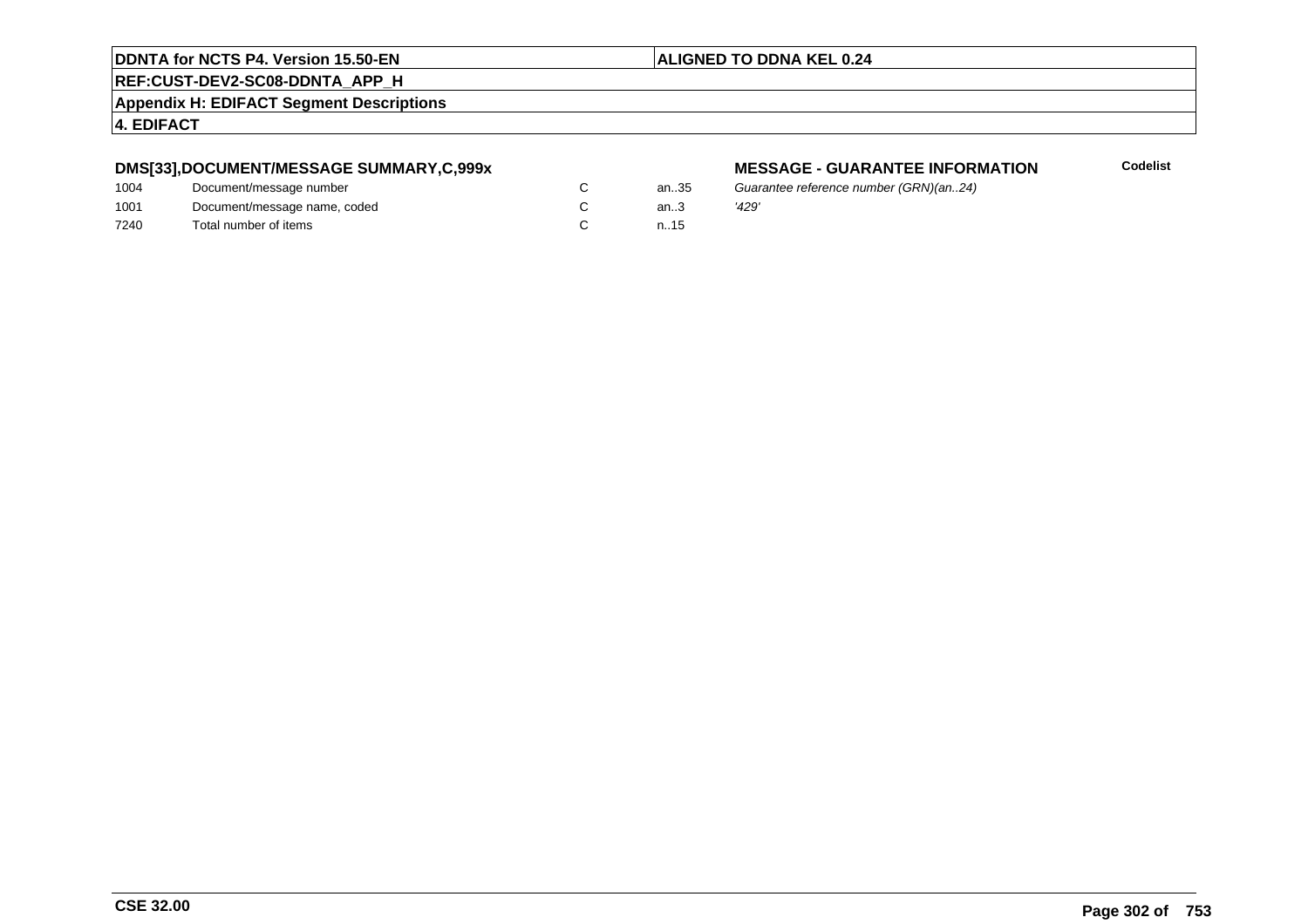#### **ALIGNED TO DDNA KEL 0.24**

**REF:CUST-DEV2-SC08-DDNTA\_APP\_H**

**Appendix H: EDIFACT Segment Descriptions**

**4. EDIFACT**

#### **TOD[39],TERMS OF DELIVERY OR TRANSPORT,C,1x**

| 4055             | Terms of delivery or transport function, coded | D | an $3$ | '1'    |
|------------------|------------------------------------------------|---|--------|--------|
| 4215             | Transport charges method of payment, coded     | С | an.3   |        |
| C <sub>100</sub> | TERMS OF DELIVERY OR TRANSPORT                 | C |        |        |
| 4053             | Terms of delivery or transport, coded          | С | an $3$ |        |
| 1131             | Code list qualifier                            | C | an.3   |        |
| 3055             | Code list responsible agency, coded            | С | an.3   |        |
| 4052             | Terms of delivery or transport                 | С | an70   | Ri     |
| 4052             | Terms of delivery or transport                 | C | an70   | $\sim$ |
|                  |                                                |   |        |        |

# **MESSAGE - RISK ANALYSIS**

**Codelist**

Risk Analysis result code(an..5)

'-- Continued 70 --'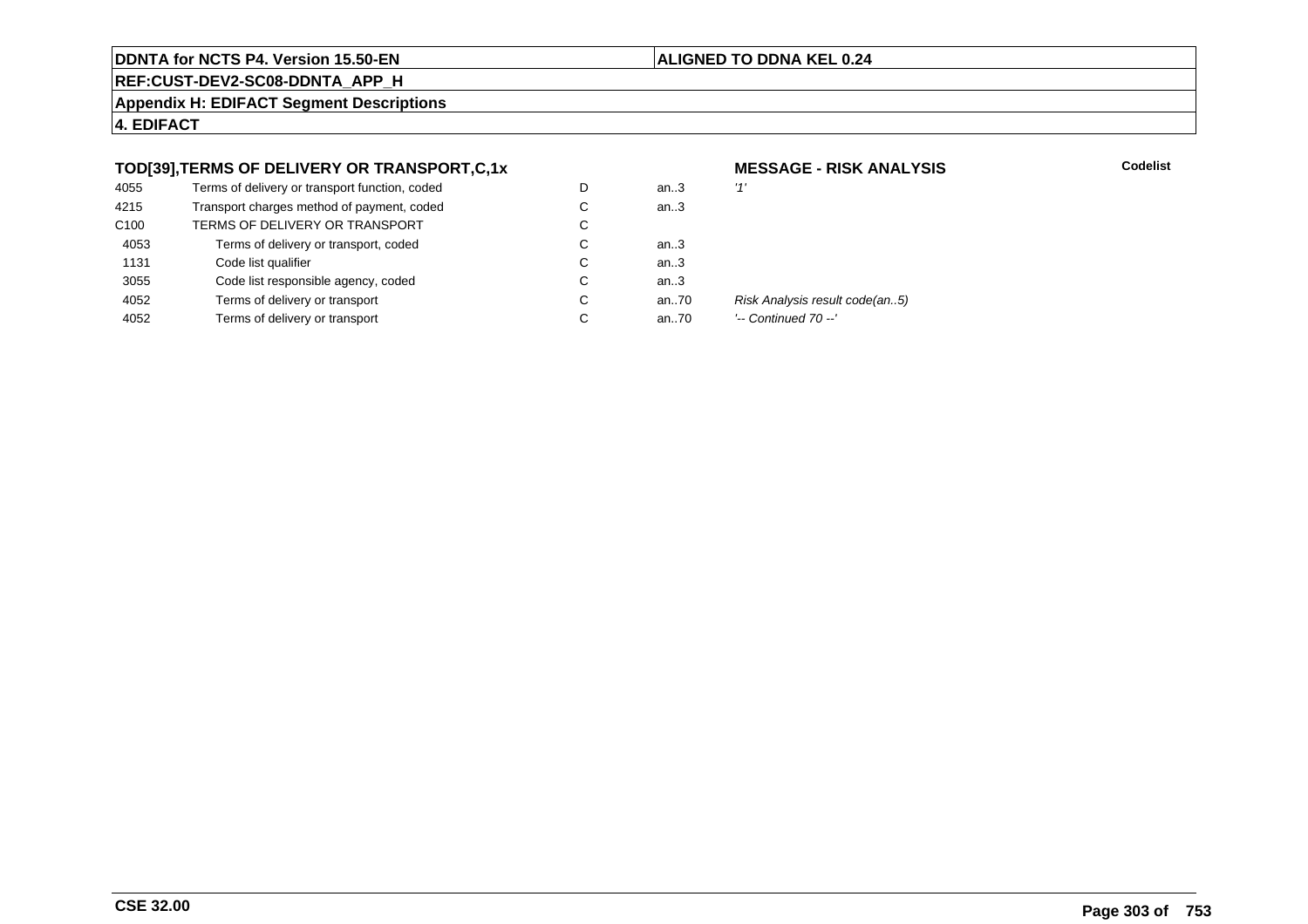#### **ALIGNED TO DDNA KEL 0.24**

**REF:CUST-DEV2-SC08-DDNTA\_APP\_H**

**Appendix H: EDIFACT Segment Descriptions**

**4. EDIFACT**

#### **TOD[39],TERMS OF DELIVERY OR TRANSPORT,C,1x**

| 4055             | Terms of delivery or transport function, coded | D | an $3$ | '1' |
|------------------|------------------------------------------------|---|--------|-----|
| 4215             | Transport charges method of payment, coded     | С | an.3   |     |
| C <sub>100</sub> | TERMS OF DELIVERY OR TRANSPORT                 | С |        |     |
| 4053             | Terms of delivery or transport, coded          | С | an3    |     |
| 1131             | Code list qualifier                            | C | an.3   |     |
| 3055             | Code list responsible agency, coded            | С | an.3   |     |
| 4052             | Terms of delivery or transport                 | C | an70   |     |
| 4052             | Terms of delivery or transport                 | С | an70   |     |
|                  |                                                |   |        |     |

# **MESSAGE - RISK ANALYSIS**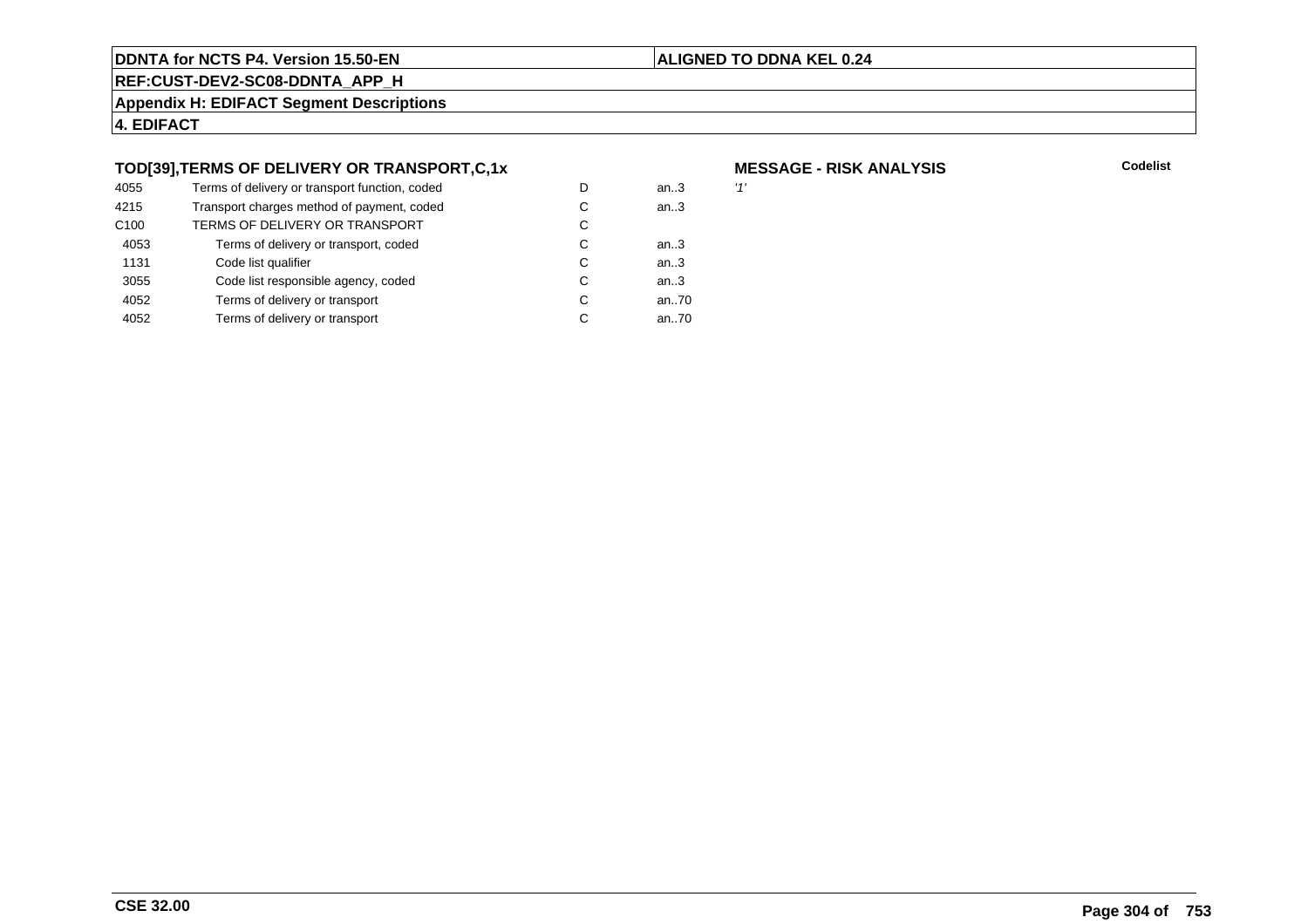#### **REF:CUST-DEV2-SC08-DDNTA\_APP\_H**

#### **Appendix H: EDIFACT Segment Descriptions**

#### **4. EDIFACT**

| FTX[41],FREE TEXT,C,1x |                                     |   | <b>MESSAGE - RISK ANALYSIS</b> | <b>Codelist</b>           |    |
|------------------------|-------------------------------------|---|--------------------------------|---------------------------|----|
| 4451                   | Text subject qualifier              | М | an.3                           | 'RAH'                     |    |
| 4453                   | Text function, coded                | С | an.3                           |                           |    |
| C <sub>107</sub>       | <b>TEXT REFERENCE</b>               | С |                                |                           |    |
| 4441                   | Free text identification            | М | an17                           |                           |    |
| 1131                   | Code list qualifier                 | С | an.3                           |                           |    |
| 3055                   | Code list responsible agency, coded | С | an.3                           |                           |    |
| C <sub>108</sub>       | <b>TEXT LITERAL</b>                 | С |                                |                           |    |
| 4440                   | Free text                           | С | an70                           | Risk Analysis text(an350) |    |
| 4440                   | Free text                           | С | an70                           | $'-$ Continued 70 $-$ '   |    |
| 4440                   | Free text                           | С | an70                           | $'-$ Continued 70 $-$ '   |    |
| 4440                   | Free text                           | С | an70                           | $'-$ Continued 70 $-$ '   |    |
| 4440                   | Free text                           | С | an70                           | $'-$ Continued 70 $-$ '   |    |
| 3453                   | Language, coded                     | С | an.3                           | Risk Analysis LNG(a2)     | 12 |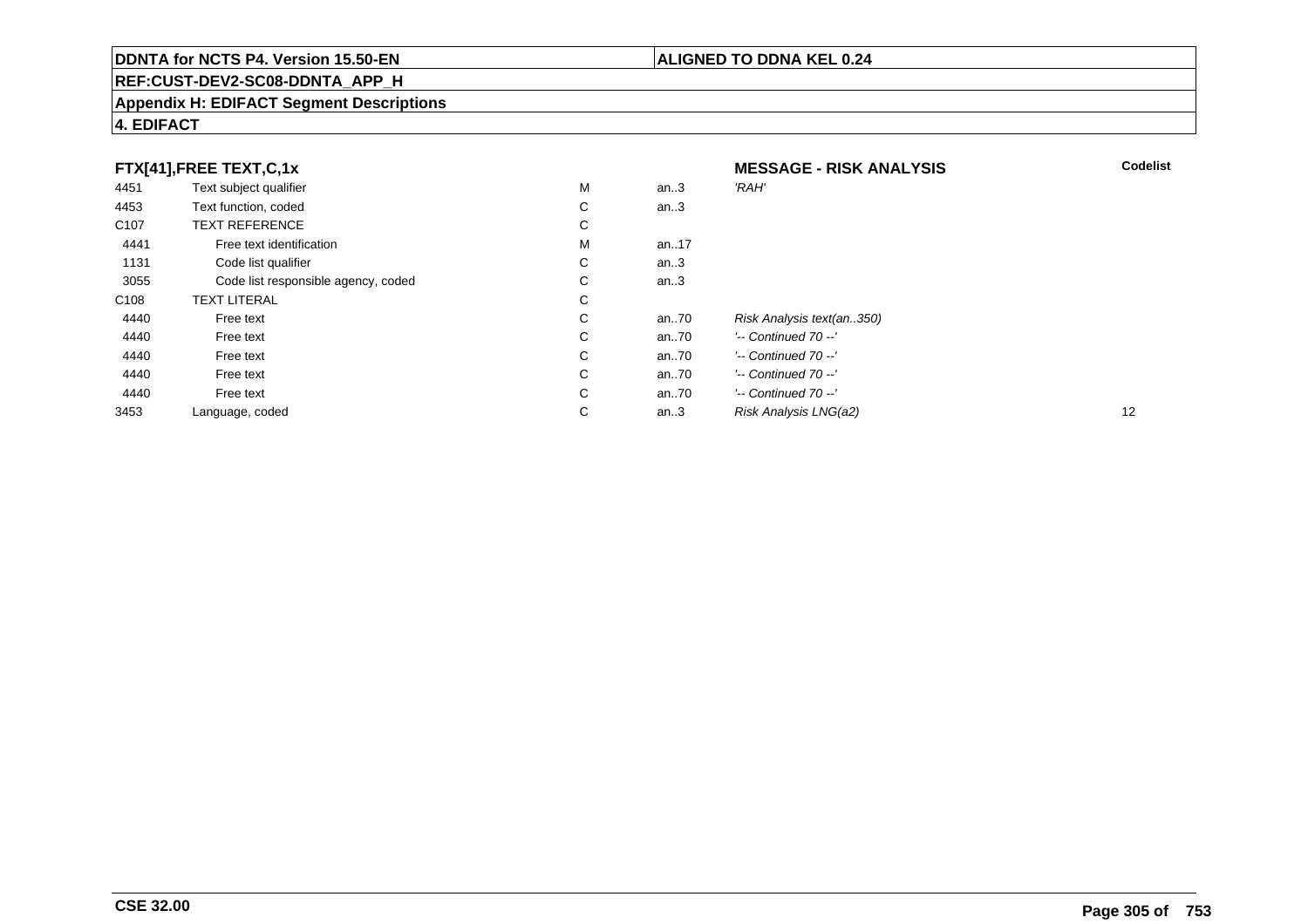#### **ALIGNED TO DDNA KEL 0.24**

**REF:CUST-DEV2-SC08-DDNTA\_APP\_H**

**Appendix H: EDIFACT Segment Descriptions**

**4. EDIFACT**

#### **NAD[42],NAME AND ADDRESS,C,10x**

| 3035 | Party qualifier                     | M | an.3 | 'SX'                                                     |    |
|------|-------------------------------------|---|------|----------------------------------------------------------|----|
| C082 | PARTY IDENTIFICATION DETAILS        | С |      |                                                          |    |
| 3039 | Party id. identification            | M | an35 | TIN(an17)                                                |    |
| 1131 | Code list qualifier                 | С | an.3 |                                                          |    |
| 3055 | Code list responsible agency, coded | С | an.3 |                                                          |    |
| C058 | <b>NAME AND ADDRESS</b>             | С |      |                                                          |    |
| 3124 | Name and address line               | M | an35 | Contact details in country of competent authority(an140) |    |
| 3124 | Name and address line               | С | an35 |                                                          |    |
| 3124 | Name and address line               | C | an35 |                                                          |    |
| 3124 | Name and address line               | С | an35 |                                                          |    |
| 3124 | Name and address line               | С | an35 |                                                          |    |
| C080 | PARTY NAME                          | C |      |                                                          |    |
| 3036 | Party name                          | M | an35 | Name(an35)                                               |    |
| 3036 | Party name                          | С | an35 |                                                          |    |
| 3036 | Party name                          | C | an35 |                                                          |    |
| 3036 | Party name                          | C | an35 |                                                          |    |
| 3036 | Party name                          | С | an35 |                                                          |    |
| 3045 | Party name format, coded            | С | an.3 |                                                          |    |
| C059 | <b>STREET</b>                       | С |      |                                                          |    |
| 3042 | Street and number/p.o. box          | M | an35 | Street and number(an35)                                  |    |
| 3042 | Street and number/p.o. box          | С | an35 |                                                          |    |
| 3042 | Street and number/p.o. box          | С | an35 |                                                          |    |
| 3042 | Street and number/p.o. box          | C | an35 |                                                          |    |
| 3164 | City name                           | C | an35 | City(an35)                                               |    |
| 3229 | Country sub-entity identification   | С | an.9 | NAD LNG(a2)                                              | 12 |
| 3251 | Postcode identification             | С | an.9 | Postal code(an9)                                         |    |
| 3207 | Country, coded                      | C | an.3 |                                                          |    |
|      |                                     |   |      |                                                          |    |

#### **MESSAGE - GUARANTEE INFORMATION - GUARANTORCodelist**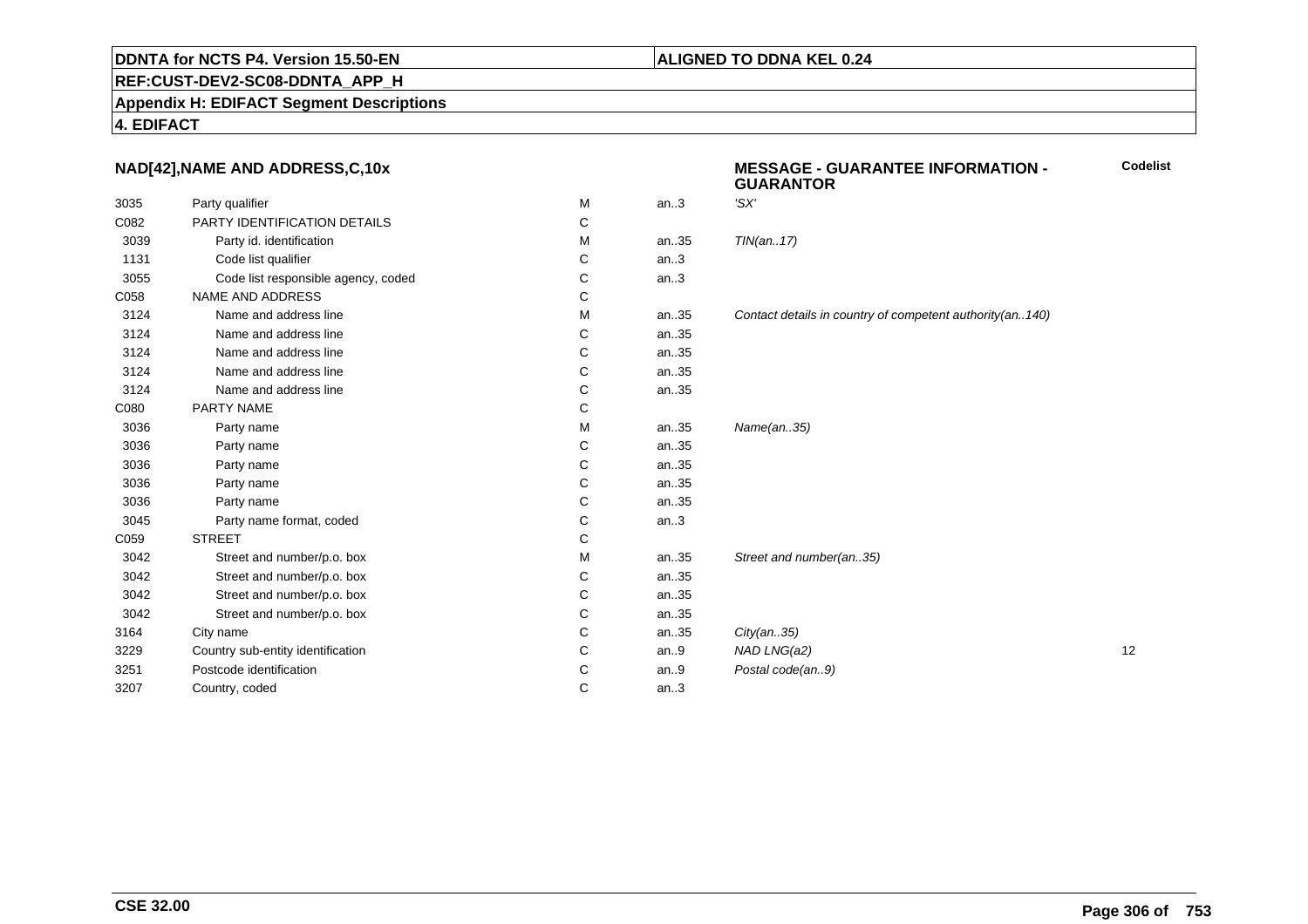#### **ALIGNED TO DDNA KEL 0.24**

**REF:CUST-DEV2-SC08-DDNTA\_APP\_H**

**Appendix H: EDIFACT Segment Descriptions**

**4. EDIFACT**

| CST[92],CUSTOMS STATUS OF GOODS,C,999x |                                     |   | <b>Codelist</b><br><b>MESSAGE - GOODS ITEM</b> |                          |    |
|----------------------------------------|-------------------------------------|---|------------------------------------------------|--------------------------|----|
| 1496                                   | Goods item number                   | С | n.5                                            | Item number $(n.5)$      |    |
| C246                                   | <b>CUSTOMS IDENTITY CODES</b>       | С |                                                |                          |    |
| 7361                                   | Customs code identification         | м | an18                                           | Commodity code(an22)     |    |
| 1131                                   | Code list qualifier                 | С | an.3                                           |                          |    |
| 3055                                   | Code list responsible agency, coded | С | an.3                                           |                          |    |
| C246                                   | <b>CUSTOMS IDENTITY CODES</b>       | С |                                                |                          |    |
| 7361                                   | Customs code identification         | м | an.18                                          | Sensitive goods code(n2) | 64 |
| 1131                                   | Code list qualifier                 | C | an.3                                           |                          |    |
| 3055                                   | Code list responsible agency, coded | С | an.3                                           |                          |    |
| C246                                   | <b>CUSTOMS IDENTITY CODES</b>       | С |                                                |                          |    |
| 7361                                   | Customs code identification         | М | an18                                           |                          |    |
| 1131                                   | Code list qualifier                 | С | an.3                                           |                          |    |
| 3055                                   | Code list responsible agency, coded | С | an.3                                           |                          |    |
| C246                                   | <b>CUSTOMS IDENTITY CODES</b>       | С |                                                |                          |    |
| 7361                                   | Customs code identification         | м | an $.18$                                       |                          |    |
| 1131                                   | Code list qualifier                 | С | an.3                                           |                          |    |
| 3055                                   | Code list responsible agency, coded | С | an.3                                           |                          |    |
| C246                                   | <b>CUSTOMS IDENTITY CODES</b>       | С |                                                |                          |    |
| 7361                                   | Customs code identification         | м | an18                                           | Type of declaration(an9) | 31 |
| 1131                                   | Code list qualifier                 | С | an.3                                           |                          |    |
| 3055                                   | Code list responsible agency, coded | С | an.3                                           |                          |    |
|                                        |                                     |   |                                                |                          |    |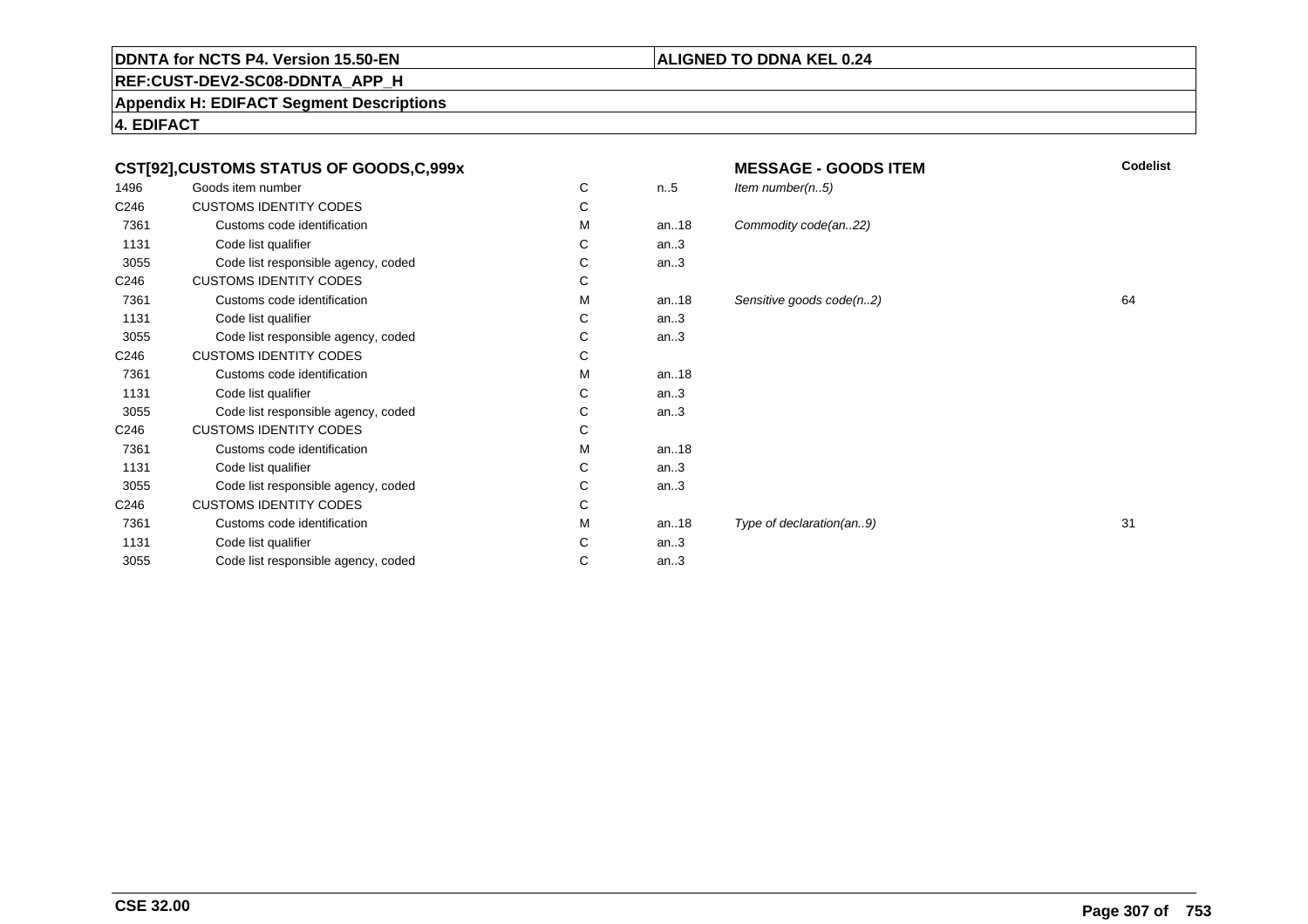## **REF:CUST-DEV2-SC08-DDNTA\_APP\_H**

#### **Appendix H: EDIFACT Segment Descriptions**

#### **4. EDIFACT**

| FTX[93],FREE TEXT,C,999x |                                     |   | <b>MESSAGE - GOODS ITEM</b> | <b>Codelist</b>           |    |
|--------------------------|-------------------------------------|---|-----------------------------|---------------------------|----|
| 4451                     | Text subject qualifier              | M | an.3                        | 'AAA'                     |    |
| 4453                     | Text function, coded                | С | an.3                        |                           |    |
| C <sub>107</sub>         | <b>TEXT REFERENCE</b>               | С |                             |                           |    |
| 4441                     | Free text identification            | M | an17                        |                           |    |
| 1131                     | Code list qualifier                 | C | an.3                        |                           |    |
| 3055                     | Code list responsible agency, coded | С | an.3                        |                           |    |
| C <sub>108</sub>         | <b>TEXT LITERAL</b>                 | С |                             |                           |    |
| 4440                     | Free text                           | С | an70                        | Goods description(an280)  |    |
| 4440                     | Free text                           | С | an70                        | $'-$ Continued 70 $-$ '   |    |
| 4440                     | Free text                           | C | an70                        | $'-$ Continued 70 $-$ '   |    |
| 4440                     | Free text                           | С | an70                        | $'-$ Continued 70 $-$ '   |    |
| 4440                     | Free text                           | С | an70                        |                           |    |
| 3453                     | Language, coded                     | С | an.3                        | Goods description LNG(a2) | 12 |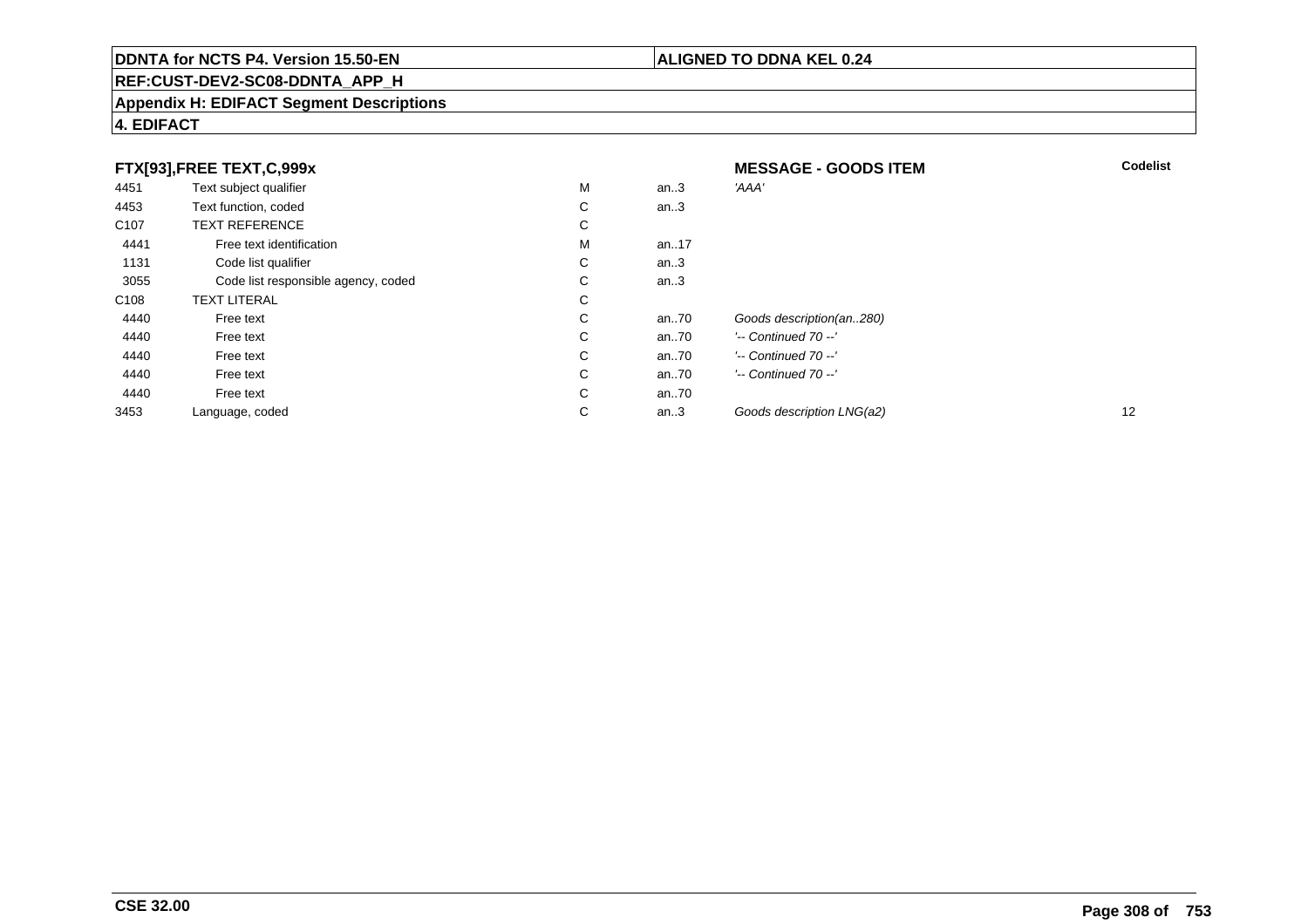#### **REF:CUST-DEV2-SC08-DDNTA\_APP\_H**

#### **Appendix H: EDIFACT Segment Descriptions**

#### **4. EDIFACT**

#### **FTX[93],FREE TEXT,C,999x**

|                  |                                     |   |      | <b>CONTROL</b>                 |    |
|------------------|-------------------------------------|---|------|--------------------------------|----|
| 4451             | Text subject qualifier              | М | an.3 | 'ABV'                          |    |
| 4453             | Text function, coded                | C | an.3 |                                |    |
| C <sub>107</sub> | <b>TEXT REFERENCE</b>               | С |      |                                |    |
| 4441             | Free text identification            | м | an17 | Control indicator(an2)         | 41 |
| 1131             | Code list qualifier                 | С | an.3 |                                |    |
| 3055             | Code list responsible agency, coded | C | an.3 |                                |    |
| C <sub>108</sub> | <b>TEXT LITERAL</b>                 | С |      |                                |    |
| 4440             | Free text                           | C | an70 | Pointer to the attribute(an35) |    |
| 4440             | Free text                           | C | an70 | Description(an140)             |    |
| 4440             | Free text                           | C | an70 | '- Continued 70 -'             |    |
| 4440             | Free text                           | C | an70 |                                |    |
| 4440             | Free text                           | С | an70 |                                |    |
| 3453             | Language, coded                     | С | an.3 | Description LNG(a2)            | 12 |

#### **ALIGNED TO DDNA KEL 0.24**

**Codelist**

**MESSAGE - GOODS ITEM - RESULTS OF**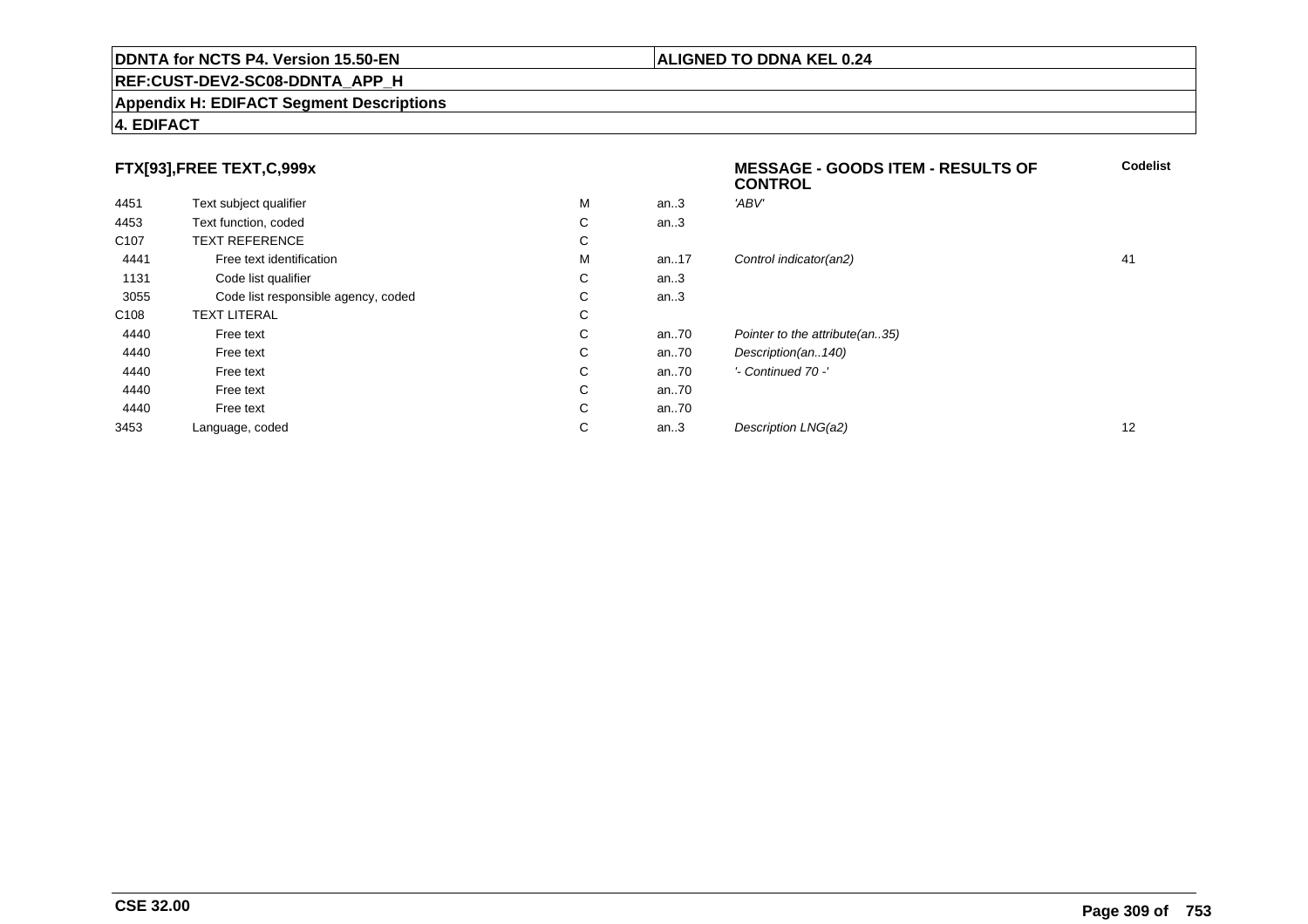#### **REF:CUST-DEV2-SC08-DDNTA\_APP\_H**

#### **Appendix H: EDIFACT Segment Descriptions**

#### **4. EDIFACT**

#### **FTX[93],FREE TEXT,C,999x**

| 4451             | Text subject qualifier              | M | an.3     | 'IND'                      |
|------------------|-------------------------------------|---|----------|----------------------------|
| 4453             | Text function, coded                | С | an.3     |                            |
| C <sub>107</sub> | <b>TEXT REFERENCE</b>               | C |          |                            |
| 4441             | Free text identification            | M | an17     |                            |
| 1131             | Code list qualifier                 | C | an.3     |                            |
| 3055             | Code list responsible agency, coded | С | an.3     |                            |
| C <sub>108</sub> | <b>TEXT LITERAL</b>                 | C |          |                            |
| 4440             | Free text                           | C | an $.70$ | <b>Commercial Referenc</b> |
| 4440             | Free text                           | C | an70     |                            |
| 4440             | Free text                           | С | an70     |                            |
| 4440             | Free text                           | C | an70     |                            |
| 4440             | Free text                           | C | an70     |                            |
| 3453             | Language, coded                     | С | an.3     |                            |
|                  |                                     |   |          |                            |

 **MESSAGE - GOODS ITEMM** Codelist ce Number(an..70)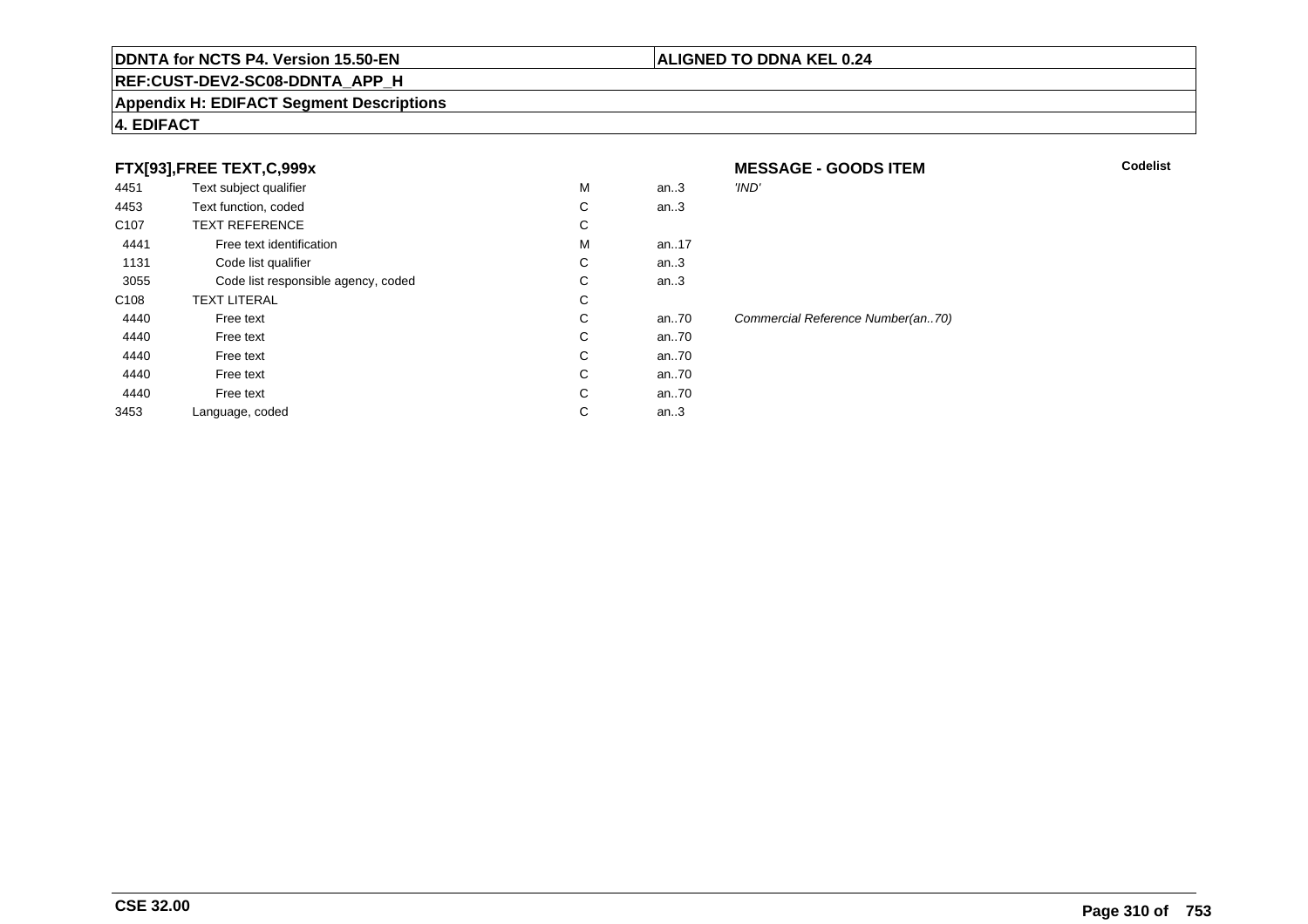#### **REF:CUST-DEV2-SC08-DDNTA\_APP\_H**

**Appendix H: EDIFACT Segment Descriptions**

**4. EDIFACT**

#### **LOC[94],PLACE/LOCATION IDENTIFICATION,C,25x**

| 3227             | Place/location qualifier                  | м | an.3      | '35' |
|------------------|-------------------------------------------|---|-----------|------|
| C <sub>517</sub> | <b>LOCATION IDENTIFICATION</b>            | C |           |      |
| 3225             | Place/location identification             | С | an25      | Col  |
| 1131             | Code list qualifier                       | С | an.3      |      |
| 3055             | Code list responsible agency, coded       | С | an.3      |      |
| 3224             | Place/location                            | С | an70      |      |
| C <sub>519</sub> | RELATED LOCATION ONE IDENTIFICATION       | С |           |      |
| 3223             | Related place/location one identification | С | an. $.25$ |      |
| 1131             | Code list qualifier                       | С | an.3      |      |
| 3055             | Code list responsible agency, coded       | С | an.3      |      |
| 3222             | Related place/location one                | С | an70      |      |
| C553             | RELATED LOCATION TWO IDENTIFICATION       | С |           |      |
| 3233             | Related place/location two identification | С | an. $.25$ |      |
| 1131             | Code list qualifier                       | C | an.3      |      |
| 3055             | Code list responsible agency, coded       | С | an.3      |      |
| 3232             | Related place/location two                | C | an70      |      |
| 5479             | Relation, coded                           | С | an.3      |      |
|                  |                                           |   |           |      |

# **MESSAGE - GOODS ITEM**

**M** Codelist

**ALIGNED TO DDNA KEL 0.24**

an...<br>25 Country of dispatch/export code(a2) 8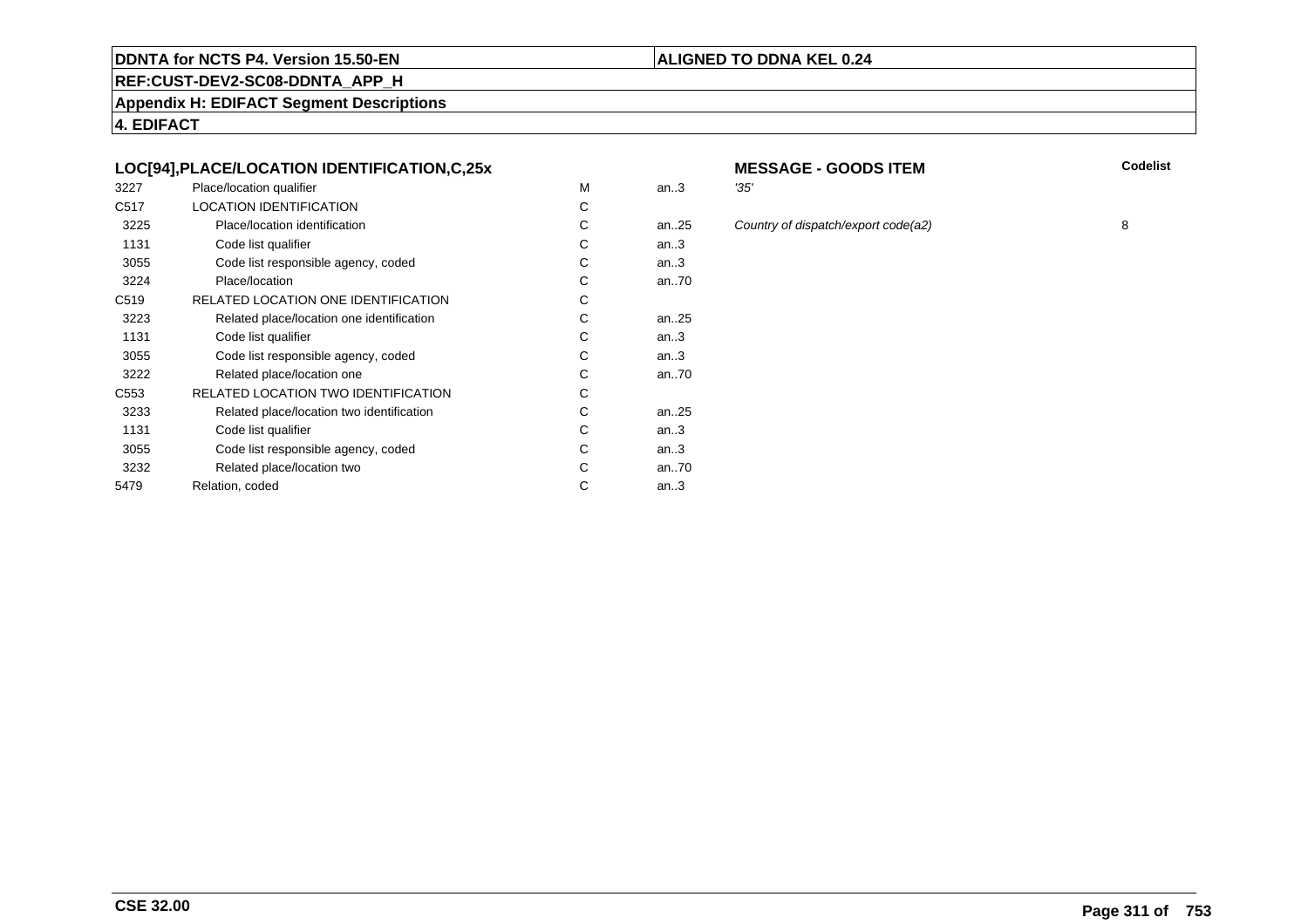#### **REF:CUST-DEV2-SC08-DDNTA\_APP\_H**

**Appendix H: EDIFACT Segment Descriptions**

**4. EDIFACT**

#### **LOC[94],PLACE/LOCATION IDENTIFICATION,C,25x**

| 3227             | Place/location qualifier                   | м | an.3      | '36' |
|------------------|--------------------------------------------|---|-----------|------|
| C <sub>517</sub> | <b>LOCATION IDENTIFICATION</b>             | С |           |      |
| 3225             | Place/location identification              | С | an. $.25$ | Col  |
| 1131             | Code list qualifier                        | C | an.3      |      |
| 3055             | Code list responsible agency, coded        | С | an.3      |      |
| 3224             | Place/location                             | С | an70      |      |
| C <sub>519</sub> | RELATED LOCATION ONE IDENTIFICATION        | С |           |      |
| 3223             | Related place/location one identification  | C | an. $.25$ |      |
| 1131             | Code list qualifier                        | С | an.3      |      |
| 3055             | Code list responsible agency, coded        | С | an.3      |      |
| 3222             | Related place/location one                 | С | an70      |      |
| C553             | <b>RELATED LOCATION TWO IDENTIFICATION</b> | С |           |      |
| 3233             | Related place/location two identification  | С | an. $.25$ |      |
| 1131             | Code list qualifier                        | C | an.3      |      |
| 3055             | Code list responsible agency, coded        | С | an.3      |      |
| 3232             | Related place/location two                 | С | an70      |      |
| 5479             | Relation, coded                            | С | an.3      |      |
|                  |                                            |   |           |      |

# **MESSAGE - GOODS ITEM**

**M** Codelist

**ALIGNED TO DDNA KEL 0.24**

an...<br>25 Country of destination code(a2) 8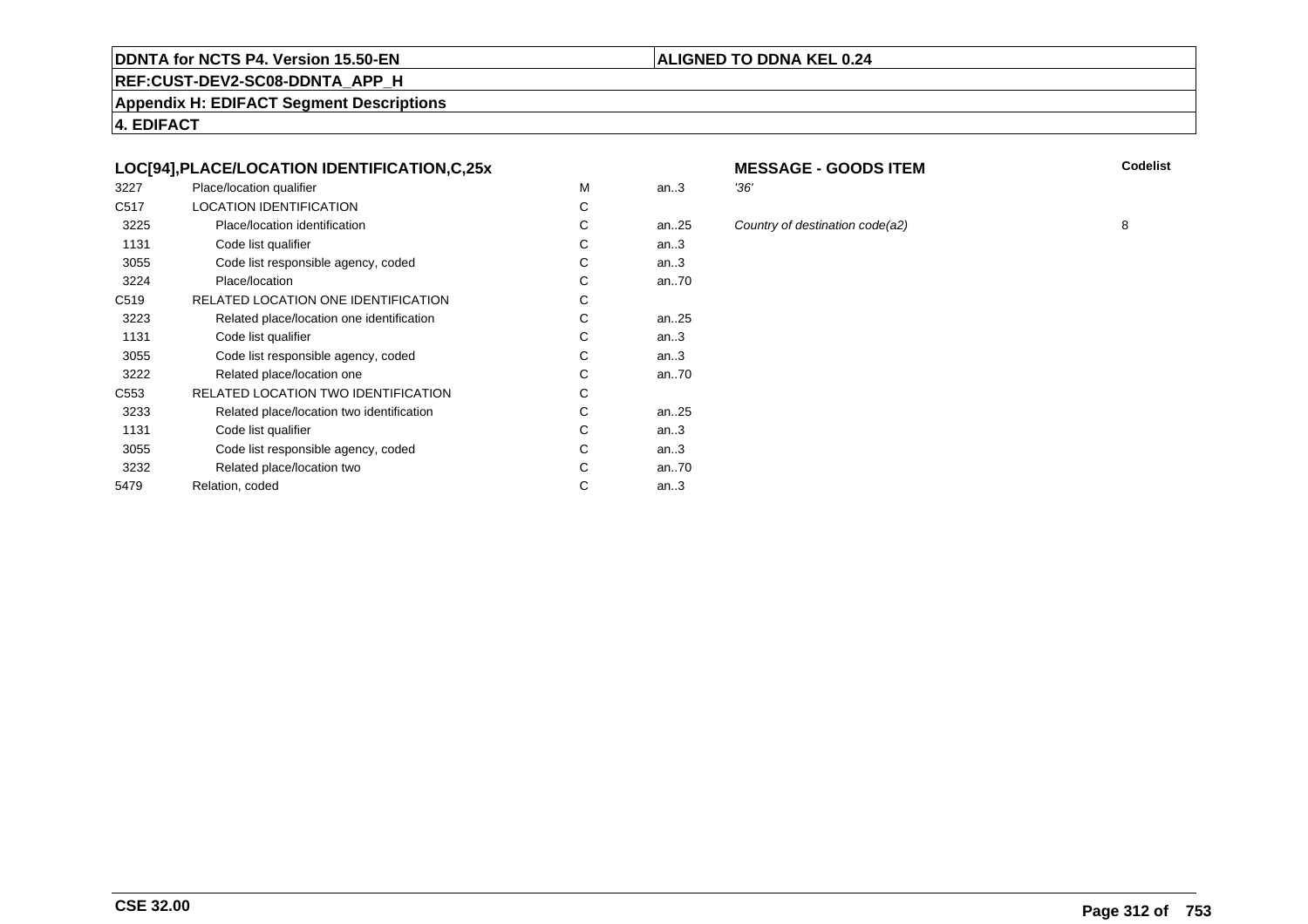#### **ALIGNED TO DDNA KEL 0.24**

**REF:CUST-DEV2-SC08-DDNTA\_APP\_H**

**Appendix H: EDIFACT Segment Descriptions**

**4. EDIFACT**

|  | LOC[94], PLACE/LOCATION IDENTIFICATION, C, 25x |  |  |
|--|------------------------------------------------|--|--|
|  |                                                |  |  |

| 3227             | Place/location qualifier                  | м | an.3      | 27' |
|------------------|-------------------------------------------|---|-----------|-----|
| C <sub>517</sub> | <b>LOCATION IDENTIFICATION</b>            | С |           |     |
| 3225             | Place/location identification             | C | an25      |     |
| 1131             | Code list qualifier                       | С | an.3      |     |
| 3055             | Code list responsible agency, coded       | С | an.3      |     |
| 3224             | Place/location                            | С | an70      |     |
| C <sub>519</sub> | RELATED LOCATION ONE IDENTIFICATION       | С |           |     |
| 3223             | Related place/location one identification | С | an. $.25$ |     |
| 1131             | Code list qualifier                       | C | an.3      |     |
| 3055             | Code list responsible agency, coded       | С | an.3      |     |
| 3222             | Related place/location one                | С | an70      |     |
| C <sub>553</sub> | RELATED LOCATION TWO IDENTIFICATION       | С |           |     |
| 3233             | Related place/location two identification | С | an25      |     |
| 1131             | Code list qualifier                       | C | an.3      |     |
| 3055             | Code list responsible agency, coded       | С | an.3      |     |
| 3232             | Related place/location two                | С | an70      |     |
| 5479             | Relation, coded                           | С | an.3      |     |
|                  |                                           |   |           |     |

**MESSAGE - GOODS ITEM**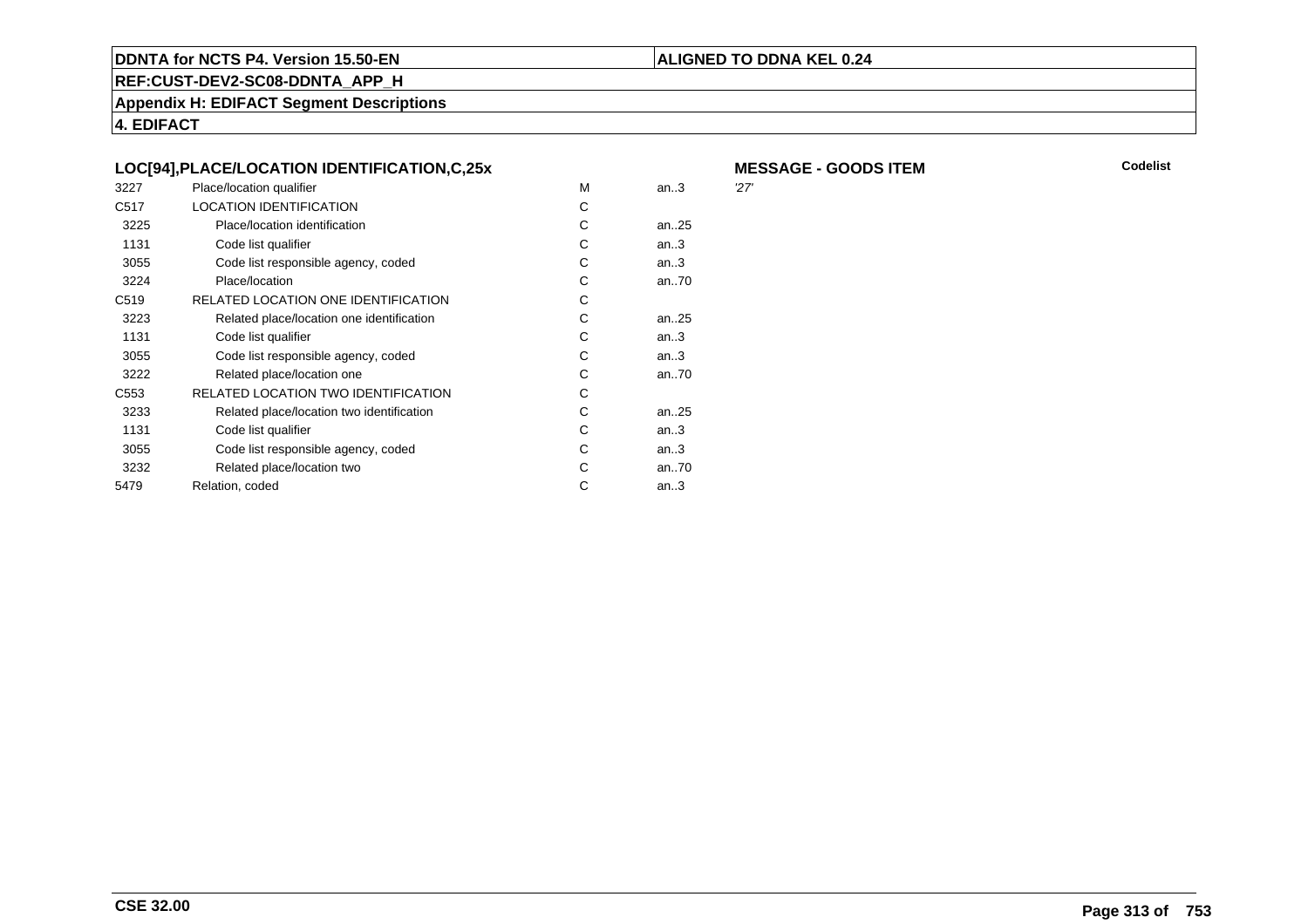#### **ALIGNED TO DDNA KEL 0.24**

M an..3

**REF:CUST-DEV2-SC08-DDNTA\_APP\_H**

**Appendix H: EDIFACT Segment Descriptions**

**4. EDIFACT**

| LOC[94],PLACE/LOCATION IDENTIFICATION,C,25x |                               |  |  |  |  |
|---------------------------------------------|-------------------------------|--|--|--|--|
| 3227                                        | Place/location qualifier      |  |  |  |  |
| C517                                        | LOCATION IDENTIFICATION       |  |  |  |  |
| 3225                                        | Place/location identification |  |  |  |  |

| 3225             | Place/location identification             | C | an25   |
|------------------|-------------------------------------------|---|--------|
| 1131             | Code list qualifier                       | C | an3    |
| 3055             | Code list responsible agency, coded       | C | an3    |
| 3224             | Place/location                            | С | an70   |
| C <sub>519</sub> | RELATED LOCATION ONE IDENTIFICATION       | C |        |
| 3223             | Related place/location one identification | C | an25   |
| 1131             | Code list qualifier                       | C | an3    |
| 3055             | Code list responsible agency, coded       | C | an3    |
| 3222             | Related place/location one                | C | an70   |
| C <sub>553</sub> | RELATED LOCATION TWO IDENTIFICATION       | C |        |
| 3233             | Related place/location two identification | C | an25   |
| 1131             | Code list qualifier                       | C | an $3$ |
| 3055             | Code list responsible agency, coded       | C | an3    |
| 3232             | Related place/location two                | C | an70   |
| 5479             | Relation, coded                           | С | an $3$ |

**MESSAGE - GOODS ITEM**<br>M an..3 '30'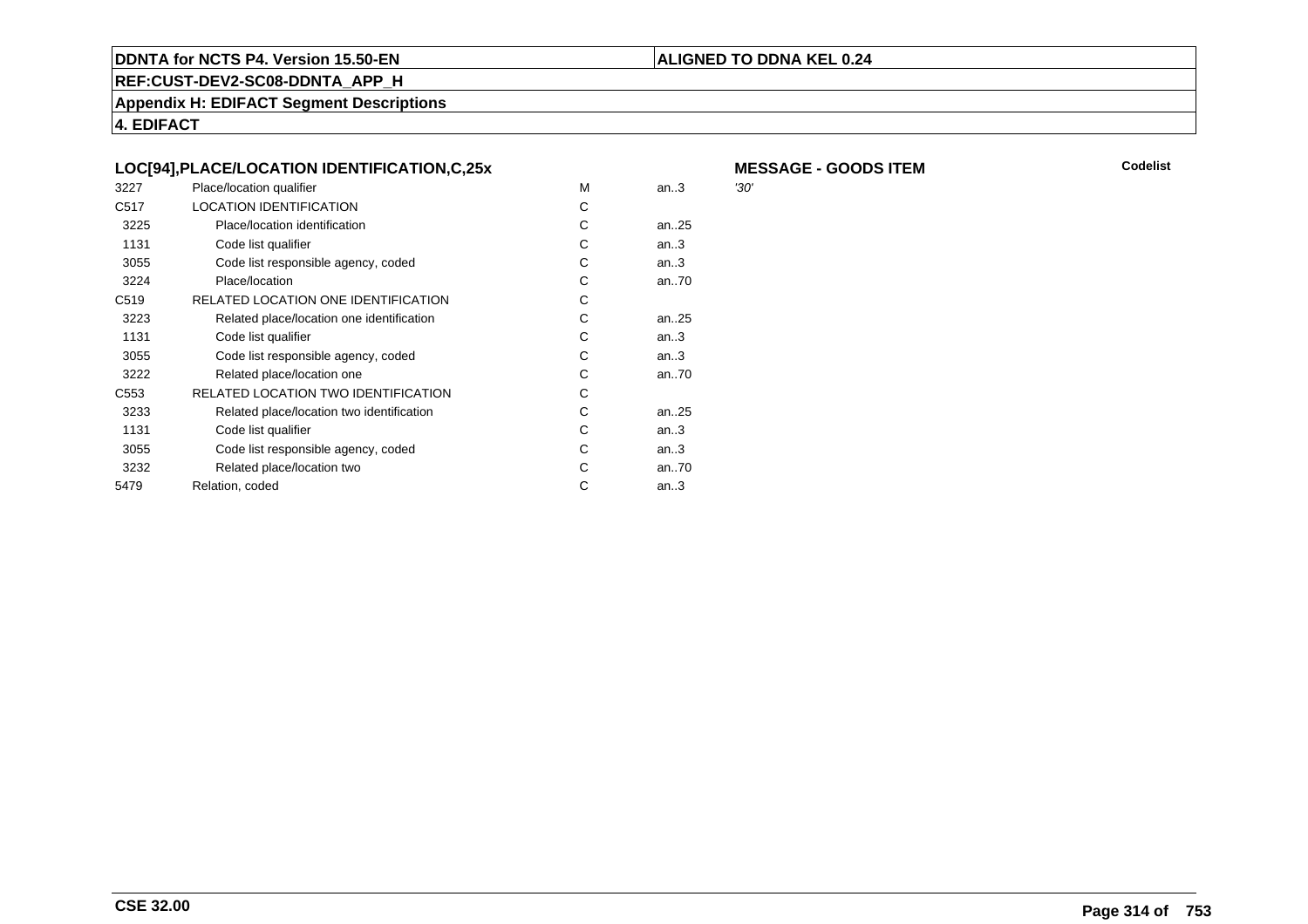#### **ALIGNED TO DDNA KEL 0.24**

**REF:CUST-DEV2-SC08-DDNTA\_APP\_H**

**Appendix H: EDIFACT Segment Descriptions**

**4. EDIFACT**

#### **MEA[96],MEASUREMENTS,C,20xMESSAGE - GOODS ITEM**<br>M an..3 *'WT'* 6311Measurement application qualifier  $M$ <br>MEASUREMENT DETAILS M an..3 *'WT'* C<sub>502</sub> MEASUREMENT DETAILSs c  $\mathsf{C}$ 6313Measurement dimension, coded<br>
Measurement significance, coded<br>
C an..3 'AAB' 6321Measurement significance, coded C<br>
Measurement attribute identification<br>
C an..3 6155Measurement attribute identification  $\begin{array}{ccc} \text{C} \\ \text{C} \end{array}$  an..17 6154Measurement attribute C<br>COLLE/RANGE C an..70 C174 VALUE/RANGEE C  ${\sf M}$ 6411Measure unit qualifier the matrix of the matrix of the Measurement value of the Measurement value of the Measurement value of the Measurement value of the Measurement value of the Measurement value of the Measurement value an..3 *'KGM'*<br>an..18 *Gross* 6314Measurement value C<br>
Range minimum C<br>
C an..18 Gross mass(n..11,3)<br>n..18 6162 Range minimum <sup>C</sup> n..18 6152 Range maximum <sup>C</sup> n..18 6432Significant digits C<br>
Face/laver indicator. coded n..2 7383Surface/layer indicator, coded an..3

**CSE 32.00**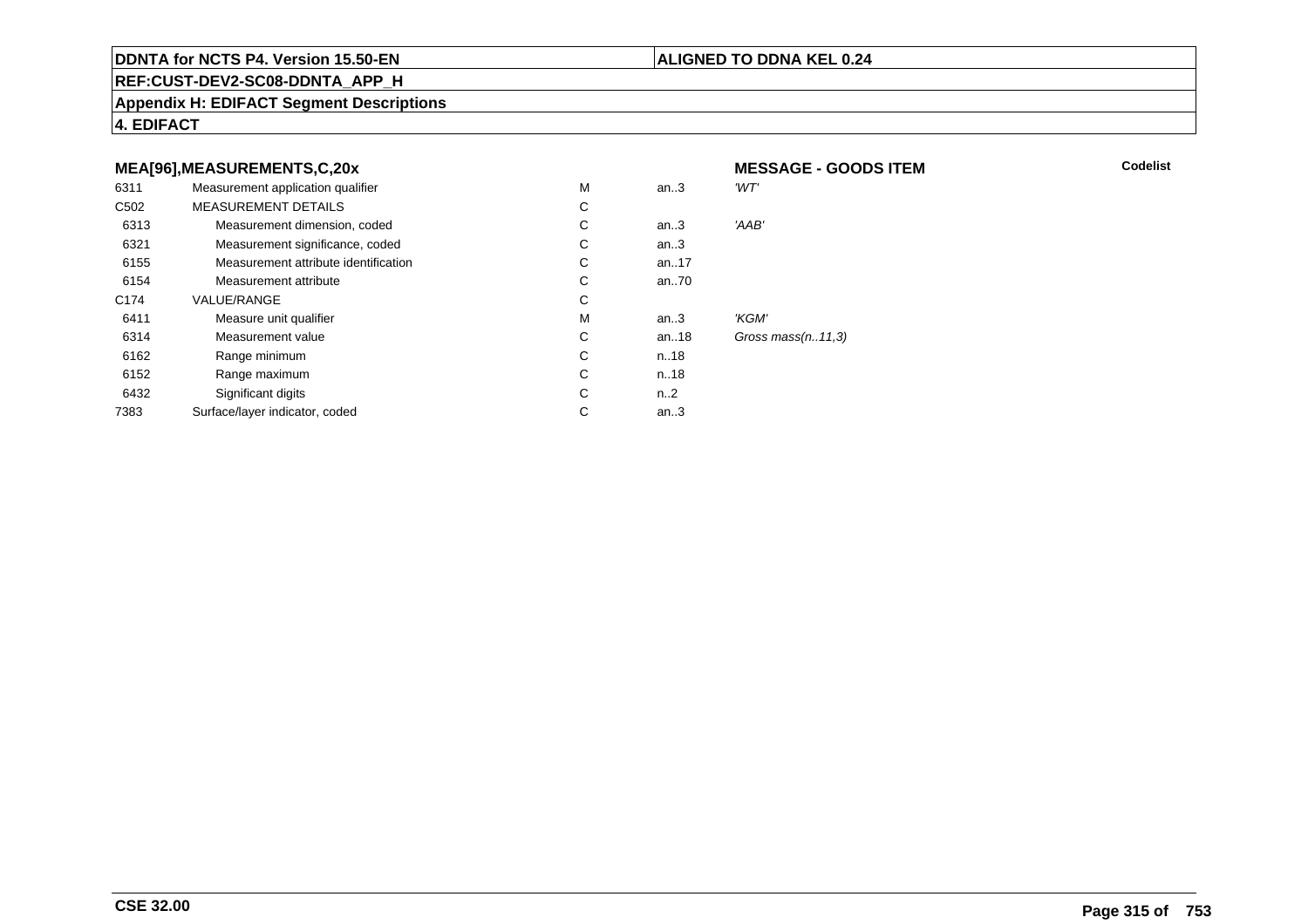#### **ALIGNED TO DDNA KEL 0.24**

**MESSAGE - GOODS ITEM**

**REF:CUST-DEV2-SC08-DDNTA\_APP\_H**

**Appendix H: EDIFACT Segment Descriptions**

**4. EDIFACT**

#### **MEA[96],MEASUREMENTS,C,20x**

| 6311             | Measurement application qualifier    | M | an.3             | 'WT'               |
|------------------|--------------------------------------|---|------------------|--------------------|
| C <sub>502</sub> | <b>MEASUREMENT DETAILS</b>           | С |                  |                    |
| 6313             | Measurement dimension, coded         | C | an.3             | 'AAA'              |
| 6321             | Measurement significance, coded      | C | an.3             |                    |
| 6155             | Measurement attribute identification | C | an17             |                    |
| 6154             | Measurement attribute                | C | an70             |                    |
| C <sub>174</sub> | <b>VALUE/RANGE</b>                   | C |                  |                    |
| 6411             | Measure unit qualifier               | M | an.3             | 'KGM'              |
| 6314             | Measurement value                    | C | an18             | Net $mass(n.11,3)$ |
| 6162             | Range minimum                        | C | n.18             |                    |
| 6152             | Range maximum                        | C | n.18             |                    |
| 6432             | Significant digits                   | C | n <sub>1</sub> 2 |                    |
| 7383             | Surface/layer indicator, coded       | C | an.3             |                    |
|                  |                                      |   |                  |                    |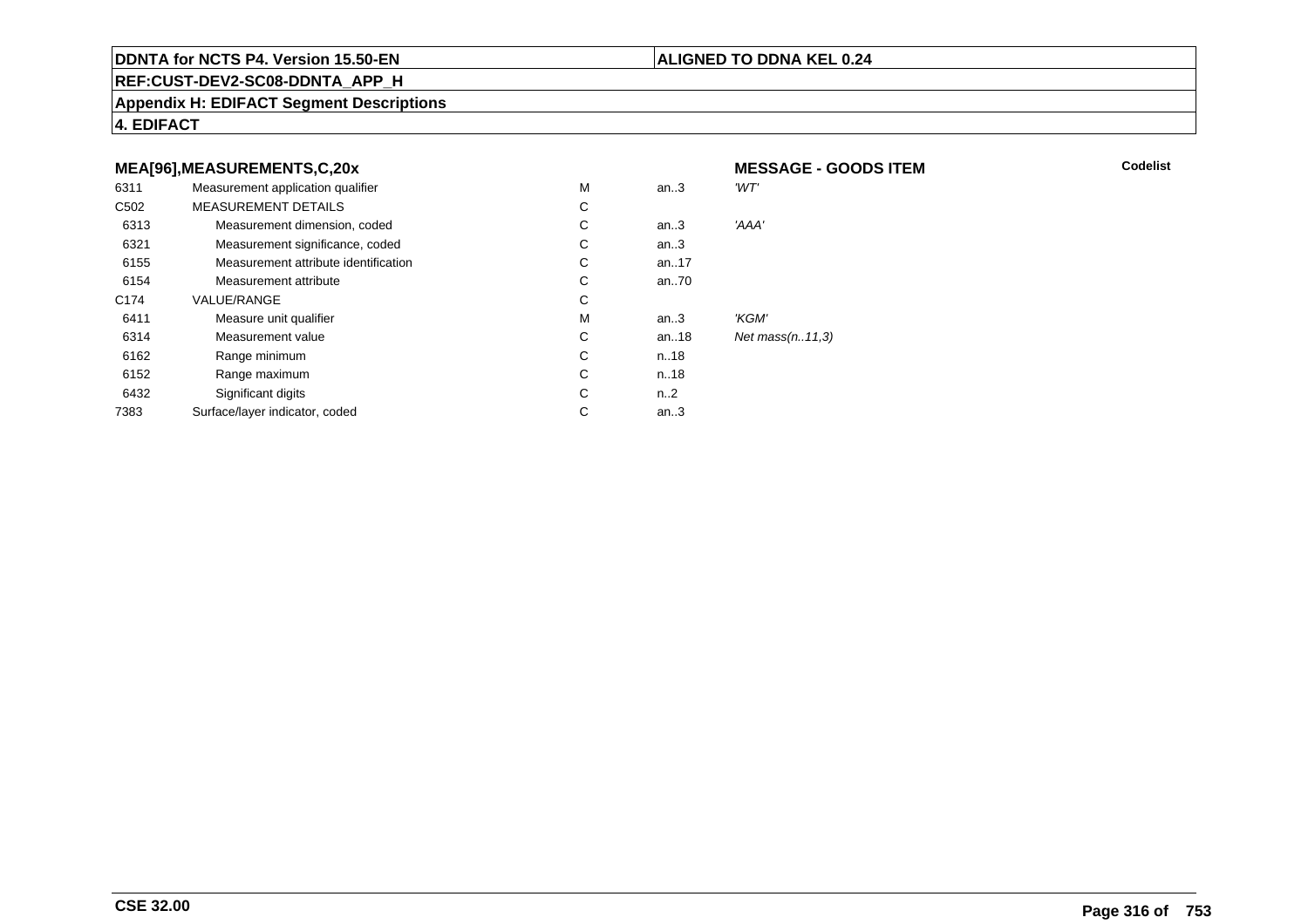#### **ALIGNED TO DDNA KEL 0.24**

**REF:CUST-DEV2-SC08-DDNTA\_APP\_H**

**Appendix H: EDIFACT Segment Descriptions**

**4. EDIFACT**

#### **MEA[96],MEASUREMENTS,C,20x**

| 6311             | Measurement application qualifier    | M | an.3      | 'ABP' |
|------------------|--------------------------------------|---|-----------|-------|
| C <sub>502</sub> | <b>MEASUREMENT DETAILS</b>           | С |           |       |
| 6313             | Measurement dimension, coded         | С | an.3      |       |
| 6321             | Measurement significance, coded      | С | an.3      |       |
| 6155             | Measurement attribute identification | С | an17      |       |
| 6154             | Measurement attribute                | С | an70      |       |
| C <sub>174</sub> | <b>VALUE/RANGE</b>                   | С |           |       |
| 6411             | Measure unit qualifier               | M | an.3      | 'UNT' |
| 6314             | Measurement value                    | С | an18      |       |
| 6162             | Range minimum                        | С | n.18      |       |
| 6152             | Range maximum                        | С | n.18      |       |
| 6432             | Significant digits                   | С | $n_{.}.2$ |       |
| 7383             | Surface/layer indicator, coded       | С | an.3      |       |
|                  |                                      |   |           |       |

 **MESSAGE - GOODS ITEMM** Codelist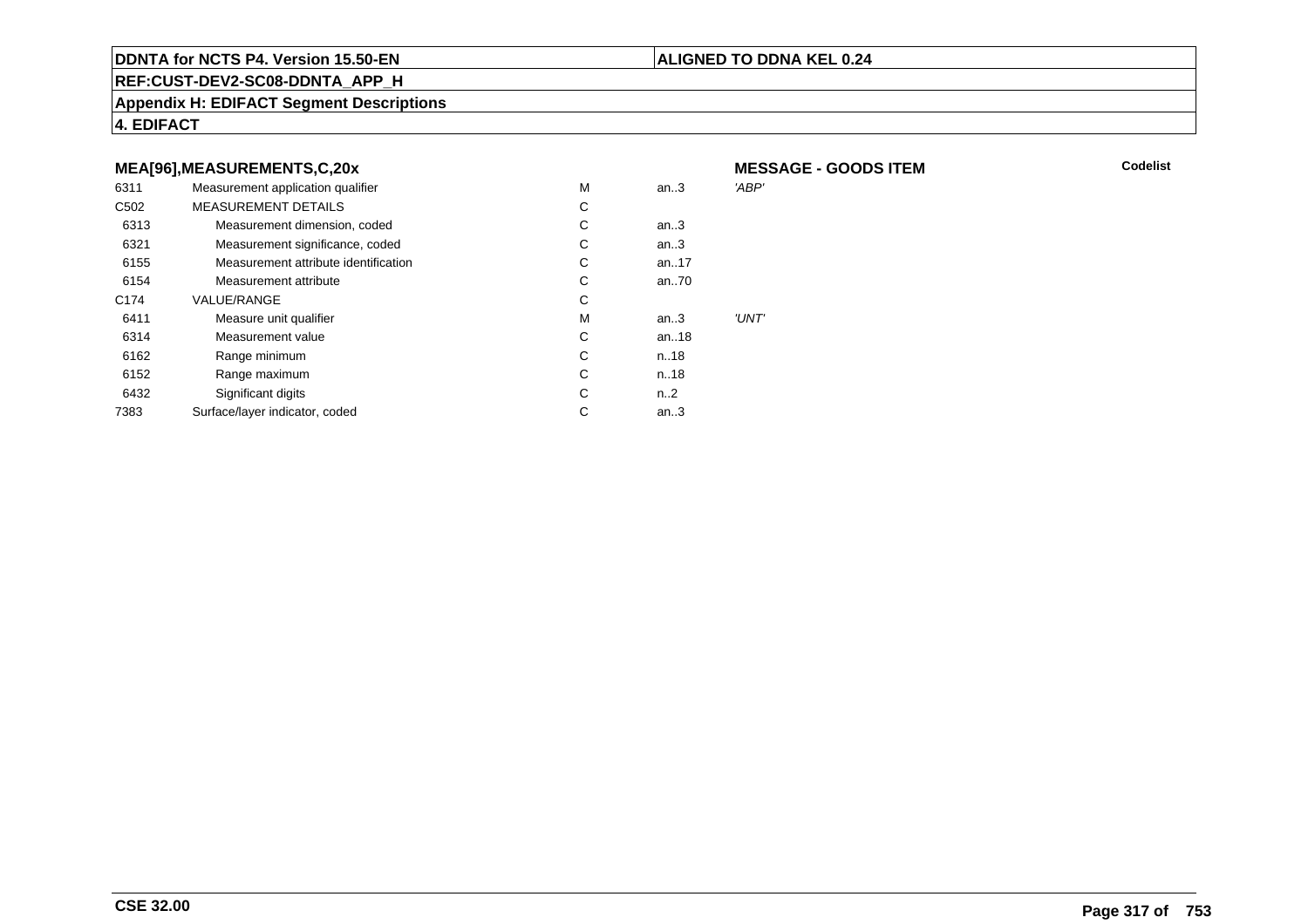#### **ALIGNED TO DDNA KEL 0.24**

**REF:CUST-DEV2-SC08-DDNTA\_APP\_H**

**Appendix H: EDIFACT Segment Descriptions**

**4. EDIFACT**

| NAD[97], NAME AND ADDRESS, C, 5x    |   |      | MESSAGE - GOODS ITEM - (CONSIGNEE) TRADER Codelist |  |  |
|-------------------------------------|---|------|----------------------------------------------------|--|--|
| Party qualifier                     | М | an.3 | 'CN'                                               |  |  |
| PARTY IDENTIFICATION DETAILS        | C |      |                                                    |  |  |
| Party id. identification            | М | an35 | TIN(an17)                                          |  |  |
| Code list qualifier                 | C | an.3 |                                                    |  |  |
| Code list responsible agency, coded | С | an.3 |                                                    |  |  |
| NAME AND ADDRESS                    | C |      |                                                    |  |  |
| Name and address line               | м | an35 |                                                    |  |  |
| Name and address line               | С | an35 |                                                    |  |  |
| Name and address line               | C | an35 |                                                    |  |  |
| Name and address line               | C | an35 |                                                    |  |  |
| Name and address line               | С | an35 |                                                    |  |  |
| PARTY NAME                          | С |      |                                                    |  |  |
| Party name                          | м | an35 | Name(an35)                                         |  |  |
| Party name                          | С | an35 |                                                    |  |  |
| Party name                          | С | an35 |                                                    |  |  |
| Party name                          | C | an35 |                                                    |  |  |
| Party name                          | C | an35 |                                                    |  |  |
| Party name format, coded            | С | an.3 |                                                    |  |  |
| <b>STREET</b>                       | С |      |                                                    |  |  |
| Street and number/p.o. box          | м | an35 | Street and number(an35)                            |  |  |
| Street and number/p.o. box          | C | an35 |                                                    |  |  |
| Street and number/p.o. box          | С | an35 |                                                    |  |  |
| Street and number/p.o. box          | C | an35 |                                                    |  |  |
| City name                           | С | an35 | City(an35)                                         |  |  |
| Country sub-entity identification   | С | an.9 | NAD LNG(a2)<br>12                                  |  |  |
| Postcode identification             | С | an.9 | Postal code(an9)                                   |  |  |
| Country, coded                      | C | an.3 | Country code(a2)<br>8                              |  |  |
|                                     |   |      |                                                    |  |  |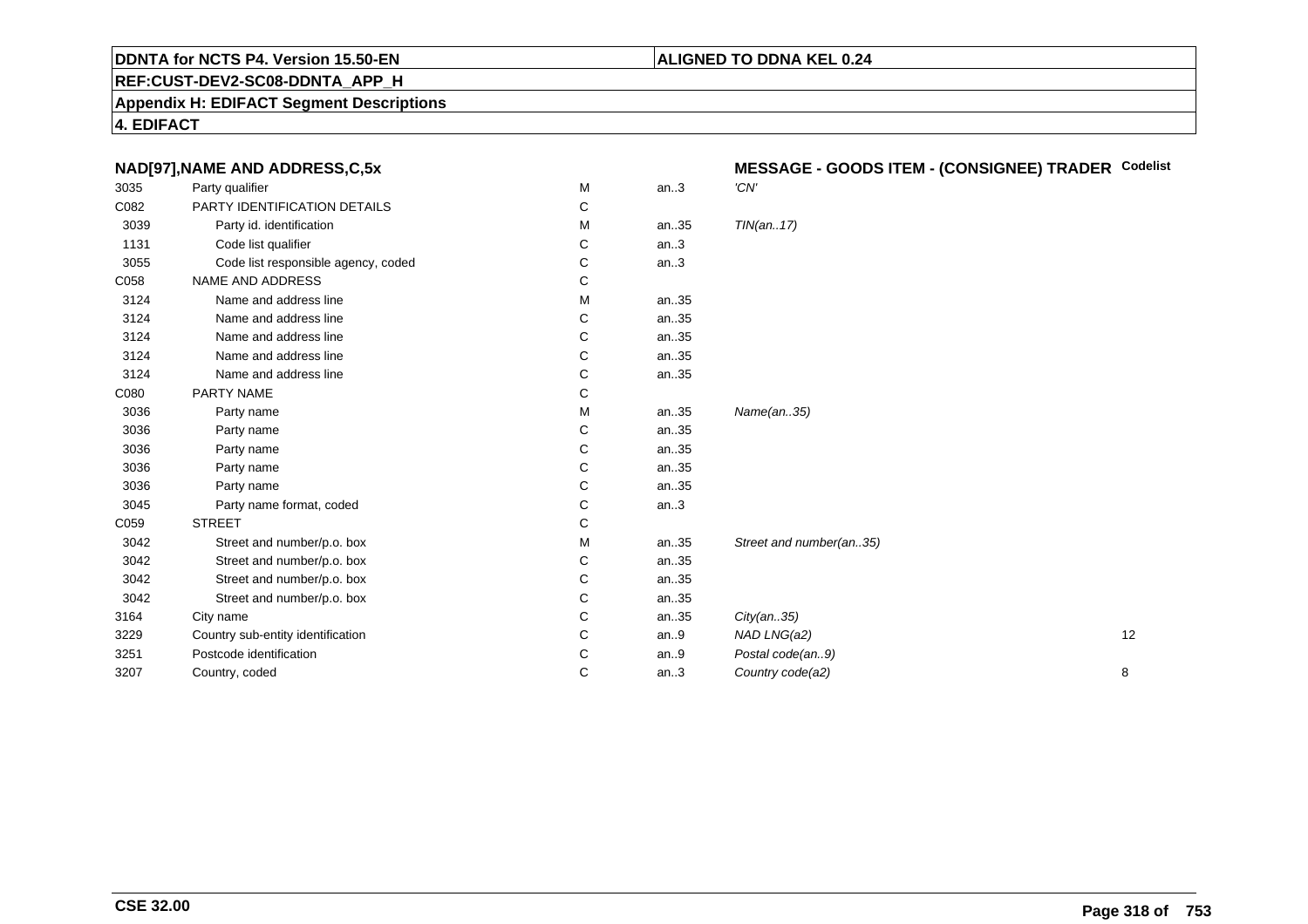#### **ALIGNED TO DDNA KEL 0.24**

**REF:CUST-DEV2-SC08-DDNTA\_APP\_H**

**Appendix H: EDIFACT Segment Descriptions**

**4. EDIFACT**

**CSE 32.00**

| NAD[97], NAME AND ADDRESS, C, 5x    |   |      |                         |                                                    |
|-------------------------------------|---|------|-------------------------|----------------------------------------------------|
| Party qualifier                     | М | an.3 | 'CZ'                    |                                                    |
| PARTY IDENTIFICATION DETAILS        | С |      |                         |                                                    |
| Party id. identification            | М | an35 | TIN(an17)               |                                                    |
| Code list qualifier                 | C | an.3 |                         |                                                    |
| Code list responsible agency, coded | С | an.3 |                         |                                                    |
| NAME AND ADDRESS                    | С |      |                         |                                                    |
| Name and address line               | М | an35 |                         |                                                    |
| Name and address line               | С | an35 |                         |                                                    |
| Name and address line               | C | an35 |                         |                                                    |
| Name and address line               | C | an35 |                         |                                                    |
| Name and address line               | С | an35 |                         |                                                    |
| PARTY NAME                          | С |      |                         |                                                    |
| Party name                          | М | an35 | Name(an35)              |                                                    |
| Party name                          | С | an35 |                         |                                                    |
| Party name                          | С | an35 |                         |                                                    |
| Party name                          | C | an35 |                         |                                                    |
| Party name                          | С | an35 |                         |                                                    |
| Party name format, coded            | С | an.3 |                         |                                                    |
| <b>STREET</b>                       | С |      |                         |                                                    |
| Street and number/p.o. box          | М | an35 | Street and number(an35) |                                                    |
| Street and number/p.o. box          | С | an35 |                         |                                                    |
| Street and number/p.o. box          | С | an35 |                         |                                                    |
| Street and number/p.o. box          | С | an35 |                         |                                                    |
| City name                           | C | an35 | City(an35)              |                                                    |
| Country sub-entity identification   | С | an.9 | NAD LNG(a2)<br>12       |                                                    |
| Postcode identification             | С | an.9 | Postal code(an9)        |                                                    |
| Country, coded                      | С | an.3 | Country code(a2)<br>8   |                                                    |
|                                     |   |      |                         | MESSAGE - GOODS ITEM - (CONSIGNOR) TRADER Codelist |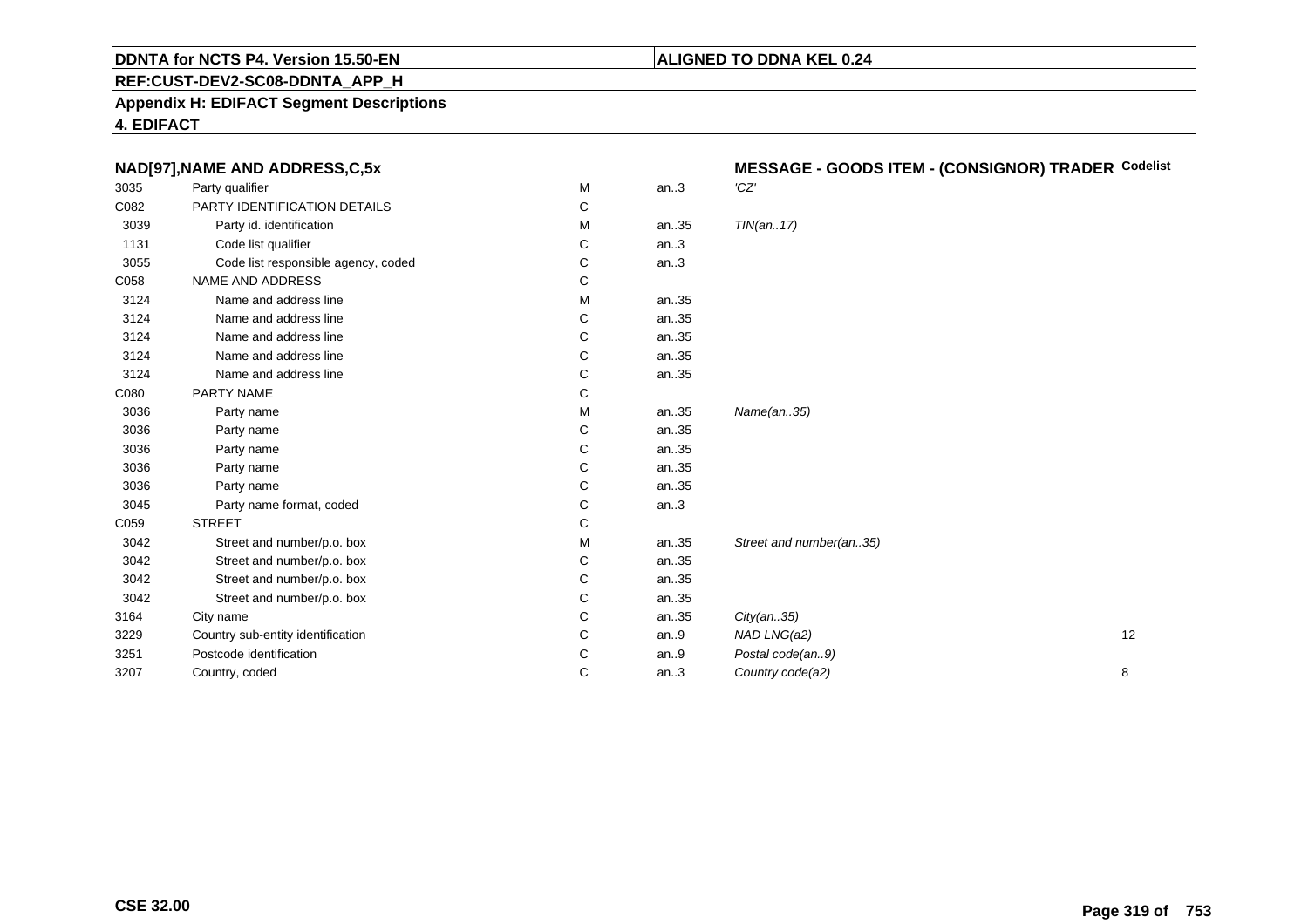#### **REF:CUST-DEV2-SC08-DDNTA\_APP\_H**

**Appendix H: EDIFACT Segment Descriptions**

**4. EDIFACT**

#### **NAD[97],NAME AND ADDRESS,C,5x**

|      | NAD[97], NAME AND ADDRESS, C, 5x    |   |      | <b>MESSAGE - GOODS ITEM - (CONSIGNOR-</b><br><b>SECURITY) TRADER</b> | <b>Codelist</b> |
|------|-------------------------------------|---|------|----------------------------------------------------------------------|-----------------|
| 3035 | Party qualifier                     | М | an.3 | 'GM'                                                                 |                 |
| C082 | PARTY IDENTIFICATION DETAILS        | C |      |                                                                      |                 |
| 3039 | Party id. identification            | M | an35 | TIN(an17)                                                            |                 |
| 1131 | Code list qualifier                 | C | an.3 |                                                                      |                 |
| 3055 | Code list responsible agency, coded | C | an.3 |                                                                      |                 |
| C058 | <b>NAME AND ADDRESS</b>             | С |      |                                                                      |                 |
| 3124 | Name and address line               | М | an35 |                                                                      |                 |
| 3124 | Name and address line               | C | an35 |                                                                      |                 |
| 3124 | Name and address line               | C | an35 |                                                                      |                 |
| 3124 | Name and address line               | C | an35 |                                                                      |                 |
| 3124 | Name and address line               | С | an35 |                                                                      |                 |
| C080 | PARTY NAME                          | C |      |                                                                      |                 |
| 3036 | Party name                          | M | an35 | Name(an35)                                                           |                 |
| 3036 | Party name                          | C | an35 |                                                                      |                 |
| 3036 | Party name                          | C | an35 |                                                                      |                 |
| 3036 | Party name                          | C | an35 |                                                                      |                 |
| 3036 | Party name                          | С | an35 |                                                                      |                 |
| 3045 | Party name format, coded            | C | an.3 |                                                                      |                 |
| C059 | <b>STREET</b>                       | C |      |                                                                      |                 |
| 3042 | Street and number/p.o. box          | M | an35 | Street and number(an35)                                              |                 |
| 3042 | Street and number/p.o. box          | С | an35 |                                                                      |                 |
| 3042 | Street and number/p.o. box          | C | an35 |                                                                      |                 |
| 3042 | Street and number/p.o. box          | C | an35 |                                                                      |                 |
| 3164 | City name                           | С | an35 | City(an35)                                                           |                 |
| 3229 | Country sub-entity identification   | C | an.9 | NAD LNG(a2)                                                          | 12              |
| 3251 | Postcode identification             | С | an.9 | Postal code(an9)                                                     |                 |
| 3207 | Country, coded                      | C | an.3 | Country code(a2)                                                     | 8               |
|      |                                     |   |      |                                                                      |                 |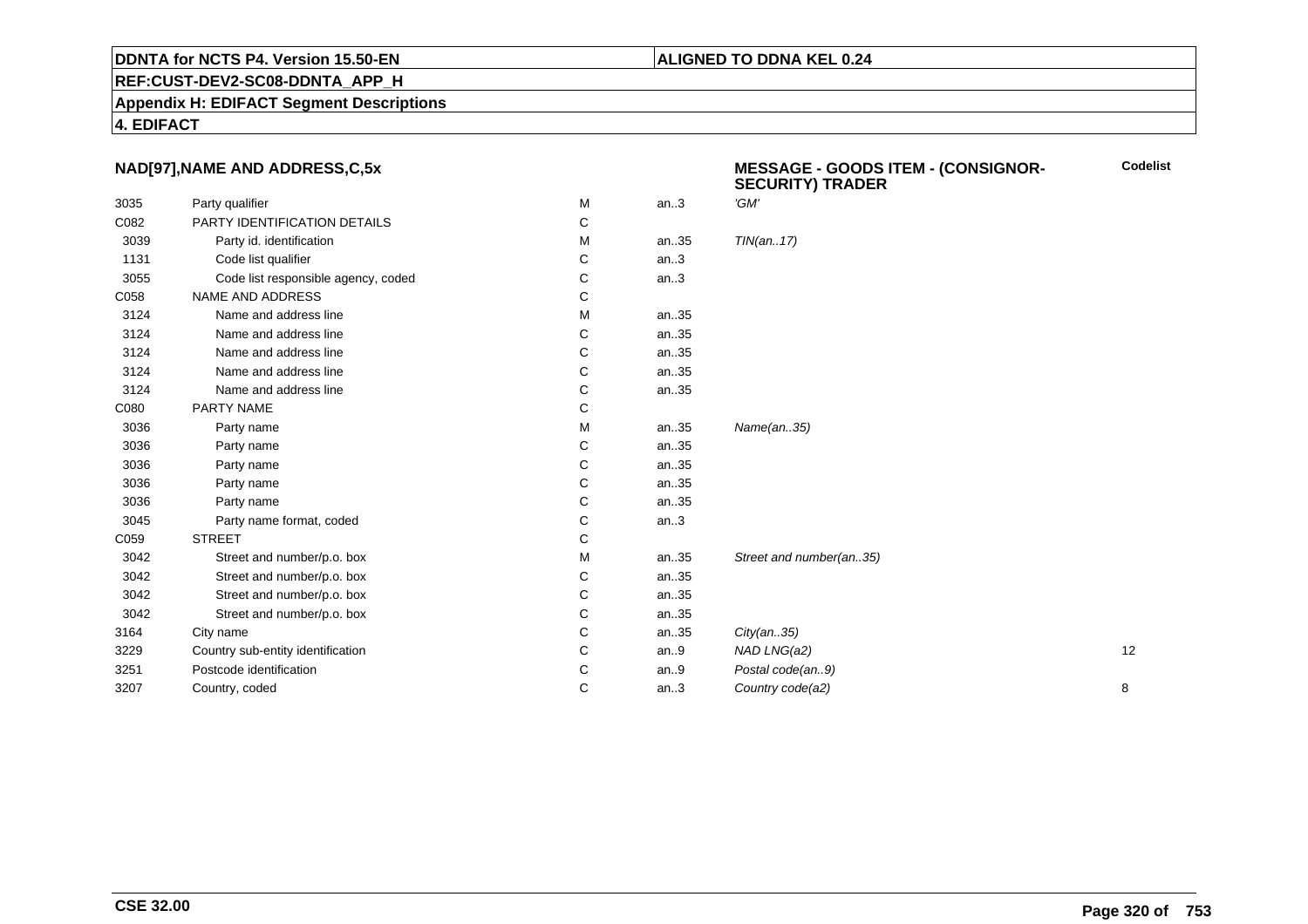#### **REF:CUST-DEV2-SC08-DDNTA\_APP\_H**

**Appendix H: EDIFACT Segment Descriptions**

**4. EDIFACT**

#### **NAD[97],NAME AND ADDRESS,C,5x**

|      | NAD[97], NAME AND ADDRESS, C, 5x    |              |      | <b>MESSAGE - GOODS ITEM - (CONSIGNEE-</b><br><b>SECURITY) TRADER</b> | <b>Codelist</b> |
|------|-------------------------------------|--------------|------|----------------------------------------------------------------------|-----------------|
| 3035 | Party qualifier                     | M            | an.3 | 'DP'                                                                 |                 |
| C082 | PARTY IDENTIFICATION DETAILS        | C            |      |                                                                      |                 |
| 3039 | Party id. identification            | м            | an35 | TIN(an17)                                                            |                 |
| 1131 | Code list qualifier                 | С            | an.3 |                                                                      |                 |
| 3055 | Code list responsible agency, coded | C            | an.3 |                                                                      |                 |
| C058 | NAME AND ADDRESS                    | C            |      |                                                                      |                 |
| 3124 | Name and address line               | M            | an35 |                                                                      |                 |
| 3124 | Name and address line               | С            | an35 |                                                                      |                 |
| 3124 | Name and address line               | C            | an35 |                                                                      |                 |
| 3124 | Name and address line               | С            | an35 |                                                                      |                 |
| 3124 | Name and address line               | C            | an35 |                                                                      |                 |
| C080 | PARTY NAME                          | C            |      |                                                                      |                 |
| 3036 | Party name                          | м            | an35 | Name(an35)                                                           |                 |
| 3036 | Party name                          | C            | an35 |                                                                      |                 |
| 3036 | Party name                          | С            | an35 |                                                                      |                 |
| 3036 | Party name                          | C            | an35 |                                                                      |                 |
| 3036 | Party name                          | С            | an35 |                                                                      |                 |
| 3045 | Party name format, coded            | C            | an.3 |                                                                      |                 |
| C059 | <b>STREET</b>                       | $\mathsf{C}$ |      |                                                                      |                 |
| 3042 | Street and number/p.o. box          | M            | an35 | Street and number(an35)                                              |                 |
| 3042 | Street and number/p.o. box          | С            | an35 |                                                                      |                 |
| 3042 | Street and number/p.o. box          | C            | an35 |                                                                      |                 |
| 3042 | Street and number/p.o. box          | С            | an35 |                                                                      |                 |
| 3164 | City name                           | C            | an35 | City(an35)                                                           |                 |
| 3229 | Country sub-entity identification   | C            | an.9 | NAD LNG(a2)                                                          | 12              |
| 3251 | Postcode identification             | С            | an.9 | Postal code(an9)                                                     |                 |
| 3207 | Country, coded                      | C            | an.3 | Country code(a2)                                                     | 8               |
|      |                                     |              |      |                                                                      |                 |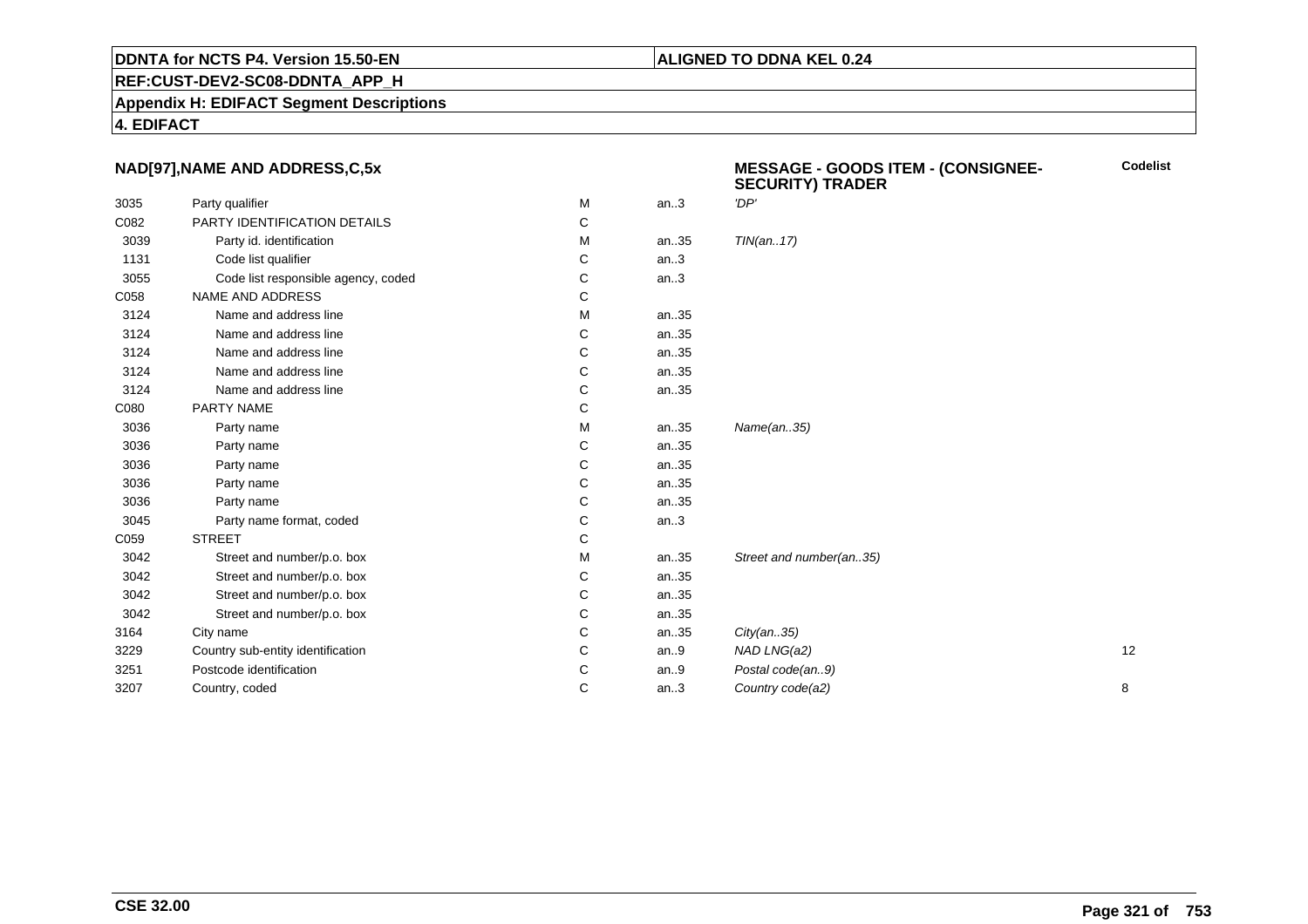#### **REF:CUST-DEV2-SC08-DDNTA\_APP\_H**

**Appendix H: EDIFACT Segment Descriptions**

**4. EDIFACT**

#### **TDT[98],DETAILS OF TRANSPORT,C,9xMESSAGE - GOODS ITEM** 8051Transport stage qualifier methods of the M<br>Conveyance reference number of M M an..3 '2' 8028Conveyance reference number<br>
MODE OF TRANSPORT
C an..17 C<sub>220</sub> MODE OF TRANSPORTT<sub>c</sub>  $\mathbf{C}$ 8067Mode of transport, coded C<br>
Mode of transport C an..3 8066Mode of transport C<br>ANSPORT MEANS an..17 C228 TRANSPORT MEANSs c  $\mathsf{C}$ 8179Type of means of transport identification C<br>
Type of means of transport C an..8 8178Type of means of transport C<br>RRIER C an..17 C040 CARRIERR C 3127Carrier identification C<br>Code list qualifier C an..17 1131Code list qualifier C<br>Code list responsible agency, coded C an..3 3055Code list responsible agency, coded Contract Contract Contract Contract Contract Contract Contract Contract Contract Contract Contract Contract Contract Contract Contract Contract Contract Contract Contract Contract Contra an..3 3128Carrier name C<br>
Scription Contraction Coded<br>
C an..35 8101Transit direction, coded C<br>EXCESS TRANSPORTATION INFORMATION C an..3 C401 EXCESS TRANSPORTATION INFORMATIONN C 8457Excess transportation reason, coded M<br>Excess transportation responsibility, coded M an..3 8459Excess transportation responsibility, coded M<br>Customer authorization number C an..3 7130Customer authorization number  $\begin{array}{ccc} \multicolumn{2}{c} C \\ \multicolumn{2}{c} \multicolumn{2}{c}{} & C \end{array}$  an..17 C222 TRANSPORT IDENTIFICATIONN C 8213Id. of means of transport identification C<br>Code list qualifier C an..9 1131Code list qualifier Code list qualifier Code list responsible agency, coded Code list responsible agency, coded an..3 3055Code list responsible agency, coded C<br>
Id. of the means of transport C an..3 8212Id. of the means of transport<br>
Nationality of means of transport, coded<br>
C an..35 8453Nationality of means of transport, coded C<br>
nsport ownership, coded C an..3 8281 Transport ownership, coded <sup>C</sup>an..3

**ALIGNED TO DDNA KEL 0.24**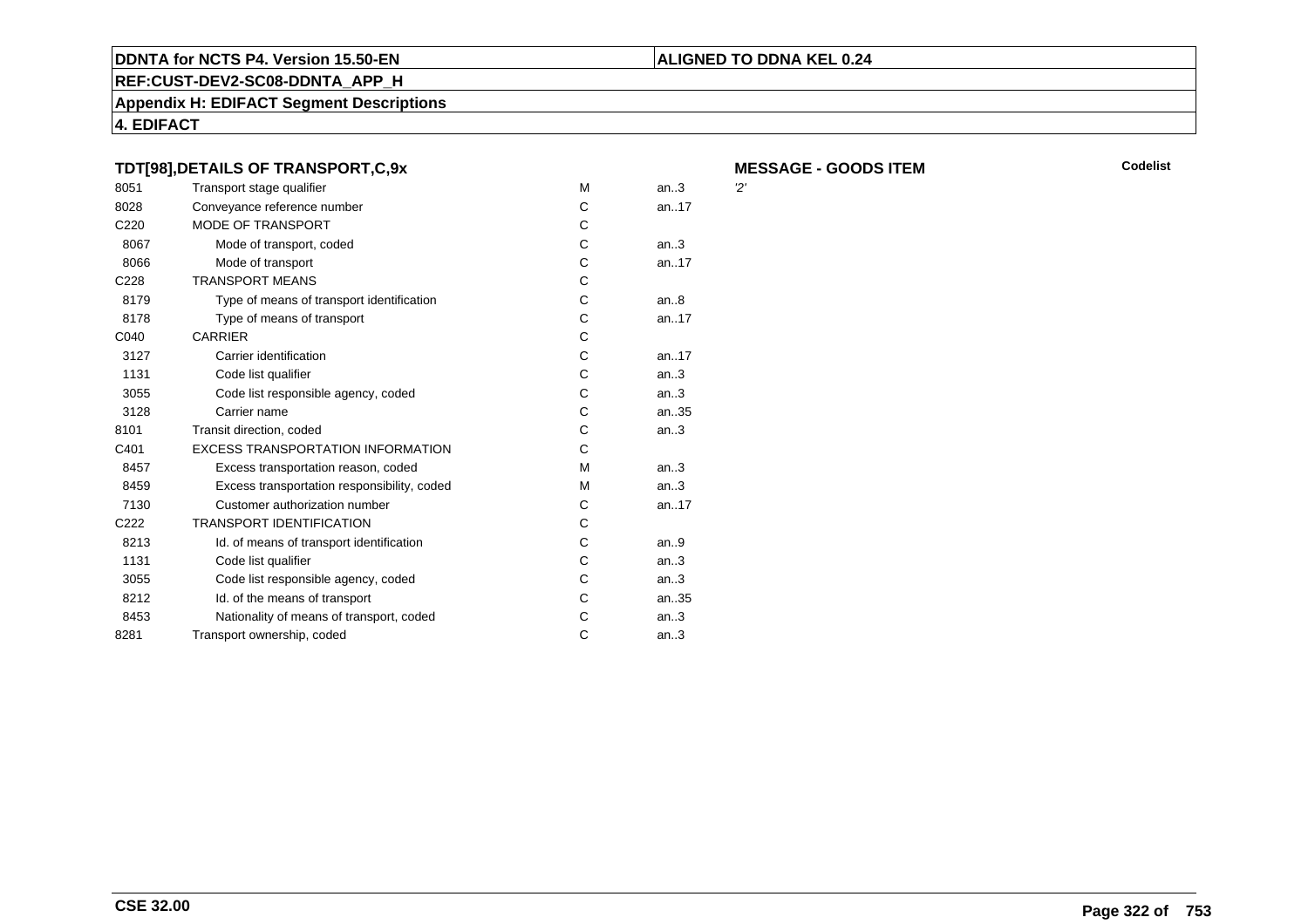## **REF:CUST-DEV2-SC08-DDNTA\_APP\_H**

#### **Appendix H: EDIFACT Segment Descriptions**

**4. EDIFACT**

|                  | TDT[98], DETAILS OF TRANSPORT, C, 9x        |   |      | Codelist<br><b>MESSAGE - GOODS ITEM</b>  |     |  |
|------------------|---------------------------------------------|---|------|------------------------------------------|-----|--|
| 8051             | Transport stage qualifier                   | M | an.3 | '10'                                     |     |  |
| 8028             | Conveyance reference number                 | С | an17 |                                          |     |  |
| C <sub>220</sub> | <b>MODE OF TRANSPORT</b>                    | С |      |                                          |     |  |
| 8067             | Mode of transport, coded                    | С | an.3 |                                          |     |  |
| 8066             | Mode of transport                           | С | an17 |                                          |     |  |
| C228             | <b>TRANSPORT MEANS</b>                      | С |      |                                          |     |  |
| 8179             | Type of means of transport identification   | С | an.8 | Transport charges/ Method of Payment(a1) | 116 |  |
| 8178             | Type of means of transport                  | С | an17 |                                          |     |  |
| C040             | <b>CARRIER</b>                              | С |      |                                          |     |  |
| 3127             | Carrier identification                      | С | an17 |                                          |     |  |
| 1131             | Code list qualifier                         | С | an.3 |                                          |     |  |
| 3055             | Code list responsible agency, coded         | С | an.3 |                                          |     |  |
| 3128             | Carrier name                                | С | an35 |                                          |     |  |
| 8101             | Transit direction, coded                    | С | an.3 |                                          |     |  |
| C401             | <b>EXCESS TRANSPORTATION INFORMATION</b>    | С |      |                                          |     |  |
| 8457             | Excess transportation reason, coded         | M | an.3 |                                          |     |  |
| 8459             | Excess transportation responsibility, coded | м | an.3 |                                          |     |  |
| 7130             | Customer authorization number               | С | an17 |                                          |     |  |
| C <sub>222</sub> | <b>TRANSPORT IDENTIFICATION</b>             | С |      |                                          |     |  |
| 8213             | Id. of means of transport identification    | С | an.9 | UN dangerous goods code(an4)             | 101 |  |
| 1131             | Code list qualifier                         | С | an.3 |                                          |     |  |
| 3055             | Code list responsible agency, coded         | С | an.3 |                                          |     |  |
| 8212             | Id. of the means of transport               | С | an35 |                                          |     |  |
| 8453             | Nationality of means of transport, coded    | С | an.3 |                                          |     |  |
| 8281             | Transport ownership, coded                  | C | an.3 |                                          |     |  |
|                  |                                             |   |      |                                          |     |  |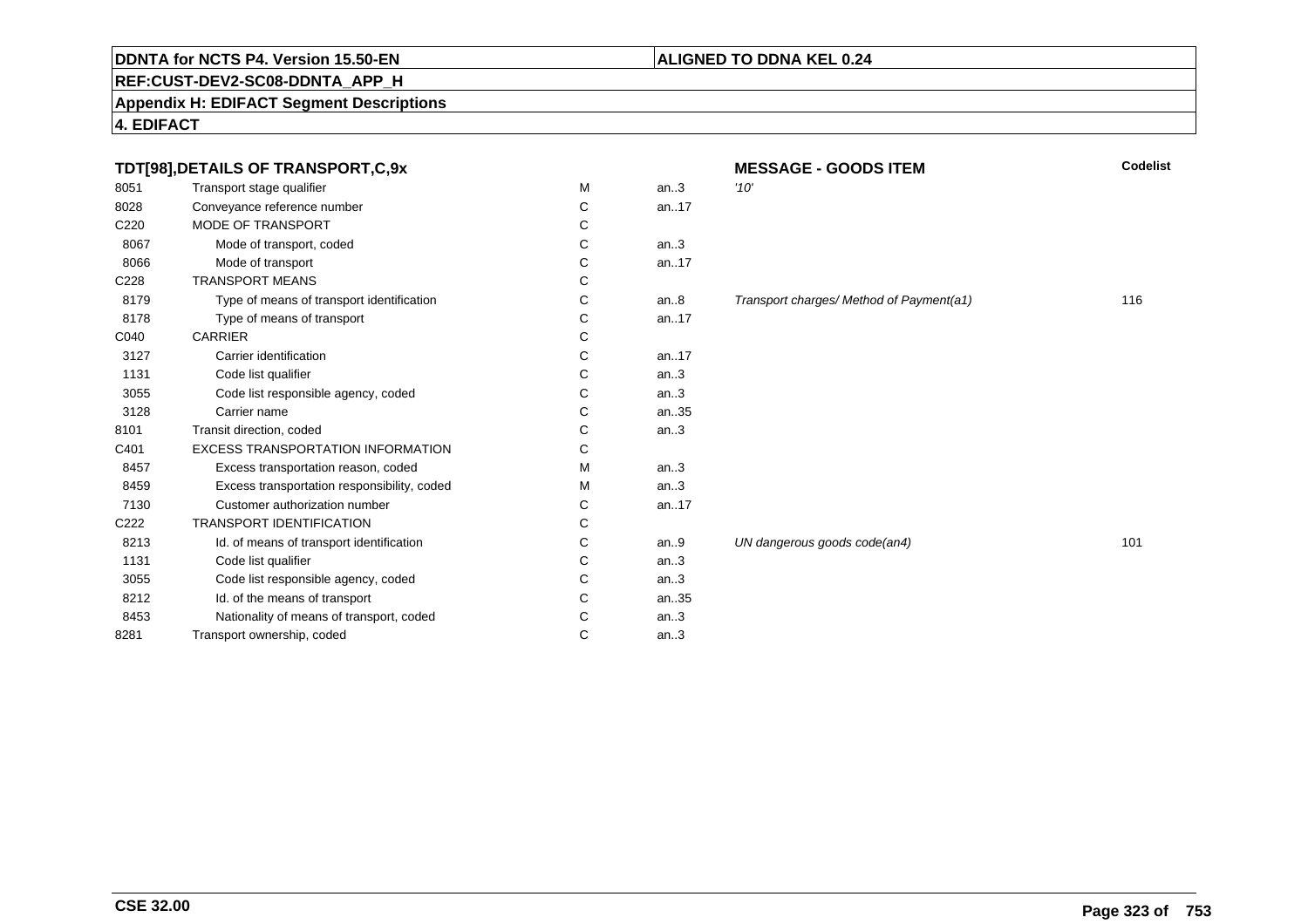#### **REF:CUST-DEV2-SC08-DDNTA\_APP\_H**

**Appendix H: EDIFACT Segment Descriptions**

**4. EDIFACT**

#### **TDT[98],DETAILS OF TRANSPORT,C,9xMESSAGE - GOODS ITEM** 8051Transport stage qualifier methods of the M<br>Conveyance reference number of M an..3 '14' 8028Conveyance reference number<br>
MODE OF TRANSPORT
C an..17 C<sub>220</sub> MODE OF TRANSPORTT<sub>c</sub>  $\mathbf{C}$ 8067Mode of transport, coded C<br>
Mode of transport C an..3 8066Mode of transport C<br>ANSPORT MEANS an..17 C228 TRANSPORT MEANSs c  $\mathsf{C}$ 8179Type of means of transport identification C<br>
Type of means of transport C an..8 8178Type of means of transport C<br>RRIER C an..17 C040 CARRIERR C 3127Carrier identification C<br>Code list qualifier C an..17 1131Code list qualifier C<br>Code list responsible agency, coded C an..3 3055Code list responsible agency, coded Contract Contract Contract Contract Contract Contract Contract Contract Contract Contract Contract Contract Contract Contract Contract Contract Contract Contract Contract Contract Contra an..3 3128Carrier name C<br>
Scription Contraction Coded<br>
C an..35 8101Transit direction, coded C<br>EXCESS TRANSPORTATION INFORMATION C an..3 C401 EXCESS TRANSPORTATION INFORMATIONN C 8457Excess transportation reason, coded M<br>Excess transportation responsibility, coded M an..3 8459Excess transportation responsibility, coded M<br>Customer authorization number C an..3 7130Customer authorization number  $\begin{array}{ccc} \multicolumn{2}{c} C \\ \multicolumn{2}{c} \multicolumn{2}{c}{} & C \end{array}$  an..17 C222 TRANSPORT IDENTIFICATIONN C 8213Id. of means of transport identification C<br>Code list qualifier C an..9 1131Code list qualifier Code list qualifier Code list responsible agency, coded Code list responsible agency, coded an..3 3055Code list responsible agency, coded C<br>
Id. of the means of transport C an..3 8212Id. of the means of transport<br>
Nationality of means of transport, coded<br>
C an..35 8453Nationality of means of transport, coded C<br>
nsport ownership, coded C an..3 8281 Transport ownership, coded <sup>C</sup>an..3

**M** Codelist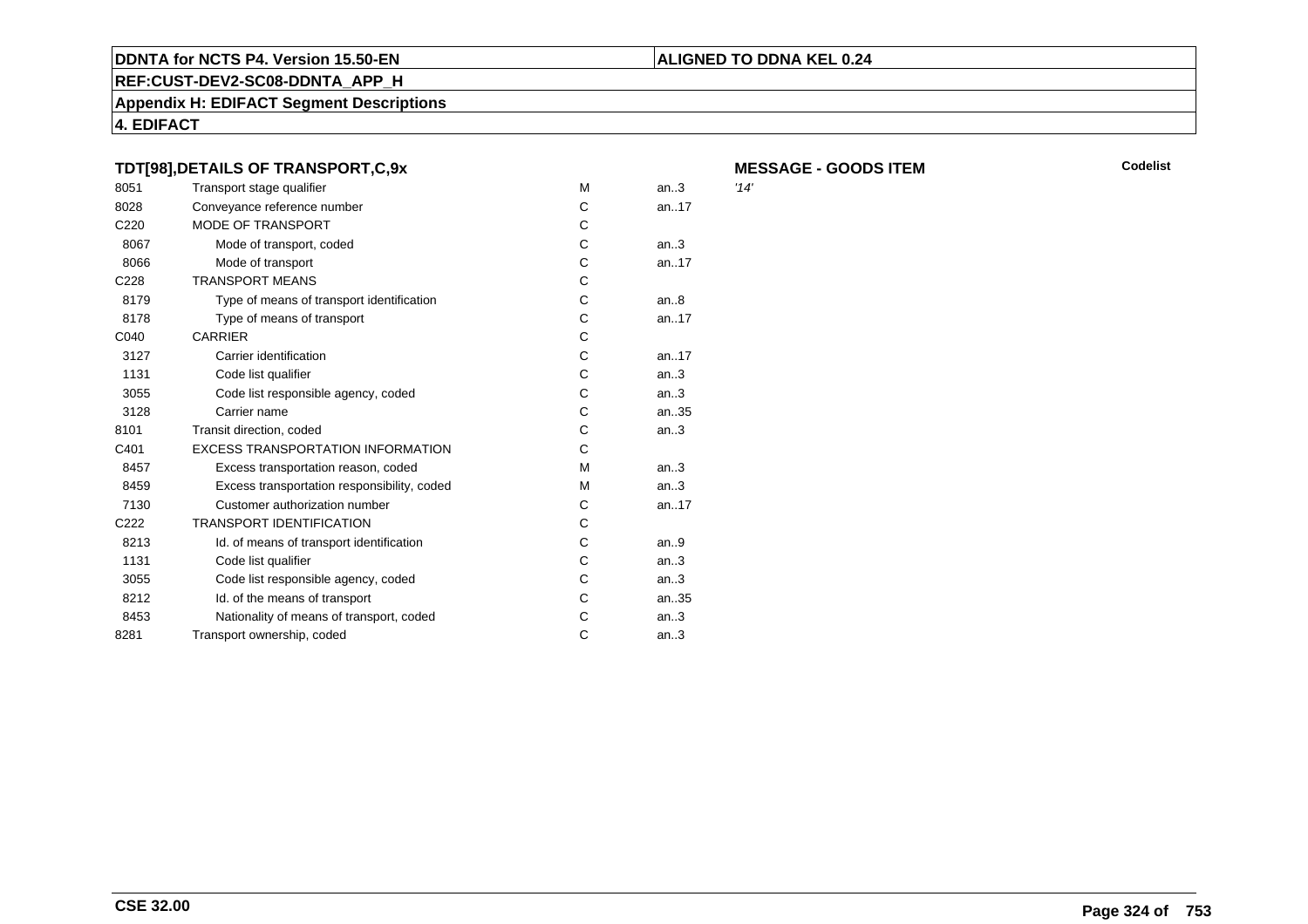#### **REF:CUST-DEV2-SC08-DDNTA\_APP\_H**

#### **Appendix H: EDIFACT Segment Descriptions**

#### **4. EDIFACT**

|  |  | PAC[99], PACKAGE, C, 99x |
|--|--|--------------------------|

| 7224             | Number of packages                                       | C | n.8     | Έ, |
|------------------|----------------------------------------------------------|---|---------|----|
| C <sub>531</sub> | PACKAGING DETAILS                                        | С |         |    |
| 7075             | Packaging level, coded                                   | С | an.3    |    |
| 7233             | Packaging related information, coded                     | С | an.3    |    |
| 7073             | Packaging terms and conditions, coded                    | С | an.3    |    |
| C <sub>202</sub> | PACKAGE TYPE                                             | С |         |    |
| 7065             | Type of packages identification                          | С | an17    |    |
| 1131             | Code list qualifier                                      | С | an.3    |    |
| 3055             | Code list responsible agency, coded                      | C | an.3    |    |
| 7064             | Type of packages                                         | C | an35    |    |
| C402             | PACKAGE TYPE IDENTIFICATION                              | С |         |    |
| 7077             | Item description type, coded                             | С | an. $4$ | Ki |
| 7064             | Type of packages                                         | C | an35    | Nι |
| 7143             | Item number type, coded                                  | С | an.3    |    |
| 7064             | Type of packages                                         | С | an35    | Nι |
| 7143             | Item number type, coded                                  | С | an.3    |    |
| C <sub>532</sub> | RETURNABLE PACKAGE DETAILS                               | C |         |    |
| 8395             | Returnable package freight payment responsibility, coded | С | an.3    |    |
| 8393             | Returnable package load contents, coded                  | С | an.3    |    |
|                  |                                                          |   |         |    |

 **MESSAGE - GOODS ITEM - PACKAGESCodelist**

Number of packages(n..5)

Number of pieces(n..5)

**ALIGNED TO DDNA KEL 0.24**

Kind of packages(an..3) 17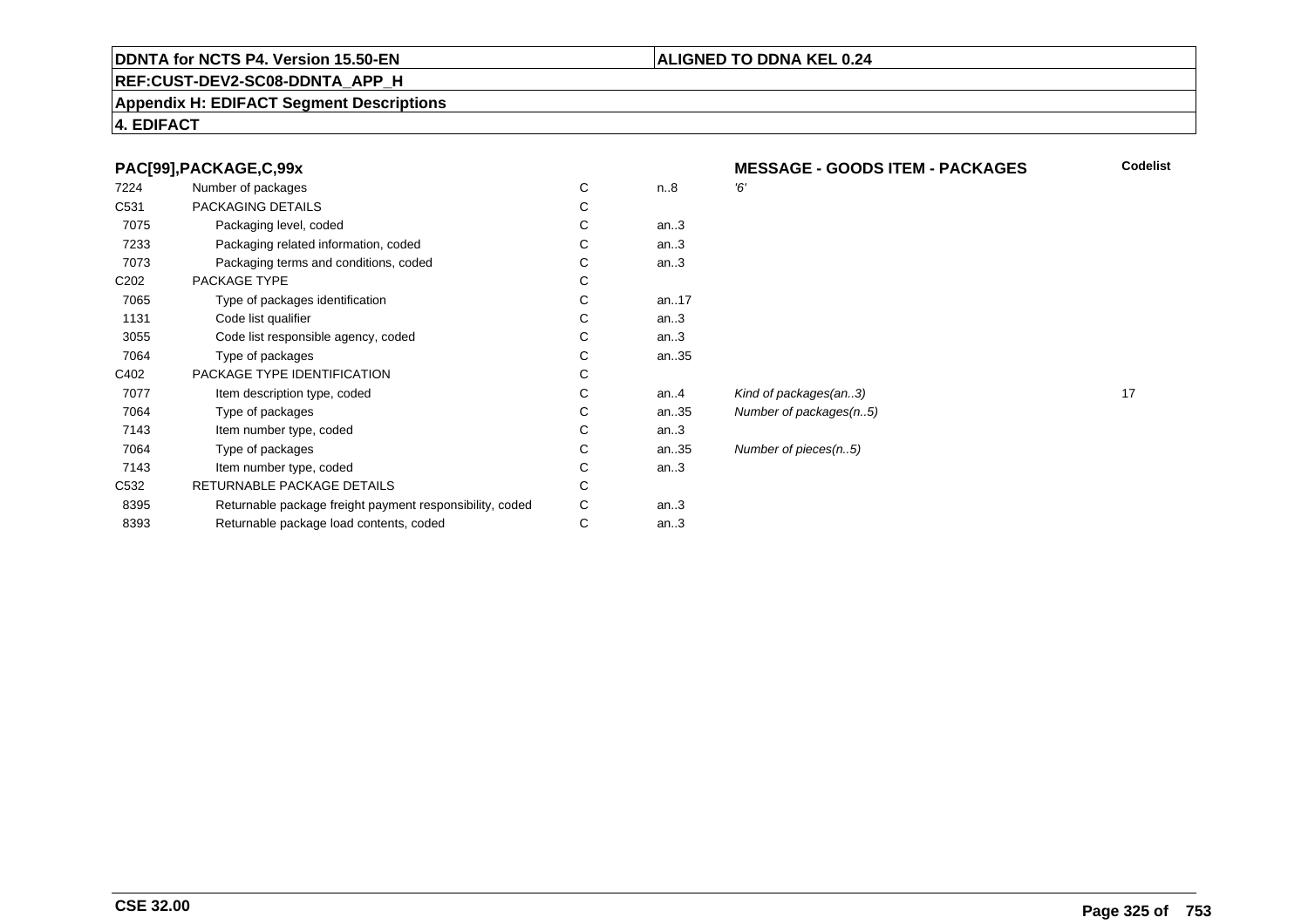#### **ALIGNED TO DDNA KEL 0.24**

## **REF:CUST-DEV2-SC08-DDNTA\_APP\_H**

**Appendix H: EDIFACT Segment Descriptions**

**4. EDIFACT**

#### **PCI[100],PACKAGE IDENTIFICATION,M,1x**

| 4233             | Marking instructions, coded         | C | an.3 | 28'   |
|------------------|-------------------------------------|---|------|-------|
| C <sub>210</sub> | <b>MARKS &amp; LABELS</b>           | C |      |       |
| 7102             | Shipping marks                      | C | an35 | Ma    |
| 7102             | Shipping marks                      | C | an35 | ) --' |
| 7102             | Shipping marks                      | C | an35 |       |
| 7102             | Shipping marks                      | C | an35 |       |
| 7102             | Shipping marks                      | C | an35 |       |
| 7102             | Shipping marks                      | C | an35 |       |
| 7102             | Shipping marks                      | C | an35 |       |
| 7102             | Shipping marks                      | C | an35 |       |
| 7102             | Shipping marks                      | C | an35 |       |
| 7102             | Shipping marks                      | C | an35 |       |
| 8275             | Container/package status, coded     | C | an.3 | Mai   |
| C827             | TYPE OF MARKING                     | C |      |       |
| 7511             | Type of marking, coded              | M | an.3 |       |
| 1131             | Code list qualifier                 | C | an.3 |       |
| 3055             | Code list responsible agency, coded | C | an.3 |       |
|                  |                                     |   |      |       |

# **MESSAGE - GOODS ITEM - PACKAGES**<br>n..3 28'

**Codelist**

# an..35 Marks & numbers of packages(an..42)

| ⌒<br>U | an35 | $'-$ Continued 07 $-$ ' |
|--------|------|-------------------------|
|        |      |                         |

Marks & numbers of packages LNG(a2) 12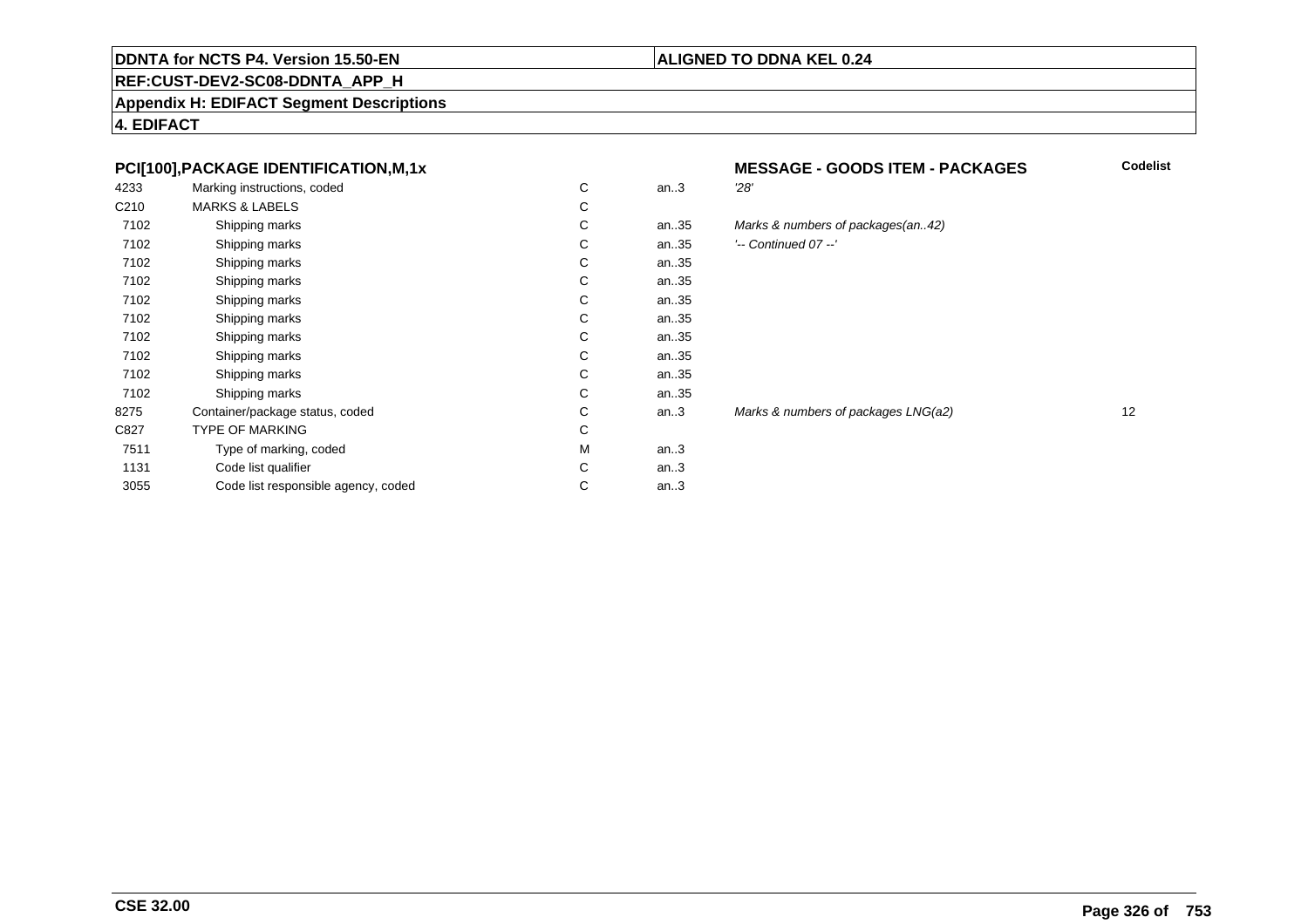## **REF:CUST-DEV2-SC08-DDNTA\_APP\_H**

#### **Appendix H: EDIFACT Segment Descriptions**

#### **4. EDIFACT**

|                  | FTX[101],FREE TEXT,C,1x             |             | <b>MESSAGE - GOODS ITEM - PACKAGES</b> | <b>Codelist</b>             |    |
|------------------|-------------------------------------|-------------|----------------------------------------|-----------------------------|----|
| 4451             | Text subject qualifier              | M           | an.3                                   | 'PKG'                       |    |
| 4453             | Text function, coded                | С           | an.3                                   |                             |    |
| C <sub>107</sub> | <b>TEXT REFERENCE</b>               | С           |                                        |                             |    |
| 4441             | Free text identification            | M           | an17                                   | Complete control(n1)        | 27 |
| 1131             | Code list qualifier                 | С           | an.3                                   |                             |    |
| 3055             | Code list responsible agency, coded | $\sim$<br>Ü | an.3                                   |                             |    |
| C <sub>108</sub> | <b>TEXT LITERAL</b>                 | С           |                                        |                             |    |
| 4440             | Free text                           | С           | an70                                   | Controlled packages(an70)   |    |
| 4440             | Free text                           | C           | an70                                   |                             |    |
| 4440             | Free text                           | C           | an70                                   |                             |    |
| 4440             | Free text                           | С           | an70                                   |                             |    |
| 4440             | Free text                           | C           | an70                                   |                             |    |
| 3453             | Language, coded                     | C           | an.3                                   | Controlled packages LNG(a2) | 12 |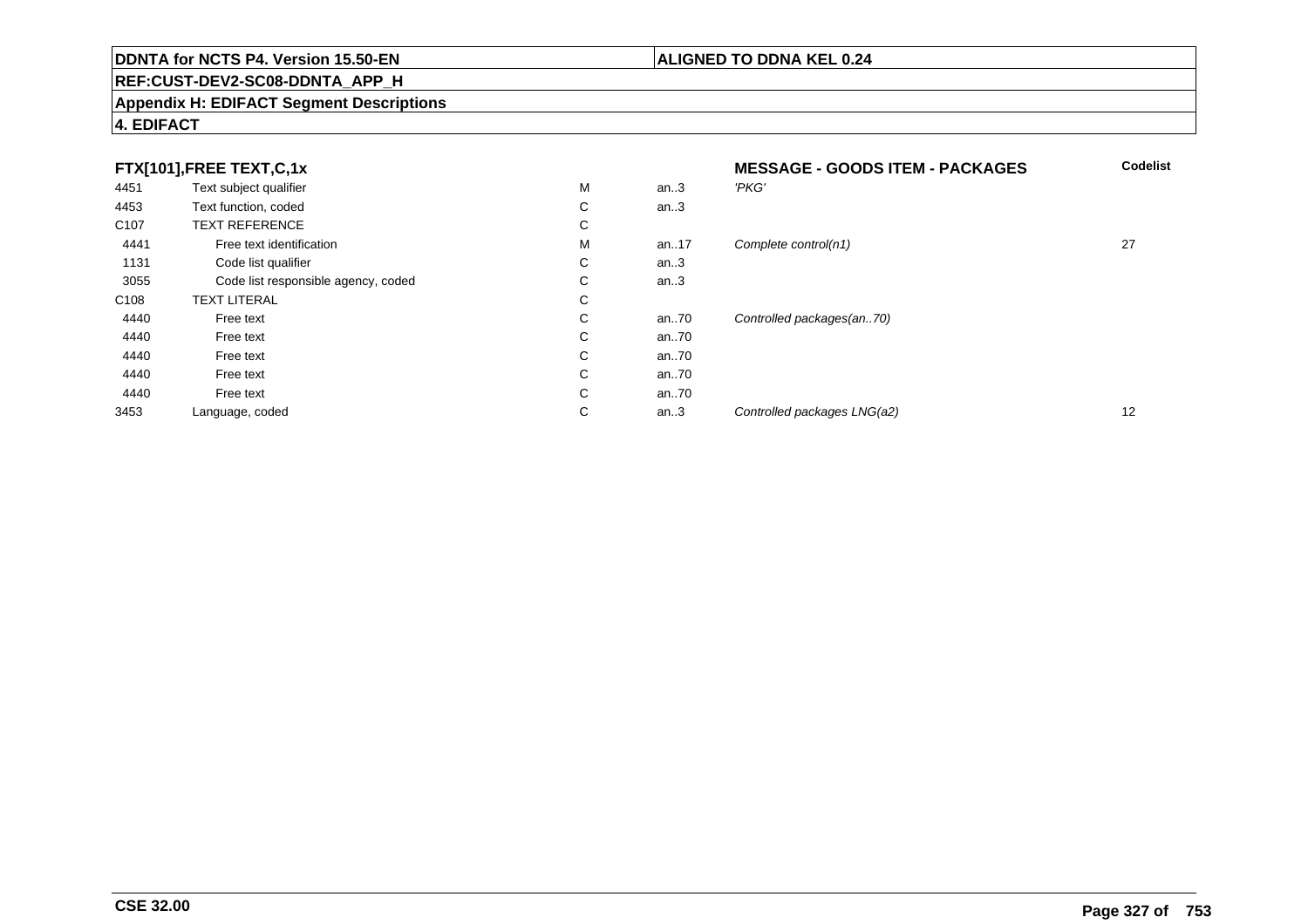#### **REF:CUST-DEV2-SC08-DDNTA\_APP\_H**

#### **Appendix H: EDIFACT Segment Descriptions**

#### **4. EDIFACT**

#### **RFF[105],REFERENCE,C,999x**

| C506 | <b>REFERENCE</b>         | м |
|------|--------------------------|---|
| 1153 | Reference qualifier      | м |
| 1154 | Reference number         | С |
| 1156 | Line number              | С |
| 4000 | Reference version number | С |

#### **MESSAGE - GOODS ITEM - CONTAINERS**

**Codelist**

| М | an $3$ | 'AAO'                  |  |
|---|--------|------------------------|--|
| С | an35   | Container number(an17) |  |
| C | an6    | Complete control(n1)   |  |
| С | an35   |                        |  |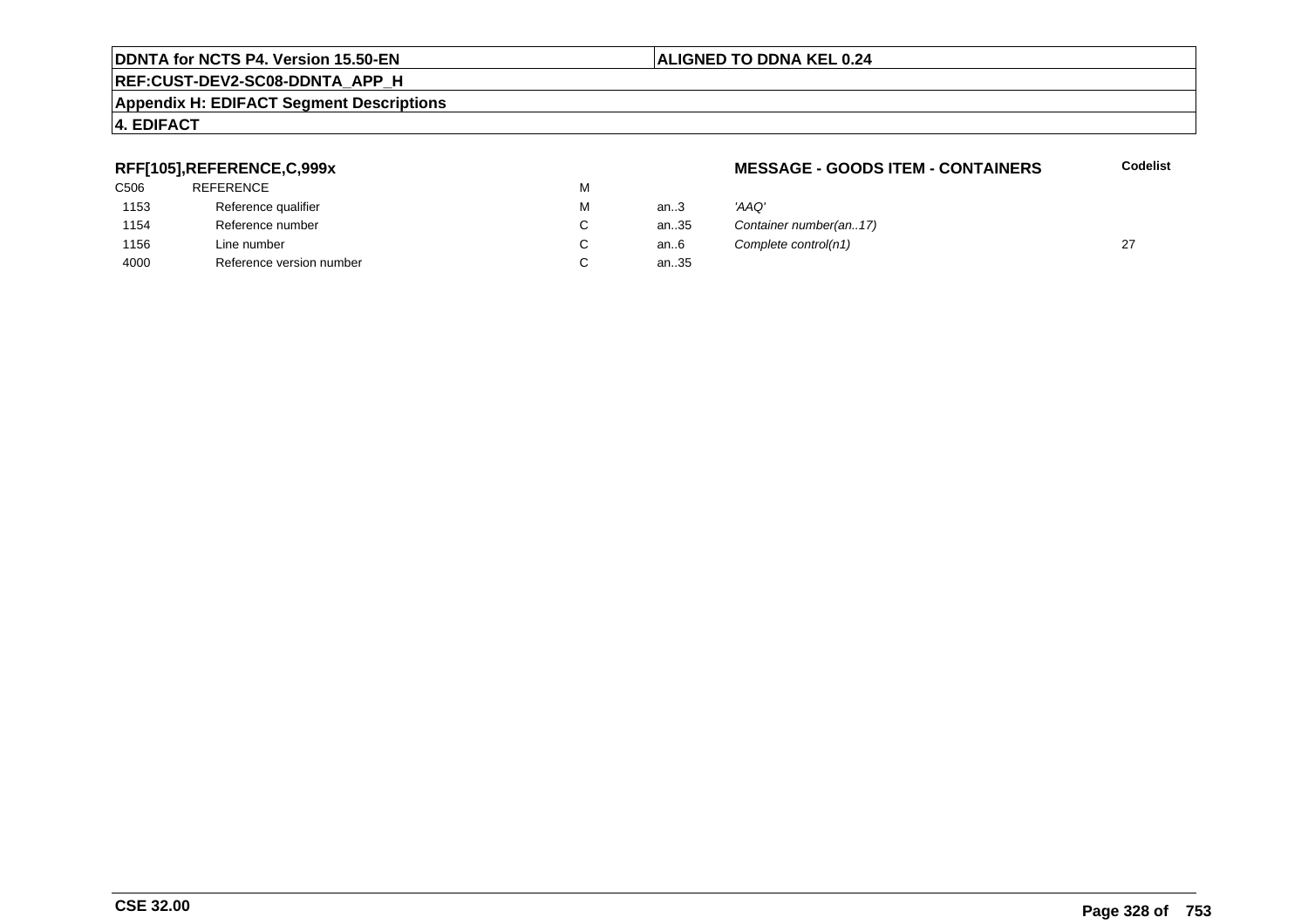#### **ALIGNED TO DDNA KEL 0.24**

**REF:CUST-DEV2-SC08-DDNTA\_APP\_H**

**Appendix H: EDIFACT Segment Descriptions**

**4. EDIFACT**

#### **DOC[111],DOCUMENT/MESSAGE DETAILS,C,999x**

| C <sub>0</sub> 02 | DOCUMENT/MESSAGE NAME                    | M |                  |       |
|-------------------|------------------------------------------|---|------------------|-------|
| 1001              | Document/message name, coded             | С | an.3             | '190' |
| 1131              | Code list qualifier                      | C | an.3             |       |
| 3055              | Code list responsible agency, coded      | C | an $3$           |       |
| 1000              | Document/message name                    | C | an35             | Prev  |
| C <sub>503</sub>  | DOCUMENT/MESSAGE DETAILS                 | С |                  |       |
| 1004              | Document/message number                  | C | an35             | Prev  |
| 1373              | Document/message status, coded           | С | an.3             | Com   |
| 1366              | Document/message source                  | C | an35             | Com   |
| 3453              | Language, coded                          | C | an.3             | Prev  |
| 3153              | Communication channel identifier, coded  | С | an.3             | Com   |
| 1220              | Number of copies of document required    | C | n <sub>1</sub> 2 |       |
| 1218              | Number of originals of document required | С | $n_{-2}$         |       |
|                   |                                          |   |                  |       |

#### **MESSAGE - GOODS ITEM - PREVIOUSADMINISTRATIVE REFERENCES**

| С | an.3 | '190'                               |    |
|---|------|-------------------------------------|----|
| С | an.3 |                                     |    |
| С | an.3 |                                     |    |
| С | an35 | Previous document type(an6)         | 14 |
| С |      |                                     |    |
| С | an35 | Previous document reference(an35)   |    |
| С | an.3 | Complement of information LNG(a2)   | 12 |
| С | an35 | Complement of information(an26)     |    |
| С | an.3 | Previous document reference LNG(a2) | 12 |
| С | an.3 | Complete control(n1)                | 27 |
| C | n 2  |                                     |    |

**Codelist**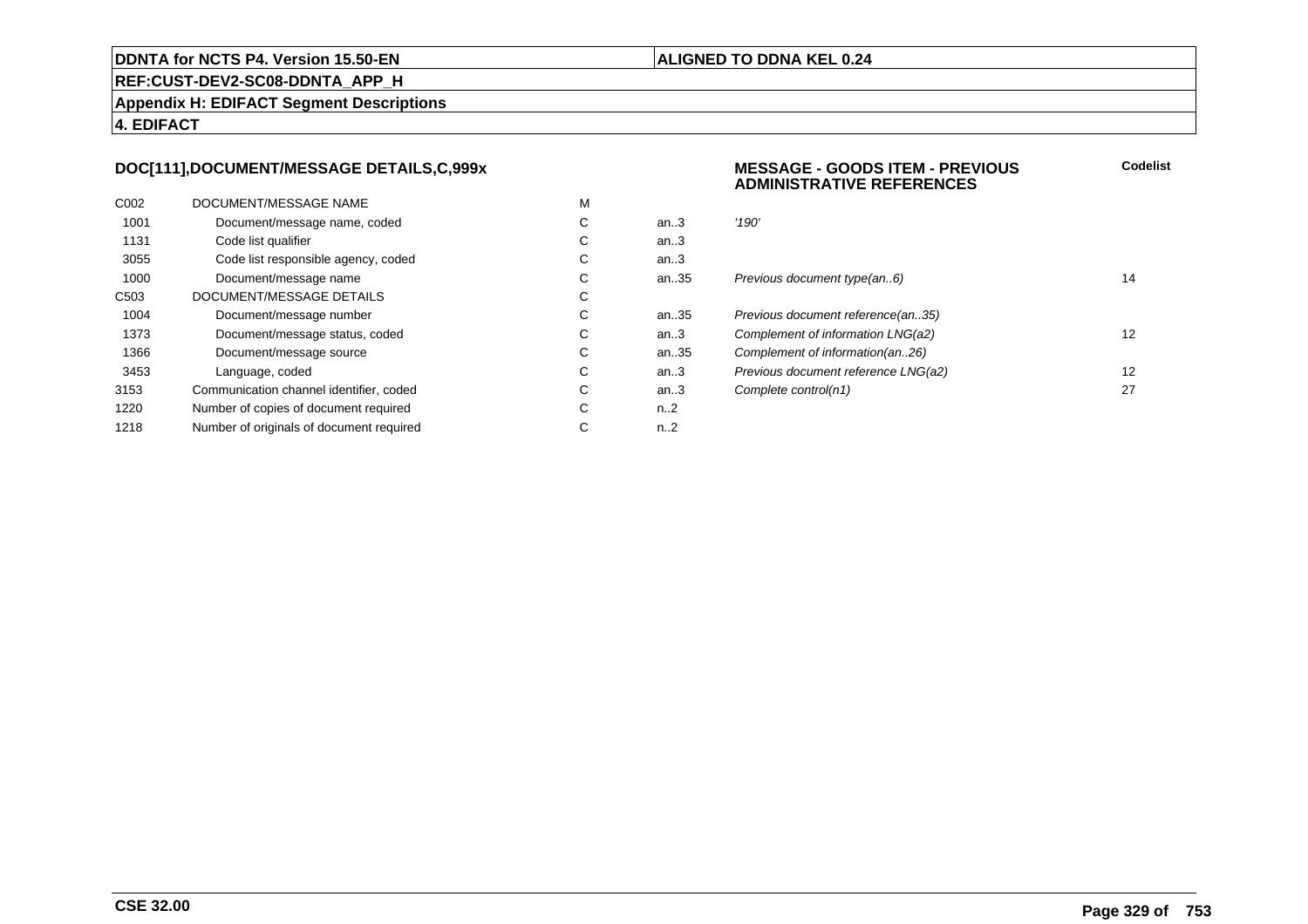#### **ALIGNED TO DDNA KEL 0.24**

**REF:CUST-DEV2-SC08-DDNTA\_APP\_H**

**Appendix H: EDIFACT Segment Descriptions**

**4. EDIFACT**

#### **DOC[111],DOCUMENT/MESSAGE DETAILS,C,999x**

| C <sub>0</sub> 02 | DOCUMENT/MESSAGE NAME                    | M |                  |       |
|-------------------|------------------------------------------|---|------------------|-------|
| 1001              | Document/message name, coded             | С | an.3             | '916' |
| 1131              | Code list qualifier                      | C | an.3             |       |
| 3055              | Code list responsible agency, coded      | C | an $3$           |       |
| 1000              | Document/message name                    | C | an35             | Docu  |
| C <sub>503</sub>  | DOCUMENT/MESSAGE DETAILS                 | С |                  |       |
| 1004              | Document/message number                  | C | an35             | Docu  |
| 1373              | Document/message status, coded           | С | an $3$           | Com   |
| 1366              | Document/message source                  | C | an35             | Com   |
| 3453              | Language, coded                          | C | an.3             | Docu  |
| 3153              | Communication channel identifier, coded  | С | an.3             | Com   |
| 1220              | Number of copies of document required    | C | n <sub>1</sub> 2 |       |
| 1218              | Number of originals of document required | С | n <sub>1</sub> 2 |       |
|                   |                                          |   |                  |       |

#### **MESSAGE - GOODS ITEM - PRODUCEDDOCUMENTS/CERTIFICATESCodelist**

| С  | an.3 | '916'                             |    |
|----|------|-----------------------------------|----|
| С  | an.3 |                                   |    |
| С  | an.3 |                                   |    |
| С  | an35 | Document type(an4)                | 13 |
| С  |      |                                   |    |
| С  | an35 | Document reference(an35)          |    |
| С  | an.3 | Complement of information LNG(a2) | 12 |
| С  | an35 | Complement of information(an26)   |    |
| С  | an.3 | Document reference LNG(a2)        | 12 |
| С  | an.3 | Complete control(n1)              | 27 |
| C. | n 2  |                                   |    |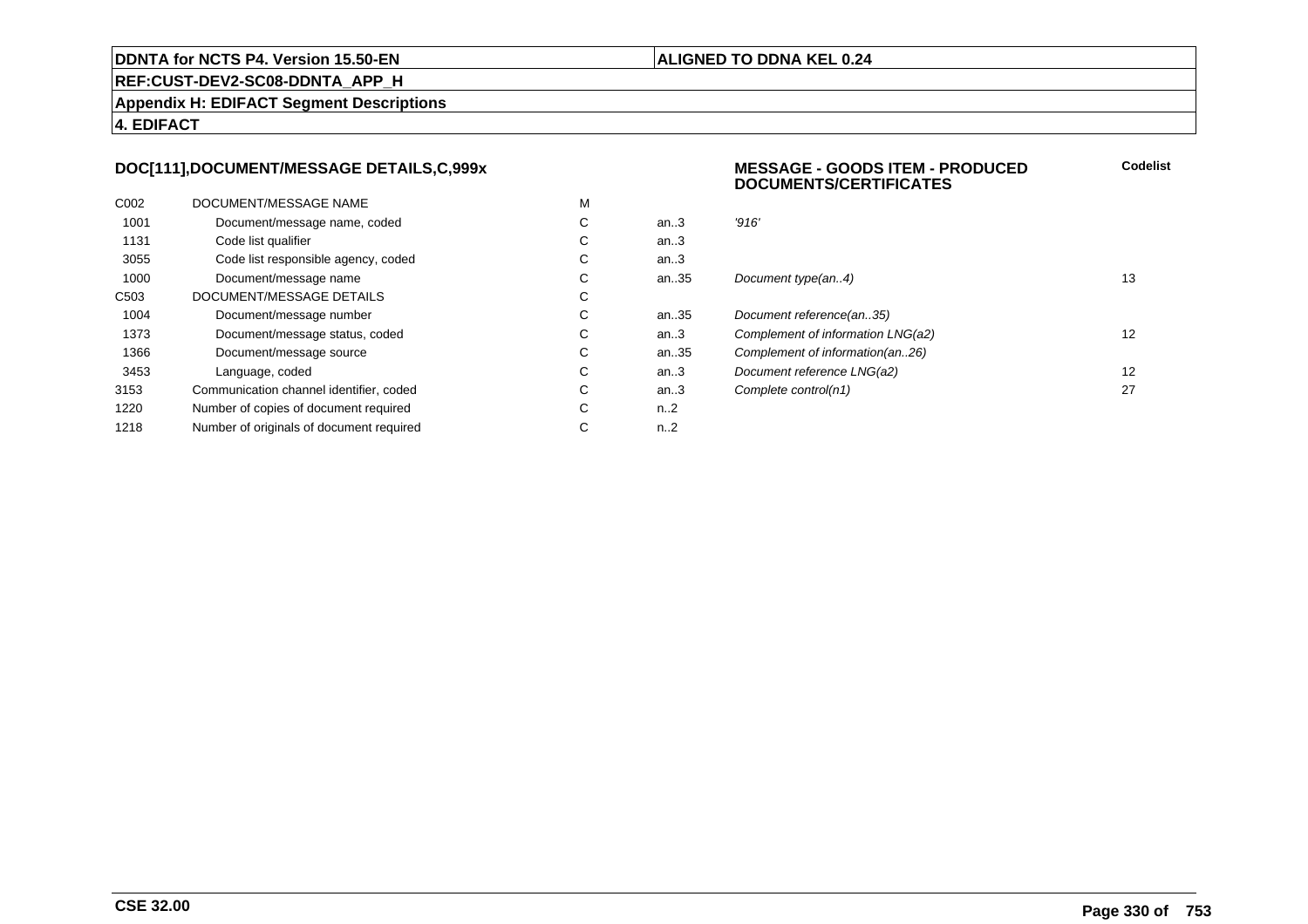#### **ALIGNED TO DDNA KEL 0.24**

**REF:CUST-DEV2-SC08-DDNTA\_APP\_H**

**Appendix H: EDIFACT Segment Descriptions**

**4. EDIFACT**

#### **TOD[115],TERMS OF DELIVERY OR TRANSPORT,C,99x**

| 4055             | Terms of delivery or transport function, coded | D | an $3$ | יכי |
|------------------|------------------------------------------------|---|--------|-----|
| 4215             | Transport charges method of payment, coded     | С | an.3   | Co  |
| C <sub>100</sub> | TERMS OF DELIVERY OR TRANSPORT                 | C |        |     |
| 4053             | Terms of delivery or transport, coded          | С | an3    |     |
| 1131             | Code list qualifier                            | C | an3    | E)  |
| 3055             | Code list responsible agency, coded            | С | an.3   |     |
| 4052             | Terms of delivery or transport                 | С | an70   |     |
| 4052             | Terms of delivery or transport                 | С | an70   |     |
|                  |                                                |   |        |     |

#### **MESSAGE - GOODS ITEM - SPECIAL MENTIONS**<br>m..3 2' **Codelist**

| D | an $.3$ | יכיי                        |    |
|---|---------|-----------------------------|----|
| С | an.3    | Complete control(n1)        | 27 |
| С |         |                             |    |
| С | an.3    |                             |    |
| С | an.3    | Export from country( $a2$ ) | 63 |
| С | an.3    |                             |    |
| С | an70    |                             |    |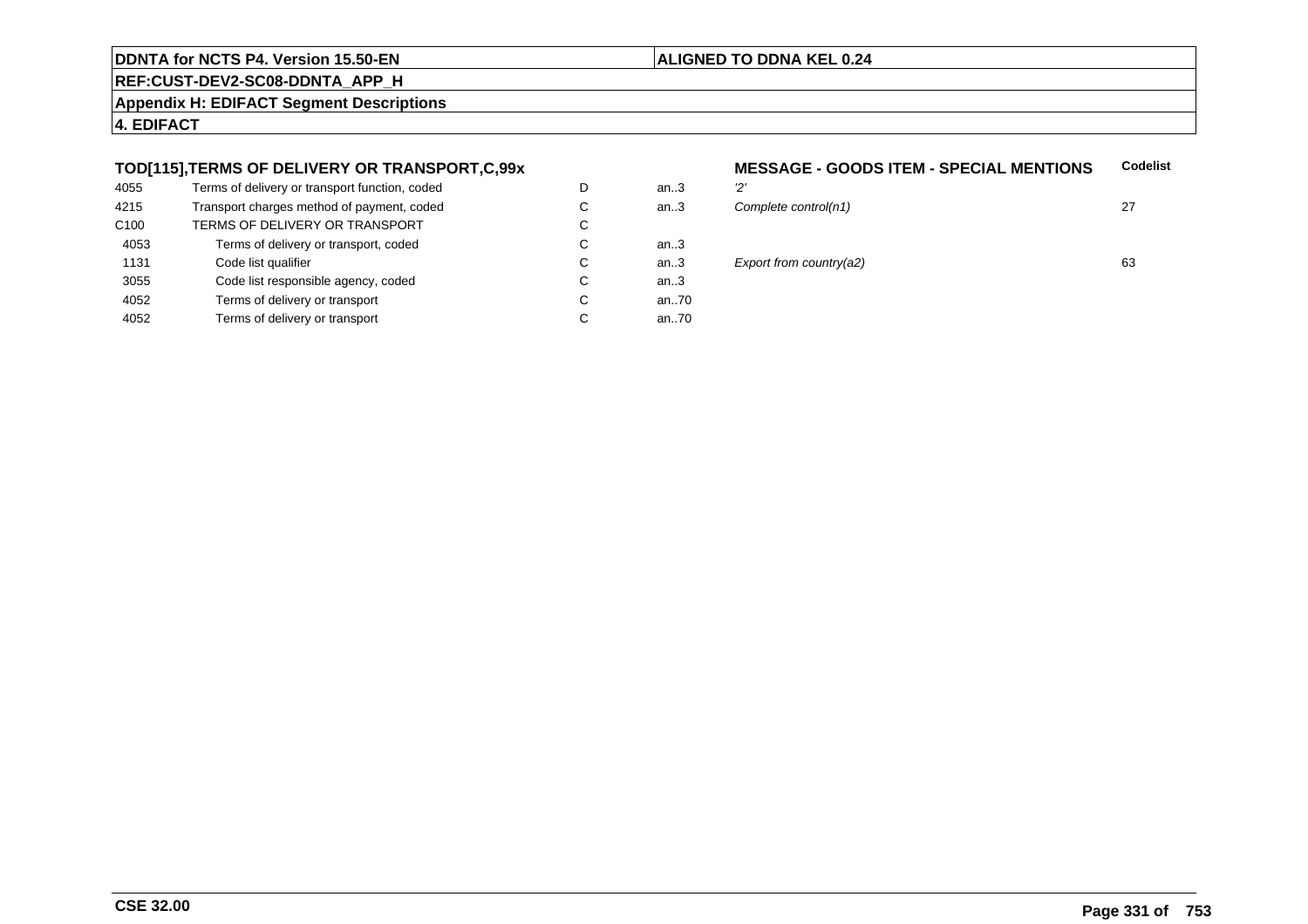#### **ALIGNED TO DDNA KEL 0.24**

**REF:CUST-DEV2-SC08-DDNTA\_APP\_H**

**Appendix H: EDIFACT Segment Descriptions**

**4. EDIFACT**

#### **TOD[115],TERMS OF DELIVERY OR TRANSPORT,C,99x**

| 4055             | Terms of delivery or transport function, coded | D | an3  | יכי |
|------------------|------------------------------------------------|---|------|-----|
| 4215             | Transport charges method of payment, coded     | С | an.3 |     |
| C <sub>100</sub> | TERMS OF DELIVERY OR TRANSPORT                 | C |      |     |
| 4053             | Terms of delivery or transport, coded          | С | an3  | E)  |
| 1131             | Code list qualifier                            | C | an.3 |     |
| 3055             | Code list responsible agency, coded            | С | an.3 |     |
| 4052             | Terms of delivery or transport                 | С | an70 |     |
| 4052             | Terms of delivery or transport                 | С | an70 |     |
|                  |                                                |   |      |     |

#### **MESSAGE - GOODS ITEM - SPECIAL MENTIONS**<br>..3 2' **Codelist**



 $27$ <br> $3$  Export from EC(n1) 27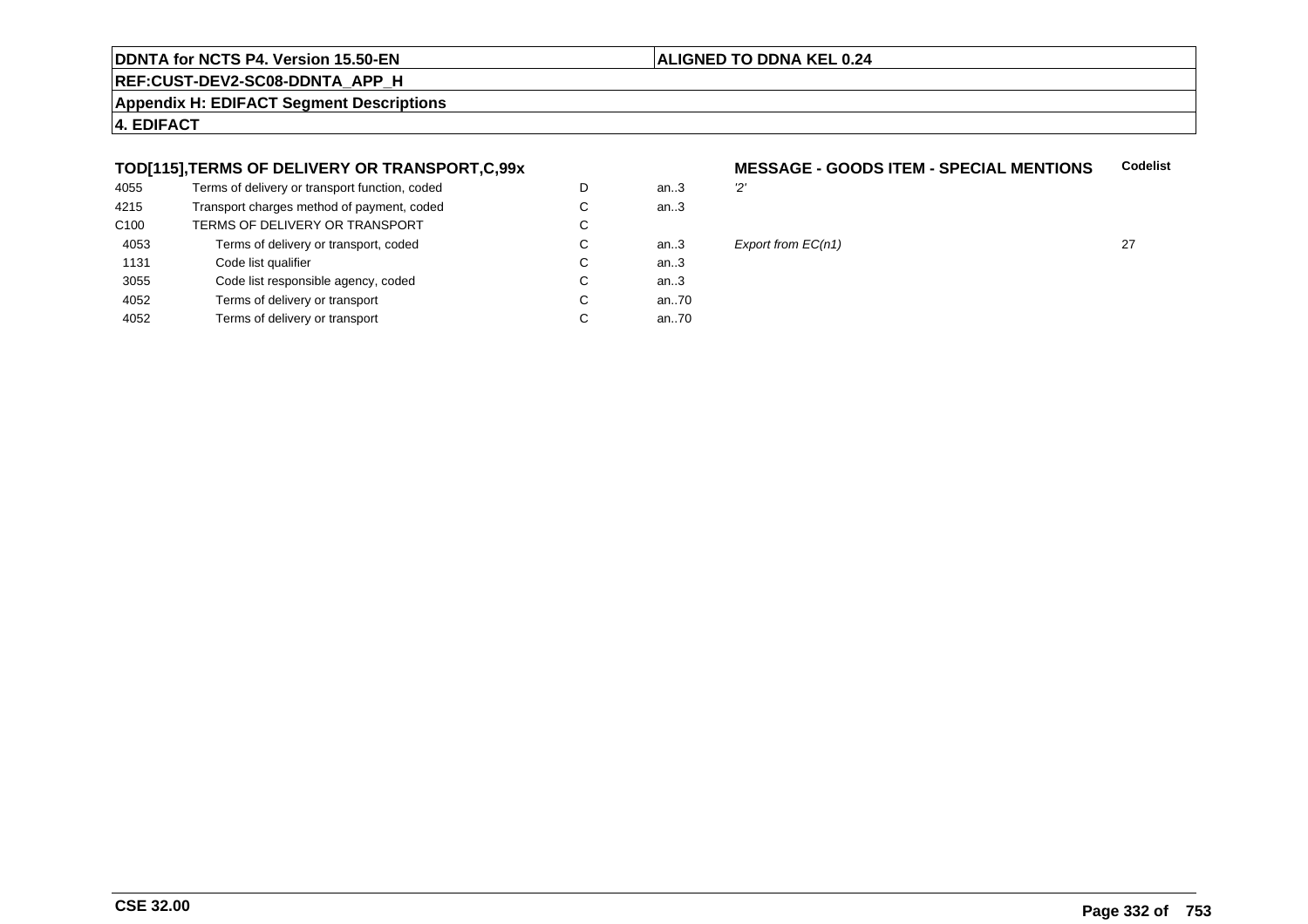#### **REF:CUST-DEV2-SC08-DDNTA\_APP\_H**

#### **Appendix H: EDIFACT Segment Descriptions**

#### **4. EDIFACT**

| 4451             | Text subject qualifier              | M | an.3 | 'ACB'                             |    |
|------------------|-------------------------------------|---|------|-----------------------------------|----|
| 4453             | Text function, coded                | С | an.3 |                                   |    |
| C <sub>107</sub> | <b>TEXT REFERENCE</b>               | С |      |                                   |    |
| 4441             | Free text identification            | M | an17 | Additional information coded(an5) | 39 |
| 1131             | Code list qualifier                 | С | an.3 |                                   |    |
| 3055             | Code list responsible agency, coded | С | an.3 |                                   |    |
| C <sub>108</sub> | <b>TEXT LITERAL</b>                 | C |      |                                   |    |
| 4440             | Free text                           | С | an70 | Additional information(an70)      |    |
| 4440             | Free text                           | С | an70 |                                   |    |
| 4440             | Free text                           | C | an70 |                                   |    |
| 4440             | Free text                           | C | an70 |                                   |    |
| 4440             | Free text                           | С | an70 |                                   |    |
| 3453             | Language, coded                     | С | an.3 | Additional information LNG(a2)    | 12 |

**ALIGNED TO DDNA KEL 0.24**

# **MESSAGE - GOODS ITEM - SPECIAL MENTIONS Codelist** M an..17 Additional information coded(an..5) 39<br>-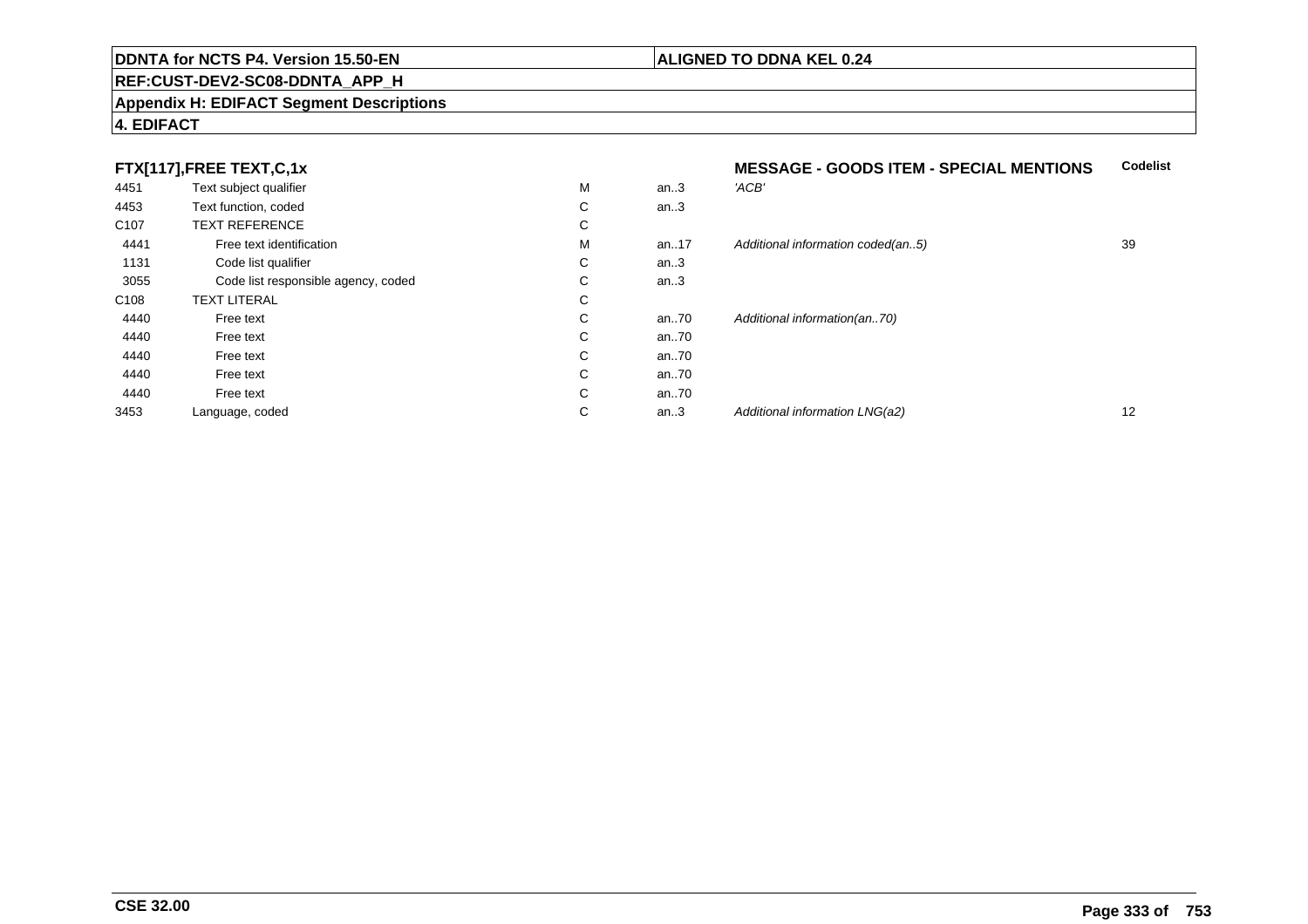#### **REF:CUST-DEV2-SC08-DDNTA\_APP\_H**

#### **Appendix H: EDIFACT Segment Descriptions**

#### **4. EDIFACT**

#### **FTX[117],FREE TEXT,C,1x**

| 4451             | Text subject qualifier              | M | an.3 | 'ACB' |
|------------------|-------------------------------------|---|------|-------|
| 4453             | Text function, coded                | С | an.3 |       |
| C <sub>107</sub> | <b>TEXT REFERENCE</b>               | С |      |       |
| 4441             | Free text identification            | M | an17 |       |
| 1131             | Code list qualifier                 | С | an.3 |       |
| 3055             | Code list responsible agency, coded | С | an.3 |       |
| C <sub>108</sub> | <b>TEXT LITERAL</b>                 | С |      |       |
| 4440             | Free text                           | C | an70 |       |
| 4440             | Free text                           | C | an70 |       |
| 4440             | Free text                           | C | an70 |       |
| 4440             | Free text                           | C | an70 |       |
| 4440             | Free text                           | C | an70 |       |
| 3453             | Language, coded                     | С | an.3 |       |
|                  |                                     |   |      |       |

#### **MESSAGE - GOODS ITEM - SPECIAL MENTIONSCodelist**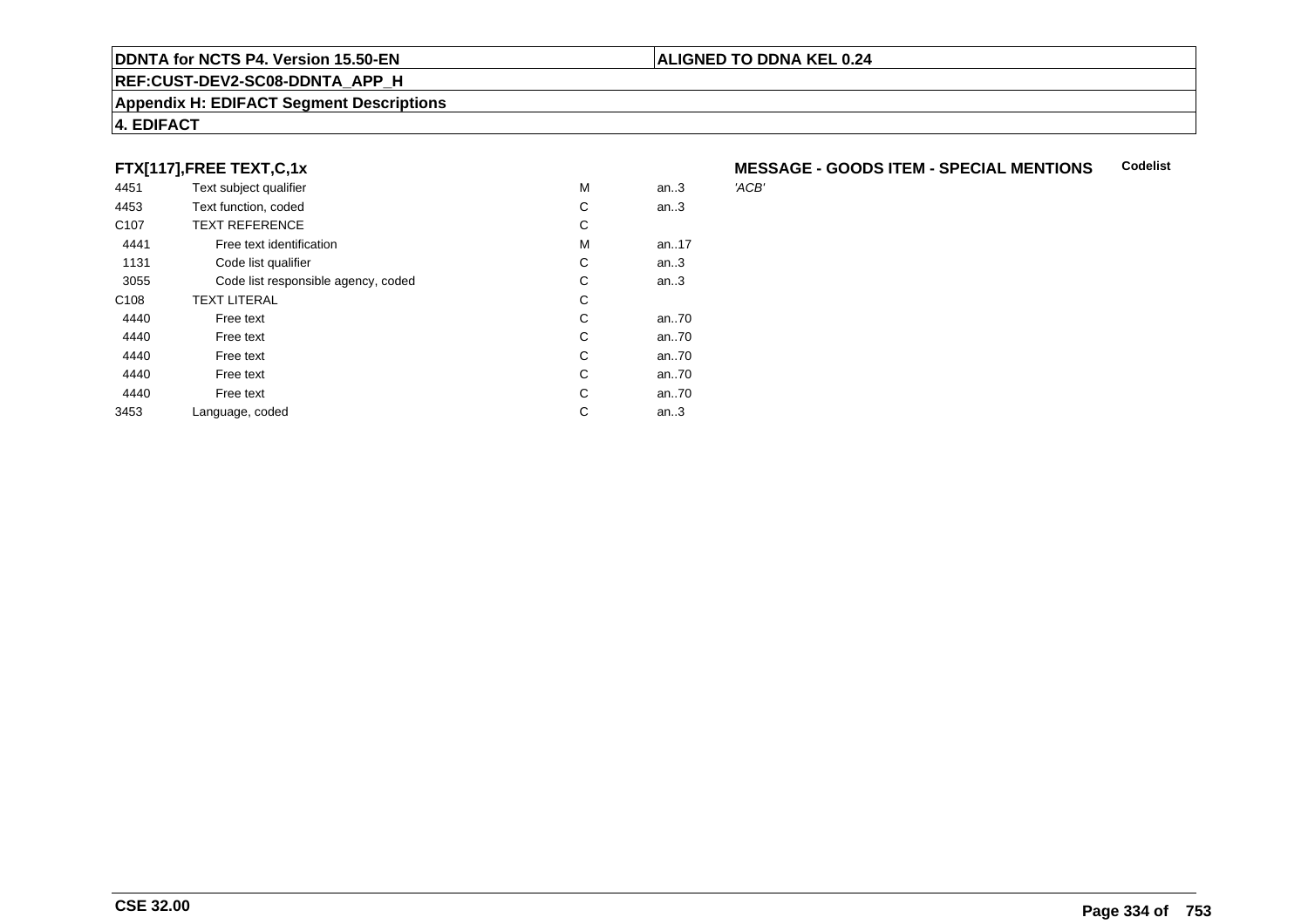#### **ALIGNED TO DDNA KEL 0.24**

**REF:CUST-DEV2-SC08-DDNTA\_APP\_H**

**Appendix H: EDIFACT Segment Descriptions**

**4. EDIFACT**

#### **GIR[131],RELATED IDENTIFICATION NUMBERS,C,50x**

| 7297             | Set identification qualifier | M | an.3 | '3'   |
|------------------|------------------------------|---|------|-------|
| C206             | <b>IDENTIFICATION NUMBER</b> | C |      |       |
| 7402             | Identity number              | M | an35 | $S_6$ |
| 7405             | Identity number qualifier    | C | an.3 |       |
| 4405             | Status, coded                | C | an.3 |       |
| C <sub>206</sub> | <b>IDENTIFICATION NUMBER</b> | C |      |       |
| 7402             | Identity number              | M | an35 | $S_6$ |
| 7405             | Identity number qualifier    | C | an.3 |       |
| 4405             | Status, coded                | C | an.3 |       |
| C <sub>206</sub> | <b>IDENTIFICATION NUMBER</b> | C |      |       |
| 7402             | Identity number              | M | an35 | C     |
| 7405             | Identity number qualifier    | C | an.3 |       |
| 4405             | Status, coded                | C | an.3 |       |
| C206             | <b>IDENTIFICATION NUMBER</b> | C |      |       |
| 7402             | Identity number              | M | an35 |       |
| 7405             | Identity number qualifier    | C | an.3 |       |
| 4405             | Status, coded                | C | an.3 |       |
| C <sub>206</sub> | <b>IDENTIFICATION NUMBER</b> | C |      |       |
| 7402             | Identity number              | M | an35 |       |
| 7405             | Identity number qualifier    | C | an.3 |       |
| 4405             | Status, coded                | C | an.3 |       |
|                  |                              |   |      |       |

# **MESSAGE - GOODS ITEM - SGI CODES Codelist** 35 Sensitive quantity(n..11,3) an...<br>35 Sensitive goods code(n..2) 64  $35$  Complete control(n1) 27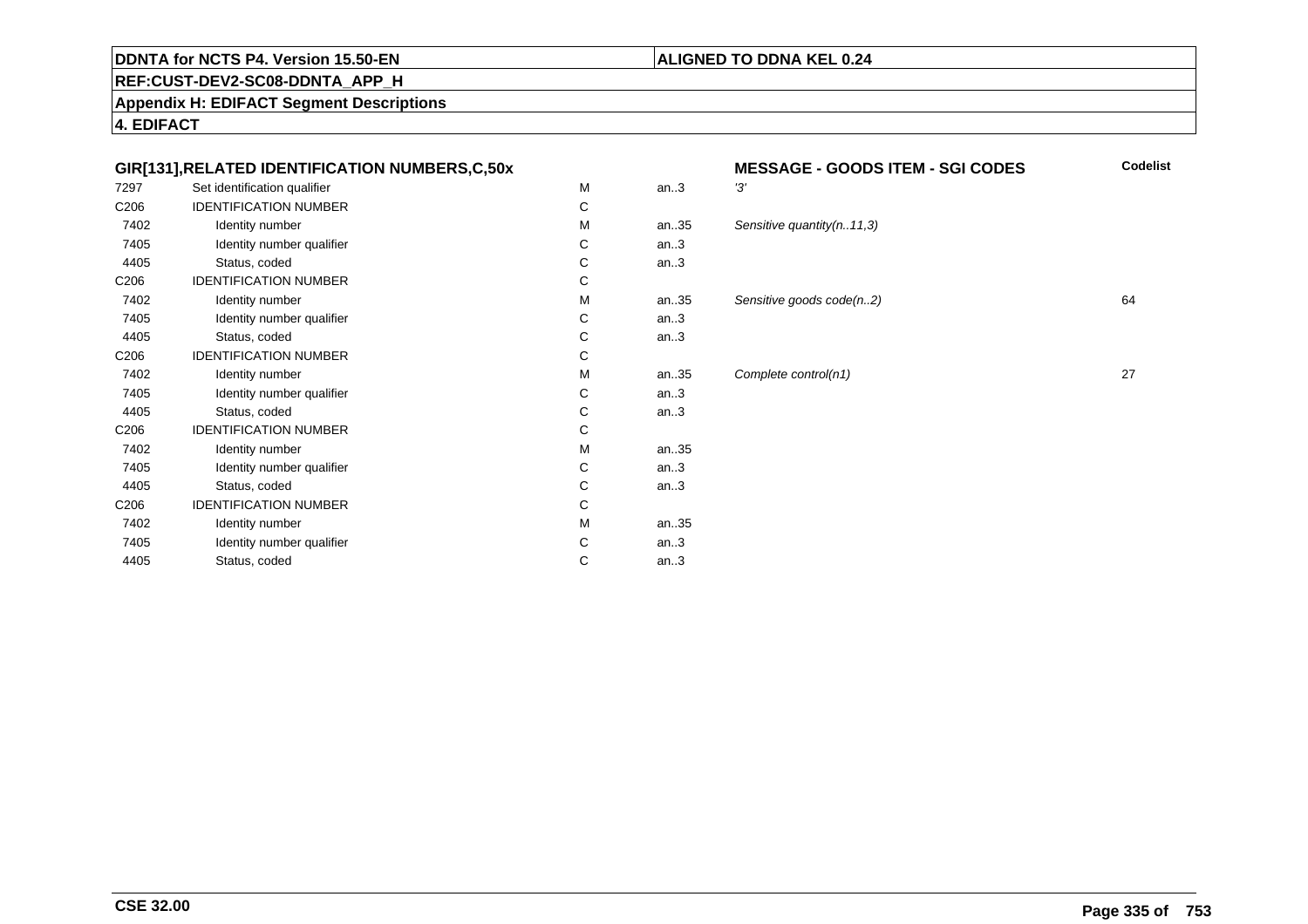#### **ALIGNED TO DDNA KEL 0.24**

**REF:CUST-DEV2-SC08-DDNTA\_APP\_H**

**Appendix H: EDIFACT Segment Descriptions**

**4. EDIFACT**

|                  | GIR[131], RELATED IDENTIFICATION NUMBERS, C, 50x |   |       | M   |
|------------------|--------------------------------------------------|---|-------|-----|
| 7297             | Set identification qualifier                     | M | an.3  | '3' |
| C <sub>206</sub> | <b>IDENTIFICATION NUMBER</b>                     | C |       |     |
| 7402             | Identity number                                  | M | an.35 |     |
| 7405             | Identity number qualifier                        | C | an.3  |     |
| 4405             | Status, coded                                    | C | an.3  |     |
| C <sub>206</sub> | <b>IDENTIFICATION NUMBER</b>                     | C |       |     |
| 7402             | Identity number                                  | M | an35  |     |
| 7405             | Identity number qualifier                        | C | an.3  |     |
| 4405             | Status, coded                                    | C | an.3  |     |
| C <sub>206</sub> | <b>IDENTIFICATION NUMBER</b>                     | C |       |     |
| 7402             | Identity number                                  | M | an35  |     |
| 7405             | Identity number qualifier                        | C | an.3  |     |
| 4405             | Status, coded                                    | C | an.3  |     |
| C <sub>206</sub> | <b>IDENTIFICATION NUMBER</b>                     | C |       |     |
| 7402             | Identity number                                  | M | an.35 |     |
| 7405             | Identity number qualifier                        | C | an.3  |     |
| 4405             | Status, coded                                    | C | an.3  |     |
| C <sub>206</sub> | <b>IDENTIFICATION NUMBER</b>                     | C |       |     |
| 7402             | Identity number                                  | M | an35  |     |
| 7405             | Identity number qualifier                        | C | an.3  |     |
| 4405             | Status, coded                                    | C | an.3  |     |
|                  |                                                  |   |       |     |

 **MESSAGE - GOODS ITEMM** Codelist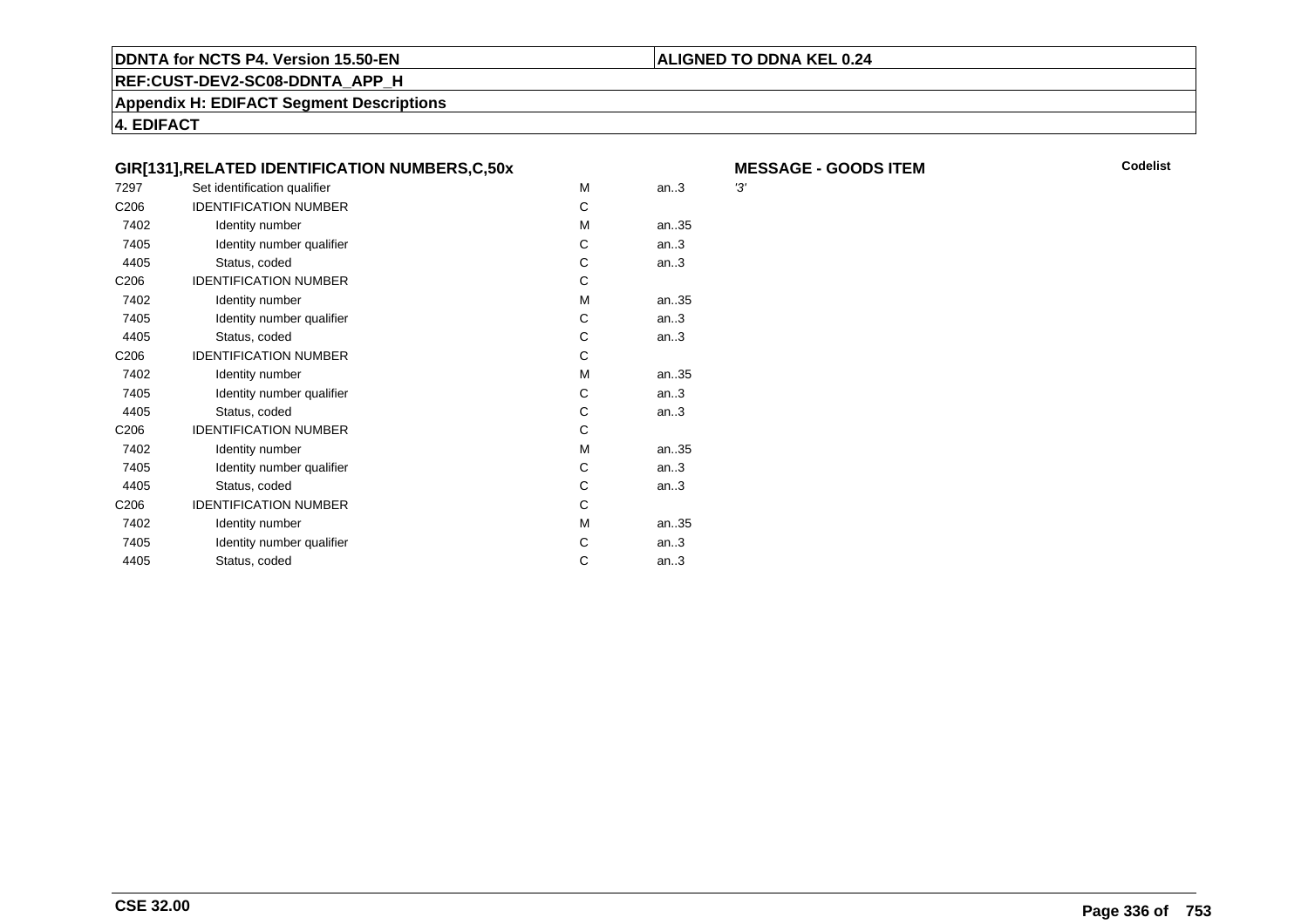#### **REF:CUST-DEV2-SC08-DDNTA\_APP\_H**

#### **Appendix H: EDIFACT Segment Descriptions**

#### **4. EDIFACT**

#### **CNT[145],CONTROL TOTAL,C,5x**

| C270 | CONTROL                | м |      |      |
|------|------------------------|---|------|------|
| 6069 | Control qualifier      | М | an.3 | '11' |
| 6066 | Control value          | м | n.18 | Tot  |
| 6411 | Measure unit qualifier |   | an.3 |      |

**MESSAGE - HEADER**

**R** Codelist

Total number of packages(n..7)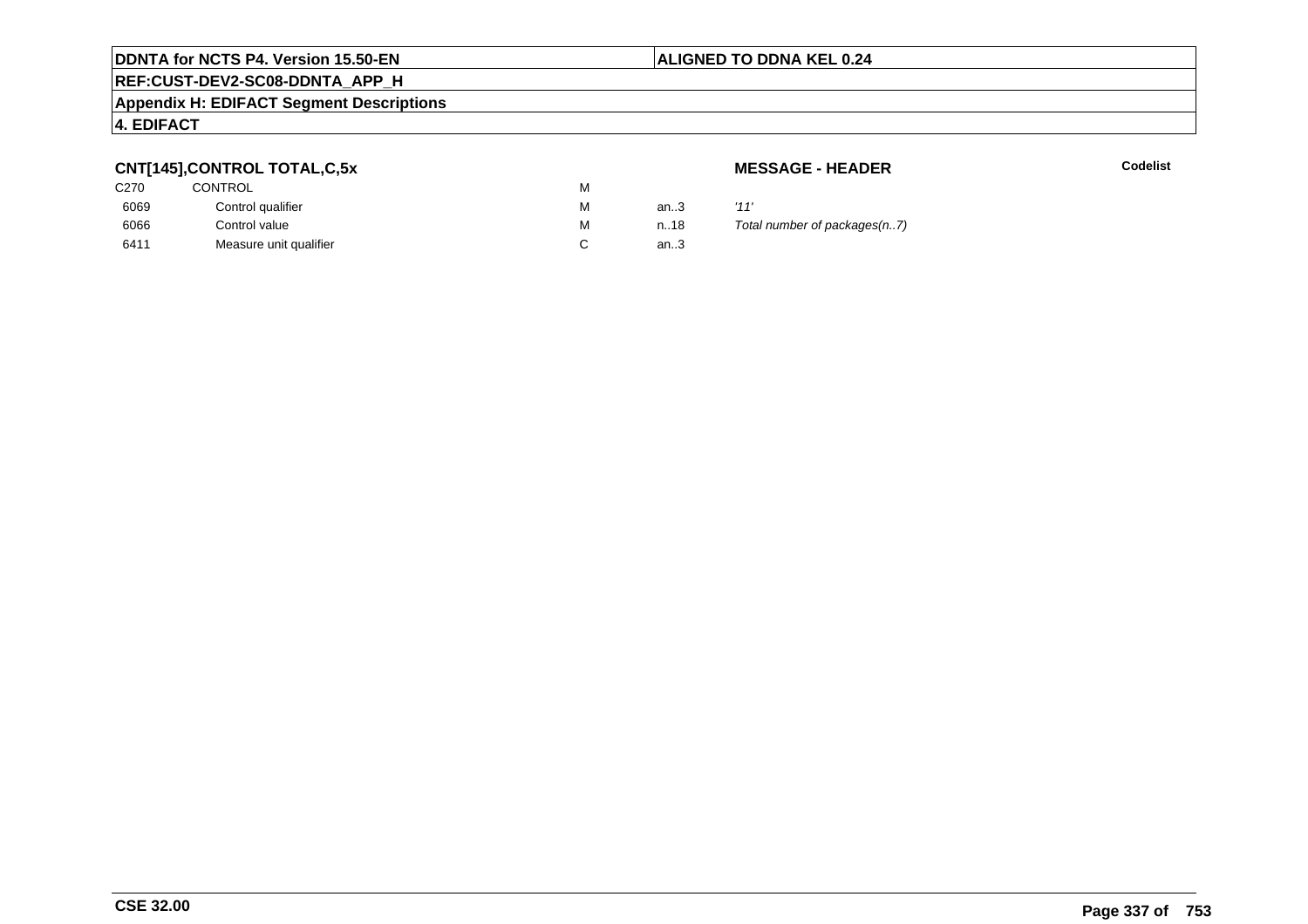#### **ALIGNED TO DDNA KEL 0.24**

## **REF:CUST-DEV2-SC08-DDNTA\_APP\_H**

#### **Appendix H: EDIFACT Segment Descriptions**

#### **4. EDIFACT**

#### **CNT[145],CONTROL TOTAL,C,5x**

#### **MESSAGE - HEADER**

|                  | - - - -                |   |      |      |
|------------------|------------------------|---|------|------|
| C <sub>270</sub> | <b>CONTROL</b><br>м    |   |      |      |
| 6069             | Control qualifier      | м | an.3 | '13' |
| 6066             | Control value          | M | n.18 |      |
| 6411             | Measure unit qualifier |   | an.3 |      |
|                  |                        |   |      |      |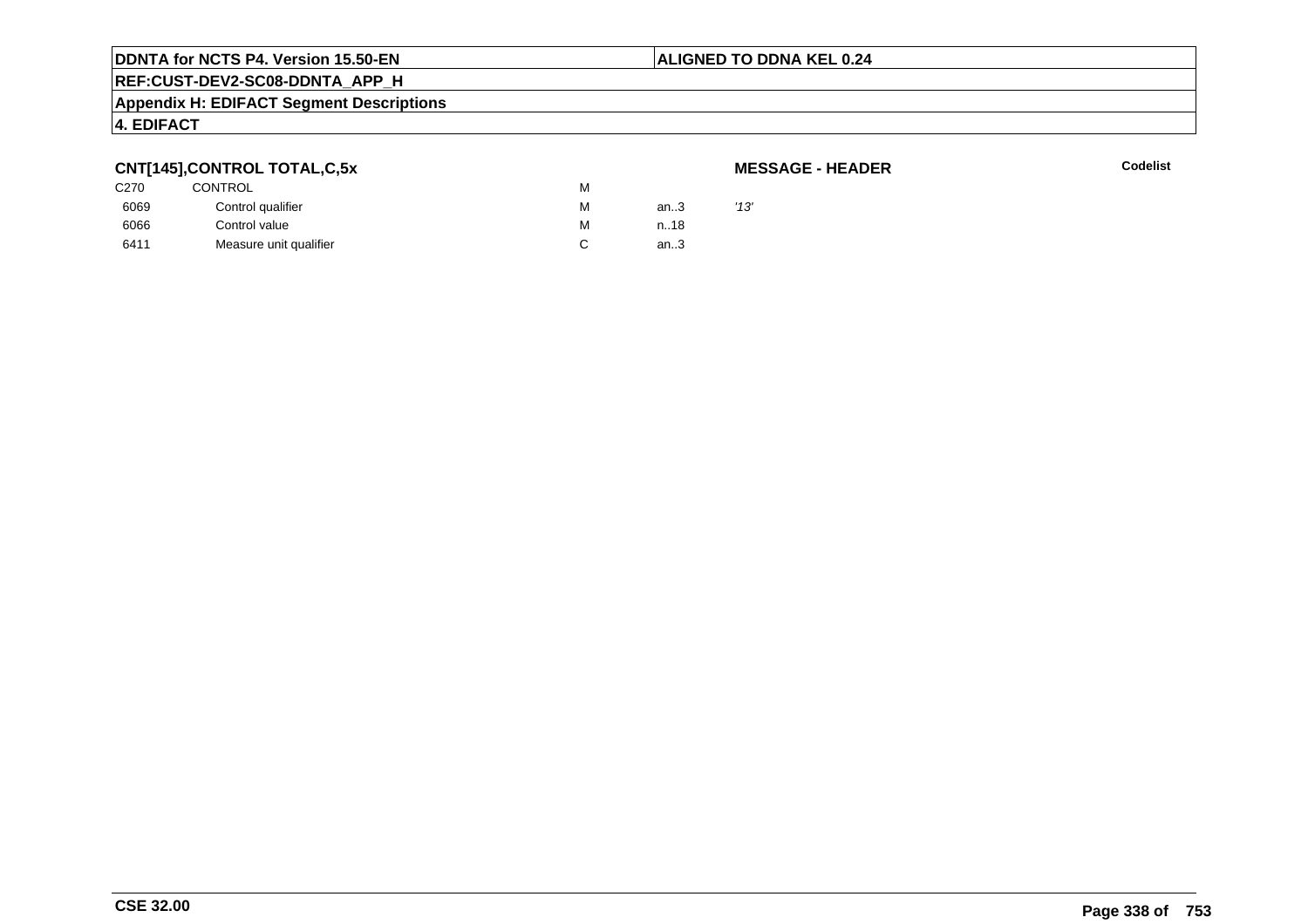## **REF:CUST-DEV2-SC08-DDNTA\_APP\_H**

#### **Appendix H: EDIFACT Segment Descriptions**

#### **4. EDIFACT**

#### **CNT[145],CONTROL TOTAL,C,5x**

| C270 | <b>CONTROL</b>         | м |      |      |
|------|------------------------|---|------|------|
| 6069 | Control qualifier      | М | an.3 | '16' |
| 6066 | Control value          | М | n.18 | Sea  |
| 6411 | Measure unit qualifier |   | an.3 |      |

#### **MESSAGE - SEALS INFO**

**C** Codelist

Seals number(n..4)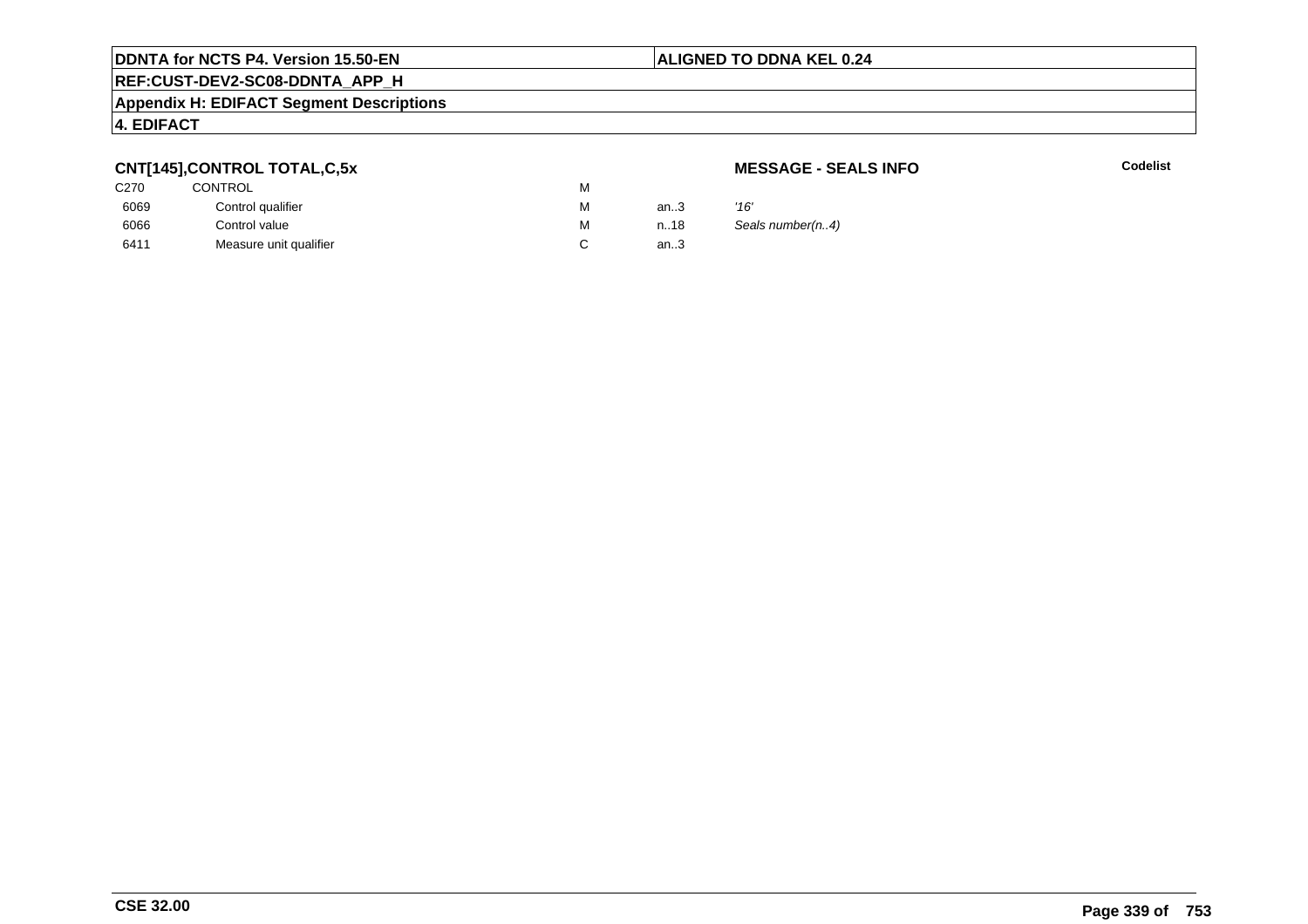## **REF:CUST-DEV2-SC08-DDNTA\_APP\_H**

#### **Appendix H: EDIFACT Segment Descriptions**

#### **4. EDIFACT**

### **CNT[145],CONTROL TOTAL,C,5x**

| <b>CONTROL</b>         | М |        |     |
|------------------------|---|--------|-----|
| Control qualifier      | М | an $3$ | '5' |
| Control value          | М | n18    |     |
| Measure unit qualifier |   | an.3   |     |
|                        |   |        |     |

**MESSAGE - HEADER**

**R** Codelist

Total number of items(n..5)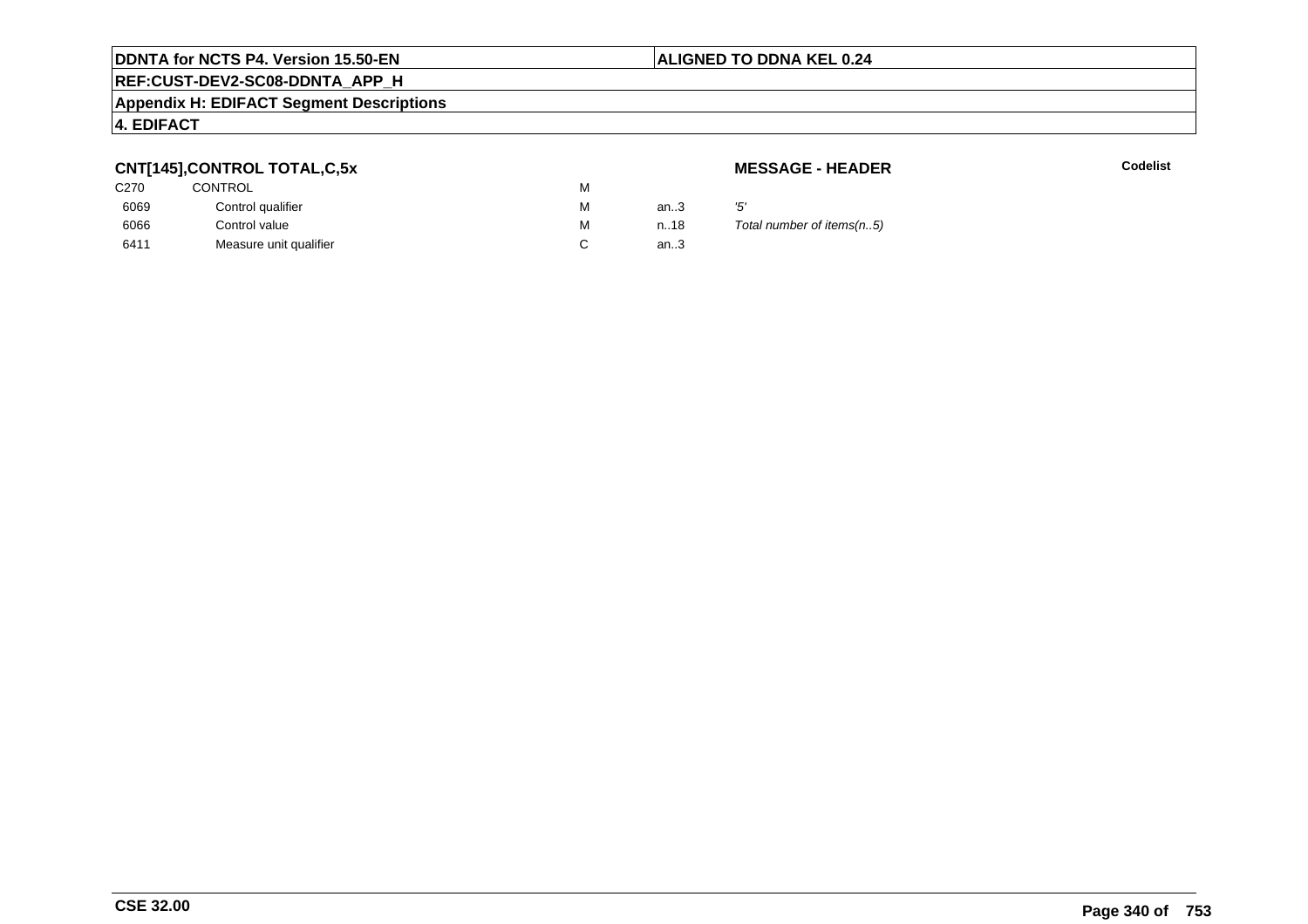#### **ALIGNED TO DDNA KEL 0.24**

## **REF:CUST-DEV2-SC08-DDNTA\_APP\_H**

#### **Appendix H: EDIFACT Segment Descriptions**

#### **4. EDIFACT**

#### **UNT[151],MESSAGE TRAILER,M,1x**

| 0074 | Number of segments in the message |  |
|------|-----------------------------------|--|
| 0062 | Message reference number          |  |

**MESSAGE**<br>M n.6 <sup>'--</sup> Number of s **Codelist** M carried manufacturer of segments in the message'<br>Carried manufacturer in the message's M an..14 Message identification(an..14)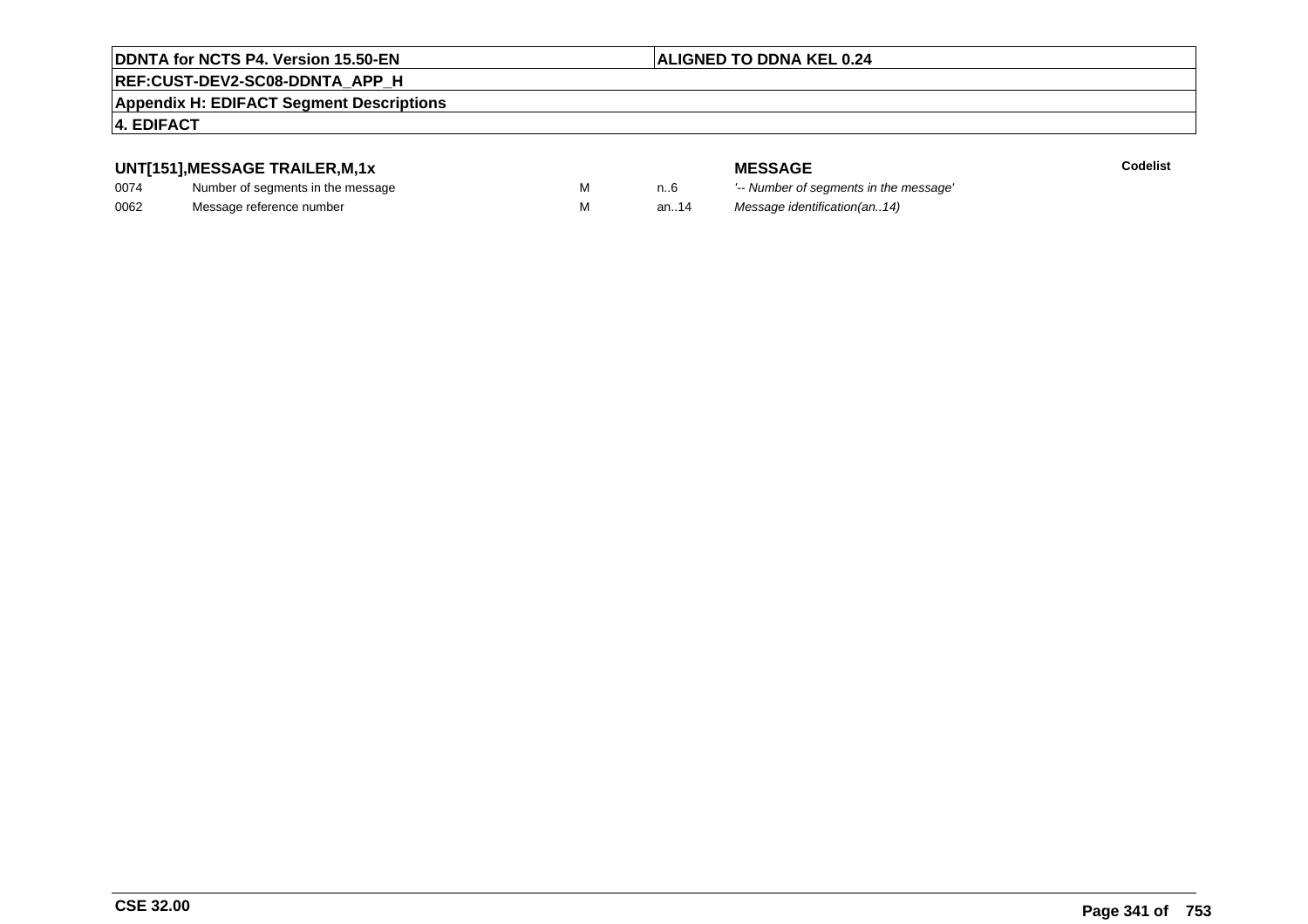#### **ALIGNED TO DDNA KEL 0.24**

## **REF:CUST-DEV2-SC08-DDNTA\_APP\_H**

**Appendix H: EDIFACT Segment Descriptions**

#### **4. EDIFACT**

#### **UNZ[152],INTERCHANGE TRAILER,M,1x**

| 0036 | Interchange control count     |  |
|------|-------------------------------|--|
| 0020 | Interchange control reference |  |

| м |  |
|---|--|
| м |  |

|   |      | <b>MESSAGE</b>                      | Codelist |
|---|------|-------------------------------------|----------|
| М | n6   | '-- Interchange control count'      |          |
| М | an14 | Interchange control reference(an14) |          |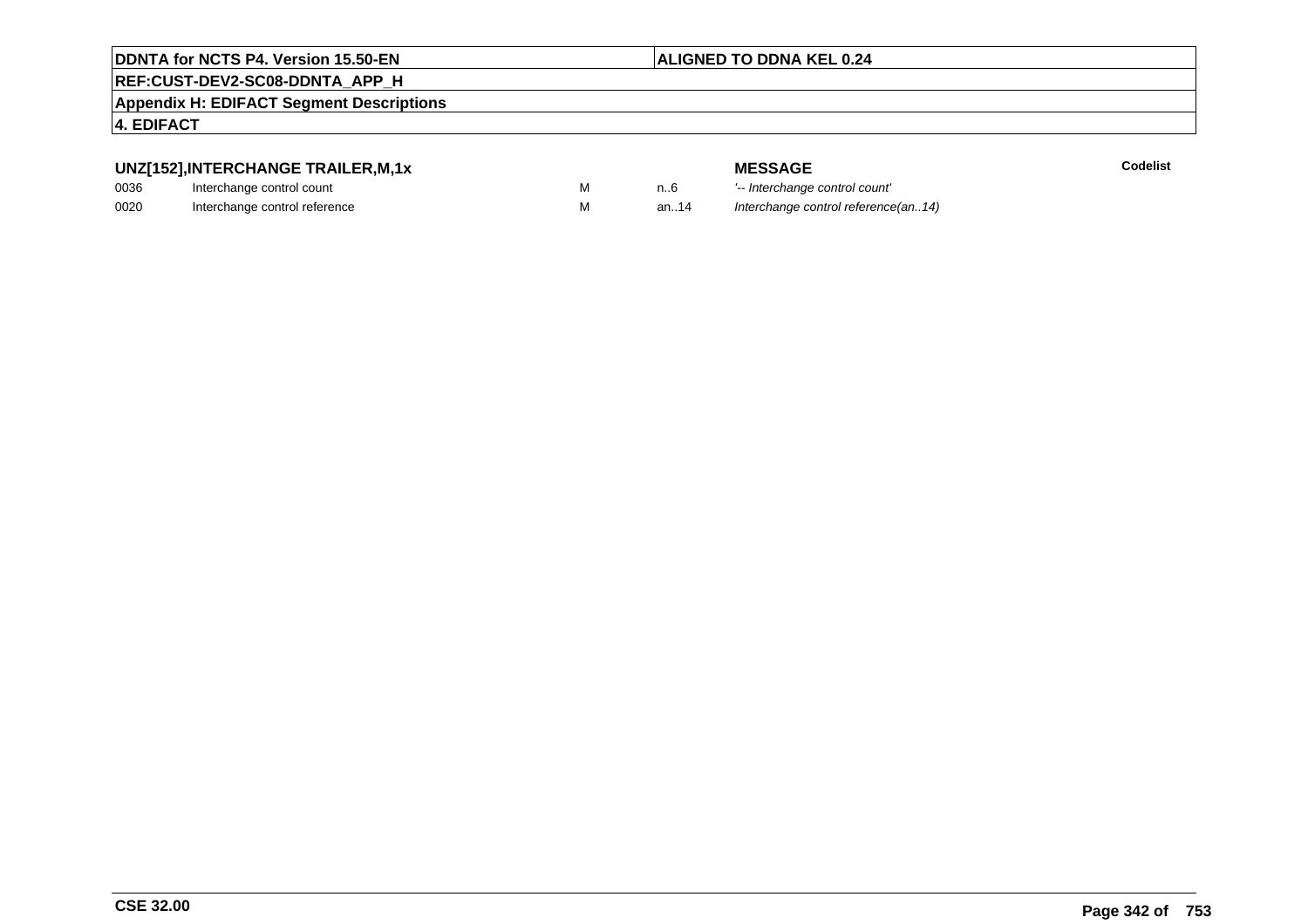#### **REF:CUST-DEV2-SC08-DDNTA\_APP\_H**

**Appendix H: EDIFACT Segment Descriptions**

**4. EDIFACT**

# **CUSRES**

| UNB[0], INTERCHANGE HEADER, M, 1x |                                          |    | <b>MESSAGE</b> | Codelist                                      |    |
|-----------------------------------|------------------------------------------|----|----------------|-----------------------------------------------|----|
| S001                              | <b>SYNTAX IDENTIFIER</b>                 | м  |                |                                               |    |
| 0001                              | Syntax identifier                        | м  | a4             | Syntax identifier(a4)                         | 21 |
| 0002                              | Syntax version number                    | м  | n1             | Syntax version number(n1)                     | 22 |
| S002                              | <b>INTERCHANGE SENDER</b>                | м  |                |                                               |    |
| 0004                              | Sender identification                    | М  | an35           | Message sender(an35)                          |    |
| 0007                              | Identification code qualifier            | С  | an. $4$        | Sender identification code qualifier(an4)     |    |
| 0008                              | Address for reverse routing              | C. | an14           |                                               |    |
| S003                              | <b>INTERCHANGE RECIPIENT</b>             | м  |                |                                               |    |
| 0010                              | Recipient identification                 | м  | an35           | Message recipient(an35)                       |    |
| 0007                              | Identification code qualifier            | С  | an $.4$        | Recipient identification code qualifier(an4)  |    |
| 0014                              | Routing address                          | C  | an14           |                                               |    |
| S004                              | DATE/TIME OF PREPARATION                 | M  |                |                                               |    |
| 0017                              | Date                                     | м  | n <sub>6</sub> | Date of preparation(n6)                       |    |
| 0019                              | Time                                     | м  | n4             | Time of preparation(n4)                       |    |
| 0020                              | Interchange control reference            | M  | an14           | Interchange control reference(an14)           |    |
| S005                              | RECIPIENTS REFERENCE, PASSWORD           | C. |                |                                               |    |
| 0022                              | Recipient's reference/password           | м  | an14           | Recipient's reference/password(an14)          |    |
| 0025                              | Recipient's reference/password qualifier | С  | an2            | Recipient's reference/password qualifier(an2) |    |
| 0026                              | Application reference                    | С  | an14           | Application reference(an14)                   |    |
| 0029                              | Processing priority code                 | C  | a1             | Priority(a1)                                  |    |
| 0031                              | Acknowledgement request                  | С  | n1             | Acknowledgement request(n1)                   | 27 |
| 0032                              | Communications agreement id.             | С  | an35           | Communications agreement id(an35)             |    |
| 0035                              | Test indicator                           | С  | n1             | Test indicator(n1)                            | 27 |
|                                   |                                          |    |                |                                               |    |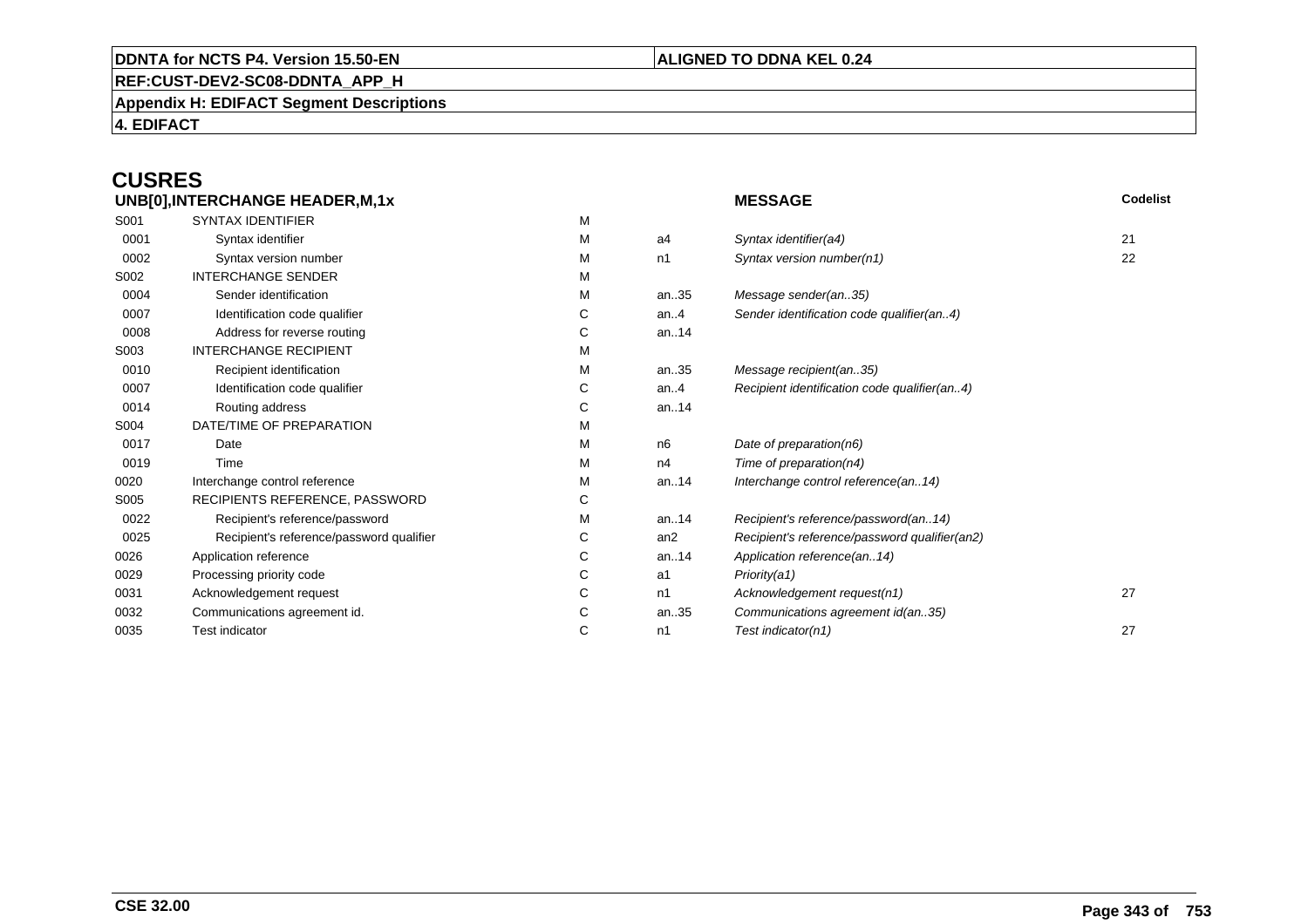#### **REF:CUST-DEV2-SC08-DDNTA\_APP\_H**

#### **Appendix H: EDIFACT Segment Descriptions**

#### **4. EDIFACT**

#### **UNH[1],MESSAGE HEADER,M,1xx** MESSAGE **Codelist** Codelist 0062 Message reference number <sup>M</sup> an..14 Message identification(an..14) S009 MESSAGE IDENTIFIERR M M 0065Message type Message version number and the Message version number and the Message of Message Message Message M an..6  $'CUSRES'$ <br>an..3  $'D'$ 0052 Message version number <sup>M</sup>an..3 '*D'*<br>an..3 '96*B'* 0054Message release number Message release number Message of the Message of the Message of Message of Message of Me<br>
Message release number of Message of Message of Message of Message of Message of Message of Message of Messag an..3 '96B'<br>an..2 'UN' 0051Controlling agency<br>
Association assigned code<br>
C an..2<br>an..6 0057Association assigned code **C** C<br>
mmon Access Reference **C** C an..6 Message type(an..6)<br>an..35 Common access reference(an..35) 0068Common Access Reference C<br>
STATUS OF THE TRANSFER
C Common access reference(an..35) S010 STATUS OF THE TRANSFERR C 0070Sequence of transfers M<br>
First and last transfer C n..2 Message sequence number(n..2)<br>a1 First and last transfer(a1) 0073First and last transfer First and last transfer(a1) 28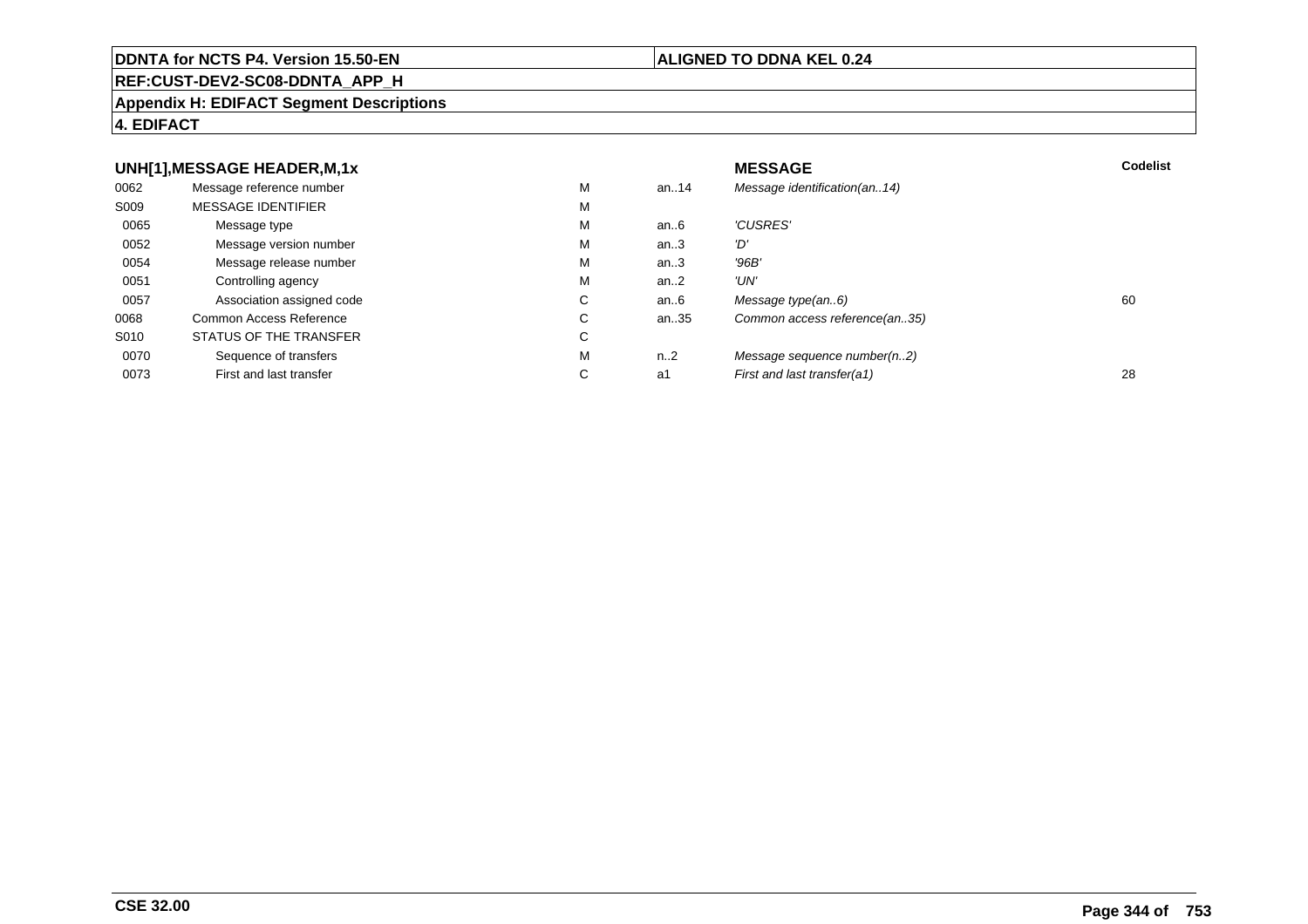#### **ALIGNED TO DDNA KEL 0.24**

**MESSAGE - HEADER**

**REF:CUST-DEV2-SC08-DDNTA\_APP\_H**

**Appendix H: EDIFACT Segment Descriptions**

**4. EDIFACT**

#### **BGM[2],BEGINNING OF MESSAGE,M,1x**

| C002             | DOCUMENT/MESSAGE NAME               | C |      |                                 |
|------------------|-------------------------------------|---|------|---------------------------------|
| 1001             | Document/message name, coded        | C | an.3 |                                 |
| 1131             | Code list qualifier                 | C | an.3 |                                 |
| 3055             | Code list responsible agency, coded | С | an.3 |                                 |
| 1000             | Document/message name               | C | an35 |                                 |
| C <sub>106</sub> | DOCUMENT/MESSAGE IDENTIFICATION     | C |      |                                 |
| 1004             | Document/message number             | C | an35 | Document/reference number(an21) |
| 1056             | Version                             | C | an9  |                                 |
| 1060             | <b>Revision number</b>              | C | an6  |                                 |
| 1225             | Message function, coded             | C | an.3 | '11'                            |
| 4343             | Response type, coded                | C | an.3 |                                 |
|                  |                                     |   |      |                                 |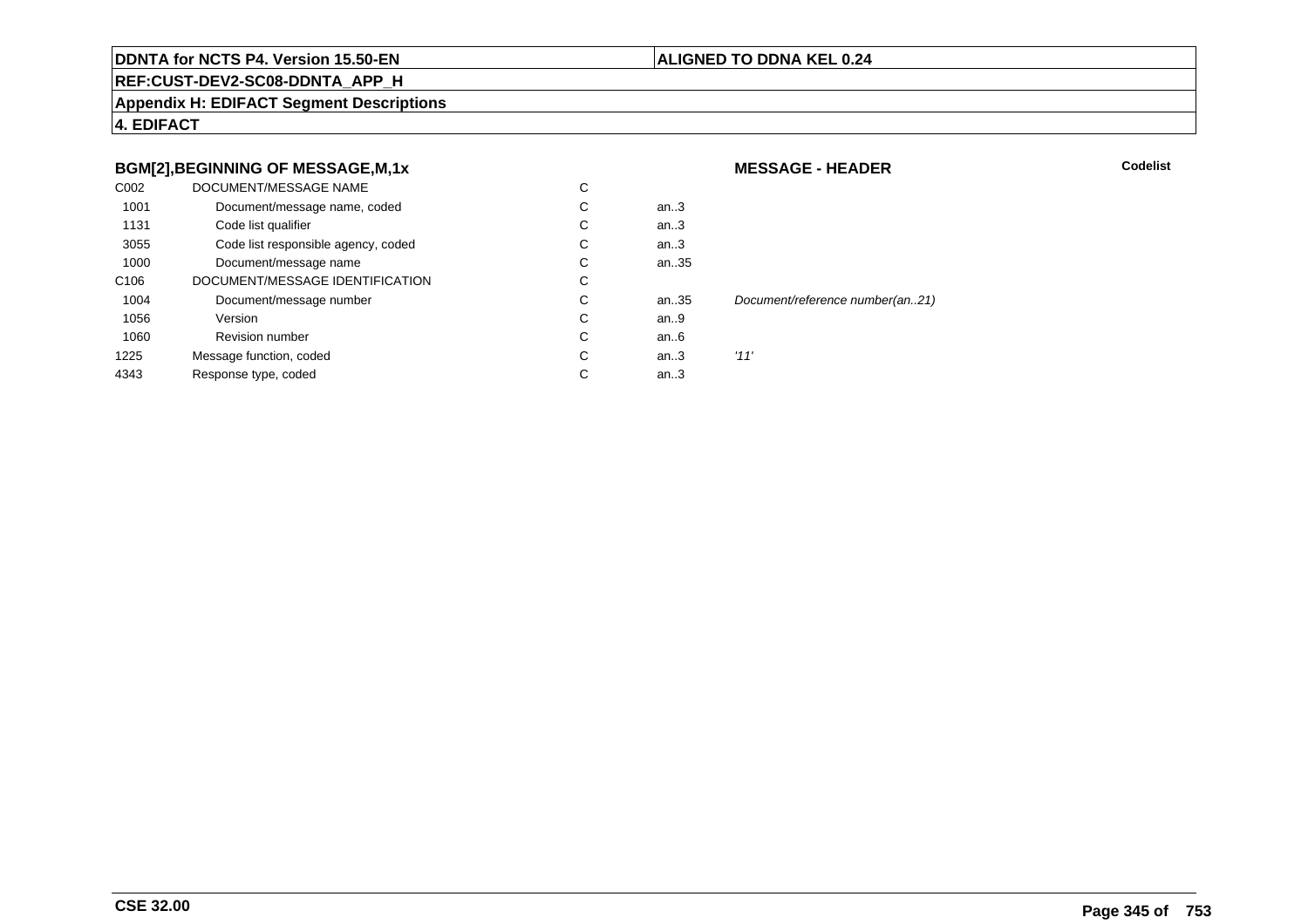## **REF:CUST-DEV2-SC08-DDNTA\_APP\_H**

#### **Appendix H: EDIFACT Segment Descriptions**

#### **4. EDIFACT**

#### **DTM[3],DATE/TIME/PERIOD,C,9x**

| <b>MESSAGE - HEADER</b> |  |
|-------------------------|--|
|-------------------------|--|

| DTM[3],DATE/TIME/PERIOD,C,9x      |                  |      | <b>MESSAGE - HEADER</b> |
|-----------------------------------|------------------|------|-------------------------|
|                                   | м                |      |                         |
| Date/time/period qualifier        | м                | an.3 | '148'                   |
| Date/time/period                  |                  | an35 | Acceptance date(n8)     |
| Date/time/period format qualifier |                  | an.3 |                         |
|                                   | DATE/TIME/PERIOD |      |                         |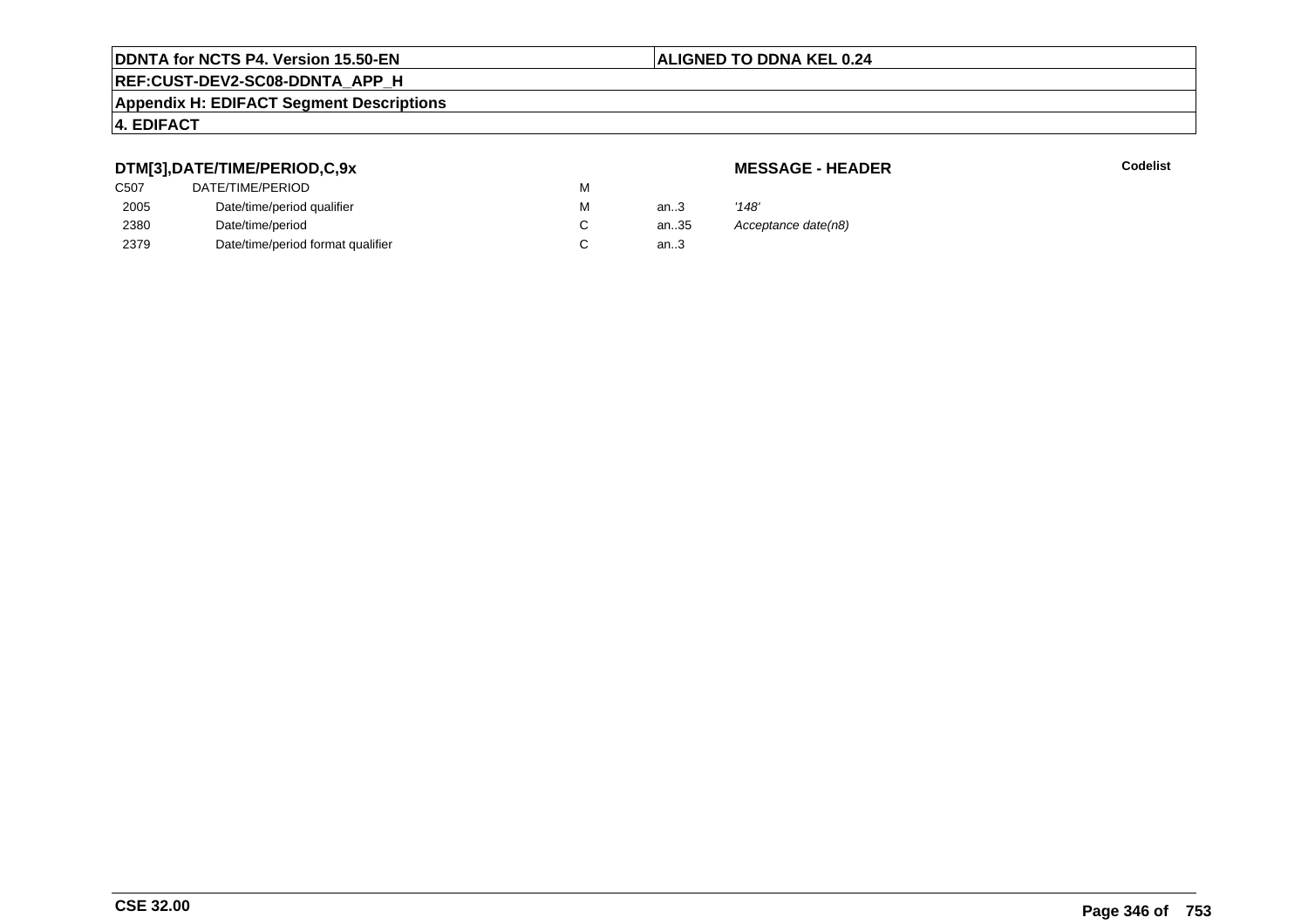## **REF:CUST-DEV2-SC08-DDNTA\_APP\_H**

#### **Appendix H: EDIFACT Segment Descriptions**

#### **4. EDIFACT**

#### **DTM[3],DATE/TIME/PERIOD,C,9x**

#### **MESSAGE - HEADER**

| C507 | DATE/TIME/PERIOD                  | M |      |                  |
|------|-----------------------------------|---|------|------------------|
| 2005 | Date/time/period qualifier        | м | an.3 | '178'            |
| 2380 | Date/time/period                  |   | an35 | Arrival date(n8) |
| 2379 | Date/time/period format qualifier |   | an.3 |                  |
|      |                                   |   |      |                  |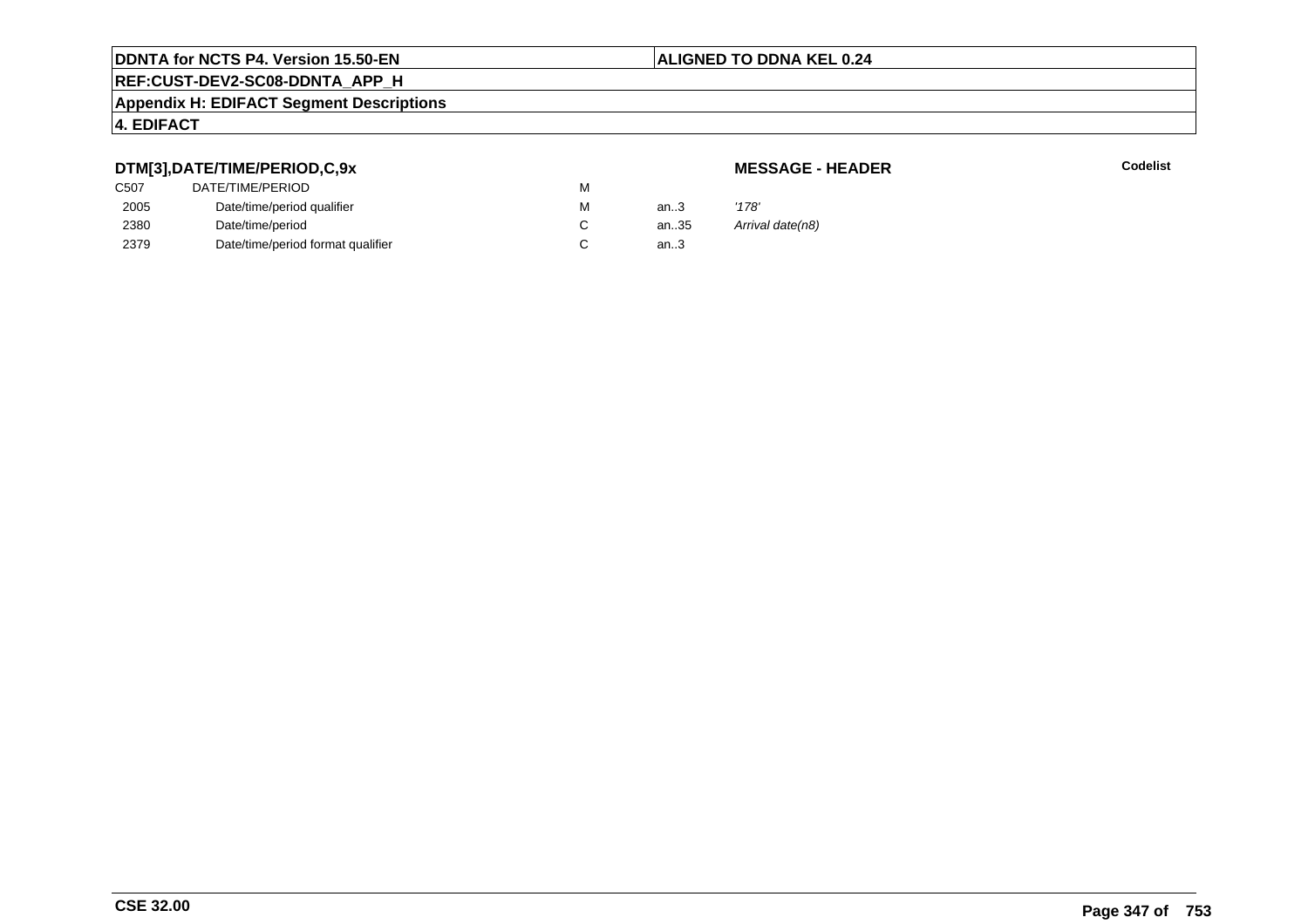## **REF:CUST-DEV2-SC08-DDNTA\_APP\_H**

#### **Appendix H: EDIFACT Segment Descriptions**

#### **4. EDIFACT**

#### **DTM[3],DATE/TIME/PERIOD,C,9x**

| C507 | DATE/TIME/PERIOD                  | М |        |       |
|------|-----------------------------------|---|--------|-------|
| 2005 | Date/time/period qualifier        | М | an $3$ | '184' |
| 2380 | Date/time/period                  |   | an35   | Date  |
| 2379 | Date/time/period format qualifier |   | an.3   |       |

**MESSAGE - HEADER**

**R** Codelist

antian.35 Date of control notification(n8)...3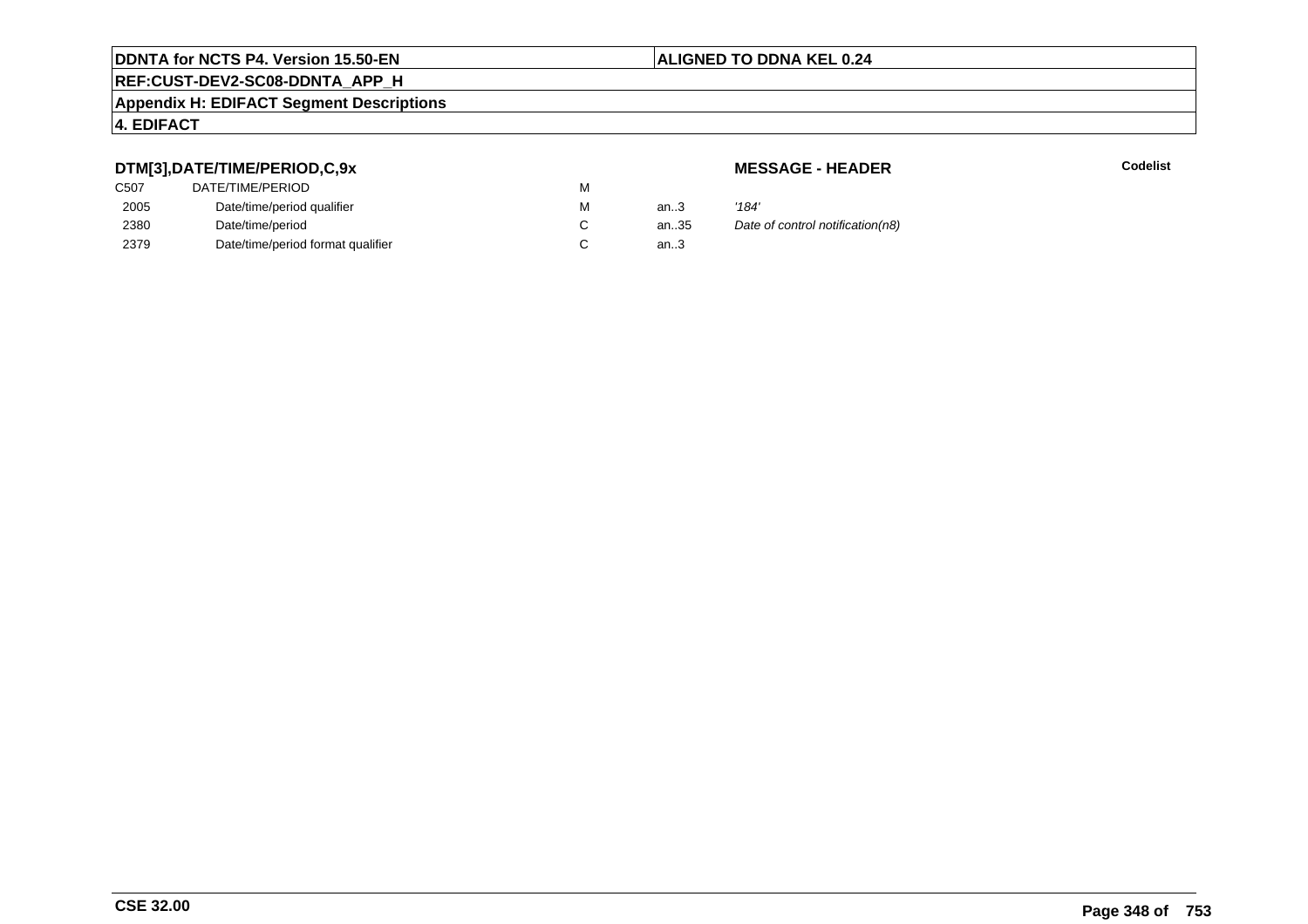## **REF:CUST-DEV2-SC08-DDNTA\_APP\_H**

#### **Appendix H: EDIFACT Segment Descriptions**

#### **4. EDIFACT**

#### **DTM[3],DATE/TIME/PERIOD,C,9x**

| C507 | DATE/TIME/PERIOD                  | М |        |       |
|------|-----------------------------------|---|--------|-------|
| 2005 | Date/time/period qualifier        | М | an $3$ | '193' |
| 2380 | Date/time/period                  |   | an35   | Date  |
| 2379 | Date/time/period format qualifier |   | an.3   |       |

**MESSAGE - HEADER**

**R** Codelist

alte of cancellation decision(n8)<br>3.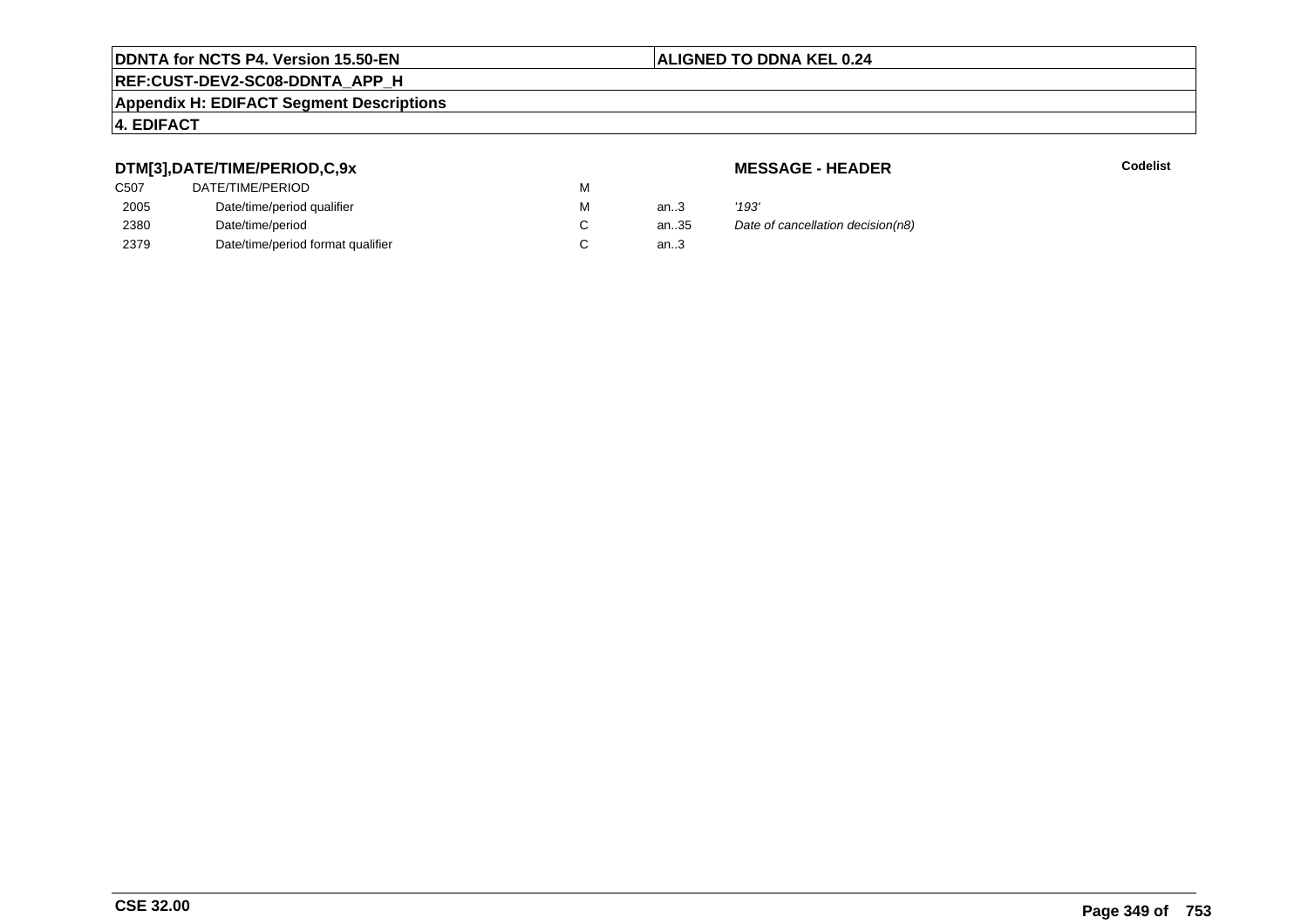## **REF:CUST-DEV2-SC08-DDNTA\_APP\_H**

#### **Appendix H: EDIFACT Segment Descriptions**

#### **4. EDIFACT**

#### **DTM[3],DATE/TIME/PERIOD,C,9x**

#### **MESSAGE - HEADER**

| ---  |                                   |   |      |                        |
|------|-----------------------------------|---|------|------------------------|
| C507 | DATE/TIME/PERIOD                  | М |      |                        |
| 2005 | Date/time/period qualifier        | M | an3  | 261'                   |
| 2380 | Date/time/period                  |   | an35 | Goods release date(n8) |
| 2379 | Date/time/period format qualifier |   | an.3 |                        |
|      |                                   |   |      |                        |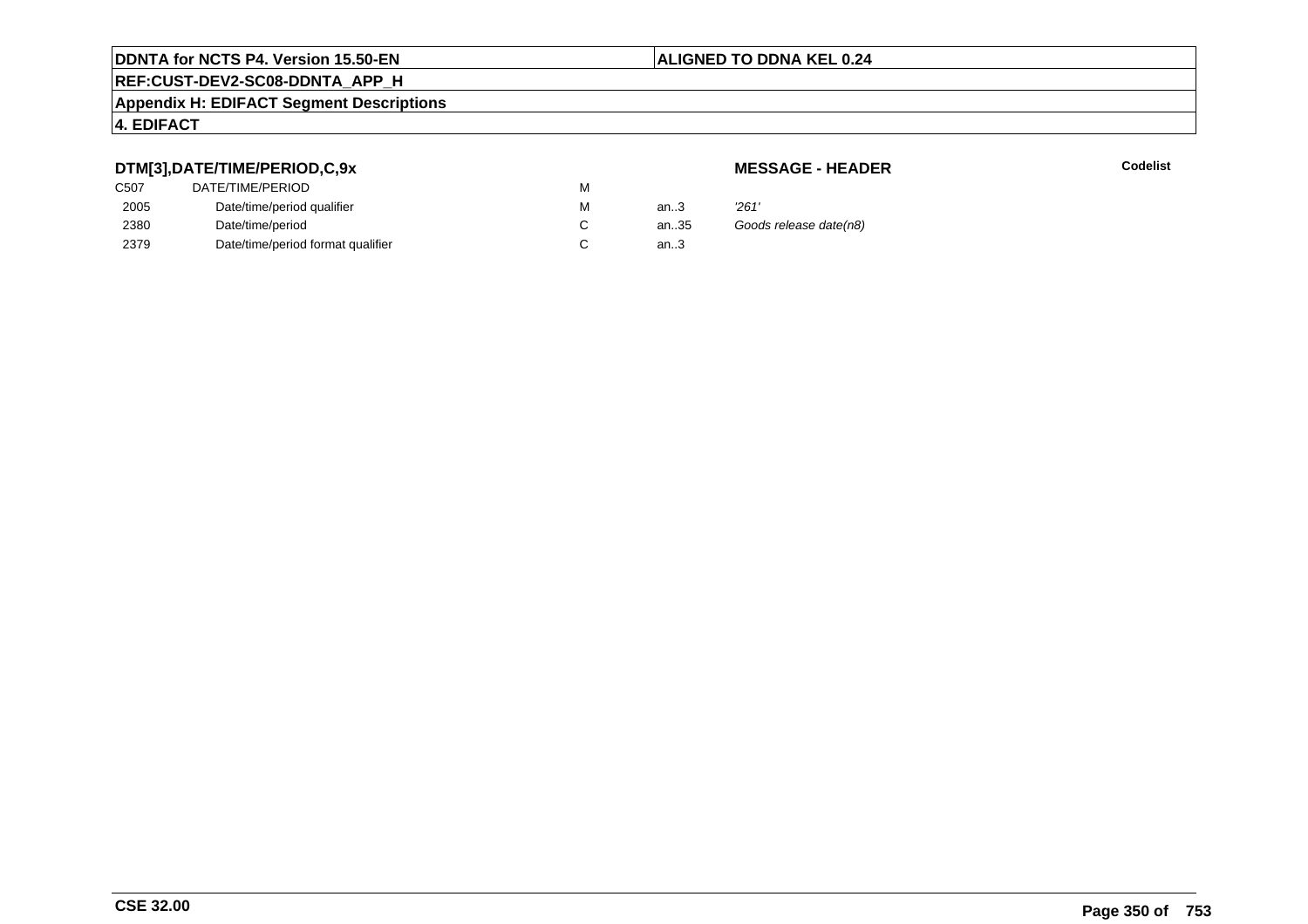## **REF:CUST-DEV2-SC08-DDNTA\_APP\_H**

#### **Appendix H: EDIFACT Segment Descriptions**

#### **4. EDIFACT**

#### **DTM[3],DATE/TIME/PERIOD,C,9x**

| DATE/TIME/PERIOD                  | М |        |       |
|-----------------------------------|---|--------|-------|
| Date/time/period qualifier        | М | an $3$ | '318' |
| Date/time/period                  |   | an35   | Date  |
| Date/time/period format qualifier |   | an.3   |       |
|                                   |   |        |       |

**MESSAGE - HEADER**

**R** Codelist

alte of cancellation request(n8)<br>3.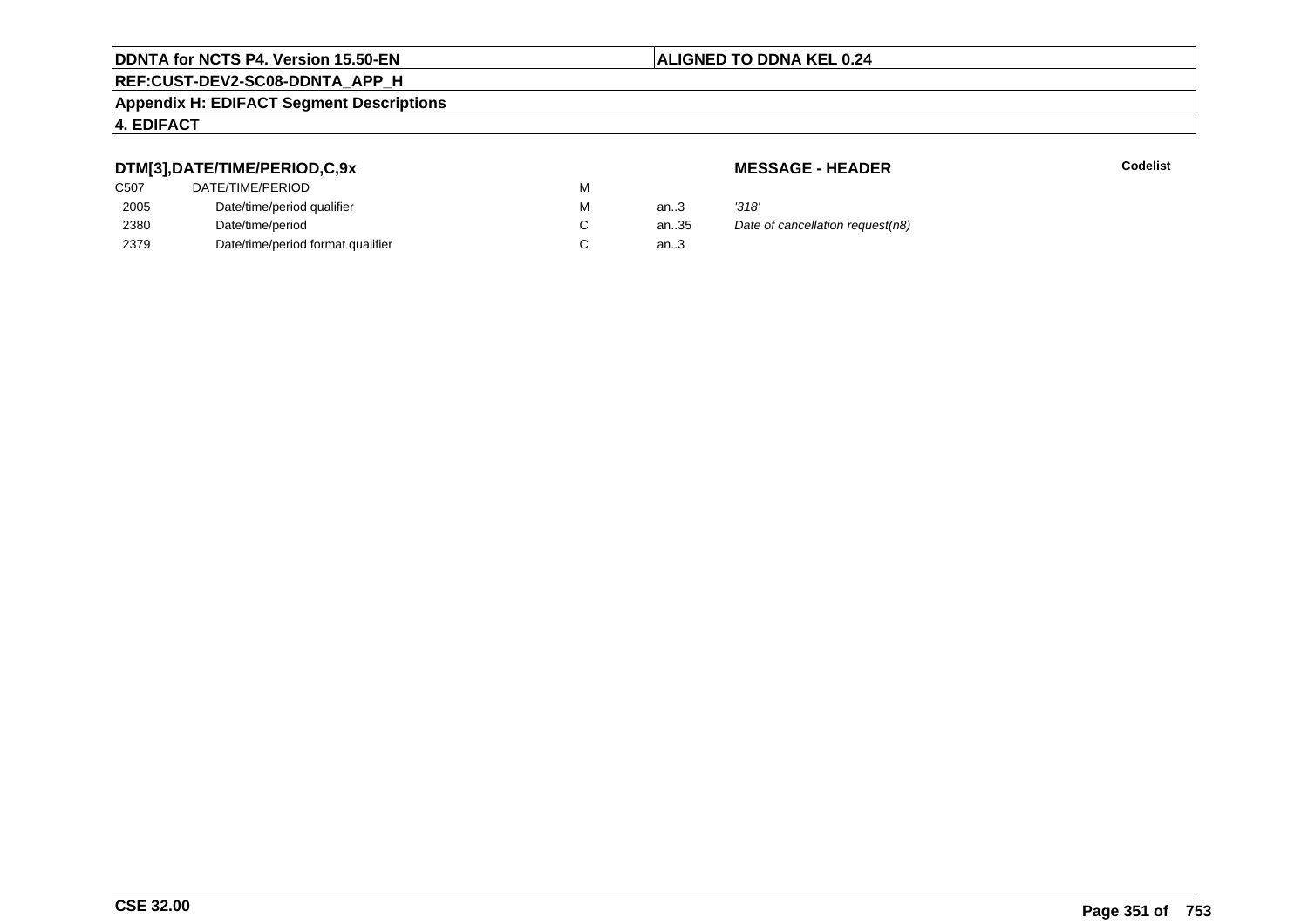## **REF:CUST-DEV2-SC08-DDNTA\_APP\_H**

#### **Appendix H: EDIFACT Segment Descriptions**

#### **4. EDIFACT**

#### **DTM[3],DATE/TIME/PERIOD,C,9x**

#### **MESSAGE - HEADER**

| .                |                                   |   |      |                          |
|------------------|-----------------------------------|---|------|--------------------------|
| C <sub>507</sub> | DATE/TIME/PERIOD                  | М |      |                          |
| 2005             | Date/time/period qualifier        | М | an.3 | '46'                     |
| 2380             | Date/time/period                  |   | an35 | Date of cancellation(n8) |
| 2379             | Date/time/period format qualifier |   | an.3 |                          |
|                  |                                   |   |      |                          |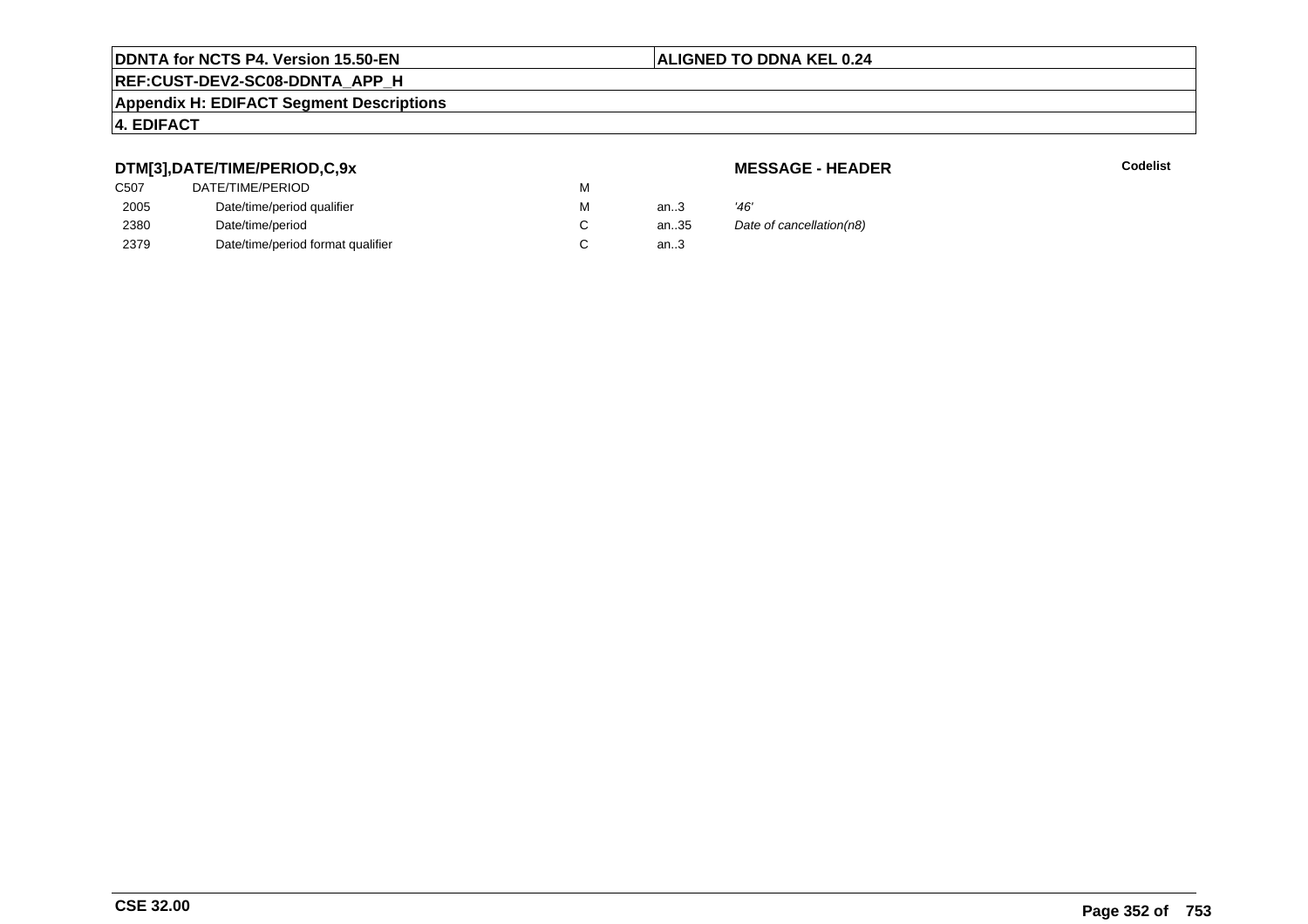## **REF:CUST-DEV2-SC08-DDNTA\_APP\_H**

#### **Appendix H: EDIFACT Segment Descriptions**

#### **4. EDIFACT**

#### **DTM[3],DATE/TIME/PERIOD,C,9x**

| C507 | DATE/TIME/PERIOD                  | М |        |       |
|------|-----------------------------------|---|--------|-------|
| 2005 | Date/time/period qualifier        | М | an $3$ | '270' |
| 2380 | Date/time/period                  |   | an35   | Reco  |
| 2379 | Date/time/period format qualifier |   | an.3   |       |

#### **MESSAGE - HEADER**

**R** Codelist

antism Recovery communication date(n8).<br>..3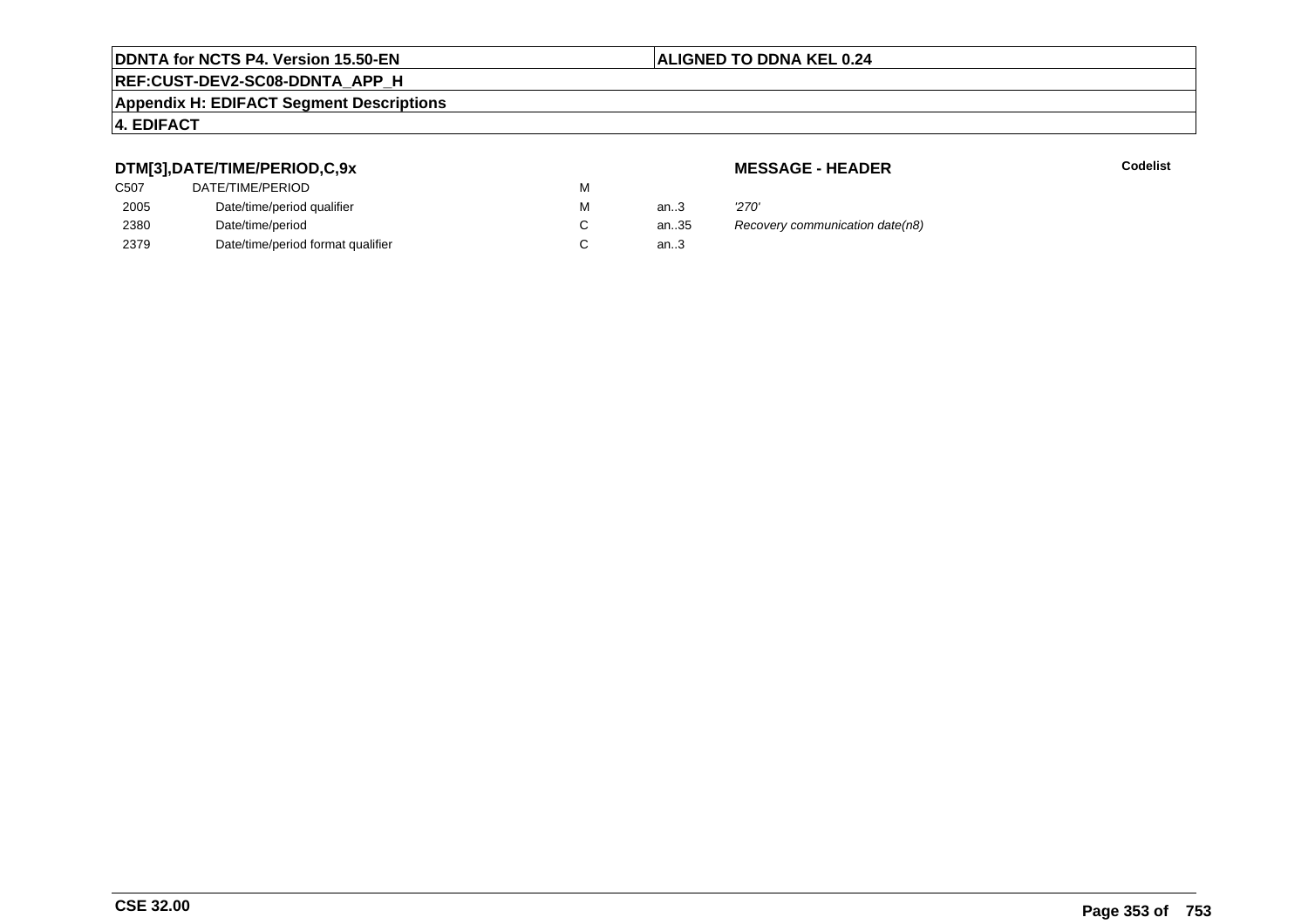## **REF:CUST-DEV2-SC08-DDNTA\_APP\_H**

#### **Appendix H: EDIFACT Segment Descriptions**

#### **4. EDIFACT**

#### **DTM[3],DATE/TIME/PERIOD,C,9x**

| <b>MESSAGE - HEADER</b> |  |
|-------------------------|--|
|-------------------------|--|

| <b>MESSAGE - HEADER</b>              |
|--------------------------------------|
| м                                    |
| '55'<br>м<br>an.3                    |
| Date of enguiry response(n8)<br>an35 |
| an $3$                               |
|                                      |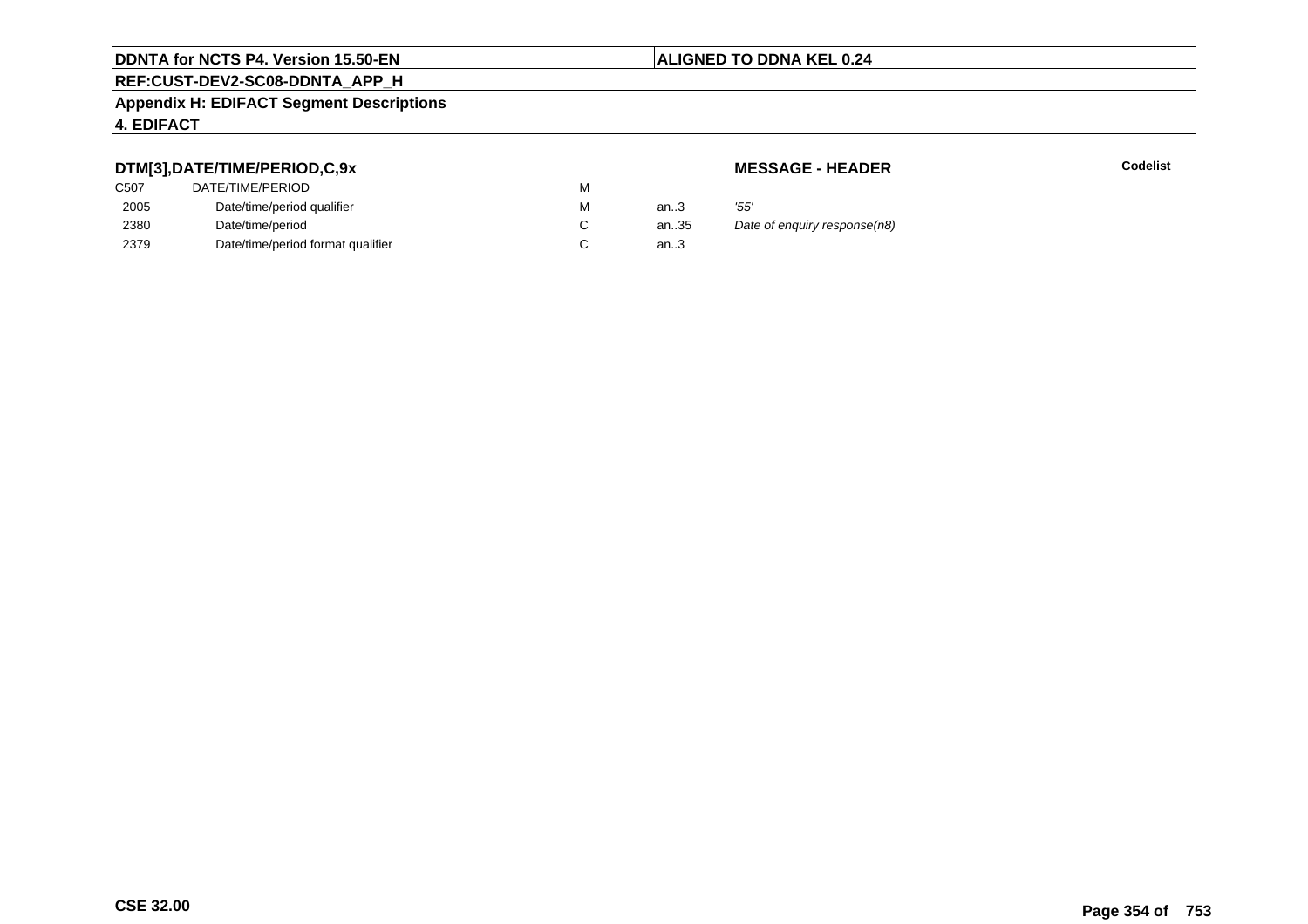# **REF:CUST-DEV2-SC08-DDNTA\_APP\_H**

#### **Appendix H: EDIFACT Segment Descriptions**

#### **4. EDIFACT**

#### **DTM[3],DATE/TIME/PERIOD,C,9x**

| C507 | DATE/TIME/PERIOD                  | М |      |       |
|------|-----------------------------------|---|------|-------|
| 2005 | Date/time/period qualifier        | М | an.3 | '184' |
| 2380 | Date/time/period                  |   | an35 | Reco  |
| 2379 | Date/time/period format qualifier |   | an.3 |       |

**MESSAGE - HEADER**

**R** Codelist

antitication date (n8)<br>..3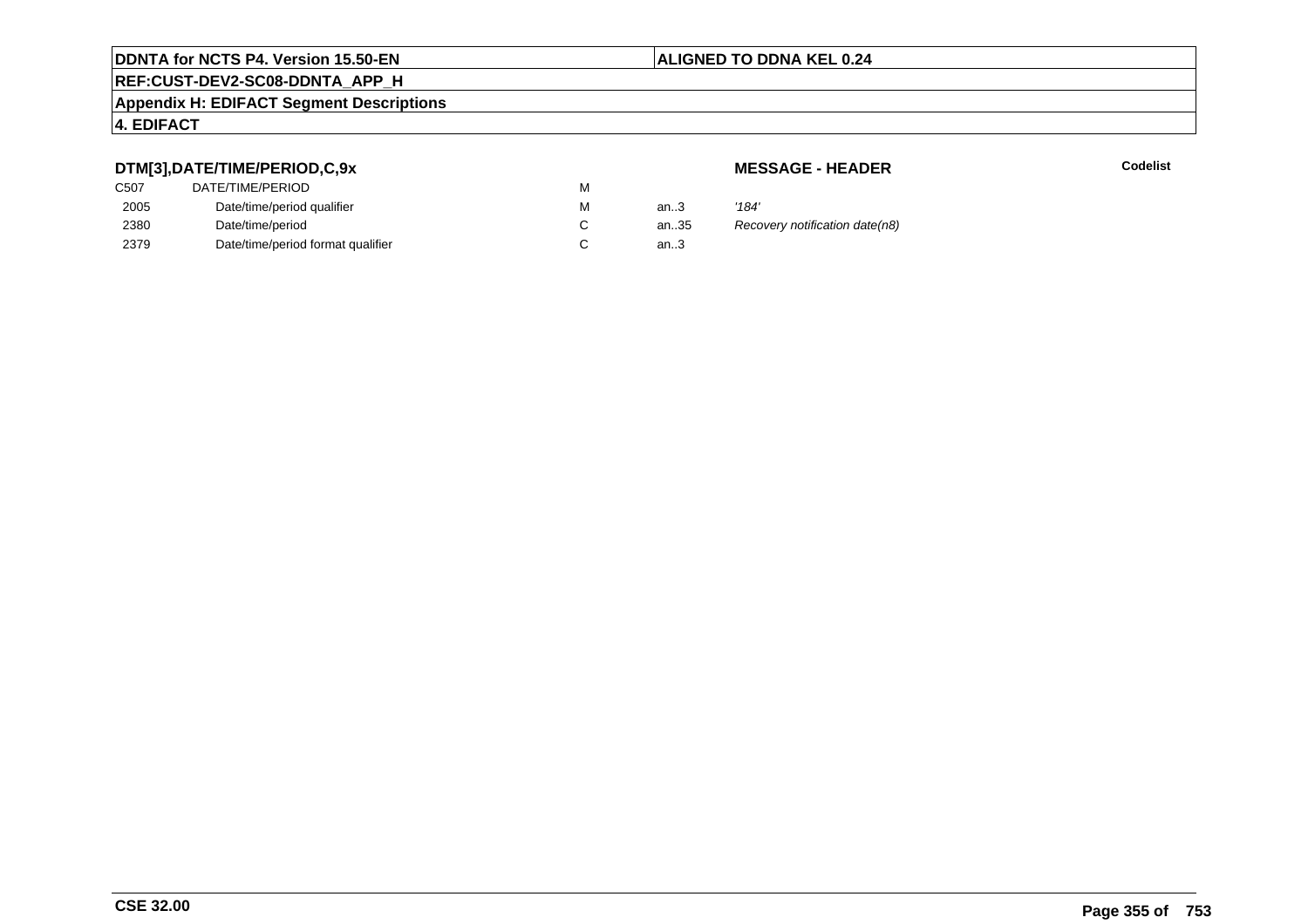# **REF:CUST-DEV2-SC08-DDNTA\_APP\_H**

#### **Appendix H: EDIFACT Segment Descriptions**

#### **4. EDIFACT**

#### **DTM[3],DATE/TIME/PERIOD,C,9x**

| C507 | DATE/TIME/PERIOD                  | М |        |       |
|------|-----------------------------------|---|--------|-------|
| 2005 | Date/time/period qualifier        | М | an $3$ | '162' |
| 2380 | Date/time/period                  |   | an35   | Retu  |
| 2379 | Date/time/period format qualifier |   | an.3   |       |

#### **MESSAGE - ENQUIRY**

**Example 2** Separate Codelist

35 Return Copy returned on(n8)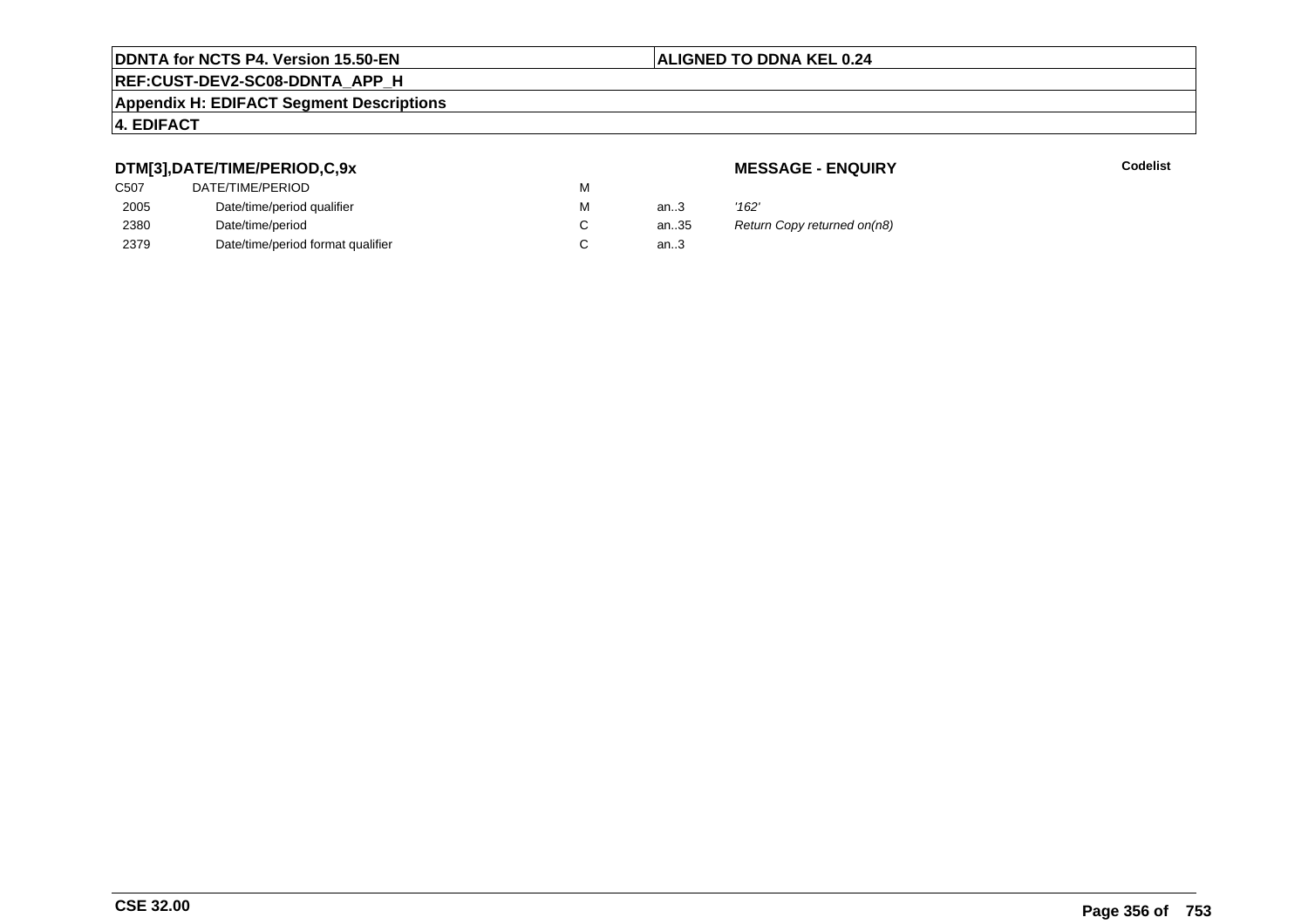## **REF:CUST-DEV2-SC08-DDNTA\_APP\_H**

#### **Appendix H: EDIFACT Segment Descriptions**

| FTX[4],FREE TEXT,C,9999x |                                     | <b>MESSAGE - HEADER</b> | <b>Codelist</b> |                                    |    |
|--------------------------|-------------------------------------|-------------------------|-----------------|------------------------------------|----|
| 4451                     | Text subject qualifier              | M                       | an $.3$         | 'ABY'                              |    |
| 4453                     | Text function, coded                | C                       | an $.3$         |                                    |    |
| C <sub>107</sub>         | <b>TEXT REFERENCE</b>               | C                       |                 |                                    |    |
| 4441                     | Free text identification            | M                       | an17            |                                    |    |
| 1131                     | Code list qualifier                 | C.                      | an $3$          |                                    |    |
| 3055                     | Code list responsible agency, coded | C                       | an $3$          |                                    |    |
| C <sub>108</sub>         | <b>TEXT LITERAL</b>                 | C                       |                 |                                    |    |
| 4440                     | Free text                           | C                       | an70            | Cancellation justification(an350)  |    |
| 4440                     | Free text                           | C                       | an70            | $'-$ Continued 70 $-$ '            |    |
| 4440                     | Free text                           | C                       | an70            | $'-$ Continued 70 $-$ '            |    |
| 4440                     | Free text                           | C                       | an70            | $'-$ Continued 70 $-$ '            |    |
| 4440                     | Free text                           | C                       | an70            | $'-$ Continued 70 $-$ '            |    |
| 3453                     | Language, coded                     | C                       | an. $3$         | Cancellation justification LNG(a2) | 12 |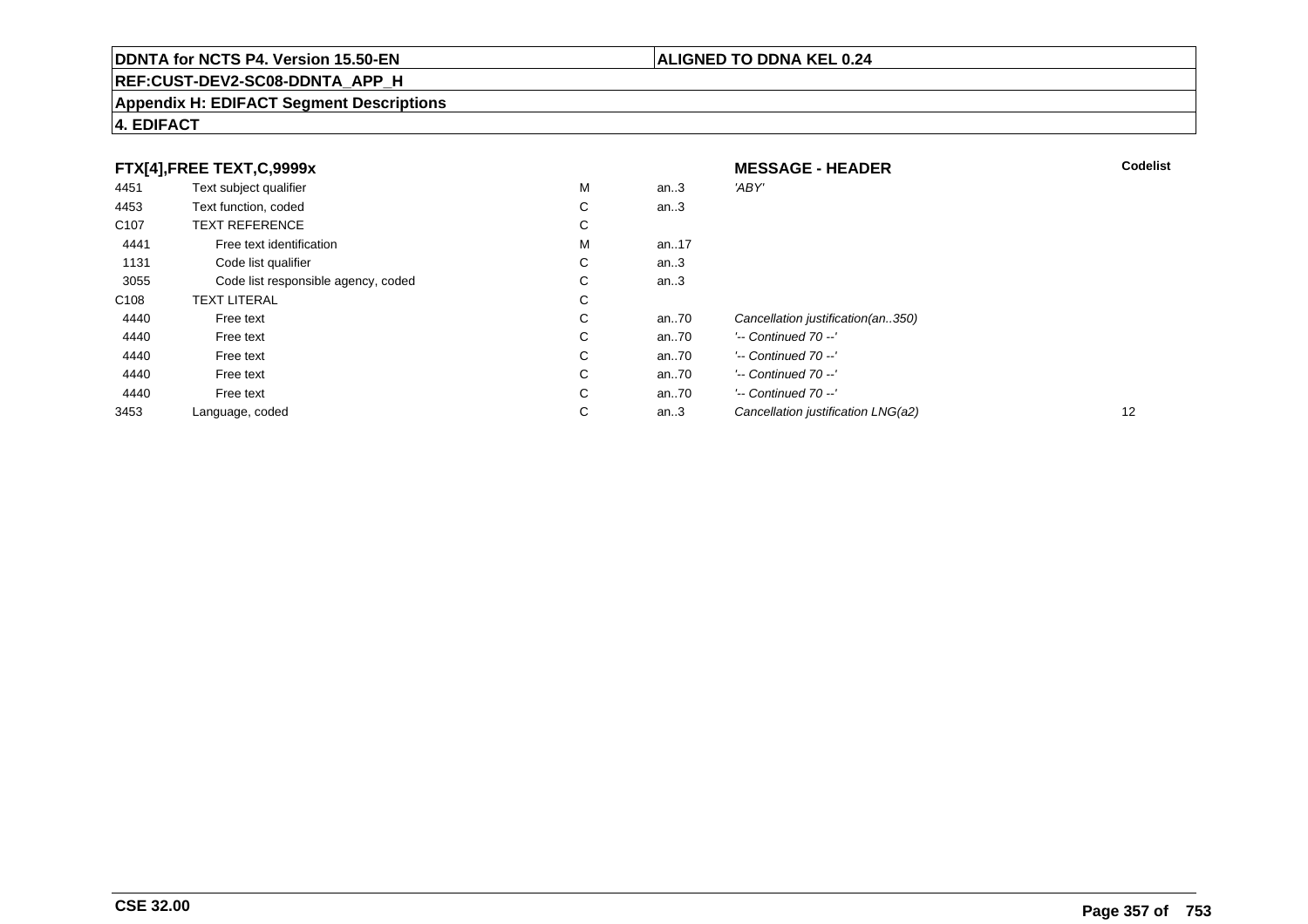## **REF:CUST-DEV2-SC08-DDNTA\_APP\_H**

#### **Appendix H: EDIFACT Segment Descriptions**

#### **4. EDIFACT**

| FTX[4],FREE TEXT,C,9999x |                                     | <b>MESSAGE - HEADER</b> | <b>Codelist</b> |                                          |    |
|--------------------------|-------------------------------------|-------------------------|-----------------|------------------------------------------|----|
| 4451                     | Text subject qualifier              | M                       | an.3            | 'ACD'                                    |    |
| 4453                     | Text function, coded                | С                       | an.3            |                                          |    |
| C <sub>107</sub>         | <b>TEXT REFERENCE</b>               | С                       |                 |                                          |    |
| 4441                     | Free text identification            | M                       | an17            |                                          |    |
| 1131                     | Code list qualifier                 | С                       | an.3            |                                          |    |
| 3055                     | Code list responsible agency, coded | С                       | an.3            |                                          |    |
| C <sub>108</sub>         | <b>TEXT LITERAL</b>                 | С                       |                 |                                          |    |
| 4440                     | Free text                           | С                       | an70            | Release request rejection reason(an350)  |    |
| 4440                     | Free text                           | С                       | an70            | $'-$ Continued 70 $-$ '                  |    |
| 4440                     | Free text                           | C                       | an70            | $'-$ Continued 70 $-$ '                  |    |
| 4440                     | Free text                           | С                       | an70            | $'-$ Continued 70 $-$ '                  |    |
| 4440                     | Free text                           | С                       | an70            | $'-$ Continued 70 $-$ '                  |    |
| 3453                     | Language, coded                     | С                       | an.3            | Release request rejection reason LNG(a2) | 12 |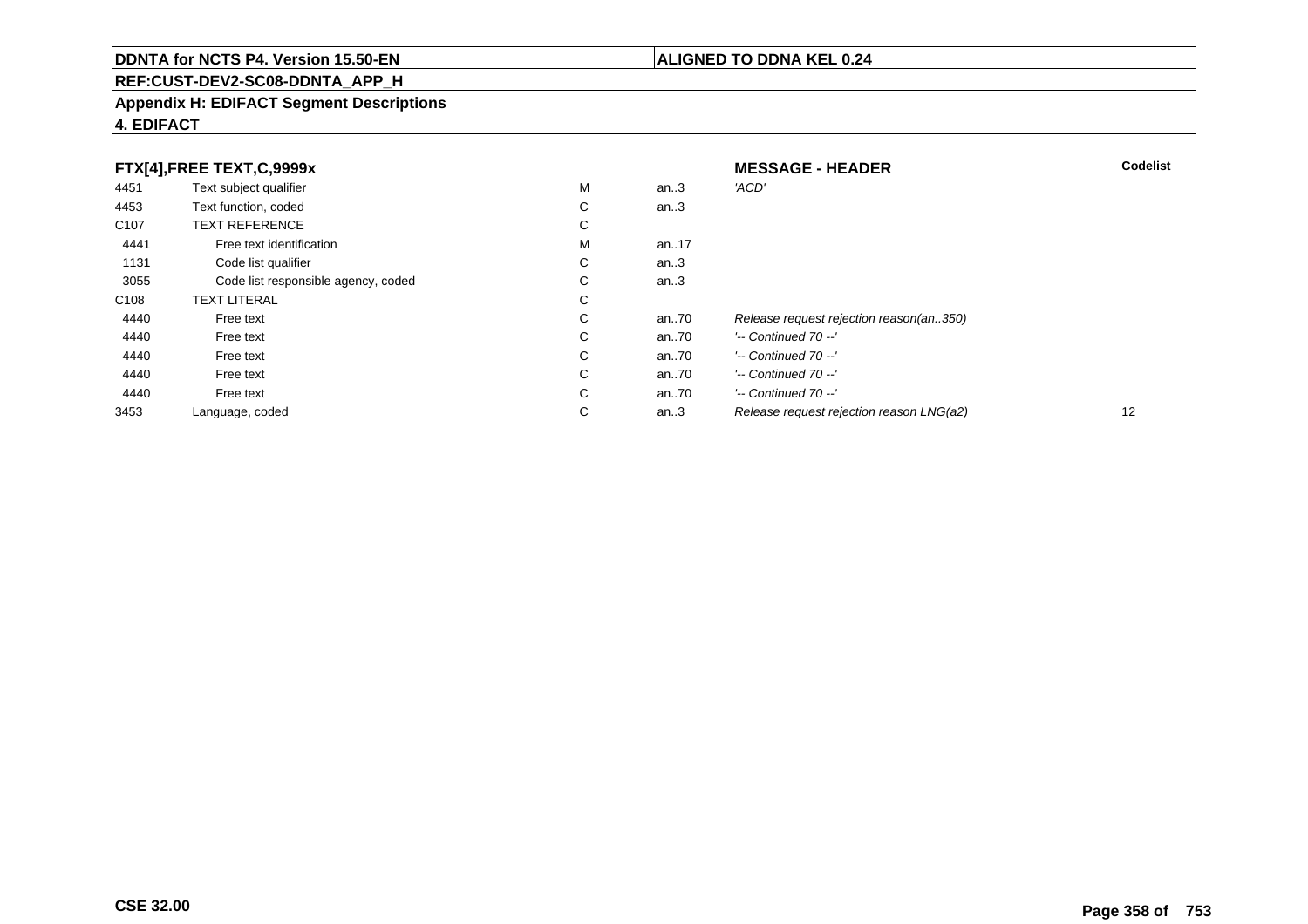#### **REF:CUST-DEV2-SC08-DDNTA\_APP\_H**

#### **Appendix H: EDIFACT Segment Descriptions**

#### **4. EDIFACT**

#### **FTX[4],FREE TEXT,C,9999x**

| 4451             | Text subject qualifier              | M | an.3     | 'AAQ'                                 |
|------------------|-------------------------------------|---|----------|---------------------------------------|
| 4453             | Text function, coded                | С | an.3     |                                       |
| C <sub>107</sub> | <b>TEXT REFERENCE</b>               | С |          |                                       |
| 4441             | Free text identification            | м | an17     |                                       |
| 1131             | Code list qualifier                 | С | an.3     |                                       |
| 3055             | Code list responsible agency, coded | С | an.3     |                                       |
| C <sub>108</sub> | <b>TEXT LITERAL</b>                 | С |          |                                       |
| 4440             | Free text                           | С | an70     | Original message identification(an14) |
| 4440             | Free text                           | С | an70     | Status(a8)                            |
| 4440             | Free text                           | С | an.70    | Description(an210)                    |
| 4440             | Free text                           | С | an70     | $'-$ continued 70 $-$ '               |
| 4440             | Free text                           | С | an $.70$ | $'-$ continued 70 $-$ '               |
| 3453             | Language, coded                     | С | an.3     |                                       |
|                  |                                     |   |          |                                       |

**MESSAGE - UPL RESPONSE**

#### **ALIGNED TO DDNA KEL 0.24**

**Codelist**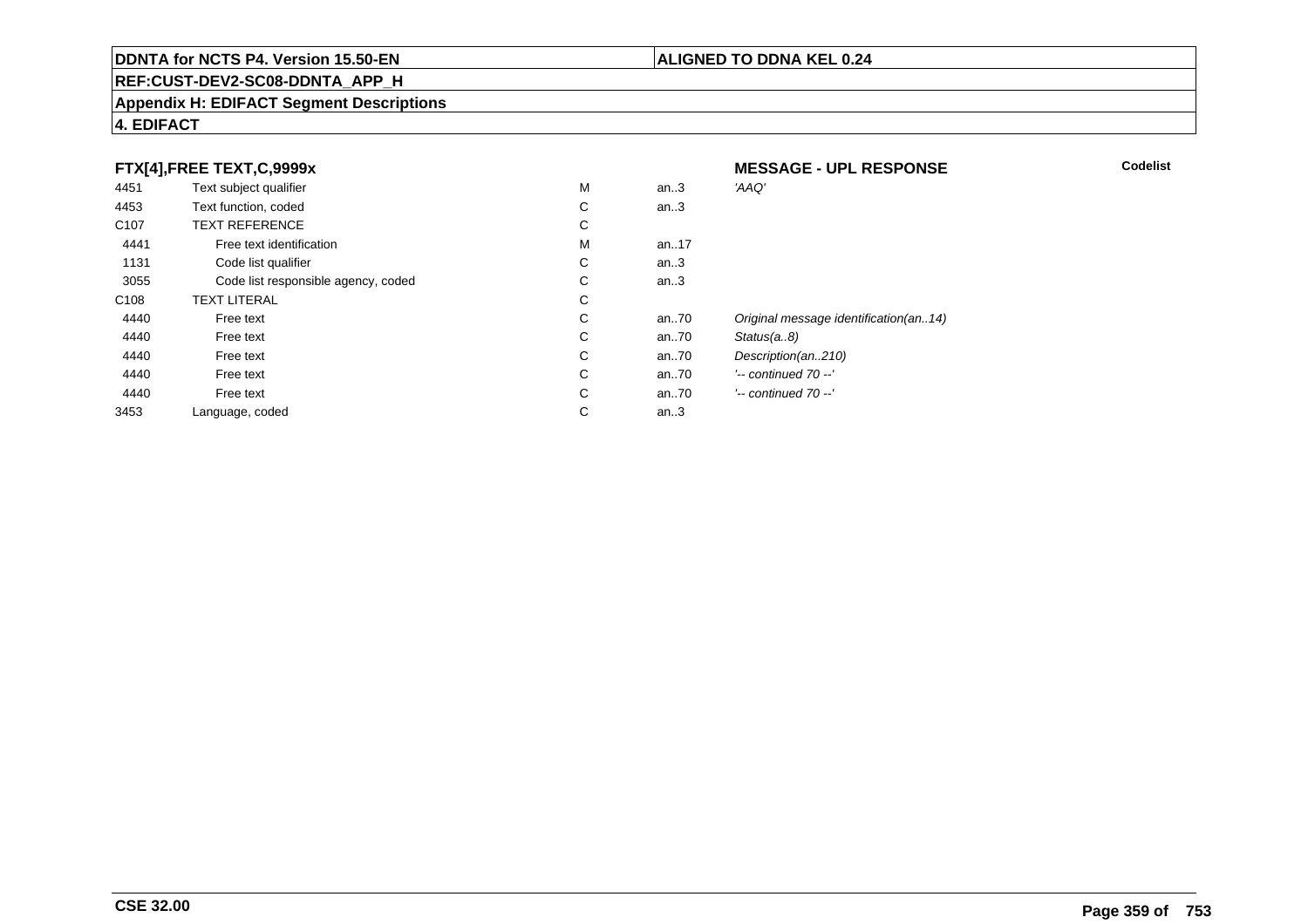#### **REF:CUST-DEV2-SC08-DDNTA\_APP\_H**

#### **Appendix H: EDIFACT Segment Descriptions**

| FTX[4],FREE TEXT,C,9999x |                                     | <b>MESSAGE - HEADER</b> | <b>Codelist</b> |                                    |    |
|--------------------------|-------------------------------------|-------------------------|-----------------|------------------------------------|----|
| 4451                     | Text subject qualifier              | М                       | an.3            | 'RAH'                              |    |
| 4453                     | Text function, coded                | С                       | an.3            |                                    |    |
| C <sub>107</sub>         | <b>TEXT REFERENCE</b>               | С                       |                 |                                    |    |
| 4441                     | Free text identification            | М                       | an17            |                                    |    |
| 1131                     | Code list qualifier                 | С                       | an.3            |                                    |    |
| 3055                     | Code list responsible agency, coded | С                       | an.3            |                                    |    |
| C108                     | <b>TEXT LITERAL</b>                 | С                       |                 |                                    |    |
| 4440                     | Free text                           | С                       | an70            | Recovery notification text(an350)  |    |
| 4440                     | Free text                           | С                       | an70            | $'-$ Continued 70 $-$ '            |    |
| 4440                     | Free text                           | C                       | an70            | $'-$ Continued 70 $-$ '            |    |
| 4440                     | Free text                           | C                       | an70            | $'-$ Continued 70 $-$ '            |    |
| 4440                     | Free text                           | С                       | an70            | $'-$ Continued 70 $-$ '            |    |
| 3453                     | Language, coded                     | С                       | an.3            | Recovery notification text LNG(a2) | 12 |

**4. EDIFACT**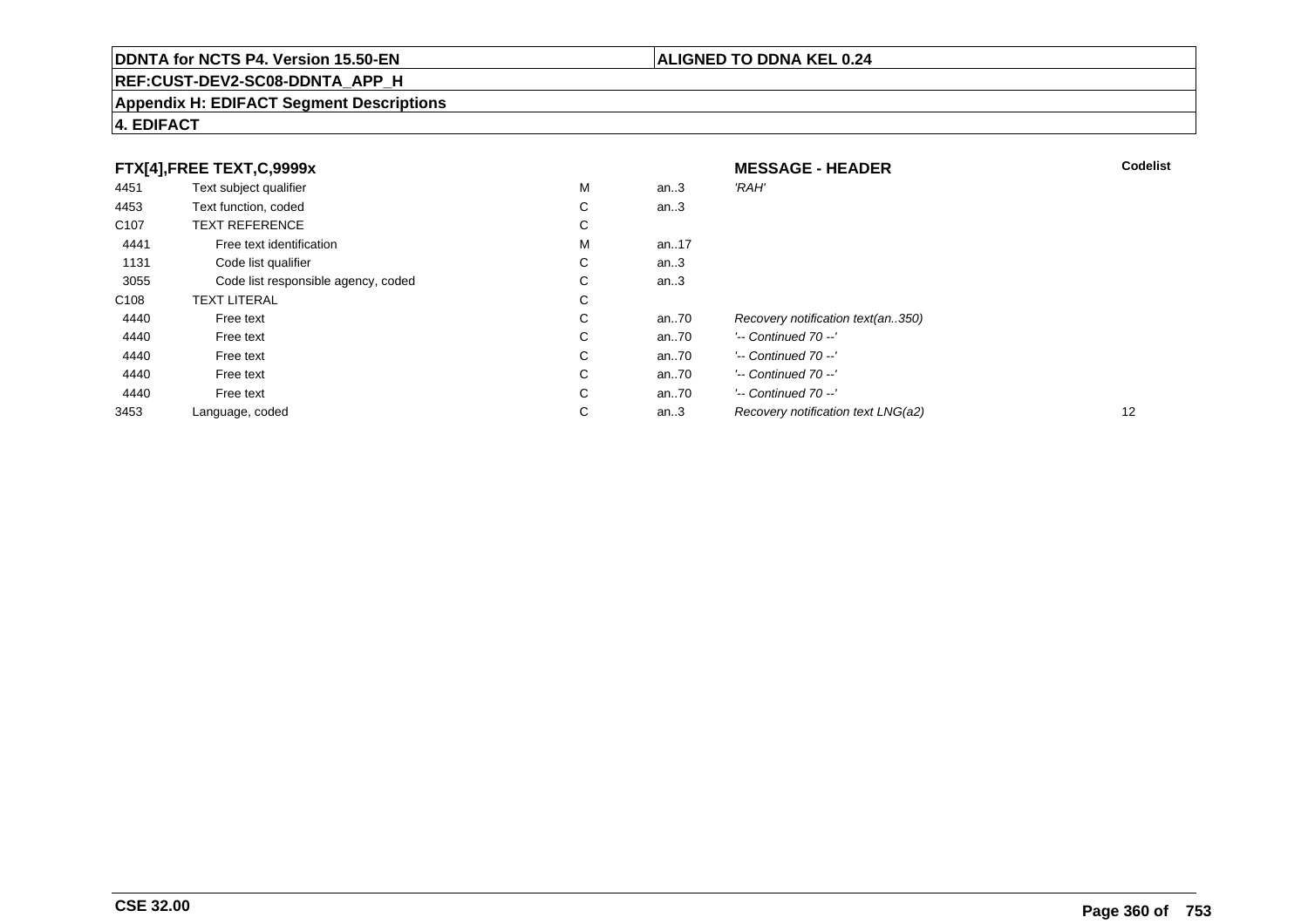#### **REF:CUST-DEV2-SC08-DDNTA\_APP\_H**

#### **Appendix H: EDIFACT Segment Descriptions**

## **4. EDIFACT**

## **FTX[4],FREE TEXT,C,9999x**

| 4451             | Text subject qualifier              | M | an.3  | 'ABT'    |
|------------------|-------------------------------------|---|-------|----------|
| 4453             | Text function, coded                | C | an.3  |          |
| C <sub>107</sub> | <b>TEXT REFERENCE</b>               | С |       |          |
| 4441             | Free text identification            | M | an.17 | Amount o |
| 1131             | Code list qualifier                 | С | an.3  |          |
| 3055             | Code list responsible agency, coded | С | an.3  |          |
| C <sub>108</sub> | <b>TEXT LITERAL</b>                 | C |       |          |
| 4440             | Free text                           | C | an70  |          |
| 4440             | Free text                           | C | an70  |          |
| 4440             | Free text                           | C | an70  |          |
| 4440             | Free text                           | C | an70  |          |
| 4440             | Free text                           | C | an70  |          |
| 3453             | Language, coded                     | С | an.3  |          |

#### **MESSAGE - HEADER**

**R** Codelist

#### $claimed(n..15,2)$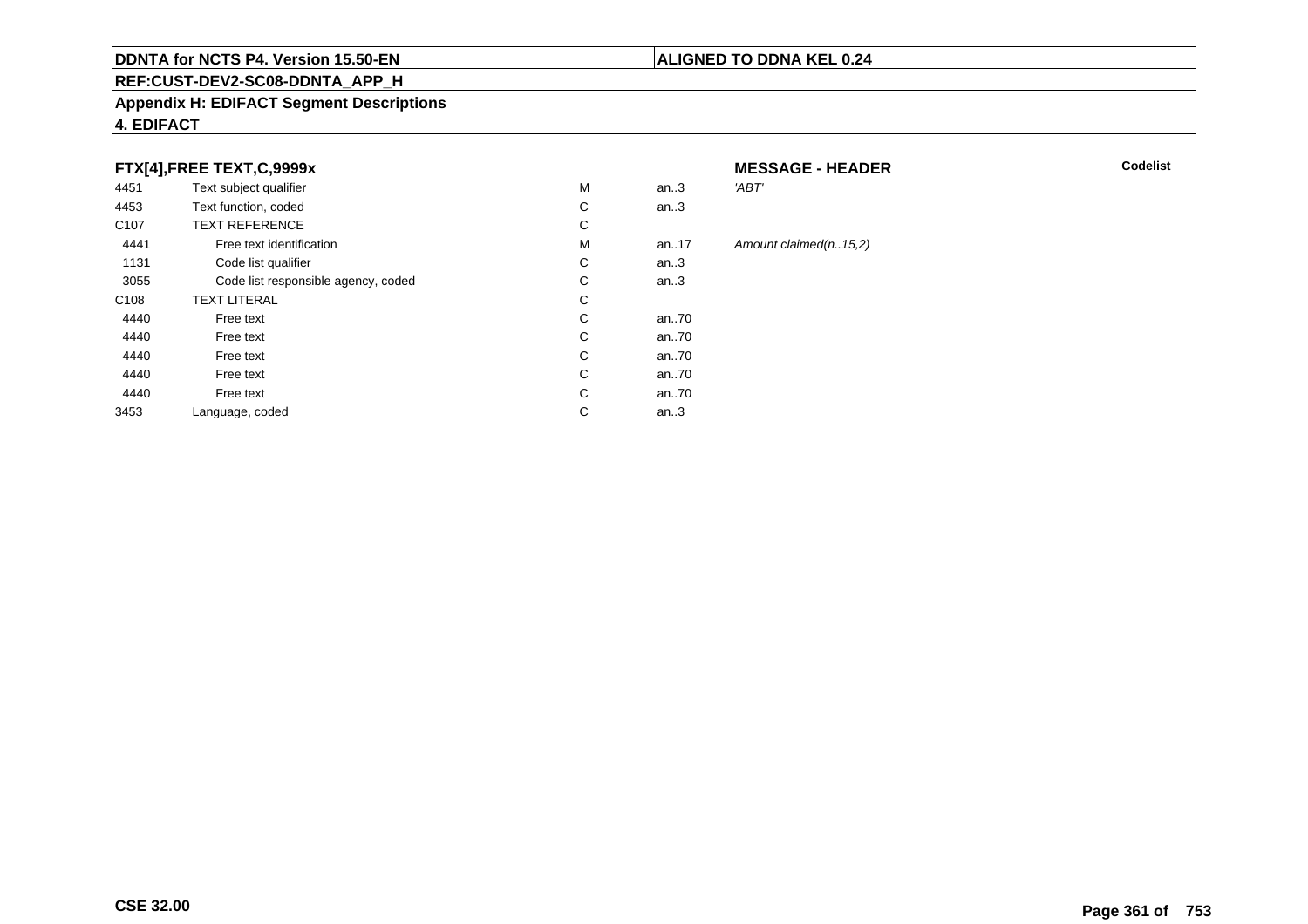## **REF:CUST-DEV2-SC08-DDNTA\_APP\_H**

#### **Appendix H: EDIFACT Segment Descriptions**

## **4. EDIFACT**

|                  | FTX[4],FREE TEXT,C,9999x            |   |      | <b>MESSAGE - ENQUIRY</b>     | <b>Codelist</b> |
|------------------|-------------------------------------|---|------|------------------------------|-----------------|
| 4451             | Text subject qualifier              | M | an.3 | 'ADG'                        |                 |
| 4453             | Text function, coded                | С | an.3 |                              |                 |
| C <sub>107</sub> | <b>TEXT REFERENCE</b>               | С |      |                              |                 |
| 4441             | Free text identification            | M | an17 |                              |                 |
| 1131             | Code list qualifier                 | С | an.3 |                              |                 |
| 3055             | Code list responsible agency, coded | С | an.3 |                              |                 |
| C <sub>108</sub> | <b>TEXT LITERAL</b>                 | С |      |                              |                 |
| 4440             | Free text                           | С | an70 | Response Information(an140)  |                 |
| 4440             | Free text                           | С | an70 |                              |                 |
| 4440             | Free text                           | C | an70 |                              |                 |
| 4440             | Free text                           | C | an70 |                              |                 |
| 4440             | Free text                           | С | an70 |                              |                 |
| 3453             | Language, coded                     | С | an.3 | Response Information LNG(a2) | 12              |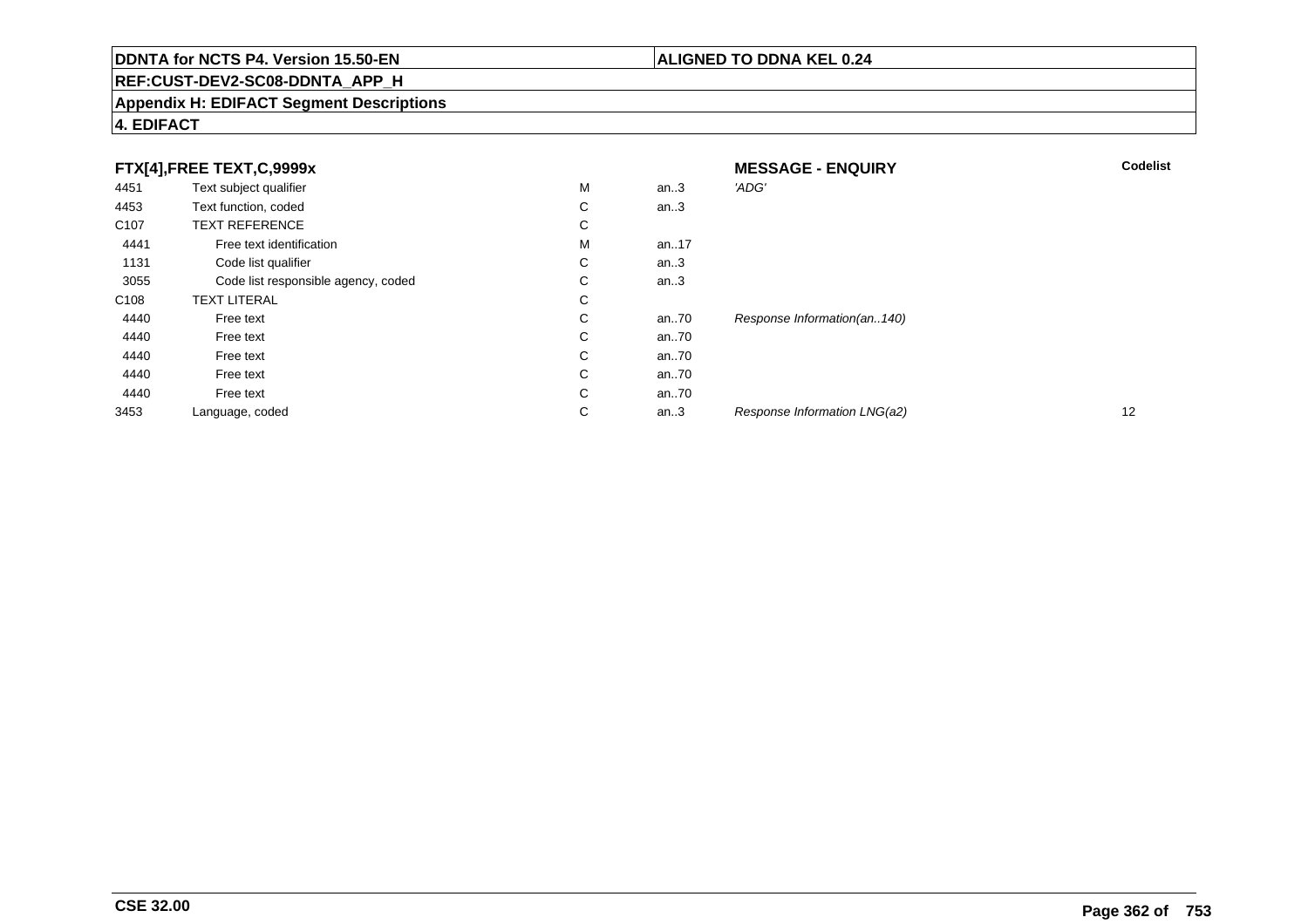## **REF:CUST-DEV2-SC08-DDNTA\_APP\_H**

#### **Appendix H: EDIFACT Segment Descriptions**

## **4. EDIFACT**

|                  | FTX[4],FREE TEXT,C,9999x            |             |      | <b>MESSAGE - ENQUIRY</b>             | <b>Codelist</b> |
|------------------|-------------------------------------|-------------|------|--------------------------------------|-----------------|
| 4451             | Text subject qualifier              | M           | an.3 | 'RET'                                |                 |
| 4453             | Text function, coded                | С           | an.3 | Information (on paper) available(n1) | 27              |
| C <sub>107</sub> | <b>TEXT REFERENCE</b>               | ⌒<br>Ü      |      |                                      |                 |
| 4441             | Free text identification            | M           | an17 | Delivery date TC11(n8)               |                 |
| 1131             | Code list qualifier                 | С           | an.3 |                                      |                 |
| 3055             | Code list responsible agency, coded | $\sim$<br>◡ | an.3 |                                      |                 |
| C108             | <b>TEXT LITERAL</b>                 | С           |      |                                      |                 |
| 4440             | Free text                           | ⌒<br>Ü      | an70 | Information text(an140)              |                 |
| 4440             | Free text                           | С           | an70 |                                      |                 |
| 4440             | Free text                           | С           | an70 |                                      |                 |
| 4440             | Free text                           | С           | an70 |                                      |                 |
| 4440             | Free text                           | С           | an70 |                                      |                 |
| 3453             | Language, coded                     | ⌒<br>◡      | an.3 | Information text LNG(a2)             | 12              |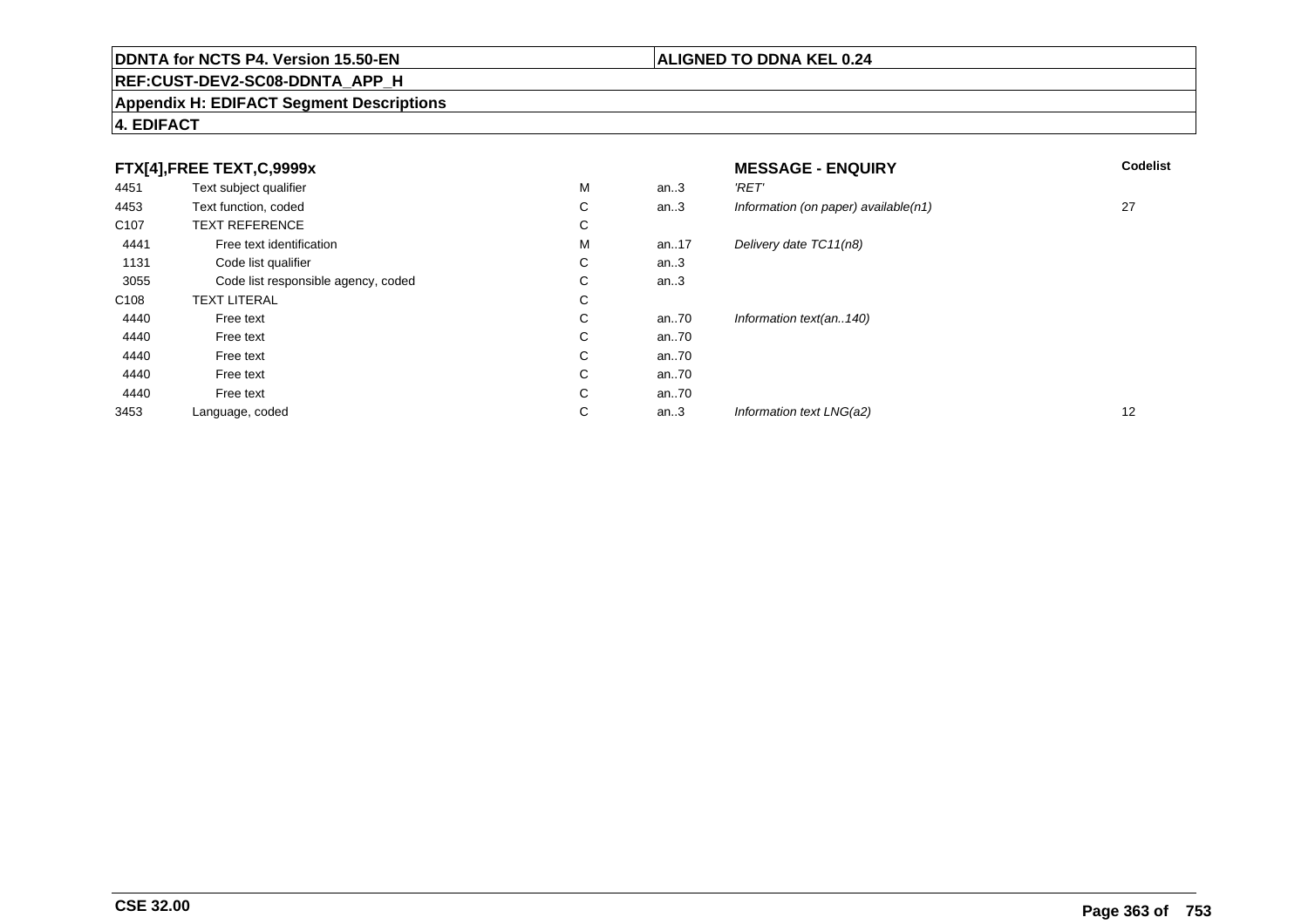## **REF:CUST-DEV2-SC08-DDNTA\_APP\_H**

#### **Appendix H: EDIFACT Segment Descriptions**

## **4. EDIFACT**

|                  | FTX[4],FREE TEXT,C,9999x            |             |      | <b>MESSAGE - INFORMATION</b>            | <b>Codelist</b>   |
|------------------|-------------------------------------|-------------|------|-----------------------------------------|-------------------|
| 4451             | Text subject qualifier              | М           | an.3 | 'REV'                                   |                   |
| 4453             | Text function, coded                | С           | an.3 | Information (on paper) available $(n1)$ | 27                |
| C <sub>107</sub> | <b>TEXT REFERENCE</b>               | С           |      |                                         |                   |
| 4441             | Free text identification            | М           | an17 |                                         |                   |
| 1131             | Code list qualifier                 | $\sim$<br>Ü | an.3 |                                         |                   |
| 3055             | Code list responsible agency, coded | С           | an.3 |                                         |                   |
| C108             | <b>TEXT LITERAL</b>                 | С           |      |                                         |                   |
| 4440             | Free text                           | С           | an70 | Information text(an140)                 |                   |
| 4440             | Free text                           | С           | an70 |                                         |                   |
| 4440             | Free text                           | С           | an70 |                                         |                   |
| 4440             | Free text                           | С           | an70 |                                         |                   |
| 4440             | Free text                           | С           | an70 |                                         |                   |
| 3453             | Language, coded                     | С           | an.3 | Information text LNG(a2)                | $12 \overline{ }$ |

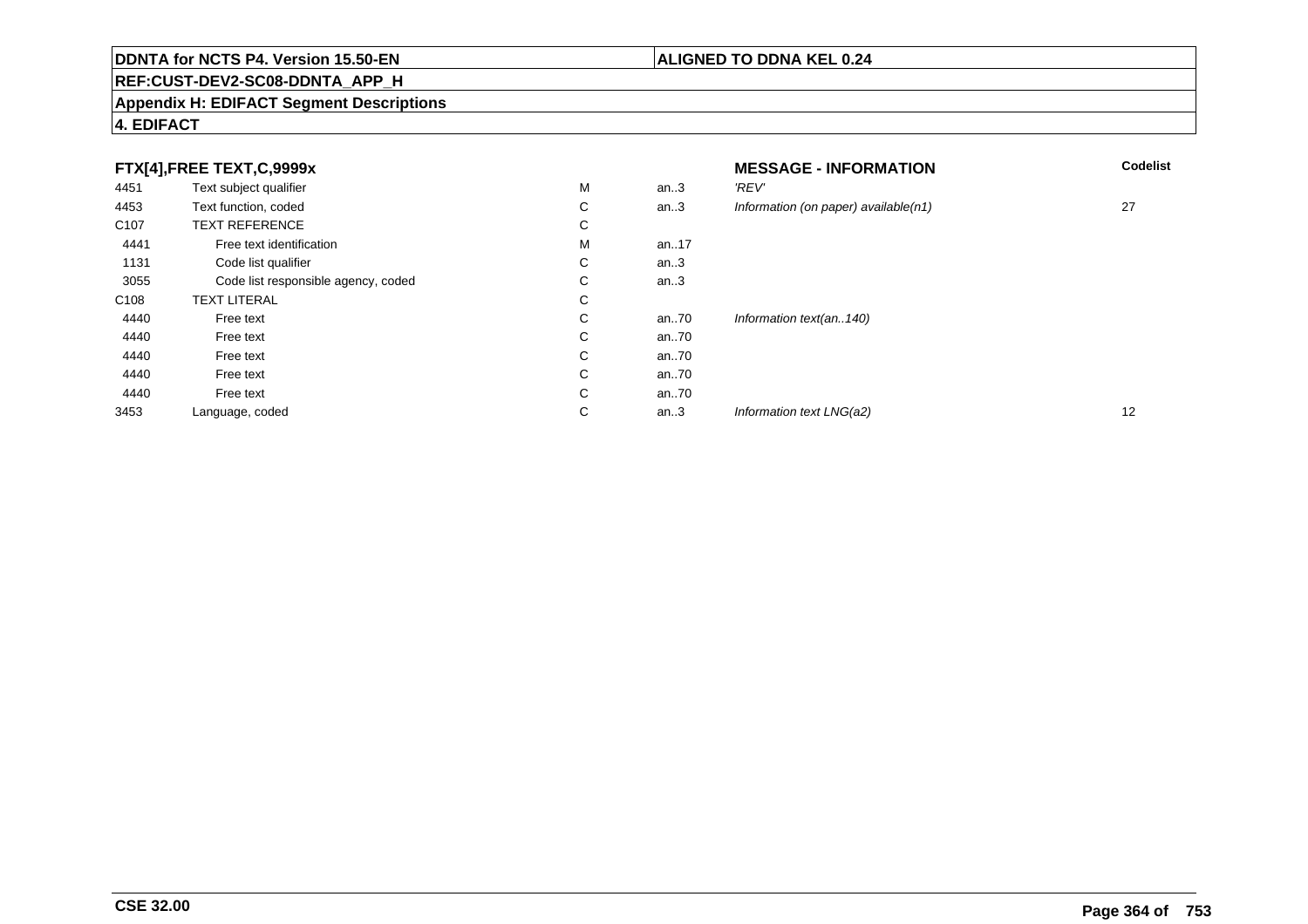#### **REF:CUST-DEV2-SC08-DDNTA\_APP\_H**

#### **Appendix H: EDIFACT Segment Descriptions**

## **4. EDIFACT**

## **FTX[4],FREE TEXT,C,9999x**

| 4451             | Text subject qualifier              | M | an.3  | 'ABV' |
|------------------|-------------------------------------|---|-------|-------|
| 4453             | Text function, coded                | C | an.3  | Reco  |
| C <sub>107</sub> | <b>TEXT REFERENCE</b>               | С |       |       |
| 4441             | Free text identification            | M | an.17 | Reco  |
| 1131             | Code list qualifier                 | C | an.3  |       |
| 3055             | Code list responsible agency, coded | C | an.3  |       |
| C <sub>108</sub> | <b>TEXT LITERAL</b>                 | C |       |       |
| 4440             | Free text                           | C | an.70 | Colle |
| 4440             | Free text                           | C | an70  |       |
| 4440             | Free text                           | C | an70  |       |
| 4440             | Free text                           | C | an70  |       |
| 4440             | Free text                           | C | an70  |       |
| 3453             | Language, coded                     | С | an.3  |       |
|                  |                                     |   |       |       |

## **MESSAGE - RECOVERY**

**Lackson Codelist** Codelist

Recovery Acceptance(n1) 27 Recovery communication date(n8) Collection Date(n8)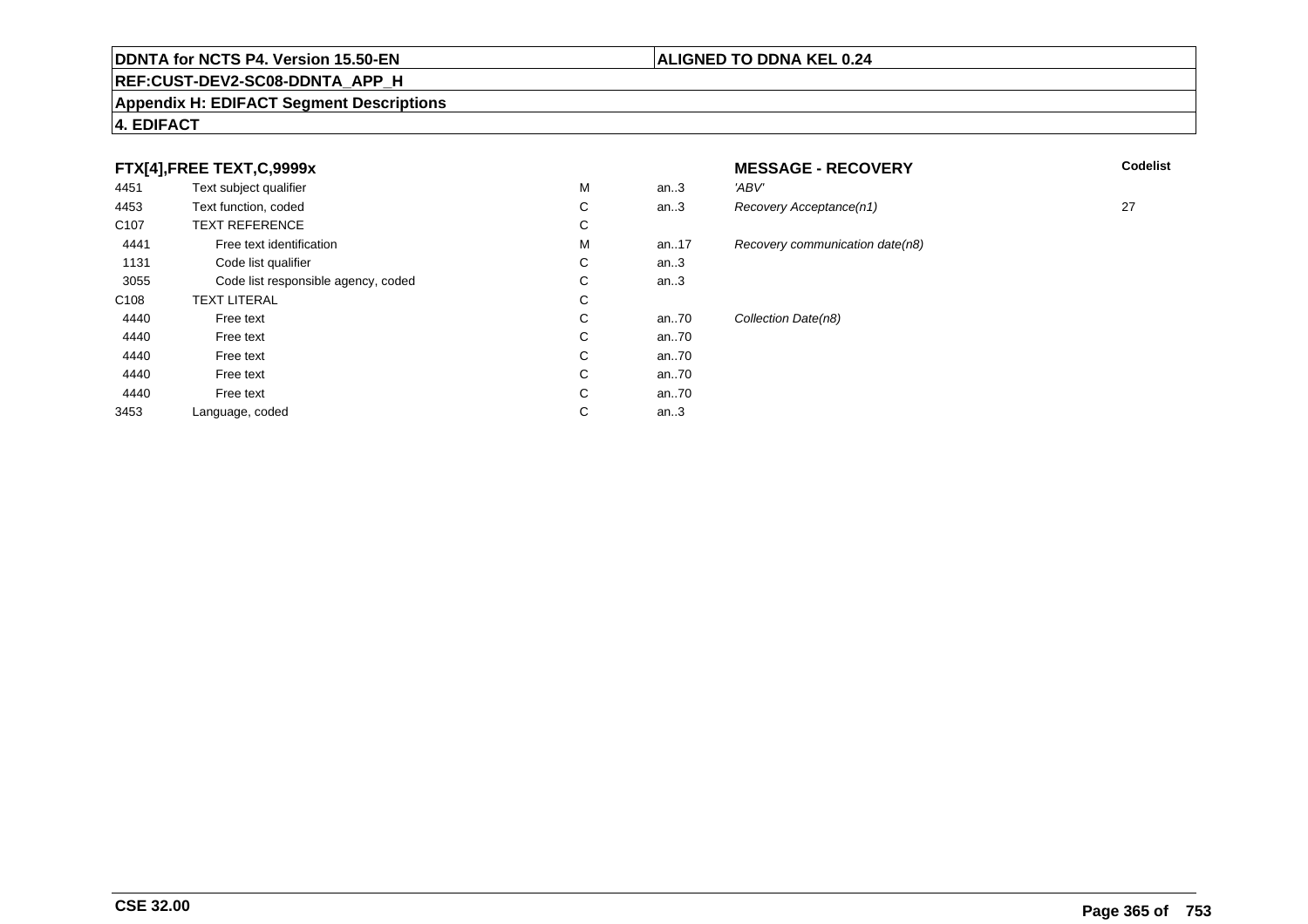## **REF:CUST-DEV2-SC08-DDNTA\_APP\_H**

#### **Appendix H: EDIFACT Segment Descriptions**

## **4. EDIFACT**

## **FTX[4],FREE TEXT,C,9999x**

| 4451             | Text subject qualifier              | М | an.3 | 'RET' |
|------------------|-------------------------------------|---|------|-------|
| 4453             | Text function, coded                | C | an.3 |       |
| C <sub>107</sub> | <b>TEXT REFERENCE</b>               | С |      |       |
| 4441             | Free text identification            | М | an17 |       |
| 1131             | Code list qualifier                 | C | an.3 | TC11  |
| 3055             | Code list responsible agency, coded | С | an.3 |       |
| C <sub>108</sub> | <b>TEXT LITERAL</b>                 | С |      |       |
| 4440             | Free text                           | C | an70 |       |
| 4440             | Free text                           | C | an70 |       |
| 4440             | Free text                           | С | an70 |       |
| 4440             | Free text                           | C | an70 |       |
| 4440             | Free text                           | С | an70 |       |
| 3453             | Language, coded                     | С | an.3 |       |
|                  |                                     |   |      |       |

# **MESSAGE - ENQUIRY**

**ALIGNED TO DDNA KEL 0.24**

#### TC11 delivered by Customs(n1) 27

**Latter School** School Codelist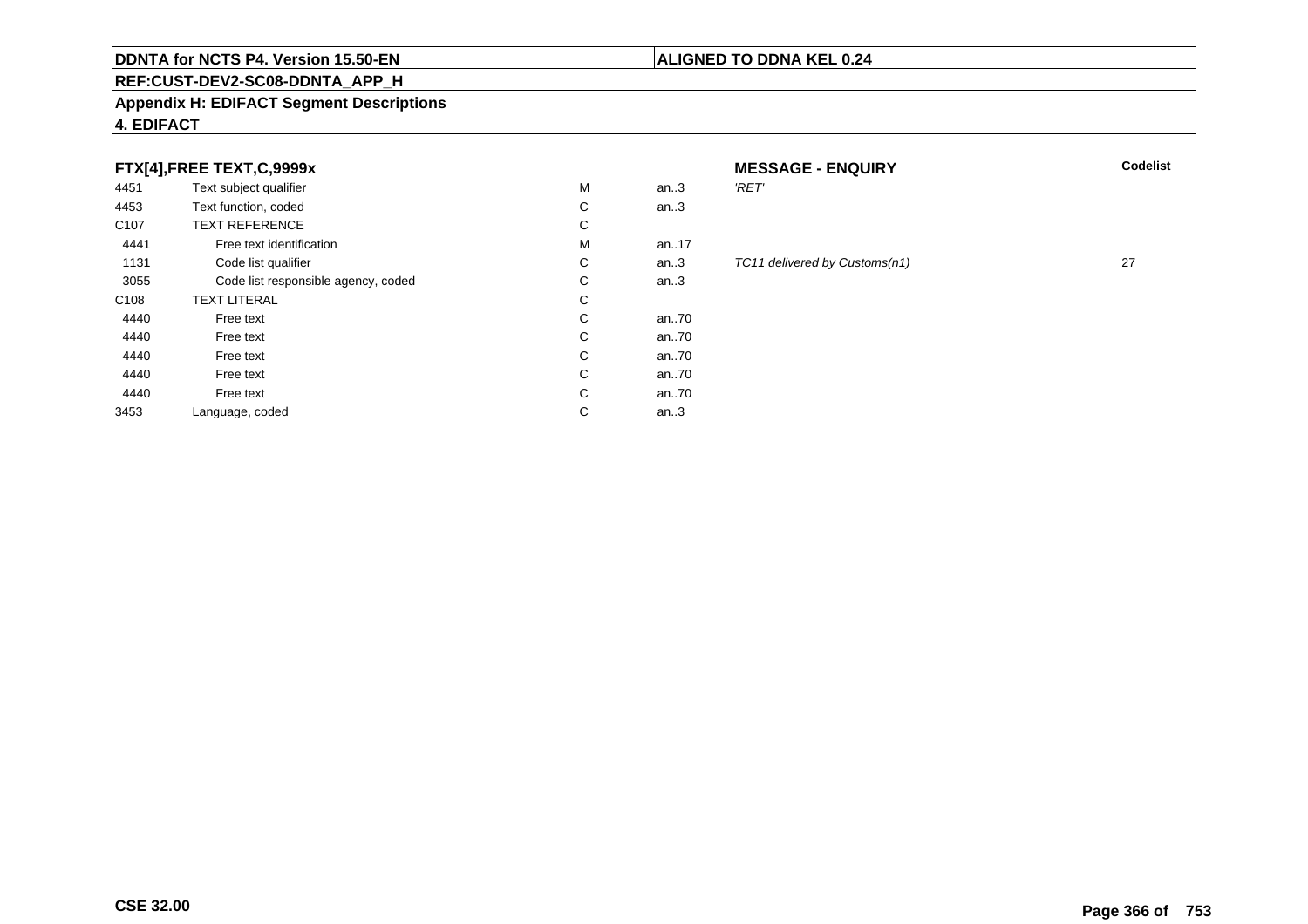## **REF:CUST-DEV2-SC08-DDNTA\_APP\_H**

#### **Appendix H: EDIFACT Segment Descriptions**

## **4. EDIFACT**

|                  | FTX[4],FREE TEXT,C,9999x            |             |      | <b>MESSAGE - INFORMATION</b>          | <b>Codelist</b> |
|------------------|-------------------------------------|-------------|------|---------------------------------------|-----------------|
| 4451             | Text subject qualifier              | м           | an.3 | 'RQR'                                 |                 |
| 4453             | Text function, coded                | $\sim$<br>◡ | an.3 |                                       |                 |
| C <sub>107</sub> | <b>TEXT REFERENCE</b>               | $\sim$<br>Ü |      |                                       |                 |
| 4441             | Free text identification            | м           | an17 |                                       |                 |
| 1131             | Code list qualifier                 | $\sim$<br>◡ | an.3 |                                       |                 |
| 3055             | Code list responsible agency, coded | $\sim$<br>◡ | an.3 |                                       |                 |
| C <sub>108</sub> | <b>TEXT LITERAL</b>                 | $\sim$<br>Ü |      |                                       |                 |
| 4440             | Free text                           | $\sim$<br>Ü | an70 | Contact Person at Destination(an140)  |                 |
| 4440             | Free text                           | C           | an70 | $'-$ Continued 70 $-$ '               |                 |
| 4440             | Free text                           | С           | an70 |                                       |                 |
| 4440             | Free text                           | С           | an70 |                                       |                 |
| 4440             | Free text                           | С           | an70 |                                       |                 |
| 3453             | Language, coded                     | $\sim$<br>◡ | an.3 | Contact Person at Destination LNG(a2) | 12              |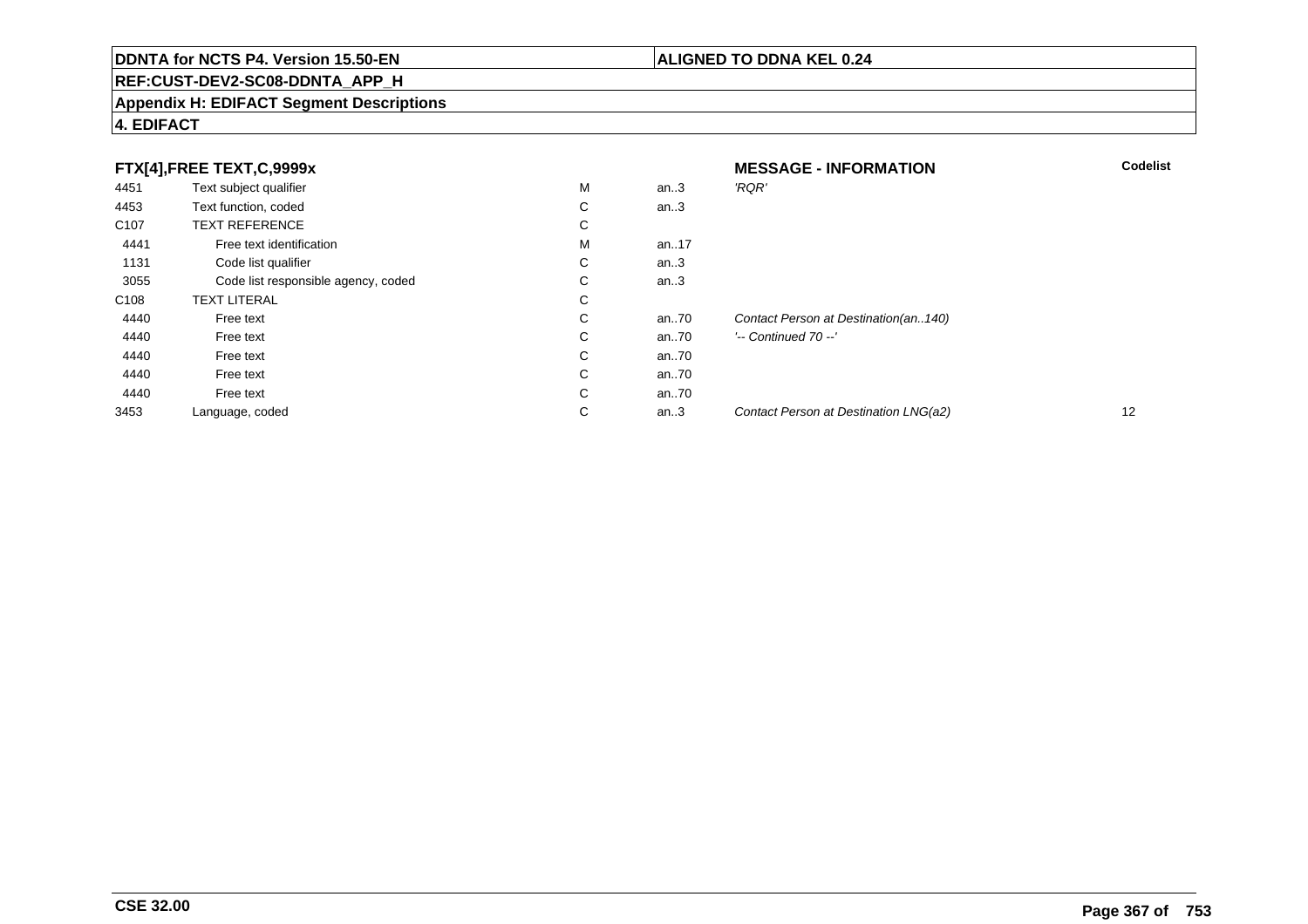## **REF:CUST-DEV2-SC08-DDNTA\_APP\_H**

#### **Appendix H: EDIFACT Segment Descriptions**

## **4. EDIFACT**

|                  | FTX[4],FREE TEXT,C,9999x            |   |      | <b>MESSAGE - INFORMATION</b>    | <b>Codelist</b> |
|------------------|-------------------------------------|---|------|---------------------------------|-----------------|
| 4451             | Text subject qualifier              | M | an.3 | 'IND'                           |                 |
| 4453             | Text function, coded                | С | an.3 |                                 |                 |
| C <sub>107</sub> | <b>TEXT REFERENCE</b>               | С |      |                                 |                 |
| 4441             | Free text identification            | M | an17 |                                 |                 |
| 1131             | Code list qualifier                 | C | an.3 |                                 |                 |
| 3055             | Code list responsible agency, coded | С | an.3 |                                 |                 |
| C <sub>108</sub> | <b>TEXT LITERAL</b>                 | С |      |                                 |                 |
| 4440             | Free text                           | С | an70 | Contact person Details(an. 140) |                 |
| 4440             | Free text                           | С | an70 |                                 |                 |
| 4440             | Free text                           | C | an70 |                                 |                 |
| 4440             | Free text                           | C | an70 |                                 |                 |
| 4440             | Free text                           | С | an70 |                                 |                 |
| 3453             | Language, coded                     | С | an.3 | Contact person Details LNG(a2)  | 12              |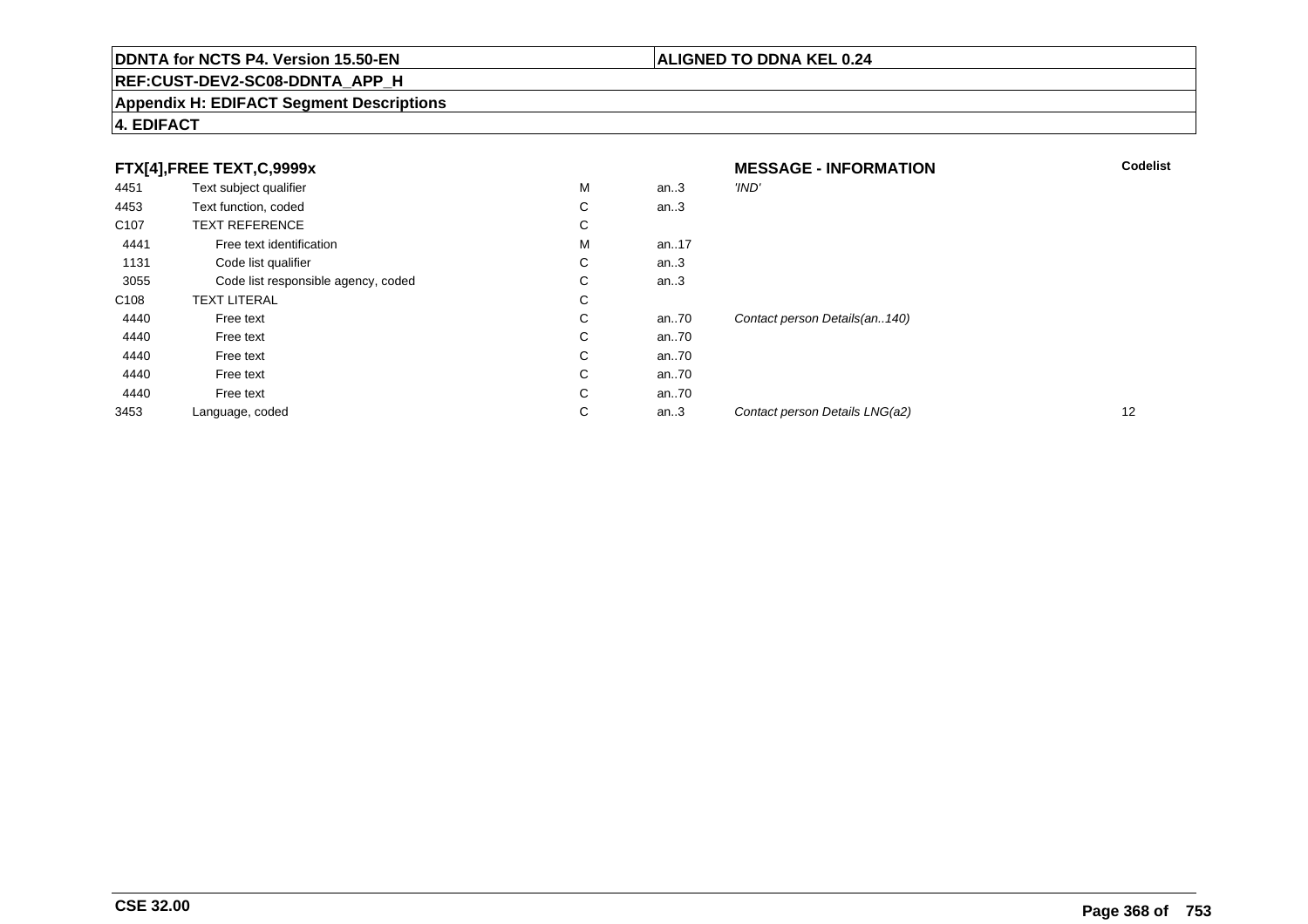#### **ALIGNED TO DDNA KEL 0.24**

**REF:CUST-DEV2-SC08-DDNTA\_APP\_H**

**Appendix H: EDIFACT Segment Descriptions**

**4. EDIFACT**

## **LOC[6],PLACE/LOCATION IDENTIFICATION,C,99x**

| 3227             | Place/location qualifier                  | M | an3       | '122' |
|------------------|-------------------------------------------|---|-----------|-------|
| C <sub>517</sub> | <b>LOCATION IDENTIFICATION</b>            | C |           |       |
| 3225             | Place/location identification             | C | an. $.25$ | Refe  |
| 1131             | Code list qualifier                       | C | an3       |       |
| 3055             | Code list responsible agency, coded       | C | an3       |       |
| 3224             | Place/location                            | C | an70      |       |
| C <sub>519</sub> | RELATED LOCATION ONE IDENTIFICATION       | C |           |       |
| 3223             | Related place/location one identification | C | an25      |       |
| 1131             | Code list qualifier                       | C | an.3      |       |
| 3055             | Code list responsible agency, coded       | C | an.3      |       |
| 3222             | Related place/location one                | C | an70      |       |
| C <sub>553</sub> | RELATED LOCATION TWO IDENTIFICATION       | C |           |       |
| 3233             | Related place/location two identification | C | an. $.25$ |       |
| 1131             | Code list qualifier                       | C | an.3      |       |
| 3055             | Code list responsible agency, coded       | C | an3       |       |
| 3232             | Related place/location two                | C | an70      |       |
| 5479             | Relation, coded                           | C | an $3$    |       |
|                  |                                           |   |           |       |

#### **MESSAGE - (DESTINATION DECLARED) CUSTOMSCodelist OFFICE**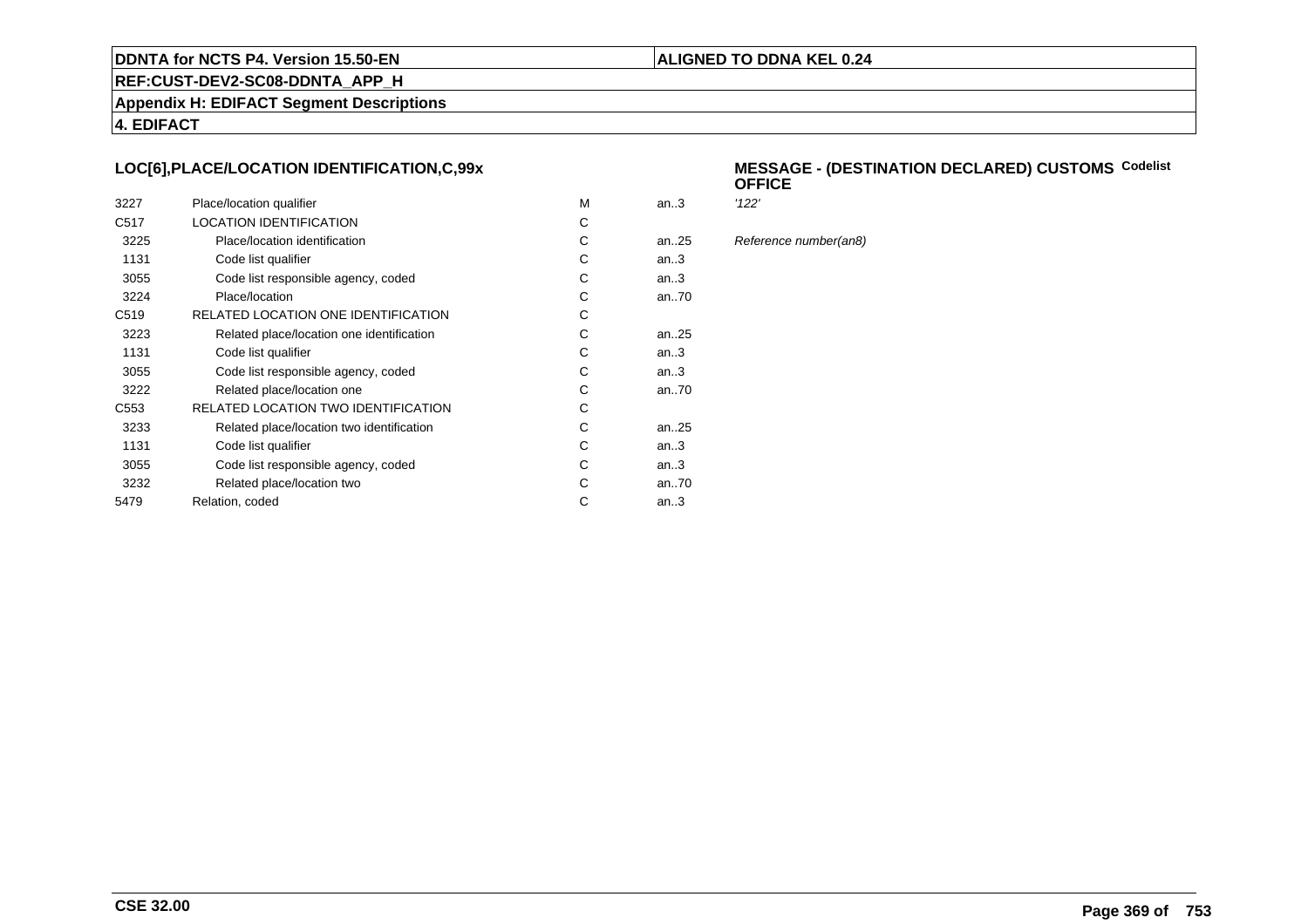#### **ALIGNED TO DDNA KEL 0.24**

**REF:CUST-DEV2-SC08-DDNTA\_APP\_H**

**Appendix H: EDIFACT Segment Descriptions**

**4. EDIFACT**

## **LOC[6],PLACE/LOCATION IDENTIFICATION,C,99x**

| 3227             | Place/location qualifier                  | м | an.3      | 22' |
|------------------|-------------------------------------------|---|-----------|-----|
| C <sub>517</sub> | <b>LOCATION IDENTIFICATION</b>            | С |           |     |
| 3225             | Place/location identification             | С | an. $.25$ | Ref |
| 1131             | Code list qualifier                       | С | an.3      |     |
| 3055             | Code list responsible agency, coded       | С | an.3      |     |
| 3224             | Place/location                            | C | an70      |     |
| C <sub>519</sub> | RELATED LOCATION ONE IDENTIFICATION       | С |           |     |
| 3223             | Related place/location one identification | С | an. $.25$ |     |
| 1131             | Code list qualifier                       | С | an.3      |     |
| 3055             | Code list responsible agency, coded       | С | an.3      |     |
| 3222             | Related place/location one                | С | an70      |     |
| C <sub>553</sub> | RELATED LOCATION TWO IDENTIFICATION       | С |           |     |
| 3233             | Related place/location two identification | C | an. $.25$ |     |
| 1131             | Code list qualifier                       | C | an.3      |     |
| 3055             | Code list responsible agency, coded       | С | an.3      |     |
| 3232             | Related place/location two                | С | an70      |     |
| 5479             | Relation, coded                           | С | an.3      |     |
|                  |                                           |   |           |     |

#### **MESSAGE - (PRESENTATION OFFICE) CUSTOMSCodelist OFFICE**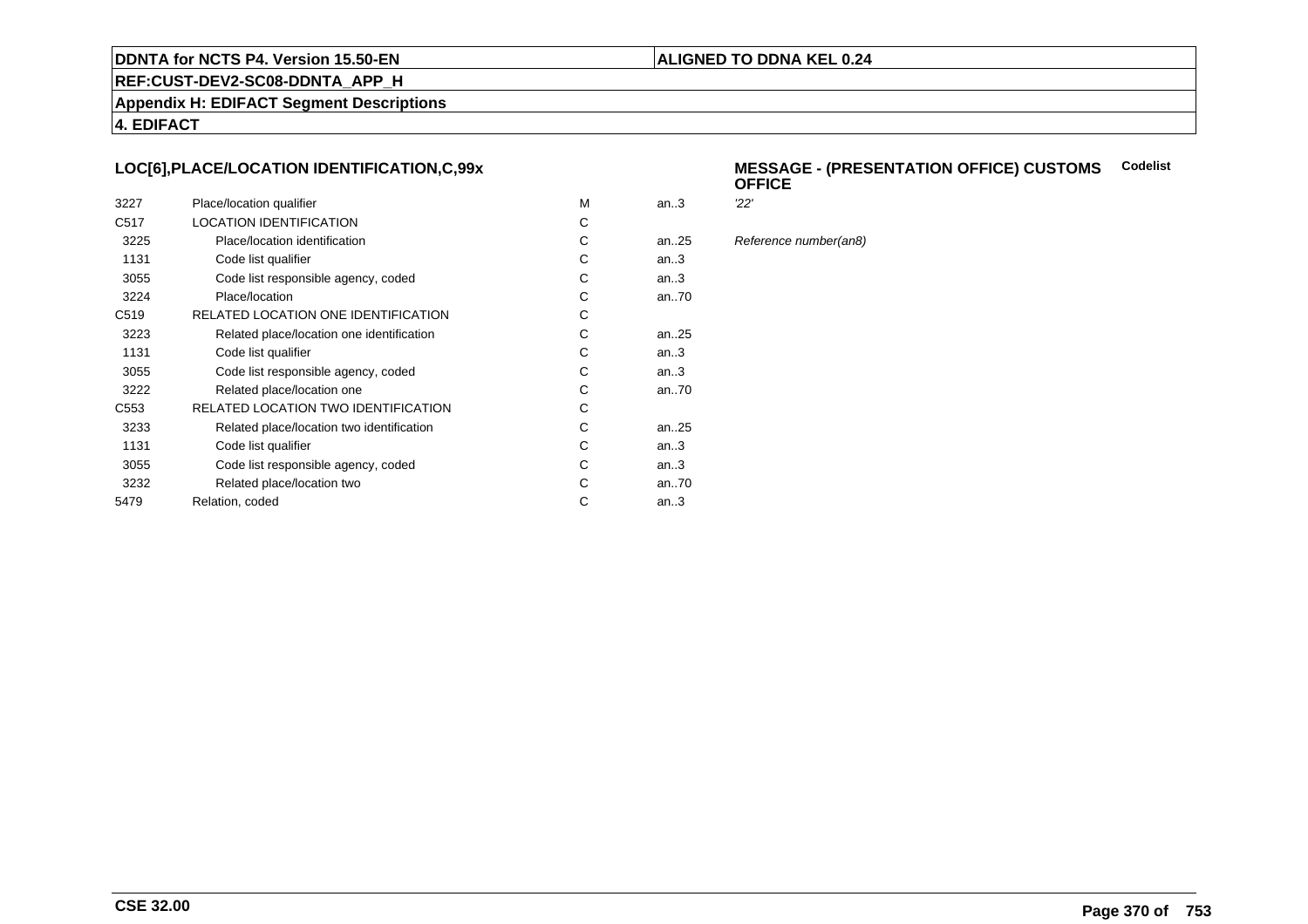#### **ALIGNED TO DDNA KEL 0.24**

**REF:CUST-DEV2-SC08-DDNTA\_APP\_H**

**Appendix H: EDIFACT Segment Descriptions**

**4. EDIFACT**

## **LOC[6],PLACE/LOCATION IDENTIFICATION,C,99x**

| 3227             | Place/location qualifier                   | M | an.3      | '120' |
|------------------|--------------------------------------------|---|-----------|-------|
| C <sub>517</sub> | <b>LOCATION IDENTIFICATION</b>             | С |           |       |
| 3225             | Place/location identification              | С | an25      | Refe  |
| 1131             | Code list qualifier                        | C | an3       |       |
| 3055             | Code list responsible agency, coded        | С | an3       |       |
| 3224             | Place/location                             | C | an70      |       |
| C <sub>519</sub> | RELATED LOCATION ONE IDENTIFICATION        | С |           |       |
| 3223             | Related place/location one identification  | C | an25      |       |
| 1131             | Code list qualifier                        | C | an.3      |       |
| 3055             | Code list responsible agency, coded        | C | an3       |       |
| 3222             | Related place/location one                 | С | an70      |       |
| C <sub>553</sub> | <b>RELATED LOCATION TWO IDENTIFICATION</b> | С |           |       |
| 3233             | Related place/location two identification  | С | an. $.25$ |       |
| 1131             | Code list qualifier                        | C | an.3      |       |
| 3055             | Code list responsible agency, coded        | C | an.3      |       |
| 3232             | Related place/location two                 | С | an70      |       |
| 5479             | Relation, coded                            | C | an.3      |       |
|                  |                                            |   |           |       |

#### **MESSAGE - (COMPETENT AUTHORITY OFDEPARTURE) CUSTOMS OFFICE**

**Codelist**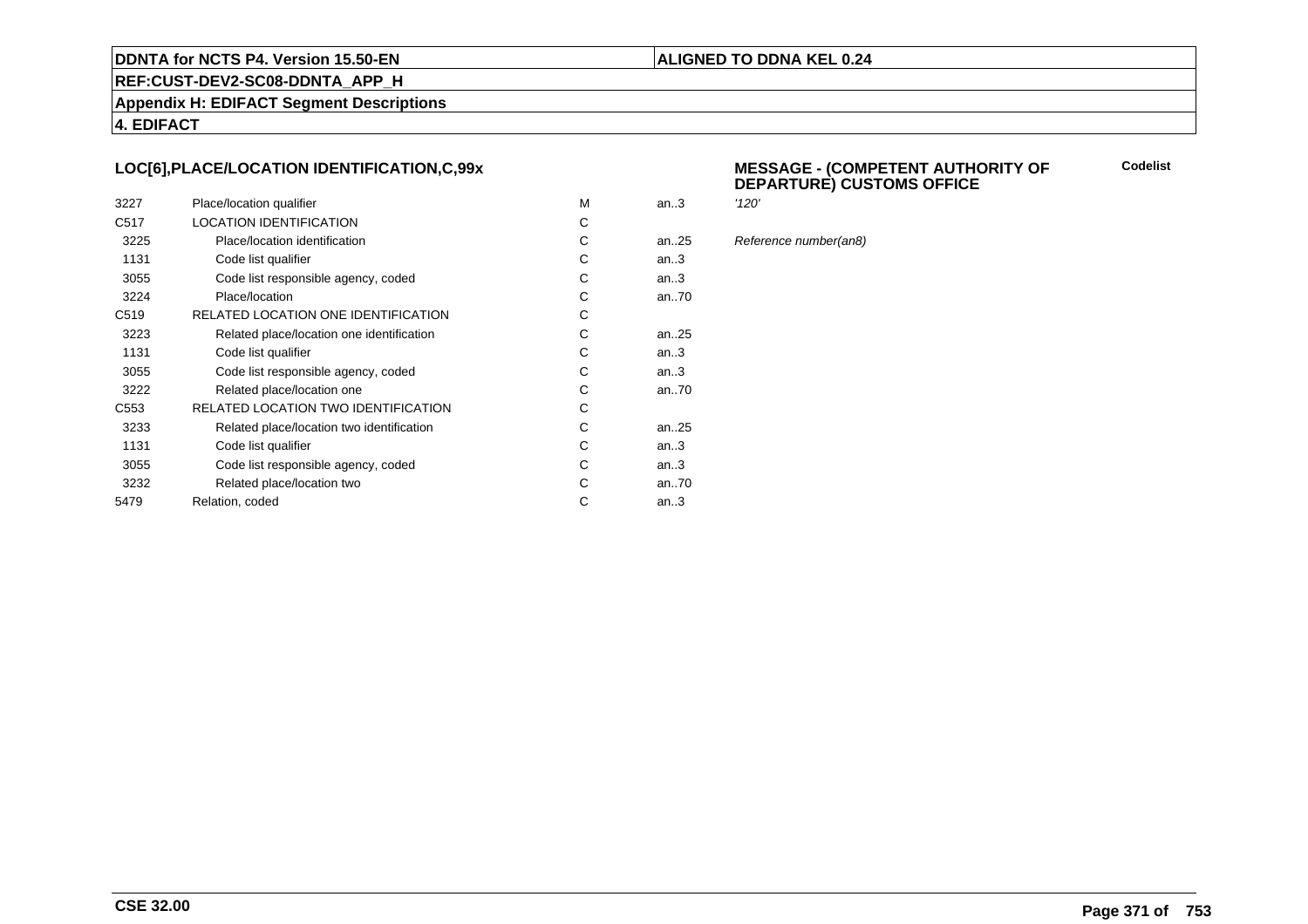#### **ALIGNED TO DDNA KEL 0.24**

**REF:CUST-DEV2-SC08-DDNTA\_APP\_H**

**Appendix H: EDIFACT Segment Descriptions**

**4. EDIFACT**

## **LOC[6],PLACE/LOCATION IDENTIFICATION,C,99x**

| 3227             | Place/location qualifier                  | м | an.3 | 22' |
|------------------|-------------------------------------------|---|------|-----|
| C <sub>517</sub> | <b>LOCATION IDENTIFICATION</b>            | С |      |     |
| 3225             | Place/location identification             | С | an25 | Ref |
| 1131             | Code list qualifier                       | С | an.3 |     |
| 3055             | Code list responsible agency, coded       | С | an.3 |     |
| 3224             | Place/location                            | С | an70 |     |
| C <sub>519</sub> | RELATED LOCATION ONE IDENTIFICATION       | С |      |     |
| 3223             | Related place/location one identification | С | an25 |     |
| 1131             | Code list qualifier                       | С | an.3 |     |
| 3055             | Code list responsible agency, coded       | C | an.3 |     |
| 3222             | Related place/location one                | С | an70 |     |
| C <sub>553</sub> | RELATED LOCATION TWO IDENTIFICATION       | С |      |     |
| 3233             | Related place/location two identification | С | an25 |     |
| 1131             | Code list qualifier                       | C | an.3 |     |
| 3055             | Code list responsible agency, coded       | С | an.3 |     |
| 3232             | Related place/location two                | С | an70 |     |
| 5479             | Relation, coded                           | С | an.3 |     |
|                  |                                           |   |      |     |

## **MESSAGE - (COMPETENT AUTHORITY FOR RECOVERY) CUSTOMS OFFICE**

**Codelist**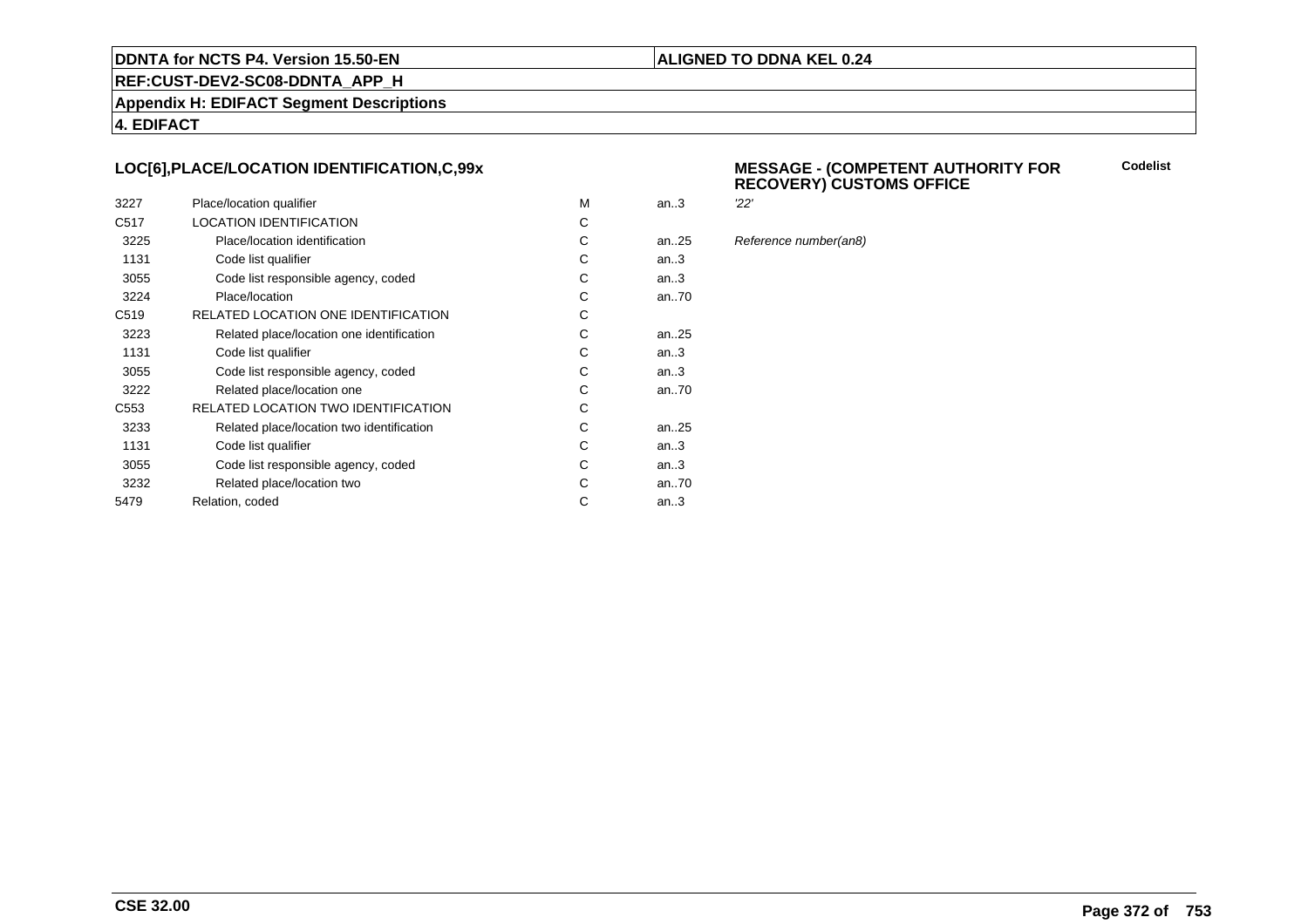## **REF:CUST-DEV2-SC08-DDNTA\_APP\_H**

**Appendix H: EDIFACT Segment Descriptions**

**4. EDIFACT**

## **LOC[6],PLACE/LOCATION IDENTIFICATION,C,99x**

| 3227             | Place/location qualifier                   | М | an.3      | '96' |
|------------------|--------------------------------------------|---|-----------|------|
| C <sub>517</sub> | <b>LOCATION IDENTIFICATION</b>             | С |           |      |
| 3225             | Place/location identification              | С | an25      | Ref  |
| 1131             | Code list qualifier                        | С | an.3      |      |
| 3055             | Code list responsible agency, coded        | С | an.3      |      |
| 3224             | Place/location                             | С | an70      |      |
| C <sub>519</sub> | RELATED LOCATION ONE IDENTIFICATION        | С |           |      |
| 3223             | Related place/location one identification  | С | an25      |      |
| 1131             | Code list qualifier                        | С | an.3      |      |
| 3055             | Code list responsible agency, coded        | С | an.3      |      |
| 3222             | Related place/location one                 | С | an70      |      |
| C <sub>553</sub> | <b>RELATED LOCATION TWO IDENTIFICATION</b> | С |           |      |
| 3233             | Related place/location two identification  | С | an. $.25$ |      |
| 1131             | Code list qualifier                        | C | an.3      |      |
| 3055             | Code list responsible agency, coded        | С | an.3      |      |
| 3232             | Related place/location two                 | С | an70      |      |
| 5479             | Relation, coded                            | С | an.3      |      |
|                  |                                            |   |           |      |

#### **MESSAGE - (REQUESTED) CUSTOMS OFFICE**<br>'96' **Codelist**

**ALIGNED TO DDNA KEL 0.24**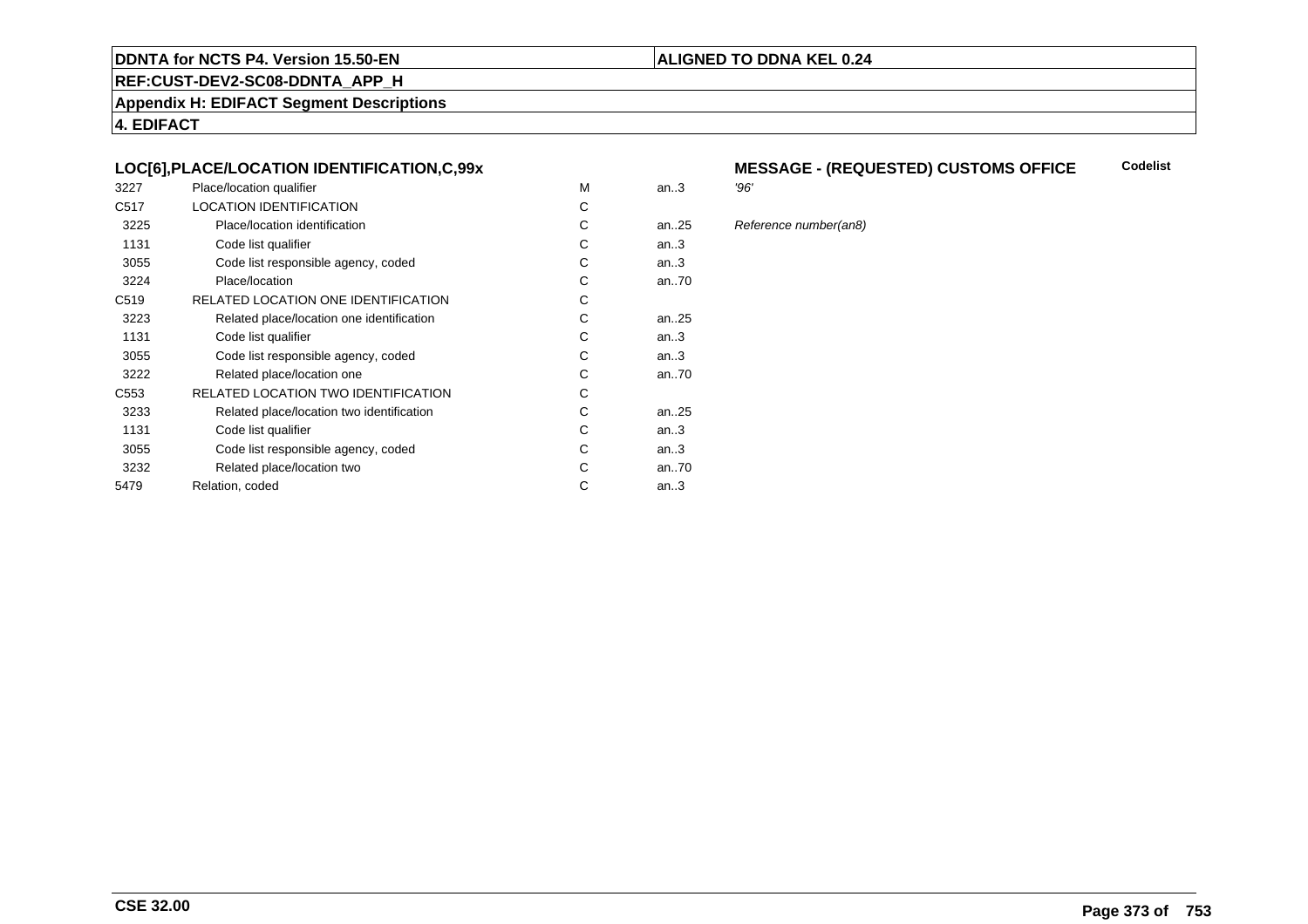## **ALIGNED TO DDNA KEL 0.24**

**REF:CUST-DEV2-SC08-DDNTA\_APP\_H**

**Appendix H: EDIFACT Segment Descriptions**

**4. EDIFACT**

## **LOC[6],PLACE/LOCATION IDENTIFICATION,C,99x**

| 3227             | Place/location qualifier                   | M | an.3 | '118' |
|------------------|--------------------------------------------|---|------|-------|
| C <sub>517</sub> | <b>LOCATION IDENTIFICATION</b>             | C |      |       |
| 3225             | Place/location identification              | C | an25 |       |
| 1131             | Code list qualifier                        | С | an.3 |       |
| 3055             | Code list responsible agency, coded        | С | an.3 |       |
| 3224             | Place/location                             | С | an70 |       |
| C <sub>519</sub> | RELATED LOCATION ONE IDENTIFICATION        | C |      |       |
| 3223             | Related place/location one identification  | C | an25 |       |
| 1131             | Code list qualifier                        | C | an.3 |       |
| 3055             | Code list responsible agency, coded        | С | an3  |       |
| 3222             | Related place/location one                 | С | an70 |       |
| C <sub>553</sub> | <b>RELATED LOCATION TWO IDENTIFICATION</b> | C |      |       |
| 3233             | Related place/location two identification  | С | an25 |       |
| 1131             | Code list qualifier                        | С | an.3 |       |
| 3055             | Code list responsible agency, coded        | С | an3  |       |
| 3232             | Related place/location two                 | С | an70 |       |
| 5479             | Relation, coded                            | C | an.3 |       |
|                  |                                            |   |      |       |

# **MESSAGE - (EXPORT) CUSTOMS OFFICE**

**Codelist**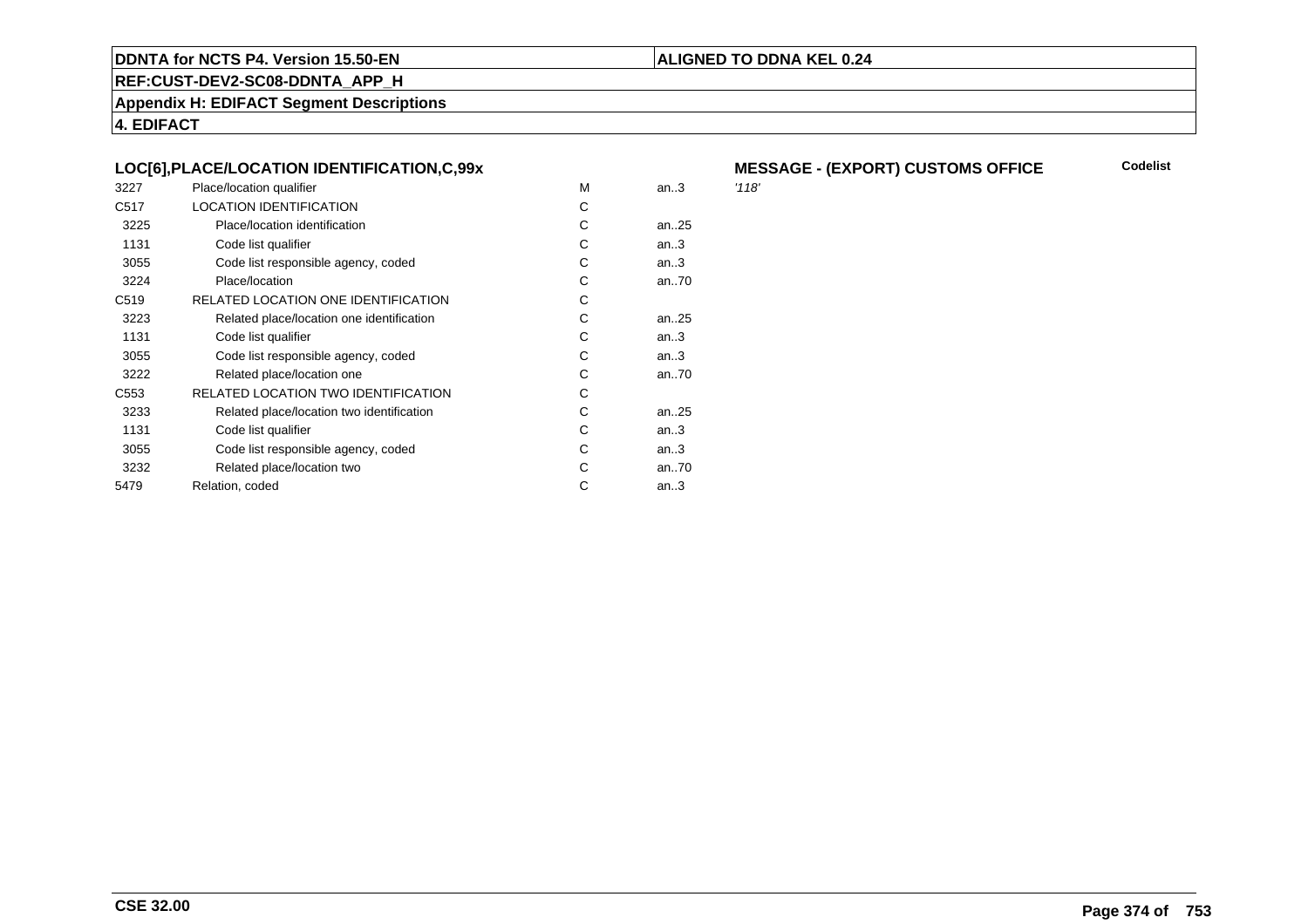## **REF:CUST-DEV2-SC08-DDNTA\_APP\_H**

**Appendix H: EDIFACT Segment Descriptions**

**4. EDIFACT**

## **LOC[6],PLACE/LOCATION IDENTIFICATION,C,99x**

| 3227             | Place/location qualifier                   | M | an.3 | '115' |
|------------------|--------------------------------------------|---|------|-------|
| C <sub>517</sub> | <b>LOCATION IDENTIFICATION</b>             | C |      |       |
| 3225             | Place/location identification              | C | an25 | Refe  |
| 1131             | Code list qualifier                        | С | an.3 |       |
| 3055             | Code list responsible agency, coded        | С | an.3 |       |
| 3224             | Place/location                             | C | an70 |       |
| C <sub>519</sub> | RELATED LOCATION ONE IDENTIFICATION        | С |      |       |
| 3223             | Related place/location one identification  | C | an25 |       |
| 1131             | Code list qualifier                        | C | an.3 |       |
| 3055             | Code list responsible agency, coded        | С | an.3 |       |
| 3222             | Related place/location one                 | C | an70 |       |
| C <sub>553</sub> | <b>RELATED LOCATION TWO IDENTIFICATION</b> | C |      |       |
| 3233             | Related place/location two identification  | С | an25 |       |
| 1131             | Code list qualifier                        | C | an.3 |       |
| 3055             | Code list responsible agency, coded        | C | an.3 |       |
| 3232             | Related place/location two                 | С | an70 |       |
| 5479             | Relation, coded                            | С | an.3 |       |
|                  |                                            |   |      |       |

## **MESSAGE - (EXIT DECLARED) CUSTOMS OFFICE Codelist**

**ALIGNED TO DDNA KEL 0.24**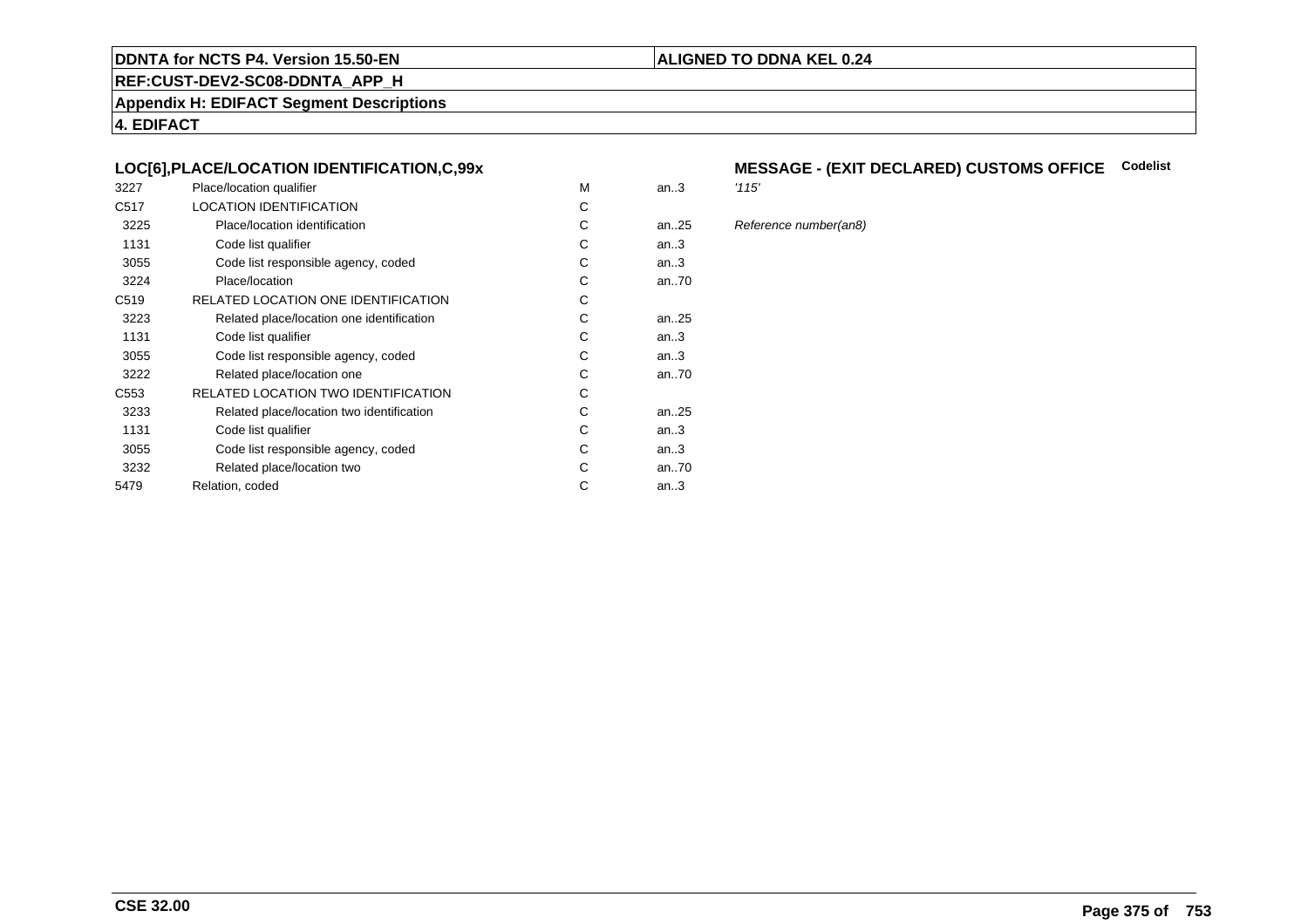#### **ALIGNED TO DDNA KEL 0.24**

**REF:CUST-DEV2-SC08-DDNTA\_APP\_H**

**Appendix H: EDIFACT Segment Descriptions**

**4. EDIFACT**

## **LOC[6],PLACE/LOCATION IDENTIFICATION,C,99x**

| 3227             | Place/location qualifier                   | м | an.3      | '52' |
|------------------|--------------------------------------------|---|-----------|------|
| C <sub>517</sub> | LOCATION IDENTIFICATION                    | С |           |      |
| 3225             | Place/location identification              | С | an25      | Ref  |
| 1131             | Code list qualifier                        | С | an.3      |      |
| 3055             | Code list responsible agency, coded        | С | an.3      |      |
| 3224             | Place/location                             | C | an70      |      |
| C <sub>519</sub> | RELATED LOCATION ONE IDENTIFICATION        | С |           |      |
| 3223             | Related place/location one identification  | С | an25      |      |
| 1131             | Code list qualifier                        | C | an.3      |      |
| 3055             | Code list responsible agency, coded        | С | an.3      |      |
| 3222             | Related place/location one                 | С | an70      |      |
| C <sub>553</sub> | <b>RELATED LOCATION TWO IDENTIFICATION</b> | С |           |      |
| 3233             | Related place/location two identification  | C | an. $.25$ |      |
| 1131             | Code list qualifier                        | C | an.3      |      |
| 3055             | Code list responsible agency, coded        | С | an.3      |      |
| 3232             | Related place/location two                 | C | an70      |      |
| 5479             | Relation, coded                            | С | an.3      |      |
|                  |                                            |   |           |      |

#### **MESSAGE - (TRANSIT DECLARED) CUSTOMSOFFICECodelist**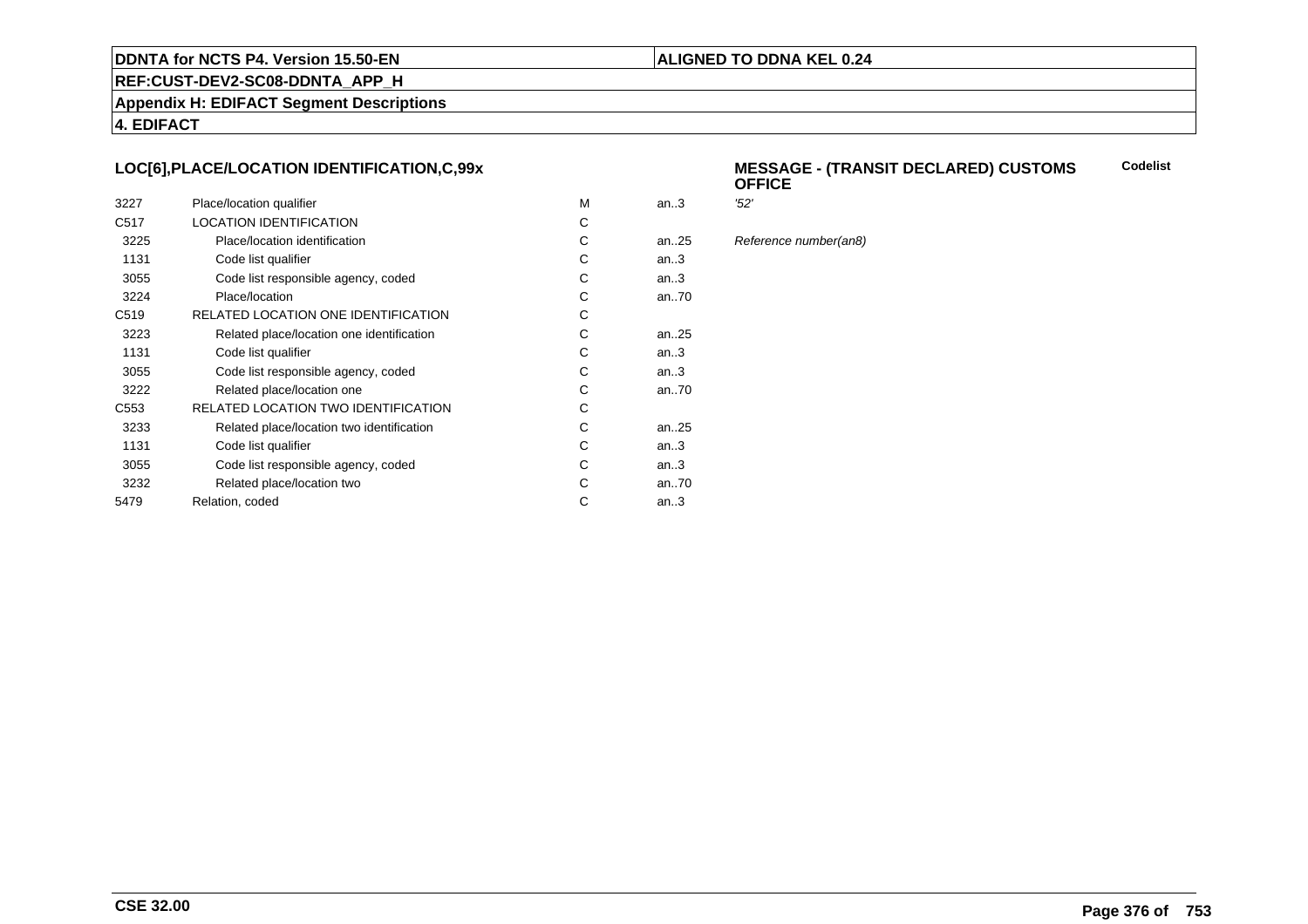#### **ALIGNED TO DDNA KEL 0.24**

**REF:CUST-DEV2-SC08-DDNTA\_APP\_H**

**Appendix H: EDIFACT Segment Descriptions**

**4. EDIFACT**

## **LOC[6],PLACE/LOCATION IDENTIFICATION,C,99x**

| 3227             | Place/location qualifier                  | м | an.3      | '76' |
|------------------|-------------------------------------------|---|-----------|------|
| C <sub>517</sub> | <b>LOCATION IDENTIFICATION</b>            | С |           |      |
| 3225             | Place/location identification             | С | an25      | Ref  |
| 1131             | Code list qualifier                       | С | an.3      |      |
| 3055             | Code list responsible agency, coded       | С | an.3      |      |
| 3224             | Place/location                            | С | an70      |      |
| C <sub>519</sub> | RELATED LOCATION ONE IDENTIFICATION       | С |           |      |
| 3223             | Related place/location one identification | С | an. $.25$ |      |
| 1131             | Code list qualifier                       | С | an.3      |      |
| 3055             | Code list responsible agency, coded       | С | an.3      |      |
| 3222             | Related place/location one                | С | an70      |      |
| C <sub>553</sub> | RELATED LOCATION TWO IDENTIFICATION       | С |           |      |
| 3233             | Related place/location two identification | С | an. $.25$ |      |
| 1131             | Code list qualifier                       | C | an.3      |      |
| 3055             | Code list responsible agency, coded       | С | an.3      |      |
| 3232             | Related place/location two                | С | an70      |      |
| 5479             | Relation, coded                           | С | an.3      |      |
|                  |                                           |   |           |      |

#### **MESSAGE - (COMPETENT AUTHORITY OFREQUESTED COUNTRY) CUSTOMS OFFICE**

**Codelist**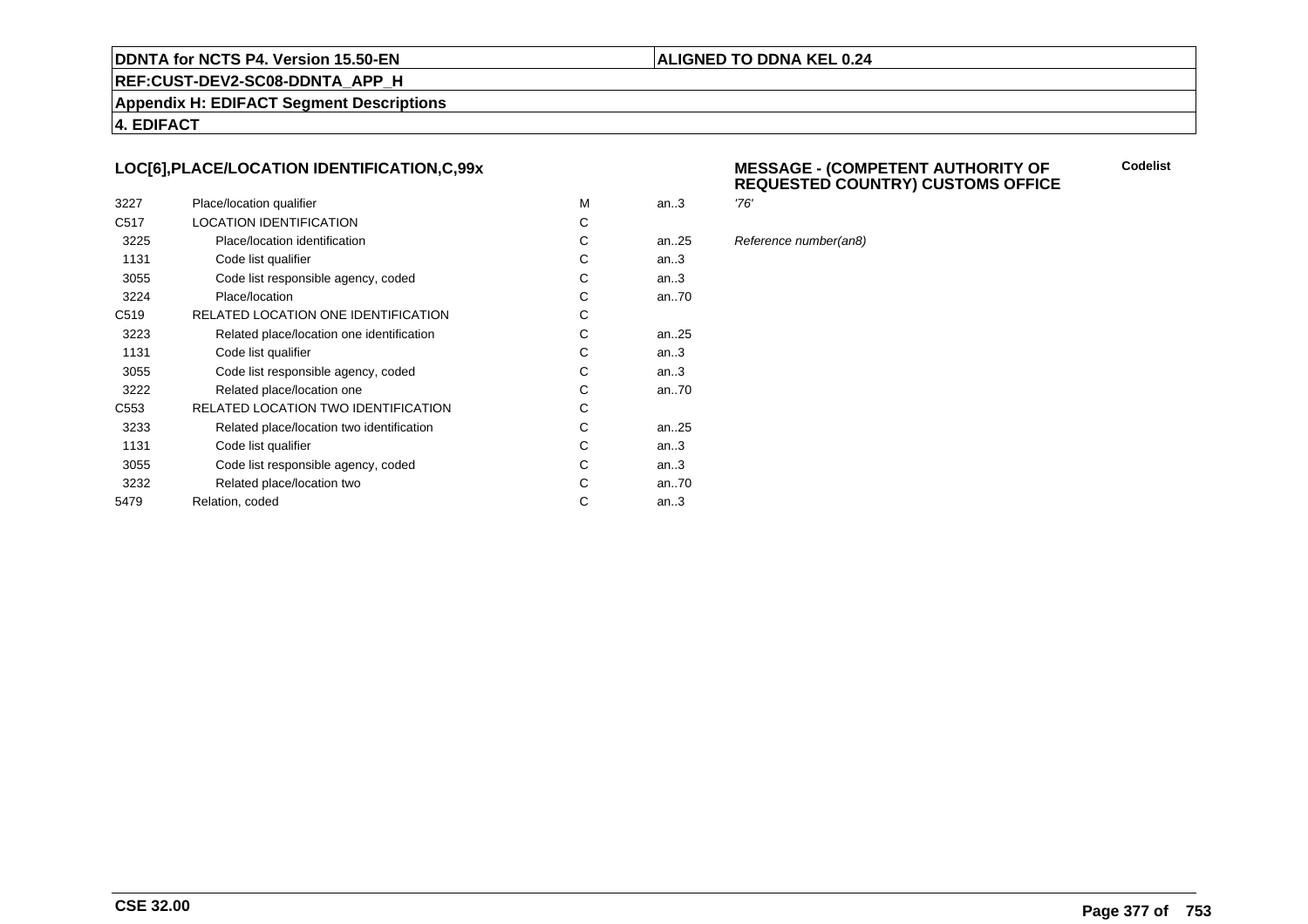#### **ALIGNED TO DDNA KEL 0.24**

**REF:CUST-DEV2-SC08-DDNTA\_APP\_H**

**Appendix H: EDIFACT Segment Descriptions**

**4. EDIFACT**

## **LOC[6],PLACE/LOCATION IDENTIFICATION,C,99x**

| 3227             | Place/location qualifier                  | м | an.3 | '77' |
|------------------|-------------------------------------------|---|------|------|
| C <sub>517</sub> | LOCATION IDENTIFICATION                   | С |      |      |
| 3225             | Place/location identification             | С | an25 | Ref  |
| 1131             | Code list qualifier                       | С | an.3 |      |
| 3055             | Code list responsible agency, coded       | С | an.3 |      |
| 3224             | Place/location                            | С | an70 |      |
| C <sub>519</sub> | RELATED LOCATION ONE IDENTIFICATION       | С |      |      |
| 3223             | Related place/location one identification | C | an25 |      |
| 1131             | Code list qualifier                       | С | an.3 |      |
| 3055             | Code list responsible agency, coded       | С | an.3 |      |
| 3222             | Related place/location one                | С | an70 |      |
| C <sub>553</sub> | RELATED LOCATION TWO IDENTIFICATION       | С |      |      |
| 3233             | Related place/location two identification | С | an25 |      |
| 1131             | Code list qualifier                       | C | an.3 |      |
| 3055             | Code list responsible agency, coded       | С | an.3 |      |
| 3232             | Related place/location two                | С | an70 |      |
| 5479             | Relation, coded                           | С | an.3 |      |
|                  |                                           |   |      |      |

#### **MESSAGE - (COMPETENT AUTHORITY OFREQUESTING COUNTRY) CUSTOMS OFFICE**

**Codelist**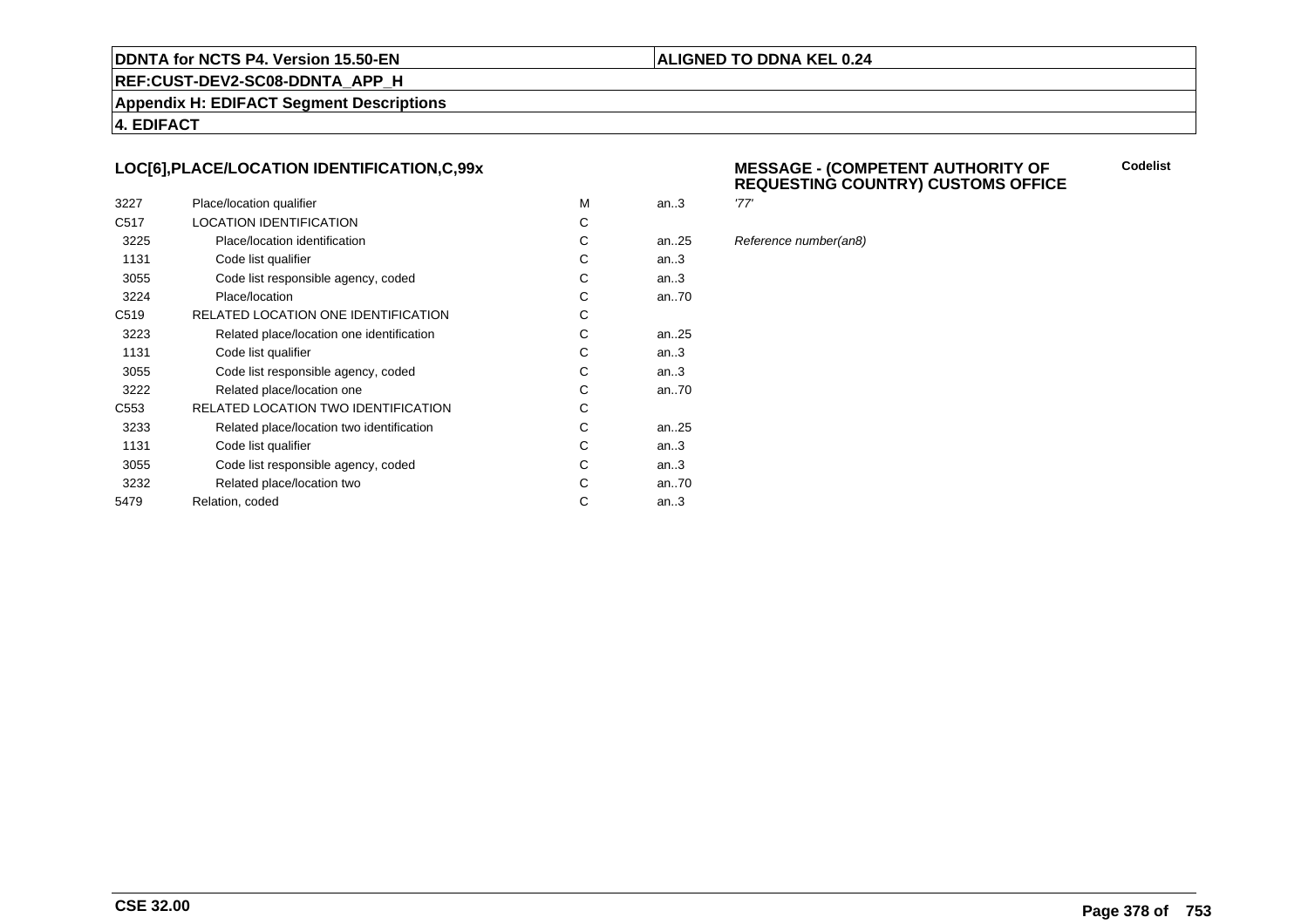## **REF:CUST-DEV2-SC08-DDNTA\_APP\_H**

**Appendix H: EDIFACT Segment Descriptions**

**4. EDIFACT**

## **LOC[6],PLACE/LOCATION IDENTIFICATION,C,99x**

| 3227             | Place/location qualifier                   | M | an.3 | '118' |
|------------------|--------------------------------------------|---|------|-------|
| C <sub>517</sub> | <b>LOCATION IDENTIFICATION</b>             | C |      |       |
| 3225             | Place/location identification              | C | an25 | Refe  |
| 1131             | Code list qualifier                        | С | an.3 |       |
| 3055             | Code list responsible agency, coded        | С | an.3 |       |
| 3224             | Place/location                             | C | an70 |       |
| C <sub>519</sub> | RELATED LOCATION ONE IDENTIFICATION        | С |      |       |
| 3223             | Related place/location one identification  | C | an25 |       |
| 1131             | Code list qualifier                        | C | an.3 |       |
| 3055             | Code list responsible agency, coded        | С | an.3 |       |
| 3222             | Related place/location one                 | C | an70 |       |
| C <sub>553</sub> | <b>RELATED LOCATION TWO IDENTIFICATION</b> | C |      |       |
| 3233             | Related place/location two identification  | С | an25 |       |
| 1131             | Code list qualifier                        | C | an.3 |       |
| 3055             | Code list responsible agency, coded        | C | an.3 |       |
| 3232             | Related place/location two                 | С | an70 |       |
| 5479             | Relation, coded                            | С | an.3 |       |
|                  |                                            |   |      |       |

#### **MESSAGE - (DEPARTURE) CUSTOMS OFFICECodelist**

**ALIGNED TO DDNA KEL 0.24**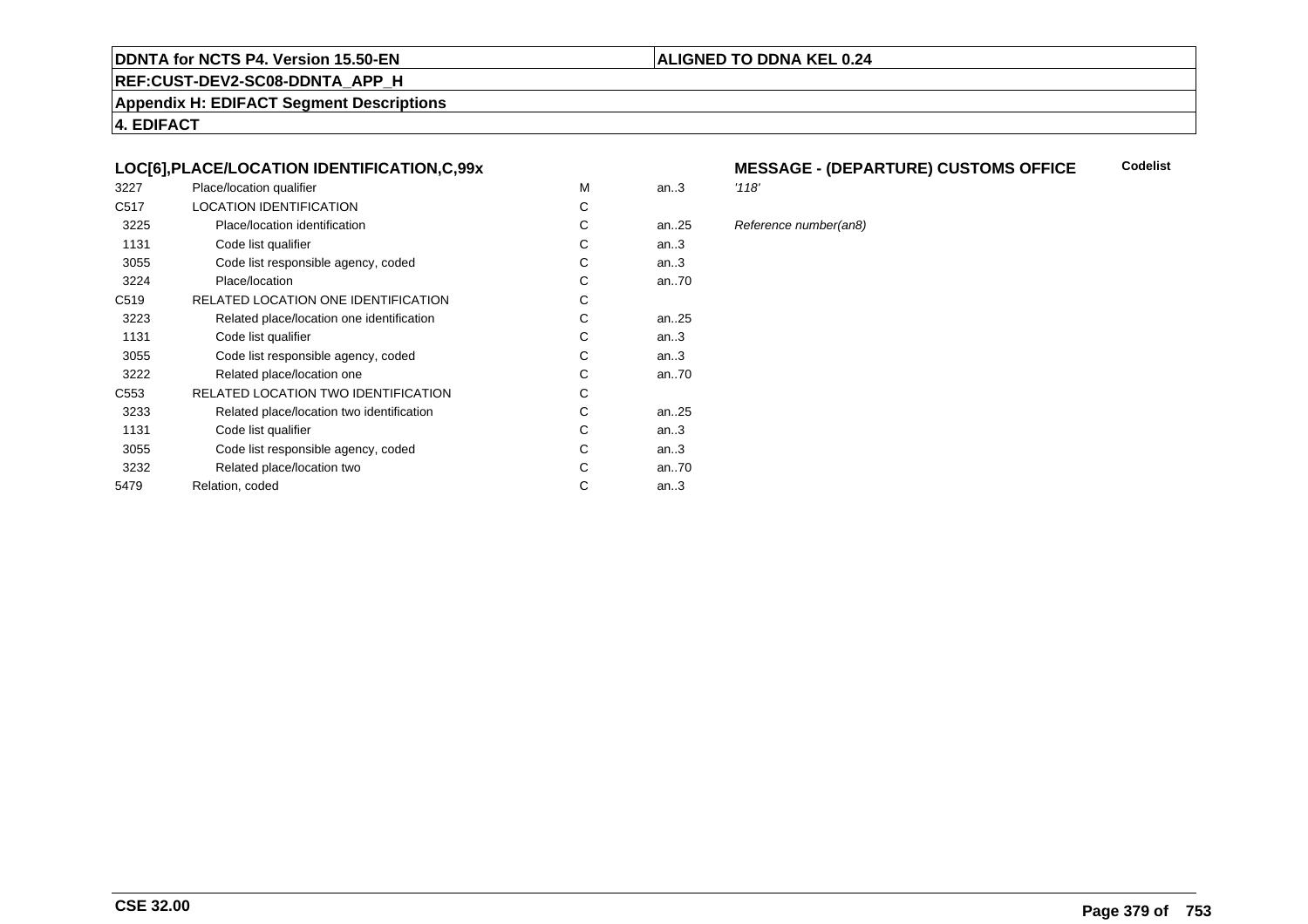## **REF:CUST-DEV2-SC08-DDNTA\_APP\_H**

**Appendix H: EDIFACT Segment Descriptions**

**4. EDIFACT**

## **LOC[6],PLACE/LOCATION IDENTIFICATION,C,99x**

| 3227             | Place/location qualifier                   | M | an.3 | '119' |
|------------------|--------------------------------------------|---|------|-------|
| C <sub>517</sub> | <b>LOCATION IDENTIFICATION</b>             | C |      |       |
| 3225             | Place/location identification              | C | an25 | Refe  |
| 1131             | Code list qualifier                        | С | an.3 |       |
| 3055             | Code list responsible agency, coded        | С | an.3 |       |
| 3224             | Place/location                             | C | an70 |       |
| C <sub>519</sub> | RELATED LOCATION ONE IDENTIFICATION        | С |      |       |
| 3223             | Related place/location one identification  | C | an25 |       |
| 1131             | Code list qualifier                        | C | an.3 |       |
| 3055             | Code list responsible agency, coded        | С | an.3 |       |
| 3222             | Related place/location one                 | C | an70 |       |
| C <sub>553</sub> | <b>RELATED LOCATION TWO IDENTIFICATION</b> | C |      |       |
| 3233             | Related place/location two identification  | С | an25 |       |
| 1131             | Code list qualifier                        | C | an.3 |       |
| 3055             | Code list responsible agency, coded        | C | an.3 |       |
| 3232             | Related place/location two                 | С | an70 |       |
| 5479             | Relation, coded                            | С | an.3 |       |
|                  |                                            |   |      |       |

#### **MESSAGE - (GUARANTEE) CUSTOMS OFFICE Codelist**

**ALIGNED TO DDNA KEL 0.24**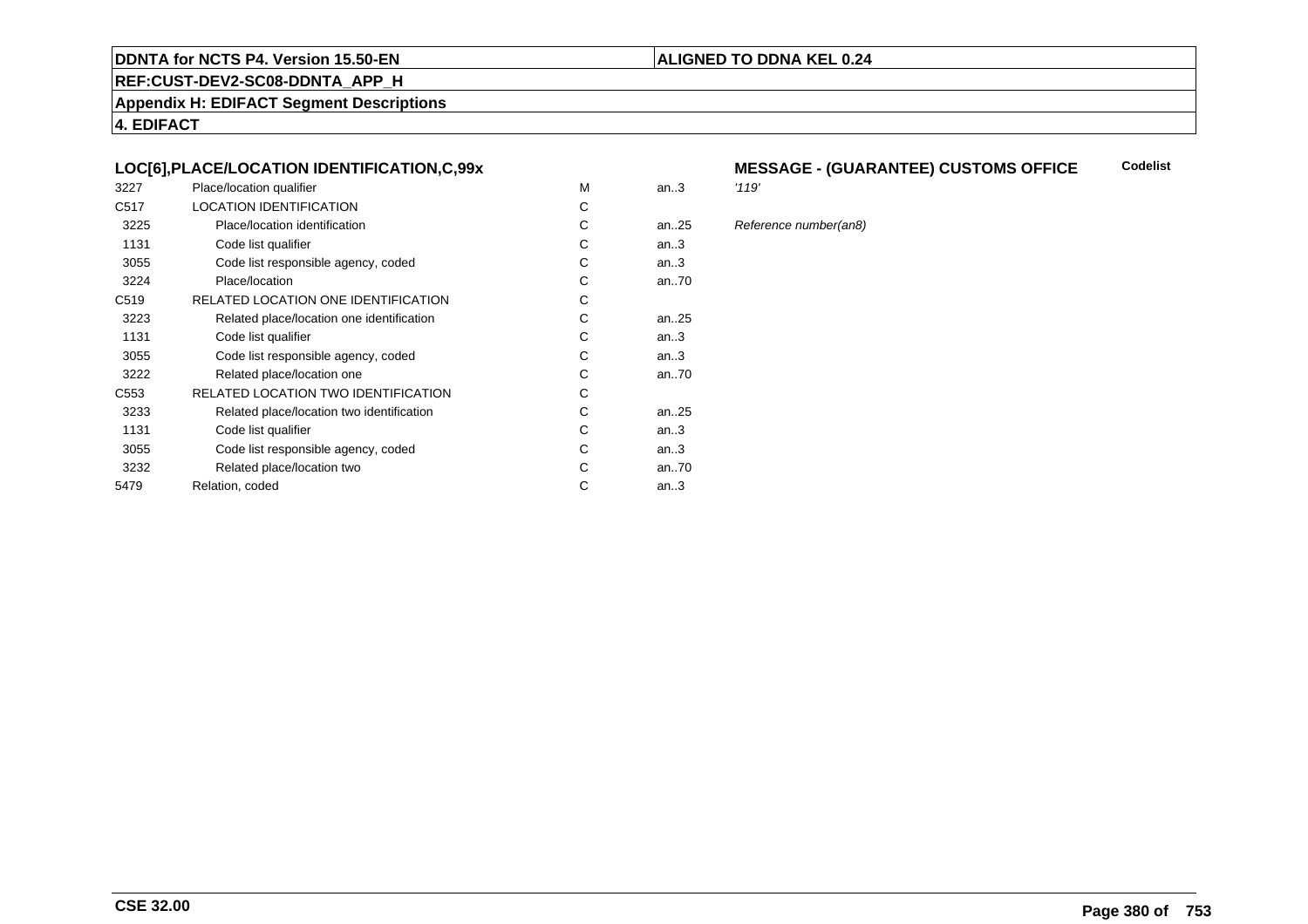## **REF:CUST-DEV2-SC08-DDNTA\_APP\_H**

**Appendix H: EDIFACT Segment Descriptions**

**4. EDIFACT**

## **LOC[6],PLACE/LOCATION IDENTIFICATION,C,99x**

| 3227             | Place/location qualifier                   | M | an.3      | '116' |
|------------------|--------------------------------------------|---|-----------|-------|
| C <sub>517</sub> | <b>LOCATION IDENTIFICATION</b>             | C |           |       |
| 3225             | Place/location identification              | C | an. $.25$ | Refe  |
| 1131             | Code list qualifier                        | С | an.3      |       |
| 3055             | Code list responsible agency, coded        | С | an.3      |       |
| 3224             | Place/location                             | C | an70      |       |
| C <sub>519</sub> | RELATED LOCATION ONE IDENTIFICATION        | С |           |       |
| 3223             | Related place/location one identification  | C | an25      |       |
| 1131             | Code list qualifier                        | C | an.3      |       |
| 3055             | Code list responsible agency, coded        | С | an.3      |       |
| 3222             | Related place/location one                 | C | an70      |       |
| C <sub>553</sub> | <b>RELATED LOCATION TWO IDENTIFICATION</b> | C |           |       |
| 3233             | Related place/location two identification  | С | an25      |       |
| 1131             | Code list qualifier                        | C | an.3      |       |
| 3055             | Code list responsible agency, coded        | C | an.3      |       |
| 3232             | Related place/location two                 | С | an70      |       |
| 5479             | Relation, coded                            | С | an.3      |       |
|                  |                                            |   |           |       |

# **MESSAGE - (EXPORT) CUSTOMS OFFICE**

#### 25 Reference number(an8)

**Codelist**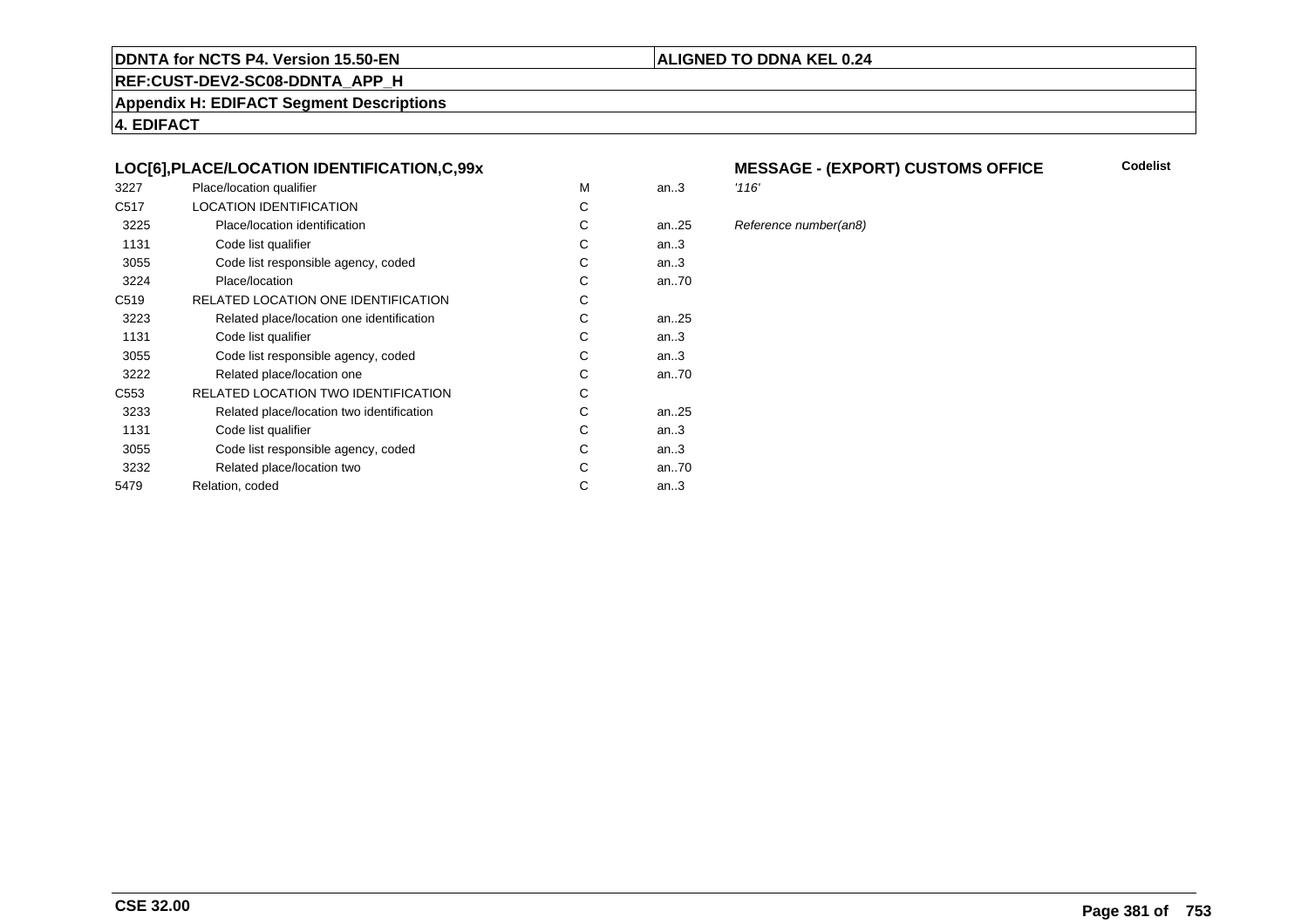## **REF:CUST-DEV2-SC08-DDNTA\_APP\_H**

#### **Appendix H: EDIFACT Segment Descriptions**

## **4. EDIFACT**

## **GIS[7],GENERAL INDICATOR,C,10x**

| C529 | <b>PROCESSING INDICATOR</b>         | M |      |       |
|------|-------------------------------------|---|------|-------|
| 7365 | Processing indicator, coded         | M | an.3 | Cand  |
| 1131 | Code list qualifier                 | C | an.3 | '117' |
| 3055 | Code list responsible agency, coded | C | an.3 |       |
| 7187 | Process type identification         |   | an17 |       |
|      |                                     |   |      |       |

**MESSAGE - HEADER**

**R** Codelist

3 Cancellation initiated by customs(n1) 27  $\frac{1}{3}$  27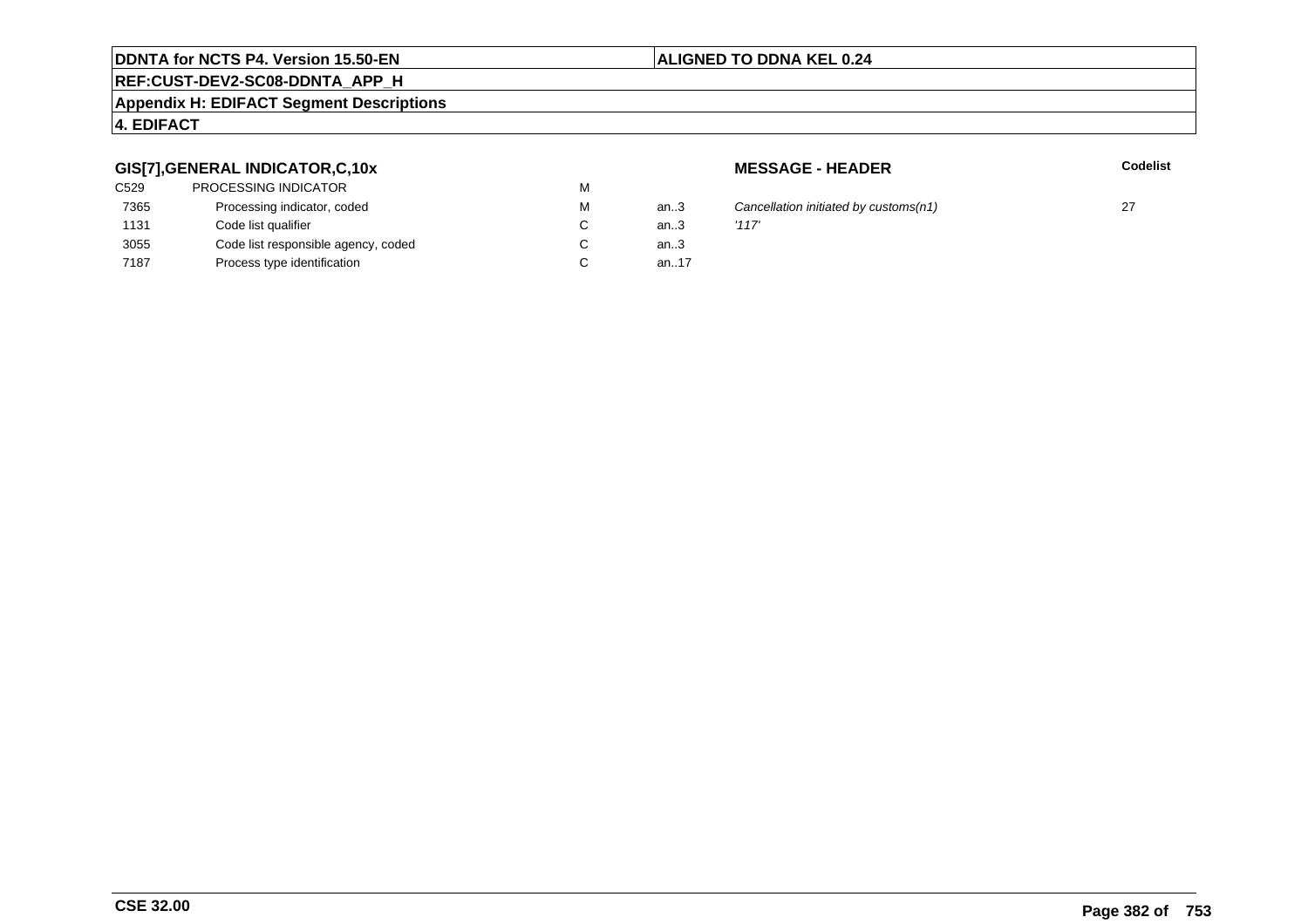## **ALIGNED TO DDNA KEL 0.24**

## **REF:CUST-DEV2-SC08-DDNTA\_APP\_H**

#### **Appendix H: EDIFACT Segment Descriptions**

## **4. EDIFACT**

## **GIS[7],GENERAL INDICATOR,C,10x**

| C529 | PROCESSING INDICATOR                | М      |         |             |    |
|------|-------------------------------------|--------|---------|-------------|----|
| 7365 | Processing indicator, coded         | М      | an $.3$ | Status(an3) | 58 |
| 1131 | Code list qualifier                 | $\sim$ | an.3    | '120'       |    |
| 3055 | Code list responsible agency, coded | $\sim$ | an $.3$ |             |    |
| 7187 | Process type identification         | $\sim$ | an.17   |             |    |
|      |                                     |        |         |             |    |

**MESSAGE - HEADER**

**R** Codelist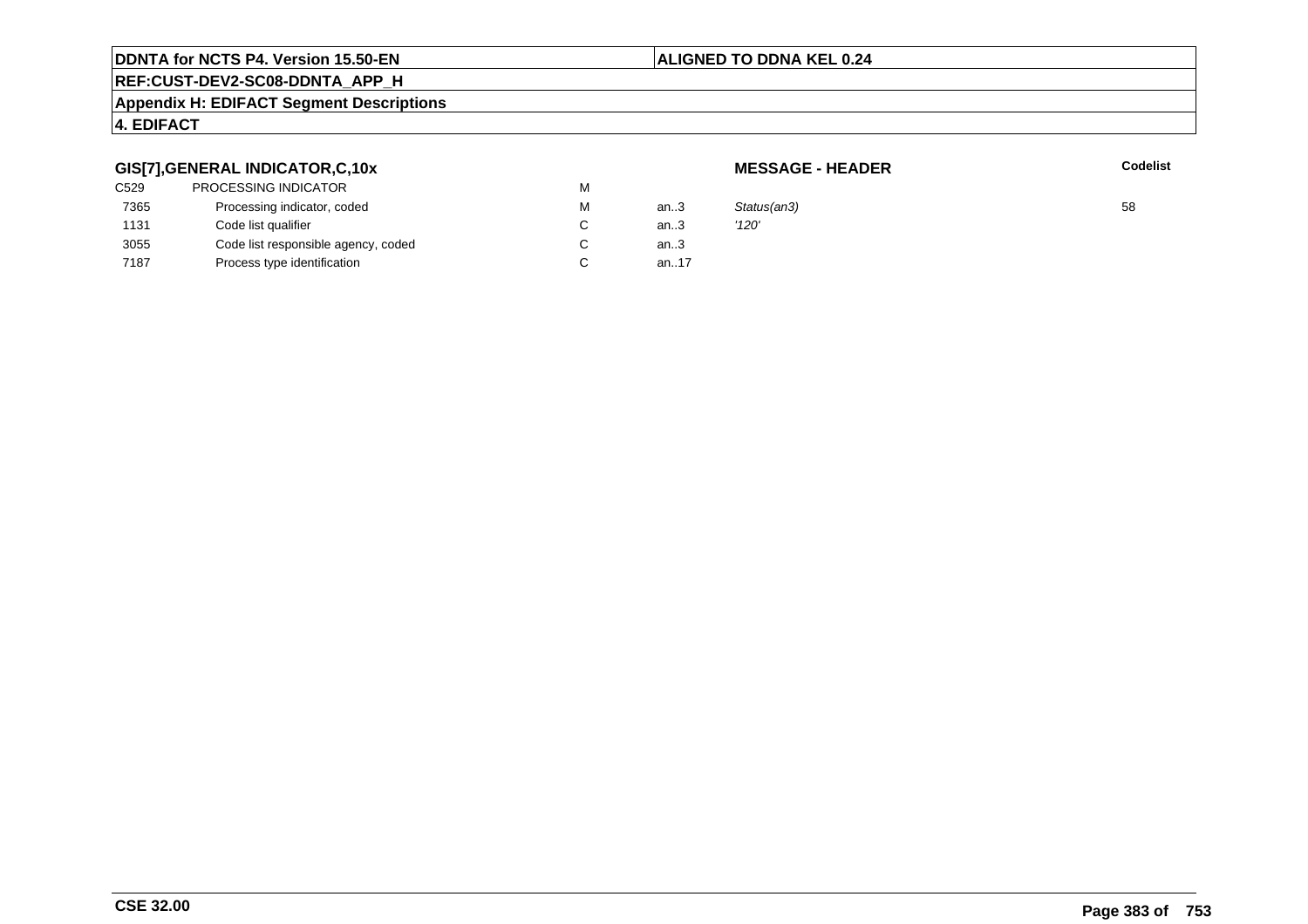## **ALIGNED TO DDNA KEL 0.24**

## **REF:CUST-DEV2-SC08-DDNTA\_APP\_H**

#### **Appendix H: EDIFACT Segment Descriptions**

## **4. EDIFACT**

## **GIS[7],GENERAL INDICATOR,C,10x**

| <b>PROCESSING INDICATOR</b>         | M |      |       |
|-------------------------------------|---|------|-------|
| Processing indicator, coded         | M | an3  | Rele  |
| Code list qualifier                 | C | an.3 | '148' |
| Code list responsible agency, coded | С | an.3 |       |
| Process type identification         | C | an17 |       |
|                                     |   |      |       |

**MESSAGE - HEADER**

**R** Codelist

3 Release requested(n1)  $27$ <br>3  $'148'$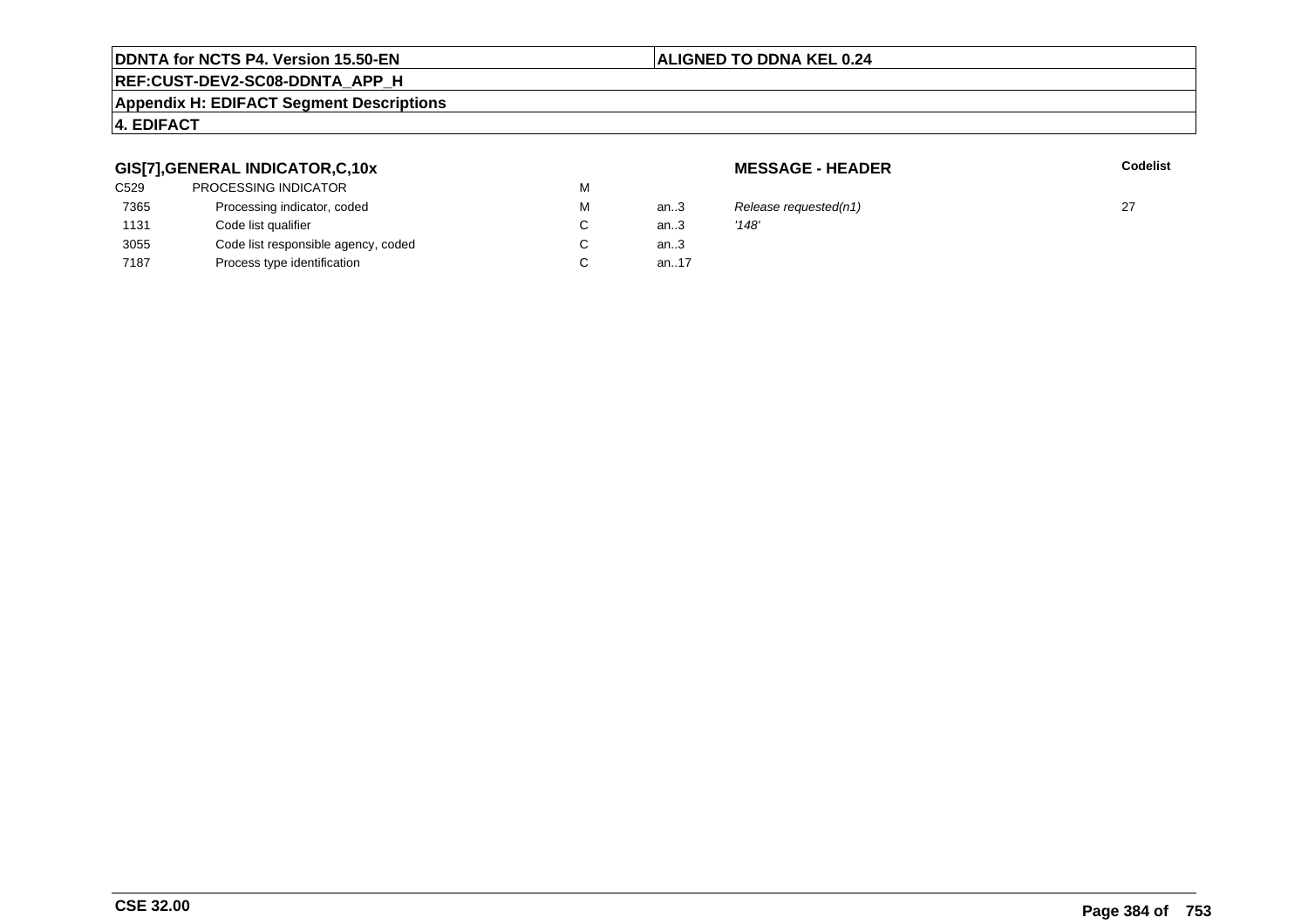## **ALIGNED TO DDNA KEL 0.24**

## **REF:CUST-DEV2-SC08-DDNTA\_APP\_H**

#### **Appendix H: EDIFACT Segment Descriptions**

## **4. EDIFACT**

## **GIS[7],GENERAL INDICATOR,C,10x**

| <b>PROCESSING INDICATOR</b>         | м |      |      |
|-------------------------------------|---|------|------|
| Processing indicator, coded         | м | an3  | Caı  |
| Code list qualifier                 |   | an.3 | '70' |
| Code list responsible agency, coded |   | an.3 |      |
| Process type identification         |   | an17 |      |
|                                     |   |      |      |

**MESSAGE - HEADER**

**R** Codelist

Cancellation decision(n1) 27  $\frac{1}{27}$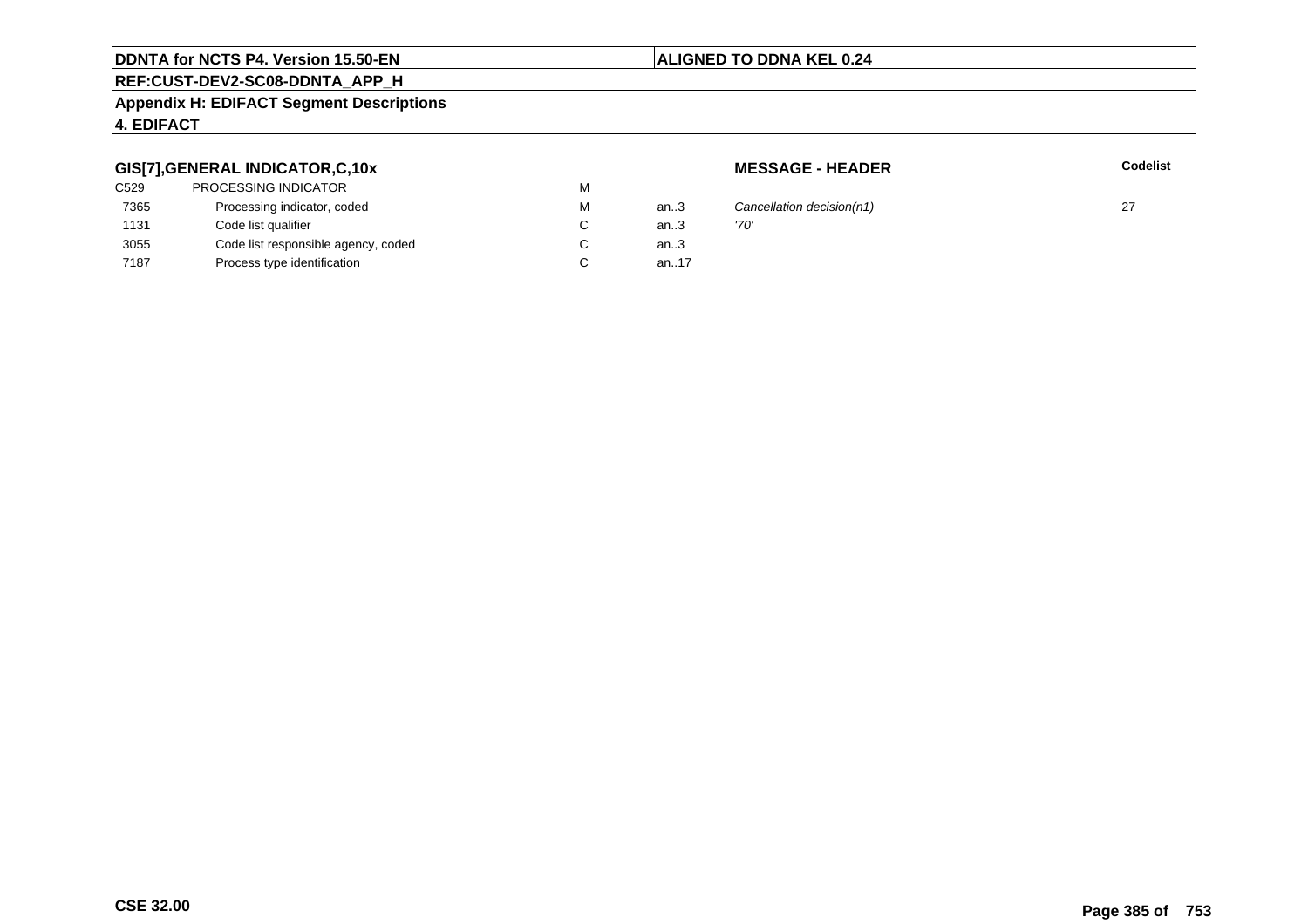## **ALIGNED TO DDNA KEL 0.24**

## **REF:CUST-DEV2-SC08-DDNTA\_APP\_H**

#### **Appendix H: EDIFACT Segment Descriptions**

## **4. EDIFACT**

## **GIS[7],GENERAL INDICATOR,C,10x**

| C529 | PROCESSING INDICATOR                | М |      |       |
|------|-------------------------------------|---|------|-------|
| 7365 | Processing indicator, coded         | М | an.3 | Curn  |
| 1131 | Code list qualifier                 | C | an.3 | '104' |
| 3055 | Code list responsible agency, coded | С | an.3 |       |
| 7187 | Process type identification         |   | an17 |       |
|      |                                     |   |      |       |

**MESSAGE - HEADER**

**R** Codelist

M an..3 Currency(an3) 48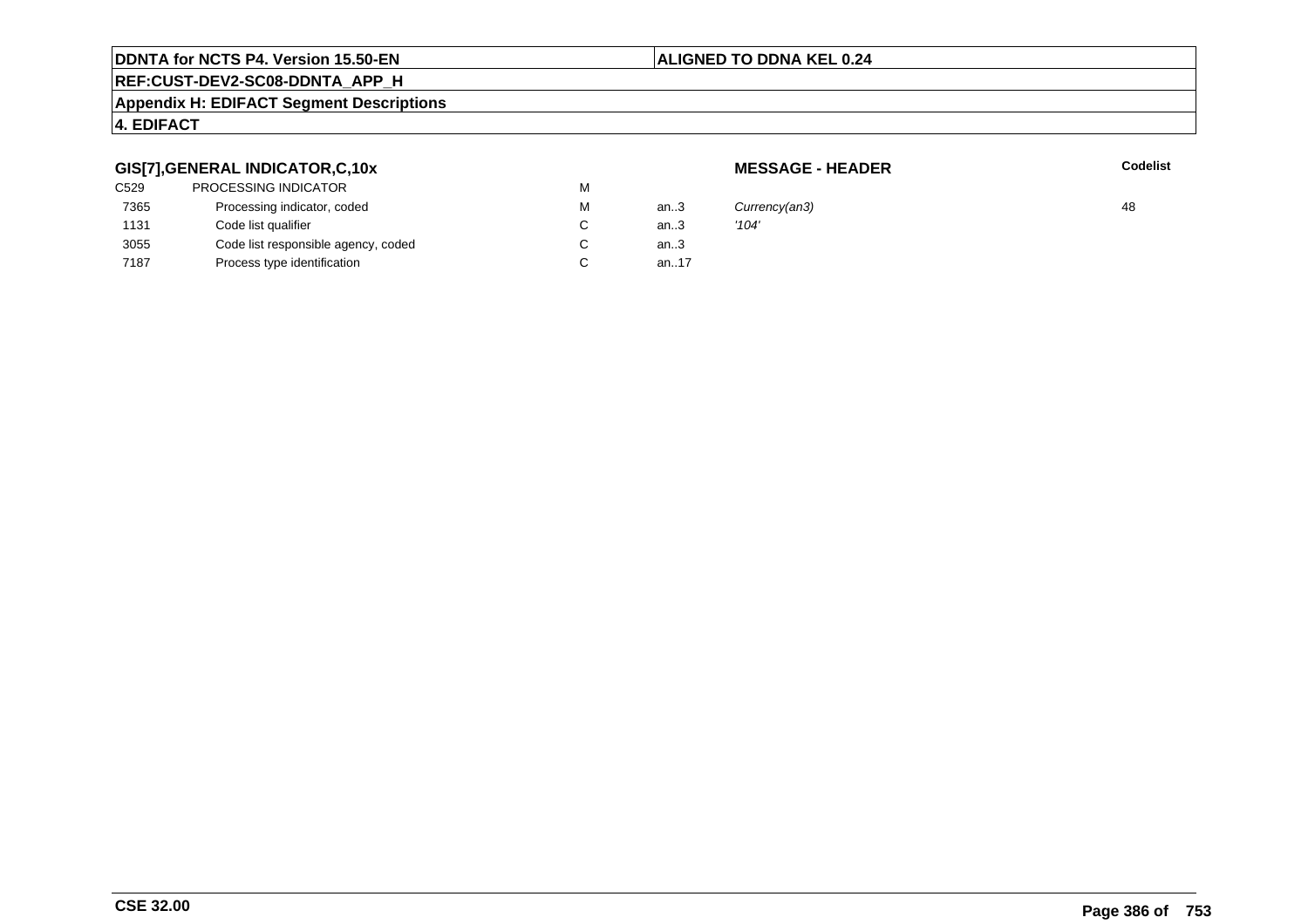### **ALIGNED TO DDNA KEL 0.24**

## **REF:CUST-DEV2-SC08-DDNTA\_APP\_H**

#### **Appendix H: EDIFACT Segment Descriptions**

## **4. EDIFACT**

## **GIS[7],GENERAL INDICATOR,C,10x**

| C529 | <b>PROCESSING INDICATOR</b>         | м |      |      |
|------|-------------------------------------|---|------|------|
| 7365 | Processing indicator, coded         | м | an.3 | Res  |
| 1131 | Code list qualifier                 |   | an.3 | '67' |
| 3055 | Code list responsible agency, coded |   | an.3 |      |
| 7187 | Process type identification         |   | an17 |      |
|      |                                     |   |      |      |

**MESSAGE - ENQUIRY**

**Latter School** School Codelist

 $R$ esponse Code(n..2) 29<br>'67'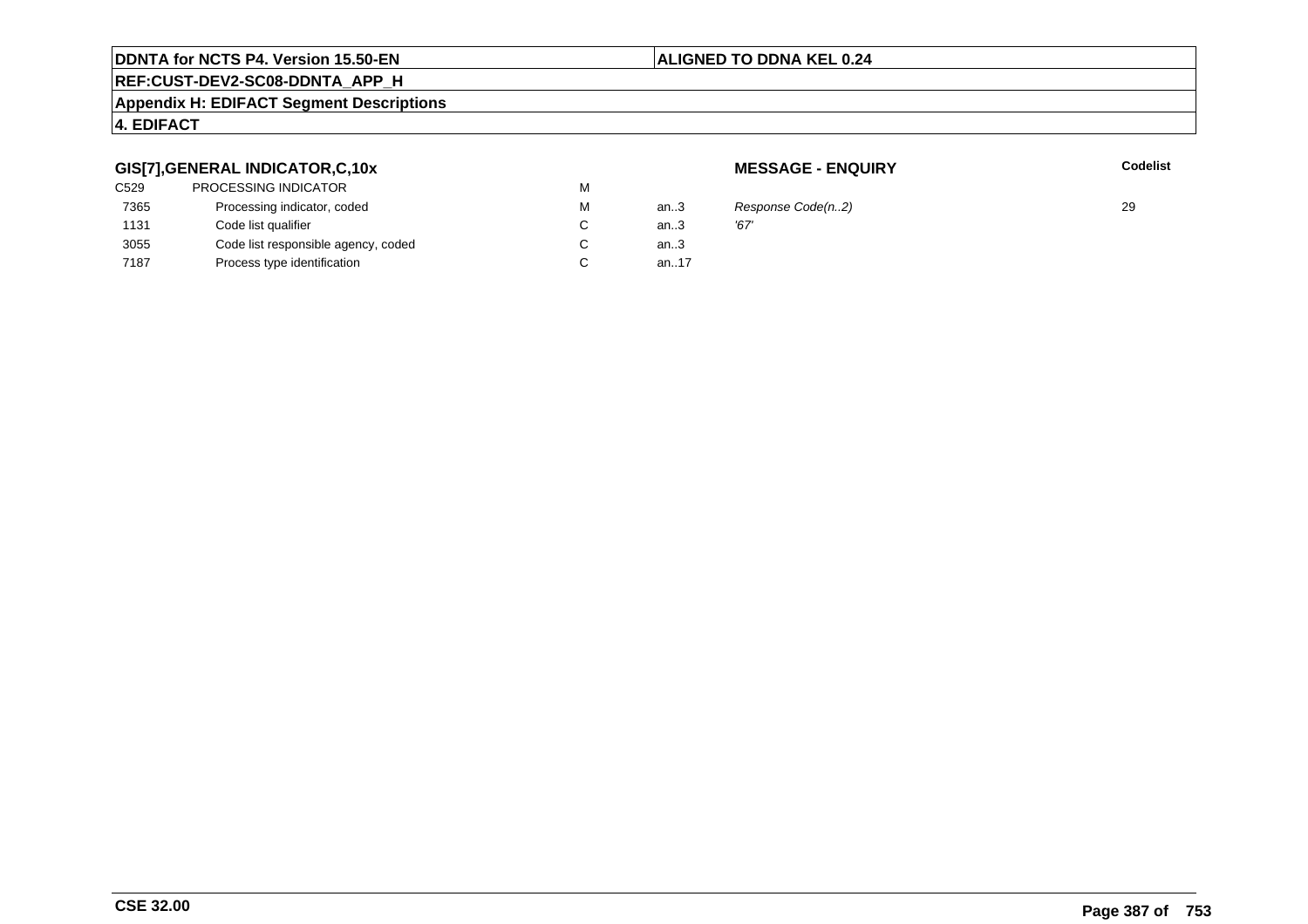## **REF:CUST-DEV2-SC08-DDNTA\_APP\_H**

**Appendix H: EDIFACT Segment Descriptions**

**4. EDIFACT**

|      | NAD[9], NAME AND ADDRESS, C, 9x     |   |      | <b>MESSAGE - (DESTINATION) TRADER</b> | <b>Codelist</b> |
|------|-------------------------------------|---|------|---------------------------------------|-----------------|
| 3035 | Party qualifier                     | М | an.3 | 'CPD'                                 |                 |
| C082 | PARTY IDENTIFICATION DETAILS        | C |      |                                       |                 |
| 3039 | Party id. identification            | м | an35 | TIN(an17)                             |                 |
| 1131 | Code list qualifier                 | C | an.3 |                                       |                 |
| 3055 | Code list responsible agency, coded | C | an.3 |                                       |                 |
| C058 | NAME AND ADDRESS                    | С |      |                                       |                 |
| 3124 | Name and address line               | м | an35 |                                       |                 |
| 3124 | Name and address line               | С | an35 |                                       |                 |
| 3124 | Name and address line               | C | an35 |                                       |                 |
| 3124 | Name and address line               | C | an35 |                                       |                 |
| 3124 | Name and address line               | С | an35 |                                       |                 |
| C080 | PARTY NAME                          | C |      |                                       |                 |
| 3036 | Party name                          | м | an35 | Name(an35)                            |                 |
| 3036 | Party name                          | С | an35 |                                       |                 |
| 3036 | Party name                          | C | an35 |                                       |                 |
| 3036 | Party name                          | C | an35 |                                       |                 |
| 3036 | Party name                          | С | an35 |                                       |                 |
| 3045 | Party name format, coded            | С | an.3 |                                       |                 |
| C059 | <b>STREET</b>                       | С |      |                                       |                 |
| 3042 | Street and number/p.o. box          | м | an35 | Street and number(an35)               |                 |
| 3042 | Street and number/p.o. box          | С | an35 |                                       |                 |
| 3042 | Street and number/p.o. box          | С | an35 |                                       |                 |
| 3042 | Street and number/p.o. box          | С | an35 |                                       |                 |
| 3164 | City name                           | C | an35 | City(an35)                            |                 |
| 3229 | Country sub-entity identification   | C | an.9 | NAD LNG(a2)                           | 12              |
| 3251 | Postcode identification             | C | an.9 | Postal code(an9)                      |                 |
| 3207 | Country, coded                      | C | an.3 | Country code(a2)                      | 8               |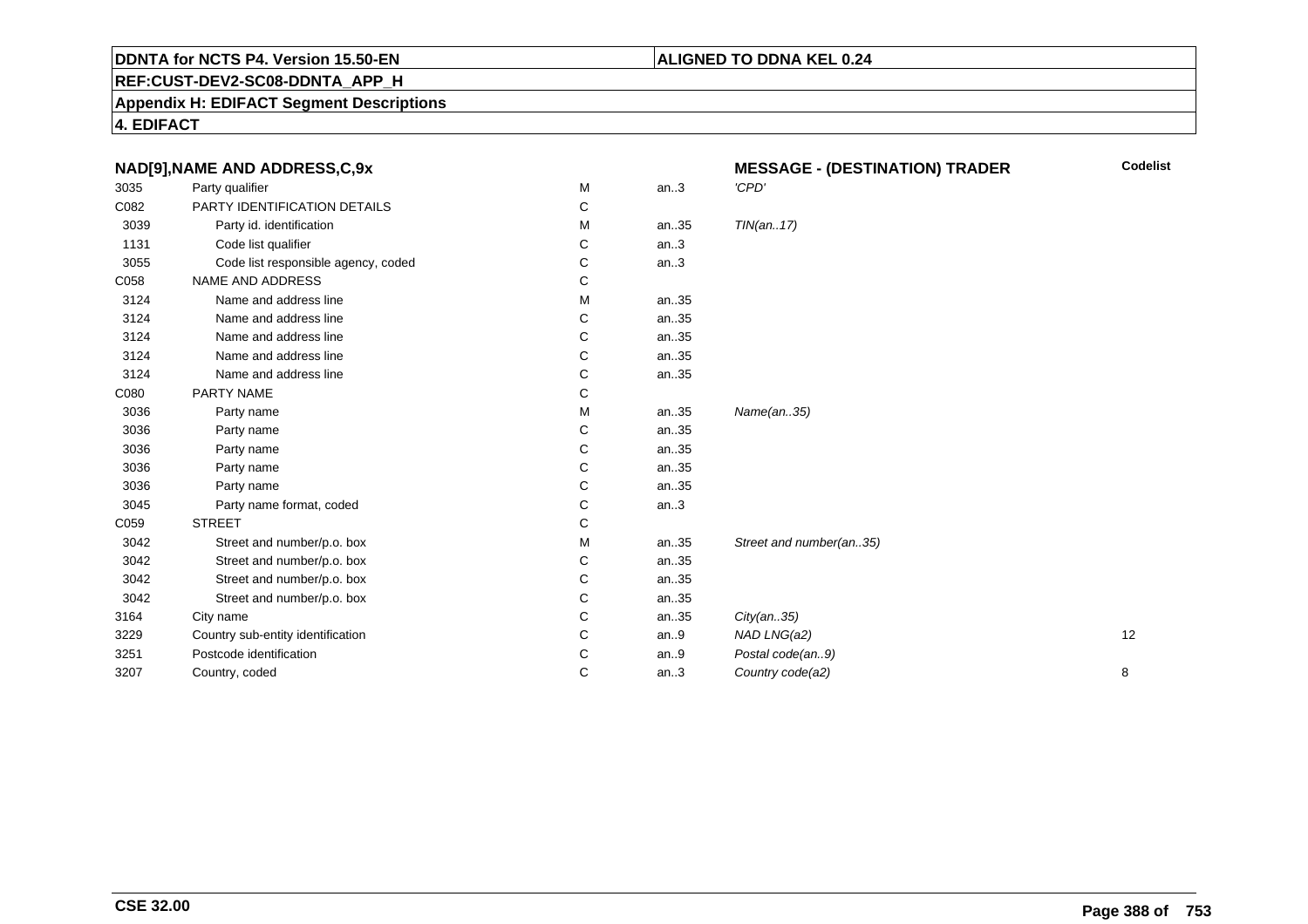## **REF:CUST-DEV2-SC08-DDNTA\_APP\_H**

#### **Appendix H: EDIFACT Segment Descriptions**

**4. EDIFACT**

|      | NAD[9], NAME AND ADDRESS, C, 9x     |   |      | <b>MESSAGE - GUARANTOR</b>                               | Codelist |
|------|-------------------------------------|---|------|----------------------------------------------------------|----------|
| 3035 | Party qualifier                     | M | an.3 | 'SX'                                                     |          |
| C082 | PARTY IDENTIFICATION DETAILS        | C |      |                                                          |          |
| 3039 | Party id. identification            | M | an35 | TIN(an17)                                                |          |
| 1131 | Code list qualifier                 | С | an.3 |                                                          |          |
| 3055 | Code list responsible agency, coded | С | an.3 |                                                          |          |
| C058 | NAME AND ADDRESS                    | C |      |                                                          |          |
| 3124 | Name and address line               | M | an35 | Contact details in country of competent authority(an140) |          |
| 3124 | Name and address line               | С | an35 | $'-$ Continued 70 $-$ '                                  |          |
| 3124 | Name and address line               | C | an35 | $'-$ Continued 70 $-$ '                                  |          |
| 3124 | Name and address line               | C | an35 | $'-$ Continued 70 $-$ '                                  |          |
| 3124 | Name and address line               | С | an35 |                                                          |          |
| C080 | PARTY NAME                          | C |      |                                                          |          |
| 3036 | Party name                          | M | an35 | Name(an35)                                               |          |
| 3036 | Party name                          | C | an35 |                                                          |          |
| 3036 | Party name                          | C | an35 |                                                          |          |
| 3036 | Party name                          | С | an35 |                                                          |          |
| 3036 | Party name                          | C | an35 |                                                          |          |
| 3045 | Party name format, coded            | C | an.3 |                                                          |          |
| C059 | <b>STREET</b>                       | С |      |                                                          |          |
| 3042 | Street and number/p.o. box          | M | an35 | Street and number(an35)                                  |          |
| 3042 | Street and number/p.o. box          | C | an35 |                                                          |          |
| 3042 | Street and number/p.o. box          | С | an35 |                                                          |          |
| 3042 | Street and number/p.o. box          | C | an35 |                                                          |          |
| 3164 | City name                           | C | an35 | City(an35)                                               |          |
| 3229 | Country sub-entity identification   | C | an.9 | NAD LNG(a2)                                              | 12       |
| 3251 | Postcode identification             | C | an.9 | Postal code(an9)                                         |          |
| 3207 | Country, coded                      | C | an.3 | Country code(a2)                                         | 70       |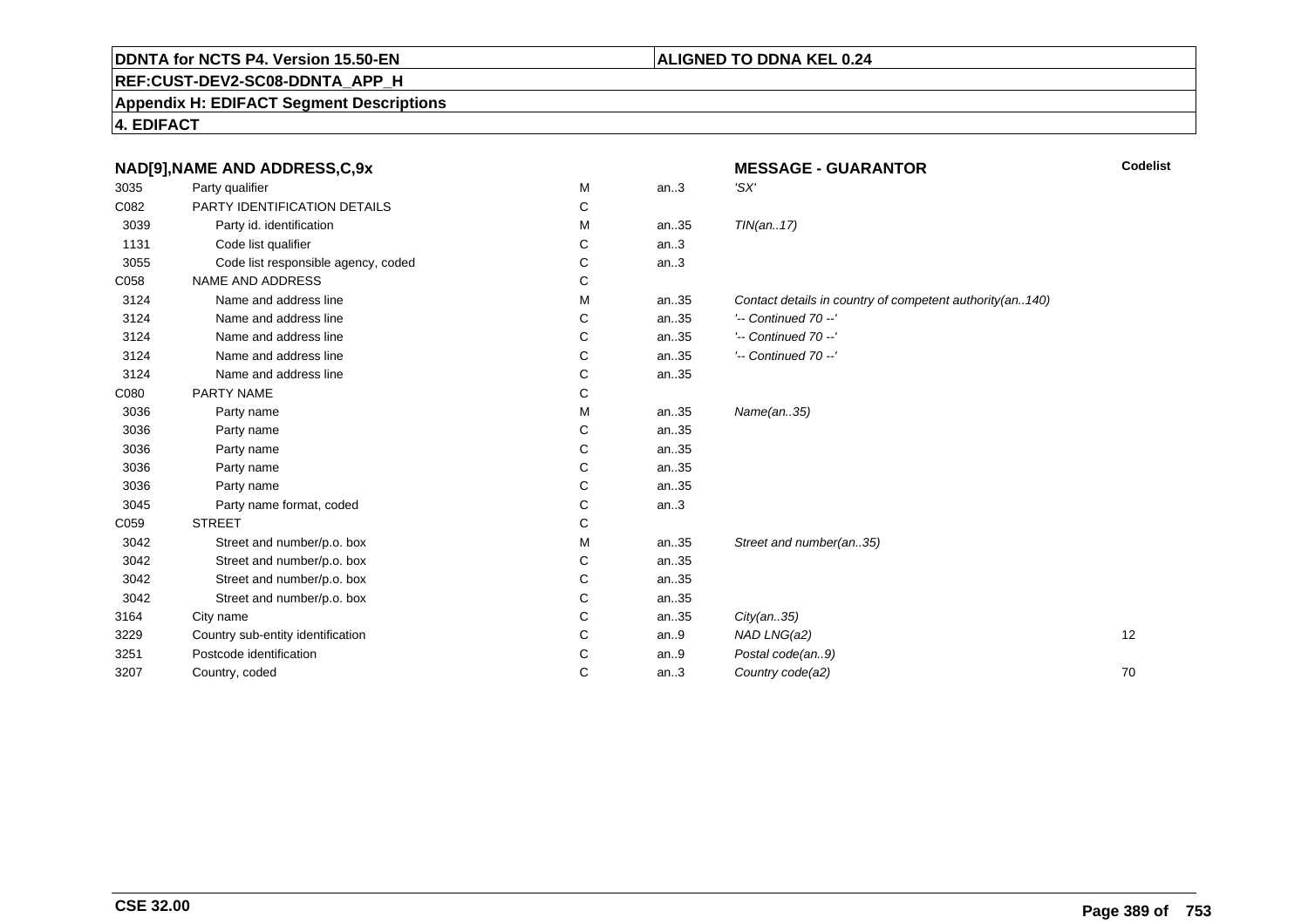## **REF:CUST-DEV2-SC08-DDNTA\_APP\_H**

**Appendix H: EDIFACT Segment Descriptions**

**4. EDIFACT**

|      | NAD[9], NAME AND ADDRESS, C, 9x     |   |         | <b>Codelist</b><br><b>MESSAGE - (PRINCIPAL) TRADER</b> |    |
|------|-------------------------------------|---|---------|--------------------------------------------------------|----|
| 3035 | Party qualifier                     | м | an.3    | 'AF'                                                   |    |
| C082 | PARTY IDENTIFICATION DETAILS        | С |         |                                                        |    |
| 3039 | Party id. identification            | М | an35    | TIN(an17)                                              |    |
| 1131 | Code list qualifier                 | С | an.3    |                                                        |    |
| 3055 | Code list responsible agency, coded | С | an.3    |                                                        |    |
| C058 | <b>NAME AND ADDRESS</b>             | С |         |                                                        |    |
| 3124 | Name and address line               | М | an35    |                                                        |    |
| 3124 | Name and address line               | С | an35    |                                                        |    |
| 3124 | Name and address line               | С | an35    |                                                        |    |
| 3124 | Name and address line               | C | an35    |                                                        |    |
| 3124 | Name and address line               | C | an35    |                                                        |    |
| C080 | PARTY NAME                          | C |         |                                                        |    |
| 3036 | Party name                          | M | an35    | Name(an35)                                             |    |
| 3036 | Party name                          | С | an35    | Holder ID TIR(an17)                                    |    |
| 3036 | Party name                          | C | an35    |                                                        |    |
| 3036 | Party name                          | C | an35    |                                                        |    |
| 3036 | Party name                          | С | an35    |                                                        |    |
| 3045 | Party name format, coded            | C | an.3    |                                                        |    |
| C059 | <b>STREET</b>                       | C |         |                                                        |    |
| 3042 | Street and number/p.o. box          | М | an35    | Street and number(an35)                                |    |
| 3042 | Street and number/p.o. box          | С | an35    |                                                        |    |
| 3042 | Street and number/p.o. box          | C | an35    |                                                        |    |
| 3042 | Street and number/p.o. box          | С | an35    |                                                        |    |
| 3164 | City name                           | C | an35    | City(an35)                                             |    |
| 3229 | Country sub-entity identification   | C | an.9    | NAD LNG(a2)                                            | 12 |
| 3251 | Postcode identification             | C | an. $9$ | Postal code(an9)                                       |    |
| 3207 | Country, coded                      | C | an.3    | Country code(a2)                                       | 8  |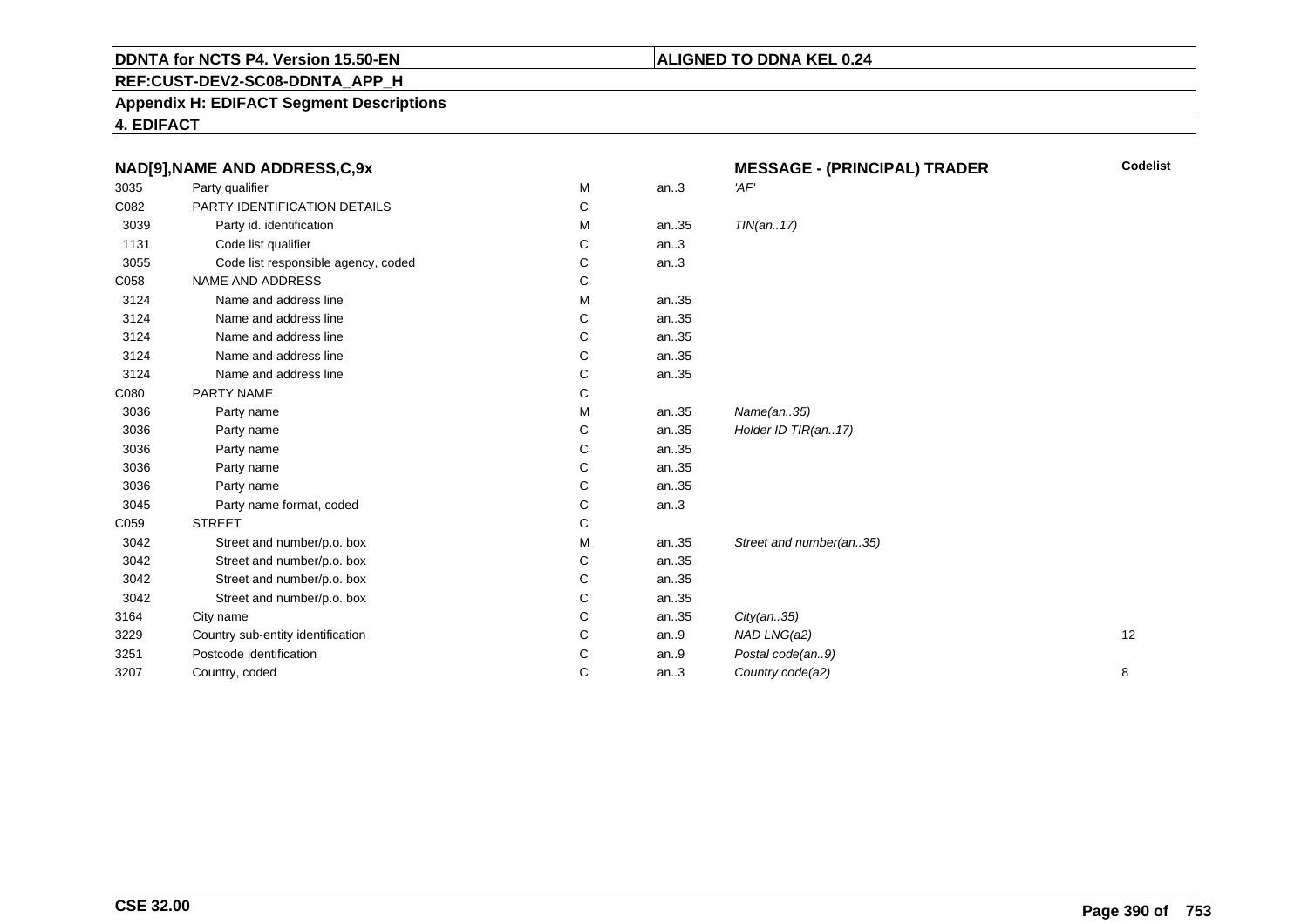## **REF:CUST-DEV2-SC08-DDNTA\_APP\_H**

#### **Appendix H: EDIFACT Segment Descriptions**

**4. EDIFACT**

|      | NAD[9], NAME AND ADDRESS, C, 9x     |   |      | <b>MESSAGE - (ACTUAL CONSIGNEE) TRADER</b> | <b>Codelist</b> |
|------|-------------------------------------|---|------|--------------------------------------------|-----------------|
| 3035 | Party qualifier                     | М | an.3 | 'CM'                                       |                 |
| C082 | PARTY IDENTIFICATION DETAILS        | С |      |                                            |                 |
| 3039 | Party id. identification            | M | an35 | TIN(an17)                                  |                 |
| 1131 | Code list qualifier                 | С | an.3 |                                            |                 |
| 3055 | Code list responsible agency, coded | С | an.3 |                                            |                 |
| C058 | NAME AND ADDRESS                    | С |      |                                            |                 |
| 3124 | Name and address line               | м | an35 |                                            |                 |
| 3124 | Name and address line               | С | an35 |                                            |                 |
| 3124 | Name and address line               | С | an35 |                                            |                 |
| 3124 | Name and address line               | C | an35 |                                            |                 |
| 3124 | Name and address line               | С | an35 |                                            |                 |
| C080 | PARTY NAME                          | С |      |                                            |                 |
| 3036 | Party name                          | М | an35 | Name(an35)                                 |                 |
| 3036 | Party name                          | С | an35 |                                            |                 |
| 3036 | Party name                          | С | an35 |                                            |                 |
| 3036 | Party name                          | C | an35 |                                            |                 |
| 3036 | Party name                          | С | an35 |                                            |                 |
| 3045 | Party name format, coded            | C | an.3 |                                            |                 |
| C059 | <b>STREET</b>                       | C |      |                                            |                 |
| 3042 | Street and number/p.o. box          | М | an35 | Street and number(an35)                    |                 |
| 3042 | Street and number/p.o. box          | С | an35 |                                            |                 |
| 3042 | Street and number/p.o. box          | С | an35 |                                            |                 |
| 3042 | Street and number/p.o. box          | С | an35 |                                            |                 |
| 3164 | City name                           | C | an35 | City(an35)                                 |                 |
| 3229 | Country sub-entity identification   | С | an.9 | NAD LNG(a2)                                | 12              |
| 3251 | Postcode identification             | C | an.9 | Postal code(an9)                           |                 |
| 3207 | Country, coded                      | С | an.3 | Country code(a2)                           | 8               |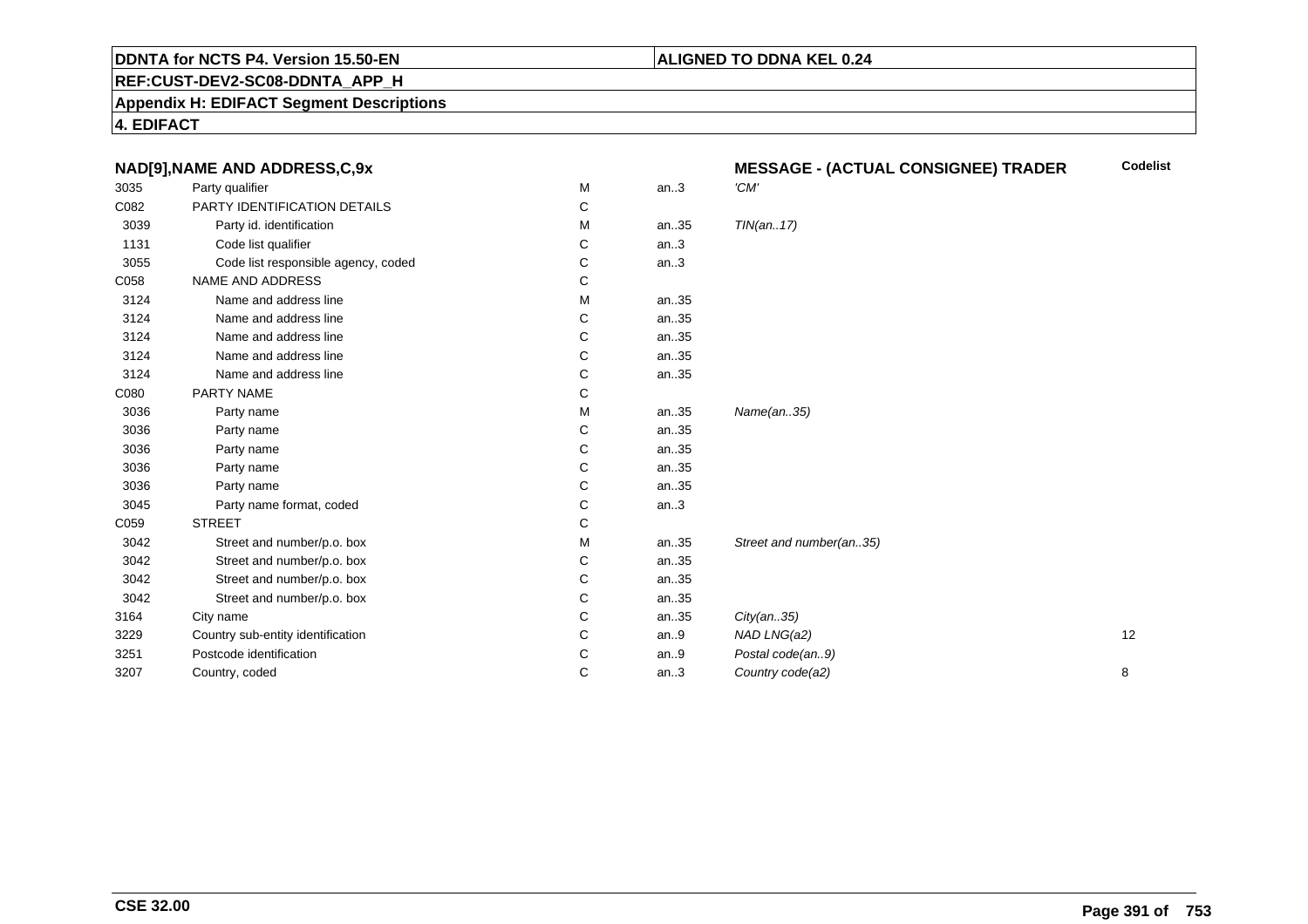#### **REF:CUST-DEV2-SC08-DDNTA\_APP\_H**

#### **Appendix H: EDIFACT Segment Descriptions**

## **4. EDIFACT**

## **RFF[12],REFERENCE,C,999x**

| 'ABE' |
|-------|
| Refer |
|       |
|       |
|       |

**MESSAGE - HEADER**

**R** Codelist

Reference number(an..22)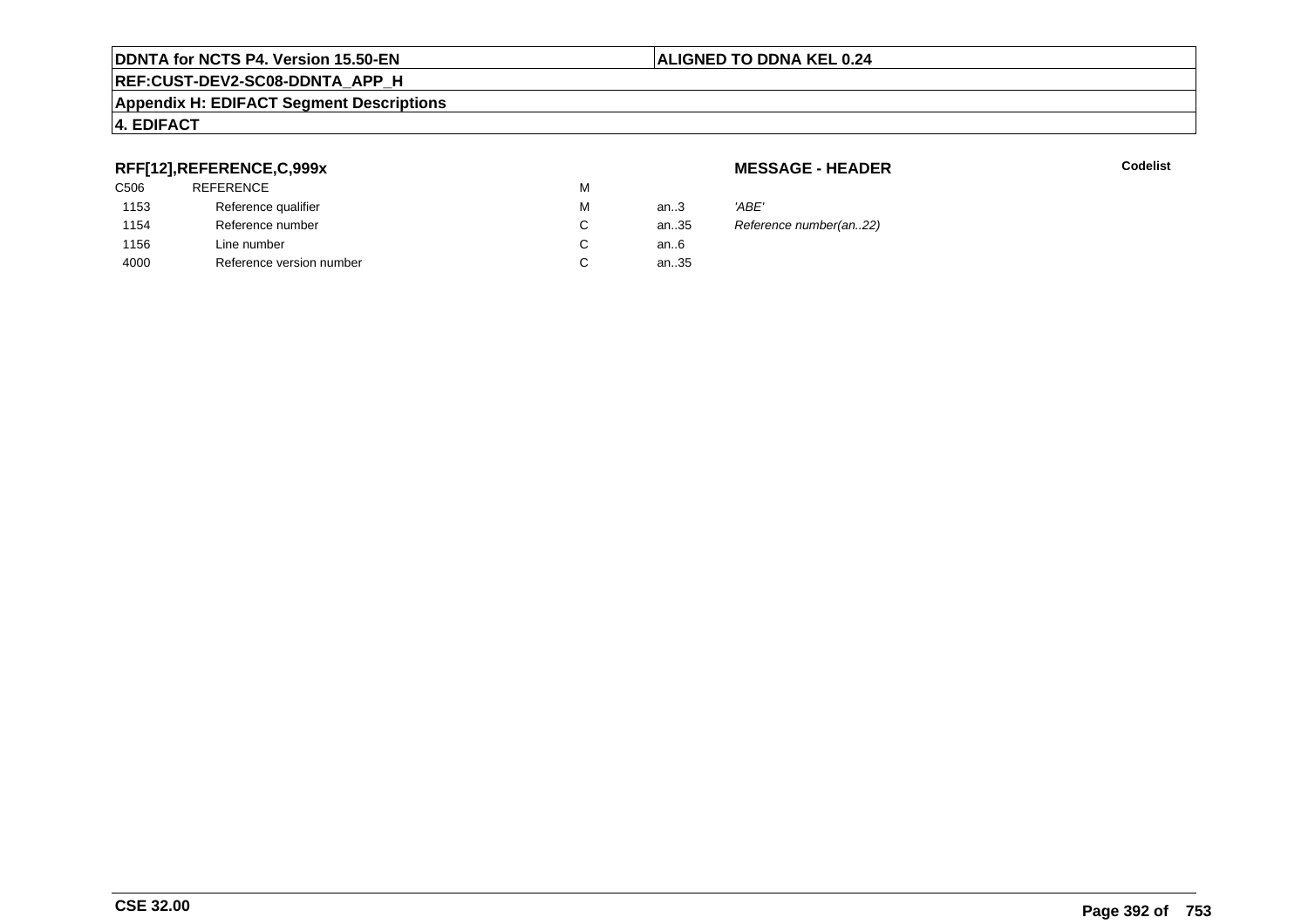#### **REF:CUST-DEV2-SC08-DDNTA\_APP\_H**

#### **Appendix H: EDIFACT Segment Descriptions**

## **4. EDIFACT**

## **RFF[12],REFERENCE,C,999x**

| C <sub>506</sub> | <b>REFERENCE</b>         | M |      |       |
|------------------|--------------------------|---|------|-------|
| 1153             | Reference qualifier      | М | an.3 | 'ABK' |
| 1154             | Reference number         | С | an35 | Guara |
| 1156             | Line number              | С | an6  |       |
| 4000             | Reference version number | С | an35 |       |

#### **MESSAGE - GUARANTEE REFERENCE**

**Codelist**

35 Guarantee reference number (GRN)(an..24)<br>6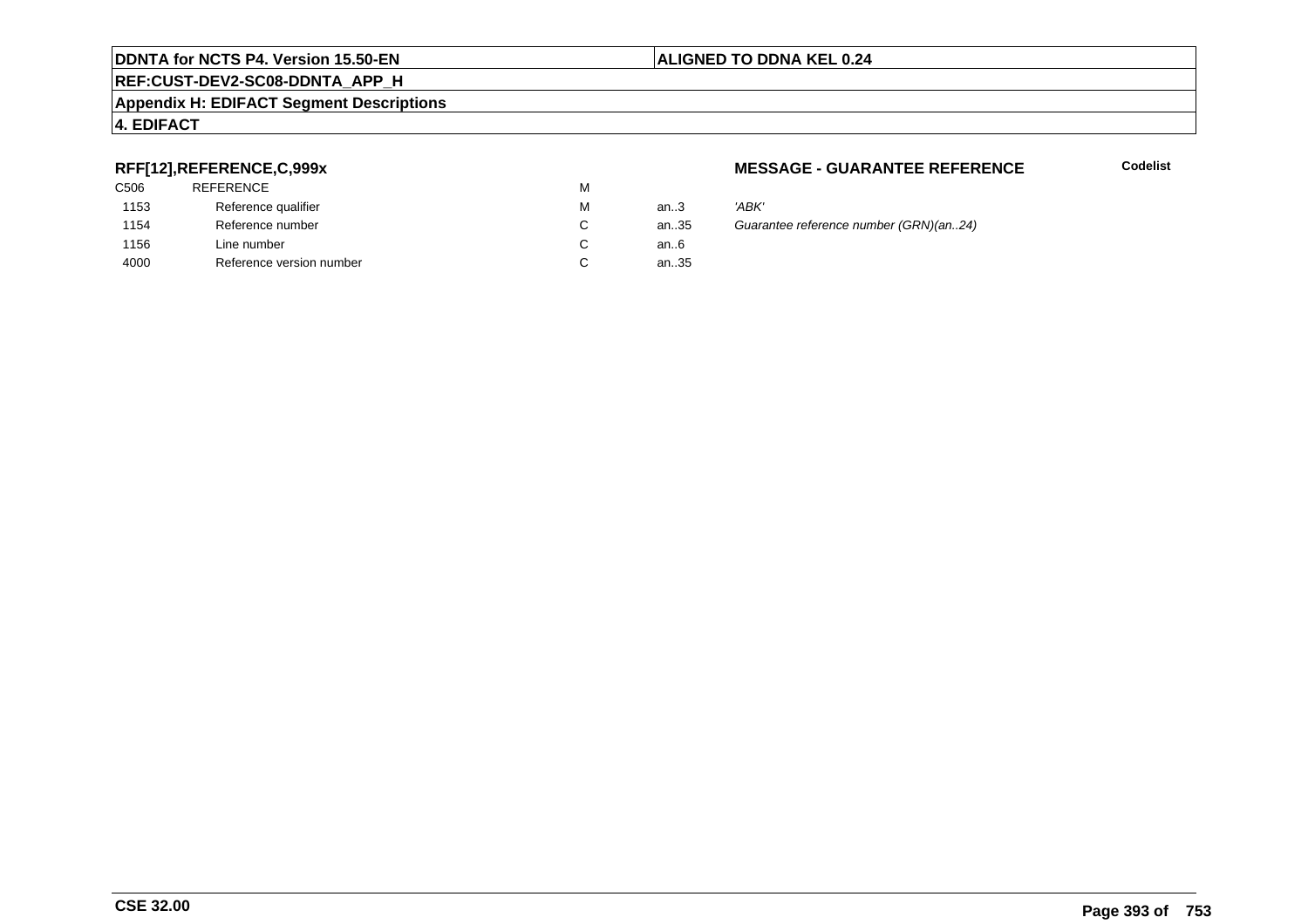#### **ALIGNED TO DDNA KEL 0.24**

**REF:CUST-DEV2-SC08-DDNTA\_APP\_H**

**Appendix H: EDIFACT Segment Descriptions**

**4. EDIFACT**

## **DOC[22],DOCUMENT/MESSAGE DETAILS,C,9999x**

| C <sub>0</sub> 02 | DOCUMENT/MESSAGE NAME                    | M |          |       |
|-------------------|------------------------------------------|---|----------|-------|
| 1001              | Document/message name, coded             | C | an $3$   | '430' |
| 1131              | Code list qualifier                      | C | an.3     |       |
| 3055              | Code list responsible agency, coded      | С | an.3     |       |
| 1000              | Document/message name                    | C | an35     |       |
| C <sub>503</sub>  | DOCUMENT/MESSAGE DETAILS                 | C |          |       |
| 1004              | Document/message number                  | C | an35     | Guai  |
| 1373              | Document/message status, coded           | С | an.3     |       |
| 1366              | Document/message source                  | C | an35     |       |
| 3453              | Language, coded                          | C | an.3     |       |
| 3153              | Communication channel identifier, coded  | С | an.3     |       |
| 1220              | Number of copies of document required    | C | $n_{-2}$ |       |
| 1218              | Number of originals of document required | С | $n_{-2}$ |       |
|                   |                                          |   |          |       |

#### **MESSAGE - GUARANTEE**

**Codelist**

Guarantee type(an1) 51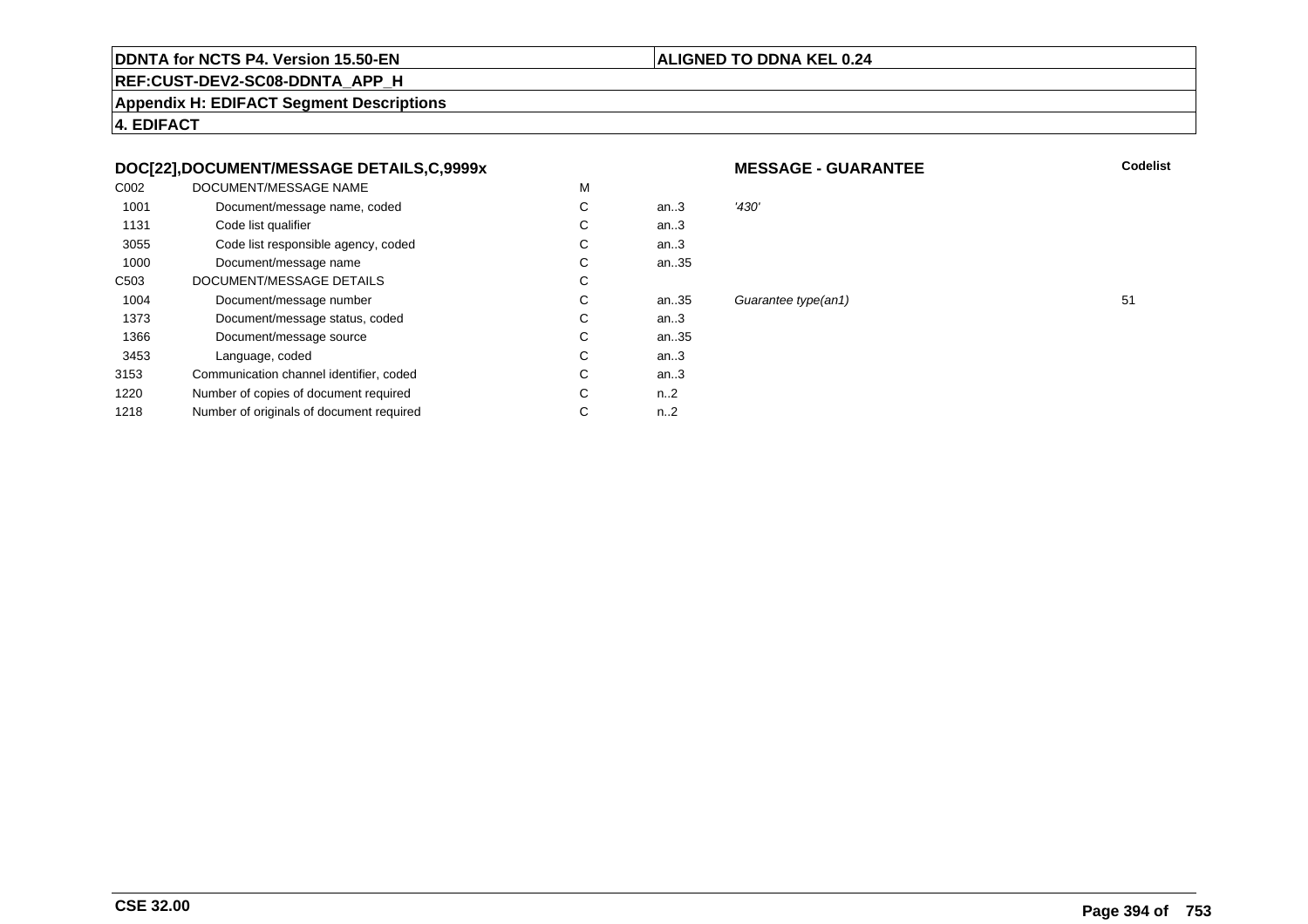#### **REF:CUST-DEV2-SC08-DDNTA\_APP\_H**

**Appendix H: EDIFACT Segment Descriptions**

**4. EDIFACT**

## **DOC[22],DOCUMENT/MESSAGE DETAILS,C,9999x**

| C <sub>0</sub> 02 | DOCUMENT/MESSAGE NAME                    | M |                  |       |
|-------------------|------------------------------------------|---|------------------|-------|
| 1001              | Document/message name, coded             | С | an $3$           |       |
| 1131              | Code list qualifier                      | С | an.3             | '125' |
| 3055              | Code list responsible agency, coded      | C | an.3             |       |
| 1000              | Document/message name                    | C | an35             | Guai  |
| C <sub>503</sub>  | DOCUMENT/MESSAGE DETAILS                 | C |                  |       |
| 1004              | Document/message number                  | C | an35             |       |
| 1373              | Document/message status, coded           | C | an.3             |       |
| 1366              | Document/message source                  | С | an35             |       |
| 3453              | Language, coded                          | C | an.3             |       |
| 3153              | Communication channel identifier, coded  | C | an.3             |       |
| 1220              | Number of copies of document required    | С | n <sub>1</sub> 2 |       |
| 1218              | Number of originals of document required | С | n <sub>1</sub> 2 |       |
|                   |                                          |   |                  |       |

#### **MESSAGE - GUARANTEE INFORMATION**

**Codelist**

**ALIGNED TO DDNA KEL 0.24**

5 Guarantee reference number (GRN)(an..24)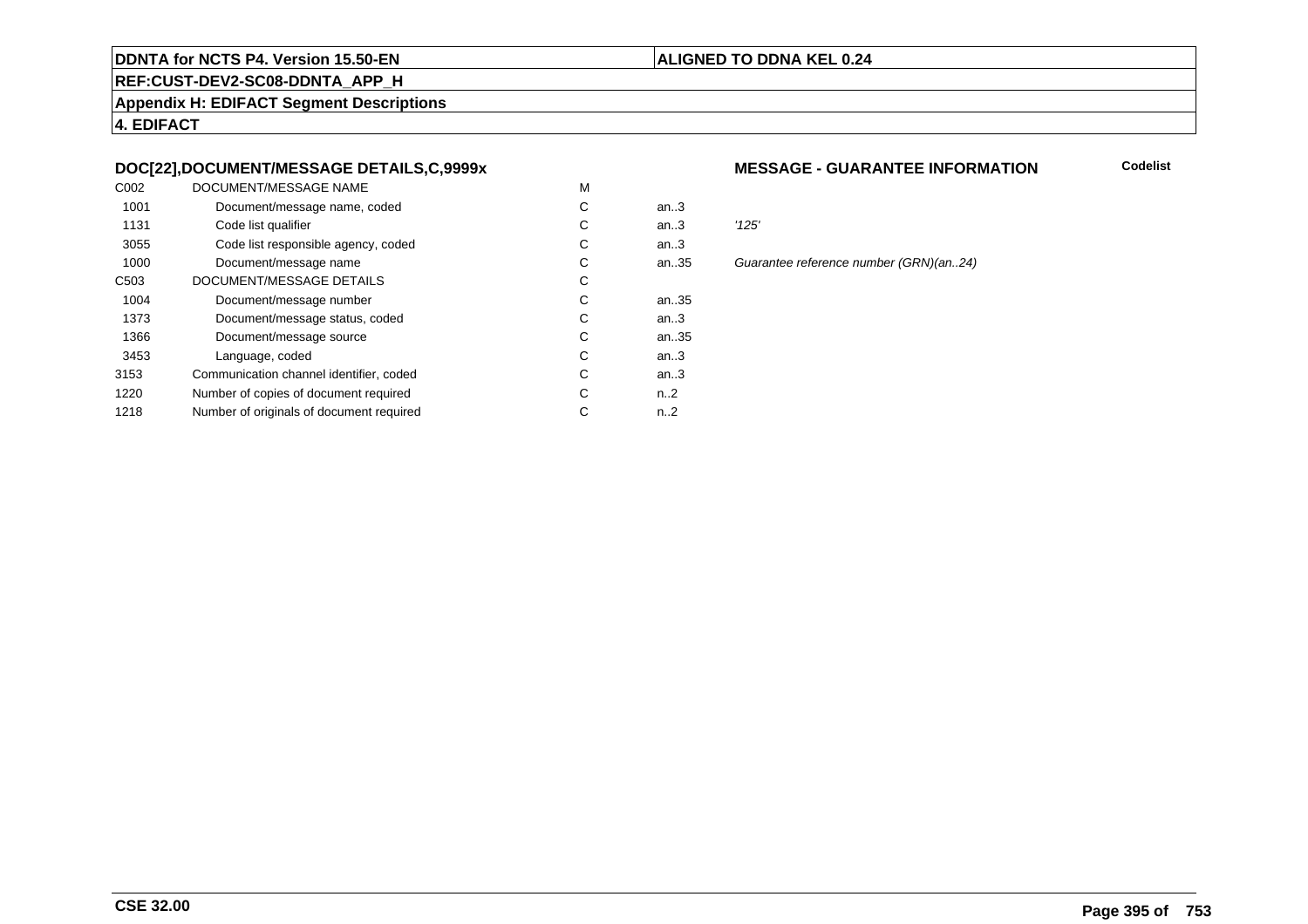## **REF:CUST-DEV2-SC08-DDNTA\_APP\_H**

**Appendix H: EDIFACT Segment Descriptions**

#### **4. EDIFACT**

## **NAD[33],NAME AND ADDRESS,C,9x**

| 3035 | Party qualifier                     | M | an.3 | 'SX'                                                     |    |
|------|-------------------------------------|---|------|----------------------------------------------------------|----|
| C082 | <b>PARTY IDENTIFICATION DETAILS</b> | С |      |                                                          |    |
| 3039 | Party id. identification            | м | an35 | TIN(an17)                                                |    |
| 1131 | Code list qualifier                 | C | an.3 |                                                          |    |
| 3055 | Code list responsible agency, coded | С | an.3 |                                                          |    |
| C058 | <b>NAME AND ADDRESS</b>             | C |      |                                                          |    |
| 3124 | Name and address line               | М | an35 | Contact details in country of competent authority(an140) |    |
| 3124 | Name and address line               | С | an35 |                                                          |    |
| 3124 | Name and address line               | C | an35 |                                                          |    |
| 3124 | Name and address line               | C | an35 |                                                          |    |
| 3124 | Name and address line               | C | an35 |                                                          |    |
| C080 | PARTY NAME                          | C |      |                                                          |    |
| 3036 | Party name                          | M | an35 | Name(an35)                                               |    |
| 3036 | Party name                          | C | an35 |                                                          |    |
| 3036 | Party name                          | C | an35 |                                                          |    |
| 3036 | Party name                          | C | an35 |                                                          |    |
| 3036 | Party name                          | С | an35 |                                                          |    |
| 3045 | Party name format, coded            | C | an.3 |                                                          |    |
| C059 | <b>STREET</b>                       | С |      |                                                          |    |
| 3042 | Street and number/p.o. box          | M | an35 | Street and number(an35)                                  |    |
| 3042 | Street and number/p.o. box          | С | an35 |                                                          |    |
| 3042 | Street and number/p.o. box          | С | an35 |                                                          |    |
| 3042 | Street and number/p.o. box          | C | an35 |                                                          |    |
| 3164 | City name                           | C | an35 | City(an35)                                               |    |
| 3229 | Country sub-entity identification   | С | an.9 | NAD LNG(a2)                                              | 12 |
| 3251 | Postcode identification             | C | an.9 | Postal code(an9)                                         |    |
| 3207 | Country, coded                      | C | an.3 |                                                          |    |
|      |                                     |   |      |                                                          |    |

#### **MESSAGE - GUARANTEE INFORMATION - GUARANTORCodelist**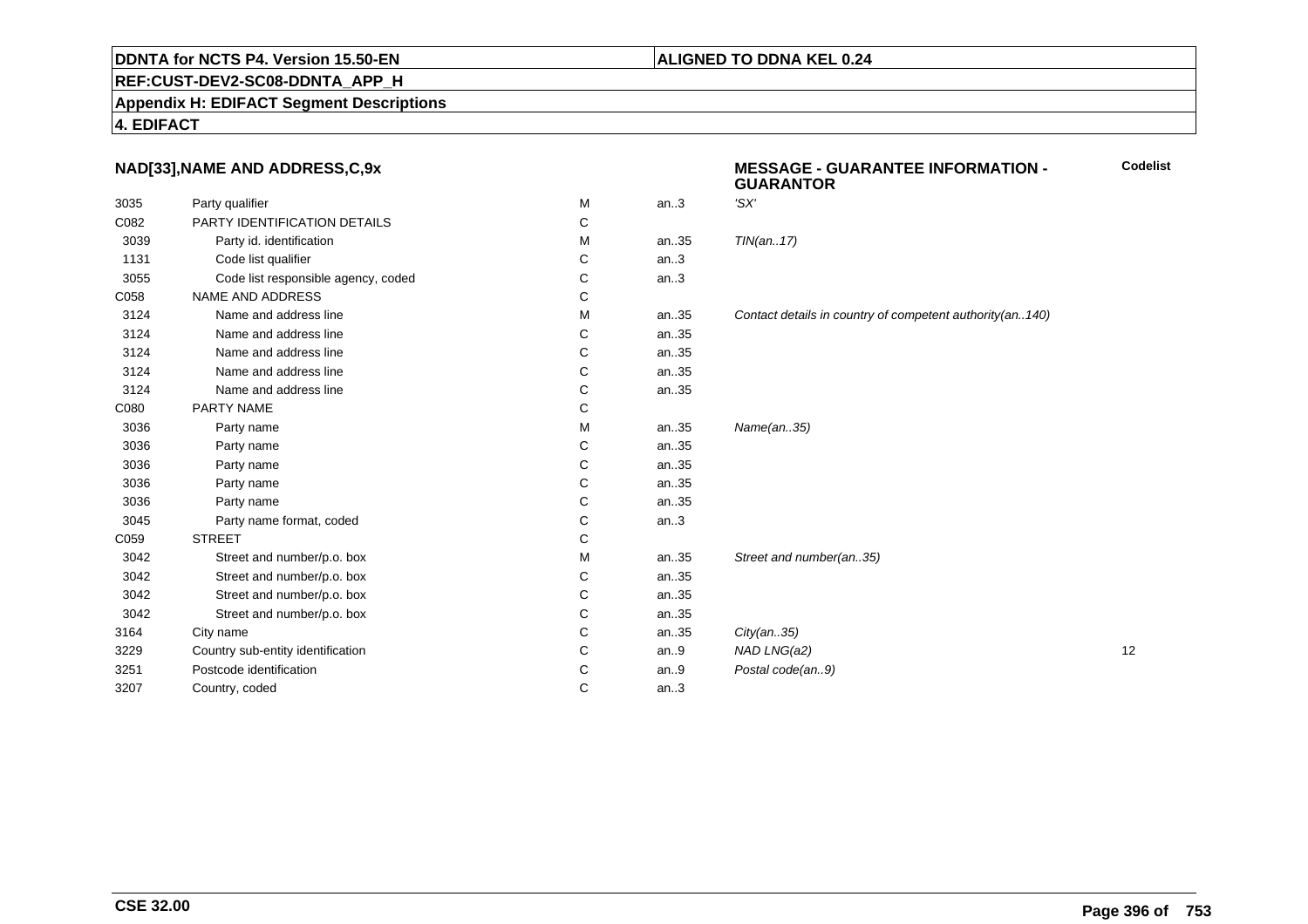#### **ALIGNED TO DDNA KEL 0.24**

## **REF:CUST-DEV2-SC08-DDNTA\_APP\_H**

#### **Appendix H: EDIFACT Segment Descriptions**

#### **4. EDIFACT**

#### **ERP[45],ERROR POINT DETAILS,C,9999x**

| C701 | <b>ERROR POINT DETAILS</b>         | С |      |
|------|------------------------------------|---|------|
| 1049 | Message section, coded             | С | an3  |
| 1052 | Message item number                | С | an35 |
| 1054 | Message sub-item number            | С | n.6  |
| C853 | <b>ERROR SEGMENT POINT DETAILS</b> | С |      |
| 9166 | Segment tag                        | С | an3  |
| 1050 | Sequence number                    | С | an10 |
| 1159 | Sequence number source, coded      | С | an.3 |
|      |                                    |   |      |

#### **MESSAGE - UPL ERROR**

**R** Codelist

35 Action identification(an..20)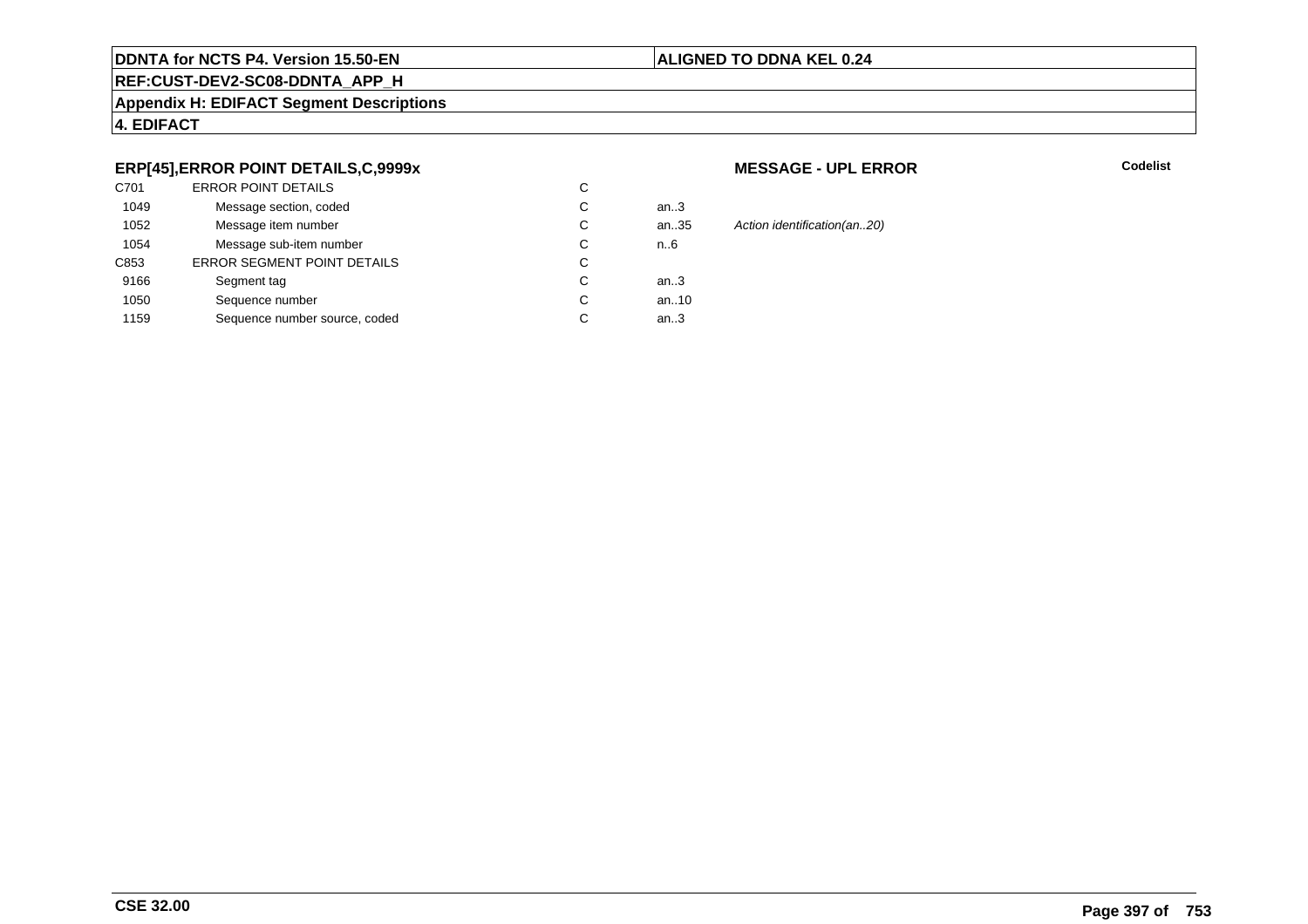#### **ALIGNED TO DDNA KEL 0.24**

**REF:CUST-DEV2-SC08-DDNTA\_APP\_H**

#### **Appendix H: EDIFACT Segment Descriptions**

#### **4. EDIFACT**

#### **ERP[45],ERROR POINT DETAILS,C,9999x**

| C701 | <b>ERROR POINT DETAILS</b>         | С |        |     |
|------|------------------------------------|---|--------|-----|
| 1049 | Message section, coded             | С | an $3$ | '8' |
| 1052 | Message item number                | С | an35   | G١  |
| 1054 | Message sub-item number            | С | n.6    |     |
| C853 | <b>ERROR SEGMENT POINT DETAILS</b> | С |        |     |
| 9166 | Segment tag                        | С | an $3$ |     |
| 1050 | Sequence number                    | С | an10   |     |
| 1159 | Sequence number source, coded      | С | an.3   |     |
|      |                                    |   |        |     |

#### **MESSAGE - GUARANTEE - GUARANTEEREFERENCE**

**Codelist**

..35 Guarantee reference number (GRN)(an..24)<br>6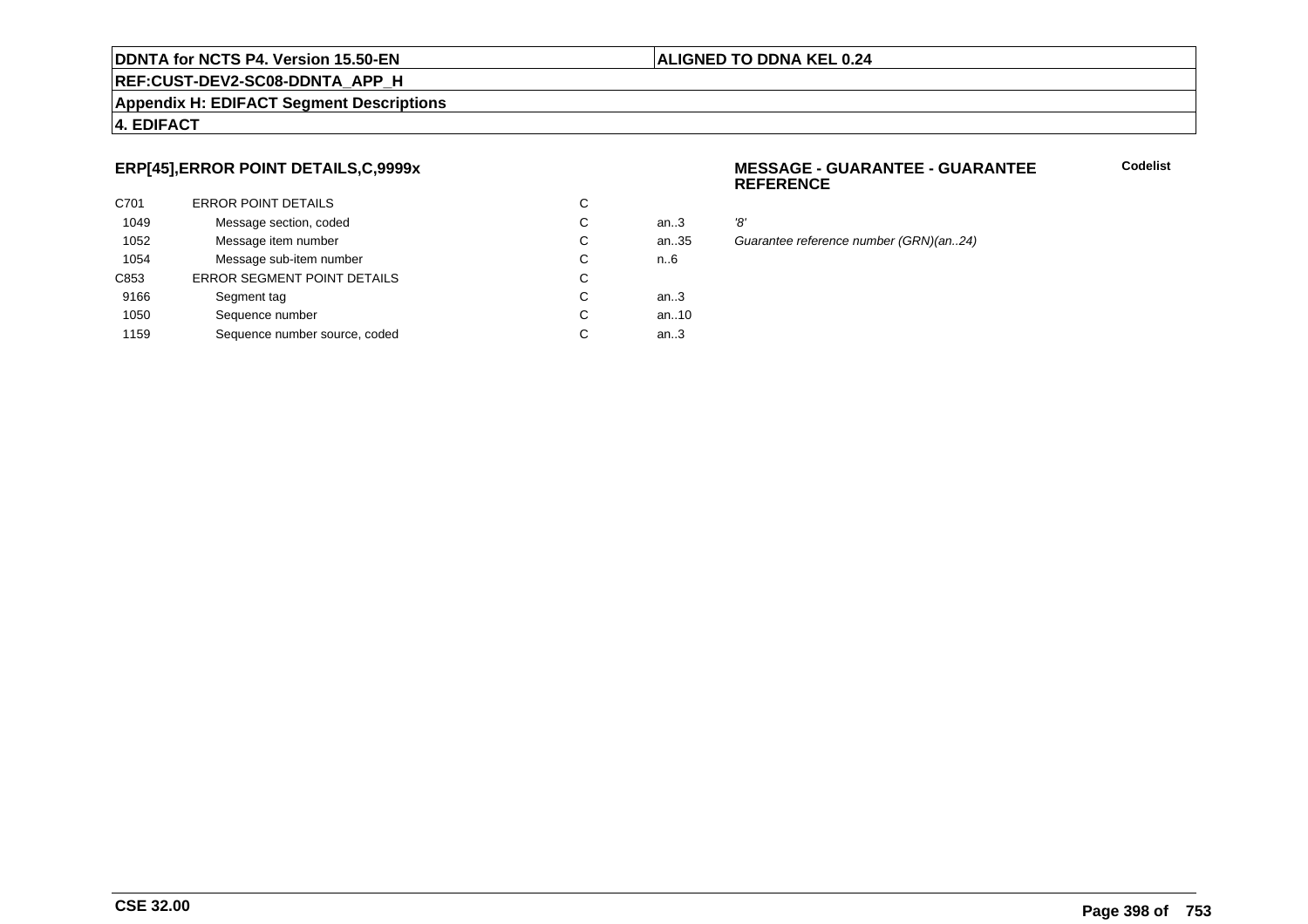#### **ALIGNED TO DDNA KEL 0.24**

**REF:CUST-DEV2-SC08-DDNTA\_APP\_H**

**Appendix H: EDIFACT Segment Descriptions**

#### **4. EDIFACT**

#### **ERC[47],APPLICATION ERROR INFORMATION,C,99x**

#### **MESSAGE - UPL ERROR**

**R** Codelist

| an8    | Code(an.8) |
|--------|------------|
| an.3   |            |
| an $3$ |            |
|        |            |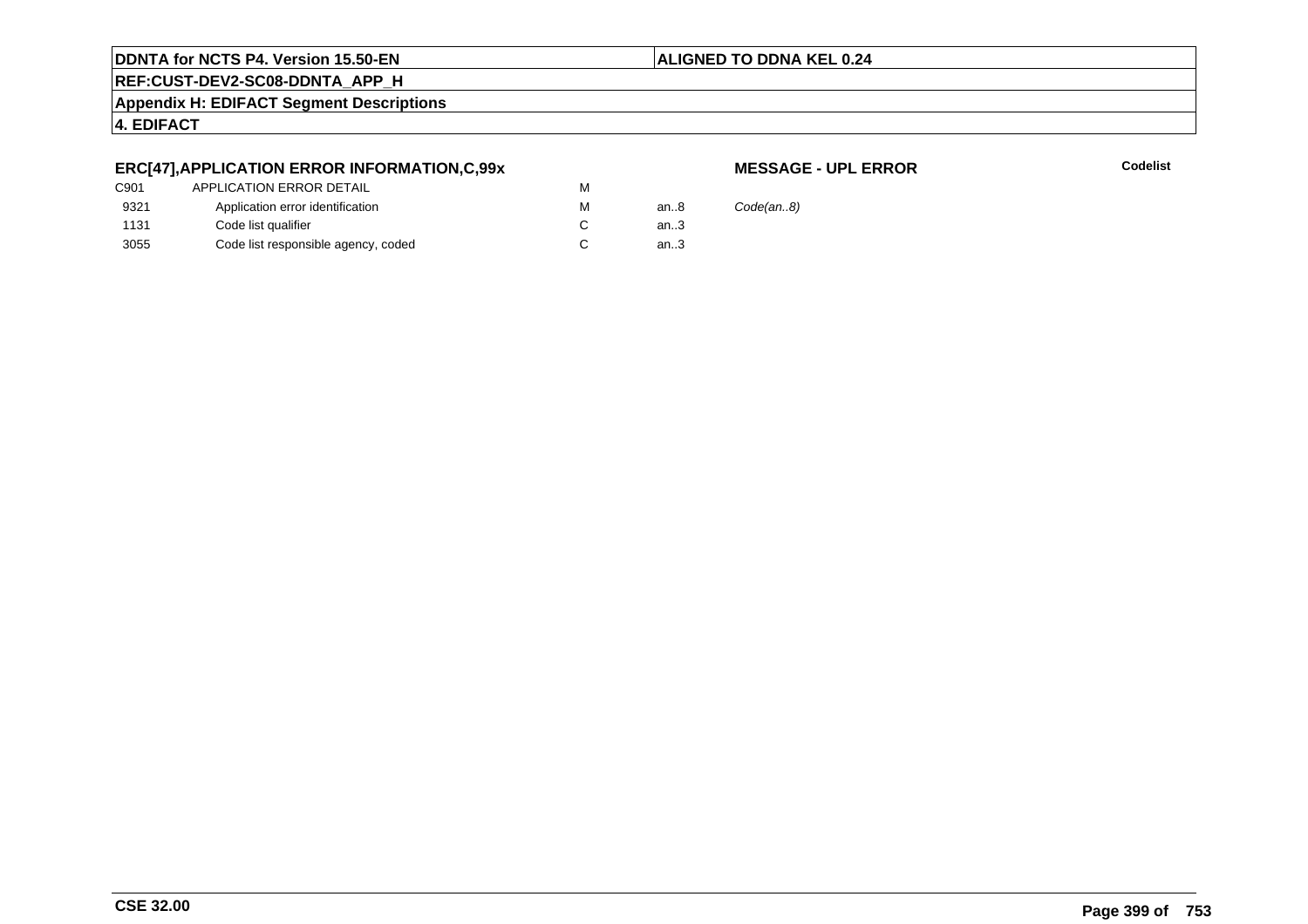#### **ALIGNED TO DDNA KEL 0.24**

**REF:CUST-DEV2-SC08-DDNTA\_APP\_H**

**Appendix H: EDIFACT Segment Descriptions**

**4. EDIFACT**

#### **ERC[47],APPLICATION ERROR INFORMATION,C,99x**

| C901 | APPLICATION ERROR DETAIL            | м |     |
|------|-------------------------------------|---|-----|
| 9321 | Application error identification    | м | an8 |
| 1131 | Code list qualifier                 |   | an3 |
| 3055 | Code list responsible agency, coded |   | an3 |

#### **MESSAGE - GUARANTEE - GUARANTEEREFERENCE - INVALID GUARANTEE REASON**

- an..8 Invalid guarantee reason code(an..3)<br>an..3 '125'
	-

**Codelist**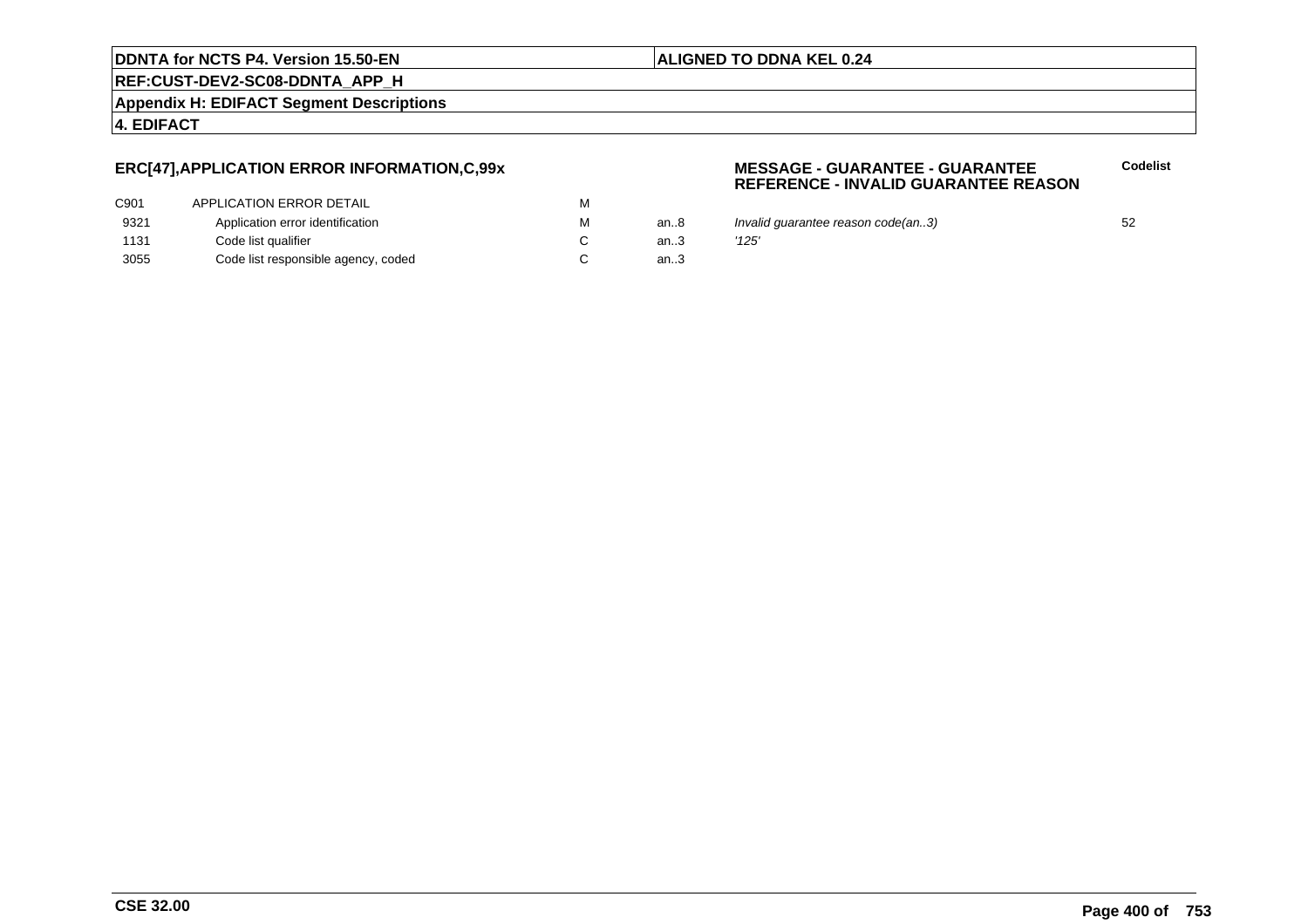#### **REF:CUST-DEV2-SC08-DDNTA\_APP\_H**

#### **Appendix H: EDIFACT Segment Descriptions**

#### **4. EDIFACT**

#### **FTX[48],FREE TEXT,C,999x**

| 4451             | Text subject qualifier              | M | an.3  | 'AAO'                 |
|------------------|-------------------------------------|---|-------|-----------------------|
| 4453             | Text function, coded                | С | an.3  |                       |
| C <sub>107</sub> | <b>TEXT REFERENCE</b>               | С |       |                       |
| 4441             | Free text identification            | M | an.17 |                       |
| 1131             | Code list qualifier                 | С | an.3  |                       |
| 3055             | Code list responsible agency, coded | С | an.3  |                       |
| C <sub>108</sub> | <b>TEXT LITERAL</b>                 | С |       |                       |
| 4440             | Free text                           | С | an70  | Description(an210)    |
| 4440             | Free text                           | С | an.70 | '-- Continued 70 --'  |
| 4440             | Free text                           | С | an70  | '-- Continued 70 --'  |
| 4440             | Free text                           | С | an.70 | Attribute path(an140) |
| 4440             | Free text                           | С | an.70 | '-- Continued 70 --'  |
| 3453             | Language, coded                     | С | an.3  |                       |
|                  |                                     |   |       |                       |

 **MESSAGE - UPL ERRORR** Codelist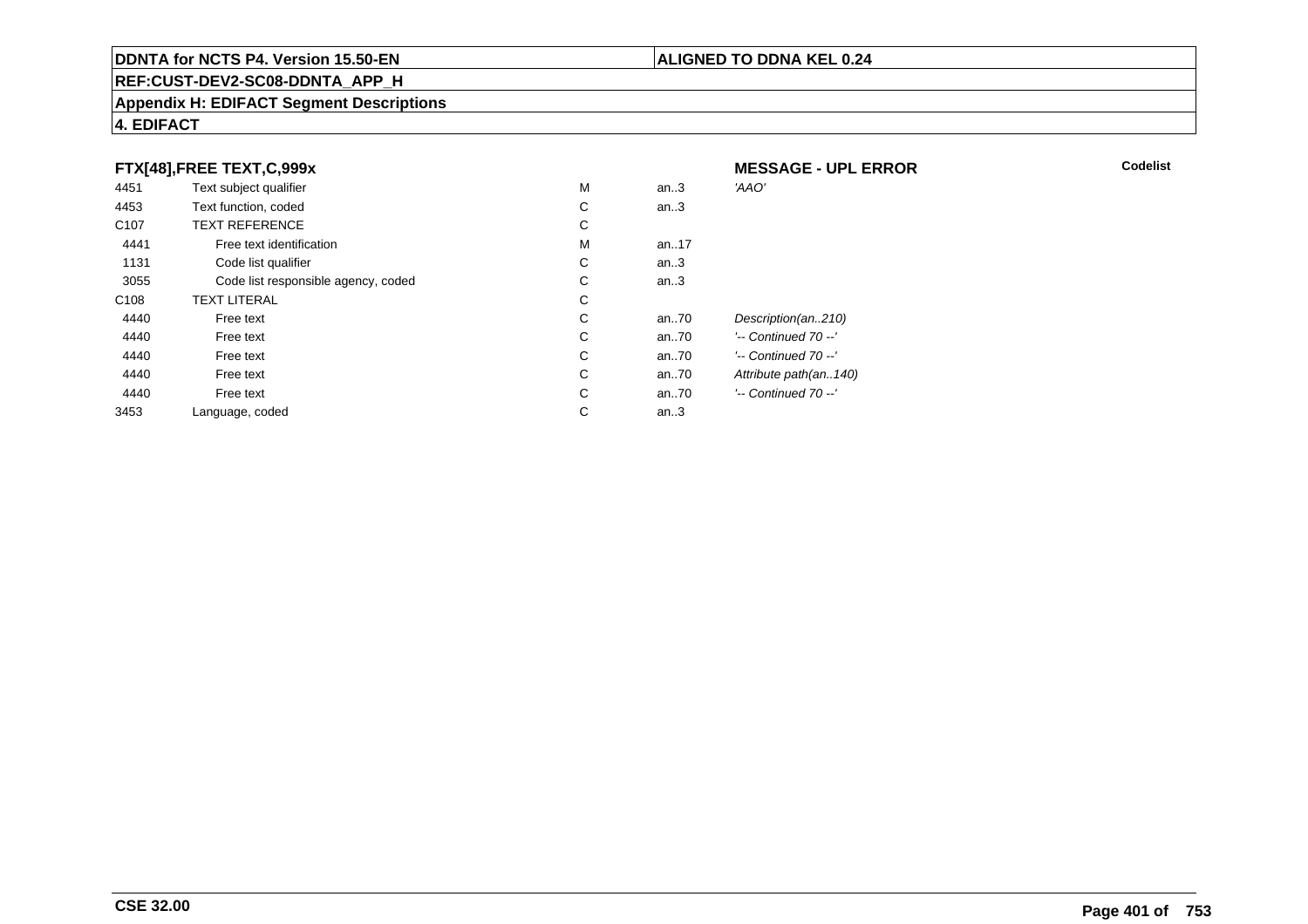#### **REF:CUST-DEV2-SC08-DDNTA\_APP\_H**

#### **Appendix H: EDIFACT Segment Descriptions**

#### **4. EDIFACT**

#### **FTX[48],FREE TEXT,C,999x**

| 4451             | Text subject qualifier              | M | an.3  | 'AAP' |
|------------------|-------------------------------------|---|-------|-------|
| 4453             | Text function, coded                | С | an.3  | Not v |
| C <sub>107</sub> | <b>TEXT REFERENCE</b>               | С |       |       |
| 4441             | Free text identification            | M | an17  |       |
| 1131             | Code list qualifier                 | C | an.3  |       |
| 3055             | Code list responsible agency, coded | C | an.3  |       |
| C <sub>108</sub> | <b>TEXT LITERAL</b>                 | C |       |       |
| 4440             | Free text                           | C | an70  |       |
| 4440             | Free text                           | C | an.70 |       |
| 4440             | Free text                           | C | an70  |       |
| 4440             | Free text                           | C | an70  |       |
| 4440             | Free text                           | С | an70  |       |
| 3453             | Language, coded                     | C | an.3  |       |
|                  |                                     |   |       |       |

| <b>MESSAGE - GUARANTEE - GUARANTEE</b>    | Codelist |
|-------------------------------------------|----------|
| <b>REFERENCE - VALIDITY LIMITATION EC</b> |          |

Not valid for  $EC(n1)$  27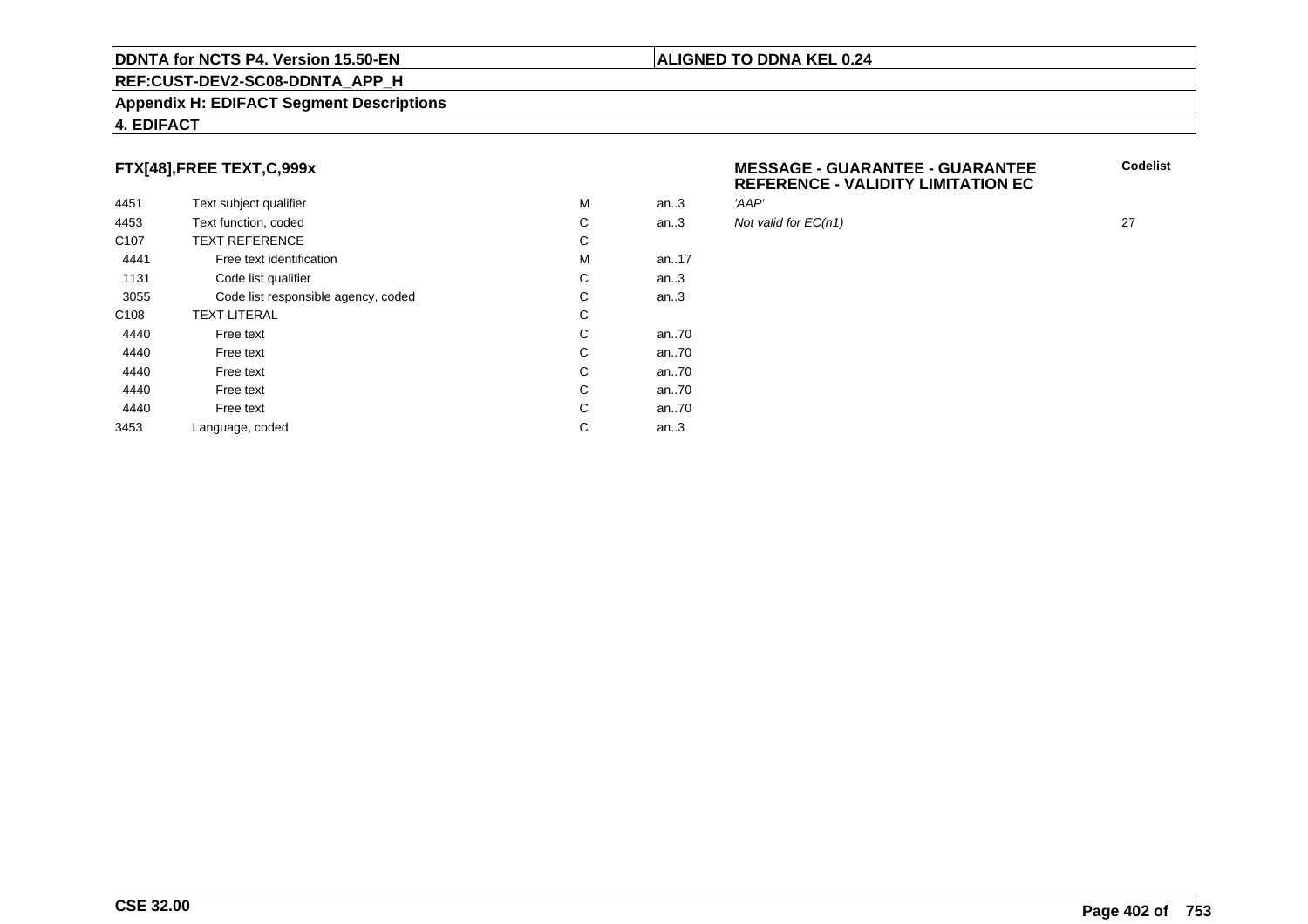#### **REF:CUST-DEV2-SC08-DDNTA\_APP\_H**

#### **Appendix H: EDIFACT Segment Descriptions**

#### **4. EDIFACT**

#### **FTX[48],FREE TEXT,C,999x**

| 4451             | Text subject qualifier              | M | an.3 | 'AAG'  |
|------------------|-------------------------------------|---|------|--------|
| 4453             | Text function, coded                | С | an.3 | Not va |
| C <sub>107</sub> | <b>TEXT REFERENCE</b>               | С |      |        |
| 4441             | Free text identification            | M | an17 |        |
| 1131             | Code list qualifier                 | С | an.3 |        |
| 3055             | Code list responsible agency, coded | С | an.3 |        |
| C <sub>108</sub> | <b>TEXT LITERAL</b>                 | С |      |        |
| 4440             | Free text                           | C | an70 |        |
| 4440             | Free text                           | С | an70 |        |
| 4440             | Free text                           | С | an70 |        |
| 4440             | Free text                           | С | an70 |        |
| 4440             | Free text                           | С | an70 |        |
| 3453             | Language, coded                     | С | an.3 |        |
|                  |                                     |   |      |        |

#### **MESSAGE - GUARANTEE - GUARANTEEREFERENCE - VALIDITY LIMITATION NON EC**

Not valid for other contracting parties(a2) 71

**Codelist**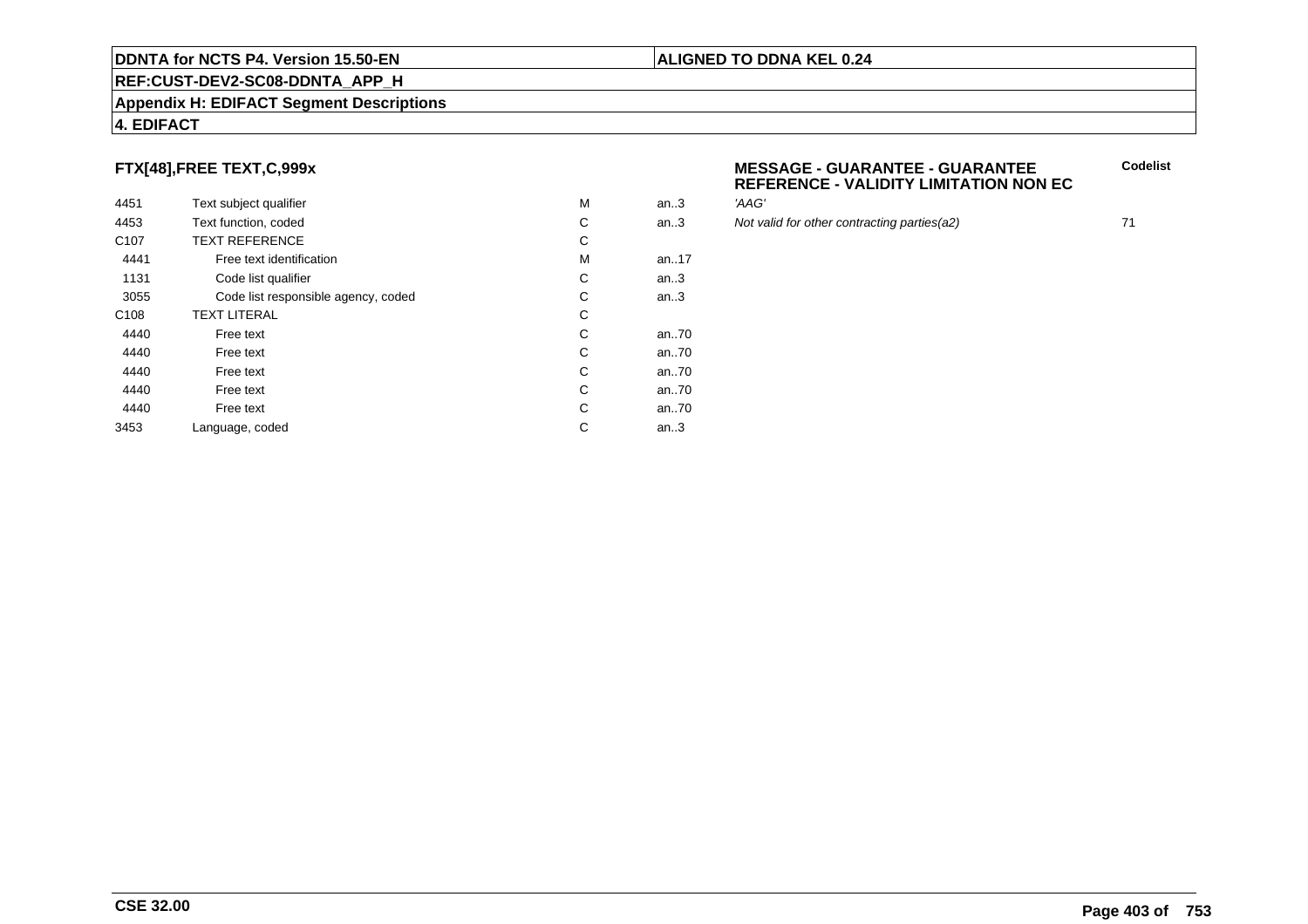#### **ALIGNED TO DDNA KEL 0.24**

#### **REF:CUST-DEV2-SC08-DDNTA\_APP\_H**

#### **Appendix H: EDIFACT Segment Descriptions**

#### **4. EDIFACT**

#### **UNT[52],MESSAGE TRAILER,M,1x**

| 0074 | Number of segments in the message |  |
|------|-----------------------------------|--|
| 0062 | Message reference number          |  |

**MESSAGE**<br>M n.6 <sup>'--</sup> Number of s **Codelist** M carried manufacturer of segments in the message'<br>Carried manufacturer in the message's M an..14 Message identification(an..14)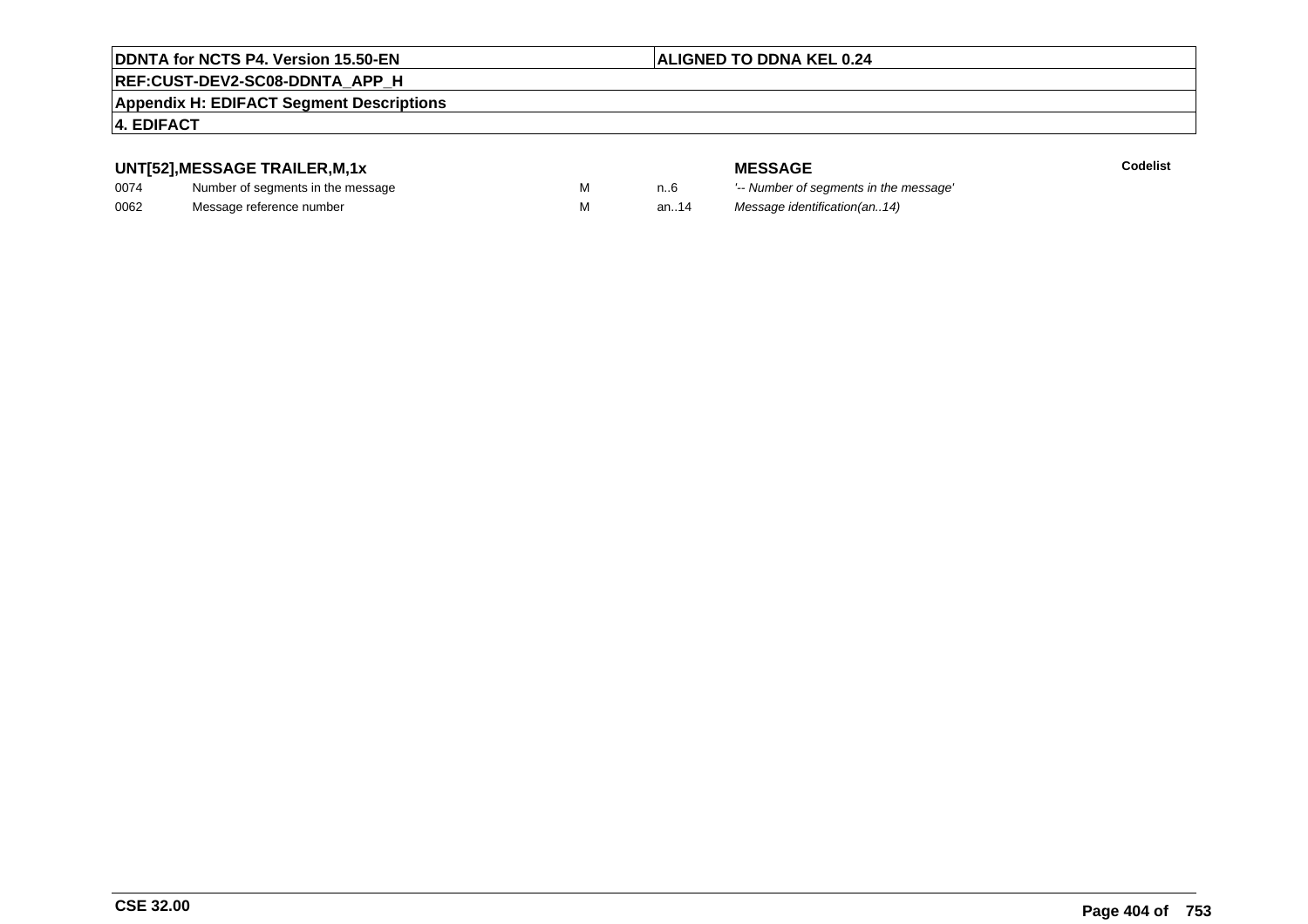#### **ALIGNED TO DDNA KEL 0.24**

#### **REF:CUST-DEV2-SC08-DDNTA\_APP\_H**

**Appendix H: EDIFACT Segment Descriptions**

#### **4. EDIFACT**

#### **UNZ[53],INTERCHANGE TRAILER,M,1x**

| 0036 | Interchange control count     |  |
|------|-------------------------------|--|
| 0020 | Interchange control reference |  |

|   |      | <b>MESSAGE</b>                      | Codelist |
|---|------|-------------------------------------|----------|
| M | n6   | '-- Interchange control count'      |          |
| M | an14 | Interchange control reference(an14) |          |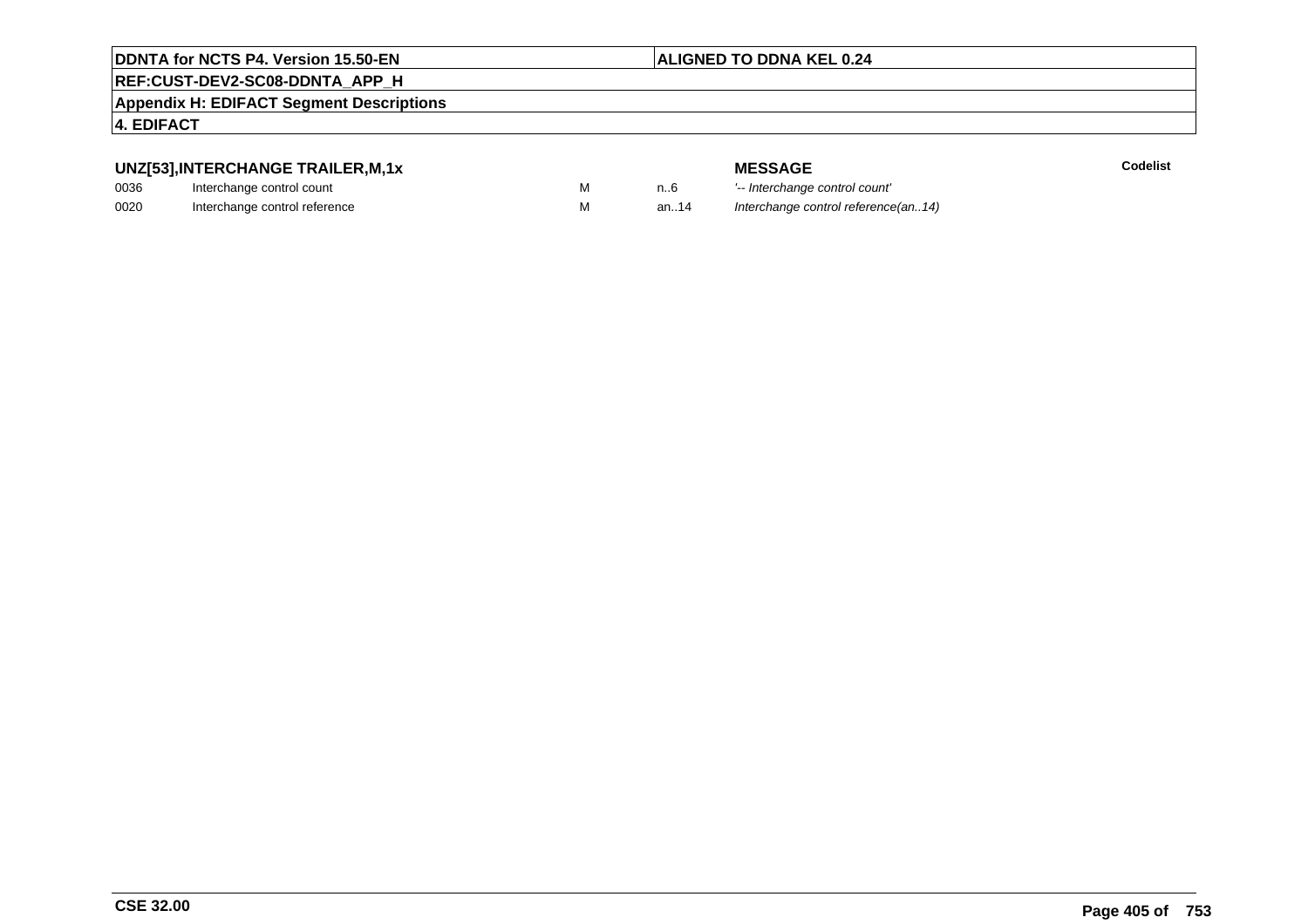#### **REF:CUST-DEV2-SC08-DDNTA\_APP\_H**

**Appendix H: EDIFACT Segment Descriptions**

**4. EDIFACT**

# **FINSTA**

|      | UNB[0], INTERCHANGE HEADER, M, 1x        |   |         | <b>MESSAGE</b>                                | Codelist |
|------|------------------------------------------|---|---------|-----------------------------------------------|----------|
| S001 | <b>SYNTAX IDENTIFIER</b>                 | M |         |                                               |          |
| 0001 | Syntax identifier                        | М | a4      | Syntax identifier(a4)                         | 21       |
| 0002 | Syntax version number                    | м | n1      | Syntax version number(n1)                     | 22       |
| S002 | <b>INTERCHANGE SENDER</b>                | м |         |                                               |          |
| 0004 | Sender identification                    | М | an35    | Message sender(an35)                          |          |
| 0007 | Identification code qualifier            | С | an. $4$ | Sender identification code qualifier(an4)     |          |
| 0008 | Address for reverse routing              | С | an14    |                                               |          |
| S003 | <b>INTERCHANGE RECIPIENT</b>             | М |         |                                               |          |
| 0010 | Recipient identification                 | м | an35    | Message recipient(an35)                       |          |
| 0007 | Identification code qualifier            | С | an. $4$ | Recipient identification code qualifier(an4)  |          |
| 0014 | Routing address                          | С | an14    |                                               |          |
| S004 | DATE/TIME OF PREPARATION                 | М |         |                                               |          |
| 0017 | Date                                     | м | n6      | Date of preparation(n6)                       |          |
| 0019 | Time                                     | М | n4      | Time of preparation(n4)                       |          |
| 0020 | Interchange control reference            | М | an14    | Interchange control reference(an14)           |          |
| S005 | RECIPIENTS REFERENCE, PASSWORD           | С |         |                                               |          |
| 0022 | Recipient's reference/password           | м | an14    | Recipient's reference/password(an14)          |          |
| 0025 | Recipient's reference/password qualifier | С | an2     | Recipient's reference/password qualifier(an2) |          |
| 0026 | Application reference                    | С | an14    | Application reference(an14)                   |          |
| 0029 | Processing priority code                 | С | a1      | Priority(a1)                                  |          |
| 0031 | Acknowledgement request                  | С | n1      | Acknowledgement request(n1)                   | 27       |
| 0032 | Communications agreement id.             | С | an35    | Communications agreement id(an35)             |          |
| 0035 | <b>Test indicator</b>                    | С | n1      | Test indicator(n1)                            | 27       |
|      |                                          |   |         |                                               |          |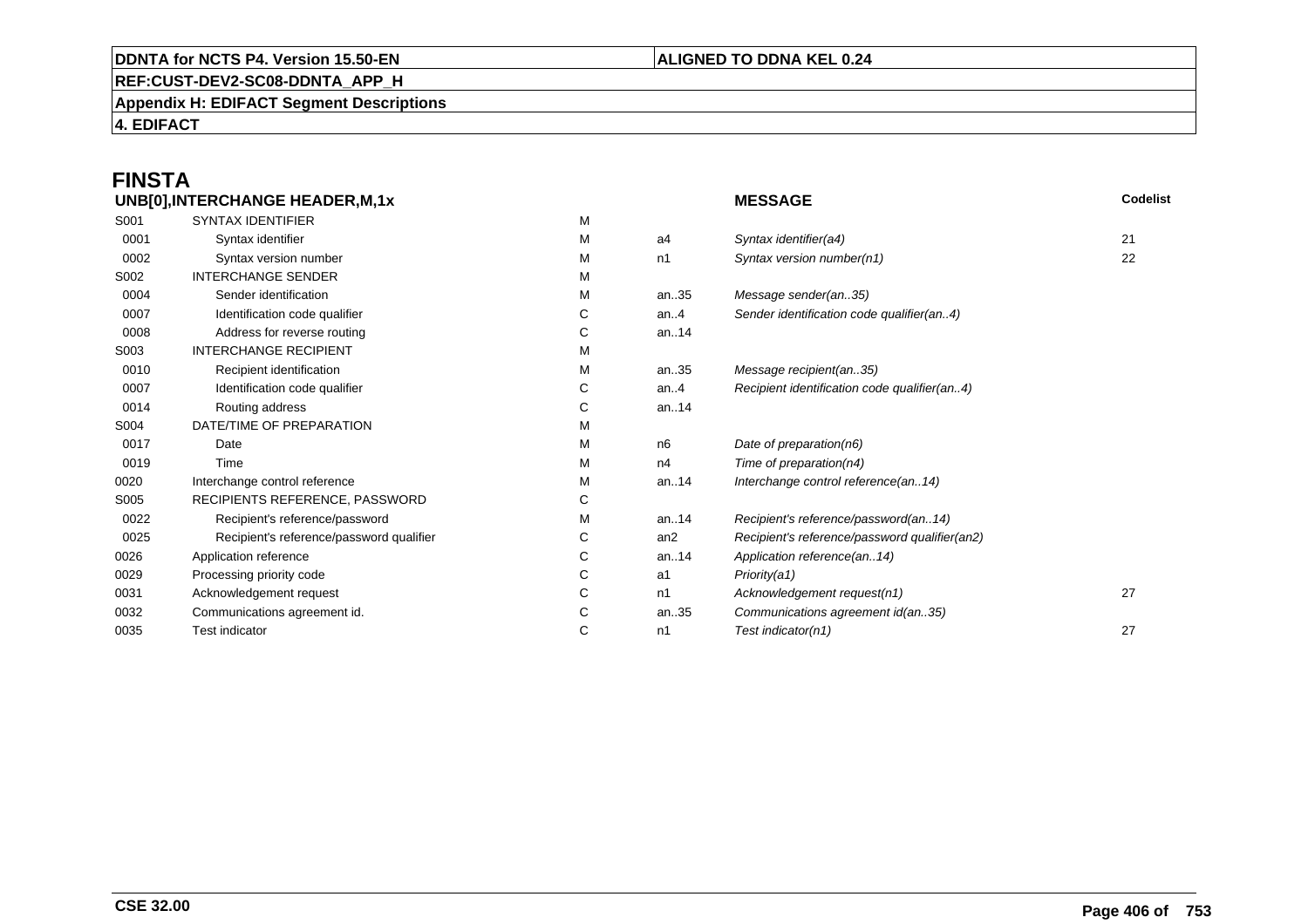#### **REF:CUST-DEV2-SC08-DDNTA\_APP\_H**

#### **Appendix H: EDIFACT Segment Descriptions**

#### **4. EDIFACT**

#### **UNH[1],MESSAGE HEADER,M,1xx** MESSAGE **Codelist** Codelist 0062 Message reference number <sup>M</sup> an..14 Message identification(an..14) S009 MESSAGE IDENTIFIERR M M 0065Message type Message version number and the Message version number and the Message of Message Message Message M an..6 'FINSTA'<br>an..3 'D' 0052 Message version number <sup>M</sup>an..3 '*D'*<br>an..3 '96*B'* 0054Message release number Message release number Message of the Message of the Message of Message of Message of Me<br>
Message release number of Message of Message of Message of Message of Message of Message of Message of Messag an..3 '96B'<br>an..2 'UN' 0051Controlling agency<br>
Association assigned code<br>
C an..2<br>an..6 0057Association assigned code **C** C<br>
mmon Access Reference **C** C an..6 Message type(an..6)<br>an..35 Common access reference(an..35) 0068Common Access Reference C<br>
STATUS OF THE TRANSFER
C Common access reference(an..35) S010 STATUS OF THE TRANSFERR C 0070Sequence of transfers M<br>
First and last transfer C n..2 Message sequence number(n..2)<br>a1 First and last transfer(a1) 0073First and last transfer First and last transfer(a1) 28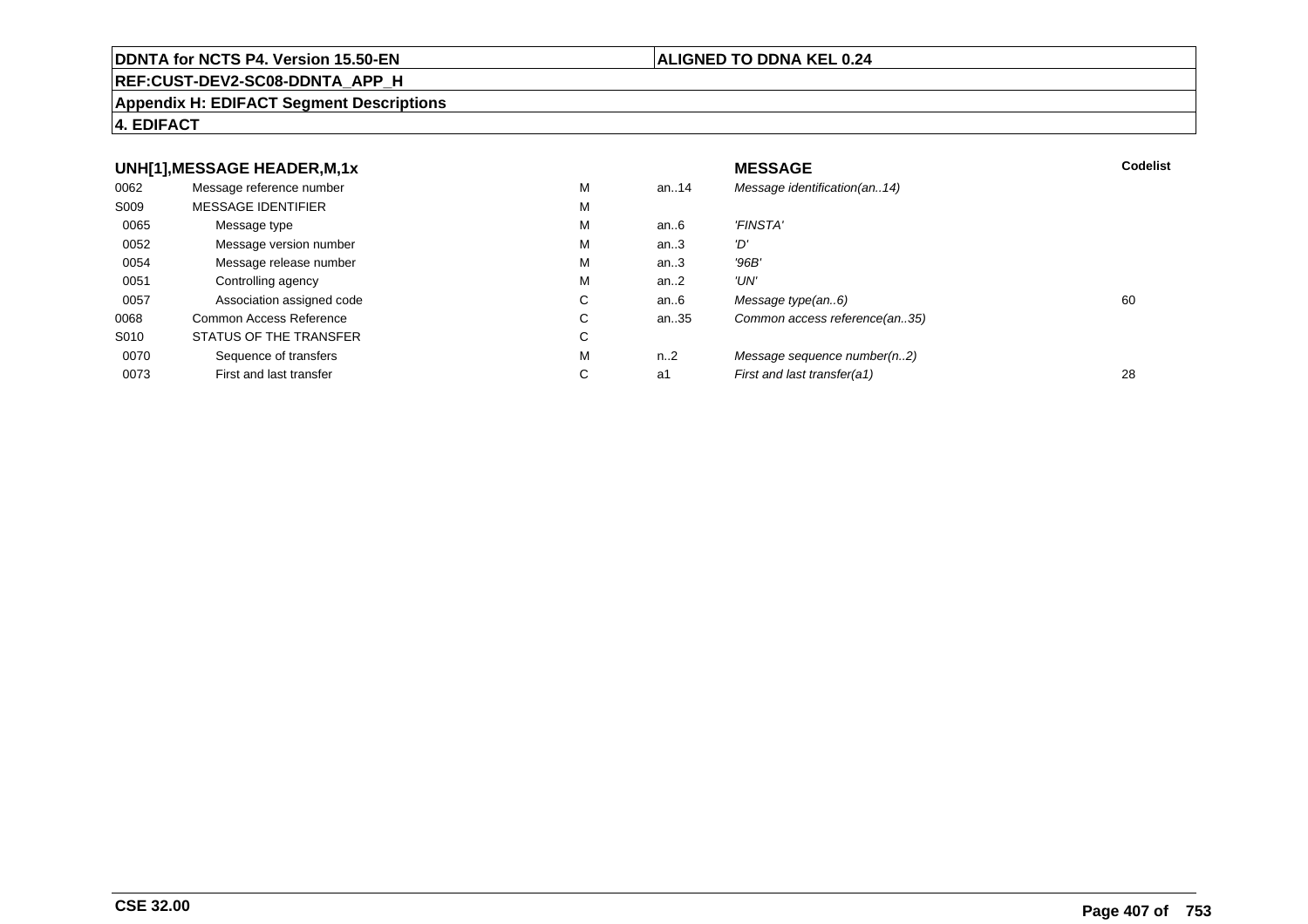#### **ALIGNED TO DDNA KEL 0.24**

**MESSAGE**

**REF:CUST-DEV2-SC08-DDNTA\_APP\_H**

**Appendix H: EDIFACT Segment Descriptions**

**4. EDIFACT**

#### **BGM[2],BEGINNING OF MESSAGE,M,1x**

| C <sub>0</sub> 02 | DOCUMENT/MESSAGE NAME               | С |        |      |
|-------------------|-------------------------------------|---|--------|------|
| 1001              | Document/message name, coded        | С | an $3$ |      |
| 1131              | Code list qualifier                 | С | an.3   |      |
| 3055              | Code list responsible agency, coded | С | an.3   |      |
| 1000              | Document/message name               | С | an35   |      |
| C <sub>106</sub>  | DOCUMENT/MESSAGE IDENTIFICATION     | С |        |      |
| 1004              | Document/message number             | С | an35   |      |
| 1056              | Version                             | С | an.9   |      |
| 1060              | <b>Revision number</b>              | С | an.6   |      |
| 1225              | Message function, coded             | С | an.3   | '14' |
| 4343              | Response type, coded                | С | an.3   |      |
|                   |                                     |   |        |      |

**Codelist** Codelist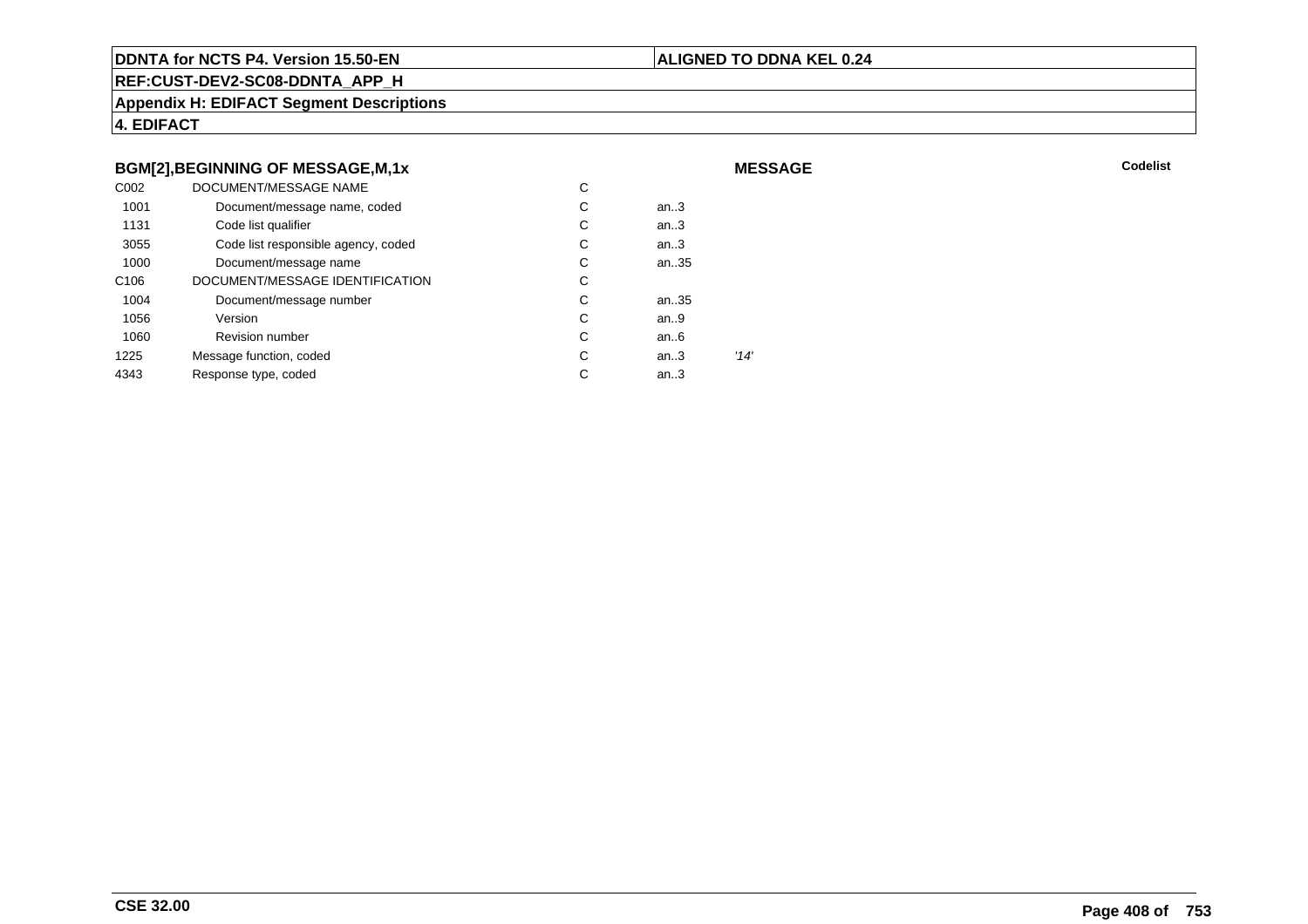#### **REF:CUST-DEV2-SC08-DDNTA\_APP\_H**

**Appendix H: EDIFACT Segment Descriptions**

**4. EDIFACT**

#### **FII[6],FINANCIAL INSTITUTION INFORMATION,C,5x**

| 3035 | Party qualifier                     | M | an.3      | 'GU' |
|------|-------------------------------------|---|-----------|------|
| C078 | <b>ACCOUNT IDENTIFICATION</b>       | С |           |      |
| 3194 | Account holder number               | C | an35      | Refe |
| 3192 | Account holder name                 | C | an35      |      |
| 3192 | Account holder name                 | C | an35      |      |
| 6345 | Currency, coded                     | С | an.3      |      |
| C088 | <b>INSTITUTION IDENTIFICATION</b>   | С |           |      |
| 3433 | Institution name identification     | С | an11      |      |
| 1131 | Code list qualifier                 | С | an.3      |      |
| 3055 | Code list responsible agency, coded | С | an.3      |      |
| 3434 | Institution branch number           | C | an. $.17$ |      |
| 1131 | Code list qualifier                 | C | an $3$    |      |
| 3055 | Code list responsible agency, coded | С | an.3      |      |
| 3432 | Institution name                    | С | an350     |      |
| 3436 | Institution branch place            | C | an70      |      |
| 3207 | Country, coded                      | С | an.3      |      |
|      |                                     |   |           |      |

#### **MESSAGE - (GUARANTEE) CUSTOMS OFFICE Codelist**

**ALIGNED TO DDNA KEL 0.24**

# 35 Reference number(an8)<br>35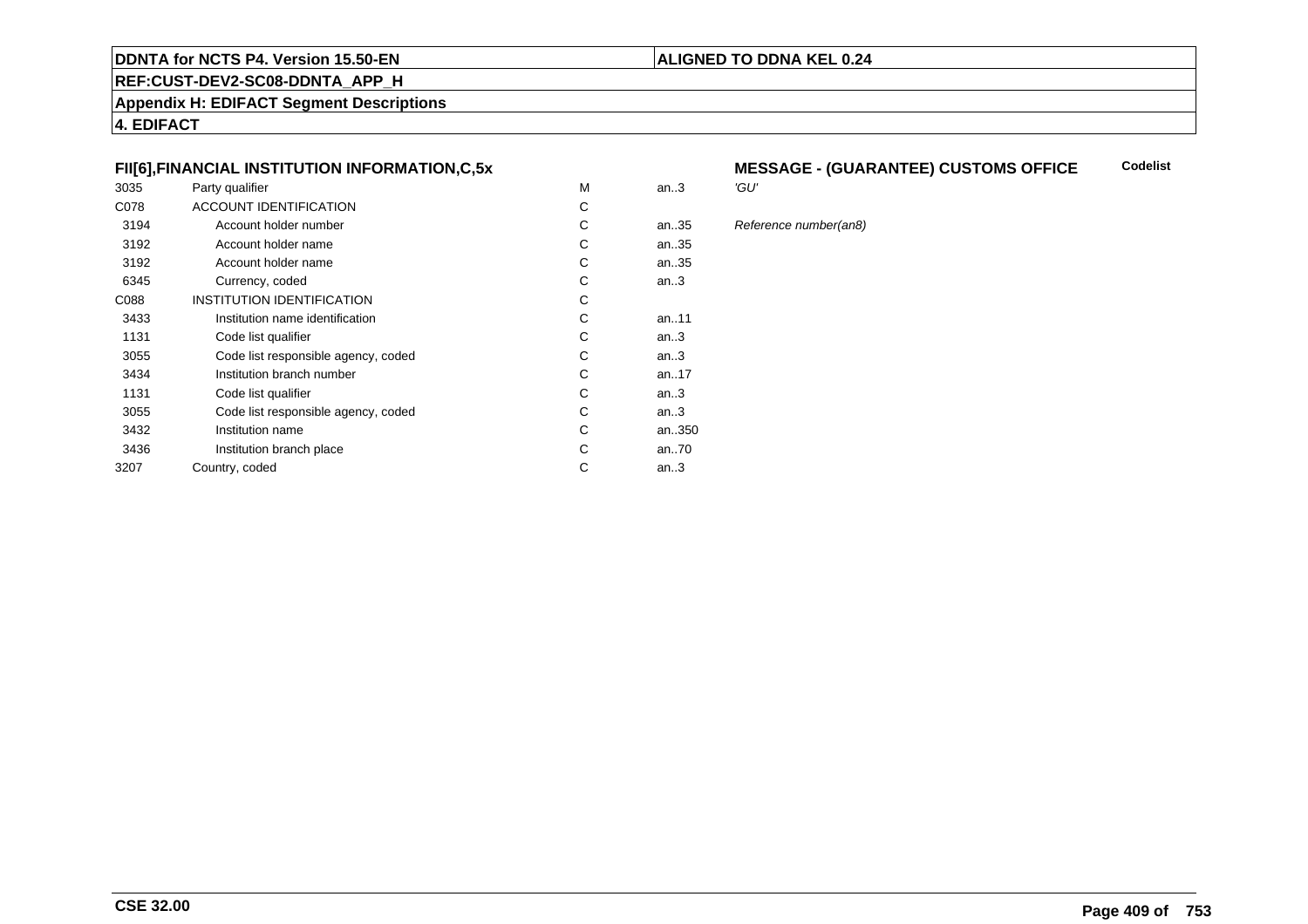#### **REF:CUST-DEV2-SC08-DDNTA\_APP\_H**

**Appendix H: EDIFACT Segment Descriptions**

**4. EDIFACT**

#### **NAD[9],NAME AND ADDRESS,C,3x**

|      |                                     |   |      | (PRINGIPAL) IRADER      |    |
|------|-------------------------------------|---|------|-------------------------|----|
| 3035 | Party qualifier                     | M | an.3 | 'AL'                    |    |
| C082 | PARTY IDENTIFICATION DETAILS        | С |      |                         |    |
| 3039 | Party id. identification            | М | an35 | TIN(an17)               |    |
| 1131 | Code list qualifier                 | С | an.3 |                         |    |
| 3055 | Code list responsible agency, coded | С | an.3 |                         |    |
| C058 | <b>NAME AND ADDRESS</b>             | С |      |                         |    |
| 3124 | Name and address line               | М | an35 |                         |    |
| 3124 | Name and address line               | С | an35 |                         |    |
| 3124 | Name and address line               | С | an35 |                         |    |
| 3124 | Name and address line               | С | an35 |                         |    |
| 3124 | Name and address line               | С | an35 |                         |    |
| C080 | PARTY NAME                          | С |      |                         |    |
| 3036 | Party name                          | М | an35 | Name(an35)              |    |
| 3036 | Party name                          | С | an35 |                         |    |
| 3036 | Party name                          | С | an35 |                         |    |
| 3036 | Party name                          | С | an35 |                         |    |
| 3036 | Party name                          | С | an35 |                         |    |
| 3045 | Party name format, coded            | С | an.3 |                         |    |
| C059 | <b>STREET</b>                       | С |      |                         |    |
| 3042 | Street and number/p.o. box          | М | an35 | Street and number(an35) |    |
| 3042 | Street and number/p.o. box          | С | an35 |                         |    |
| 3042 | Street and number/p.o. box          | С | an35 |                         |    |
| 3042 | Street and number/p.o. box          | С | an35 |                         |    |
| 3164 | City name                           | С | an35 | City(an35)              |    |
| 3229 | Country sub-entity identification   | С | an.9 | NAD LNG(a2)             | 12 |
| 3251 | Postcode identification             | С | an.9 | Postal code(an9)        |    |
| 3207 | Country, coded                      | С | an.3 | Country code(a2)        | 8  |
|      |                                     |   |      |                         |    |

**MESSAGE - GUARANTEE REFERENCE - (PRINCIPAL) TRADER**

**ALIGNED TO DDNA KEL 0.24**

**Codelist**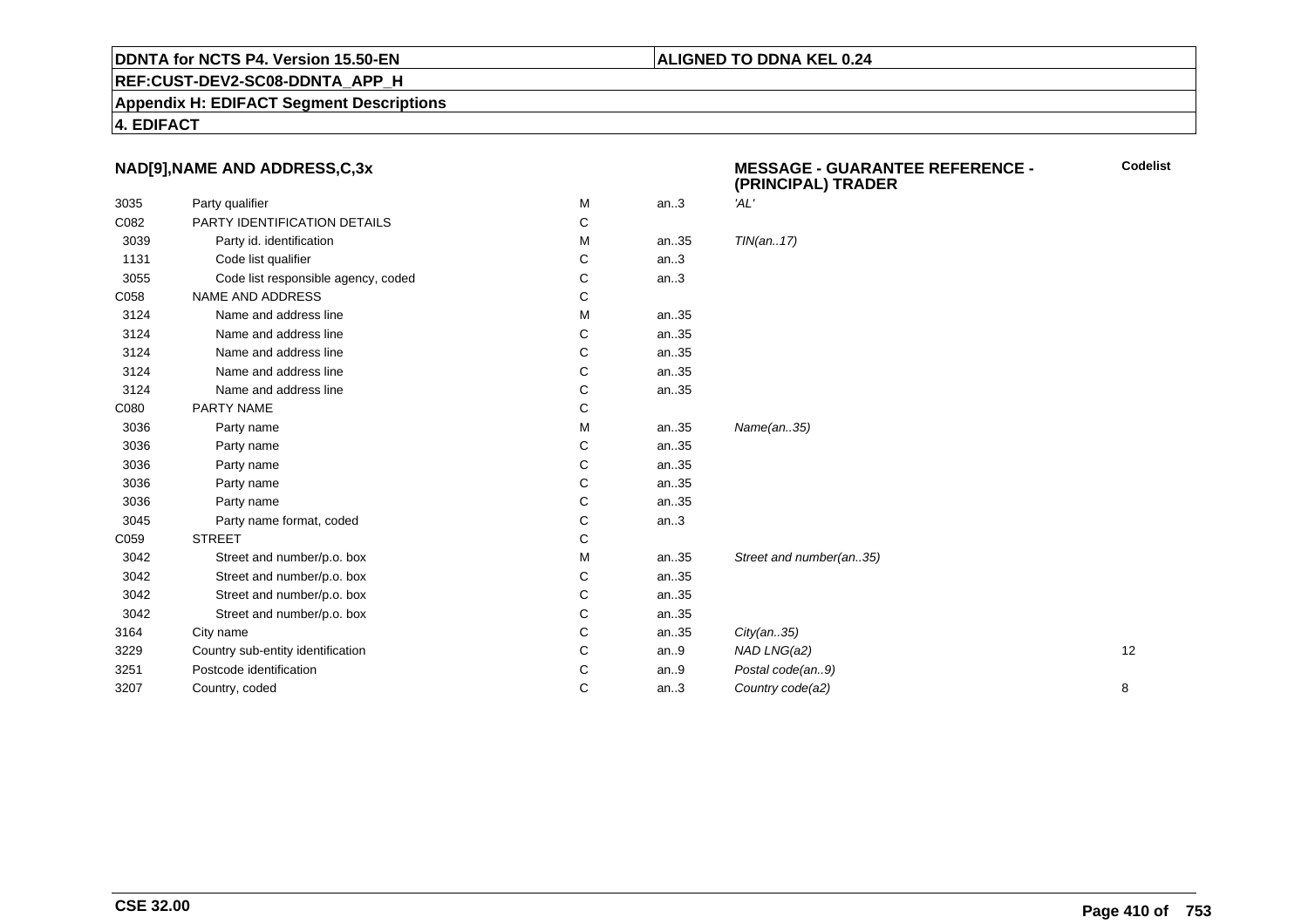#### **REF:CUST-DEV2-SC08-DDNTA\_APP\_H**

**Appendix H: EDIFACT Segment Descriptions**

**4. EDIFACT**

#### **NAD[9],NAME AND ADDRESS,C,3x**

| 3035 | Party qualifier                     | M | an.3 | 'AF'       |
|------|-------------------------------------|---|------|------------|
| C082 | PARTY IDENTIFICATION DETAILS        | C |      |            |
| 3039 | Party id. identification            | м | an35 | <b>TIN</b> |
| 1131 | Code list qualifier                 | C | an.3 |            |
| 3055 | Code list responsible agency, coded | С | an.3 |            |
| C058 | <b>NAME AND ADDRESS</b>             | C |      |            |
| 3124 | Name and address line               | М | an35 |            |
| 3124 | Name and address line               | C | an35 |            |
| 3124 | Name and address line               | С | an35 |            |
| 3124 | Name and address line               | C | an35 |            |
| 3124 | Name and address line               | С | an35 |            |
| C080 | PARTY NAME                          | C |      |            |
| 3036 | Party name                          | м | an35 |            |
| 3036 | Party name                          | C | an35 |            |
| 3036 | Party name                          | С | an35 |            |
| 3036 | Party name                          | C | an35 |            |
| 3036 | Party name                          | C | an35 |            |
| 3045 | Party name format, coded            | C | an.3 |            |
| C059 | <b>STREET</b>                       | C |      |            |
| 3042 | Street and number/p.o. box          | М | an35 |            |
| 3042 | Street and number/p.o. box          | C | an35 |            |
| 3042 | Street and number/p.o. box          | С | an35 |            |
| 3042 | Street and number/p.o. box          | C | an35 |            |
| 3164 | City name                           | С | an35 |            |
| 3229 | Country sub-entity identification   | C | an.9 |            |
| 3251 | Postcode identification             | С | an.9 |            |
| 3207 | Country, coded                      | C | an.3 |            |
|      |                                     |   |      |            |

# **MESSAGE - (PRINCIPAL) TRADER**

**Codelist**

 $TIN(an..17)$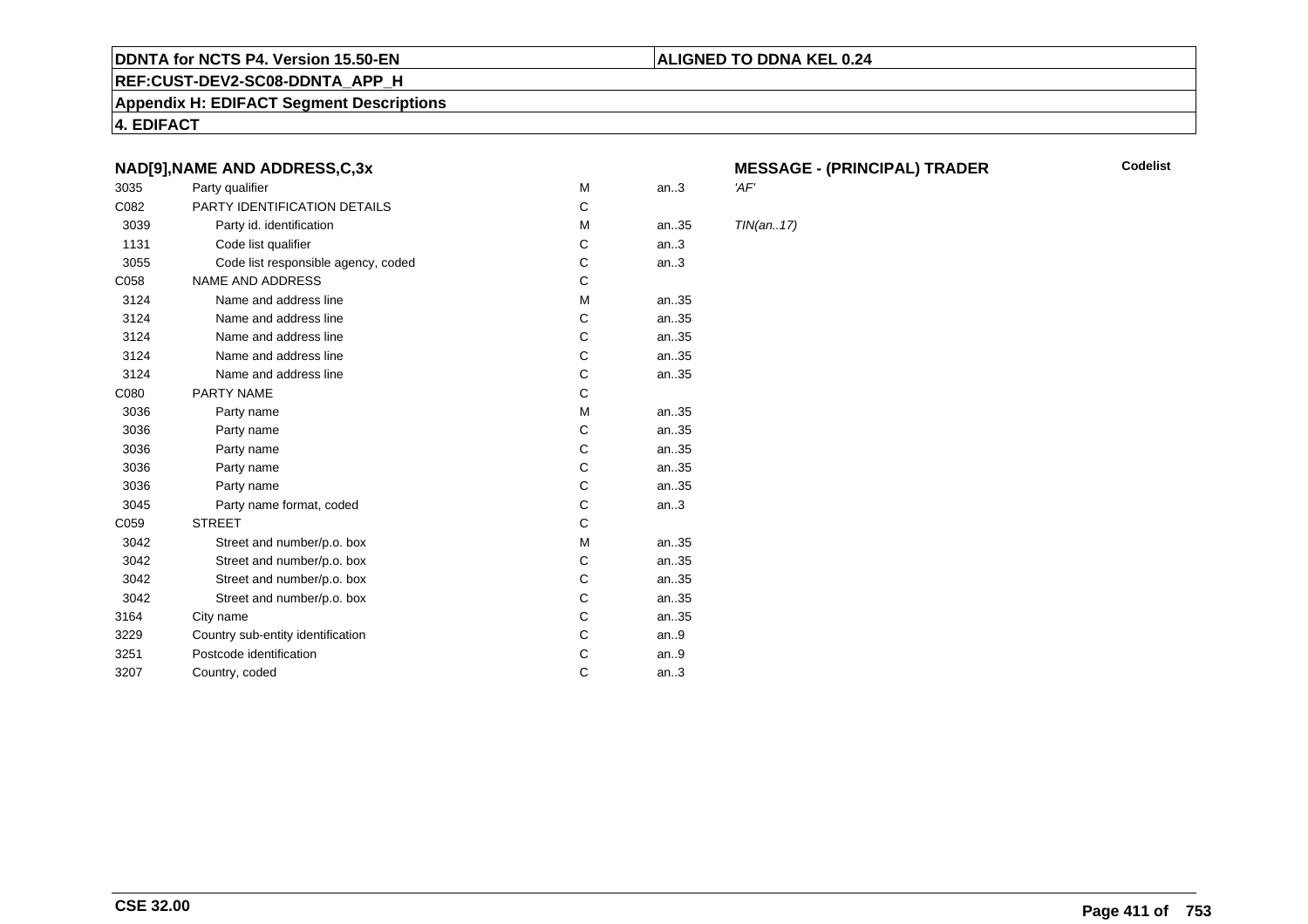#### **ALIGNED TO DDNA KEL 0.24**

**REF:CUST-DEV2-SC08-DDNTA\_APP\_H**

**Appendix H: EDIFACT Segment Descriptions**

**4. EDIFACT**

|      | NAD[9], NAME AND ADDRESS, C, 3x     |   |      | <b>Codelist</b><br><b>MESSAGE - GUARANTOR</b> |    |
|------|-------------------------------------|---|------|-----------------------------------------------|----|
| 3035 | Party qualifier                     | M | an.3 | 'SX'                                          |    |
| C082 | PARTY IDENTIFICATION DETAILS        | С |      |                                               |    |
| 3039 | Party id. identification            | м | an35 | TIN(an17)                                     |    |
| 1131 | Code list qualifier                 | C | an.3 |                                               |    |
| 3055 | Code list responsible agency, coded | С | an.3 |                                               |    |
| C058 | NAME AND ADDRESS                    | С |      |                                               |    |
| 3124 | Name and address line               | м | an35 |                                               |    |
| 3124 | Name and address line               | C | an35 |                                               |    |
| 3124 | Name and address line               | C | an35 |                                               |    |
| 3124 | Name and address line               | C | an35 |                                               |    |
| 3124 | Name and address line               | C | an35 |                                               |    |
| C080 | PARTY NAME                          | С |      |                                               |    |
| 3036 | Party name                          | м | an35 | Name(an35)                                    |    |
| 3036 | Party name                          | C | an35 |                                               |    |
| 3036 | Party name                          | C | an35 |                                               |    |
| 3036 | Party name                          | C | an35 |                                               |    |
| 3036 | Party name                          | С | an35 |                                               |    |
| 3045 | Party name format, coded            | C | an.3 |                                               |    |
| C059 | <b>STREET</b>                       | С |      |                                               |    |
| 3042 | Street and number/p.o. box          | М | an35 | Street and number(an35)                       |    |
| 3042 | Street and number/p.o. box          | С | an35 |                                               |    |
| 3042 | Street and number/p.o. box          | С | an35 |                                               |    |
| 3042 | Street and number/p.o. box          | С | an35 |                                               |    |
| 3164 | City name                           | C | an35 | City(an35)                                    |    |
| 3229 | Country sub-entity identification   | C | an.9 | NAD LNG(a2)                                   | 12 |
| 3251 | Postcode identification             | C | an.9 | Postal code(an9)                              |    |
| 3207 | Country, coded                      | C | an.3 | Country code(a2)                              | 70 |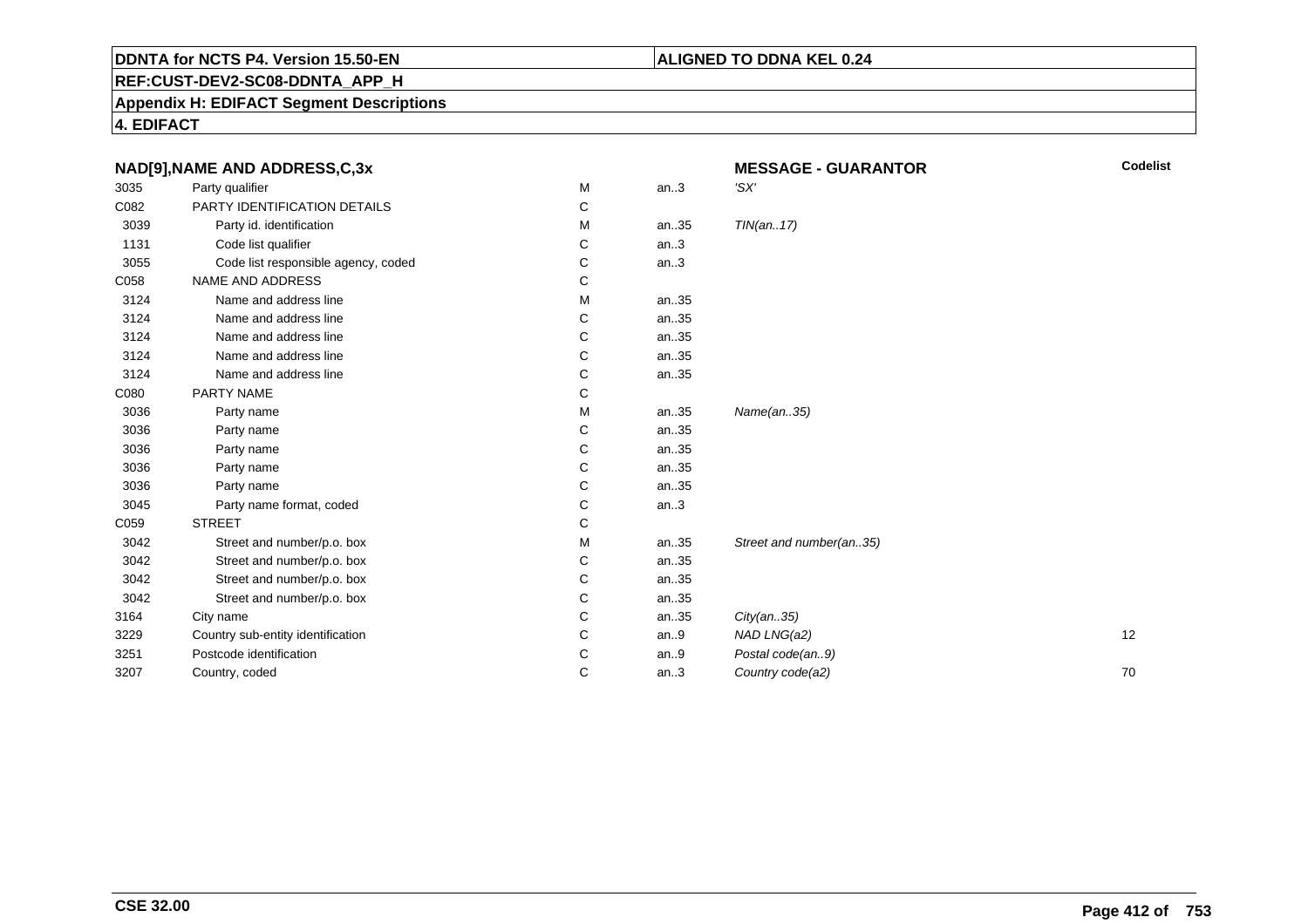#### **REF:CUST-DEV2-SC08-DDNTA\_APP\_H**

**Appendix H: EDIFACT Segment Descriptions**

**4. EDIFACT**

|      | NAD[9], NAME AND ADDRESS, C, 3x     |   |      | <b>MESSAGE - (PRINCIPAL) TRADER</b> |
|------|-------------------------------------|---|------|-------------------------------------|
| 3035 | Party qualifier                     | M | an.3 | 'AF'                                |
| C082 | PARTY IDENTIFICATION DETAILS        | C |      |                                     |
| 3039 | Party id. identification            | M | an35 |                                     |
| 1131 | Code list qualifier                 | C | an.3 |                                     |
| 3055 | Code list responsible agency, coded | C | an.3 |                                     |
| C058 | <b>NAME AND ADDRESS</b>             | C |      |                                     |
| 3124 | Name and address line               | M | an35 |                                     |
| 3124 | Name and address line               | С | an35 |                                     |
| 3124 | Name and address line               | C | an35 |                                     |
| 3124 | Name and address line               | С | an35 |                                     |
| 3124 | Name and address line               | C | an35 |                                     |
| C080 | PARTY NAME                          | C |      |                                     |
| 3036 | Party name                          | М | an35 |                                     |
| 3036 | Party name                          | C | an35 | Holder ID TIR(an17)                 |
| 3036 | Party name                          | C | an35 |                                     |
| 3036 | Party name                          | C | an35 |                                     |
| 3036 | Party name                          | С | an35 |                                     |
| 3045 | Party name format, coded            | C | an.3 |                                     |
| C059 | <b>STREET</b>                       | C |      |                                     |
| 3042 | Street and number/p.o. box          | М | an35 |                                     |
| 3042 | Street and number/p.o. box          | C | an35 |                                     |
| 3042 | Street and number/p.o. box          | С | an35 |                                     |
| 3042 | Street and number/p.o. box          | С | an35 |                                     |
| 3164 | City name                           | С | an35 |                                     |
| 3229 | Country sub-entity identification   | C | an.9 |                                     |
| 3251 | Postcode identification             | C | an.9 |                                     |
| 3207 | Country, coded                      | С | an.3 |                                     |
|      |                                     |   |      |                                     |

**ALIGNED TO DDNA KEL 0.24**

**Codelist**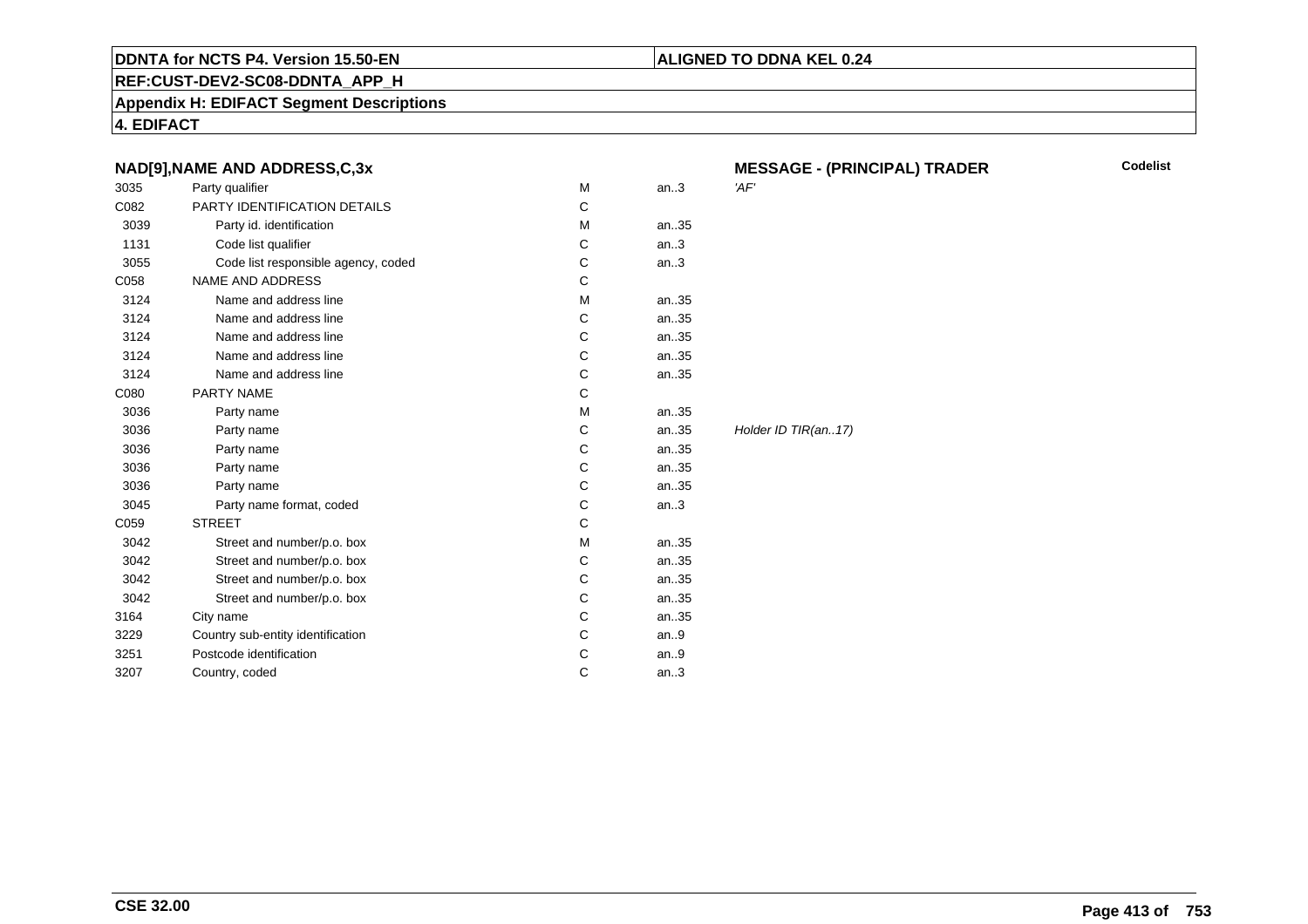#### **REF:CUST-DEV2-SC08-DDNTA\_APP\_H**

#### **Appendix H: EDIFACT Segment Descriptions**

#### **4. EDIFACT**

#### **LIN[12],LINE ITEM,M,9999x**

| 1082             | Line item number                    | С | n6   |
|------------------|-------------------------------------|---|------|
| 1229             | Action request/notification, coded  | C | an.3 |
| C <sub>212</sub> | <b>ITEM NUMBER IDENTIFICATION</b>   | С |      |
| 7140             | Item number                         | С | an.3 |
| 7143             | Item number type, coded             | С | an.3 |
| 1131             | Code list qualifier                 | C | an.3 |
| 3055             | Code list responsible agency, coded | С | an.3 |
| C829             | <b>SUB-LINE INFORMATION</b>         | C |      |
| 5495             | Sub-line indicator, coded           | C | an.3 |
| 1082             | Line item number                    | C | n6   |
| 1222             | Configuration level                 | C | n2   |
| 7083             | Configuration, coded                | С | an.3 |
|                  |                                     |   |      |

#### **ALIGNED TO DDNA KEL 0.24**

# **MESSAGE - GUARANTEE REFERENCE Codelist** an.35 Guarantee reference number (GRN)(an..24)<br>.3 an...<br>and the unit of the sensitive goods)(n1) 27<br>and the sensitive goods)(n1) 27<br>and the sensitive control in the sensitive control of the sensitive control of the sensitive control of the sensitive control of the sensiti n..6 Restricted use (suspended goods)(n1) <sup>27</sup>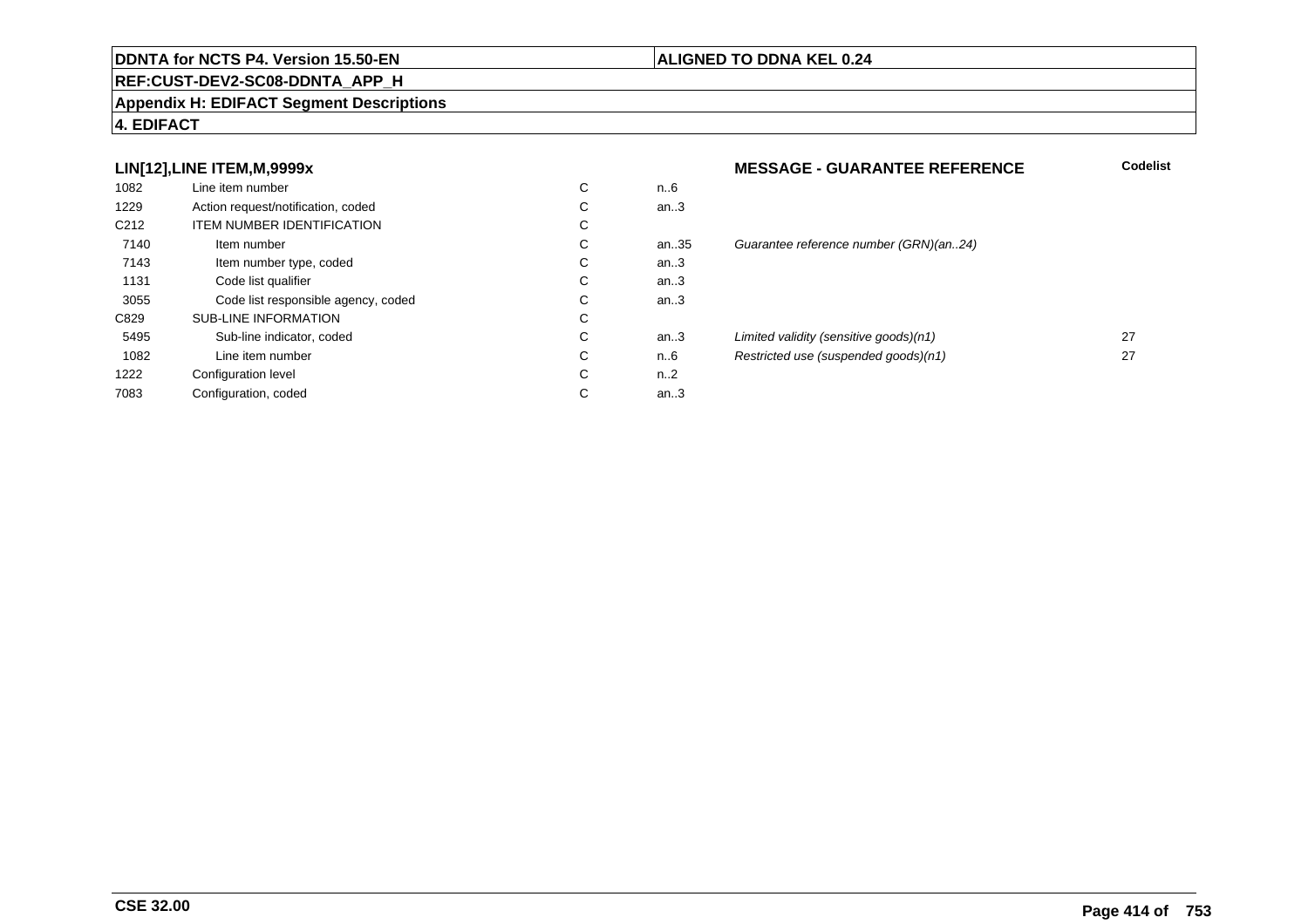#### **ALIGNED TO DDNA KEL 0.24**

**REF:CUST-DEV2-SC08-DDNTA\_APP\_H**

**Appendix H: EDIFACT Segment Descriptions**

**4. EDIFACT**

#### **FII[13],FINANCIAL INSTITUTION INFORMATION,C,999x**

| 3035 | Party qualifier                     | M | an.3      | 'AN'       |
|------|-------------------------------------|---|-----------|------------|
| C078 | ACCOUNT IDENTIFICATION              | С |           |            |
| 3194 | Account holder number               | C | an35      |            |
| 3192 | Account holder name                 | С | an35      |            |
| 3192 | Account holder name                 | С | an35      |            |
| 6345 | Currency, coded                     | C | an.3      | <b>Not</b> |
| C088 | INSTITUTION IDENTIFICATION          | С |           |            |
| 3433 | Institution name identification     | С | an. $.11$ |            |
| 1131 | Code list qualifier                 | С | an.3      |            |
| 3055 | Code list responsible agency, coded | C | an.3      |            |
| 3434 | Institution branch number           | С | an. $.17$ |            |
| 1131 | Code list qualifier                 | С | an.3      |            |
| 3055 | Code list responsible agency, coded | С | an.3      |            |
| 3432 | Institution name                    | С | an350     |            |
| 3436 | Institution branch place            | C | an70      |            |
| 3207 | Country, coded                      | С | an.3      |            |
|      |                                     |   |           |            |

#### **MESSAGE - GUARANTEE REFERENCE - VALIDITYCodelistLIMITATION EC**

| М | an.3 | 'AN'                 |    |
|---|------|----------------------|----|
| C |      |                      |    |
| С | an35 |                      |    |
| C | an35 |                      |    |
| С | an35 |                      |    |
| C | an.3 | Not valid for EC(n1) | 27 |
| С |      |                      |    |
| С | an11 |                      |    |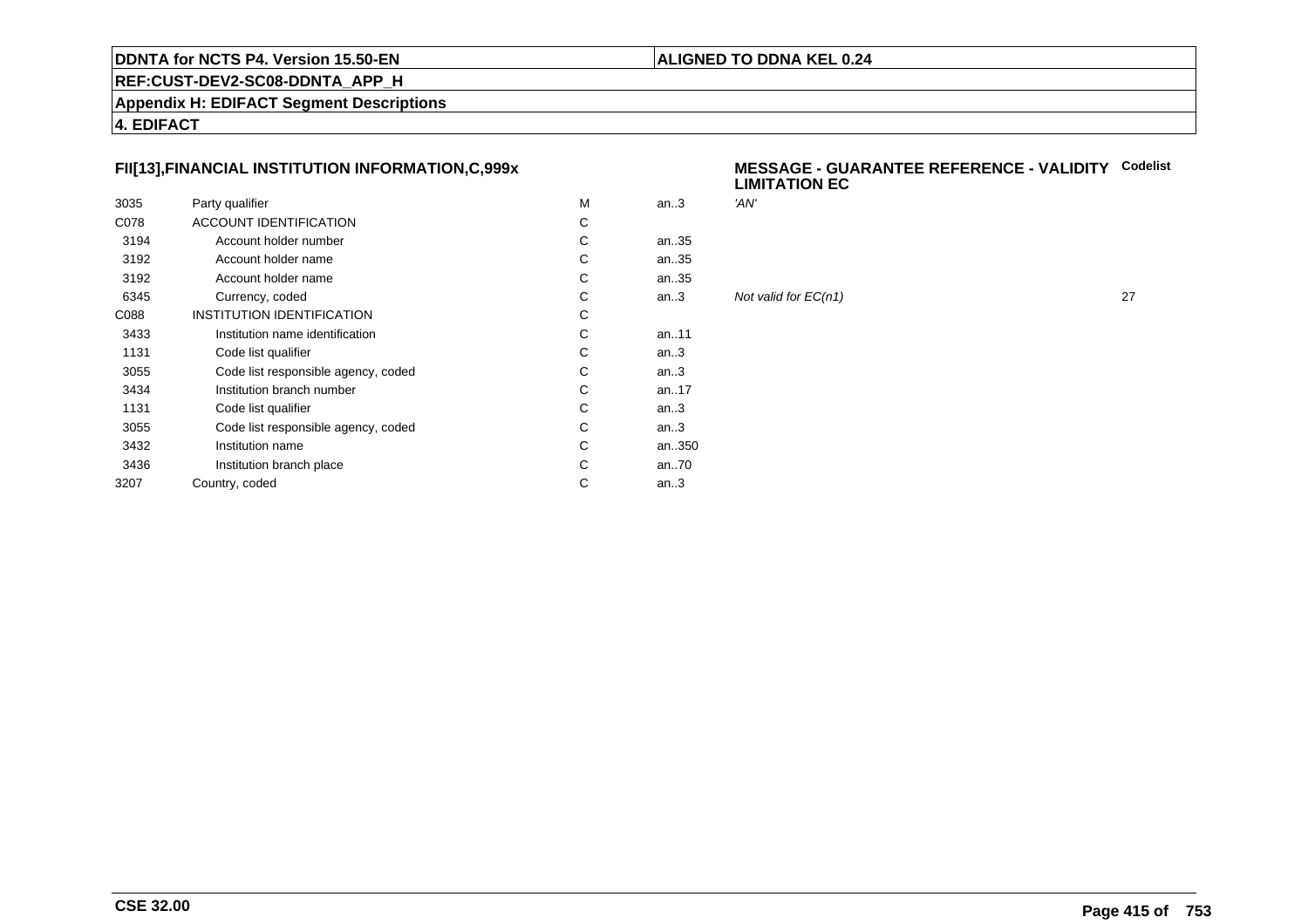#### **ALIGNED TO DDNA KEL 0.24**

**REF:CUST-DEV2-SC08-DDNTA\_APP\_H**

**Appendix H: EDIFACT Segment Descriptions**

**4. EDIFACT**

#### **FII[13],FINANCIAL INSTITUTION INFORMATION,C,999x**

|      |                                     | M |           | 'וע" |
|------|-------------------------------------|---|-----------|------|
| 3035 | Party qualifier                     |   | an.3      |      |
| C078 | <b>ACCOUNT IDENTIFICATION</b>       | С |           |      |
| 3194 | Account holder number               | С | an35      |      |
| 3192 | Account holder name                 | С | an35      |      |
| 3192 | Account holder name                 | С | an35      |      |
| 6345 | Currency, coded                     | С | an.3      |      |
| C088 | INSTITUTION IDENTIFICATION          | C |           |      |
| 3433 | Institution name identification     | С | an11      |      |
| 1131 | Code list qualifier                 | С | an.3      |      |
| 3055 | Code list responsible agency, coded | С | an.3      |      |
| 3434 | Institution branch number           | С | an. $.17$ |      |
| 1131 | Code list qualifier                 | С | an.3      |      |
| 3055 | Code list responsible agency, coded | С | an.3      |      |
| 3432 | Institution name                    | C | an350     |      |
| 3436 | Institution branch place            | С | an70      |      |
| 3207 | Country, coded                      | С | an.3      | Noi  |
|      |                                     |   |           |      |

#### **MESSAGE - GUARANTEE REFERENCE - VALIDITYCodelist LIMITATION NON EC**

Not valid for other contracting parties(a2) 71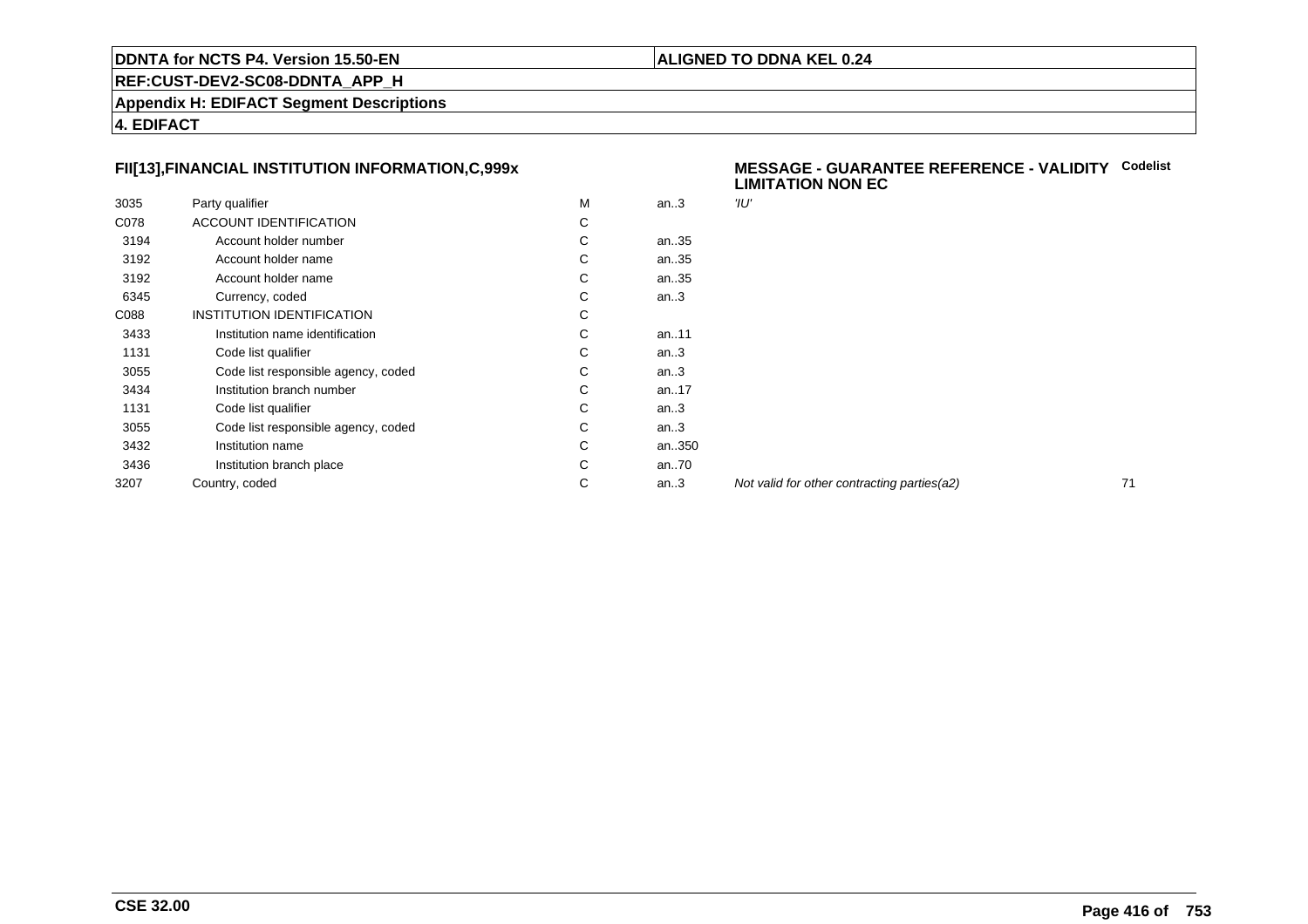#### **REF:CUST-DEV2-SC08-DDNTA\_APP\_H**

#### **Appendix H: EDIFACT Segment Descriptions**

#### **4. EDIFACT**

#### **RFF[14],REFERENCE,C,1x**

| C506 | <b>REFERENCE</b>         | М |      |       |
|------|--------------------------|---|------|-------|
| 1153 | Reference qualifier      | М | an.3 | 'AIR' |
| 1154 | Reference number         | C | an35 | Num   |
| 1156 | Line number              | C | an6  |       |
| 4000 | Reference version number | C | an35 |       |
|      |                          |   |      |       |

#### **MESSAGE - GUARANTEE REFERENCE**

**Codelist**

35 Number of certificates(n..8)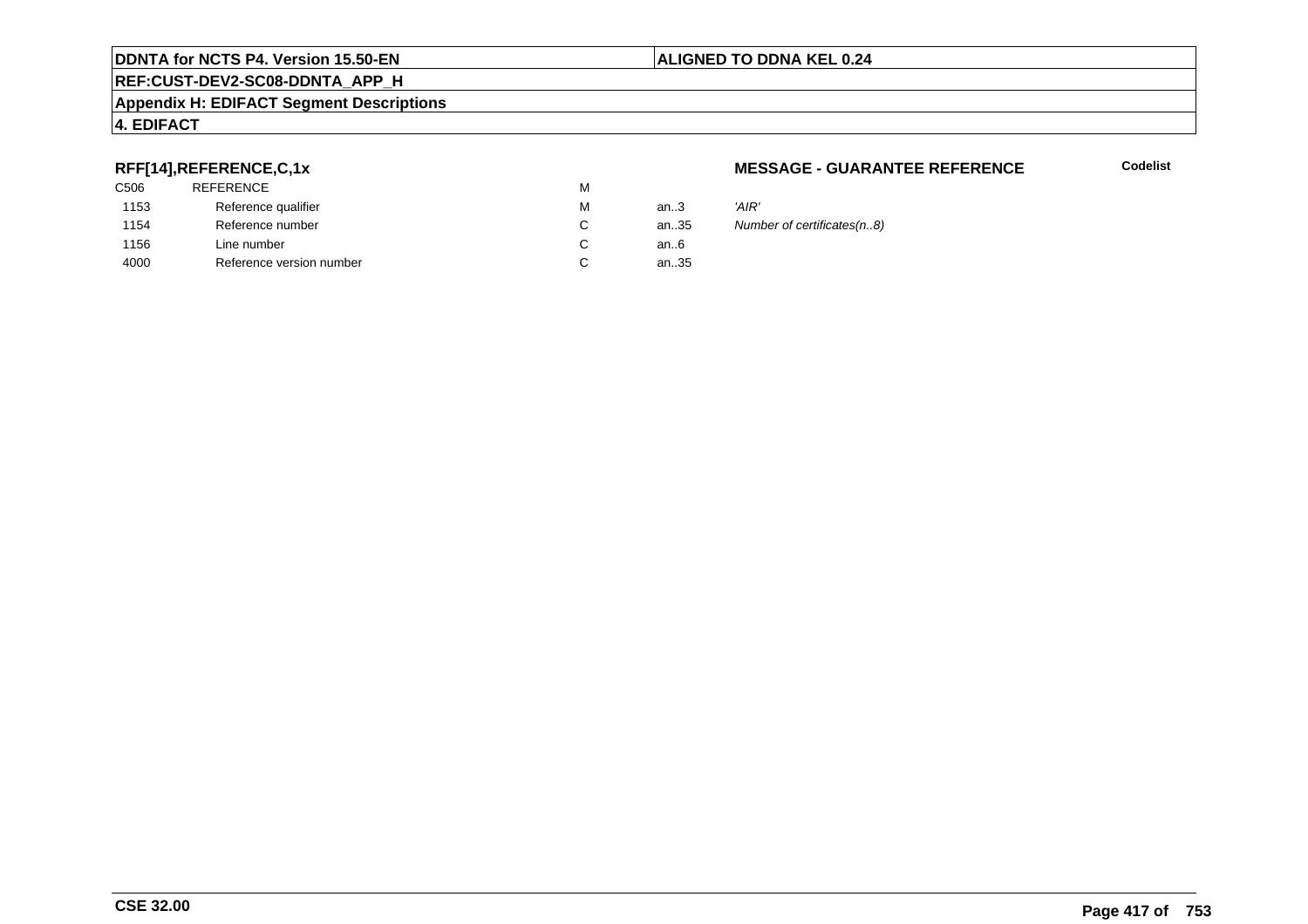#### **ALIGNED TO DDNA KEL 0.24**

#### **REF:CUST-DEV2-SC08-DDNTA\_APP\_H**

#### **Appendix H: EDIFACT Segment Descriptions**

#### **4. EDIFACT**

#### **MOA[16],MONETARY AMOUNT,C,99x**

| C516 | MONETARY AMOUNT                | M |      |    |
|------|--------------------------------|---|------|----|
| 5025 | Monetary amount type qualifier | M | an.3 | Έ  |
| 5004 | Monetary amount                | C | n.18 | R  |
| 6345 | Currency, coded                | C | an.3 |    |
| 6343 | Currency qualifier             | C | an.3 | Pε |
| 4405 | Status, coded                  | С | an.3 |    |
|      |                                |   |      |    |

#### **MESSAGE - GUARANTEE REFERENCE**

**Codelist**

| м | an $3$ | '6'                                |
|---|--------|------------------------------------|
| С | n18    | Reference amount(n15,2)            |
| С | an.3   |                                    |
| С | an.3   | Percentage of reference amount(n3) |
| С | an3    |                                    |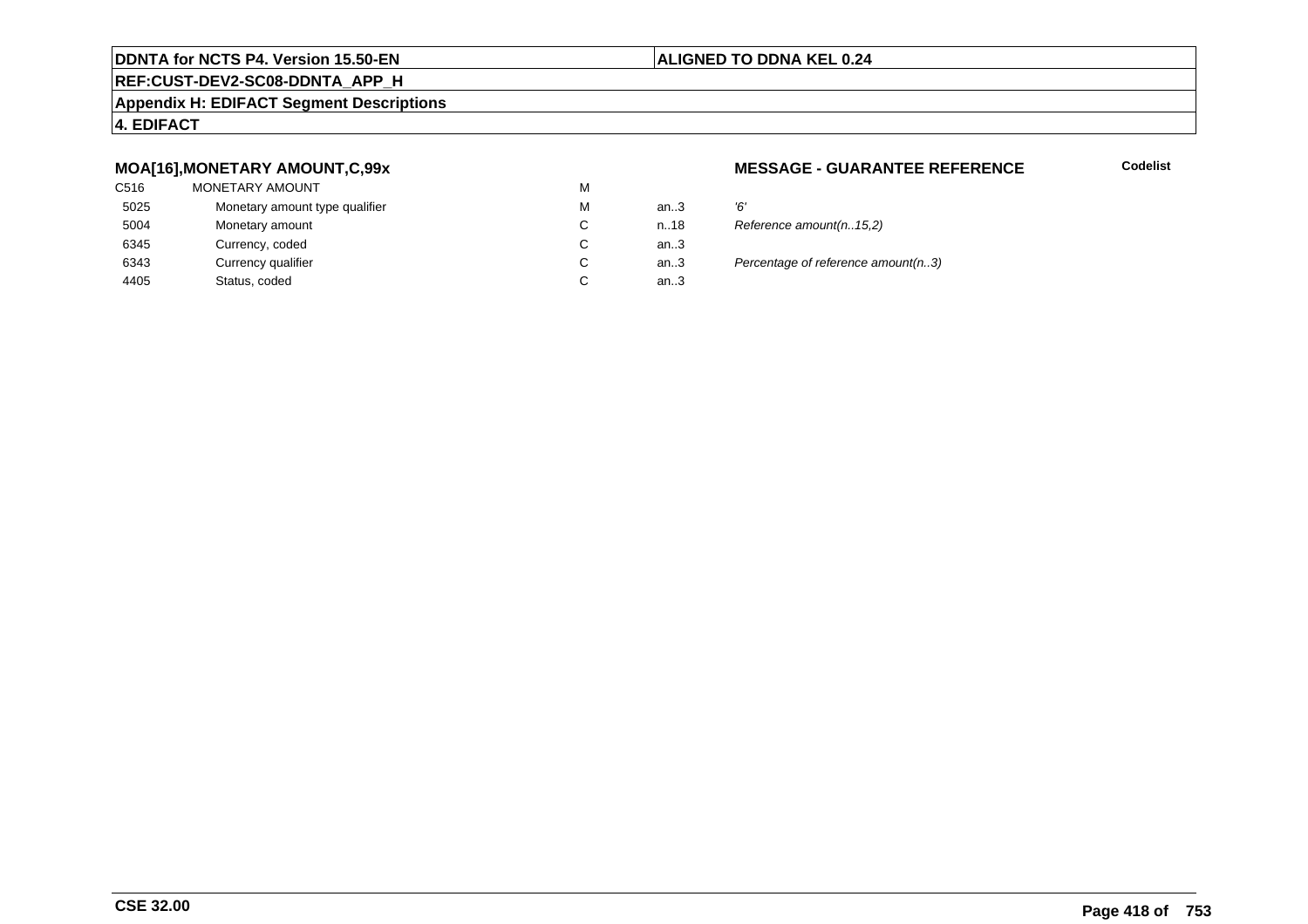#### **REF:CUST-DEV2-SC08-DDNTA\_APP\_H**

#### **Appendix H: EDIFACT Segment Descriptions**

#### **4. EDIFACT**

#### **MOA[16],MONETARY AMOUNT,C,99x**

| C516 | MONETARY AMOUNT                | M |      |       |
|------|--------------------------------|---|------|-------|
| 5025 | Monetary amount type qualifier | M | an.3 | '166' |
| 5004 | Monetary amount                | C | n.18 | Guai  |
| 6345 | Currency, coded                | C | an.3 | Curn  |
| 6343 | Currency qualifier             | C | an.3 |       |
| 4405 | Status, coded                  | С | an.3 |       |
|      |                                |   |      |       |

#### **MESSAGE - GUARANTEE REFERENCE**

**Codelist**

| м  | an.3   | '166'                   |    |
|----|--------|-------------------------|----|
| C. | n.18   | Guarantee amount(n15,2) |    |
| С  | an $3$ | Currency(an3)           | 48 |
| С  | an $3$ |                         |    |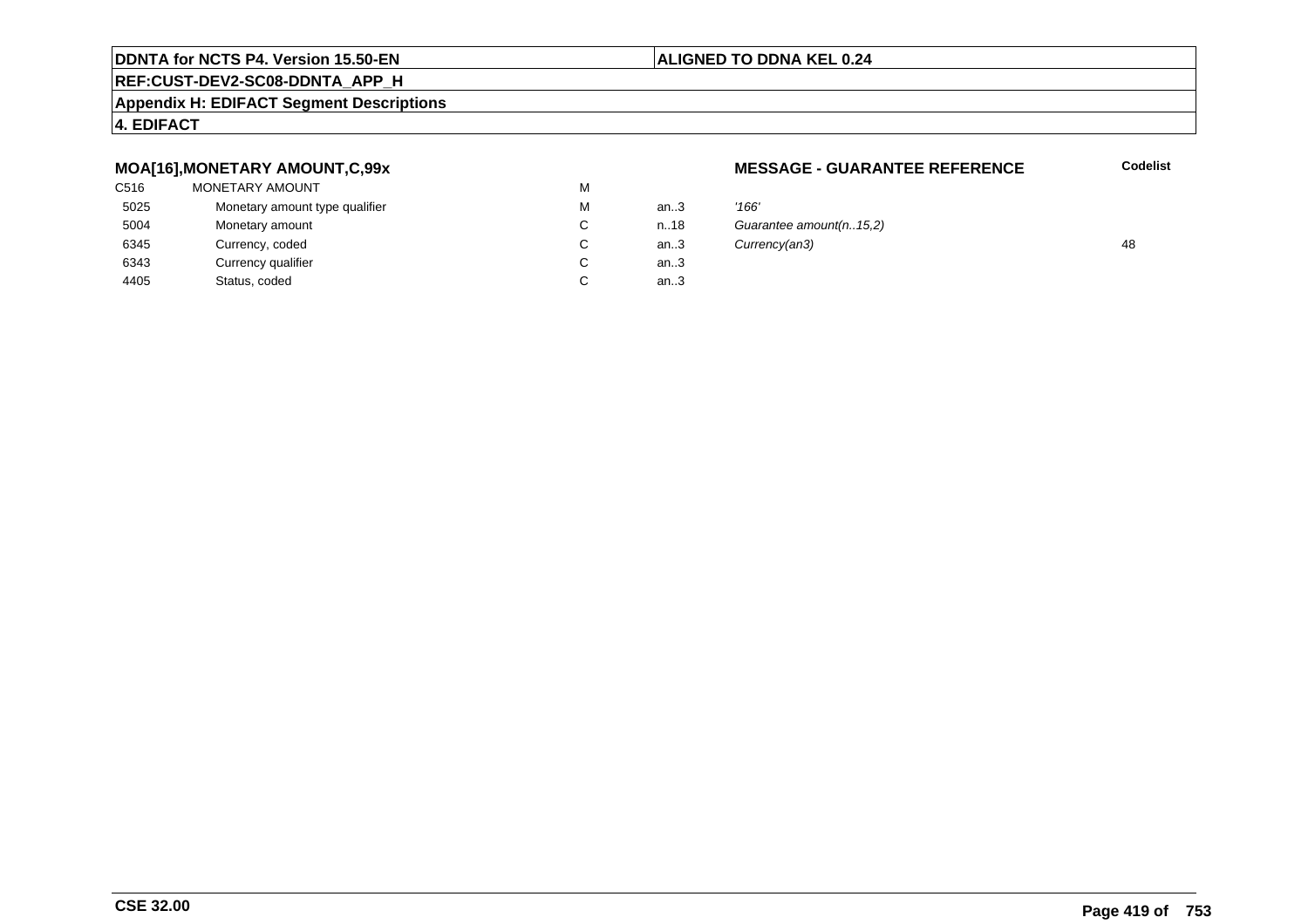#### **ALIGNED TO DDNA KEL 0.24**

**REF:CUST-DEV2-SC08-DDNTA\_APP\_H**

#### **Appendix H: EDIFACT Segment Descriptions**

#### **4. EDIFACT**

#### **SEQ[18],SEQUENCE DETAILS,C,9999x**

| 1245             | Status indicator, coded             |   | an.3   | 11' |
|------------------|-------------------------------------|---|--------|-----|
| C <sub>286</sub> | <b>SEQUENCE INFORMATION</b>         | C |        |     |
| 1050             | Sequence number                     | м | an10   |     |
| 1159             | Sequence number source, coded       | C | an $3$ |     |
| 1131             | Code list qualifier                 | C | an.3   |     |
| 3055             | Code list responsible agency, coded |   | an.3   |     |
|                  |                                     |   |        |     |

# **MESSAGE - GUARANTEE REFERENCE**

**Codelist**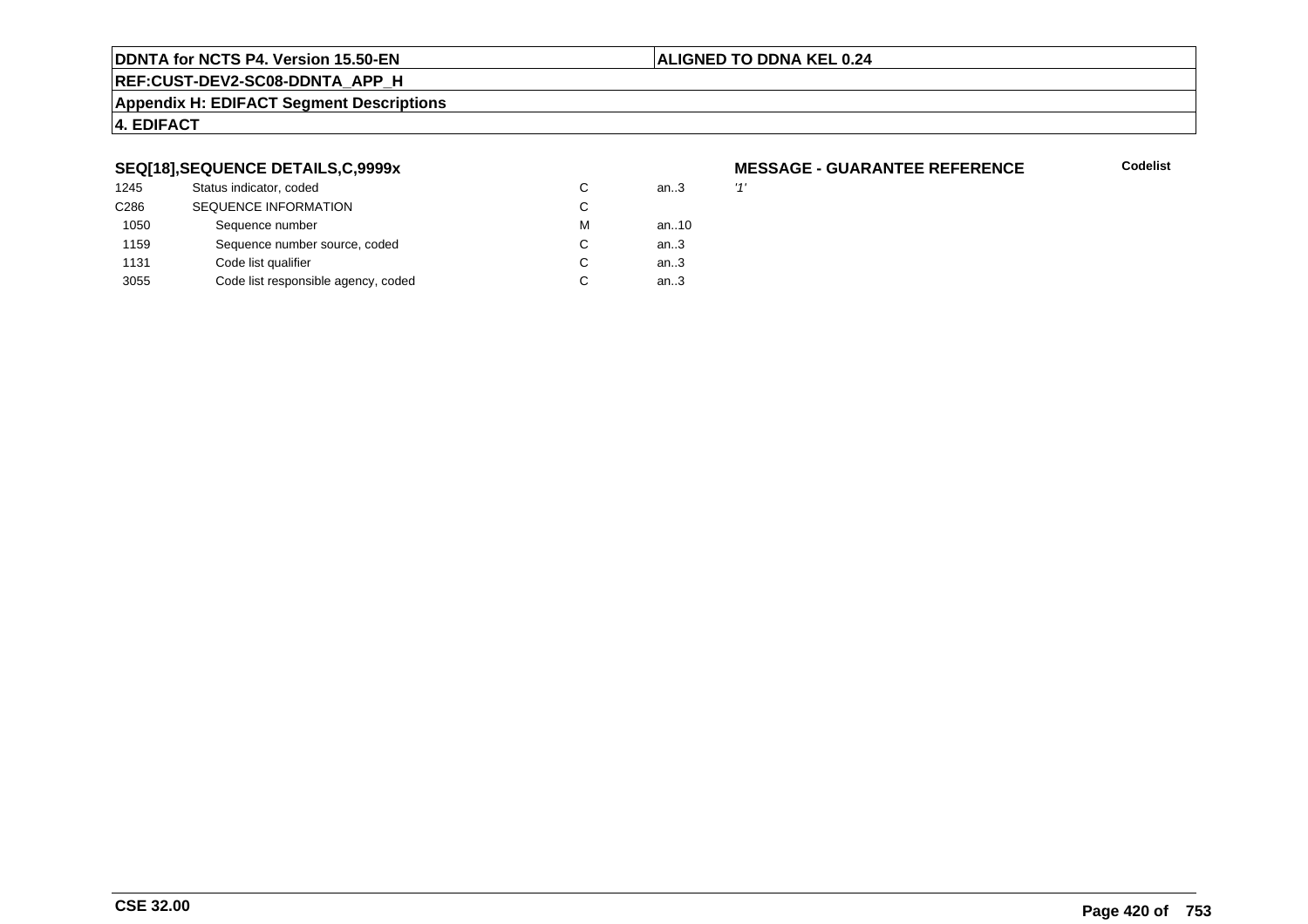## **REF:CUST-DEV2-SC08-DDNTA\_APP\_H**

#### **Appendix H: EDIFACT Segment Descriptions**

#### **4. EDIFACT**

#### **DTM[20],DATE/TIME/PERIOD,C,2x**

| C507 | DATE/TIME/PERIOD                  | М |          |       |
|------|-----------------------------------|---|----------|-------|
| 2005 | Date/time/period qualifier        | М | an $3$   | '157' |
| 2380 | Date/time/period                  |   | an $.35$ | Valic |
| 2379 | Date/time/period format qualifier |   | an.3     |       |

#### **MESSAGE - GUARANTEE REFERENCE**

**Codelist**

Validity date(n8)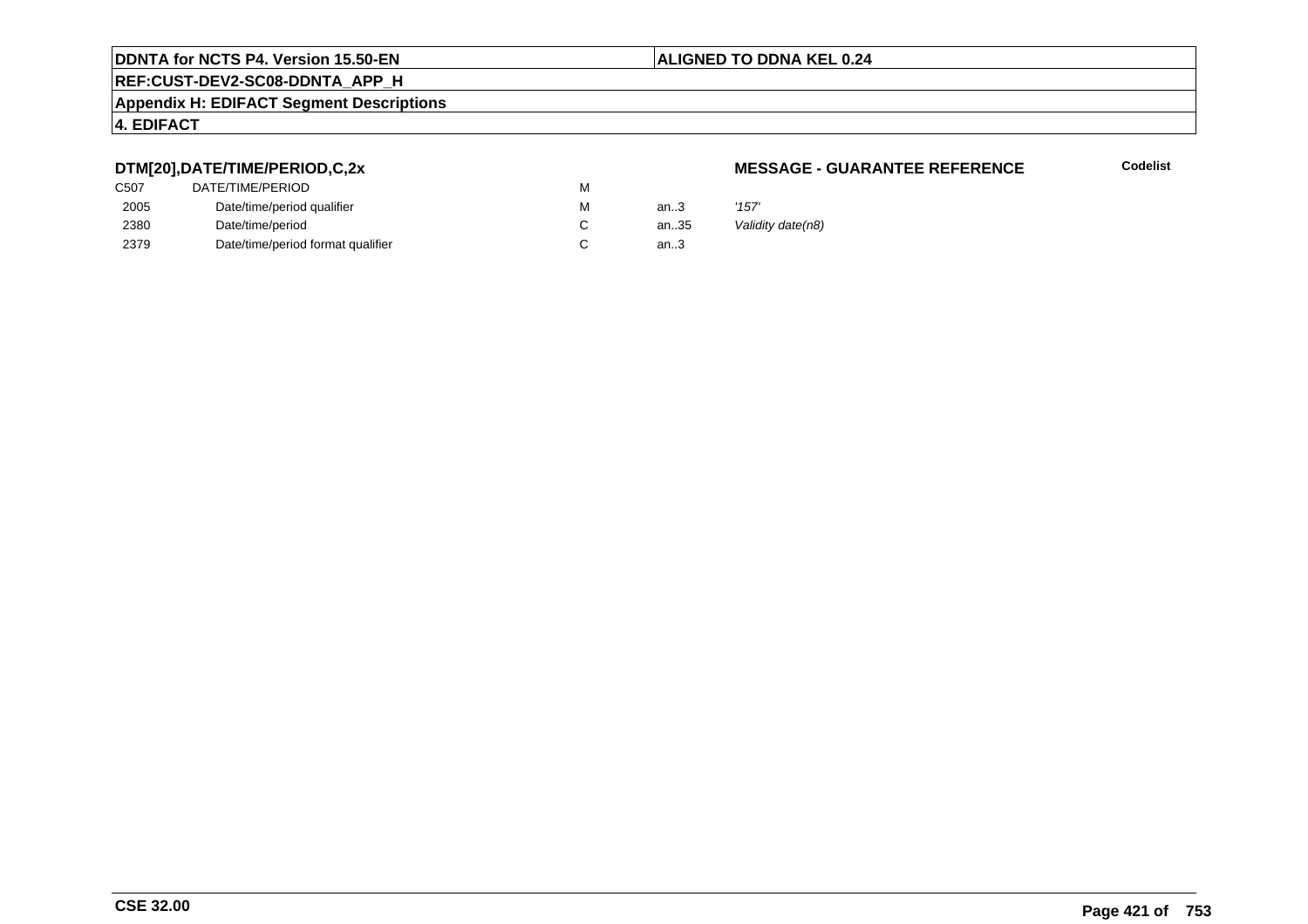#### **REF:CUST-DEV2-SC08-DDNTA\_APP\_H**

#### **Appendix H: EDIFACT Segment Descriptions**

#### **4. EDIFACT**

#### **DTM[20],DATE/TIME/PERIOD,C,2x**

| DATE/TIME/PERIOD                  | М |          |       |
|-----------------------------------|---|----------|-------|
| Date/time/period qualifier        | М | an $3$   | '192' |
| Date/time/period                  |   | an $.35$ | Inval |
| Date/time/period format qualifier |   | an.3     |       |
|                                   |   |          |       |

#### **MESSAGE - GUARANTEE REFERENCE**

**Codelist**

Invalidity date(n8)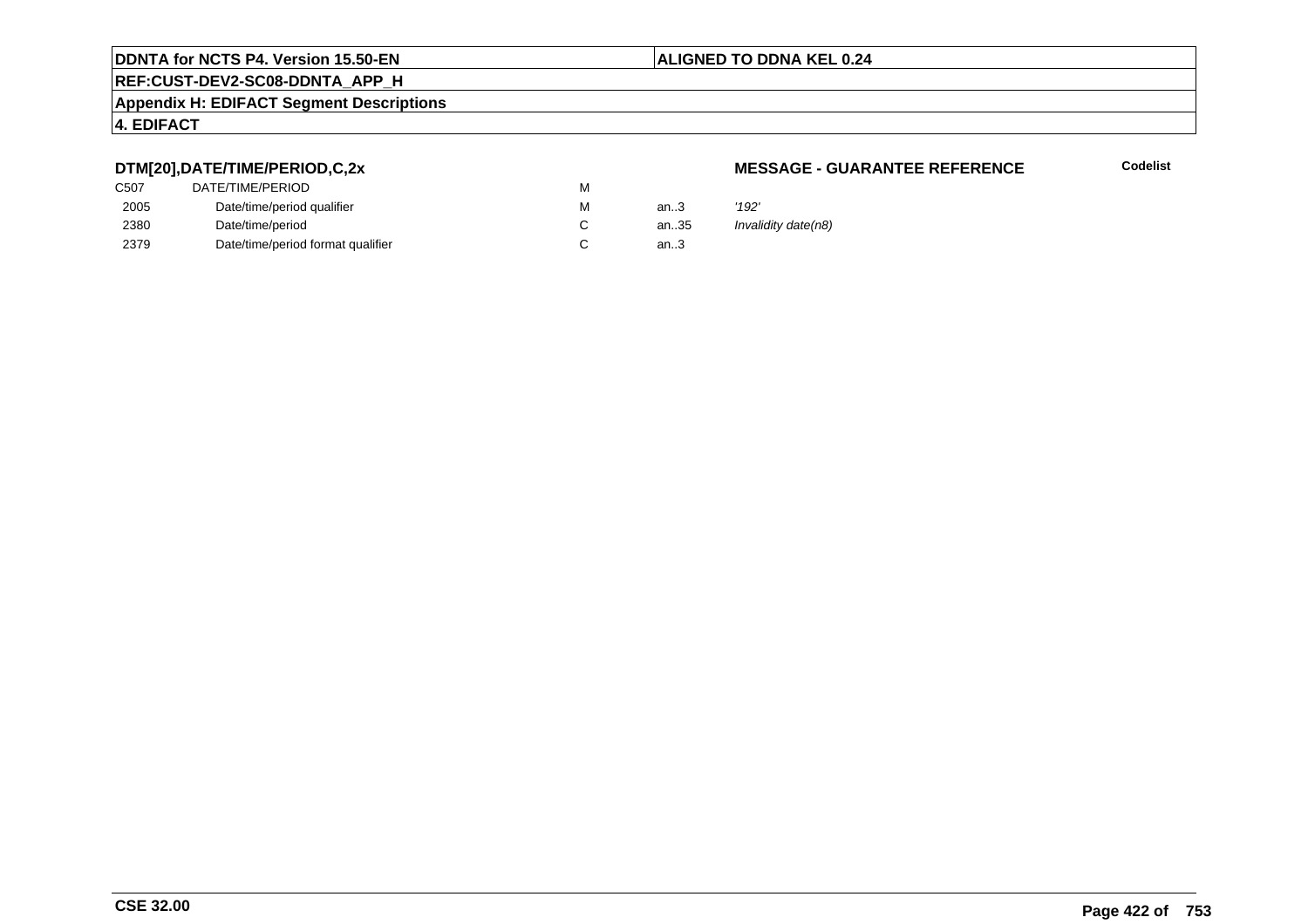#### **REF:CUST-DEV2-SC08-DDNTA\_APP\_H**

#### **Appendix H: EDIFACT Segment Descriptions**

#### **4. EDIFACT**

#### **DTM[20],DATE/TIME/PERIOD,C,2x**

| DATE/TIME/PERIOD                  | М |      |       |
|-----------------------------------|---|------|-------|
| Date/time/period qualifier        | M | an.3 | '261' |
| Date/time/period                  |   | an35 | Liabi |
| Date/time/period format qualifier |   | an.3 |       |
|                                   |   |      |       |

#### **MESSAGE - GUARANTEE REFERENCE**

**Codelist**

an.35 Liability liberation date(n8)<br>.3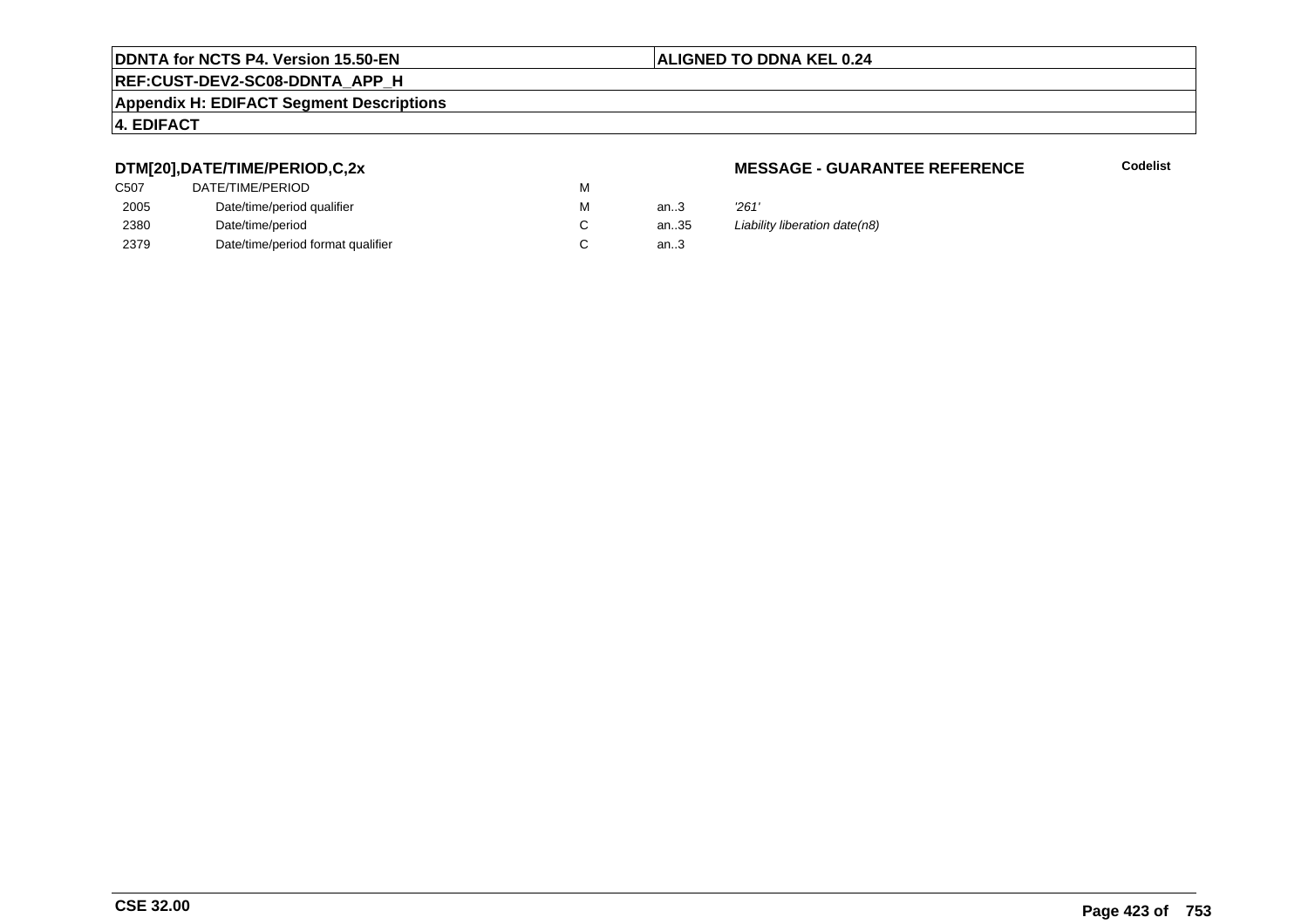#### **REF:CUST-DEV2-SC08-DDNTA\_APP\_H**

#### **Appendix H: EDIFACT Segment Descriptions**

#### **4. EDIFACT**

#### **FTX[23],FREE TEXT,C,1x**

| 4451             | Text subject qualifier              | M | an.3     | 'ACD'                       |
|------------------|-------------------------------------|---|----------|-----------------------------|
| 4453             | Text function, coded                | С | an.3     | Invalidity reason code(an3) |
| C <sub>107</sub> | <b>TEXT REFERENCE</b>               | С |          |                             |
| 4441             | Free text identification            | M | an. $17$ |                             |
| 1131             | Code list qualifier                 | C | an.3     |                             |
| 3055             | Code list responsible agency, coded | C | an.3     |                             |
| C <sub>108</sub> | <b>TEXT LITERAL</b>                 | C |          |                             |
| 4440             | Free text                           | C | an70     | Invalidity reason(an350)    |
| 4440             | Free text                           | C | an70     |                             |
| 4440             | Free text                           | C | an70     |                             |
| 4440             | Free text                           | C | an70     |                             |
| 4440             | Free text                           | C | an70     |                             |
| 3453             | Language, coded                     | C | an.3     | Invalidity reason LNG(a2)   |
|                  |                                     |   |          |                             |

#### **MESSAGE - GUARANTEE REFERENCE**

**ALIGNED TO DDNA KEL 0.24**

| M | an.3    | 'ACD'                       |    |
|---|---------|-----------------------------|----|
| С | an.3    | Invalidity reason code(an3) |    |
| С |         |                             |    |
| М | an17    |                             |    |
| С | an.3    |                             |    |
| С | an.3    |                             |    |
| С |         |                             |    |
| С | an70    | Invalidity reason(an350)    |    |
| С | an70    |                             |    |
| С | an70    |                             |    |
| С | an70    |                             |    |
| С | an70    |                             |    |
| С | an $.3$ | Invalidity reason LNG(a2)   | 12 |
|   |         |                             |    |

**Codelist**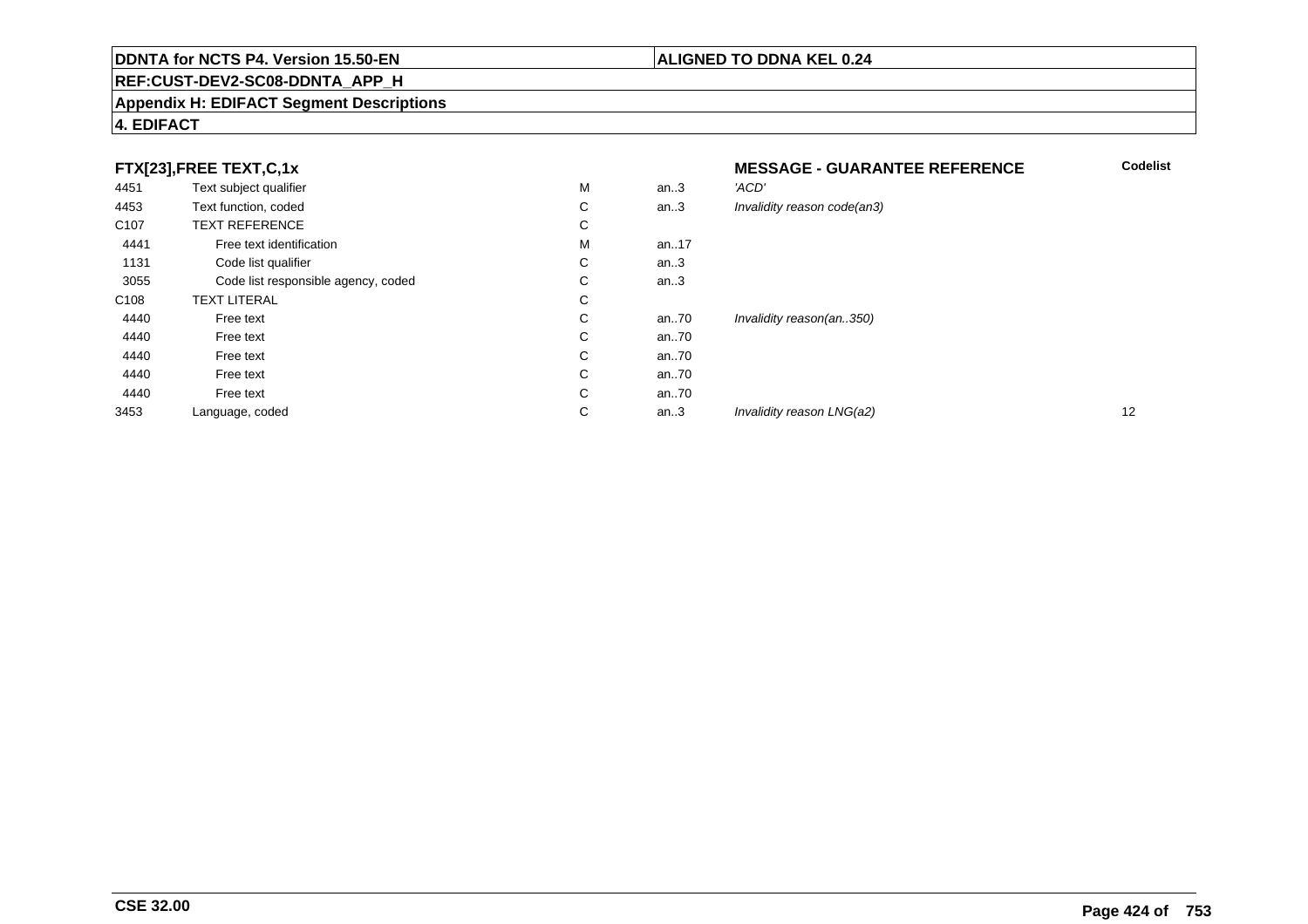#### **ALIGNED TO DDNA KEL 0.24**

#### **REF:CUST-DEV2-SC08-DDNTA\_APP\_H**

#### **Appendix H: EDIFACT Segment Descriptions**

#### **4. EDIFACT**

#### **UNT[27],MESSAGE TRAILER,M,1x**

| 0074 | Number of segments in the message |  |
|------|-----------------------------------|--|
| 0062 | Message reference number          |  |

**MESSAGE**<br>M n.6 <sup>'--</sup> Number of s **Codelist** n..6 '-- Number of segments in the message--' M an..14 Message identification(an..14)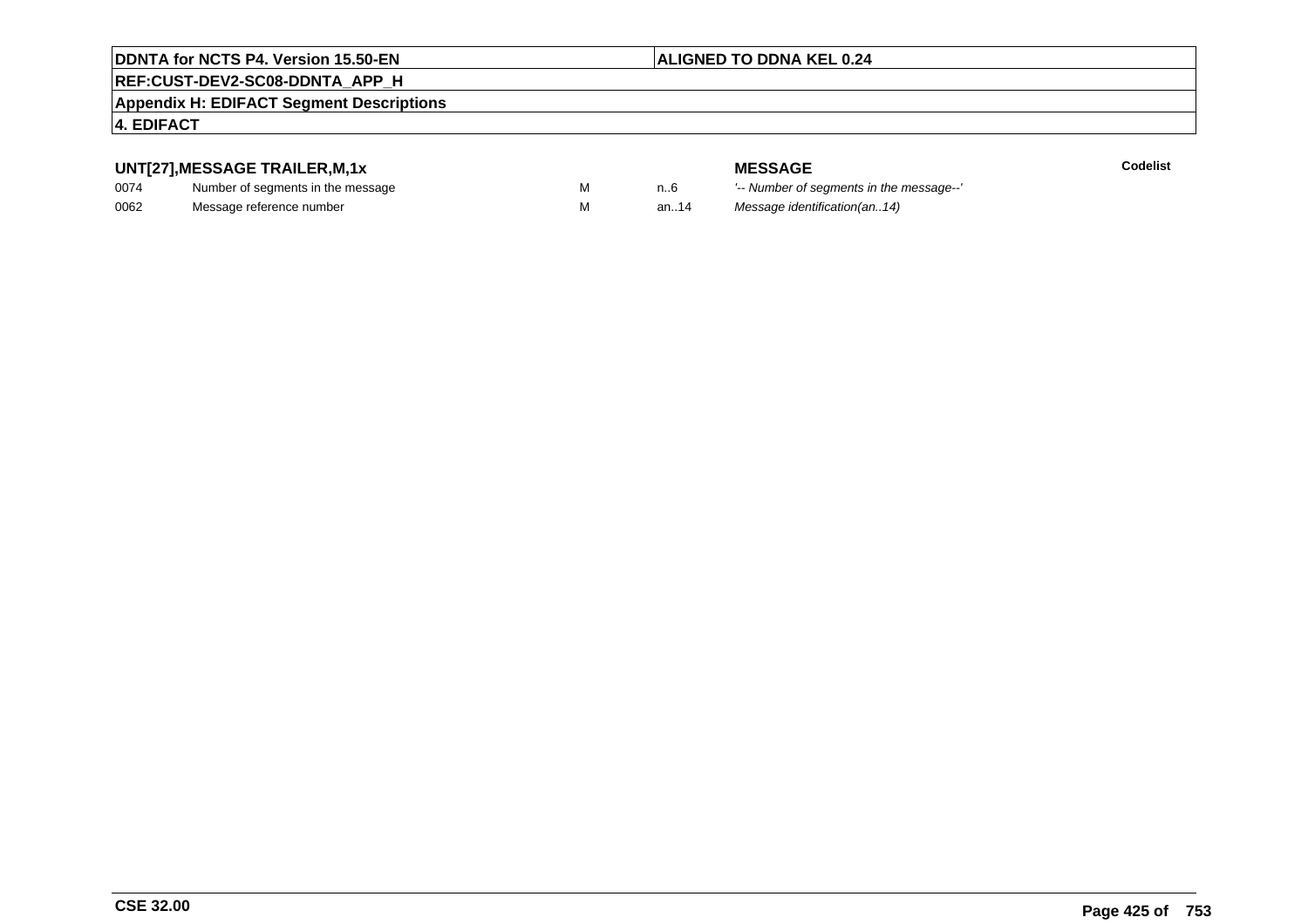#### **ALIGNED TO DDNA KEL 0.24**

#### **REF:CUST-DEV2-SC08-DDNTA\_APP\_H**

**Appendix H: EDIFACT Segment Descriptions**

#### **4. EDIFACT**

#### **UNZ[28],INTERCHANGE TRAILER,M,1x**

| 0036 | Interchange control count     |  |
|------|-------------------------------|--|
| 0020 | Interchange control reference |  |

| או ,וזור ו∟∟ותרוו ∟ש |  |
|----------------------|--|
| ontrol count         |  |
| ntrol roforonoo      |  |

**MESSAGE**<br>M n.6 <sup>1-</sup>- Interchange **E** Codelist M an..6 <sup>'--</sup> Interchange control count--'<br>M an..14 Interchange control reference(a Interchange control reference(an..14)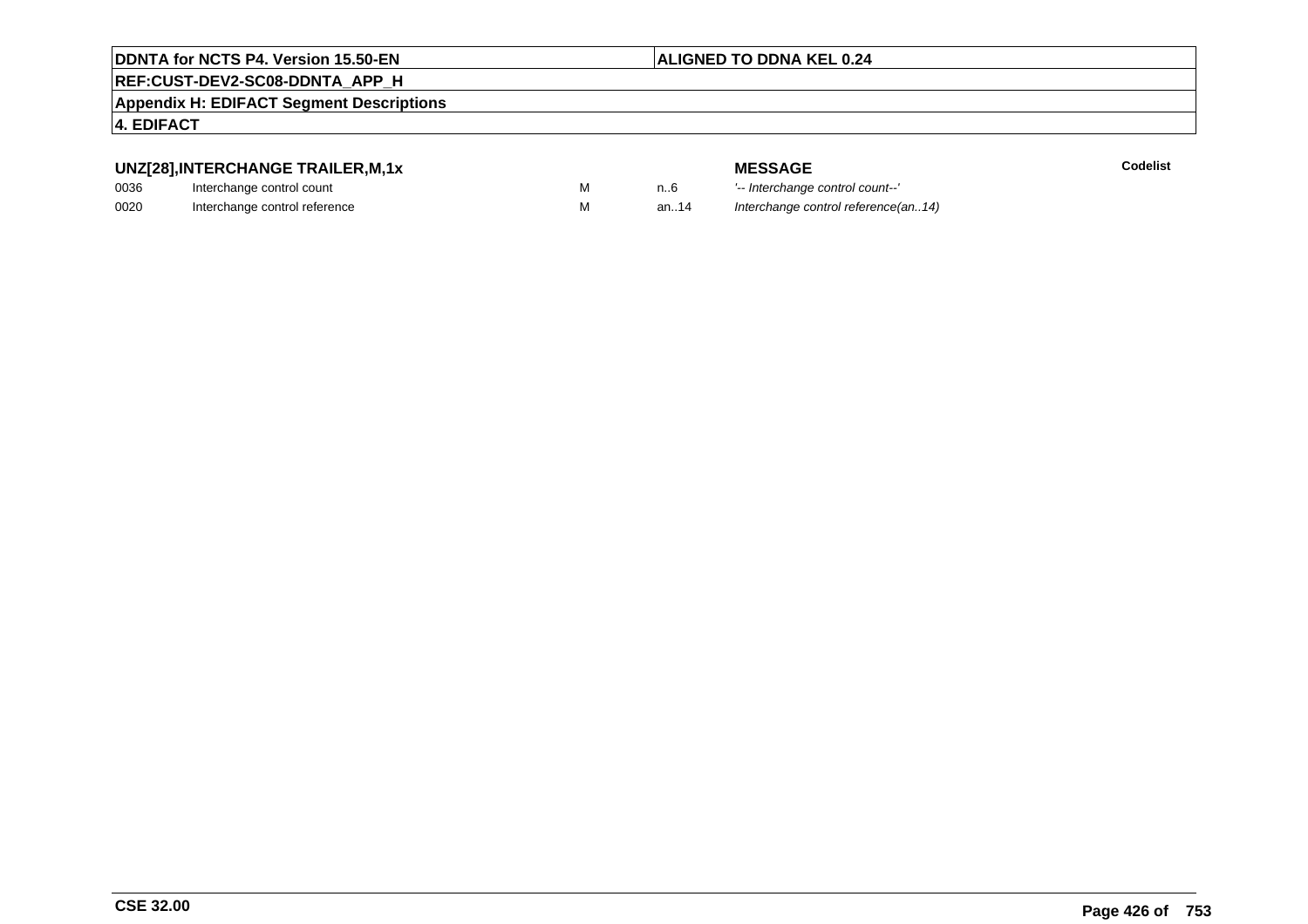#### **REF:CUST-DEV2-SC08-DDNTA\_APP\_H**

**Appendix H: EDIFACT Segment Descriptions**

**4. EDIFACT**

## **FUNACK**

| UNB[0], INTERCHANGE HEADER, M, 1x |                                          |   |                | <b>MESSAGE</b>                                | Codelist |
|-----------------------------------|------------------------------------------|---|----------------|-----------------------------------------------|----------|
| S001                              | <b>SYNTAX IDENTIFIER</b>                 | M |                |                                               |          |
| 0001                              | Syntax identifier                        | M | a4             | Syntax identifier(a4)                         | 21       |
| 0002                              | Syntax version number                    | М | n1             | Syntax version number(n1)                     | 22       |
| S002                              | <b>INTERCHANGE SENDER</b>                | М |                |                                               |          |
| 0004                              | Sender identification                    | M | an35           | Message sender(an35)                          |          |
| 0007                              | Identification code qualifier            | С | an. $4$        | Sender identification code qualifier(an4)     |          |
| 0008                              | Address for reverse routing              | С | an14           |                                               |          |
| S003                              | <b>INTERCHANGE RECIPIENT</b>             | М |                |                                               |          |
| 0010                              | Recipient identification                 | M | an35           | Message recipient(an35)                       |          |
| 0007                              | Identification code qualifier            | С | an.4           | Recipient identification code qualifier(an4)  |          |
| 0014                              | Routing address                          | С | an14           |                                               |          |
| S004                              | DATE/TIME OF PREPARATION                 | М |                |                                               |          |
| 0017                              | Date                                     | М | n <sub>6</sub> | Date of preparation(n6)                       |          |
| 0019                              | Time                                     | М | n4             | Time of preparation(n4)                       |          |
| 0020                              | Interchange control reference            | М | an14           | Interchange control reference(an14)           |          |
| S005                              | RECIPIENTS REFERENCE, PASSWORD           | С |                |                                               |          |
| 0022                              | Recipient's reference/password           | М | an14           | Recipient's reference/password(an14)          |          |
| 0025                              | Recipient's reference/password qualifier | С | an2            | Recipient's reference/password qualifier(an2) |          |
| 0026                              | Application reference                    | С | an14           | Application reference(an14)                   |          |
| 0029                              | Processing priority code                 | С | a1             | Priority(a1)                                  |          |
| 0031                              | Acknowledgement request                  | С | n1             | Acknowledgement request(n1)                   | 27       |
| 0032                              | Communications agreement id.             | С | an35           | Communications agreement id(an35)             |          |
| 0035                              | <b>Test indicator</b>                    | С | n1             | Test indicator(n1)                            | 27       |
|                                   |                                          |   |                |                                               |          |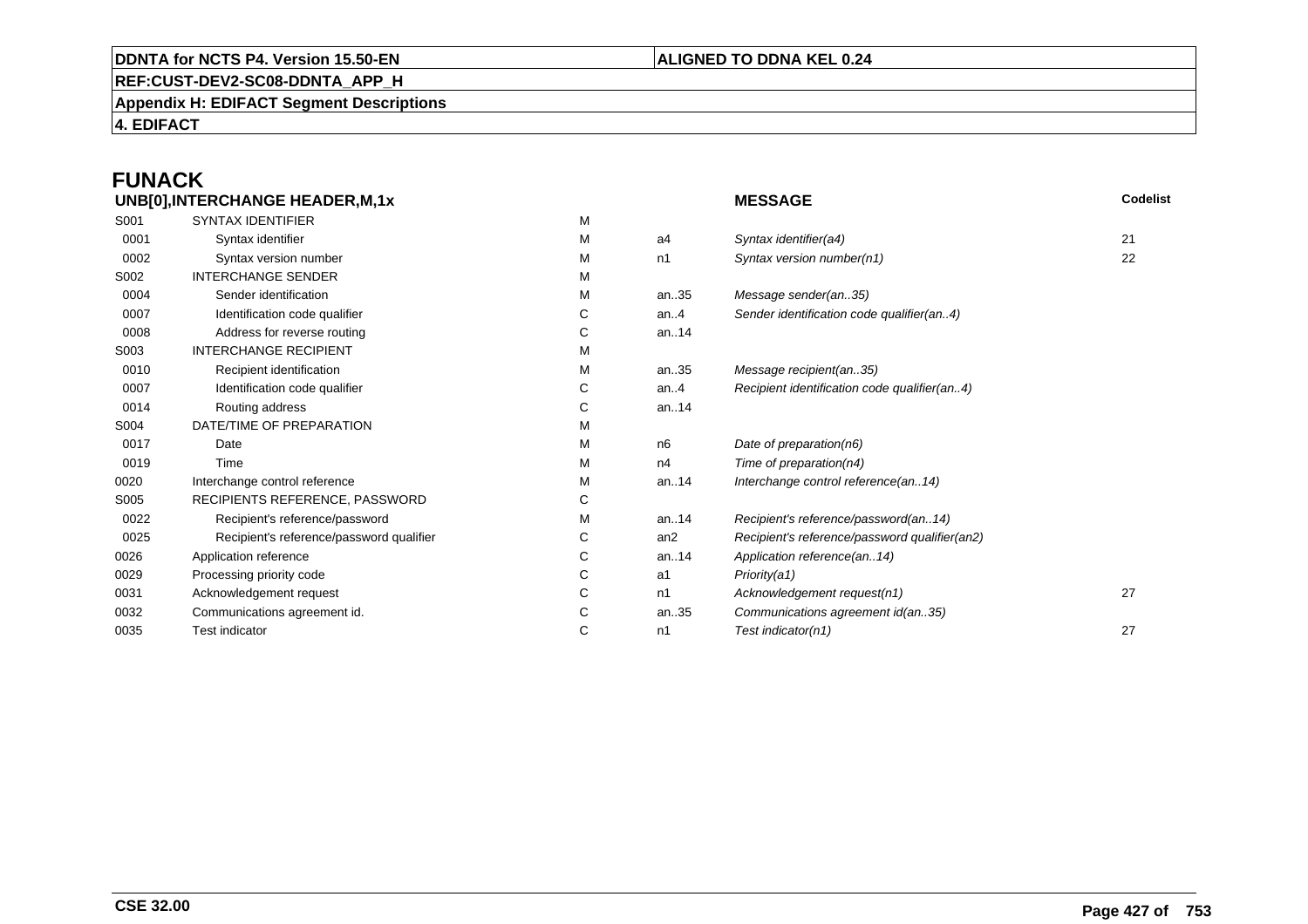#### **REF:CUST-DEV2-SC08-DDNTA\_APP\_H**

#### **Appendix H: EDIFACT Segment Descriptions**

#### **4. EDIFACT**

#### **UNH[1],MESSAGE HEADER,M,1xx** MESSAGE **Codelist** Codelist 0062 Message reference number <sup>M</sup> an..14 Message identification(an..14) S009 MESSAGE IDENTIFIERR M M 0065Message type Message version number and the Message version number and the Message of Message Message Message M an..6  $'CUSRES'$ <br>an..3  $'D'$ 0052 Message version number <sup>M</sup>an..3 '*D'*<br>an..3 '96*B'* 0054Message release number Message release number Message of the Message of the Message of Message of Message of Me<br>
Message release number of Message of Message of Message of Message of Message of Message of Message of Messag an..3 '96B'<br>an..2 'UN' 0051Controlling agency<br>
Association assigned code<br>
C an..2<br>an..6 0057Association assigned code **C** C<br>
mmon Access Reference **C** C an..6 Message type(an..6)<br>an..35 Common access reference(an..35) 0068Common Access Reference C<br>
STATUS OF THE TRANSFER
C Common access reference(an..35) S010 STATUS OF THE TRANSFERR C 0070Sequence of transfers M<br>
First and last transfer C n..2 Message sequence number(n..2)<br>a1 First and last transfer(a1) 0073First and last transfer First and last transfer(a1) 28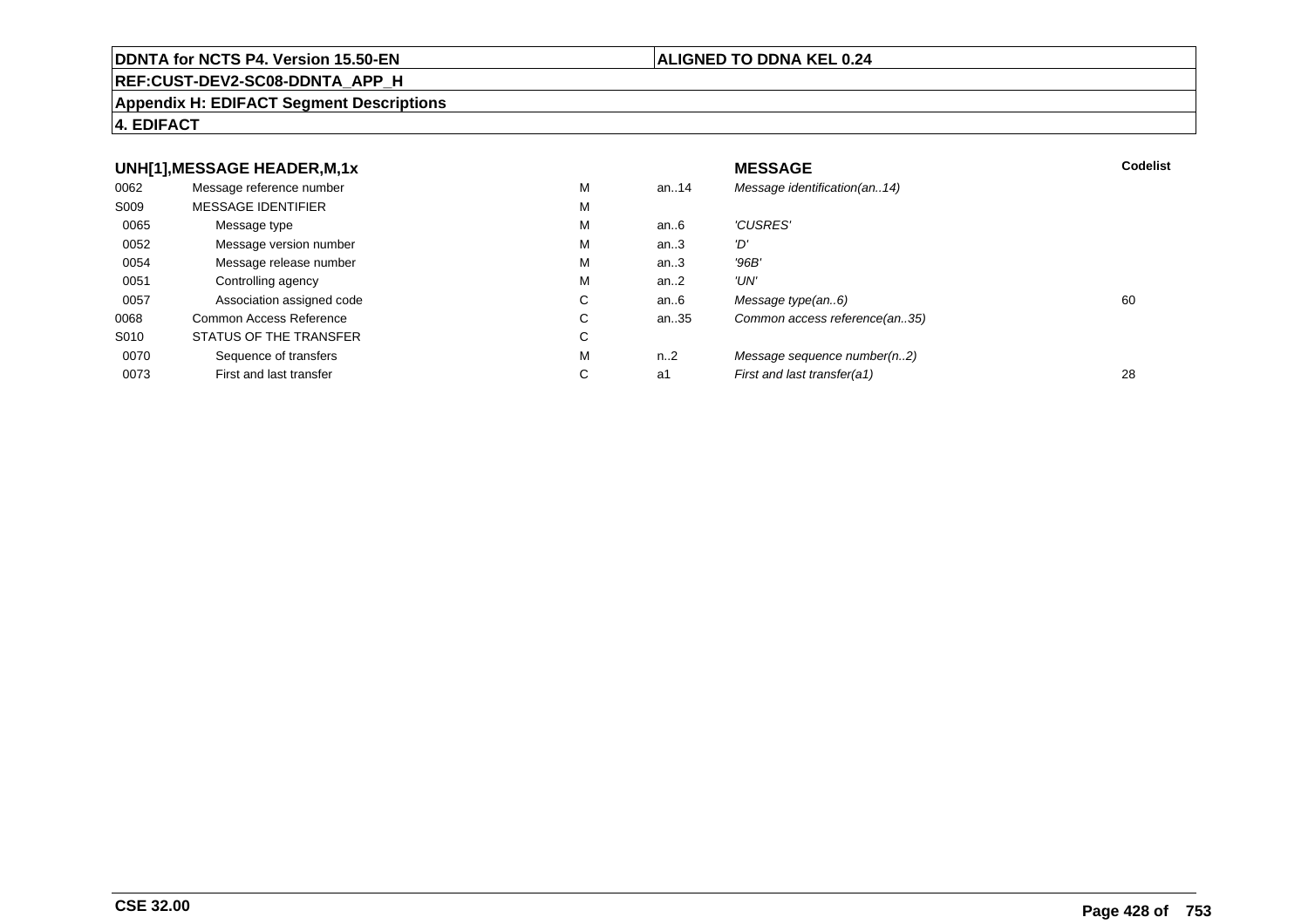#### **ALIGNED TO DDNA KEL 0.24**

**REF:CUST-DEV2-SC08-DDNTA\_APP\_H**

**Appendix H: EDIFACT Segment Descriptions**

**4. EDIFACT**

#### **BGM[2],BEGINNING OF MESSAGE,M,1x**

| C002             | DOCUMENT/MESSAGE NAME               | С |      |      |
|------------------|-------------------------------------|---|------|------|
| 1001             | Document/message name, coded        | С | an.3 |      |
| 1131             | Code list qualifier                 | C | an.3 |      |
| 3055             | Code list responsible agency, coded | C | an.3 |      |
| 1000             | Document/message name               | С | an35 | Tyr  |
| C <sub>106</sub> | DOCUMENT/MESSAGE IDENTIFICATION     | C |      |      |
| 1004             | Document/message number             | C | an35 | Doc  |
| 1056             | Version                             | C | an.9 |      |
| 1060             | <b>Revision number</b>              | C | an6  |      |
| 1225             | Message function, coded             | C | an.3 | '11' |
| 4343             | Response type, coded                | С | an.3 |      |
|                  |                                     |   |      |      |

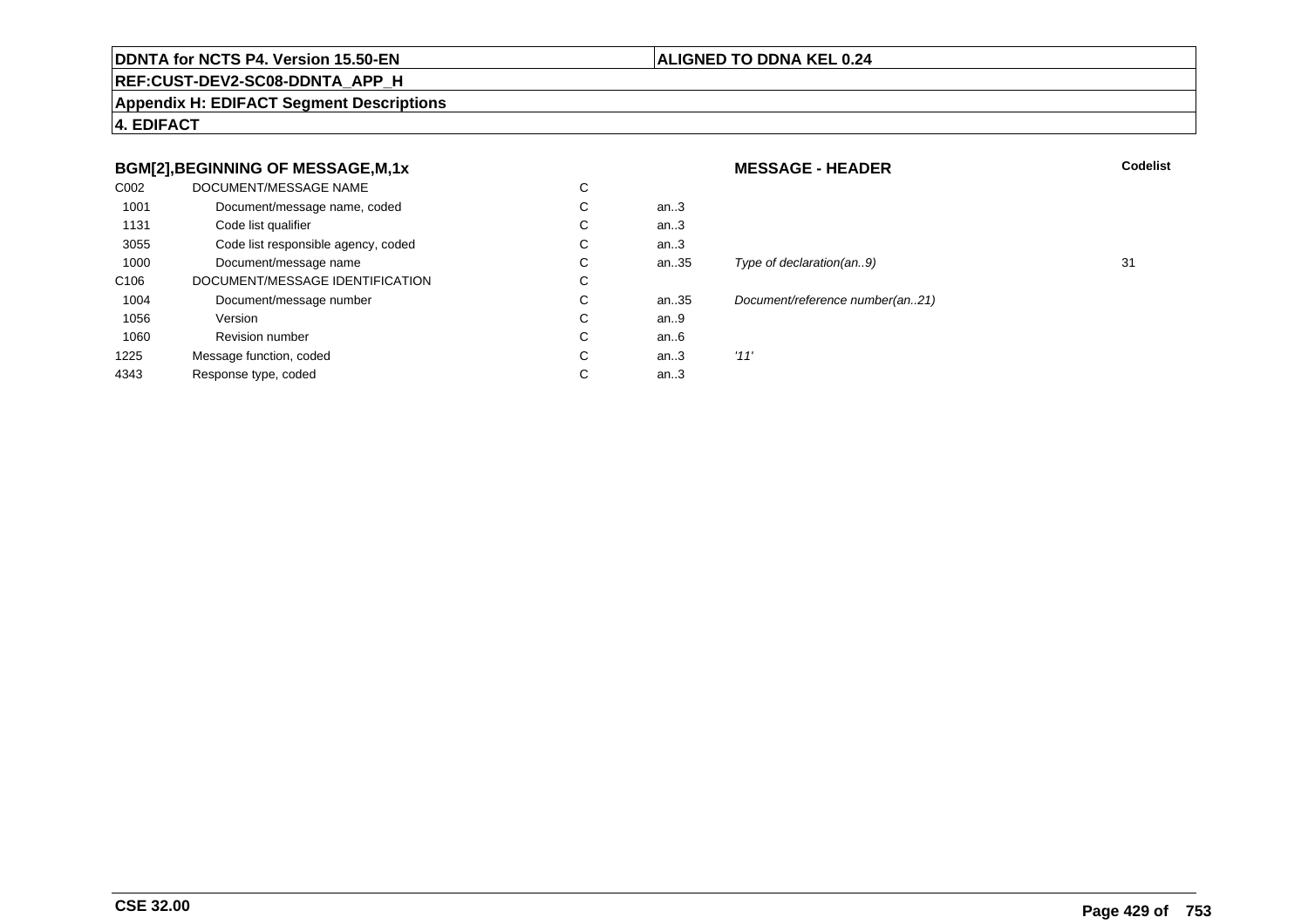## **REF:CUST-DEV2-SC08-DDNTA\_APP\_H**

#### **Appendix H: EDIFACT Segment Descriptions**

#### **4. EDIFACT**

#### **DTM[3],DATE/TIME/PERIOD,C,9x**

| C507 | DATE/TIME/PERIOD                  | М |      |       |
|------|-----------------------------------|---|------|-------|
| 2005 | Date/time/period qualifier        | М | an.3 | '357' |
| 2380 | Date/time/period                  |   | an35 | Unlo  |
| 2379 | Date/time/period format qualifier |   | an.3 |       |

**MESSAGE - HEADER**

**R** Codelist

althanan.35 Unloading remarks rejection date(n8).<br>.3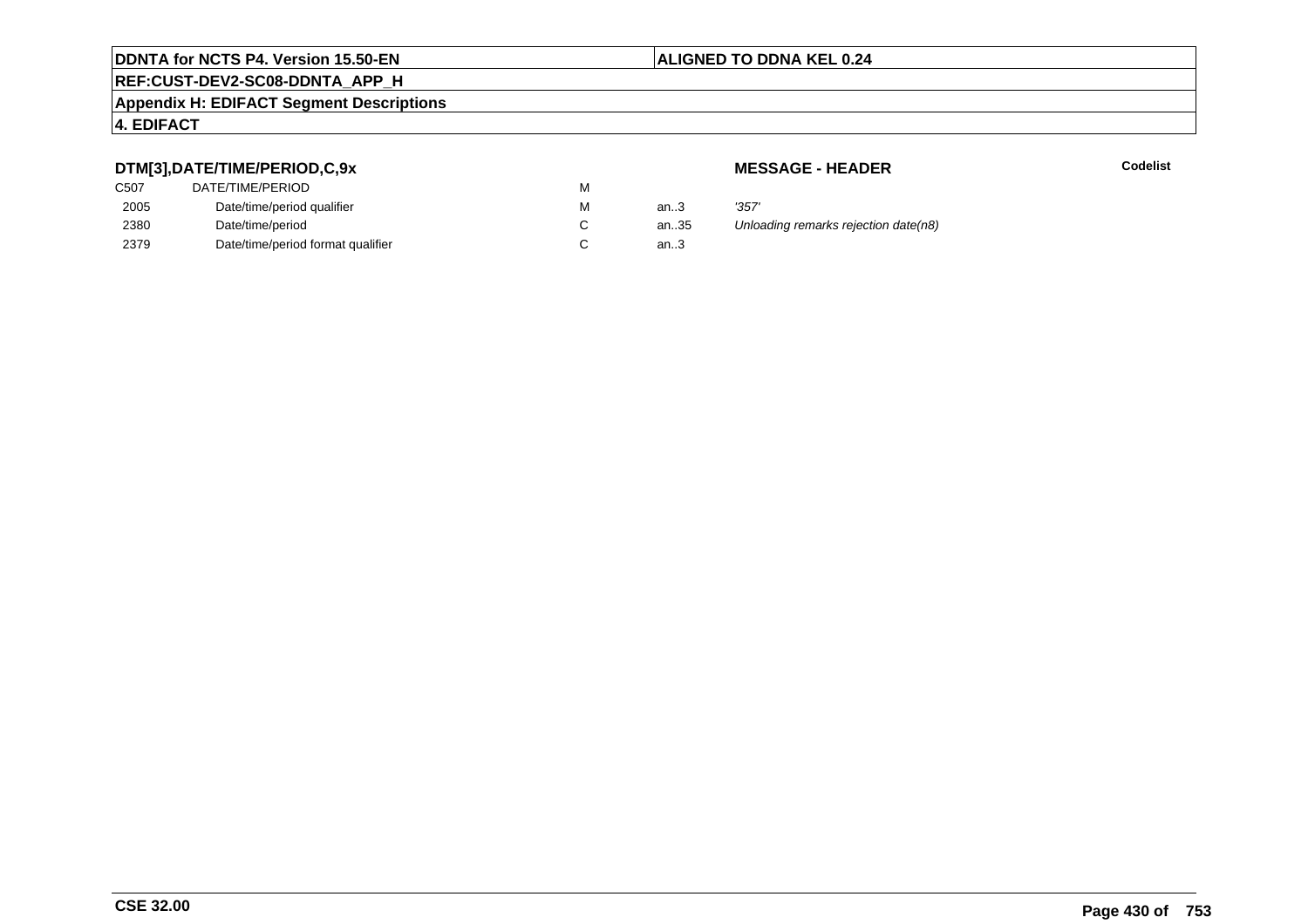## **REF:CUST-DEV2-SC08-DDNTA\_APP\_H**

#### **Appendix H: EDIFACT Segment Descriptions**

#### **4. EDIFACT**

#### **DTM[3],DATE/TIME/PERIOD,C,9x**

#### **MESSAGE - HEADER**

**R** Codelist

| . .  |                                   |   |      |                            |
|------|-----------------------------------|---|------|----------------------------|
| C507 | DATE/TIME/PERIOD                  | M |      |                            |
| 2005 | Date/time/period qualifier        | м | an.3 | '46'                       |
| 2380 | Date/time/period                  |   | an35 | Arrival rejection date(n8) |
| 2379 | Date/time/period format qualifier |   | an.3 |                            |
|      |                                   |   |      |                            |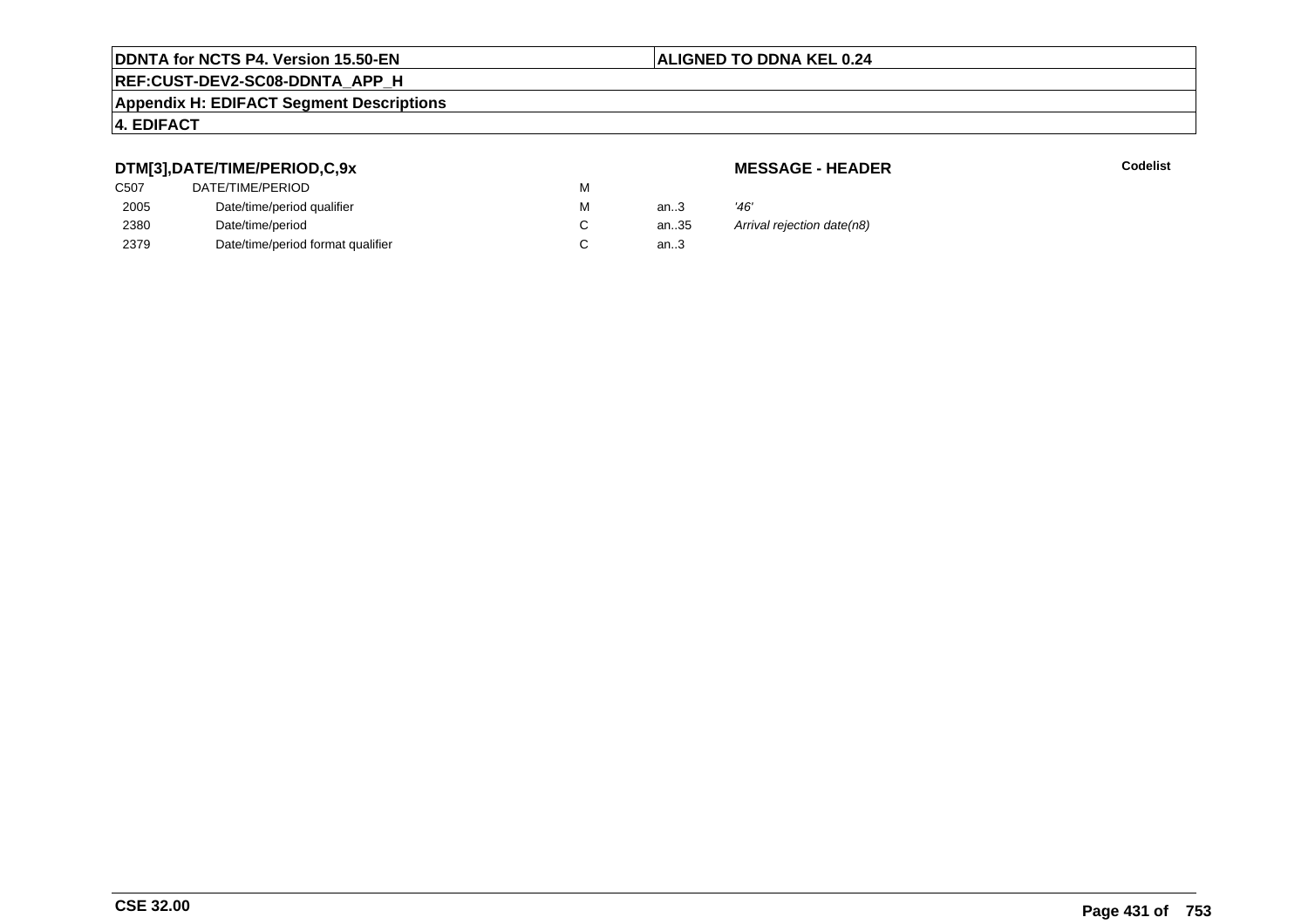## **REF:CUST-DEV2-SC08-DDNTA\_APP\_H**

#### **Appendix H: EDIFACT Segment Descriptions**

#### **4. EDIFACT**

#### **DTM[3],DATE/TIME/PERIOD,C,9x**

| DATE/TIME/PERIOD                  | м |      |      |
|-----------------------------------|---|------|------|
| Date/time/period qualifier        | м | an.3 | '46' |
| Date/time/period                  |   | an35 | Dec  |
| Date/time/period format qualifier |   | an.3 |      |
|                                   |   |      |      |

#### **MESSAGE - HEADER**

**R** Codelist

35 Declaration rejection date(n8)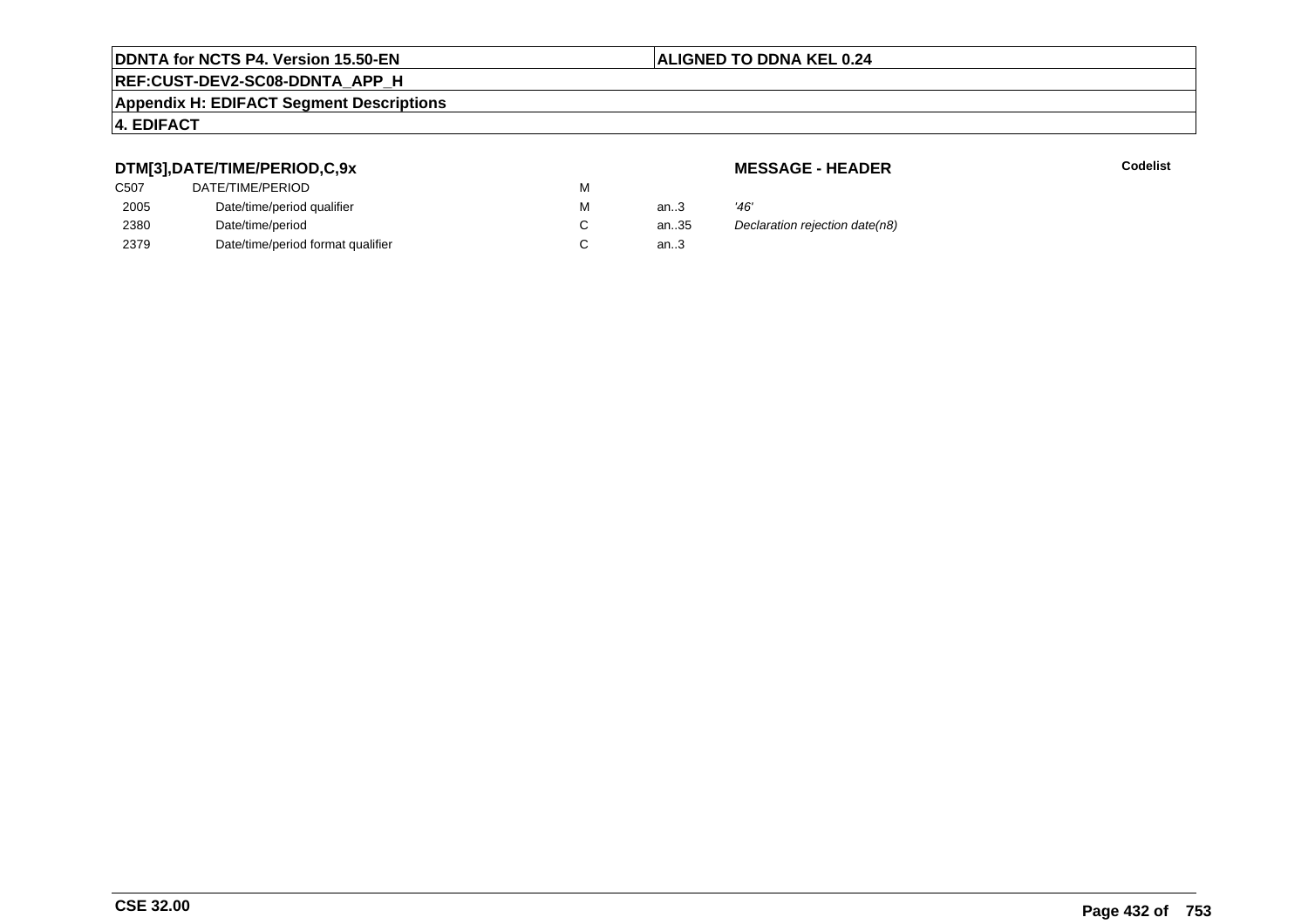# **REF:CUST-DEV2-SC08-DDNTA\_APP\_H**

#### **Appendix H: EDIFACT Segment Descriptions**

### **4. EDIFACT**

## **DTM[3],DATE/TIME/PERIOD,C,9x**

| DATE/TIME/PERIOD                  | м |      |      |
|-----------------------------------|---|------|------|
| Date/time/period qualifier        | м | an.3 | '46' |
| Date/time/period                  |   | an35 | Аm   |
| Date/time/period format qualifier |   | an.3 |      |
|                                   |   |      |      |

**MESSAGE - HEADER**

**R** Codelist

an.35 Amendment rejection date(n8)<br>3.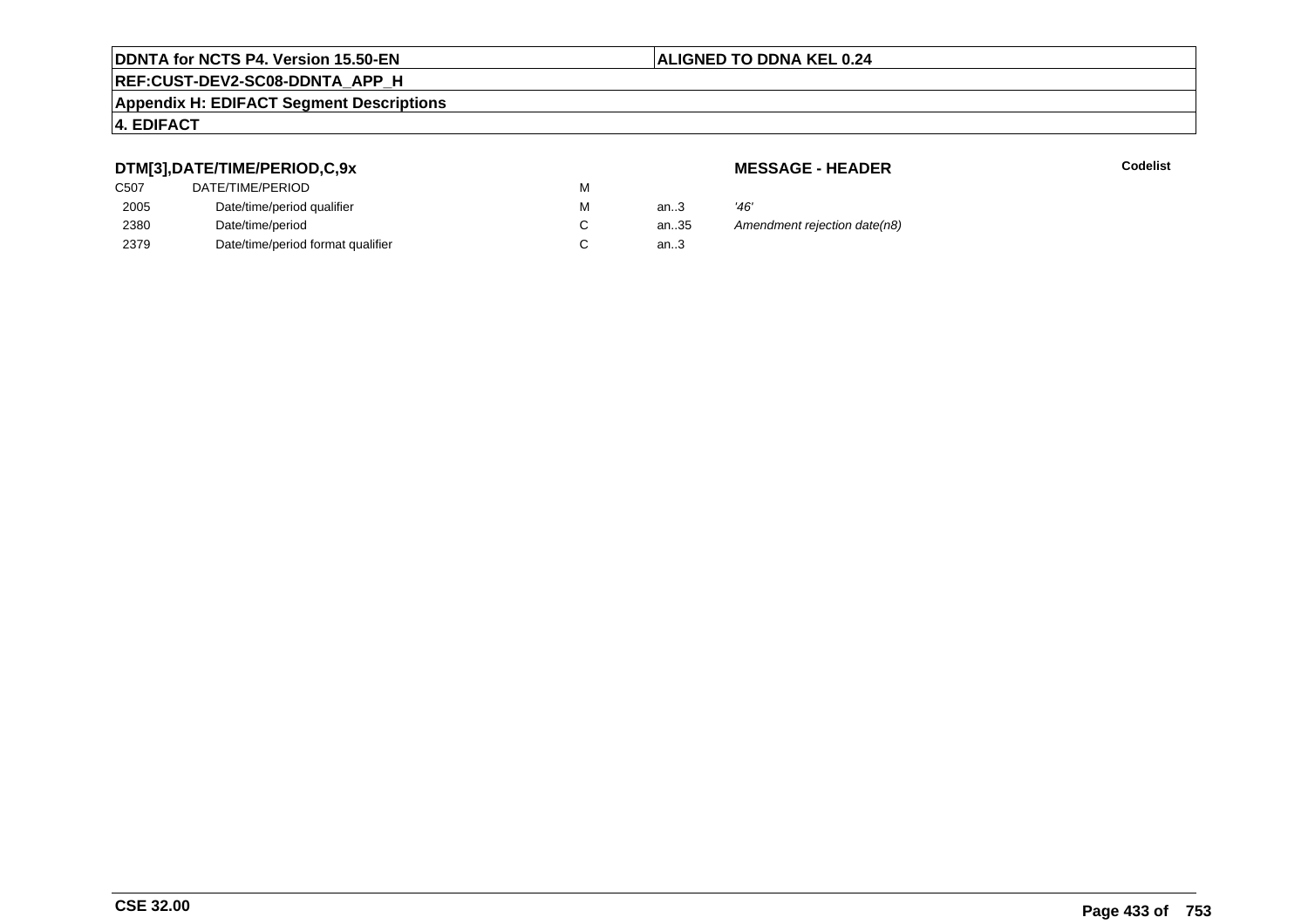# **REF:CUST-DEV2-SC08-DDNTA\_APP\_H**

#### **Appendix H: EDIFACT Segment Descriptions**

#### **4. EDIFACT**

## **DTM[3],DATE/TIME/PERIOD,C,9x**

# **MESSAGE - HEADER**

**R** Codelist

| ---               |                                   |   |        |                       |
|-------------------|-----------------------------------|---|--------|-----------------------|
| C <sub>50</sub> 7 | DATE/TIME/PERIOD                  | М |        |                       |
| 2005              | Date/time/period qualifier        | М | an $3$ | '318'                 |
| 2380              | Date/time/period                  |   | an35   | Date of amendment(n8) |
| 2379              | Date/time/period format qualifier |   | an.3   |                       |
|                   |                                   |   |        |                       |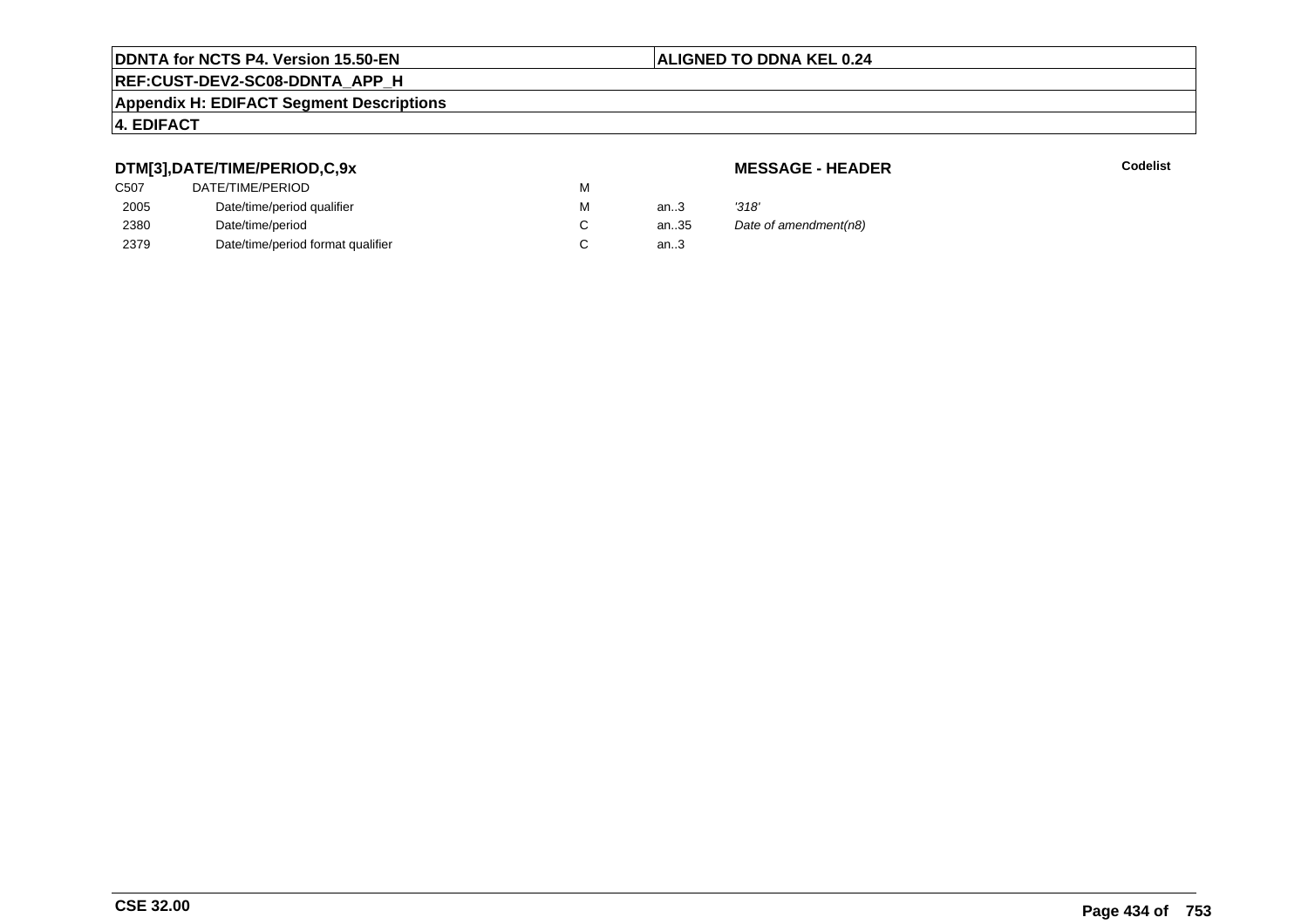# **REF:CUST-DEV2-SC08-DDNTA\_APP\_H**

#### **Appendix H: EDIFACT Segment Descriptions**

#### **4. EDIFACT**

## **DTM[3],DATE/TIME/PERIOD,C,9x**

| C <sub>50</sub> 7 | DATE/TIME/PERIOD                  | м |        |       |
|-------------------|-----------------------------------|---|--------|-------|
| 2005              | Date/time/period qualifier        | м | an.3   | '261' |
| 2380              | Date/time/period                  |   | an35   | Date  |
| 2379              | Date/time/period format qualifier |   | an $3$ |       |

**MESSAGE - HEADER**

**R** Codelist

35 Date of release request(n8)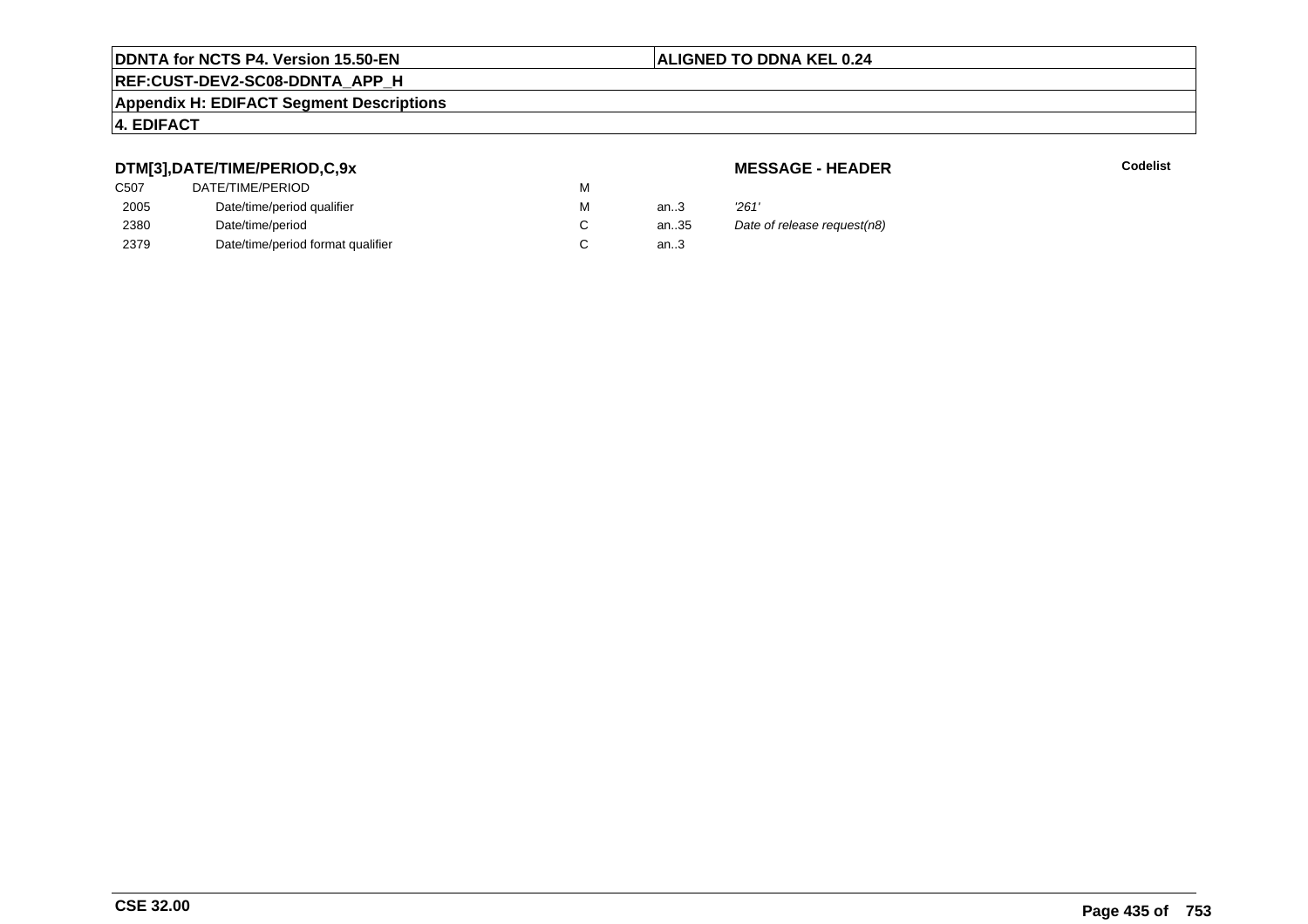# **REF:CUST-DEV2-SC08-DDNTA\_APP\_H**

#### **Appendix H: EDIFACT Segment Descriptions**

### **4. EDIFACT**

## **DTM[3],DATE/TIME/PERIOD,C,9x**

| DATE/TIME/PERIOD                  | M |        |       |
|-----------------------------------|---|--------|-------|
| Date/time/period qualifier        | M | an.3   | '204' |
| Date/time/period                  |   | an35   | Date  |
| Date/time/period format qualifier |   | an $3$ |       |
|                                   |   |        |       |

**MESSAGE - HEADER**

**R** Codelist

an.35 Date of release request rejection(n8)<br>3.3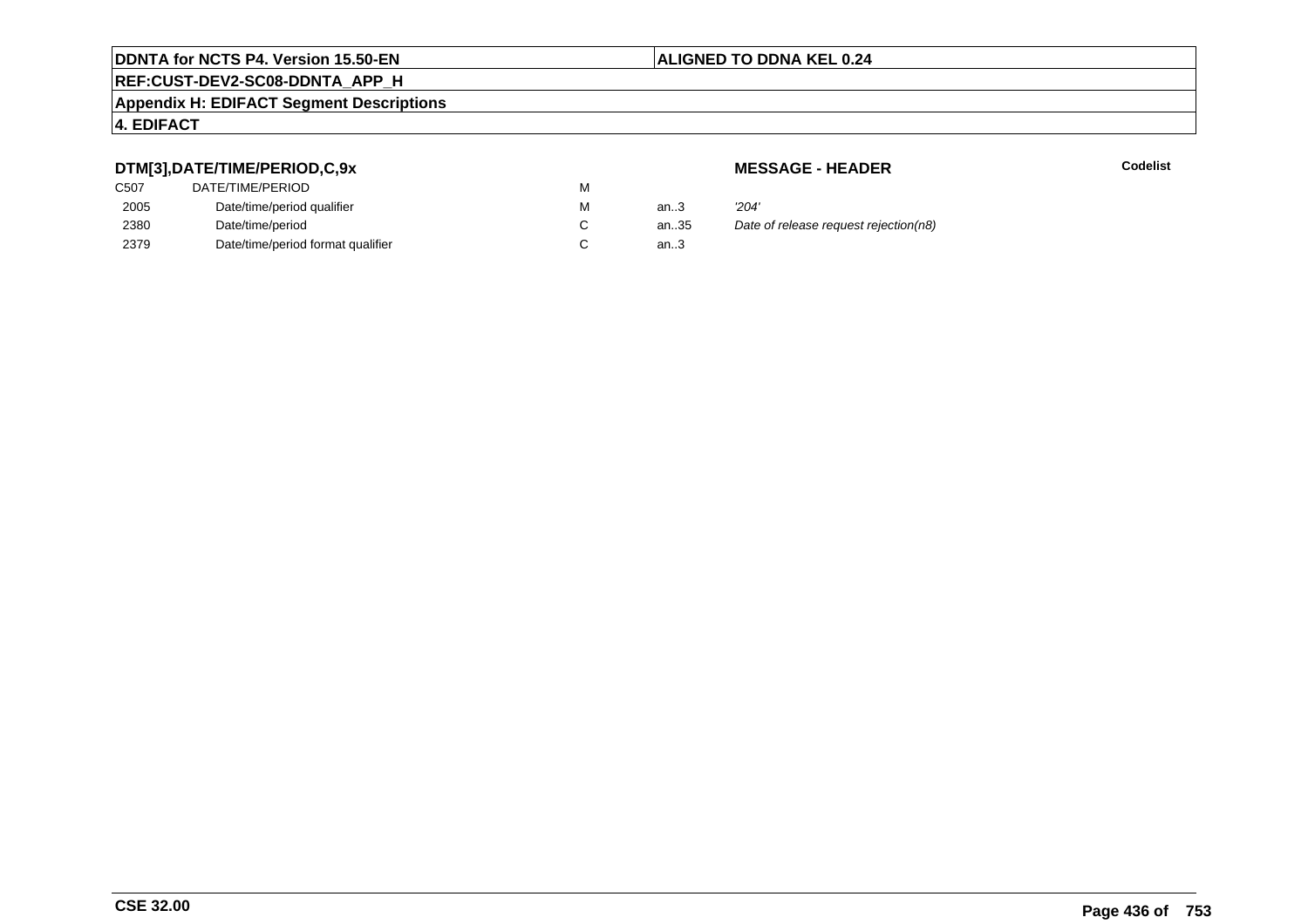#### **REF:CUST-DEV2-SC08-DDNTA\_APP\_H**

#### **Appendix H: EDIFACT Segment Descriptions**

#### **FTX[4],FREE TEXT,C,9999xMESSAGE - FUNCTIONAL ERROR**<br>M an..3 *'AAO'*  **Codelist** 4451Text subject qualifier M<br>
Text function, coded C an..3 'AAO' 4453Text function, coded C<br>
TEXT REFERENCE an..3 C107 TEXT REFERENCEE C  $\mathsf{M}% _{T}=\mathsf{M}_{T}\!\left( a,b\right) ,\ \mathsf{M}_{T}=\mathsf{M}_{T}$ 4441Free text identification M<br>Code list qualifier development of the code list qualifier development of  $\mathbf C$ M an..17  $Error$  type(n2)  $\qquad \qquad$  49 1131Code list qualifier C<br>Code list responsible agency, coded C an..3 3055Code list responsible agency, coded C<br>
XT LITERAL C an..3 C108TEXT LITERAL<br>Free text  $\mathbf C$ 44400 Free text C C an..70 *Error pointer(an..210)*<br>C an..70 <sup>'--</sup> Continued 70 --' 44400 Free text C C an..70 '-- Continued 70 --'<br>C an..70 '-- Continued 70 --' 44400 Free text C C an..70 '-- Continued 70 --'<br>C an..70 Error reason(an..6) 44400 Free text C C an..70 *Error reason(an..6)*<br>C an..70 44400 Free text C C an..70<br>C an..3 3453Language, coded an..3

# **4. EDIFACT**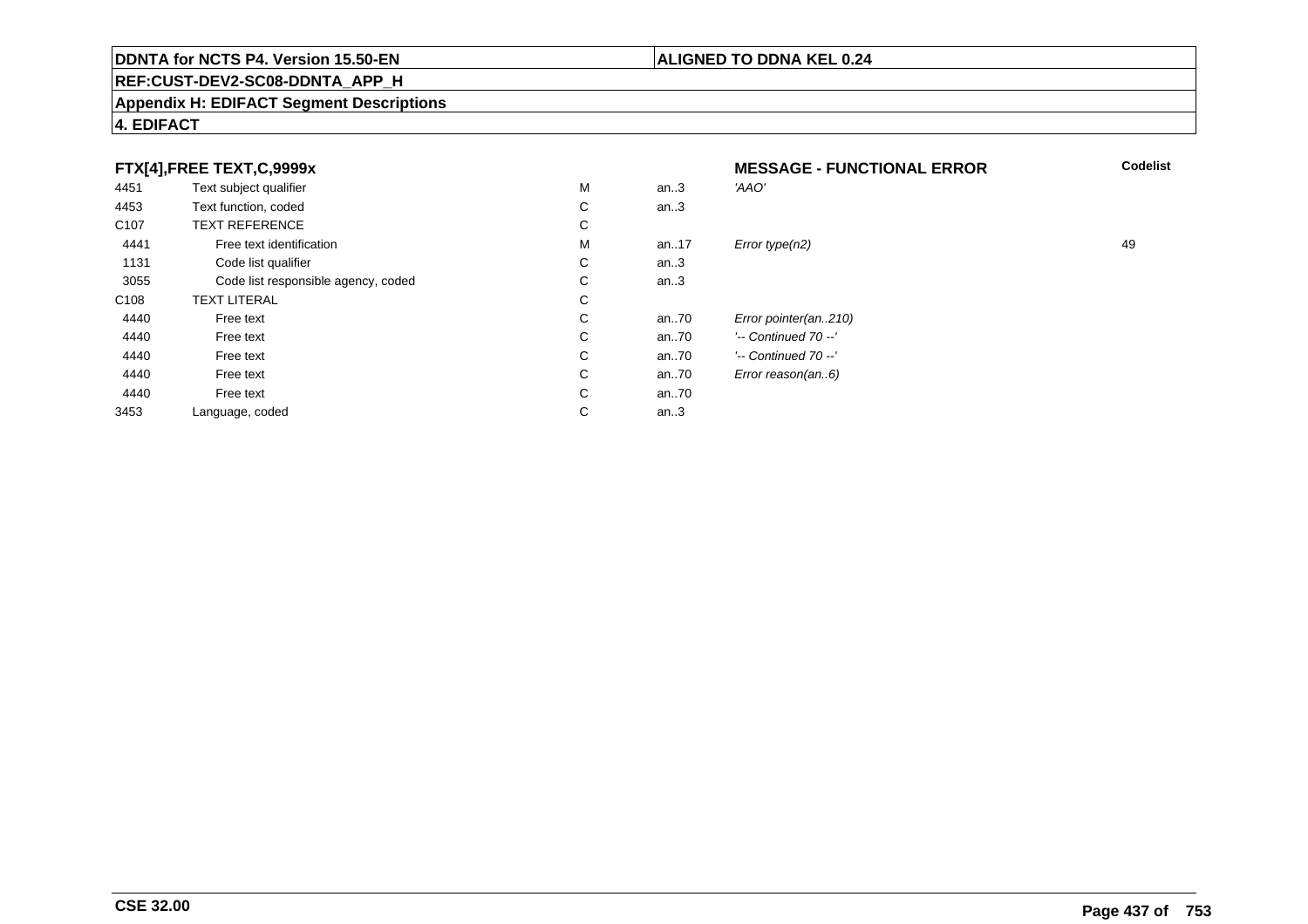#### **REF:CUST-DEV2-SC08-DDNTA\_APP\_H**

#### **Appendix H: EDIFACT Segment Descriptions**

### **4. EDIFACT**

## **FTX[4],FREE TEXT,C,9999x**

| . .              |                                     |   |      |                                 |
|------------------|-------------------------------------|---|------|---------------------------------|
| 4451             | Text subject qualifier              | M | an.3 | 'AAP'                           |
| 4453             | Text function, coded                | С | an.3 |                                 |
| C <sub>107</sub> | <b>TEXT REFERENCE</b>               | С |      |                                 |
| 4441             | Free text identification            | M | an17 |                                 |
| 1131             | Code list qualifier                 | С | an.3 |                                 |
| 3055             | Code list responsible agency, coded | С | an.3 |                                 |
| C <sub>108</sub> | <b>TEXT LITERAL</b>                 | С |      |                                 |
| 4440             | Free text                           | С | an70 | Original attribute value(an140) |
| 4440             | Free text                           | С | an70 | '-- Continued 70 --'            |
| 4440             | Free text                           | С | an70 |                                 |
| 4440             | Free text                           | С | an70 |                                 |
| 4440             | Free text                           | С | an70 |                                 |
| 3453             | Language, coded                     | С | an.3 |                                 |
|                  |                                     |   |      |                                 |

# **MESSAGE - FUNCTIONAL ERROR**

**ALIGNED TO DDNA KEL 0.24**

**Codelist**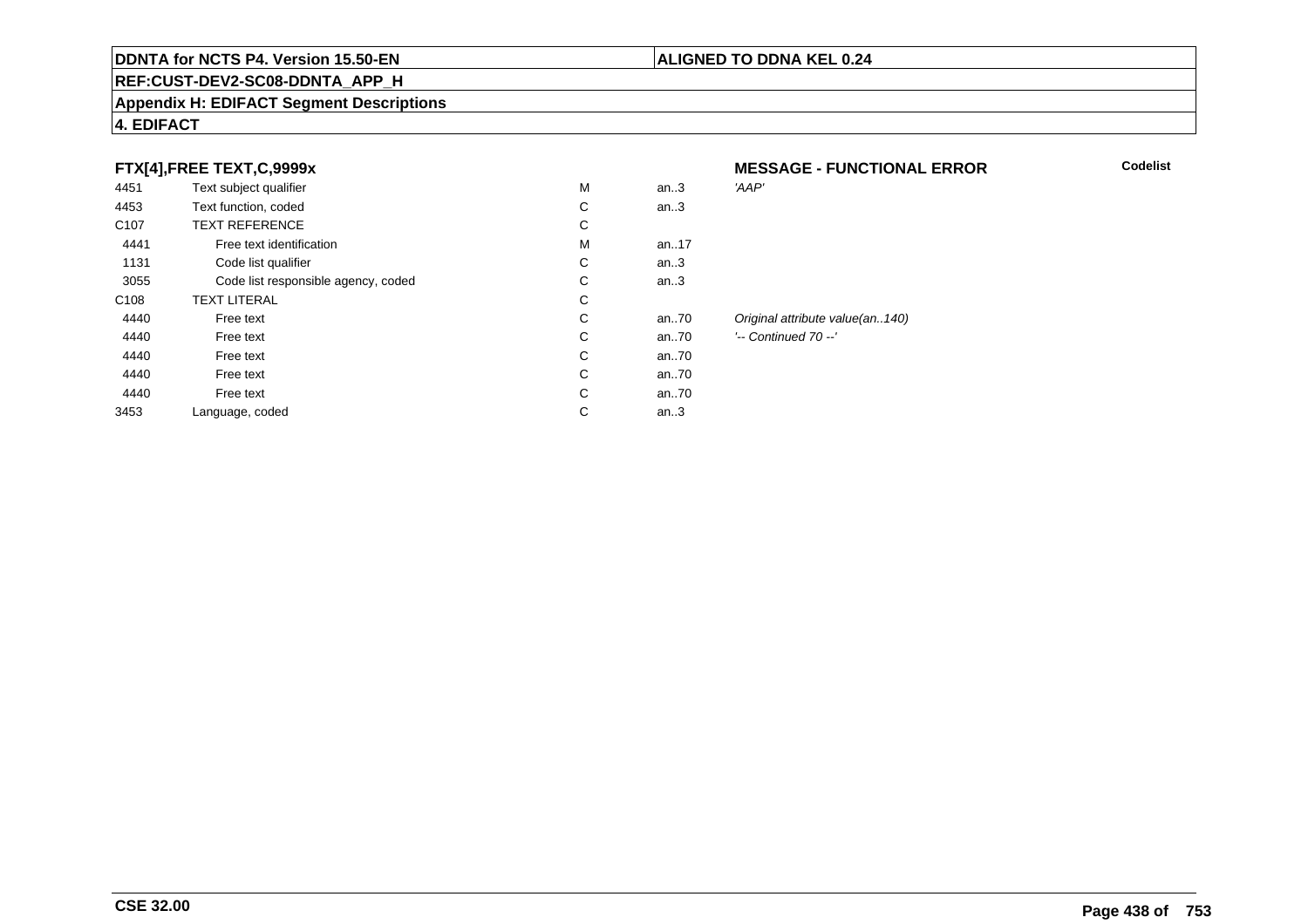# **REF:CUST-DEV2-SC08-DDNTA\_APP\_H**

#### **Appendix H: EDIFACT Segment Descriptions**

# **4. EDIFACT**

|                  | FTX[4],FREE TEXT,C,9999x            |   |         | <b>MESSAGE - HEADER</b>    | <b>Codelist</b> |
|------------------|-------------------------------------|---|---------|----------------------------|-----------------|
| 4451             | Text subject qualifier              | M | an $.3$ | 'ABD'                      |                 |
| 4453             | Text function, coded                | C | an $.3$ |                            |                 |
| C <sub>107</sub> | <b>TEXT REFERENCE</b>               | C |         |                            |                 |
| 4441             | Free text identification            | M | an17    |                            |                 |
| 1131             | Code list qualifier                 | C | an $3$  |                            |                 |
| 3055             | Code list responsible agency, coded | C | an $3$  |                            |                 |
| C <sub>108</sub> | <b>TEXT LITERAL</b>                 | C |         |                            |                 |
| 4440             | Free text                           | C | an70    | Action to be taken(an350)  |                 |
| 4440             | Free text                           | C | an70    | $'-$ Continued 70 $-$ '    |                 |
| 4440             | Free text                           | C | an70    | $'-$ Continued $70 -'$     |                 |
| 4440             | Free text                           | C | an70    | $'-$ Continued $70 -'$     |                 |
| 4440             | Free text                           | C | an70    | $'-$ Continued 70 $-$ '    |                 |
| 3453             | Language, coded                     | C | an $3$  | Action to be taken LNG(a2) | 12              |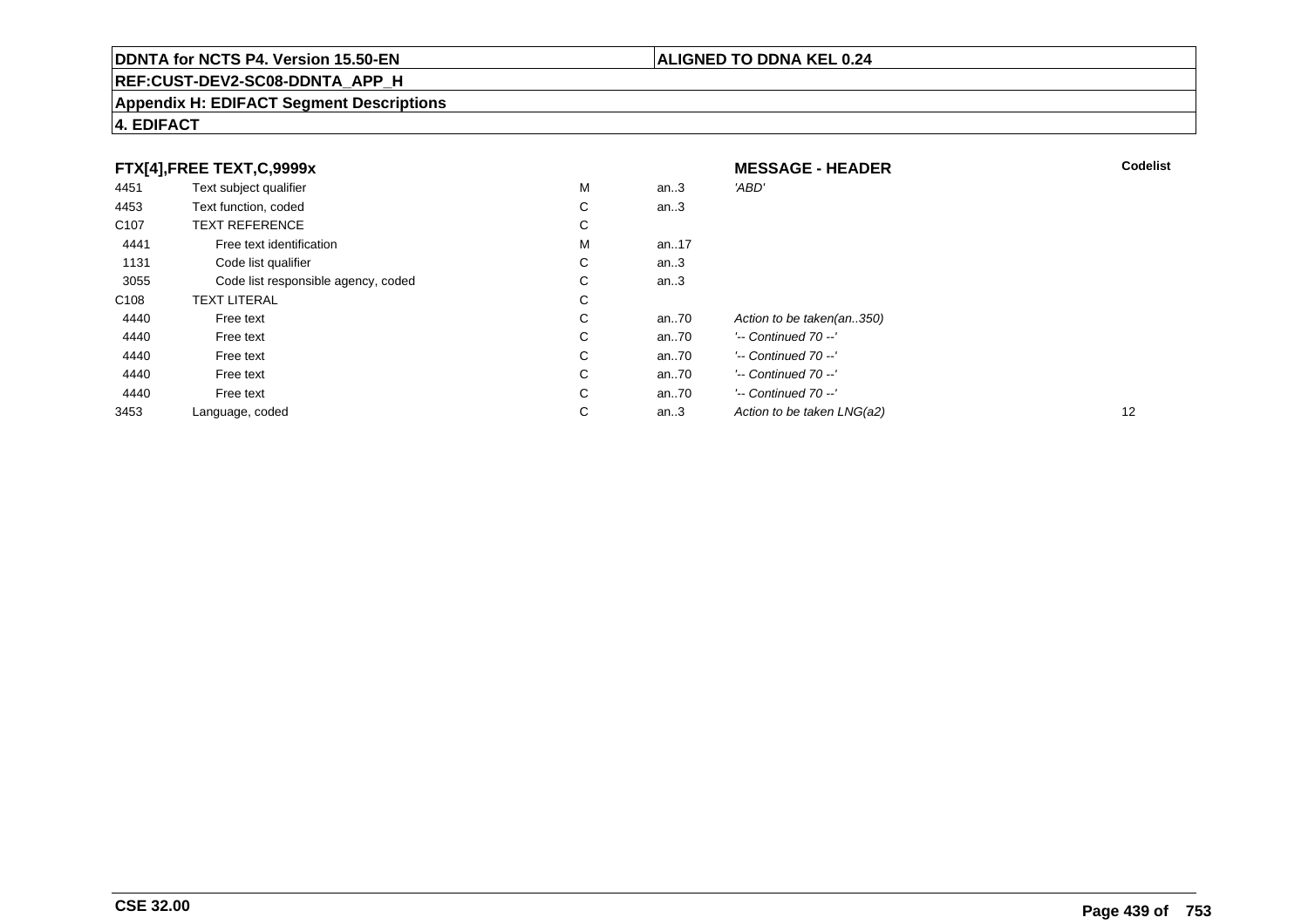# **REF:CUST-DEV2-SC08-DDNTA\_APP\_H**

#### **Appendix H: EDIFACT Segment Descriptions**

| FTX[4],FREE TEXT,C,9999x |                                     |    | <b>MESSAGE - HEADER</b> | <b>Codelist</b>                      |    |
|--------------------------|-------------------------------------|----|-------------------------|--------------------------------------|----|
| 4451                     | Text subject qualifier              | М  | an.3                    | 'ACD'                                |    |
| 4453                     | Text function, coded                | C. | an.3                    |                                      |    |
| C <sub>107</sub>         | <b>TEXT REFERENCE</b>               | С  |                         |                                      |    |
| 4441                     | Free text identification            | М  | an17                    |                                      |    |
| 1131                     | Code list qualifier                 | C. | an.3                    |                                      |    |
| 3055                     | Code list responsible agency, coded | C. | an.3                    |                                      |    |
| C <sub>108</sub>         | <b>TEXT LITERAL</b>                 | C  |                         |                                      |    |
| 4440                     | Free text                           | C  | an70                    | Declaration rejection reason(an350)  |    |
| 4440                     | Free text                           | C  | an70                    | '-- Continued 70 --'                 |    |
| 4440                     | Free text                           | C  | an70                    | $'-$ Continued 70 $-$ '              |    |
| 4440                     | Free text                           | C  | an70                    | $'-$ Continued 70 $-$ '              |    |
| 4440                     | Free text                           | C  | an70                    | $'-$ Continued 70 $-$ '              |    |
| 3453                     | Language, coded                     | С  | an.3                    | Declaration rejection reason LNG(a2) | 12 |

**4. EDIFACT**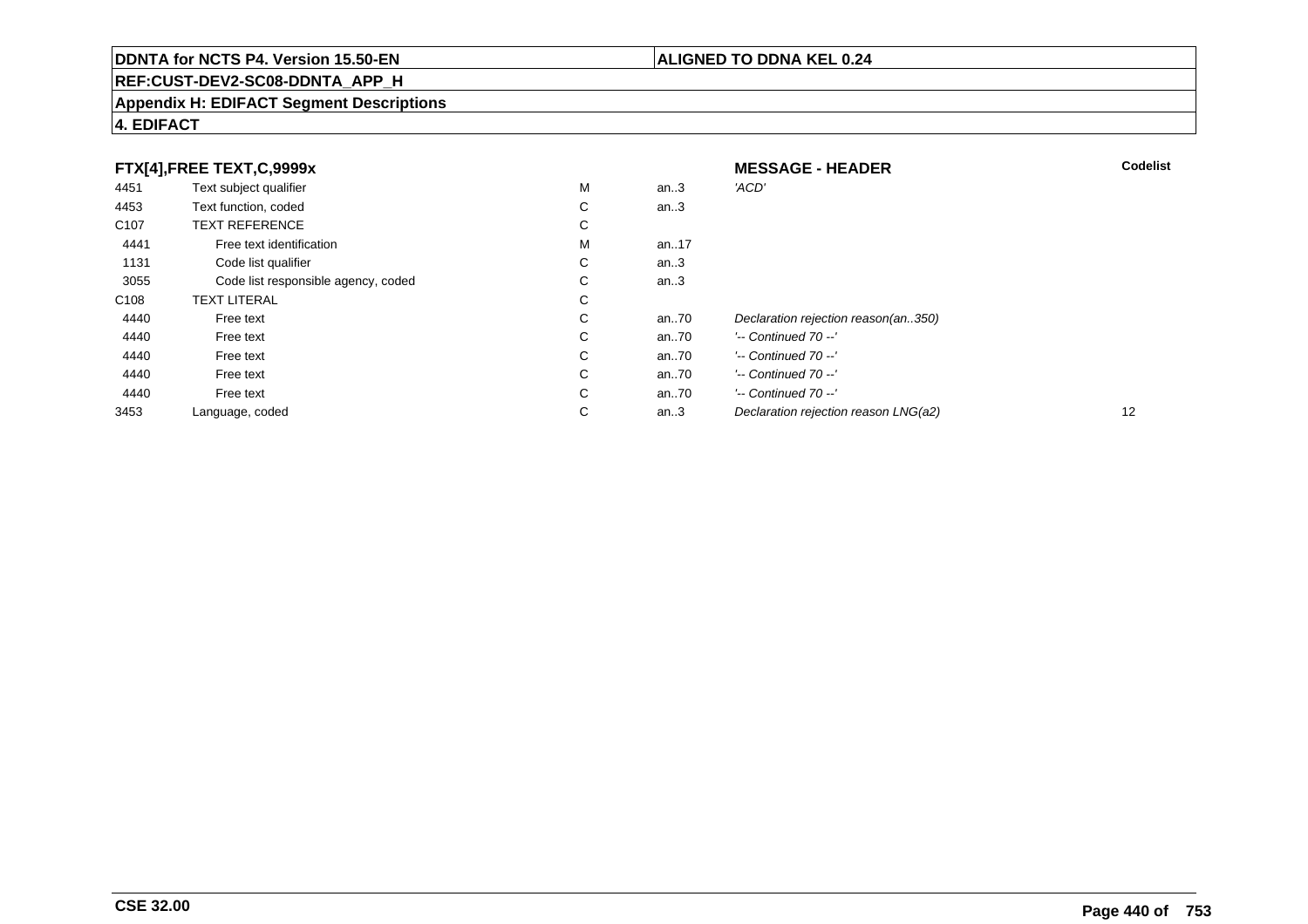# **REF:CUST-DEV2-SC08-DDNTA\_APP\_H**

#### **Appendix H: EDIFACT Segment Descriptions**

## **4. EDIFACT**

| FTX[4],FREE TEXT,C,9999x |                                     | <b>MESSAGE - HEADER</b> | <b>Codelist</b> |                                            |    |
|--------------------------|-------------------------------------|-------------------------|-----------------|--------------------------------------------|----|
| 4451                     | Text subject qualifier              | M                       | an.3            | 'ACD'                                      |    |
| 4453                     | Text function, coded                | С                       | an.3            |                                            |    |
| C <sub>107</sub>         | <b>TEXT REFERENCE</b>               | С                       |                 |                                            |    |
| 4441                     | Free text identification            | M                       | an17            |                                            |    |
| 1131                     | Code list qualifier                 | С                       | an.3            |                                            |    |
| 3055                     | Code list responsible agency, coded | С                       | an.3            |                                            |    |
| C <sub>108</sub>         | <b>TEXT LITERAL</b>                 | С                       |                 |                                            |    |
| 4440                     | Free text                           | С                       | an70            | Unloading remarks rejection reason(an350)  |    |
| 4440                     | Free text                           | С                       | an70            | $'-$ Continued 70 $-$ '                    |    |
| 4440                     | Free text                           | C                       | an70            | $'-$ Continued 70 $-$ '                    |    |
| 4440                     | Free text                           | С                       | an70            | $'-$ Continued 70 $-$ '                    |    |
| 4440                     | Free text                           | C                       | an70            | $'-$ Continued 70 $-$ '                    |    |
| 3453                     | Language, coded                     | С                       | an.3            | Unloading remarks rejection reason LNG(a2) | 12 |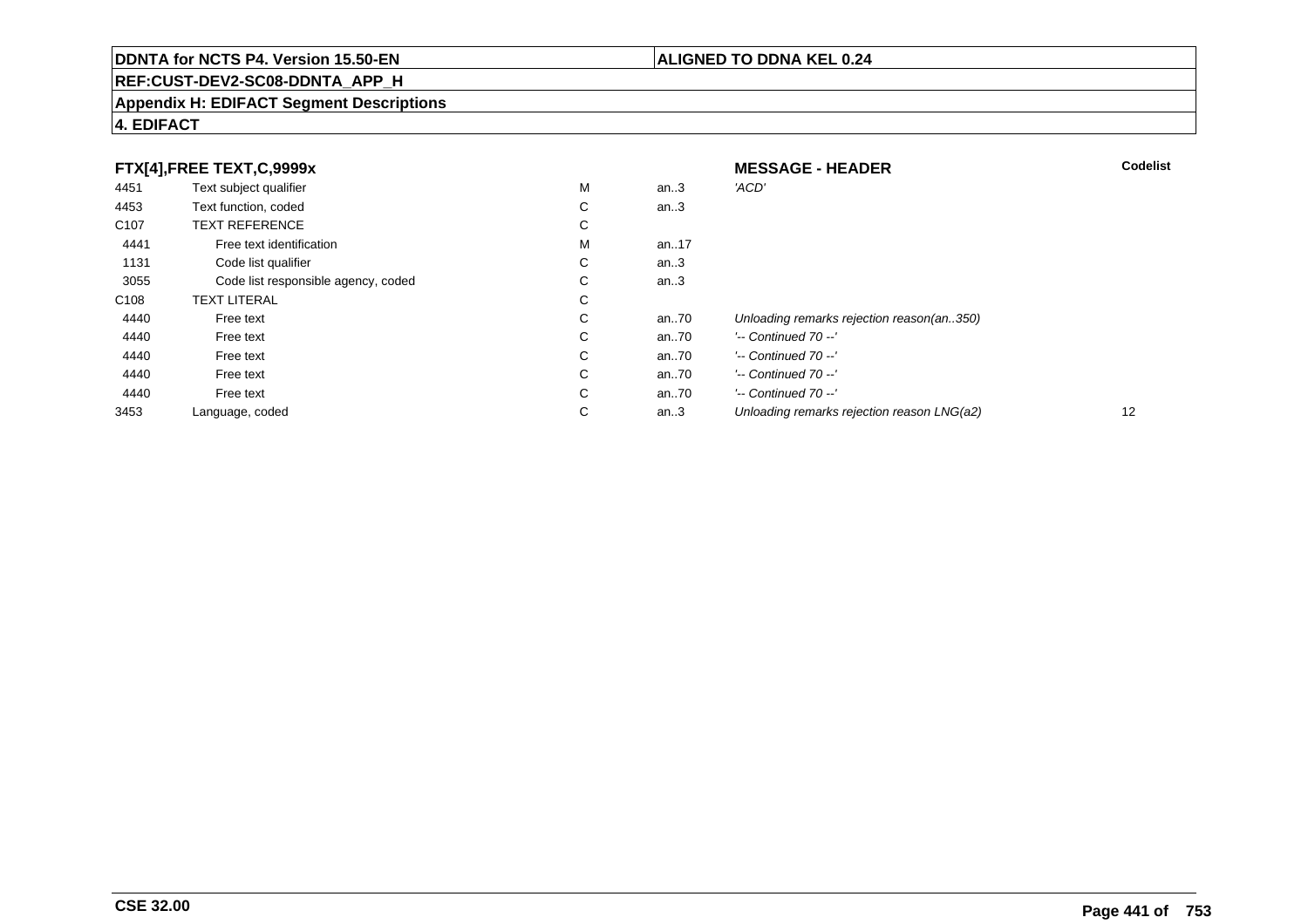# **REF:CUST-DEV2-SC08-DDNTA\_APP\_H**

#### **Appendix H: EDIFACT Segment Descriptions**

## **4. EDIFACT**

| FTX[4], FREE TEXT, C, 9999x |                                     | <b>MESSAGE - HEADER</b> | <b>Codelist</b> |                                             |    |
|-----------------------------|-------------------------------------|-------------------------|-----------------|---------------------------------------------|----|
| 4451                        | Text subject qualifier              | M                       | an.3            | 'ACD'                                       |    |
| 4453                        | Text function, coded                | ⌒<br>Ü                  | an.3            |                                             |    |
| C <sub>107</sub>            | <b>TEXT REFERENCE</b>               | ⌒<br>◡                  |                 |                                             |    |
| 4441                        | Free text identification            | M                       | an17            | Amendment rejection motivation code(n1)     | 45 |
| 1131                        | Code list qualifier                 | ⌒<br>◡                  | an.3            |                                             |    |
| 3055                        | Code list responsible agency, coded | ⌒<br>◡                  | an.3            |                                             |    |
| C <sub>108</sub>            | <b>TEXT LITERAL</b>                 | С                       |                 |                                             |    |
| 4440                        | Free text                           | ⌒<br>◡                  | an70            | Amendment rejection motivation text(an350)  |    |
| 4440                        | Free text                           | $\sim$<br>◡             | an70            | $'-$ Continued 70 $-$ '                     |    |
| 4440                        | Free text                           | C                       | an70            | $'-$ Continued 70 $-$ '                     |    |
| 4440                        | Free text                           | С                       | an70            | $'-$ Continued 70 $-$ '                     |    |
| 4440                        | Free text                           | С                       | an70            | $'-$ Continued 70 $-$ '                     |    |
| 3453                        | Language, coded                     | ⌒<br>◡                  | an.3            | Amendment rejection motivation text LNG(a2) | 12 |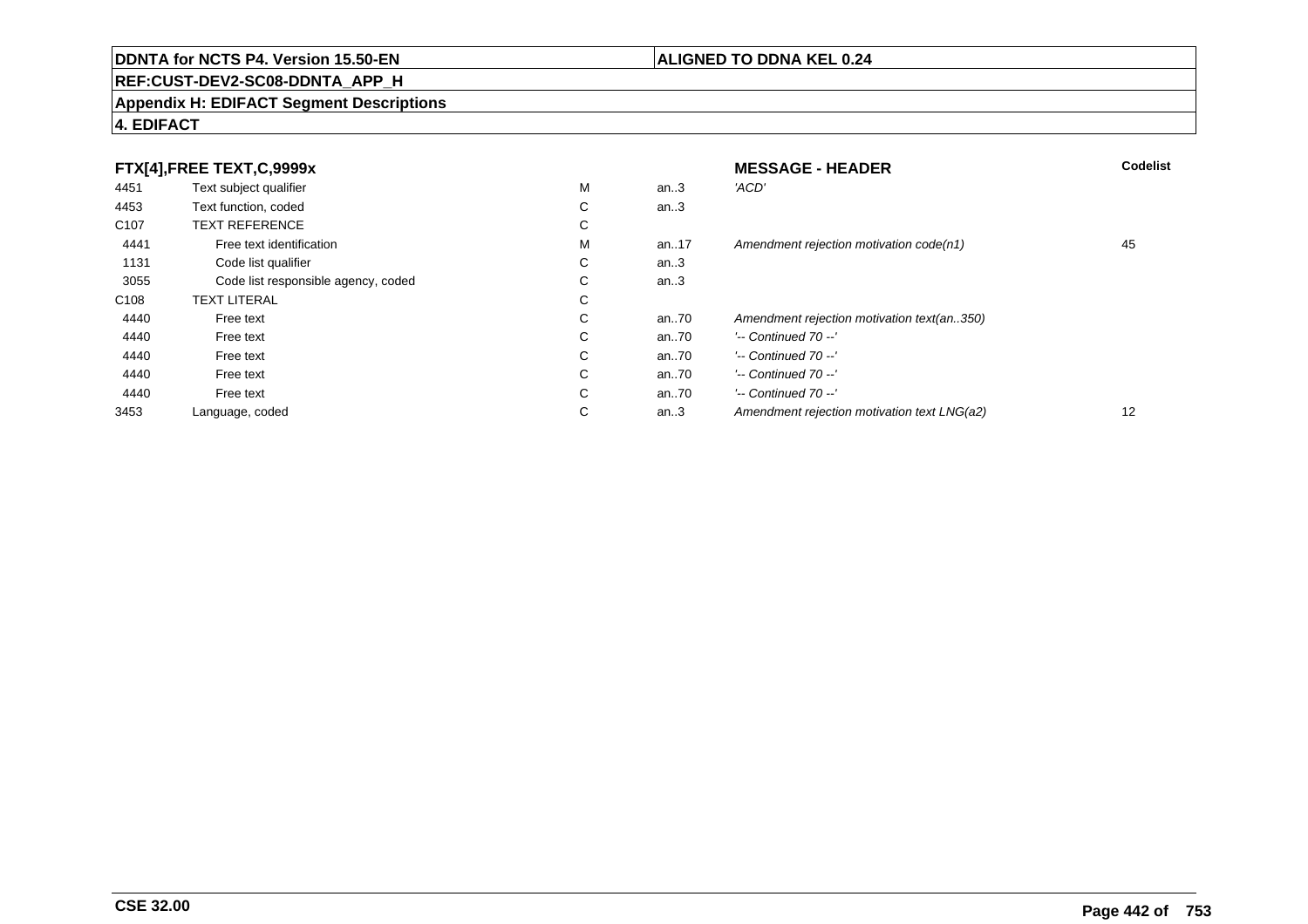# **REF:CUST-DEV2-SC08-DDNTA\_APP\_H**

#### **Appendix H: EDIFACT Segment Descriptions**

## **4. EDIFACT**

| FTX[4],FREE TEXT,C,9999x |                                     | <b>MESSAGE - HEADER</b> | Codelist |                                          |    |
|--------------------------|-------------------------------------|-------------------------|----------|------------------------------------------|----|
| 4451                     | Text subject qualifier              | M                       | an.3     | 'ACD'                                    |    |
| 4453                     | Text function, coded                | ⌒<br>◡                  | an.3     |                                          |    |
| C <sub>107</sub>         | <b>TEXT REFERENCE</b>               | ⌒<br>◡                  |          |                                          |    |
| 4441                     | Free text identification            | M                       | an17     | Release requested(n1)                    | 27 |
| 1131                     | Code list qualifier                 | C                       | an.3     |                                          |    |
| 3055                     | Code list responsible agency, coded | $\sim$<br>Ü             | an.3     |                                          |    |
| C <sub>108</sub>         | <b>TEXT LITERAL</b>                 | ⌒<br>Ü                  |          |                                          |    |
| 4440                     | Free text                           | $\sim$<br>Ü             | an70     | Release request rejection reason(an350)  |    |
| 4440                     | Free text                           | $\sim$<br>Ü             | an70     | $'-$ Continued 70 $-$ '                  |    |
| 4440                     | Free text                           | С                       | an70     | $'-$ Continued 70 $-$ '                  |    |
| 4440                     | Free text                           | С                       | an70     | $'-$ Continued 70 $-$ '                  |    |
| 4440                     | Free text                           | $\sim$<br>Ü             | an $.70$ | $'-$ Continued 70 $-$ '                  |    |
| 3453                     | Language, coded                     | $\sim$<br>◡             | an.3     | Release request rejection reason LNG(a2) | 12 |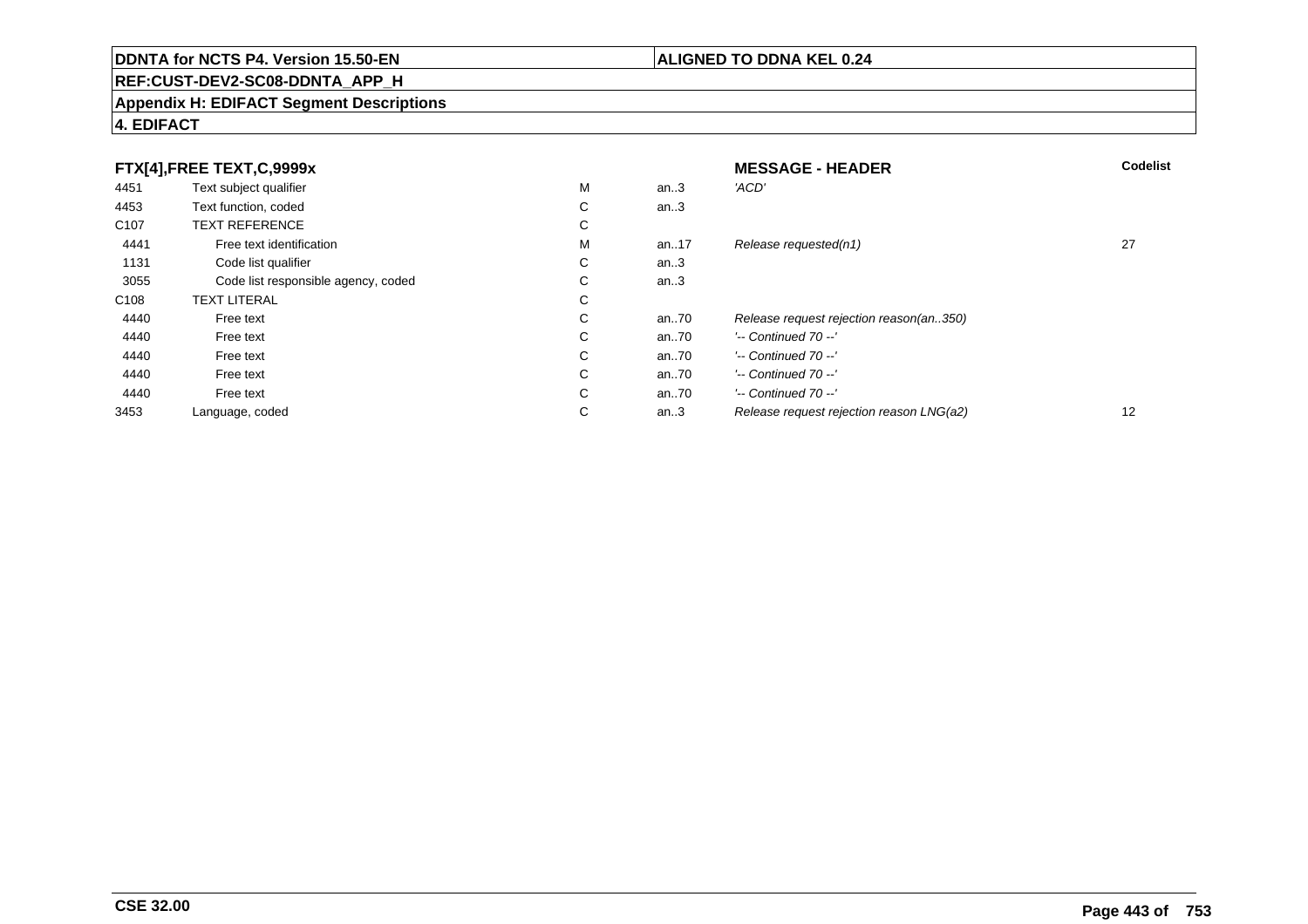# **REF:CUST-DEV2-SC08-DDNTA\_APP\_H**

#### **Appendix H: EDIFACT Segment Descriptions**

# **4. EDIFACT**

| FTX[4],FREE TEXT,C,9999x |                                     | <b>MESSAGE - HEADER</b> | <b>Codelist</b> |                                  |    |
|--------------------------|-------------------------------------|-------------------------|-----------------|----------------------------------|----|
| 4451                     | Text subject qualifier              | М                       | an.3            | 'ARR'                            |    |
| 4453                     | Text function, coded                | С                       | an.3            |                                  |    |
| C <sub>107</sub>         | <b>TEXT REFERENCE</b>               | С                       |                 |                                  |    |
| 4441                     | Free text identification            | М                       | an17            |                                  |    |
| 1131                     | Code list qualifier                 | С                       | an.3            |                                  |    |
| 3055                     | Code list responsible agency, coded | С                       | an. $3$         |                                  |    |
| C108                     | <b>TEXT LITERAL</b>                 | С                       |                 |                                  |    |
| 4440                     | Free text                           | С                       | an70            | Arrival rejection reason(an350)  |    |
| 4440                     | Free text                           | С                       | an70            | $'-$ Continued 70 $-$ '          |    |
| 4440                     | Free text                           | С                       | an70            | $'-$ Continued 70 $-$ '          |    |
| 4440                     | Free text                           | С                       | an70            | $'-$ Continued 70 $-$ '          |    |
| 4440                     | Free text                           | С                       | an70            | $'-$ Continued 70 $-$ '          |    |
| 3453                     | Language, coded                     | С                       | an.3            | Arrival rejection reason LNG(a2) | 12 |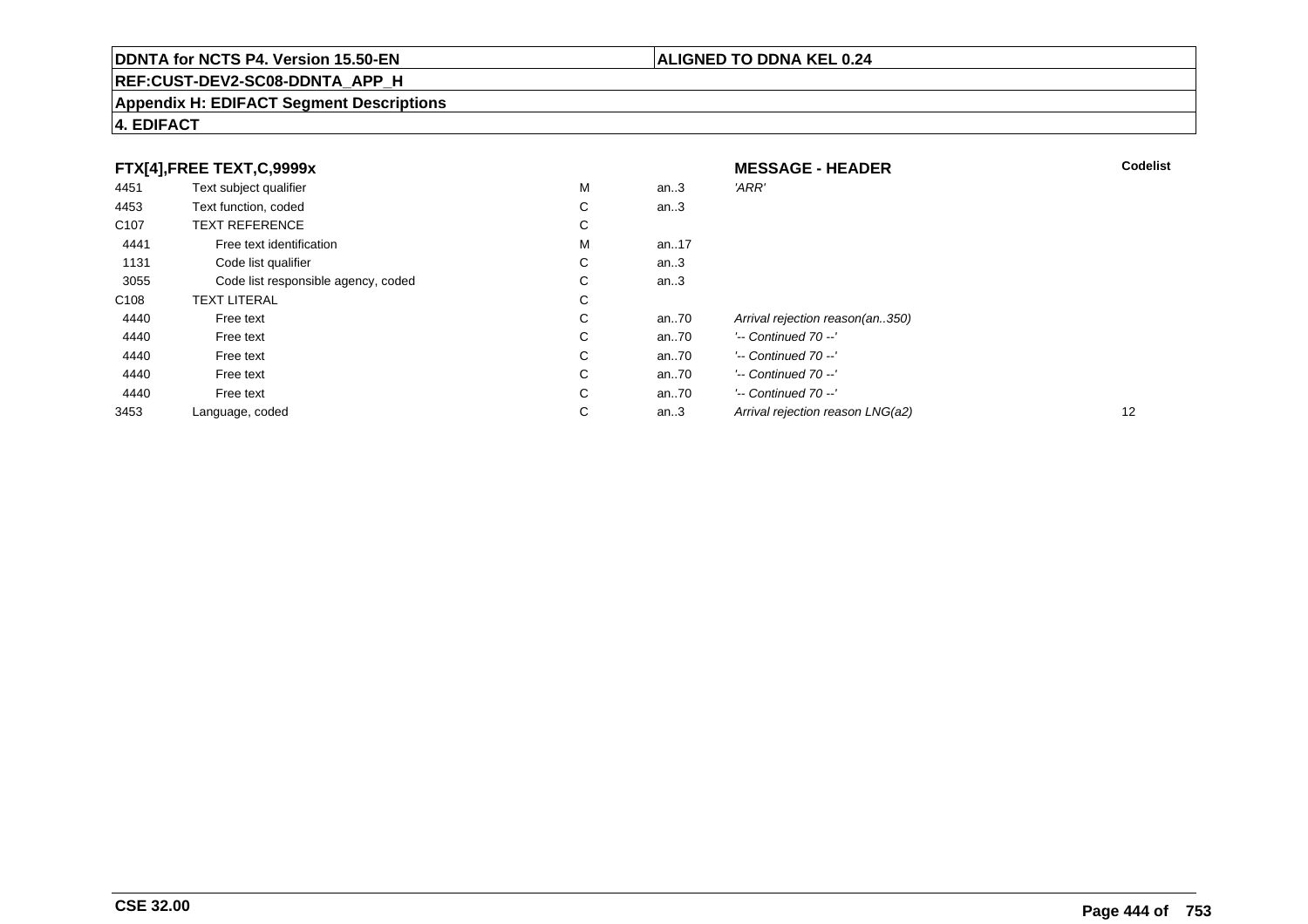## **REF:CUST-DEV2-SC08-DDNTA\_APP\_H**

**Appendix H: EDIFACT Segment Descriptions**

**4. EDIFACT**

### **LOC[6],PLACE/LOCATION IDENTIFICATION,C,99x**

| 3227             | Place/location qualifier                   | M | an.3 | '118' |
|------------------|--------------------------------------------|---|------|-------|
| C <sub>517</sub> | <b>LOCATION IDENTIFICATION</b>             | C |      |       |
| 3225             | Place/location identification              | C | an25 | Refe  |
| 1131             | Code list qualifier                        | С | an.3 |       |
| 3055             | Code list responsible agency, coded        | С | an.3 |       |
| 3224             | Place/location                             | C | an70 |       |
| C <sub>519</sub> | RELATED LOCATION ONE IDENTIFICATION        | С |      |       |
| 3223             | Related place/location one identification  | C | an25 |       |
| 1131             | Code list qualifier                        | C | an.3 |       |
| 3055             | Code list responsible agency, coded        | С | an.3 |       |
| 3222             | Related place/location one                 | C | an70 |       |
| C <sub>553</sub> | <b>RELATED LOCATION TWO IDENTIFICATION</b> | C |      |       |
| 3233             | Related place/location two identification  | С | an25 |       |
| 1131             | Code list qualifier                        | C | an.3 |       |
| 3055             | Code list responsible agency, coded        | C | an.3 |       |
| 3232             | Related place/location two                 | С | an70 |       |
| 5479             | Relation, coded                            | С | an.3 |       |
|                  |                                            |   |      |       |

#### **MESSAGE - (DEPARTURE) CUSTOMS OFFICECodelist**

**ALIGNED TO DDNA KEL 0.24**

#### 25 Reference number(an8)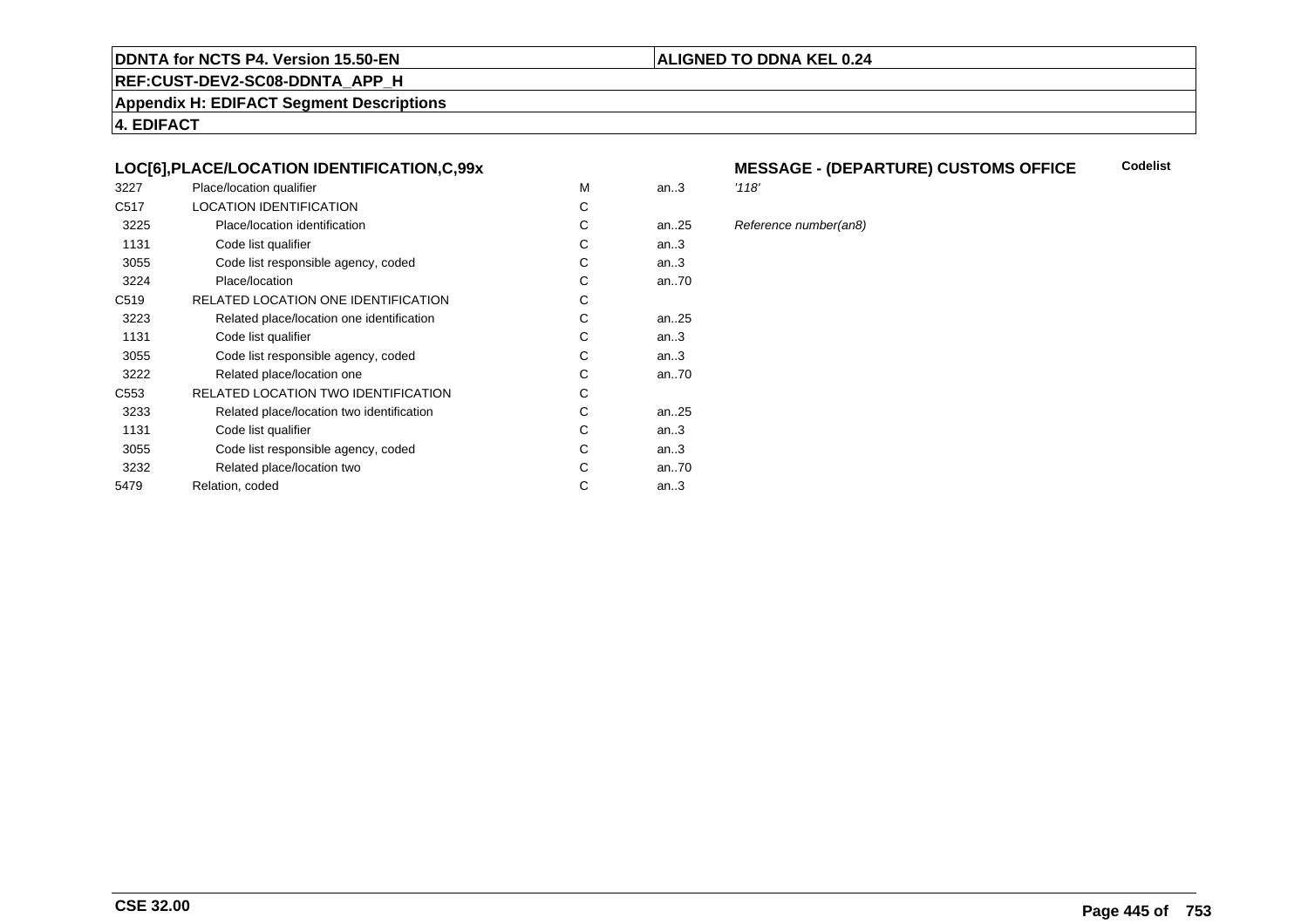# **REF:CUST-DEV2-SC08-DDNTA\_APP\_H**

**Appendix H: EDIFACT Segment Descriptions**

**4. EDIFACT**

| NAD[9], NAME AND ADDRESS, C, 9x |                                     |   |         | <b>MESSAGE - (PRINCIPAL) TRADER</b> | <b>Codelist</b> |
|---------------------------------|-------------------------------------|---|---------|-------------------------------------|-----------------|
| 3035                            | Party qualifier                     | м | an.3    | 'AF'                                |                 |
| C082                            | PARTY IDENTIFICATION DETAILS        | С |         |                                     |                 |
| 3039                            | Party id. identification            | М | an35    | TIN(an17)                           |                 |
| 1131                            | Code list qualifier                 | С | an.3    |                                     |                 |
| 3055                            | Code list responsible agency, coded | С | an.3    |                                     |                 |
| C058                            | <b>NAME AND ADDRESS</b>             | С |         |                                     |                 |
| 3124                            | Name and address line               | М | an35    |                                     |                 |
| 3124                            | Name and address line               | С | an35    |                                     |                 |
| 3124                            | Name and address line               | С | an35    |                                     |                 |
| 3124                            | Name and address line               | C | an35    |                                     |                 |
| 3124                            | Name and address line               | C | an35    |                                     |                 |
| C080                            | PARTY NAME                          | С |         |                                     |                 |
| 3036                            | Party name                          | M | an35    | Name(an35)                          |                 |
| 3036                            | Party name                          | С | an35    | Holder ID TIR(an17)                 |                 |
| 3036                            | Party name                          | C | an35    |                                     |                 |
| 3036                            | Party name                          | C | an35    |                                     |                 |
| 3036                            | Party name                          | С | an35    |                                     |                 |
| 3045                            | Party name format, coded            | C | an.3    |                                     |                 |
| C059                            | <b>STREET</b>                       | C |         |                                     |                 |
| 3042                            | Street and number/p.o. box          | М | an35    | Street and number(an35)             |                 |
| 3042                            | Street and number/p.o. box          | С | an35    |                                     |                 |
| 3042                            | Street and number/p.o. box          | C | an35    |                                     |                 |
| 3042                            | Street and number/p.o. box          | С | an35    |                                     |                 |
| 3164                            | City name                           | C | an35    | City(an35)                          |                 |
| 3229                            | Country sub-entity identification   | C | an.9    | NAD LNG(a2)                         | 12              |
| 3251                            | Postcode identification             | C | an. $9$ | Postal code(an9)                    |                 |
| 3207                            | Country, coded                      | C | an.3    | Country code(a2)                    | 8               |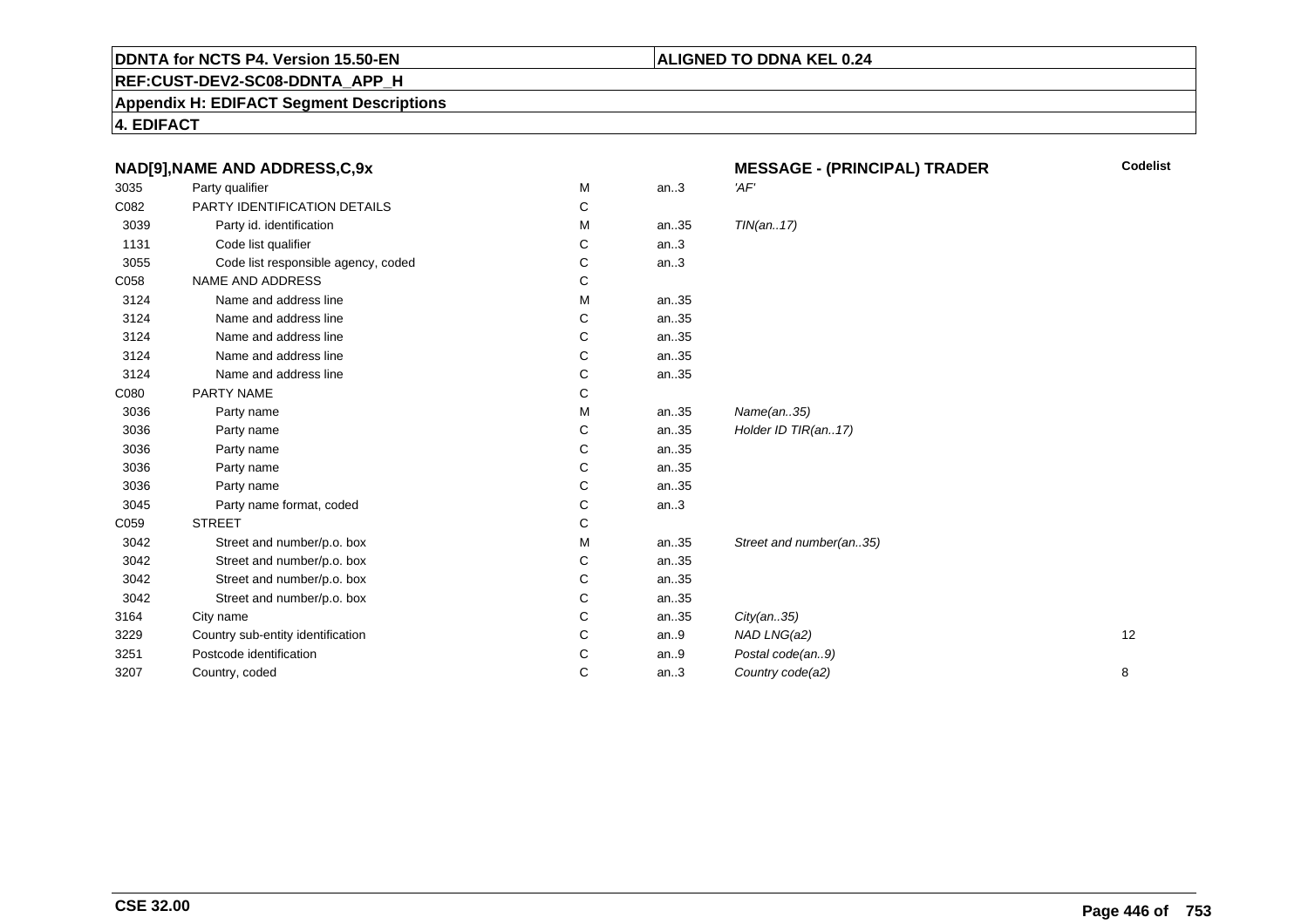#### **REF:CUST-DEV2-SC08-DDNTA\_APP\_H**

#### **Appendix H: EDIFACT Segment Descriptions**

### **4. EDIFACT**

## **RFF[12],REFERENCE,C,999x**

| C506 | <b>REFERENCE</b>         | М |        |       |
|------|--------------------------|---|--------|-------|
| 1153 | Reference qualifier      | М | an $3$ | 'ABE' |
| 1154 | Reference number         | С | an35   | Refer |
| 1156 | Line number              | С | an6    |       |
| 4000 | Reference version number | С | an35   |       |
|      |                          |   |        |       |

**MESSAGE - HEADER**

**R** Codelist

Reference number(an..22)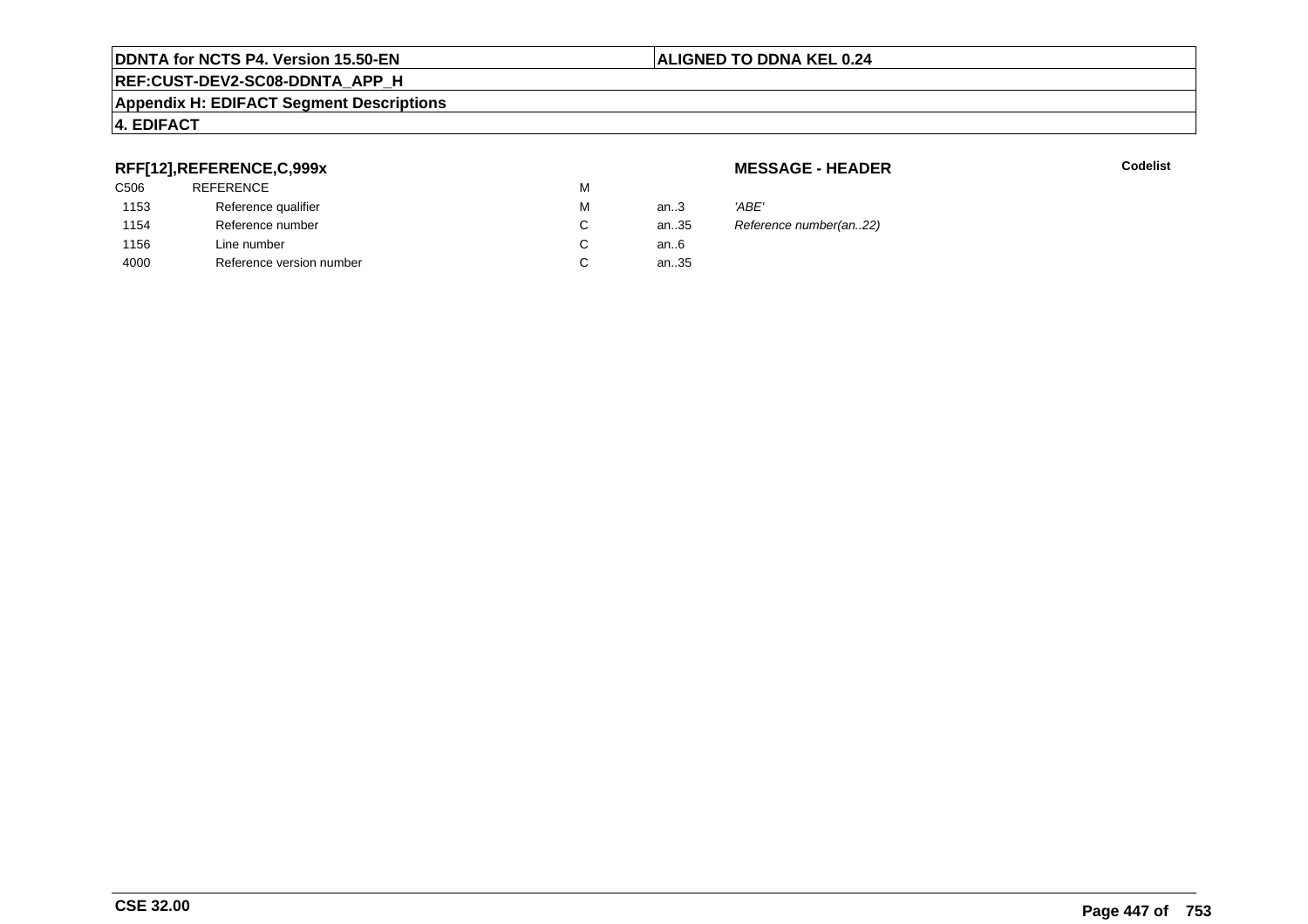### **REF:CUST-DEV2-SC08-DDNTA\_APP\_H**

#### **Appendix H: EDIFACT Segment Descriptions**

## **4. EDIFACT**

## **RFF[12],REFERENCE,C,999x**

| C506 | REFERENCE                | M |        |
|------|--------------------------|---|--------|
| 1153 | Reference qualifier      | М | an $3$ |
| 1154 | Reference number         |   | an35   |
| 1156 | Line number              |   | an6    |
| 4000 | Reference version number |   | an35   |
|      |                          |   |        |

**MESSAGE**

**Codelist** Codelist

 an..3 'AGO' Original message identification(an..14)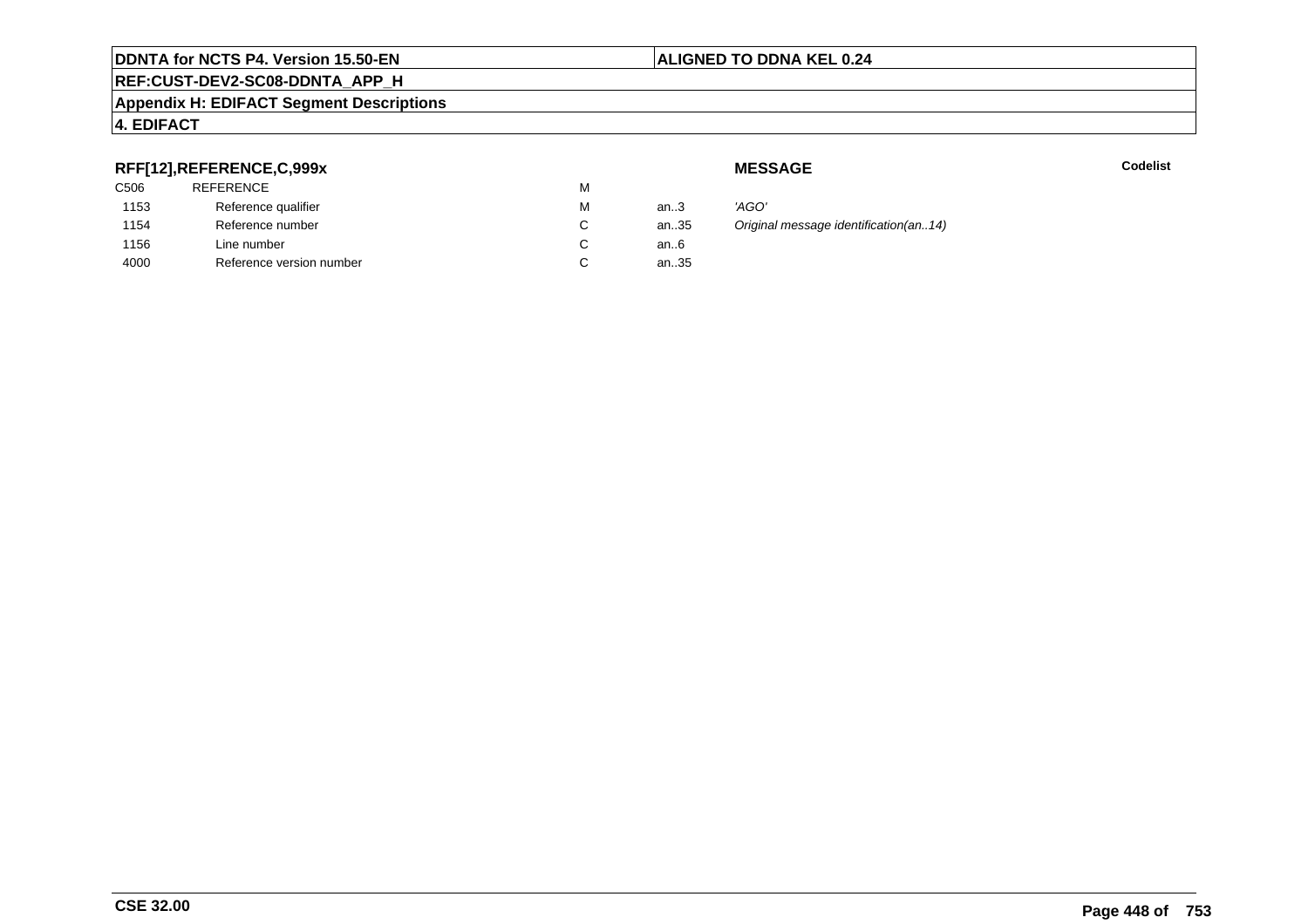## **ALIGNED TO DDNA KEL 0.24**

# **REF:CUST-DEV2-SC08-DDNTA\_APP\_H**

#### **Appendix H: EDIFACT Segment Descriptions**

#### **4. EDIFACT**

## **UNT[52],MESSAGE TRAILER,M,1x**

| 0074 | Number of segments in the message |  |
|------|-----------------------------------|--|
| 0062 | Message reference number          |  |

**MESSAGE**<br>M n.6 <sup>'--</sup> Number of s **Codelist** M carried manufacturer of segments in the message'<br>Carried manufacturer in the message's M an..14 Message identification(an..14)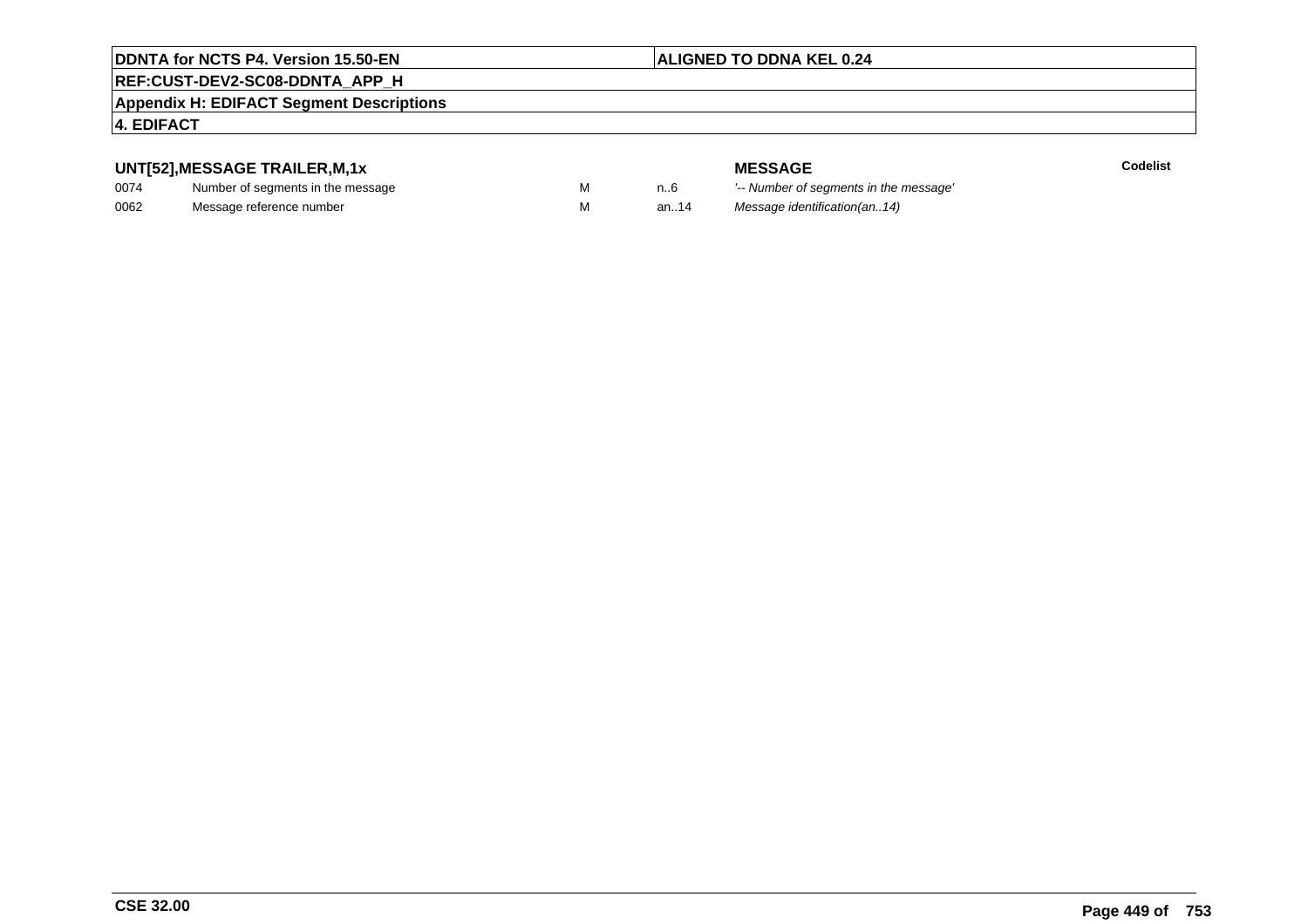#### **ALIGNED TO DDNA KEL 0.24**

# **REF:CUST-DEV2-SC08-DDNTA\_APP\_H**

**Appendix H: EDIFACT Segment Descriptions**

### **4. EDIFACT**

## **UNZ[53],INTERCHANGE TRAILER,M,1x**

| 0036 | Interchange control count     |  |
|------|-------------------------------|--|
| 0020 | Interchange control reference |  |

**MESSAGE**<br>M n.6 <sup>1-</sup>- Interchange

M 1..6 <sup>'--</sup> Interchange control count'<br>M 3n..14 Interchange control reference Interchange control reference(an..14)

**E** Codelist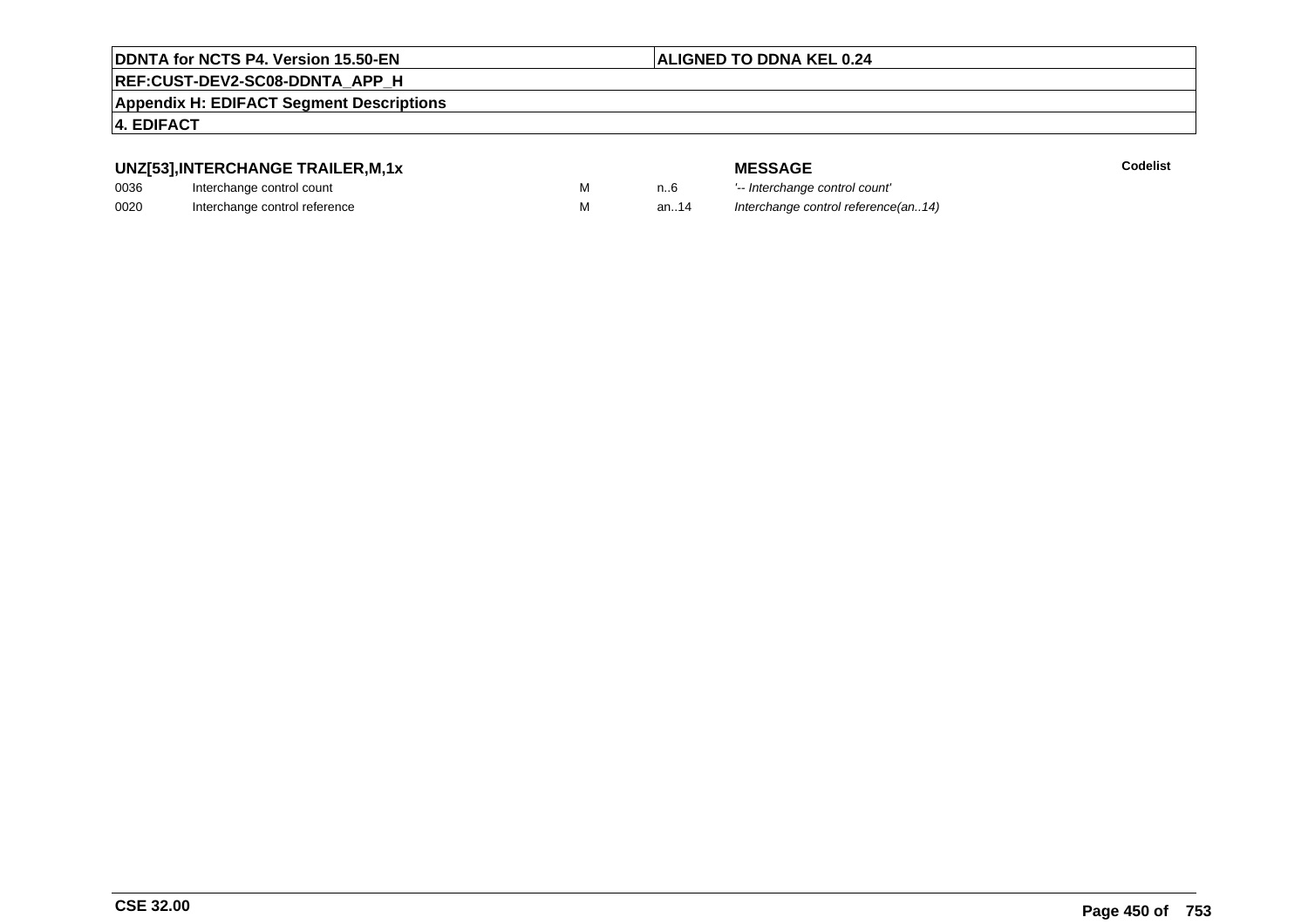# **REF:CUST-DEV2-SC08-DDNTA\_APP\_H**

**Appendix H: EDIFACT Segment Descriptions**

**4. EDIFACT**

# **GENRAL**

|      | UNB[0], INTERCHANGE HEADER, M, 1x        |    |         | <b>MESSAGE</b>                                | Codelist |
|------|------------------------------------------|----|---------|-----------------------------------------------|----------|
| S001 | <b>SYNTAX IDENTIFIER</b>                 | М  |         |                                               |          |
| 0001 | Syntax identifier                        | м  | a4      | Syntax identifier(a4)                         | 21       |
| 0002 | Syntax version number                    | М  | n1      | Syntax version number(n1)                     | 22       |
| S002 | <b>INTERCHANGE SENDER</b>                | М  |         |                                               |          |
| 0004 | Sender identification                    | м  | an35    | Message sender(an35)                          |          |
| 0007 | Identification code qualifier            | С  | an.4    | Sender identification code qualifier(an4)     |          |
| 0008 | Address for reverse routing              | C  | an14    |                                               |          |
| S003 | <b>INTERCHANGE RECIPIENT</b>             | м  |         |                                               |          |
| 0010 | Recipient identification                 | М  | an35    | Message recipient(an35)                       |          |
| 0007 | Identification code qualifier            | C  | an. $4$ | Recipient identification code qualifier(an4)  |          |
| 0014 | Routing address                          | С  | an14    |                                               |          |
| S004 | DATE/TIME OF PREPARATION                 | М  |         |                                               |          |
| 0017 | Date                                     | м  | n6      | Date of preparation(n6)                       |          |
| 0019 | Time                                     | м  | n4      | Time of preparation( $n4$ )                   |          |
| 0020 | Interchange control reference            | М  | an14    | Interchange control reference(an14)           |          |
| S005 | RECIPIENTS REFERENCE, PASSWORD           | C  |         |                                               |          |
| 0022 | Recipient's reference/password           | м  | an14    | Recipient's reference/password(an14)          |          |
| 0025 | Recipient's reference/password qualifier | C. | an2     | Recipient's reference/password qualifier(an2) |          |
| 0026 | Application reference                    | C  | an14    | Application reference(an14)                   |          |
| 0029 | Processing priority code                 | C  | a1      | Priority(a1)                                  |          |
| 0031 | Acknowledgement request                  | C  | n1      | Acknowledgement request(n1)                   | 27       |
| 0032 | Communications agreement id.             | С  | an35    | Communications agreement id(an35)             |          |
| 0035 | <b>Test indicator</b>                    | С  | n1      | Test indicator(n1)                            | 27       |
|      |                                          |    |         |                                               |          |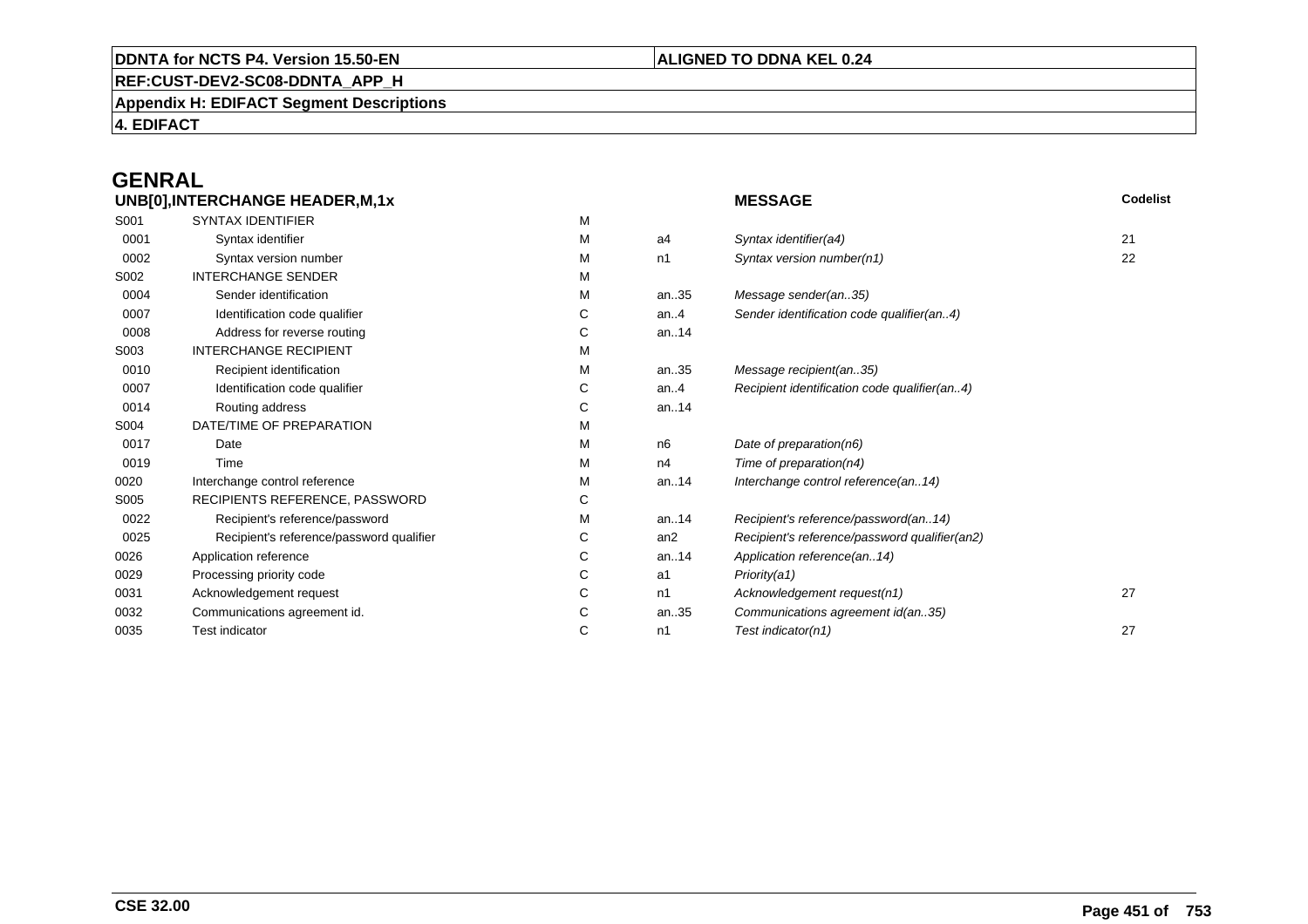#### **REF:CUST-DEV2-SC08-DDNTA\_APP\_H**

#### **Appendix H: EDIFACT Segment Descriptions**

#### **4. EDIFACT**

#### **UNH[1],MESSAGE HEADER,M,1xx** MESSAGE **Codelist** Codelist 0062 Message reference number <sup>M</sup> an..14 Message identification(an..14) S009 MESSAGE IDENTIFIERR M M 0065Message type Message version number and the Message version number and the Message of Message Message Message M an..6 'GENRAL'<br>an..3 'D' 0052 Message version number <sup>M</sup>an..3 '*D'*<br>an..3 '96*B'* 0054Message release number Message release number Message of the Message of the Message of Message of Message of Me<br>
Message release number of Message of Message of Message of Message of Message of Message of Message of Messag an..3 '96B'<br>an..2 'UN' 0051Controlling agency<br>
Association assigned code<br>
C an..2<br>an..6 0057Association assigned code **C** C<br>
mmon Access Reference **C** C an..6 Message type(an..6)<br>an..35 Common access reference(an..35) 0068Common Access Reference C<br>
STATUS OF THE TRANSFER
C Common access reference(an..35) S010 STATUS OF THE TRANSFERR C 0070Sequence of transfers M<br>
First and last transfer C n..2 Message sequence number(n..2)<br>a1 First and last transfer(a1) 0073First and last transfer First and last transfer(a1) 28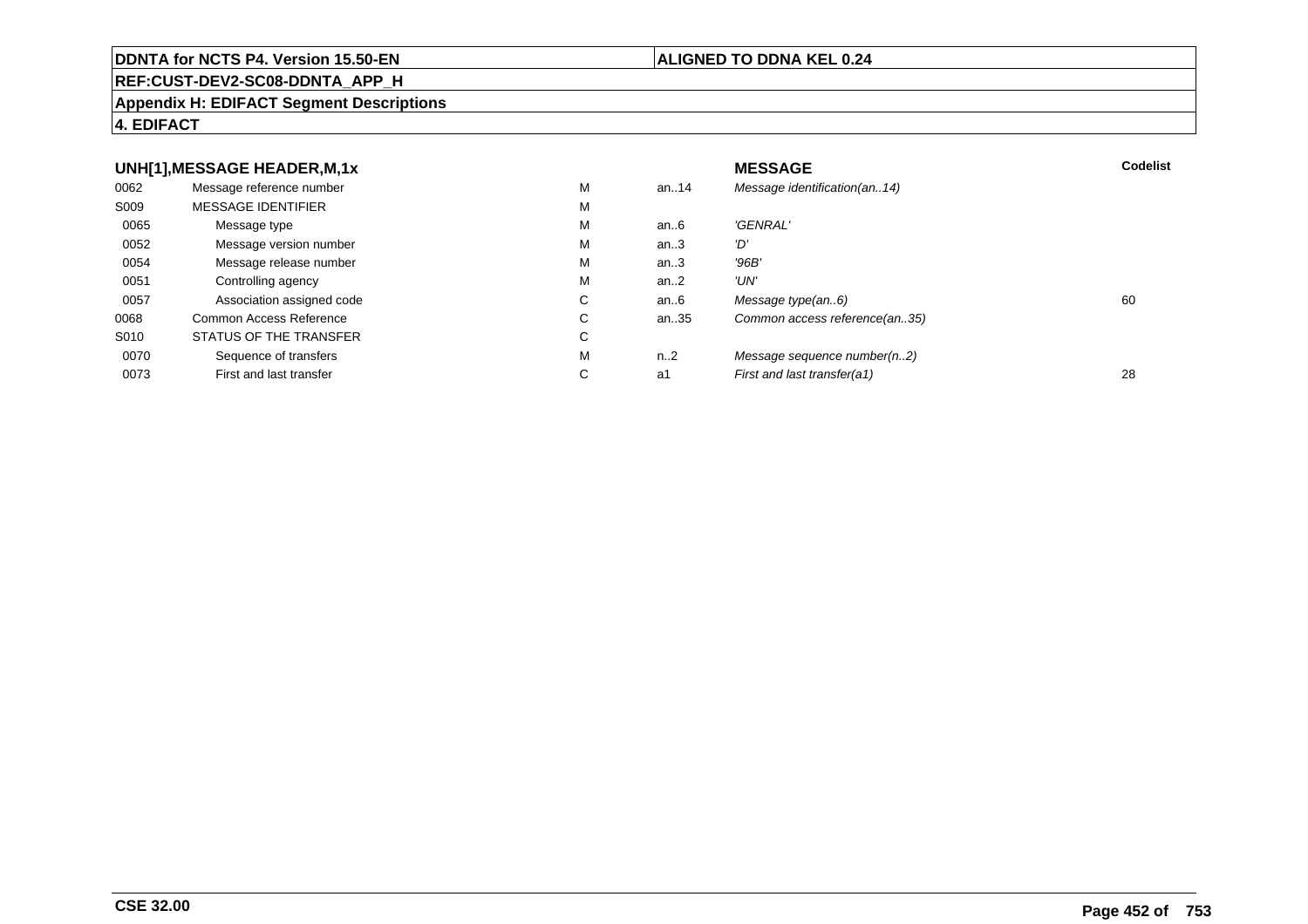#### **ALIGNED TO DDNA KEL 0.24**

**MESSAGE**

**REF:CUST-DEV2-SC08-DDNTA\_APP\_H**

**Appendix H: EDIFACT Segment Descriptions**

**4. EDIFACT**

### **BGM[2],BEGINNING OF MESSAGE,M,1x**

| C <sub>0</sub> 02 | DOCUMENT/MESSAGE NAME               | С |        |      |
|-------------------|-------------------------------------|---|--------|------|
| 1001              | Document/message name, coded        | С | an $3$ |      |
| 1131              | Code list qualifier                 | С | an.3   |      |
| 3055              | Code list responsible agency, coded | С | an.3   |      |
| 1000              | Document/message name               | С | an35   |      |
| C <sub>106</sub>  | DOCUMENT/MESSAGE IDENTIFICATION     | С |        |      |
| 1004              | Document/message number             | С | an35   |      |
| 1056              | Version                             | С | an.9   |      |
| 1060              | <b>Revision number</b>              | С | an.6   |      |
| 1225              | Message function, coded             | С | an.3   | '51' |
| 4343              | Response type, coded                | С | an.3   |      |
|                   |                                     |   |        |      |

**Codelist** Codelist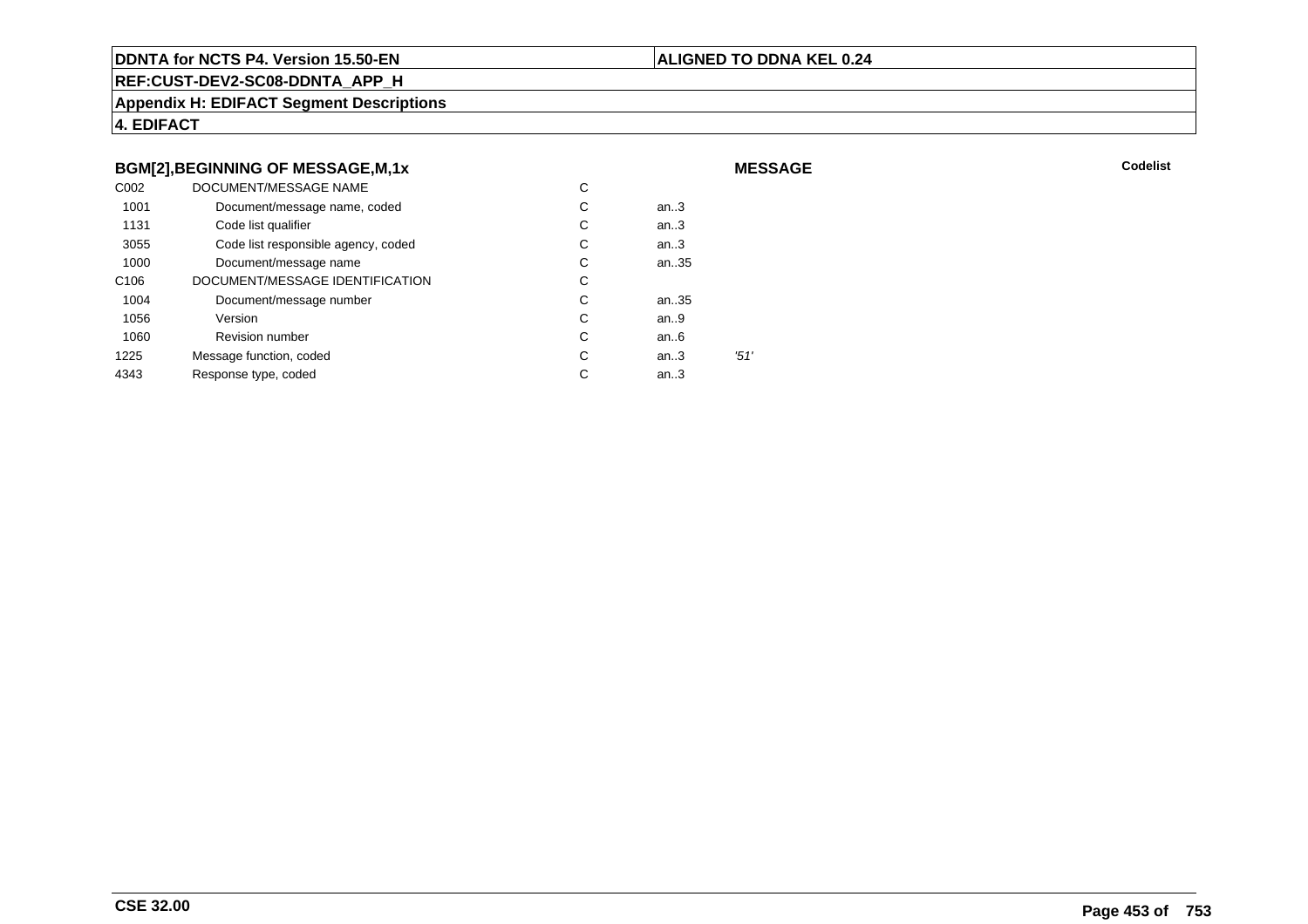#### **REF:CUST-DEV2-SC08-DDNTA\_APP\_H**

#### **Appendix H: EDIFACT Segment Descriptions**

# **4. EDIFACT**

## **RFF[4],REFERENCE,C,10x**

| 'ABB' |
|-------|
| Trade |
| Trade |
|       |
|       |

# **MESSAGE - CTL\_CONTROL**

**Codelist**

| М                        | an3           | 'ABB'                      |  |
|--------------------------|---------------|----------------------------|--|
| C                        | an35          | Trader authorised TIR(n1)  |  |
| C.                       | an6           | Trader authorised NCTS(n1) |  |
| $\overline{\phantom{0}}$ | $\sim$ $\sim$ |                            |  |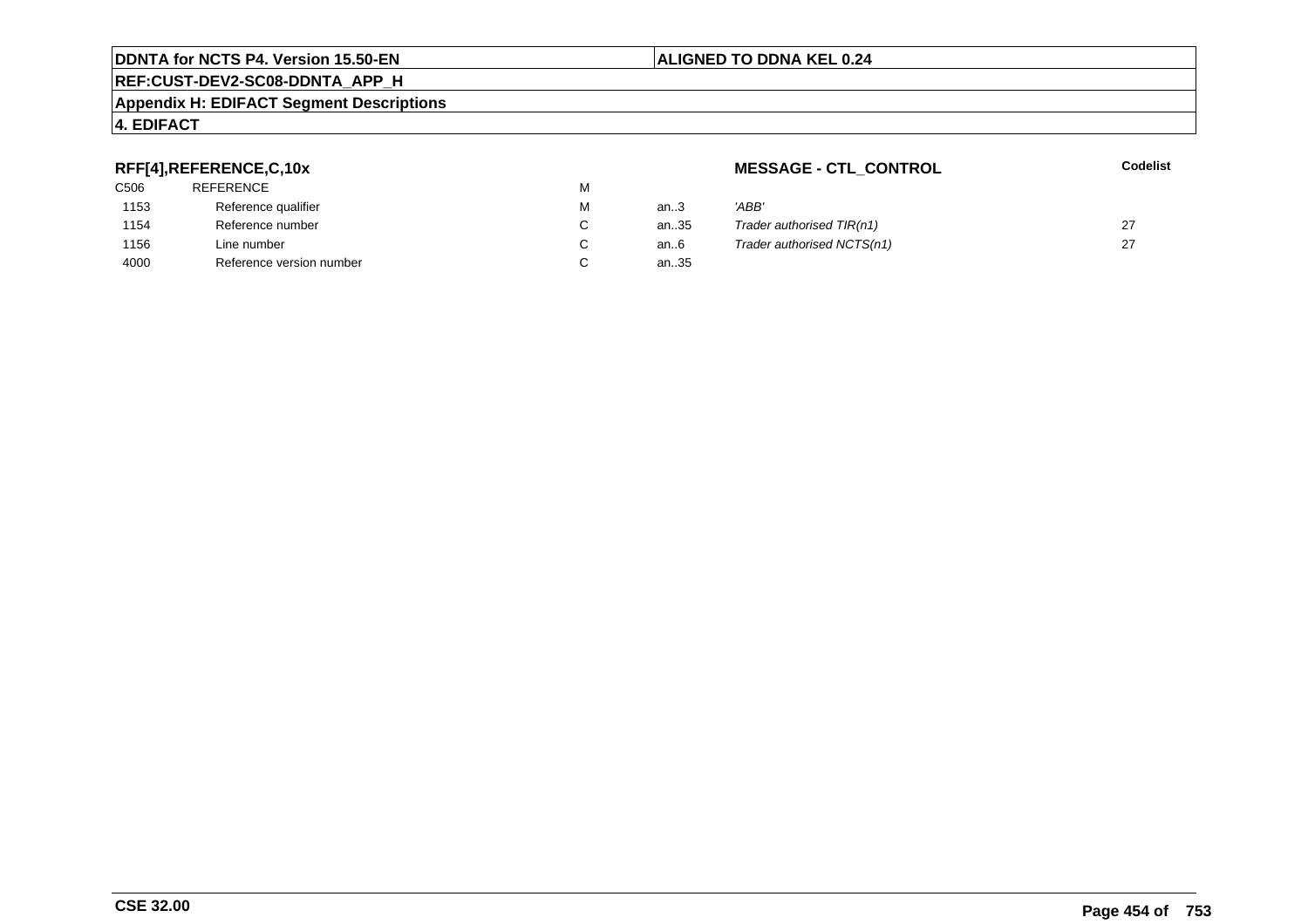# **REF:CUST-DEV2-SC08-DDNTA\_APP\_H**

#### **Appendix H: EDIFACT Segment Descriptions**

# **4. EDIFACT**

## **RFF[4],REFERENCE,C,10x**

| C506 | REFERENCE                | м |      |                       |
|------|--------------------------|---|------|-----------------------|
| 1153 | Reference qualifier      | M | an.3 | 'ABB'                 |
| 1154 | Reference number         |   | an35 |                       |
| 1156 | Line number              |   | an6  |                       |
| 4000 | Reference version number | ັ | an35 | Trader authorised(n1) |

## **MESSAGE - CTL\_CONTROL**

**Codelist**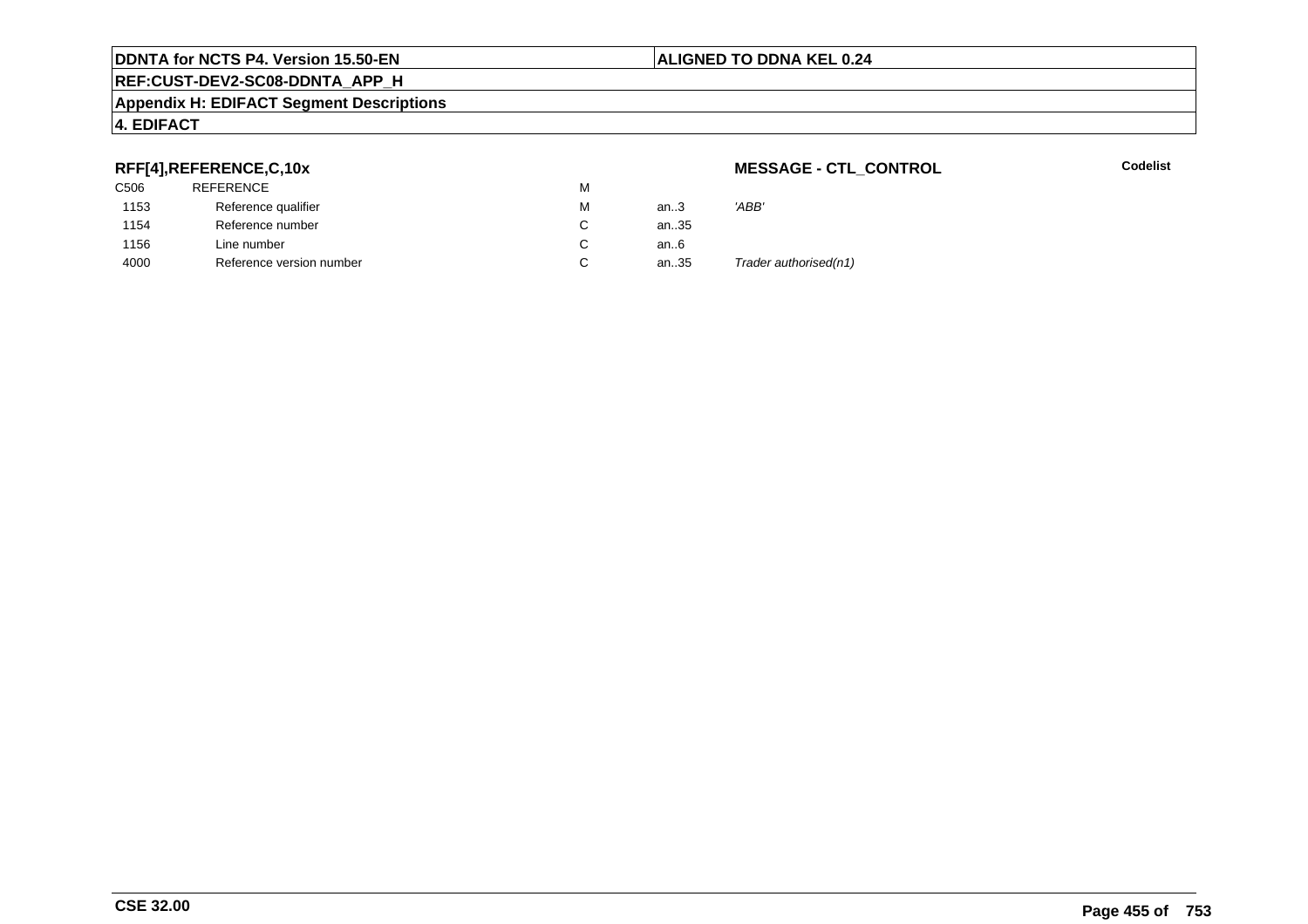#### **REF:CUST-DEV2-SC08-DDNTA\_APP\_H**

**Appendix H: EDIFACT Segment Descriptions**

**4. EDIFACT**

### **NAD[6],NAME AND ADDRESS,C,2x**

| 3035 | Party qualifier                     | M | an.3 | 'DS' |
|------|-------------------------------------|---|------|------|
| C082 | <b>PARTY IDENTIFICATION DETAILS</b> | C |      |      |
| 3039 | Party id. identification            | M | an35 | Refe |
| 1131 | Code list qualifier                 | C | an.3 |      |
| 3055 | Code list responsible agency, coded | C | an.3 |      |
| C058 | <b>NAME AND ADDRESS</b>             | C |      |      |
| 3124 | Name and address line               | M | an35 |      |
| 3124 | Name and address line               | C | an35 |      |
| 3124 | Name and address line               | C | an35 |      |
| 3124 | Name and address line               | C | an35 |      |
| 3124 | Name and address line               | C | an35 |      |
| C080 | <b>PARTY NAME</b>                   | C |      |      |
| 3036 | Party name                          | M | an35 |      |
| 3036 | Party name                          | C | an35 |      |
| 3036 | Party name                          | C | an35 |      |
| 3036 | Party name                          | C | an35 |      |
| 3036 | Party name                          | C | an35 |      |
| 3045 | Party name format, coded            | C | an.3 |      |
| C059 | <b>STREET</b>                       | C |      |      |
| 3042 | Street and number/p.o. box          | M | an35 |      |
| 3042 | Street and number/p.o. box          | C | an35 |      |
| 3042 | Street and number/p.o. box          | C | an35 |      |
| 3042 | Street and number/p.o. box          | C | an35 |      |
| 3164 | City name                           | C | an35 |      |
| 3229 | Country sub-entity identification   | C | an.9 |      |
| 3251 | Postcode identification             | C | an.9 |      |
| 3207 | Country, coded                      | C | an.3 |      |
|      |                                     |   |      |      |

#### **MESSAGE - (DESTINATION) CUSTOMS OFFICE**<br>'DS' **Codelist**

**ALIGNED TO DDNA KEL 0.24**

Reference number(an8)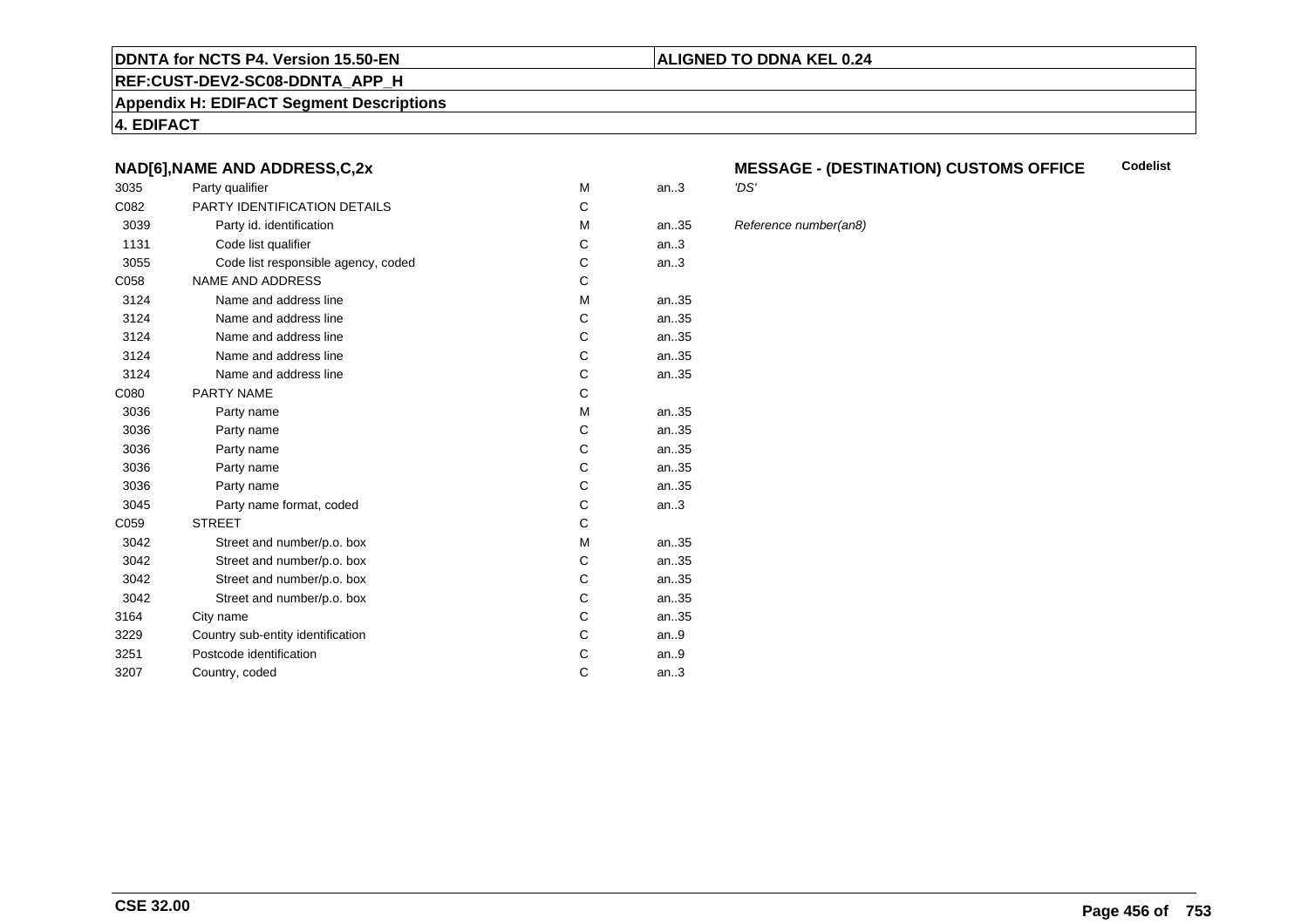#### **REF:CUST-DEV2-SC08-DDNTA\_APP\_H**

**Appendix H: EDIFACT Segment Descriptions**

**4. EDIFACT**

### **NAD[6],NAME AND ADDRESS,C,2x**

| 3035 | Party qualifier                     | M | an.3  | 'DP' |
|------|-------------------------------------|---|-------|------|
| C082 | PARTY IDENTIFICATION DETAILS        | C |       |      |
| 3039 | Party id. identification            | M | an.35 | Refe |
| 1131 | Code list qualifier                 | C | an.3  |      |
| 3055 | Code list responsible agency, coded | C | an.3  |      |
| C058 | <b>NAME AND ADDRESS</b>             | C |       |      |
| 3124 | Name and address line               | M | an35  |      |
| 3124 | Name and address line               | C | an.35 |      |
| 3124 | Name and address line               | C | an35  |      |
| 3124 | Name and address line               | C | an35  |      |
| 3124 | Name and address line               | C | an35  |      |
| C080 | <b>PARTY NAME</b>                   | C |       |      |
| 3036 | Party name                          | М | an35  |      |
| 3036 | Party name                          | C | an35  |      |
| 3036 | Party name                          | C | an35  |      |
| 3036 | Party name                          | C | an35  |      |
| 3036 | Party name                          | C | an35  |      |
| 3045 | Party name format, coded            | C | an.3  |      |
| C059 | <b>STREET</b>                       | C |       |      |
| 3042 | Street and number/p.o. box          | м | an35  |      |
| 3042 | Street and number/p.o. box          | C | an35  |      |
| 3042 | Street and number/p.o. box          | C | an35  |      |
| 3042 | Street and number/p.o. box          | C | an35  |      |
| 3164 | City name                           | C | an35  |      |
| 3229 | Country sub-entity identification   | C | an.9  |      |
| 3251 | Postcode identification             | C | an.9  |      |
| 3207 | Country, coded                      | C | an.3  |      |
|      |                                     |   |       |      |

#### **MESSAGE - (DEPARTURE) CUSTOMS OFFICECodelist**

**ALIGNED TO DDNA KEL 0.24**

Reference number(an8)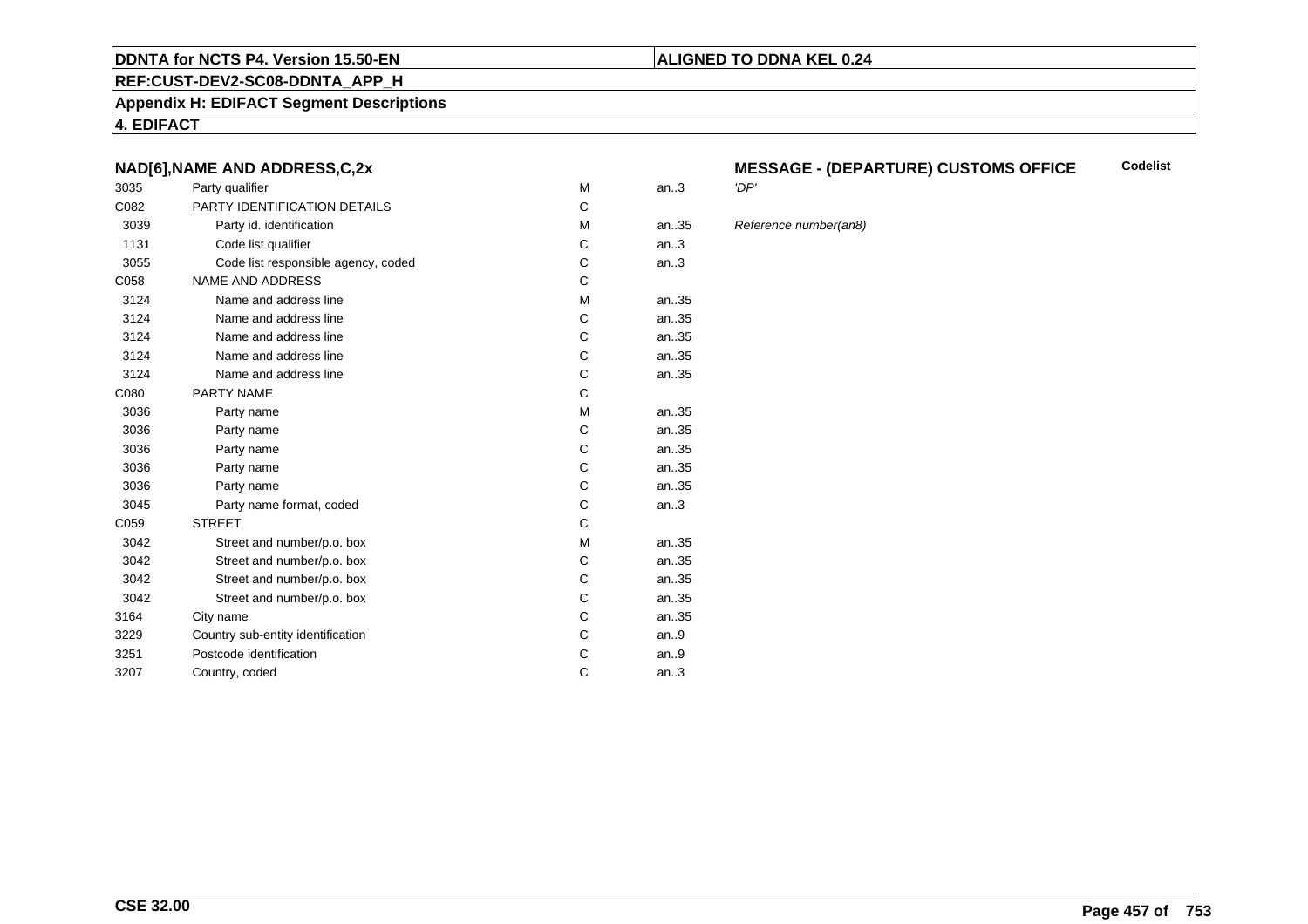# **REF:CUST-DEV2-SC08-DDNTA\_APP\_H**

#### **Appendix H: EDIFACT Segment Descriptions**

|                  | FTX[12], FREE TEXT, C, 100x         |    |      | <b>MESSAGE - (ACTUAL CONSIGNEE) TRADER</b> | <b>Codelist</b> |
|------------------|-------------------------------------|----|------|--------------------------------------------|-----------------|
| 4451             | Text subject qualifier              | м  | an.3 | 'AUT'                                      |                 |
| 4453             | Text function, coded                | С  | an.3 | Country code(a2)                           | 8               |
| C <sub>107</sub> | <b>TEXT REFERENCE</b>               | С  |      |                                            |                 |
| 4441             | Free text identification            | М  | an17 | TIN(an17)                                  |                 |
| 1131             | Code list qualifier                 | С  | an.3 |                                            |                 |
| 3055             | Code list responsible agency, coded | C  | an.3 |                                            |                 |
| C108             | <b>TEXT LITERAL</b>                 | С  |      |                                            |                 |
| 4440             | Free text                           | C. | an70 | Name(an35)                                 |                 |
| 4440             | Free text                           | C. | an70 | Street and number(an35)                    |                 |
| 4440             | Free text                           | C  | an70 | City(an35)                                 |                 |
| 4440             | Free text                           | C  | an70 | Postal code(an9)                           |                 |
| 4440             | Free text                           | C  | an70 |                                            |                 |
| 3453             | Language, coded                     | С  | an.3 | NAD LNG(a2)                                | 12              |

# **4. EDIFACT**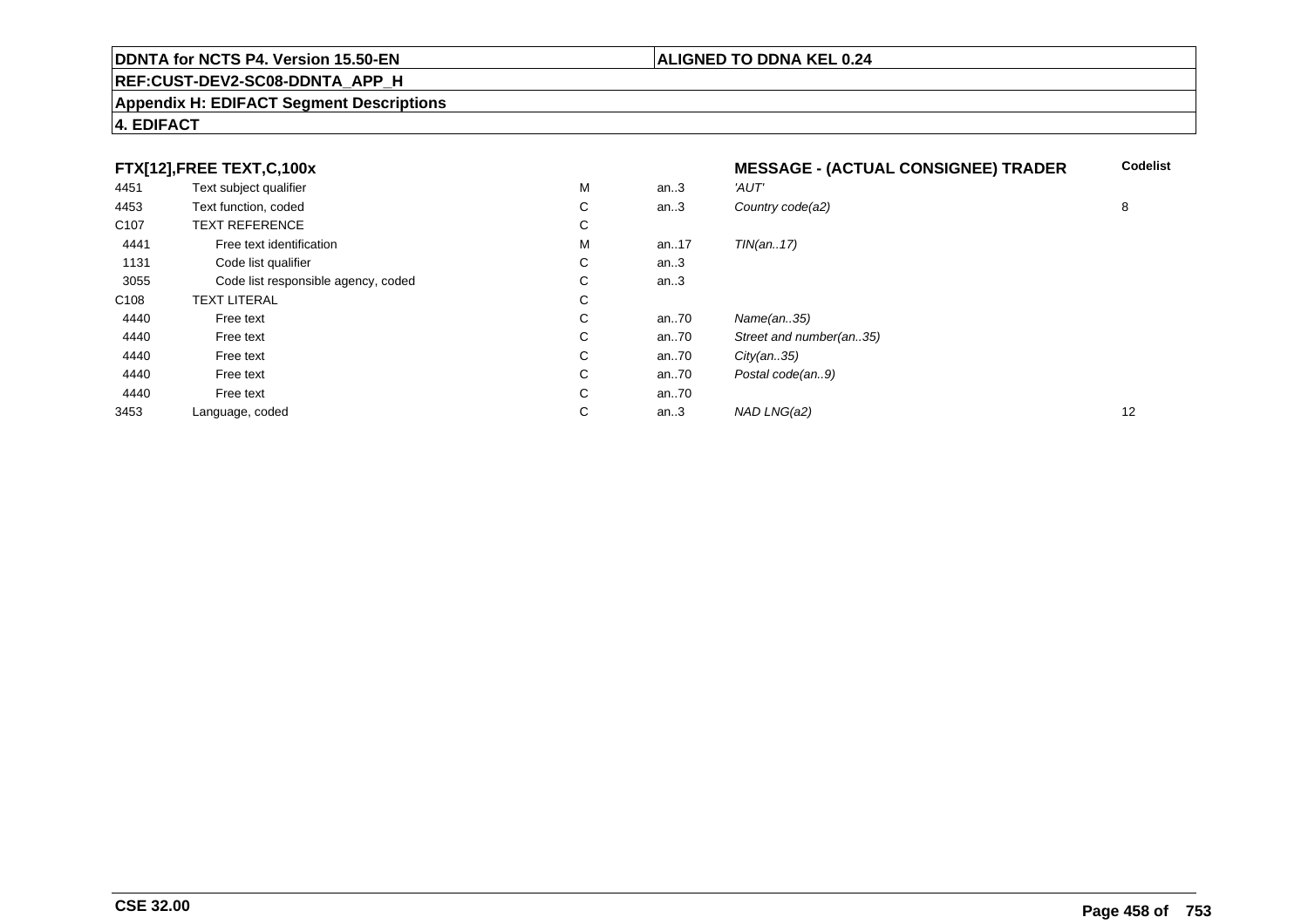# **REF:CUST-DEV2-SC08-DDNTA\_APP\_H**

#### **Appendix H: EDIFACT Segment Descriptions**

# **4. EDIFACT**

## **FTX[12],FREE TEXT,C,100x**

|  | MESSAGE - (AUTHORISED CONSIGNEE) TRADER Codelist |  |
|--|--------------------------------------------------|--|
|  |                                                  |  |

| 4451             | Text subject qualifier              | M            | an.3 | 'AUT'                   |    |
|------------------|-------------------------------------|--------------|------|-------------------------|----|
| 4453             | Text function, coded                | C            | an.3 | Country code(a2)        | 8  |
| C <sub>107</sub> | <b>TEXT REFERENCE</b>               | C            |      |                         |    |
| 4441             | Free text identification            | м            | an17 | TIN(an17)               |    |
| 1131             | Code list qualifier                 | C            | an.3 |                         |    |
| 3055             | Code list responsible agency, coded | C.           | an.3 |                         |    |
| C108             | <b>TEXT LITERAL</b>                 | C            |      |                         |    |
| 4440             | Free text                           | $\mathsf{C}$ | an70 | Name(an35)              |    |
| 4440             | Free text                           | C            | an70 | Street and number(an35) |    |
| 4440             | Free text                           | C            | an70 | City(an35)              |    |
| 4440             | Free text                           | $\mathsf{C}$ | an70 | Postal code(an9)        |    |
| 4440             | Free text                           | $\mathsf{C}$ | an70 |                         |    |
| 3453             | Language, coded                     | С            | an.3 | NAD LNG(a2)             | 12 |
|                  |                                     |              |      |                         |    |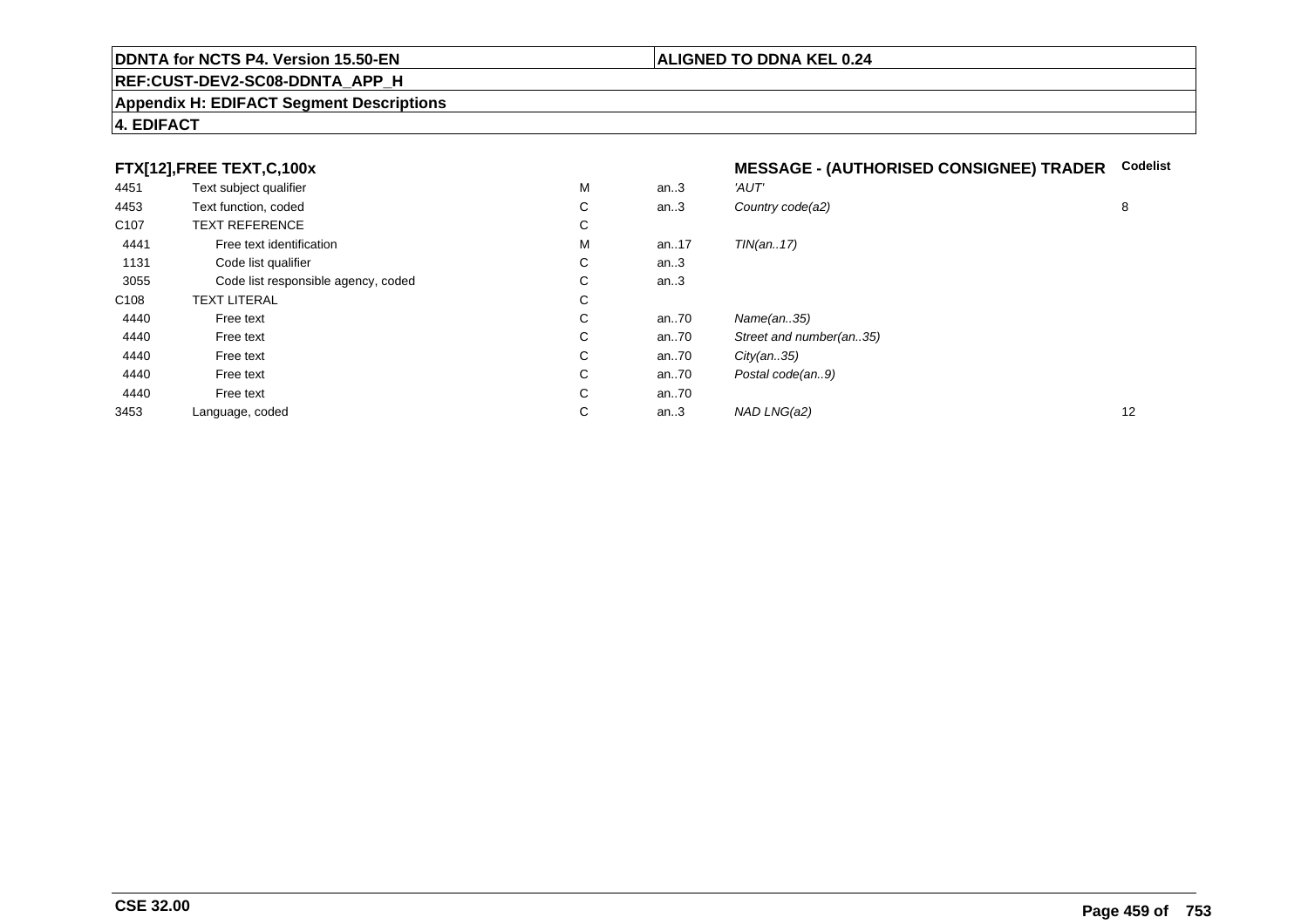#### **REF:CUST-DEV2-SC08-DDNTA\_APP\_H**

#### **Appendix H: EDIFACT Segment Descriptions**

#### **4. EDIFACT**

# **FTX[12],FREE TEXT,C,100x**

| 4451             | Text subject qualifier              | M | an.3 | 'AUT' |
|------------------|-------------------------------------|---|------|-------|
| 4453             | Text function, coded                | С | an.3 |       |
| C <sub>107</sub> | <b>TEXT REFERENCE</b>               | С |      |       |
| 4441             | Free text identification            | M | an17 |       |
| 1131             | Code list qualifier                 | C | an.3 |       |
| 3055             | Code list responsible agency, coded | C | an.3 |       |
| C <sub>108</sub> | <b>TEXT LITERAL</b>                 | С |      |       |
| 4440             | Free text                           | C | an70 |       |
| 4440             | Free text                           | C | an70 |       |
| 4440             | Free text                           | C | an70 |       |
| 4440             | Free text                           | C | an70 |       |
| 4440             | Free text                           | C | an70 |       |
| 3453             | Language, coded                     | C | an.3 |       |
|                  |                                     |   |      |       |

#### **MESSAGE - (AUTHORISED CONSIGNEE) TRADER - AUTHORISED GOODS LOCATION - AUTHORISEDGOODS LOCATION LSDCodelist**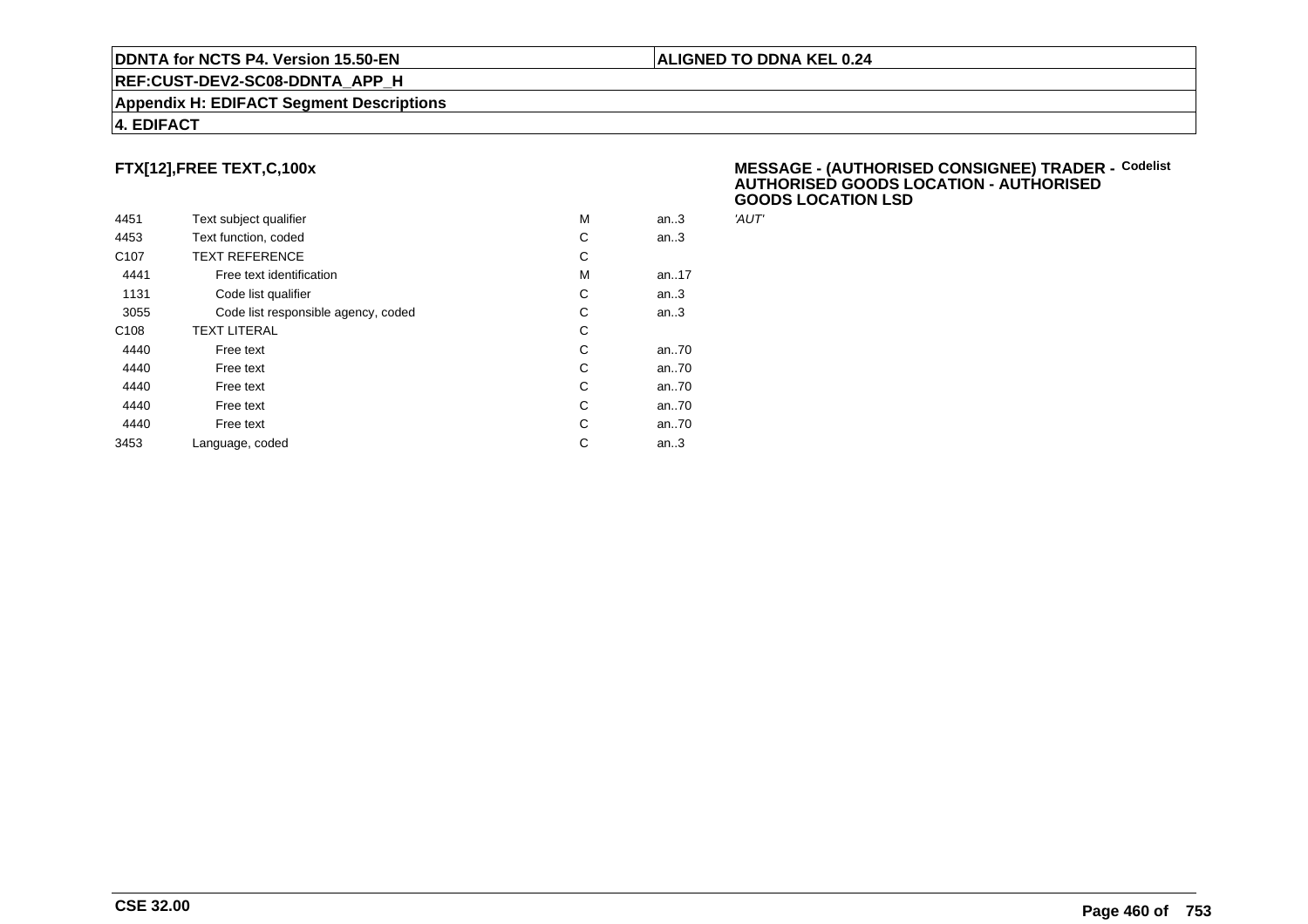#### **REF:CUST-DEV2-SC08-DDNTA\_APP\_H**

#### **Appendix H: EDIFACT Segment Descriptions**

## **4. EDIFACT**

## **FTX[12],FREE TEXT,C,100x**

| 4451             | Text subject qualifier              | M | an.3 | 'AUT'               |
|------------------|-------------------------------------|---|------|---------------------|
| 4453             | Text function, coded                | C | an.3 |                     |
| C <sub>107</sub> | <b>TEXT REFERENCE</b>               | С |      |                     |
| 4441             | Free text identification            | M | an17 |                     |
| 1131             | Code list qualifier                 | С | an.3 |                     |
| 3055             | Code list responsible agency, coded | С | an.3 |                     |
| C <sub>108</sub> | <b>TEXT LITERAL</b>                 | С |      |                     |
| 4440             | Free text                           | C | an70 |                     |
| 4440             | Free text                           | C | an70 |                     |
| 4440             | Free text                           | C | an70 |                     |
| 4440             | Free text                           | C | an70 |                     |
| 4440             | Free text                           | C | an70 | Holder ID TIR(an17) |
| 3453             | Language, coded                     | C | an.3 |                     |
|                  |                                     |   |      |                     |

# **MESSAGE - (AUTHORISED CONSIGNEE) TRADER Codelist**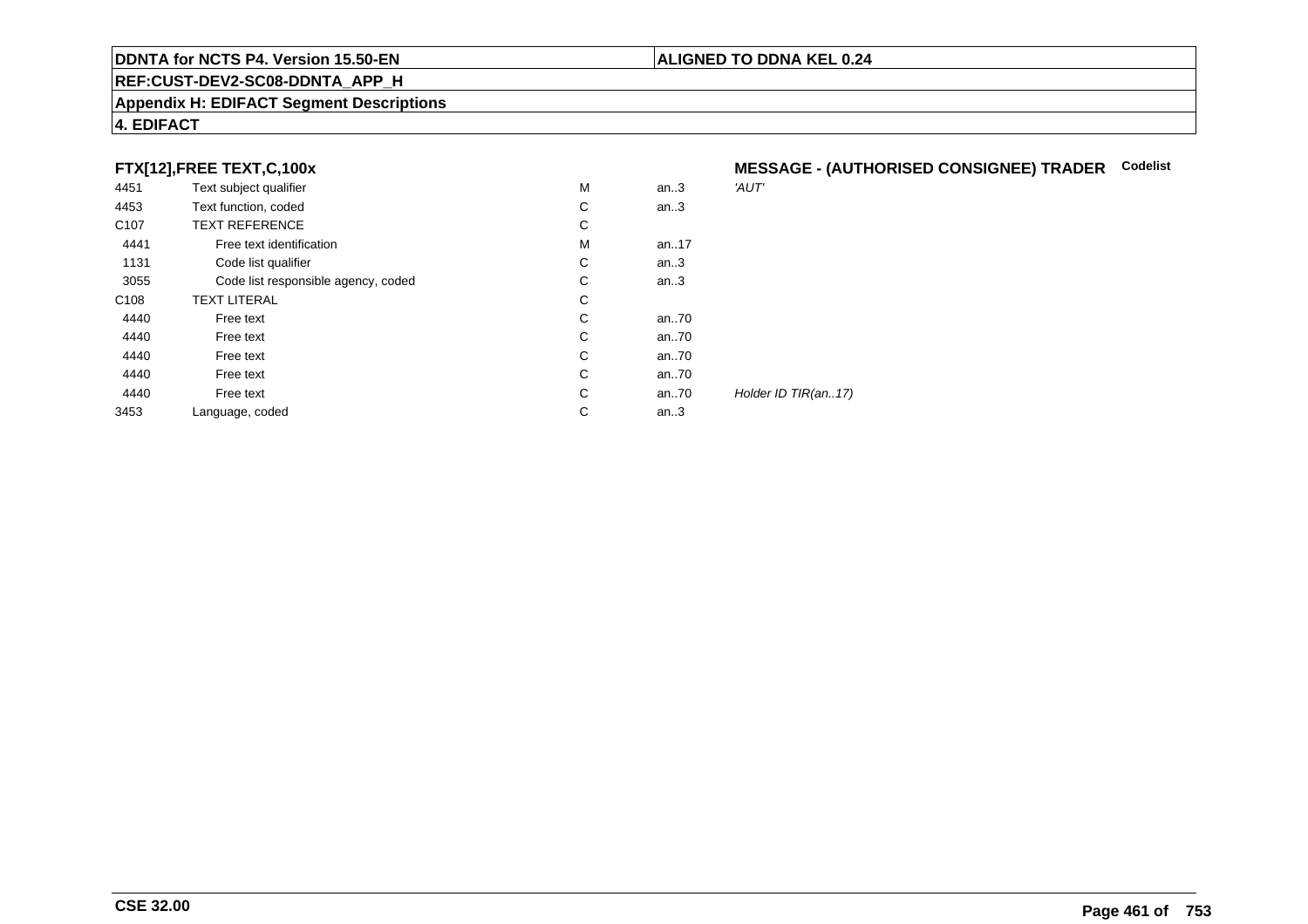#### **REF:CUST-DEV2-SC08-DDNTA\_APP\_H**

**Appendix H: EDIFACT Segment Descriptions**

#### **4. EDIFACT**

### **NAD[13],NAME AND ADDRESS,C,100x**

| 3035 | Party qualifier                     | M | an.3  | 'EE'  |
|------|-------------------------------------|---|-------|-------|
| C082 | PARTY IDENTIFICATION DETAILS        | C |       |       |
| 3039 | Party id. identification            | M | an.35 | Arriv |
| 1131 | Code list qualifier                 | C | an.3  |       |
| 3055 | Code list responsible agency, coded | C | an.3  |       |
| C058 | <b>NAME AND ADDRESS</b>             | C |       |       |
| 3124 | Name and address line               | M | an35  |       |
| 3124 | Name and address line               | C | an35  |       |
| 3124 | Name and address line               | C | an35  |       |
| 3124 | Name and address line               | C | an35  |       |
| 3124 | Name and address line               | C | an35  |       |
| C080 | PARTY NAME                          | C |       |       |
| 3036 | Party name                          | M | an35  |       |
| 3036 | Party name                          | C | an35  |       |
| 3036 | Party name                          | C | an35  |       |
| 3036 | Party name                          | C | an35  |       |
| 3036 | Party name                          | C | an35  |       |
| 3045 | Party name format, coded            | C | an.3  |       |
| C059 | <b>STREET</b>                       | C |       |       |
| 3042 | Street and number/p.o. box          | M | an35  |       |
| 3042 | Street and number/p.o. box          | C | an35  |       |
| 3042 | Street and number/p.o. box          | C | an35  |       |
| 3042 | Street and number/p.o. box          | C | an35  |       |
| 3164 | City name                           | C | an35  |       |
| 3229 | Country sub-entity identification   | C | an.9  |       |
| 3251 | Postcode identification             | С | an.9  |       |
| 3207 | Country, coded                      | C | an.3  |       |
|      |                                     |   |       |       |

#### **MESSAGE - (AUTHORISED CONSIGNEE) TRADER - AUTHORISED GOODS LOCATIONCodelist**

**ALIGNED TO DDNA KEL 0.24**

Arrival authorised location of goods(an..17)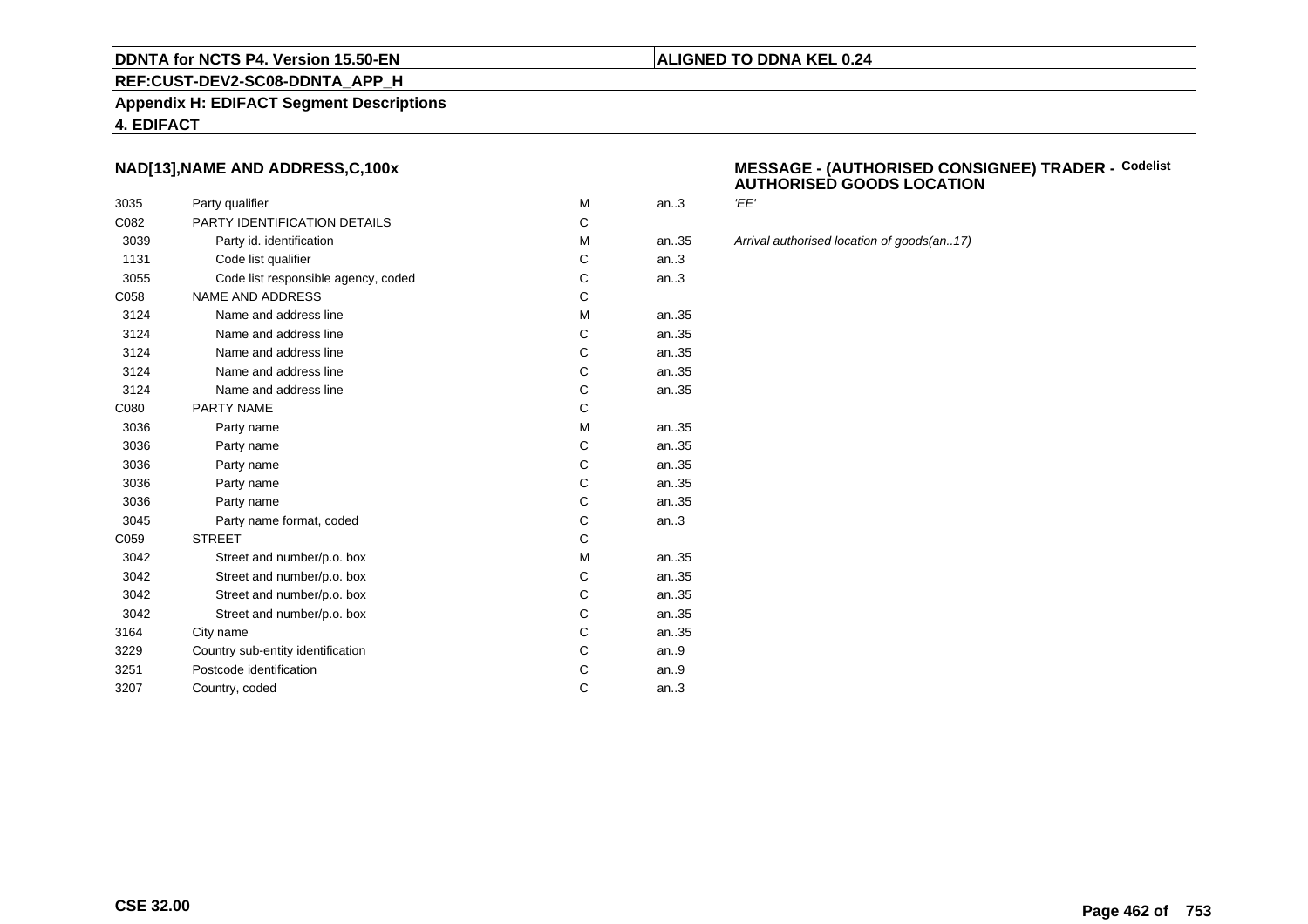#### **REF:CUST-DEV2-SC08-DDNTA\_APP\_H**

**Appendix H: EDIFACT Segment Descriptions**

#### **4. EDIFACT**

## **NAD[13],NAME AND ADDRESS,C,100x**

| 3035 | Party qualifier                     | м | an.3 | 'EE' |
|------|-------------------------------------|---|------|------|
| C082 | PARTY IDENTIFICATION DETAILS        | C |      |      |
| 3039 | Party id. identification            | м | an35 |      |
| 1131 | Code list qualifier                 | C | an.3 |      |
| 3055 | Code list responsible agency, coded | C | an.3 |      |
| C058 | <b>NAME AND ADDRESS</b>             | C |      |      |
| 3124 | Name and address line               | М | an35 |      |
| 3124 | Name and address line               | C | an35 |      |
| 3124 | Name and address line               | C | an35 |      |
| 3124 | Name and address line               | C | an35 |      |
| 3124 | Name and address line               | C | an35 |      |
| C080 | PARTY NAME                          | C |      |      |
| 3036 | Party name                          | M | an35 |      |
| 3036 | Party name                          | C | an35 |      |
| 3036 | Party name                          | C | an35 |      |
| 3036 | Party name                          | C | an35 |      |
| 3036 | Party name                          | C | an35 |      |
| 3045 | Party name format, coded            | C | an.3 |      |
| C059 | <b>STREET</b>                       | C |      |      |
| 3042 | Street and number/p.o. box          | M | an35 |      |
| 3042 | Street and number/p.o. box          | C | an35 |      |
| 3042 | Street and number/p.o. box          | C | an35 |      |
| 3042 | Street and number/p.o. box          | C | an35 |      |
| 3164 | City name                           | C | an35 |      |
| 3229 | Country sub-entity identification   | C | an.9 |      |
| 3251 | Postcode identification             | C | an.9 |      |
| 3207 | Country, coded                      | C | an.3 |      |
|      |                                     |   |      |      |

#### **MESSAGE - (AUTHORISED CONSIGNEE) TRADER - AUTHORISED GOODS LOCATION - AUTHORISEDGOODS LOCATION LSDCodelist**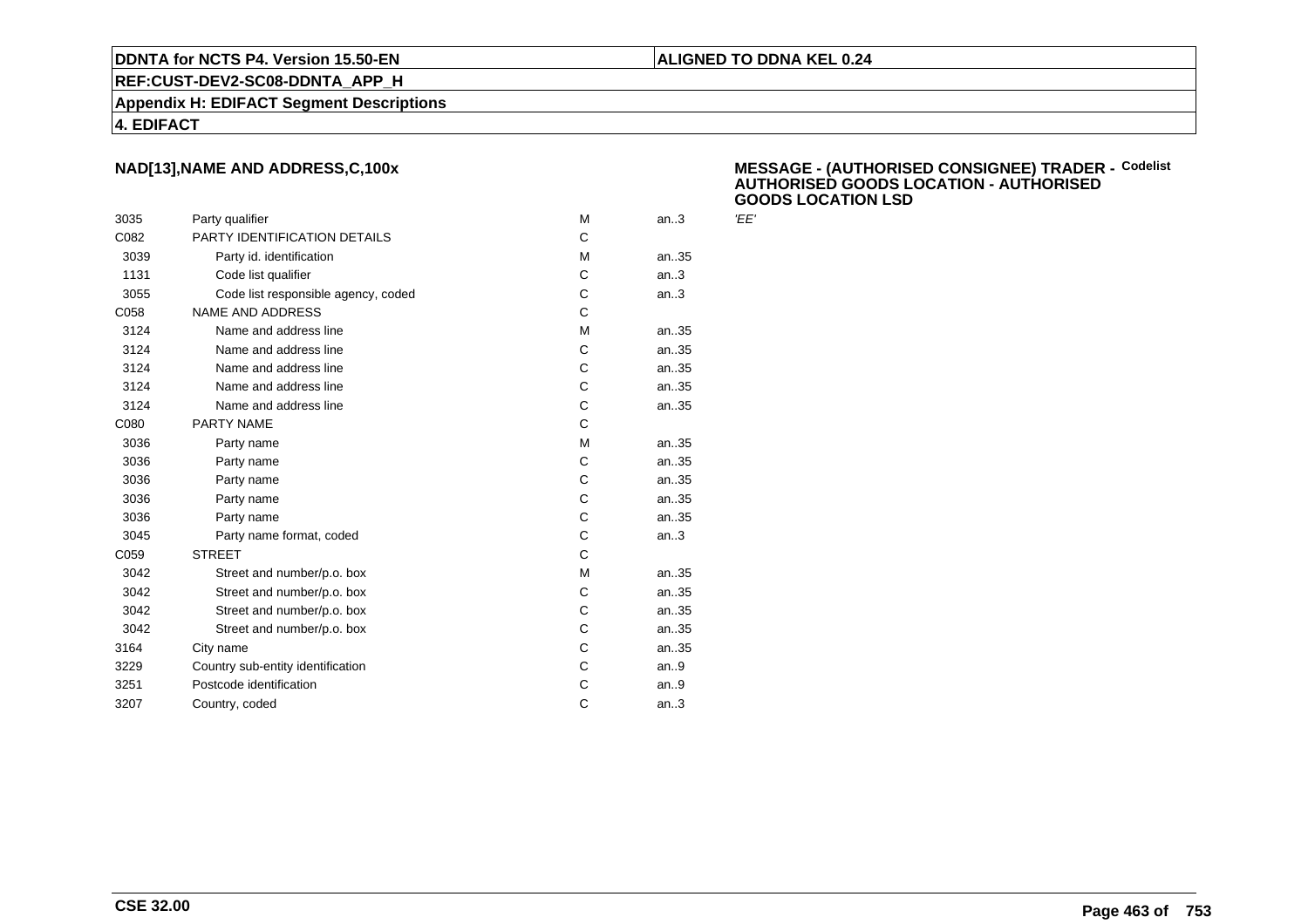#### **ALIGNED TO DDNA KEL 0.24**

**REF:CUST-DEV2-SC08-DDNTA\_APP\_H**

**Appendix H: EDIFACT Segment Descriptions**

**4. EDIFACT**

#### **LOC[14],PLACE/LOCATION IDENTIFICATION,C,9xMESSAGE - (AUTHORISED CONSIGNEE) TRADER - AUTHORISED GOODS LOCATION - AUTHORISED**

|                  |                                           |   |          | <b>GOODS LOCATION LSD</b> |    |
|------------------|-------------------------------------------|---|----------|---------------------------|----|
| 3227             | Place/location qualifier                  | M | an.3     | '14'                      |    |
| C517             | <b>LOCATION IDENTIFICATION</b>            | C |          |                           |    |
| 3225             | Place/location identification             | С | an25     | Language code(a2)         | 12 |
| 1131             | Code list qualifier                       | C | an.3     |                           |    |
| 3055             | Code list responsible agency, coded       | С | an.3     |                           |    |
| 3224             | Place/location                            | C | an $.70$ | Name(an35)                |    |
| C519             | RELATED LOCATION ONE IDENTIFICATION       | С |          |                           |    |
| 3223             | Related place/location one identification | C | an $.25$ | Country code(a2)          | 8  |
| 1131             | Code list qualifier                       | C | an.3     |                           |    |
| 3055             | Code list responsible agency, coded       | C | an.3     |                           |    |
| 3222             | Related place/location one                | C | an $.70$ | Street and number(an35)   |    |
| C <sub>553</sub> | RELATED LOCATION TWO IDENTIFICATION       | С |          |                           |    |
| 3233             | Related place/location two identification | C | an $.25$ | Postal code(an9)          |    |
| 1131             | Code list qualifier                       | С | an.3     |                           |    |
| 3055             | Code list responsible agency, coded       | С | an.3     |                           |    |
| 3232             | Related place/location two                | С | an $.70$ | City(an35)                |    |
| 5479             | Relation, coded                           | С | an.3     | NAD LNG(a2)               | 12 |
|                  |                                           |   |          |                           |    |

**Codelist**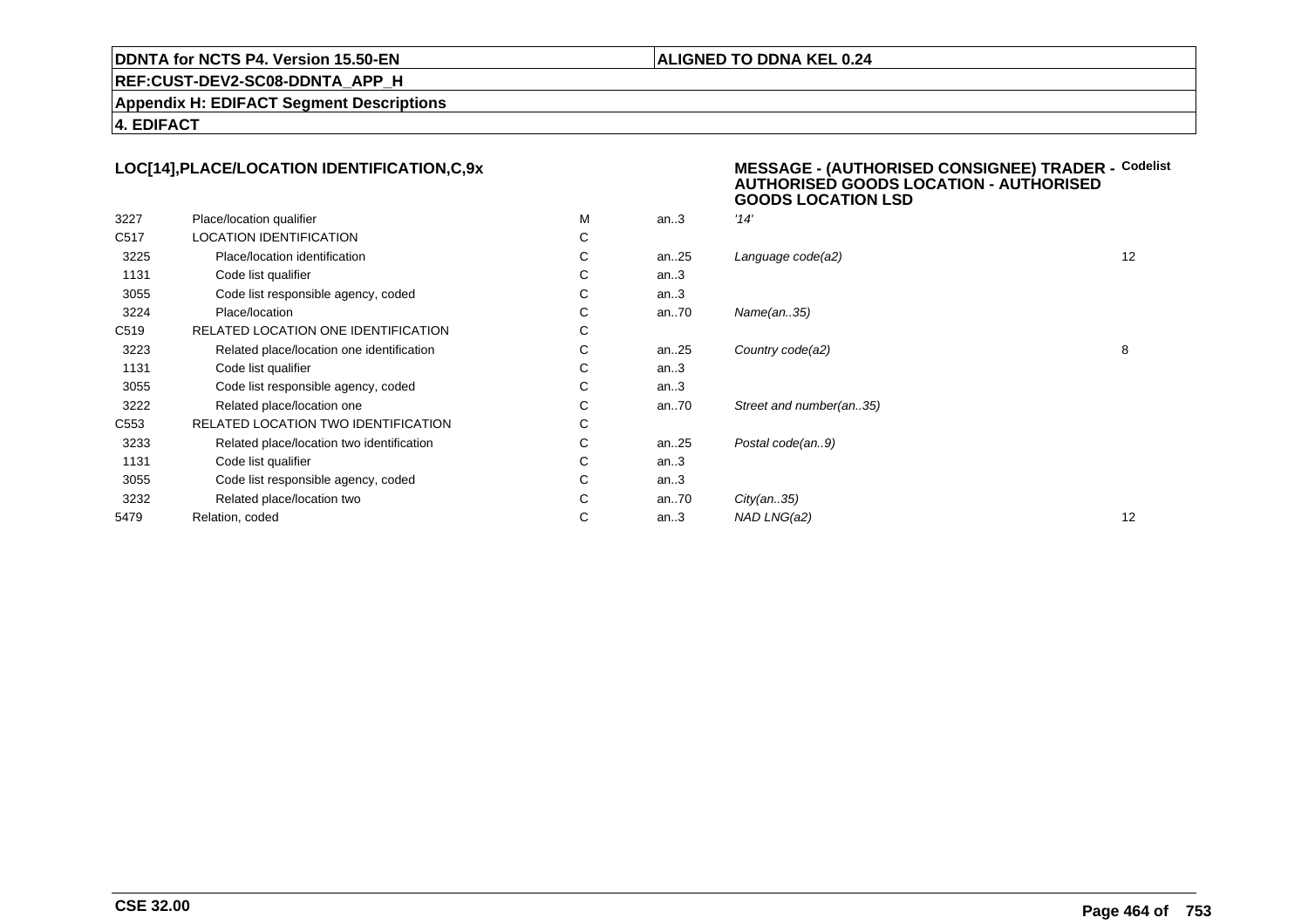## **ALIGNED TO DDNA KEL 0.24**

# **REF:CUST-DEV2-SC08-DDNTA\_APP\_H**

#### **Appendix H: EDIFACT Segment Descriptions**

#### **4. EDIFACT**

## **UNT[19],MESSAGE TRAILER,M,1x**

| 0074 | Number of segments in the message |  |
|------|-----------------------------------|--|
| 0062 | Message reference number          |  |

**MESSAGE**<br>M n.6 <sup>'--</sup> Number of s **Codelist** n..6 '-- Number of segments in the message--' M an..14 Message identification(an..14)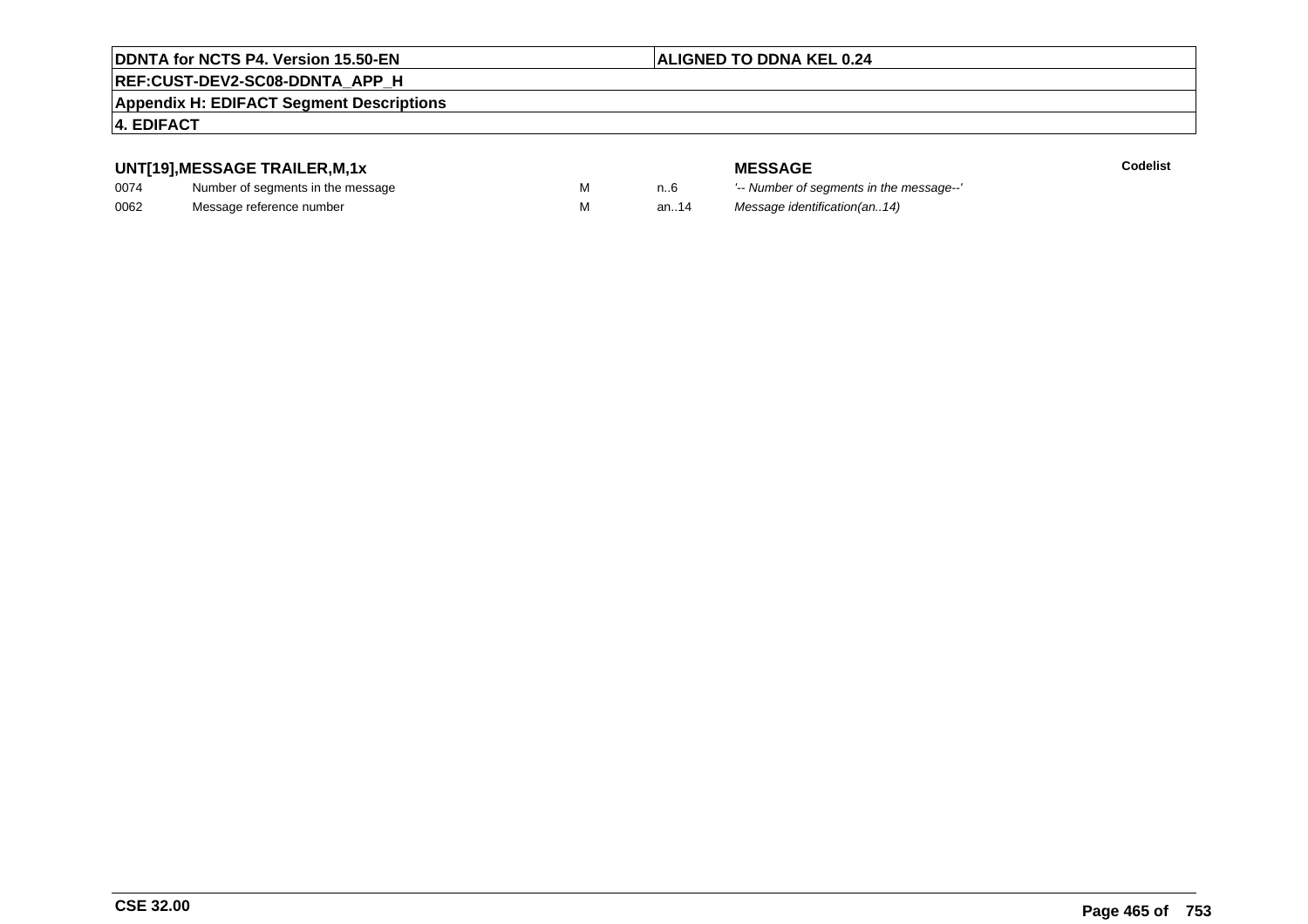## **ALIGNED TO DDNA KEL 0.24**

# **REF:CUST-DEV2-SC08-DDNTA\_APP\_H**

**Appendix H: EDIFACT Segment Descriptions**

### **4. EDIFACT**

# **UNZ[20],INTERCHANGE TRAILER,M,1x**

| 0036 | Interchange control count     |  |
|------|-------------------------------|--|
| 0020 | Interchange control reference |  |

| ^י וועווירו⊣−דורו חה |  |
|----------------------|--|
| ntrol count          |  |
| ntrol roforongo      |  |

|   |      | <b>MESSAGE</b>                      | <b>Codelist</b> |
|---|------|-------------------------------------|-----------------|
| M | n6   | '-- Interchange control count --'   |                 |
| M | an14 | Interchange control reference(an14) |                 |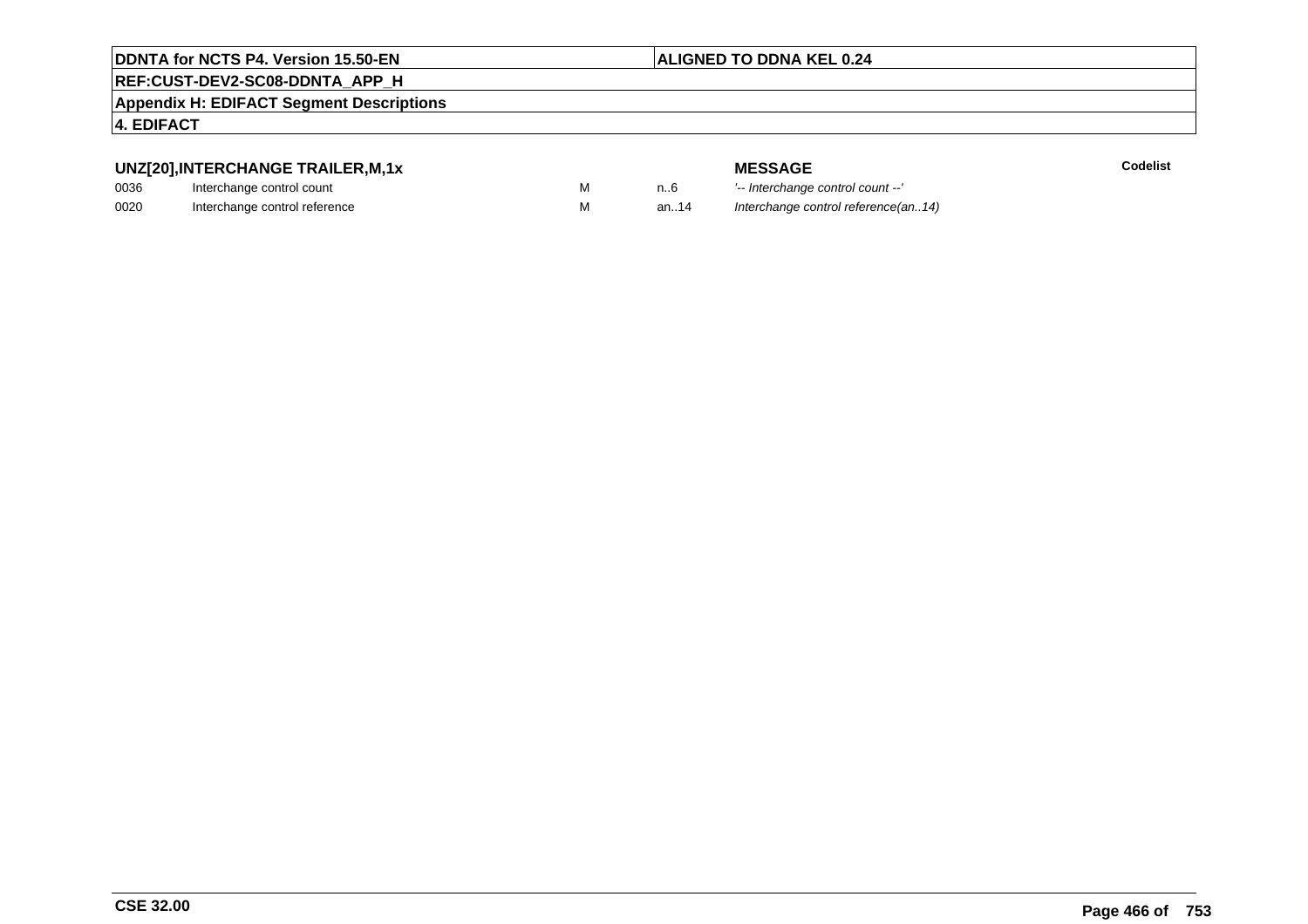# **REF:CUST-DEV2-SC08-DDNTA\_APP\_H**

**Appendix H: EDIFACT Segment Descriptions**

**4. EDIFACT**

# **GESMES**

| UNB[0], INTERCHANGE HEADER, M, 1x |                                          |   | <b>MESSAGE</b> | <b>Codelist</b>                               |    |
|-----------------------------------|------------------------------------------|---|----------------|-----------------------------------------------|----|
| S001                              | <b>SYNTAX IDENTIFIER</b>                 | M |                |                                               |    |
| 0001                              | Syntax identifier                        | М | a4             | Syntax identifier(a4)                         | 21 |
| 0002                              | Syntax version number                    | М | n1             | Syntax version number(n1)                     | 22 |
| S002                              | <b>INTERCHANGE SENDER</b>                | М |                |                                               |    |
| 0004                              | Sender identification                    | М | an35           | Message sender(an35)                          |    |
| 0007                              | Identification code qualifier            | С | an. $4$        | Sender identification code qualifier(an4)     |    |
| 0008                              | Address for reverse routing              | С | an14           |                                               |    |
| S003                              | <b>INTERCHANGE RECIPIENT</b>             | М |                |                                               |    |
| 0010                              | Recipient identification                 | M | an35           | Message recipient(an35)                       |    |
| 0007                              | Identification code qualifier            | С | an. $4$        | Recipient identification code qualifier(an4)  |    |
| 0014                              | Routing address                          | С | an14           |                                               |    |
| S004                              | DATE/TIME OF PREPARATION                 | M |                |                                               |    |
| 0017                              | Date                                     | М | n6             | Date of preparation(n6)                       |    |
| 0019                              | Time                                     | м | n4             | Time of preparation(n4)                       |    |
| 0020                              | Interchange control reference            | М | an14           | Interchange control reference(an14)           |    |
| S005                              | RECIPIENTS REFERENCE, PASSWORD           | С |                |                                               |    |
| 0022                              | Recipient's reference/password           | М | an14           | Recipient's reference/password(an14)          |    |
| 0025                              | Recipient's reference/password qualifier | С | an2            | Recipient's reference/password qualifier(an2) |    |
| 0026                              | Application reference                    | С | an14           |                                               |    |
| 0029                              | Processing priority code                 | С | a1             |                                               |    |
| 0031                              | Acknowledgement request                  | С | n1             |                                               |    |
| 0032                              | Communications agreement id.             | С | an35           |                                               |    |
| 0035                              | <b>Test indicator</b>                    | С | n1             | Test indicator(n1)                            | 27 |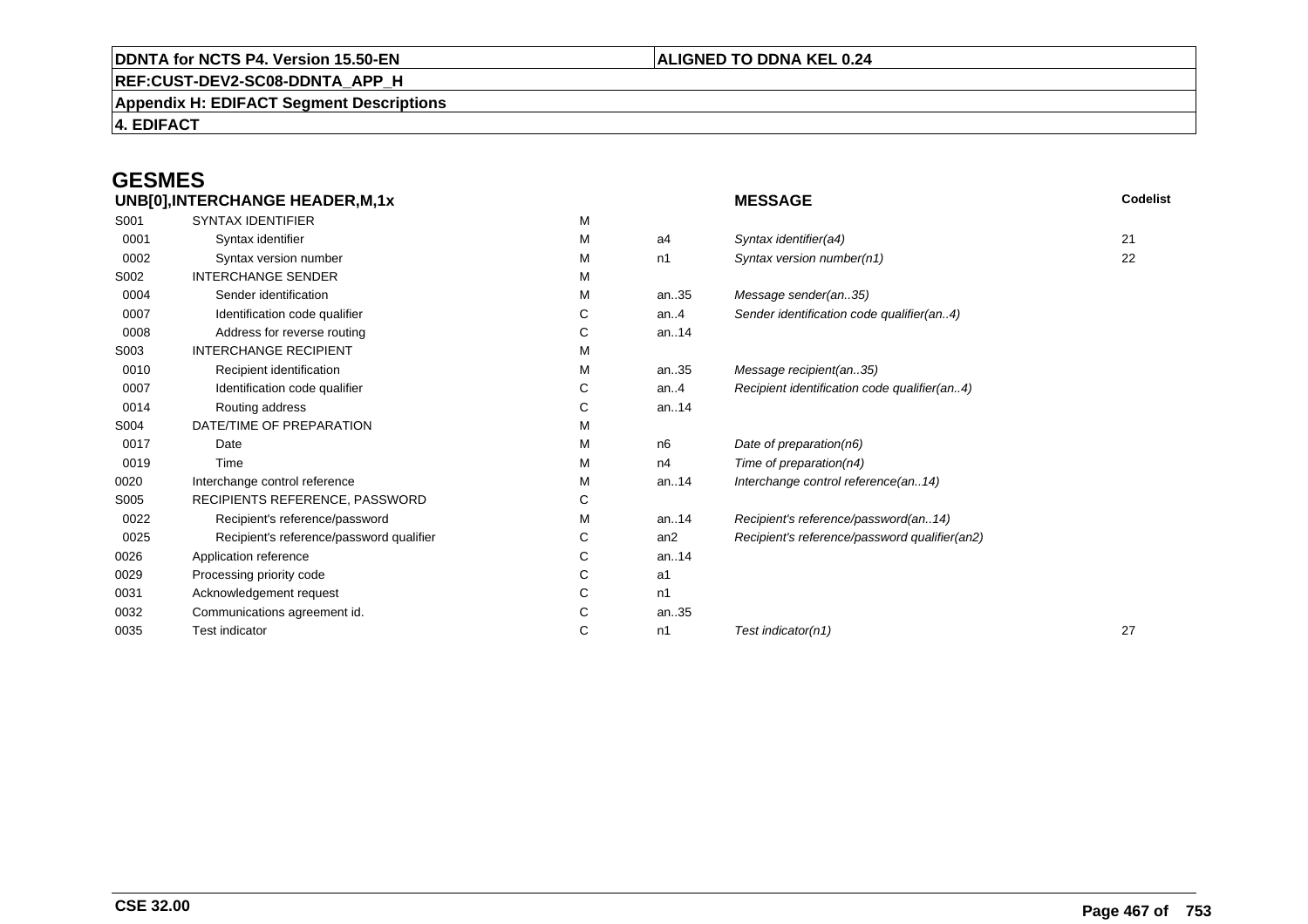#### **REF:CUST-DEV2-SC08-DDNTA\_APP\_H**

#### **Appendix H: EDIFACT Segment Descriptions**

#### **4. EDIFACT**

#### **UNH[1],MESSAGE HEADER,M,1xx** MESSAGE **Codelist** Codelist 0062 Message reference number <sup>M</sup> an..14 Message identification(an..14) S009 MESSAGE IDENTIFIERR M M 0065Message type Message version number and the Message version number and the Message of Message Message Message M an..6 'GESMES'<br>an..3 'D' 0052 Message version number <sup>M</sup>an..3 'D'<br>an..3 '96B' 0054Message release number Market and the Market Market Market Market Market Market Market Market Market Market Ma<br>
Market Market Market Market Market Market Market Market Market Market Market Market Market Market Market Marke an..3 '96B'<br>an..2 'UN' 0051 Controlling agency <sup>M</sup>an..2<br>an..6 0057Association assigned code **C** C<br>
mmon Access Reference **C** C Message type(an..6) 60 0068Common Access Reference C<br>
STATUS OF THE TRANSFER
C an..35 S010 STATUS OF THE TRANSFERR C 0070Sequence of transfers M<br>
First and last transfer C n..2<br>a1 0073First and last transfer  $C \qquad \qquad$  a1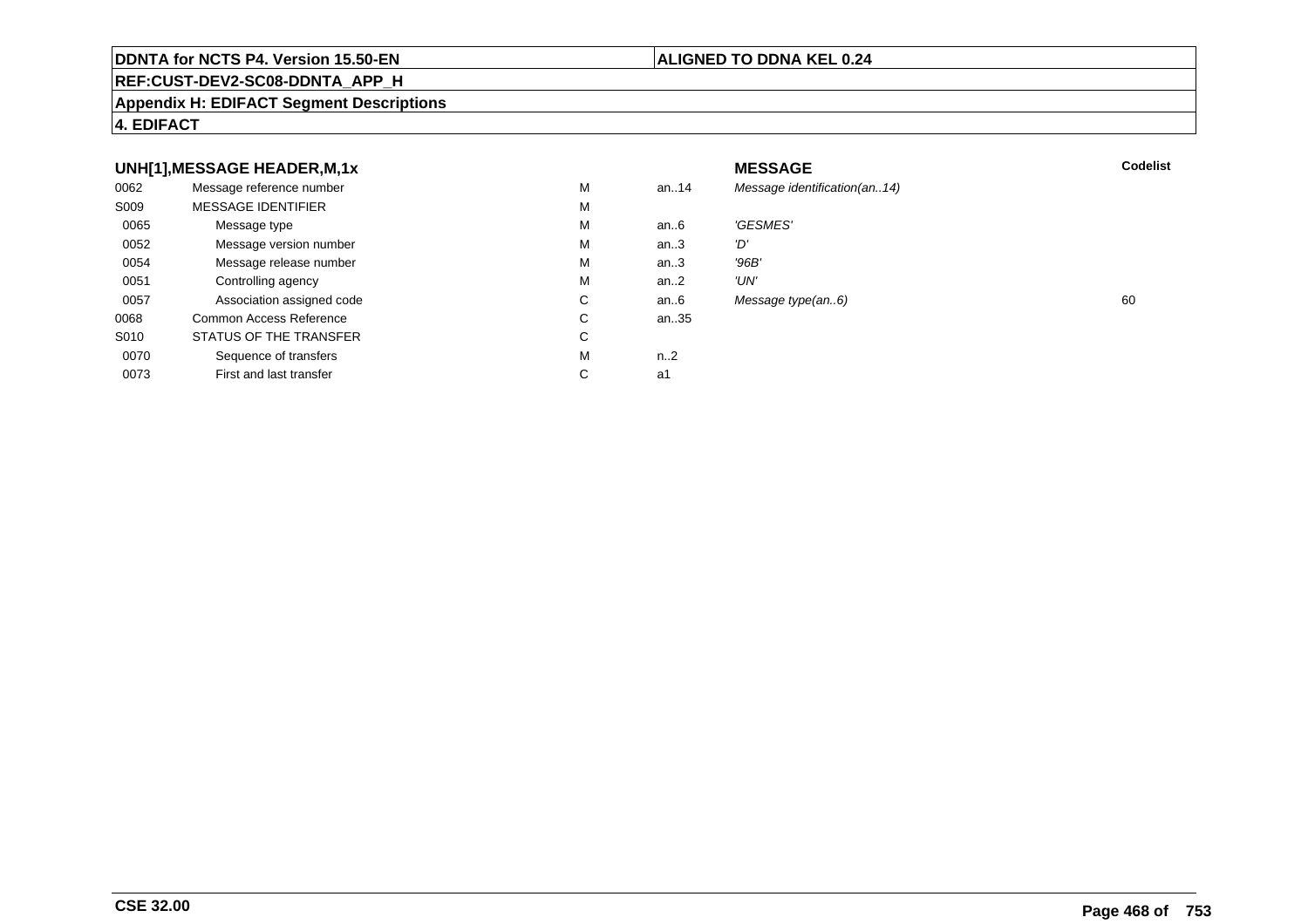# **ALIGNED TO DDNA KEL 0.24**

# **REF:CUST-DEV2-SC08-DDNTA\_APP\_H**

#### **Appendix H: EDIFACT Segment Descriptions**

# **4. EDIFACT**

# **DTM[3],DATE/TIME/PERIOD,C,9x**

# **MESSAGE - HEADER**

**R** Codelist

| C <sub>50</sub> 7 | DATE/TIME/PERIOD                  | М |      |                      |
|-------------------|-----------------------------------|---|------|----------------------|
| 2005              | Date/time/period qualifier        | М | an.3 | '200'                |
| 2380              | Date/time/period                  |   | an35 | Period from date(n8) |
| 2379              | Date/time/period format qualifier |   | an.3 |                      |
|                   |                                   |   |      |                      |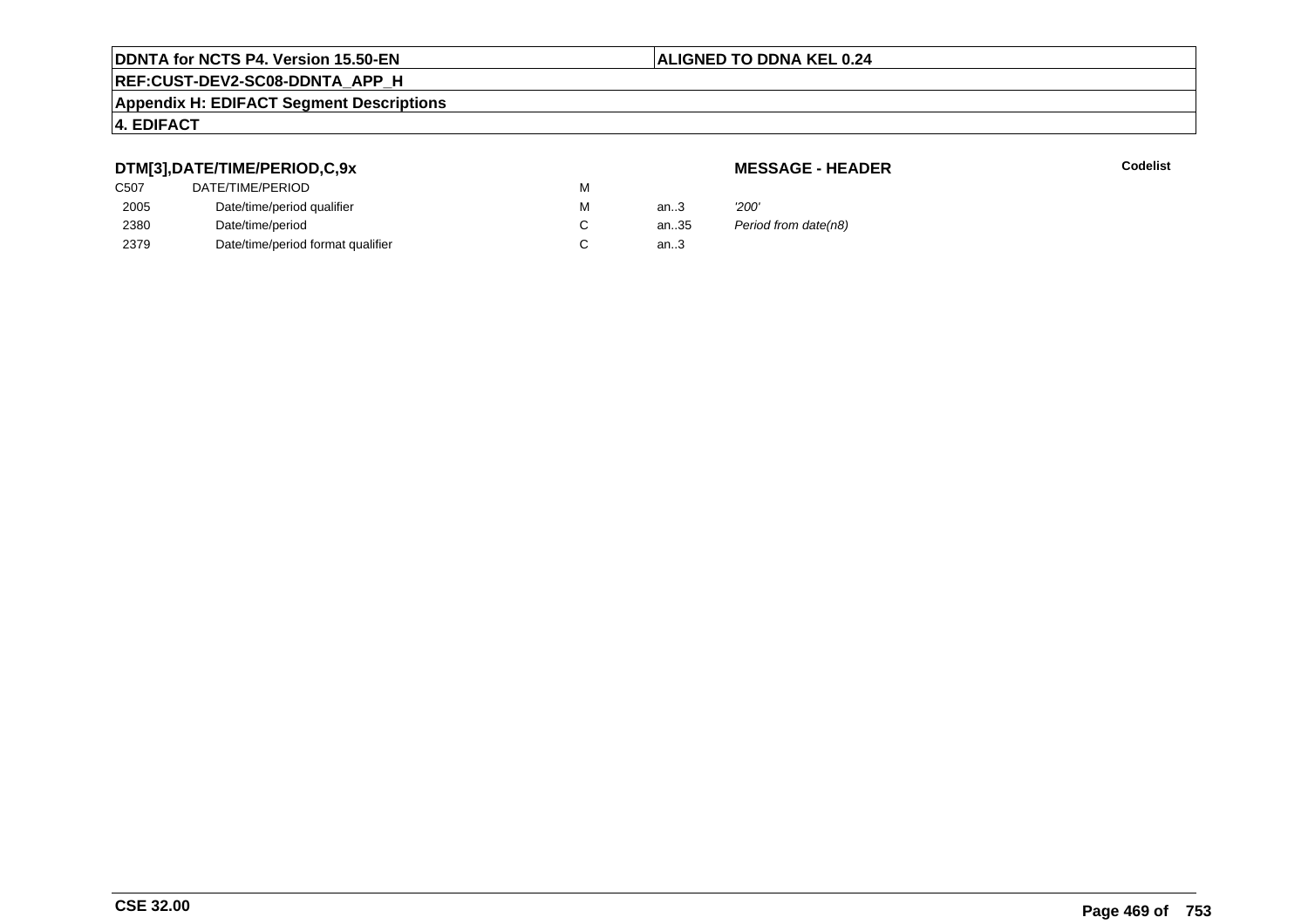# **ALIGNED TO DDNA KEL 0.24**

# **REF:CUST-DEV2-SC08-DDNTA\_APP\_H**

#### **Appendix H: EDIFACT Segment Descriptions**

# **4. EDIFACT**

# **DTM[3],DATE/TIME/PERIOD,C,9x**

# **MESSAGE - HEADER**

**R** Codelist

| C507 | DATE/TIME/PERIOD                  | M |      |                    |
|------|-----------------------------------|---|------|--------------------|
| 2005 | Date/time/period qualifier        | M | an.3 | '201'              |
| 2380 | Date/time/period                  |   | an35 | Period to date(n8) |
| 2379 | Date/time/period format qualifier |   | an.3 |                    |
|      |                                   |   |      |                    |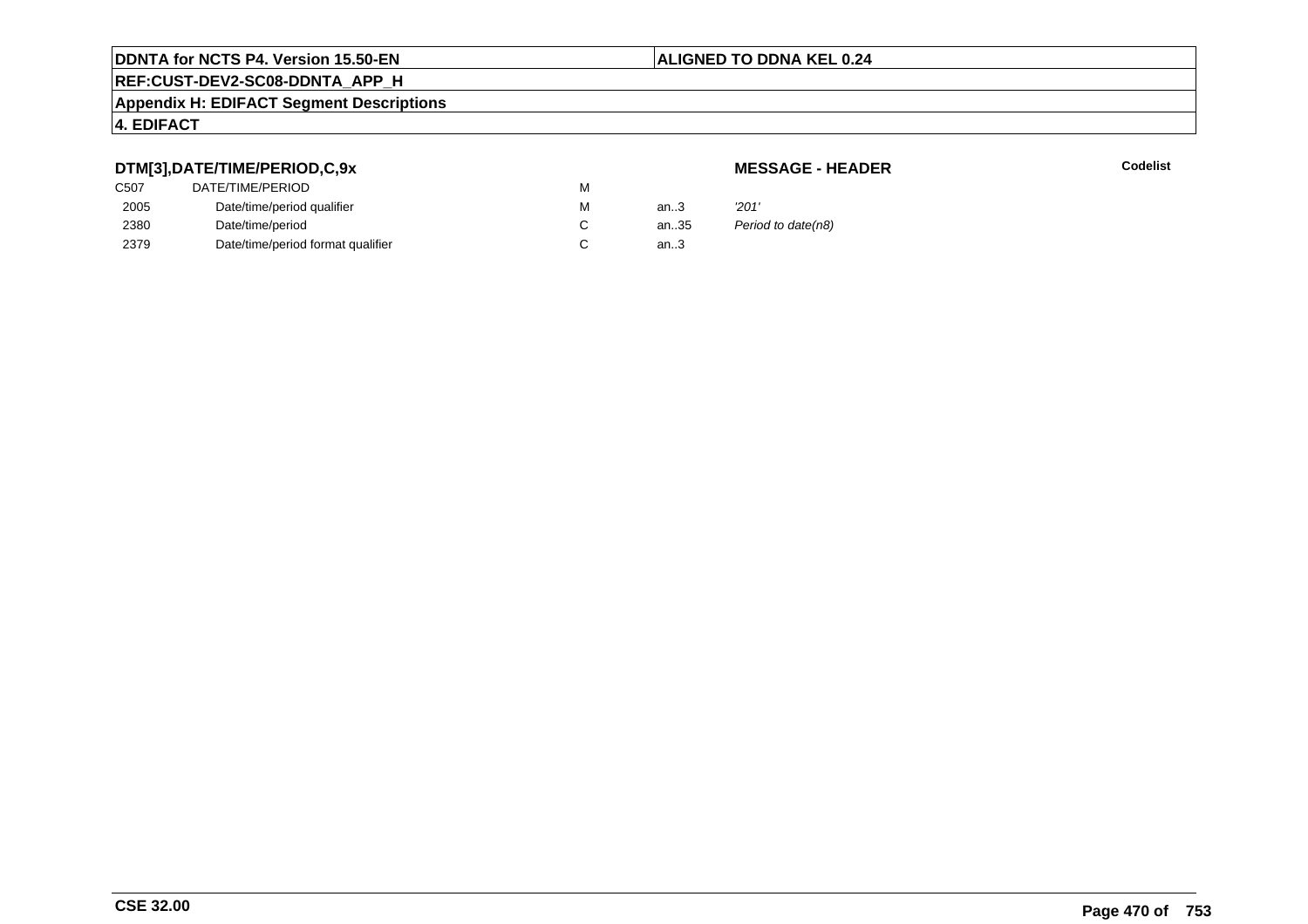# **ALIGNED TO DDNA KEL 0.24**

# **REF:CUST-DEV2-SC08-DDNTA\_APP\_H**

#### **Appendix H: EDIFACT Segment Descriptions**

# **4. EDIFACT**

#### **DTM[3],DATE/TIME/PERIOD,C,9xMESSAGE - HEADER R** Codelist C507 DATE/TIME/PERIODD<sub>N</sub> M 2005Date/time/period qualifier metals of the Material Material of the Material Material Material Material Material Material Material Material Material Material Material Material Material Material Material Material Material Mat M an..3 '2*02'* 2380Date/time/period<br>Date/time/period format qualifier example and contact C C an..35  $Extraction(n1)$  27 2379Date/time/period format qualifier an..3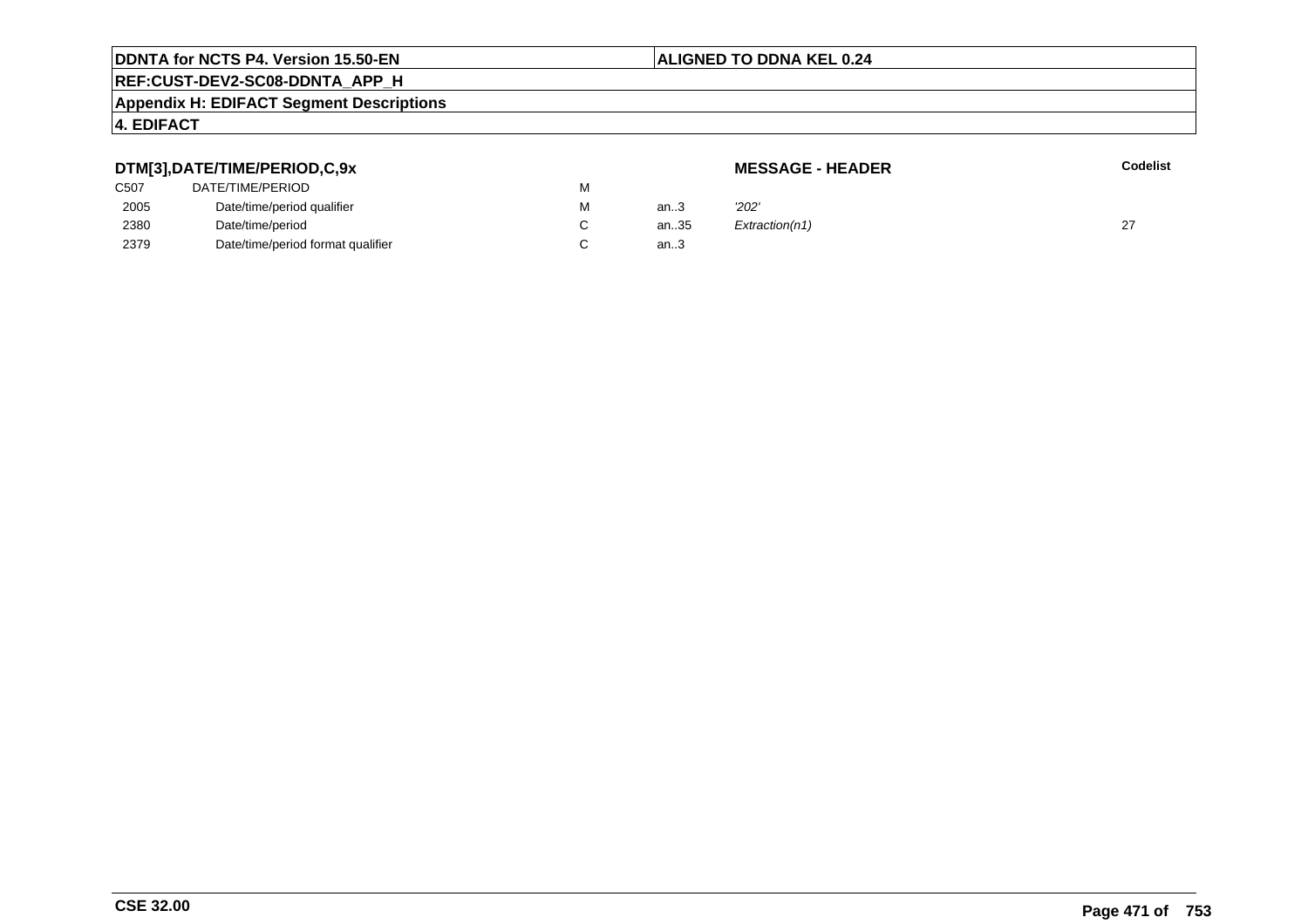#### **REF:CUST-DEV2-SC08-DDNTA\_APP\_H**

**Appendix H: EDIFACT Segment Descriptions**

**4. EDIFACT**

# **VLI[10],VALUE LIST IDENTIFICATION,C,99999x**

| C780             | <b>VALUE LIST IDENTIFICATION</b>    | M |           |      |
|------------------|-------------------------------------|---|-----------|------|
| 1518             | Value list identifier               | M | an.35     | Gu   |
| 7405             | Identity number qualifier           | С | an.3      | '16' |
| C082             | PARTY IDENTIFICATION DETAILS        | С |           |      |
| 3039             | Party id. identification            | М | an35      |      |
| 1131             | Code list qualifier                 | C | an.3      |      |
| 3055             | Code list responsible agency, coded | C | an.3      |      |
| 4405             | Status, coded                       | C | an.3      |      |
| 1514             | Value list name                     | C | an70      |      |
| 1507             | Class designator, coded             | C | an.3      |      |
| 1505             | Value list type, coded              | С | an.3      |      |
| C <sub>240</sub> | PRODUCT CHARACTERISTIC              | С |           |      |
| 7037             | Characteristic identification       | М | an. $.17$ |      |
| 1131             | Code list qualifier                 | С | an.3      |      |
| 3055             | Code list responsible agency, coded | С | an.3      |      |
| 7036             | Characteristic                      | C | an35      |      |
| 7036             | Characteristic                      | C | an35      |      |
| 4513             | Maintenance operation, coded        | С | an.3      |      |
|                  |                                     |   |           |      |

#### **MESSAGE - GUARANTEE TYPE**

**ALIGNED TO DDNA KEL 0.24**

**Codelist**

Guarantee type(an1) 51<br>16'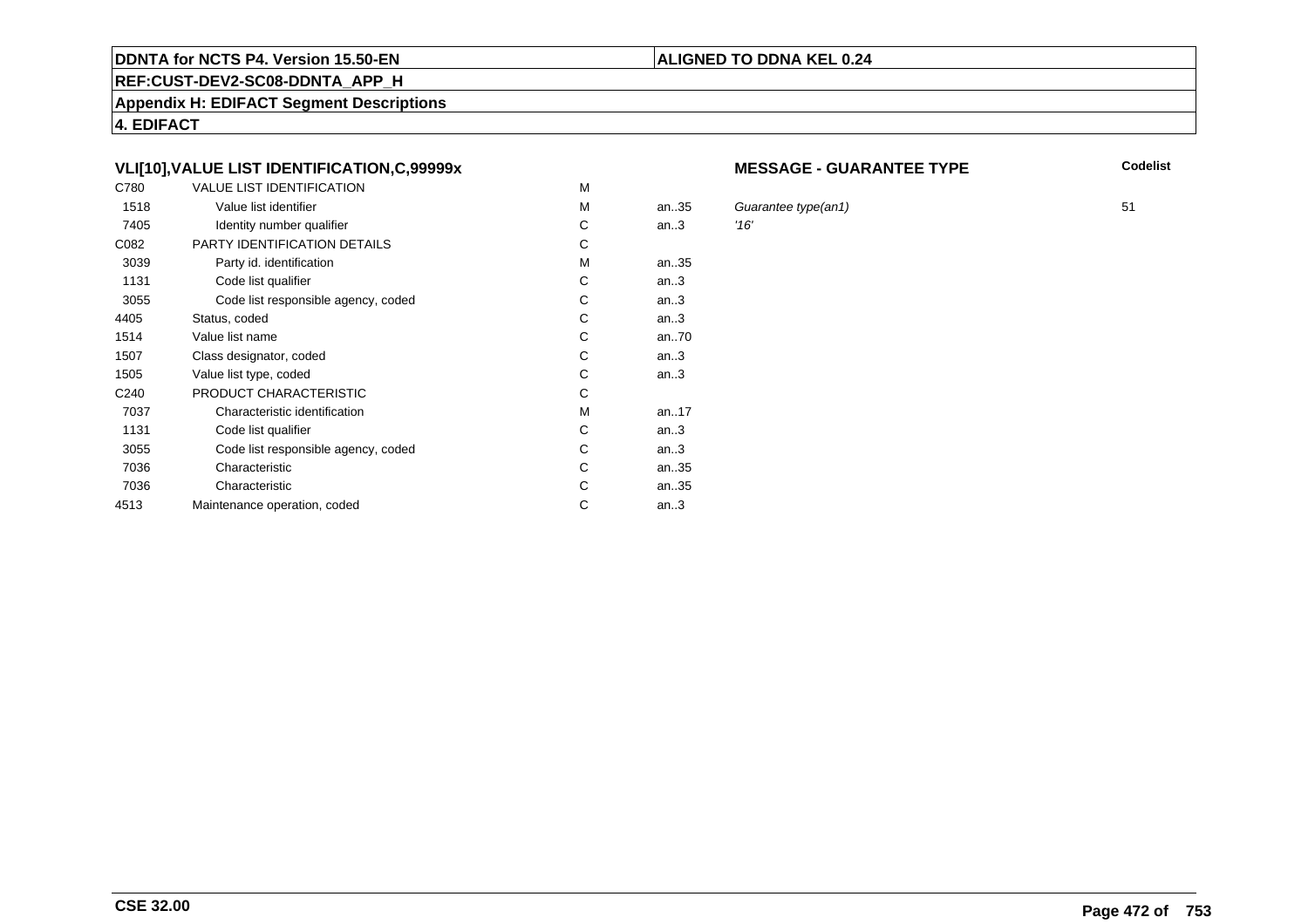# **REF:CUST-DEV2-SC08-DDNTA\_APP\_H**

**Appendix H: EDIFACT Segment Descriptions**

**4. EDIFACT**

# **VLI[10],VALUE LIST IDENTIFICATION,C,99999x**

| C780             | <b>VALUE LIST IDENTIFICATION</b>    | M |           |      |
|------------------|-------------------------------------|---|-----------|------|
| 1518             | Value list identifier               | M | an.35     | Inva |
| 7405             | Identity number qualifier           | С | an.3      | '17' |
| C082             | PARTY IDENTIFICATION DETAILS        | С |           |      |
| 3039             | Party id. identification            | м | an35      |      |
| 1131             | Code list qualifier                 | C | an.3      |      |
| 3055             | Code list responsible agency, coded | C | an.3      |      |
| 4405             | Status, coded                       | С | an.3      |      |
| 1514             | Value list name                     | C | an70      |      |
| 1507             | Class designator, coded             | C | an.3      |      |
| 1505             | Value list type, coded              | С | an.3      |      |
| C <sub>240</sub> | PRODUCT CHARACTERISTIC              | С |           |      |
| 7037             | Characteristic identification       | м | an. $.17$ |      |
| 1131             | Code list qualifier                 | С | an.3      |      |
| 3055             | Code list responsible agency, coded | С | an.3      |      |
| 7036             | Characteristic                      | C | an35      |      |
| 7036             | Characteristic                      | C | an35      |      |
| 4513             | Maintenance operation, coded        | С | an.3      |      |
|                  |                                     |   |           |      |

#### **MESSAGE - INVALID GUARANTEE REASON**

**Codelist**

5 Invalid guarantee reason code(an..3) 52<br>117'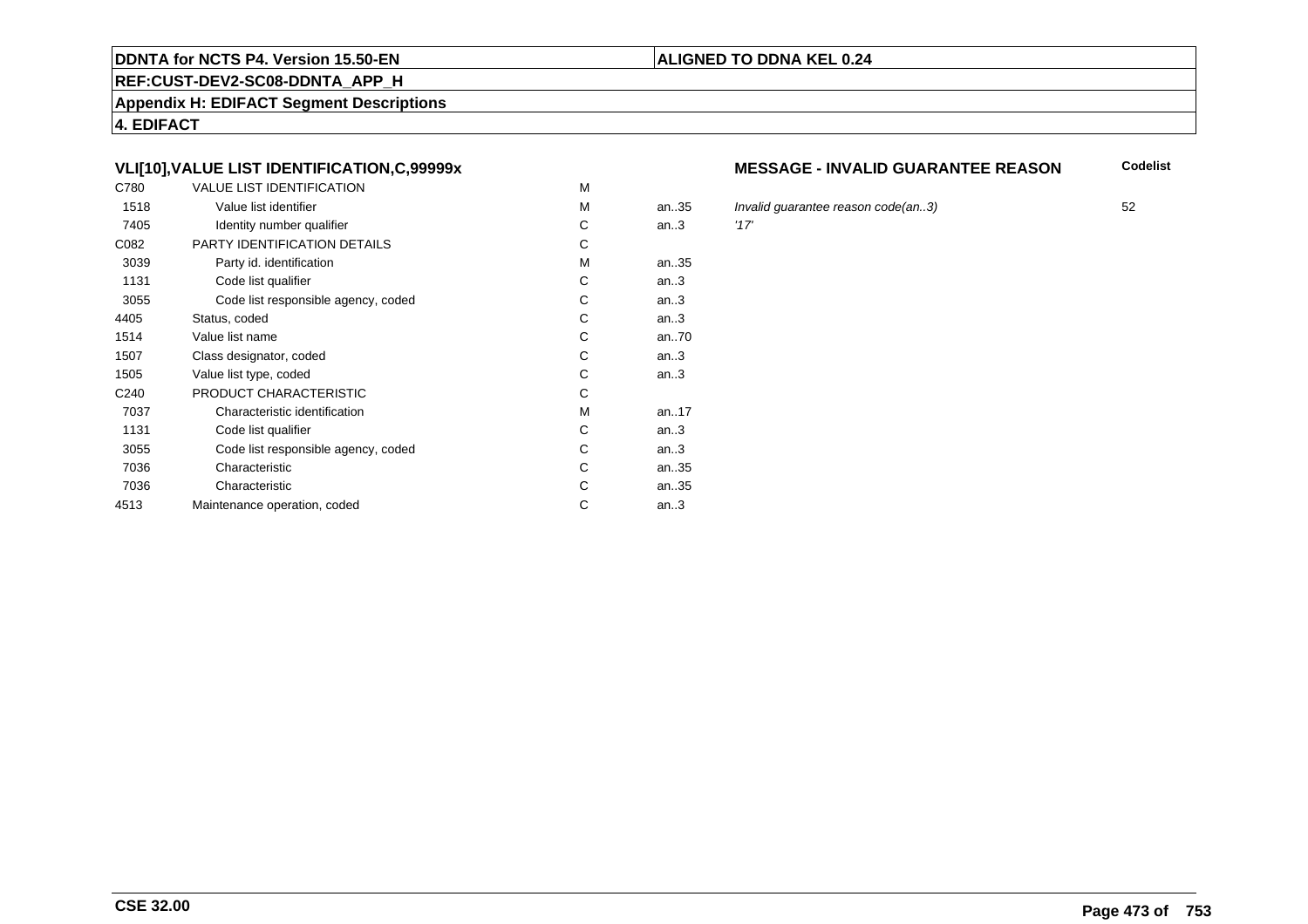# **REF:CUST-DEV2-SC08-DDNTA\_APP\_H**

**Appendix H: EDIFACT Segment Descriptions**

**4. EDIFACT**

# **VLI[10],VALUE LIST IDENTIFICATION,C,99999x**

| C780             | <b>VALUE LIST IDENTIFICATION</b>    | M |           |      |
|------------------|-------------------------------------|---|-----------|------|
| 1518             | Value list identifier               | M | an.35     | Lar  |
| 7405             | Identity number qualifier           | С | an.3      | '18' |
| C082             | PARTY IDENTIFICATION DETAILS        | С |           |      |
| 3039             | Party id. identification            | м | an35      |      |
| 1131             | Code list qualifier                 | C | an.3      |      |
| 3055             | Code list responsible agency, coded | C | an.3      |      |
| 4405             | Status, coded                       | С | an.3      |      |
| 1514             | Value list name                     | C | an70      |      |
| 1507             | Class designator, coded             | C | an.3      |      |
| 1505             | Value list type, coded              | С | an.3      |      |
| C <sub>240</sub> | PRODUCT CHARACTERISTIC              | С |           |      |
| 7037             | Characteristic identification       | м | an. $.17$ |      |
| 1131             | Code list qualifier                 | С | an.3      |      |
| 3055             | Code list responsible agency, coded | С | an.3      |      |
| 7036             | Characteristic                      | C | an35      |      |
| 7036             | Characteristic                      | C | an35      |      |
| 4513             | Maintenance operation, coded        | С | an.3      |      |
|                  |                                     |   |           |      |

#### **MESSAGE - LANGUAGE CODE**

**Codelist**

Language code(a2) 12<br>12<br>'18'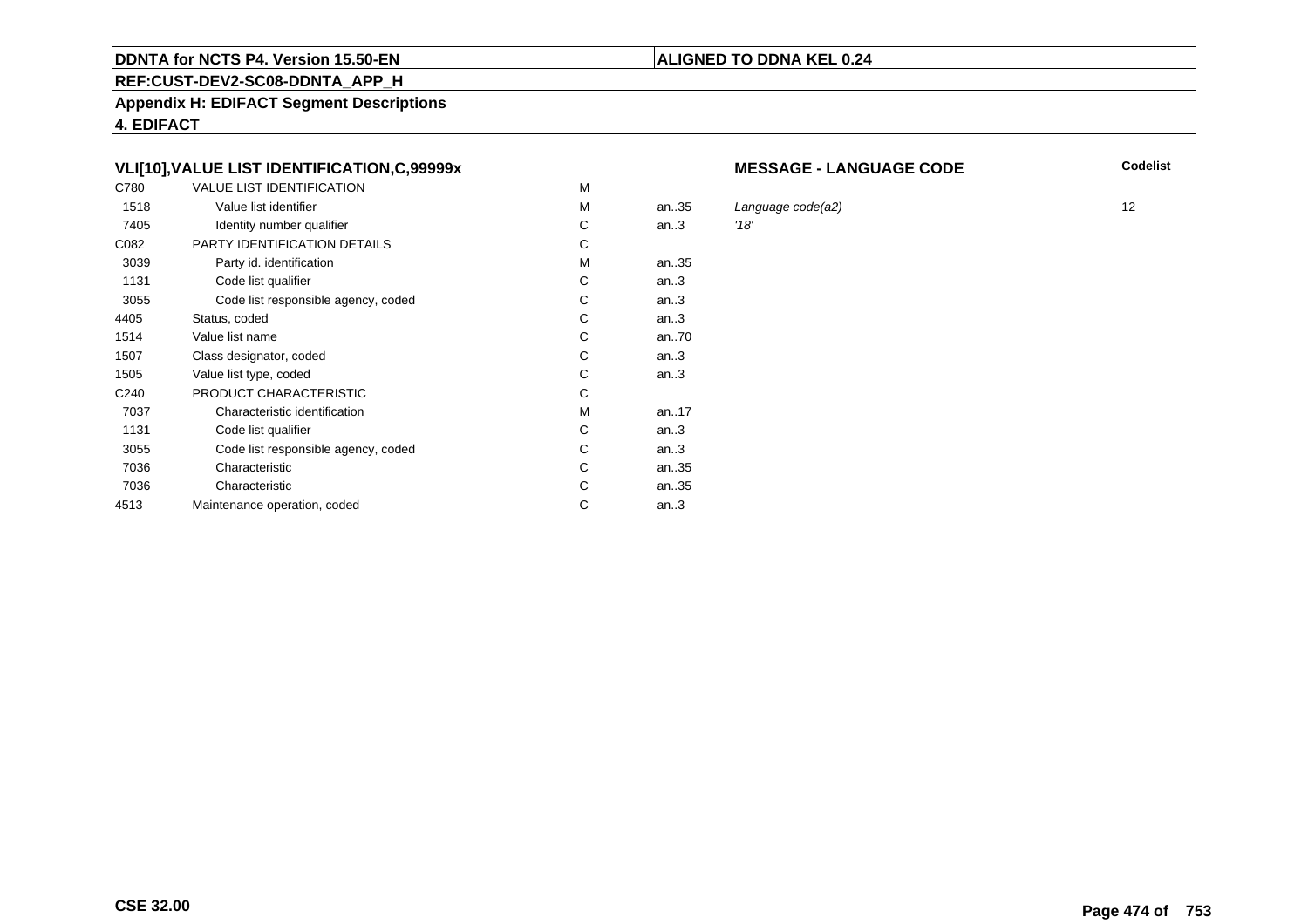#### **REF:CUST-DEV2-SC08-DDNTA\_APP\_H**

**Appendix H: EDIFACT Segment Descriptions**

**4. EDIFACT**

# **VLI[10],VALUE LIST IDENTIFICATION,C,99999x**

| C780             | <b>VALUE LIST IDENTIFICATION</b>    | M |           |      |
|------------------|-------------------------------------|---|-----------|------|
| 1518             | Value list identifier               | M | an.35     | Gu   |
| 7405             | Identity number qualifier           | С | an.3      | '19' |
| C082             | PARTY IDENTIFICATION DETAILS        | С |           |      |
| 3039             | Party id. identification            | м | an35      |      |
| 1131             | Code list qualifier                 | C | an.3      |      |
| 3055             | Code list responsible agency, coded | C | an.3      |      |
| 4405             | Status, coded                       | С | an.3      |      |
| 1514             | Value list name                     | C | an70      |      |
| 1507             | Class designator, coded             | C | an.3      |      |
| 1505             | Value list type, coded              | С | an.3      |      |
| C <sub>240</sub> | PRODUCT CHARACTERISTIC              | С |           |      |
| 7037             | Characteristic identification       | м | an. $.17$ |      |
| 1131             | Code list qualifier                 | С | an.3      |      |
| 3055             | Code list responsible agency, coded | С | an.3      |      |
| 7036             | Characteristic                      | C | an35      |      |
| 7036             | Characteristic                      | C | an35      |      |
| 4513             | Maintenance operation, coded        | С | an.3      |      |
|                  |                                     |   |           |      |

#### **MESSAGE - GUARANTEE MONITORING**

**Codelist**

Guarantee monitoring code(n1)  $50$ <br>'19'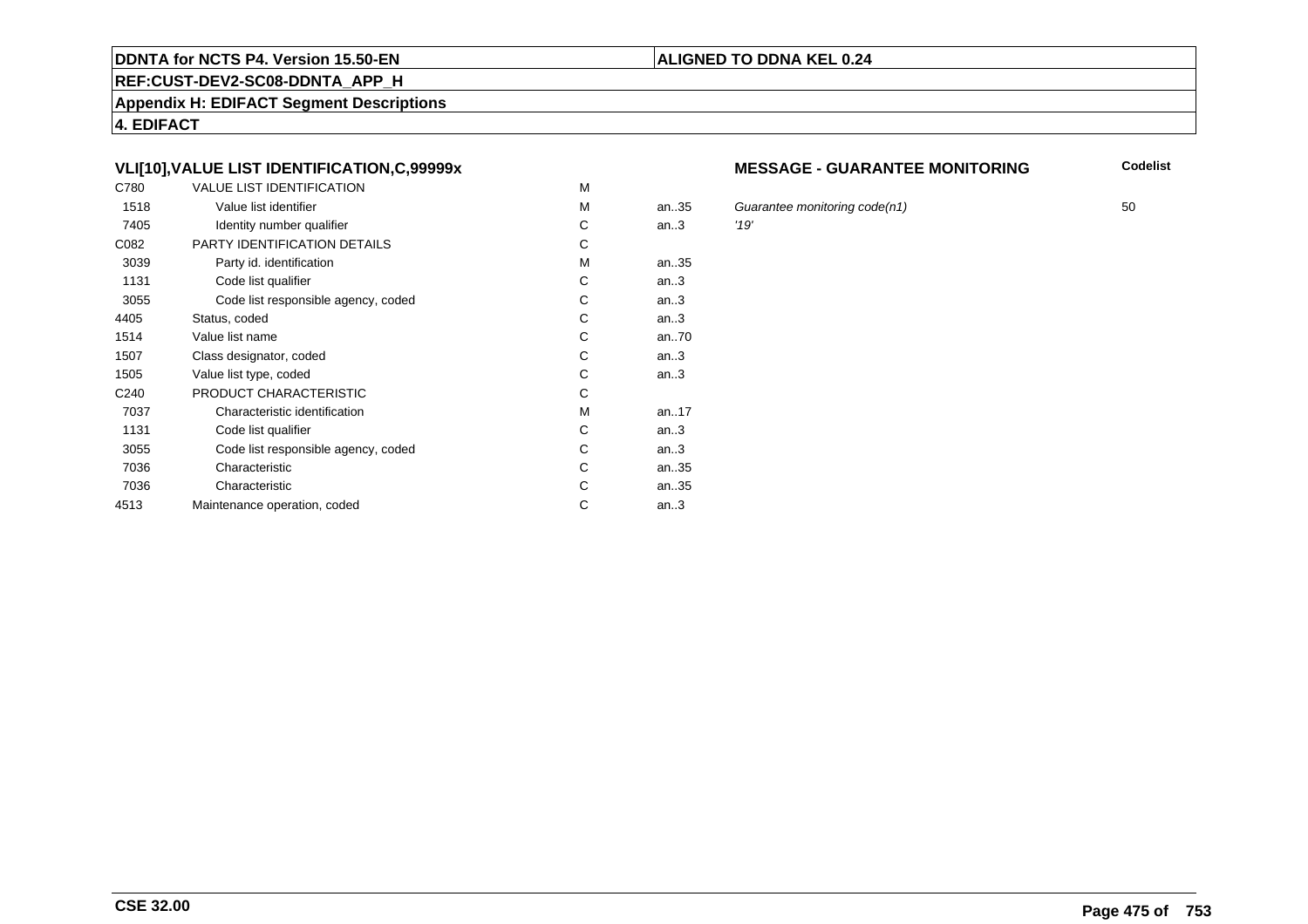#### **REF:CUST-DEV2-SC08-DDNTA\_APP\_H**

**Appendix H: EDIFACT Segment Descriptions**

**4. EDIFACT**

# **VLI[10],VALUE LIST IDENTIFICATION,C,99999x**

| C780             | <b>VALUE LIST IDENTIFICATION</b>    | М |      |        |
|------------------|-------------------------------------|---|------|--------|
| 1518             | Value list identifier               | M | an35 | Currer |
| 7405             | Identity number qualifier           | C | an.3 | 2'     |
| C082             | <b>PARTY IDENTIFICATION DETAILS</b> | С |      |        |
| 3039             | Party id. identification            | M | an35 |        |
| 1131             | Code list qualifier                 | C | an.3 |        |
| 3055             | Code list responsible agency, coded | С | an.3 |        |
| 4405             | Status, coded                       | C | an.3 |        |
| 1514             | Value list name                     | C | an70 | Rate v |
| 1507             | Class designator, coded             | C | an.3 |        |
| 1505             | Value list type, coded              | C | an.3 |        |
| C <sub>240</sub> | PRODUCT CHARACTERISTIC              | C |      |        |
| 7037             | Characteristic identification       | M | an17 |        |
| 1131             | Code list qualifier                 | C | an.3 |        |
| 3055             | Code list responsible agency, coded | C | an.3 |        |
| 7036             | Characteristic                      | C | an35 |        |
| 7036             | Characteristic                      | C | an35 |        |
| 4513             | Maintenance operation, coded        | С | an.3 |        |
|                  |                                     |   |      |        |

#### **MESSAGE - CURRENCY CODE**

**Codelist**

M an..35 Currency(an3) 48  $value(n..8,6)$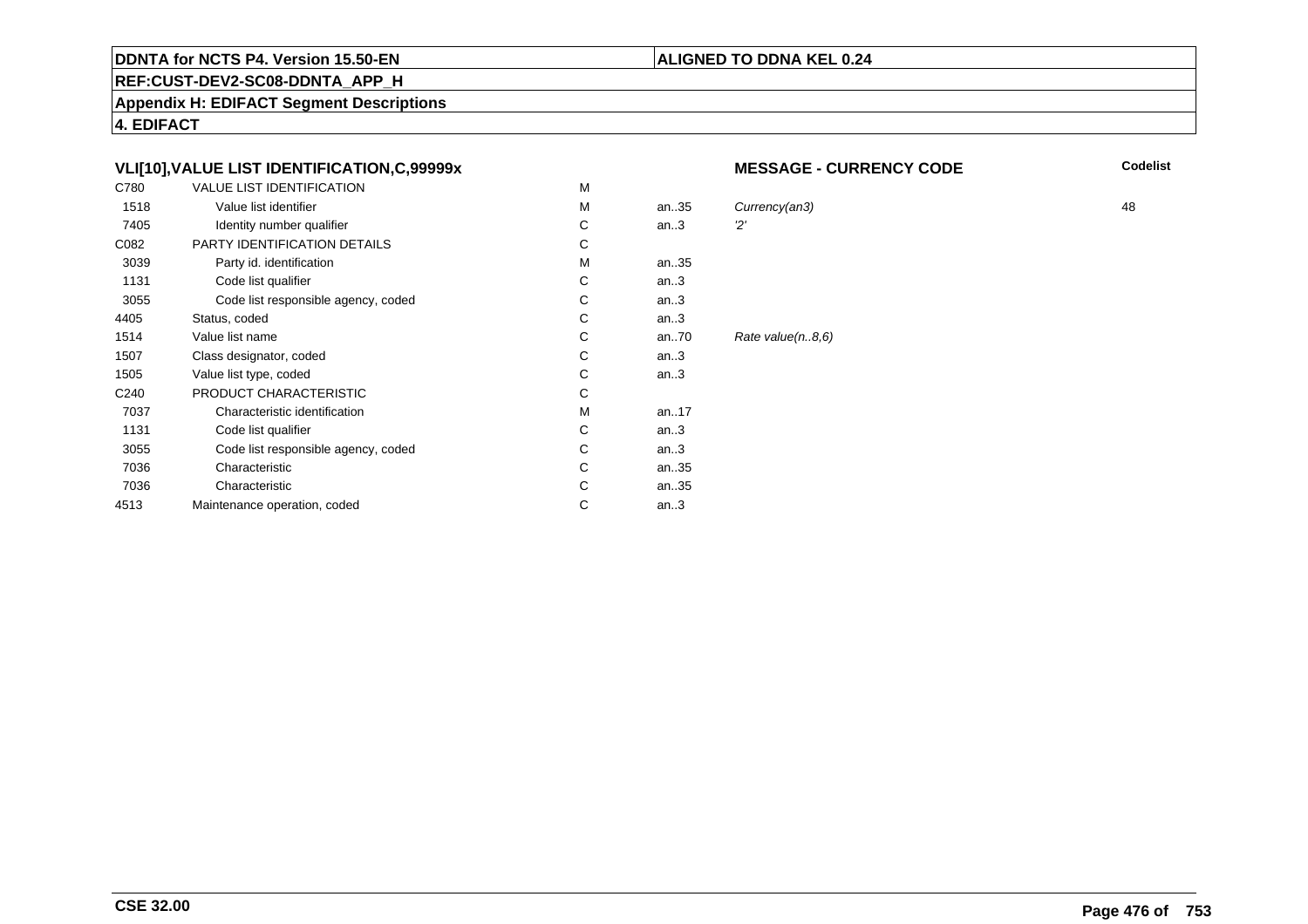#### **REF:CUST-DEV2-SC08-DDNTA\_APP\_H**

**Appendix H: EDIFACT Segment Descriptions**

**4. EDIFACT**

# **VLI[10],VALUE LIST IDENTIFICATION,C,99999x**

| C780             | <b>VALUE LIST IDENTIFICATION</b>    | M |           |     |
|------------------|-------------------------------------|---|-----------|-----|
| 1518             | Value list identifier               | M | an.35     | Cus |
| 7405             | Identity number qualifier           | С | an.3      | 20' |
| C082             | PARTY IDENTIFICATION DETAILS        | С |           |     |
| 3039             | Party id. identification            | м | an35      |     |
| 1131             | Code list qualifier                 | C | an.3      |     |
| 3055             | Code list responsible agency, coded | C | an.3      |     |
| 4405             | Status, coded                       | С | an.3      |     |
| 1514             | Value list name                     | C | an70      |     |
| 1507             | Class designator, coded             | C | an.3      |     |
| 1505             | Value list type, coded              | С | an.3      |     |
| C <sub>240</sub> | PRODUCT CHARACTERISTIC              | С |           |     |
| 7037             | Characteristic identification       | м | an. $.17$ |     |
| 1131             | Code list qualifier                 | С | an.3      |     |
| 3055             | Code list responsible agency, coded | С | an.3      |     |
| 7036             | Characteristic                      | C | an35      |     |
| 7036             | Characteristic                      | C | an35      |     |
| 4513             | Maintenance operation, coded        | С | an.3      |     |
|                  |                                     |   |           |     |

#### **MESSAGE - CUSTOMS OPERATION STATE TYPECodelist**

Customs Operation State Types(an..3) 58<br>
20'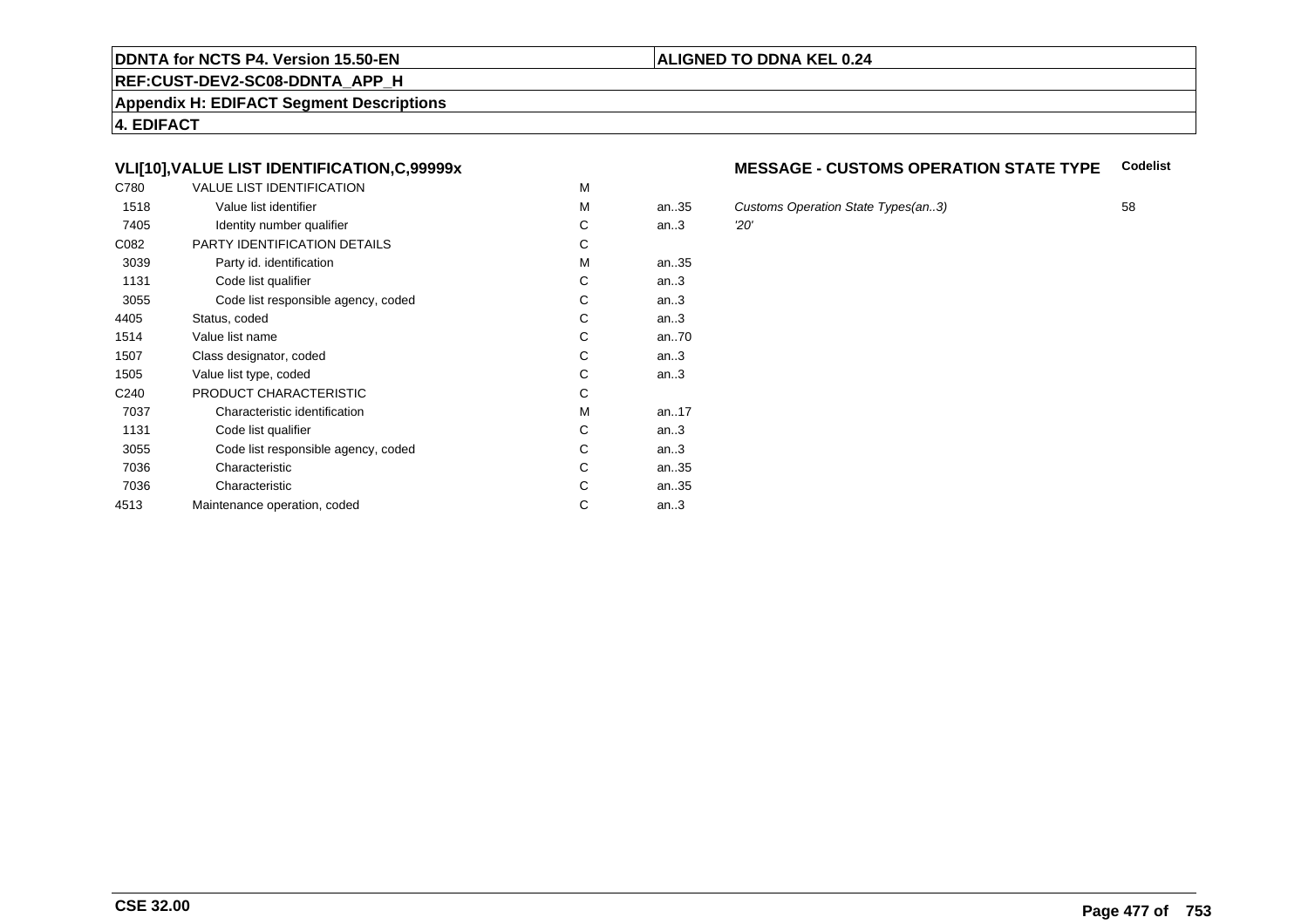#### **REF:CUST-DEV2-SC08-DDNTA\_APP\_H**

**Appendix H: EDIFACT Segment Descriptions**

**4. EDIFACT**

# **VLI[10],VALUE LIST IDENTIFICATION,C,99999x**

| C780             | <b>VALUE LIST IDENTIFICATION</b>    | M |           |      |
|------------------|-------------------------------------|---|-----------|------|
| 1518             | Value list identifier               | M | an.35     | Kin  |
| 7405             | Identity number qualifier           | С | an.3      | '21' |
| C082             | PARTY IDENTIFICATION DETAILS        | С |           |      |
| 3039             | Party id. identification            | м | an35      |      |
| 1131             | Code list qualifier                 | C | an.3      |      |
| 3055             | Code list responsible agency, coded | C | an.3      |      |
| 4405             | Status, coded                       | С | an.3      |      |
| 1514             | Value list name                     | C | an70      |      |
| 1507             | Class designator, coded             | C | an.3      |      |
| 1505             | Value list type, coded              | С | an.3      |      |
| C <sub>240</sub> | PRODUCT CHARACTERISTIC              | С |           |      |
| 7037             | Characteristic identification       | м | an. $.17$ |      |
| 1131             | Code list qualifier                 | С | an.3      |      |
| 3055             | Code list responsible agency, coded | С | an.3      |      |
| 7036             | Characteristic                      | C | an35      |      |
| 7036             | Characteristic                      | С | an35      |      |
| 4513             | Maintenance operation, coded        | С | an.3      |      |
|                  |                                     |   |           |      |

#### **MESSAGE - PACKAGING CODE**

**Codelist**

Kind of packages(an..3) 17<br>21'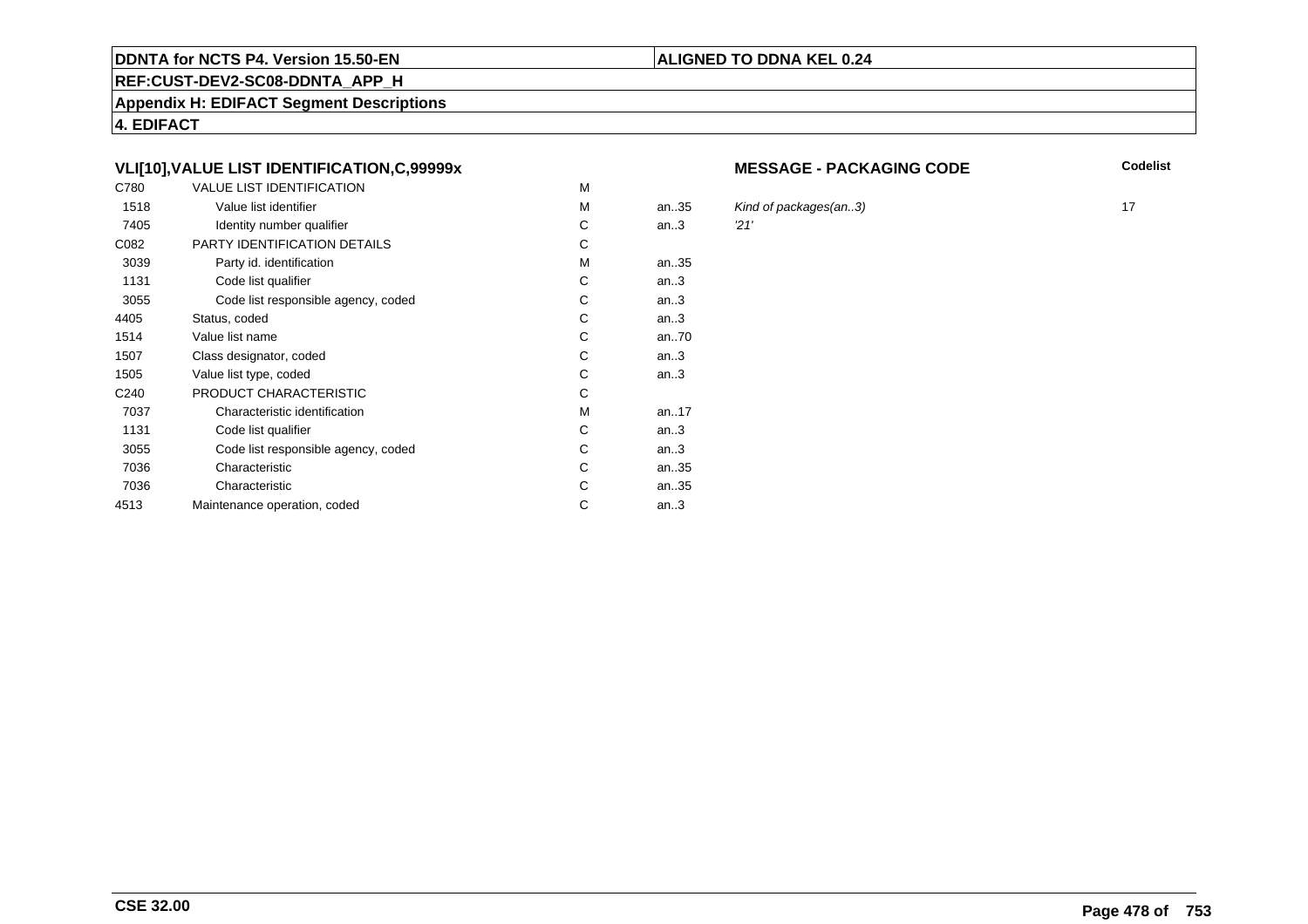# **REF:CUST-DEV2-SC08-DDNTA\_APP\_H**

**Appendix H: EDIFACT Segment Descriptions**

**4. EDIFACT**

# **VLI[10],VALUE LIST IDENTIFICATION,C,99999x**

| C780 | <b>VALUE LIST IDENTIFICATION</b>    | M |      |           |    |
|------|-------------------------------------|---|------|-----------|----|
| 1518 | Value list identifier               | M | an35 | Role(an3) | 56 |
| 7405 | Identity number qualifier           | С | an.3 | 22'       |    |
| C082 | PARTY IDENTIFICATION DETAILS        | С |      |           |    |
| 3039 | Party id. identification            | M | an35 |           |    |
| 1131 | Code list qualifier                 | С | an.3 |           |    |
| 3055 | Code list responsible agency, coded | С | an.3 |           |    |
| 4405 | Status, coded                       | С | an.3 |           |    |
| 1514 | Value list name                     | С | an70 |           |    |
| 1507 | Class designator, coded             | С | an.3 |           |    |
| 1505 | Value list type, coded              | C | an.3 |           |    |
| C240 | PRODUCT CHARACTERISTIC              | C |      |           |    |
| 7037 | Characteristic identification       | M | an17 |           |    |
| 1131 | Code list qualifier                 | С | an.3 |           |    |
| 3055 | Code list responsible agency, coded | С | an.3 |           |    |
| 7036 | Characteristic                      | С | an35 |           |    |
| 7036 | Characteristic                      | С | an35 |           |    |
| 4513 | Maintenance operation, coded        | C | an.3 |           |    |
|      |                                     |   |      |           |    |

**MESSAGE - ROLE**

**ALIGNED TO DDNA KEL 0.24**

**Codelist**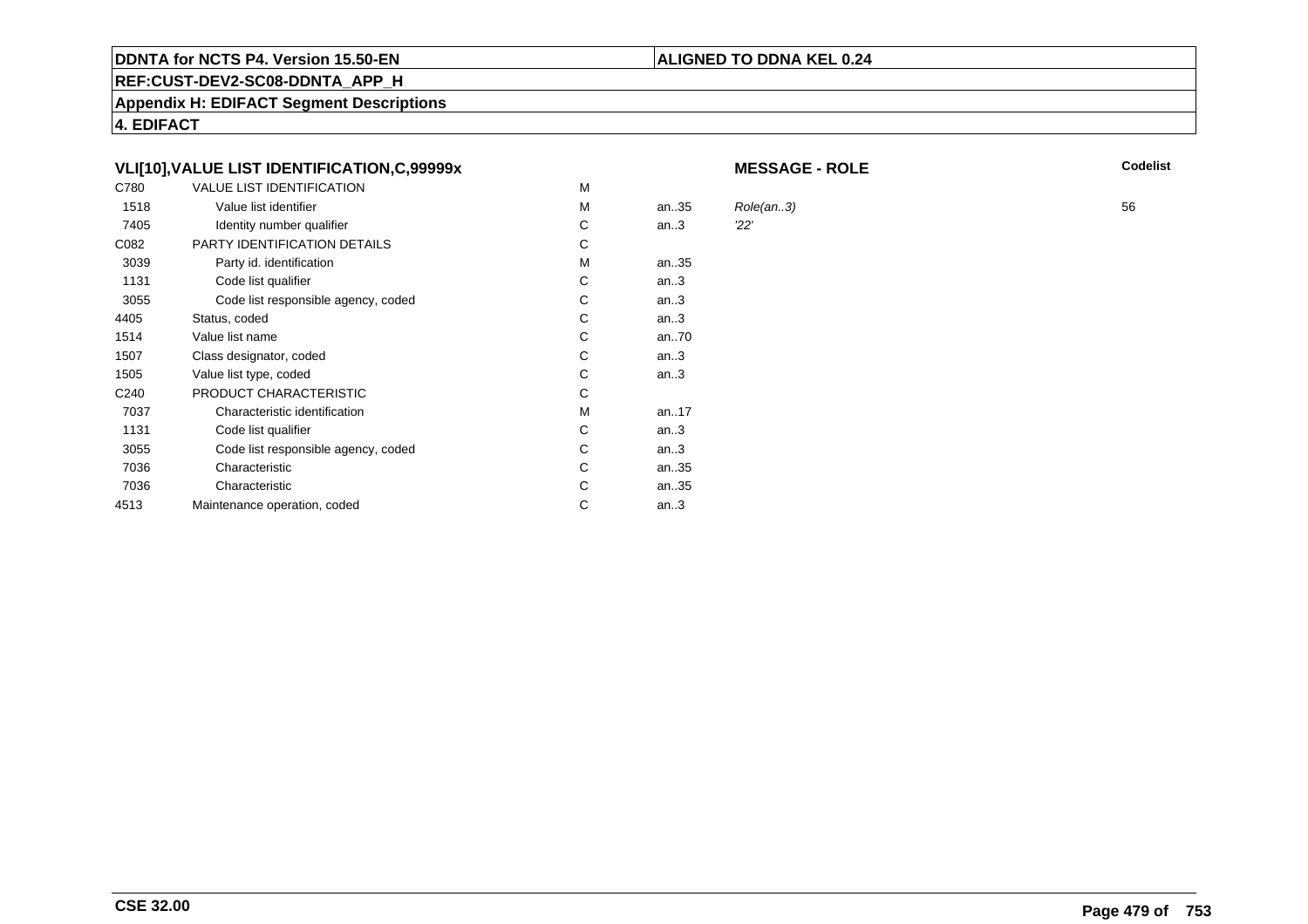#### **REF:CUST-DEV2-SC08-DDNTA\_APP\_H**

**Appendix H: EDIFACT Segment Descriptions**

**4. EDIFACT**

# **VLI[10],VALUE LIST IDENTIFICATION,C,99999x**

| C780             | <b>VALUE LIST IDENTIFICATION</b>    | M |      |     |
|------------------|-------------------------------------|---|------|-----|
| 1518             | Value list identifier               | м | an35 | Sta |
| 7405             | Identity number qualifier           | С | an.3 | 23' |
| C082             | PARTY IDENTIFICATION DETAILS        | С |      |     |
| 3039             | Party id. identification            | М | an35 |     |
| 1131             | Code list qualifier                 | С | an.3 |     |
| 3055             | Code list responsible agency, coded | C | an.3 |     |
| 4405             | Status, coded                       | C | an.3 |     |
| 1514             | Value list name                     | C | an70 |     |
| 1507             | Class designator, coded             | C | an.3 |     |
| 1505             | Value list type, coded              | С | an.3 |     |
| C <sub>240</sub> | PRODUCT CHARACTERISTIC              | С |      |     |
| 7037             | Characteristic identification       | м | an17 |     |
| 1131             | Code list qualifier                 | С | an.3 |     |
| 3055             | Code list responsible agency, coded | С | an.3 |     |
| 7036             | Characteristic                      | C | an35 |     |
| 7036             | Characteristic                      | С | an35 |     |
| 4513             | Maintenance operation, coded        | С | an.3 |     |
|                  |                                     |   |      |     |

#### **MESSAGE - STATISTICS TYPE**

**Codelist**

Statistics type(an..4) 57<br>
23'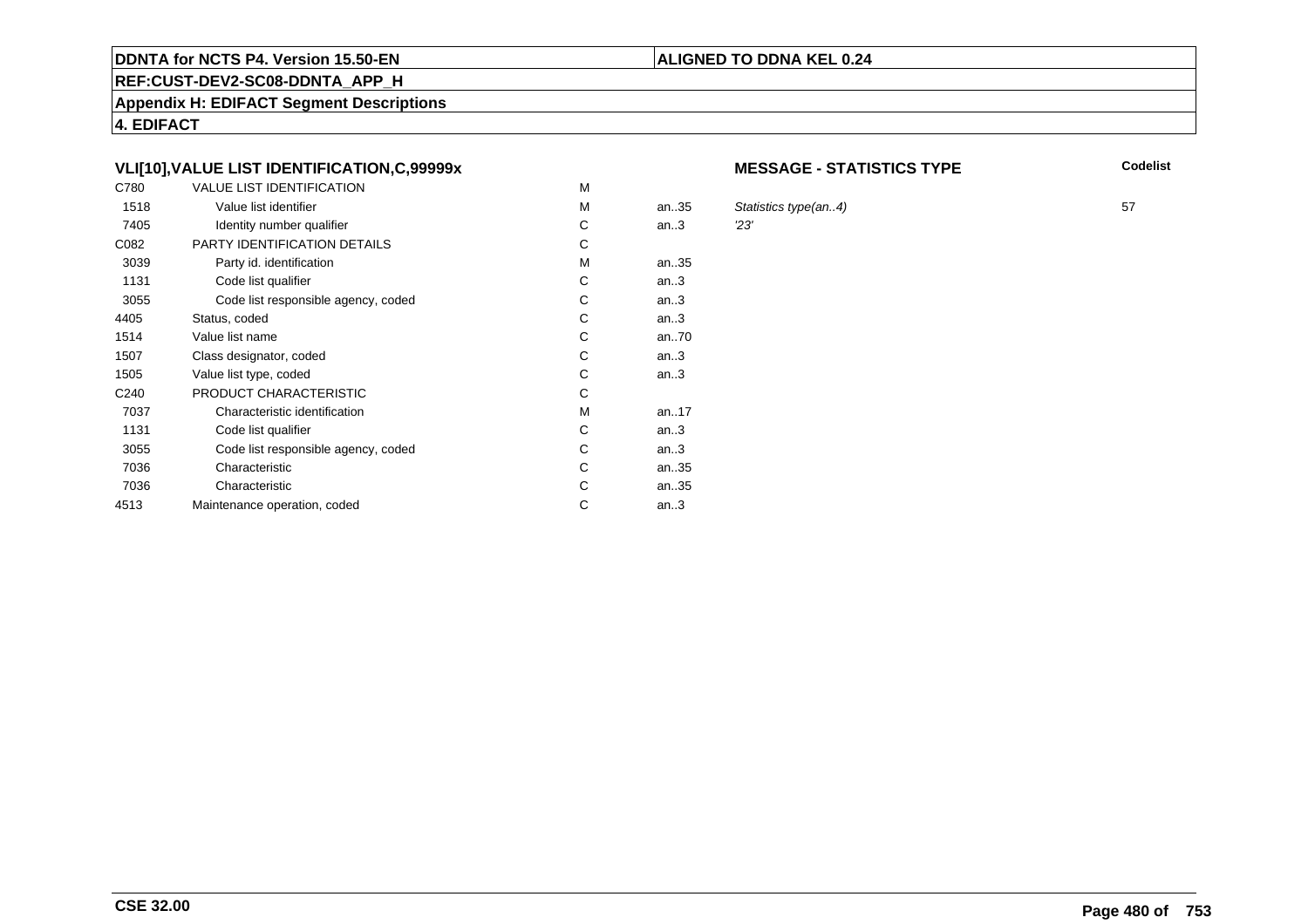#### **REF:CUST-DEV2-SC08-DDNTA\_APP\_H**

**Appendix H: EDIFACT Segment Descriptions**

Maintenance operation, coded

Characteristic C<br>
Intenance operation. coded<br>
C

**4. EDIFACT**

7036

4513

#### **VLI[10],VALUE LIST IDENTIFICATION,C,99999xMESSAGE - SENSITIVE GOODS CODE**<br>M **Codelist** C780 VALUE LIST IDENTIFICATIONN M M 1518Value list identifier metals of the Marine Marine Marine Marine Marine Marine Marine Marine Marine Marine Marine M<br>Marine Marine Marine Marine Marine Marine Marine Marine Marine Marine Marine Marine Marine Marine Marine Ma an..35 Commodity code (taric code)(an..6) 62<br>an..3  $\frac{24}{3}$ 7405Identity number qualifier  $\begin{array}{ccc} \text{I} & \text{I} & \text{I} \\ \text{I} & \text{I} & \text{I} \\ \text{I} & \text{I} & \text{I} \end{array}$ C an..3 '24' C082 PARTY IDENTIFICATION DETAILSs c M 3039Party id. identification M<br>Code list qualifier and the code list qualifier and the code list of code list of code list of code list of co an..35 1131Code list qualifier C<br>Code list responsible agency, coded C an..3 3055Code list responsible agency, coded C<br>
tus. coded C an..3 4405Status, coded C<br>
Value list name C an..3 1514Value list name C<br>Class designator, coded C an..70<br>an..3 1507Class designator, coded C<br>
Value list type. coded C Sensitive goods code(n..2) 64 1505Value list type, coded C<br>
PRODUCT CHARACTERISTIC C an..3 C240 PRODUCT CHARACTERISTICc c 7037Characteristic identification M<br>Code list qualifier C an..17 EEC territory limitation(n1) 27 1131Code list qualifier Code list responsible agency, coded Code list responsible agency, coded C an..3 3055Code list responsible agency, coded C<br>Characteristic C an..3<br>an..35 7036Characteristic Characteristic Characteristic Characteristic C an..35 Reference quantity(n..6)<br>an..35 Unit of measure code(an

an..3

**ALIGNED TO DDNA KEL 0.24**

Unit of measure code(an..3) 59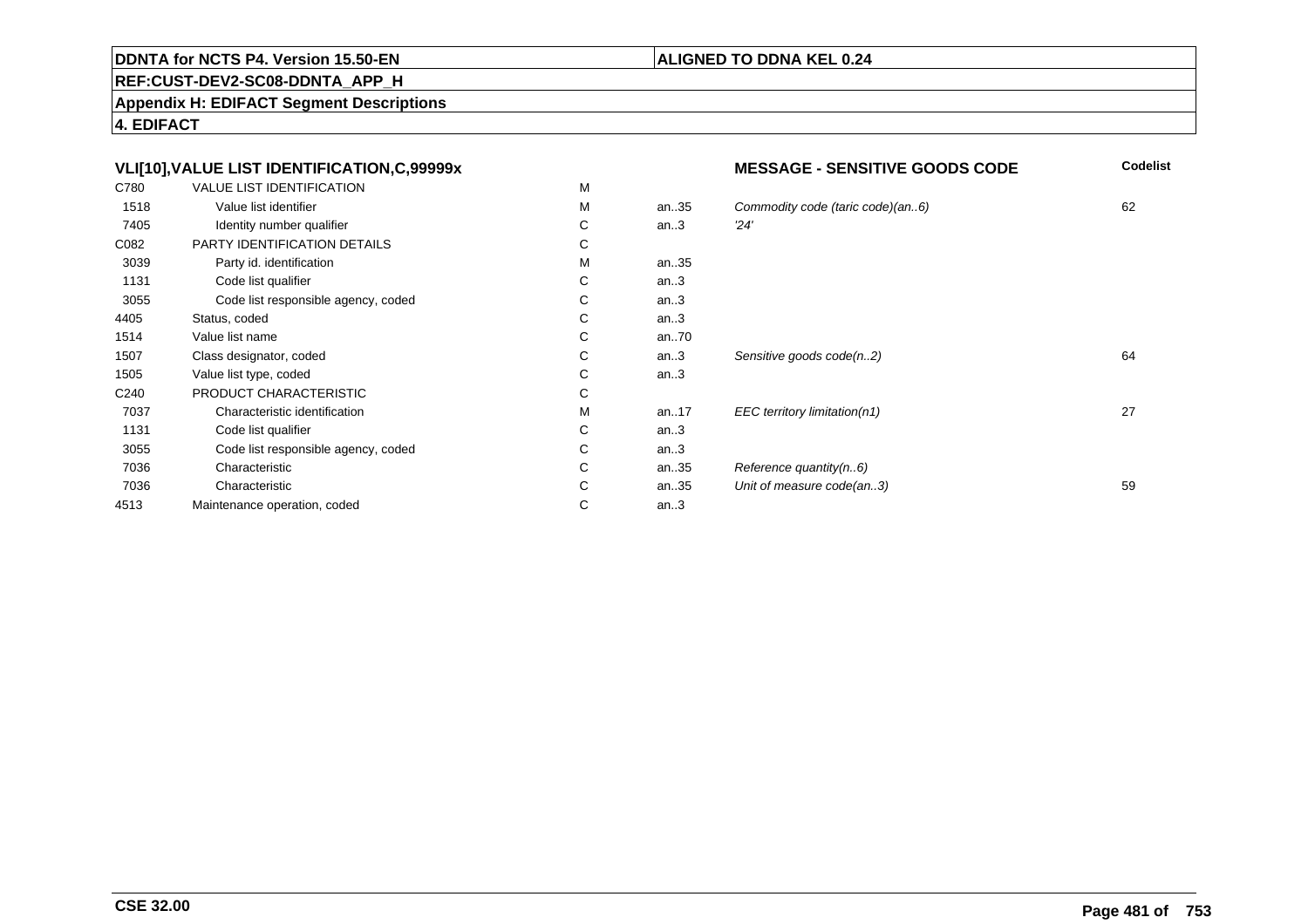# **REF:CUST-DEV2-SC08-DDNTA\_APP\_H**

**Appendix H: EDIFACT Segment Descriptions**

**4. EDIFACT**

# **VLI[10],VALUE LIST IDENTIFICATION,C,99999x**

| C780             | <b>VALUE LIST IDENTIFICATION</b>    | M |      |     |
|------------------|-------------------------------------|---|------|-----|
| 1518             | Value list identifier               | м | an35 | Tra |
| 7405             | Identity number qualifier           | С | an.3 | 26' |
| C082             | PARTY IDENTIFICATION DETAILS        | С |      |     |
| 3039             | Party id. identification            | М | an35 |     |
| 1131             | Code list qualifier                 | С | an.3 |     |
| 3055             | Code list responsible agency, coded | C | an.3 |     |
| 4405             | Status, coded                       | C | an.3 |     |
| 1514             | Value list name                     | C | an70 |     |
| 1507             | Class designator, coded             | C | an.3 |     |
| 1505             | Value list type, coded              | С | an.3 |     |
| C <sub>240</sub> | PRODUCT CHARACTERISTIC              | С |      |     |
| 7037             | Characteristic identification       | м | an17 |     |
| 1131             | Code list qualifier                 | С | an.3 |     |
| 3055             | Code list responsible agency, coded | С | an.3 |     |
| 7036             | Characteristic                      | C | an35 |     |
| 7036             | Characteristic                      | С | an35 |     |
| 4513             | Maintenance operation, coded        | С | an.3 |     |
|                  |                                     |   |      |     |

#### **MESSAGE - TRAFFIC TYPE**

**Codelist**

Traffic type(an..3)  $20$ <br> $26'$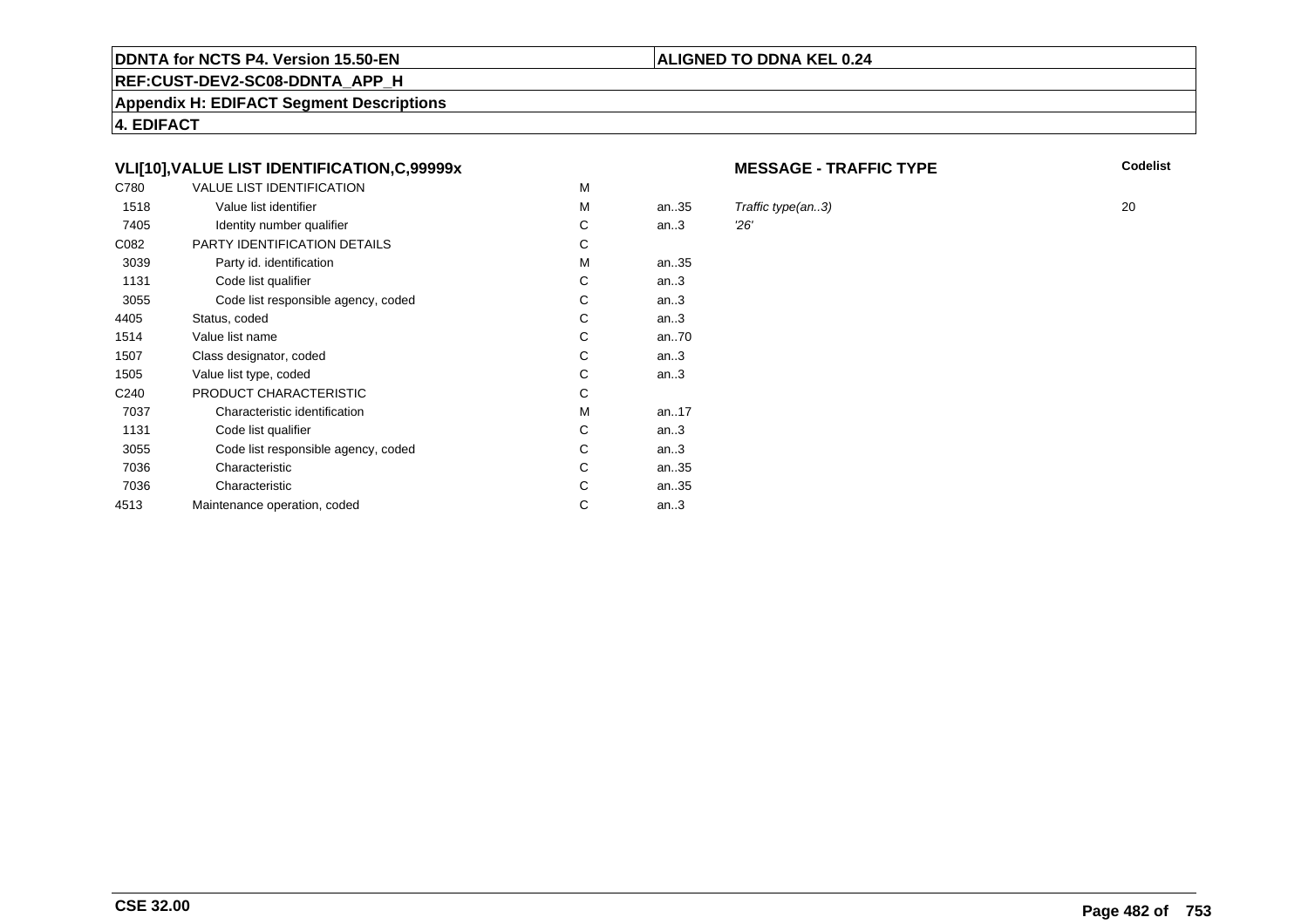#### **REF:CUST-DEV2-SC08-DDNTA\_APP\_H**

**Appendix H: EDIFACT Segment Descriptions**

**4. EDIFACT**

# **VLI[10],VALUE LIST IDENTIFICATION,C,99999x**

| C780             | <b>VALUE LIST IDENTIFICATION</b>    | M |           |     |
|------------------|-------------------------------------|---|-----------|-----|
| 1518             | Value list identifier               | M | an.35     | Tra |
| 7405             | Identity number qualifier           | С | an.3      | 27' |
| C082             | PARTY IDENTIFICATION DETAILS        | С |           |     |
| 3039             | Party id. identification            | м | an35      |     |
| 1131             | Code list qualifier                 | C | an.3      |     |
| 3055             | Code list responsible agency, coded | C | an.3      |     |
| 4405             | Status, coded                       | С | an.3      |     |
| 1514             | Value list name                     | C | an70      |     |
| 1507             | Class designator, coded             | C | an.3      |     |
| 1505             | Value list type, coded              | С | an.3      |     |
| C <sub>240</sub> | PRODUCT CHARACTERISTIC              | С |           |     |
| 7037             | Characteristic identification       | м | an. $.17$ |     |
| 1131             | Code list qualifier                 | С | an.3      |     |
| 3055             | Code list responsible agency, coded | С | an.3      |     |
| 7036             | Characteristic                      | C | an35      |     |
| 7036             | Characteristic                      | С | an35      |     |
| 4513             | Maintenance operation, coded        | С | an.3      |     |
|                  |                                     |   |           |     |

#### **MESSAGE - TRANSPORT MODE**

**Codelist**

 $Transport\ mode(n..2)$  18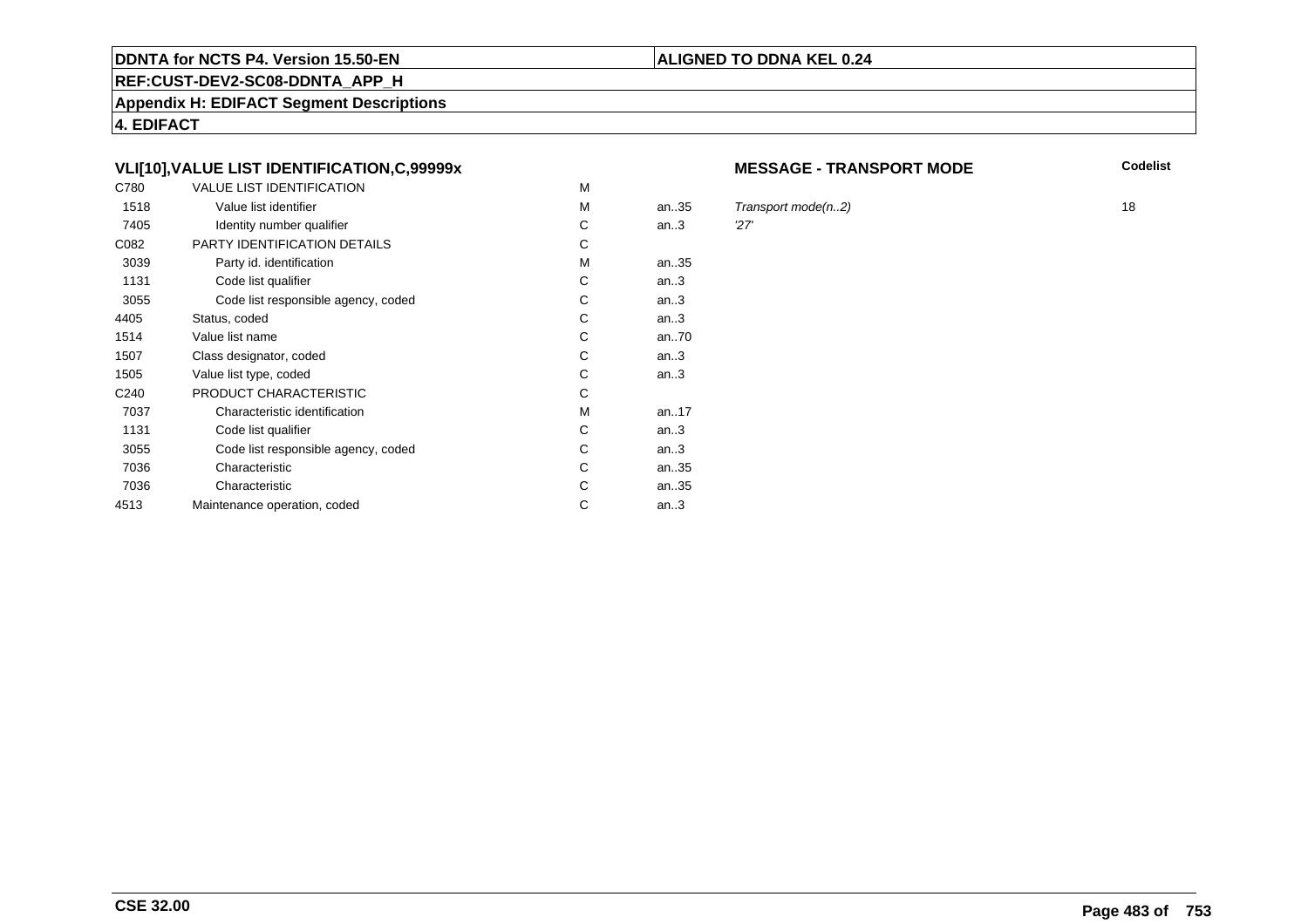#### **REF:CUST-DEV2-SC08-DDNTA\_APP\_H**

**Appendix H: EDIFACT Segment Descriptions**

**4. EDIFACT**

# **VLI[10],VALUE LIST IDENTIFICATION,C,99999x**

| C780             | <b>VALUE LIST IDENTIFICATION</b>    | M |           |     |
|------------------|-------------------------------------|---|-----------|-----|
| 1518             | Value list identifier               | M | an.35     | AA  |
| 7405             | Identity number qualifier           | С | an.3      | 29' |
| C082             | PARTY IDENTIFICATION DETAILS        | С |           |     |
| 3039             | Party id. identification            | м | an35      |     |
| 1131             | Code list qualifier                 | C | an.3      |     |
| 3055             | Code list responsible agency, coded | C | an.3      |     |
| 4405             | Status, coded                       | С | an.3      |     |
| 1514             | Value list name                     | C | an70      |     |
| 1507             | Class designator, coded             | C | an.3      |     |
| 1505             | Value list type, coded              | С | an.3      |     |
| C <sub>240</sub> | PRODUCT CHARACTERISTIC              | С |           |     |
| 7037             | Characteristic identification       | м | an. $.17$ |     |
| 1131             | Code list qualifier                 | С | an.3      |     |
| 3055             | Code list responsible agency, coded | С | an.3      |     |
| 7036             | Characteristic                      | C | an35      |     |
| 7036             | Characteristic                      | С | an35      |     |
| 4513             | Maintenance operation, coded        | С | an.3      |     |
|                  |                                     |   |           |     |

## **MESSAGE - AAR/AER REJECTION REASON**

**Codelist**

an..35 AAR/AER rejection reason code(n..2) <sup>43</sup>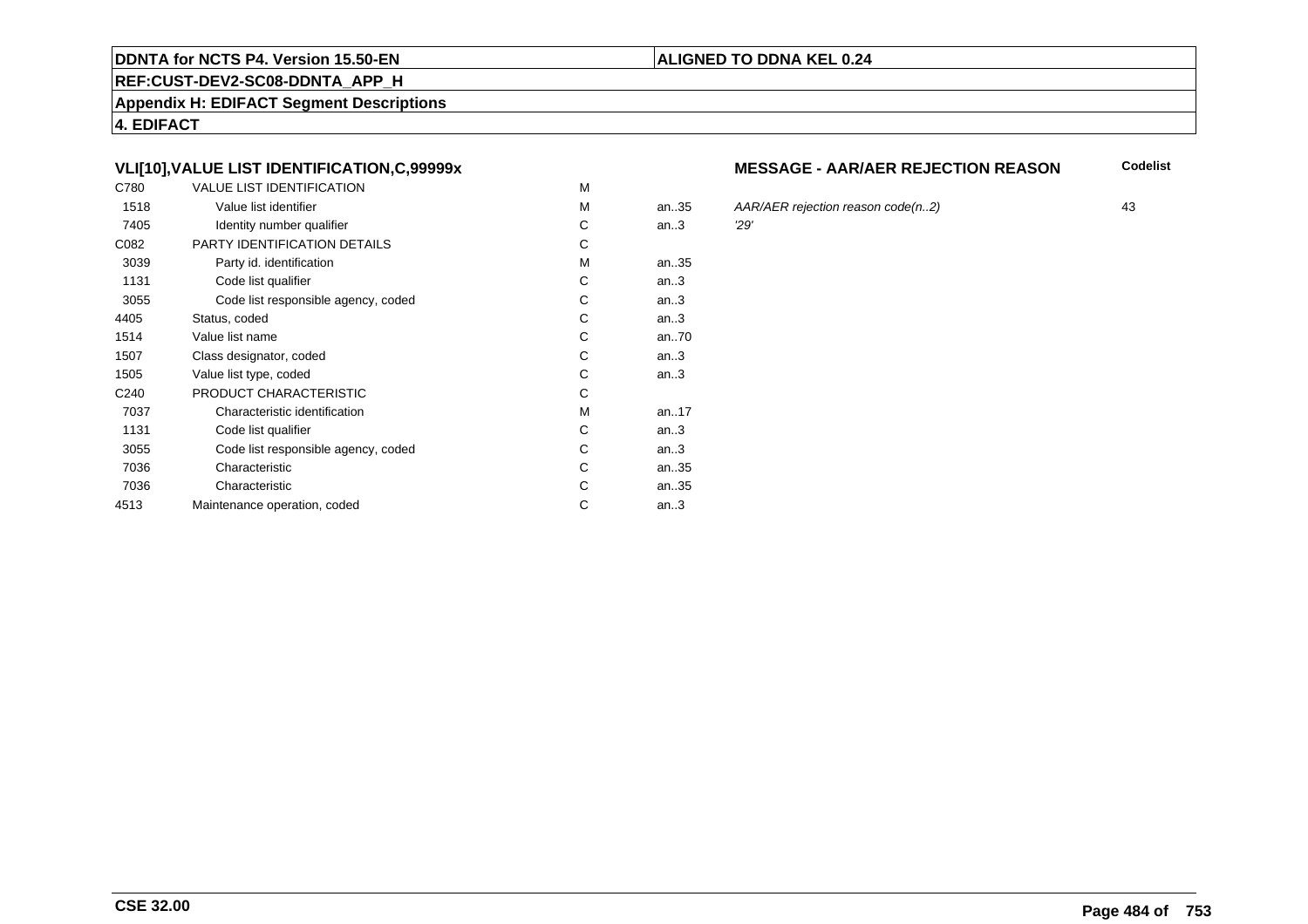#### **REF:CUST-DEV2-SC08-DDNTA\_APP\_H**

**Appendix H: EDIFACT Segment Descriptions**

**4. EDIFACT**

# **VLI[10],VALUE LIST IDENTIFICATION,C,99999x**

| C780             | <b>VALUE LIST IDENTIFICATION</b>    | M |      |      |
|------------------|-------------------------------------|---|------|------|
| 1518             | Value list identifier               | M | an35 | Аm   |
| 7405             | Identity number qualifier           | С | an.3 | '31' |
| C082             | PARTY IDENTIFICATION DETAILS        | С |      |      |
| 3039             | Party id. identification            | м | an35 |      |
| 1131             | Code list qualifier                 | C | an.3 |      |
| 3055             | Code list responsible agency, coded | C | an.3 |      |
| 4405             | Status, coded                       | C | an.3 |      |
| 1514             | Value list name                     | C | an70 |      |
| 1507             | Class designator, coded             | C | an.3 |      |
| 1505             | Value list type, coded              | С | an.3 |      |
| C <sub>240</sub> | PRODUCT CHARACTERISTIC              | С |      |      |
| 7037             | Characteristic identification       | м | an17 |      |
| 1131             | Code list qualifier                 | С | an.3 |      |
| 3055             | Code list responsible agency, coded | С | an.3 |      |
| 7036             | Characteristic                      | C | an35 |      |
| 7036             | Characteristic                      | С | an35 |      |
| 4513             | Maintenance operation, coded        | С | an.3 |      |
|                  |                                     |   |      |      |

#### **MESSAGE - AMENDMENT REJECTIONMOTIVATION**

**Codelist**

Amendment rejection motivation code(n1) 45<br>
31'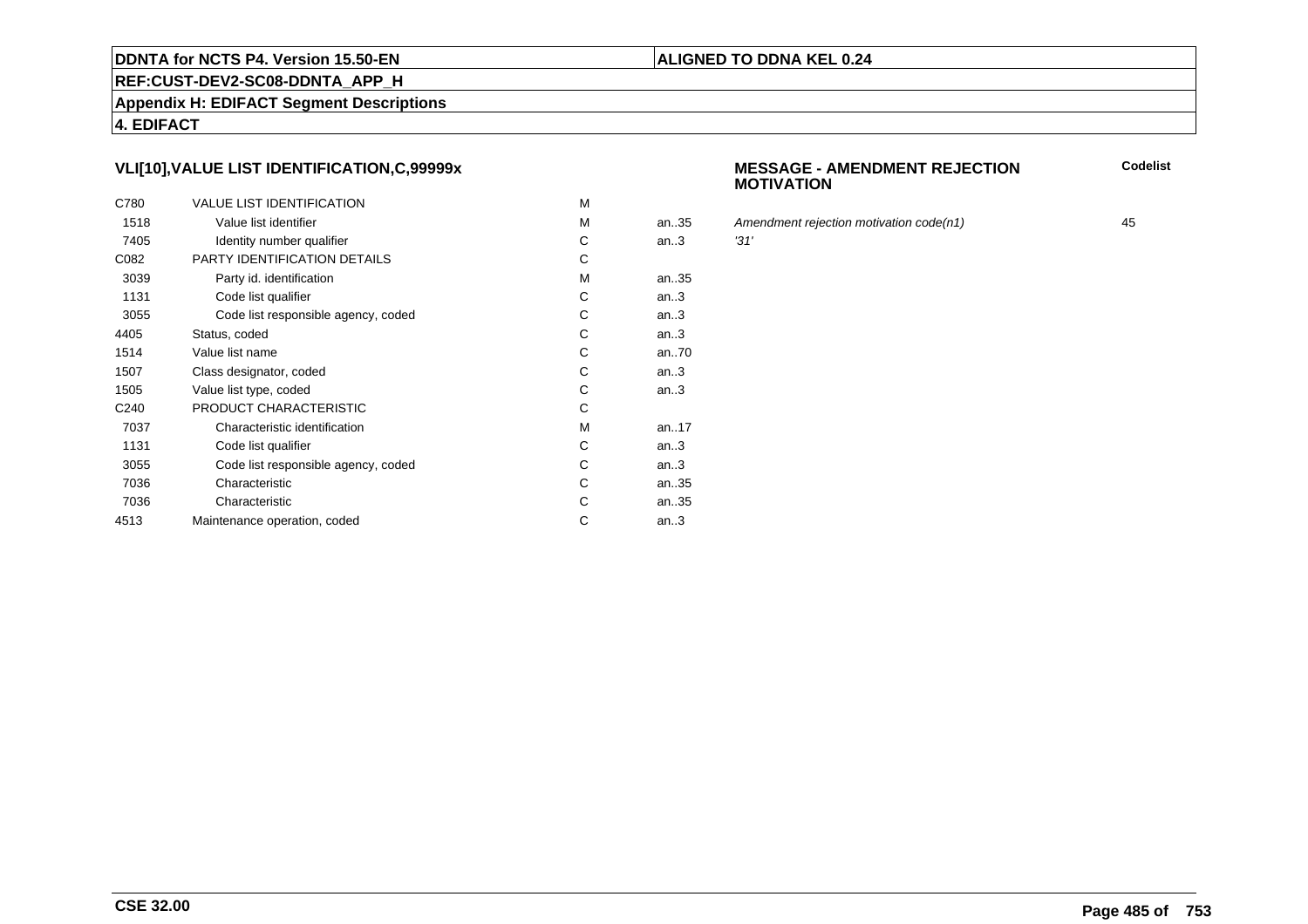#### **REF:CUST-DEV2-SC08-DDNTA\_APP\_H**

**Appendix H: EDIFACT Segment Descriptions**

**4. EDIFACT**

# **VLI[10],VALUE LIST IDENTIFICATION,C,99999x**

| C780             | <b>VALUE LIST IDENTIFICATION</b>    | M |           |      |
|------------------|-------------------------------------|---|-----------|------|
| 1518             | Value list identifier               | M | an.35     | ATI  |
| 7405             | Identity number qualifier           | С | an.3      | '32' |
| C082             | PARTY IDENTIFICATION DETAILS        | С |           |      |
| 3039             | Party id. identification            | М | an35      |      |
| 1131             | Code list qualifier                 | C | an.3      |      |
| 3055             | Code list responsible agency, coded | C | an.3      |      |
| 4405             | Status, coded                       | C | an.3      |      |
| 1514             | Value list name                     | C | an70      |      |
| 1507             | Class designator, coded             | C | an.3      |      |
| 1505             | Value list type, coded              | С | an.3      |      |
| C <sub>240</sub> | PRODUCT CHARACTERISTIC              | С |           |      |
| 7037             | Characteristic identification       | М | an. $.17$ |      |
| 1131             | Code list qualifier                 | С | an.3      |      |
| 3055             | Code list responsible agency, coded | С | an.3      |      |
| 7036             | Characteristic                      | C | an35      |      |
| 7036             | Characteristic                      | C | an35      |      |
| 4513             | Maintenance operation, coded        | С | an.3      |      |
|                  |                                     |   |           |      |

#### **MESSAGE - ATR REJECTION REASON**

**Codelist**

ATR rejection reason code(n..2)  $44$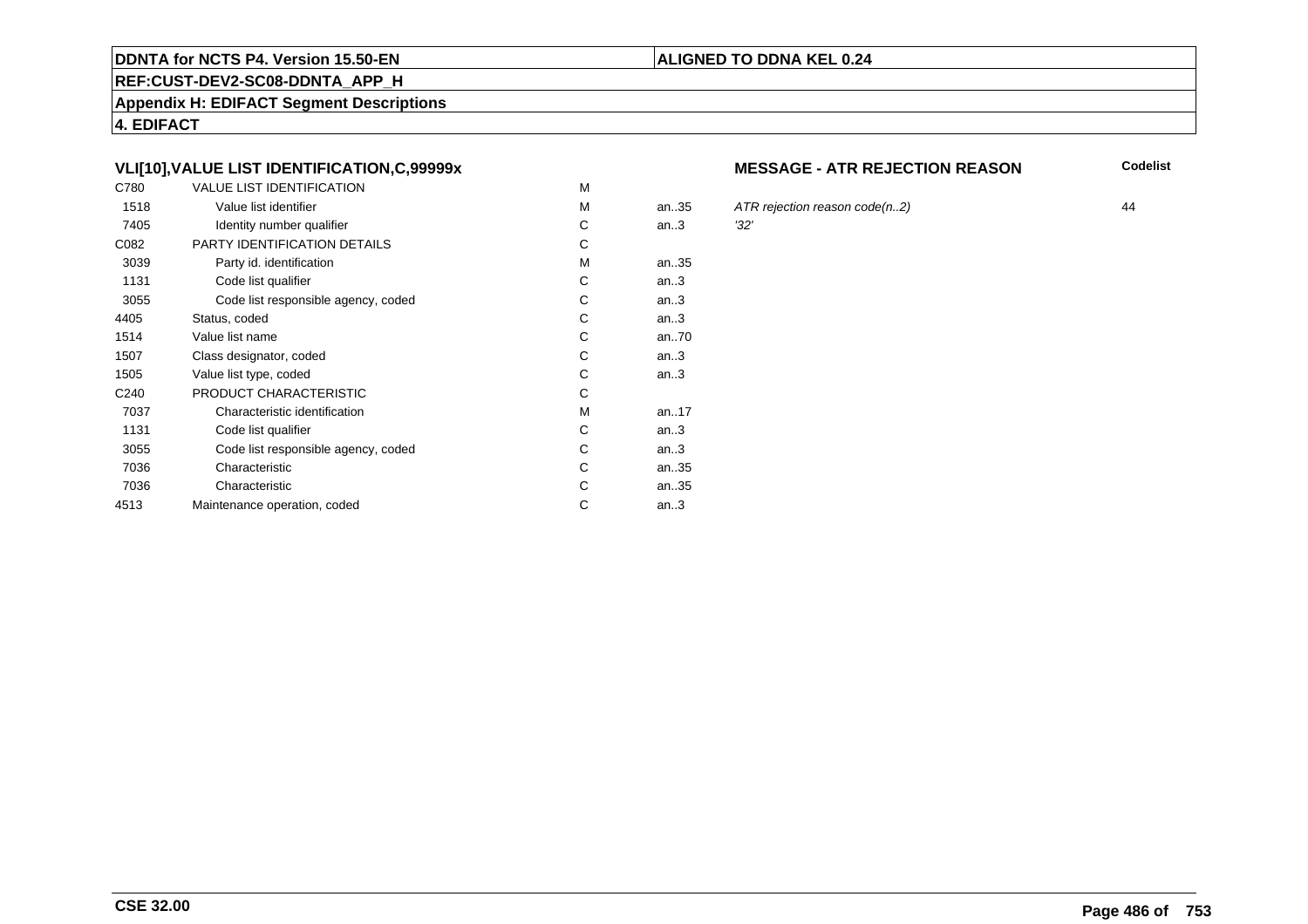#### **REF:CUST-DEV2-SC08-DDNTA\_APP\_H**

**Appendix H: EDIFACT Segment Descriptions**

**4. EDIFACT**

# **VLI[10],VALUE LIST IDENTIFICATION,C,99999x**

| C780             | <b>VALUE LIST IDENTIFICATION</b>    | M |      |      |
|------------------|-------------------------------------|---|------|------|
| 1518             | Value list identifier               | M | an35 | Dis  |
| 7405             | Identity number qualifier           | С | an.3 | '33' |
| C082             | PARTY IDENTIFICATION DETAILS        | С |      |      |
| 3039             | Party id. identification            | м | an35 |      |
| 1131             | Code list qualifier                 | C | an.3 |      |
| 3055             | Code list responsible agency, coded | C | an.3 |      |
| 4405             | Status, coded                       | C | an.3 |      |
| 1514             | Value list name                     | C | an70 |      |
| 1507             | Class designator, coded             | C | an.3 |      |
| 1505             | Value list type, coded              | С | an.3 |      |
| C <sub>240</sub> | PRODUCT CHARACTERISTIC              | С |      |      |
| 7037             | Characteristic identification       | м | an17 |      |
| 1131             | Code list qualifier                 | С | an.3 |      |
| 3055             | Code list responsible agency, coded | С | an.3 |      |
| 7036             | Characteristic                      | C | an35 |      |
| 7036             | Characteristic                      | С | an35 |      |
| 4513             | Maintenance operation, coded        | С | an.3 |      |
|                  |                                     |   |      |      |

#### **MESSAGE - DISCREPANCIES SOLVEDNOTIFICATION**

**Codelist**

Discrepancies solved notification code(an..2) 69<br>
'33'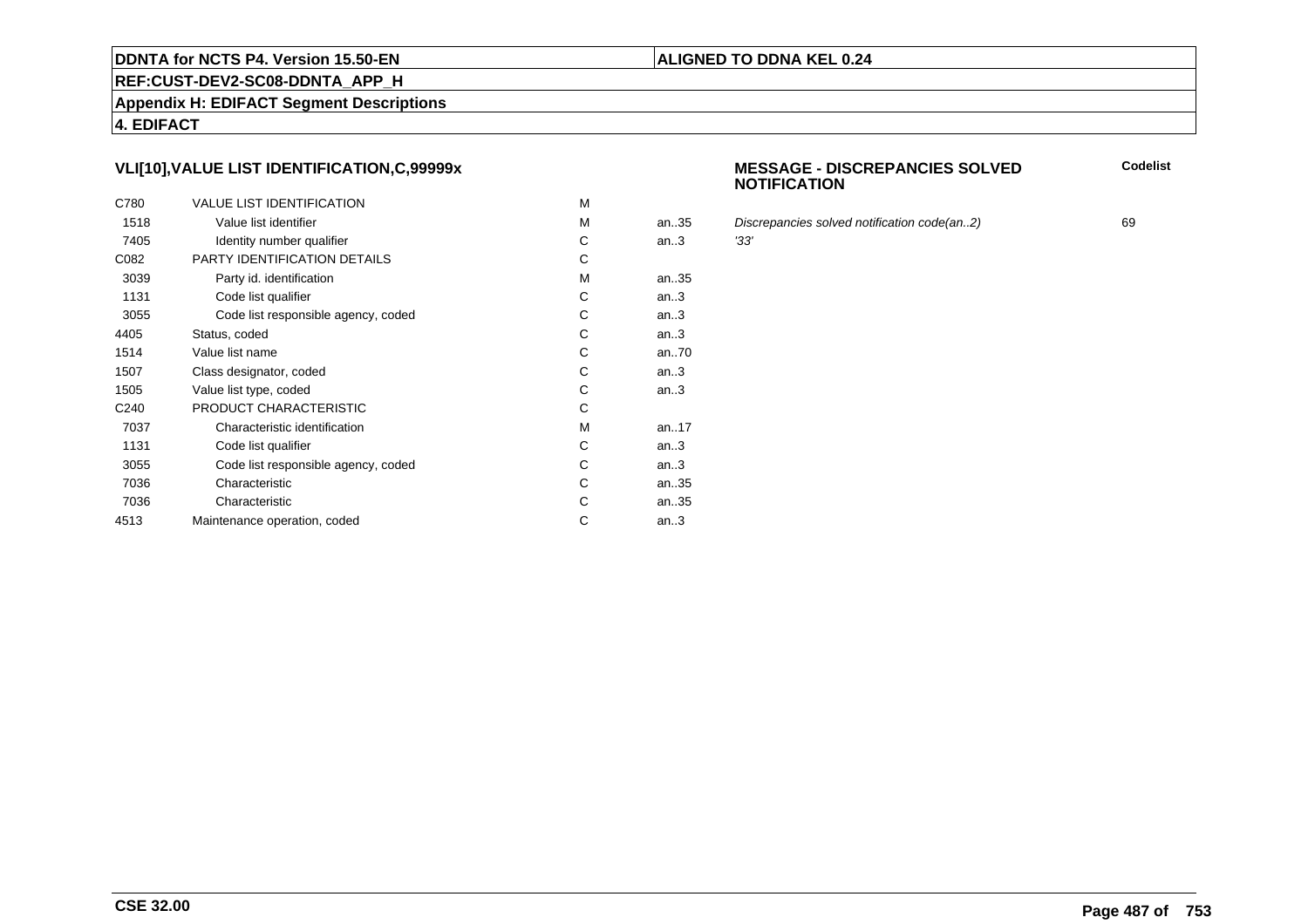#### **REF:CUST-DEV2-SC08-DDNTA\_APP\_H**

**Appendix H: EDIFACT Segment Descriptions**

**4. EDIFACT**

# **VLI[10],VALUE LIST IDENTIFICATION,C,99999x**

| C780             | <b>VALUE LIST IDENTIFICATION</b>    | M |           |      |
|------------------|-------------------------------------|---|-----------|------|
| 1518             | Value list identifier               | M | an.35     | Div  |
| 7405             | Identity number qualifier           | С | an.3      | '34' |
| C082             | PARTY IDENTIFICATION DETAILS        | С |           |      |
| 3039             | Party id. identification            | м | an35      |      |
| 1131             | Code list qualifier                 | C | an.3      |      |
| 3055             | Code list responsible agency, coded | C | an.3      |      |
| 4405             | Status, coded                       | С | an.3      |      |
| 1514             | Value list name                     | C | an70      |      |
| 1507             | Class designator, coded             | C | an.3      |      |
| 1505             | Value list type, coded              | С | an.3      |      |
| C <sub>240</sub> | PRODUCT CHARACTERISTIC              | С |           |      |
| 7037             | Characteristic identification       | м | an. $.17$ |      |
| 1131             | Code list qualifier                 | С | an.3      |      |
| 3055             | Code list responsible agency, coded | С | an.3      |      |
| 7036             | Characteristic                      | C | an35      |      |
| 7036             | Characteristic                      | С | an35      |      |
| 4513             | Maintenance operation, coded        | С | an.3      |      |
|                  |                                     |   |           |      |

#### **MESSAGE - DIVERSION REJECTION REASONCodelist**

5 Diversion rejection reason code(n..2)  $\frac{34'}{2}$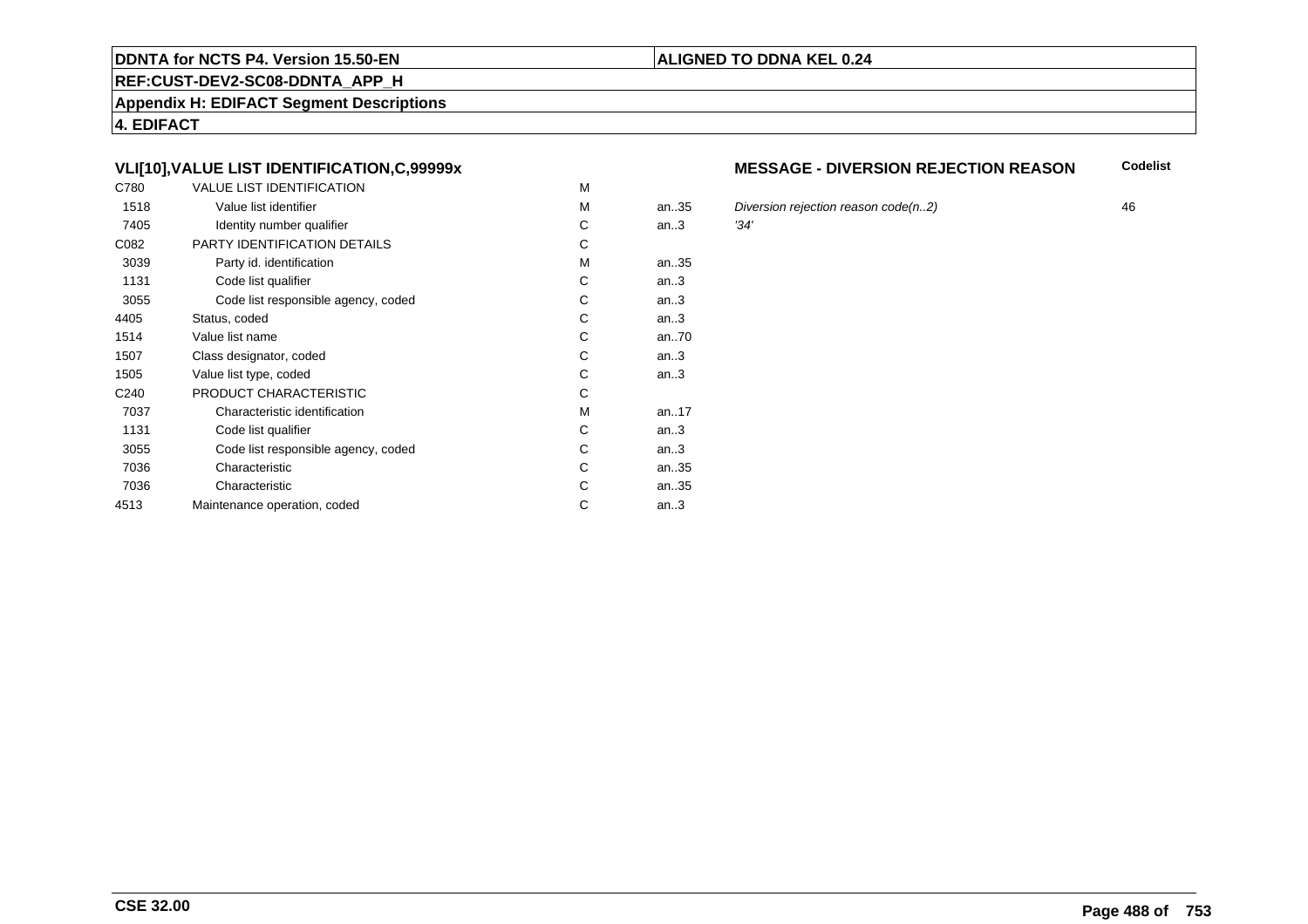#### **REF:CUST-DEV2-SC08-DDNTA\_APP\_H**

**Appendix H: EDIFACT Segment Descriptions**

**4. EDIFACT**

# **VLI[10],VALUE LIST IDENTIFICATION,C,99999x**

| C780             | <b>VALUE LIST IDENTIFICATION</b>    | M |           |      |
|------------------|-------------------------------------|---|-----------|------|
| 1518             | Value list identifier               | M | an.35     | Cor  |
| 7405             | Identity number qualifier           | С | an.3      | '36' |
| C082             | PARTY IDENTIFICATION DETAILS        | С |           |      |
| 3039             | Party id. identification            | м | an35      |      |
| 1131             | Code list qualifier                 | C | an.3      |      |
| 3055             | Code list responsible agency, coded | C | an.3      |      |
| 4405             | Status, coded                       | С | an.3      |      |
| 1514             | Value list name                     | C | an70      |      |
| 1507             | Class designator, coded             | C | an.3      |      |
| 1505             | Value list type, coded              | С | an.3      |      |
| C <sub>240</sub> | PRODUCT CHARACTERISTIC              | С |           |      |
| 7037             | Characteristic identification       | м | an. $.17$ |      |
| 1131             | Code list qualifier                 | С | an.3      |      |
| 3055             | Code list responsible agency, coded | С | an.3      |      |
| 7036             | Characteristic                      | C | an35      |      |
| 7036             | Characteristic                      | С | an35      |      |
| 4513             | Maintenance operation, coded        | С | an.3      |      |
|                  |                                     |   |           |      |

#### **MESSAGE - RESULTS OF CONTROL**

**Codelist**

Control indicator(an2) 41<br>136'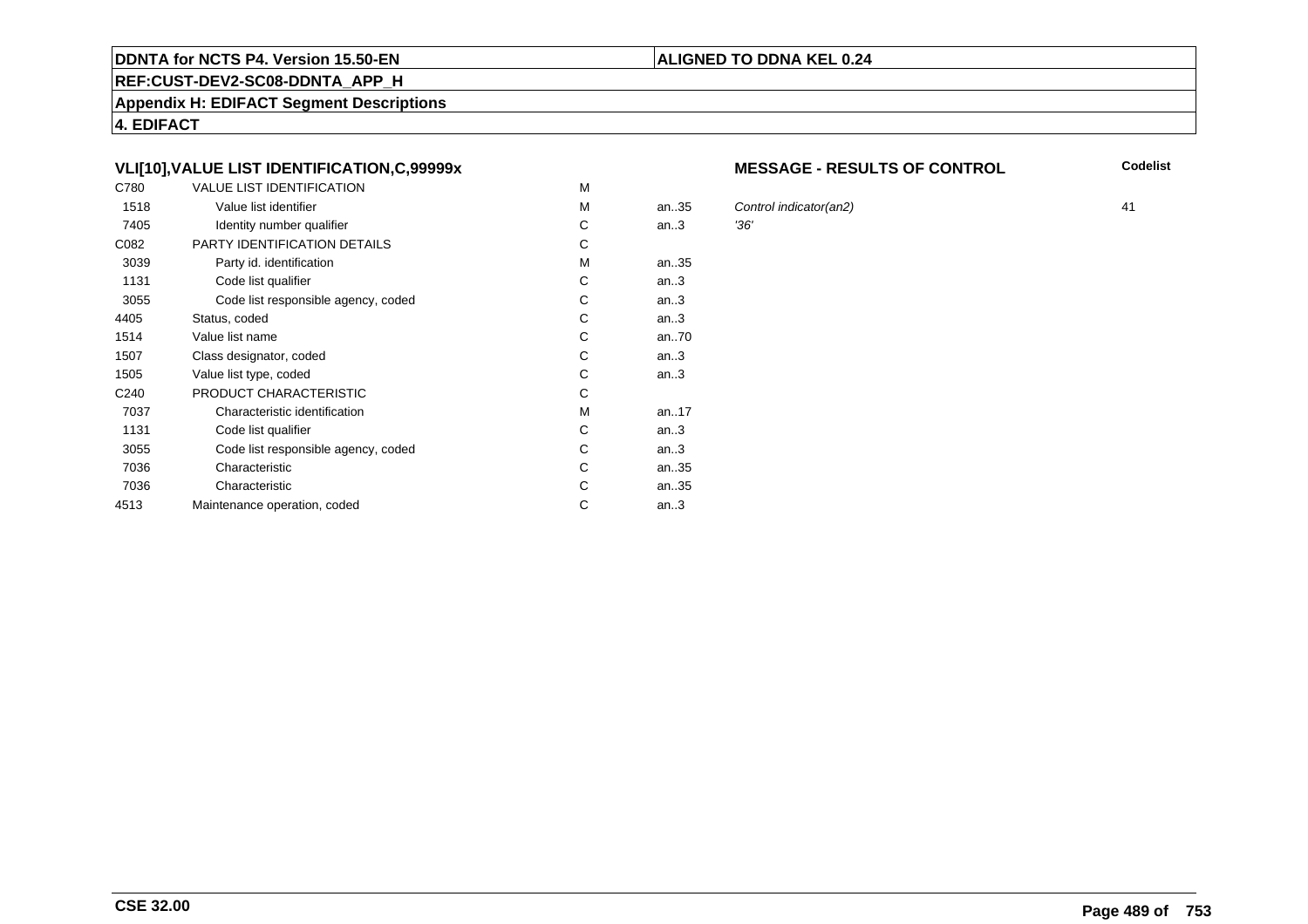#### **REF:CUST-DEV2-SC08-DDNTA\_APP\_H**

**Appendix H: EDIFACT Segment Descriptions**

**4. EDIFACT**

# **VLI[10],VALUE LIST IDENTIFICATION,C,99999x**

| C780             | <b>VALUE LIST IDENTIFICATION</b>    | M |           |    |
|------------------|-------------------------------------|---|-----------|----|
| 1518             | Value list identifier               | M | an35      | C  |
| 7405             | Identity number qualifier           | С | an.3      | Έ, |
| C082             | PARTY IDENTIFICATION DETAILS        | С |           |    |
| 3039             | Party id. identification            | M | an35      |    |
| 1131             | Code list qualifier                 | С | an.3      |    |
| 3055             | Code list responsible agency, coded | С | an.3      |    |
| 4405             | Status, coded                       | С | an.3      |    |
| 1514             | Value list name                     | C | an70      |    |
| 1507             | Class designator, coded             | C | an.3      |    |
| 1505             | Value list type, coded              | С | an.3      |    |
| C <sub>240</sub> | PRODUCT CHARACTERISTIC              | C |           |    |
| 7037             | Characteristic identification       | M | an. $.17$ |    |
| 1131             | Code list qualifier                 | C | an.3      |    |
| 3055             | Code list responsible agency, coded | C | an.3      |    |
| 7036             | Characteristic                      | C | an35      |    |
| 7036             | Characteristic                      | С | an35      |    |
| 4513             | Maintenance operation, coded        | С | an.3      |    |
|                  |                                     |   |           |    |

#### **MESSAGE - CONTROL RESULT CODE**

**Codelist**

Control result code(an2) 47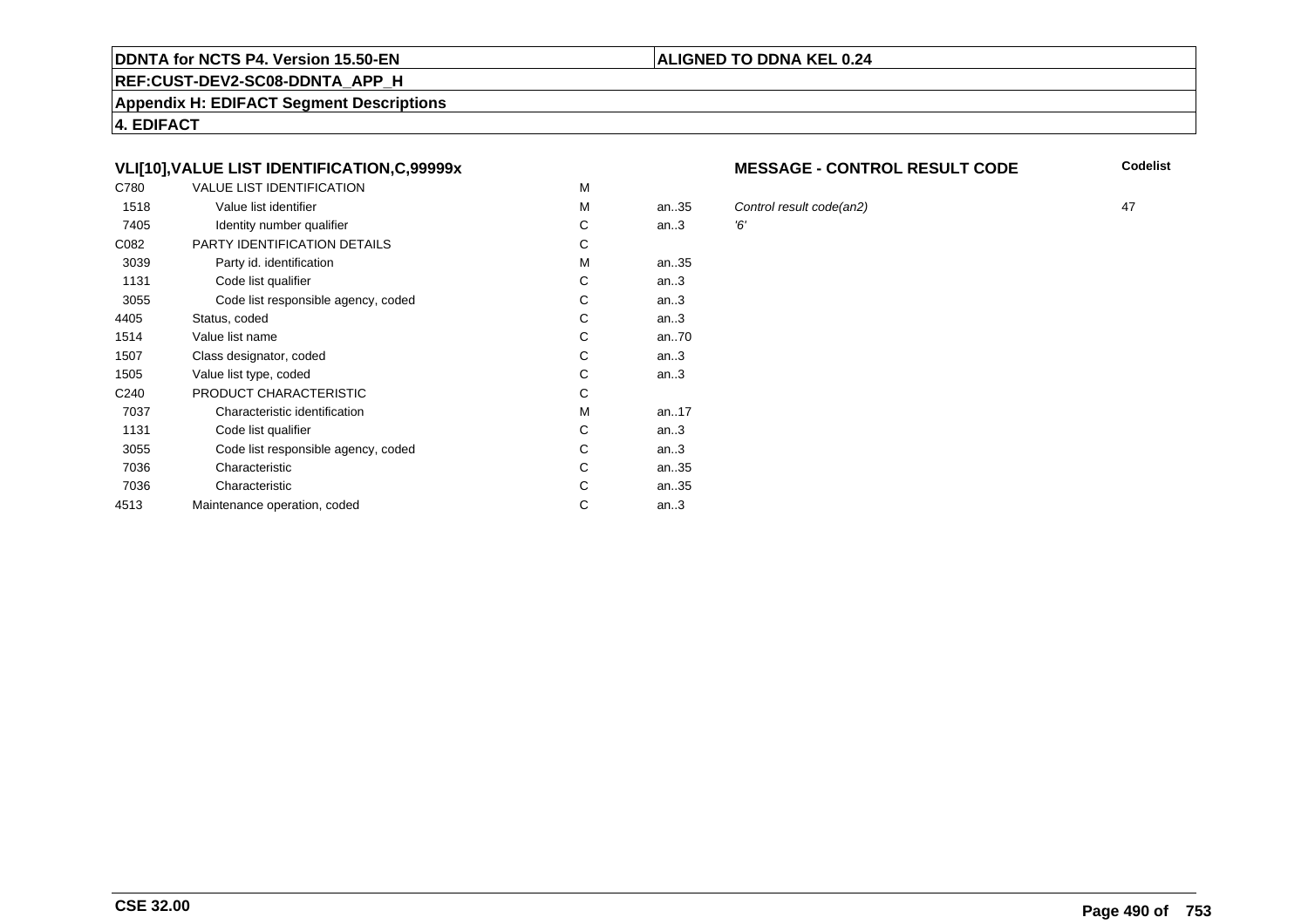# **ALIGNED TO DDNA KEL 0.24**

**REF:CUST-DEV2-SC08-DDNTA\_APP\_H**

**Appendix H: EDIFACT Segment Descriptions**

**4. EDIFACT**

|      | VLI[10], VALUE LIST IDENTIFICATION, C, 99999x |    |       | <b>MESSAGE - COUNTRY</b>  | <b>Codelist</b> |
|------|-----------------------------------------------|----|-------|---------------------------|-----------------|
| C780 | VALUE LIST IDENTIFICATION                     | M  |       |                           |                 |
| 1518 | Value list identifier                         | м  | an35  | Country code(a2)          | 8               |
| 7405 | Identity number qualifier                     | С  | an.3  | '8'                       |                 |
| C082 | PARTY IDENTIFICATION DETAILS                  | С  |       |                           |                 |
| 3039 | Party id. identification                      | м  | an35  |                           |                 |
| 1131 | Code list qualifier                           | С  | an.3  |                           |                 |
| 3055 | Code list responsible agency, coded           | С  | an.3  |                           |                 |
| 4405 | Status, coded                                 | С  | an.3  |                           |                 |
| 1514 | Value list name                               | С  | an.70 |                           |                 |
| 1507 | Class designator, coded                       | C. | an.3  | Country regime code(an3)  | 11              |
| 1505 | Value list type, coded                        | C  | an.3  |                           |                 |
| C240 | PRODUCT CHARACTERISTIC                        | С  |       |                           |                 |
| 7037 | Characteristic identification                 | м  | an17  |                           |                 |
| 1131 | Code list qualifier                           | С  | an.3  |                           |                 |
| 3055 | Code list responsible agency, coded           | С  | an.3  |                           |                 |
| 7036 | Characteristic                                | С  | an35  |                           |                 |
| 7036 | Characteristic                                | С  | an35  |                           |                 |
| 4513 | Maintenance operation, coded                  | С  | an.3  | Geo-nomenclature code(n3) | 16              |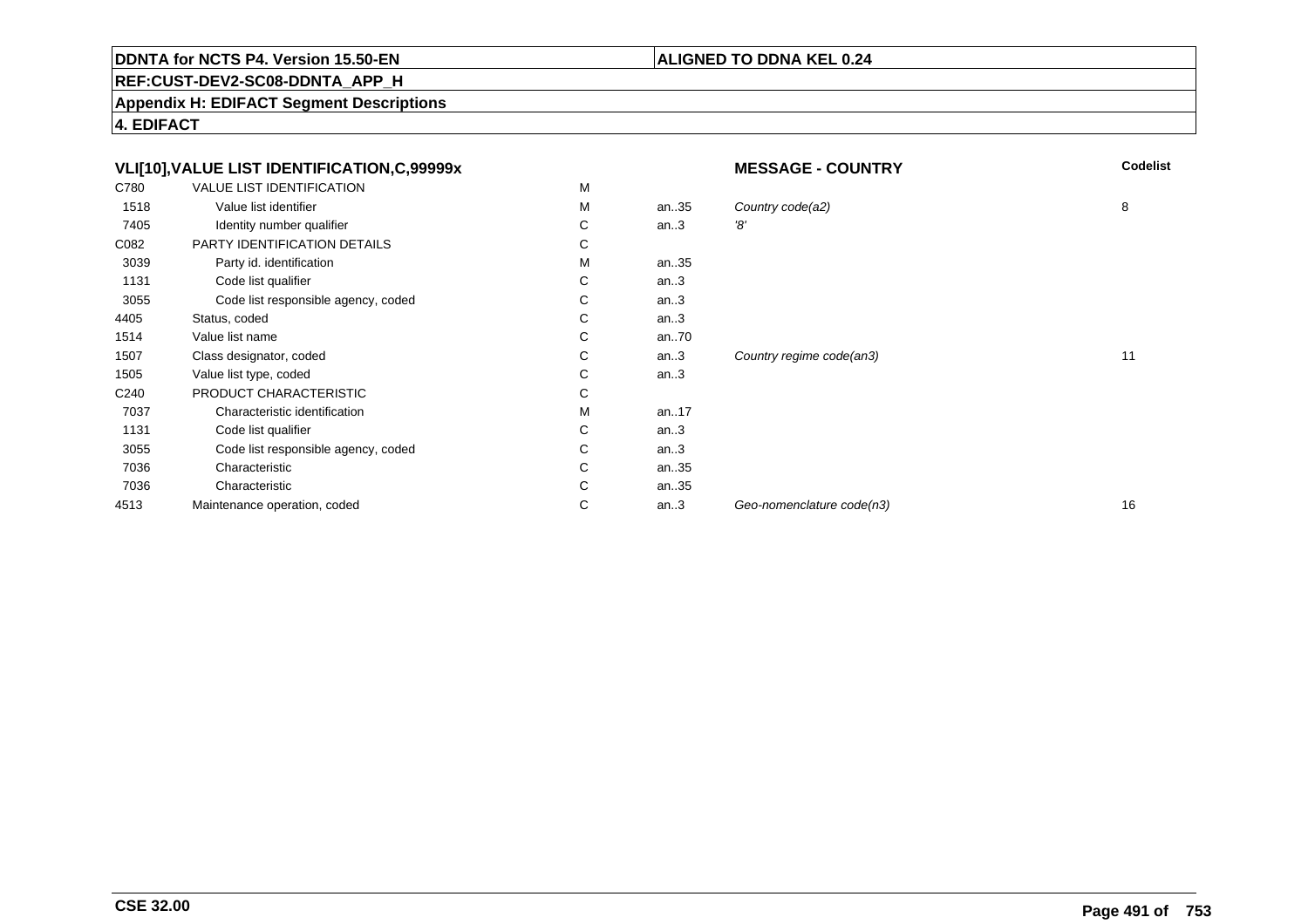#### **REF:CUST-DEV2-SC08-DDNTA\_APP\_H**

**Appendix H: EDIFACT Segment Descriptions**

**4. EDIFACT**

# **VLI[10],VALUE LIST IDENTIFICATION,C,99999x**

| C780             | <b>VALUE LIST IDENTIFICATION</b>    | M |      |     |
|------------------|-------------------------------------|---|------|-----|
| 1518             | Value list identifier               | M | an35 | C   |
| 7405             | Identity number qualifier           | С | an.3 | '9' |
| C082             | PARTY IDENTIFICATION DETAILS        | С |      |     |
| 3039             | Party id. identification            | M | an35 |     |
| 1131             | Code list qualifier                 | C | an.3 |     |
| 3055             | Code list responsible agency, coded | C | an.3 |     |
| 4405             | Status, coded                       | С | an.3 |     |
| 1514             | Value list name                     | С | an70 |     |
| 1507             | Class designator, coded             | C | an.3 |     |
| 1505             | Value list type, coded              | C | an.3 |     |
| C <sub>240</sub> | PRODUCT CHARACTERISTIC              | C |      |     |
| 7037             | Characteristic identification       | M | an17 |     |
| 1131             | Code list qualifier                 | C | an.3 |     |
| 3055             | Code list responsible agency, coded | С | an.3 |     |
| 7036             | Characteristic                      | С | an35 |     |
| 7036             | Characteristic                      | С | an35 |     |
| 4513             | Maintenance operation, coded        | С | an.3 |     |
|                  |                                     |   |      |     |

#### **MESSAGE - COUNTRY REGIME**

**Codelist**

country regime code(an3) 11<br>
11<br>
19'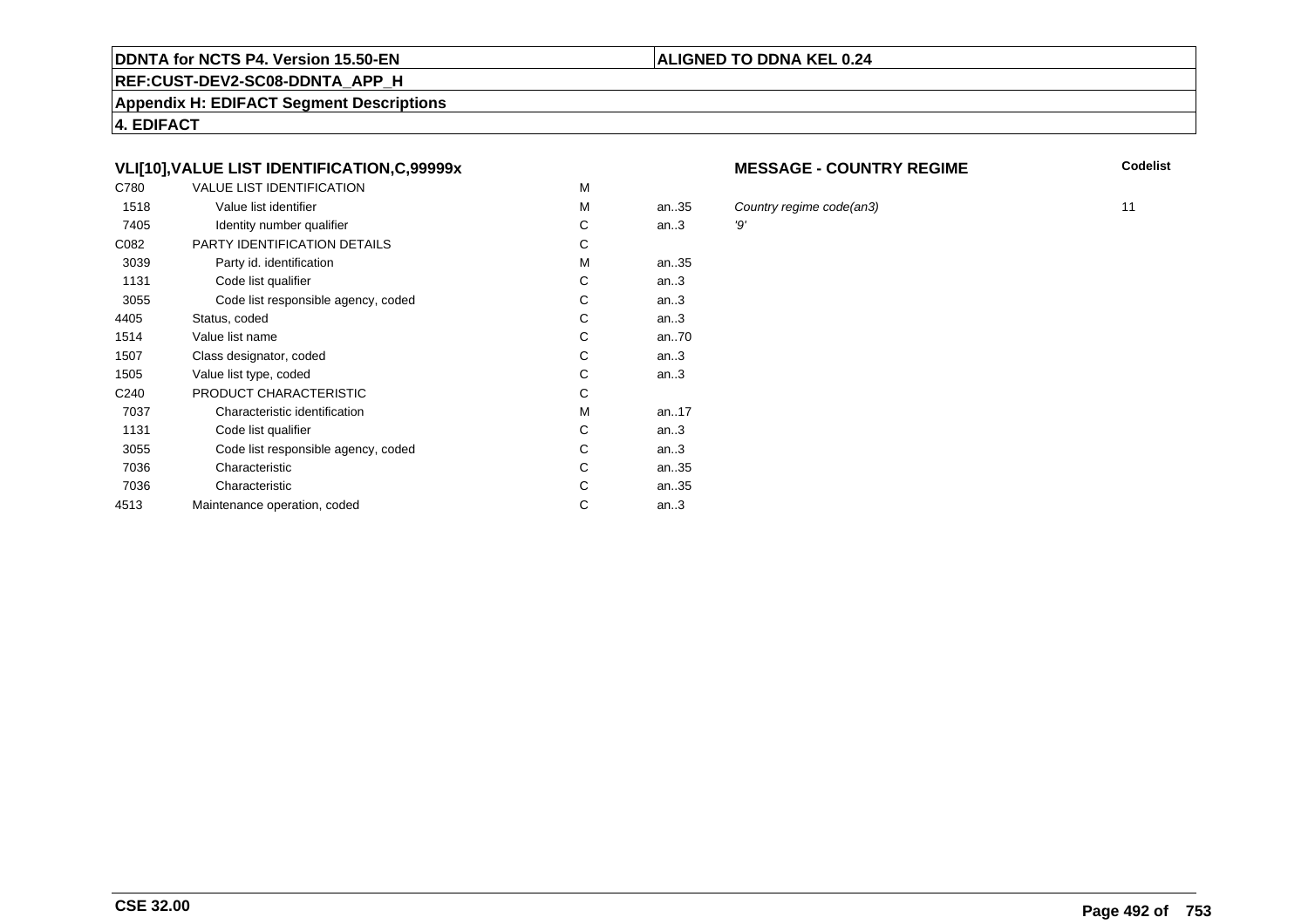#### **REF:CUST-DEV2-SC08-DDNTA\_APP\_H**

**Appendix H: EDIFACT Segment Descriptions**

**4. EDIFACT**

# **VLI[10],VALUE LIST IDENTIFICATION,C,99999x**

| C780             | <b>VALUE LIST IDENTIFICATION</b>    | М |        |      |
|------------------|-------------------------------------|---|--------|------|
| 1518             | Value list identifier               | М | an35   | UN/  |
| 7405             | Identity number qualifier           | C | an.3   | 'AB' |
| C082             | PARTY IDENTIFICATION DETAILS        | C |        |      |
| 3039             | Party id. identification            | M | an35   | UN/  |
| 1131             | Code list qualifier                 | C | an.3   |      |
| 3055             | Code list responsible agency, coded | C | an.3   |      |
| 4405             | Status, coded                       | C | an $3$ |      |
| 1514             | Value list name                     | C | an70   |      |
| 1507             | Class designator, coded             | C | an.3   | Cou  |
| 1505             | Value list type, coded              | C | an.3   |      |
| C <sub>240</sub> | PRODUCT CHARACTERISTIC              | C |        |      |
| 7037             | Characteristic identification       | М | an17   |      |
| 1131             | Code list qualifier                 | C | an.3   |      |
| 3055             | Code list responsible agency, coded | C | an.3   |      |
| 7036             | Characteristic                      | C | an35   |      |
| 7036             | Characteristic                      | C | an35   |      |
| 4513             | Maintenance operation, coded        | С | an.3   |      |
|                  |                                     |   |        |      |

#### **MESSAGE - UN/LOCODE**

**Codelist**

# UN/LOCODE name(an..29)

UN/LOCODE id(a3)

**ALIGNED TO DDNA KEL 0.24**

Country code(a2) 8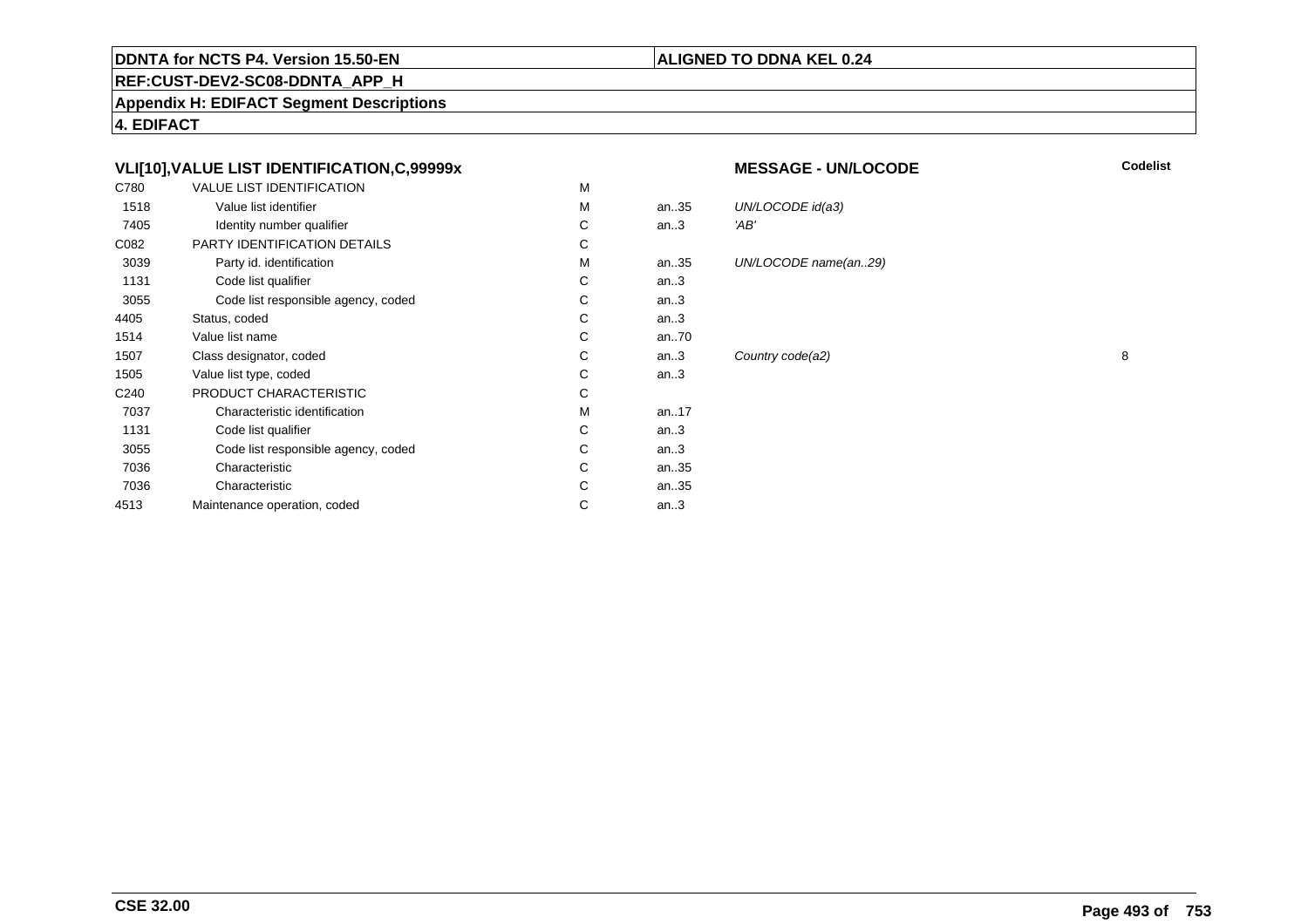#### **REF:CUST-DEV2-SC08-DDNTA\_APP\_H**

**Appendix H: EDIFACT Segment Descriptions**

**4. EDIFACT**

# **VLI[10],VALUE LIST IDENTIFICATION,C,99999x**

| C780             | <b>VALUE LIST IDENTIFICATION</b>    | M |       |      |
|------------------|-------------------------------------|---|-------|------|
| 1518             | Value list identifier               | M | an.35 | Unit |
| 7405             | Identity number qualifier           | С | an.3  | 'AC' |
| C082             | PARTY IDENTIFICATION DETAILS        | C |       |      |
| 3039             | Party id. identification            | M | an35  |      |
| 1131             | Code list qualifier                 | C | an.3  |      |
| 3055             | Code list responsible agency, coded | С | an.3  |      |
| 4405             | Status, coded                       | C | an.3  |      |
| 1514             | Value list name                     | C | an70  |      |
| 1507             | Class designator, coded             | C | an.3  |      |
| 1505             | Value list type, coded              | С | an.3  |      |
| C <sub>240</sub> | PRODUCT CHARACTERISTIC              | C |       |      |
| 7037             | Characteristic identification       | M | an17  |      |
| 1131             | Code list qualifier                 | C | an.3  |      |
| 3055             | Code list responsible agency, coded | C | an.3  |      |
| 7036             | Characteristic                      | C | an35  |      |
| 7036             | Characteristic                      | С | an35  |      |
| 4513             | Maintenance operation, coded        | С | an.3  |      |
|                  |                                     |   |       |      |

#### **MESSAGE - UNIT OF MEASURE**

**Codelist**

Unit of measure code(an..3) 59<br>'AC'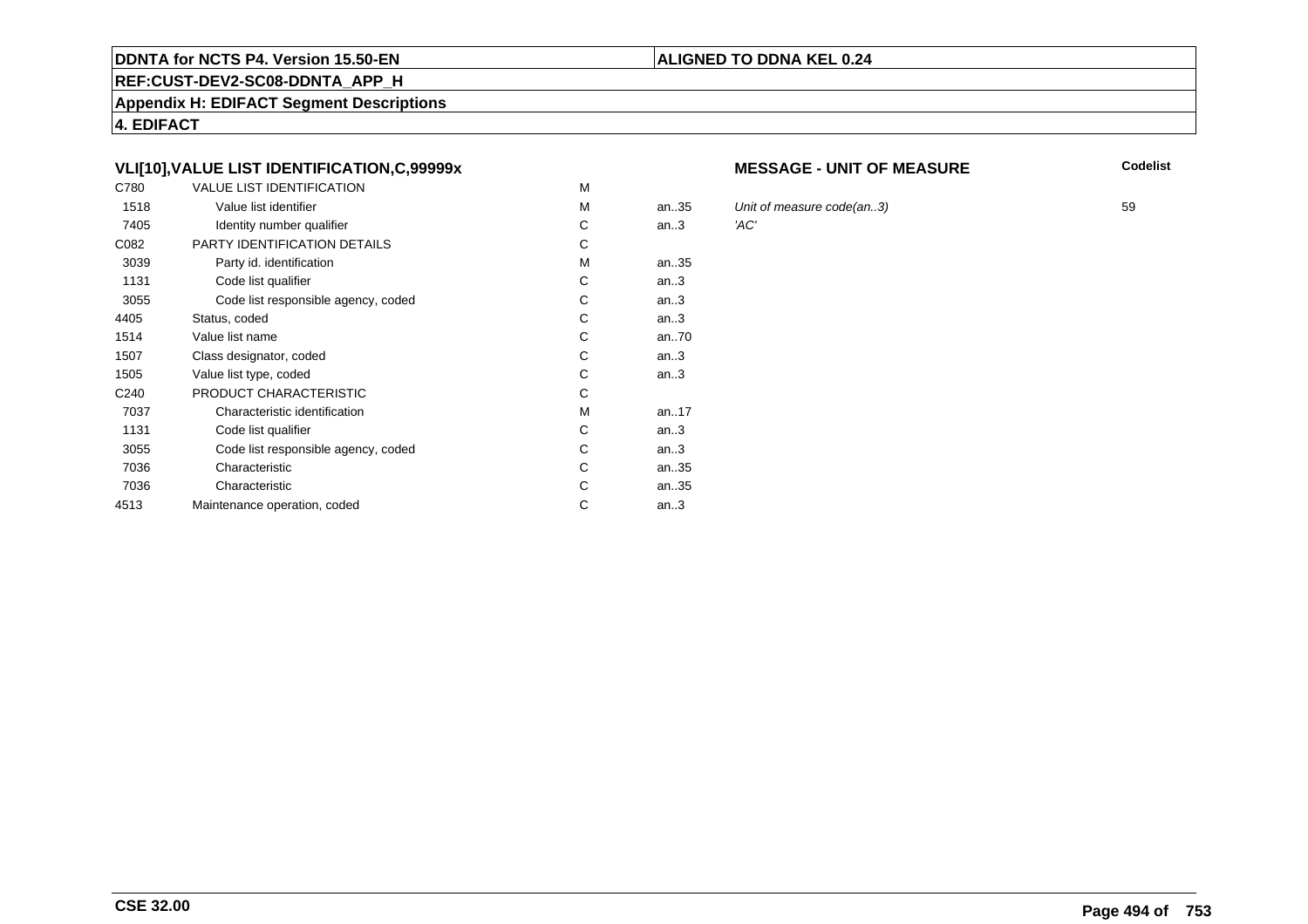#### **REF:CUST-DEV2-SC08-DDNTA\_APP\_H**

**Appendix H: EDIFACT Segment Descriptions**

**4. EDIFACT**

# **VLI[10],VALUE LIST IDENTIFICATION,C,99999x**

| C780             | <b>VALUE LIST IDENTIFICATION</b>    | M |        |      |
|------------------|-------------------------------------|---|--------|------|
| 1518             | Value list identifier               | M | an35   |      |
| 7405             | Identity number qualifier           | С | an.3   | 'AD' |
| C082             | <b>PARTY IDENTIFICATION DETAILS</b> | C |        |      |
| 3039             | Party id. identification            | M | an35   |      |
| 1131             | Code list qualifier                 | С | an.3   |      |
| 3055             | Code list responsible agency, coded | С | an.3   |      |
| 4405             | Status, coded                       | С | an.3   |      |
| 1514             | Value list name                     | C | an70   |      |
| 1507             | Class designator, coded             | C | an.3   |      |
| 1505             | Value list type, coded              | С | an.3   |      |
| C <sub>240</sub> | PRODUCT CHARACTERISTIC              | C |        |      |
| 7037             | Characteristic identification       | M | an17   |      |
| 1131             | Code list qualifier                 | C | an.3   |      |
| 3055             | Code list responsible agency, coded | С | an.3   |      |
| 7036             | Characteristic                      | C | an35   |      |
| 7036             | Characteristic                      | С | an35   |      |
| 4513             | Maintenance operation, coded        | С | an $3$ |      |
|                  |                                     |   |        |      |

## **MESSAGE - SPECIAL MENTION CODE**

**Codelist**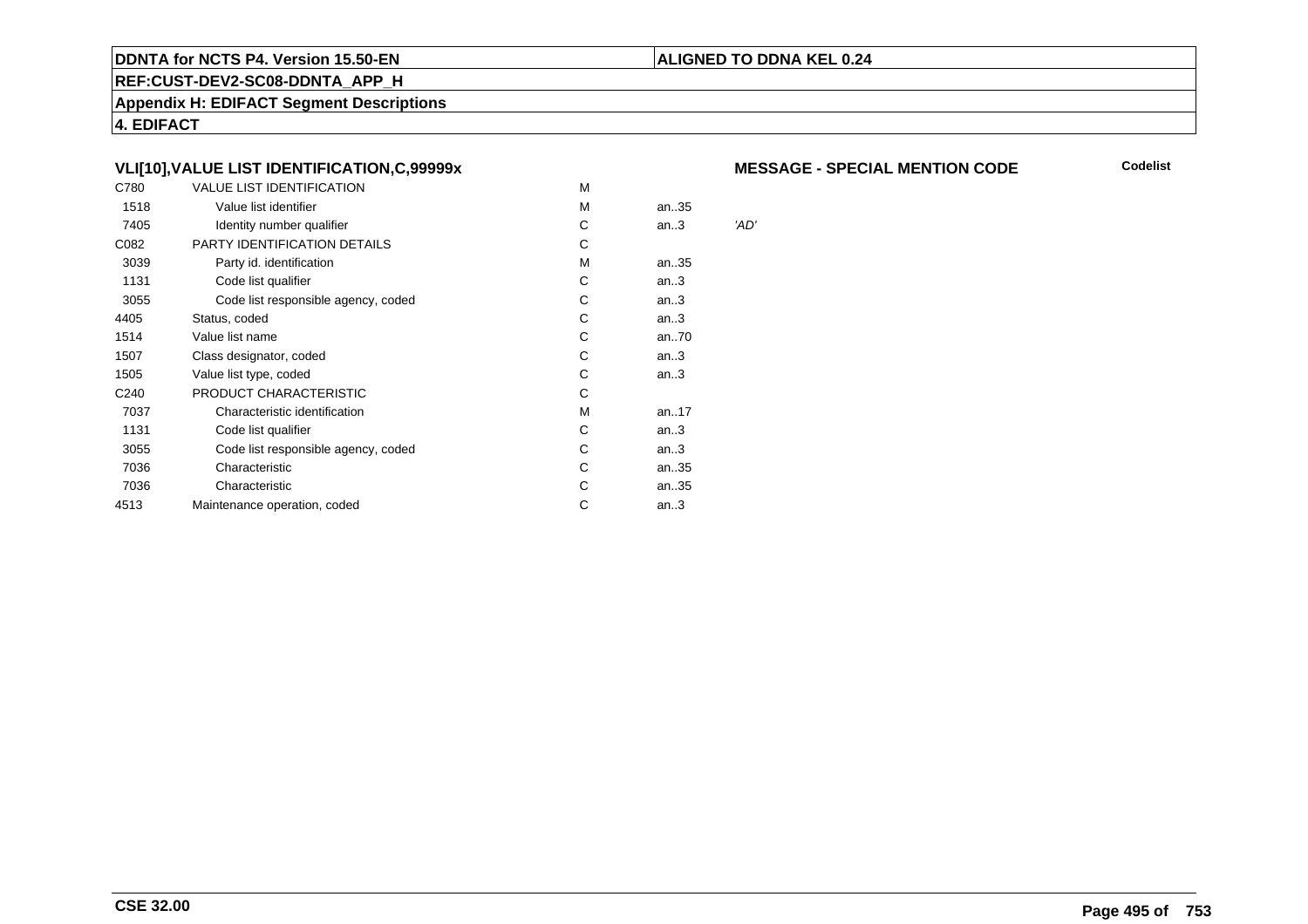#### **REF:CUST-DEV2-SC08-DDNTA\_APP\_H**

**Appendix H: EDIFACT Segment Descriptions**

**4. EDIFACT**

# **VLI[10],VALUE LIST IDENTIFICATION,C,99999x**

| C780             | <b>VALUE LIST IDENTIFICATION</b>    | M |        |      |
|------------------|-------------------------------------|---|--------|------|
| 1518             | Value list identifier               | M | an35   |      |
| 7405             | Identity number qualifier           | С | an.3   | 'AE' |
| C082             | <b>PARTY IDENTIFICATION DETAILS</b> | С |        |      |
| 3039             | Party id. identification            | м | an35   |      |
| 1131             | Code list qualifier                 | С | an.3   |      |
| 3055             | Code list responsible agency, coded | С | an.3   |      |
| 4405             | Status, coded                       | С | an.3   |      |
| 1514             | Value list name                     | C | an70   |      |
| 1507             | Class designator, coded             | C | an.3   |      |
| 1505             | Value list type, coded              | C | an.3   |      |
| C <sub>240</sub> | PRODUCT CHARACTERISTIC              | С |        |      |
| 7037             | Characteristic identification       | M | an17   |      |
| 1131             | Code list qualifier                 | C | an.3   |      |
| 3055             | Code list responsible agency, coded | С | an.3   |      |
| 7036             | Characteristic                      | С | an35   |      |
| 7036             | Characteristic                      | С | an35   |      |
| 4513             | Maintenance operation, coded        | С | an $3$ |      |
|                  |                                     |   |        |      |

#### **MESSAGE - DOCUMENT TYPE**

**Codelist**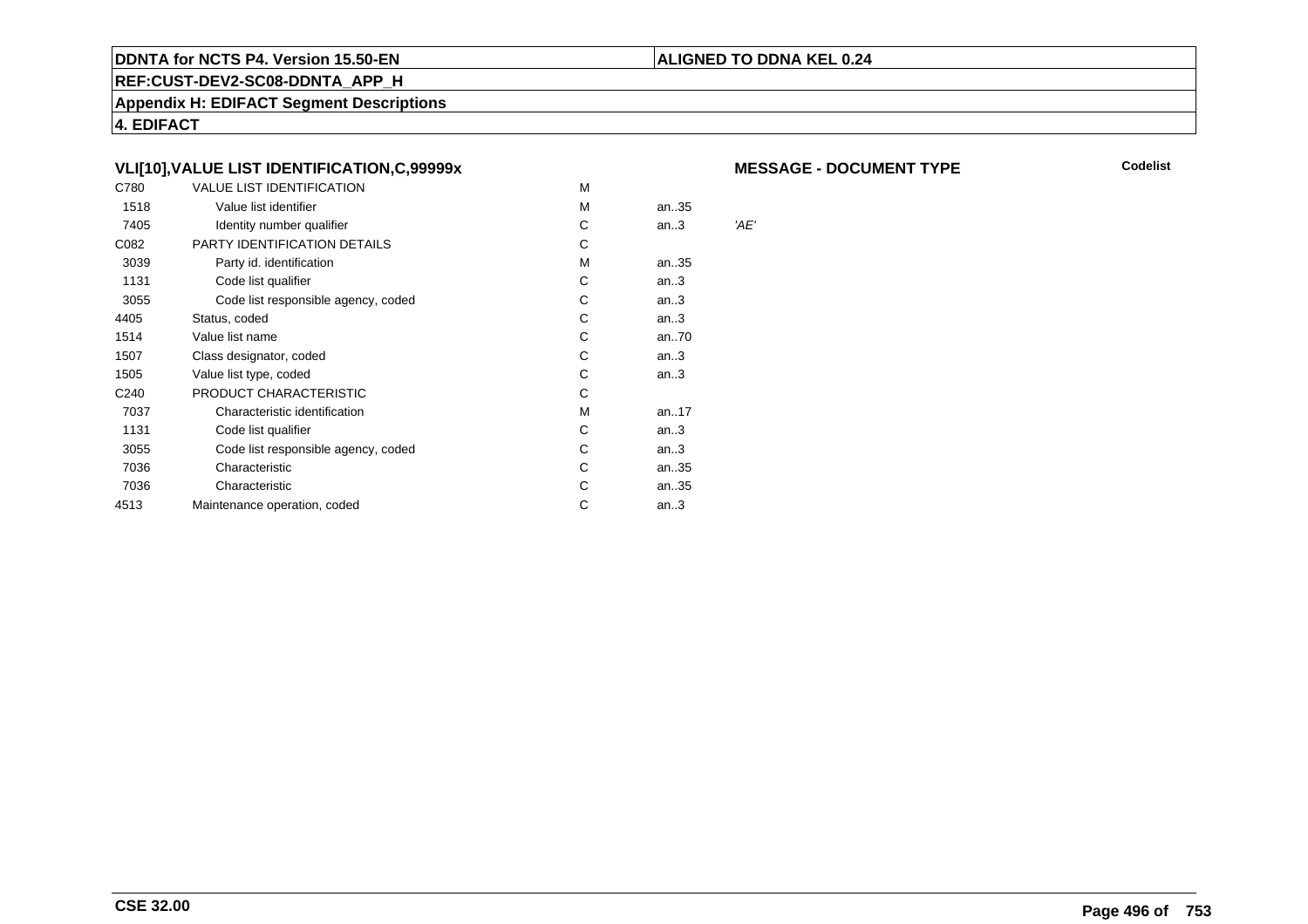#### **REF:CUST-DEV2-SC08-DDNTA\_APP\_H**

**Appendix H: EDIFACT Segment Descriptions**

**4. EDIFACT**

# **VLI[10],VALUE LIST IDENTIFICATION,C,99999x**

| C780             | <b>VALUE LIST IDENTIFICATION</b>    | M |      |      |
|------------------|-------------------------------------|---|------|------|
| 1518             | Value list identifier               | M | an35 | Gec  |
| 7405             | Identity number qualifier           | С | an.3 | 'AF' |
| C082             | PARTY IDENTIFICATION DETAILS        | C |      |      |
| 3039             | Party id. identification            | М | an35 |      |
| 1131             | Code list qualifier                 | C | an.3 |      |
| 3055             | Code list responsible agency, coded | C | an.3 |      |
| 4405             | Status, coded                       | C | an.3 |      |
| 1514             | Value list name                     | C | an70 |      |
| 1507             | Class designator, coded             | C | an.3 |      |
| 1505             | Value list type, coded              | C | an.3 |      |
| C <sub>240</sub> | PRODUCT CHARACTERISTIC              | C |      |      |
| 7037             | Characteristic identification       | М | an17 |      |
| 1131             | Code list qualifier                 | C | an.3 |      |
| 3055             | Code list responsible agency, coded | C | an.3 |      |
| 7036             | Characteristic                      | C | an35 |      |
| 7036             | Characteristic                      | C | an35 |      |
| 4513             | Maintenance operation, coded        | C | an.3 |      |
|                  |                                     |   |      |      |

#### **MESSAGE - CUSTOMS OFFICE GEO INFO**

**Codelist**

Geo info code(an..6)  $\blacksquare$  15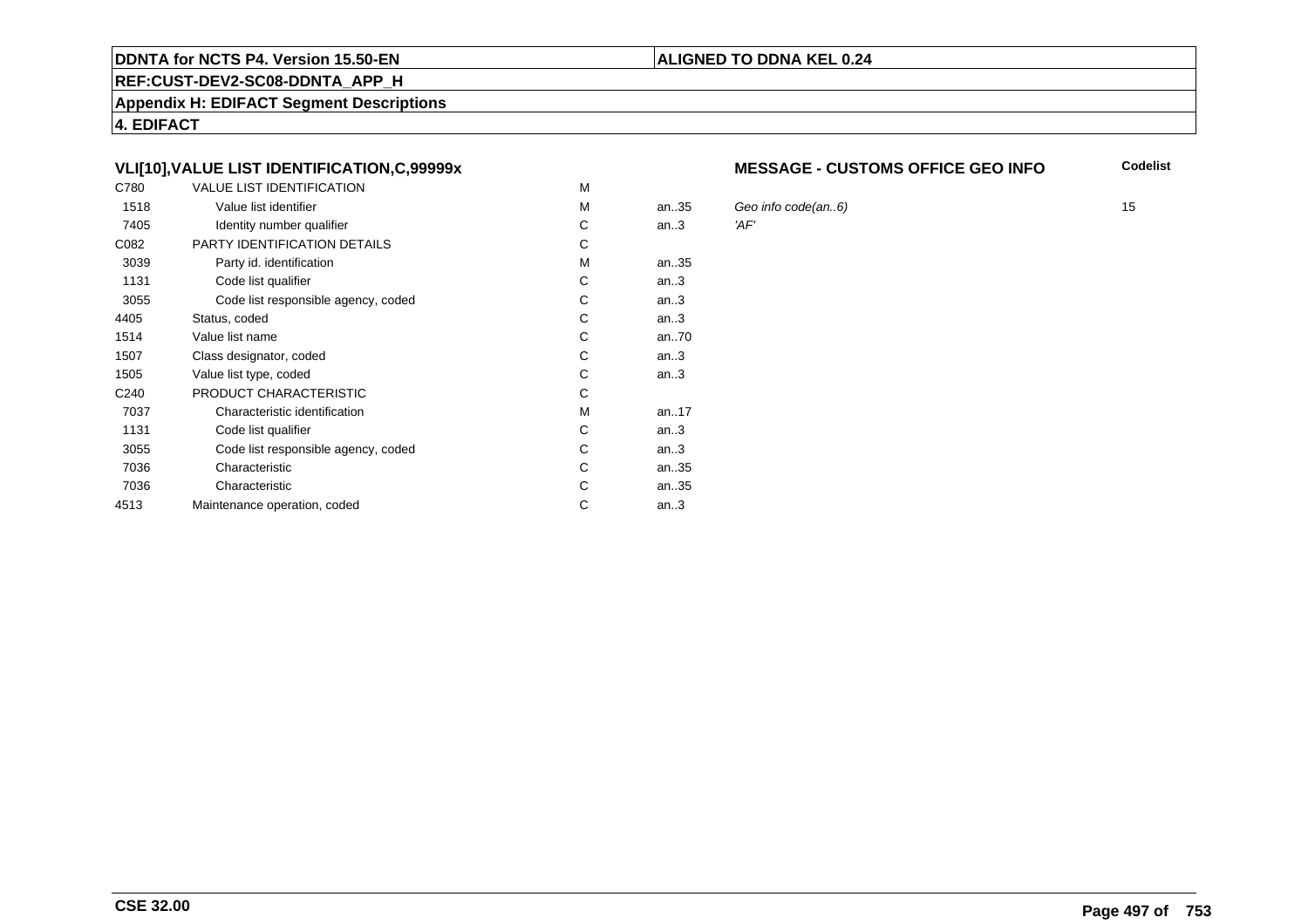#### **REF:CUST-DEV2-SC08-DDNTA\_APP\_H**

**Appendix H: EDIFACT Segment Descriptions**

**4. EDIFACT**

# **VLI[10],VALUE LIST IDENTIFICATION,C,99999x**

| C780             | <b>VALUE LIST IDENTIFICATION</b>    | M |        |      |
|------------------|-------------------------------------|---|--------|------|
| 1518             | Value list identifier               | M | an35   | Que  |
| 7405             | Identity number qualifier           | С | an.3   | 'AG' |
| C082             | PARTY IDENTIFICATION DETAILS        | C |        |      |
| 3039             | Party id. identification            | M | an35   |      |
| 1131             | Code list qualifier                 | C | an.3   |      |
| 3055             | Code list responsible agency, coded | С | an.3   |      |
| 4405             | Status, coded                       | C | an.3   |      |
| 1514             | Value list name                     | С | an70   |      |
| 1507             | Class designator, coded             | С | an.3   |      |
| 1505             | Value list type, coded              | С | an.3   |      |
| C <sub>240</sub> | PRODUCT CHARACTERISTIC              | C |        |      |
| 7037             | Characteristic identification       | M | an17   |      |
| 1131             | Code list qualifier                 | C | an.3   |      |
| 3055             | Code list responsible agency, coded | С | an.3   |      |
| 7036             | Characteristic                      | С | an35   |      |
| 7036             | Characteristic                      | С | an35   |      |
| 4513             | Maintenance operation, coded        | С | an $3$ |      |
|                  |                                     |   |        |      |

#### **MESSAGE - QUERY ON GUARANTEE TYPE**

**Codelist**

Query identifier(n1) 54<br>'AG'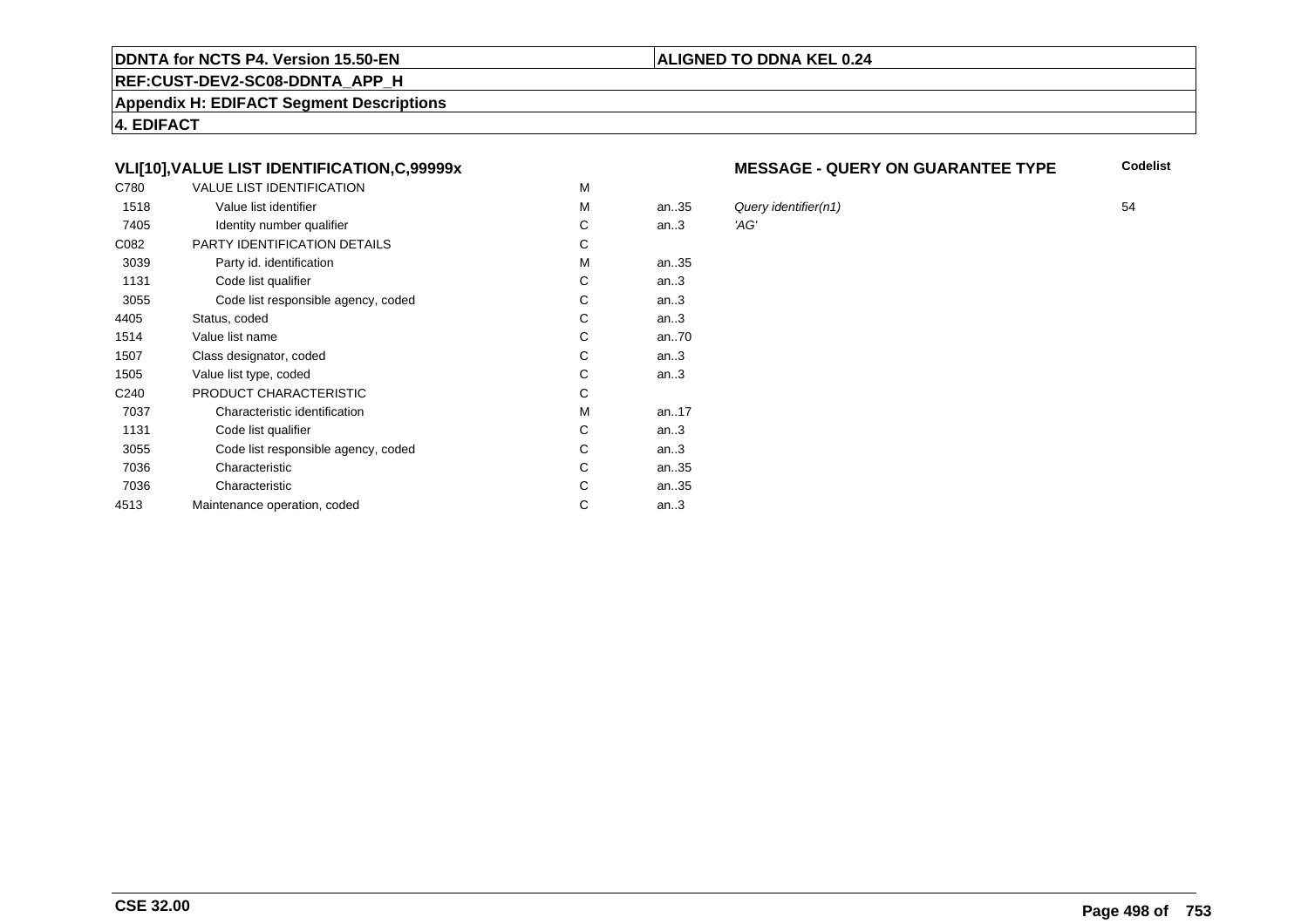#### **REF:CUST-DEV2-SC08-DDNTA\_APP\_H**

**Appendix H: EDIFACT Segment Descriptions**

**4. EDIFACT**

# **VLI[10],VALUE LIST IDENTIFICATION,C,99999x**

| C780             | <b>VALUE LIST IDENTIFICATION</b>    | M |       |      |
|------------------|-------------------------------------|---|-------|------|
| 1518             | Value list identifier               | М | an.35 | Spe  |
| 7405             | Identity number qualifier           | С | an.3  | '67' |
| C082             | <b>PARTY IDENTIFICATION DETAILS</b> | С |       |      |
| 3039             | Party id. identification            | М | an35  |      |
| 1131             | Code list qualifier                 | C | an.3  |      |
| 3055             | Code list responsible agency, coded | C | an.3  |      |
| 4405             | Status, coded                       | C | an.3  |      |
| 1514             | Value list name                     | C | an70  |      |
| 1507             | Class designator, coded             | C | an.3  |      |
| 1505             | Value list type, coded              | С | an.3  |      |
| C <sub>240</sub> | PRODUCT CHARACTERISTIC              | С |       |      |
| 7037             | Characteristic identification       | М | an17  |      |
| 1131             | Code list qualifier                 | С | an.3  |      |
| 3055             | Code list responsible agency, coded | С | an.3  |      |
| 7036             | Characteristic                      | C | an35  |      |
| 7036             | Characteristic                      | C | an35  |      |
| 4513             | Maintenance operation, coded        | С | an.3  |      |
|                  |                                     |   |       |      |

#### **MESSAGE - SPECIFIC NOTES CODE**

**Codelist**

Specific notes code(an..6) 67<br>'67'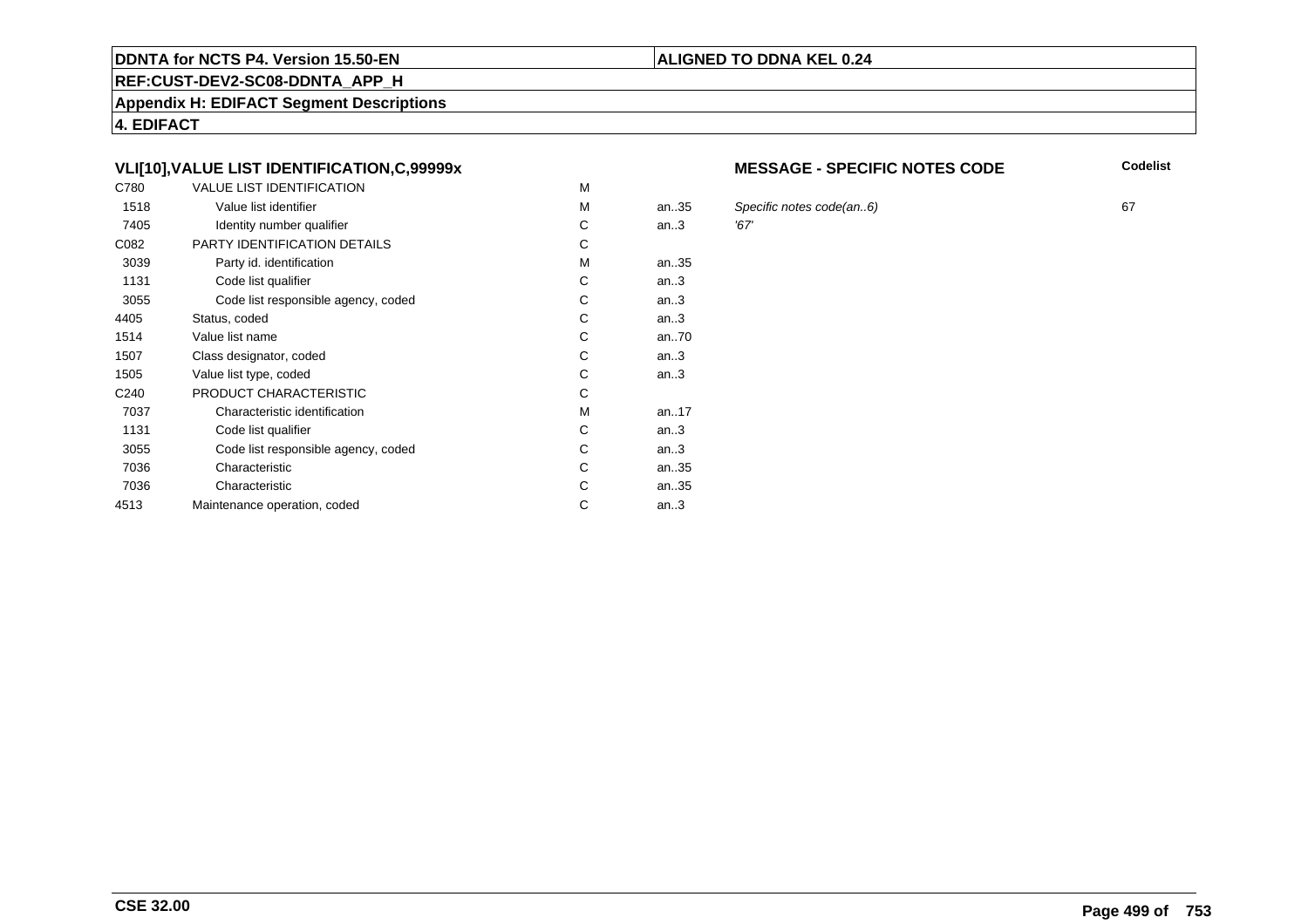#### **REF:CUST-DEV2-SC08-DDNTA\_APP\_H**

**Appendix H: EDIFACT Segment Descriptions**

**4. EDIFACT**

# **VLI[10],VALUE LIST IDENTIFICATION,C,99999x**

| C780             | <b>VALUE LIST IDENTIFICATION</b>    | M |           |      |
|------------------|-------------------------------------|---|-----------|------|
| 1518             | Value list identifier               | M | an35      | Add  |
| 7405             | Identity number qualifier           | С | an.3      | 'AD' |
| C082             | PARTY IDENTIFICATION DETAILS        | С |           |      |
| 3039             | Party id. identification            | M | an35      |      |
| 1131             | Code list qualifier                 | C | an.3      |      |
| 3055             | Code list responsible agency, coded | С | an.3      |      |
| 4405             | Status, coded                       | С | an.3      |      |
| 1514             | Value list name                     | С | an70      |      |
| 1507             | Class designator, coded             | C | an.3      |      |
| 1505             | Value list type, coded              | C | an.3      |      |
| C <sub>240</sub> | PRODUCT CHARACTERISTIC              | C |           |      |
| 7037             | Characteristic identification       | M | an. $.17$ |      |
| 1131             | Code list qualifier                 | C | an.3      |      |
| 3055             | Code list responsible agency, coded | С | an.3      |      |
| 7036             | Characteristic                      | C | an35      |      |
| 7036             | Characteristic                      | С | an35      |      |
| 4513             | Maintenance operation, coded        | С | an.3      |      |
|                  |                                     |   |           |      |

#### **MESSAGE - SPECIAL MENTION CODE**

**Codelist**

5 Additional information coded(an..5) 39<br>'AD'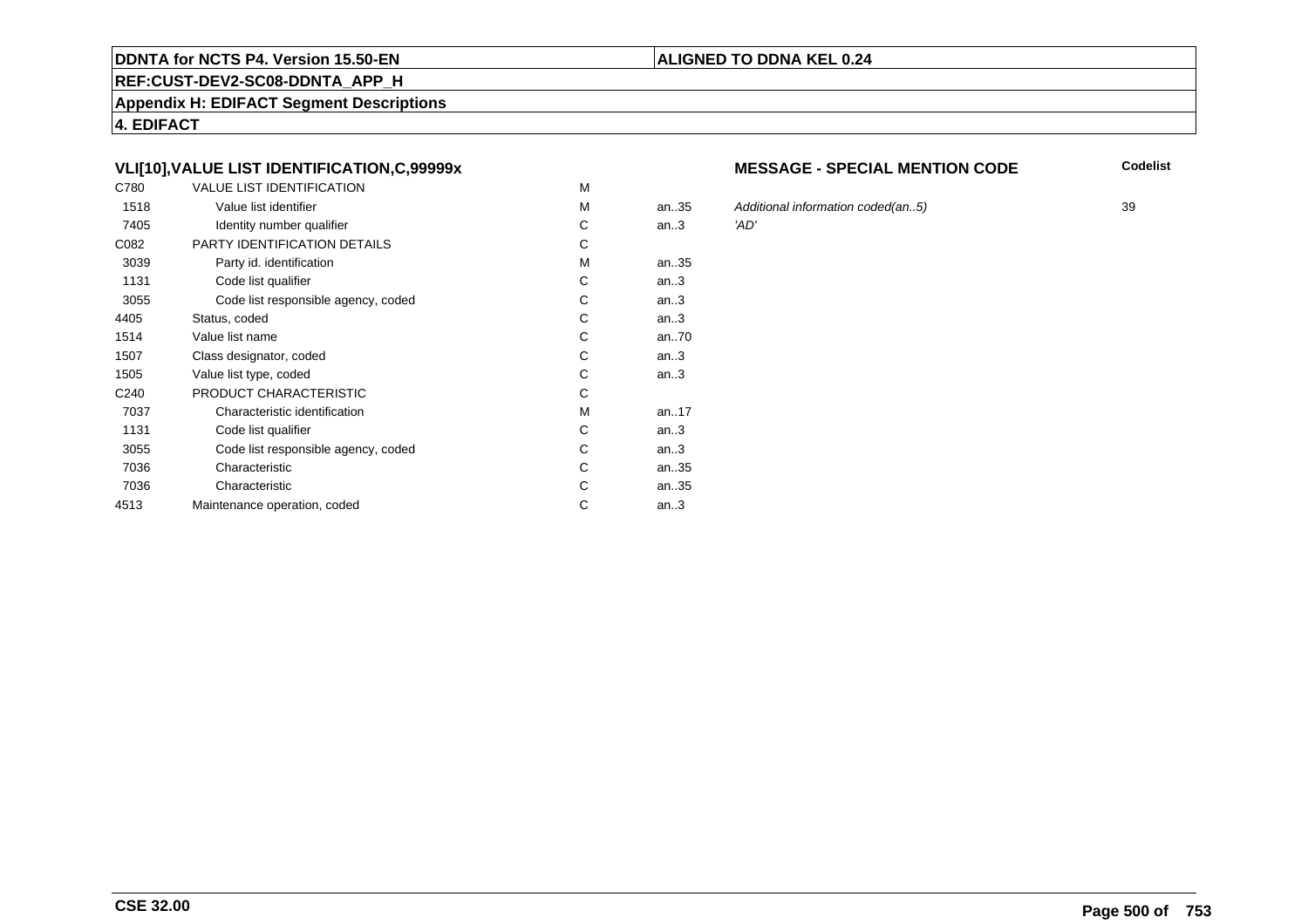#### **REF:CUST-DEV2-SC08-DDNTA\_APP\_H**

**Appendix H: EDIFACT Segment Descriptions**

**4. EDIFACT**

# **VLI[10],VALUE LIST IDENTIFICATION,C,99999x**

| C780             | <b>VALUE LIST IDENTIFICATION</b>    | M |      |      |
|------------------|-------------------------------------|---|------|------|
| 1518             | Value list identifier               | м | an35 | Doc  |
| 7405             | Identity number qualifier           | С | an.3 | 'AE' |
| C082             | PARTY IDENTIFICATION DETAILS        | C |      |      |
| 3039             | Party id. identification            | м | an35 |      |
| 1131             | Code list qualifier                 | C | an.3 |      |
| 3055             | Code list responsible agency, coded | C | an.3 |      |
| 4405             | Status, coded                       | C | an.3 |      |
| 1514             | Value list name                     | C | an70 |      |
| 1507             | Class designator, coded             | C | an.3 |      |
| 1505             | Value list type, coded              | C | an.3 |      |
| C <sub>240</sub> | PRODUCT CHARACTERISTIC              | C |      |      |
| 7037             | Characteristic identification       | М | an17 |      |
| 1131             | Code list qualifier                 | C | an.3 |      |
| 3055             | Code list responsible agency, coded | C | an.3 |      |
| 7036             | Characteristic                      | C | an35 |      |
| 7036             | Characteristic                      | C | an35 |      |
| 4513             | Maintenance operation, coded        | С | an.3 |      |
|                  |                                     |   |      |      |

#### **MESSAGE - DOCUMENT TYPE**

**Codelist**

Document type(an..4) 13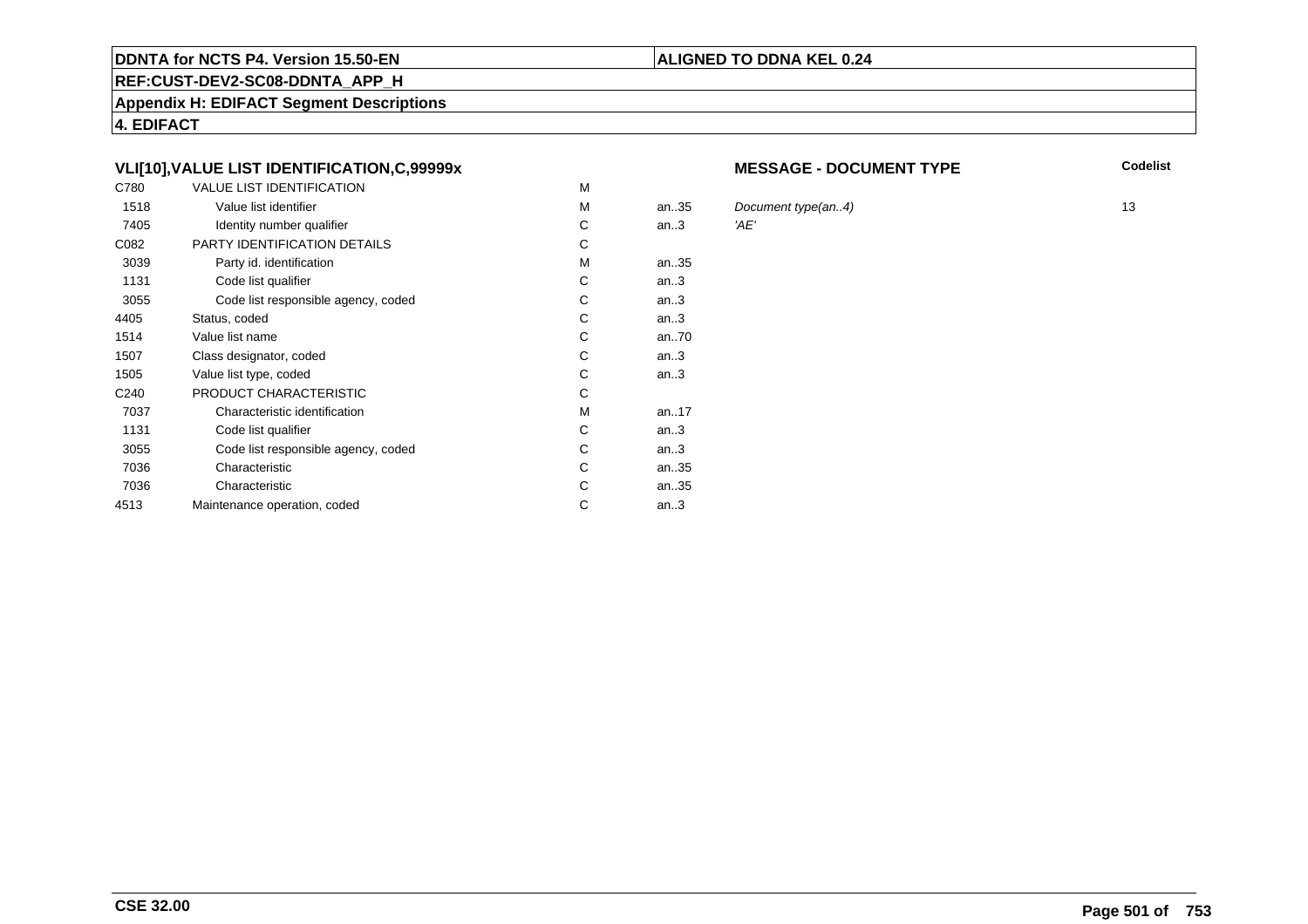#### **REF:CUST-DEV2-SC08-DDNTA\_APP\_H**

**Appendix H: EDIFACT Segment Descriptions**

**4. EDIFACT**

# **VLI[10],VALUE LIST IDENTIFICATION,C,99999x**

| C780             | <b>VALUE LIST IDENTIFICATION</b>    | M |           |      |
|------------------|-------------------------------------|---|-----------|------|
| 1518             | Value list identifier               | M | an.35     | Cor  |
| 7405             | Identity number qualifier           | С | an.3      | '40' |
| C082             | PARTY IDENTIFICATION DETAILS        | С |           |      |
| 3039             | Party id. identification            | М | an35      |      |
| 1131             | Code list qualifier                 | C | an.3      |      |
| 3055             | Code list responsible agency, coded | C | an.3      |      |
| 4405             | Status, coded                       | C | an.3      |      |
| 1514             | Value list name                     | C | an70      |      |
| 1507             | Class designator, coded             | C | an.3      |      |
| 1505             | Value list type, coded              | С | an.3      |      |
| C <sub>240</sub> | PRODUCT CHARACTERISTIC              | С |           |      |
| 7037             | Characteristic identification       | М | an. $.17$ |      |
| 1131             | Code list qualifier                 | С | an.3      |      |
| 3055             | Code list responsible agency, coded | С | an.3      |      |
| 7036             | Characteristic                      | C | an35      |      |
| 7036             | Characteristic                      | C | an35      |      |
| 4513             | Maintenance operation, coded        | С | an.3      |      |
|                  |                                     |   |           |      |

#### **MESSAGE - COMPLEMENTARY CODE**

**Codelist**

Complementary code(n1)  $36$ <br> $(40)$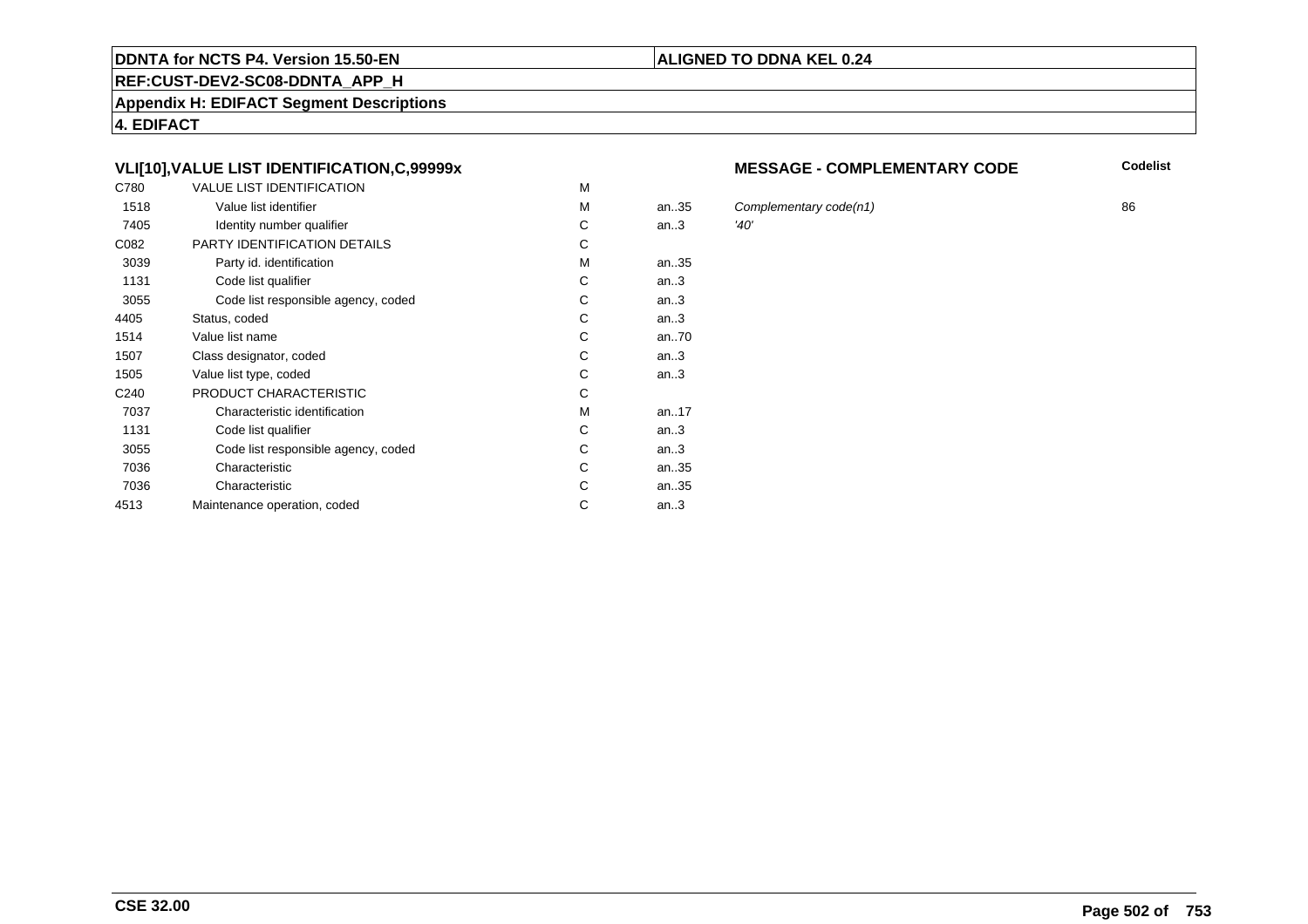#### **REF:CUST-DEV2-SC08-DDNTA\_APP\_H**

**Appendix H: EDIFACT Segment Descriptions**

**4. EDIFACT**

# **VLI[10],VALUE LIST IDENTIFICATION,C,99999x**

| C780             | <b>VALUE LIST IDENTIFICATION</b>    | M |           |      |
|------------------|-------------------------------------|---|-----------|------|
| 1518             | Value list identifier               | M | an35      |      |
| 7405             | Identity number qualifier           | С | an.3      | 'AE' |
| C082             | PARTY IDENTIFICATION DETAILS        | C |           |      |
| 3039             | Party id. identification            | M | an35      |      |
| 1131             | Code list qualifier                 | C | an.3      |      |
| 3055             | Code list responsible agency, coded | C | an.3      |      |
| 4405             | Status, coded                       | C | an.3      |      |
| 1514             | Value list name                     | C | an70      |      |
| 1507             | Class designator, coded             | C | an.3      | Trai |
| 1505             | Value list type, coded              | C | an.3      |      |
| C <sub>240</sub> | PRODUCT CHARACTERISTIC              | C |           |      |
| 7037             | Characteristic identification       | М | an. $.17$ |      |
| 1131             | Code list qualifier                 | C | an.3      |      |
| 3055             | Code list responsible agency, coded | C | an.3      |      |
| 7036             | Characteristic                      | C | an35      |      |
| 7036             | Characteristic                      | C | an35      |      |
| 4513             | Maintenance operation, coded        | С | an.3      |      |
|                  |                                     |   |           |      |

**MESSAGE - DOCUMENT TYPE**

**Codelist**

**ALIGNED TO DDNA KEL 0.24**

 $Transport document(n1)$  27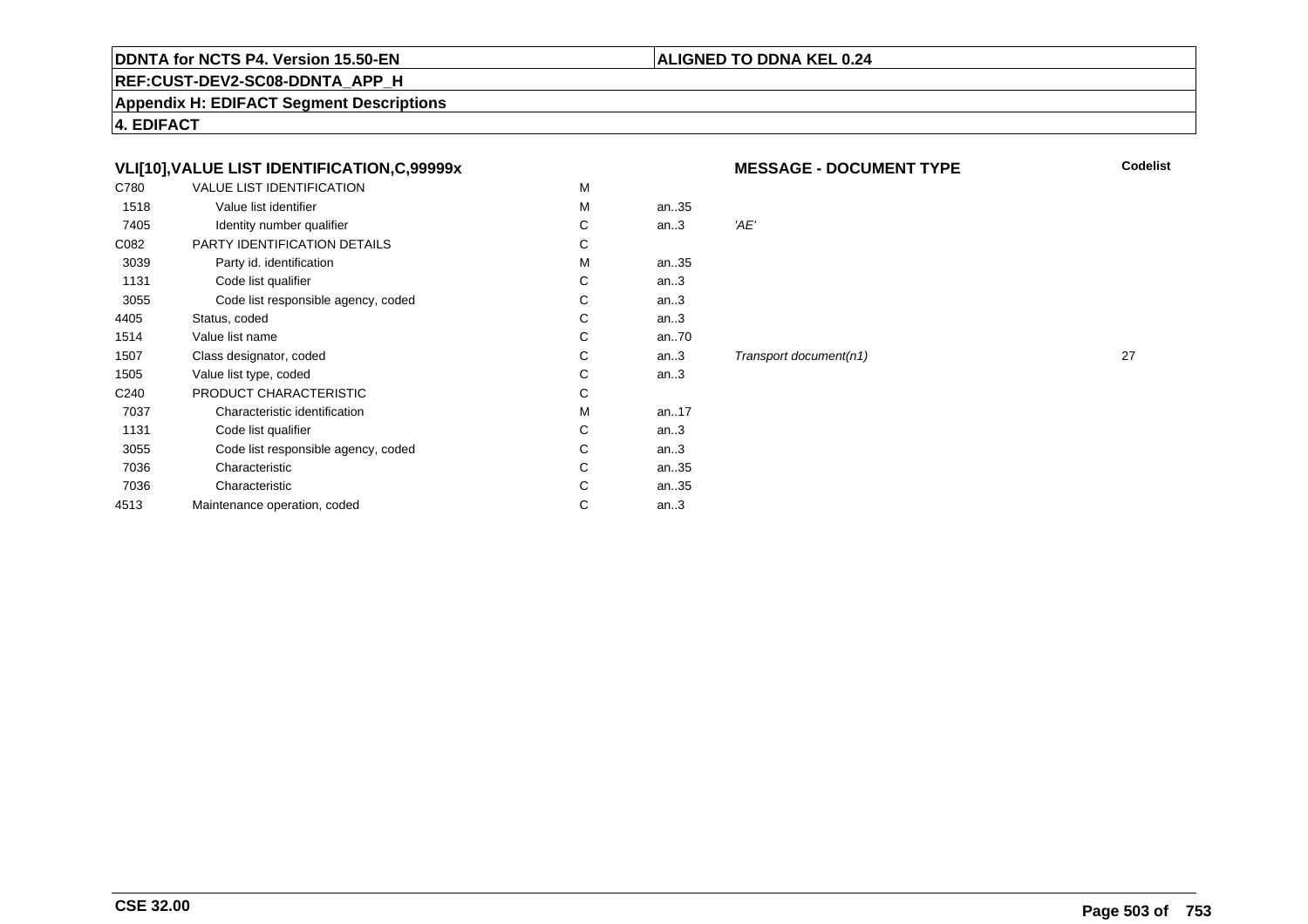# **REF:CUST-DEV2-SC08-DDNTA\_APP\_H**

**Appendix H: EDIFACT Segment Descriptions**

**4. EDIFACT**

# **VLI[10],VALUE LIST IDENTIFICATION,C,99999x**

| C780             | <b>VALUE LIST IDENTIFICATION</b>    | M |       |      |
|------------------|-------------------------------------|---|-------|------|
| 1518             | Value list identifier               | M | an.35 | Typ  |
| 7405             | Identity number qualifier           | С | an.3  | '11' |
| C082             | <b>PARTY IDENTIFICATION DETAILS</b> | С |       |      |
| 3039             | Party id. identification            | М | an35  |      |
| 1131             | Code list qualifier                 | C | an.3  |      |
| 3055             | Code list responsible agency, coded | C | an.3  |      |
| 4405             | Status, coded                       | C | an.3  |      |
| 1514             | Value list name                     | C | an70  |      |
| 1507             | Class designator, coded             | C | an.3  |      |
| 1505             | Value list type, coded              | С | an.3  |      |
| C <sub>240</sub> | PRODUCT CHARACTERISTIC              | С |       |      |
| 7037             | Characteristic identification       | М | an17  |      |
| 1131             | Code list qualifier                 | С | an.3  |      |
| 3055             | Code list responsible agency, coded | С | an.3  |      |
| 7036             | Characteristic                      | C | an35  |      |
| 7036             | Characteristic                      | C | an35  |      |
| 4513             | Maintenance operation, coded        | С | an.3  |      |
|                  |                                     |   |       |      |

#### **MESSAGE - DECLARATION TYPE**

**Codelist**

5 Type of declaration(an..9) 31<br>31 31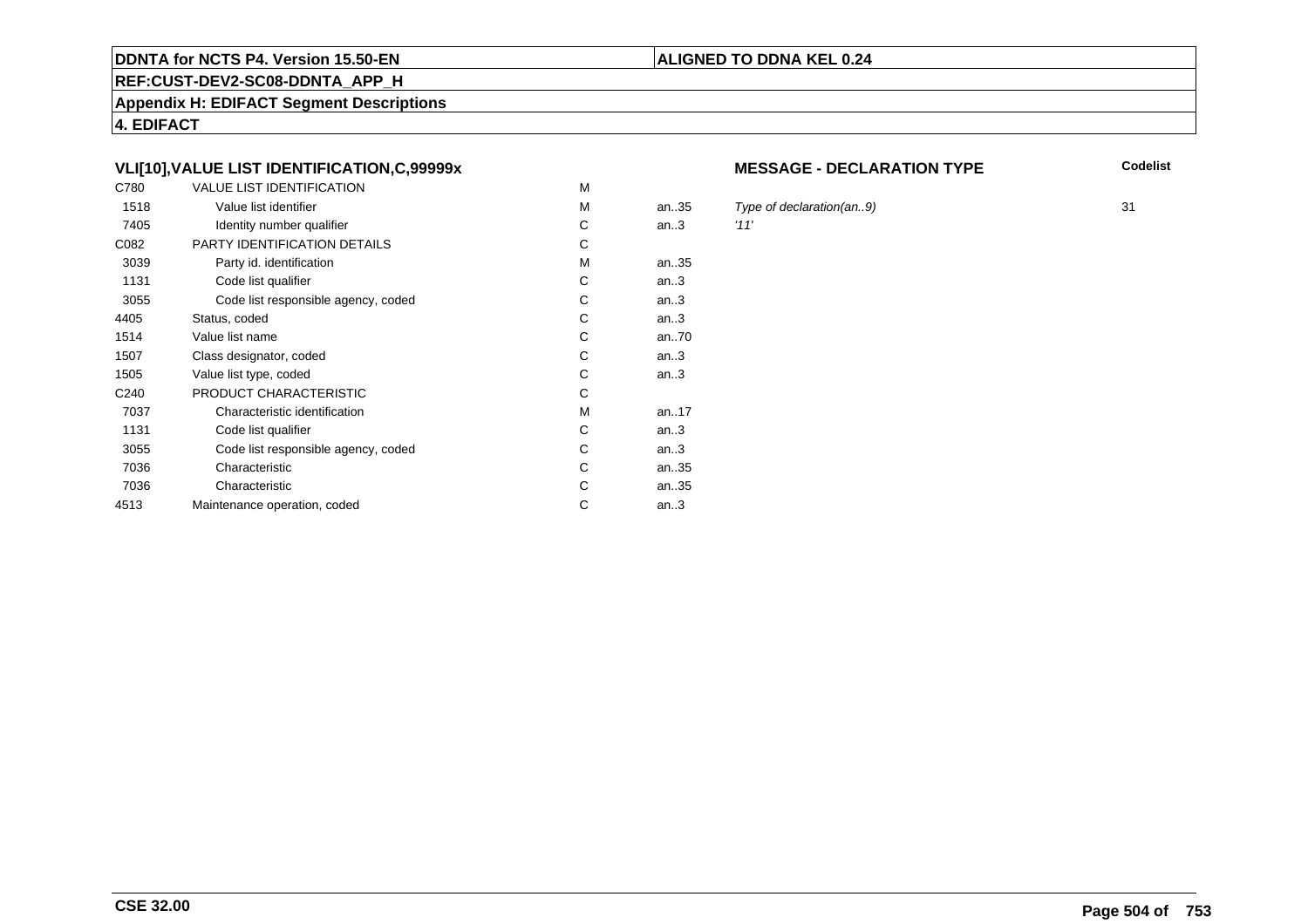#### **REF:CUST-DEV2-SC08-DDNTA\_APP\_H**

**Appendix H: EDIFACT Segment Descriptions**

**4. EDIFACT**

# **VLI[10],VALUE LIST IDENTIFICATION,C,99999x**

| C780             | VALUE LIST IDENTIFICATION           | M |      |      |
|------------------|-------------------------------------|---|------|------|
| 1518             | Value list identifier               | M | an35 |      |
| 7405             | Identity number qualifier           | С | an.3 | '11' |
| C082             | PARTY IDENTIFICATION DETAILS        | С |      |      |
| 3039             | Party id. identification            | м | an35 |      |
| 1131             | Code list qualifier                 | С | an.3 |      |
| 3055             | Code list responsible agency, coded | С | an.3 |      |
| 4405             | Status, coded                       | С | an.3 |      |
| 1514             | Value list name                     | C | an70 |      |
| 1507             | Class designator, coded             | C | an.3 |      |
| 1505             | Value list type, coded              | C | an.3 |      |
| C <sub>240</sub> | PRODUCT CHARACTERISTIC              | С |      |      |
| 7037             | Characteristic identification       | М | an17 |      |
| 1131             | Code list qualifier                 | С | an.3 |      |
| 3055             | Code list responsible agency, coded | С | an.3 |      |
| 7036             | Characteristic                      | С | an35 |      |
| 7036             | Characteristic                      | С | an35 |      |
| 4513             | Maintenance operation, coded        | С | an.3 |      |
|                  |                                     |   |      |      |

#### **MESSAGE - DECLARATION TYPE**

**Codelist**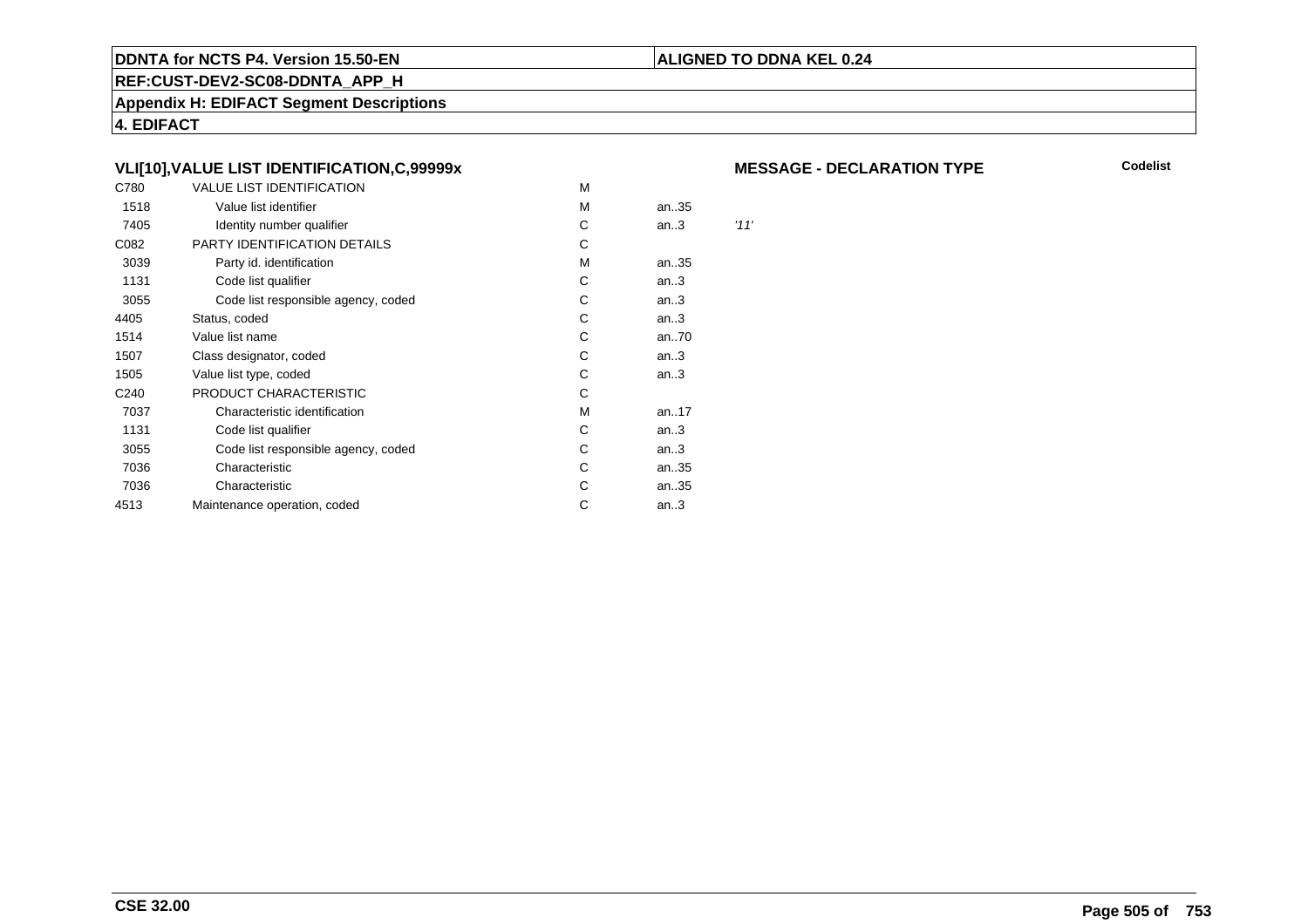#### **REF:CUST-DEV2-SC08-DDNTA\_APP\_H**

**Appendix H: EDIFACT Segment Descriptions**

**4. EDIFACT**

# **VLI[10],VALUE LIST IDENTIFICATION,C,99999x**

| C780             | <b>VALUE LIST IDENTIFICATION</b>    | M |      |      |
|------------------|-------------------------------------|---|------|------|
| 1518             | Value list identifier               | M | an35 |      |
| 7405             | Identity number qualifier           | С | an.3 | '11' |
| C082             | PARTY IDENTIFICATION DETAILS        | С |      |      |
| 3039             | Party id. identification            | М | an35 |      |
| 1131             | Code list qualifier                 | С | an.3 |      |
| 3055             | Code list responsible agency, coded | С | an.3 |      |
| 4405             | Status, coded                       | C | an.3 |      |
| 1514             | Value list name                     | C | an70 |      |
| 1507             | Class designator, coded             | C | an.3 |      |
| 1505             | Value list type, coded              | C | an.3 |      |
| C <sub>240</sub> | PRODUCT CHARACTERISTIC              | С |      |      |
| 7037             | Characteristic identification       | М | an17 |      |
| 1131             | Code list qualifier                 | С | an.3 |      |
| 3055             | Code list responsible agency, coded | С | an.3 |      |
| 7036             | Characteristic                      | С | an35 |      |
| 7036             | Characteristic                      | С | an35 |      |
| 4513             | Maintenance operation, coded        | С | an.3 |      |
|                  |                                     |   |      |      |

### **MESSAGE - DECLARATION TYPE - ACTION**

**Codelist**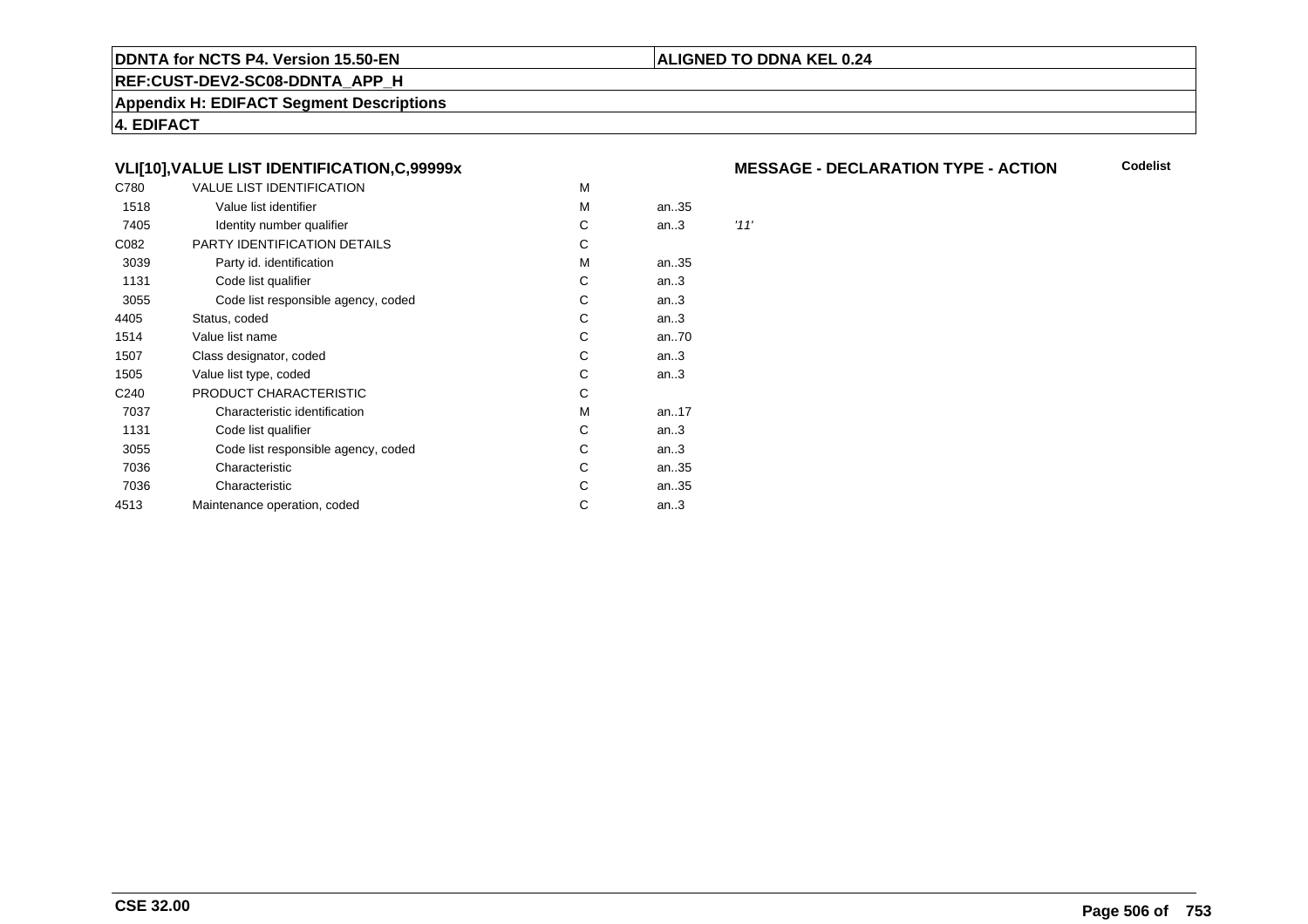#### **REF:CUST-DEV2-SC08-DDNTA\_APP\_H**

**Appendix H: EDIFACT Segment Descriptions**

**4. EDIFACT**

# **VLI[10],VALUE LIST IDENTIFICATION,C,99999x**

| C780             | <b>VALUE LIST IDENTIFICATION</b>    | M |      |      |
|------------------|-------------------------------------|---|------|------|
| 1518             | Value list identifier               | M | an35 |      |
| 7405             | Identity number qualifier           | С | an.3 | '11' |
| C082             | PARTY IDENTIFICATION DETAILS        | С |      |      |
| 3039             | Party id. identification            | М | an35 |      |
| 1131             | Code list qualifier                 | С | an.3 |      |
| 3055             | Code list responsible agency, coded | С | an.3 |      |
| 4405             | Status, coded                       | C | an.3 |      |
| 1514             | Value list name                     | C | an70 |      |
| 1507             | Class designator, coded             | C | an.3 |      |
| 1505             | Value list type, coded              | C | an.3 |      |
| C <sub>240</sub> | PRODUCT CHARACTERISTIC              | С |      |      |
| 7037             | Characteristic identification       | М | an17 |      |
| 1131             | Code list qualifier                 | С | an.3 |      |
| 3055             | Code list responsible agency, coded | С | an.3 |      |
| 7036             | Characteristic                      | С | an35 |      |
| 7036             | Characteristic                      | С | an35 |      |
| 4513             | Maintenance operation, coded        | С | an.3 |      |
|                  |                                     |   |      |      |

## **MESSAGE - DECLARATION TYPE - ACTION**

**Codelist**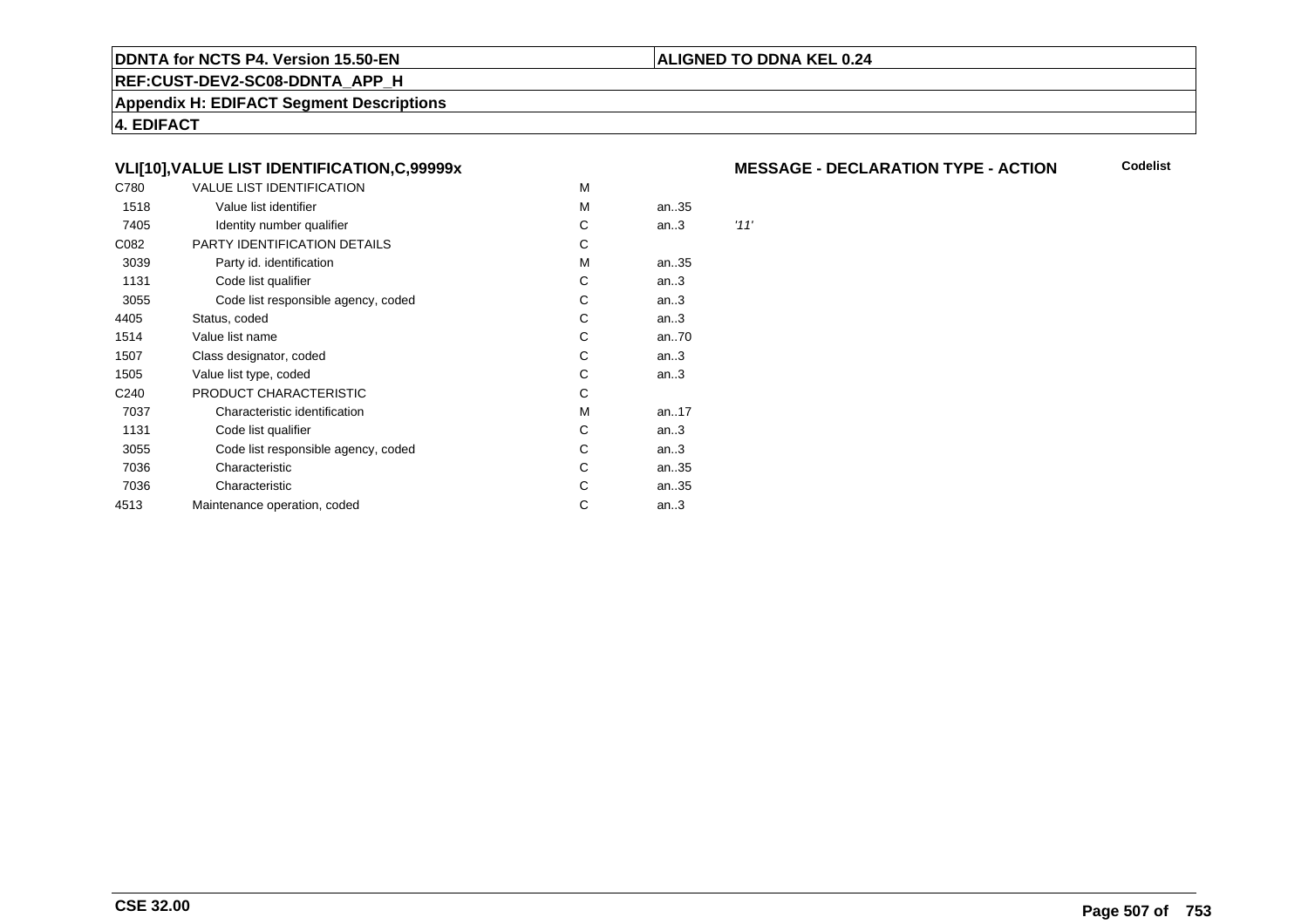#### **REF:CUST-DEV2-SC08-DDNTA\_APP\_H**

**Appendix H: EDIFACT Segment Descriptions**

**4. EDIFACT**

# **VLI[10],VALUE LIST IDENTIFICATION,C,99999x**

| C780             | <b>VALUE LIST IDENTIFICATION</b>    | M |      |      |
|------------------|-------------------------------------|---|------|------|
| 1518             | Value list identifier               | M | an35 |      |
| 7405             | Identity number qualifier           | С | an.3 | '11' |
| C082             | PARTY IDENTIFICATION DETAILS        | С |      |      |
| 3039             | Party id. identification            | M | an35 |      |
| 1131             | Code list qualifier                 | С | an.3 |      |
| 3055             | Code list responsible agency, coded | С | an.3 |      |
| 4405             | Status, coded                       | С | an.3 |      |
| 1514             | Value list name                     | C | an70 |      |
| 1507             | Class designator, coded             | C | an.3 |      |
| 1505             | Value list type, coded              | C | an.3 |      |
| C <sub>240</sub> | PRODUCT CHARACTERISTIC              | С |      |      |
| 7037             | Characteristic identification       | М | an17 |      |
| 1131             | Code list qualifier                 | С | an.3 |      |
| 3055             | Code list responsible agency, coded | С | an.3 |      |
| 7036             | Characteristic                      | С | an35 |      |
| 7036             | Characteristic                      | С | an35 |      |
| 4513             | Maintenance operation, coded        | С | an.3 |      |
|                  |                                     |   |      |      |

## **MESSAGE - DECLARATION TYPE - ACTION**

**Codelist**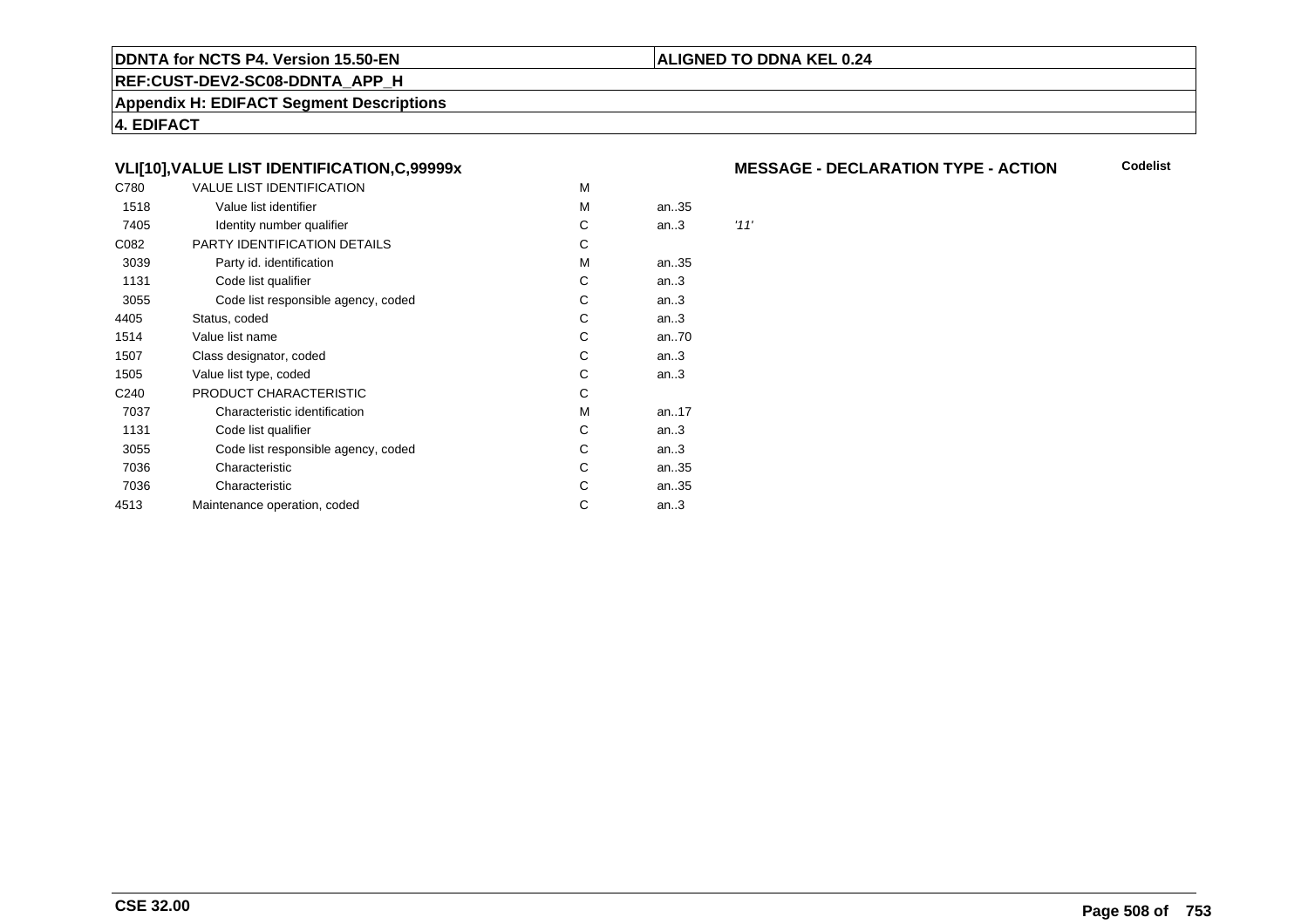#### **REF:CUST-DEV2-SC08-DDNTA\_APP\_H**

**Appendix H: EDIFACT Segment Descriptions**

**4. EDIFACT**

# **VLI[10],VALUE LIST IDENTIFICATION,C,99999x**

| C780             | <b>VALUE LIST IDENTIFICATION</b>    | M |      |      |
|------------------|-------------------------------------|---|------|------|
| 1518             | Value list identifier               | м | an35 |      |
| 7405             | Identity number qualifier           | С | an.3 | '11' |
| C082             | PARTY IDENTIFICATION DETAILS        | С |      |      |
| 3039             | Party id. identification            | М | an35 |      |
| 1131             | Code list qualifier                 | С | an.3 |      |
| 3055             | Code list responsible agency, coded | С | an.3 |      |
| 4405             | Status, coded                       | C | an.3 |      |
| 1514             | Value list name                     | C | an70 |      |
| 1507             | Class designator, coded             | C | an.3 |      |
| 1505             | Value list type, coded              | С | an.3 |      |
| C <sub>240</sub> | PRODUCT CHARACTERISTIC              | С |      |      |
| 7037             | Characteristic identification       | М | an17 |      |
| 1131             | Code list qualifier                 | С | an.3 |      |
| 3055             | Code list responsible agency, coded | С | an.3 |      |
| 7036             | Characteristic                      | С | an35 |      |
| 7036             | Characteristic                      | С | an35 |      |
| 4513             | Maintenance operation, coded        | С | an.3 |      |
|                  |                                     |   |      |      |

### **MESSAGE - DECLARATION TYPE - ACTION**

**Codelist**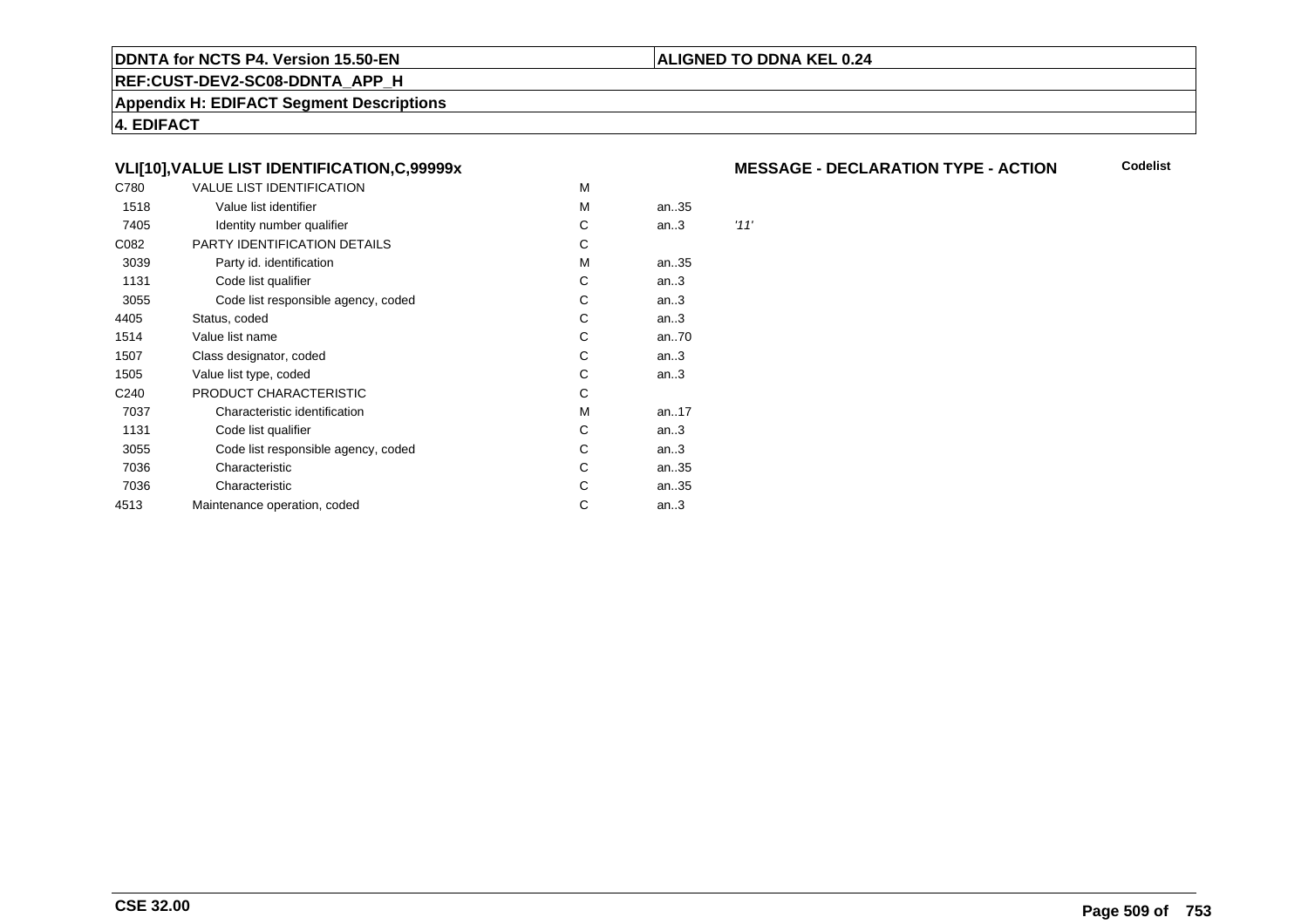#### **REF:CUST-DEV2-SC08-DDNTA\_APP\_H**

**Appendix H: EDIFACT Segment Descriptions**

**4. EDIFACT**

# **VLI[10],VALUE LIST IDENTIFICATION,C,99999x**

| C780             | <b>VALUE LIST IDENTIFICATION</b>    | M |      |      |
|------------------|-------------------------------------|---|------|------|
| 1518             | Value list identifier               | M | an35 |      |
| 7405             | Identity number qualifier           | С | an.3 | '11' |
| C082             | PARTY IDENTIFICATION DETAILS        | С |      |      |
| 3039             | Party id. identification            | M | an35 |      |
| 1131             | Code list qualifier                 | С | an.3 |      |
| 3055             | Code list responsible agency, coded | С | an.3 |      |
| 4405             | Status, coded                       | С | an.3 |      |
| 1514             | Value list name                     | C | an70 |      |
| 1507             | Class designator, coded             | C | an.3 |      |
| 1505             | Value list type, coded              | C | an.3 |      |
| C <sub>240</sub> | PRODUCT CHARACTERISTIC              | С |      |      |
| 7037             | Characteristic identification       | М | an17 |      |
| 1131             | Code list qualifier                 | С | an.3 |      |
| 3055             | Code list responsible agency, coded | С | an.3 |      |
| 7036             | Characteristic                      | С | an35 |      |
| 7036             | Characteristic                      | С | an35 |      |
| 4513             | Maintenance operation, coded        | С | an.3 |      |
|                  |                                     |   |      |      |

## **MESSAGE - DECLARATION TYPE - ACTION**

**Codelist**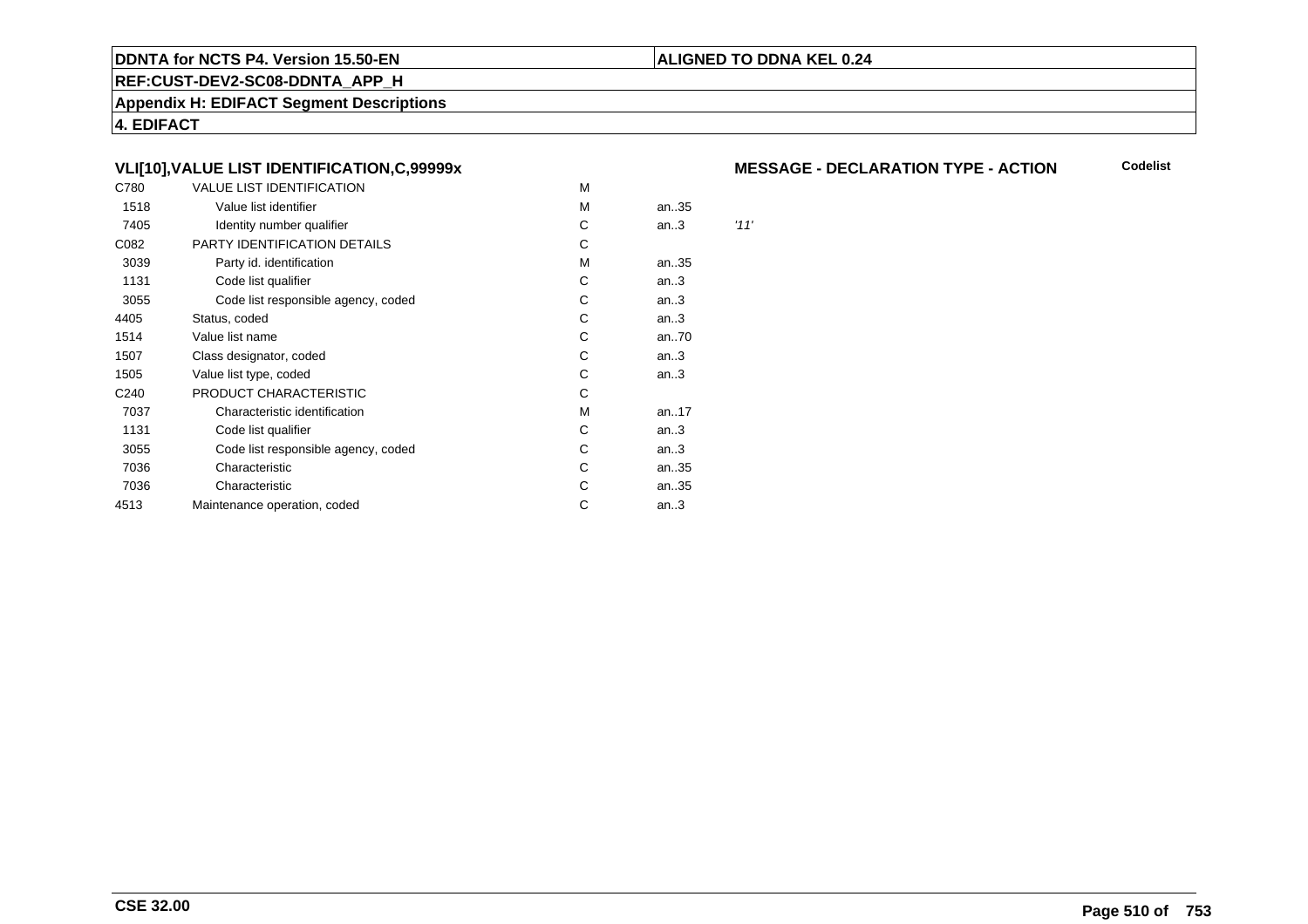## **ALIGNED TO DDNA KEL 0.24**

**REF:CUST-DEV2-SC08-DDNTA\_APP\_H**

**Appendix H: EDIFACT Segment Descriptions**

**4. EDIFACT**

# **VLI[10],VALUE LIST IDENTIFICATION,C,99999x**

| C780             | <b>VALUE LIST IDENTIFICATION</b>    | M |      |      |
|------------------|-------------------------------------|---|------|------|
| 1518             | Value list identifier               | M | an35 |      |
| 7405             | Identity number qualifier           | С | an.3 | '11' |
| C082             | PARTY IDENTIFICATION DETAILS        | С |      |      |
| 3039             | Party id. identification            | м | an35 |      |
| 1131             | Code list qualifier                 | С | an.3 |      |
| 3055             | Code list responsible agency, coded | С | an.3 |      |
| 4405             | Status, coded                       | С | an.3 |      |
| 1514             | Value list name                     | C | an70 |      |
| 1507             | Class designator, coded             | С | an.3 |      |
| 1505             | Value list type, coded              | С | an.3 |      |
| C <sub>240</sub> | PRODUCT CHARACTERISTIC              | С |      |      |
| 7037             | Characteristic identification       | м | an17 |      |
| 1131             | Code list qualifier                 | С | an.3 |      |
| 3055             | Code list responsible agency, coded | С | an.3 |      |
| 7036             | Characteristic                      | C | an35 |      |
| 7036             | Characteristic                      | С | an35 |      |
| 4513             | Maintenance operation, coded        | С | an.3 |      |
|                  |                                     |   |      |      |

#### **MESSAGE - DECLARATION TYPE - LANGUAGESPECIFIC DATACodelist**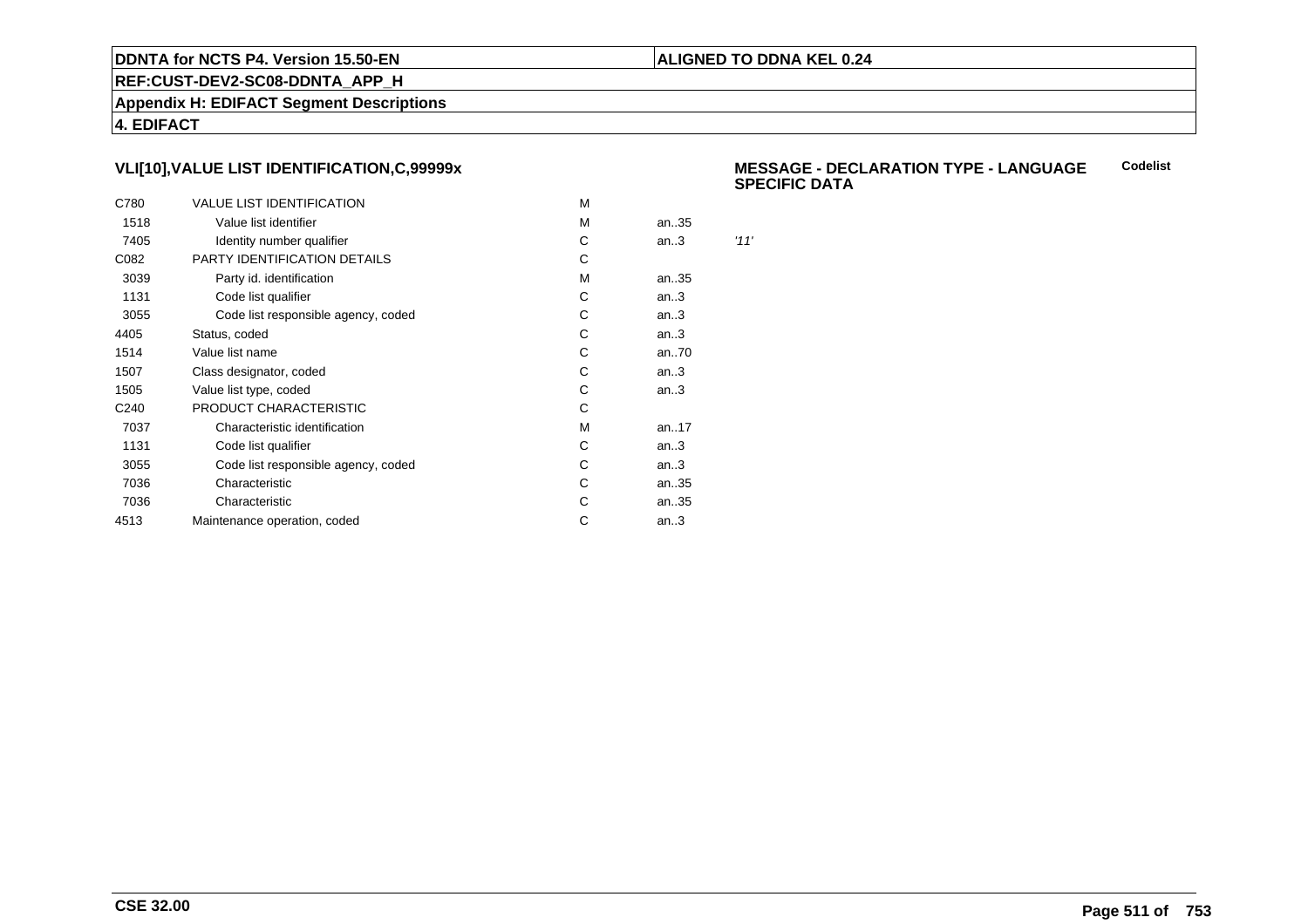## **ALIGNED TO DDNA KEL 0.24**

**REF:CUST-DEV2-SC08-DDNTA\_APP\_H**

**Appendix H: EDIFACT Segment Descriptions**

**4. EDIFACT**

# **VLI[10],VALUE LIST IDENTIFICATION,C,99999x**

| C780             | <b>VALUE LIST IDENTIFICATION</b>    | M |      |      |
|------------------|-------------------------------------|---|------|------|
| 1518             | Value list identifier               | M | an35 |      |
| 7405             | Identity number qualifier           | С | an.3 | '11' |
| C082             | PARTY IDENTIFICATION DETAILS        | С |      |      |
| 3039             | Party id. identification            | м | an35 |      |
| 1131             | Code list qualifier                 | С | an.3 |      |
| 3055             | Code list responsible agency, coded | С | an.3 |      |
| 4405             | Status, coded                       | С | an.3 |      |
| 1514             | Value list name                     | C | an70 |      |
| 1507             | Class designator, coded             | С | an.3 |      |
| 1505             | Value list type, coded              | С | an.3 |      |
| C <sub>240</sub> | PRODUCT CHARACTERISTIC              | С |      |      |
| 7037             | Characteristic identification       | м | an17 |      |
| 1131             | Code list qualifier                 | С | an.3 |      |
| 3055             | Code list responsible agency, coded | С | an.3 |      |
| 7036             | Characteristic                      | C | an35 |      |
| 7036             | Characteristic                      | С | an35 |      |
| 4513             | Maintenance operation, coded        | С | an.3 |      |
|                  |                                     |   |      |      |

#### **MESSAGE - DECLARATION TYPE - LANGUAGESPECIFIC DATACodelist**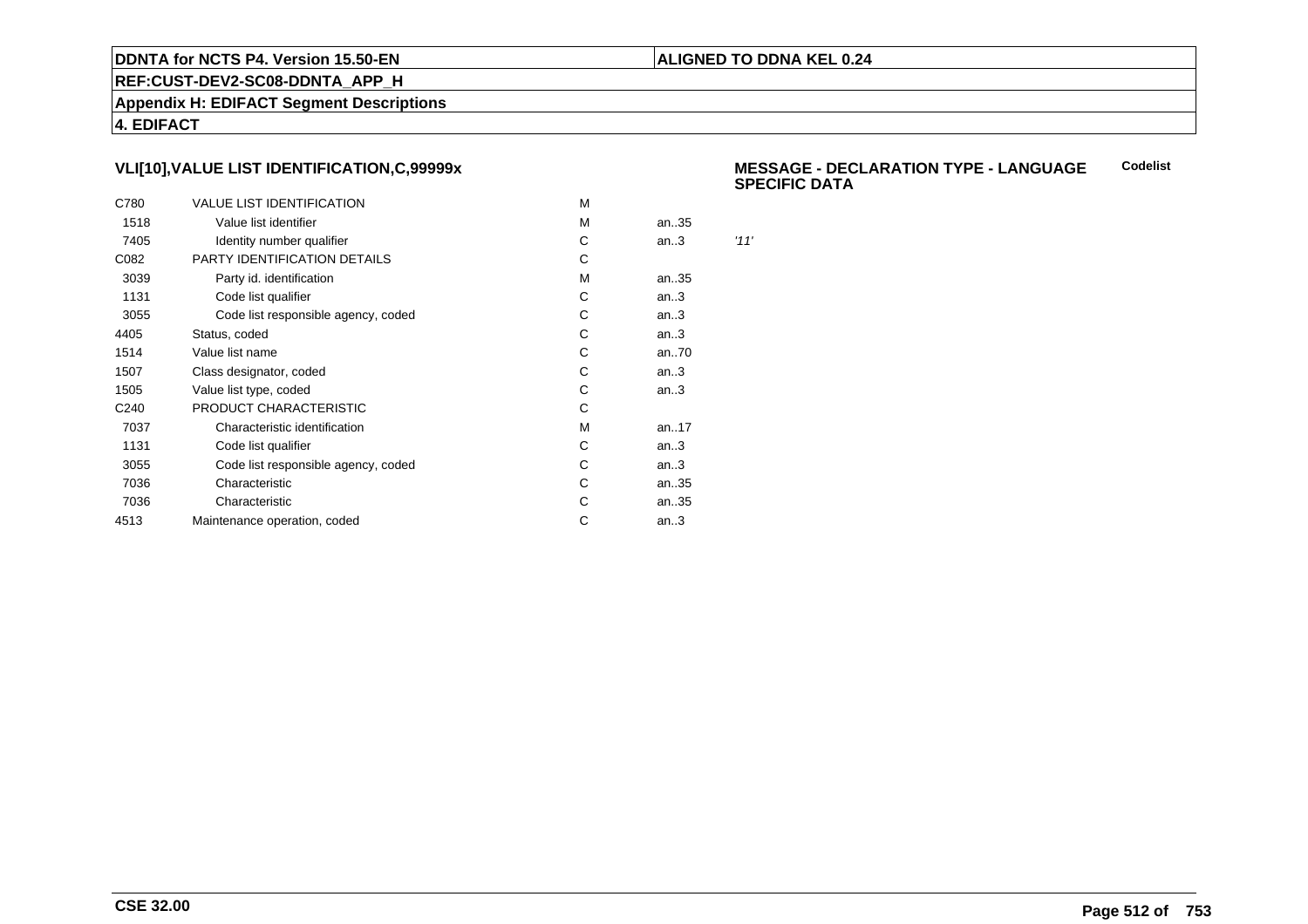## **ALIGNED TO DDNA KEL 0.24**

**REF:CUST-DEV2-SC08-DDNTA\_APP\_H**

**Appendix H: EDIFACT Segment Descriptions**

**4. EDIFACT**

# **VLI[10],VALUE LIST IDENTIFICATION,C,99999x**

| C780             | <b>VALUE LIST IDENTIFICATION</b>    | M |      |      |
|------------------|-------------------------------------|---|------|------|
| 1518             | Value list identifier               | M | an35 |      |
| 7405             | Identity number qualifier           | С | an.3 | '11' |
| C082             | PARTY IDENTIFICATION DETAILS        | С |      |      |
| 3039             | Party id. identification            | м | an35 |      |
| 1131             | Code list qualifier                 | С | an.3 |      |
| 3055             | Code list responsible agency, coded | С | an.3 |      |
| 4405             | Status, coded                       | С | an.3 |      |
| 1514             | Value list name                     | C | an70 |      |
| 1507             | Class designator, coded             | С | an.3 |      |
| 1505             | Value list type, coded              | С | an.3 |      |
| C <sub>240</sub> | PRODUCT CHARACTERISTIC              | С |      |      |
| 7037             | Characteristic identification       | м | an17 |      |
| 1131             | Code list qualifier                 | С | an.3 |      |
| 3055             | Code list responsible agency, coded | С | an.3 |      |
| 7036             | Characteristic                      | C | an35 |      |
| 7036             | Characteristic                      | С | an35 |      |
| 4513             | Maintenance operation, coded        | С | an.3 |      |
|                  |                                     |   |      |      |

#### **MESSAGE - DECLARATION TYPE - LANGUAGESPECIFIC DATACodelist**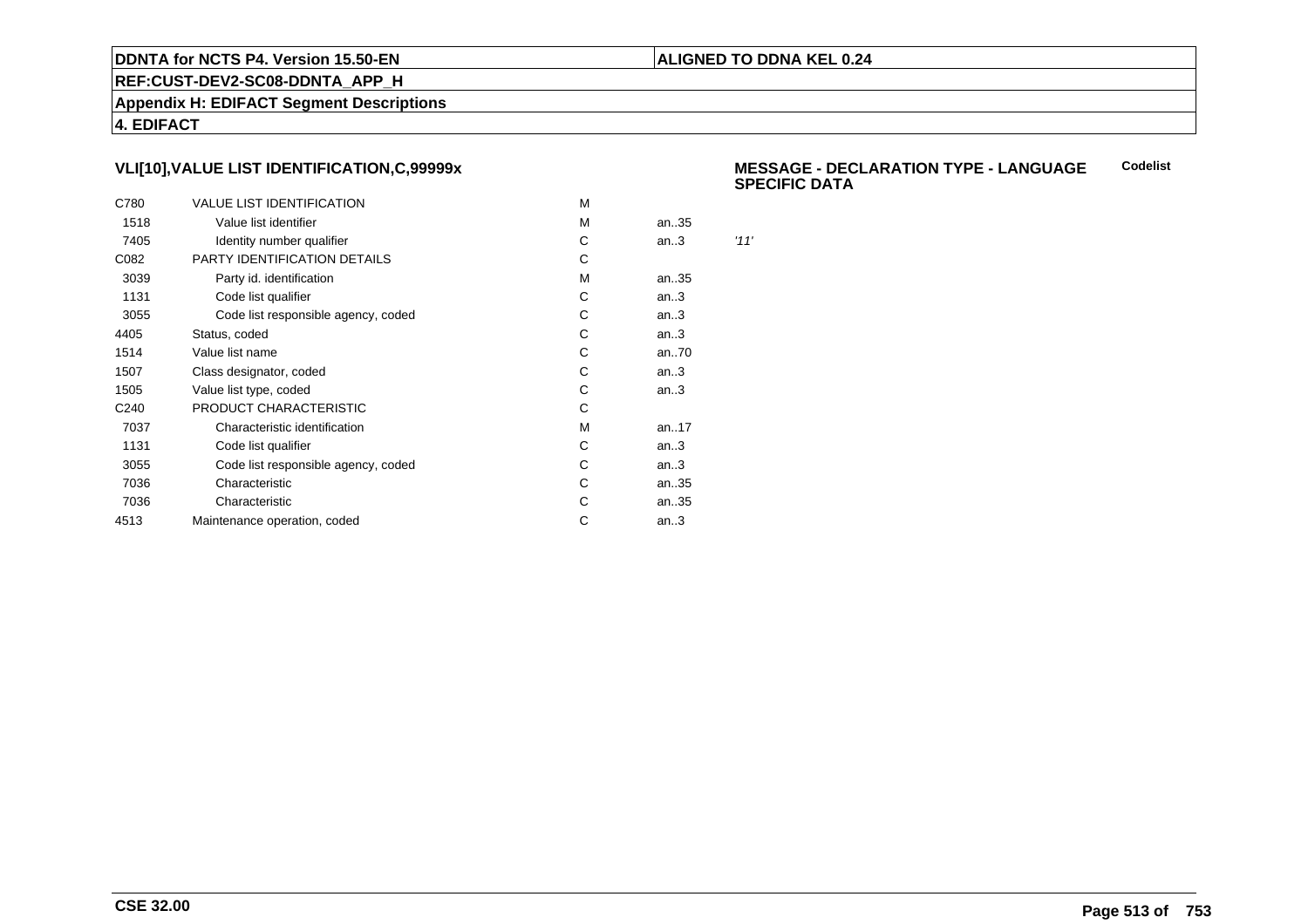#### **REF:CUST-DEV2-SC08-DDNTA\_APP\_H**

**Appendix H: EDIFACT Segment Descriptions**

**4. EDIFACT**

# **VLI[10],VALUE LIST IDENTIFICATION,C,99999x**

| C780             | <b>VALUE LIST IDENTIFICATION</b>    | M |           |      |
|------------------|-------------------------------------|---|-----------|------|
| 1518             | Value list identifier               | M | an.35     | Infc |
| 7405             | Identity number qualifier           | С | an.3      | '37' |
| C082             | PARTY IDENTIFICATION DETAILS        | С |           |      |
| 3039             | Party id. identification            | м | an35      |      |
| 1131             | Code list qualifier                 | C | an.3      |      |
| 3055             | Code list responsible agency, coded | C | an.3      |      |
| 4405             | Status, coded                       | С | an.3      |      |
| 1514             | Value list name                     | C | an70      |      |
| 1507             | Class designator, coded             | C | an.3      |      |
| 1505             | Value list type, coded              | С | an.3      |      |
| C <sub>240</sub> | PRODUCT CHARACTERISTIC              | С |           |      |
| 7037             | Characteristic identification       | м | an. $.17$ |      |
| 1131             | Code list qualifier                 | С | an.3      |      |
| 3055             | Code list responsible agency, coded | С | an.3      |      |
| 7036             | Characteristic                      | C | an35      |      |
| 7036             | Characteristic                      | С | an35      |      |
| 4513             | Maintenance operation, coded        | С | an.3      |      |
|                  |                                     |   |           |      |

#### **MESSAGE - INFORMATION**

**N** Codelist

Information Code(n2) 119<br>.37' 119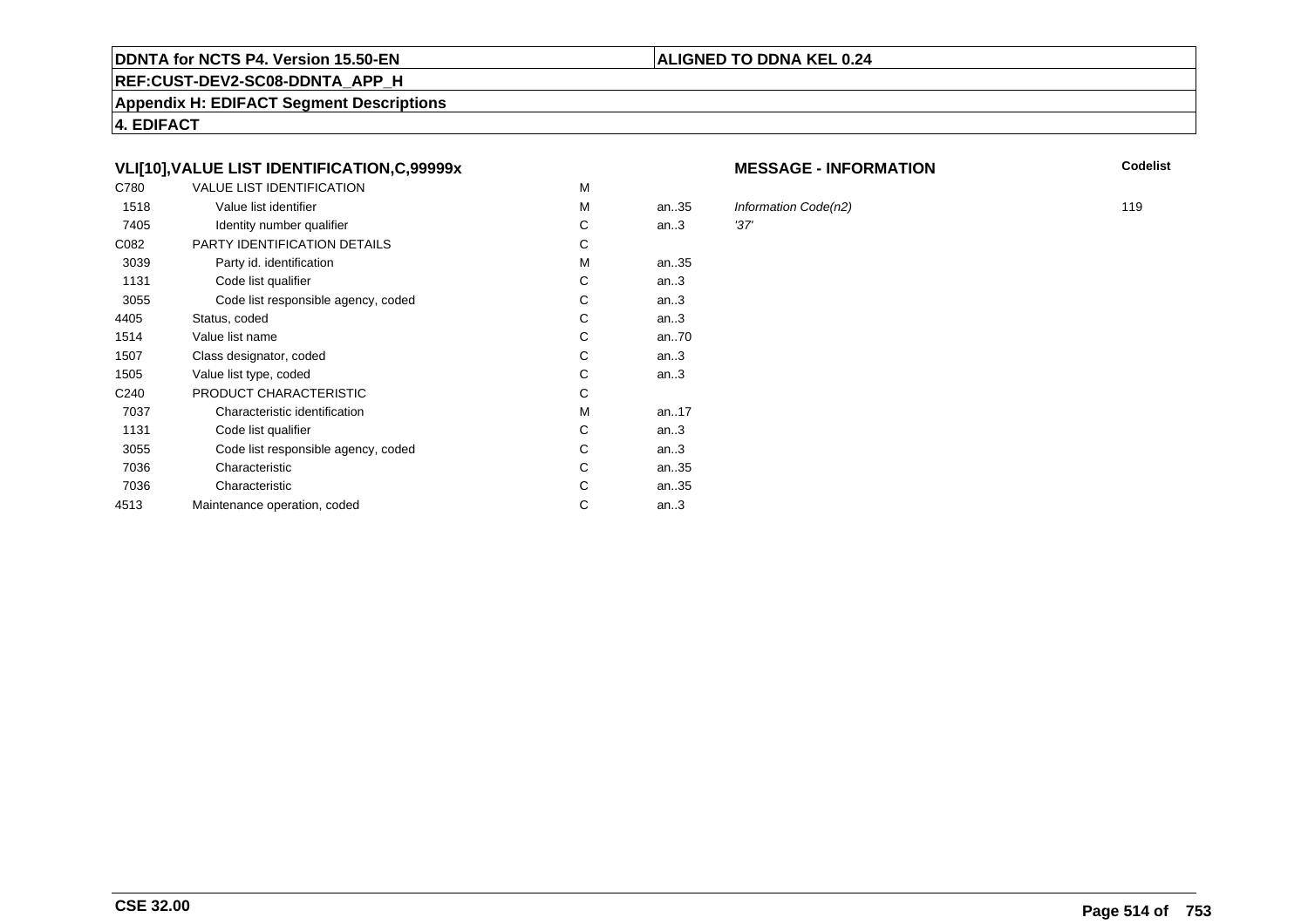#### **REF:CUST-DEV2-SC08-DDNTA\_APP\_H**

**Appendix H: EDIFACT Segment Descriptions**

**4. EDIFACT**

# **VLI[10],VALUE LIST IDENTIFICATION,C,99999x**

| C780             | <b>VALUE LIST IDENTIFICATION</b>    | M |      |      |
|------------------|-------------------------------------|---|------|------|
| 1518             | Value list identifier               | M | an35 | Red  |
| 7405             | Identity number qualifier           | С | an.3 | '38' |
| C082             | PARTY IDENTIFICATION DETAILS        | C |      |      |
| 3039             | Party id. identification            | м | an35 |      |
| 1131             | Code list qualifier                 | C | an.3 |      |
| 3055             | Code list responsible agency, coded | С | an.3 |      |
| 4405             | Status, coded                       | С | an.3 |      |
| 1514             | Value list name                     | С | an70 |      |
| 1507             | Class designator, coded             | C | an.3 |      |
| 1505             | Value list type, coded              | С | an.3 |      |
| C <sub>240</sub> | PRODUCT CHARACTERISTIC              | С |      |      |
| 7037             | Characteristic identification       | М | an17 |      |
| 1131             | Code list qualifier                 | С | an.3 |      |
| 3055             | Code list responsible agency, coded | С | an.3 |      |
| 7036             | Characteristic                      | C | an35 |      |
| 7036             | Characteristic                      | C | an35 |      |
| 4513             | Maintenance operation, coded        | С | an.3 |      |
|                  |                                     |   |      |      |

#### **MESSAGE - REQUESTED INFORMATION**

**Codelist**

Requested Information Code(n1) 118<br>.38'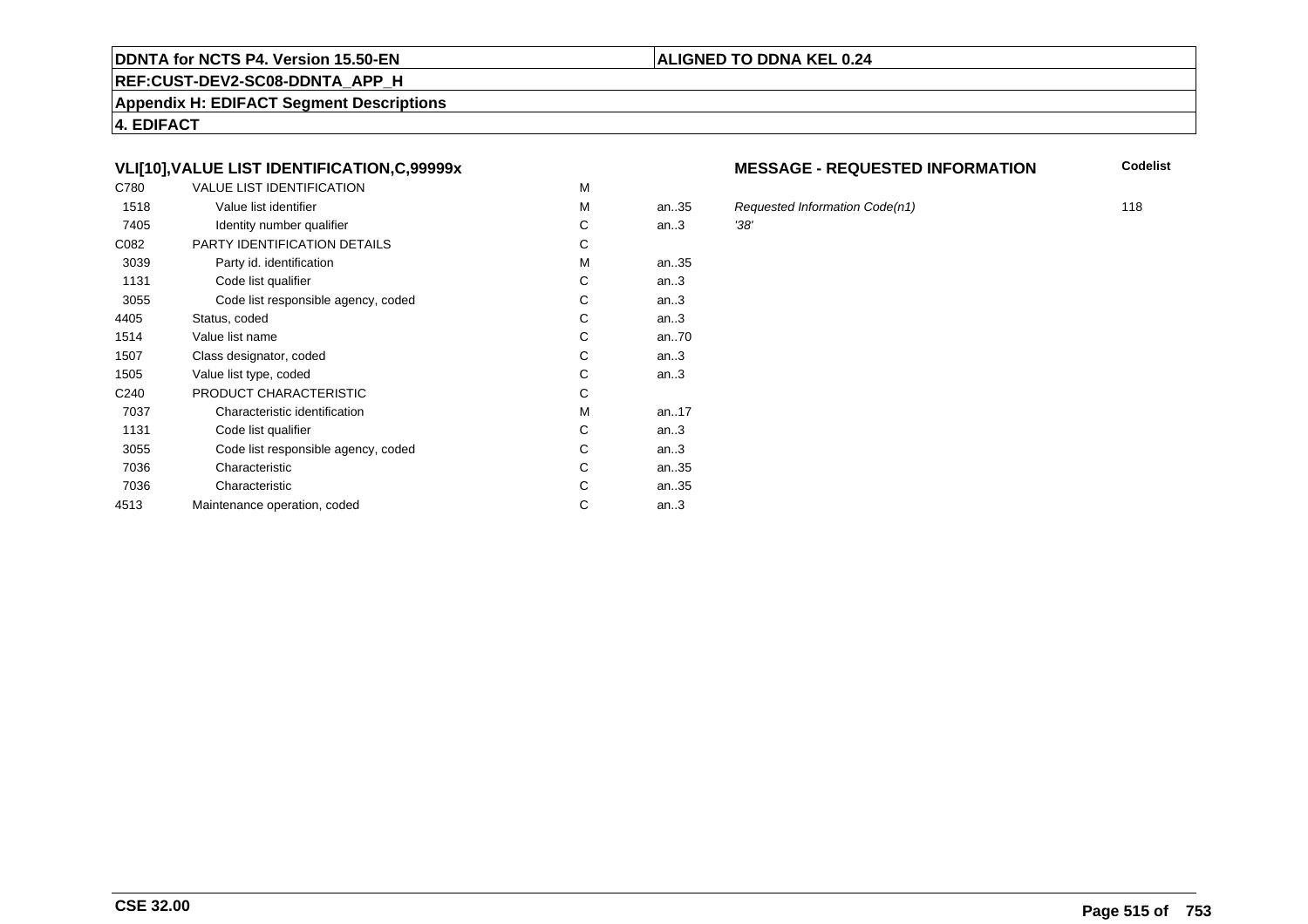## **ALIGNED TO DDNA KEL 0.24**

**REF:CUST-DEV2-SC08-DDNTA\_APP\_H**

**Appendix H: EDIFACT Segment Descriptions**

**4. EDIFACT**

# **VLI[10],VALUE LIST IDENTIFICATION,C,99999x**

| C780             | <b>VALUE LIST IDENTIFICATION</b>    | м |      |      |
|------------------|-------------------------------------|---|------|------|
| 1518             | Value list identifier               | м | an35 |      |
| 7405             | Identity number qualifier           | С | an.3 | '50' |
| C082             | PARTY IDENTIFICATION DETAILS        | С |      |      |
| 3039             | Party id. identification            | м | an35 |      |
| 1131             | Code list qualifier                 | C | an.3 |      |
| 3055             | Code list responsible agency, coded | С | an.3 |      |
| 4405             | Status, coded                       | C | an.3 |      |
| 1514             | Value list name                     | С | an70 |      |
| 1507             | Class designator, coded             | С | an.3 |      |
| 1505             | Value list type, coded              | С | an.3 |      |
| C <sub>240</sub> | PRODUCT CHARACTERISTIC              | С |      |      |
| 7037             | Characteristic identification       | м | an17 |      |
| 1131             | Code list qualifier                 | С | an.3 |      |
| 3055             | Code list responsible agency, coded | С | an.3 |      |
| 7036             | Characteristic                      | C | an35 |      |
| 7036             | Characteristic                      | С | an35 |      |
| 4513             | Maintenance operation, coded        | С | an.3 |      |
|                  |                                     |   |      |      |

#### **MESSAGE - REPRESENTATIVE STATUS CODE - ACTIONCodelist**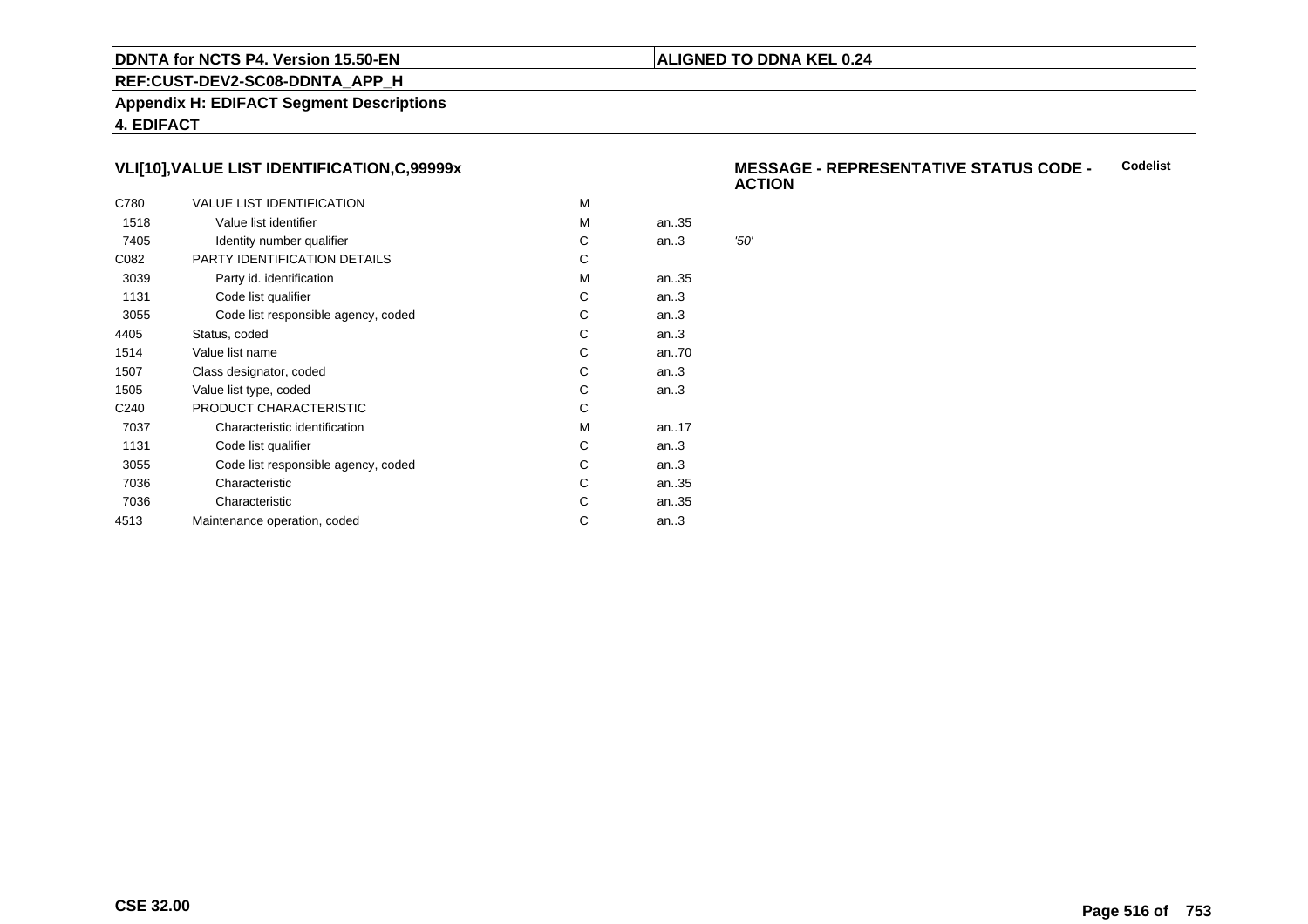## **ALIGNED TO DDNA KEL 0.24**

**REF:CUST-DEV2-SC08-DDNTA\_APP\_H**

**Appendix H: EDIFACT Segment Descriptions**

**4. EDIFACT**

# **VLI[10],VALUE LIST IDENTIFICATION,C,99999x**

| C780             | <b>VALUE LIST IDENTIFICATION</b>    | M |      |      |
|------------------|-------------------------------------|---|------|------|
| 1518             | Value list identifier               | M | an35 |      |
| 7405             | Identity number qualifier           | С | an.3 | '50' |
| C082             | PARTY IDENTIFICATION DETAILS        | С |      |      |
| 3039             | Party id. identification            | м | an35 |      |
| 1131             | Code list qualifier                 | С | an.3 |      |
| 3055             | Code list responsible agency, coded | С | an.3 |      |
| 4405             | Status, coded                       | С | an.3 |      |
| 1514             | Value list name                     | C | an70 |      |
| 1507             | Class designator, coded             | С | an.3 |      |
| 1505             | Value list type, coded              | С | an.3 |      |
| C <sub>240</sub> | PRODUCT CHARACTERISTIC              | С |      |      |
| 7037             | Characteristic identification       | м | an17 |      |
| 1131             | Code list qualifier                 | С | an.3 |      |
| 3055             | Code list responsible agency, coded | С | an.3 |      |
| 7036             | Characteristic                      | C | an35 |      |
| 7036             | Characteristic                      | С | an35 |      |
| 4513             | Maintenance operation, coded        | С | an.3 |      |
|                  |                                     |   |      |      |

#### **MESSAGE - REPRESENTATIVE STATUS CODE - LANGUAGE SPECIFIC DATACodelist**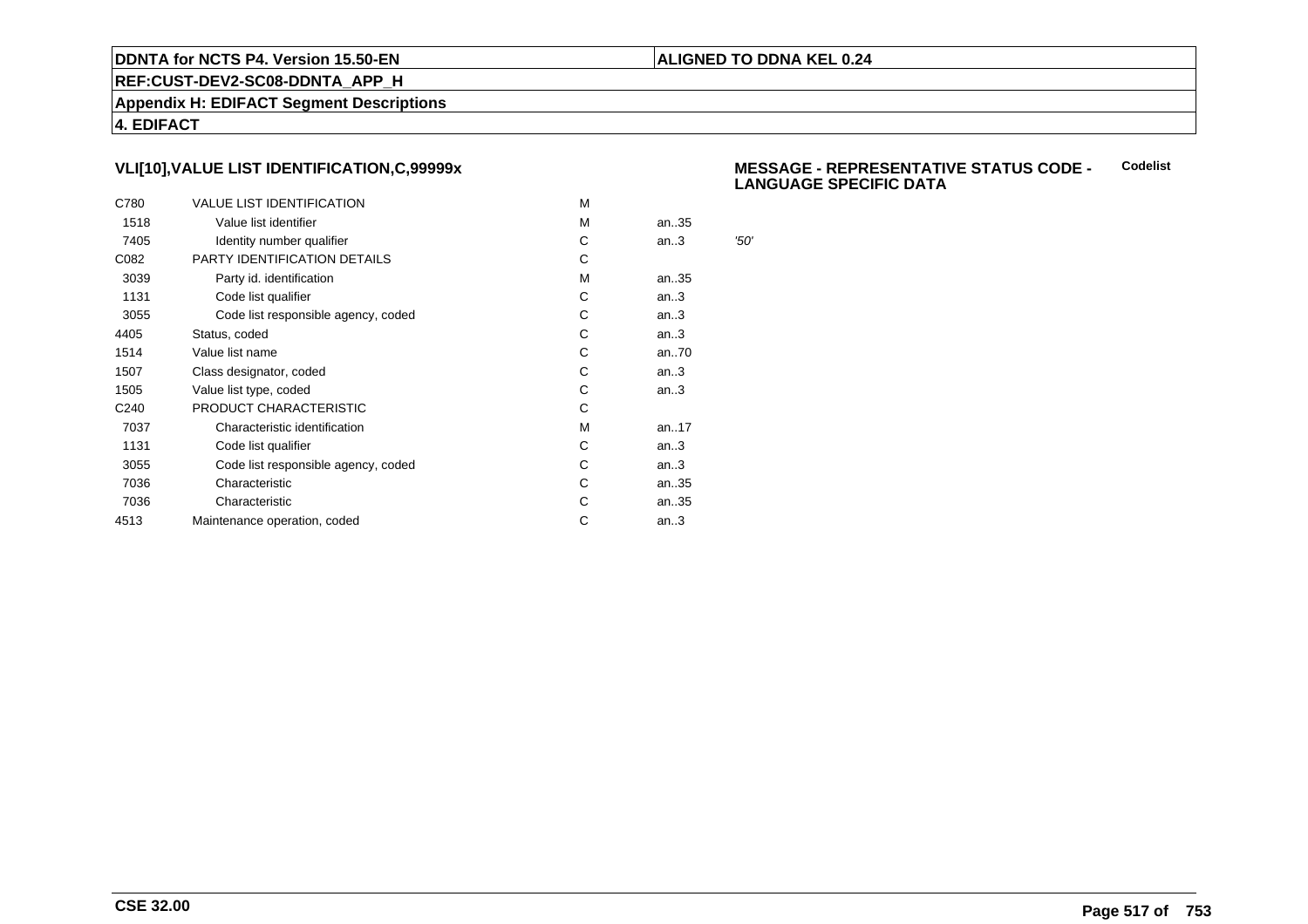#### **REF:CUST-DEV2-SC08-DDNTA\_APP\_H**

**Appendix H: EDIFACT Segment Descriptions**

**4. EDIFACT**

# **VLI[10],VALUE LIST IDENTIFICATION,C,99999x**

| C780             | <b>VALUE LIST IDENTIFICATION</b>    | M |           |      |
|------------------|-------------------------------------|---|-----------|------|
| 1518             | Value list identifier               | M | an.35     | Cor  |
| 7405             | Identity number qualifier           | С | an.3      | '57' |
| C082             | PARTY IDENTIFICATION DETAILS        | С |           |      |
| 3039             | Party id. identification            | м | an35      |      |
| 1131             | Code list qualifier                 | C | an.3      |      |
| 3055             | Code list responsible agency, coded | C | an.3      |      |
| 4405             | Status, coded                       | С | an.3      |      |
| 1514             | Value list name                     | C | an70      |      |
| 1507             | Class designator, coded             | C | an.3      |      |
| 1505             | Value list type, coded              | С | an.3      |      |
| C <sub>240</sub> | PRODUCT CHARACTERISTIC              | С |           |      |
| 7037             | Characteristic identification       | м | an. $.17$ |      |
| 1131             | Code list qualifier                 | С | an.3      |      |
| 3055             | Code list responsible agency, coded | С | an.3      |      |
| 7036             | Characteristic                      | C | an35      |      |
| 7036             | Characteristic                      | C | an35      |      |
| 4513             | Maintenance operation, coded        | С | an.3      |      |
|                  |                                     |   |           |      |

# **MESSAGE - COMMUNITY NATIONAL PROCEDURE Codelist**

Community / National Procedure(an3) 102<br>157'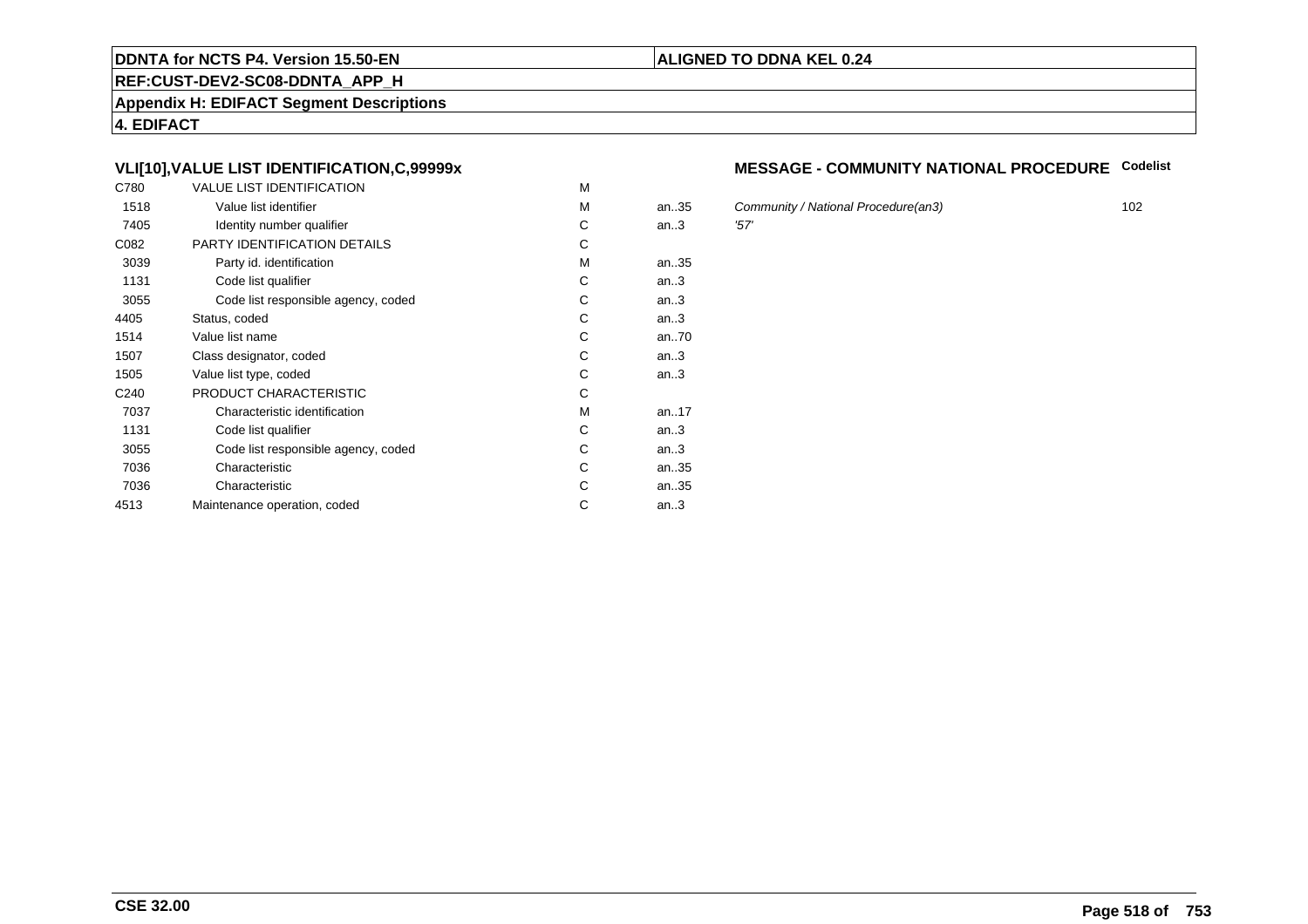#### **REF:CUST-DEV2-SC08-DDNTA\_APP\_H**

**Appendix H: EDIFACT Segment Descriptions**

**4. EDIFACT**

# **VLI[10],VALUE LIST IDENTIFICATION,C,99999x**

| C780             | <b>VALUE LIST IDENTIFICATION</b>    | M |           |      |
|------------------|-------------------------------------|---|-----------|------|
| 1518             | Value list identifier               | M | an.35     | Exp  |
| 7405             | Identity number qualifier           | С | an.3      | '45' |
| C082             | PARTY IDENTIFICATION DETAILS        | С |           |      |
| 3039             | Party id. identification            | М | an35      |      |
| 1131             | Code list qualifier                 | C | an.3      |      |
| 3055             | Code list responsible agency, coded | C | an.3      |      |
| 4405             | Status, coded                       | C | an.3      |      |
| 1514             | Value list name                     | C | an70      |      |
| 1507             | Class designator, coded             | C | an.3      |      |
| 1505             | Value list type, coded              | С | an.3      |      |
| C <sub>240</sub> | PRODUCT CHARACTERISTIC              | С |           |      |
| 7037             | Characteristic identification       | М | an. $.17$ |      |
| 1131             | Code list qualifier                 | С | an.3      |      |
| 3055             | Code list responsible agency, coded | С | an.3      |      |
| 7036             | Characteristic                      | C | an35      |      |
| 7036             | Characteristic                      | C | an35      |      |
| 4513             | Maintenance operation, coded        | С | an.3      |      |
|                  |                                     |   |           |      |

#### **MESSAGE - EXPORT QUERY REASON CODECodelist**

5 Export\_Query Reason Code(an..3) 89<br>145'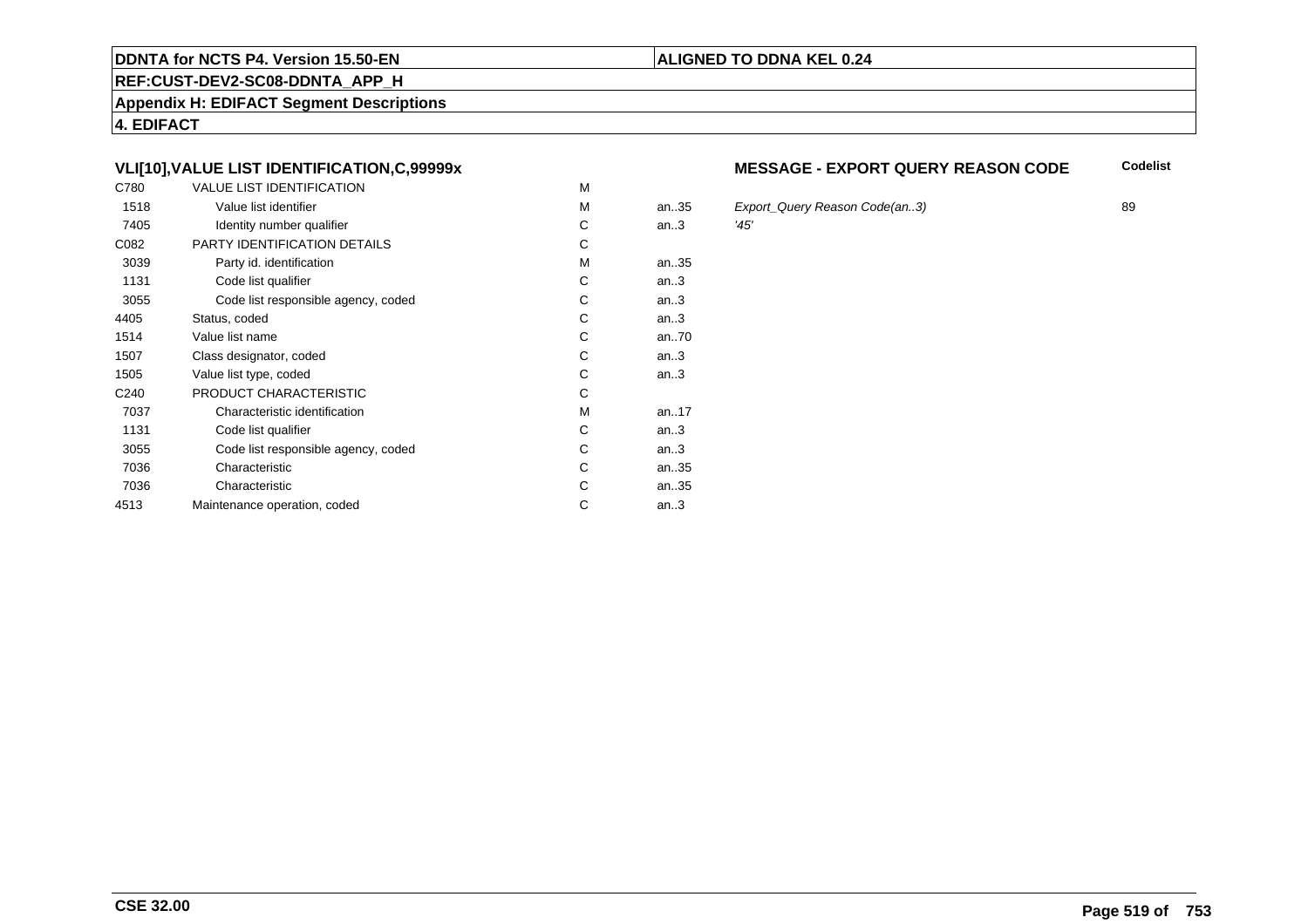#### **REF:CUST-DEV2-SC08-DDNTA\_APP\_H**

**Appendix H: EDIFACT Segment Descriptions**

**4. EDIFACT**

# **VLI[10],VALUE LIST IDENTIFICATION,C,99999x**

| C780             | <b>VALUE LIST IDENTIFICATION</b>    | M |      |            |
|------------------|-------------------------------------|---|------|------------|
| 1518             | Value list identifier               | м | an35 | <b>Inc</b> |
| 7405             | Identity number qualifier           | С | an.3 | '46'       |
| C082             | PARTY IDENTIFICATION DETAILS        | С |      |            |
| 3039             | Party id. identification            | М | an35 |            |
| 1131             | Code list qualifier                 | С | an.3 |            |
| 3055             | Code list responsible agency, coded | C | an.3 |            |
| 4405             | Status, coded                       | C | an.3 |            |
| 1514             | Value list name                     | C | an70 |            |
| 1507             | Class designator, coded             | C | an.3 |            |
| 1505             | Value list type, coded              | С | an.3 |            |
| C <sub>240</sub> | PRODUCT CHARACTERISTIC              | С |      |            |
| 7037             | Characteristic identification       | м | an17 |            |
| 1131             | Code list qualifier                 | С | an.3 |            |
| 3055             | Code list responsible agency, coded | С | an.3 |            |
| 7036             | Characteristic                      | C | an35 |            |
| 7036             | Characteristic                      | С | an35 |            |
| 4513             | Maintenance operation, coded        | С | an.3 |            |
|                  |                                     |   |      |            |

#### **MESSAGE - INCOTERM CODE**

**ALIGNED TO DDNA KEL 0.24**

**Codelist**

 $\frac{1}{46}$ <br>  $\frac{1}{46}$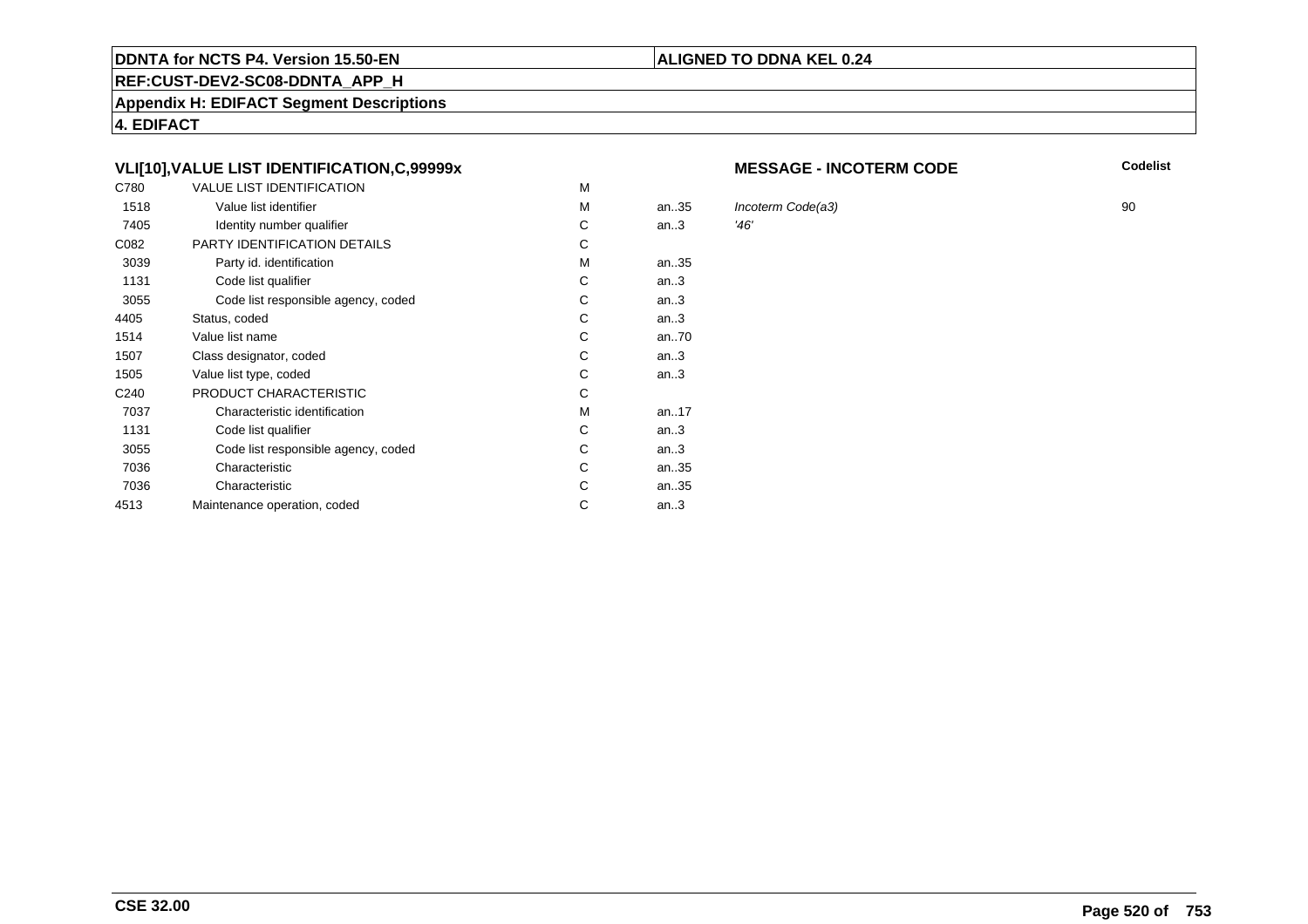#### **REF:CUST-DEV2-SC08-DDNTA\_APP\_H**

**Appendix H: EDIFACT Segment Descriptions**

**4. EDIFACT**

# **VLI[10],VALUE LIST IDENTIFICATION,C,99999x**

| C780             | <b>VALUE LIST IDENTIFICATION</b>    | M |           |      |
|------------------|-------------------------------------|---|-----------|------|
| 1518             | Value list identifier               | M | an.35     | Nat  |
| 7405             | Identity number qualifier           | С | an.3      | '47' |
| C082             | PARTY IDENTIFICATION DETAILS        | С |           |      |
| 3039             | Party id. identification            | М | an35      |      |
| 1131             | Code list qualifier                 | C | an.3      |      |
| 3055             | Code list responsible agency, coded | C | an.3      |      |
| 4405             | Status, coded                       | C | an.3      |      |
| 1514             | Value list name                     | C | an70      |      |
| 1507             | Class designator, coded             | C | an.3      |      |
| 1505             | Value list type, coded              | С | an.3      |      |
| C <sub>240</sub> | PRODUCT CHARACTERISTIC              | С |           |      |
| 7037             | Characteristic identification       | М | an. $.17$ |      |
| 1131             | Code list qualifier                 | С | an.3      |      |
| 3055             | Code list responsible agency, coded | С | an.3      |      |
| 7036             | Characteristic                      | C | an35      |      |
| 7036             | Characteristic                      | C | an35      |      |
| 4513             | Maintenance operation, coded        | С | an.3      |      |
|                  |                                     |   |           |      |

#### **MESSAGE - NATURE OF TRANSACTION CODECodelist**

Nature of transaction code(n..2) 91<br>  $27'$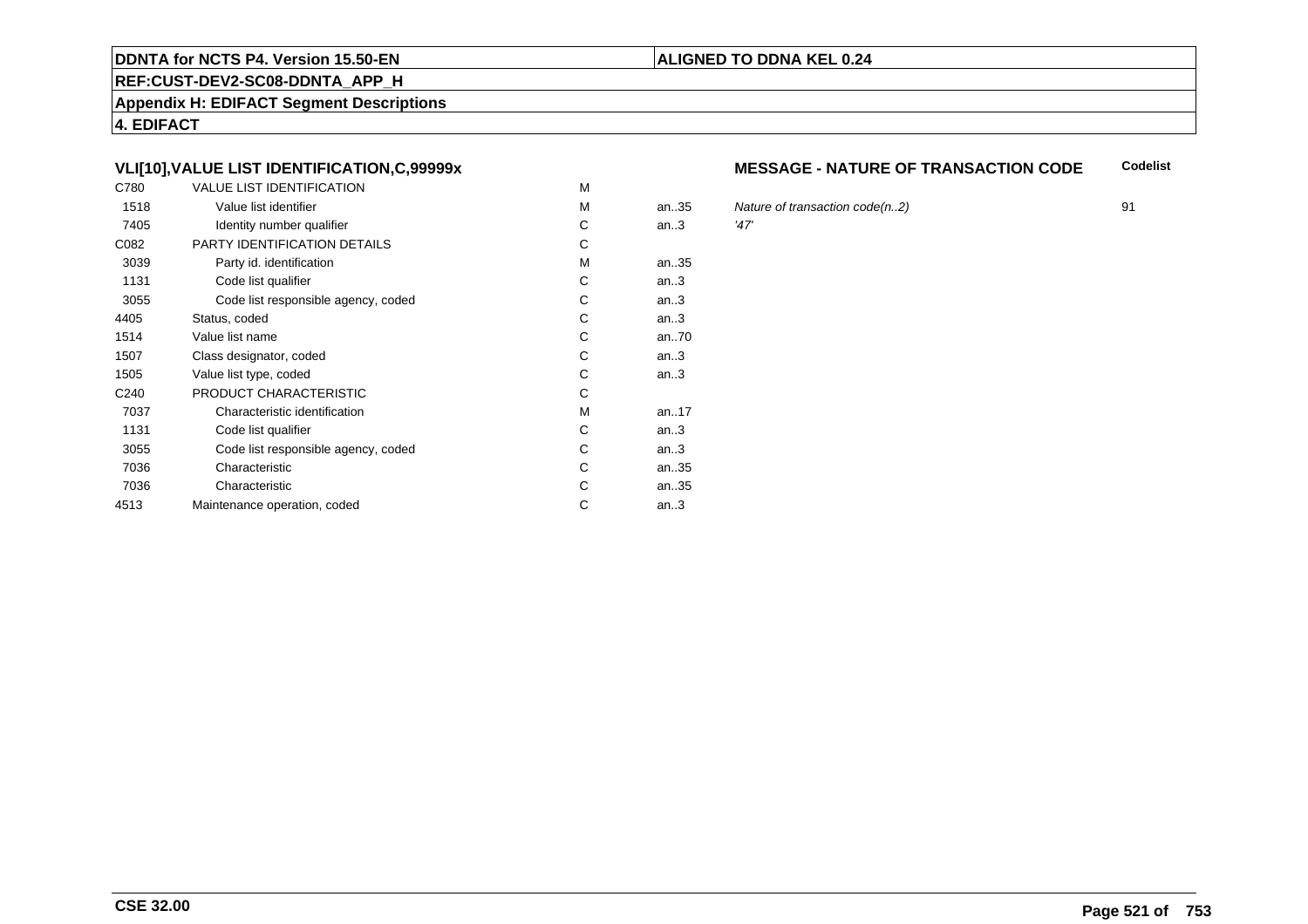#### **REF:CUST-DEV2-SC08-DDNTA\_APP\_H**

**Appendix H: EDIFACT Segment Descriptions**

**4. EDIFACT**

# **VLI[10],VALUE LIST IDENTIFICATION,C,99999x**

| C780             | <b>VALUE LIST IDENTIFICATION</b>    | M |           |      |
|------------------|-------------------------------------|---|-----------|------|
| 1518             | Value list identifier               | M | an.35     | Pro  |
| 7405             | Identity number qualifier           | С | an.3      | '48' |
| C082             | PARTY IDENTIFICATION DETAILS        | С |           |      |
| 3039             | Party id. identification            | м | an35      |      |
| 1131             | Code list qualifier                 | C | an.3      |      |
| 3055             | Code list responsible agency, coded | C | an.3      |      |
| 4405             | Status, coded                       | С | an.3      |      |
| 1514             | Value list name                     | C | an70      |      |
| 1507             | Class designator, coded             | C | an.3      |      |
| 1505             | Value list type, coded              | С | an.3      |      |
| C <sub>240</sub> | PRODUCT CHARACTERISTIC              | С |           |      |
| 7037             | Characteristic identification       | м | an. $.17$ |      |
| 1131             | Code list qualifier                 | С | an.3      |      |
| 3055             | Code list responsible agency, coded | С | an.3      |      |
| 7036             | Characteristic                      | C | an35      |      |
| 7036             | Characteristic                      | C | an35      |      |
| 4513             | Maintenance operation, coded        | С | an.3      |      |
|                  |                                     |   |           |      |

#### **MESSAGE - PROCEDURE REQUESTED**

**Codelist**

an..35 Procedure requested(an2) <sup>92</sup>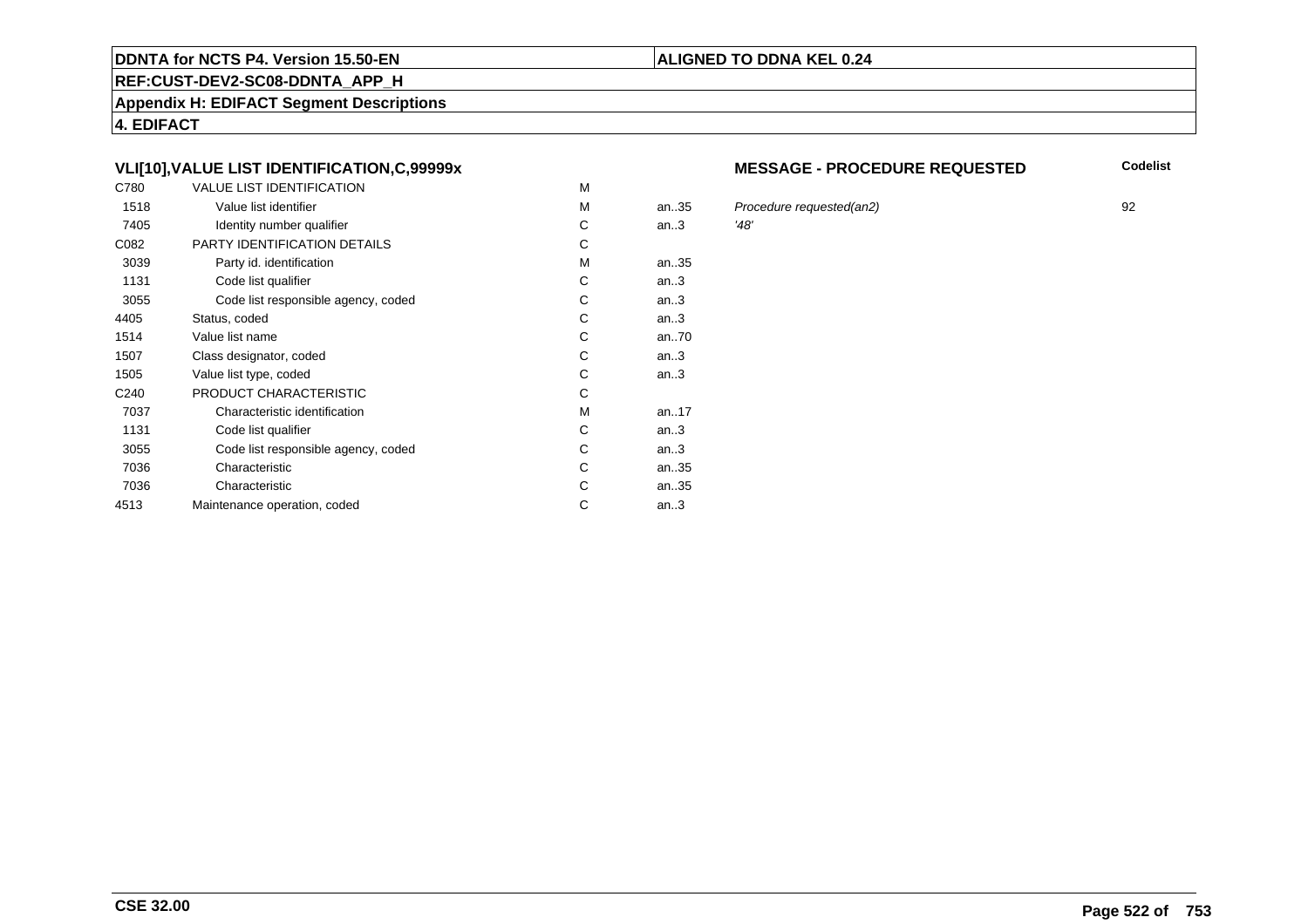#### **REF:CUST-DEV2-SC08-DDNTA\_APP\_H**

**Appendix H: EDIFACT Segment Descriptions**

**4. EDIFACT**

# **VLI[10],VALUE LIST IDENTIFICATION,C,99999x**

| C780             | <b>VALUE LIST IDENTIFICATION</b>    | M |           |      |
|------------------|-------------------------------------|---|-----------|------|
| 1518             | Value list identifier               | M | an.35     | Pre  |
| 7405             | Identity number qualifier           | С | an.3      | '49' |
| C082             | PARTY IDENTIFICATION DETAILS        | С |           |      |
| 3039             | Party id. identification            | М | an35      |      |
| 1131             | Code list qualifier                 | C | an.3      |      |
| 3055             | Code list responsible agency, coded | C | an.3      |      |
| 4405             | Status, coded                       | C | an.3      |      |
| 1514             | Value list name                     | C | an70      |      |
| 1507             | Class designator, coded             | C | an.3      |      |
| 1505             | Value list type, coded              | С | an.3      |      |
| C <sub>240</sub> | PRODUCT CHARACTERISTIC              | С |           |      |
| 7037             | Characteristic identification       | М | an. $.17$ |      |
| 1131             | Code list qualifier                 | С | an.3      |      |
| 3055             | Code list responsible agency, coded | С | an.3      |      |
| 7036             | Characteristic                      | C | an35      |      |
| 7036             | Characteristic                      | C | an35      |      |
| 4513             | Maintenance operation, coded        | С | an.3      |      |
|                  |                                     |   |           |      |

#### **MESSAGE - PREVIOUS PROCEDURE**

**Codelist**

an..35 Previous Procedure(an2) <sup>93</sup>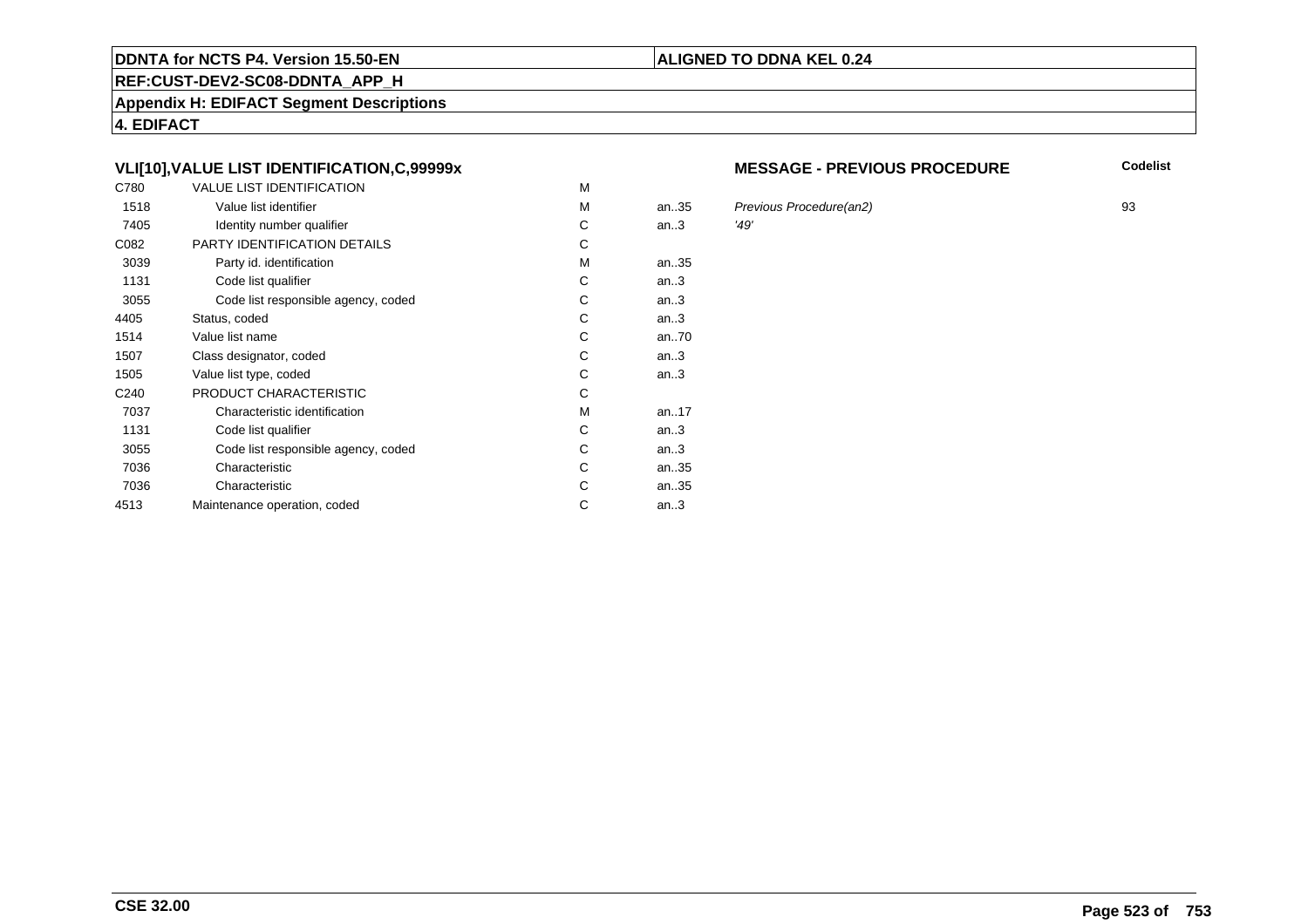#### **REF:CUST-DEV2-SC08-DDNTA\_APP\_H**

**Appendix H: EDIFACT Segment Descriptions**

**4. EDIFACT**

# **VLI[10],VALUE LIST IDENTIFICATION,C,99999x**

| C780             | <b>VALUE LIST IDENTIFICATION</b>    | M |           |      |
|------------------|-------------------------------------|---|-----------|------|
| 1518             | Value list identifier               | M | an35      | Re   |
| 7405             | Identity number qualifier           | С | an.3      | '50' |
| C082             | PARTY IDENTIFICATION DETAILS        | С |           |      |
| 3039             | Party id. identification            | М | an35      |      |
| 1131             | Code list qualifier                 | C | an.3      |      |
| 3055             | Code list responsible agency, coded | C | an.3      |      |
| 4405             | Status, coded                       | C | an.3      |      |
| 1514             | Value list name                     | C | an70      |      |
| 1507             | Class designator, coded             | C | an.3      |      |
| 1505             | Value list type, coded              | С | an.3      |      |
| C <sub>240</sub> | PRODUCT CHARACTERISTIC              | С |           |      |
| 7037             | Characteristic identification       | М | an. $.17$ |      |
| 1131             | Code list qualifier                 | С | an.3      |      |
| 3055             | Code list responsible agency, coded | С | an.3      |      |
| 7036             | Characteristic                      | C | an35      |      |
| 7036             | Characteristic                      | C | an35      |      |
| 4513             | Maintenance operation, coded        | С | an.3      |      |
|                  |                                     |   |           |      |

#### **MESSAGE - REPRESENTATIVE STATUS CODECodelist**

Representative status code(n1) 94<br> $294$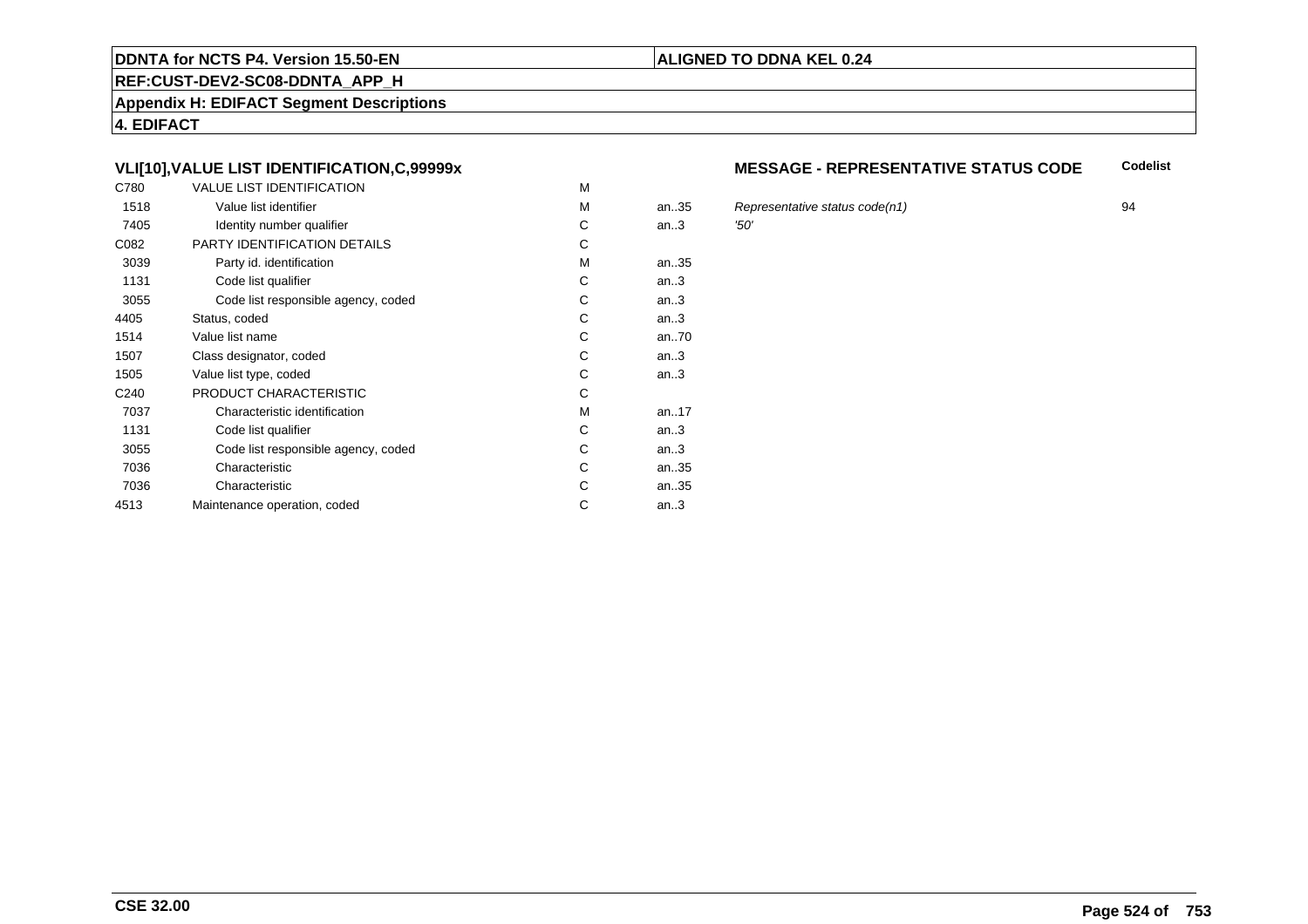#### **REF:CUST-DEV2-SC08-DDNTA\_APP\_H**

**Appendix H: EDIFACT Segment Descriptions**

**4. EDIFACT**

# **VLI[10],VALUE LIST IDENTIFICATION,C,99999x**

| C780             | <b>VALUE LIST IDENTIFICATION</b>    | M |      |            |
|------------------|-------------------------------------|---|------|------------|
| 1518             | Value list identifier               | M | an35 | <b>Ris</b> |
| 7405             | Identity number qualifier           | С | an.3 | '51'       |
| C082             | PARTY IDENTIFICATION DETAILS        | C |      |            |
| 3039             | Party id. identification            | М | an35 |            |
| 1131             | Code list qualifier                 | C | an.3 |            |
| 3055             | Code list responsible agency, coded | С | an.3 |            |
| 4405             | Status, coded                       | C | an.3 |            |
| 1514             | Value list name                     | C | an70 |            |
| 1507             | Class designator, coded             | C | an.3 |            |
| 1505             | Value list type, coded              | С | an.3 |            |
| C <sub>240</sub> | PRODUCT CHARACTERISTIC              | С |      |            |
| 7037             | Characteristic identification       | М | an17 |            |
| 1131             | Code list qualifier                 | С | an.3 |            |
| 3055             | Code list responsible agency, coded | С | an.3 |            |
| 7036             | Characteristic                      | C | an35 |            |
| 7036             | Characteristic                      | C | an35 |            |
| 4513             | Maintenance operation, coded        | С | an.3 |            |
|                  |                                     |   |      |            |

#### **MESSAGE - RISK ANALYSIS RESULT CODE**

**Codelist**

an..35 Risk Analysis result code(an1) <sup>95</sup>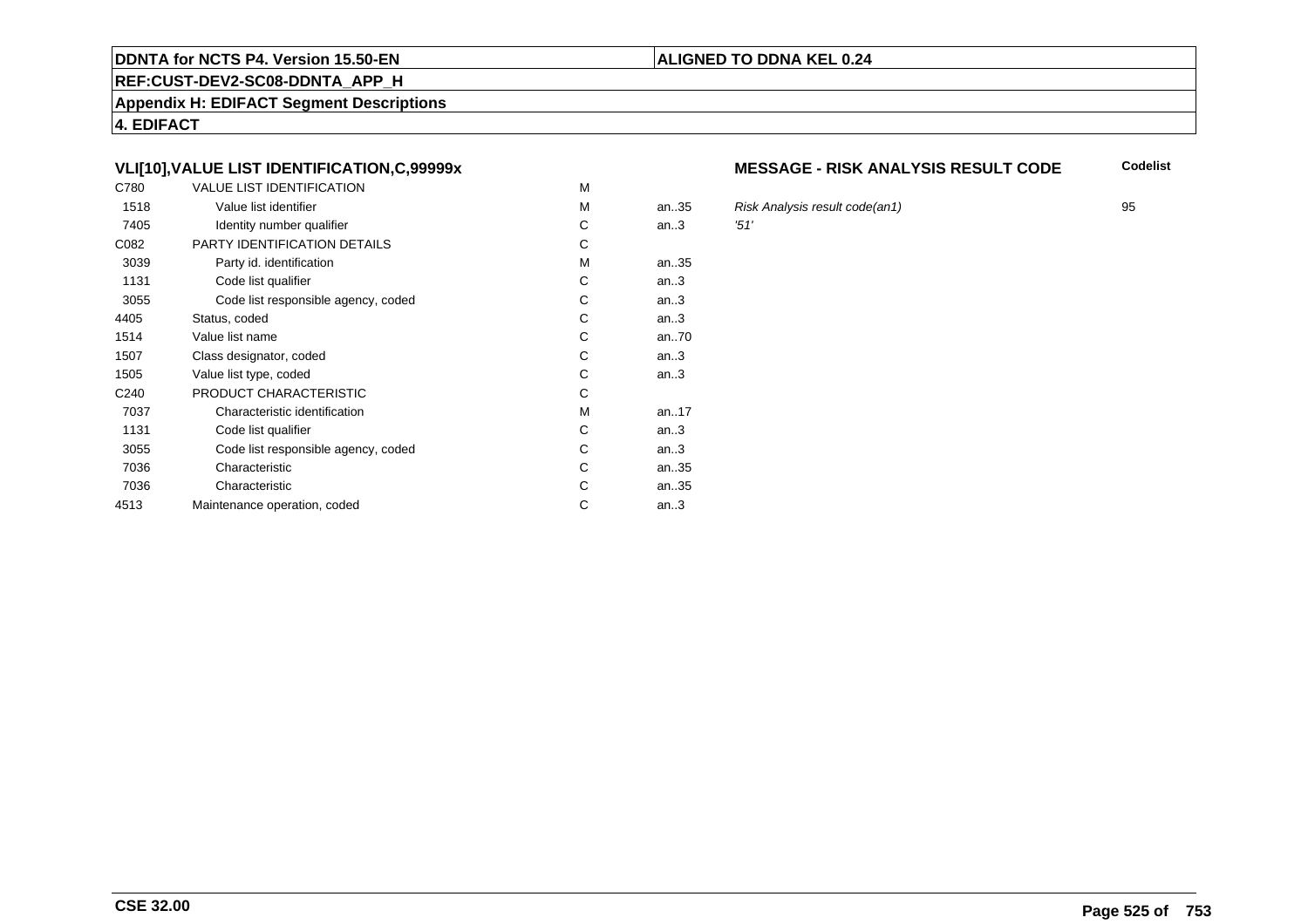#### **REF:CUST-DEV2-SC08-DDNTA\_APP\_H**

**Appendix H: EDIFACT Segment Descriptions**

**4. EDIFACT**

# **VLI[10],VALUE LIST IDENTIFICATION,C,99999x**

| C780             | <b>VALUE LIST IDENTIFICATION</b>    | M |      |      |
|------------------|-------------------------------------|---|------|------|
| 1518             | Value list identifier               | M | an35 | Spe  |
| 7405             | Identity number qualifier           | С | an.3 | '52' |
| C082             | PARTY IDENTIFICATION DETAILS        | С |      |      |
| 3039             | Party id. identification            | М | an35 |      |
| 1131             | Code list qualifier                 | C | an.3 |      |
| 3055             | Code list responsible agency, coded | C | an.3 |      |
| 4405             | Status, coded                       | C | an.3 |      |
| 1514             | Value list name                     | C | an70 |      |
| 1507             | Class designator, coded             | C | an.3 |      |
| 1505             | Value list type, coded              | С | an.3 |      |
| C <sub>240</sub> | PRODUCT CHARACTERISTIC              | C |      |      |
| 7037             | Characteristic identification       | м | an17 |      |
| 1131             | Code list qualifier                 | С | an.3 |      |
| 3055             | Code list responsible agency, coded | С | an.3 |      |
| 7036             | Characteristic                      | C | an35 |      |
| 7036             | Characteristic                      | C | an35 |      |
| 4513             | Maintenance operation, coded        | С | an.3 |      |
|                  |                                     |   |      |      |

#### **MESSAGE - SPECIFIC CIRCUMSTANCEINDICATORCodelist**

Specific Circumstance Indicator(a1) 96<br>152'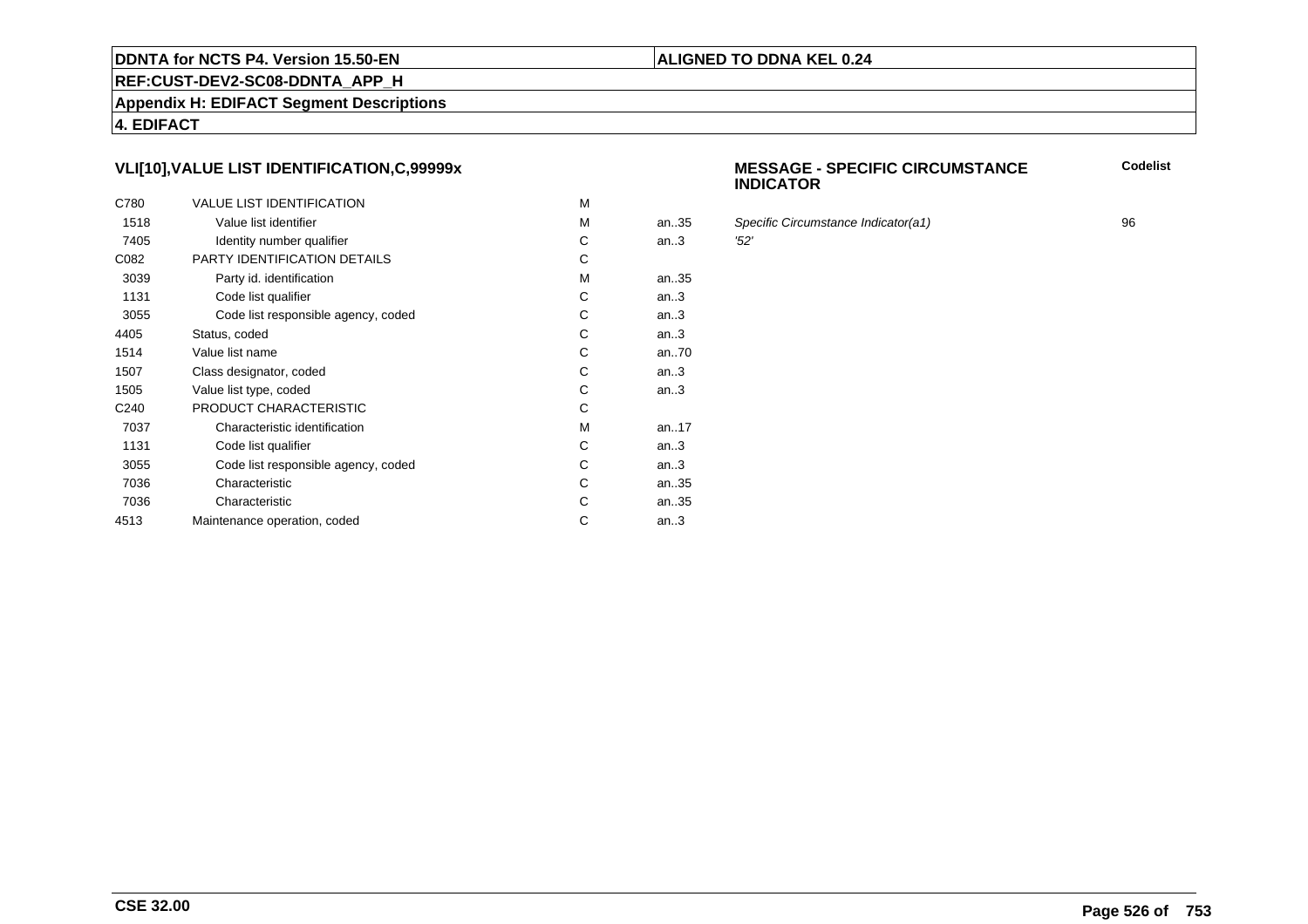#### **REF:CUST-DEV2-SC08-DDNTA\_APP\_H**

**Appendix H: EDIFACT Segment Descriptions**

**4. EDIFACT**

# **VLI[10],VALUE LIST IDENTIFICATION,C,99999x**

| C780             | <b>VALUE LIST IDENTIFICATION</b>    | M |      |      |
|------------------|-------------------------------------|---|------|------|
| 1518             | Value list identifier               | M | an35 | Sur  |
| 7405             | Identity number qualifier           | С | an.3 | '53' |
| C082             | PARTY IDENTIFICATION DETAILS        | С |      |      |
| 3039             | Party id. identification            | M | an35 |      |
| 1131             | Code list qualifier                 | С | an.3 |      |
| 3055             | Code list responsible agency, coded | C | an.3 |      |
| 4405             | Status, coded                       | C | an.3 |      |
| 1514             | Value list name                     | С | an70 |      |
| 1507             | Class designator, coded             | C | an.3 |      |
| 1505             | Value list type, coded              | С | an.3 |      |
| C <sub>240</sub> | PRODUCT CHARACTERISTIC              | С |      |      |
| 7037             | Characteristic identification       | М | an17 |      |
| 1131             | Code list qualifier                 | С | an.3 |      |
| 3055             | Code list responsible agency, coded | С | an.3 |      |
| 7036             | Characteristic                      | C | an35 |      |
| 7036             | Characteristic                      | С | an35 |      |
| 4513             | Maintenance operation, coded        | С | an.3 |      |
|                  |                                     |   |      |      |

#### **MESSAGE - SUMMARY DECLARATIONREJECTION REASON CODE**

**Codelist**

Summary Declaration rejection reason code(n..2) 97<br>'53'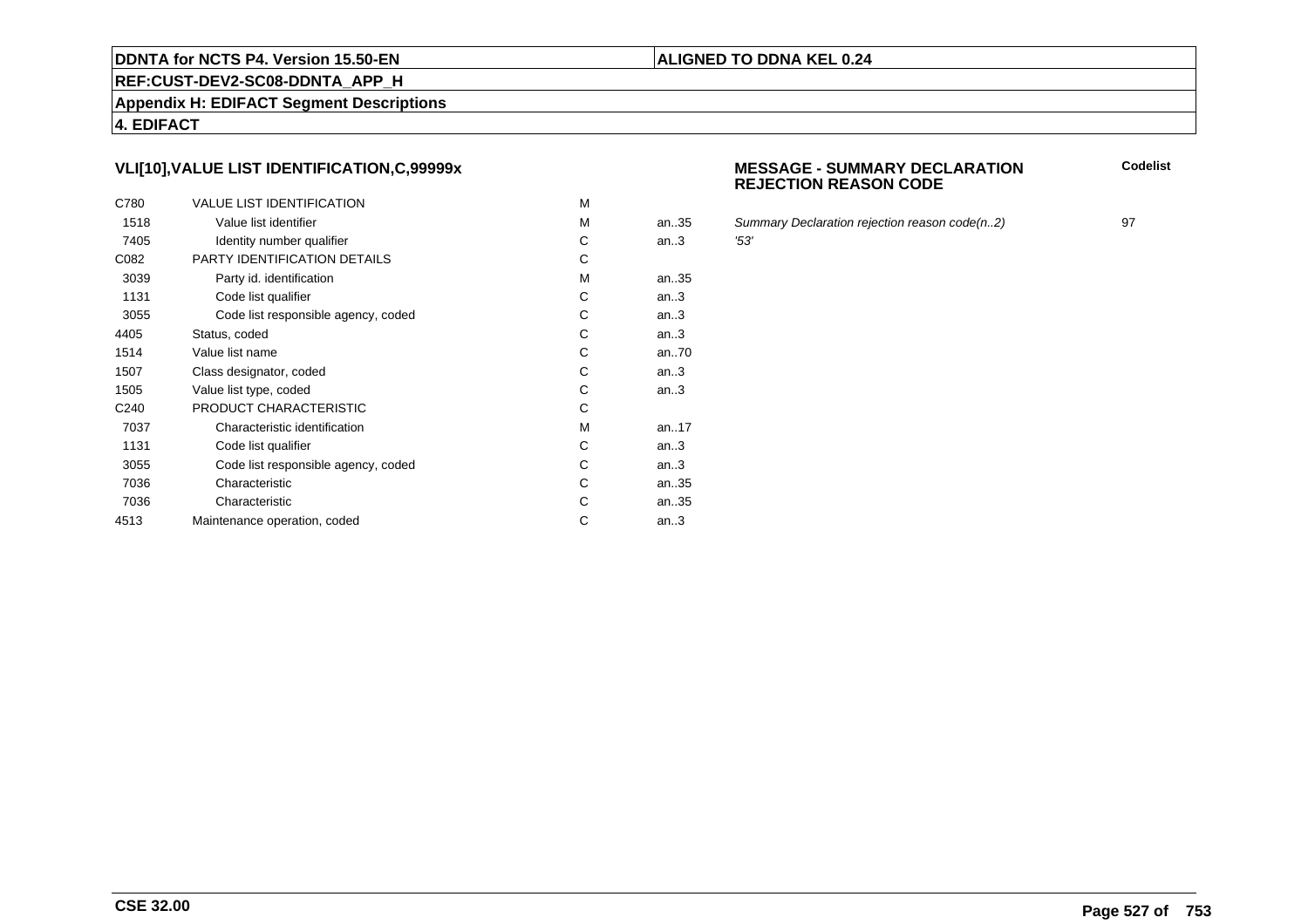# **REF:CUST-DEV2-SC08-DDNTA\_APP\_H**

**Appendix H: EDIFACT Segment Descriptions**

**4. EDIFACT**

# **VLI[10],VALUE LIST IDENTIFICATION,C,99999x**

| C780             | <b>VALUE LIST IDENTIFICATION</b>    | M |       |      |
|------------------|-------------------------------------|---|-------|------|
| 1518             | Value list identifier               | M | an.35 | Typ  |
| 7405             | Identity number qualifier           | С | an.3  | '54' |
| C082             | <b>PARTY IDENTIFICATION DETAILS</b> | С |       |      |
| 3039             | Party id. identification            | М | an35  |      |
| 1131             | Code list qualifier                 | C | an.3  |      |
| 3055             | Code list responsible agency, coded | C | an.3  |      |
| 4405             | Status, coded                       | C | an.3  |      |
| 1514             | Value list name                     | C | an70  |      |
| 1507             | Class designator, coded             | C | an.3  |      |
| 1505             | Value list type, coded              | С | an.3  |      |
| C <sub>240</sub> | PRODUCT CHARACTERISTIC              | С |       |      |
| 7037             | Characteristic identification       | М | an17  |      |
| 1131             | Code list qualifier                 | С | an.3  |      |
| 3055             | Code list responsible agency, coded | С | an.3  |      |
| 7036             | Characteristic                      | C | an35  |      |
| 7036             | Characteristic                      | C | an35  |      |
| 4513             | Maintenance operation, coded        | С | an.3  |      |
|                  |                                     |   |       |      |

#### **MESSAGE - TYPE OF TAX**

**ALIGNED TO DDNA KEL 0.24**

**X** Codelist

Type of tax(an3) 98<br> $254'$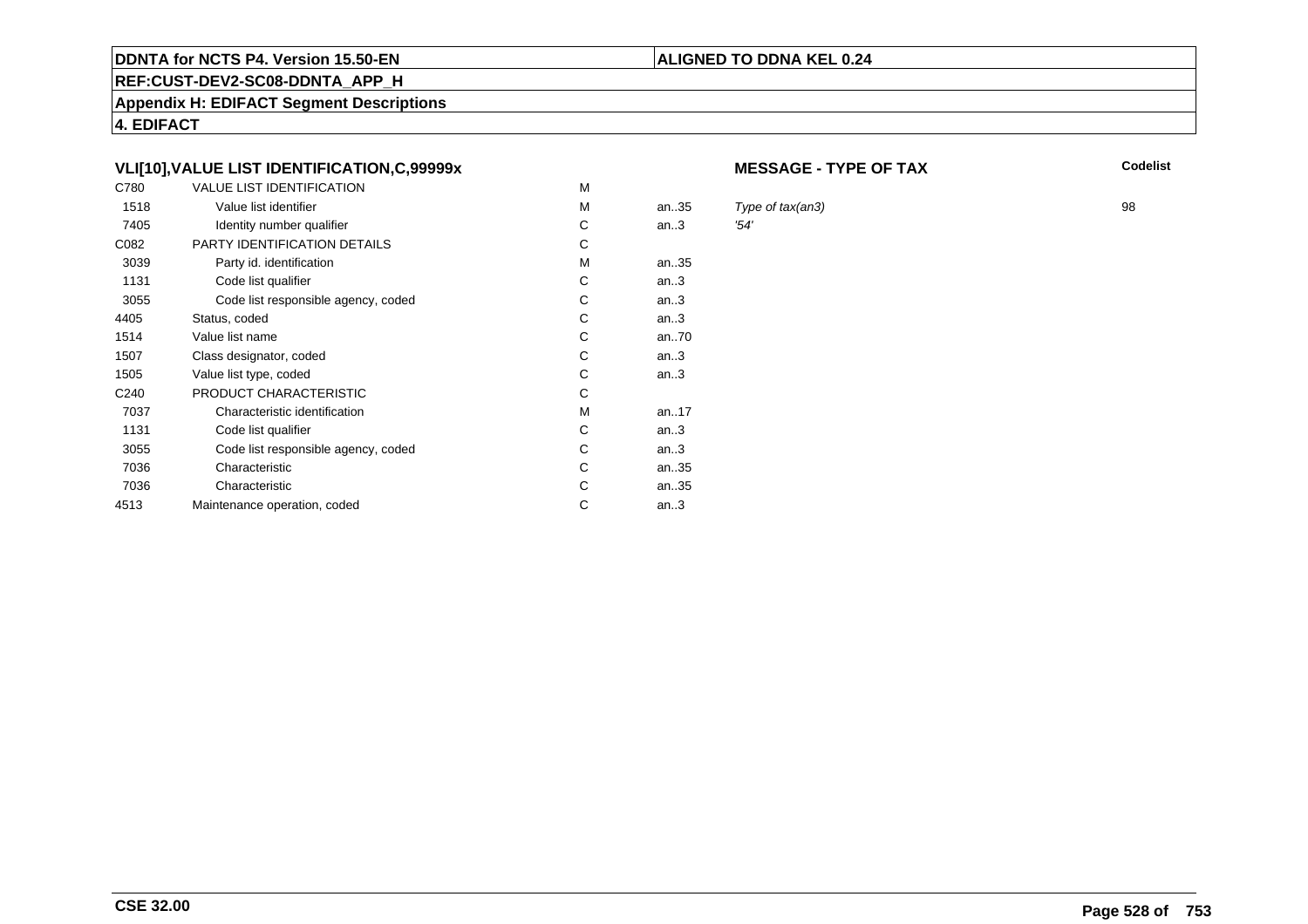#### **REF:CUST-DEV2-SC08-DDNTA\_APP\_H**

**Appendix H: EDIFACT Segment Descriptions**

**4. EDIFACT**

# **VLI[10],VALUE LIST IDENTIFICATION,C,99999x**

| C780             | <b>VALUE LIST IDENTIFICATION</b>    | M |       |     |
|------------------|-------------------------------------|---|-------|-----|
| 1518             | Value list identifier               | M | an.35 | Wa  |
| 7405             | Identity number qualifier           | С | an.3  | 55' |
| C082             | PARTY IDENTIFICATION DETAILS        | С |       |     |
| 3039             | Party id. identification            | м | an35  |     |
| 1131             | Code list qualifier                 | C | an.3  |     |
| 3055             | Code list responsible agency, coded | C | an.3  |     |
| 4405             | Status, coded                       | С | an.3  |     |
| 1514             | Value list name                     | C | an70  |     |
| 1507             | Class designator, coded             | C | an.3  |     |
| 1505             | Value list type, coded              | С | an.3  |     |
| C <sub>240</sub> | PRODUCT CHARACTERISTIC              | С |       |     |
| 7037             | Characteristic identification       | м | an17  |     |
| 1131             | Code list qualifier                 | С | an.3  |     |
| 3055             | Code list responsible agency, coded | С | an.3  |     |
| 7036             | Characteristic                      | C | an35  |     |
| 7036             | Characteristic                      | С | an35  |     |
| 4513             | Maintenance operation, coded        | С | an.3  |     |
|                  |                                     |   |       |     |

#### **MESSAGE - WAREHOUSE TYPE**

**Codelist**

Warehouse type(a1)  $\qquad$  99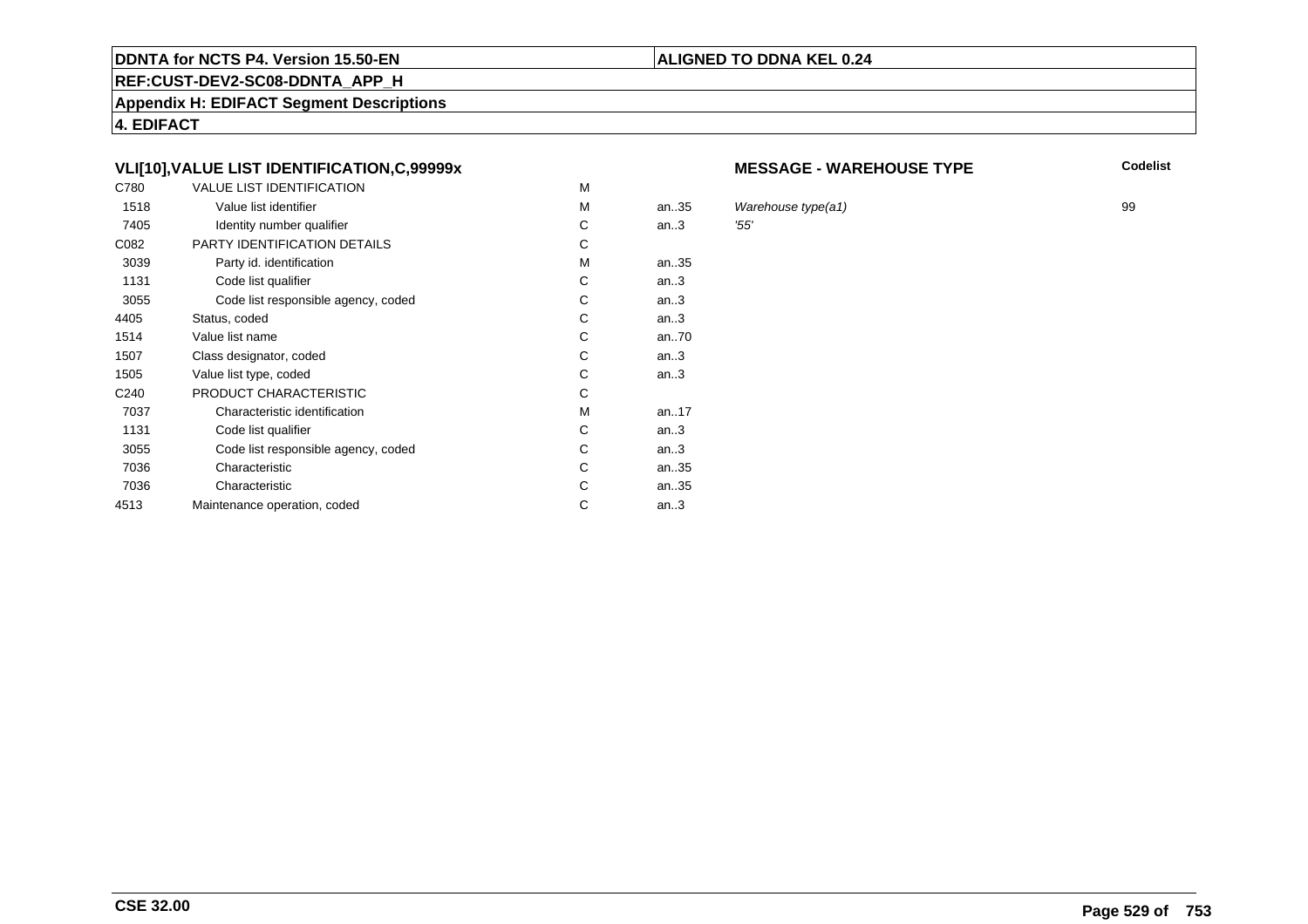#### **REF:CUST-DEV2-SC08-DDNTA\_APP\_H**

**Appendix H: EDIFACT Segment Descriptions**

**4. EDIFACT**

# **VLI[10],VALUE LIST IDENTIFICATION,C,99999x**

| C780             | <b>VALUE LIST IDENTIFICATION</b>    | M |      |     |
|------------------|-------------------------------------|---|------|-----|
| 1518             | Value list identifier               | M | an35 | UN  |
| 7405             | Identity number qualifier           | С | an.3 | 56' |
| C082             | PARTY IDENTIFICATION DETAILS        | C |      |     |
| 3039             | Party id. identification            | м | an35 |     |
| 1131             | Code list qualifier                 | С | an.3 |     |
| 3055             | Code list responsible agency, coded | С | an.3 |     |
| 4405             | Status, coded                       | С | an.3 |     |
| 1514             | Value list name                     | С | an70 |     |
| 1507             | Class designator, coded             | C | an.3 |     |
| 1505             | Value list type, coded              | С | an.3 |     |
| C <sub>240</sub> | PRODUCT CHARACTERISTIC              | С |      |     |
| 7037             | Characteristic identification       | М | an17 |     |
| 1131             | Code list qualifier                 | С | an.3 |     |
| 3055             | Code list responsible agency, coded | С | an.3 |     |
| 7036             | Characteristic                      | C | an35 |     |
| 7036             | Characteristic                      | C | an35 |     |
| 4513             | Maintenance operation, coded        | С | an.3 |     |
|                  |                                     |   |      |     |

#### **MESSAGE - UN DANGEROUS GOODS CODE**

**Codelist**

UN dangerous goods code(an4) 101<br>156'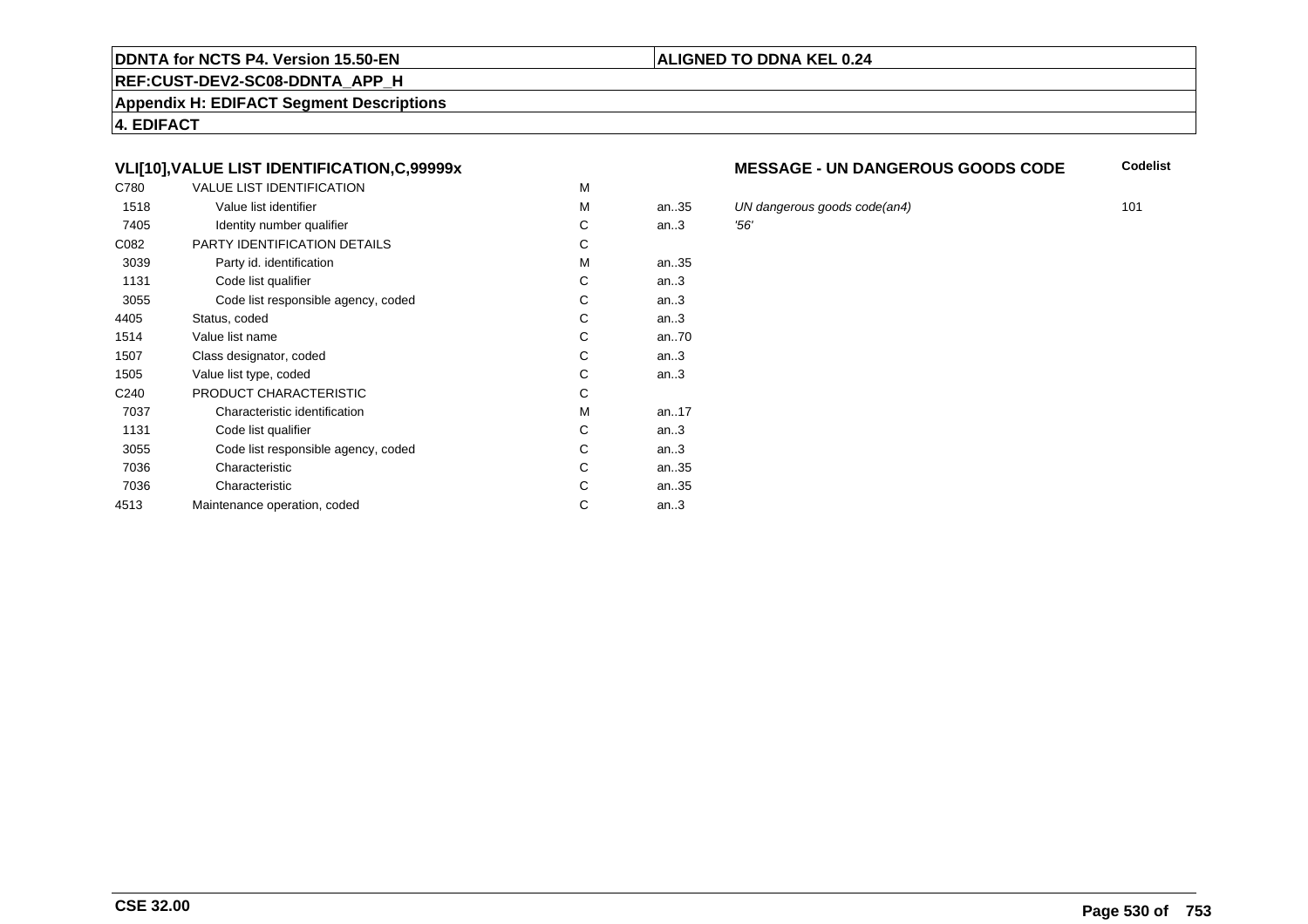#### **REF:CUST-DEV2-SC08-DDNTA\_APP\_H**

**Appendix H: EDIFACT Segment Descriptions**

**4. EDIFACT**

# **VLI[10],VALUE LIST IDENTIFICATION,C,99999x**

| C780             | <b>VALUE LIST IDENTIFICATION</b>    | M |           |      |
|------------------|-------------------------------------|---|-----------|------|
| 1518             | Value list identifier               | M | an.35     | Pre  |
| 7405             | Identity number qualifier           | С | an.3      | '58' |
| C082             | PARTY IDENTIFICATION DETAILS        | С |           |      |
| 3039             | Party id. identification            | М | an35      |      |
| 1131             | Code list qualifier                 | C | an.3      |      |
| 3055             | Code list responsible agency, coded | C | an.3      |      |
| 4405             | Status, coded                       | C | an.3      |      |
| 1514             | Value list name                     | C | an70      |      |
| 1507             | Class designator, coded             | C | an.3      |      |
| 1505             | Value list type, coded              | С | an.3      |      |
| C <sub>240</sub> | PRODUCT CHARACTERISTIC              | С |           |      |
| 7037             | Characteristic identification       | М | an. $.17$ |      |
| 1131             | Code list qualifier                 | С | an.3      |      |
| 3055             | Code list responsible agency, coded | С | an.3      |      |
| 7036             | Characteristic                      | C | an35      |      |
| 7036             | Characteristic                      | C | an35      |      |
| 4513             | Maintenance operation, coded        | С | an.3      |      |
|                  |                                     |   |           |      |

#### **MESSAGE - PREVIOUS DOCUMENT CATEGORYCodelist**

Previous Document Category(a1) 103<br>158'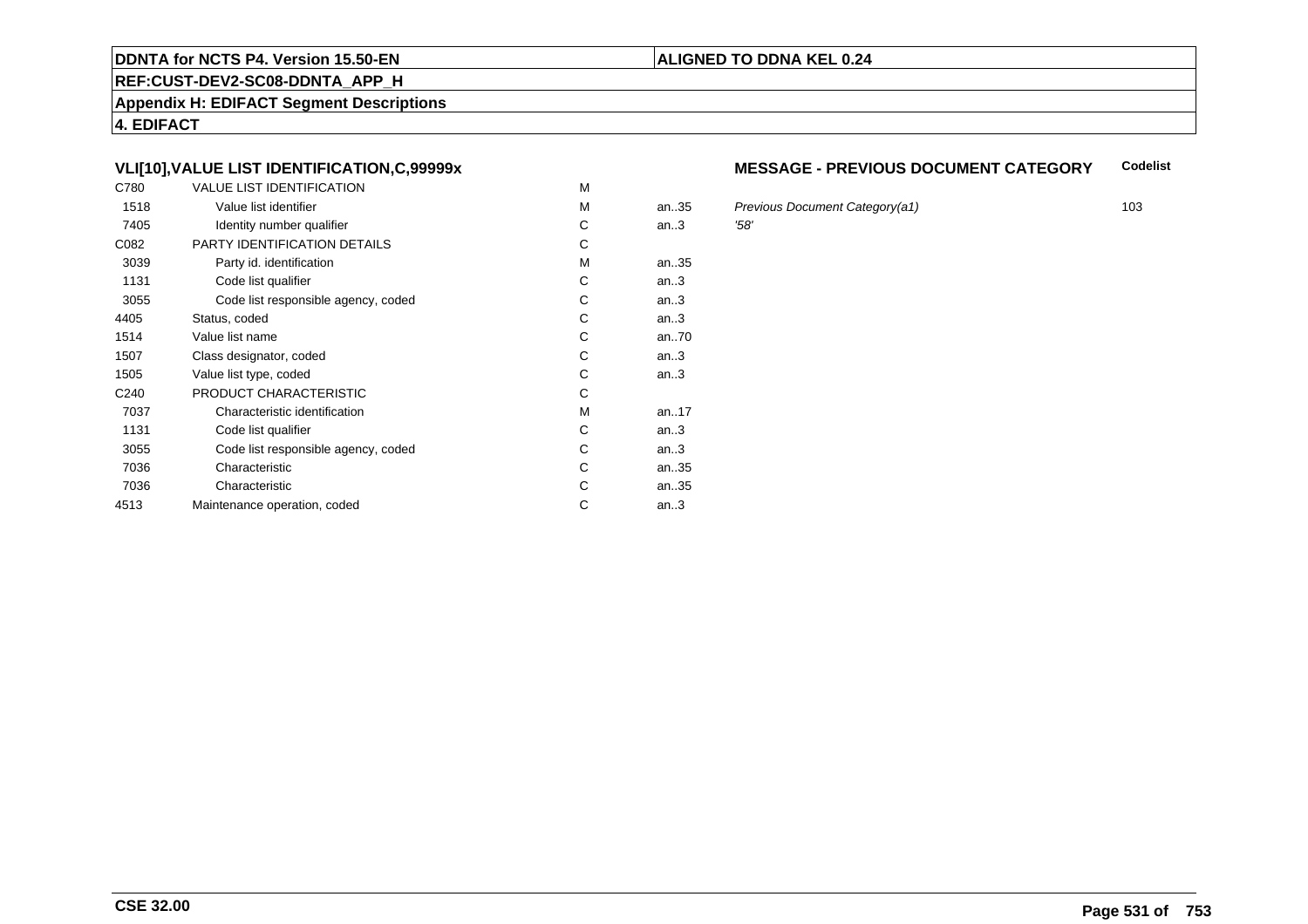#### **REF:CUST-DEV2-SC08-DDNTA\_APP\_H**

**Appendix H: EDIFACT Segment Descriptions**

**4. EDIFACT**

# **VLI[10],VALUE LIST IDENTIFICATION,C,99999x**

| C780             | <b>VALUE LIST IDENTIFICATION</b>    | M |           |      |
|------------------|-------------------------------------|---|-----------|------|
| 1518             | Value list identifier               | M | an.35     | Mei  |
| 7405             | Identity number qualifier           | С | an.3      | '59' |
| C082             | PARTY IDENTIFICATION DETAILS        | С |           |      |
| 3039             | Party id. identification            | М | an35      |      |
| 1131             | Code list qualifier                 | C | an.3      |      |
| 3055             | Code list responsible agency, coded | C | an.3      |      |
| 4405             | Status, coded                       | C | an.3      |      |
| 1514             | Value list name                     | C | an70      |      |
| 1507             | Class designator, coded             | C | an.3      |      |
| 1505             | Value list type, coded              | С | an.3      |      |
| C <sub>240</sub> | PRODUCT CHARACTERISTIC              | С |           |      |
| 7037             | Characteristic identification       | М | an. $.17$ |      |
| 1131             | Code list qualifier                 | С | an.3      |      |
| 3055             | Code list responsible agency, coded | С | an.3      |      |
| 7036             | Characteristic                      | C | an35      |      |
| 7036             | Characteristic                      | C | an35      |      |
| 4513             | Maintenance operation, coded        | С | an.3      |      |
|                  |                                     |   |           |      |

#### **MESSAGE - METHOD OF PAYMENT**

**Codelist**

Method of payment(a1) 104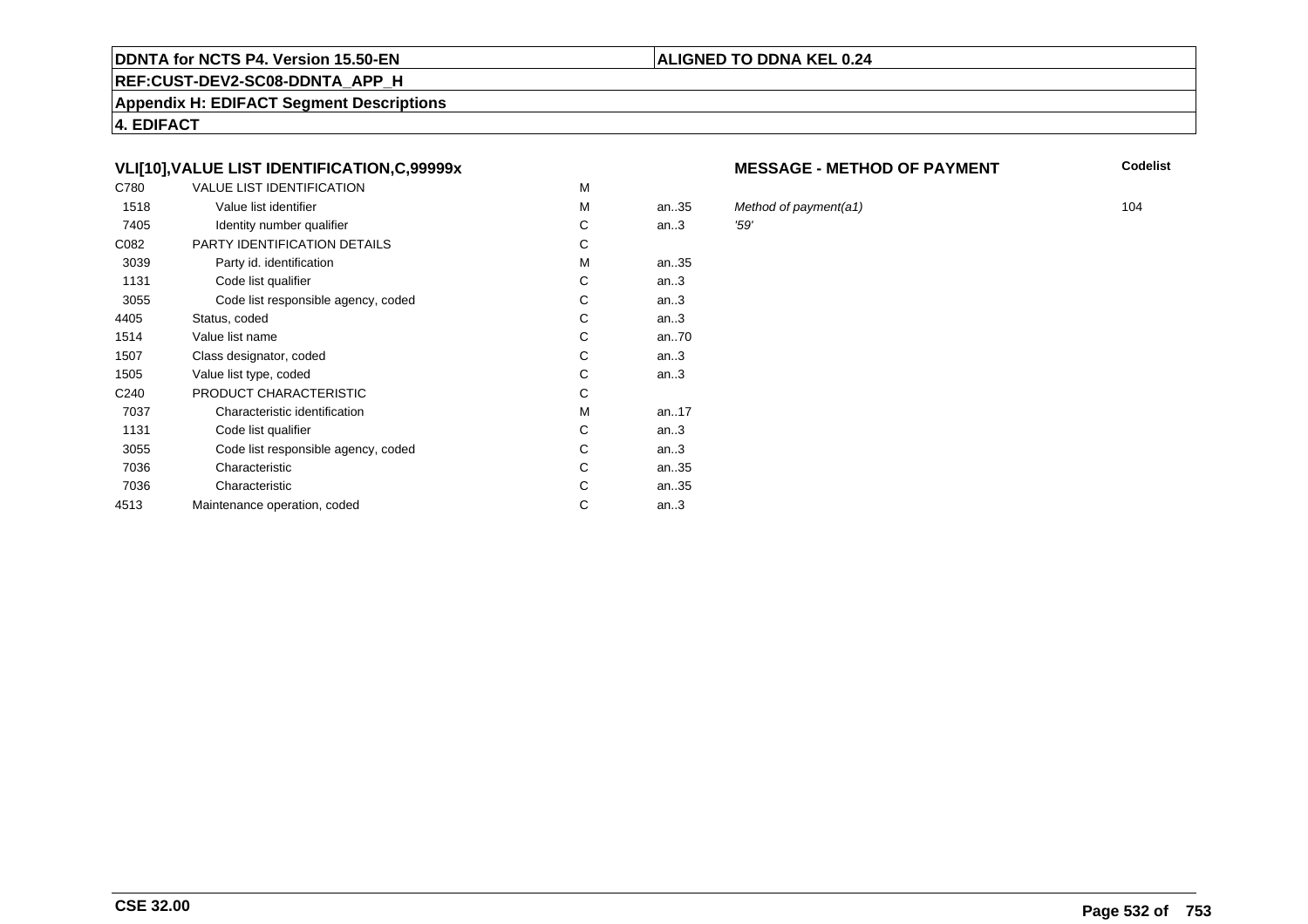#### **REF:CUST-DEV2-SC08-DDNTA\_APP\_H**

**Appendix H: EDIFACT Segment Descriptions**

**4. EDIFACT**

# **VLI[10],VALUE LIST IDENTIFICATION,C,99999x**

| C780             | <b>VALUE LIST IDENTIFICATION</b>    | M |      |      |
|------------------|-------------------------------------|---|------|------|
| 1518             | Value list identifier               | M | an35 | Tra  |
| 7405             | Identity number qualifier           | С | an.3 | '72' |
| C082             | PARTY IDENTIFICATION DETAILS        | С |      |      |
| 3039             | Party id. identification            | M | an35 |      |
| 1131             | Code list qualifier                 | С | an.3 |      |
| 3055             | Code list responsible agency, coded | C | an.3 |      |
| 4405             | Status, coded                       | C | an.3 |      |
| 1514             | Value list name                     | C | an70 |      |
| 1507             | Class designator, coded             | C | an.3 |      |
| 1505             | Value list type, coded              | С | an.3 |      |
| C <sub>240</sub> | PRODUCT CHARACTERISTIC              | С |      |      |
| 7037             | Characteristic identification       | M | an17 |      |
| 1131             | Code list qualifier                 | С | an.3 |      |
| 3055             | Code list responsible agency, coded | С | an.3 |      |
| 7036             | Characteristic                      | C | an35 |      |
| 7036             | Characteristic                      | С | an35 |      |
| 4513             | Maintenance operation, coded        | С | an.3 |      |
|                  |                                     |   |      |      |

#### **MESSAGE - TRANSPORT CHARGES METHOD OFCodelist PAYMENT**

Transport charges/ Method of Payment(a1) 116<br>116<br>'72'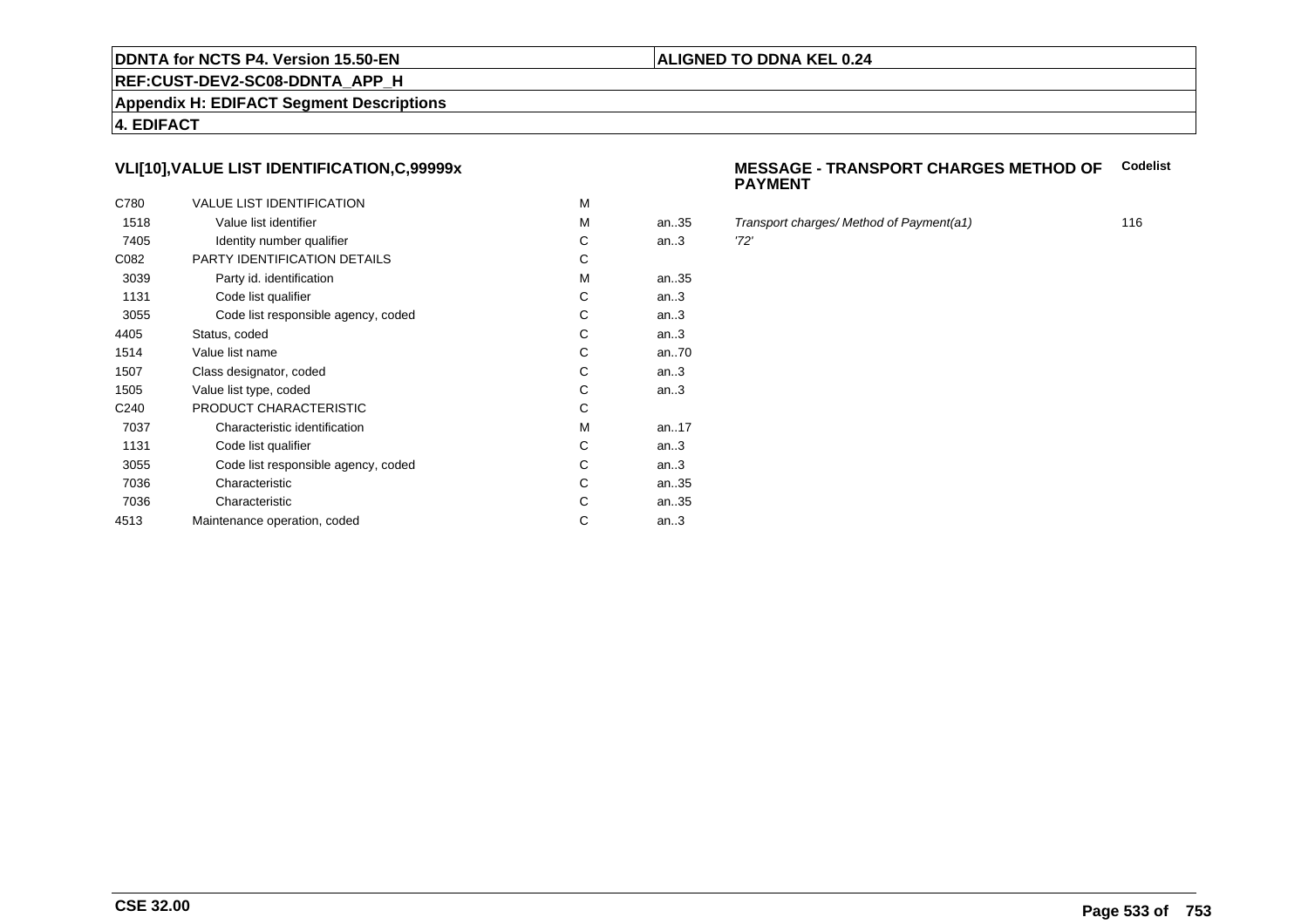#### **REF:CUST-DEV2-SC08-DDNTA\_APP\_H**

**Appendix H: EDIFACT Segment Descriptions**

**4. EDIFACT**

# **VLI[10],VALUE LIST IDENTIFICATION,C,99999x**

| C780             | <b>VALUE LIST IDENTIFICATION</b>    | M |      |      |
|------------------|-------------------------------------|---|------|------|
| 1518             | Value list identifier               | M | an35 | Typ  |
| 7405             | Identity number qualifier           | С | an.3 | '82' |
| C082             | PARTY IDENTIFICATION DETAILS        | C |      |      |
| 3039             | Party id. identification            | М | an35 |      |
| 1131             | Code list qualifier                 | C | an.3 |      |
| 3055             | Code list responsible agency, coded | С | an.3 |      |
| 4405             | Status, coded                       | C | an.3 |      |
| 1514             | Value list name                     | C | an70 |      |
| 1507             | Class designator, coded             | C | an.3 |      |
| 1505             | Value list type, coded              | С | an.3 |      |
| C <sub>240</sub> | PRODUCT CHARACTERISTIC              | С |      |      |
| 7037             | Characteristic identification       | М | an17 |      |
| 1131             | Code list qualifier                 | С | an.3 |      |
| 3055             | Code list responsible agency, coded | C | an.3 |      |
| 7036             | Characteristic                      | C | an35 |      |
| 7036             | Characteristic                      | C | an35 |      |
| 4513             | Maintenance operation, coded        | С | an.3 |      |
|                  |                                     |   |      |      |

# **MESSAGE - DECLARATION TYPE (BOX 1.2)** Codelist

5 Type of declaration (Box 1.2)(a1) 87<br>32'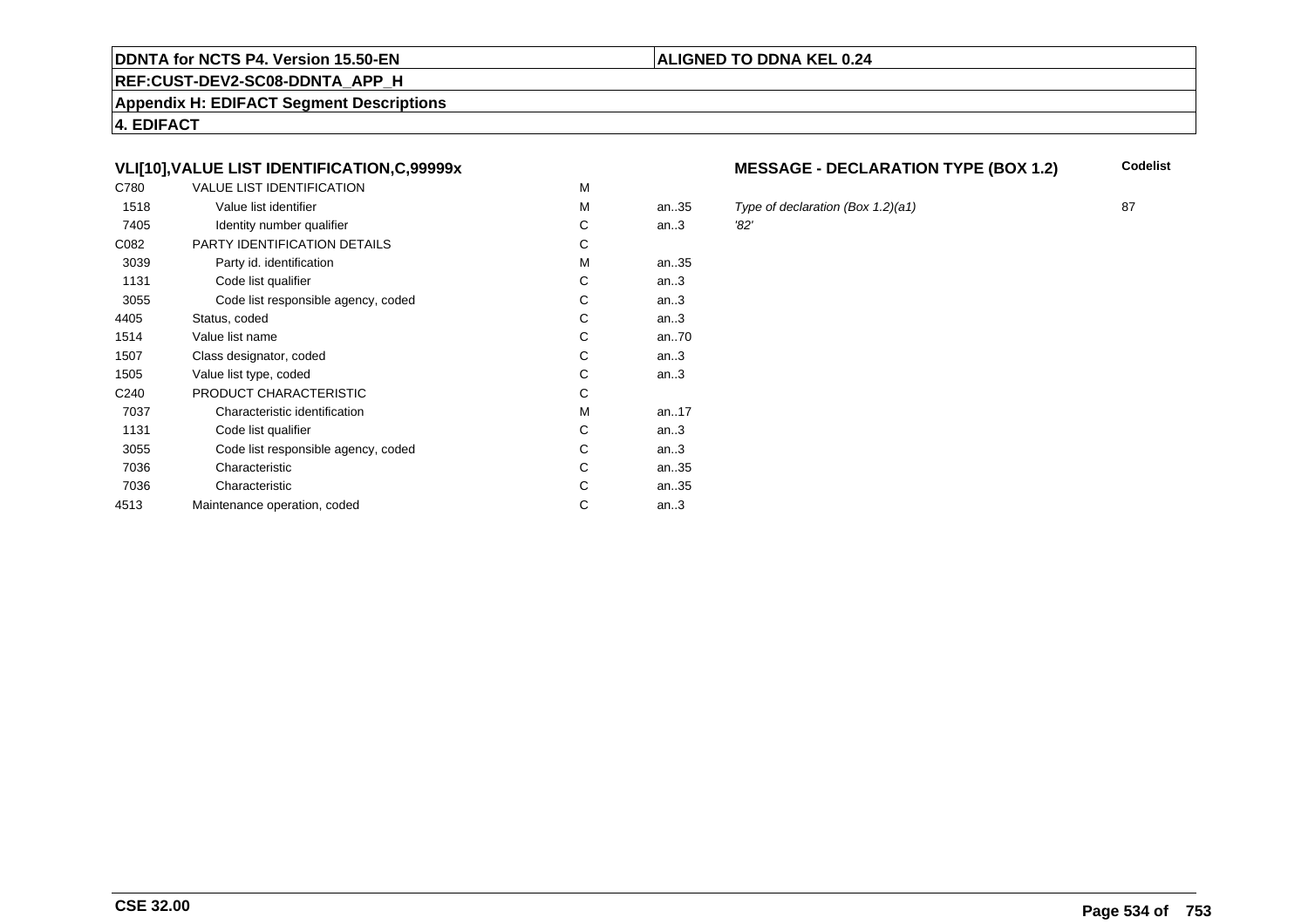#### **REF:CUST-DEV2-SC08-DDNTA\_APP\_H**

**Appendix H: EDIFACT Segment Descriptions**

**4. EDIFACT**

# **VLI[10],VALUE LIST IDENTIFICATION,C,99999x**

| C780             | <b>VALUE LIST IDENTIFICATION</b>    | M |      |      |
|------------------|-------------------------------------|---|------|------|
| 1518             | Value list identifier               | M | an35 | Pre  |
| 7405             | Identity number qualifier           | С | an.3 | '84' |
| C082             | PARTY IDENTIFICATION DETAILS        | C |      |      |
| 3039             | Party id. identification            | М | an35 |      |
| 1131             | Code list qualifier                 | C | an.3 |      |
| 3055             | Code list responsible agency, coded | С | an.3 |      |
| 4405             | Status, coded                       | C | an.3 |      |
| 1514             | Value list name                     | C | an70 |      |
| 1507             | Class designator, coded             | C | an.3 |      |
| 1505             | Value list type, coded              | С | an.3 |      |
| C <sub>240</sub> | PRODUCT CHARACTERISTIC              | С |      |      |
| 7037             | Characteristic identification       | М | an17 |      |
| 1131             | Code list qualifier                 | С | an.3 |      |
| 3055             | Code list responsible agency, coded | С | an.3 |      |
| 7036             | Characteristic                      | C | an35 |      |
| 7036             | Characteristic                      | C | an35 |      |
| 4513             | Maintenance operation, coded        | С | an.3 |      |
|                  |                                     |   |      |      |

#### **MESSAGE - PREVIOUS DOCUMENT TYPE**

**Codelist**

5 Previous document type(an..6) 14<br>14 and 14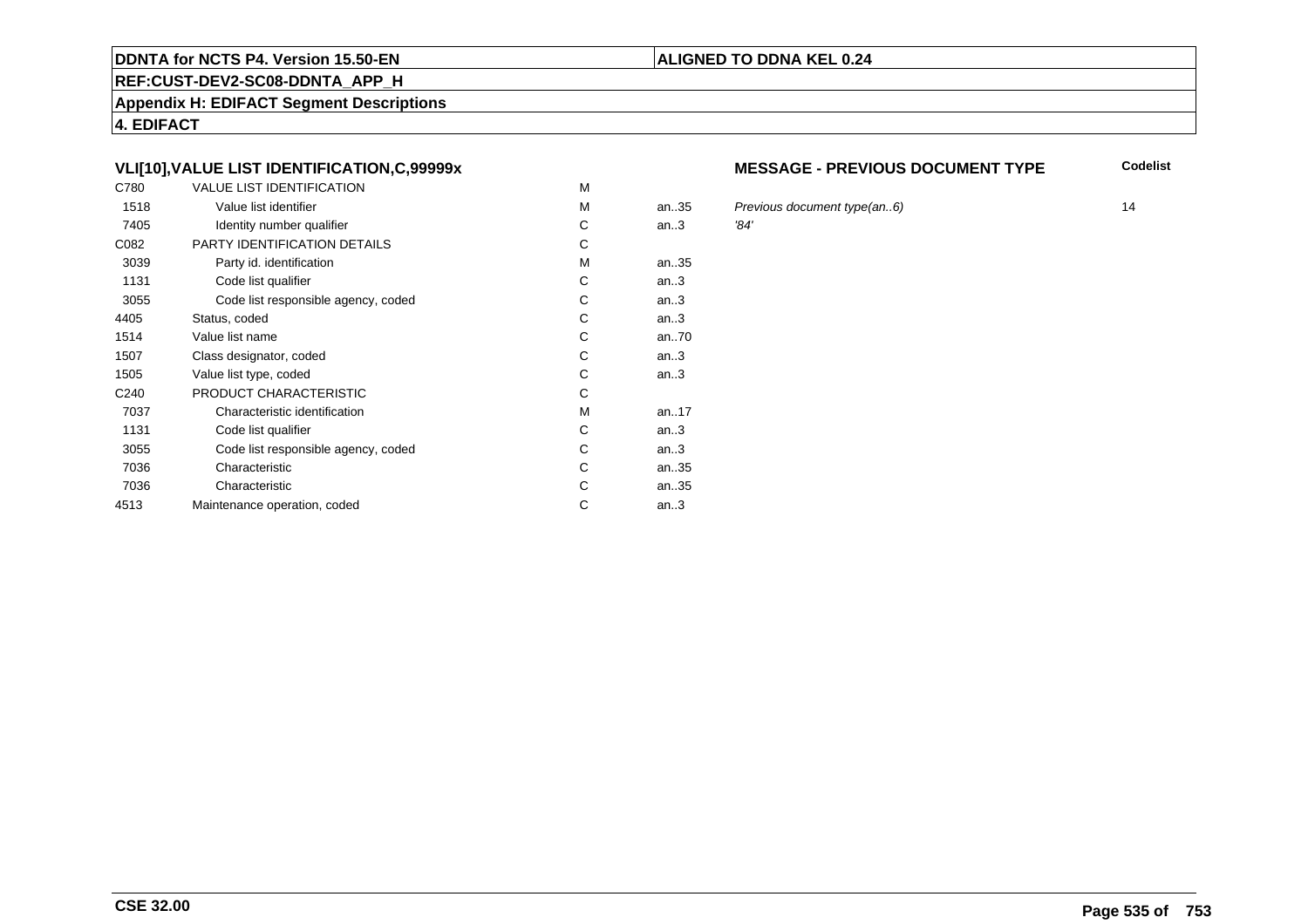## **ALIGNED TO DDNA KEL 0.24**

**REF:CUST-DEV2-SC08-DDNTA\_APP\_H**

**Appendix H: EDIFACT Segment Descriptions**

**4. EDIFACT**

# **VLI[10],VALUE LIST IDENTIFICATION,C,99999x**

| C780             | <b>VALUE LIST IDENTIFICATION</b>    | м |           |      |
|------------------|-------------------------------------|---|-----------|------|
| 1518             | Value list identifier               | м | an35      |      |
| 7405             | Identity number qualifier           | С | an.3      | '84' |
| C082             | PARTY IDENTIFICATION DETAILS        | С |           |      |
| 3039             | Party id. identification            | м | an35      |      |
| 1131             | Code list qualifier                 | C | an.3      |      |
| 3055             | Code list responsible agency, coded | С | an.3      |      |
| 4405             | Status, coded                       | С | an.3      |      |
| 1514             | Value list name                     | С | an70      |      |
| 1507             | Class designator, coded             | С | an.3      |      |
| 1505             | Value list type, coded              | С | an.3      |      |
| C <sub>240</sub> | PRODUCT CHARACTERISTIC              | С |           |      |
| 7037             | Characteristic identification       | м | an. $.17$ |      |
| 1131             | Code list qualifier                 | С | an.3      |      |
| 3055             | Code list responsible agency, coded | С | an.3      |      |
| 7036             | Characteristic                      | C | an35      |      |
| 7036             | Characteristic                      | С | an35      |      |
| 4513             | Maintenance operation, coded        | С | an.3      |      |
|                  |                                     |   |           |      |

#### **MESSAGE - PREVIOUS DOCUMENT TYPE - ACTIONCodelist**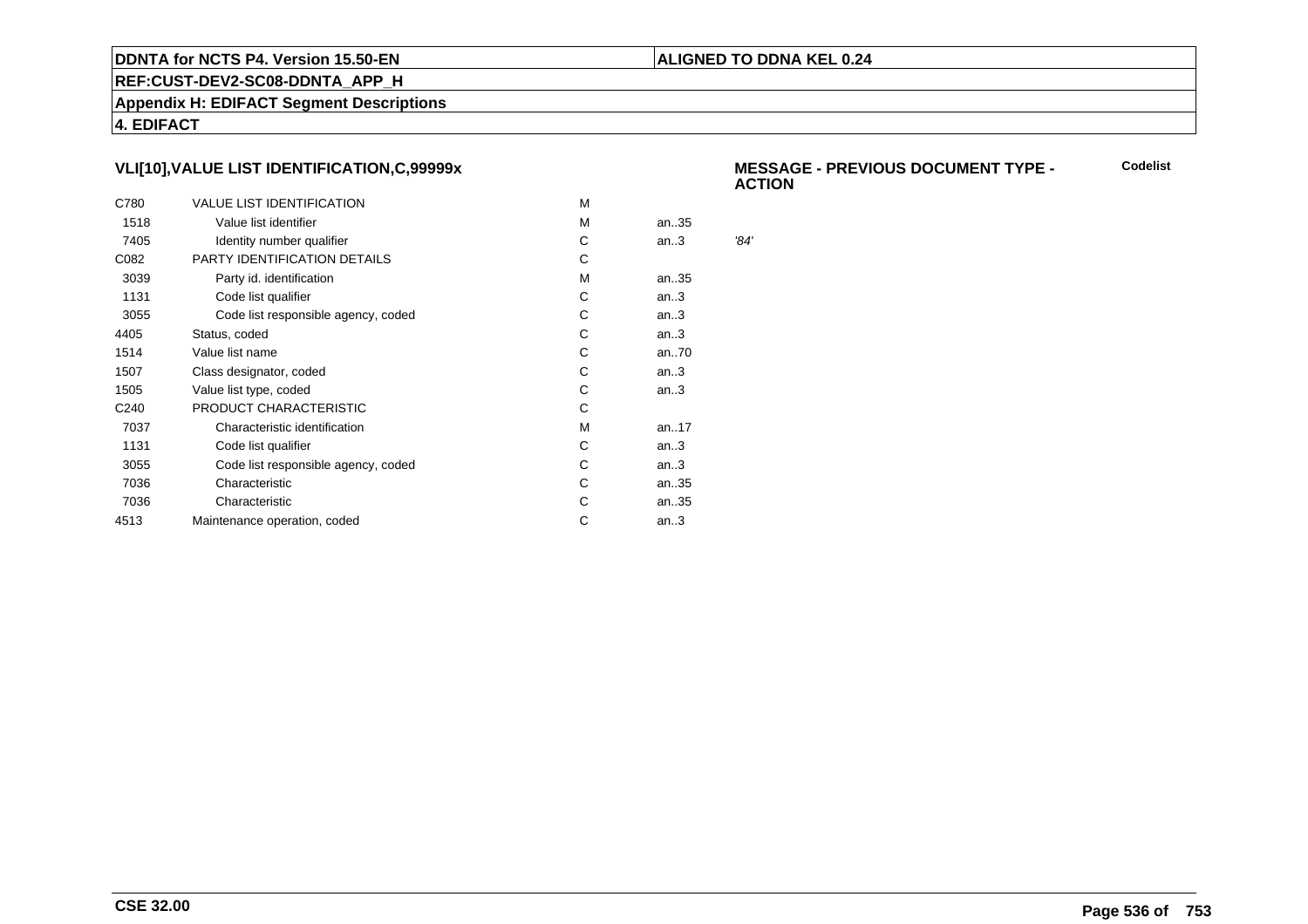## **ALIGNED TO DDNA KEL 0.24**

**REF:CUST-DEV2-SC08-DDNTA\_APP\_H**

**Appendix H: EDIFACT Segment Descriptions**

**4. EDIFACT**

# **VLI[10],VALUE LIST IDENTIFICATION,C,99999x**

| C780             | <b>VALUE LIST IDENTIFICATION</b>    | м |      |      |
|------------------|-------------------------------------|---|------|------|
| 1518             | Value list identifier               | м | an35 |      |
| 7405             | Identity number qualifier           | С | an.3 | '84' |
| C082             | PARTY IDENTIFICATION DETAILS        | С |      |      |
| 3039             | Party id. identification            | м | an35 |      |
| 1131             | Code list qualifier                 | C | an.3 |      |
| 3055             | Code list responsible agency, coded | С | an.3 |      |
| 4405             | Status, coded                       | C | an.3 |      |
| 1514             | Value list name                     | С | an70 |      |
| 1507             | Class designator, coded             | С | an.3 |      |
| 1505             | Value list type, coded              | С | an.3 |      |
| C <sub>240</sub> | PRODUCT CHARACTERISTIC              | С |      |      |
| 7037             | Characteristic identification       | м | an17 |      |
| 1131             | Code list qualifier                 | С | an.3 |      |
| 3055             | Code list responsible agency, coded | С | an.3 |      |
| 7036             | Characteristic                      | C | an35 |      |
| 7036             | Characteristic                      | С | an35 |      |
| 4513             | Maintenance operation, coded        | С | an.3 |      |
|                  |                                     |   |      |      |

#### **MESSAGE - PREVIOUS DOCUMENT TYPE - LANGUAGE SPECIFIC DATACodelist**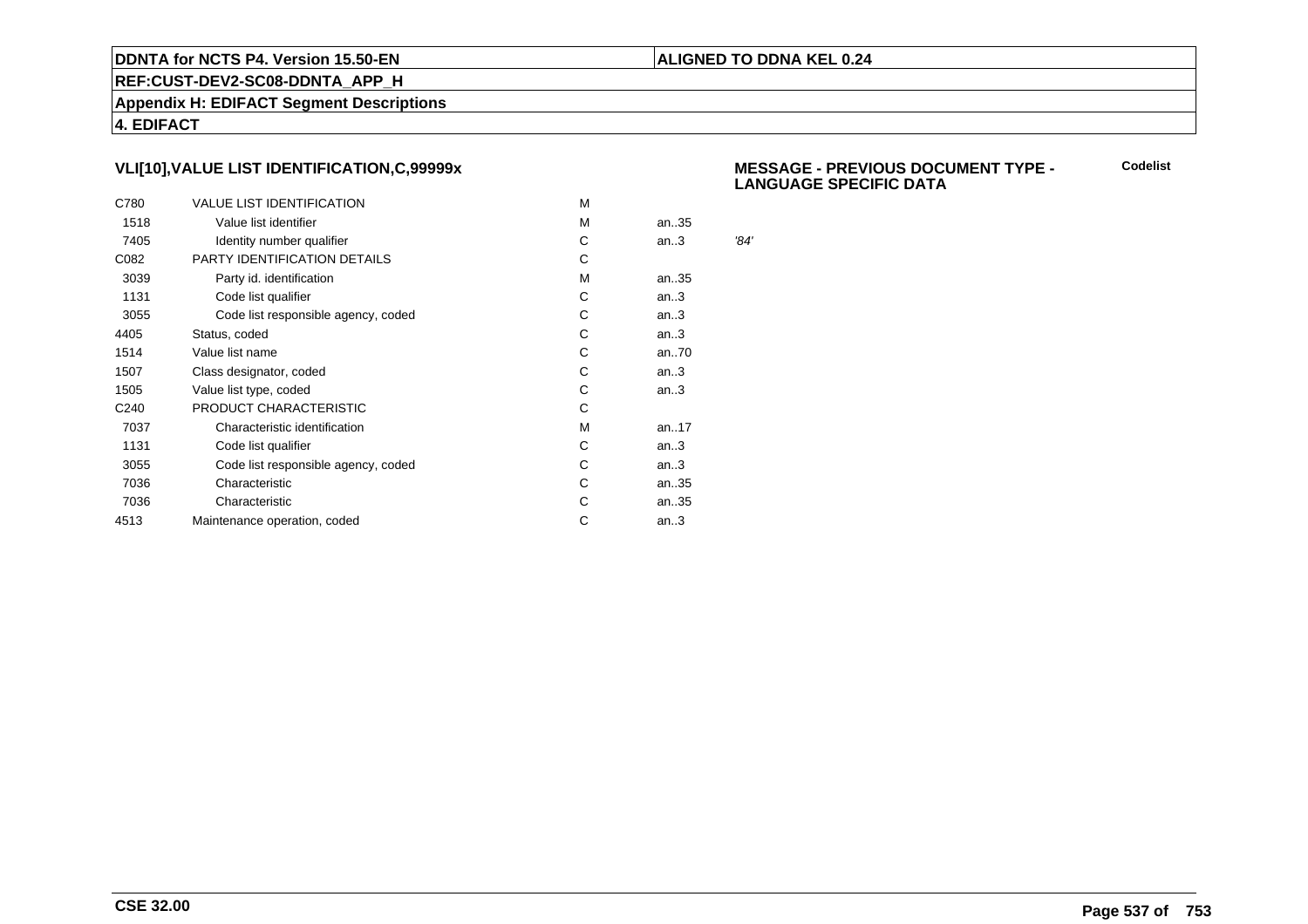## **ALIGNED TO DDNA KEL 0.24**

**REF:CUST-DEV2-SC08-DDNTA\_APP\_H**

**Appendix H: EDIFACT Segment Descriptions**

**4. EDIFACT**

# **VLI[10],VALUE LIST IDENTIFICATION,C,99999x**

| C780             | <b>VALUE LIST IDENTIFICATION</b>    | м |           |      |
|------------------|-------------------------------------|---|-----------|------|
| 1518             | Value list identifier               | м | an35      |      |
| 7405             | Identity number qualifier           | C | an.3      | '82' |
| C082             | PARTY IDENTIFICATION DETAILS        | C |           |      |
| 3039             | Party id. identification            | м | an35      |      |
| 1131             | Code list qualifier                 | C | an.3      |      |
| 3055             | Code list responsible agency, coded | С | an.3      |      |
| 4405             | Status, coded                       | С | an.3      |      |
| 1514             | Value list name                     | С | an70      |      |
| 1507             | Class designator, coded             | С | an.3      |      |
| 1505             | Value list type, coded              | C | an.3      |      |
| C <sub>240</sub> | PRODUCT CHARACTERISTIC              | С |           |      |
| 7037             | Characteristic identification       | м | an. $.17$ |      |
| 1131             | Code list qualifier                 | С | an.3      |      |
| 3055             | Code list responsible agency, coded | С | an.3      |      |
| 7036             | Characteristic                      | C | an35      |      |
| 7036             | Characteristic                      | С | an35      |      |
| 4513             | Maintenance operation, coded        | С | an.3      |      |
|                  |                                     |   |           |      |

#### **MESSAGE - DECLARATION TYPE (BOX 1.2) - ACTIONCodelist**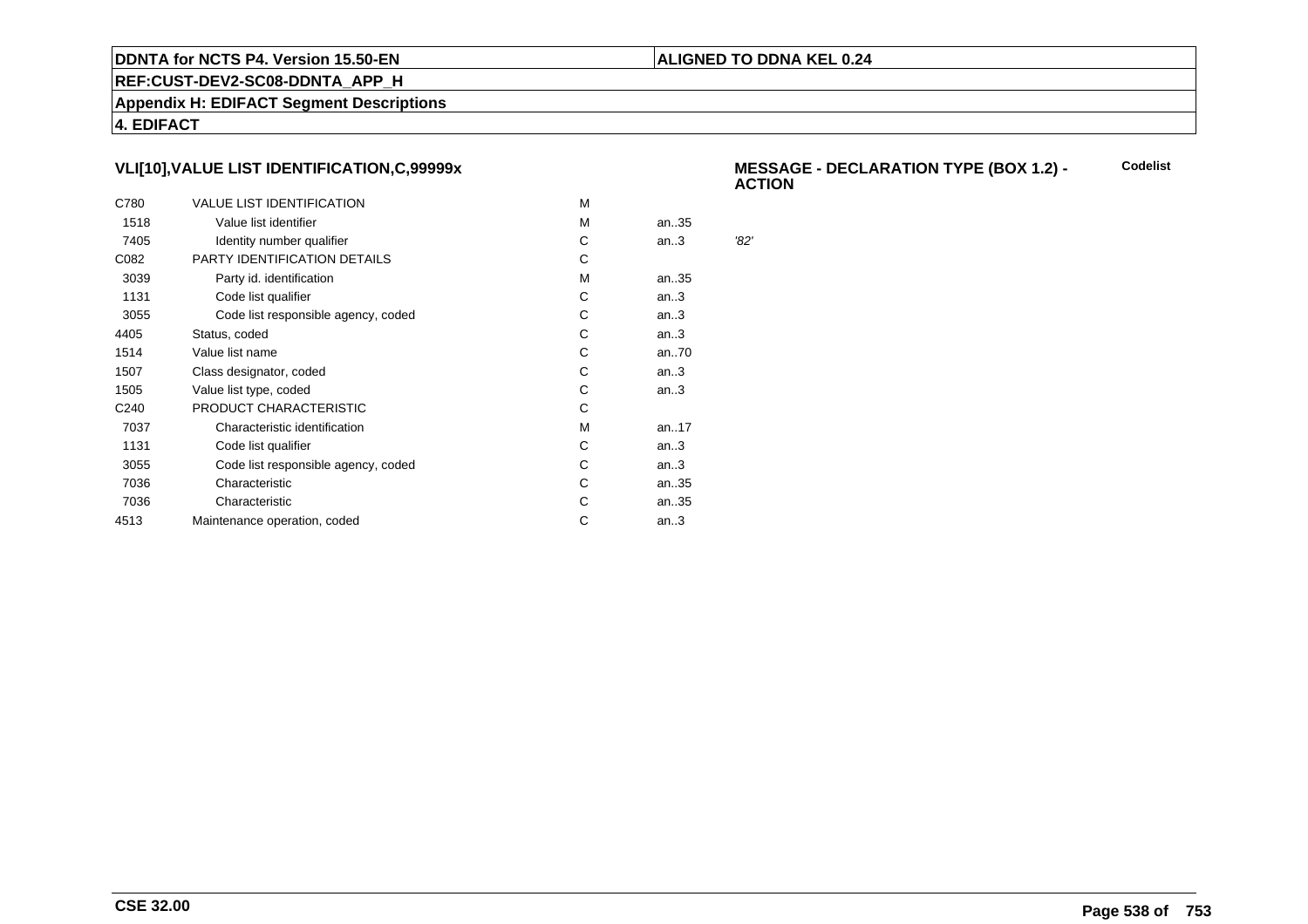## **ALIGNED TO DDNA KEL 0.24**

**REF:CUST-DEV2-SC08-DDNTA\_APP\_H**

**Appendix H: EDIFACT Segment Descriptions**

**4. EDIFACT**

# **VLI[10],VALUE LIST IDENTIFICATION,C,99999x**

| C780             | <b>VALUE LIST IDENTIFICATION</b>    | м |      |      |
|------------------|-------------------------------------|---|------|------|
| 1518             | Value list identifier               | м | an35 |      |
| 7405             | Identity number qualifier           | С | an.3 | '82' |
| C082             | PARTY IDENTIFICATION DETAILS        | С |      |      |
| 3039             | Party id. identification            | м | an35 |      |
| 1131             | Code list qualifier                 | C | an.3 |      |
| 3055             | Code list responsible agency, coded | С | an.3 |      |
| 4405             | Status, coded                       | C | an.3 |      |
| 1514             | Value list name                     | С | an70 |      |
| 1507             | Class designator, coded             | С | an.3 |      |
| 1505             | Value list type, coded              | С | an.3 |      |
| C <sub>240</sub> | PRODUCT CHARACTERISTIC              | С |      |      |
| 7037             | Characteristic identification       | м | an17 |      |
| 1131             | Code list qualifier                 | С | an.3 |      |
| 3055             | Code list responsible agency, coded | С | an.3 |      |
| 7036             | Characteristic                      | C | an35 |      |
| 7036             | Characteristic                      | С | an35 |      |
| 4513             | Maintenance operation, coded        | С | an.3 |      |
|                  |                                     |   |      |      |

#### **MESSAGE - DECLARATION TYPE (BOX 1.2) - LANGUAGE SPECIFIC DATACodelist**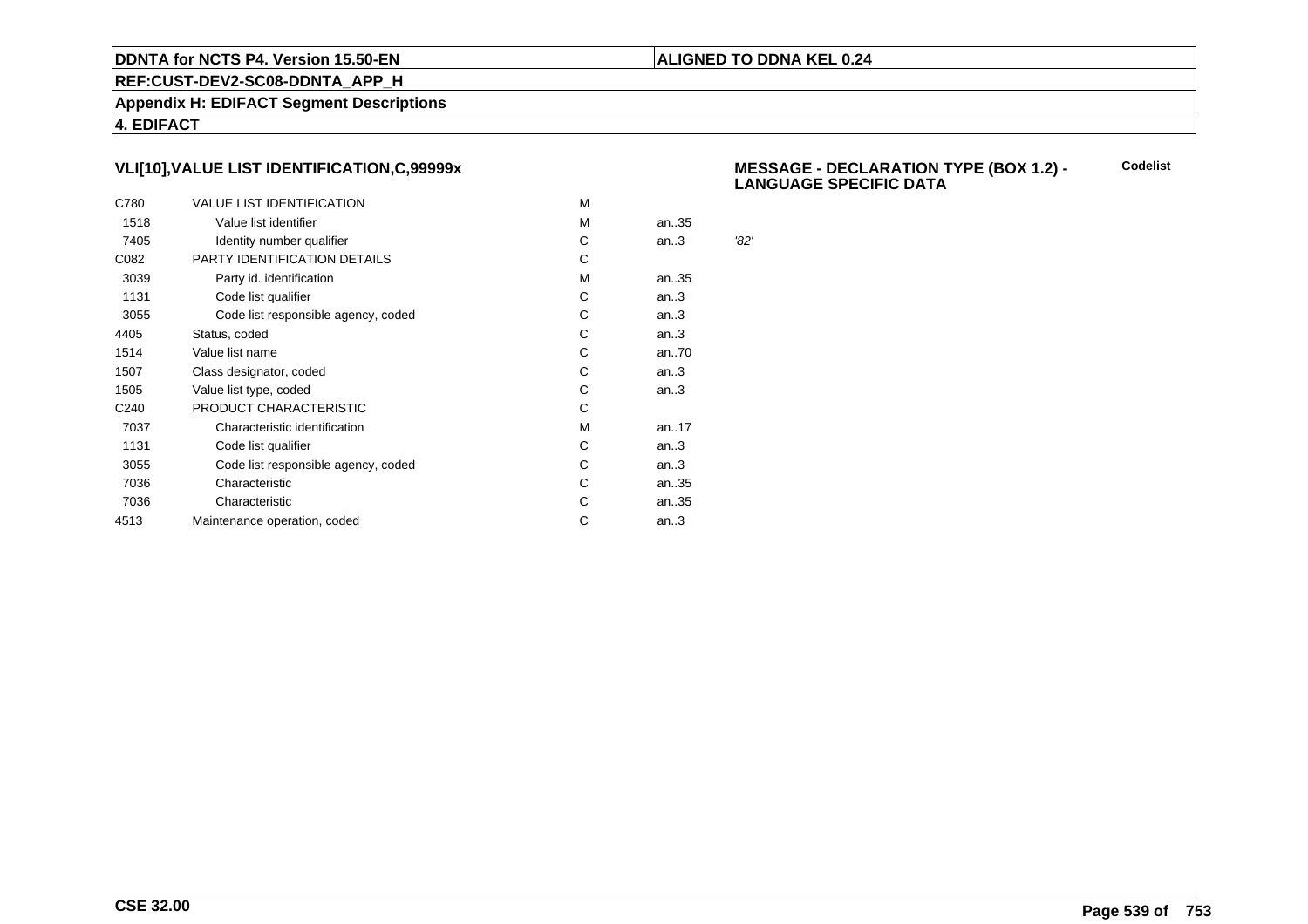## **ALIGNED TO DDNA KEL 0.24**

**REF:CUST-DEV2-SC08-DDNTA\_APP\_H**

**Appendix H: EDIFACT Segment Descriptions**

**4. EDIFACT**

# **VLI[10],VALUE LIST IDENTIFICATION,C,99999x**

| C780             | <b>VALUE LIST IDENTIFICATION</b>    | м |      |      |
|------------------|-------------------------------------|---|------|------|
| 1518             | Value list identifier               | м | an35 |      |
| 7405             | Identity number qualifier           | С | an.3 | '72' |
| C082             | PARTY IDENTIFICATION DETAILS        | С |      |      |
| 3039             | Party id. identification            | м | an35 |      |
| 1131             | Code list qualifier                 | C | an.3 |      |
| 3055             | Code list responsible agency, coded | С | an.3 |      |
| 4405             | Status, coded                       | C | an.3 |      |
| 1514             | Value list name                     | С | an70 |      |
| 1507             | Class designator, coded             | С | an.3 |      |
| 1505             | Value list type, coded              | С | an.3 |      |
| C <sub>240</sub> | PRODUCT CHARACTERISTIC              | С |      |      |
| 7037             | Characteristic identification       | м | an17 |      |
| 1131             | Code list qualifier                 | С | an.3 |      |
| 3055             | Code list responsible agency, coded | С | an.3 |      |
| 7036             | Characteristic                      | C | an35 |      |
| 7036             | Characteristic                      | С | an35 |      |
| 4513             | Maintenance operation, coded        | С | an.3 |      |
|                  |                                     |   |      |      |

#### **MESSAGE - TRANSPORT CHARGES METHOD OFCodelistPAYMENT - ACTION**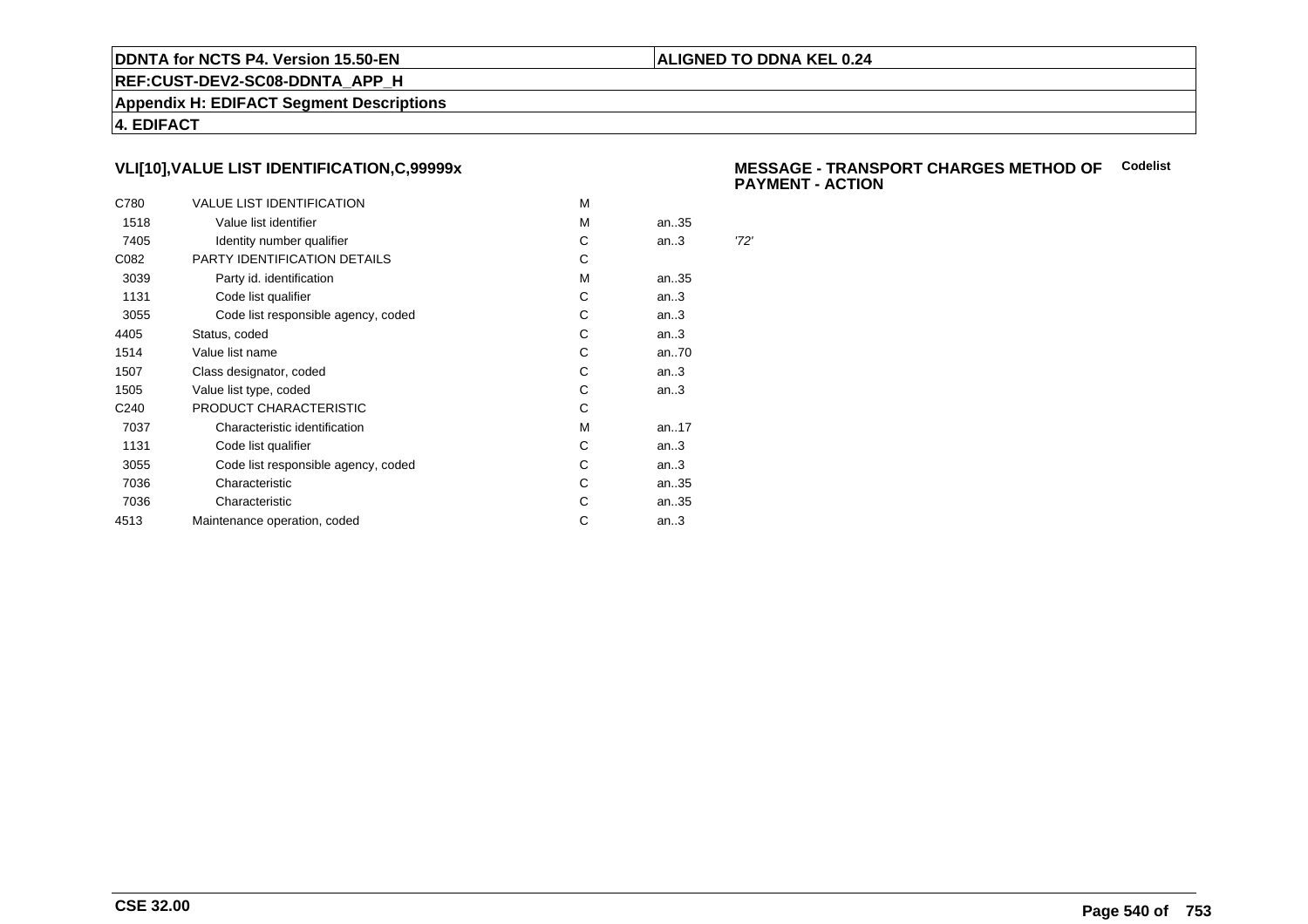### **ALIGNED TO DDNA KEL 0.24**

**REF:CUST-DEV2-SC08-DDNTA\_APP\_H**

**Appendix H: EDIFACT Segment Descriptions**

**4. EDIFACT**

# **VLI[10],VALUE LIST IDENTIFICATION,C,99999x**

| C780             | <b>VALUE LIST IDENTIFICATION</b>    | м |      |      |
|------------------|-------------------------------------|---|------|------|
| 1518             | Value list identifier               | м | an35 |      |
| 7405             | Identity number qualifier           | С | an.3 | '72' |
| C082             | PARTY IDENTIFICATION DETAILS        | C |      |      |
| 3039             | Party id. identification            | м | an35 |      |
| 1131             | Code list qualifier                 | C | an.3 |      |
| 3055             | Code list responsible agency, coded | С | an.3 |      |
| 4405             | Status, coded                       | С | an.3 |      |
| 1514             | Value list name                     | С | an70 |      |
| 1507             | Class designator, coded             | С | an.3 |      |
| 1505             | Value list type, coded              | С | an.3 |      |
| C <sub>240</sub> | PRODUCT CHARACTERISTIC              | С |      |      |
| 7037             | Characteristic identification       | M | an17 |      |
| 1131             | Code list qualifier                 | С | an.3 |      |
| 3055             | Code list responsible agency, coded | С | an.3 |      |
| 7036             | Characteristic                      | С | an35 |      |
| 7036             | Characteristic                      | С | an35 |      |
| 4513             | Maintenance operation, coded        | С | an.3 |      |
|                  |                                     |   |      |      |

### **MESSAGE - TRANSPORT CHARGES METHOD OFCodelist PAYMENT - LANGUAGE SPECIFIC DATA**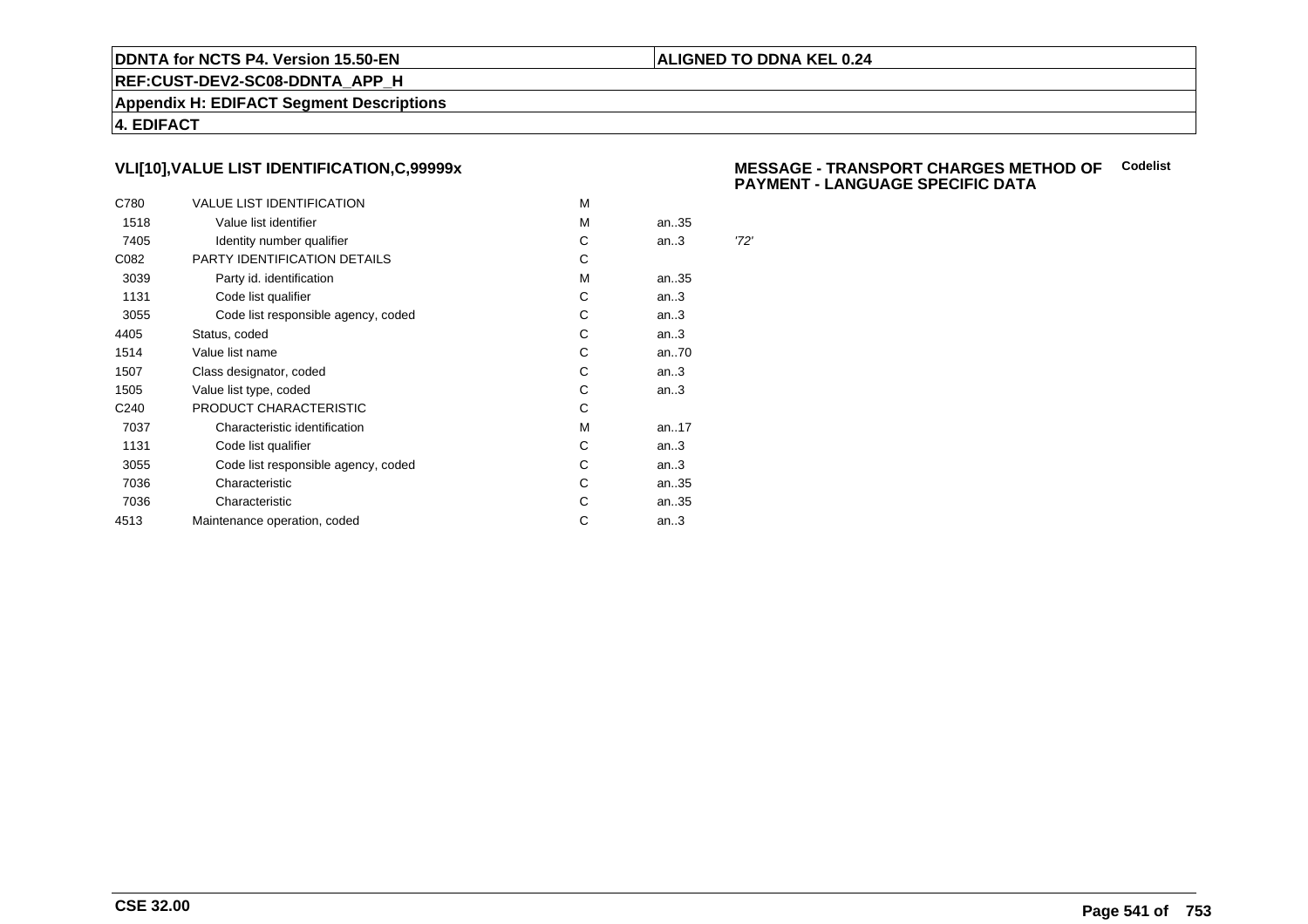### **REF:CUST-DEV2-SC08-DDNTA\_APP\_H**

**Appendix H: EDIFACT Segment Descriptions**

**4. EDIFACT**

# **VLI[10],VALUE LIST IDENTIFICATION,C,99999x**

| C780             | <b>VALUE LIST IDENTIFICATION</b>    | M |      |      |
|------------------|-------------------------------------|---|------|------|
| 1518             | Value list identifier               | M | an35 |      |
| 7405             | Identity number qualifier           | С | an.3 | '59' |
| C082             | PARTY IDENTIFICATION DETAILS        | С |      |      |
| 3039             | Party id. identification            | M | an35 |      |
| 1131             | Code list qualifier                 | С | an.3 |      |
| 3055             | Code list responsible agency, coded | С | an.3 |      |
| 4405             | Status, coded                       | C | an.3 |      |
| 1514             | Value list name                     | C | an70 |      |
| 1507             | Class designator, coded             | C | an.3 |      |
| 1505             | Value list type, coded              | C | an.3 |      |
| C <sub>240</sub> | PRODUCT CHARACTERISTIC              | С |      |      |
| 7037             | Characteristic identification       | м | an17 |      |
| 1131             | Code list qualifier                 | С | an.3 |      |
| 3055             | Code list responsible agency, coded | С | an.3 |      |
| 7036             | Characteristic                      | C | an35 |      |
| 7036             | Characteristic                      | C | an35 |      |
| 4513             | Maintenance operation, coded        | С | an.3 |      |
|                  |                                     |   |      |      |

#### **MESSAGE - METHOD OF PAYMENT - ACTIONCodelist**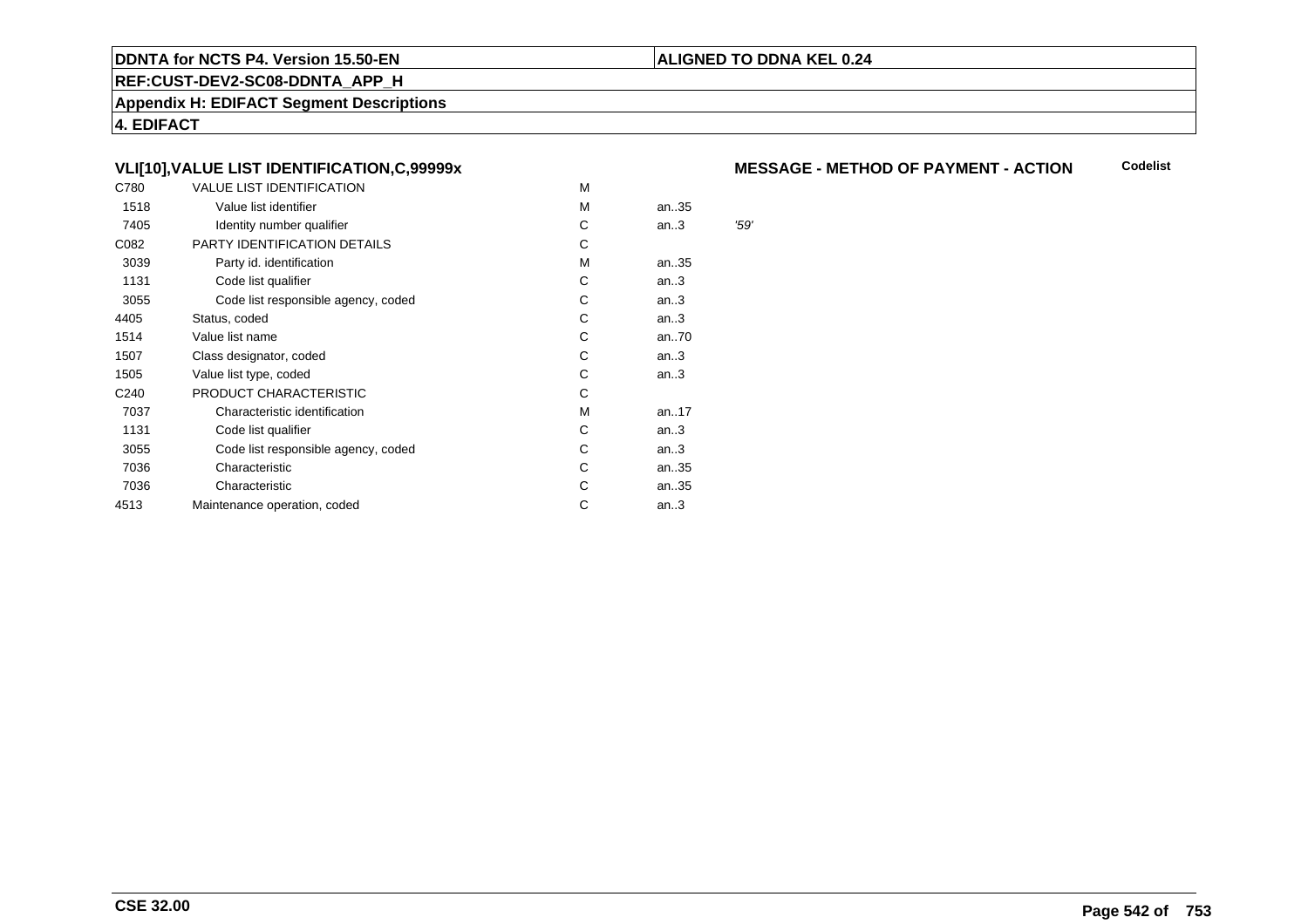### **ALIGNED TO DDNA KEL 0.24**

**REF:CUST-DEV2-SC08-DDNTA\_APP\_H**

**Appendix H: EDIFACT Segment Descriptions**

**4. EDIFACT**

# **VLI[10],VALUE LIST IDENTIFICATION,C,99999x**

| C780             | <b>VALUE LIST IDENTIFICATION</b>    | M |      |      |
|------------------|-------------------------------------|---|------|------|
| 1518             | Value list identifier               | M | an35 |      |
| 7405             | Identity number qualifier           | С | an.3 | '59' |
| C082             | PARTY IDENTIFICATION DETAILS        | С |      |      |
| 3039             | Party id. identification            | м | an35 |      |
| 1131             | Code list qualifier                 | С | an.3 |      |
| 3055             | Code list responsible agency, coded | С | an.3 |      |
| 4405             | Status, coded                       | С | an.3 |      |
| 1514             | Value list name                     | C | an70 |      |
| 1507             | Class designator, coded             | С | an.3 |      |
| 1505             | Value list type, coded              | С | an.3 |      |
| C <sub>240</sub> | PRODUCT CHARACTERISTIC              | С |      |      |
| 7037             | Characteristic identification       | м | an17 |      |
| 1131             | Code list qualifier                 | С | an.3 |      |
| 3055             | Code list responsible agency, coded | С | an.3 |      |
| 7036             | Characteristic                      | C | an35 |      |
| 7036             | Characteristic                      | С | an35 |      |
| 4513             | Maintenance operation, coded        | С | an.3 |      |
|                  |                                     |   |      |      |

### **MESSAGE - METHOD OF PAYMENT - LANGUAGECodelistSPECIFIC DATA**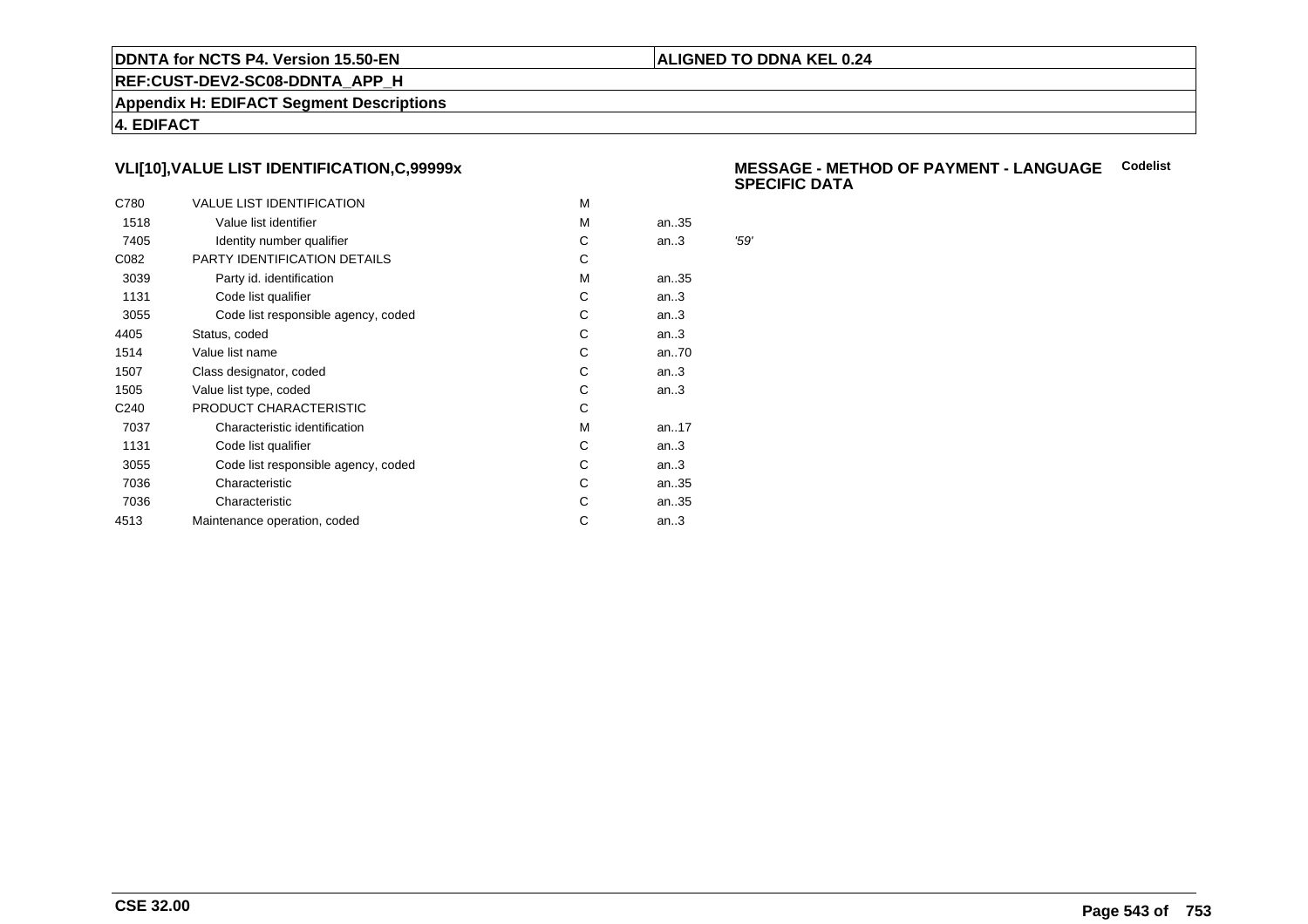### **ALIGNED TO DDNA KEL 0.24**

**REF:CUST-DEV2-SC08-DDNTA\_APP\_H**

**Appendix H: EDIFACT Segment Descriptions**

**4. EDIFACT**

# **VLI[10],VALUE LIST IDENTIFICATION,C,99999x**

| C780             | <b>VALUE LIST IDENTIFICATION</b>    | м |      |      |
|------------------|-------------------------------------|---|------|------|
| 1518             | Value list identifier               | м | an35 |      |
| 7405             | Identity number qualifier           | С | an.3 | '58' |
| C082             | PARTY IDENTIFICATION DETAILS        | C |      |      |
| 3039             | Party id. identification            | м | an35 |      |
| 1131             | Code list qualifier                 | C | an.3 |      |
| 3055             | Code list responsible agency, coded | С | an.3 |      |
| 4405             | Status, coded                       | С | an.3 |      |
| 1514             | Value list name                     | С | an70 |      |
| 1507             | Class designator, coded             | С | an.3 |      |
| 1505             | Value list type, coded              | С | an.3 |      |
| C <sub>240</sub> | PRODUCT CHARACTERISTIC              | С |      |      |
| 7037             | Characteristic identification       | M | an17 |      |
| 1131             | Code list qualifier                 | С | an.3 |      |
| 3055             | Code list responsible agency, coded | С | an.3 |      |
| 7036             | Characteristic                      | С | an35 |      |
| 7036             | Characteristic                      | С | an35 |      |
| 4513             | Maintenance operation, coded        | С | an.3 |      |
|                  |                                     |   |      |      |

### **MESSAGE - PREVIOUS DOCUMENT CATEGORY -** Codelist<br>ACTION **ACTION**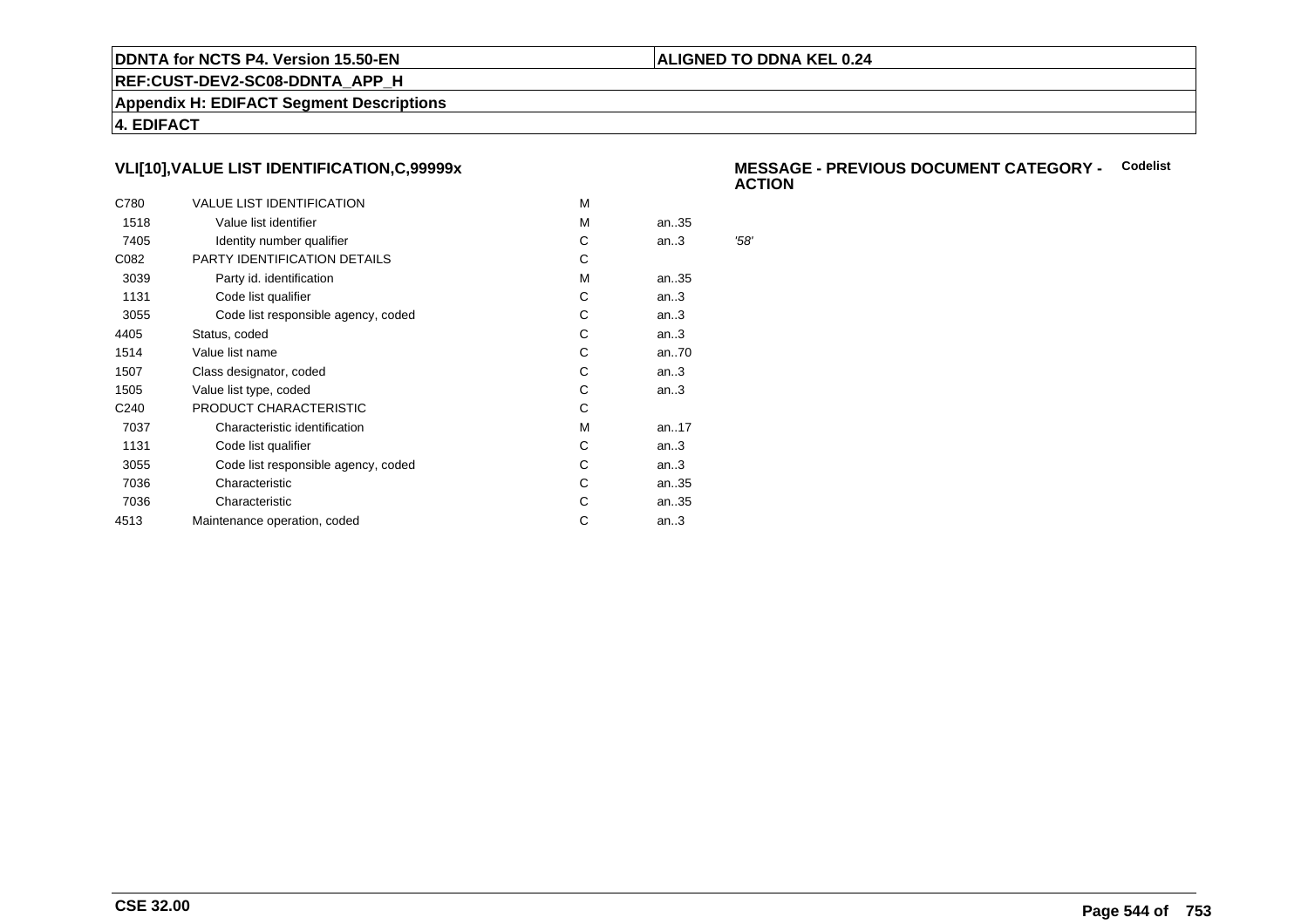### **ALIGNED TO DDNA KEL 0.24**

**REF:CUST-DEV2-SC08-DDNTA\_APP\_H**

**Appendix H: EDIFACT Segment Descriptions**

**4. EDIFACT**

# **VLI[10],VALUE LIST IDENTIFICATION,C,99999x**

| C780             | <b>VALUE LIST IDENTIFICATION</b>    | M |      |      |
|------------------|-------------------------------------|---|------|------|
| 1518             | Value list identifier               | M | an35 |      |
| 7405             | Identity number qualifier           | С | an.3 | '58' |
| C082             | PARTY IDENTIFICATION DETAILS        | С |      |      |
| 3039             | Party id. identification            | м | an35 |      |
| 1131             | Code list qualifier                 | С | an.3 |      |
| 3055             | Code list responsible agency, coded | С | an.3 |      |
| 4405             | Status, coded                       | С | an.3 |      |
| 1514             | Value list name                     | C | an70 |      |
| 1507             | Class designator, coded             | С | an.3 |      |
| 1505             | Value list type, coded              | С | an.3 |      |
| C <sub>240</sub> | PRODUCT CHARACTERISTIC              | С |      |      |
| 7037             | Characteristic identification       | м | an17 |      |
| 1131             | Code list qualifier                 | С | an.3 |      |
| 3055             | Code list responsible agency, coded | С | an.3 |      |
| 7036             | Characteristic                      | C | an35 |      |
| 7036             | Characteristic                      | С | an35 |      |
| 4513             | Maintenance operation, coded        | С | an.3 |      |
|                  |                                     |   |      |      |

### **MESSAGE - PREVIOUS DOCUMENT CATEGORY -** Codelist<br>
LANGUAGE SPECIELS DATA **LANGUAGE SPECIFIC DATA**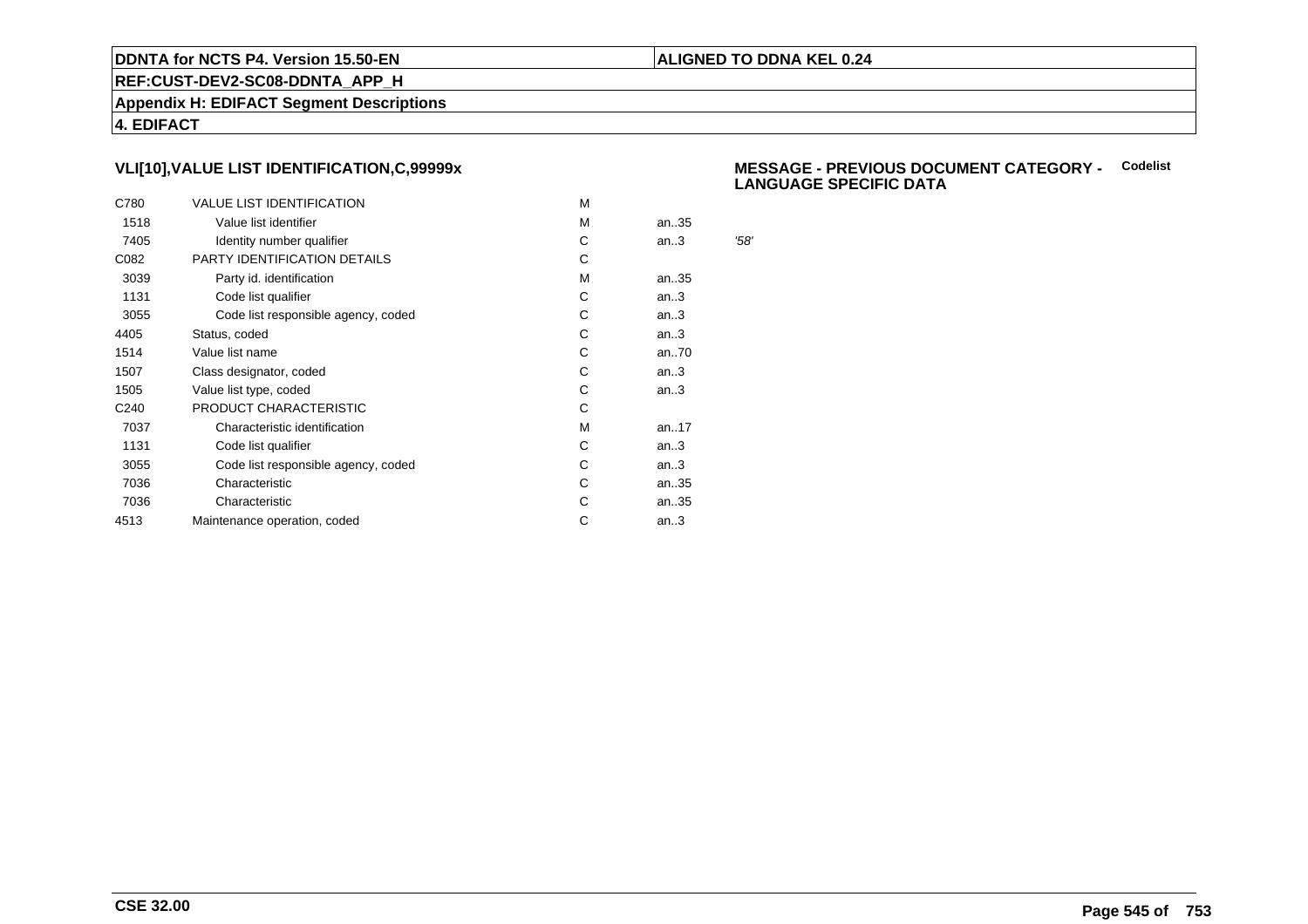### **ALIGNED TO DDNA KEL 0.24**

**REF:CUST-DEV2-SC08-DDNTA\_APP\_H**

**Appendix H: EDIFACT Segment Descriptions**

**4. EDIFACT**

# **VLI[10],VALUE LIST IDENTIFICATION,C,99999x**

| C780             | <b>VALUE LIST IDENTIFICATION</b>    | м |      |     |
|------------------|-------------------------------------|---|------|-----|
| 1518             | Value list identifier               | м | an35 |     |
| 7405             | Identity number qualifier           | С | an.3 | 56' |
| C082             | PARTY IDENTIFICATION DETAILS        | С |      |     |
| 3039             | Party id. identification            | м | an35 |     |
| 1131             | Code list qualifier                 | C | an.3 |     |
| 3055             | Code list responsible agency, coded | С | an.3 |     |
| 4405             | Status, coded                       | C | an.3 |     |
| 1514             | Value list name                     | С | an70 |     |
| 1507             | Class designator, coded             | С | an.3 |     |
| 1505             | Value list type, coded              | С | an.3 |     |
| C <sub>240</sub> | PRODUCT CHARACTERISTIC              | С |      |     |
| 7037             | Characteristic identification       | м | an17 |     |
| 1131             | Code list qualifier                 | С | an.3 |     |
| 3055             | Code list responsible agency, coded | С | an.3 |     |
| 7036             | Characteristic                      | C | an35 |     |
| 7036             | Characteristic                      | С | an35 |     |
| 4513             | Maintenance operation, coded        | С | an.3 |     |
|                  |                                     |   |      |     |

 **MESSAGE - UN DANGEROUS GOODS CODE - ACTIONCodelist**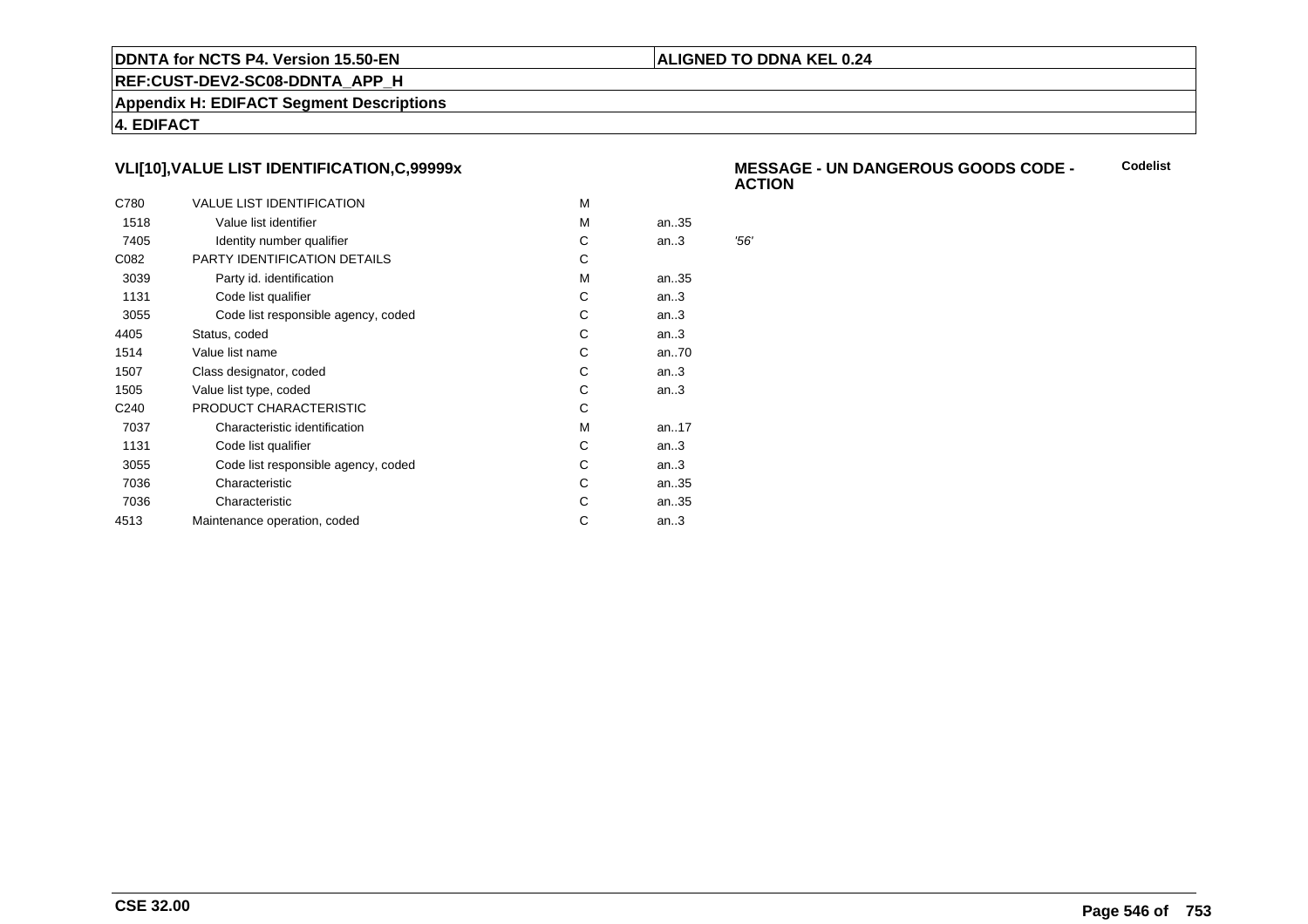### **ALIGNED TO DDNA KEL 0.24**

**REF:CUST-DEV2-SC08-DDNTA\_APP\_H**

**Appendix H: EDIFACT Segment Descriptions**

**4. EDIFACT**

# **VLI[10],VALUE LIST IDENTIFICATION,C,99999x**

| C780             | <b>VALUE LIST IDENTIFICATION</b>    | м |      |     |
|------------------|-------------------------------------|---|------|-----|
| 1518             | Value list identifier               | м | an35 |     |
| 7405             | Identity number qualifier           | С | an.3 | 56' |
| C082             | PARTY IDENTIFICATION DETAILS        | С |      |     |
| 3039             | Party id. identification            | м | an35 |     |
| 1131             | Code list qualifier                 | C | an.3 |     |
| 3055             | Code list responsible agency, coded | С | an.3 |     |
| 4405             | Status, coded                       | C | an.3 |     |
| 1514             | Value list name                     | С | an70 |     |
| 1507             | Class designator, coded             | С | an.3 |     |
| 1505             | Value list type, coded              | С | an.3 |     |
| C <sub>240</sub> | PRODUCT CHARACTERISTIC              | С |      |     |
| 7037             | Characteristic identification       | м | an17 |     |
| 1131             | Code list qualifier                 | С | an.3 |     |
| 3055             | Code list responsible agency, coded | С | an.3 |     |
| 7036             | Characteristic                      | C | an35 |     |
| 7036             | Characteristic                      | С | an35 |     |
| 4513             | Maintenance operation, coded        | С | an.3 |     |
|                  |                                     |   |      |     |

#### **MESSAGE - UN DANGEROUS GOODS CODE - LANGUAGE SPECIFIC DATACodelist**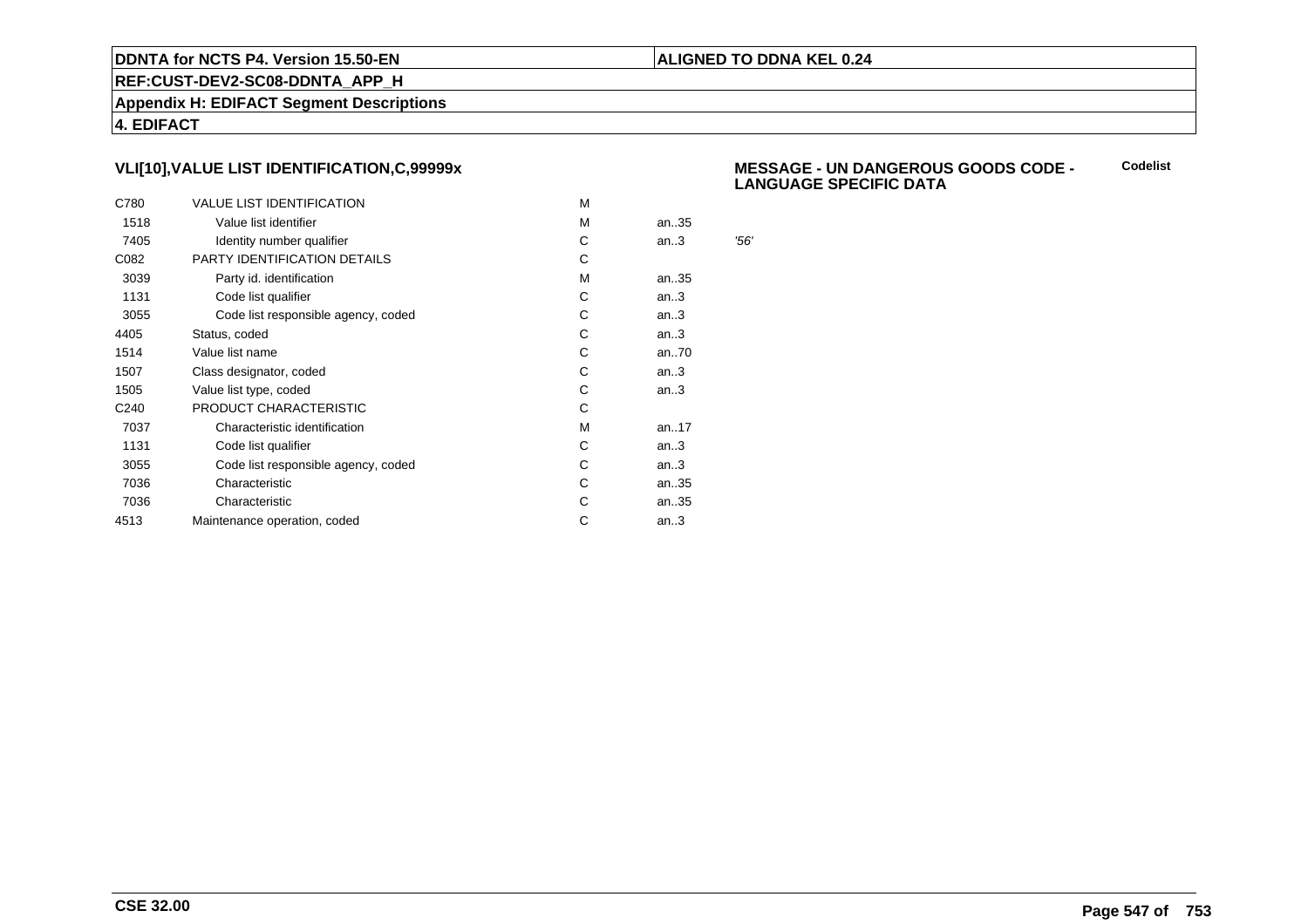### **REF:CUST-DEV2-SC08-DDNTA\_APP\_H**

**Appendix H: EDIFACT Segment Descriptions**

**4. EDIFACT**

# **VLI[10],VALUE LIST IDENTIFICATION,C,99999x**

| C780             | <b>VALUE LIST IDENTIFICATION</b>    | M |      |                        |
|------------------|-------------------------------------|---|------|------------------------|
| 1518             | Value list identifier               | M | an35 |                        |
| 7405             | Identity number qualifier           | С | an.3 | $^{\prime}55^{\prime}$ |
| C082             | PARTY IDENTIFICATION DETAILS        | С |      |                        |
| 3039             | Party id. identification            | М | an35 |                        |
| 1131             | Code list qualifier                 | С | an.3 |                        |
| 3055             | Code list responsible agency, coded | С | an.3 |                        |
| 4405             | Status, coded                       | C | an.3 |                        |
| 1514             | Value list name                     | C | an70 |                        |
| 1507             | Class designator, coded             | C | an.3 |                        |
| 1505             | Value list type, coded              | C | an.3 |                        |
| C <sub>240</sub> | PRODUCT CHARACTERISTIC              | С |      |                        |
| 7037             | Characteristic identification       | М | an17 |                        |
| 1131             | Code list qualifier                 | С | an.3 |                        |
| 3055             | Code list responsible agency, coded | С | an.3 |                        |
| 7036             | Characteristic                      | С | an35 |                        |
| 7036             | Characteristic                      | С | an35 |                        |
| 4513             | Maintenance operation, coded        | С | an.3 |                        |
|                  |                                     |   |      |                        |

### **MESSAGE - WAREHOUSE TYPE - ACTION**

**Codelist**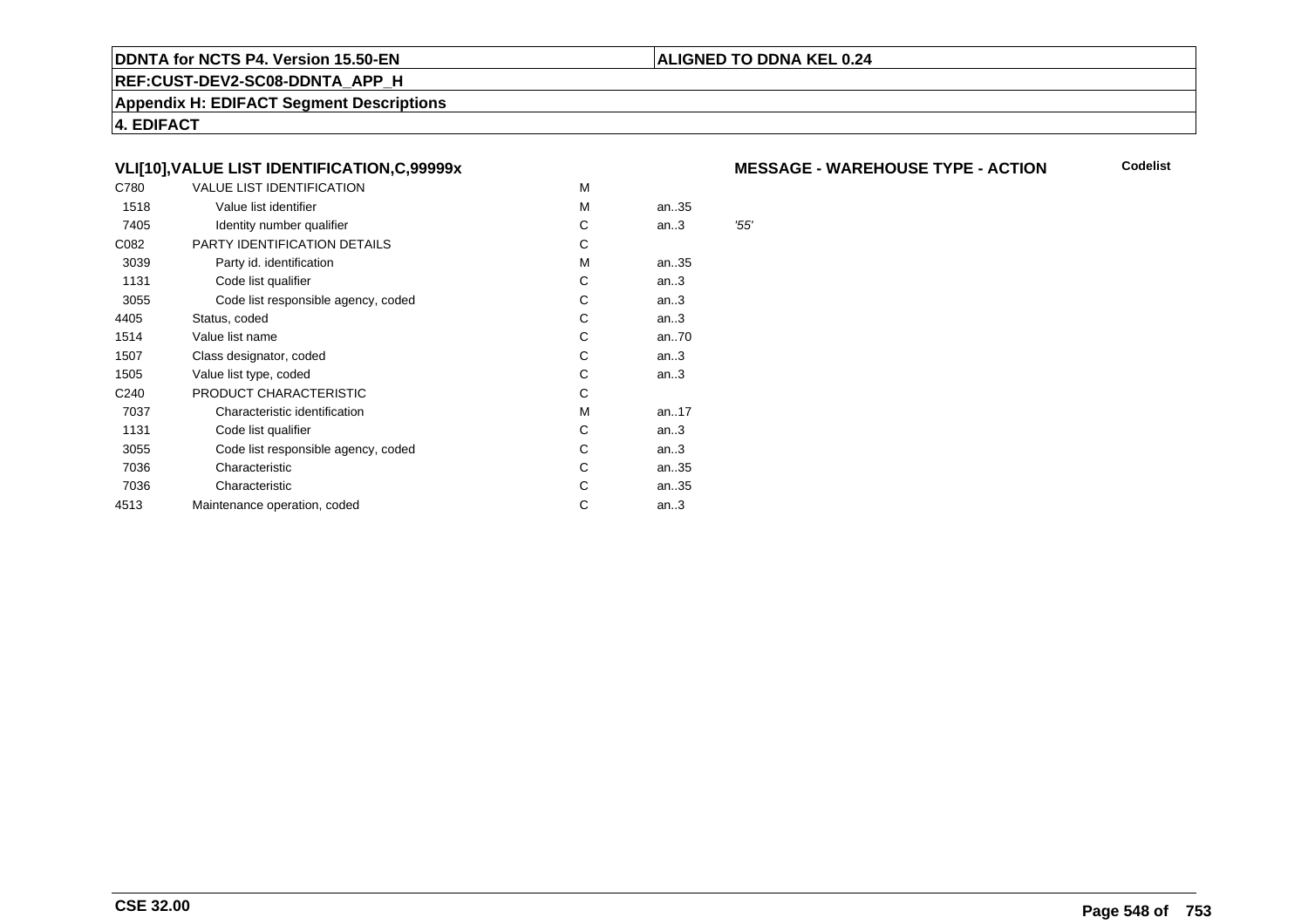### **ALIGNED TO DDNA KEL 0.24**

**REF:CUST-DEV2-SC08-DDNTA\_APP\_H**

**Appendix H: EDIFACT Segment Descriptions**

**4. EDIFACT**

# **VLI[10],VALUE LIST IDENTIFICATION,C,99999x**

| C780             | <b>VALUE LIST IDENTIFICATION</b>    | м |      |     |
|------------------|-------------------------------------|---|------|-----|
| 1518             | Value list identifier               | м | an35 |     |
| 7405             | Identity number qualifier           | С | an.3 | 55' |
| C082             | PARTY IDENTIFICATION DETAILS        | С |      |     |
| 3039             | Party id. identification            | м | an35 |     |
| 1131             | Code list qualifier                 | C | an.3 |     |
| 3055             | Code list responsible agency, coded | С | an.3 |     |
| 4405             | Status, coded                       | C | an.3 |     |
| 1514             | Value list name                     | С | an70 |     |
| 1507             | Class designator, coded             | С | an.3 |     |
| 1505             | Value list type, coded              | С | an.3 |     |
| C <sub>240</sub> | PRODUCT CHARACTERISTIC              | С |      |     |
| 7037             | Characteristic identification       | м | an17 |     |
| 1131             | Code list qualifier                 | С | an.3 |     |
| 3055             | Code list responsible agency, coded | С | an.3 |     |
| 7036             | Characteristic                      | C | an35 |     |
| 7036             | Characteristic                      | С | an35 |     |
| 4513             | Maintenance operation, coded        | С | an.3 |     |
|                  |                                     |   |      |     |

#### **MESSAGE - WAREHOUSE TYPE - LANGUAGESPECIFIC DATACodelist**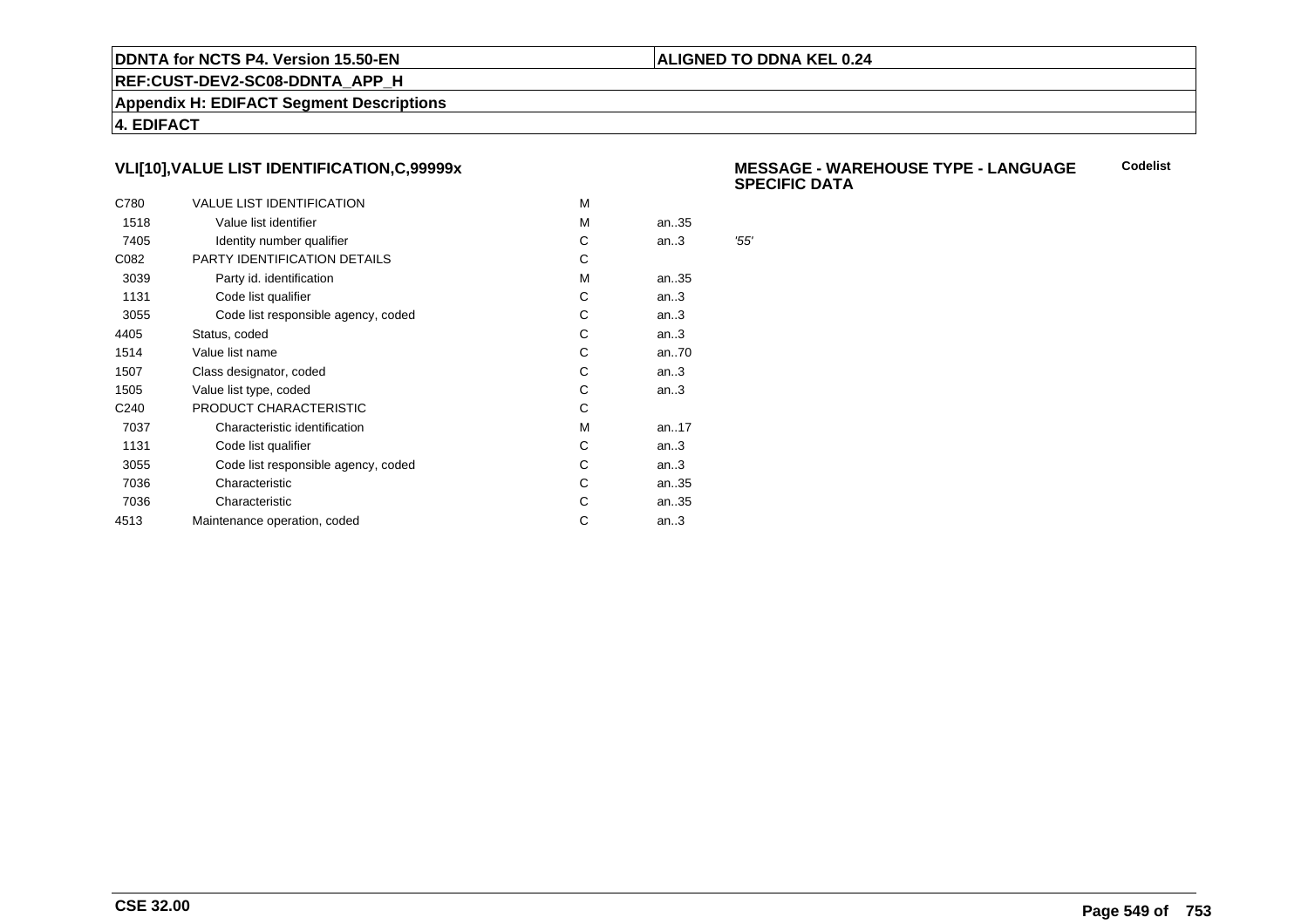### **ALIGNED TO DDNA KEL 0.24**

**REF:CUST-DEV2-SC08-DDNTA\_APP\_H**

**Appendix H: EDIFACT Segment Descriptions**

**4. EDIFACT**

# **VLI[10],VALUE LIST IDENTIFICATION,C,99999x**

| C780             | <b>VALUE LIST IDENTIFICATION</b>    | м |      |      |
|------------------|-------------------------------------|---|------|------|
| 1518             | Value list identifier               | M | an35 |      |
| 7405             | Identity number qualifier           | С | an.3 | '57' |
| C082             | PARTY IDENTIFICATION DETAILS        | С |      |      |
| 3039             | Party id. identification            | м | an35 |      |
| 1131             | Code list qualifier                 | C | an.3 |      |
| 3055             | Code list responsible agency, coded | С | an.3 |      |
| 4405             | Status, coded                       | C | an.3 |      |
| 1514             | Value list name                     | C | an70 |      |
| 1507             | Class designator, coded             | С | an.3 |      |
| 1505             | Value list type, coded              | C | an.3 |      |
| C <sub>240</sub> | PRODUCT CHARACTERISTIC              | С |      |      |
| 7037             | Characteristic identification       | м | an17 |      |
| 1131             | Code list qualifier                 | С | an.3 |      |
| 3055             | Code list responsible agency, coded | С | an.3 |      |
| 7036             | Characteristic                      | С | an35 |      |
| 7036             | Characteristic                      | С | an35 |      |
| 4513             | Maintenance operation, coded        | С | an.3 |      |
|                  |                                     |   |      |      |

### **MESSAGE - COMMUNITY NATIONAL PROCEDURECodelist- ACTION**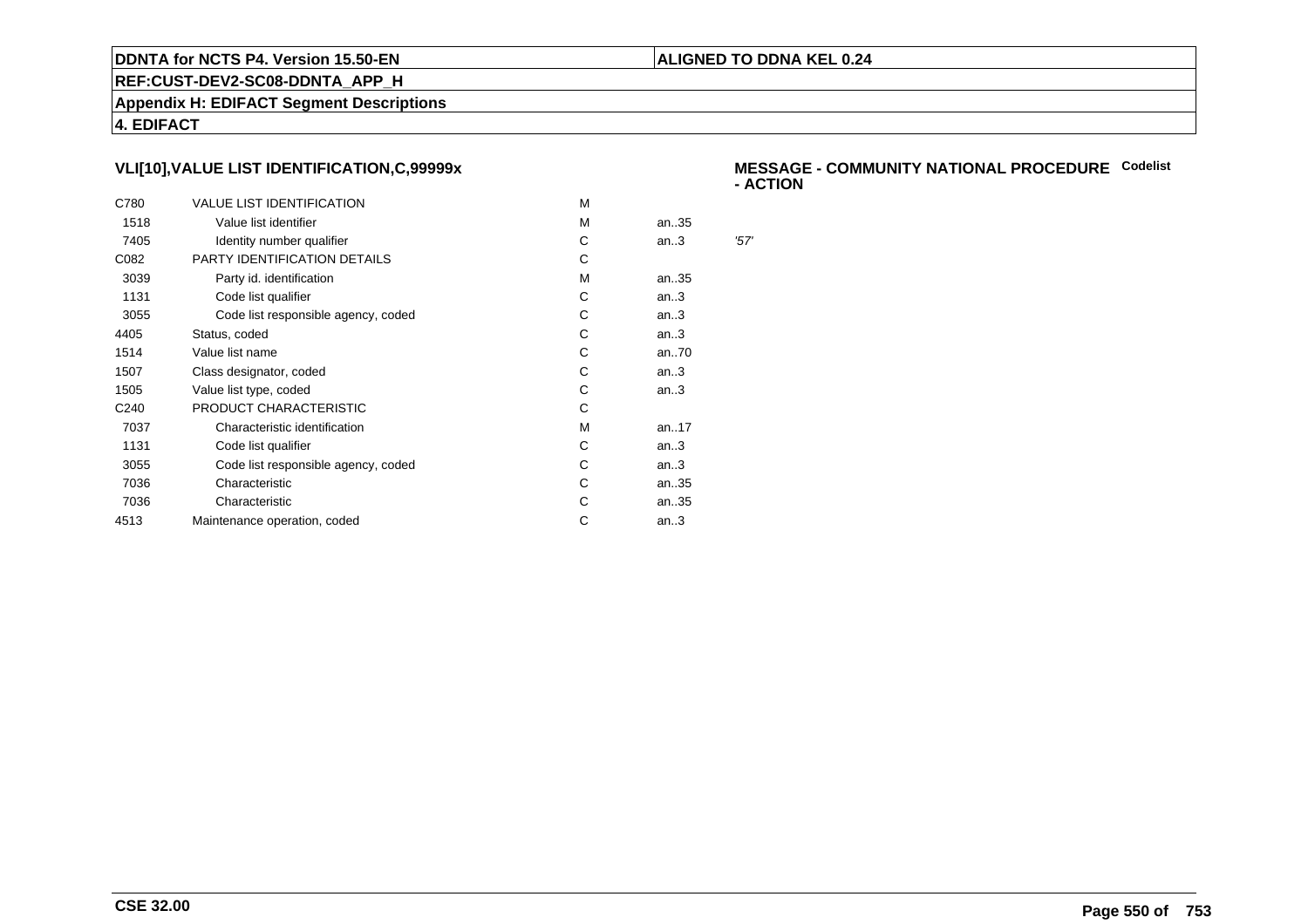### **ALIGNED TO DDNA KEL 0.24**

**REF:CUST-DEV2-SC08-DDNTA\_APP\_H**

**Appendix H: EDIFACT Segment Descriptions**

**4. EDIFACT**

# **VLI[10],VALUE LIST IDENTIFICATION,C,99999x**

| C780             | <b>VALUE LIST IDENTIFICATION</b>    | м |      |      |
|------------------|-------------------------------------|---|------|------|
| 1518             | Value list identifier               | м | an35 |      |
| 7405             | Identity number qualifier           | С | an.3 | '57' |
| C082             | PARTY IDENTIFICATION DETAILS        | С |      |      |
| 3039             | Party id. identification            | м | an35 |      |
| 1131             | Code list qualifier                 | C | an.3 |      |
| 3055             | Code list responsible agency, coded | С | an.3 |      |
| 4405             | Status, coded                       | C | an.3 |      |
| 1514             | Value list name                     | С | an70 |      |
| 1507             | Class designator, coded             | С | an.3 |      |
| 1505             | Value list type, coded              | С | an.3 |      |
| C <sub>240</sub> | PRODUCT CHARACTERISTIC              | С |      |      |
| 7037             | Characteristic identification       | м | an17 |      |
| 1131             | Code list qualifier                 | С | an.3 |      |
| 3055             | Code list responsible agency, coded | С | an.3 |      |
| 7036             | Characteristic                      | C | an35 |      |
| 7036             | Characteristic                      | С | an35 |      |
| 4513             | Maintenance operation, coded        | С | an.3 |      |
|                  |                                     |   |      |      |

### **MESSAGE - COMMUNITY NATIONAL PROCEDURECodelist - LANGUAGE SPECIFIC DATA**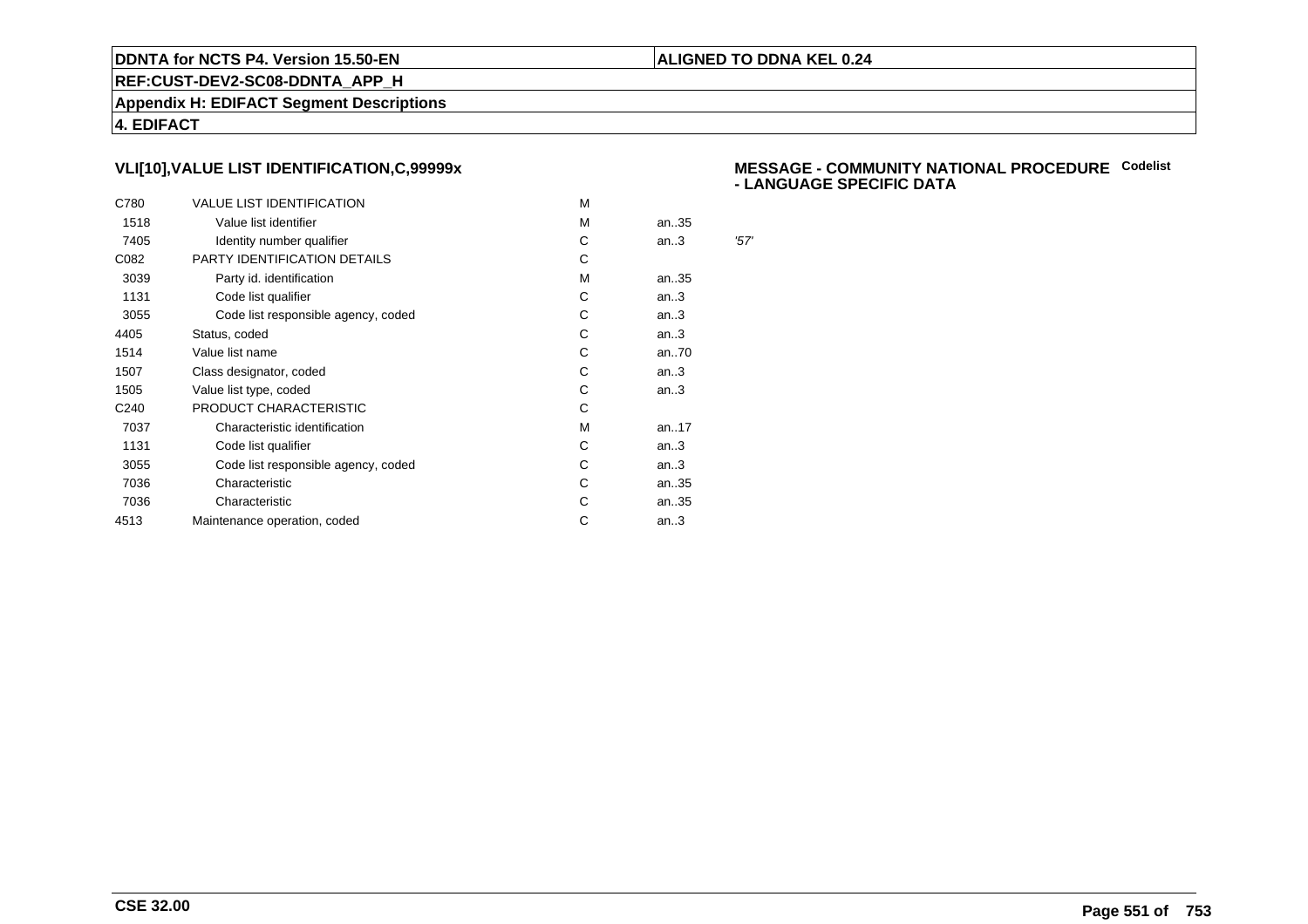### **REF:CUST-DEV2-SC08-DDNTA\_APP\_H**

**Appendix H: EDIFACT Segment Descriptions**

**4. EDIFACT**

# **VLI[10],VALUE LIST IDENTIFICATION,C,99999x**

| C780             | <b>VALUE LIST IDENTIFICATION</b>    | M |      |      |
|------------------|-------------------------------------|---|------|------|
| 1518             | Value list identifier               | M | an35 |      |
| 7405             | Identity number qualifier           | С | an.3 | '54' |
| C082             | PARTY IDENTIFICATION DETAILS        | С |      |      |
| 3039             | Party id. identification            | М | an35 |      |
| 1131             | Code list qualifier                 | С | an.3 |      |
| 3055             | Code list responsible agency, coded | С | an.3 |      |
| 4405             | Status, coded                       | C | an.3 |      |
| 1514             | Value list name                     | C | an70 |      |
| 1507             | Class designator, coded             | C | an.3 |      |
| 1505             | Value list type, coded              | C | an.3 |      |
| C <sub>240</sub> | PRODUCT CHARACTERISTIC              | С |      |      |
| 7037             | Characteristic identification       | М | an17 |      |
| 1131             | Code list qualifier                 | С | an.3 |      |
| 3055             | Code list responsible agency, coded | С | an.3 |      |
| 7036             | Characteristic                      | С | an35 |      |
| 7036             | Characteristic                      | С | an35 |      |
| 4513             | Maintenance operation, coded        | С | an.3 |      |
|                  |                                     |   |      |      |

### **MESSAGE - TYPE OF TAX - ACTION**

**Codelist**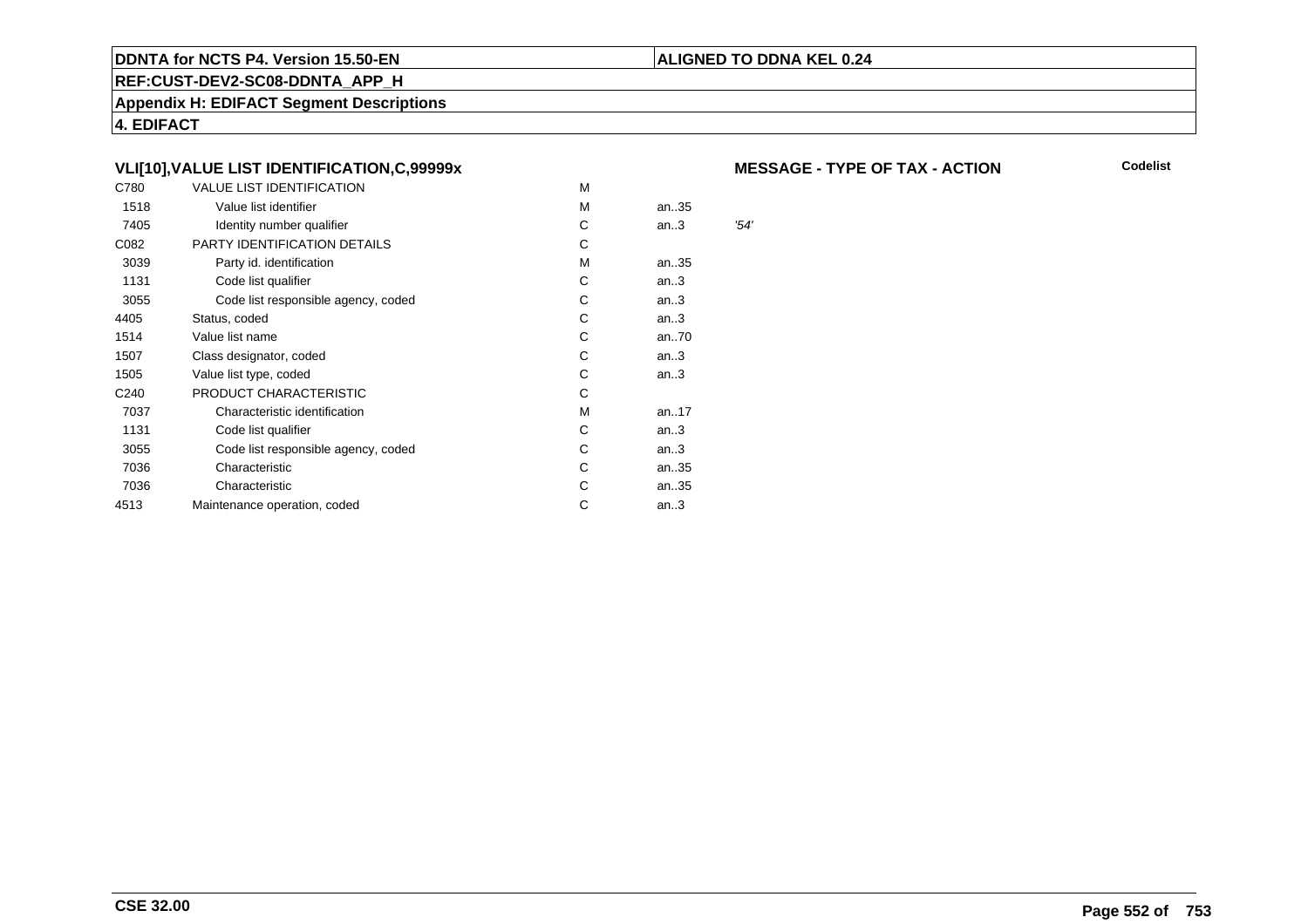### **ALIGNED TO DDNA KEL 0.24**

**REF:CUST-DEV2-SC08-DDNTA\_APP\_H**

**Appendix H: EDIFACT Segment Descriptions**

**4. EDIFACT**

# **VLI[10],VALUE LIST IDENTIFICATION,C,99999x**

| C780             | <b>VALUE LIST IDENTIFICATION</b>    | м |      |      |
|------------------|-------------------------------------|---|------|------|
| 1518             | Value list identifier               | м | an35 |      |
| 7405             | Identity number qualifier           | С | an.3 | '54' |
| C082             | PARTY IDENTIFICATION DETAILS        | С |      |      |
| 3039             | Party id. identification            | м | an35 |      |
| 1131             | Code list qualifier                 | C | an.3 |      |
| 3055             | Code list responsible agency, coded | С | an.3 |      |
| 4405             | Status, coded                       | C | an.3 |      |
| 1514             | Value list name                     | С | an70 |      |
| 1507             | Class designator, coded             | С | an.3 |      |
| 1505             | Value list type, coded              | С | an.3 |      |
| C <sub>240</sub> | PRODUCT CHARACTERISTIC              | С |      |      |
| 7037             | Characteristic identification       | м | an17 |      |
| 1131             | Code list qualifier                 | С | an.3 |      |
| 3055             | Code list responsible agency, coded | С | an.3 |      |
| 7036             | Characteristic                      | C | an35 |      |
| 7036             | Characteristic                      | С | an35 |      |
| 4513             | Maintenance operation, coded        | С | an.3 |      |
|                  |                                     |   |      |      |

### **MESSAGE - TYPE OF TAX - LANGUAGE SPECIFICCodelistDATA**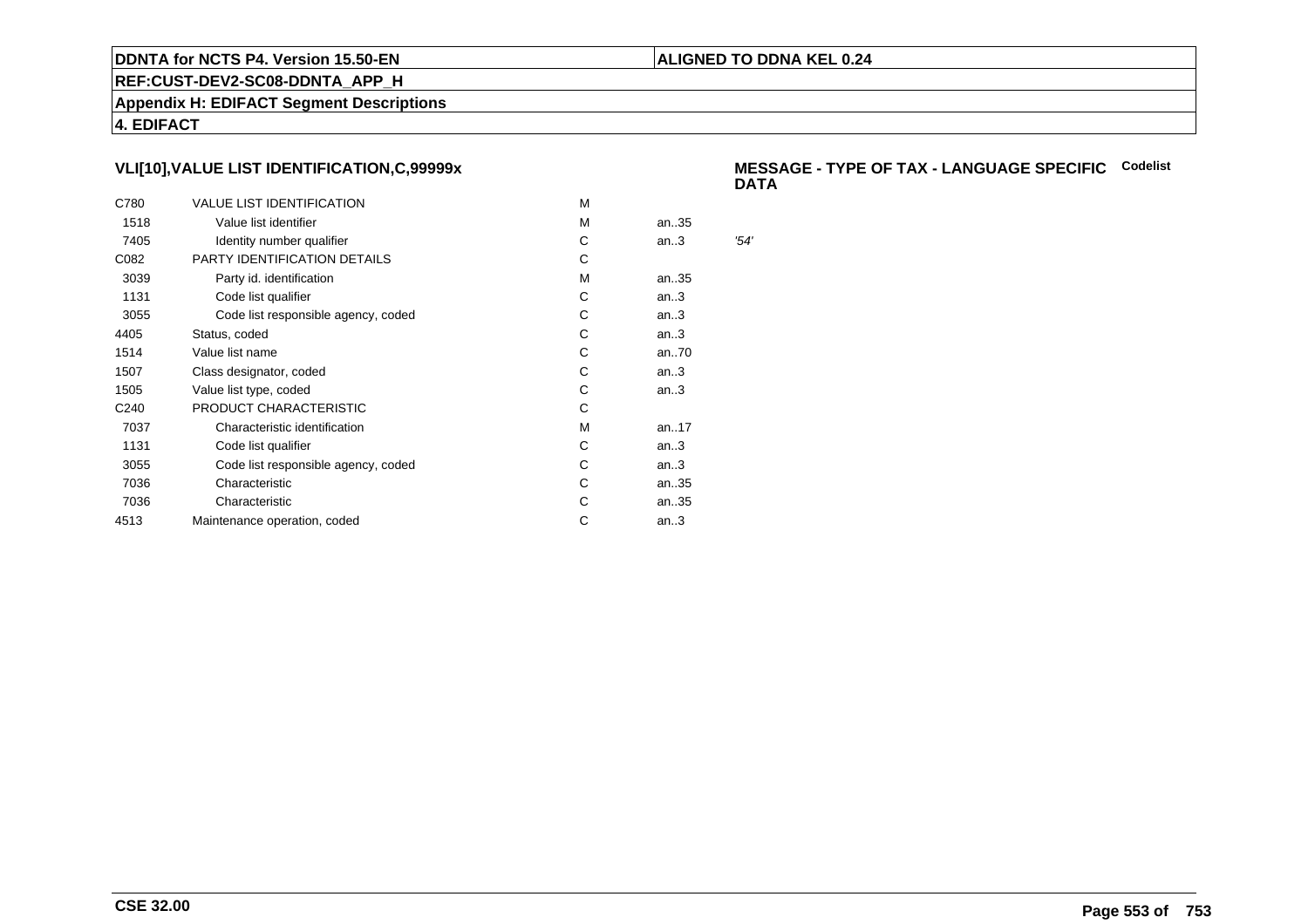### **ALIGNED TO DDNA KEL 0.24**

**REF:CUST-DEV2-SC08-DDNTA\_APP\_H**

**Appendix H: EDIFACT Segment Descriptions**

**4. EDIFACT**

# **VLI[10],VALUE LIST IDENTIFICATION,C,99999x**

| C780             | <b>VALUE LIST IDENTIFICATION</b>    | м |      |      |
|------------------|-------------------------------------|---|------|------|
| 1518             | Value list identifier               | м | an35 |      |
| 7405             | Identity number qualifier           | С | an.3 | '53' |
| C082             | PARTY IDENTIFICATION DETAILS        | С |      |      |
| 3039             | Party id. identification            | м | an35 |      |
| 1131             | Code list qualifier                 | C | an.3 |      |
| 3055             | Code list responsible agency, coded | С | an.3 |      |
| 4405             | Status, coded                       | C | an.3 |      |
| 1514             | Value list name                     | С | an70 |      |
| 1507             | Class designator, coded             | С | an.3 |      |
| 1505             | Value list type, coded              | С | an.3 |      |
| C <sub>240</sub> | PRODUCT CHARACTERISTIC              | С |      |      |
| 7037             | Characteristic identification       | м | an17 |      |
| 1131             | Code list qualifier                 | С | an.3 |      |
| 3055             | Code list responsible agency, coded | С | an.3 |      |
| 7036             | Characteristic                      | C | an35 |      |
| 7036             | Characteristic                      | С | an35 |      |
| 4513             | Maintenance operation, coded        | С | an.3 |      |
|                  |                                     |   |      |      |

 **MESSAGE - SUMMARY DECLARATIONREJECTION REASON CODE - ACTION**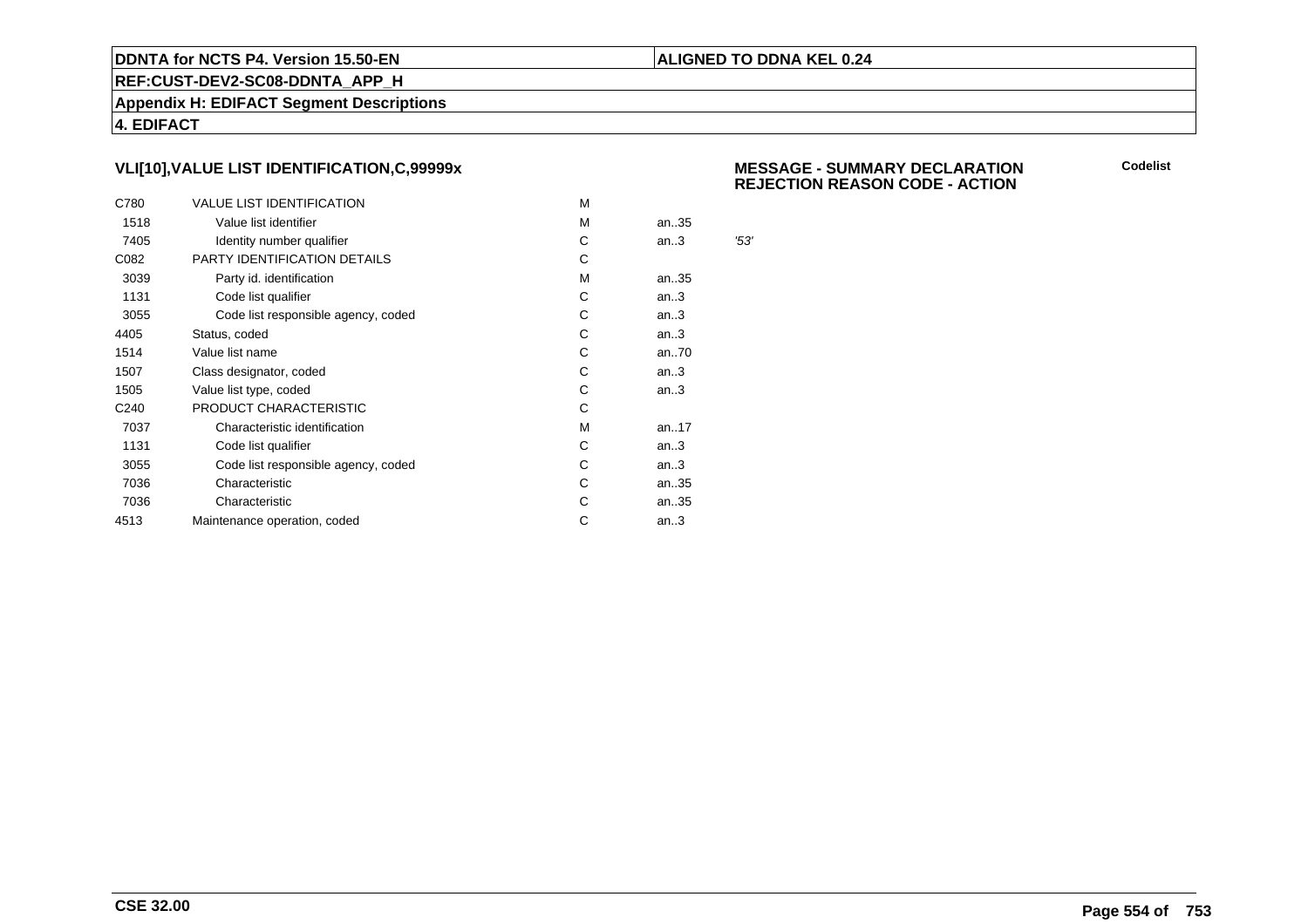### **ALIGNED TO DDNA KEL 0.24**

**REF:CUST-DEV2-SC08-DDNTA\_APP\_H**

**Appendix H: EDIFACT Segment Descriptions**

**4. EDIFACT**

# **VLI[10],VALUE LIST IDENTIFICATION,C,99999x**

| C780             | <b>VALUE LIST IDENTIFICATION</b>    | M |           |      |
|------------------|-------------------------------------|---|-----------|------|
| 1518             | Value list identifier               | м | an35      |      |
| 7405             | Identity number qualifier           | С | an.3      | '53' |
| C082             | <b>PARTY IDENTIFICATION DETAILS</b> | С |           |      |
| 3039             | Party id. identification            | М | an35      |      |
| 1131             | Code list qualifier                 | С | an.3      |      |
| 3055             | Code list responsible agency, coded | С | an.3      |      |
| 4405             | Status, coded                       | С | an.3      |      |
| 1514             | Value list name                     | С | an70      |      |
| 1507             | Class designator, coded             | С | an.3      |      |
| 1505             | Value list type, coded              | C | an.3      |      |
| C <sub>240</sub> | PRODUCT CHARACTERISTIC              | C |           |      |
| 7037             | Characteristic identification       | м | an. $.17$ |      |
| 1131             | Code list qualifier                 | C | an.3      |      |
| 3055             | Code list responsible agency, coded | С | an.3      |      |
| 7036             | Characteristic                      | C | an35      |      |
| 7036             | Characteristic                      | C | an35      |      |
| 4513             | Maintenance operation, coded        | С | an.3      |      |
|                  |                                     |   |           |      |

 **MESSAGE - SUMMARY DECLARATION REJECTION REASON CODE - LANGUAGESPECIFIC DATA**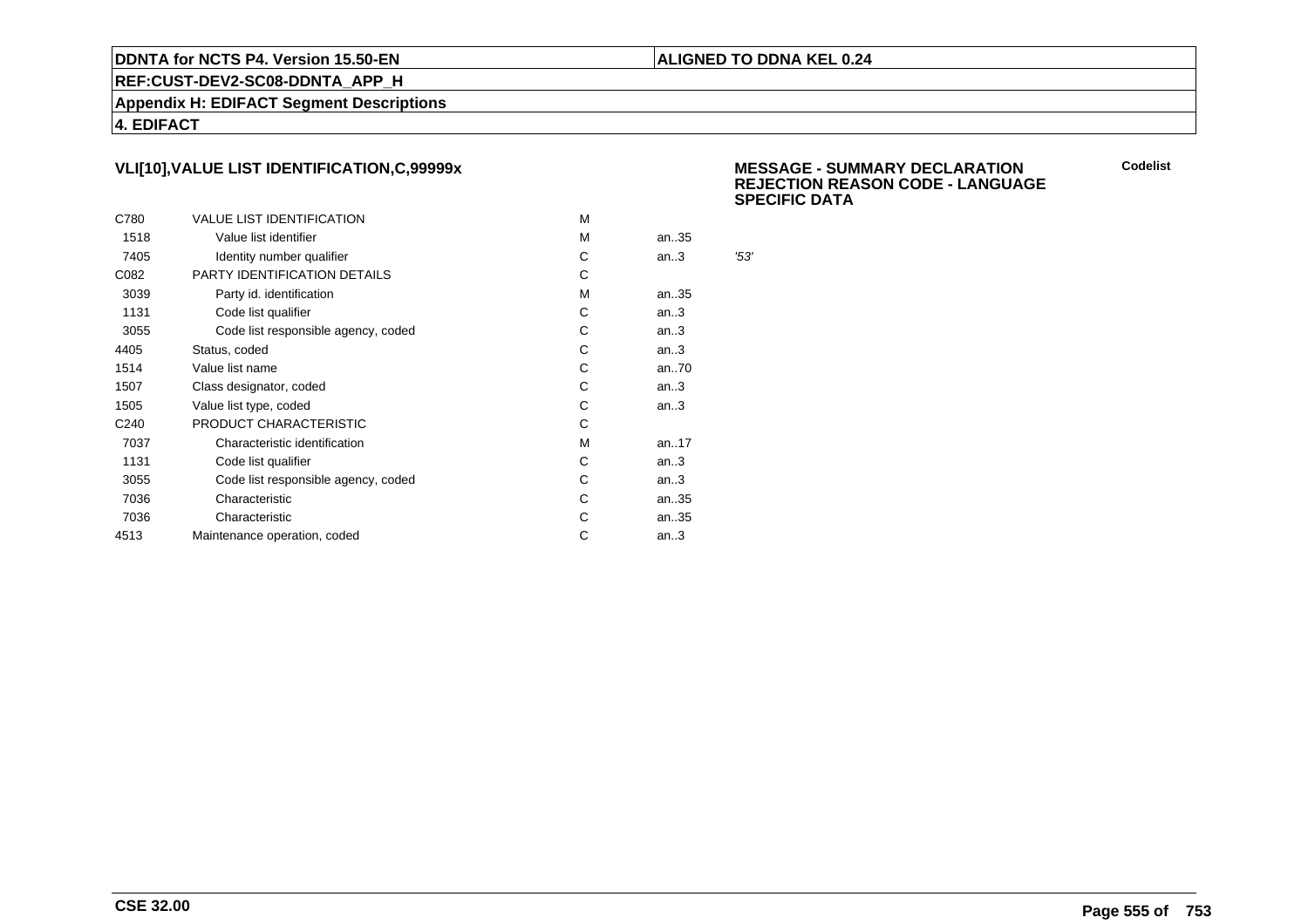### **ALIGNED TO DDNA KEL 0.24**

**REF:CUST-DEV2-SC08-DDNTA\_APP\_H**

**Appendix H: EDIFACT Segment Descriptions**

**4. EDIFACT**

# **VLI[10],VALUE LIST IDENTIFICATION,C,99999x**

| C780             | <b>VALUE LIST IDENTIFICATION</b>    | M |      |      |
|------------------|-------------------------------------|---|------|------|
| 1518             | Value list identifier               | М | an35 |      |
| 7405             | Identity number qualifier           | С | an.3 | '52' |
| C082             | PARTY IDENTIFICATION DETAILS        | C |      |      |
| 3039             | Party id. identification            | М | an35 |      |
| 1131             | Code list qualifier                 | C | an.3 |      |
| 3055             | Code list responsible agency, coded | С | an.3 |      |
| 4405             | Status, coded                       | C | an.3 |      |
| 1514             | Value list name                     | С | an70 |      |
| 1507             | Class designator, coded             | С | an.3 |      |
| 1505             | Value list type, coded              | C | an.3 |      |
| C <sub>240</sub> | PRODUCT CHARACTERISTIC              | С |      |      |
| 7037             | Characteristic identification       | M | an17 |      |
| 1131             | Code list qualifier                 | C | an.3 |      |
| 3055             | Code list responsible agency, coded | С | an.3 |      |
| 7036             | Characteristic                      | С | an35 |      |
| 7036             | Characteristic                      | С | an35 |      |
| 4513             | Maintenance operation, coded        | С | an.3 |      |
|                  |                                     |   |      |      |

 **MESSAGE - SPECIFIC CIRCUMSTANCEINDICATOR - ACTION**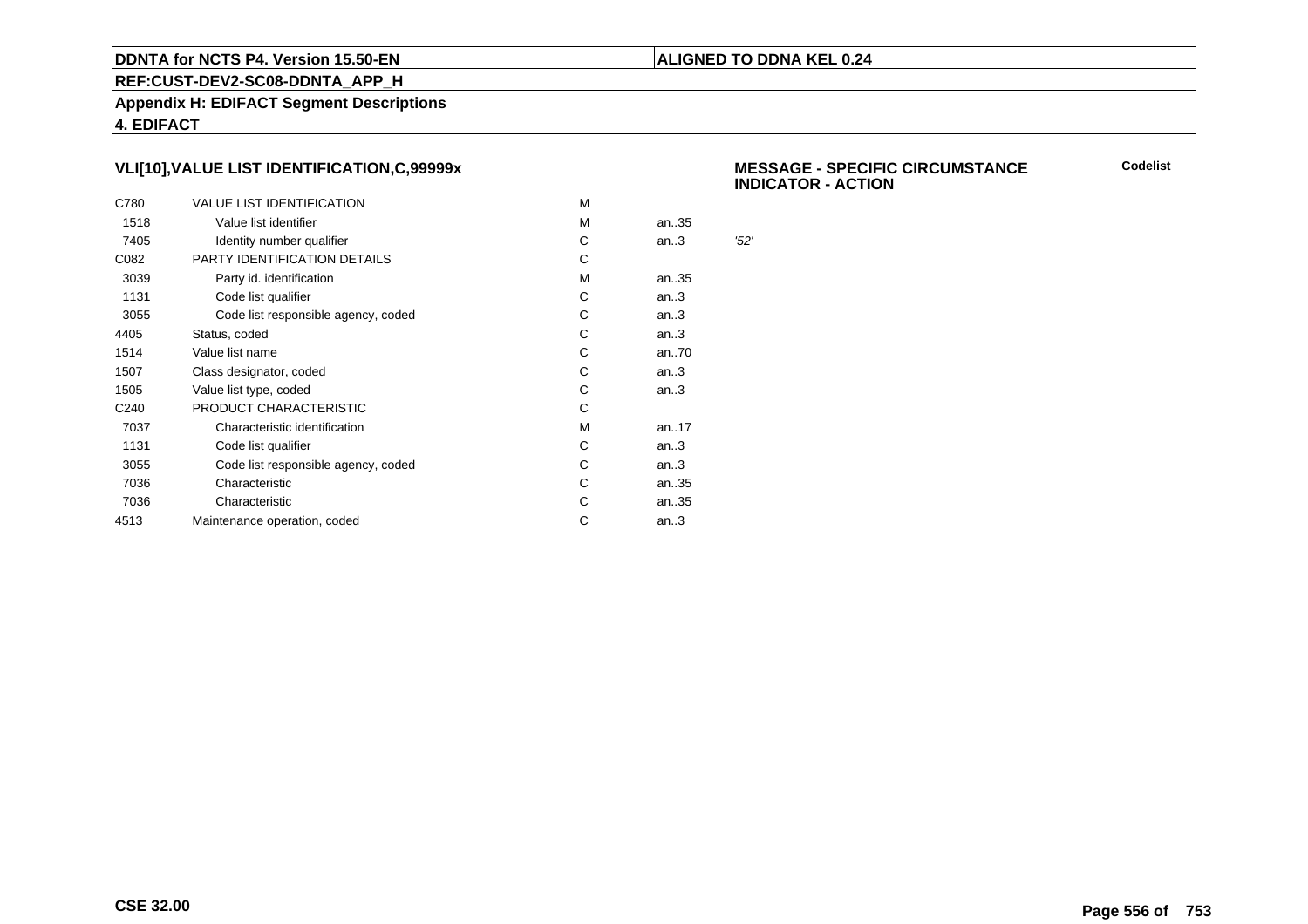### **ALIGNED TO DDNA KEL 0.24**

**REF:CUST-DEV2-SC08-DDNTA\_APP\_H**

**Appendix H: EDIFACT Segment Descriptions**

**4. EDIFACT**

# **VLI[10],VALUE LIST IDENTIFICATION,C,99999x**

| C780             | <b>VALUE LIST IDENTIFICATION</b>    | м |           |      |
|------------------|-------------------------------------|---|-----------|------|
| 1518             | Value list identifier               | м | an35      |      |
| 7405             | Identity number qualifier           | C | an.3      | '52' |
| C082             | PARTY IDENTIFICATION DETAILS        | C |           |      |
| 3039             | Party id. identification            | м | an35      |      |
| 1131             | Code list qualifier                 | C | an.3      |      |
| 3055             | Code list responsible agency, coded | С | an.3      |      |
| 4405             | Status, coded                       | С | an.3      |      |
| 1514             | Value list name                     | С | an70      |      |
| 1507             | Class designator, coded             | С | an.3      |      |
| 1505             | Value list type, coded              | C | an.3      |      |
| C <sub>240</sub> | PRODUCT CHARACTERISTIC              | С |           |      |
| 7037             | Characteristic identification       | м | an. $.17$ |      |
| 1131             | Code list qualifier                 | С | an.3      |      |
| 3055             | Code list responsible agency, coded | С | an.3      |      |
| 7036             | Characteristic                      | C | an35      |      |
| 7036             | Characteristic                      | С | an35      |      |
| 4513             | Maintenance operation, coded        | С | an.3      |      |
|                  |                                     |   |           |      |

### **MESSAGE - SPECIFIC CIRCUMSTANCEINDICATOR - LANGUAGE SPECIFIC DATA**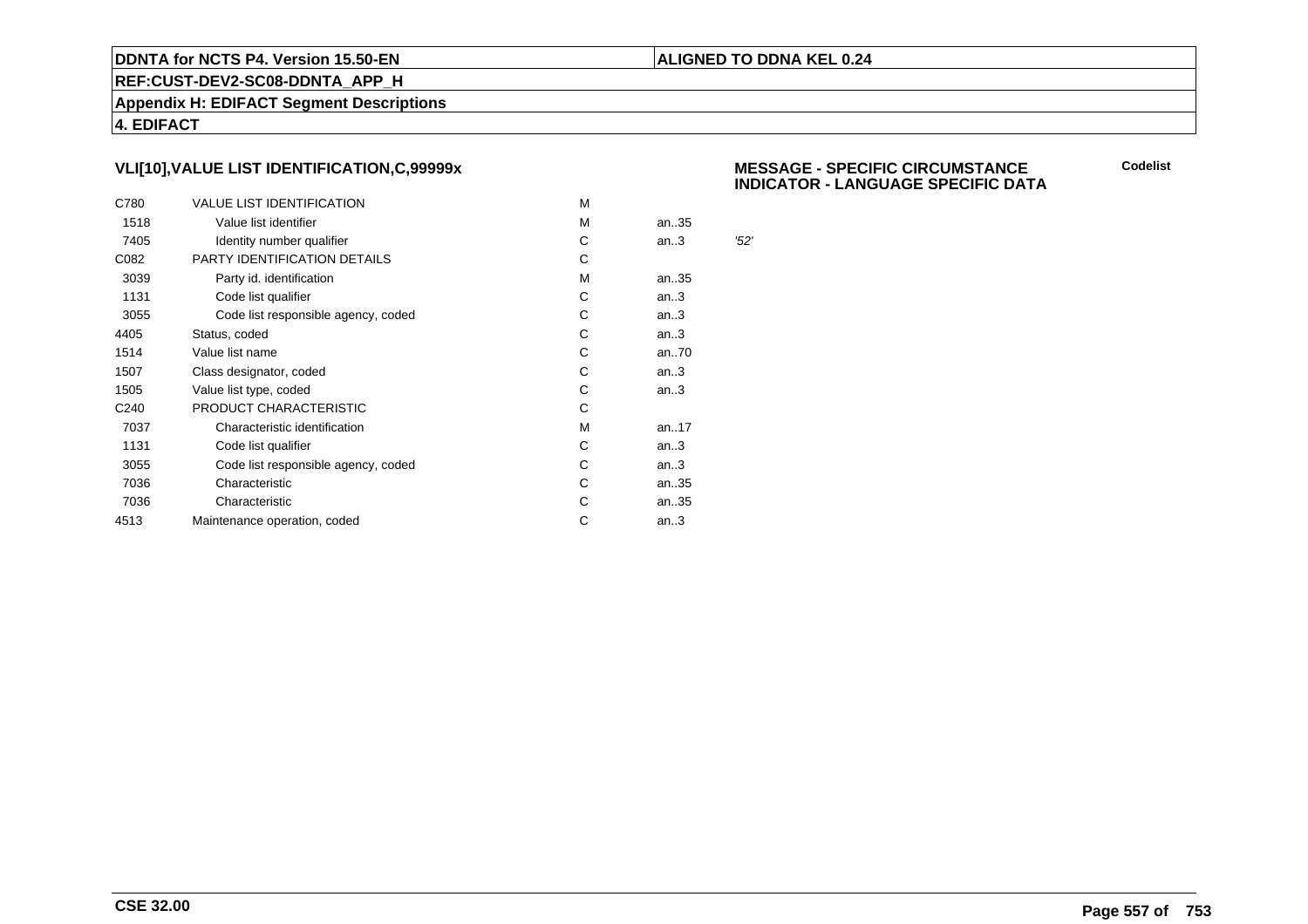### **ALIGNED TO DDNA KEL 0.24**

**REF:CUST-DEV2-SC08-DDNTA\_APP\_H**

**Appendix H: EDIFACT Segment Descriptions**

**4. EDIFACT**

# **VLI[10],VALUE LIST IDENTIFICATION,C,99999x**

| C780             | <b>VALUE LIST IDENTIFICATION</b>    | м |      |      |
|------------------|-------------------------------------|---|------|------|
| 1518             | Value list identifier               | м | an35 |      |
| 7405             | Identity number qualifier           | С | an.3 | '51' |
| C082             | PARTY IDENTIFICATION DETAILS        | С |      |      |
| 3039             | Party id. identification            | м | an35 |      |
| 1131             | Code list qualifier                 | C | an.3 |      |
| 3055             | Code list responsible agency, coded | С | an.3 |      |
| 4405             | Status, coded                       | C | an.3 |      |
| 1514             | Value list name                     | С | an70 |      |
| 1507             | Class designator, coded             | С | an.3 |      |
| 1505             | Value list type, coded              | С | an.3 |      |
| C <sub>240</sub> | PRODUCT CHARACTERISTIC              | С |      |      |
| 7037             | Characteristic identification       | м | an17 |      |
| 1131             | Code list qualifier                 | С | an.3 |      |
| 3055             | Code list responsible agency, coded | С | an.3 |      |
| 7036             | Characteristic                      | C | an35 |      |
| 7036             | Characteristic                      | С | an35 |      |
| 4513             | Maintenance operation, coded        | С | an.3 |      |
|                  |                                     |   |      |      |

#### **MESSAGE - RISK ANALYSIS RESULT CODE - ACTIONCodelist**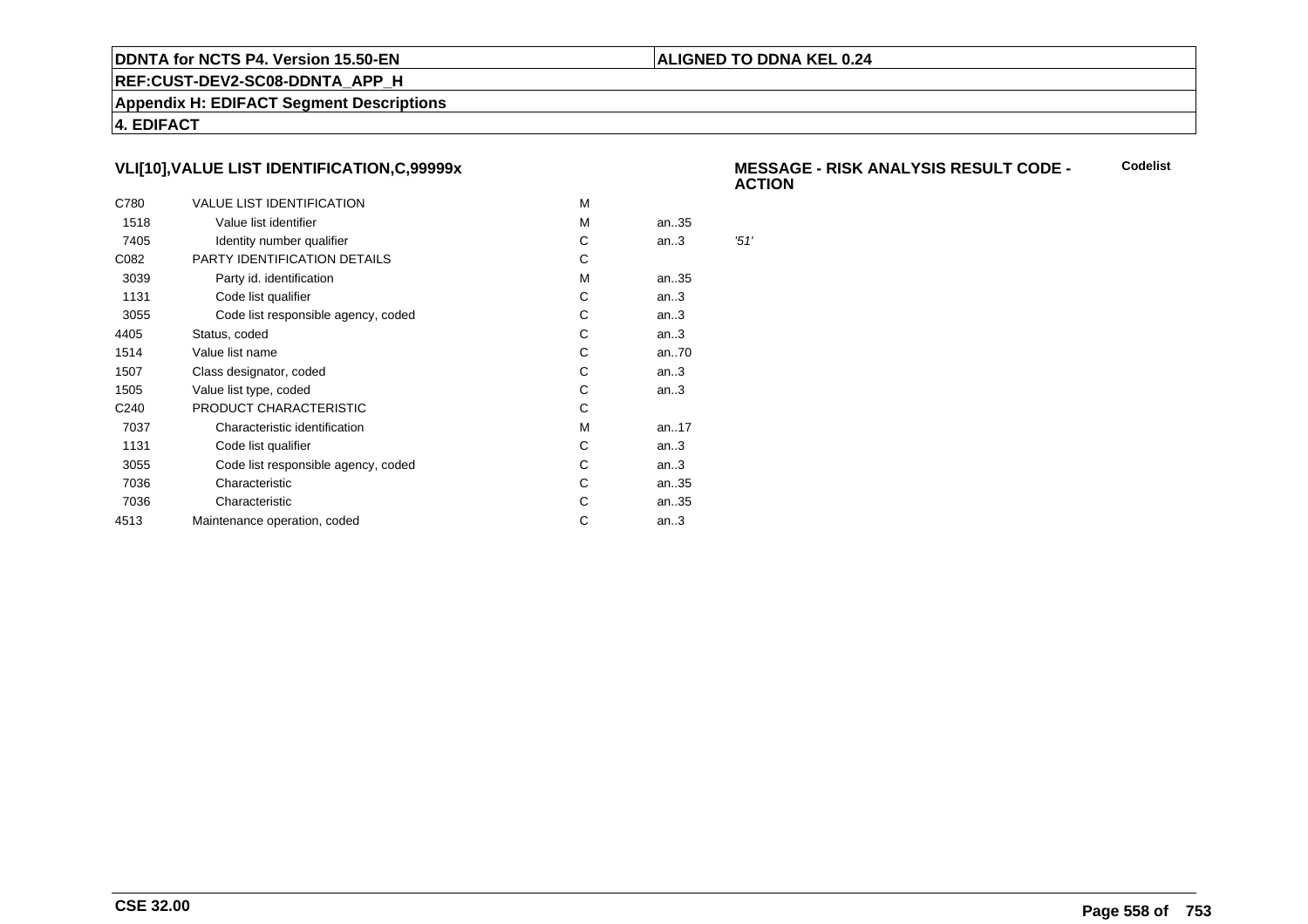### **ALIGNED TO DDNA KEL 0.24**

**REF:CUST-DEV2-SC08-DDNTA\_APP\_H**

**Appendix H: EDIFACT Segment Descriptions**

**4. EDIFACT**

# **VLI[10],VALUE LIST IDENTIFICATION,C,99999x**

| C780             | <b>VALUE LIST IDENTIFICATION</b>    | M |      |      |
|------------------|-------------------------------------|---|------|------|
| 1518             | Value list identifier               | M | an35 |      |
| 7405             | Identity number qualifier           | С | an.3 | '51' |
| C082             | PARTY IDENTIFICATION DETAILS        | С |      |      |
| 3039             | Party id. identification            | м | an35 |      |
| 1131             | Code list qualifier                 | С | an.3 |      |
| 3055             | Code list responsible agency, coded | С | an.3 |      |
| 4405             | Status, coded                       | С | an.3 |      |
| 1514             | Value list name                     | C | an70 |      |
| 1507             | Class designator, coded             | С | an.3 |      |
| 1505             | Value list type, coded              | С | an.3 |      |
| C <sub>240</sub> | PRODUCT CHARACTERISTIC              | С |      |      |
| 7037             | Characteristic identification       | м | an17 |      |
| 1131             | Code list qualifier                 | С | an.3 |      |
| 3055             | Code list responsible agency, coded | С | an.3 |      |
| 7036             | Characteristic                      | C | an35 |      |
| 7036             | Characteristic                      | С | an35 |      |
| 4513             | Maintenance operation, coded        | С | an.3 |      |
|                  |                                     |   |      |      |

#### **MESSAGE - RISK ANALYSIS RESULT CODE - LANGUAGE SPECIFIC DATACodelist**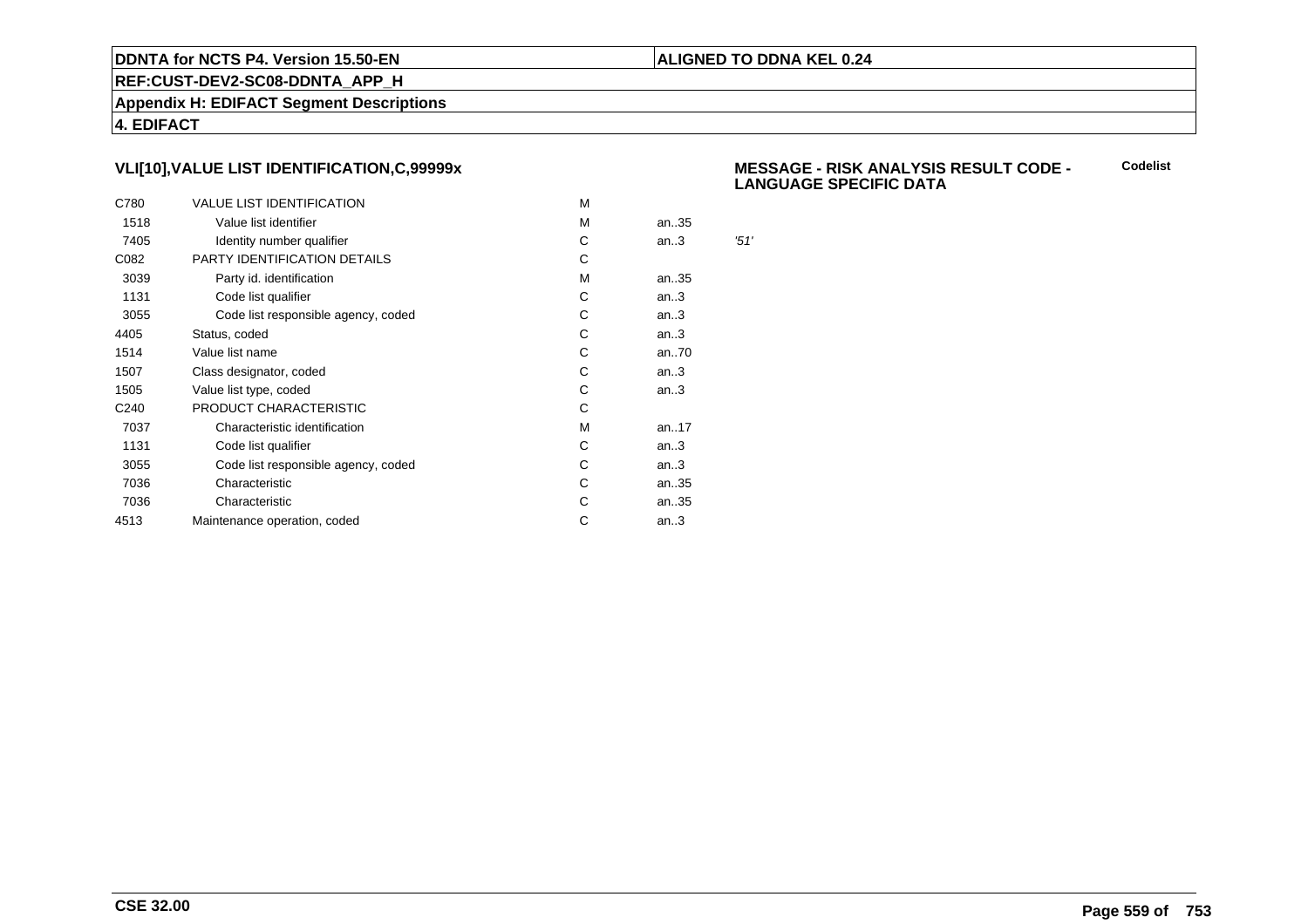### **ALIGNED TO DDNA KEL 0.24**

**REF:CUST-DEV2-SC08-DDNTA\_APP\_H**

**Appendix H: EDIFACT Segment Descriptions**

**4. EDIFACT**

# **VLI[10],VALUE LIST IDENTIFICATION,C,99999x**

| C780             | <b>VALUE LIST IDENTIFICATION</b>    | м |      |      |
|------------------|-------------------------------------|---|------|------|
| 1518             | Value list identifier               | м | an35 |      |
| 7405             | Identity number qualifier           | С | an.3 | '50' |
| C082             | PARTY IDENTIFICATION DETAILS        | С |      |      |
| 3039             | Party id. identification            | м | an35 |      |
| 1131             | Code list qualifier                 | C | an.3 |      |
| 3055             | Code list responsible agency, coded | С | an.3 |      |
| 4405             | Status, coded                       | C | an.3 |      |
| 1514             | Value list name                     | С | an70 |      |
| 1507             | Class designator, coded             | С | an.3 |      |
| 1505             | Value list type, coded              | С | an.3 |      |
| C <sub>240</sub> | PRODUCT CHARACTERISTIC              | С |      |      |
| 7037             | Characteristic identification       | м | an17 |      |
| 1131             | Code list qualifier                 | С | an.3 |      |
| 3055             | Code list responsible agency, coded | С | an.3 |      |
| 7036             | Characteristic                      | C | an35 |      |
| 7036             | Characteristic                      | С | an35 |      |
| 4513             | Maintenance operation, coded        | С | an.3 |      |
|                  |                                     |   |      |      |

#### **MESSAGE - REPRESENTATIVE STATUS CODE - ACTIONCodelist**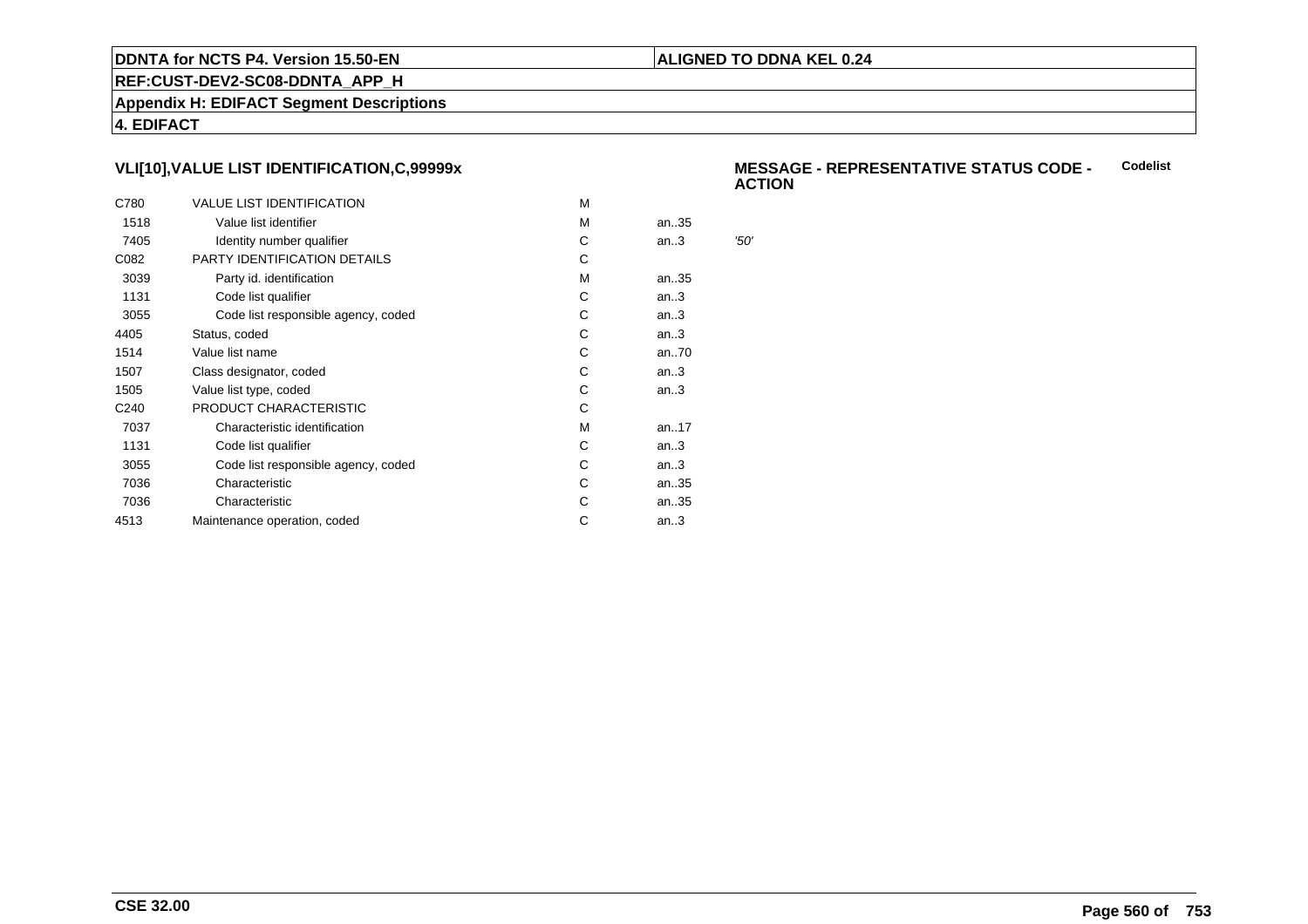### **ALIGNED TO DDNA KEL 0.24**

**REF:CUST-DEV2-SC08-DDNTA\_APP\_H**

**Appendix H: EDIFACT Segment Descriptions**

**4. EDIFACT**

# **VLI[10],VALUE LIST IDENTIFICATION,C,99999x**

| C780             | <b>VALUE LIST IDENTIFICATION</b>    | M |      |      |
|------------------|-------------------------------------|---|------|------|
| 1518             | Value list identifier               | M | an35 |      |
| 7405             | Identity number qualifier           | С | an.3 | '50' |
| C082             | PARTY IDENTIFICATION DETAILS        | С |      |      |
| 3039             | Party id. identification            | м | an35 |      |
| 1131             | Code list qualifier                 | С | an.3 |      |
| 3055             | Code list responsible agency, coded | С | an.3 |      |
| 4405             | Status, coded                       | С | an.3 |      |
| 1514             | Value list name                     | C | an70 |      |
| 1507             | Class designator, coded             | С | an.3 |      |
| 1505             | Value list type, coded              | С | an.3 |      |
| C <sub>240</sub> | PRODUCT CHARACTERISTIC              | С |      |      |
| 7037             | Characteristic identification       | м | an17 |      |
| 1131             | Code list qualifier                 | С | an.3 |      |
| 3055             | Code list responsible agency, coded | С | an.3 |      |
| 7036             | Characteristic                      | C | an35 |      |
| 7036             | Characteristic                      | С | an35 |      |
| 4513             | Maintenance operation, coded        | С | an.3 |      |
|                  |                                     |   |      |      |

#### **MESSAGE - REPRESENTATIVE STATUS CODE - LANGUAGE SPECIFIC DATACodelist**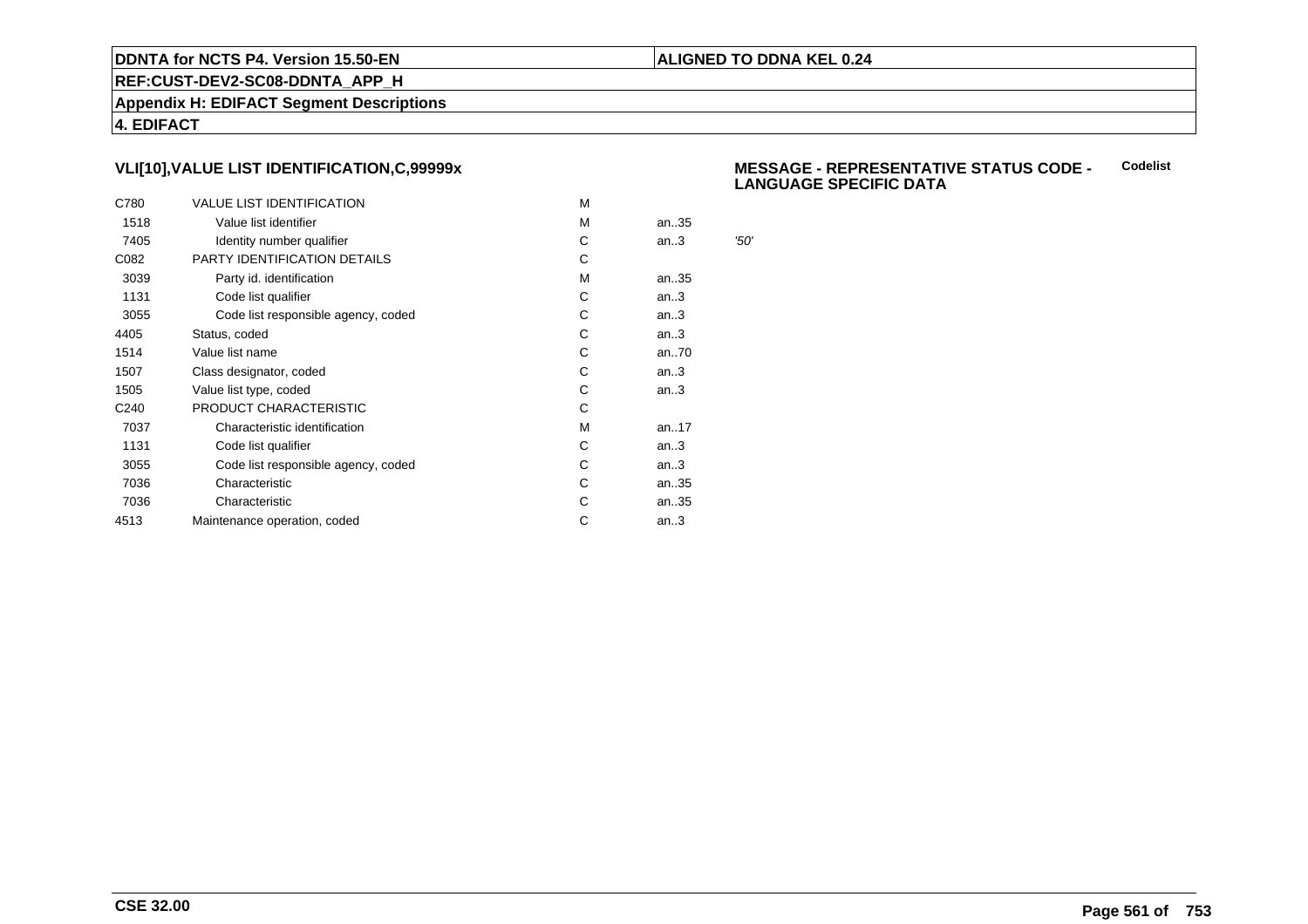### **REF:CUST-DEV2-SC08-DDNTA\_APP\_H**

**Appendix H: EDIFACT Segment Descriptions**

**4. EDIFACT**

# **VLI[10],VALUE LIST IDENTIFICATION,C,99999x**

| C780             | <b>VALUE LIST IDENTIFICATION</b>    | M |      |      |
|------------------|-------------------------------------|---|------|------|
| 1518             | Value list identifier               | M | an35 |      |
| 7405             | Identity number qualifier           | С | an.3 | '49' |
| C082             | PARTY IDENTIFICATION DETAILS        | С |      |      |
| 3039             | Party id. identification            | М | an35 |      |
| 1131             | Code list qualifier                 | С | an.3 |      |
| 3055             | Code list responsible agency, coded | С | an.3 |      |
| 4405             | Status, coded                       | C | an.3 |      |
| 1514             | Value list name                     | C | an70 |      |
| 1507             | Class designator, coded             | C | an.3 |      |
| 1505             | Value list type, coded              | C | an.3 |      |
| C <sub>240</sub> | PRODUCT CHARACTERISTIC              | С |      |      |
| 7037             | Characteristic identification       | М | an17 |      |
| 1131             | Code list qualifier                 | С | an.3 |      |
| 3055             | Code list responsible agency, coded | С | an.3 |      |
| 7036             | Characteristic                      | С | an35 |      |
| 7036             | Characteristic                      | С | an35 |      |
| 4513             | Maintenance operation, coded        | С | an.3 |      |
|                  |                                     |   |      |      |

#### **MESSAGE - PREVIOUS PROCEDURE - ACTIONCodelist**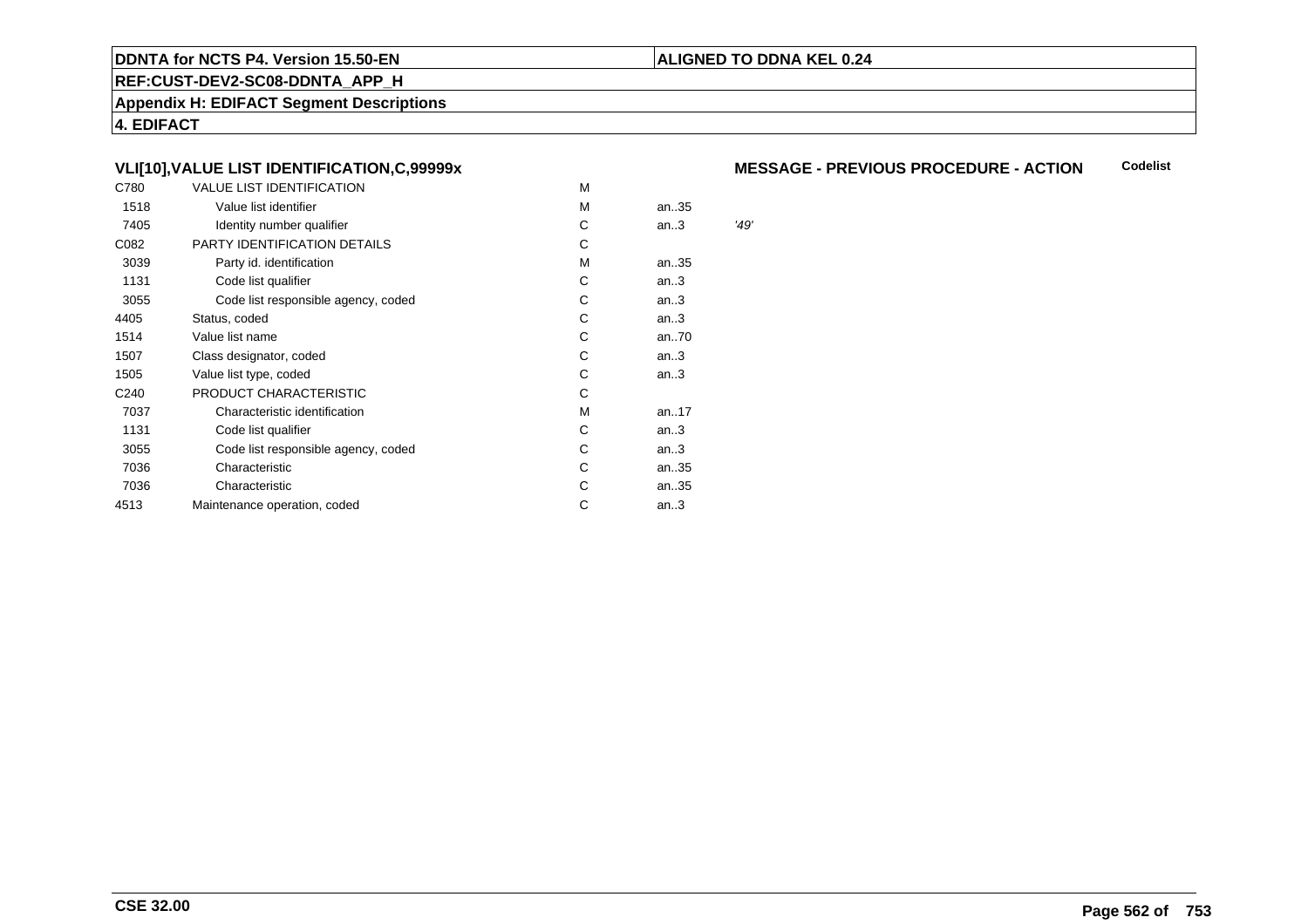### **ALIGNED TO DDNA KEL 0.24**

**REF:CUST-DEV2-SC08-DDNTA\_APP\_H**

**Appendix H: EDIFACT Segment Descriptions**

**4. EDIFACT**

# **VLI[10],VALUE LIST IDENTIFICATION,C,99999x**

| C780             | <b>VALUE LIST IDENTIFICATION</b>    | M |      |      |
|------------------|-------------------------------------|---|------|------|
| 1518             | Value list identifier               | M | an35 |      |
| 7405             | Identity number qualifier           | С | an.3 | '49' |
| C082             | PARTY IDENTIFICATION DETAILS        | С |      |      |
| 3039             | Party id. identification            | м | an35 |      |
| 1131             | Code list qualifier                 | С | an.3 |      |
| 3055             | Code list responsible agency, coded | С | an.3 |      |
| 4405             | Status, coded                       | С | an.3 |      |
| 1514             | Value list name                     | C | an70 |      |
| 1507             | Class designator, coded             | С | an.3 |      |
| 1505             | Value list type, coded              | С | an.3 |      |
| C <sub>240</sub> | PRODUCT CHARACTERISTIC              | С |      |      |
| 7037             | Characteristic identification       | м | an17 |      |
| 1131             | Code list qualifier                 | С | an.3 |      |
| 3055             | Code list responsible agency, coded | С | an.3 |      |
| 7036             | Characteristic                      | C | an35 |      |
| 7036             | Characteristic                      | С | an35 |      |
| 4513             | Maintenance operation, coded        | С | an.3 |      |
|                  |                                     |   |      |      |

### **MESSAGE - PREVIOUS PROCEDURE - LANGUAGECodelistSPECIFIC DATA**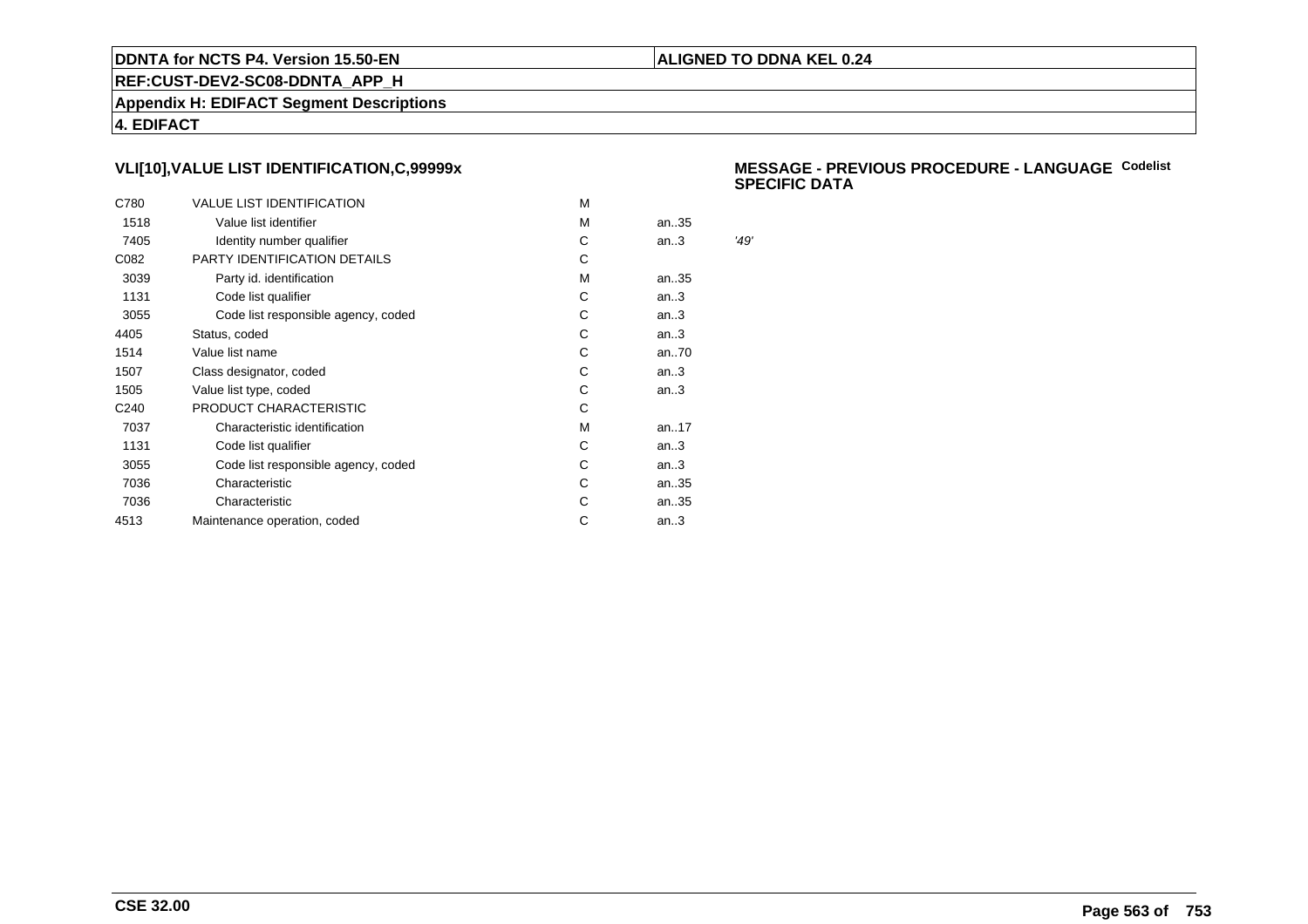### **REF:CUST-DEV2-SC08-DDNTA\_APP\_H**

**Appendix H: EDIFACT Segment Descriptions**

**4. EDIFACT**

# **VLI[10],VALUE LIST IDENTIFICATION,C,99999x**

| C780             | VALUE LIST IDENTIFICATION           | M |      |      |
|------------------|-------------------------------------|---|------|------|
| 1518             | Value list identifier               | M | an35 |      |
| 7405             | Identity number qualifier           | С | an.3 | '48' |
| C082             | PARTY IDENTIFICATION DETAILS        | С |      |      |
| 3039             | Party id. identification            | м | an35 |      |
| 1131             | Code list qualifier                 | С | an.3 |      |
| 3055             | Code list responsible agency, coded | С | an.3 |      |
| 4405             | Status, coded                       | С | an.3 |      |
| 1514             | Value list name                     | C | an70 |      |
| 1507             | Class designator, coded             | C | an.3 |      |
| 1505             | Value list type, coded              | C | an.3 |      |
| C <sub>240</sub> | PRODUCT CHARACTERISTIC              | С |      |      |
| 7037             | Characteristic identification       | М | an17 |      |
| 1131             | Code list qualifier                 | С | an.3 |      |
| 3055             | Code list responsible agency, coded | С | an.3 |      |
| 7036             | Characteristic                      | С | an35 |      |
| 7036             | Characteristic                      | С | an35 |      |
| 4513             | Maintenance operation, coded        | С | an.3 |      |
|                  |                                     |   |      |      |

# **MESSAGE - PROCEDURE REQUESTED - ACTION Codelist**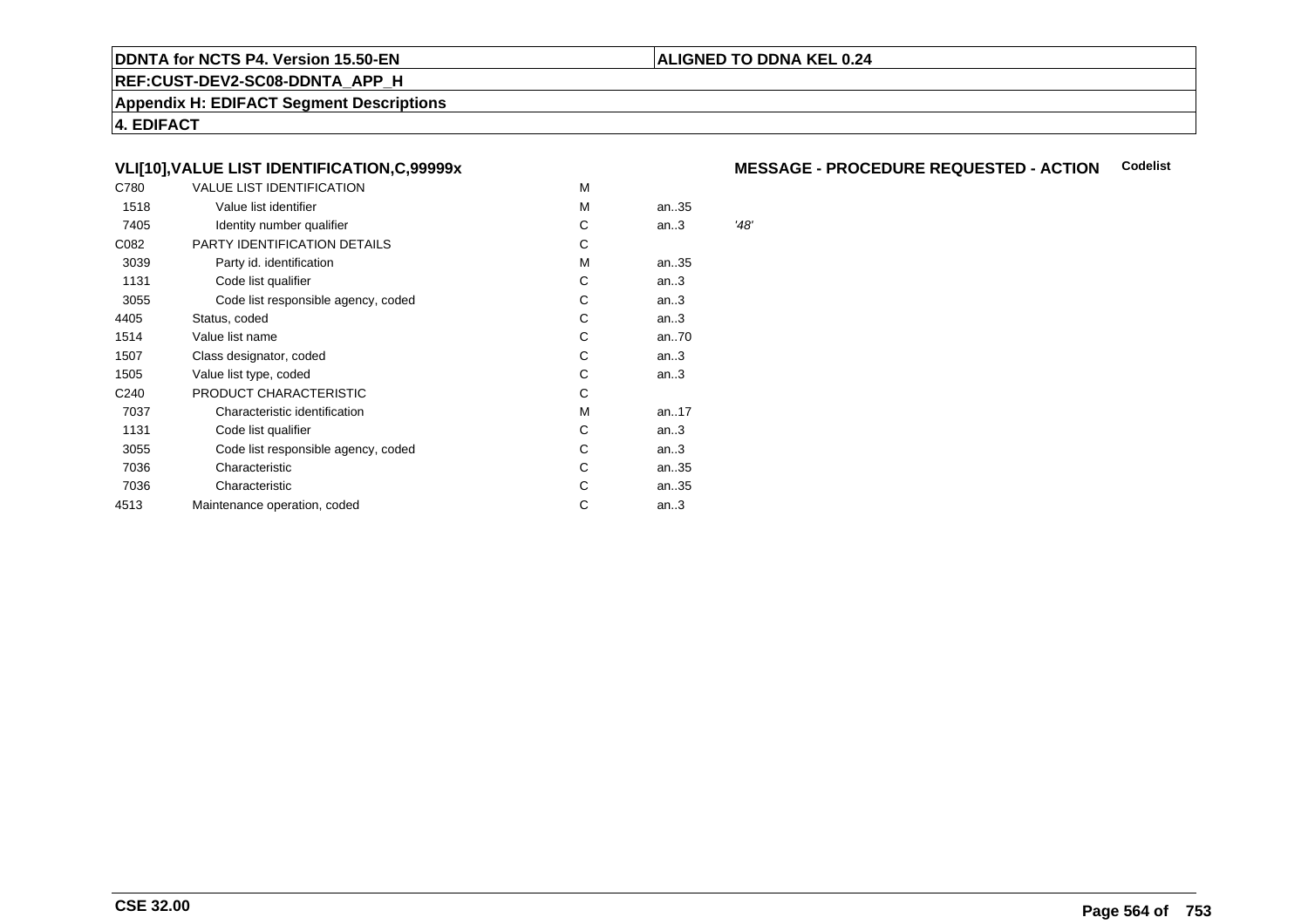### **ALIGNED TO DDNA KEL 0.24**

**REF:CUST-DEV2-SC08-DDNTA\_APP\_H**

**Appendix H: EDIFACT Segment Descriptions**

**4. EDIFACT**

# **VLI[10],VALUE LIST IDENTIFICATION,C,99999x**

| C780             | <b>VALUE LIST IDENTIFICATION</b>    | м |      |      |
|------------------|-------------------------------------|---|------|------|
| 1518             | Value list identifier               | м | an35 |      |
| 7405             | Identity number qualifier           | С | an.3 | '48' |
| C082             | PARTY IDENTIFICATION DETAILS        | С |      |      |
| 3039             | Party id. identification            | м | an35 |      |
| 1131             | Code list qualifier                 | C | an.3 |      |
| 3055             | Code list responsible agency, coded | С | an.3 |      |
| 4405             | Status, coded                       | C | an.3 |      |
| 1514             | Value list name                     | С | an70 |      |
| 1507             | Class designator, coded             | С | an.3 |      |
| 1505             | Value list type, coded              | С | an.3 |      |
| C <sub>240</sub> | PRODUCT CHARACTERISTIC              | С |      |      |
| 7037             | Characteristic identification       | м | an17 |      |
| 1131             | Code list qualifier                 | С | an.3 |      |
| 3055             | Code list responsible agency, coded | С | an.3 |      |
| 7036             | Characteristic                      | C | an35 |      |
| 7036             | Characteristic                      | С | an35 |      |
| 4513             | Maintenance operation, coded        | С | an.3 |      |
|                  |                                     |   |      |      |

### **MESSAGE - PROCEDURE REQUESTED - LANGUAGE SPECIFIC DATA**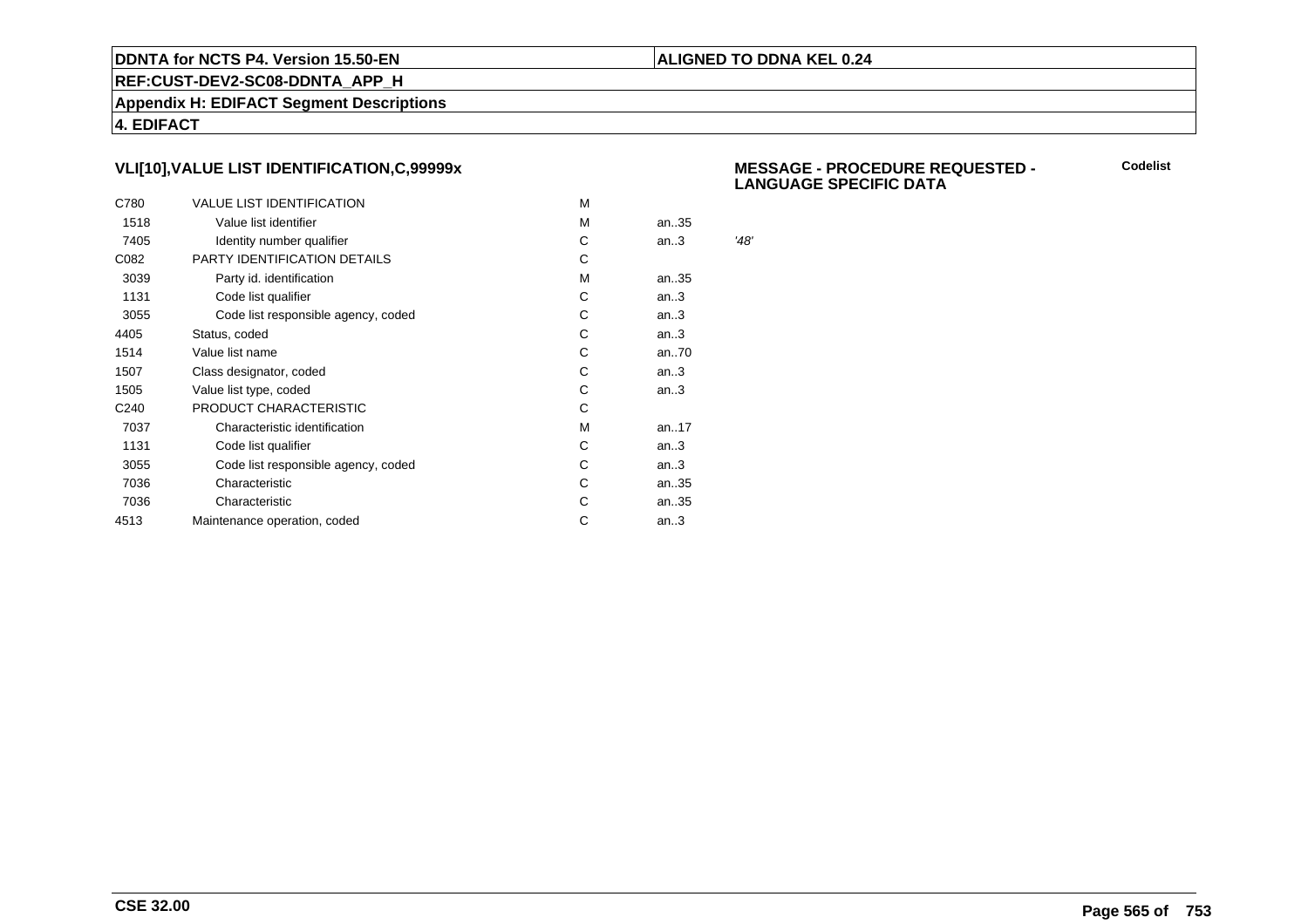### **ALIGNED TO DDNA KEL 0.24**

**REF:CUST-DEV2-SC08-DDNTA\_APP\_H**

**Appendix H: EDIFACT Segment Descriptions**

**4. EDIFACT**

# **VLI[10],VALUE LIST IDENTIFICATION,C,99999x**

| C780             | <b>VALUE LIST IDENTIFICATION</b>    | м |      |      |
|------------------|-------------------------------------|---|------|------|
| 1518             | Value list identifier               | м | an35 |      |
| 7405             | Identity number qualifier           | С | an.3 | '47' |
| C082             | PARTY IDENTIFICATION DETAILS        | С |      |      |
| 3039             | Party id. identification            | м | an35 |      |
| 1131             | Code list qualifier                 | C | an.3 |      |
| 3055             | Code list responsible agency, coded | С | an.3 |      |
| 4405             | Status, coded                       | C | an.3 |      |
| 1514             | Value list name                     | С | an70 |      |
| 1507             | Class designator, coded             | С | an.3 |      |
| 1505             | Value list type, coded              | С | an.3 |      |
| C <sub>240</sub> | PRODUCT CHARACTERISTIC              | С |      |      |
| 7037             | Characteristic identification       | м | an17 |      |
| 1131             | Code list qualifier                 | С | an.3 |      |
| 3055             | Code list responsible agency, coded | С | an.3 |      |
| 7036             | Characteristic                      | C | an35 |      |
| 7036             | Characteristic                      | С | an35 |      |
| 4513             | Maintenance operation, coded        | С | an.3 |      |
|                  |                                     |   |      |      |

#### **MESSAGE - NATURE OF TRANSACTION CODE - ACTIONCodelist**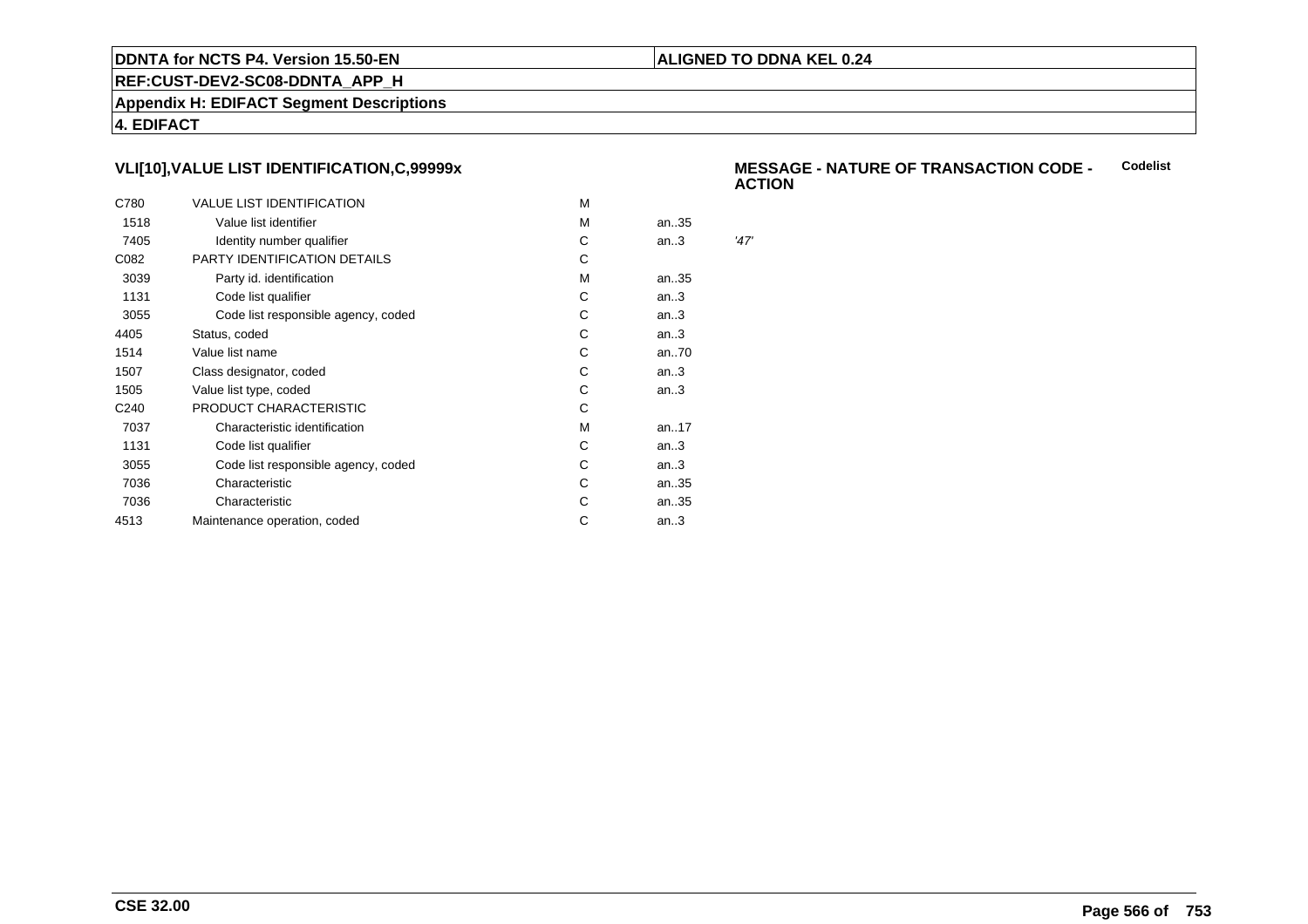### **ALIGNED TO DDNA KEL 0.24**

**REF:CUST-DEV2-SC08-DDNTA\_APP\_H**

**Appendix H: EDIFACT Segment Descriptions**

**4. EDIFACT**

# **VLI[10],VALUE LIST IDENTIFICATION,C,99999x**

| C780             | <b>VALUE LIST IDENTIFICATION</b>    | M |      |      |
|------------------|-------------------------------------|---|------|------|
| 1518             | Value list identifier               | M | an35 |      |
| 7405             | Identity number qualifier           | С | an.3 | '47' |
| C082             | PARTY IDENTIFICATION DETAILS        | С |      |      |
| 3039             | Party id. identification            | м | an35 |      |
| 1131             | Code list qualifier                 | С | an.3 |      |
| 3055             | Code list responsible agency, coded | С | an.3 |      |
| 4405             | Status, coded                       | С | an.3 |      |
| 1514             | Value list name                     | C | an70 |      |
| 1507             | Class designator, coded             | С | an.3 |      |
| 1505             | Value list type, coded              | С | an.3 |      |
| C <sub>240</sub> | PRODUCT CHARACTERISTIC              | С |      |      |
| 7037             | Characteristic identification       | м | an17 |      |
| 1131             | Code list qualifier                 | С | an.3 |      |
| 3055             | Code list responsible agency, coded | С | an.3 |      |
| 7036             | Characteristic                      | C | an35 |      |
| 7036             | Characteristic                      | С | an35 |      |
| 4513             | Maintenance operation, coded        | С | an.3 |      |
|                  |                                     |   |      |      |

#### **MESSAGE - NATURE OF TRANSACTION CODE - LANGUAGE SPECIFIC DATACodelist**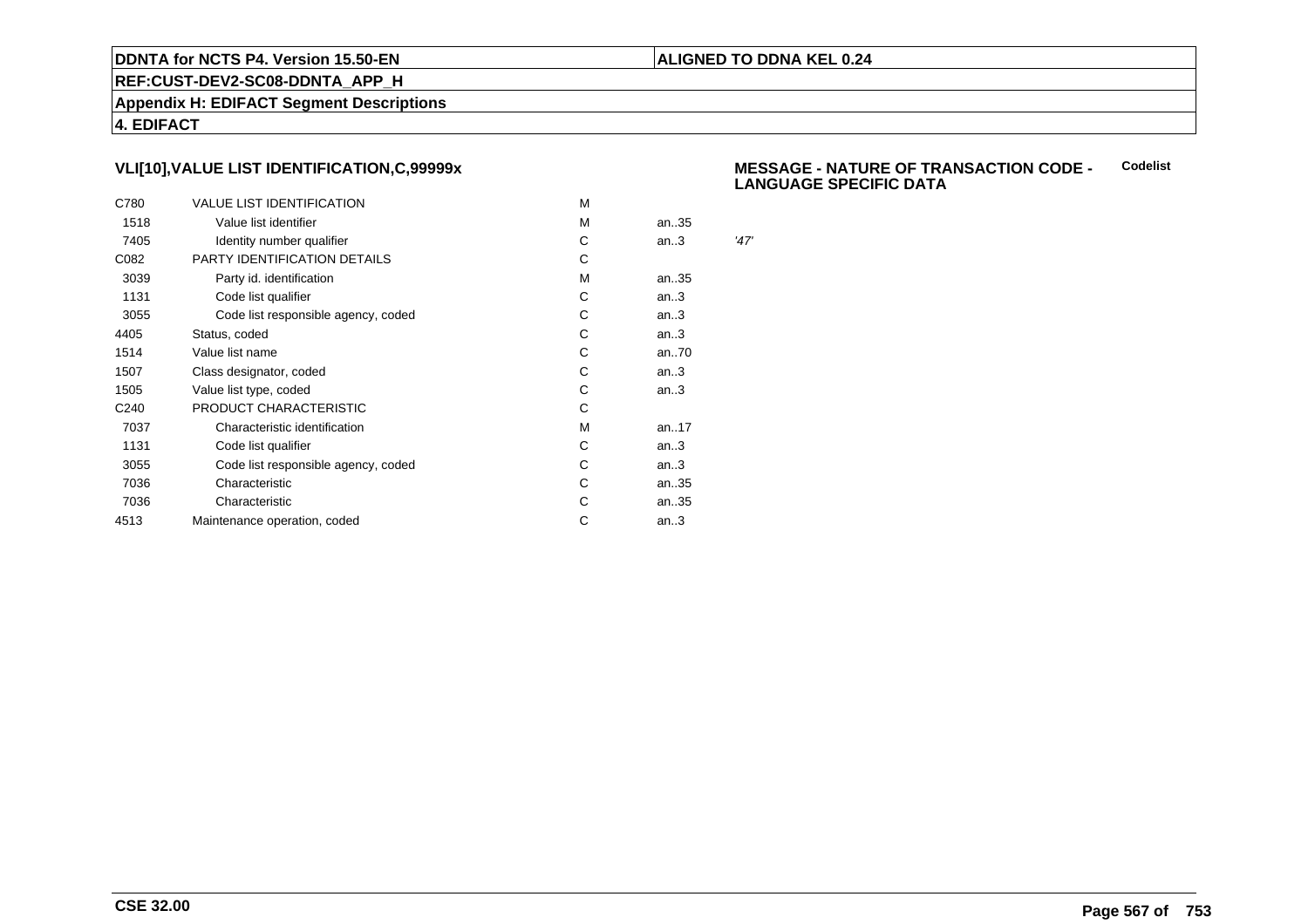### **REF:CUST-DEV2-SC08-DDNTA\_APP\_H**

**Appendix H: EDIFACT Segment Descriptions**

**4. EDIFACT**

# **VLI[10],VALUE LIST IDENTIFICATION,C,99999x**

| C780             | VALUE LIST IDENTIFICATION           | M |      |      |
|------------------|-------------------------------------|---|------|------|
| 1518             | Value list identifier               | M | an35 |      |
| 7405             | Identity number qualifier           | С | an.3 | '46' |
| C082             | PARTY IDENTIFICATION DETAILS        | С |      |      |
| 3039             | Party id. identification            | м | an35 |      |
| 1131             | Code list qualifier                 | С | an.3 |      |
| 3055             | Code list responsible agency, coded | С | an.3 |      |
| 4405             | Status, coded                       | С | an.3 |      |
| 1514             | Value list name                     | C | an70 |      |
| 1507             | Class designator, coded             | C | an.3 |      |
| 1505             | Value list type, coded              | C | an.3 |      |
| C <sub>240</sub> | PRODUCT CHARACTERISTIC              | С |      |      |
| 7037             | Characteristic identification       | М | an17 |      |
| 1131             | Code list qualifier                 | С | an.3 |      |
| 3055             | Code list responsible agency, coded | С | an.3 |      |
| 7036             | Characteristic                      | С | an35 |      |
| 7036             | Characteristic                      | С | an35 |      |
| 4513             | Maintenance operation, coded        | С | an.3 |      |
|                  |                                     |   |      |      |

### **MESSAGE - INCOTERM CODE - ACTION**

**Codelist**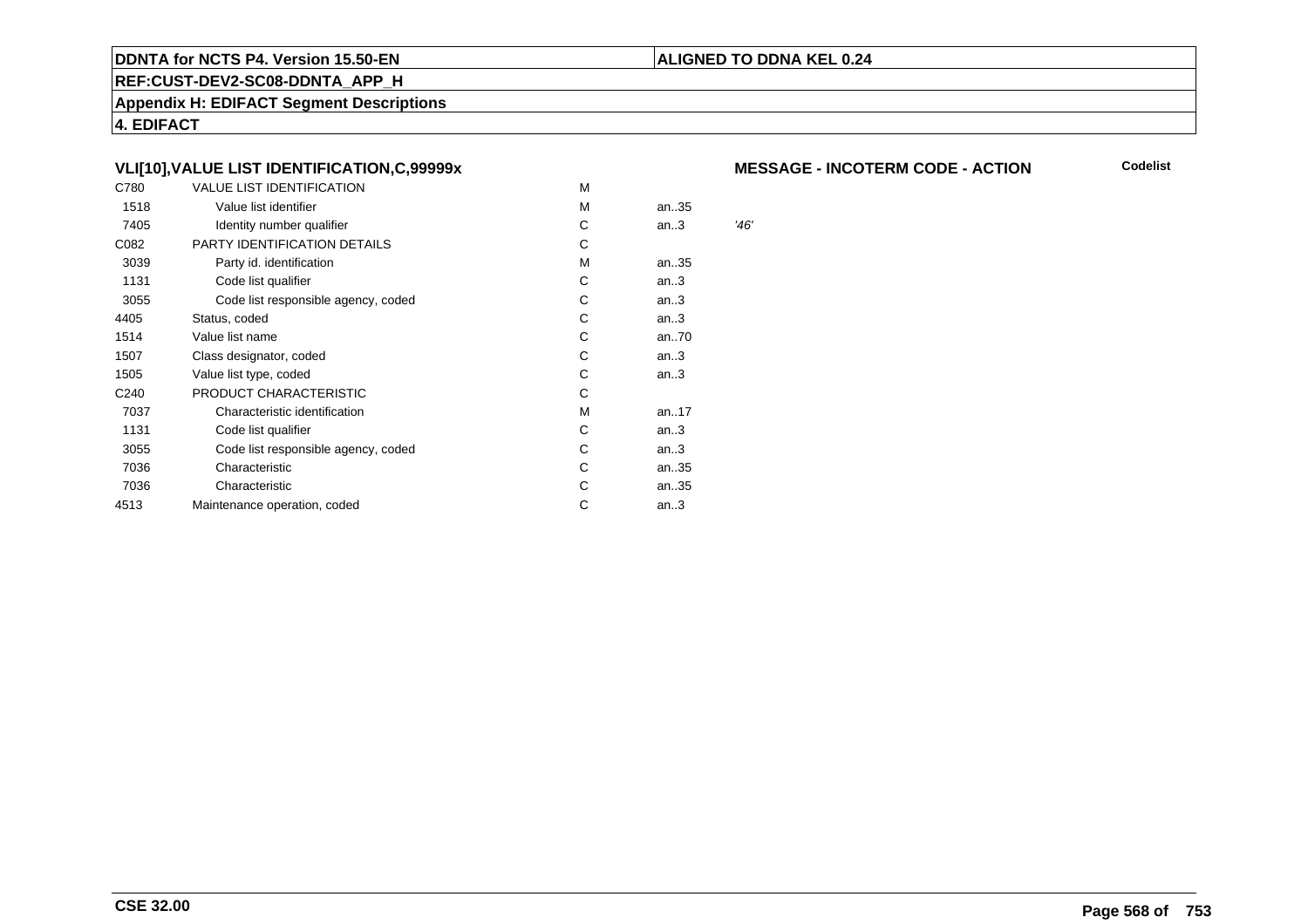### **ALIGNED TO DDNA KEL 0.24**

**REF:CUST-DEV2-SC08-DDNTA\_APP\_H**

**Appendix H: EDIFACT Segment Descriptions**

**4. EDIFACT**

# **VLI[10],VALUE LIST IDENTIFICATION,C,99999x**

| C780             | <b>VALUE LIST IDENTIFICATION</b>    | м |      |      |
|------------------|-------------------------------------|---|------|------|
| 1518             | Value list identifier               | м | an35 |      |
| 7405             | Identity number qualifier           | С | an.3 | '46' |
| C082             | PARTY IDENTIFICATION DETAILS        | С |      |      |
| 3039             | Party id. identification            | м | an35 |      |
| 1131             | Code list qualifier                 | C | an.3 |      |
| 3055             | Code list responsible agency, coded | С | an.3 |      |
| 4405             | Status, coded                       | C | an.3 |      |
| 1514             | Value list name                     | С | an70 |      |
| 1507             | Class designator, coded             | С | an.3 |      |
| 1505             | Value list type, coded              | С | an.3 |      |
| C <sub>240</sub> | PRODUCT CHARACTERISTIC              | С |      |      |
| 7037             | Characteristic identification       | м | an17 |      |
| 1131             | Code list qualifier                 | С | an.3 |      |
| 3055             | Code list responsible agency, coded | С | an.3 |      |
| 7036             | Characteristic                      | C | an35 |      |
| 7036             | Characteristic                      | С | an35 |      |
| 4513             | Maintenance operation, coded        | С | an.3 |      |
|                  |                                     |   |      |      |

#### **MESSAGE - INCOTERM CODE - LANGUAGESPECIFIC DATACodelist**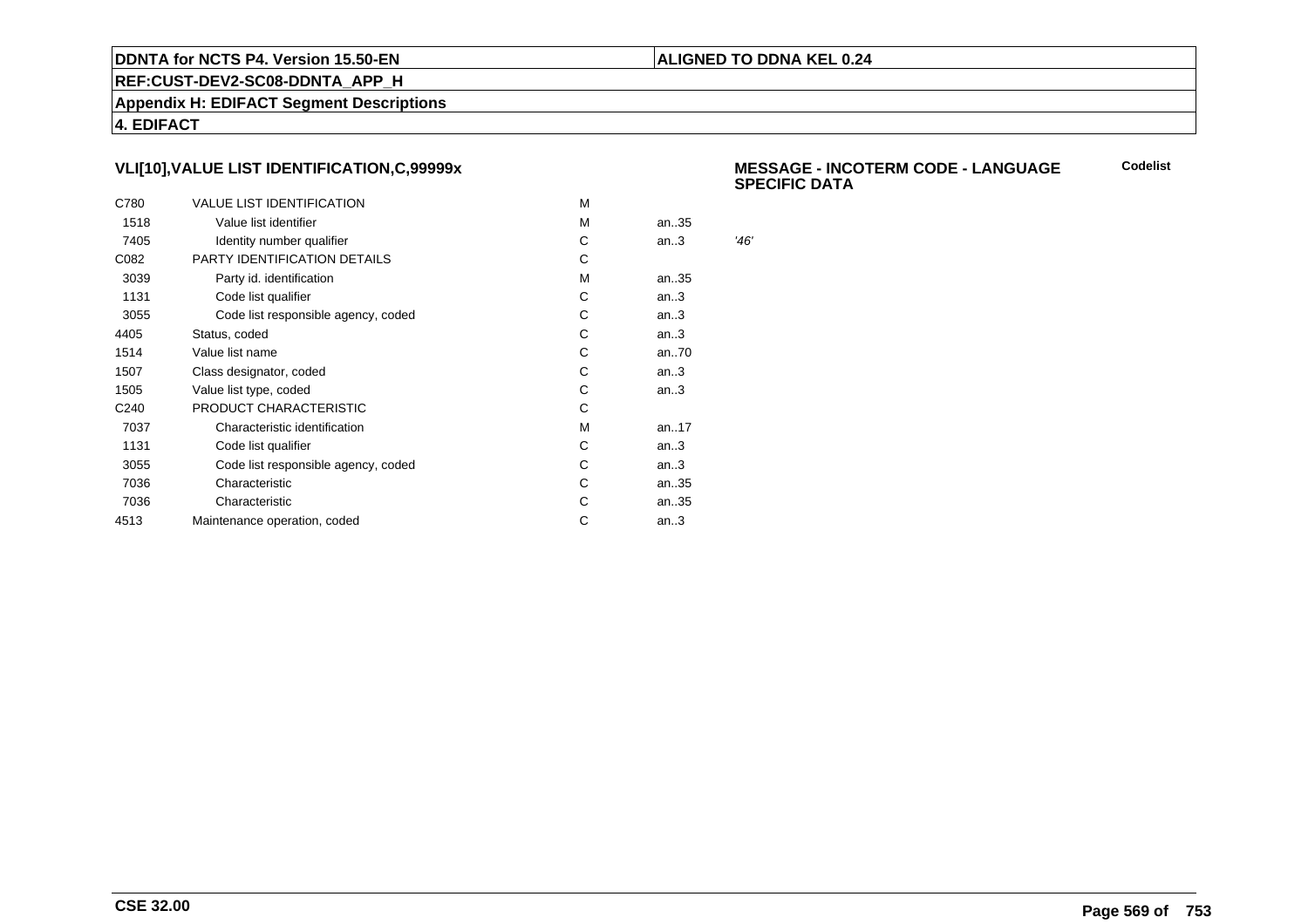### **REF:CUST-DEV2-SC08-DDNTA\_APP\_H**

**Appendix H: EDIFACT Segment Descriptions**

**4. EDIFACT**

# **VLI[10],VALUE LIST IDENTIFICATION,C,99999x**

| C780             | <b>VALUE LIST IDENTIFICATION</b>    | M |      |      |
|------------------|-------------------------------------|---|------|------|
| 1518             | Value list identifier               | м | an35 |      |
| 7405             | Identity number qualifier           | С | an.3 | '44' |
| C082             | PARTY IDENTIFICATION DETAILS        | С |      |      |
| 3039             | Party id. identification            | М | an35 |      |
| 1131             | Code list qualifier                 | С | an.3 |      |
| 3055             | Code list responsible agency, coded | С | an.3 |      |
| 4405             | Status, coded                       | C | an.3 |      |
| 1514             | Value list name                     | C | an70 |      |
| 1507             | Class designator, coded             | C | an.3 |      |
| 1505             | Value list type, coded              | С | an.3 |      |
| C <sub>240</sub> | PRODUCT CHARACTERISTIC              | С |      |      |
| 7037             | Characteristic identification       | М | an17 |      |
| 1131             | Code list qualifier                 | С | an.3 |      |
| 3055             | Code list responsible agency, coded | С | an.3 |      |
| 7036             | Characteristic                      | С | an35 |      |
| 7036             | Characteristic                      | С | an35 |      |
| 4513             | Maintenance operation, coded        | С | an.3 |      |
|                  |                                     |   |      |      |

### **MESSAGE - RESPONSE CODE - ACTION**

**Codelist**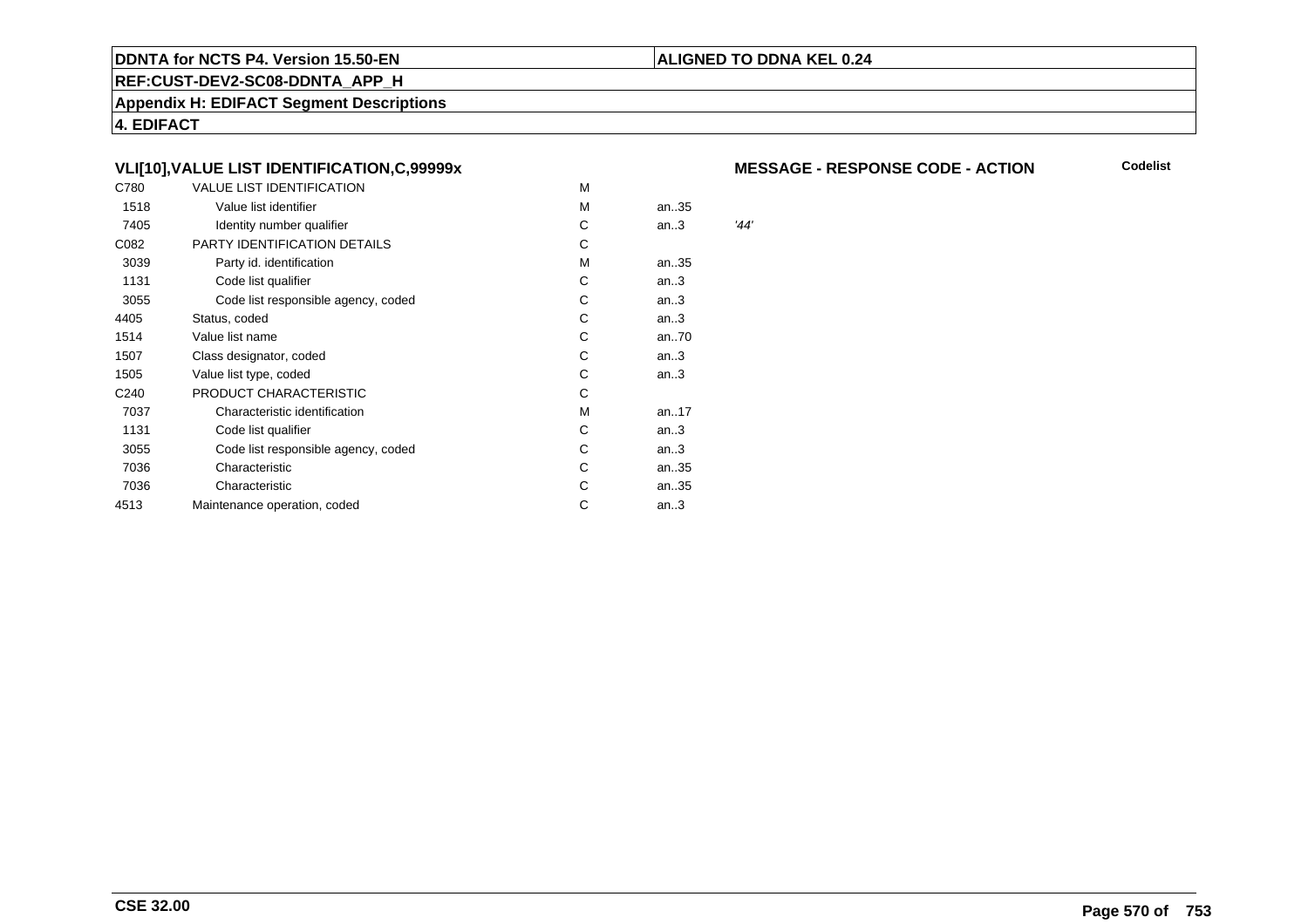### **ALIGNED TO DDNA KEL 0.24**

**REF:CUST-DEV2-SC08-DDNTA\_APP\_H**

**Appendix H: EDIFACT Segment Descriptions**

**4. EDIFACT**

# **VLI[10],VALUE LIST IDENTIFICATION,C,99999x**

| C780             | <b>VALUE LIST IDENTIFICATION</b>    | м |      |      |
|------------------|-------------------------------------|---|------|------|
| 1518             | Value list identifier               | м | an35 |      |
| 7405             | Identity number qualifier           | С | an.3 | '44' |
| C082             | PARTY IDENTIFICATION DETAILS        | C |      |      |
| 3039             | Party id. identification            | м | an35 |      |
| 1131             | Code list qualifier                 | C | an.3 |      |
| 3055             | Code list responsible agency, coded | С | an.3 |      |
| 4405             | Status, coded                       | C | an.3 |      |
| 1514             | Value list name                     | С | an70 |      |
| 1507             | Class designator, coded             | С | an.3 |      |
| 1505             | Value list type, coded              | С | an.3 |      |
| C <sub>240</sub> | PRODUCT CHARACTERISTIC              | С |      |      |
| 7037             | Characteristic identification       | M | an17 |      |
| 1131             | Code list qualifier                 | С | an.3 |      |
| 3055             | Code list responsible agency, coded | С | an.3 |      |
| 7036             | Characteristic                      | С | an35 |      |
| 7036             | Characteristic                      | С | an35 |      |
| 4513             | Maintenance operation, coded        | С | an.3 |      |
|                  |                                     |   |      |      |

 **MESSAGE - RESPONSE CODE - LANGUAGESPECIFIC DATACodelist**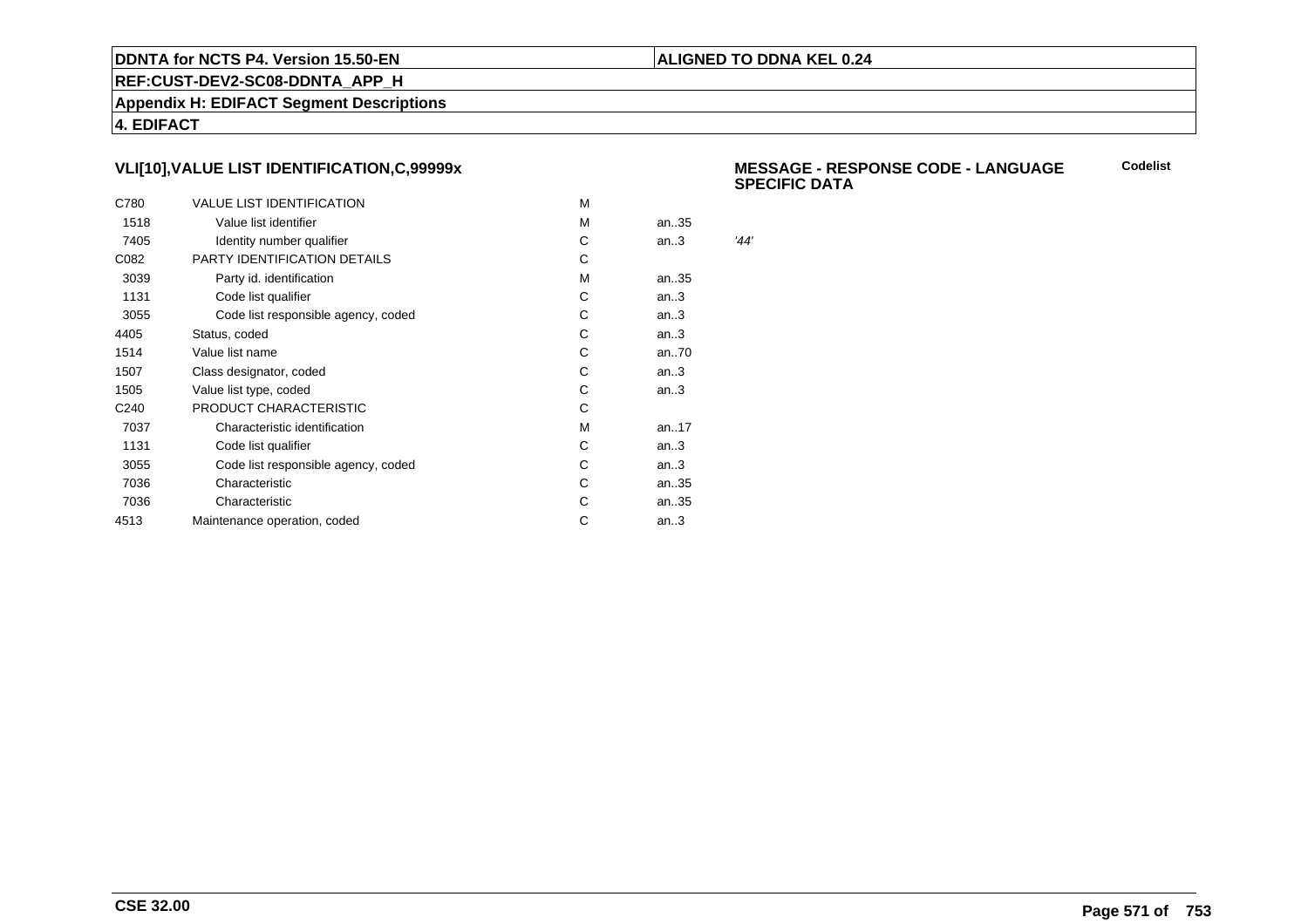### **REF:CUST-DEV2-SC08-DDNTA\_APP\_H**

**Appendix H: EDIFACT Segment Descriptions**

**4. EDIFACT**

# **VLI[10],VALUE LIST IDENTIFICATION,C,99999x**

| C780             | <b>VALUE LIST IDENTIFICATION</b>    | M |      |      |
|------------------|-------------------------------------|---|------|------|
| 1518             | Value list identifier               | M | an35 | Iter |
| 7405             | Identity number qualifier           | С | an.3 | '41' |
| C082             | PARTY IDENTIFICATION DETAILS        | С |      |      |
| 3039             | Party id. identification            | м | an35 |      |
| 1131             | Code list qualifier                 | C | an.3 |      |
| 3055             | Code list responsible agency, coded | C | an.3 |      |
| 4405             | Status, coded                       | C | an.3 |      |
| 1514             | Value list name                     | C | an70 |      |
| 1507             | Class designator, coded             | C | an.3 |      |
| 1505             | Value list type, coded              | С | an.3 |      |
| C <sub>240</sub> | PRODUCT CHARACTERISTIC              | С |      |      |
| 7037             | Characteristic identification       | м | an17 |      |
| 1131             | Code list qualifier                 | С | an.3 |      |
| 3055             | Code list responsible agency, coded | С | an.3 |      |
| 7036             | Characteristic                      | C | an35 |      |
| 7036             | Characteristic                      | С | an35 |      |
| 4513             | Maintenance operation, coded        | С | an.3 |      |
|                  |                                     |   |      |      |

#### **MESSAGE - ITEM NUMBER REJECTION REASONCODECodelist**

- Item number rejection reason code(n..2) 106<br> $41'$ 
	-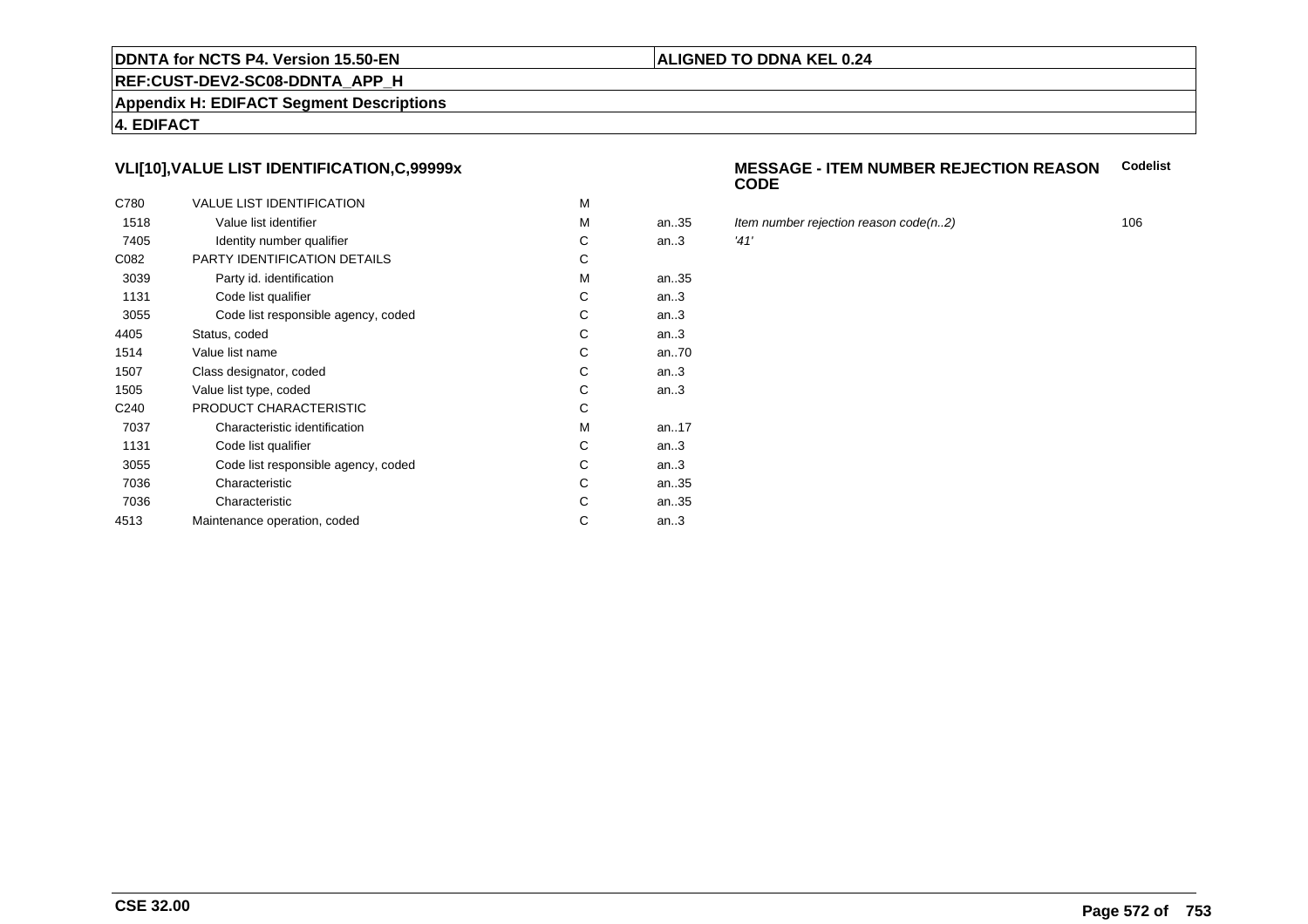### **ALIGNED TO DDNA KEL 0.24**

**REF:CUST-DEV2-SC08-DDNTA\_APP\_H**

**Appendix H: EDIFACT Segment Descriptions**

**4. EDIFACT**

# **VLI[10],VALUE LIST IDENTIFICATION,C,99999x**

| C780             | <b>VALUE LIST IDENTIFICATION</b>    | M |      |      |
|------------------|-------------------------------------|---|------|------|
| 1518             | Value list identifier               | М | an35 |      |
| 7405             | Identity number qualifier           | С | an.3 | '41' |
| C082             | PARTY IDENTIFICATION DETAILS        | C |      |      |
| 3039             | Party id. identification            | М | an35 |      |
| 1131             | Code list qualifier                 | C | an.3 |      |
| 3055             | Code list responsible agency, coded | С | an.3 |      |
| 4405             | Status, coded                       | C | an.3 |      |
| 1514             | Value list name                     | С | an70 |      |
| 1507             | Class designator, coded             | С | an.3 |      |
| 1505             | Value list type, coded              | C | an.3 |      |
| C <sub>240</sub> | PRODUCT CHARACTERISTIC              | С |      |      |
| 7037             | Characteristic identification       | M | an17 |      |
| 1131             | Code list qualifier                 | C | an.3 |      |
| 3055             | Code list responsible agency, coded | С | an.3 |      |
| 7036             | Characteristic                      | С | an35 |      |
| 7036             | Characteristic                      | С | an35 |      |
| 4513             | Maintenance operation, coded        | С | an.3 |      |
|                  |                                     |   |      |      |

### **MESSAGE - ITEM NUMBER REJECTION REASONCodelistCODE - ACTION**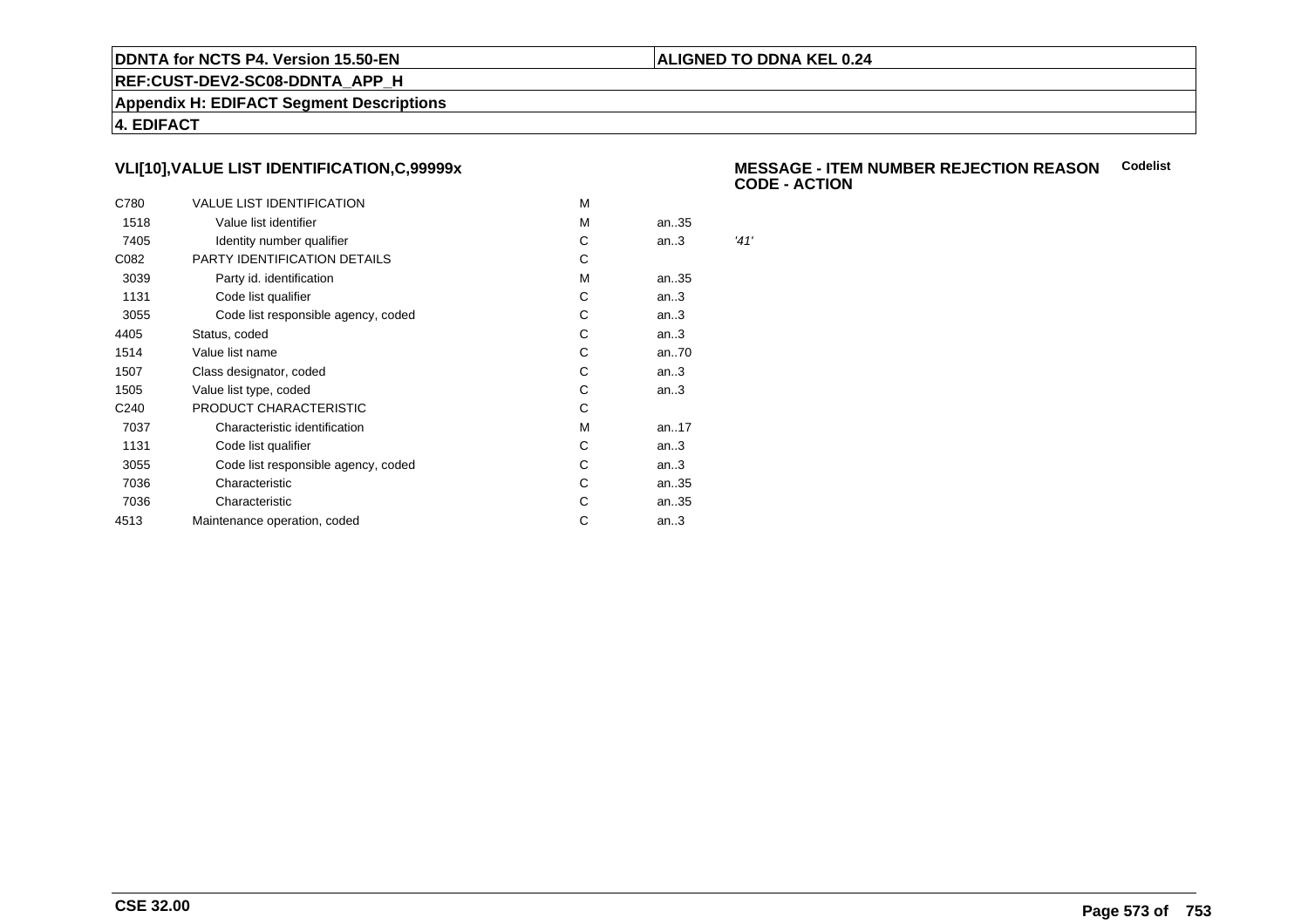### **ALIGNED TO DDNA KEL 0.24**

**REF:CUST-DEV2-SC08-DDNTA\_APP\_H**

**Appendix H: EDIFACT Segment Descriptions**

**4. EDIFACT**

# **VLI[10],VALUE LIST IDENTIFICATION,C,99999x**

| C780             | <b>VALUE LIST IDENTIFICATION</b>    | м |      |      |
|------------------|-------------------------------------|---|------|------|
| 1518             | Value list identifier               | м | an35 |      |
| 7405             | Identity number qualifier           | С | an.3 | '41' |
| C082             | PARTY IDENTIFICATION DETAILS        | С |      |      |
| 3039             | Party id. identification            | м | an35 |      |
| 1131             | Code list qualifier                 | C | an.3 |      |
| 3055             | Code list responsible agency, coded | С | an.3 |      |
| 4405             | Status, coded                       | C | an.3 |      |
| 1514             | Value list name                     | С | an70 |      |
| 1507             | Class designator, coded             | С | an.3 |      |
| 1505             | Value list type, coded              | С | an.3 |      |
| C <sub>240</sub> | PRODUCT CHARACTERISTIC              | С |      |      |
| 7037             | Characteristic identification       | м | an17 |      |
| 1131             | Code list qualifier                 | С | an.3 |      |
| 3055             | Code list responsible agency, coded | С | an.3 |      |
| 7036             | Characteristic                      | C | an35 |      |
| 7036             | Characteristic                      | С | an35 |      |
| 4513             | Maintenance operation, coded        | С | an.3 |      |
|                  |                                     |   |      |      |

### **MESSAGE - ITEM NUMBER REJECTION REASONCodelistCODE - LANGUAGE SPECIFIC DATA**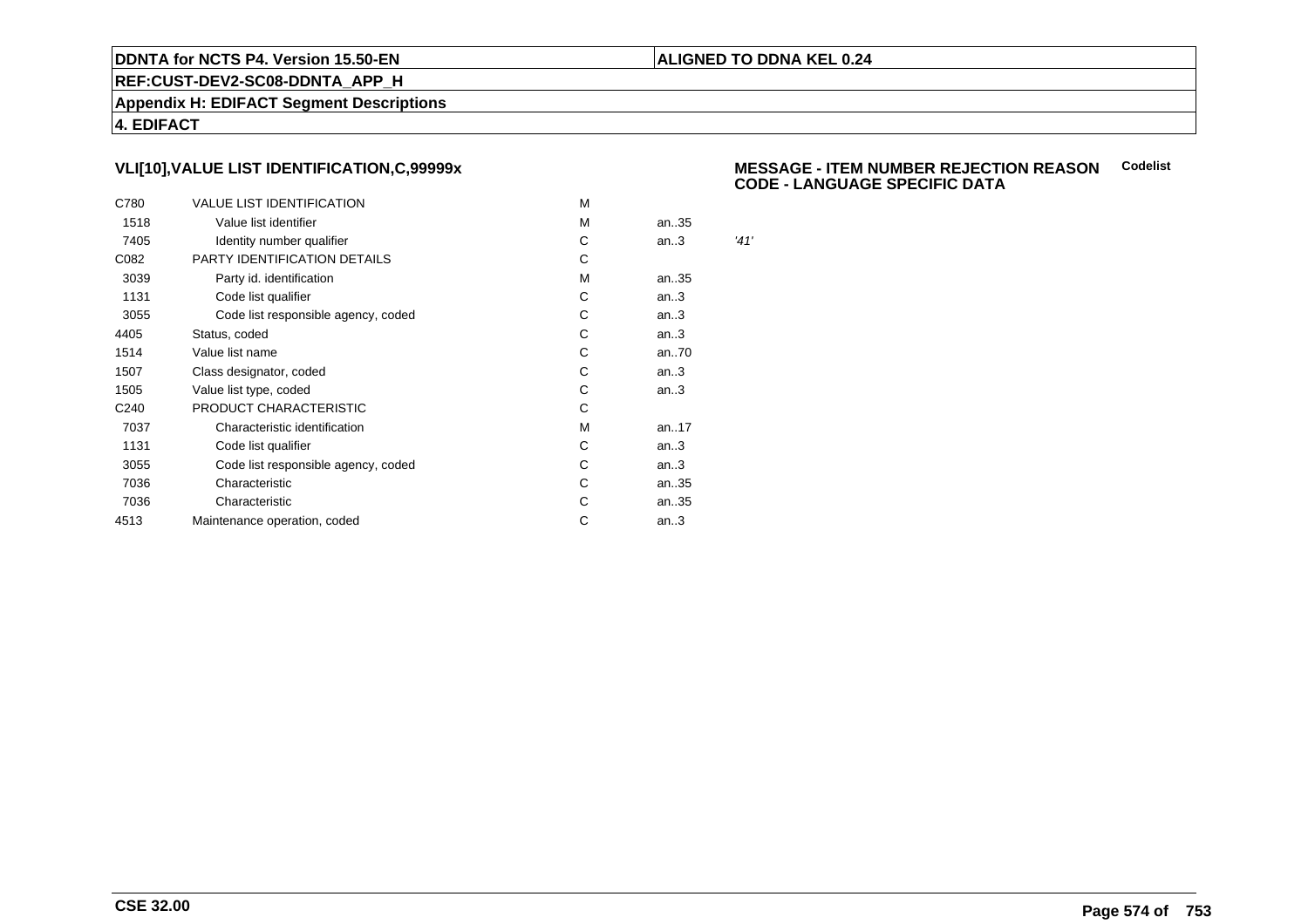### **REF:CUST-DEV2-SC08-DDNTA\_APP\_H**

**Appendix H: EDIFACT Segment Descriptions**

**4. EDIFACT**

# **VLI[10],VALUE LIST IDENTIFICATION,C,99999x**

| C780             | <b>VALUE LIST IDENTIFICATION</b>    | M |      |      |
|------------------|-------------------------------------|---|------|------|
| 1518             | Value list identifier               | м | an35 | Res  |
| 7405             | Identity number qualifier           | С | an.3 | '44' |
| C082             | PARTY IDENTIFICATION DETAILS        | С |      |      |
| 3039             | Party id. identification            | М | an35 |      |
| 1131             | Code list qualifier                 | С | an.3 |      |
| 3055             | Code list responsible agency, coded | C | an.3 |      |
| 4405             | Status, coded                       | C | an.3 |      |
| 1514             | Value list name                     | C | an70 |      |
| 1507             | Class designator, coded             | C | an.3 |      |
| 1505             | Value list type, coded              | С | an.3 |      |
| C <sub>240</sub> | PRODUCT CHARACTERISTIC              | С |      |      |
| 7037             | Characteristic identification       | м | an17 |      |
| 1131             | Code list qualifier                 | С | an.3 |      |
| 3055             | Code list responsible agency, coded | С | an.3 |      |
| 7036             | Characteristic                      | C | an35 |      |
| 7036             | Characteristic                      | С | an35 |      |
| 4513             | Maintenance operation, coded        | С | an.3 |      |
|                  |                                     |   |      |      |

### **MESSAGE - RESPONSE CODE**

**Codelist**

 $R$ esponse Code(n..2) 29<br>29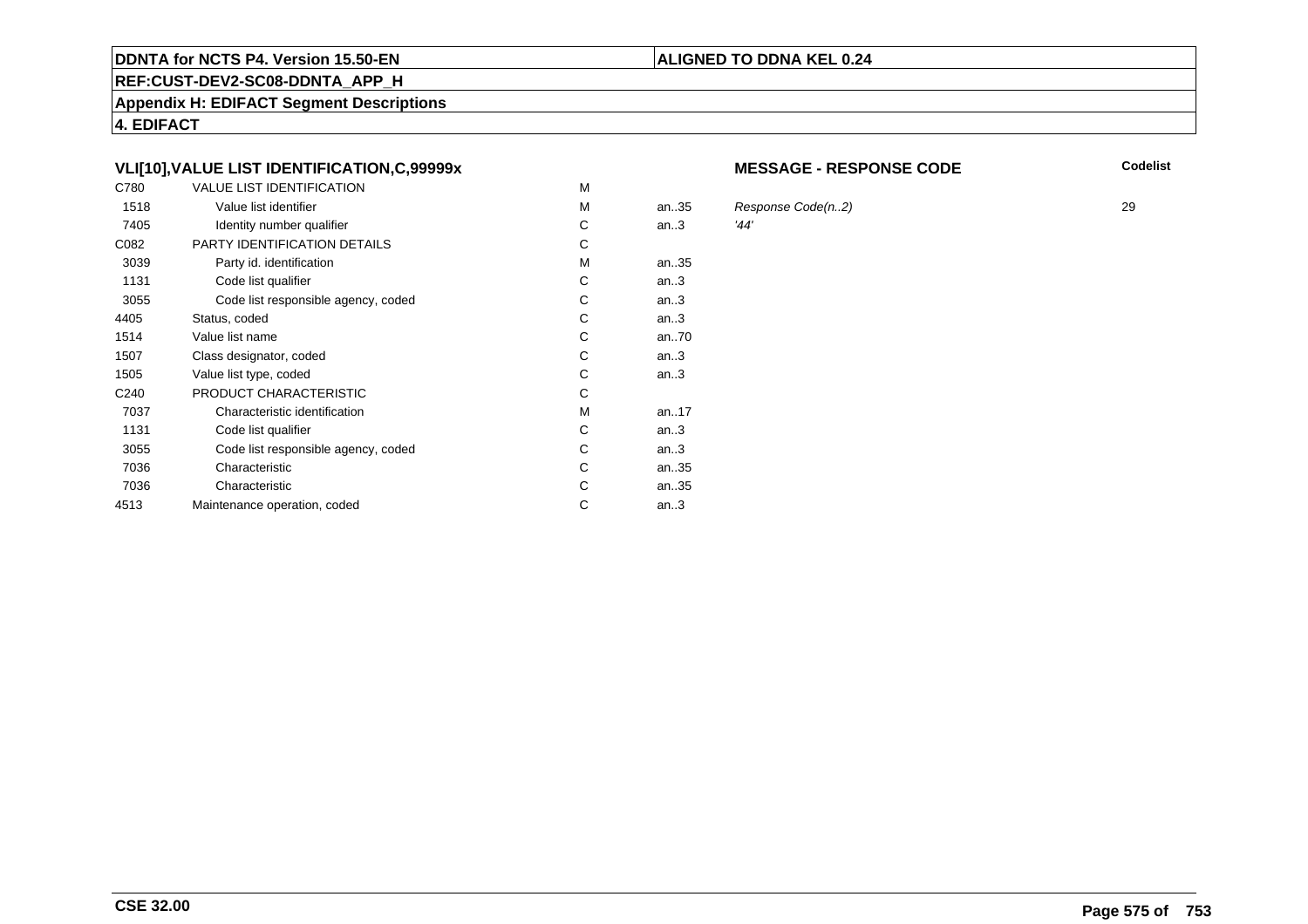### **REF:CUST-DEV2-SC08-DDNTA\_APP\_H**

**Appendix H: EDIFACT Segment Descriptions**

**4. EDIFACT**

# **VLI[10],VALUE LIST IDENTIFICATION,C,99999x**

| C780             | <b>VALUE LIST IDENTIFICATION</b>    | M |      |      |
|------------------|-------------------------------------|---|------|------|
| 1518             | Value list identifier               | M | an35 | Cus  |
| 7405             | Identity number qualifier           | С | an.3 | '39' |
| C082             | PARTY IDENTIFICATION DETAILS        | С |      |      |
| 3039             | Party id. identification            | М | an35 |      |
| 1131             | Code list qualifier                 | С | an.3 |      |
| 3055             | Code list responsible agency, coded | C | an.3 |      |
| 4405             | Status, coded                       | C | an.3 |      |
| 1514             | Value list name                     | C | an70 |      |
| 1507             | Class designator, coded             | C | an.3 |      |
| 1505             | Value list type, coded              | С | an.3 |      |
| C <sub>240</sub> | PRODUCT CHARACTERISTIC              | С |      |      |
| 7037             | Characteristic identification       | м | an17 |      |
| 1131             | Code list qualifier                 | С | an.3 |      |
| 3055             | Code list responsible agency, coded | С | an.3 |      |
| 7036             | Characteristic                      | C | an35 |      |
| 7036             | Characteristic                      | С | an35 |      |
| 4513             | Maintenance operation, coded        | С | an.3 |      |
|                  |                                     |   |      |      |

### **MESSAGE - CUSTOMS INTERVENTION**

**Codelist**

Customs Intervention code(an..4) 108<br>
'39'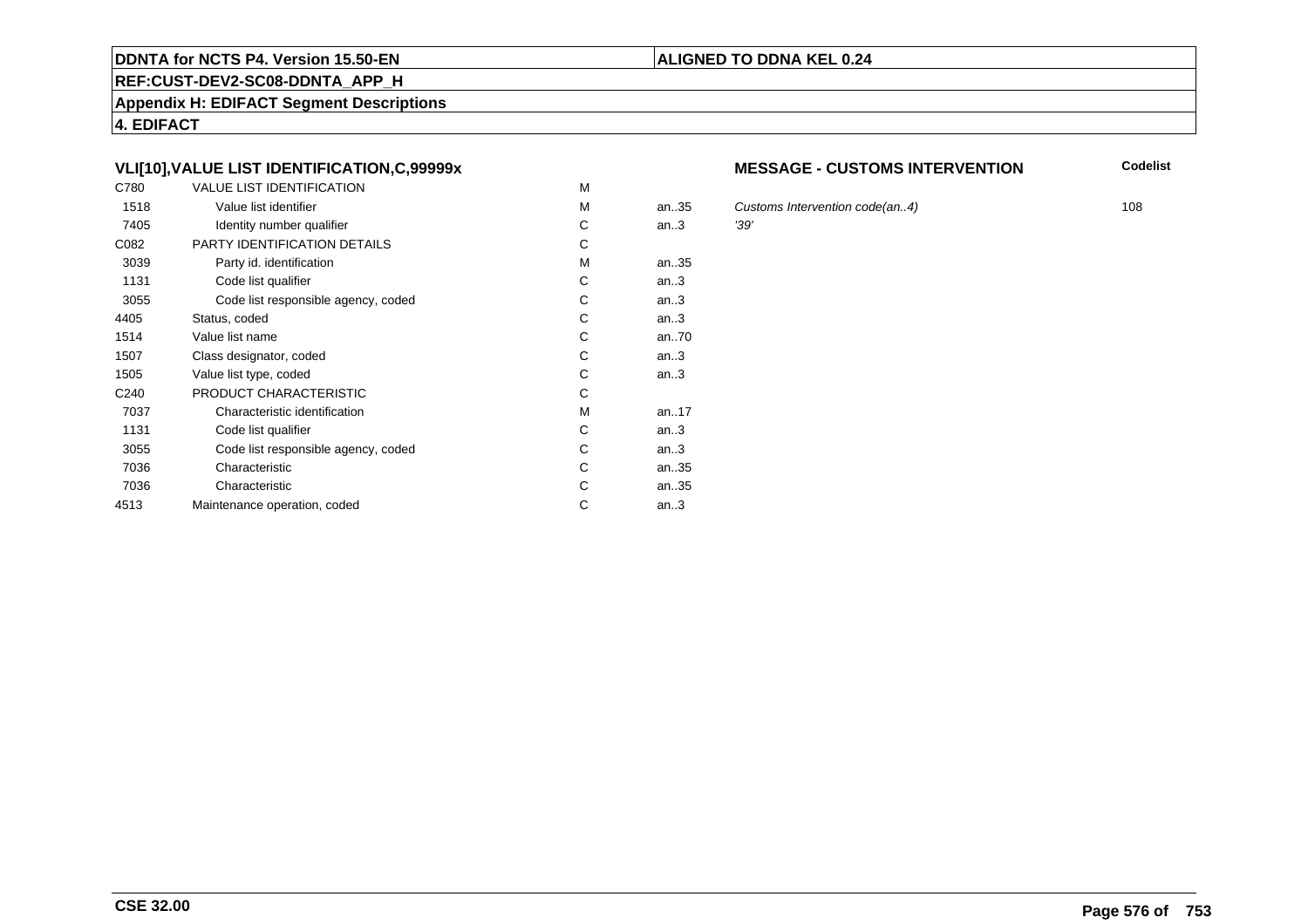#### **REF:CUST-DEV2-SC08-DDNTA\_APP\_H**

**Appendix H: EDIFACT Segment Descriptions**

**4. EDIFACT**

#### **VLI[10],VALUE LIST IDENTIFICATION,C,99999x**

| C780             | <b>VALUE LIST IDENTIFICATION</b>    | M |      |      |
|------------------|-------------------------------------|---|------|------|
| 1518             | Value list identifier               | м | an35 |      |
| 7405             | Identity number qualifier           | С | an.3 | '39' |
| C082             | PARTY IDENTIFICATION DETAILS        | С |      |      |
| 3039             | Party id. identification            | м | an35 |      |
| 1131             | Code list qualifier                 | С | an.3 |      |
| 3055             | Code list responsible agency, coded | С | an.3 |      |
| 4405             | Status, coded                       | C | an.3 |      |
| 1514             | Value list name                     | C | an70 |      |
| 1507             | Class designator, coded             | C | an.3 |      |
| 1505             | Value list type, coded              | С | an.3 |      |
| C <sub>240</sub> | PRODUCT CHARACTERISTIC              | С |      |      |
| 7037             | Characteristic identification       | м | an17 |      |
| 1131             | Code list qualifier                 | С | an.3 |      |
| 3055             | Code list responsible agency, coded | С | an.3 |      |
| 7036             | Characteristic                      | С | an35 |      |
| 7036             | Characteristic                      | С | an35 |      |
| 4513             | Maintenance operation, coded        | С | an.3 |      |
|                  |                                     |   |      |      |

#### **MESSAGE - CUSTOMS INTERVENTION - ACTIONCodelist**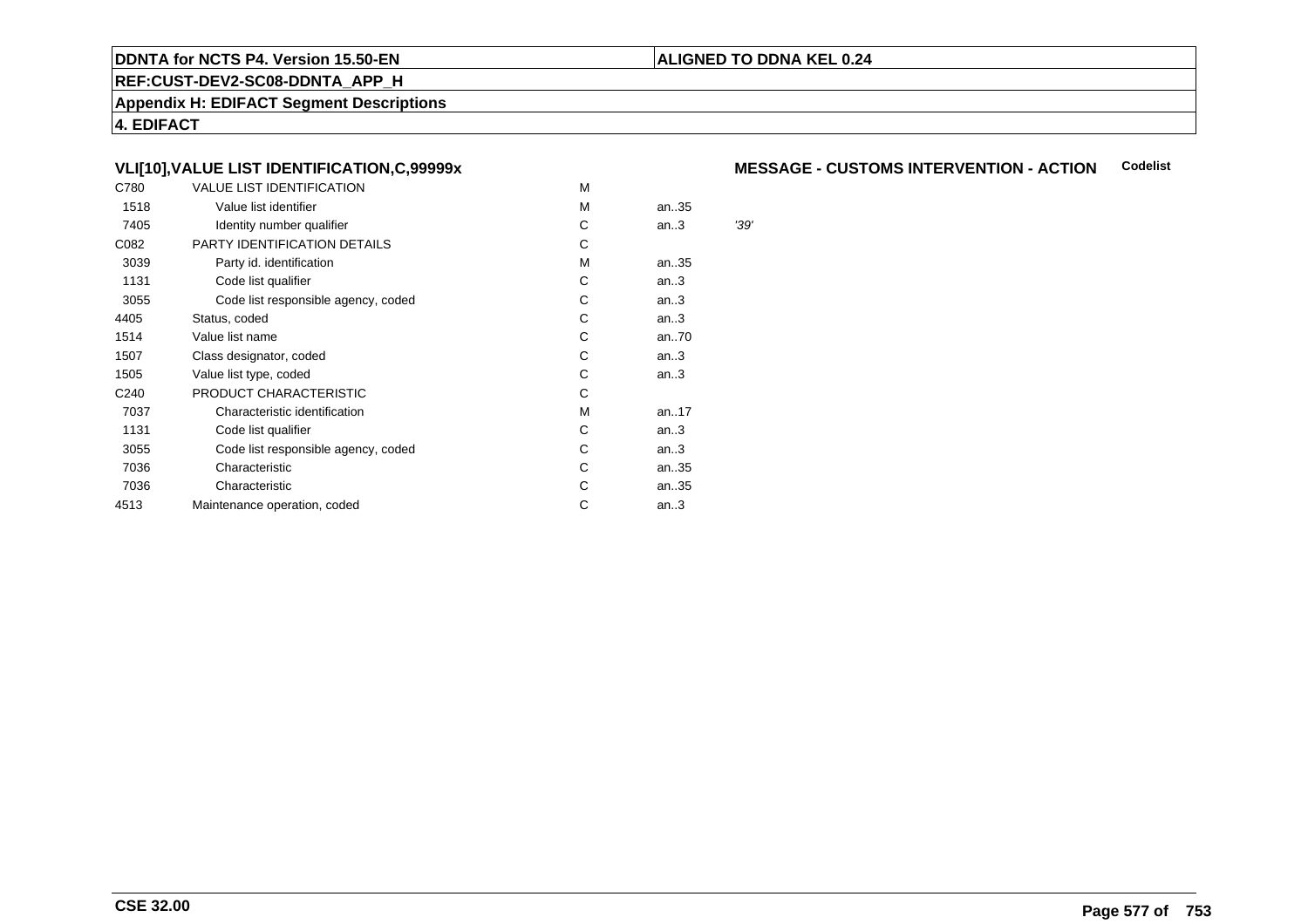#### **ALIGNED TO DDNA KEL 0.24**

**REF:CUST-DEV2-SC08-DDNTA\_APP\_H**

**Appendix H: EDIFACT Segment Descriptions**

**4. EDIFACT**

#### **VLI[10],VALUE LIST IDENTIFICATION,C,99999x**

| C780             | <b>VALUE LIST IDENTIFICATION</b>    | м |      |      |
|------------------|-------------------------------------|---|------|------|
| 1518             | Value list identifier               | м | an35 |      |
| 7405             | Identity number qualifier           | С | an.3 | '39' |
| C082             | PARTY IDENTIFICATION DETAILS        | C |      |      |
| 3039             | Party id. identification            | м | an35 |      |
| 1131             | Code list qualifier                 | C | an.3 |      |
| 3055             | Code list responsible agency, coded | С | an.3 |      |
| 4405             | Status, coded                       | С | an.3 |      |
| 1514             | Value list name                     | С | an70 |      |
| 1507             | Class designator, coded             | С | an.3 |      |
| 1505             | Value list type, coded              | С | an.3 |      |
| C <sub>240</sub> | PRODUCT CHARACTERISTIC              | С |      |      |
| 7037             | Characteristic identification       | м | an17 |      |
| 1131             | Code list qualifier                 | С | an.3 |      |
| 3055             | Code list responsible agency, coded | С | an.3 |      |
| 7036             | Characteristic                      | С | an35 |      |
| 7036             | Characteristic                      | С | an35 |      |
| 4513             | Maintenance operation, coded        | С | an.3 |      |
|                  |                                     |   |      |      |

 **MESSAGE - CUSTOMS INTERVENTION - LANGUAGE SPECIFIC DATA**

**Codelist**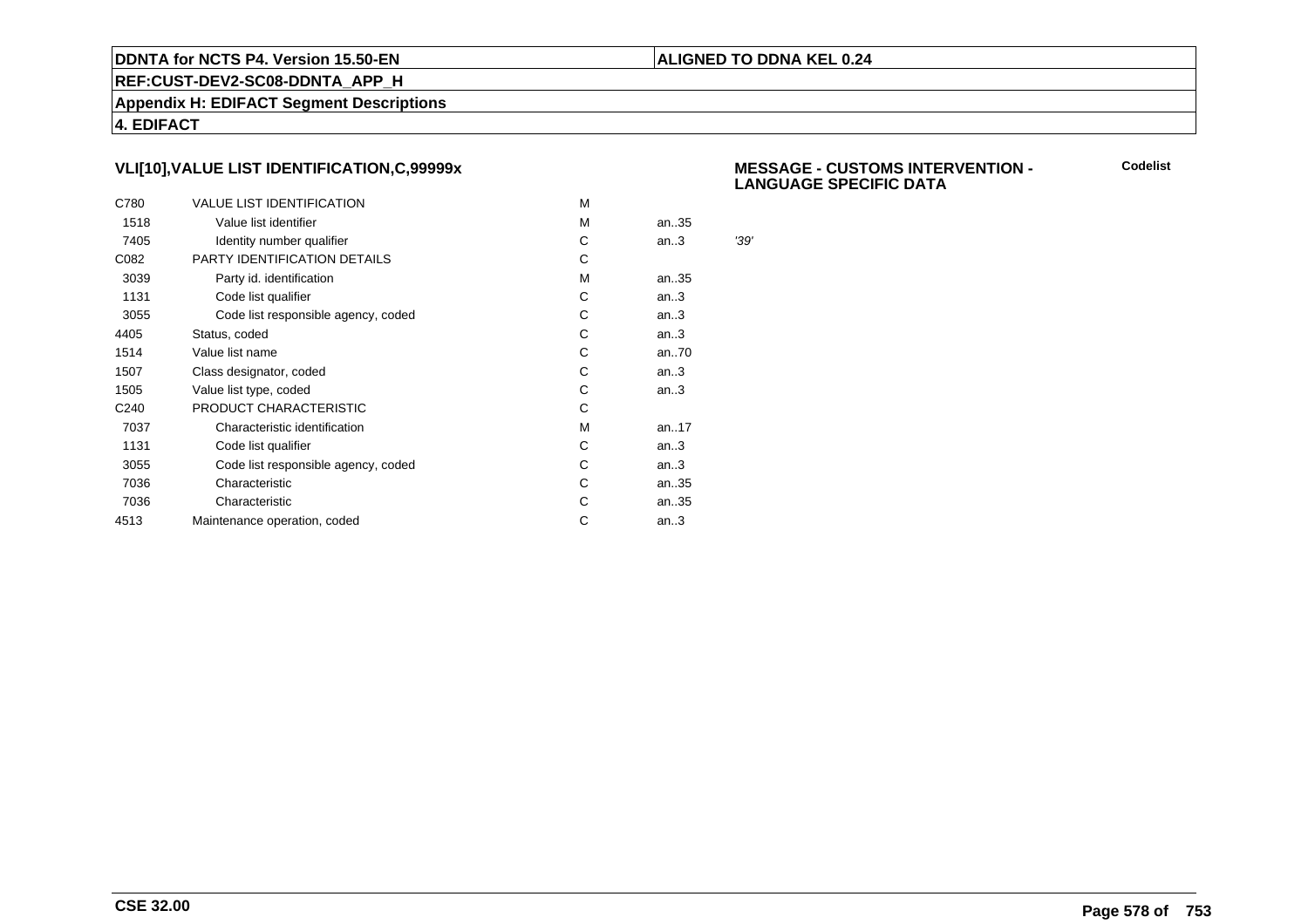#### **REF:CUST-DEV2-SC08-DDNTA\_APP\_H**

**Appendix H: EDIFACT Segment Descriptions**

**4. EDIFACT**

#### **VLI[10],VALUE LIST IDENTIFICATION,C,99999x**

| C780             | VALUE LIST IDENTIFICATION           | M |      |      |
|------------------|-------------------------------------|---|------|------|
| 1518             | Value list identifier               | M | an35 |      |
| 7405             | Identity number qualifier           | С | an.3 | '43' |
| C082             | PARTY IDENTIFICATION DETAILS        | С |      |      |
| 3039             | Party id. identification            | м | an35 |      |
| 1131             | Code list qualifier                 | С | an.3 |      |
| 3055             | Code list responsible agency, coded | С | an.3 |      |
| 4405             | Status, coded                       | С | an.3 |      |
| 1514             | Value list name                     | C | an70 |      |
| 1507             | Class designator, coded             | C | an.3 |      |
| 1505             | Value list type, coded              | C | an.3 |      |
| C <sub>240</sub> | PRODUCT CHARACTERISTIC              | С |      |      |
| 7037             | Characteristic identification       | м | an17 |      |
| 1131             | Code list qualifier                 | С | an.3 |      |
| 3055             | Code list responsible agency, coded | С | an.3 |      |
| 7036             | Characteristic                      | С | an35 |      |
| 7036             | Characteristic                      | С | an35 |      |
| 4513             | Maintenance operation, coded        | С | an.3 |      |
|                  |                                     |   |      |      |

#### **MESSAGE - INFORMATION TYPE**

**Codelist**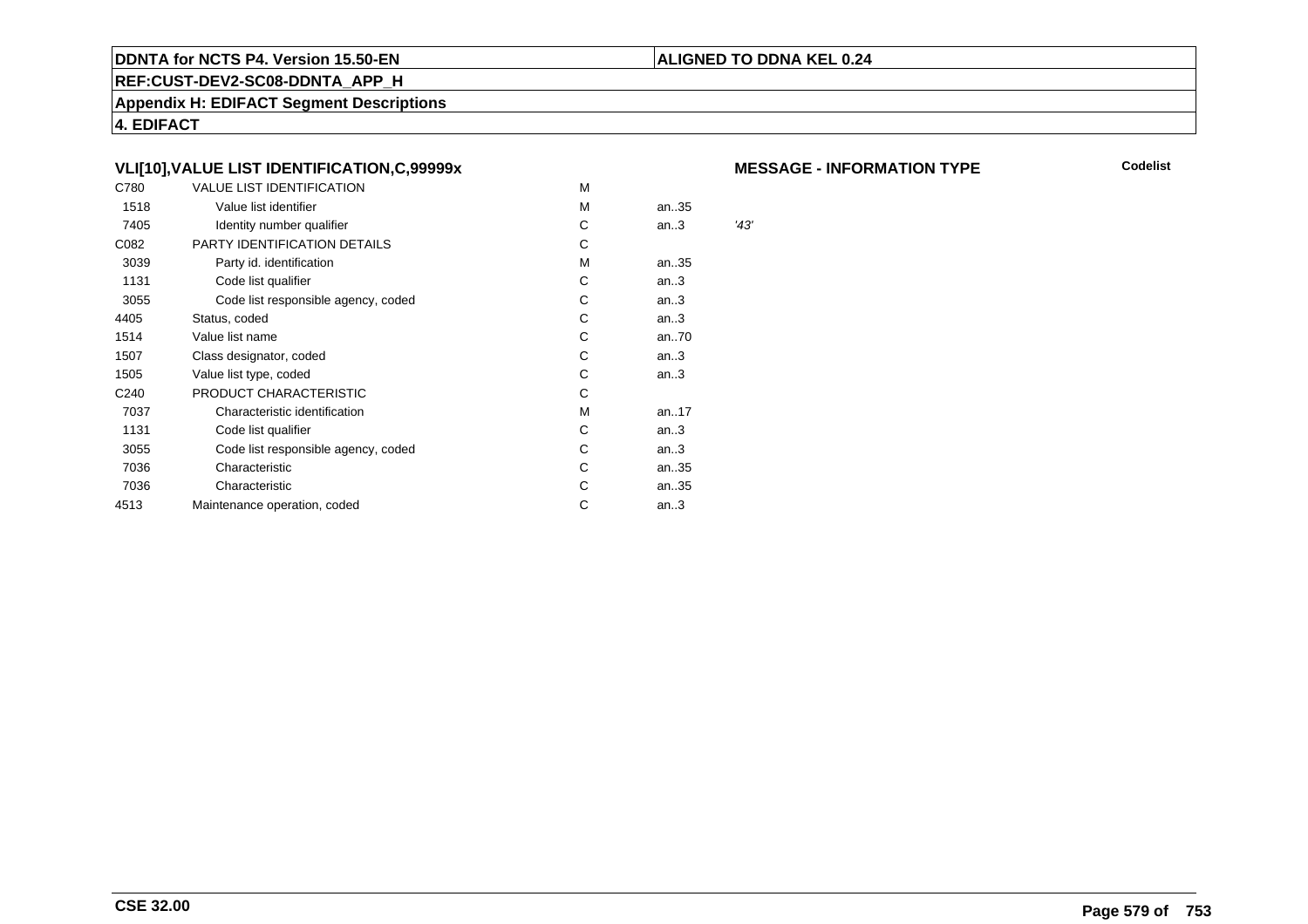#### **REF:CUST-DEV2-SC08-DDNTA\_APP\_H**

**Appendix H: EDIFACT Segment Descriptions**

**4. EDIFACT**

#### **VLI[10],VALUE LIST IDENTIFICATION,C,99999x**

| C780             | VALUE LIST IDENTIFICATION           | M |      |      |
|------------------|-------------------------------------|---|------|------|
| 1518             | Value list identifier               | M | an35 |      |
| 7405             | Identity number qualifier           | С | an.3 | '43' |
| C082             | PARTY IDENTIFICATION DETAILS        | С |      |      |
| 3039             | Party id. identification            | м | an35 |      |
| 1131             | Code list qualifier                 | С | an.3 |      |
| 3055             | Code list responsible agency, coded | С | an.3 |      |
| 4405             | Status, coded                       | С | an.3 |      |
| 1514             | Value list name                     | C | an70 |      |
| 1507             | Class designator, coded             | C | an.3 |      |
| 1505             | Value list type, coded              | C | an.3 |      |
| C <sub>240</sub> | PRODUCT CHARACTERISTIC              | С |      |      |
| 7037             | Characteristic identification       | м | an17 |      |
| 1131             | Code list qualifier                 | С | an.3 |      |
| 3055             | Code list responsible agency, coded | С | an.3 |      |
| 7036             | Characteristic                      | С | an35 |      |
| 7036             | Characteristic                      | С | an35 |      |
| 4513             | Maintenance operation, coded        | С | an.3 |      |
|                  |                                     |   |      |      |

#### **MESSAGE - INFORMATION TYPE - ACTION**

**Codelist**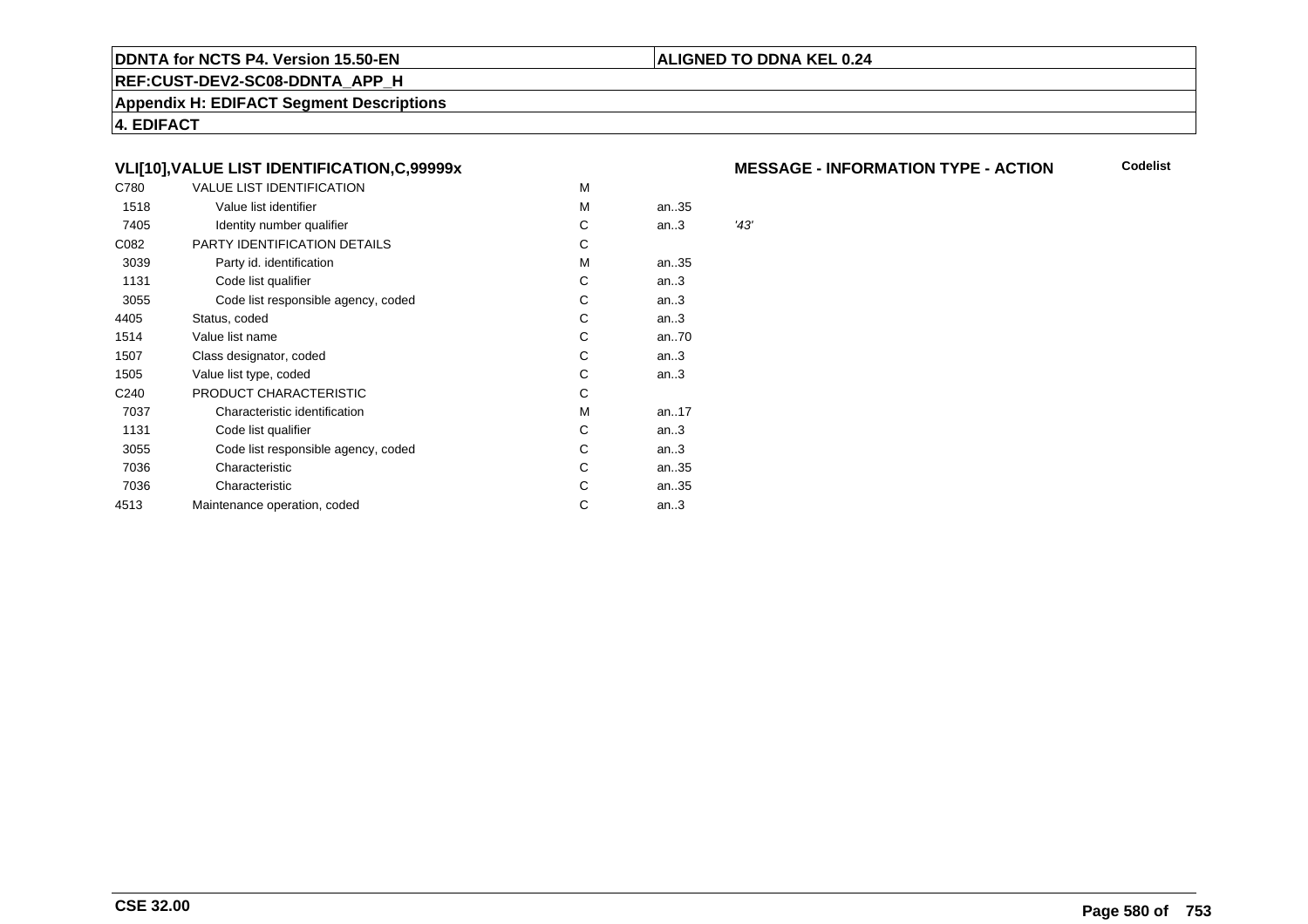#### **ALIGNED TO DDNA KEL 0.24**

**REF:CUST-DEV2-SC08-DDNTA\_APP\_H**

**Appendix H: EDIFACT Segment Descriptions**

**4. EDIFACT**

#### **VLI[10],VALUE LIST IDENTIFICATION,C,99999x**

| C780             | <b>VALUE LIST IDENTIFICATION</b>    | м |      |      |
|------------------|-------------------------------------|---|------|------|
| 1518             | Value list identifier               | м | an35 |      |
| 7405             | Identity number qualifier           | С | an.3 | '43' |
| C082             | PARTY IDENTIFICATION DETAILS        | С |      |      |
| 3039             | Party id. identification            | м | an35 |      |
| 1131             | Code list qualifier                 | C | an.3 |      |
| 3055             | Code list responsible agency, coded | С | an.3 |      |
| 4405             | Status, coded                       | C | an.3 |      |
| 1514             | Value list name                     | С | an70 |      |
| 1507             | Class designator, coded             | С | an.3 |      |
| 1505             | Value list type, coded              | С | an.3 |      |
| C <sub>240</sub> | PRODUCT CHARACTERISTIC              | С |      |      |
| 7037             | Characteristic identification       | м | an17 |      |
| 1131             | Code list qualifier                 | С | an.3 |      |
| 3055             | Code list responsible agency, coded | С | an.3 |      |
| 7036             | Characteristic                      | C | an35 |      |
| 7036             | Characteristic                      | С | an35 |      |
| 4513             | Maintenance operation, coded        | С | an.3 |      |
|                  |                                     |   |      |      |

#### **MESSAGE - INFORMATION TYPE - LANGUAGESPECIFIC DATACodelist**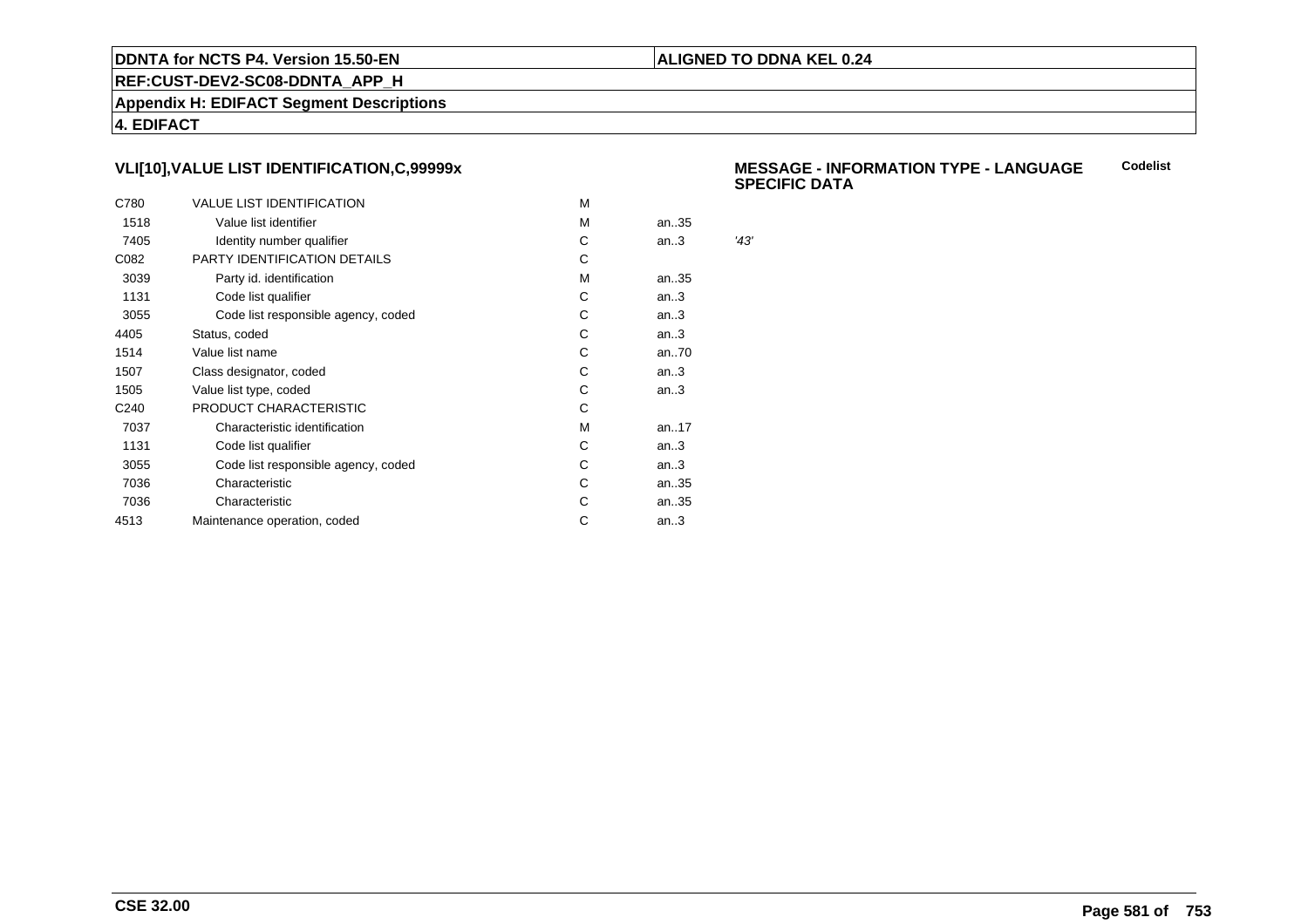#### **REF:CUST-DEV2-SC08-DDNTA\_APP\_H**

**Appendix H: EDIFACT Segment Descriptions**

**4. EDIFACT**

#### **VLI[10],VALUE LIST IDENTIFICATION,C,99999x**

| C780             | <b>VALUE LIST IDENTIFICATION</b>    | M |           |      |
|------------------|-------------------------------------|---|-----------|------|
| 1518             | Value list identifier               | M | an.35     | Infc |
| 7405             | Identity number qualifier           | С | an.3      | '43' |
| C082             | PARTY IDENTIFICATION DETAILS        | С |           |      |
| 3039             | Party id. identification            | м | an35      |      |
| 1131             | Code list qualifier                 | C | an.3      |      |
| 3055             | Code list responsible agency, coded | C | an.3      |      |
| 4405             | Status, coded                       | С | an.3      |      |
| 1514             | Value list name                     | C | an70      |      |
| 1507             | Class designator, coded             | C | an.3      |      |
| 1505             | Value list type, coded              | С | an.3      |      |
| C <sub>240</sub> | PRODUCT CHARACTERISTIC              | С |           |      |
| 7037             | Characteristic identification       | м | an. $.17$ |      |
| 1131             | Code list qualifier                 | С | an.3      |      |
| 3055             | Code list responsible agency, coded | С | an.3      |      |
| 7036             | Characteristic                      | C | an35      |      |
| 7036             | Characteristic                      | C | an35      |      |
| 4513             | Maintenance operation, coded        | С | an.3      |      |
|                  |                                     |   |           |      |

#### **MESSAGE - INFORMATION TYPE**

**Codelist**

Information type(n..2) 109<br>  $\frac{43}{3}$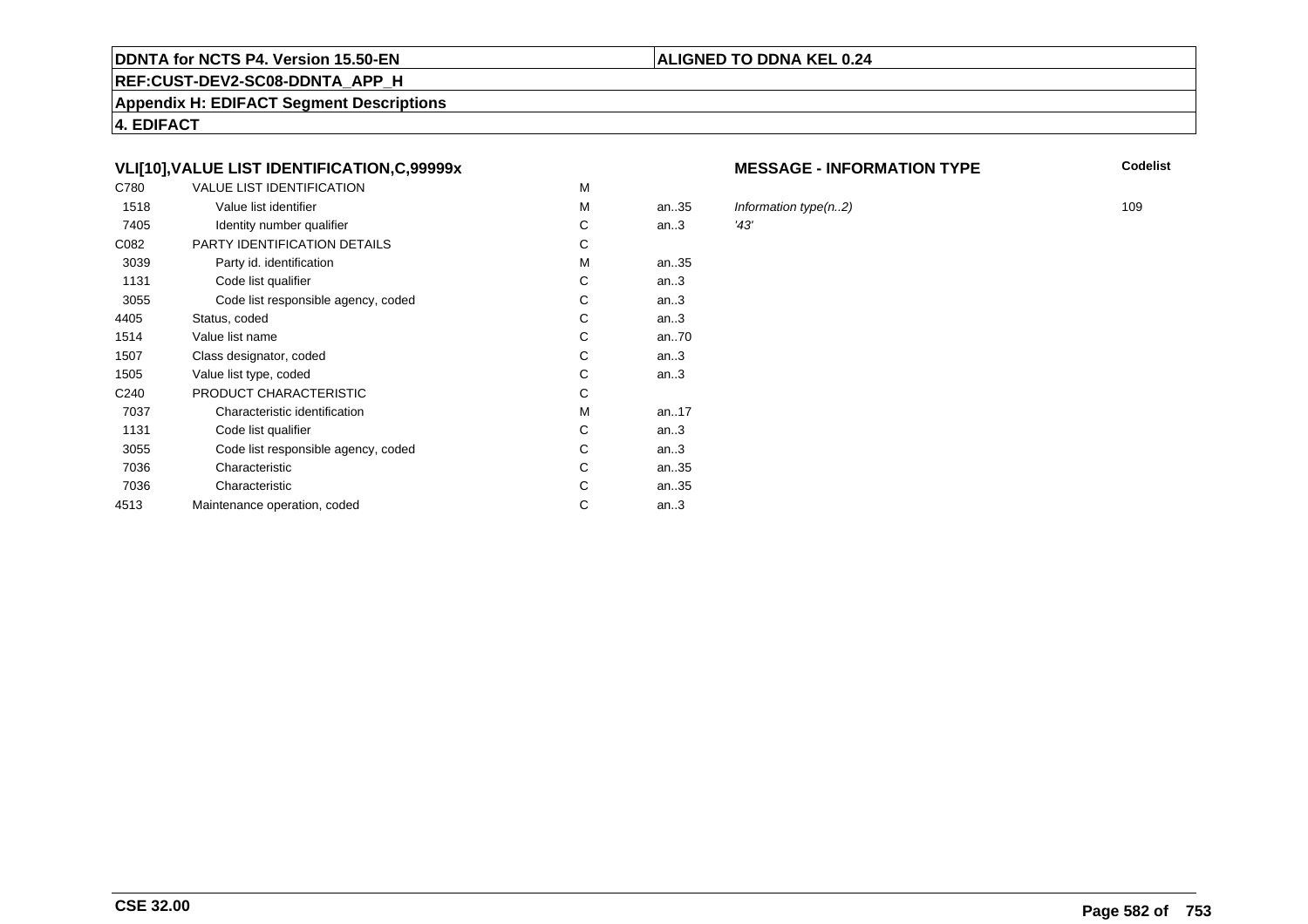#### **ALIGNED TO DDNA KEL 0.24**

## **REF:CUST-DEV2-SC08-DDNTA\_APP\_H**

#### **Appendix H: EDIFACT Segment Descriptions**

### **4. EDIFACT**

### **DTM[11],DATE/TIME/PERIOD,C,9999x**

### **MESSAGE - COUNTRY**

**Lackson Codelist** Codelist

| C <sub>507</sub> | DATE/TIME/PERIOD                  | M |      |                    |
|------------------|-----------------------------------|---|------|--------------------|
| 2005             | Date/time/period qualifier        | м | an3  | '146'              |
| 2380             | Date/time/period                  |   | an35 | TCC entry date(n8) |
| 2379             | Date/time/period format qualifier |   | an.3 |                    |
|                  |                                   |   |      |                    |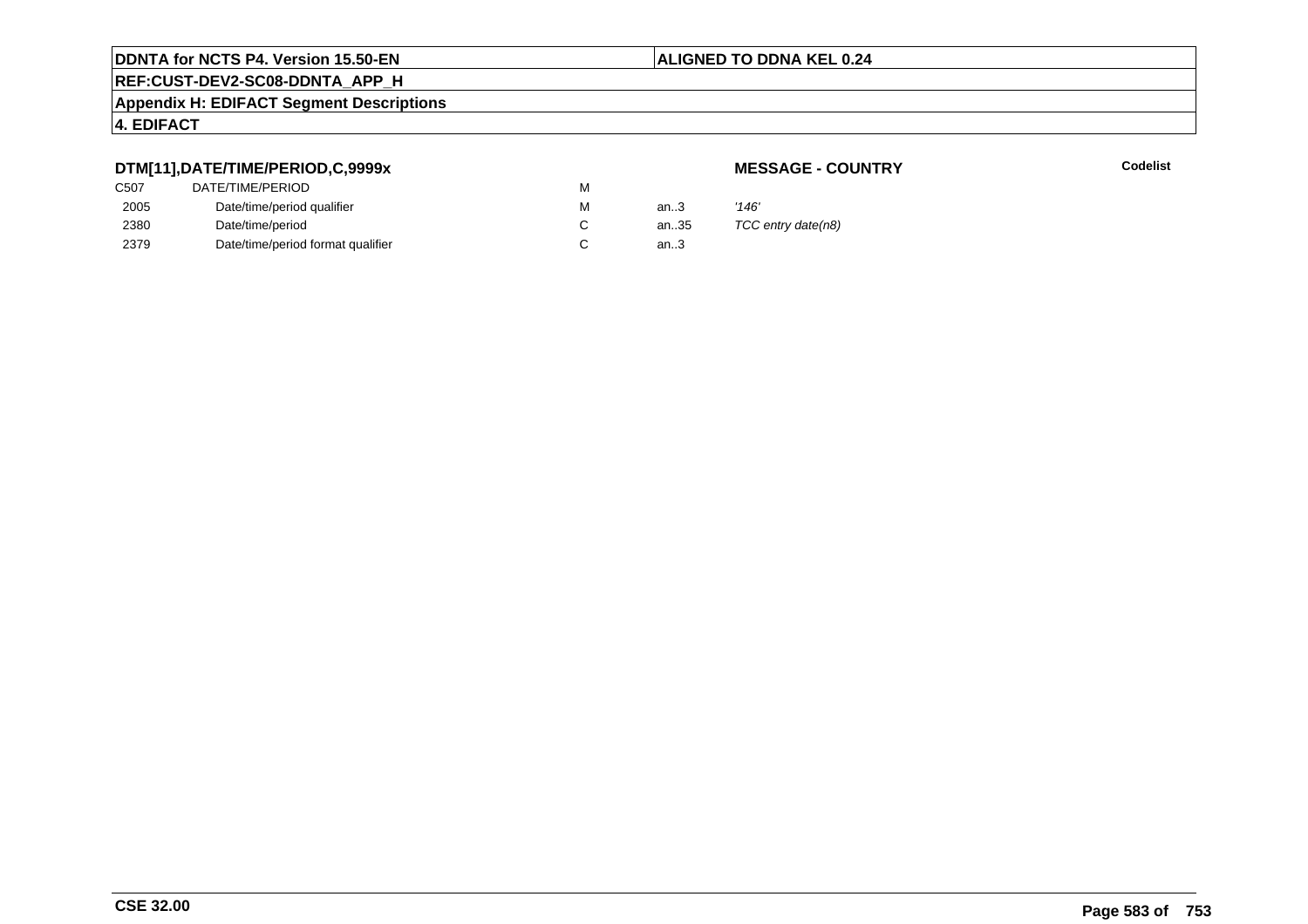#### **ALIGNED TO DDNA KEL 0.24**

## **REF:CUST-DEV2-SC08-DDNTA\_APP\_H**

#### **Appendix H: EDIFACT Segment Descriptions**

### **4. EDIFACT**

### **DTM[11],DATE/TIME/PERIOD,C,9999x**

### **MESSAGE - COUNTRY**

**Lackson Codelist** Codelist

| C <sub>507</sub> | DATE/TIME/PERIOD                  | м |        |                     |
|------------------|-----------------------------------|---|--------|---------------------|
| 2005             | Date/time/period qualifier        | м | an.3   | '375'               |
| 2380             | Date/time/period                  |   | an35   | NCTS entry date(n8) |
| 2379             | Date/time/period format qualifier |   | an $3$ |                     |
|                  |                                   |   |        |                     |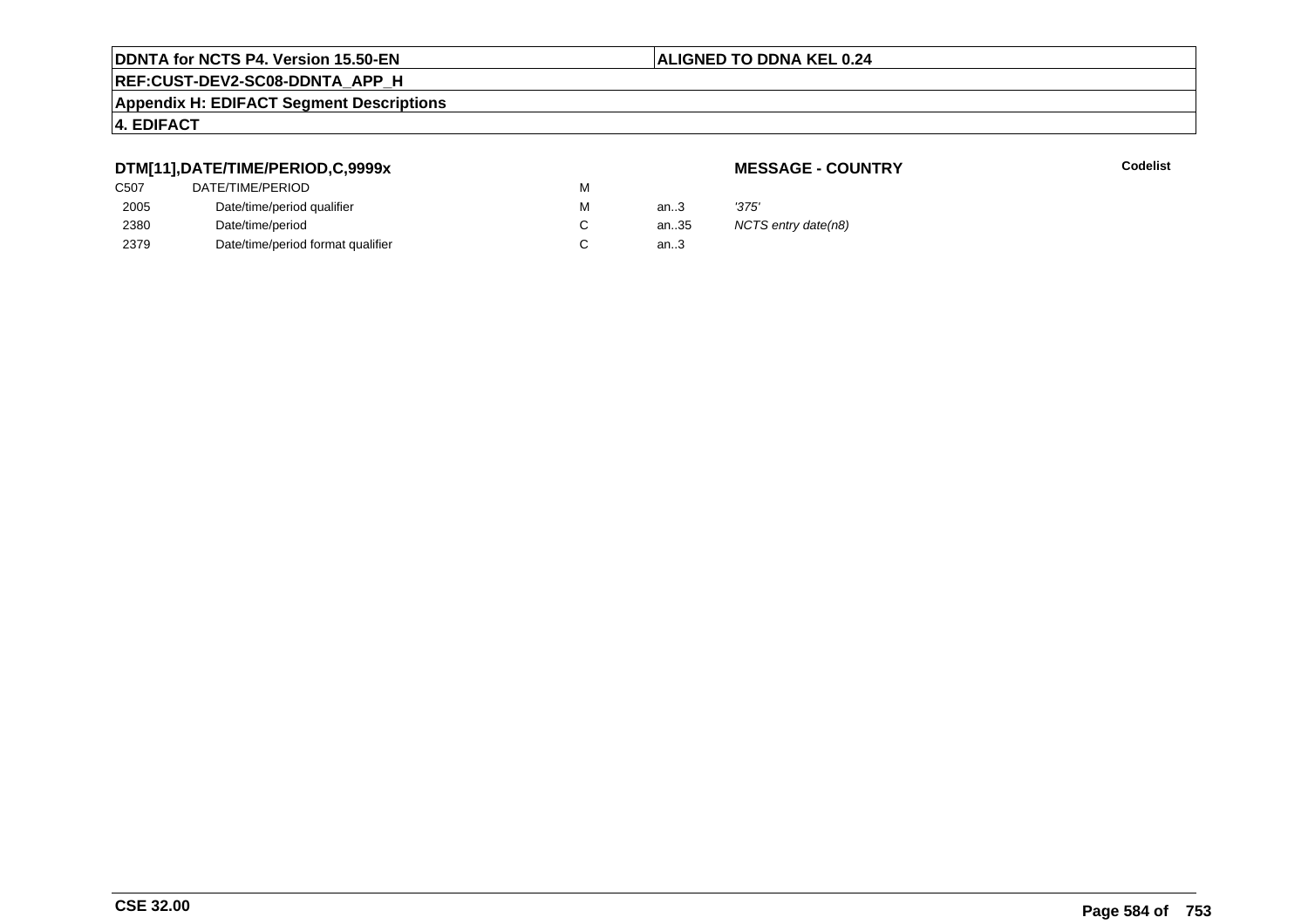#### **REF:CUST-DEV2-SC08-DDNTA\_APP\_H**

#### **Appendix H: EDIFACT Segment Descriptions**

#### **4. EDIFACT**

#### **FTX[12],FREE TEXT,C,9999xMESSAGE - GUARANTEE TYPE - ACTION**<br>M an..3 *'ABS'*  **Codelist** 4451Text subject qualifier M<br>
Text function, coded C M an..3 *'ABS'*<br>-4453Text function, coded C<br>
TEXT REFERENCE an..3 C107 TEXT REFERENCEE C  $\mathsf{M}% _{T}=\mathsf{M}_{T}\!\left( a,b\right) ,\ \mathsf{M}_{T}=\mathsf{M}_{T}$ 4441Free text identification M<br>Code list qualifier development of the code list qualifier development of  $\mathbf C$ M an..17 Operation(a1) 24 1131Code list qualifier C<br>Code list responsible agency, coded C an..3 3055 Code list responsible agency, coded <sup>C</sup> an..3 C108TEXT LITERAL<br>Free text  $\mathbf C$ 44400 Free text C C an..70 Validity date(n8)<br>C an..70 Modification subt 44400 Free text C C an..70 Modification subtype(n1)<br>C an..70 Legal references(an..70) 44400 Free text C C an..70 Legal references(an..70)<br>C an..70 Responsible data manag 44400 Free text C C an..70 Responsible data manager(an..35)<br>C an..70 Action identification(an..20) 44400 Free text C C an..70 Action identification(an..20)<br>C an..3 3453Language, coded an..3

#### **CSE 32.00**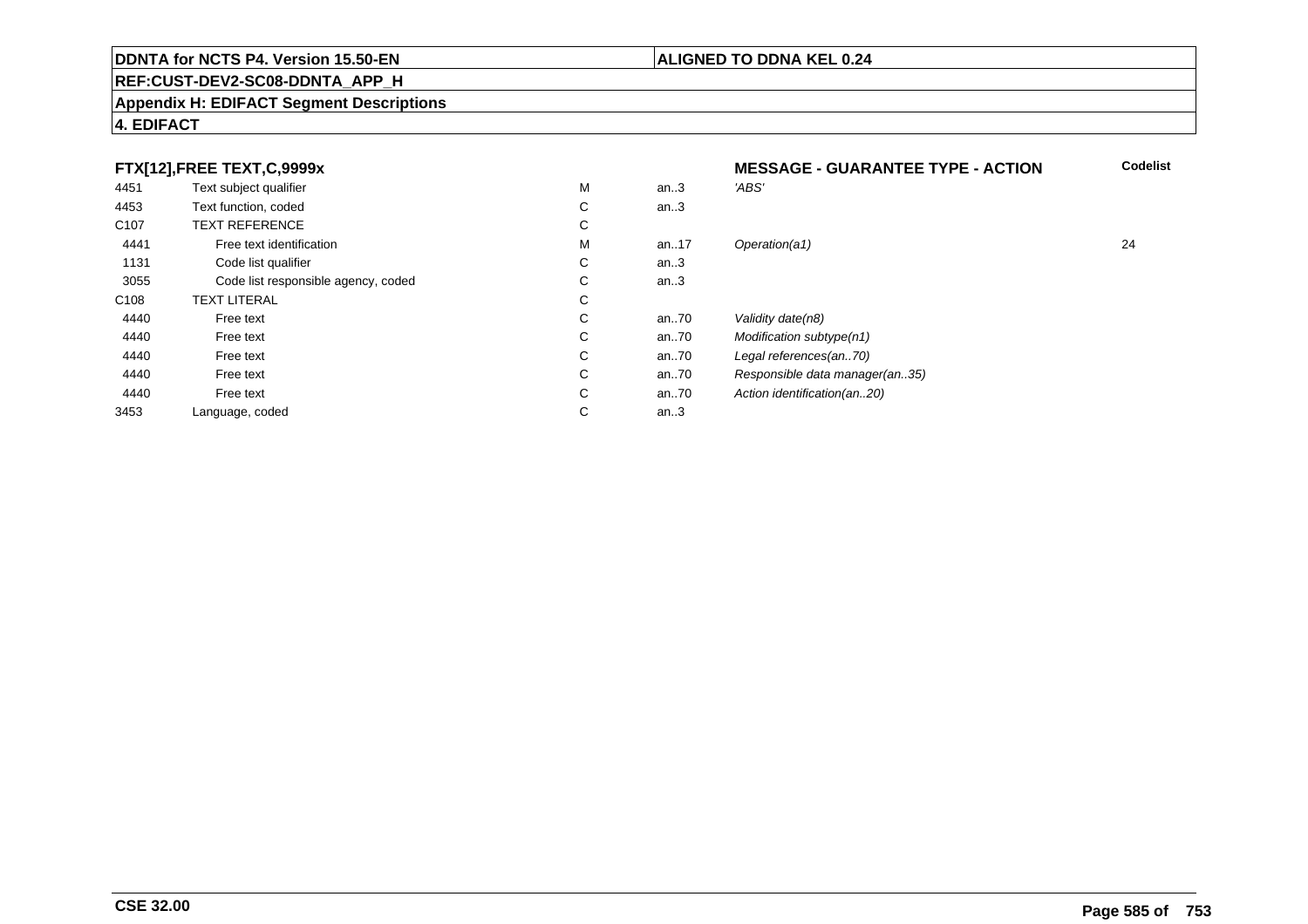#### **REF:CUST-DEV2-SC08-DDNTA\_APP\_H**

#### **Appendix H: EDIFACT Segment Descriptions**

#### **4. EDIFACT**

### **FTX[12],FREE TEXT,C,9999x**

| FTX[12],FREE TEXT,C,9999x |                                     |   |          | <b>MESSAGE - GUARANTEE TYPE - LANGUAGE</b><br><b>SPECIFIC DATA</b> | <b>Codelist</b> |
|---------------------------|-------------------------------------|---|----------|--------------------------------------------------------------------|-----------------|
| 4451                      | Text subject qualifier              | М | an.3     | 'ACV'                                                              |                 |
| 4453                      | Text function, coded                | C | an.3     | Language code(a2)                                                  | 12              |
| C <sub>107</sub>          | <b>TEXT REFERENCE</b>               | C |          |                                                                    |                 |
| 4441                      | Free text identification            | М | an17     |                                                                    |                 |
| 1131                      | Code list qualifier                 | C | an.3     |                                                                    |                 |
| 3055                      | Code list responsible agency, coded | C | an.3     |                                                                    |                 |
| C <sub>108</sub>          | <b>TEXT LITERAL</b>                 | C |          |                                                                    |                 |
| 4440                      | Free text                           | C | an $.70$ | Description(an140)                                                 |                 |
| 4440                      | Free text                           | C | an $.70$ |                                                                    |                 |
| 4440                      | Free text                           | C | an $.70$ |                                                                    |                 |
| 4440                      | Free text                           | C | an $.70$ |                                                                    |                 |
| 4440                      | Free text                           | C | an $.70$ |                                                                    |                 |
| 3453                      | Language, coded                     | C | an.3     | Language specific data LNG(a2)                                     | 12              |
|                           |                                     |   |          |                                                                    |                 |

**Codelist**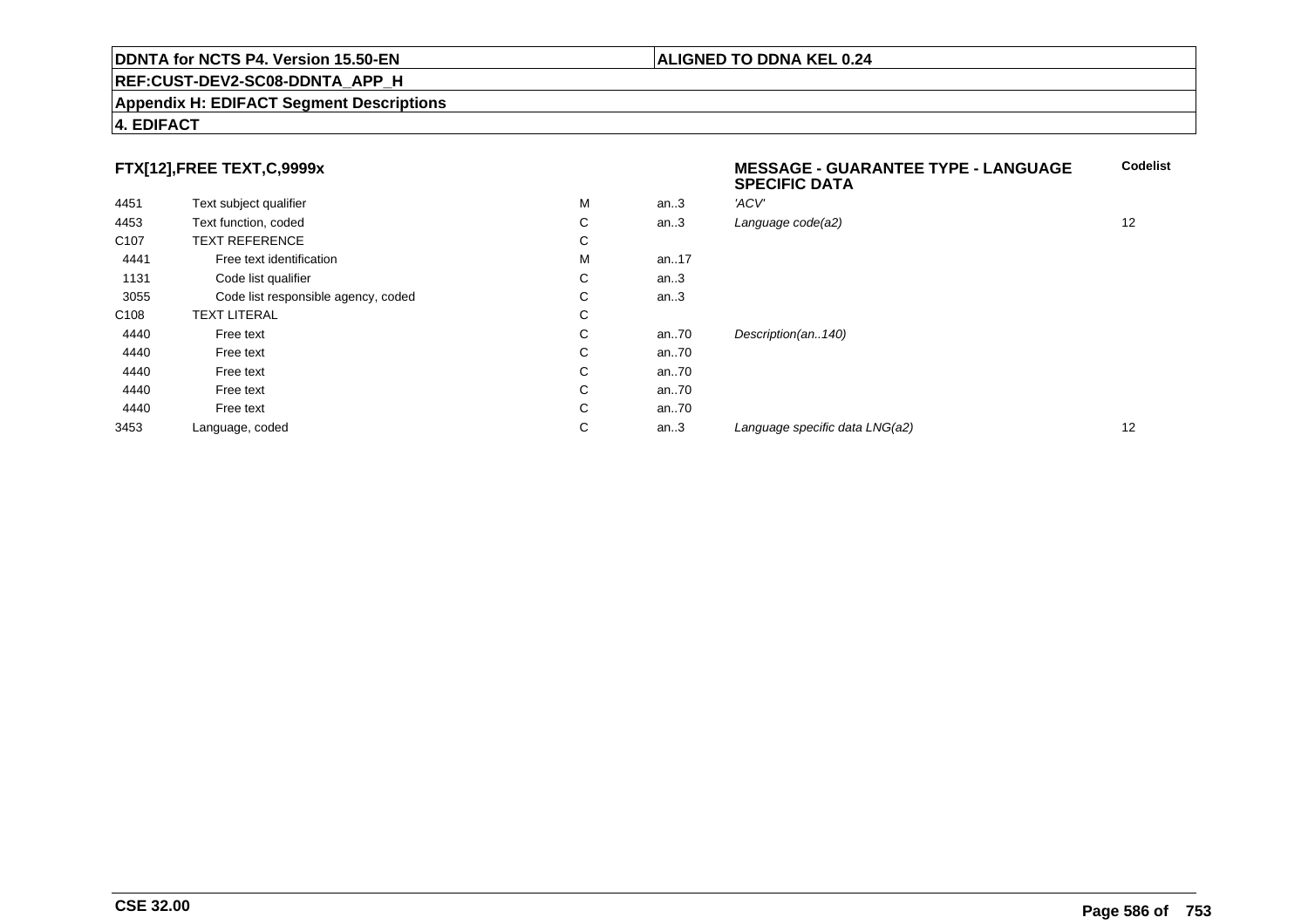#### **REF:CUST-DEV2-SC08-DDNTA\_APP\_H**

#### **Appendix H: EDIFACT Segment Descriptions**

#### **4. EDIFACT**

### **FTX[12],FREE TEXT,C,9999x**

|                  | $\ldots$                            |   |          | <b>ACTION</b>                  |    |
|------------------|-------------------------------------|---|----------|--------------------------------|----|
| 4451             | Text subject qualifier              | M | an.3     | 'ABS'                          |    |
| 4453             | Text function, coded                | С | an.3     |                                |    |
| C <sub>107</sub> | <b>TEXT REFERENCE</b>               | С |          |                                |    |
| 4441             | Free text identification            | M | an17     | Operation(a1)                  | 24 |
| 1131             | Code list qualifier                 | C | an.3     |                                |    |
| 3055             | Code list responsible agency, coded | С | an.3     |                                |    |
| C108             | <b>TEXT LITERAL</b>                 | С |          |                                |    |
| 4440             | Free text                           | С | an.70    | Validity date(n8)              |    |
| 4440             | Free text                           | C | an $.70$ | Modification subtype(n1)       |    |
| 4440             | Free text                           | С | an $.70$ | Legal references(an70)         |    |
| 4440             | Free text                           | C | an.70    | Responsible data manager(an35) |    |
| 4440             | Free text                           | С | an $.70$ | Action identification(an20)    |    |
| 3453             | Language, coded                     | С | an.3     |                                |    |
|                  |                                     |   |          |                                |    |

#### **ALIGNED TO DDNA KEL 0.24**

**MESSAGE - INVALID GUARANTEE REASON -**

**Codelist**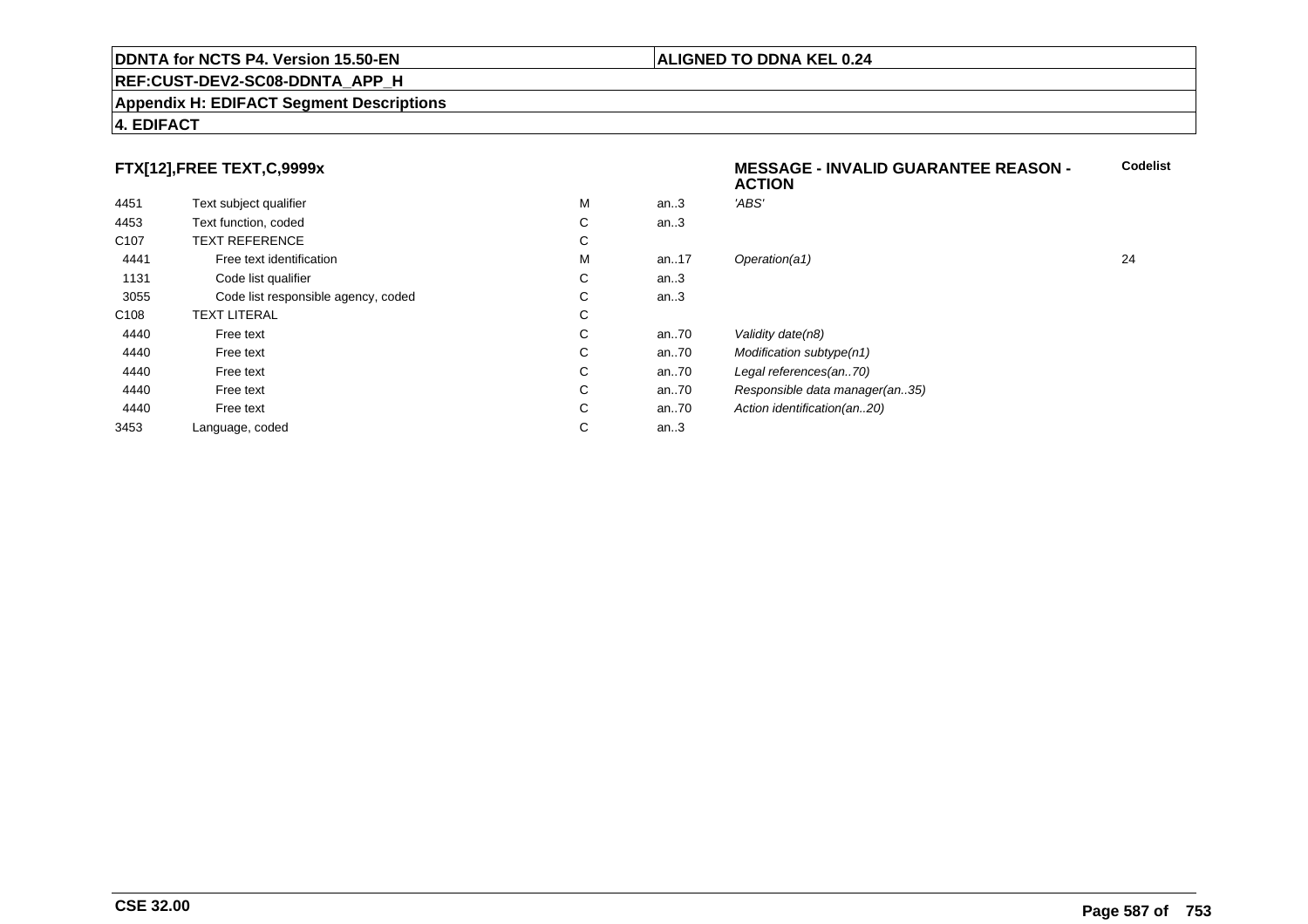#### **REF:CUST-DEV2-SC08-DDNTA\_APP\_H**

#### **Appendix H: EDIFACT Segment Descriptions**

#### **4. EDIFACT**

### **FTX[12],FREE TEXT,C,9999x**

| 4451             | Text subject qualifier              | M | an.3 | 'ACV'       |
|------------------|-------------------------------------|---|------|-------------|
| 4453             | Text function, coded                | C | an.3 | Language    |
| C <sub>107</sub> | <b>TEXT REFERENCE</b>               | С |      |             |
| 4441             | Free text identification            | M | an17 |             |
| 1131             | Code list qualifier                 | C | an.3 |             |
| 3055             | Code list responsible agency, coded | С | an.3 |             |
| C <sub>108</sub> | <b>TEXT LITERAL</b>                 | С |      |             |
| 4440             | Free text                           | С | an70 | Description |
| 4440             | Free text                           | C | an70 |             |
| 4440             | Free text                           | C | an70 |             |
| 4440             | Free text                           | C | an70 |             |
| 4440             | Free text                           | C | an70 |             |
| 3453             | Language, coded                     | C | an.3 | Language    |
|                  |                                     |   |      |             |

# **MESSAGE - INVALID GUARANTEE REASON - LANGUAGE SPECIFIC DATACodelist** $C$  an..3 Language code(a2) and  $12$ on(an..140) an...<br>and the specific data LNG(a2) 12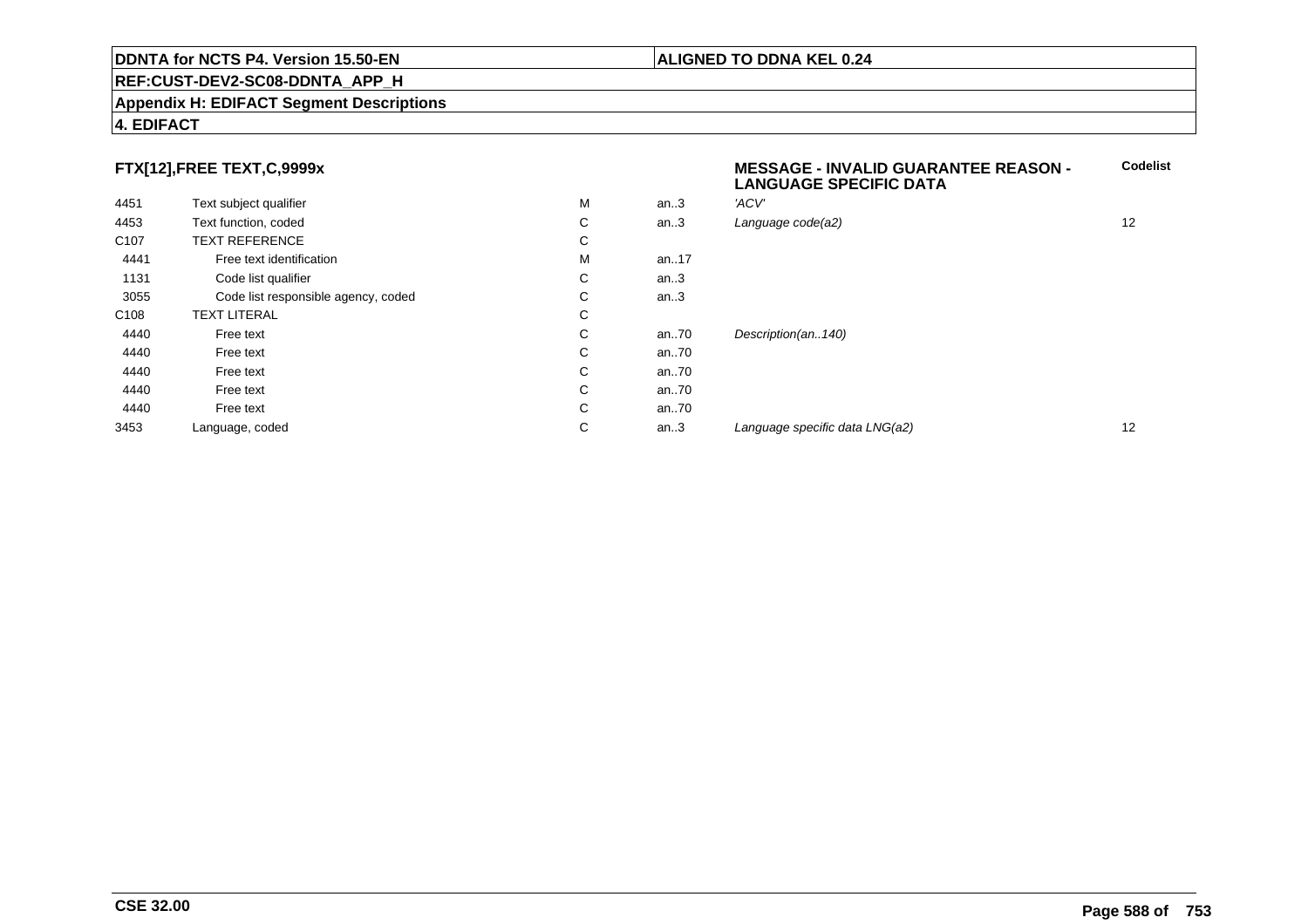### **REF:CUST-DEV2-SC08-DDNTA\_APP\_H**

#### **Appendix H: EDIFACT Segment Descriptions**

### **4. EDIFACT**

| FTX[12],FREE TEXT,C,9999x |                                     | <b>MESSAGE - LANGUAGE CODE - ACTION</b> | <b>Codelist</b> |                                |    |
|---------------------------|-------------------------------------|-----------------------------------------|-----------------|--------------------------------|----|
| 4451                      | Text subject qualifier              | M                                       | an.3            | 'ABS'                          |    |
| 4453                      | Text function, coded                | С                                       | an.3            |                                |    |
| C <sub>107</sub>          | <b>TEXT REFERENCE</b>               | С                                       |                 |                                |    |
| 4441                      | Free text identification            | M                                       | an17            | Operation(a1)                  | 24 |
| 1131                      | Code list qualifier                 | C                                       | an $3$          |                                |    |
| 3055                      | Code list responsible agency, coded | C                                       | an.3            |                                |    |
| C <sub>108</sub>          | <b>TEXT LITERAL</b>                 | С                                       |                 |                                |    |
| 4440                      | Free text                           | С                                       | an70            | Validity date(n8)              |    |
| 4440                      | Free text                           | C                                       | an70            | Modification subtype(n1)       |    |
| 4440                      | Free text                           | C                                       | an70            | Legal references(an70)         |    |
| 4440                      | Free text                           | С                                       | an70            | Responsible data manager(an35) |    |
| 4440                      | Free text                           | C                                       | an70            | Action identification(an20)    |    |
| 3453                      | Language, coded                     | С                                       | an.3            |                                |    |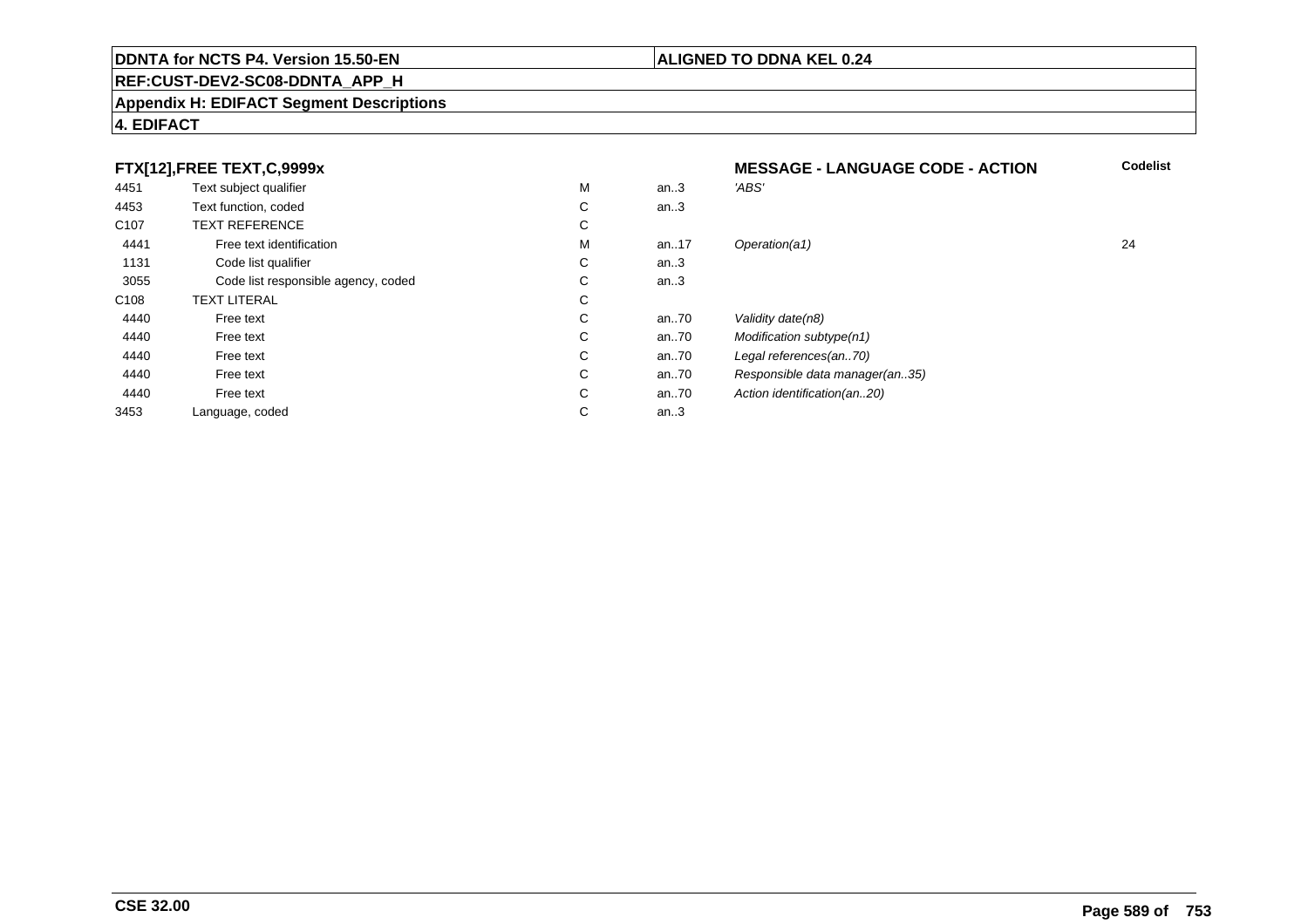#### **REF:CUST-DEV2-SC08-DDNTA\_APP\_H**

#### **Appendix H: EDIFACT Segment Descriptions**

#### **4. EDIFACT**

### **FTX[12],FREE TEXT,C,9999x**

|                  | FTX[12],FREE TEXT,C,9999x           |   |          | <b>MESSAGE - LANGUAGE CODE - LANGUAGE</b><br><b>SPECIFIC DATA</b> | Codelis |
|------------------|-------------------------------------|---|----------|-------------------------------------------------------------------|---------|
| 4451             | Text subject qualifier              | M | an.3     | 'ACV'                                                             |         |
| 4453             | Text function, coded                | С | an.3     | Language code(a2)                                                 | 12      |
| C <sub>107</sub> | <b>TEXT REFERENCE</b>               | С |          |                                                                   |         |
| 4441             | Free text identification            | M | an. $17$ |                                                                   |         |
| 1131             | Code list qualifier                 | С | an.3     |                                                                   |         |
| 3055             | Code list responsible agency, coded | С | an.3     |                                                                   |         |
| C <sub>108</sub> | <b>TEXT LITERAL</b>                 | С |          |                                                                   |         |
| 4440             | Free text                           | С | an $.70$ | Description(an140)                                                |         |
| 4440             | Free text                           | С | an $.70$ |                                                                   |         |
| 4440             | Free text                           | С | an70     |                                                                   |         |
| 4440             | Free text                           | С | an $.70$ |                                                                   |         |
| 4440             | Free text                           | С | an.70    |                                                                   |         |
| 3453             | Language, coded                     | С | an.3     | Language specific data LNG(a2)                                    | 12      |
|                  |                                     |   |          |                                                                   |         |

**ALIGNED TO DDNA KEL 0.24**

**Codelist**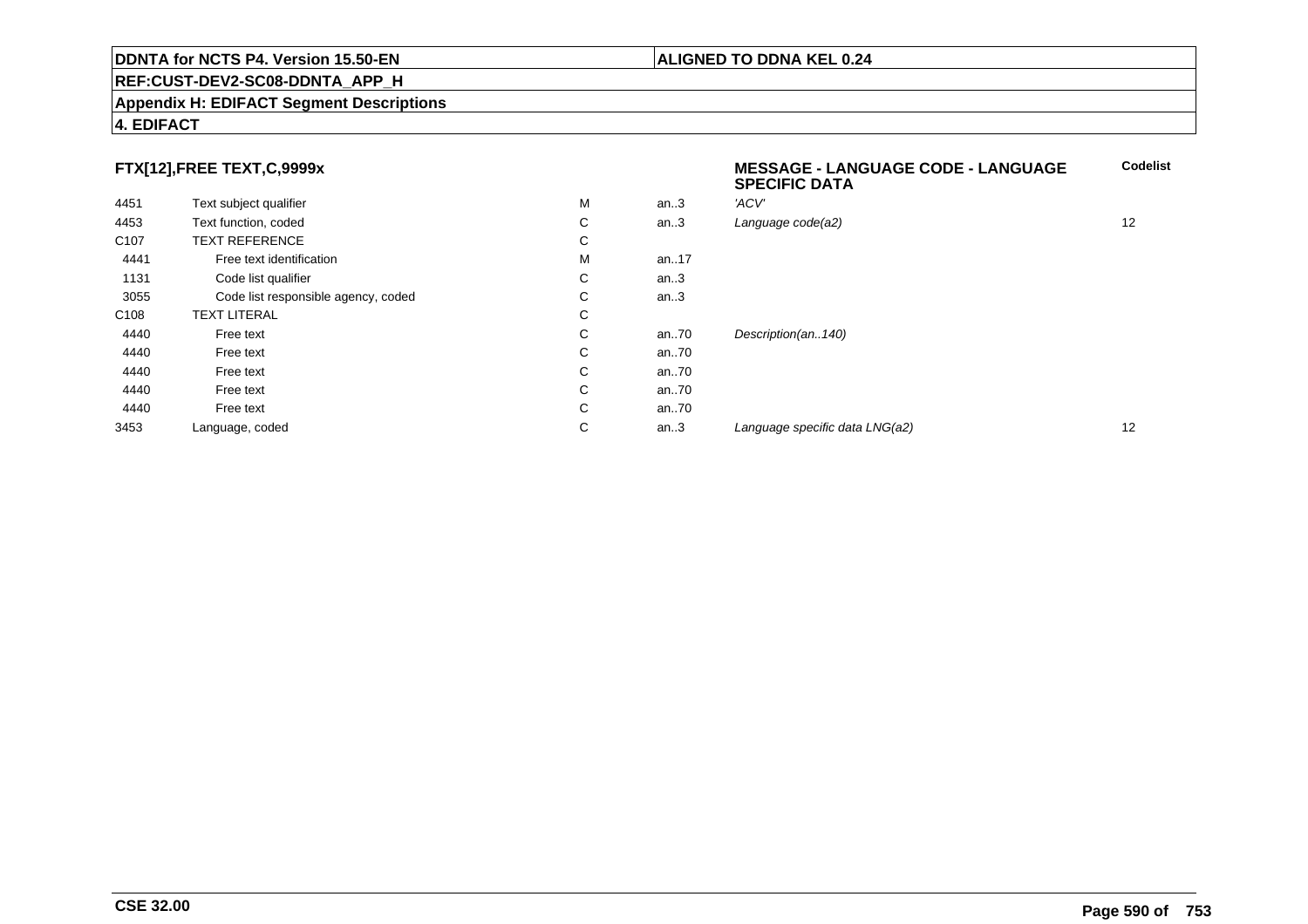#### **REF:CUST-DEV2-SC08-DDNTA\_APP\_H**

#### **Appendix H: EDIFACT Segment Descriptions**

#### **4. EDIFACT**

### **FTX[12],FREE TEXT,C,9999x**

| 4451             | Text subject qualifier              | M | an.3     | 'ABS'                          |
|------------------|-------------------------------------|---|----------|--------------------------------|
| 4453             | Text function, coded                | С | an.3     |                                |
| C <sub>107</sub> | <b>TEXT REFERENCE</b>               | C |          |                                |
| 4441             | Free text identification            | M | an. $17$ | Operation(a1)                  |
| 1131             | Code list qualifier                 | С | an.3     |                                |
| 3055             | Code list responsible agency, coded | С | an.3     |                                |
| C <sub>108</sub> | <b>TEXT LITERAL</b>                 | C |          |                                |
| 4440             | Free text                           | С | an70     | Validity date(n8)              |
| 4440             | Free text                           | С | an70     | Modification subtype(n1)       |
| 4440             | Free text                           | С | an70     | Legal references(an70)         |
| 4440             | Free text                           | C | an70     | Responsible data manager(an35) |
| 4440             | Free text                           | С | an70     | Action identification(an20)    |
| 3453             | Language, coded                     | С | an.3     |                                |
|                  |                                     |   |          |                                |

## **MESSAGE - GUARANTEE MONITORING - ACTION Codelist**

| М | an.3 | 'ABS'                          |    |
|---|------|--------------------------------|----|
| С | an.3 |                                |    |
| С |      |                                |    |
| М | an17 | Operation(a1)                  | 24 |
| С | an.3 |                                |    |
| С | an.3 |                                |    |
| С |      |                                |    |
| С | an70 | Validity date(n8)              |    |
| С | an70 | Modification subtype(n1)       |    |
| С | an70 | Legal references(an70)         |    |
| С | an70 | Responsible data manager(an35) |    |
| С | an70 | Action identification(an20)    |    |
| С | an.3 |                                |    |
|   |      |                                |    |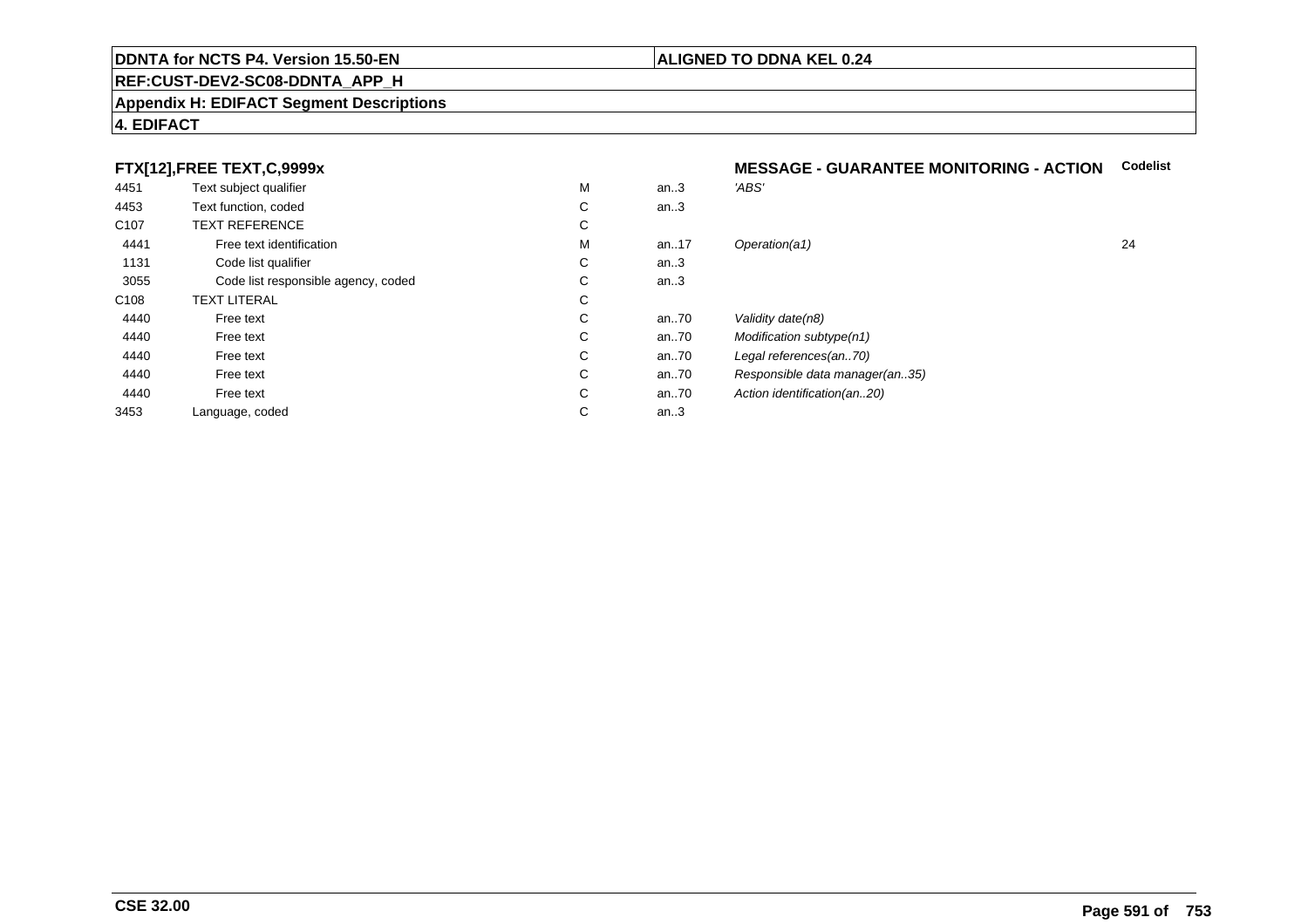#### **REF:CUST-DEV2-SC08-DDNTA\_APP\_H**

#### **Appendix H: EDIFACT Segment Descriptions**

#### **4. EDIFACT**

### **FTX[12],FREE TEXT,C,9999x**

| . .              |                                     |   |      | <b>LANGUAGE SPECIFIC DATA</b>  |    |
|------------------|-------------------------------------|---|------|--------------------------------|----|
| 4451             | Text subject qualifier              | M | an.3 | 'ACV'                          |    |
| 4453             | Text function, coded                | C | an.3 | Language code(a2)              | 12 |
| C <sub>107</sub> | <b>TEXT REFERENCE</b>               | C |      |                                |    |
| 4441             | Free text identification            | M | an17 |                                |    |
| 1131             | Code list qualifier                 | С | an.3 |                                |    |
| 3055             | Code list responsible agency, coded | C | an.3 |                                |    |
| C <sub>108</sub> | <b>TEXT LITERAL</b>                 | C |      |                                |    |
| 4440             | Free text                           | C | an70 | Description(an140)             |    |
| 4440             | Free text                           | C | an70 |                                |    |
| 4440             | Free text                           | C | an70 |                                |    |
| 4440             | Free text                           | C | an70 |                                |    |
| 4440             | Free text                           | C | an70 |                                |    |
| 3453             | Language, coded                     | C | an.3 | Language specific data LNG(a2) | 12 |
|                  |                                     |   |      |                                |    |

**CSE 32.00**

**Codelist**

**ALIGNED TO DDNA KEL 0.24**

**MESSAGE - GUARANTEE MONITORING -**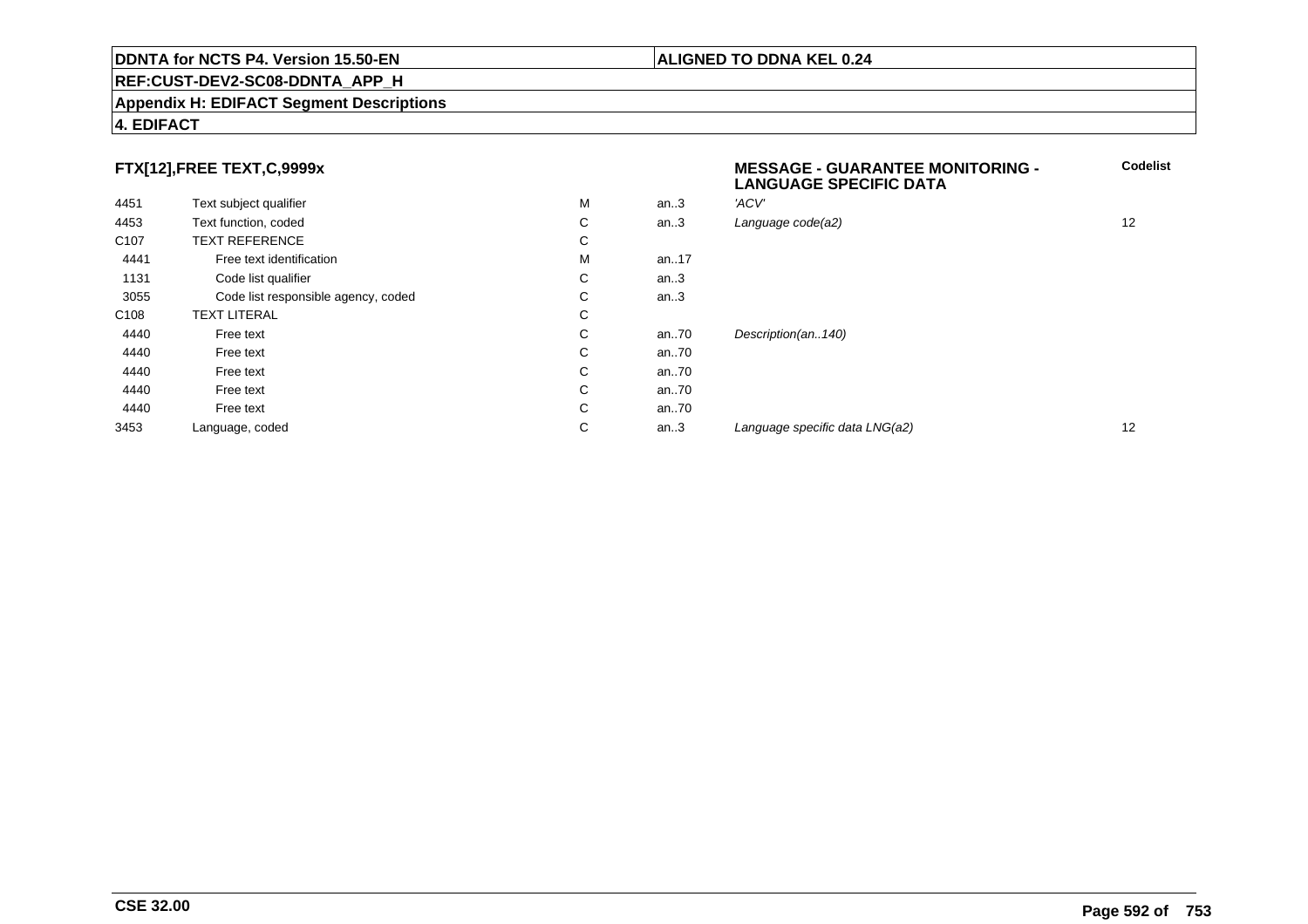#### **REF:CUST-DEV2-SC08-DDNTA\_APP\_H**

#### **Appendix H: EDIFACT Segment Descriptions**

#### **4. EDIFACT**

#### **FTX[12],FREE TEXT,C,9999xMESSAGE - CURRENCY CODE - ACTION**<br>M an..3 *'ABS'*  **Codelist** 4451Text subject qualifier M<br>
Text function, coded C M an..3 *'ABS'*<br>-4453Text function, coded C<br>
TEXT REFERENCE an..3 C107 TEXT REFERENCEE C  $\mathsf{M}% _{T}=\mathsf{M}_{T}\!\left( a,b\right) ,\ \mathsf{M}_{T}=\mathsf{M}_{T}$ 4441Free text identification M<br>Code list qualifier development of the code list qualifier development of  $\mathbf C$ M an..17 Operation(a1) 24 1131Code list qualifier C<br>Code list responsible agency, coded C an..3 3055Code list responsible agency, coded C<br>
XT LITERAL C an..3 C108TEXT LITERAL<br>Free text  $\mathbf C$ 44400 Free text C C an..70 Validity date(n8)<br>C an..70 Modification subt 44400 Free text C C an..70 Modification subtype(n1)<br>C an..70 Legal references(an..70) 44400 Free text C C an..70 Legal references(an..70)<br>C an..70 Responsible data manag 44400 Free text C C an..70 Responsible data manager(an..35)<br>C an..70 Action identification(an..20) 44400 Free text C C an..70 Action identification(an..20)<br>C an..3 3453Language, coded an..3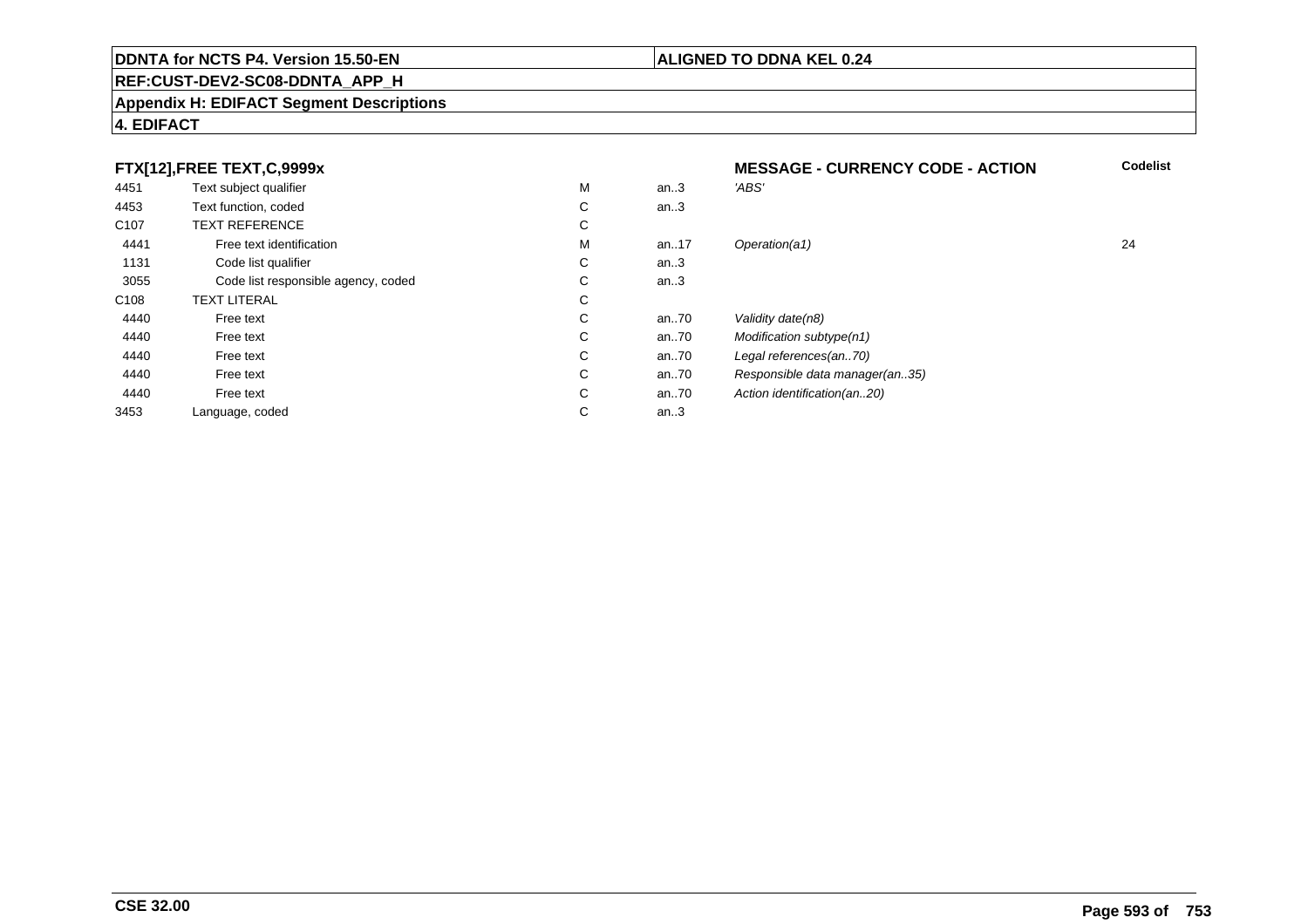#### **REF:CUST-DEV2-SC08-DDNTA\_APP\_H**

#### **Appendix H: EDIFACT Segment Descriptions**

#### **4. EDIFACT**

### **FTX[12],FREE TEXT,C,9999x**

|                  |                                     |   |      | <b>SPECIFIC DATA</b>           |                   |
|------------------|-------------------------------------|---|------|--------------------------------|-------------------|
| 4451             | Text subject qualifier              | М | an.3 | 'ACV'                          |                   |
| 4453             | Text function, coded                | C | an.3 | Language code(a2)              | 12                |
| C <sub>107</sub> | <b>TEXT REFERENCE</b>               | C |      |                                |                   |
| 4441             | Free text identification            | М | an17 |                                |                   |
| 1131             | Code list qualifier                 | C | an.3 |                                |                   |
| 3055             | Code list responsible agency, coded | C | an.3 |                                |                   |
| C <sub>108</sub> | <b>TEXT LITERAL</b>                 | C |      |                                |                   |
| 4440             | Free text                           | C | an70 | Description(an140)             |                   |
| 4440             | Free text                           | C | an70 |                                |                   |
| 4440             | Free text                           | C | an70 |                                |                   |
| 4440             | Free text                           | C | an70 |                                |                   |
| 4440             | Free text                           | C | an70 |                                |                   |
| 3453             | Language, coded                     | C | an.3 | Language specific data LNG(a2) | $12 \overline{ }$ |

**Codelist**

**ALIGNED TO DDNA KEL 0.24**

**MESSAGE - CURRENCY CODE - LANGUAGE**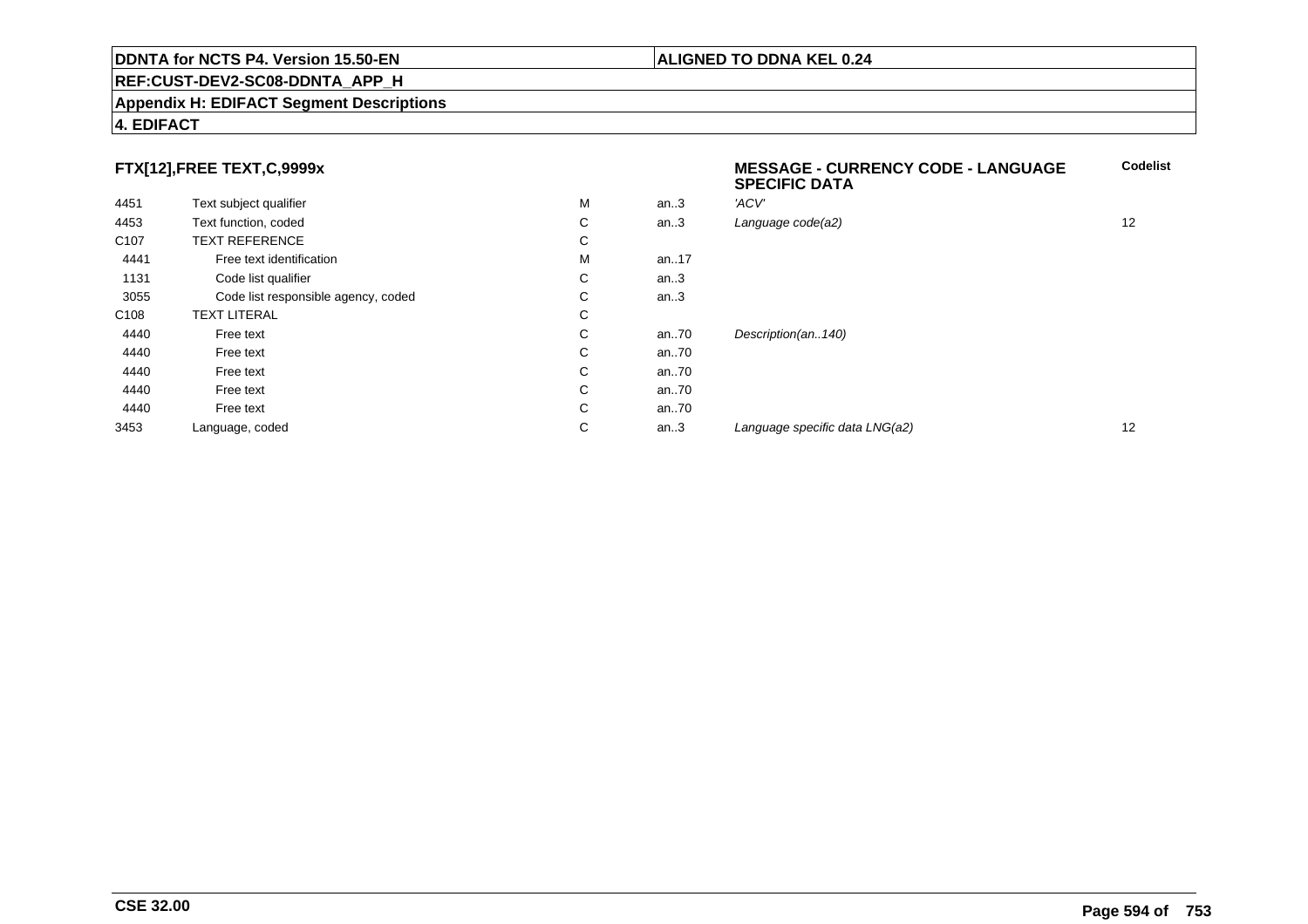#### **REF:CUST-DEV2-SC08-DDNTA\_APP\_H**

#### **Appendix H: EDIFACT Segment Descriptions**

#### **4. EDIFACT**

### **FTX[12],FREE TEXT,C,9999x**

| 4451             | Text subject qualifier              | M | an.3  | 'ABS'  |
|------------------|-------------------------------------|---|-------|--------|
| 4453             | Text function, coded                | С | an.3  |        |
| C <sub>107</sub> | <b>TEXT REFERENCE</b>               | С |       |        |
| 4441             | Free text identification            | M | an.17 | Opera  |
| 1131             | Code list qualifier                 | С | an.3  |        |
| 3055             | Code list responsible agency, coded | С | an.3  |        |
| C <sub>108</sub> | <b>TEXT LITERAL</b>                 | С |       |        |
| 4440             | Free text                           | C | an.70 | Validi |
| 4440             | Free text                           | C | an.70 | Modit  |
| 4440             | Free text                           | C | an70  | Legal  |
| 4440             | Free text                           | С | an70  | Resp   |
| 4440             | Free text                           | С | an70  | Action |
| 3453             | Language, coded                     | С | an.3  |        |
|                  |                                     |   |       |        |

#### **MESSAGE - CUSTOMS OPERATION STATE TYPE -** Codelist<br>ACTION **ACTION**

| М | an.3 | 'ABS'                          |    |
|---|------|--------------------------------|----|
| С | an.3 |                                |    |
| С |      |                                |    |
| М | an17 | Operation(a1)                  | 24 |
| С | an.3 |                                |    |
| С | an.3 |                                |    |
| С |      |                                |    |
| С | an70 | Validity date(n8)              |    |
| С | an70 | Modification subtype(n1)       |    |
| С | an70 | Legal references(an70)         |    |
| С | an70 | Responsible data manager(an35) |    |
| С | an70 | Action identification(an20)    |    |
| С | an.3 |                                |    |
|   |      |                                |    |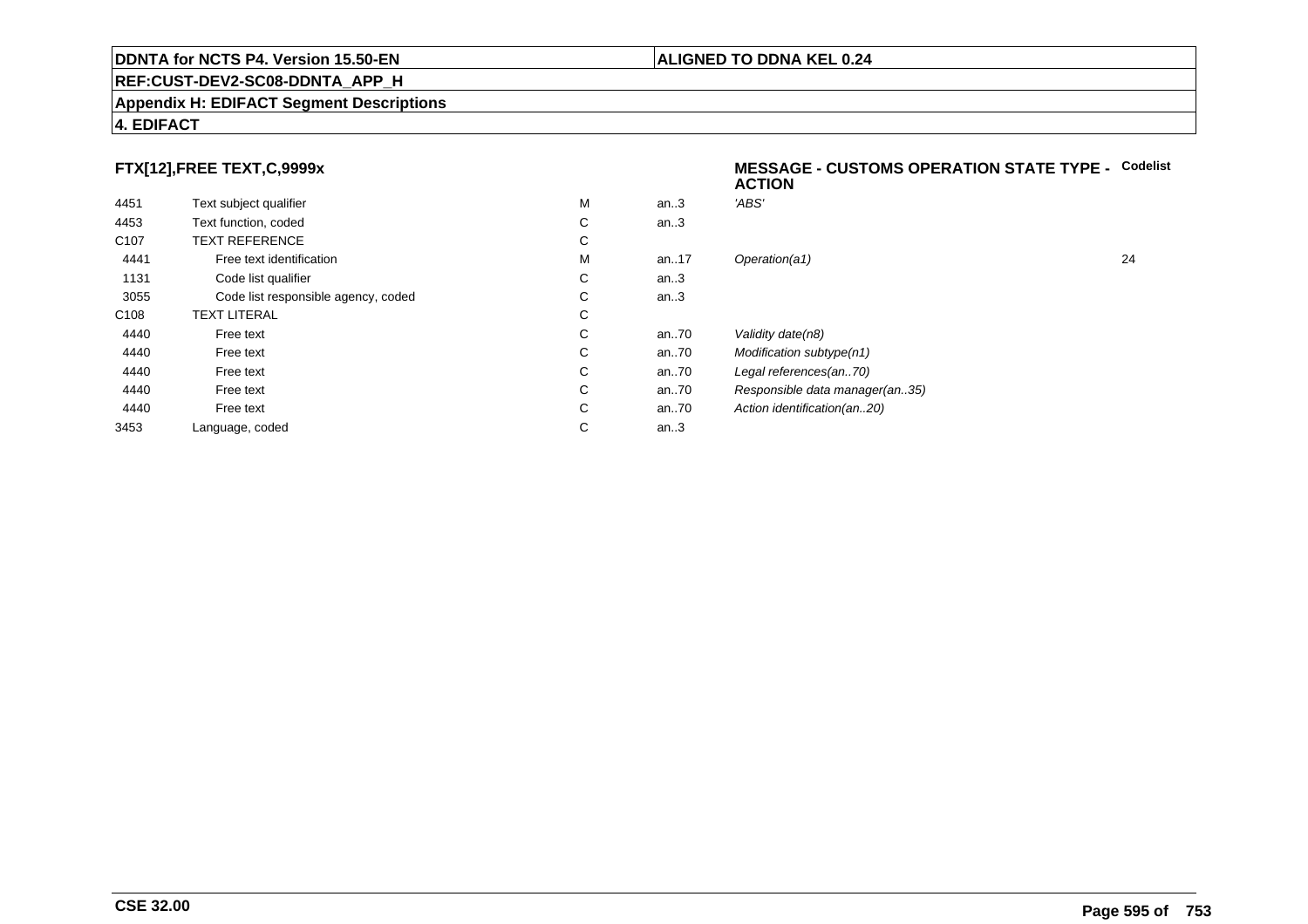#### **REF:CUST-DEV2-SC08-DDNTA\_APP\_H**

#### **Appendix H: EDIFACT Segment Descriptions**

#### **4. EDIFACT**

### **FTX[12],FREE TEXT,C,9999x**

| 4451             | Text subject qualifier              | M | an.3 | 'ACV' |
|------------------|-------------------------------------|---|------|-------|
| 4453             | Text function, coded                | С | an.3 | Langu |
| C <sub>107</sub> | <b>TEXT REFERENCE</b>               | C |      |       |
| 4441             | Free text identification            | M | an17 |       |
| 1131             | Code list qualifier                 | C | an.3 |       |
| 3055             | Code list responsible agency, coded | C | an.3 |       |
| C <sub>108</sub> | <b>TEXT LITERAL</b>                 | C |      |       |
| 4440             | Free text                           | C | an70 | Desci |
| 4440             | Free text                           | C | an70 |       |
| 4440             | Free text                           | C | an70 |       |
| 4440             | Free text                           | C | an70 |       |
| 4440             | Free text                           | C | an70 |       |
| 3453             | Language, coded                     | C | an.3 | Langı |
|                  |                                     |   |      |       |

#### **MESSAGE - CUSTOMS OPERATION STATE TYPE - CodelistLANGUAGE SPECIFIC DATA**

| M | an.3 | 'ACV'                          |    |
|---|------|--------------------------------|----|
| С | an.3 | Language code(a2)              | 12 |
| С |      |                                |    |
| М | an17 |                                |    |
| С | an.3 |                                |    |
| С | an.3 |                                |    |
| С |      |                                |    |
| С | an70 | Description(an140)             |    |
| С | an70 |                                |    |
| С | an70 |                                |    |
| С | an70 |                                |    |
| С | an70 |                                |    |
| С | an.3 | Language specific data LNG(a2) | 12 |
|   |      |                                |    |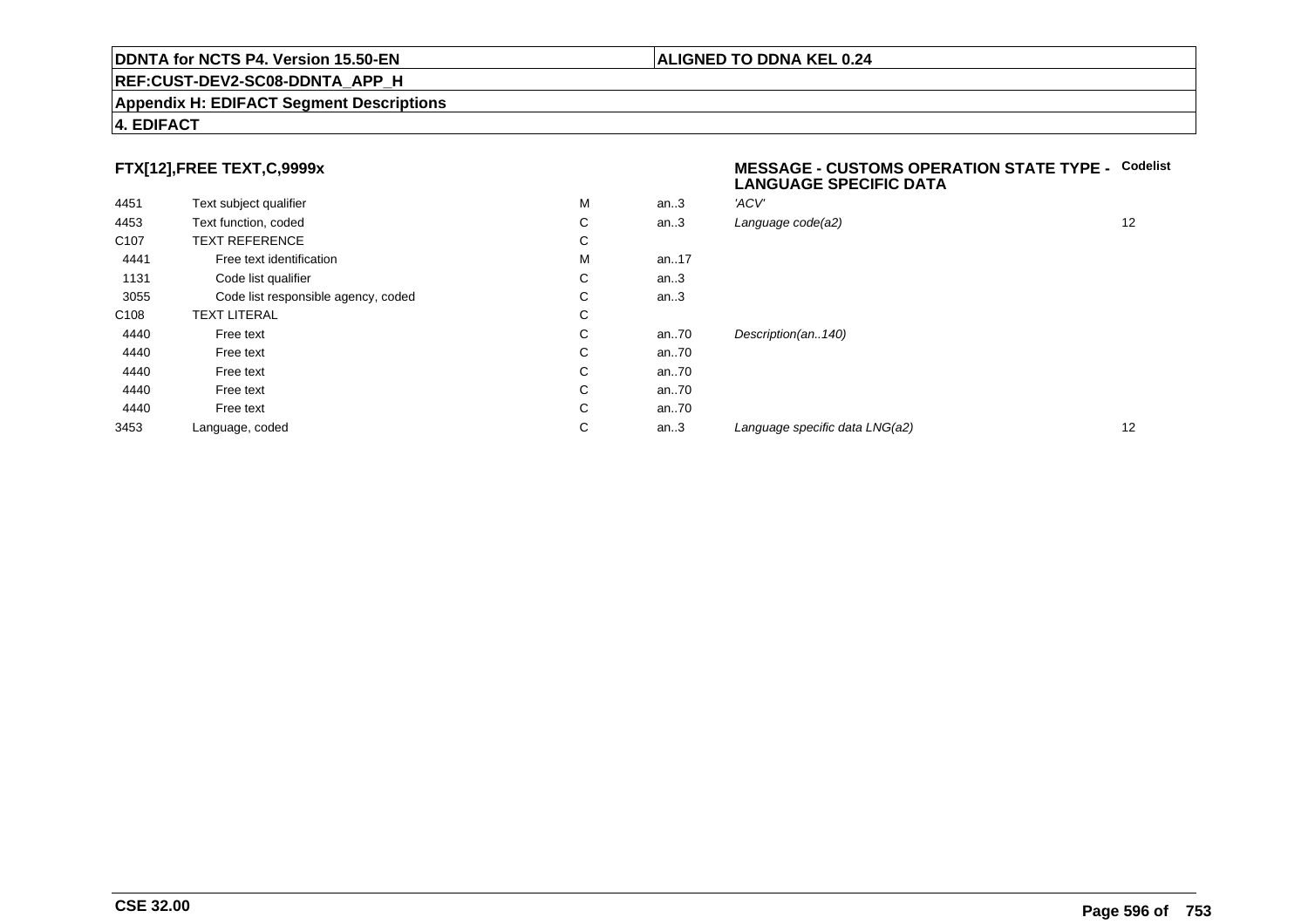#### **REF:CUST-DEV2-SC08-DDNTA\_APP\_H**

#### **Appendix H: EDIFACT Segment Descriptions**

#### **4. EDIFACT**

#### **FTX[12],FREE TEXT,C,9999xMESSAGE - PACKAGING CODE - ACTION**<br>M an..3 *'ABS'*  **Codelist** 4451Text subject qualifier M<br>
Text function, coded C M an..3 *'ABS'*<br>-4453Text function, coded C<br>
TEXT REFERENCE an..3 C107 TEXT REFERENCEE C  $\mathsf{M}% _{T}=\mathsf{M}_{T}\!\left( a,b\right) ,\ \mathsf{M}_{T}=\mathsf{M}_{T}$ 4441Free text identification M<br>Code list qualifier development of the code list qualifier development of  $\mathbf C$ M an..17 Operation(a1) 24 1131Code list qualifier C<br>Code list responsible agency, coded C an..3 3055Code list responsible agency, coded C<br>
XT LITERAL C an..3 C108TEXT LITERAL<br>Free text  $\mathbf C$ 44400 Free text C C an..70 Validity date(n8)<br>C an..70 Modification subt 44400 Free text C C an..70 Modification subtype(n1)<br>C an..70 Legal references(an..70) 44400 Free text C C an..70 Legal references(an..70)<br>C an..70 Responsible data manag 44400 Free text C C an..70 Responsible data manager(an..35)<br>C an..70 Action identification(an..20) 44400 Free text C C an..70 Action identification(an..20)<br>C an..3 3453Language, coded an..3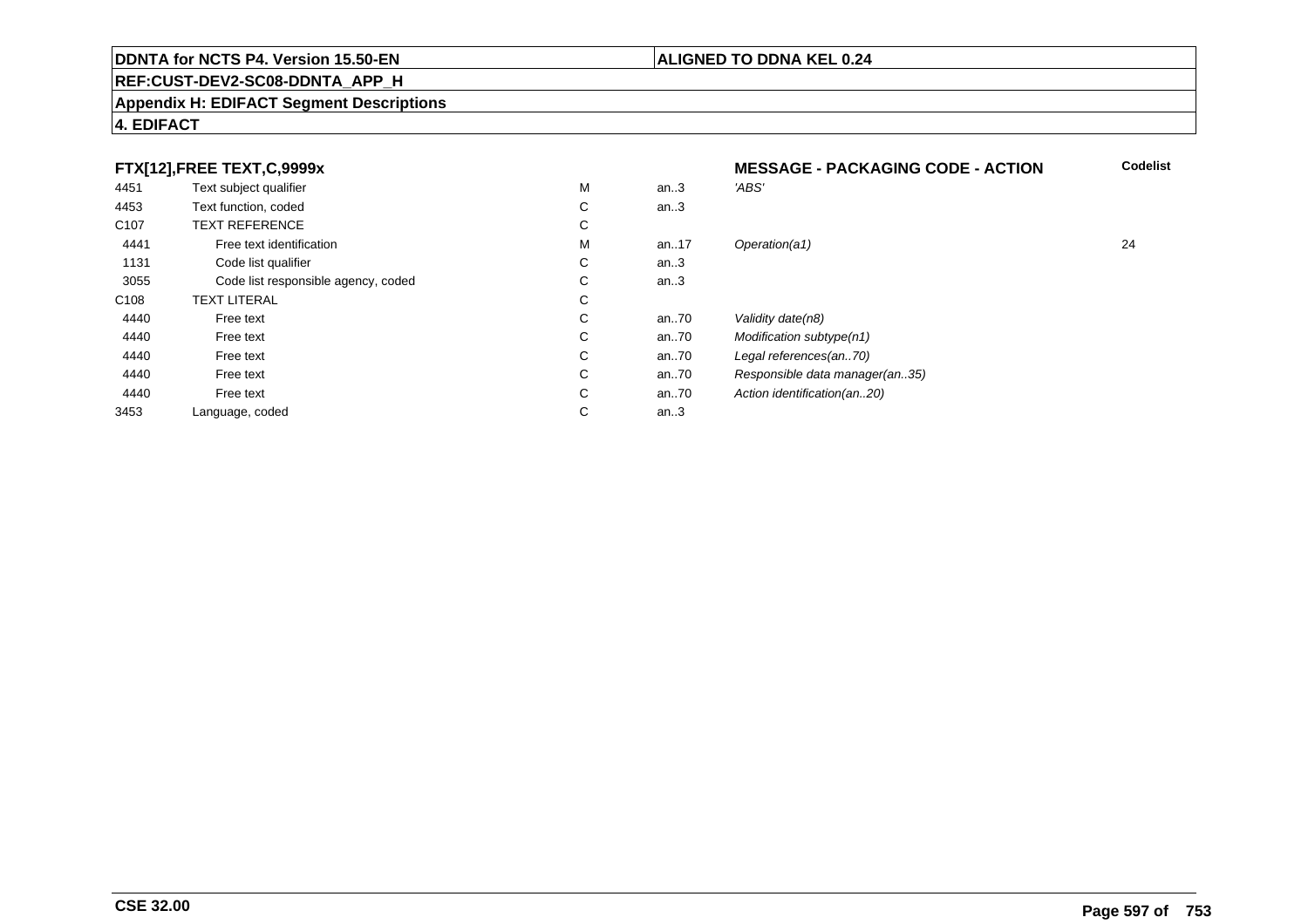#### **REF:CUST-DEV2-SC08-DDNTA\_APP\_H**

#### **Appendix H: EDIFACT Segment Descriptions**

### **FTX[12],FREE TEXT,C,9999x**

|                  |                                     |    |      | <b>SPECIFIC DATA</b>           |    |
|------------------|-------------------------------------|----|------|--------------------------------|----|
| 4451             | Text subject qualifier              | M  | an.3 | 'ACV'                          |    |
| 4453             | Text function, coded                | C  | an.3 | Language code(a2)              | 12 |
| C <sub>107</sub> | <b>TEXT REFERENCE</b>               | C  |      |                                |    |
| 4441             | Free text identification            | м  | an17 |                                |    |
| 1131             | Code list qualifier                 | C. | an.3 |                                |    |
| 3055             | Code list responsible agency, coded | C. | an.3 |                                |    |
| C <sub>108</sub> | <b>TEXT LITERAL</b>                 | C. |      |                                |    |
| 4440             | Free text                           | C  | an70 | Description(an140)             |    |
| 4440             | Free text                           | C  | an70 | '--Continued 70 --'            |    |
| 4440             | Free text                           | C. | an70 |                                |    |
| 4440             | Free text                           | C. | an70 |                                |    |
| 4440             | Free text                           | C  | an70 |                                |    |
| 3453             | Language, coded                     | C  | an.3 | Language specific data LNG(a2) | 12 |
|                  |                                     |    |      |                                |    |

## **4. EDIFACT**

**Codelist**

**ALIGNED TO DDNA KEL 0.24**

**MESSAGE - PACKAGING CODE - LANGUAGE**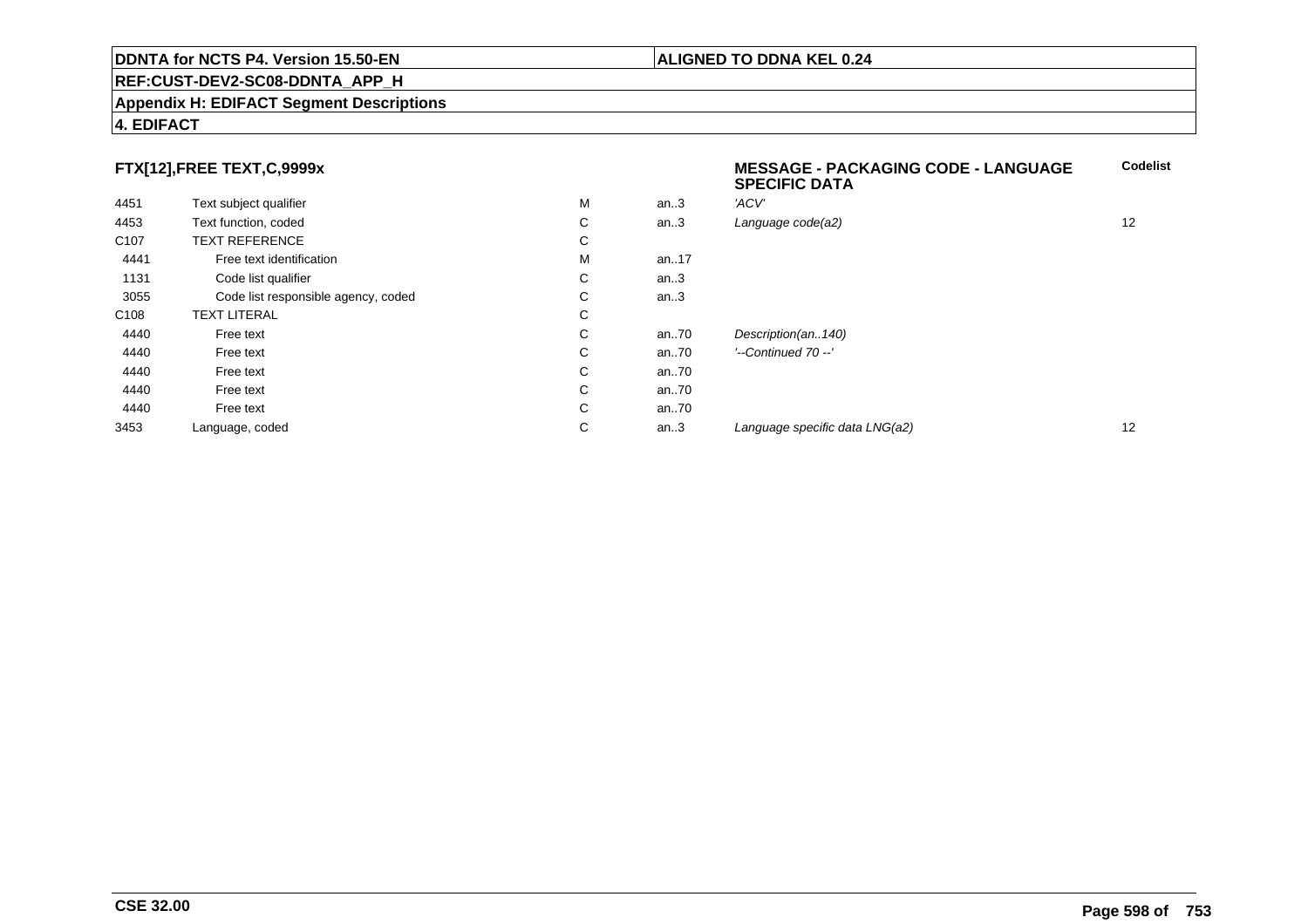### **REF:CUST-DEV2-SC08-DDNTA\_APP\_H**

#### **Appendix H: EDIFACT Segment Descriptions**

### **4. EDIFACT**

|                  | FTX[12],FREE TEXT,C,9999x           |   |      | <b>MESSAGE - ROLE - ACTION</b> | <b>Codelist</b> |
|------------------|-------------------------------------|---|------|--------------------------------|-----------------|
| 4451             | Text subject qualifier              | M | an3  | 'ABS'                          |                 |
| 4453             | Text function, coded                | С | an.3 |                                |                 |
| C <sub>107</sub> | <b>TEXT REFERENCE</b>               | С |      |                                |                 |
| 4441             | Free text identification            | M | an17 | Operation(a1)                  | 24              |
| 1131             | Code list qualifier                 | С | an.3 |                                |                 |
| 3055             | Code list responsible agency, coded | С | an.3 |                                |                 |
| C <sub>108</sub> | <b>TEXT LITERAL</b>                 | С |      |                                |                 |
| 4440             | Free text                           | С | an70 | Validity date(n8)              |                 |
| 4440             | Free text                           | С | an70 | Modification subtype(n1)       |                 |
| 4440             | Free text                           | C | an70 | Legal references(an70)         |                 |
| 4440             | Free text                           | С | an70 | Responsible data manager(an35) |                 |
| 4440             | Free text                           | С | an70 | Action identification(an20)    |                 |
| 3453             | Language, coded                     | С | an.3 |                                |                 |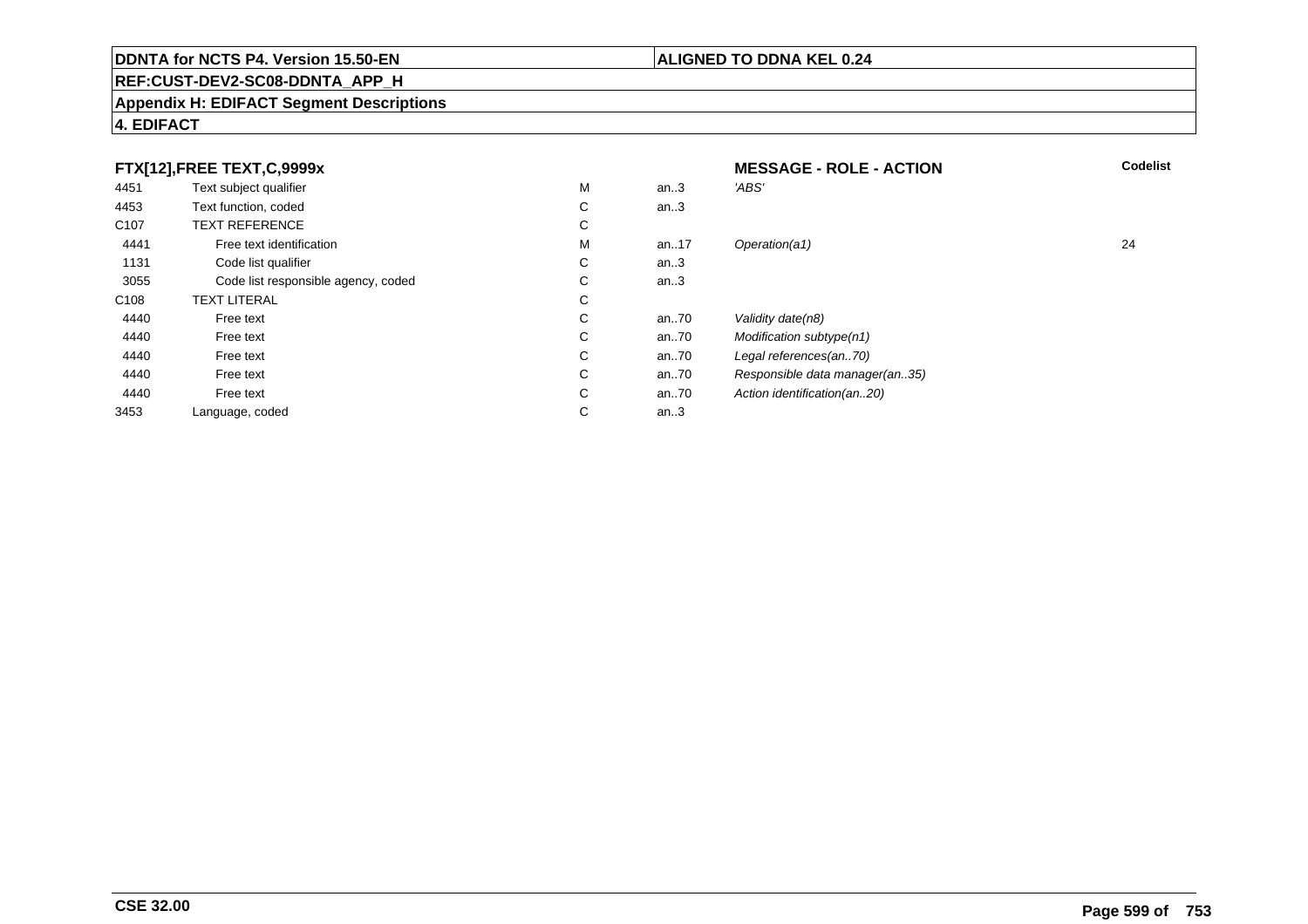#### **REF:CUST-DEV2-SC08-DDNTA\_APP\_H**

#### **Appendix H: EDIFACT Segment Descriptions**

#### **4. EDIFACT**

### **FTX[12],FREE TEXT,C,9999x**

| 4451             | Text subject qualifier              | M | an.3 | 'ACV' |
|------------------|-------------------------------------|---|------|-------|
| 4453             | Text function, coded                | С | an.3 | Langu |
| C <sub>107</sub> | <b>TEXT REFERENCE</b>               | С |      |       |
| 4441             | Free text identification            | M | an17 |       |
| 1131             | Code list qualifier                 | C | an.3 |       |
| 3055             | Code list responsible agency, coded | C | an.3 |       |
| C <sub>108</sub> | <b>TEXT LITERAL</b>                 | С |      |       |
| 4440             | Free text                           | С | an70 | Desci |
| 4440             | Free text                           | С | an70 |       |
| 4440             | Free text                           | С | an70 |       |
| 4440             | Free text                           | С | an70 |       |
| 4440             | Free text                           | С | an70 |       |
| 3453             | Language, coded                     | С | an.3 | Langı |
|                  |                                     |   |      |       |

#### **MESSAGE - ROLE - LANGUAGE SPECIFIC DATACodelist**

| М | an.3 | 'ACV'                          |    |
|---|------|--------------------------------|----|
| С | an.3 | Language code(a2)              | 12 |
| С |      |                                |    |
| М | an17 |                                |    |
| С | an.3 |                                |    |
| C | an.3 |                                |    |
| С |      |                                |    |
| С | an70 | Description(an140)             |    |
| С | an70 |                                |    |
| С | an70 |                                |    |
| С | an70 |                                |    |
| С | an70 |                                |    |
| С | an.3 | Language specific data LNG(a2) | 12 |
|   |      |                                |    |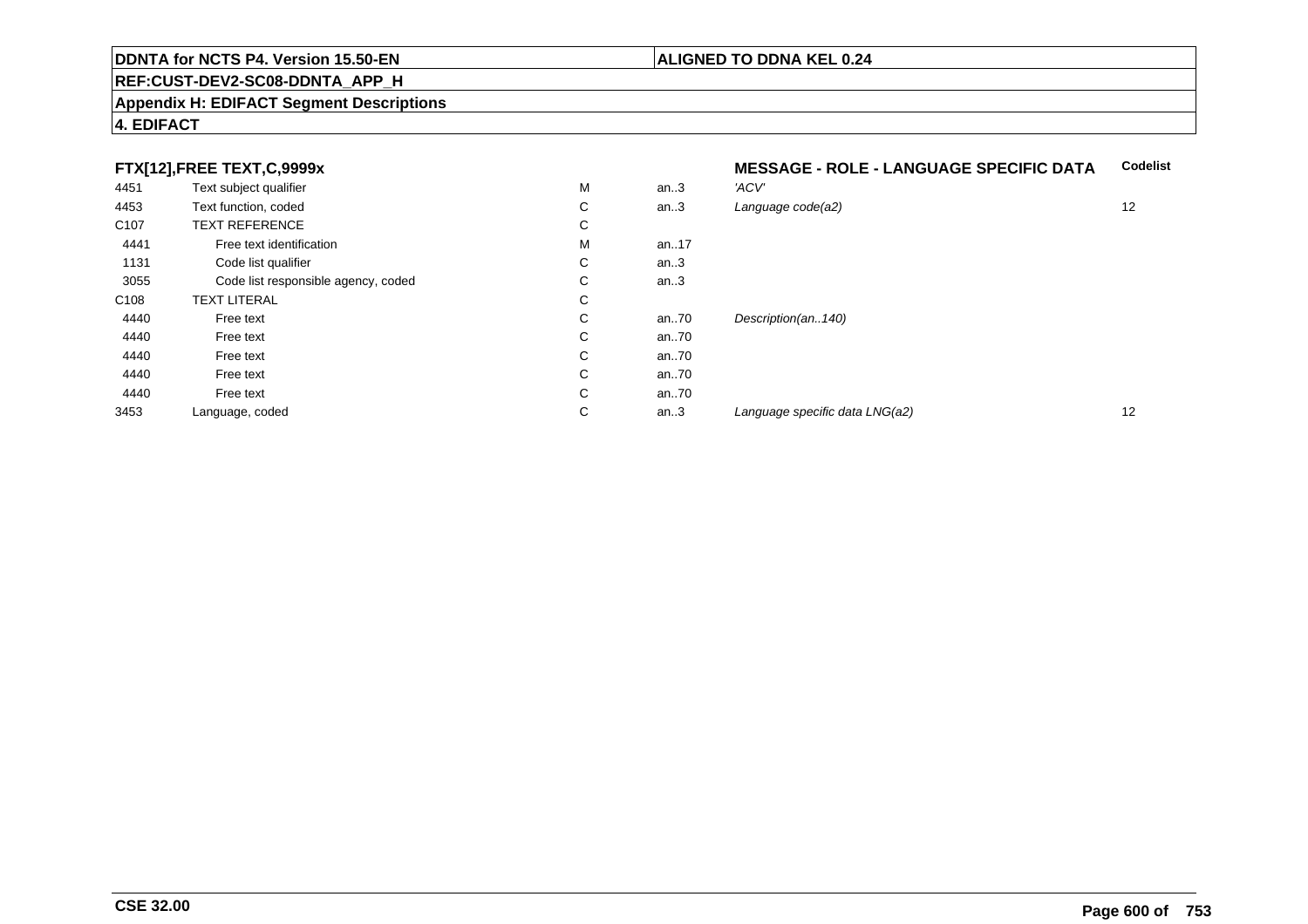#### **REF:CUST-DEV2-SC08-DDNTA\_APP\_H**

#### **Appendix H: EDIFACT Segment Descriptions**

#### **4. EDIFACT**

### **FTX[12],FREE TEXT,C,9999x**

| FTX[12], FREE TEXT, C, 9999x |                                     |    | <b>MESSAGE - STATISTICS TYPE - ACTION</b> |                                |    |
|------------------------------|-------------------------------------|----|-------------------------------------------|--------------------------------|----|
| 4451                         | Text subject qualifier              | М  | an.3                                      | 'ABS'                          |    |
| 4453                         | Text function, coded                | C  | an.3                                      |                                |    |
| C <sub>107</sub>             | <b>TEXT REFERENCE</b>               | C  |                                           |                                |    |
| 4441                         | Free text identification            | М  | an17                                      | Operation(a1)                  | 24 |
| 1131                         | Code list qualifier                 | C  | an.3                                      |                                |    |
| 3055                         | Code list responsible agency, coded | С  | an.3                                      |                                |    |
| C <sub>108</sub>             | <b>TEXT LITERAL</b>                 | C  |                                           |                                |    |
| 4440                         | Free text                           | C. | an70                                      | Validity date(n8)              |    |
| 4440                         | Free text                           | C  | an70                                      | Modification subtype(n1)       |    |
| 4440                         | Free text                           | C  | an70                                      | Legal references(an70)         |    |
| 4440                         | Free text                           | C  | an70                                      | Responsible data manager(an35) |    |
| 4440                         | Free text                           | C  | an70                                      | Action identification(an20)    |    |
| 3453                         | Language, coded                     | С  | an.3                                      |                                |    |

**Codelist**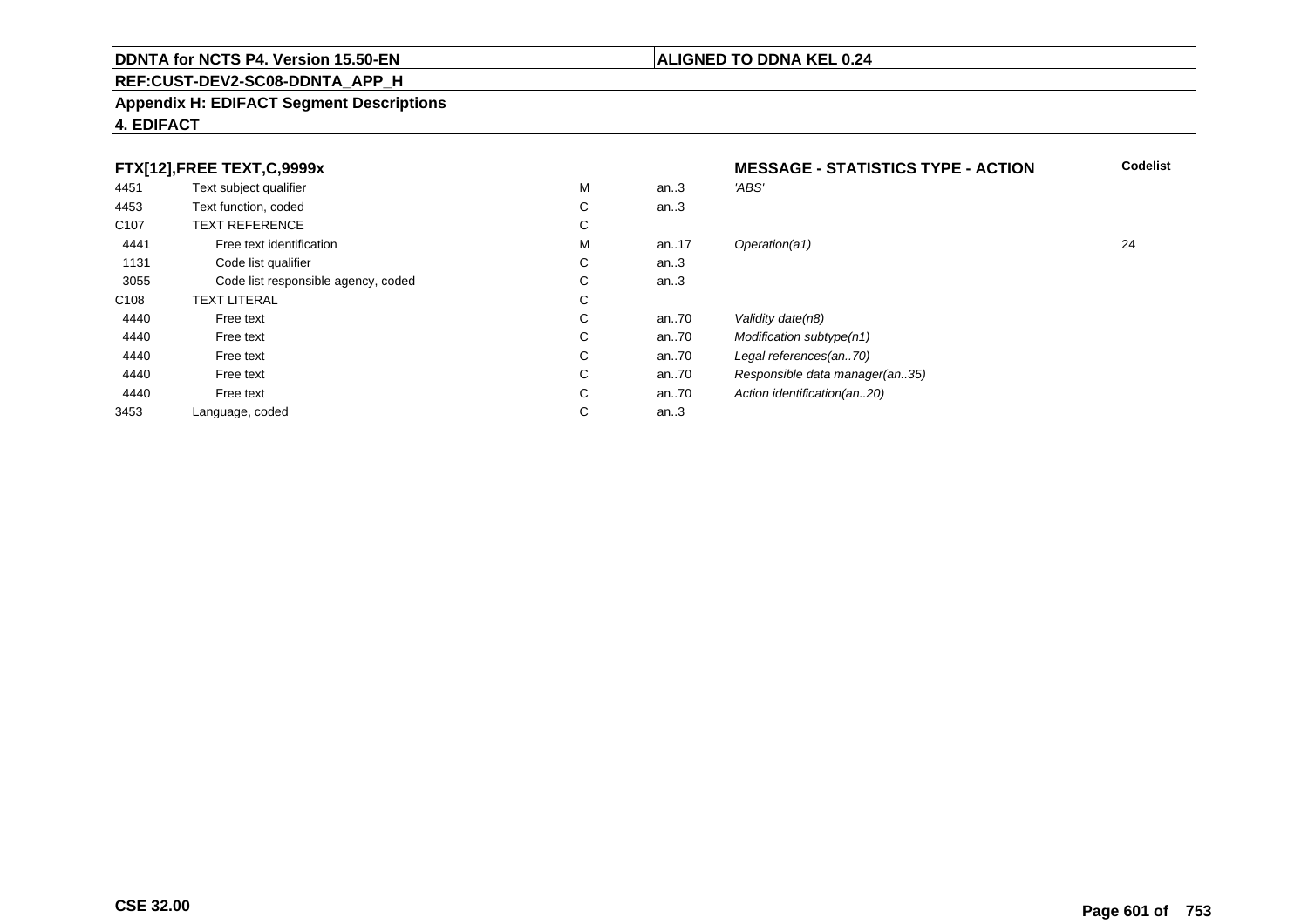#### **REF:CUST-DEV2-SC08-DDNTA\_APP\_H**

#### **Appendix H: EDIFACT Segment Descriptions**

#### **4. EDIFACT**

### **FTX[12],FREE TEXT,C,9999x**

| FTX[12],FREE TEXT,C,9999x |                                     |   |          | <b>MESSAGE - STATISTICS TYPE - LANGUAGE</b><br><b>SPECIFIC DATA</b> | <b>Codelist</b> |  |
|---------------------------|-------------------------------------|---|----------|---------------------------------------------------------------------|-----------------|--|
| 4451                      | Text subject qualifier              | М | an.3     | 'ACV'                                                               |                 |  |
| 4453                      | Text function, coded                | C | an.3     | Language code(a2)                                                   | 12              |  |
| C <sub>107</sub>          | <b>TEXT REFERENCE</b>               | C |          |                                                                     |                 |  |
| 4441                      | Free text identification            | М | an17     |                                                                     |                 |  |
| 1131                      | Code list qualifier                 | C | an.3     |                                                                     |                 |  |
| 3055                      | Code list responsible agency, coded | C | an.3     |                                                                     |                 |  |
| C <sub>108</sub>          | <b>TEXT LITERAL</b>                 | C |          |                                                                     |                 |  |
| 4440                      | Free text                           | C | an $.70$ | Description(an140)                                                  |                 |  |
| 4440                      | Free text                           | C | an $.70$ |                                                                     |                 |  |
| 4440                      | Free text                           | C | an $.70$ |                                                                     |                 |  |
| 4440                      | Free text                           | C | an $.70$ |                                                                     |                 |  |
| 4440                      | Free text                           | C | an $.70$ |                                                                     |                 |  |
| 3453                      | Language, coded                     | C | an.3     | Language specific data LNG(a2)                                      | 12              |  |
|                           |                                     |   |          |                                                                     |                 |  |

**Codelist**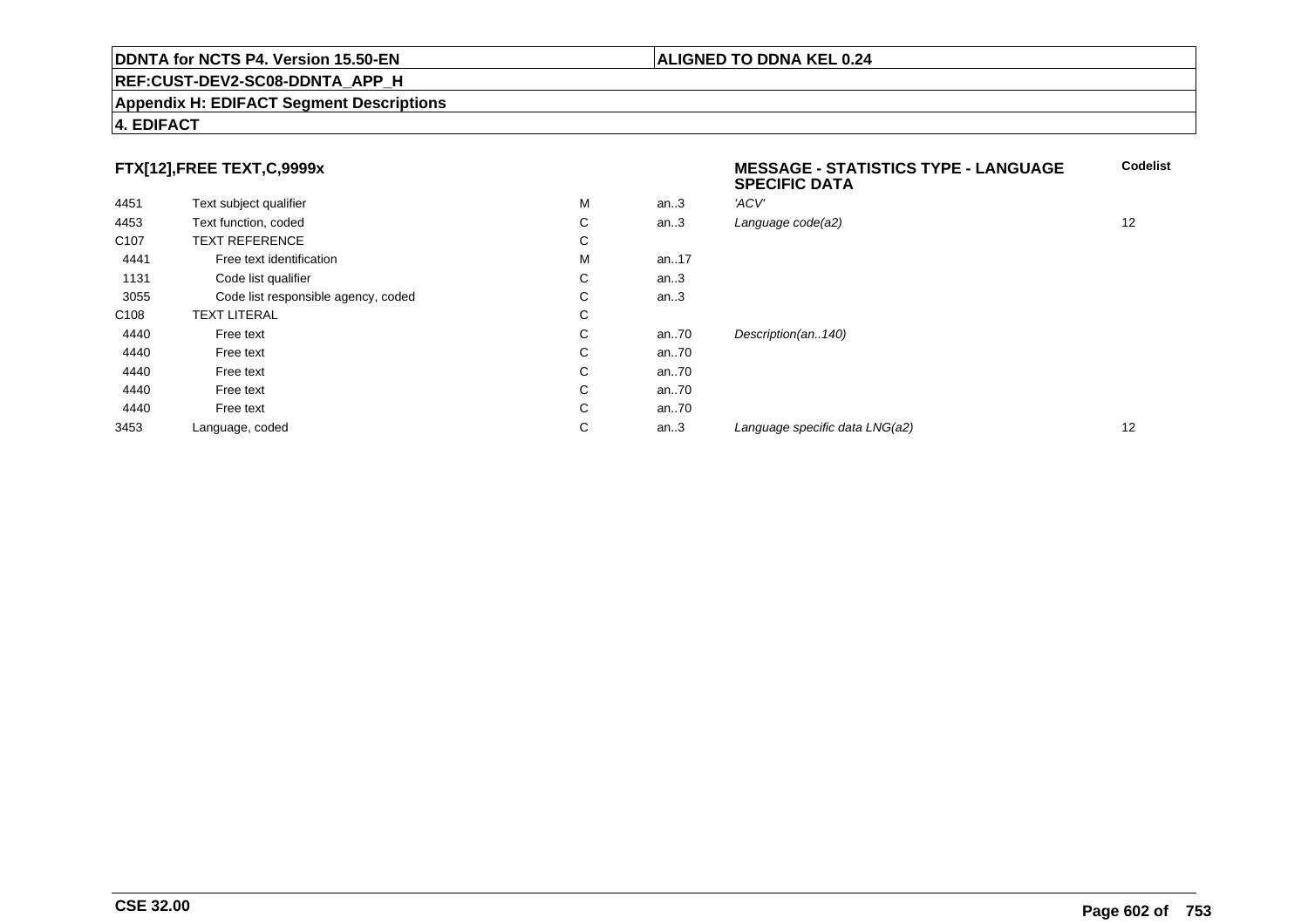#### **REF:CUST-DEV2-SC08-DDNTA\_APP\_H**

#### **Appendix H: EDIFACT Segment Descriptions**

#### **4. EDIFACT**

### **FTX[12],FREE TEXT,C,9999x**

| . .              |                                     |   |      |                                |    |
|------------------|-------------------------------------|---|------|--------------------------------|----|
| 4451             | Text subject qualifier              | M | an.3 | 'ABS'                          |    |
| 4453             | Text function, coded                | С | an.3 |                                |    |
| C <sub>107</sub> | <b>TEXT REFERENCE</b>               | С |      |                                |    |
| 4441             | Free text identification            | M | an17 | Operation(a1)                  | 24 |
| 1131             | Code list qualifier                 | С | an.3 |                                |    |
| 3055             | Code list responsible agency, coded | С | an.3 |                                |    |
| C108             | <b>TEXT LITERAL</b>                 | С |      |                                |    |
| 4440             | Free text                           | С | an70 | Validity date(n8)              |    |
| 4440             | Free text                           | С | an70 | Modification subtype(n1)       |    |
| 4440             | Free text                           | С | an70 | Legal references(an70)         |    |
| 4440             | Free text                           | С | an70 | Responsible data manager(an35) |    |
| 4440             | Free text                           | С | an70 | Action identification(an20)    |    |
| 3453             | Language, coded                     | С | an.3 |                                |    |
|                  |                                     |   |      |                                |    |

#### **MESSAGE - SENSITIVE GOODS CODE - ACTIONCodelist**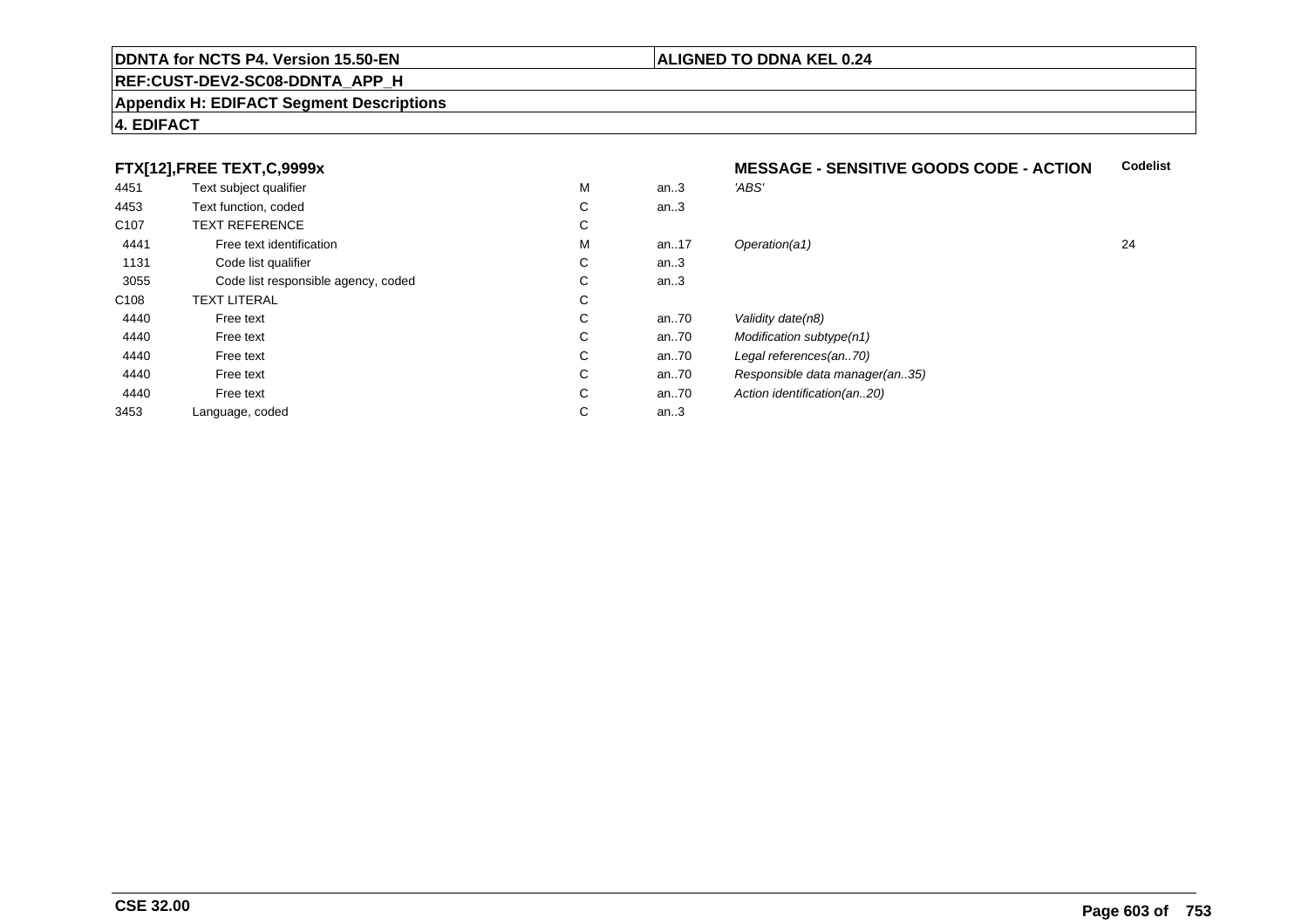#### **REF:CUST-DEV2-SC08-DDNTA\_APP\_H**

#### **Appendix H: EDIFACT Segment Descriptions**

#### **4. EDIFACT**

### **FTX[12],FREE TEXT,C,9999x**

| FTX[12],FREE TEXT,C,9999x |                                     |   |      | <b>MESSAGE - SENSITIVE GOODS CODE -</b><br><b>LANGUAGE SPECIFIC DATA</b> |    |
|---------------------------|-------------------------------------|---|------|--------------------------------------------------------------------------|----|
| 4451                      | Text subject qualifier              | M | an.3 | 'ACV'                                                                    |    |
| 4453                      | Text function, coded                | C | an.3 | Language code(a2)                                                        | 12 |
| C <sub>107</sub>          | <b>TEXT REFERENCE</b>               | C |      |                                                                          |    |
| 4441                      | Free text identification            | M | an17 |                                                                          |    |
| 1131                      | Code list qualifier                 | С | an.3 |                                                                          |    |
| 3055                      | Code list responsible agency, coded | С | an.3 |                                                                          |    |
| C <sub>108</sub>          | <b>TEXT LITERAL</b>                 | C |      |                                                                          |    |
| 4440                      | Free text                           | C | an70 | Description(an140)                                                       |    |
| 4440                      | Free text                           | С | an70 |                                                                          |    |
| 4440                      | Free text                           | С | an70 |                                                                          |    |
| 4440                      | Free text                           | С | an70 |                                                                          |    |
| 4440                      | Free text                           | С | an70 |                                                                          |    |
| 3453                      | Language, coded                     | C | an.3 | Language specific data LNG(a2)                                           | 12 |
|                           |                                     |   |      |                                                                          |    |

#### **ALIGNED TO DDNA KEL 0.24**

**Codelist**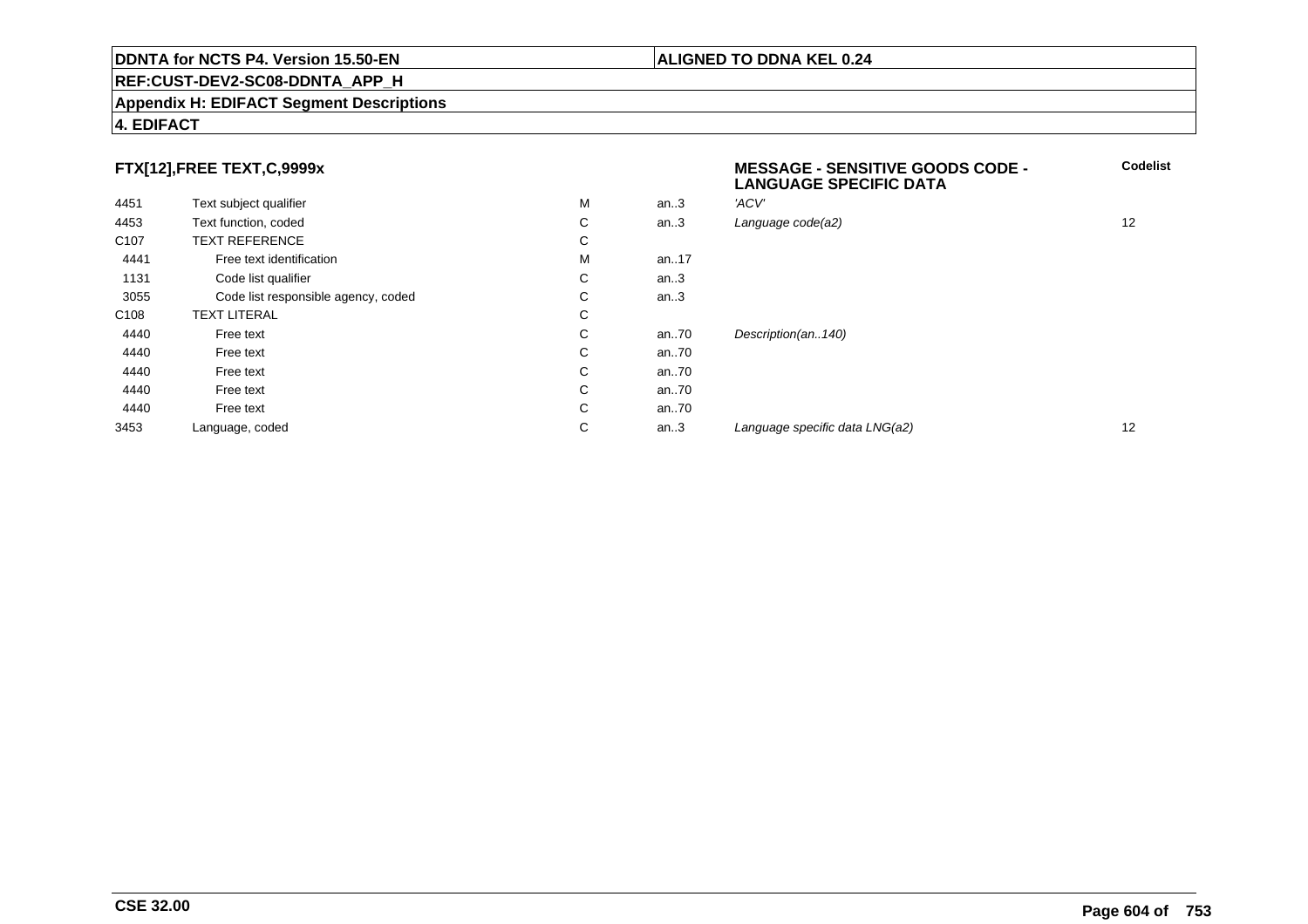#### **REF:CUST-DEV2-SC08-DDNTA\_APP\_H**

#### **Appendix H: EDIFACT Segment Descriptions**

#### **4. EDIFACT**

#### **FTX[12],FREE TEXT,C,9999xMESSAGE - TRAFFIC TYPE - ACTION**<br>M an..3 *'ABS'*  **Codelist** 4451Text subject qualifier M<br>
Text function, coded C M an..3 *'ABS'*<br>-4453Text function, coded C<br>
TEXT REFERENCE an..3 C107 TEXT REFERENCEE C  $\mathsf{M}% _{T}=\mathsf{M}_{T}\!\left( a,b\right) ,\ \mathsf{M}_{T}=\mathsf{M}_{T}$ 4441Free text identification M<br>Code list qualifier development of the code list qualifier development of  $\mathbf C$ M an..17 Operation(a1) 24 1131Code list qualifier C<br>Code list responsible agency, coded C an..3 3055Code list responsible agency, coded C<br>
XT LITERAL C an..3 C108TEXT LITERAL<br>Free text  $\mathbf C$ 44400 Free text C C an..70 Validity date(n8)<br>C an..70 Modification subt 44400 Free text C C an..70 Modification subtype(n1)<br>C an..70 Legal references(an..70) 44400 Free text C C an..70 Legal references(an..70)<br>C an..70 Responsible data manag 44400 Free text C C an..70 Responsible data manager(an..35)<br>C an..70 Action identification(an..20) 44400 Free text C C an..70 Action identification(an..20)<br>C an..3 3453Language, coded an..3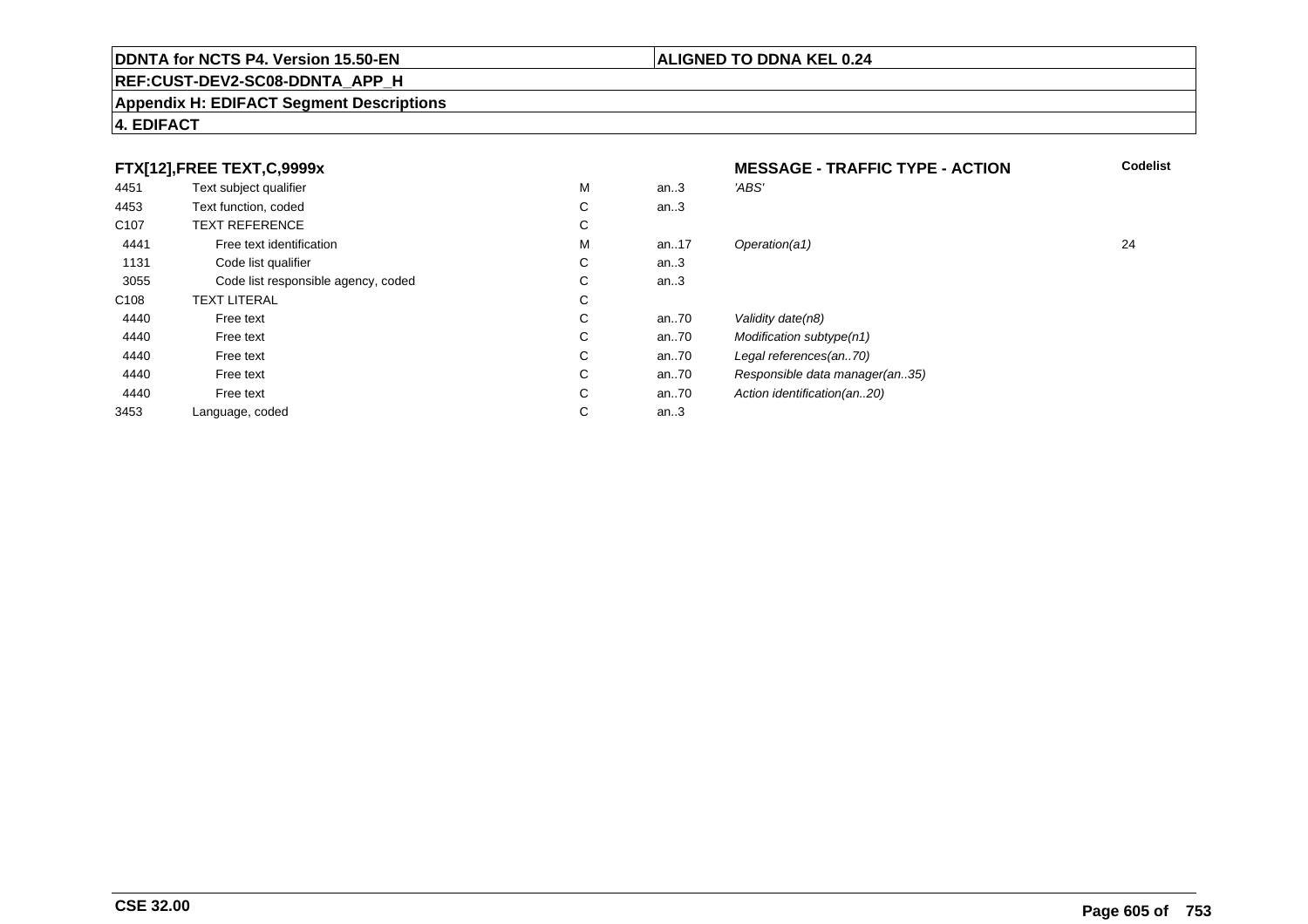#### **REF:CUST-DEV2-SC08-DDNTA\_APP\_H**

#### **Appendix H: EDIFACT Segment Descriptions**

#### **4. EDIFACT**

### **FTX[12],FREE TEXT,C,9999x**

|                  |                                     |   |          | <b>SPECIFIC DATA</b>           |    |
|------------------|-------------------------------------|---|----------|--------------------------------|----|
| 4451             | Text subject qualifier              | M | an.3     | 'ACV'                          |    |
| 4453             | Text function, coded                | C | an.3     | Language code(a2)              | 12 |
| C <sub>107</sub> | <b>TEXT REFERENCE</b>               | С |          |                                |    |
| 4441             | Free text identification            | М | an17     |                                |    |
| 1131             | Code list qualifier                 | C | an.3     |                                |    |
| 3055             | Code list responsible agency, coded | C | an.3     |                                |    |
| C <sub>108</sub> | <b>TEXT LITERAL</b>                 | C |          |                                |    |
| 4440             | Free text                           | C | an.70    | Description(an140)             |    |
| 4440             | Free text                           | С | an.70    |                                |    |
| 4440             | Free text                           | C | an $.70$ |                                |    |
| 4440             | Free text                           | C | an $.70$ |                                |    |
| 4440             | Free text                           | С | an $.70$ |                                |    |
| 3453             | Language, coded                     | С | an.3     | Language specific data LNG(a2) | 12 |
|                  |                                     |   |          |                                |    |

### **ALIGNED TO DDNA KEL 0.24**

**MESSAGE - TRAFFIC TYPE - LANGUAGE**

**Codelist**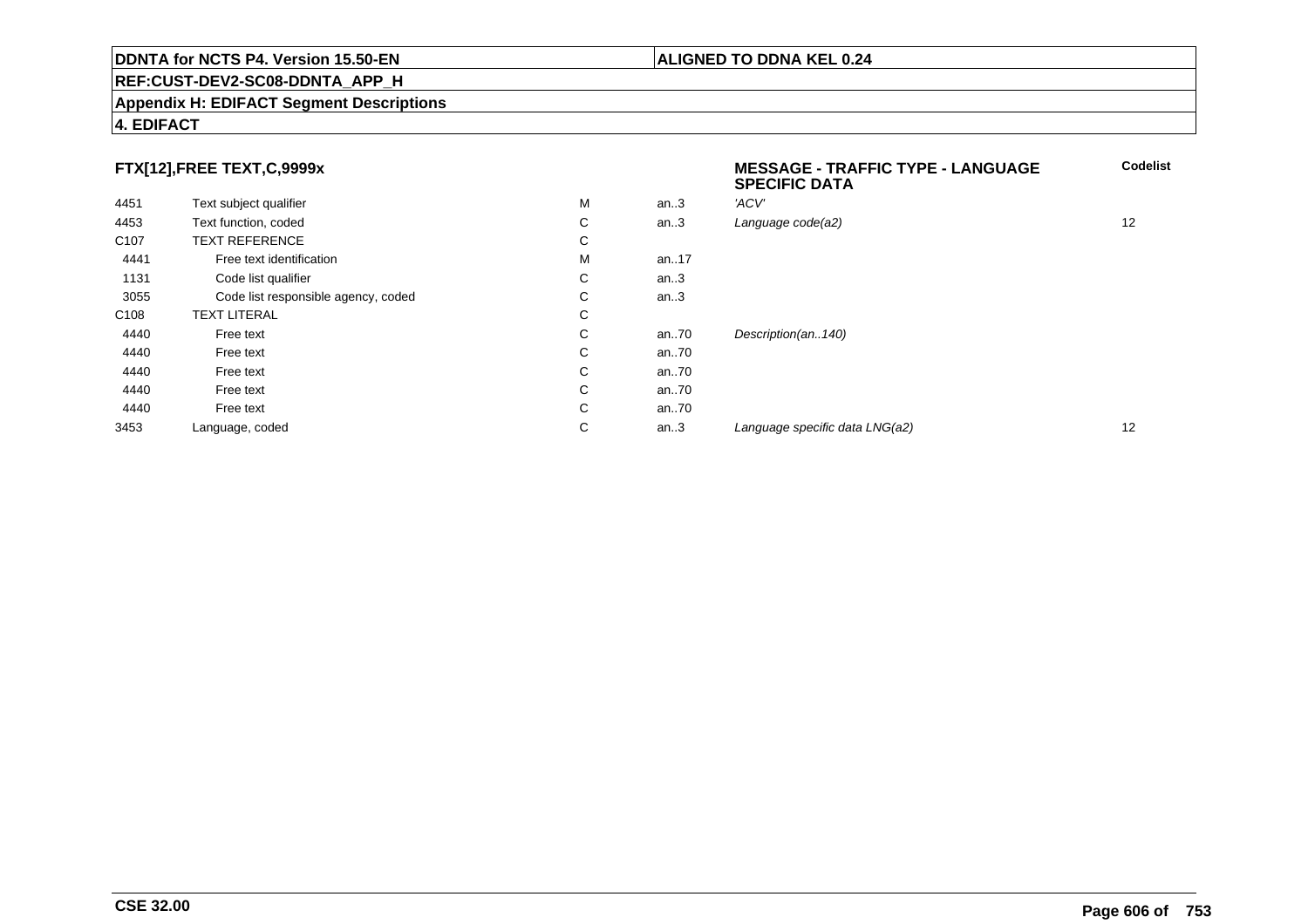#### **REF:CUST-DEV2-SC08-DDNTA\_APP\_H**

#### **Appendix H: EDIFACT Segment Descriptions**

#### **4. EDIFACT**

#### **FTX[12],FREE TEXT,C,9999xMESSAGE - TRANSPORT MODE - ACTION**<br>M an..3 *'ABS'*  **Codelist** 4451Text subject qualifier M<br>
Text function, coded C M an..3 *'ABS'*<br>-4453Text function, coded C<br>
TEXT REFERENCE an..3 C107 TEXT REFERENCEE C  $\mathsf{M}% _{T}=\mathsf{M}_{T}\!\left( a,b\right) ,\ \mathsf{M}_{T}=\mathsf{M}_{T}$ 4441Free text identification M<br>Code list qualifier development of the code list qualifier development of  $\mathbf C$ M an..17 Operation(a1) 24 1131Code list qualifier C<br>Code list responsible agency, coded C an..3 3055 Code list responsible agency, coded <sup>C</sup> an..3 C108TEXT LITERAL<br>Free text  $\mathbf C$ 44400 Free text C C an..70 Validity date(n8)<br>C an..70 Modification subt 44400 Free text C C an..70 Modification subtype(n1)<br>C an..70 Legal references(an..70) 44400 Free text C C an..70 Legal references(an..70)<br>C an..70 Responsible data manag 44400 Free text C C an..70 Responsible data manager(an..35)<br>C an..70 Action identification(an..20) 44400 Free text C C an..70 Action identification(an..20)<br>C an..3 3453Language, coded an..3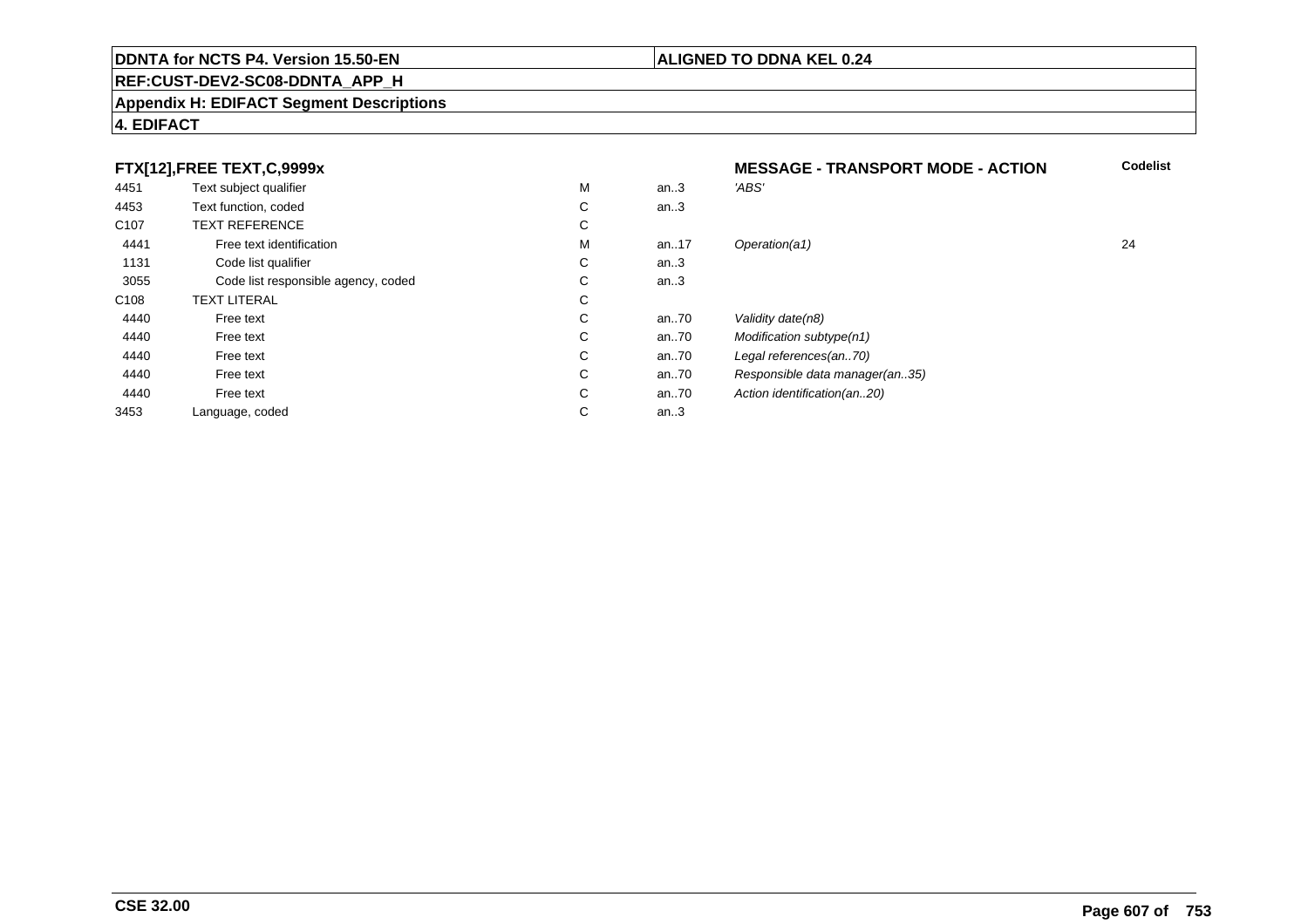#### **REF:CUST-DEV2-SC08-DDNTA\_APP\_H**

#### **Appendix H: EDIFACT Segment Descriptions**

#### **4. EDIFACT**

### **FTX[12],FREE TEXT,C,9999x**

| FTX[12],FREE TEXT,C,9999x |                                     |   |      | <b>MESSAGE - TRANSPORT MODE - LANGUAGE</b><br><b>SPECIFIC DATA</b> |    |  |
|---------------------------|-------------------------------------|---|------|--------------------------------------------------------------------|----|--|
| 4451                      | Text subject qualifier              | м | an.3 | 'ACV'                                                              |    |  |
| 4453                      | Text function, coded                | C | an.3 | Language code(a2)                                                  | 12 |  |
| C <sub>107</sub>          | <b>TEXT REFERENCE</b>               | С |      |                                                                    |    |  |
| 4441                      | Free text identification            | м | an17 |                                                                    |    |  |
| 1131                      | Code list qualifier                 | C | an.3 |                                                                    |    |  |
| 3055                      | Code list responsible agency, coded | С | an.3 |                                                                    |    |  |
| C <sub>108</sub>          | <b>TEXT LITERAL</b>                 | C |      |                                                                    |    |  |
| 4440                      | Free text                           | C | an70 | Description(an140)                                                 |    |  |
| 4440                      | Free text                           | C | an70 |                                                                    |    |  |
| 4440                      | Free text                           | C | an70 |                                                                    |    |  |
| 4440                      | Free text                           | C | an70 |                                                                    |    |  |
| 4440                      | Free text                           | C | an70 |                                                                    |    |  |
| 3453                      | Language, coded                     | С | an.3 | Language specific data LNG(a2)                                     | 12 |  |
|                           |                                     |   |      |                                                                    |    |  |

**Codelist**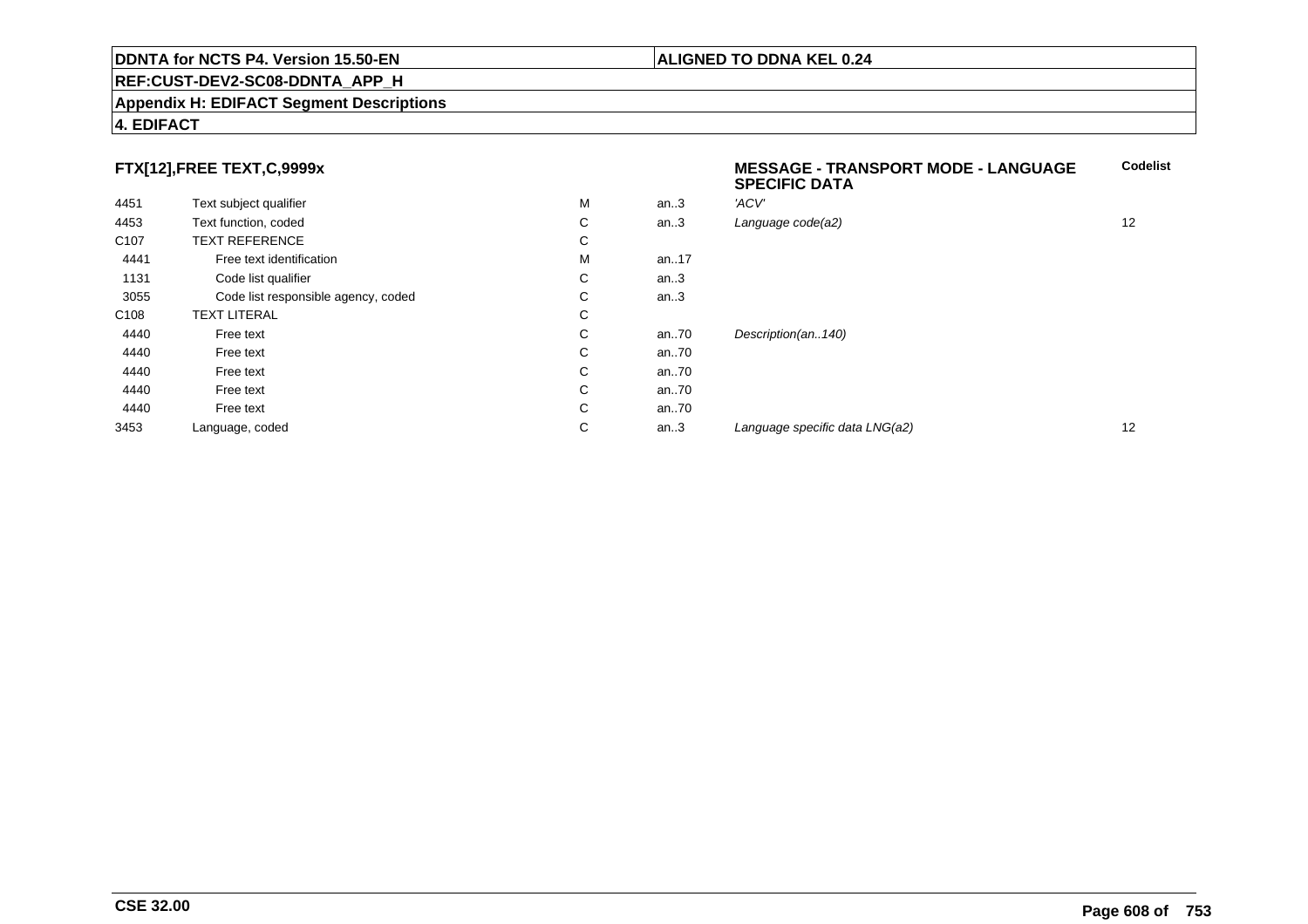#### **REF:CUST-DEV2-SC08-DDNTA\_APP\_H**

#### **Appendix H: EDIFACT Segment Descriptions**

#### **4. EDIFACT**

### **FTX[12],FREE TEXT,C,9999x**

|                  | $\ldots$                            |   |      | <b>ACTION</b>                  |    |
|------------------|-------------------------------------|---|------|--------------------------------|----|
| 4451             | Text subject qualifier              | M | an.3 | 'ABS'                          |    |
| 4453             | Text function, coded                | С | an.3 |                                |    |
| C <sub>107</sub> | <b>TEXT REFERENCE</b>               | С |      |                                |    |
| 4441             | Free text identification            | M | an17 | Operation(a1)                  | 24 |
| 1131             | Code list qualifier                 | С | an.3 |                                |    |
| 3055             | Code list responsible agency, coded | С | an.3 |                                |    |
| C108             | <b>TEXT LITERAL</b>                 | С |      |                                |    |
| 4440             | Free text                           | С | an70 | Validity date(n8)              |    |
| 4440             | Free text                           | С | an70 | Modification subtype(n1)       |    |
| 4440             | Free text                           | С | an70 | Legal references(an70)         |    |
| 4440             | Free text                           | С | an70 | Responsible data manager(an35) |    |
| 4440             | Free text                           | С | an70 | Action identification(an20)    |    |
| 3453             | Language, coded                     | С | an.3 |                                |    |
|                  |                                     |   |      |                                |    |

#### **ALIGNED TO DDNA KEL 0.24**

**MESSAGE - AAR/AER REJECTION REASON -**

**Codelist**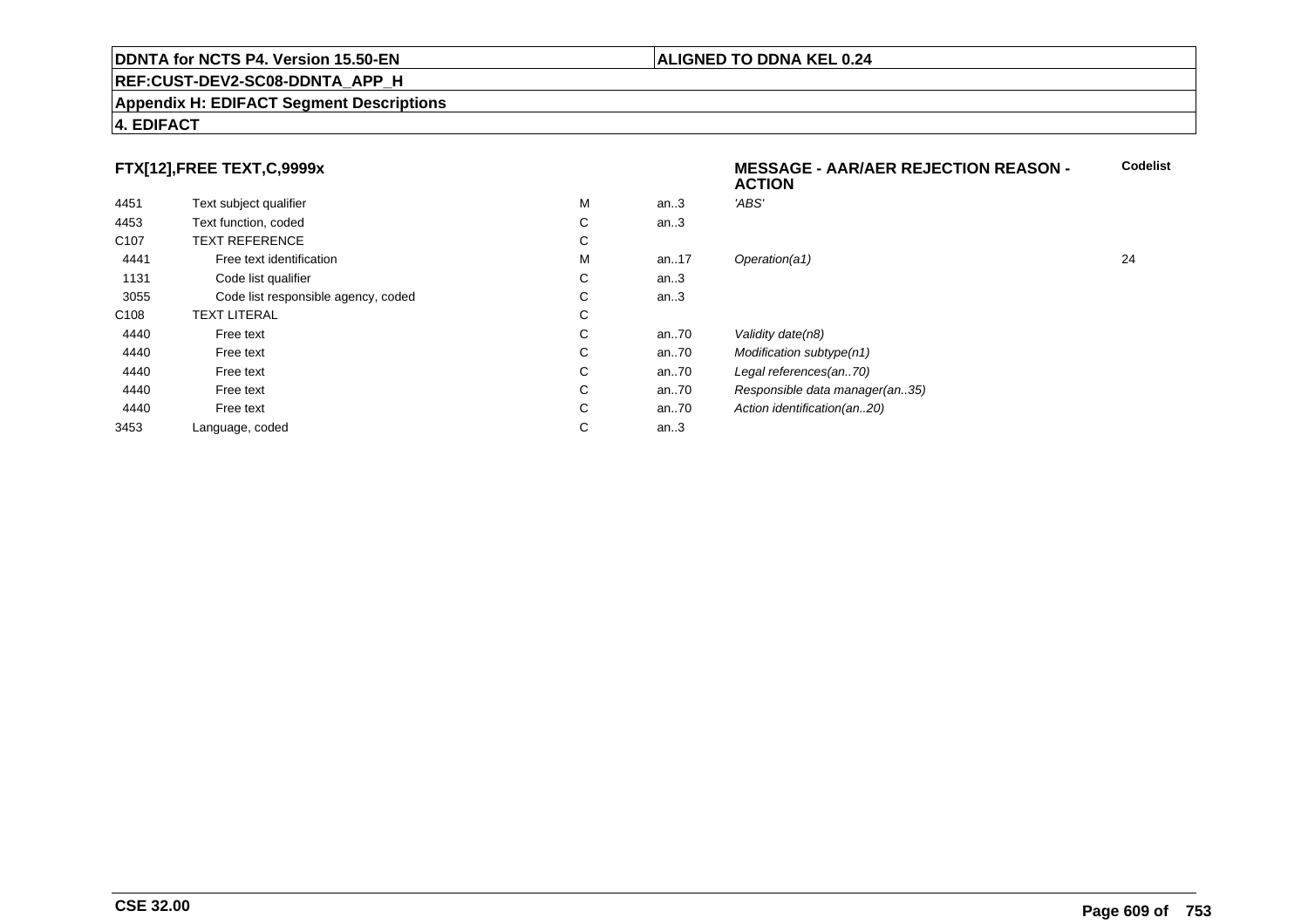#### **REF:CUST-DEV2-SC08-DDNTA\_APP\_H**

#### **Appendix H: EDIFACT Segment Descriptions**

### **4. EDIFACT**

### **FTX[12],FREE TEXT,C,9999x**

| 4451             | Text subject qualifier              | M | an.3    | 'ACV'               |
|------------------|-------------------------------------|---|---------|---------------------|
| 4453             | Text function, coded                | C | an $.3$ | Language code(a2)   |
| C <sub>107</sub> | <b>TEXT REFERENCE</b>               | С |         |                     |
| 4441             | Free text identification            | M | an17    |                     |
| 1131             | Code list qualifier                 | С | an.3    |                     |
| 3055             | Code list responsible agency, coded | С | an $.3$ |                     |
| C <sub>108</sub> | <b>TEXT LITERAL</b>                 | C |         |                     |
| 4440             | Free text                           | С | an70    | Description(an140)  |
| 4440             | Free text                           | C | an70    |                     |
| 4440             | Free text                           | С | an.70   |                     |
| 4440             | Free text                           | С | an70    |                     |
| 4440             | Free text                           | C | an70    |                     |
| 3453             | Language, coded                     | С | an.3    | Language specific d |

| x                 |   |      | <b>MESSAGE - AAR/AER REJECTION REASON -</b><br><b>LANGUAGE SPECIFIC DATA</b> | <b>Codelist</b> |
|-------------------|---|------|------------------------------------------------------------------------------|-----------------|
|                   | M | an.3 | 'ACV'                                                                        |                 |
|                   | C | an.3 | Language code(a2)                                                            | 12              |
|                   | С |      |                                                                              |                 |
| tion              | M | an17 |                                                                              |                 |
|                   | С | an.3 |                                                                              |                 |
| ole agency, coded | C | an.3 |                                                                              |                 |
|                   | С |      |                                                                              |                 |
|                   | C | an70 | Description(an140)                                                           |                 |
|                   | С | an70 |                                                                              |                 |
|                   | C | an70 |                                                                              |                 |
|                   | C | an70 |                                                                              |                 |
|                   | C | an70 |                                                                              |                 |
|                   | С | an.3 | Language specific data LNG(a2)                                               | 12              |
|                   |   |      |                                                                              |                 |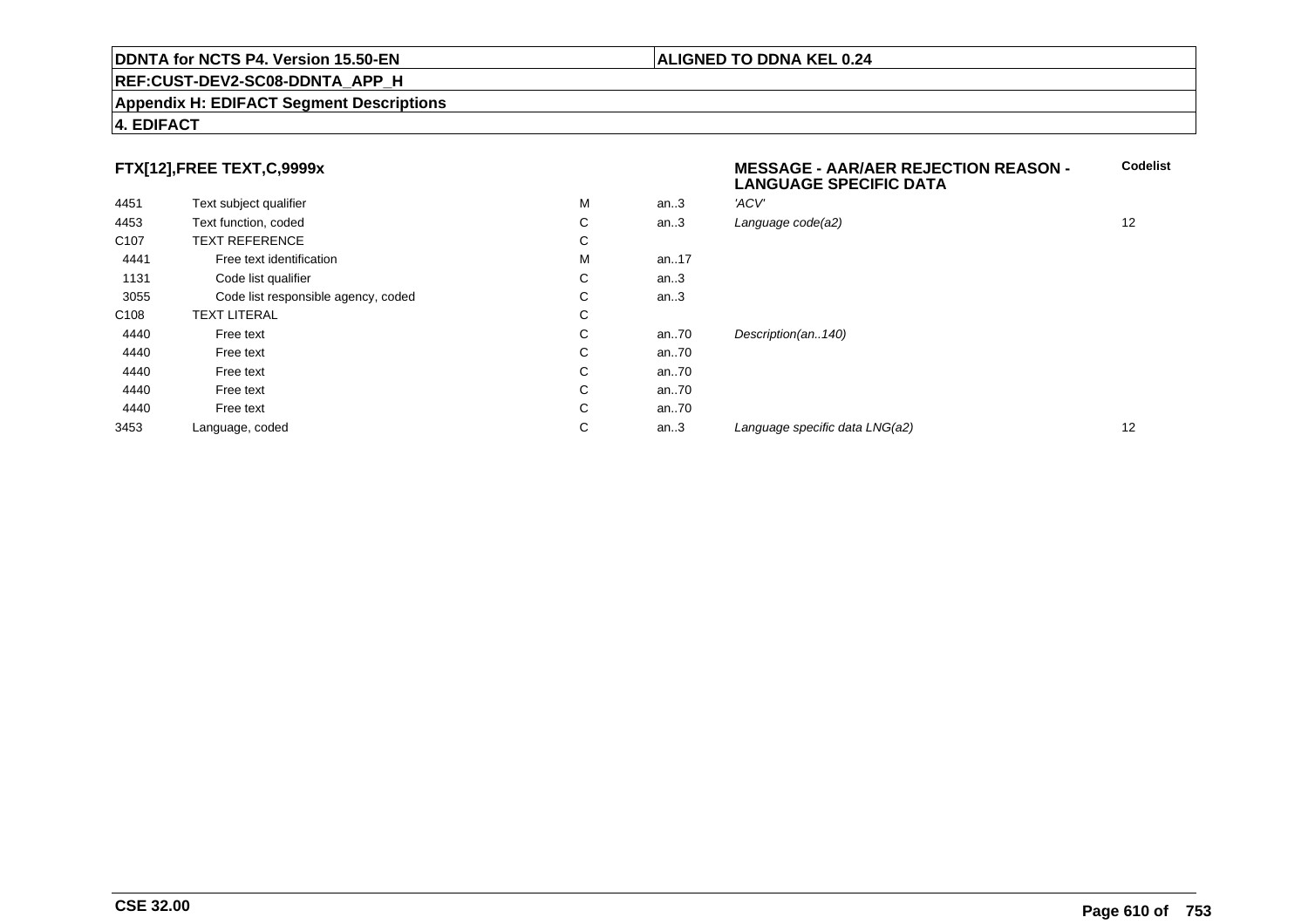#### **REF:CUST-DEV2-SC08-DDNTA\_APP\_H**

#### **Appendix H: EDIFACT Segment Descriptions**

#### **4. EDIFACT**

### **FTX[12],FREE TEXT,C,9999x**

| 4451             |                                     | M | an.3  | 'ABS'                   |
|------------------|-------------------------------------|---|-------|-------------------------|
|                  | Text subject qualifier              |   |       |                         |
| 4453             | Text function, coded                | С | an.3  |                         |
| C <sub>107</sub> | <b>TEXT REFERENCE</b>               | С |       |                         |
| 4441             | Free text identification            | M | an.17 | Operation(a1)           |
| 1131             | Code list qualifier                 | С | an.3  |                         |
| 3055             | Code list responsible agency, coded | С | an.3  |                         |
| C <sub>108</sub> | <b>TEXT LITERAL</b>                 | С |       |                         |
| 4440             | Free text                           | C | an70  | Validity date(n8)       |
| 4440             | Free text                           | С | an70  | <b>Modification sub</b> |
| 4440             | Free text                           | С | an70  | Legal references        |
| 4440             | Free text                           | С | an70  | Responsible dat         |
| 4440             | Free text                           | С | an70  | Action identificat      |
| 3453             | Language, coded                     | С | an.3  |                         |
|                  |                                     |   |       |                         |

## **MESSAGE - AMENDMENT REJECTIONMOTIVATION - ACTIONCodelist**M an..17 Operation(a1) 24 subtype(n1) nces(an..70) data manager(an..35) ification(an..20)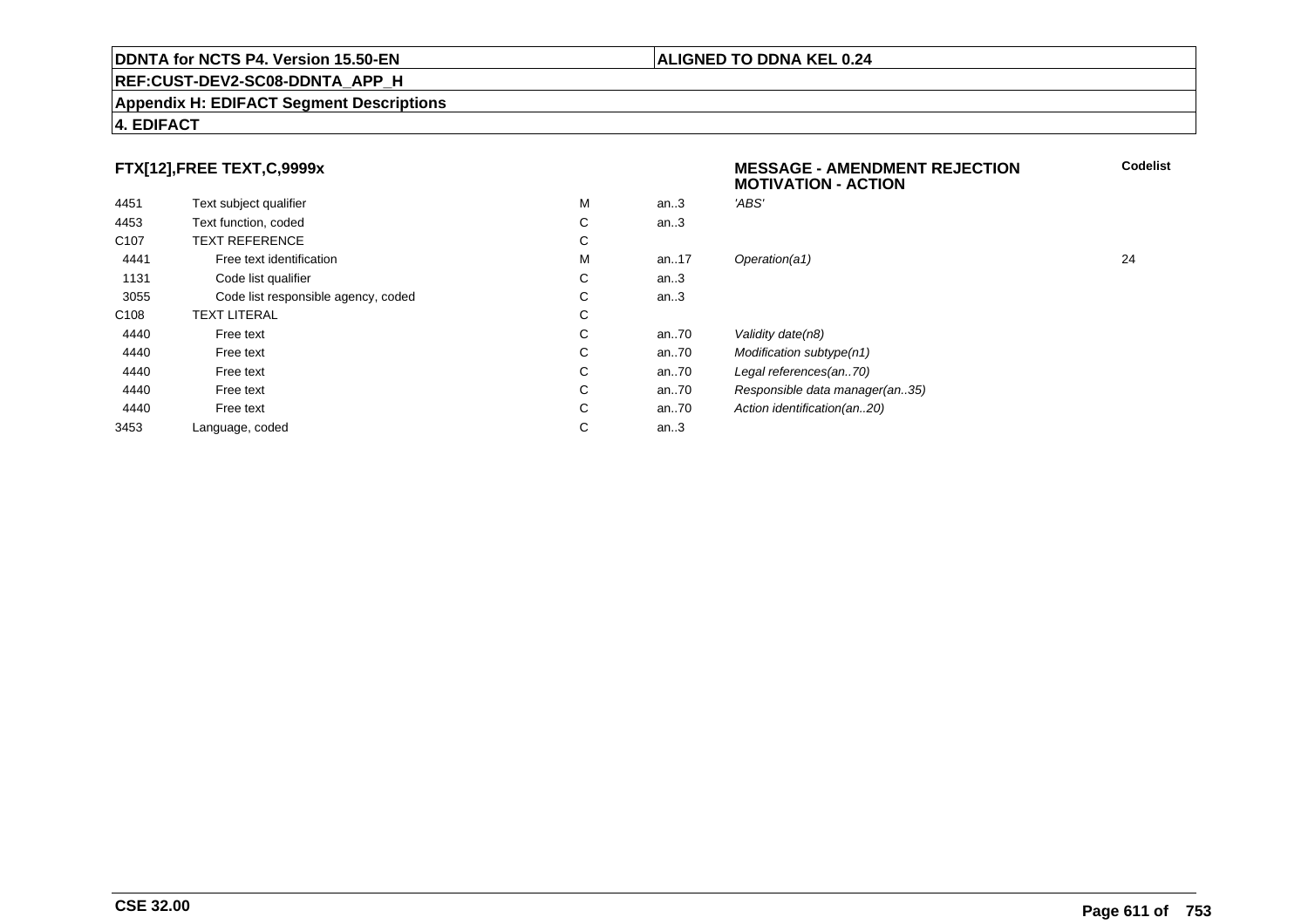#### **REF:CUST-DEV2-SC08-DDNTA\_APP\_H**

#### **Appendix H: EDIFACT Segment Descriptions**

#### **4. EDIFACT**

### **FTX[12],FREE TEXT,C,9999x**

| 4451             | Text subject qualifier              | M | an.3 | 'ACV'                 |
|------------------|-------------------------------------|---|------|-----------------------|
| 4453             | Text function, coded                | C | an.3 | Language code(a2)     |
| C <sub>107</sub> | <b>TEXT REFERENCE</b>               | С |      |                       |
| 4441             | Free text identification            | M | an17 |                       |
| 1131             | Code list qualifier                 | C | an.3 |                       |
| 3055             | Code list responsible agency, coded | C | an.3 |                       |
| C <sub>108</sub> | <b>TEXT LITERAL</b>                 | С |      |                       |
| 4440             | Free text                           | С | an70 | Description(an140)    |
| 4440             | Free text                           | C | an70 |                       |
| 4440             | Free text                           | C | an70 |                       |
| 4440             | Free text                           | C | an70 |                       |
| 4440             | Free text                           | C | an70 |                       |
| 3453             | Language, coded                     | C | an.3 | Language specific dat |

# **MESSAGE - AMENDMENT REJECTION MOTIVATION - LANGUAGE SPECIFIC DATACodelist** $C$  an..3 Language code(a2) and  $12$ C an..3 Language specific data LNG(a2) and the case of the control of the control of the control of the control of the control of the control of the control of the control of the control of the control of the control of th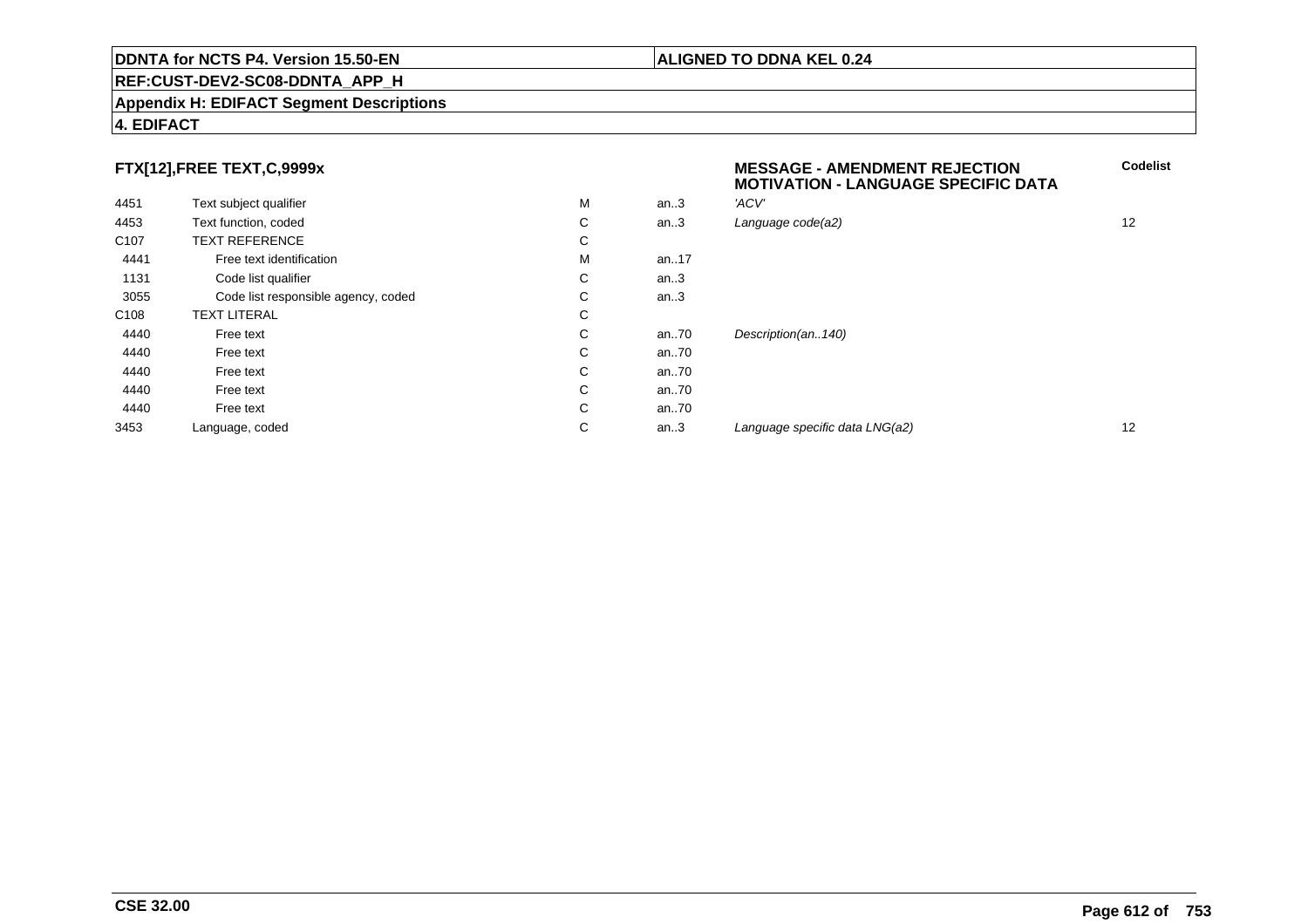## **REF:CUST-DEV2-SC08-DDNTA\_APP\_H**

#### **Appendix H: EDIFACT Segment Descriptions**

# **4. EDIFACT**

# **FTX[12],FREE TEXT,C,9999x**

| 4451             | Text subject qualifier              | M | an.3     | 'ABS'                       |
|------------------|-------------------------------------|---|----------|-----------------------------|
| 4453             | Text function, coded                | С | an.3     |                             |
| C <sub>107</sub> | <b>TEXT REFERENCE</b>               | С |          |                             |
| 4441             | Free text identification            | M | an. $17$ | Operation(a1)               |
| 1131             | Code list qualifier                 | C | an.3     |                             |
| 3055             | Code list responsible agency, coded | С | an.3     |                             |
| C <sub>108</sub> | <b>TEXT LITERAL</b>                 | С |          |                             |
| 4440             | Free text                           | C | an.70    | Validity date(n8)           |
| 4440             | Free text                           | C | an70     | Modification subtype(n1)    |
| 4440             | Free text                           | C | an70     | Legal references(an70)      |
| 4440             | Free text                           | С | an70     | Responsible data manager    |
| 4440             | Free text                           | C | an70     | Action identification(an20) |
| 3453             | Language, coded                     | С | an.3     |                             |
|                  |                                     |   |          |                             |

#### **MESSAGE - ATR REJECTION REASON - ACTIONCodelist**

M an..17 Operation(a1) 24 nager(an..35)<br>n..20)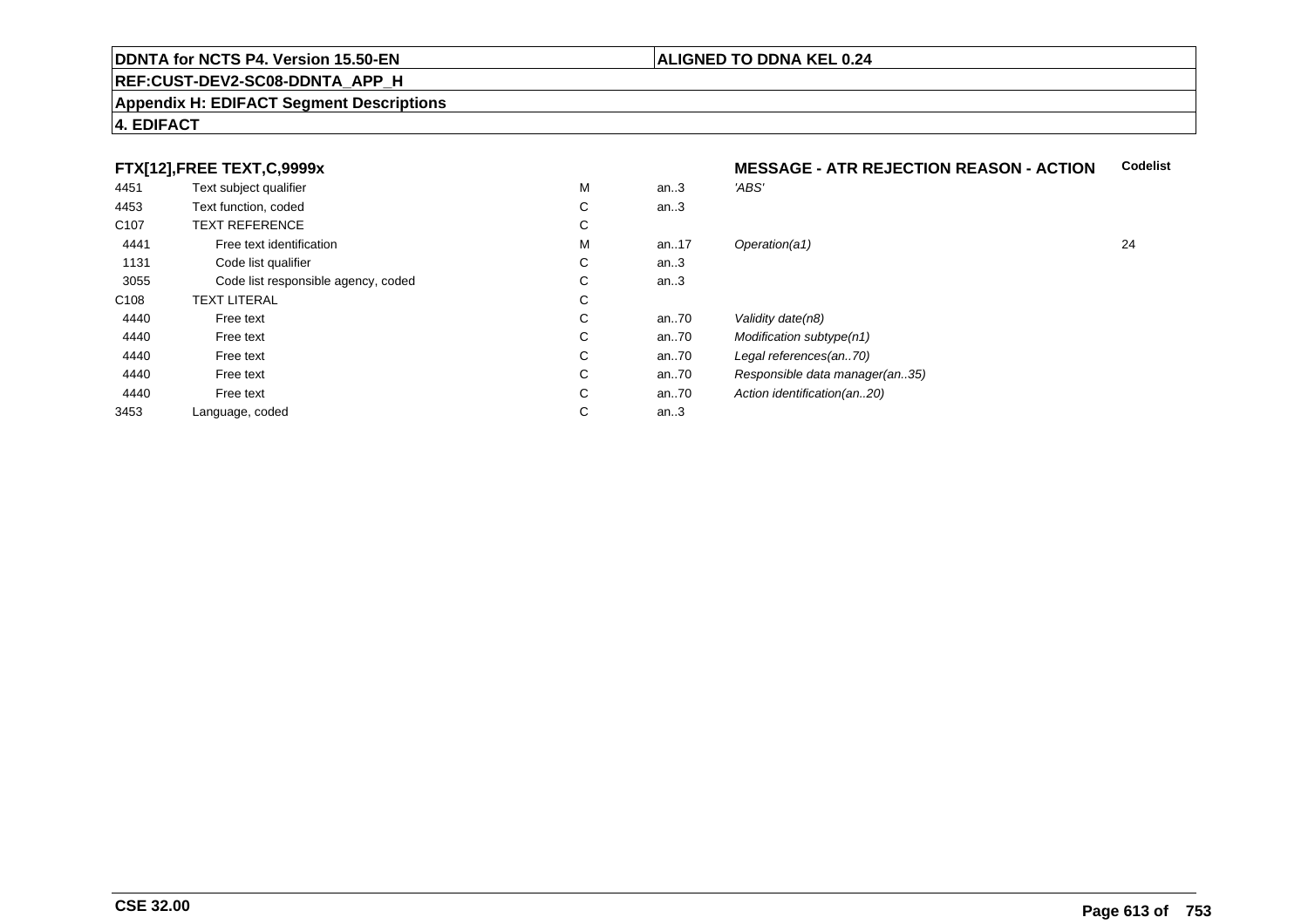## **REF:CUST-DEV2-SC08-DDNTA\_APP\_H**

#### **Appendix H: EDIFACT Segment Descriptions**

# **4. EDIFACT**

# **FTX[12],FREE TEXT,C,9999x**

|                  | FTX[12],FREE TEXT,C,9999x           |   |      | <b>MESSAGE - ATR REJECTION REASON -</b><br><b>LANGUAGE SPECIFIC DATA</b> |    |
|------------------|-------------------------------------|---|------|--------------------------------------------------------------------------|----|
| 4451             | Text subject qualifier              | M | an.3 | 'ACV'                                                                    |    |
| 4453             | Text function, coded                | C | an.3 | Language code(a2)                                                        | 12 |
| C <sub>107</sub> | <b>TEXT REFERENCE</b>               | C |      |                                                                          |    |
| 4441             | Free text identification            | M | an17 |                                                                          |    |
| 1131             | Code list qualifier                 | С | an.3 |                                                                          |    |
| 3055             | Code list responsible agency, coded | С | an.3 |                                                                          |    |
| C <sub>108</sub> | <b>TEXT LITERAL</b>                 | C |      |                                                                          |    |
| 4440             | Free text                           | C | an70 | Description(an140)                                                       |    |
| 4440             | Free text                           | C | an70 |                                                                          |    |
| 4440             | Free text                           | С | an70 |                                                                          |    |
| 4440             | Free text                           | С | an70 |                                                                          |    |
| 4440             | Free text                           | С | an70 |                                                                          |    |
| 3453             | Language, coded                     | C | an.3 | Language specific data LNG(a2)                                           | 12 |
|                  |                                     |   |      |                                                                          |    |

# **ALIGNED TO DDNA KEL 0.24**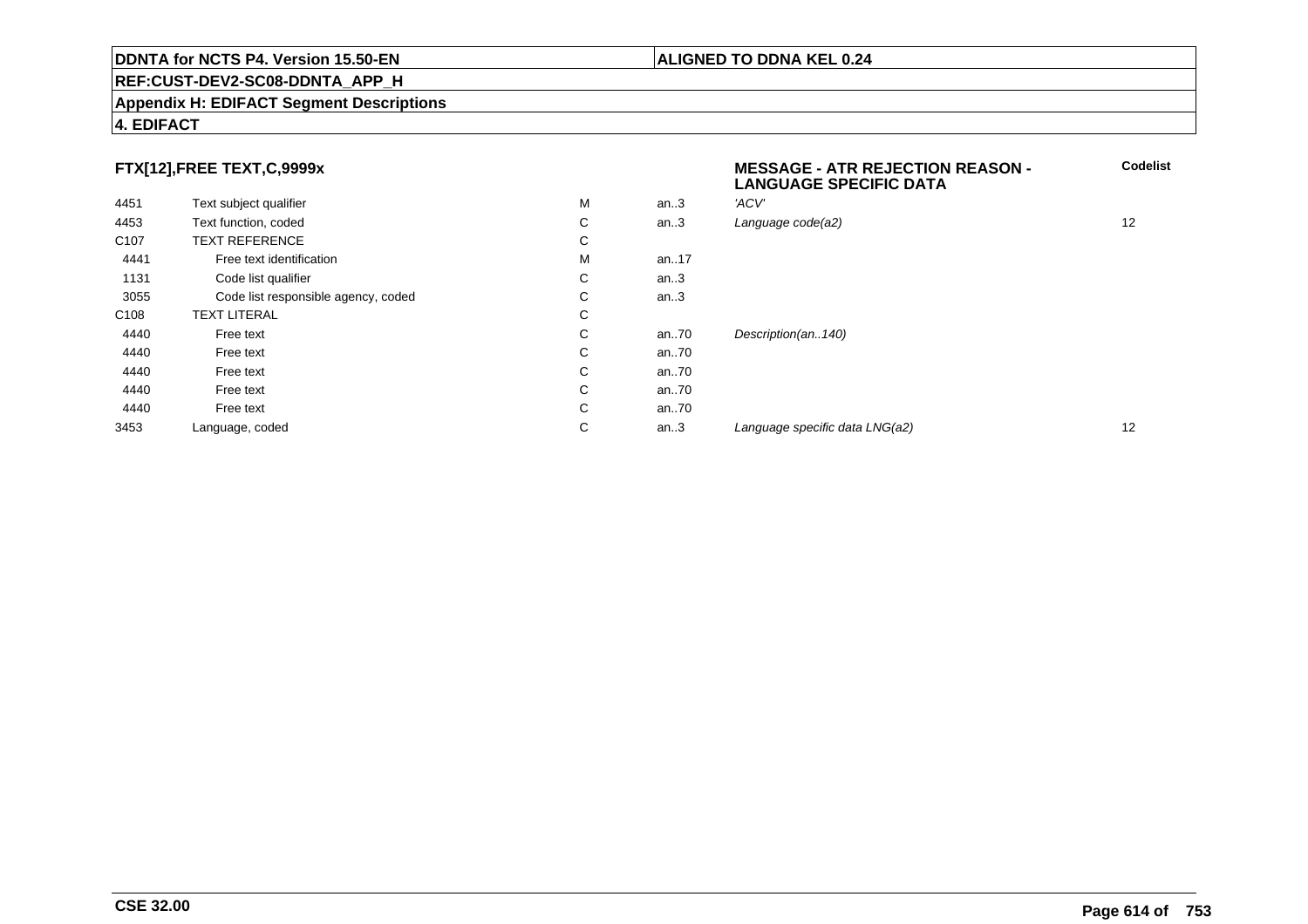## **REF:CUST-DEV2-SC08-DDNTA\_APP\_H**

#### **Appendix H: EDIFACT Segment Descriptions**

# **4. EDIFACT**

# **FTX[12],FREE TEXT,C,9999x**

| 4451             | Text subject qualifier              | M | an.3     | 'ABS'                          |
|------------------|-------------------------------------|---|----------|--------------------------------|
| 4453             | Text function, coded                | С | an.3     |                                |
| C <sub>107</sub> | <b>TEXT REFERENCE</b>               | С |          |                                |
| 4441             | Free text identification            | M | an. $17$ | Operation(a1)                  |
| 1131             | Code list qualifier                 | С | an.3     |                                |
| 3055             | Code list responsible agency, coded | С | an.3     |                                |
| C <sub>108</sub> | <b>TEXT LITERAL</b>                 | С |          |                                |
| 4440             | Free text                           | С | an70     | Validity date(n8)              |
| 4440             | Free text                           | С | an70     | Modification subtype(n1)       |
| 4440             | Free text                           | С | an70     | Legal references(an70)         |
| 4440             | Free text                           | C | an70     | Responsible data manager(an35) |
| 4440             | Free text                           | С | an70     | Action identification(an20)    |
| 3453             | Language, coded                     | С | an.3     |                                |
|                  |                                     |   |          |                                |

# **MESSAGE - DISCREPANCIES SOLVEDNOTIFICATION - ACTIONCodelist**M an..17 Operation(a1) 24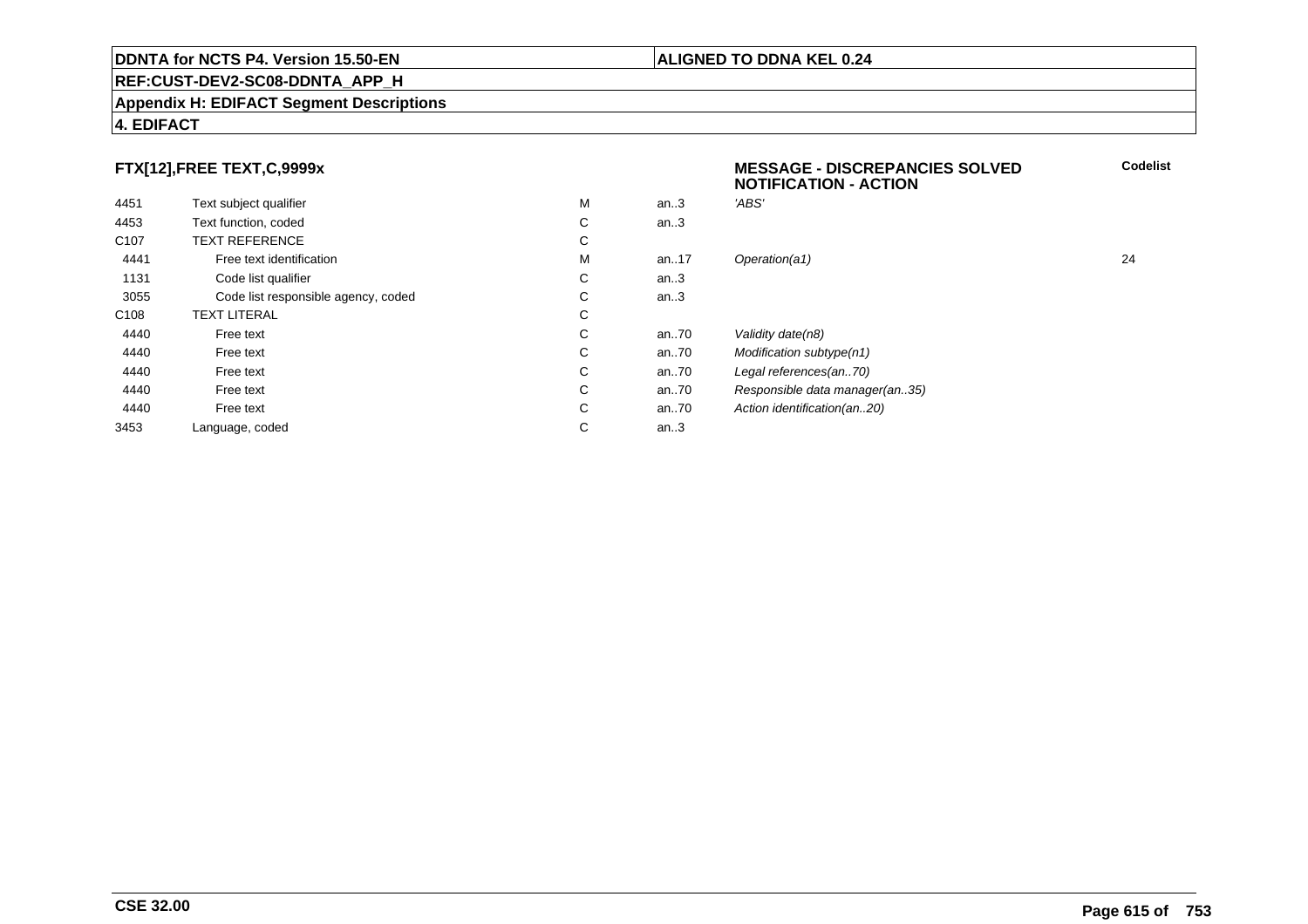## **REF:CUST-DEV2-SC08-DDNTA\_APP\_H**

#### **Appendix H: EDIFACT Segment Descriptions**

# **4. EDIFACT**

# **FTX[12],FREE TEXT,C,9999x**

|                  |                                     |   |       | NOTIFICATION - LANGUAGE SPECIFIC DATA |    |
|------------------|-------------------------------------|---|-------|---------------------------------------|----|
| 4451             | Text subject qualifier              | M | an.3  | 'ACV'                                 |    |
| 4453             | Text function, coded                | С | an.3  | Language code(a2)                     | 12 |
| C <sub>107</sub> | <b>TEXT REFERENCE</b>               | С |       |                                       |    |
| 4441             | Free text identification            | M | an17  |                                       |    |
| 1131             | Code list qualifier                 | С | an.3  |                                       |    |
| 3055             | Code list responsible agency, coded | С | an.3  |                                       |    |
| C <sub>108</sub> | <b>TEXT LITERAL</b>                 | С |       |                                       |    |
| 4440             | Free text                           | C | an.70 | Description(an140)                    |    |
| 4440             | Free text                           | С | an70  |                                       |    |
| 4440             | Free text                           | C | an70  |                                       |    |
| 4440             | Free text                           | С | an70  |                                       |    |
| 4440             | Free text                           | C | an70  |                                       |    |
| 3453             | Language, coded                     | С | an.3  | Language specific data LNG(a2)        | 12 |
|                  |                                     |   |       |                                       |    |

**ALIGNED TO DDNA KEL 0.24**

**MESSAGE - DISCREPANCIES SOLVED**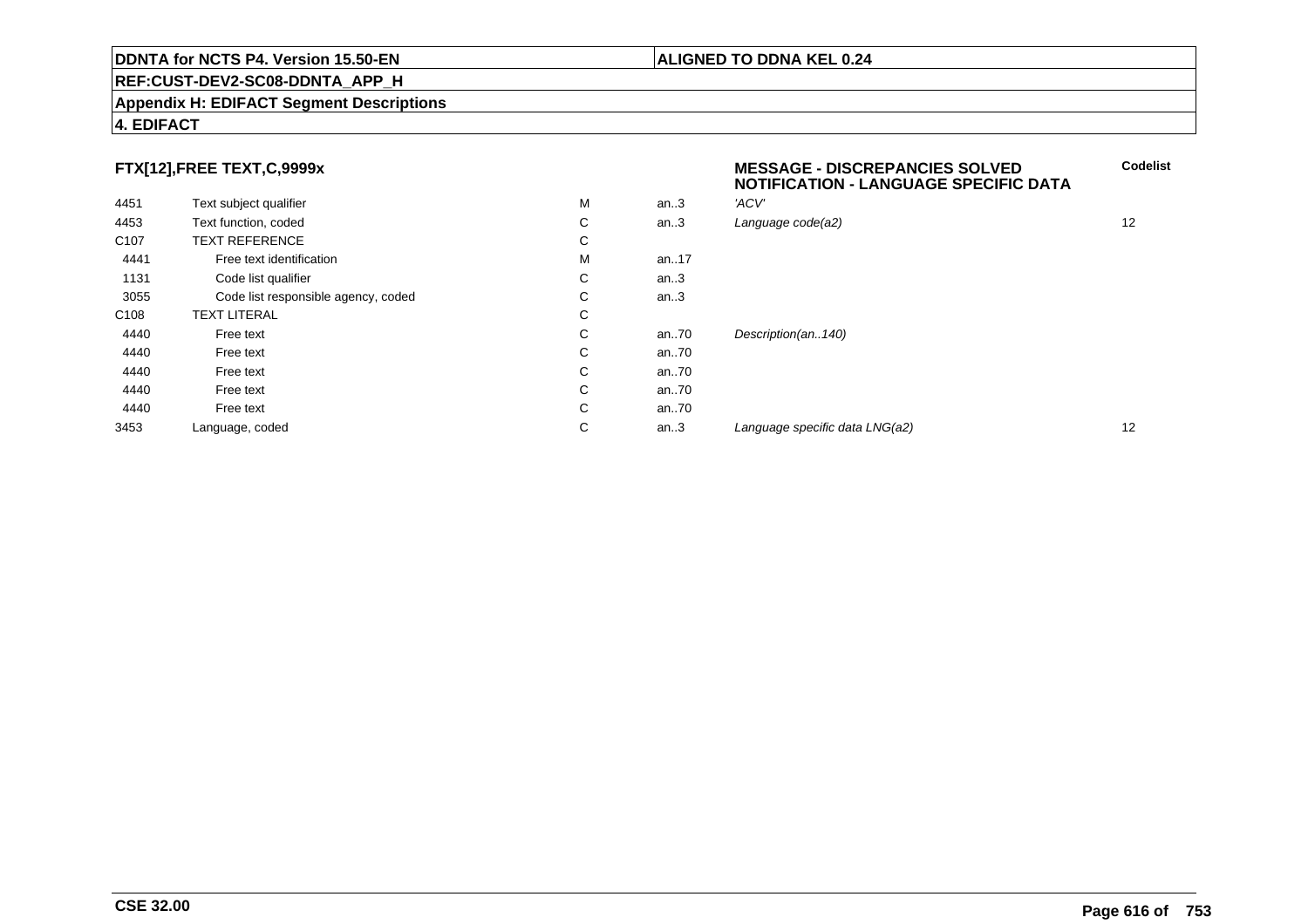## **REF:CUST-DEV2-SC08-DDNTA\_APP\_H**

#### **Appendix H: EDIFACT Segment Descriptions**

# **4. EDIFACT**

# **FTX[12],FREE TEXT,C,9999x**

|                  |                                     |   |      | 6911VII                        |    |
|------------------|-------------------------------------|---|------|--------------------------------|----|
| 4451             | Text subject qualifier              | M | an.3 | 'ABS'                          |    |
| 4453             | Text function, coded                | С | an.3 |                                |    |
| C <sub>107</sub> | <b>TEXT REFERENCE</b>               | С |      |                                |    |
| 4441             | Free text identification            | M | an17 | Operation(a1)                  | 24 |
| 1131             | Code list qualifier                 | С | an.3 |                                |    |
| 3055             | Code list responsible agency, coded | С | an.3 |                                |    |
| C <sub>108</sub> | TEXT LITERAL                        | С |      |                                |    |
| 4440             | Free text                           | С | an70 | Validity date(n8)              |    |
| 4440             | Free text                           | С | an70 | Modification subtype(n1)       |    |
| 4440             | Free text                           | С | an70 | Legal references(an70)         |    |
| 4440             | Free text                           | С | an70 | Responsible data manager(an35) |    |
| 4440             | Free text                           | С | an70 | Action identification(an20)    |    |
| 3453             | Language, coded                     | С | an.3 |                                |    |
|                  |                                     |   |      |                                |    |

# **ALIGNED TO DDNA KEL 0.24**

**ACTION**

**MESSAGE - DIVERSION REJECTION REASON -**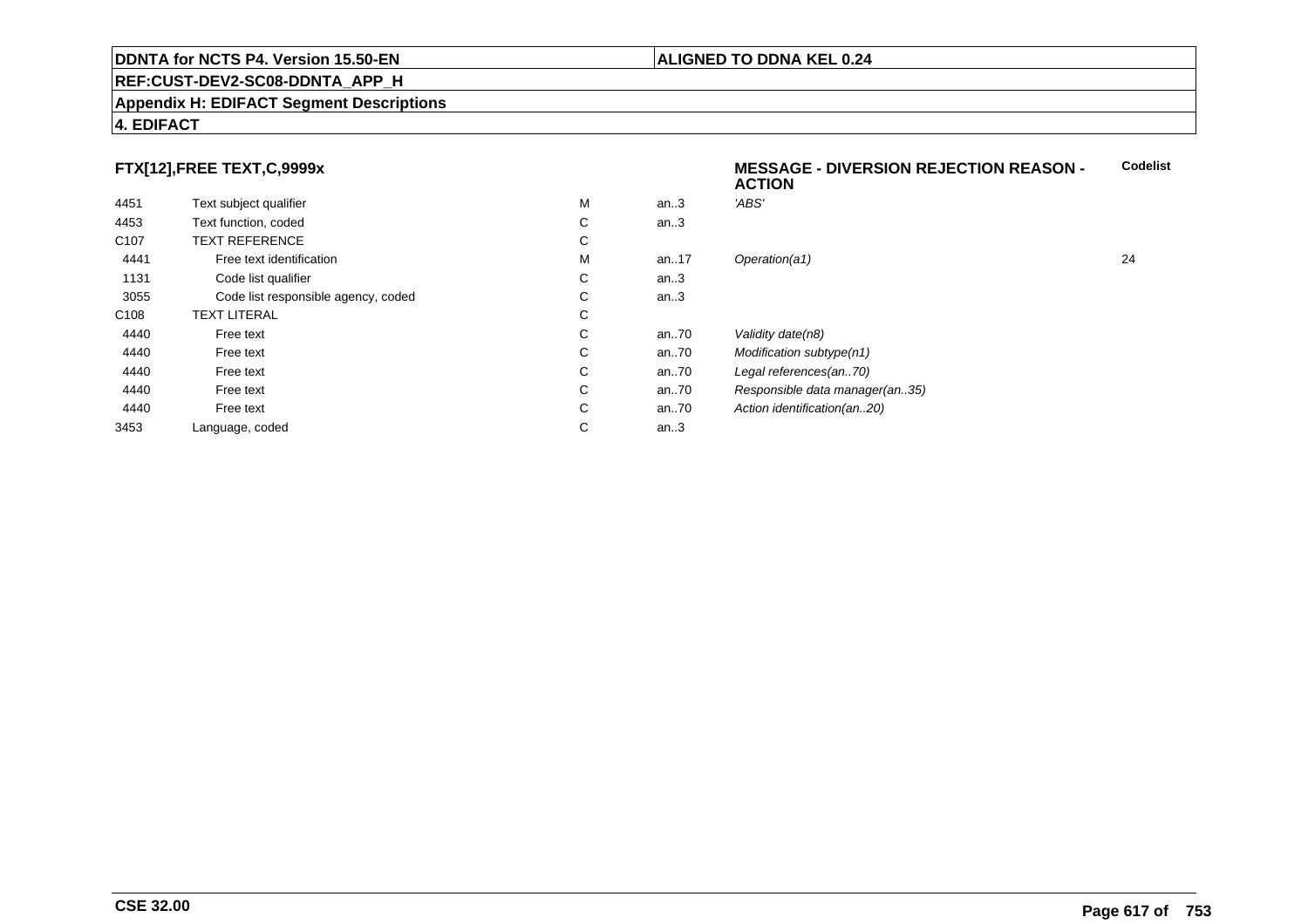## **REF:CUST-DEV2-SC08-DDNTA\_APP\_H**

#### **Appendix H: EDIFACT Segment Descriptions**

# **4. EDIFACT**

# **FTX[12],FREE TEXT,C,9999x**

| Text subject qualifier              | M | an.3     | 'ACV'               |
|-------------------------------------|---|----------|---------------------|
| Text function, coded                | С | an $.3$  | Language code(a2)   |
| <b>TEXT REFERENCE</b>               | С |          |                     |
| Free text identification            | M | an. $17$ |                     |
| Code list qualifier                 | С | an $.3$  |                     |
| Code list responsible agency, coded | C | an $.3$  |                     |
| <b>TEXT LITERAL</b>                 | С |          |                     |
| Free text                           | С | an70     | Description(an140)  |
| Free text                           | C | an70     |                     |
| Free text                           | С | an70     |                     |
| Free text                           | С | an70     |                     |
| Free text                           | C | an70     |                     |
| Language, coded                     | С | an $3$   | Language specific d |
|                                     |   |          |                     |

#### **MESSAGE - DIVERSION REJECTION REASON - LANGUAGE SPECIFIC DATACodelist**

| С | an.3 | Language code(a2)              | 12 |
|---|------|--------------------------------|----|
| С |      |                                |    |
| М | an17 |                                |    |
| С | an.3 |                                |    |
| С | an.3 |                                |    |
| С |      |                                |    |
| С | an70 | Description(an140)             |    |
| С | an70 |                                |    |
| С | an70 |                                |    |
| С | an70 |                                |    |
| С | an70 |                                |    |
| С | an.3 | Language specific data LNG(a2) | 12 |
|   |      |                                |    |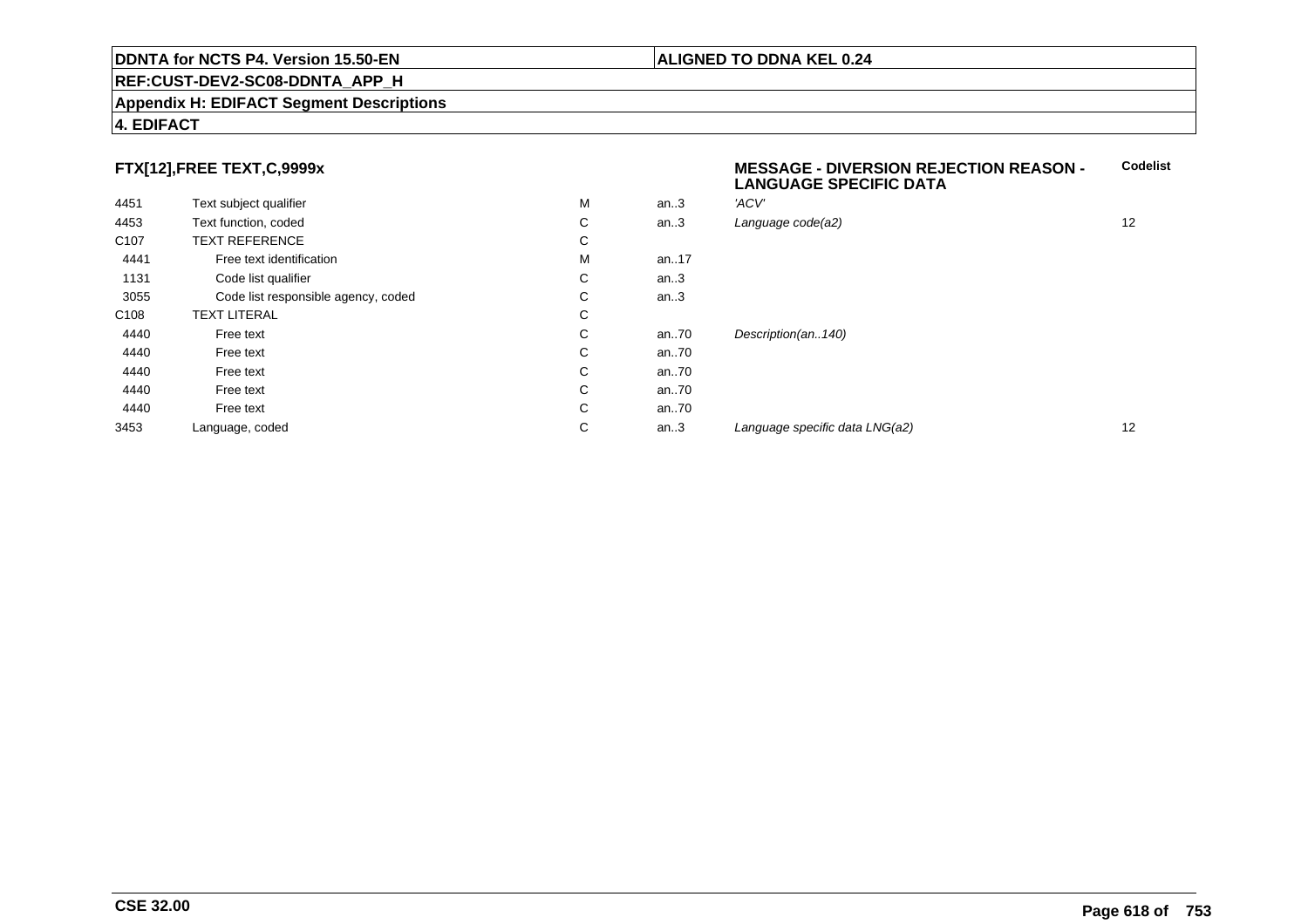## **REF:CUST-DEV2-SC08-DDNTA\_APP\_H**

#### **Appendix H: EDIFACT Segment Descriptions**

# **4. EDIFACT**

# **FTX[12],FREE TEXT,C,9999x**

|                  | FTX[12],FREE TEXT,C,9999x           |   |      | <b>MESSAGE - RESULTS OF CONTROL - ACTION</b> |    |
|------------------|-------------------------------------|---|------|----------------------------------------------|----|
| 4451             | Text subject qualifier              | M | an.3 | 'ABS'                                        |    |
| 4453             | Text function, coded                | С | an.3 |                                              |    |
| C <sub>107</sub> | <b>TEXT REFERENCE</b>               | С |      |                                              |    |
| 4441             | Free text identification            | M | an17 | Operation(a1)                                | 24 |
| 1131             | Code list qualifier                 | С | an.3 |                                              |    |
| 3055             | Code list responsible agency, coded | С | an.3 |                                              |    |
| C108             | <b>TEXT LITERAL</b>                 | С |      |                                              |    |
| 4440             | Free text                           | С | an70 | Validity date(n8)                            |    |
| 4440             | Free text                           | С | an70 | Modification subtype(n1)                     |    |
| 4440             | Free text                           | С | an70 | Legal references(an70)                       |    |
| 4440             | Free text                           | С | an70 | Responsible data manager(an35)               |    |
| 4440             | Free text                           | С | an70 | Action identification(an20)                  |    |
| 3453             | Language, coded                     | С | an.3 |                                              |    |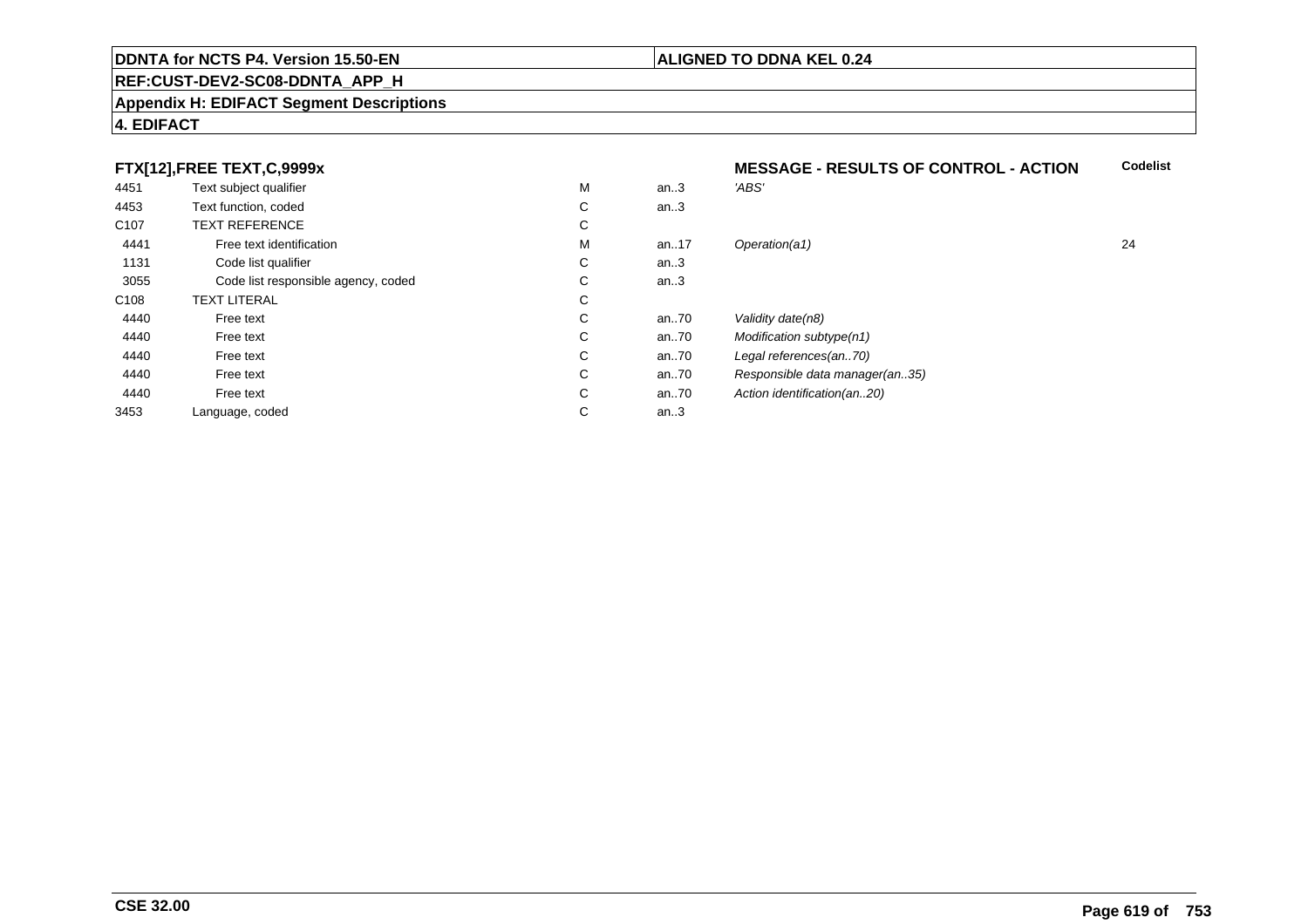## **REF:CUST-DEV2-SC08-DDNTA\_APP\_H**

#### **Appendix H: EDIFACT Segment Descriptions**

# **4. EDIFACT**

# **FTX[12],FREE TEXT,C,9999x**

| 4451             | Text subject qualifier              | M | an.3 | 'ACV' |
|------------------|-------------------------------------|---|------|-------|
| 4453             | Text function, coded                | С | an.3 | Langı |
| C <sub>107</sub> | <b>TEXT REFERENCE</b>               | С |      |       |
| 4441             | Free text identification            | M | an17 |       |
| 1131             | Code list qualifier                 | С | an.3 |       |
| 3055             | Code list responsible agency, coded | С | an.3 |       |
| C <sub>108</sub> | <b>TEXT LITERAL</b>                 | C |      |       |
| 4440             | Free text                           | С | an70 | Desci |
| 4440             | Free text                           | C | an70 |       |
| 4440             | Free text                           | С | an70 |       |
| 4440             | Free text                           | С | an70 |       |
| 4440             | Free text                           | С | an70 |       |
| 3453             | Language, coded                     | С | an.3 | Langu |
|                  |                                     |   |      |       |

#### **MESSAGE - RESULTS OF CONTROL - LANGUAGECodelistSPECIFIC DATA**

| М | an.3 | 'ACV'                          |    |
|---|------|--------------------------------|----|
| С | an.3 | Language code(a2)              | 12 |
| С |      |                                |    |
| М | an17 |                                |    |
| С | an.3 |                                |    |
| С | an.3 |                                |    |
| С |      |                                |    |
| С | an70 | Description(an140)             |    |
| С | an70 |                                |    |
| С | an70 |                                |    |
| С | an70 |                                |    |
| С | an70 |                                |    |
| С | an.3 | Language specific data LNG(a2) | 12 |
|   |      |                                |    |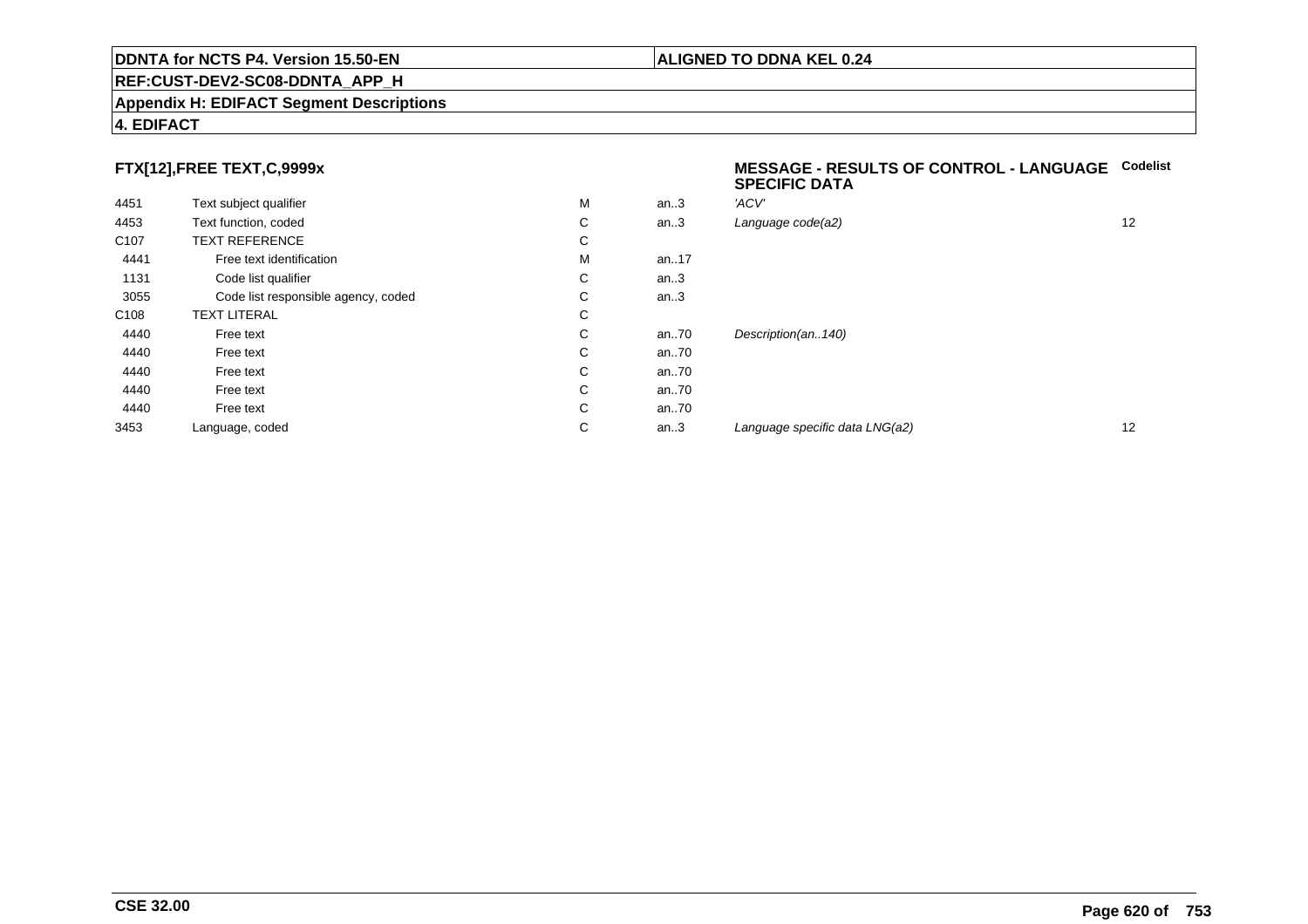## **REF:CUST-DEV2-SC08-DDNTA\_APP\_H**

#### **Appendix H: EDIFACT Segment Descriptions**

# **4. EDIFACT**

# **FTX[12],FREE TEXT,C,9999x**

| . .              |                                     |   |      |                                |    |
|------------------|-------------------------------------|---|------|--------------------------------|----|
| 4451             | Text subject qualifier              | M | an.3 | 'ABS'                          |    |
| 4453             | Text function, coded                | С | an.3 |                                |    |
| C <sub>107</sub> | <b>TEXT REFERENCE</b>               | С |      |                                |    |
| 4441             | Free text identification            | M | an17 | Operation(a1)                  | 24 |
| 1131             | Code list qualifier                 | С | an.3 |                                |    |
| 3055             | Code list responsible agency, coded | С | an.3 |                                |    |
| C108             | <b>TEXT LITERAL</b>                 | С |      |                                |    |
| 4440             | Free text                           | С | an70 | Validity date(n8)              |    |
| 4440             | Free text                           | С | an70 | Modification subtype(n1)       |    |
| 4440             | Free text                           | С | an70 | Legal references(an70)         |    |
| 4440             | Free text                           | С | an70 | Responsible data manager(an35) |    |
| 4440             | Free text                           | С | an70 | Action identification(an20)    |    |
| 3453             | Language, coded                     | С | an.3 |                                |    |
|                  |                                     |   |      |                                |    |

#### **MESSAGE - CONTROL RESULT CODE - ACTIONCodelist**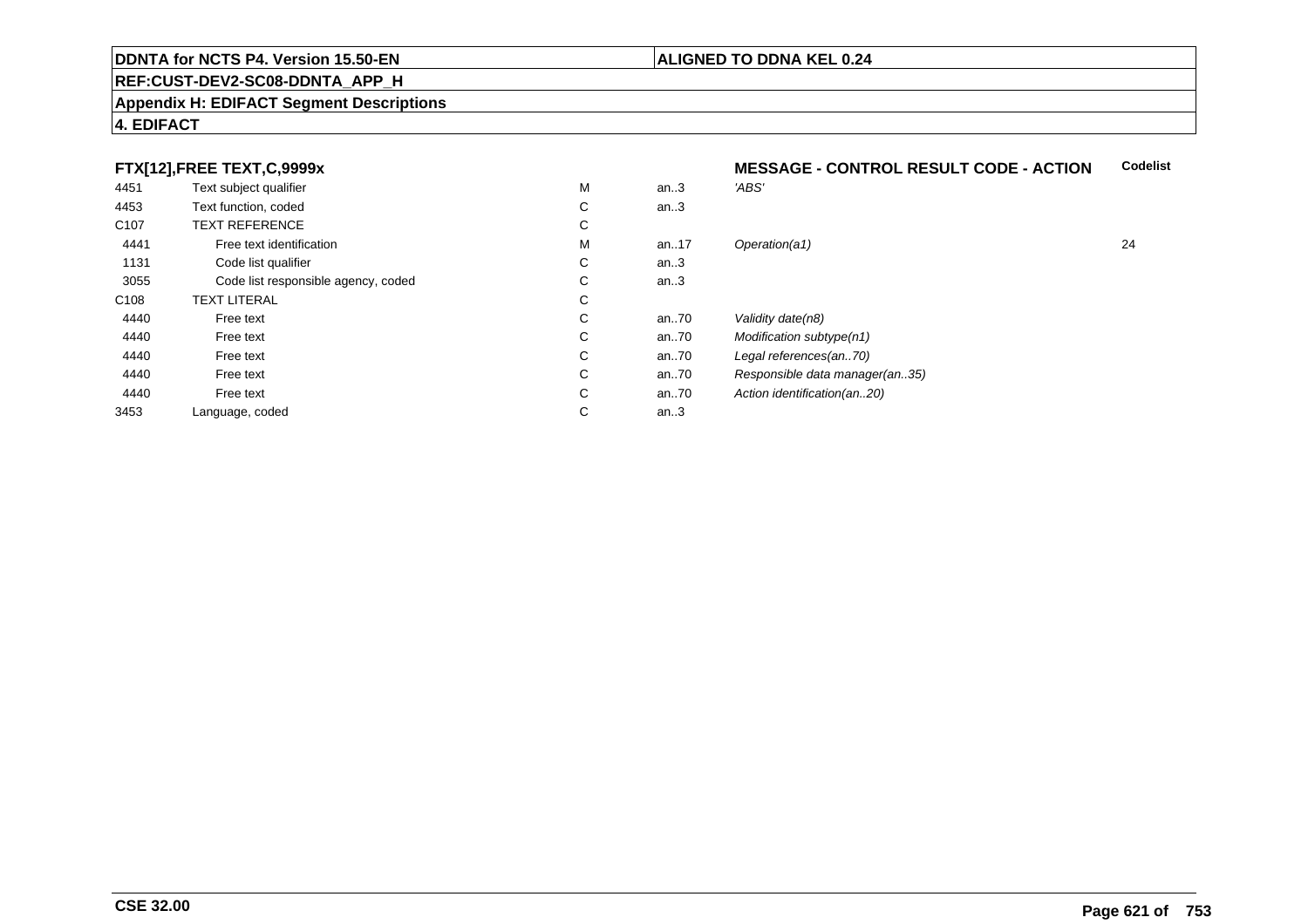## **REF:CUST-DEV2-SC08-DDNTA\_APP\_H**

#### **Appendix H: EDIFACT Segment Descriptions**

# **4. EDIFACT**

# **FTX[12],FREE TEXT,C,9999x**

|                  | FTX[12],FREE TEXT,C,9999x           |   |      | <b>MESSAGE - CONTROL RESULT CODE -</b><br><b>LANGUAGE SPECIFIC DATA</b> | Codeli            |
|------------------|-------------------------------------|---|------|-------------------------------------------------------------------------|-------------------|
| 4451             | Text subject qualifier              | м | an.3 | 'ACV'                                                                   |                   |
| 4453             | Text function, coded                | С | an.3 | Language code(a2)                                                       | $12 \overline{ }$ |
| C <sub>107</sub> | <b>TEXT REFERENCE</b>               | С |      |                                                                         |                   |
| 4441             | Free text identification            | M | an17 |                                                                         |                   |
| 1131             | Code list qualifier                 | C | an.3 |                                                                         |                   |
| 3055             | Code list responsible agency, coded | С | an.3 |                                                                         |                   |
| C <sub>108</sub> | <b>TEXT LITERAL</b>                 | C |      |                                                                         |                   |
| 4440             | Free text                           | C | an70 | Description(an140)                                                      |                   |
| 4440             | Free text                           | C | an70 |                                                                         |                   |
| 4440             | Free text                           | C | an70 |                                                                         |                   |
| 4440             | Free text                           | C | an70 |                                                                         |                   |
| 4440             | Free text                           | C | an70 |                                                                         |                   |
| 3453             | Language, coded                     | С | an.3 | Language specific data LNG(a2)                                          | 12                |
|                  |                                     |   |      |                                                                         |                   |

**Codelist**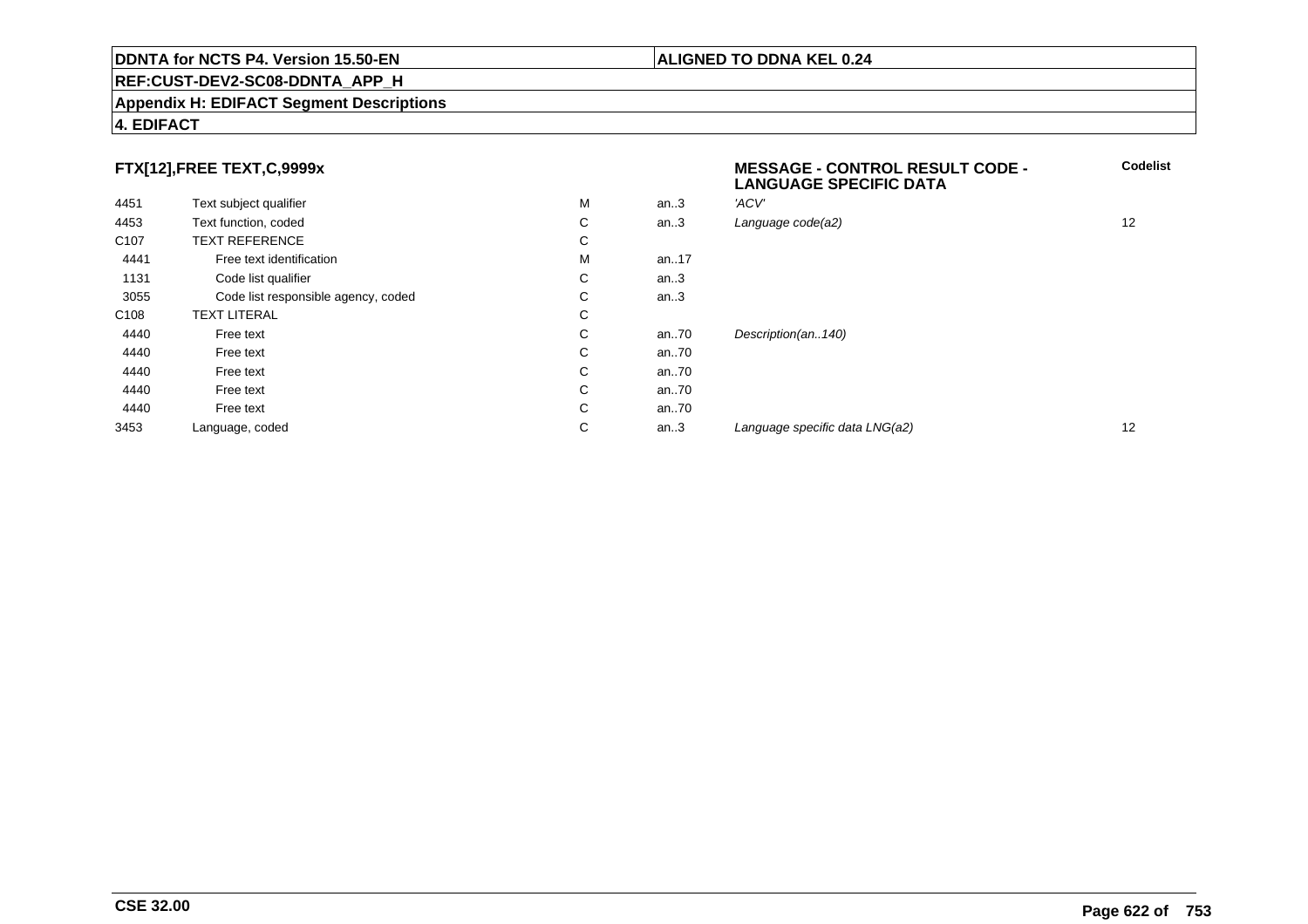# **REF:CUST-DEV2-SC08-DDNTA\_APP\_H**

#### **Appendix H: EDIFACT Segment Descriptions**

# **4. EDIFACT**

| FTX[12], FREE TEXT, C, 9999x |                                     |   | <b>MESSAGE - COUNTRY - ACTION</b> | <b>Codelist</b>                |    |
|------------------------------|-------------------------------------|---|-----------------------------------|--------------------------------|----|
| 4451                         | Text subject qualifier              | M | an.3                              | 'ABS'                          |    |
| 4453                         | Text function, coded                | С | an.3                              |                                |    |
| C <sub>107</sub>             | <b>TEXT REFERENCE</b>               | С |                                   |                                |    |
| 4441                         | Free text identification            | M | an17                              | Operation(a1)                  | 24 |
| 1131                         | Code list qualifier                 | С | an $3$                            |                                |    |
| 3055                         | Code list responsible agency, coded | C | an $3$                            |                                |    |
| C <sub>108</sub>             | <b>TEXT LITERAL</b>                 | C |                                   |                                |    |
| 4440                         | Free text                           | С | an70                              | Validity date(n8)              |    |
| 4440                         | Free text                           | C | an70                              | Modification subtype(n1)       |    |
| 4440                         | Free text                           | С | an70                              | Legal references(an70)         |    |
| 4440                         | Free text                           | C | an70                              | Responsible data manager(an35) |    |
| 4440                         | Free text                           | C | an70                              | Action identification(an20)    |    |
| 3453                         | Language, coded                     | С | an.3                              |                                |    |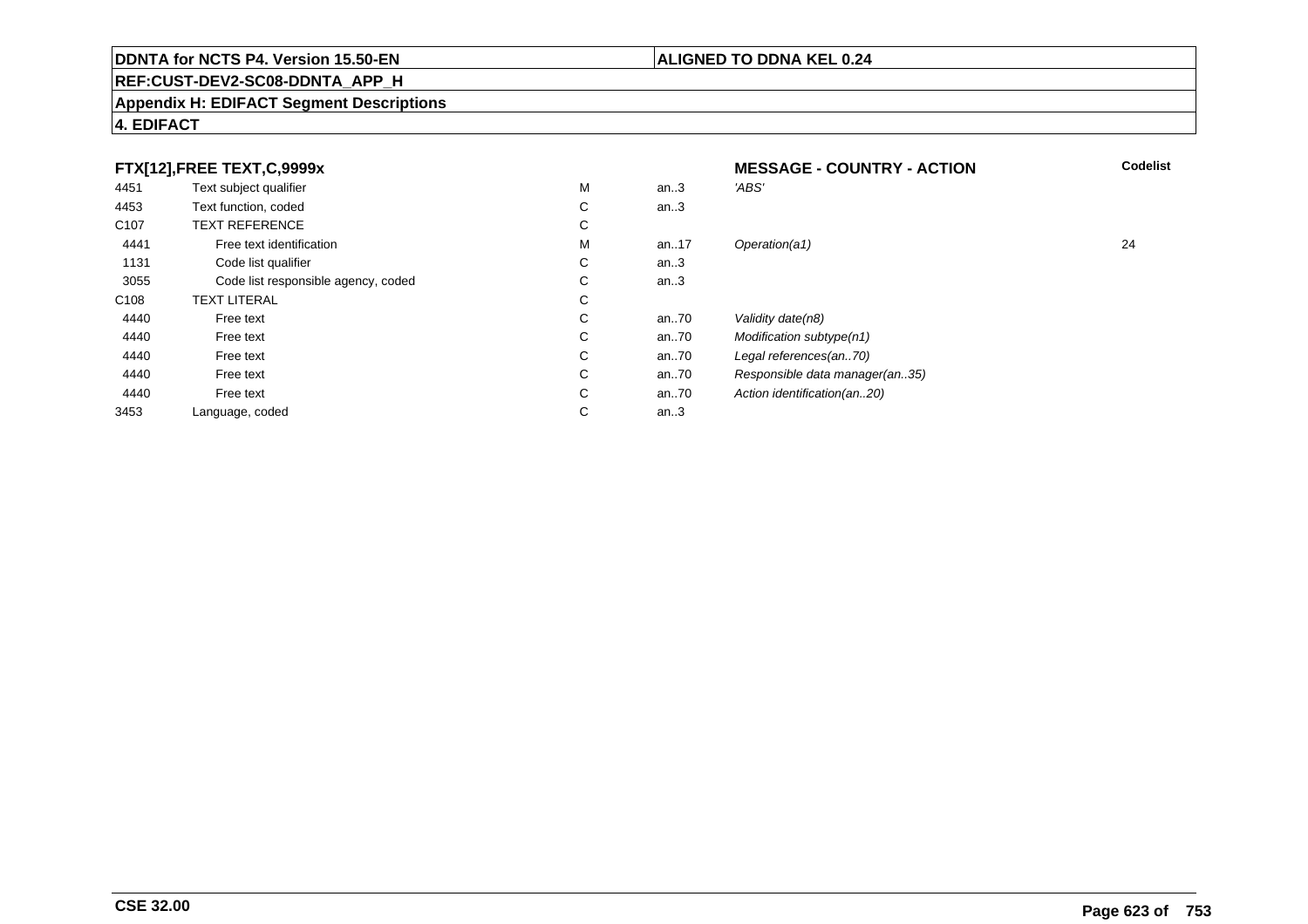# **REF:CUST-DEV2-SC08-DDNTA\_APP\_H**

#### **Appendix H: EDIFACT Segment Descriptions**

# **4. EDIFACT**

| FTX[12],FREE TEXT,C,9999x           |   |      | <b>MESSAGE - COUNTRY - LANGUAGE SPECIFIC</b><br><b>DATA</b> | <b>Codelist</b> |
|-------------------------------------|---|------|-------------------------------------------------------------|-----------------|
| Text subject qualifier              | М | an.3 | 'ACV'                                                       |                 |
| Text function, coded                | С | an.3 | Language code(a2)                                           | 12              |
| <b>TEXT REFERENCE</b>               | С |      |                                                             |                 |
| Free text identification            | M | an17 |                                                             |                 |
| Code list qualifier                 | С | an.3 |                                                             |                 |
| Code list responsible agency, coded | С | an.3 |                                                             |                 |
| <b>TEXT LITERAL</b>                 | С |      |                                                             |                 |
| Free text                           | С | an70 | Description(an140)                                          |                 |
| Free text                           | С | an70 |                                                             |                 |
| Free text                           | С | an70 |                                                             |                 |
| Free text                           | С | an70 |                                                             |                 |
| Free text                           | С | an70 |                                                             |                 |
| Language, coded                     | С | an.3 | Language specific data LNG(a2)                              | 12              |
|                                     |   |      |                                                             |                 |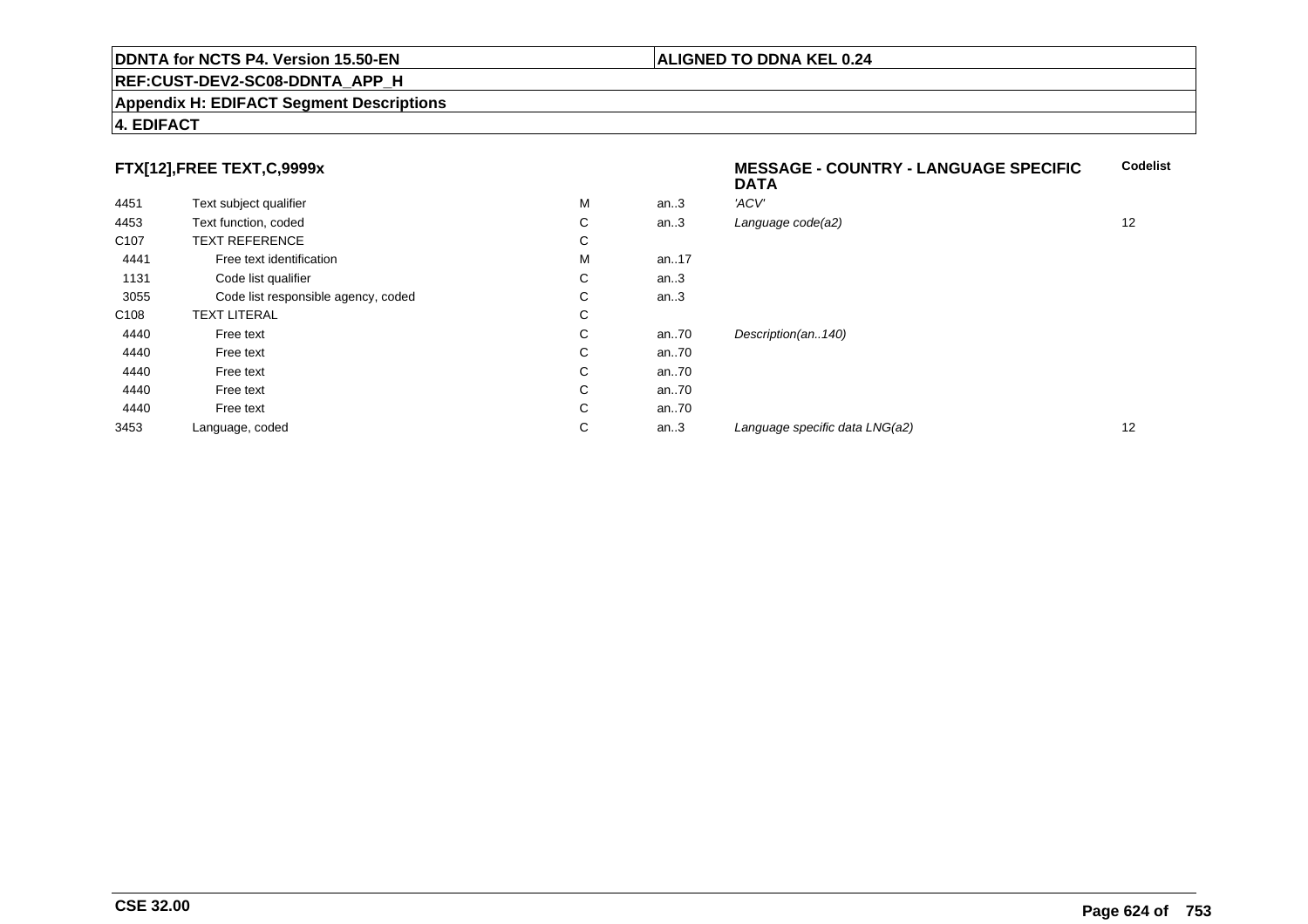# **REF:CUST-DEV2-SC08-DDNTA\_APP\_H**

#### **Appendix H: EDIFACT Segment Descriptions**

# **4. EDIFACT**

| FTX[12],FREE TEXT,C,9999x |                                     | <b>MESSAGE - COUNTRY REGIME - ACTION</b> | <b>Codelist</b> |                                |    |
|---------------------------|-------------------------------------|------------------------------------------|-----------------|--------------------------------|----|
| 4451                      | Text subject qualifier              | M                                        | an.3            | 'ABS'                          |    |
| 4453                      | Text function, coded                | С                                        | an.3            |                                |    |
| C <sub>107</sub>          | <b>TEXT REFERENCE</b>               | С                                        |                 |                                |    |
| 4441                      | Free text identification            | M                                        | an17            | Operation(a1)                  | 24 |
| 1131                      | Code list qualifier                 | C                                        | an $3$          |                                |    |
| 3055                      | Code list responsible agency, coded | C                                        | an.3            |                                |    |
| C <sub>108</sub>          | <b>TEXT LITERAL</b>                 | С                                        |                 |                                |    |
| 4440                      | Free text                           | С                                        | an70            | Validity date(n8)              |    |
| 4440                      | Free text                           | C                                        | an70            | Modification subtype(n1)       |    |
| 4440                      | Free text                           | C                                        | an70            | Legal references(an70)         |    |
| 4440                      | Free text                           | С                                        | an70            | Responsible data manager(an35) |    |
| 4440                      | Free text                           | C                                        | an70            | Action identification(an20)    |    |
| 3453                      | Language, coded                     | С                                        | an.3            |                                |    |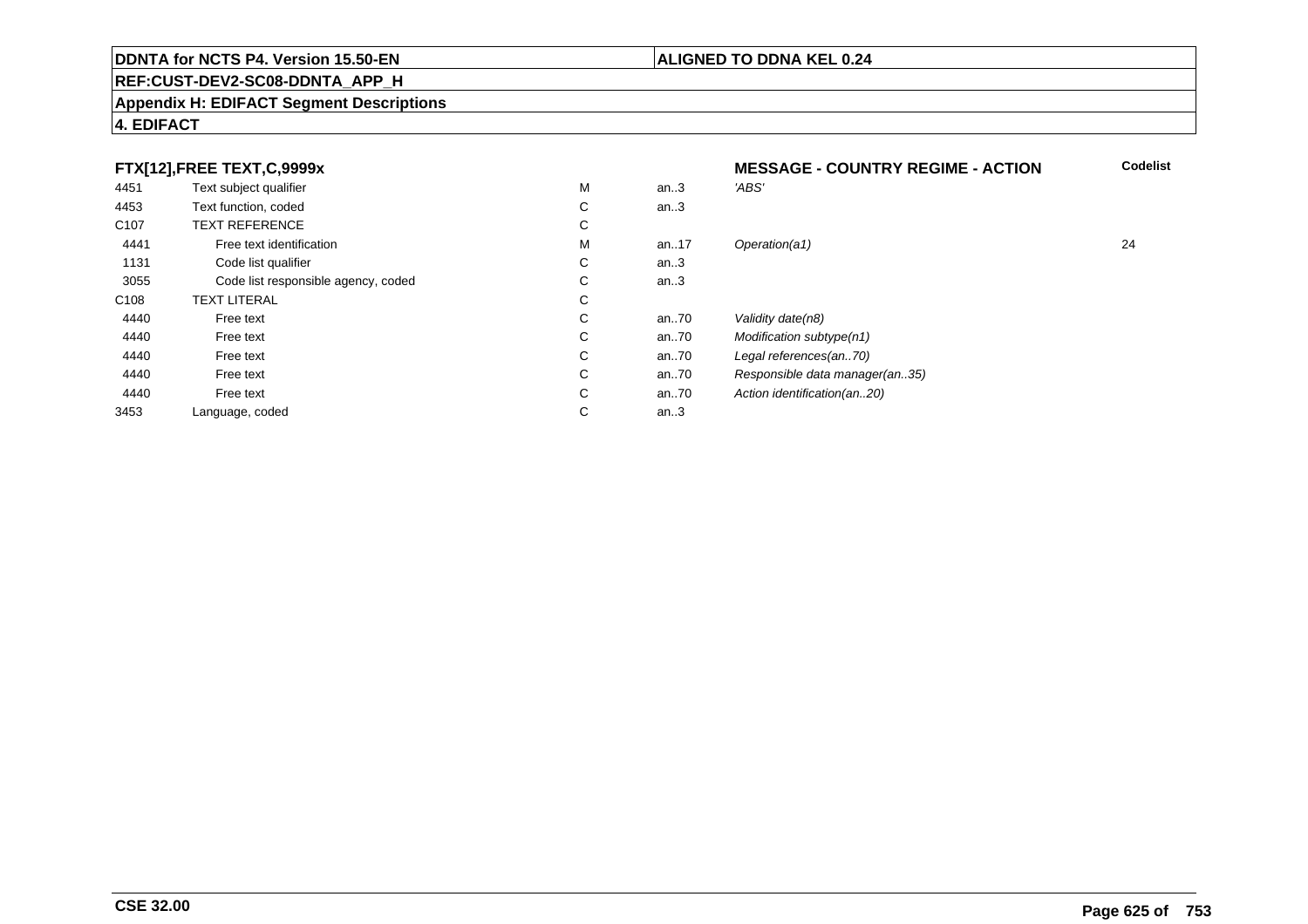## **REF:CUST-DEV2-SC08-DDNTA\_APP\_H**

#### **Appendix H: EDIFACT Segment Descriptions**

# **4. EDIFACT**

# **FTX[12],FREE TEXT,C,9999x**

| FTX[12],FREE TEXT,C,9999x |                                     |   |          | <b>MESSAGE - COUNTRY REGIME - LANGUAGE</b><br><b>SPECIFIC DATA</b> | <b>Codelist</b> |
|---------------------------|-------------------------------------|---|----------|--------------------------------------------------------------------|-----------------|
| 4451                      | Text subject qualifier              | М | an.3     | 'ACV'                                                              |                 |
| 4453                      | Text function, coded                | C | an.3     | Language code(a2)                                                  | 12              |
| C <sub>107</sub>          | <b>TEXT REFERENCE</b>               | C |          |                                                                    |                 |
| 4441                      | Free text identification            | М | an17     |                                                                    |                 |
| 1131                      | Code list qualifier                 | C | an.3     |                                                                    |                 |
| 3055                      | Code list responsible agency, coded | C | an.3     |                                                                    |                 |
| C <sub>108</sub>          | <b>TEXT LITERAL</b>                 | C |          |                                                                    |                 |
| 4440                      | Free text                           | C | an $.70$ | Description(an140)                                                 |                 |
| 4440                      | Free text                           | C | an $.70$ |                                                                    |                 |
| 4440                      | Free text                           | C | an $.70$ |                                                                    |                 |
| 4440                      | Free text                           | C | an $.70$ |                                                                    |                 |
| 4440                      | Free text                           | C | an $.70$ |                                                                    |                 |
| 3453                      | Language, coded                     | C | an.3     | Language specific data LNG(a2)                                     | 12              |
|                           |                                     |   |          |                                                                    |                 |

**Codelist**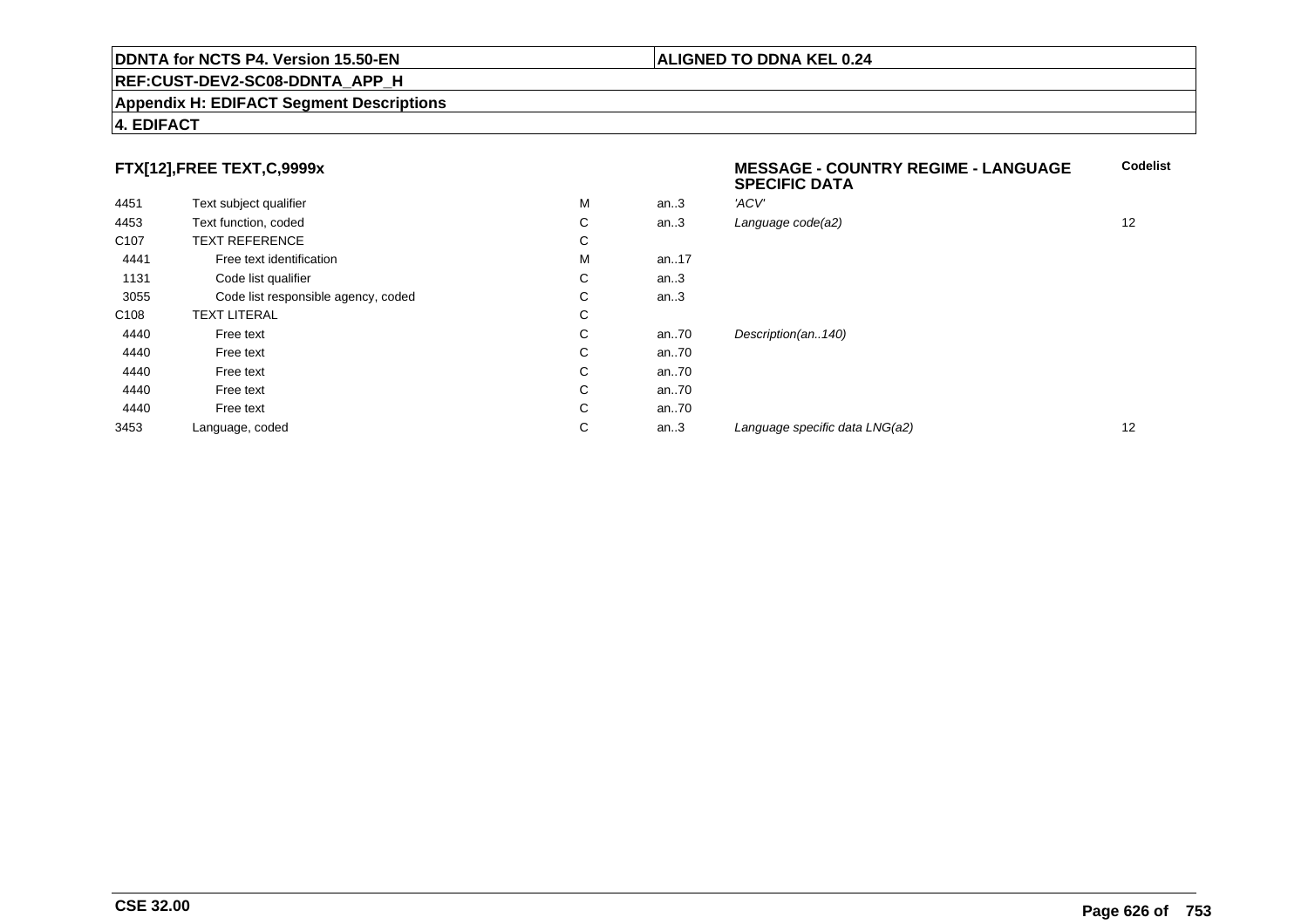# **REF:CUST-DEV2-SC08-DDNTA\_APP\_H**

#### **Appendix H: EDIFACT Segment Descriptions**

# **4. EDIFACT**

| FTX[12],FREE TEXT,C,9999x |                                     |   | <b>MESSAGE - UN/LOCODE - ACTION</b> | <b>Codelist</b>                |    |
|---------------------------|-------------------------------------|---|-------------------------------------|--------------------------------|----|
| 4451                      | Text subject qualifier              | M | an.3                                | 'ABS'                          |    |
| 4453                      | Text function, coded                | С | an.3                                |                                |    |
| C <sub>107</sub>          | <b>TEXT REFERENCE</b>               | С |                                     |                                |    |
| 4441                      | Free text identification            | M | an17                                | Operation(a1)                  | 24 |
| 1131                      | Code list qualifier                 | C | an $3$                              |                                |    |
| 3055                      | Code list responsible agency, coded | C | an.3                                |                                |    |
| C <sub>108</sub>          | <b>TEXT LITERAL</b>                 | С |                                     |                                |    |
| 4440                      | Free text                           | С | an70                                | Validity date(n8)              |    |
| 4440                      | Free text                           | C | an70                                | Modification subtype(n1)       |    |
| 4440                      | Free text                           | C | an70                                | Legal references(an70)         |    |
| 4440                      | Free text                           | С | an70                                | Responsible data manager(an35) |    |
| 4440                      | Free text                           | C | an70                                | Action identification(an20)    |    |
| 3453                      | Language, coded                     | С | an. $3$                             |                                |    |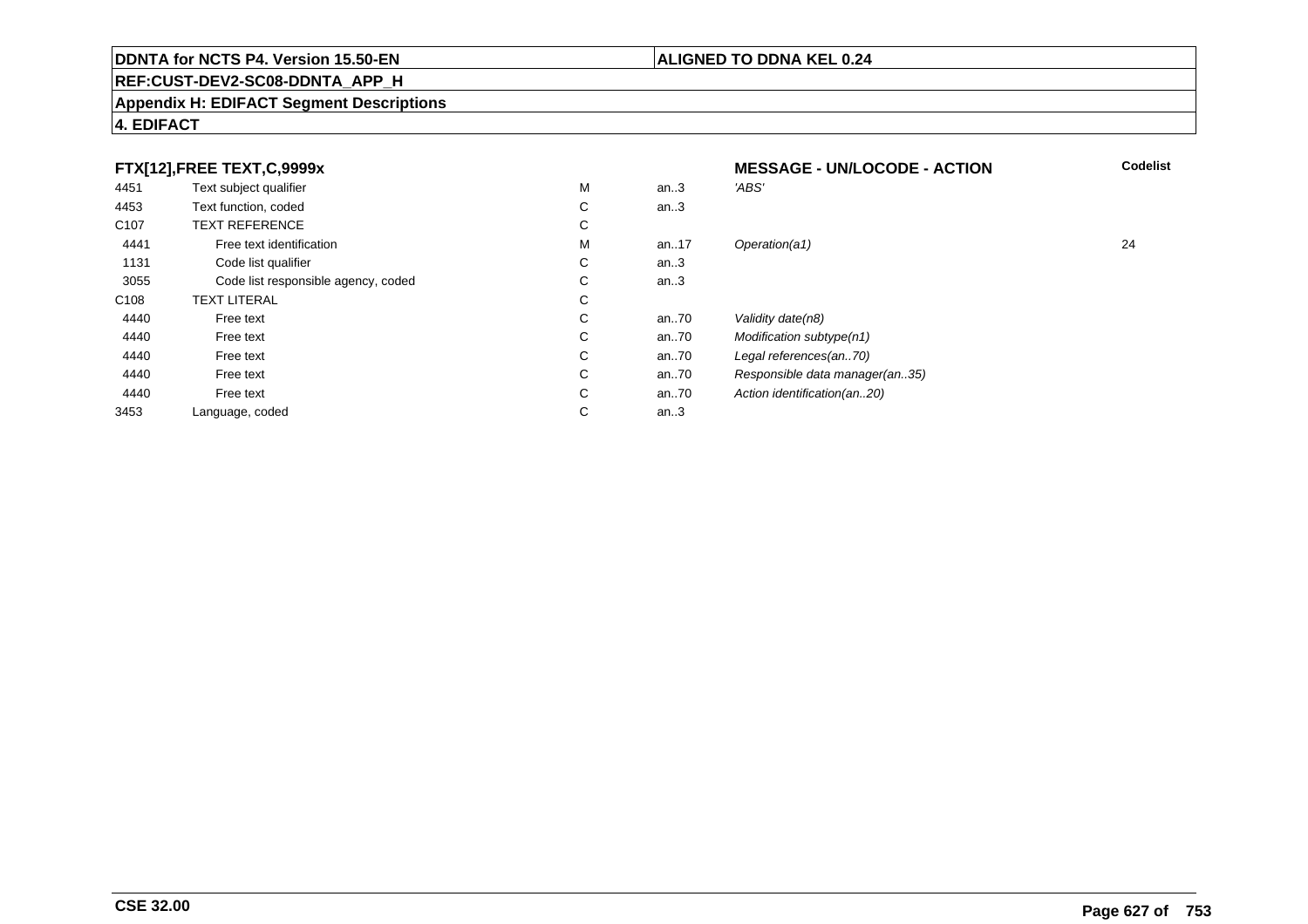## **REF:CUST-DEV2-SC08-DDNTA\_APP\_H**

#### **Appendix H: EDIFACT Segment Descriptions**

# **4. EDIFACT**

#### **FTX[12],FREE TEXT,C,9999xMESSAGE - UNIT OF MEASURE - ACTION**<br>M an..3 *'ABS'*  **Codelist** 4451Text subject qualifier M<br>
Text function, coded C M an..3 *'ABS'*<br>-4453Text function, coded C<br>
TEXT REFERENCE an..3 C107 TEXT REFERENCEE C  $\mathsf{M}% _{T}=\mathsf{M}_{T}\!\left( a,b\right) ,\ \mathsf{M}_{T}=\mathsf{M}_{T}$ 4441Free text identification M<br>Code list qualifier development of the code list qualifier development of  $\mathbf C$ M an..17 Operation(a1) 24 1131Code list qualifier C<br>Code list responsible agency, coded C an..3 3055 Code list responsible agency, coded <sup>C</sup> an..3 C108TEXT LITERAL<br>Free text  $\mathbf C$ 44400 Free text C C an..70 Validity date(n8)<br>C an..70 Modification subt 44400 Free text C C an..70 Modification subtype(n1)<br>C an..70 Legal references(an..70) 44400 Free text C C an..70 Legal references(an..70)<br>C an..70 Responsible data manag 44400 Free text C C an..70 Responsible data manager(an..35)<br>C an..70 Action identification(an..20) 44400 Free text C C an..70 Action identification(an..20)<br>C an..3 3453Language, coded an..3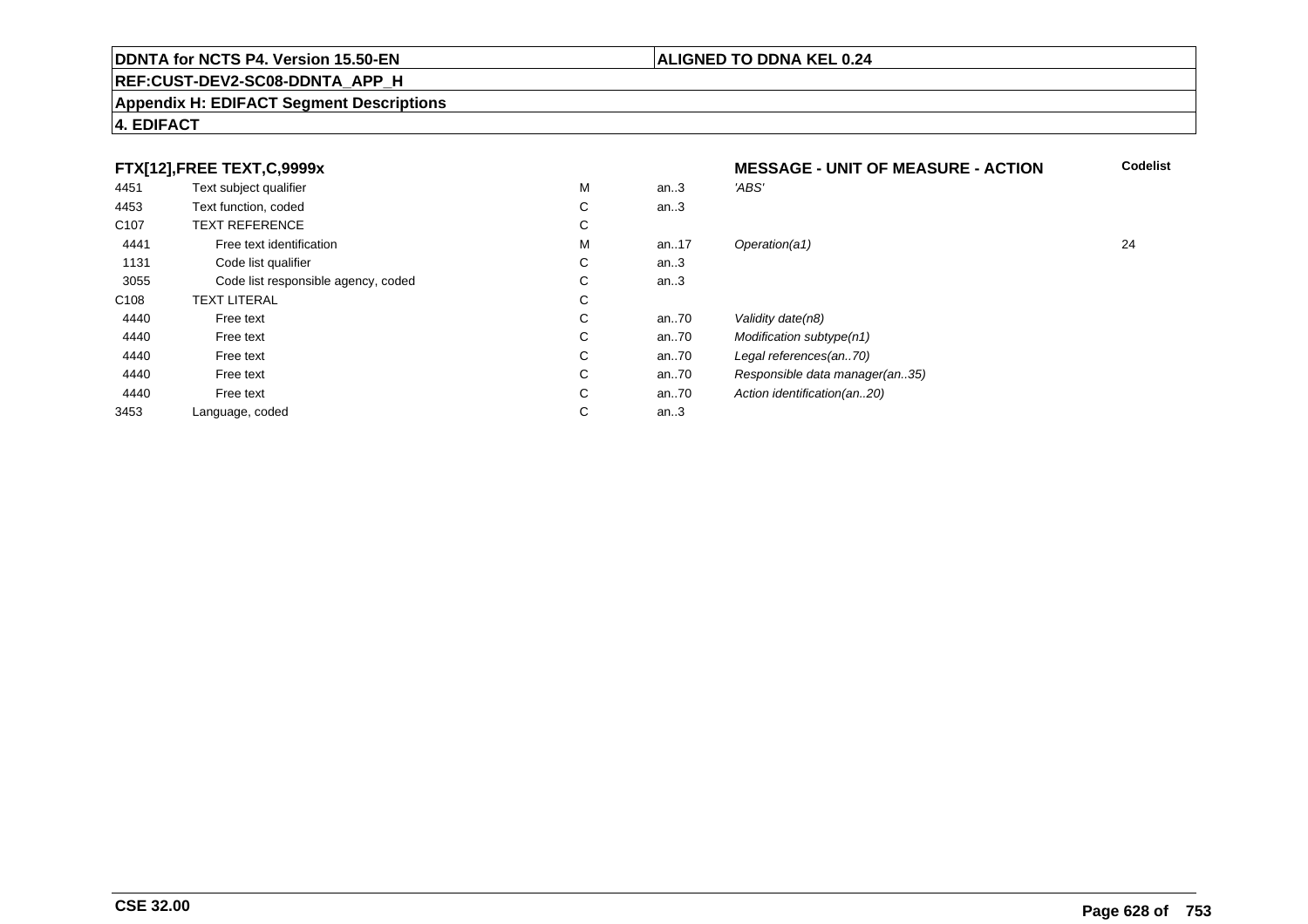## **REF:CUST-DEV2-SC08-DDNTA\_APP\_H**

#### **Appendix H: EDIFACT Segment Descriptions**

# **4. EDIFACT**

# **FTX[12],FREE TEXT,C,9999x**

| FTX[12],FREE TEXT,C,9999x |                                     |   |          | <b>MESSAGE - UNIT OF MEASURE - LANGUAGE</b><br><b>SPECIFIC DATA</b> | <b>Codelist</b> |
|---------------------------|-------------------------------------|---|----------|---------------------------------------------------------------------|-----------------|
| 4451                      | Text subject qualifier              | М | an.3     | 'ACV'                                                               |                 |
| 4453                      | Text function, coded                | C | an.3     | Language code(a2)                                                   | 12              |
| C <sub>107</sub>          | <b>TEXT REFERENCE</b>               | C |          |                                                                     |                 |
| 4441                      | Free text identification            | М | an17     |                                                                     |                 |
| 1131                      | Code list qualifier                 | C | an.3     |                                                                     |                 |
| 3055                      | Code list responsible agency, coded | C | an.3     |                                                                     |                 |
| C <sub>108</sub>          | <b>TEXT LITERAL</b>                 | C |          |                                                                     |                 |
| 4440                      | Free text                           | C | an $.70$ | Description(an140)                                                  |                 |
| 4440                      | Free text                           | C | an $.70$ |                                                                     |                 |
| 4440                      | Free text                           | C | an $.70$ |                                                                     |                 |
| 4440                      | Free text                           | C | an $.70$ |                                                                     |                 |
| 4440                      | Free text                           | C | an $.70$ |                                                                     |                 |
| 3453                      | Language, coded                     | C | an.3     | Language specific data LNG(a2)                                      | 12              |
|                           |                                     |   |          |                                                                     |                 |

**Codelist**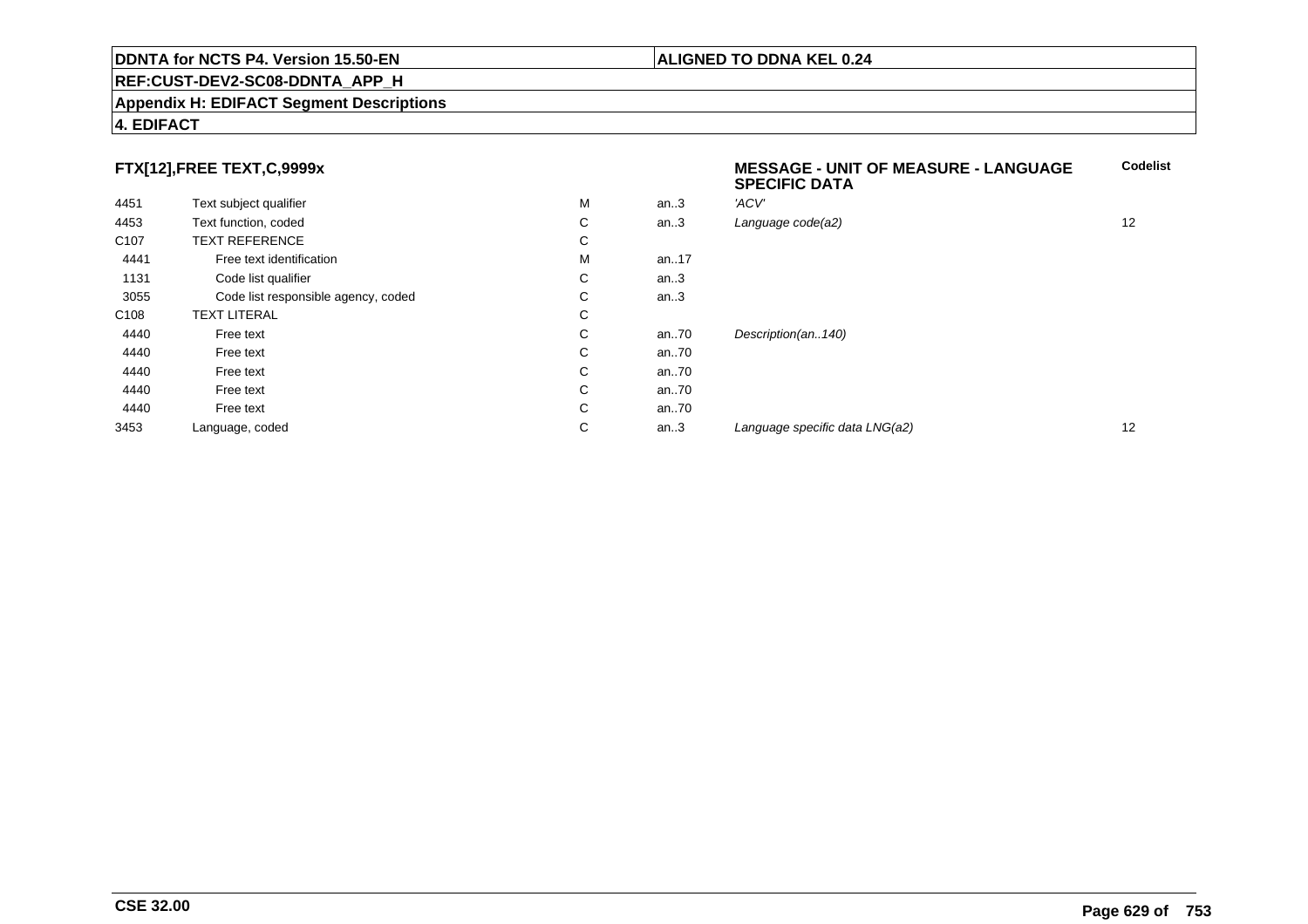## **REF:CUST-DEV2-SC08-DDNTA\_APP\_H**

#### **Appendix H: EDIFACT Segment Descriptions**

# **4. EDIFACT**

# **FTX[12],FREE TEXT,C,9999x**

| 4451             | Text subject qualifier              | M | an.3 | 'ABS'                          |    |
|------------------|-------------------------------------|---|------|--------------------------------|----|
| 4453             | Text function, coded                | C | an.3 |                                |    |
| C <sub>107</sub> | <b>TEXT REFERENCE</b>               | С |      |                                |    |
| 4441             | Free text identification            | M | an17 | Operation(a1)                  | 24 |
| 1131             | Code list qualifier                 | С | an.3 |                                |    |
| 3055             | Code list responsible agency, coded | C | an.3 |                                |    |
| C108             | <b>TEXT LITERAL</b>                 | С |      |                                |    |
| 4440             | Free text                           | C | an70 | Validity date(n8)              |    |
| 4440             | Free text                           | C | an70 | Modification subtype(n1)       |    |
| 4440             | Free text                           | C | an70 | Legal references(an70)         |    |
| 4440             | Free text                           | C | an70 | Responsible data manager(an35) |    |
| 4440             | Free text                           | C | an70 | Action identification(an20)    |    |
| 3453             | Language, coded                     | C | an.3 |                                |    |
|                  |                                     |   |      |                                |    |

#### **MESSAGE - SPECIAL MENTION CODE - ACTIONCodelist**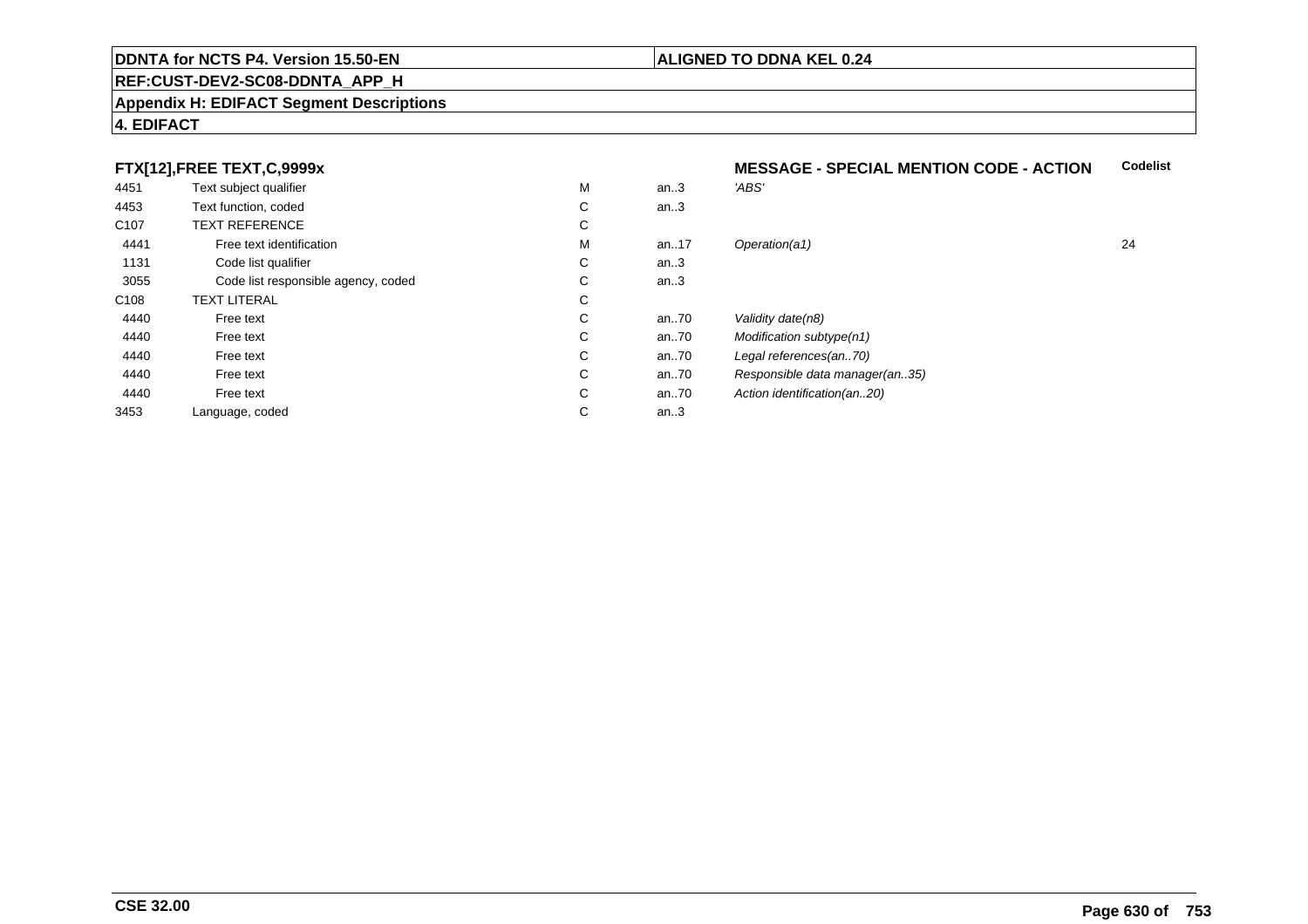## **REF:CUST-DEV2-SC08-DDNTA\_APP\_H**

#### **Appendix H: EDIFACT Segment Descriptions**

# **4. EDIFACT**

# **FTX[12],FREE TEXT,C,9999x**

| FTX[12],FREE TEXT,C,9999x |                                     |   |      | <b>MESSAGE - SPECIAL MENTION CODE -</b><br><b>LANGUAGE SPECIFIC DATA</b> | <b>C</b> |
|---------------------------|-------------------------------------|---|------|--------------------------------------------------------------------------|----------|
| 4451                      | Text subject qualifier              | M | an.3 | 'ACV'                                                                    |          |
| 4453                      | Text function, coded                | C | an.3 | Language code(a2)                                                        | 12       |
| C <sub>107</sub>          | <b>TEXT REFERENCE</b>               | C |      |                                                                          |          |
| 4441                      | Free text identification            | M | an17 |                                                                          |          |
| 1131                      | Code list qualifier                 | С | an.3 |                                                                          |          |
| 3055                      | Code list responsible agency, coded | С | an.3 |                                                                          |          |
| C <sub>108</sub>          | <b>TEXT LITERAL</b>                 | C |      |                                                                          |          |
| 4440                      | Free text                           | C | an70 | Description(an140)                                                       |          |
| 4440                      | Free text                           | C | an70 |                                                                          |          |
| 4440                      | Free text                           | С | an70 |                                                                          |          |
| 4440                      | Free text                           | С | an70 |                                                                          |          |
| 4440                      | Free text                           | С | an70 |                                                                          |          |
| 3453                      | Language, coded                     | C | an.3 | Language specific data LNG(a2)                                           | 12       |
|                           |                                     |   |      |                                                                          |          |

**Codelist**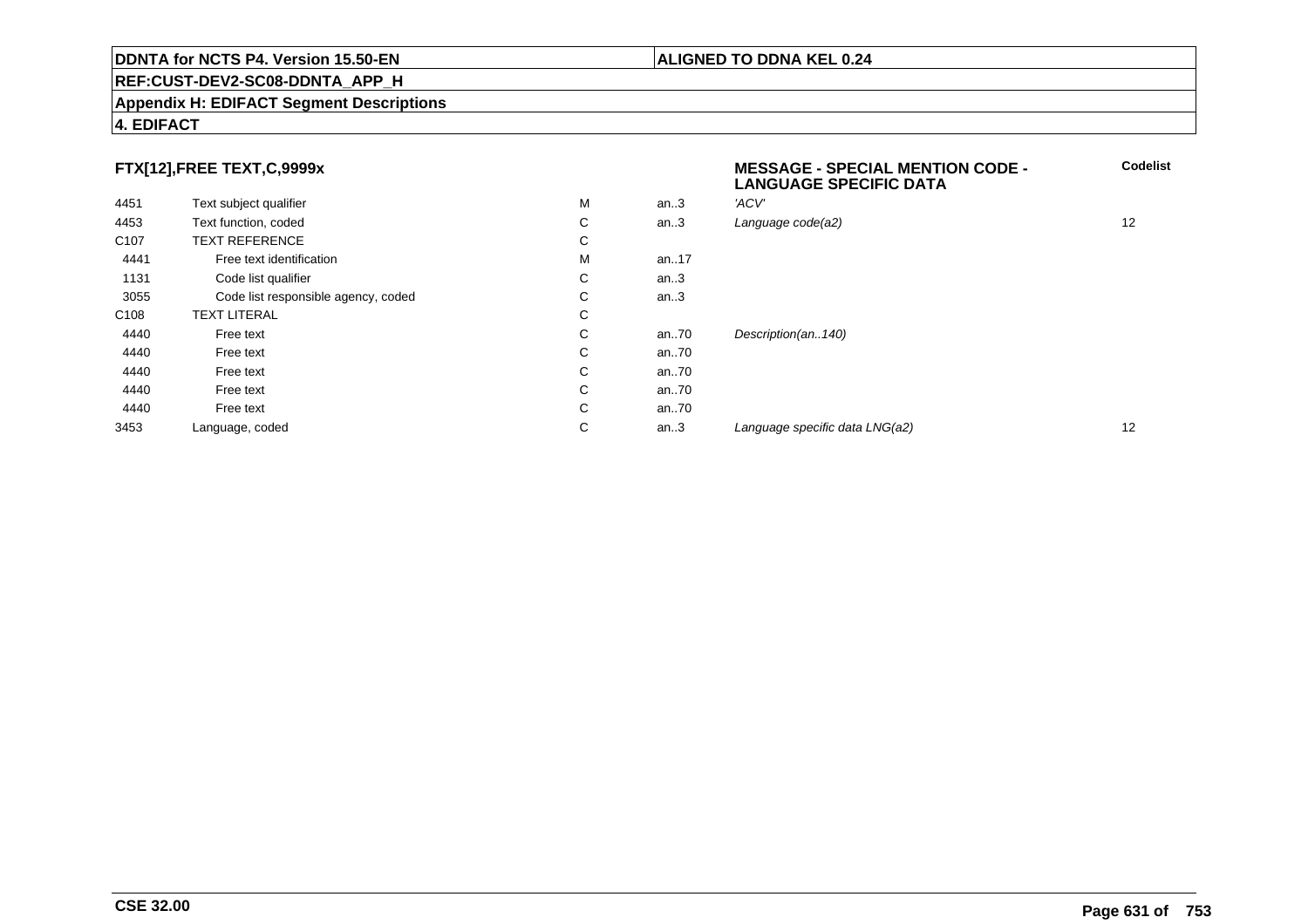## **REF:CUST-DEV2-SC08-DDNTA\_APP\_H**

#### **Appendix H: EDIFACT Segment Descriptions**

# **4. EDIFACT**

#### **FTX[12],FREE TEXT,C,9999xMESSAGE - DOCUMENT TYPE - ACTION**<br>M an..3 *'ABS'*  **Codelist** 4451Text subject qualifier M<br>
Text function, coded C M an..3 *'ABS'*<br>-4453Text function, coded C<br>
TEXT REFERENCE an..3 C107 TEXT REFERENCEE C  $\mathsf{M}% _{T}=\mathsf{M}_{T}\!\left( a,b\right) ,\ \mathsf{M}_{T}=\mathsf{M}_{T}$ 4441Free text identification M<br>Code list qualifier development of the code list qualifier development of  $\mathbf C$ M an..17 Operation(a1) 24 1131Code list qualifier C<br>Code list responsible agency, coded C an..3 3055Code list responsible agency, coded C<br>
XT LITERAL C an..3 C108TEXT LITERAL<br>Free text  $\mathbf C$ 44400 Free text C C an..70 Validity date(n8)<br>C an..70 Modification subt 44400 Free text C C an..70 Modification subtype(n1)<br>C an..70 Legal references(an..70) 44400 Free text C C an..70 Legal references(an..70)<br>C an..70 Responsible data manag 44400 Free text C C an..70 Responsible data manager(an..35)<br>C an..70 Action identification(an..20) 44400 Free text C C an..70 Action identification(an..20)<br>C an..3 3453Language, coded an..3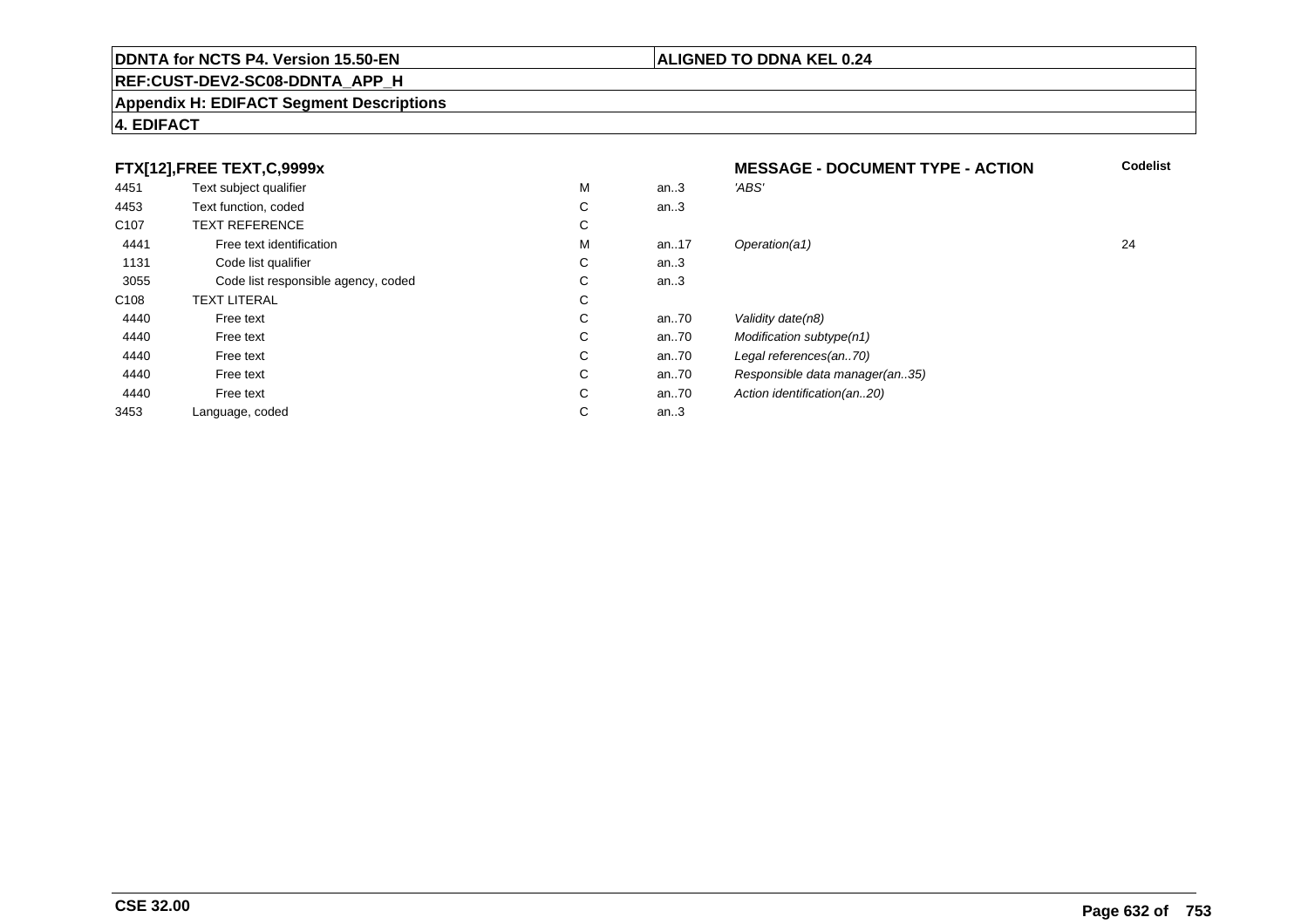## **REF:CUST-DEV2-SC08-DDNTA\_APP\_H**

#### **Appendix H: EDIFACT Segment Descriptions**

# **FTX[12],FREE TEXT,C,9999x**

|                  |                                     |   |      | <b>SPECIFIC DATA</b>           |    |
|------------------|-------------------------------------|---|------|--------------------------------|----|
| 4451             | Text subject qualifier              | M | an.3 | 'ACV'                          |    |
| 4453             | Text function, coded                | С | an.3 | Language code(a2)              | 12 |
| C <sub>107</sub> | <b>TEXT REFERENCE</b>               | C |      |                                |    |
| 4441             | Free text identification            | M | an17 |                                |    |
| 1131             | Code list qualifier                 | С | an.3 |                                |    |
| 3055             | Code list responsible agency, coded | С | an.3 |                                |    |
| C <sub>108</sub> | <b>TEXT LITERAL</b>                 | С |      |                                |    |
| 4440             | Free text                           | C | an70 | Description(an350)             |    |
| 4440             | Free text                           | C | an70 |                                |    |
| 4440             | Free text                           | С | an70 |                                |    |
| 4440             | Free text                           | C | an70 |                                |    |
| 4440             | Free text                           | C | an70 |                                |    |
| 3453             | Language, coded                     | С | an.3 | Language specific data LNG(a2) | 12 |

**4. EDIFACT**

**Codelist**

**ALIGNED TO DDNA KEL 0.24**

**MESSAGE - DOCUMENT TYPE - LANGUAGE**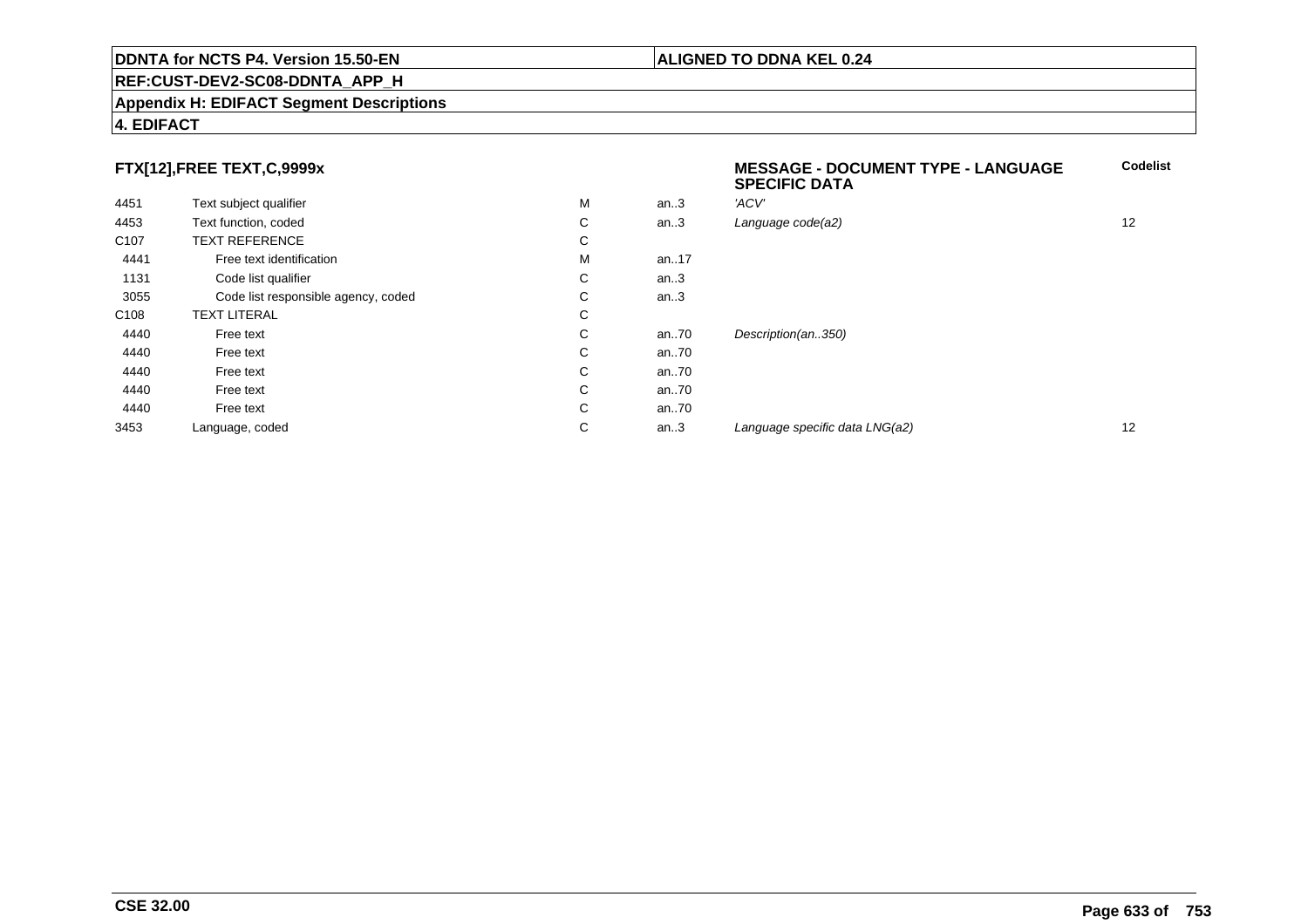## **REF:CUST-DEV2-SC08-DDNTA\_APP\_H**

#### **Appendix H: EDIFACT Segment Descriptions**

# **4. EDIFACT**

# **FTX[12],FREE TEXT,C,9999x**

|                                     |   |      | <b>ACTION</b>                  |    |
|-------------------------------------|---|------|--------------------------------|----|
| Text subject qualifier              | M | an.3 | 'ABS'                          |    |
| Text function, coded                | C | an.3 |                                |    |
| <b>TEXT REFERENCE</b>               | C |      |                                |    |
| Free text identification            | М | an17 | Operation(a1)                  | 24 |
| Code list qualifier                 | C | an.3 |                                |    |
| Code list responsible agency, coded | С | an.3 |                                |    |
| <b>TEXT LITERAL</b>                 | С |      |                                |    |
| Free text                           | C | an70 | Validity date(n8)              |    |
| Free text                           | С | an70 | Modification subtype(n1)       |    |
| Free text                           | C | an70 | Legal references(an70)         |    |
| Free text                           | C | an70 | Responsible data manager(an35) |    |
| Free text                           | С | an70 | Action identification(an20)    |    |
| Language, coded                     | С | an.3 |                                |    |
|                                     |   |      |                                |    |

**Codelist**

# **ALIGNED TO DDNA KEL 0.24**

**MESSAGE - CUSTOMS OFFICE GEO INFO -**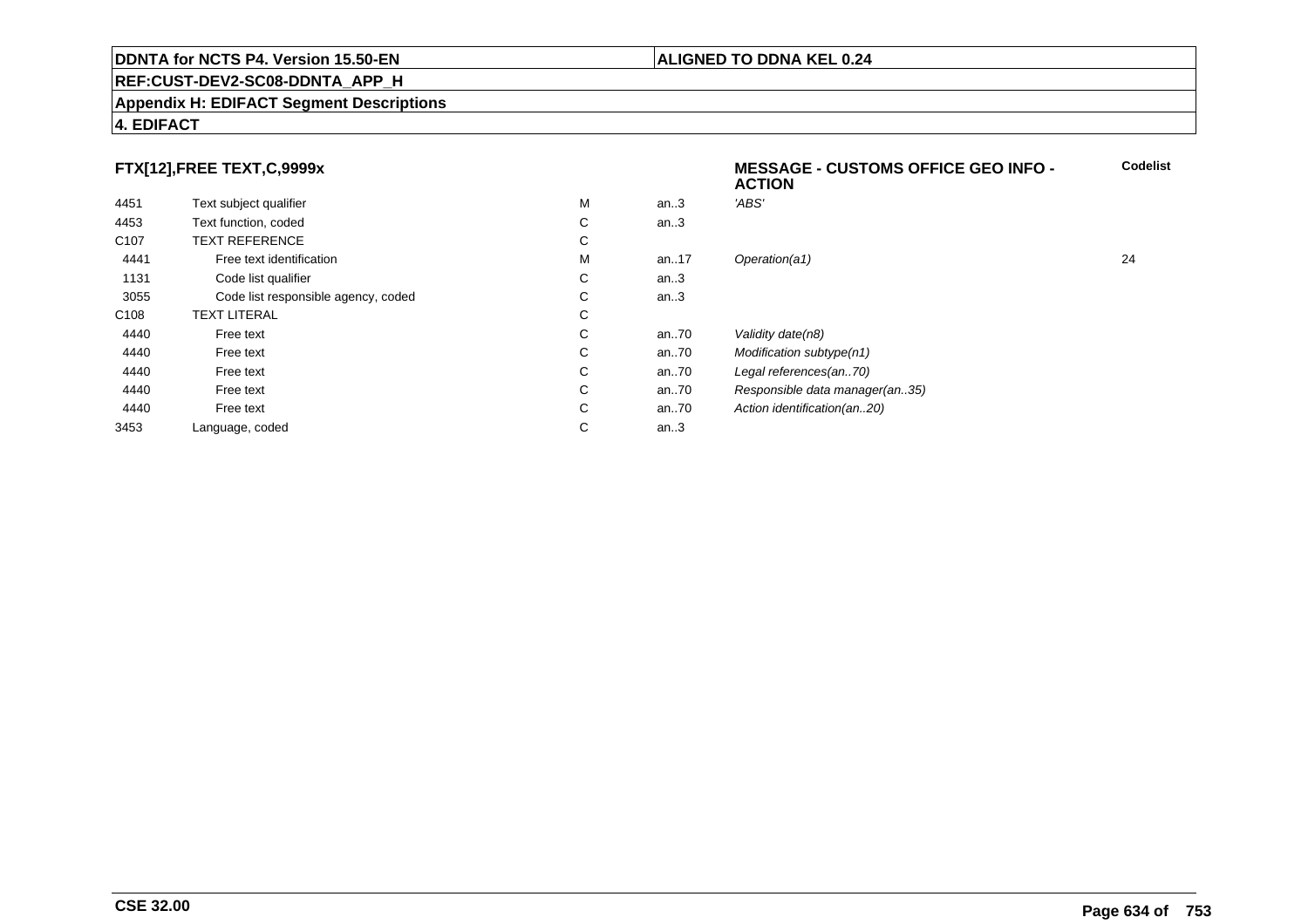## **REF:CUST-DEV2-SC08-DDNTA\_APP\_H**

#### **Appendix H: EDIFACT Segment Descriptions**

# **4. EDIFACT**

# **FTX[12],FREE TEXT,C,9999x**

| 4451             | Text subject qualifier              | M | an.3 | 'ACV'                          |    |
|------------------|-------------------------------------|---|------|--------------------------------|----|
| 4453             | Text function, coded                | C | an.3 | Language code(a2)              | 12 |
| C <sub>107</sub> | <b>TEXT REFERENCE</b>               | С |      |                                |    |
| 4441             | Free text identification            | M | an17 |                                |    |
| 1131             | Code list qualifier                 | С | an.3 |                                |    |
| 3055             | Code list responsible agency, coded | С | an.3 |                                |    |
| C108             | <b>TEXT LITERAL</b>                 | С |      |                                |    |
| 4440             | Free text                           | C | an70 | Description(an140)             |    |
| 4440             | Free text                           | С | an70 |                                |    |
| 4440             | Free text                           | C | an70 |                                |    |
| 4440             | Free text                           | С | an70 |                                |    |
| 4440             | Free text                           | C | an70 |                                |    |
| 3453             | Language, coded                     | C | an.3 | Language specific data LNG(a2) | 12 |
|                  |                                     |   |      |                                |    |

# **MESSAGE - CUSTOMS OFFICE GEO INFO - LANGUAGE SPECIFIC DATACodelist**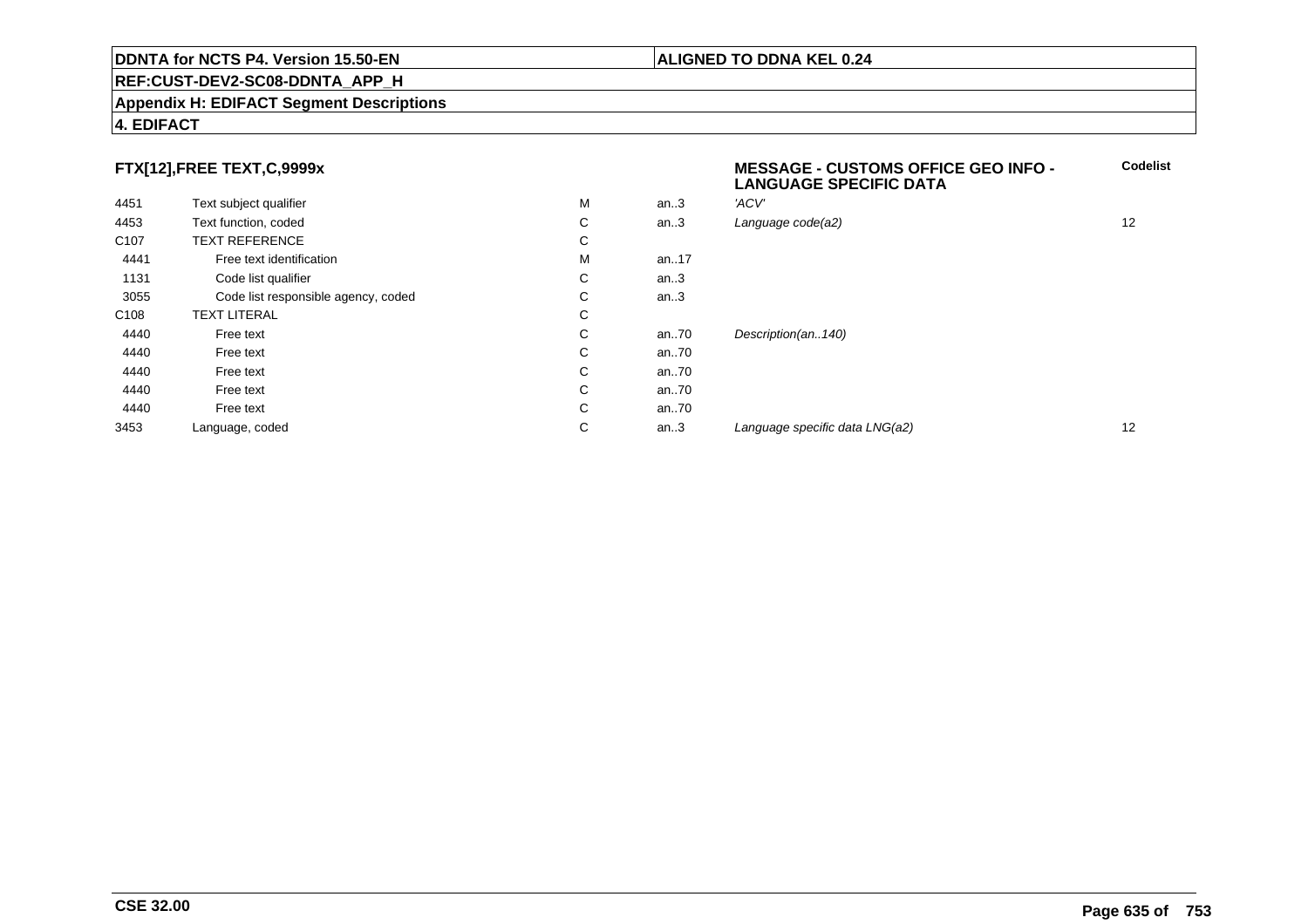## **REF:CUST-DEV2-SC08-DDNTA\_APP\_H**

#### **Appendix H: EDIFACT Segment Descriptions**

# **4. EDIFACT**

# **FTX[12],FREE TEXT,C,9999x**

| FTX[12],FREE TEXT,C,9999x |                                     |   |      | <b>MESSAGE - QUERY ON GUARANTEE TYPE -</b><br><b>ACTION</b> |    |
|---------------------------|-------------------------------------|---|------|-------------------------------------------------------------|----|
| 4451                      | Text subject qualifier              | M | an.3 | 'ABS'                                                       |    |
| 4453                      | Text function, coded                | C | an.3 |                                                             |    |
| C <sub>107</sub>          | <b>TEXT REFERENCE</b>               | C |      |                                                             |    |
| 4441                      | Free text identification            | M | an17 | Operation(a1)                                               | 24 |
| 1131                      | Code list qualifier                 | C | an.3 |                                                             |    |
| 3055                      | Code list responsible agency, coded | C | an.3 |                                                             |    |
| C <sub>108</sub>          | <b>TEXT LITERAL</b>                 | C |      |                                                             |    |
| 4440                      | Free text                           | C | an70 | Validity date(n8)                                           |    |
| 4440                      | Free text                           | C | an70 | Modification subtype(n1)                                    |    |
| 4440                      | Free text                           | C | an70 | Legal references(an70)                                      |    |
| 4440                      | Free text                           | C | an70 | Responsible data manager(an35)                              |    |
| 4440                      | Free text                           | C | an70 | Action identification(an20)                                 |    |
| 3453                      | Language, coded                     | С | an.3 |                                                             |    |
|                           |                                     |   |      |                                                             |    |

**Codelist**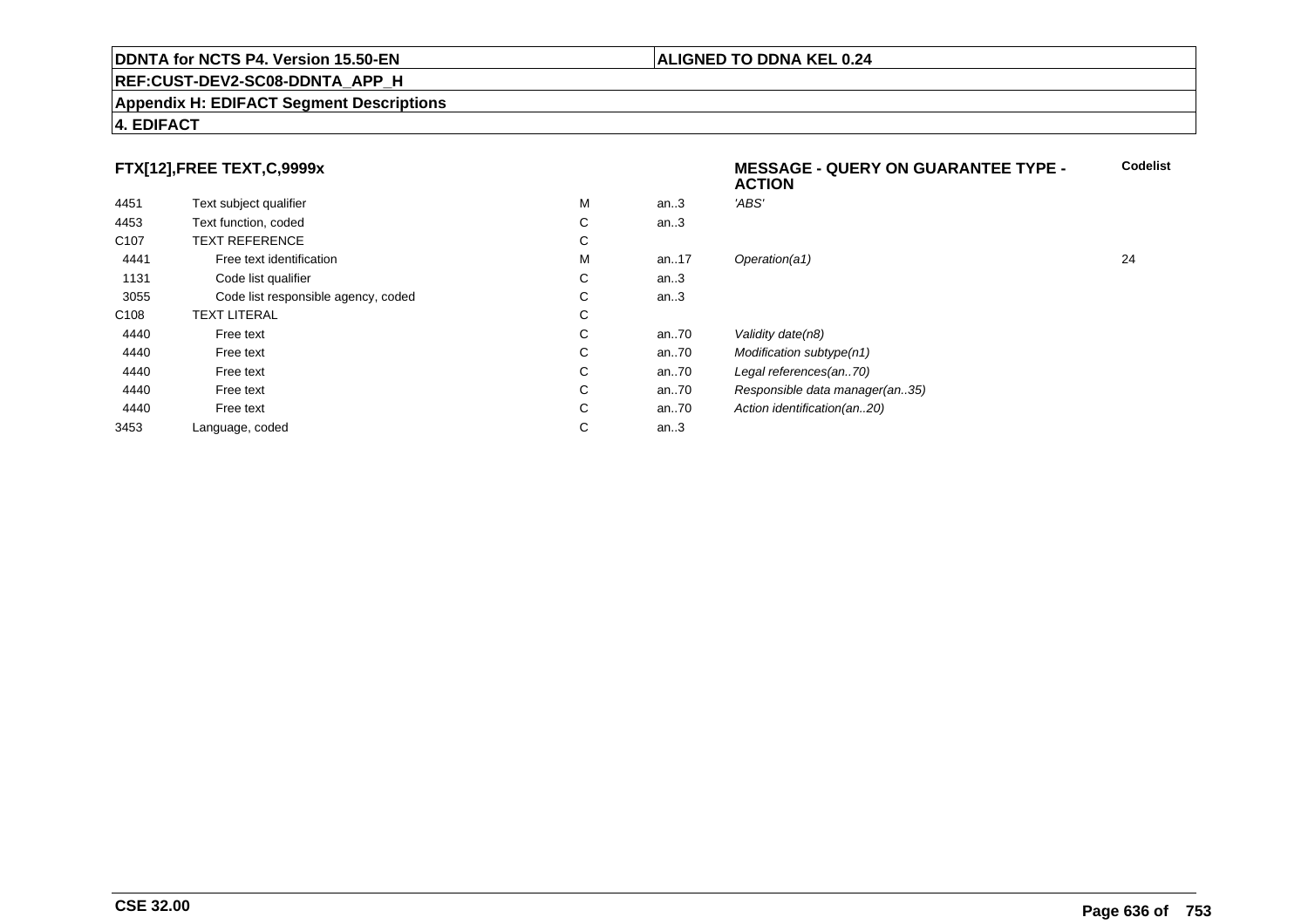## **REF:CUST-DEV2-SC08-DDNTA\_APP\_H**

#### **Appendix H: EDIFACT Segment Descriptions**

# **4. EDIFACT**

# **FTX[12],FREE TEXT,C,9999x**

|                  |                                     |   |      | <b>LANGUAGE SPECIFIC DATA</b>  |    |
|------------------|-------------------------------------|---|------|--------------------------------|----|
| 4451             | Text subject qualifier              | M | an.3 | 'ACV'                          |    |
| 4453             | Text function, coded                | С | an.3 | Language code(a2)              | 12 |
| C <sub>107</sub> | <b>TEXT REFERENCE</b>               | С |      |                                |    |
| 4441             | Free text identification            | M | an17 |                                |    |
| 1131             | Code list qualifier                 | С | an.3 |                                |    |
| 3055             | Code list responsible agency, coded | С | an.3 |                                |    |
| C <sub>108</sub> | <b>TEXT LITERAL</b>                 | С |      |                                |    |
| 4440             | Free text                           | С | an70 | Description(an140)             |    |
| 4440             | Free text                           | С | an70 |                                |    |
| 4440             | Free text                           | С | an70 |                                |    |
| 4440             | Free text                           | С | an70 |                                |    |
| 4440             | Free text                           | С | an70 |                                |    |
| 3453             | Language, coded                     | С | an.3 | Language specific data LNG(a2) | 12 |
|                  |                                     |   |      |                                |    |

**ALIGNED TO DDNA KEL 0.24**

**MESSAGE - QUERY ON GUARANTEE TYPE -**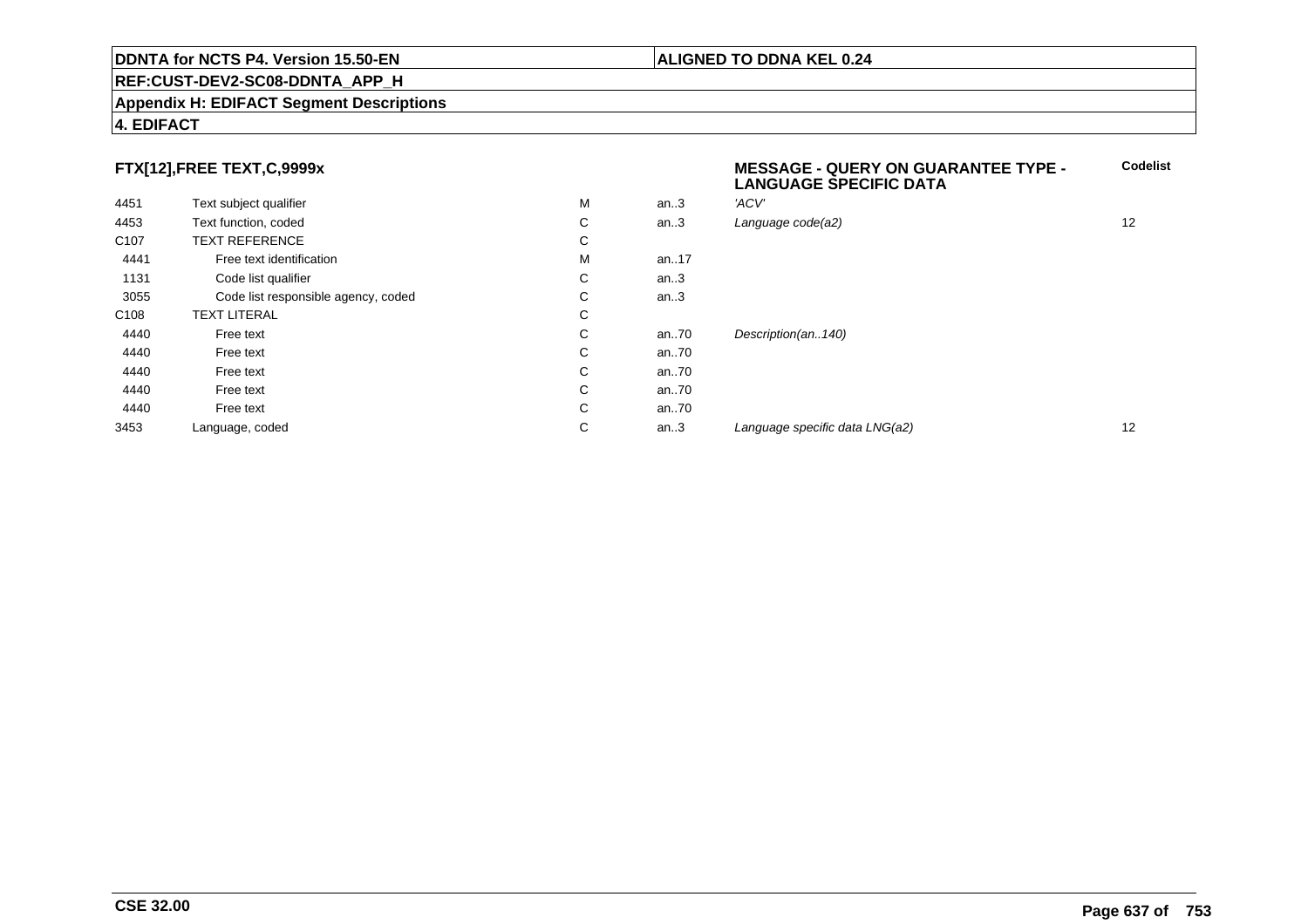## **REF:CUST-DEV2-SC08-DDNTA\_APP\_H**

#### **Appendix H: EDIFACT Segment Descriptions**

# **4. EDIFACT**

# **FTX[12],FREE TEXT,C,9999x**

|                  | FTX[12],FREE TEXT,C,9999x           |   |      | <b>MESSAGE - SPECIFIC NOTES CODE - ACTION</b> |    |
|------------------|-------------------------------------|---|------|-----------------------------------------------|----|
| 4451             | Text subject qualifier              | M | an.3 | 'ABS'                                         |    |
| 4453             | Text function, coded                | С | an.3 |                                               |    |
| C <sub>107</sub> | <b>TEXT REFERENCE</b>               | С |      |                                               |    |
| 4441             | Free text identification            | M | an17 | Operation(a1)                                 | 24 |
| 1131             | Code list qualifier                 | С | an.3 |                                               |    |
| 3055             | Code list responsible agency, coded | С | an.3 |                                               |    |
| C108             | <b>TEXT LITERAL</b>                 | С |      |                                               |    |
| 4440             | Free text                           | С | an70 | Validity date(n8)                             |    |
| 4440             | Free text                           | С | an70 | Modification subtype(n1)                      |    |
| 4440             | Free text                           | С | an70 | Legal references(an70)                        |    |
| 4440             | Free text                           | С | an70 | Responsible data manager(an35)                |    |
| 4440             | Free text                           | С | an70 | Action identification(an20)                   |    |
| 3453             | Language, coded                     | С | an.3 |                                               |    |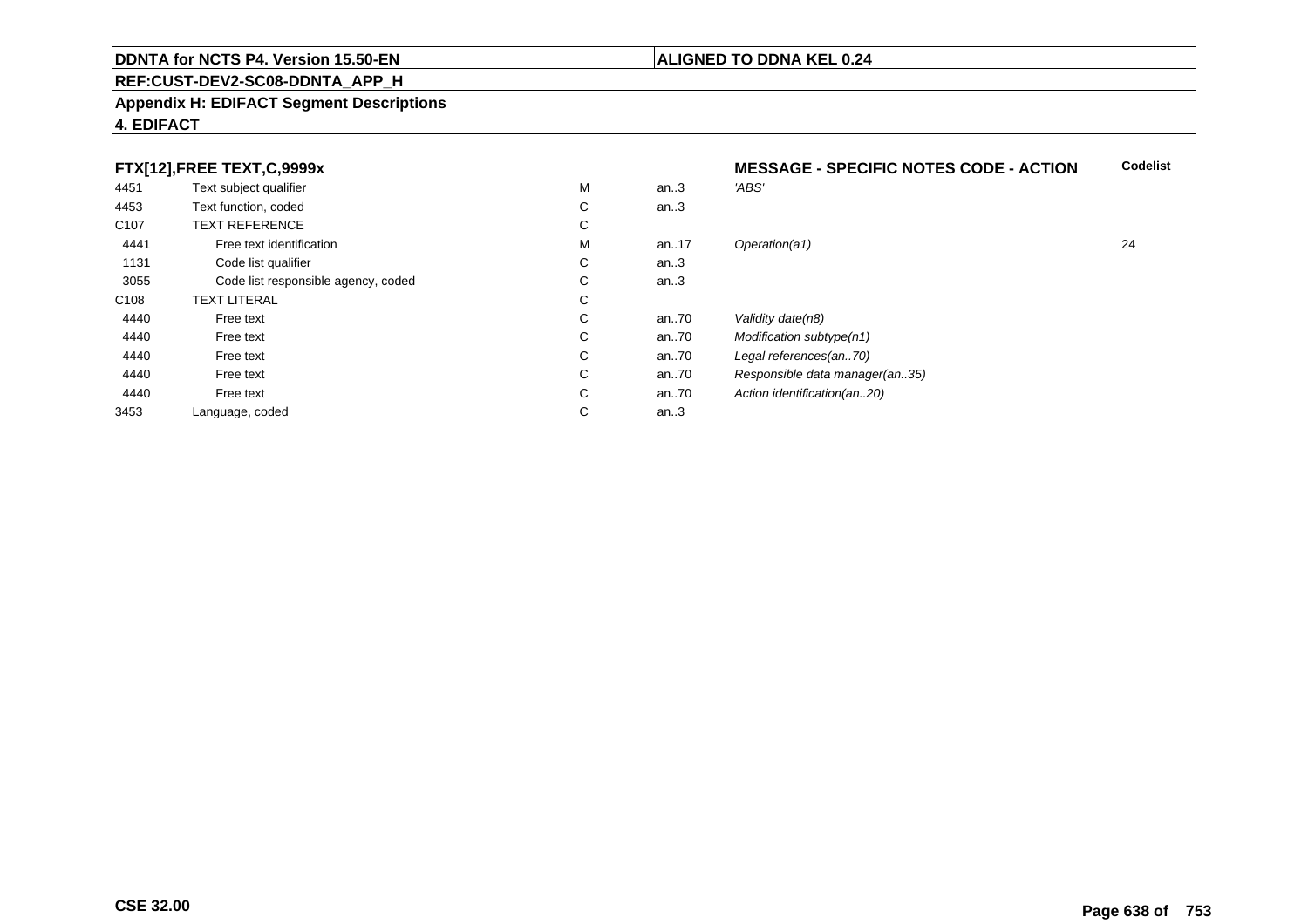## **REF:CUST-DEV2-SC08-DDNTA\_APP\_H**

#### **Appendix H: EDIFACT Segment Descriptions**

# **4. EDIFACT**

# **FTX[12],FREE TEXT,C,9999x**

| 4451             | Text subject qualifier              | M | an.3     | 'ACV'                      |
|------------------|-------------------------------------|---|----------|----------------------------|
| 4453             | Text function, coded                | С | an.3     | Language code(a2)          |
| C <sub>107</sub> | <b>TEXT REFERENCE</b>               | С |          |                            |
| 4441             | Free text identification            | M | an. $17$ |                            |
| 1131             | Code list qualifier                 | С | an.3     |                            |
| 3055             | Code list responsible agency, coded | С | an.3     |                            |
| C <sub>108</sub> | <b>TEXT LITERAL</b>                 | С |          |                            |
| 4440             | Free text                           | С | an.70    | Description(an350)         |
| 4440             | Free text                           | С | an.70    | $'-$ Continued 70 $-$ '    |
| 4440             | Free text                           | С | an.70    | $'-$ Continued 70 $-$ '    |
| 4440             | Free text                           | С | an.70    | $'-$ Continued 70 $-$ '    |
| 4440             | Free text                           | С | an.70    | $'-$ Continued 70 $-$ '    |
| 3453             | Language, coded                     | С | an.3     | Language specific data LNG |
|                  |                                     |   |          |                            |

#### **MESSAGE - SPECIFIC NOTES CODE - LANGUAGECodelistSPECIFIC DATA**

| М | an.3 | 'ACV'                          |    |
|---|------|--------------------------------|----|
| С | an.3 | Language code(a2)              | 12 |
| С |      |                                |    |
| М | an17 |                                |    |
| С | an.3 |                                |    |
| С | an.3 |                                |    |
| С |      |                                |    |
| С | an70 | Description(an350)             |    |
| С | an70 | $'-$ Continued 70 $-$ '        |    |
| С | an70 | $'-$ Continued 70 $-$ '        |    |
| С | an70 | $'-$ Continued 70 $-$ '        |    |
| С | an70 | $'-$ Continued 70 $-$ '        |    |
| С | an.3 | Language specific data LNG(a2) | 12 |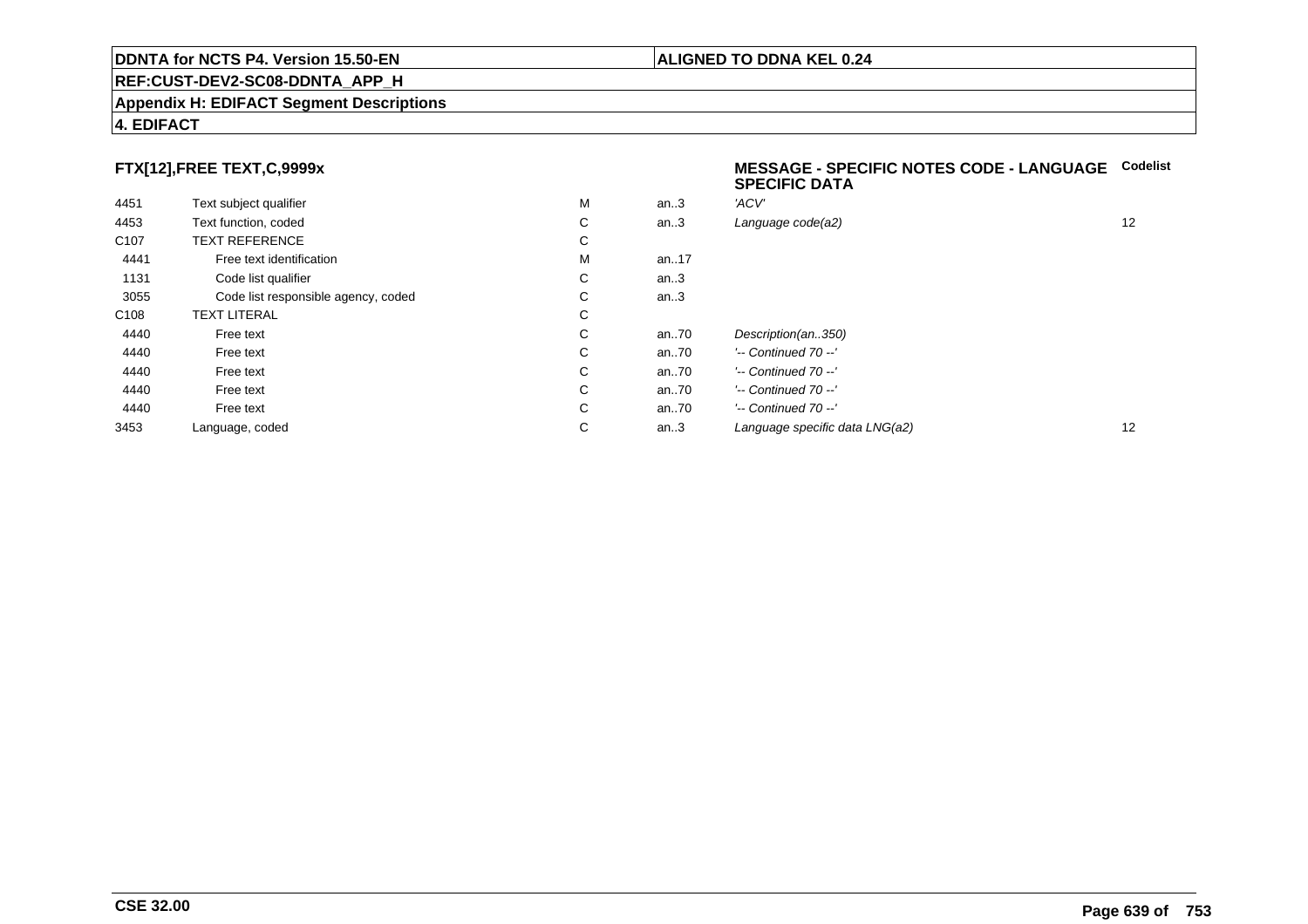## **REF:CUST-DEV2-SC08-DDNTA\_APP\_H**

#### **Appendix H: EDIFACT Segment Descriptions**

# **4. EDIFACT**

# **FTX[12],FREE TEXT,C,9999x**

| 4451             | Text subject qualifier              | M  | an.3 | 'ABS'                          |    |
|------------------|-------------------------------------|----|------|--------------------------------|----|
| 4453             | Text function, coded                | C  | an.3 |                                |    |
| C <sub>107</sub> | <b>TEXT REFERENCE</b>               | C  |      |                                |    |
| 4441             | Free text identification            | M  | an17 | Operation(a1)                  | 24 |
| 1131             | Code list qualifier                 | С  | an.3 |                                |    |
| 3055             | Code list responsible agency, coded | C. | an.3 |                                |    |
| C108             | <b>TEXT LITERAL</b>                 | C  |      |                                |    |
| 4440             | Free text                           | C  | an70 | Validity date(n8)              |    |
| 4440             | Free text                           | C  | an70 | Modification subtype(n1)       |    |
| 4440             | Free text                           | C  | an70 | Legal references(an70)         |    |
| 4440             | Free text                           | C  | an70 | Responsible data manager(an35) |    |
| 4440             | Free text                           | C  | an70 | Action identification(an20)    |    |
| 3453             | Language, coded                     | C  | an.3 |                                |    |
|                  |                                     |    |      |                                |    |

# **MESSAGE - COMPLEMENTARY CODE - ACTIONCodelist**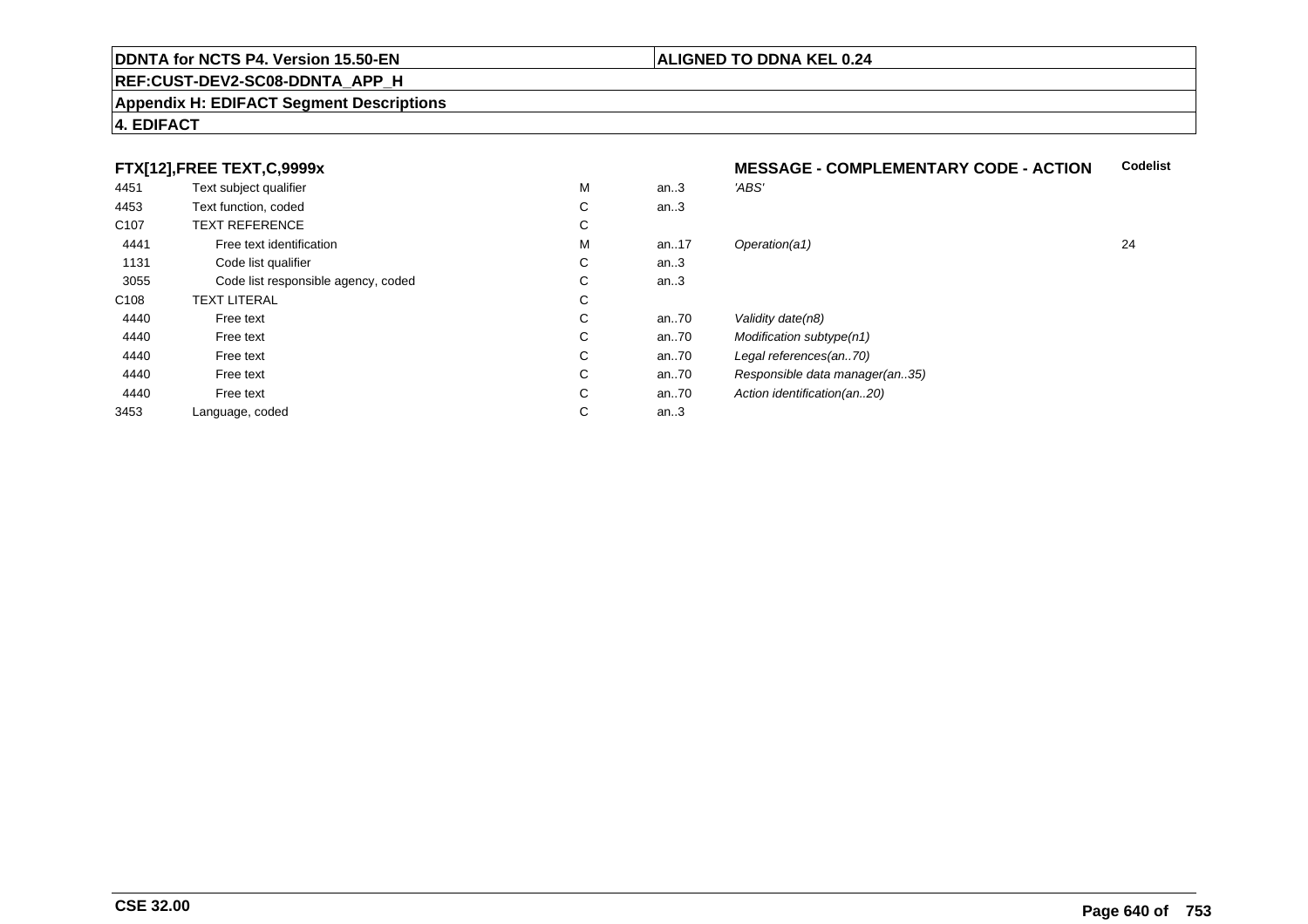## **REF:CUST-DEV2-SC08-DDNTA\_APP\_H**

#### **Appendix H: EDIFACT Segment Descriptions**

# **4. EDIFACT**

# **FTX[12],FREE TEXT,C,9999x**

| . .              |                                     |   |      | <b>LANGUAGE SPECIFIC DATA</b>  |    |
|------------------|-------------------------------------|---|------|--------------------------------|----|
| 4451             | Text subject qualifier              | M | an.3 | 'ACV'                          |    |
| 4453             | Text function, coded                | C | an.3 | Language code(a2)              | 12 |
| C <sub>107</sub> | <b>TEXT REFERENCE</b>               | C |      |                                |    |
| 4441             | Free text identification            | M | an17 |                                |    |
| 1131             | Code list qualifier                 | С | an.3 |                                |    |
| 3055             | Code list responsible agency, coded | C | an.3 |                                |    |
| C <sub>108</sub> | <b>TEXT LITERAL</b>                 | C |      |                                |    |
| 4440             | Free text                           | C | an70 | Description(an140)             |    |
| 4440             | Free text                           | C | an70 |                                |    |
| 4440             | Free text                           | C | an70 |                                |    |
| 4440             | Free text                           | C | an70 |                                |    |
| 4440             | Free text                           | C | an70 |                                |    |
| 3453             | Language, coded                     | C | an.3 | Language specific data LNG(a2) | 12 |
|                  |                                     |   |      |                                |    |

# **ALIGNED TO DDNA KEL 0.24**

**MESSAGE - COMPLEMENTARY CODE -**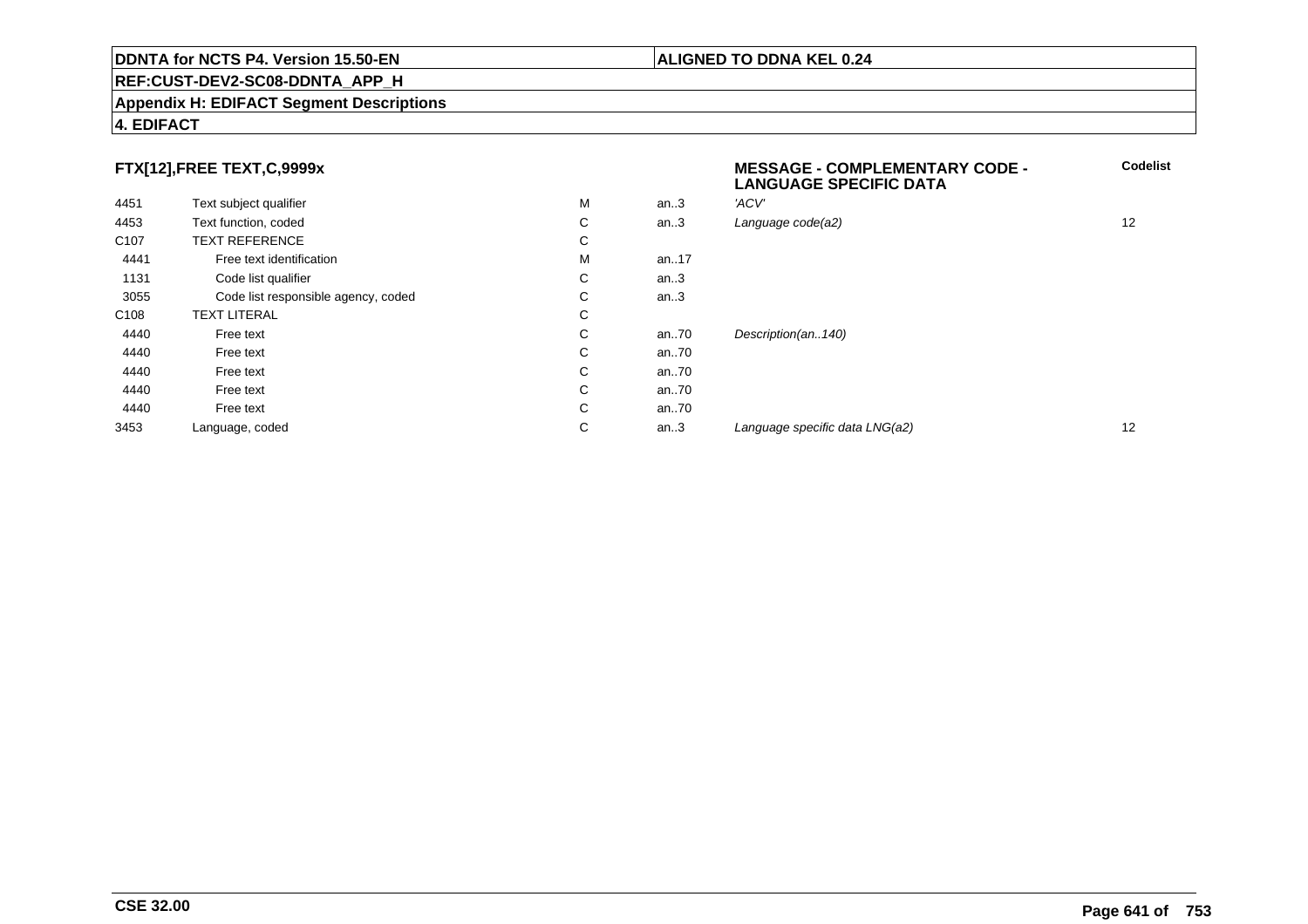## **REF:CUST-DEV2-SC08-DDNTA\_APP\_H**

#### **Appendix H: EDIFACT Segment Descriptions**

# **4. EDIFACT**

# **FTX[12],FREE TEXT,C,9999x**

| FTX[12],FREE TEXT,C,9999x           |   |      | <b>MESSAGE - DECLARATION TYPE - ACTION</b> |    |
|-------------------------------------|---|------|--------------------------------------------|----|
| Text subject qualifier              | M | an.3 | 'ABS'                                      |    |
| Text function, coded                | С | an.3 |                                            |    |
| <b>TEXT REFERENCE</b>               | С |      |                                            |    |
| Free text identification            | M | an17 | Operation(a1)                              | 24 |
| Code list qualifier                 | С | an.3 |                                            |    |
| Code list responsible agency, coded | С | an.3 |                                            |    |
| <b>TEXT LITERAL</b>                 | С |      |                                            |    |
| Free text                           | С | an70 | Validity date(n8)                          |    |
| Free text                           | С | an70 | Modification subtype(n1)                   |    |
| Free text                           | С | an70 | Legal references(an70)                     |    |
| Free text                           | С | an70 | Responsible data manager(an35)             |    |
| Free text                           | С | an70 | Action identification(an20)                |    |
| Language, coded                     | С | an.3 |                                            |    |
|                                     |   |      |                                            |    |

**ALIGNED TO DDNA KEL 0.24**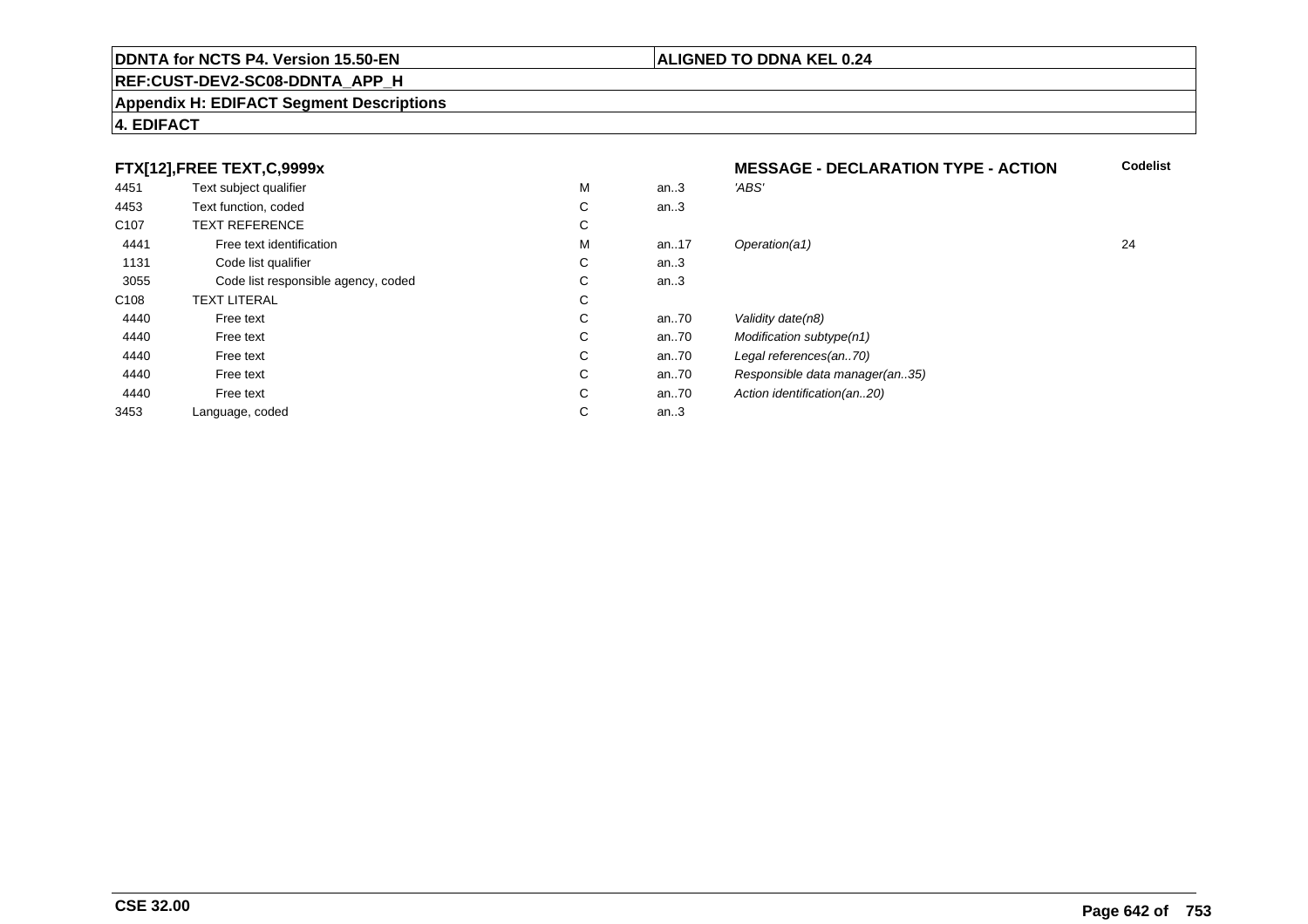## **REF:CUST-DEV2-SC08-DDNTA\_APP\_H**

#### **Appendix H: EDIFACT Segment Descriptions**

## **4. EDIFACT**

# **FTX[12],FREE TEXT,C,9999x**

| 4451             | Text subject qualifier              | M | an.3 | 'ACV'                          |    |
|------------------|-------------------------------------|---|------|--------------------------------|----|
| 4453             | Text function, coded                | С | an.3 | Language code(a2)              | 12 |
| C <sub>107</sub> | <b>TEXT REFERENCE</b>               | С |      |                                |    |
| 4441             | Free text identification            | M | an17 |                                |    |
| 1131             | Code list qualifier                 | С | an.3 |                                |    |
| 3055             | Code list responsible agency, coded | С | an.3 |                                |    |
| C108             | TEXT LITERAL                        | С |      |                                |    |
| 4440             | Free text                           | С | an70 | Description(an140)             |    |
| 4440             | Free text                           | С | an70 |                                |    |
| 4440             | Free text                           | С | an70 |                                |    |
| 4440             | Free text                           | С | an70 |                                |    |
| 4440             | Free text                           | С | an70 |                                |    |
| 3453             | Language, coded                     | С | an.3 | Language specific data LNG(a2) | 12 |
|                  |                                     |   |      |                                |    |

**SPECIFIC DATA**

**MESSAGE - DECLARATION TYPE - LANGUAGE**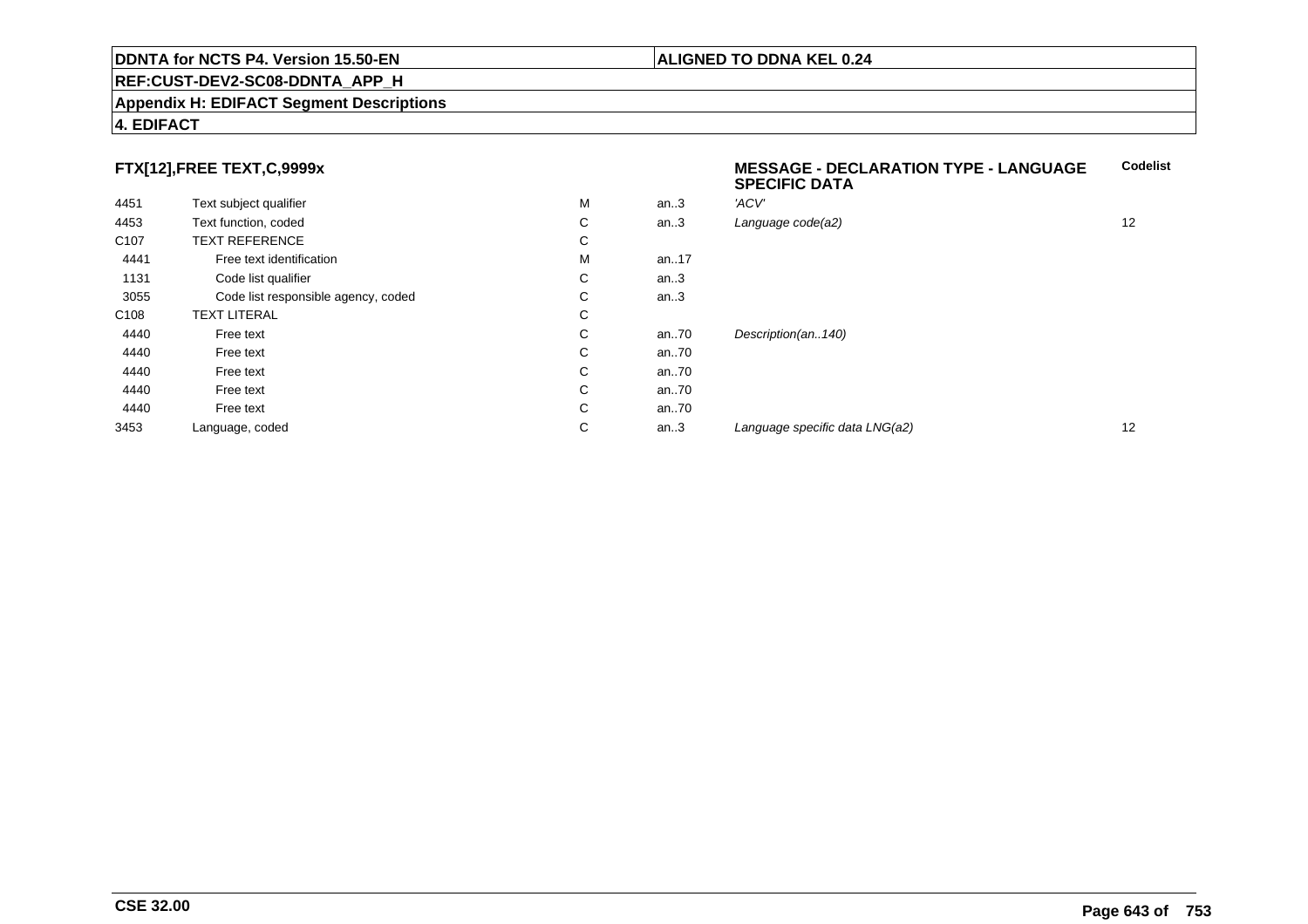## **REF:CUST-DEV2-SC08-DDNTA\_APP\_H**

#### **Appendix H: EDIFACT Segment Descriptions**

# **4. EDIFACT**

#### **FTX[12],FREE TEXT,C,9999xMESSAGE - INFORMATION - ACTION**<br>M an..3 *'ABS'*  **Codelist** 4451Text subject qualifier M<br>
Text function, coded C M an..3 *'ABS'*<br>-4453Text function, coded C<br>
TEXT REFERENCE an..3 C107 TEXT REFERENCEE C  $\mathsf{M}% _{T}=\mathsf{M}_{T}\!\left( a,b\right) ,\ \mathsf{M}_{T}=\mathsf{M}_{T}$ 4441Free text identification M<br>Code list qualifier development of the code list qualifier development of  $\mathbf C$ M an..17 Operation(a1) 24 1131Code list qualifier C<br>Code list responsible agency, coded C an..3 3055Code list responsible agency, coded C<br>
XT LITERAL C an..3 C108TEXT LITERAL<br>Free text  $\mathbf C$ 44400 Free text C C an..70 Validity date(n8)<br>C an..70 Modification subt 44400 Free text C C an..70 Modification subtype(n1)<br>C an..70 Legal references(an..70) 44400 Free text C C an..70 Legal references(an..70)<br>C an..70 Responsible data manag 44400 Free text C C an..70 Responsible data manager(an..35)<br>C an..70 Action identification(an..20) 44400 Free text C C an..70 Action identification(an..20)<br>C an..3 3453Language, coded an..3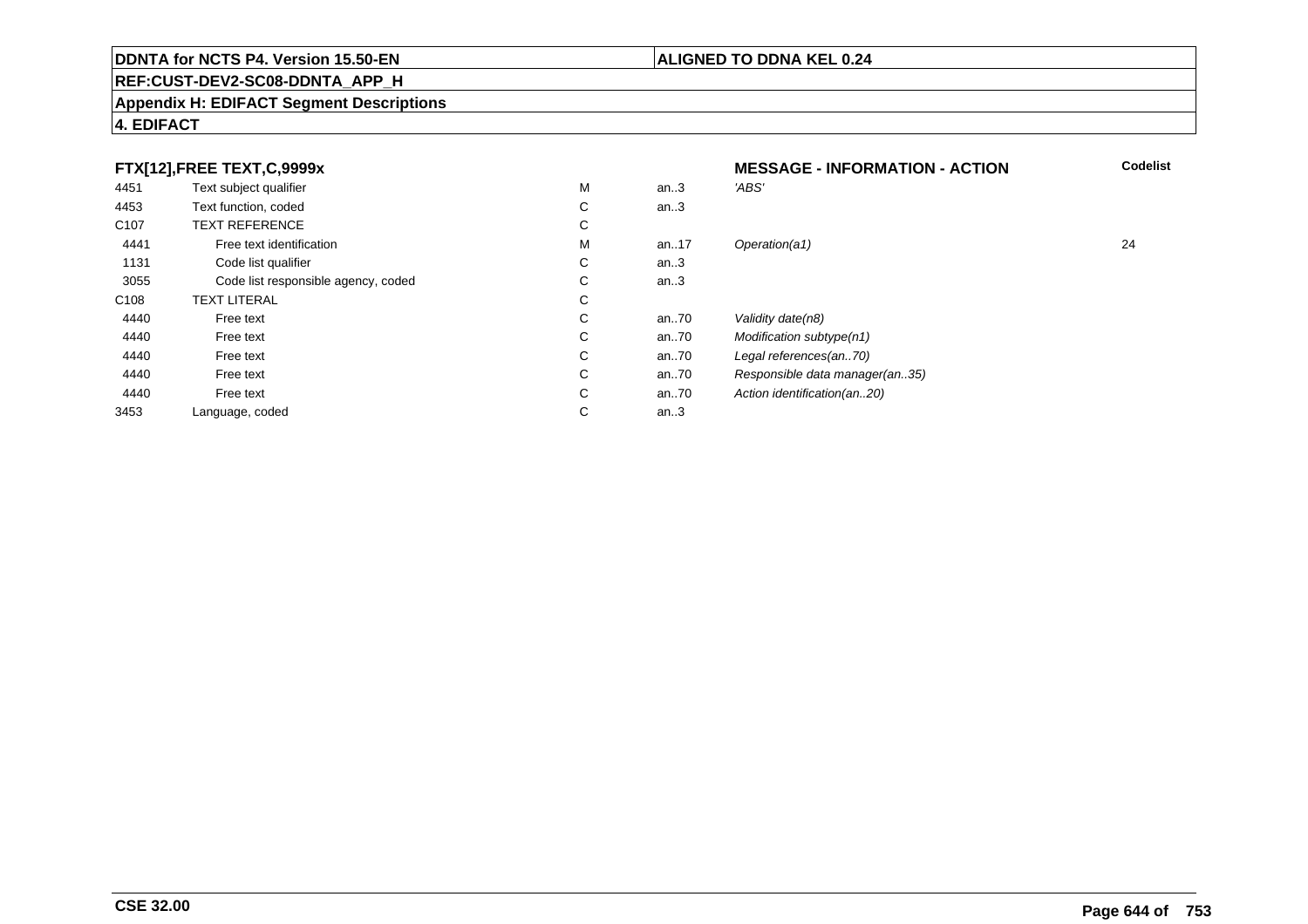## **REF:CUST-DEV2-SC08-DDNTA\_APP\_H**

#### **Appendix H: EDIFACT Segment Descriptions**

# **4. EDIFACT**

# **FTX[12],FREE TEXT,C,9999x**

| 4451             | Text subject qualifier              | M | an.3     | 'ACV'                |
|------------------|-------------------------------------|---|----------|----------------------|
| 4453             | Text function, coded                | С | an.3     | Language code(a2)    |
| C <sub>107</sub> | <b>TEXT REFERENCE</b>               | С |          |                      |
| 4441             | Free text identification            | M | an. $17$ |                      |
| 1131             | Code list qualifier                 | С | an.3     |                      |
| 3055             | Code list responsible agency, coded | С | an.3     |                      |
| C <sub>108</sub> | <b>TEXT LITERAL</b>                 | С |          |                      |
| 4440             | Free text                           | С | an70     | Description(an140)   |
| 4440             | Free text                           | С | an70     |                      |
| 4440             | Free text                           | С | an70     |                      |
| 4440             | Free text                           | С | an70     |                      |
| 4440             | Free text                           | C | an70     |                      |
| 3453             | Language, coded                     | С | an.3     | Language specific di |
|                  |                                     |   |          |                      |

#### **MESSAGE - INFORMATION - LANGUAGE SPECIFICCodelistDATA**

| M | an.3 | 'ACV'                          |    |
|---|------|--------------------------------|----|
| С | an.3 | Language code(a2)              | 12 |
| С |      |                                |    |
| М | an17 |                                |    |
| С | an.3 |                                |    |
| С | an.3 |                                |    |
| С |      |                                |    |
| С | an70 | Description(an140)             |    |
| С | an70 |                                |    |
| С | an70 |                                |    |
| С | an70 |                                |    |
| С | an70 |                                |    |
| С | an.3 | Language specific data LNG(a2) | 12 |
|   |      |                                |    |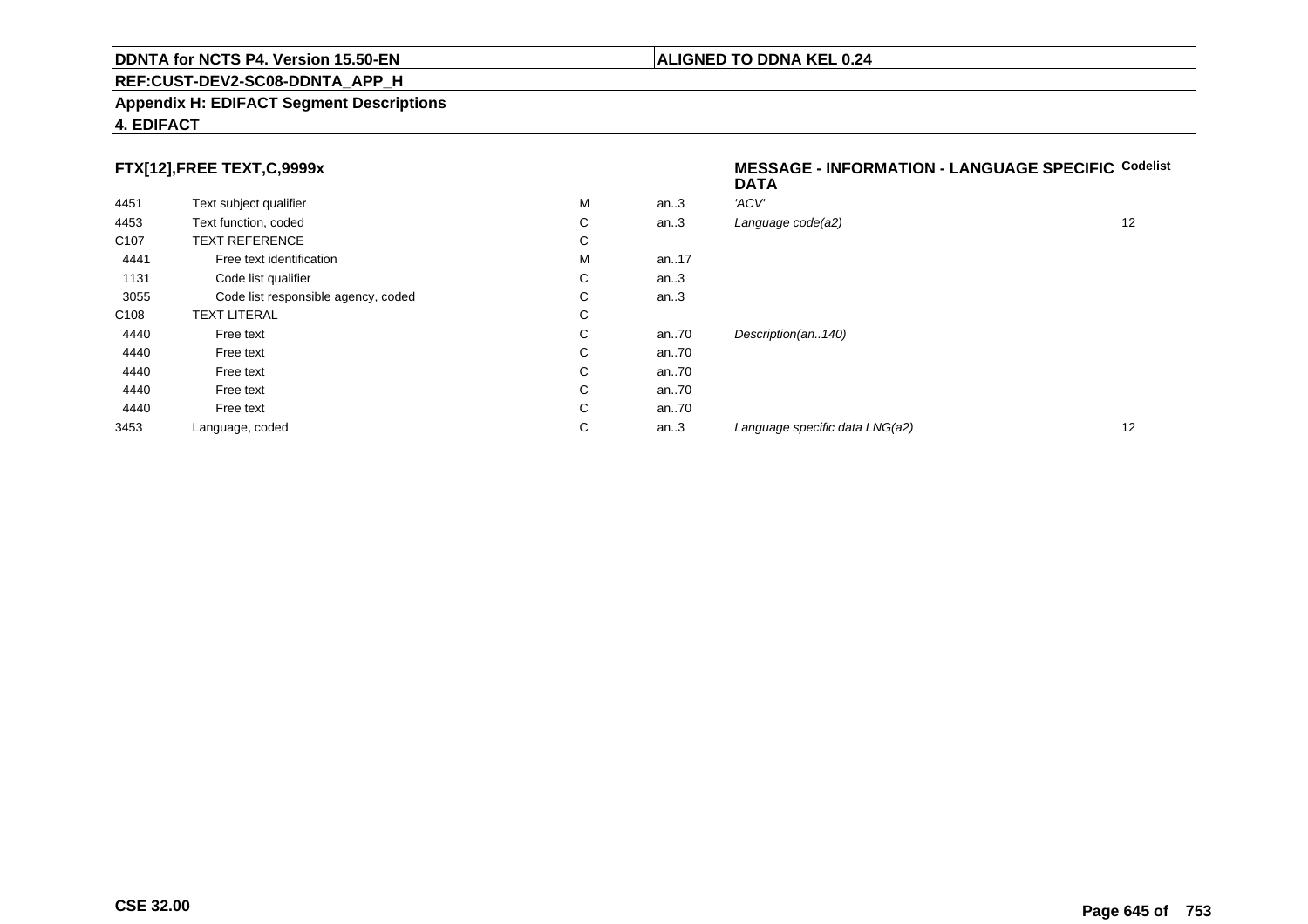## **REF:CUST-DEV2-SC08-DDNTA\_APP\_H**

#### **Appendix H: EDIFACT Segment Descriptions**

# **4. EDIFACT**

# **FTX[12],FREE TEXT,C,9999x**

| 4451             | Text subject qualifier              | M | an.3     | 'ABS'                       |
|------------------|-------------------------------------|---|----------|-----------------------------|
| 4453             | Text function, coded                | С | an.3     |                             |
| C <sub>107</sub> | <b>TEXT REFERENCE</b>               | С |          |                             |
| 4441             | Free text identification            | M | an. $17$ | Operation(a1)               |
| 1131             | Code list qualifier                 | C | an.3     |                             |
| 3055             | Code list responsible agency, coded | С | an.3     |                             |
| C <sub>108</sub> | <b>TEXT LITERAL</b>                 | С |          |                             |
| 4440             | Free text                           | C | an.70    | Validity date(n8)           |
| 4440             | Free text                           | C | an70     | Modification subtype(n1)    |
| 4440             | Free text                           | C | an70     | Legal references(an70)      |
| 4440             | Free text                           | С | an70     | Responsible data manager    |
| 4440             | Free text                           | C | an70     | Action identification(an20) |
| 3453             | Language, coded                     | С | an.3     |                             |
|                  |                                     |   |          |                             |

# **MESSAGE - REQUESTED INFORMATION - ACTION Codelist**

| М | an.3 | 'ABS'                          |    |
|---|------|--------------------------------|----|
| С | an.3 |                                |    |
| С |      |                                |    |
| М | an17 | Operation(a1)                  | 24 |
| С | an.3 |                                |    |
| С | an.3 |                                |    |
| С |      |                                |    |
| С | an70 | Validity date(n8)              |    |
| С | an70 | Modification subtype(n1)       |    |
| С | an70 | Legal references(an70)         |    |
| С | an70 | Responsible data manager(an35) |    |
| С | an70 | Action identification(an20)    |    |
| С | an.3 |                                |    |
|   |      |                                |    |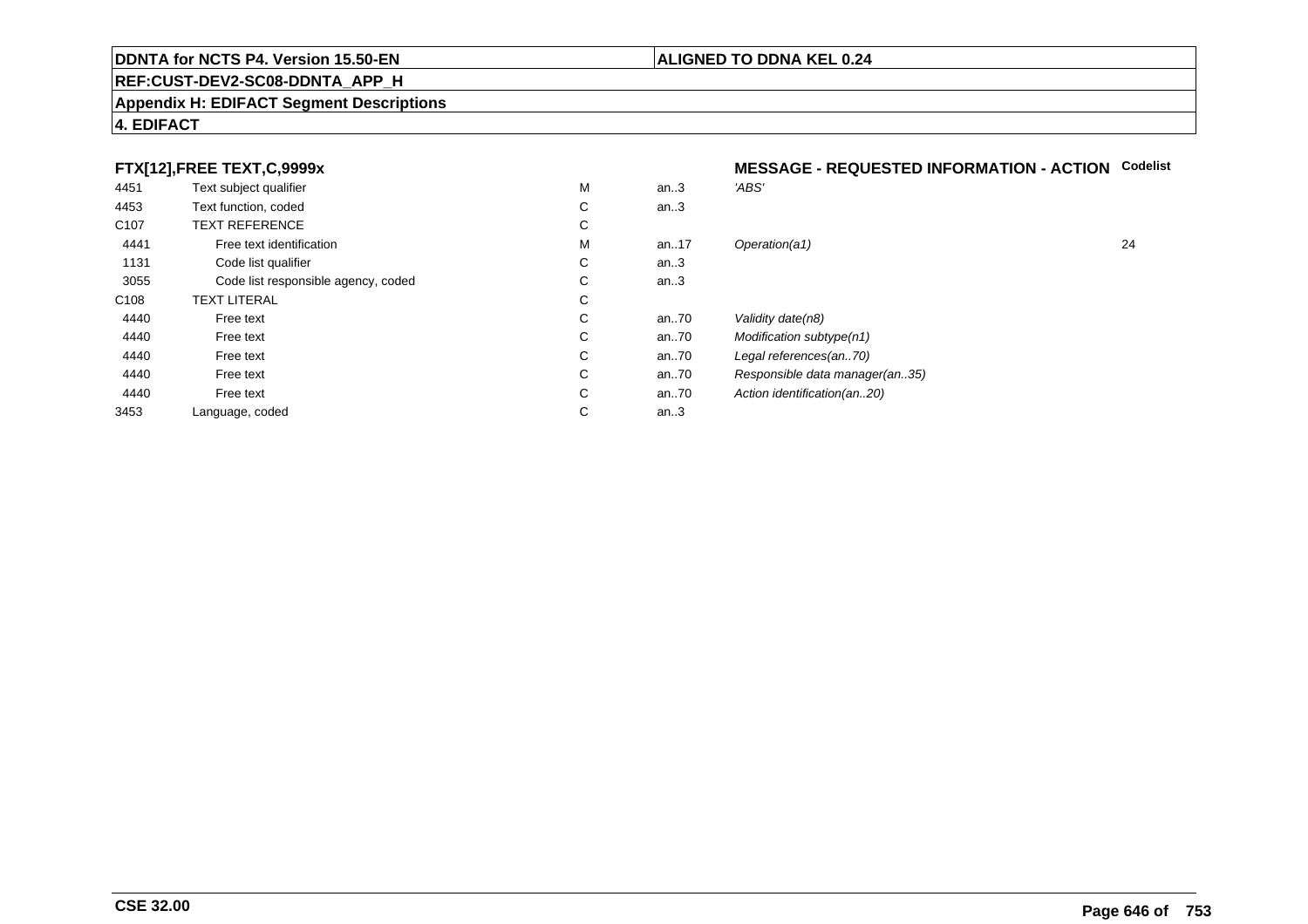## **REF:CUST-DEV2-SC08-DDNTA\_APP\_H**

#### **Appendix H: EDIFACT Segment Descriptions**

# **4. EDIFACT**

# **FTX[12],FREE TEXT,C,9999x**

|                  |                                     |   |      | ≃····ママ··マニ マ· ニマ… :マ レ/ 、'./ 、 |    |
|------------------|-------------------------------------|---|------|---------------------------------|----|
| 4451             | Text subject qualifier              | M | an.3 | 'ACV'                           |    |
| 4453             | Text function, coded                | C | an.3 | Language code(a2)               | 12 |
| C <sub>107</sub> | <b>TEXT REFERENCE</b>               | C |      |                                 |    |
| 4441             | Free text identification            | M | an17 |                                 |    |
| 1131             | Code list qualifier                 | C | an.3 |                                 |    |
| 3055             | Code list responsible agency, coded | C | an.3 |                                 |    |
| C <sub>108</sub> | <b>TEXT LITERAL</b>                 | C |      |                                 |    |
| 4440             | Free text                           | C | an70 | Description(an140)              |    |
| 4440             | Free text                           | C | an70 |                                 |    |
| 4440             | Free text                           | C | an70 |                                 |    |
| 4440             | Free text                           | C | an70 |                                 |    |
| 4440             | Free text                           | C | an70 |                                 |    |
| 3453             | Language, coded                     | C | an.3 | Language specific data LNG(a2)  | 12 |
|                  |                                     |   |      |                                 |    |

## **ALIGNED TO DDNA KEL 0.24**

**MESSAGE - REQUESTED INFORMATION -**

**LANGUAGE SPECIFIC DATA**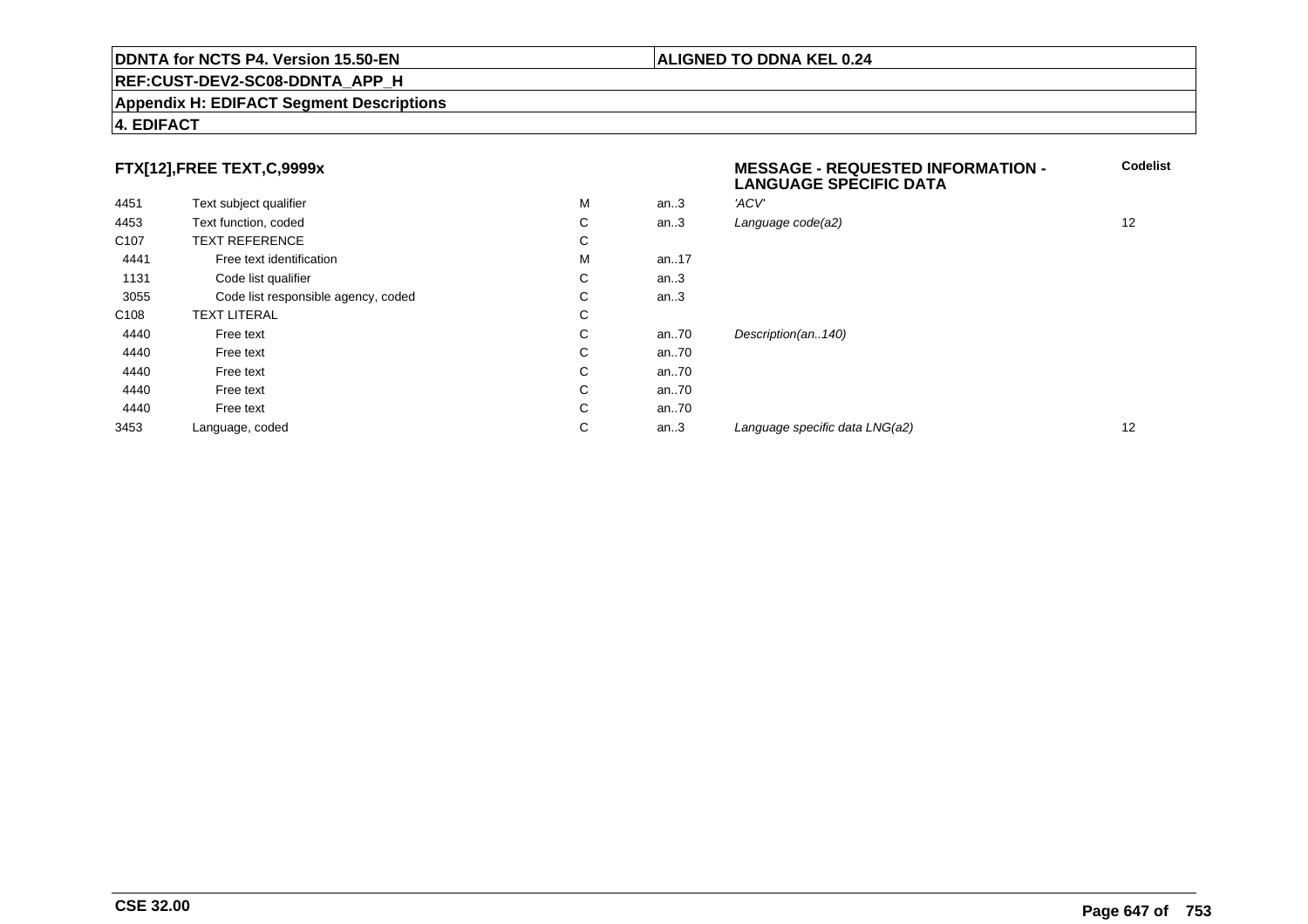## **REF:CUST-DEV2-SC08-DDNTA\_APP\_H**

#### **Appendix H: EDIFACT Segment Descriptions**

# **4. EDIFACT**

# **FTX[12],FREE TEXT,C,9999x**

| 4451             | Text subject qualifier              | M | an.3  | 'ABS'                     |
|------------------|-------------------------------------|---|-------|---------------------------|
| 4453             | Text function, coded                | C | an.3  |                           |
| C <sub>107</sub> | <b>TEXT REFERENCE</b>               | С |       |                           |
| 4441             | Free text identification            | M | an17  | Operation(a1)             |
| 1131             | Code list qualifier                 | C | an.3  |                           |
| 3055             | Code list responsible agency, coded | С | an.3  |                           |
| C <sub>108</sub> | <b>TEXT LITERAL</b>                 | C |       |                           |
| 4440             | Free text                           | C | an70  | Validity date(n8)         |
| 4440             | Free text                           | C | an.70 | Modification subtype(n1)  |
| 4440             | Free text                           | C | an70  | Legal references(an70)    |
| 4440             | Free text                           | C | an70  | Responsible data manag    |
| 4440             | Free text                           | C | an70  | Action identification(an2 |
| 3453             | Language, coded                     | С | an.3  |                           |

#### **MESSAGE - REPRESENTATIVE STATUS CODE - ACTIONCodelist**

M an..17 Operation(a1) 24 type(n1)<br>s(an..70) a manager(an..35)  $\lim(\tan.20)$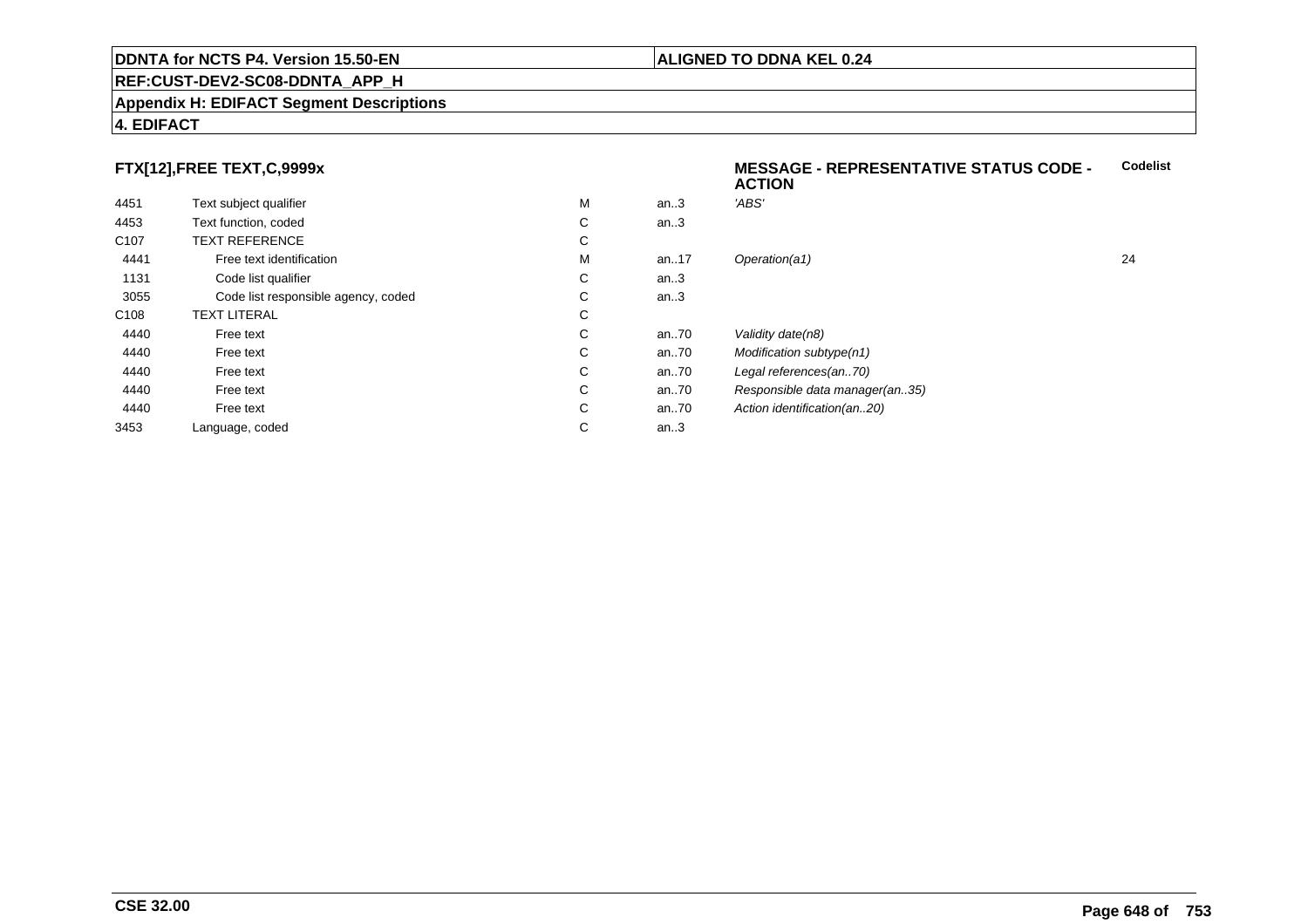#### **REF:CUST-DEV2-SC08-DDNTA\_APP\_H**

#### **Appendix H: EDIFACT Segment Descriptions**

### **4. EDIFACT**

# **FTX[12],FREE TEXT,C,9999x**

| 4451             | Text subject qualifier              | M | an.3 | 'ACV' |
|------------------|-------------------------------------|---|------|-------|
| 4453             | Text function, coded                | С | an.3 | Langu |
| C <sub>107</sub> | <b>TEXT REFERENCE</b>               | C |      |       |
| 4441             | Free text identification            | M | an17 |       |
| 1131             | Code list qualifier                 | C | an.3 |       |
| 3055             | Code list responsible agency, coded | C | an.3 |       |
| C <sub>108</sub> | <b>TEXT LITERAL</b>                 | C |      |       |
| 4440             | Free text                           | C | an70 | Desci |
| 4440             | Free text                           | C | an70 |       |
| 4440             | Free text                           | C | an70 |       |
| 4440             | Free text                           | C | an70 |       |
| 4440             | Free text                           | C | an70 |       |
| 3453             | Language, coded                     | C | an.3 | Langı |
|                  |                                     |   |      |       |

#### **MESSAGE - REPRESENTATIVE STATUS CODE - LANGUAGE SPECIFIC DATACodelist**

| М | an.3 | 'ACV'                          |    |
|---|------|--------------------------------|----|
| С | an.3 | Language code(a2)              | 12 |
| С |      |                                |    |
| М | an17 |                                |    |
| С | an.3 |                                |    |
| С | an.3 |                                |    |
| С |      |                                |    |
| С | an70 | Description(an140)             |    |
| С | an70 |                                |    |
| С | an70 |                                |    |
| С | an70 |                                |    |
| С | an70 |                                |    |
| С | an.3 | Language specific data LNG(a2) | 12 |
|   |      |                                |    |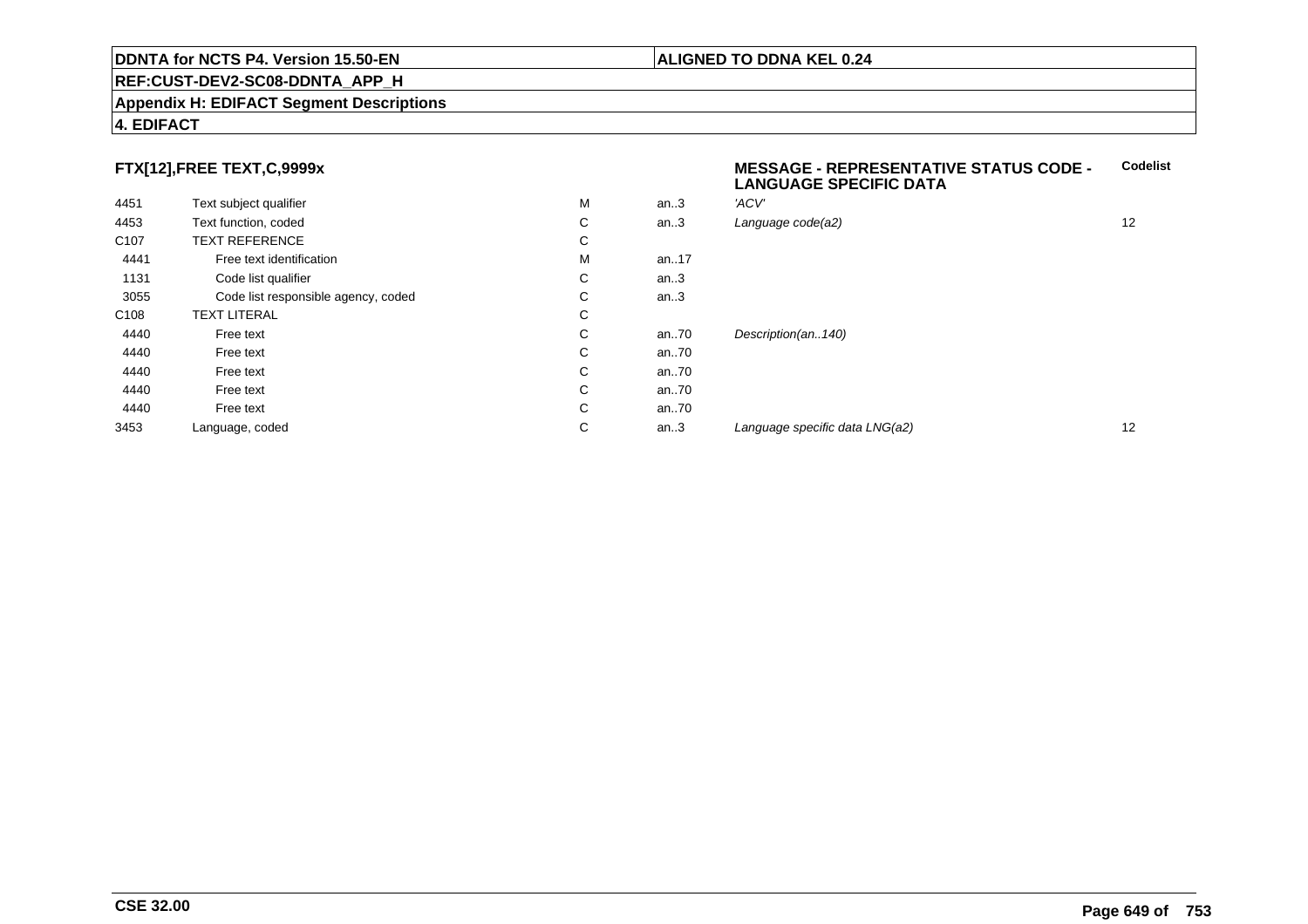#### **Appendix H: EDIFACT Segment Descriptions**

### **4. EDIFACT**

# **FTX[12],FREE TEXT,C,9999x**

| 4451             | Text subject qualifier              | М | an.3  | 'ABS'  |
|------------------|-------------------------------------|---|-------|--------|
| 4453             | Text function, coded                | С | an.3  |        |
| C <sub>107</sub> | <b>TEXT REFERENCE</b>               | С |       |        |
| 4441             | Free text identification            | M | an.17 | Opera  |
| 1131             | Code list qualifier                 | С | an.3  |        |
| 3055             | Code list responsible agency, coded | С | an.3  |        |
| C <sub>108</sub> | <b>TEXT LITERAL</b>                 | С |       |        |
| 4440             | Free text                           | C | an.70 | Validi |
| 4440             | Free text                           | C | an.70 | Modit  |
| 4440             | Free text                           | С | an70  | Legal  |
| 4440             | Free text                           | С | an70  | Resp   |
| 4440             | Free text                           | С | an70  | Action |
| 3453             | Language, coded                     | С | an.3  |        |
|                  |                                     |   |       |        |

#### **MESSAGE - COMMUNITY NATIONAL PROCEDURECodelist- ACTION**

| М | an.3     | 'ABS'                          |    |
|---|----------|--------------------------------|----|
| С | an.3     |                                |    |
| С |          |                                |    |
| М | an. $17$ | Operation(a1)                  | 24 |
| С | an.3     |                                |    |
| С | an.3     |                                |    |
| С |          |                                |    |
| С | an70     | Validity date(n8)              |    |
| С | an70     | Modification subtype(n1)       |    |
| С | an70     | Legal references(an70)         |    |
| С | an70     | Responsible data manager(an35) |    |
| С | an70     | Action identification(an20)    |    |
| С | an.3     |                                |    |
|   |          |                                |    |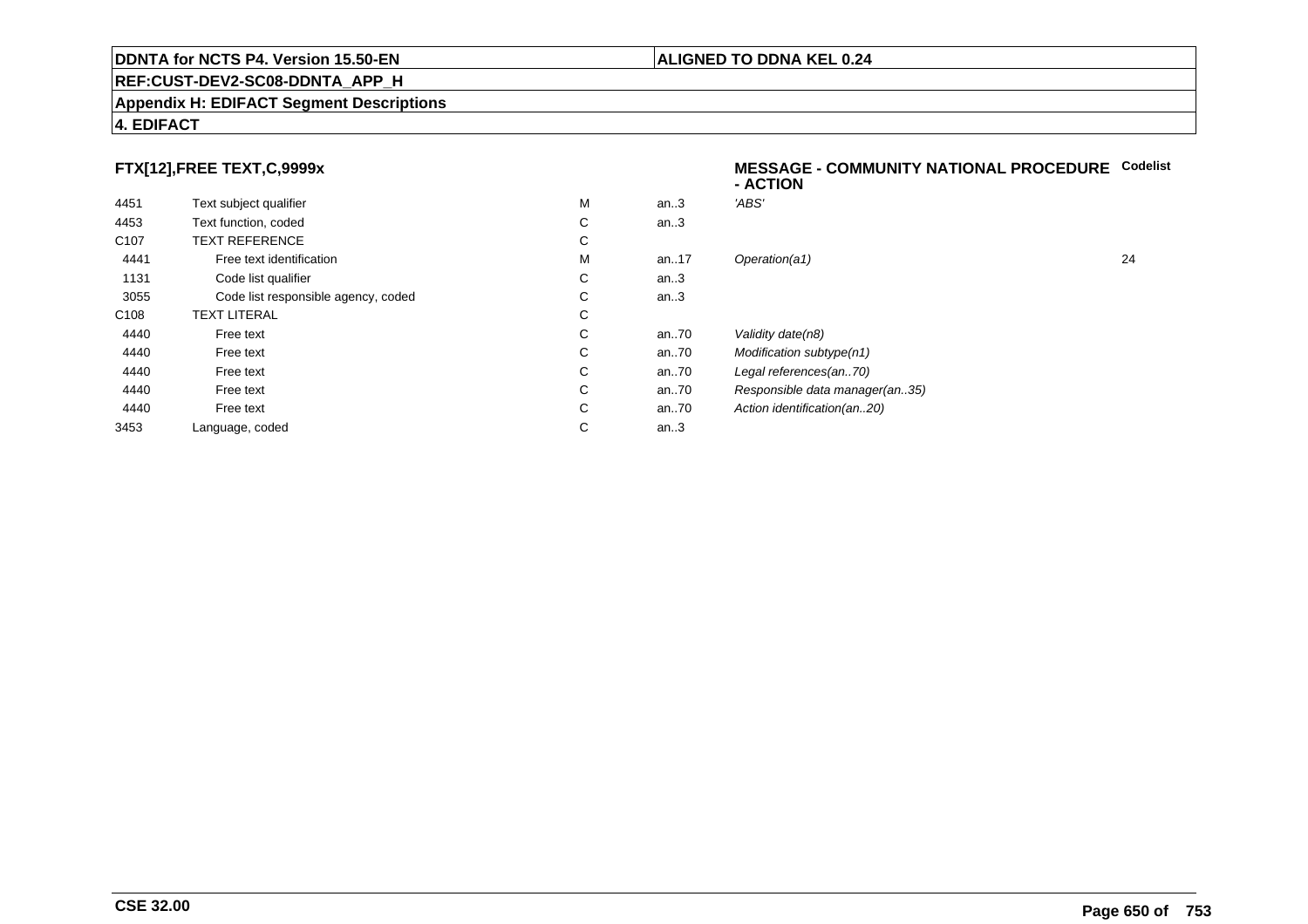#### **REF:CUST-DEV2-SC08-DDNTA\_APP\_H**

#### **Appendix H: EDIFACT Segment Descriptions**

### **4. EDIFACT**

# **FTX[12],FREE TEXT,C,9999x**

| 4451             | Text subject qualifier              | M | an.3 | 'ACV' |
|------------------|-------------------------------------|---|------|-------|
| 4453             | Text function, coded                | С | an.3 | Langu |
| C <sub>107</sub> | <b>TEXT REFERENCE</b>               | C |      |       |
| 4441             | Free text identification            | M | an17 |       |
| 1131             | Code list qualifier                 | С | an.3 |       |
| 3055             | Code list responsible agency, coded | С | an.3 |       |
| C <sub>108</sub> | <b>TEXT LITERAL</b>                 | C |      |       |
| 4440             | Free text                           | C | an70 | Desci |
| 4440             | Free text                           | C | an70 |       |
| 4440             | Free text                           | С | an70 |       |
| 4440             | Free text                           | С | an70 |       |
| 4440             | Free text                           | C | an70 |       |
| 3453             | Language, coded                     | С | an.3 | Langı |
|                  |                                     |   |      |       |

#### **MESSAGE - COMMUNITY NATIONAL PROCEDURECodelist - LANGUAGE SPECIFIC DATA**

| М | an.3 | 'ACV'                          |    |
|---|------|--------------------------------|----|
| С | an.3 | Language code(a2)              | 12 |
| С |      |                                |    |
| М | an17 |                                |    |
| С | an.3 |                                |    |
| С | an.3 |                                |    |
| С |      |                                |    |
| С | an70 | Description(an350)             |    |
| С | an70 |                                |    |
| С | an70 |                                |    |
| С | an70 |                                |    |
| С | an70 |                                |    |
| С | an.3 | Language specific data LNG(a2) | 12 |
|   |      |                                |    |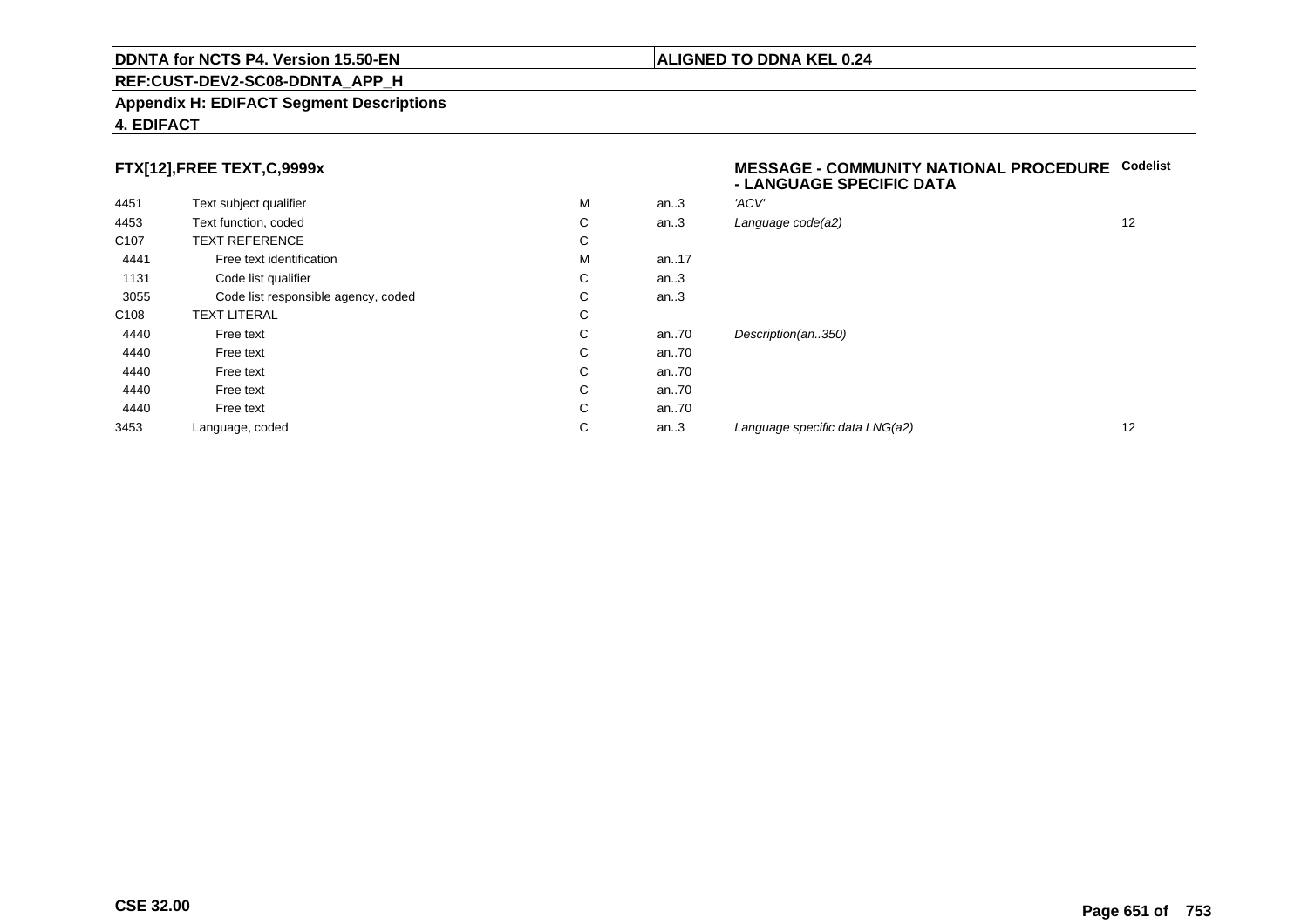#### **REF:CUST-DEV2-SC08-DDNTA\_APP\_H**

#### **Appendix H: EDIFACT Segment Descriptions**

### **4. EDIFACT**

# **FTX[12],FREE TEXT,C,9999x**

|                  |                                     |   |      | 6911VII                        |    |
|------------------|-------------------------------------|---|------|--------------------------------|----|
| 4451             | Text subject qualifier              | M | an.3 | 'ABS'                          |    |
| 4453             | Text function, coded                | С | an.3 |                                |    |
| C <sub>107</sub> | <b>TEXT REFERENCE</b>               | С |      |                                |    |
| 4441             | Free text identification            | M | an17 | Operation(a1)                  | 24 |
| 1131             | Code list qualifier                 | С | an.3 |                                |    |
| 3055             | Code list responsible agency, coded | С | an.3 |                                |    |
| C <sub>108</sub> | TEXT LITERAL                        | С |      |                                |    |
| 4440             | Free text                           | С | an70 | Validity date(n8)              |    |
| 4440             | Free text                           | С | an70 | Modification subtype(n1)       |    |
| 4440             | Free text                           | С | an70 | Legal references(an70)         |    |
| 4440             | Free text                           | С | an70 | Responsible data manager(an35) |    |
| 4440             | Free text                           | С | an70 | Action identification(an20)    |    |
| 3453             | Language, coded                     | С | an.3 |                                |    |
|                  |                                     |   |      |                                |    |

#### **ALIGNED TO DDNA KEL 0.24**

**ACTION**

**MESSAGE - EXPORT QUERY REASON CODE -**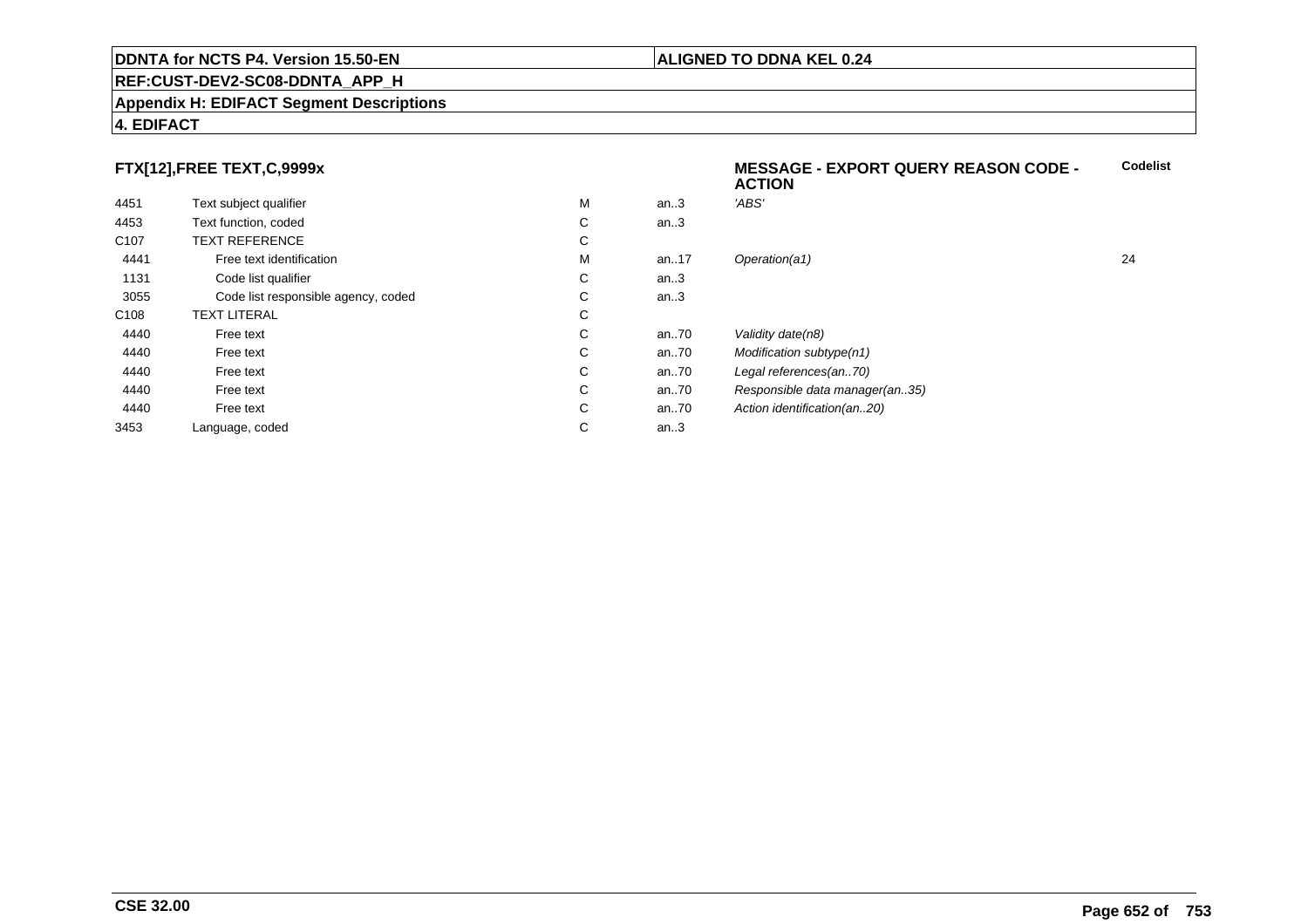#### **Appendix H: EDIFACT Segment Descriptions**

### **4. EDIFACT**

# **FTX[12],FREE TEXT,C,9999x**

| 4451             | Text subject qualifier              | M | an.3  | 'ACV'       |
|------------------|-------------------------------------|---|-------|-------------|
| 4453             | Text function, coded                | С | an.3  | Language d  |
| C <sub>107</sub> | <b>TEXT REFERENCE</b>               | С |       |             |
| 4441             | Free text identification            | M | an17  |             |
| 1131             | Code list qualifier                 | С | an.3  |             |
| 3055             | Code list responsible agency, coded | С | an.3  |             |
| C <sub>108</sub> | <b>TEXT LITERAL</b>                 | С |       |             |
| 4440             | Free text                           | С | an70  | Description |
| 4440             | Free text                           | C | an70  |             |
| 4440             | Free text                           | C | an70  |             |
| 4440             | Free text                           | С | an70  |             |
| 4440             | Free text                           | C | an.70 |             |
| 3453             | Language, coded                     | С | an.3  | Language s  |
|                  |                                     |   |       |             |

# **MESSAGE - EXPORT QUERY REASON CODE - LANGUAGE SPECIFIC DATACodelist** $C$  an..3 Language code(a2) and  $12$ n(an..140) an...<br>and the specific data LNG(a2) 12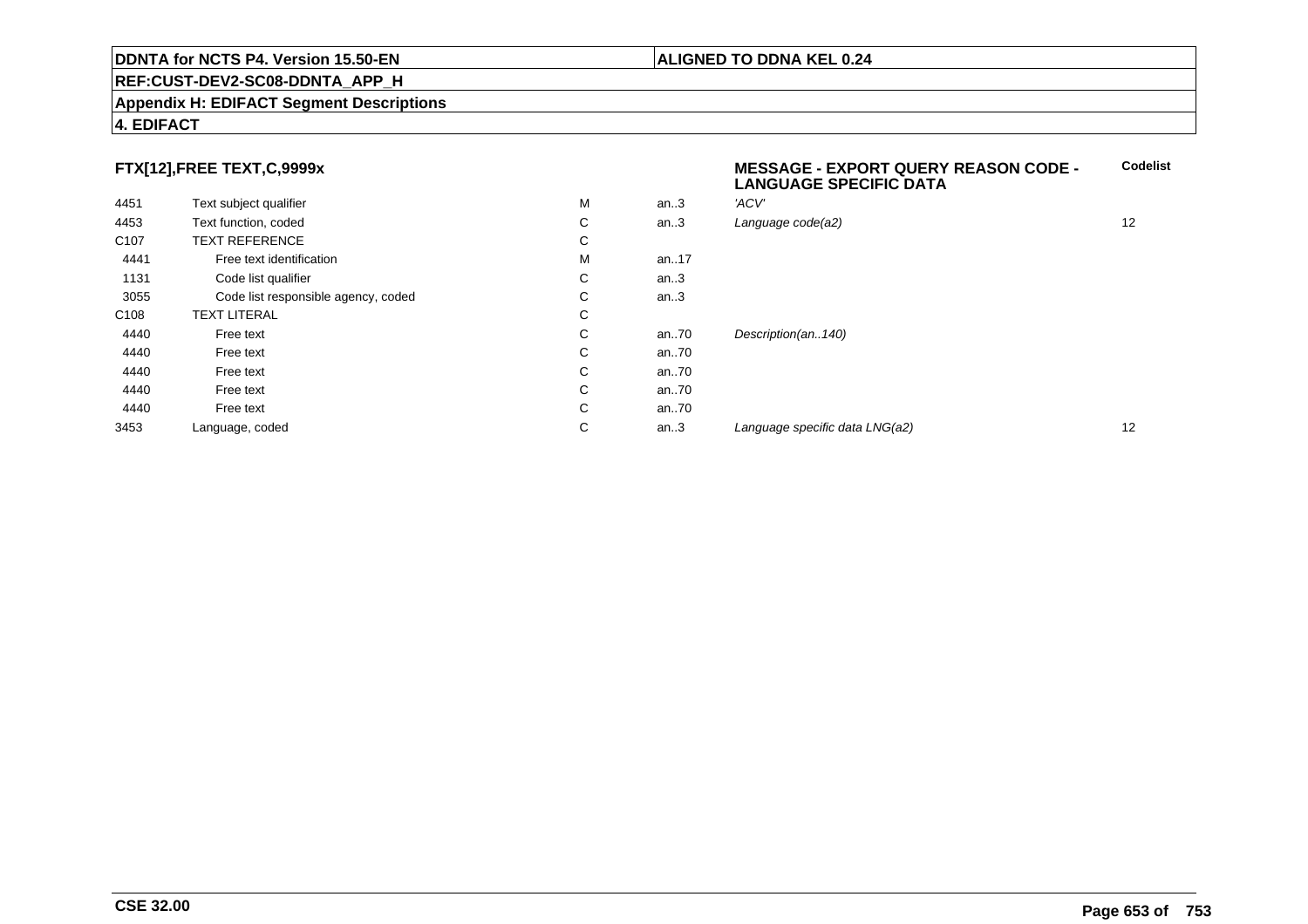# **REF:CUST-DEV2-SC08-DDNTA\_APP\_H**

#### **Appendix H: EDIFACT Segment Descriptions**

|                  | FTX[12], FREE TEXT, C, 9999x        |   | <b>Codelist</b><br><b>MESSAGE - INCOTERM CODE - ACTION</b> |                                |    |
|------------------|-------------------------------------|---|------------------------------------------------------------|--------------------------------|----|
| 4451             | Text subject qualifier              | M | an.3                                                       | 'ABS'                          |    |
| 4453             | Text function, coded                | C | an.3                                                       |                                |    |
| C <sub>107</sub> | <b>TEXT REFERENCE</b>               | С |                                                            |                                |    |
| 4441             | Free text identification            | M | an17                                                       | Operation(a1)                  | 24 |
| 1131             | Code list qualifier                 | С | an.3                                                       |                                |    |
| 3055             | Code list responsible agency, coded | C | an.3                                                       |                                |    |
| C <sub>108</sub> | <b>TEXT LITERAL</b>                 | С |                                                            |                                |    |
| 4440             | Free text                           | С | an70                                                       | Validity date(n8)              |    |
| 4440             | Free text                           | C | an70                                                       | Modification subtype(n1)       |    |
| 4440             | Free text                           | C | an70                                                       | Legal references(an70)         |    |
| 4440             | Free text                           | C | an70                                                       | Responsible data manager(an35) |    |
| 4440             | Free text                           | C | an70                                                       | Action identification(an20)    |    |
| 3453             | Language, coded                     | С | an.3                                                       |                                |    |

# **4. EDIFACT**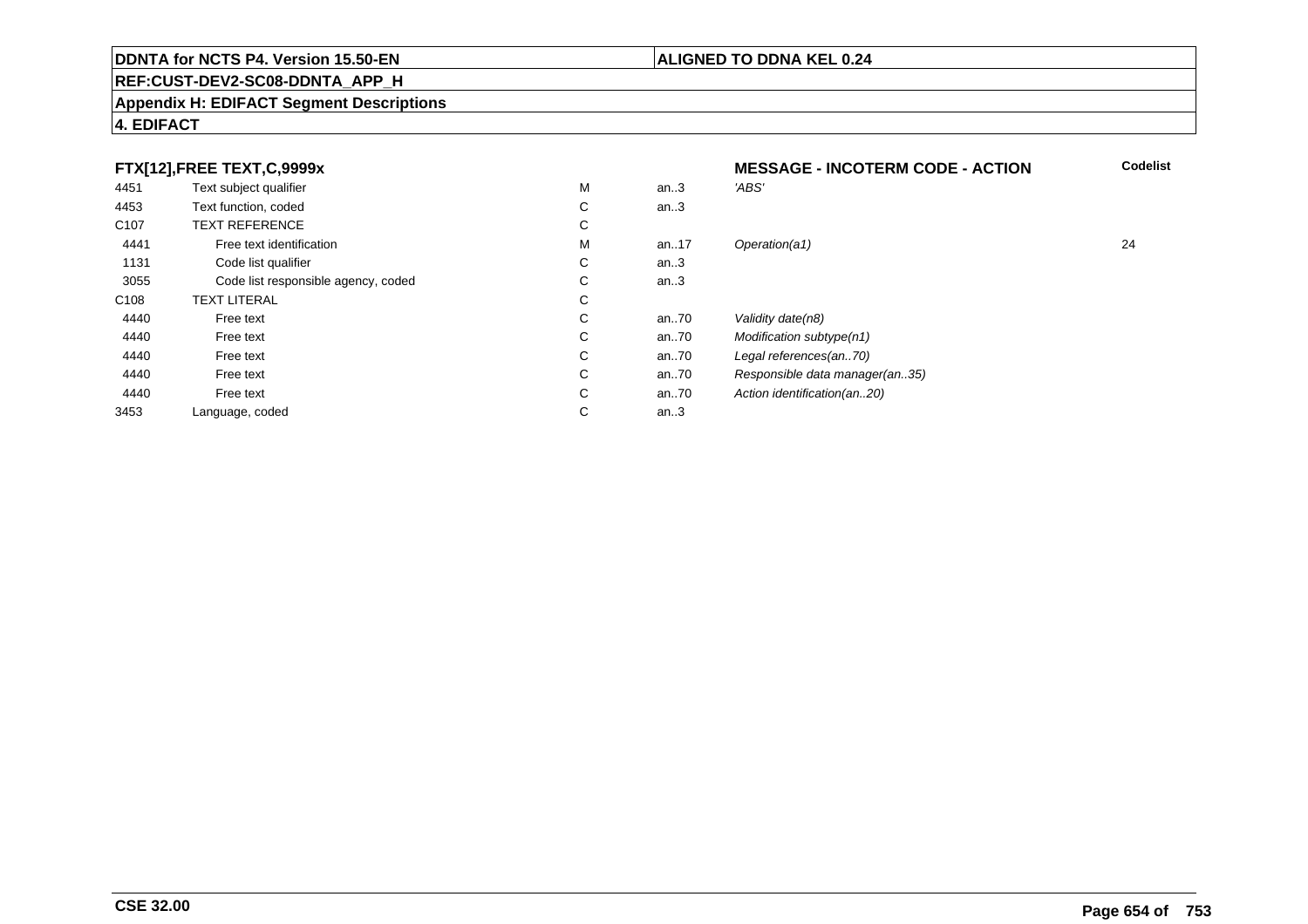#### **REF:CUST-DEV2-SC08-DDNTA\_APP\_H**

#### **Appendix H: EDIFACT Segment Descriptions**

### **4. EDIFACT**

# **FTX[12],FREE TEXT,C,9999x**

| FTX[12],FREE TEXT,C,9999x |                                     |    |      | <b>MESSAGE - INCOTERM CODE - LANGUAGE</b><br><b>SPECIFIC DATA</b> | <b>Codelist</b> |
|---------------------------|-------------------------------------|----|------|-------------------------------------------------------------------|-----------------|
| 4451                      | Text subject qualifier              | M  | an.3 | 'ACV'                                                             |                 |
| 4453                      | Text function, coded                | C  | an.3 | Language code(a2)                                                 | 12              |
| C <sub>107</sub>          | <b>TEXT REFERENCE</b>               | C  |      |                                                                   |                 |
| 4441                      | Free text identification            | м  | an17 |                                                                   |                 |
| 1131                      | Code list qualifier                 | C  | an.3 |                                                                   |                 |
| 3055                      | Code list responsible agency, coded | C  | an.3 |                                                                   |                 |
| C <sub>108</sub>          | <b>TEXT LITERAL</b>                 | C  |      |                                                                   |                 |
| 4440                      | Free text                           | C. | an70 | Description(an140)                                                |                 |
| 4440                      | Free text                           | C. | an70 |                                                                   |                 |
| 4440                      | Free text                           | C. | an70 |                                                                   |                 |
| 4440                      | Free text                           | C. | an70 |                                                                   |                 |
| 4440                      | Free text                           | C. | an70 |                                                                   |                 |
| 3453                      | Language, coded                     | С  | an.3 | Language specific data LNG(a2)                                    | 12              |
|                           |                                     |    |      |                                                                   |                 |

#### **ALIGNED TO DDNA KEL 0.24**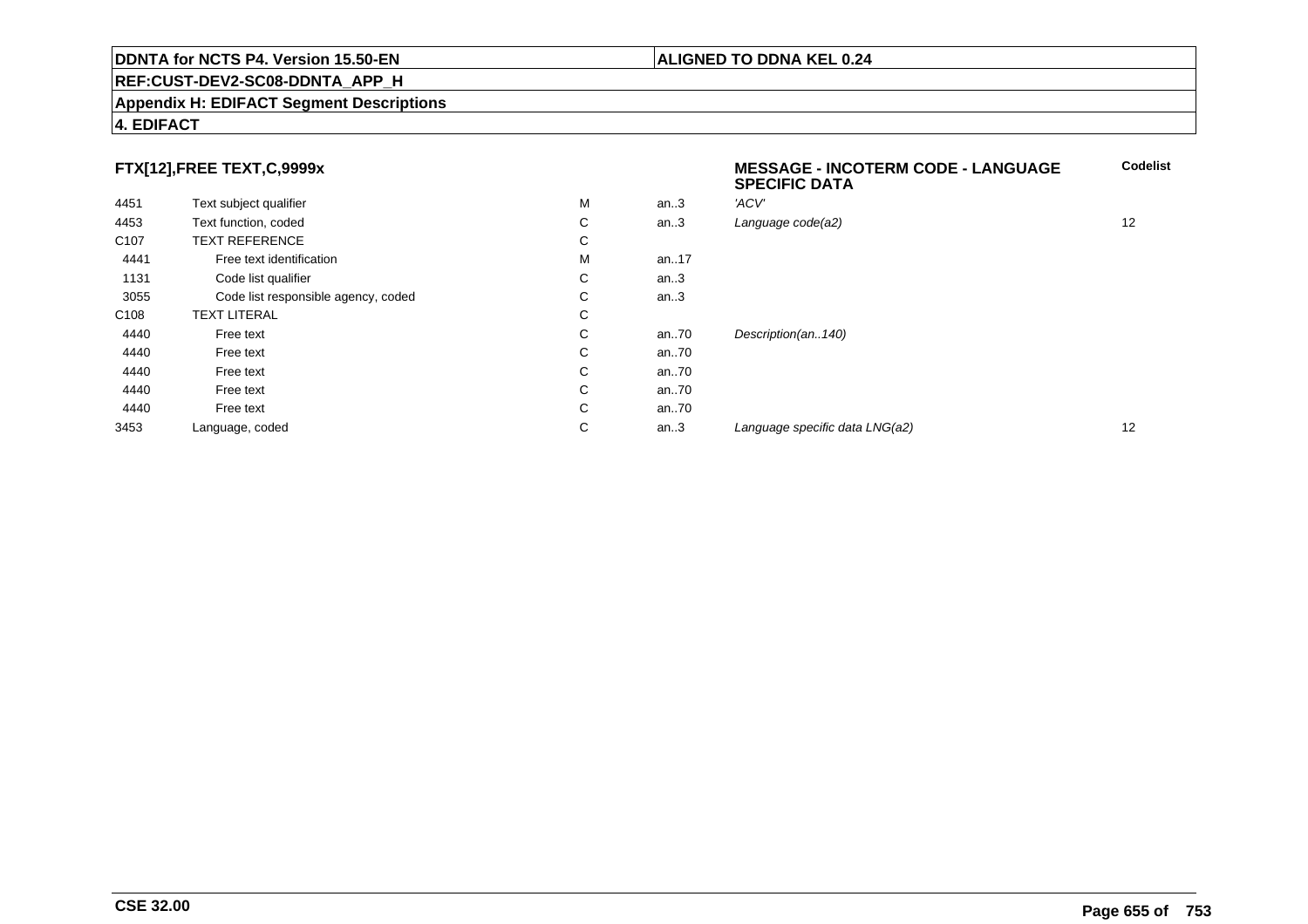#### **REF:CUST-DEV2-SC08-DDNTA\_APP\_H**

#### **Appendix H: EDIFACT Segment Descriptions**

### **4. EDIFACT**

# **FTX[12],FREE TEXT,C,9999x**

| 4451             | Text subject qualifier              | M | an.3  | 'ABS'       |
|------------------|-------------------------------------|---|-------|-------------|
| 4453             | Text function, coded                | C | an.3  |             |
| C <sub>107</sub> | <b>TEXT REFERENCE</b>               | С |       |             |
| 4441             | Free text identification            | M | an.17 | Operation   |
| 1131             | Code list qualifier                 | С | an.3  |             |
| 3055             | Code list responsible agency, coded | С | an.3  |             |
| C <sub>108</sub> | <b>TEXT LITERAL</b>                 | С |       |             |
| 4440             | Free text                           | C | an.70 | Validity da |
| 4440             | Free text                           | С | an70  | Modificati  |
| 4440             | Free text                           | C | an70  | Legal refe  |
| 4440             | Free text                           | С | an70  | Responsi    |
| 4440             | Free text                           | С | an70  | Action ide  |
| 3453             | Language, coded                     | С | an.3  |             |
|                  |                                     |   |       |             |

#### **MESSAGE - NATURE OF TRANSACTION CODE - ACTIONCodelist**

M an..17 Operation(a1) 24  $\text{ate}(n8)$ tion subtype(n1) erences(an..70) ible data manager(an..35) entification(an..20)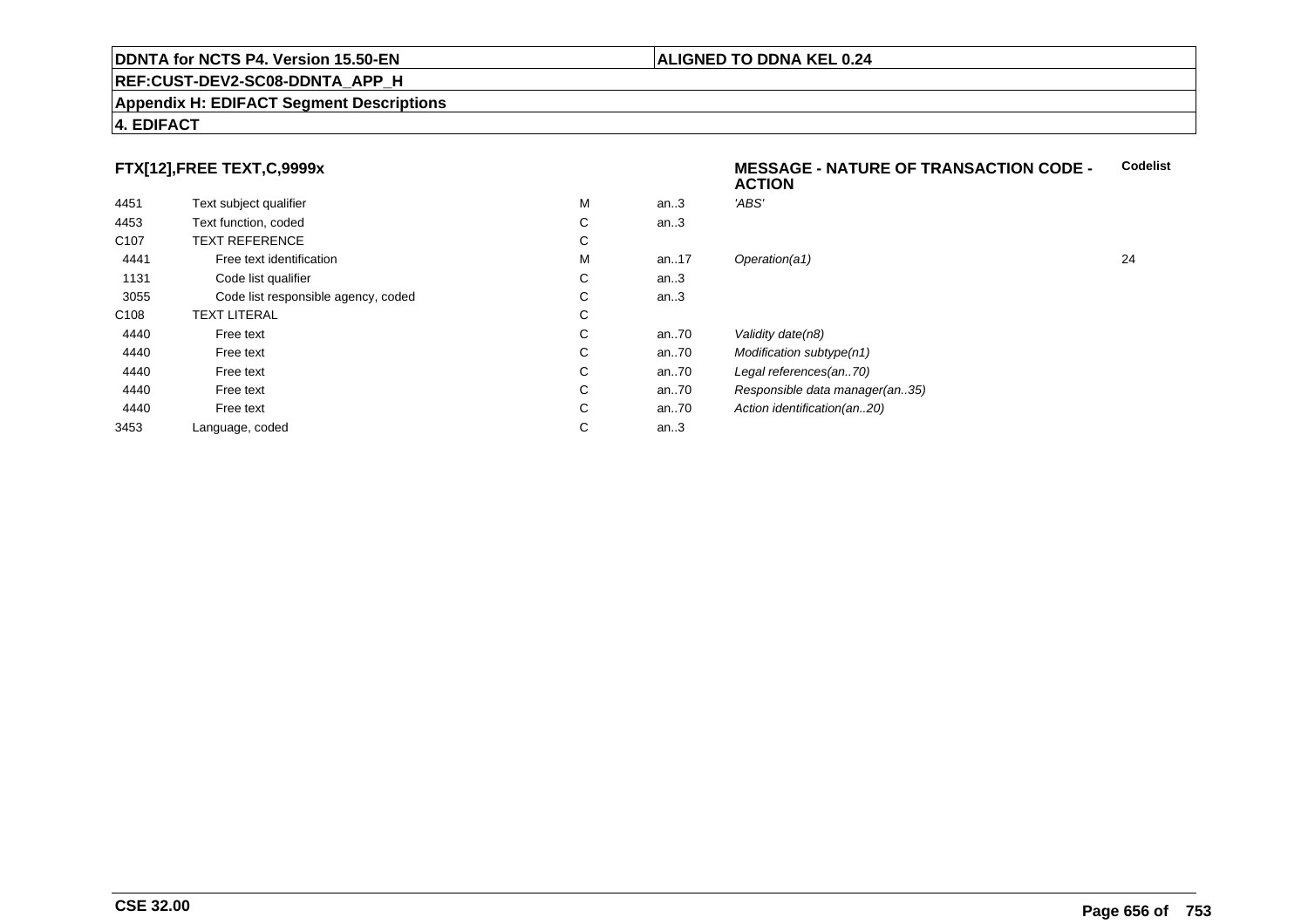#### **Appendix H: EDIFACT Segment Descriptions**

### **4. EDIFACT**

# **FTX[12],FREE TEXT,C,9999x**

| 4451             | Text subject qualifier              | М | an.3     | 'ACV'               |
|------------------|-------------------------------------|---|----------|---------------------|
| 4453             | Text function, coded                | С | an.3     | Language code(a2)   |
| C <sub>107</sub> | <b>TEXT REFERENCE</b>               | С |          |                     |
| 4441             | Free text identification            | M | an17     |                     |
| 1131             | Code list qualifier                 | С | an.3     |                     |
| 3055             | Code list responsible agency, coded | С | an.3     |                     |
| C <sub>108</sub> | <b>TEXT LITERAL</b>                 | С |          |                     |
| 4440             | Free text                           | С | an70     | Description(an350)  |
| 4440             | Free text                           | С | an70     |                     |
| 4440             | Free text                           | С | an $.70$ |                     |
| 4440             | Free text                           | С | an70     |                     |
| 4440             | Free text                           | С | an70     |                     |
| 3453             | Language, coded                     | С | an.3     | Language specific d |

#### **MESSAGE - NATURE OF TRANSACTION CODE - LANGUAGE SPECIFIC DATACodelist**

| an.3 | 'ACV'                          |    |
|------|--------------------------------|----|
| an.3 | Language code(a2)              | 12 |
|      |                                |    |
| an17 |                                |    |
| an.3 |                                |    |
| an.3 |                                |    |
|      |                                |    |
| an70 | Description(an350)             |    |
| an70 |                                |    |
| an70 |                                |    |
| an70 |                                |    |
| an70 |                                |    |
| an.3 | Language specific data LNG(a2) | 12 |
|      |                                |    |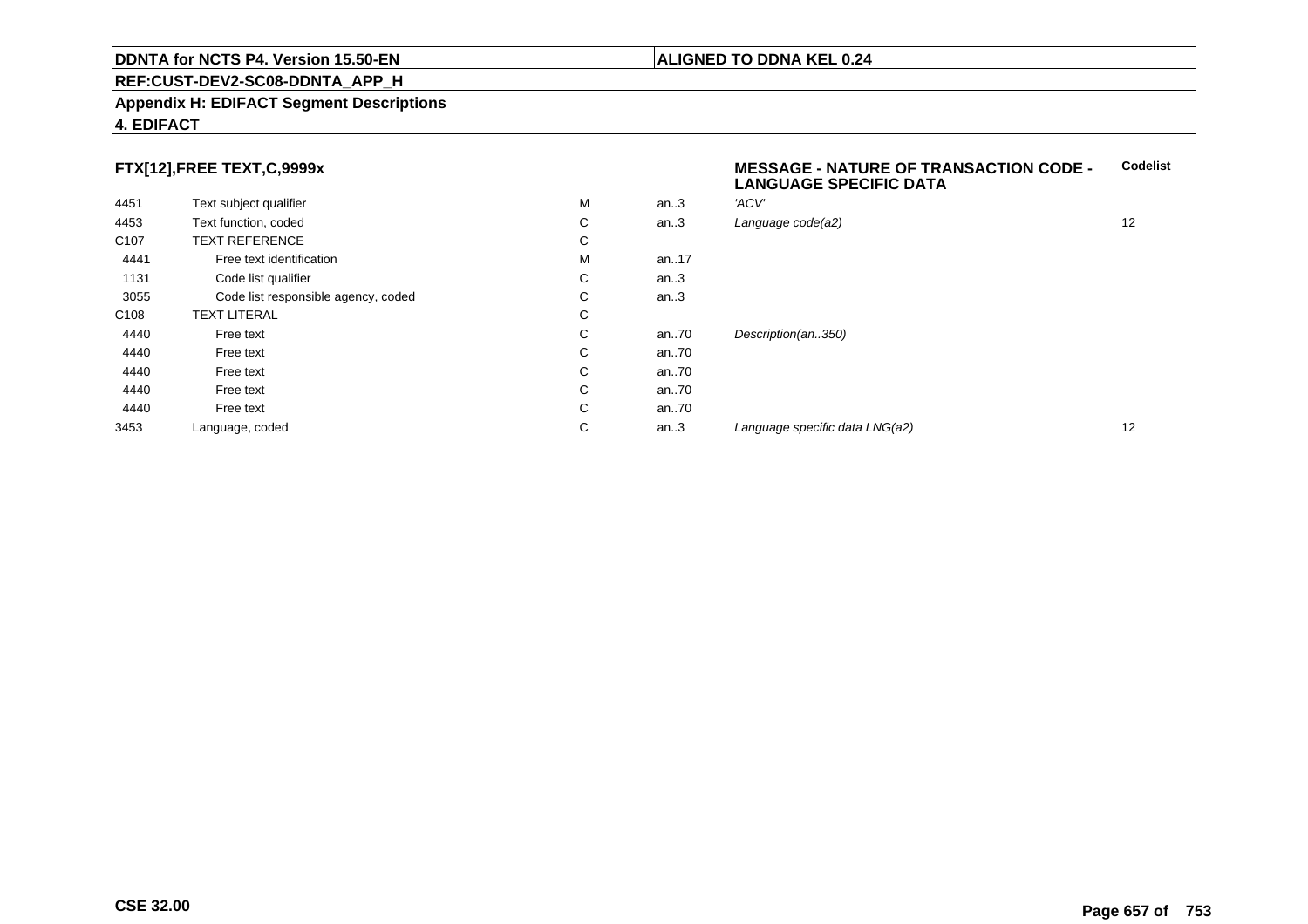#### **REF:CUST-DEV2-SC08-DDNTA\_APP\_H**

#### **Appendix H: EDIFACT Segment Descriptions**

### **4. EDIFACT**

# **FTX[12],FREE TEXT,C,9999x**

|                                     |    |      | <b>ACTION</b>                  |    |
|-------------------------------------|----|------|--------------------------------|----|
| Text subject qualifier              | М  | an.3 | 'ABS'                          |    |
| Text function, coded                | C  | an.3 |                                |    |
| <b>TEXT REFERENCE</b>               | C  |      |                                |    |
| Free text identification            | М  | an17 | Operation(a1)                  | 24 |
| Code list qualifier                 | C  | an.3 |                                |    |
| Code list responsible agency, coded | C. | an.3 |                                |    |
| <b>TEXT LITERAL</b>                 | C  |      |                                |    |
| Free text                           | C  | an70 | Validity date(n8)              |    |
| Free text                           | C  | an70 | Modification subtype(n1)       |    |
| Free text                           | C  | an70 | Legal references(an70)         |    |
| Free text                           | C  | an70 | Responsible data manager(an35) |    |
| Free text                           | C  | an70 | Action identification(an20)    |    |
| Language, coded                     | C  | an.3 |                                |    |
|                                     |    |      |                                |    |

**Codelist**

## **ALIGNED TO DDNA KEL 0.24**

**MESSAGE - PREVIOUS DOCUMENT TYPE -**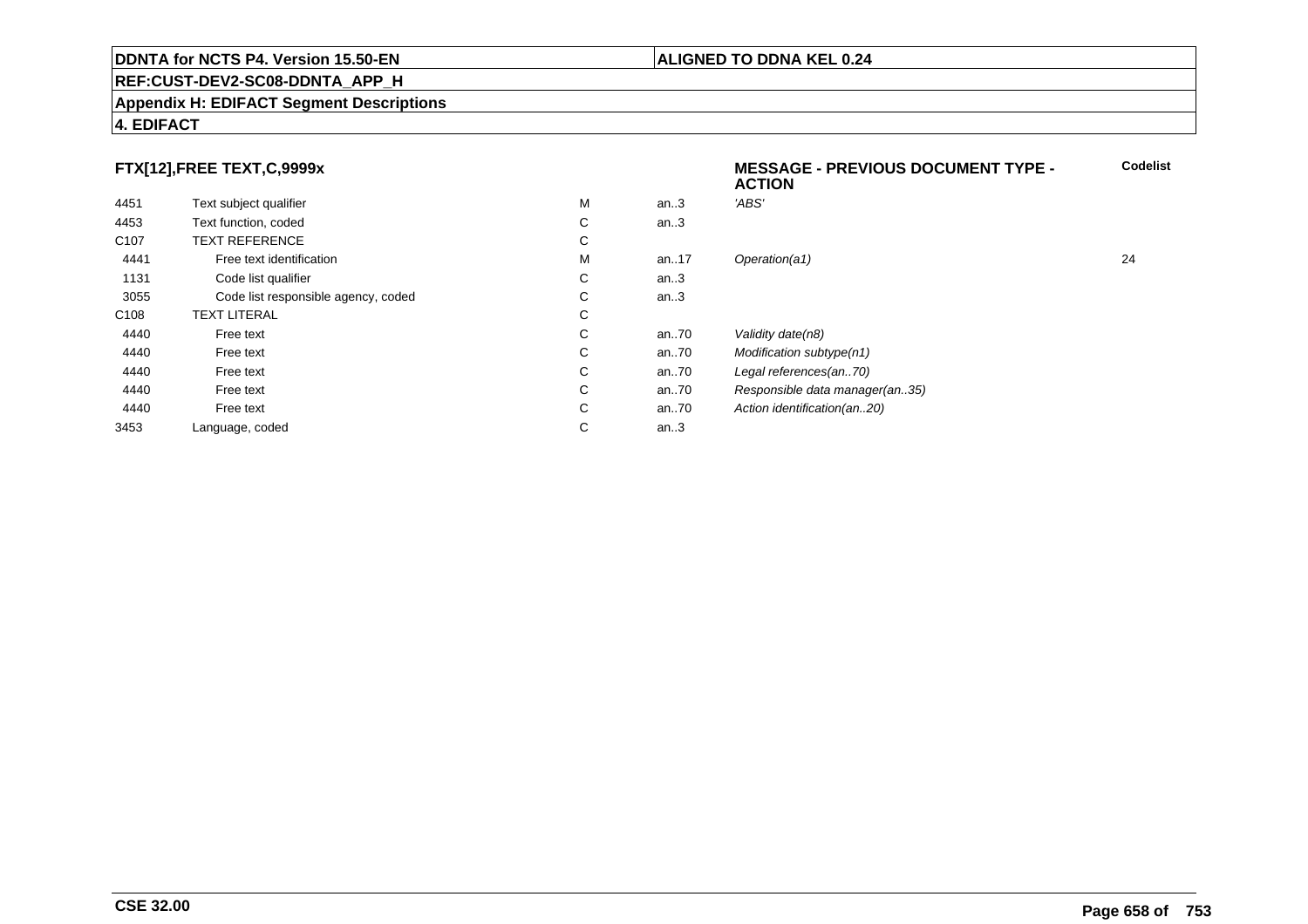#### **REF:CUST-DEV2-SC08-DDNTA\_APP\_H**

#### **Appendix H: EDIFACT Segment Descriptions**

### **4. EDIFACT**

# **FTX[12],FREE TEXT,C,9999x**

| 4451             | Text subject qualifier              | M | an.3 | 'ACV'                          |    |
|------------------|-------------------------------------|---|------|--------------------------------|----|
| 4453             | Text function, coded                | С | an.3 | Language code(a2)              | 12 |
| C <sub>107</sub> | <b>TEXT REFERENCE</b>               | С |      |                                |    |
| 4441             | Free text identification            | M | an17 |                                |    |
| 1131             | Code list qualifier                 | С | an.3 |                                |    |
| 3055             | Code list responsible agency, coded | С | an.3 |                                |    |
| C <sub>108</sub> | <b>TEXT LITERAL</b>                 | С |      |                                |    |
| 4440             | Free text                           | С | an70 | Description(an140)             |    |
| 4440             | Free text                           | С | an70 |                                |    |
| 4440             | Free text                           | С | an70 |                                |    |
| 4440             | Free text                           | С | an70 |                                |    |
| 4440             | Free text                           | С | an70 |                                |    |
| 3453             | Language, coded                     | С | an.3 | Language specific data LNG(a2) | 12 |

# **MESSAGE - PREVIOUS DOCUMENT TYPE - LANGUAGE SPECIFIC DATACodelist** $C$  an..3 Language code(a2) and  $12$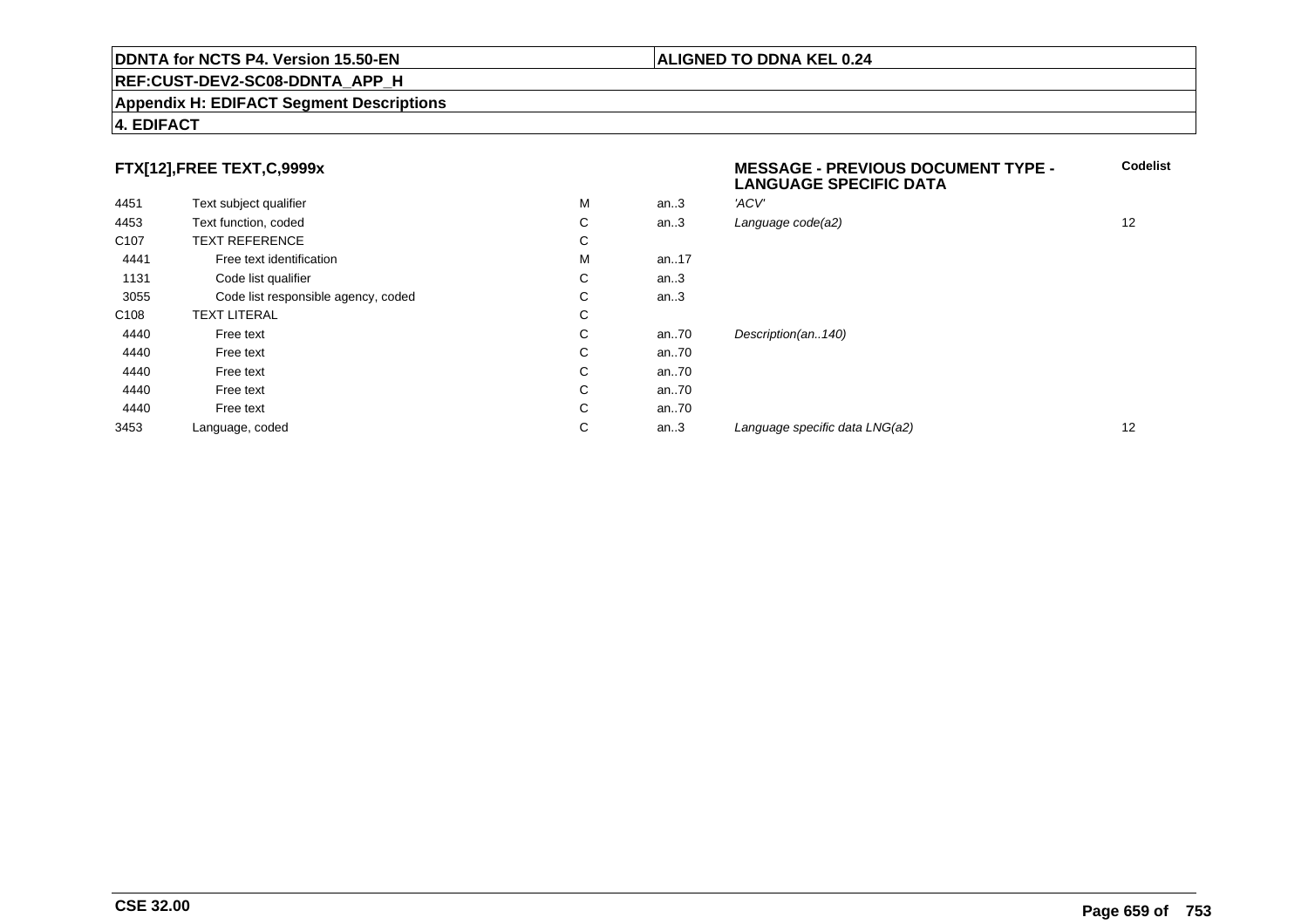#### **REF:CUST-DEV2-SC08-DDNTA\_APP\_H**

#### **Appendix H: EDIFACT Segment Descriptions**

# **4. EDIFACT**

# **FTX[12],FREE TEXT,C,9999x**

|                                     |   |         | <b>ACTION</b>                  |    |
|-------------------------------------|---|---------|--------------------------------|----|
| Text subject qualifier              | M | an.3    | 'ABS'                          |    |
| Text function, coded                | C | an.3    |                                |    |
| <b>TEXT REFERENCE</b>               | C |         |                                |    |
| Free text identification            | М | an17    | Operation(a1)                  | 24 |
| Code list qualifier                 | C | an.3    |                                |    |
| Code list responsible agency, coded | C | an.3    |                                |    |
| <b>TEXT LITERAL</b>                 | C |         |                                |    |
| Free text                           | C | an70    | Validity date(n8)              |    |
| Free text                           | C | an70    | Modification subtype(n1)       |    |
| Free text                           | C | an70    | Legal references(an70)         |    |
| Free text                           | C | an70    | Responsible data manager(an35) |    |
| Free text                           | C | an70    | Action identification(an20)    |    |
| Language, coded                     | C | an. $3$ |                                |    |
|                                     |   |         |                                |    |

# **ALIGNED TO DDNA KEL 0.24**

**MESSAGE - DECLARATION TYPE (BOX 1.2) -**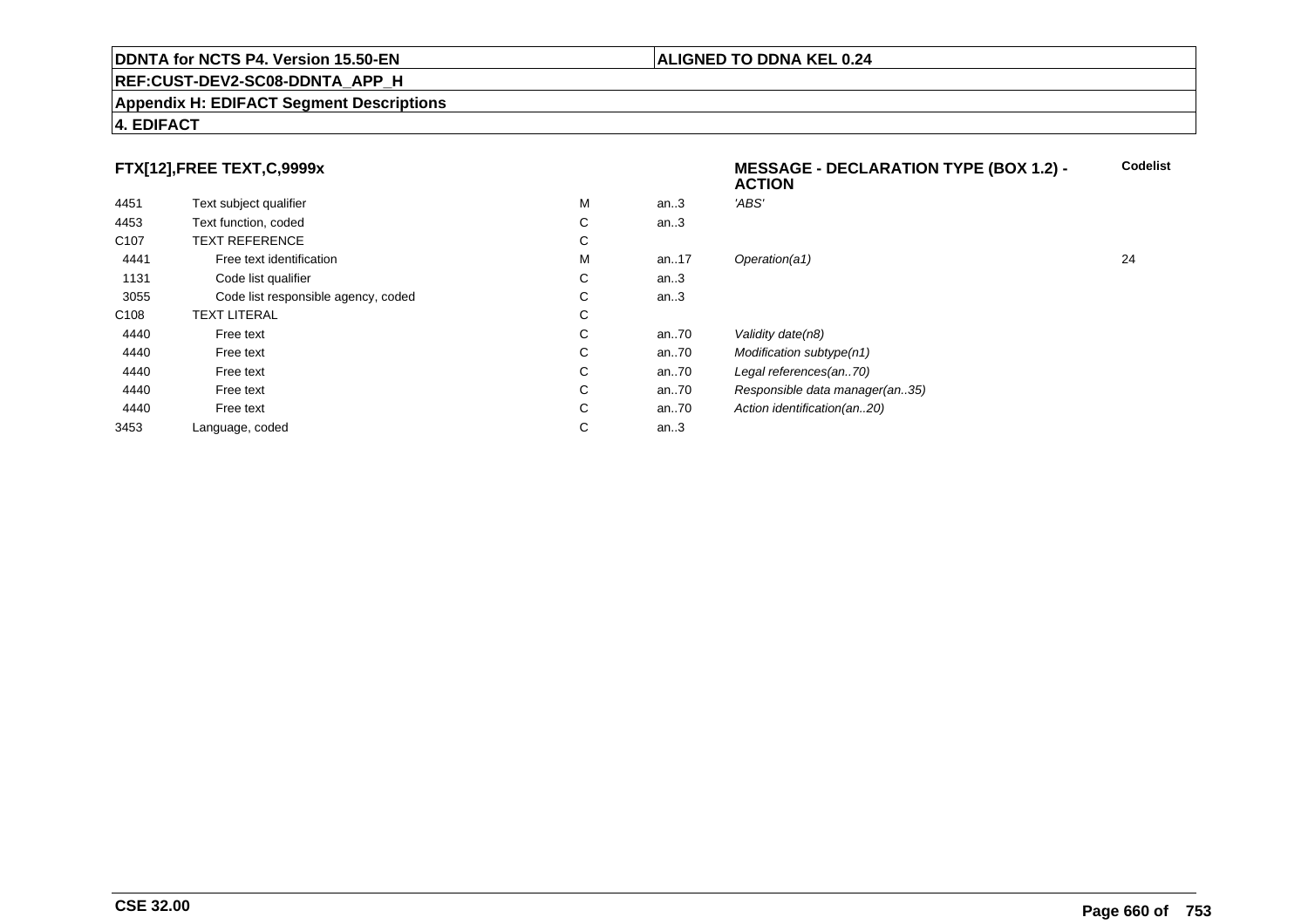#### **REF:CUST-DEV2-SC08-DDNTA\_APP\_H**

#### **Appendix H: EDIFACT Segment Descriptions**

# **4. EDIFACT**

# **FTX[12],FREE TEXT,C,9999x**

| 4451             | Text subject qualifier              | M | an.3 | 'ACV'                          |    |
|------------------|-------------------------------------|---|------|--------------------------------|----|
| 4453             | Text function, coded                | С | an.3 | Language code(a2)              | 12 |
| C <sub>107</sub> | <b>TEXT REFERENCE</b>               | С |      |                                |    |
| 4441             | Free text identification            | M | an17 |                                |    |
| 1131             | Code list qualifier                 | С | an.3 |                                |    |
| 3055             | Code list responsible agency, coded | С | an.3 |                                |    |
| C <sub>108</sub> | <b>TEXT LITERAL</b>                 | С |      |                                |    |
| 4440             | Free text                           | С | an70 | Description(an140)             |    |
| 4440             | Free text                           | С | an70 |                                |    |
| 4440             | Free text                           | С | an70 |                                |    |
| 4440             | Free text                           | С | an70 |                                |    |
| 4440             | Free text                           | С | an70 |                                |    |
| 3453             | Language, coded                     | С | an.3 | Language specific data LNG(a2) | 12 |

 **MESSAGE - DECLARATION TYPE (BOX 1.2) - LANGUAGE SPECIFIC DATACodelist** $C$  an..3 Language code(a2) and  $12$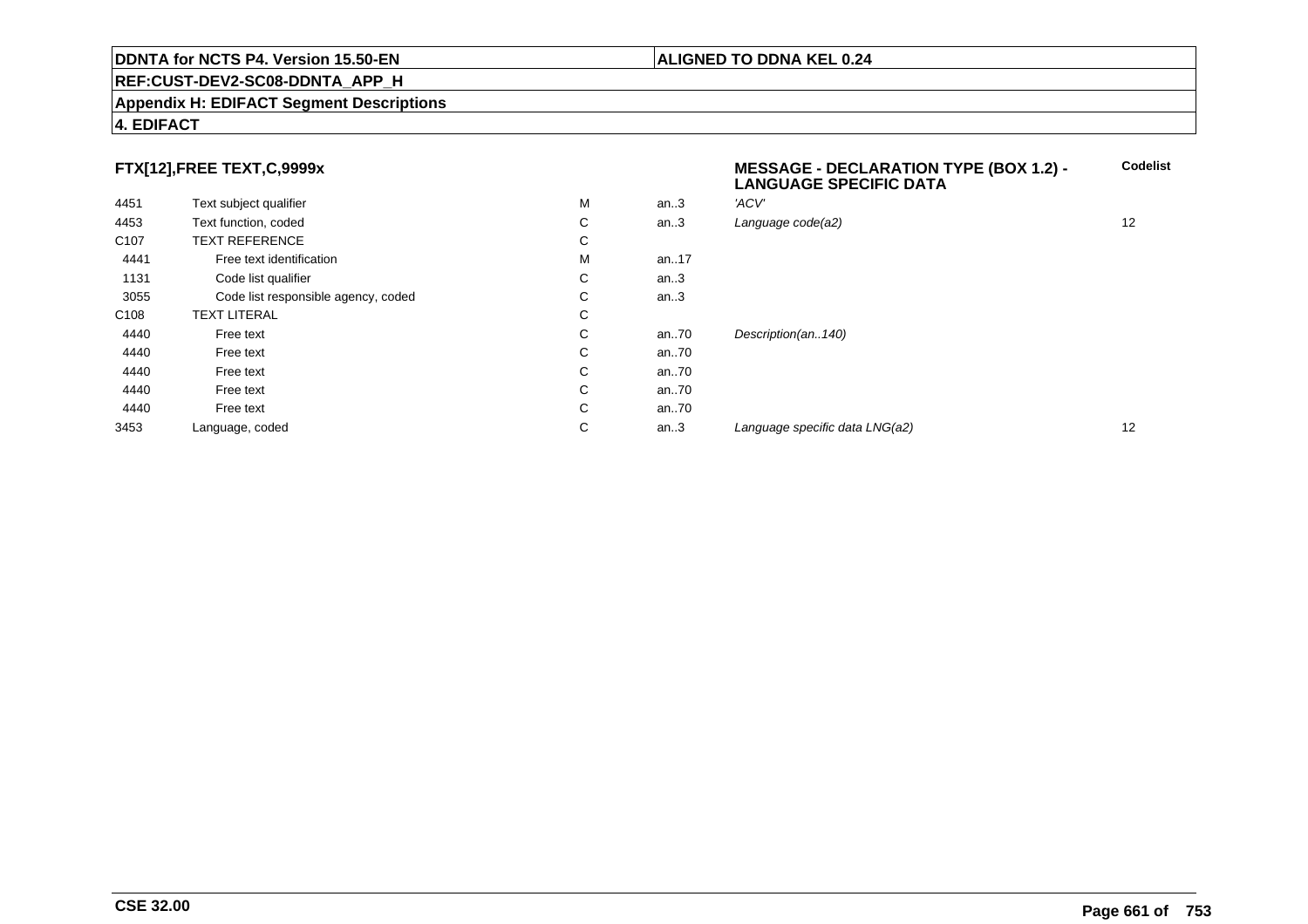#### **Appendix H: EDIFACT Segment Descriptions**

### **4. EDIFACT**

# **FTX[12],FREE TEXT,C,9999x**

| 4451             | Text subject qualifier              | M | an.3  | 'ABS'  |
|------------------|-------------------------------------|---|-------|--------|
| 4453             | Text function, coded                | C | an.3  |        |
| C <sub>107</sub> | <b>TEXT REFERENCE</b>               | C |       |        |
| 4441             | Free text identification            | M | an.17 | Opera  |
| 1131             | Code list qualifier                 | С | an.3  |        |
| 3055             | Code list responsible agency, coded | C | an.3  |        |
| C <sub>108</sub> | <b>TEXT LITERAL</b>                 | С |       |        |
| 4440             | Free text                           | C | an70  | Validi |
| 4440             | Free text                           | C | an70  | Modit  |
| 4440             | Free text                           | C | an70  | Legal  |
| 4440             | Free text                           | C | an70  | Resp   |
| 4440             | Free text                           | C | an70  | Action |
| 3453             | Language, coded                     | С | an.3  |        |
|                  |                                     |   |       |        |

#### **MESSAGE - TRANSPORT CHARGES METHOD OFCodelistPAYMENT - ACTION**

| М | an.3 | 'ABS'                          |    |
|---|------|--------------------------------|----|
| С | an.3 |                                |    |
| С |      |                                |    |
| М | an17 | Operation(a1)                  | 24 |
| С | an.3 |                                |    |
| С | an.3 |                                |    |
| С |      |                                |    |
| С | an70 | Validity date(n8)              |    |
| С | an70 | Modification subtype(n1)       |    |
| С | an70 | Legal references(an70)         |    |
| С | an70 | Responsible data manager(an35) |    |
| С | an70 | Action identification(an20)    |    |
| С | an.3 |                                |    |
|   |      |                                |    |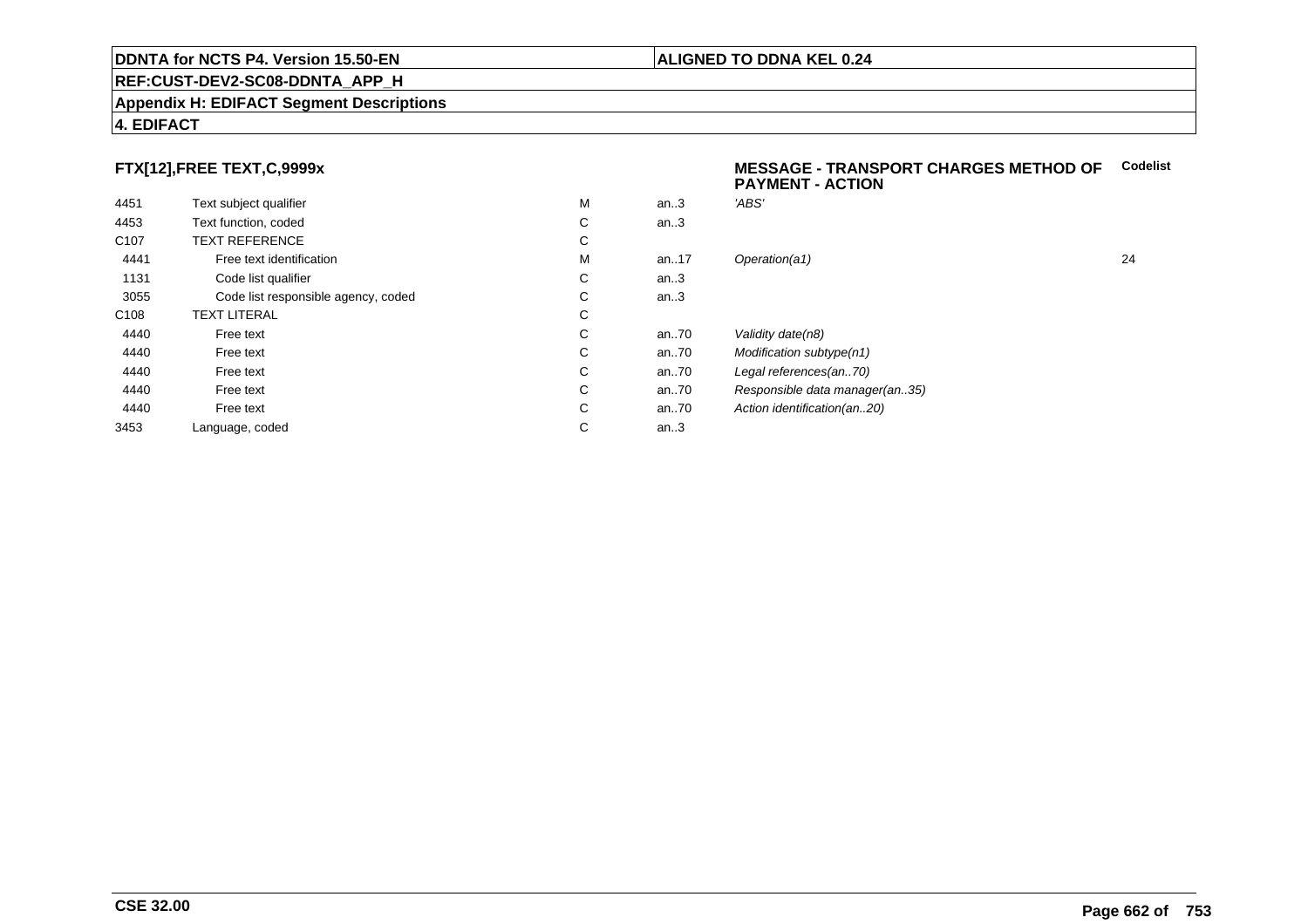#### **REF:CUST-DEV2-SC08-DDNTA\_APP\_H**

#### **Appendix H: EDIFACT Segment Descriptions**

### **4. EDIFACT**

# **FTX[12],FREE TEXT,C,9999x**

| 4451             | Text subject qualifier              | M | an.3 | 'ACV' |
|------------------|-------------------------------------|---|------|-------|
| 4453             | Text function, coded                | С | an.3 | Langı |
| C <sub>107</sub> | <b>TEXT REFERENCE</b>               | С |      |       |
| 4441             | Free text identification            | M | an17 |       |
| 1131             | Code list qualifier                 | С | an.3 |       |
| 3055             | Code list responsible agency, coded | С | an.3 |       |
| C <sub>108</sub> | <b>TEXT LITERAL</b>                 | С |      |       |
| 4440             | Free text                           | С | an70 | Desci |
| 4440             | Free text                           | С | an70 |       |
| 4440             | Free text                           | С | an70 |       |
| 4440             | Free text                           | С | an70 |       |
| 4440             | Free text                           | С | an70 |       |
| 3453             | Language, coded                     | С | an.3 | Langu |
|                  |                                     |   |      |       |

#### **MESSAGE - TRANSPORT CHARGES METHOD OFCodelist PAYMENT - LANGUAGE SPECIFIC DATA**

| М | an.3 | 'ACV'                          |    |
|---|------|--------------------------------|----|
| С | an.3 | Language code(a2)              | 12 |
| С |      |                                |    |
| М | an17 |                                |    |
| С | an.3 |                                |    |
| С | an.3 |                                |    |
| С |      |                                |    |
| С | an70 | Description(an140)             |    |
| С | an70 |                                |    |
| С | an70 |                                |    |
| С | an70 |                                |    |
| С | an70 |                                |    |
| С | an.3 | Language specific data LNG(a2) | 12 |
|   |      |                                |    |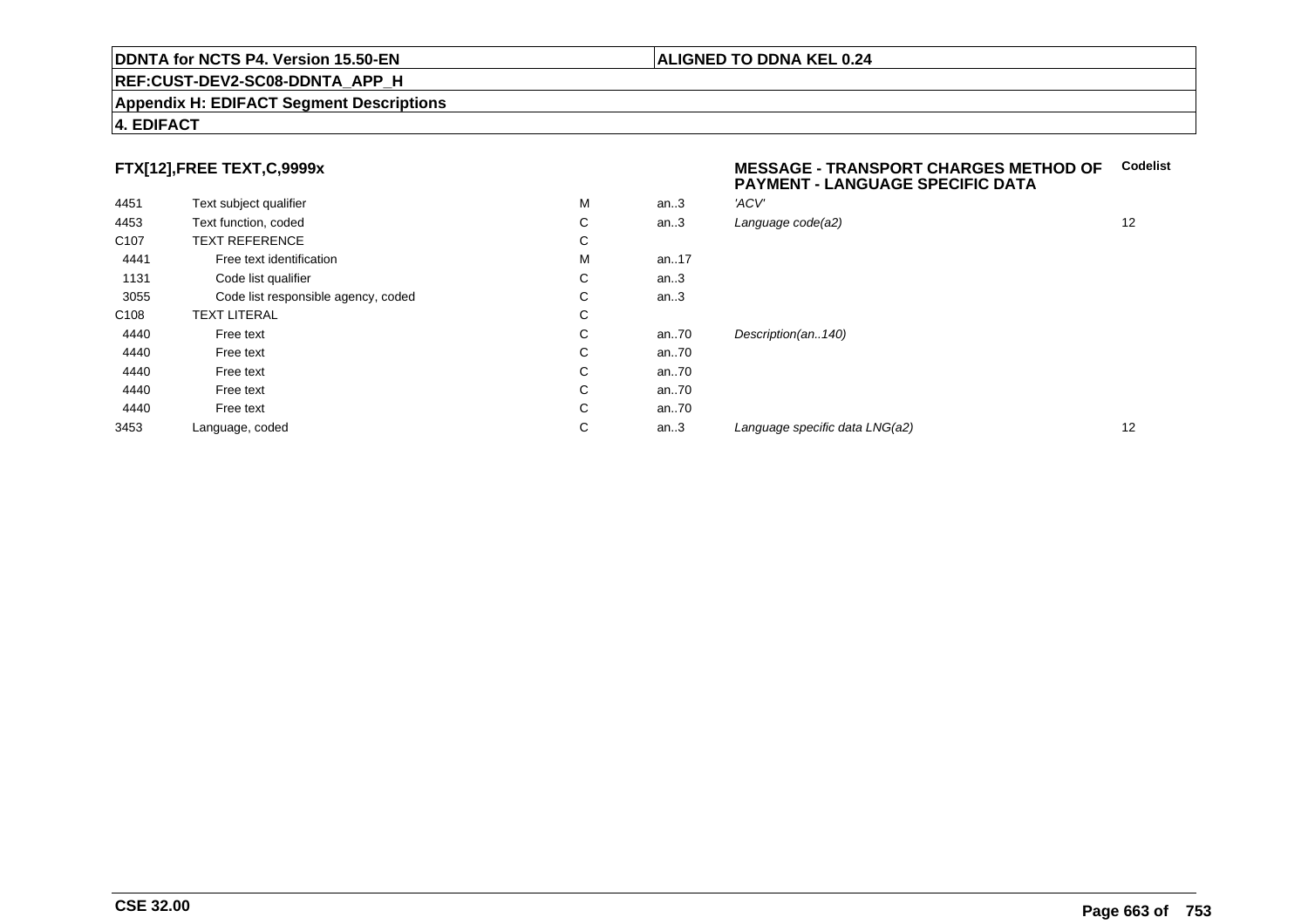#### **REF:CUST-DEV2-SC08-DDNTA\_APP\_H**

#### **Appendix H: EDIFACT Segment Descriptions**

## **4. EDIFACT**

# **FTX[12],FREE TEXT,C,9999x**

|                  | FTX[12],FREE TEXT,C,9999x           |   |          | <b>MESSAGE - METHOD OF PAYMENT - ACTION</b> | C. |
|------------------|-------------------------------------|---|----------|---------------------------------------------|----|
| 4451             | Text subject qualifier              | M | an.3     | 'ABS'                                       |    |
| 4453             | Text function, coded                | С | an.3     |                                             |    |
| C <sub>107</sub> | <b>TEXT REFERENCE</b>               | С |          |                                             |    |
| 4441             | Free text identification            | M | an. $17$ | Operation(a1)                               | 24 |
| 1131             | Code list qualifier                 | С | an.3     |                                             |    |
| 3055             | Code list responsible agency, coded | С | an.3     |                                             |    |
| C <sub>108</sub> | <b>TEXT LITERAL</b>                 | С |          |                                             |    |
| 4440             | Free text                           | С | an $.70$ | Validity date(n8)                           |    |
| 4440             | Free text                           | С | an $.70$ | Modification subtype(n1)                    |    |
| 4440             | Free text                           | С | an70     | Legal references(an70)                      |    |
| 4440             | Free text                           | С | an70     | Responsible data manager(an35)              |    |
| 4440             | Free text                           | С | an $.70$ | Action identification(an20)                 |    |
| 3453             | Language, coded                     | С | an.3     |                                             |    |
|                  |                                     |   |          |                                             |    |

**ALIGNED TO DDNA KEL 0.24**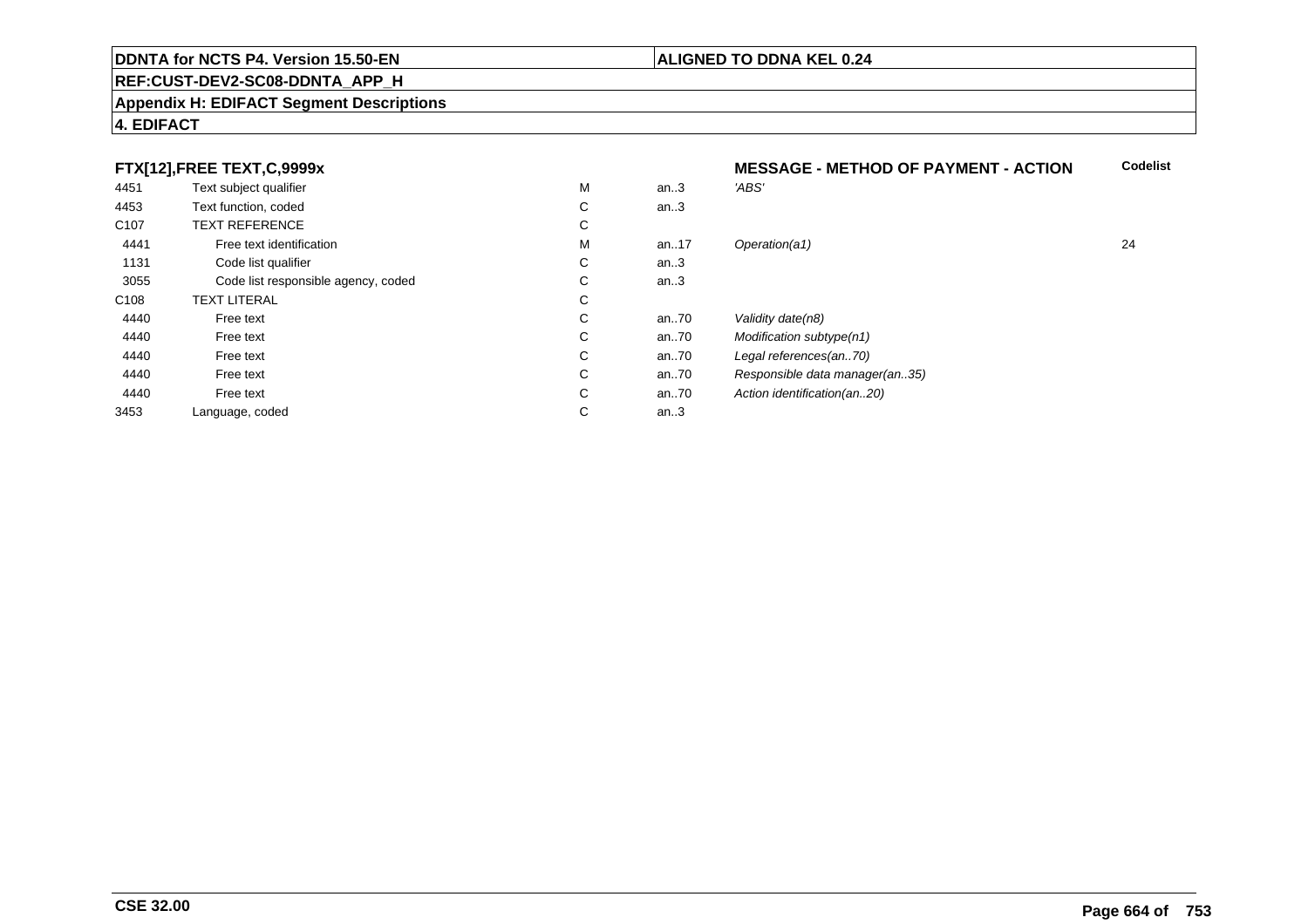#### **Appendix H: EDIFACT Segment Descriptions**

### **4. EDIFACT**

# **FTX[12],FREE TEXT,C,9999x**

| 4451             | Text subject qualifier              | M | an.3 | 'ACV' |
|------------------|-------------------------------------|---|------|-------|
| 4453             | Text function, coded                | С | an.3 | Langı |
| C <sub>107</sub> | <b>TEXT REFERENCE</b>               | С |      |       |
| 4441             | Free text identification            | M | an17 |       |
| 1131             | Code list qualifier                 | С | an.3 |       |
| 3055             | Code list responsible agency, coded | С | an.3 |       |
| C <sub>108</sub> | <b>TEXT LITERAL</b>                 | C |      |       |
| 4440             | Free text                           | С | an70 | Desci |
| 4440             | Free text                           | C | an70 |       |
| 4440             | Free text                           | С | an70 |       |
| 4440             | Free text                           | С | an70 |       |
| 4440             | Free text                           | С | an70 |       |
| 3453             | Language, coded                     | С | an.3 | Langu |
|                  |                                     |   |      |       |

#### **MESSAGE - METHOD OF PAYMENT - LANGUAGECodelistSPECIFIC DATA**

| М | an.3 | 'ACV'                          |    |
|---|------|--------------------------------|----|
| С | an.3 | Language code(a2)              | 12 |
| С |      |                                |    |
| М | an17 |                                |    |
| С | an.3 |                                |    |
| С | an.3 |                                |    |
| С |      |                                |    |
| С | an70 | Description(an140)             |    |
| С | an70 |                                |    |
| С | an70 |                                |    |
| С | an70 |                                |    |
| С | an70 |                                |    |
| С | an.3 | Language specific data LNG(a2) | 12 |
|   |      |                                |    |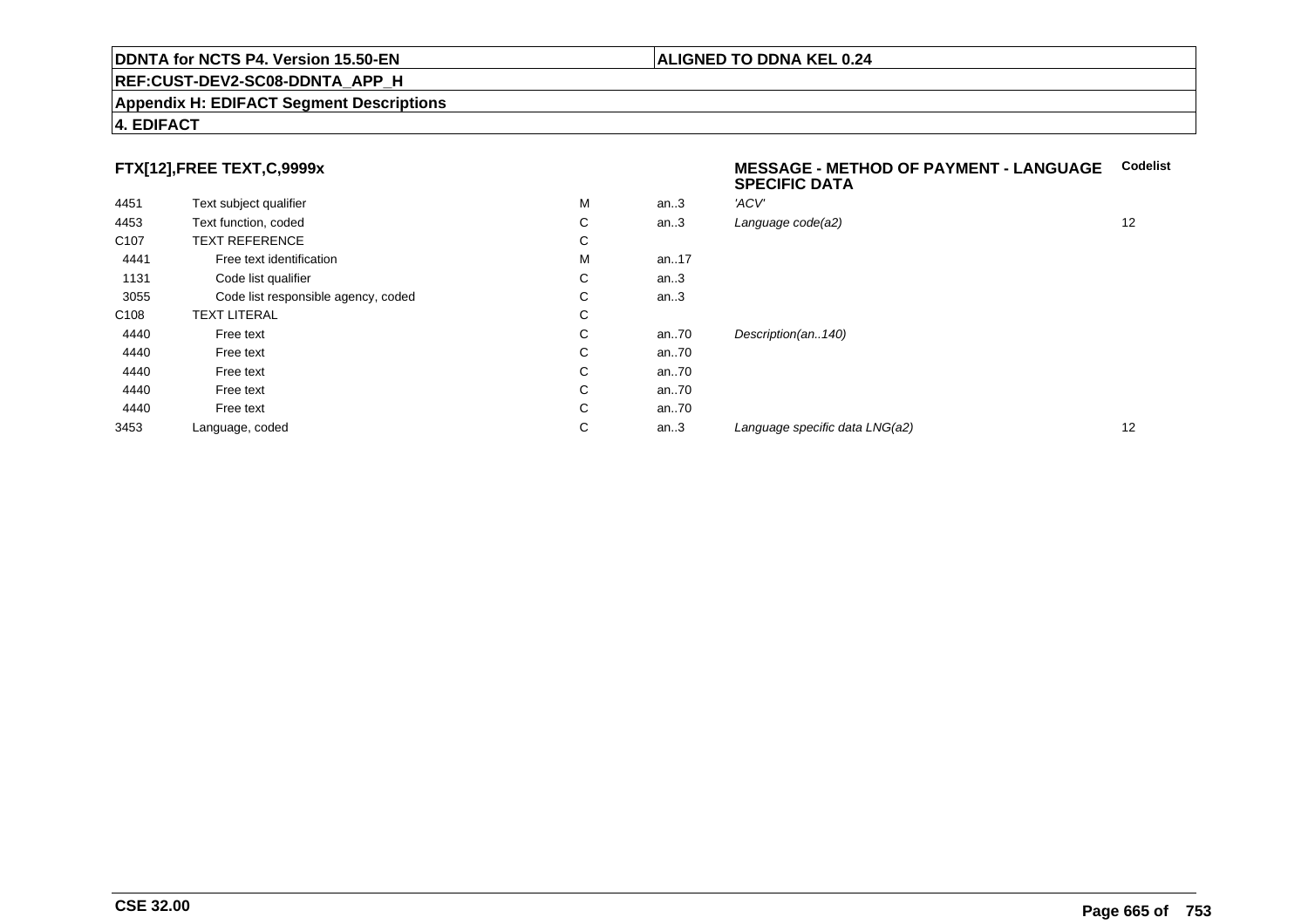#### **Appendix H: EDIFACT Segment Descriptions**

# **4. EDIFACT**

# **FTX[12],FREE TEXT,C,9999x**

| 4451             | Text subject qualifier              | M | an.3  | 'ABS'  |
|------------------|-------------------------------------|---|-------|--------|
| 4453             | Text function, coded                | С | an.3  |        |
| C <sub>107</sub> | <b>TEXT REFERENCE</b>               | С |       |        |
| 4441             | Free text identification            | M | an.17 | Opera  |
| 1131             | Code list qualifier                 | С | an.3  |        |
| 3055             | Code list responsible agency, coded | С | an.3  |        |
| C <sub>108</sub> | <b>TEXT LITERAL</b>                 | С |       |        |
| 4440             | Free text                           | C | an.70 | Validi |
| 4440             | Free text                           | C | an.70 | Modit  |
| 4440             | Free text                           | C | an70  | Legal  |
| 4440             | Free text                           | С | an70  | Resp   |
| 4440             | Free text                           | С | an70  | Action |
| 3453             | Language, coded                     | С | an.3  |        |
|                  |                                     |   |       |        |

#### **MESSAGE - PREVIOUS DOCUMENT CATEGORY -** Codelist<br>ACTION **ACTION**

| М | an.3 | 'ABS'                          |    |
|---|------|--------------------------------|----|
| С | an.3 |                                |    |
| С |      |                                |    |
| М | an17 | Operation(a1)                  | 24 |
| С | an.3 |                                |    |
| С | an.3 |                                |    |
| С |      |                                |    |
| С | an70 | Validity date(n8)              |    |
| С | an70 | Modification subtype(n1)       |    |
| С | an70 | Legal references(an70)         |    |
| С | an70 | Responsible data manager(an35) |    |
| С | an70 | Action identification(an20)    |    |
| С | an.3 |                                |    |
|   |      |                                |    |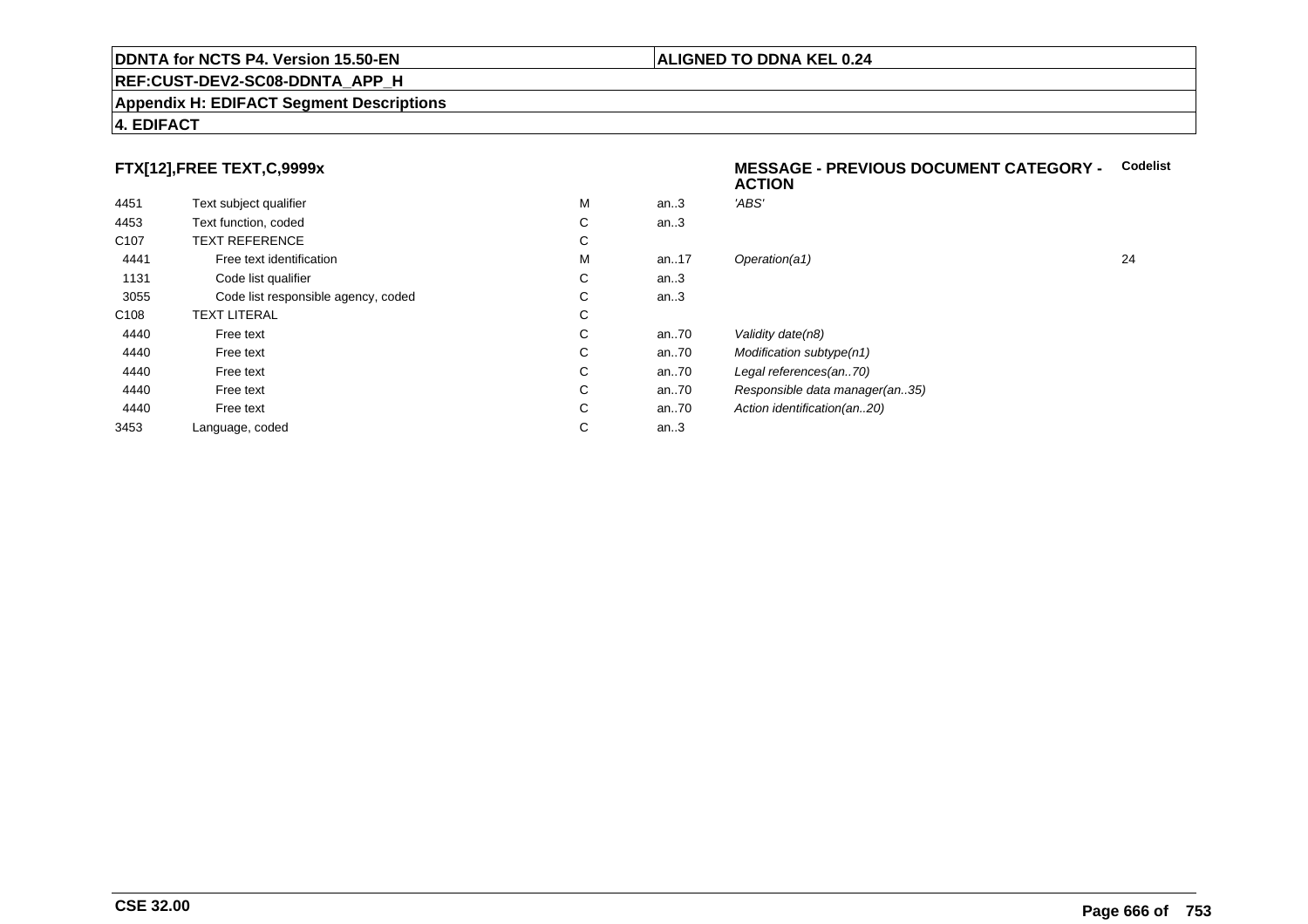#### **Appendix H: EDIFACT Segment Descriptions**

### **4. EDIFACT**

# **FTX[12],FREE TEXT,C,9999x**

| 4451             | Text subject qualifier              | M | an.3 | 'ACV' |
|------------------|-------------------------------------|---|------|-------|
| 4453             | Text function, coded                | С | an.3 | Langu |
| C <sub>107</sub> | <b>TEXT REFERENCE</b>               | C |      |       |
| 4441             | Free text identification            | M | an17 |       |
| 1131             | Code list qualifier                 | С | an.3 |       |
| 3055             | Code list responsible agency, coded | С | an.3 |       |
| C <sub>108</sub> | <b>TEXT LITERAL</b>                 | C |      |       |
| 4440             | Free text                           | C | an70 | Desci |
| 4440             | Free text                           | C | an70 |       |
| 4440             | Free text                           | С | an70 |       |
| 4440             | Free text                           | С | an70 |       |
| 4440             | Free text                           | C | an70 |       |
| 3453             | Language, coded                     | С | an.3 | Langı |
|                  |                                     |   |      |       |

#### **MESSAGE - PREVIOUS DOCUMENT CATEGORY - CodelistLANGUAGE SPECIFIC DATA**

| М | an.3 | 'ACV'                          |    |
|---|------|--------------------------------|----|
| С | an.3 | Language code(a2)              | 12 |
| С |      |                                |    |
| М | an17 |                                |    |
| С | an.3 |                                |    |
| С | an.3 |                                |    |
| С |      |                                |    |
| С | an70 | Description(an140)             |    |
| С | an70 |                                |    |
| С | an70 |                                |    |
| С | an70 |                                |    |
| С | an70 |                                |    |
| С | an.3 | Language specific data LNG(a2) | 12 |
|   |      |                                |    |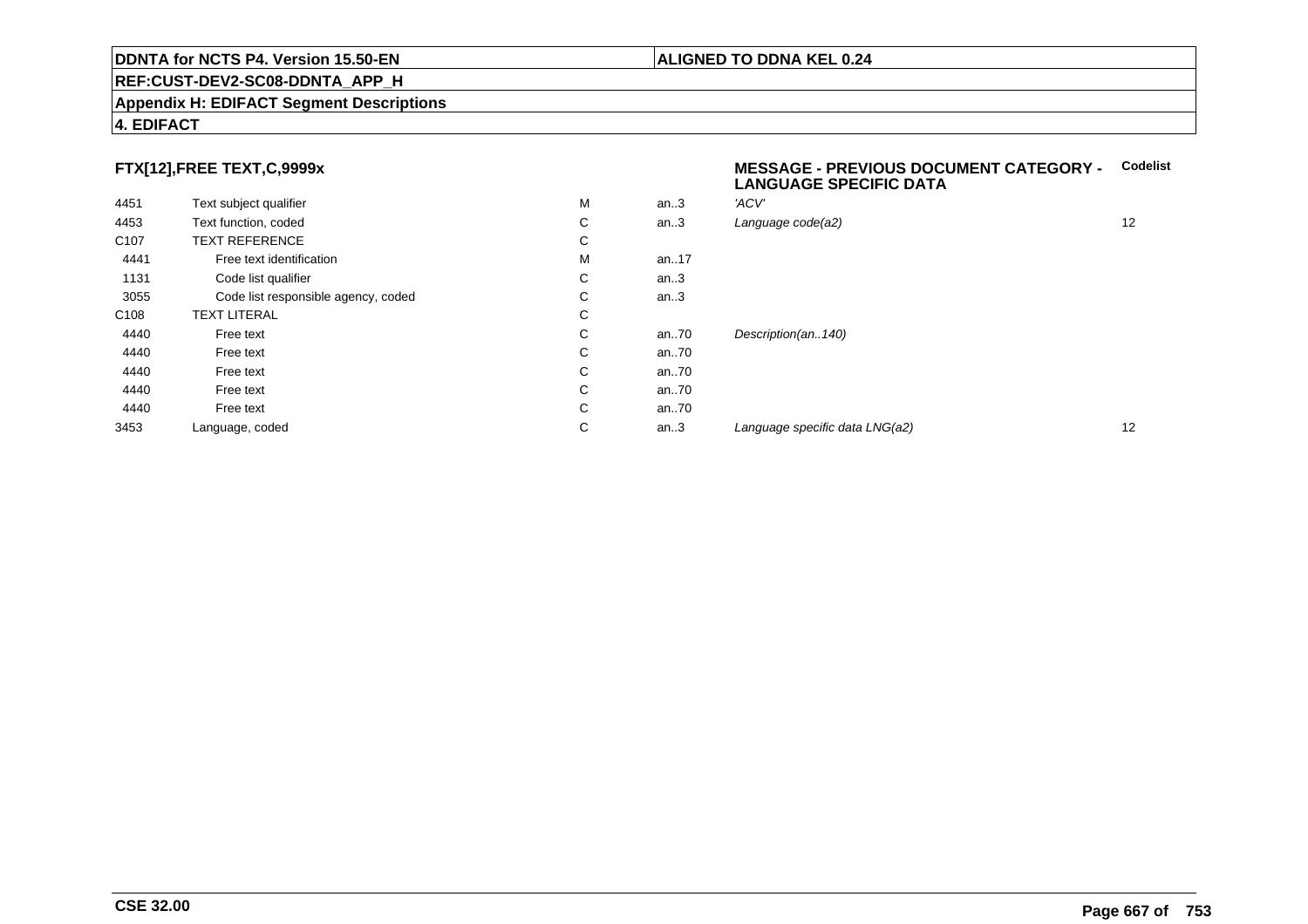#### **REF:CUST-DEV2-SC08-DDNTA\_APP\_H**

#### **Appendix H: EDIFACT Segment Descriptions**

# **4. EDIFACT**

# **FTX[12],FREE TEXT,C,9999x**

|                  |                                     |   |      | <b>ACTION</b>                  |    |
|------------------|-------------------------------------|---|------|--------------------------------|----|
| 4451             | Text subject qualifier              | М | an.3 | 'ABS'                          |    |
| 4453             | Text function, coded                | C | an.3 |                                |    |
| C <sub>107</sub> | <b>TEXT REFERENCE</b>               | С |      |                                |    |
| 4441             | Free text identification            | М | an17 | Operation(a1)                  | 24 |
| 1131             | Code list qualifier                 | C | an.3 |                                |    |
| 3055             | Code list responsible agency, coded | C | an.3 |                                |    |
| C108             | <b>TEXT LITERAL</b>                 | С |      |                                |    |
| 4440             | Free text                           | C | an70 | Validity date(n8)              |    |
| 4440             | Free text                           | C | an70 | Modification subtype(n1)       |    |
| 4440             | Free text                           | С | an70 | Legal references(an70)         |    |
| 4440             | Free text                           | C | an70 | Responsible data manager(an35) |    |
| 4440             | Free text                           | C | an70 | Action identification(an20)    |    |
| 3453             | Language, coded                     | С | an.3 |                                |    |

**Codelist**

### **ALIGNED TO DDNA KEL 0.24**

**MESSAGE - UN DANGEROUS GOODS CODE -**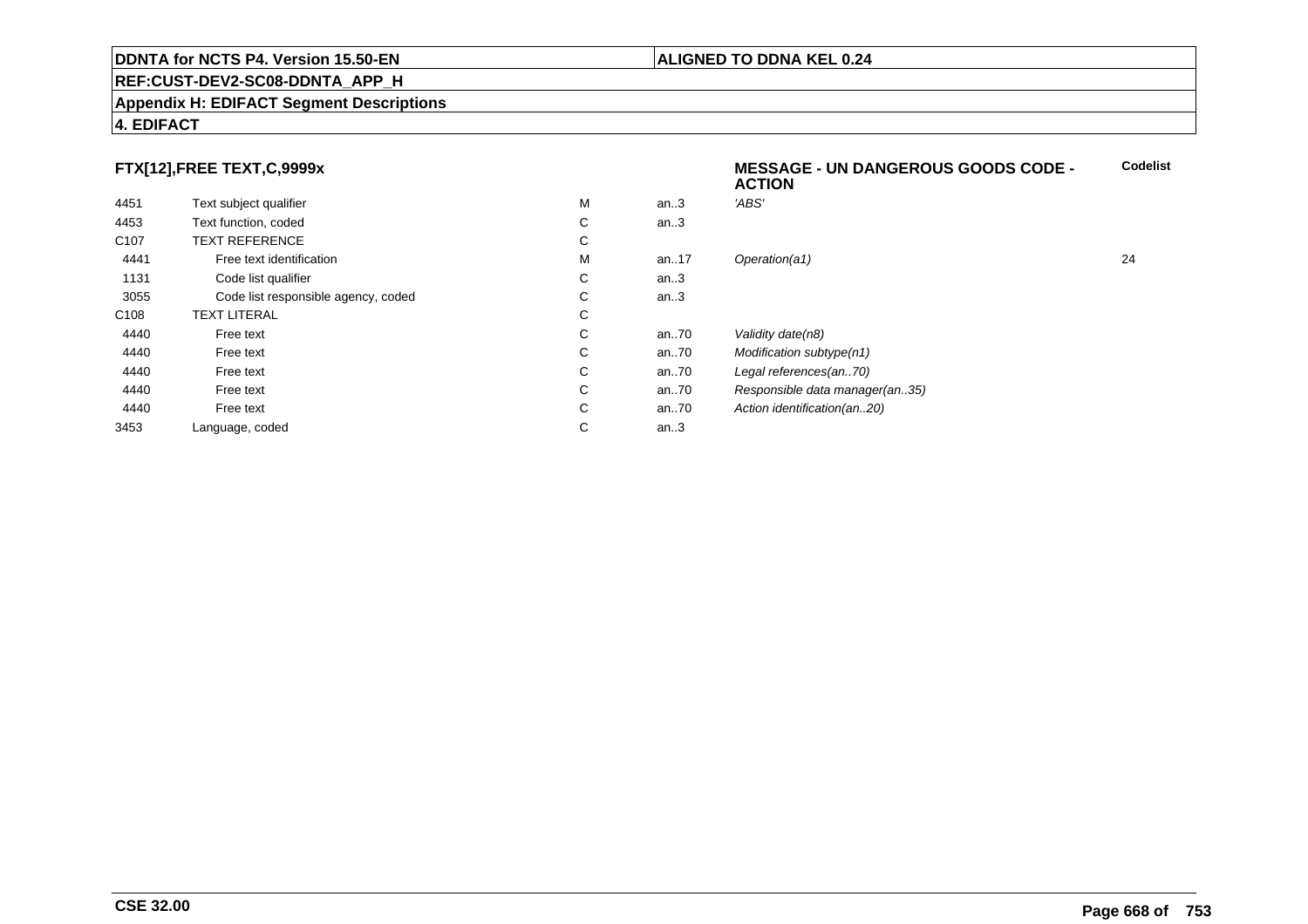#### **REF:CUST-DEV2-SC08-DDNTA\_APP\_H**

#### **Appendix H: EDIFACT Segment Descriptions**

### **4. EDIFACT**

# **FTX[12],FREE TEXT,C,9999x**

|                  |                                     |   |      | <b>LANGUAGE SPECIFIC DATA</b>  |    |
|------------------|-------------------------------------|---|------|--------------------------------|----|
| 4451             | Text subject qualifier              | M | an.3 | 'ACV'                          |    |
| 4453             | Text function, coded                | С | an.3 | Language code(a2)              | 12 |
| C <sub>107</sub> | <b>TEXT REFERENCE</b>               | С |      |                                |    |
| 4441             | Free text identification            | M | an17 |                                |    |
| 1131             | Code list qualifier                 | С | an.3 |                                |    |
| 3055             | Code list responsible agency, coded | С | an.3 |                                |    |
| C108             | <b>TEXT LITERAL</b>                 | С |      |                                |    |
| 4440             | Free text                           | С | an70 | Description(an350)             |    |
| 4440             | Free text                           | С | an70 |                                |    |
| 4440             | Free text                           | С | an70 |                                |    |
| 4440             | Free text                           | С | an70 |                                |    |
| 4440             | Free text                           | С | an70 |                                |    |
| 3453             | Language, coded                     | С | an.3 | Language specific data LNG(a2) | 12 |
|                  |                                     |   |      |                                |    |

# **ALIGNED TO DDNA KEL 0.24**

**MESSAGE - UN DANGEROUS GOODS CODE -**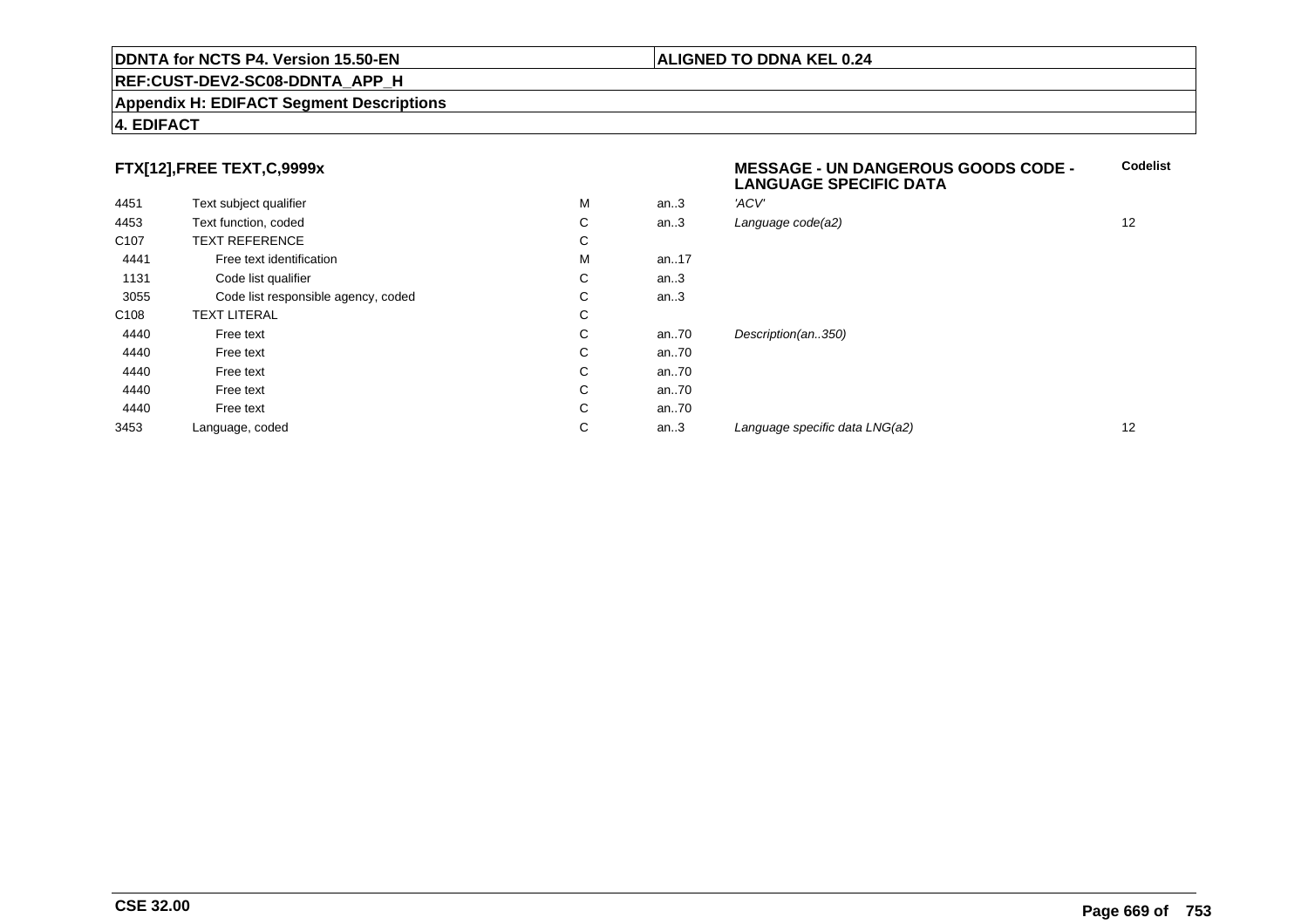#### **REF:CUST-DEV2-SC08-DDNTA\_APP\_H**

#### **Appendix H: EDIFACT Segment Descriptions**

## **4. EDIFACT**

#### **FTX[12],FREE TEXT,C,9999xMESSAGE - WAREHOUSE TYPE - ACTION**<br>M an..3 *'ABS'*  **Codelist** 4451Text subject qualifier M<br>
Text function, coded C M an..3 *'ABS'*<br>-4453Text function, coded C<br>
TEXT REFERENCE an..3 C107 TEXT REFERENCEE C  $\mathsf{M}% _{T}=\mathsf{M}_{T}\!\left( a,b\right) ,\ \mathsf{M}_{T}=\mathsf{M}_{T}$ 4441Free text identification M<br>Code list qualifier development of the code list qualifier development of  $\mathbf C$ M an..17 Operation(a1) 24 1131Code list qualifier C<br>Code list responsible agency, coded C an..3 3055 Code list responsible agency, coded <sup>C</sup> an..3 C108TEXT LITERAL<br>Free text  $\mathbf C$ 44400 Free text C C an..70 Validity date(n8)<br>C an..70 Modification subt 44400 Free text C C an..70 Modification subtype(n1)<br>C an..70 Legal references(an..70) 44400 Free text C C an..70 Legal references(an..70)<br>C an..70 Responsible data manag 44400 Free text C C an..70 Responsible data manager(an..35)<br>C an..70 Action identification(an..20) 44400 Free text C C an..70 Action identification(an..20)<br>C an..3 3453Language, coded an..3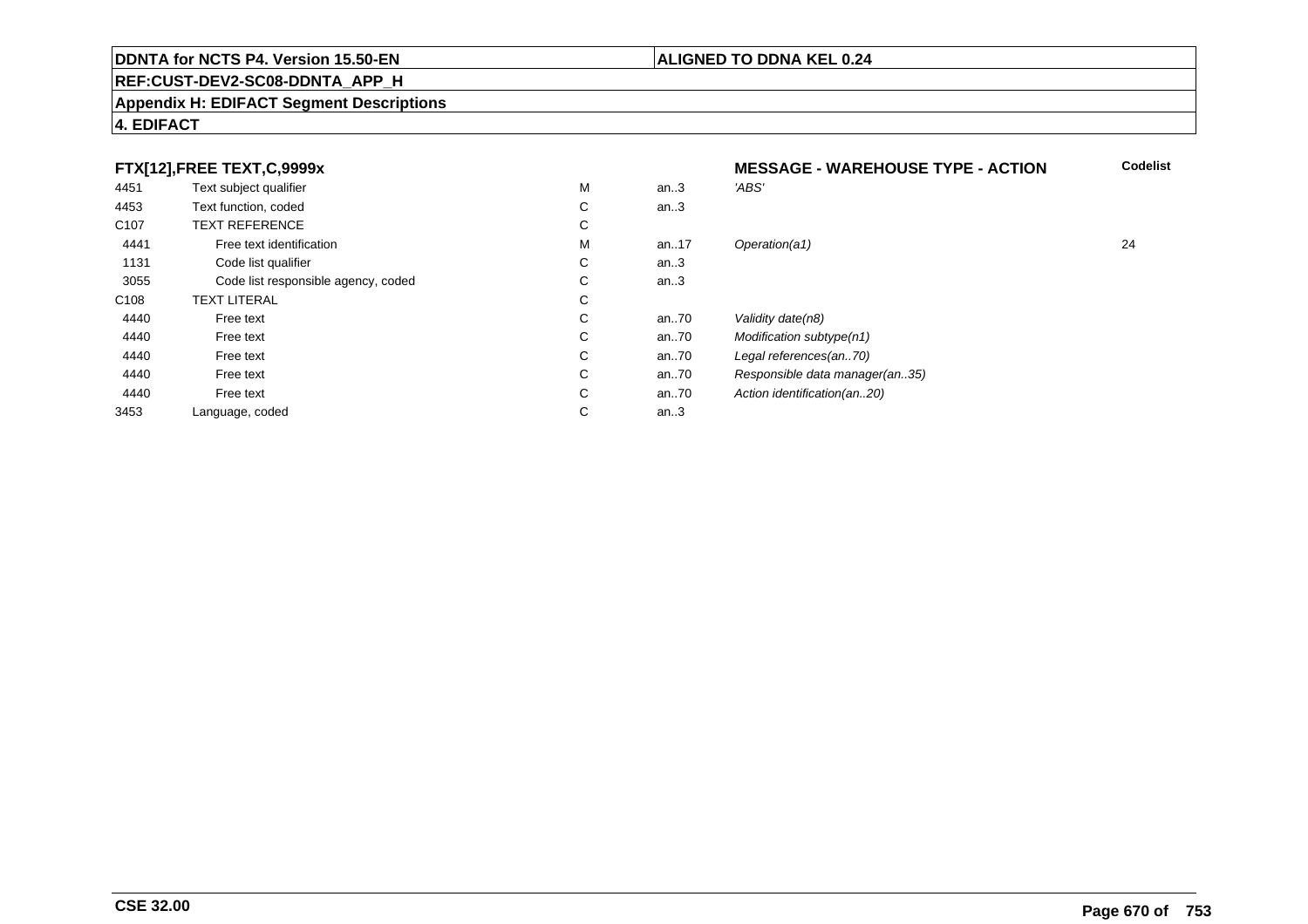#### **REF:CUST-DEV2-SC08-DDNTA\_APP\_H**

#### **Appendix H: EDIFACT Segment Descriptions**

### **4. EDIFACT**

# **FTX[12],FREE TEXT,C,9999x**

|                  | FTX[12],FREE TEXT,C,9999x           |   |      | <b>MESSAGE - WAREHOUSE TYPE - LANGUAGE</b><br><b>SPECIFIC DATA</b> |                   |
|------------------|-------------------------------------|---|------|--------------------------------------------------------------------|-------------------|
| 4451             | Text subject qualifier              | М | an.3 | 'ACV'                                                              |                   |
| 4453             | Text function, coded                | С | an.3 | Language code(a2)                                                  | 12                |
| C <sub>107</sub> | <b>TEXT REFERENCE</b>               | С |      |                                                                    |                   |
| 4441             | Free text identification            | М | an17 |                                                                    |                   |
| 1131             | Code list qualifier                 | С | an.3 |                                                                    |                   |
| 3055             | Code list responsible agency, coded | С | an.3 |                                                                    |                   |
| C <sub>108</sub> | <b>TEXT LITERAL</b>                 | C |      |                                                                    |                   |
| 4440             | Free text                           | С | an70 | Description(an140)                                                 |                   |
| 4440             | Free text                           | C | an70 |                                                                    |                   |
| 4440             | Free text                           | С | an70 |                                                                    |                   |
| 4440             | Free text                           | С | an70 |                                                                    |                   |
| 4440             | Free text                           | C | an70 |                                                                    |                   |
| 3453             | Language, coded                     | C | an.3 | Language specific data LNG(a2)                                     | $12 \overline{ }$ |
|                  |                                     |   |      |                                                                    |                   |

**Codelist**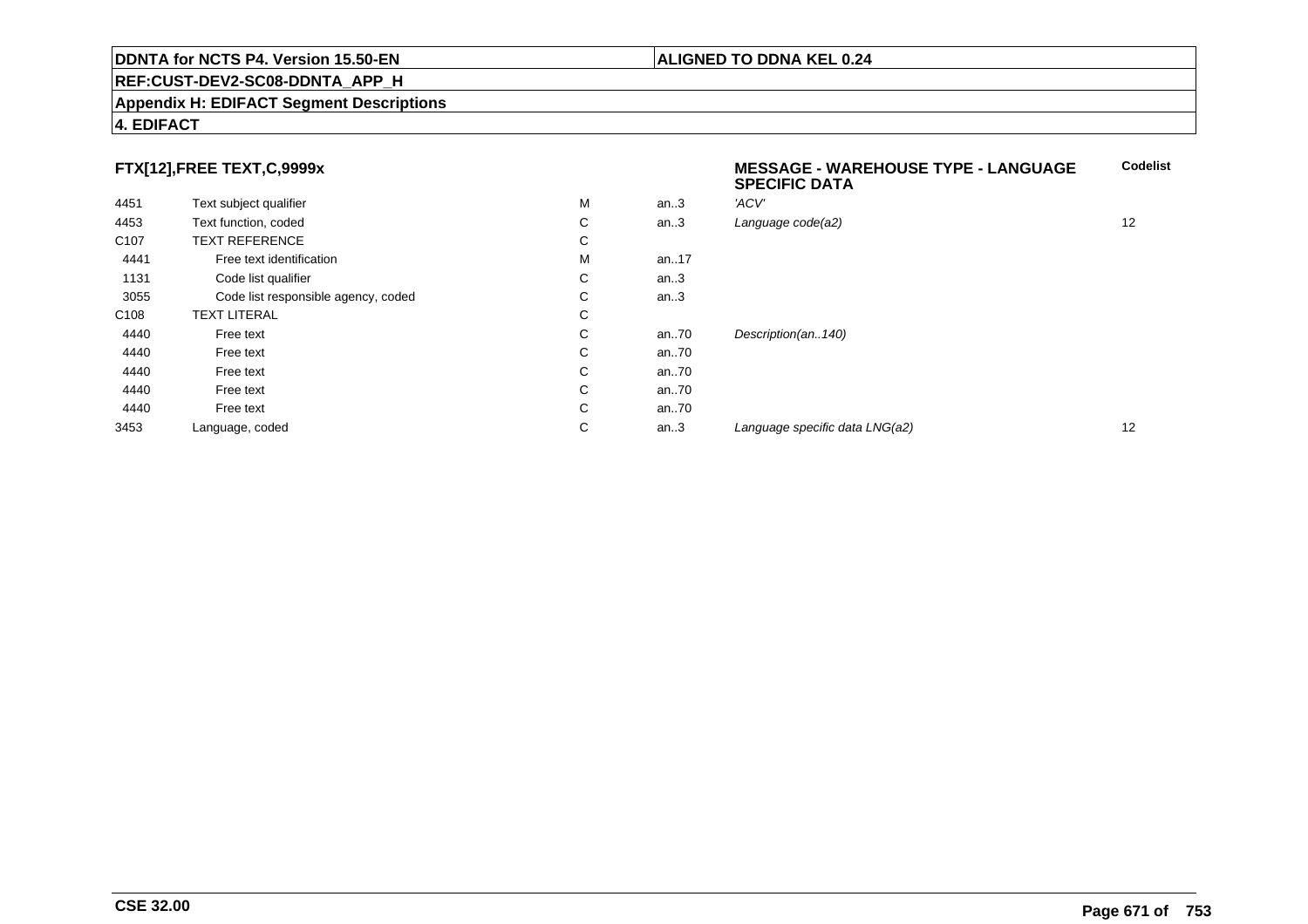# **REF:CUST-DEV2-SC08-DDNTA\_APP\_H**

#### **Appendix H: EDIFACT Segment Descriptions**

# **4. EDIFACT**

|                  | FTX[12],FREE TEXT,C,9999x           |        |         | <b>MESSAGE - TYPE OF TAX - ACTION</b> | <b>Codelist</b> |
|------------------|-------------------------------------|--------|---------|---------------------------------------|-----------------|
| 4451             | Text subject qualifier              | М      | an.3    | 'ABS'                                 |                 |
| 4453             | Text function, coded                | C.     | an.3    |                                       |                 |
| C <sub>107</sub> | <b>TEXT REFERENCE</b>               | ⌒<br>◡ |         |                                       |                 |
| 4441             | Free text identification            | м      | an17    | Operation(a1)                         | 24              |
| 1131             | Code list qualifier                 | C      | an $.3$ |                                       |                 |
| 3055             | Code list responsible agency, coded | C.     | an.3    |                                       |                 |
| C <sub>108</sub> | <b>TEXT LITERAL</b>                 | C.     |         |                                       |                 |
| 4440             | Free text                           | ⌒<br>Ü | an70    | Validity date(n8)                     |                 |
| 4440             | Free text                           | C.     | an70    | Modification subtype(n1)              |                 |
| 4440             | Free text                           | С      | an70    | Legal references(an70)                |                 |
| 4440             | Free text                           | C      | an70    | Responsible data manager(an35)        |                 |
| 4440             | Free text                           | C      | an70    | Action identification(an20)           |                 |
| 3453             | Language, coded                     | С      | an.3    |                                       |                 |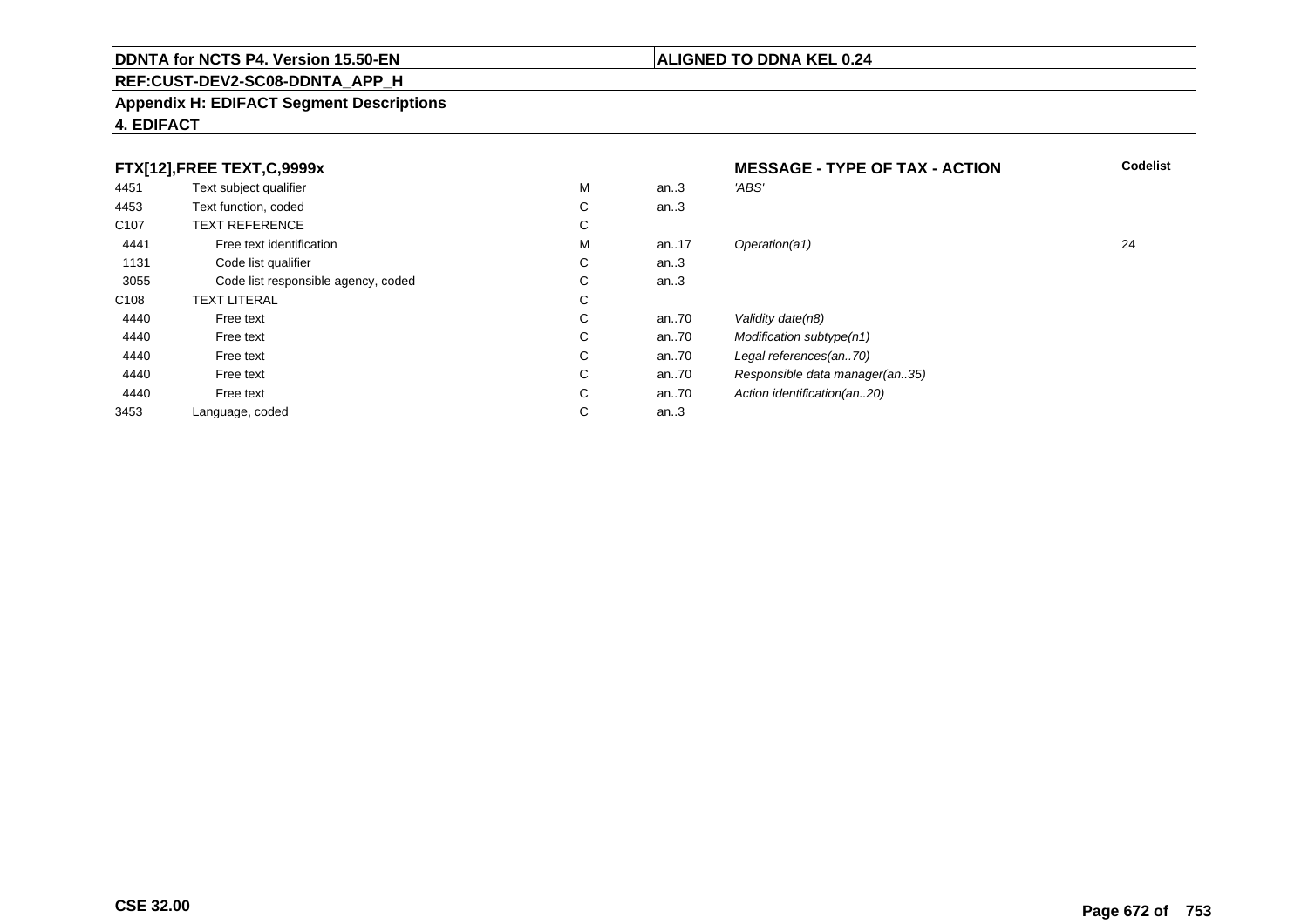#### **REF:CUST-DEV2-SC08-DDNTA\_APP\_H**

#### **Appendix H: EDIFACT Segment Descriptions**

# **4. EDIFACT**

# **FTX[12],FREE TEXT,C,9999x**

| 4451             | Text subject qualifier              | M | an.3  | 'ACV'                |
|------------------|-------------------------------------|---|-------|----------------------|
| 4453             | Text function, coded                | С | an.3  | Language code(a2)    |
| C <sub>107</sub> | <b>TEXT REFERENCE</b>               | С |       |                      |
| 4441             | Free text identification            | M | an17  |                      |
| 1131             | Code list qualifier                 | С | an.3  |                      |
| 3055             | Code list responsible agency, coded | С | an.3  |                      |
| C <sub>108</sub> | <b>TEXT LITERAL</b>                 | С |       |                      |
| 4440             | Free text                           | C | an70  | Description(an140)   |
| 4440             | Free text                           | С | an70  |                      |
| 4440             | Free text                           | C | an70  |                      |
| 4440             | Free text                           | C | an70  |                      |
| 4440             | Free text                           | C | an.70 |                      |
| 3453             | Language, coded                     | С | an.3  | Language specific di |
|                  |                                     |   |       |                      |

#### **MESSAGE - TYPE OF TAX - LANGUAGE SPECIFICCodelistDATA**

| М | an.3 | 'ACV'                          |    |
|---|------|--------------------------------|----|
| С | an.3 | Language code(a2)              | 12 |
| С |      |                                |    |
| М | an17 |                                |    |
| С | an.3 |                                |    |
| С | an.3 |                                |    |
| С |      |                                |    |
| С | an70 | Description(an140)             |    |
| С | an70 |                                |    |
| С | an70 |                                |    |
| С | an70 |                                |    |
| С | an70 |                                |    |
| С | an.3 | Language specific data LNG(a2) | 12 |
|   |      |                                |    |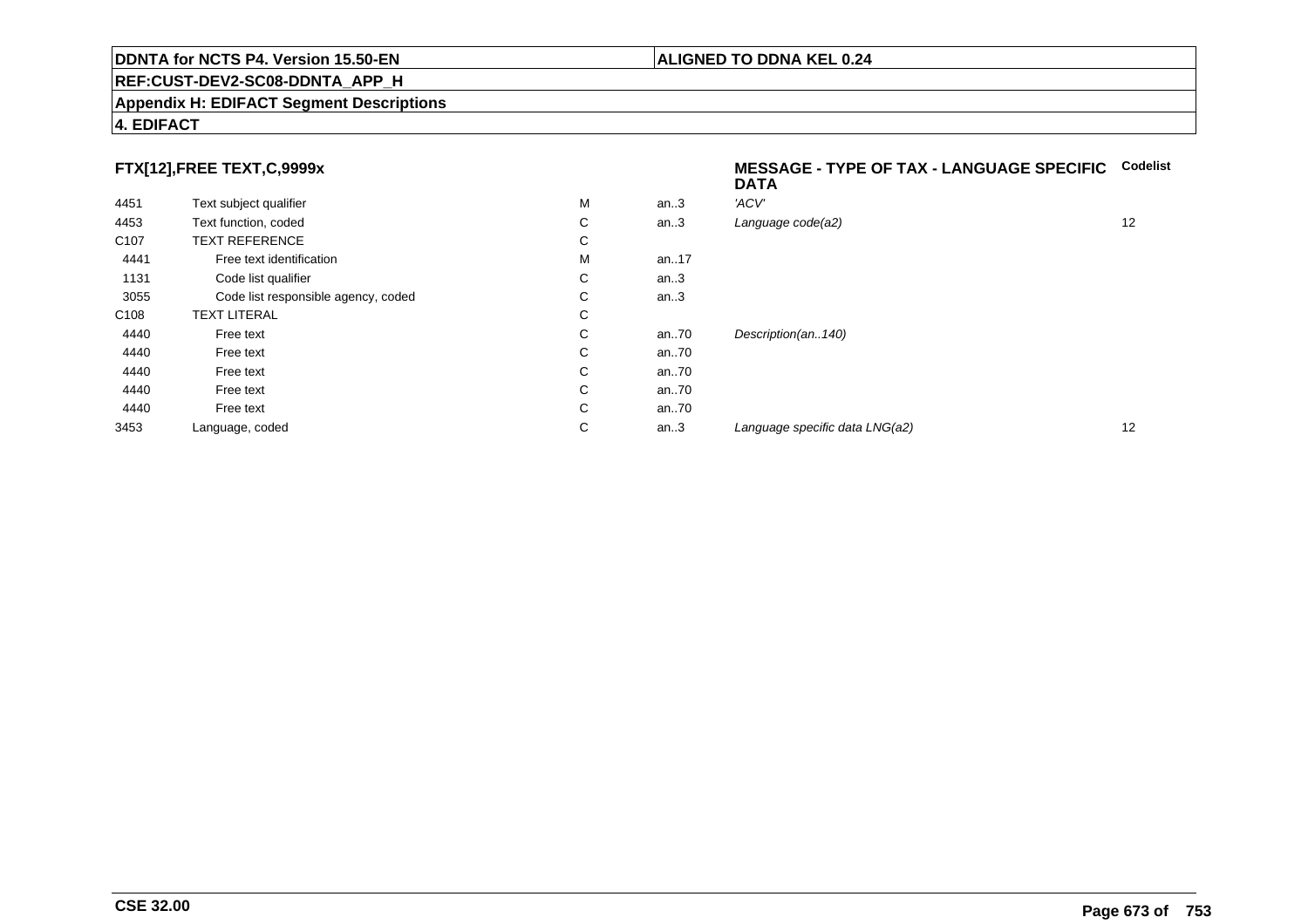#### **Appendix H: EDIFACT Segment Descriptions**

### **4. EDIFACT**

# **FTX[12],FREE TEXT,C,9999x**

| 4451             | Text subject qualifier              | M | an.3     | 'ABS'                          |    |
|------------------|-------------------------------------|---|----------|--------------------------------|----|
| 4453             | Text function, coded                | С | an.3     |                                |    |
| C <sub>107</sub> | <b>TEXT REFERENCE</b>               | C |          |                                |    |
| 4441             | Free text identification            | M | an17     | Operation(a1)                  | 24 |
| 1131             | Code list qualifier                 | C | an.3     |                                |    |
| 3055             | Code list responsible agency, coded | C | an.3     |                                |    |
| C <sub>108</sub> | <b>TEXT LITERAL</b>                 | C |          |                                |    |
| 4440             | Free text                           | C | an $.70$ | Validity date(n8)              |    |
| 4440             | Free text                           | С | an $.70$ | Modification subtype(n1)       |    |
| 4440             | Free text                           | C | an.70    | Legal references(an70)         |    |
| 4440             | Free text                           | C | an70     | Responsible data manager(an35) |    |
| 4440             | Free text                           | C | an $.70$ | Action identification(an20)    |    |
| 3453             | Language, coded                     | C | an.3     |                                |    |
|                  |                                     |   |          |                                |    |

# **MESSAGE - SUMMARY DECLARATION REJECTION REASON CODE - ACTIONCodelist**

# subtype(n1) ces(an..70) data manager(an..35) ication(an..20)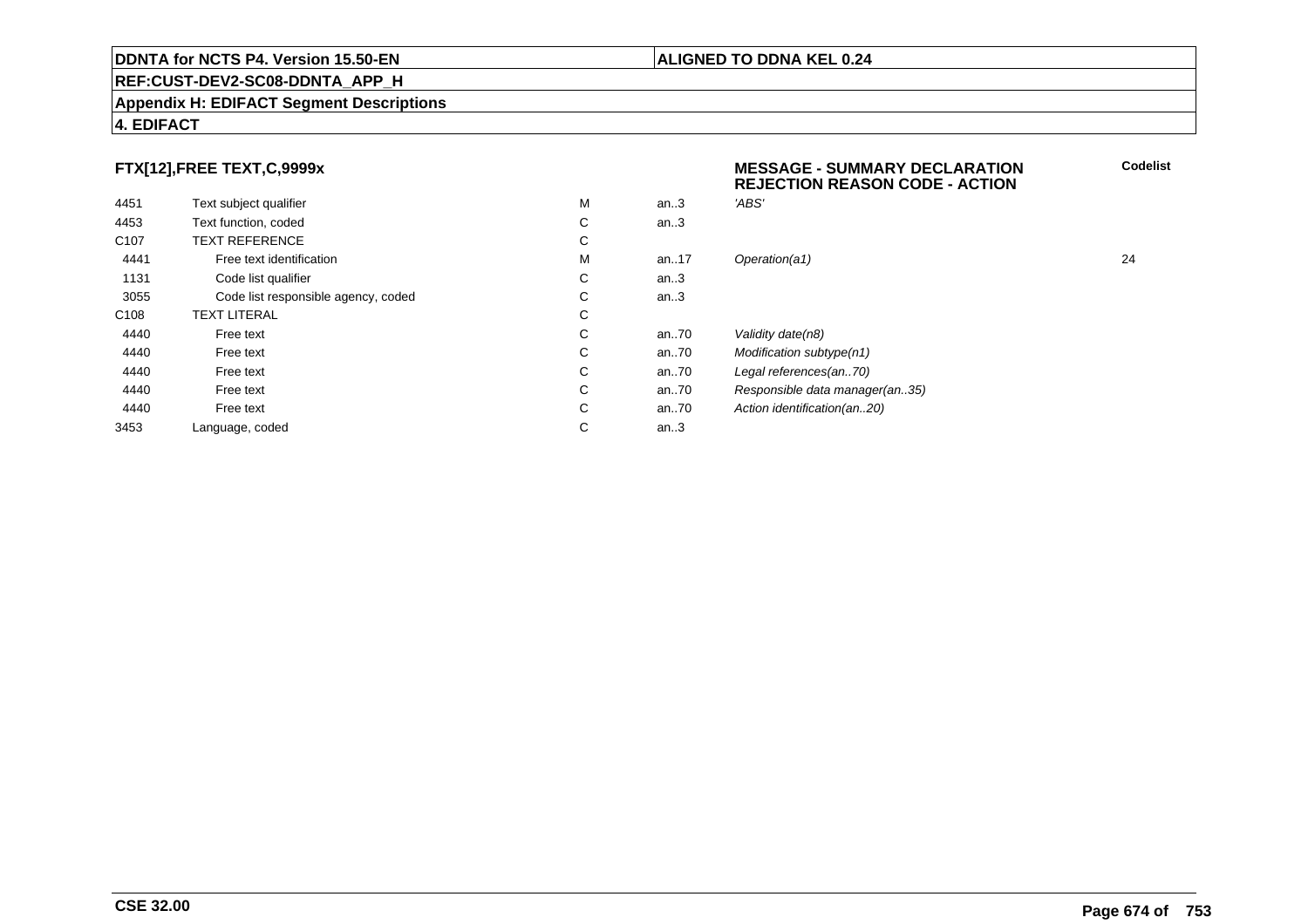#### **REF:CUST-DEV2-SC08-DDNTA\_APP\_H**

#### **Appendix H: EDIFACT Segment Descriptions**

#### **4. EDIFACT**

# **FTX[12],FREE TEXT,C,9999x**

|                  |                                     |   |       | ---   |
|------------------|-------------------------------------|---|-------|-------|
| 4451             | Text subject qualifier              | M | an.3  | 'ACV' |
| 4453             | Text function, coded                | C | an.3  | Langi |
| C <sub>107</sub> | <b>TEXT REFERENCE</b>               | С |       |       |
| 4441             | Free text identification            | М | an17  |       |
| 1131             | Code list qualifier                 | C | an.3  |       |
| 3055             | Code list responsible agency, coded | C | an.3  |       |
| C <sub>108</sub> | <b>TEXT LITERAL</b>                 | C |       |       |
| 4440             | Free text                           | С | an.70 | Desci |
| 4440             | Free text                           | С | an70  |       |
| 4440             | Free text                           | C | an70  |       |
| 4440             | Free text                           | C | an70  |       |
| 4440             | Free text                           | C | an70  |       |
| 3453             | Language, coded                     | С | an.3  | Langı |
|                  |                                     |   |       |       |

#### **MESSAGE - SUMMARY DECLARATION REJECTION REASON CODE - LANGUAGESPECIFIC DATACodelist**

| м | an3  | 'ACV'                          |    |
|---|------|--------------------------------|----|
| С | an.3 | Language code(a2)              | 12 |
| С |      |                                |    |
| М | an17 |                                |    |
| С | an.3 |                                |    |
| С | an.3 |                                |    |
| С |      |                                |    |
| С | an70 | Description(an140)             |    |
| С | an70 |                                |    |
| С | an70 |                                |    |
| С | an70 |                                |    |
| С | an70 |                                |    |
| С | an.3 | Language specific data LNG(a2) | 12 |
|   |      |                                |    |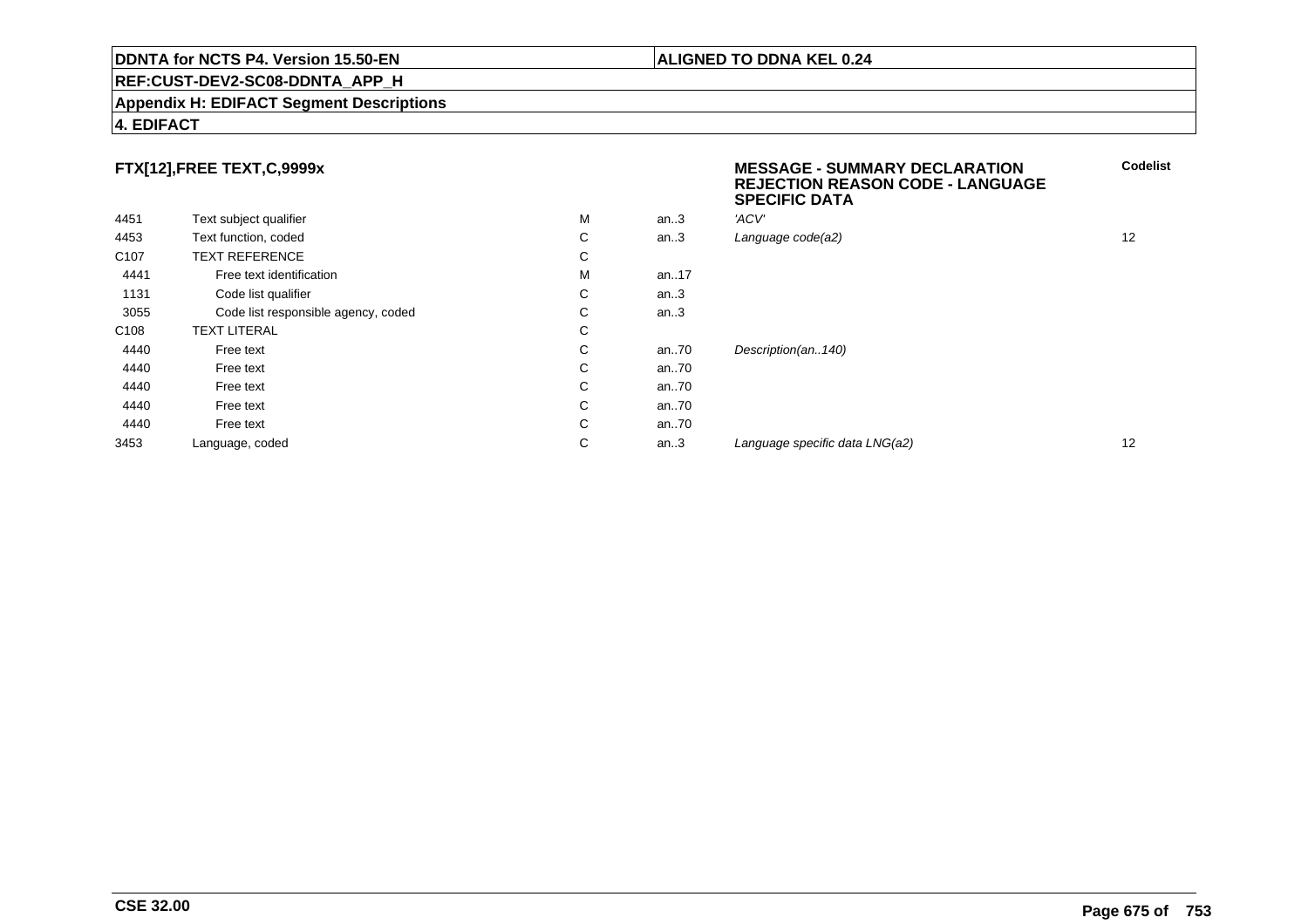#### **Appendix H: EDIFACT Segment Descriptions**

### **4. EDIFACT**

# **FTX[12],FREE TEXT,C,9999x**

|                  |                                     |   |      | <b>INDICATOR - ACTION</b>      |    |
|------------------|-------------------------------------|---|------|--------------------------------|----|
| 4451             | Text subject qualifier              | M | an.3 | 'ABS'                          |    |
| 4453             | Text function, coded                | С | an.3 |                                |    |
| C <sub>107</sub> | <b>TEXT REFERENCE</b>               | С |      |                                |    |
| 4441             | Free text identification            | M | an17 | Operation(a1)                  | 24 |
| 1131             | Code list qualifier                 | С | an.3 |                                |    |
| 3055             | Code list responsible agency, coded | С | an.3 |                                |    |
| C108             | <b>TEXT LITERAL</b>                 | С |      |                                |    |
| 4440             | Free text                           | С | an70 | Validity date(n8)              |    |
| 4440             | Free text                           | С | an70 | Modification subtype(n1)       |    |
| 4440             | Free text                           | С | an70 | Legal references(an70)         |    |
| 4440             | Free text                           | С | an70 | Responsible data manager(an35) |    |
| 4440             | Free text                           | С | an70 | Action identification (an20)   |    |
| 3453             | Language, coded                     | C | an.3 |                                |    |
|                  |                                     |   |      |                                |    |

### **ALIGNED TO DDNA KEL 0.24**

**MESSAGE - SPECIFIC CIRCUMSTANCE**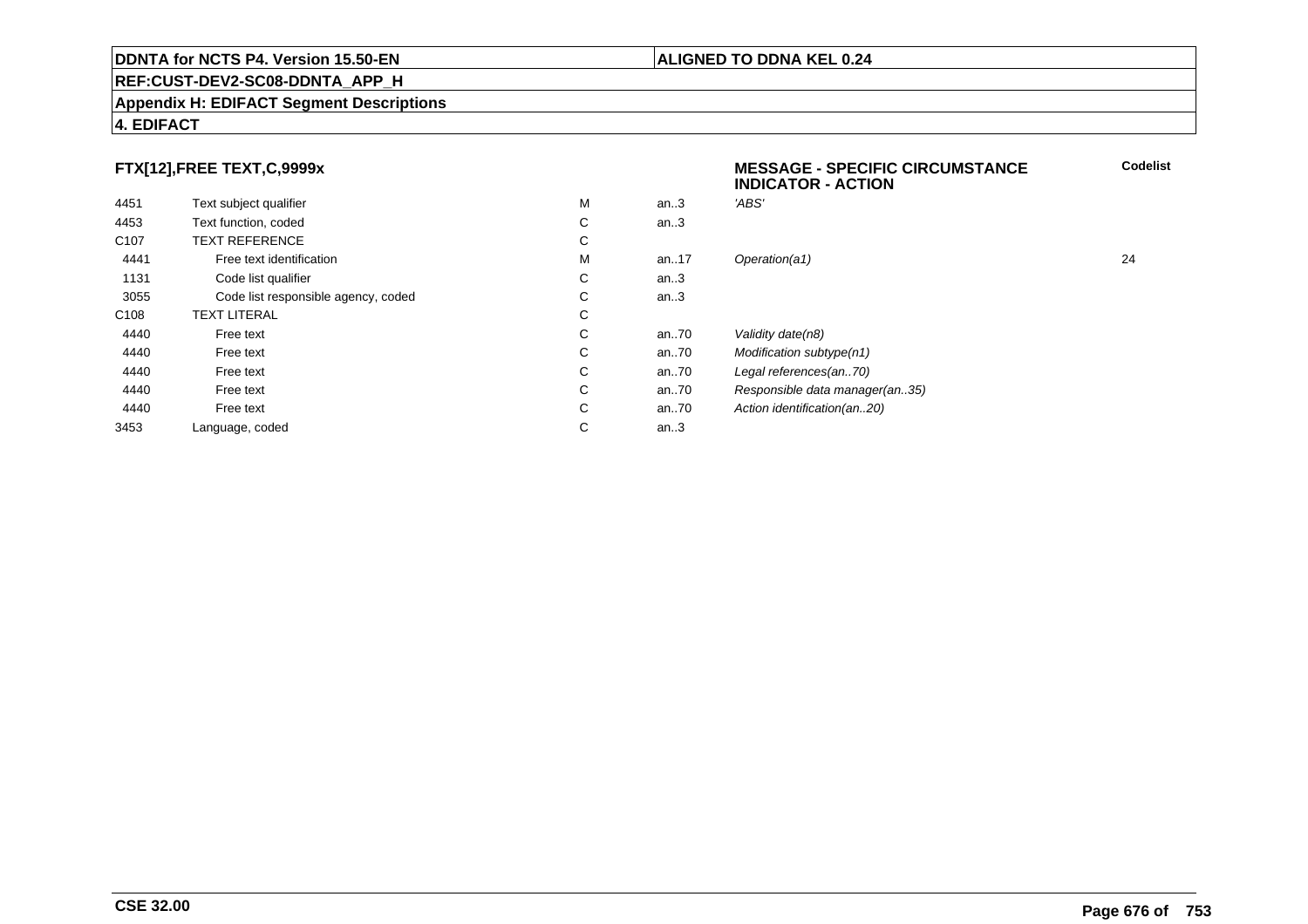#### **REF:CUST-DEV2-SC08-DDNTA\_APP\_H**

#### **Appendix H: EDIFACT Segment Descriptions**

# **FTX[12],FREE TEXT,C,9999x**

| FTX[12],FREE TEXT,C,9999x |                                     |   |      | <b>MESSAGE - SPECIFIC CIRCUMSTANCE</b><br><b>INDICATOR - LANGUAGE SPECIFIC DATA</b> |    |
|---------------------------|-------------------------------------|---|------|-------------------------------------------------------------------------------------|----|
| 4451                      | Text subject qualifier              | M | an.3 | 'ACV'                                                                               |    |
| 4453                      | Text function, coded                | С | an.3 | Language code(a2)                                                                   | 12 |
| C <sub>107</sub>          | <b>TEXT REFERENCE</b>               | С |      |                                                                                     |    |
| 4441                      | Free text identification            | M | an17 |                                                                                     |    |
| 1131                      | Code list qualifier                 | С | an.3 |                                                                                     |    |
| 3055                      | Code list responsible agency, coded | С | an.3 |                                                                                     |    |
| C <sub>108</sub>          | <b>TEXT LITERAL</b>                 | С |      |                                                                                     |    |
| 4440                      | Free text                           | С | an70 | Description(an140)                                                                  |    |
| 4440                      | Free text                           | С | an70 |                                                                                     |    |
| 4440                      | Free text                           | С | an70 |                                                                                     |    |
| 4440                      | Free text                           | С | an70 |                                                                                     |    |
| 4440                      | Free text                           | С | an70 |                                                                                     |    |
| 3453                      | Language, coded                     | С | an.3 | Language specific data LNG(a2)                                                      | 12 |
|                           |                                     |   |      |                                                                                     |    |

**4. EDIFACT**

# **ALIGNED TO DDNA KEL 0.24**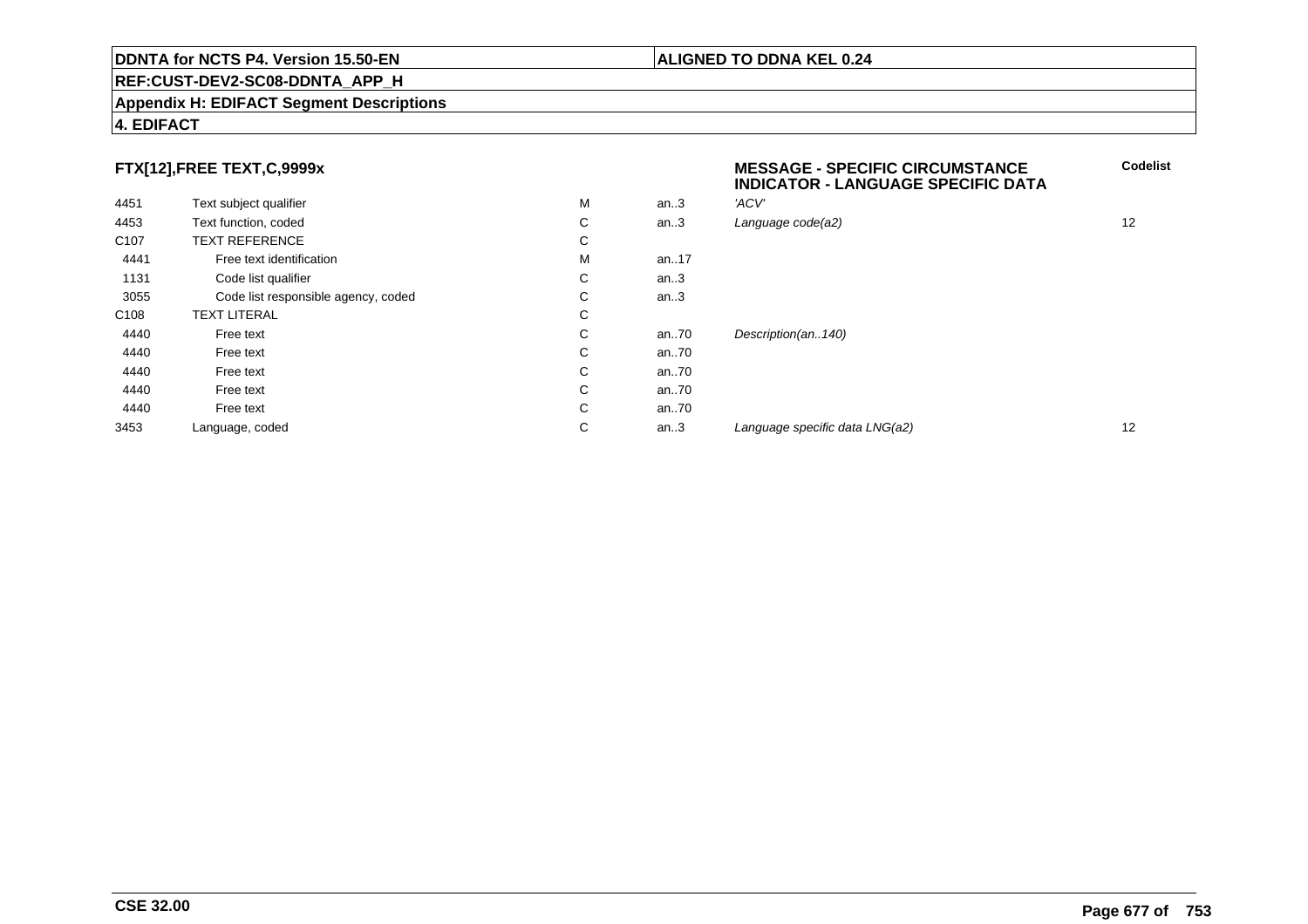#### **REF:CUST-DEV2-SC08-DDNTA\_APP\_H**

#### **Appendix H: EDIFACT Segment Descriptions**

### **4. EDIFACT**

# **FTX[12],FREE TEXT,C,9999x**

|                  |                                     |    |      | <b>ACTION</b>                  |    |
|------------------|-------------------------------------|----|------|--------------------------------|----|
| 4451             | Text subject qualifier              | М  | an.3 | 'ABS'                          |    |
| 4453             | Text function, coded                | C  | an.3 |                                |    |
| C <sub>107</sub> | <b>TEXT REFERENCE</b>               | C  |      |                                |    |
| 4441             | Free text identification            | М  | an17 | Operation(a1)                  | 24 |
| 1131             | Code list qualifier                 | C  | an.3 |                                |    |
| 3055             | Code list responsible agency, coded | C. | an.3 |                                |    |
| C <sub>108</sub> | <b>TEXT LITERAL</b>                 | C  |      |                                |    |
| 4440             | Free text                           | C  | an70 | Validity date(n8)              |    |
| 4440             | Free text                           | C  | an70 | Modification subtype(n1)       |    |
| 4440             | Free text                           | C  | an70 | Legal references(an70)         |    |
| 4440             | Free text                           | C  | an70 | Responsible data manager(an35) |    |
| 4440             | Free text                           | C  | an70 | Action identification(an20)    |    |
| 3453             | Language, coded                     | C  | an.3 |                                |    |
|                  |                                     |    |      |                                |    |

**Codelist**

### **ALIGNED TO DDNA KEL 0.24**

**MESSAGE - RISK ANALYSIS RESULT CODE -**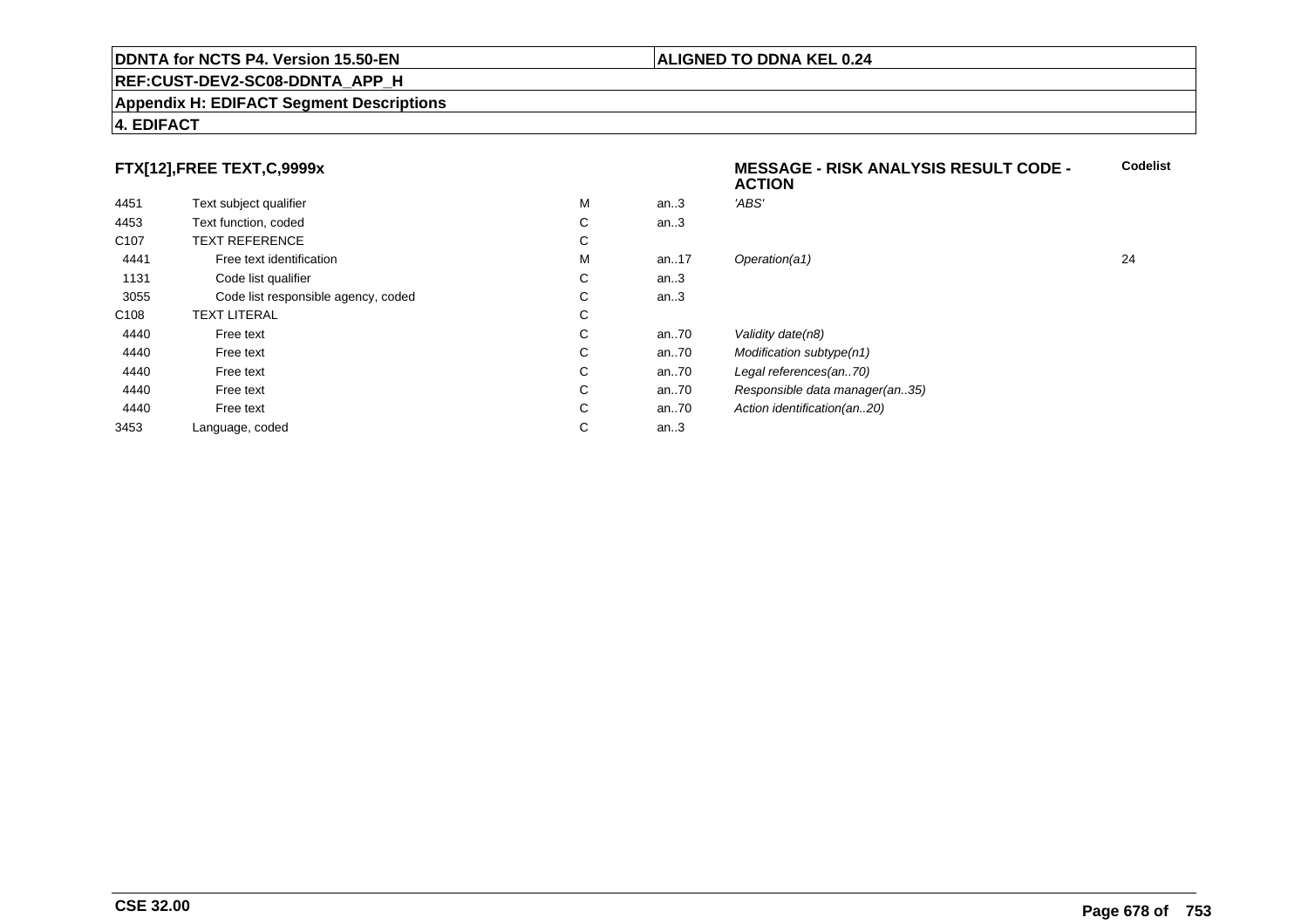#### **REF:CUST-DEV2-SC08-DDNTA\_APP\_H**

#### **Appendix H: EDIFACT Segment Descriptions**

### **4. EDIFACT**

# **FTX[12],FREE TEXT,C,9999x**

| 4451             | Text subject qualifier              | M | an.3 | 'ACV'                          |    |
|------------------|-------------------------------------|---|------|--------------------------------|----|
| 4453             | Text function, coded                | С | an.3 | Language code(a2)              | 12 |
| C <sub>107</sub> | <b>TEXT REFERENCE</b>               | С |      |                                |    |
| 4441             | Free text identification            | M | an17 |                                |    |
| 1131             | Code list qualifier                 | C | an.3 |                                |    |
| 3055             | Code list responsible agency, coded | С | an.3 |                                |    |
| C108             | <b>TEXT LITERAL</b>                 | С |      |                                |    |
| 4440             | Free text                           | С | an70 | Description(an140)             |    |
| 4440             | Free text                           | С | an70 |                                |    |
| 4440             | Free text                           | C | an70 |                                |    |
| 4440             | Free text                           | С | an70 |                                |    |
| 4440             | Free text                           | С | an70 |                                |    |
| 3453             | Language, coded                     | С | an.3 | Language specific data LNG(a2) | 12 |

# **MESSAGE - RISK ANALYSIS RESULT CODE - LANGUAGE SPECIFIC DATACodelist** $C$  an..3 Language code(a2) and  $12$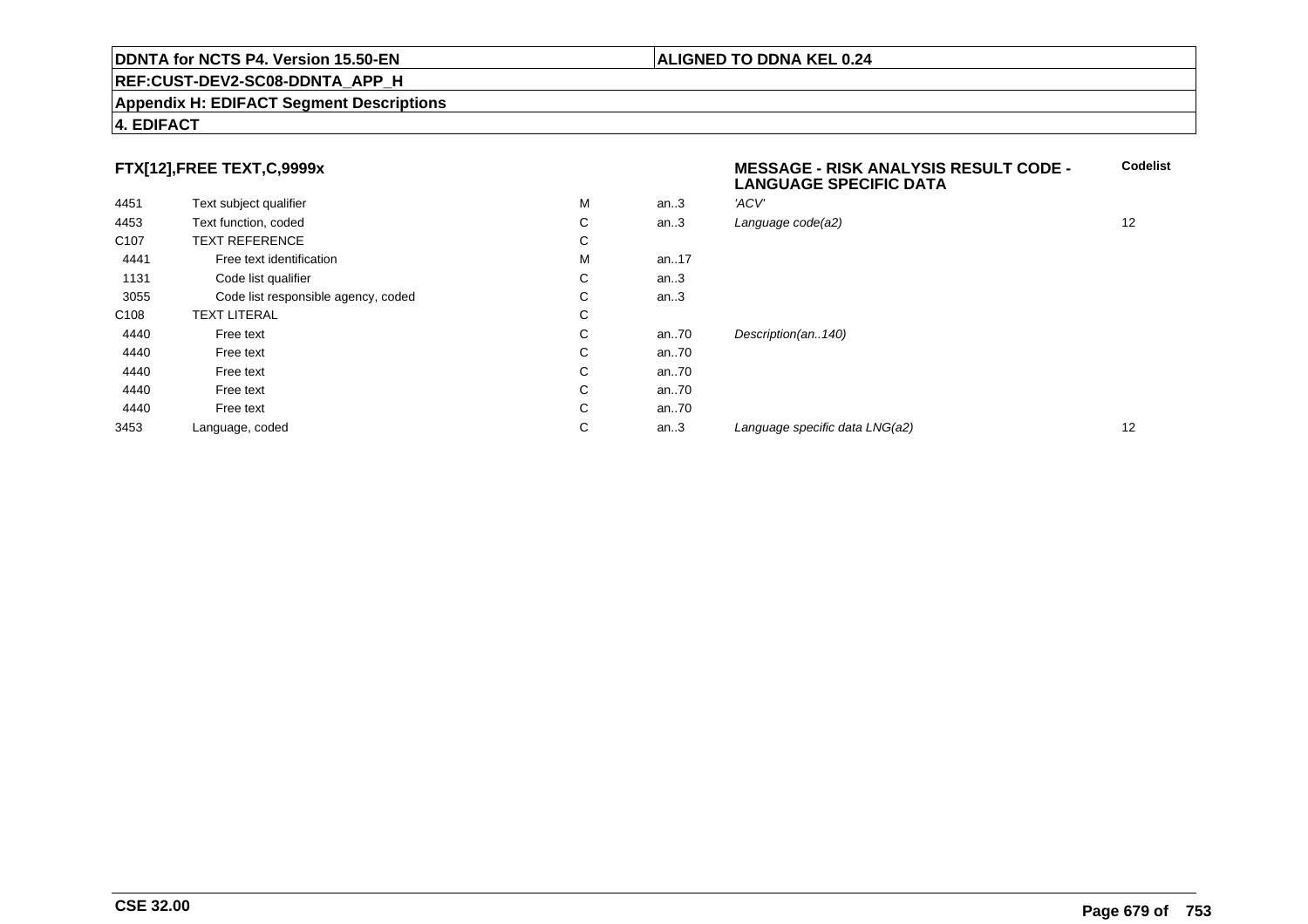#### **REF:CUST-DEV2-SC08-DDNTA\_APP\_H**

#### **Appendix H: EDIFACT Segment Descriptions**

## **4. EDIFACT**

# **FTX[12],FREE TEXT,C,9999x**

|                  | FTX[12],FREE TEXT,C,9999x           |   |      | <b>MESSAGE - PREVIOUS PROCEDURE - ACTION</b> | C. |
|------------------|-------------------------------------|---|------|----------------------------------------------|----|
| 4451             | Text subject qualifier              | M | an.3 | 'ABS'                                        |    |
| 4453             | Text function, coded                | С | an.3 |                                              |    |
| C <sub>107</sub> | <b>TEXT REFERENCE</b>               | С |      |                                              |    |
| 4441             | Free text identification            | M | an17 | Operation(a1)                                | 24 |
| 1131             | Code list qualifier                 | С | an.3 |                                              |    |
| 3055             | Code list responsible agency, coded | С | an.3 |                                              |    |
| C108             | <b>TEXT LITERAL</b>                 | С |      |                                              |    |
| 4440             | Free text                           | С | an70 | Validity date(n8)                            |    |
| 4440             | Free text                           | С | an70 | Modification subtype(n1)                     |    |
| 4440             | Free text                           | С | an70 | Legal references(an70)                       |    |
| 4440             | Free text                           | С | an70 | Responsible data manager(an35)               |    |
| 4440             | Free text                           | С | an70 | Action identification(an20)                  |    |
| 3453             | Language, coded                     | С | an.3 |                                              |    |
|                  |                                     |   |      |                                              |    |

### **ALIGNED TO DDNA KEL 0.24**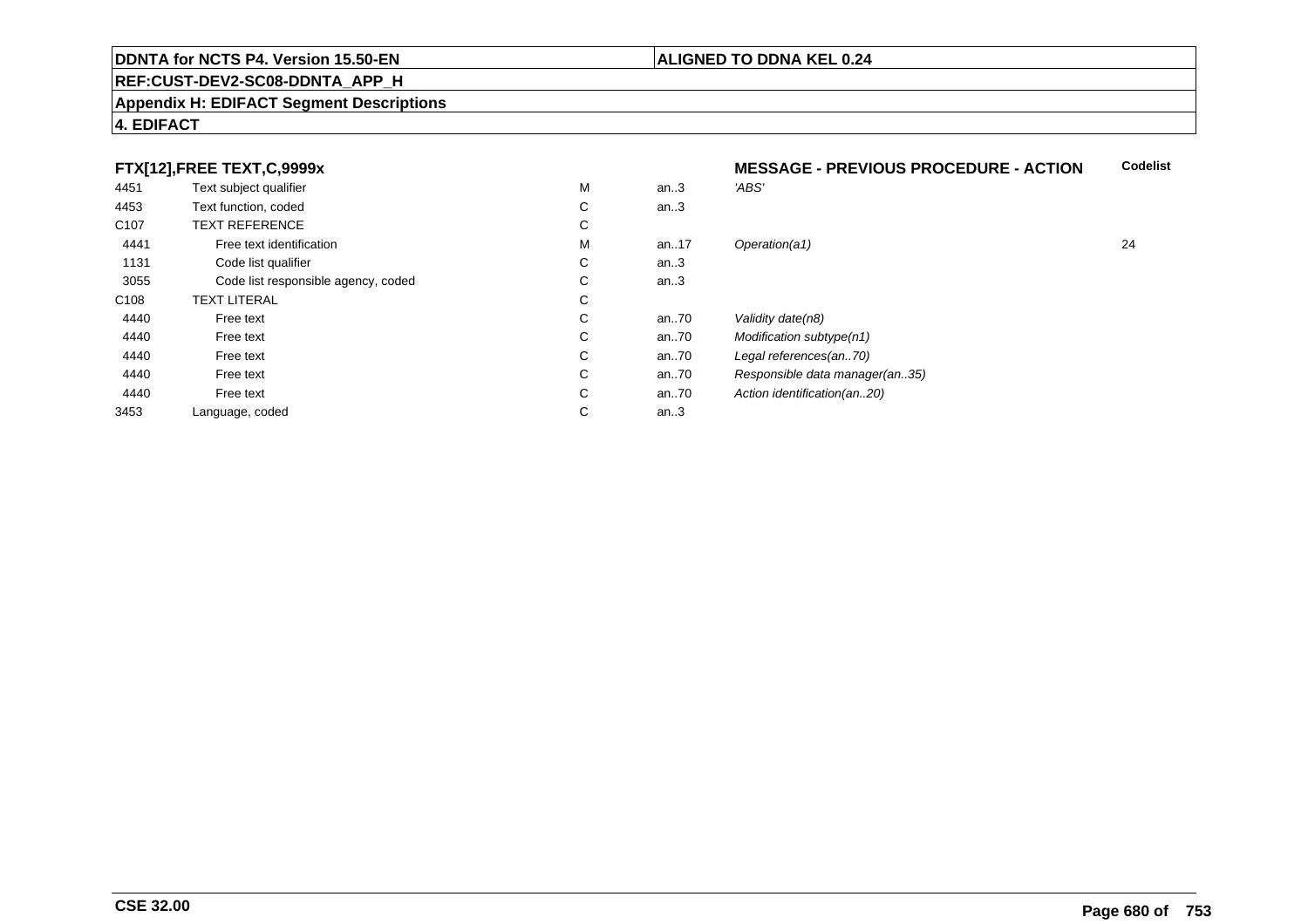#### **Appendix H: EDIFACT Segment Descriptions**

### **4. EDIFACT**

# **FTX[12],FREE TEXT,C,9999x**

| 4451             | Text subject qualifier              | M | an.3 | 'ACV' |
|------------------|-------------------------------------|---|------|-------|
| 4453             | Text function, coded                | С | an.3 | Langı |
| C <sub>107</sub> | <b>TEXT REFERENCE</b>               | С |      |       |
| 4441             | Free text identification            | M | an17 |       |
| 1131             | Code list qualifier                 | С | an.3 |       |
| 3055             | Code list responsible agency, coded | С | an.3 |       |
| C <sub>108</sub> | <b>TEXT LITERAL</b>                 | C |      |       |
| 4440             | Free text                           | С | an70 | Desci |
| 4440             | Free text                           | C | an70 |       |
| 4440             | Free text                           | С | an70 |       |
| 4440             | Free text                           | С | an70 |       |
| 4440             | Free text                           | С | an70 |       |
| 3453             | Language, coded                     | С | an.3 | Langu |
|                  |                                     |   |      |       |

#### **MESSAGE - PREVIOUS PROCEDURE - LANGUAGECodelistSPECIFIC DATA**

| М | an.3 | 'ACV'                          |    |
|---|------|--------------------------------|----|
| С | an.3 | Language code(a2)              | 12 |
| С |      |                                |    |
| M | an17 |                                |    |
| С | an.3 |                                |    |
| С | an.3 |                                |    |
| С |      |                                |    |
| С | an70 | Description(an350)             |    |
| С | an70 |                                |    |
| С | an70 |                                |    |
| С | an70 |                                |    |
| С | an70 |                                |    |
| С | an.3 | Language specific data LNG(a2) | 12 |
|   |      |                                |    |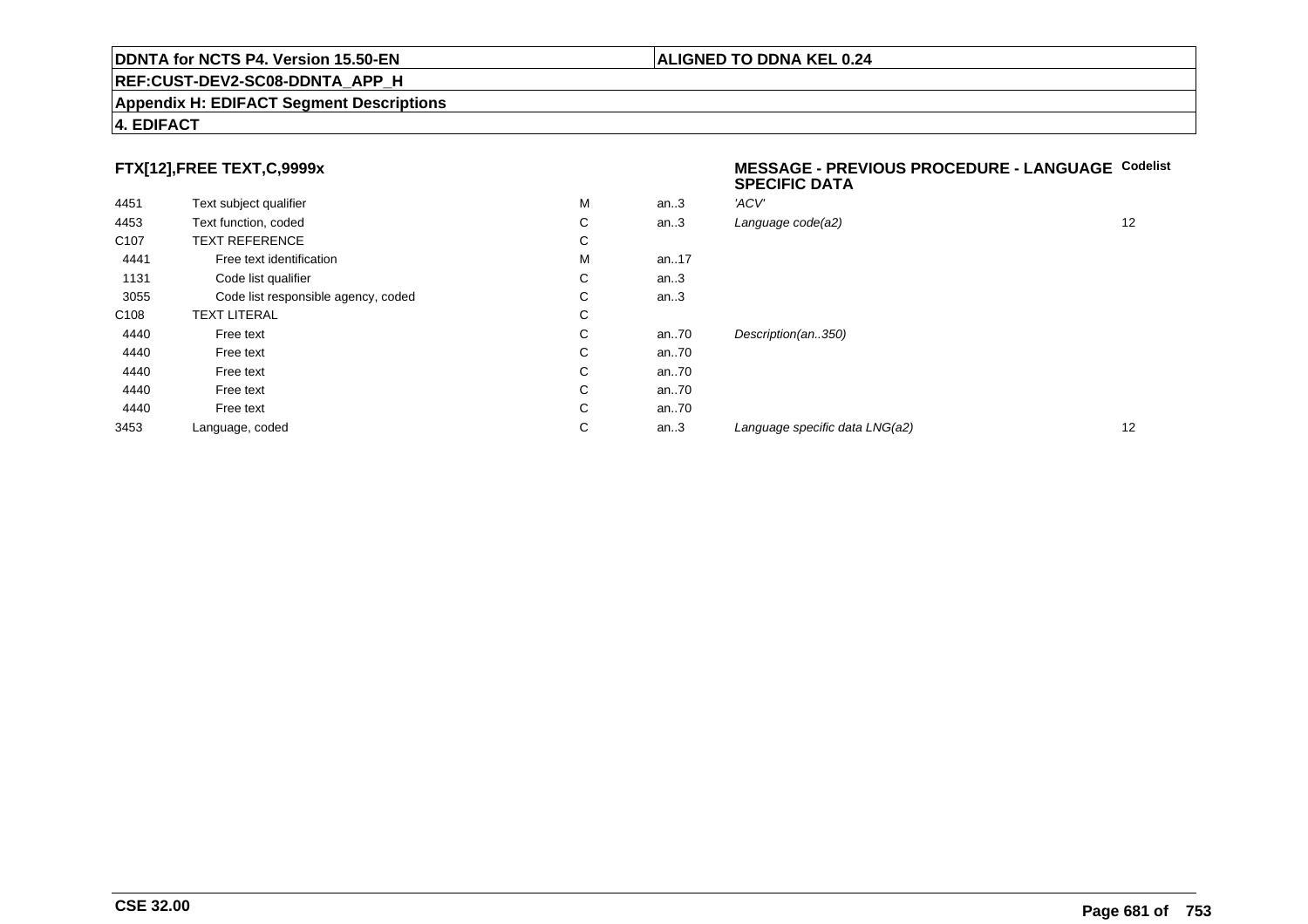#### **REF:CUST-DEV2-SC08-DDNTA\_APP\_H**

#### **Appendix H: EDIFACT Segment Descriptions**

## **4. EDIFACT**

# **FTX[12],FREE TEXT,C,9999x**

| 4451             | Text subject qualifier              | M | an.3   | 'ABS'                          |
|------------------|-------------------------------------|---|--------|--------------------------------|
| 4453             | Text function, coded                | С | an $3$ |                                |
| C <sub>107</sub> | <b>TEXT REFERENCE</b>               | С |        |                                |
| 4441             | Free text identification            | M | an17   | Operation(a1)                  |
| 1131             | Code list qualifier                 | С | an.3   |                                |
| 3055             | Code list responsible agency, coded | С | an.3   |                                |
| C <sub>108</sub> | <b>TEXT LITERAL</b>                 | С |        |                                |
| 4440             | Free text                           | С | an70   | Validity date(n8)              |
| 4440             | Free text                           | С | an70   | Modification subtype(n1)       |
| 4440             | Free text                           | С | an70   | Legal references(an70)         |
| 4440             | Free text                           | С | an70   | Responsible data manager(an35) |
| 4440             | Free text                           | С | an70   | Action identification(an20)    |
| 3453             | Language, coded                     | С | an.3   |                                |
|                  |                                     |   |        |                                |

# **MESSAGE - PROCEDURE REQUESTED - ACTION Codelist**

M an..17 Operation(a1) 24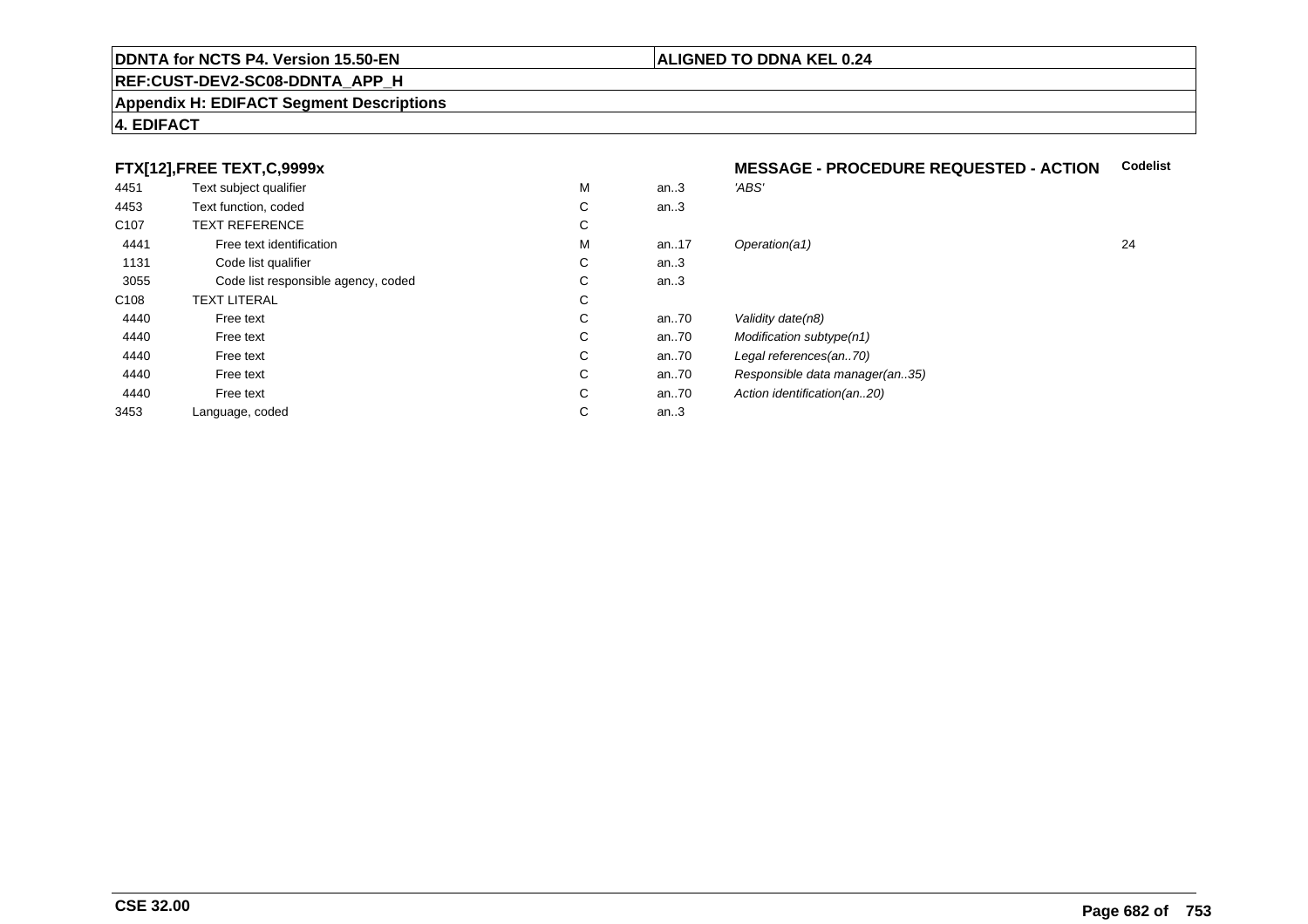#### **REF:CUST-DEV2-SC08-DDNTA\_APP\_H**

#### **Appendix H: EDIFACT Segment Descriptions**

### **4. EDIFACT**

# **FTX[12],FREE TEXT,C,9999x**

| FTX[12],FREE TEXT,C,9999x |                                     |   |      | <b>MESSAGE - PROCEDURE REQUESTED -</b><br><b>LANGUAGE SPECIFIC DATA</b> | Code              |
|---------------------------|-------------------------------------|---|------|-------------------------------------------------------------------------|-------------------|
| 4451                      | Text subject qualifier              | М | an.3 | 'ACV'                                                                   |                   |
| 4453                      | Text function, coded                | С | an.3 | Language code(a2)                                                       | $12 \overline{ }$ |
| C <sub>107</sub>          | <b>TEXT REFERENCE</b>               | С |      |                                                                         |                   |
| 4441                      | Free text identification            | М | an17 |                                                                         |                   |
| 1131                      | Code list qualifier                 | C | an.3 |                                                                         |                   |
| 3055                      | Code list responsible agency, coded | С | an.3 |                                                                         |                   |
| C <sub>108</sub>          | <b>TEXT LITERAL</b>                 | С |      |                                                                         |                   |
| 4440                      | Free text                           | С | an70 | Description(an350)                                                      |                   |
| 4440                      | Free text                           | C | an70 |                                                                         |                   |
| 4440                      | Free text                           | C | an70 |                                                                         |                   |
| 4440                      | Free text                           | С | an70 |                                                                         |                   |
| 4440                      | Free text                           | С | an70 |                                                                         |                   |
| 3453                      | Language, coded                     | С | an.3 | Language specific data LNG(a2)                                          | $12 \overline{ }$ |
|                           |                                     |   |      |                                                                         |                   |

**Codelist**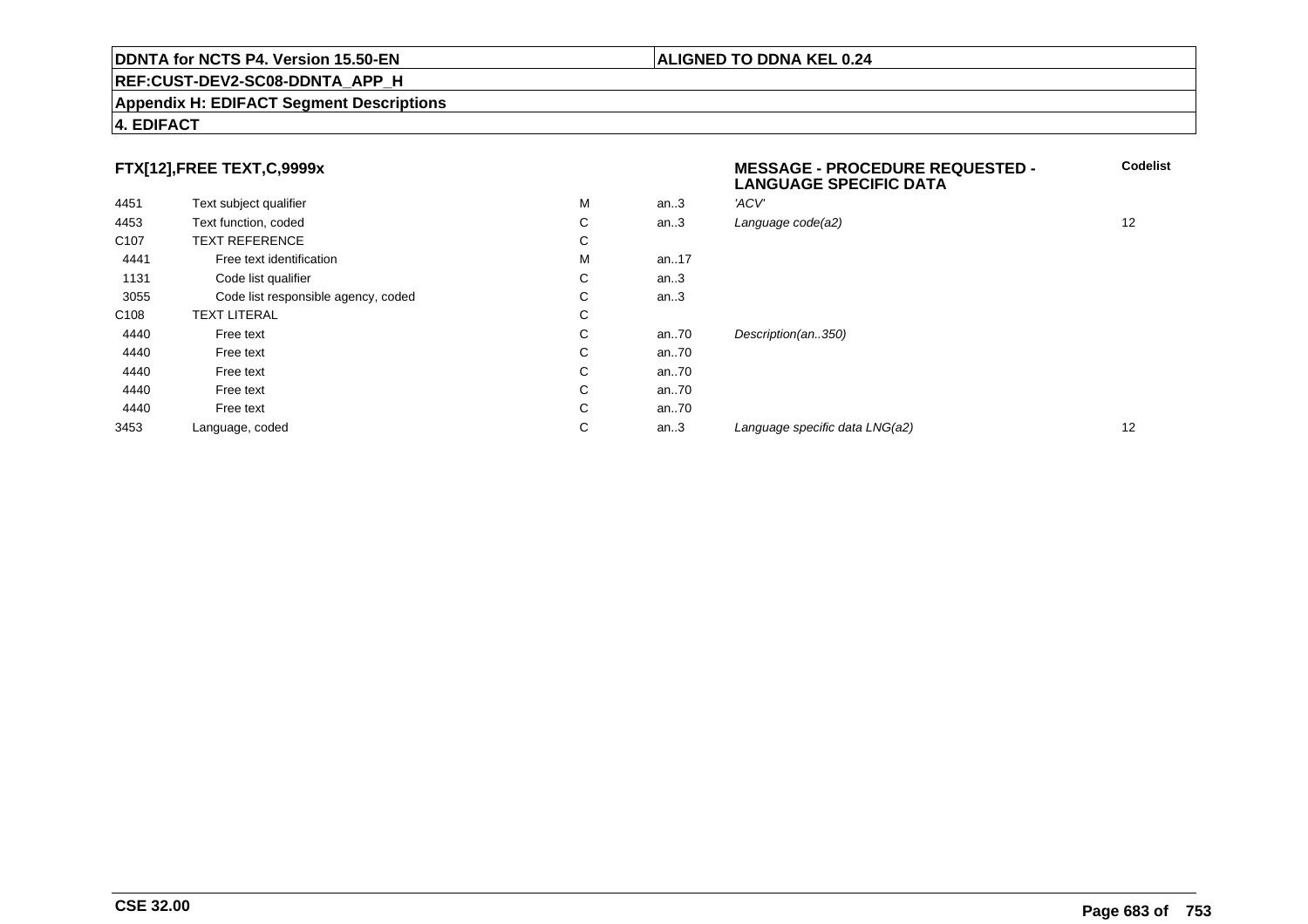### **REF:CUST-DEV2-SC08-DDNTA\_APP\_H**

#### **Appendix H: EDIFACT Segment Descriptions**

## **4. EDIFACT**

#### **FTX[12],FREE TEXT,C,9999xMESSAGE - RESPONSE CODE - ACTION**<br>M an..3 *'ABS'*  **Codelist** 4451Text subject qualifier M<br>
Text function, coded C M an..3 *'ABS'*<br>-4453Text function, coded C<br>
TEXT REFERENCE an..3 C107 TEXT REFERENCEE C  $\mathsf{M}% _{T}=\mathsf{M}_{T}\!\left( a,b\right) ,\ \mathsf{M}_{T}=\mathsf{M}_{T}$ 4441Free text identification M<br>Code list qualifier development of the code list qualifier development of  $\mathbf C$ M an..17 Operation(a1) 24 1131Code list qualifier C<br>Code list responsible agency, coded C an..3 3055Code list responsible agency, coded C<br>
XT LITERAL C an..3 C108TEXT LITERAL<br>Free text  $\mathbf C$ 44400 Free text C C an..70 Validity date(n8)<br>C an..70 Modification subt 44400 Free text C C an..70 Modification subtype(n1)<br>C an..70 Legal references(an..70) 44400 Free text C C an..70 Legal references(an..70)<br>C an..70 Responsible data manag 44400 Free text C C an..70 Responsible data manager(an..35)<br>C an..70 Action identification(an..20) 44400 Free text C C an..70 Action identification(an..20)<br>C an..3 3453Language, coded an..3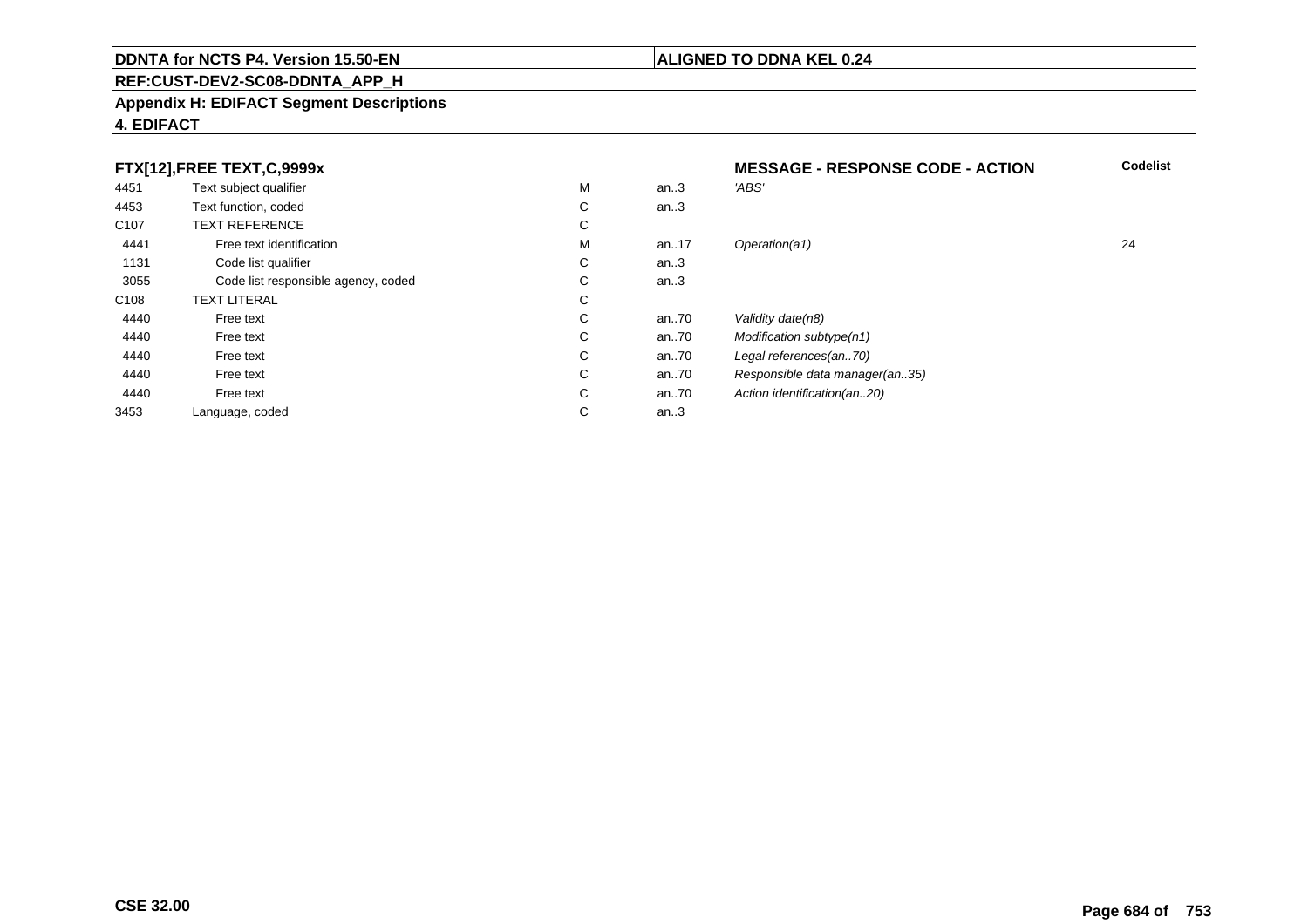## **REF:CUST-DEV2-SC08-DDNTA\_APP\_H**

## **Appendix H: EDIFACT Segment Descriptions**

## **4. EDIFACT**

## **FTX[12],FREE TEXT,C,9999x**

|                  |                                     |   |      | <b>SPECIFIC DATA</b>           |                   |
|------------------|-------------------------------------|---|------|--------------------------------|-------------------|
| 4451             | Text subject qualifier              | М | an.3 | 'ACV'                          |                   |
| 4453             | Text function, coded                | C | an.3 | Language code(a2)              | 12                |
| C <sub>107</sub> | <b>TEXT REFERENCE</b>               | C |      |                                |                   |
| 4441             | Free text identification            | М | an17 |                                |                   |
| 1131             | Code list qualifier                 | C | an.3 |                                |                   |
| 3055             | Code list responsible agency, coded | C | an.3 |                                |                   |
| C <sub>108</sub> | <b>TEXT LITERAL</b>                 | C |      |                                |                   |
| 4440             | Free text                           | C | an70 | Description(an140)             |                   |
| 4440             | Free text                           | C | an70 |                                |                   |
| 4440             | Free text                           | C | an70 |                                |                   |
| 4440             | Free text                           | C | an70 |                                |                   |
| 4440             | Free text                           | C | an70 |                                |                   |
| 3453             | Language, coded                     | C | an.3 | Language specific data LNG(a2) | $12 \overline{ }$ |

**Codelist**

**ALIGNED TO DDNA KEL 0.24**

**MESSAGE - RESPONSE CODE - LANGUAGE**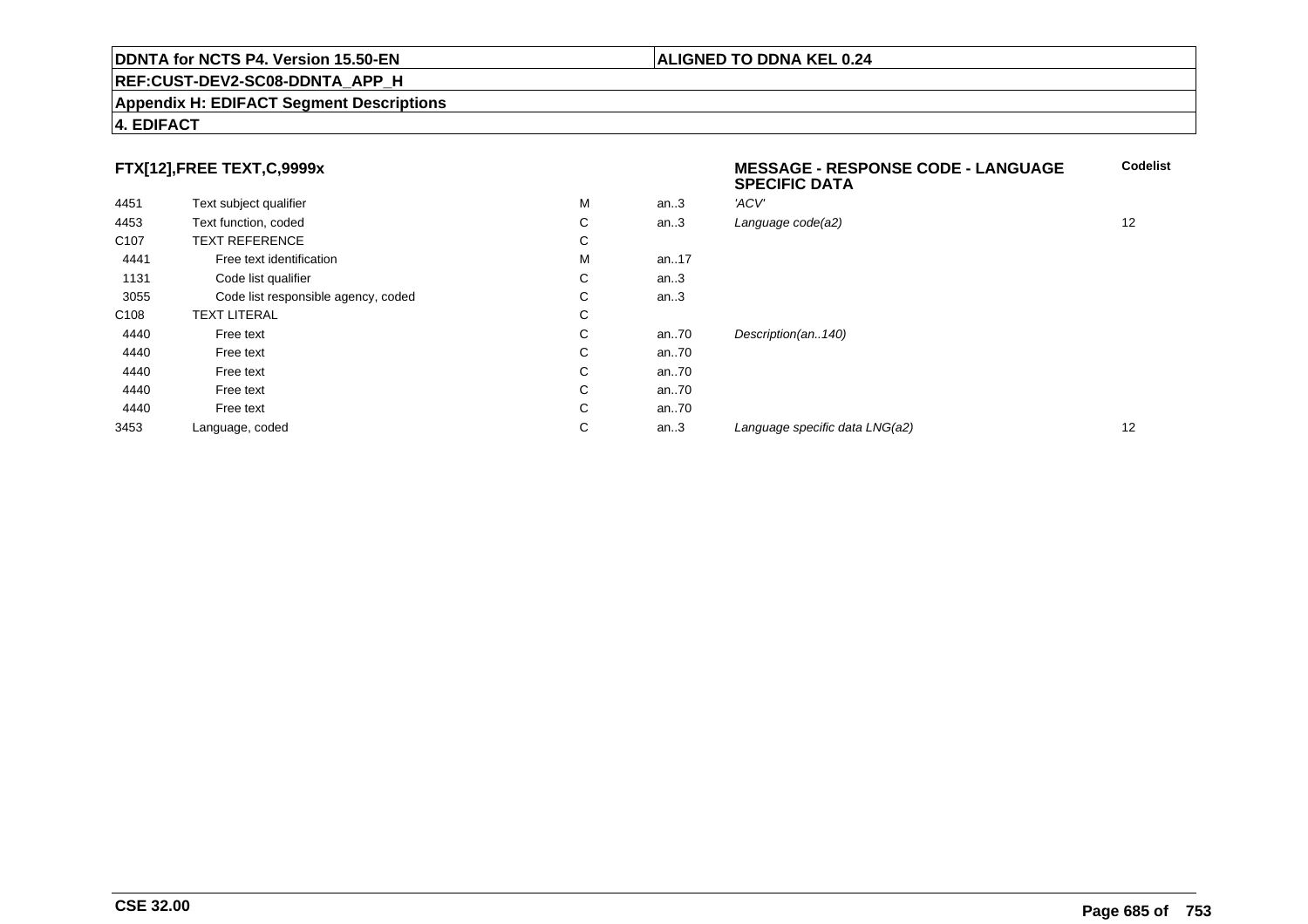## **REF:CUST-DEV2-SC08-DDNTA\_APP\_H**

## **Appendix H: EDIFACT Segment Descriptions**

## **4. EDIFACT**

## **FTX[12],FREE TEXT,C,9999x**

| 4451             | Text subject qualifier              | М | an.3  | 'ABS'  |
|------------------|-------------------------------------|---|-------|--------|
| 4453             | Text function, coded                | C | an.3  |        |
| C <sub>107</sub> | <b>TEXT REFERENCE</b>               | C |       |        |
| 4441             | Free text identification            | M | an.17 | Opera  |
| 1131             | Code list qualifier                 | C | an.3  |        |
| 3055             | Code list responsible agency, coded | C | an.3  |        |
| C <sub>108</sub> | <b>TEXT LITERAL</b>                 | C |       |        |
| 4440             | Free text                           | C | an70  | Validi |
| 4440             | Free text                           | C | an.70 | Modit  |
| 4440             | Free text                           | C | an70  | Legal  |
| 4440             | Free text                           | C | an70  | Resp   |
| 4440             | Free text                           | C | an70  | Action |
| 3453             | Language, coded                     | С | an.3  |        |
|                  |                                     |   |       |        |

## **MESSAGE - ITEM NUMBER REJECTION REASONCodelistCODE - ACTION**

| М | an.3 | 'ABS'                          |    |
|---|------|--------------------------------|----|
| С | an.3 |                                |    |
| С |      |                                |    |
| М | an17 | Operation(a1)                  | 24 |
| С | an.3 |                                |    |
| С | an.3 |                                |    |
| С |      |                                |    |
| С | an70 | Validity date(n8)              |    |
| С | an70 | Modification subtype(n1)       |    |
| С | an70 | Legal references(an70)         |    |
| С | an70 | Responsible data manager(an35) |    |
| С | an70 | Action identification(an20)    |    |
| С | an.3 |                                |    |
|   |      |                                |    |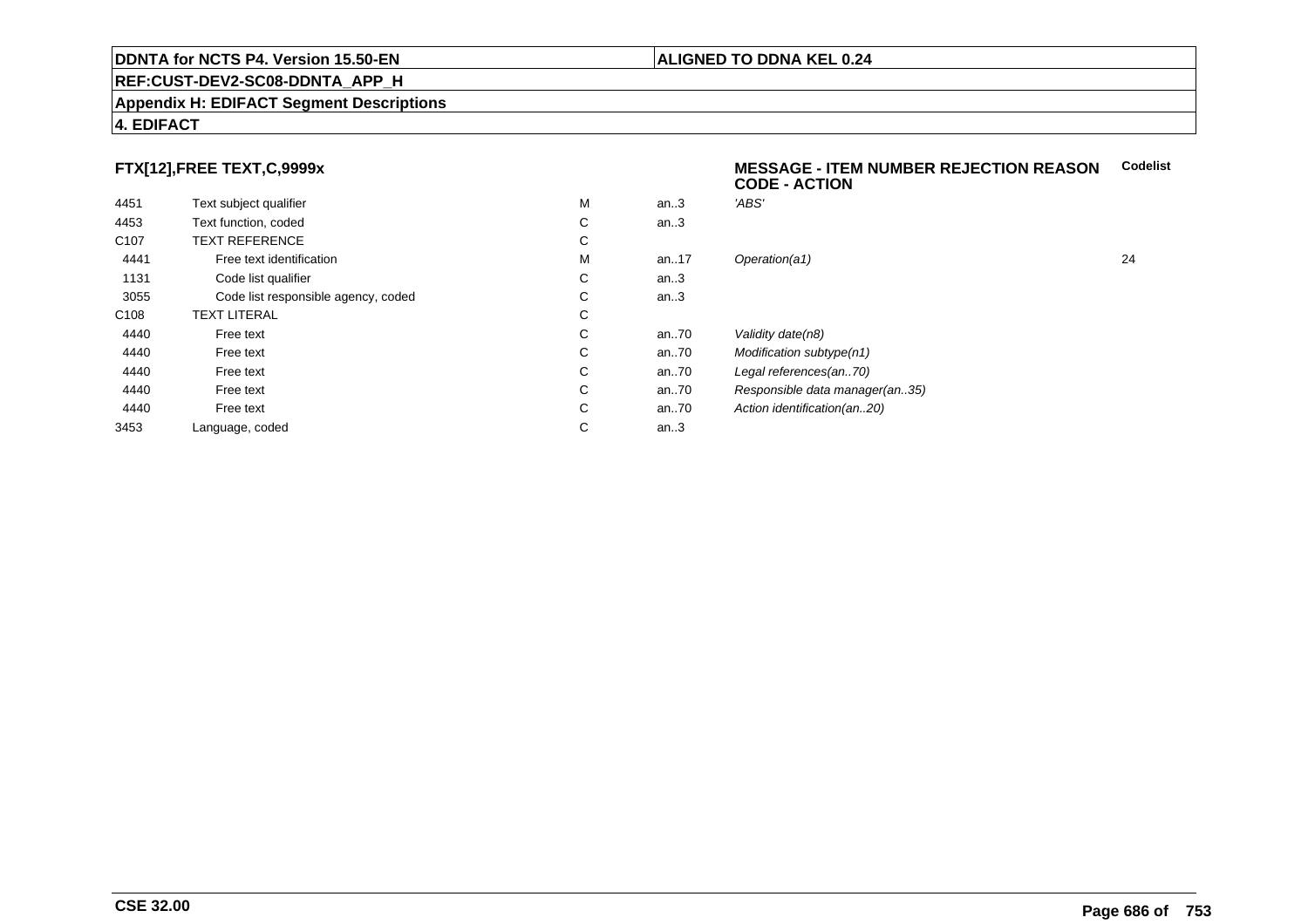## **REF:CUST-DEV2-SC08-DDNTA\_APP\_H**

## **Appendix H: EDIFACT Segment Descriptions**

## **4. EDIFACT**

## **FTX[12],FREE TEXT,C,9999x**

| 4451             | Text subject qualifier              | M | an.3 | 'ACV' |
|------------------|-------------------------------------|---|------|-------|
| 4453             | Text function, coded                | С | an.3 | Langu |
| C <sub>107</sub> | <b>TEXT REFERENCE</b>               | С |      |       |
| 4441             | Free text identification            | M | an17 |       |
| 1131             | Code list qualifier                 | С | an.3 |       |
| 3055             | Code list responsible agency, coded | С | an.3 |       |
| C <sub>108</sub> | <b>TEXT LITERAL</b>                 | С |      |       |
| 4440             | Free text                           | C | an70 | Desci |
| 4440             | Free text                           | C | an70 |       |
| 4440             | Free text                           | С | an70 |       |
| 4440             | Free text                           | С | an70 |       |
| 4440             | Free text                           | С | an70 |       |
| 3453             | Language, coded                     | С | an.3 | Langı |
|                  |                                     |   |      |       |

## **MESSAGE - ITEM NUMBER REJECTION REASONCodelistCODE - LANGUAGE SPECIFIC DATA**

| М | an.3 | 'ACV'                          |    |
|---|------|--------------------------------|----|
| С | an.3 | Language code(a2)              | 12 |
| С |      |                                |    |
| М | an17 |                                |    |
| С | an.3 |                                |    |
| С | an.3 |                                |    |
| С |      |                                |    |
| С | an70 | Description(an140)             |    |
| С | an70 |                                |    |
| С | an70 |                                |    |
| С | an70 |                                |    |
| С | an70 |                                |    |
| С | an.3 | Language specific data LNG(a2) | 12 |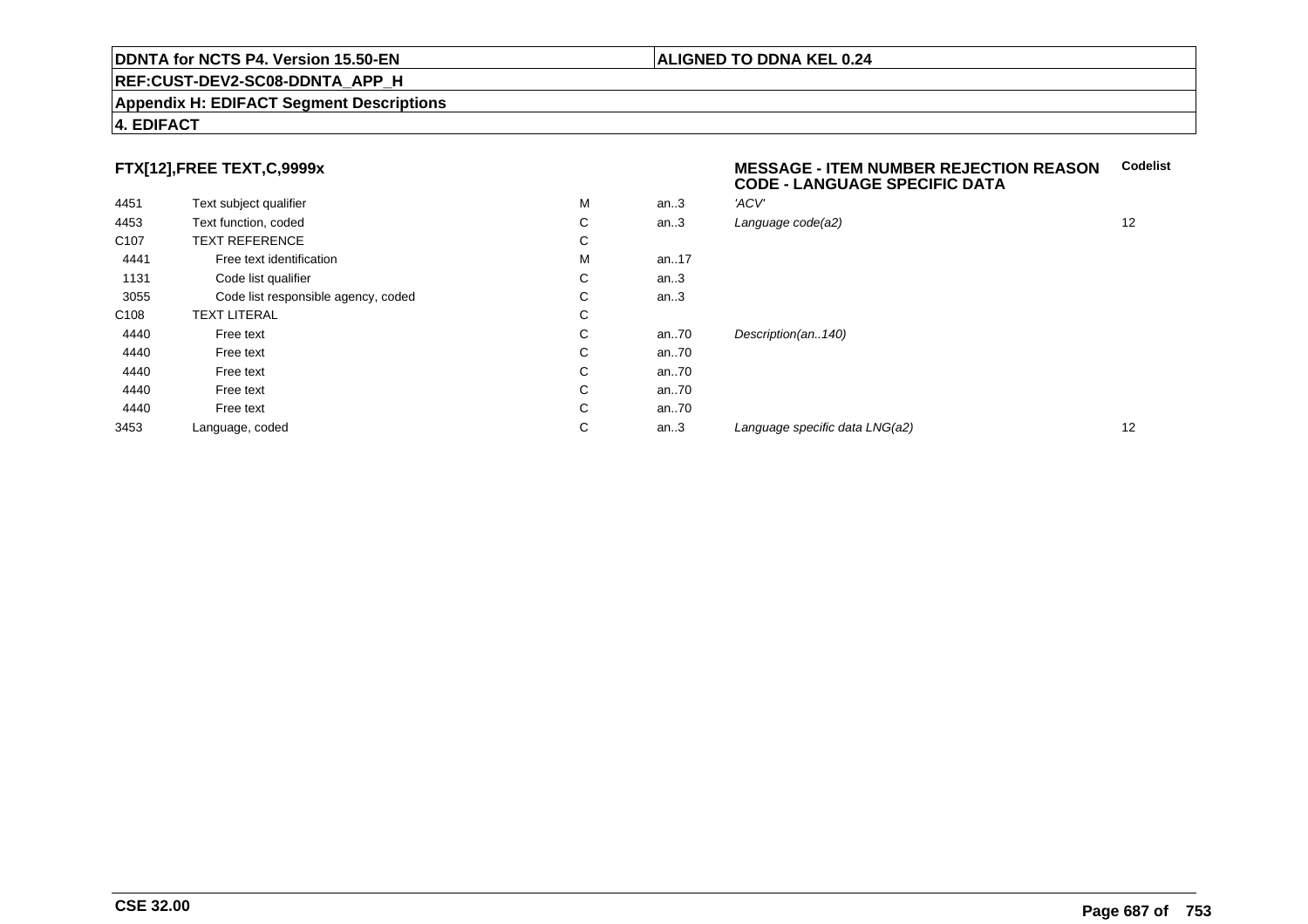## **REF:CUST-DEV2-SC08-DDNTA\_APP\_H**

## **Appendix H: EDIFACT Segment Descriptions**

## **4. EDIFACT**

## **FTX[12],FREE TEXT,C,9999x**

| 4451             | Text subject qualifier              | M  | an.3  | 'ABS'                          |    |
|------------------|-------------------------------------|----|-------|--------------------------------|----|
| 4453             | Text function, coded                | C  | an.3  |                                |    |
| C <sub>107</sub> | <b>TEXT REFERENCE</b>               | C  |       |                                |    |
| 4441             | Free text identification            | M  | an17  | Operation(a1)                  | 24 |
| 1131             | Code list qualifier                 | С  | an.3  |                                |    |
| 3055             | Code list responsible agency, coded | C. | an.3  |                                |    |
| C108             | <b>TEXT LITERAL</b>                 | C  |       |                                |    |
| 4440             | Free text                           | C  | an70  | Validity date(n8)              |    |
| 4440             | Free text                           | C  | an70  | Modification subtype(n1)       |    |
| 4440             | Free text                           | C  | an70  | Legal references(an70)         |    |
| 4440             | Free text                           | C  | an70  | Responsible data manager(an35) |    |
| 4440             | Free text                           | C  | an.70 | Action identification(an20)    |    |
| 3453             | Language, coded                     | C  | an.3  |                                |    |
|                  |                                     |    |       |                                |    |

## **ALIGNED TO DDNA KEL 0.24**

**MESSAGE - CUSTOMS INTERVENTION - ACTION**

**Codelist**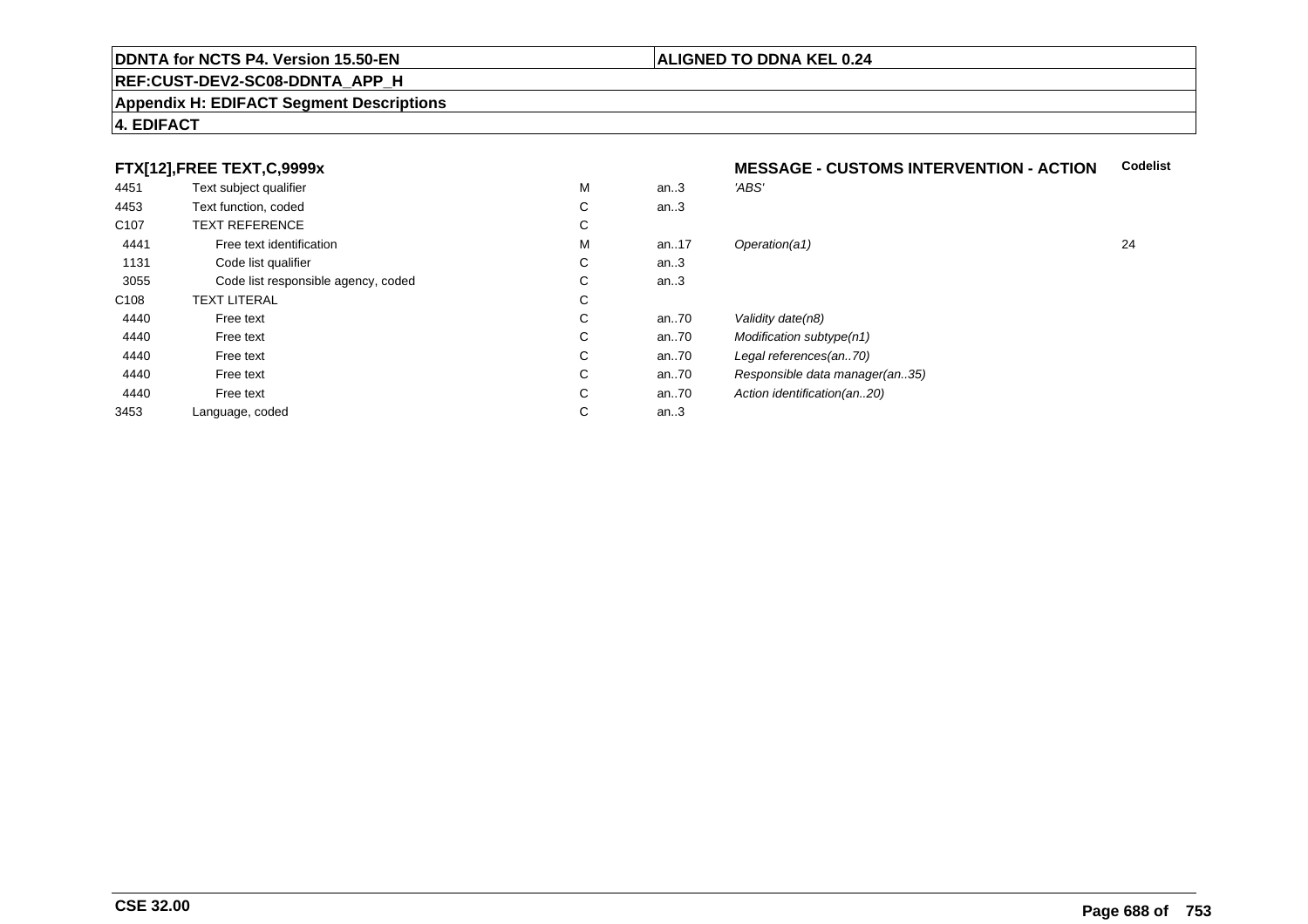## **REF:CUST-DEV2-SC08-DDNTA\_APP\_H**

## **Appendix H: EDIFACT Segment Descriptions**

## **4. EDIFACT**

## **FTX[12],FREE TEXT,C,9999x**

|                  | FTX[12],FREE TEXT,C,9999x           |   |      | <b>MESSAGE - CUSTOMS INTERVENTION -</b><br><b>LANGUAGE SPECIFIC DATA</b> | Cod               |
|------------------|-------------------------------------|---|------|--------------------------------------------------------------------------|-------------------|
| 4451             | Text subject qualifier              | М | an.3 | 'ACV'                                                                    |                   |
| 4453             | Text function, coded                | С | an.3 | Language code(a2)                                                        | $12 \overline{ }$ |
| C <sub>107</sub> | <b>TEXT REFERENCE</b>               | С |      |                                                                          |                   |
| 4441             | Free text identification            | М | an17 |                                                                          |                   |
| 1131             | Code list qualifier                 | С | an.3 |                                                                          |                   |
| 3055             | Code list responsible agency, coded | С | an.3 |                                                                          |                   |
| C <sub>108</sub> | <b>TEXT LITERAL</b>                 | С |      |                                                                          |                   |
| 4440             | Free text                           | С | an70 | Description(an140)                                                       |                   |
| 4440             | Free text                           | С | an70 |                                                                          |                   |
| 4440             | Free text                           | С | an70 |                                                                          |                   |
| 4440             | Free text                           | С | an70 |                                                                          |                   |
| 4440             | Free text                           | С | an70 |                                                                          |                   |
| 3453             | Language, coded                     | С | an.3 | Language specific data LNG(a2)                                           | $12 \overline{ }$ |
|                  |                                     |   |      |                                                                          |                   |

**Codelist**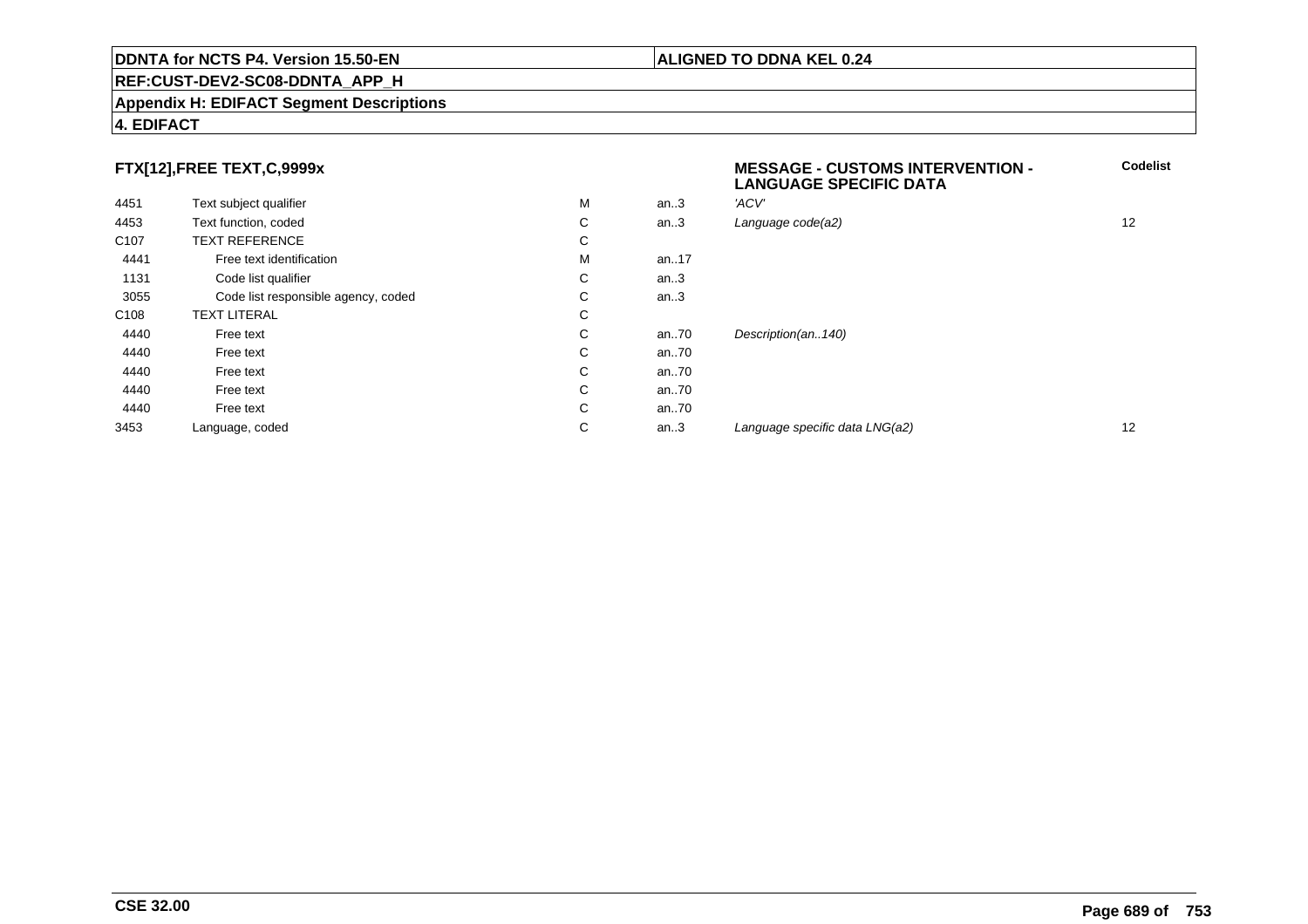## **REF:CUST-DEV2-SC08-DDNTA\_APP\_H**

## **Appendix H: EDIFACT Segment Descriptions**

## **4. EDIFACT**

## **FTX[12],FREE TEXT,C,9999x**  $4451$ 1 Text subject qualifier Month of the Month of Month of Month of Month of Month of Month of Month of Month of Month of Month of Month of Month of Month of Month of Month of Month of Month of Month of Month of Month of Mont

|                  | FTX[12],FREE TEXT,C,9999x           |   |      | <b>MESSAGE - INFORMATION TYPE - ACTION</b> | Code |
|------------------|-------------------------------------|---|------|--------------------------------------------|------|
| 4451             | Text subject qualifier              | M | an.3 | 'ABS'                                      |      |
| 4453             | Text function, coded                | С | an.3 |                                            |      |
| C <sub>107</sub> | <b>TEXT REFERENCE</b>               | С |      |                                            |      |
| 4441             | Free text identification            | M | an17 | Operation(a1)                              | 24   |
| 1131             | Code list qualifier                 | С | an.3 |                                            |      |
| 3055             | Code list responsible agency, coded | C | an.3 |                                            |      |
| C <sub>108</sub> | <b>TEXT LITERAL</b>                 | С |      |                                            |      |
| 4440             | Free text                           | С | an70 | Validity date(n8)                          |      |
| 4440             | Free text                           | С | an70 | Modification subtype(n1)                   |      |
| 4440             | Free text                           | С | an70 | Legal references(an70)                     |      |
| 4440             | Free text                           | С | an70 | Responsible data manager(an35)             |      |
| 4440             | Free text                           | С | an70 | Action identification(an20)                |      |
| 3453             | Language, coded                     | С | an.3 |                                            |      |

**Codelist**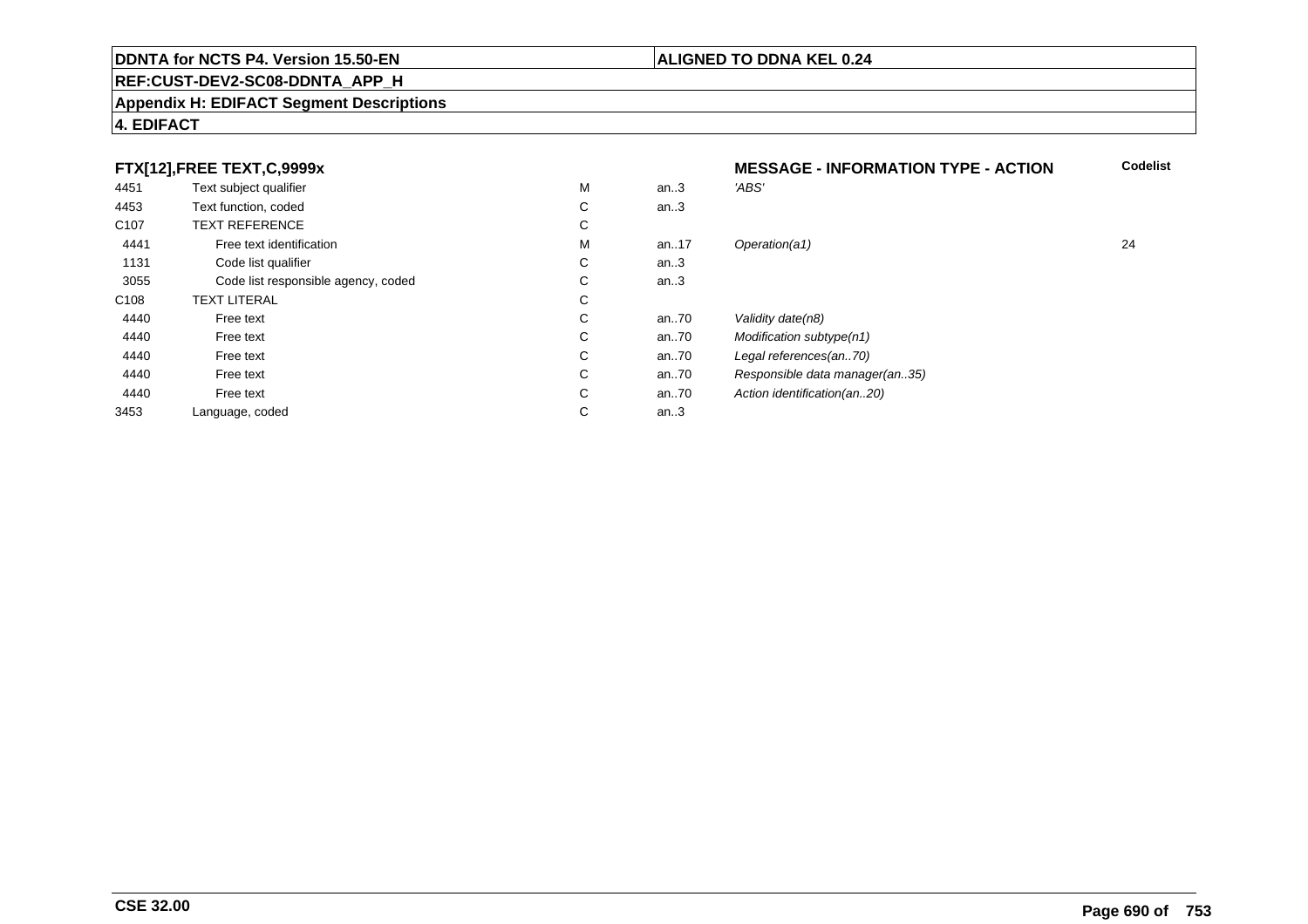## **REF:CUST-DEV2-SC08-DDNTA\_APP\_H**

## **Appendix H: EDIFACT Segment Descriptions**

## **4. EDIFACT**

**CSE 32.00**

## **FTX[12],FREE TEXT,C,9999x**

|                  |                                     |   |      | <u>u cui iu data n</u>         |    |
|------------------|-------------------------------------|---|------|--------------------------------|----|
| 4451             | Text subject qualifier              | M | an.3 | 'ACV'                          |    |
| 4453             | Text function, coded                | С | an.3 | Language code(a2)              | 12 |
| C <sub>107</sub> | <b>TEXT REFERENCE</b>               | С |      |                                |    |
| 4441             | Free text identification            | M | an17 |                                |    |
| 1131             | Code list qualifier                 | С | an.3 |                                |    |
| 3055             | Code list responsible agency, coded | С | an.3 |                                |    |
| C108             | <b>TEXT LITERAL</b>                 | С |      |                                |    |
| 4440             | Free text                           | С | an70 | Description(an140)             |    |
| 4440             | Free text                           | С | an70 |                                |    |
| 4440             | Free text                           | С | an70 |                                |    |
| 4440             | Free text                           | С | an70 |                                |    |
| 4440             | Free text                           | С | an70 |                                |    |
| 3453             | Language, coded                     | С | an.3 | Language specific data LNG(a2) | 12 |
|                  |                                     |   |      |                                |    |

## **MESSAGE - INFORMATION TYPE - LANGUAGESPECIFIC DATACodelist**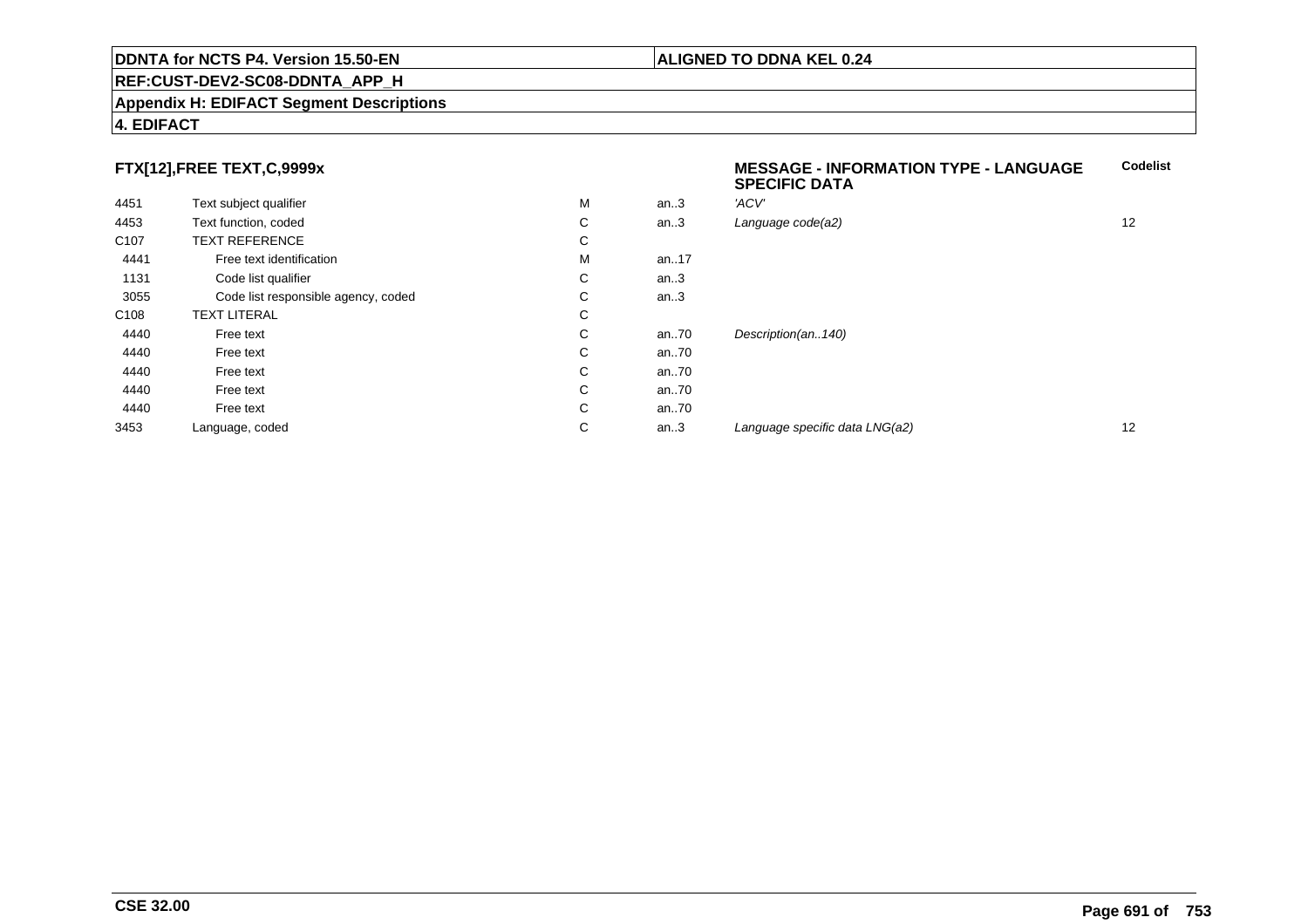## **REF:CUST-DEV2-SC08-DDNTA\_APP\_H**

**Appendix H: EDIFACT Segment Descriptions**

**4. EDIFACT**

## **DSI[31],DATA SET IDENTIFICATION,C,999x**

| C782             | DATA SET IDENTIFICATION             | M |        |          |
|------------------|-------------------------------------|---|--------|----------|
| 1520             | Data set identifier                 | M | an35   | 'MS'     |
| 7405             | Identity number qualifier           | С | an.3   | Country  |
| C082             | PARTY IDENTIFICATION DETAILS        | C |        |          |
| 3039             | Party id. identification            | M | an35   | Year(n4) |
| 1131             | Code list qualifier                 | C | an.3   | Month(al |
| 3055             | Code list responsible agency, coded | С | an $3$ |          |
| 4405             | Status, coded                       | С | an.3   |          |
| C <sub>286</sub> | <b>SEQUENCE INFORMATION</b>         | C |        |          |
| 1050             | Sequence number                     | М | an10   |          |
| 1159             | Sequence number source, coded       | C | an $3$ |          |
| 1131             | Code list qualifier                 | C | an $3$ |          |
| 3055             | Code list responsible agency, coded | С | an.3   |          |
| 1060             | <b>Revision number</b>              | С | an6    |          |
|                  |                                     |   |        |          |

## **MESSAGE - SENDING COUNTRY**

**Codelist**

| М  | an35 | 'MS'             |    |
|----|------|------------------|----|
| С  | an.3 | Country code(a2) | 8  |
| C. |      |                  |    |
| М  | an35 | Year( $n4$ )     |    |
| С  | an.3 | Month(an2)       | 26 |
| С  | an.3 |                  |    |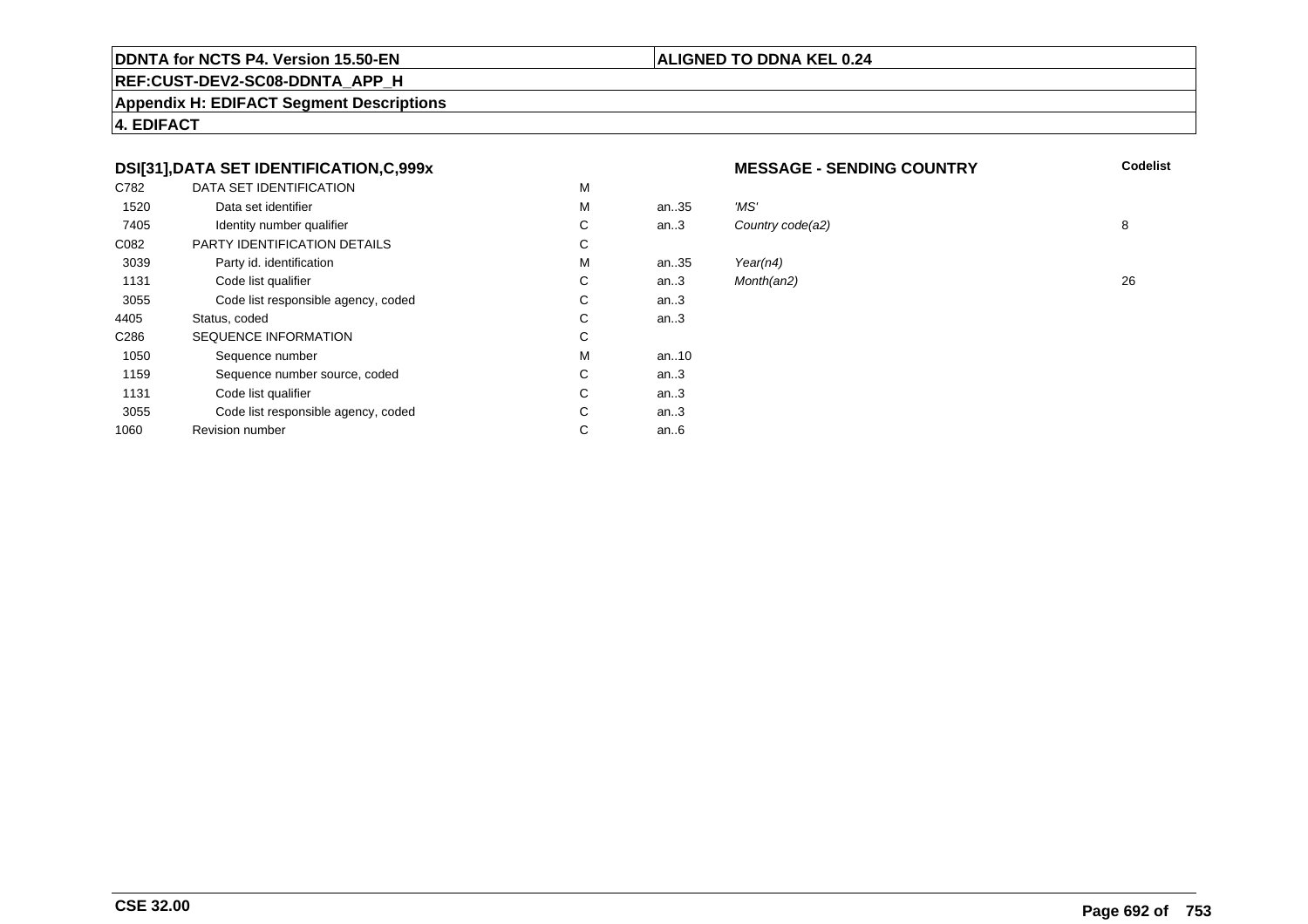## **REF:CUST-DEV2-SC08-DDNTA\_APP\_H**

## **Appendix H: EDIFACT Segment Descriptions**

## **4. EDIFACT**

## **IDE[37],IDENTITY,C,99x**

| 7495             | Identification qualifier            | M | an.3             | '1' |
|------------------|-------------------------------------|---|------------------|-----|
| C <sub>206</sub> | <b>IDENTIFICATION NUMBER</b>        | M |                  |     |
| 7402             | Identity number                     | M | an35             | S)  |
| 7405             | Identity number qualifier           | С | an.3             |     |
| 4405             | Status, coded                       | C | an.3             |     |
| C082             | <b>PARTY IDENTIFICATION DETAILS</b> | C |                  |     |
| 3039             | Party id. identification            | M | an35             |     |
| 1131             | Code list qualifier                 | C | an.3             |     |
| 3055             | Code list responsible agency, coded | С | an.3             |     |
| 4405             | Status, coded                       | C | an.3             |     |
| 1222             | Configuration level                 | C | n <sub>1</sub> 2 |     |
| C778             | POSITION IDENTIFICATION             | C |                  |     |
| 7164             | Hierarchical id. number             | C | an $.12$         |     |
| 1050             | Sequence number                     | C | an10             |     |
| C <sub>240</sub> | PRODUCT CHARACTERISTIC              | C |                  |     |
| 7037             | Characteristic identification       | м | an17             |     |
| 1131             | Code list qualifier                 | С | an.3             |     |
| 3055             | Code list responsible agency, coded | С | an.3             |     |
| 7036             | Characteristic                      | C | an35             |     |
| 7036             | Characteristic                      | С | an35             |     |
|                  |                                     |   |                  |     |

## **MESSAGE - SENDING COUNTRY - SYSTEMAPPLICABILITYCodelist**

## $System code(n.2)$  136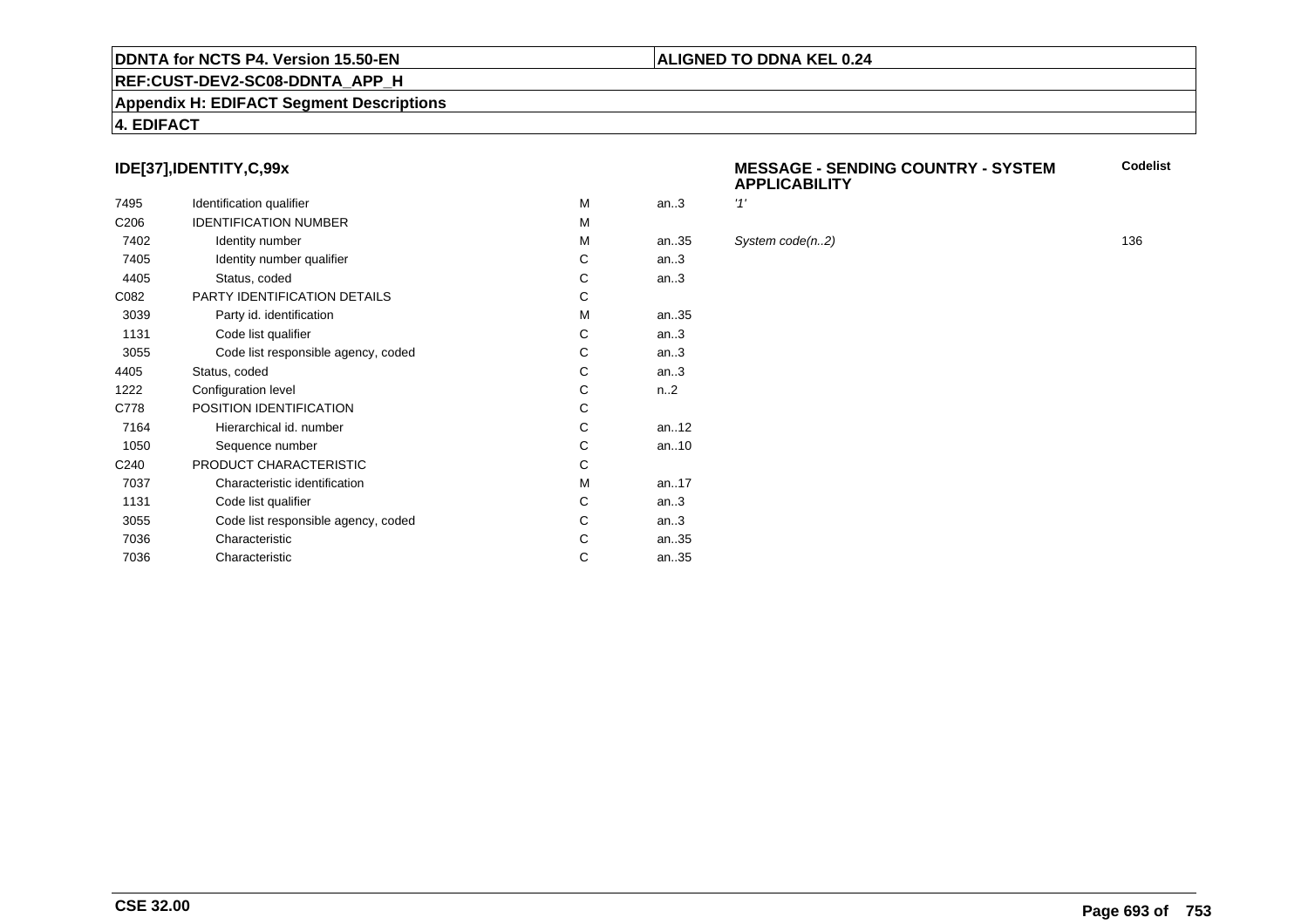## **ALIGNED TO DDNA KEL 0.24**

**REF:CUST-DEV2-SC08-DDNTA\_APP\_H**

**Appendix H: EDIFACT Segment Descriptions**

## **4. EDIFACT**

## **SCD[42],STRUCTURE COMPONENT DEFINITION,C,999x**

|                  |                                     |   |                  | ັ         |
|------------------|-------------------------------------|---|------------------|-----------|
| 7497             | Component function qualifier        | м | an.3             | 2'        |
| C786             | STRUCTURE COMPONENT IDENTIFICATION  | C |                  |           |
| 7512             | Structure component identifier      | M | an35             | <b>St</b> |
| 7405             | Identity number qualifier           | C | an.3             |           |
| C082             | <b>PARTY IDENTIFICATION DETAILS</b> | C |                  |           |
| 3039             | Party id. identification            | М | an.35            |           |
| 1131             | Code list qualifier                 | C | an.3             |           |
| 3055             | Code list responsible agency, coded | С | an.3             |           |
| 4405             | Status, coded                       | C | an.3             |           |
| 1222             | Configuration level                 | C | n <sub>1</sub> 2 |           |
| C778             | POSITION IDENTIFICATION             | C |                  |           |
| 7164             | Hierarchical id. number             | C | an. $.12$        |           |
| 1050             | Sequence number                     | C | an $.10$         |           |
| C <sub>240</sub> | PRODUCT CHARACTERISTIC              | C |                  |           |
| 7037             | Characteristic identification       | M | an. $17$         |           |
| 1131             | Code list qualifier                 | C | an.3             |           |
| 3055             | Code list responsible agency, coded | C | an.3             |           |
| 7036             | Characteristic                      | С | an35             |           |
| 7036             | Characteristic                      | С | an35             |           |
|                  |                                     |   |                  |           |

## **MESSAGE - SENDING COUNTRY - SYSTEMAPPLICABILITY - STATISTICALCHARACTERISTICSCodelist**

| М  | an.3 | 'יפ                  |    |
|----|------|----------------------|----|
| C. |      |                      |    |
| м  | an35 | Statistics type(an4) | 57 |
| С  | an.3 |                      |    |
| C. |      |                      |    |
| М  | an35 |                      |    |
|    |      |                      |    |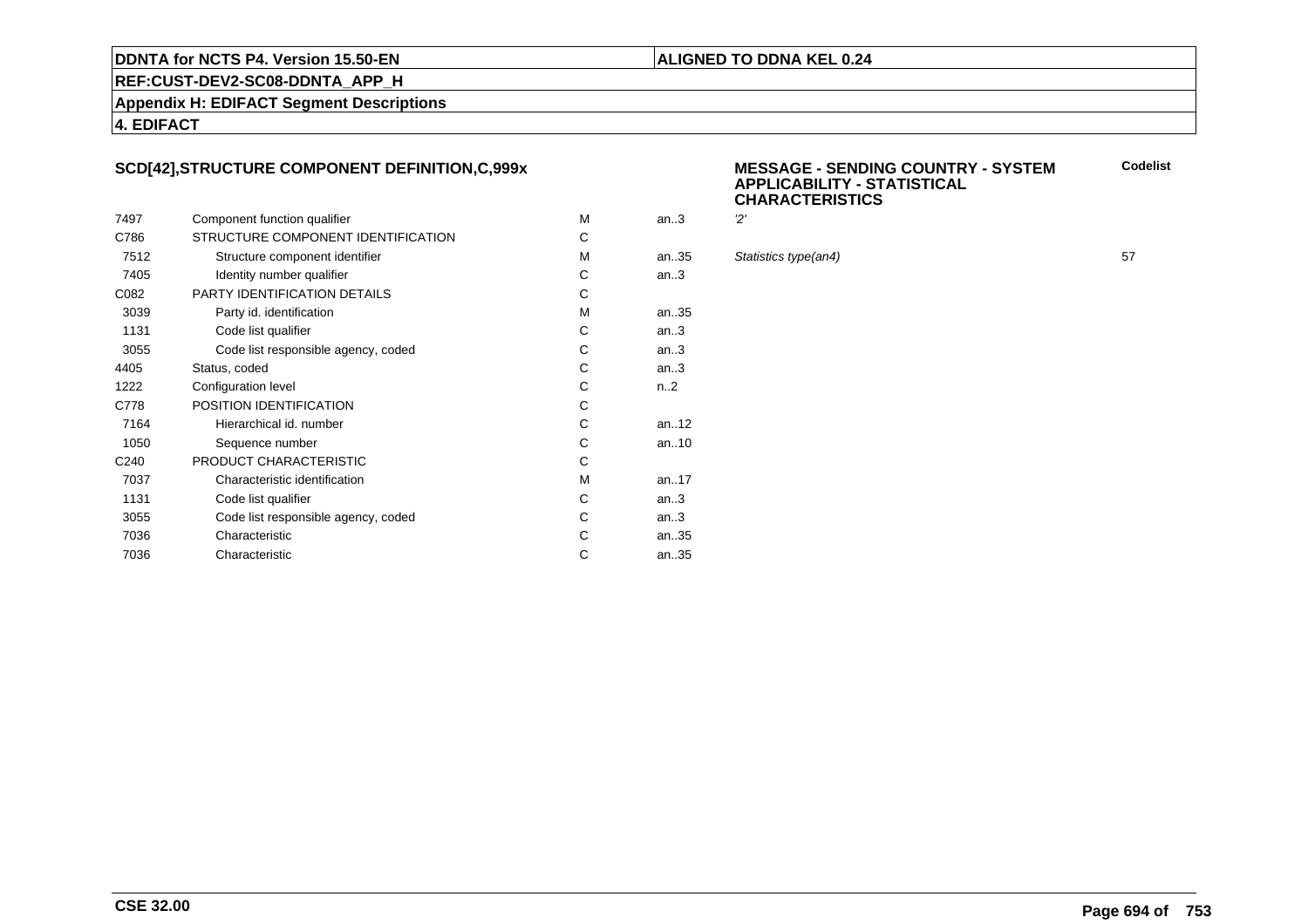## **ALIGNED TO DDNA KEL 0.24**

**MESSAGE - SENDING COUNTRY - SYSTEM**

**APPLICABILITY - STATISTICAL**

**REF:CUST-DEV2-SC08-DDNTA\_APP\_H**

**Appendix H: EDIFACT Segment Descriptions**

**4. EDIFACT**

## **CDV[45],CODE VALUE DEFINITION,C,9999x**

|      |                              |   |      | .<br>______________<br><b>CHARACTERISTICS - SERIES ELEMENTS</b> |  |
|------|------------------------------|---|------|-----------------------------------------------------------------|--|
| 9426 | Code value                   | м | an35 | Counter(n.,9)                                                   |  |
| 9434 | Code name                    |   | an70 | Other country(a2)                                               |  |
| 4513 | Maintenance operation, coded |   | an3  |                                                                 |  |

**Codelist**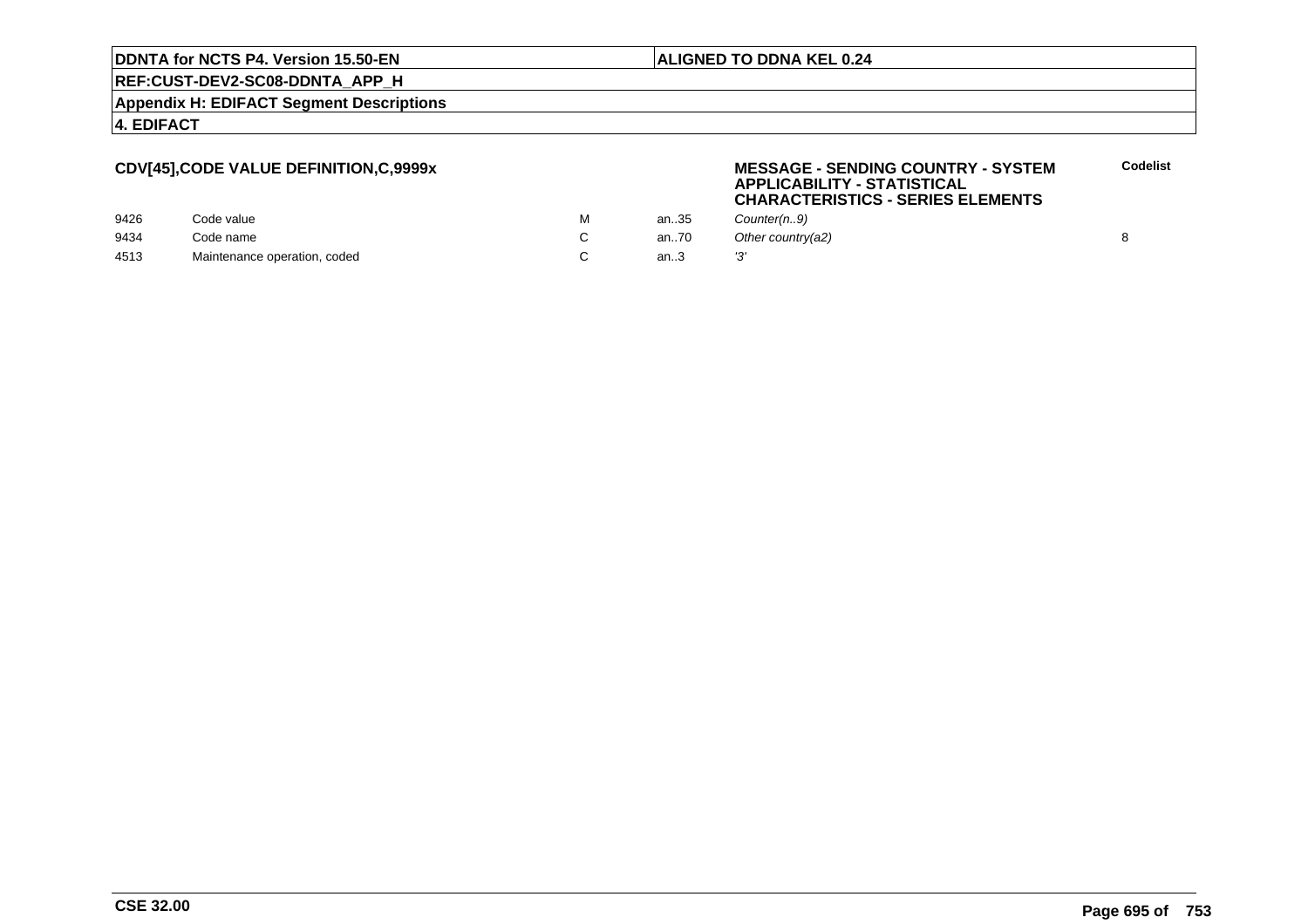## **ALIGNED TO DDNA KEL 0.24**

# **REF:CUST-DEV2-SC08-DDNTA\_APP\_H**

## **Appendix H: EDIFACT Segment Descriptions**

## **4. EDIFACT**

# **UNT[57],MESSAGE TRAILER,M,1x**

| 0074 | Number of segments in the message |  |
|------|-----------------------------------|--|
| 0062 | Message reference number          |  |

**MESSAGE**<br>M n.6 <sup>'--</sup> Number of s **Codelist** M carried manufacturer of segments in the message'<br>Carried manufacturer in the message's M an..14 Message identification(an..14)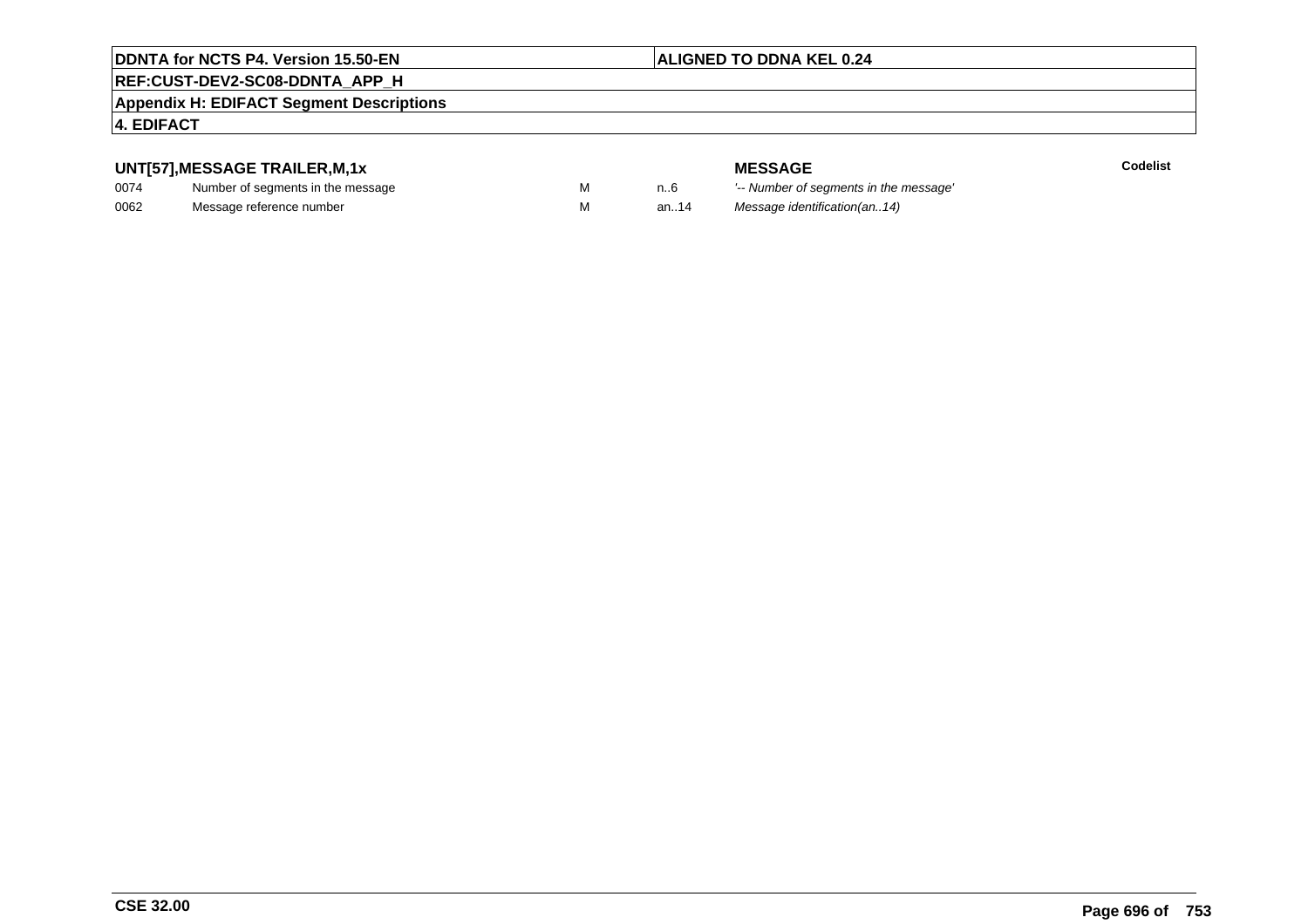## **ALIGNED TO DDNA KEL 0.24**

# **REF:CUST-DEV2-SC08-DDNTA\_APP\_H**

**Appendix H: EDIFACT Segment Descriptions**

## **4. EDIFACT**

# **UNZ[58],INTERCHANGE TRAILER,M,1x**

| 0036 | Interchange control count     |  |
|------|-------------------------------|--|
| 0020 | Interchange control reference |  |

|   |      | <b>MESSAGE</b>                      | Codelist |
|---|------|-------------------------------------|----------|
| M | n6   | '-- Interchange control count'      |          |
| M | an14 | Interchange control reference(an14) |          |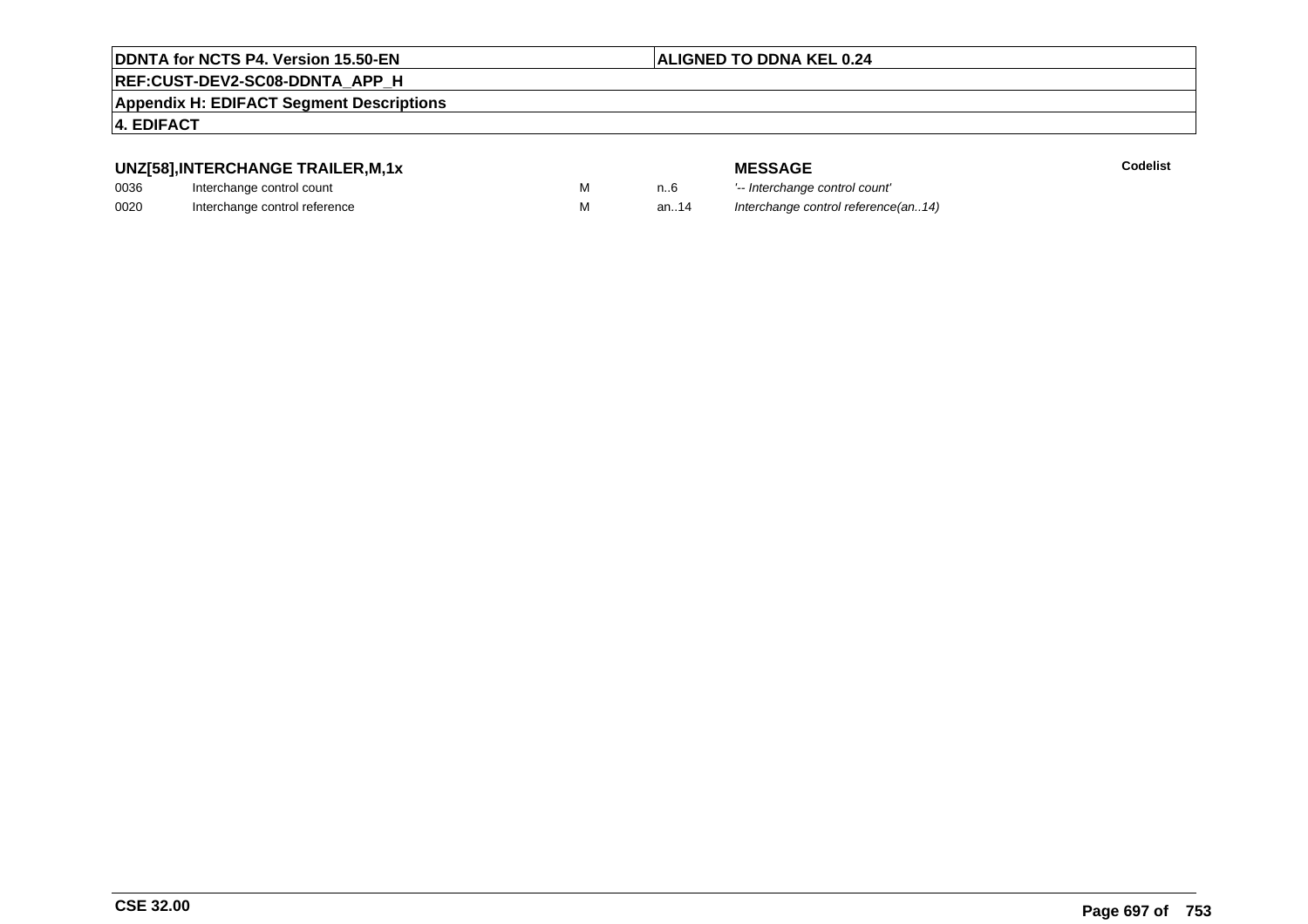## **REF:CUST-DEV2-SC08-DDNTA\_APP\_H**

**Appendix H: EDIFACT Segment Descriptions**

**4. EDIFACT**

# **PARTTC**

|      | UNB[0], INTERCHANGE HEADER, M, 1x        |   |      | <b>MESSAGE</b>                                | Codelist |
|------|------------------------------------------|---|------|-----------------------------------------------|----------|
| S001 | <b>SYNTAX IDENTIFIER</b>                 | М |      |                                               |          |
| 0001 | Syntax identifier                        | М | a4   | Syntax identifier(a4)                         | 21       |
| 0002 | Syntax version number                    | М | n1   | Syntax version number(n1)                     | 22       |
| S002 | <b>INTERCHANGE SENDER</b>                | М |      |                                               |          |
| 0004 | Sender identification                    | М | an35 | Message sender(an35)                          |          |
| 0007 | Identification code qualifier            | С | an.4 | Sender identification code qualifier(an4)     |          |
| 0008 | Address for reverse routing              | С | an14 |                                               |          |
| S003 | <b>INTERCHANGE RECIPIENT</b>             | M |      |                                               |          |
| 0010 | Recipient identification                 | М | an35 | Message recipient(an35)                       |          |
| 0007 | Identification code qualifier            | С | an.4 | Recipient identification code qualifier(an4)  |          |
| 0014 | Routing address                          | С | an14 |                                               |          |
| S004 | DATE/TIME OF PREPARATION                 | M |      |                                               |          |
| 0017 | Date                                     | М | n6   | Date of preparation(n6)                       |          |
| 0019 | Time                                     | м | n4   | Time of preparation(n4)                       |          |
| 0020 | Interchange control reference            | М | an14 | Interchange control reference(an14)           |          |
| S005 | RECIPIENTS REFERENCE, PASSWORD           | С |      |                                               |          |
| 0022 | Recipient's reference/password           | M | an14 | Recipient's reference/password(an14)          |          |
| 0025 | Recipient's reference/password qualifier | С | an2  | Recipient's reference/password qualifier(an2) |          |
| 0026 | Application reference                    | С | an14 | Application reference(an14)                   |          |
| 0029 | Processing priority code                 | С | a1   | Priority(a1)                                  |          |
| 0031 | Acknowledgement request                  | С | n1   | Acknowledgement request(n1)                   | 27       |
| 0032 | Communications agreement id.             | С | an35 | Communications agreement id(an35)             |          |
| 0035 | <b>Test indicator</b>                    | C | n1   | Test indicator(n1)                            | 27       |
|      |                                          |   |      |                                               |          |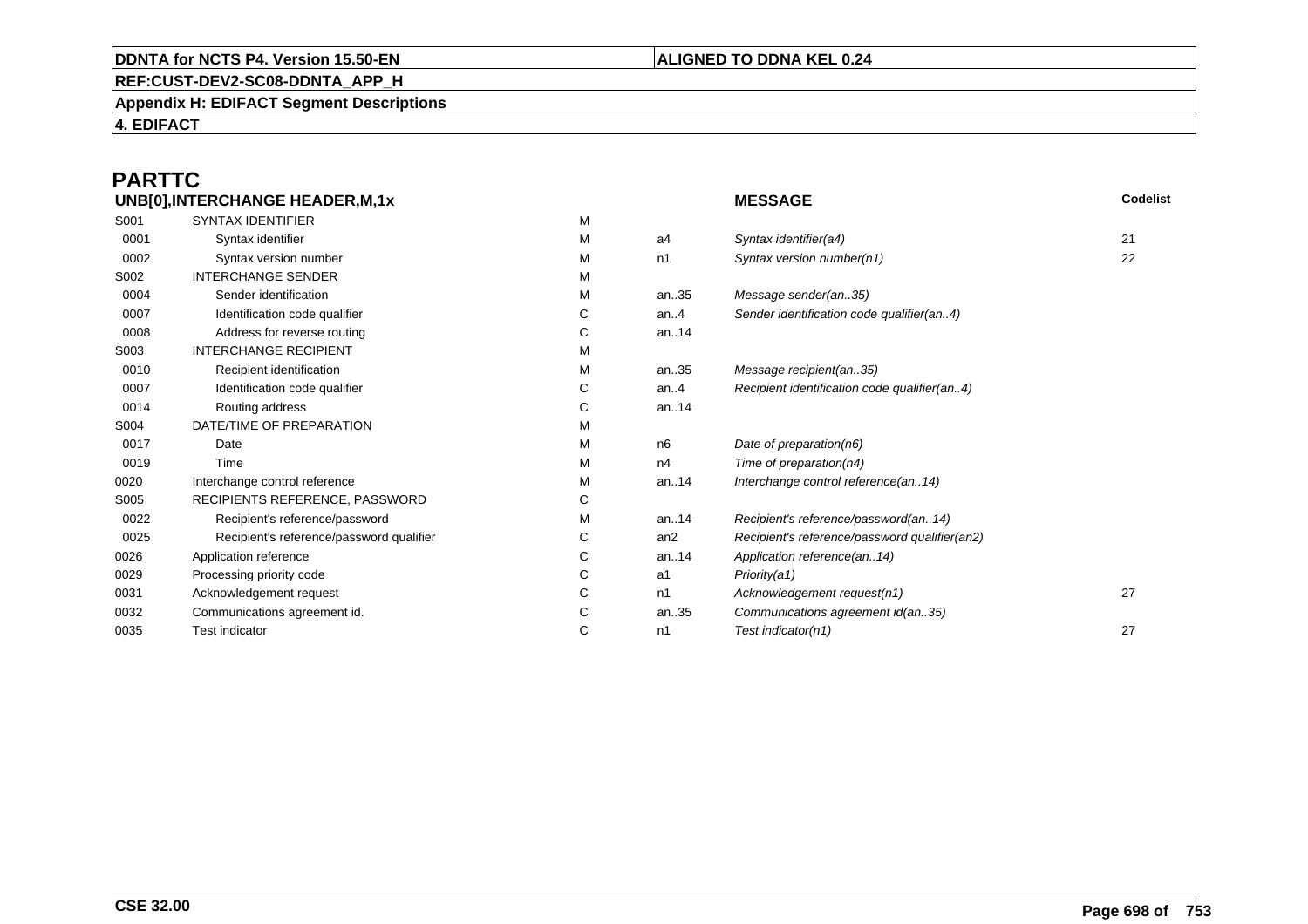## **REF:CUST-DEV2-SC08-DDNTA\_APP\_H**

## **Appendix H: EDIFACT Segment Descriptions**

## **4. EDIFACT**

## **UNH[1],MESSAGE HEADER,M,1xx** MESSAGE **Codelist** Codelist 0062 Message reference number <sup>M</sup> an..14 Message identification(an..14) S009 MESSAGE IDENTIFIERR M M 0065Message type Message version number and the Message version number and the Message of Message Message Message M an..6 'PARTTC'<br>an..3 'D' 0052 Message version number <sup>M</sup>an..3 'D'<br>an..3 '96B' 0054Message release number Market and the Market Market Market Market Market Market Market Market Market Market Ma<br>
Market Market Market Market Market Market Market Market Market Market Market Market Market Market Market Marke an..3 '96B'<br>an..2 'EC' 0051 Controlling agency <sup>M</sup>an $.2$ <br>an $.6$ 0057Association assigned code **C** C<br>
mmon Access Reference **C** C Message type(an..6) 60 0068Common Access Reference C<br>
STATUS OF THE TRANSFER
C an..35 S010 STATUS OF THE TRANSFERR C 0070Sequence of transfers M<br>
First and last transfer C n..2<br>a1 0073First and last transfer  $C \qquad \qquad$  a1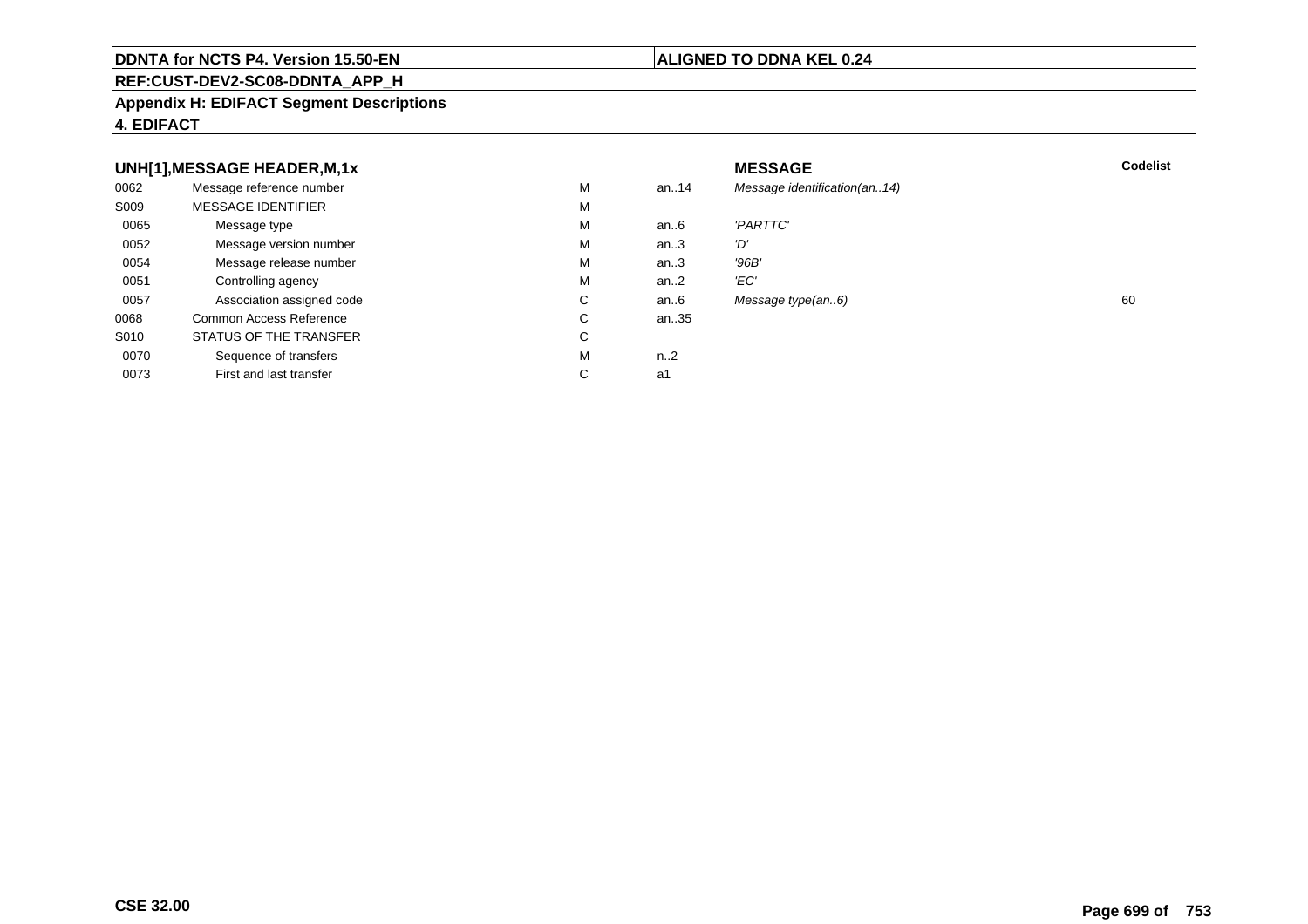## **ALIGNED TO DDNA KEL 0.24**

# **REF:CUST-DEV2-SC08-DDNTA\_APP\_H**

## **Appendix H: EDIFACT Segment Descriptions**

## **4. EDIFACT**

## **DTM[3],DATE/TIME/PERIOD,C,5x**

| <b>MESSAGE - HEADER</b> |  |
|-------------------------|--|
|-------------------------|--|

**R** Codelist

| DTM[3],DATE/TIME/PERIOD,C,5x | <b>MESSAGE - HEADER</b>           |   |      |                      |
|------------------------------|-----------------------------------|---|------|----------------------|
| C <sub>50</sub> 7            | DATE/TIME/PERIOD                  | м |      |                      |
| 2005                         | Date/time/period qualifier        | М | an3  | '200'                |
| 2380                         | Date/time/period                  |   | an35 | Period from date(n8) |
| 2379                         | Date/time/period format qualifier |   | an.3 |                      |
|                              |                                   |   |      |                      |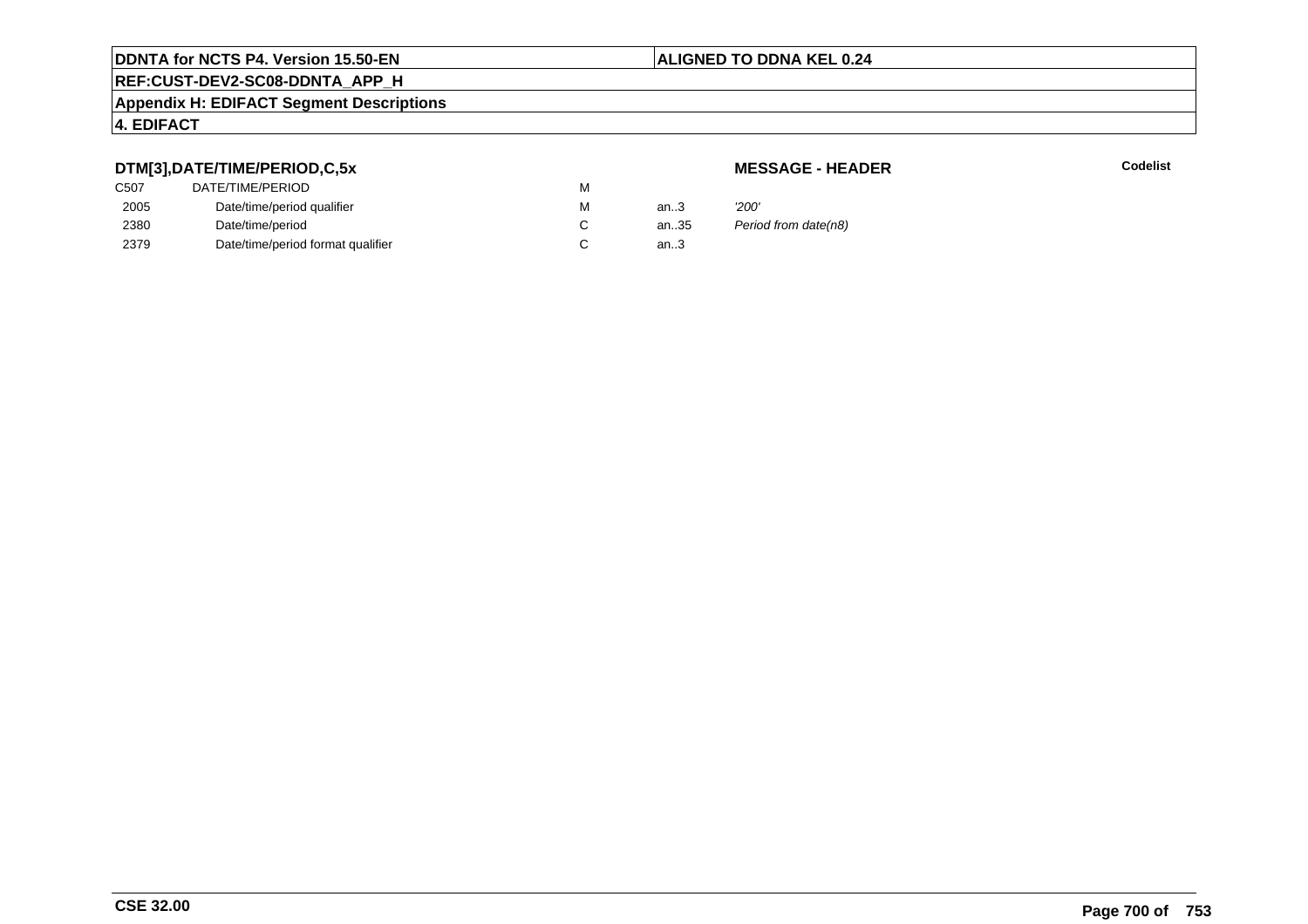## **ALIGNED TO DDNA KEL 0.24**

# **REF:CUST-DEV2-SC08-DDNTA\_APP\_H**

## **Appendix H: EDIFACT Segment Descriptions**

## **4. EDIFACT**

## **DTM[3],DATE/TIME/PERIOD,C,5x**

# **MESSAGE - HEADER**

**R** Codelist

| C <sub>50</sub> 7 | DATE/TIME/PERIOD                  | М |      |                    |
|-------------------|-----------------------------------|---|------|--------------------|
| 2005              | Date/time/period qualifier        | M | an.3 | '201'              |
| 2380              | Date/time/period                  |   | an35 | Period to date(n8) |
| 2379              | Date/time/period format qualifier |   | an.3 |                    |
|                   |                                   |   |      |                    |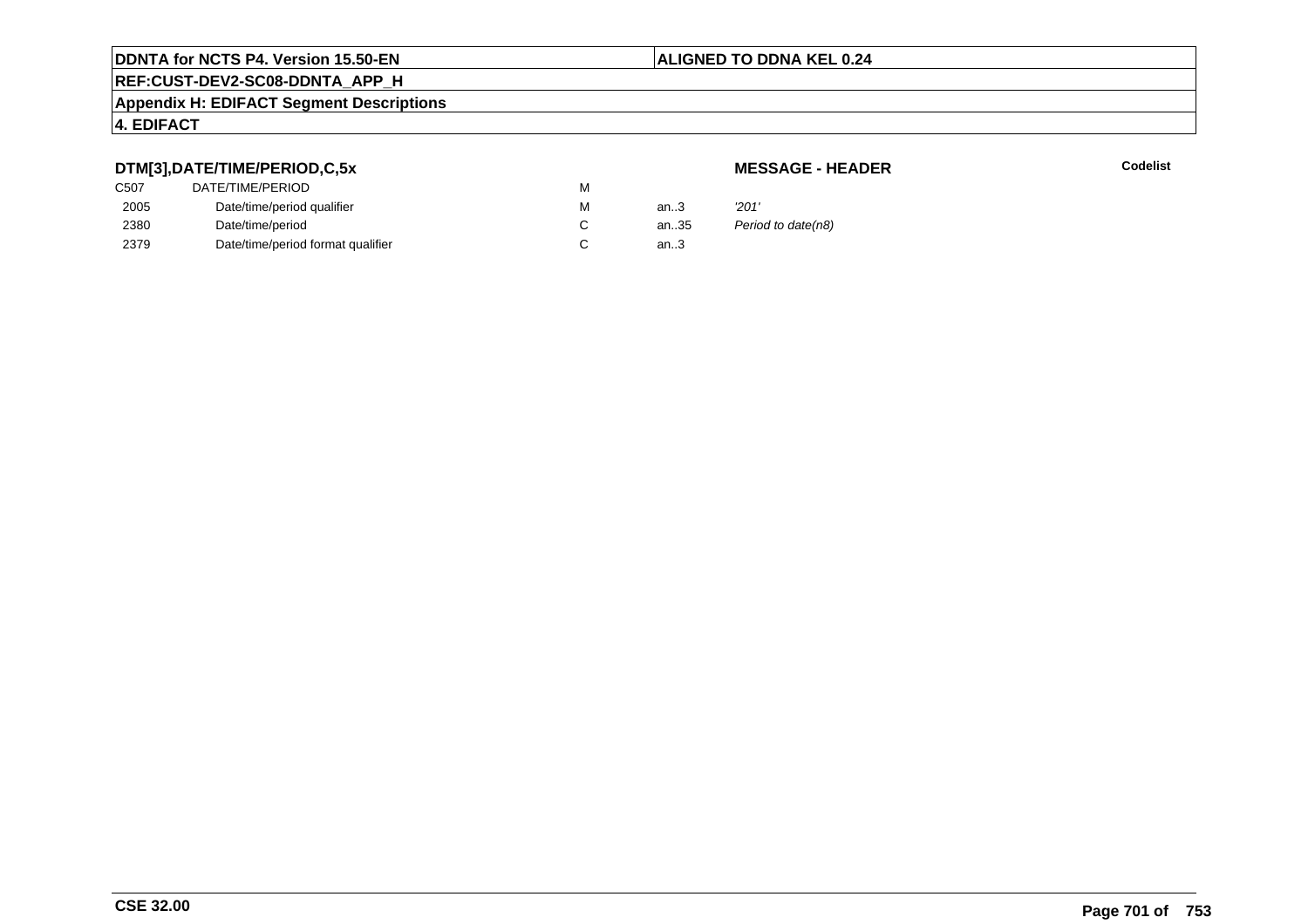## **ALIGNED TO DDNA KEL 0.24**

# **REF:CUST-DEV2-SC08-DDNTA\_APP\_H**

## **Appendix H: EDIFACT Segment Descriptions**

## **4. EDIFACT**

## **DTM[3],DATE/TIME/PERIOD,C,5xMESSAGE - HEADER R** Codelist C507 DATE/TIME/PERIODD<sub>N</sub> M 2005Date/time/period qualifier metals of the Material Material of the Material Material Material Material Material Material Material Material Material Material Material Material Material Material Material Material Material Mat M an..3 '2*02'* 2380Date/time/period<br>Date/time/period format qualifier example and contact C C an..35  $Extraction(n1)$  27 2379Date/time/period format qualifier an..3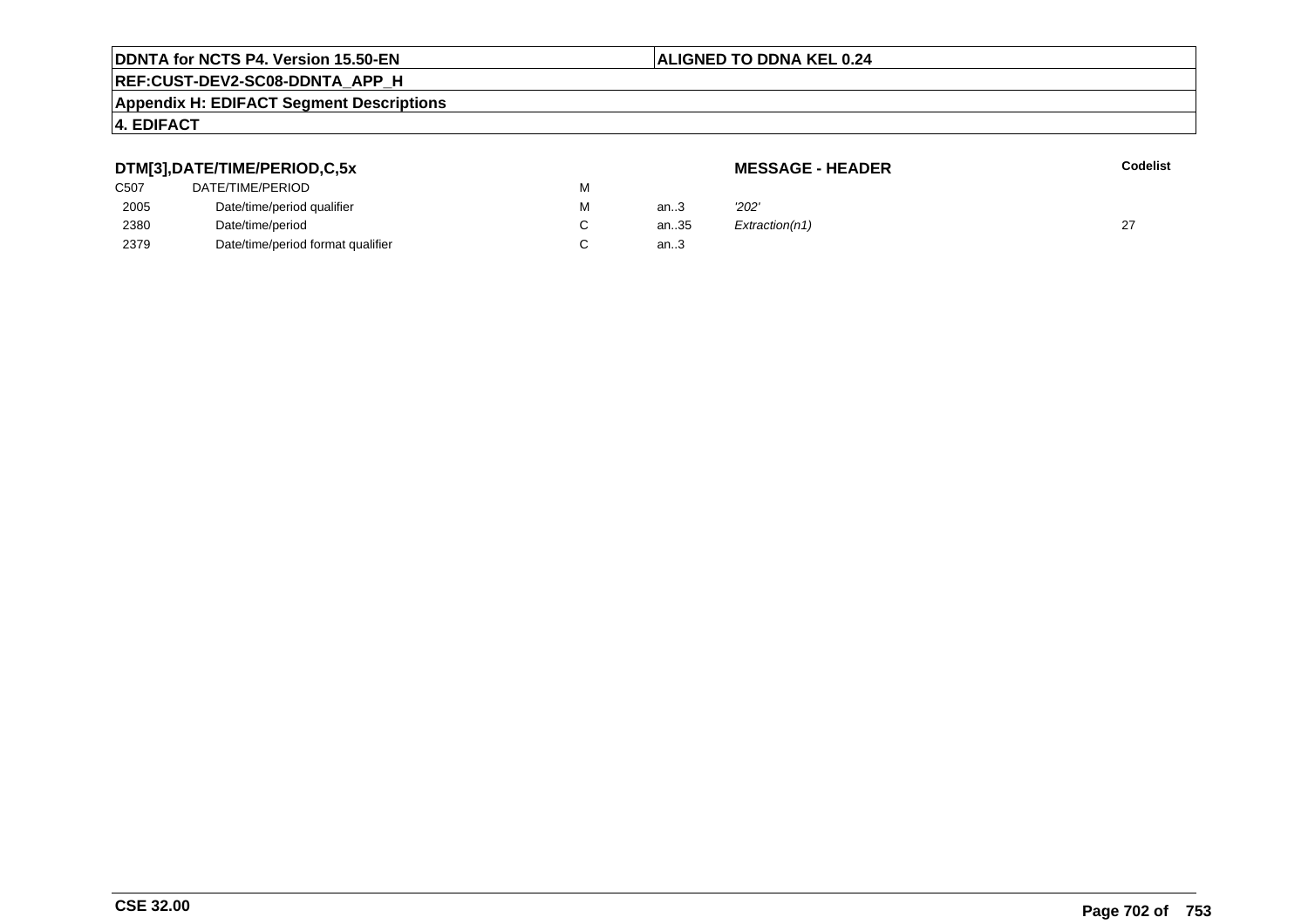## **ALIGNED TO DDNA KEL 0.24**

**REF:CUST-DEV2-SC08-DDNTA\_APP\_H**

**Appendix H: EDIFACT Segment Descriptions**

**4. EDIFACT**

|      | NAD[12], NAME AND ADDRESS, C, 9999x |   |      | <b>MESSAGE - CUSTOMS OFFICE INFORMATION</b>           | <b>Codelist</b> |
|------|-------------------------------------|---|------|-------------------------------------------------------|-----------------|
| 3035 | Party qualifier                     | М | an.3 | 'EU'                                                  |                 |
| C082 | PARTY IDENTIFICATION DETAILS        | C |      |                                                       |                 |
| 3039 | Party id. identification            | М | an35 | UN/LOCODE id(a3)                                      |                 |
| 1131 | Code list qualifier                 | C | an.3 |                                                       |                 |
| 3055 | Code list responsible agency, coded | C | an.3 |                                                       |                 |
| C058 | NAME AND ADDRESS                    | С |      |                                                       |                 |
| 3124 | Name and address line               | м | an35 | Reference number Competent Authority of Recovery(an8) |                 |
| 3124 | Name and address line               | C | an35 |                                                       |                 |
| 3124 | Name and address line               | С | an35 |                                                       |                 |
| 3124 | Name and address line               | C | an35 |                                                       |                 |
| 3124 | Name and address line               | C | an35 |                                                       |                 |
| C080 | PARTY NAME                          | С |      |                                                       |                 |
| 3036 | Party name                          | M | an35 | Reference number(an8)                                 |                 |
| 3036 | Party name                          | C | an35 | Reference number higher authority(an8)                |                 |
| 3036 | Party name                          | C | an35 | Reference number take-over(an8)                       |                 |
| 3036 | Party name                          | C | an35 | Reference number main office(an8)                     |                 |
| 3036 | Party name                          | С | an35 | Reference number Competent Authority of Enquiry(an8)  |                 |
| 3045 | Party name format, coded            | С | an.3 |                                                       |                 |
| C059 | <b>STREET</b>                       | C |      |                                                       |                 |
| 3042 | Street and number/p.o. box          | м | an35 | Geo info code(an6)                                    | 15              |
| 3042 | Street and number/p.o. box          | С | an35 |                                                       |                 |
| 3042 | Street and number/p.o. box          | C | an35 |                                                       |                 |
| 3042 | Street and number/p.o. box          | С | an35 |                                                       |                 |
| 3164 | City name                           | C | an35 | Region code(an3)                                      |                 |
| 3229 | Country sub-entity identification   | С | an.9 |                                                       |                 |
| 3251 | Postcode identification             | C | an.9 | Postal code(an9)                                      |                 |
| 3207 | Country, coded                      | C | an.3 | Country code(a2)                                      | 70              |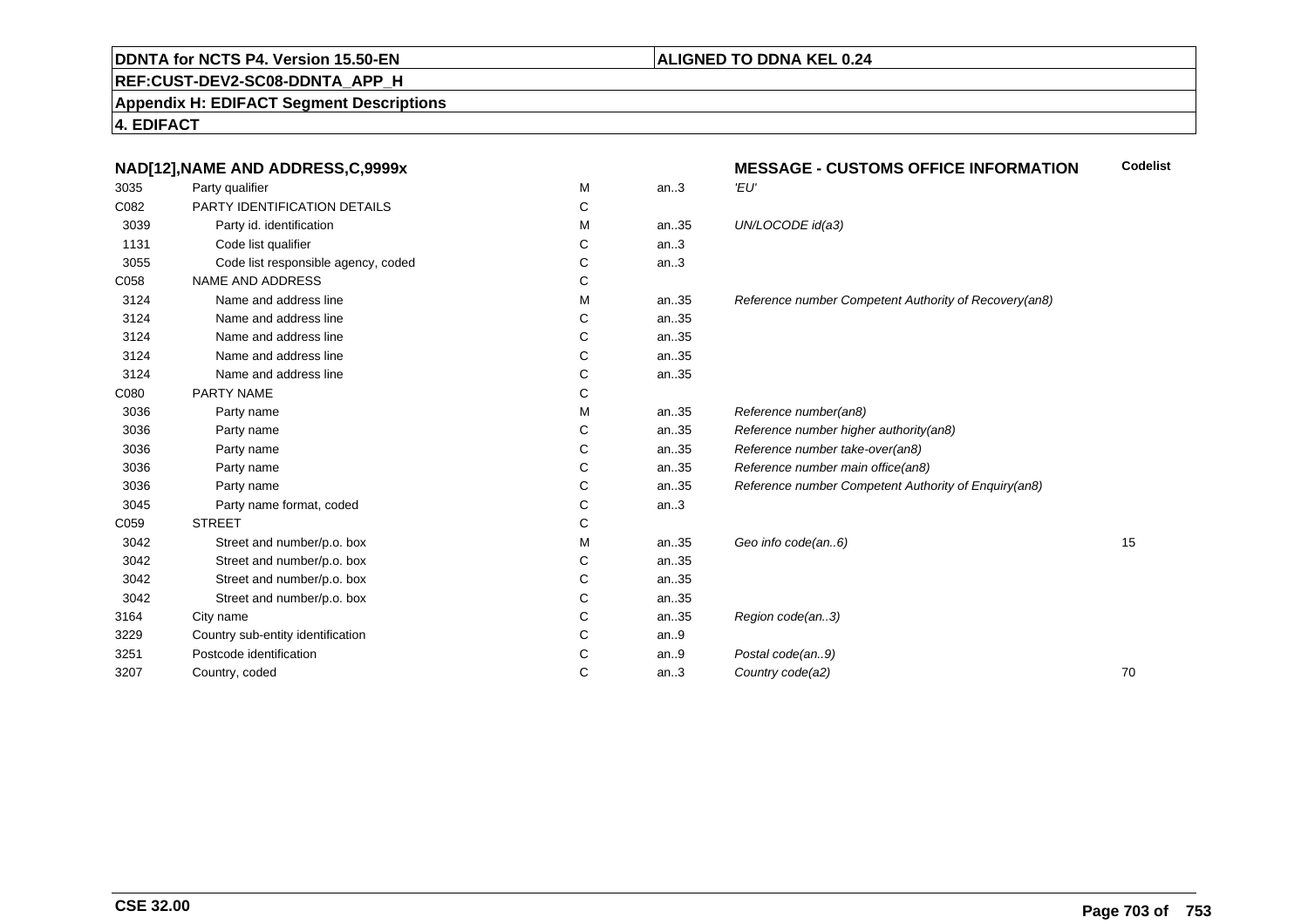## **REF:CUST-DEV2-SC08-DDNTA\_APP\_H**

**Appendix H: EDIFACT Segment Descriptions**

**4. EDIFACT**

|      | NAD[12], NAME AND ADDRESS, C, 9999x |   |       | ME      |
|------|-------------------------------------|---|-------|---------|
| 3035 | Party qualifier                     | M | an.3  | $'$ N1' |
| C082 | PARTY IDENTIFICATION DETAILS        | C |       |         |
| 3039 | Party id. identification            | м | an.35 |         |
| 1131 | Code list qualifier                 | С | an.3  |         |
| 3055 | Code list responsible agency, coded | C | an.3  |         |
| C058 | <b>NAME AND ADDRESS</b>             | C |       |         |
| 3124 | Name and address line               | M | an.35 |         |
| 3124 | Name and address line               | C | an35  |         |
| 3124 | Name and address line               | C | an.35 |         |
| 3124 | Name and address line               | C | an35  |         |
| 3124 | Name and address line               | C | an35  |         |
| C080 | PARTY NAME                          | C |       |         |
| 3036 | Party name                          | M | an35  |         |
| 3036 | Party name                          | C | an.35 |         |
| 3036 | Party name                          | C | an.35 |         |
| 3036 | Party name                          | C | an35  |         |
| 3036 | Party name                          | C | an35  |         |
| 3045 | Party name format, coded            | C | an.3  |         |
| C059 | <b>STREET</b>                       | C |       |         |
| 3042 | Street and number/p.o. box          | M | an35  |         |
| 3042 | Street and number/p.o. box          | С | an35  |         |
| 3042 | Street and number/p.o. box          | C | an35  |         |
| 3042 | Street and number/p.o. box          | C | an.35 |         |
| 3164 | City name                           | C | an.35 |         |
| 3229 | Country sub-entity identification   | C | an.9  |         |
| 3251 | Postcode identification             | C | an.9  |         |
| 3207 | Country, coded                      | C | an.3  | Cou     |
|      |                                     |   |       |         |

**MESSAGE - COUNTRY HOLIDAYS**

**ALIGNED TO DDNA KEL 0.24**

**Codelist**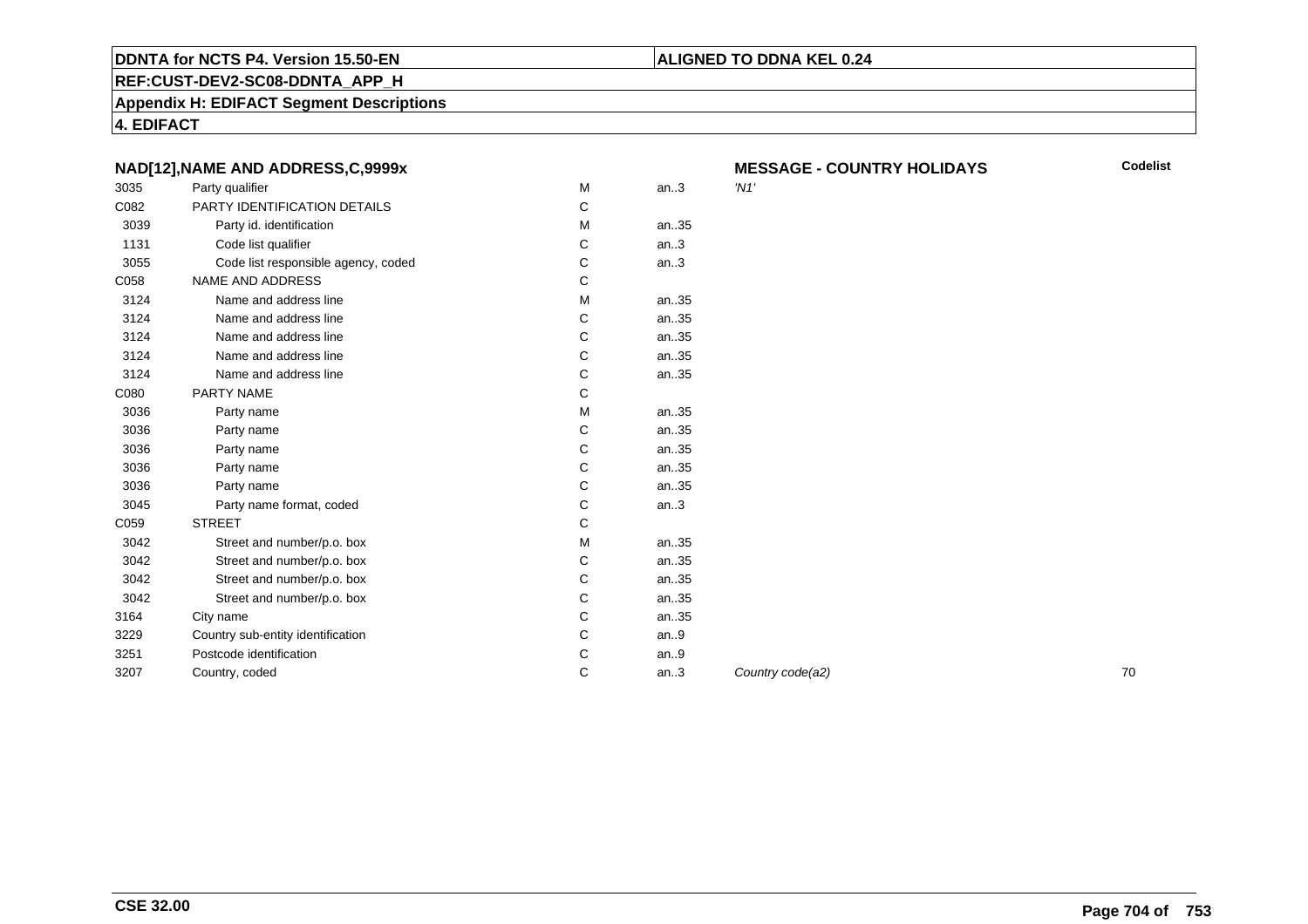## **REF:CUST-DEV2-SC08-DDNTA\_APP\_H**

**Appendix H: EDIFACT Segment Descriptions**

**4. EDIFACT**

|      | NAD[12], NAME AND ADDRESS, C, 9999x |   |      | <b>MESSAGE - COUNTRY/REGION</b> | C <sub>0</sub> |
|------|-------------------------------------|---|------|---------------------------------|----------------|
| 3035 | Party qualifier                     | M | an.3 | $'$ N2'                         |                |
| C082 | PARTY IDENTIFICATION DETAILS        | С |      |                                 |                |
| 3039 | Party id. identification            | м | an35 |                                 |                |
| 1131 | Code list qualifier                 | С | an.3 |                                 |                |
| 3055 | Code list responsible agency, coded | С | an.3 |                                 |                |
| C058 | <b>NAME AND ADDRESS</b>             | С |      |                                 |                |
| 3124 | Name and address line               | м | an35 |                                 |                |
| 3124 | Name and address line               | С | an35 |                                 |                |
| 3124 | Name and address line               | С | an35 |                                 |                |
| 3124 | Name and address line               | C | an35 |                                 |                |
| 3124 | Name and address line               | C | an35 |                                 |                |
| C080 | PARTY NAME                          | С |      |                                 |                |
| 3036 | Party name                          | M | an35 |                                 |                |
| 3036 | Party name                          | С | an35 |                                 |                |
| 3036 | Party name                          | C | an35 |                                 |                |
| 3036 | Party name                          | C | an35 |                                 |                |
| 3036 | Party name                          | C | an35 |                                 |                |
| 3045 | Party name format, coded            | С | an.3 |                                 |                |
| C059 | <b>STREET</b>                       | C |      |                                 |                |
| 3042 | Street and number/p.o. box          | М | an35 |                                 |                |
| 3042 | Street and number/p.o. box          | С | an35 |                                 |                |
| 3042 | Street and number/p.o. box          | C | an35 |                                 |                |
| 3042 | Street and number/p.o. box          | С | an35 |                                 |                |
| 3164 | City name                           | C | an35 |                                 |                |
| 3229 | Country sub-entity identification   | C | an.9 | Country code(a2)                | 70             |
| 3251 | Postcode identification             | C | an.9 |                                 |                |
| 3207 | Country, coded                      | С | an.3 | Country/region code(an3)        |                |
|      |                                     |   |      |                                 |                |

**E** - COUNTRY/REGION

**ALIGNED TO DDNA KEL 0.24**

**Codelist**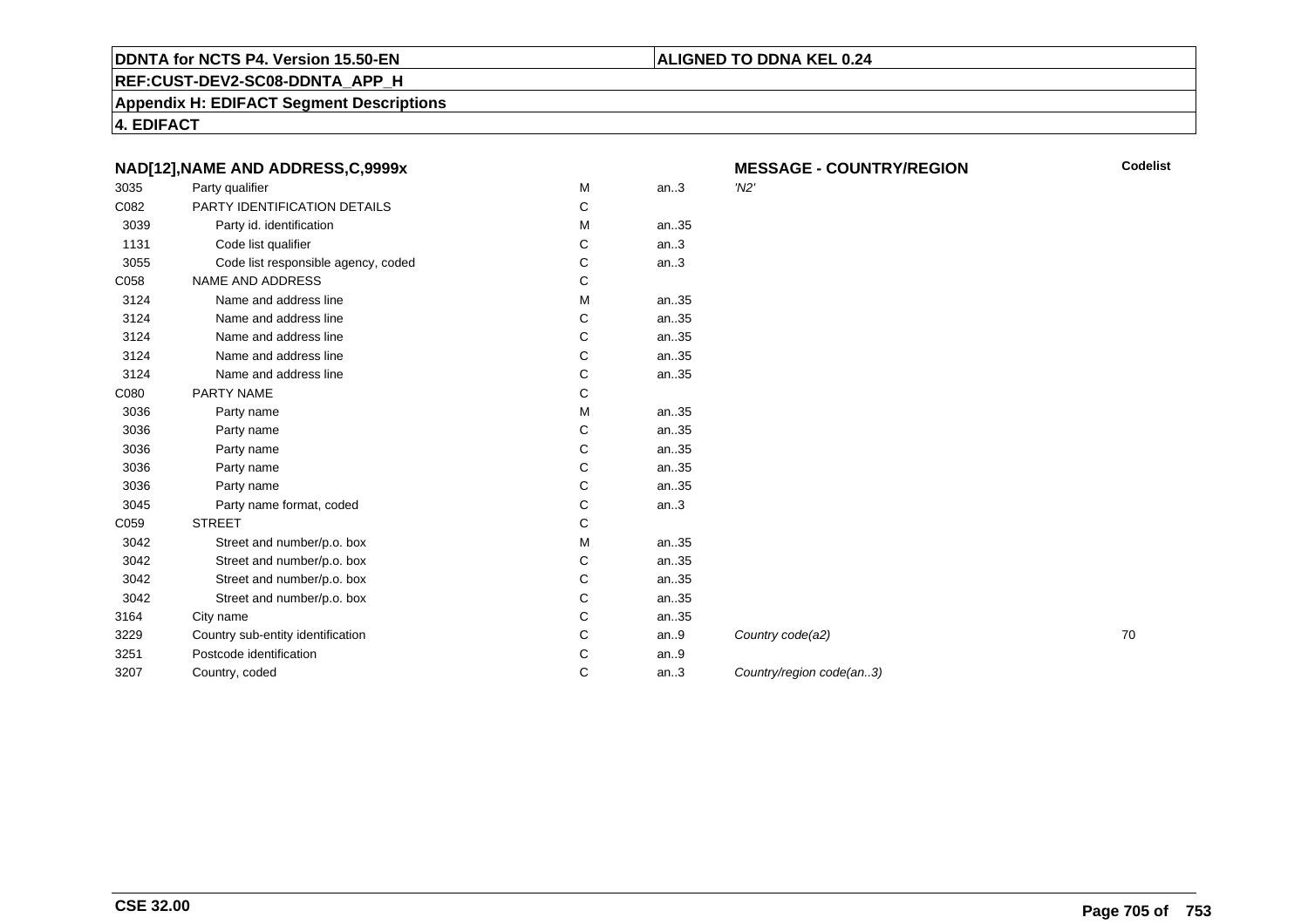## **ALIGNED TO DDNA KEL 0.24**

# **REF:CUST-DEV2-SC08-DDNTA\_APP\_H**

## **Appendix H: EDIFACT Segment Descriptions**

## **4. EDIFACT**

## **DTM[13],DATE/TIME/PERIOD,C,5x**

| DATE/TIME/PERIOD                  | М |          |            |
|-----------------------------------|---|----------|------------|
| Date/time/period qualifier        | М | an $3$   | '146'      |
| Date/time/period                  |   | an $.35$ | <b>NCT</b> |
| Date/time/period format qualifier |   | an.3     |            |
|                                   |   |          |            |

## **MESSAGE - CUSTOMS OFFICE INFORMATIONCodelist**

NCTS entry date(n8)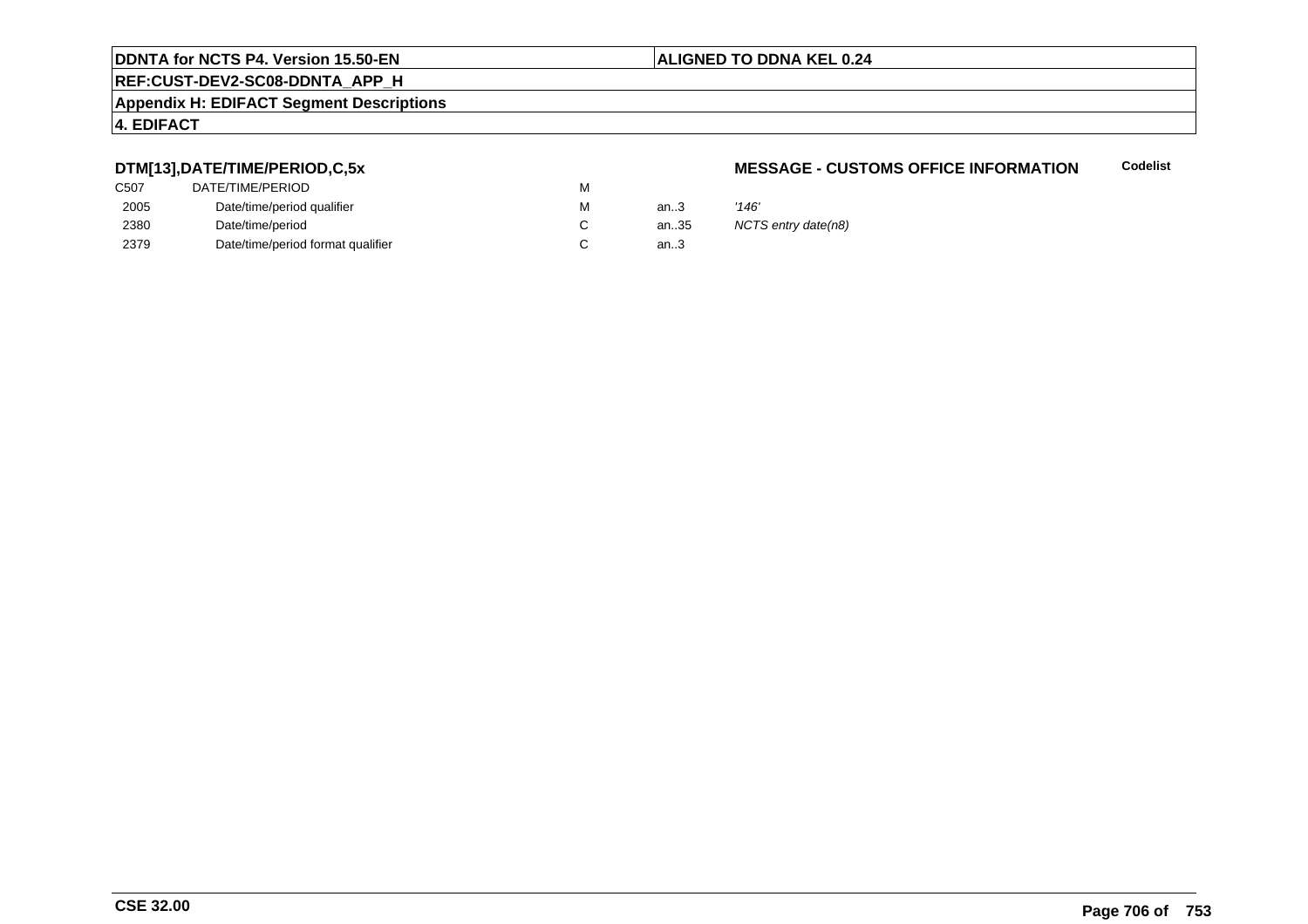## **REF:CUST-DEV2-SC08-DDNTA\_APP\_H**

## **Appendix H: EDIFACT Segment Descriptions**

## **4. EDIFACT**

## **FTX[15],FREE TEXT,C,9999x**

|                  | FTX[15], FREE TEXT, C, 9999x        |   |       | <b>MESSAGE - CUSTOMS OFFICE INFORMATION</b> |    |  |
|------------------|-------------------------------------|---|-------|---------------------------------------------|----|--|
| 4451             | Text subject qualifier              | M | an.3  | 'AAI'                                       |    |  |
| 4453             | Text function, coded                | С | an.3  |                                             |    |  |
| C <sub>107</sub> | <b>TEXT REFERENCE</b>               | С |       |                                             |    |  |
| 4441             | Free text identification            | M | an.17 |                                             |    |  |
| 1131             | Code list qualifier                 | С | an.3  |                                             |    |  |
| 3055             | Code list responsible agency, coded | C | an.3  |                                             |    |  |
| C <sub>108</sub> | <b>TEXT LITERAL</b>                 | С |       |                                             |    |  |
| 4440             | Free text                           | C | an70  | Nearest office(an175)                       |    |  |
| 4440             | Free text                           | C | an.70 | $'-$ Continued 70 $-$ '                     |    |  |
| 4440             | Free text                           | C | an70  | $'-$ Continued 35 $-$ '                     |    |  |
| 4440             | Free text                           | C | an70  |                                             |    |  |
| 4440             | Free text                           | C | an70  |                                             |    |  |
| 3453             | Language, coded                     | C | an.3  | Nearest office LNG(a2)                      | 12 |  |

**Codelist**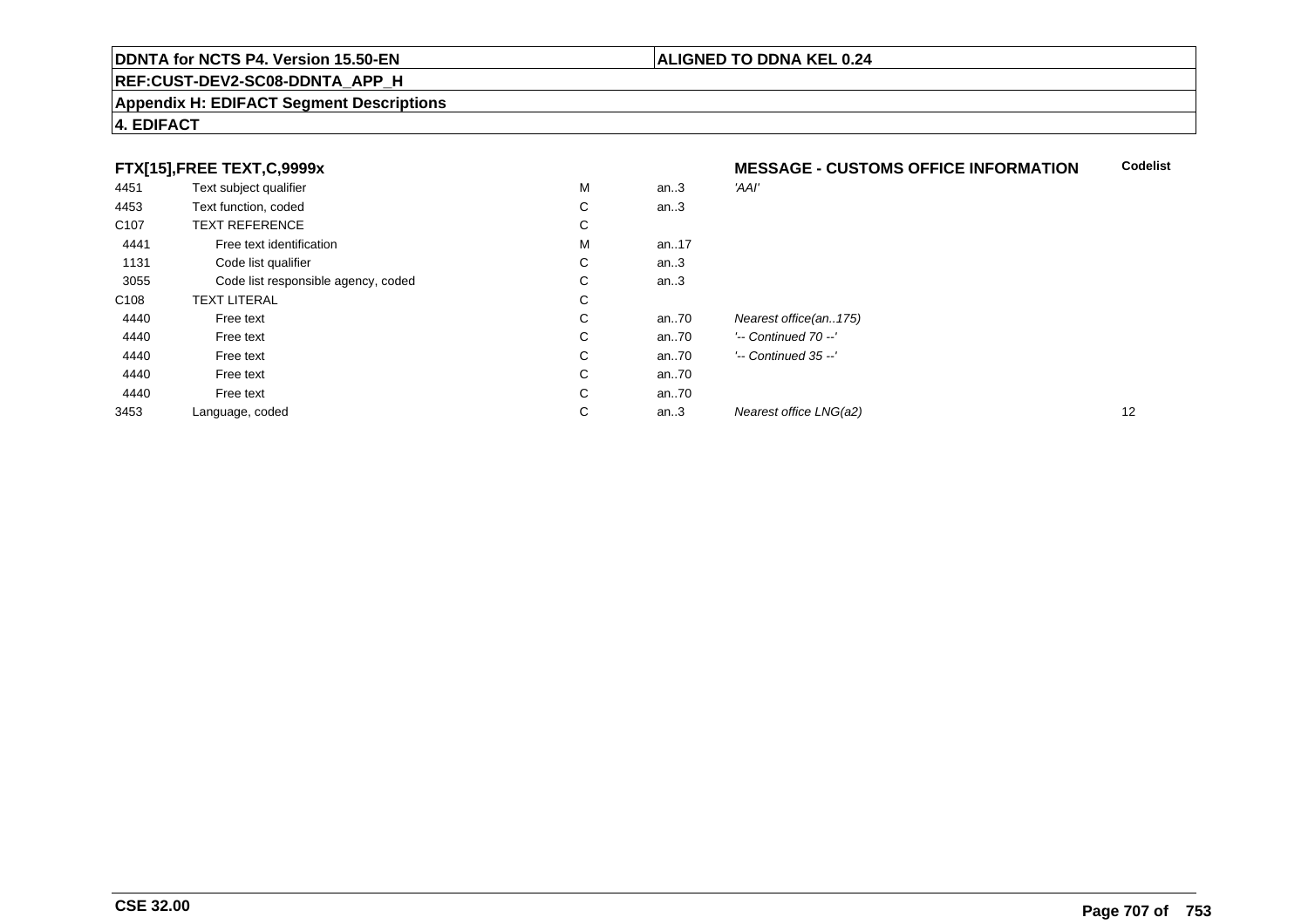## **REF:CUST-DEV2-SC08-DDNTA\_APP\_H**

## **Appendix H: EDIFACT Segment Descriptions**

# **4. EDIFACT**

## **FTX[15],FREE TEXT,C,9999x**

| 4451             | Text subject qualifier              | M           | an.3    | 'ABS'                       |    |
|------------------|-------------------------------------|-------------|---------|-----------------------------|----|
| 4453             | Text function, coded                | $\sim$<br>◡ | an.3    |                             |    |
| C <sub>107</sub> | <b>TEXT REFERENCE</b>               | С           |         |                             |    |
| 4441             | Free text identification            | M           | an17    | Operation(a1)               | 24 |
| 1131             | Code list qualifier                 | С           | an.3    |                             |    |
| 3055             | Code list responsible agency, coded | С           | an.3    |                             |    |
| C108             | <b>TEXT LITERAL</b>                 | С           |         |                             |    |
| 4440             | Free text                           | C           | an70    | Validity date(n8)           |    |
| 4440             | Free text                           | C           | an70    | Modification subtype(n1)    |    |
| 4440             | Free text                           | C           | an70    |                             |    |
| 4440             | Free text                           | C           | an70    |                             |    |
| 4440             | Free text                           | С           | an70    | Action identification(an20) |    |
| 3453             | Language, coded                     | С           | an $.3$ |                             |    |
|                  |                                     |             |         |                             |    |

 **MESSAGE - CUSTOMS OFFICE INFORMATION - ACTIONCodelist**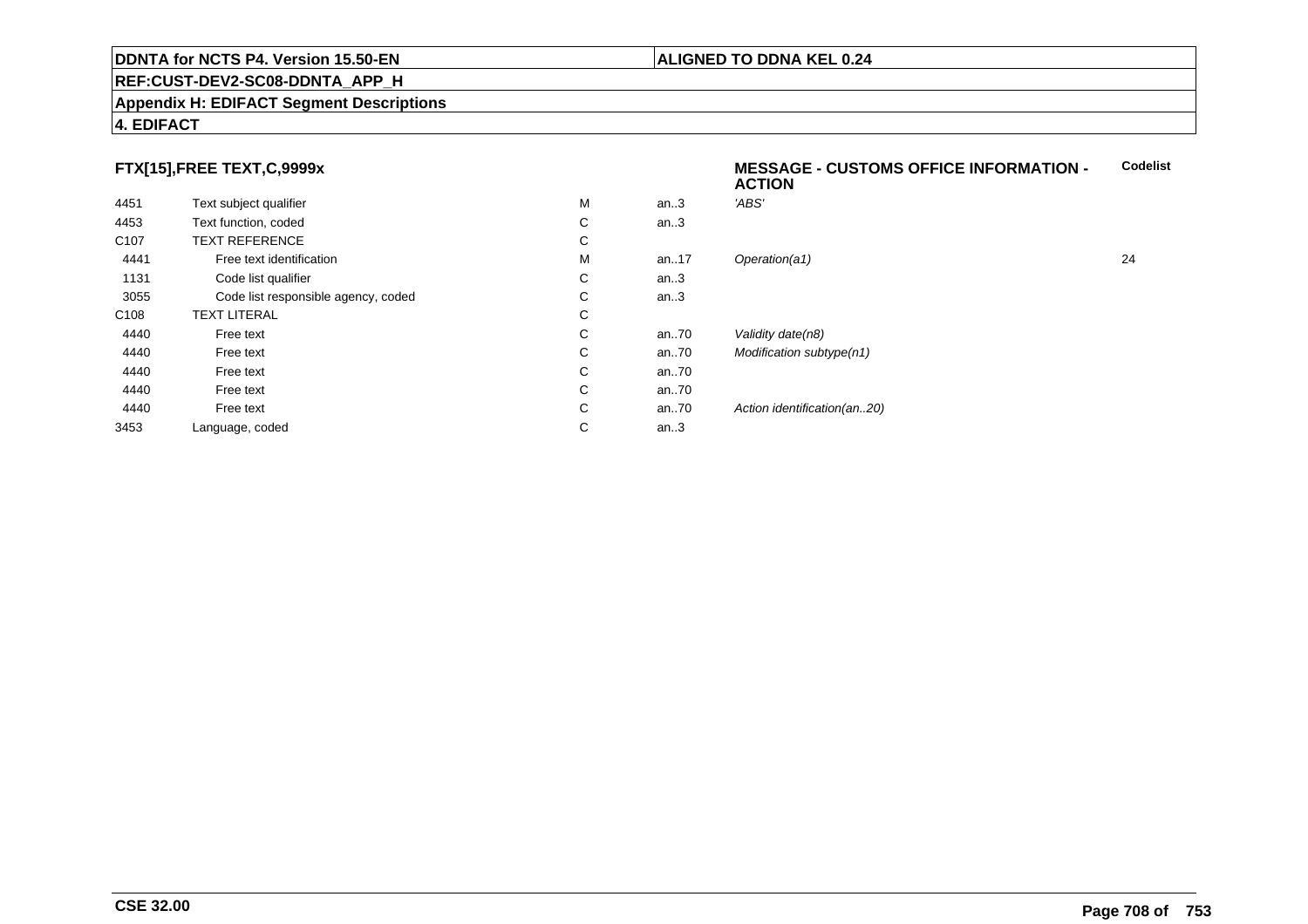## **REF:CUST-DEV2-SC08-DDNTA\_APP\_H**

## **Appendix H: EDIFACT Segment Descriptions**

## **4. EDIFACT**

## **FTX[15],FREE TEXT,C,9999x**

| 4451             | Text subject qualifier              | M | an.3  | 'ACB' |
|------------------|-------------------------------------|---|-------|-------|
| 4453             | Text function, coded                | С | an.3  |       |
| C <sub>107</sub> | <b>TEXT REFERENCE</b>               | С |       |       |
| 4441             | Free text identification            | M | an17  | Speci |
| 1131             | Code list qualifier                 | С | an.3  |       |
| 3055             | Code list responsible agency, coded | С | an.3  |       |
| C <sub>108</sub> | <b>TEXT LITERAL</b>                 | С |       |       |
| 4440             | Free text                           | С | an.70 |       |
| 4440             | Free text                           | С | an.70 |       |
| 4440             | Free text                           | С | an.70 |       |
| 4440             | Free text                           | С | an70  |       |
| 4440             | Free text                           | C | an70  |       |
| 3453             | Language, coded                     | С | an.3  |       |
|                  |                                     |   |       |       |

## **MESSAGE - CUSTOMS OFFICE INFORMATION - CUSTOMS OFFICE SPECIFIC NOTESCodelist**

**ALIGNED TO DDNA KEL 0.24**

# an..17 Specific notes code(an..6) <sup>67</sup>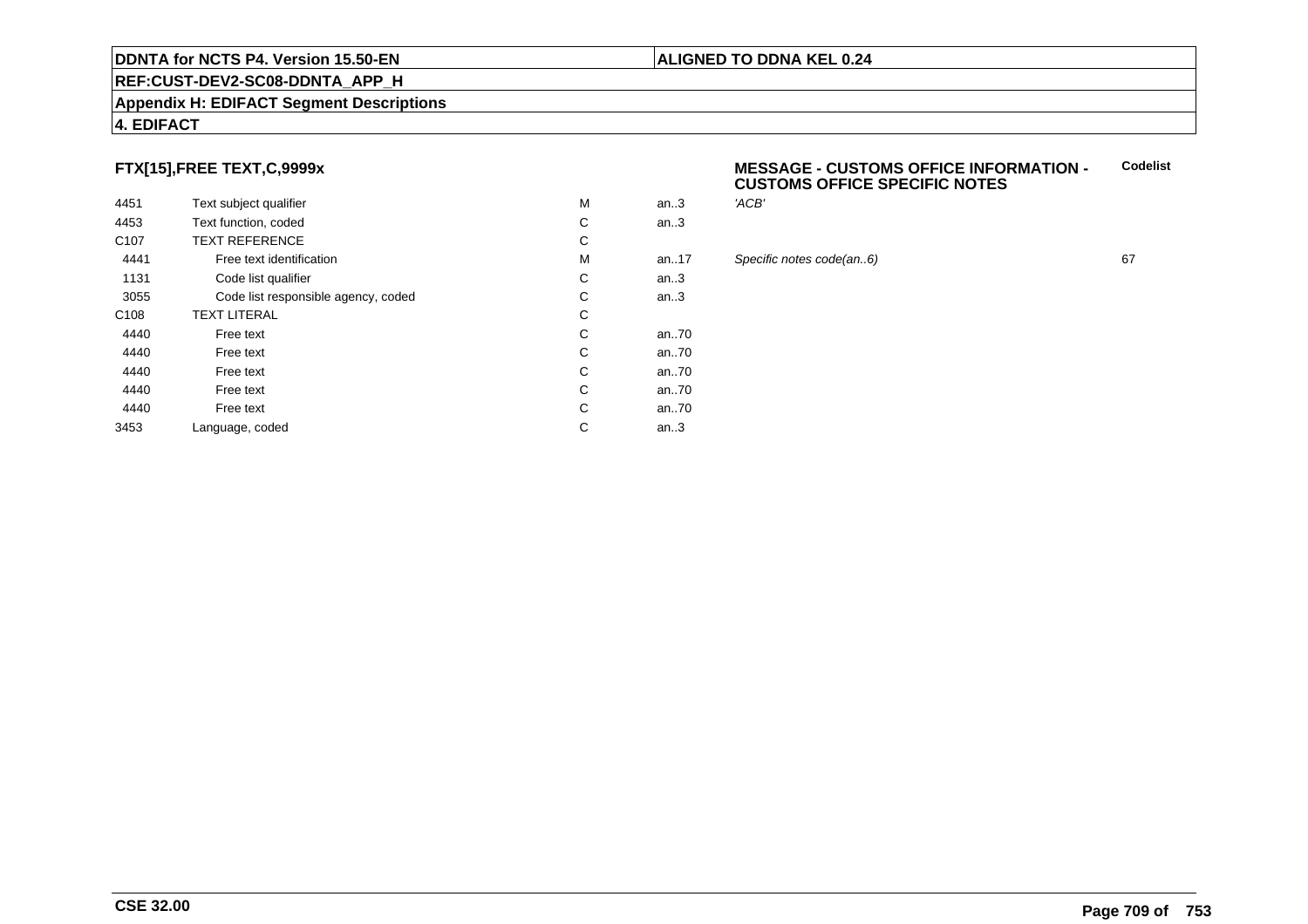## **REF:CUST-DEV2-SC08-DDNTA\_APP\_H**

## **Appendix H: EDIFACT Segment Descriptions**

## **4. EDIFACT**

## **FTX[15],FREE TEXT,C,9999x**

| 4451             | Text subject qualifier              | M | an.3     | 'ABS'                       |
|------------------|-------------------------------------|---|----------|-----------------------------|
| 4453             | Text function, coded                | С | an.3     |                             |
| C <sub>107</sub> | <b>TEXT REFERENCE</b>               | C |          |                             |
| 4441             | Free text identification            | M | an17     | Operation(a1)               |
| 1131             | Code list qualifier                 | С | an.3     |                             |
| 3055             | Code list responsible agency, coded | С | an.3     |                             |
| C <sub>108</sub> | <b>TEXT LITERAL</b>                 | С |          |                             |
| 4440             | Free text                           | С | an70     | Validity date(n8)           |
| 4440             | Free text                           | С | an70     | Modification subtype(n1)    |
| 4440             | Free text                           | С | an $.70$ |                             |
| 4440             | Free text                           | C | an70     |                             |
| 4440             | Free text                           | С | an70     | Action identification(an20) |
| 3453             | Language, coded                     | С | an.3     |                             |
|                  |                                     |   |          |                             |

# **MESSAGE - COUNTRY HOLIDAYS - ACTION Codelist** M an..17 Operation(a1) 24

## **CSE 32.00**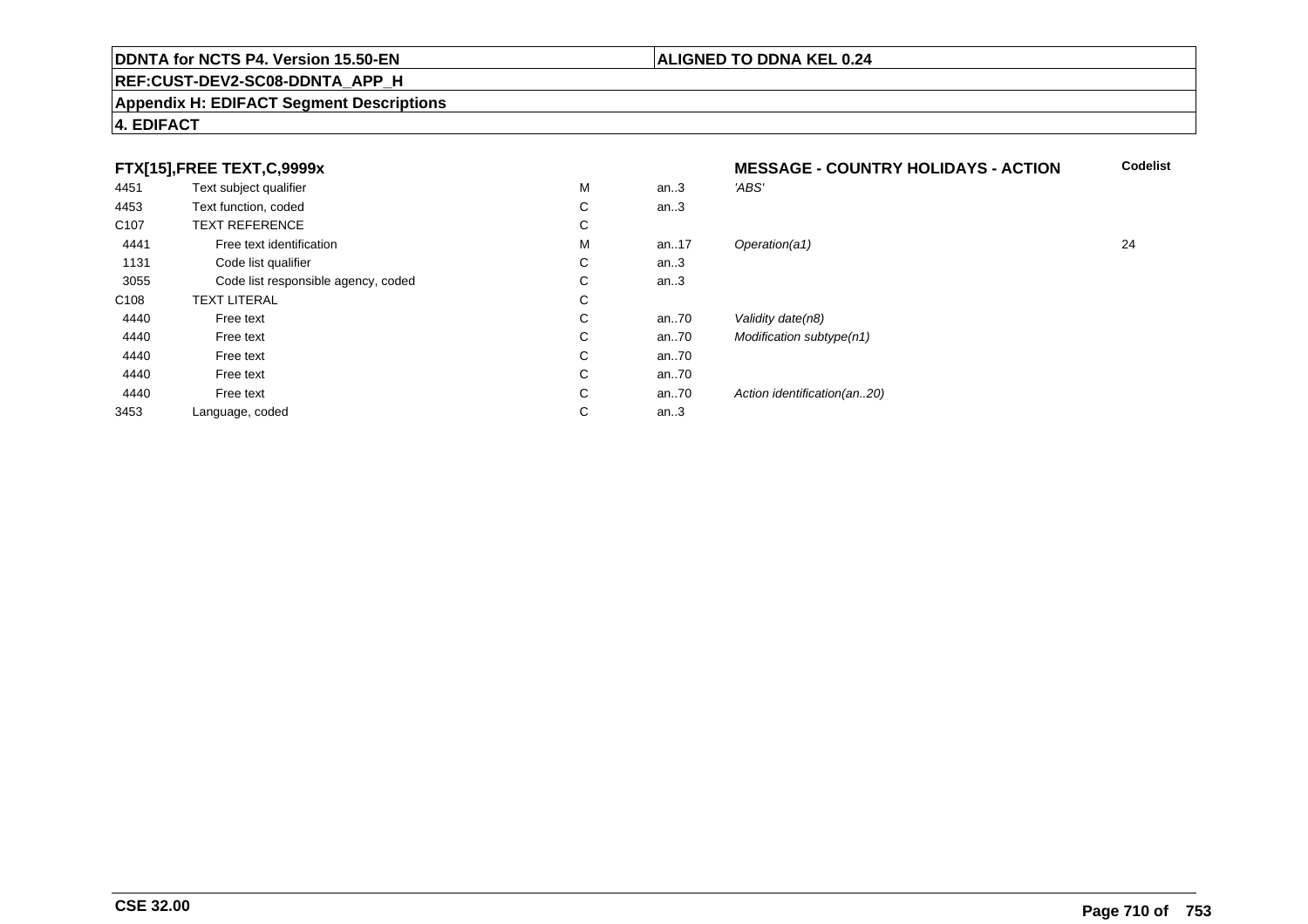## **REF:CUST-DEV2-SC08-DDNTA\_APP\_H**

## **Appendix H: EDIFACT Segment Descriptions**

## **4. EDIFACT**

## **FTX[15],FREE TEXT,C,9999x**

|                  | $\sqrt{2}$ , $\sqrt{2}$ , $\sqrt{2}$ |   |      |                              |    |
|------------------|--------------------------------------|---|------|------------------------------|----|
| 4451             | Text subject qualifier               | M | an.3 | 'ABS'                        |    |
| 4453             | Text function, coded                 | С | an.3 |                              |    |
| C <sub>107</sub> | <b>TEXT REFERENCE</b>                | С |      |                              |    |
| 4441             | Free text identification             | M | an17 | Operation(a1)                | 24 |
| 1131             | Code list qualifier                  | С | an.3 |                              |    |
| 3055             | Code list responsible agency, coded  | С | an.3 |                              |    |
| C108             | <b>TEXT LITERAL</b>                  | С |      |                              |    |
| 4440             | Free text                            | С | an70 | Validity date(n8)            |    |
| 4440             | Free text                            | С | an70 | Modification subtype(n1)     |    |
| 4440             | Free text                            | С | an70 |                              |    |
| 4440             | Free text                            | С | an70 |                              |    |
| 4440             | Free text                            | С | an70 | Action identification (an20) |    |
| 3453             | Language, coded                      | С | an.3 |                              |    |
|                  |                                      |   |      |                              |    |

# **MESSAGE - COUNTRY/REGION - ACTIONCodelist**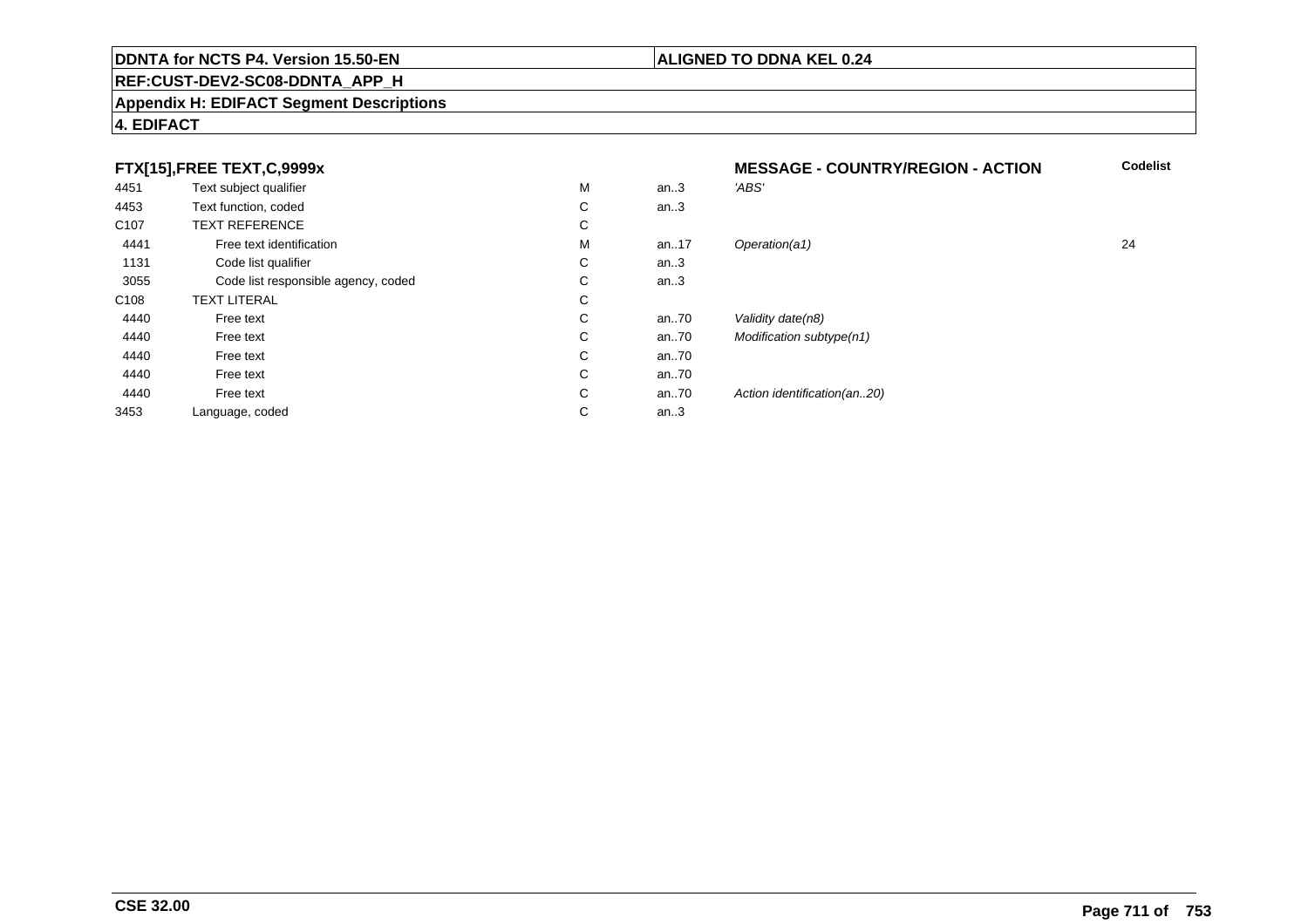## **REF:CUST-DEV2-SC08-DDNTA\_APP\_H**

## **Appendix H: EDIFACT Segment Descriptions**

## **4. EDIFACT**

# **FTX[15],FREE TEXT,C,9999x**

|                                     |   |      | <b>COUNTRY/REGION LSD</b>   |    |
|-------------------------------------|---|------|-----------------------------|----|
| Text subject qualifier              | М | an.3 | 'ACV'                       |    |
| Text function, coded                | C | an.3 |                             |    |
| <b>TEXT REFERENCE</b>               | С |      |                             |    |
| Free text identification            | м | an17 |                             |    |
| Code list qualifier                 | C | an.3 |                             |    |
| Code list responsible agency, coded | C | an.3 |                             |    |
| <b>TEXT LITERAL</b>                 | C |      |                             |    |
| Free text                           | C | an70 | Country/region name(an35)   |    |
| Free text                           | C | an70 | Country/region name LNG(a2) | 12 |
| Free text                           | C | an70 |                             |    |
| Free text                           | C | an70 |                             |    |
| Free text                           | C | an70 |                             |    |
| Language, coded                     | С | an.3 | Language code(a2)           | 12 |
|                                     |   |      |                             |    |

**Codelist**

## **ALIGNED TO DDNA KEL 0.24**

**MESSAGE - COUNTRY/REGION -**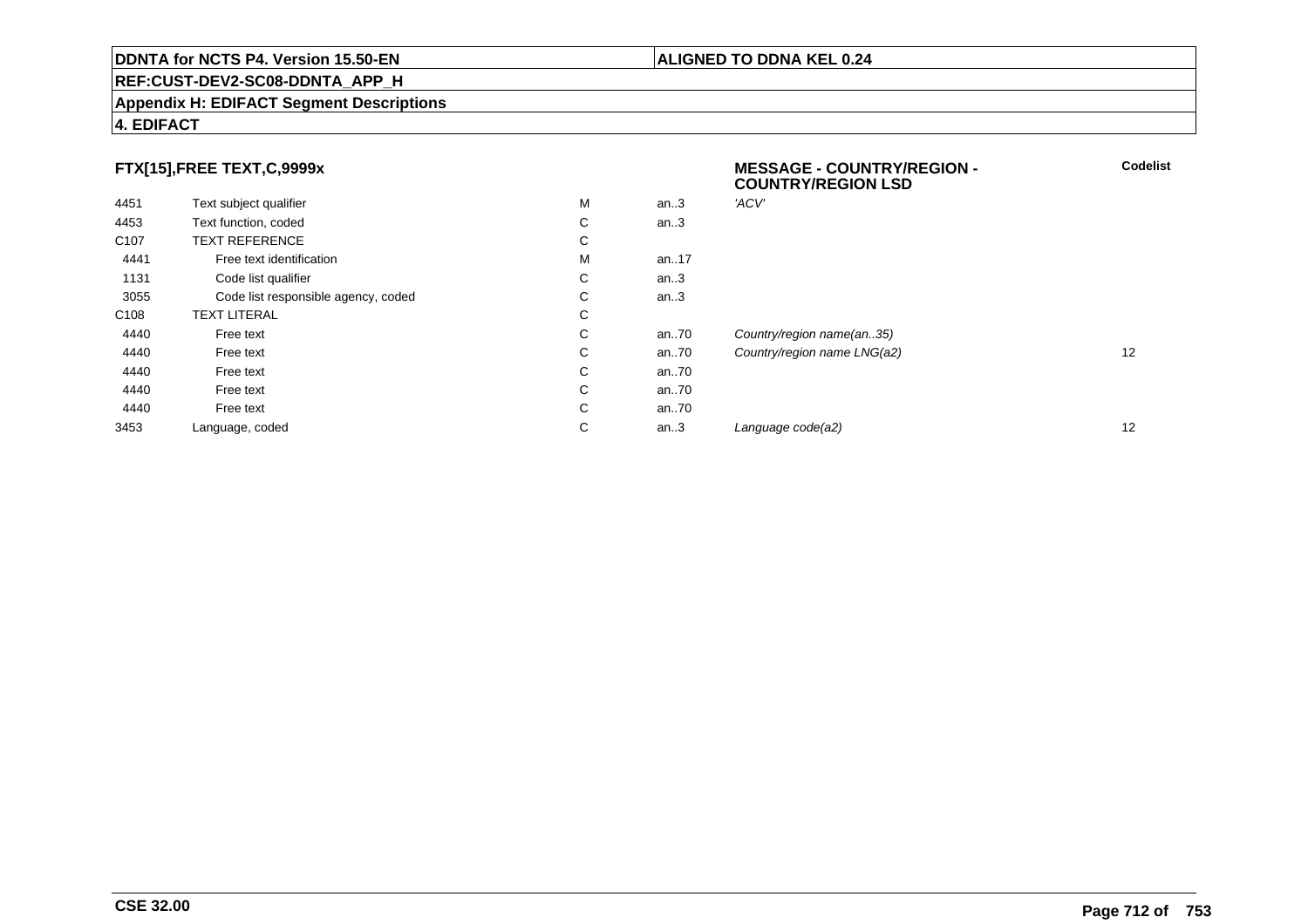## **REF:CUST-DEV2-SC08-DDNTA\_APP\_H**

## **Appendix H: EDIFACT Segment Descriptions**

# **4. EDIFACT**

## **RFF[18],REFERENCE,C,15x**

| C506 | <b>REFERENCE</b>         | М |        |       |
|------|--------------------------|---|--------|-------|
| 1153 | Reference qualifier      | М | an $3$ | 'ADZ' |
| 1154 | Reference number         | C | an35   | ™ade  |
| 1156 | Line number              | C | an6    |       |
| 4000 | Reference version number | C | an35   |       |
|      |                          |   |        |       |

## **MESSAGE - CUSTOMS OFFICE INFORMATIONCodelist**

| М  | an.3 | 'ADZ'                |  |
|----|------|----------------------|--|
| C. | an35 | Trader dedicated(n1) |  |
| C. | an6  |                      |  |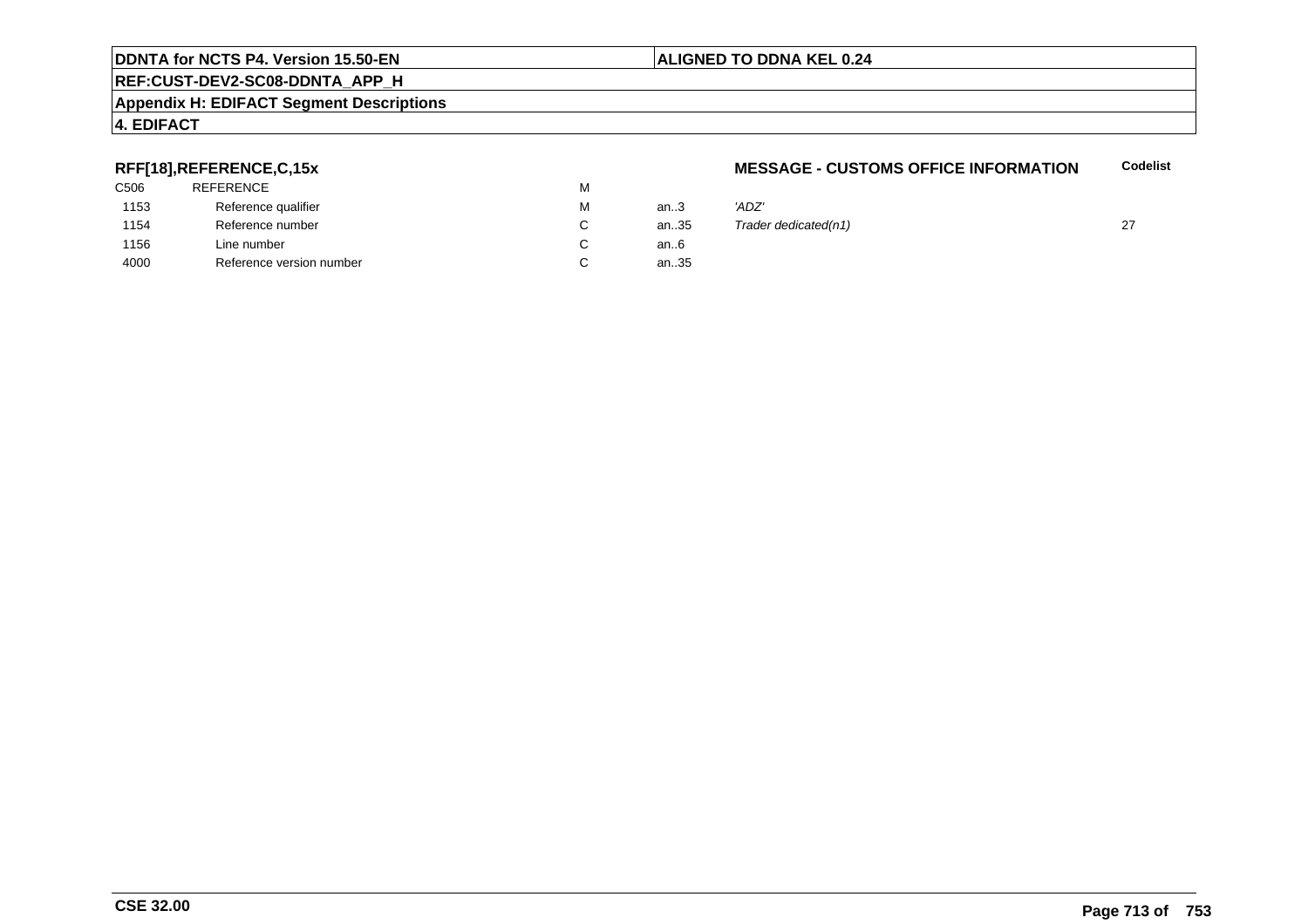## **ALIGNED TO DDNA KEL 0.24**

**REF:CUST-DEV2-SC08-DDNTA\_APP\_H**

**Appendix H: EDIFACT Segment Descriptions**

## **4. EDIFACT**

## **CTA[20],CONTACT INFORMATION,C,99x**

## 3139Contact function, coded<br>
DEPARTMENT OR EMPLOYEE DETAILS<br>
C an..3 'AX' C056 DEPARTMENT OR EMPLOYEE DETAILSs c  $\mathbf C$ 3413Department or employee identification C<br>
Department or employee C an..17 TIN(an..17) 3412Department or employee

## **MESSAGE - CUSTOMS OFFICE INFORMATION - (DEDICATED) TRADERCodelist**

- 
- Name(an..35)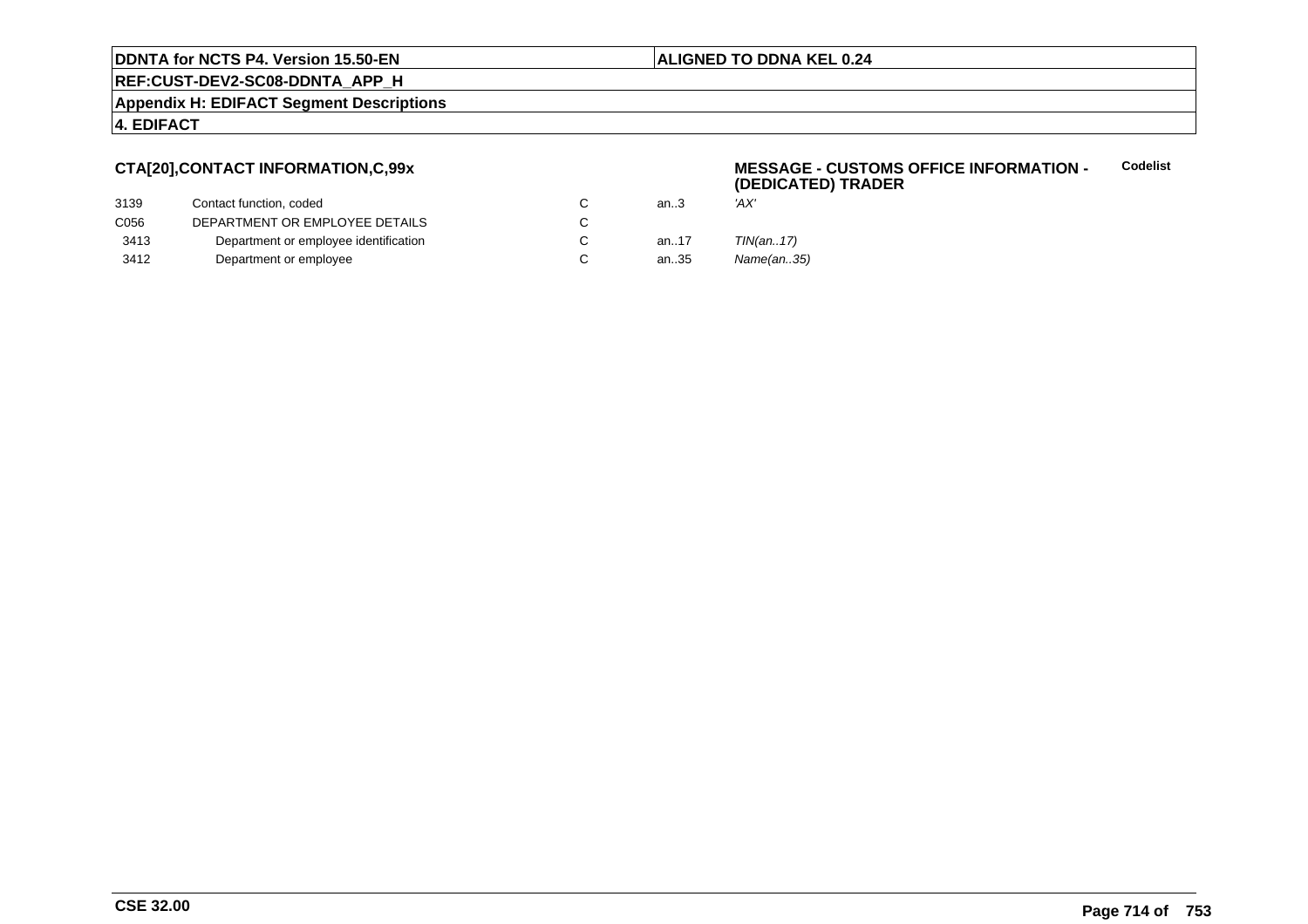## **ALIGNED TO DDNA KEL 0.24**

**REF:CUST-DEV2-SC08-DDNTA\_APP\_H**

**Appendix H: EDIFACT Segment Descriptions**

# **4. EDIFACT**

## **CTA[20],CONTACT INFORMATION,C,99x**

| 3139 | Contact function, coded               | an $3$ | 'IC' |
|------|---------------------------------------|--------|------|
| C056 | DEPARTMENT OR EMPLOYEE DETAILS        |        |      |
| 3413 | Department or employee identification | an17   |      |
| 3412 | Department or employee                | an35   |      |

## **MESSAGE - CUSTOMS OFFICE INFORMATION Codelist**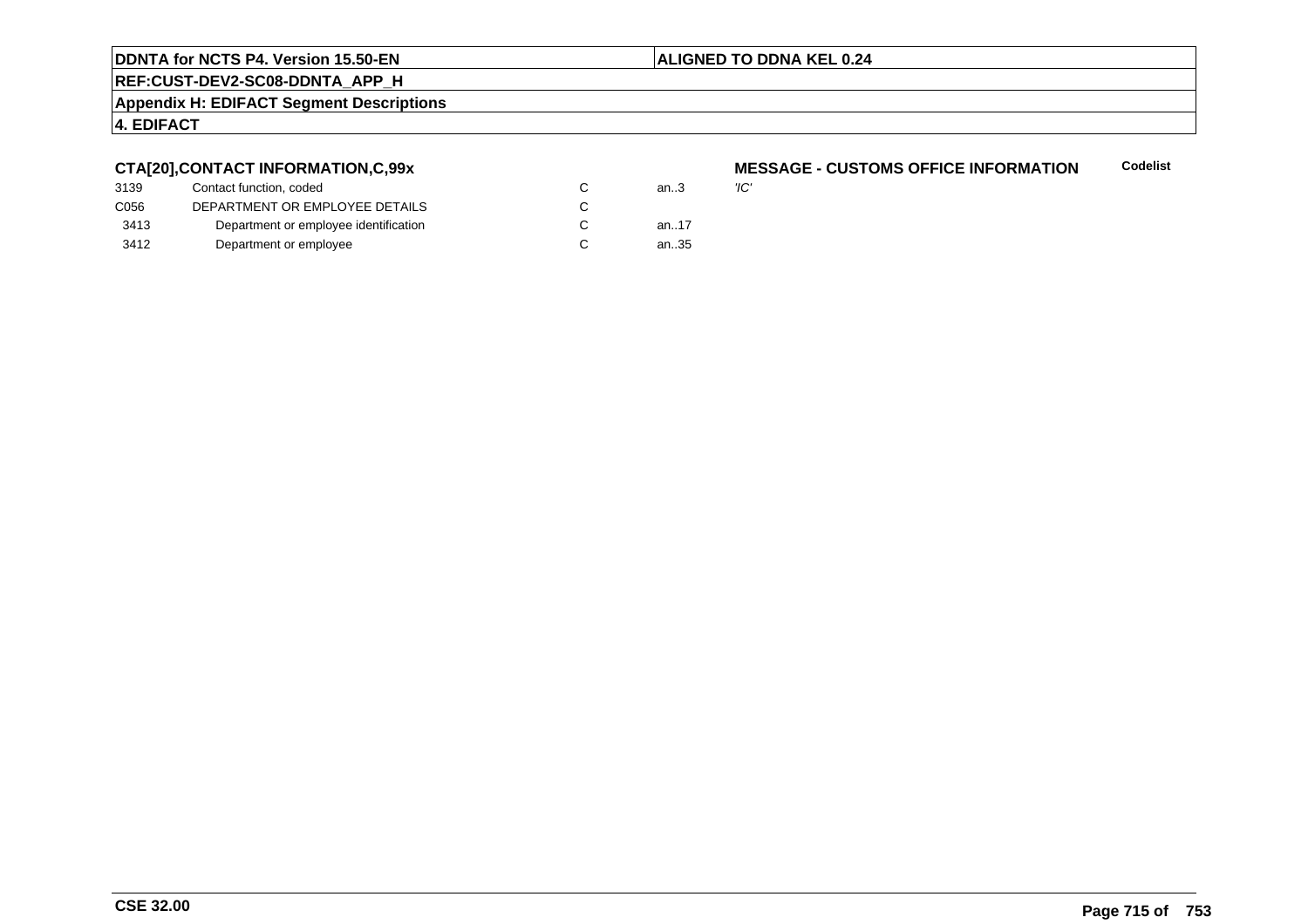## **ALIGNED TO DDNA KEL 0.24**

**REF:CUST-DEV2-SC08-DDNTA\_APP\_H**

**Appendix H: EDIFACT Segment Descriptions**

**4. EDIFACT**

## **COM[21],COMMUNICATION CONTACT,C,5x**

## **MESSAGE - CUSTOMS OFFICE INFORMATION - (DEDICATED) TRADERCodelist**

| C076 | COMMUNICATION CONTACT           |       |                   |  |
|------|---------------------------------|-------|-------------------|--|
| 3148 | Communication number            | an512 | Language code(a2) |  |
| 3155 | Communication channel qualifier |       |                   |  |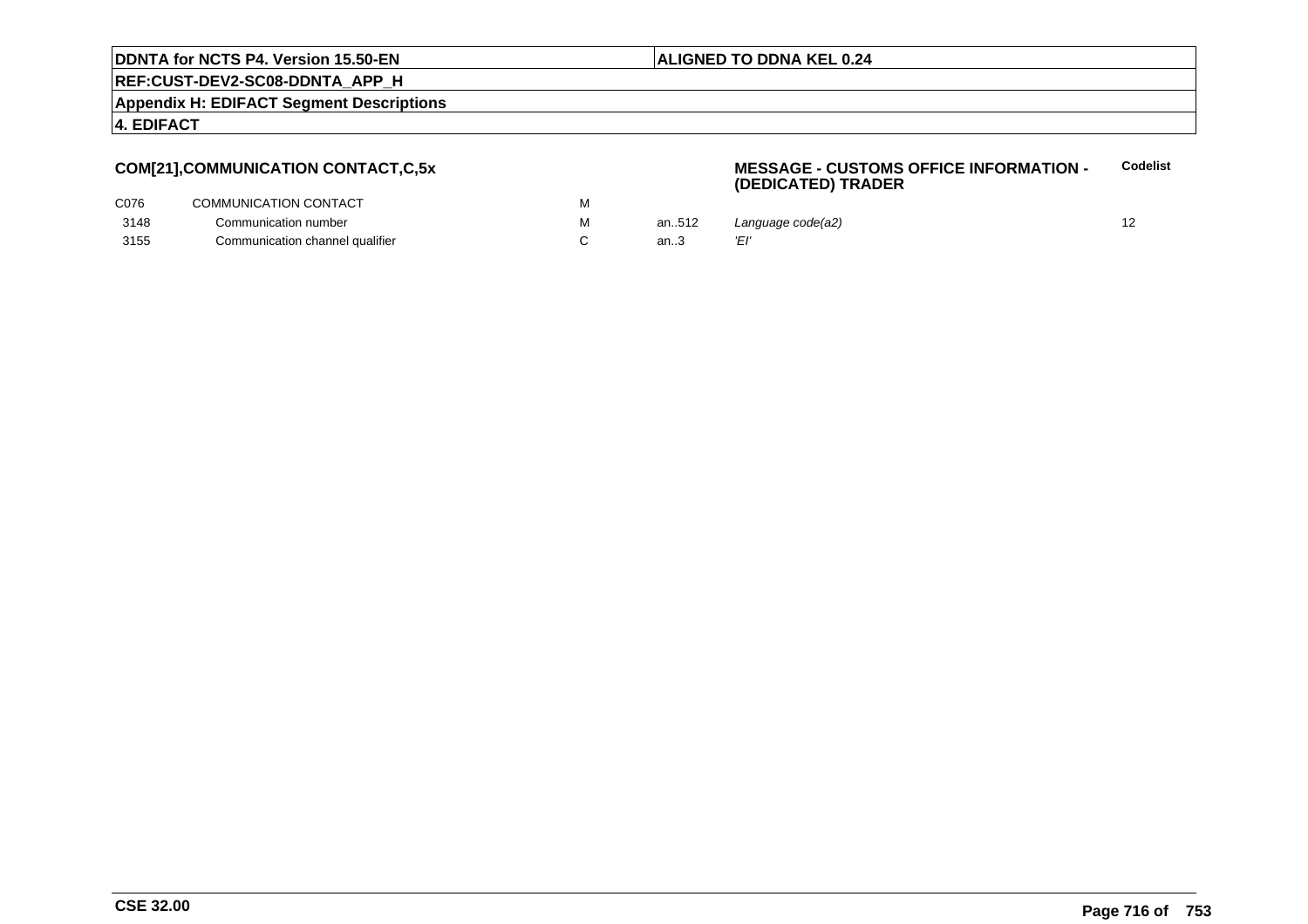## **ALIGNED TO DDNA KEL 0.24**

**REF:CUST-DEV2-SC08-DDNTA\_APP\_H**

**Appendix H: EDIFACT Segment Descriptions**

## **4. EDIFACT**

# **COM[21],COMMUNICATION CONTACT,C,5x**

| C076 | COMMUNICATION CONTACT           | м |
|------|---------------------------------|---|
| 3148 | Communication number            | м |
| 3155 | Communication channel qualifier |   |

## **MESSAGE - CUSTOMS OFFICE INFORMATIONCodelist**

an..512 Phone number(an..35)<br>an..3  $T E'$ an.. $3$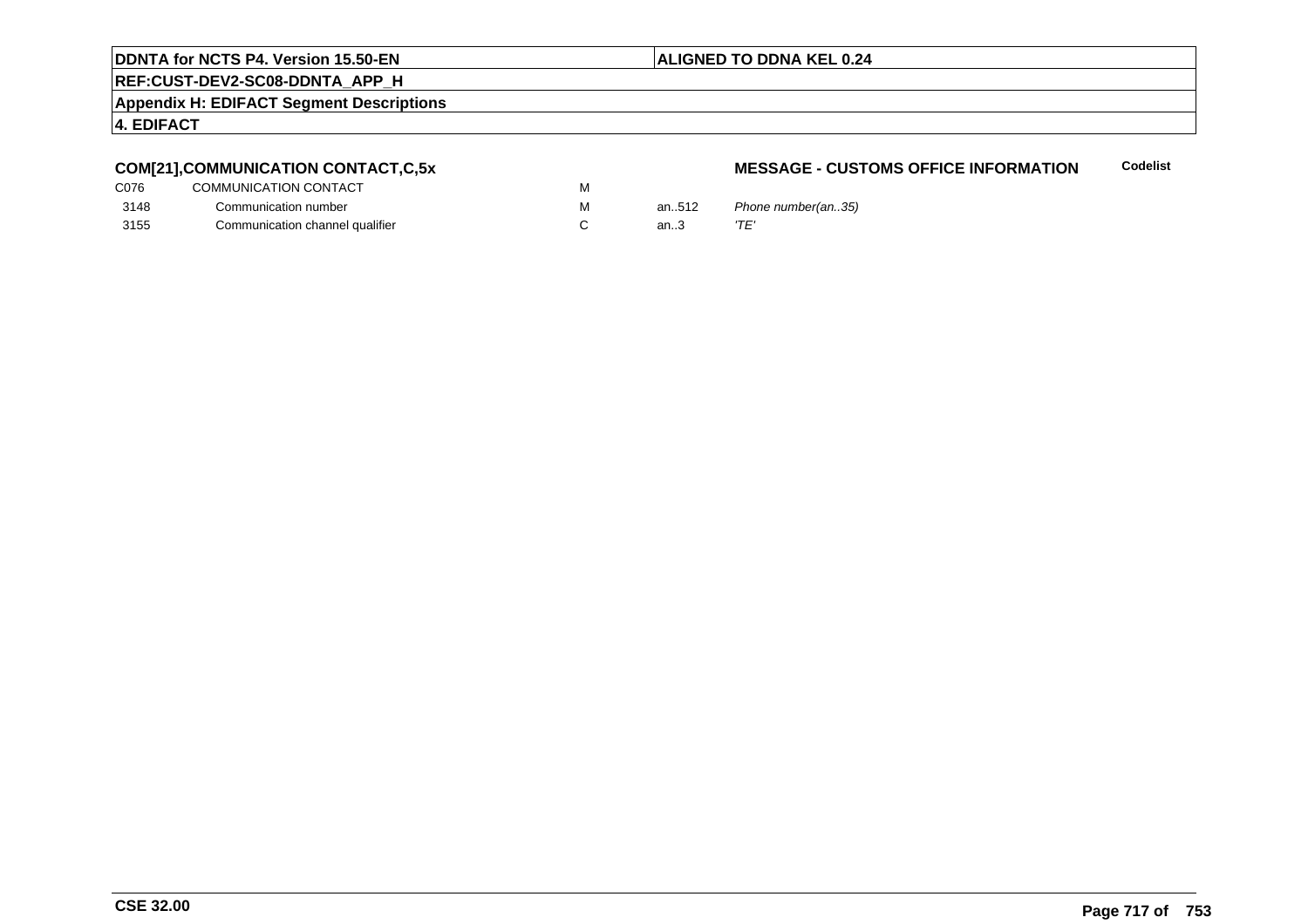## **ALIGNED TO DDNA KEL 0.24**

# **REF:CUST-DEV2-SC08-DDNTA\_APP\_H**

**Appendix H: EDIFACT Segment Descriptions**

## **4. EDIFACT**

# **COM[21],COMMUNICATION CONTACT,C,5x**

| C076 | COMMUNICATION CONTACT           | M |       |      |
|------|---------------------------------|---|-------|------|
| 3148 | Communication number            | м | an512 | Fax  |
| 3155 | Communication channel qualifier |   | an.3  | 'FX' |

## **MESSAGE - CUSTOMS OFFICE INFORMATIONCodelist**

.512 *Fax number(an..35)*<br>.3 *'FX'*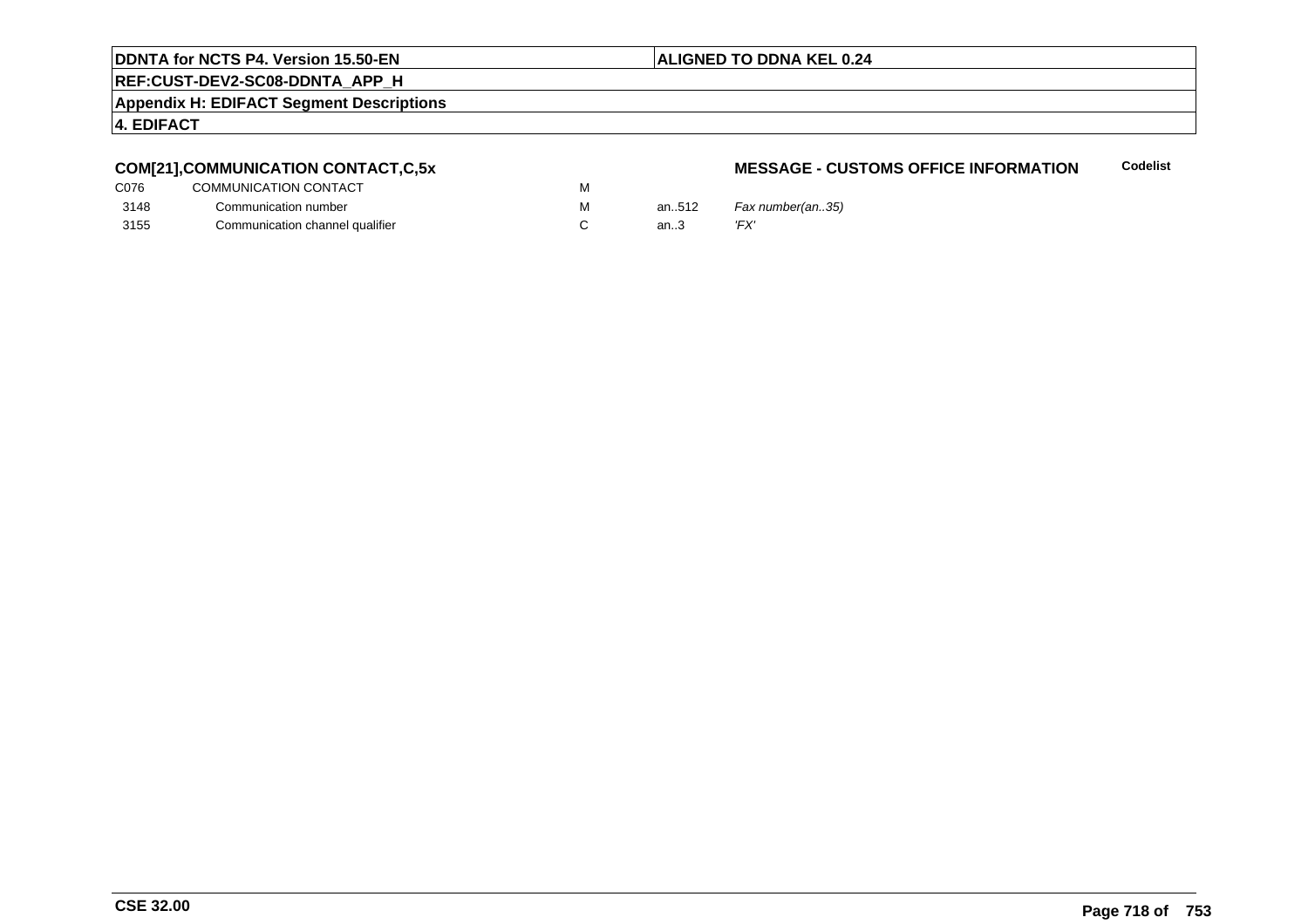## **ALIGNED TO DDNA KEL 0.24**

**REF:CUST-DEV2-SC08-DDNTA\_APP\_H**

**Appendix H: EDIFACT Segment Descriptions**

## **4. EDIFACT**

# **COM[21],COMMUNICATION CONTACT,C,5x**

| C076 | COMMUNICATION CONTACT           | М |
|------|---------------------------------|---|
| 3148 | Communication number            | м |
| 3155 | Communication channel qualifier |   |

## **MESSAGE - CUSTOMS OFFICE INFORMATIONCodelist**

an..512  $T$ elex number(an..35)<br>an..3  $T\text{L}'$ an.. $3$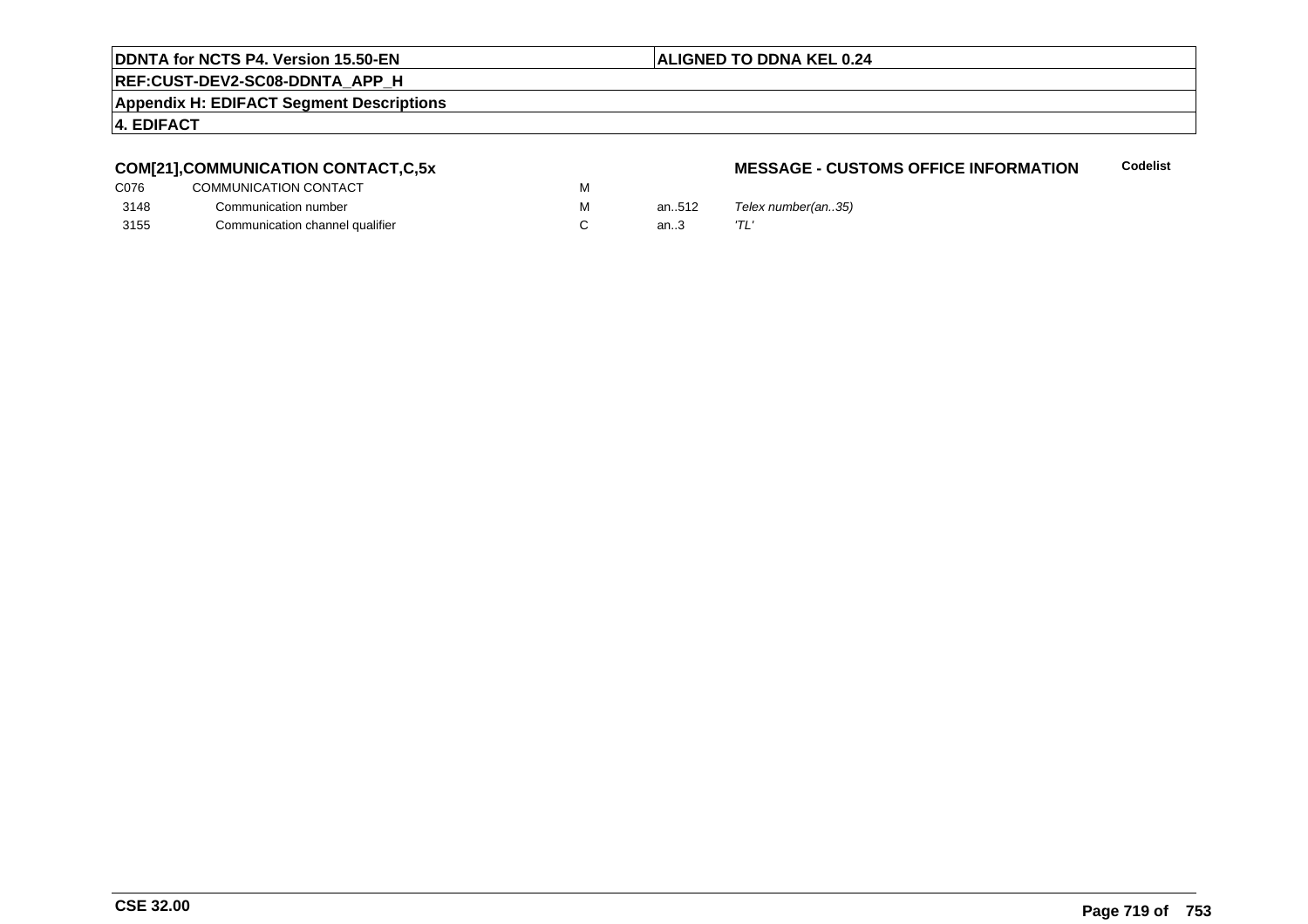## **ALIGNED TO DDNA KEL 0.24**

**REF:CUST-DEV2-SC08-DDNTA\_APP\_H**

**Appendix H: EDIFACT Segment Descriptions**

## **4. EDIFACT**

# **COM[21],COMMUNICATION CONTACT,C,5x**

| C <sub>076</sub> | COMMUNICATION CONTACT           | M |       |      |
|------------------|---------------------------------|---|-------|------|
| 3148             | Communication number            | м | an512 | E-m  |
| 3155             | Communication channel qualifier |   | an3   | 'EM' |

## **MESSAGE - CUSTOMS OFFICE INFORMATIONCodelist**

an..512  $E$ -mail address(an..70)<br>an..3  $'EM'$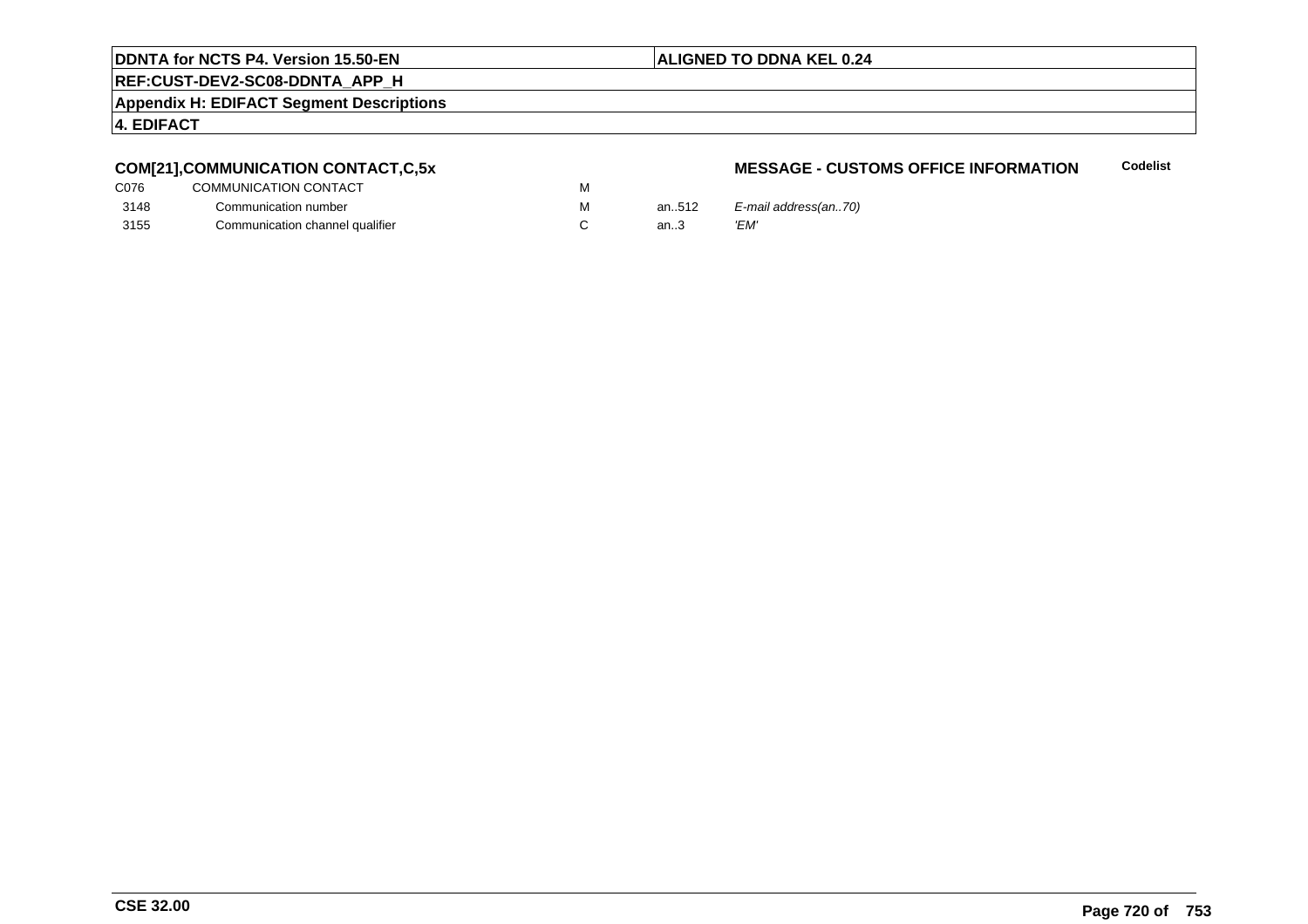#### **ALIGNED TO DDNA KEL 0.24**

**REF:CUST-DEV2-SC08-DDNTA\_APP\_H**

**Appendix H: EDIFACT Segment Descriptions**

#### **4. EDIFACT**

#### **TOD[24],TERMS OF DELIVERY OR TRANSPORT,C,999x**

| 4055             | Terms of delivery or transport function, coded | D | an.3 | '1'   |
|------------------|------------------------------------------------|---|------|-------|
| 4215             | Transport charges method of payment, coded     | С | an3  | $S_6$ |
| C <sub>100</sub> | TERMS OF DELIVERY OR TRANSPORT                 | C |      |       |
| 4053             | Terms of delivery or transport, coded          | С | an.3 | Sε    |
| 1131             | Code list qualifier                            | С | an.3 |       |
| 3055             | Code list responsible agency, coded            | С | an.3 |       |
| 4052             | Terms of delivery or transport                 | С | an70 | Sε    |
| 4052             | Terms of delivery or transport                 | С | an70 |       |
|                  |                                                |   |      |       |

#### **MESSAGE - CUSTOMS OFFICE INFORMATION - CUSTOMS OFFICE TIMETABLECodelist**

| D | an.3 | 141                 |    |
|---|------|---------------------|----|
| С | an.3 | Season code(n1)     |    |
| С |      |                     |    |
| С | an.3 | Season name LNG(a2) | 12 |
| С | an.3 |                     |    |
| С | an.3 |                     |    |
| С | an70 | Season name(an35)   |    |
| С | an70 |                     |    |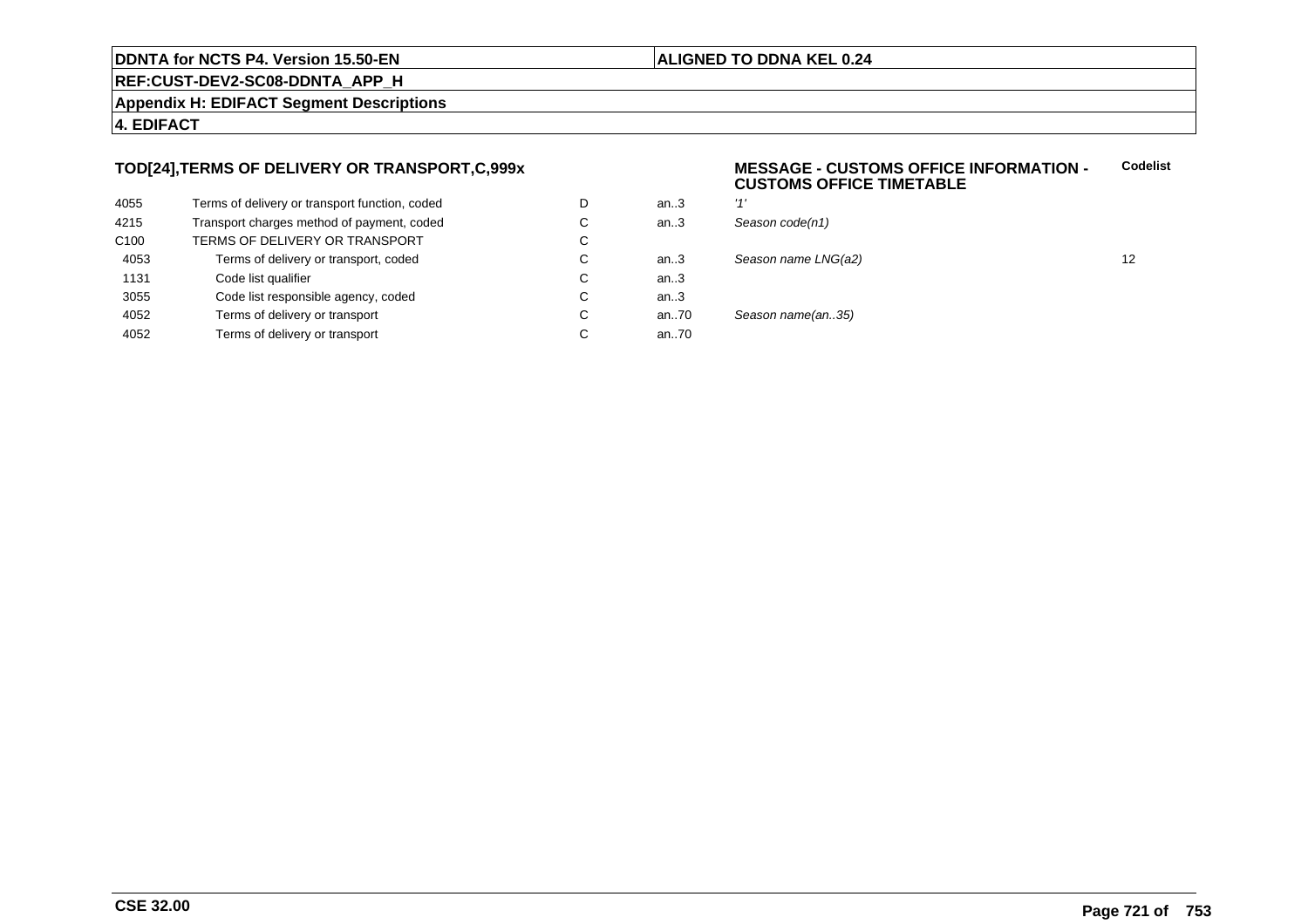#### **ALIGNED TO DDNA KEL 0.24**

**REF:CUST-DEV2-SC08-DDNTA\_APP\_H**

**Appendix H: EDIFACT Segment Descriptions**

#### **4. EDIFACT**

#### **TOD[24],TERMS OF DELIVERY OR TRANSPORT,C,999x**

| 4055             | Terms of delivery or transport function, coded | D |
|------------------|------------------------------------------------|---|
| 4215             | Transport charges method of payment, coded     | C |
| C <sub>100</sub> | TERMS OF DELIVERY OR TRANSPORT                 | C |
| 4053             | Terms of delivery or transport, coded          | C |
| 1131             | Code list qualifier                            | C |
| 3055             | Code list responsible agency, coded            | C |
| 4052             | Terms of delivery or transport                 | C |
| 4052             | Terms of delivery or transport                 | C |

#### **MESSAGE - CUSTOMS OFFICE INFORMATION - CUSTOMS OFFICE LSDCodelist**

| D  | an.3   | '5'                               |    |
|----|--------|-----------------------------------|----|
| С  | an.3   | Language code(a2)                 | 12 |
| C. |        |                                   |    |
| С  | an $3$ | Space to add(n1)                  | 27 |
| С  | an.3   | Customs office usual name LNG(a2) | 12 |
| С  | an.3   | Street and number LNG(a2)         | 12 |
| C. | an70   | Customs office usual name(an35)   |    |
| С  | an70   | Street and number(an35)           |    |
|    |        |                                   |    |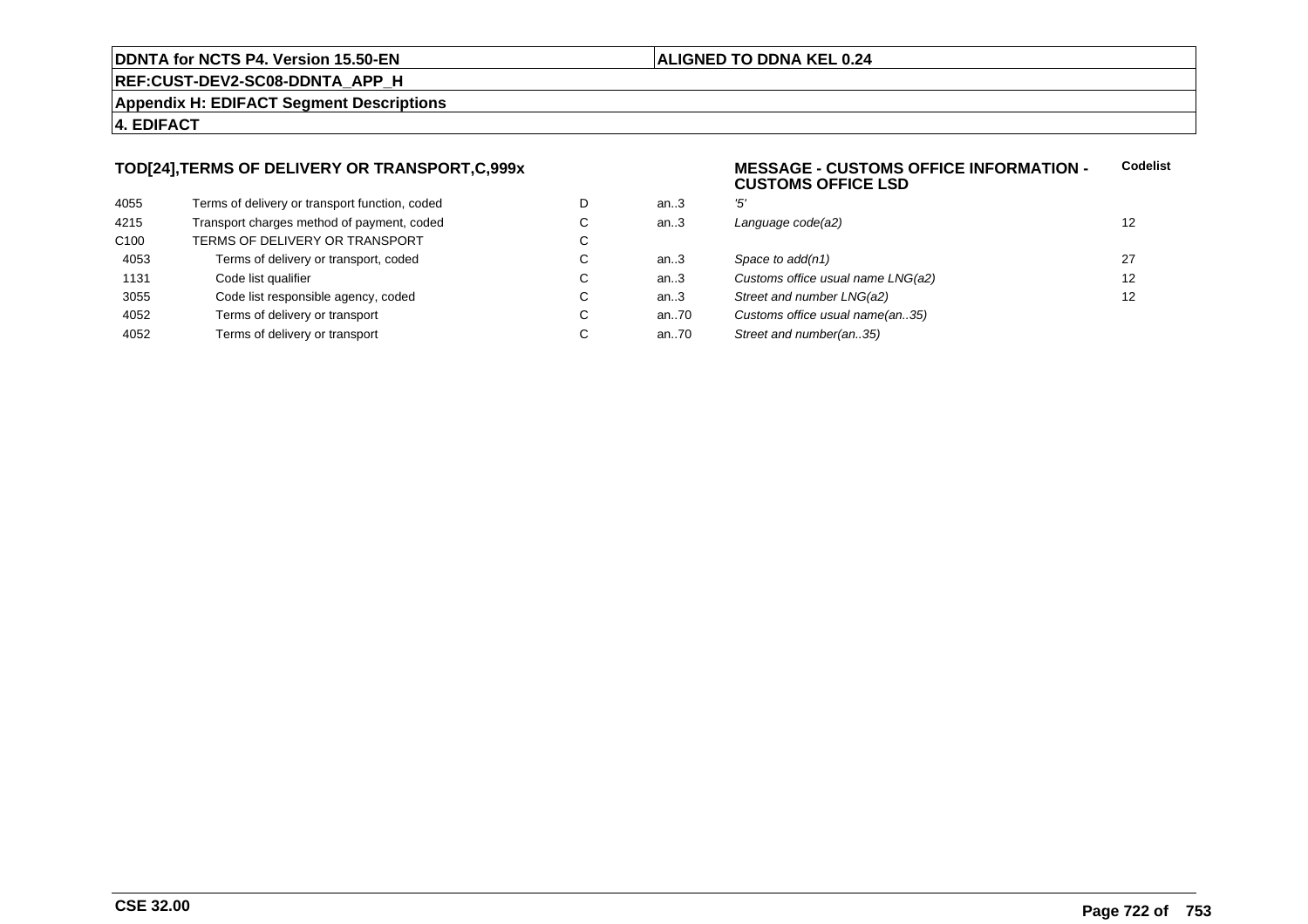#### **ALIGNED TO DDNA KEL 0.24**

**REF:CUST-DEV2-SC08-DDNTA\_APP\_H**

**Appendix H: EDIFACT Segment Descriptions**

#### **4. EDIFACT**

#### **TOD[24],TERMS OF DELIVERY OR TRANSPORT,C,999x**

| Terms of delivery or transport function, coded | D | an.3 |
|------------------------------------------------|---|------|
| Transport charges method of payment, coded     | C | an.3 |
| TERMS OF DELIVERY OR TRANSPORT                 | C |      |
| Terms of delivery or transport, coded          | C | an.3 |
| Code list qualifier                            | C | an.3 |
| Code list responsible agency, coded            | C | an.3 |
| Terms of delivery or transport                 | C | an70 |
| Terms of delivery or transport                 | C | an70 |
|                                                |   |      |

#### **MESSAGE - COUNTRY HOLIDAYS - COUNTRYHOLIDAYS DATACodelist**

| D  | an.3 | Έ                         |    |
|----|------|---------------------------|----|
| C. | an.3 |                           |    |
| C. |      |                           |    |
| С  | an.3 | Day(an2)                  |    |
| С  | an.3 | Month(an2)                | 26 |
| С  | an.3 | Variable holiday date(n1) | 27 |
| С  | an70 | Year( $n4$ )              |    |
|    |      |                           |    |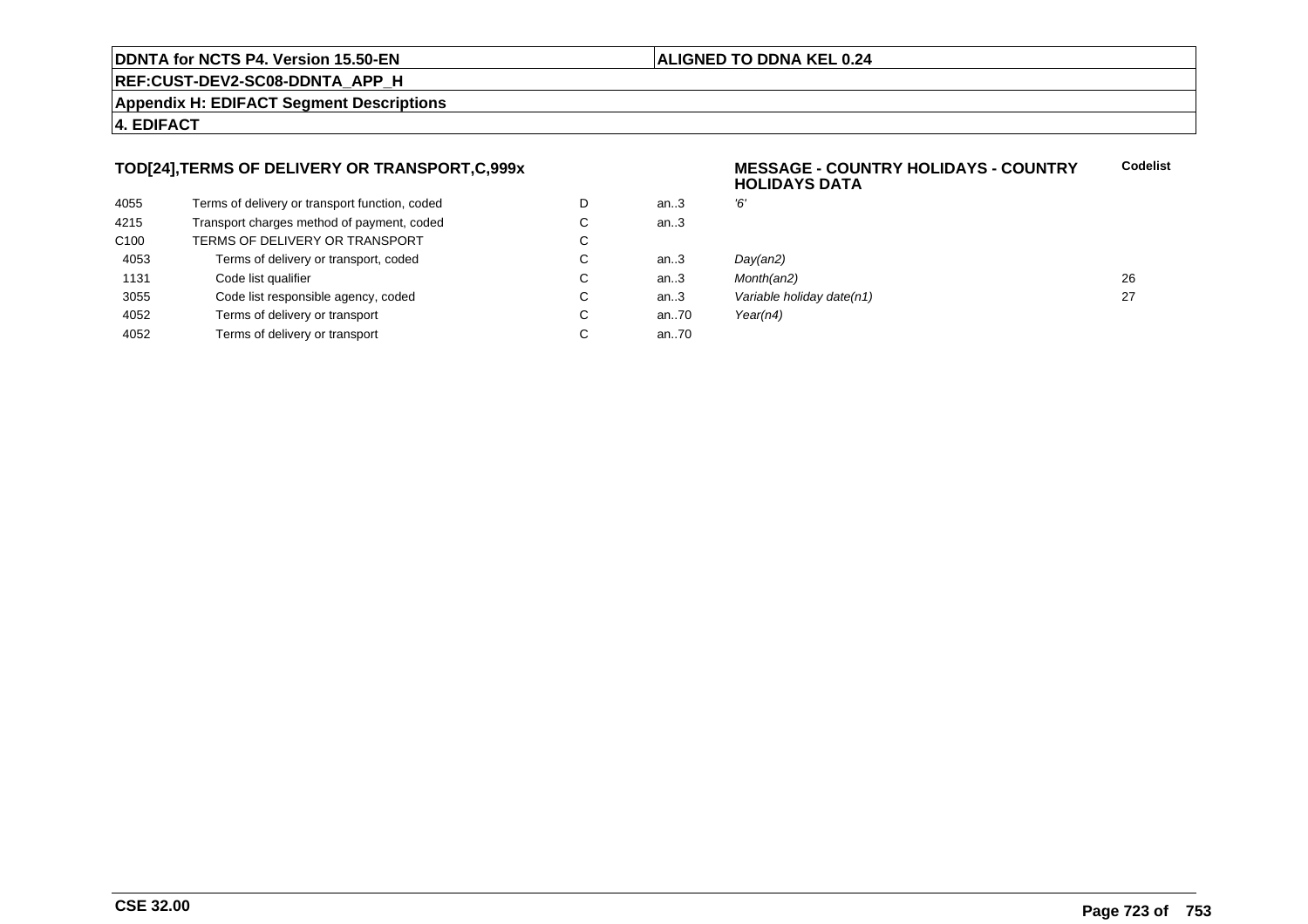#### **ALIGNED TO DDNA KEL 0.24**

**REF:CUST-DEV2-SC08-DDNTA\_APP\_H**

**Appendix H: EDIFACT Segment Descriptions**

#### **4. EDIFACT**

#### **TOD[24],TERMS OF DELIVERY OR TRANSPORT,C,999x**

| 4055             | Terms of delivery or transport function, coded | D | an.3 | Έ, |
|------------------|------------------------------------------------|---|------|----|
| 4215             | Transport charges method of payment, coded     | С | an.3 |    |
| C <sub>100</sub> | TERMS OF DELIVERY OR TRANSPORT                 | C |      |    |
| 4053             | Terms of delivery or transport, coded          | С | an3  | Di |
| 1131             | Code list qualifier                            | C | an3  | M  |
| 3055             | Code list responsible agency, coded            | С | an.3 | Vć |
| 4052             | Terms of delivery or transport                 | С | an70 | Yε |
| 4052             | Terms of delivery or transport                 | С | an70 |    |
|                  |                                                |   |      |    |

#### **MESSAGE - COUNTRY/REGION - COUNTRY/REGION HOLIDAYS**

| D  | an.3 | '6'                       |    |
|----|------|---------------------------|----|
| С  | an.3 |                           |    |
| C. |      |                           |    |
| C. | an.3 | Day(an2)                  |    |
| C. | an.3 | Month(an2)                | 26 |
| C. | an.3 | Variable holiday date(n1) | 27 |
| С  | an70 | Year(n4)                  |    |
|    |      |                           |    |

**Codelist**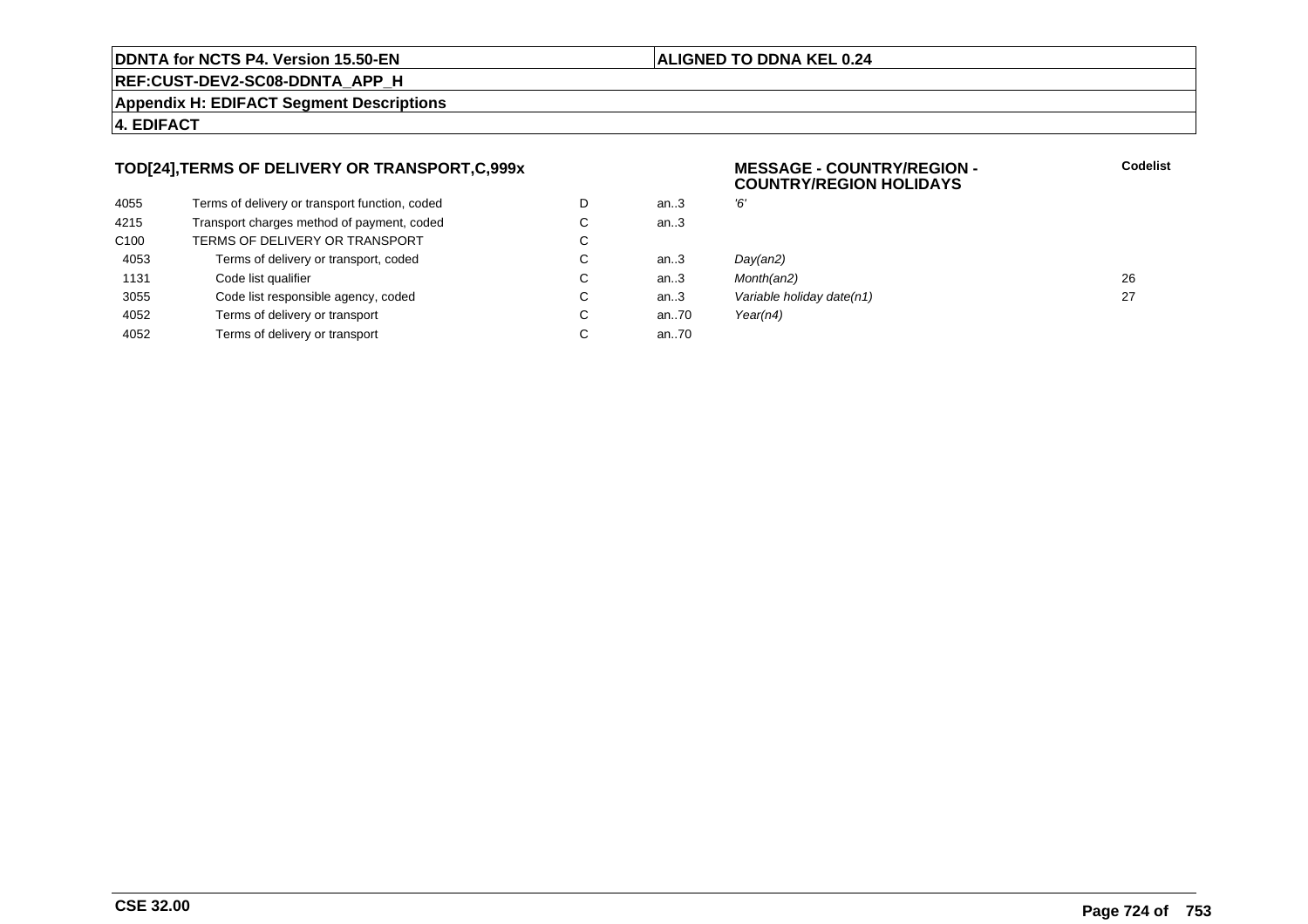#### **ALIGNED TO DDNA KEL 0.24**

**REF:CUST-DEV2-SC08-DDNTA\_APP\_H**

**Appendix H: EDIFACT Segment Descriptions**

#### **4. EDIFACT**

#### **DTM[25],DATE/TIME/PERIOD,C,2x**

| C507 | DATE/TIME/PERIOD                  | М |      |                       |
|------|-----------------------------------|---|------|-----------------------|
| 2005 | Date/time/period qualifier        | М | an.3 | '194'                 |
| 2380 | Date/time/period                  |   | an35 | Season start date(n8) |
| 2379 | Date/time/period format qualifier |   | an.3 |                       |

#### **MESSAGE - CUSTOMS OFFICE INFORMATION - CUSTOMS OFFICE TIMETABLECodelist**

|    | '194'             |
|----|-------------------|
| 35 | Season start date |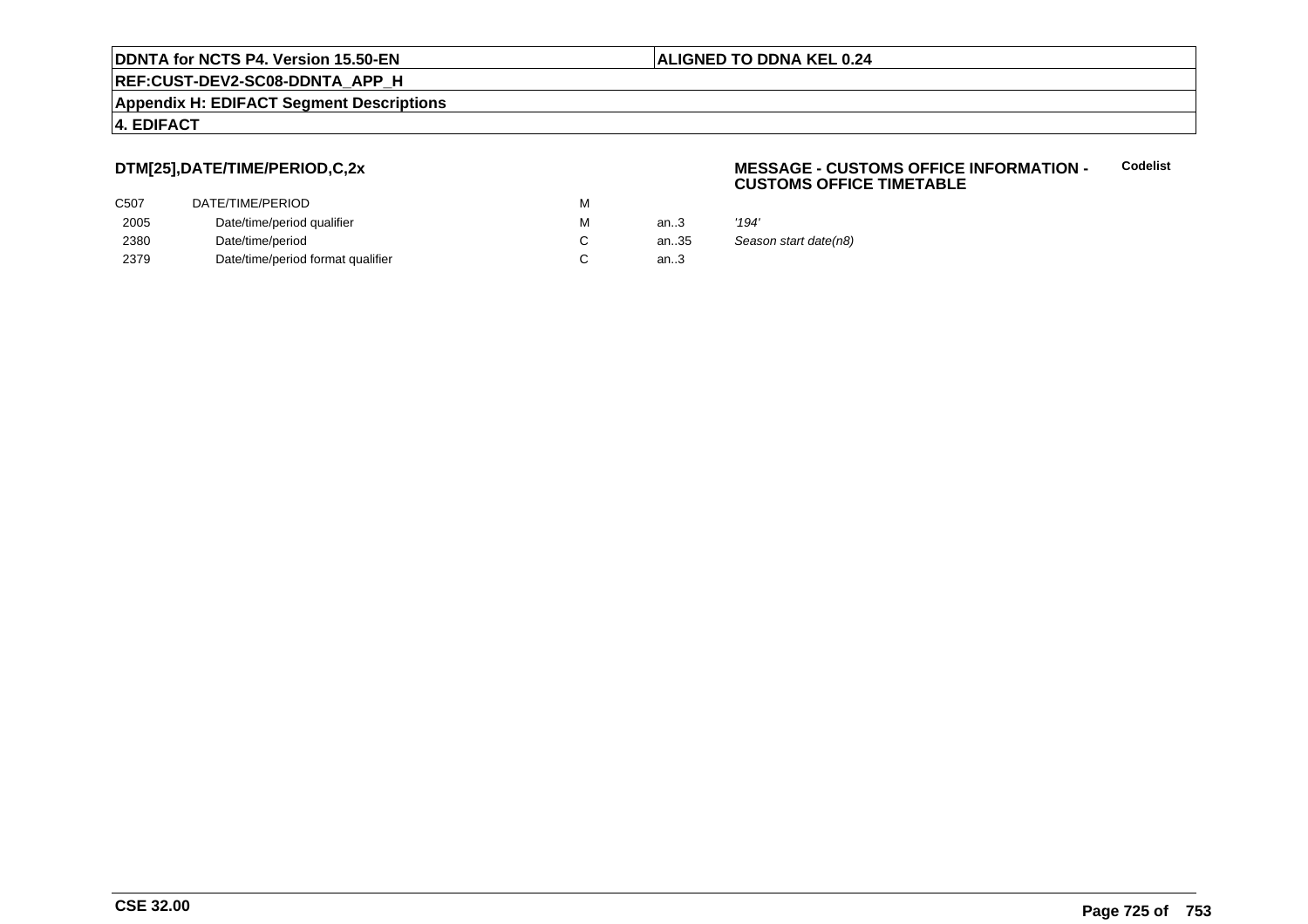#### **ALIGNED TO DDNA KEL 0.24**

**REF:CUST-DEV2-SC08-DDNTA\_APP\_H**

**Appendix H: EDIFACT Segment Descriptions**

#### **4. EDIFACT**

#### **DTM[25],DATE/TIME/PERIOD,C,2x**

| DATE/TIME/PERIOD                  | м |        |                     |
|-----------------------------------|---|--------|---------------------|
| Date/time/period qualifier        | м | an.3   | '206'               |
| Date/time/period                  |   | an35   | Season end date(n8) |
| Date/time/period format qualifier |   | an $3$ |                     |
|                                   |   |        |                     |

#### **MESSAGE - CUSTOMS OFFICE INFORMATION - CUSTOMS OFFICE TIMETABLECodelist**

| 3  | 206'            |
|----|-----------------|
| 35 | Season end date |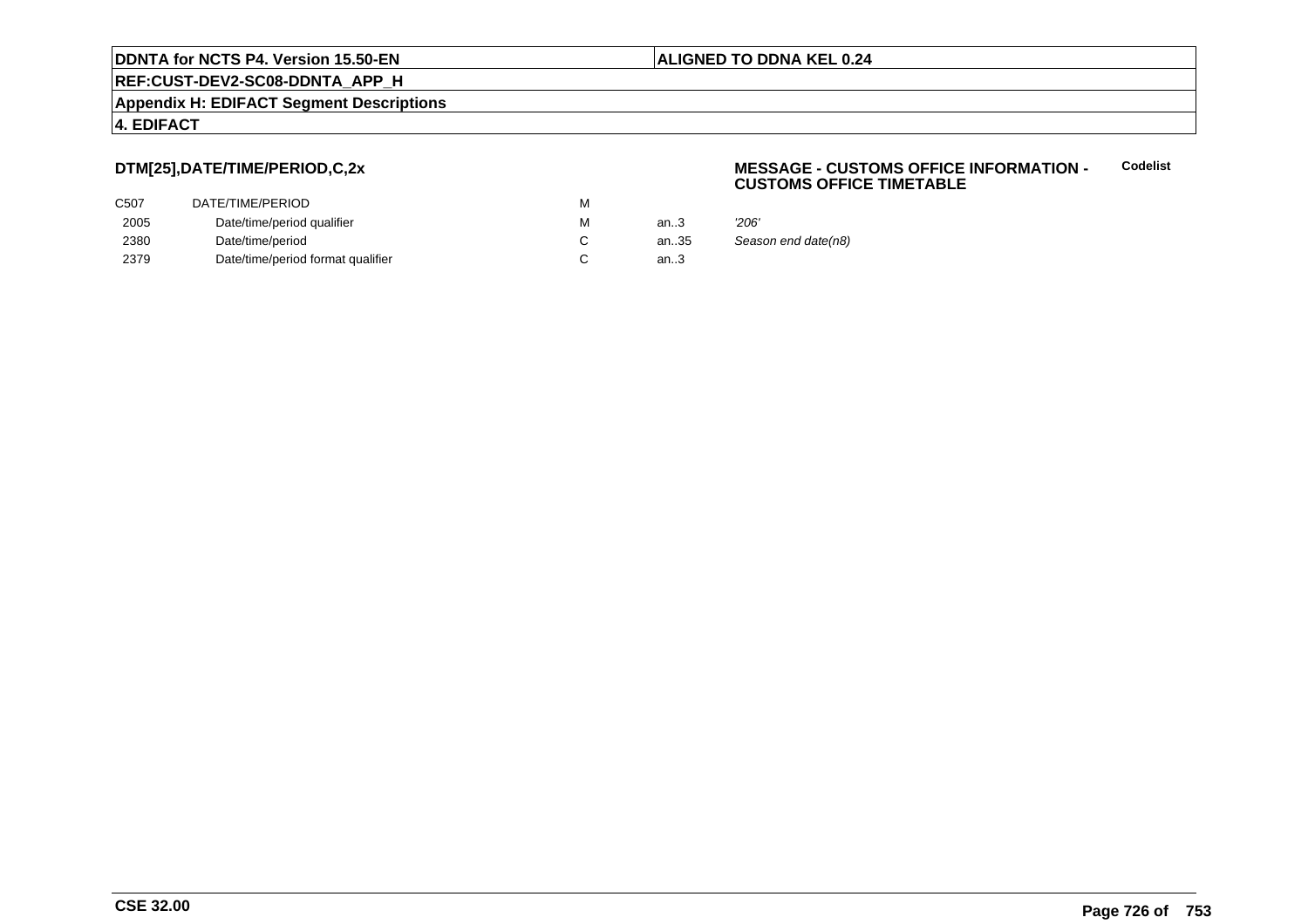#### **ALIGNED TO DDNA KEL 0.24**

#### **REF:CUST-DEV2-SC08-DDNTA\_APP\_H**

**Appendix H: EDIFACT Segment Descriptions**

#### **4. EDIFACT**

#### **LOC[26],PLACE/LOCATION IDENTIFICATION,C,99x**

| 3227             | Place/location qualifier                  | м | an.3      | 22' |
|------------------|-------------------------------------------|---|-----------|-----|
| C <sub>517</sub> | <b>LOCATION IDENTIFICATION</b>            | С |           |     |
| 3225             | Place/location identification             | С | an. $.25$ | Ope |
| 1131             | Code list qualifier                       | С | an.3      | Day |
| 3055             | Code list responsible agency, coded       | С | an.3      |     |
| 3224             | Place/location                            | С | an70      | Ope |
| C <sub>519</sub> | RELATED LOCATION ONE IDENTIFICATION       | С |           |     |
| 3223             | Related place/location one identification | С | an. $.25$ | Ope |
| 1131             | Code list qualifier                       | С | an.3      | Day |
| 3055             | Code list responsible agency, coded       | С | an.3      |     |
| 3222             | Related place/location one                | С | an70      | Ope |
| C <sub>553</sub> | RELATED LOCATION TWO IDENTIFICATION       | С |           |     |
| 3233             | Related place/location two identification | С | an. $.25$ |     |
| 1131             | Code list qualifier                       | C | an.3      |     |
| 3055             | Code list responsible agency, coded       | С | an.3      |     |
| 3232             | Related place/location two                | С | an70      |     |
| 5479             | Relation, coded                           | С | an.3      |     |
|                  |                                           |   |           |     |

#### **MESSAGE - CUSTOMS OFFICE INFORMATION - CUSTOMS OFFICE TIMETABLE - CUSTOMSOFFICE TIMETABLE LINECodelist**

| м | an3     | "22"                                      |     |
|---|---------|-------------------------------------------|-----|
| С |         |                                           |     |
| С | an25    | Opening hours time first period from(n4)  |     |
| С | an.3    | Day in the week (begin day) $(n1)$        | 105 |
| С | an.3    |                                           |     |
| С | an70    | Opening hours time first period to (n4)   |     |
| С |         |                                           |     |
| С | an25    | Opening hours time second period from(n4) |     |
| С | an $3$  | Day in the week (end day) $(n1)$          | 105 |
| С | an $.3$ |                                           |     |
| С | an70    | Opening hours time second period to(n4)   |     |
| С |         |                                           |     |
|   |         |                                           |     |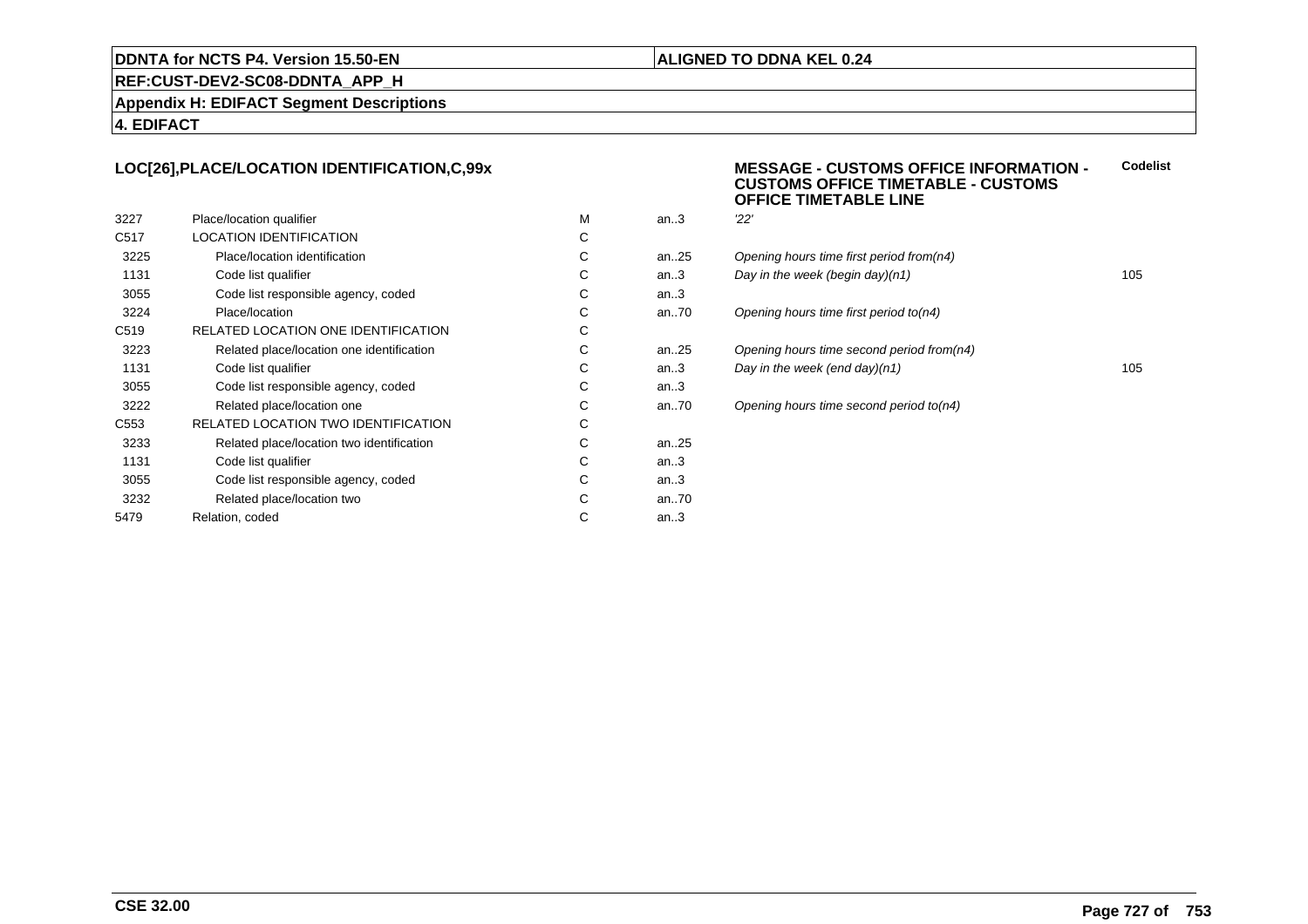#### **ALIGNED TO DDNA KEL 0.24**

**MESSAGE - CUSTOMS OFFICE INFORMATION -**

**REF:CUST-DEV2-SC08-DDNTA\_APP\_H**

**Appendix H: EDIFACT Segment Descriptions**

**4. EDIFACT**

#### **LOC[26],PLACE/LOCATION IDENTIFICATION,C,99x**

|                                            |    |          | <b>CUSTOMS OFFICE LSD</b>  |    |
|--------------------------------------------|----|----------|----------------------------|----|
| Place/location qualifier                   | М  | an.3     | '89'                       |    |
| <b>LOCATION IDENTIFICATION</b>             | C  |          |                            |    |
| Place/location identification              | C  | an25     | City LNG(a2)               | 12 |
| Code list qualifier                        | C  | an.3     |                            |    |
| Code list responsible agency, coded        | С  | an.3     |                            |    |
| Place/location                             | С  | an.70    | City(an35)                 |    |
| RELATED LOCATION ONE IDENTIFICATION        | C  |          |                            |    |
| Related place/location one identification  | C  | an $.25$ | Prefix-suffix name LNG(a2) | 12 |
| Code list qualifier                        | C  | an.3     |                            |    |
| Code list responsible agency, coded        | C. | an.3     |                            |    |
| Related place/location one                 | C  | an $.70$ | Prefix-suffix name(an35)   |    |
| <b>RELATED LOCATION TWO IDENTIFICATION</b> | C  |          |                            |    |
| Related place/location two identification  | C  | an $.25$ | Prefix-suffix level(an1)   | 53 |
| Code list qualifier                        | С  | an.3     |                            |    |
| Code list responsible agency, coded        | С  | an.3     |                            |    |
| Related place/location two                 | C  | an $.70$ | Prefix-suffix flag(n1)     | 27 |
| Relation, coded                            | С  | an.3     |                            |    |
|                                            |    |          |                            |    |

**Codelist**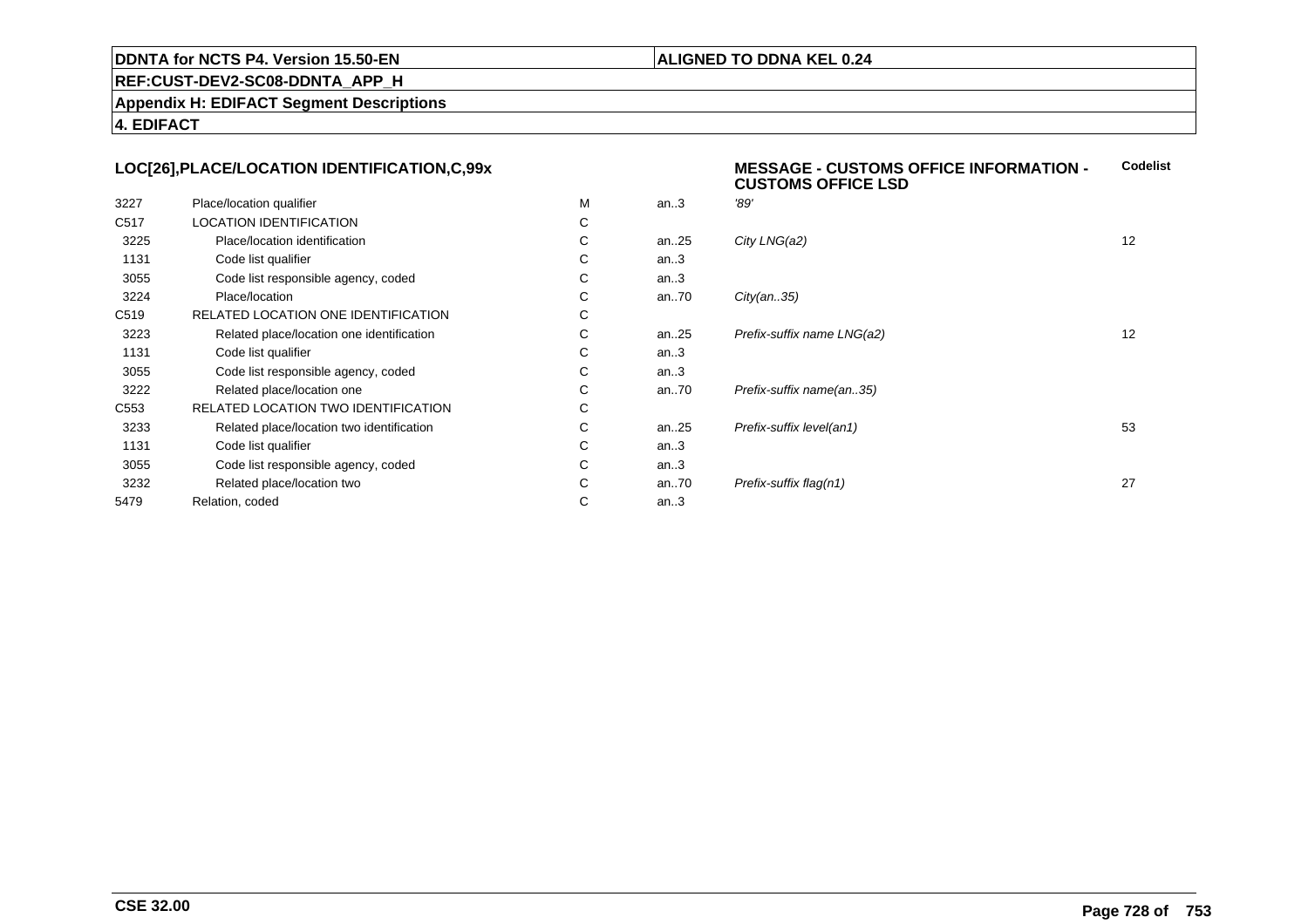#### **ALIGNED TO DDNA KEL 0.24**

**REF:CUST-DEV2-SC08-DDNTA\_APP\_H**

**Appendix H: EDIFACT Segment Descriptions**

**4. EDIFACT**

#### **LOC[26],PLACE/LOCATION IDENTIFICATION,C,99x**

|                  |                                           |   |         | ᄓ                           |    |
|------------------|-------------------------------------------|---|---------|-----------------------------|----|
| 3227             | Place/location qualifier                  | M | an.3    | '89'                        |    |
| C <sub>517</sub> | LOCATION IDENTIFICATION                   | С |         |                             |    |
| 3225             | Place/location identification             | С | an25    | Public holiday name LNG(a2) | 12 |
| 1131             | Code list qualifier                       | С | an $.3$ |                             |    |
| 3055             | Code list responsible agency, coded       | С | an.3    |                             |    |
| 3224             | Place/location                            | С | an70    | Public holiday name(an35)   |    |
| C <sub>519</sub> | RELATED LOCATION ONE IDENTIFICATION       | С |         |                             |    |
| 3223             | Related place/location one identification | С | an25    |                             |    |
| 1131             | Code list qualifier                       | С | an.3    |                             |    |
| 3055             | Code list responsible agency, coded       | С | an.3    |                             |    |
| 3222             | Related place/location one                | С | an70    |                             |    |
| C <sub>553</sub> | RELATED LOCATION TWO IDENTIFICATION       | С |         |                             |    |
| 3233             | Related place/location two identification | С | an25    |                             |    |
| 1131             | Code list qualifier                       | С | an.3    |                             |    |
| 3055             | Code list responsible agency, coded       | С | an.3    |                             |    |
| 3232             | Related place/location two                | С | an70    |                             |    |
| 5479             | Relation, coded                           | С | an.3    | Language code(a2)           | 12 |
|                  |                                           |   |         |                             |    |

# **MESSAGE - COUNTRY HOLIDAYS - COUNTRY HOLIDAYS DATA - COUNTRY HOLIDAYS DATA LSDCodelist**an...<br>21 Public holiday name LNG(a2) 12 oliday name(an..35)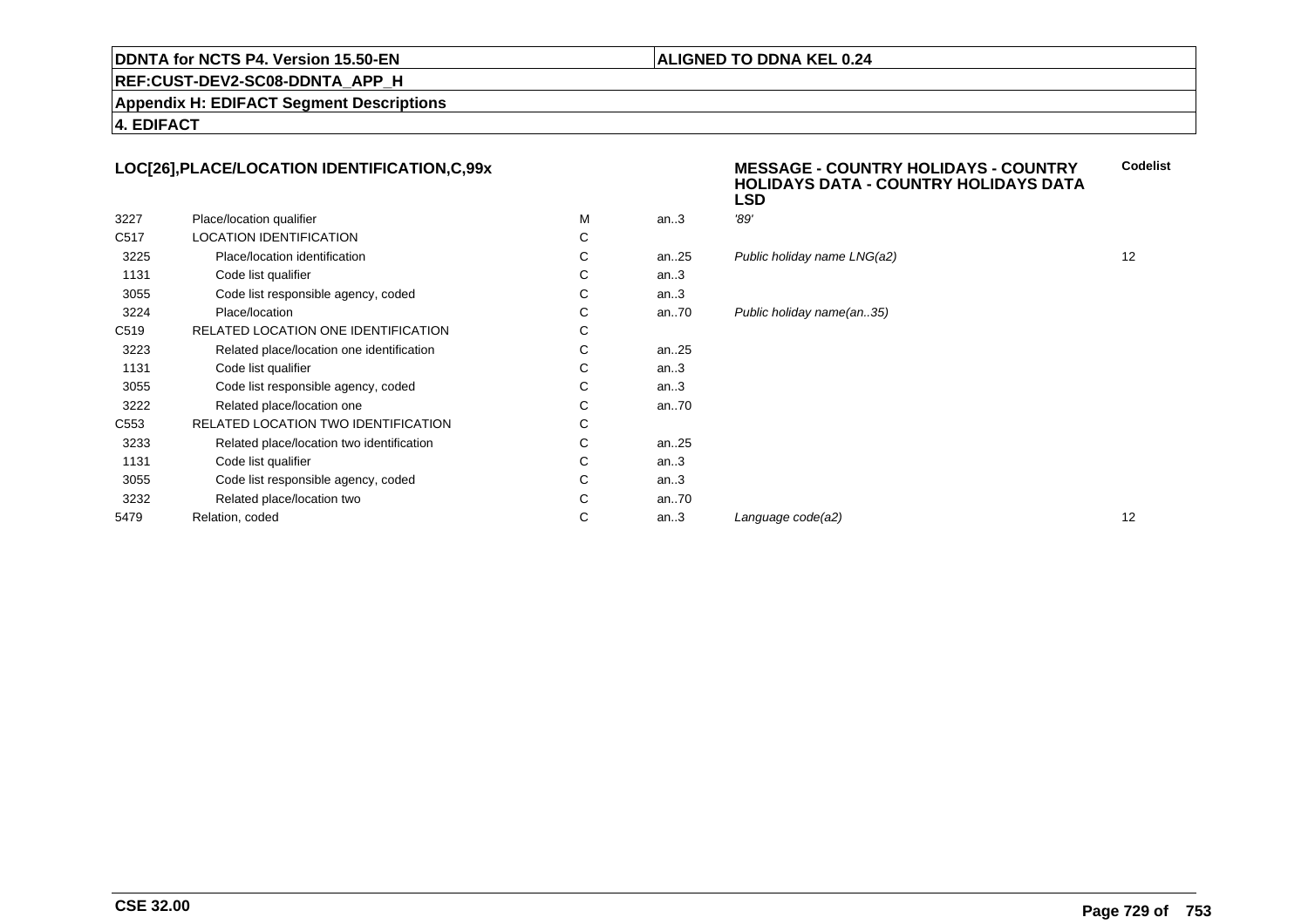#### **ALIGNED TO DDNA KEL 0.24**

**REF:CUST-DEV2-SC08-DDNTA\_APP\_H**

**Appendix H: EDIFACT Segment Descriptions**

**4. EDIFACT**

#### **LOC[26],PLACE/LOCATION IDENTIFICATION,C,99x**

|                  |                                           |   |           | --   |
|------------------|-------------------------------------------|---|-----------|------|
| 3227             | Place/location qualifier                  | м | an.3      | '89' |
| C <sub>517</sub> | <b>LOCATION IDENTIFICATION</b>            | С |           |      |
| 3225             | Place/location identification             | С | an25      | Put  |
| 1131             | Code list qualifier                       | C | an.3      |      |
| 3055             | Code list responsible agency, coded       | С | an.3      |      |
| 3224             | Place/location                            | С | an70      | Put  |
| C <sub>519</sub> | RELATED LOCATION ONE IDENTIFICATION       | С |           |      |
| 3223             | Related place/location one identification | C | an. $.25$ |      |
| 1131             | Code list qualifier                       | С | an.3      |      |
| 3055             | Code list responsible agency, coded       | С | an.3      |      |
| 3222             | Related place/location one                | С | an70      |      |
| C553             | RELATED LOCATION TWO IDENTIFICATION       | С |           |      |
| 3233             | Related place/location two identification | С | an25      |      |
| 1131             | Code list qualifier                       | С | an.3      |      |
| 3055             | Code list responsible agency, coded       | C | an.3      |      |
| 3232             | Related place/location two                | С | an70      |      |
| 5479             | Relation, coded                           | С | an.3      | Lar  |
|                  |                                           |   |           |      |

 **MESSAGE - COUNTRY/REGION - COUNTRY/REGION HOLIDAYS - COUNTRY/REGION HOLIDAYS LSDCodelist**

| С |      |                             |    |
|---|------|-----------------------------|----|
| С | an25 | Public holiday name LNG(a2) | 12 |
| С | an.3 |                             |    |
| С | an.3 |                             |    |
| С | an70 | Public holiday name(an35)   |    |
| С |      |                             |    |
| С | an25 |                             |    |
| С | an.3 |                             |    |
| С | an.3 |                             |    |
| С | an70 |                             |    |
| С |      |                             |    |
| С | an25 |                             |    |
| С | an.3 |                             |    |
| С | an.3 |                             |    |
| С | an70 |                             |    |
| С | an.3 | Language code(a2)           | 12 |
|   |      |                             |    |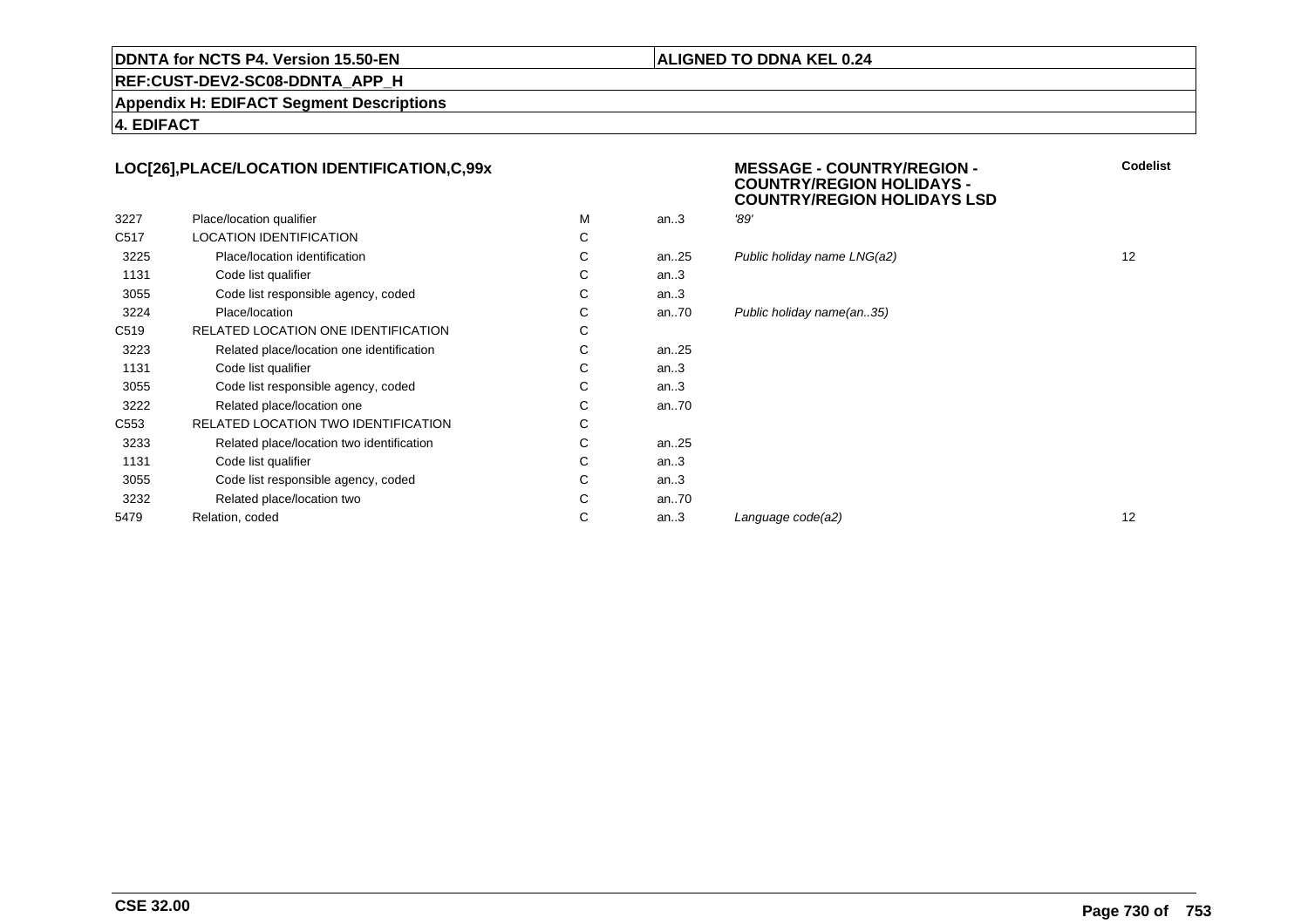#### **REF:CUST-DEV2-SC08-DDNTA\_APP\_H**

#### **Appendix H: EDIFACT Segment Descriptions**

#### **4. EDIFACT**

#### **FTX[27],FREE TEXT,C,99x**

|                  |                                     |   |       | בעב     |
|------------------|-------------------------------------|---|-------|---------|
| 4451             | Text subject qualifier              | М | an.3  | 'ADA'   |
| 4453             | Text function, coded                | C | an.3  | Role(   |
| C <sub>107</sub> | <b>TEXT REFERENCE</b>               | С |       |         |
| 4441             | Free text identification            | М | an.17 | Traffio |
| 1131             | Code list qualifier                 | C | an.3  |         |
| 3055             | Code list responsible agency, coded | С | an.3  |         |
| C <sub>108</sub> | <b>TEXT LITERAL</b>                 | С |       |         |
| 4440             | Free text                           | С | an70  |         |
| 4440             | Free text                           | С | an70  |         |
| 4440             | Free text                           | C | an70  |         |
| 4440             | Free text                           | С | an70  |         |
| 4440             | Free text                           | С | an70  |         |
| 3453             | Language, coded                     | С | an.3  |         |
|                  |                                     |   |       |         |

#### **MESSAGE - CUSTOMS OFFICE INFORMATION - CUSTOMS OFFICE TIMETABLE - CUSTOMS OFFICE TIMETABLE LINE - CUSTOMS OFFICEROLE / TRAFFIC COMPETENCECodelist**

| М | an3 | 'ADA'         |    |
|---|-----|---------------|----|
| C |     | an3 Role(an3) | 56 |
| ⌒ |     |               |    |

#### **Traffic type(an..3)** 20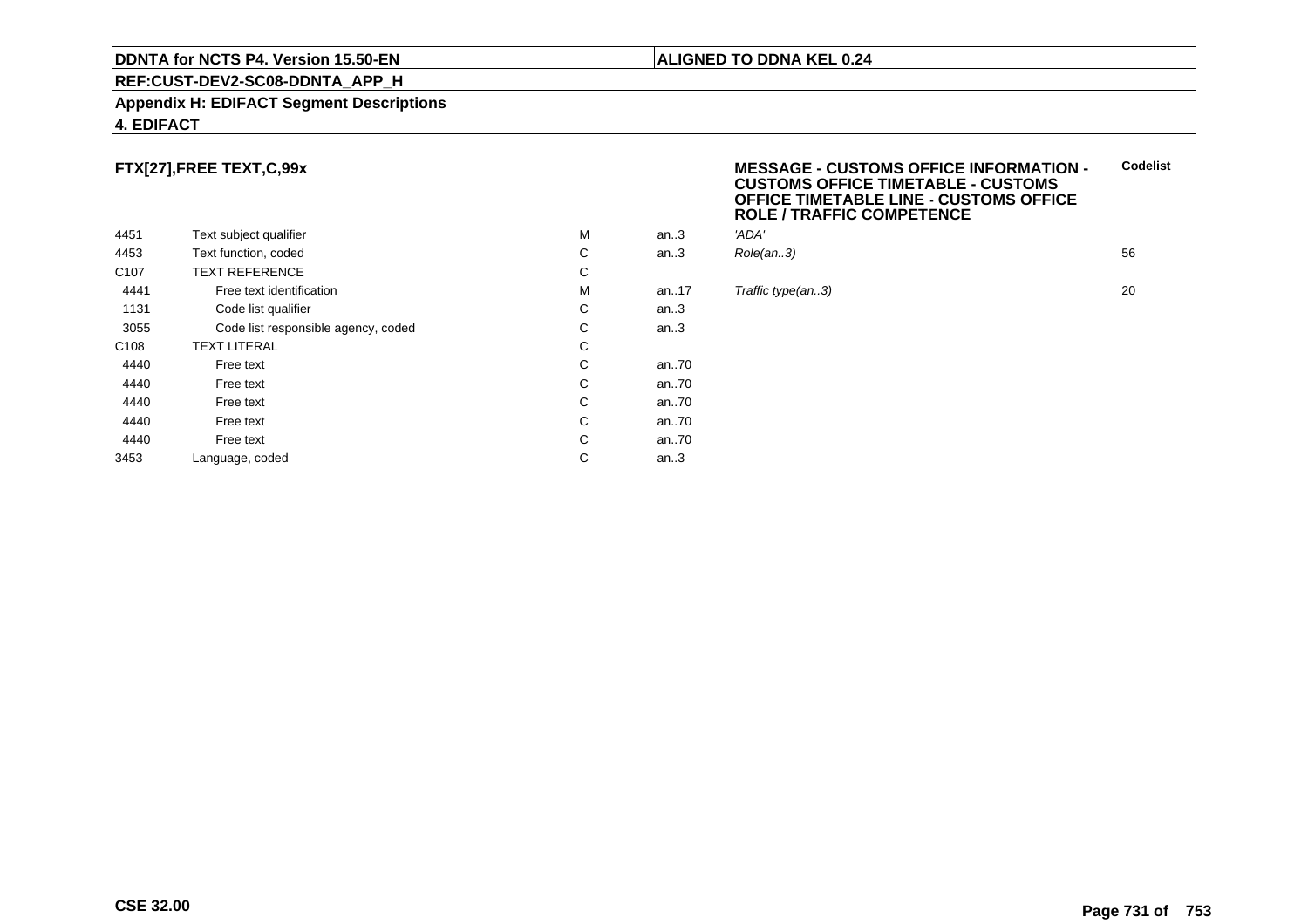#### **ALIGNED TO DDNA KEL 0.24**

### **REF:CUST-DEV2-SC08-DDNTA\_APP\_H**

#### **Appendix H: EDIFACT Segment Descriptions**

#### **4. EDIFACT**

#### **UNT[31],MESSAGE TRAILER,M,1x**

| 0074 | Number of segments in the message |  |
|------|-----------------------------------|--|
| 0062 | Message reference number          |  |

**MESSAGE**<br>M n.6 <sup>'--</sup> Number of s **Codelist** n..6 '-- Number of segments in the message --' M an..14 Message identification(an..14)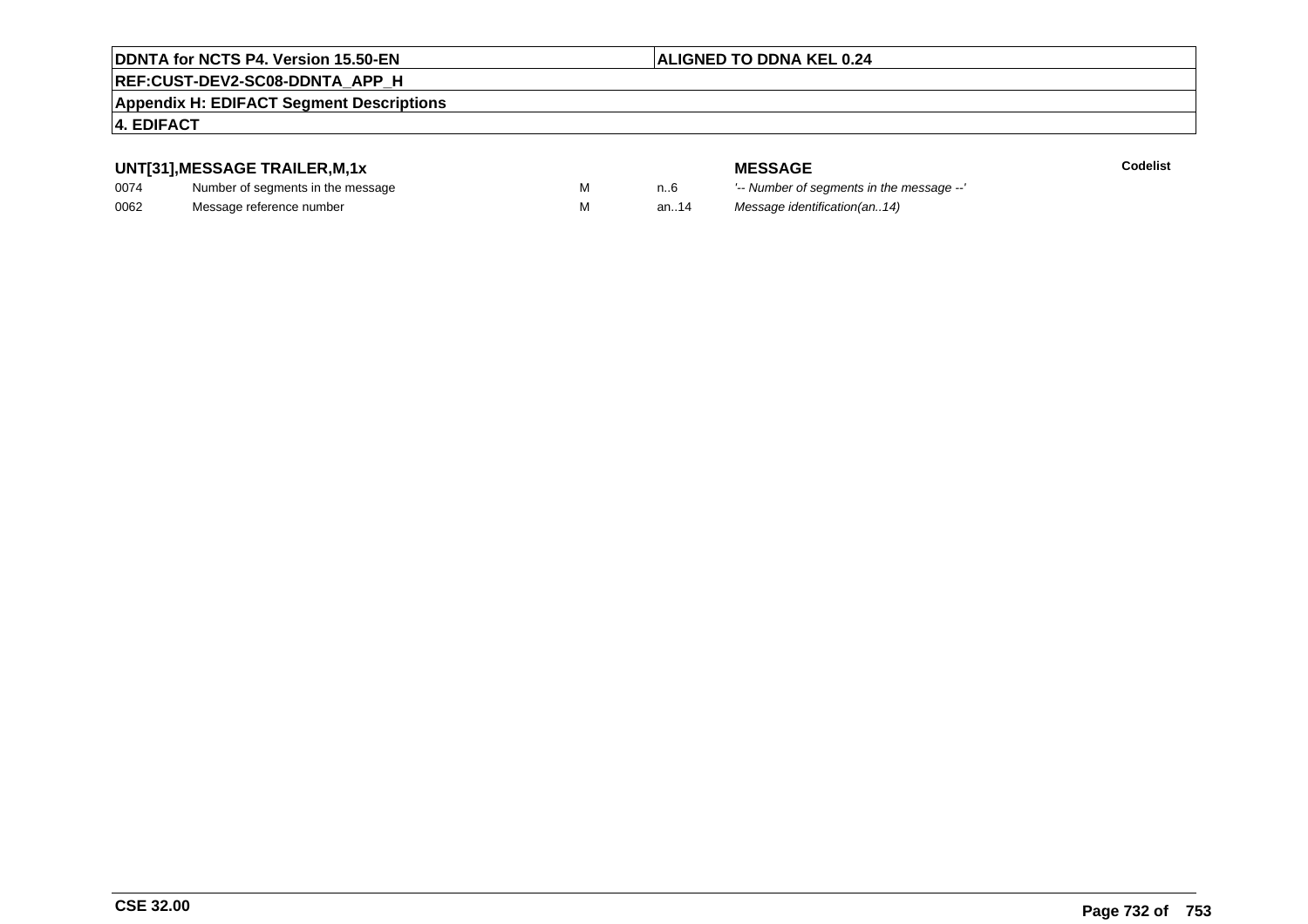#### **ALIGNED TO DDNA KEL 0.24**

#### **REF:CUST-DEV2-SC08-DDNTA\_APP\_H**

**Appendix H: EDIFACT Segment Descriptions**

#### **4. EDIFACT**

#### **UNZ[32],INTERCHANGE TRAILER,M,1x**

| 0036 | Interchange control count     |  |
|------|-------------------------------|--|
| 0020 | Interchange control reference |  |

**MESSAGE**<br>M n.6 <sup>1-</sup>- Interchange **E** m..6 <sup>1</sup>-- Interchange control count --'<br>
M an..14 *Interchange control reference (a* Interchange control reference(an..14)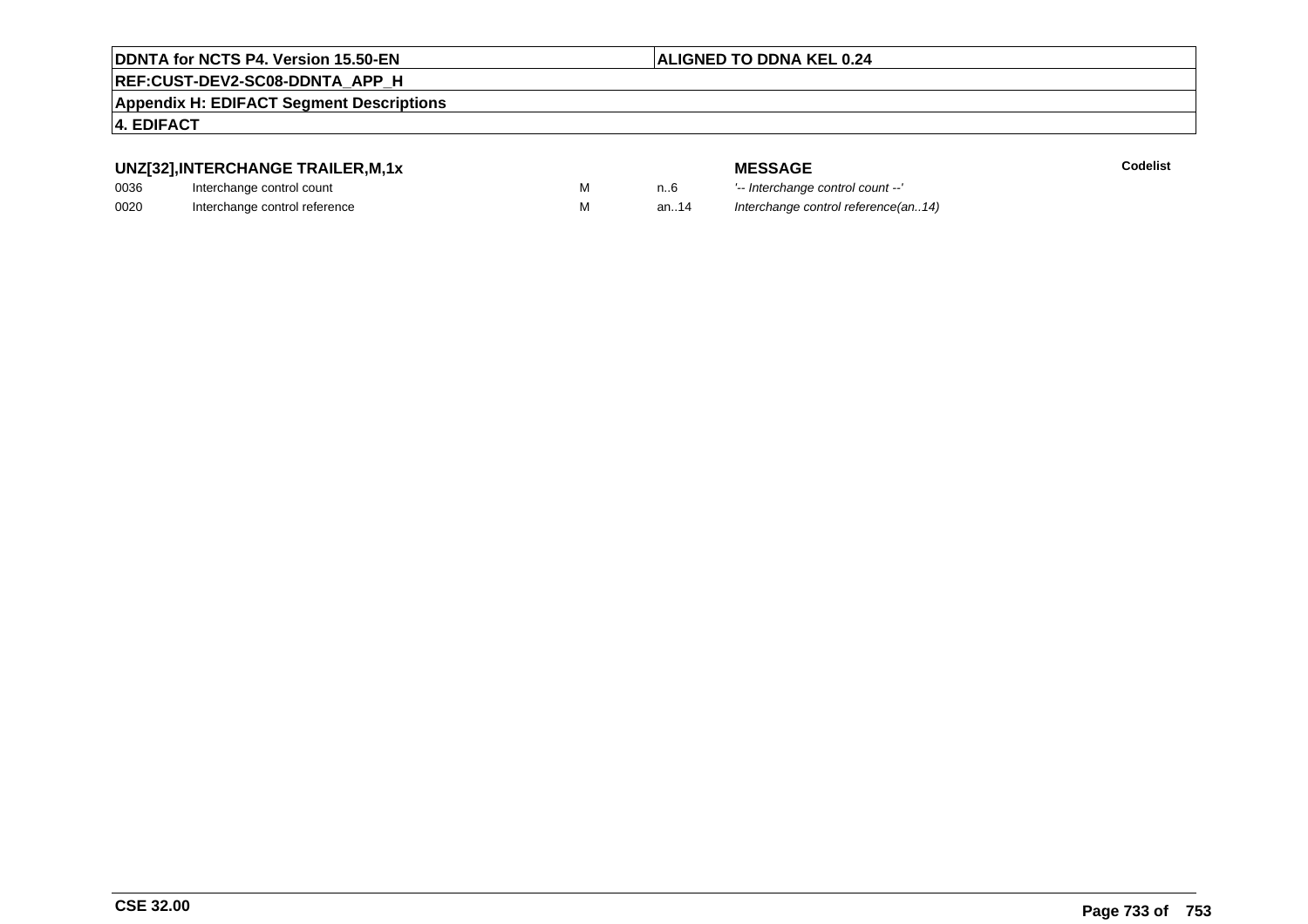#### **REF:CUST-DEV2-SC08-DDNTA\_APP\_H**

**Appendix H: EDIFACT Segment Descriptions**

**4. EDIFACT**

## **SANCRT**

|      | UNB[0], INTERCHANGE HEADER, M, 1x        |   |                | <b>MESSAGE</b>                                | Codelist |
|------|------------------------------------------|---|----------------|-----------------------------------------------|----------|
| S001 | <b>SYNTAX IDENTIFIER</b>                 | М |                |                                               |          |
| 0001 | Syntax identifier                        | М | a4             | Syntax identifier(a4)                         | 21       |
| 0002 | Syntax version number                    | м | n1             | Syntax version number(n1)                     | 22       |
| S002 | <b>INTERCHANGE SENDER</b>                | М |                |                                               |          |
| 0004 | Sender identification                    | М | an35           | Message sender(an35)                          |          |
| 0007 | Identification code qualifier            | С | an. $4$        | Sender identification code qualifier(an4)     |          |
| 0008 | Address for reverse routing              | С | an14           |                                               |          |
| S003 | <b>INTERCHANGE RECIPIENT</b>             | M |                |                                               |          |
| 0010 | Recipient identification                 | м | an35           | Message recipient(an35)                       |          |
| 0007 | Identification code qualifier            | С | an. $4$        | Recipient identification code qualifier(an4)  |          |
| 0014 | Routing address                          | С | an14           |                                               |          |
| S004 | DATE/TIME OF PREPARATION                 | М |                |                                               |          |
| 0017 | Date                                     | М | n <sub>6</sub> | Date of preparation(n6)                       |          |
| 0019 | Time                                     | м | n4             | Time of preparation(n4)                       |          |
| 0020 | Interchange control reference            | Μ | an14           | Interchange control reference(an14)           |          |
| S005 | RECIPIENTS REFERENCE, PASSWORD           | С |                |                                               |          |
| 0022 | Recipient's reference/password           | м | an14           | Recipient's reference/password(an14)          |          |
| 0025 | Recipient's reference/password qualifier | С | an2            | Recipient's reference/password qualifier(an2) |          |
| 0026 | Application reference                    | С | an14           | Application reference(an14)                   |          |
| 0029 | Processing priority code                 | С | a1             | Priority(a1)                                  |          |
| 0031 | Acknowledgement request                  | С | n1             | Acknowledgement request(n1)                   | 27       |
| 0032 | Communications agreement id.             | С | an35           | Communications agreement id(an35)             |          |
| 0035 | <b>Test indicator</b>                    | С | n1             | Test indicator(n1)                            | 27       |
|      |                                          |   |                |                                               |          |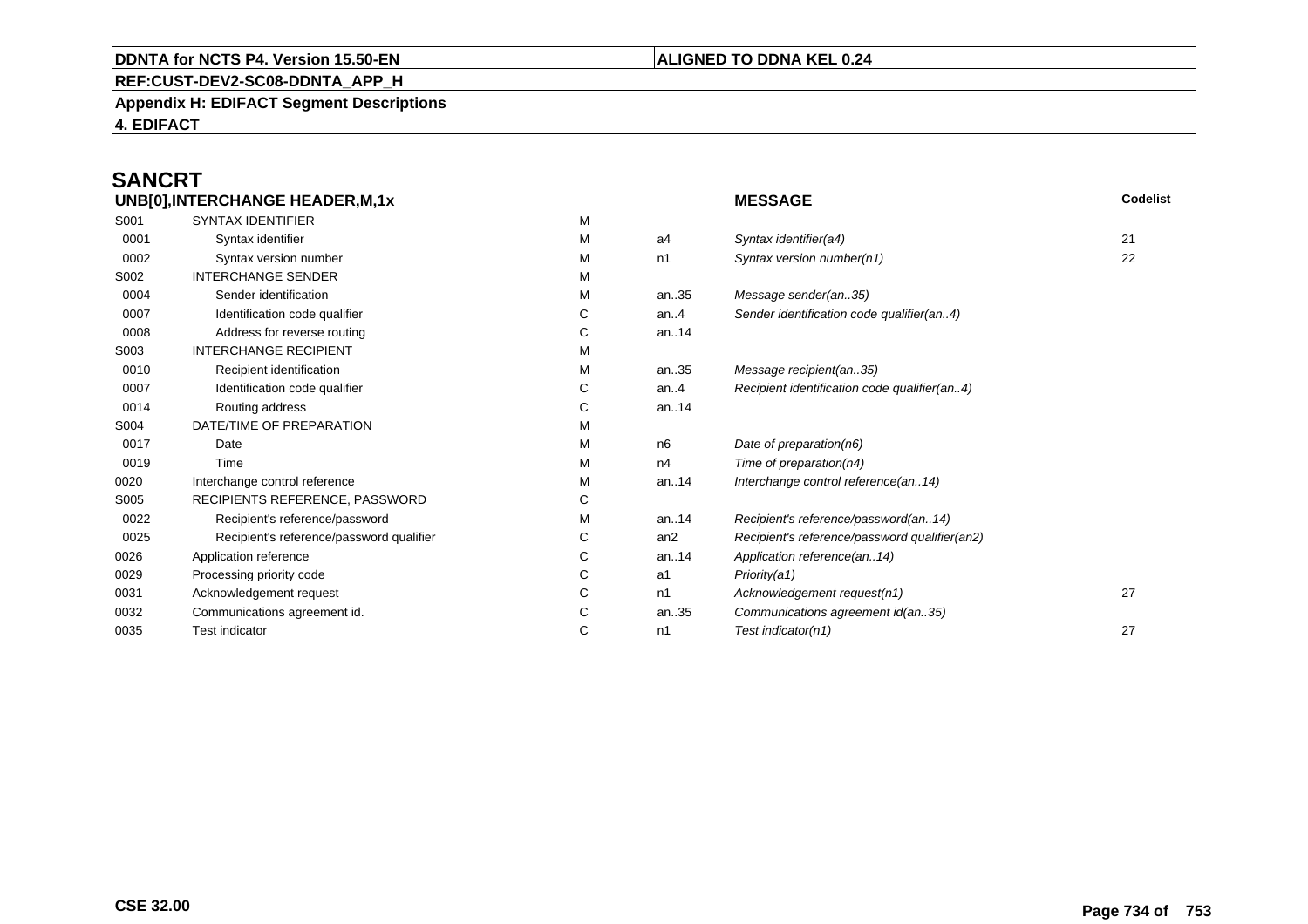#### **REF:CUST-DEV2-SC08-DDNTA\_APP\_H**

#### **Appendix H: EDIFACT Segment Descriptions**

#### **4. EDIFACT**

#### **UNH[1],MESSAGE HEADER,M,1xx** MESSAGE **Codelist** Codelist 0062 Message reference number <sup>M</sup> an..14 Message identification(an..14) S009 MESSAGE IDENTIFIERR M M 0065Message type Message version number and the Message version number and the Message of Message Message Message M an..6 'SANCRT'<br>an..3 'D' 0052 Message version number <sup>M</sup>an..3 '*D'*<br>an..3 '96*B'* 0054Message release number Message release number Message of the Message of the Message of Message of Message of Me<br>
Message release number of Message of Message of Message of Message of Message of Message of Message of Messag an..3 '96B'<br>an..2 'UN' 0051Controlling agency<br>
Association assigned code<br>
C an..2<br>an..6 0057Association assigned code **C** C<br>
mmon Access Reference **C** C an..6 Message type(an..6)<br>an..35 Common access reference(an..35) 0068Common Access Reference C<br>
STATUS OF THE TRANSFER
C Common access reference(an..35) S010 STATUS OF THE TRANSFERR C 0070Sequence of transfers M<br>
First and last transfer C n..2 Message sequence number(n..2)<br>a1 First and last transfer(a1) 0073First and last transfer First and last transfer(a1) 28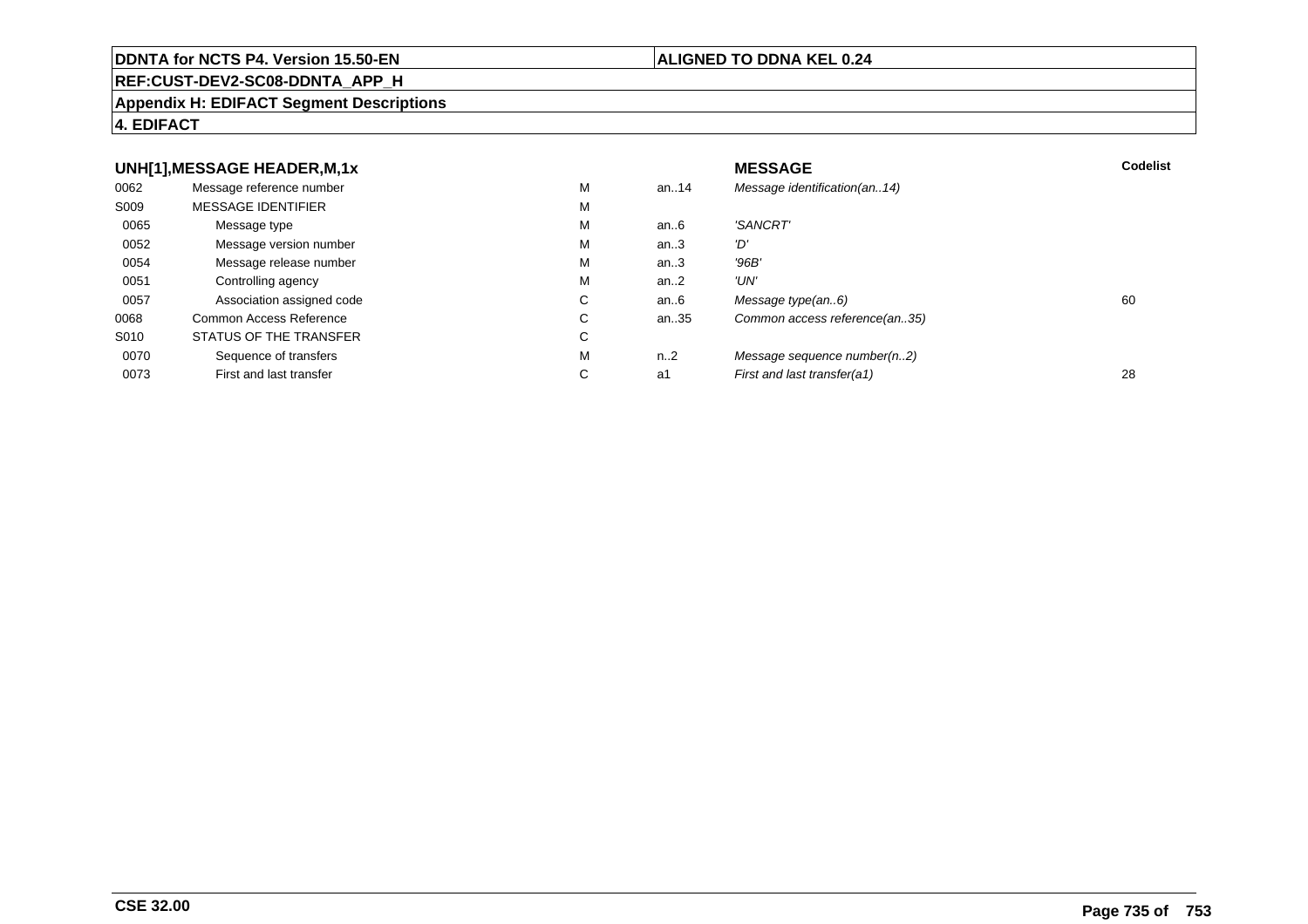#### **ALIGNED TO DDNA KEL 0.24**

**MESSAGE**

**REF:CUST-DEV2-SC08-DDNTA\_APP\_H**

**Appendix H: EDIFACT Segment Descriptions**

**4. EDIFACT**

#### **BGM[2],BEGINNING OF MESSAGE,M,1x**

| C <sub>0</sub> 02 | DOCUMENT/MESSAGE NAME               | С |        |    |
|-------------------|-------------------------------------|---|--------|----|
| 1001              | Document/message name, coded        | С | an $3$ |    |
| 1131              | Code list qualifier                 | С | an.3   |    |
| 3055              | Code list responsible agency, coded | С | an.3   |    |
| 1000              | Document/message name               | C | an35   |    |
| C <sub>106</sub>  | DOCUMENT/MESSAGE IDENTIFICATION     | С |        |    |
| 1004              | Document/message number             | С | an35   |    |
| 1056              | Version                             | С | an.9   |    |
| 1060              | <b>Revision number</b>              | С | an.6   |    |
| 1225              | Message function, coded             | C | an.3   | Έ, |
| 4343              | Response type, coded                | С | an $3$ |    |
|                   |                                     |   |        |    |

**Codelist** Codelist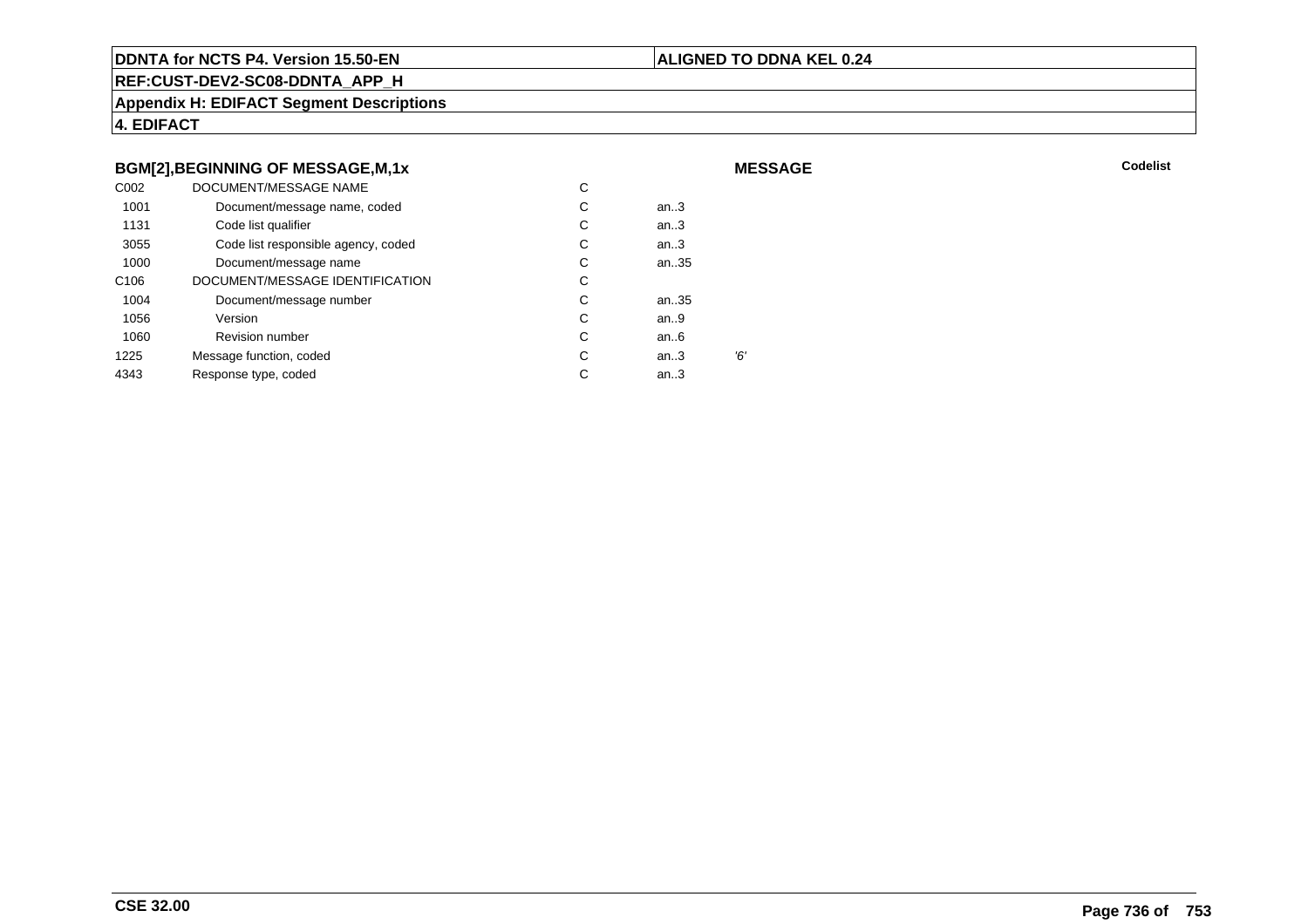#### **REF:CUST-DEV2-SC08-DDNTA\_APP\_H**

**Appendix H: EDIFACT Segment Descriptions**

**4. EDIFACT**

#### **LOC[4],PLACE/LOCATION IDENTIFICATION,C,99x**

| 3227             | Place/location qualifier                   | M | an.3 | '119' |
|------------------|--------------------------------------------|---|------|-------|
| C <sub>517</sub> | <b>LOCATION IDENTIFICATION</b>             | C |      |       |
| 3225             | Place/location identification              | C | an25 | Refe  |
| 1131             | Code list qualifier                        | С | an.3 |       |
| 3055             | Code list responsible agency, coded        | С | an.3 |       |
| 3224             | Place/location                             | C | an70 |       |
| C <sub>519</sub> | RELATED LOCATION ONE IDENTIFICATION        | С |      |       |
| 3223             | Related place/location one identification  | C | an25 |       |
| 1131             | Code list qualifier                        | C | an.3 |       |
| 3055             | Code list responsible agency, coded        | С | an.3 |       |
| 3222             | Related place/location one                 | C | an70 |       |
| C <sub>553</sub> | <b>RELATED LOCATION TWO IDENTIFICATION</b> | C |      |       |
| 3233             | Related place/location two identification  | С | an25 |       |
| 1131             | Code list qualifier                        | C | an.3 |       |
| 3055             | Code list responsible agency, coded        | C | an.3 |       |
| 3232             | Related place/location two                 | С | an70 |       |
| 5479             | Relation, coded                            | С | an.3 |       |
|                  |                                            |   |      |       |

#### **MESSAGE - (GUARANTEE) CUSTOMS OFFICE Codelist**

**ALIGNED TO DDNA KEL 0.24**

#### 25 Reference number(an8)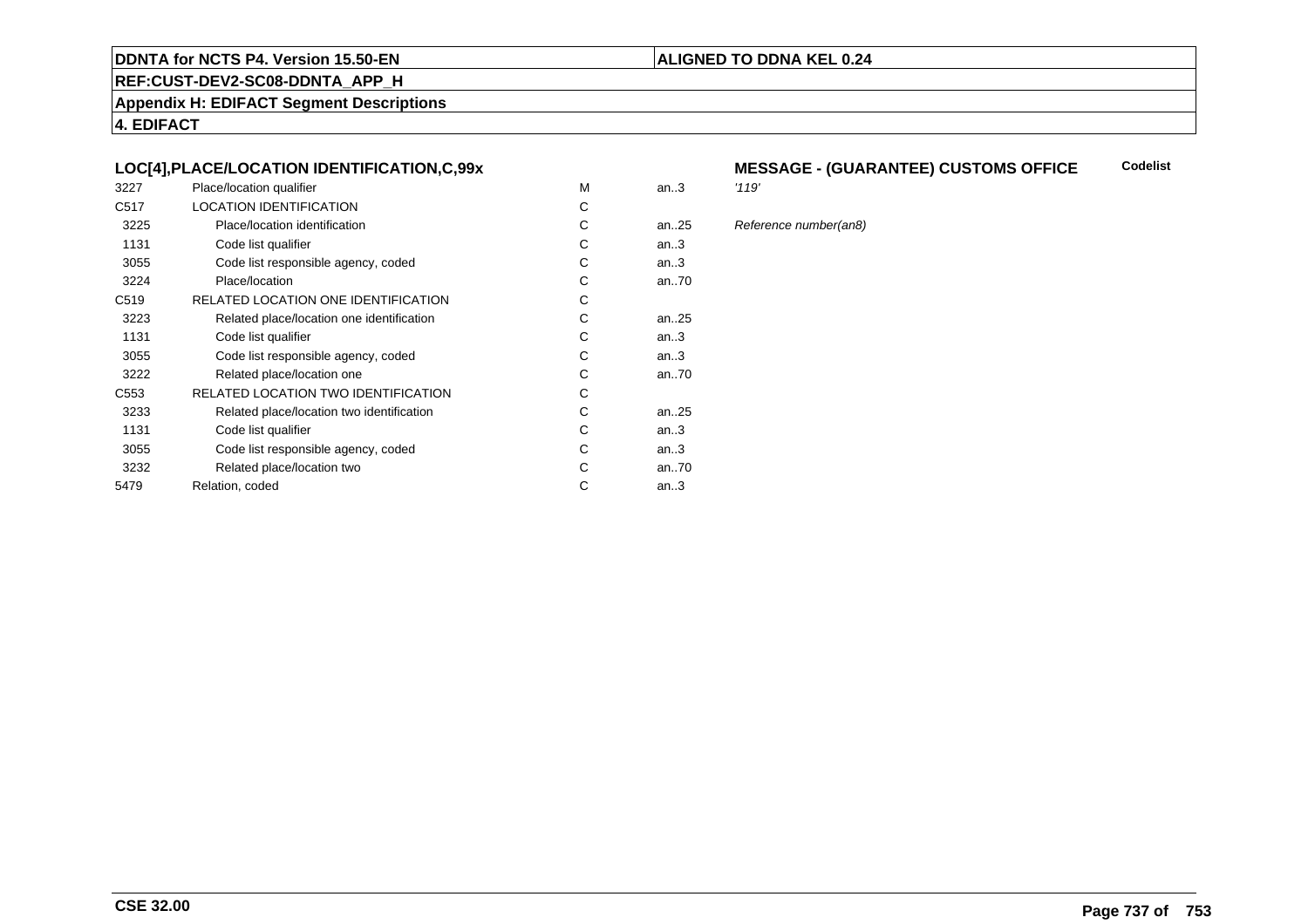### **REF:CUST-DEV2-SC08-DDNTA\_APP\_H**

#### **Appendix H: EDIFACT Segment Descriptions**

**4. EDIFACT**

| NAD[14], NAME AND ADDRESS, C, 99x |                                     |   |      | <b>MESSAGE - (PRINCIPAL) TRADER</b> | Codelist |
|-----------------------------------|-------------------------------------|---|------|-------------------------------------|----------|
| 3035                              | Party qualifier                     | M | an.3 | 'AF'                                |          |
| C082                              | PARTY IDENTIFICATION DETAILS        | С |      |                                     |          |
| 3039                              | Party id. identification            | М | an35 | TIN(an17)                           |          |
| 1131                              | Code list qualifier                 | С | an.3 |                                     |          |
| 3055                              | Code list responsible agency, coded | C | an.3 |                                     |          |
| C058                              | NAME AND ADDRESS                    | С |      |                                     |          |
| 3124                              | Name and address line               | М | an35 |                                     |          |
| 3124                              | Name and address line               | С | an35 |                                     |          |
| 3124                              | Name and address line               | С | an35 |                                     |          |
| 3124                              | Name and address line               | C | an35 |                                     |          |
| 3124                              | Name and address line               | С | an35 |                                     |          |
| C080                              | PARTY NAME                          | С |      |                                     |          |
| 3036                              | Party name                          | М | an35 | Name(an35)                          |          |
| 3036                              | Party name                          | С | an35 | Holder ID TIR(an17)                 |          |
| 3036                              | Party name                          | С | an35 |                                     |          |
| 3036                              | Party name                          | C | an35 |                                     |          |
| 3036                              | Party name                          | С | an35 |                                     |          |
| 3045                              | Party name format, coded            | С | an.3 |                                     |          |
| C059                              | <b>STREET</b>                       | C |      |                                     |          |
| 3042                              | Street and number/p.o. box          | М | an35 | Street and number(an35)             |          |
| 3042                              | Street and number/p.o. box          | С | an35 |                                     |          |
| 3042                              | Street and number/p.o. box          | С | an35 |                                     |          |
| 3042                              | Street and number/p.o. box          | С | an35 |                                     |          |
| 3164                              | City name                           | C | an35 | City(an35)                          |          |
| 3229                              | Country sub-entity identification   | С | an.9 | NAD LNG(a2)                         | 12       |
| 3251                              | Postcode identification             | С | an.9 | Postal code(an9)                    |          |
| 3207                              | Country, coded                      | С | an.3 | Country code(a2)                    | 8        |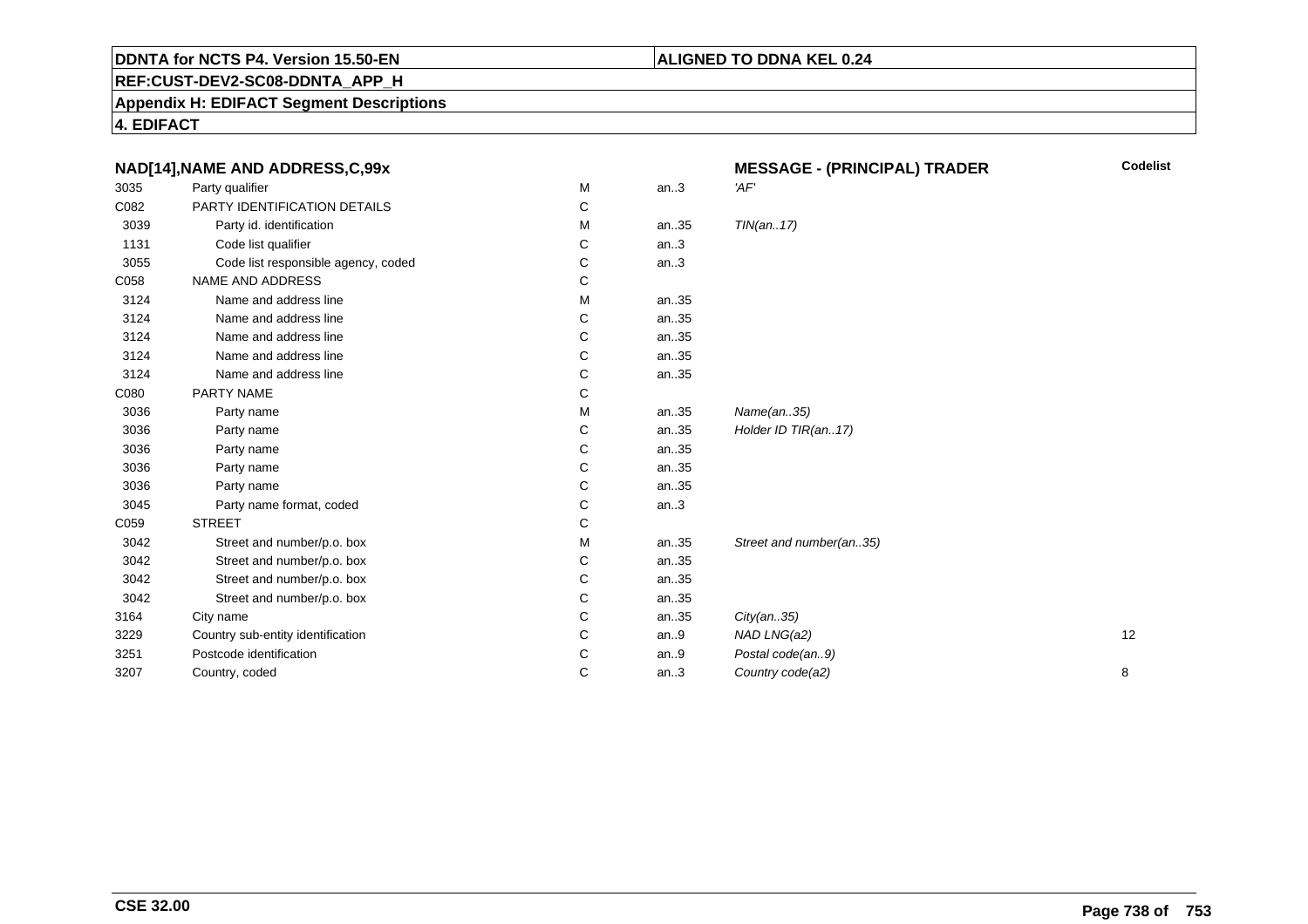#### **ALIGNED TO DDNA KEL 0.24**

**REF:CUST-DEV2-SC08-DDNTA\_APP\_H**

**Appendix H: EDIFACT Segment Descriptions**

**4. EDIFACT**

| NAD[14], NAME AND ADDRESS, C, 99x |                                     |   |      | <b>MESSAGE - GUARANTOR</b> | <b>Codelist</b> |
|-----------------------------------|-------------------------------------|---|------|----------------------------|-----------------|
| 3035                              | Party qualifier                     | М | an.3 | 'SX'                       |                 |
| C082                              | PARTY IDENTIFICATION DETAILS        | С |      |                            |                 |
| 3039                              | Party id. identification            | М | an35 | TIN(an17)                  |                 |
| 1131                              | Code list qualifier                 | С | an.3 |                            |                 |
| 3055                              | Code list responsible agency, coded | C | an.3 |                            |                 |
| C058                              | NAME AND ADDRESS                    | С |      |                            |                 |
| 3124                              | Name and address line               | M | an35 |                            |                 |
| 3124                              | Name and address line               | С | an35 |                            |                 |
| 3124                              | Name and address line               | C | an35 |                            |                 |
| 3124                              | Name and address line               | C | an35 |                            |                 |
| 3124                              | Name and address line               | C | an35 |                            |                 |
| C080                              | PARTY NAME                          | С |      |                            |                 |
| 3036                              | Party name                          | M | an35 | Name(an35)                 |                 |
| 3036                              | Party name                          | С | an35 |                            |                 |
| 3036                              | Party name                          | C | an35 |                            |                 |
| 3036                              | Party name                          | C | an35 |                            |                 |
| 3036                              | Party name                          | C | an35 |                            |                 |
| 3045                              | Party name format, coded            | C | an.3 |                            |                 |
| C059                              | <b>STREET</b>                       | C |      |                            |                 |
| 3042                              | Street and number/p.o. box          | М | an35 | Street and number(an35)    |                 |
| 3042                              | Street and number/p.o. box          | С | an35 |                            |                 |
| 3042                              | Street and number/p.o. box          | C | an35 |                            |                 |
| 3042                              | Street and number/p.o. box          | С | an35 |                            |                 |
| 3164                              | City name                           | C | an35 | City(an35)                 |                 |
| 3229                              | Country sub-entity identification   | C | an.9 | NAD LNG(a2)                | 12              |
| 3251                              | Postcode identification             | C | an.9 | Postal code(an9)           |                 |
| 3207                              | Country, coded                      | C | an.3 | Country code(a2)           | 70              |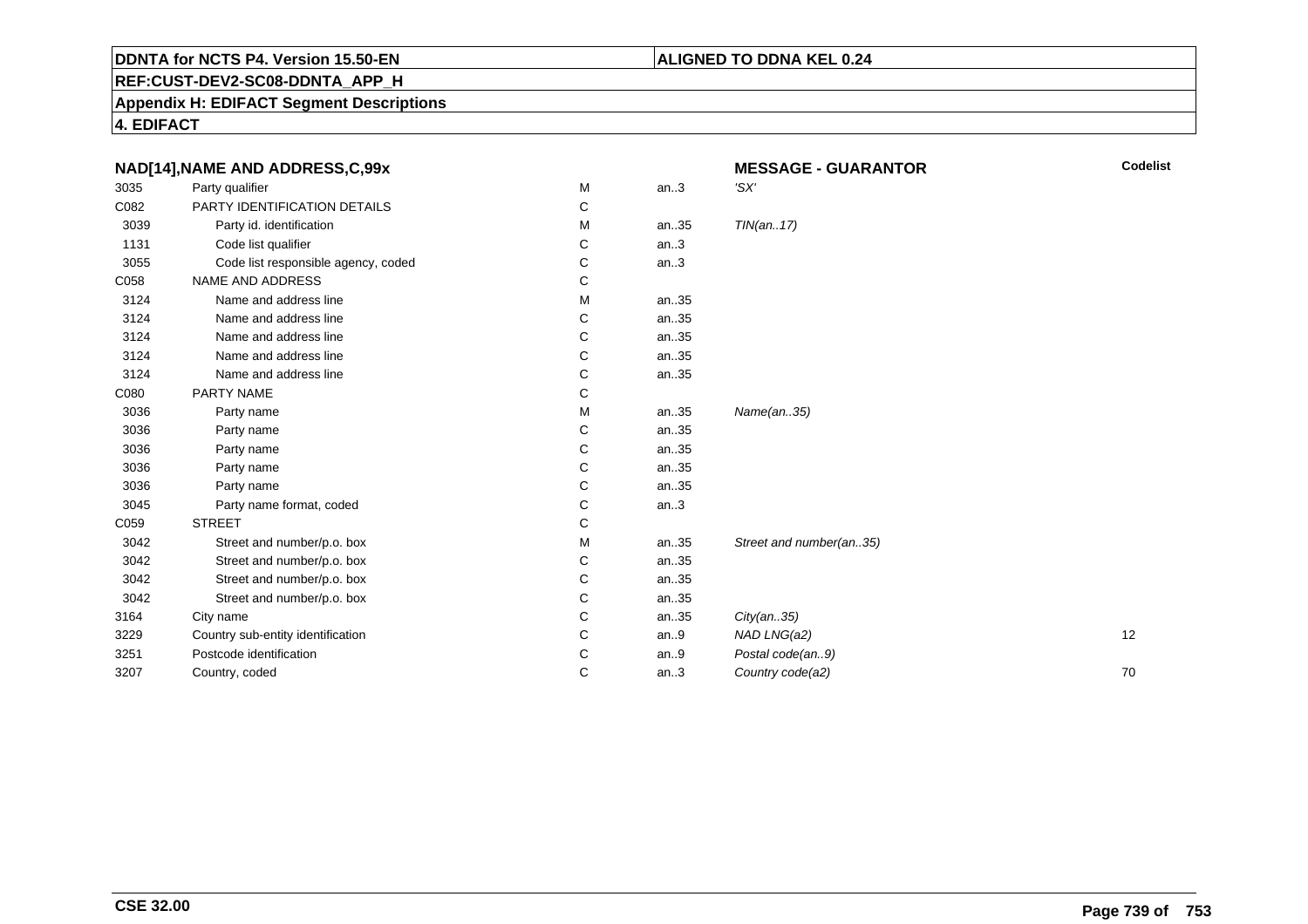#### **REF:CUST-DEV2-SC08-DDNTA\_APP\_H**

#### **Appendix H: EDIFACT Segment Descriptions**

#### **4. EDIFACT**

#### **LIN[38],LINE ITEM,C,9999x**

| 1082             | Line item number                    | С | n6   |
|------------------|-------------------------------------|---|------|
| 1229             | Action request/notification, coded  | С | an.3 |
| C <sub>212</sub> | <b>ITEM NUMBER IDENTIFICATION</b>   | С |      |
| 7140             | Item number                         | С | an.3 |
| 7143             | Item number type, coded             | С | an.3 |
| 1131             | Code list qualifier                 | С | an.3 |
| 3055             | Code list responsible agency, coded | C | an.3 |
| C829             | <b>SUB-LINE INFORMATION</b>         | С |      |
| 5495             | Sub-line indicator, coded           | C | an.3 |
| 1082             | Line item number                    | С | n6   |
| 1222             | Configuration level                 | C | n2   |
| 7083             | Configuration, coded                | С | an.3 |
|                  |                                     |   |      |

#### **MESSAGE - GUARANTEE REFERENCE**

**Codelist**

an.35 Guarantee reference number (GRN)(an..24)<br>.3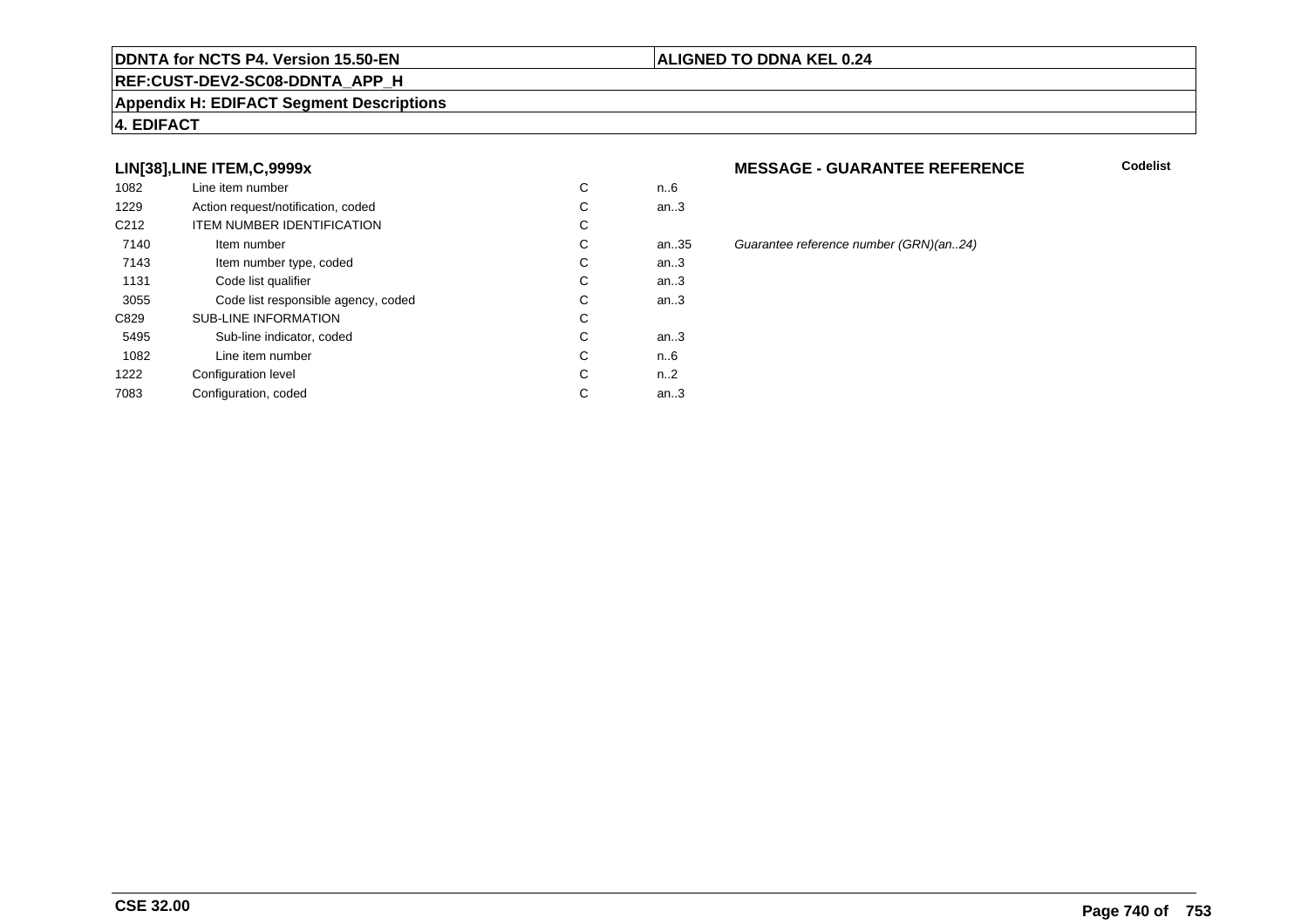#### **REF:CUST-DEV2-SC08-DDNTA\_APP\_H**

**Appendix H: EDIFACT Segment Descriptions**

**4. EDIFACT**

#### **GIN[43],GOODS IDENTITY NUMBER,C,9999x**

| 7405             | Identity number qualifier    | M | an.3 | 'AQ' |
|------------------|------------------------------|---|------|------|
| C <sub>208</sub> | <b>IDENTITY NUMBER RANGE</b> | M |      |      |
| 7402             | Identity number              | M | an35 | Асс  |
| 7402             | Identity number              | С | an35 |      |
| C <sub>208</sub> | <b>IDENTITY NUMBER RANGE</b> | С |      |      |
| 7402             | Identity number              | M | an35 |      |
| 7402             | Identity number              | С | an35 |      |
| C <sub>208</sub> | <b>IDENTITY NUMBER RANGE</b> | C |      |      |
| 7402             | Identity number              | M | an35 |      |
| 7402             | Identity number              | С | an35 |      |
| C <sub>208</sub> | <b>IDENTITY NUMBER RANGE</b> | C |      |      |
| 7402             | Identity number              | M | an35 |      |
| 7402             | Identity number              | C | an35 |      |
| C <sub>208</sub> | <b>IDENTITY NUMBER RANGE</b> | С |      |      |
| 7402             | Identity number              | M | an35 |      |
| 7402             | Identity number              | C | an35 |      |
|                  |                              |   |      |      |

## **MESSAGE - GUARANTEE REFERENCE**<br>'AQ'

**Codelist**

#### Access code(an4)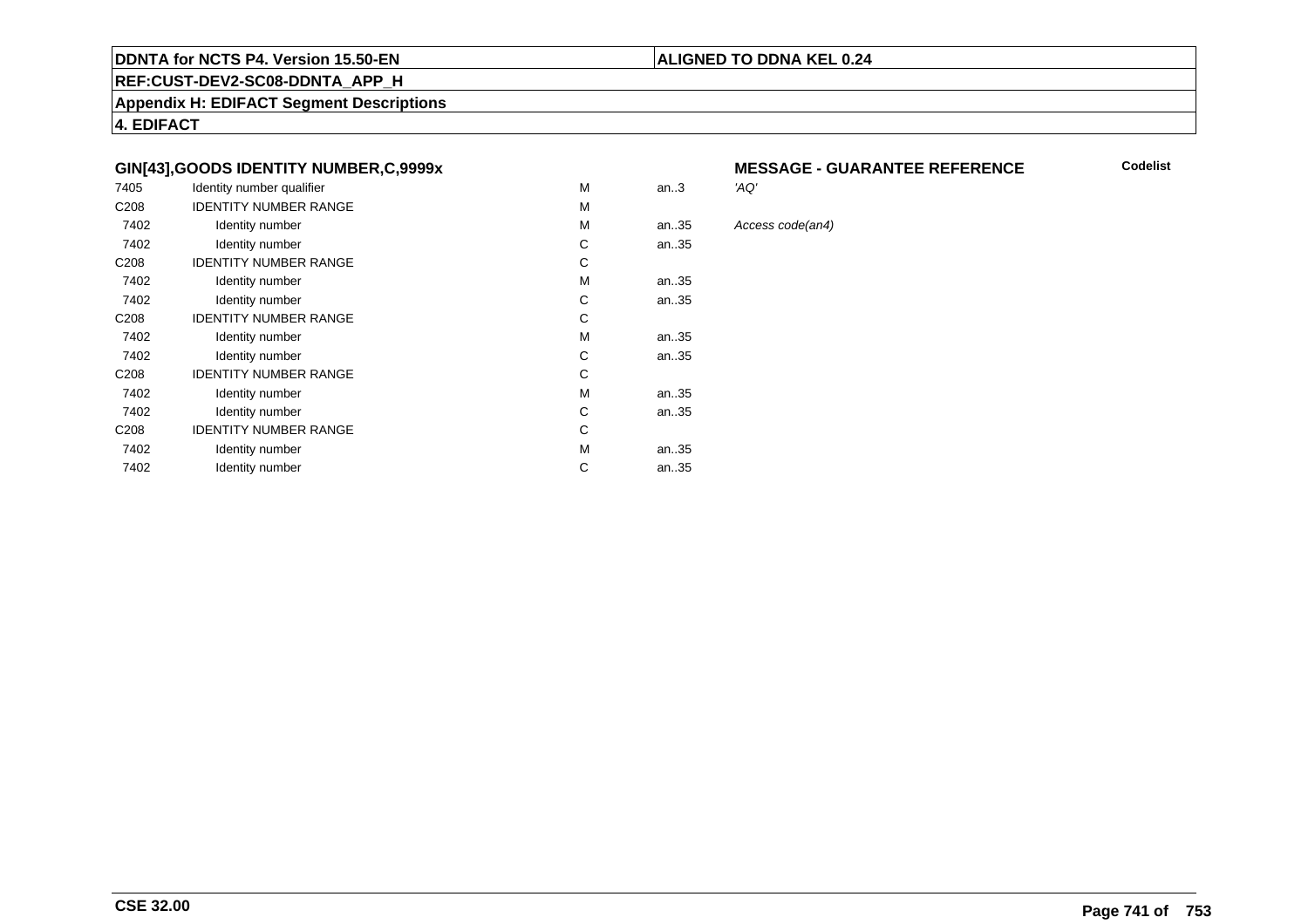#### **REF:CUST-DEV2-SC08-DDNTA\_APP\_H**

#### **Appendix H: EDIFACT Segment Descriptions**

#### **4. EDIFACT**

#### **RFF[44],REFERENCE,C,9x**

| <b>REFERENCE</b>         | М |          |       |
|--------------------------|---|----------|-------|
| Reference qualifier      | М | an $3$   | 'ACL' |
| Reference number         | С | an $.35$ | Hard  |
| Line number              | С | an6      |       |
| Reference version number |   | an35     |       |
|                          |   |          |       |

#### **MESSAGE - GUARANTEE REFERENCE**

**Codelist**

| М | an.3 | 'ACL'                            |  |
|---|------|----------------------------------|--|
| С | an35 | Hard copy given to Principal(n1) |  |
| C | an6  |                                  |  |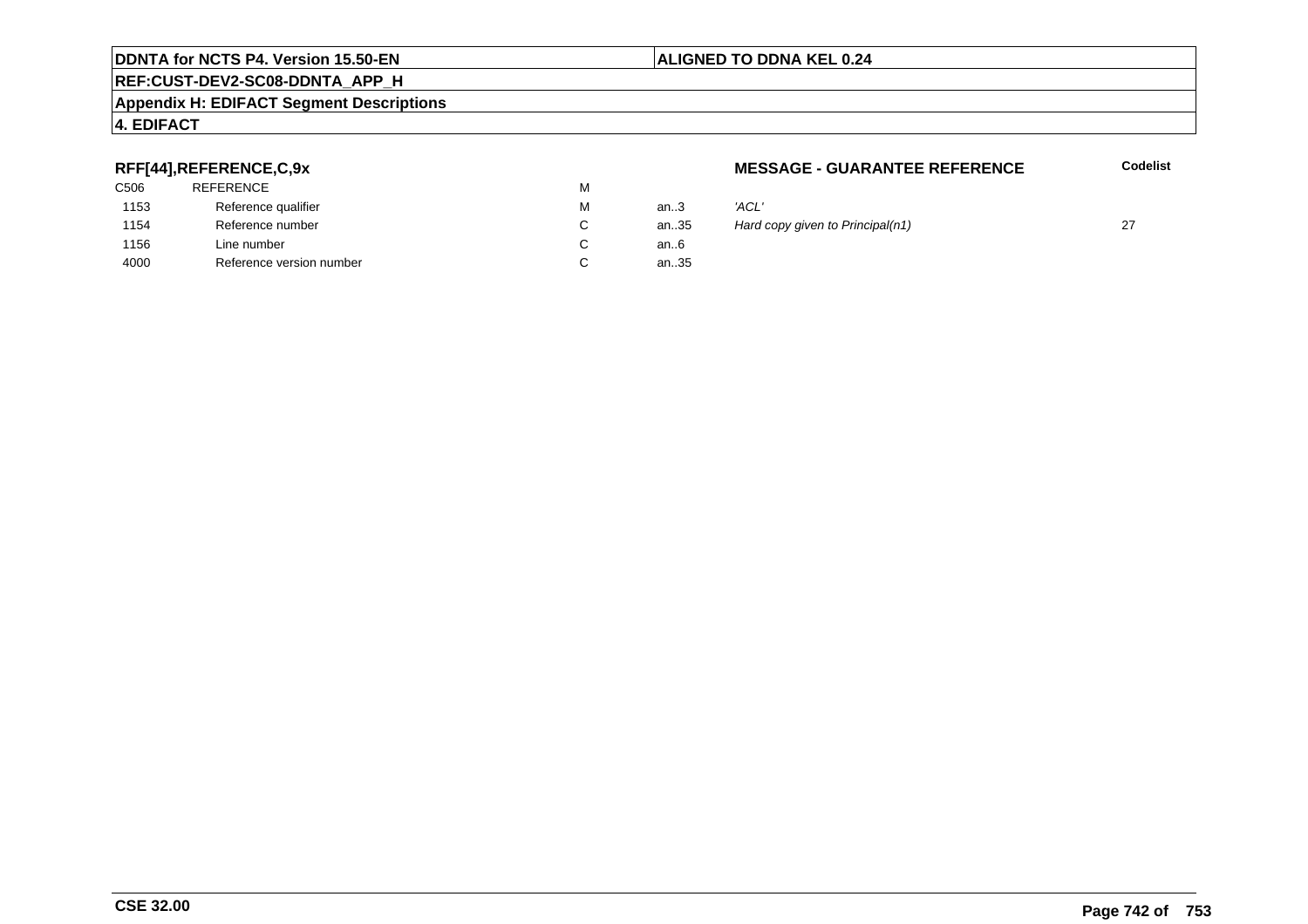#### **REF:CUST-DEV2-SC08-DDNTA\_APP\_H**

#### **Appendix H: EDIFACT Segment Descriptions**

#### **4. EDIFACT**

#### **RFF[44],REFERENCE,C,9x**

| C506 | <b>REFERENCE</b>         | м |      |     |
|------|--------------------------|---|------|-----|
| 1153 | Reference qualifier      | м | an3  | 'Tl |
| 1154 | Reference number         |   | an35 | TIF |
| 1156 | Line number              |   | an6  |     |
| 4000 | Reference version number |   | an35 |     |
|      |                          |   |      |     |

#### **MESSAGE - GUARANTEE REFERENCE**

**Codelist**

| M  | an3    | 'דו                 |  |
|----|--------|---------------------|--|
| C. |        | an35 TIR carnet(n1) |  |
| C  | an $6$ |                     |  |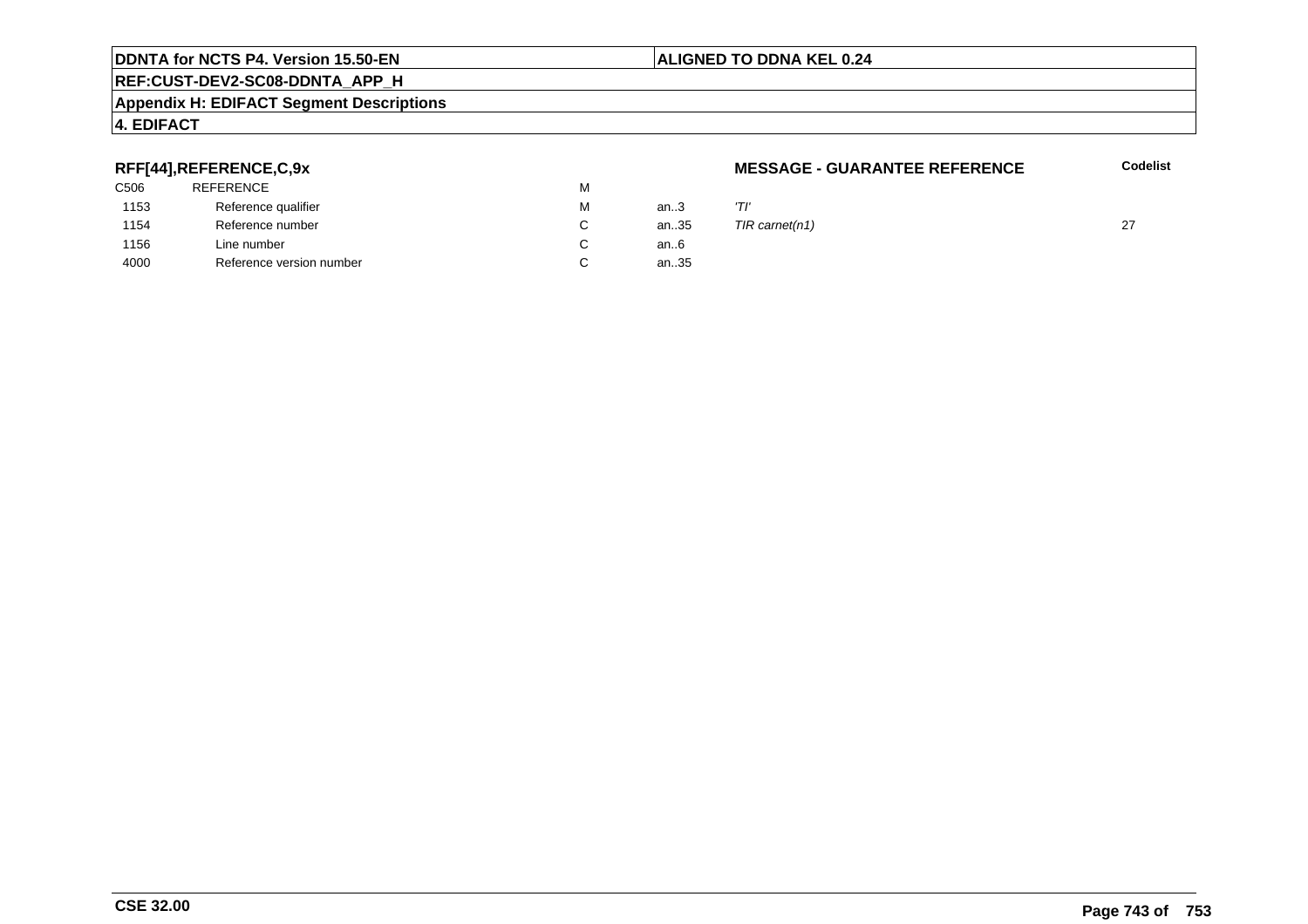#### **REF:CUST-DEV2-SC08-DDNTA\_APP\_H**

#### **Appendix H: EDIFACT Segment Descriptions**

#### **4. EDIFACT**

#### **RFF[44],REFERENCE,C,9x**

| 'AED'        |
|--------------|
| Limite       |
|              |
|              |
| an35<br>an35 |

#### **MESSAGE - GUARANTEE REFERENCE**

**Codelist**

| М      | an.3 | 'AED'                                  |  |
|--------|------|----------------------------------------|--|
| С      | an35 | Limited validity (sensitive goods)(n1) |  |
| С      | an6  |                                        |  |
| $\sim$ | $ -$ |                                        |  |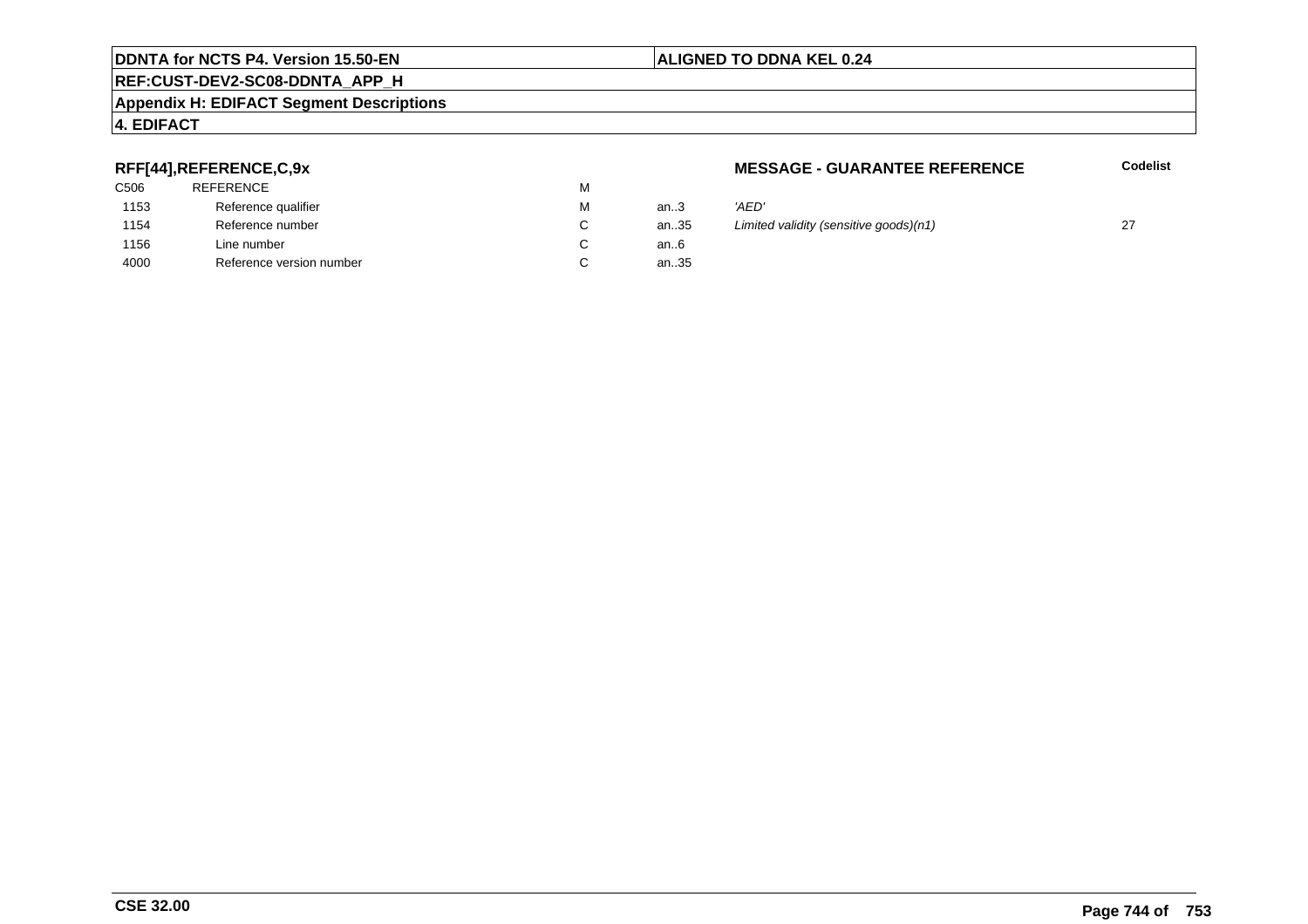#### **ALIGNED TO DDNA KEL 0.24**

### **REF:CUST-DEV2-SC08-DDNTA\_APP\_H**

#### **Appendix H: EDIFACT Segment Descriptions**

#### **4. EDIFACT**

#### **DTM[46],DATE/TIME/PERIOD,C,9x**

| C507 | DATE/TIME/PERIOD                  | М |        |       |
|------|-----------------------------------|---|--------|-------|
| 2005 | Date/time/period qualifier        | М | an $3$ | '182' |
| 2380 | Date/time/period                  |   | an35   | Date  |
| 2379 | Date/time/period format qualifier |   | an.3   |       |

#### **MESSAGE - GUARANTEE REFERENCE**

**Codelist**

Date of issue(n8)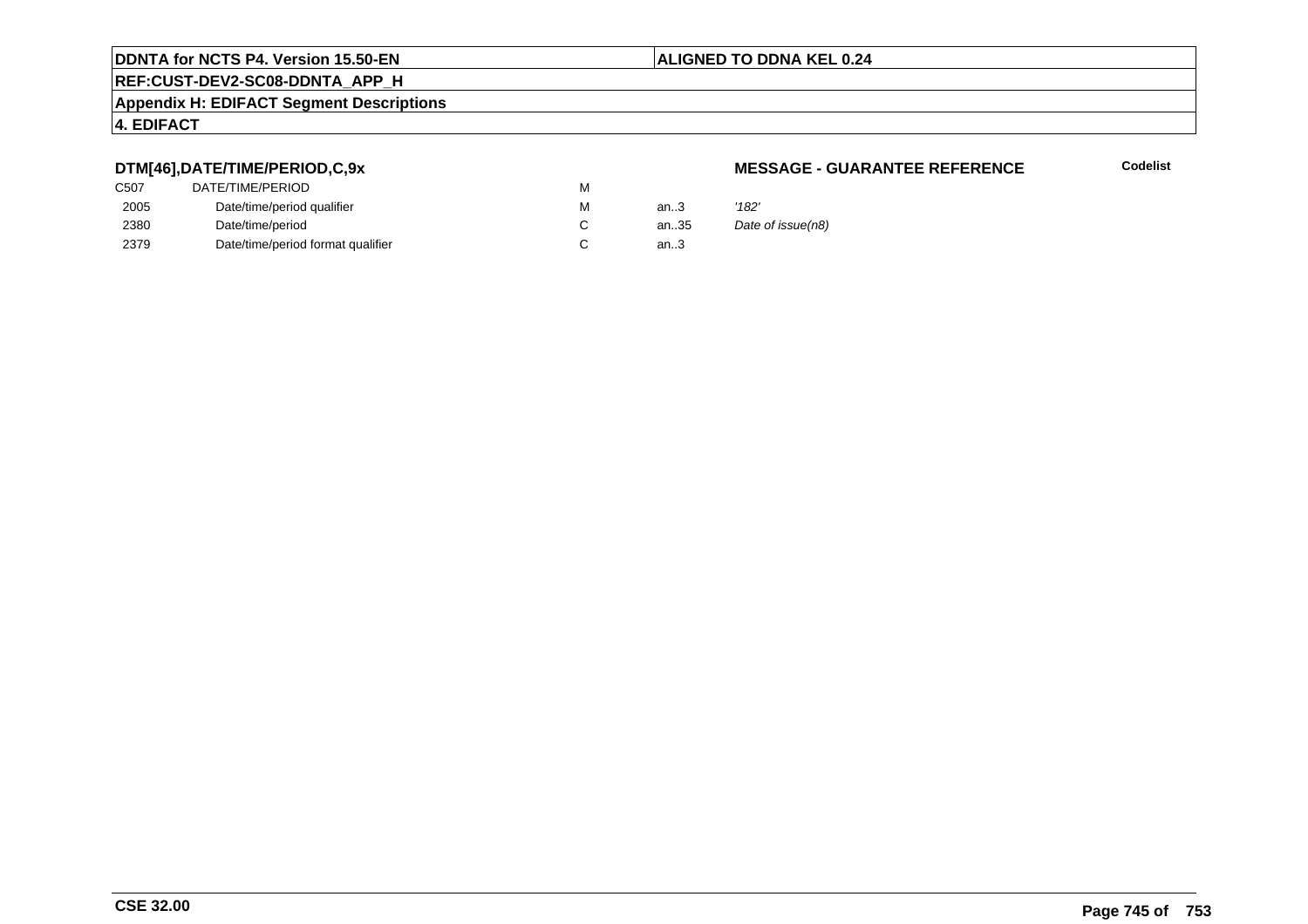#### **ALIGNED TO DDNA KEL 0.24**

## **REF:CUST-DEV2-SC08-DDNTA\_APP\_H**

#### **Appendix H: EDIFACT Segment Descriptions**

#### **4. EDIFACT**

#### **DTM[46],DATE/TIME/PERIOD,C,9x**

| DATE/TIME/PERIOD                  | м |       |      |
|-----------------------------------|---|-------|------|
| Date/time/period qualifier        | м | an.3  | '36' |
| Date/time/period                  |   | an.35 | Exp  |
| Date/time/period format qualifier |   | an.3  |      |
|                                   |   |       |      |

#### **MESSAGE - GUARANTEE REFERENCE**

**Codelist**

Expiry date(n8)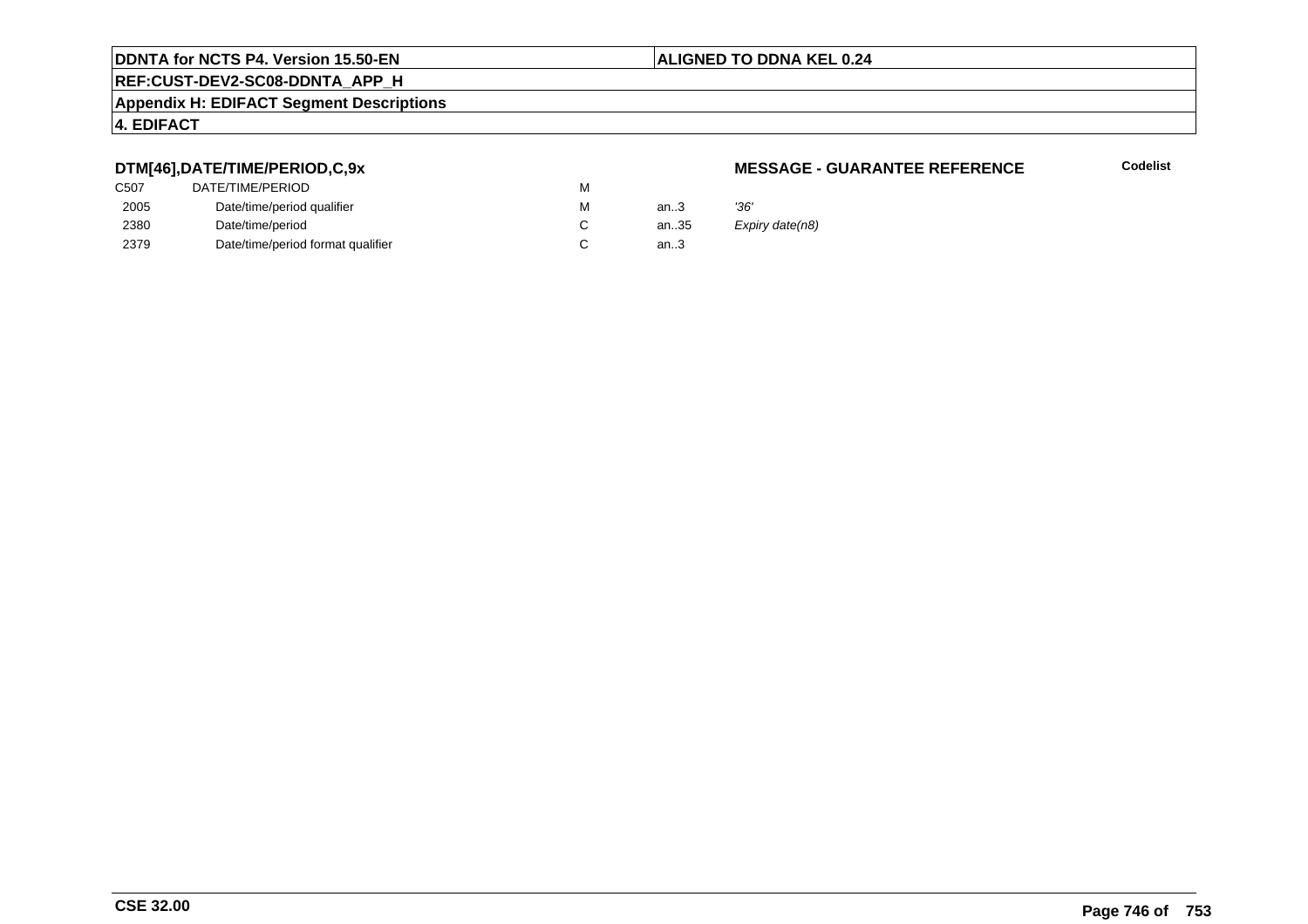#### **REF:CUST-DEV2-SC08-DDNTA\_APP\_H**

#### **Appendix H: EDIFACT Segment Descriptions**

#### **4. EDIFACT**

#### **FTX[48],FREE TEXT,C,999x**

| 4451             | Text subject qualifier              | M | an.3     | 'AUT'            |
|------------------|-------------------------------------|---|----------|------------------|
| 4453             | Text function, coded                | С | an.3     |                  |
| C <sub>107</sub> | <b>TEXT REFERENCE</b>               | С |          |                  |
| 4441             | Free text identification            | М | an.17    | Access code(an4) |
| 1131             | Code list qualifier                 | C | an.3     |                  |
| 3055             | Code list responsible agency, coded | С | an.3     |                  |
| C <sub>108</sub> | <b>TEXT LITERAL</b>                 | С |          |                  |
| 4440             | Free text                           | C | an $.70$ |                  |
| 4440             | Free text                           | С | an70     |                  |
| 4440             | Free text                           | С | an70     |                  |
| 4440             | Free text                           | C | an70     |                  |
| 4440             | Free text                           | C | an $.70$ |                  |
| 3453             | Language, coded                     | С | an.3     |                  |
|                  |                                     |   |          |                  |

#### **MESSAGE - GUARANTEE REFERENCE - ACCESSCodelistCODE**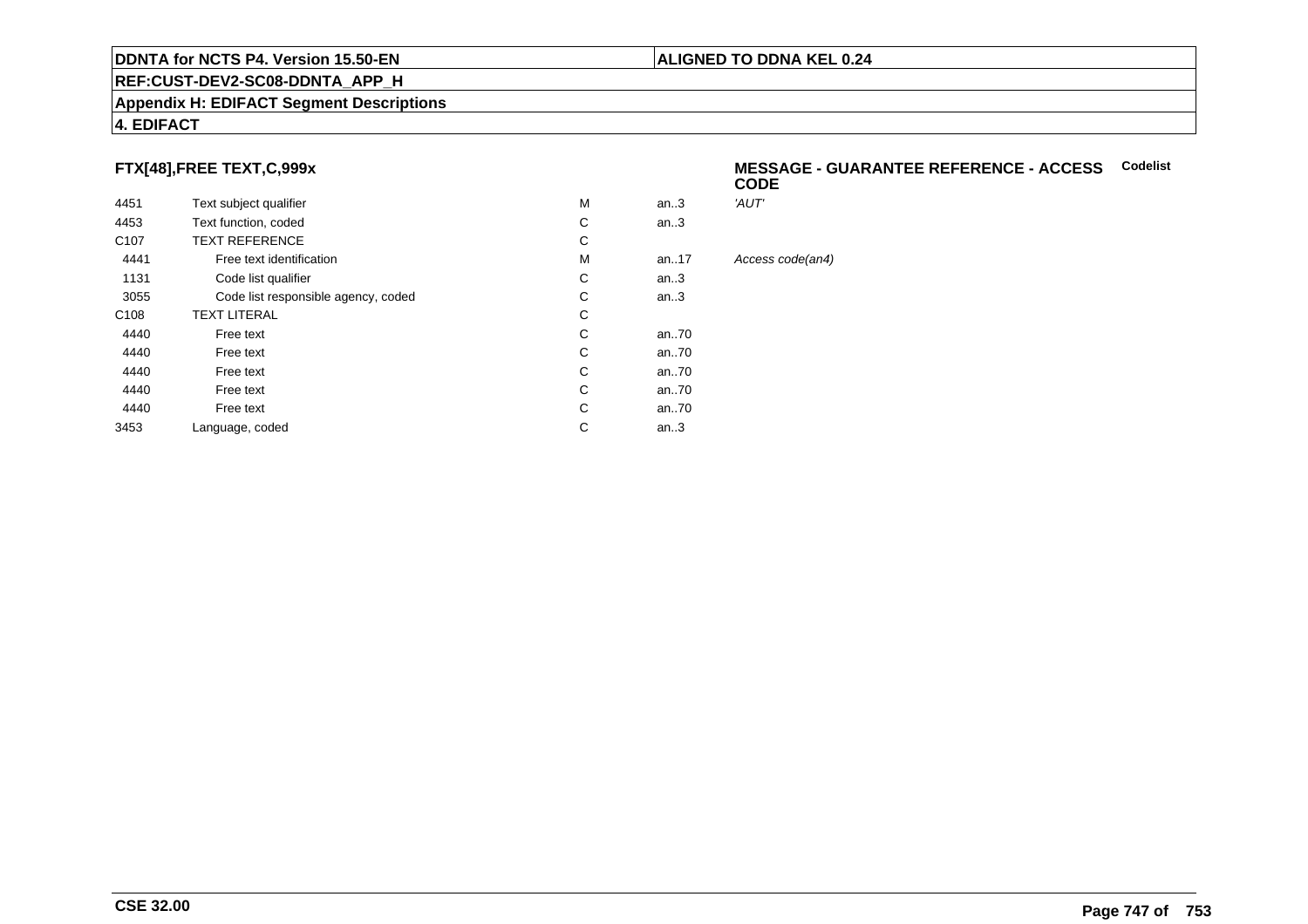#### **REF:CUST-DEV2-SC08-DDNTA\_APP\_H**

#### **Appendix H: EDIFACT Segment Descriptions**

#### **4. EDIFACT**

#### **FTX[48],FREE TEXT,C,999x**

| 4451             | Text subject qualifier              | M | 'CCI'<br>an.3 |      |
|------------------|-------------------------------------|---|---------------|------|
| 4453             | Text function, coded                | С | an.3          |      |
| C <sub>107</sub> | <b>TEXT REFERENCE</b>               | С |               |      |
| 4441             | Free text identification            | M | an. $17$      | Acce |
| 1131             | Code list qualifier                 | С | an.3          |      |
| 3055             | Code list responsible agency, coded | С | an.3          |      |
| C <sub>108</sub> | <b>TEXT LITERAL</b>                 | С |               |      |
| 4440             | Free text                           | C | an70          |      |
| 4440             | Free text                           | С | an70          |      |
| 4440             | Free text                           | С | an70          |      |
| 4440             | Free text                           | C | an70          |      |
| 4440             | Free text                           | С | an70          |      |
| 3453             | Language, coded                     | С | an.3          |      |
|                  |                                     |   |               |      |

#### **MESSAGE - GUARANTEE REFERENCE - PRINCIPAL ACCESS CODE (NEW)**

**Codelist**

Access code(an4)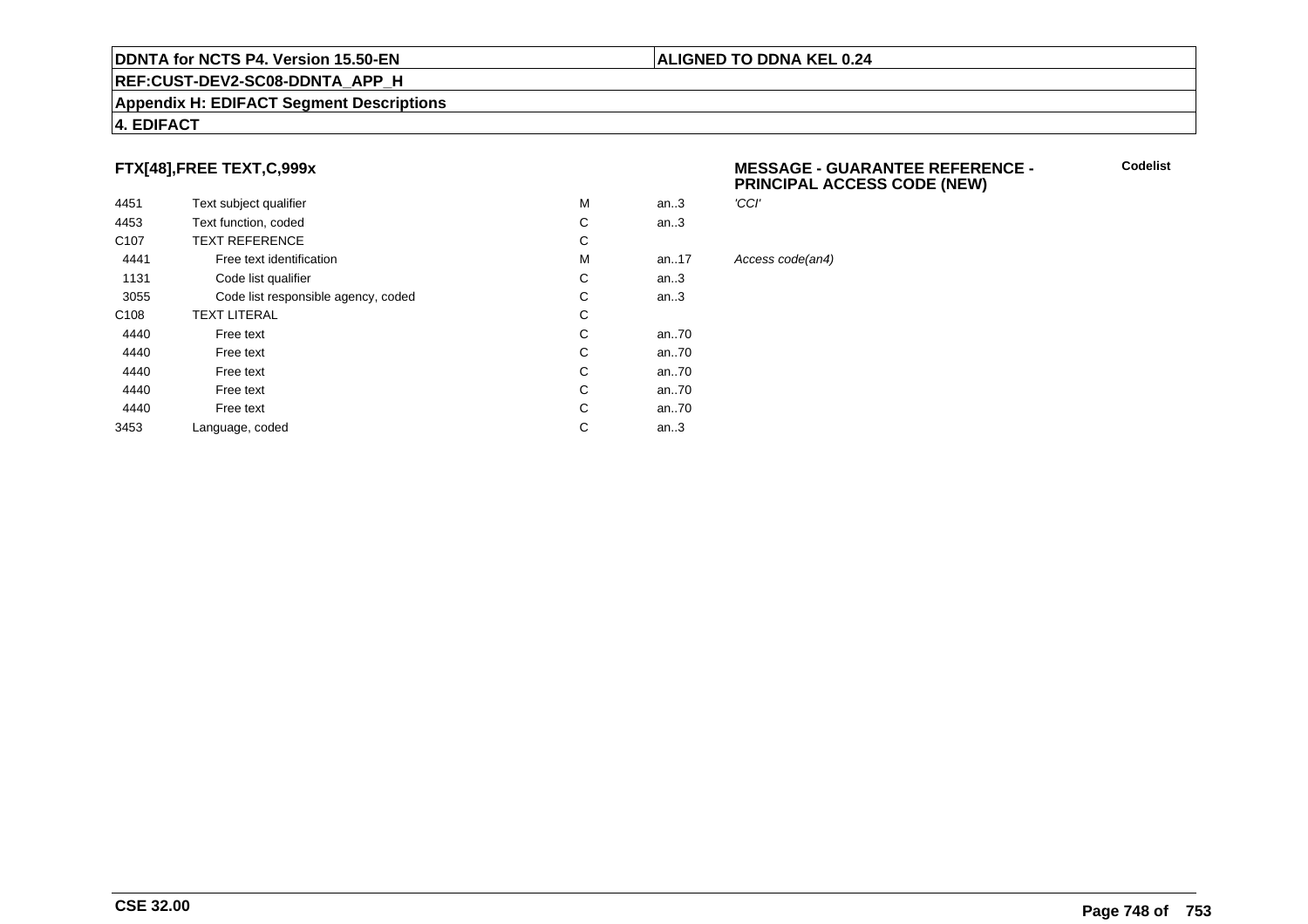#### **REF:CUST-DEV2-SC08-DDNTA\_APP\_H**

#### **Appendix H: EDIFACT Segment Descriptions**

#### **4. EDIFACT**

#### **FTX[48],FREE TEXT,C,999x**

| 4451             | Text subject qualifier              | M | an.3      |
|------------------|-------------------------------------|---|-----------|
| 4453             | Text function, coded                | С | an.3      |
| C <sub>107</sub> | <b>TEXT REFERENCE</b>               | С |           |
| 4441             | Free text identification            | M | an. $.17$ |
| 1131             | Code list qualifier                 | С | an.3      |
| 3055             | Code list responsible agency, coded | С | an.3      |
| C <sub>108</sub> | <b>TEXT LITERAL</b>                 | С |           |
| 4440             | Free text                           | С | an70      |
| 4440             | Free text                           | C | an70      |
| 4440             | Free text                           | С | an70      |
| 4440             | Free text                           | С | an70      |
| 4440             | Free text                           | С | an70      |
| 3453             | Language, coded                     | С | an.3      |

#### **MESSAGE - GUARANTEE REFERENCE - PRINCIPAL ACCESS CODE (OLD)**

**Codelist**

'ABY'

Access code(an4)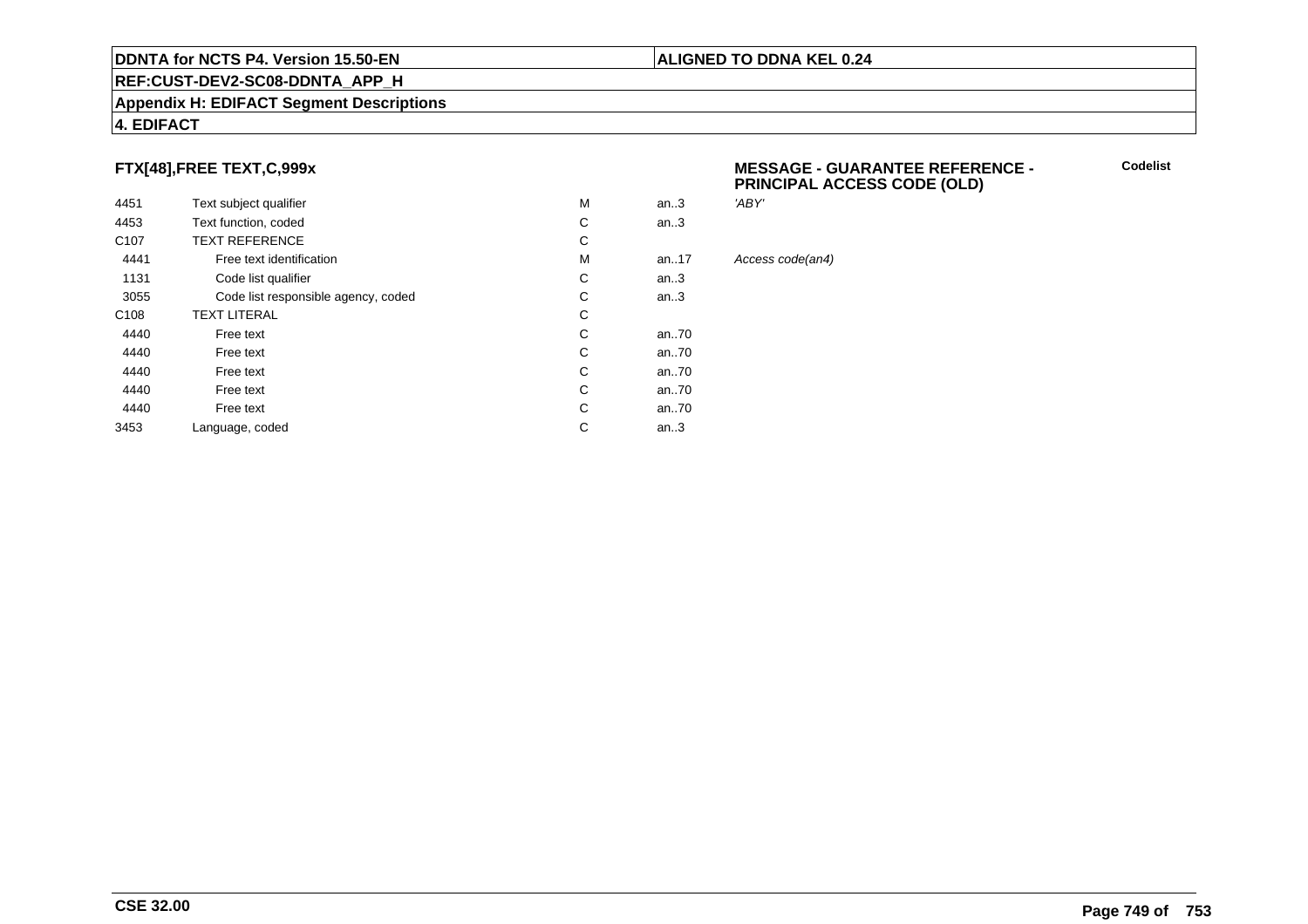#### **REF:CUST-DEV2-SC08-DDNTA\_APP\_H**

#### **Appendix H: EDIFACT Segment Descriptions**

#### **4. EDIFACT**

#### **MOA[50],MONETARY AMOUNT,C,9x**

| C516 | MONETARY AMOUNT                | М |      |      |
|------|--------------------------------|---|------|------|
| 5025 | Monetary amount type qualifier | м | an3  | '10' |
| 5004 | Monetary amount                | C | n.18 | Vοι  |
| 6345 | Currency, coded                | С | an.3 | Cuı  |
| 6343 | Currency qualifier             |   | an.3 | י7י  |
| 4405 | Status, coded                  |   | an.3 |      |

#### **MESSAGE - GUARANTEE REFERENCE**

**Codelist**

| М  | an.3   | '10'                    |    |
|----|--------|-------------------------|----|
| C. | n.18   | Voucher amount(n. 15,2) |    |
| С  | an.3   | Currency(an3)           | 48 |
| C. | an.3   |                         |    |
| С  | an $3$ |                         |    |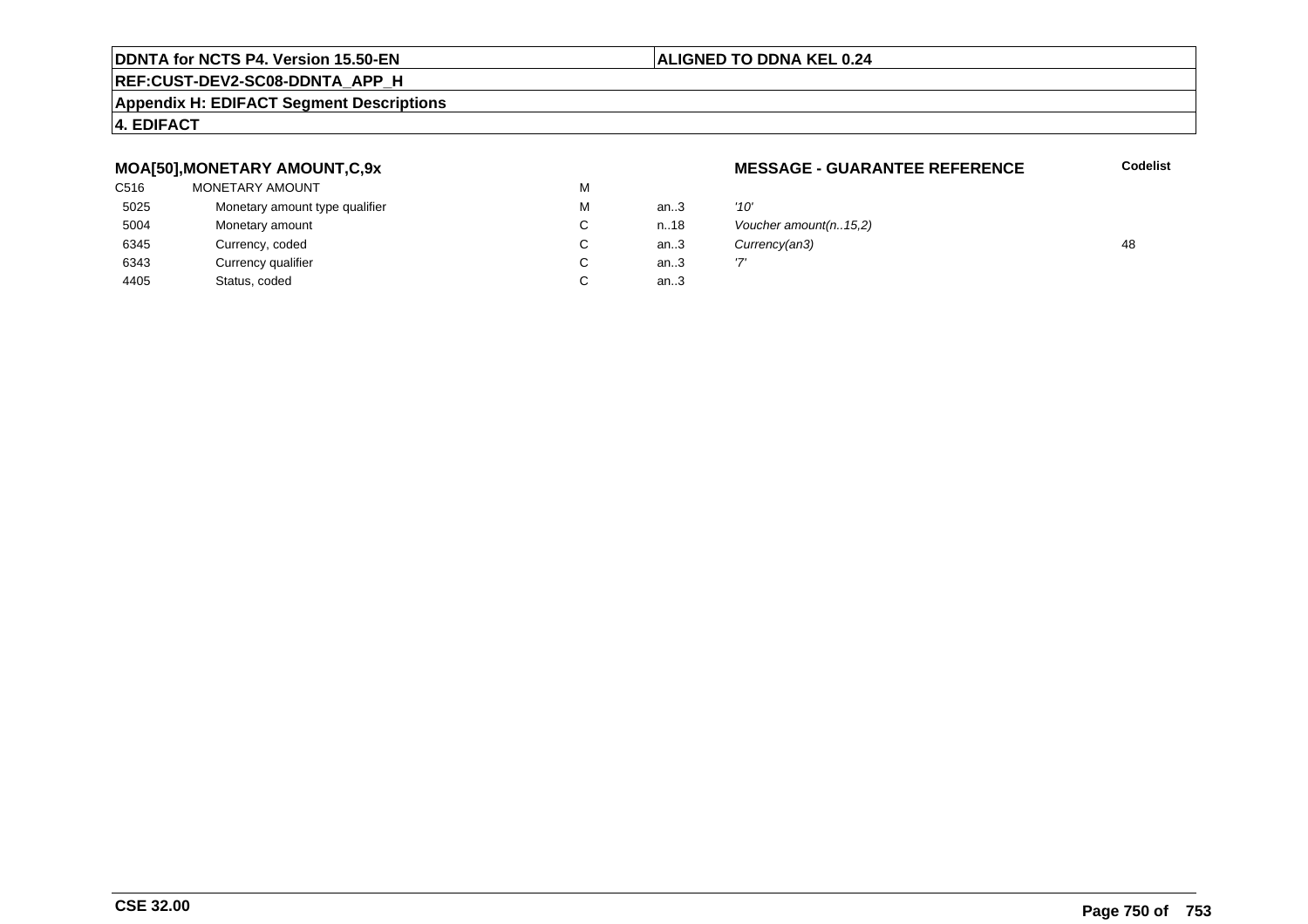#### **REF:CUST-DEV2-SC08-DDNTA\_APP\_H**

**Appendix H: EDIFACT Segment Descriptions**

**4. EDIFACT**

#### **NAD[54],NAME AND ADDRESS,C,9x**

|      |                                     |   |      | (FRINGIFAL) IRADER      |    |
|------|-------------------------------------|---|------|-------------------------|----|
| 3035 | Party qualifier                     | М | an.3 | 'AF'                    |    |
| C082 | PARTY IDENTIFICATION DETAILS        | С |      |                         |    |
| 3039 | Party id. identification            | М | an35 | TIN(an17)               |    |
| 1131 | Code list qualifier                 | С | an.3 |                         |    |
| 3055 | Code list responsible agency, coded | С | an.3 |                         |    |
| C058 | NAME AND ADDRESS                    | С |      |                         |    |
| 3124 | Name and address line               | М | an35 |                         |    |
| 3124 | Name and address line               | С | an35 |                         |    |
| 3124 | Name and address line               | С | an35 |                         |    |
| 3124 | Name and address line               | С | an35 |                         |    |
| 3124 | Name and address line               | С | an35 |                         |    |
| C080 | PARTY NAME                          | С |      |                         |    |
| 3036 | Party name                          | М | an35 | Name(an35)              |    |
| 3036 | Party name                          | С | an35 |                         |    |
| 3036 | Party name                          | С | an35 |                         |    |
| 3036 | Party name                          | С | an35 |                         |    |
| 3036 | Party name                          | С | an35 |                         |    |
| 3045 | Party name format, coded            | С | an.3 |                         |    |
| C059 | <b>STREET</b>                       | С |      |                         |    |
| 3042 | Street and number/p.o. box          | M | an35 | Street and number(an35) |    |
| 3042 | Street and number/p.o. box          | С | an35 |                         |    |
| 3042 | Street and number/p.o. box          | С | an35 |                         |    |
| 3042 | Street and number/p.o. box          | С | an35 |                         |    |
| 3164 | City name                           | С | an35 | City(an35)              |    |
| 3229 | Country sub-entity identification   | С | an.9 | NAD LNG(a2)             | 12 |
| 3251 | Postcode identification             | С | an.9 | Postal code(an9)        |    |
| 3207 | Country, coded                      | С | an.3 | Country code(a2)        | 8  |
|      |                                     |   |      |                         |    |

**MESSAGE - GUARANTEE REFERENCE - (PRINCIPAL) TRADER**

**Codelist**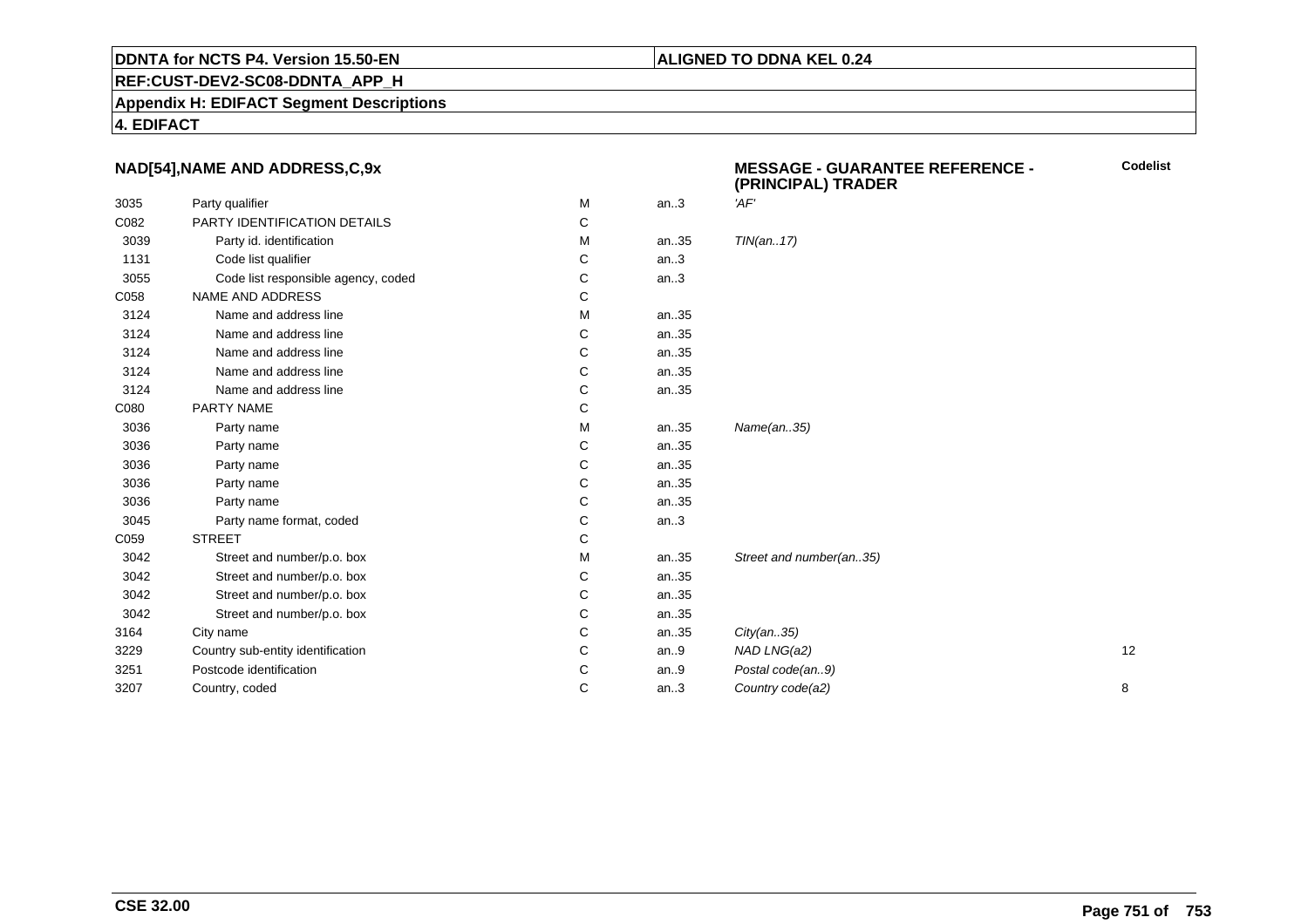#### **ALIGNED TO DDNA KEL 0.24**

### **REF:CUST-DEV2-SC08-DDNTA\_APP\_H**

#### **Appendix H: EDIFACT Segment Descriptions**

#### **4. EDIFACT**

#### **UNT[77],MESSAGE TRAILER,M,1x**

| 0074 | Number of segments in the message |  |
|------|-----------------------------------|--|
| 0062 | Message reference number          |  |

**Codelist**

**MESSAGE**<br>M n.6 <sup>'--</sup> Number of s n..6 '-- Number of segments in the message --' M an..14 Message identification(an..14)